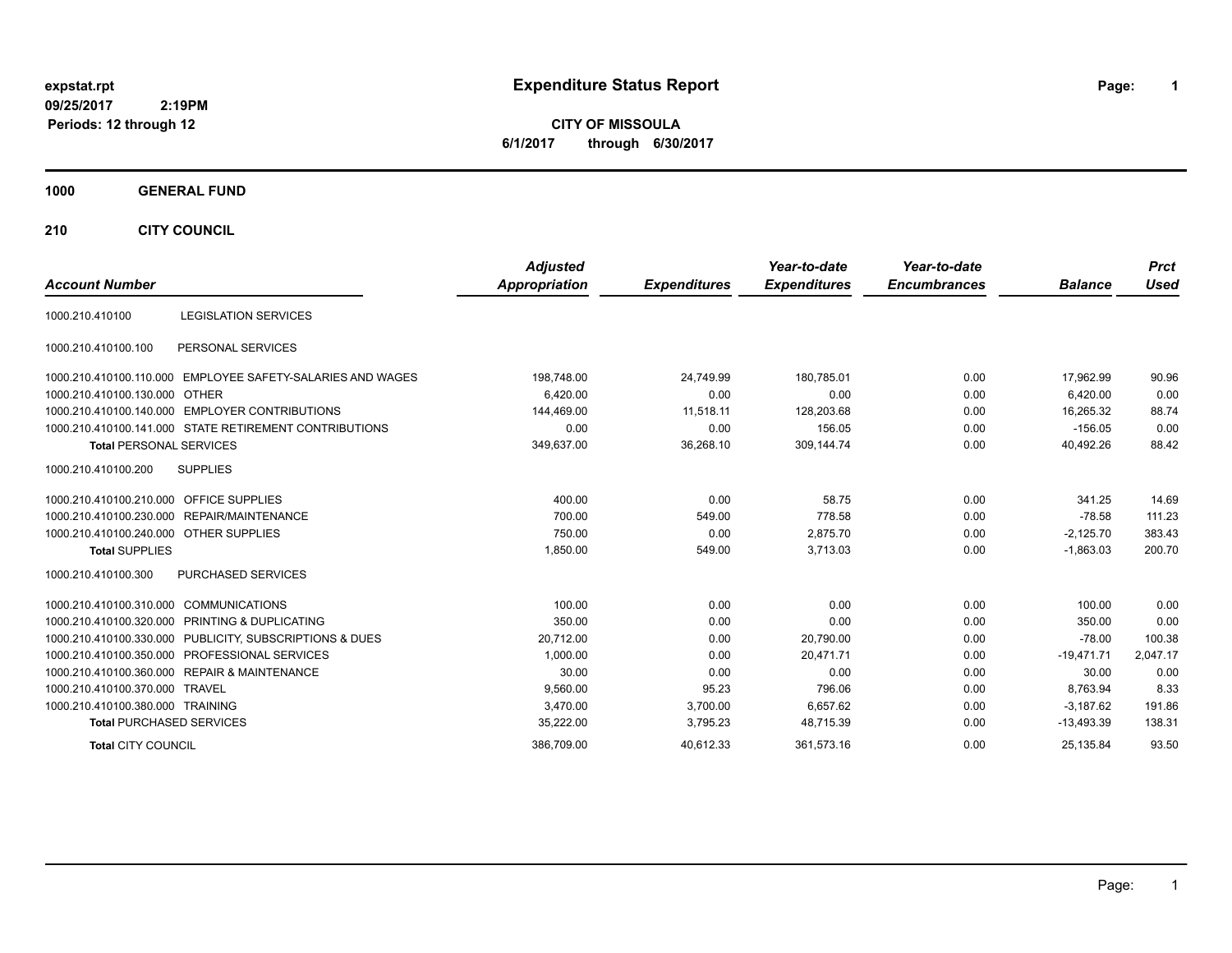**2**

**CITY OF MISSOULA 6/1/2017 through 6/30/2017**

**1000 GENERAL FUND**

**220 MAYOR**

| <b>Account Number</b>                   |                                                         | <b>Adjusted</b><br><b>Appropriation</b> | <b>Expenditures</b> | Year-to-date<br><b>Expenditures</b> | Year-to-date<br><b>Encumbrances</b> | <b>Balance</b> | <b>Prct</b><br><b>Used</b> |
|-----------------------------------------|---------------------------------------------------------|-----------------------------------------|---------------------|-------------------------------------|-------------------------------------|----------------|----------------------------|
| 1000.220.410210                         | <b>ADMINISTRATION</b>                                   |                                         |                     |                                     |                                     |                |                            |
| 1000.220.410210.100                     | PERSONAL SERVICES                                       |                                         |                     |                                     |                                     |                |                            |
|                                         | 1000.220.410210.110.000 SALARIES AND WAGES              | 309,096.00                              | 42,482.51           | 316,510.80                          | 0.00                                | $-7,414.80$    | 102.40                     |
| 1000.220.410210.120.000 OVERTIME        |                                                         | 500.00                                  | 0.00                | 0.00                                | 0.00                                | 500.00         | 0.00                       |
| 1000.220.410210.130.000 OTHER           |                                                         | 6,600.00                                | 0.00                | 0.00                                | 0.00                                | 6,600.00       | 0.00                       |
|                                         | 1000.220.410210.140.000 EMPLOYER CONTRIBUTIONS          | 94.567.00                               | 10,774.69           | 97,138.71                           | 0.00                                | $-2,571.71$    | 102.72                     |
|                                         | 1000.220.410210.141.000 STATE RETIREMENT CONTRIBUTIONS  | 0.00                                    | 0.00                | 345.77                              | 0.00                                | $-345.77$      | 0.00                       |
| <b>Total PERSONAL SERVICES</b>          |                                                         | 410,763.00                              | 53,257.20           | 413,995.28                          | 0.00                                | $-3,232.28$    | 100.79                     |
| 1000.220.410210.200                     | <b>SUPPLIES</b>                                         |                                         |                     |                                     |                                     |                |                            |
| 1000.220.410210.210.000 OFFICE SUPPLIES |                                                         | 1.004.00                                | 123.52              | 768.28                              | 0.00                                | 235.72         | 76.52                      |
|                                         | 1000.220.410210.220.000 OPERATING SUPPLIES              | 1,120.00                                | $-78.00$            | 555.29                              | 0.00                                | 564.71         | 49.58                      |
|                                         | 1000.220.410210.230.000 REPAIR/MAINTENANCE              | 100.00                                  | 0.00                | 0.00                                | 0.00                                | 100.00         | 0.00                       |
| 1000.220.410210.231.000 GASOLINE        |                                                         | 107.00                                  | 0.00                | 60.90                               | 0.00                                | 46.10          | 56.92                      |
| <b>Total SUPPLIES</b>                   |                                                         | 2,331.00                                | 45.52               | 1,384.47                            | 0.00                                | 946.53         | 59.39                      |
| 1000.220.410210.300                     | <b>PURCHASED SERVICES</b>                               |                                         |                     |                                     |                                     |                |                            |
| 1000.220.410210.310.000 COMMUNICATIONS  |                                                         | 890.00                                  | 87.07               | 555.56                              | 0.00                                | 334.44         | 62.42                      |
|                                         | 1000.220.410210.320.000 PRINTING & DUPLICATING          | 956.00                                  | 0.00                | 0.00                                | 0.00                                | 956.00         | 0.00                       |
|                                         | 1000.220.410210.330.000 PUBLICITY, SUBSCRIPTIONS & DUES | 8,214.00                                | 0.00                | 9,188.07                            | 0.00                                | $-974.07$      | 111.86                     |
|                                         | 1000.220.410210.344.000 TELEPHONE SERVICE               | 4,124.00                                | 406.50              | 2,437.87                            | 0.00                                | 1,686.13       | 59.11                      |
|                                         | 1000.220.410210.350.000 PROFESSIONAL SERVICES           | 2,072.00                                | 0.00                | 738.74                              | 0.00                                | 1,333.26       | 35.65                      |
|                                         | 1000.220.410210.360.000 REPAIR & MAINTENANCE            | 605.00                                  | 71.68               | 396.68                              | 0.00                                | 208.32         | 65.57                      |
| 1000.220.410210.370.000 TRAVEL          |                                                         | 2,508.00                                | $-599.62$           | 2,973.31                            | 0.00                                | $-465.31$      | 118.55                     |
| 1000.220.410210.380.000 TRAINING        |                                                         | 1,900.00                                | $-220.00$           | 955.00                              | 0.00                                | 945.00         | 50.26                      |
|                                         | 1000.220.410210.390.000 OTHER PURCHASED SERVICES        | 1,050.00                                | 61.50               | 423.50                              | 0.00                                | 626.50         | 40.33                      |
| <b>Total PURCHASED SERVICES</b>         |                                                         | 22,319.00                               | $-192.87$           | 17,668.73                           | 0.00                                | 4,650.27       | 79.16                      |
| <b>Total ADMINISTRATION</b>             |                                                         | 435,413.00                              | 53,109.85           | 433,048.48                          | 0.00                                | 2,364.52       | 99.46                      |
| 1000000110005                           | <b>DUDLIO DEL ATIONO</b>                                |                                         |                     |                                     |                                     |                |                            |

1000.220.410225 PUBLIC RELATIONS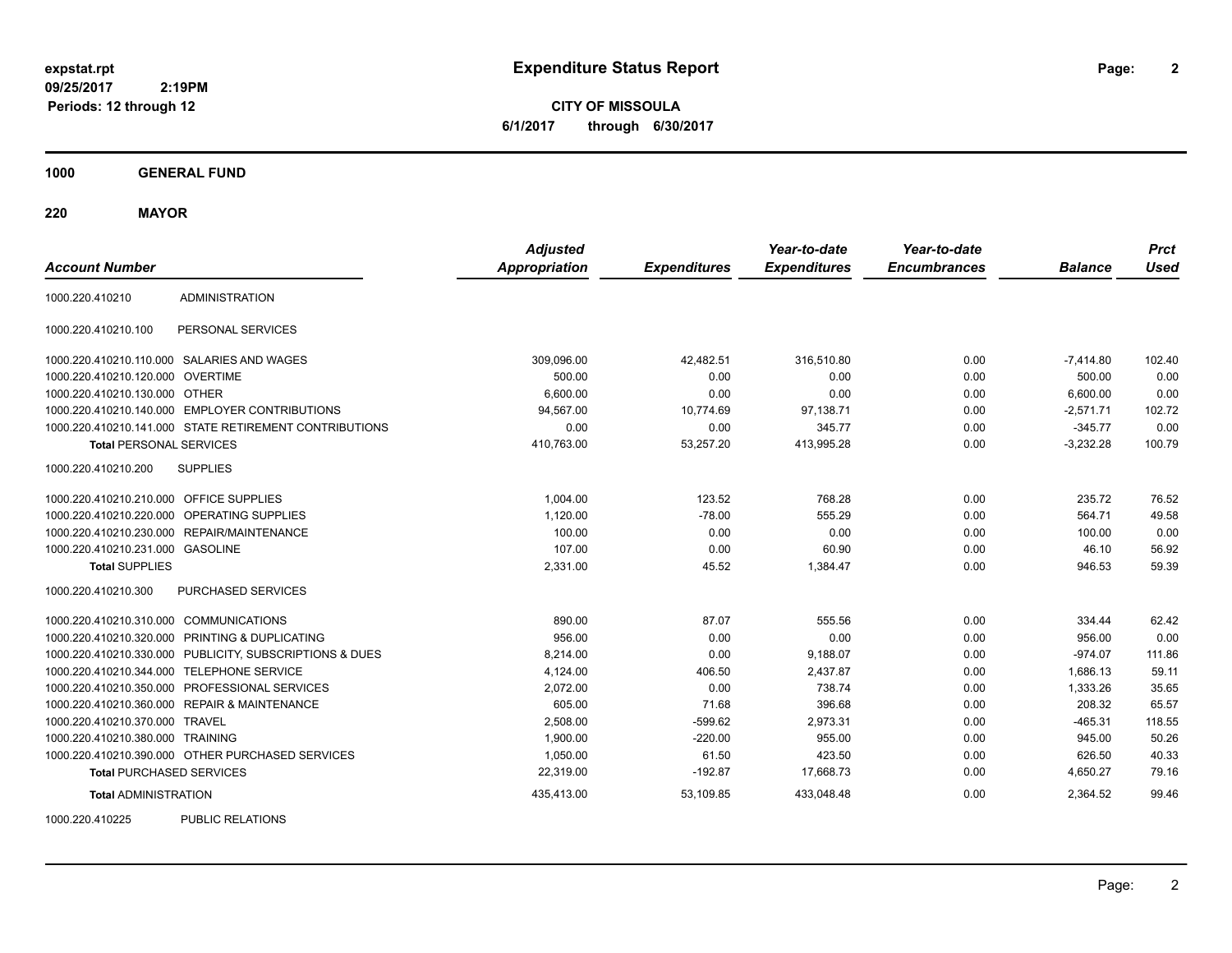**CITY OF MISSOULA 6/1/2017 through 6/30/2017**

**1000 GENERAL FUND**

**220 MAYOR**

| <b>Account Number</b>                                   | <b>Adjusted</b><br><b>Appropriation</b> | <b>Expenditures</b> | Year-to-date<br><b>Expenditures</b> | Year-to-date<br><b>Encumbrances</b> | <b>Balance</b> | <b>Prct</b><br><b>Used</b> |
|---------------------------------------------------------|-----------------------------------------|---------------------|-------------------------------------|-------------------------------------|----------------|----------------------------|
| PERSONAL SERVICES<br>1000.220.410225.100                |                                         |                     |                                     |                                     |                |                            |
| 1000.220.410225.110.000 SALARIES AND WAGES              | 6.308.00                                | 867.01              | 6.459.40                            | 0.00                                | $-151.40$      | 102.40                     |
| 1000.220.410225.140.000 EMPLOYER CONTRIBUTIONS          | 1,928.00                                | 219.99              | 1,522.27                            | 0.00                                | 405.73         | 78.96                      |
| <b>Total PERSONAL SERVICES</b>                          | 8,236.00                                | 1,087.00            | 7,981.67                            | 0.00                                | 254.33         | 96.91                      |
| 1000.220.410225.200<br><b>SUPPLIES</b>                  |                                         |                     |                                     |                                     |                |                            |
| 1000.220.410225.240.000 OTHER SUPPLIES                  | 400.00                                  | 0.00                | 0.00                                | 0.00                                | 400.00         | 0.00                       |
| <b>Total SUPPLIES</b>                                   | 400.00                                  | 0.00                | 0.00                                | 0.00                                | 400.00         | 0.00                       |
| PURCHASED SERVICES<br>1000.220.410225.300               |                                         |                     |                                     |                                     |                |                            |
| 1000.220.410225.330.000 PUBLICITY, SUBSCRIPTIONS & DUES | 1.982.00                                | 32.00               | 2,030.00                            | 0.00                                | $-48.00$       | 102.42                     |
| 1000.220.410225.390.000 OTHER PURCHASED SERVICES        | 200.00                                  | 0.00                | 0.00                                | 0.00                                | 200.00         | 0.00                       |
| <b>Total PURCHASED SERVICES</b>                         | 2,182.00                                | 32.00               | 2,030.00                            | 0.00                                | 152.00         | 93.03                      |
| <b>Total PUBLIC RELATIONS</b>                           | 10,818.00                               | 1,119.00            | 10.011.67                           | 0.00                                | 806.33         | 92.55                      |
| 1000.220.410250<br><b>ADMINISTRATION</b>                |                                         |                     |                                     |                                     |                |                            |
| 1000.220.410250.100<br>PERSONAL SERVICES                |                                         |                     |                                     |                                     |                |                            |
| 1000.220.410250.110.000 SALARIES AND WAGES              | 76,368.00                               | 10,281.83           | 76,419.18                           | 0.00                                | $-51.18$       | 100.07                     |
| 1000.220.410250.140.000 EMPLOYER CONTRIBUTIONS          | 22,059.00                               | 2,499.63            | 22,902.25                           | 0.00                                | $-843.25$      | 103.82                     |
| <b>Total PERSONAL SERVICES</b>                          | 98,427.00                               | 12,781.46           | 99,321.43                           | 0.00                                | $-894.43$      | 100.91                     |
| PURCHASED SERVICES<br>1000.220.410250.300               |                                         |                     |                                     |                                     |                |                            |
| 1000.220.410250.320.000 PRINTING & DUPLICATING          | 2,100.00                                | 0.00                | 0.00                                | 0.00                                | 2,100.00       | 0.00                       |
| 1000.220.410250.344.000 TELEPHONE SERVICE               | 1,952.00                                | 234.04              | 1,414.20                            | 0.00                                | 537.80         | 72.45                      |
| 1000.220.410250.350.000 PROFESSIONAL SERVICES           | 1,235.00                                | 0.00                | 0.00                                | 0.00                                | 1,235.00       | 0.00                       |
| 1000.220.410250.380.000 TRAINING                        | 420.00                                  | 0.00                | 0.00                                | 0.00                                | 420.00         | 0.00                       |
| <b>Total PURCHASED SERVICES</b>                         | 5,707.00                                | 234.04              | 1,414.20                            | 0.00                                | 4,292.80       | 24.78                      |
| <b>Total ADMINISTRATION</b>                             | 104,134.00                              | 13,015.50           | 100,735.63                          | 0.00                                | 3,398.37       | 96.74                      |
| <b>Total MAYOR</b>                                      | 550,365.00                              | 67,244.35           | 543,795.78                          | 0.00                                | 6,569.22       | 98.81                      |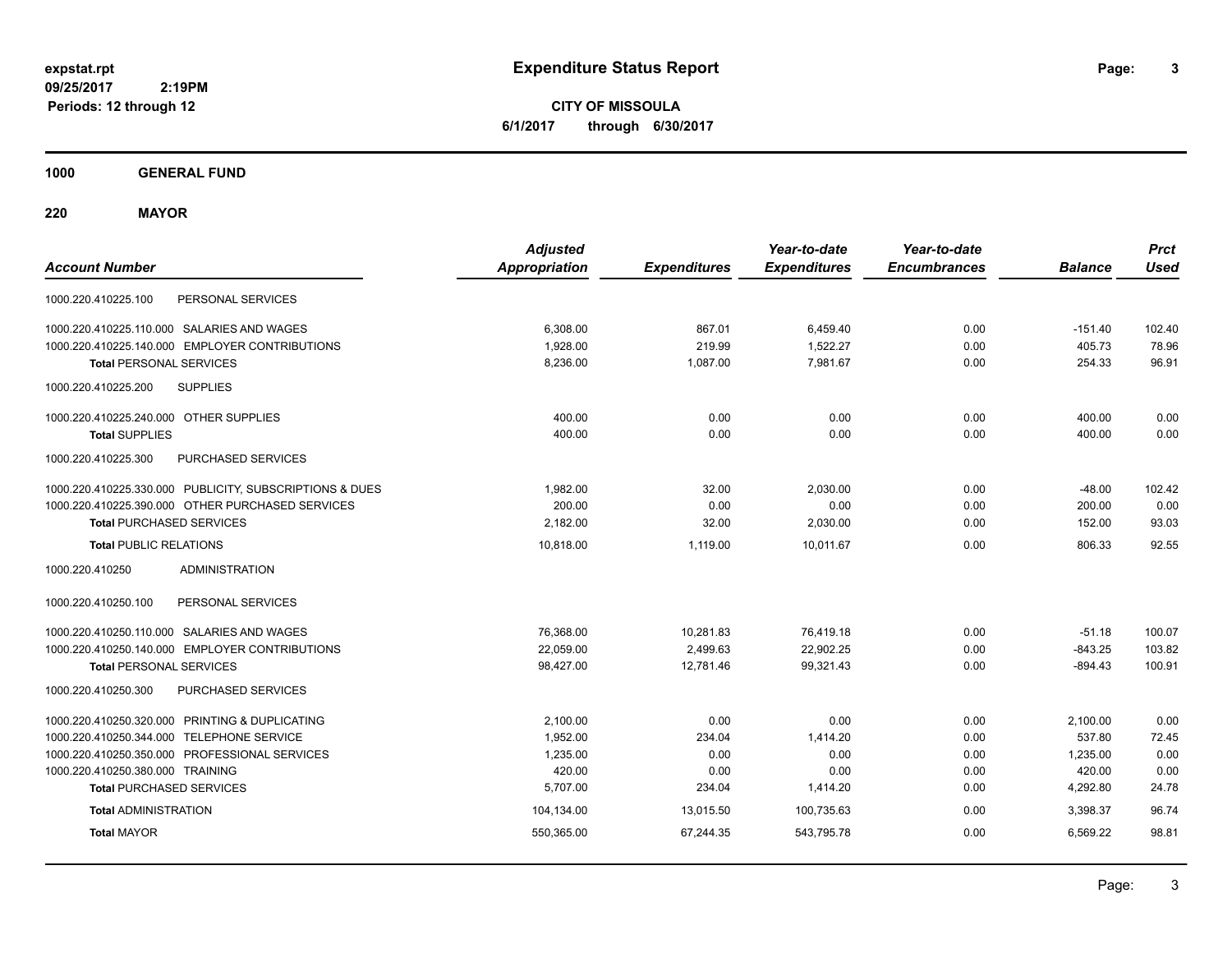**4**

**CITY OF MISSOULA 6/1/2017 through 6/30/2017**

**1000 GENERAL FUND**

|                                                         | <b>Adjusted</b>      |                     | Year-to-date        | Year-to-date        |                | <b>Prct</b> |
|---------------------------------------------------------|----------------------|---------------------|---------------------|---------------------|----------------|-------------|
| <b>Account Number</b>                                   | <b>Appropriation</b> | <b>Expenditures</b> | <b>Expenditures</b> | <b>Encumbrances</b> | <b>Balance</b> | <b>Used</b> |
| <b>ADMINISTRATION</b><br>1000.221.410810                |                      |                     |                     |                     |                |             |
| 1000.221.410810.100<br>PERSONAL SERVICES                |                      |                     |                     |                     |                |             |
| 1000.221.410810.110.000 SALARIES AND WAGES              | 95,811.00            | 12,560.95           | 91,424.50           | 0.00                | 4,386.50       | 95.42       |
| 1000.221.410810.140.000 EMPLOYER CONTRIBUTIONS          | 33.311.00            | 3,488.96            | 32,586.90           | 0.00                | 724.10         | 97.83       |
| 1000.221.410810.141.000 STATE RETIREMENT CONTRIBUTIONS  | 0.00                 | 0.00                | 182.05              | 0.00                | $-182.05$      | 0.00        |
| <b>Total PERSONAL SERVICES</b>                          | 129,122.00           | 16,049.91           | 124,193.45          | 0.00                | 4,928.55       | 96.18       |
| <b>SUPPLIES</b><br>1000.221.410810.200                  |                      |                     |                     |                     |                |             |
| 1000.221.410810.210.000 OFFICE SUPPLIES                 | 1,000.00             | 101.99              | 1,121.89            | 0.00                | $-121.89$      | 112.19      |
| <b>Total SUPPLIES</b>                                   | 1,000.00             | 101.99              | 1,121.89            | 0.00                | $-121.89$      | 112.19      |
| PURCHASED SERVICES<br>1000.221.410810.300               |                      |                     |                     |                     |                |             |
| 1000.221.410810.310.000 COMMUNICATIONS                  | 450.00               | 71.57               | 293.47              | 0.00                | 156.53         | 65.22       |
| 1000.221.410810.320.000 PRINTING & DUPLICATING          | 417.00               | 0.00                | 556.02              | 0.00                | $-139.02$      | 133.34      |
| 1000.221.410810.330.000 PUBLICITY, SUBSCRIPTIONS & DUES | 750.00               | 0.00                | 818.00              | 0.00                | $-68.00$       | 109.07      |
| 1000.221.410810.344.000 TELEPHONE SERVICE               | 45.00                | 19.72               | 115.87              | 0.00                | $-70.87$       | 257.49      |
| 1000.221.410810.360.000 REPAIR & MAINTENANCE            | 1,260.00             | 81.20               | 100.19              | 0.00                | 1,159.81       | 7.95        |
| 1000.221.410810.370.000 TRAVEL                          | 995.00               | 0.00                | 1,268.55            | 0.00                | $-273.55$      | 127.49      |
| 1000.221.410810.380.000 TRAINING                        | 1,225.00             | 55.00               | 2,562.60            | 0.00                | $-1,337.60$    | 209.19      |
| <b>Total PURCHASED SERVICES</b>                         | 5,142.00             | 227.49              | 5,714.70            | 0.00                | $-572.70$      | 111.14      |
| <b>Total ADMINISTRATION</b>                             | 135,264.00           | 16,379.39           | 131,030.04          | 0.00                | 4,233.96       | 96.87       |
| <b>TRAINING</b><br>1000.221.410820                      |                      |                     |                     |                     |                |             |
| 1000.221.410820.100<br>PERSONAL SERVICES                |                      |                     |                     |                     |                |             |
| 1000.221.410820.110.000 SALARIES AND WAGES              | 4,823.00             | 323.73              | 2,412.08            | 0.00                | 2,410.92       | 50.01       |
| 1000.221.410820.140.000 EMPLOYER CONTRIBUTIONS          | 1,732.00             | 92.54               | 905.07              | 0.00                | 826.93         | 52.26       |
| <b>Total PERSONAL SERVICES</b>                          | 6,555.00             | 416.27              | 3,317.15            | 0.00                | 3,237.85       | 50.60       |
| <b>SUPPLIES</b><br>1000.221.410820.200                  |                      |                     |                     |                     |                |             |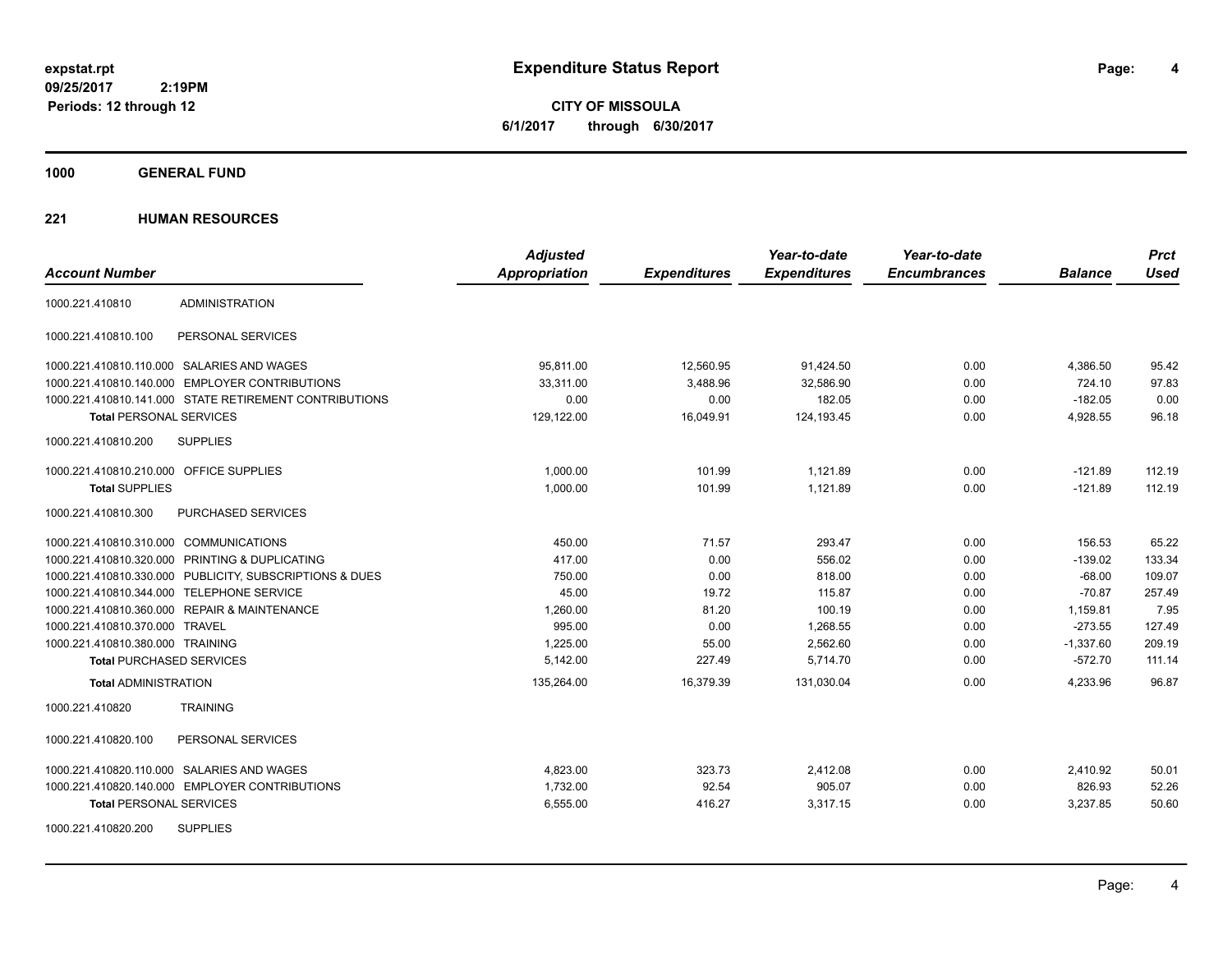**CITY OF MISSOULA 6/1/2017 through 6/30/2017**

### **1000 GENERAL FUND**

|                                                         | <b>Adjusted</b> |                     | Year-to-date        | Year-to-date        |                | <b>Prct</b> |
|---------------------------------------------------------|-----------------|---------------------|---------------------|---------------------|----------------|-------------|
| <b>Account Number</b>                                   | Appropriation   | <b>Expenditures</b> | <b>Expenditures</b> | <b>Encumbrances</b> | <b>Balance</b> | <b>Used</b> |
| 1000.221.410820.210.000 OFFICE SUPPLIES                 | 405.00          | 156.96              | 163.12              | 0.00                | 241.88         | 40.28       |
| <b>Total SUPPLIES</b>                                   | 405.00          | 156.96              | 163.12              | 0.00                | 241.88         | 40.28       |
| 1000.221.410820.300<br><b>PURCHASED SERVICES</b>        |                 |                     |                     |                     |                |             |
| 1000.221.410820.320.000 PRINTING & DUPLICATING          | 500.00          | 374.38              | 455.69              | 0.00                | 44.31          | 91.14       |
| 1000.221.410820.330.000 PUBLICITY, SUBSCRIPTIONS & DUES | 26.00           | 0.00                | 89.00               | 0.00                | $-63.00$       | 342.31      |
| 1000.221.410820.344.000 TELEPHONE SERVICE               | 34.00           | 0.00                | 0.00                | 0.00                | 34.00          | 0.00        |
| 1000.221.410820.350.000 PROFESSIONAL SERVICES           | 2,000.00        | 229.00              | 722.00              | 0.00                | 1,278.00       | 36.10       |
| 1000.221.410820.360.000 REPAIR & MAINTENANCE            | 1,556.00        | 0.00                | 0.00                | 0.00                | 1,556.00       | 0.00        |
| 1000.221.410820.370.000 TRAVEL                          | 600.00          | 0.00                | 30.00               | 0.00                | 570.00         | 5.00        |
| 1000.221.410820.380.000 TRAINING                        | 1,250.00        | 0.00                | 1,034.90            | 0.00                | 215.10         | 82.79       |
| <b>Total PURCHASED SERVICES</b>                         | 5,966.00        | 603.38              | 2,331.59            | 0.00                | 3,634.41       | 39.08       |
| <b>Total TRAINING</b>                                   | 12,926.00       | 1,176.61            | 5,811.86            | 0.00                | 7,114.14       | 44.96       |
| 1000.221.410840<br><b>LABOR RELATIONS</b>               |                 |                     |                     |                     |                |             |
| 1000.221.410840.100<br>PERSONAL SERVICES                |                 |                     |                     |                     |                |             |
| 1000.221.410840.110.000 SALARIES AND WAGES              | 43,660.00       | 5,553.23            | 41,385.06           | 0.00                | 2,274.94       | 94.79       |
| 1000.221.410840.140.000 EMPLOYER CONTRIBUTIONS          | 17.824.00       | 1.765.42            | 17,697.60           | 0.00                | 126.40         | 99.29       |
| <b>Total PERSONAL SERVICES</b>                          | 61,484.00       | 7,318.65            | 59,082.66           | 0.00                | 2,401.34       | 96.09       |
| <b>SUPPLIES</b><br>1000.221.410840.200                  |                 |                     |                     |                     |                |             |
| 1000.221.410840.210.000 OFFICE SUPPLIES                 | 950.00          | 32.20               | 188.25              | 0.00                | 761.75         | 19.82       |
| <b>Total SUPPLIES</b>                                   | 950.00          | 32.20               | 188.25              | 0.00                | 761.75         | 19.82       |
| PURCHASED SERVICES<br>1000.221.410840.300               |                 |                     |                     |                     |                |             |
| 1000.221.410840.320.000 PRINTING & DUPLICATING          | 350.00          | 0.00                | 249.02              | 0.00                | 100.98         | 71.15       |
| 1000.221.410840.330.000 PUBLICITY, SUBSCRIPTIONS & DUES | 450.00          | 0.00                | 190.00              | 0.00                | 260.00         | 42.22       |
| 1000.221.410840.344.000 TELEPHONE SERVICE               | 24.00           | 0.00                | 0.00                | 0.00                | 24.00          | 0.00        |
| 1000.221.410840.360.000 REPAIR & MAINTENANCE            | 526.00          | 0.00                | 0.00                | 0.00                | 526.00         | 0.00        |
|                                                         |                 |                     |                     |                     |                |             |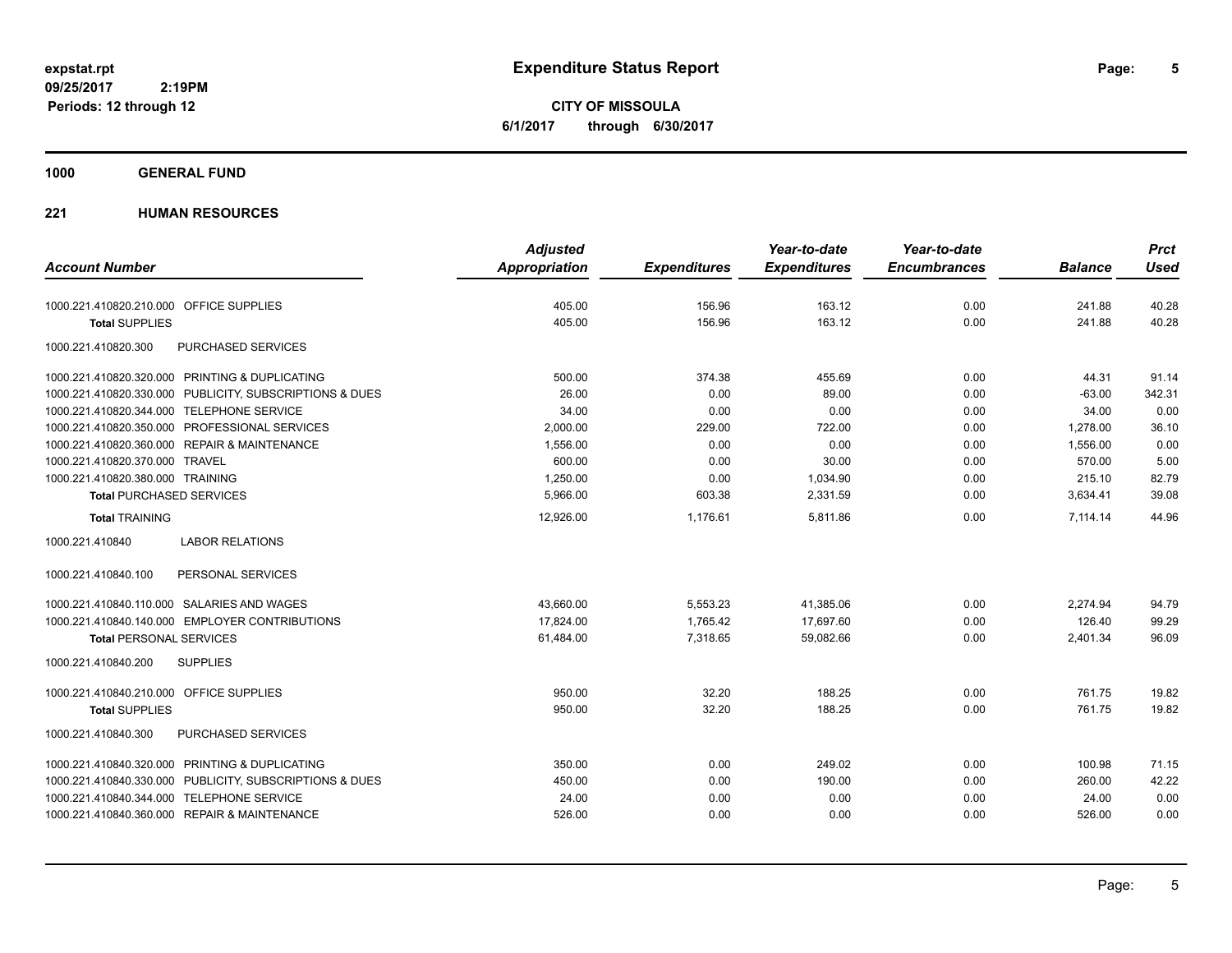**CITY OF MISSOULA 6/1/2017 through 6/30/2017**

### **1000 GENERAL FUND**

| <b>Account Number</b>                          | <b>Adjusted</b><br>Appropriation | <b>Expenditures</b> | Year-to-date<br><b>Expenditures</b> | Year-to-date<br><b>Encumbrances</b> | <b>Balance</b> | <b>Prct</b><br><b>Used</b> |
|------------------------------------------------|----------------------------------|---------------------|-------------------------------------|-------------------------------------|----------------|----------------------------|
| 1000.221.410840.370.000 TRAVEL                 | 815.00                           | 0.00                | 1,016.96                            | 0.00                                | $-201.96$      | 124.78                     |
| 1000.221.410840.380.000 TRAINING               | 300.00                           | 0.00                | 264.50                              | 0.00                                | 35.50          | 88.17                      |
| <b>Total PURCHASED SERVICES</b>                | 2,465.00                         | 0.00                | 1,720.48                            | 0.00                                | 744.52         | 69.80                      |
| <b>Total LABOR RELATIONS</b>                   | 64,899.00                        | 7,350.85            | 60.991.39                           | 0.00                                | 3,907.61       | 93.98                      |
| EEO COMPLIANCE<br>1000.221.410850              |                                  |                     |                                     |                                     |                |                            |
| 1000.221.410850.100<br>PERSONAL SERVICES       |                                  |                     |                                     |                                     |                |                            |
| 1000.221.410850.110.000 SALARIES AND WAGES     | 38,742.00                        | 5,476.80            | 40,813.85                           | 0.00                                | $-2,071.85$    | 105.35                     |
| 1000.221.410850.140.000 EMPLOYER CONTRIBUTIONS | 13,364.00                        | 1,537.09            | 14,524.53                           | 0.00                                | $-1,160.53$    | 108.68                     |
| <b>Total PERSONAL SERVICES</b>                 | 52,106.00                        | 7,013.89            | 55,338.38                           | 0.00                                | $-3,232.38$    | 106.20                     |
| 1000.221.410850.200<br><b>SUPPLIES</b>         |                                  |                     |                                     |                                     |                |                            |
| <b>Total SUPPLIES</b>                          | 0.00                             | 0.00                | 0.00                                | 0.00                                | 0.00           | 0.00                       |
| PURCHASED SERVICES<br>1000.221.410850.300      |                                  |                     |                                     |                                     |                |                            |
| 1000.221.410850.350.000 PROFESSIONAL SERVICES  | 9,000.00                         | 0.00                | 0.00                                | 0.00                                | 9,000.00       | 0.00                       |
| <b>Total PURCHASED SERVICES</b>                | 9,000.00                         | 0.00                | 0.00                                | 0.00                                | 9,000.00       | 0.00                       |
| 1000.221.410850.900<br><b>CAPITAL OUTLAY</b>   |                                  |                     |                                     |                                     |                |                            |
| <b>Total CAPITAL OUTLAY</b>                    | 0.00                             | 0.00                | 0.00                                | 0.00                                | 0.00           | 0.00                       |
| <b>Total EEO COMPLIANCE</b>                    | 61,106.00                        | 7,013.89            | 55,338.38                           | 0.00                                | 5,767.62       | 90.56                      |
| <b>EMPLOYEE BENEFITS</b><br>1000.221.410860    |                                  |                     |                                     |                                     |                |                            |
| 1000.221.410860.100<br>PERSONAL SERVICES       |                                  |                     |                                     |                                     |                |                            |
| 1000.221.410860.110.000 SALARIES AND WAGES     | 26,202.00                        | 4,635.10            | 34,542.21                           | 0.00                                | $-8,340.21$    | 131.83                     |
| 1000.221.410860.140.000 EMPLOYER CONTRIBUTIONS | 8,861.00                         | 1,295.77            | 12, 167.77                          | 0.00                                | $-3,306.77$    | 137.32                     |
| <b>Total PERSONAL SERVICES</b>                 | 35,063.00                        | 5,930.87            | 46,709.98                           | 0.00                                | $-11,646.98$   | 133.22                     |
| <b>SUPPLIES</b><br>1000.221.410860.200         |                                  |                     |                                     |                                     |                |                            |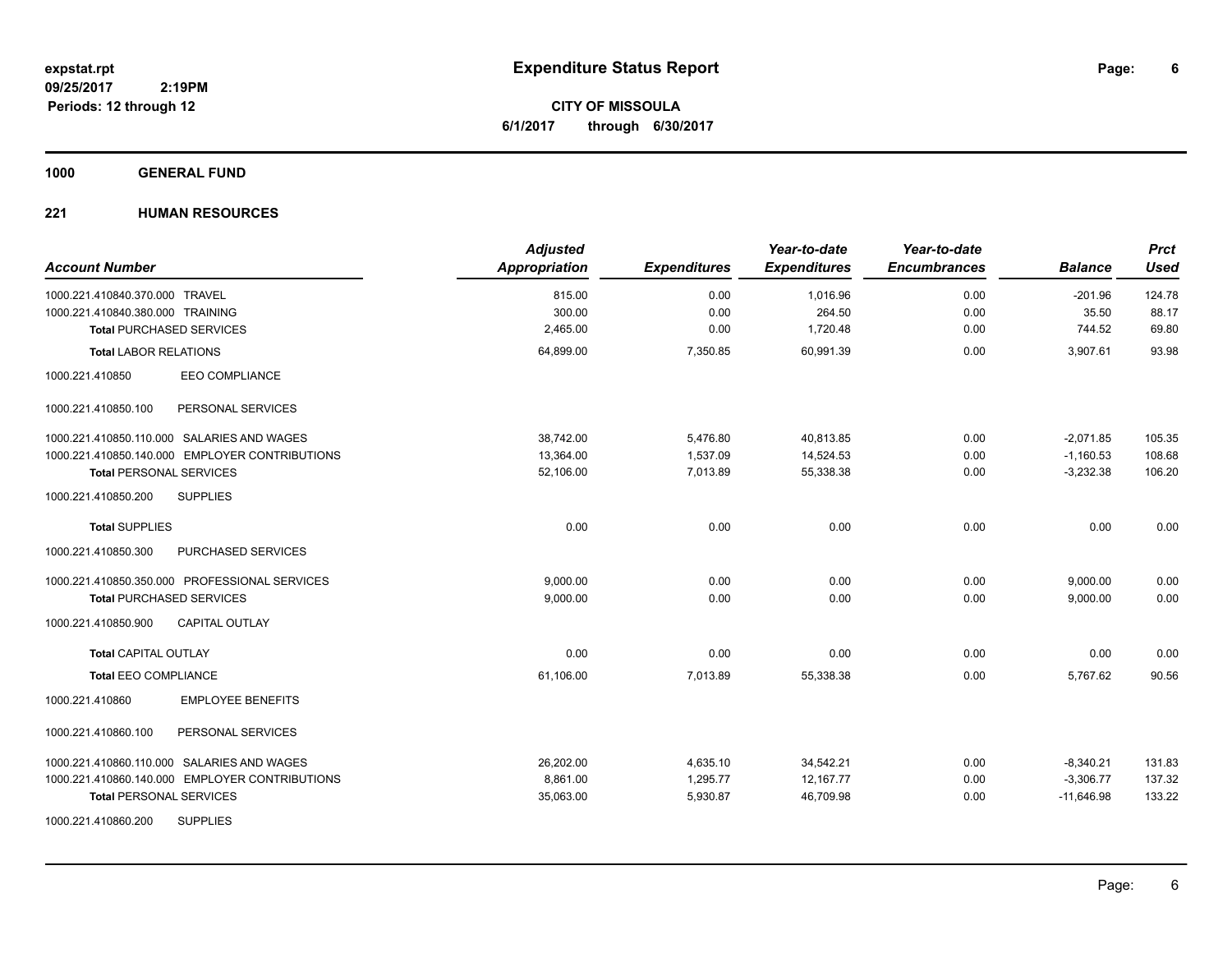**CITY OF MISSOULA 6/1/2017 through 6/30/2017**

### **1000 GENERAL FUND**

|                                                         | <b>Adjusted</b> |                     | Year-to-date        | Year-to-date        |                | <b>Prct</b> |
|---------------------------------------------------------|-----------------|---------------------|---------------------|---------------------|----------------|-------------|
| <b>Account Number</b>                                   | Appropriation   | <b>Expenditures</b> | <b>Expenditures</b> | <b>Encumbrances</b> | <b>Balance</b> | <b>Used</b> |
| <b>OFFICE SUPPLIES</b><br>1000.221.410860.210.000       | 760.00          | 422.10              | 1,021.34            | 0.00                | $-261.34$      | 134.39      |
| <b>Total SUPPLIES</b>                                   | 760.00          | 422.10              | 1,021.34            | 0.00                | $-261.34$      | 134.39      |
| PURCHASED SERVICES<br>1000.221.410860.300               |                 |                     |                     |                     |                |             |
| PRINTING & DUPLICATING<br>1000.221.410860.320.000       | 365.00          | 0.00                | 168.00              | 0.00                | 197.00         | 46.03       |
| 1000.221.410860.330.000 PUBLICITY, SUBSCRIPTIONS & DUES | 865.00          | 0.00                | 858.00              | 0.00                | 7.00           | 99.19       |
| 1000.221.410860.344.000<br><b>TELEPHONE SERVICE</b>     | 87.00           | 0.00                | 0.00                | 0.00                | 87.00          | 0.00        |
| 1000.221.410860.360.000<br>REPAIR & MAINTENANCE         | 650.00          | 0.00                | 363.80              | 0.00                | 286.20         | 55.97       |
| 1000.221.410860.370.000<br><b>TRAVEL</b>                | 678.00          | 0.00                | 0.00                | 0.00                | 678.00         | 0.00        |
| 1000.221.410860.380.000 TRAINING                        | 275.00          | 0.00                | 0.00                | 0.00                | 275.00         | 0.00        |
| 1000.221.410860.390.000 OTHER PURCHASED SERVICES        | 17,490.00       | 0.00                | 19,462.54           | 0.00                | $-1,972.54$    | 111.28      |
| <b>Total PURCHASED SERVICES</b>                         | 20,410.00       | 0.00                | 20,852.34           | 0.00                | -442.34        | 102.17      |
| <b>Total EMPLOYEE BENEFITS</b>                          | 56,233.00       | 6,352.97            | 68,583.66           | 0.00                | $-12,350.66$   | 121.96      |
| <b>Total HUMAN RESOURCES</b>                            | 330,428.00      | 38,273.71           | 321,755.33          | 0.00                | 8.672.67       | 97.38       |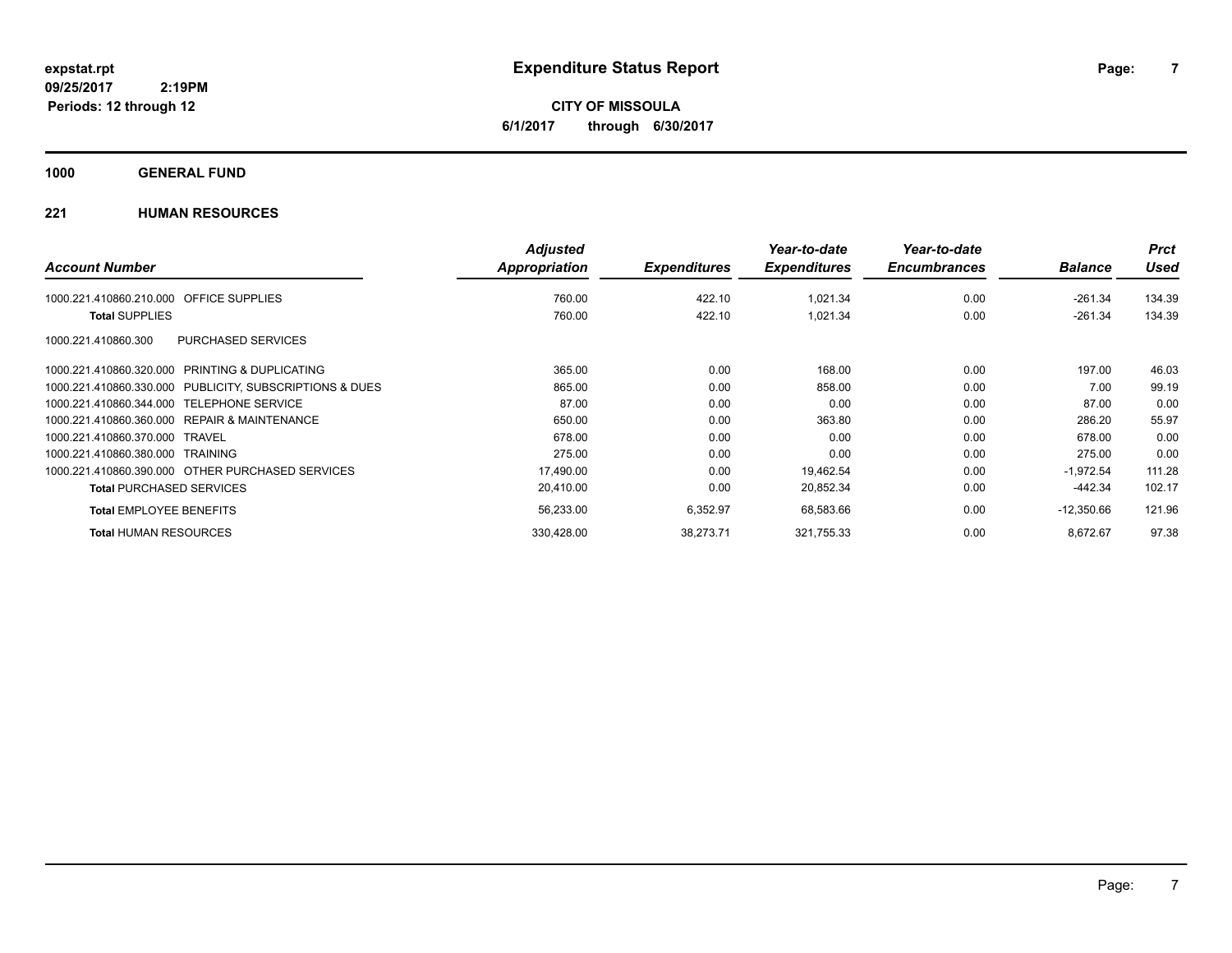**CITY OF MISSOULA 6/1/2017 through 6/30/2017**

### **1000 GENERAL FUND**

|                                                          | <b>Adjusted</b>      |                     | Year-to-date        | Year-to-date        |                | <b>Prct</b> |
|----------------------------------------------------------|----------------------|---------------------|---------------------|---------------------|----------------|-------------|
| <b>Account Number</b>                                    | <b>Appropriation</b> | <b>Expenditures</b> | <b>Expenditures</b> | <b>Encumbrances</b> | <b>Balance</b> | <b>Used</b> |
| <b>NC-GRANT CREEK</b><br>1000.223.410101                 |                      |                     |                     |                     |                |             |
| PURCHASED SERVICES<br>1000.223.410101.300                |                      |                     |                     |                     |                |             |
| 1000.223.410101.310.000 GRANT CREEK NC/COMMUNICATIONS    | 328.00               | 0.00                | 401.83              | 0.00                | $-73.83$       | 122.51      |
| <b>Total PURCHASED SERVICES</b>                          | 328.00               | 0.00                | 401.83              | 0.00                | $-73.83$       | 122.51      |
| <b>GRANTS &amp; CONTRIBUTIONS</b><br>1000.223.410101.700 |                      |                     |                     |                     |                |             |
| 1000.223.410101.700.000 GRANTS & CONTRIBUTIONS           | 800.00               | 178.25              | 370.45              | 0.00                | 429.55         | 46.31       |
| <b>Total GRANTS &amp; CONTRIBUTIONS</b>                  | 800.00               | 178.25              | 370.45              | 0.00                | 429.55         | 46.31       |
| <b>Total NC-GRANT CREEK</b>                              | 1,128.00             | 178.25              | 772.28              | 0.00                | 355.72         | 68.46       |
| 1000.223.410102<br>NC-UPPER RATTLESNAKE                  |                      |                     |                     |                     |                |             |
| PURCHASED SERVICES<br>1000.223.410102.300                |                      |                     |                     |                     |                |             |
| 1000.223.410102.310.000 UPPER RATTLESNAKE/COMMUNICATIONS | 753.00               | 0.00                | 742.00              | 0.00                | 11.00          | 98.54       |
| <b>Total PURCHASED SERVICES</b>                          | 753.00               | 0.00                | 742.00              | 0.00                | 11.00          | 98.54       |
| <b>GRANTS &amp; CONTRIBUTIONS</b><br>1000.223.410102.700 |                      |                     |                     |                     |                |             |
| 1000.223.410102.700.000 GRANTS & CONTRIBUTIONS           | 800.00               | 545.60              | 800.00              | 0.00                | 0.00           | 100.00      |
| <b>Total GRANTS &amp; CONTRIBUTIONS</b>                  | 800.00               | 545.60              | 800.00              | 0.00                | 0.00           | 100.00      |
| Total NC-UPPER RATTLESNAKE                               | 1,553.00             | 545.60              | 1,542.00            | 0.00                | 11.00          | 99.29       |
| 1000.223.410103<br><b>NC-LOWER RATTLESNAKE</b>           |                      |                     |                     |                     |                |             |
| 1000.223.410103.300<br>PURCHASED SERVICES                |                      |                     |                     |                     |                |             |
| 1000.223.410103.310.000 COMMUNICATIONS                   | 413.00               | 0.00                | 407.00              | 0.00                | 6.00           | 98.55       |
| <b>Total PURCHASED SERVICES</b>                          | 413.00               | 0.00                | 407.00              | 0.00                | 6.00           | 98.55       |
| 1000.223.410103.700<br><b>GRANTS &amp; CONTRIBUTIONS</b> |                      |                     |                     |                     |                |             |
| 1000.223.410103.700.000 GRANTS & CONTRIBUTIONS           | 800.00               | 0.00                | 695.42              | 0.00                | 104.58         | 86.93       |
|                                                          |                      |                     |                     |                     |                |             |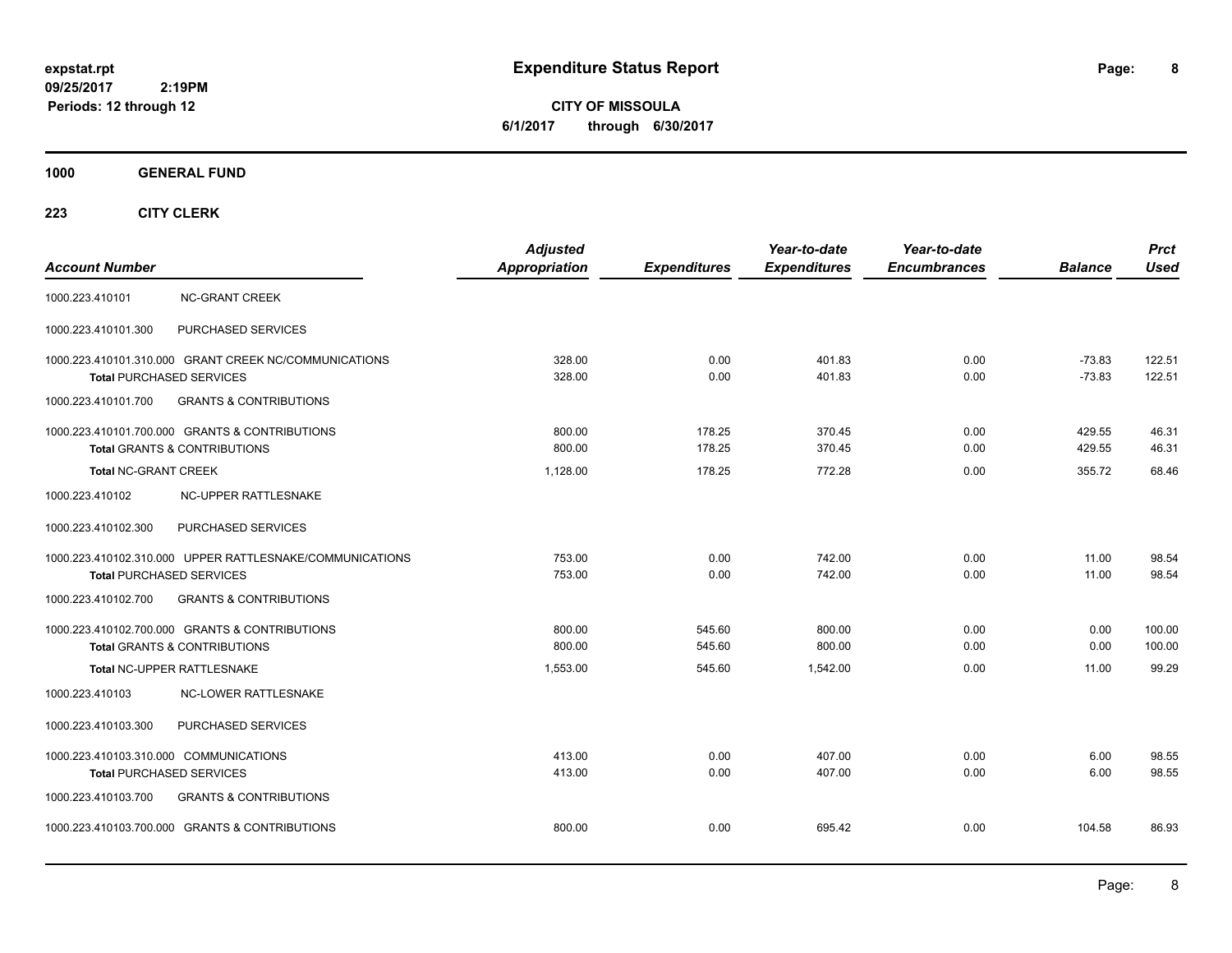**9**

**CITY OF MISSOULA 6/1/2017 through 6/30/2017**

**1000 GENERAL FUND**

| <b>Account Number</b>                                                                     |                                   | <b>Adjusted</b><br>Appropriation | <b>Expenditures</b> | Year-to-date<br><b>Expenditures</b> | Year-to-date<br><b>Encumbrances</b> | <b>Balance</b>   | <b>Prct</b><br><b>Used</b> |
|-------------------------------------------------------------------------------------------|-----------------------------------|----------------------------------|---------------------|-------------------------------------|-------------------------------------|------------------|----------------------------|
| <b>Total GRANTS &amp; CONTRIBUTIONS</b>                                                   |                                   | 800.00                           | 0.00                | 695.42                              | 0.00                                | 104.58           | 86.93                      |
| <b>Total NC-LOWER RATTLESNAKE</b>                                                         |                                   | 1,213.00                         | 0.00                | 1,102.42                            | 0.00                                | 110.58           | 90.88                      |
| 1000.223.410104                                                                           | <b>NC-NORTHSIDE</b>               |                                  |                     |                                     |                                     |                  |                            |
| 1000.223.410104.300                                                                       | PURCHASED SERVICES                |                                  |                     |                                     |                                     |                  |                            |
| 1000.223.410104.310.000 COMMUNICATIONS<br><b>Total PURCHASED SERVICES</b>                 |                                   | 627.00<br>627.00                 | 0.00<br>0.00        | 575.67<br>575.67                    | 0.00<br>0.00                        | 51.33<br>51.33   | 91.81<br>91.81             |
| 1000.223.410104.700                                                                       | <b>GRANTS &amp; CONTRIBUTIONS</b> |                                  |                     |                                     |                                     |                  |                            |
| 1000.223.410104.700.000 GRANTS & CONTRIBUTIONS<br><b>Total GRANTS &amp; CONTRIBUTIONS</b> |                                   | 800.00<br>800.00                 | 0.00<br>0.00        | 723.80<br>723.80                    | 0.00<br>0.00                        | 76.20<br>76.20   | 90.48<br>90.48             |
| Total NC-NORTHSIDE                                                                        |                                   | 1,427.00                         | 0.00                | 1,299.47                            | 0.00                                | 127.53           | 91.06                      |
| 1000.223.410105                                                                           | <b>NC-WESTSIDE</b>                |                                  |                     |                                     |                                     |                  |                            |
| 1000.223.410105.300                                                                       | PURCHASED SERVICES                |                                  |                     |                                     |                                     |                  |                            |
| 1000.223.410105.310.000 COMMUNICATIONS<br><b>Total PURCHASED SERVICES</b>                 |                                   | 1,183.00<br>1,183.00             | 0.00<br>0.00        | 575.68<br>575.68                    | 0.00<br>0.00                        | 607.32<br>607.32 | 48.66<br>48.66             |
| 1000.223.410105.700                                                                       | <b>GRANTS &amp; CONTRIBUTIONS</b> |                                  |                     |                                     |                                     |                  |                            |
| 1000.223.410105.700.000 GRANTS & CONTRIBUTIONS<br><b>Total GRANTS &amp; CONTRIBUTIONS</b> |                                   | 800.00<br>800.00                 | 0.00<br>0.00        | 723.80<br>723.80                    | 0.00<br>0.00                        | 76.20<br>76.20   | 90.48<br>90.48             |
| <b>Total NC-WESTSIDE</b>                                                                  |                                   | 1,983.00                         | 0.00                | 1,299.48                            | 0.00                                | 683.52           | 65.53                      |
| 1000.223.410106                                                                           | NC-HEART OF MISSOULA              |                                  |                     |                                     |                                     |                  |                            |
| 1000.223.410106.300                                                                       | PURCHASED SERVICES                |                                  |                     |                                     |                                     |                  |                            |
| 1000.223.410106.310.000 COMMUNICATIONS<br><b>Total PURCHASED SERVICES</b>                 |                                   | 637.00<br>637.00                 | 0.00<br>0.00        | 0.00<br>0.00                        | 0.00<br>0.00                        | 637.00<br>637.00 | 0.00<br>0.00               |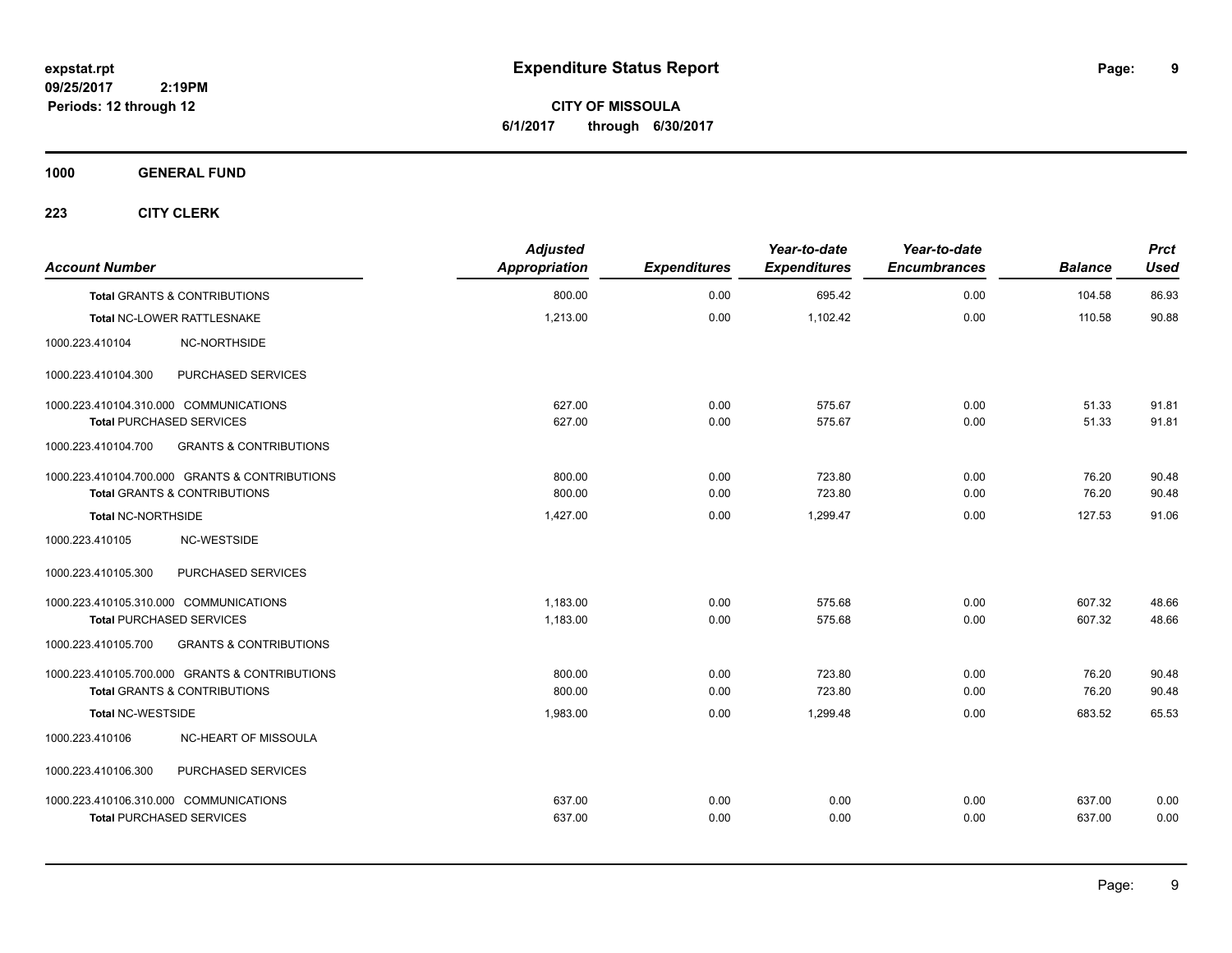**CITY OF MISSOULA 6/1/2017 through 6/30/2017**

**1000 GENERAL FUND**

**223 CITY CLERK**

| <b>Account Number</b>                                                                     | <b>Adjusted</b><br><b>Appropriation</b> | <b>Expenditures</b> | Year-to-date<br><b>Expenditures</b> | Year-to-date<br><b>Encumbrances</b> | <b>Balance</b>         | <b>Prct</b><br><b>Used</b> |
|-------------------------------------------------------------------------------------------|-----------------------------------------|---------------------|-------------------------------------|-------------------------------------|------------------------|----------------------------|
| <b>GRANTS &amp; CONTRIBUTIONS</b><br>1000.223.410106.700                                  |                                         |                     |                                     |                                     |                        |                            |
| 1000.223.410106.700.000 GRANTS & CONTRIBUTIONS<br><b>Total GRANTS &amp; CONTRIBUTIONS</b> | 800.00<br>800.00                        | 0.00<br>0.00        | 0.00<br>0.00                        | 0.00<br>0.00                        | 800.00<br>800.00       | 0.00<br>0.00               |
| Total NC-HEART OF MISSOULA                                                                | 1.437.00                                | 0.00                | 0.00                                | 0.00                                | 1,437.00               | 0.00                       |
| 1000.223.410107<br><b>NC-UNIVERSITY DISTRICT</b>                                          |                                         |                     |                                     |                                     |                        |                            |
| PURCHASED SERVICES<br>1000.223.410107.300                                                 |                                         |                     |                                     |                                     |                        |                            |
| 1000.223.410107.310.000 COMMUNICATIONS<br><b>Total PURCHASED SERVICES</b>                 | 1,683.00<br>1,683.00                    | 0.00<br>0.00        | 633.32<br>633.32                    | 0.00<br>0.00                        | 1,049.68<br>1,049.68   | 37.63<br>37.63             |
| <b>GRANTS &amp; CONTRIBUTIONS</b><br>1000.223.410107.700                                  |                                         |                     |                                     |                                     |                        |                            |
| 1000.223.410107.700.000 GRANTS & CONTRIBUTIONS<br><b>Total GRANTS &amp; CONTRIBUTIONS</b> | 800.00<br>800.00                        | 0.00<br>0.00        | 1.717.54<br>1,717.54                | 0.00<br>0.00                        | $-917.54$<br>$-917.54$ | 214.69<br>214.69           |
| Total NC-UNIVERSITY DISTRICT                                                              | 2,483.00                                | 0.00                | 2,350.86                            | 0.00                                | 132.14                 | 94.68                      |
| 1000.223.410108<br><b>NC-RIVERFRONT</b>                                                   |                                         |                     |                                     |                                     |                        |                            |
| 1000.223.410108.300<br>PURCHASED SERVICES                                                 |                                         |                     |                                     |                                     |                        |                            |
| 1000.223.410108.310.000 COMMUNICATIONS<br><b>Total PURCHASED SERVICES</b>                 | 587.00<br>587.00                        | 0.00<br>0.00        | 578.00<br>578.00                    | 0.00<br>0.00                        | 9.00<br>9.00           | 98.47<br>98.47             |
| <b>GRANTS &amp; CONTRIBUTIONS</b><br>1000.223.410108.700                                  |                                         |                     |                                     |                                     |                        |                            |
| 1000.223.410108.700.000 GRANTS & CONTRIBUTIONS<br><b>Total GRANTS &amp; CONTRIBUTIONS</b> | 800.00<br>800.00                        | 47.87<br>47.87      | 706.05<br>706.05                    | 0.00<br>0.00                        | 93.95<br>93.95         | 88.26<br>88.26             |
| <b>Total NC-RIVERFRONT</b>                                                                | 1.387.00                                | 47.87               | 1,284.05                            | 0.00                                | 102.95                 | 92.58                      |
| NC-EMMA DICKENSON & ORCHARD HOMES<br>1000.223.410109                                      |                                         |                     |                                     |                                     |                        |                            |

1000.223.410109.300 PURCHASED SERVICES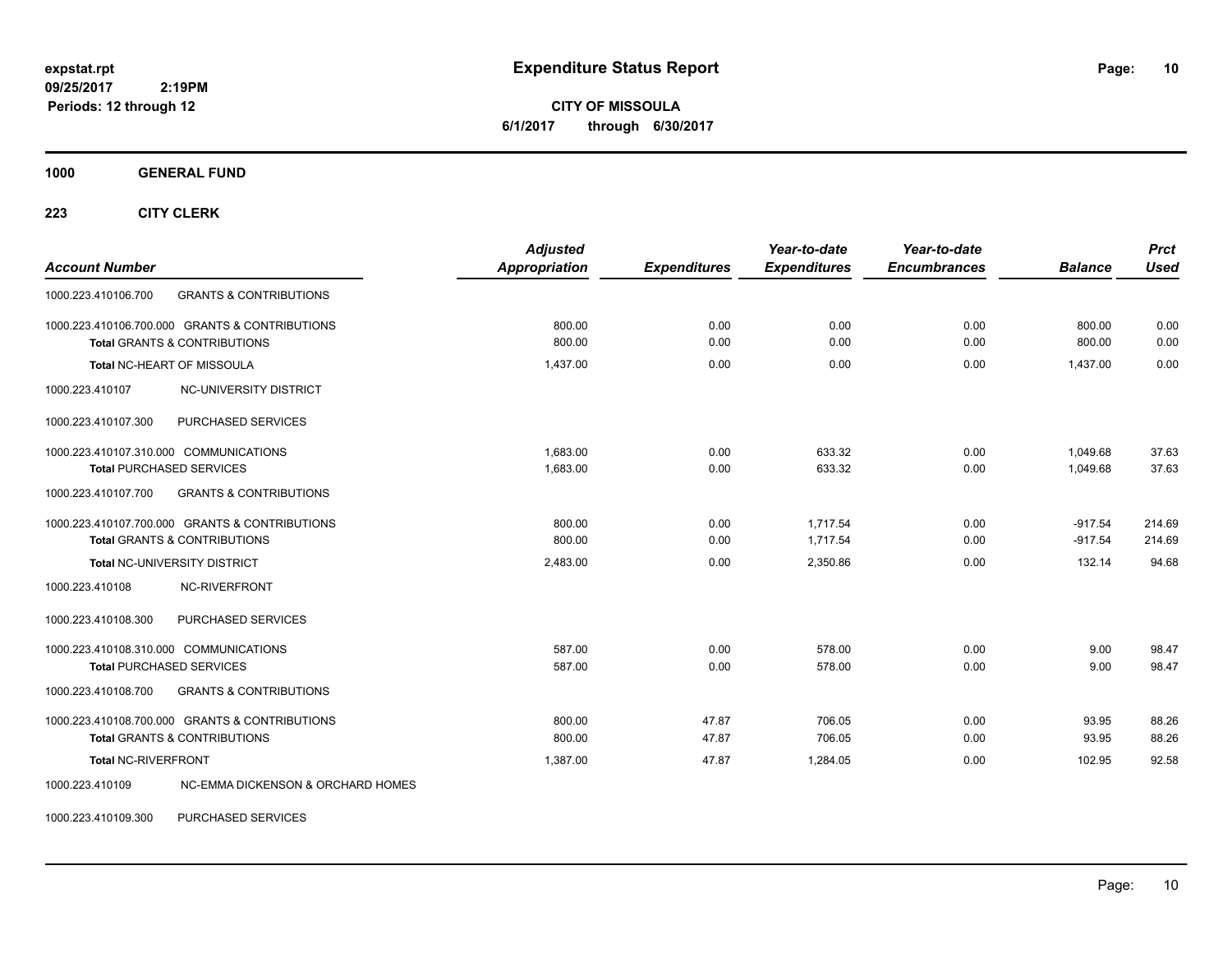**CITY OF MISSOULA 6/1/2017 through 6/30/2017**

### **1000 GENERAL FUND**

| <b>Account Number</b>                  |                                                                                           | <b>Adjusted</b><br>Appropriation | <b>Expenditures</b> | Year-to-date<br><b>Expenditures</b> | Year-to-date<br><b>Encumbrances</b> | <b>Balance</b>         | <b>Prct</b><br><b>Used</b> |
|----------------------------------------|-------------------------------------------------------------------------------------------|----------------------------------|---------------------|-------------------------------------|-------------------------------------|------------------------|----------------------------|
| 1000.223.410109.310.000 COMMUNICATIONS | <b>Total PURCHASED SERVICES</b>                                                           | 723.00<br>723.00                 | 0.00<br>0.00        | 1,015.42<br>1,015.42                | 0.00<br>0.00                        | $-292.42$<br>$-292.42$ | 140.45<br>140.45           |
| 1000.223.410109.700                    | <b>GRANTS &amp; CONTRIBUTIONS</b>                                                         |                                  |                     |                                     |                                     |                        |                            |
|                                        | 1000.223.410109.700.000 GRANTS & CONTRIBUTIONS<br><b>Total GRANTS &amp; CONTRIBUTIONS</b> | 800.00<br>800.00                 | 0.00<br>0.00        | 289.15<br>289.15                    | 0.00<br>0.00                        | 510.85<br>510.85       | 36.14<br>36.14             |
|                                        | Total NC-EMMA DICKENSON & ORCHARD HOMES                                                   | 1,523.00                         | 0.00                | 1,304.57                            | 0.00                                | 218.43                 | 85.66                      |
| 1000.223.410110                        | <b>NC-FRANKLIN TO FORT</b>                                                                |                                  |                     |                                     |                                     |                        |                            |
| 1000.223.410110.300                    | PURCHASED SERVICES                                                                        |                                  |                     |                                     |                                     |                        |                            |
| 1000.223.410110.310.000 COMMUNICATIONS | <b>Total PURCHASED SERVICES</b>                                                           | 1,735.00<br>1,735.00             | 0.00<br>0.00        | 1,710.00<br>1.710.00                | 0.00<br>0.00                        | 25.00<br>25.00         | 98.56<br>98.56             |
| 1000.223.410110.700                    | <b>GRANTS &amp; CONTRIBUTIONS</b>                                                         |                                  |                     |                                     |                                     |                        |                            |
|                                        | 1000.223.410110.700.000 GRANTS & CONTRIBUTIONS<br><b>Total GRANTS &amp; CONTRIBUTIONS</b> | 800.00<br>800.00                 | 0.00<br>0.00        | 800.00<br>800.00                    | 0.00<br>0.00                        | 0.00<br>0.00           | 100.00<br>100.00           |
| Total NC-FRANKLIN TO FORT              |                                                                                           | 2,535.00                         | 0.00                | 2,510.00                            | 0.00                                | 25.00                  | 99.01                      |
| 1000.223.410111                        | <b>NC-ROSE PARK</b>                                                                       |                                  |                     |                                     |                                     |                        |                            |
| 1000.223.410111.300                    | PURCHASED SERVICES                                                                        |                                  |                     |                                     |                                     |                        |                            |
| 1000.223.410111.310.000 COMMUNICATIONS | <b>Total PURCHASED SERVICES</b>                                                           | 1,081.00<br>1,081.00             | 0.00<br>0.00        | 0.00<br>0.00                        | 0.00<br>0.00                        | 1,081.00<br>1.081.00   | 0.00<br>0.00               |
| 1000.223.410111.700                    | <b>GRANTS &amp; CONTRIBUTIONS</b>                                                         |                                  |                     |                                     |                                     |                        |                            |
|                                        | 1000.223.410111.700.000 GRANTS & CONTRIBUTIONS<br><b>Total GRANTS &amp; CONTRIBUTIONS</b> | 800.00<br>800.00                 | 0.00<br>0.00        | 0.00<br>0.00                        | 0.00<br>0.00                        | 800.00<br>800.00       | 0.00<br>0.00               |
| <b>Total NC-ROSE PARK</b>              |                                                                                           | 1,881.00                         | 0.00                | 0.00                                | 0.00                                | 1,881.00               | 0.00                       |
| 1000.223.410112                        | NC-FARVIEWS & PATTEE CANYON                                                               |                                  |                     |                                     |                                     |                        |                            |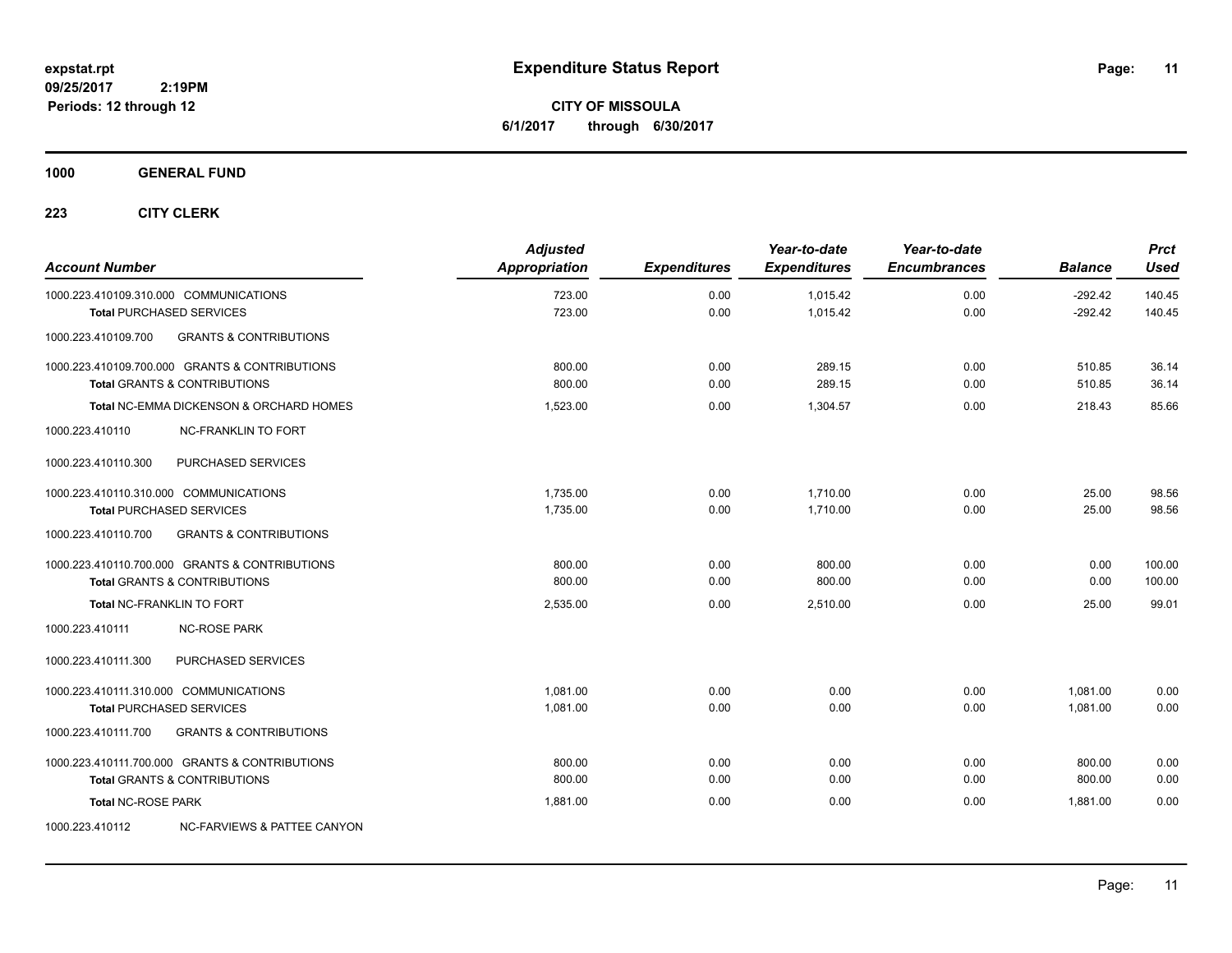**CITY OF MISSOULA 6/1/2017 through 6/30/2017**

### **1000 GENERAL FUND**

|                                                          | <b>Adjusted</b> |                     | Year-to-date        | Year-to-date        |                | <b>Prct</b> |
|----------------------------------------------------------|-----------------|---------------------|---------------------|---------------------|----------------|-------------|
| <b>Account Number</b>                                    | Appropriation   | <b>Expenditures</b> | <b>Expenditures</b> | <b>Encumbrances</b> | <b>Balance</b> | <b>Used</b> |
| PURCHASED SERVICES<br>1000.223.410112.300                |                 |                     |                     |                     |                |             |
| 1000.223.410112.310.000 COMMUNICATIONS                   | 716.00          | 0.00                | 0.00                | 0.00                | 716.00         | 0.00        |
| <b>Total PURCHASED SERVICES</b>                          | 716.00          | 0.00                | 0.00                | 0.00                | 716.00         | 0.00        |
| 1000.223.410112.700<br><b>GRANTS &amp; CONTRIBUTIONS</b> |                 |                     |                     |                     |                |             |
| 1000.223.410112.700.000 GRANTS & CONTRIBUTIONS           | 800.00          | 0.00                | 230.21              | 0.00                | 569.79         | 28.78       |
| <b>Total GRANTS &amp; CONTRIBUTIONS</b>                  | 800.00          | 0.00                | 230.21              | 0.00                | 569.79         | 28.78       |
| Total NC-FARVIEWS & PATTEE CANYON                        | 1.516.00        | 0.00                | 230.21              | 0.00                | 1.285.79       | 15.19       |
| <b>NC-SOUTHGATE &amp; TRIANGLE</b><br>1000.223.410113    |                 |                     |                     |                     |                |             |
| 1000.223.410113.300<br>PURCHASED SERVICES                |                 |                     |                     |                     |                |             |
| 1000.223.410113.310.000 COMMUNICATIONS                   | 625.00          | 0.00                | 625.00              | 0.00                | 0.00           | 100.00      |
| <b>Total PURCHASED SERVICES</b>                          | 625.00          | 0.00                | 625.00              | 0.00                | 0.00           | 100.00      |
| 1000.223.410113.700<br><b>GRANTS &amp; CONTRIBUTIONS</b> |                 |                     |                     |                     |                |             |
| 1000.223.410113.700.000 GRANTS & CONTRIBUTIONS           | 800.00          | 0.00                | 800.00              | 0.00                | 0.00           | 100.00      |
| <b>Total GRANTS &amp; CONTRIBUTIONS</b>                  | 800.00          | 0.00                | 800.00              | 0.00                | 0.00           | 100.00      |
| Total NC-SOUTHGATE & TRIANGLE                            | 1,425.00        | 0.00                | 1.425.00            | 0.00                | 0.00           | 100.00      |
| 1000.223.410114<br><b>NC-LEWIS &amp; CLARK</b>           |                 |                     |                     |                     |                |             |
| PURCHASED SERVICES<br>1000.223.410114.300                |                 |                     |                     |                     |                |             |
| 1000.223.410114.310.000 COMMUNICATIONS                   | 669.00          | 0.00                | 0.00                | 0.00                | 669.00         | 0.00        |
| <b>Total PURCHASED SERVICES</b>                          | 669.00          | 0.00                | 0.00                | 0.00                | 669.00         | 0.00        |
| <b>GRANTS &amp; CONTRIBUTIONS</b><br>1000.223.410114.700 |                 |                     |                     |                     |                |             |
| 1000.223.410114.700.000 GRANTS & CONTRIBUTIONS           | 800.00          | 0.00                | 0.00                | 0.00                | 800.00         | 0.00        |
| <b>Total GRANTS &amp; CONTRIBUTIONS</b>                  | 800.00          | 0.00                | 0.00                | 0.00                | 800.00         | 0.00        |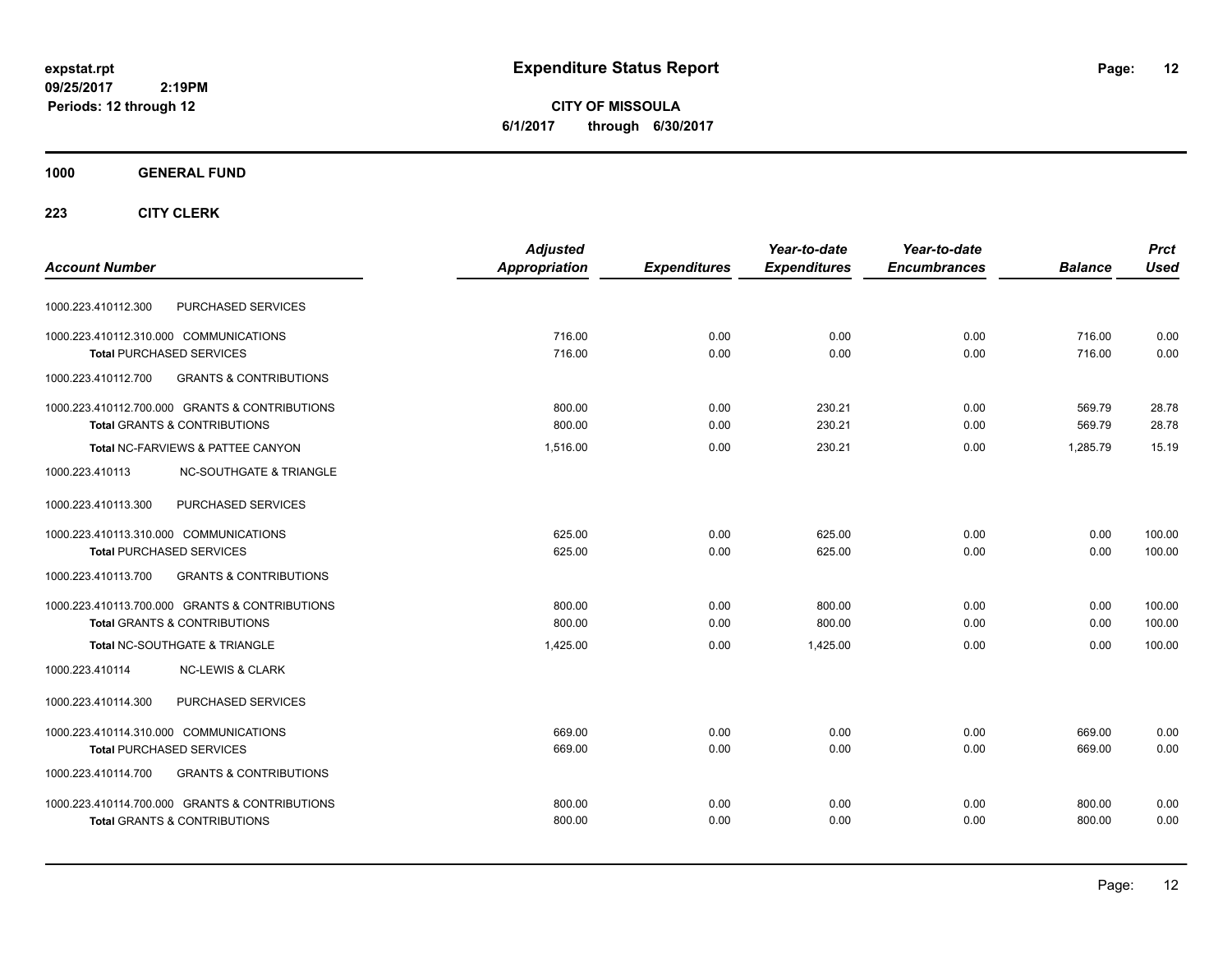**CITY OF MISSOULA 6/1/2017 through 6/30/2017**

**1000 GENERAL FUND**

| <b>Account Number</b>  |                                                | <b>Adjusted</b><br><b>Appropriation</b> | <b>Expenditures</b> | Year-to-date<br><b>Expenditures</b> | Year-to-date<br><b>Encumbrances</b> | <b>Balance</b> | <b>Prct</b><br><b>Used</b> |
|------------------------|------------------------------------------------|-----------------------------------------|---------------------|-------------------------------------|-------------------------------------|----------------|----------------------------|
| Total NC-LEWIS & CLARK |                                                | 1,469.00                                | 0.00                | 0.00                                | 0.00                                | 1,469.00       | 0.00                       |
| 1000.223.410115        | NC-S 39TH                                      |                                         |                     |                                     |                                     |                |                            |
| 1000.223.410115.300    | PURCHASED SERVICES                             |                                         |                     |                                     |                                     |                |                            |
|                        | 1000.223.410115.310.000 COMMUNICATIONS         | 548.00                                  | 207.98              | 541.00                              | 0.00                                | 7.00           | 98.72                      |
|                        | <b>Total PURCHASED SERVICES</b>                | 548.00                                  | 207.98              | 541.00                              | 0.00                                | 7.00           | 98.72                      |
| 1000.223.410115.700    | <b>GRANTS &amp; CONTRIBUTIONS</b>              |                                         |                     |                                     |                                     |                |                            |
|                        | 1000.223.410115.700.000 GRANTS & CONTRIBUTIONS | 800.00                                  | 101.91              | 279.39                              | 0.00                                | 520.61         | 34.92                      |
|                        | <b>Total GRANTS &amp; CONTRIBUTIONS</b>        | 800.00                                  | 101.91              | 279.39                              | 0.00                                | 520.61         | 34.92                      |
| Total NC-S 39TH        |                                                | 1,348.00                                | 309.89              | 820.39                              | 0.00                                | 527.61         | 60.86                      |
| 1000.223.410116        | NC-MOOSE CAN GULLY                             |                                         |                     |                                     |                                     |                |                            |
| 1000.223.410116.300    | PURCHASED SERVICES                             |                                         |                     |                                     |                                     |                |                            |
|                        | 1000.223.410116.310.000 COMMUNICATIONS         | 983.00                                  | 523.17              | 523.17                              | 0.00                                | 459.83         | 53.22                      |
|                        | <b>Total PURCHASED SERVICES</b>                | 983.00                                  | 523.17              | 523.17                              | 0.00                                | 459.83         | 53.22                      |
| 1000.223.410116.700    | <b>GRANTS &amp; CONTRIBUTIONS</b>              |                                         |                     |                                     |                                     |                |                            |
|                        | 1000.223.410116.700.000 GRANTS & CONTRIBUTIONS | 800.00                                  | 240.52              | 296.51                              | 0.00                                | 503.49         | 37.06                      |
|                        | <b>Total GRANTS &amp; CONTRIBUTIONS</b>        | 800.00                                  | 240.52              | 296.51                              | 0.00                                | 503.49         | 37.06                      |
|                        | Total NC-MOOSE CAN GULLY                       | 1,783.00                                | 763.69              | 819.68                              | 0.00                                | 963.32         | 45.97                      |
| 1000.223.410117        | <b>NC-MILLER CREEK</b>                         |                                         |                     |                                     |                                     |                |                            |
| 1000.223.410117.300    | PURCHASED SERVICES                             |                                         |                     |                                     |                                     |                |                            |
|                        | 1000.223.410117.310.000 COMMUNICATIONS         | 704.00                                  | 0.00                | 394.06                              | 0.00                                | 309.94         | 55.97                      |
|                        | <b>Total PURCHASED SERVICES</b>                | 704.00                                  | 0.00                | 394.06                              | 0.00                                | 309.94         | 55.97                      |
| 1000.223.410117.700    | <b>GRANTS &amp; CONTRIBUTIONS</b>              |                                         |                     |                                     |                                     |                |                            |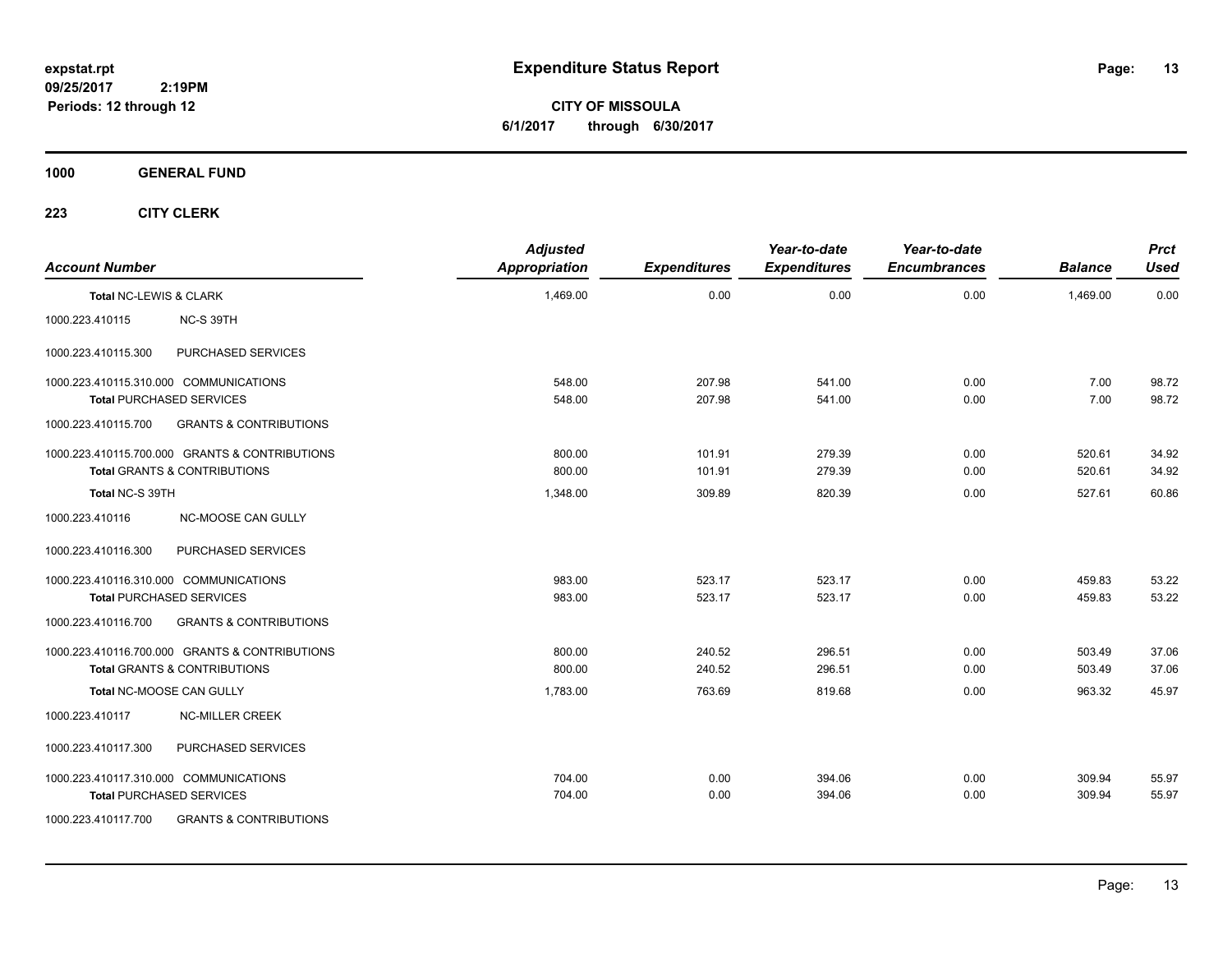**CITY OF MISSOULA 6/1/2017 through 6/30/2017**

### **1000 GENERAL FUND**

| <b>Account Number</b>                                                     |                                                                                                       | <b>Adjusted</b><br><b>Appropriation</b> | <b>Expenditures</b> | Year-to-date<br><b>Expenditures</b> | Year-to-date<br><b>Encumbrances</b> | <b>Balance</b>   | <b>Prct</b><br><b>Used</b> |
|---------------------------------------------------------------------------|-------------------------------------------------------------------------------------------------------|-----------------------------------------|---------------------|-------------------------------------|-------------------------------------|------------------|----------------------------|
|                                                                           | 1000.223.410117.700.000 GRANTS & CONTRIBUTIONS<br><b>Total GRANTS &amp; CONTRIBUTIONS</b>             | 800.00<br>800.00                        | 64.95<br>64.95      | 433.44<br>433.44                    | 0.00<br>0.00                        | 366.56<br>366.56 | 54.18<br>54.18             |
| <b>Total NC-MILLER CREEK</b>                                              |                                                                                                       | 1,504.00                                | 64.95               | 827.50                              | 0.00                                | 676.50           | 55.02                      |
| 1000.223.410118                                                           | MULLAN ROAD NC                                                                                        |                                         |                     |                                     |                                     |                  |                            |
| 1000.223.410118.300                                                       | PURCHASED SERVICES                                                                                    |                                         |                     |                                     |                                     |                  |                            |
| 1000.223.410118.310.000 COMMUNICATIONS<br><b>Total PURCHASED SERVICES</b> |                                                                                                       | 724.00<br>724.00                        | 0.00<br>0.00        | 714.00<br>714.00                    | 0.00<br>0.00                        | 10.00<br>10.00   | 98.62<br>98.62             |
| 1000.223.410118.700                                                       | <b>GRANTS &amp; CONTRIBUTIONS</b>                                                                     |                                         |                     |                                     |                                     |                  |                            |
|                                                                           | 1000.223.410118.700.000 GRANTS & CONTRIBUTIONS<br><b>Total GRANTS &amp; CONTRIBUTIONS</b>             | 800.00<br>800.00                        | 0.00<br>0.00        | 476.14<br>476.14                    | 0.00<br>0.00                        | 323.86<br>323.86 | 59.52<br>59.52             |
| <b>Total MULLAN ROAD NC</b>                                               |                                                                                                       | 1,524.00                                | 0.00                | 1,190.14                            | 0.00                                | 333.86           | 78.09                      |
| 1000.223.410119                                                           | <b>EAST MISSOULA NC</b>                                                                               |                                         |                     |                                     |                                     |                  |                            |
| 1000.223.410119.300                                                       | PURCHASED SERVICES                                                                                    |                                         |                     |                                     |                                     |                  |                            |
| 1000.223.410119.310.000 COMMUNICATIONS<br><b>Total PURCHASED SERVICES</b> |                                                                                                       | 12.00<br>12.00                          | 0.00<br>0.00        | 0.00<br>0.00                        | 0.00<br>0.00                        | 12.00<br>12.00   | 0.00<br>0.00               |
| 1000.223.410119.700                                                       | <b>GRANTS &amp; CONTRIBUTIONS</b>                                                                     |                                         |                     |                                     |                                     |                  |                            |
|                                                                           | 1000.223.410119.700.000 EAST MISSOULA NEIGHBORHOOD COUNCIL<br><b>Total GRANTS &amp; CONTRIBUTIONS</b> | 800.00<br>800.00                        | 0.00<br>0.00        | 0.00<br>0.00                        | 0.00<br>0.00                        | 800.00<br>800.00 | 0.00<br>0.00               |
| Total EAST MISSOULA NC                                                    |                                                                                                       | 812.00                                  | 0.00                | 0.00                                | 0.00                                | 812.00           | 0.00                       |
| 1000.223.410120                                                           | <b>COMMUNITY FORUM/NC LIAISON</b>                                                                     |                                         |                     |                                     |                                     |                  |                            |
| 1000.223.410120.300                                                       | PURCHASED SERVICES                                                                                    |                                         |                     |                                     |                                     |                  |                            |
|                                                                           | 1000.223.410120.320.000 PRINTING & DUPLICATING                                                        | 500.00                                  | 278.43              | 503.06                              | 0.00                                | $-3.06$          | 100.61                     |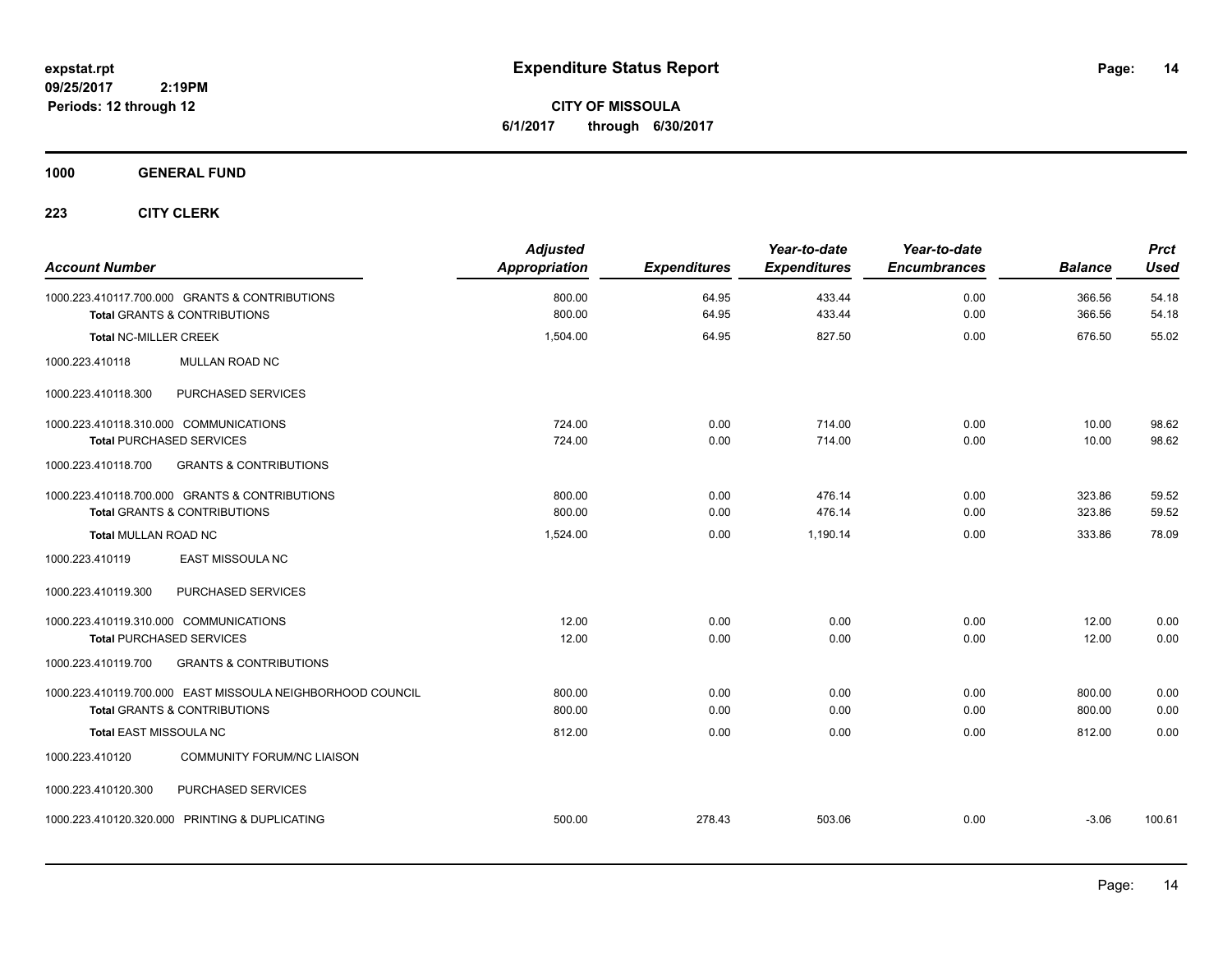**CITY OF MISSOULA 6/1/2017 through 6/30/2017**

#### **1000 GENERAL FUND**

| <b>Account Number</b>                                      | <b>Adjusted</b><br><b>Appropriation</b> | <b>Expenditures</b> | Year-to-date<br><b>Expenditures</b> | Year-to-date<br><b>Encumbrances</b> | <b>Balance</b> | <b>Prct</b><br><b>Used</b> |
|------------------------------------------------------------|-----------------------------------------|---------------------|-------------------------------------|-------------------------------------|----------------|----------------------------|
| <b>Total PURCHASED SERVICES</b>                            | 500.00                                  | 278.43              | 503.06                              | 0.00                                | $-3.06$        | 100.61                     |
| 1000.223.410120.700<br><b>GRANTS &amp; CONTRIBUTIONS</b>   |                                         |                     |                                     |                                     |                |                            |
| 1000.223.410120.700.000 GRANTS & CONTRIBUTIONS             | 1,700.00                                | 66.24               | 1,783.19                            | 0.00                                | $-83.19$       | 104.89                     |
| 1000.223.410120.700.799 GRANTS & CONTRIBUTIONS             | 0.00                                    | 197.25              | 2,401.35                            | 0.00                                | $-2,401.35$    | 0.00                       |
| <b>Total GRANTS &amp; CONTRIBUTIONS</b>                    | 1,700.00                                | 263.49              | 4,184.54                            | 0.00                                | $-2,484.54$    | 246.15                     |
| <b>Total COMMUNITY FORUM/NC LIAISON</b>                    | 2,200.00                                | 541.92              | 4,687.60                            | 0.00                                | $-2,487.60$    | 213.07                     |
| 1000.223.410121<br>NEIGHBORHOOD PROJECT                    |                                         |                     |                                     |                                     |                |                            |
| <b>GRANTS &amp; CONTRIBUTIONS</b><br>1000.223.410121.700   |                                         |                     |                                     |                                     |                |                            |
| 1000.223.410121.700.000 NEIGHBORHOOD PROJECT               | 21.000.00                               | 3.028.44            | 6.353.44                            | 0.00                                | 14,646.56      | 30.25                      |
| 1000.223.410121.700.803 L&C NEIGHBORHOOD OPEN HOUSE        | 0.00                                    | 339.19              | 839.19                              | 0.00                                | $-839.19$      | 0.00                       |
| 1000.223.410121.700.812 SUNSET MEMORIAL PARK TREES         | 0.00                                    | 299.98              | 1,770.77                            | 0.00                                | $-1,770.77$    | 0.00                       |
| 1000.223.410121.700.817 FY WMVC / GRANTS & CONTRIBUTIONS   | 0.00                                    | 0.00                | 1,400.00                            | 0.00                                | $-1,400.00$    | 0.00                       |
| <b>Total NEIGHBORHOOD PROJECT</b>                          | 21,000.00                               | 3,667.61            | 10,363.40                           | 0.00                                | 10,636.60      | 49.35                      |
| 1000.223.410122<br>ORCHARD HOMES NEIGHBORHOOD COUNCIL      |                                         |                     |                                     |                                     |                |                            |
| 1000.223.410122.300<br>PURCHASED SERVICES                  |                                         |                     |                                     |                                     |                |                            |
| 1000.223.410122.310.000 COMMUNICATIONS                     | 242.00                                  | 0.00                | 238.00                              | 0.00                                | 4.00           | 98.35                      |
| <b>Total PURCHASED SERVICES</b>                            | 242.00                                  | 0.00                | 238.00                              | 0.00                                | 4.00           | 98.35                      |
| <b>GRANTS &amp; CONTRIBUTIONS</b><br>1000.223.410122.700   |                                         |                     |                                     |                                     |                |                            |
| 1000.223.410122.700.000 ORCHARD HOMES NEIGHBORHOOD COUNCIL | 800.00                                  | 272.16              | 568.12                              | 0.00                                | 231.88         | 71.02                      |
| <b>Total GRANTS &amp; CONTRIBUTIONS</b>                    | 800.00                                  | 272.16              | 568.12                              | 0.00                                | 231.88         | 71.02                      |
| Total ORCHARD HOMES NEIGHBORHOOD COUNCIL                   | 1,042.00                                | 272.16              | 806.12                              | 0.00                                | 235.88         | 77.36                      |
| 1000.223.410125<br>NEIGHBORHOOD OFFICE                     |                                         |                     |                                     |                                     |                |                            |
| PERSONAL SERVICES<br>1000.223.410125.100                   |                                         |                     |                                     |                                     |                |                            |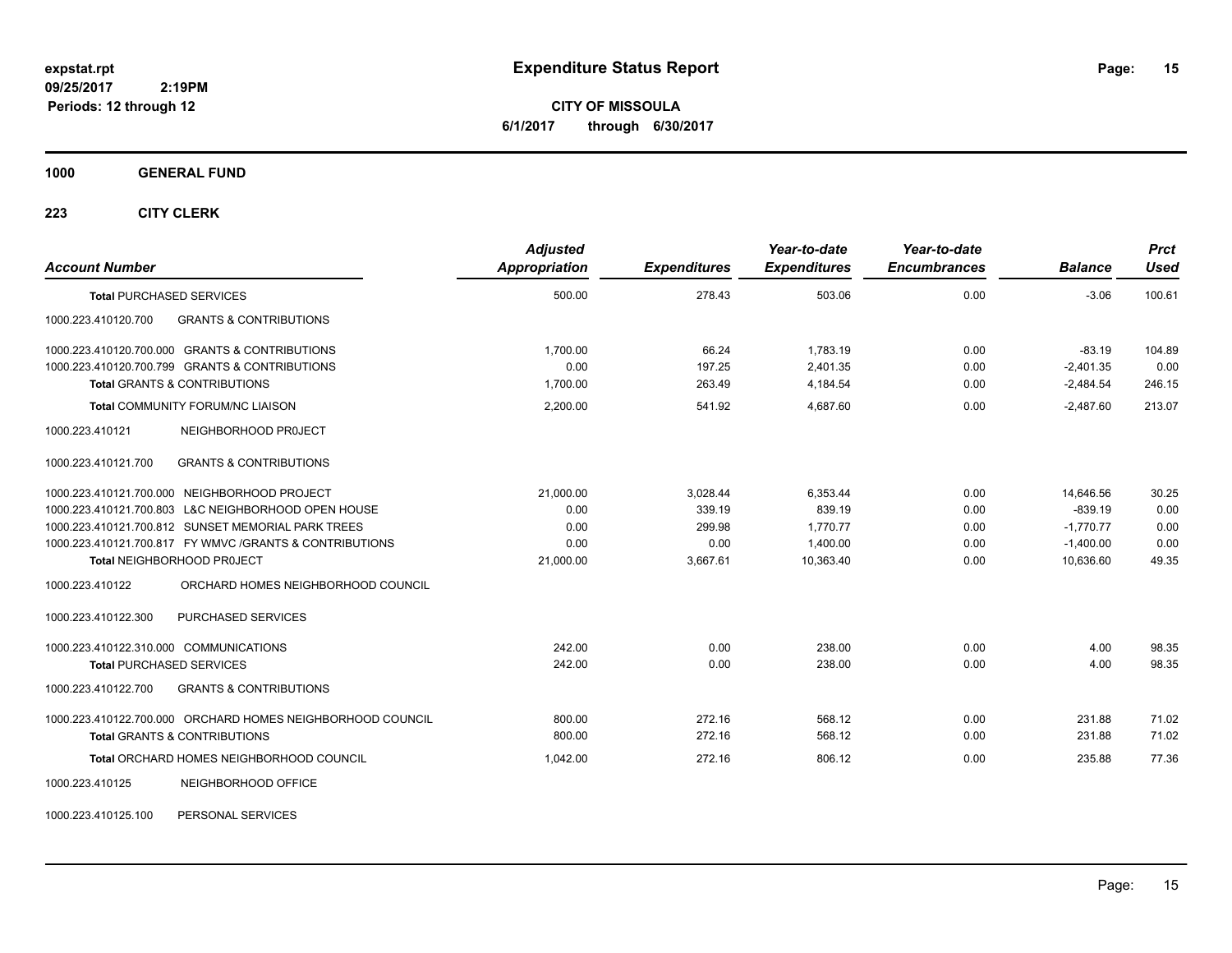**CITY OF MISSOULA 6/1/2017 through 6/30/2017**

### **1000 GENERAL FUND**

| <b>Account Number</b>                                   | <b>Adjusted</b><br><b>Appropriation</b> | <b>Expenditures</b> | Year-to-date<br><b>Expenditures</b> | Year-to-date<br><b>Encumbrances</b> | <b>Balance</b> | <b>Prct</b><br><b>Used</b> |
|---------------------------------------------------------|-----------------------------------------|---------------------|-------------------------------------|-------------------------------------|----------------|----------------------------|
| 1000.223.410125.110.000 SALARIES AND WAGES              | 80,194.00                               | 11,406.76           | 78,813.43                           | 0.00                                | 1,380.57       | 98.28                      |
| 1000.223.410125.120.000 OVERTIME                        | 0.00                                    | 598.22              | 605.61                              | 0.00                                | $-605.61$      | 0.00                       |
| 1000.223.410125.140.000 EMPLOYER CONTRIBUTIONS          | 32,160.00                               | 3,597.13            | 31,314.32                           | 0.00                                | 845.68         | 97.37                      |
| <b>Total PERSONAL SERVICES</b>                          | 112,354.00                              | 15,602.11           | 110,733.36                          | 0.00                                | 1,620.64       | 98.56                      |
|                                                         |                                         |                     |                                     |                                     |                |                            |
| 1000.223.410125.200<br><b>SUPPLIES</b>                  |                                         |                     |                                     |                                     |                |                            |
| 1000.223.410125.210.000 OFFICE SUPPLIES                 | 210.00                                  | 0.00                | 374.42                              | 0.00                                | -164.42        | 178.30                     |
| 1000.223.410125.220.000 OPERATING SUPPLIES              | 150.00                                  | 0.00                | 0.00                                | 0.00                                | 150.00         | 0.00                       |
| 1000.223.410125.231.000 GASOLINE                        | 100.00                                  | 45.92               | 130.48                              | 0.00                                | $-30.48$       | 130.48                     |
| 1000.223.410125.240.000 OTHER SUPPLIES                  | 65.00                                   | 0.00                | 53.91                               | 0.00                                | 11.09          | 82.94                      |
| <b>Total SUPPLIES</b>                                   | 525.00                                  | 45.92               | 558.81                              | 0.00                                | $-33.81$       | 106.44                     |
| PURCHASED SERVICES<br>1000.223.410125.300               |                                         |                     |                                     |                                     |                |                            |
| 1000.223.410125.310.000 COMMUNICATIONS                  | 135.00                                  | 13.34               | 134.00                              | 0.00                                | 1.00           | 99.26                      |
| 1000.223.410125.320.000 PRINTING & DUPLICATING          | 100.00                                  | 24.99               | 31.99                               | 0.00                                | 68.01          | 31.99                      |
| 1000.223.410125.330.000 PUBLICITY, SUBSCRIPTIONS & DUES | 200.00                                  | 0.00                | 288.80                              | 0.00                                | $-88.80$       | 144.40                     |
| 1000.223.410125.344.000 TELEPHONE SERVICE               | 100.00                                  | 0.00                | 0.00                                | 0.00                                | 100.00         | 0.00                       |
| 1000.223.410125.350.000 PROFESSIONAL SERVICES           | 3,000.00                                | 0.00                | 0.00                                | 0.00                                | 3,000.00       | 0.00                       |
| 1000.223.410125.360.000 REPAIR & MAINTENANCE            | 350.00                                  | 0.00                | 309.39                              | 0.00                                | 40.61          | 88.40                      |
| 1000.223.410125.370.000 TRAVEL                          | 1,460.00                                | 0.00                | 1,460.00                            | 0.00                                | 0.00           | 100.00                     |
| 1000.223.410125.380.000 TRAINING                        | 1,550.00                                | 0.00                | 1,550.00                            | 0.00                                | 0.00           | 100.00                     |
| <b>Total PURCHASED SERVICES</b>                         | 6,895.00                                | 38.33               | 3,774.18                            | 0.00                                | 3,120.82       | 54.74                      |
| 1000.223.410125.900<br><b>CAPITAL OUTLAY</b>            |                                         |                     |                                     |                                     |                |                            |
| <b>Total CAPITAL OUTLAY</b>                             | 0.00                                    | 0.00                | 0.00                                | 0.00                                | 0.00           | 0.00                       |
| Total NEIGHBORHOOD OFFICE                               | 119,774.00                              | 15,686.36           | 115,066.35                          | 0.00                                | 4.707.65       | 96.07                      |
| <b>ELECTIONS</b><br>1000.223.410600                     |                                         |                     |                                     |                                     |                |                            |
| 1000.223.410600.300<br>PURCHASED SERVICES               |                                         |                     |                                     |                                     |                |                            |
| <b>Total ELECTIONS</b>                                  | 0.00                                    | 0.00                | 0.00                                | 0.00                                | 0.00           | 0.00                       |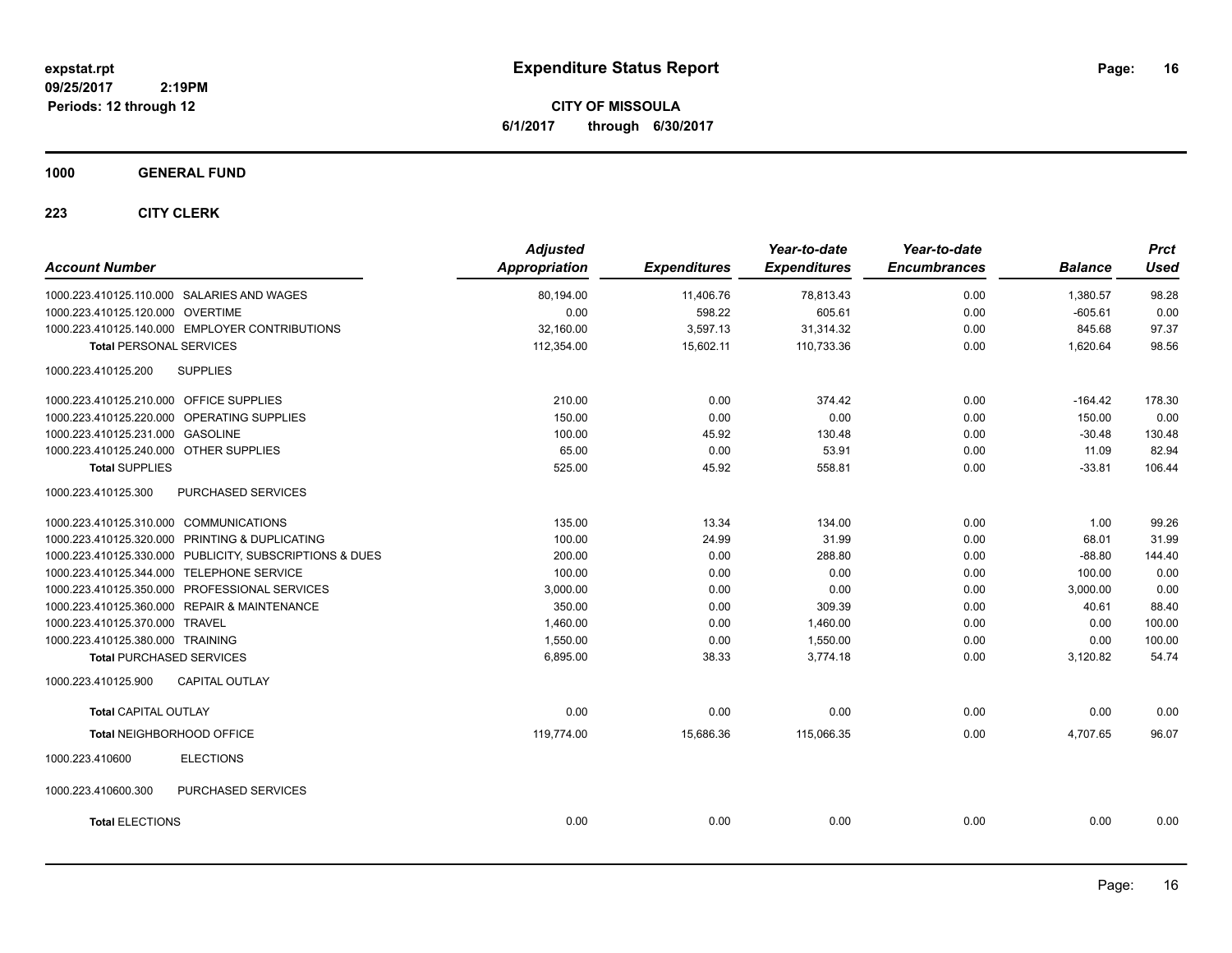**CITY OF MISSOULA 6/1/2017 through 6/30/2017**

**1000 GENERAL FUND**

| <b>Account Number</b>                                   | <b>Adjusted</b><br><b>Appropriation</b> | <b>Expenditures</b> | Year-to-date<br><b>Expenditures</b> | Year-to-date<br><b>Encumbrances</b> | <b>Balance</b> | <b>Prct</b><br><b>Used</b> |
|---------------------------------------------------------|-----------------------------------------|---------------------|-------------------------------------|-------------------------------------|----------------|----------------------------|
| <b>RECORDS ADMINISTRATION</b><br>1000.223.410900        |                                         |                     |                                     |                                     |                |                            |
| 1000.223.410900.100<br>PERSONAL SERVICES                |                                         |                     |                                     |                                     |                |                            |
| 1000.223.410900.141.000 STATE RETIREMENT CONTRIBUTIONS  | 0.00                                    | 0.00                | 198.32                              | 0.00                                | $-198.32$      | 0.00                       |
| <b>Total RECORDS ADMINISTRATION</b>                     | 0.00                                    | 0.00                | 198.32                              | 0.00                                | $-198.32$      | 0.00                       |
| <b>ADMINISTRATION</b><br>1000.223.410910                |                                         |                     |                                     |                                     |                |                            |
| 1000.223.410910.100<br>PERSONAL SERVICES                |                                         |                     |                                     |                                     |                |                            |
| 1000.223.410910.110.000 SALARIES AND WAGES              | 150,101.00                              | 20,805.18           | 151,730.79                          | 0.00                                | $-1,629.79$    | 101.09                     |
| 1000.223.410910.140.000 EMPLOYER CONTRIBUTIONS          | 56,286.00                               | 6.292.45            | 59,265.15                           | 0.00                                | $-2,979.15$    | 105.29                     |
| <b>Total PERSONAL SERVICES</b>                          | 206,387.00                              | 27,097.63           | 210,995.94                          | 0.00                                | $-4,608.94$    | 102.23                     |
| 1000.223.410910.200<br><b>SUPPLIES</b>                  |                                         |                     |                                     |                                     |                |                            |
| 1000.223.410910.210.000 OFFICE SUPPLIES                 | 5,091.00                                | $-88.96$            | 1,822.73                            | 0.00                                | 3,268.27       | 35.80                      |
| 1000.223.410910.220.000 OPERATING SUPPLIES              | 100.00                                  | 0.00                | 0.00                                | 0.00                                | 100.00         | 0.00                       |
| 1000.223.410910.231.000 GASOLINE                        | 150.00                                  | 0.00                | 0.00                                | 0.00                                | 150.00         | 0.00                       |
| 1000.223.410910.240.000 OTHER SUPPLIES                  | 160.00                                  | 0.00                | 0.00                                | 0.00                                | 160.00         | 0.00                       |
| <b>Total SUPPLIES</b>                                   | 5,501.00                                | -88.96              | 1,822.73                            | 0.00                                | 3.678.27       | 33.13                      |
| PURCHASED SERVICES<br>1000.223.410910.300               |                                         |                     |                                     |                                     |                |                            |
| 1000.223.410910.310.000 COMMUNICATIONS                  | 4,446.00                                | $-5,859.26$         | 8.720.47                            | 0.00                                | $-4.274.47$    | 196.14                     |
| 1000.223.410910.320.000 PRINTING & DUPLICATING          | 100.00                                  | 0.00                | 0.00                                | 0.00                                | 100.00         | 0.00                       |
| 1000.223.410910.330.000 PUBLICITY, SUBSCRIPTIONS & DUES | 1,725.00                                | $-2,594.00$         | $-844.50$                           | 0.00                                | 2,569.50       | 48.96                      |
| 1000.223.410910.344.000 TELEPHONE SERVICE               | 100.00                                  | 7.96                | 61.14                               | 0.00                                | 38.86          | 61.14                      |
| 1000.223.410910.350.000 PROFESSIONAL SERVICES           | 17,300.00                               | 1,141.50            | 9,597.50                            | 0.00                                | 7,702.50       | 55.48                      |
| 1000.223.410910.360.000 REPAIR & MAINTENANCE            | 1,100.00                                | 754.33              | 1,235.21                            | 0.00                                | $-135.21$      | 112.29                     |
| 1000.223.410910.370.000 TRAVEL                          | 3,690.00                                | 243.23              | 2,499.93                            | 0.00                                | 1,190.07       | 67.75                      |
| 1000.223.410910.380.000 TRAINING                        | 3,070.00                                | 0.00                | 2,043.00                            | 0.00                                | 1,027.00       | 66.55                      |
| 1000.223.410910.390.000 OTHER PURCHASED SERVICES        | 3,500.00                                | 1,650.00            | 5,224.75                            | 0.00                                | $-1,724.75$    | 149.28                     |
| <b>Total PURCHASED SERVICES</b>                         | 35,031.00                               | $-4,656.24$         | 28,537.50                           | 0.00                                | 6,493.50       | 81.46                      |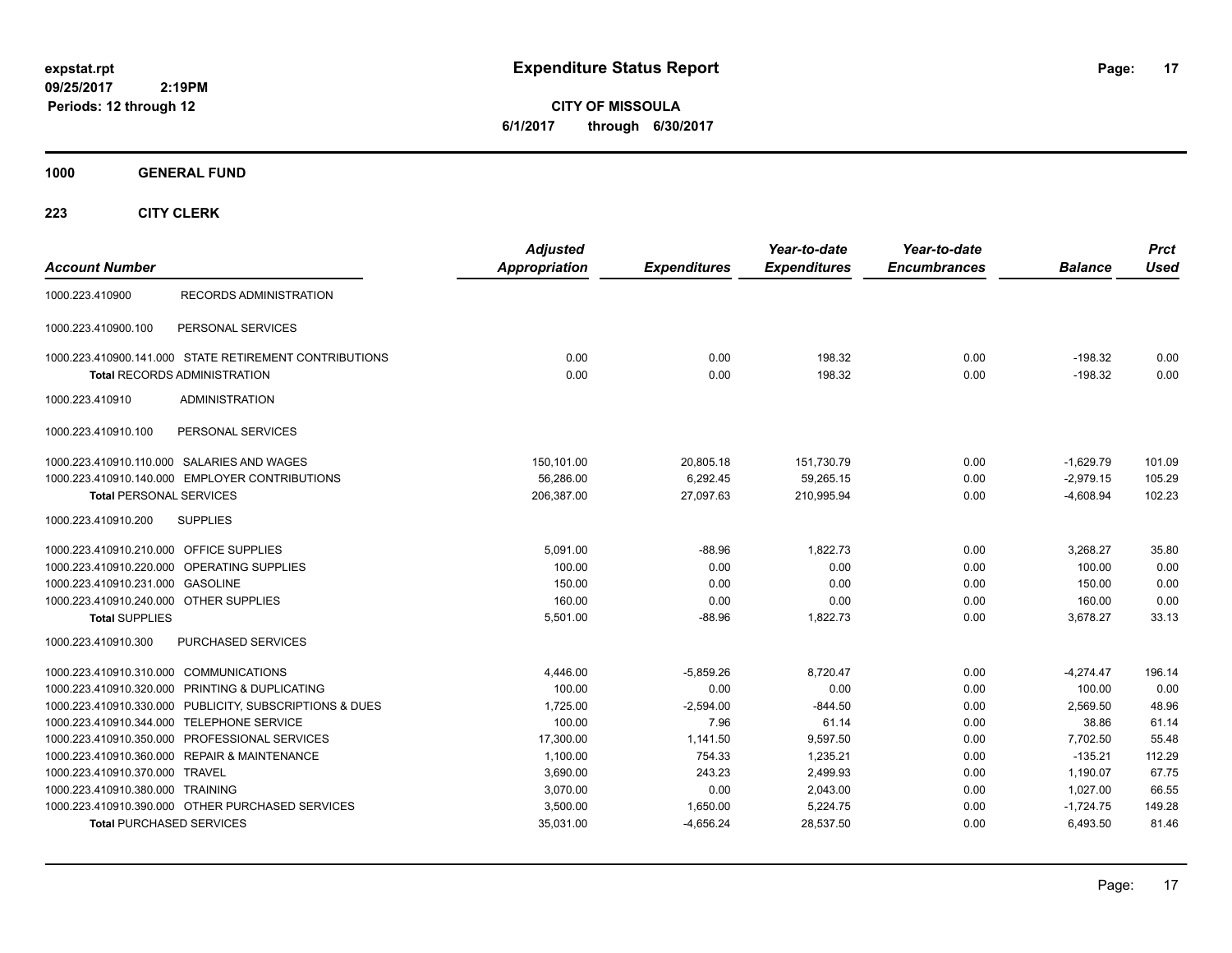**CITY OF MISSOULA 6/1/2017 through 6/30/2017**

**1000 GENERAL FUND**

| <b>Account Number</b>         |                                                | <b>Adjusted</b><br><b>Appropriation</b> | <b>Expenditures</b> | Year-to-date<br><b>Expenditures</b> | Year-to-date<br><b>Encumbrances</b> | <b>Balance</b> | <b>Prct</b><br><b>Used</b> |
|-------------------------------|------------------------------------------------|-----------------------------------------|---------------------|-------------------------------------|-------------------------------------|----------------|----------------------------|
|                               |                                                |                                         |                     |                                     |                                     |                |                            |
| 1000.223.410910.500           | <b>FIXED CHARGES</b>                           |                                         |                     |                                     |                                     |                |                            |
| <b>Total FIXED CHARGES</b>    |                                                | 0.00                                    | 0.00                | 0.00                                | 0.00                                | 0.00           | 0.00                       |
| 1000.223.410910.800           | OTHER OBJECTS                                  |                                         |                     |                                     |                                     |                |                            |
| <b>Total OTHER OBJECTS</b>    |                                                | 0.00                                    | 0.00                | 0.00                                | 0.00                                | 0.00           | 0.00                       |
| 1000.223.410910.900           | <b>CAPITAL OUTLAY</b>                          |                                         |                     |                                     |                                     |                |                            |
| <b>Total CAPITAL OUTLAY</b>   |                                                | 0.00                                    | 0.00                | 0.00                                | 0.00                                | 0.00           | 0.00                       |
| <b>Total ADMINISTRATION</b>   |                                                | 246,919.00                              | 22,352.43           | 241,356.17                          | 0.00                                | 5,562.83       | 97.75                      |
| 1000.223.411802               | <b>VOLUNTEER MISSOULA</b>                      |                                         |                     |                                     |                                     |                |                            |
| 1000.223.411802.700           | <b>GRANTS &amp; CONTRIBUTIONS</b>              |                                         |                     |                                     |                                     |                |                            |
|                               | 1000.223.411802.700.000 GRANTS & CONTRIBUTIONS | 10,000.00                               | 0.00                | 10.000.00                           | 0.00                                | 0.00           | 100.00                     |
|                               | Total VOLUNTEER MISSOULA                       | 10,000.00                               | 0.00                | 10,000.00                           | 0.00                                | 0.00           | 100.00                     |
| 1000.223.411854               | NEIGHBORHOOD AMBASSADOR                        |                                         |                     |                                     |                                     |                |                            |
| 1000.223.411854.700           | <b>GRANTS &amp; CONTRIBUTIONS</b>              |                                         |                     |                                     |                                     |                |                            |
|                               | 1000.223.411854.700.000 GRANTS & CONTRIBUTIONS | 10,000.00                               | 0.00                | 10,000.00                           | 0.00                                | 0.00           | 100.00                     |
|                               | Total NEIGHBORHOOD AMBASSADOR                  | 10,000.00                               | 0.00                | 10,000.00                           | 0.00                                | 0.00           | 100.00                     |
| 1000.223.460451               | *** Title Not Found ***                        |                                         |                     |                                     |                                     |                |                            |
| 1000.223.460451.700           | <b>GRANTS &amp; CONTRIBUTIONS</b>              |                                         |                     |                                     |                                     |                |                            |
|                               | 1000.223.460451.700.000 GRANTS & CONTRIBUTIONS | 5.880.00                                | 0.00                | 5,875.36                            | 0.00                                | 4.64           | 99.92                      |
| Total *** Title Not Found *** |                                                | 5,880.00                                | 0.00                | 5,875.36                            | 0.00                                | 4.64           | 99.92                      |
| <b>Total CITY CLERK</b>       |                                                | 446,746.00                              | 44,430.73           | 417,131.37                          | 0.00                                | 29,614.63      | 93.37                      |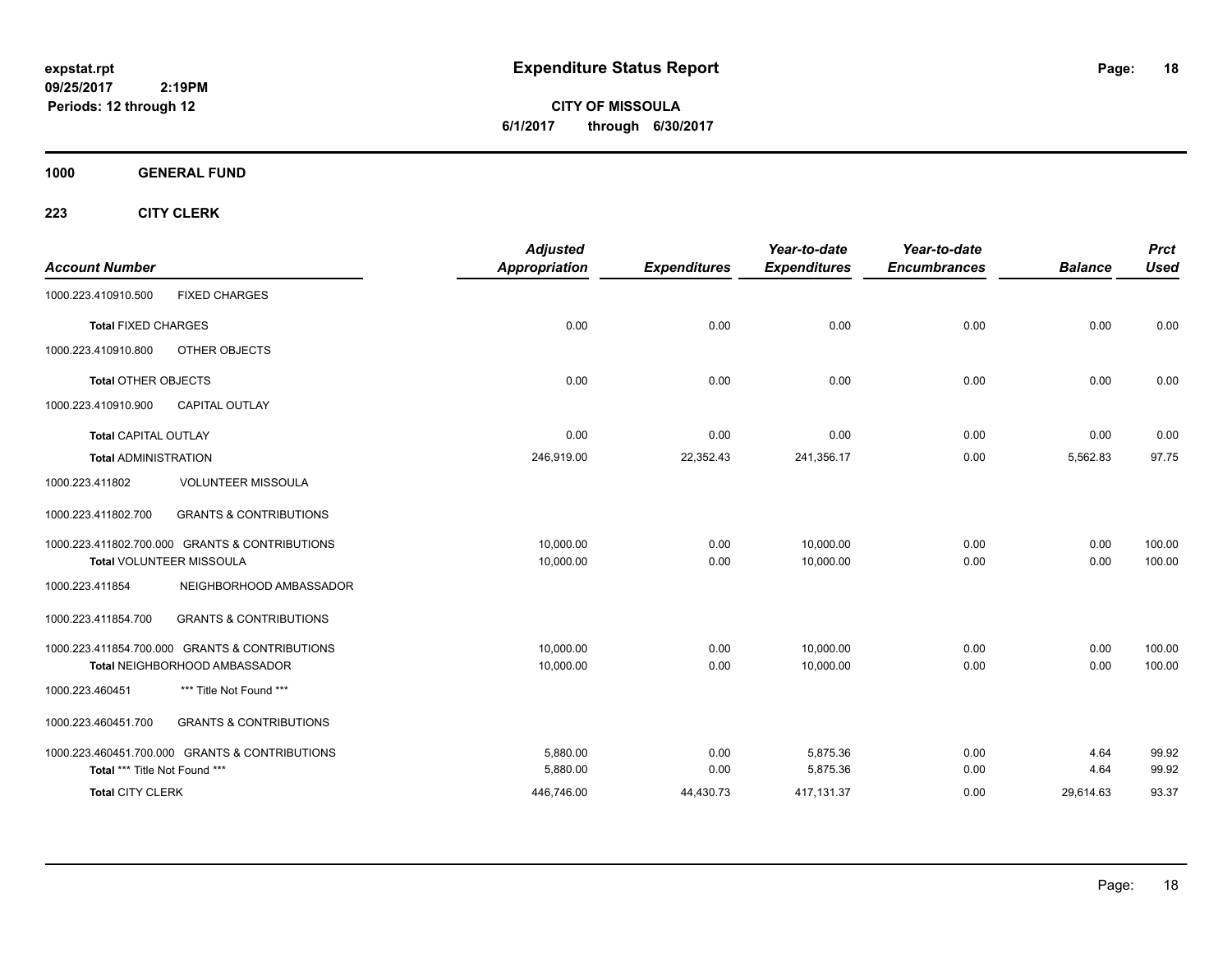**CITY OF MISSOULA 6/1/2017 through 6/30/2017**

**1000 GENERAL FUND**

### **224 INFORMATION SERVICES**

|                                                            | <b>Adjusted</b>      |                     | Year-to-date        | Year-to-date        |                | <b>Prct</b> |
|------------------------------------------------------------|----------------------|---------------------|---------------------|---------------------|----------------|-------------|
| <b>Account Number</b>                                      | <b>Appropriation</b> | <b>Expenditures</b> | <b>Expenditures</b> | <b>Encumbrances</b> | <b>Balance</b> | <b>Used</b> |
| <b>INFORMATION TECHNOLOGIES</b><br>1000.224.410580         |                      |                     |                     |                     |                |             |
| 1000.224.410580.100<br>PERSONAL SERVICES                   |                      |                     |                     |                     |                |             |
| 1000.224.410580.110.000 SALARIES AND WAGES                 | 344,500.00           | 40,459.28           | 348,756.48          | 0.00                | $-4,256.48$    | 101.24      |
| 1000.224.410580.120.000 OVERTIME                           | 0.00                 | 1,479.42            | 1,479.42            | 0.00                | $-1,479.42$    | 0.00        |
| 1000.224.410580.130.000 OTHER                              | 5,400.00             | 0.00                | 0.00                | 0.00                | 5,400.00       | 0.00        |
| 1000.224.410580.140.000 EMPLOYER CONTRIBUTIONS             | 117,907.00           | 10,515.52           | 120,775.57          | 0.00                | $-2,868.57$    | 102.43      |
| 1000.224.410580.141.000 STATE RETIREMENT CONTRIBUTIONS     | 0.00                 | 0.00                | 397.80              | 0.00                | $-397.80$      | 0.00        |
| <b>Total PERSONAL SERVICES</b>                             | 467,807.00           | 52,454.22           | 471,409.27          | 0.00                | $-3,602.27$    | 100.77      |
| 1000.224.410580.200<br><b>SUPPLIES</b>                     |                      |                     |                     |                     |                |             |
| 1000.224.410580.210.000 OFFICE SUPPLIES                    | 1,735.00             | 620.52              | 1,525.96            | 0.00                | 209.04         | 87.95       |
| 1000.224.410580.220.000 OPERATING SUPPLIES                 | 12,525.00            | 2,787.80            | 6,839.21            | 0.00                | 5,685.79       | 54.60       |
| REPAIR/MAINTENANCE<br>1000.224.410580.230.000              | 3,000.00             | 178.00              | 1,460.46            | 0.00                | 1,539.54       | 48.68       |
| 1000.224.410580.231.000<br><b>GASOLINE</b>                 | 250.00               | 20.09               | 47.76               | 0.00                | 202.24         | 19.10       |
| 1000.224.410580.240.000 OTHER SUPPLIES                     | 1,900.00             | 0.00                | 0.00                | 0.00                | 1,900.00       | 0.00        |
| <b>Total SUPPLIES</b>                                      | 19,410.00            | 3,606.41            | 9,873.39            | 0.00                | 9,536.61       | 50.87       |
| 1000.224.410580.300<br><b>PURCHASED SERVICES</b>           |                      |                     |                     |                     |                |             |
| 1000.224.410580.310.000 COMMUNICATIONS                     | 100.00               | 0.00                | 125.56              | 0.00                | $-25.56$       | 125.56      |
| 1000.224.410580.320.000 PRINTING & DUPLICATING             | 350.00               | 313.50              | 313.50              | 0.00                | 36.50          | 89.57       |
| 1000.224.410580.344.000 TELEPHONE SERVICE                  | 129,675.00           | 12,366.34           | 124,723.36          | 0.00                | 4,951.64       | 96.18       |
| 1000.224.410580.350.000 PROFESSIONAL SERVICES              | 4.000.00             | 985.26              | 1.905.52            | 0.00                | 2.094.48       | 47.64       |
| <b>REPAIR &amp; MAINTENANCE</b><br>1000.224.410580.360.000 | 247,649.00           | 4,901.40            | 234,251.25          | 0.00                | 13,397.75      | 94.59       |
| 1000.224.410580.370.000<br><b>TRAVEL</b>                   | 6.809.00             | 465.40              | 2,293.22            | 0.00                | 4,515.78       | 33.68       |
| 1000.224.410580.380.000 TRAINING                           | 11,981.00            | 0.00                | 2,085.00            | 0.00                | 9,896.00       | 17.40       |
| 1000.224.410580.390.000 OTHER PURCHASED SERVICES           | 2,150.00             | 0.00                | 400.00              | 0.00                | 1,750.00       | 18.60       |
| <b>Total PURCHASED SERVICES</b>                            | 402,714.00           | 19,031.90           | 366,097.41          | 0.00                | 36,616.59      | 90.91       |
| 1000.224.410580.500<br><b>FIXED CHARGES</b>                |                      |                     |                     |                     |                |             |
| <b>Total FIXED CHARGES</b>                                 | 0.00                 | 0.00                | 0.00                | 0.00                | 0.00           | 0.00        |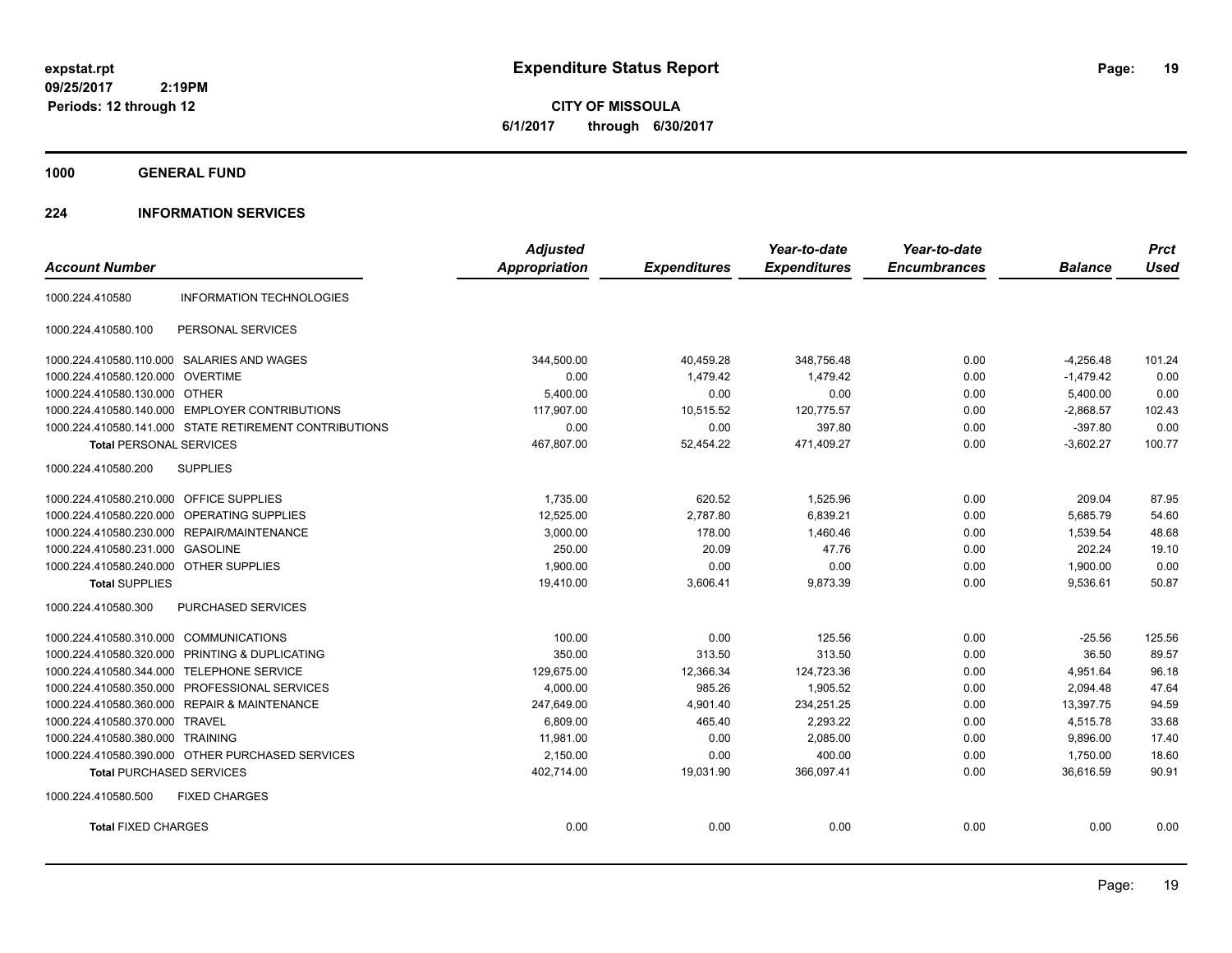**CITY OF MISSOULA 6/1/2017 through 6/30/2017**

**1000 GENERAL FUND**

### **224 INFORMATION SERVICES**

| <b>Account Number</b>                   |                                                         | <b>Adjusted</b><br>Appropriation | <b>Expenditures</b> | Year-to-date<br><b>Expenditures</b> | Year-to-date<br><b>Encumbrances</b> | <b>Balance</b> | <b>Prct</b><br><b>Used</b> |
|-----------------------------------------|---------------------------------------------------------|----------------------------------|---------------------|-------------------------------------|-------------------------------------|----------------|----------------------------|
|                                         |                                                         |                                  |                     |                                     |                                     |                |                            |
| 1000.224.410580.900                     | <b>CAPITAL OUTLAY</b>                                   |                                  |                     |                                     |                                     |                |                            |
| <b>Total CAPITAL OUTLAY</b>             |                                                         | 0.00                             | 0.00                | 0.00                                | 0.00                                | 0.00           | 0.00                       |
|                                         | <b>Total INFORMATION TECHNOLOGIES</b>                   | 889,931.00                       | 75,092.53           | 847,380.07                          | 0.00                                | 42,550.93      | 95.22                      |
| 1000.224.411060                         | <b>GIS</b>                                              |                                  |                     |                                     |                                     |                |                            |
| 1000.224.411060.100                     | PERSONAL SERVICES                                       |                                  |                     |                                     |                                     |                |                            |
|                                         | 1000.224.411060.110.000 SALARIES AND WAGES              | 102,950.00                       | 13,861.76           | 103,346.36                          | 0.00                                | $-396.36$      | 100.39                     |
|                                         | 1000.224.411060.140.000 GIS-EMPLOYER CONTRIBUTIONS      | 38,501.00                        | 4,244.83            | 40,282.18                           | 0.00                                | $-1,781.18$    | 104.63                     |
| <b>Total PERSONAL SERVICES</b>          |                                                         | 141,451.00                       | 18,106.59           | 143,628.54                          | 0.00                                | $-2,177.54$    | 101.54                     |
| 1000.224.411060.200                     | <b>SUPPLIES</b>                                         |                                  |                     |                                     |                                     |                |                            |
| 1000.224.411060.210.000 OFFICE SUPPLIES |                                                         | 3,500.00                         | 68.72               | 3,211.01                            | 0.00                                | 288.99         | 91.74                      |
|                                         | 1000.224.411060.220.000 OPERATING SUPPLIES              | 684.00                           | 76.58               | 579.39                              | 0.00                                | 104.61         | 84.71                      |
|                                         | 1000.224.411060.230.000 REPAIR/MAINTENANCE              | 2,140.00                         | 0.00                | 0.00                                | 0.00                                | 2,140.00       | 0.00                       |
| 1000.224.411060.231.000 GASOLINE        |                                                         | 500.00                           | 20.09               | 47.76                               | 0.00                                | 452.24         | 9.55                       |
| 1000.224.411060.240.000 OTHER SUPPLIES  |                                                         | 1,000.00                         | 0.00                | 1,000.00                            | 0.00                                | 0.00           | 100.00                     |
| <b>Total SUPPLIES</b>                   |                                                         | 7,824.00                         | 165.39              | 4,838.16                            | 0.00                                | 2,985.84       | 61.84                      |
| 1000.224.411060.300                     | <b>PURCHASED SERVICES</b>                               |                                  |                     |                                     |                                     |                |                            |
|                                         | 1000.224.411060.330.000 PUBLICITY, SUBSCRIPTIONS & DUES | 500.00                           | 0.00                | 0.00                                | 0.00                                | 500.00         | 0.00                       |
|                                         | 1000.224.411060.344.000 TELEPHONE SERVICE               | 1,370.00                         | 0.41                | 552.67                              | 0.00                                | 817.33         | 40.34                      |
|                                         | 1000.224.411060.350.000 PROFESSIONAL SERVICES           | 380.00                           | 0.00                | 310.85                              | 0.00                                | 69.15          | 81.80                      |
|                                         | 1000.224.411060.360.000 REPAIR & MAINTENANCE            | 172,800.00                       | 3,304.71            | 142,267.64                          | 0.00                                | 30,532.36      | 82.33                      |
| 1000.224.411060.370.000 TRAVEL          |                                                         | 2,450.00                         | 0.00                | 0.00                                | 0.00                                | 2.450.00       | 0.00                       |
| 1000.224.411060.380.000 TRAINING        |                                                         | 2,425.00                         | 0.00                | 0.00                                | 0.00                                | 2,425.00       | 0.00                       |
|                                         | 1000.224.411060.390.000 OTHER PURCHASED SERVICES        | 1,550.00                         | 0.00                | 1,550.00                            | 0.00                                | 0.00           | 100.00                     |
|                                         | <b>Total PURCHASED SERVICES</b>                         | 181,475.00                       | 3,305.12            | 144,681.16                          | 0.00                                | 36,793.84      | 79.73                      |
| <b>Total GIS</b>                        |                                                         | 330,750.00                       | 21,577.10           | 293,147.86                          | 0.00                                | 37,602.14      | 88.63                      |
|                                         | <b>Total INFORMATION SERVICES</b>                       | 1,220,681.00                     | 96,669.63           | 1,140,527.93                        | 0.00                                | 80,153.07      | 93.43                      |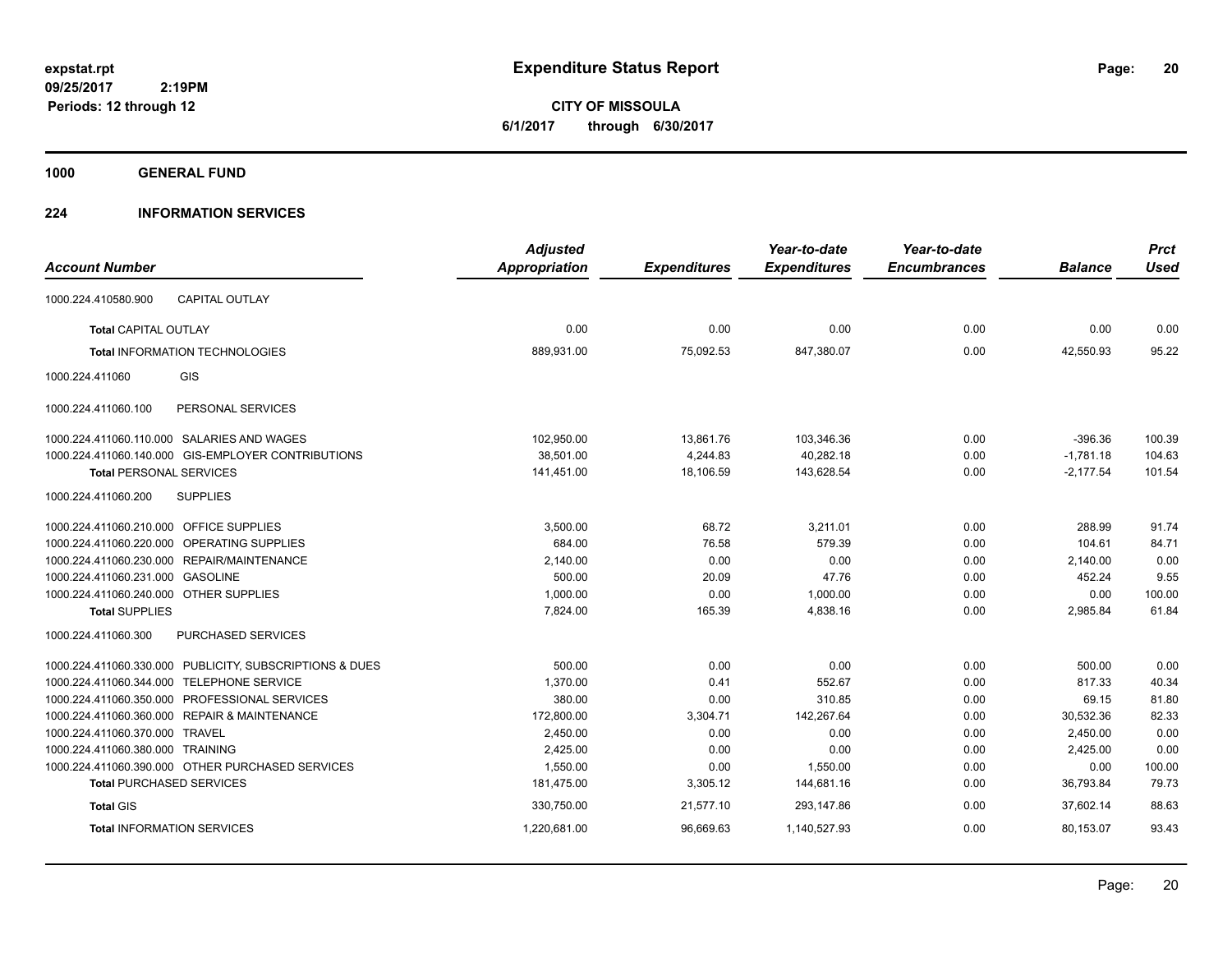**CITY OF MISSOULA 6/1/2017 through 6/30/2017**

**1000 GENERAL FUND**

**230 MUNICIPAL COURT**

| <b>Account Number</b>                   |                                                         | <b>Adjusted</b><br>Appropriation | <b>Expenditures</b> | Year-to-date<br><b>Expenditures</b> | Year-to-date<br><b>Encumbrances</b> | <b>Balance</b> | <b>Prct</b><br><b>Used</b> |
|-----------------------------------------|---------------------------------------------------------|----------------------------------|---------------------|-------------------------------------|-------------------------------------|----------------|----------------------------|
|                                         |                                                         |                                  |                     |                                     |                                     |                |                            |
| 1000.230.410360                         | CITY/MUNICIPAL COURT                                    |                                  |                     |                                     |                                     |                |                            |
| 1000.230.410360.100                     | PERSONAL SERVICES                                       |                                  |                     |                                     |                                     |                |                            |
|                                         | 1000.230.410360.110.000 SALARIES AND WAGES              | 853,094.00                       | 111,248.42          | 792,361.87                          | 0.00                                | 60,732.13      | 92.88                      |
| 1000.230.410360.120.000 OVERTIME        |                                                         | 10,000.00                        | 712.56              | 8,255.22                            | 0.00                                | 1.744.78       | 82.55                      |
|                                         | 1000.230.410360.140.000 EMPLOYER CONTRIBUTIONS          | 334,107.00                       | 33,525.21           | 314,796.24                          | 0.00                                | 19.310.76      | 94.22                      |
|                                         | 1000.230.410360.141.000 STATE RETIREMENT CONTRIBUTIONS  | 0.00                             | 0.00                | 681.13                              | 0.00                                | $-681.13$      | 0.00                       |
| <b>Total PERSONAL SERVICES</b>          |                                                         | 1,197,201.00                     | 145,486.19          | 1,116,094.46                        | 0.00                                | 81,106.54      | 93.23                      |
| 1000.230.410360.200                     | <b>SUPPLIES</b>                                         |                                  |                     |                                     |                                     |                |                            |
| 1000.230.410360.210.000 OFFICE SUPPLIES |                                                         | 6,181.00                         | 1,180.10            | 6,218.78                            | 0.00                                | $-37.78$       | 100.61                     |
| 1000.230.410360.220.000                 | OPERATING SUPPLIES                                      | 4,972.00                         | 0.00                | 1,932.26                            | 0.00                                | 3,039.74       | 38.86                      |
| 1000.230.410360.240.000                 | <b>OTHER SUPPLIES</b>                                   | 6,496.00                         | 1,494.65            | 21,194.02                           | 0.00                                | $-14,698.02$   | 326.26                     |
| <b>Total SUPPLIES</b>                   |                                                         | 17,649.00                        | 2,674.75            | 29,345.06                           | 0.00                                | $-11,696.06$   | 166.27                     |
| 1000.230.410360.300                     | PURCHASED SERVICES                                      |                                  |                     |                                     |                                     |                |                            |
| 1000.230.410360.310.000                 | <b>COMMUNICATIONS</b>                                   | 11,911.00                        | 798.71              | 13,841.40                           | 0.00                                | $-1,930.40$    | 116.21                     |
|                                         | 1000.230.410360.320.000 PRINTING & DUPLICATING          | 1,187.00                         | 0.00                | 51.28                               | 0.00                                | 1,135.72       | 4.32                       |
|                                         | 1000.230.410360.330.000 PUBLICITY, SUBSCRIPTIONS & DUES | 10,196.00                        | 1,051.25            | 9,263.80                            | 0.00                                | 932.20         | 90.86                      |
|                                         | 1000.230.410360.344.000 TELEPHONE SERVICE               | 1,584.00                         | 417.92              | 3,064.22                            | 0.00                                | $-1,480.22$    | 193.45                     |
|                                         | 1000.230.410360.350.000 PROFESSIONAL SERVICES           | 188,969.00                       | 45,808.35           | 150,735.85                          | 0.00                                | 38,233.15      | 79.77                      |
|                                         | 1000.230.410360.350.004 PROFESSIONAL SERVICES           | 0.00                             | 513.15              | 675.64                              | 0.00                                | $-675.64$      | 0.00                       |
|                                         | 1000.230.410360.350.005 PROFESSIONAL SERVICES           | 0.00                             | 966.42              | 13,062.36                           | 0.00                                | $-13.062.36$   | 0.00                       |
|                                         | 1000.230.410360.350.006 PROFESSIONAL SERVICES           | 0.00                             | 876.00              | 8,316.00                            | 0.00                                | $-8.316.00$    | 0.00                       |
|                                         | 1000.230.410360.360.000 REPAIR & MAINTENANCE            | 3,790.00                         | 500.00              | 2,883.06                            | 0.00                                | 906.94         | 76.07                      |
| 1000.230.410360.370.000 TRAVEL          |                                                         | 5.174.00                         | 1,261.00            | 9,488.10                            | 0.00                                | $-4,314.10$    | 183.38                     |
| 1000.230.410360.380.000 TRAINING        |                                                         | 9.000.00                         | 111.75              | 4.580.33                            | 0.00                                | 4,419.67       | 50.89                      |
|                                         | 1000.230.410360.390.000 OTHER PURCHASED SERVICES        | 6,263.00                         | 722.84              | 9,871.41                            | 0.00                                | $-3,608.41$    | 157.61                     |
| <b>Total PURCHASED SERVICES</b>         |                                                         | 238,074.00                       | 53,027.39           | 225,833.45                          | 0.00                                | 12,240.55      | 94.86                      |

1000.230.410360.500 FIXED CHARGES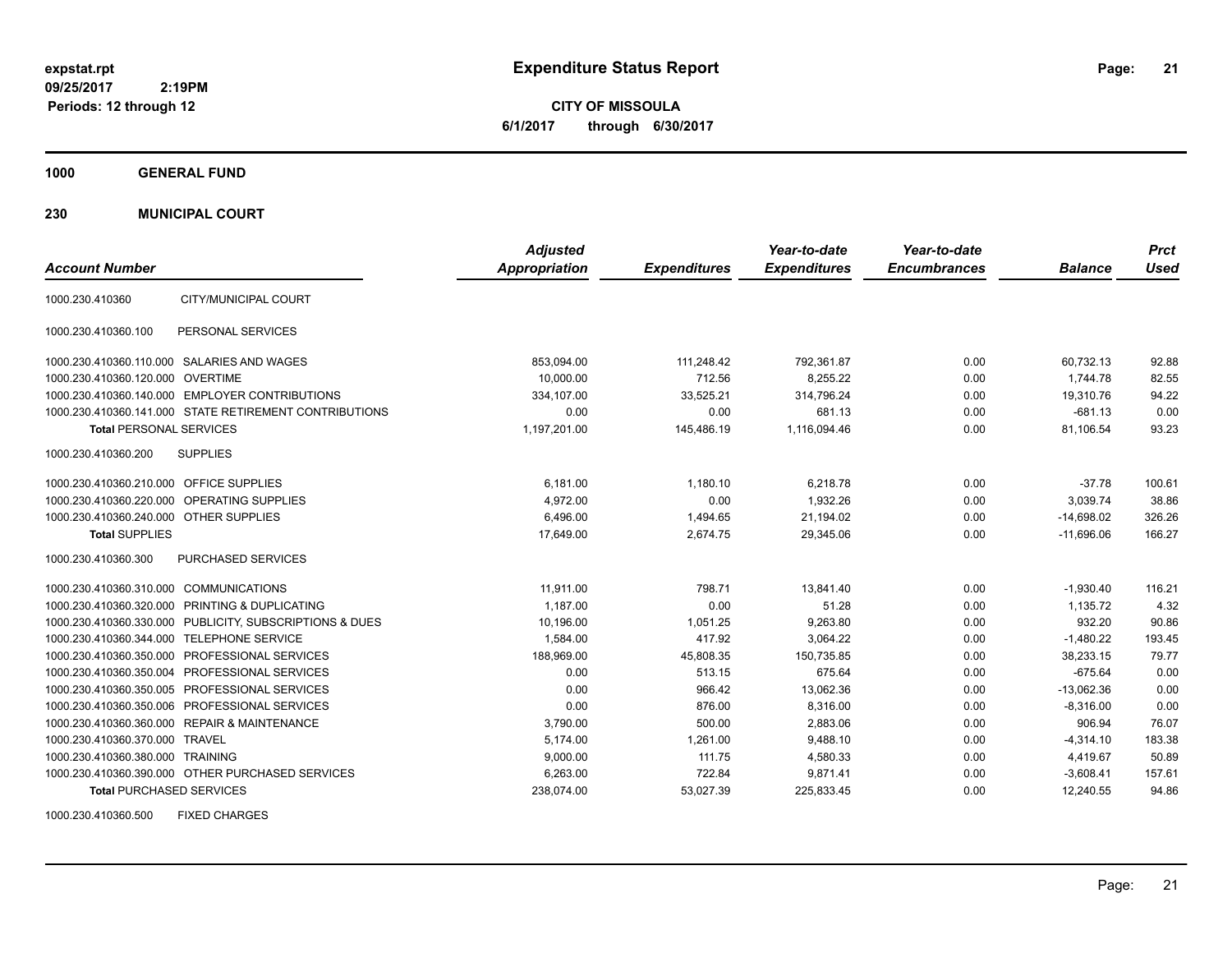**CITY OF MISSOULA 6/1/2017 through 6/30/2017**

**1000 GENERAL FUND**

### **230 MUNICIPAL COURT**

|                                                          | <b>Adjusted</b>      |                     | Year-to-date        | Year-to-date        |                | <b>Prct</b> |
|----------------------------------------------------------|----------------------|---------------------|---------------------|---------------------|----------------|-------------|
| <b>Account Number</b>                                    | <b>Appropriation</b> | <b>Expenditures</b> | <b>Expenditures</b> | <b>Encumbrances</b> | <b>Balance</b> | Used        |
| 1000.230.410360.500.000 FIXED CHARGES                    | 0.00                 | 0.00                | 29,889.40           | 0.00                | $-29,889.40$   | 0.00        |
| <b>Total FIXED CHARGES</b>                               | 0.00                 | 0.00                | 29,889.40           | 0.00                | $-29.889.40$   | 0.00        |
| <b>GRANTS &amp; CONTRIBUTIONS</b><br>1000.230.410360.700 |                      |                     |                     |                     |                |             |
| 1000.230.410360.700.000 GRANTS & CONTRIBUTIONS           | 2,500.00             | 0.00                | 0.00                | 0.00                | 2,500.00       | 0.00        |
| <b>Total GRANTS &amp; CONTRIBUTIONS</b>                  | 2,500.00             | 0.00                | 0.00                | 0.00                | 2,500.00       | 0.00        |
| OTHER OBJECTS<br>1000.230.410360.800                     |                      |                     |                     |                     |                |             |
| 1000.230.410360.820.000 TRANSFERS TO OTHER FUNDS         | 0.00                 | 1.250.00            | 2,500.00            | 0.00                | $-2,500.00$    | 0.00        |
| <b>Total OTHER OBJECTS</b>                               | 0.00                 | 1,250.00            | 2,500.00            | 0.00                | $-2,500.00$    | 0.00        |
| <b>CAPITAL OUTLAY</b><br>1000.230.410360.900             |                      |                     |                     |                     |                |             |
| <b>Total CAPITAL OUTLAY</b>                              | 0.00                 | 0.00                | 0.00                | 0.00                | 0.00           | 0.00        |
| <b>Total CITY/MUNICIPAL COURT</b>                        | 1,455,424.00         | 202,438.33          | 1,403,662.37        | 0.00                | 51,761.63      | 96.44       |
| <b>MCS</b><br>1000.230.411853                            |                      |                     |                     |                     |                |             |
| PURCHASED SERVICES<br>1000.230.411853.300                |                      |                     |                     |                     |                |             |
| MCS-OTHER PURCHASED SERVICES<br>1000.230.411853.390.000  | 68,400.00            | 17,099.88           | 68,399.52           | 0.00                | 0.48           | 100.00      |
| <b>Total MCS</b>                                         | 68,400.00            | 17,099.88           | 68,399.52           | 0.00                | 0.48           | 100.00      |
| <b>Total MUNICIPAL COURT</b>                             | 1,523,824.00         | 219,538.21          | 1,472,061.89        | 0.00                | 51,762.11      | 96.60       |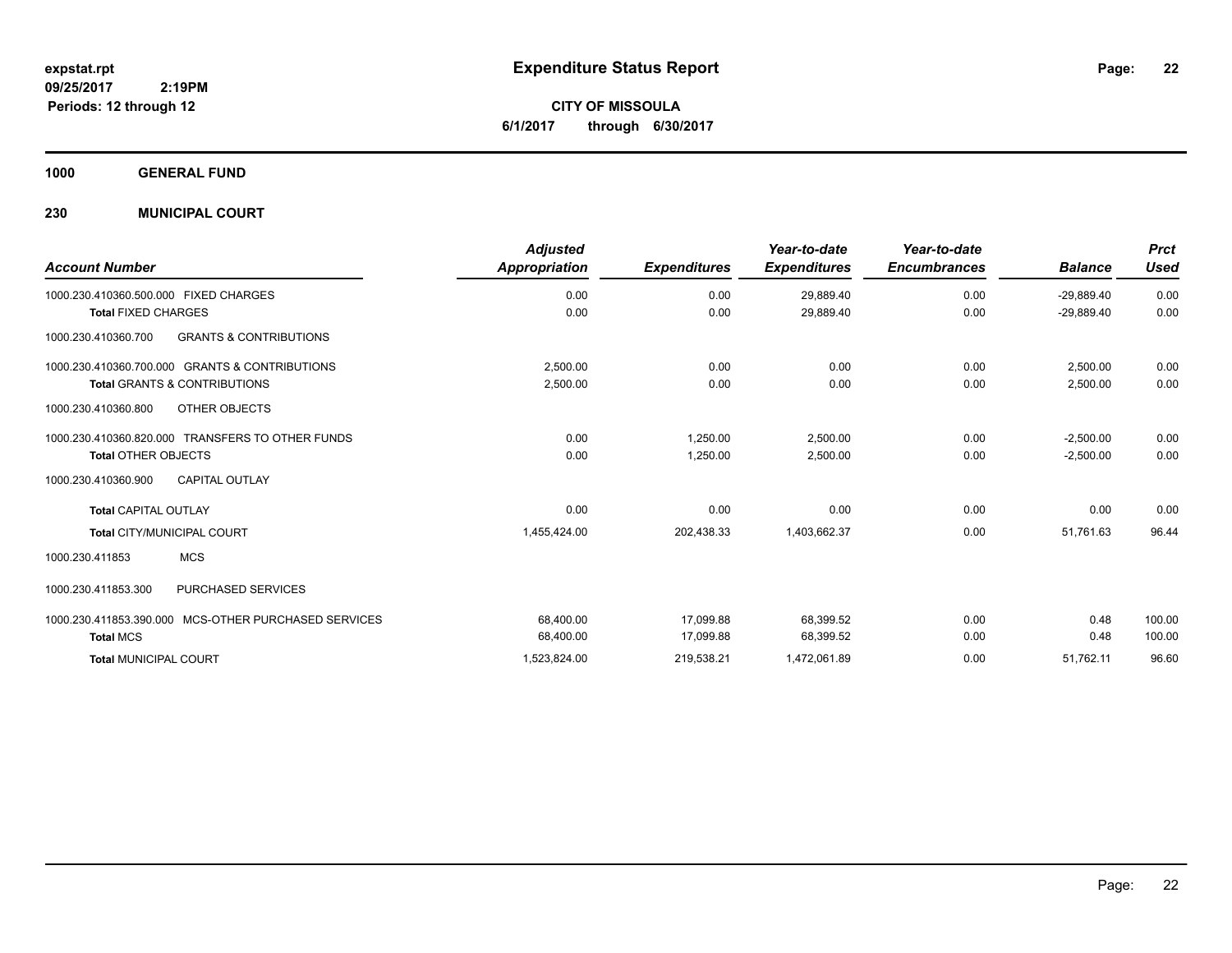**CITY OF MISSOULA 6/1/2017 through 6/30/2017**

**1000 GENERAL FUND**

| <b>Account Number</b>                                | <b>Adjusted</b><br><b>Appropriation</b> | <b>Expenditures</b> | Year-to-date<br><b>Expenditures</b> | Year-to-date<br><b>Encumbrances</b> | <b>Balance</b> | <b>Prct</b><br><b>Used</b> |
|------------------------------------------------------|-----------------------------------------|---------------------|-------------------------------------|-------------------------------------|----------------|----------------------------|
| <b>BUDGETING</b><br>1000.240.410520                  |                                         |                     |                                     |                                     |                |                            |
| 1000.240.410520.100<br>PERSONAL SERVICES             |                                         |                     |                                     |                                     |                |                            |
| 1000.240.410520.110.000 SALARIES AND WAGES           | 85,237.00                               | 10,650.95           | 77,847.84                           | 0.00                                | 7,389.16       | 91.33                      |
| 1000.240.410520.140.000 EMPLOYER CONTRIBUTIONS       | 29,176.00                               | 2,804.45            | 25,638.11                           | 0.00                                | 3,537.89       | 87.87                      |
| <b>Total PERSONAL SERVICES</b>                       | 114,413.00                              | 13,455.40           | 103,485.95                          | 0.00                                | 10,927.05      | 90.45                      |
| 1000.240.410520.200<br><b>SUPPLIES</b>               |                                         |                     |                                     |                                     |                |                            |
| OFFICE SUPPLIES<br>1000.240.410520.210.000           | 160.00                                  | 0.00                | 312.24                              | 0.00                                | $-152.24$      | 195.15                     |
| 1000.240.410520.220.000 OPERATING SUPPLIES           | 285.00                                  | 75.30               | 175.23                              | 0.00                                | 109.77         | 61.48                      |
| <b>Total SUPPLIES</b>                                | 445.00                                  | 75.30               | 487.47                              | 0.00                                | $-42.47$       | 109.54                     |
| 1000.240.410520.300<br>PURCHASED SERVICES            |                                         |                     |                                     |                                     |                |                            |
| 1000.240.410520.320.000 PRINTING & DUPLICATING       | 823.00                                  | 158.24              | 857.45                              | 0.00                                | $-34.45$       | 104.19                     |
| 1000.240.410520.350.000 PROFESSIONAL SERVICES        | 148,289.00                              | 0.00                | 0.00                                | 0.00                                | 148,289.00     | 0.00                       |
| <b>Total PURCHASED SERVICES</b>                      | 149,112.00                              | 158.24              | 857.45                              | 0.00                                | 148,254.55     | 0.58                       |
| <b>Total BUDGETING</b>                               | 263,970.00                              | 13,688.94           | 104,830.87                          | 0.00                                | 159,139.13     | 39.71                      |
| <b>TREASURY</b><br>1000.240.410540                   |                                         |                     |                                     |                                     |                |                            |
| 1000.240.410540.100<br>PERSONAL SERVICES             |                                         |                     |                                     |                                     |                |                            |
| 1000.240.410540.110.000 SALARIES AND WAGES           | 266,276.00                              | 26,229.52           | 168,676.27                          | 0.00                                | 97,599.73      | 63.35                      |
| 1000.240.410540.140.000 EMPLOYER CONTRIBUTIONS       | 98,231.00                               | 7,615.62            | 67,042.65                           | 0.00                                | 31,188.35      | 68.25                      |
| <b>Total PERSONAL SERVICES</b>                       | 364,507.00                              | 33,845.14           | 235,718.92                          | 0.00                                | 128,788.08     | 64.67                      |
| <b>SUPPLIES</b><br>1000.240.410540.200               |                                         |                     |                                     |                                     |                |                            |
| <b>OFFICE SUPPLIES</b><br>1000.240.410540.210.000    | 1,402.00                                | 29.07               | 1,571.73                            | 0.00                                | -169.73        | 112.11                     |
| <b>OPERATING SUPPLIES</b><br>1000.240.410540.220.000 | 303.00                                  | 37.59               | 1,185.53                            | 0.00                                | $-882.53$      | 391.26                     |
| <b>Total SUPPLIES</b>                                | 1,705.00                                | 66.66               | 2,757.26                            | 0.00                                | $-1,052.26$    | 161.72                     |
| PURCHASED SERVICES<br>1000.240.410540.300            |                                         |                     |                                     |                                     |                |                            |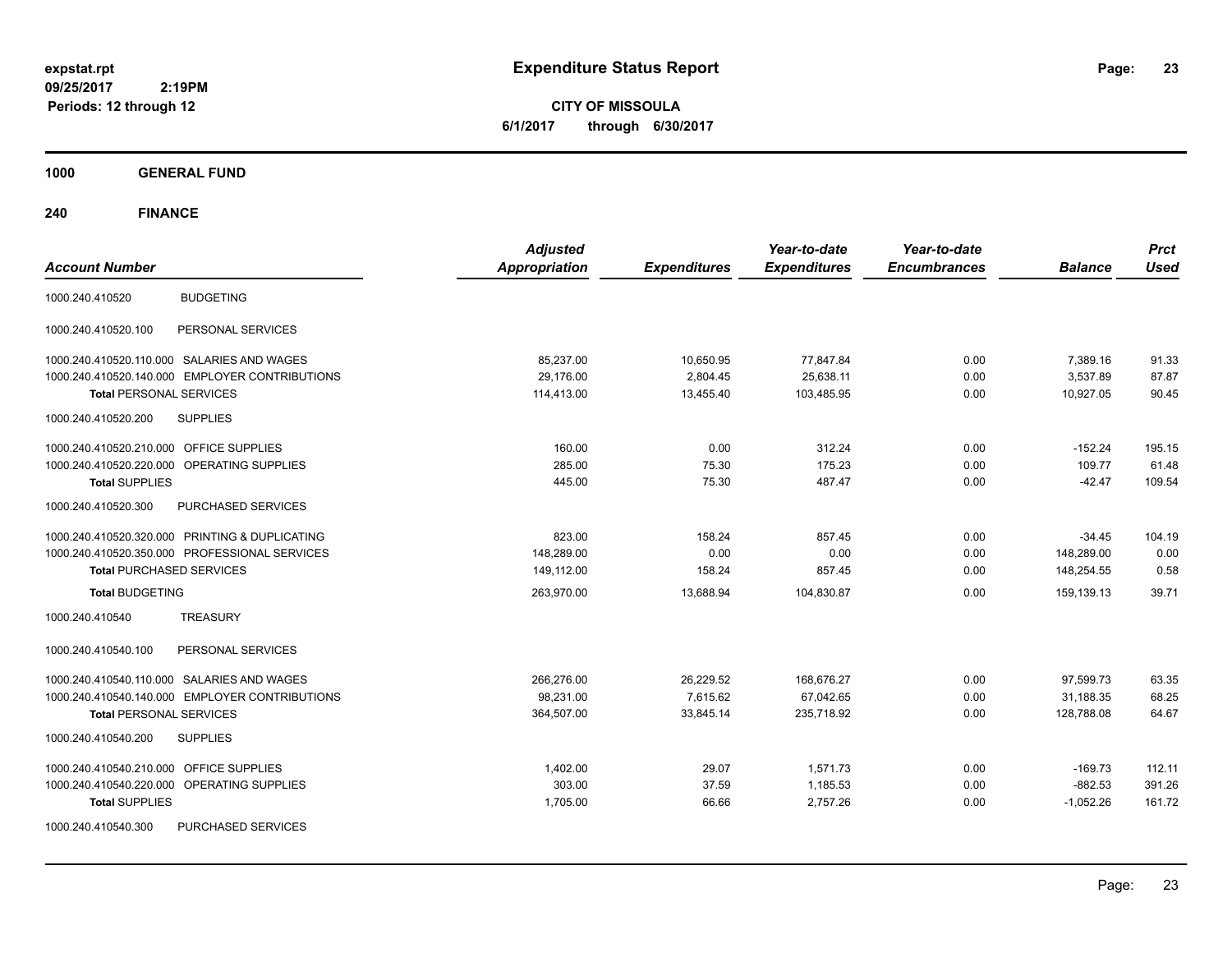**CITY OF MISSOULA 6/1/2017 through 6/30/2017**

**1000 GENERAL FUND**

| <b>Account Number</b>                                   | <b>Adjusted</b><br><b>Appropriation</b> | <b>Expenditures</b> | Year-to-date<br><b>Expenditures</b> | Year-to-date<br><b>Encumbrances</b> | <b>Balance</b> | <b>Prct</b><br><b>Used</b> |
|---------------------------------------------------------|-----------------------------------------|---------------------|-------------------------------------|-------------------------------------|----------------|----------------------------|
|                                                         |                                         |                     |                                     |                                     |                |                            |
| 1000.240.410540.310.000 COMMUNICATIONS                  | 5,518.00                                | 870.42              | 5,599.19                            | 0.00                                | $-81.19$       | 101.47                     |
| 1000.240.410540.320.000 PRINTING & DUPLICATING          | 448.00                                  | 65.10               | 597.40                              | 0.00                                | $-149.40$      | 133.35                     |
| 1000.240.410540.330.000 PUBLICITY, SUBSCRIPTIONS & DUES | 10.00                                   | 9.60                | 52.80                               | 0.00                                | $-42.80$       | 528.00                     |
| 1000.240.410540.344.000 TELEPHONE SERVICE               | 25.00                                   | 0.00                | 0.00                                | 0.00                                | 25.00          | 0.00                       |
| 1000.240.410540.350.000 PROFESSIONAL SERVICES           | 12,511.00                               | 600.00              | 4,645.37                            | 0.00                                | 7,865.63       | 37.13                      |
| 1000.240.410540.360.000 REPAIR & MAINTENANCE            | 26.00                                   | 24.75               | 24.75                               | 0.00                                | 1.25           | 95.19                      |
| 1000.240.410540.370.000 TRAVEL                          | 4,125.00                                | 367.67              | 367.67                              | 0.00                                | 3,757.33       | 8.91                       |
| 1000.240.410540.380.000 TRAINING                        | 2,000.00                                | 0.00                | 1,621.20                            | 0.00                                | 378.80         | 81.06                      |
| 1000.240.410540.390.000 OTHER PURCHASED SERVICES        | 0.00                                    | 0.00                | 480.98                              | 0.00                                | $-480.98$      | 0.00                       |
| <b>Total PURCHASED SERVICES</b>                         | 24,663.00                               | 1.937.54            | 13,389.36                           | 0.00                                | 11,273.64      | 54.29                      |
| 1000.240.410540.500<br><b>FIXED CHARGES</b>             |                                         |                     |                                     |                                     |                |                            |
| 1000.240.410540.500.000 FIXED CHARGES                   | 500.00                                  | 0.00                | 0.00                                | 0.00                                | 500.00         | 0.00                       |
| <b>Total FIXED CHARGES</b>                              | 500.00                                  | 0.00                | 0.00                                | 0.00                                | 500.00         | 0.00                       |
| 1000.240.410540.900<br><b>CAPITAL OUTLAY</b>            |                                         |                     |                                     |                                     |                |                            |
| <b>Total CAPITAL OUTLAY</b>                             | 0.00                                    | 0.00                | 0.00                                | 0.00                                | 0.00           | 0.00                       |
| <b>Total TREASURY</b>                                   | 391,375.00                              | 35,849.34           | 251,865.54                          | 0.00                                | 139,509.46     | 64.35                      |
| 1000.240.410550<br><b>ACCOUNTING</b>                    |                                         |                     |                                     |                                     |                |                            |
| 1000.240.410550.100<br>PERSONAL SERVICES                |                                         |                     |                                     |                                     |                |                            |
| 1000.240.410550.110.000 SALARIES AND WAGES              | 341,365.00                              | 53,166.43           | 396.473.68                          | 0.00                                | $-55,108.68$   | 116.14                     |
| 1000.240.410550.120.000 OVERTIME                        | 1.000.00                                | 0.00                | 0.00                                | 0.00                                | 1,000.00       | 0.00                       |
| 1000.240.410550.140.000 EMPLOYER CONTRIBUTIONS          | 134,888.00                              | 15,831.36           | 151,380.17                          | 0.00                                | $-16,492.17$   | 112.23                     |
| 1000.240.410550.141.000 STATE RETIREMENT CONTRIBUTIONS  | 0.00                                    | 0.00                | 604.07                              | 0.00                                | $-604.07$      | 0.00                       |
| <b>Total PERSONAL SERVICES</b>                          | 477,253.00                              | 68.997.79           | 548,457.92                          | 0.00                                | $-71.204.92$   | 114.92                     |
| 1000.240.410550.200<br><b>SUPPLIES</b>                  |                                         |                     |                                     |                                     |                |                            |
| 1000.240.410550.210.000 OFFICE SUPPLIES                 | 2,374.00                                | 43.60               | 3,509.49                            | 0.00                                | $-1,135.49$    | 147.83                     |
| 1000.240.410550.220.000 OPERATING SUPPLIES              | 2,064.00                                | 299.60              | 2,608.71                            | 0.00                                | $-544.71$      | 126.39                     |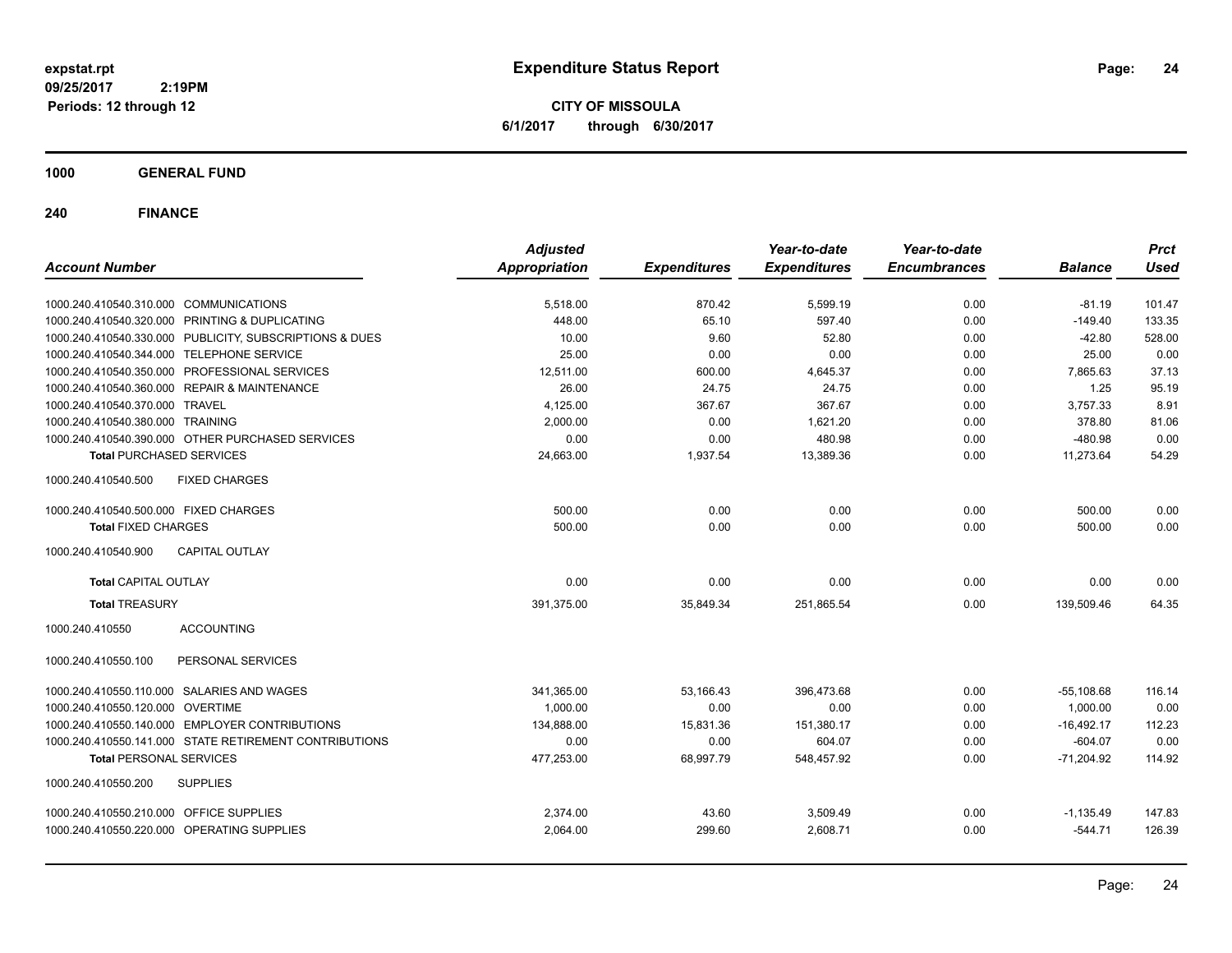**CITY OF MISSOULA 6/1/2017 through 6/30/2017**

### **1000 GENERAL FUND**

| <b>Account Number</b>                                   | <b>Adjusted</b><br><b>Appropriation</b> | <b>Expenditures</b> | Year-to-date<br><b>Expenditures</b> | Year-to-date<br><b>Encumbrances</b> | <b>Balance</b> | <b>Prct</b><br><b>Used</b> |
|---------------------------------------------------------|-----------------------------------------|---------------------|-------------------------------------|-------------------------------------|----------------|----------------------------|
|                                                         |                                         |                     |                                     |                                     |                |                            |
| 1000.240.410550.230.000 REPAIR/MAINTENANCE              | 300.00                                  | 0.00                | 0.00                                | 0.00                                | 300.00         | 0.00                       |
| 1000.240.410550.231.000 GASOLINE                        | 92.00                                   | 0.00                | 94.06                               | 0.00                                | $-2.06$        | 102.24                     |
| 1000.240.410550.240.000 OTHER SUPPLIES                  | 500.00                                  | 0.00                | 0.00                                | 0.00                                | 500.00         | 0.00                       |
| <b>Total SUPPLIES</b>                                   | 5,330.00                                | 343.20              | 6,212.26                            | 0.00                                | $-882.26$      | 116.55                     |
| 1000.240.410550.300<br>PURCHASED SERVICES               |                                         |                     |                                     |                                     |                |                            |
| 1000.240.410550.310.000 COMMUNICATIONS                  | 36,270.00                               | 0.00                | 33,620.49                           | 0.00                                | 2,649.51       | 92.70                      |
| 1000.240.410550.320.000 PRINTING & DUPLICATING          | 2,014.00                                | 766.16              | 1,181.52                            | 0.00                                | 832.48         | 58.67                      |
| 1000.240.410550.330.000 PUBLICITY, SUBSCRIPTIONS & DUES | 3,400.00                                | 426.01              | 5,237.65                            | 0.00                                | $-1,837.65$    | 154.05                     |
| 1000.240.410550.344.000 TELEPHONE SERVICE               | 1,200.00                                | 16.59               | 102.89                              | 0.00                                | 1,097.11       | 8.57                       |
| 1000.240.410550.350.000 PROFESSIONAL SERVICES           | 144,665.00                              | 11,040.08           | 175,017.64                          | 0.00                                | $-30.352.64$   | 120.98                     |
| 1000.240.410550.360.000 REPAIR & MAINTENANCE            | 674.00                                  | 16.50               | 16.50                               | 0.00                                | 657.50         | 2.45                       |
| 1000.240.410550.370.000 TRAVEL                          | 3,520.00                                | 579.98              | 827.18                              | 0.00                                | 2,692.82       | 23.50                      |
| 1000.240.410550.380.000 TRAINING                        | 3,805.00                                | 0.00                | 1,935.00                            | 0.00                                | 1,870.00       | 50.85                      |
| 1000.240.410550.390.000 OTHER PURCHASED SERVICES        | 0.00                                    | 0.00                | 721.46                              | 0.00                                | $-721.46$      | 0.00                       |
| <b>Total PURCHASED SERVICES</b>                         | 195,548.00                              | 12,845.32           | 218,660.33                          | 0.00                                | $-23,112.33$   | 111.82                     |
| 1000.240.410550.500<br><b>FIXED CHARGES</b>             |                                         |                     |                                     |                                     |                |                            |
| <b>Total FIXED CHARGES</b>                              | 0.00                                    | 0.00                | 0.00                                | 0.00                                | 0.00           | 0.00                       |
| 1000.240.410550.900<br><b>CAPITAL OUTLAY</b>            |                                         |                     |                                     |                                     |                |                            |
| <b>Total CAPITAL OUTLAY</b>                             | 0.00                                    | 0.00                | 0.00                                | 0.00                                | 0.00           | 0.00                       |
| <b>Total ACCOUNTING</b>                                 | 678,131.00                              | 82,186.31           | 773,330.51                          | 0.00                                | $-95, 199.51$  | 114.04                     |
| <b>FINANCIAL REPORTING</b><br>1000.240.410552           |                                         |                     |                                     |                                     |                |                            |
| 1000.240.410552.100<br>PERSONAL SERVICES                |                                         |                     |                                     |                                     |                |                            |
| 1000.240.410552.110.000 SALARIES AND WAGES              | 49,218.00                               | 9,803.53            | 60,937.53                           | 0.00                                | $-11,719.53$   | 123.81                     |
| 1000.240.410552.140.000 EMPLOYER CONTRIBUTIONS          | 17,599.00                               | 2,506.77            | 20,771.65                           | 0.00                                | $-3,172.65$    | 118.03                     |
| <b>Total PERSONAL SERVICES</b>                          | 66,817.00                               | 12,310.30           | 81,709.18                           | 0.00                                | $-14,892.18$   | 122.29                     |
| 1000.240.410552.200<br><b>SUPPLIES</b>                  |                                         |                     |                                     |                                     |                |                            |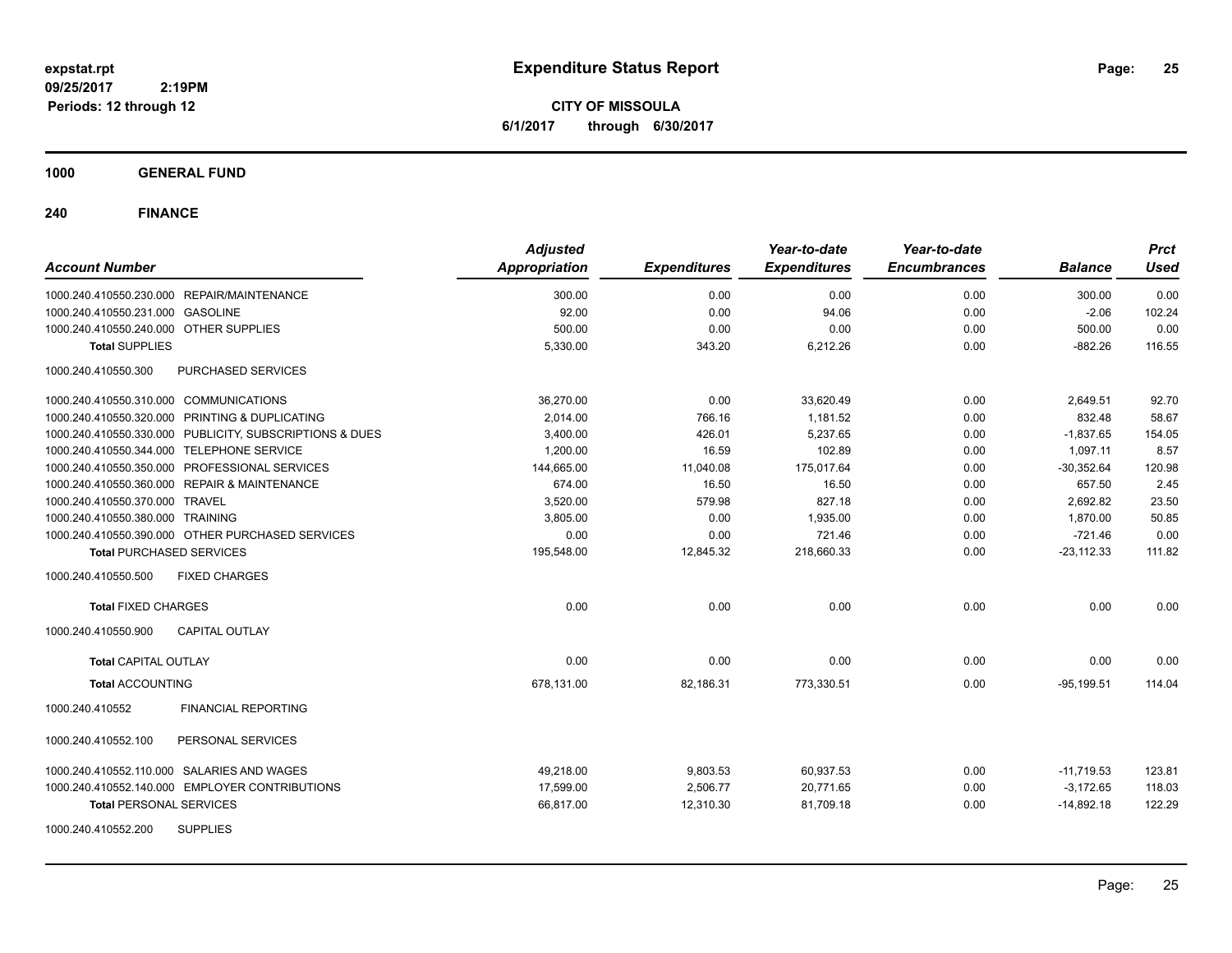**CITY OF MISSOULA 6/1/2017 through 6/30/2017**

**1000 GENERAL FUND**

|                                                         | <b>Adjusted</b>      |                     | Year-to-date        | Year-to-date        |                | <b>Prct</b> |
|---------------------------------------------------------|----------------------|---------------------|---------------------|---------------------|----------------|-------------|
| <b>Account Number</b>                                   | <b>Appropriation</b> | <b>Expenditures</b> | <b>Expenditures</b> | <b>Encumbrances</b> | <b>Balance</b> | <b>Used</b> |
| 1000.240.410552.210.000 OFFICE SUPPLIES                 | 129.00               | 227.34              | 539.49              | 0.00                | $-410.49$      | 418.21      |
|                                                         |                      |                     |                     |                     |                |             |
| 1000.240.410552.220.000 OPERATING SUPPLIES              | 390.00               | 69.50               | 162.96              | 0.00                | 227.04         | 41.78       |
| <b>Total SUPPLIES</b>                                   | 519.00               | 296.84              | 702.45              | 0.00                | $-183.45$      | 135.35      |
| <b>PURCHASED SERVICES</b><br>1000.240.410552.300        |                      |                     |                     |                     |                |             |
| 1000.240.410552.310.000 COMMUNICATIONS                  | 321.00               | 0.00                | 0.00                | 0.00                | 321.00         | 0.00        |
| 1000.240.410552.320.000 PRINTING & DUPLICATING          | 2,195.00             | 0.00                | 870.02              | 0.00                | 1,324.98       | 39.64       |
| 1000.240.410552.330.000 PUBLICITY, SUBSCRIPTIONS & DUES | 0.00                 | 0.00                | 3,300.00            | 0.00                | $-3,300.00$    | 0.00        |
| <b>PROFESSIONAL SERVICES</b><br>1000.240.410552.350.000 | 10,530.00            | 0.00                | 0.00                | 0.00                | 10,530.00      | 0.00        |
| 1000.240.410552.370.000 TRAVEL                          | 600.00               | 0.00                | 0.00                | 0.00                | 600.00         | 0.00        |
| 1000.240.410552.380.000 TRAINING                        | 1,525.00             | 0.00                | 155.00              | 0.00                | 1,370.00       | 10.16       |
| <b>Total PURCHASED SERVICES</b>                         | 15,171.00            | 0.00                | 4,325.02            | 0.00                | 10,845.98      | 28.51       |
| <b>CAPITAL OUTLAY</b><br>1000.240.410552.900            |                      |                     |                     |                     |                |             |
| <b>Total CAPITAL OUTLAY</b>                             | 0.00                 | 0.00                | 0.00                | 0.00                | 0.00           | 0.00        |
| <b>Total FINANCIAL REPORTING</b>                        | 82,507.00            | 12,607.14           | 86,736.65           | 0.00                | $-4,229.65$    | 105.13      |
| <b>Total FINANCE</b>                                    | 1,415,983.00         | 144,331.73          | 1,216,763.57        | 0.00                | 199,219.43     | 85.93       |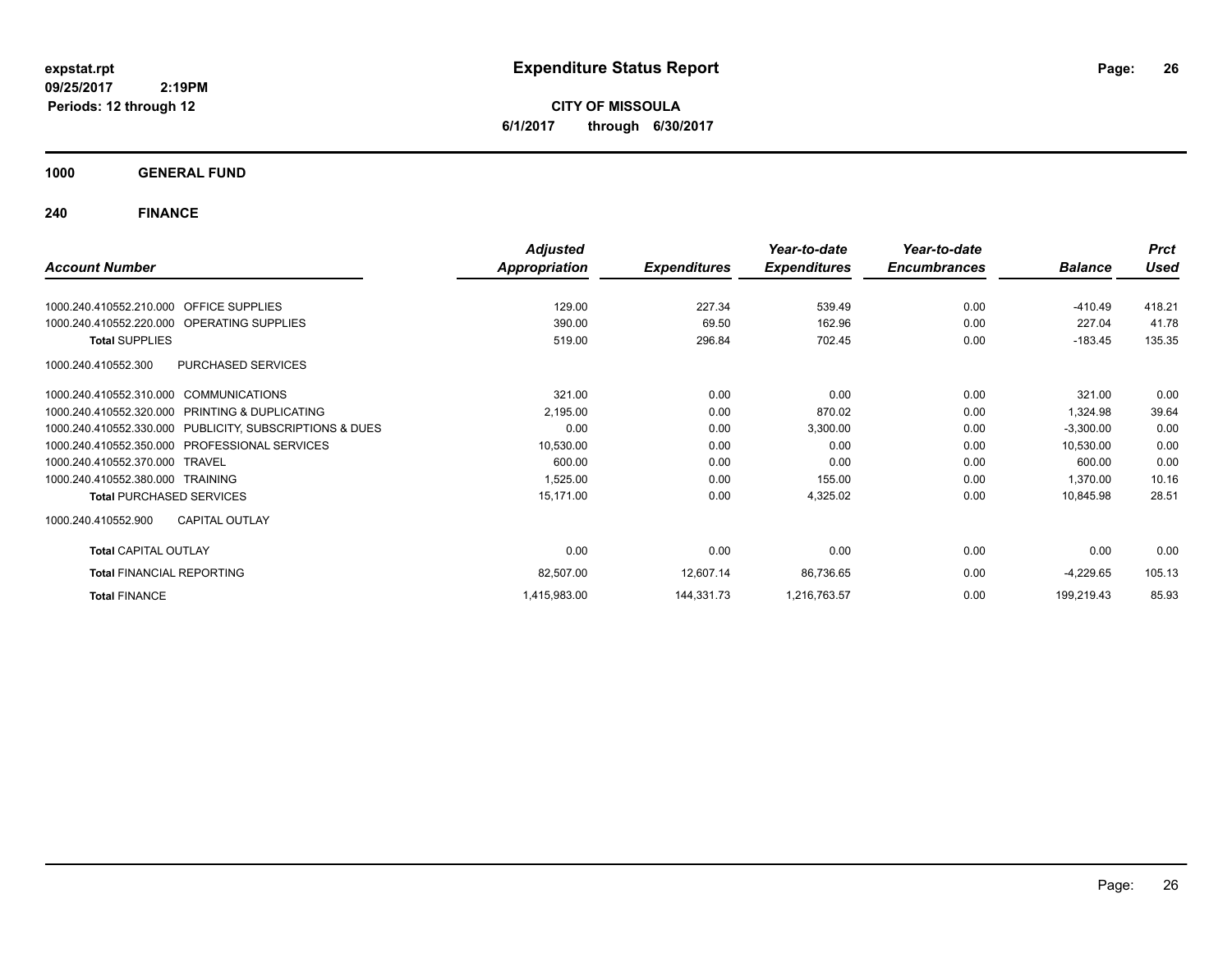**CITY OF MISSOULA 6/1/2017 through 6/30/2017**

**1000 GENERAL FUND**

### **245 CENTRALIZED SERVICES**

| <b>Account Number</b>                   |                                                        | <b>Adjusted</b><br><b>Appropriation</b> | <b>Expenditures</b> | Year-to-date<br><b>Expenditures</b> | Year-to-date<br><b>Encumbrances</b> | <b>Balance</b> | <b>Prct</b><br><b>Used</b> |
|-----------------------------------------|--------------------------------------------------------|-----------------------------------------|---------------------|-------------------------------------|-------------------------------------|----------------|----------------------------|
|                                         |                                                        |                                         |                     |                                     |                                     |                |                            |
| 1000.245.410810                         | <b>ADMINISTRATION</b>                                  |                                         |                     |                                     |                                     |                |                            |
| 1000.245.410810.100                     | PERSONAL SERVICES                                      |                                         |                     |                                     |                                     |                |                            |
| 1000.245.410810.110.000                 | CENTRALIZED SERVICES/SALARIES AND WAGES                | 123,332.00                              | 16,602.30           | 123,786.11                          | 0.00                                | $-454.11$      | 100.37                     |
| 1000.245.410810.140.000                 | <b>EMPLOYER CONTRIBUTIONS</b>                          | 34,477.00                               | 4,110.19            | 34,973.81                           | 0.00                                | $-496.81$      | 101.44                     |
|                                         | 1000.245.410810.141.000 STATE RETIREMENT CONTRIBUTIONS | 0.00                                    | 0.00                | 237.52                              | 0.00                                | $-237.52$      | 0.00                       |
| <b>Total PERSONAL SERVICES</b>          |                                                        | 157,809.00                              | 20,712.49           | 158,997.44                          | 0.00                                | $-1,188.44$    | 100.75                     |
| 1000.245.410810.200                     | <b>SUPPLIES</b>                                        |                                         |                     |                                     |                                     |                |                            |
| 1000.245.410810.210.000 OFFICE SUPPLIES |                                                        | 500.00                                  | 0.00                | 0.00                                | 0.00                                | 500.00         | 0.00                       |
| 1000.245.410810.220.000                 | OPERATING SUPPLIES                                     | 350.00                                  | 0.00                | 0.00                                | 0.00                                | 350.00         | 0.00                       |
| 1000.245.410810.231.000 GASOLINE        |                                                        | 175.00                                  | 0.00                | 0.00                                | 0.00                                | 175.00         | 0.00                       |
| <b>Total SUPPLIES</b>                   |                                                        | 1,025.00                                | 0.00                | 0.00                                | 0.00                                | 1,025.00       | 0.00                       |
| 1000.245.410810.300                     | PURCHASED SERVICES                                     |                                         |                     |                                     |                                     |                |                            |
| 1000.245.410810.310.000 COMMUNICATIONS  |                                                        | 100.00                                  | 0.00                | 0.00                                | 0.00                                | 100.00         | 0.00                       |
|                                         | 1000.245.410810.320.000 PRINTING & DUPLICATING         | 200.00                                  | 20.81               | 40.97                               | 0.00                                | 159.03         | 20.49                      |
| 1000.245.410810.330.000                 | PUBLICITY, SUBSCRIPTIONS & DUES                        | 200.00                                  | 0.00                | 0.00                                | 0.00                                | 200.00         | 0.00                       |
| 1000.245.410810.344.000                 | <b>TELEPHONE SERVICE</b>                               | 500.00                                  | 17.66               | 91.81                               | 0.00                                | 408.19         | 18.36                      |
|                                         | 1000.245.410810.350.000 PROFESSIONAL SERVICES          | 40,000.00                               | 0.00                | 29,126.28                           | 0.00                                | 10,873.72      | 72.82                      |
| 1000.245.410810.370.000                 | <b>TRAVEL</b>                                          | 1,000.00                                | 0.00                | 0.00                                | 0.00                                | 1.000.00       | 0.00                       |
| 1000.245.410810.380.000 TRAINING        |                                                        | 1,500.00                                | 0.00                | 0.00                                | 0.00                                | 1,500.00       | 0.00                       |
| <b>Total PURCHASED SERVICES</b>         |                                                        | 43,500.00                               | 38.47               | 29,259.06                           | 0.00                                | 14,240.94      | 67.26                      |
| 1000.245.410810.700                     | <b>GRANTS &amp; CONTRIBUTIONS</b>                      |                                         |                     |                                     |                                     |                |                            |
|                                         | 1000.245.410810.700.000 GRANTS & CONTRIBUTIONS         | 5.000.00                                | 0.00                | 0.00                                | 0.00                                | 5,000.00       | 0.00                       |
|                                         | <b>Total GRANTS &amp; CONTRIBUTIONS</b>                | 5,000.00                                | 0.00                | 0.00                                | 0.00                                | 5,000.00       | 0.00                       |
| <b>Total ADMINISTRATION</b>             |                                                        | 207,334.00                              | 20,750.96           | 188,256.50                          | 0.00                                | 19,077.50      | 90.80                      |
| 1000.245.410835                         | *** Title Not Found ***                                |                                         |                     |                                     |                                     |                |                            |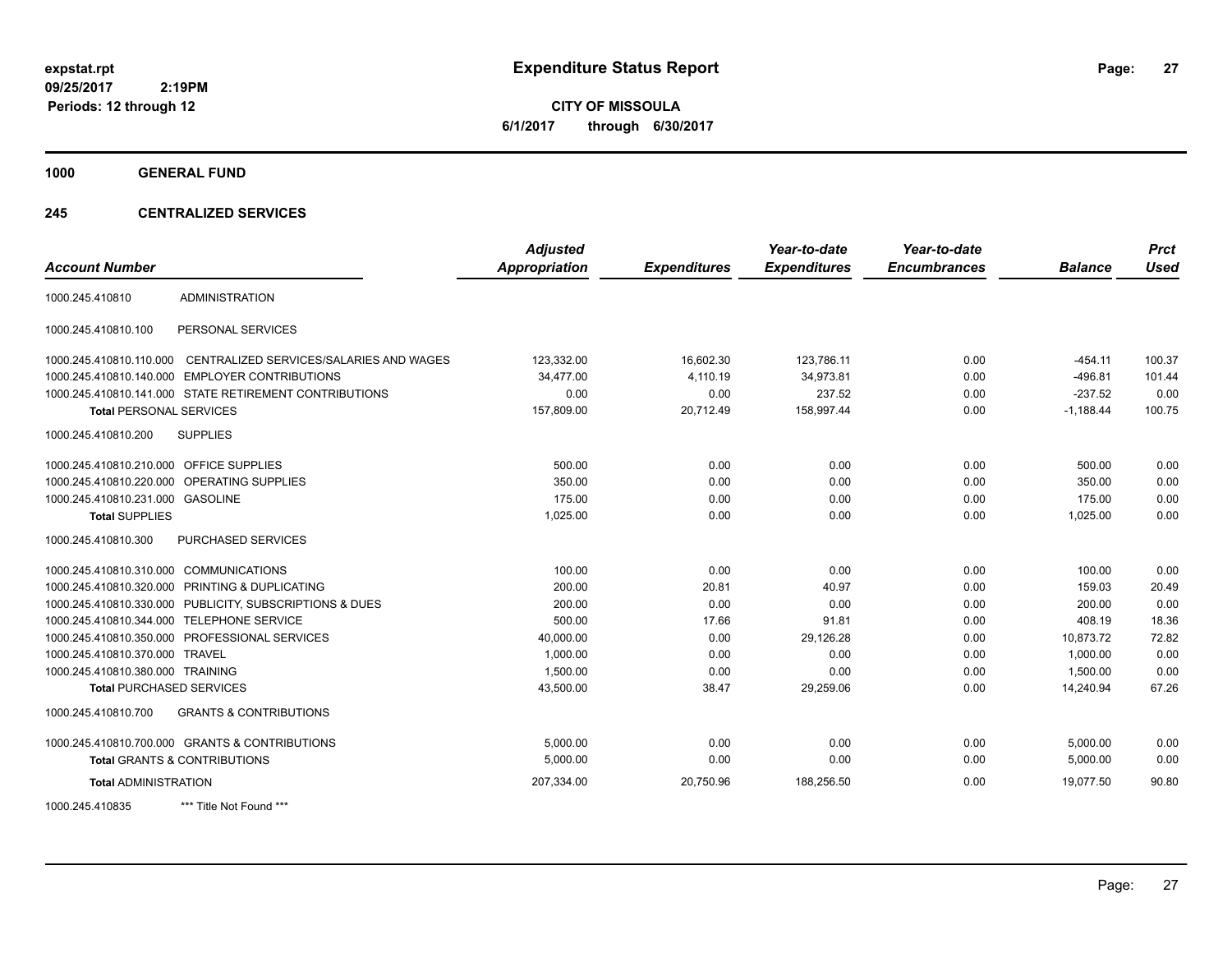**CITY OF MISSOULA 6/1/2017 through 6/30/2017**

**1000 GENERAL FUND**

### **245 CENTRALIZED SERVICES**

|                                                               | <b>Adjusted</b> |                     | Year-to-date        | Year-to-date        |                | <b>Prct</b><br><b>Used</b> |
|---------------------------------------------------------------|-----------------|---------------------|---------------------|---------------------|----------------|----------------------------|
| <b>Account Number</b>                                         | Appropriation   | <b>Expenditures</b> | <b>Expenditures</b> | <b>Encumbrances</b> | <b>Balance</b> |                            |
| PERSONAL SERVICES<br>1000.245.410835.100                      |                 |                     |                     |                     |                |                            |
| 1000.245.410835.110.000 SALARIES AND WAGES                    | 66,812.00       | 0.00                | 84,916.69           | 0.00                | $-18,104.69$   | 127.10                     |
| 1000.245.410835.140.000 EMPLOYER CONTRIBUTIONS                | 22,895.00       | 0.00                | 22,024.59           | 0.00                | 870.41         | 96.20                      |
| <b>Total PERSONAL SERVICES</b>                                | 89,707.00       | 0.00                | 106,941.28          | 0.00                | $-17,234.28$   | 119.21                     |
| <b>SUPPLIES</b><br>1000.245.410835.200                        |                 |                     |                     |                     |                |                            |
| 1000.245.410835.210.000 OFFICE SUPPLIES                       | 200.00          | 0.00                | 0.00                | 0.00                | 200.00         | 0.00                       |
| 1000.245.410835.220.000 OPERATING SUPPLIES                    | 300.00          | 0.00                | 0.00                | 0.00                | 300.00         | 0.00                       |
| 1000.245.410835.231.000 GASOLINE                              | 172.00          | 0.00                | 0.00                | 0.00                | 172.00         | 0.00                       |
| <b>Total SUPPLIES</b>                                         | 672.00          | 0.00                | 0.00                | 0.00                | 672.00         | 0.00                       |
| 1000.245.410835.300<br>PURCHASED SERVICES                     |                 |                     |                     |                     |                |                            |
| 1000.245.410835.310.000 COMMUNICATIONS                        | 100.00          | 0.00                | 0.00                | 0.00                | 100.00         | 0.00                       |
| 1000.245.410835.320.000 PRINTING & DUPLICATING                | 100.00          | 0.00                | 0.00                | 0.00                | 100.00         | 0.00                       |
| 1000.245.410835.330.000 PUBLICITY, SUBSCRIPTIONS & DUES       | 150.00          | 0.00                | 0.00                | 0.00                | 150.00         | 0.00                       |
| 1000.245.410835.344.000 TELEPHONE SERVICE                     | 145.00          | 0.00                | 360.07              | 0.00                | $-215.07$      | 248.32                     |
| <b>Total PURCHASED SERVICES</b>                               | 495.00          | 0.00                | 360.07              | 0.00                | 134.93         | 72.74                      |
| Total *** Title Not Found ***                                 | 90,874.00       | 0.00                | 107,301.35          | 0.00                | $-16,427.35$   | 118.08                     |
| *** Title Not Found ***<br>1000.245.411010                    |                 |                     |                     |                     |                |                            |
| 1000.245.411010.100<br>PERSONAL SERVICES                      |                 |                     |                     |                     |                |                            |
| Total *** Title Not Found ***                                 | 0.00            | 0.00                | 0.00                | 0.00                | 0.00           | 0.00                       |
| 1000.245.411231<br><b>ENERGY CONSERVATION</b>                 |                 |                     |                     |                     |                |                            |
| 1000.245.411231.100<br>PERSONAL SERVICES                      |                 |                     |                     |                     |                |                            |
| 1000.245.411231.110.000 ENERGY COORDINATOR/SALARIES AND WAGES | 52,397.00       | 7,034.37            | 52,442.03           | 0.00                | $-45.03$       | 100.09                     |
| 1000.245.411231.140.000 EMPLOYER CONTRIBUTIONS                | 21,027.00       | 2,316.94            | 21,608.74           | 0.00                | $-581.74$      | 102.77                     |
| <b>Total PERSONAL SERVICES</b>                                | 73,424.00       | 9,351.31            | 74,050.77           | 0.00                | $-626.77$      | 100.85                     |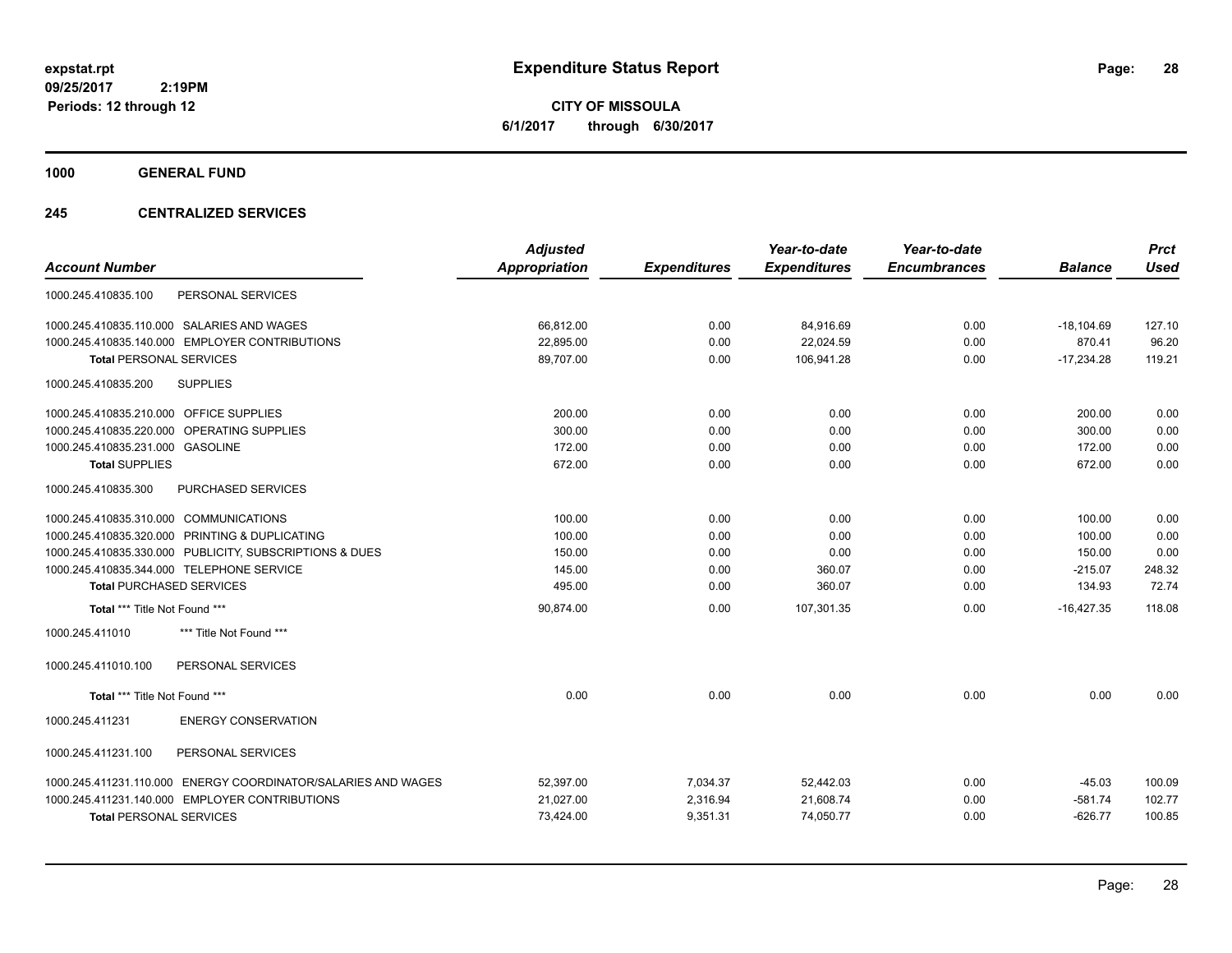**CITY OF MISSOULA 6/1/2017 through 6/30/2017**

### **1000 GENERAL FUND**

### **245 CENTRALIZED SERVICES**

|                                                         | <b>Adjusted</b> |                     | Year-to-date        | Year-to-date        |                | <b>Prct</b> |
|---------------------------------------------------------|-----------------|---------------------|---------------------|---------------------|----------------|-------------|
| <b>Account Number</b>                                   | Appropriation   | <b>Expenditures</b> | <b>Expenditures</b> | <b>Encumbrances</b> | <b>Balance</b> | <b>Used</b> |
| <b>SUPPLIES</b><br>1000.245.411231.200                  |                 |                     |                     |                     |                |             |
| 1000.245.411231.210.000 OFFICE SUPPLIES                 | 500.00          | 0.00                | 316.92              | 0.00                | 183.08         | 63.38       |
| 1000.245.411231.220.000 OPERATING SUPPLIES              | 350.00          | 0.00                | 152.54              | 0.00                | 197.46         | 43.58       |
| 1000.245.411231.231.000 GASOLINE                        | 175.00          | 11.61               | 26.20               | 0.00                | 148.80         | 14.97       |
| <b>Total SUPPLIES</b>                                   | 1,025.00        | 11.61               | 495.66              | 0.00                | 529.34         | 48.36       |
| <b>PURCHASED SERVICES</b><br>1000.245.411231.300        |                 |                     |                     |                     |                |             |
| 1000.245.411231.310.000 COMMUNICATIONS                  | 200.00          | 0.00                | 0.00                | 0.00                | 200.00         | 0.00        |
| 1000.245.411231.320.000 PRINTING & DUPLICATING          | 250.00          | 37.87               | 114.75              | 0.00                | 135.25         | 45.90       |
| 1000.245.411231.330.000 PUBLICITY, SUBSCRIPTIONS & DUES | 200.00          | 0.00                | 1,188.34            | 0.00                | $-988.34$      | 594.17      |
| 1000.245.411231.344.000 TELEPHONE SERVICE               | 200.00          | 0.00                | 0.00                | 0.00                | 200.00         | 0.00        |
| 1000.245.411231.350.000 PROFESSIONAL SERVICES           | 11,500.00       | 0.00                | 11,500.00           | 0.00                | 0.00           | 100.00      |
| 1000.245.411231.370.000 TRAVEL                          | 1,000.00        | 1,915.59            | 2,291.23            | 0.00                | $-1.291.23$    | 229.12      |
| 1000.245.411231.380.000 TRAINING                        | 1,500.00        | 0.00                | 65.00               | 0.00                | 1.435.00       | 4.33        |
| <b>Total PURCHASED SERVICES</b>                         | 14,850.00       | 1,953.46            | 15,159.32           | 0.00                | $-309.32$      | 102.08      |
| 1000.245.411231.500<br><b>FIXED CHARGES</b>             |                 |                     |                     |                     |                |             |
| <b>Total FIXED CHARGES</b>                              | 0.00            | 0.00                | 0.00                | 0.00                | 0.00           | 0.00        |
| <b>Total ENERGY CONSERVATION</b>                        | 89,299.00       | 11,316.38           | 89,705.75           | 0.00                | $-406.75$      | 100.46      |
| <b>Total CENTRALIZED SERVICES</b>                       | 387,507.00      | 32,067.34           | 385,263.60          | 0.00                | 2.243.40       | 99.42       |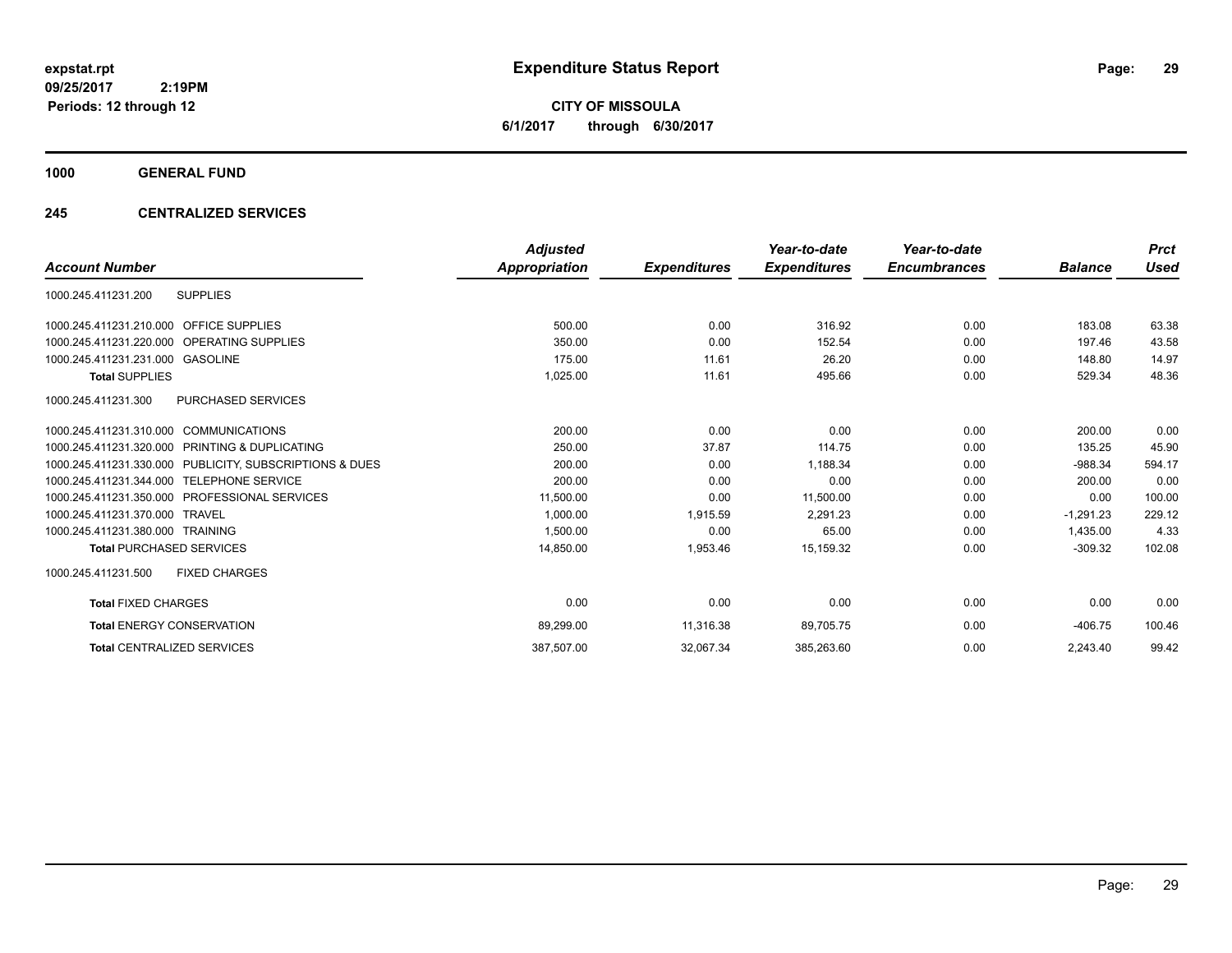**CITY OF MISSOULA 6/1/2017 through 6/30/2017**

**1000 GENERAL FUND**

**246 \*\*\* Title Not Found \*\*\***

| <b>Account Number</b>         |                         | <b>Adjusted</b><br>Appropriation | <b>Expenditures</b> | Year-to-date<br><b>Expenditures</b> | Year-to-date<br><b>Encumbrances</b> | <b>Balance</b> | <b>Prct</b><br>Used |
|-------------------------------|-------------------------|----------------------------------|---------------------|-------------------------------------|-------------------------------------|----------------|---------------------|
| 1000.246.430220               | <b>FACILITY</b>         |                                  |                     |                                     |                                     |                |                     |
| 1000.246.430220.200           | <b>SUPPLIES</b>         |                                  |                     |                                     |                                     |                |                     |
| <b>Total FACILITY</b>         |                         | 0.00                             | 0.00                | 0.00                                | 0.00                                | 0.00           | 0.00                |
| 1000.246.431350               | <b>VEHICLE FACILITY</b> |                                  |                     |                                     |                                     |                |                     |
| 1000.246.431350.300           | PURCHASED SERVICES      |                                  |                     |                                     |                                     |                |                     |
| Total *** Title Not Found *** |                         | 0.00                             | 0.00                | 0.00                                | 0.00                                | 0.00           | 0.00                |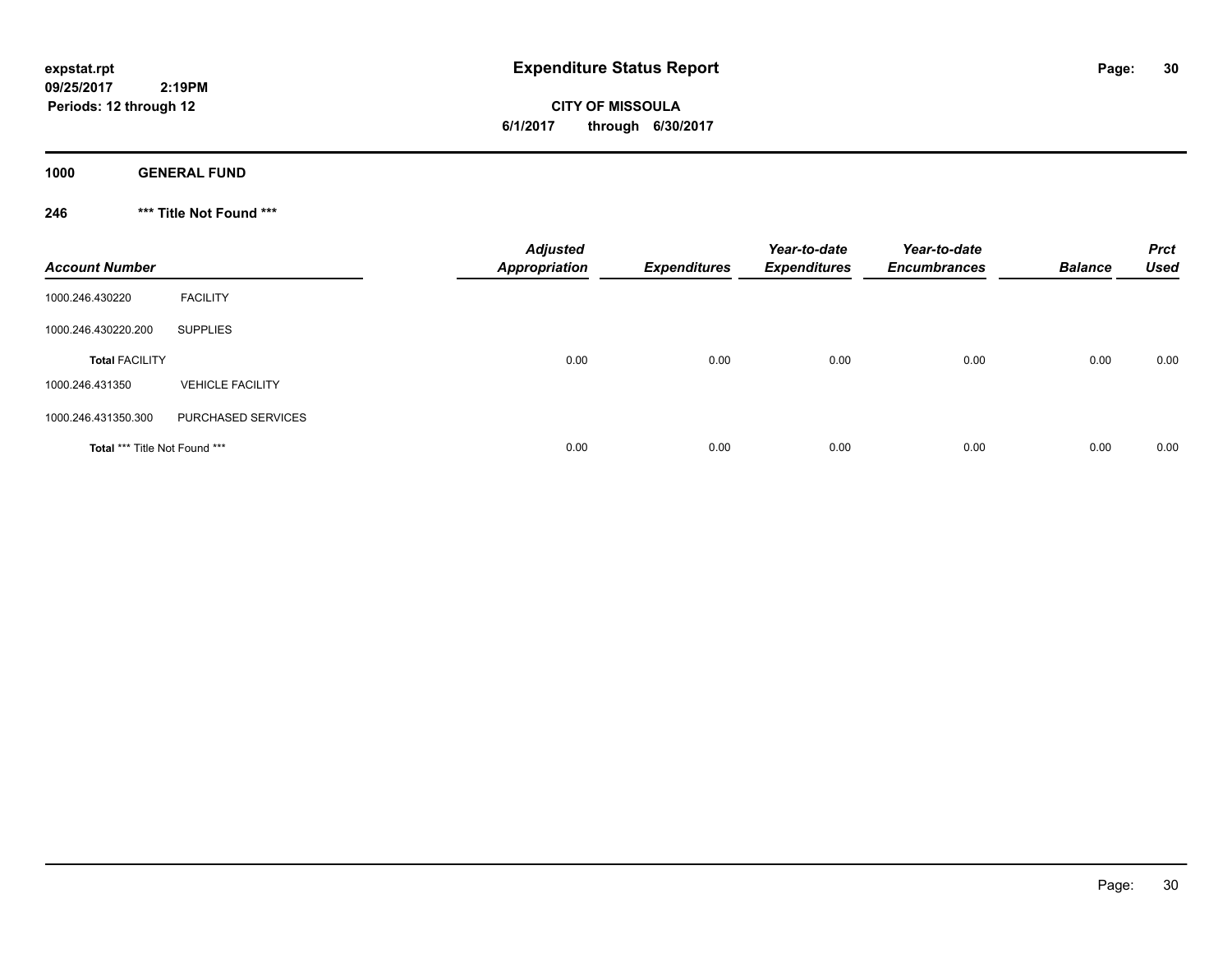**CITY OF MISSOULA 6/1/2017 through 6/30/2017**

**1000 GENERAL FUND**

| <b>Account Number</b>                   |                                                              | <b>Adjusted</b><br><b>Appropriation</b> | <b>Expenditures</b> | Year-to-date<br><b>Expenditures</b> | Year-to-date<br><b>Encumbrances</b> | <b>Balance</b> | <b>Prct</b><br><b>Used</b> |
|-----------------------------------------|--------------------------------------------------------------|-----------------------------------------|---------------------|-------------------------------------|-------------------------------------|----------------|----------------------------|
|                                         |                                                              |                                         |                     |                                     |                                     |                |                            |
| 1000.250.411000                         | *** Title Not Found ***                                      |                                         |                     |                                     |                                     |                |                            |
| 1000.250.411000.700                     | <b>GRANTS &amp; CONTRIBUTIONS</b>                            |                                         |                     |                                     |                                     |                |                            |
|                                         | 1000.250.411000.700.000 MISSOULA RAVALI TMA                  | 10,780.00                               | 0.00                | 10,780.00                           | 0.00                                | 0.00           | 100.00                     |
| Total *** Title Not Found ***           |                                                              | 10,780.00                               | 0.00                | 10,780.00                           | 0.00                                | 0.00           | 100.00                     |
| 1000.250.411010                         | <b>ADMINISTRATION</b>                                        |                                         |                     |                                     |                                     |                |                            |
| 1000.250.411010.100                     | PERSONAL SERVICES                                            |                                         |                     |                                     |                                     |                |                            |
|                                         | 1000.250.411010.110.000 ADMIN/SALARIES AND WAGES             | 111,905.00                              | $-8,918.91$         | 109,361.44                          | 0.00                                | 2,543.56       | 97.73                      |
|                                         | 1000.250.411010.120.000 ADMIN-OVERTIME/TERMINATION           | 1,155.00                                | 0.00                | 0.00                                | 0.00                                | 1,155.00       | 0.00                       |
|                                         | 1000.250.411010.140.000 ADMIN/EMPLOYER CONTRIBUTIONS         | 40,111.00                               | $-3,643.35$         | 51,032.29                           | 0.00                                | $-10,921.29$   | 127.23                     |
|                                         | 1000.250.411010.141.000 ADMIN-STATE RETIREMENT CONTRIBUTIONS | 0.00                                    | 0.00                | 1,223.32                            | 0.00                                | $-1,223.32$    | 0.00                       |
| <b>Total PERSONAL SERVICES</b>          |                                                              | 153,171.00                              | $-12,562.26$        | 161.617.05                          | 0.00                                | $-8,446.05$    | 105.51                     |
| 1000.250.411010.200                     | <b>SUPPLIES</b>                                              |                                         |                     |                                     |                                     |                |                            |
| 1000.250.411010.210.000 OFFICE SUPPLIES |                                                              | 7,100.00                                | 516.77              | 8,607.46                            | 0.00                                | $-1,507.46$    | 121.23                     |
| 1000.250.411010.210.301 OFFICE SUPPLIES |                                                              | 0.00                                    | 0.00                | 36.19                               | 0.00                                | $-36.19$       | 0.00                       |
|                                         | 1000.250.411010.220.000 ADMIN-OPERATING SUPPLIES             | 181.00                                  | 0.00                | 65.27                               | 0.00                                | 115.73         | 36.06                      |
|                                         | 1000.250.411010.230.000 REPAIR/MAINTENANCE                   | 50.00                                   | 0.00                | 225.14                              | 0.00                                | $-175.14$      | 450.28                     |
| 1000.250.411010.231.000 GASOLINE        |                                                              | 916.00                                  | 0.00                | 0.00                                | 0.00                                | 916.00         | 0.00                       |
| 1000.250.411010.240.000 OTHER SUPPLIES  |                                                              | 100.00                                  | 0.00                | 0.00                                | 0.00                                | 100.00         | 0.00                       |
| <b>Total SUPPLIES</b>                   |                                                              | 8,347.00                                | 516.77              | 8,934.06                            | 0.00                                | $-587.06$      | 107.03                     |
| 1000.250.411010.300                     | PURCHASED SERVICES                                           |                                         |                     |                                     |                                     |                |                            |
| 1000.250.411010.310.000 COMMUNICATIONS  |                                                              | 3,343.00                                | 0.00                | 0.00                                | 0.00                                | 3,343.00       | 0.00                       |
| 1000.250.411010.310.351 COMMUNICATIONS  |                                                              | 0.00                                    | 0.00                | 92.95                               | 0.00                                | $-92.95$       | 0.00                       |
|                                         | 1000.250.411010.320.000 PRINTING & DUPLICATING               | 1.365.00                                | 156.58              | 1.145.45                            | 0.00                                | 219.55         | 83.92                      |
|                                         | 1000.250.411010.330.000 PUBLICITY, SUBSCRIPTIONS & DUES      | 1,370.00                                | 0.00                | 1,337.28                            | 0.00                                | 32.72          | 97.61                      |
| 1000.250.411010.344.000                 | <b>TELEPHONE SERVICE</b>                                     | 700.00                                  | 158.18              | 635.93                              | 0.00                                | 64.07          | 90.85                      |
|                                         | 1000.250.411010.350.000 PROFESSIONAL SERVICES                | 110,500.00                              | 29,498.55           | 43,521.80                           | 0.00                                | 66,978.20      | 39.39                      |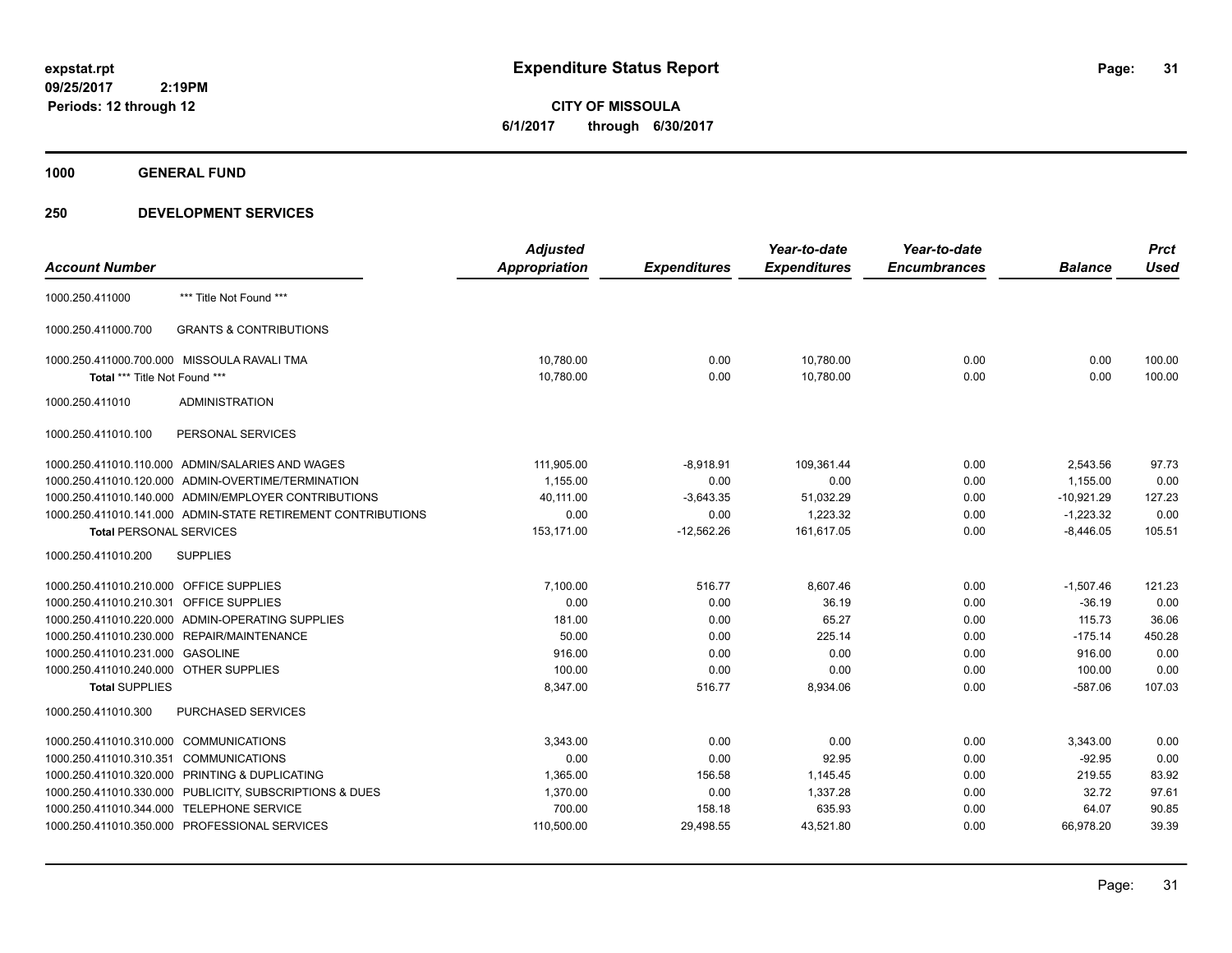**CITY OF MISSOULA 6/1/2017 through 6/30/2017**

**1000 GENERAL FUND**

| <b>Account Number</b>                                                                                 |                                                                                                                                                         | <b>Adjusted</b><br><b>Appropriation</b>          | <b>Expenditures</b>                         | Year-to-date<br><b>Expenditures</b>            | Year-to-date<br><b>Encumbrances</b> | <b>Balance</b>                                     | <b>Prct</b><br><b>Used</b>         |
|-------------------------------------------------------------------------------------------------------|---------------------------------------------------------------------------------------------------------------------------------------------------------|--------------------------------------------------|---------------------------------------------|------------------------------------------------|-------------------------------------|----------------------------------------------------|------------------------------------|
| 1000.250.411010.370.000 TRAVEL<br>1000.250.411010.380.000 TRAINING<br><b>Total PURCHASED SERVICES</b> | 1000.250.411010.360.000 REPAIR & MAINTENANCE                                                                                                            | 650.00<br>1,500.00<br>1,300.00<br>120,728.00     | 0.00<br>325.00<br>0.00<br>30,138.31         | 56.49<br>540.36<br>848.80<br>48,179.06         | 0.00<br>0.00<br>0.00<br>0.00        | 593.51<br>959.64<br>451.20<br>72,548.94            | 8.69<br>36.02<br>65.29<br>39.91    |
| <b>Total ADMINISTRATION</b>                                                                           |                                                                                                                                                         | 282,246.00                                       | 18,092.82                                   | 218,730.17                                     | 0.00                                | 63,515.83                                          | 77.50                              |
| 1000.250.411030                                                                                       | <b>GRANTS &amp; COMMUNITY PROGRAM CONTRIBUTIONS</b>                                                                                                     |                                                  |                                             |                                                |                                     |                                                    |                                    |
| 1000.250.411030.300                                                                                   | PURCHASED SERVICES                                                                                                                                      |                                                  |                                             |                                                |                                     |                                                    |                                    |
| 1000.250.411031                                                                                       | 1000.250.411030.390.000 GCP CONTRIBUTION<br><b>Total GRANTS &amp; COMMUNITY PROGRAM CONTRIBUTIONS</b><br>PLANNING SUBSIDY                               | 169,309.00<br>169,309.00                         | 29,367.57<br>29,367.57                      | 145,348.28<br>145,348.28                       | 0.00<br>0.00                        | 23,960.72<br>23.960.72                             | 85.85<br>85.85                     |
| 1000.250.411031.800                                                                                   | OTHER OBJECTS                                                                                                                                           |                                                  |                                             |                                                |                                     |                                                    |                                    |
| 1000.250.411031.820.000 PLANNING SUBSIDY<br><b>Total PLANNING SUBSIDY</b>                             |                                                                                                                                                         | 18,900.00<br>18,900.00                           | 9,450.00<br>9,450.00                        | 18,900.00<br>18,900.00                         | 0.00<br>0.00                        | 0.00<br>0.00                                       | 100.00<br>100.00                   |
| 1000.250.411050                                                                                       | DEVELOPMENT & PERMIT REVIEWS                                                                                                                            |                                                  |                                             |                                                |                                     |                                                    |                                    |
| 1000.250.411050.100                                                                                   | PERSONAL SERVICES                                                                                                                                       |                                                  |                                             |                                                |                                     |                                                    |                                    |
| 1000.250.411050.120.000 OVERTIME<br><b>Total PERSONAL SERVICES</b>                                    | 1000.250.411050.110.000 DEV & PERMIT REVIEW/SALARIES AND WAGES<br>1000.250.411050.140.000 EMPLOYER CONTRIBUTIONS                                        | 700,118.00<br>684.00<br>236,773.00<br>937,575.00 | 63,213.08<br>0.00<br>16,416.30<br>79,629.38 | 687,494.66<br>0.00<br>256,750.40<br>944,245.06 | 0.00<br>0.00<br>0.00<br>0.00        | 12,623.34<br>684.00<br>$-19,977.40$<br>$-6,670.06$ | 98.20<br>0.00<br>108.44<br>100.71  |
| 1000.250.411050.200                                                                                   | <b>SUPPLIES</b>                                                                                                                                         |                                                  |                                             |                                                |                                     |                                                    |                                    |
| 1000.250.411050.210.301 OFFICE SUPPLIES                                                               | 1000.250.411050.210.000 DEV & PERMIT REVIEW-OFFICE SUPPLIES<br>1000.250.411050.220.000 OPERATING SUPPLIES<br>1000.250.411050.230.000 REPAIR/MAINTENANCE | 4,998.00<br>0.00<br>700.00<br>1,300.00           | 1,230.07<br>0.00<br>77.50<br>253.37         | 6,501.05<br>37.55<br>809.28<br>1,375.36        | 0.00<br>0.00<br>0.00<br>0.00        | $-1,503.05$<br>$-37.55$<br>$-109.28$<br>$-75.36$   | 130.07<br>0.00<br>115.61<br>105.80 |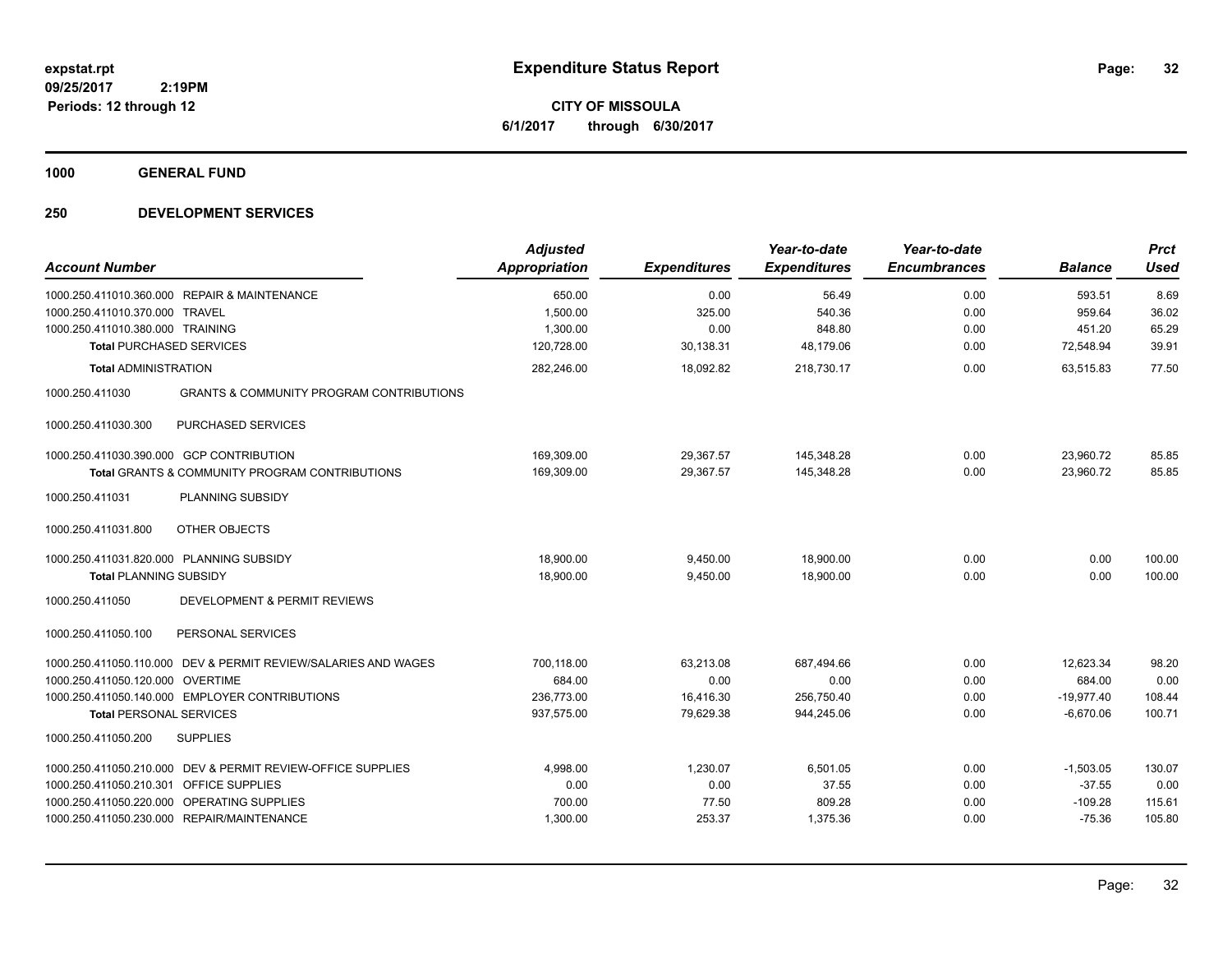**CITY OF MISSOULA 6/1/2017 through 6/30/2017**

**1000 GENERAL FUND**

| <b>Account Number</b>                              |                                                         | <b>Adjusted</b><br><b>Appropriation</b> | <b>Expenditures</b> | Year-to-date<br><b>Expenditures</b> | Year-to-date<br><b>Encumbrances</b> | <b>Balance</b> | <b>Prct</b><br><b>Used</b> |
|----------------------------------------------------|---------------------------------------------------------|-----------------------------------------|---------------------|-------------------------------------|-------------------------------------|----------------|----------------------------|
|                                                    | 1000.250.411050.231.000 DEV & PERMIT REVIEW-GASOLINE    | 4,841.00                                | 820.65              | 2,259.78                            | 0.00                                | 2,581.22       | 46.68                      |
| 1000.250.411050.240.000 OTHER SUPPLIES             |                                                         | 505.00                                  | 0.00                | 69.66                               | 0.00                                | 435.34         | 13.79                      |
| <b>Total SUPPLIES</b>                              |                                                         | 12,344.00                               | 2,381.59            | 11,052.68                           | 0.00                                | 1,291.32       | 89.54                      |
| 1000.250.411050.300                                | <b>PURCHASED SERVICES</b>                               |                                         |                     |                                     |                                     |                |                            |
| 1000.250.411050.310.000 COMMUNICATIONS             |                                                         | 7.750.00                                | 2.36                | 65.99                               | 0.00                                | 7,684.01       | 0.85                       |
| 1000.250.411050.310.351 COMMUNICATIONS             |                                                         | 0.00                                    | 2,757.81            | 9,029.26                            | 0.00                                | $-9,029.26$    | 0.00                       |
| 1000.250.411050.320.000 PRINTING & DUPLICATING     |                                                         | 5,189.00                                | 193.01              | 2,059.76                            | 0.00                                | 3,129.24       | 39.69                      |
|                                                    | 1000.250.411050.330.000 PUBLICITY, SUBSCRIPTIONS & DUES | 3,980.00                                | 1,206.96            | 18,766.03                           | 0.00                                | $-14,786.03$   | 471.51                     |
| 1000.250.411050.344.000 TELEPHONE SERVICE          |                                                         | 5,345.00                                | 1,511.80            | 5,900.17                            | 0.00                                | $-555.17$      | 110.39                     |
| 1000.250.411050.350.000 PROFESSIONAL SERVICES      |                                                         | 24,856.00                               | 2,315.50            | 18,573.63                           | 0.00                                | 6,282.37       | 74.72                      |
| 1000.250.411050.360.000 REPAIR & MAINTENANCE       |                                                         | 12,275.00                               | 720.00              | 720.00                              | 0.00                                | 11,555.00      | 5.87                       |
| 1000.250.411050.370.000 DEV & PERMIT REVIEW-TRAVEL |                                                         | 9,373.00                                | 15.00               | 992.33                              | 0.00                                | 8,380.67       | 10.59                      |
| 1000.250.411050.380.000 TRAINING                   |                                                         | 7,839.00                                | $-340.50$           | 1,171.11                            | 0.00                                | 6,667.89       | 14.94                      |
| 1000.250.411050.390.000 OTHER PURCHASED SERVICES   |                                                         | 400.00                                  | 0.00                | 0.00                                | 0.00                                | 400.00         | 0.00                       |
| <b>Total PURCHASED SERVICES</b>                    |                                                         | 77,007.00                               | 8,381.94            | 57,278.28                           | 0.00                                | 19,728.72      | 74.38                      |
| <b>Total DEVELOPMENT &amp; PERMIT REVIEWS</b>      |                                                         | 1,026,926.00                            | 90,392.91           | 1,012,576.02                        | 0.00                                | 14,349.98      | 98.60                      |
| 1000.250.411055                                    | CODE COMPLIANCE                                         |                                         |                     |                                     |                                     |                |                            |
| 1000.250.411055.100                                | PERSONAL SERVICES                                       |                                         |                     |                                     |                                     |                |                            |
| 1000.250.411055.140.000 EMPLOYER CONTRIBUTIONS     |                                                         | 0.00                                    | 0.00                | 0.01                                | 0.00                                | $-0.01$        | 0.00                       |
| <b>Total PERSONAL SERVICES</b>                     |                                                         | 0.00                                    | 0.00                | 0.01                                | 0.00                                | $-0.01$        | 0.00                       |
| 1000.250.411055.300                                | PURCHASED SERVICES                                      |                                         |                     |                                     |                                     |                |                            |
| <b>Total PURCHASED SERVICES</b>                    |                                                         | 0.00                                    | 0.00                | 0.00                                | 0.00                                | 0.00           | 0.00                       |
| <b>Total CODE COMPLIANCE</b>                       |                                                         | 0.00                                    | 0.00                | 0.01                                | 0.00                                | $-0.01$        | 0.00                       |
| 1000.250.411071                                    | MOUNTAIN LINE SUBSIDY                                   |                                         |                     |                                     |                                     |                |                            |
| 1000.250.411071.700                                | <b>GRANTS &amp; CONTRIBUTIONS</b>                       |                                         |                     |                                     |                                     |                |                            |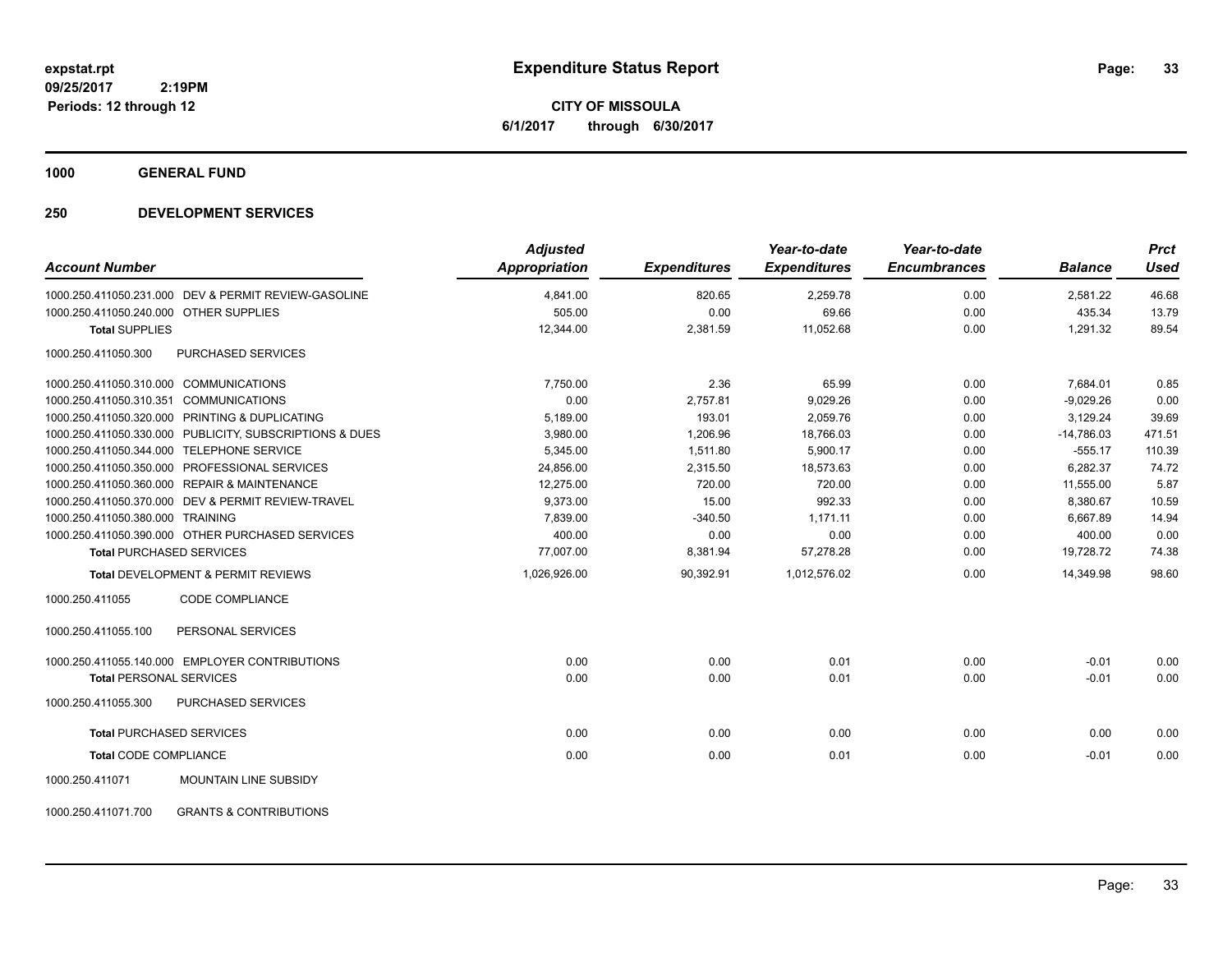**CITY OF MISSOULA 6/1/2017 through 6/30/2017**

**1000 GENERAL FUND**

| <b>Account Number</b>      |                                                                               | <b>Adjusted</b><br><b>Appropriation</b> | <b>Expenditures</b> | Year-to-date<br><b>Expenditures</b> | Year-to-date<br><b>Encumbrances</b> | <b>Balance</b> | <b>Prct</b><br><b>Used</b> |
|----------------------------|-------------------------------------------------------------------------------|-----------------------------------------|---------------------|-------------------------------------|-------------------------------------|----------------|----------------------------|
|                            | 1000.250.411071.700.000 GRANTS & CONTRIBUTIONS<br>Total MOUNTAIN LINE SUBSIDY | 100,000.00<br>100,000.00                | 0.00<br>0.00        | 100,000.00<br>100,000.00            | 0.00<br>0.00                        | 0.00<br>0.00   | 100.00<br>100.00           |
| 1000.250.411080            | <b>MIM MDT</b>                                                                |                                         |                     |                                     |                                     |                |                            |
| 1000.250.411080.800        | OTHER OBJECTS                                                                 |                                         |                     |                                     |                                     |                |                            |
| <b>Total MIM MDT</b>       | 1000.250.411080.820.000 MIM & BIKE PED SUBSIDY                                | 9,900.00<br>9,900.00                    | 0.00<br>0.00        | 9,900.00<br>9,900.00                | 0.00<br>0.00                        | 0.00<br>0.00   | 100.00<br>100.00           |
| 1000.250.411081            | <b>MIM-TRANSIT</b>                                                            |                                         |                     |                                     |                                     |                |                            |
| 1000.250.411081.100        | PERSONAL SERVICES                                                             |                                         |                     |                                     |                                     |                |                            |
|                            | <b>Total PERSONAL SERVICES</b>                                                | 0.00                                    | 0.00                | 0.00                                | 0.00                                | 0.00           | 0.00                       |
| 1000.250.411081.200        | <b>SUPPLIES</b>                                                               |                                         |                     |                                     |                                     |                |                            |
| <b>Total SUPPLIES</b>      |                                                                               | 0.00                                    | 0.00                | 0.00                                | 0.00                                | 0.00           | 0.00                       |
| 1000.250.411081.300        | PURCHASED SERVICES                                                            |                                         |                     |                                     |                                     |                |                            |
|                            | <b>Total PURCHASED SERVICES</b>                                               | 0.00                                    | 0.00                | 0.00                                | 0.00                                | 0.00           | 0.00                       |
| 1000.250.411081.500        | <b>FIXED CHARGES</b>                                                          |                                         |                     |                                     |                                     |                |                            |
| <b>Total FIXED CHARGES</b> |                                                                               | 0.00                                    | 0.00                | 0.00                                | 0.00                                | 0.00           | 0.00                       |
| 1000.250.411081.700        | <b>GRANTS &amp; CONTRIBUTIONS</b>                                             |                                         |                     |                                     |                                     |                |                            |
|                            | <b>Total GRANTS &amp; CONTRIBUTIONS</b>                                       | 0.00                                    | 0.00                | 0.00                                | 0.00                                | 0.00           | 0.00                       |
| 1000.250.411081.900        | CAPITAL OUTLAY                                                                |                                         |                     |                                     |                                     |                |                            |
| <b>Total MIM-TRANSIT</b>   |                                                                               | 0.00                                    | 0.00                | 0.00                                | 0.00                                | 0.00           | 0.00                       |
| 1000.250.411084            | *** Title Not Found ***                                                       |                                         |                     |                                     |                                     |                |                            |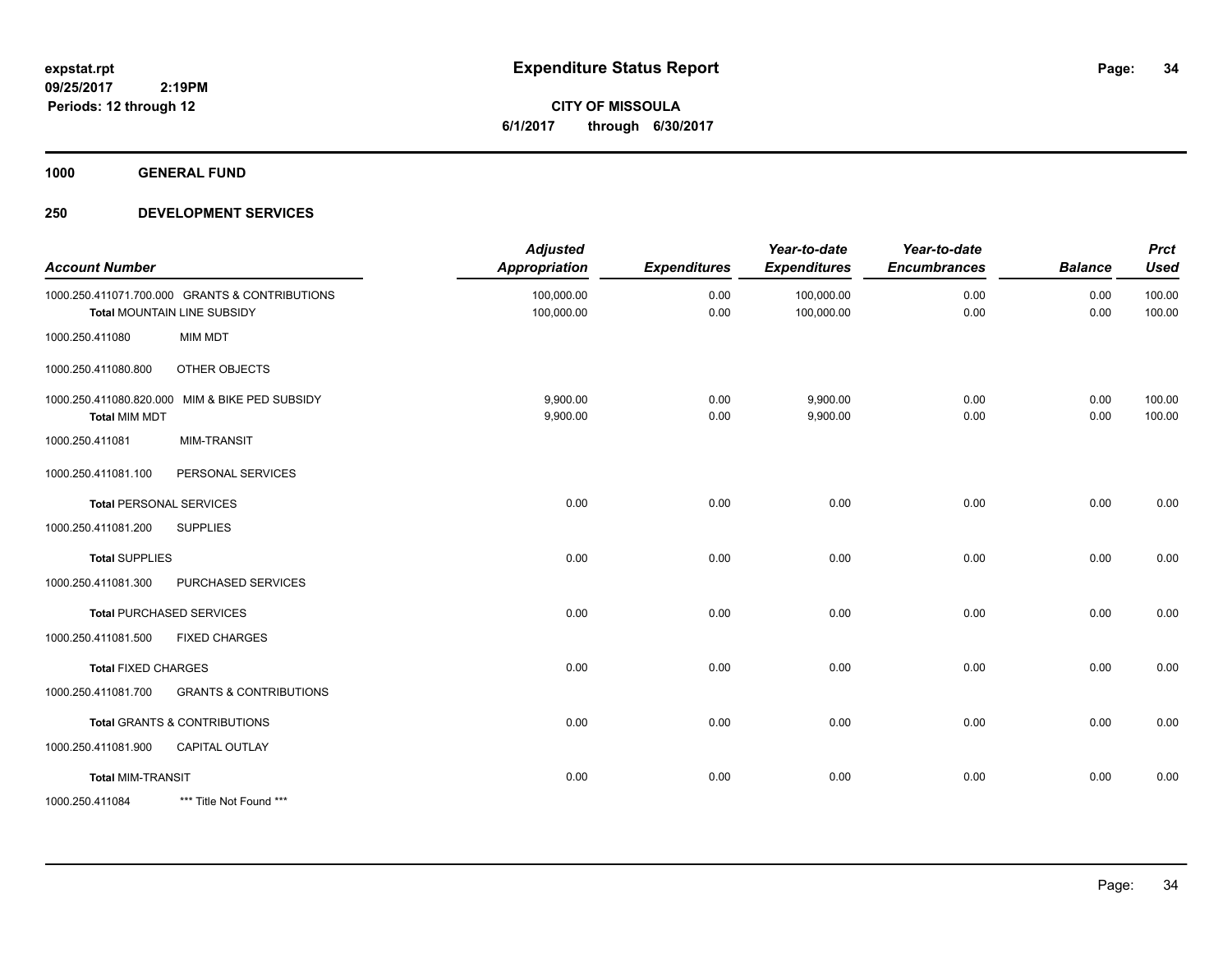**CITY OF MISSOULA 6/1/2017 through 6/30/2017**

**1000 GENERAL FUND**

|                                |                                                  | <b>Adjusted</b>      |                     | Year-to-date        | Year-to-date        |                | <b>Prct</b> |
|--------------------------------|--------------------------------------------------|----------------------|---------------------|---------------------|---------------------|----------------|-------------|
| <b>Account Number</b>          |                                                  | <b>Appropriation</b> | <b>Expenditures</b> | <b>Expenditures</b> | <b>Encumbrances</b> | <b>Balance</b> | <b>Used</b> |
| 1000.250.411084.800            | OTHER OBJECTS                                    |                      |                     |                     |                     |                |             |
|                                | 1000.250.411084.820.000 TRANSFERS TO OTHER FUNDS | 82,086.00            | 41,043.00           | 82,086.00           | 0.00                | 0.00           | 100.00      |
| Total *** Title Not Found ***  |                                                  | 82,086.00            | 41,043.00           | 82,086.00           | 0.00                | 0.00           | 100.00      |
| 1000.250.430255                | <b>BIKE-PED PROGRAM</b>                          |                      |                     |                     |                     |                |             |
| 1000.250.430255.100            | PERSONAL SERVICES                                |                      |                     |                     |                     |                |             |
| <b>Total PERSONAL SERVICES</b> |                                                  | 0.00                 | 0.00                | 0.00                | 0.00                | 0.00           | 0.00        |
| 1000.250.430255.200            | <b>SUPPLIES</b>                                  |                      |                     |                     |                     |                |             |
| Total BIKE-PED PROGRAM         |                                                  | 0.00                 | 0.00                | 0.00                | 0.00                | 0.00           | 0.00        |
| 1000.250.430256                | SAFE ROUTES TO SCHOOLS                           |                      |                     |                     |                     |                |             |
| 1000.250.430256.100            | PERSONAL SERVICES                                |                      |                     |                     |                     |                |             |
| <b>Total PERSONAL SERVICES</b> |                                                  | 0.00                 | 0.00                | 0.00                | 0.00                | 0.00           | 0.00        |
| 1000.250.430256.300            | PURCHASED SERVICES                               |                      |                     |                     |                     |                |             |
|                                | Total SAFE ROUTES TO SCHOOLS                     | 0.00                 | 0.00                | 0.00                | 0.00                | 0.00           | 0.00        |
| 1000.250.430262                | <b>SIDEWALKS</b>                                 |                      |                     |                     |                     |                |             |
| 1000.250.430262.300            | PURCHASED SERVICES                               |                      |                     |                     |                     |                |             |
| <b>Total SIDEWALKS</b>         |                                                  | 0.00                 | 0.00                | 0.00                | 0.00                | 0.00           | 0.00        |
| 1000.250.430267                | <b>CMAQ GRANT</b>                                |                      |                     |                     |                     |                |             |
| 1000.250.430267.100            | PERSONAL SERVICES                                |                      |                     |                     |                     |                |             |
| <b>Total PERSONAL SERVICES</b> |                                                  | 0.00                 | 0.00                | 0.00                | 0.00                | 0.00           | 0.00        |
| 1000.250.430267.200            | <b>SUPPLIES</b>                                  |                      |                     |                     |                     |                |             |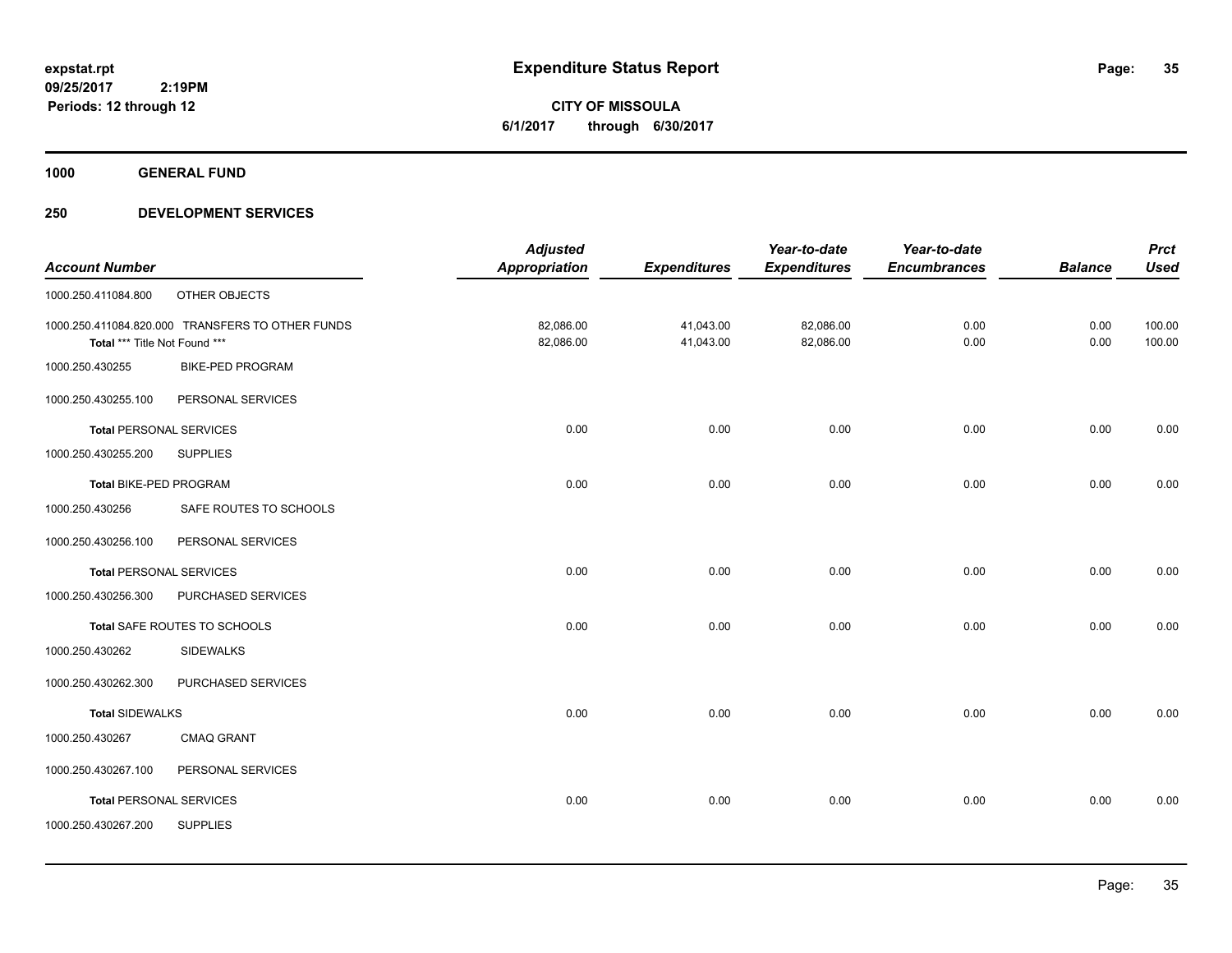**CITY OF MISSOULA 6/1/2017 through 6/30/2017**

**1000 GENERAL FUND**

|                                            |                                                         | <b>Adjusted</b>      |                     | Year-to-date        | Year-to-date        |                | <b>Prct</b> |
|--------------------------------------------|---------------------------------------------------------|----------------------|---------------------|---------------------|---------------------|----------------|-------------|
| <b>Account Number</b>                      |                                                         | <b>Appropriation</b> | <b>Expenditures</b> | <b>Expenditures</b> | <b>Encumbrances</b> | <b>Balance</b> | <b>Used</b> |
| <b>Total SUPPLIES</b>                      |                                                         | 0.00                 | 0.00                | 0.00                | 0.00                | 0.00           | 0.00        |
| 1000.250.430267.300                        | <b>PURCHASED SERVICES</b>                               |                      |                     |                     |                     |                |             |
| <b>Total PURCHASED SERVICES</b>            |                                                         | 0.00                 | 0.00                | 0.00                | 0.00                | 0.00           | 0.00        |
| 1000.250.430267.500                        | <b>FIXED CHARGES</b>                                    |                      |                     |                     |                     |                |             |
| <b>Total CMAQ GRANT</b>                    |                                                         | 0.00                 | 0.00                | 0.00                | 0.00                | 0.00           | 0.00        |
| 1000.250.431400                            | <b>ENGINEERING</b>                                      |                      |                     |                     |                     |                |             |
| 1000.250.431400.100                        | PERSONAL SERVICES                                       |                      |                     |                     |                     |                |             |
|                                            | 1000.250.431400.110.000 ENGINEERING/SALARIES AND WAGES  | 459,224.00           | 48,186.11           | 442,574.62          | 0.00                | 16,649.38      | 96.37       |
| 1000.250.431400.120.00 OVERTIME            |                                                         | 2,437.00             | 0.00                | 0.00                | 0.00                | 2,437.00       | 0.00        |
| 1000.250.431400.120.000 OVERTIME           |                                                         | 0.00                 | 0.00                | 89.58               | 0.00                | $-89.58$       | 0.00        |
|                                            | 1000.250.431400.140.000 EMPLOYER CONTRIBUTIONS          | 154,334.00           | 13,356.05           | 152.308.42          | 0.00                | 2.025.58       | 98.69       |
| <b>Total PERSONAL SERVICES</b>             |                                                         | 615,995.00           | 61,542.16           | 594,972.62          | 0.00                | 21,022.38      | 96.59       |
| 1000.250.431400.200                        | <b>SUPPLIES</b>                                         |                      |                     |                     |                     |                |             |
|                                            | 1000.250.431400.210.000 ENGINEERING-OFFICE SUPPLIES     | 1.423.00             | 122.47              | 1.236.20            | 0.00                | 186.80         | 86.87       |
| 1000.250.431400.210.301 OFFICE SUPPLIES    |                                                         | 0.00                 | 0.00                | 595.46              | 0.00                | $-595.46$      | 0.00        |
| 1000.250.431400.220.000 OPERATING SUPPLIES |                                                         | 525.00               | 0.00                | 640.96              | 0.00                | $-115.96$      | 122.09      |
|                                            | 1000.250.431400.230.000 REPAIR/MAINTENANCE              | 1.650.00             | 59.99               | 1,136.88            | 0.00                | 513.12         | 68.90       |
|                                            | 1000.250.431400.231.000 ENGINEERING-GASOLINE            | 8,568.00             | 1,461.64            | 4,654.72            | 0.00                | 3,913.28       | 54.33       |
| 1000.250.431400.240.000 OTHER SUPPLIES     |                                                         | 650.00               | 0.00                | 583.25              | 0.00                | 66.75          | 89.73       |
| <b>Total SUPPLIES</b>                      |                                                         | 12,816.00            | 1,644.10            | 8,847.47            | 0.00                | 3,968.53       | 69.03       |
| 1000.250.431400.300                        | <b>PURCHASED SERVICES</b>                               |                      |                     |                     |                     |                |             |
| 1000.250.431400.310.000 COMMUNICATIONS     |                                                         | 4,395.00             | 0.00                | 0.00                | 0.00                | 4,395.00       | 0.00        |
| 1000.250.431400.310.351 COMMUNICATIONS     |                                                         | 0.00                 | 518.87              | 1,061.26            | 0.00                | $-1,061.26$    | 0.00        |
|                                            | 1000.250.431400.320.000 PRINTING & DUPLICATING          | 770.00               | 133.25              | 554.20              | 0.00                | 215.80         | 71.97       |
|                                            | 1000.250.431400.330.000 PUBLICITY, SUBSCRIPTIONS & DUES | 6,025.00             | 2,904.00            | 13,521.80           | 0.00                | $-7,496.80$    | 224.43      |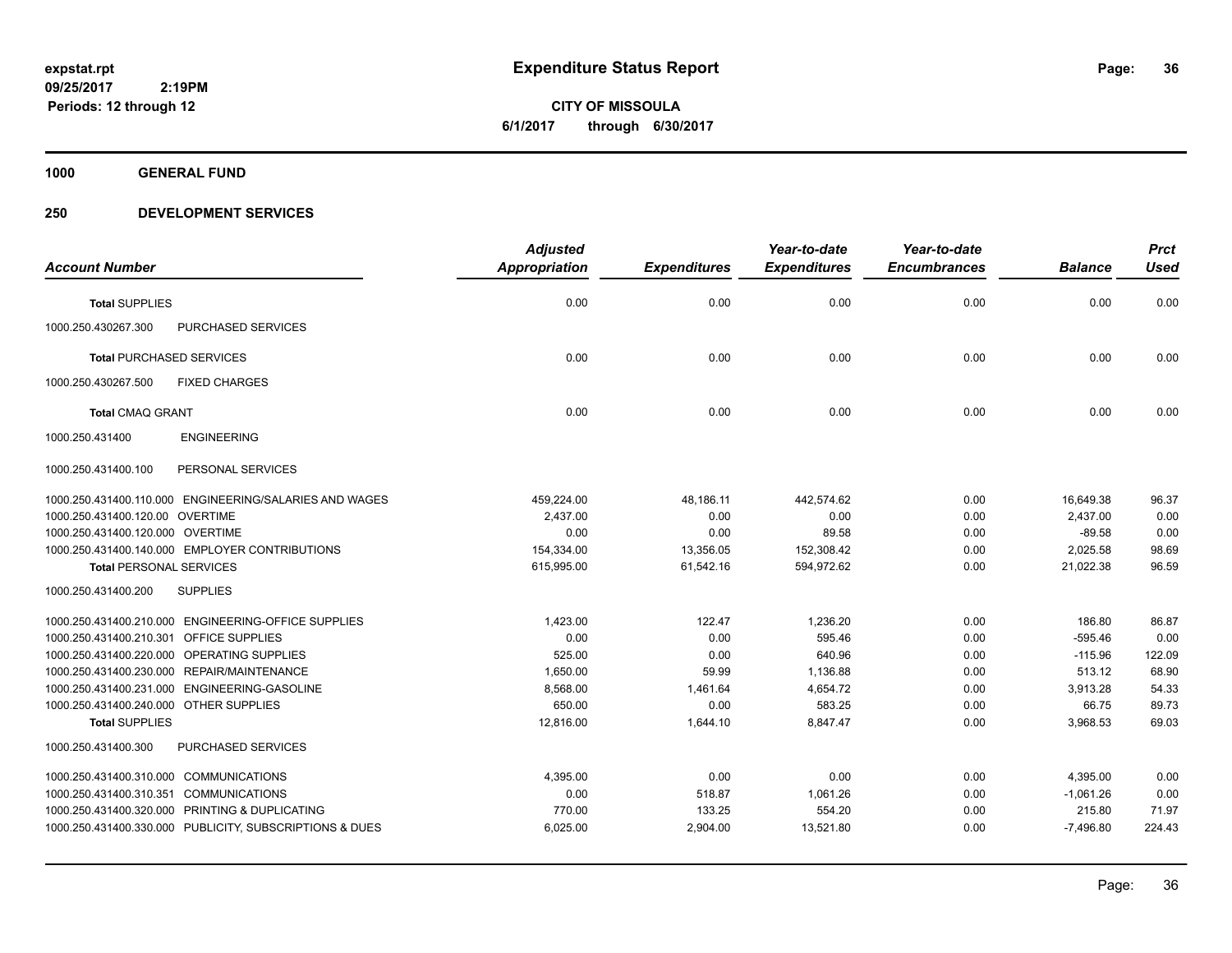**CITY OF MISSOULA 6/1/2017 through 6/30/2017**

**1000 GENERAL FUND**

### **250 DEVELOPMENT SERVICES**

| <b>Account Number</b>          |                                                       | <b>Adjusted</b><br>Appropriation | <b>Expenditures</b> | Year-to-date<br><b>Expenditures</b> | Year-to-date<br><b>Encumbrances</b> | <b>Balance</b> | <b>Prct</b><br><b>Used</b> |
|--------------------------------|-------------------------------------------------------|----------------------------------|---------------------|-------------------------------------|-------------------------------------|----------------|----------------------------|
| 1000.250.431400.344.000        | <b>TELEPHONE SERVICE</b>                              | 5,425.00                         | 1,867.63            | 7,944.25                            | 0.00                                | $-2,519.25$    | 146.44                     |
| 1000.250.431400.350.000        | PROFESSIONAL SERVICES                                 | 63,580.00                        | 13,143.85           | 98,325.01                           | 0.00                                | $-34,745.01$   | 154.65                     |
| 1000.250.431400.360.000        | <b>ENGINEERING-REPAIR &amp; MAINTENANCE</b>           | 10,680.00                        | 1.049.64            | 1.049.64                            | 0.00                                | 9,630.36       | 9.83                       |
| 1000.250.431400.370.000        | ENGINEERING-TRAVEL                                    | 2,850.00                         | 0.00                | 24.50                               | 0.00                                | 2,825.50       | 0.86                       |
| 1000.250.431400.380.000        | <b>TRAINING</b>                                       | 3,100.00                         | 539.50              | 1,274.50                            | 0.00                                | 1.825.50       | 41.11                      |
|                                | 1000.250.431400.390.000 OTHER PURCHASED SERVICES      | 550.00                           | 0.00                | 0.00                                | 0.00                                | 550.00         | 0.00                       |
|                                | <b>Total PURCHASED SERVICES</b>                       | 97,375.00                        | 20,156.74           | 123,755.16                          | 0.00                                | $-26,380.16$   | 127.09                     |
| 1000.250.431400.900            | <b>CAPITAL OUTLAY</b>                                 |                                  |                     |                                     |                                     |                |                            |
| <b>Total CAPITAL OUTLAY</b>    |                                                       | 0.00                             | 0.00                | 0.00                                | 0.00                                | 0.00           | 0.00                       |
| <b>Total ENGINEERING</b>       |                                                       | 726,186.00                       | 83,343.00           | 727,575.25                          | 0.00                                | $-1,389.25$    | 100.19                     |
| 1000.250.460460                | <b>HISTORIC PRESERVATION</b>                          |                                  |                     |                                     |                                     |                |                            |
| 1000.250.460460.800            | OTHER OBJECTS                                         |                                  |                     |                                     |                                     |                |                            |
|                                | 1000.250.460460.820.000 HISTORIC PRESERVATION SUBSIDY | 64.834.00                        | 32.417.00           | 64.834.00                           | 0.00                                | 0.00           | 100.00                     |
|                                | <b>Total HISTORIC PRESERVATION</b>                    | 64,834.00                        | 32,417.00           | 64,834.00                           | 0.00                                | 0.00           | 100.00                     |
| 1000.250.510110                | <b>MERCHANT SERVICES</b>                              |                                  |                     |                                     |                                     |                |                            |
| 1000.250.510110.500            | <b>FIXED CHARGES</b>                                  |                                  |                     |                                     |                                     |                |                            |
| <b>Total MERCHANT SERVICES</b> |                                                       | 0.00                             | 0.00                | 0.00                                | 0.00                                | 0.00           | 0.00                       |
|                                | <b>Total DEVELOPMENT SERVICES</b>                     | 2,491,167.00                     | 304,106.30          | 2,390,729.73                        | 0.00                                | 100,437.27     | 95.97                      |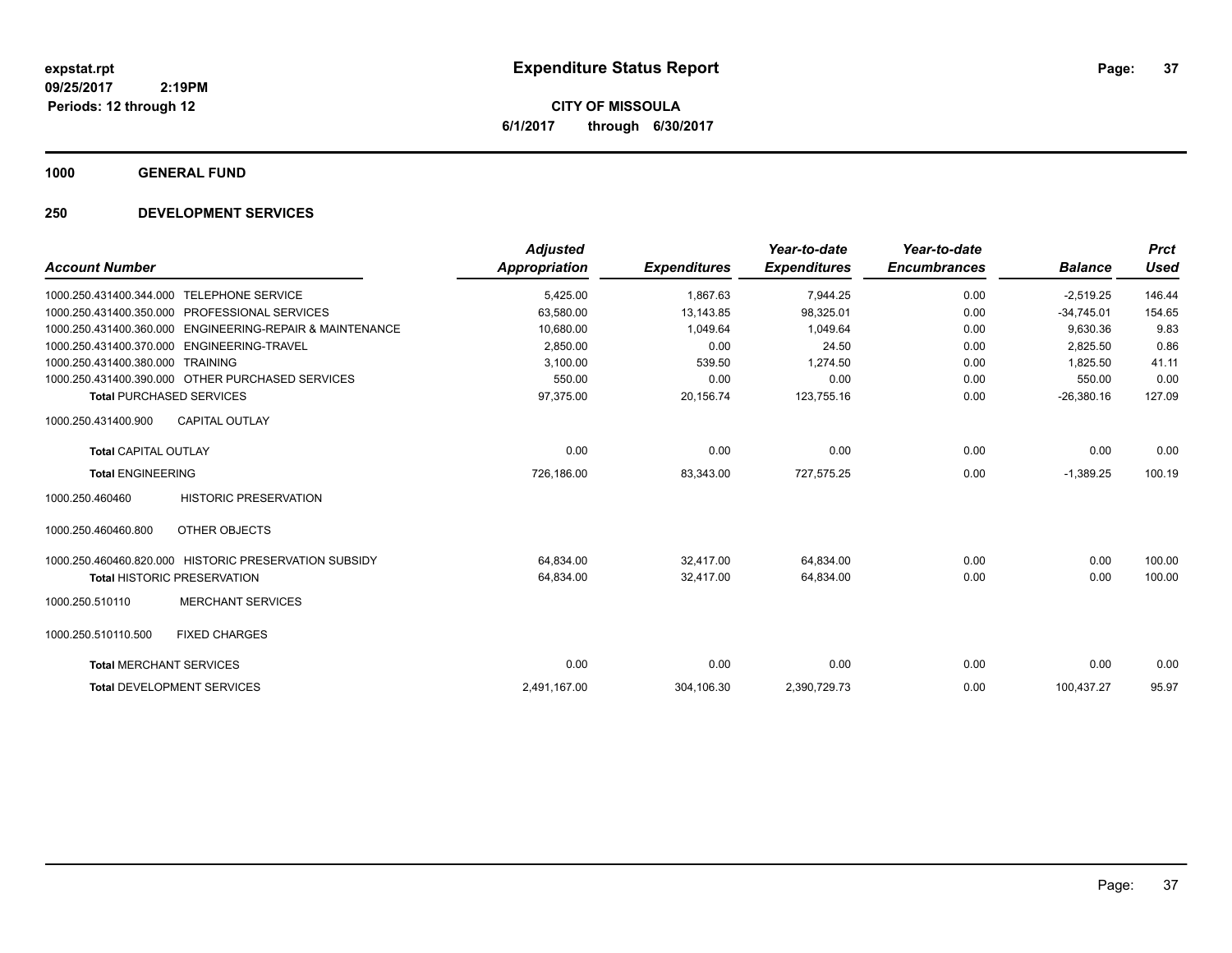**38**

**09/25/2017 2:19PM Periods: 12 through 12**

**CITY OF MISSOULA 6/1/2017 through 6/30/2017**

**1000 GENERAL FUND**

## **255 HOUSING & COMMUNITY DEVELOPMENT**

|                                 |                                                                 | <b>Adjusted</b>      |                     | Year-to-date        | Year-to-date        |                | <b>Prct</b> |
|---------------------------------|-----------------------------------------------------------------|----------------------|---------------------|---------------------|---------------------|----------------|-------------|
| <b>Account Number</b>           |                                                                 | <b>Appropriation</b> | <b>Expenditures</b> | <b>Expenditures</b> | <b>Encumbrances</b> | <b>Balance</b> | <b>Used</b> |
| 1000.255.411850                 | ECONOMIC DEVELOPMENT                                            |                      |                     |                     |                     |                |             |
| 1000.255.411850.700             | <b>GRANTS &amp; CONTRIBUTIONS</b>                               |                      |                     |                     |                     |                |             |
|                                 | 1000.255.411850.700.000 ECONOMIC PARTNERSHIP CONTRIBUTION       | 0.00                 | 0.00                | 100,000.00          | 0.00                | $-100,000.00$  | 0.00        |
|                                 | Total ECONOMIC DEVELOPMENT                                      | 0.00                 | 0.00                | 100,000.00          | 0.00                | $-100,000.00$  | 0.00        |
| 1000.255.440191                 | PARTNERSHIP HEALTH                                              |                      |                     |                     |                     |                |             |
| 1000.255.440191.700             | <b>GRANTS &amp; CONTRIBUTIONS</b>                               |                      |                     |                     |                     |                |             |
|                                 | 1000.255.440191.700.000 PARTNERSHIP HEALTH CONTRIBUTION         | 0.00                 | 0.00                | 42,532.00           | 0.00                | $-42,532.00$   | 0.00        |
| <b>Total PARTNERSHIP HEALTH</b> |                                                                 | 0.00                 | 0.00                | 42,532.00           | 0.00                | $-42,532.00$   | 0.00        |
| 1000.255.450131                 | <b>GENERAL ASSISTANCE</b>                                       |                      |                     |                     |                     |                |             |
| 1000.255.450131.700             | <b>GRANTS &amp; CONTRIBUTIONS</b>                               |                      |                     |                     |                     |                |             |
|                                 | 1000.255.450131.700.000 REACHING HOME - 10 YR PLAN END HOMLESS  | 0.00                 | 0.00                | 35,000.00           | 0.00                | $-35,000.00$   | 0.00        |
| <b>Total GENERAL ASSISTANCE</b> |                                                                 | 0.00                 | 0.00                | 35,000.00           | 0.00                | $-35,000.00$   | 0.00        |
| 1000.255.460300                 | OTHER COMMUNITY EVENTS                                          |                      |                     |                     |                     |                |             |
| 1000.255.460300.700             | <b>GRANTS &amp; CONTRIBUTIONS</b>                               |                      |                     |                     |                     |                |             |
|                                 | 1000.255.460300.700.000 CULTURAL COUNCIL/GRANTS & CONTRIBUTIONS | 0.00                 | 0.00                | 116.000.00          | 0.00                | $-116.000.00$  | 0.00        |
|                                 | Total OTHER COMMUNITY EVENTS                                    | 0.00                 | 0.00                | 116,000.00          | 0.00                | $-116,000.00$  | 0.00        |
| 1000.255.460453                 | <b>BANDS</b>                                                    |                      |                     |                     |                     |                |             |
| 1000.255.460453.700             | <b>GRANTS &amp; CONTRIBUTIONS</b>                               |                      |                     |                     |                     |                |             |
| 1000.255.460453.700.000         | <b>INTL CHORAL FESTIVAL</b>                                     | 0.00                 | 0.00                | 12,000.00           | 0.00                | $-12,000.00$   | 0.00        |
| <b>Total BANDS</b>              |                                                                 | 0.00                 | 0.00                | 12,000.00           | 0.00                | $-12,000.00$   | 0.00        |
| 1000.255.470210                 | <b>ADMINISTRATION</b>                                           |                      |                     |                     |                     |                |             |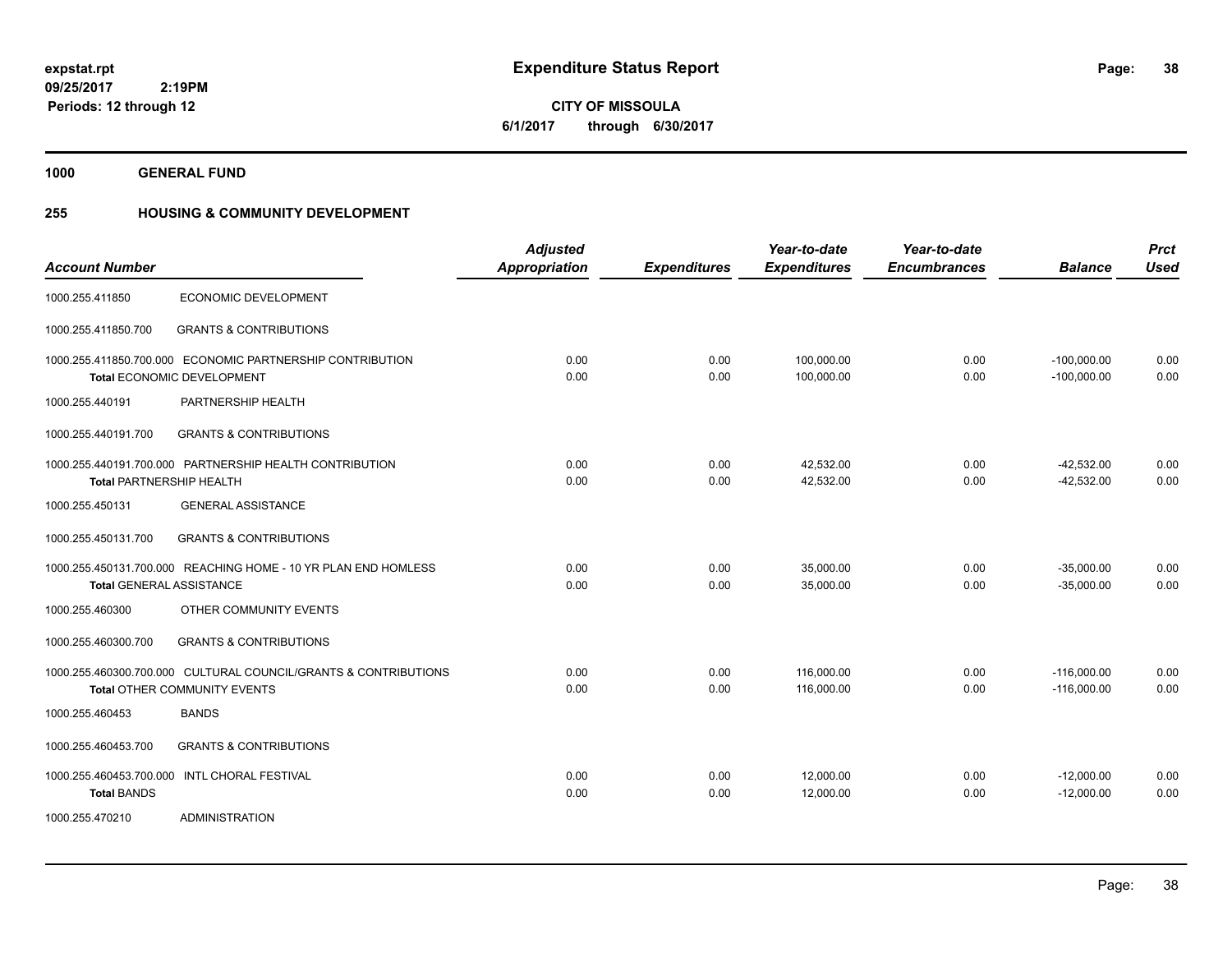**39**

**CITY OF MISSOULA 6/1/2017 through 6/30/2017**

**1000 GENERAL FUND**

## **255 HOUSING & COMMUNITY DEVELOPMENT**

| <b>Adjusted</b>      |                     | Year-to-date        | Year-to-date        |                | <b>Prct</b> |
|----------------------|---------------------|---------------------|---------------------|----------------|-------------|
| <b>Appropriation</b> | <b>Expenditures</b> | <b>Expenditures</b> | <b>Encumbrances</b> | <b>Balance</b> | <b>Used</b> |
|                      |                     |                     |                     |                |             |
| 151,749.00           | 21,652.20           | 109,710.64          | 0.00                | 42,038.36      | 72.30       |
| 56,154.00            | 5,102.61            | 29,599.25           | 0.00                | 26,554.75      | 52.71       |
| 152.00               | 0.00                | 88.04               | 0.00                | 63.96          | 57.92       |
| 208,055.00           | 26,754.81           | 139,397.93          | 0.00                | 68,657.07      | 67.00       |
|                      |                     |                     |                     |                |             |
| 3,466.00             | 2,059.44            | 10,066.49           | 0.00                | $-6,600.49$    | 290.44      |
| 200.00               | 0.00                | 0.00                | 0.00                | 200.00         | 0.00        |
| 0.00                 | 0.00                | 225.00              | 0.00                | $-225.00$      | 0.00        |
| 3,666.00             | 2,059.44            | 10,291.49           | 0.00                | $-6,625.49$    | 280.73      |
|                      |                     |                     |                     |                |             |
| 320.00               | 114.96              | 814.20              | 0.00                | $-494.20$      | 254.44      |
| 4.535.00             | 0.00                | 257.49              | 0.00                | 4.277.51       | 5.68        |
| 1,700.00             | 0.00                | 604.84              | 0.00                | 1.095.16       | 35.58       |
| 2,150.00             | 129.13              | 485.13              | 0.00                | 1,664.87       | 22.56       |
| 110,652.00           | 4,680.00            | 10,483.56           | 0.00                | 100,168.44     | 9.47        |
| 2,350.00             | 0.00                | 0.00                | 0.00                | 2,350.00       | 0.00        |
| 8,077.00             | 526.73              | 7,185.06            | 0.00                | 891.94         | 88.96       |
| 1,250.00             | 760.00              | 2,822.50            | 0.00                | $-1,572.50$    | 225.80      |
| 2,822.00             | 0.00                | 2,035.20            | 0.00                | 786.80         | 72.12       |
| 133,856.00           | 6,210.82            | 24,687.98           | 0.00                | 109,168.02     | 18.44       |
|                      |                     |                     |                     |                |             |
| 13,500.00            | 1,675.00            | 15,410.54           | 0.00                | $-1,910.54$    | 114.15      |
| 13,500.00            | 1,675.00            | 15.410.54           | 0.00                | $-1,910.54$    | 114.15      |
|                      |                     |                     |                     |                |             |
| 305,532.00           | 160.00              | 1,360.00            | 0.00                | 304,172.00     | 0.45        |
| 305,532.00           | 160.00              | 1,360.00            | 0.00                | 304,172.00     | 0.45        |
|                      |                     |                     |                     |                |             |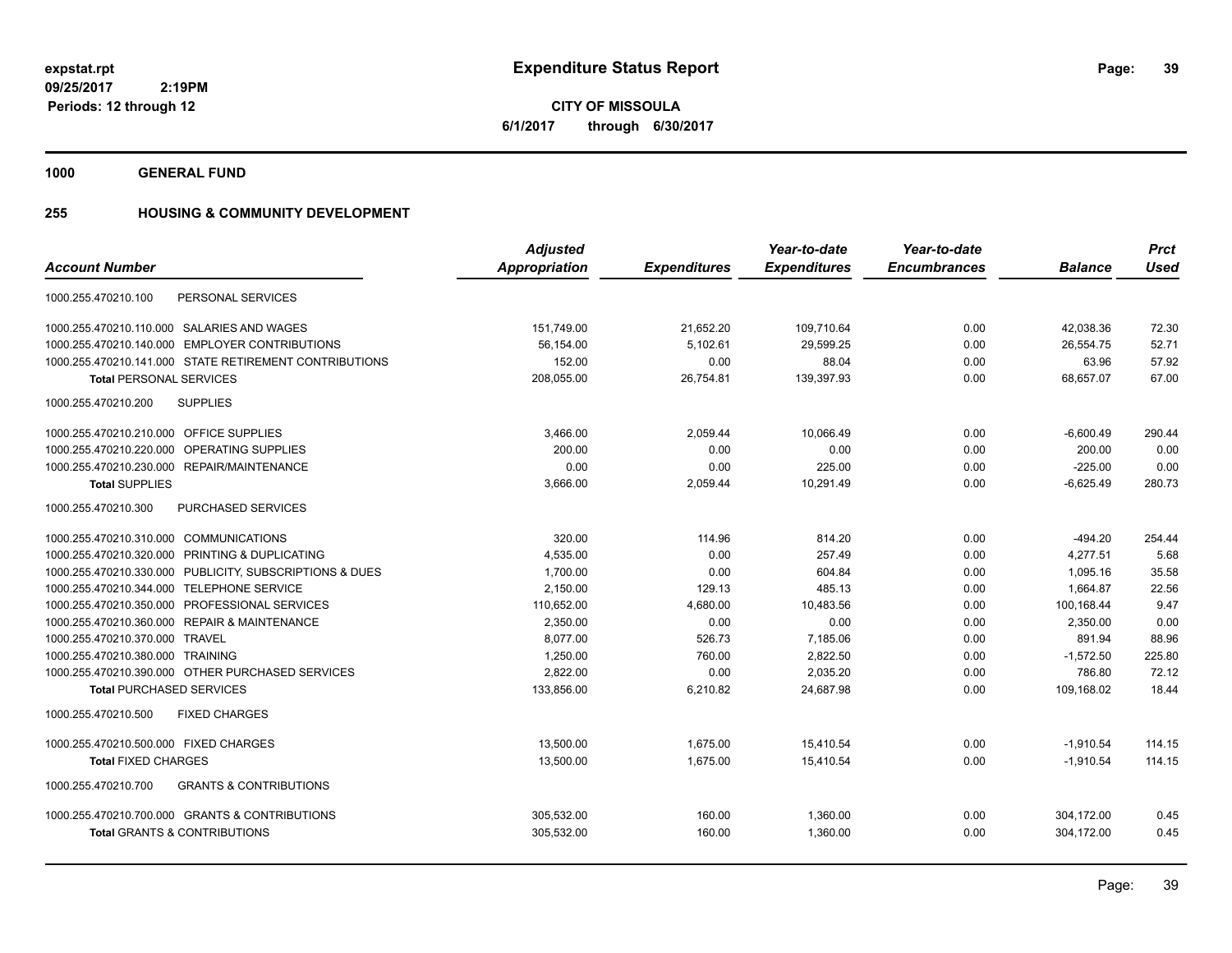**40**

**09/25/2017 2:19PM Periods: 12 through 12**

**CITY OF MISSOULA 6/1/2017 through 6/30/2017**

**1000 GENERAL FUND**

# **255 HOUSING & COMMUNITY DEVELOPMENT**

| <b>Account Number</b>                                                        | <b>Adjusted</b><br><b>Appropriation</b> | <b>Expenditures</b> | Year-to-date<br><b>Expenditures</b> | Year-to-date<br><b>Encumbrances</b> | <b>Balance</b>       | <b>Prct</b><br>Used |
|------------------------------------------------------------------------------|-----------------------------------------|---------------------|-------------------------------------|-------------------------------------|----------------------|---------------------|
| 1000.255.470210.900<br>CAPITAL OUTLAY                                        |                                         |                     |                                     |                                     |                      |                     |
| 1000.255.470210.940.000 MACHINERY & EQUIPMENT<br><b>Total CAPITAL OUTLAY</b> | 8.500.00<br>8.500.00                    | 0.00<br>0.00        | 0.00<br>0.00                        | 0.00<br>0.00                        | 8.500.00<br>8.500.00 | 0.00<br>0.00        |
| <b>Total ADMINISTRATION</b>                                                  | 673,109.00                              | 36.860.07           | 191,147.94                          | 0.00                                | 481,961.06           | 28.40               |
| <b>Total HOUSING &amp; COMMUNITY DEVELOPMENT</b>                             | 673,109.00                              | 36,860.07           | 496.679.94                          | 0.00                                | 176.429.06           | 73.79               |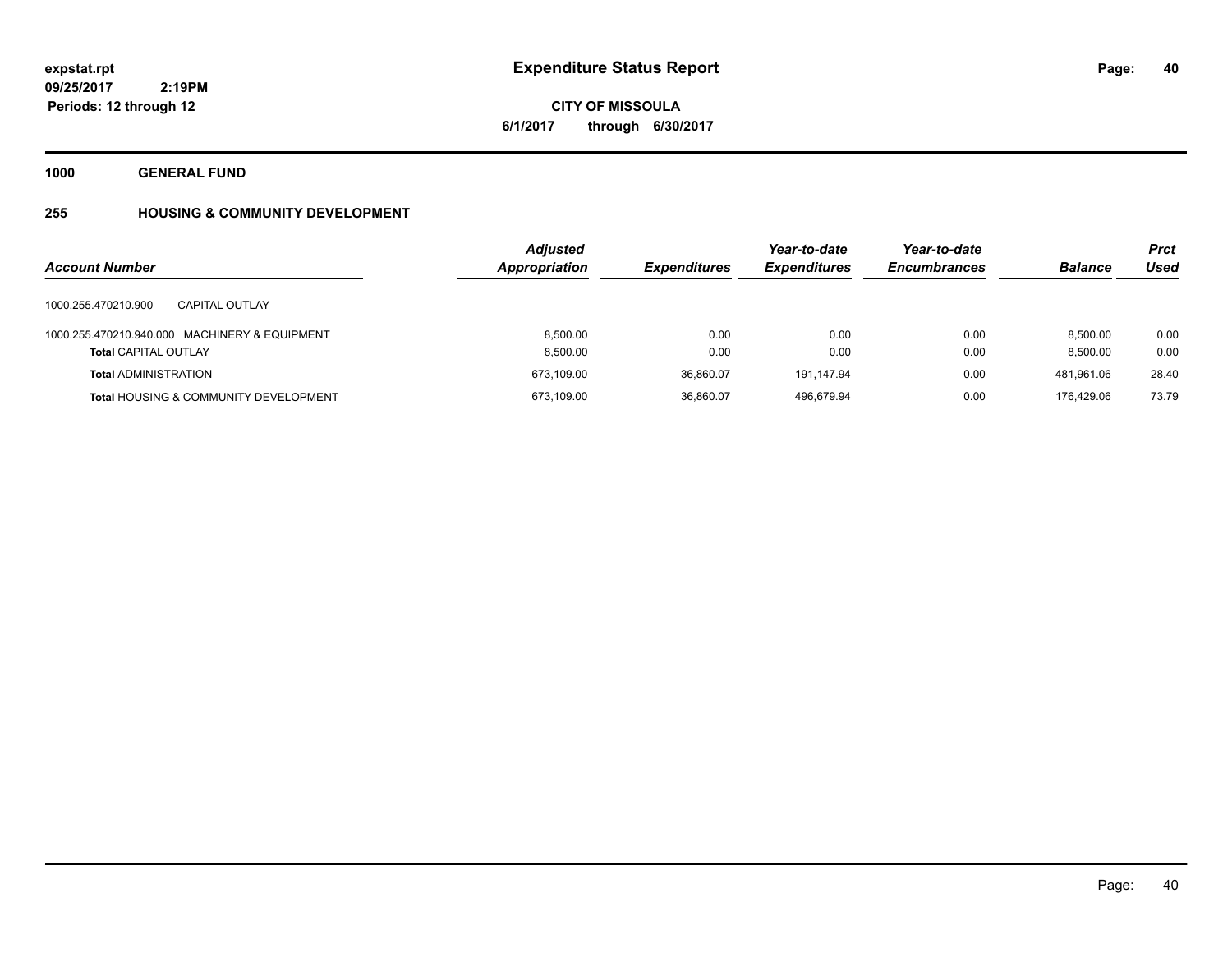**CITY OF MISSOULA 6/1/2017 through 6/30/2017**

**1000 GENERAL FUND**

**270 CITY ATTORNEY**

| <b>Account Number</b>                    |                                                           | <b>Adjusted</b><br><b>Appropriation</b> | <b>Expenditures</b> | Year-to-date<br><b>Expenditures</b> | Year-to-date<br><b>Encumbrances</b> | <b>Balance</b> | <b>Prct</b><br><b>Used</b> |
|------------------------------------------|-----------------------------------------------------------|-----------------------------------------|---------------------|-------------------------------------|-------------------------------------|----------------|----------------------------|
|                                          |                                                           |                                         |                     |                                     |                                     |                |                            |
| 1000.270.410360                          | ALTERNATIVE DISPUTE RESOLUTION                            |                                         |                     |                                     |                                     |                |                            |
| 1000.270.410360.700                      | <b>GRANTS &amp; CONTRIBUTIONS</b>                         |                                         |                     |                                     |                                     |                |                            |
|                                          | 1000.270.410360.700.000 ALTERNATIVE DISPUTE RESOLUTION    | 7,200.00                                | 0.00                | 7.200.00                            | 0.00                                | 0.00           | 100.00                     |
|                                          | <b>Total ALTERNATIVE DISPUTE RESOLUTION</b>               | 7,200.00                                | 0.00                | 7,200.00                            | 0.00                                | 0.00           | 100.00                     |
| 1000.270.410371                          | SEXUAL ASSUALT PREVENTION CAMPAIGN                        |                                         |                     |                                     |                                     |                |                            |
| 1000.270.410371.700                      | <b>GRANTS &amp; CONTRIBUTIONS</b>                         |                                         |                     |                                     |                                     |                |                            |
|                                          | 1000.270.410371.700.000 SEXUAL ASSUAL PREVENTION CAMPAIGN | 160,618.00                              | 40,154.50           | 160.618.00                          | 0.00                                | 0.00           | 100.00                     |
| Total SEXUAL ASSUALT PREVENTION CAMPAIGN |                                                           | 160,618.00                              | 40,154.50           | 160,618.00                          | 0.00                                | 0.00           | 100.00                     |
| 1000.270.411115                          | <b>VICTIM SERVICES</b>                                    |                                         |                     |                                     |                                     |                |                            |
| 1000.270.411115.100                      | PERSONAL SERVICES                                         |                                         |                     |                                     |                                     |                |                            |
|                                          | 1000.270.411115.110.000 SALARIES AND WAGES                | 17,911.00                               | 821.29              | 821.29                              | 0.00                                | 17,089.71      | 4.59                       |
|                                          | 1000.270.411115.140.000 EMPLOYER CONTRIBUTIONS            | 5,837.00                                | 139.92              | 139.92                              | 0.00                                | 5.697.08       | 2.40                       |
|                                          | 1000.270.411115.141.000 STATE RETIREMENT CONTRIBUTIONS    | 0.00                                    | 0.00                | 1,723.71                            | 0.00                                | $-1,723.71$    | 0.00                       |
| <b>Total PERSONAL SERVICES</b>           |                                                           | 23,748.00                               | 961.21              | 2,684.92                            | 0.00                                | 21,063.08      | 11.31                      |
| 1000.270.411115.300                      | <b>PURCHASED SERVICES</b>                                 |                                         |                     |                                     |                                     |                |                            |
|                                          | <b>Total PURCHASED SERVICES</b>                           | 0.00                                    | 0.00                | 0.00                                | 0.00                                | 0.00           | 0.00                       |
| 1000.270.411115.900                      | <b>CAPITAL OUTLAY</b>                                     |                                         |                     |                                     |                                     |                |                            |
| <b>Total CAPITAL OUTLAY</b>              |                                                           | 0.00                                    | 0.00                | 0.00                                | 0.00                                | 0.00           | 0.00                       |
| <b>Total VICTIM SERVICES</b>             |                                                           | 23,748.00                               | 961.21              | 2,684.92                            | 0.00                                | 21,063.08      | 11.31                      |
| 1000.270.411120                          | ADMINISTRATION & CIVIL LAW                                |                                         |                     |                                     |                                     |                |                            |

1000.270.411120.100 PERSONAL SERVICES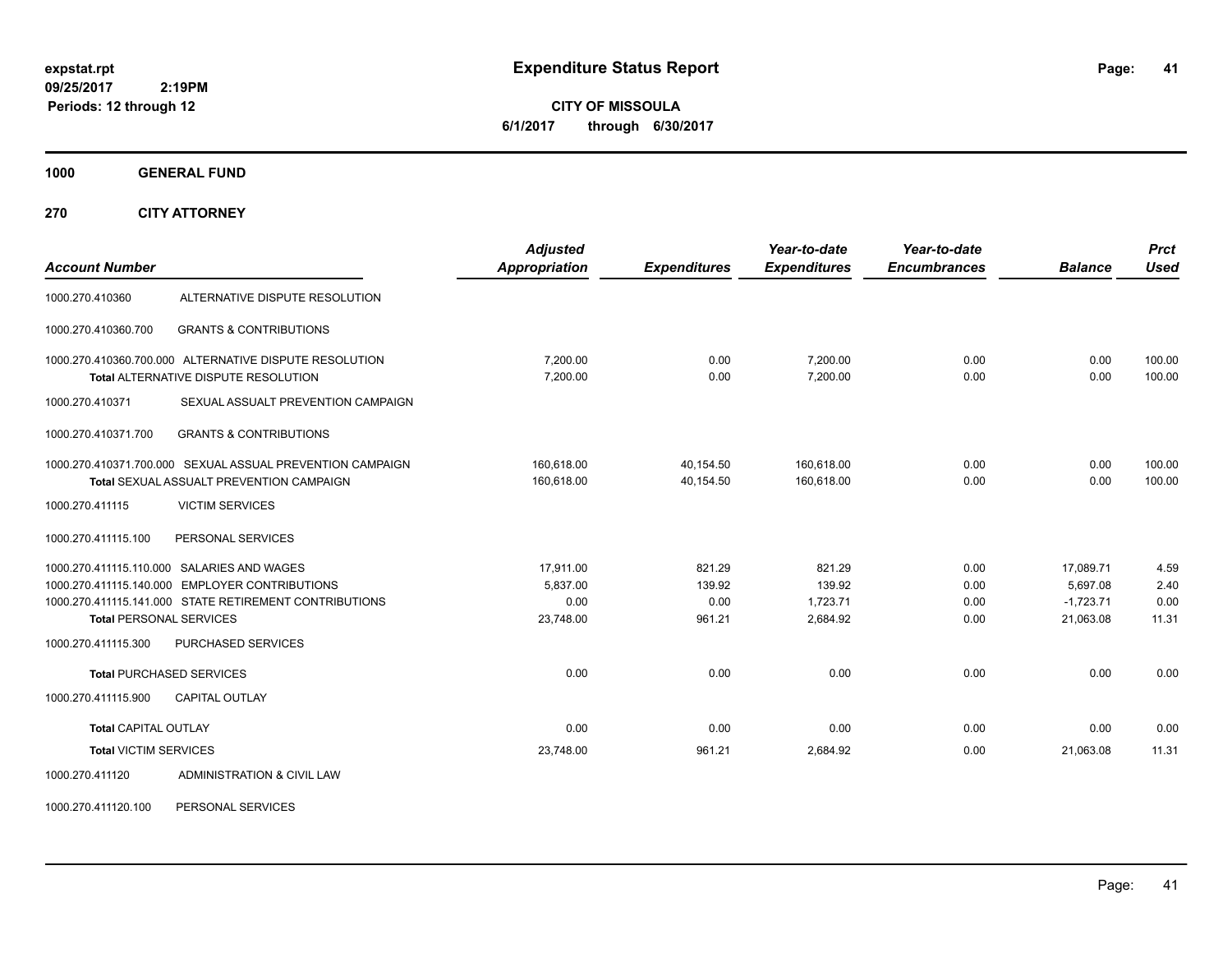**CITY OF MISSOULA 6/1/2017 through 6/30/2017**

### **1000 GENERAL FUND**

### **270 CITY ATTORNEY**

| <b>Account Number</b>                                   | <b>Adjusted</b><br>Appropriation | <b>Expenditures</b> | Year-to-date<br><b>Expenditures</b> | Year-to-date<br><b>Encumbrances</b> | <b>Balance</b> | <b>Prct</b><br><b>Used</b> |
|---------------------------------------------------------|----------------------------------|---------------------|-------------------------------------|-------------------------------------|----------------|----------------------------|
| 1000.270.411120.110.000 SALARIES AND WAGES              | 341,611.00                       | 72,467.25           | 515,900.00                          | 0.00                                | $-174,289.00$  | 151.02                     |
| 1000.270.411120.120.000 OVERTIME                        | 5,000.00                         | 0.00                | 4,133.06                            | 0.00                                | 866.94         | 82.66                      |
| 1000.270.411120.140.000 EMPLOYER CONTRIBUTIONS          | 101,401.00                       | 17,647.01           | 158,462.30                          | 0.00                                | $-57,061.30$   | 156.27                     |
| <b>Total PERSONAL SERVICES</b>                          | 448.012.00                       | 90.114.26           | 678.495.36                          | 0.00                                | $-230,483.36$  | 151.45                     |
| 1000.270.411120.200<br><b>SUPPLIES</b>                  |                                  |                     |                                     |                                     |                |                            |
| 1000.270.411120.210.000 OFFICE SUPPLIES                 | 2,959.00                         | 118.77              | 2,055.22                            | 0.00                                | 903.78         | 69.46                      |
| 1000.270.411120.220.000 OPERATING SUPPLIES              | 550.00                           | 0.00                | 400.00                              | 0.00                                | 150.00         | 72.73                      |
| 1000.270.411120.231.000 GASOLINE                        | 163.00                           | $-110.55$           | 372.31                              | 0.00                                | $-209.31$      | 228.41                     |
| <b>Total SUPPLIES</b>                                   | 3,672.00                         | 8.22                | 2,827.53                            | 0.00                                | 844.47         | 77.00                      |
| 1000.270.411120.300<br><b>PURCHASED SERVICES</b>        |                                  |                     |                                     |                                     |                |                            |
| 1000.270.411120.310.000 COMMUNICATIONS                  | 500.00                           | 7.08                | 14.47                               | 0.00                                | 485.53         | 2.89                       |
| 1000.270.411120.320.000 PRINTING & DUPLICATING          | 275.00                           | 0.00                | 538.30                              | 0.00                                | $-263.30$      | 195.75                     |
| 1000.270.411120.330.000 PUBLICITY, SUBSCRIPTIONS & DUES | 7,605.00                         | 24.00               | 5,320.00                            | 0.00                                | 2,285.00       | 69.95                      |
| 1000.270.411120.344.000 TELEPHONE SERVICE               | 132.00                           | 35.93               | 194.55                              | 0.00                                | $-62.55$       | 147.39                     |
| 1000.270.411120.350.000 PROFESSIONAL SERVICES           | 900.00                           | 0.00                | 64.85                               | 0.00                                | 835.15         | 7.21                       |
| 1000.270.411120.360.000 REPAIR & MAINTENANCE            | 1,258.00                         | 89.55               | 656.67                              | 0.00                                | 601.33         | 52.20                      |
| 1000.270.411120.370.000 TRAVEL                          | 2,200.00                         | 205.74              | 3,449.09                            | 0.00                                | $-1,249.09$    | 156.78                     |
| 1000.270.411120.380.000 TRAINING                        | 3,511.00                         | 0.00                | 3,312.00                            | 0.00                                | 199.00         | 94.33                      |
| <b>Total PURCHASED SERVICES</b>                         | 16,381.00                        | 362.30              | 13,549.93                           | 0.00                                | 2,831.07       | 82.72                      |
| 1000.270.411120.800<br>OTHER OBJECTS                    |                                  |                     |                                     |                                     |                |                            |
| <b>Total OTHER OBJECTS</b>                              | 0.00                             | 0.00                | 0.00                                | 0.00                                | 0.00           | 0.00                       |
| 1000.270.411120.900<br><b>CAPITAL OUTLAY</b>            |                                  |                     |                                     |                                     |                |                            |
| <b>Total CAPITAL OUTLAY</b>                             | 0.00                             | 0.00                | 0.00                                | 0.00                                | 0.00           | 0.00                       |
| <b>Total ADMINISTRATION &amp; CIVIL LAW</b>             | 468,065.00                       | 90,484.78           | 694,872.82                          | 0.00                                | $-226,807.82$  | 148.46                     |
| <b>CRIMINAL LAW</b><br>1000.270.411125                  |                                  |                     |                                     |                                     |                |                            |

1000.270.411125.100 PERSONAL SERVICES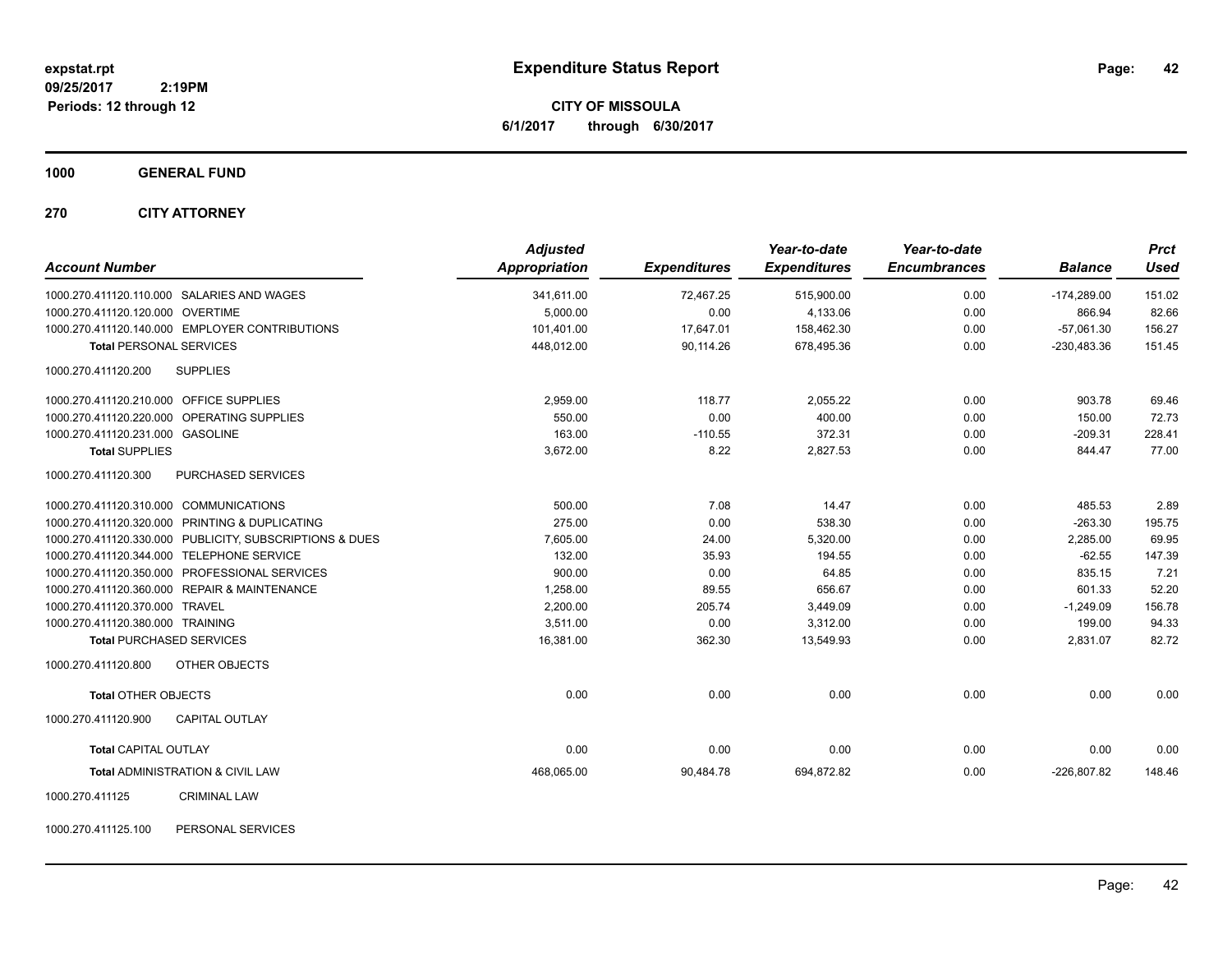**CITY OF MISSOULA 6/1/2017 through 6/30/2017**

**1000 GENERAL FUND**

**270 CITY ATTORNEY**

| <b>Account Number</b>                                      | <b>Adjusted</b><br><b>Appropriation</b> | <b>Expenditures</b> | Year-to-date<br><b>Expenditures</b> | Year-to-date<br><b>Encumbrances</b> | <b>Balance</b> | <b>Prct</b><br><b>Used</b> |
|------------------------------------------------------------|-----------------------------------------|---------------------|-------------------------------------|-------------------------------------|----------------|----------------------------|
|                                                            |                                         |                     |                                     |                                     |                |                            |
| 1000.270.411125.110.000 SALARIES AND WAGES                 | 607,744.00                              | 61,052.30           | 446,969.34                          | 0.00                                | 160,774.66     | 73.55                      |
| 1000.270.411125.120.000 OVERTIME                           | 0.00                                    | 0.00                | 851.39                              | 0.00                                | $-851.39$      | 0.00                       |
| 1000.270.411125.140.000 EMPLOYER CONTRIBUTIONS             | 211,044.00                              | 17,558.93           | 163,933.09                          | 0.00                                | 47,110.91      | 77.68                      |
| <b>Total PERSONAL SERVICES</b>                             | 818,788.00                              | 78,611.23           | 611,753.82                          | 0.00                                | 207,034.18     | 74.71                      |
| <b>SUPPLIES</b><br>1000.270.411125.200                     |                                         |                     |                                     |                                     |                |                            |
| 1000.270.411125.210.000 OFFICE SUPPLIES                    | 3,159.00                                | 1,144.00            | 3,387.97                            | 0.00                                | $-228.97$      | 107.25                     |
| 1000.270.411125.220.000 OPERATING SUPPLIES                 | 700.00                                  | 0.00                | 673.68                              | 0.00                                | 26.32          | 96.24                      |
| 1000.270.411125.231.000 GASOLINE                           | 100.00                                  | 0.00                | 0.00                                | 0.00                                | 100.00         | 0.00                       |
| <b>Total SUPPLIES</b>                                      | 3,959.00                                | 1,144.00            | 4,061.65                            | 0.00                                | $-102.65$      | 102.59                     |
| 1000.270.411125.300<br>PURCHASED SERVICES                  |                                         |                     |                                     |                                     |                |                            |
| 1000.270.411125.310.000 COMMUNICATIONS                     | 850.00                                  | 213.58              | 1,461.18                            | 0.00                                | $-611.18$      | 171.90                     |
| 1000.270.411125.320.000 PRINTING & DUPLICATING             | 275.00                                  | 0.00                | 0.00                                | 0.00                                | 275.00         | 0.00                       |
| 1000.270.411125.330.000 PUBLICITY, SUBSCRIPTIONS & DUES    | 5,395.00                                | 0.00                | 2,418.92                            | 0.00                                | 2.976.08       | 44.84                      |
| 1000.270.411125.344.000<br><b>TELEPHONE SERVICE</b>        | 132.00                                  | 0.00                | 0.00                                | 0.00                                | 132.00         | 0.00                       |
| 1000.270.411125.350.000<br><b>PROFESSIONAL SERVICES</b>    | 2,350.00                                | 66.90               | 616.67                              | 0.00                                | 1,733.33       | 26.24                      |
| <b>REPAIR &amp; MAINTENANCE</b><br>1000.270.411125.360.000 | 18,189.00                               | 45.54               | 18,078.40                           | 0.00                                | 110.60         | 99.39                      |
| 1000.270.411125.370.000 TRAVEL                             | 3,800.00                                | 470.19              | 910.69                              | 0.00                                | 2,889.31       | 23.97                      |
| 1000.270.411125.380.000 TRAINING                           | 5,489.00                                | $-395.00$           | 3,516.00                            | 0.00                                | 1,973.00       | 64.06                      |
| <b>Total PURCHASED SERVICES</b>                            | 36,480.00                               | 401.21              | 27,001.86                           | 0.00                                | 9,478.14       | 74.02                      |
| 1000.270.411125.500<br><b>FIXED CHARGES</b>                |                                         |                     |                                     |                                     |                |                            |
| <b>Total FIXED CHARGES</b>                                 | 0.00                                    | 0.00                | 0.00                                | 0.00                                | 0.00           | 0.00                       |
| 1000.270.411125.900<br><b>CAPITAL OUTLAY</b>               |                                         |                     |                                     |                                     |                |                            |
| <b>Total CAPITAL OUTLAY</b>                                | 0.00                                    | 0.00                | 0.00                                | 0.00                                | 0.00           | 0.00                       |
| <b>Total CRIMINAL LAW</b>                                  | 859,227.00                              | 80,156.44           | 642,817.33                          | 0.00                                | 216,409.67     | 74.81                      |
| <b>Total CITY ATTORNEY</b>                                 | 1,518,858.00                            | 211,756.93          | 1,508,193.07                        | 0.00                                | 10,664.93      | 99.30                      |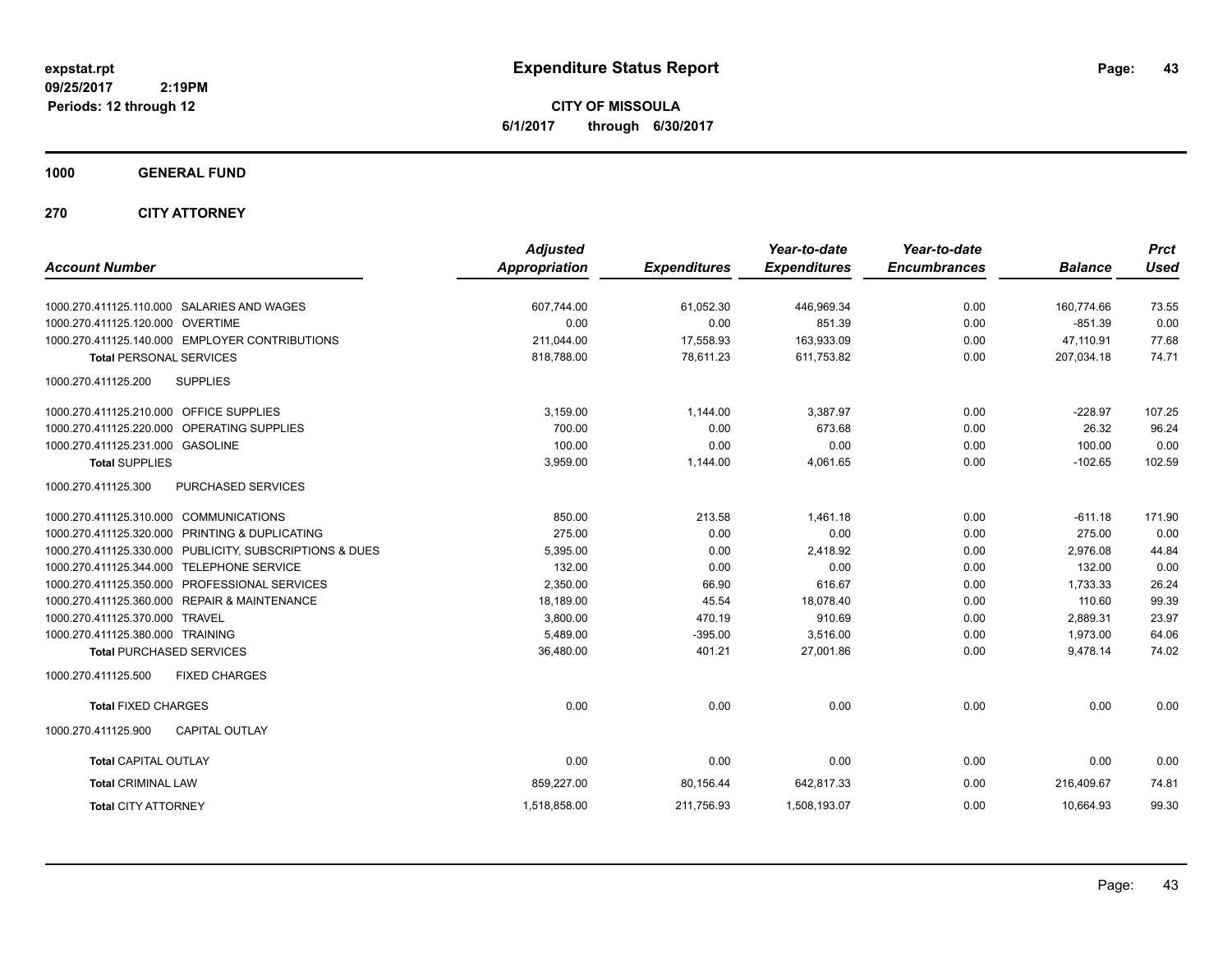**CITY OF MISSOULA 6/1/2017 through 6/30/2017**

**1000 GENERAL FUND**

## **280 PUBLIC WORKS OPERATIONS**

|                                         |                                                         | <b>Adjusted</b>      |                     | Year-to-date        | Year-to-date        |                | <b>Prct</b> |
|-----------------------------------------|---------------------------------------------------------|----------------------|---------------------|---------------------|---------------------|----------------|-------------|
| <b>Account Number</b>                   |                                                         | <b>Appropriation</b> | <b>Expenditures</b> | <b>Expenditures</b> | <b>Encumbrances</b> | <b>Balance</b> | <b>Used</b> |
| 1000.280.430100                         | PUBLIC WORKS ADMINISTRATION                             |                      |                     |                     |                     |                |             |
| 1000.280.430100.100                     | PERSONAL SERVICES                                       |                      |                     |                     |                     |                |             |
|                                         | 1000.280.430100.110.000 SALARIES AND WAGES              | 116,829.00           | 18,756.35           | 152,317.39          | 0.00                | $-35,488.39$   | 130.38      |
| 1000.280.430100.120.000 OVERTIME        |                                                         | 477.00               | 0.00                | 0.00                | 0.00                | 477.00         | 0.00        |
|                                         | 1000.280.430100.140.000 EMPLOYER CONTRIBUTIONS          | 33,262.00            | 4,471.26            | 39,743.92           | 0.00                | $-6,481.92$    | 119.49      |
|                                         | 1000.280.430100.141.000 STATE RETIREMENT CONTRIBUTIONS  | 0.00                 | 0.00                | 469.39              | 0.00                | $-469.39$      | 0.00        |
| <b>Total PERSONAL SERVICES</b>          |                                                         | 150,568.00           | 23,227.61           | 192,530.70          | 0.00                | $-41.962.70$   | 127.87      |
| 1000.280.430100.200                     | <b>SUPPLIES</b>                                         |                      |                     |                     |                     |                |             |
| 1000.280.430100.210.000 OFFICE SUPPLIES |                                                         | 450.00               | 0.00                | 538.57              | 0.00                | $-88.57$       | 119.68      |
| 1000.280.430100.230.000                 | REPAIR/MAINTENANCE                                      | 50.00                | 0.00                | 0.00                | 0.00                | 50.00          | 0.00        |
| 1000.280.430100.231.000 GASOLINE        |                                                         | 249.00               | 39.28               | 39.28               | 0.00                | 209.72         | 15.78       |
| <b>Total SUPPLIES</b>                   |                                                         | 749.00               | 39.28               | 577.85              | 0.00                | 171.15         | 77.15       |
| 1000.280.430100.300                     | PURCHASED SERVICES                                      |                      |                     |                     |                     |                |             |
| 1000.280.430100.310.000 COMMUNICATIONS  |                                                         | 300.00               | 2.46                | 43.27               | 0.00                | 256.73         | 14.42       |
| 1000.280.430100.310.351                 | COMMUNICATIONS~POSTAGE                                  | 0.00                 | 2.56                | 49.01               | 0.00                | $-49.01$       | 0.00        |
| 1000.280.430100.320.000                 | PRINTING & DUPLICATING                                  | 200.00               | 66.38               | 116.42              | 0.00                | 83.58          | 58.21       |
|                                         | 1000.280.430100.330.000 PUBLICITY, SUBSCRIPTIONS & DUES | 920.00               | 150.00              | 875.00              | 0.00                | 45.00          | 95.11       |
|                                         | 1000.280.430100.344.000 TELEPHONE SERVICE               | 733.00               | 64.94               | 1,088.92            | 0.00                | $-355.92$      | 148.56      |
| 1000.280.430100.344.391                 | <b>TELEPHONE SERVICE</b>                                | 0.00                 | 9.82                | 79.59               | 0.00                | $-79.59$       | 0.00        |
| 1000.280.430100.344.395                 | <b>TELEPHONE SERVICE</b>                                | 0.00                 | 120.62              | 180.93              | 0.00                | $-180.93$      | 0.00        |
|                                         | 1000.280.430100.360.000 REPAIR & MAINTENANCE            | 100.00               | 144.00              | 144.00              | 0.00                | $-44.00$       | 144.00      |
| 1000.280.430100.370.000 TRAVEL          |                                                         | 700.00               | 0.00                | 140.40              | 0.00                | 559.60         | 20.06       |
| 1000.280.430100.380.000 TRAINING        |                                                         | 800.00               | 0.00                | 150.00              | 0.00                | 650.00         | 18.75       |
| <b>Total PURCHASED SERVICES</b>         |                                                         | 3,753.00             | 560.78              | 2,867.54            | 0.00                | 885.46         | 76.41       |
| 1000.280.430100.500                     | <b>FIXED CHARGES</b>                                    |                      |                     |                     |                     |                |             |
| <b>Total FIXED CHARGES</b>              |                                                         | 0.00                 | 0.00                | 0.00                | 0.00                | 0.00           | 0.00        |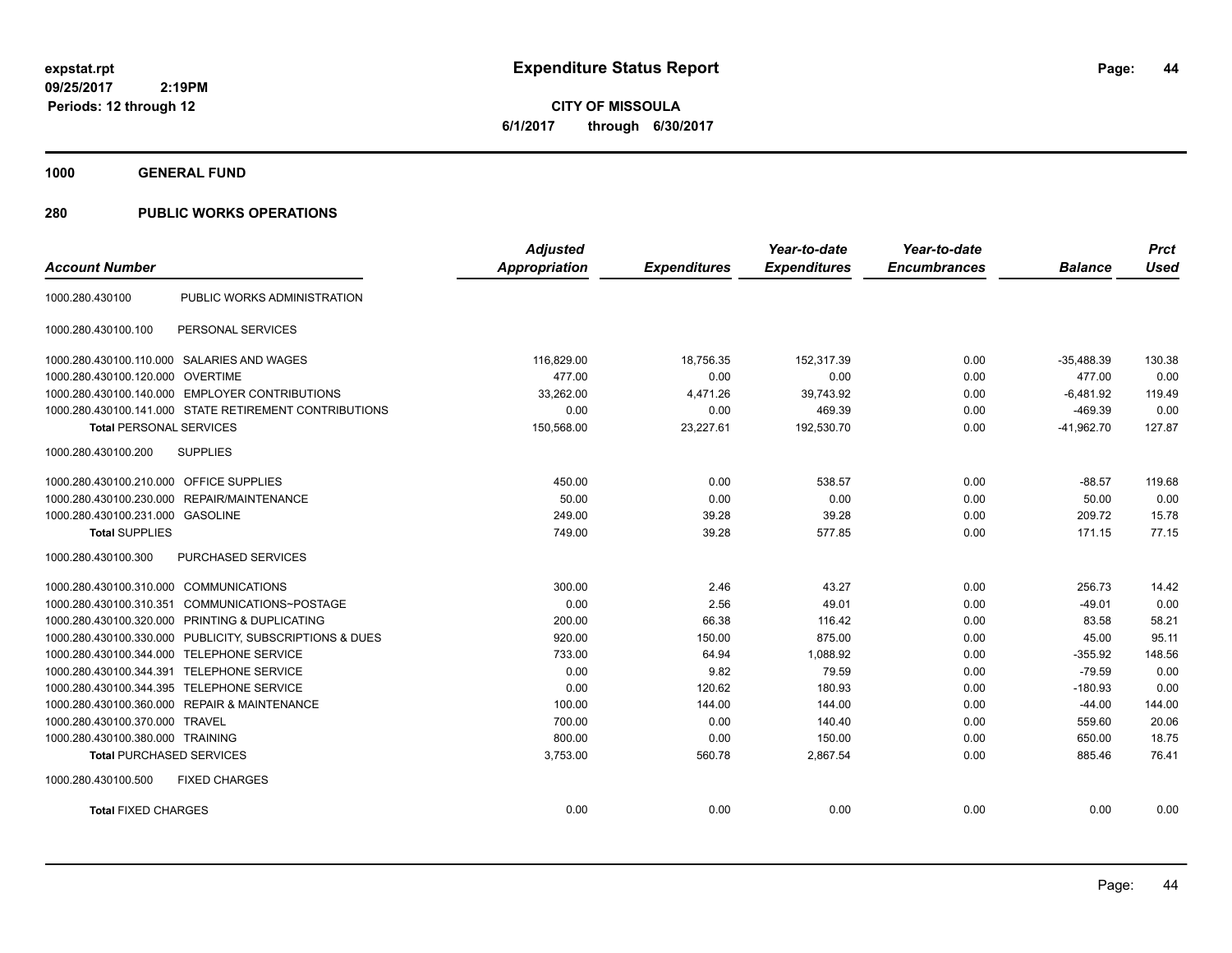**45**

**09/25/2017 2:19PM Periods: 12 through 12**

**CITY OF MISSOULA 6/1/2017 through 6/30/2017**

**1000 GENERAL FUND**

## **280 PUBLIC WORKS OPERATIONS**

| <b>Account Number</b>                             | <b>Adjusted</b><br><b>Appropriation</b> | <b>Expenditures</b> | Year-to-date<br><b>Expenditures</b> | Year-to-date<br><b>Encumbrances</b> | <b>Balance</b> | <b>Prct</b><br><b>Used</b> |
|---------------------------------------------------|-----------------------------------------|---------------------|-------------------------------------|-------------------------------------|----------------|----------------------------|
|                                                   |                                         |                     |                                     |                                     |                |                            |
| OTHER OBJECTS<br>1000.280.430100.800              |                                         |                     |                                     |                                     |                |                            |
| <b>Total OTHER OBJECTS</b>                        | 0.00                                    | 0.00                | 0.00                                | 0.00                                | 0.00           | 0.00                       |
| <b>Total PUBLIC WORKS ADMINISTRATION</b>          | 155,070.00                              | 23,827.67           | 195,976.09                          | 0.00                                | $-40,906.09$   | 126.38                     |
| <b>REIMBURSABLE SERVICES</b><br>1000.280.430250   |                                         |                     |                                     |                                     |                |                            |
| <b>SUPPLIES</b><br>1000.280.430250.200            |                                         |                     |                                     |                                     |                |                            |
| 1000.280.430250.230.000 REPAIR/MAINTENANCE        | 10,000.00                               | 0.00                | 0.00                                | 0.00                                | 10,000.00      | 0.00                       |
| <b>Total SUPPLIES</b>                             | 10,000.00                               | 0.00                | 0.00                                | 0.00                                | 10,000.00      | 0.00                       |
| 1000.280.430250.300<br>PURCHASED SERVICES         |                                         |                     |                                     |                                     |                |                            |
| 1000.280.430250.360.000 REPAIR & MAINTENANCE      | 10,000.00                               | 4,415.97            | 5,586.22                            | 0.00                                | 4,413.78       | 55.86                      |
| 1000.280.430250.360.300 REPAIR & MAINTENANCE      | 0.00                                    | 0.00                | 18,175.77                           | 0.00                                | $-18,175.77$   | 0.00                       |
| <b>Total PURCHASED SERVICES</b>                   | 10,000.00                               | 4,415.97            | 23,761.99                           | 0.00                                | $-13,761.99$   | 237.62                     |
| <b>Total REIMBURSABLE SERVICES</b>                | 20,000.00                               | 4,415.97            | 23.761.99                           | 0.00                                | $-3.761.99$    | 118.81                     |
| <b>STREET LIGHTING</b><br>1000.280.430263         |                                         |                     |                                     |                                     |                |                            |
| 1000.280.430263.100<br>PERSONAL SERVICES          |                                         |                     |                                     |                                     |                |                            |
| 1000.280.430263.110.000 SALARIES AND WAGES        | 3,833.00                                | 461.91              | 3.333.52                            | 0.00                                | 499.48         | 86.97                      |
| 1000.280.430263.120.000 OVERTIME                  | 624.00                                  | 0.00                | 2.47                                | 0.00                                | 621.53         | 0.40                       |
| 1000.280.430263.130.000 OTHER                     | 256.00                                  | 0.00                | 0.00                                | 0.00                                | 256.00         | 0.00                       |
| 1000.280.430263.140.000 EMPLOYER CONTRIBUTIONS    | 2,090.00                                | 144.99              | 1,313.07                            | 0.00                                | 776.93         | 62.83                      |
| <b>Total PERSONAL SERVICES</b>                    | 6,803.00                                | 606.90              | 4,649.06                            | 0.00                                | 2,153.94       | 68.34                      |
| 1000.280.430263.300<br>PURCHASED SERVICES         |                                         |                     |                                     |                                     |                |                            |
| 1000.280.430263.341.000 ELECTRICITY & NATURAL GAS | 123,400.00                              | 11,177.55           | 131,497.93                          | 0.00                                | $-8,097.93$    | 106.56                     |
| <b>Total PURCHASED SERVICES</b>                   | 123,400.00                              | 11,177.55           | 131,497.93                          | 0.00                                | $-8,097.93$    | 106.56                     |
| <b>Total STREET LIGHTING</b>                      | 130,203.00                              | 11,784.45           | 136,146.99                          | 0.00                                | $-5,943.99$    | 104.57                     |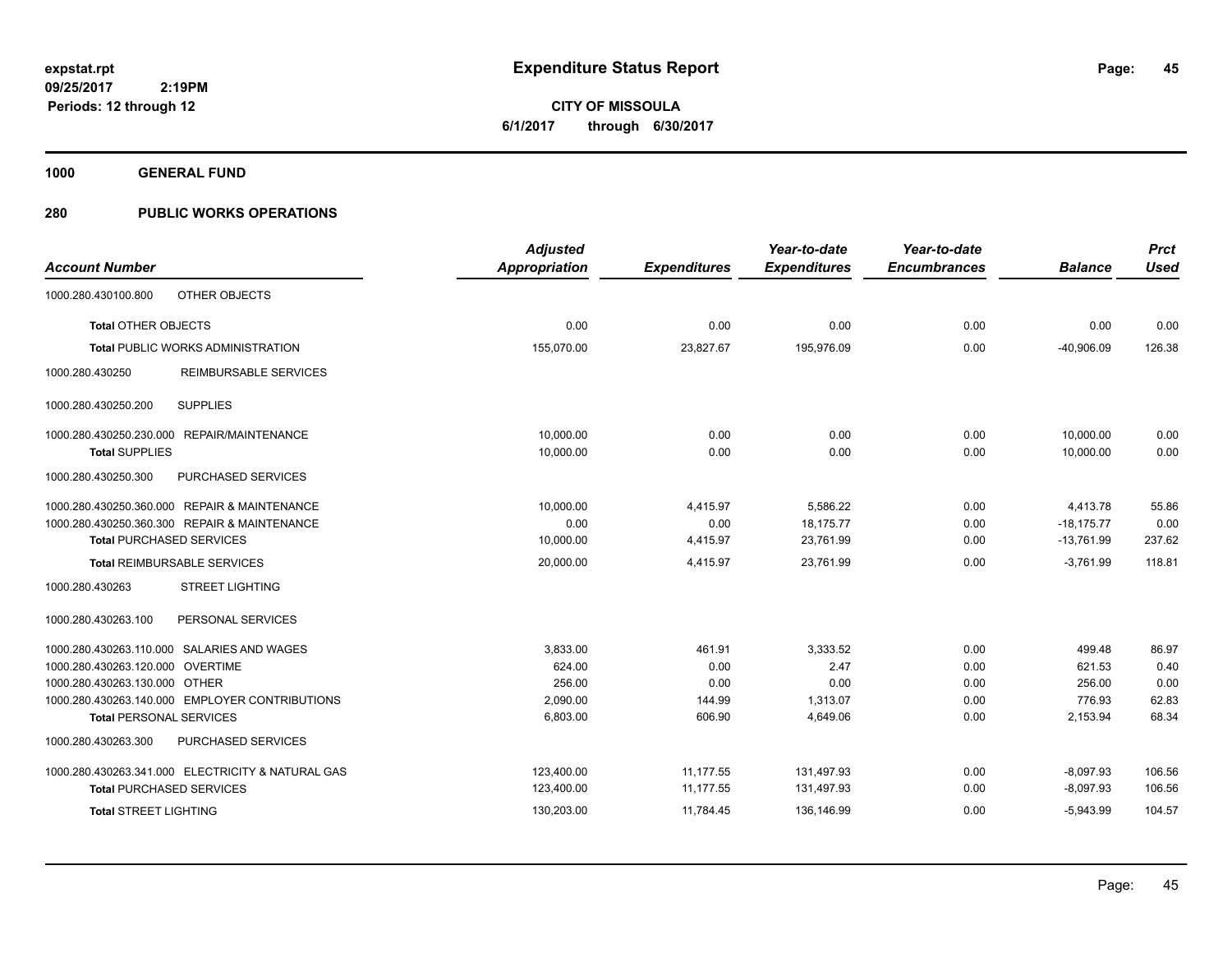**CITY OF MISSOULA 6/1/2017 through 6/30/2017**

**1000 GENERAL FUND**

### **280 PUBLIC WORKS OPERATIONS**

|                                         |                                                   | <b>Adjusted</b>      |                     | Year-to-date        | Year-to-date        |                | <b>Prct</b> |
|-----------------------------------------|---------------------------------------------------|----------------------|---------------------|---------------------|---------------------|----------------|-------------|
| <b>Account Number</b>                   |                                                   | <b>Appropriation</b> | <b>Expenditures</b> | <b>Expenditures</b> | <b>Encumbrances</b> | <b>Balance</b> | <b>Used</b> |
| 1000.280.430264                         | <b>TRAFFIC SIGNAL MAINTENANCE</b>                 |                      |                     |                     |                     |                |             |
| 1000.280.430264.100                     | PERSONAL SERVICES                                 |                      |                     |                     |                     |                |             |
|                                         | 1000.280.430264.110.000 SALARIES AND WAGES        | 86,250.00            | 10,392.53           | 75,002.13           | 0.00                | 11,247.87      | 86.96       |
| 1000.280.430264.120.000                 | <b>OVERTIME</b>                                   | 2,017.00             | 0.00                | 55.62               | 0.00                | 1,961.38       | 2.76        |
| 1000.280.430264.130.000 OTHER           |                                                   | 5,758.00             | 0.00                | 0.00                | 0.00                | 5,758.00       | 0.00        |
|                                         | 1000.280.430264.140.000 EMPLOYER CONTRIBUTIONS    | 44,095.00            | 3,265.04            | 29,546.21           | 0.00                | 14,548.79      | 67.01       |
| <b>Total PERSONAL SERVICES</b>          |                                                   | 138,120.00           | 13,657.57           | 104,603.96          | 0.00                | 33,516.04      | 75.73       |
| 1000.280.430264.200                     | <b>SUPPLIES</b>                                   |                      |                     |                     |                     |                |             |
| 1000.280.430264.210.000 OFFICE SUPPLIES |                                                   | 350.00               | 0.00                | 0.00                | 0.00                | 350.00         | 0.00        |
| 1000.280.430264.220.000                 | <b>OPERATING SUPPLIES</b>                         | 235.00               | 0.00                | 193.81              | 0.00                | 41.19          | 82.47       |
| 1000.280.430264.220.311                 | <b>OPERATING SUPPLIES</b>                         | 0.00                 | 249.01              | 398.99              | 0.00                | $-398.99$      | 0.00        |
| 1000.280.430264.230.000                 | REPAIR/MAINTENANCE                                | 1,060.00             | 0.00                | 762.61              | 0.00                | 297.39         | 71.94       |
| 1000.280.430264.230.321                 | REPAIR/MAINTENANCE~VEHICLE PARTS                  | 0.00                 | 49.63               | 671.19              | 0.00                | $-671.19$      | 0.00        |
| 1000.280.430264.231.000                 | <b>GASOLINE</b>                                   | 2,799.00             | 0.00                | 639.84              | 0.00                | 2,159.16       | 22.86       |
| 1000.280.430264.240.000 OTHER SUPPLIES  |                                                   | 9,880.00             | 8,324.00            | 25,287.98           | 0.00                | $-15,407.98$   | 255.95      |
| <b>Total SUPPLIES</b>                   |                                                   | 14,324.00            | 8,622.64            | 27,954.42           | 0.00                | $-13.630.42$   | 195.16      |
| 1000.280.430264.300                     | PURCHASED SERVICES                                |                      |                     |                     |                     |                |             |
|                                         | 1000.280.430264.341.000 ELECTRICITY & NATURAL GAS | 15,236.00            | 32,408.07           | 41,076.91           | 0.00                | $-25,840.91$   | 269.60      |
| 1000.280.430264.350.000                 | PROFESSIONAL SERVICES                             | 200.00               | 0.00                | 110.00              | 0.00                | 90.00          | 55.00       |
| 1000.280.430264.360.000                 | <b>REPAIR &amp; MAINTENANCE</b>                   | 1,100.00             | 0.00                | 657.80              | 0.00                | 442.20         | 59.80       |
| 1000.280.430264.370.000                 | <b>TRAVEL</b>                                     | 150.00               | 0.00                | 0.00                | 0.00                | 150.00         | 0.00        |
| 1000.280.430264.380.000 TRAINING        |                                                   | 450.00               | 0.00                | 0.00                | 0.00                | 450.00         | 0.00        |
| <b>Total PURCHASED SERVICES</b>         |                                                   | 17,136.00            | 32,408.07           | 41,844.71           | 0.00                | $-24,708.71$   | 244.19      |
|                                         | <b>Total TRAFFIC SIGNAL MAINTENANCE</b>           | 169,580.00           | 54,688.28           | 174,403.09          | 0.00                | $-4,823.09$    | 102.84      |
| 1000.280.430265                         | <b>SIGNING &amp; STRIPING</b>                     |                      |                     |                     |                     |                |             |

1000.280.430265.100 PERSONAL SERVICES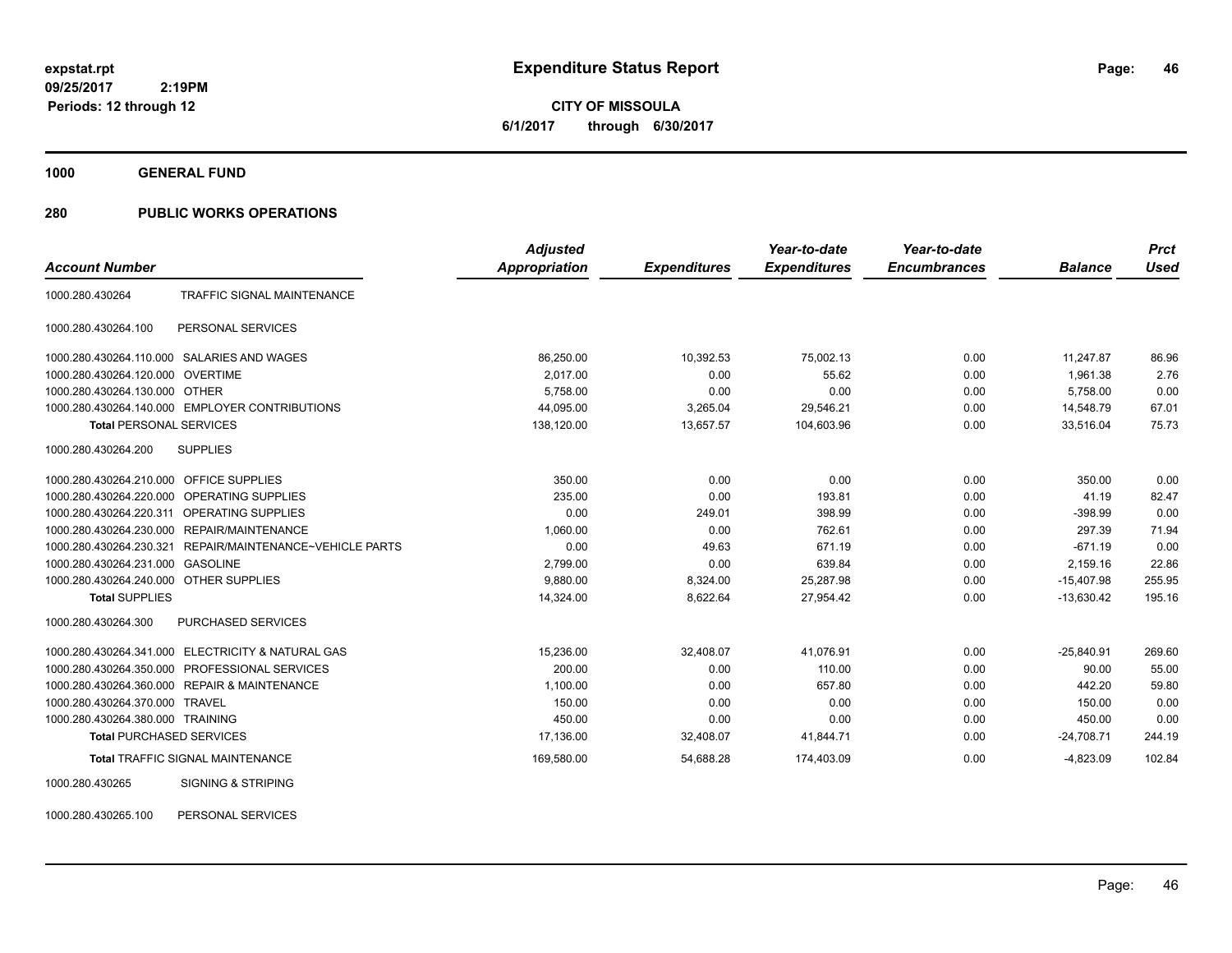**CITY OF MISSOULA 6/1/2017 through 6/30/2017**

**1000 GENERAL FUND**

### **280 PUBLIC WORKS OPERATIONS**

| <b>Account Number</b>                                     | <b>Adjusted</b><br><b>Appropriation</b> | <b>Expenditures</b> | Year-to-date<br><b>Expenditures</b> | Year-to-date<br><b>Encumbrances</b> | <b>Balance</b> | <b>Prct</b><br><b>Used</b> |
|-----------------------------------------------------------|-----------------------------------------|---------------------|-------------------------------------|-------------------------------------|----------------|----------------------------|
| 1000.280.430265.110.000 SALARIES AND WAGES                | 200,051.00                              | 35,797.40           | 228,062.77                          | 0.00                                | $-28,011.77$   | 114.00                     |
| 1000.280.430265.120.000 OVERTIME                          | 110.00                                  | 0.00                | 1,603.53                            | 0.00                                | $-1,493.53$    | 1,457.75                   |
| 1000.280.430265.130.000 OTHER                             | 2,440.00                                | 52.50               | 493.50                              | 0.00                                | 1.946.50       | 20.23                      |
| 1000.280.430265.140.000 EMPLOYER CONTRIBUTIONS            | 101,110.00                              | 15,586.20           | 118,048.37                          | 0.00                                | $-16,938.37$   | 116.75                     |
| <b>Total PERSONAL SERVICES</b>                            | 303,711.00                              | 51,436.10           | 348,208.17                          | 0.00                                | $-44,497.17$   | 114.65                     |
| 1000.280.430265.200<br><b>SUPPLIES</b>                    |                                         |                     |                                     |                                     |                |                            |
| 1000.280.430265.210.000 OFFICE SUPPLIES                   | 350.00                                  | 63.15               | 256.44                              | 0.00                                | 93.56          | 73.27                      |
| 1000.280.430265.220.000 OPERATING SUPPLIES                | 1,700.00                                | 0.00                | 5,502.49                            | 0.00                                | $-3,802.49$    | 323.68                     |
| 1000.280.430265.220.311 OPERATING SUPPLIES~CLOTHING ALLOW | 0.00                                    | 38.41               | 1,347.47                            | 0.00                                | $-1,347.47$    | 0.00                       |
| 1000.280.430265.230.000 REPAIR/MAINTENANCE                | 40,700.00                               | 0.00                | 41,788.60                           | 0.00                                | $-1,088.60$    | 102.67                     |
| 1000.280.430265.230.321 REPAIR/MAINTENANCE~VEHICLE PARTS  | 0.00                                    | 0.00                | 400.08                              | 0.00                                | $-400.08$      | 0.00                       |
| 1000.280.430265.231.000 GASOLINE                          | 3,739.00                                | 0.00                | 3,132.28                            | 0.00                                | 606.72         | 83.77                      |
| 1000.280.430265.240.000 OTHER SUPPLIES                    | 21,210.00                               | 270.33              | 14, 187. 70                         | 0.00                                | 7,022.30       | 66.89                      |
| <b>Total SUPPLIES</b>                                     | 67,699.00                               | 371.89              | 66.615.06                           | 0.00                                | 1,083.94       | 98.40                      |
| 1000.280.430265.300<br><b>PURCHASED SERVICES</b>          |                                         |                     |                                     |                                     |                |                            |
| 1000.280.430265.344.000 TELEPHONE SERVICE                 | 558.00                                  | 1.32                | 4.35                                | 0.00                                | 553.65         | 0.78                       |
| 1000.280.430265.344.399 TELEPHONE SERVICE                 | 0.00                                    | 67.37               | 1,564.81                            | 0.00                                | $-1,564.81$    | 0.00                       |
| 1000.280.430265.345.000 GARBAGE                           | 475.00                                  | 15.60               | 187.20                              | 0.00                                | 287.80         | 39.41                      |
| 1000.280.430265.350.000 PROFESSIONAL SERVICES             | 457.00                                  | 0.00                | 338.00                              | 0.00                                | 119.00         | 73.96                      |
| 1000.280.430265.360.000 REPAIR & MAINTENANCE              | 1,700.00                                | 169.40              | 849.70                              | 0.00                                | 850.30         | 49.98                      |
| 1000.280.430265.370.000 TRAVEL                            | 700.00                                  | 0.00                | 0.00                                | 0.00                                | 700.00         | 0.00                       |
| 1000.280.430265.380.000 TRAINING                          | 950.00                                  | 0.00                | 930.90                              | 0.00                                | 19.10          | 97.99                      |
| <b>Total PURCHASED SERVICES</b>                           | 4,840.00                                | 253.69              | 3,874.96                            | 0.00                                | 965.04         | 80.06                      |
| <b>CAPITAL OUTLAY</b><br>1000.280.430265.900              |                                         |                     |                                     |                                     |                |                            |
| <b>Total CAPITAL OUTLAY</b>                               | 0.00                                    | 0.00                | 0.00                                | 0.00                                | 0.00           | 0.00                       |
| <b>Total SIGNING &amp; STRIPING</b>                       | 376,250.00                              | 52,061.68           | 418,698.19                          | 0.00                                | $-42,448.19$   | 111.28                     |
| 1000.280.430270<br><b>COMMUNICATIONS</b>                  |                                         |                     |                                     |                                     |                |                            |

Page: 47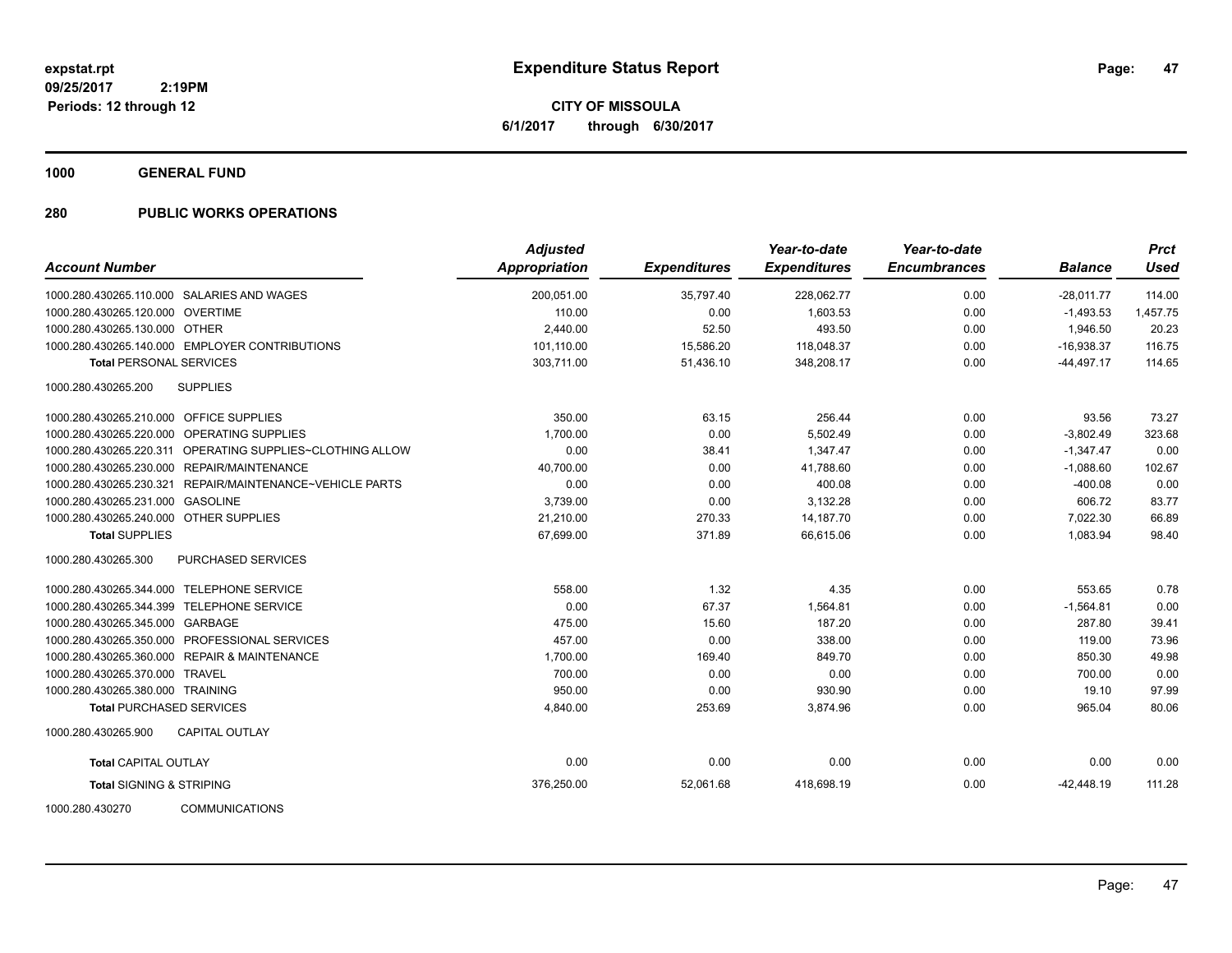**CITY OF MISSOULA 6/1/2017 through 6/30/2017**

**1000 GENERAL FUND**

### **280 PUBLIC WORKS OPERATIONS**

|                                                                 | <b>Adjusted</b>      |                     | Year-to-date        | Year-to-date        |                | <b>Prct</b> |
|-----------------------------------------------------------------|----------------------|---------------------|---------------------|---------------------|----------------|-------------|
| <b>Account Number</b>                                           | <b>Appropriation</b> | <b>Expenditures</b> | <b>Expenditures</b> | <b>Encumbrances</b> | <b>Balance</b> | <b>Used</b> |
| PERSONAL SERVICES<br>1000.280.430270.100                        |                      |                     |                     |                     |                |             |
| 1000.280.430270.110.000 SALARIES AND WAGES                      | 101,583.00           | 12.239.89           | 88,334.78           | 0.00                | 13.248.22      | 86.96       |
| 1000.280.430270.120.000 OVERTIME                                | 440.00               | 0.00                | 65.51               | 0.00                | 374.49         | 14.89       |
| 1000.280.430270.130.000 OTHER                                   | 6,782.00             | 0.00                | 0.00                | 0.00                | 6.782.00       | 0.00        |
| 1000.280.430270.140.000 EMPLOYER CONTRIBUTIONS                  | 51,456.00            | 3,845.61            | 34,615.90           | 0.00                | 16.840.10      | 67.27       |
| <b>Total PERSONAL SERVICES</b>                                  | 160.261.00           | 16,085.50           | 123.016.19          | 0.00                | 37.244.81      | 76.76       |
| 1000.280.430270.200<br><b>SUPPLIES</b>                          |                      |                     |                     |                     |                |             |
| 1000.280.430270.230.000 REPAIR/MAINTENANCE                      | 8.050.00             | 4.869.80            | 12.286.16           | 0.00                | $-4.236.16$    | 152.62      |
| 1000.280.430270.231.000<br>GASOLINE                             | 2,493.00             | 321.23              | 1,006.58            | 0.00                | 1,486.42       | 40.38       |
| 1000.280.430270.240.000 OTHER SUPPLIES                          | 0.00                 | 206.35              | 206.35              | 0.00                | $-206.35$      | 0.00        |
| <b>Total SUPPLIES</b>                                           | 10,543.00            | 5,397.38            | 13,499.09           | 0.00                | $-2,956.09$    | 128.04      |
| 1000.280.430270.300<br>PURCHASED SERVICES                       |                      |                     |                     |                     |                |             |
| PUBLICITY, SUBSCRIPTIONS & DUES<br>1000.280.430270.330.000      | 180.00               | 0.00                | 220.00              | 0.00                | $-40.00$       | 122.22      |
| <b>ELECTRICITY &amp; NATURAL GAS</b><br>1000.280.430270.341.000 | 2.573.00             | 477.39              | 2.869.15            | 0.00                | $-296.15$      | 111.51      |
| 1000.280.430270.344.000<br><b>TELEPHONE SERVICE</b>             | 513.00               | 14.80               | 554.27              | 0.00                | $-41.27$       | 108.04      |
| 1000.280.430270.344.400<br><b>TELEPHONE SERVICE</b>             | 0.00                 | 106.96              | 580.06              | 0.00                | $-580.06$      | 0.00        |
| PROFESSIONAL SERVICES<br>1000.280.430270.350.000                | 100.00               | 0.00                | 120.00              | 0.00                | $-20.00$       | 120.00      |
| 1000.280.430270.360.000 REPAIR & MAINTENANCE                    | 3,000.00             | 0.00                | 0.00                | 0.00                | 3,000.00       | 0.00        |
| <b>Total PURCHASED SERVICES</b>                                 | 6,366.00             | 599.15              | 4,343.48            | 0.00                | 2,022.52       | 68.23       |
| <b>Total COMMUNICATIONS</b>                                     | 177,170.00           | 22,082.03           | 140,858.76          | 0.00                | 36.311.24      | 79.50       |
| <b>Total PUBLIC WORKS OPERATIONS</b>                            | 1,028,273.00         | 168,860.08          | 1,089,845.11        | 0.00                | $-61,572.11$   | 105.99      |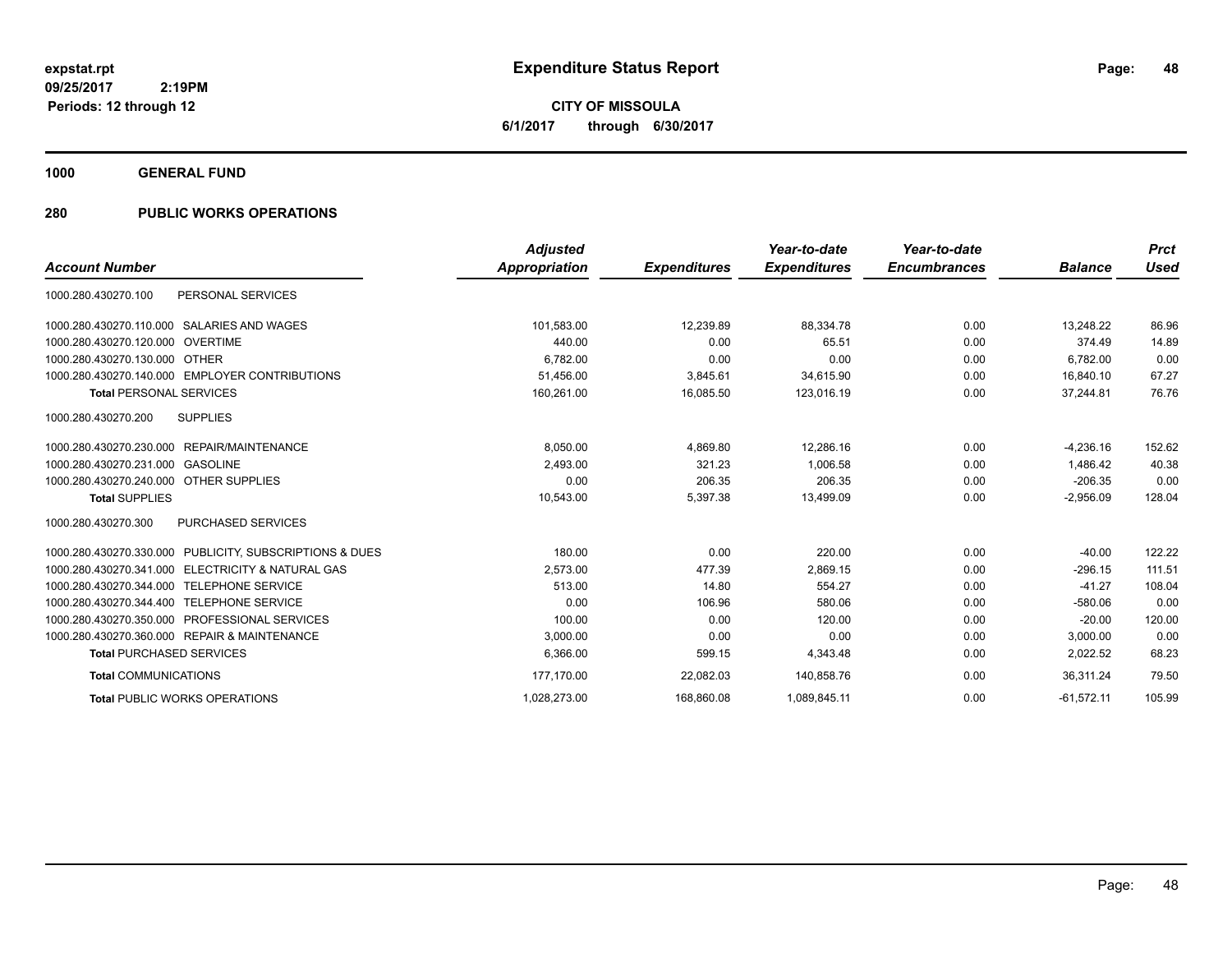**CITY OF MISSOULA 6/1/2017 through 6/30/2017**

**1000 GENERAL FUND**

| <b>Account Number</b>                   |                                                        | <b>Adjusted</b><br><b>Appropriation</b> | <b>Expenditures</b> | Year-to-date<br><b>Expenditures</b> | Year-to-date<br><b>Encumbrances</b> | <b>Balance</b> | <b>Prct</b><br><b>Used</b> |
|-----------------------------------------|--------------------------------------------------------|-----------------------------------------|---------------------|-------------------------------------|-------------------------------------|----------------|----------------------------|
| 1000.290.420110                         | <b>ADMINISTRATION</b>                                  |                                         |                     |                                     |                                     |                |                            |
| 1000.290.420110.100                     | PERSONAL SERVICES                                      |                                         |                     |                                     |                                     |                |                            |
|                                         | 1000.290.420110.110.000 SALARIES AND WAGES             | 747,373.00                              | 97,240.90           | 721,530.35                          | 0.00                                | 25,842.65      | 96.54                      |
| 1000.290.420110.115.000                 | SALARIES/HEALTH INSURANCE BENEFIT                      | 0.00                                    | 6,225.00            | 40,623.00                           | 0.00                                | $-40,623.00$   | 0.00                       |
| 1000.290.420110.120.000 OVERTIME        |                                                        | 9,246.00                                | 545.88              | 3,942.52                            | 0.00                                | 5,303.48       | 42.64                      |
|                                         | 1000.290.420110.121.000 OUTSIDE HIRE OVERTIME          | 75,000.00                               | 4,865.68            | 93,594.26                           | 0.00                                | $-18,594.26$   | 124.79                     |
|                                         | 1000.290.420110.123.000 CELL PHONE OVERTIME            | 60,690.00                               | 3,594.55            | 22,446.57                           | 0.00                                | 38,243.43      | 36.99                      |
| 1000.290.420110.130.000 OTHER           |                                                        | 4,994.00                                | 0.00                | 3,500.00                            | 0.00                                | 1,494.00       | 70.08                      |
|                                         | 1000.290.420110.133.000 EDUCATION COMPENSATION         | 0.00                                    | 87.50               | 652.50                              | 0.00                                | $-652.50$      | 0.00                       |
| 1000.290.420110.140.000                 | <b>EMPLOYER CONTRIBUTIONS</b>                          | 432,448.00                              | 26,210.95           | 220,270.94                          | 0.00                                | 212,177.06     | 50.94                      |
|                                         | 1000.290.420110.141.000 STATE RETIREMENT CONTRIBUTIONS | 0.00                                    | 19,364.17           | 156,530.02                          | 0.00                                | $-156,530.02$  | 0.00                       |
| <b>Total PERSONAL SERVICES</b>          |                                                        | 1,329,751.00                            | 158,134.63          | 1,263,090.16                        | 0.00                                | 66.660.84      | 94.99                      |
| 1000.290.420110.200                     | <b>SUPPLIES</b>                                        |                                         |                     |                                     |                                     |                |                            |
| 1000.290.420110.210.000 OFFICE SUPPLIES |                                                        | 11,650.00                               | 564.95              | 4,446.54                            | 0.00                                | 7,203.46       | 38.17                      |
| 1000.290.420110.220.000                 | <b>OPERATING SUPPLIES</b>                              | 22,750.00                               | 1,529.62            | 31,773.61                           | 0.00                                | $-9,023.61$    | 139.66                     |
| 1000.290.420110.230.000                 | <b>REPAIR/MAINTENANCE</b>                              | 900.00                                  | 27.50               | 983.95                              | 0.00                                | $-83.95$       | 109.33                     |
| 1000.290.420110.231.000 GASOLINE        |                                                        | 3,515.00                                | 839.25              | 5,093.08                            | 0.00                                | $-1,578.08$    | 144.90                     |
| <b>Total SUPPLIES</b>                   |                                                        | 38.815.00                               | 2,961.32            | 42.297.18                           | 0.00                                | $-3,482.18$    | 108.97                     |
| 1000.290.420110.300                     | <b>PURCHASED SERVICES</b>                              |                                         |                     |                                     |                                     |                |                            |
| 1000.290.420110.310.000                 | <b>COMMUNICATIONS</b>                                  | 4,712.00                                | 1,952.91            | 6.230.57                            | 0.00                                | $-1,518.57$    | 132.23                     |
| 1000.290.420110.320.000                 | PRINTING & DUPLICATING                                 | 500.00                                  | 0.00                | 371.69                              | 0.00                                | 128.31         | 74.34                      |
| 1000.290.420110.330.000                 | PUBLICITY, SUBSCRIPTIONS & DUES                        | 12,538.00                               | 428.80              | 13,780.65                           | 0.00                                | $-1,242.65$    | 109.91                     |
| 1000.290.420110.344.000                 | <b>TELEPHONE SERVICE</b>                               | 47,692.00                               | 7,984.47            | 50,393.88                           | 0.00                                | $-2,701.88$    | 105.67                     |
| 1000.290.420110.350.000                 | PROFESSIONAL SERVICES                                  | 7,920.00                                | 623.98              | 10,562.31                           | 0.00                                | $-2,642.31$    | 133.36                     |
| 1000.290.420110.360.000                 | <b>REPAIR &amp; MAINTENANCE</b>                        | 66,700.00                               | 5,418.09            | 85,904.14                           | 0.00                                | $-19.204.14$   | 128.79                     |
|                                         | 1000.290.420110.392.000 DONATIONS AND SALES            | 0.00                                    | 2,223.00            | 5,260.47                            | 0.00                                | $-5,260.47$    | 0.00                       |
| <b>Total PURCHASED SERVICES</b>         |                                                        | 140,062.00                              | 18,631.25           | 172,503.71                          | 0.00                                | $-32,441.71$   | 123.16                     |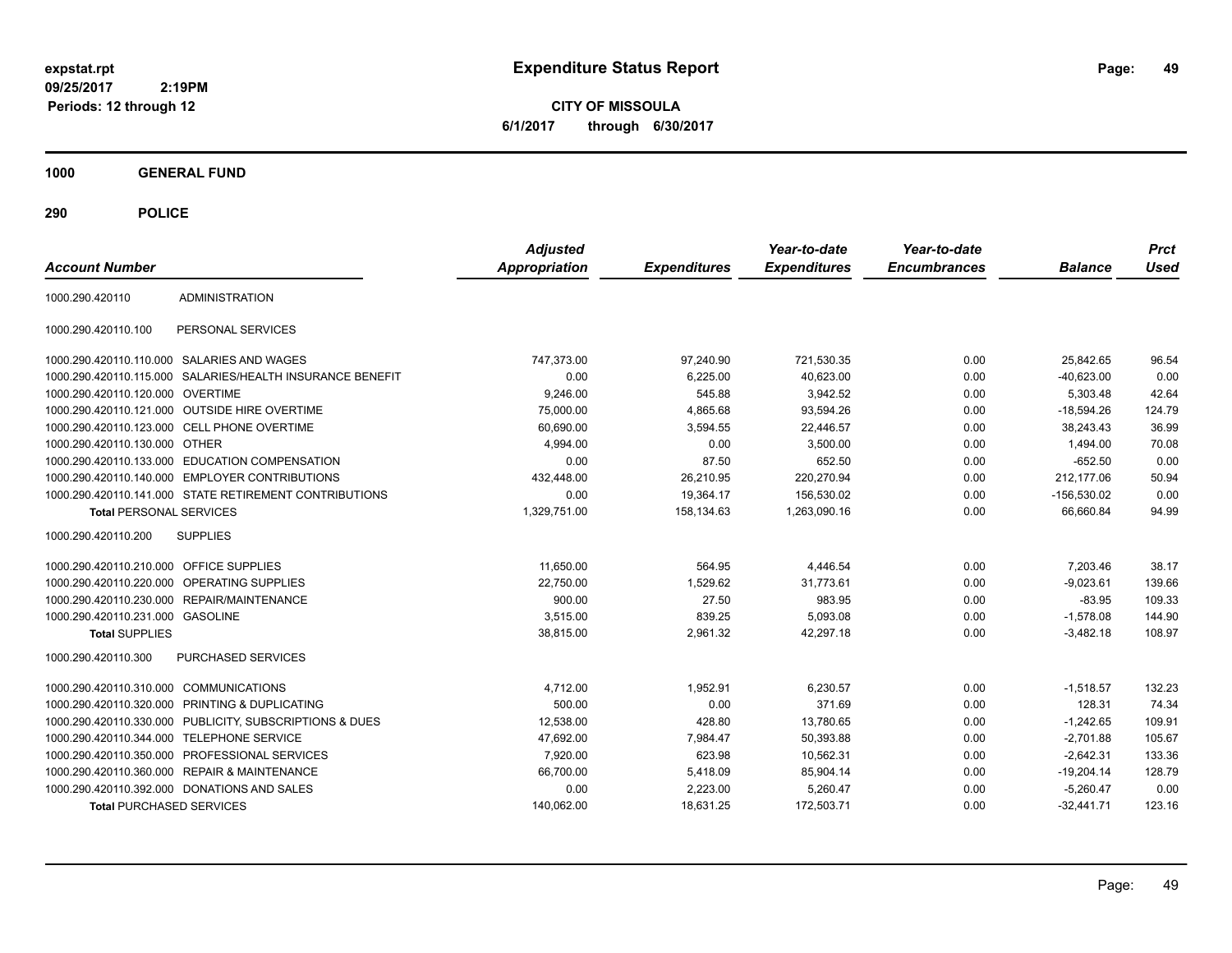**CITY OF MISSOULA 6/1/2017 through 6/30/2017**

**1000 GENERAL FUND**

**290 POLICE**

| <b>Account Number</b>                                            | <b>Adjusted</b><br><b>Appropriation</b> | <b>Expenditures</b> | Year-to-date<br><b>Expenditures</b> | Year-to-date<br><b>Encumbrances</b> | <b>Balance</b> | <b>Prct</b><br><b>Used</b> |
|------------------------------------------------------------------|-----------------------------------------|---------------------|-------------------------------------|-------------------------------------|----------------|----------------------------|
| <b>FIXED CHARGES</b><br>1000.290.420110.500                      |                                         |                     |                                     |                                     |                |                            |
| 1000.290.420110.500.000 FIXED CHARGES                            | 71.214.00                               | 2,172.08            | 73.443.72                           | 0.00                                | $-2.229.72$    | 103.13                     |
| <b>Total FIXED CHARGES</b>                                       | 71,214.00                               | 2,172.08            | 73,443.72                           | 0.00                                | $-2,229.72$    | 103.13                     |
| 1000.290.420110.700<br><b>GRANTS &amp; CONTRIBUTIONS</b>         |                                         |                     |                                     |                                     |                |                            |
| 1000.290.420110.700.000 GRANTS & CONTRIBUTIONS                   | 4,000.00                                | 0.00                | 750.00                              | 0.00                                | 3,250.00       | 18.75                      |
| <b>Total GRANTS &amp; CONTRIBUTIONS</b>                          | 4,000.00                                | 0.00                | 750.00                              | 0.00                                | 3,250.00       | 18.75                      |
| 1000.290.420110.800<br>OTHER OBJECTS                             |                                         |                     |                                     |                                     |                |                            |
| 1000.290.420110.820.000 TRANSFERS TO LAW ENFORCEMENT BLOCK GRANT | 6,000.00                                | 0.00                | 6,000.00                            | 0.00                                | 0.00           | 100.00                     |
| <b>Total OTHER OBJECTS</b>                                       | 6,000.00                                | 0.00                | 6,000.00                            | 0.00                                | 0.00           | 100.00                     |
| 1000.290.420110.900<br><b>CAPITAL OUTLAY</b>                     |                                         |                     |                                     |                                     |                |                            |
| 1000.290.420110.940.000 MACHINERY & EQUIPMENT                    | 0.00                                    | 18,336.15           | 18,336.15                           | 0.00                                | $-18.336.15$   | 0.00                       |
| <b>Total CAPITAL OUTLAY</b>                                      | 0.00                                    | 18,336.15           | 18,336.15                           | 0.00                                | $-18,336.15$   | 0.00                       |
| <b>Total ADMINISTRATION</b>                                      | 1,589,842.00                            | 200,235.43          | 1,576,420.92                        | 0.00                                | 13.421.08      | 99.16                      |
| 1000.290.420130<br>PERSONNEL TRAINING                            |                                         |                     |                                     |                                     |                |                            |
| 1000.290.420130.100<br>PERSONAL SERVICES                         |                                         |                     |                                     |                                     |                |                            |
| SALARIES AND WAGES<br>1000.290.420130.110.000                    | 70.063.00                               | 9.478.15            | 69.580.72                           | 0.00                                | 482.28         | 99.31                      |
| SALARIES/HEALTH INSURANCE BENEFIT<br>1000.290.420130.115.000     | 0.00                                    | 1,245.00            | 8,124.60                            | 0.00                                | $-8,124.60$    | 0.00                       |
| 1000.290.420130.120.000 OVERTIME                                 | 1,168.00                                | 0.00                | 345.94                              | 0.00                                | 822.06         | 29.62                      |
| 1000.290.420130.130.000 OTHER                                    | 713.00                                  | 0.00                | 700.00                              | 0.00                                | 13.00          | 98.18                      |
| 1000.290.420130.133.000 EDUCATION COMPENSATION                   | 0.00                                    | 35.00               | 261.00                              | 0.00                                | $-261.00$      | 0.00                       |
| 1000.290.420130.140.000 EMPLOYER CONTRIBUTIONS                   | 48,796.00                               | 2,360.79            | 17,508.38                           | 0.00                                | 31,287.62      | 35.88                      |
| 1000.290.420130.141.000 STATE RETIREMENT CONTRIBUTIONS           | 0.00                                    | 2,379.69            | 21,390.93                           | 0.00                                | $-21,390.93$   | 0.00                       |
| <b>Total PERSONAL SERVICES</b>                                   | 120,740.00                              | 15,498.63           | 117,911.57                          | 0.00                                | 2,828.43       | 97.66                      |

1000.290.420130.200 SUPPLIES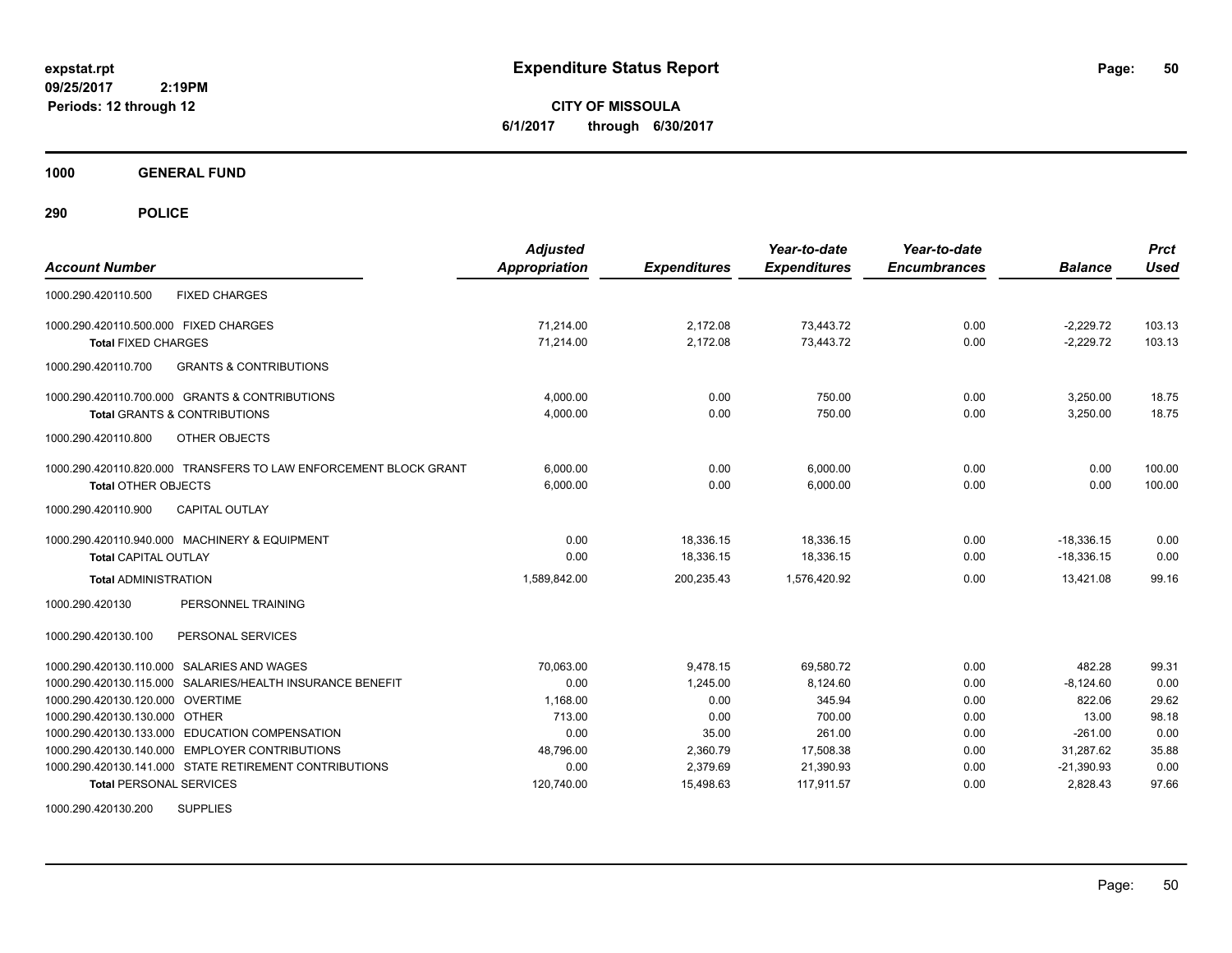**CITY OF MISSOULA 6/1/2017 through 6/30/2017**

**1000 GENERAL FUND**

| <b>Account Number</b>                                     | <b>Adjusted</b><br><b>Appropriation</b> | <b>Expenditures</b> | Year-to-date<br><b>Expenditures</b> | Year-to-date<br><b>Encumbrances</b> | <b>Balance</b> | <b>Prct</b><br><b>Used</b> |
|-----------------------------------------------------------|-----------------------------------------|---------------------|-------------------------------------|-------------------------------------|----------------|----------------------------|
| 1000.290.420130.210.000 OFFICE SUPPLIES                   | 200.00                                  | 0.00                | 81.41                               | 0.00                                | 118.59         | 40.71                      |
| 1000.290.420130.220.000 OPERATING SUPPLIES                | 28,485.00                               | 1,040.00            | 27,438.16                           | 0.00                                | 1,046.84       | 96.32                      |
| <b>Total SUPPLIES</b>                                     | 28,685.00                               | 1,040.00            | 27,519.57                           | 0.00                                | 1,165.43       | 95.94                      |
| PURCHASED SERVICES<br>1000.290.420130.300                 |                                         |                     |                                     |                                     |                |                            |
| 1000.290.420130.320.000 PRINTING & DUPLICATING            | 350.00                                  | 0.00                | 0.00                                | 0.00                                | 350.00         | 0.00                       |
| 1000.290.420130.360.000 REPAIR & MAINTENANCE              | 100.00                                  | 0.00                | 205.00                              | 0.00                                | $-105.00$      | 205.00                     |
| 1000.290.420130.370.000 TRAVEL                            | 29,500.00                               | 4,838.60            | 30,152.35                           | 0.00                                | $-652.35$      | 102.21                     |
| 1000.290.420130.380.000 TRAINING                          | 35,200.00                               | 1,100.00            | 33,415.60                           | 0.00                                | 1,784.40       | 94.93                      |
| 1000.290.420130.390.000 OTHER PURCHASED SERVICES          | 25,000.00                               | 96.00               | 3,178.32                            | 0.00                                | 21,821.68      | 12.71                      |
| 1000.290.420130.390.031 MISC TRAINING/TRAVEL EXPENSES     | 0.00                                    | 0.00                | 3,432.42                            | 0.00                                | $-3,432.42$    | 0.00                       |
| <b>Total PURCHASED SERVICES</b>                           | 90,150.00                               | 6,034.60            | 70,383.69                           | 0.00                                | 19,766.31      | 78.07                      |
| <b>Total PERSONNEL TRAINING</b>                           | 239,575.00                              | 22,573.23           | 215,814.83                          | 0.00                                | 23,760.17      | 90.08                      |
| 1000.290.420141<br><b>CRIMINAL INVESTIGATION</b>          |                                         |                     |                                     |                                     |                |                            |
| 1000.290.420141.100<br>PERSONAL SERVICES                  |                                         |                     |                                     |                                     |                |                            |
| 1000.290.420141.110.000 SALARIES AND WAGES                | 1,291,963.00                            | 158,819.90          | 1,209,909.83                        | 0.00                                | 82,053.17      | 93.65                      |
| 1000.290.420141.115.000 SALARIES/HEALTH INSURANCE BENEFIT | 0.00                                    | 18,675.00           | 122,922.00                          | 0.00                                | $-122,922.00$  | 0.00                       |
| 1000.290.420141.120.000 OVERTIME                          | 50.611.00                               | 5,125.75            | 67.830.03                           | 0.00                                | $-17.219.03$   | 134.02                     |
| 1000.290.420141.122.000 COURT OVERTIME                    | 4,129.00                                | 0.00                | 0.00                                | 0.00                                | 4,129.00       | 0.00                       |
| 1000.290.420141.130.000 OTHER                             | 10,702.00                               | 0.00                | 10,500.00                           | 0.00                                | 202.00         | 98.11                      |
| 1000.290.420141.133.000 EDUCATION COMPENSATION            | 0.00                                    | 455.00              | 2,975.00                            | 0.00                                | $-2,975.00$    | 0.00                       |
| 1000.290.420141.140.000 EMPLOYER CONTRIBUTIONS            | 858.863.00                              | 39,441.03           | 311,863.22                          | 0.00                                | 546,999.78     | 36.31                      |
| 1000.290.420141.141.000 STATE RETIREMENT CONTRIBUTIONS    | 0.00                                    | 41,786.44           | 347,816.67                          | 0.00                                | $-347,816.67$  | 0.00                       |
| <b>Total PERSONAL SERVICES</b>                            | 2,216,268.00                            | 264,303.12          | 2,073,816.75                        | 0.00                                | 142,451.25     | 93.57                      |
| <b>SUPPLIES</b><br>1000.290.420141.200                    |                                         |                     |                                     |                                     |                |                            |
| 1000.290.420141.210.000 OFFICE SUPPLIES                   | 2,500.00                                | 212.20              | 1,341.32                            | 0.00                                | 1,158.68       | 53.65                      |
| 1000.290.420141.220.000 OPERATING SUPPLIES                | 3,500.00                                | 91.49               | 2,166.90                            | 0.00                                | 1,333.10       | 61.91                      |
| 1000.290.420141.230.000 REPAIR/MAINTENANCE                | 3,900.00                                | 631.00              | 2,813.13                            | 0.00                                | 1,086.87       | 72.13                      |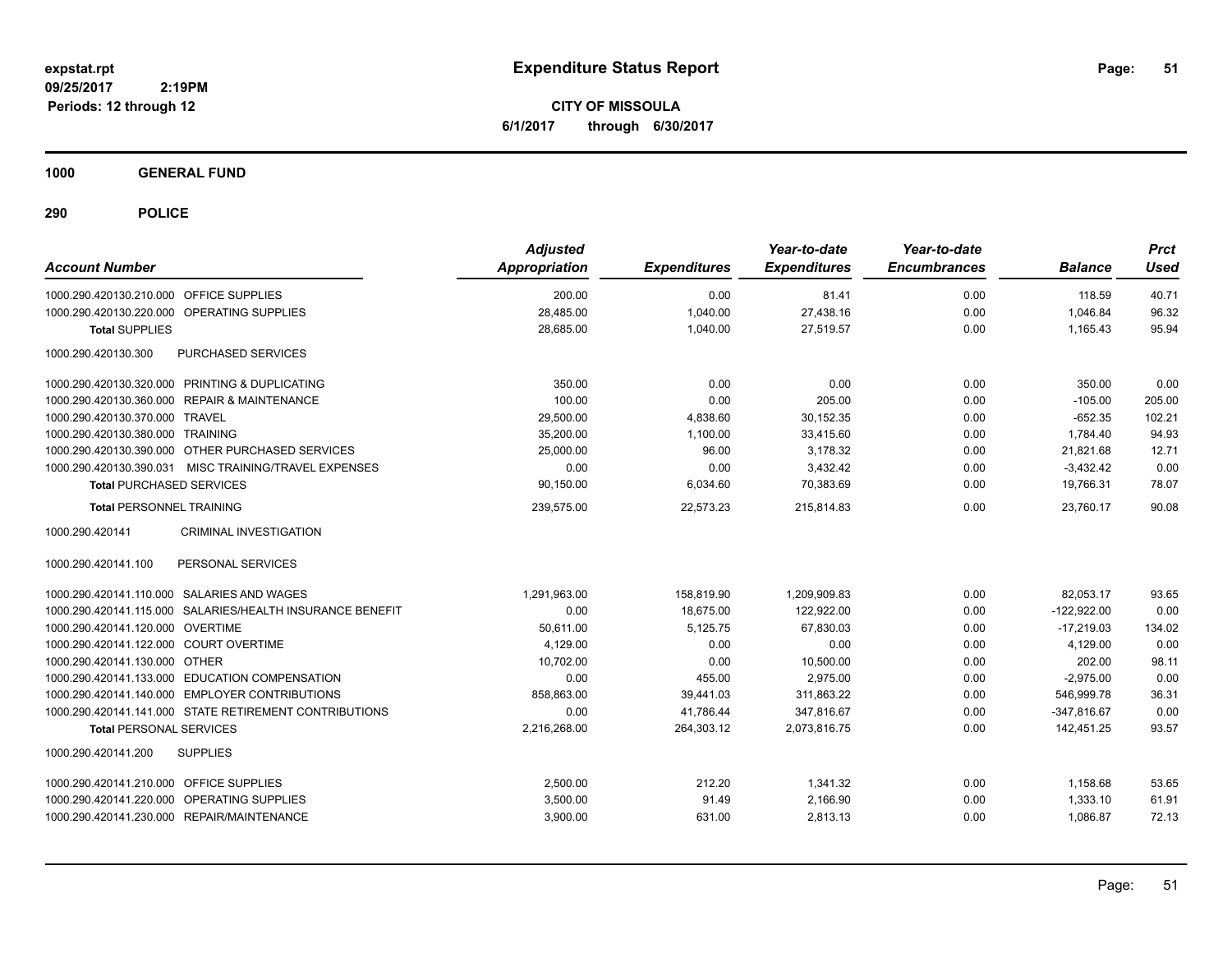**CITY OF MISSOULA 6/1/2017 through 6/30/2017**

**1000 GENERAL FUND**

| <b>Account Number</b>                                     | <b>Adjusted</b><br><b>Appropriation</b> | <b>Expenditures</b> | Year-to-date<br><b>Expenditures</b> | Year-to-date<br><b>Encumbrances</b> | <b>Balance</b> | <b>Prct</b><br><b>Used</b> |
|-----------------------------------------------------------|-----------------------------------------|---------------------|-------------------------------------|-------------------------------------|----------------|----------------------------|
| 1000.290.420141.231.000 GASOLINE                          | 7,744.00                                | 2,223.60            | 10,537.29                           | 0.00                                | $-2,793.29$    | 136.07                     |
| <b>Total SUPPLIES</b>                                     | 17,644.00                               | 3,158.29            | 16,858.64                           | 0.00                                | 785.36         | 95.55                      |
| 1000.290.420141.300<br>PURCHASED SERVICES                 |                                         |                     |                                     |                                     |                |                            |
| 1000.290.420141.310.000 COMMUNICATIONS                    | 200.00                                  | 0.00                | 0.00                                | 0.00                                | 200.00         | 0.00                       |
| 1000.290.420141.320.000 PRINTING & DUPLICATING            | 1,300.00                                | 0.00                | 0.00                                | 0.00                                | 1,300.00       | 0.00                       |
| 1000.290.420141.350.000 PROFESSIONAL SERVICES             | 2,500.00                                | 0.00                | 452.02                              | 0.00                                | 2,047.98       | 18.08                      |
| 1000.290.420141.360.000 REPAIR & MAINTENANCE              | 1,500.00                                | 3,649.20            | 3,982.19                            | 0.00                                | $-2,482.19$    | 265.48                     |
| <b>Total PURCHASED SERVICES</b>                           | 5,500.00                                | 3,649.20            | 4,434.21                            | 0.00                                | 1,065.79       | 80.62                      |
| 1000.290.420141.900<br><b>CAPITAL OUTLAY</b>              |                                         |                     |                                     |                                     |                |                            |
| <b>Total CAPITAL OUTLAY</b>                               | 0.00                                    | 0.00                | 0.00                                | 0.00                                | 0.00           | 0.00                       |
| <b>Total CRIMINAL INVESTIGATION</b>                       | 2,239,412.00                            | 271,110.61          | 2,095,109.60                        | 0.00                                | 144,302.40     | 93.56                      |
| <b>NARCOTICS</b><br>1000.290.420142                       |                                         |                     |                                     |                                     |                |                            |
| 1000.290.420142.100<br>PERSONAL SERVICES                  |                                         |                     |                                     |                                     |                |                            |
| 1000.290.420142.110.000 SALARIES AND WAGES                | 287,614.00                              | 39,522.09           | 229,466.90                          | 0.00                                | 58,147.10      | 79.78                      |
| 1000.290.420142.115.000 SALARIES/HEALTH INSURANCE BENEFIT | 0.00                                    | 4,980.00            | 25,618.80                           | 0.00                                | $-25,618.80$   | 0.00                       |
| 1000.290.420142.120.000 OVERTIME                          | 5,061.00                                | 451.27              | 7.009.13                            | 0.00                                | $-1,948.13$    | 138.49                     |
| 1000.290.420142.122.000 COURT OVERTIME                    | 924.00                                  | 0.00                | 0.00                                | 0.00                                | 924.00         | 0.00                       |
| 1000.290.420142.130.000 OTHER                             | 2.854.00                                | 0.00                | 2.100.00                            | 0.00                                | 754.00         | 73.58                      |
| 1000.290.420142.133.000 EDUCATION COMPENSATION            | 0.00                                    | 0.00                | 106.00                              | 0.00                                | $-106.00$      | 0.00                       |
| 1000.290.420142.140.000 EMPLOYER CONTRIBUTIONS            | 199,016.00                              | 9,403.39            | 56,492.91                           | 0.00                                | 142,523.09     | 28.39                      |
| 1000.290.420142.141.000 STATE RETIREMENT CONTRIBUTIONS    | 0.00                                    | 11,172.97           | 70,880.69                           | 0.00                                | $-70,880.69$   | 0.00                       |
| <b>Total PERSONAL SERVICES</b>                            | 495,469.00                              | 65,529.72           | 391,674.43                          | 0.00                                | 103,794.57     | 79.05                      |
| <b>SUPPLIES</b><br>1000.290.420142.200                    |                                         |                     |                                     |                                     |                |                            |
| 1000.290.420142.210.000 OFFICE SUPPLIES                   | 100.00                                  | 0.00                | 7.78                                | 0.00                                | 92.22          | 7.78                       |
| 1000.290.420142.220.000 OPERATING SUPPLIES                | 200.00                                  | 0.00                | 10.00                               | 0.00                                | 190.00         | 5.00                       |
| 1000.290.420142.230.000 REPAIR/MAINTENANCE                | 700.00                                  | 13.62               | 13.62                               | 0.00                                | 686.38         | 1.95                       |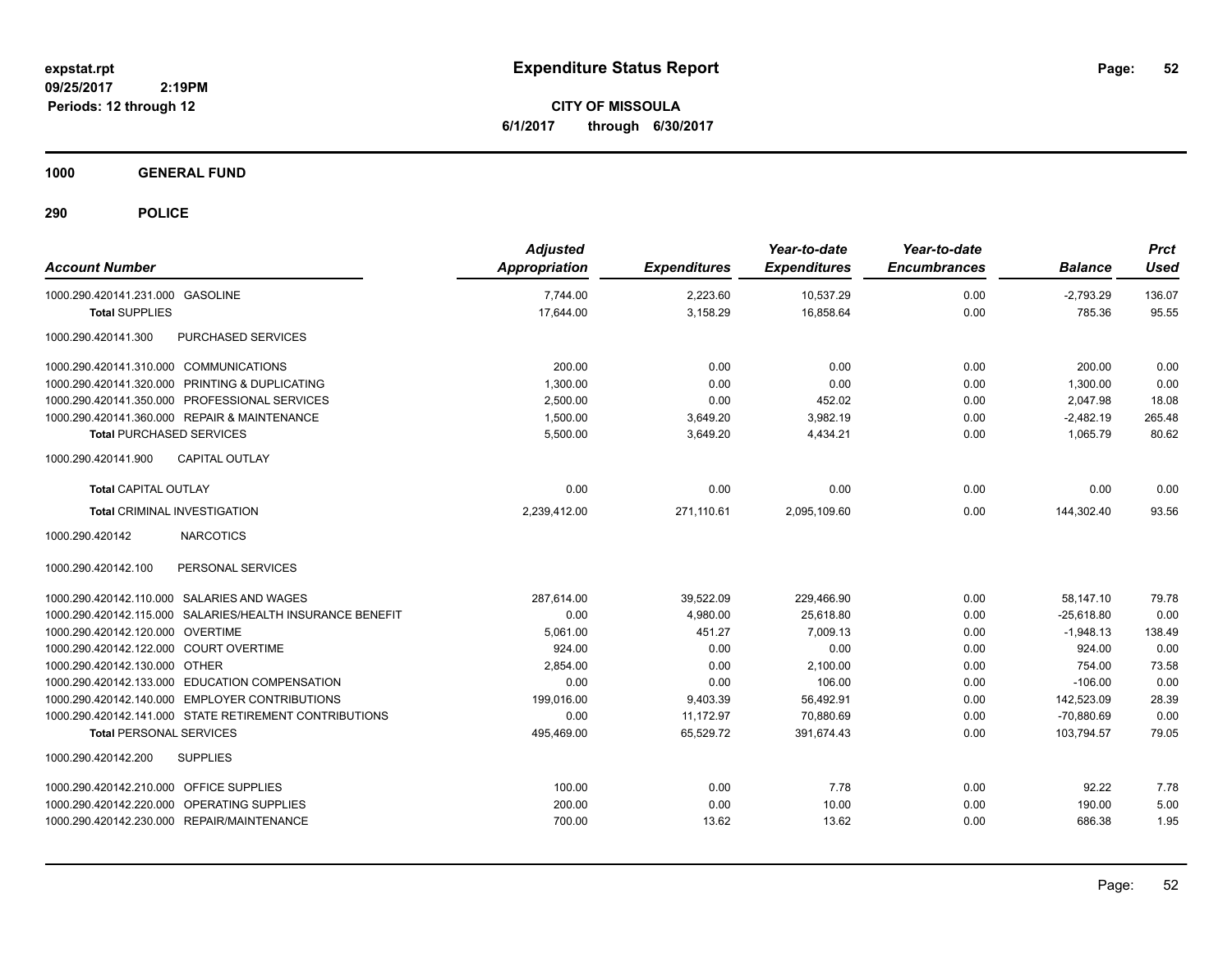**CITY OF MISSOULA 6/1/2017 through 6/30/2017**

**1000 GENERAL FUND**

| <b>Account Number</b>                                           | <b>Adjusted</b><br><b>Appropriation</b> | <b>Expenditures</b> | Year-to-date<br><b>Expenditures</b> | Year-to-date<br><b>Encumbrances</b> | <b>Balance</b> | <b>Prct</b><br>Used |
|-----------------------------------------------------------------|-----------------------------------------|---------------------|-------------------------------------|-------------------------------------|----------------|---------------------|
| 1000.290.420142.231.000 GASOLINE                                | 2,674.00                                | 202.36              | 1,163.47                            | 0.00                                | 1,510.53       | 43.51               |
| <b>Total SUPPLIES</b>                                           | 3,674.00                                | 215.98              | 1,194.87                            | 0.00                                | 2,479.13       | 32.52               |
| 1000.290.420142.300<br>PURCHASED SERVICES                       |                                         |                     |                                     |                                     |                |                     |
| 1000.290.420142.320.000 PRINTING & DUPLICATING                  | 100.00                                  | 0.00                | 0.00                                | 0.00                                | 100.00         | 0.00                |
| 1000.290.420142.350.000 PROFESSIONAL SERVICES                   | 300.00                                  | 0.00                | 100.00                              | 0.00                                | 200.00         | 33.33               |
| 1000.290.420142.360.000 REPAIR & MAINTENANCE                    | 300.00                                  | 0.00                | 0.00                                | 0.00                                | 300.00         | 0.00                |
| <b>Total PURCHASED SERVICES</b>                                 | 700.00                                  | 0.00                | 100.00                              | 0.00                                | 600.00         | 14.29               |
| <b>Total NARCOTICS</b>                                          | 499.843.00                              | 65,745.70           | 392.969.30                          | 0.00                                | 106.873.70     | 78.62               |
| 1000.290.420143<br>REIMBURSABLE SERVICES/COMPLIANCE CHECKS      |                                         |                     |                                     |                                     |                |                     |
| 1000.290.420143.100<br>PERSONAL SERVICES                        |                                         |                     |                                     |                                     |                |                     |
| 1000.290.420143.120.000 REIMBURSABLE SVS/COMPLIANCE CHECKS      | 0.00                                    | 0.00                | 497.35                              | 0.00                                | $-497.35$      | 0.00                |
| 1000.290.420143.140.000 REIMBURSABLE SVS/EMPLOYER CONTRIBUTIONS | 0.00                                    | 0.00                | 34.31                               | 0.00                                | $-34.31$       | 0.00                |
| <b>Total PERSONAL SERVICES</b>                                  | 0.00                                    | 0.00                | 531.66                              | 0.00                                | $-531.66$      | 0.00                |
| PURCHASED SERVICES<br>1000.290.420143.300                       |                                         |                     |                                     |                                     |                |                     |
| <b>Total PURCHASED SERVICES</b>                                 | 0.00                                    | 0.00                | 0.00                                | 0.00                                | 0.00           | 0.00                |
| Total REIMBURSABLE SERVICES/COMPLIANCE CHECKS                   | 0.00                                    | 0.00                | 531.66                              | 0.00                                | $-531.66$      | 0.00                |
| 1000.290.420150<br><b>TRAFFIC POLICING-UNIFORM</b>              |                                         |                     |                                     |                                     |                |                     |
| 1000.290.420150.100<br>PERSONAL SERVICES                        |                                         |                     |                                     |                                     |                |                     |
| 1000.290.420150.110.000 SALARIES AND WAGES                      | 4,255,923.00                            | 560,592.94          | 4,134,288.18                        | 0.00                                | 121,634.82     | 97.14               |
| 1000.290.420150.115.000 SALARIES/HEALTH INSURANCE BENEFIT       | 0.00                                    | 77.190.00           | 493.405.80                          | 0.00                                | -493.405.80    | 0.00                |
| 1000.290.420150.120.000 OVERTIME                                | 168.267.00                              | 27,423.70           | 205.146.59                          | 0.00                                | $-36,879.59$   | 121.92              |
| 1000.290.420150.122.000 COURT OVERTIME                          | 13.986.00                               | 3,131.66            | 31,477.10                           | 0.00                                | $-17,491.10$   | 225.06              |
| 1000.290.420150.130.000 OTHER                                   | 44,948.00                               | 0.00                | 39,626.75                           | 0.00                                | 5,321.25       | 88.16               |
| 1000.290.420150.133.000 EDUCATION COMPENSATION                  | 0.00                                    | 1,627.50            | 11,878.50                           | 0.00                                | $-11.878.50$   | 0.00                |
| 1000.290.420150.140.000 EMPLOYER CONTRIBUTIONS                  | 3,021,519.00                            | 137,096.56          | 1,027,904.04                        | 0.00                                | 1,993,614.96   | 34.02               |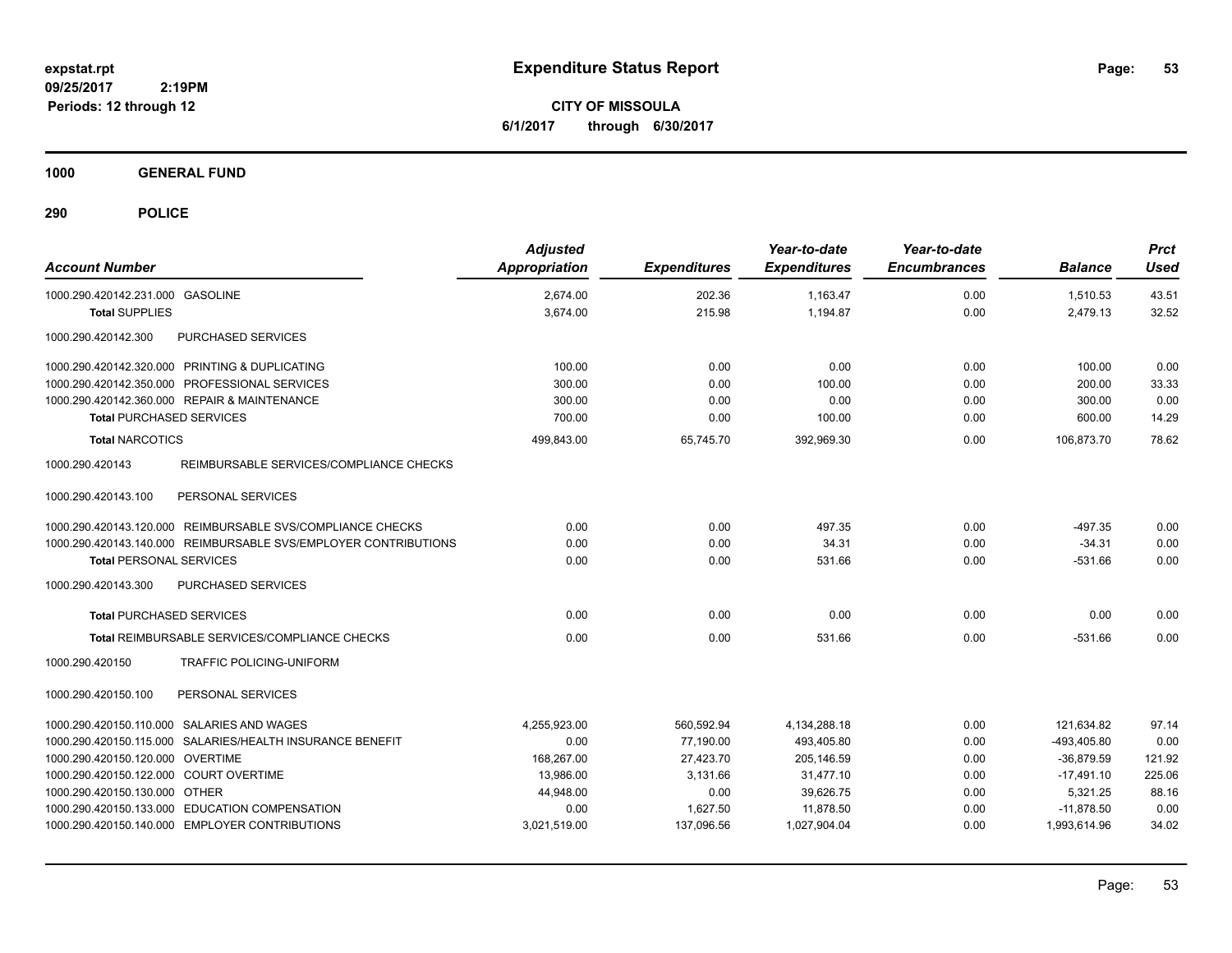**CITY OF MISSOULA 6/1/2017 through 6/30/2017**

**1000 GENERAL FUND**

| <b>Account Number</b>                     |                                                           | <b>Adjusted</b><br>Appropriation | <b>Expenditures</b> | Year-to-date<br><b>Expenditures</b> | Year-to-date<br><b>Encumbrances</b> | <b>Balance</b>  | <b>Prct</b><br><b>Used</b> |
|-------------------------------------------|-----------------------------------------------------------|----------------------------------|---------------------|-------------------------------------|-------------------------------------|-----------------|----------------------------|
|                                           | 1000.290.420150.141.000 STATE RETIREMENT CONTRIBUTIONS    | 0.00                             | 159,966.23          | 1,288,203.14                        | 0.00                                | $-1,288,203.14$ | 0.00                       |
| <b>Total PERSONAL SERVICES</b>            |                                                           | 7,504,643.00                     | 967.028.59          | 7,231,930.10                        | 0.00                                | 272.712.90      | 96.37                      |
| 1000.290.420150.200                       | <b>SUPPLIES</b>                                           |                                  |                     |                                     |                                     |                 |                            |
| 1000.290.420150.210.000 OFFICE SUPPLIES   |                                                           | 2,494.00                         | 55.87               | 453.35                              | 0.00                                | 2,040.65        | 18.18                      |
|                                           | 1000.290.420150.220.000 OPERATING SUPPLIES                | 23,524.00                        | 1,199.28            | 23,465.10                           | 0.00                                | 58.90           | 99.75                      |
|                                           | 1000.290.420150.230.000 REPAIR/MAINTENANCE                | 35,784.00                        | 4,090.71            | 31,440.27                           | 0.00                                | 4,343.73        | 87.86                      |
| 1000.290.420150.231.000 GASOLINE          |                                                           | 145,486.00                       | 22,903.24           | 120,635.72                          | 0.00                                | 24,850.28       | 82.92                      |
| <b>Total SUPPLIES</b>                     |                                                           | 207,288.00                       | 28,249.10           | 175,994.44                          | 0.00                                | 31,293.56       | 84.90                      |
| 1000.290.420150.300                       | PURCHASED SERVICES                                        |                                  |                     |                                     |                                     |                 |                            |
|                                           | 1000.290.420150.320.000 PRINTING & DUPLICATING            | 6.209.00                         | 46.34               | 3.650.92                            | 0.00                                | 2.558.08        | 58.80                      |
| 1000.290.420150.344.000 TELEPHONE SERVICE |                                                           | 680.00                           | 0.00                | 0.00                                | 0.00                                | 680.00          | 0.00                       |
|                                           | 1000.290.420150.350.000 PROFESSIONAL SERVICES             | 4,425.00                         | 207.50              | 1,199.11                            | 0.00                                | 3,225.89        | 27.10                      |
|                                           | 1000.290.420150.360.000 REPAIR & MAINTENANCE              | 15,130.00                        | 10,899.17           | 43,001.27                           | 0.00                                | $-27,871.27$    | 284.21                     |
| <b>Total PURCHASED SERVICES</b>           |                                                           | 26,444.00                        | 11,153.01           | 47,851.30                           | 0.00                                | $-21,407.30$    | 180.95                     |
| 1000.290.420150.900                       | <b>CAPITAL OUTLAY</b>                                     |                                  |                     |                                     |                                     |                 |                            |
| <b>Total CAPITAL OUTLAY</b>               |                                                           | 0.00                             | 0.00                | 0.00                                | 0.00                                | 0.00            | 0.00                       |
|                                           | Total TRAFFIC POLICING-UNIFORM                            | 7,738,375.00                     | 1,006,430.70        | 7,455,775.84                        | 0.00                                | 282,599.16      | 96.35                      |
| 1000.290.420151                           | <b>ACCIDENT INVESTIGATION</b>                             |                                  |                     |                                     |                                     |                 |                            |
| 1000.290.420151.100                       | PERSONAL SERVICES                                         |                                  |                     |                                     |                                     |                 |                            |
|                                           | 1000.290.420151.110.000 SALARIES AND WAGES                | 557,541.00                       | 65,293.14           | 634,867.01                          | 0.00                                | $-77,326.01$    | 113.87                     |
|                                           | 1000.290.420151.115.000 SALARIES/HEALTH INSURANCE BENEFIT | 0.00                             | 6,225.00            | 59,647.20                           | 0.00                                | $-59,647.20$    | 0.00                       |
| 1000.290.420151.120.000 OVERTIME          |                                                           | 14,599.00                        | 1,083.94            | 27,169.46                           | 0.00                                | $-12,570.46$    | 186.10                     |
| 1000.290.420151.122.000 COURT OVERTIME    |                                                           | 1,740.00                         | 0.00                | 0.00                                | 0.00                                | 1,740.00        | 0.00                       |
| 1000.290.420151.130.000 OTHER             |                                                           | 3,567.00                         | 0.00                | 5,600.00                            | 0.00                                | $-2,033.00$     | 156.99                     |
|                                           | 1000.290.420151.133.000 EDUCATION COMPENSATION            | 0.00                             | 70.00               | 1,144.00                            | 0.00                                | $-1,144.00$     | 0.00                       |
|                                           | 1000.290.420151.140.000 EMPLOYER CONTRIBUTIONS            | 356,036.00                       | 17,805.69           | 185,517.94                          | 0.00                                | 170,518.06      | 52.11                      |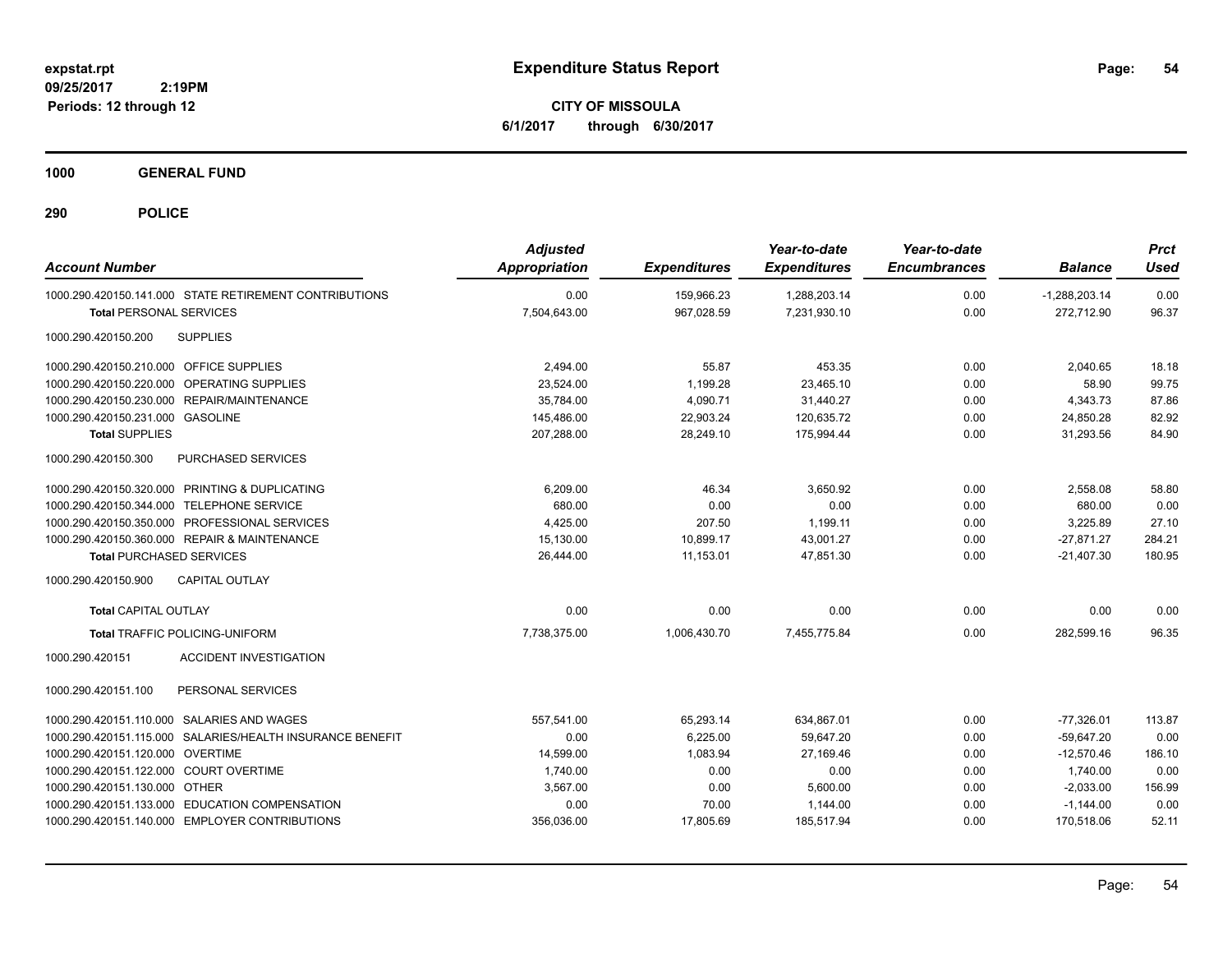**CITY OF MISSOULA 6/1/2017 through 6/30/2017**

**1000 GENERAL FUND**

| <b>Account Number</b>                      |                                                           | <b>Adjusted</b><br>Appropriation | <b>Expenditures</b> | Year-to-date<br><b>Expenditures</b> | Year-to-date<br><b>Encumbrances</b> | <b>Balance</b> | <b>Prct</b><br><b>Used</b> |
|--------------------------------------------|-----------------------------------------------------------|----------------------------------|---------------------|-------------------------------------|-------------------------------------|----------------|----------------------------|
|                                            | 1000.290.420151.141.000 STATE RETIREMENT CONTRIBUTIONS    | 0.00                             | 13,799.54           | 171,037.78                          | 0.00                                | $-171,037.78$  | 0.00                       |
| <b>Total PERSONAL SERVICES</b>             |                                                           | 933,483.00                       | 104,277.31          | 1,084,983.39                        | 0.00                                | $-151,500.39$  | 116.23                     |
| 1000.290.420151.200                        | <b>SUPPLIES</b>                                           |                                  |                     |                                     |                                     |                |                            |
| 1000.290.420151.210.000 OFFICE SUPPLIES    |                                                           | 200.00                           | 0.00                | 49.80                               | 0.00                                | 150.20         | 24.90                      |
| 1000.290.420151.220.000 OPERATING SUPPLIES |                                                           | 2,966.00                         | 410.11              | 4,271.93                            | 0.00                                | $-1,305.93$    | 144.03                     |
| 1000.290.420151.230.000 REPAIR/MAINTENANCE |                                                           | 4,151.00                         | 2,649.96            | 5,706.01                            | 0.00                                | $-1,555.01$    | 137.46                     |
| 1000.290.420151.231.000 GASOLINE           |                                                           | 13,423.00                        | 3,873.37            | 20,277.29                           | 0.00                                | $-6,854.29$    | 151.06                     |
| <b>Total SUPPLIES</b>                      |                                                           | 20.740.00                        | 6.933.44            | 30.305.03                           | 0.00                                | $-9.565.03$    | 146.12                     |
| 1000.290.420151.300                        | PURCHASED SERVICES                                        |                                  |                     |                                     |                                     |                |                            |
|                                            | 1000.290.420151.320.000 PRINTING & DUPLICATING            | 207.00                           | 0.00                | 436.78                              | 0.00                                | $-229.78$      | 211.00                     |
|                                            | 1000.290.420151.350.000 PROFESSIONAL SERVICES             | 300.00                           | 65.00               | 130.00                              | 0.00                                | 170.00         | 43.33                      |
|                                            | 1000.290.420151.360.000 REPAIR & MAINTENANCE              | 5.615.00                         | 2,600.30            | 11.905.27                           | 0.00                                | $-6,290.27$    | 212.03                     |
| <b>Total PURCHASED SERVICES</b>            |                                                           | 6,122.00                         | 2,665.30            | 12,472.05                           | 0.00                                | $-6,350.05$    | 203.73                     |
| 1000.290.420151.900                        | <b>CAPITAL OUTLAY</b>                                     |                                  |                     |                                     |                                     |                |                            |
| <b>Total CAPITAL OUTLAY</b>                |                                                           | 0.00                             | 0.00                | 0.00                                | 0.00                                | 0.00           | 0.00                       |
| <b>Total ACCIDENT INVESTIGATION</b>        |                                                           | 960,345.00                       | 113,876.05          | 1,127,760.47                        | 0.00                                | $-167,415.47$  | 117.43                     |
| 1000.290.420152                            | <b>PLANS UNIT</b>                                         |                                  |                     |                                     |                                     |                |                            |
| 1000.290.420152.100                        | PERSONAL SERVICES                                         |                                  |                     |                                     |                                     |                |                            |
| 1000.290.420152.110.000 SALARIES AND WAGES |                                                           | 237,505.00                       | 30,250.53           | 174,091.43                          | 0.00                                | 63,413.57      | 73.30                      |
|                                            | 1000.290.420152.115.000 SALARIES/HEALTH INSURANCE BENEFIT | 0.00                             | 3,735.00            | 17,845.20                           | 0.00                                | $-17,845.20$   | 0.00                       |
| 1000.290.420152.120.000 OVERTIME           |                                                           | 2,920.00                         | 0.00                | 6,047.50                            | 0.00                                | $-3,127.50$    | 207.11                     |
| 1000.290.420152.122.000 COURT OVERTIME     |                                                           | 752.00                           | 0.00                | 0.00                                | 0.00                                | 752.00         | 0.00                       |
| 1000.290.420152.130.000 OTHER              |                                                           | 2,140.00                         | 0.00                | 1,400.00                            | 0.00                                | 740.00         | 65.42                      |
|                                            | 1000.290.420152.133.000 EDUCATION COMPENSATION            | 0.00                             | 35.00               | 45.00                               | 0.00                                | $-45.00$       | 0.00                       |
|                                            | 1000.290.420152.140.000 EMPLOYER CONTRIBUTIONS            | 160,217.00                       | 7,197.71            | 41,894.03                           | 0.00                                | 118,322.97     | 26.15                      |
|                                            | 1000.290.420152.141.000 STATE RETIREMENT CONTRIBUTIONS    | 0.00                             | 8,528.96            | 55,131.93                           | 0.00                                | $-55,131.93$   | 0.00                       |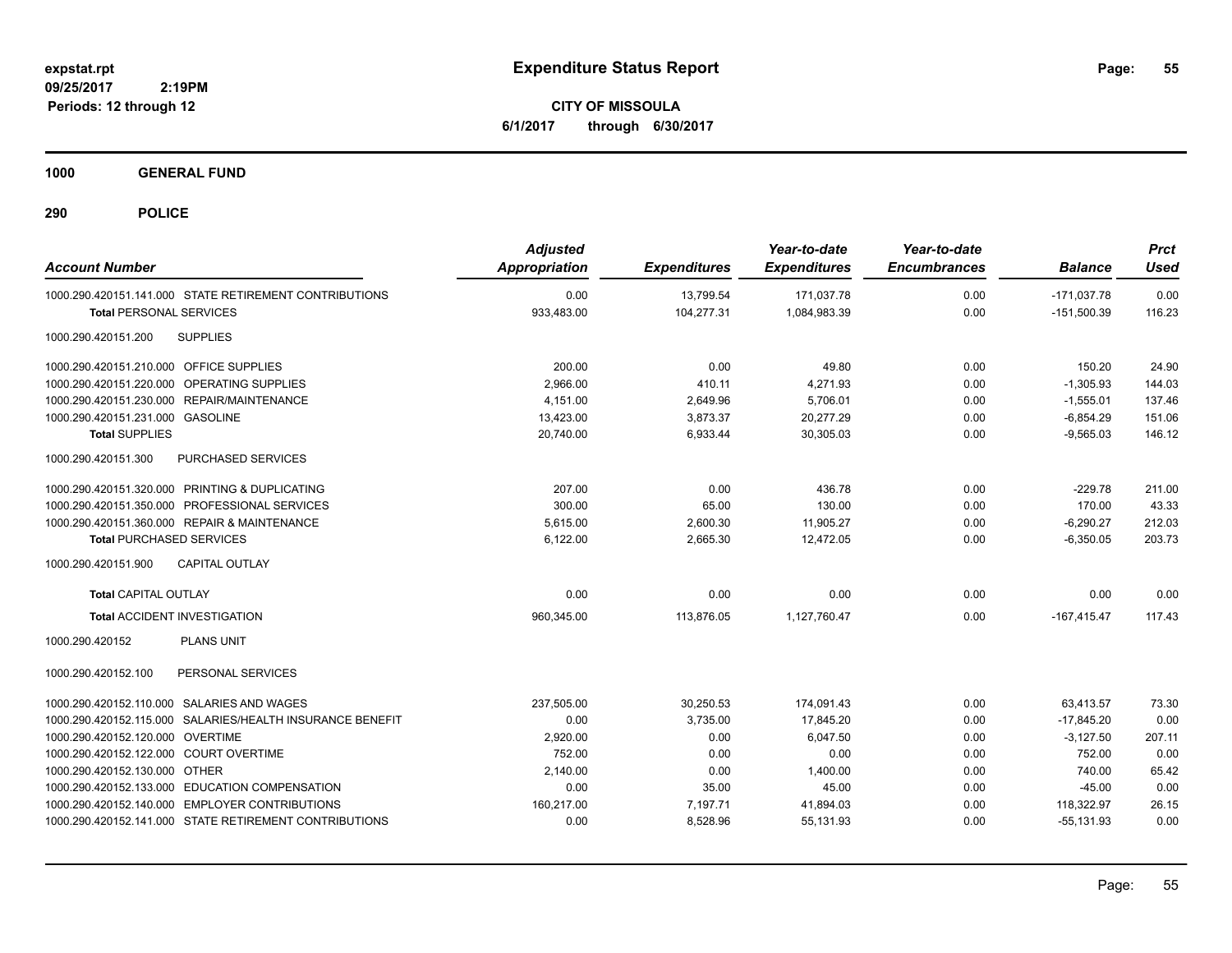**CITY OF MISSOULA 6/1/2017 through 6/30/2017**

**1000 GENERAL FUND**

| <b>Account Number</b>                                     | <b>Adjusted</b><br><b>Appropriation</b> | <b>Expenditures</b> | Year-to-date<br><b>Expenditures</b> | Year-to-date<br><b>Encumbrances</b> | <b>Balance</b> | <b>Prct</b><br><b>Used</b> |
|-----------------------------------------------------------|-----------------------------------------|---------------------|-------------------------------------|-------------------------------------|----------------|----------------------------|
| <b>Total PERSONAL SERVICES</b>                            | 403,534.00                              | 49,747.20           | 296,455.09                          | 0.00                                | 107,078.91     | 73.46                      |
| 1000.290.420152.200<br><b>SUPPLIES</b>                    |                                         |                     |                                     |                                     |                |                            |
| 1000.290.420152.210.000 OFFICE SUPPLIES                   | 200.00                                  | 0.00                | 0.00                                | 0.00                                | 200.00         | 0.00                       |
| 1000.290.420152.220.000<br>OPERATING SUPPLIES             | 2,000.00                                | 228.00              | 848.75                              | 0.00                                | 1,151.25       | 42.44                      |
| <b>Total SUPPLIES</b>                                     | 2,200.00                                | 228.00              | 848.75                              | 0.00                                | 1,351.25       | 38.58                      |
| PURCHASED SERVICES<br>1000.290.420152.300                 |                                         |                     |                                     |                                     |                |                            |
| 1000.290.420152.320.000 PRINTING & DUPLICATING            | 200.00                                  | 0.00                | 0.00                                | 0.00                                | 200.00         | 0.00                       |
| 1000.290.420152.350.000 PROFESSIONAL SERVICES             | 150.00                                  | 0.00                | 0.00                                | 0.00                                | 150.00         | 0.00                       |
| 1000.290.420152.360.000 REPAIR & MAINTENANCE              | 500.00                                  | 0.00                | 0.00                                | 0.00                                | 500.00         | 0.00                       |
| <b>Total PURCHASED SERVICES</b>                           | 850.00                                  | 0.00                | 0.00                                | 0.00                                | 850.00         | 0.00                       |
| <b>Total PLANS UNIT</b>                                   | 406,584.00                              | 49,975.20           | 297,303.84                          | 0.00                                | 109,280.16     | 73.12                      |
| 1000.290.420153<br><b>COMMUNITY RESOURCE</b>              |                                         |                     |                                     |                                     |                |                            |
| 1000.290.420153.100<br>PERSONAL SERVICES                  |                                         |                     |                                     |                                     |                |                            |
| 1000.290.420153.110.000 CRO/SALARIES AND WAGES            | 579,787.00                              | 78,375.30           | 578,380.34                          | 0.00                                | 1,406.66       | 99.76                      |
| 1000.290.420153.115.000 SALARIES/HEALTH INSURANCE BENEFIT | 0.00                                    | 8,715.00            | 56,872.20                           | 0.00                                | $-56,872.20$   | 0.00                       |
| 1000.290.420153.120.000 OVERTIME                          | 3,893.00                                | 1,278.70            | 13.942.76                           | 0.00                                | $-10,049.76$   | 358.15                     |
| 1000.290.420153.122.000 COURT OVERTIME                    | 1.811.00                                | 0.00                | 0.00                                | 0.00                                | 1,811.00       | 0.00                       |
| 1000.290.420153.130.000 OTHER                             | 4.281.00                                | 0.00                | 4.900.00                            | 0.00                                | $-619.00$      | 114.46                     |
| 1000.290.420153.133.000 EDUCATION COMPENSATION            | 0.00                                    | 87.50               | 652.50                              | 0.00                                | $-652.50$      | 0.00                       |
| 1000.290.420153.140.000 EMPLOYER CONTRIBUTIONS            | 386,633.00                              | 20,430.25           | 161,119.88                          | 0.00                                | 225,513.12     | 41.67                      |
| 1000.290.420153.141.000 STATE RETIREMENT CONTRIBUTIONS    | 0.00                                    | 19,621.74           | 165,702.56                          | 0.00                                | $-165,702.56$  | 0.00                       |
| <b>Total PERSONAL SERVICES</b>                            | 976,405.00                              | 128,508.49          | 981,570.24                          | 0.00                                | $-5,165.24$    | 100.53                     |
| <b>SUPPLIES</b><br>1000.290.420153.200                    |                                         |                     |                                     |                                     |                |                            |
| 1000.290.420153.210.000 OFFICE SUPPLIES                   | 1,340.00                                | 0.00                | 0.00                                | 0.00                                | 1,340.00       | 0.00                       |
| 1000.290.420153.220.000 OPERATING SUPPLIES                | 3,500.00                                | 0.00                | 3,631.17                            | 0.00                                | $-131.17$      | 103.75                     |
| 1000.290.420153.230.000 REPAIR/MAINTENANCE                | 1,100.00                                | 78.41               | 83.91                               | 0.00                                | 1,016.09       | 7.63                       |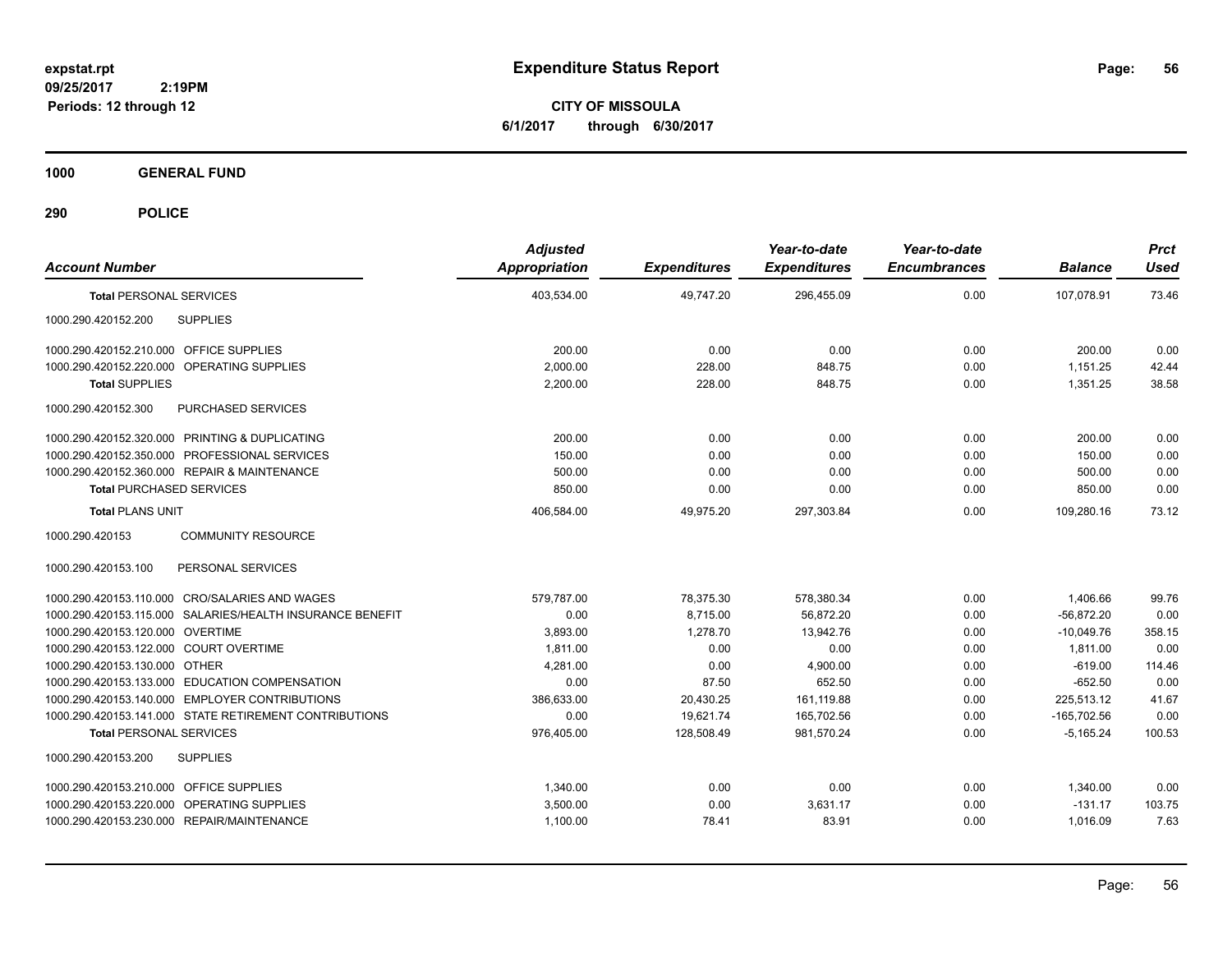**CITY OF MISSOULA 6/1/2017 through 6/30/2017**

**1000 GENERAL FUND**

| <b>Account Number</b>                                   | <b>Adjusted</b><br><b>Appropriation</b> | <b>Expenditures</b> | Year-to-date<br><b>Expenditures</b> | Year-to-date<br><b>Encumbrances</b> | <b>Balance</b> | <b>Prct</b><br><b>Used</b> |
|---------------------------------------------------------|-----------------------------------------|---------------------|-------------------------------------|-------------------------------------|----------------|----------------------------|
| 1000.290.420153.231.000 GASOLINE                        | 3.561.00                                | 698.45              | 1,006.49                            | 0.00                                | 2,554.51       | 28.26                      |
| <b>Total SUPPLIES</b>                                   | 9,501.00                                | 776.86              | 4,721.57                            | 0.00                                | 4,779.43       | 49.70                      |
| PURCHASED SERVICES<br>1000.290.420153.300               |                                         |                     |                                     |                                     |                |                            |
| 1000.290.420153.320.000 PRINTING & DUPLICATING          | 580.00                                  | 0.00                | 0.00                                | 0.00                                | 580.00         | 0.00                       |
| 1000.290.420153.360.000 REPAIR & MAINTENANCE            | 500.00                                  | 151.98              | 331.98                              | 0.00                                | 168.02         | 66.40                      |
| <b>Total PURCHASED SERVICES</b>                         | 1,080.00                                | 151.98              | 331.98                              | 0.00                                | 748.02         | 30.74                      |
| 1000.290.420153.900<br><b>CAPITAL OUTLAY</b>            |                                         |                     |                                     |                                     |                |                            |
| <b>Total CAPITAL OUTLAY</b>                             | 0.00                                    | 0.00                | 0.00                                | 0.00                                | 0.00           | 0.00                       |
| <b>Total COMMUNITY RESOURCE</b>                         | 986.986.00                              | 129,437.33          | 986,623.79                          | 0.00                                | 362.21         | 99.96                      |
| ABANDONED VEHICLE PROGRAM<br>1000.290.420154            |                                         |                     |                                     |                                     |                |                            |
| 1000.290.420154.100<br>PERSONAL SERVICES                |                                         |                     |                                     |                                     |                |                            |
| 1000.290.420154.110.000 SALARIES AND WAGES              | 38,119.00                               | 5,151.81            | 38.374.76                           | 0.00                                | $-255.76$      | 100.67                     |
| 1000.290.420154.120.000 OVERTIME                        | 973.00                                  | 0.00                | 81.34                               | 0.00                                | 891.66         | 8.36                       |
| 1000.290.420154.140.000 EMPLOYER CONTRIBUTIONS          | 16.199.00                               | 1.696.14            | 16.935.90                           | 0.00                                | $-736.90$      | 104.55                     |
| <b>Total PERSONAL SERVICES</b>                          | 55,291.00                               | 6,847.95            | 55,392.00                           | 0.00                                | $-101.00$      | 100.18                     |
| <b>SUPPLIES</b><br>1000.290.420154.200                  |                                         |                     |                                     |                                     |                |                            |
| 1000.290.420154.210.000 OFFICE SUPPLIES                 | 240.00                                  | 31.22               | 96.67                               | 0.00                                | 143.33         | 40.28                      |
| 1000.290.420154.220.000 OPERATING SUPPLIES              | 400.00                                  | 32.40               | 165.04                              | 0.00                                | 234.96         | 41.26                      |
| <b>Total SUPPLIES</b>                                   | 640.00                                  | 63.62               | 261.71                              | 0.00                                | 378.29         | 40.89                      |
| PURCHASED SERVICES<br>1000.290.420154.300               |                                         |                     |                                     |                                     |                |                            |
| 1000.290.420154.310.000 COMMUNICATIONS                  | 2,484.00                                | 342.08              | 782.88                              | 0.00                                | 1,701.12       | 31.52                      |
| 1000.290.420154.320.000 PRINTING & DUPLICATING          | 768.00                                  | 187.30              | 863.51                              | 0.00                                | $-95.51$       | 112.44                     |
| 1000.290.420154.330.000 PUBLICITY, SUBSCRIPTIONS & DUES | 2,400.00                                | 0.00                | 622.00                              | 0.00                                | 1,778.00       | 25.92                      |
| PROFESSIONAL SERVICES<br>1000.290.420154.350.000        | 12,429.00                               | 105.75              | 294.34                              | 0.00                                | 12,134.66      | 2.37                       |
| 1000.290.420154.350.011 PROFESSIONAL SERVICES           | 0.00                                    | 1,915.00            | 5,457.00                            | 0.00                                | $-5,457.00$    | 0.00                       |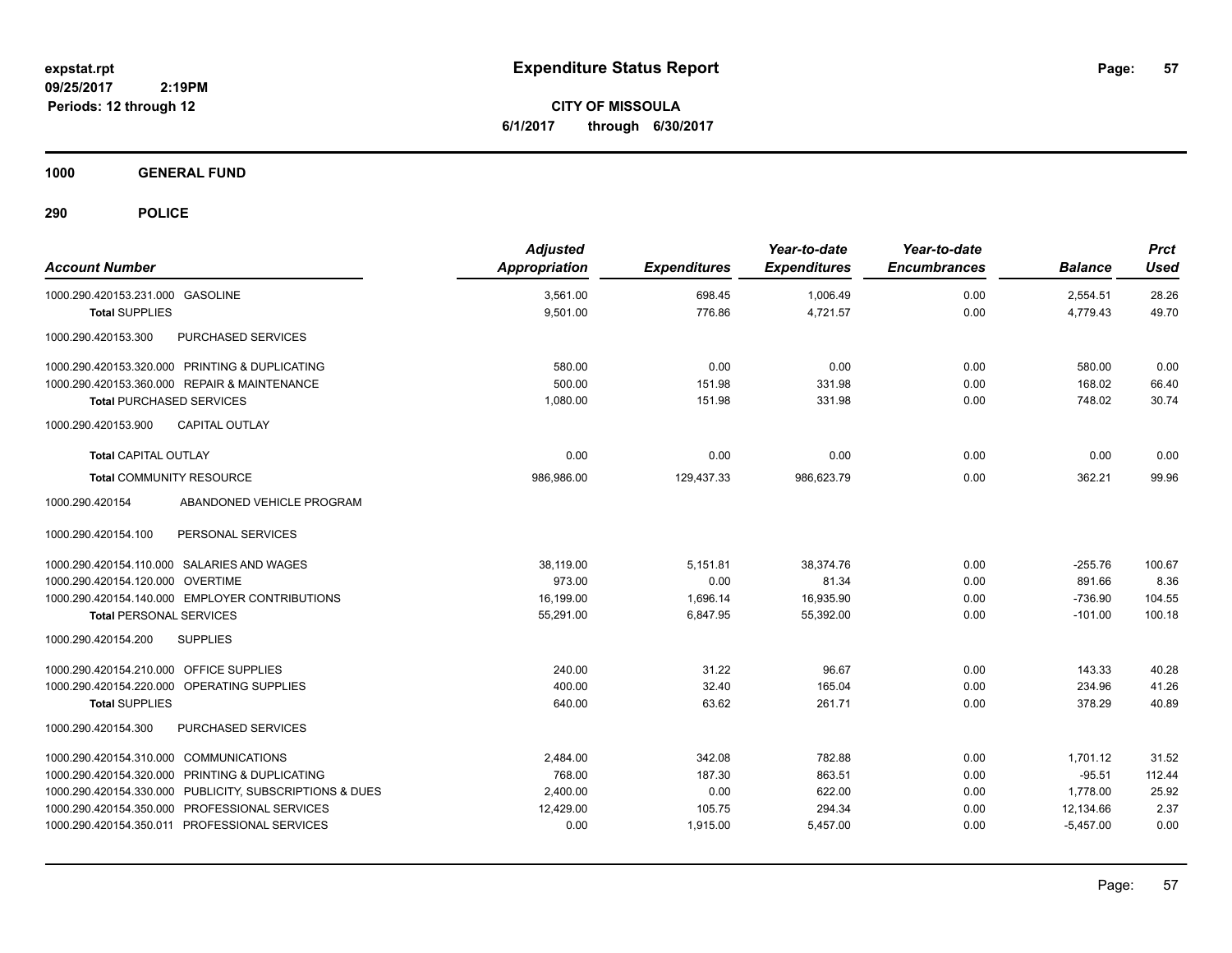**CITY OF MISSOULA 6/1/2017 through 6/30/2017**

**1000 GENERAL FUND**

| <b>Account Number</b>                                                            | <b>Adjusted</b><br>Appropriation | <b>Expenditures</b>  | Year-to-date<br><b>Expenditures</b> | Year-to-date<br><b>Encumbrances</b> | <b>Balance</b>          | <b>Prct</b><br><b>Used</b> |
|----------------------------------------------------------------------------------|----------------------------------|----------------------|-------------------------------------|-------------------------------------|-------------------------|----------------------------|
| 1000.290.420154.350.012 PROFESSIONAL SERVICES<br><b>Total PURCHASED SERVICES</b> | 0.00<br>18.081.00                | 1.000.00<br>3,550.13 | 6,000.00<br>14,019.73               | 0.00<br>0.00                        | $-6.000.00$<br>4.061.27 | 0.00<br>77.54              |
| Total ABANDONED VEHICLE PROGRAM                                                  | 74,012.00                        | 10,461.70            | 69,673.44                           | 0.00                                | 4,338.56                | 94.14                      |
| 1000.290.420160<br><b>COMMUNICATIONS</b>                                         |                                  |                      |                                     |                                     |                         |                            |
| PERSONAL SERVICES<br>1000.290.420160.100                                         |                                  |                      |                                     |                                     |                         |                            |
| 1000.290.420160.110.000 SALARIES AND WAGES                                       | 257.927.00                       | 31,465.64            | 240,907.07                          | 0.00                                | 17.019.93               | 93.40                      |
| 1000.290.420160.120.000 OVERTIME                                                 | 9.733.00                         | 388.92               | 4,992.93                            | 0.00                                | 4,740.07                | 51.30                      |
| 1000.290.420160.140.000 EMPLOYER CONTRIBUTIONS                                   | 102,210.00                       | 7,859.63             | 95,570.17                           | 0.00                                | 6,639.83                | 93.50                      |
| <b>Total PERSONAL SERVICES</b>                                                   | 369,870.00                       | 39,714.19            | 341,470.17                          | 0.00                                | 28,399.83               | 92.32                      |
| <b>SUPPLIES</b><br>1000.290.420160.200                                           |                                  |                      |                                     |                                     |                         |                            |
| 1000.290.420160.210.000 OFFICE SUPPLIES                                          | 400.00                           | 0.00                 | 748.47                              | 0.00                                | $-348.47$               | 187.12                     |
| 1000.290.420160.220.000 OPERATING SUPPLIES                                       | 800.00                           | 26.76                | 209.12                              | 0.00                                | 590.88                  | 26.14                      |
| <b>Total SUPPLIES</b>                                                            | 1,200.00                         | 26.76                | 957.59                              | 0.00                                | 242.41                  | 79.80                      |
| 1000.290.420160.300<br><b>PURCHASED SERVICES</b>                                 |                                  |                      |                                     |                                     |                         |                            |
| 1000.290.420160.310.000 COMMUNICATIONS                                           | 14,200.00                        | 0.00                 | 16.772.48                           | 0.00                                | $-2.572.48$             | 118.12                     |
| 1000.290.420160.320.000 PRINTING & DUPLICATING                                   | 150.00                           | 0.00                 | 78.72                               | 0.00                                | 71.28                   | 52.48                      |
| <b>Total PURCHASED SERVICES</b>                                                  | 14,350.00                        | 0.00                 | 16,851.20                           | 0.00                                | $-2,501.20$             | 117.43                     |
| <b>Total COMMUNICATIONS</b>                                                      | 385,420.00                       | 39.740.95            | 359,278.96                          | 0.00                                | 26.141.04               | 93.22                      |
| 1000.290.420170<br><b>RECORDS</b>                                                |                                  |                      |                                     |                                     |                         |                            |
| 1000.290.420170.100<br>PERSONAL SERVICES                                         |                                  |                      |                                     |                                     |                         |                            |
| 1000.290.420170.110.000 SALARIES AND WAGES                                       | 147.886.00                       | 24,499.48            | 154,566.77                          | 0.00                                | $-6.680.77$             | 104.52                     |
| 1000.290.420170.120.000 OVERTIME                                                 | 779.00                           | 36.59                | 714.24                              | 0.00                                | 64.76                   | 91.69                      |
| 1000.290.420170.140.000 EMPLOYER CONTRIBUTIONS                                   | 63,593.00                        | 8,235.11             | 69,431.45                           | 0.00                                | $-5,838.45$             | 109.18                     |
| <b>Total PERSONAL SERVICES</b>                                                   | 212,258.00                       | 32,771.18            | 224,712.46                          | 0.00                                | $-12,454.46$            | 105.87                     |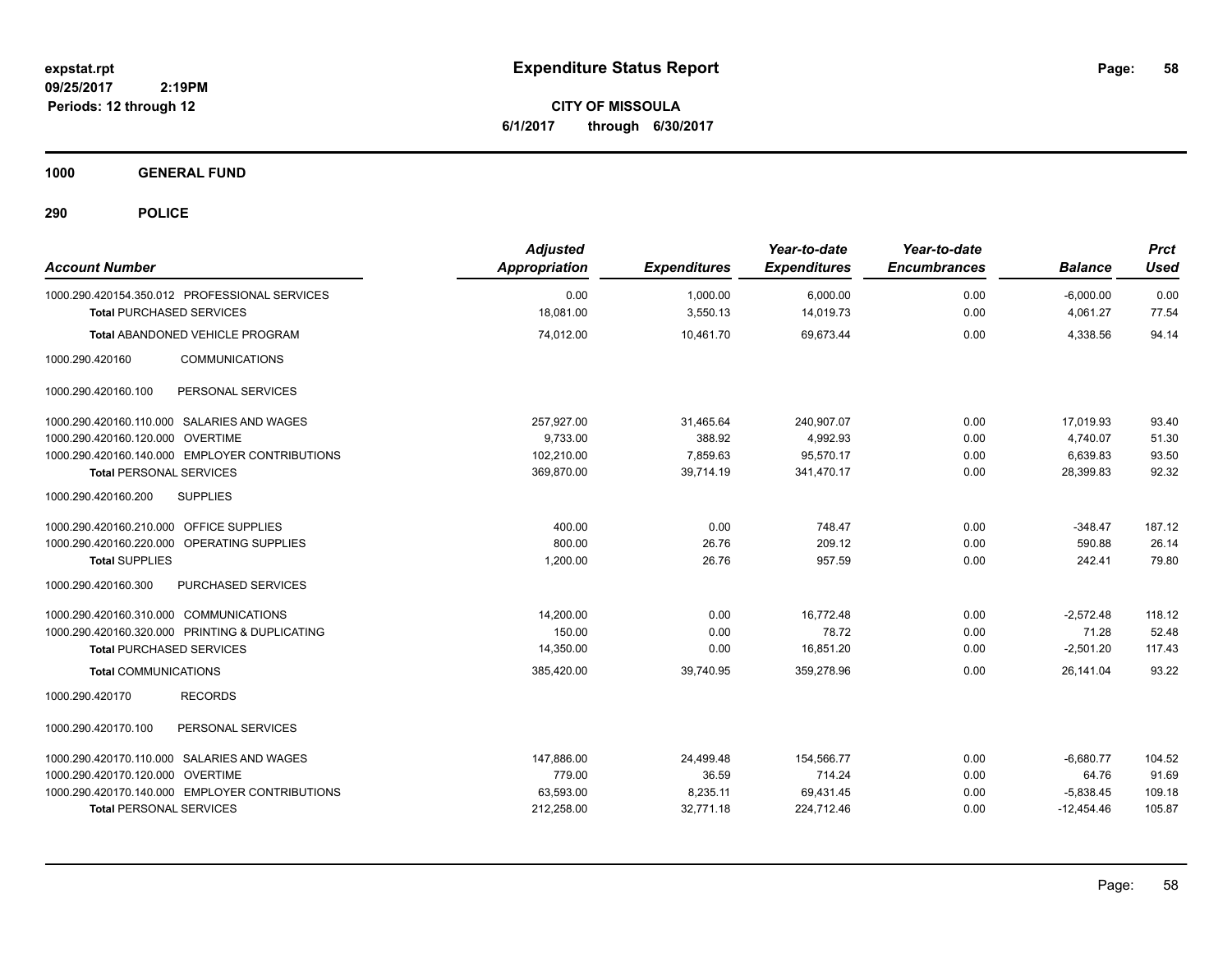**CITY OF MISSOULA 6/1/2017 through 6/30/2017**

**1000 GENERAL FUND**

| <b>Account Number</b>                          | <b>Adjusted</b><br><b>Appropriation</b> | <b>Expenditures</b> | Year-to-date<br><b>Expenditures</b> | Year-to-date<br><b>Encumbrances</b> | <b>Balance</b> | <b>Prct</b><br><b>Used</b> |
|------------------------------------------------|-----------------------------------------|---------------------|-------------------------------------|-------------------------------------|----------------|----------------------------|
| <b>SUPPLIES</b><br>1000.290.420170.200         |                                         |                     |                                     |                                     |                |                            |
| 1000.290.420170.210.000 OFFICE SUPPLIES        | 800.00                                  | 6.47                | 37.32                               | 0.00                                | 762.68         | 4.67                       |
| 1000.290.420170.220.000 OPERATING SUPPLIES     | 850.00                                  | 19.99               | 175.61                              | 0.00                                | 674.39         | 20.66                      |
| <b>Total SUPPLIES</b>                          | 1,650.00                                | 26.46               | 212.93                              | 0.00                                | 1,437.07       | 12.90                      |
| 1000.290.420170.300<br>PURCHASED SERVICES      |                                         |                     |                                     |                                     |                |                            |
| <b>Total PURCHASED SERVICES</b>                | 0.00                                    | 0.00                | 0.00                                | 0.00                                | 0.00           | 0.00                       |
| 1000.290.420170.500<br><b>FIXED CHARGES</b>    |                                         |                     |                                     |                                     |                |                            |
| <b>Total FIXED CHARGES</b>                     | 0.00                                    | 0.00                | 0.00                                | 0.00                                | 0.00           | 0.00                       |
| <b>CAPITAL OUTLAY</b><br>1000.290.420170.900   |                                         |                     |                                     |                                     |                |                            |
| <b>Total CAPITAL OUTLAY</b>                    | 0.00                                    | 0.00                | 0.00                                | 0.00                                | 0.00           | 0.00                       |
| <b>Total RECORDS</b>                           | 213,908.00                              | 32,797.64           | 224,925.39                          | 0.00                                | $-11,017.39$   | 105.15                     |
| 1000.290.420182<br><b>EVIDENCE</b>             |                                         |                     |                                     |                                     |                |                            |
| PERSONAL SERVICES<br>1000.290.420182.100       |                                         |                     |                                     |                                     |                |                            |
| 1000.290.420182.110.000 SALARIES AND WAGES     | 115,324.00                              | 15,589.23           | 116,126.74                          | 0.00                                | $-802.74$      | 100.70                     |
| 1000.290.420182.120.000 OVERTIME               | 2,433.00                                | 365.79              | 1,938.02                            | 0.00                                | 494.98         | 79.66                      |
| 1000.290.420182.140.000 EMPLOYER CONTRIBUTIONS | 47,691.00                               | 4,999.49            | 50,119.52                           | 0.00                                | $-2,428.52$    | 105.09                     |
| <b>Total PERSONAL SERVICES</b>                 | 165,448.00                              | 20,954.51           | 168.184.28                          | 0.00                                | $-2,736.28$    | 101.65                     |
| <b>SUPPLIES</b><br>1000.290.420182.200         |                                         |                     |                                     |                                     |                |                            |
| 1000.290.420182.210.000 OFFICE SUPPLIES        | 800.00                                  | 0.00                | 646.09                              | 0.00                                | 153.91         | 80.76                      |
| 1000.290.420182.220.000 OPERATING SUPPLIES     | 5,800.00                                | 299.78              | 5,934.13                            | 0.00                                | $-134.13$      | 102.31                     |
| 1000.290.420182.230.000 REPAIR/MAINTENANCE     | 500.00                                  | 0.00                | 15.92                               | 0.00                                | 484.08         | 3.18                       |
| 1000.290.420182.231.000 GASOLINE               | 479.00                                  | 128.51              | 870.05                              | 0.00                                | $-391.05$      | 181.64                     |
| <b>Total SUPPLIES</b>                          | 7,579.00                                | 428.29              | 7,466.19                            | 0.00                                | 112.81         | 98.51                      |
| 1000.290.420182.300<br>PURCHASED SERVICES      |                                         |                     |                                     |                                     |                |                            |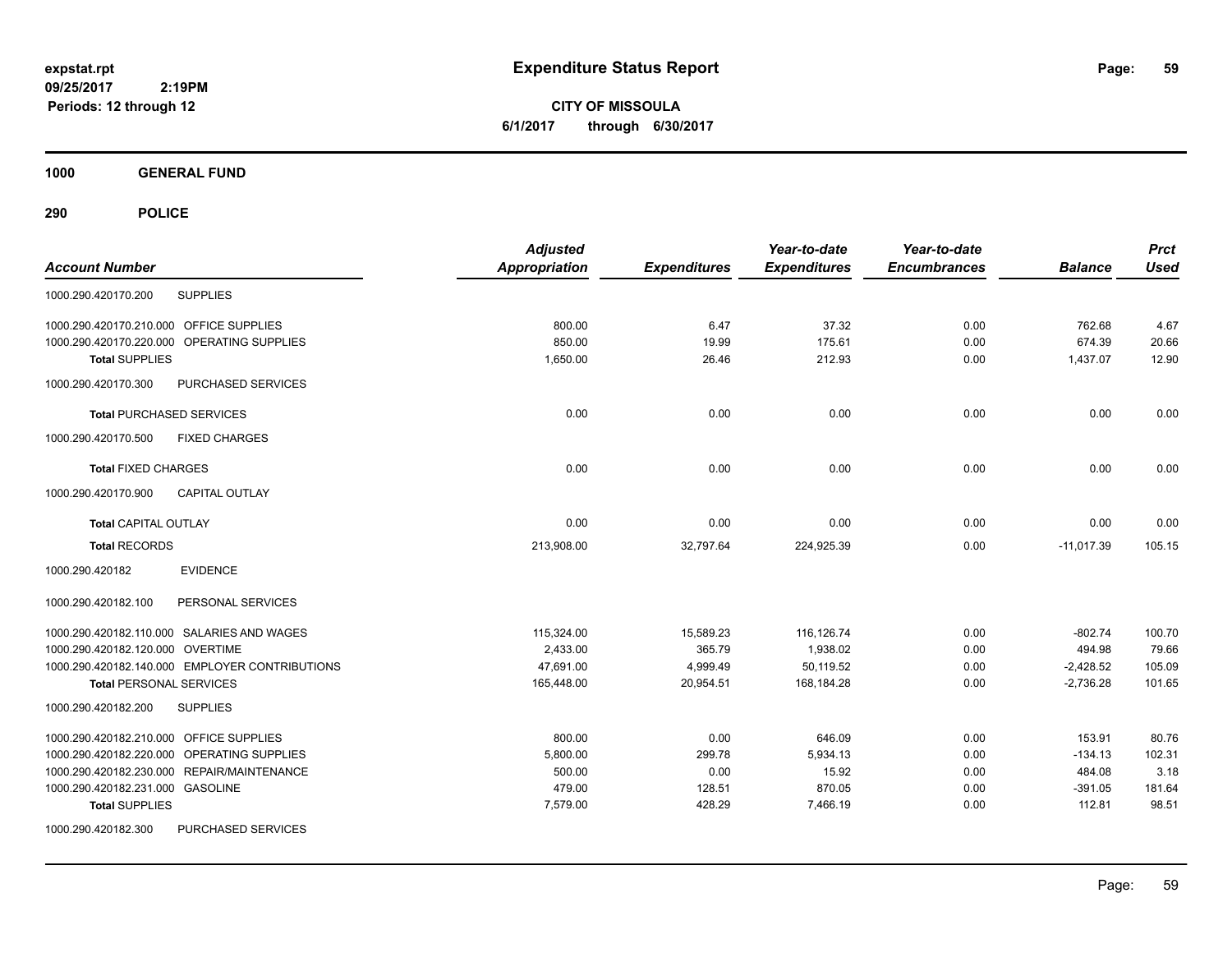**CITY OF MISSOULA 6/1/2017 through 6/30/2017**

**1000 GENERAL FUND**

| <b>Account Number</b>                            | <b>Adjusted</b> |                     | Year-to-date<br><b>Expenditures</b> | Year-to-date<br><b>Encumbrances</b> | <b>Balance</b> | <b>Prct</b><br><b>Used</b> |
|--------------------------------------------------|-----------------|---------------------|-------------------------------------|-------------------------------------|----------------|----------------------------|
|                                                  | Appropriation   | <b>Expenditures</b> |                                     |                                     |                |                            |
| 1000.290.420182.310.000 COMMUNICATIONS           | 300.00          | 0.00                | 0.00                                | 0.00                                | 300.00         | 0.00                       |
| 1000.290.420182.320.000 PRINTING & DUPLICATING   | 1,000.00        | 0.00                | 22.61                               | 0.00                                | 977.39         | 2.26                       |
| 1000.290.420182.350.000 PROFESSIONAL SERVICES    | 42,956.00       | 5,645.00            | 29,684.50                           | 0.00                                | 13,271.50      | 69.10                      |
| 1000.290.420182.360.000 REPAIR & MAINTENANCE     | 150.00          | 0.00                | 63.99                               | 0.00                                | 86.01          | 42.66                      |
| <b>Total PURCHASED SERVICES</b>                  | 44,406.00       | 5,645.00            | 29,771.10                           | 0.00                                | 14,634.90      | 67.04                      |
| <b>FIXED CHARGES</b><br>1000.290.420182.500      |                 |                     |                                     |                                     |                |                            |
| 1000.290.420182.500.000 FIXED CHARGES            | 650.00          | 0.00                | 412.00                              | 0.00                                | 238.00         | 63.38                      |
| <b>Total FIXED CHARGES</b>                       | 650.00          | 0.00                | 412.00                              | 0.00                                | 238.00         | 63.38                      |
| <b>Total EVIDENCE</b>                            | 218,083.00      | 27,027.80           | 205,833.57                          | 0.00                                | 12,249.43      | 94.38                      |
| <b>SPECIAL TEAMS</b><br>1000.290.420185          |                 |                     |                                     |                                     |                |                            |
| PERSONAL SERVICES<br>1000.290.420185.100         |                 |                     |                                     |                                     |                |                            |
| <b>Total PERSONAL SERVICES</b>                   | 0.00            | 0.00                | 0.00                                | 0.00                                | 0.00           | 0.00                       |
| 1000.290.420185.200<br><b>SUPPLIES</b>           |                 |                     |                                     |                                     |                |                            |
| 1000.290.420185.220.000 OPERATING SUPPLIES       | 19.112.00       | 1,940.34            | 16,639.47                           | 0.00                                | 2,472.53       | 87.06                      |
| 1000.290.420185.230.000 REPAIR/MAINTENANCE       | 200.00          | 0.00                | 1,034.87                            | 0.00                                | $-834.87$      | 517.44                     |
| 1000.290.420185.231.000 GASOLINE                 | 239.00          | 51.22               | 338.63                              | 0.00                                | $-99.63$       | 141.69                     |
| <b>Total SUPPLIES</b>                            | 19,551.00       | 1,991.56            | 18,012.97                           | 0.00                                | 1,538.03       | 92.13                      |
| PURCHASED SERVICES<br>1000.290.420185.300        |                 |                     |                                     |                                     |                |                            |
| 1000.290.420185.350.000 PROFESSIONAL SERVICES    | 175.00          | 0.00                | 346.00                              | 0.00                                | $-171.00$      | 197.71                     |
| 1000.290.420185.360.000 REPAIR & MAINTENANCE     | 350.00          | 0.00                | 0.00                                | 0.00                                | 350.00         | 0.00                       |
| <b>Total PURCHASED SERVICES</b>                  | 525.00          | 0.00                | 346.00                              | 0.00                                | 179.00         | 65.90                      |
| <b>Total SPECIAL TEAMS</b>                       | 20,076.00       | 1,991.56            | 18,358.97                           | 0.00                                | 1,717.03       | 91.45                      |
| CONTINGENCY-NEW AWARD FUNDING<br>1000.290.420199 |                 |                     |                                     |                                     |                |                            |
| PERSONAL SERVICES<br>1000.290.420199.100         |                 |                     |                                     |                                     |                |                            |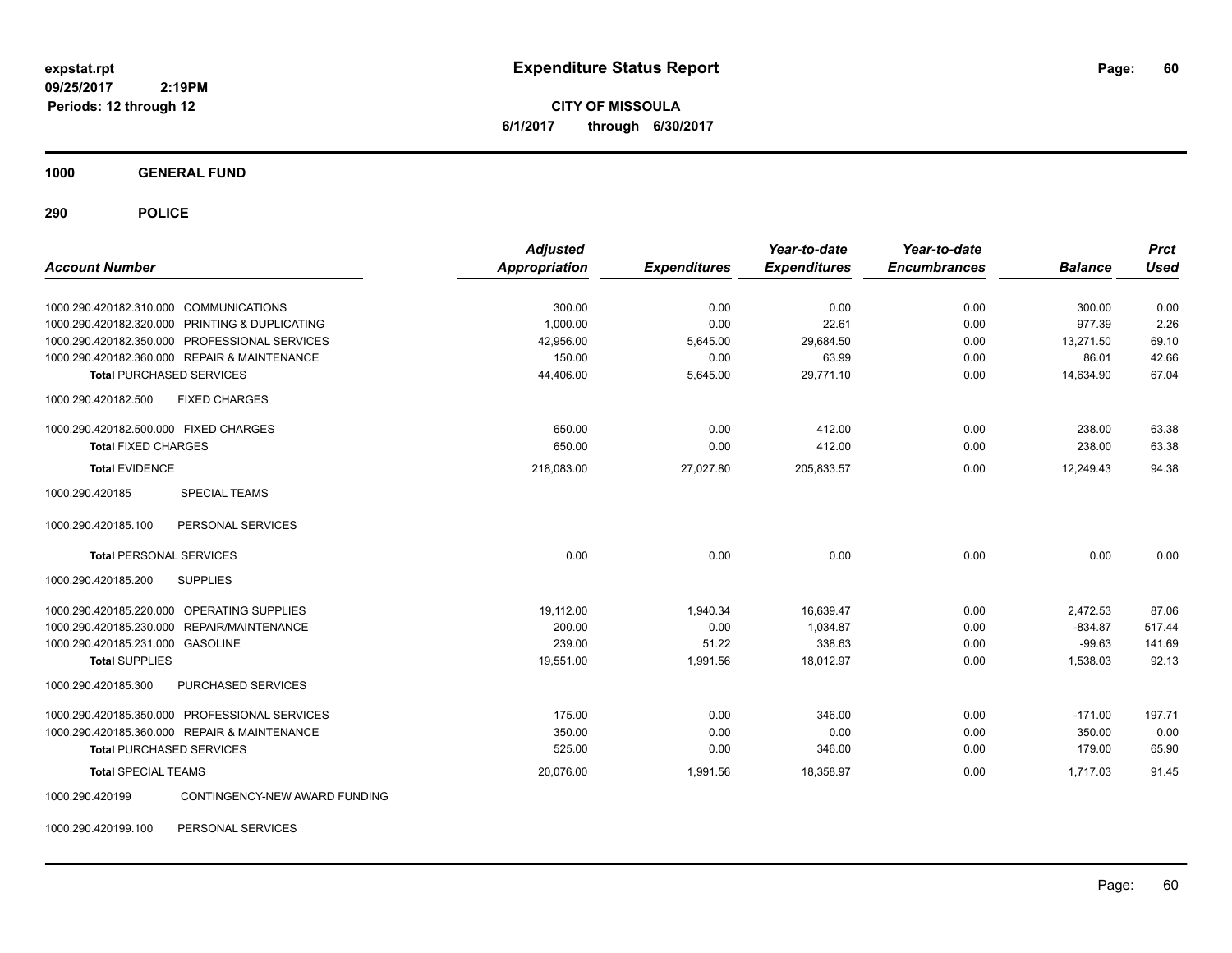**CITY OF MISSOULA 6/1/2017 through 6/30/2017**

**1000 GENERAL FUND**

| <b>Account Number</b>                        | <b>Adjusted</b><br><b>Appropriation</b> | <b>Expenditures</b> | Year-to-date<br><b>Expenditures</b> | Year-to-date<br><b>Encumbrances</b> | <b>Balance</b> | <b>Prct</b><br><b>Used</b> |
|----------------------------------------------|-----------------------------------------|---------------------|-------------------------------------|-------------------------------------|----------------|----------------------------|
| <b>Total PERSONAL SERVICES</b>               | 0.00                                    | 0.00                | 0.00                                | 0.00                                | 0.00           | 0.00                       |
| <b>SUPPLIES</b><br>1000.290.420199.200       |                                         |                     |                                     |                                     |                |                            |
| <b>Total SUPPLIES</b>                        | 0.00                                    | 0.00                | 0.00                                | 0.00                                | 0.00           | 0.00                       |
| PURCHASED SERVICES<br>1000.290.420199.300    |                                         |                     |                                     |                                     |                |                            |
| <b>Total PURCHASED SERVICES</b>              | 0.00                                    | 0.00                | 0.00                                | 0.00                                | 0.00           | 0.00                       |
| 1000.290.420199.900<br><b>CAPITAL OUTLAY</b> |                                         |                     |                                     |                                     |                |                            |
| Total CONTINGENCY-NEW AWARD FUNDING          | 0.00                                    | 0.00                | 0.00                                | 0.00                                | 0.00           | 0.00                       |
| *** Title Not Found ***<br>1000.290.420256   |                                         |                     |                                     |                                     |                |                            |
| 1000.290.420256.100<br>PERSONAL SERVICES     |                                         |                     |                                     |                                     |                |                            |
| Total *** Title Not Found ***                | 0.00                                    | 0.00                | 0.00                                | 0.00                                | 0.00           | 0.00                       |
| <b>Total POLICE</b>                          | 15,572,461.00                           | 1,971,403.90        | 15,026,380.58                       | 0.00                                | 546,080.42     | 96.49                      |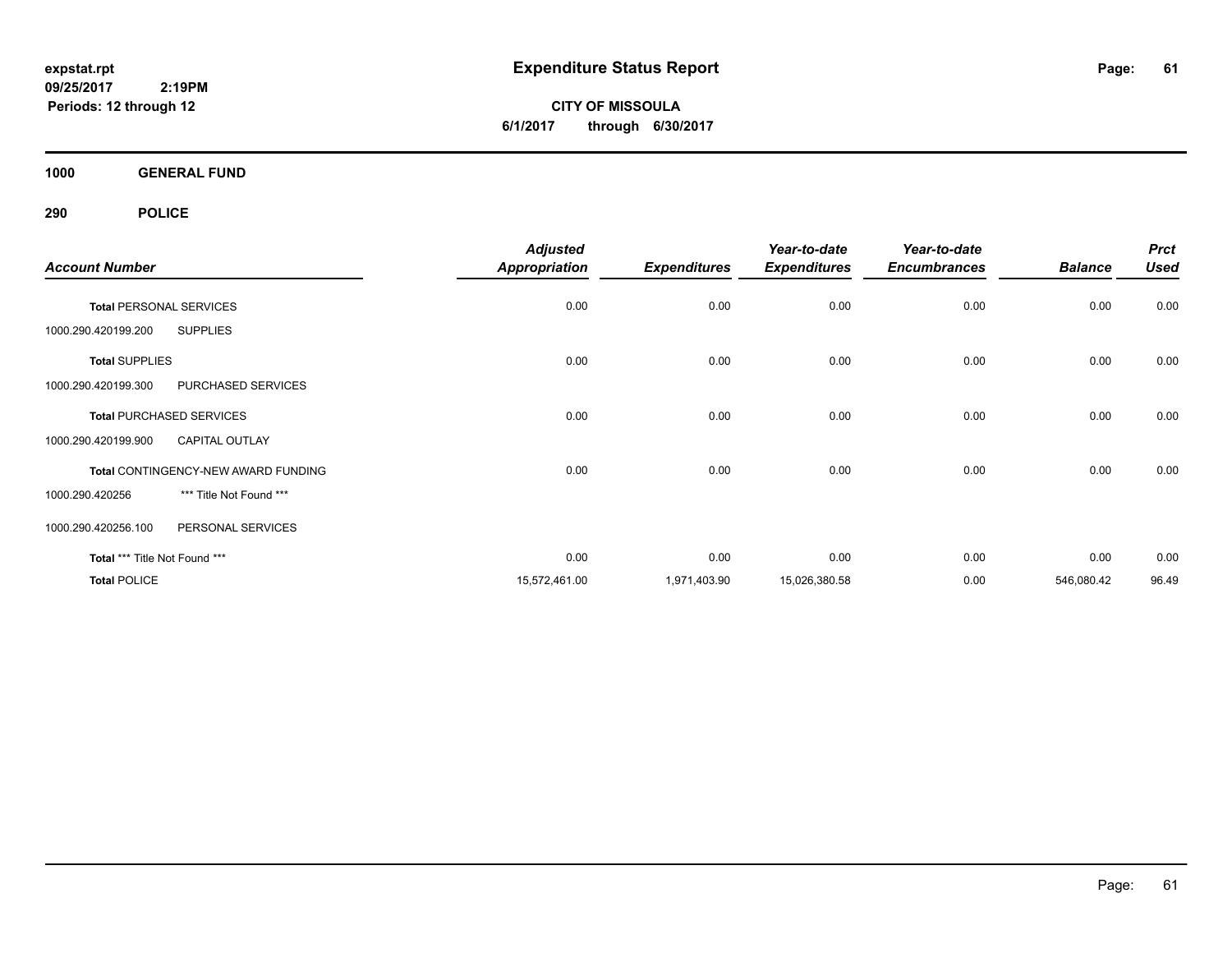**CITY OF MISSOULA 6/1/2017 through 6/30/2017**

**1000 GENERAL FUND**

| <b>Account Number</b>                   |                                                           | <b>Adjusted</b><br>Appropriation | <b>Expenditures</b> | Year-to-date<br><b>Expenditures</b> | Year-to-date<br><b>Encumbrances</b> | <b>Balance</b> | <b>Prct</b><br><b>Used</b> |
|-----------------------------------------|-----------------------------------------------------------|----------------------------------|---------------------|-------------------------------------|-------------------------------------|----------------|----------------------------|
| 1000.300.420410                         | <b>ADMINISTRATION</b>                                     |                                  |                     |                                     |                                     |                |                            |
| 1000.300.420410.100                     | PERSONAL SERVICES                                         |                                  |                     |                                     |                                     |                |                            |
|                                         | 1000.300.420410.110.000 SALARIES AND WAGES                | 462,190.00                       | 49,729.90           | 468,709.21                          | 0.00                                | $-6,519.21$    | 101.41                     |
|                                         | 1000.300.420410.115.000 SALARIES/HEALTH INSURANCE BENEFIT | 25,695.00                        | 2,682.00            | 20,863.80                           | 0.00                                | 4,831.20       | 81.20                      |
| 1000.300.420410.120.000 OVERTIME        |                                                           | 0.00                             | 0.00                | 193.06                              | 0.00                                | $-193.06$      | 0.00                       |
| 1000.300.420410.130.000 OTHER           |                                                           | 0.00                             | 0.00                | 1,875.00                            | 0.00                                | $-1,875.00$    | 0.00                       |
|                                         | 1000.300.420410.140.000 EMPLOYER CONTRIBUTIONS            | 125.417.00                       | 12,598.52           | 126.292.04                          | 0.00                                | $-875.04$      | 100.70                     |
|                                         | 1000.300.420410.141.000 STATE RETIREMENT CONTRIBUTIONS    | 119,128.00                       | 9,371.30            | 116,184.10                          | 0.00                                | 2,943.90       | 97.53                      |
| <b>Total PERSONAL SERVICES</b>          |                                                           | 732,430.00                       | 74,381.72           | 734,117.21                          | 0.00                                | $-1,687.21$    | 100.23                     |
| 1000.300.420410.200                     | <b>SUPPLIES</b>                                           |                                  |                     |                                     |                                     |                |                            |
| 1000.300.420410.210.000 OFFICE SUPPLIES |                                                           | 8,471.00                         | 1,649.51            | 5,169.47                            | 0.00                                | 3.301.53       | 61.03                      |
|                                         | 1000.300.420410.220.000 OPERATING SUPPLIES                | 2,822.00                         | 475.75              | 2,205.61                            | 0.00                                | 616.39         | 78.16                      |
| 1000.300.420410.230.000                 | <b>REPAIR/MAINTENANCE</b>                                 | 300.00                           | 107.19              | 1.543.95                            | 0.00                                | $-1.243.95$    | 514.65                     |
| 1000.300.420410.240.000                 | <b>OTHER SUPPLIES</b>                                     | 593.00                           | 0.00                | 74.95                               | 0.00                                | 518.05         | 12.64                      |
| <b>Total SUPPLIES</b>                   |                                                           | 12,186.00                        | 2,232.45            | 8,993.98                            | 0.00                                | 3,192.02       | 73.81                      |
| 1000.300.420410.300                     | <b>PURCHASED SERVICES</b>                                 |                                  |                     |                                     |                                     |                |                            |
| 1000.300.420410.310.000 COMMUNICATIONS  |                                                           | 577.00                           | 42.56               | 589.99                              | 0.00                                | $-12.99$       | 102.25                     |
| 1000.300.420410.320.000                 | PRINTING & DUPLICATING                                    | 240.00                           | 0.00                | 93.36                               | 0.00                                | 146.64         | 38.90                      |
|                                         | 1000.300.420410.330.000 PUBLICITY, SUBSCRIPTIONS & DUES   | 1,238.00                         | 0.00                | 1,079.00                            | 0.00                                | 159.00         | 87.16                      |
|                                         | 1000.300.420410.350.000 PROFESSIONAL SERVICES             | 192.00                           | 0.00                | 192.00                              | 0.00                                | 0.00           | 100.00                     |
| 1000.300.420410.360.000                 | <b>REPAIR &amp; MAINTENANCE</b>                           | 12,177.00                        | 0.00                | 12,177.00                           | 0.00                                | 0.00           | 100.00                     |
| 1000.300.420410.370.000                 | <b>TRAVEL</b>                                             | 4.240.00                         | 1,860.98            | 4,097.68                            | 0.00                                | 142.32         | 96.64                      |
| 1000.300.420410.380.000 TRAINING        |                                                           | 1,054.00                         | 0.00                | 1,700.00                            | 0.00                                | $-646.00$      | 161.29                     |
| <b>Total PURCHASED SERVICES</b>         |                                                           | 19,718.00                        | 1,903.54            | 19,929.03                           | 0.00                                | $-211.03$      | 101.07                     |
| 1000.300.420410.700                     | <b>GRANTS &amp; CONTRIBUTIONS</b>                         |                                  |                     |                                     |                                     |                |                            |
|                                         | 1000.300.420410.700.000 GRANTS & CONTRIBUTIONS            | 2,700.00                         | 0.00                | 0.00                                | 0.00                                | 2,700.00       | 0.00                       |
|                                         | <b>Total GRANTS &amp; CONTRIBUTIONS</b>                   | 2,700.00                         | 0.00                | 0.00                                | 0.00                                | 2,700.00       | 0.00                       |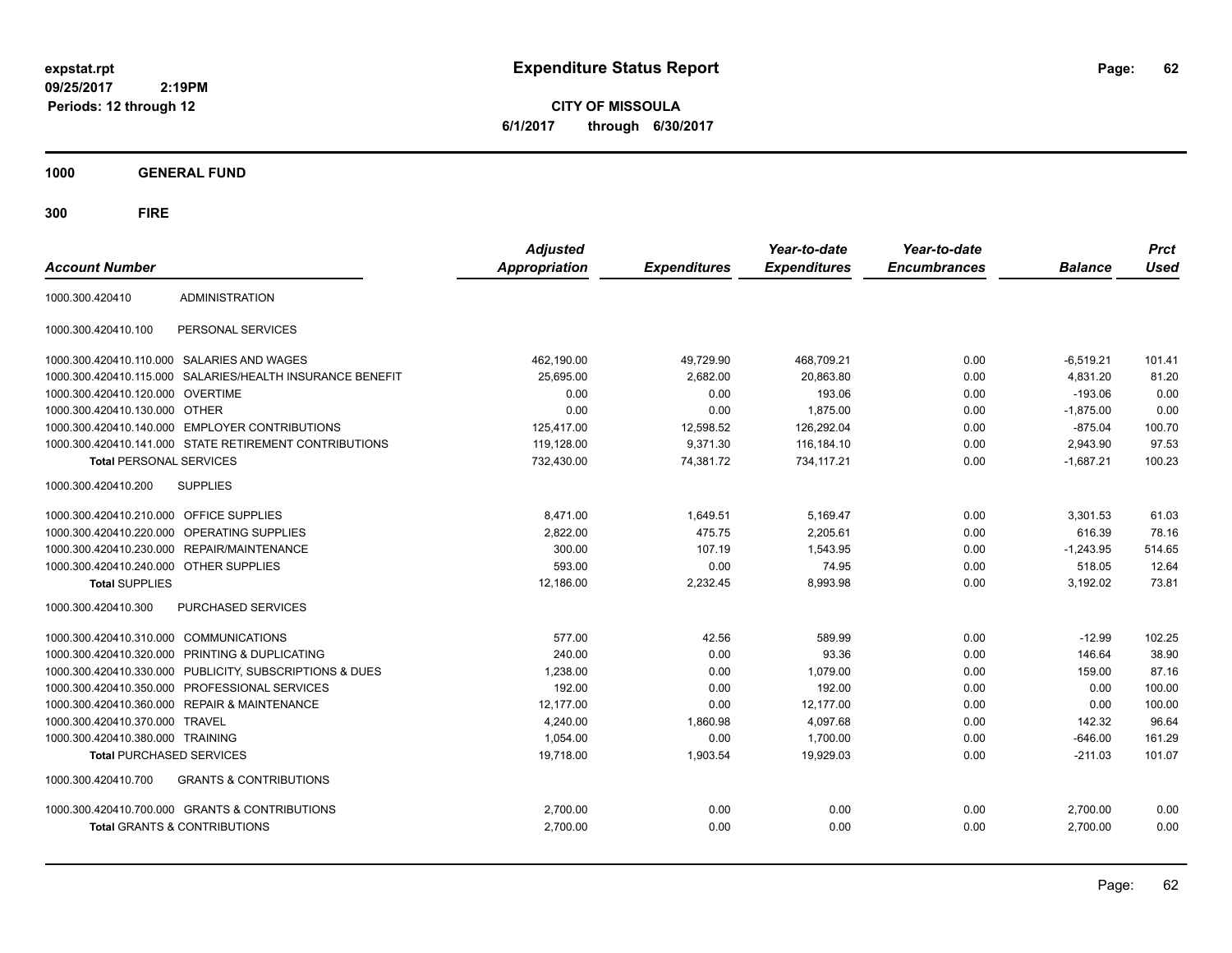**CITY OF MISSOULA 6/1/2017 through 6/30/2017**

**1000 GENERAL FUND**

| <b>Account Number</b>                                | <b>Adjusted</b><br><b>Appropriation</b> | <b>Expenditures</b> | Year-to-date<br><b>Expenditures</b> | Year-to-date<br><b>Encumbrances</b> | <b>Balance</b> | <b>Prct</b><br><b>Used</b> |
|------------------------------------------------------|-----------------------------------------|---------------------|-------------------------------------|-------------------------------------|----------------|----------------------------|
| OTHER OBJECTS<br>1000.300.420410.800                 |                                         |                     |                                     |                                     |                |                            |
| <b>Total OTHER OBJECTS</b>                           | 0.00                                    | 0.00                | 0.00                                | 0.00                                | 0.00           | 0.00                       |
| <b>Total ADMINISTRATION</b>                          | 767,034.00                              | 78,517.71           | 763,040.22                          | 0.00                                | 3,993.78       | 99.48                      |
| <b>FACILITY</b><br>1000.300.420420                   |                                         |                     |                                     |                                     |                |                            |
| PERSONAL SERVICES<br>1000.300.420420.100             |                                         |                     |                                     |                                     |                |                            |
| <b>Total PERSONAL SERVICES</b>                       | 0.00                                    | 0.00                | 0.00                                | 0.00                                | 0.00           | 0.00                       |
| 1000.300.420420.200<br><b>SUPPLIES</b>               |                                         |                     |                                     |                                     |                |                            |
| 1000.300.420420.210.000 OFFICE SUPPLIES              | 7.245.00                                | 3,262.68            | 9,084.67                            | 0.00                                | $-1,839.67$    | 125.39                     |
| <b>OPERATING SUPPLIES</b><br>1000.300.420420.220.000 | 6,448.00                                | 1,327.47            | 6,598.70                            | 0.00                                | $-150.70$      | 102.34                     |
| 1000.300.420420.230.000 REPAIR/MAINTENANCE           | 14,000.00                               | 363.84              | 7,980.03                            | 0.00                                | 6,019.97       | 57.00                      |
| <b>Total SUPPLIES</b>                                | 27,693.00                               | 4,953.99            | 23,663.40                           | 0.00                                | 4,029.60       | 85.45                      |
| PURCHASED SERVICES<br>1000.300.420420.300            |                                         |                     |                                     |                                     |                |                            |
| 1000.300.420420.340.000 SEWER                        | 1,429.00                                | 0.00                | 1,186.72                            | 0.00                                | 242.28         | 83.05                      |
| 1000.300.420420.341.000 ELECTRICITY & NATURAL GAS    | 69,567.00                               | 10,130.45           | 76,957.21                           | 0.00                                | $-7,390.21$    | 110.62                     |
| 1000.300.420420.343.000 WATER CHARGES                | 14,677.00                               | 2,093.74            | 11,668.15                           | 0.00                                | 3,008.85       | 79.50                      |
| 1000.300.420420.344.000 TELEPHONE SERVICE            | 19,484.00                               | 2,727.01            | 17,511.86                           | 0.00                                | 1,972.14       | 89.88                      |
| 1000.300.420420.345.000 GARBAGE                      | 5,680.00                                | 454.55              | 5.461.10                            | 0.00                                | 218.90         | 96.15                      |
| 1000.300.420420.360.000 REPAIR & MAINTENANCE         | 26,258.00                               | 4,954.80            | 37,702.10                           | 0.00                                | $-11,444.10$   | 143.58                     |
| <b>Total PURCHASED SERVICES</b>                      | 137,095.00                              | 20,360.55           | 150,487.14                          | 0.00                                | $-13,392.14$   | 109.77                     |
| 1000.300.420420.500<br><b>FIXED CHARGES</b>          |                                         |                     |                                     |                                     |                |                            |
| 1000.300.420420.500.000 FIXED CHARGES                | 226.00                                  | 0.00                | 0.00                                | 0.00                                | 226.00         | 0.00                       |
| 1000.300.420420.530.000 PROPANE TANK RENTAL          | 0.00                                    | 0.00                | 308.00                              | 0.00                                | $-308.00$      | 0.00                       |
| <b>Total FIXED CHARGES</b>                           | 226.00                                  | 0.00                | 308.00                              | 0.00                                | $-82.00$       | 136.28                     |
| <b>Total FACILITY</b>                                | 165,014.00                              | 25,314.54           | 174,458.54                          | 0.00                                | $-9,444.54$    | 105.72                     |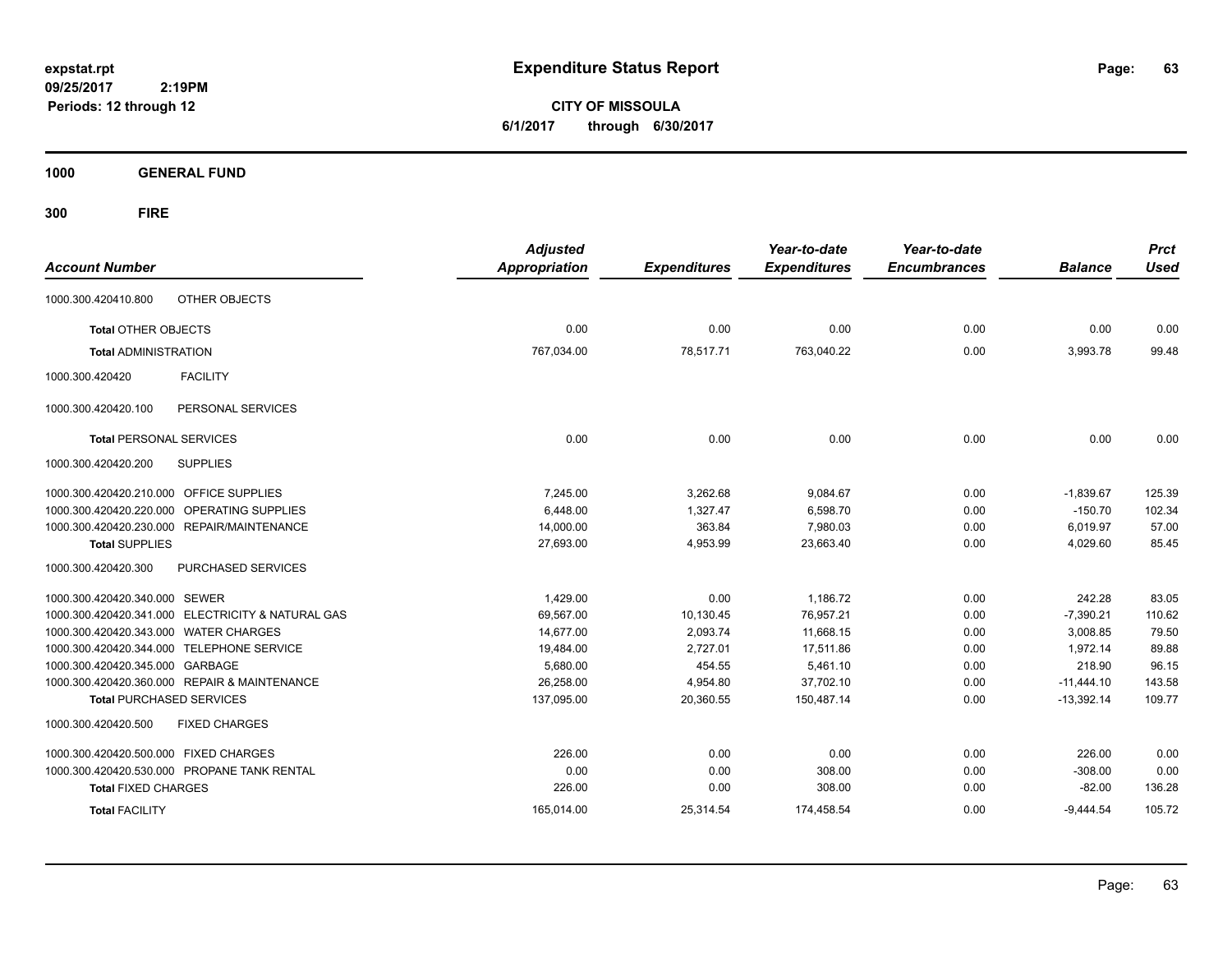**CITY OF MISSOULA 6/1/2017 through 6/30/2017**

**1000 GENERAL FUND**

| <b>Account Number</b>                   |                                                         | <b>Adjusted</b><br><b>Appropriation</b> | <b>Expenditures</b> | Year-to-date<br><b>Expenditures</b> | Year-to-date<br><b>Encumbrances</b> | <b>Balance</b> | <b>Prct</b><br><b>Used</b> |
|-----------------------------------------|---------------------------------------------------------|-----------------------------------------|---------------------|-------------------------------------|-------------------------------------|----------------|----------------------------|
| 1000.300.420430                         | PERSONNEL TRAINING                                      |                                         |                     |                                     |                                     |                |                            |
| 1000.300.420430.100                     | PERSONAL SERVICES                                       |                                         |                     |                                     |                                     |                |                            |
|                                         | 1000.300.420430.110.000 SALARIES AND WAGES              | 90.817.00                               | 12,256.65           | 91,342.56                           | 0.00                                | $-525.56$      | 100.58                     |
| 1000.300.420430.115.000                 | SALARIES/HEALTH INSURANCE BENEFIT                       | 8,424.00                                | 1,245.00            | 8,265.00                            | 0.00                                | 159.00         | 98.11                      |
| 1000.300.420430.120.000 OVERTIME        |                                                         | 5,288.00                                | 1,212.06            | 2,882.75                            | 0.00                                | 2,405.25       | 54.51                      |
| 1000.300.420430.130.000 OTHER           |                                                         | 0.00                                    | 0.00                | 625.00                              | 0.00                                | $-625.00$      | 0.00                       |
|                                         | 1000.300.420430.140.000 EMPLOYER CONTRIBUTIONS          | 20,845.00                               | 2,622.18            | 20,016.73                           | 0.00                                | 828.27         | 96.03                      |
|                                         | 1000.300.420430.141.000 STATE RETIREMENT CONTRIBUTIONS  | 32,362.00                               | 3,761.79            | 30,883.72                           | 0.00                                | 1,478.28       | 95.43                      |
| <b>Total PERSONAL SERVICES</b>          |                                                         | 157,736.00                              | 21,097.68           | 154,015.76                          | 0.00                                | 3,720.24       | 97.64                      |
| 1000.300.420430.200                     | <b>SUPPLIES</b>                                         |                                         |                     |                                     |                                     |                |                            |
| 1000.300.420430.210.000 OFFICE SUPPLIES |                                                         | 96.00                                   | 0.00                | 0.00                                | 0.00                                | 96.00          | 0.00                       |
| 1000.300.420430.220.000                 | OPERATING SUPPLIES                                      | 3,701.00                                | 1,359.97            | 3,737.97                            | 0.00                                | $-36.97$       | 101.00                     |
|                                         | 1000.300.420430.230.000 REPAIR/MAINTENANCE              | 320.00                                  | 0.00                | 6.58                                | 0.00                                | 313.42         | 2.06                       |
| <b>Total SUPPLIES</b>                   |                                                         | 4,117.00                                | 1,359.97            | 3,744.55                            | 0.00                                | 372.45         | 90.95                      |
| 1000.300.420430.300                     | PURCHASED SERVICES                                      |                                         |                     |                                     |                                     |                |                            |
|                                         | 1000.300.420430.320.000 PRINTING & DUPLICATING          | 192.00                                  | 0.00                | 0.00                                | 0.00                                | 192.00         | 0.00                       |
|                                         | 1000.300.420430.330.000 PUBLICITY, SUBSCRIPTIONS & DUES | 322.00                                  | 0.00                | 0.00                                | 0.00                                | 322.00         | 0.00                       |
| 1000.300.420430.370.000 TRAVEL          |                                                         | 1,148.00                                | 0.00                | 0.00                                | 0.00                                | 1.148.00       | 0.00                       |
| 1000.300.420430.380.000 TRAINING        |                                                         | 480.00                                  | 0.00                | 0.00                                | 0.00                                | 480.00         | 0.00                       |
| <b>Total PURCHASED SERVICES</b>         |                                                         | 2,142.00                                | 0.00                | 0.00                                | 0.00                                | 2,142.00       | 0.00                       |
| <b>Total PERSONNEL TRAINING</b>         |                                                         | 163,995.00                              | 22,457.65           | 157,760.31                          | 0.00                                | 6,234.69       | 96.20                      |
| 1000.300.420440                         | <b>FIRE PREVENTION</b>                                  |                                         |                     |                                     |                                     |                |                            |
| 1000.300.420440.100                     | PERSONAL SERVICES                                       |                                         |                     |                                     |                                     |                |                            |
|                                         | 1000.300.420440.110.000 SALARIES AND WAGES              | 422.496.00                              | 54,291.28           | 415.693.37                          | 0.00                                | 6,802.63       | 98.39                      |
| 1000.300.420440.115.000                 | SALARIES/HEALTH INSURANCE BENEFIT                       | 42,120.00                               | 6,033.00            | 41,133.00                           | 0.00                                | 987.00         | 97.66                      |
| 1000.300.420440.120.000 OVERTIME        |                                                         | 22,749.00                               | 1,117.79            | 9,150.87                            | 0.00                                | 13,598.13      | 40.23                      |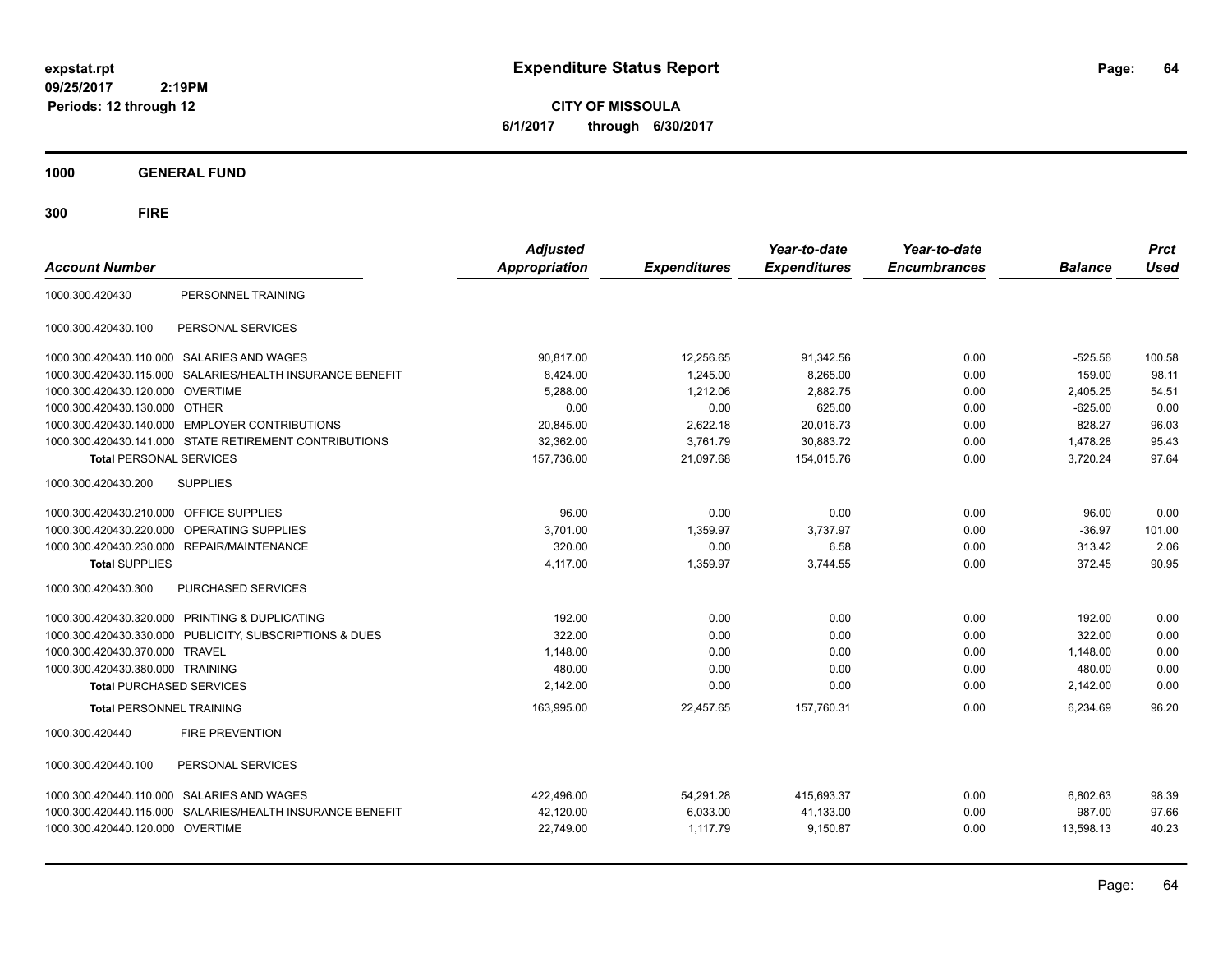**CITY OF MISSOULA 6/1/2017 through 6/30/2017**

**1000 GENERAL FUND**

| <b>Account Number</b>                   |                                                           | <b>Adjusted</b><br><b>Appropriation</b> | <b>Expenditures</b> | Year-to-date<br><b>Expenditures</b> | Year-to-date<br><b>Encumbrances</b> | <b>Balance</b> | <b>Prct</b><br><b>Used</b> |
|-----------------------------------------|-----------------------------------------------------------|-----------------------------------------|---------------------|-------------------------------------|-------------------------------------|----------------|----------------------------|
| 1000.300.420440.130.000 OTHER           |                                                           | 0.00                                    | 0.00                | 3,125.00                            | 0.00                                | $-3,125.00$    | 0.00                       |
|                                         | 1000.300.420440.140.000 EMPLOYER CONTRIBUTIONS            | 97,835.00                               | 12,072.42           | 93,445.57                           | 0.00                                | 4,389.43       | 95.51                      |
|                                         | 1000.300.420440.141.000 STATE RETIREMENT CONTRIBUTIONS    | 151,511.00                              | 17,358.02           | 142,327.67                          | 0.00                                | 9,183.33       | 93.94                      |
| <b>Total PERSONAL SERVICES</b>          |                                                           | 736.711.00                              | 90.872.51           | 704,875.48                          | 0.00                                | 31.835.52      | 95.68                      |
| 1000.300.420440.200                     | <b>SUPPLIES</b>                                           |                                         |                     |                                     |                                     |                |                            |
| 1000.300.420440.210.000 OFFICE SUPPLIES |                                                           | 144.00                                  | 0.00                | 17.68                               | 0.00                                | 126.32         | 12.28                      |
|                                         | 1000.300.420440.220.000 OPERATING SUPPLIES                | 4,956.00                                | 1,434.79            | 2,446.79                            | 0.00                                | 2,509.21       | 49.37                      |
|                                         | 1000.300.420440.230.000 REPAIR/MAINTENANCE                | 1,540.00                                | 447.60              | 577.34                              | 0.00                                | 962.66         | 37.49                      |
| <b>Total SUPPLIES</b>                   |                                                           | 6,640.00                                | 1,882.39            | 3,041.81                            | 0.00                                | 3,598.19       | 45.81                      |
| 1000.300.420440.300                     | PURCHASED SERVICES                                        |                                         |                     |                                     |                                     |                |                            |
|                                         | 1000.300.420440.320.000 PRINTING & DUPLICATING            | 192.00                                  | 0.00                | 73.76                               | 0.00                                | 118.24         | 38.42                      |
|                                         | 1000.300.420440.330.000 PUBLICITY, SUBSCRIPTIONS & DUES   | 4,916.00                                | 1,720.00            | 4,709.00                            | 0.00                                | 207.00         | 95.79                      |
| 1000.300.420440.370.000 TRAVEL          |                                                           | 5,448.00                                | 0.00                | 2,110.93                            | 0.00                                | 3,337.07       | 38.75                      |
| 1000.300.420440.380.000 TRAINING        |                                                           | 2.506.00                                | 0.00                | 345.00                              | 0.00                                | 2,161.00       | 13.77                      |
| <b>Total PURCHASED SERVICES</b>         |                                                           | 13,062.00                               | 1,720.00            | 7,238.69                            | 0.00                                | 5,823.31       | 55.42                      |
| <b>Total FIRE PREVENTION</b>            |                                                           | 756,413.00                              | 94,474.90           | 715,155.98                          | 0.00                                | 41,257.02      | 94.55                      |
| 1000.300.420450                         | <b>FIRE GRANTS</b>                                        |                                         |                     |                                     |                                     |                |                            |
| 1000.300.420450.300                     | PURCHASED SERVICES                                        |                                         |                     |                                     |                                     |                |                            |
| <b>Total FIRE GRANTS</b>                |                                                           | 0.00                                    | 0.00                | 0.00                                | 0.00                                | 0.00           | 0.00                       |
| 1000.300.420455                         | <b>EMS</b>                                                |                                         |                     |                                     |                                     |                |                            |
| 1000.300.420455.100                     | PERSONAL SERVICES                                         |                                         |                     |                                     |                                     |                |                            |
| 1000.300.420455.110.000                 | SALARIES AND WAGES                                        | 86,575.00                               | 11,833.41           | 88,141.24                           | 0.00                                | $-1,566.24$    | 101.81                     |
|                                         | 1000.300.420455.115.000 SALARIES/HEALTH INSURANCE BENEFIT | 8,424.00                                | 1,245.00            | 8,265.00                            | 0.00                                | 159.00         | 98.11                      |
| 1000.300.420455.120.000 OVERTIME        |                                                           | 5,132.00                                | 253.02              | 253.02                              | 0.00                                | 4,878.98       | 4.93                       |
| 1000.300.420455.130.000 OTHER           |                                                           | 0.00                                    | 0.00                | 625.00                              | 0.00                                | $-625.00$      | 0.00                       |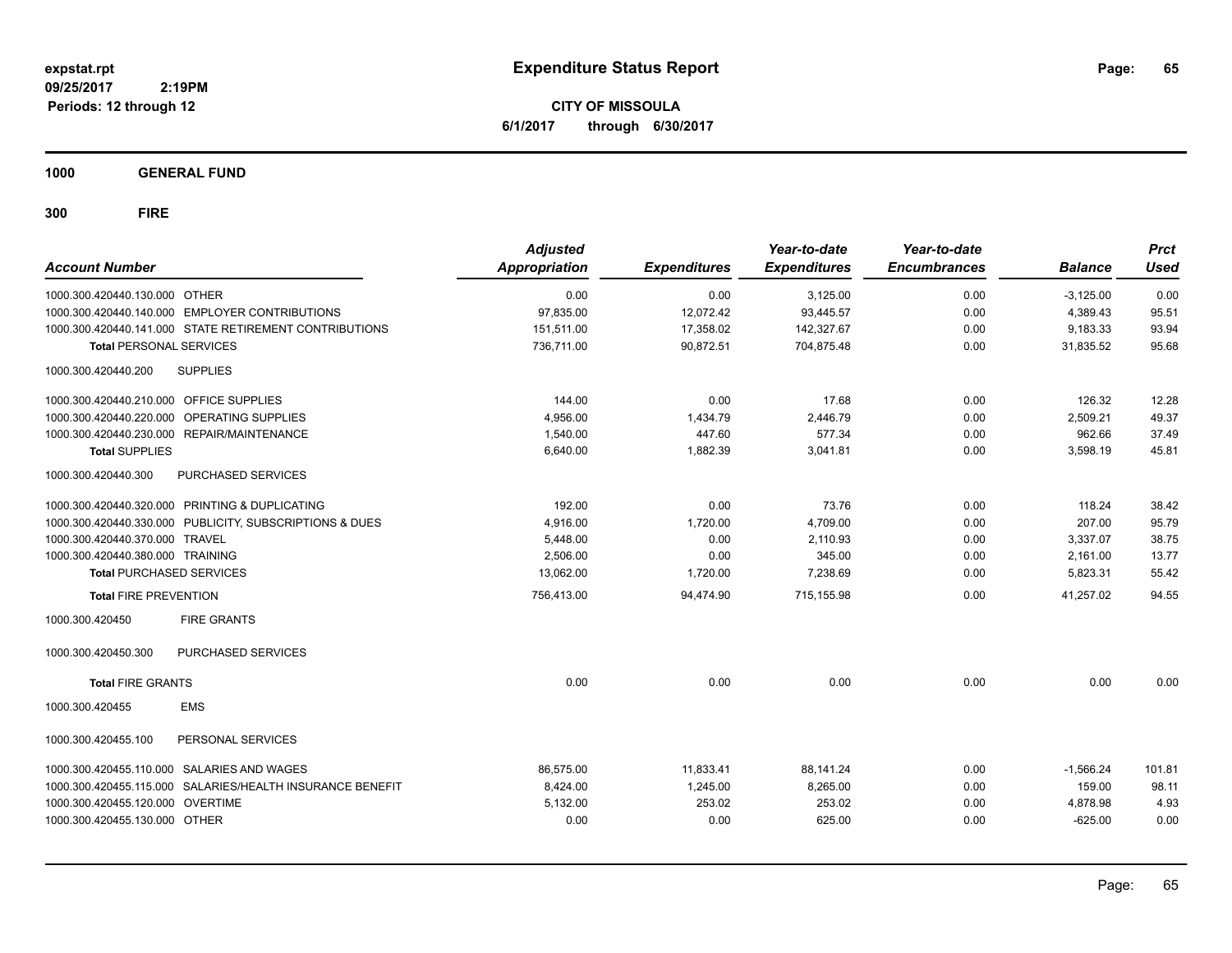**CITY OF MISSOULA 6/1/2017 through 6/30/2017**

**1000 GENERAL FUND**

**300 FIRE**

| <b>Account Number</b>                                      | <b>Adjusted</b><br><b>Appropriation</b> | <b>Expenditures</b> | Year-to-date<br><b>Expenditures</b> | Year-to-date<br><b>Encumbrances</b> | <b>Balance</b> | <b>Prct</b><br>Used |
|------------------------------------------------------------|-----------------------------------------|---------------------|-------------------------------------|-------------------------------------|----------------|---------------------|
| 1000.300.420455.140.000 EMPLOYER CONTRIBUTIONS             | 19,987.00                               | 2,690.02            | 19,609.78                           | 0.00                                | 377.22         | 98.11               |
| 1000.300.420455.141.000 STATE RETIREMENT CONTRIBUTIONS     | 30,979.00                               | 3,643.78            | 29,889.51                           | 0.00                                | 1.089.49       | 96.48               |
| <b>Total PERSONAL SERVICES</b>                             | 151,097.00                              | 19,665.23           | 146,783.55                          | 0.00                                | 4,313.45       | 97.15               |
| 1000.300.420455.200<br><b>SUPPLIES</b>                     |                                         |                     |                                     |                                     |                |                     |
| 1000.300.420455.220.000 OPERATING SUPPLIES                 | 18,581.00                               | 1,437.80            | 18,421.03                           | 0.00                                | 159.97         | 99.14               |
| <b>REPAIR/MAINTENANCE</b><br>1000.300.420455.230.000       | 320.00                                  | 370.78              | 553.46                              | 0.00                                | $-233.46$      | 172.96              |
| <b>Total SUPPLIES</b>                                      | 18,901.00                               | 1,808.58            | 18,974.49                           | 0.00                                | $-73.49$       | 100.39              |
| 1000.300.420455.300<br>PURCHASED SERVICES                  |                                         |                     |                                     |                                     |                |                     |
| 1000.300.420455.330.000 PUBLICITY, SUBSCRIPTIONS & DUES    | 3.984.00                                | 949.00              | 6,454.00                            | 0.00                                | $-2,470.00$    | 162.00              |
| PROFESSIONAL SERVICES<br>1000.300.420455.350.000           | 5,000.00                                | 0.00                | 5.000.00                            | 0.00                                | 0.00           | 100.00              |
| <b>REPAIR &amp; MAINTENANCE</b><br>1000.300.420455.360.000 | 4,500.00                                | 2,699.00            | 5.723.46                            | 0.00                                | $-1.223.46$    | 127.19              |
| 1000.300.420455.370.000<br>TRAVEL                          | 1,023.00                                | 0.00                | 352.88                              | 0.00                                | 670.12         | 34.49               |
| 1000.300.420455.380.000 TRAINING                           | 1,920.00                                | 0.00                | 978.03                              | 0.00                                | 941.97         | 50.94               |
| 1000.300.420455.390.000 OTHER PURCHASED SERVICES           | 10,080.00                               | 1,051.35            | 3,755.72                            | 0.00                                | 6,324.28       | 37.26               |
| <b>Total PURCHASED SERVICES</b>                            | 26,507.00                               | 4,699.35            | 22,264.09                           | 0.00                                | 4,242.91       | 83.99               |
| <b>Total EMS</b>                                           | 196,505.00                              | 26.173.16           | 188.022.13                          | 0.00                                | 8.482.87       | 95.68               |
| <b>OPERATIONS</b><br>1000.300.420460                       |                                         |                     |                                     |                                     |                |                     |
| PERSONAL SERVICES<br>1000.300.420460.100                   |                                         |                     |                                     |                                     |                |                     |
| 1000.300.420460.110.000 SALARIES AND WAGES                 | 5,629,678.00                            | 763,655.18          | 5,593,460.18                        | 0.00                                | 36,217.82      | 99.36               |
| 1000.300.420460.115.000 SALARIES/HEALTH INSURANCE BENEFIT  | 673,920.00                              | 96,567.00           | 647,286.00                          | 0.00                                | 26,634.00      | 96.05               |
| 1000.300.420460.120.000 OVERTIME                           | 787.235.00                              | 106.616.18          | 777.351.15                          | 0.00                                | 9.883.85       | 98.74               |
| 1000.300.420460.130.000 OTHER                              | 57,500.00                               | 0.00                | 49.375.00                           | 0.00                                | 8.125.00       | 85.87               |
| 1000.300.420460.140.000 EMPLOYER CONTRIBUTIONS             | 1,384,955.00                            | 181,643.85          | 1,350,453.05                        | 0.00                                | 34,501.95      | 97.51               |
| 1000.300.420460.141.000 STATE RETIREMENT CONTRIBUTIONS     | 2,046,640.00                            | 237,268.34          | 1,931,498.37                        | 0.00                                | 115, 141.63    | 94.37               |
| <b>Total PERSONAL SERVICES</b>                             | 10,579,928.00                           | 1,385,750.55        | 10,349,423.75                       | 0.00                                | 230,504.25     | 97.82               |

1000.300.420460.200 SUPPLIES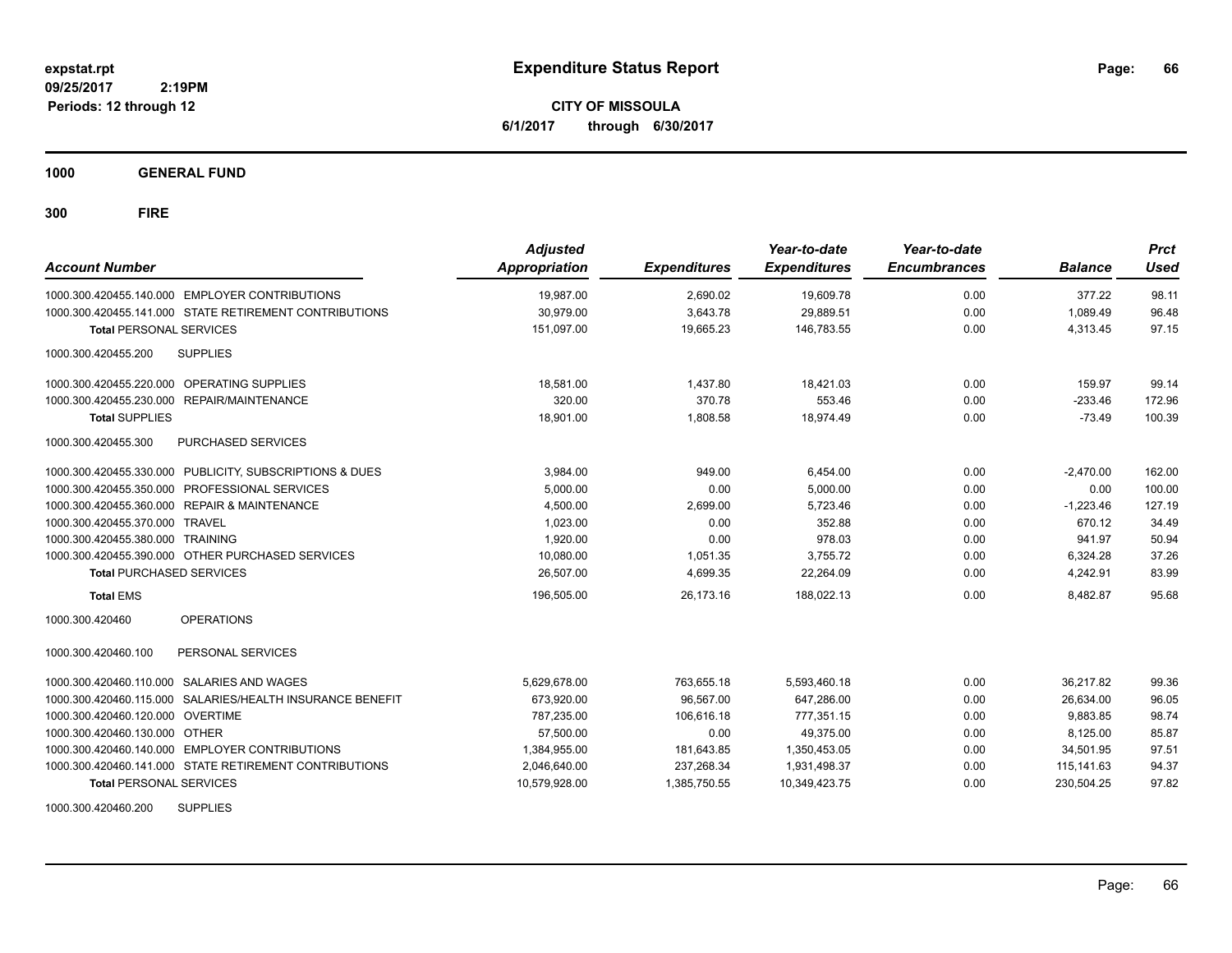**CITY OF MISSOULA 6/1/2017 through 6/30/2017**

**1000 GENERAL FUND**

| <b>Account Number</b>                                     | <b>Adjusted</b><br><b>Appropriation</b> | <b>Expenditures</b> | Year-to-date<br><b>Expenditures</b> | Year-to-date<br><b>Encumbrances</b> | <b>Balance</b> | <b>Prct</b><br><b>Used</b> |
|-----------------------------------------------------------|-----------------------------------------|---------------------|-------------------------------------|-------------------------------------|----------------|----------------------------|
| 1000.300.420460.220.000 OPERATING SUPPLIES                | 180,436.00                              | 75,841.39           | 157,328.28                          | 0.00                                | 23.107.72      | 87.19                      |
| 1000.300.420460.230.000 REPAIR/MAINTENANCE                | 41,420.00                               | 1.981.13            | 33,600.69                           | 0.00                                | 7.819.31       | 81.12                      |
| 1000.300.420460.231.000 GASOLINE                          | 61,827.00                               | 7,522.41            | 42,046.82                           | 0.00                                | 19,780.18      | 68.01                      |
| <b>Total SUPPLIES</b>                                     | 283,683.00                              | 85,344.93           | 232,975.79                          | 0.00                                | 50,707.21      | 82.13                      |
| PURCHASED SERVICES<br>1000.300.420460.300                 |                                         |                     |                                     |                                     |                |                            |
| 1000.300.420460.320.000 PRINTING & DUPLICATING            | 864.00                                  | 0.00                | 718.80                              | 0.00                                | 145.20         | 83.19                      |
| 1000.300.420460.330.000 PUBLICITY, SUBSCRIPTIONS & DUES   | 312.00                                  | 0.00                | 144.00                              | 0.00                                | 168.00         | 46.15                      |
| 1000.300.420460.350.000 PROFESSIONAL SERVICES             | 19,080.00                               | 0.00                | 23,394.50                           | 0.00                                | $-4,314.50$    | 122.61                     |
| 1000.300.420460.360.000 REPAIR & MAINTENANCE              | 22,400.00                               | 1,272.51            | 17,667.51                           | 0.00                                | 4,732.49       | 78.87                      |
| 1000.300.420460.370.000<br>TRAVEL                         | 6,158.00                                | 3,595.12            | 7.775.08                            | 0.00                                | $-1,617.08$    | 126.26                     |
| 1000.300.420460.380.000 TRAINING                          | 6,556.00                                | $-191.35$           | 1,127.51                            | 0.00                                | 5,428.49       | 17.20                      |
| 1000.300.420460.390.000 OTHER PURCHASED SERVICES          | 1,500.00                                | 0.00                | 7.18                                | 0.00                                | 1,492.82       | 0.48                       |
| <b>Total PURCHASED SERVICES</b>                           | 56,870.00                               | 4,676.28            | 50,834.58                           | 0.00                                | 6,035.42       | 89.39                      |
| 1000.300.420460.900<br><b>CAPITAL OUTLAY</b>              |                                         |                     |                                     |                                     |                |                            |
| <b>Total CAPITAL OUTLAY</b>                               | 0.00                                    | 0.00                | 0.00                                | 0.00                                | 0.00           | 0.00                       |
| <b>Total OPERATIONS</b>                                   | 10,920,481.00                           | 1,475,771.76        | 10,633,234.12                       | 0.00                                | 287,246.88     | 97.37                      |
| <b>MAINTENANCE</b><br>1000.300.420490                     |                                         |                     |                                     |                                     |                |                            |
| PERSONAL SERVICES<br>1000.300.420490.100                  |                                         |                     |                                     |                                     |                |                            |
| 1000.300.420490.110.000 SALARIES AND WAGES                | 163,504.00                              | 21.857.37           | 162.851.45                          | 0.00                                | 652.55         | 99.60                      |
| 1000.300.420490.115.000 SALARIES/HEALTH INSURANCE BENEFIT | 16,848.00                               | 2,490.00            | 16,530.00                           | 0.00                                | 318.00         | 98.11                      |
| 1000.300.420490.120.000 OVERTIME                          | 10,568.00                               | 0.00                | 4,166.48                            | 0.00                                | 6,401.52       | 39.43                      |
| 1000.300.420490.130.000 OTHER                             | 0.00                                    | 0.00                | 1,250.00                            | 0.00                                | $-1,250.00$    | 0.00                       |
| 1000.300.420490.140.000 EMPLOYER CONTRIBUTIONS            | 38,024.00                               | 4,823.62            | 37,346.76                           | 0.00                                | 677.24         | 98.22                      |
| 1000.300.420490.141.000 STATE RETIREMENT CONTRIBUTIONS    | 58,813.00                               | 6,782.88            | 55,734.82                           | 0.00                                | 3,078.18       | 94.77                      |
| <b>Total PERSONAL SERVICES</b>                            | 287,757.00                              | 35,953.87           | 277,879.51                          | 0.00                                | 9,877.49       | 96.57                      |
| <b>SUPPLIES</b><br>1000.300.420490.200                    |                                         |                     |                                     |                                     |                |                            |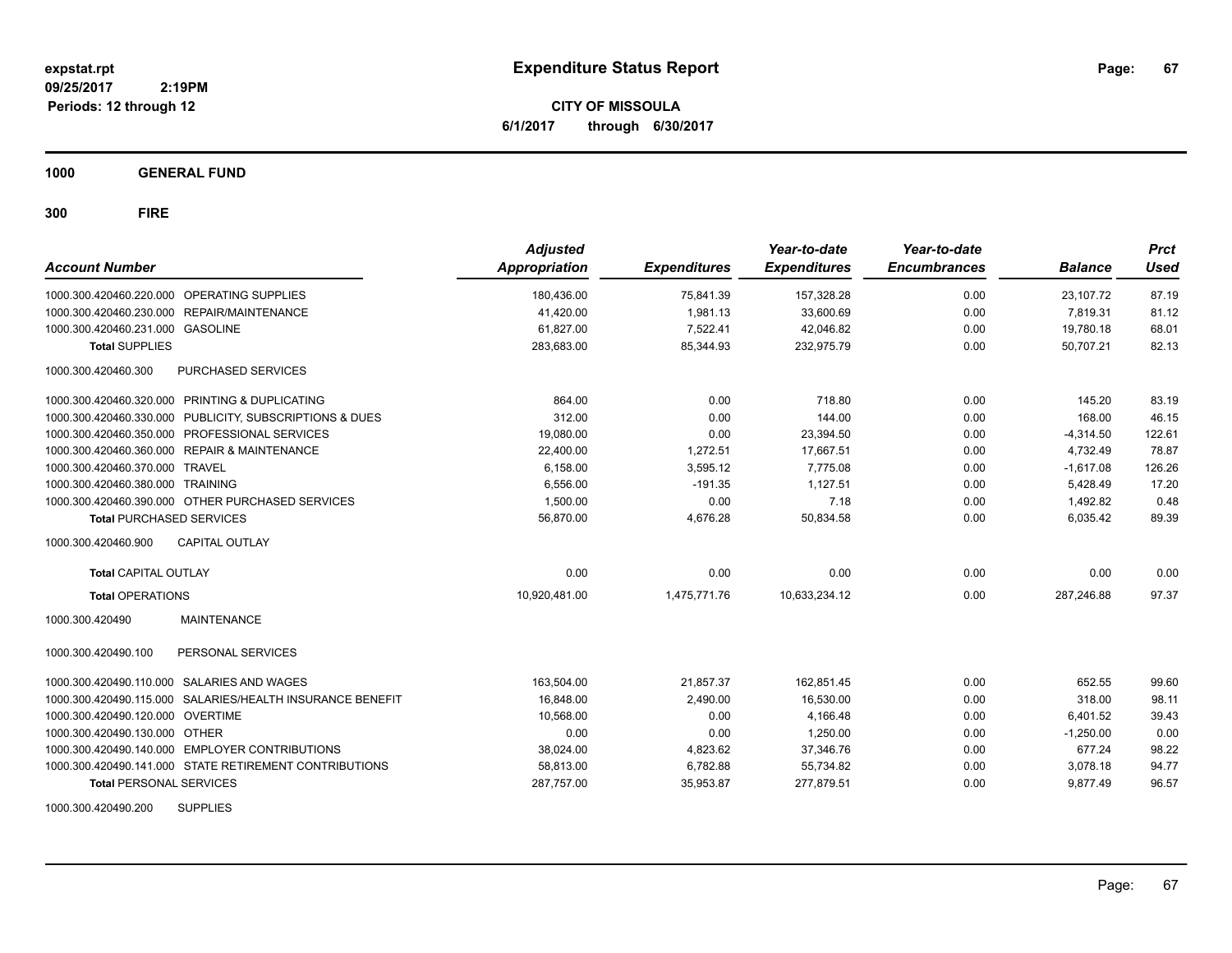**CITY OF MISSOULA 6/1/2017 through 6/30/2017**

**1000 GENERAL FUND**

| <b>Account Number</b>                                      | <b>Adjusted</b><br><b>Appropriation</b> | <b>Expenditures</b> | Year-to-date<br><b>Expenditures</b> | Year-to-date<br><b>Encumbrances</b> | <b>Balance</b> | <b>Prct</b><br>Used |
|------------------------------------------------------------|-----------------------------------------|---------------------|-------------------------------------|-------------------------------------|----------------|---------------------|
|                                                            |                                         |                     |                                     |                                     |                |                     |
| 1000.300.420490.210.000 OFFICE SUPPLIES                    | 48.00                                   | 0.00                | 0.00                                | 0.00                                | 48.00          | 0.00                |
| REPAIR/MAINTENANCE<br>1000.300.420490.230.000              | 3.600.00                                | 2.082.36            | 8.337.10                            | 0.00                                | $-4,737.10$    | 231.59              |
| <b>Total SUPPLIES</b>                                      | 3,648.00                                | 2,082.36            | 8,337.10                            | 0.00                                | $-4,689.10$    | 228.54              |
| PURCHASED SERVICES<br>1000.300.420490.300                  |                                         |                     |                                     |                                     |                |                     |
| PUBLICITY, SUBSCRIPTIONS & DUES<br>1000.300.420490.330.000 | 91.00                                   | 0.00                | 0.00                                | 0.00                                | 91.00          | 0.00                |
| <b>REPAIR &amp; MAINTENANCE</b><br>1000.300.420490.360.000 | 1,700.00                                | 0.00                | 1,695.00                            | 0.00                                | 5.00           | 99.71               |
| 1000.300.420490.370.000 TRAVEL                             | 2,000.00                                | 850.28              | 850.28                              | 0.00                                | 1,149.72       | 42.51               |
| 1000.300.420490.380.000 TRAINING                           | 1.500.00                                | 0.00                | 1.200.00                            | 0.00                                | 300.00         | 80.00               |
| <b>Total PURCHASED SERVICES</b>                            | 5,291.00                                | 850.28              | 3.745.28                            | 0.00                                | 1,545.72       | 70.79               |
| <b>Total MAINTENANCE</b>                                   | 296,696.00                              | 38,886.51           | 289.961.89                          | 0.00                                | 6,734.11       | 97.73               |
| <b>Total FIRE</b>                                          | 13.266.138.00                           | 1.761.596.23        | 12.921.633.19                       | 0.00                                | 344.504.81     | 97.40               |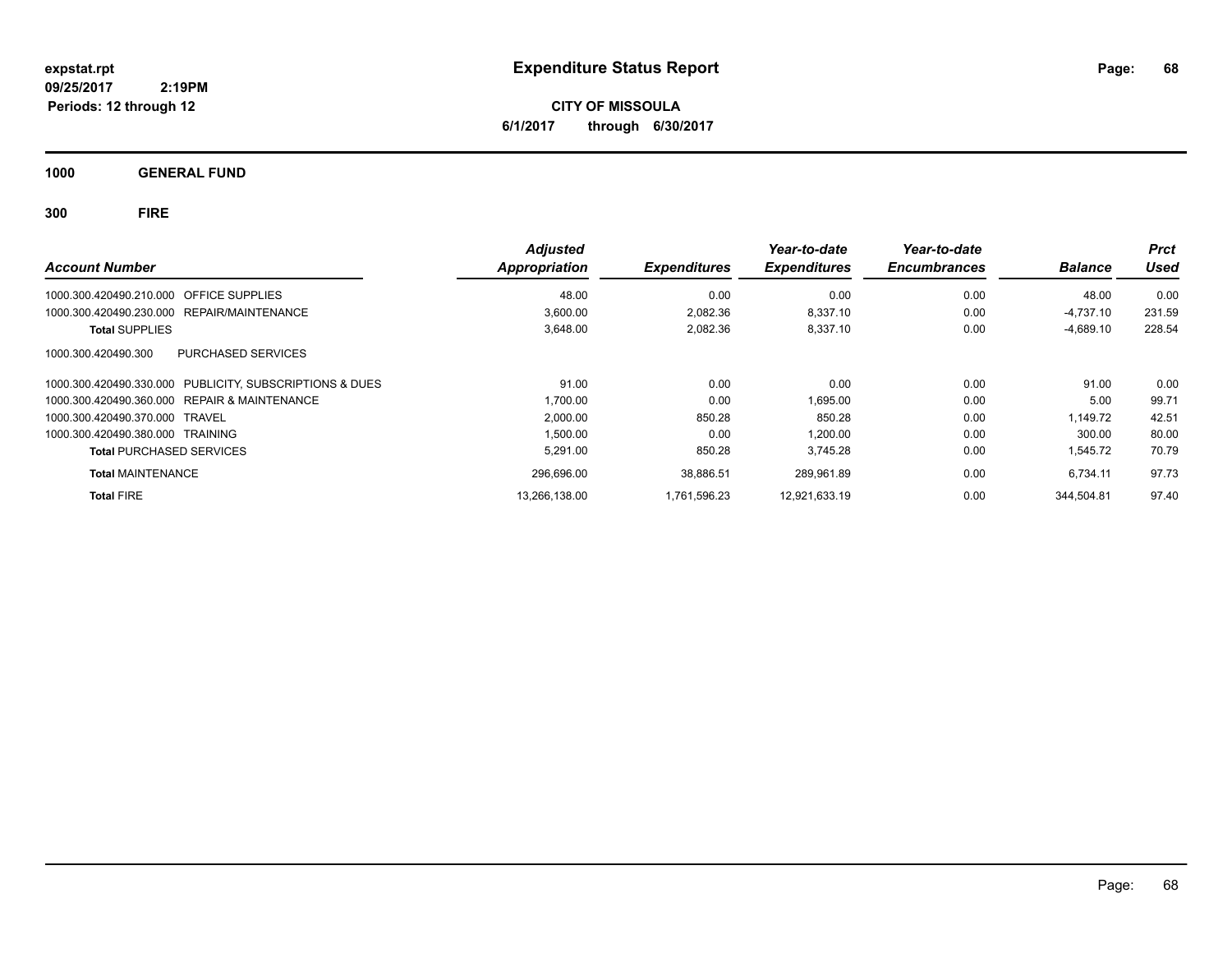**CITY OF MISSOULA 6/1/2017 through 6/30/2017**

**1000 GENERAL FUND**

### **320 STREET MAINTENANCE**

| <b>Account Number</b>                      |                                                         | <b>Adjusted</b><br>Appropriation | <b>Expenditures</b> | Year-to-date<br><b>Expenditures</b> | Year-to-date<br><b>Encumbrances</b> | <b>Balance</b> | <b>Prct</b><br><b>Used</b> |
|--------------------------------------------|---------------------------------------------------------|----------------------------------|---------------------|-------------------------------------|-------------------------------------|----------------|----------------------------|
|                                            |                                                         |                                  |                     |                                     |                                     |                |                            |
| 1000.320.420460                            | <b>OPERATIONS</b>                                       |                                  |                     |                                     |                                     |                |                            |
| 1000.320.420460.100                        | PERSONAL SERVICES                                       |                                  |                     |                                     |                                     |                |                            |
| <b>Total OPERATIONS</b>                    |                                                         | 0.00                             | 0.00                | 0.00                                | 0.00                                | 0.00           | 0.00                       |
| 1000.320.430210                            | <b>ADMINISTRATION</b>                                   |                                  |                     |                                     |                                     |                |                            |
| 1000.320.430210.100                        | PERSONAL SERVICES                                       |                                  |                     |                                     |                                     |                |                            |
|                                            | 1000.320.430210.110.000 SALARIES AND WAGES              | 107,914.00                       | 14,476.90           | 102,990.39                          | 0.00                                | 4,923.61       | 95.44                      |
| 1000.320.430210.120.000 OVERTIME           |                                                         | 0.00                             | 118.15              | 2,238.33                            | 0.00                                | $-2,238.33$    | 0.00                       |
| 1000.320.430210.130.000 OTHER              |                                                         | 0.00                             | 33.80               | 380.38                              | 0.00                                | $-380.38$      | 0.00                       |
|                                            | 1000.320.430210.140.000 EMPLOYER CONTRIBUTIONS          | 59.685.00                        | 6,975.06            | 59,244.79                           | 0.00                                | 440.21         | 99.26                      |
|                                            | 1000.320.430210.141.000 STATE RETIREMENT CONTRIBUTIONS  | 0.00                             | 0.00                | 1,194.52                            | 0.00                                | $-1,194.52$    | 0.00                       |
| <b>Total PERSONAL SERVICES</b>             |                                                         | 167,599.00                       | 21,603.91           | 166,048.41                          | 0.00                                | 1,550.59       | 99.07                      |
| 1000.320.430210.200                        | <b>SUPPLIES</b>                                         |                                  |                     |                                     |                                     |                |                            |
| 1000.320.430210.210.000 OFFICE SUPPLIES    |                                                         | 1.600.00                         | 0.00                | 200.37                              | 0.00                                | 1,399.63       | 12.52                      |
| 1000.320.430210.220.000 OPERATING SUPPLIES |                                                         | 8,440.00                         | 2,677.37            | 9,590.23                            | 0.00                                | $-1,150.23$    | 113.63                     |
| <b>Total SUPPLIES</b>                      |                                                         | 10,040.00                        | 2,677.37            | 9,790.60                            | 0.00                                | 249.40         | 97.52                      |
| 1000.320.430210.300                        | PURCHASED SERVICES                                      |                                  |                     |                                     |                                     |                |                            |
| 1000.320.430210.310.000 COMMUNICATIONS     |                                                         | 0.00                             | 0.00                | 5.87                                | 0.00                                | $-5.87$        | 0.00                       |
|                                            | 1000.320.430210.320.000 PRINTING & DUPLICATING          | 7,000.00                         | 1,675.04            | 6,195.87                            | 0.00                                | 804.13         | 88.51                      |
|                                            | 1000.320.430210.330.000 PUBLICITY, SUBSCRIPTIONS & DUES | 3,000.00                         | 251.50              | 4,987.74                            | 0.00                                | $-1,987.74$    | 166.26                     |
| 1000.320.430210.370.000 TRAVEL             |                                                         | 2,300.00                         | 0.00                | 1,043.84                            | 0.00                                | 1,256.16       | 45.38                      |
| 1000.320.430210.380.000 TRAINING           |                                                         | 1,500.00                         | 0.00                | 1,960.00                            | 0.00                                | $-460.00$      | 130.67                     |
| <b>Total PURCHASED SERVICES</b>            |                                                         | 13,800.00                        | 1,926.54            | 14,193.32                           | 0.00                                | $-393.32$      | 102.85                     |
| 1000.320.430210.900                        | <b>CAPITAL OUTLAY</b>                                   |                                  |                     |                                     |                                     |                |                            |
| <b>Total CAPITAL OUTLAY</b>                |                                                         | 0.00                             | 0.00                | 0.00                                | 0.00                                | 0.00           | 0.00                       |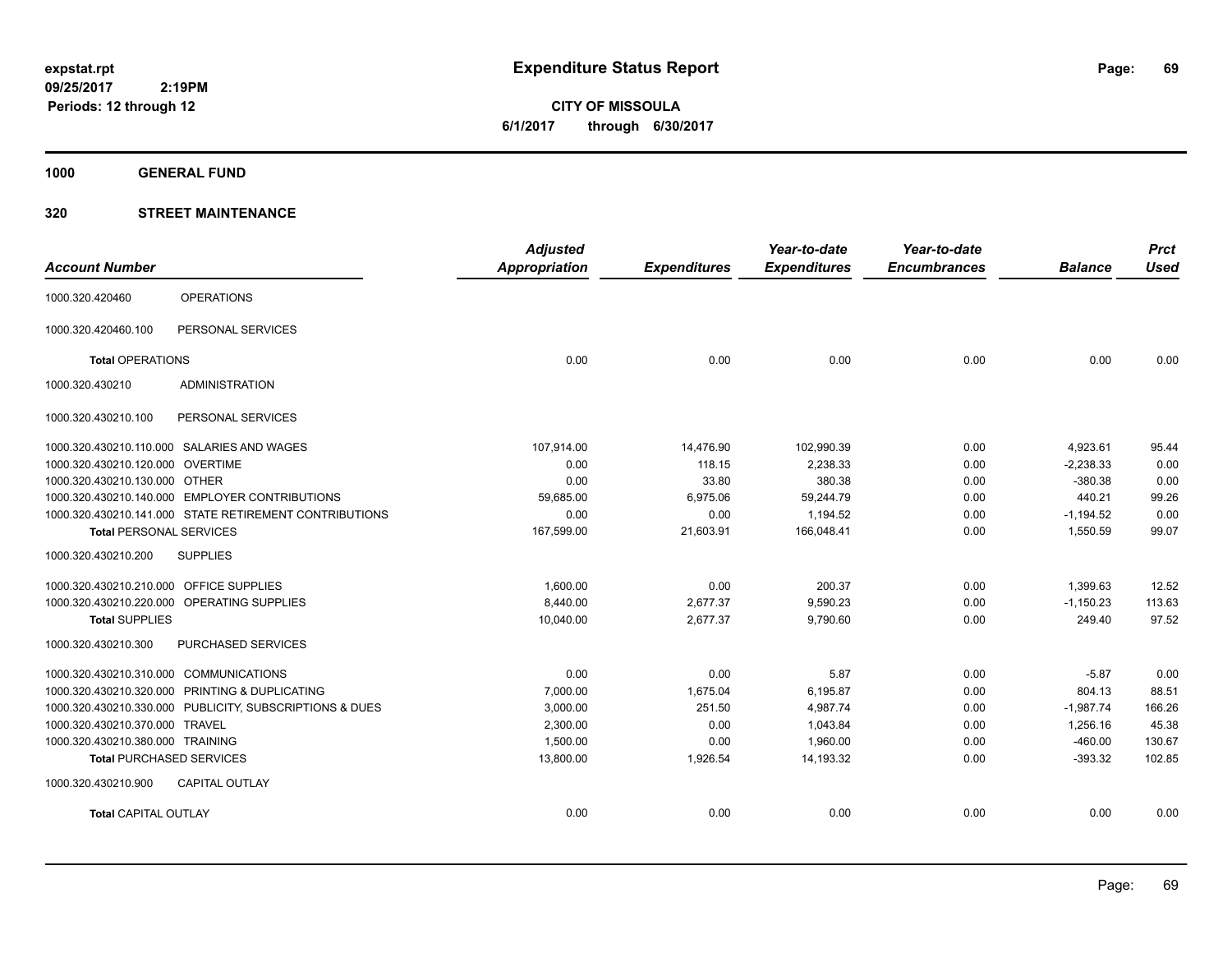**CITY OF MISSOULA 6/1/2017 through 6/30/2017**

**1000 GENERAL FUND**

### **320 STREET MAINTENANCE**

| <b>Account Number</b>                            | <b>Adjusted</b><br>Appropriation | <b>Expenditures</b> | Year-to-date<br><b>Expenditures</b> | Year-to-date<br><b>Encumbrances</b> | <b>Balance</b> | <b>Prct</b><br><b>Used</b> |
|--------------------------------------------------|----------------------------------|---------------------|-------------------------------------|-------------------------------------|----------------|----------------------------|
| <b>Total ADMINISTRATION</b>                      | 191,439.00                       | 26,207.82           | 190,032.33                          | 0.00                                | 1,406.67       | 99.27                      |
| 1000.320.430220<br><b>FACILITY</b>               |                                  |                     |                                     |                                     |                |                            |
| 1000.320.430220.100<br>PERSONAL SERVICES         |                                  |                     |                                     |                                     |                |                            |
| 1000.320.430220.110.000 SALARIES AND WAGES       | 49,692.00                        | 6,662.39            | 47,396.09                           | 0.00                                | 2,295.91       | 95.38                      |
| 1000.320.430220.120.000 OVERTIME                 | 0.00                             | 54.36               | 1,030.11                            | 0.00                                | $-1,030.11$    | 0.00                       |
| 1000.320.430220.130.000 OTHER                    | 0.00                             | 15.60               | 175.56                              | 0.00                                | $-175.56$      | 0.00                       |
| 1000.320.430220.140.000 EMPLOYER CONTRIBUTIONS   | 27,484.00                        | 3,210.67            | 27,269.12                           | 0.00                                | 214.88         | 99.22                      |
| <b>Total PERSONAL SERVICES</b>                   | 77,176.00                        | 9,943.02            | 75,870.88                           | 0.00                                | 1,305.12       | 98.31                      |
| 1000.320.430220.200<br><b>SUPPLIES</b>           |                                  |                     |                                     |                                     |                |                            |
| 1000.320.430220.220.000 OPERATING SUPPLIES       | 8,000.00                         | 1,952.32            | 12,980.77                           | 0.00                                | $-4,980.77$    | 162.26                     |
| <b>Total SUPPLIES</b>                            | 8,000.00                         | 1,952.32            | 12,980.77                           | 0.00                                | $-4,980.77$    | 162.26                     |
| 1000.320.430220.300<br><b>PURCHASED SERVICES</b> |                                  |                     |                                     |                                     |                |                            |
| 1000.320.430220.343.000 WATER CHARGES            | 0.00                             | 2,134.98            | 11,602.90                           | 0.00                                | $-11,602.90$   | 0.00                       |
| 1000.320.430220.344.000 TELEPHONE SERVICE        | 7,000.00                         | 2,826.30            | 4,633.30                            | 0.00                                | 2,366.70       | 66.19                      |
| 1000.320.430220.345.000 GARBAGE                  | 1,821.00                         | 618.51              | 1,076.34                            | 0.00                                | 744.66         | 59.11                      |
| 1000.320.430220.350.000 PROFESSIONAL SERVICES    | 0.00                             | 908.50              | 4,897.46                            | 0.00                                | $-4,897.46$    | 0.00                       |
| 1000.320.430220.360.000 REPAIR & MAINTENANCE     | 1.650.00                         | 0.00                | 0.00                                | 0.00                                | 1,650.00       | 0.00                       |
| <b>Total PURCHASED SERVICES</b>                  | 10,471.00                        | 6,488.29            | 22,210.00                           | 0.00                                | $-11,739.00$   | 212.11                     |
| <b>FIXED CHARGES</b><br>1000.320.430220.500      |                                  |                     |                                     |                                     |                |                            |
| 1000.320.430220.500.000 FIXED CHARGES            | 9,000.00                         | 7,744.80            | 8,429.20                            | 0.00                                | 570.80         | 93.66                      |
| <b>Total FIXED CHARGES</b>                       | 9,000.00                         | 7,744.80            | 8,429.20                            | 0.00                                | 570.80         | 93.66                      |
| <b>Total FACILITY</b>                            | 104,647.00                       | 26,128.43           | 119,490.85                          | 0.00                                | $-14,843.85$   | 114.18                     |
| 1000.320.430230<br><b>STREET RESTORATION</b>     |                                  |                     |                                     |                                     |                |                            |

1000.320.430230.100 PERSONAL SERVICES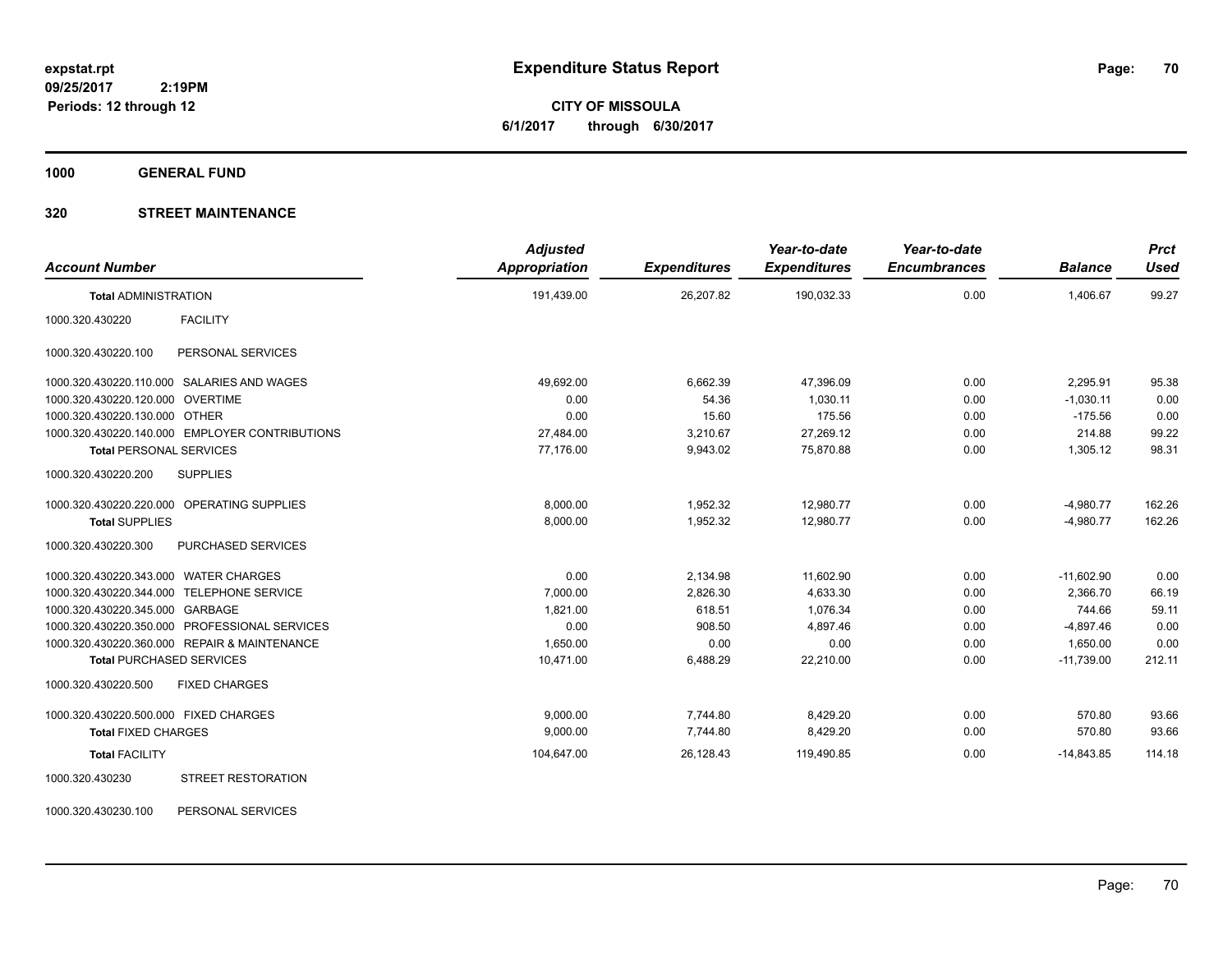**CITY OF MISSOULA 6/1/2017 through 6/30/2017**

**1000 GENERAL FUND**

### **320 STREET MAINTENANCE**

| <b>Account Number</b>                            | <b>Adjusted</b><br><b>Appropriation</b> | <b>Expenditures</b> | Year-to-date<br><b>Expenditures</b> | Year-to-date<br><b>Encumbrances</b> | <b>Balance</b> | <b>Prct</b><br><b>Used</b> |
|--------------------------------------------------|-----------------------------------------|---------------------|-------------------------------------|-------------------------------------|----------------|----------------------------|
| 1000.320.430230.110.000 SALARIES AND WAGES       | 323,245.00                              | 43,782.86           | 311,479.48                          | 0.00                                | 11,765.52      | 96.36                      |
| 1000.320.430230.120.000 OVERTIME                 | 3,000.00                                | 357.28              | 6,769.62                            | 0.00                                | $-3,769.62$    | 225.65                     |
| 1000.320.430230.130.000 OTHER                    | 0.00                                    | 101.92              | 1,146.94                            | 0.00                                | $-1,146.94$    | 0.00                       |
| 1000.320.430230.140.000 EMPLOYER CONTRIBUTIONS   | 180,441.00                              | 21,092.40           | 179,161.70                          | 0.00                                | 1,279.30       | 99.29                      |
| <b>Total PERSONAL SERVICES</b>                   | 506,686.00                              | 65,334.46           | 498,557.74                          | 0.00                                | 8,128.26       | 98.40                      |
| 1000.320.430230.200<br><b>SUPPLIES</b>           |                                         |                     |                                     |                                     |                |                            |
| 1000.320.430230.220.000 OPERATING SUPPLIES       | 1,599.00                                | 37.50               | 47.54                               | 0.00                                | 1,551.46       | 2.97                       |
| 1000.320.430230.230.000 REPAIR/MAINTENANCE       | 25,009.00                               | 11,705.10           | 33,260.73                           | 0.00                                | $-8,251.73$    | 133.00                     |
| 1000.320.430230.231.000 GASOLINE                 | 74,487.00                               | 28,113.41           | 171,911.66                          | 0.00                                | $-97,424.66$   | 230.79                     |
| <b>Total SUPPLIES</b>                            | 101,095.00                              | 39,856.01           | 205,219.93                          | 0.00                                | $-104, 124.93$ | 203.00                     |
| 1000.320.430230.300<br>PURCHASED SERVICES        |                                         |                     |                                     |                                     |                |                            |
| 1000.320.430230.345.000 GARBAGE                  | 5,408.00                                | 0.00                | 0.00                                | 0.00                                | 5,408.00       | 0.00                       |
| 1000.320.430230.350.000 PROFESSIONAL SERVICES    | 1,000.00                                | 0.00                | 0.00                                | 0.00                                | 1,000.00       | 0.00                       |
| 1000.320.430230.360.000 REPAIR & MAINTENANCE     | 2,000.00                                | 0.00                | 422.99                              | 0.00                                | 1,577.01       | 21.15                      |
| <b>Total PURCHASED SERVICES</b>                  | 8,408.00                                | 0.00                | 422.99                              | 0.00                                | 7,985.01       | 5.03                       |
| 1000.320.430230.400<br><b>BUILDING MATERIALS</b> |                                         |                     |                                     |                                     |                |                            |
| 1000.320.430230.400.000 BUILDING MATERIALS       | 17,598.00                               | 375.49              | 32,033.45                           | 0.00                                | $-14,435.45$   | 182.03                     |
| <b>Total BUILDING MATERIALS</b>                  | 17,598.00                               | 375.49              | 32,033.45                           | 0.00                                | $-14,435.45$   | 182.03                     |
| 1000.320.430230.500<br><b>FIXED CHARGES</b>      |                                         |                     |                                     |                                     |                |                            |
| 1000.320.430230.500.000 FIXED CHARGES            | 5,500.00                                | 120.00              | 6,253.00                            | 0.00                                | $-753.00$      | 113.69                     |
| <b>Total FIXED CHARGES</b>                       | 5,500.00                                | 120.00              | 6,253.00                            | 0.00                                | $-753.00$      | 113.69                     |
| 1000.320.430230.900<br><b>CAPITAL OUTLAY</b>     |                                         |                     |                                     |                                     |                |                            |
| <b>Total CAPITAL OUTLAY</b>                      | 0.00                                    | 0.00                | 0.00                                | 0.00                                | 0.00           | 0.00                       |
| <b>Total STREET RESTORATION</b>                  | 639,287.00                              | 105,685.96          | 742,487.11                          | 0.00                                | $-103,200.11$  | 116.14                     |
| <b>STREET MAINTENANCE</b><br>1000.320.430240     |                                         |                     |                                     |                                     |                |                            |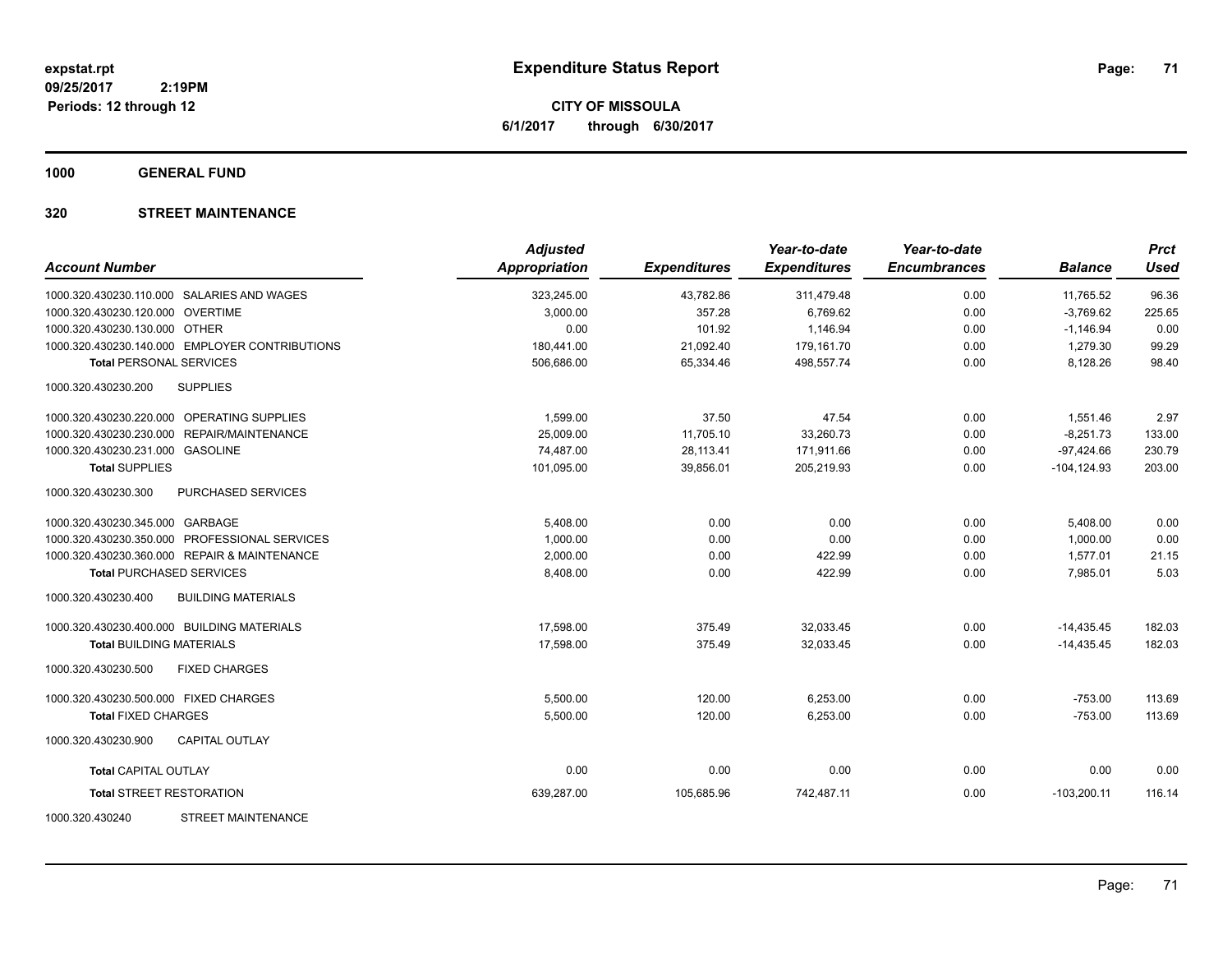**CITY OF MISSOULA 6/1/2017 through 6/30/2017**

**1000 GENERAL FUND**

### **320 STREET MAINTENANCE**

|                                                  | <b>Adjusted</b>      |                     | Year-to-date        | Year-to-date        |                | <b>Prct</b> |
|--------------------------------------------------|----------------------|---------------------|---------------------|---------------------|----------------|-------------|
| <b>Account Number</b>                            | <b>Appropriation</b> | <b>Expenditures</b> | <b>Expenditures</b> | <b>Encumbrances</b> | <b>Balance</b> | <b>Used</b> |
| PERSONAL SERVICES<br>1000.320.430240.100         |                      |                     |                     |                     |                |             |
| 1000.320.430240.110.000 SALARIES AND WAGES       | 437,588.00           | 59,432.21           | 422,811.27          | 0.00                | 14,776.73      | 96.62       |
| <b>OVERTIME</b><br>1000.320.430240.120.000       | 2,100.00             | 484.97              | 9,189.29            | 0.00                | $-7,089.29$    | 437.59      |
| 1000.320.430240.130.000 OTHER                    | 3,000.00             | 138.32              | 1,556.58            | 0.00                | 1,443.42       | 51.89       |
| 1000.320.430240.140.000 EMPLOYER CONTRIBUTIONS   | 244,844.00           | 29,377.22           | 246,855.62          | 0.00                | $-2,011.62$    | 100.82      |
| <b>Total PERSONAL SERVICES</b>                   | 687,532.00           | 89,432.72           | 680,412.76          | 0.00                | 7,119.24       | 98.96       |
| <b>SUPPLIES</b><br>1000.320.430240.200           |                      |                     |                     |                     |                |             |
| 1000.320.430240.220.000 OPERATING SUPPLIES       | 1,599.00             | 0.00                | 0.00                | 0.00                | 1,599.00       | 0.00        |
| REPAIR/MAINTENANCE<br>1000.320.430240.230.000    | 19,455.00            | 5,841.42            | 24,668.56           | 0.00                | $-5,213.56$    | 126.80      |
| 1000.320.430240.231.000<br><b>GASOLINE</b>       | 14,132.00            | 393.27              | 2,723.94            | 0.00                | 11,408.06      | 19.27       |
| <b>Total SUPPLIES</b>                            | 35,186.00            | 6,234.69            | 27,392.50           | 0.00                | 7,793.50       | 77.85       |
| PURCHASED SERVICES<br>1000.320.430240.300        |                      |                     |                     |                     |                |             |
| 1000.320.430240.345.000 GARBAGE                  | 2.163.00             | 0.00                | 0.00                | 0.00                | 2,163.00       | 0.00        |
| 1000.320.430240.350.000 PROFESSIONAL SERVICES    | 2,000.00             | 0.00                | 0.00                | 0.00                | 2,000.00       | 0.00        |
| 1000.320.430240.360.000 REPAIR & MAINTENANCE     | 0.00                 | 958.00              | 4,600.90            | 0.00                | $-4,600.90$    | 0.00        |
| <b>Total PURCHASED SERVICES</b>                  | 4,163.00             | 958.00              | 4,600.90            | 0.00                | $-437.90$      | 110.52      |
| 1000.320.430240.400<br><b>BUILDING MATERIALS</b> |                      |                     |                     |                     |                |             |
| 1000.320.430240.400.000 BUILDING MATERIALS       | 44,665.00            | 2,431.92            | 9,908.17            | 0.00                | 34,756.83      | 22.18       |
| <b>Total BUILDING MATERIALS</b>                  | 44,665.00            | 2,431.92            | 9.908.17            | 0.00                | 34.756.83      | 22.18       |
| 1000.320.430240.500<br><b>FIXED CHARGES</b>      |                      |                     |                     |                     |                |             |
| 1000.320.430240.500.000 FIXED CHARGES            | 5,000.00             | 4,130.00            | 7,156.25            | 0.00                | $-2,156.25$    | 143.13      |
| <b>Total FIXED CHARGES</b>                       | 5,000.00             | 4,130.00            | 7,156.25            | 0.00                | $-2,156.25$    | 143.13      |
| CAPITAL OUTLAY<br>1000.320.430240.900            |                      |                     |                     |                     |                |             |
| <b>Total CAPITAL OUTLAY</b>                      | 0.00                 | 0.00                | 0.00                | 0.00                | 0.00           | 0.00        |
| <b>Total STREET MAINTENANCE</b>                  | 776,546.00           | 103,187.33          | 729,470.58          | 0.00                | 47.075.42      | 93.94       |
|                                                  |                      |                     |                     |                     |                |             |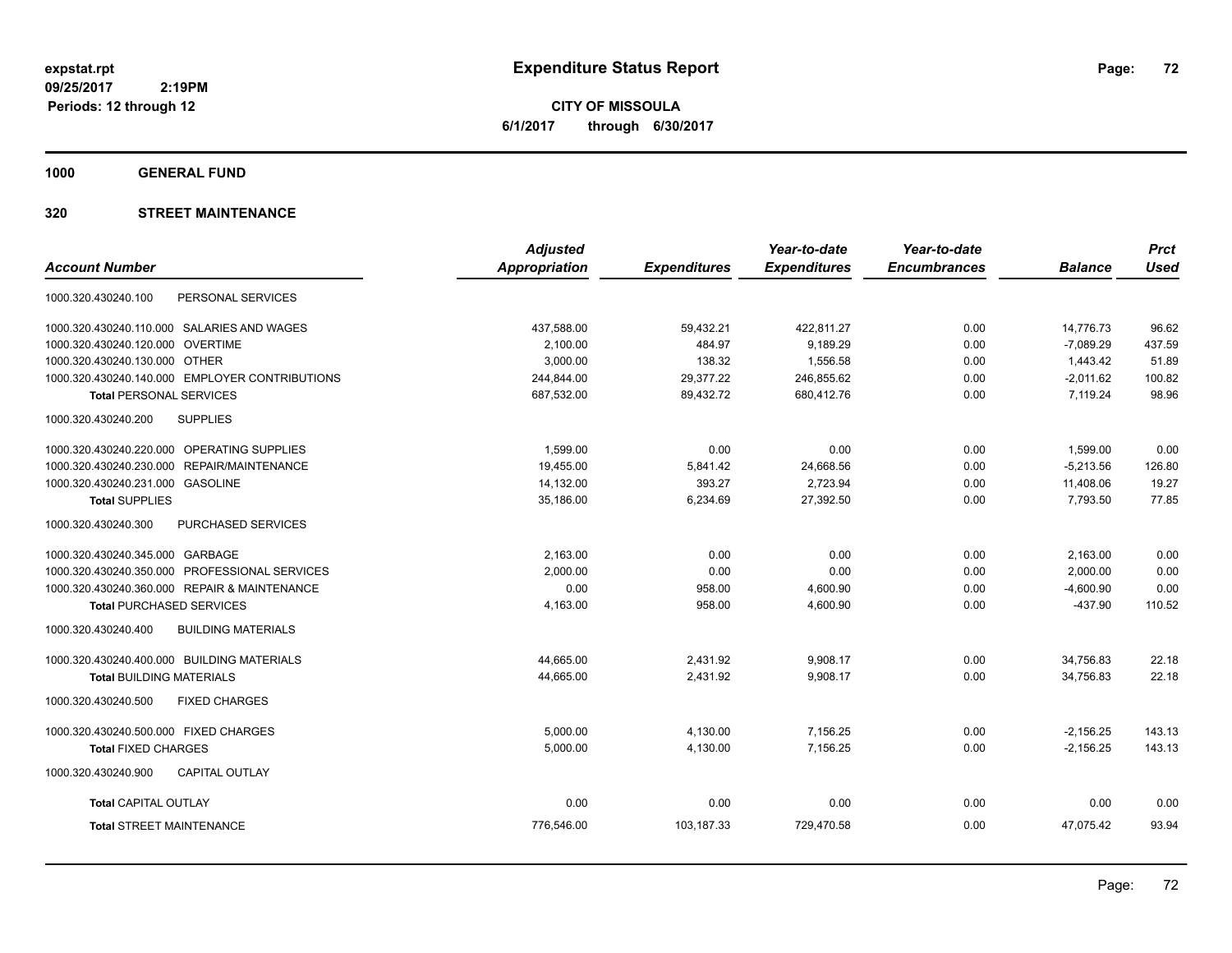**CITY OF MISSOULA 6/1/2017 through 6/30/2017**

**1000 GENERAL FUND**

# **320 STREET MAINTENANCE**

|                                                | <b>Adjusted</b>      |                     | Year-to-date        | Year-to-date        |                | <b>Prct</b> |
|------------------------------------------------|----------------------|---------------------|---------------------|---------------------|----------------|-------------|
| <b>Account Number</b>                          | <b>Appropriation</b> | <b>Expenditures</b> | <b>Expenditures</b> | <b>Encumbrances</b> | <b>Balance</b> | <b>Used</b> |
| ICE & SNOW REMOVAL<br>1000.320.430251          |                      |                     |                     |                     |                |             |
| PERSONAL SERVICES<br>1000.320.430251.100       |                      |                     |                     |                     |                |             |
| 1000.320.430251.110.000 SALARIES AND WAGES     | 146,630.00           | 20,357.88           | 144,829.12          | 0.00                | 1,800.88       | 98.77       |
| 1000.320.430251.120.000 OVERTIME               | 4,950.00             | 166.12              | 3,147.72            | 0.00                | 1,802.28       | 63.59       |
| 1000.320.430251.130.000 OTHER                  | 0.00                 | 47.32               | 532.48              | 0.00                | $-532.48$      | 0.00        |
| 1000.320.430251.140.000 EMPLOYER CONTRIBUTIONS | 83,836.00            | 9,803.09            | 83,283.13           | 0.00                | 552.87         | 99.34       |
| <b>Total PERSONAL SERVICES</b>                 | 235,416.00           | 30,374.41           | 231,792.45          | 0.00                | 3,623.55       | 98.46       |
| 1000.320.430251.200<br><b>SUPPLIES</b>         |                      |                     |                     |                     |                |             |
| 1000.320.430251.220.000 OPERATING SUPPLIES     | 148,548.00           | 0.00                | 308,582.68          | 0.00                | $-160,034.68$  | 207.73      |
| 1000.320.430251.230.000 REPAIR/MAINTENANCE     | 14,316.00            | 10.08               | 33,832.23           | 0.00                | $-19,516.23$   | 236.32      |
| 1000.320.430251.231.000 GASOLINE               | 86,170.00            | 0.00                | 0.00                | 0.00                | 86,170.00      | 0.00        |
| <b>Total SUPPLIES</b>                          | 249,034.00           | 10.08               | 342,414.91          | 0.00                | $-93,380.91$   | 137.50      |
| 1000.320.430251.300<br>PURCHASED SERVICES      |                      |                     |                     |                     |                |             |
| 1000.320.430251.360.000 REPAIR & MAINTENANCE   | 5,000.00             | 0.00                | 2,833.66            | 0.00                | 2,166.34       | 56.67       |
| <b>Total PURCHASED SERVICES</b>                | 5,000.00             | 0.00                | 2,833.66            | 0.00                | 2,166.34       | 56.67       |
| 1000.320.430251.500<br><b>FIXED CHARGES</b>    |                      |                     |                     |                     |                |             |
| 1000.320.430251.500.000 FIXED CHARGES          | 2,000.00             | 0.00                | 250.00              | 0.00                | 1,750.00       | 12.50       |
| <b>Total FIXED CHARGES</b>                     | 2,000.00             | 0.00                | 250.00              | 0.00                | 1,750.00       | 12.50       |
| 1000.320.430251.900<br><b>CAPITAL OUTLAY</b>   |                      |                     |                     |                     |                |             |
| <b>Total CAPITAL OUTLAY</b>                    | 0.00                 | 0.00                | 0.00                | 0.00                | 0.00           | 0.00        |
| Total ICE & SNOW REMOVAL                       | 491,450.00           | 30,384.49           | 577,291.02          | 0.00                | $-85,841.02$   | 117.47      |
| <b>STREET CLEANING</b><br>1000.320.430252      |                      |                     |                     |                     |                |             |

1000.320.430252.100 PERSONAL SERVICES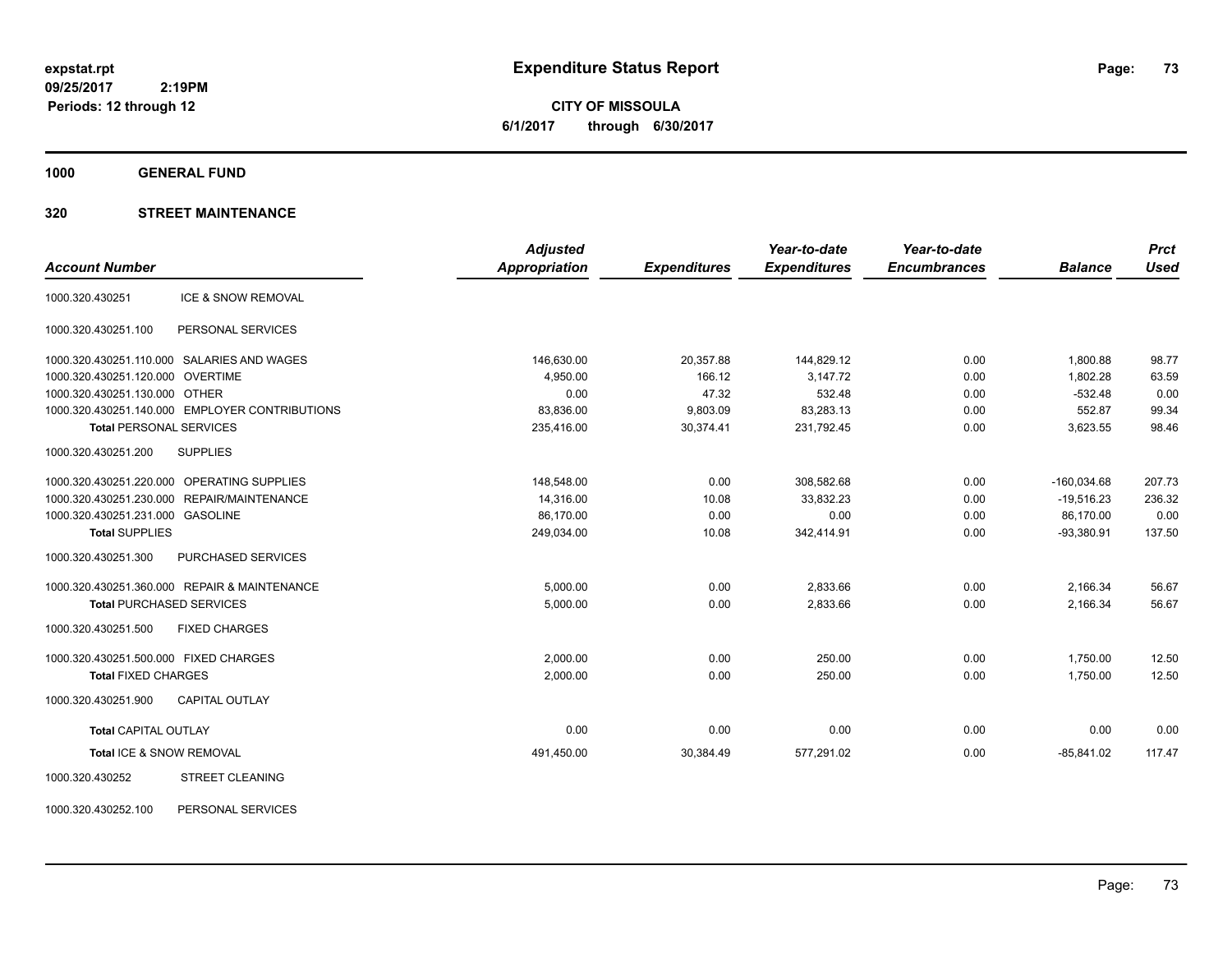**CITY OF MISSOULA 6/1/2017 through 6/30/2017**

**1000 GENERAL FUND**

# **320 STREET MAINTENANCE**

| <b>Account Number</b>                 |                                                | <b>Adjusted</b><br>Appropriation | <b>Expenditures</b> | Year-to-date<br><b>Expenditures</b> | Year-to-date<br><b>Encumbrances</b> | <b>Balance</b> | <b>Prct</b><br><b>Used</b> |
|---------------------------------------|------------------------------------------------|----------------------------------|---------------------|-------------------------------------|-------------------------------------|----------------|----------------------------|
|                                       |                                                |                                  |                     |                                     |                                     |                |                            |
|                                       | 1000.320.430252.110.000 SALARIES AND WAGES     | 369,472.00                       | 50,659.67           | 360,399.72                          | 0.00                                | 9,072.28       | 97.54                      |
| 1000.320.430252.120.000 OVERTIME      |                                                | 4,950.00                         | 413.38              | 7,832.69                            | 0.00                                | $-2,882.69$    | 158.24                     |
| 1000.320.430252.130.000 OTHER         |                                                | 3,000.00                         | 118.04              | 1,328.30                            | 0.00                                | 1,671.70       | 44.28                      |
|                                       | 1000.320.430252.140.000 EMPLOYER CONTRIBUTIONS | 208,746.00                       | 24,400.04           | 206,675.89                          | 0.00                                | 2,070.11       | 99.01                      |
| <b>Total PERSONAL SERVICES</b>        |                                                | 586.168.00                       | 75.591.13           | 576,236.60                          | 0.00                                | 9.931.40       | 98.31                      |
| 1000.320.430252.200                   | <b>SUPPLIES</b>                                |                                  |                     |                                     |                                     |                |                            |
|                                       | 1000.320.430252.220.000 OPERATING SUPPLIES     | 2.132.00                         | 0.00                | 0.00                                | 0.00                                | 2,132.00       | 0.00                       |
| 1000.320.430252.230.000               | REPAIR/MAINTENANCE                             | 25,435.00                        | 10,451.23           | 34,195.00                           | 0.00                                | $-8,760.00$    | 134.44                     |
| 1000.320.430252.231.000 GASOLINE      |                                                | 43,814.00                        | 0.00                | 0.00                                | 0.00                                | 43,814.00      | 0.00                       |
| <b>Total SUPPLIES</b>                 |                                                | 71,381.00                        | 10,451.23           | 34,195.00                           | 0.00                                | 37,186.00      | 47.90                      |
| 1000.320.430252.300                   | PURCHASED SERVICES                             |                                  |                     |                                     |                                     |                |                            |
|                                       | 1000.320.430252.350.000 PROFESSIONAL SERVICES  | 500.00                           | 0.00                | 0.00                                | 0.00                                | 500.00         | 0.00                       |
|                                       | 1000.320.430252.360.000 REPAIR & MAINTENANCE   | 14,000.00                        | 0.00                | 0.00                                | 0.00                                | 14,000.00      | 0.00                       |
|                                       | <b>Total PURCHASED SERVICES</b>                | 14,500.00                        | 0.00                | 0.00                                | 0.00                                | 14,500.00      | 0.00                       |
| 1000.320.430252.400                   | <b>BUILDING MATERIALS</b>                      |                                  |                     |                                     |                                     |                |                            |
| <b>Total BUILDING MATERIALS</b>       |                                                | 0.00                             | 0.00                | 0.00                                | 0.00                                | 0.00           | 0.00                       |
| 1000.320.430252.500                   | <b>FIXED CHARGES</b>                           |                                  |                     |                                     |                                     |                |                            |
| 1000.320.430252.500.000 FIXED CHARGES |                                                | 9,000.00                         | 0.00                | 4,810.00                            | 0.00                                | 4,190.00       | 53.44                      |
| <b>Total FIXED CHARGES</b>            |                                                | 9,000.00                         | 0.00                | 4,810.00                            | 0.00                                | 4,190.00       | 53.44                      |
| <b>Total STREET CLEANING</b>          |                                                | 681,049.00                       | 86,042.36           | 615,241.60                          | 0.00                                | 65,807.40      | 90.34                      |
| 1000.320.430270                       | <b>COMMUNICATIONS MAINTENANCE</b>              |                                  |                     |                                     |                                     |                |                            |
| 1000.320.430270.100                   | PERSONAL SERVICES                              |                                  |                     |                                     |                                     |                |                            |
| <b>Total PERSONAL SERVICES</b>        |                                                | 0.00                             | 0.00                | 0.00                                | 0.00                                | 0.00           | 0.00                       |
| 1000.320.430270.200                   | <b>SUPPLIES</b>                                |                                  |                     |                                     |                                     |                |                            |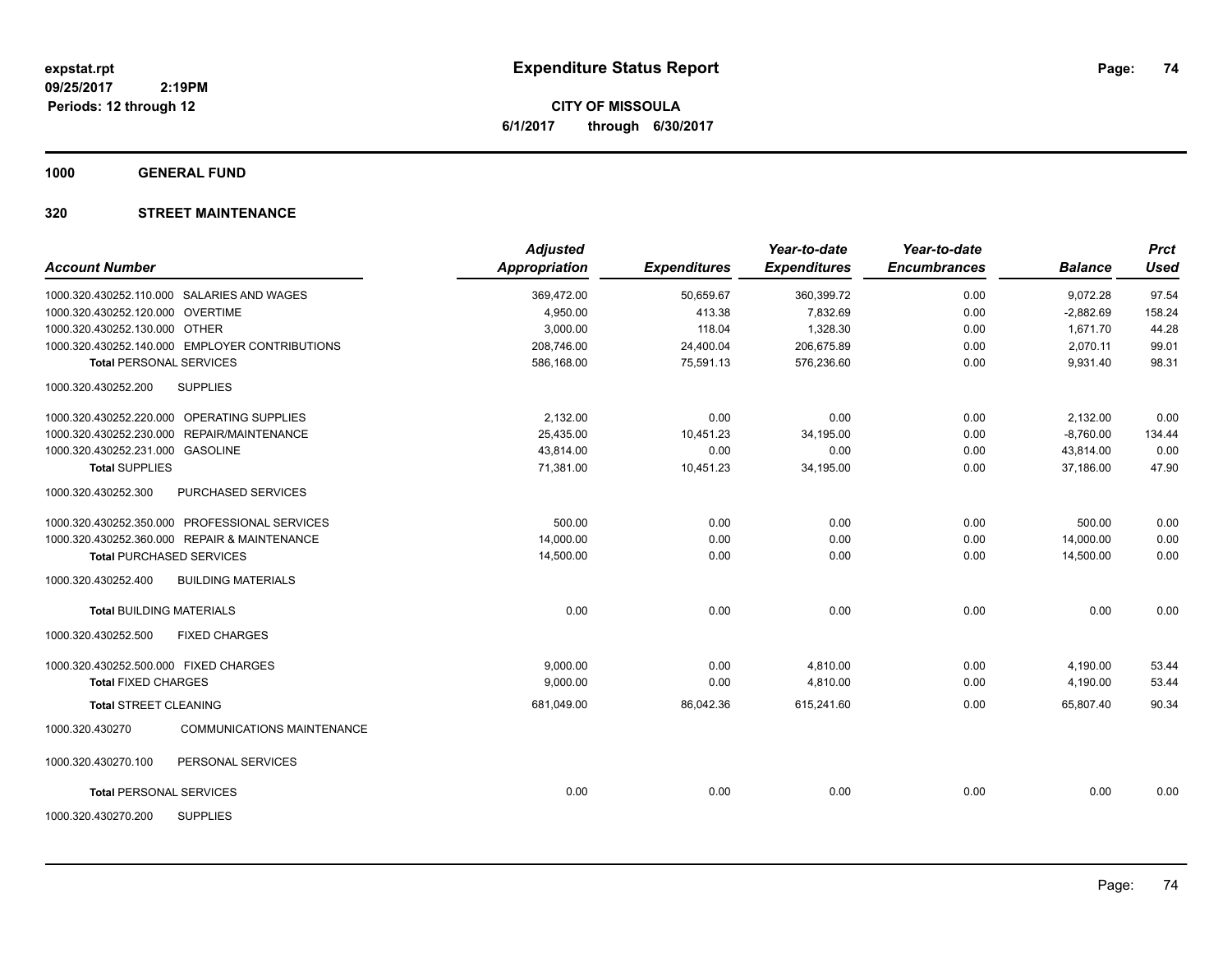**CITY OF MISSOULA 6/1/2017 through 6/30/2017**

**1000 GENERAL FUND**

# **320 STREET MAINTENANCE**

| <b>Account Number</b>                |                                         | <b>Adjusted</b><br><b>Appropriation</b> | <b>Expenditures</b> | Year-to-date<br><b>Expenditures</b> | Year-to-date<br><b>Encumbrances</b> | <b>Balance</b> | <b>Prct</b><br><b>Used</b> |
|--------------------------------------|-----------------------------------------|-----------------------------------------|---------------------|-------------------------------------|-------------------------------------|----------------|----------------------------|
| <b>Total SUPPLIES</b>                |                                         | 0.00                                    | 0.00                | 0.00                                | 0.00                                | 0.00           | 0.00                       |
| 1000.320.430270.900                  | <b>CAPITAL OUTLAY</b>                   |                                         |                     |                                     |                                     |                |                            |
| 1000.320.430270.930.000 IMPROVEMENTS |                                         | 104.814.00                              | 245.940.27          | 293.387.48                          | 0.00                                | -188.573.48    | 279.91                     |
|                                      | <b>Total COMMUNICATIONS MAINTENANCE</b> | 104,814.00                              | 245,940.27          | 293,387.48                          | 0.00                                | -188,573.48    | 279.91                     |
| 1000.320.490504                      | <b>DEBT SERVICE</b>                     |                                         |                     |                                     |                                     |                |                            |
| 1000.320.490504.600                  | <b>DEBT SERVICE</b>                     |                                         |                     |                                     |                                     |                |                            |
| <b>Total DEBT SERVICE</b>            |                                         | 0.00                                    | 0.00                | 0.00                                | 0.00                                | 0.00           | 0.00                       |
| <b>Total STREET MAINTENANCE</b>      |                                         | 2,989,232.00                            | 623.576.66          | 3.267.400.97                        | 0.00                                | -278.168.97    | 109.31                     |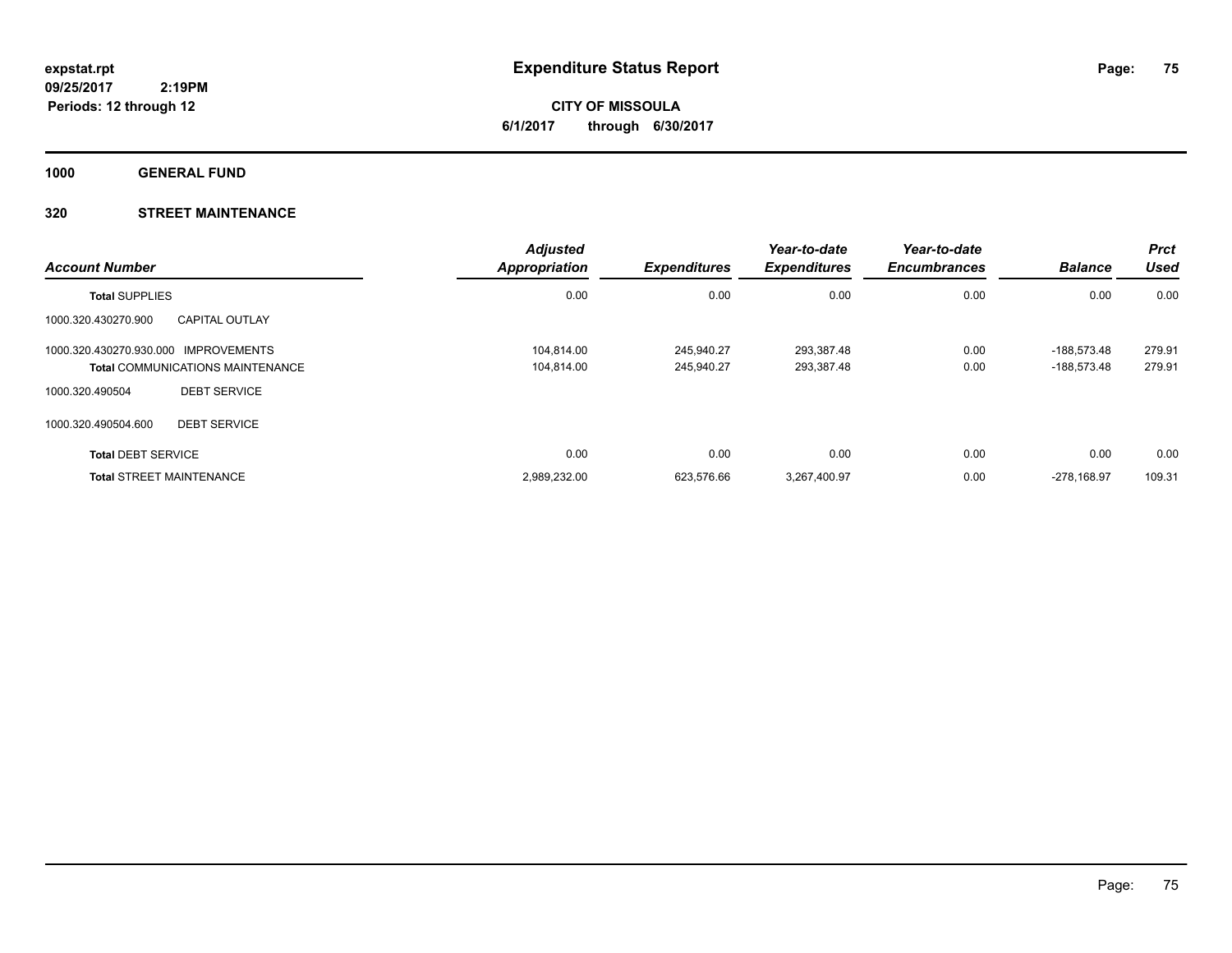**CITY OF MISSOULA 6/1/2017 through 6/30/2017**

**1000 GENERAL FUND**

# **321 FACIITIES MAINTENANCE**

|                                        |                                                   | <b>Adjusted</b>      |                     | Year-to-date        | Year-to-date        |                | <b>Prct</b> |
|----------------------------------------|---------------------------------------------------|----------------------|---------------------|---------------------|---------------------|----------------|-------------|
| <b>Account Number</b>                  |                                                   | <b>Appropriation</b> | <b>Expenditures</b> | <b>Expenditures</b> | <b>Encumbrances</b> | <b>Balance</b> | <b>Used</b> |
| 1000.321.411810                        | <b>FACILITY MAINTENANCE</b>                       |                      |                     |                     |                     |                |             |
| 1000.321.411810.100                    | PERSONAL SERVICES                                 |                      |                     |                     |                     |                |             |
|                                        | 1000.321.411810.110.000 SALARIES AND WAGES        | 52.283.00            | 5,224.87            | 43,201.92           | 0.00                | 9,081.08       | 82.63       |
| 1000.321.411810.120.000 OVERTIME       |                                                   | 0.00                 | 0.00                | 77.48               | 0.00                | $-77.48$       | 0.00        |
| 1000.321.411810.130.000 OTHER          |                                                   | 1,040.00             | 8.61                | 98.17               | 0.00                | 941.83         | 9.44        |
|                                        | 1000.321.411810.140.000 EMPLOYER CONTRIBUTIONS    | 22,275.00            | 1,972.48            | 18,438.99           | 0.00                | 3,836.01       | 82.78       |
| <b>Total PERSONAL SERVICES</b>         |                                                   | 75,598.00            | 7,205.96            | 61,816.56           | 0.00                | 13,781.44      | 81.77       |
| 1000.321.411810.200                    | <b>SUPPLIES</b>                                   |                      |                     |                     |                     |                |             |
|                                        | 1000.321.411810.220.000 OPERATING SUPPLIES        | 450.00               | 38.93               | 138.69              | 0.00                | 311.31         | 30.82       |
| 1000.321.411810.231.000 GASOLINE       |                                                   | 170.00               | 0.00                | 0.00                | 0.00                | 170.00         | 0.00        |
| 1000.321.411810.240.000 OTHER SUPPLIES |                                                   | 6,070.00             | 458.17              | 800.12              | 0.00                | 5,269.88       | 13.18       |
| <b>Total SUPPLIES</b>                  |                                                   | 6,690.00             | 497.10              | 938.81              | 0.00                | 5,751.19       | 14.03       |
| 1000.321.411810.300                    | <b>PURCHASED SERVICES</b>                         |                      |                     |                     |                     |                |             |
| 1000.321.411810.340.000 SEWER          |                                                   | 767.00               | 0.00                | 0.00                | 0.00                | 767.00         | 0.00        |
|                                        | 1000.321.411810.341.000 ELECTRICITY & NATURAL GAS | 26.886.00            | 528.68              | 6.165.31            | 0.00                | 20.720.69      | 22.93       |
| 1000.321.411810.343.000 WATER CHARGES  |                                                   | 957.00               | 0.00                | 0.00                | 0.00                | 957.00         | 0.00        |
|                                        | 1000.321.411810.360.000 REPAIR & MAINTENANCE      | 10,020.00            | 0.00                | 0.00                | 0.00                | 10,020.00      | 0.00        |
| 1000.321.411810.370.000 TRAVEL         |                                                   | 150.00               | 0.00                | 0.00                | 0.00                | 150.00         | 0.00        |
|                                        | <b>Total PURCHASED SERVICES</b>                   | 38,780.00            | 528.68              | 6,165.31            | 0.00                | 32,614.69      | 15.90       |
| 1000.321.411810.900                    | <b>CAPITAL OUTLAY</b>                             |                      |                     |                     |                     |                |             |
| <b>Total CAPITAL OUTLAY</b>            |                                                   | 0.00                 | 0.00                | 0.00                | 0.00                | 0.00           | 0.00        |
|                                        | <b>Total FACILITY MAINTENANCE</b>                 | 121,068.00           | 8,231.74            | 68,920.68           | 0.00                | 52,147.32      | 56.93       |
| 1000.321.430220                        | <b>CITY HALL UTILITIES</b>                        |                      |                     |                     |                     |                |             |

1000.321.430220.200 SUPPLIES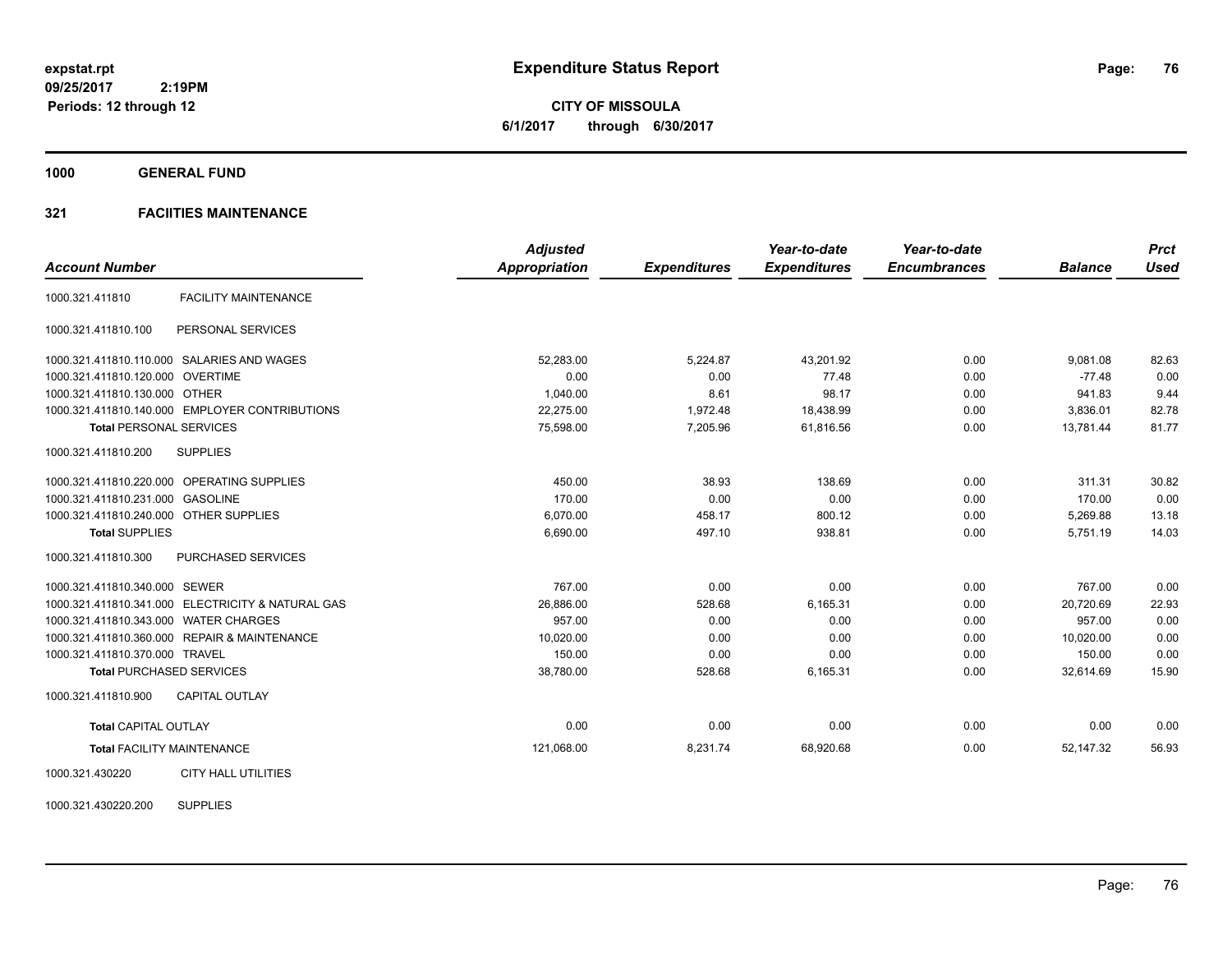**CITY OF MISSOULA 6/1/2017 through 6/30/2017**

**1000 GENERAL FUND**

|                                                            | <b>Adjusted</b>      |                     | Year-to-date        | Year-to-date        |                | <b>Prct</b> |
|------------------------------------------------------------|----------------------|---------------------|---------------------|---------------------|----------------|-------------|
| <b>Account Number</b>                                      | <b>Appropriation</b> | <b>Expenditures</b> | <b>Expenditures</b> | <b>Encumbrances</b> | <b>Balance</b> | <b>Used</b> |
| 1000.321.430220.220.000 OPERATING SUPPLIES                 | 0.00                 | 0.00                | 175.16              | 0.00                | $-175.16$      | 0.00        |
| 1000.321.430220.240.000 CITY HALL UTILITIES/OTHER SUPPLIES | 2,340.00             | 210.91              | 1,255.19            | 0.00                | 1,084.81       | 53.64       |
| <b>Total SUPPLIES</b>                                      | 2,340.00             | 210.91              | 1,430.35            | 0.00                | 909.65         | 61.13       |
| 1000.321.430220.300<br><b>PURCHASED SERVICES</b>           |                      |                     |                     |                     |                |             |
| 1000.321.430220.340.000 CITY HALL/SEWER                    | 1.269.00             | 0.00                | 1,123.79            | 0.00                | 145.21         | 88.56       |
| 1000.321.430220.341.000 CITYHALL/ELECTRICITY & NATURAL GAS | 82,108.00            | 21,040.89           | 126,849.28          | 0.00                | $-44,741.28$   | 154.49      |
| 1000.321.430220.343.000 CITYHALL/WATER CHARGES             | 7,677.00             | 749.58              | 4,418.00            | 0.00                | 3,259.00       | 57.55       |
| 1000.321.430220.344.000 CITYHALL/TELEPHONE SERVICE         | 637.00               | 0.00                | 0.00                | 0.00                | 637.00         | 0.00        |
| 1000.321.430220.345.000 CITY HALL/GARBAGE                  | 9,022.00             | 477.35              | 5,582.49            | 0.00                | 3,439.51       | 61.88       |
| 1000.321.430220.350.000 PROFESSIONAL SERVICES              | 1,720.00             | 0.00                | 1,333.00            | 0.00                | 387.00         | 77.50       |
| 1000.321.430220.360.000 CITY HALL/REPAIR & MAINTENANCE     | 170,086.00           | 30,849.40           | 178,126.47          | 0.00                | $-8,040.47$    | 104.73      |
| <b>Total PURCHASED SERVICES</b>                            | 272,519.00           | 53.117.22           | 317,433.03          | 0.00                | $-44,914.03$   | 116.48      |
| <b>CAPITAL OUTLAY</b><br>1000.321.430220.900               |                      |                     |                     |                     |                |             |
| <b>Total CAPITAL OUTLAY</b>                                | 0.00                 | 0.00                | 0.00                | 0.00                | 0.00           | 0.00        |
| <b>Total CITY HALL UTILITIES</b>                           | 274,859.00           | 53,328.13           | 318,863.38          | 0.00                | $-44,004.38$   | 116.01      |
| 1000.321.431310<br><b>ADMINISTRATION</b>                   |                      |                     |                     |                     |                |             |
| PERSONAL SERVICES<br>1000.321.431310.100                   |                      |                     |                     |                     |                |             |
| 1000.321.431310.110.000 SALARIES AND WAGES                 | 114,514.00           | 11,942.38           | 98,746.50           | 0.00                | 15,767.50      | 86.23       |
| 1000.321.431310.120.000 OVERTIME                           | 0.00                 | 0.00                | 177.06              | 0.00                | $-177.06$      | 0.00        |
| 1000.321.431310.130.000 OTHER                              | 0.00                 | 19.59               | 223.32              | 0.00                | $-223.32$      | 0.00        |
| 1000.321.431310.140.000 EMPLOYER CONTRIBUTIONS             | 46,902.00            | 4,511.76            | 42,260.79           | 0.00                | 4,641.21       | 90.10       |
| <b>Total PERSONAL SERVICES</b>                             | 161,416.00           | 16,473.73           | 141,407.67          | 0.00                | 20,008.33      | 87.60       |
| <b>SUPPLIES</b><br>1000.321.431310.200                     |                      |                     |                     |                     |                |             |
| 1000.321.431310.210.000 OFFICE SUPPLIES                    | 1,000.00             | 251.00              | 1,319.14            | 0.00                | $-319.14$      | 131.91      |
| 1000.321.431310.220.000 OPERATING SUPPLIES                 | 150.00               | 148.66              | 148.66              | 0.00                | 1.34           | 99.11       |
| <b>Total SUPPLIES</b>                                      | 1,150.00             | 399.66              | 1,467.80            | 0.00                | $-317.80$      | 127.63      |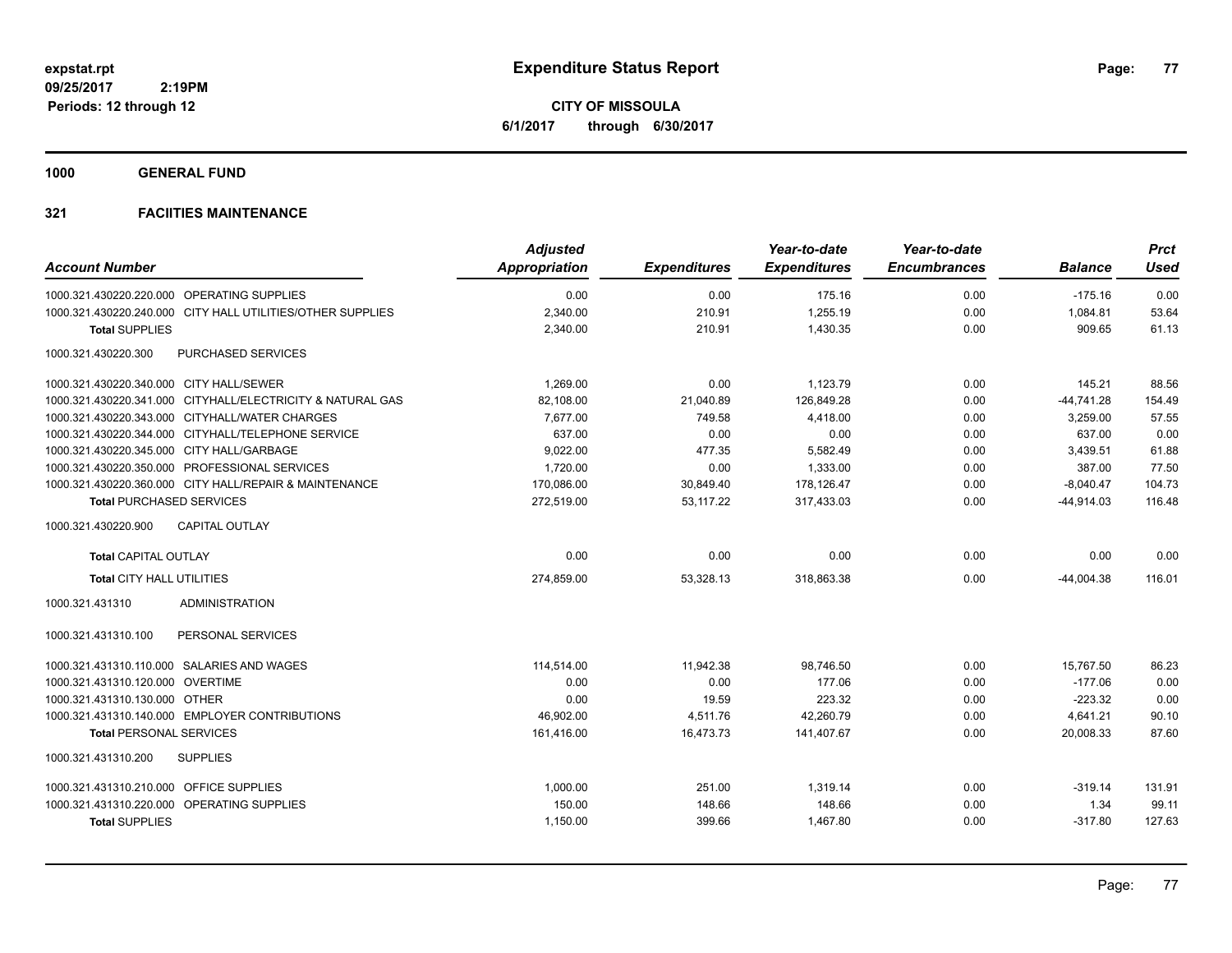**CITY OF MISSOULA 6/1/2017 through 6/30/2017**

**1000 GENERAL FUND**

|                                                         | <b>Adjusted</b> |                     | Year-to-date        | Year-to-date        |                | <b>Prct</b> |
|---------------------------------------------------------|-----------------|---------------------|---------------------|---------------------|----------------|-------------|
| <b>Account Number</b>                                   | Appropriation   | <b>Expenditures</b> | <b>Expenditures</b> | <b>Encumbrances</b> | <b>Balance</b> | <b>Used</b> |
| <b>PURCHASED SERVICES</b><br>1000.321.431310.300        |                 |                     |                     |                     |                |             |
| 1000.321.431310.310.000 COMMUNICATIONS                  | 150.00          | 69.61               | 69.61               | 0.00                | 80.39          | 46.41       |
| 1000.321.431310.320.000 PRINTING & DUPLICATING          | 100.00          | 0.00                | 79.90               | 0.00                | 20.10          | 79.90       |
| 1000.321.431310.330.000 PUBLICITY, SUBSCRIPTIONS & DUES | 230.00          | 0.00                | 451.74              | 0.00                | $-221.74$      | 196.41      |
| <b>Total PURCHASED SERVICES</b>                         | 480.00          | 69.61               | 601.25              | 0.00                | $-121.25$      | 125.26      |
| OTHER OBJECTS<br>1000.321.431310.800                    |                 |                     |                     |                     |                |             |
| <b>Total OTHER OBJECTS</b>                              | 0.00            | 0.00                | 0.00                | 0.00                | 0.00           | 0.00        |
| <b>Total ADMINISTRATION</b>                             | 163,046.00      | 16,943.00           | 143,476.72          | 0.00                | 19,569.28      | 88.00       |
| <b>EQUIPMENT MAINTENANCE</b><br>1000.321.431330         |                 |                     |                     |                     |                |             |
| 1000.321.431330.100<br>PERSONAL SERVICES                |                 |                     |                     |                     |                |             |
| 1000.321.431330.110.000 SALARIES AND WAGES              | 483,904.00      | 57,472.11           | 475,215.82          | 0.00                | 8,688.18       | 98.20       |
| 1000.321.431330.120.000 OVERTIME                        | 2,000.00        | 0.00                | 852.10              | 0.00                | 1,147.90       | 42.61       |
| 1000.321.431330.130.000 OTHER                           | 1,440.00        | 94.30               | 1,075.01            | 0.00                | 364.99         | 74.65       |
| 1000.321.431330.140.000 EMPLOYER CONTRIBUTIONS          | 221,602.00      | 21,710.92           | 205,513.59          | 0.00                | 16,088.41      | 92.74       |
| 1000.321.431330.141.000 STATE RETIREMENT CONTRIBUTIONS  | 0.00            | 0.00                | 542.54              | 0.00                | $-542.54$      | 0.00        |
| <b>Total PERSONAL SERVICES</b>                          | 708,946.00      | 79,277.33           | 683.199.06          | 0.00                | 25.746.94      | 96.37       |
| 1000.321.431330.200<br><b>SUPPLIES</b>                  |                 |                     |                     |                     |                |             |
| 1000.321.431330.220.000 OPERATING SUPPLIES              | 17.600.00       | 1,238.35            | 22.357.95           | 0.00                | $-4,757.95$    | 127.03      |
| 1000.321.431330.230.000 REPAIR/MAINTENANCE              | 39,399.00       | 5,031.23            | 39,585.63           | 0.00                | $-186.63$      | 100.47      |
| 1000.321.431330.231.000 GASOLINE                        | 3,032.00        | 670.03              | 3,511.55            | 0.00                | $-479.55$      | 115.82      |
| 1000.321.431330.240.000 OTHER SUPPLIES                  | 2,600.00        | 32.55               | 629.22              | 0.00                | 1,970.78       | 24.20       |
| <b>Total SUPPLIES</b>                                   | 62,631.00       | 6,972.16            | 66,084.35           | 0.00                | $-3,453.35$    | 105.51      |
| PURCHASED SERVICES<br>1000.321.431330.300               |                 |                     |                     |                     |                |             |
| 1000.321.431330.320.000 PRINTING & DUPLICATING          | 250.00          | 0.00                | 0.00                | 0.00                | 250.00         | 0.00        |
| 1000.321.431330.350.000 PROFESSIONAL SERVICES           | 7,624.00        | 0.00                | 6,399.46            | 0.00                | 1,224.54       | 83.94       |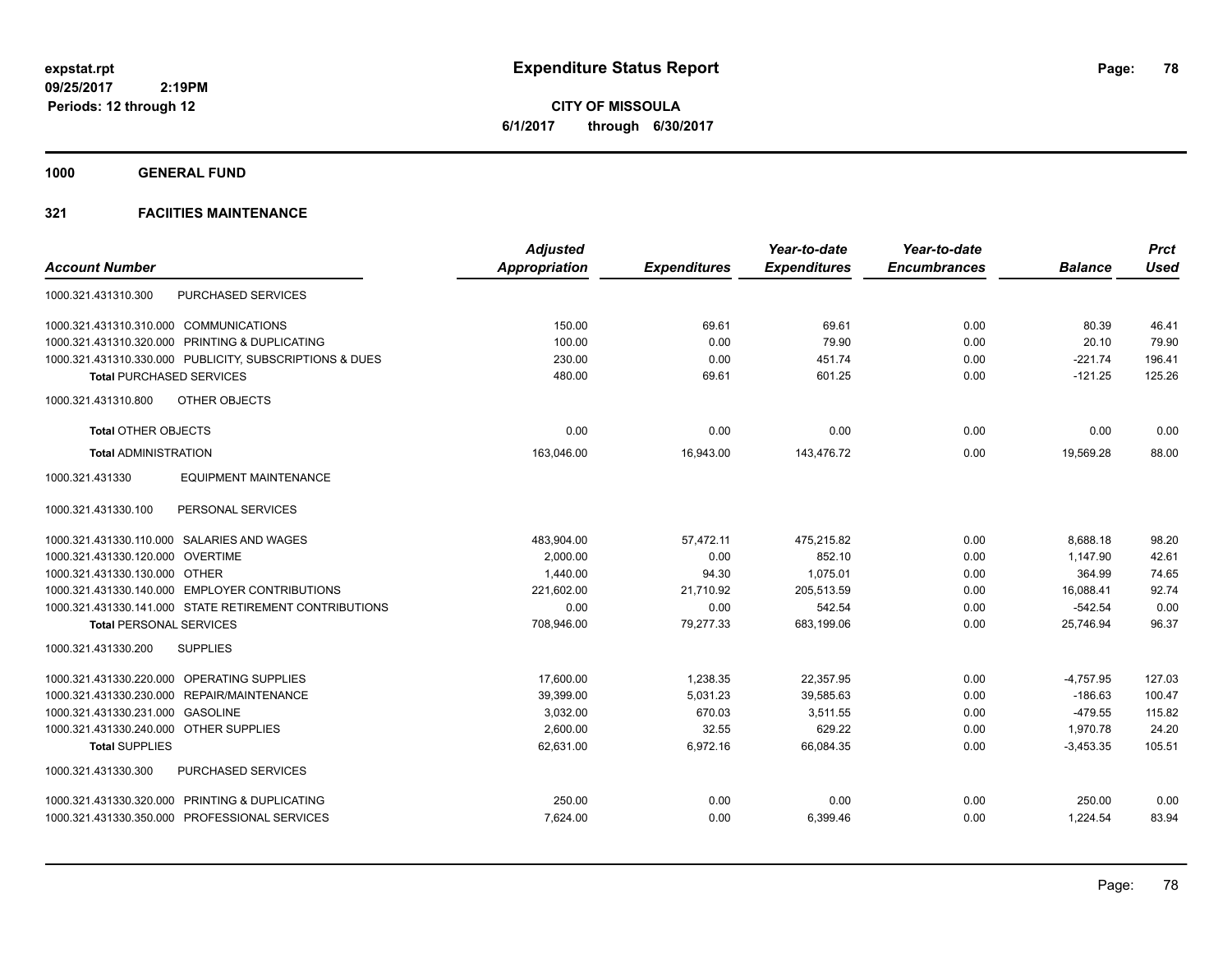**CITY OF MISSOULA 6/1/2017 through 6/30/2017**

**1000 GENERAL FUND**

| <b>Account Number</b>                             | <b>Adjusted</b><br><b>Appropriation</b> | <b>Expenditures</b> | Year-to-date<br><b>Expenditures</b> | Year-to-date<br><b>Encumbrances</b> | <b>Balance</b> | <b>Prct</b><br><b>Used</b> |
|---------------------------------------------------|-----------------------------------------|---------------------|-------------------------------------|-------------------------------------|----------------|----------------------------|
| 1000.321.431330.360.000 REPAIR & MAINTENANCE      | 15,920.00                               | 0.00                | 1,853.09                            | 0.00                                | 14,066.91      | 11.64                      |
| 1000.321.431330.370.000 TRAVEL                    | 900.00                                  | 0.00                | 44.29                               | 0.00                                | 855.71         | 4.92                       |
| 1000.321.431330.380.000 TRAINING                  | 850.00                                  | 90.00               | 90.00                               | 0.00                                | 760.00         | 10.59                      |
| <b>Total PURCHASED SERVICES</b>                   | 25,544.00                               | 90.00               | 8,386.84                            | 0.00                                | 17, 157. 16    | 32.83                      |
| <b>CAPITAL OUTLAY</b><br>1000.321.431330.900      |                                         |                     |                                     |                                     |                |                            |
| <b>Total CAPITAL OUTLAY</b>                       | 0.00                                    | 0.00                | 0.00                                | 0.00                                | 0.00           | 0.00                       |
| <b>Total EQUIPMENT MAINTENANCE</b>                | 797,121.00                              | 86,339.49           | 757,670.25                          | 0.00                                | 39,450.75      | 95.05                      |
| 1000.321.431350<br><b>VEHICLE FACILITY</b>        |                                         |                     |                                     |                                     |                |                            |
| 1000.321.431350.100<br>PERSONAL SERVICES          |                                         |                     |                                     |                                     |                |                            |
| <b>Total PERSONAL SERVICES</b>                    | 0.00                                    | 0.00                | 0.00                                | 0.00                                | 0.00           | 0.00                       |
| <b>SUPPLIES</b><br>1000.321.431350.200            |                                         |                     |                                     |                                     |                |                            |
| 1000.321.431350.210.000 OFFICE SUPPLIES           | 0.00                                    | 0.00                | 117.04                              | 0.00                                | $-117.04$      | 0.00                       |
| 1000.321.431350.220.000 OPERATING SUPPLIES        | 16,692.00                               | 25.00               | 283.14                              | 0.00                                | 16,408.86      | 1.70                       |
| <b>Total SUPPLIES</b>                             | 16,692.00                               | 25.00               | 400.18                              | 0.00                                | 16,291.82      | 2.40                       |
| PURCHASED SERVICES<br>1000.321.431350.300         |                                         |                     |                                     |                                     |                |                            |
| 1000.321.431350.340.000 SEWER                     | 767.00                                  | 0.00                | 376.18                              | 0.00                                | 390.82         | 49.05                      |
| 1000.321.431350.341.000 ELECTRICITY & NATURAL GAS | 100,439.00                              | 5,915.93            | 44,820.49                           | 0.00                                | 55,618.51      | 44.62                      |
| 1000.321.431350.343.000 WATER CHARGES             | 3,722.00                                | 216.87              | 1,616.18                            | 0.00                                | 2,105.82       | 43.42                      |
| 1000.321.431350.344.000 TELEPHONE SERVICE         | 1,953.00                                | 257.80              | 2,000.37                            | 0.00                                | $-47.37$       | 102.43                     |
| 1000.321.431350.345.000 GARBAGE                   | 4,231.00                                | 283.36              | 3,187.71                            | 0.00                                | 1,043.29       | 75.34                      |
| 1000.321.431350.350.000 PROFESSIONAL SERVICES     | 5,300.00                                | 200.00              | 1,268.51                            | 0.00                                | 4,031.49       | 23.93                      |
| 1000.321.431350.360.000 REPAIR & MAINTENANCE      | 28,795.00                               | 1,647.90            | 24,781.85                           | 0.00                                | 4,013.15       | 86.06                      |
| <b>Total PURCHASED SERVICES</b>                   | 145,207.00                              | 8,521.86            | 78,051.29                           | 0.00                                | 67,155.71      | 53.75                      |
| 1000.321.431350.900<br><b>CAPITAL OUTLAY</b>      |                                         |                     |                                     |                                     |                |                            |
| <b>Total CAPITAL OUTLAY</b>                       | 0.00                                    | 0.00                | 0.00                                | 0.00                                | 0.00           | 0.00                       |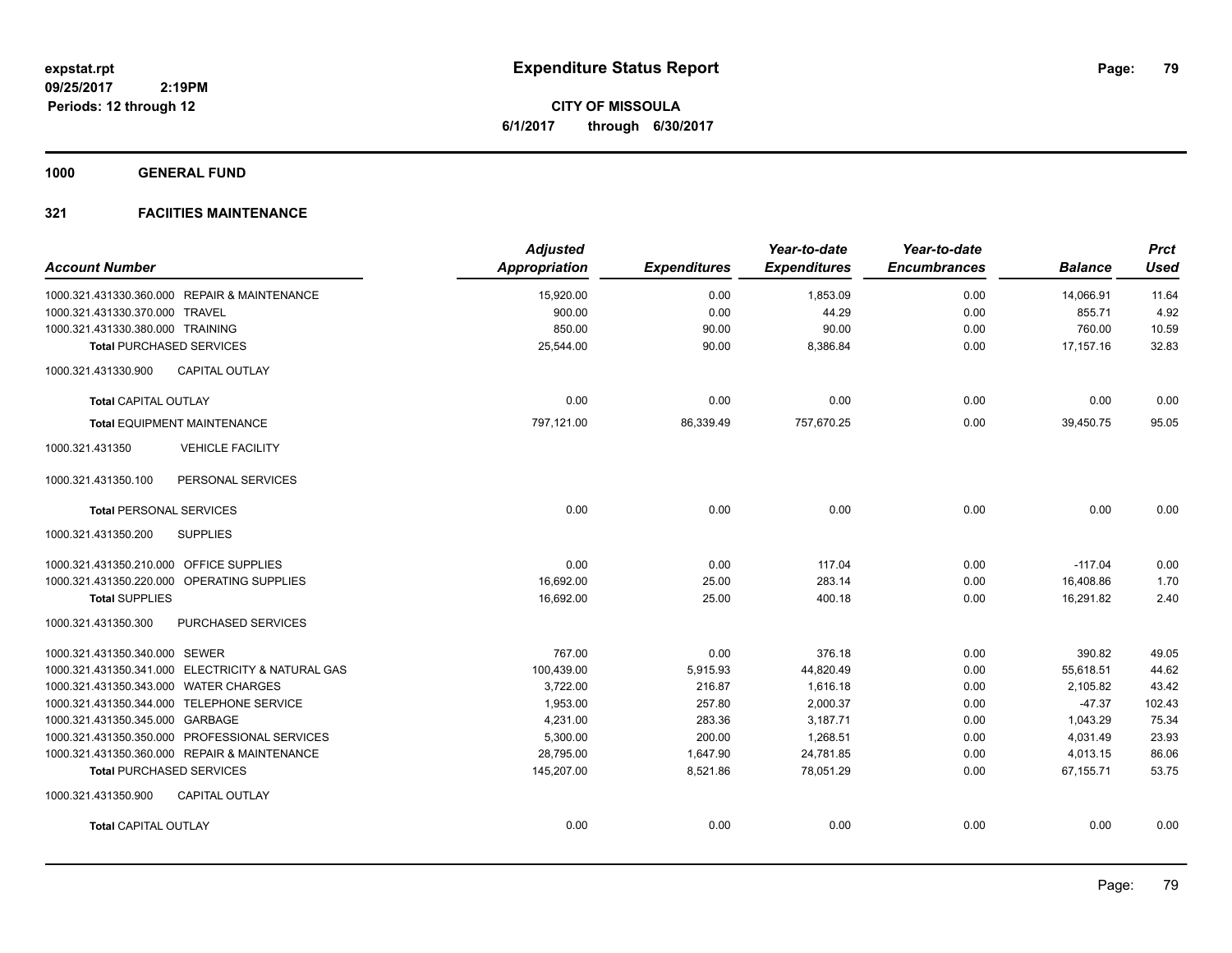**CITY OF MISSOULA 6/1/2017 through 6/30/2017**

**1000 GENERAL FUND**

| <b>Account Number</b>                                    | <b>Adjusted</b><br>Appropriation | <b>Expenditures</b> | Year-to-date<br><b>Expenditures</b> | Year-to-date<br><b>Encumbrances</b> | <b>Balance</b> | <b>Prct</b><br>Used |
|----------------------------------------------------------|----------------------------------|---------------------|-------------------------------------|-------------------------------------|----------------|---------------------|
| <b>Total VEHICLE FACILITY</b>                            | 161,899.00                       | 8,546.86            | 78,451.47                           | 0.00                                | 83,447.53      | 48.46               |
| ART MUSEUM<br>1000.321.460452                            |                                  |                     |                                     |                                     |                |                     |
| <b>SUPPLIES</b><br>1000.321.460452.200                   |                                  |                     |                                     |                                     |                |                     |
| <b>Total SUPPLIES</b>                                    | 0.00                             | 0.00                | 0.00                                | 0.00                                | 0.00           | 0.00                |
| PURCHASED SERVICES<br>1000.321.460452.300                |                                  |                     |                                     |                                     |                |                     |
| 1000.321.460452.360.000 ART MUSEUM-REPAIR & MAINTENANCE  | 44,525.00                        | 0.00                | 0.00                                | 0.00                                | 44,525.00      | 0.00                |
| <b>Total PURCHASED SERVICES</b>                          | 44,525.00                        | 0.00                | 0.00                                | 0.00                                | 44,525.00      | 0.00                |
| <b>GRANTS &amp; CONTRIBUTIONS</b><br>1000.321.460452.700 |                                  |                     |                                     |                                     |                |                     |
| 1000.321.460452.700.000 ART MUSEUM CONTRIBUTIONS         | 0.00                             | 11,238.37           | 48,539.92                           | 0.00                                | -48,539.92     | 0.00                |
| <b>Total GRANTS &amp; CONTRIBUTIONS</b>                  | 0.00                             | 11,238.37           | 48,539.92                           | 0.00                                | -48,539.92     | 0.00                |
| <b>Total ART MUSEUM</b>                                  | 44,525.00                        | 11,238.37           | 48,539.92                           | 0.00                                | $-4,014.92$    | 109.02              |
| <b>Total FACIITIES MAINTENANCE</b>                       | 1,562,518.00                     | 184,627.59          | 1,415,922.42                        | 0.00                                | 146,595.58     | 90.62               |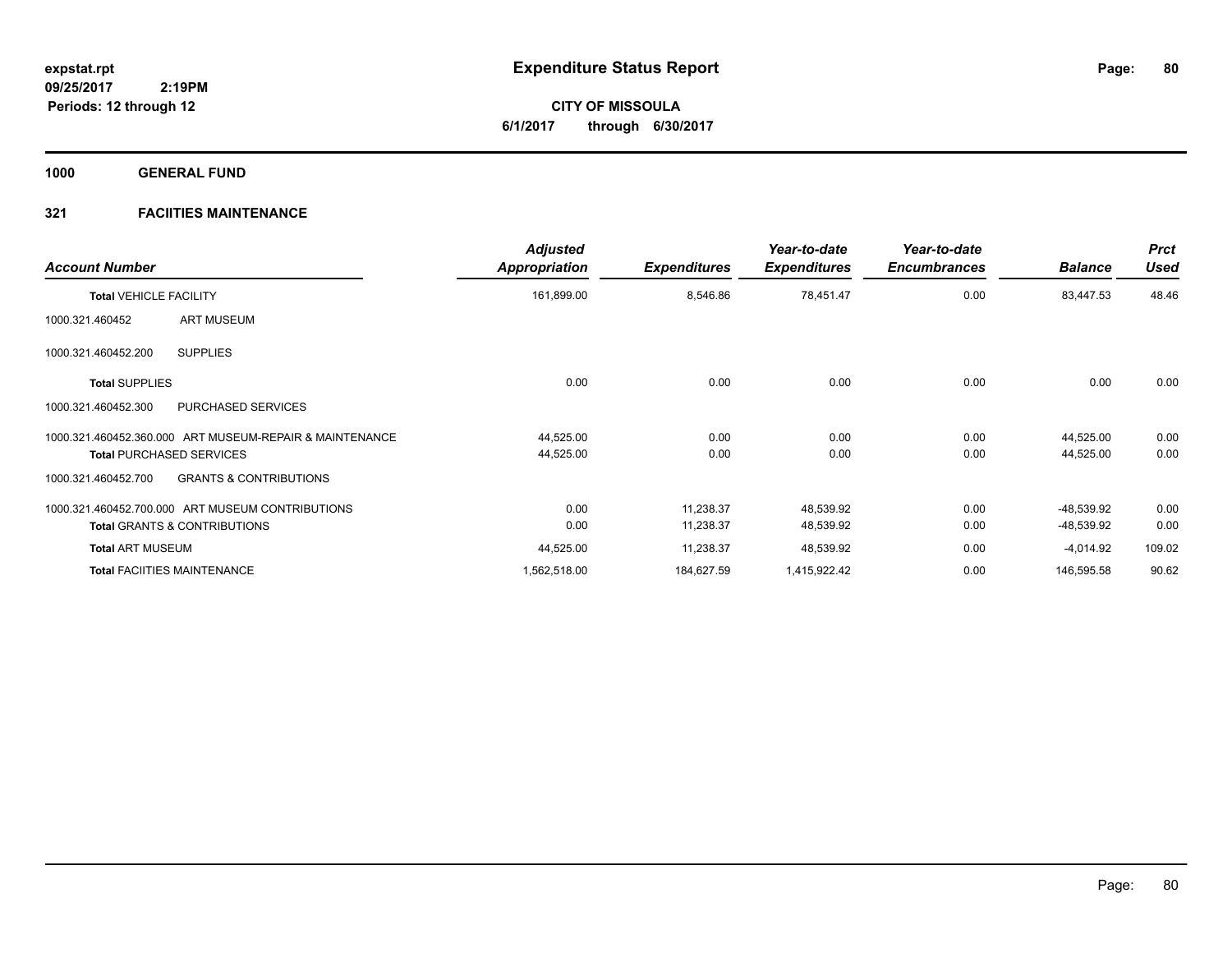**CITY OF MISSOULA 6/1/2017 through 6/30/2017**

**1000 GENERAL FUND**

**340 CEMETERY**

| <b>Account Number</b>                   |                                                         | <b>Adjusted</b><br><b>Appropriation</b> | <b>Expenditures</b> | Year-to-date<br><b>Expenditures</b> | Year-to-date<br><b>Encumbrances</b> | <b>Balance</b> | <b>Prct</b><br><b>Used</b> |
|-----------------------------------------|---------------------------------------------------------|-----------------------------------------|---------------------|-------------------------------------|-------------------------------------|----------------|----------------------------|
|                                         | <b>ADMINISTRATION</b>                                   |                                         |                     |                                     |                                     |                |                            |
| 1000.340.430910                         |                                                         |                                         |                     |                                     |                                     |                |                            |
| 1000.340.430910.100                     | PERSONAL SERVICES                                       |                                         |                     |                                     |                                     |                |                            |
|                                         | 1000.340.430910.110.000 SALARIES AND WAGES              | 89,190.00                               | 12,730.08           | 86,671.97                           | 0.00                                | 2,518.03       | 97.18                      |
| 1000.340.430910.120.000 OVERTIME        |                                                         | 5,000.00                                | 14.33               | 781.17                              | 0.00                                | 4,218.83       | 15.62                      |
|                                         | 1000.340.430910.140.000 EMPLOYER CONTRIBUTIONS          | 33.066.00                               | 3,716.24            | 32,223.60                           | 0.00                                | 842.40         | 97.45                      |
|                                         | 1000.340.430910.141.000 STATE RETIREMENT CONTRIBUTIONS  | 0.00                                    | 0.00                | 464.48                              | 0.00                                | $-464.48$      | 0.00                       |
| <b>Total PERSONAL SERVICES</b>          |                                                         | 127,256.00                              | 16,460.65           | 120,141.22                          | 0.00                                | 7,114.78       | 94.41                      |
| 1000.340.430910.200                     | <b>SUPPLIES</b>                                         |                                         |                     |                                     |                                     |                |                            |
| 1000.340.430910.210.000 OFFICE SUPPLIES |                                                         | 2,770.00                                | 0.00                | 2,604.81                            | 0.00                                | 165.19         | 94.04                      |
| <b>Total SUPPLIES</b>                   |                                                         | 2,770.00                                | 0.00                | 2,604.81                            | 0.00                                | 165.19         | 94.04                      |
| 1000.340.430910.300                     | PURCHASED SERVICES                                      |                                         |                     |                                     |                                     |                |                            |
| 1000.340.430910.310.000 COMMUNICATIONS  |                                                         | 1,933.00                                | 615.32              | 2,553.59                            | 0.00                                | $-620.59$      | 132.11                     |
|                                         | 1000.340.430910.320.000 PRINTING & DUPLICATING          | 775.00                                  | 0.00                | 202.26                              | 0.00                                | 572.74         | 26.10                      |
|                                         | 1000.340.430910.330.000 PUBLICITY, SUBSCRIPTIONS & DUES | 813.00                                  | 0.00                | 392.74                              | 0.00                                | 420.26         | 48.31                      |
|                                         | 1000.340.430910.344.000 TELEPHONE SERVICE               | 2,100.00                                | 129.14              | 1,417.65                            | 0.00                                | 682.35         | 67.51                      |
|                                         | 1000.340.430910.350.000 PROFESSIONAL SERVICES           | 600.00                                  | 0.00                | 0.00                                | 0.00                                | 600.00         | 0.00                       |
|                                         | 1000.340.430910.360.000 REPAIR & MAINTENANCE            | 600.00                                  | 150.01              | 1,457.67                            | 0.00                                | $-857.67$      | 242.95                     |
| 1000.340.430910.370.000 TRAVEL          |                                                         | 500.00                                  | 0.00                | 0.00                                | 0.00                                | 500.00         | 0.00                       |
| 1000.340.430910.380.000 TRAINING        |                                                         | 1,006.00                                | 0.00                | 435.42                              | 0.00                                | 570.58         | 43.28                      |
| <b>Total PURCHASED SERVICES</b>         |                                                         | 8,327.00                                | 894.47              | 6,459.33                            | 0.00                                | 1,867.67       | 77.57                      |
| 1000.340.430910.800                     | OTHER OBJECTS                                           |                                         |                     |                                     |                                     |                |                            |
| <b>Total OTHER OBJECTS</b>              |                                                         | 0.00                                    | 0.00                | 0.00                                | 0.00                                | 0.00           | 0.00                       |
| 1000.340.430910.900                     | <b>CAPITAL OUTLAY</b>                                   |                                         |                     |                                     |                                     |                |                            |
| <b>Total CAPITAL OUTLAY</b>             |                                                         | 0.00                                    | 0.00                | 0.00                                | 0.00                                | 0.00           | 0.00                       |
| <b>Total ADMINISTRATION</b>             |                                                         | 138,353.00                              | 17,355.12           | 129,205.36                          | 0.00                                | 9,147.64       | 93.39                      |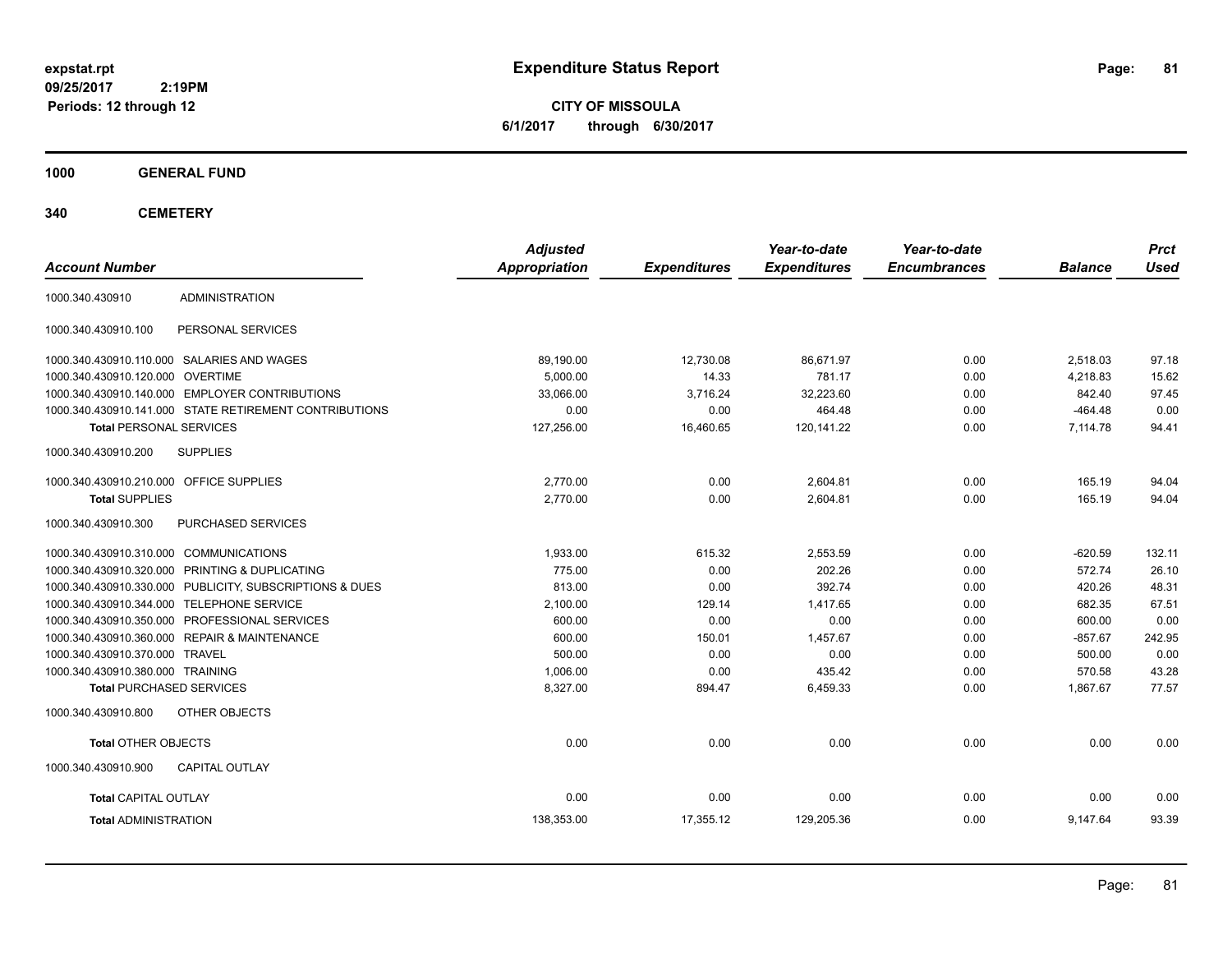**CITY OF MISSOULA 6/1/2017 through 6/30/2017**

**1000 GENERAL FUND**

**340 CEMETERY**

|                                                   | <b>Adjusted</b>      |                     | Year-to-date        | Year-to-date        |                | <b>Prct</b> |
|---------------------------------------------------|----------------------|---------------------|---------------------|---------------------|----------------|-------------|
| <b>Account Number</b>                             | <b>Appropriation</b> | <b>Expenditures</b> | <b>Expenditures</b> | <b>Encumbrances</b> | <b>Balance</b> | <b>Used</b> |
| <b>FACILITIES</b><br>1000.340.430920              |                      |                     |                     |                     |                |             |
| PERSONAL SERVICES<br>1000.340.430920.100          |                      |                     |                     |                     |                |             |
| 1000.340.430920.110.000 SALARIES AND WAGES        | 6,738.00             | 1,503.12            | 10,366.55           | 0.00                | $-3,628.55$    | 153.85      |
| 1000.340.430920.120.000 OVERTIME                  | 0.00                 | 44.93               | 350.70              | 0.00                | $-350.70$      | 0.00        |
| 1000.340.430920.140.000 EMPLOYER CONTRIBUTIONS    | 2,957.00             | 521.11              | 4,583.99            | 0.00                | $-1,626.99$    | 155.02      |
| <b>Total PERSONAL SERVICES</b>                    | 9,695.00             | 2,069.16            | 15,301.24           | 0.00                | $-5,606.24$    | 157.83      |
| 1000.340.430920.200<br><b>SUPPLIES</b>            |                      |                     |                     |                     |                |             |
| 1000.340.430920.220.000 OPERATING SUPPLIES        | 2,050.00             | 89.25               | 1,710.69            | 0.00                | 339.31         | 83.45       |
| 1000.340.430920.230.000 REPAIR/MAINTENANCE        | 500.00               | 0.00                | 124.32              | 0.00                | 375.68         | 24.86       |
| <b>Total SUPPLIES</b>                             | 2,550.00             | 89.25               | 1.835.01            | 0.00                | 714.99         | 71.96       |
| 1000.340.430920.300<br>PURCHASED SERVICES         |                      |                     |                     |                     |                |             |
| 1000.340.430920.341.000 ELECTRICITY & NATURAL GAS | 10.617.00            | 994.19              | 6,624.48            | 0.00                | 3,992.52       | 62.40       |
| 1000.340.430920.343.000 WATER CHARGES             | 1,082.00             | 132.38              | 741.04              | 0.00                | 340.96         | 68.49       |
| 1000.340.430920.345.000 GARBAGE                   | 984.00               | 81.15               | 973.80              | 0.00                | 10.20          | 98.96       |
| 1000.340.430920.350.000 PROFESSIONAL SERVICES     | 400.00               | 0.00                | 0.00                | 0.00                | 400.00         | 0.00        |
| 1000.340.430920.360.000 REPAIR & MAINTENANCE      | 2,145.00             | 412.45              | 780.95              | 0.00                | 1,364.05       | 36.41       |
| <b>Total PURCHASED SERVICES</b>                   | 15,228.00            | 1,620.17            | 9,120.27            | 0.00                | 6,107.73       | 59.89       |
| 1000.340.430920.400<br><b>BUILDING MATERIALS</b>  |                      |                     |                     |                     |                |             |
| <b>Total BUILDING MATERIALS</b>                   | 0.00                 | 0.00                | 0.00                | 0.00                | 0.00           | 0.00        |
| CAPITAL OUTLAY<br>1000.340.430920.900             |                      |                     |                     |                     |                |             |
| <b>Total CAPITAL OUTLAY</b>                       | 0.00                 | 0.00                | 0.00                | 0.00                | 0.00           | 0.00        |
| <b>Total FACILITIES</b>                           | 27,473.00            | 3,778.58            | 26,256.52           | 0.00                | 1.216.48       | 95.57       |
| <b>GROUNDS MAINTENANCE</b><br>1000.340.430930     |                      |                     |                     |                     |                |             |

1000.340.430930.100 PERSONAL SERVICES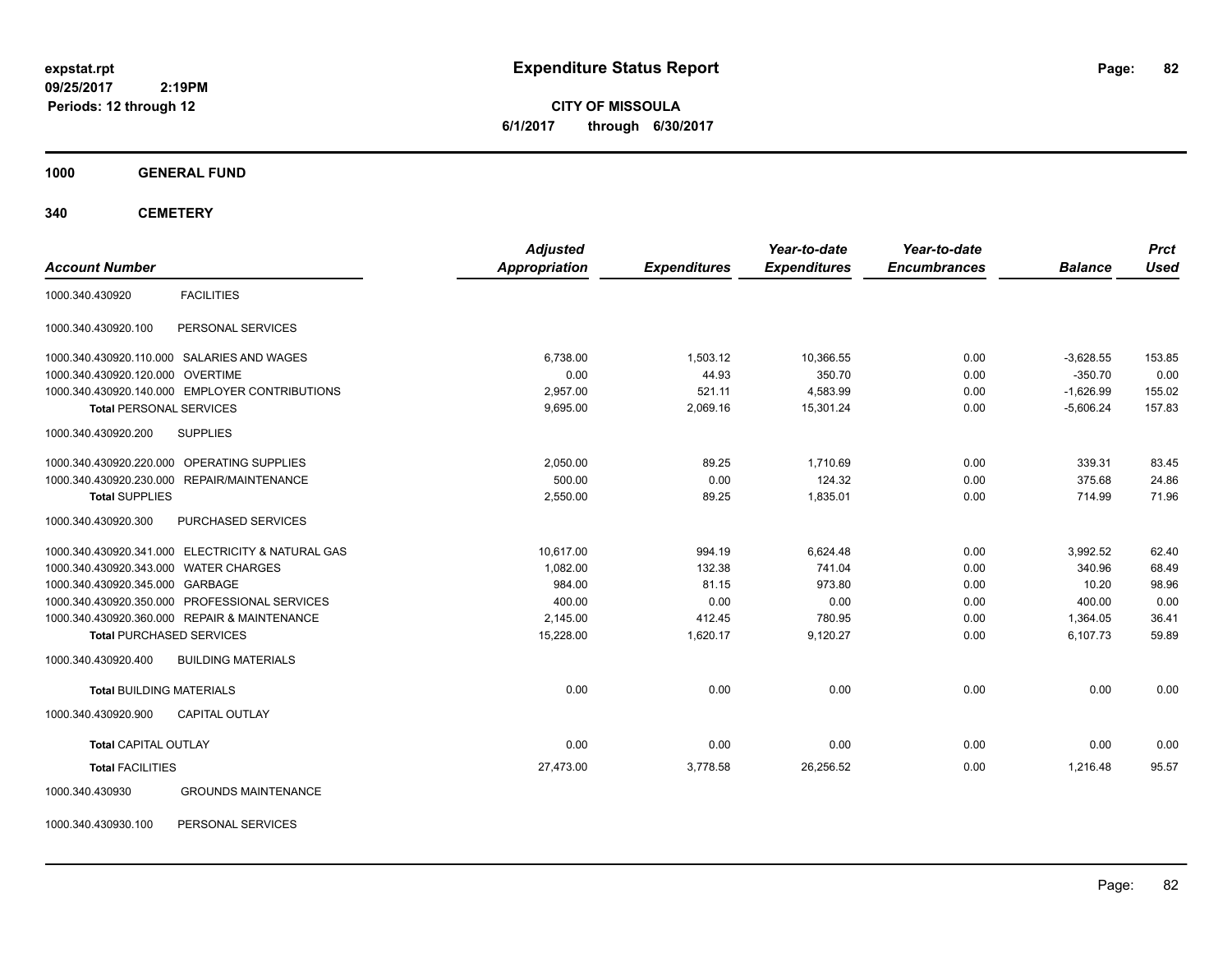**CITY OF MISSOULA 6/1/2017 through 6/30/2017**

**1000 GENERAL FUND**

**340 CEMETERY**

| <b>Account Number</b>                             | <b>Adjusted</b><br><b>Appropriation</b> | <b>Expenditures</b> | Year-to-date<br><b>Expenditures</b> | Year-to-date<br><b>Encumbrances</b> | <b>Balance</b> | <b>Prct</b><br><b>Used</b> |
|---------------------------------------------------|-----------------------------------------|---------------------|-------------------------------------|-------------------------------------|----------------|----------------------------|
| 1000.340.430930.110.000 SALARIES AND WAGES        | 198,640.00                              | 26,212.72           | 186,515.37                          | 0.00                                | 12,124.63      | 93.90                      |
| 1000.340.430930.120.000 OVERTIME                  | 0.00                                    | 1,204.83            | 4,293.46                            | 0.00                                | $-4,293.46$    | 0.00                       |
| 1000.340.430930.140.000 EMPLOYER CONTRIBUTIONS    | 90,397.00                               | 9,488.56            | 87,230.91                           | 0.00                                | 3,166.09       | 96.50                      |
| <b>Total PERSONAL SERVICES</b>                    | 289,037.00                              | 36,906.11           | 278,039.74                          | 0.00                                | 10,997.26      | 96.20                      |
| 1000.340.430930.200<br><b>SUPPLIES</b>            |                                         |                     |                                     |                                     |                |                            |
| 1000.340.430930.220.000 OPERATING SUPPLIES        | 32.252.00                               | 9.833.21            | 34.710.10                           | 0.00                                | $-2.458.10$    | 107.62                     |
| 1000.340.430930.230.000 REPAIR/MAINTENANCE        | 19,620.00                               | 4,846.65            | 20,141.03                           | 0.00                                | $-521.03$      | 102.66                     |
| 1000.340.430930.231.000 GASOLINE                  | 14,398.00                               | 2,524.44            | 10,204.34                           | 0.00                                | 4,193.66       | 70.87                      |
| <b>Total SUPPLIES</b>                             | 66,270.00                               | 17,204.30           | 65,055.47                           | 0.00                                | 1,214.53       | 98.17                      |
| PURCHASED SERVICES<br>1000.340.430930.300         |                                         |                     |                                     |                                     |                |                            |
| 1000.340.430930.341.000 ELECTRICITY & NATURAL GAS | 7.963.00                                | 2,586.65            | 8,836.34                            | 0.00                                | $-873.34$      | 110.97                     |
| 1000.340.430930.344.000 TELEPHONE SERVICE         | 300.00                                  | 90.90               | 637.35                              | 0.00                                | $-337.35$      | 212.45                     |
| 1000.340.430930.345.000 GARBAGE                   | 302.00                                  | 160.65              | 257.43                              | 0.00                                | 44.57          | 85.24                      |
| 1000.340.430930.360.000 REPAIR & MAINTENANCE      | 955.00                                  | 742.89              | 1,082.56                            | 0.00                                | $-127.56$      | 113.36                     |
| 1000.340.430930.390.000 OTHER PURCHASED SERVICES  | 3.342.00                                | 520.00              | 3,247.08                            | 0.00                                | 94.92          | 97.16                      |
| <b>Total PURCHASED SERVICES</b>                   | 12,862.00                               | 4,101.09            | 14,060.76                           | 0.00                                | $-1,198.76$    | 109.32                     |
| <b>BUILDING MATERIALS</b><br>1000.340.430930.400  |                                         |                     |                                     |                                     |                |                            |
| <b>Total BUILDING MATERIALS</b>                   | 0.00                                    | 0.00                | 0.00                                | 0.00                                | 0.00           | 0.00                       |
| 1000.340.430930.500<br><b>FIXED CHARGES</b>       |                                         |                     |                                     |                                     |                |                            |
| 1000.340.430930.530.000 EQUIPMENT RENTAL          | 500.00                                  | 21.00               | 410.62                              | 0.00                                | 89.38          | 82.12                      |
| <b>Total FIXED CHARGES</b>                        | 500.00                                  | 21.00               | 410.62                              | 0.00                                | 89.38          | 82.12                      |
| <b>CAPITAL OUTLAY</b><br>1000.340.430930.900      |                                         |                     |                                     |                                     |                |                            |
| <b>Total CAPITAL OUTLAY</b>                       | 0.00                                    | 0.00                | 0.00                                | 0.00                                | 0.00           | 0.00                       |
| <b>Total GROUNDS MAINTENANCE</b>                  | 368,669.00                              | 58,232.50           | 357,566.59                          | 0.00                                | 11,102.41      | 96.99                      |
| <b>BURIALS</b><br>1000.340.430940                 |                                         |                     |                                     |                                     |                |                            |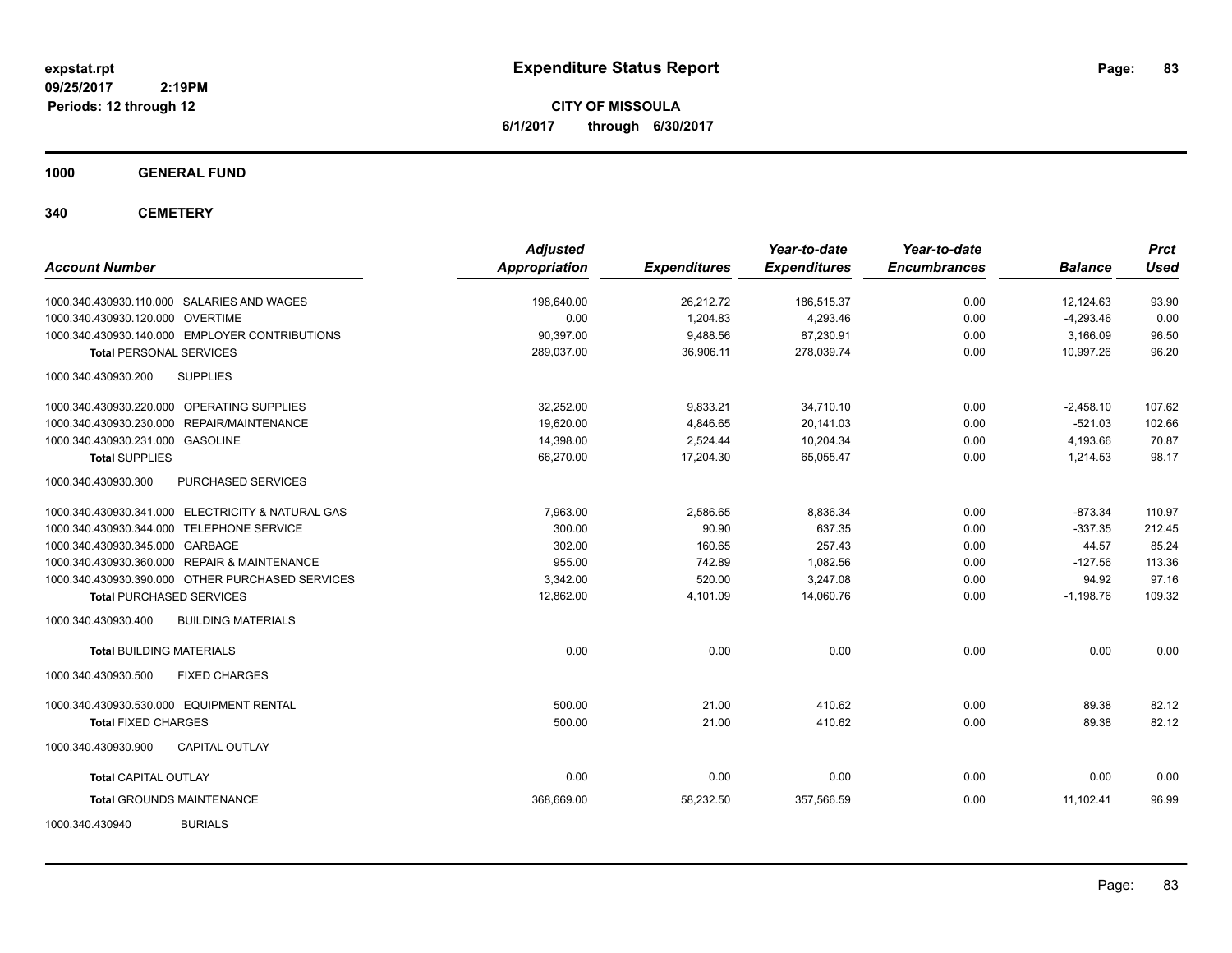**CITY OF MISSOULA 6/1/2017 through 6/30/2017**

**1000 GENERAL FUND**

**340 CEMETERY**

| <b>Account Number</b>                            | <b>Adjusted</b><br><b>Appropriation</b> | <b>Expenditures</b> | Year-to-date<br><b>Expenditures</b> | Year-to-date<br><b>Encumbrances</b> | <b>Balance</b> | <b>Prct</b><br><b>Used</b> |
|--------------------------------------------------|-----------------------------------------|---------------------|-------------------------------------|-------------------------------------|----------------|----------------------------|
|                                                  |                                         |                     |                                     |                                     |                |                            |
| 1000.340.430940.100<br>PERSONAL SERVICES         |                                         |                     |                                     |                                     |                |                            |
| 1000.340.430940.110.000 SALARIES AND WAGES       | 73,736.00                               | 11,672.39           | 80,502.49                           | 0.00                                | $-6,766.49$    | 109.18                     |
| 1000.340.430940.120.000 OVERTIME                 | 0.00                                    | 409.23              | 2,050.03                            | 0.00                                | $-2,050.03$    | 0.00                       |
| 1000.340.430940.140.000 EMPLOYER CONTRIBUTIONS   | 32,199.00                               | 3,256.95            | 41,060.40                           | 0.00                                | $-8,861.40$    | 127.52                     |
| <b>Total PERSONAL SERVICES</b>                   | 105,935.00                              | 15,338.57           | 123,612.92                          | 0.00                                | $-17,677.92$   | 116.69                     |
| <b>SUPPLIES</b><br>1000.340.430940.200           |                                         |                     |                                     |                                     |                |                            |
| 1000.340.430940.220.000 OPERATING SUPPLIES       | 1.500.00                                | 0.00                | 0.00                                | 0.00                                | 1.500.00       | 0.00                       |
| <b>Total SUPPLIES</b>                            | 1,500.00                                | 0.00                | 0.00                                | 0.00                                | 1,500.00       | 0.00                       |
| 1000.340.430940.300<br>PURCHASED SERVICES        |                                         |                     |                                     |                                     |                |                            |
| 1000.340.430940.370.000 TRAVEL                   | 0.00                                    | 0.00                | 2.301.60                            | 0.00                                | $-2,301.60$    | 0.00                       |
| 1000.340.430940.380.000 TRAINING                 | 5,000.00                                | 0.00                | 4,599.00                            | 0.00                                | 401.00         | 91.98                      |
| <b>Total PURCHASED SERVICES</b>                  | 5,000.00                                | 0.00                | 6,900.60                            | 0.00                                | $-1,900.60$    | 138.01                     |
| 1000.340.430940.400<br><b>BUILDING MATERIALS</b> |                                         |                     |                                     |                                     |                |                            |
| <b>Total BUILDING MATERIALS</b>                  | 0.00                                    | 0.00                | 0.00                                | 0.00                                | 0.00           | 0.00                       |
| 1000.340.430940.800<br>OTHER OBJECTS             |                                         |                     |                                     |                                     |                |                            |
| 1000.340.430940.845.000 CONTINGENCY              | 8.185.00                                | 0.00                | 7.400.00                            | 0.00                                | 785.00         | 90.41                      |
| <b>Total OTHER OBJECTS</b>                       | 8,185.00                                | 0.00                | 7,400.00                            | 0.00                                | 785.00         | 90.41                      |
| <b>CAPITAL OUTLAY</b><br>1000.340.430940.900     |                                         |                     |                                     |                                     |                |                            |
| <b>Total CAPITAL OUTLAY</b>                      | 0.00                                    | 0.00                | 0.00                                | 0.00                                | 0.00           | 0.00                       |
| <b>Total BURIALS</b>                             | 120,620.00                              | 15,338.57           | 137,913.52                          | 0.00                                | $-17.293.52$   | 114.34                     |
| <b>Total CEMETERY</b>                            | 655,115.00                              | 94,704.77           | 650,941.99                          | 0.00                                | 4,173.01       | 99.36                      |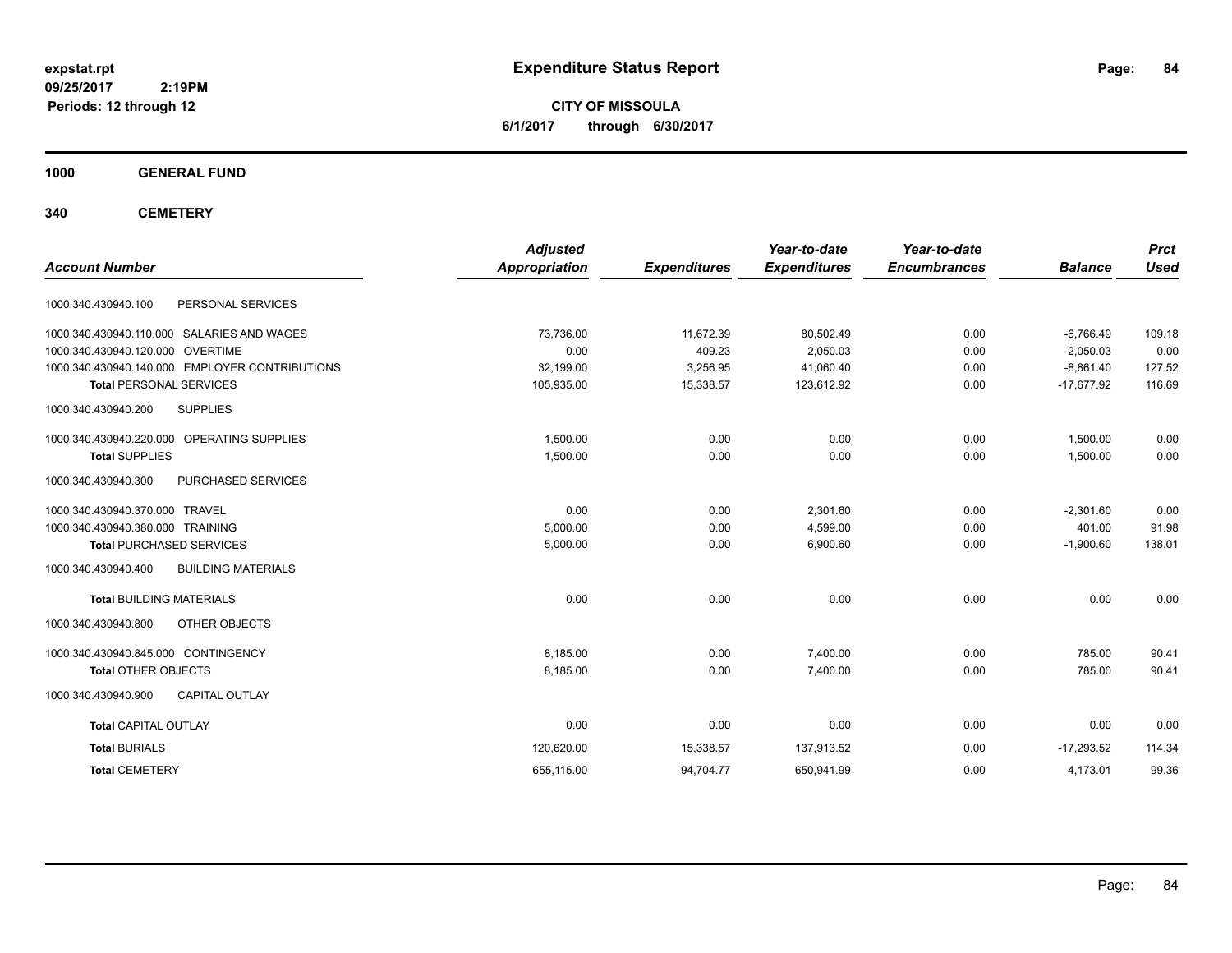**CITY OF MISSOULA 6/1/2017 through 6/30/2017**

**1000 GENERAL FUND**

| <b>Account Number</b>                   |                                                        | <b>Adjusted</b><br><b>Appropriation</b> | <b>Expenditures</b> | Year-to-date<br><b>Expenditures</b> | Year-to-date<br><b>Encumbrances</b> | <b>Balance</b> | <b>Prct</b><br><b>Used</b> |
|-----------------------------------------|--------------------------------------------------------|-----------------------------------------|---------------------|-------------------------------------|-------------------------------------|----------------|----------------------------|
| 1000.370.460410                         | PARKS & RECREATION ADMINISTRATION                      |                                         |                     |                                     |                                     |                |                            |
| 1000.370.460410.100                     | PERSONAL SERVICES                                      |                                         |                     |                                     |                                     |                |                            |
|                                         | 1000.370.460410.110.000 SALARIES AND WAGES             | 261.011.00                              | 35,578.25           | 275,238.60                          | 0.00                                | $-14,227.60$   | 105.45                     |
| 1000.370.460410.120.000                 | <b>OVERTIME</b>                                        | 700.00                                  | 0.00                | 0.00                                | 0.00                                | 700.00         | 0.00                       |
|                                         | 1000.370.460410.140.000 EMPLOYER CONTRIBUTIONS         | 86,105.00                               | 7,800.76            | 87,939.24                           | 0.00                                | $-1,834.24$    | 102.13                     |
|                                         | 1000.370.460410.141.000 STATE RETIREMENT CONTRIBUTIONS | 0.00                                    | 0.00                | 1,850.38                            | 0.00                                | $-1,850.38$    | 0.00                       |
| <b>Total PERSONAL SERVICES</b>          |                                                        | 347,816.00                              | 43,379.01           | 365,028.22                          | 0.00                                | $-17,212.22$   | 104.95                     |
| 1000.370.460410.200                     | <b>SUPPLIES</b>                                        |                                         |                     |                                     |                                     |                |                            |
| 1000.370.460410.210.000 OFFICE SUPPLIES |                                                        | 2.095.00                                | 342.17              | 1,945.26                            | 0.00                                | 149.74         | 92.85                      |
| 1000.370.460410.220.000                 | OPERATING SUPPLIES                                     | 1,500.00                                | 1,089.08            | 3,577.82                            | 0.00                                | $-2,077.82$    | 238.52                     |
| <b>Total SUPPLIES</b>                   |                                                        | 3,595.00                                | 1,431.25            | 5,523.08                            | 0.00                                | $-1,928.08$    | 153.63                     |
| 1000.370.460410.300                     | PURCHASED SERVICES                                     |                                         |                     |                                     |                                     |                |                            |
| 1000.370.460410.310.000                 | <b>COMMUNICATIONS</b>                                  | 3,463.00                                | 496.72              | 3,427.30                            | 0.00                                | 35.70          | 98.97                      |
| 1000.370.460410.320.000                 | PRINTING & DUPLICATING                                 | 900.00                                  | 0.00                | 94.90                               | 0.00                                | 805.10         | 10.54                      |
| 1000.370.460410.330.000                 | PUBLICITY, SUBSCRIPTIONS & DUES                        | 550.00                                  | 200.00              | 674.64                              | 0.00                                | $-124.64$      | 122.66                     |
|                                         | 1000.370.460410.341.000 ELECTRICITY & NATURAL GAS      | 15,834.00                               | 0.00                | 15,834.00                           | 0.00                                | 0.00           | 100.00                     |
| 1000.370.460410.343.000                 | <b>WATER CHARGES</b>                                   | 3,396.00                                | 0.00                | 777.10                              | 0.00                                | 2.618.90       | 22.88                      |
| 1000.370.460410.344.000                 | <b>TELEPHONE SERVICE</b>                               | 1,319.00                                | 162.53              | 865.00                              | 0.00                                | 454.00         | 65.58                      |
|                                         | 1000.370.460410.350.000 PROFESSIONAL SERVICES          | 18,725.00                               | 9,374.39            | 11,820.14                           | 0.00                                | 6,904.86       | 63.12                      |
| 1000.370.460410.360.000                 | <b>REPAIR &amp; MAINTENANCE</b>                        | 4,867.00                                | 934.11              | 3,781.70                            | 0.00                                | 1,085.30       | 77.70                      |
| 1000.370.460410.370.000                 | <b>TRAVEL</b>                                          | 350.00                                  | 0.00                | 212.38                              | 0.00                                | 137.62         | 60.68                      |
| 1000.370.460410.380.000 TRAINING        |                                                        | 800.00                                  | 0.00                | 397.00                              | 0.00                                | 403.00         | 49.63                      |
| <b>Total PURCHASED SERVICES</b>         |                                                        | 50,204.00                               | 11,167.75           | 37,884.16                           | 0.00                                | 12,319.84      | 75.46                      |
| 1000.370.460410.800                     | OTHER OBJECTS                                          |                                         |                     |                                     |                                     |                |                            |
|                                         | 1000.370.460410.820.000 TRANSFERS TO OTHER FUNDS       | 7,810.00                                | 0.00                | 7,810.00                            | 0.00                                | 0.00           | 100.00                     |
| <b>Total OTHER OBJECTS</b>              |                                                        | 7,810.00                                | 0.00                | 7,810.00                            | 0.00                                | 0.00           | 100.00                     |
|                                         | <b>Total PARKS &amp; RECREATION ADMINISTRATION</b>     | 409,425.00                              | 55,978.01           | 416,245.46                          | 0.00                                | $-6,820.46$    | 101.67                     |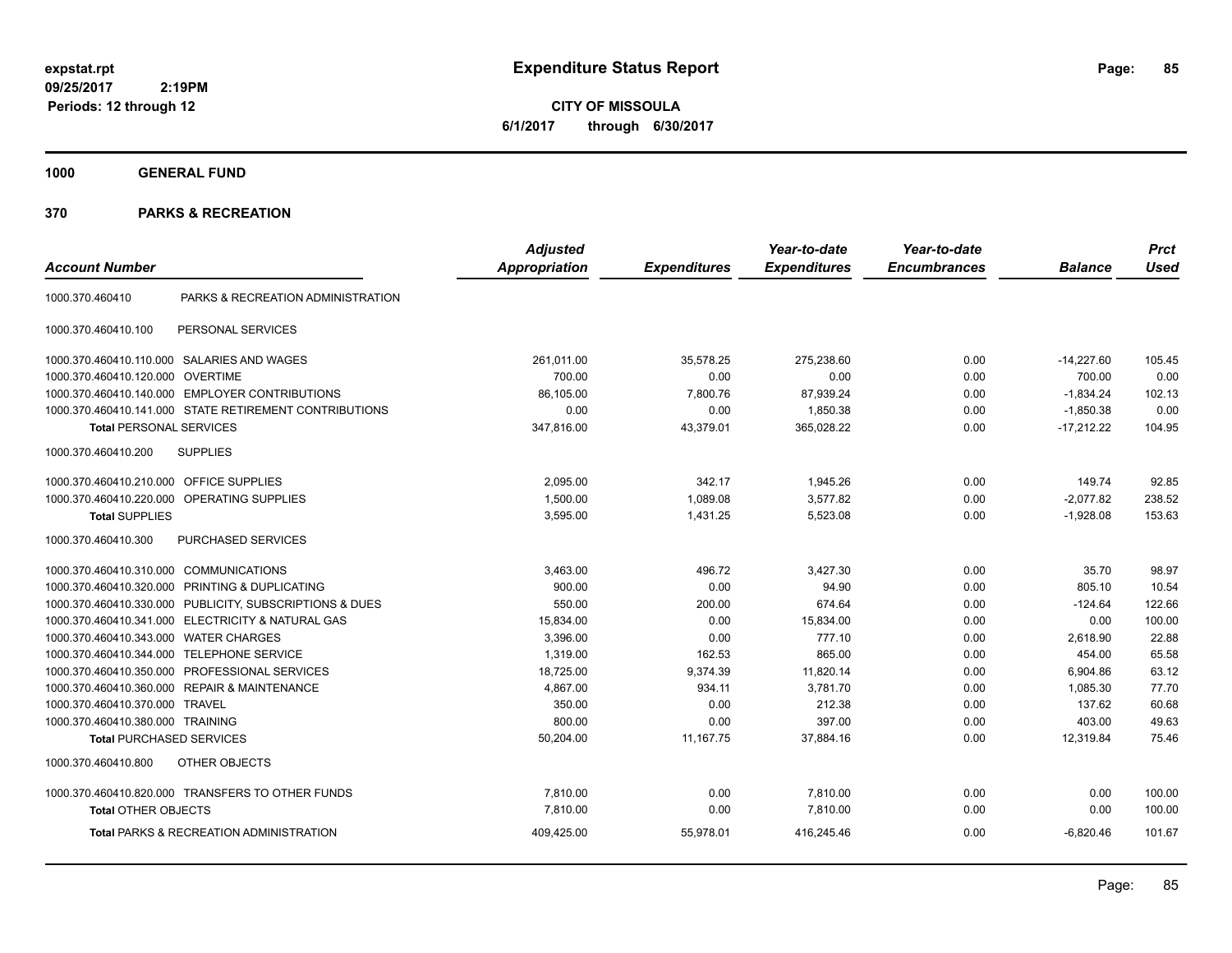**CITY OF MISSOULA 6/1/2017 through 6/30/2017**

# **1000 GENERAL FUND**

|                                         |                                                         | <b>Adjusted</b> |                     | Year-to-date        | Year-to-date        |                | <b>Prct</b> |
|-----------------------------------------|---------------------------------------------------------|-----------------|---------------------|---------------------|---------------------|----------------|-------------|
| <b>Account Number</b>                   |                                                         | Appropriation   | <b>Expenditures</b> | <b>Expenditures</b> | <b>Encumbrances</b> | <b>Balance</b> | <b>Used</b> |
| 1000.370.460411                         | <b>NMT ADMIN</b>                                        |                 |                     |                     |                     |                |             |
| 1000.370.460411.100                     | PERSONAL SERVICES                                       |                 |                     |                     |                     |                |             |
|                                         | 1000.370.460411.110.000 SALARIES AND WAGES              | 51,116.00       | 7,310.81            | 54,437.90           | 0.00                | $-3,321.90$    | 106.50      |
|                                         | 1000.370.460411.140.000 EMPLOYER CONTRIBUTIONS          | 17,807.00       | 1,918.70            | 18,768.74           | 0.00                | $-961.74$      | 105.40      |
| <b>Total PERSONAL SERVICES</b>          |                                                         | 68,923.00       | 9,229.51            | 73,206.64           | 0.00                | $-4,283.64$    | 106.22      |
| 1000.370.460411.200                     | <b>SUPPLIES</b>                                         |                 |                     |                     |                     |                |             |
| 1000.370.460411.210.000 OFFICE SUPPLIES |                                                         | 300.00          | 208.33              | 208.33              | 0.00                | 91.67          | 69.44       |
|                                         | 1000.370.460411.220.000 OPERATING SUPPLIES              | 400.00          | 299.90              | 686.53              | 0.00                | $-286.53$      | 171.63      |
| <b>Total SUPPLIES</b>                   |                                                         | 700.00          | 508.23              | 894.86              | 0.00                | $-194.86$      | 127.84      |
| 1000.370.460411.300                     | PURCHASED SERVICES                                      |                 |                     |                     |                     |                |             |
| 1000.370.460411.310.000 COMMUNICATIONS  |                                                         | 150.00          | 0.00                | 0.00                | 0.00                | 150.00         | 0.00        |
|                                         | 1000.370.460411.320.000 PRINTING & DUPLICATING          | 350.00          | 0.00                | 374.96              | 0.00                | $-24.96$       | 107.13      |
|                                         | 1000.370.460411.330.000 PUBLICITY, SUBSCRIPTIONS & DUES | 1,150.00        | 575.00              | 1,615.00            | 0.00                | $-465.00$      | 140.43      |
|                                         | 1000.370.460411.344.000 TELEPHONE SERVICE               | 795.00          | 99.11               | 580.33              | 0.00                | 214.67         | 73.00       |
|                                         | 1000.370.460411.350.000 PROFESSIONAL SERVICES           | 1,436.00        | 612.08              | 692.07              | 0.00                | 743.93         | 48.19       |
|                                         | 1000.370.460411.360.000 REPAIR & MAINTENANCE            | 1,346.00        | 0.00                | 180.00              | 0.00                | 1,166.00       | 13.37       |
| 1000.370.460411.370.000 TRAVEL          |                                                         | 300.00          | 0.00                | 0.00                | 0.00                | 300.00         | 0.00        |
| 1000.370.460411.380.000 TRAINING        |                                                         | 200.00          | 0.00                | 0.00                | 0.00                | 200.00         | 0.00        |
|                                         | 1000.370.460411.390.000 OTHER PURCHASED SERVICES        | 8,497.00        | 1,000.00            | 1,000.00            | 0.00                | 7,497.00       | 11.77       |
| <b>Total PURCHASED SERVICES</b>         |                                                         | 14,224.00       | 2,286.19            | 4,442.36            | 0.00                | 9,781.64       | 31.23       |
| 1000.370.460411.700                     | <b>GRANTS &amp; CONTRIBUTIONS</b>                       |                 |                     |                     |                     |                |             |
|                                         | 1000.370.460411.700.000 GRANTS & CONTRIBUTIONS          | 0.00            | 5,000.00            | 5,000.00            | 0.00                | $-5,000.00$    | 0.00        |
|                                         | <b>Total GRANTS &amp; CONTRIBUTIONS</b>                 | 0.00            | 5,000.00            | 5,000.00            | 0.00                | $-5,000.00$    | 0.00        |
| 1000.370.460411.800                     | OTHER OBJECTS                                           |                 |                     |                     |                     |                |             |
| <b>Total OTHER OBJECTS</b>              |                                                         | 0.00            | 0.00                | 0.00                | 0.00                | 0.00           | 0.00        |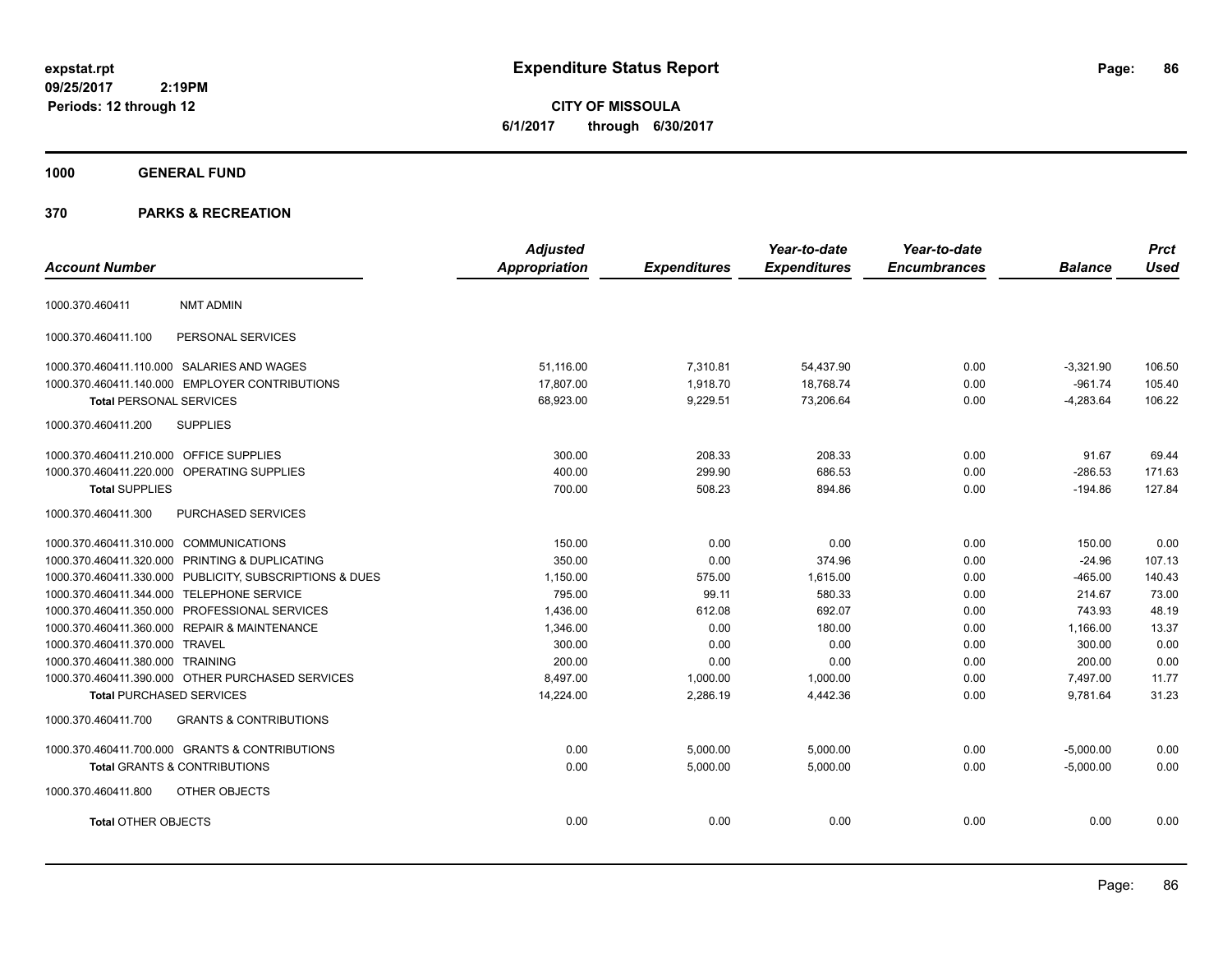**CITY OF MISSOULA 6/1/2017 through 6/30/2017**

**1000 GENERAL FUND**

|                                         |                                                  | <b>Adjusted</b> |                     | Year-to-date        | Year-to-date        |                | <b>Prct</b> |
|-----------------------------------------|--------------------------------------------------|-----------------|---------------------|---------------------|---------------------|----------------|-------------|
| <b>Account Number</b>                   |                                                  | Appropriation   | <b>Expenditures</b> | <b>Expenditures</b> | <b>Encumbrances</b> | <b>Balance</b> | <b>Used</b> |
| <b>Total NMT ADMIN</b>                  |                                                  | 83,847.00       | 17,023.93           | 83,543.86           | 0.00                | 303.14         | 99.64       |
| 1000.370.460413                         | PARKS PROJECTS                                   |                 |                     |                     |                     |                |             |
| 1000.370.460413.100                     | PERSONAL SERVICES                                |                 |                     |                     |                     |                |             |
|                                         | 1000.370.460413.110.000 SALARIES AND WAGES       | 57,397.00       | 4,146.24            | 15,843.26           | 0.00                | 41.553.74      | 27.60       |
|                                         | 1000.370.460413.140.000 EMPLOYER CONTRIBUTIONS   | 18,864.00       | 694.22              | 4,908.23            | 0.00                | 13,955.77      | 26.02       |
| <b>Total PERSONAL SERVICES</b>          |                                                  | 76,261.00       | 4,840.46            | 20,751.49           | 0.00                | 55,509.51      | 27.21       |
| 1000.370.460413.200                     | <b>SUPPLIES</b>                                  |                 |                     |                     |                     |                |             |
| 1000.370.460413.210.000 OFFICE SUPPLIES |                                                  | 100.00          | 0.00                | 0.00                | 0.00                | 100.00         | 0.00        |
|                                         | 1000.370.460413.220.000 OPERATING SUPPLIES       | 550.00          | 0.00                | 550.00              | 0.00                | 0.00           | 100.00      |
| <b>Total SUPPLIES</b>                   |                                                  | 650.00          | 0.00                | 550.00              | 0.00                | 100.00         | 84.62       |
| 1000.370.460413.300                     | PURCHASED SERVICES                               |                 |                     |                     |                     |                |             |
|                                         | 1000.370.460413.320.000 PRINTING & DUPLICATING   | 150.00          | 0.00                | 0.00                | 0.00                | 150.00         | 0.00        |
|                                         | 1000.370.460413.344.000 TELEPHONE SERVICE        | 700.00          | 100.07              | 326.06              | 0.00                | 373.94         | 46.58       |
|                                         | 1000.370.460413.350.000 PROFESSIONAL SERVICES    | 150.00          | 0.00                | 45.50               | 0.00                | 104.50         | 30.33       |
|                                         | 1000.370.460413.360.000 REPAIR & MAINTENANCE     | 1,500.00        | 0.00                | 0.00                | 0.00                | 1,500.00       | 0.00        |
| 1000.370.460413.370.000 TRAVEL          |                                                  | 300.00          | 0.00                | 0.00                | 0.00                | 300.00         | 0.00        |
| 1000.370.460413.380.000 TRAINING        |                                                  | 200.00          | 0.00                | 0.00                | 0.00                | 200.00         | 0.00        |
|                                         | 1000.370.460413.390.000 OTHER PURCHASED SERVICES | 137.00          | 0.00                | 0.00                | 0.00                | 137.00         | 0.00        |
| <b>Total PURCHASED SERVICES</b>         |                                                  | 3,137.00        | 100.07              | 371.56              | 0.00                | 2,765.44       | 11.84       |
| <b>Total PARKS PROJECTS</b>             |                                                  | 80,048.00       | 4,940.53            | 21,673.05           | 0.00                | 58,374.95      | 27.08       |
| 1000.370.460431                         | <b>OPEN SPACE</b>                                |                 |                     |                     |                     |                |             |
| 1000.370.460431.100                     | PERSONAL SERVICES                                |                 |                     |                     |                     |                |             |
|                                         | 1000.370.460431.110.000 SALARIES AND WAGES       | 58,088.00       | 7,819.47            | 58,287.63           | 0.00                | $-199.63$      | 100.34      |
|                                         | 1000.370.460431.140.000 EMPLOYER CONTRIBUTIONS   | 18,981.00       | 2,056.89            | 19,603.10           | 0.00                | $-622.10$      | 103.28      |
| <b>Total PERSONAL SERVICES</b>          |                                                  | 77,069.00       | 9,876.36            | 77,890.73           | 0.00                | $-821.73$      | 101.07      |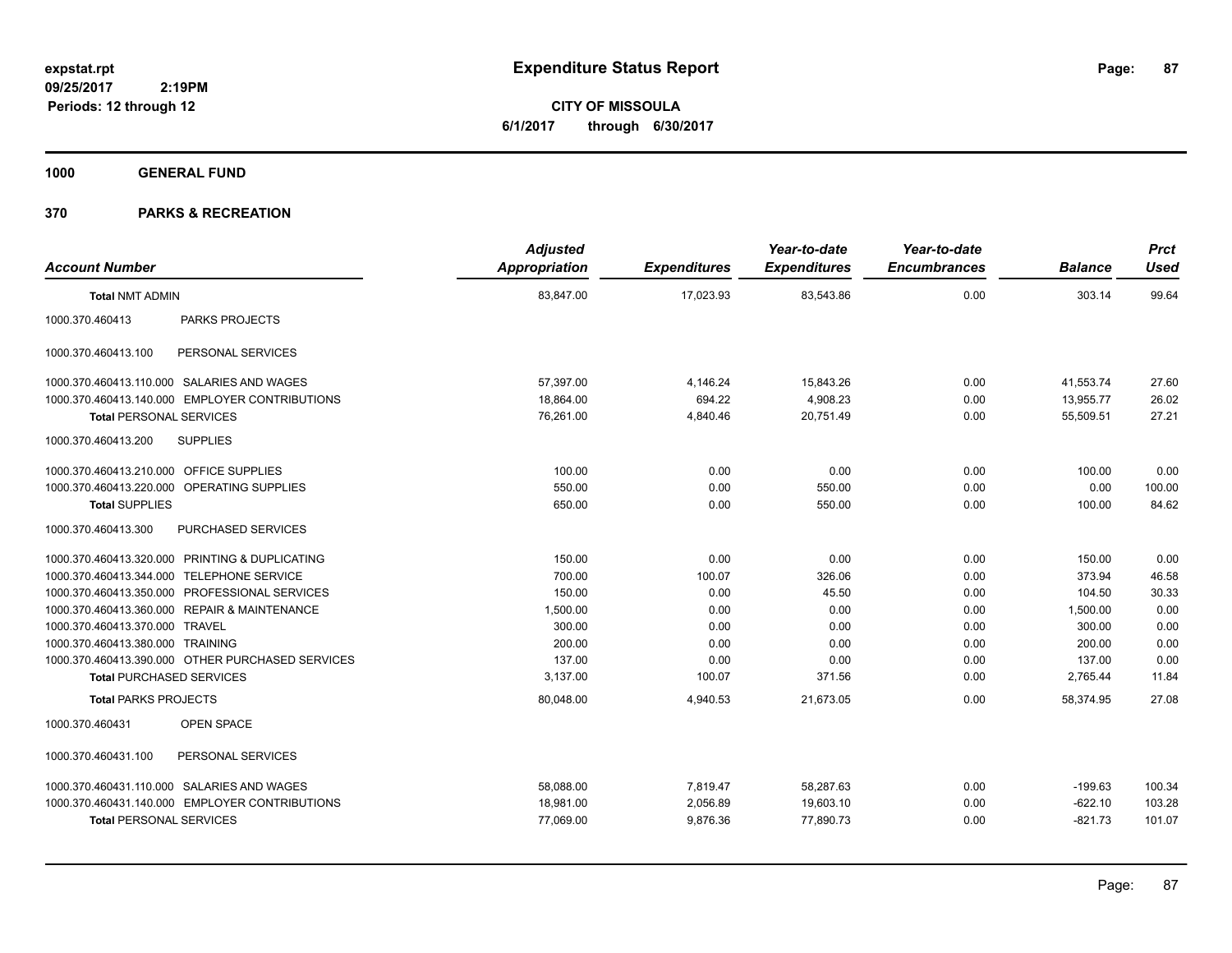**CITY OF MISSOULA 6/1/2017 through 6/30/2017**

**1000 GENERAL FUND**

|                                           |                                                         | <b>Adjusted</b>      |                     | Year-to-date        | Year-to-date        |                | <b>Prct</b> |
|-------------------------------------------|---------------------------------------------------------|----------------------|---------------------|---------------------|---------------------|----------------|-------------|
| <b>Account Number</b>                     |                                                         | <b>Appropriation</b> | <b>Expenditures</b> | <b>Expenditures</b> | <b>Encumbrances</b> | <b>Balance</b> | <b>Used</b> |
| 1000.370.460431.200                       | <b>SUPPLIES</b>                                         |                      |                     |                     |                     |                |             |
| 1000.370.460431.210.000 OFFICE SUPPLIES   |                                                         | 200.00               | 112.61              | 112.61              | 0.00                | 87.39          | 56.31       |
|                                           | 1000.370.460431.220.000 OPERATING SUPPLIES              | 300.00               | 0.00                | 123.06              | 0.00                | 176.94         | 41.02       |
| <b>Total SUPPLIES</b>                     |                                                         | 500.00               | 112.61              | 235.67              | 0.00                | 264.33         | 47.13       |
| 1000.370.460431.300                       | PURCHASED SERVICES                                      |                      |                     |                     |                     |                |             |
|                                           | 1000.370.460431.320.000 PRINTING & DUPLICATING          | 300.00               | 0.00                | 0.00                | 0.00                | 300.00         | 0.00        |
|                                           | 1000.370.460431.330.000 PUBLICITY, SUBSCRIPTIONS & DUES | 400.00               | 0.00                | 410.00              | 0.00                | $-10.00$       | 102.50      |
| 1000.370.460431.344.000 TELEPHONE SERVICE |                                                         | 425.00               | 74.90               | 435.98              | 0.00                | $-10.98$       | 102.58      |
|                                           | 1000.370.460431.350.000 PROFESSIONAL SERVICES           | 2,200.00             | 0.00                | 1,120.66            | 0.00                | 1,079.34       | 50.94       |
| 1000.370.460431.370.000 TRAVEL            |                                                         | 300.00               | 0.00                | 0.00                | 0.00                | 300.00         | 0.00        |
| 1000.370.460431.380.000 TRAINING          |                                                         | 200.00               | 0.00                | 700.00              | 0.00                | $-500.00$      | 350.00      |
| <b>Total PURCHASED SERVICES</b>           |                                                         | 3,825.00             | 74.90               | 2,666.64            | 0.00                | 1,158.36       | 69.72       |
| <b>Total OPEN SPACE</b>                   |                                                         | 81,394.00            | 10,063.87           | 80,793.04           | 0.00                | 600.96         | 99.26       |
| 1000.370.460432                           | PARK ADMIN                                              |                      |                     |                     |                     |                |             |
| 1000.370.460432.100                       | PERSONAL SERVICES                                       |                      |                     |                     |                     |                |             |
|                                           | 1000.370.460432.110.000 SALARIES AND WAGES              | 97,990.00            | 14,542.47           | 96,200.94           | 0.00                | 1,789.06       | 98.17       |
| 1000.370.460432.130.000 OTHER             |                                                         | 7,880.00             | 0.00                | 0.00                | 0.00                | 7,880.00       | 0.00        |
|                                           | 1000.370.460432.140.000 EMPLOYER CONTRIBUTIONS          | 46,769.00            | 4,851.24            | 43,155.60           | 0.00                | 3,613.40       | 92.27       |
| <b>Total PERSONAL SERVICES</b>            |                                                         | 152,639.00           | 19,393.71           | 139,356.54          | 0.00                | 13,282.46      | 91.30       |
| 1000.370.460432.200                       | <b>SUPPLIES</b>                                         |                      |                     |                     |                     |                |             |
| 1000.370.460432.210.000 OFFICE SUPPLIES   |                                                         | 1,520.00             | 180.19              | 1,524.87            | 0.00                | $-4.87$        | 100.32      |
|                                           | 1000.370.460432.220.000 OPERATING SUPPLIES              | 6,650.00             | 2,691.30            | 9,272.83            | 0.00                | $-2,622.83$    | 139.44      |
| <b>Total SUPPLIES</b>                     |                                                         | 8,170.00             | 2,871.49            | 10.797.70           | 0.00                | $-2,627.70$    | 132.16      |
| 1000.370.460432.300                       | PURCHASED SERVICES                                      |                      |                     |                     |                     |                |             |
| 1000.370.460432.310.000 COMMUNICATIONS    |                                                         | 100.00               | 0.00                | 25.91               | 0.00                | 74.09          | 25.91       |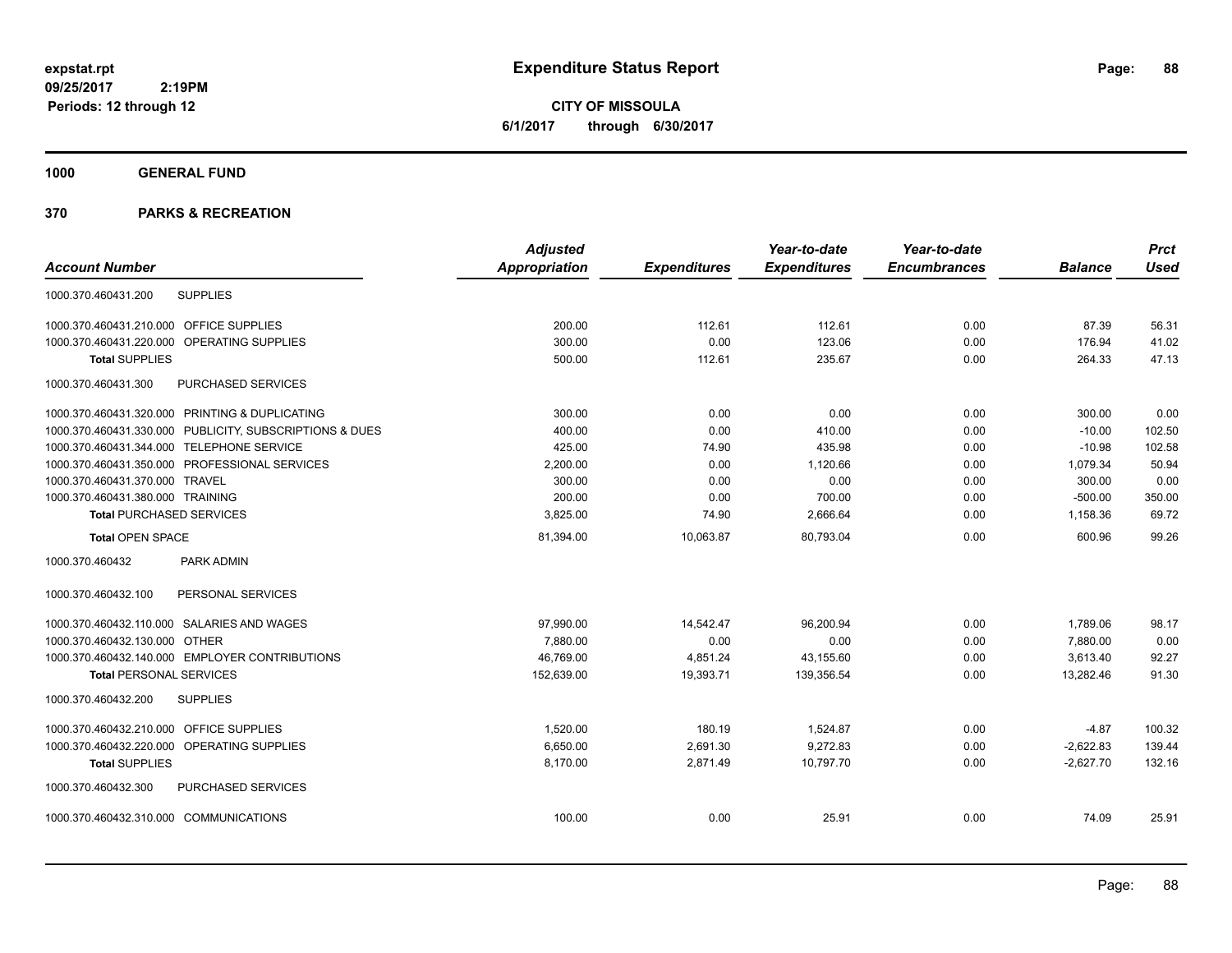**CITY OF MISSOULA 6/1/2017 through 6/30/2017**

**1000 GENERAL FUND**

|                                                         | <b>Adjusted</b> |                     | Year-to-date        | Year-to-date        |                | <b>Prct</b> |
|---------------------------------------------------------|-----------------|---------------------|---------------------|---------------------|----------------|-------------|
| <b>Account Number</b>                                   | Appropriation   | <b>Expenditures</b> | <b>Expenditures</b> | <b>Encumbrances</b> | <b>Balance</b> | <b>Used</b> |
| 1000.370.460432.320.000 PRINTING & DUPLICATING          | 150.00          | 85.62               | 85.62               | 0.00                | 64.38          | 57.08       |
| 1000.370.460432.330.000 PUBLICITY, SUBSCRIPTIONS & DUES | 500.00          | 0.00                | 0.00                | 0.00                | 500.00         | 0.00        |
| 1000.370.460432.340.000 SEWER                           | 2,208.00        | 0.00                | 2,190.26            | 0.00                | 17.74          | 99.20       |
| 1000.370.460432.344.000 TELEPHONE SERVICE               | 14,429.00       | 3,215.57            | 13,753.91           | 0.00                | 675.09         | 95.32       |
| 1000.370.460432.350.000 PROFESSIONAL SERVICES           | 20,112.00       | 9,827.45            | 14,261.03           | 0.00                | 5,850.97       | 70.91       |
| 1000.370.460432.390.000 OTHER PURCHASED SERVICES        | 2,345.00        | 0.00                | 0.00                | 0.00                | 2,345.00       | 0.00        |
| <b>Total PURCHASED SERVICES</b>                         | 39,844.00       | 13,128.64           | 30,316.73           | 0.00                | 9,527.27       | 76.09       |
| CAPITAL OUTLAY<br>1000.370.460432.900                   |                 |                     |                     |                     |                |             |
| <b>Total CAPITAL OUTLAY</b>                             | 0.00            | 0.00                | 0.00                | 0.00                | 0.00           | 0.00        |
| <b>Total PARK ADMIN</b>                                 | 200,653.00      | 35,393.84           | 180,470.97          | 0.00                | 20,182.03      | 89.94       |
| <b>GREENWAYS &amp; HORTICULTURE</b><br>1000.370.460434  |                 |                     |                     |                     |                |             |
| PERSONAL SERVICES<br>1000.370.460434.100                |                 |                     |                     |                     |                |             |
| 1000.370.460434.110.000 SALARIES AND WAGES              | 149.345.00      | 17,779.05           | 104,653.20          | 0.00                | 44,691.80      | 70.07       |
| 1000.370.460434.120.000 OVERTIME                        | 0.00            | 0.00                | 116.39              | 0.00                | $-116.39$      | 0.00        |
| 1000.370.460434.140.000 EMPLOYER CONTRIBUTIONS          | 50,541.00       | 5,440.88            | 38,745.67           | 0.00                | 11,795.33      | 76.66       |
| <b>Total PERSONAL SERVICES</b>                          | 199,886.00      | 23,219.93           | 143,515.26          | 0.00                | 56,370.74      | 71.80       |
| 1000.370.460434.300<br><b>PURCHASED SERVICES</b>        |                 |                     |                     |                     |                |             |
| 1000.370.460434.380.000 TRAINING                        | 0.00            | 0.00                | 51.24               | 0.00                | $-51.24$       | 0.00        |
| <b>Total PURCHASED SERVICES</b>                         | 0.00            | 0.00                | 51.24               | 0.00                | $-51.24$       | 0.00        |
| Total GREENWAYS & HORTICULTURE                          | 199,886.00      | 23,219.93           | 143,566.50          | 0.00                | 56,319.50      | 71.82       |
| 1000.370.460439<br><b>URBAN FORESTRY</b>                |                 |                     |                     |                     |                |             |
| PERSONAL SERVICES<br>1000.370.460439.100                |                 |                     |                     |                     |                |             |
| 1000.370.460439.110.000 SALARIES AND WAGES              | 191,744.00      | 25,239.87           | 169.786.84          | 0.00                | 21.957.16      | 88.55       |
| 1000.370.460439.120.000 OVERTIME                        | 1,750.00        | 584.82              | 584.82              | 0.00                | 1,165.18       | 33.42       |
| 1000.370.460439.140.000 EMPLOYER CONTRIBUTIONS          | 77,344.00       | 8,755.24            | 73,084.62           | 0.00                | 4,259.38       | 94.49       |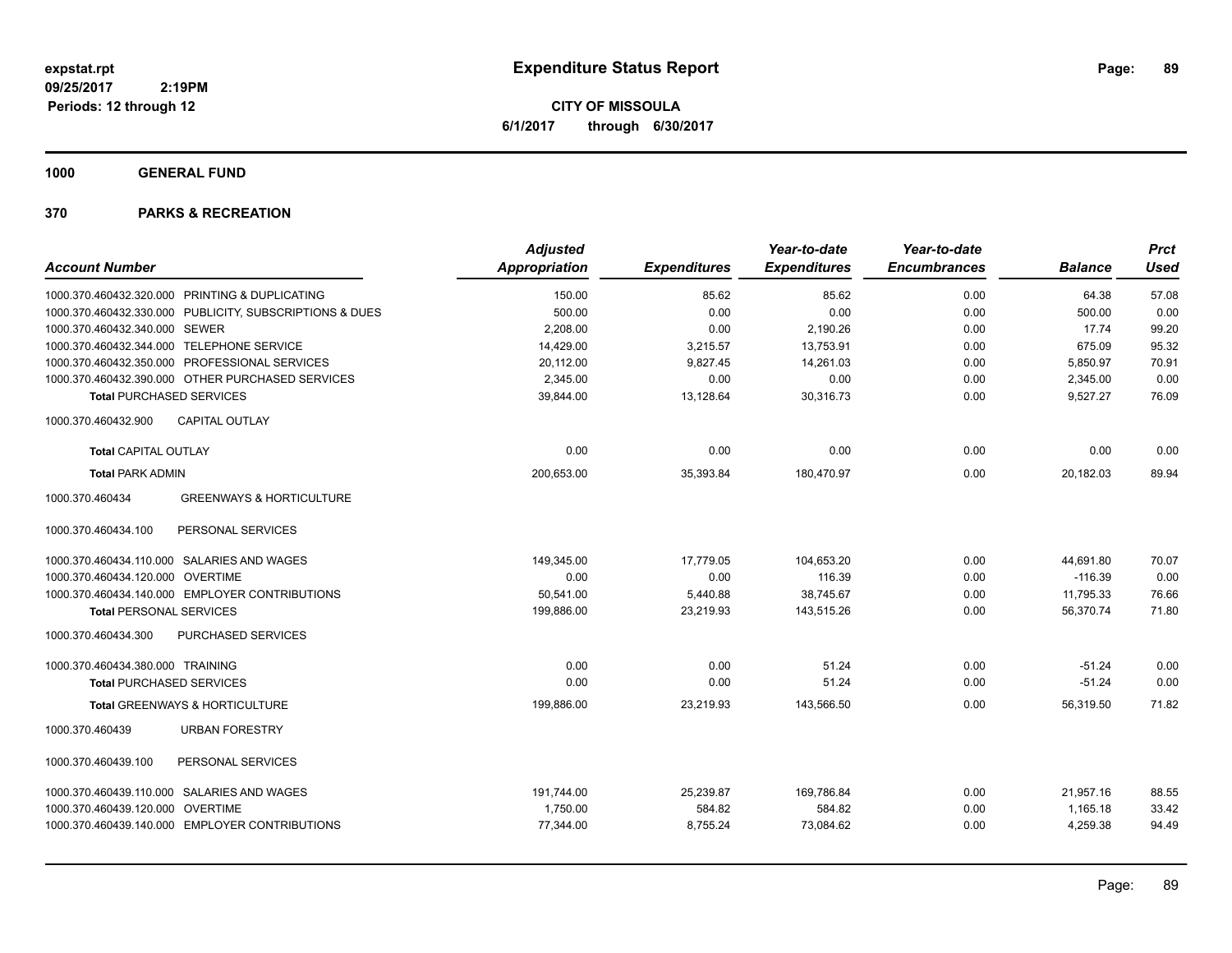**CITY OF MISSOULA 6/1/2017 through 6/30/2017**

**1000 GENERAL FUND**

| <b>Account Number</b>                                   | <b>Adjusted</b><br>Appropriation | <b>Expenditures</b> | Year-to-date<br><b>Expenditures</b> | Year-to-date<br><b>Encumbrances</b> | <b>Balance</b> | <b>Prct</b><br><b>Used</b> |
|---------------------------------------------------------|----------------------------------|---------------------|-------------------------------------|-------------------------------------|----------------|----------------------------|
| <b>Total PERSONAL SERVICES</b>                          | 270,838.00                       | 34,579.93           | 243,456.28                          | 0.00                                | 27,381.72      | 89.89                      |
| <b>SUPPLIES</b><br>1000.370.460439.200                  |                                  |                     |                                     |                                     |                |                            |
| 1000.370.460439.220.000 OPERATING SUPPLIES              | 2,132.00                         | 0.00                | $-476.53$                           | 0.00                                | 2,608.53       | 22.35                      |
| 1000.370.460439.230.000 REPAIR/MAINTENANCE              | 581.00                           | 0.00                | 0.00                                | 0.00                                | 581.00         | 0.00                       |
| <b>Total SUPPLIES</b>                                   | 2,713.00                         | 0.00                | $-476.53$                           | 0.00                                | 3,189.53       | 0.00                       |
| 1000.370.460439.300<br><b>PURCHASED SERVICES</b>        |                                  |                     |                                     |                                     |                |                            |
| 1000.370.460439.310.000 COMMUNICATIONS                  | 145.00                           | 0.00                | 0.00                                | 0.00                                | 145.00         | 0.00                       |
| 1000.370.460439.320.000 PRINTING & DUPLICATING          | 100.00                           | 0.00                | 0.00                                | 0.00                                | 100.00         | 0.00                       |
| 1000.370.460439.330.000 PUBLICITY, SUBSCRIPTIONS & DUES | 700.00                           | 0.00                | 78.50                               | 0.00                                | 621.50         | 11.21                      |
| 1000.370.460439.350.000 PROFESSIONAL SERVICES           | 525.00                           | 0.00                | 275.07                              | 0.00                                | 249.93         | 52.39                      |
| 1000.370.460439.360.000 REPAIR & MAINTENANCE            | 22,382.00                        | 3,620.00            | 3,620.00                            | 0.00                                | 18,762.00      | 16.17                      |
| 1000.370.460439.380.000 TRAINING                        | 0.00                             | 0.00                | 1,224.00                            | 0.00                                | $-1,224.00$    | 0.00                       |
| <b>Total PURCHASED SERVICES</b>                         | 23,852.00                        | 3,620.00            | 5,197.57                            | 0.00                                | 18,654.43      | 21.79                      |
| <b>Total URBAN FORESTRY</b>                             | 297,403.00                       | 38,199.93           | 248,177.32                          | 0.00                                | 49,225.68      | 83.45                      |
| 1000.370.460441<br><b>RECREATION</b>                    |                                  |                     |                                     |                                     |                |                            |
| 1000.370.460441.100<br>PERSONAL SERVICES                |                                  |                     |                                     |                                     |                |                            |
| 1000.370.460441.110.000 SALARIES AND WAGES              | 135,685.00                       | 19,261.88           | 141,627.94                          | 0.00                                | $-5,942.94$    | 104.38                     |
| 1000.370.460441.120.000 OVERTIME                        | 700.00                           | 0.00                | 118.38                              | 0.00                                | 581.62         | 16.91                      |
| 1000.370.460441.130.000 OTHER                           | 4,880.00                         | 0.00                | 0.00                                | 0.00                                | 4,880.00       | 0.00                       |
| 1000.370.460441.140.000 EMPLOYER CONTRIBUTIONS          | 52,322.00                        | 5,634.24            | 54,643.28                           | 0.00                                | $-2,321.28$    | 104.44                     |
| <b>Total PERSONAL SERVICES</b>                          | 193,587.00                       | 24,896.12           | 196,389.60                          | 0.00                                | $-2,802.60$    | 101.45                     |
| <b>SUPPLIES</b><br>1000.370.460441.200                  |                                  |                     |                                     |                                     |                |                            |
| 1000.370.460441.210.000 OFFICE SUPPLIES                 | 300.00                           | $-95.69$            | 146.20                              | 0.00                                | 153.80         | 48.73                      |
| 1000.370.460441.220.000 OPERATING SUPPLIES              | 0.00                             | 144.89              | 144.89                              | 0.00                                | $-144.89$      | 0.00                       |
| <b>Total SUPPLIES</b>                                   | 300.00                           | 49.20               | 291.09                              | 0.00                                | 8.91           | 97.03                      |
| 1000.370.460441.300<br><b>PURCHASED SERVICES</b>        |                                  |                     |                                     |                                     |                |                            |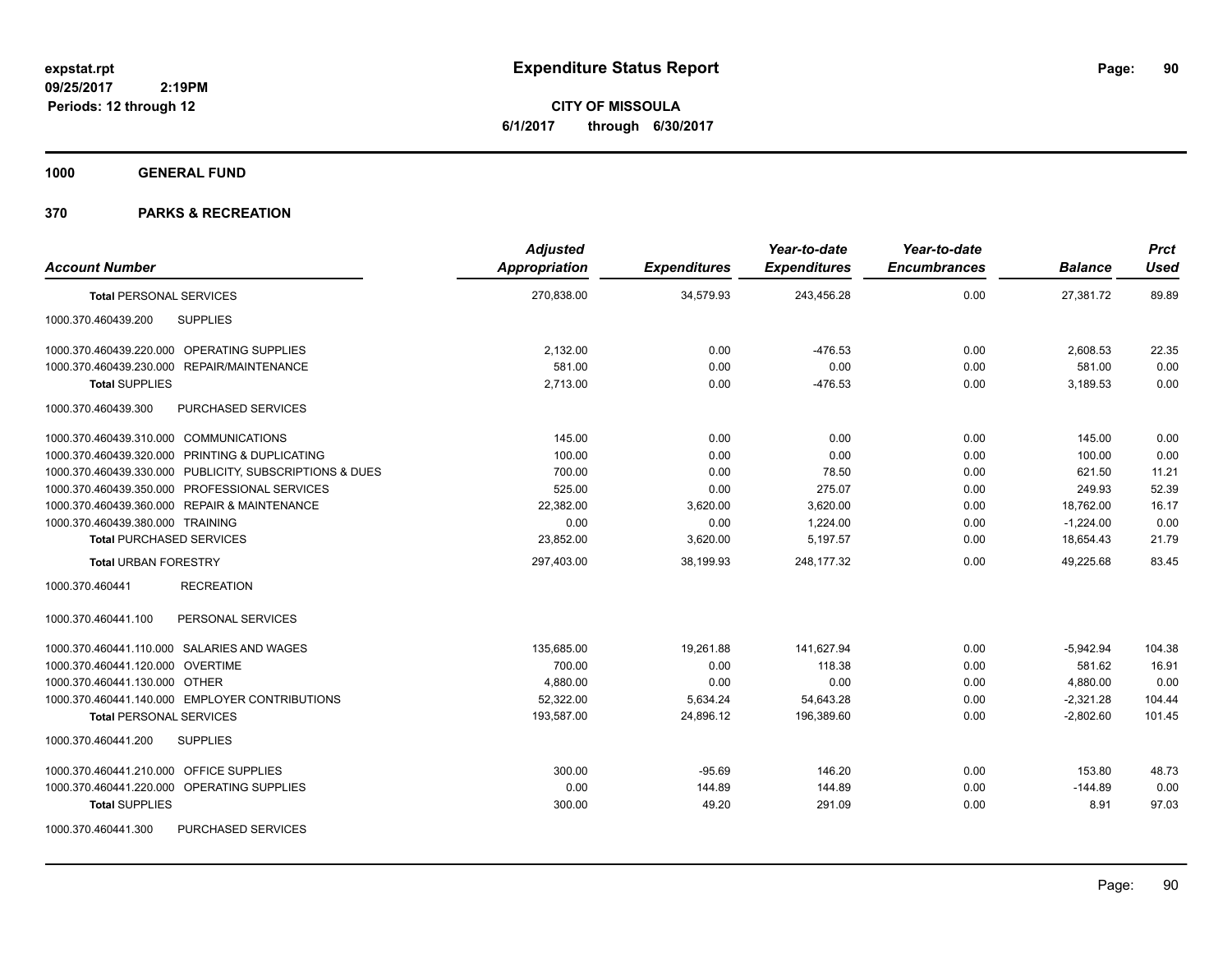**CITY OF MISSOULA 6/1/2017 through 6/30/2017**

**1000 GENERAL FUND**

|                                                         | <b>Adjusted</b>      |                     | Year-to-date        | Year-to-date        |                | <b>Prct</b> |
|---------------------------------------------------------|----------------------|---------------------|---------------------|---------------------|----------------|-------------|
| <b>Account Number</b>                                   | <b>Appropriation</b> | <b>Expenditures</b> | <b>Expenditures</b> | <b>Encumbrances</b> | <b>Balance</b> | Used        |
| 1000.370.460441.320.000 PRINTING & DUPLICATING          | 2,150.00             | 78.00               | 469.65              | 0.00                | 1,680.35       | 21.84       |
| 1000.370.460441.330.000 PUBLICITY, SUBSCRIPTIONS & DUES | 1,490.00             | 890.38              | 4,320.38            | 0.00                | $-2,830.38$    | 289.96      |
| 1000.370.460441.344.000 TELEPHONE SERVICE               | 696.00               | 106.99              | 551.66              | 0.00                | 144.34         | 79.26       |
| 1000.370.460441.350.000 PROFESSIONAL SERVICES           | 1,360.00             | 0.00                | 0.00                | 0.00                | 1,360.00       | 0.00        |
| 1000.370.460441.360.000 REPAIR & MAINTENANCE            | 1,200.00             | 0.00                | 1,400.05            | 0.00                | $-200.05$      | 116.67      |
| 1000.370.460441.370.000 TRAVEL                          | 1,200.00             | 40.66               | 218.66              | 0.00                | 981.34         | 18.22       |
| 1000.370.460441.380.000 TRAINING                        | 900.00               | 0.00                | 1,905.70            | 0.00                | $-1,005.70$    | 211.74      |
| <b>Total PURCHASED SERVICES</b>                         | 8,996.00             | 1,116.03            | 8,866.10            | 0.00                | 129.90         | 98.56       |
| 1000.370.460441.800<br>OTHER OBJECTS                    |                      |                     |                     |                     |                |             |
| 1000.370.460441.820.000 TRANSFERS TO OTHER FUNDS        | 10,000.00            | 0.00                | 10,000.00           | 0.00                | 0.00           | 100.00      |
| <b>Total OTHER OBJECTS</b>                              | 10,000.00            | 0.00                | 10,000.00           | 0.00                | 0.00           | 100.00      |
| <b>Total RECREATION</b>                                 | 212,883.00           | 26,061.35           | 215,546.79          | 0.00                | $-2,663.79$    | 101.25      |
| 1000.370.460470<br><b>RECREATION MORE</b>               |                      |                     |                     |                     |                |             |
| PERSONAL SERVICES<br>1000.370.460470.100                |                      |                     |                     |                     |                |             |
| 1000.370.460470.110.000 SALARIES AND WAGES              | 154,948.00           | 51,083.01           | 217,608.94          | 0.00                | $-62,660.94$   | 140.44      |
| 1000.370.460470.120.000 OVERTIME                        | 0.00                 | 828.21              | 2,280.59            | 0.00                | $-2.280.59$    | 0.00        |
| 1000.370.460470.140.000 EMPLOYER CONTRIBUTIONS          | 47.721.00            | 8,967.10            | 58,688.78           | 0.00                | $-10.967.78$   | 122.98      |
| <b>Total PERSONAL SERVICES</b>                          | 202,669.00           | 60,878.32           | 278,578.31          | 0.00                | $-75,909.31$   | 137.45      |
| 1000.370.460470.200<br><b>SUPPLIES</b>                  |                      |                     |                     |                     |                |             |
| 1000.370.460470.210.000<br><b>OFFICE SUPPLIES</b>       | 100.00               | 0.00                | 200.94              | 0.00                | $-100.94$      | 200.94      |
| 1000.370.460470.220.000 OPERATING SUPPLIES              | 8,567.00             | 2,582.51            | 19,864.65           | 0.00                | $-11,297.65$   | 231.87      |
| 1000.370.460470.220.159 OPERATING SUPPLIES              | 0.00                 | 0.00                | 44.57               | 0.00                | $-44.57$       | 0.00        |
| 1000.370.460470.220.476 OPERATING SUPPLIES              | 0.00                 | 0.00                | 65.95               | 0.00                | $-65.95$       | 0.00        |
| <b>Total SUPPLIES</b>                                   | 8,667.00             | 2,582.51            | 20,176.11           | 0.00                | $-11,509.11$   | 232.79      |
| 1000.370.460470.300<br>PURCHASED SERVICES               |                      |                     |                     |                     |                |             |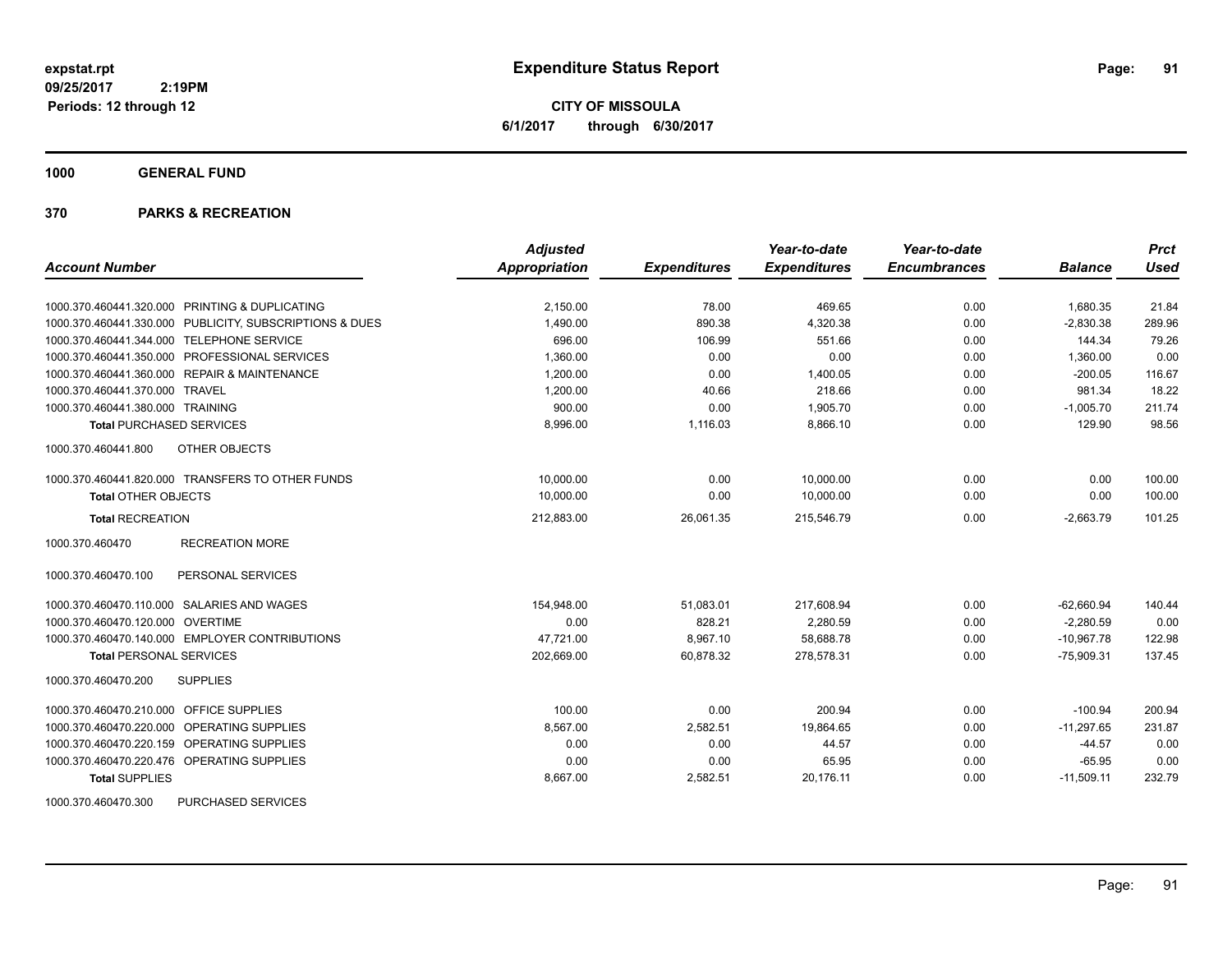**CITY OF MISSOULA 6/1/2017 through 6/30/2017**

**1000 GENERAL FUND**

# **370 PARKS & RECREATION**

| <b>Account Number</b>                      |                                                         | <b>Adjusted</b><br><b>Appropriation</b> | <b>Expenditures</b> | Year-to-date<br><b>Expenditures</b> | Year-to-date<br><b>Encumbrances</b> | <b>Balance</b> | <b>Prct</b><br><b>Used</b> |
|--------------------------------------------|---------------------------------------------------------|-----------------------------------------|---------------------|-------------------------------------|-------------------------------------|----------------|----------------------------|
|                                            | 1000.370.460470.320.000 PRINTING & DUPLICATING          | 1,200.00                                | 0.00                | 587.80                              | 0.00                                | 612.20         | 48.98                      |
|                                            | 1000.370.460470.330.000 PUBLICITY, SUBSCRIPTIONS & DUES | 780.00                                  | 59.95               | 640.81                              | 0.00                                | 139.19         | 82.16                      |
|                                            | 1000.370.460470.330.190 PUBLICITY, SUBSCRIPTIONS & DUES | 0.00                                    | 0.00                | 37.50                               | 0.00                                | $-37.50$       | 0.00                       |
| 1000.370.460470.344.000 TELEPHONE SERVICE  |                                                         | 428.00                                  | 113.95              | 421.80                              | 0.00                                | 6.20           | 98.55                      |
|                                            | 1000.370.460470.390.000 OTHER PURCHASED SERVICES        | 21,372.00                               | 868.62              | 17,816.38                           | 0.00                                | 3,555.62       | 83.36                      |
| <b>Total PURCHASED SERVICES</b>            |                                                         | 23,780.00                               | 1,042.52            | 19,504.29                           | 0.00                                | 4,275.71       | 82.02                      |
| <b>Total RECREATION MORE</b>               |                                                         | 235,116.00                              | 64,503.35           | 318,258.71                          | 0.00                                | $-83,142.71$   | 135.36                     |
| 1000.370.460471                            | <b>RECREATION ADULTS</b>                                |                                         |                     |                                     |                                     |                |                            |
| 1000.370.460471.100                        | PERSONAL SERVICES                                       |                                         |                     |                                     |                                     |                |                            |
| 1000.370.460471.110.000 SALARIES AND WAGES |                                                         | 110.718.00                              | 8,595.28            | 91,594.14                           | 0.00                                | 19,123.86      | 82.73                      |
| 1000.370.460471.120.000 OVERTIME           |                                                         | 0.00                                    | 0.00                | 27.66                               | 0.00                                | $-27.66$       | 0.00                       |
| 1000.370.460471.130.000 OTHER              |                                                         | 0.00                                    | $-2,622.77$         | $-2,622.77$                         | 0.00                                | 2,622.77       | 0.00                       |
|                                            | 1000.370.460471.140.000 EMPLOYER CONTRIBUTIONS          | 32,586.00                               | 3,892.63            | 30,267.33                           | 0.00                                | 2,318.67       | 92.88                      |
| <b>Total PERSONAL SERVICES</b>             |                                                         | 143,304.00                              | 9,865.14            | 119,266.36                          | 0.00                                | 24,037.64      | 83.23                      |
| 1000.370.460471.200                        | <b>SUPPLIES</b>                                         |                                         |                     |                                     |                                     |                |                            |
| 1000.370.460471.210.000 OFFICE SUPPLIES    |                                                         | 600.00                                  | 62.44               | 176.69                              | 0.00                                | 423.31         | 29.45                      |
| 1000.370.460471.210.147                    | <b>OFFICE SUPPLIES</b>                                  | 0.00                                    | 0.00                | 253.65                              | 0.00                                | $-253.65$      | 0.00                       |
| 1000.370.460471.220.000 OPERATING SUPPLIES |                                                         | 8,892.00                                | 19.98               | 547.56                              | 0.00                                | 8,344.44       | 6.16                       |
| 1000.370.460471.220.143                    | OPERATING SUPPLIES                                      | 0.00                                    | 0.00                | 47.58                               | 0.00                                | $-47.58$       | 0.00                       |
| 1000.370.460471.220.144 OPERATING SUPPLIES |                                                         | 0.00                                    | 260.27              | 557.91                              | 0.00                                | $-557.91$      | 0.00                       |
|                                            | 1000.370.460471.220.145 OPERATING SUPPLIES~TENNIS       | 0.00                                    | 0.00                | 77.98                               | 0.00                                | $-77.98$       | 0.00                       |
| 1000.370.460471.220.147 OPERATING SUPPLIES |                                                         | 0.00                                    | 57.36               | 9.540.76                            | 0.00                                | $-9,540.76$    | 0.00                       |
| 1000.370.460471.220.148 OPERATING SUPPLIES |                                                         | 0.00                                    | 0.00                | 14.97                               | 0.00                                | $-14.97$       | 0.00                       |
| 1000.370.460471.220.191 OPERATING SUPPLIES |                                                         | 0.00                                    | 0.00                | 15.96                               | 0.00                                | $-15.96$       | 0.00                       |
| 1000.370.460471.220.193 OPERATING SUPPLIES |                                                         | 0.00                                    | 0.00                | 187.50                              | 0.00                                | $-187.50$      | 0.00                       |
| <b>Total SUPPLIES</b>                      |                                                         | 9,492.00                                | 400.05              | 11,420.56                           | 0.00                                | $-1,928.56$    | 120.32                     |

1000.370.460471.300 PURCHASED SERVICES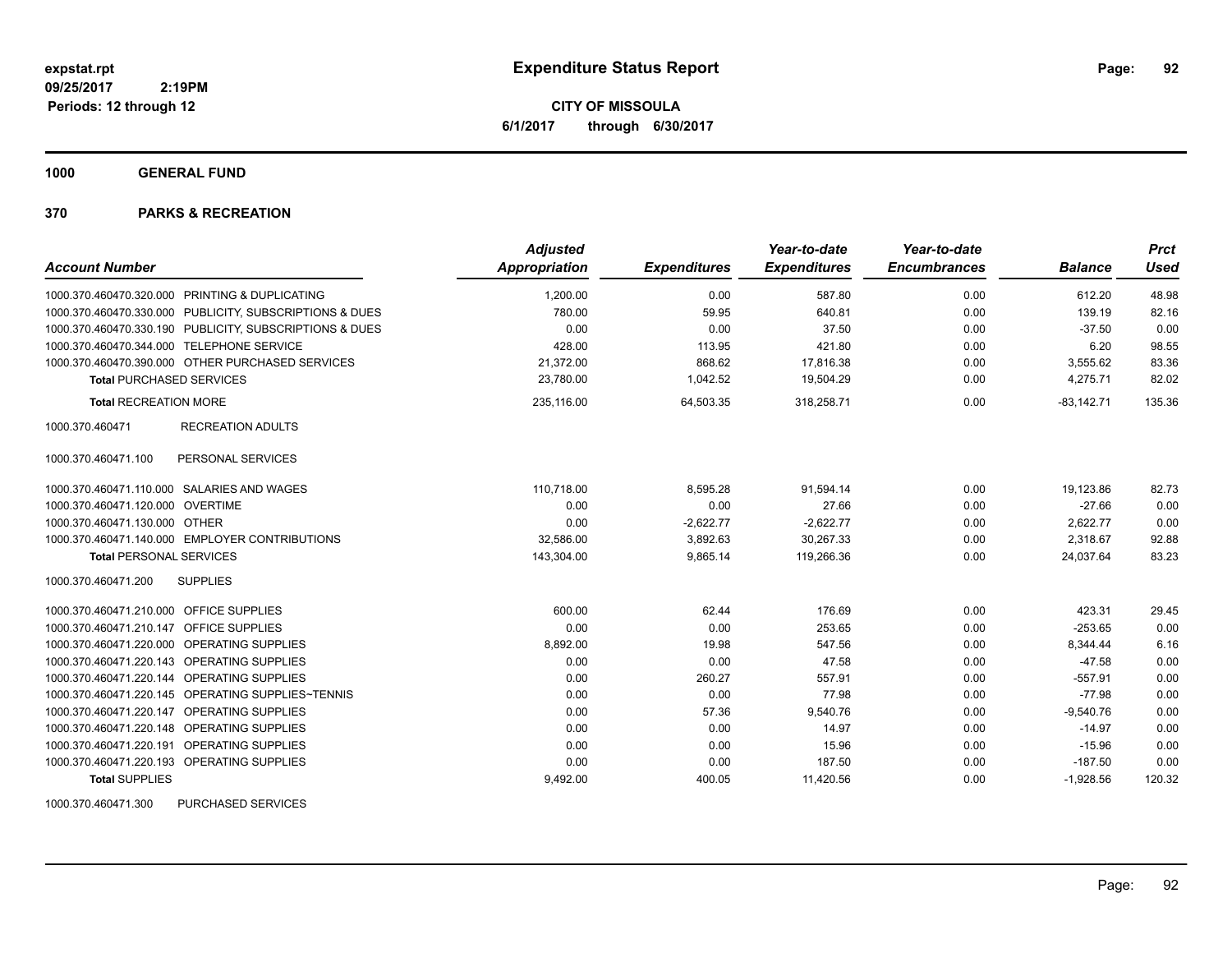**CITY OF MISSOULA 6/1/2017 through 6/30/2017**

**1000 GENERAL FUND**

|                                         |                                                         | <b>Adjusted</b> |                     | Year-to-date        | Year-to-date        |                | <b>Prct</b> |
|-----------------------------------------|---------------------------------------------------------|-----------------|---------------------|---------------------|---------------------|----------------|-------------|
| <b>Account Number</b>                   |                                                         | Appropriation   | <b>Expenditures</b> | <b>Expenditures</b> | <b>Encumbrances</b> | <b>Balance</b> | <b>Used</b> |
| 1000.370.460471.310.000 COMMUNICATIONS  |                                                         | 460.00          | 0.00                | 131.10              | 0.00                | 328.90         | 28.50       |
|                                         | 1000.370.460471.320.000 PRINTING & DUPLICATING          | 1,800.00        | 270.00              | 630.00              | 0.00                | 1,170.00       | 35.00       |
|                                         | 1000.370.460471.330.000 PUBLICITY, SUBSCRIPTIONS & DUES | 1,220.00        | 0.00                | 915.79              | 0.00                | 304.21         | 75.06       |
|                                         | 1000.370.460471.330.145 PUBLICITY, SUBSCRIPTIONS & DUES | 0.00            | 0.00                | 100.00              | 0.00                | $-100.00$      | 0.00        |
|                                         | 1000.370.460471.330.147 PUBLICITY, SUBSCRIPTIONS & DUES | 0.00            | 0.00                | 150.00              | 0.00                | $-150.00$      | 0.00        |
|                                         | 1000.370.460471.344.000 TELEPHONE SERVICE               | 567.00          | 277.88              | 863.90              | 0.00                | $-296.90$      | 152.36      |
|                                         | 1000.370.460471.350.147 PROFESSIONAL SERVICES           | 0.00            | 0.00                | 100.00              | 0.00                | $-100.00$      | 0.00        |
|                                         | 1000.370.460471.390.000 OTHER PURCHASED SERVICES        | 10,000.00       | 2,196.00            | 4,596.00            | 0.00                | 5,404.00       | 45.96       |
|                                         | 1000.370.460471.390.143 OTHER PURCHASED SERVICES        | 0.00            | 0.00                | 1,592.50            | 0.00                | $-1,592.50$    | 0.00        |
|                                         | 1000.370.460471.390.147 OTHER PURCHASED SERVICES        | 0.00            | 380.00              | 1,665.00            | 0.00                | $-1,665.00$    | 0.00        |
| <b>Total PURCHASED SERVICES</b>         |                                                         | 14,047.00       | 3,123.88            | 10,744.29           | 0.00                | 3,302.71       | 76.49       |
| <b>Total RECREATION ADULTS</b>          |                                                         | 166,843.00      | 13,389.07           | 141,431.21          | 0.00                | 25,411.79      | 84.77       |
| 1000.370.460472                         | <b>RECREATION YOUTH</b>                                 |                 |                     |                     |                     |                |             |
| 1000.370.460472.100                     | PERSONAL SERVICES                                       |                 |                     |                     |                     |                |             |
|                                         | 1000.370.460472.110.000 SALARIES AND WAGES              | 105,185.00      | 23,984.64           | 104,898.96          | 0.00                | 286.04         | 99.73       |
| 1000.370.460472.120.000 OVERTIME        |                                                         | 0.00            | 1.55                | 18.38               | 0.00                | $-18.38$       | 0.00        |
| 1000.370.460472.130.000 OTHER           |                                                         | 0.00            | $-4,000.22$         | $-4,000.22$         | 0.00                | 4,000.22       | 0.00        |
|                                         | 1000.370.460472.140.000 EMPLOYER CONTRIBUTIONS          | 26,260.00       | 5,814.49            | 28,487.49           | 0.00                | $-2,227.49$    | 108.48      |
| <b>Total PERSONAL SERVICES</b>          |                                                         | 131.445.00      | 25.800.46           | 129.404.61          | 0.00                | 2.040.39       | 98.45       |
| 1000.370.460472.200                     | <b>SUPPLIES</b>                                         |                 |                     |                     |                     |                |             |
| 1000.370.460472.210.000 OFFICE SUPPLIES |                                                         | 100.00          | 0.00                | 0.00                | 0.00                | 100.00         | 0.00        |
| 1000.370.460472.210.190 OFFICE SUPPLIES |                                                         | 0.00            | 0.00                | 100.00              | 0.00                | $-100.00$      | 0.00        |
| 1000.370.460472.210.193 OFFICE SUPPLIES |                                                         | 0.00            | 52.50               | 52.50               | 0.00                | $-52.50$       | 0.00        |
|                                         | 1000.370.460472.220.000 OPERATING SUPPLIES              | 16,006.00       | 204.82              | 462.51              | 0.00                | 15,543.49      | 2.89        |
|                                         | 1000.370.460472.220.145 OPERATING SUPPLIES              | 0.00            | 17.48               | 315.33              | 0.00                | $-315.33$      | 0.00        |
|                                         | 1000.370.460472.220.147 OPERATING SUPPLIES              | 0.00            | 0.00                | 195.99              | 0.00                | $-195.99$      | 0.00        |
|                                         | 1000.370.460472.220.190 OPERATING SUPPLIES              | 0.00            | 3,653.01            | 5,878.47            | 0.00                | $-5,878.47$    | 0.00        |
|                                         | 1000.370.460472.220.191 OPERATING SUPPLIES              | 0.00            | 0.00                | 9,422.05            | 0.00                | $-9,422.05$    | 0.00        |
|                                         | 1000.370.460472.220.192 OPERATING SUPPLIES              | 0.00            | 0.00                | 409.65              | 0.00                | $-409.65$      | 0.00        |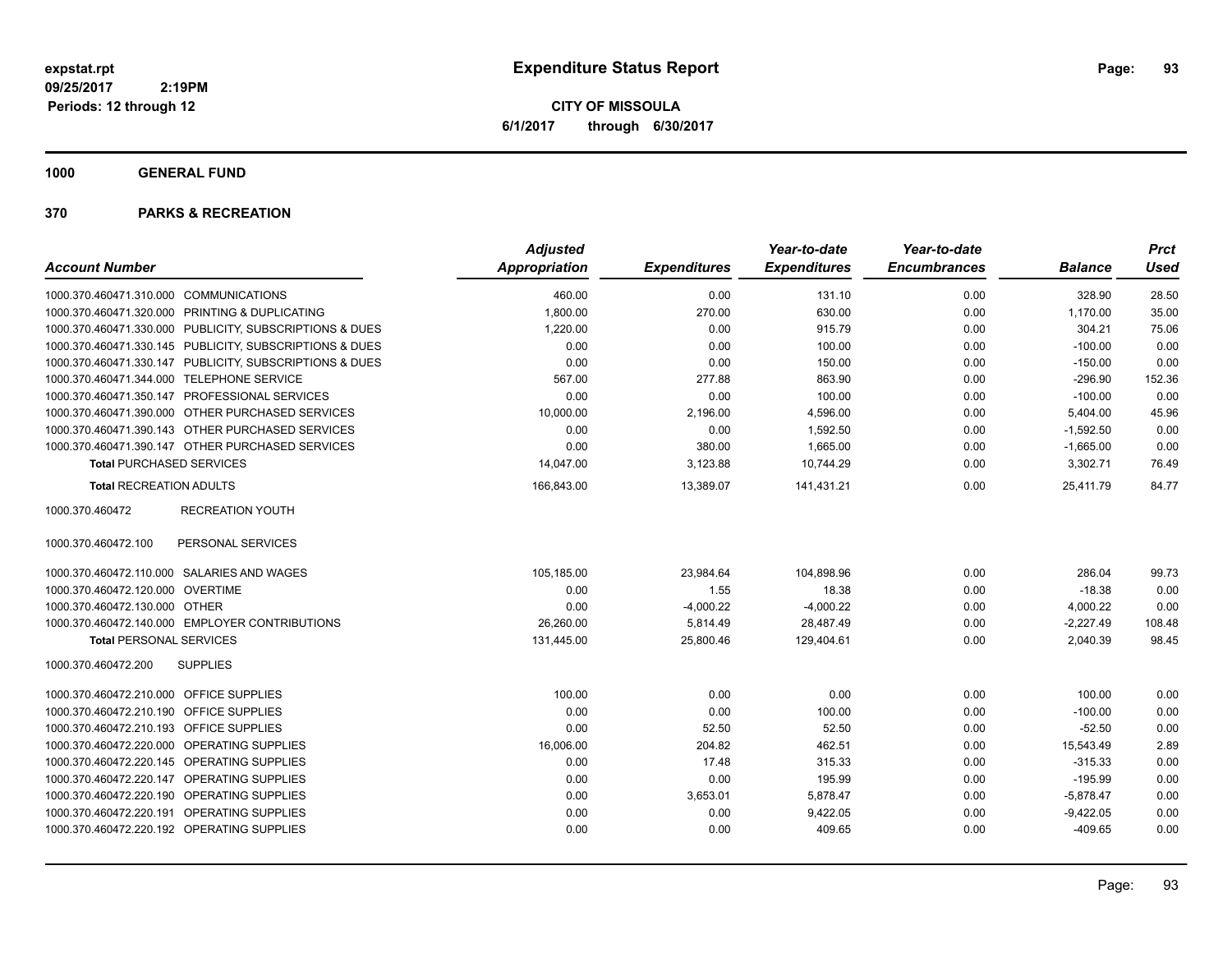**CITY OF MISSOULA 6/1/2017 through 6/30/2017**

**1000 GENERAL FUND**

| <b>Account Number</b>                                   | <b>Adjusted</b><br><b>Appropriation</b> | <b>Expenditures</b> | Year-to-date<br><b>Expenditures</b> | Year-to-date<br><b>Encumbrances</b> | <b>Balance</b> | <b>Prct</b><br><b>Used</b> |
|---------------------------------------------------------|-----------------------------------------|---------------------|-------------------------------------|-------------------------------------|----------------|----------------------------|
| 1000.370.460472.220.193 OPERATING SUPPLIES              | 0.00                                    | 0.00                | 1,532.25                            | 0.00                                | $-1,532.25$    | 0.00                       |
| <b>Total SUPPLIES</b>                                   | 16,106.00                               | 3,927.81            | 18,368.75                           | 0.00                                | $-2,262.75$    | 114.05                     |
| 1000.370.460472.300<br><b>PURCHASED SERVICES</b>        |                                         |                     |                                     |                                     |                |                            |
| 1000.370.460472.310.000 COMMUNICATIONS                  | 0.00                                    | 0.00                | 90.76                               | 0.00                                | $-90.76$       | 0.00                       |
| 1000.370.460472.320.000 PRINTING & DUPLICATING          | 1,300.00                                | 0.00                | 0.00                                | 0.00                                | 1,300.00       | 0.00                       |
| 1000.370.460472.320.190 PRINTING & DUPLICATING          | 0.00                                    | 0.00                | 31.00                               | 0.00                                | $-31.00$       | 0.00                       |
| 1000.370.460472.330.000 PUBLICITY, SUBSCRIPTIONS & DUES | 1,500.00                                | 537.89              | 1,259.17                            | 0.00                                | 240.83         | 83.94                      |
| 1000.370.460472.330.190 PUBLICITY, SUBSCRIPTIONS & DUES | 0.00                                    | 0.00                | 67.50                               | 0.00                                | $-67.50$       | 0.00                       |
| 1000.370.460472.341.000 ELECTRICITY & NATURAL GAS       | 1,225.00                                | 0.00                | 1,225.00                            | 0.00                                | 0.00           | 100.00                     |
| 1000.370.460472.343.000 WATER CHARGES                   | 601.00                                  | 0.00                | 0.00                                | 0.00                                | 601.00         | 0.00                       |
| 1000.370.460472.344.000 TELEPHONE SERVICE               | 662.00                                  | 88.70               | 834.69                              | 0.00                                | $-172.69$      | 126.09                     |
| 1000.370.460472.345.000 GARBAGE                         | 468.00                                  | 0.00                | 450.00                              | 0.00                                | 18.00          | 96.15                      |
| 1000.370.460472.350.000 PROFESSIONAL SERVICES           | 2,487.00                                | 0.00                | 167.00                              | 0.00                                | 2,320.00       | 6.71                       |
| 1000.370.460472.350.190 PROFESSIONAL SERVICES           | 0.00                                    | 1,088.65            | 3,438.05                            | 0.00                                | $-3,438.05$    | 0.00                       |
| 1000.370.460472.350.191 PROFESSIONAL SERVICES-TENNIS    | 0.00                                    | 0.00                | 40.00                               | 0.00                                | $-40.00$       | 0.00                       |
| 1000.370.460472.390.000 OTHER PURCHASED SERVICES        | 500.00                                  | 0.00                | 0.00                                | 0.00                                | 500.00         | 0.00                       |
| 1000.370.460472.390.147 OTHER PURCHASED SERVICES        | 0.00                                    | 90.00               | 90.00                               | 0.00                                | $-90.00$       | 0.00                       |
| 1000.370.460472.390.190 OTHER PURCHASED SERVICES        | 0.00                                    | 0.00                | 465.00                              | 0.00                                | $-465.00$      | 0.00                       |
| 1000.370.460472.390.191 OTHER PURCHASED SERVICES        | 0.00                                    | 0.00                | 3,787.50                            | 0.00                                | $-3,787.50$    | 0.00                       |
| <b>Total PURCHASED SERVICES</b>                         | 8,743.00                                | 1,805.24            | 11,945.67                           | 0.00                                | $-3,202.67$    | 136.63                     |
| <b>Total RECREATION YOUTH</b>                           | 156,294.00                              | 31,533.51           | 159,719.03                          | 0.00                                | $-3,425.03$    | 102.19                     |
| 1000.370.460473<br><b>RECREATION SPECIAL EVENTS</b>     |                                         |                     |                                     |                                     |                |                            |
| 1000.370.460473.200<br><b>SUPPLIES</b>                  |                                         |                     |                                     |                                     |                |                            |
| 1000.370.460473.220.000 OPERATING SUPPLIES              | 2,328.00                                | 216.84              | 2,150.17                            | 0.00                                | 177.83         | 92.36                      |
| 1000.370.460473.220.147 OPERATING SUPPLIES              | 0.00                                    | 0.00                | 25.00                               | 0.00                                | $-25.00$       | 0.00                       |
| 1000.370.460473.220.193 OPERATING SUPPLIES              | 0.00                                    | 0.00                | 48.37                               | 0.00                                | $-48.37$       | 0.00                       |
| <b>Total SUPPLIES</b>                                   | 2,328.00                                | 216.84              | 2,223.54                            | 0.00                                | 104.46         | 95.51                      |
| 1000.370.460473.300<br><b>PURCHASED SERVICES</b>        |                                         |                     |                                     |                                     |                |                            |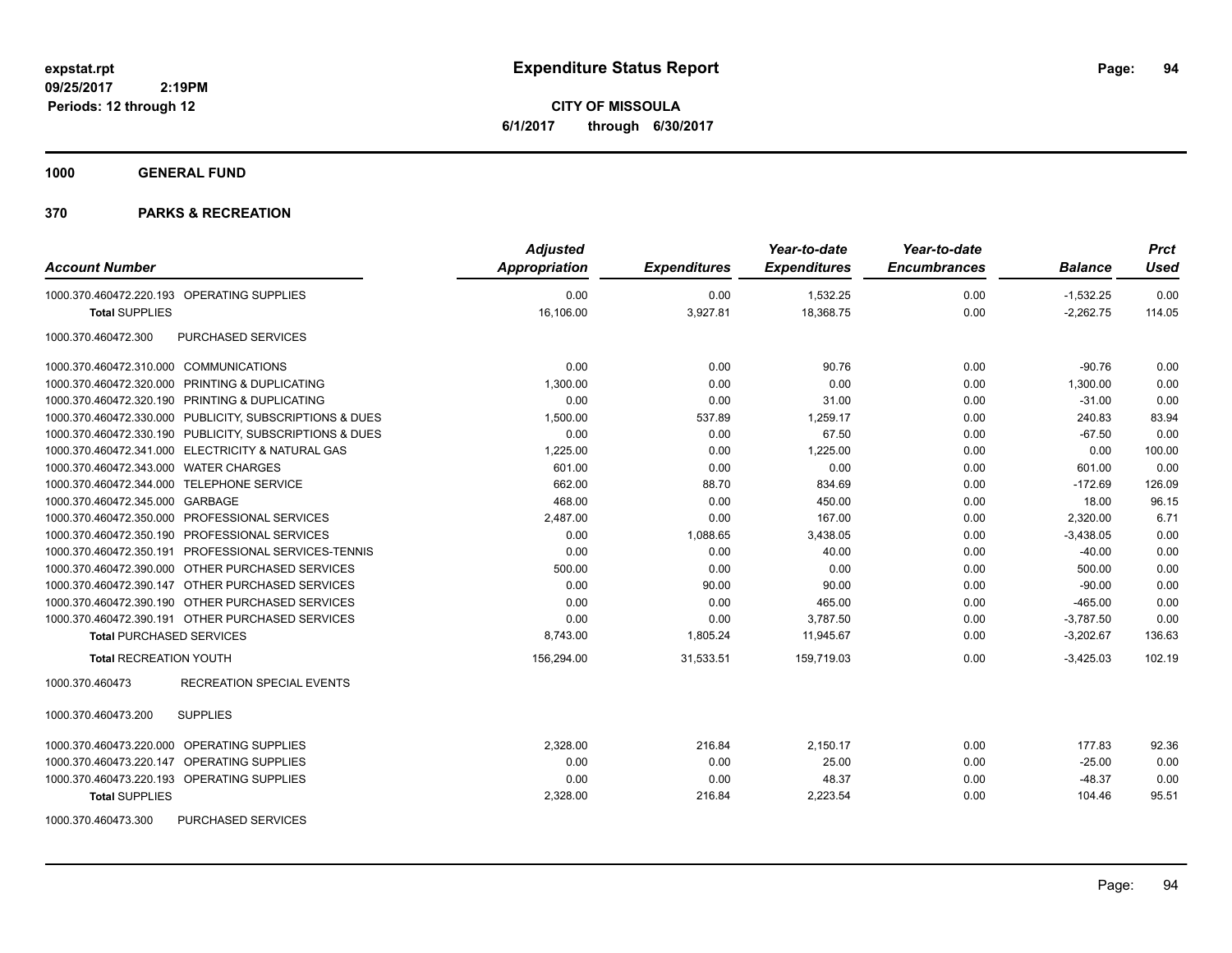**CITY OF MISSOULA 6/1/2017 through 6/30/2017**

**1000 GENERAL FUND**

|                                 |                                                         | <b>Adjusted</b> |                     | Year-to-date        | Year-to-date        |                | <b>Prct</b> |
|---------------------------------|---------------------------------------------------------|-----------------|---------------------|---------------------|---------------------|----------------|-------------|
| <b>Account Number</b>           |                                                         | Appropriation   | <b>Expenditures</b> | <b>Expenditures</b> | <b>Encumbrances</b> | <b>Balance</b> | <b>Used</b> |
|                                 | 1000.370.460473.390.000 OTHER PURCHASED SERVICES        | 0.00            | 0.00                | 31.93               | 0.00                | $-31.93$       | 0.00        |
| <b>Total PURCHASED SERVICES</b> |                                                         | 0.00            | 0.00                | 31.93               | 0.00                | $-31.93$       | 0.00        |
|                                 | Total RECREATION SPECIAL EVENTS                         | 2,328.00        | 216.84              | 2,255.47            | 0.00                | 72.53          | 96.88       |
| 1000.370.460474                 | <b>SPRAY DECKS</b>                                      |                 |                     |                     |                     |                |             |
| 1000.370.460474.100             | PERSONAL SERVICES                                       |                 |                     |                     |                     |                |             |
|                                 | 1000.370.460474.110.000 SALARIES AND WAGES              | 8.106.00        | 8,106.00            | 8,106.00            | 0.00                | 0.00           | 100.00      |
|                                 | 1000.370.460474.140.000 EMPLOYER CONTRIBUTIONS          | 1.145.00        | 1,145.00            | 1,145.00            | 0.00                | 0.00           | 100.00      |
| <b>Total PERSONAL SERVICES</b>  |                                                         | 9,251.00        | 9,251.00            | 9,251.00            | 0.00                | 0.00           | 100.00      |
| 1000.370.460474.200             | <b>SUPPLIES</b>                                         |                 |                     |                     |                     |                |             |
|                                 | 1000.370.460474.220.000 OPERATING SUPPLIES              | 1,535.00        | 0.00                | 0.00                | 0.00                | 1,535.00       | 0.00        |
|                                 | 1000.370.460474.230.000 REPAIR/MAINTENANCE              | 5,424.00        | 1,684.89            | 6,616.38            | 0.00                | $-1,192.38$    | 121.98      |
| <b>Total SUPPLIES</b>           |                                                         | 6,959.00        | 1,684.89            | 6,616.38            | 0.00                | 342.62         | 95.08       |
| 1000.370.460474.300             | PURCHASED SERVICES                                      |                 |                     |                     |                     |                |             |
|                                 | 1000.370.460474.330.000 PUBLICITY, SUBSCRIPTIONS & DUES | 750.00          | 0.00                | 525.00              | 0.00                | 225.00         | 70.00       |
|                                 | 1000.370.460474.360.000 REPAIR & MAINTENANCE            | 2,050.00        | 957.79              | 1,627.30            | 0.00                | 422.70         | 79.38       |
| <b>Total PURCHASED SERVICES</b> |                                                         | 2,800.00        | 957.79              | 2,152.30            | 0.00                | 647.70         | 76.87       |
| 1000.370.460474.900             | <b>CAPITAL OUTLAY</b>                                   |                 |                     |                     |                     |                |             |
| <b>Total CAPITAL OUTLAY</b>     |                                                         | 0.00            | 0.00                | 0.00                | 0.00                | 0.00           | 0.00        |
| <b>Total SPRAY DECKS</b>        |                                                         | 19,010.00       | 11,893.68           | 18,019.68           | 0.00                | 990.32         | 94.79       |
| 1000.370.460476                 | YOUTH DRUG                                              |                 |                     |                     |                     |                |             |
| 1000.370.460476.100             | PERSONAL SERVICES                                       |                 |                     |                     |                     |                |             |
|                                 | 1000.370.460476.110.000 SALARIES AND WAGES              | 20,446.00       | 0.00                | 1,118.92            | 0.00                | 19,327.08      | 5.47        |
|                                 | 1000.370.460476.140.000 EMPLOYER CONTRIBUTIONS          | 4,139.00        | 0.00                | 157.69              | 0.00                | 3,981.31       | 3.81        |
| <b>Total PERSONAL SERVICES</b>  |                                                         | 24,585.00       | 0.00                | 1,276.61            | 0.00                | 23,308.39      | 5.19        |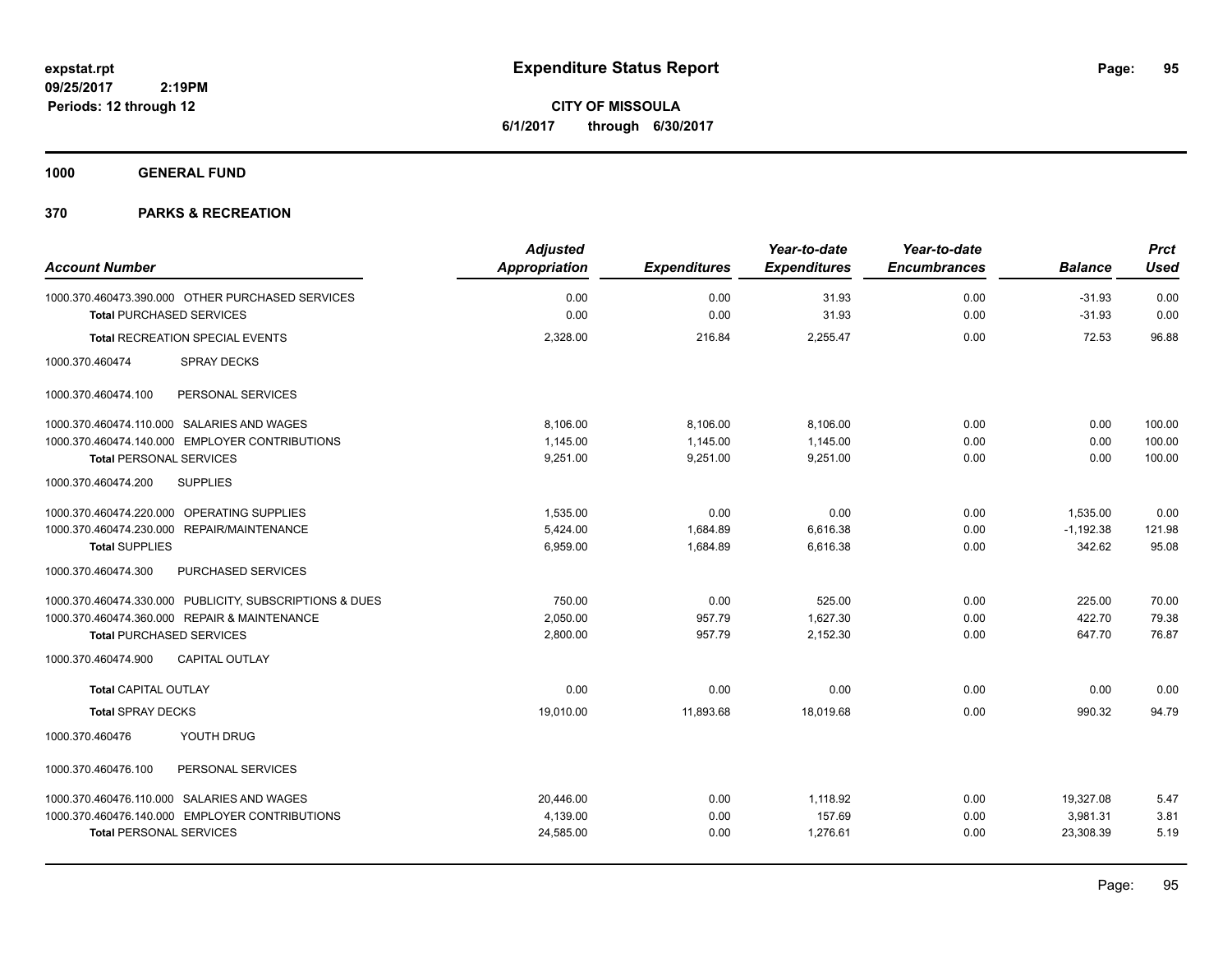**CITY OF MISSOULA 6/1/2017 through 6/30/2017**

# **1000 GENERAL FUND**

|                                                         | <b>Adjusted</b> |                     | Year-to-date        | Year-to-date        |                | <b>Prct</b> |
|---------------------------------------------------------|-----------------|---------------------|---------------------|---------------------|----------------|-------------|
| <b>Account Number</b>                                   | Appropriation   | <b>Expenditures</b> | <b>Expenditures</b> | <b>Encumbrances</b> | <b>Balance</b> | <b>Used</b> |
| <b>SUPPLIES</b><br>1000.370.460476.200                  |                 |                     |                     |                     |                |             |
| 1000.370.460476.210.000 OFFICE SUPPLIES                 | 150.00          | 0.00                | 16.27               | 0.00                | 133.73         | 10.85       |
| OPERATING SUPPLIES<br>1000.370.460476.220.000           | 3,400.00        | 95.86               | 2,881.63            | 0.00                | 518.37         | 84.75       |
| 1000.370.460476.220.137<br>OPERATING SUPPLIES           | 0.00            | 0.00                | 157.58              | 0.00                | $-157.58$      | 0.00        |
| 1000.370.460476.220.193 OPERATING SUPPLIES              | 0.00            | 0.00                | 108.00              | 0.00                | $-108.00$      | 0.00        |
| <b>Total SUPPLIES</b>                                   | 3,550.00        | 95.86               | 3,163.48            | 0.00                | 386.52         | 89.11       |
| 1000.370.460476.300<br>PURCHASED SERVICES               |                 |                     |                     |                     |                |             |
| 1000.370.460476.320.000 PRINTING & DUPLICATING          | 250.00          | 0.00                | 0.00                | 0.00                | 250.00         | 0.00        |
| 1000.370.460476.330.000 PUBLICITY, SUBSCRIPTIONS & DUES | 100.00          | 0.00                | 0.00                | 0.00                | 100.00         | 0.00        |
| 1000.370.460476.350.000 PROFESSIONAL SERVICES           | 1,200.00        | 0.00                | 0.00                | 0.00                | 1,200.00       | 0.00        |
| 1000.370.460476.390.000 OTHER PURCHASED SERVICES        | 0.00            | 0.00                | 6.00                | 0.00                | $-6.00$        | 0.00        |
| 1000.370.460476.390.137 OTHER PURCHASED SERVICES        | 0.00            | 0.00                | 126.00              | 0.00                | $-126.00$      | 0.00        |
| <b>Total PURCHASED SERVICES</b>                         | 1,550.00        | 0.00                | 132.00              | 0.00                | 1,418.00       | 8.52        |
| <b>Total YOUTH DRUG</b>                                 | 29,685.00       | 95.86               | 4,572.09            | 0.00                | 25,112.91      | 15.40       |
| <b>GRILL VAN</b><br>1000.370.460477                     |                 |                     |                     |                     |                |             |
| 1000.370.460477.200<br><b>SUPPLIES</b>                  |                 |                     |                     |                     |                |             |
| <b>OPERATING SUPPLIES</b><br>1000.370.460477.220.000    | 12,754.00       | 0.00                | 5,364.01            | 0.00                | 7,389.99       | 42.06       |
| 1000.370.460477.230.000 REPAIR/MAINTENANCE              | 29,102.00       | 5,469.92            | 40,896.21           | 0.00                | $-11,794.21$   | 140.53      |
| <b>Total SUPPLIES</b>                                   | 41,856.00       | 5,469.92            | 46.260.22           | 0.00                | $-4,404.22$    | 110.52      |
| PURCHASED SERVICES<br>1000.370.460477.300               |                 |                     |                     |                     |                |             |
| 1000.370.460477.350.000 PROFESSIONAL SERVICES           | 900.00          | 0.00                | 679.80              | 0.00                | 220.20         | 75.53       |
| 1000.370.460477.360.000 REPAIR & MAINTENANCE            | 5,228.00        | 85.00               | 2,773.44            | 0.00                | 2,454.56       | 53.05       |
| <b>Total PURCHASED SERVICES</b>                         | 6,128.00        | 85.00               | 3,453.24            | 0.00                | 2,674.76       | 56.35       |
| <b>Total GRILL VAN</b>                                  | 47,984.00       | 5,554.92            | 49,713.46           | 0.00                | $-1,729.46$    | 103.60      |
| <b>CONSERVATION LANDS MGMT</b><br>1000.370.460484       |                 |                     |                     |                     |                |             |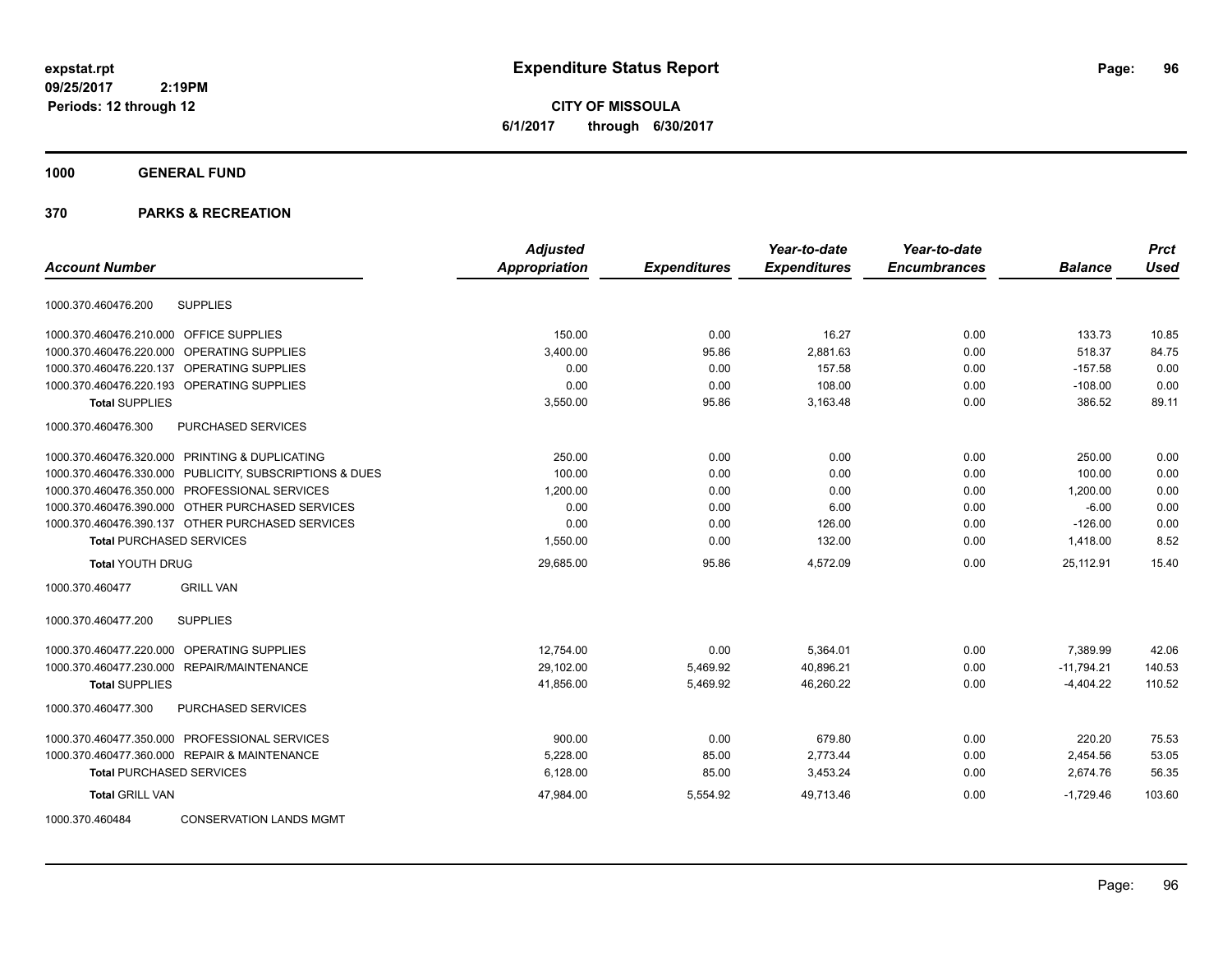**CITY OF MISSOULA 6/1/2017 through 6/30/2017**

**1000 GENERAL FUND**

|                                                  | <b>Adjusted</b>      |                     | Year-to-date        | Year-to-date        |                | <b>Prct</b> |
|--------------------------------------------------|----------------------|---------------------|---------------------|---------------------|----------------|-------------|
| <b>Account Number</b>                            | <b>Appropriation</b> | <b>Expenditures</b> | <b>Expenditures</b> | <b>Encumbrances</b> | <b>Balance</b> | <b>Used</b> |
| PERSONAL SERVICES<br>1000.370.460484.100         |                      |                     |                     |                     |                |             |
| 1000.370.460484.110.000 SALARIES AND WAGES       | 190,912.00           | 28,356.34           | 169,134.67          | 0.00                | 21,777.33      | 88.59       |
| 1000.370.460484.120.000 OVERTIME                 | 1,750.00             | 667.12              | 1,296.07            | 0.00                | 453.93         | 74.06       |
| 1000.370.460484.140.000 EMPLOYER CONTRIBUTIONS   | 69,519.00            | 8,414.21            | 67.708.19           | 0.00                | 1,810.81       | 97.40       |
| <b>Total PERSONAL SERVICES</b>                   | 262.181.00           | 37.437.67           | 238,138.93          | 0.00                | 24.042.07      | 90.83       |
| <b>SUPPLIES</b><br>1000.370.460484.200           |                      |                     |                     |                     |                |             |
| 1000.370.460484.220.000 OPERATING SUPPLIES       | 6,337.00             | 3,788.70            | 6,687.34            | 0.00                | $-350.34$      | 105.53      |
| 1000.370.460484.230.000 REPAIR/MAINTENANCE       | 10,364.00            | 206.44              | 1,346.27            | 0.00                | 9,017.73       | 12.99       |
| <b>Total SUPPLIES</b>                            | 16,701.00            | 3,995.14            | 8,033.61            | 0.00                | 8,667.39       | 48.10       |
| 1000.370.460484.300<br>PURCHASED SERVICES        |                      |                     |                     |                     |                |             |
| 1000.370.460484.350.000 PROFESSIONAL SERVICES    | 6,228.00             | 10,666.87           | 10,866.87           | 0.00                | $-4,638.87$    | 174.48      |
| 1000.370.460484.380.000 TRAINING                 | 0.00                 | 0.00                | 51.25               | 0.00                | $-51.25$       | 0.00        |
| 1000.370.460484.390.000 OTHER PURCHASED SERVICES | 520.00               | 0.00                | 225.08              | 0.00                | 294.92         | 43.28       |
| <b>Total PURCHASED SERVICES</b>                  | 6,748.00             | 10,666.87           | 11,143.20           | 0.00                | $-4,395.20$    | 165.13      |
| <b>Total CONSERVATION LANDS MGMT</b>             | 285,630.00           | 52,099.68           | 257,315.74          | 0.00                | 28,314.26      | 90.09       |
| 1000.370.460485<br><b>SAFETY &amp; TRAINING</b>  |                      |                     |                     |                     |                |             |
| 1000.370.460485.200<br><b>SUPPLIES</b>           |                      |                     |                     |                     |                |             |
| 1000.370.460485.220.000 OPERATING SUPPLIES       | 5,980.00             | 1,306.30            | 5,948.93            | 0.00                | 31.07          | 99.48       |
| <b>Total SUPPLIES</b>                            | 5,980.00             | 1,306.30            | 5,948.93            | 0.00                | 31.07          | 99.48       |
| PURCHASED SERVICES<br>1000.370.460485.300        |                      |                     |                     |                     |                |             |
| 1000.370.460485.310.000 COMMUNICATIONS           | 50.00                | 0.00                | 0.00                | 0.00                | 50.00          | 0.00        |
| 1000.370.460485.320.000 PRINTING & DUPLICATING   | 50.00                | 0.00                | 48.50               | 0.00                | 1.50           | 97.00       |
| 1000.370.460485.370.000 TRAVEL                   | 3,744.00             | 0.00                | 1,641.13            | 0.00                | 2,102.87       | 43.83       |
| 1000.370.460485.380.000 TRAINING                 | 2,936.00             | 0.00                | 2,538.95            | 0.00                | 397.05         | 86.48       |
| <b>Total PURCHASED SERVICES</b>                  | 6,780.00             | 0.00                | 4,228.58            | 0.00                | 2,551.42       | 62.37       |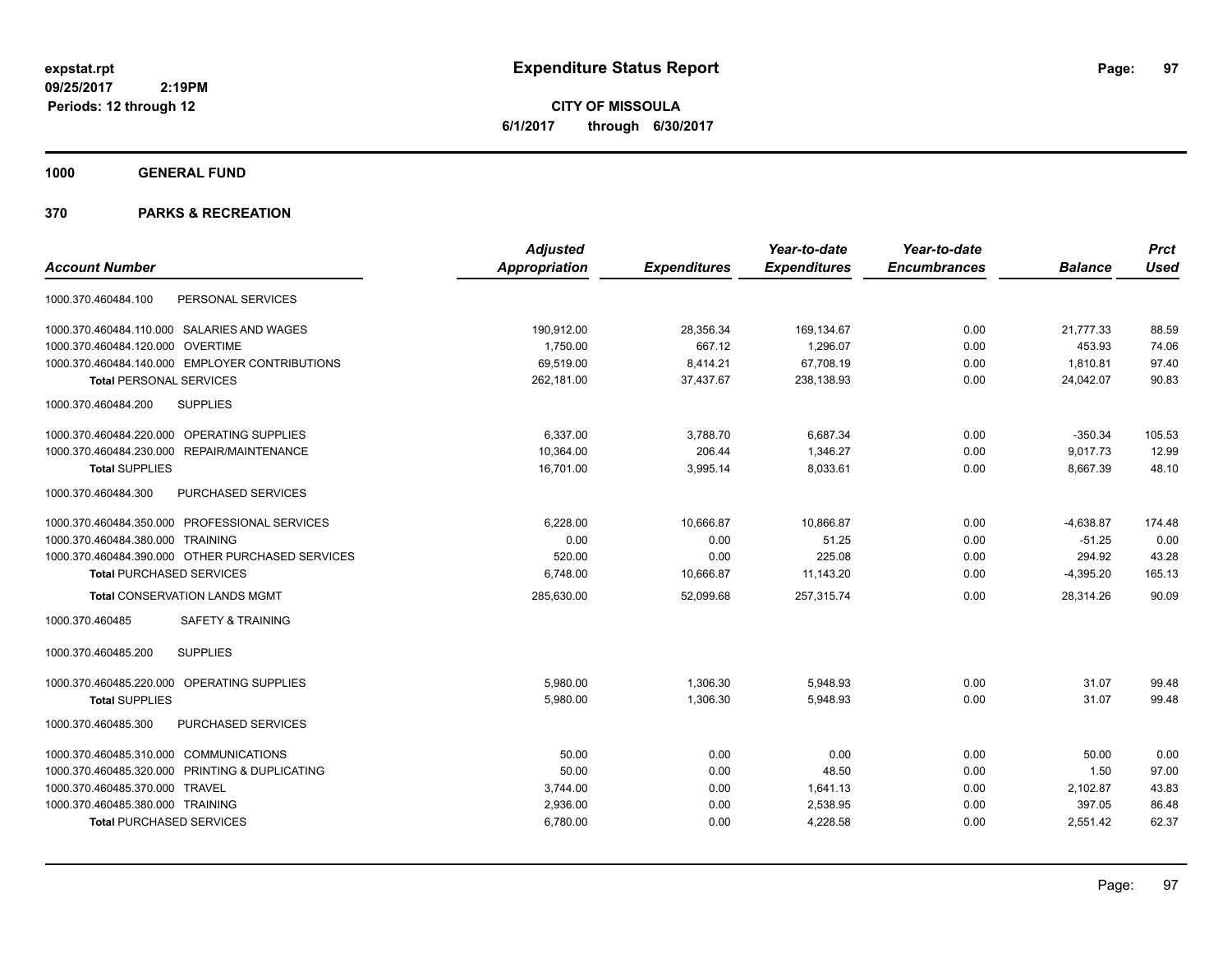**CITY OF MISSOULA 6/1/2017 through 6/30/2017**

**1000 GENERAL FUND**

| <b>Account Number</b>              |                                                | <b>Adjusted</b><br><b>Appropriation</b> | <b>Expenditures</b> | Year-to-date<br><b>Expenditures</b> | Year-to-date<br><b>Encumbrances</b> | <b>Balance</b> | <b>Prct</b><br><b>Used</b> |
|------------------------------------|------------------------------------------------|-----------------------------------------|---------------------|-------------------------------------|-------------------------------------|----------------|----------------------------|
| <b>Total SAFETY &amp; TRAINING</b> |                                                | 12,760.00                               | 1,306.30            | 10,177.51                           | 0.00                                | 2,582.49       | 79.76                      |
| 1000.370.460490                    | <b>CURRENTS POOL EXPENSES</b>                  |                                         |                     |                                     |                                     |                |                            |
| 1000.370.460490.200                | <b>SUPPLIES</b>                                |                                         |                     |                                     |                                     |                |                            |
|                                    | Total CURRENTS POOL EXPENSES                   | 0.00                                    | 0.00                | 0.00                                | 0.00                                | 0.00           | 0.00                       |
| 1000.370.460500                    | PARK MAINTENANCE CONTRACTS                     |                                         |                     |                                     |                                     |                |                            |
| 1000.370.460500.200                | <b>SUPPLIES</b>                                |                                         |                     |                                     |                                     |                |                            |
|                                    | 1000.370.460500.220.000 OPERATING SUPPLIES     | 6,540.00                                | 5,867.68            | 10,534.18                           | 0.00                                | $-3,994.18$    | 161.07                     |
|                                    | 1000.370.460500.230.000 REPAIR/MAINTENANCE     | 3,939.00                                | 0.00                | 188.68                              | 0.00                                | 3,750.32       | 4.79                       |
| <b>Total SUPPLIES</b>              |                                                | 10,479.00                               | 5,867.68            | 10,722.86                           | 0.00                                | $-243.86$      | 102.33                     |
| 1000.370.460500.300                | PURCHASED SERVICES                             |                                         |                     |                                     |                                     |                |                            |
|                                    | <b>Total PURCHASED SERVICES</b>                | 0.00                                    | 0.00                | 0.00                                | 0.00                                | 0.00           | 0.00                       |
|                                    | Total PARK MAINTENANCE CONTRACTS               | 10,479.00                               | 5,867.68            | 10,722.86                           | 0.00                                | $-243.86$      | 102.33                     |
| 1000.370.460501                    | PARK MAINTENANCE ROUTINE                       |                                         |                     |                                     |                                     |                |                            |
| 1000.370.460501.100                | PERSONAL SERVICES                              |                                         |                     |                                     |                                     |                |                            |
|                                    | 1000.370.460501.110.000 SALARIES AND WAGES     | 619,633.00                              | 125,183.61          | 686,486.23                          | 0.00                                | $-66,853.23$   | 110.79                     |
| 1000.370.460501.120.000 OVERTIME   |                                                | 2,100.00                                | 277.77              | 1,683.16                            | 0.00                                | 416.84         | 80.15                      |
|                                    | 1000.370.460501.140.000 EMPLOYER CONTRIBUTIONS | 227,628.00                              | 36,776.68           | 279,590.27                          | 0.00                                | $-51,962.27$   | 122.83                     |
| <b>Total PERSONAL SERVICES</b>     |                                                | 849,361.00                              | 162,238.06          | 967,759.66                          | 0.00                                | $-118,398.66$  | 113.94                     |
| 1000.370.460501.200                | <b>SUPPLIES</b>                                |                                         |                     |                                     |                                     |                |                            |
|                                    | 1000.370.460501.220.000 OPERATING SUPPLIES     | 5,319.00                                | 9,829.19            | 11,517.11                           | 0.00                                | $-6,198.11$    | 216.53                     |
|                                    | 1000.370.460501.230.000 REPAIR/MAINTENANCE     | 5,275.00                                | 1,134.59            | 1,464.92                            | 0.00                                | 3,810.08       | 27.77                      |
| 1000.370.460501.231.000 GASOLINE   |                                                | 79,836.00                               | 19,185.49           | 61,998.97                           | 0.00                                | 17,837.03      | 77.66                      |
| <b>Total SUPPLIES</b>              |                                                | 90,430.00                               | 30,149.27           | 74,981.00                           | 0.00                                | 15,449.00      | 82.92                      |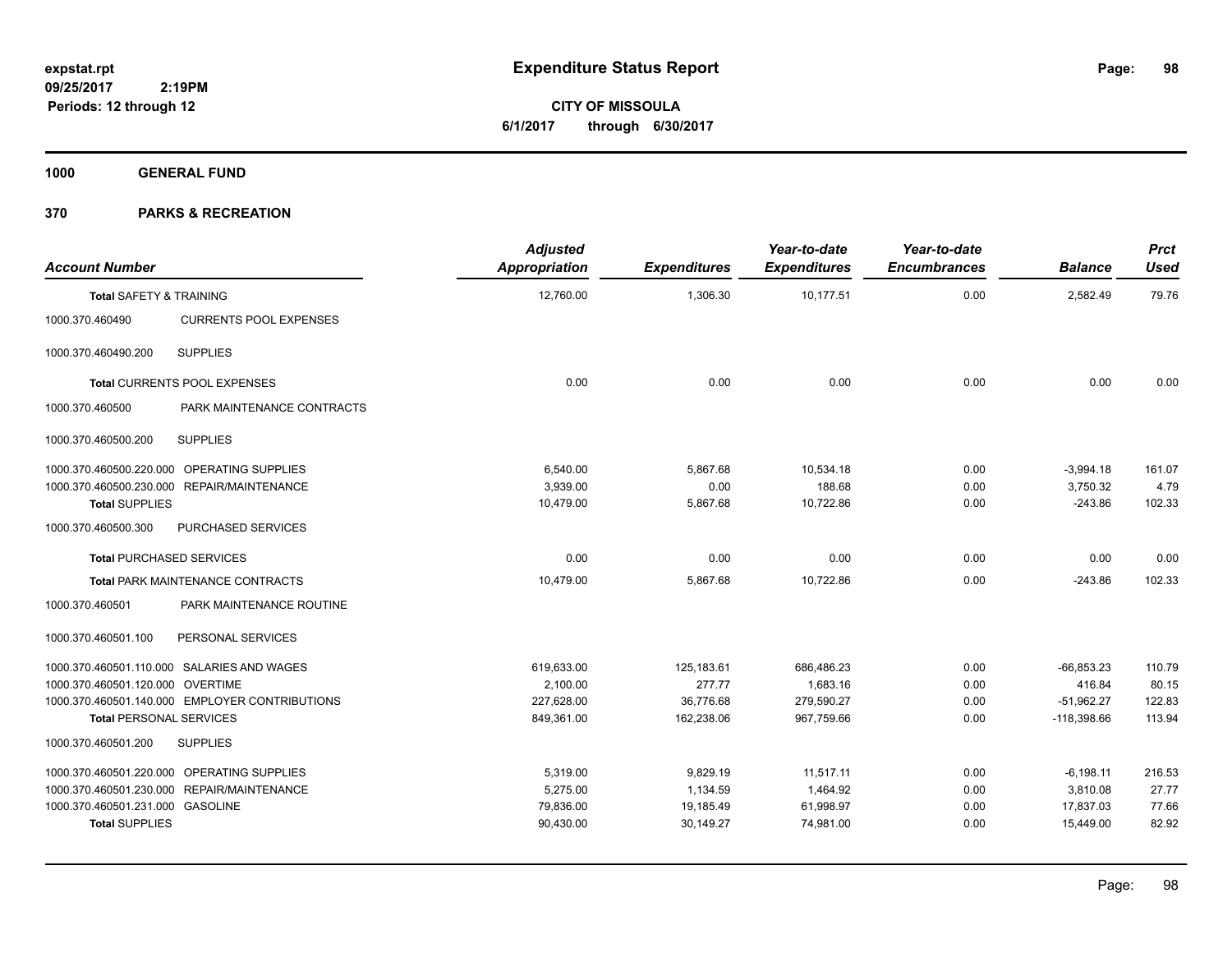**CITY OF MISSOULA 6/1/2017 through 6/30/2017**

**1000 GENERAL FUND**

| <b>Account Number</b>                                  | <b>Adjusted</b><br><b>Appropriation</b> | <b>Expenditures</b> | Year-to-date<br><b>Expenditures</b> | Year-to-date<br><b>Encumbrances</b> | <b>Balance</b> | <b>Prct</b><br><b>Used</b> |
|--------------------------------------------------------|-----------------------------------------|---------------------|-------------------------------------|-------------------------------------|----------------|----------------------------|
| PURCHASED SERVICES<br>1000.370.460501.300              |                                         |                     |                                     |                                     |                |                            |
| 1000.370.460501.341.000 ELECTRICITY & NATURAL GAS      | 92.573.00                               | 17,056.53           | 52,503.43                           | 0.00                                | 40.069.57      | 56.72                      |
| 1000.370.460501.343.000 WATER CHARGES                  | 152,803.00                              | 36,113.06           | 167,468.41                          | 0.00                                | $-14,665.41$   | 109.60                     |
| 1000.370.460501.345.000 GARBAGE                        | 28,946.00                               | 4,792.32            | 29,844.01                           | 0.00                                | $-898.01$      | 103.10                     |
| 1000.370.460501.350.000 PROFESSIONAL SERVICES          | 2,347.00                                | 486.80              | 4,496.40                            | 0.00                                | $-2,149.40$    | 191.58                     |
| 1000.370.460501.360.000 REPAIR & MAINTENANCE           | 3,183.00                                | 1,124.50            | 1,718.20                            | 0.00                                | 1,464.80       | 53.98                      |
| 1000.370.460501.380.000 TRAINING                       | 0.00                                    | 0.00                | 53.00                               | 0.00                                | $-53.00$       | 0.00                       |
| <b>Total PURCHASED SERVICES</b>                        | 279,852.00                              | 59,573.21           | 256,083.45                          | 0.00                                | 23,768.55      | 91.51                      |
| OTHER OBJECTS<br>1000.370.460501.800                   |                                         |                     |                                     |                                     |                |                            |
| <b>Total OTHER OBJECTS</b>                             | 0.00                                    | 0.00                | 0.00                                | 0.00                                | 0.00           | 0.00                       |
| <b>Total PARK MAINTENANCE ROUTINE</b>                  | 1,219,643.00                            | 251,960.54          | 1,298,824.11                        | 0.00                                | $-79,181.11$   | 106.49                     |
| <b>HICKORY FACILITY MAINTENANCE</b><br>1000.370.460502 |                                         |                     |                                     |                                     |                |                            |
| 1000.370.460502.100<br>PERSONAL SERVICES               |                                         |                     |                                     |                                     |                |                            |
| <b>Total PERSONAL SERVICES</b>                         | 0.00                                    | 0.00                | 0.00                                | 0.00                                | 0.00           | 0.00                       |
| 1000.370.460502.200<br><b>SUPPLIES</b>                 |                                         |                     |                                     |                                     |                |                            |
| 1000.370.460502.220.000 OPERATING SUPPLIES             | 3,200.00                                | 405.87              | 3,436.47                            | 0.00                                | $-236.47$      | 107.39                     |
| 1000.370.460502.230.000 REPAIR/MAINTENANCE             | 1,500.00                                | 0.00                | 9.90                                | 0.00                                | 1,490.10       | 0.66                       |
| <b>Total SUPPLIES</b>                                  | 4,700.00                                | 405.87              | 3,446.37                            | 0.00                                | 1,253.63       | 73.33                      |
| <b>PURCHASED SERVICES</b><br>1000.370.460502.300       |                                         |                     |                                     |                                     |                |                            |
| 1000.370.460502.350.000 PROFESSIONAL SERVICES          | 3,080.00                                | 1,175.08            | 1,850.08                            | 0.00                                | 1,229.92       | 60.07                      |
| 1000.370.460502.360.000 REPAIR & MAINTENANCE           | 6,000.00                                | 50.00               | 4,471.89                            | 0.00                                | 1,528.11       | 74.53                      |
| <b>Total PURCHASED SERVICES</b>                        | 9,080.00                                | 1,225.08            | 6,321.97                            | 0.00                                | 2,758.03       | 69.63                      |
| <b>Total HICKORY FACILITY MAINTENANCE</b>              | 13,780.00                               | 1,630.95            | 9,768.34                            | 0.00                                | 4,011.66       | 70.89                      |
| SPORTS FACILITIES MAINTENANCE<br>1000.370.460503       |                                         |                     |                                     |                                     |                |                            |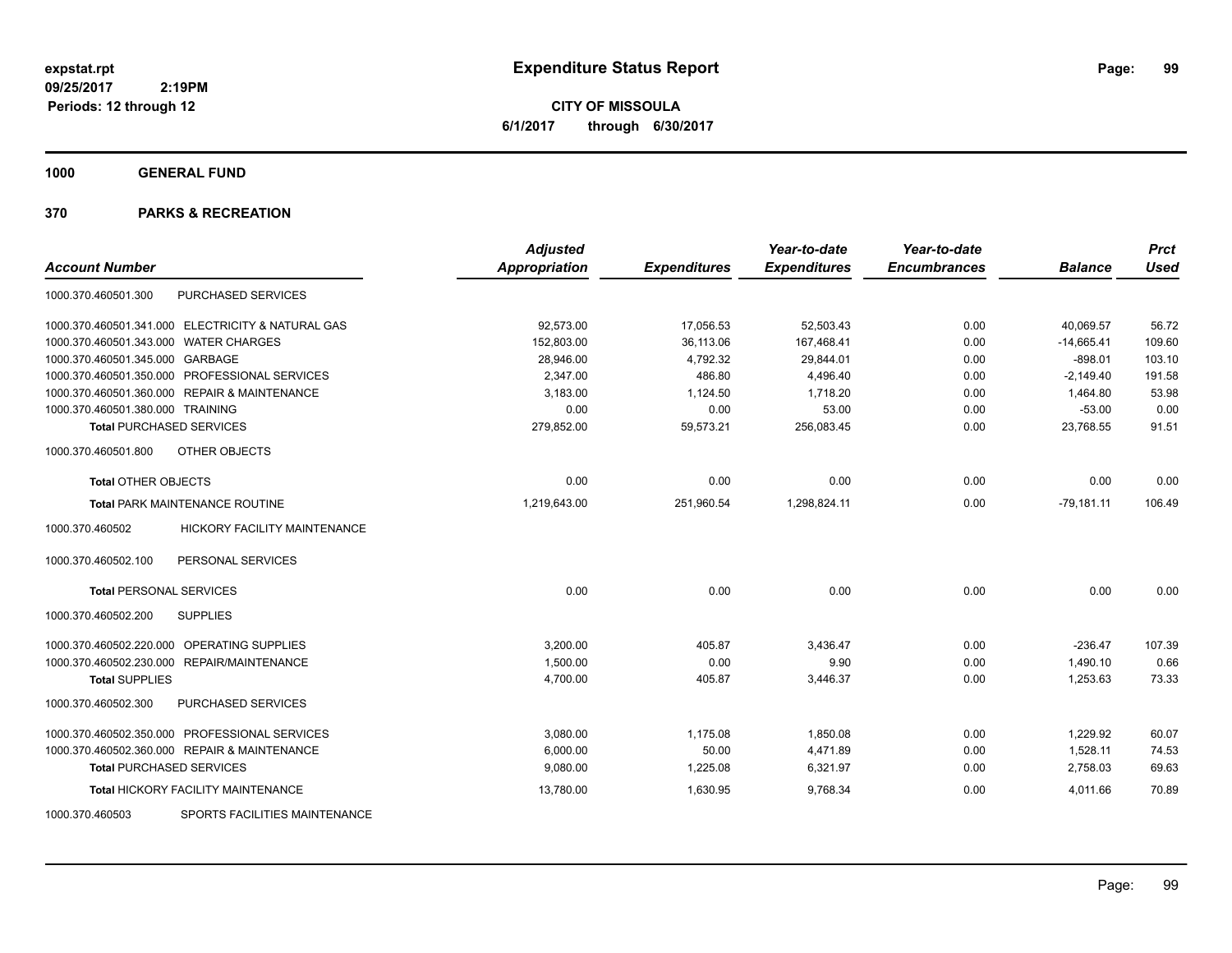**CITY OF MISSOULA 6/1/2017 through 6/30/2017**

**1000 GENERAL FUND**

| <b>Account Number</b>                          |                                            | <b>Adjusted</b><br>Appropriation | <b>Expenditures</b> | Year-to-date<br><b>Expenditures</b> | Year-to-date<br><b>Encumbrances</b> | <b>Balance</b> | <b>Prct</b><br><b>Used</b> |
|------------------------------------------------|--------------------------------------------|----------------------------------|---------------------|-------------------------------------|-------------------------------------|----------------|----------------------------|
| 1000.370.460503.100                            | PERSONAL SERVICES                          |                                  |                     |                                     |                                     |                |                            |
| 1000.370.460503.110.000 SALARIES AND WAGES     |                                            | 35,191.00                        | 0.00                | 22,591.88                           | 0.00                                | 12,599.12      | 64.20                      |
| 1000.370.460503.120.000 OVERTIME               |                                            | 0.00                             | 0.00                | 4.39                                | 0.00                                | $-4.39$        | 0.00                       |
| 1000.370.460503.140.000 EMPLOYER CONTRIBUTIONS |                                            | 7,940.00                         | 0.00                | 5,075.73                            | 0.00                                | 2,864.27       | 63.93                      |
| <b>Total PERSONAL SERVICES</b>                 |                                            | 43,131.00                        | 0.00                | 27,672.00                           | 0.00                                | 15,459.00      | 64.16                      |
| 1000.370.460503.200                            | <b>SUPPLIES</b>                            |                                  |                     |                                     |                                     |                |                            |
| 1000.370.460503.220.000 OPERATING SUPPLIES     |                                            | 10,211.00                        | 0.00                | 16,577.90                           | 0.00                                | $-6,366.90$    | 162.35                     |
| 1000.370.460503.230.000 REPAIR/MAINTENANCE     |                                            | 12,464.00                        | 0.00                | 831.90                              | 0.00                                | 11,632.10      | 6.67                       |
| <b>Total SUPPLIES</b>                          |                                            | 22,675.00                        | 0.00                | 17,409.80                           | 0.00                                | 5,265.20       | 76.78                      |
| 1000.370.460503.300                            | <b>PURCHASED SERVICES</b>                  |                                  |                     |                                     |                                     |                |                            |
| <b>Total PURCHASED SERVICES</b>                |                                            | 0.00                             | 0.00                | 0.00                                | 0.00                                | 0.00           | 0.00                       |
|                                                | <b>Total SPORTS FACILITIES MAINTENANCE</b> | 65,806.00                        | 0.00                | 45,081.80                           | 0.00                                | 20,724.20      | 68.51                      |
| 1000.370.460504                                | PARK SPECIAL DISTRICTS                     |                                  |                     |                                     |                                     |                |                            |
| 1000.370.460504.100                            | PERSONAL SERVICES                          |                                  |                     |                                     |                                     |                |                            |
| <b>Total PERSONAL SERVICES</b>                 |                                            | 0.00                             | 0.00                | 0.00                                | 0.00                                | 0.00           | 0.00                       |
| 1000.370.460504.200                            | <b>SUPPLIES</b>                            |                                  |                     |                                     |                                     |                |                            |
| <b>Total PARK SPECIAL DISTRICTS</b>            |                                            | 0.00                             | 0.00                | 0.00                                | 0.00                                | 0.00           | 0.00                       |
| <b>Total PARKS &amp; RECREATION</b>            |                                            | 3,830,897.00                     | 650,933.77          | 3,715,877.00                        | 0.00                                | 115,020.00     | 97.00                      |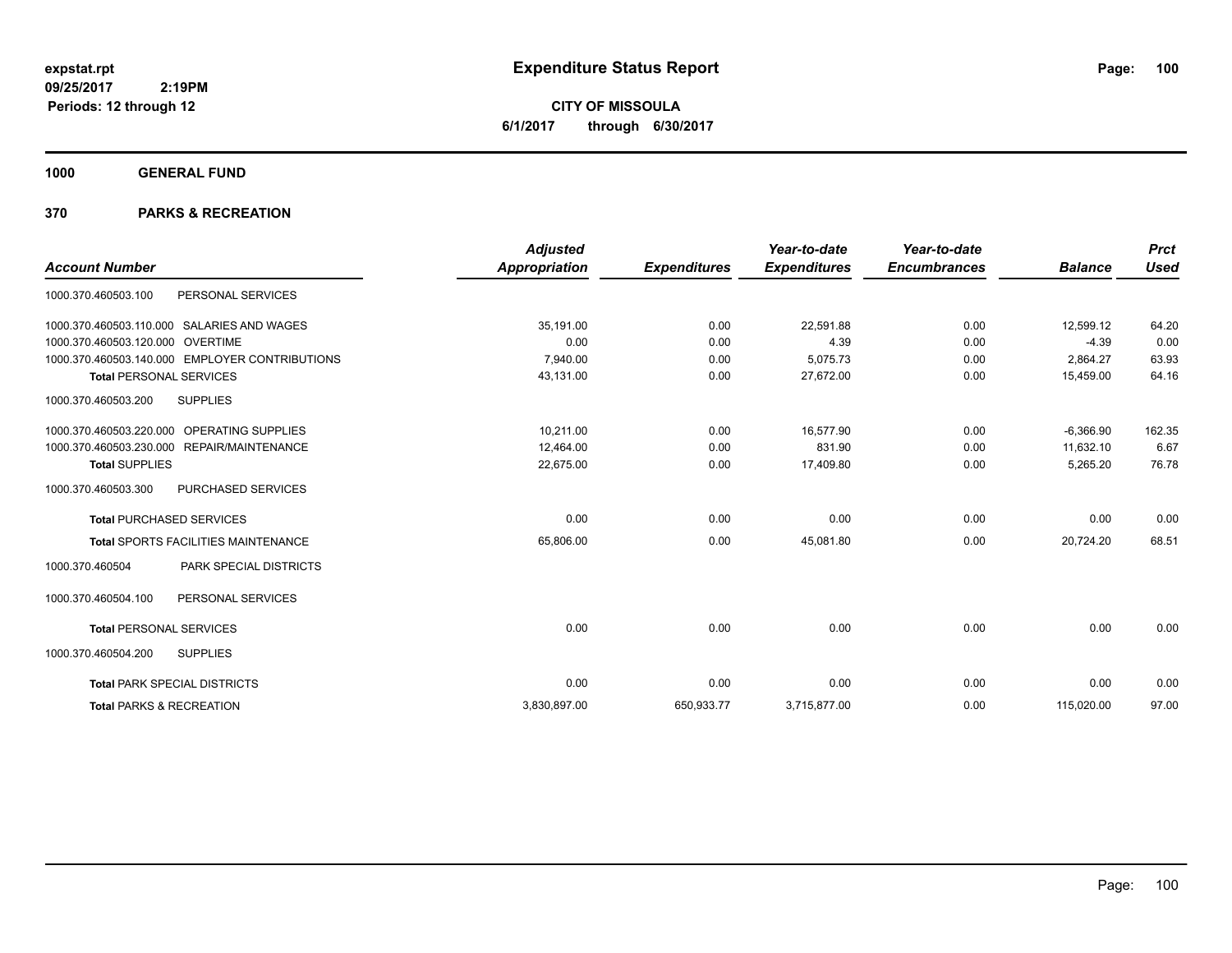**CITY OF MISSOULA 6/1/2017 through 6/30/2017**

**1000 GENERAL FUND**

| <b>Account Number</b>                  |                                                                                          | <b>Adjusted</b><br><b>Appropriation</b> | <b>Expenditures</b>  | Year-to-date<br><b>Expenditures</b> | Year-to-date<br><b>Encumbrances</b> | <b>Balance</b>         | <b>Prct</b><br><b>Used</b> |
|----------------------------------------|------------------------------------------------------------------------------------------|-----------------------------------------|----------------------|-------------------------------------|-------------------------------------|------------------------|----------------------------|
| 1000.390.410123                        | <b>LEGISLATIVE PROGRAM</b>                                                               |                                         |                      |                                     |                                     |                        |                            |
| 1000.390.410123.300                    | <b>PURCHASED SERVICES</b>                                                                |                                         |                      |                                     |                                     |                        |                            |
|                                        | 1000.390.410123.350.000 LEGISLATIVE PROGRAM/PROF SVS<br><b>Total LEGISLATIVE PROGRAM</b> | 33,000.00<br>33,000.00                  | 7,500.00<br>7,500.00 | 33,440.00<br>33,440.00              | 0.00<br>0.00                        | $-440.00$<br>$-440.00$ | 101.33<br>101.33           |
| 1000.390.410550                        | <b>ACCOUNTING</b>                                                                        |                                         |                      |                                     |                                     |                        |                            |
| 1000.390.410550.500                    | <b>FIXED CHARGES</b>                                                                     |                                         |                      |                                     |                                     |                        |                            |
| <b>Total ACCOUNTING</b>                |                                                                                          | 0.00                                    | 0.00                 | 0.00                                | 0.00                                | 0.00                   | 0.00                       |
| 1000.390.410551                        | <b>RESERVE FOR SALARY INCREASES</b>                                                      |                                         |                      |                                     |                                     |                        |                            |
| 1000.390.410551.100                    | PERSONAL SERVICES                                                                        |                                         |                      |                                     |                                     |                        |                            |
| 1000.390.410551.110.000 SALARY RESERVE |                                                                                          | 223,805.00                              | 0.00                 | 0.00                                | 0.00                                | 223,805.00             | 0.00                       |
| 1000.390.410551.120.000 OVERTIME       |                                                                                          | $-2,730.00$                             | 0.00                 | 0.00                                | 0.00                                | $-2,730.00$            | 0.00                       |
|                                        | 1000.390.410551.140.000 EMPLOYER CONTRIBUTIONS                                           | $-46,092.00$                            | 344.76               | $-1,548.47$                         | 0.00                                | $-44,543.53$           | 3.36                       |
|                                        | Total RESERVE FOR SALARY INCREASES                                                       | 174,983.00                              | 344.76               | $-1,548.47$                         | 0.00                                | 176,531.47             | 0.00                       |
| 1000.390.411810                        | <b>TERMINATION PAY</b>                                                                   |                                         |                      |                                     |                                     |                        |                            |
| 1000.390.411810.100                    | PERSONAL SERVICES                                                                        |                                         |                      |                                     |                                     |                        |                            |
| 1000.390.411810.120.000 OVERTIME       |                                                                                          | 25,000.00                               | 0.00                 | 0.00                                | 0.00                                | 25,000.00              | 0.00                       |
| <b>Total TERMINATION PAY</b>           |                                                                                          | 25,000.00                               | 0.00                 | 0.00                                | 0.00                                | 25,000.00              | 0.00                       |
| 1000.390.411860                        | SPECIAL IMPROVEMENT ASSESSMENTS                                                          |                                         |                      |                                     |                                     |                        |                            |
| 1000.390.411860.500                    | <b>FIXED CHARGES</b>                                                                     |                                         |                      |                                     |                                     |                        |                            |
|                                        | 1000.390.411860.500.000 SID ASSESSMENTS-FIXED CHARGES                                    | 116,000.00                              | 0.00                 | 97,624.43                           | 0.00                                | 18,375.57              | 84.16                      |
|                                        | Total SPECIAL IMPROVEMENT ASSESSMENTS                                                    | 116,000.00                              | 0.00                 | 97,624.43                           | 0.00                                | 18,375.57              | 84.16                      |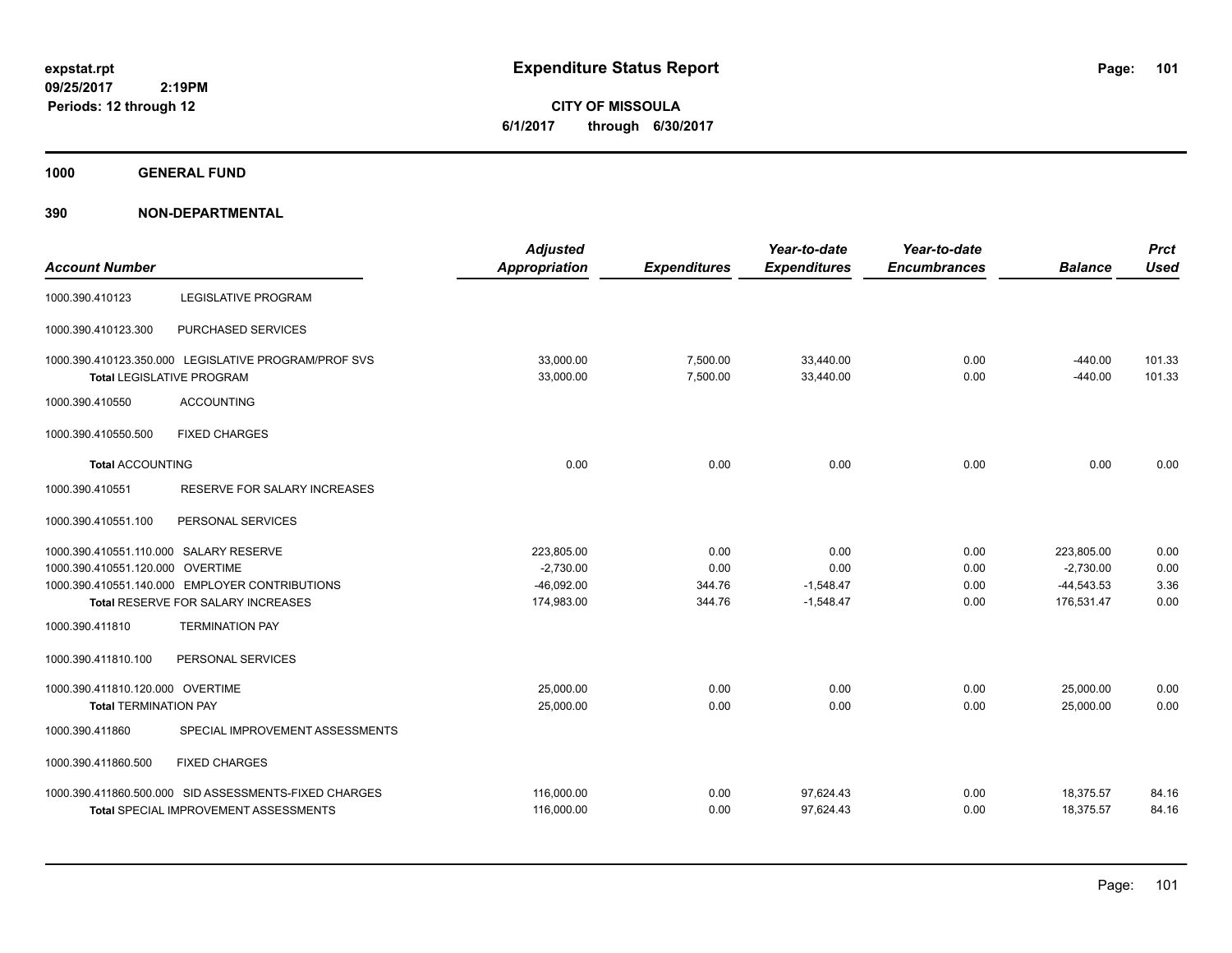**CITY OF MISSOULA 6/1/2017 through 6/30/2017**

**1000 GENERAL FUND**

| <b>Account Number</b>                  |                                                                                                      | <b>Adjusted</b><br><b>Appropriation</b> | <b>Expenditures</b>      | Year-to-date<br><b>Expenditures</b> | Year-to-date<br><b>Encumbrances</b> | <b>Balance</b>         | <b>Prct</b><br><b>Used</b> |
|----------------------------------------|------------------------------------------------------------------------------------------------------|-----------------------------------------|--------------------------|-------------------------------------|-------------------------------------|------------------------|----------------------------|
| 1000.390.420183                        | CELL PHONE EDUCATION CAMPAIGN                                                                        |                                         |                          |                                     |                                     |                        |                            |
| 1000.390.420183.200                    | <b>SUPPLIES</b>                                                                                      |                                         |                          |                                     |                                     |                        |                            |
| 1000.390.420183.240.000 OTHER SUPPLIES | <b>Total CELL PHONE EDUCATION CAMPAIGN</b>                                                           | 65,000.00<br>65,000.00                  | 0.00<br>0.00             | 0.00<br>0.00                        | 0.00<br>0.00                        | 65,000.00<br>65,000.00 | 0.00<br>0.00               |
| 1000.390.420500                        | PROTECTIVE INSPECTIONS                                                                               |                                         |                          |                                     |                                     |                        |                            |
| 1000.390.420500.500                    | <b>FIXED CHARGES</b>                                                                                 |                                         |                          |                                     |                                     |                        |                            |
|                                        | 1000.390.420500.500.000 BLDG DEPT REIMB FOR GENERAL FUND TIME<br><b>Total PROTECTIVE INSPECTIONS</b> | 5,000.00<br>5,000.00                    | 0.00<br>0.00             | 0.00<br>0.00                        | 0.00<br>0.00                        | 5,000.00<br>5,000.00   | 0.00<br>0.00               |
| 1000.390.440190                        | HEALTH DEPT CONTRIBUTIONS                                                                            |                                         |                          |                                     |                                     |                        |                            |
| 1000.390.440190.700                    | <b>GRANTS &amp; CONTRIBUTIONS</b>                                                                    |                                         |                          |                                     |                                     |                        |                            |
|                                        | 1000.390.440190.700.000 HEALTH DEPT CONTRIBUTIONS<br>Total HEALTH DEPT CONTRIBUTIONS                 | 1,420,333.00<br>1,420,333.00            | 715,553.00<br>715,553.00 | 1,420,333.00<br>1,420,333.00        | 0.00<br>0.00                        | 0.00<br>0.00           | 100.00<br>100.00           |
| 1000.390.440600                        | ANIMAL CONTROL SERVICES                                                                              |                                         |                          |                                     |                                     |                        |                            |
| 1000.390.440600.700                    | <b>GRANTS &amp; CONTRIBUTIONS</b>                                                                    |                                         |                          |                                     |                                     |                        |                            |
|                                        | 1000.390.440600.700.000 ANIMAL CONTROL TRANSFER<br><b>Total ANIMAL CONTROL SERVICES</b>              | 334.186.00<br>334,186.00                | 165.964.50<br>165,964.50 | 334,186.00<br>334,186.00            | 0.00<br>0.00                        | 0.00<br>0.00           | 100.00<br>100.00           |
| 1000.390.450000                        | <b>AGING SERVICES</b>                                                                                |                                         |                          |                                     |                                     |                        |                            |
| 1000.390.450000.700                    | <b>GRANTS &amp; CONTRIBUTIONS</b>                                                                    |                                         |                          |                                     |                                     |                        |                            |
| <b>Total AGING SERVICES</b>            | 1000.390.450000.700.000 AGING SERVICES - GRANTS & CONTRIBUTIONS                                      | 175,000.00<br>175,000.00                | 175,000.00<br>175,000.00 | 175,000.00<br>175,000.00            | 0.00<br>0.00                        | 0.00<br>0.00           | 100.00<br>100.00           |
| 1000.390.460433                        | <b>AQUATICS SUBSIDY</b>                                                                              |                                         |                          |                                     |                                     |                        |                            |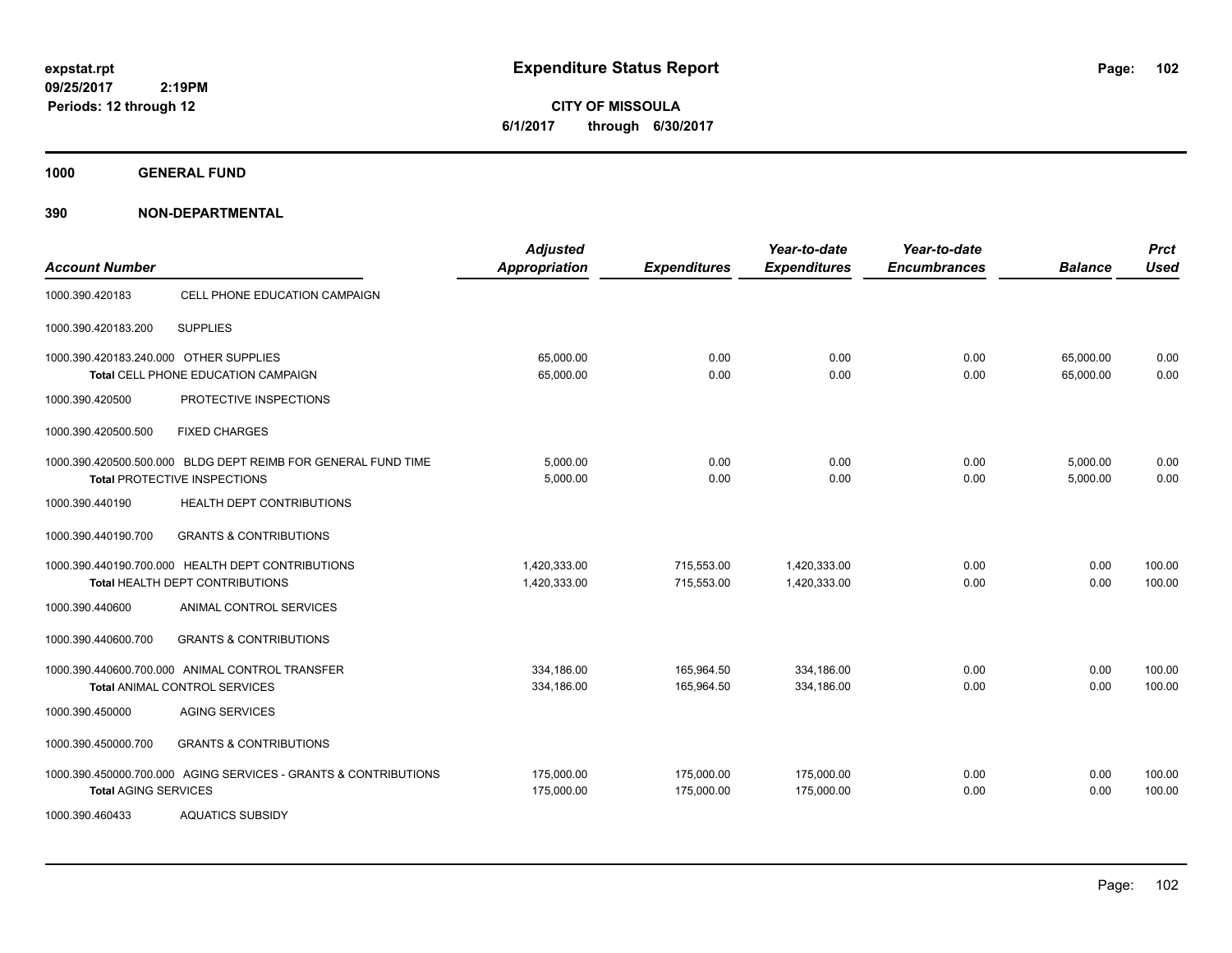**CITY OF MISSOULA 6/1/2017 through 6/30/2017**

**1000 GENERAL FUND**

|                               |                                                               | <b>Adjusted</b>      |                     | Year-to-date        | Year-to-date        |                | <b>Prct</b> |
|-------------------------------|---------------------------------------------------------------|----------------------|---------------------|---------------------|---------------------|----------------|-------------|
| <b>Account Number</b>         |                                                               | <b>Appropriation</b> | <b>Expenditures</b> | <b>Expenditures</b> | <b>Encumbrances</b> | <b>Balance</b> | <b>Used</b> |
| 1000.390.460433.800           | OTHER OBJECTS                                                 |                      |                     |                     |                     |                |             |
|                               | 1000.390.460433.820.000 AQUATICS SUBSIDY/TRANS TO OTHER FUNDS | 203,000.00           | 0.00                | 203,000.00          | 0.00                | 0.00           | 100.00      |
| <b>Total AQUATICS SUBSIDY</b> |                                                               | 203,000.00           | 0.00                | 203,000.00          | 0.00                | 0.00           | 100.00      |
| 1000.390.460451               | *** Title Not Found ***                                       |                      |                     |                     |                     |                |             |
| 1000.390.460451.700           | <b>GRANTS &amp; CONTRIBUTIONS</b>                             |                      |                     |                     |                     |                |             |
| Total *** Title Not Found *** |                                                               | 0.00                 | 0.00                | 0.00                | 0.00                | 0.00           | 0.00        |
| 1000.390.460455               | <b>MUSIC RIGHTS</b>                                           |                      |                     |                     |                     |                |             |
| 1000.390.460455.500           | <b>FIXED CHARGES</b>                                          |                      |                     |                     |                     |                |             |
|                               | 1000.390.460455.500.000 MUSIC RIGHTS/MUSICAL VENUES           | 1,300.00             | 0.00                | 1,281.50            | 0.00                | 18.50          | 98.58       |
| <b>Total MUSIC RIGHTS</b>     |                                                               | 1,300.00             | 0.00                | 1,281.50            | 0.00                | 18.50          | 98.58       |
| 1000.390.460460               | <b>HISTORIC PRESERVATION</b>                                  |                      |                     |                     |                     |                |             |
| 1000.390.460460.800           | OTHER OBJECTS                                                 |                      |                     |                     |                     |                |             |
|                               | <b>Total HISTORIC PRESERVATION</b>                            | 0.00                 | 0.00                | 0.00                | 0.00                | 0.00           | 0.00        |
| 1000.390.470324               | BIG SKY TRUST FUND SUPPORT                                    |                      |                     |                     |                     |                |             |
| 1000.390.470324.700           | <b>GRANTS &amp; CONTRIBUTIONS</b>                             |                      |                     |                     |                     |                |             |
|                               | 1000.390.470324.700.000 BIG SKY TRUST FUND SUPPORT            | 0.00                 | 0.00                | 5,000.00            | 0.00                | $-5,000.00$    | 0.00        |
|                               | Total BIG SKY TRUST FUND SUPPORT                              | 0.00                 | 0.00                | 5,000.00            | 0.00                | $-5,000.00$    | 0.00        |
| 1000.390.480400               | <b>REC/GREEN TAG PROGRAM</b>                                  |                      |                     |                     |                     |                |             |
| 1000.390.480400.300           | PURCHASED SERVICES                                            |                      |                     |                     |                     |                |             |
|                               | <b>Total REC/GREEN TAG PROGRAM</b>                            | 0.00                 | 0.00                | 0.00                | 0.00                | 0.00           | 0.00        |
|                               |                                                               |                      |                     |                     |                     |                |             |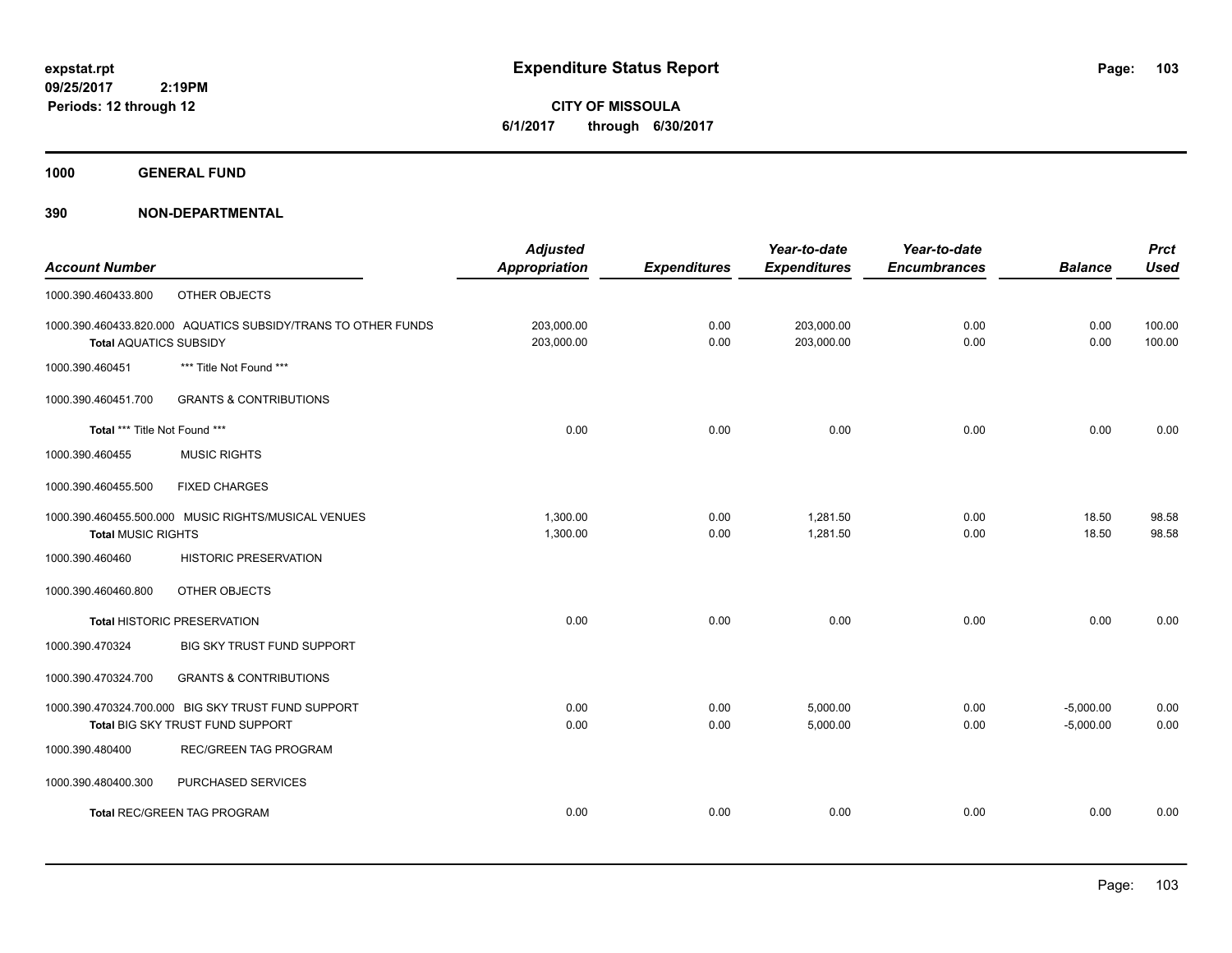**CITY OF MISSOULA 6/1/2017 through 6/30/2017**

**1000 GENERAL FUND**

| <b>Account Number</b>                                                              |                                                                                                                                                                   | <b>Adjusted</b><br><b>Appropriation</b> | <b>Expenditures</b>                | Year-to-date<br><b>Expenditures</b>  | Year-to-date<br><b>Encumbrances</b> | <b>Balance</b>               | <b>Prct</b><br><b>Used</b> |
|------------------------------------------------------------------------------------|-------------------------------------------------------------------------------------------------------------------------------------------------------------------|-----------------------------------------|------------------------------------|--------------------------------------|-------------------------------------|------------------------------|----------------------------|
| 1000.390.490504                                                                    | OPERATING EQUIPMENT DEBT SERVICE                                                                                                                                  |                                         |                                    |                                      |                                     |                              |                            |
| 1000.390.490504.600                                                                | <b>DEBT SERVICE</b>                                                                                                                                               |                                         |                                    |                                      |                                     |                              |                            |
|                                                                                    | 1000.390.490504.610.000 OPERATING EQUIP DEBT SVS-PRINCIPAL<br>1000.390.490504.620.000 OPERATING EQUIP DEBT SVS-INTEREST<br>Total OPERATING EQUIPMENT DEBT SERVICE | 482,433.00<br>7,466.00<br>489,899.00    | 43,741.07<br>1.371.13<br>45,112.20 | 482,432.59<br>7,491.75<br>489,924.34 | 0.00<br>0.00<br>0.00                | 0.41<br>$-25.75$<br>$-25.34$ | 100.00<br>100.34<br>100.01 |
| 1000.390.490505                                                                    | ACCELA LOAN DEBT SERVICE                                                                                                                                          |                                         |                                    |                                      |                                     |                              |                            |
| 1000.390.490505.600<br>1000.390.490505.610.000 ACCELA/PRINCIPAL<br>1000.390.510110 | <b>DEBT SERVICE</b><br>1000.390.490505.620.000 INTEREST / SERVICE FEES<br>Total ACCELA LOAN DEBT SERVICE<br><b>MERCHANT SERVICES</b>                              | 93,368.00<br>7,058.00<br>100,426.00     | 0.00<br>0.00<br>0.00               | 93,367.77<br>7,058.25<br>100,426.02  | 0.00<br>0.00<br>0.00                | 0.23<br>$-0.25$<br>$-0.02$   | 100.00<br>100.00<br>100.00 |
| 1000.390.510110.500                                                                | <b>FIXED CHARGES</b>                                                                                                                                              |                                         |                                    |                                      |                                     |                              |                            |
| <b>Total MERCHANT SERVICES</b>                                                     | 1000.390.510110.550.000 MERCHANT SERVICE FEES                                                                                                                     | 29,700.00<br>29,700.00                  | 76.07<br>76.07                     | 76.07<br>76.07                       | 0.00<br>0.00                        | 29,623.93<br>29.623.93       | 0.26<br>0.26               |
| 1000.390.510210                                                                    | *** Title Not Found ***                                                                                                                                           |                                         |                                    |                                      |                                     |                              |                            |
| 1000.390.510210.200                                                                | <b>SUPPLIES</b>                                                                                                                                                   |                                         |                                    |                                      |                                     |                              |                            |
| Total *** Title Not Found ***                                                      |                                                                                                                                                                   | 0.00                                    | 0.00                               | 0.00                                 | 0.00                                | 0.00                         | 0.00                       |
| 1000.390.510250                                                                    | <b>REIMBURSABLE LOSSES</b>                                                                                                                                        |                                         |                                    |                                      |                                     |                              |                            |
| 1000.390.510250.200                                                                | <b>SUPPLIES</b>                                                                                                                                                   |                                         |                                    |                                      |                                     |                              |                            |
| <b>Total SUPPLIES</b>                                                              | 1000.390.510250.230.000 REIMBURSEABLE LOSSES-REPAIR/MAINTENANCE                                                                                                   | 50,000.00<br>50,000.00                  | 0.00<br>0.00                       | 0.00<br>0.00                         | 0.00<br>0.00                        | 50,000.00<br>50,000.00       | 0.00<br>0.00               |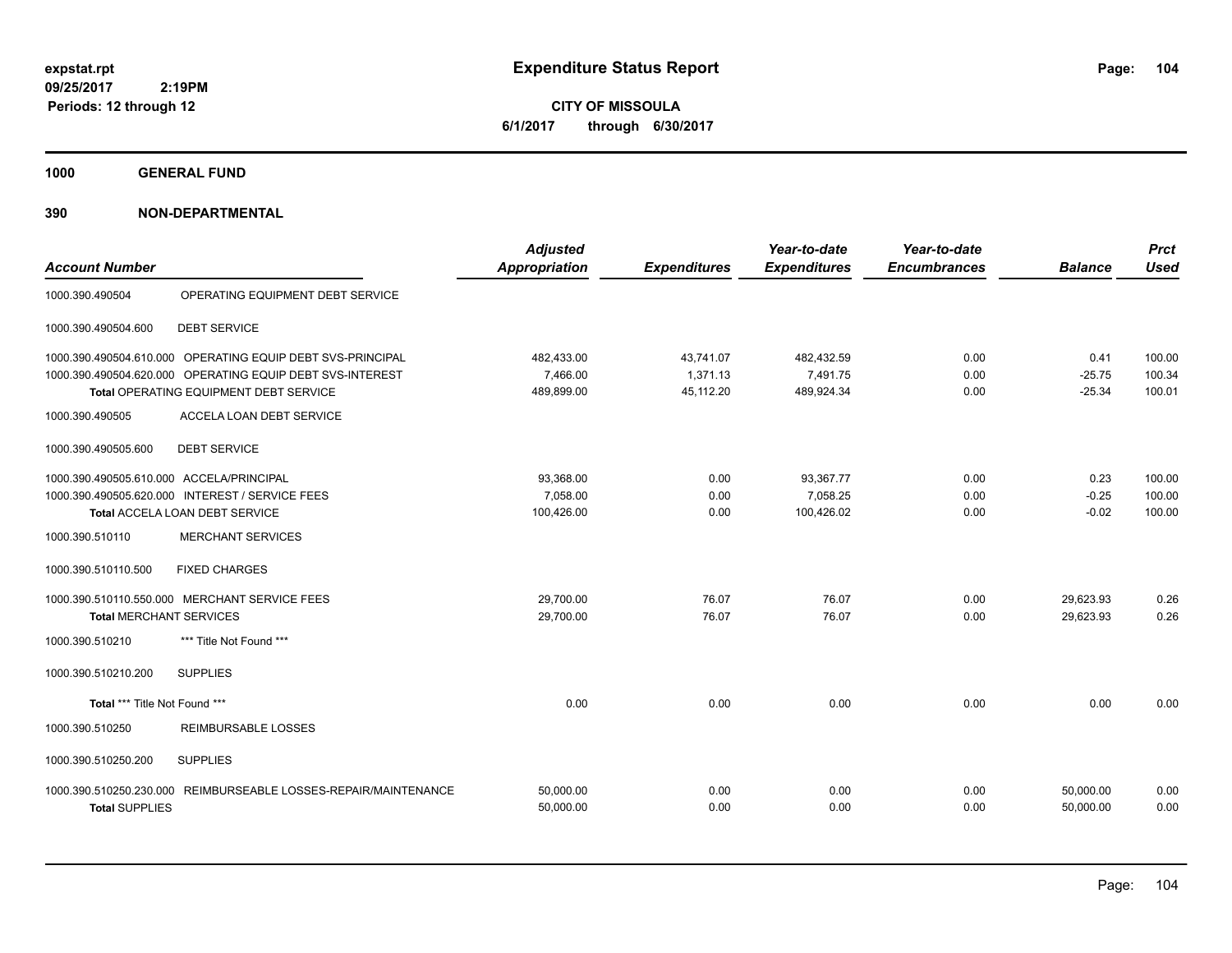**CITY OF MISSOULA 6/1/2017 through 6/30/2017**

**1000 GENERAL FUND**

| <b>Account Number</b>               |                                              | <b>Adjusted</b><br><b>Appropriation</b> | <b>Expenditures</b> | Year-to-date<br><b>Expenditures</b> | Year-to-date<br><b>Encumbrances</b> | <b>Balance</b> | <b>Prct</b><br><b>Used</b> |
|-------------------------------------|----------------------------------------------|-----------------------------------------|---------------------|-------------------------------------|-------------------------------------|----------------|----------------------------|
| 1000.390.510250.300                 | PURCHASED SERVICES                           |                                         |                     |                                     |                                     |                |                            |
|                                     | <b>Total PURCHASED SERVICES</b>              | 0.00                                    | 0.00                | 0.00                                | 0.00                                | 0.00           | 0.00                       |
|                                     | <b>Total REIMBURSABLE LOSSES</b>             | 50,000.00                               | 0.00                | 0.00                                | 0.00                                | 50,000.00      | 0.00                       |
| 1000.390.510300                     | CONTINGENCY                                  |                                         |                     |                                     |                                     |                |                            |
| 1000.390.510300.300                 | PURCHASED SERVICES                           |                                         |                     |                                     |                                     |                |                            |
| 1000.390.510300.342.000 STORM WATER |                                              | 22,023.00                               | 0.00                | 0.00                                | 0.00                                | 22,023.00      | 0.00                       |
|                                     | 1000.390.510300.360.000 REPAIR & MAINTENANCE | 0.00                                    | 0.00                | 1,762.00                            | 0.00                                | $-1,762.00$    | 0.00                       |
|                                     | <b>Total PURCHASED SERVICES</b>              | 22,023.00                               | 0.00                | 1,762.00                            | 0.00                                | 20,261.00      | 8.00                       |
| 1000.390.510300.800                 | OTHER OBJECTS                                |                                         |                     |                                     |                                     |                |                            |
| 1000.390.510300.845.000 CONTINGENCY |                                              | 78,496.00                               | 0.00                | 18,358.04                           | 0.00                                | 60,137.96      | 23.39                      |
| <b>Total OTHER OBJECTS</b>          |                                              | 78,496.00                               | 0.00                | 18,358.04                           | 0.00                                | 60,137.96      | 23.39                      |
| <b>Total CONTINGENCY</b>            |                                              | 100,519.00                              | 0.00                | 20,120.04                           | 0.00                                | 80,398.96      | 20.02                      |
| 1000.390.510301                     | <b>EMERGENCY RESPONSE OVERTIME</b>           |                                         |                     |                                     |                                     |                |                            |
| 1000.390.510301.800                 | OTHER OBJECTS                                |                                         |                     |                                     |                                     |                |                            |
|                                     | 1000.390.510301.845.000 EMERGENCY RESPONSE   | 50,000.00                               | 0.00                | 0.00                                | 0.00                                | 50,000.00      | 0.00                       |
|                                     | Total EMERGENCY RESPONSE OVERTIME            | 50,000.00                               | 0.00                | 0.00                                | 0.00                                | 50,000.00      | 0.00                       |
| 1000.390.510303                     | <b>VEHICLE TRANSFERS</b>                     |                                         |                     |                                     |                                     |                |                            |
| 1000.390.510303.900                 | <b>CAPITAL OUTLAY</b>                        |                                         |                     |                                     |                                     |                |                            |
| <b>Total VEHICLE TRANSFERS</b>      |                                              | 0.00                                    | 0.00                | 0.00                                | 0.00                                | 0.00           | 0.00                       |
| 1000.390.510304                     | RESERVE-INSURANCE PREMIUM SAVINGS            |                                         |                     |                                     |                                     |                |                            |
| 1000.390.510304.500                 | <b>FIXED CHARGES</b>                         |                                         |                     |                                     |                                     |                |                            |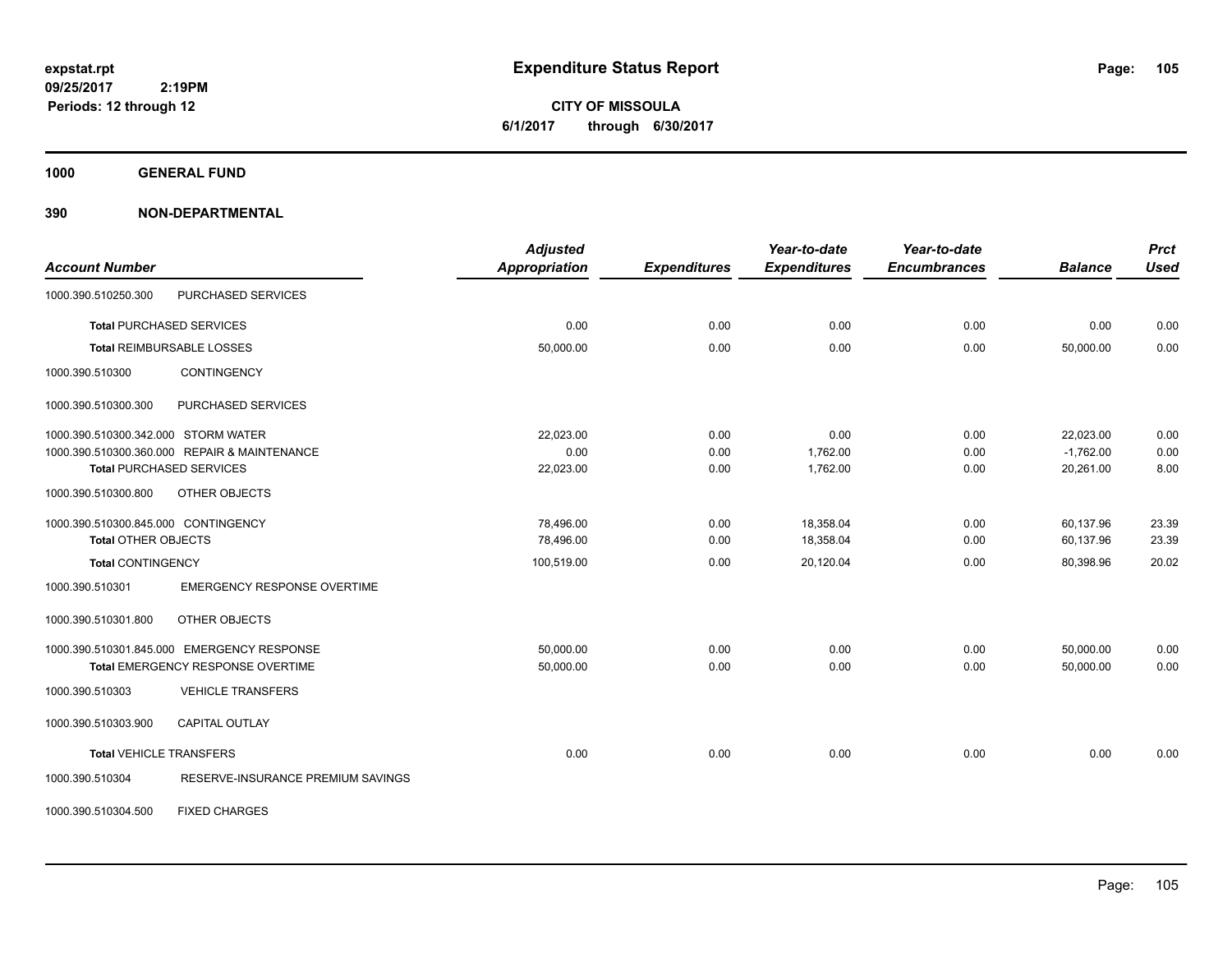**CITY OF MISSOULA 6/1/2017 through 6/30/2017**

**1000 GENERAL FUND**

| <b>Account Number</b>      |                                                                                                  | <b>Adjusted</b><br>Appropriation | <b>Expenditures</b>    | Year-to-date<br><b>Expenditures</b> | Year-to-date<br><b>Encumbrances</b> | <b>Balance</b>                 | <b>Prct</b><br><b>Used</b> |
|----------------------------|--------------------------------------------------------------------------------------------------|----------------------------------|------------------------|-------------------------------------|-------------------------------------|--------------------------------|----------------------------|
|                            | Total RESERVE-INSURANCE PREMIUM SAVINGS                                                          | 0.00                             | 0.00                   | 0.00                                | 0.00                                | 0.00                           | 0.00                       |
| 1000.390.510305            | BASELINE CUTS/CONTINGENCY                                                                        |                                  |                        |                                     |                                     |                                |                            |
| 1000.390.510305.300        | PURCHASED SERVICES                                                                               |                                  |                        |                                     |                                     |                                |                            |
|                            | 1000.390.510305.341.000 UTILIITES & GAS/DIESEL RESERVE<br><b>Total PURCHASED SERVICES</b>        | 0.00<br>0.00                     | 0.00<br>0.00           | 1,798.00<br>1,798.00                | 0.00<br>0.00                        | $-1,798.00$<br>$-1,798.00$     | 0.00<br>0.00               |
| 1000.390.510305.800        | OTHER OBJECTS                                                                                    |                                  |                        |                                     |                                     |                                |                            |
| <b>Total OTHER OBJECTS</b> |                                                                                                  | 0.00                             | 0.00                   | 0.00                                | 0.00                                | 0.00                           | 0.00                       |
|                            | Total BASELINE CUTS/CONTINGENCY                                                                  | 0.00                             | 0.00                   | 1,798.00                            | 0.00                                | $-1,798.00$                    | 0.00                       |
| 1000.390.510311            | <b>BASELINE CUTS</b>                                                                             |                                  |                        |                                     |                                     |                                |                            |
| 1000.390.510311.800        | OTHER OBJECTS                                                                                    |                                  |                        |                                     |                                     |                                |                            |
| <b>Total BASELINE CUTS</b> | 1000.390.510311.850.000 BASELINE CUTS-SALARY SAVINGS                                             | $-135,000.00$<br>$-135,000.00$   | 0.00<br>0.00           | 0.00<br>0.00                        | 0.00<br>0.00                        | $-135,000.00$<br>$-135,000.00$ | 0.00<br>0.00               |
| 1000.390.510330            | COMPREHENSIVE LIABILITY INSURANCE                                                                |                                  |                        |                                     |                                     |                                |                            |
| 1000.390.510330.500        | <b>FIXED CHARGES</b>                                                                             |                                  |                        |                                     |                                     |                                |                            |
|                            | 1000.390.510330.500.000 COMPREHENSIVE INSURANCE-FIXED<br>Total COMPREHENSIVE LIABILITY INSURANCE | 907,563.00<br>907,563.00         | 13,888.87<br>13,888.87 | 468,379.56<br>468,379.56            | 0.00<br>0.00                        | 439,183.44<br>439,183.44       | 51.61<br>51.61             |
| 1000.390.521000            | INTERFUND OPERATING TRANSFERS                                                                    |                                  |                        |                                     |                                     |                                |                            |
| 1000.390.521000.800        | OTHER OBJECTS                                                                                    |                                  |                        |                                     |                                     |                                |                            |
|                            | Total INTERFUND OPERATING TRANSFERS                                                              | 0.00                             | 0.00                   | 0.00                                | 0.00                                | 0.00                           | 0.00                       |
| 1000.390.521001            | <b>TRANSFER TO CIP</b>                                                                           |                                  |                        |                                     |                                     |                                |                            |
| 1000.390.521001.800        | OTHER OBJECTS                                                                                    |                                  |                        |                                     |                                     |                                |                            |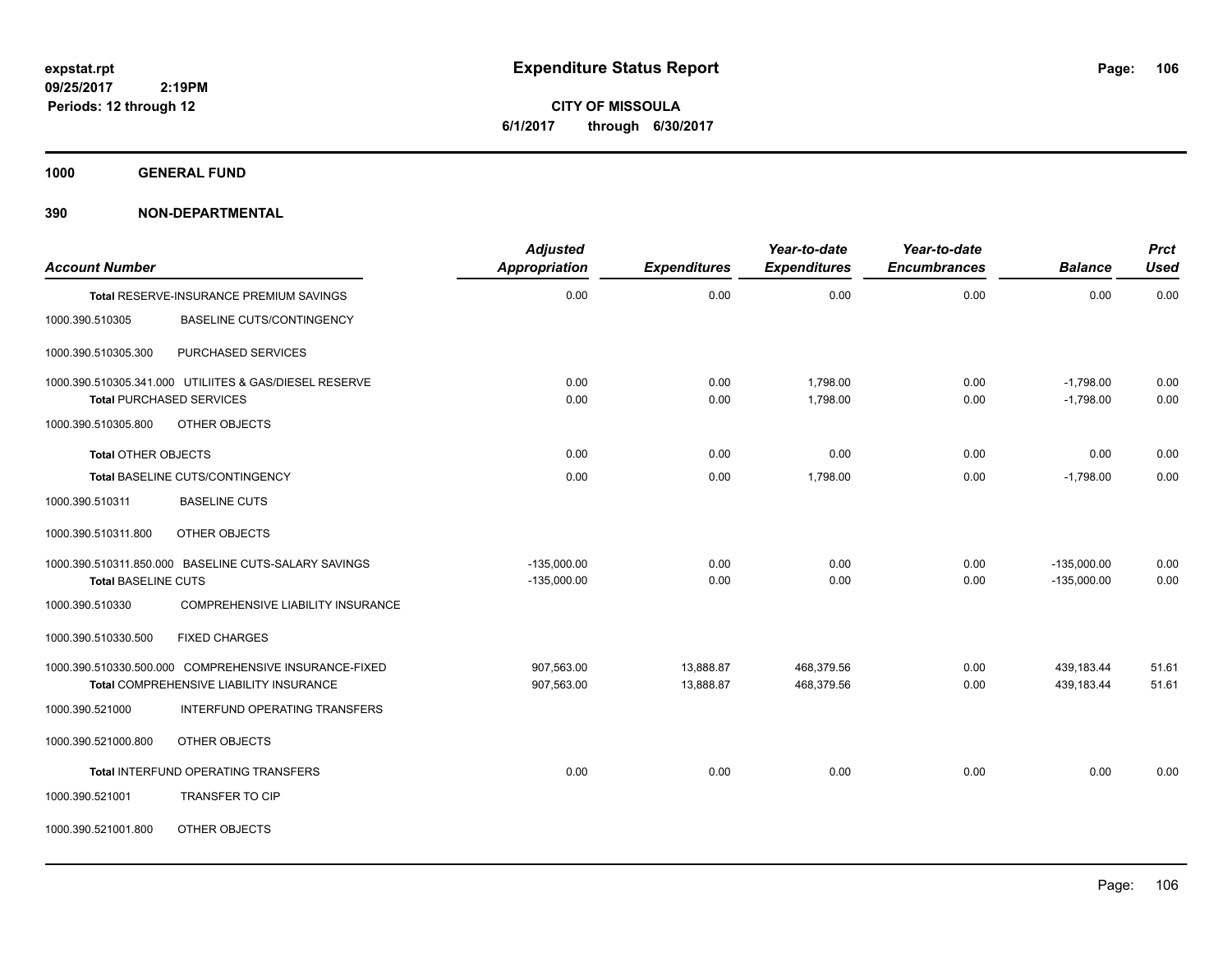**CITY OF MISSOULA 6/1/2017 through 6/30/2017**

**1000 GENERAL FUND**

|                                                     | <b>Adjusted</b>      |                     | Year-to-date        | Year-to-date        |                | <b>Prct</b> |
|-----------------------------------------------------|----------------------|---------------------|---------------------|---------------------|----------------|-------------|
| <b>Account Number</b>                               | <b>Appropriation</b> | <b>Expenditures</b> | <b>Expenditures</b> | <b>Encumbrances</b> | <b>Balance</b> | Used        |
| 1000.390.521001.820.000 TRANSFERS TO CIP            | 1.328.341.00         | 664.171.00          | 1.328.342.00        | 0.00                | $-1.00$        | 100.00      |
| <b>Total TRANSFER TO CIP</b>                        | 1,328,341.00         | 664,171.00          | 1,328,342.00        | 0.00                | $-1.00$        | 100.00      |
| 1000.390.521006<br><b>HEALTH INSURANCE TRANSFER</b> |                      |                     |                     |                     |                |             |
| OTHER OBJECTS<br>1000.390.521006.800                |                      |                     |                     |                     |                |             |
| 1000.390.521006.820.000 HEALTH INSURANCE TRANSFER   | 442.000.00           | 79.795.18           | 520.213.82          | 0.00                | -78.213.82     | 117.70      |
| <b>Total HEALTH INSURANCE TRANSFER</b>              | 442.000.00           | 79.795.18           | 520.213.82          | 0.00                | -78.213.82     | 117.70      |
| <b>Total NON-DEPARTMENTAL</b>                       | 5.916.250.00         | 1.867.405.58        | 5.197.596.31        | 0.00                | 718.653.69     | 87.85       |
| <b>Total GENERAL FUND</b>                           | 55.766.261.00        | 8.558.999.91        | 53.540.072.94       | 0.00                | 2.226.188.06   | 96.01       |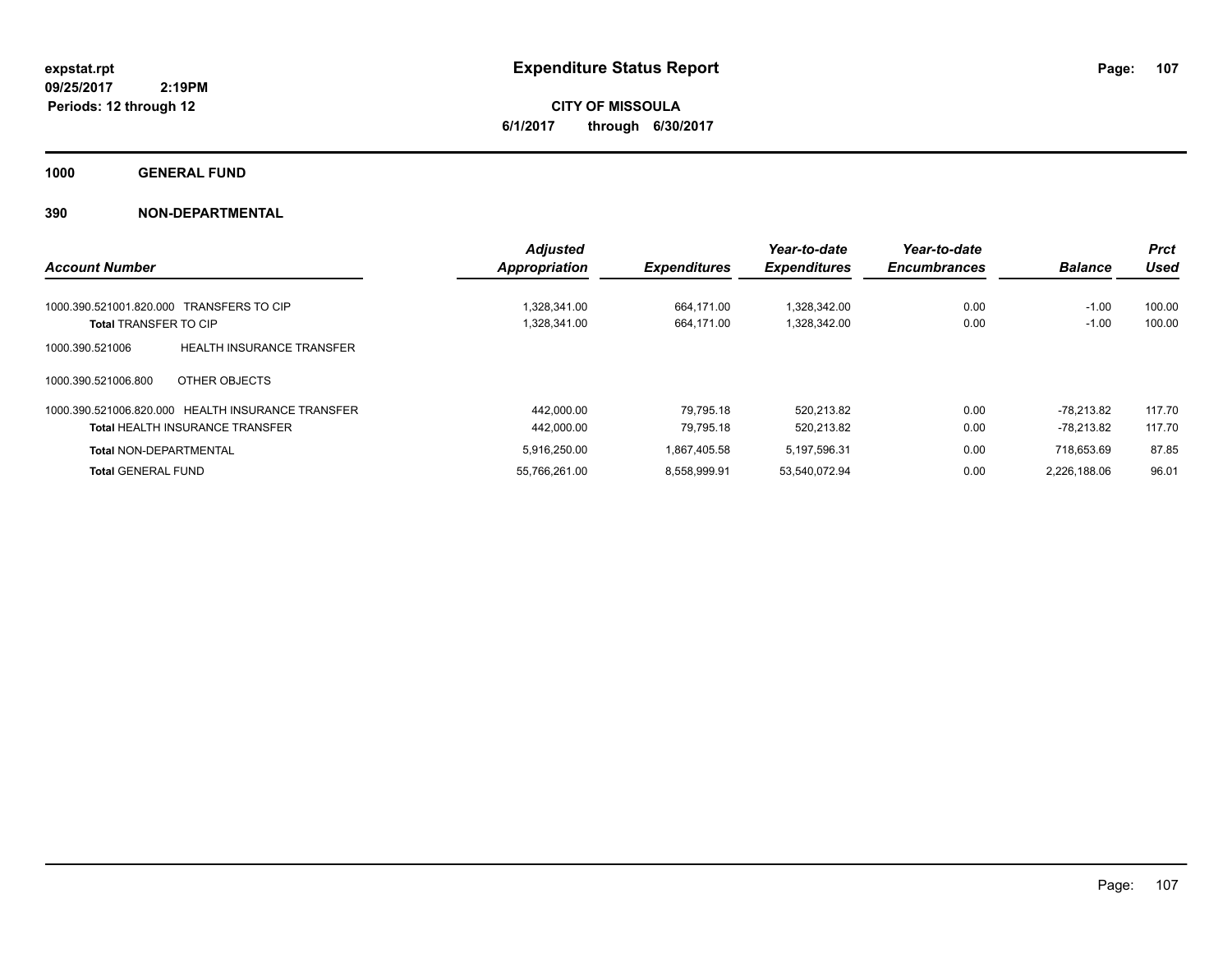**108**

**09/25/2017 2:19PM Periods: 12 through 12**

**CITY OF MISSOULA 6/1/2017 through 6/30/2017**

## **1211 PARK ACQUISITION & DEVELOPMENT**

|                                      |                                                  | <b>Adjusted</b>      |                     | Year-to-date        | Year-to-date        |                | <b>Prct</b> |
|--------------------------------------|--------------------------------------------------|----------------------|---------------------|---------------------|---------------------|----------------|-------------|
| <b>Account Number</b>                |                                                  | <b>Appropriation</b> | <b>Expenditures</b> | <b>Expenditures</b> | <b>Encumbrances</b> | <b>Balance</b> | <b>Used</b> |
| 1211.370.460433                      | *** Title Not Found ***                          |                      |                     |                     |                     |                |             |
| 1211.370.460433.200                  | <b>SUPPLIES</b>                                  |                      |                     |                     |                     |                |             |
| <b>Total SUPPLIES</b>                |                                                  | 0.00                 | 0.00                | 0.00                | 0.00                | 0.00           | 0.00        |
| 1211.370.460433.300                  | <b>PURCHASED SERVICES</b>                        |                      |                     |                     |                     |                |             |
| Total *** Title Not Found ***        |                                                  | 0.00                 | 0.00                | 0.00                | 0.00                | 0.00           | 0.00        |
| 1211.370.460510                      | PARK ACQUISITION & DEV                           |                      |                     |                     |                     |                |             |
| 1211.370.460510.200                  | <b>SUPPLIES</b>                                  |                      |                     |                     |                     |                |             |
|                                      | 1211.370.460510.220.000 OPERATING SUPPLIES       | 10,000.00            | 0.00                | 0.00                | 0.00                | 10,000.00      | 0.00        |
| <b>Total SUPPLIES</b>                |                                                  | 10,000.00            | 0.00                | 0.00                | 0.00                | 10,000.00      | 0.00        |
| 1211.370.460510.300                  | PURCHASED SERVICES                               |                      |                     |                     |                     |                |             |
|                                      | 1211.370.460510.350.000 PROFESSIONAL SERVICES    | 25,000.00            | 0.00                | 0.00                | 0.00                | 25,000.00      | 0.00        |
|                                      | 1211.370.460510.390.000 OTHER PURCHASED SERVICES | 10,000.00            | 0.00                | 0.00                | 0.00                | 10,000.00      | 0.00        |
| <b>Total PURCHASED SERVICES</b>      |                                                  | 35,000.00            | 0.00                | 0.00                | 0.00                | 35,000.00      | 0.00        |
| 1211.370.460510.800                  | <b>OTHER OBJECTS</b>                             |                      |                     |                     |                     |                |             |
| <b>Total OTHER OBJECTS</b>           |                                                  | 0.00                 | 0.00                | 0.00                | 0.00                | 0.00           | 0.00        |
| 1211.370.460510.900                  | <b>CAPITAL OUTLAY</b>                            |                      |                     |                     |                     |                |             |
| 1211.370.460510.930.000 IMPROVEMENTS |                                                  | 168,578.00           | 0.00                | 0.00                | 0.00                | 168,578.00     | 0.00        |
|                                      | 1211.370.460510.940.000 MACHINERY & EQUIPMENT    | 29,650.00            | 0.00                | 0.00                | 0.00                | 29,650.00      | 0.00        |
| <b>Total CAPITAL OUTLAY</b>          |                                                  | 198,228.00           | 0.00                | 0.00                | 0.00                | 198,228.00     | 0.00        |
|                                      | Total PARK ACQUISITION & DEV                     | 243,228.00           | 0.00                | 0.00                | 0.00                | 243,228.00     | 0.00        |
| 1211.370.460511                      | PARK ENTERPRISE                                  |                      |                     |                     |                     |                |             |
| 1211.370.460511.900                  | CAPITAL OUTLAY                                   |                      |                     |                     |                     |                |             |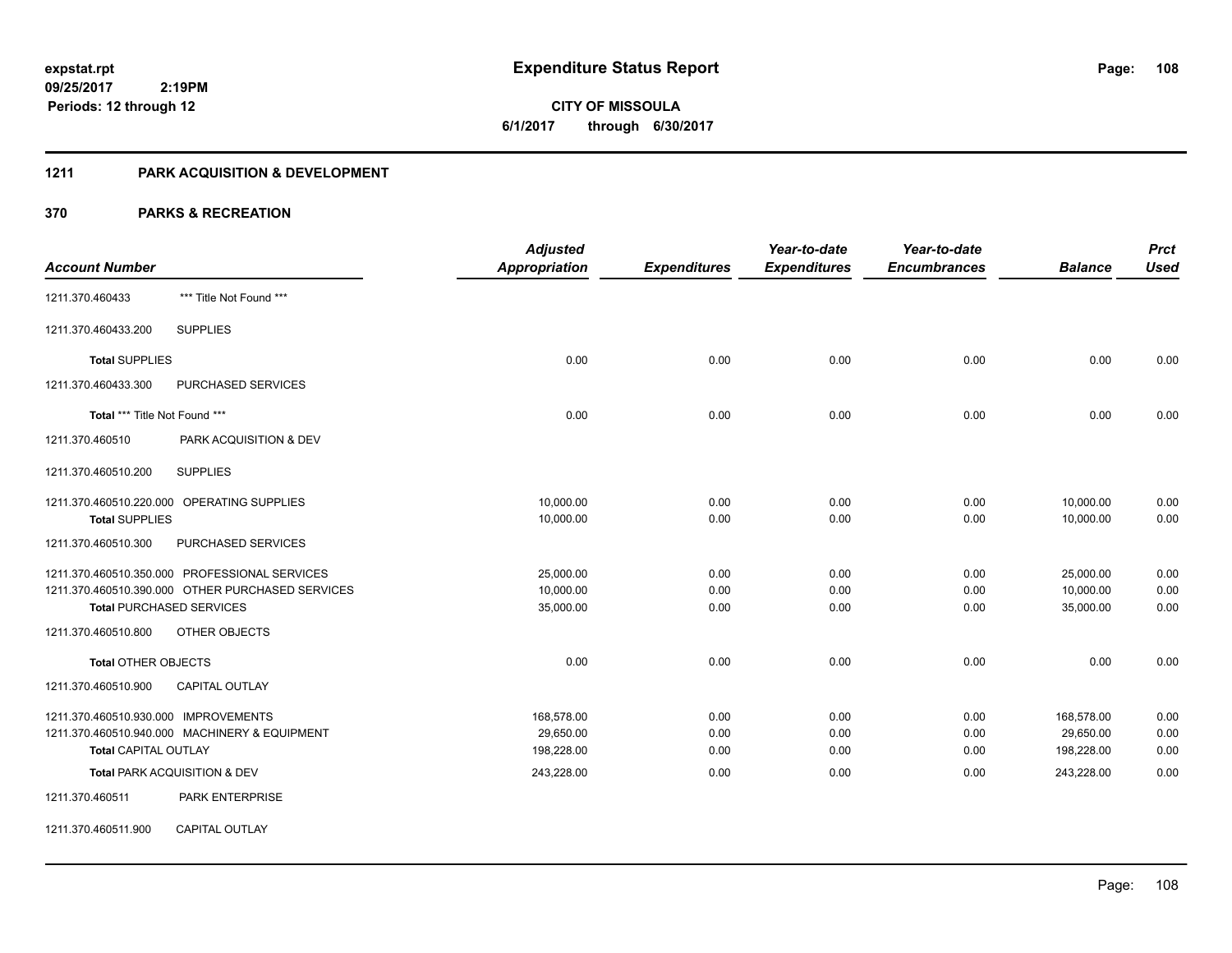**CITY OF MISSOULA 6/1/2017 through 6/30/2017**

### **1211 PARK ACQUISITION & DEVELOPMENT**

| <b>Account Number</b>        |                                                 | <b>Adjusted</b><br><b>Appropriation</b> | <b>Expenditures</b> | Year-to-date<br><b>Expenditures</b> | Year-to-date<br><b>Encumbrances</b> | <b>Balance</b> | <b>Prct</b><br><b>Used</b> |
|------------------------------|-------------------------------------------------|-----------------------------------------|---------------------|-------------------------------------|-------------------------------------|----------------|----------------------------|
| <b>Total PARK ENTERPRISE</b> |                                                 | 0.00                                    | 0.00                | 0.00                                | 0.00                                | 0.00           | 0.00                       |
| 1211.370.510110              | <b>MERCHANT SERVICES</b>                        |                                         |                     |                                     |                                     |                |                            |
| 1211.370.510110.500          | <b>FIXED CHARGES</b>                            |                                         |                     |                                     |                                     |                |                            |
|                              | <b>Total MERCHANT SERVICES</b>                  | 0.00                                    | 0.00                | 0.00                                | 0.00                                | 0.00           | 0.00                       |
|                              | <b>Total PARK ACQUISITION &amp; DEVELOPMENT</b> | 243,228.00                              | 0.00                | 0.00                                | 0.00                                | 243.228.00     | 0.00                       |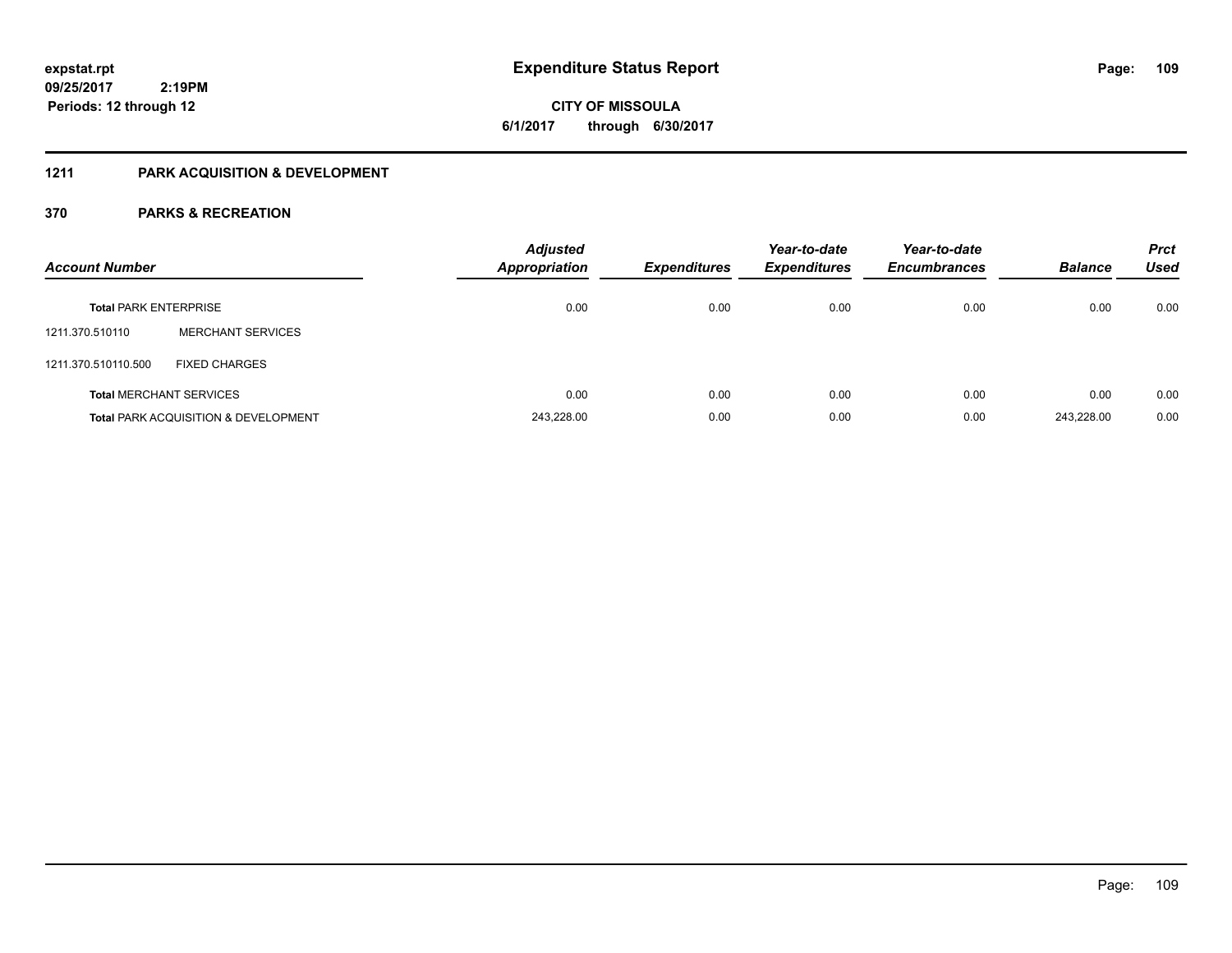#### **1212 PARK ENTERPRISE FUND**

| <b>Account Number</b> |                                            | <b>Adjusted</b><br><b>Appropriation</b> | <b>Expenditures</b> | Year-to-date<br><b>Expenditures</b> | Year-to-date<br><b>Encumbrances</b> | <b>Balance</b> | <b>Prct</b><br><b>Used</b> |
|-----------------------|--------------------------------------------|-----------------------------------------|---------------------|-------------------------------------|-------------------------------------|----------------|----------------------------|
| 1212.370.460433       | SILVER SUMMIT PICNIC AREA                  |                                         |                     |                                     |                                     |                |                            |
| 1212.370.460433.200   | <b>SUPPLIES</b>                            |                                         |                     |                                     |                                     |                |                            |
| <b>Total SUPPLIES</b> |                                            | 0.00                                    | 0.00                | 0.00                                | 0.00                                | 0.00           | 0.00                       |
| 1212.370.460433.300   | PURCHASED SERVICES                         |                                         |                     |                                     |                                     |                |                            |
|                       | <b>Total SILVER SUMMIT PICNIC AREA</b>     | 0.00                                    | 0.00                | 0.00                                | 0.00                                | 0.00           | 0.00                       |
| 1212.370.460443       | <b>TRAINING</b>                            |                                         |                     |                                     |                                     |                |                            |
| 1212.370.460443.200   | <b>SUPPLIES</b>                            |                                         |                     |                                     |                                     |                |                            |
| <b>Total TRAINING</b> |                                            | 0.00                                    | 0.00                | 0.00                                | 0.00                                | 0.00           | 0.00                       |
| 1212.370.460510       | PARK ACQUISITION & DEV                     |                                         |                     |                                     |                                     |                |                            |
| 1212.370.460510.200   | <b>SUPPLIES</b>                            |                                         |                     |                                     |                                     |                |                            |
| <b>Total SUPPLIES</b> |                                            | 0.00                                    | 0.00                | 0.00                                | 0.00                                | 0.00           | 0.00                       |
| 1212.370.460510.300   | PURCHASED SERVICES                         |                                         |                     |                                     |                                     |                |                            |
|                       | Total PARK ACQUISITION & DEV               | 0.00                                    | 0.00                | 0.00                                | 0.00                                | 0.00           | 0.00                       |
| 1212.370.460511       | PARK ENTERPRISE                            |                                         |                     |                                     |                                     |                |                            |
| 1212.370.460511.200   | <b>SUPPLIES</b>                            |                                         |                     |                                     |                                     |                |                            |
|                       | 1212.370.460511.220.000 OPERATING SUPPLIES | 20,000.00                               | 8,107.03            | 28,038.22                           | 0.00                                | $-8,038.22$    | 140.19                     |
|                       | 1212.370.460511.220.300 OPERATING SUPPLIES | 0.00                                    | 0.00                | 813.53                              | 0.00                                | $-813.53$      | 0.00                       |
|                       | 1212.370.460511.230.000 REPAIR/MAINTENANCE | 15,000.00                               | 0.00                | 0.00                                | 0.00                                | 15,000.00      | 0.00                       |
| <b>Total SUPPLIES</b> |                                            | 35,000.00                               | 8,107.03            | 28,851.75                           | 0.00                                | 6,148.25       | 82.43                      |
| 1212.370.460511.300   | PURCHASED SERVICES                         |                                         |                     |                                     |                                     |                |                            |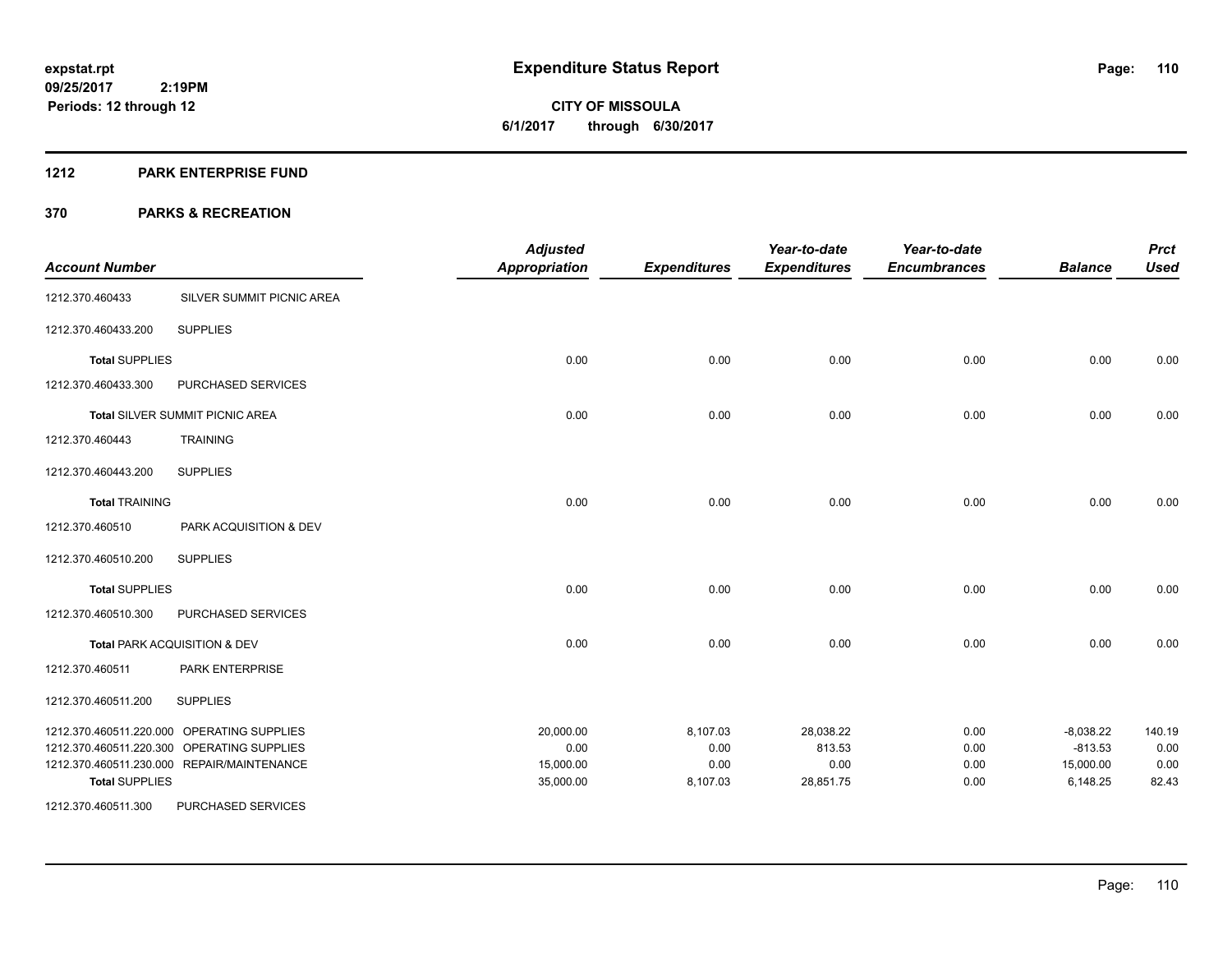**CITY OF MISSOULA 6/1/2017 through 6/30/2017**

#### **1212 PARK ENTERPRISE FUND**

| <b>Account Number</b>                            | <b>Adjusted</b><br>Appropriation | <b>Expenditures</b> | Year-to-date<br><b>Expenditures</b> | Year-to-date<br><b>Encumbrances</b> | <b>Balance</b> | <b>Prct</b><br><b>Used</b> |
|--------------------------------------------------|----------------------------------|---------------------|-------------------------------------|-------------------------------------|----------------|----------------------------|
| PROFESSIONAL SERVICES<br>1212.370.460511.350.000 | 10,000.00                        | 0.00                | 140.40                              | 0.00                                | 9,859.60       | 1.40                       |
| 1212.370.460511.390.000 OTHER PURCHASED SERVICES | 20,000.00                        | 0.00                | 4,162.00                            | 0.00                                | 15,838.00      | 20.81                      |
| <b>Total PURCHASED SERVICES</b>                  | 30,000.00                        | 0.00                | 4,302.40                            | 0.00                                | 25,697.60      | 14.34                      |
| OTHER OBJECTS<br>1212.370.460511.800             |                                  |                     |                                     |                                     |                |                            |
| <b>Total OTHER OBJECTS</b>                       | 0.00                             | 0.00                | 0.00                                | 0.00                                | 0.00           | 0.00                       |
| <b>CAPITAL OUTLAY</b><br>1212.370.460511.900     |                                  |                     |                                     |                                     |                |                            |
| 1212.370.460511.930.000<br><b>IMPROVEMENTS</b>   | 180,150.00                       | 0.00                | 0.00                                | 0.00                                | 180,150.00     | 0.00                       |
| 1212.370.460511.940.000 MACHINERY & EQUIPMENT    | 85,415.00                        | 0.00                | 0.00                                | 0.00                                | 85,415.00      | 0.00                       |
| <b>Total CAPITAL OUTLAY</b>                      | 265,565.00                       | 0.00                | 0.00                                | 0.00                                | 265,565.00     | 0.00                       |
| <b>Total PARK ENTERPRISE</b>                     | 330,565.00                       | 8,107.03            | 33,154.15                           | 0.00                                | 297,410.85     | 10.03                      |
| <b>MERCHANT SERVICES</b><br>1212.370.510110      |                                  |                     |                                     |                                     |                |                            |
| 1212.370.510110.500<br><b>FIXED CHARGES</b>      |                                  |                     |                                     |                                     |                |                            |
| <b>Total MERCHANT SERVICES</b>                   | 0.00                             | 0.00                | 0.00                                | 0.00                                | 0.00           | 0.00                       |
| <b>Total PARK ENTERPRISE FUND</b>                | 330,565.00                       | 8,107.03            | 33,154.15                           | 0.00                                | 297,410.85     | 10.03                      |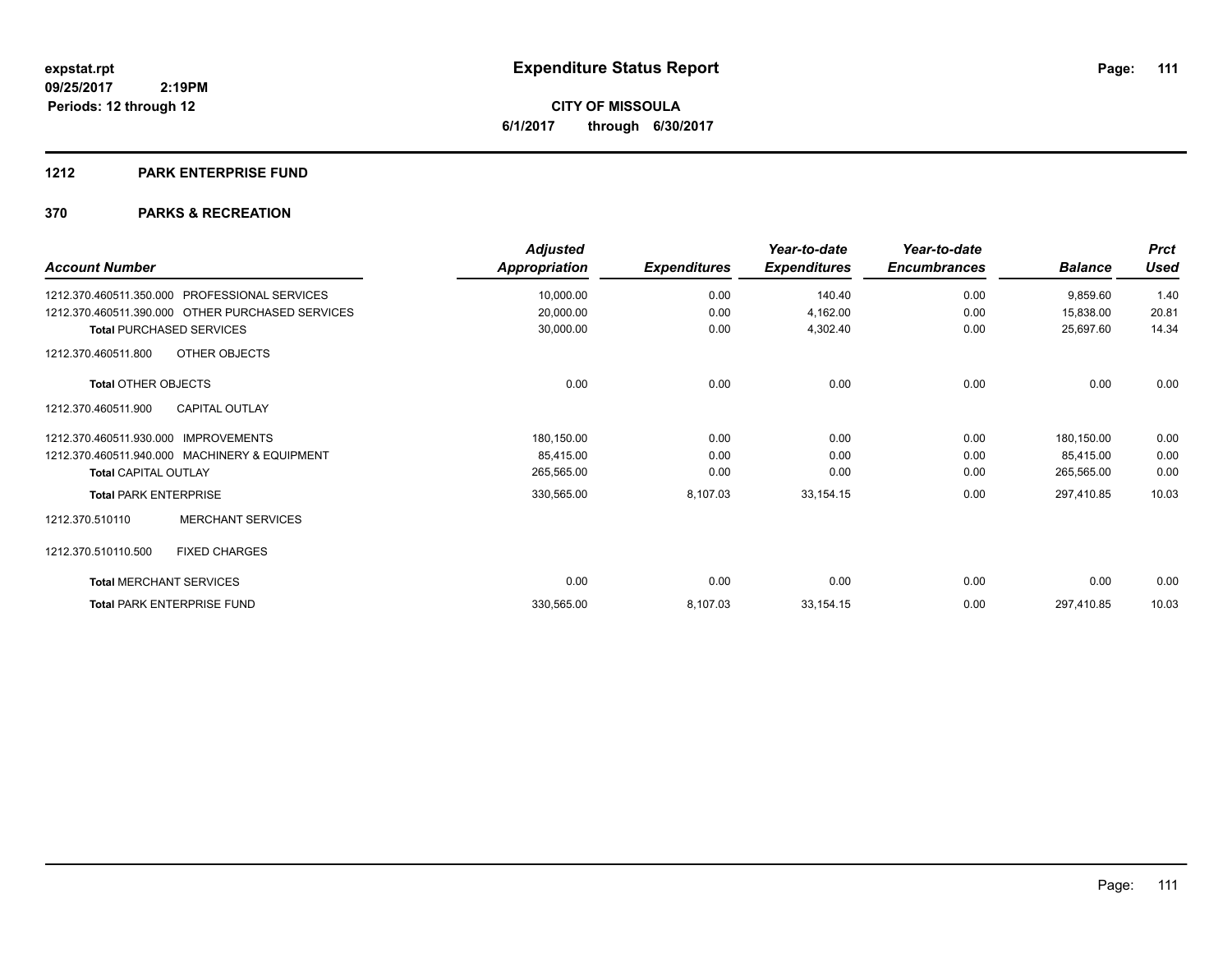Page: 112

**09/25/2017 2:19PM Periods: 12 through 12**

**CITY OF MISSOULA 6/1/2017 through 6/30/2017**

## **1216 PARKS & REC TRAILS, DEV**

| <b>Account Number</b>           |                                                                                           | <b>Adjusted</b><br><b>Appropriation</b> | <b>Expenditures</b> | Year-to-date<br><b>Expenditures</b> | Year-to-date<br><b>Encumbrances</b> | <b>Balance</b>               | <b>Prct</b><br><b>Used</b> |
|---------------------------------|-------------------------------------------------------------------------------------------|-----------------------------------------|---------------------|-------------------------------------|-------------------------------------|------------------------------|----------------------------|
| 1216.370.460403                 | PARK DEVELOPMENT & EXPANSION                                                              |                                         |                     |                                     |                                     |                              |                            |
| 1216.370.460403.900             | <b>CAPITAL OUTLAY</b>                                                                     |                                         |                     |                                     |                                     |                              |                            |
|                                 | Total PARK DEVELOPMENT & EXPANSION                                                        | 0.00                                    | 0.00                | 0.00                                | 0.00                                | 0.00                         | 0.00                       |
| 1216.370.460433                 | TRAILHEAD MAPS FOR WAYFINDING                                                             |                                         |                     |                                     |                                     |                              |                            |
| 1216.370.460433.100             | PERSONAL SERVICES                                                                         |                                         |                     |                                     |                                     |                              |                            |
| <b>Total PERSONAL SERVICES</b>  |                                                                                           | 0.00                                    | 0.00                | 0.00                                | 0.00                                | 0.00                         | 0.00                       |
| 1216.370.460433.200             | <b>SUPPLIES</b>                                                                           |                                         |                     |                                     |                                     |                              |                            |
| <b>Total SUPPLIES</b>           | 1216.370.460433.220.000 OPERATING SUPPLIES                                                | 0.00<br>0.00                            | 0.00<br>0.00        | 24,463.92<br>24,463.92              | 0.00<br>0.00                        | $-24,463.92$<br>$-24,463.92$ | 0.00<br>0.00               |
| 1216.370.460433.300             | PURCHASED SERVICES                                                                        |                                         |                     |                                     |                                     |                              |                            |
| <b>Total PURCHASED SERVICES</b> |                                                                                           | 0.00                                    | 0.00                | 0.00                                | 0.00                                | 0.00                         | 0.00                       |
|                                 | Total TRAILHEAD MAPS FOR WAYFINDING                                                       | 0.00                                    | 0.00                | 24,463.92                           | 0.00                                | $-24,463.92$                 | 0.00                       |
| 1216.370.460434                 | <b>GREENWAYS &amp; HORTICULTURE</b>                                                       |                                         |                     |                                     |                                     |                              |                            |
| 1216.370.460434.200             | <b>SUPPLIES</b>                                                                           |                                         |                     |                                     |                                     |                              |                            |
| <b>Total SUPPLIES</b>           | 1216.370.460434.220.000 OPERATING SUPPLIES                                                | 12,000.00<br>12,000.00                  | 0.00<br>0.00        | 0.00<br>0.00                        | 0.00<br>0.00                        | 12,000.00<br>12,000.00       | 0.00<br>0.00               |
| 1216.370.460434.300             | PURCHASED SERVICES                                                                        |                                         |                     |                                     |                                     |                              |                            |
|                                 | 1216.370.460434.350.000 RECREATION TRAIL PROGRAM GRANT<br><b>Total PURCHASED SERVICES</b> | 15,000.00<br>15,000.00                  | 0.00<br>0.00        | 0.00<br>0.00                        | 0.00<br>0.00                        | 15,000.00<br>15,000.00       | 0.00<br>0.00               |
| 1216.370.460434.800             | OTHER OBJECTS                                                                             |                                         |                     |                                     |                                     |                              |                            |
| <b>Total OTHER OBJECTS</b>      |                                                                                           | 0.00                                    | 0.00                | 0.00                                | 0.00                                | 0.00                         | 0.00                       |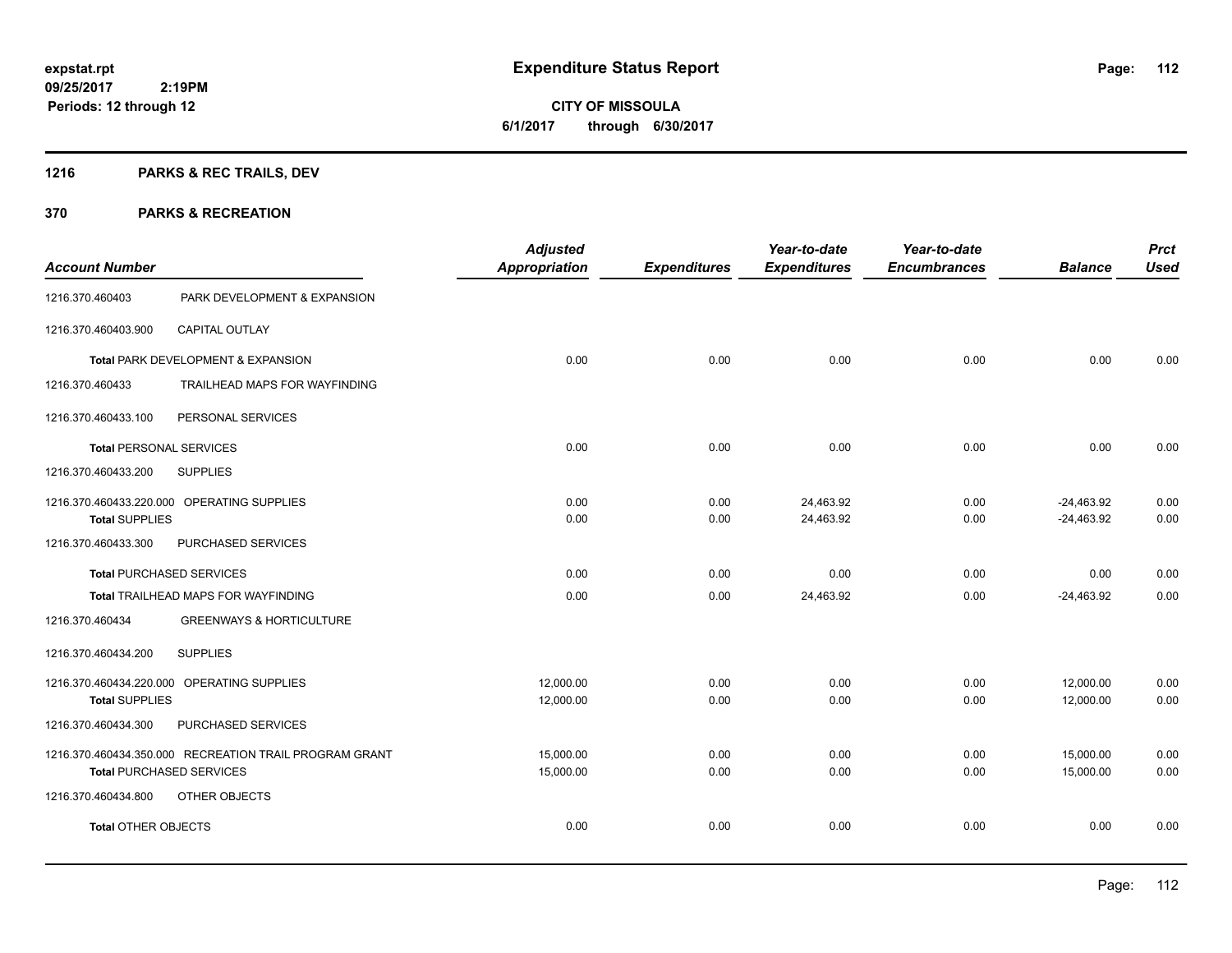Page: 113

**09/25/2017 2:19PM Periods: 12 through 12**

# **CITY OF MISSOULA 6/1/2017 through 6/30/2017**

## **1216 PARKS & REC TRAILS, DEV**

| <b>Account Number</b>          |                                                         | <b>Adjusted</b><br><b>Appropriation</b> | <b>Expenditures</b> | Year-to-date<br><b>Expenditures</b> | Year-to-date<br><b>Encumbrances</b> | <b>Balance</b> | <b>Prct</b><br><b>Used</b> |
|--------------------------------|---------------------------------------------------------|-----------------------------------------|---------------------|-------------------------------------|-------------------------------------|----------------|----------------------------|
| 1216.370.460434.900            | CAPITAL OUTLAY                                          |                                         |                     |                                     |                                     |                |                            |
| <b>Total CAPITAL OUTLAY</b>    |                                                         | 0.00                                    | 0.00                | 0.00                                | 0.00                                | 0.00           | 0.00                       |
|                                | Total GREENWAYS & HORTICULTURE                          | 27,000.00                               | 0.00                | 0.00                                | 0.00                                | 27,000.00      | 0.00                       |
| 1216.370.460437                | <b>DNRC/MT FOREST HEALTH</b>                            |                                         |                     |                                     |                                     |                |                            |
| 1216.370.460437.100            | PERSONAL SERVICES                                       |                                         |                     |                                     |                                     |                |                            |
| <b>Total PERSONAL SERVICES</b> |                                                         | 0.00                                    | 0.00                | 0.00                                | 0.00                                | 0.00           | 0.00                       |
| 1216.370.460437.200            | <b>SUPPLIES</b>                                         |                                         |                     |                                     |                                     |                |                            |
|                                | Total DNRC/MT FOREST HEALTH                             | 0.00                                    | 0.00                | 0.00                                | 0.00                                | 0.00           | 0.00                       |
| 1216.370.460438                | MCCORMICK PARK SITE PLAN                                |                                         |                     |                                     |                                     |                |                            |
| 1216.370.460438.200            | <b>SUPPLIES</b>                                         |                                         |                     |                                     |                                     |                |                            |
| <b>Total SUPPLIES</b>          |                                                         | 0.00                                    | 0.00                | 0.00                                | 0.00                                | 0.00           | 0.00                       |
| 1216.370.460438.300            | PURCHASED SERVICES                                      |                                         |                     |                                     |                                     |                |                            |
|                                | Total MCCORMICK PARK SITE PLAN                          | 0.00                                    | 0.00                | 0.00                                | 0.00                                | 0.00           | 0.00                       |
| 1216.370.460439                | CLARK FORK RIVER ACCESS GRANT                           |                                         |                     |                                     |                                     |                |                            |
| 1216.370.460439.300            | PURCHASED SERVICES                                      |                                         |                     |                                     |                                     |                |                            |
|                                | 1216.370.460439.350.000 CLARK FORK RIVER ACCESS PROJECT | 50,000.00                               | 0.00                | 0.00                                | 0.00                                | 50,000.00      | 0.00                       |
|                                | Total CLARK FORK RIVER ACCESS GRANT                     | 50,000.00                               | 0.00                | 0.00                                | 0.00                                | 50,000.00      | 0.00                       |
| 1216.370.460443                | <b>TRAINING</b>                                         |                                         |                     |                                     |                                     |                |                            |
| 1216.370.460443.200            | <b>SUPPLIES</b>                                         |                                         |                     |                                     |                                     |                |                            |
| <b>Total SUPPLIES</b>          |                                                         | 0.00                                    | 0.00                | 0.00                                | 0.00                                | 0.00           | 0.00                       |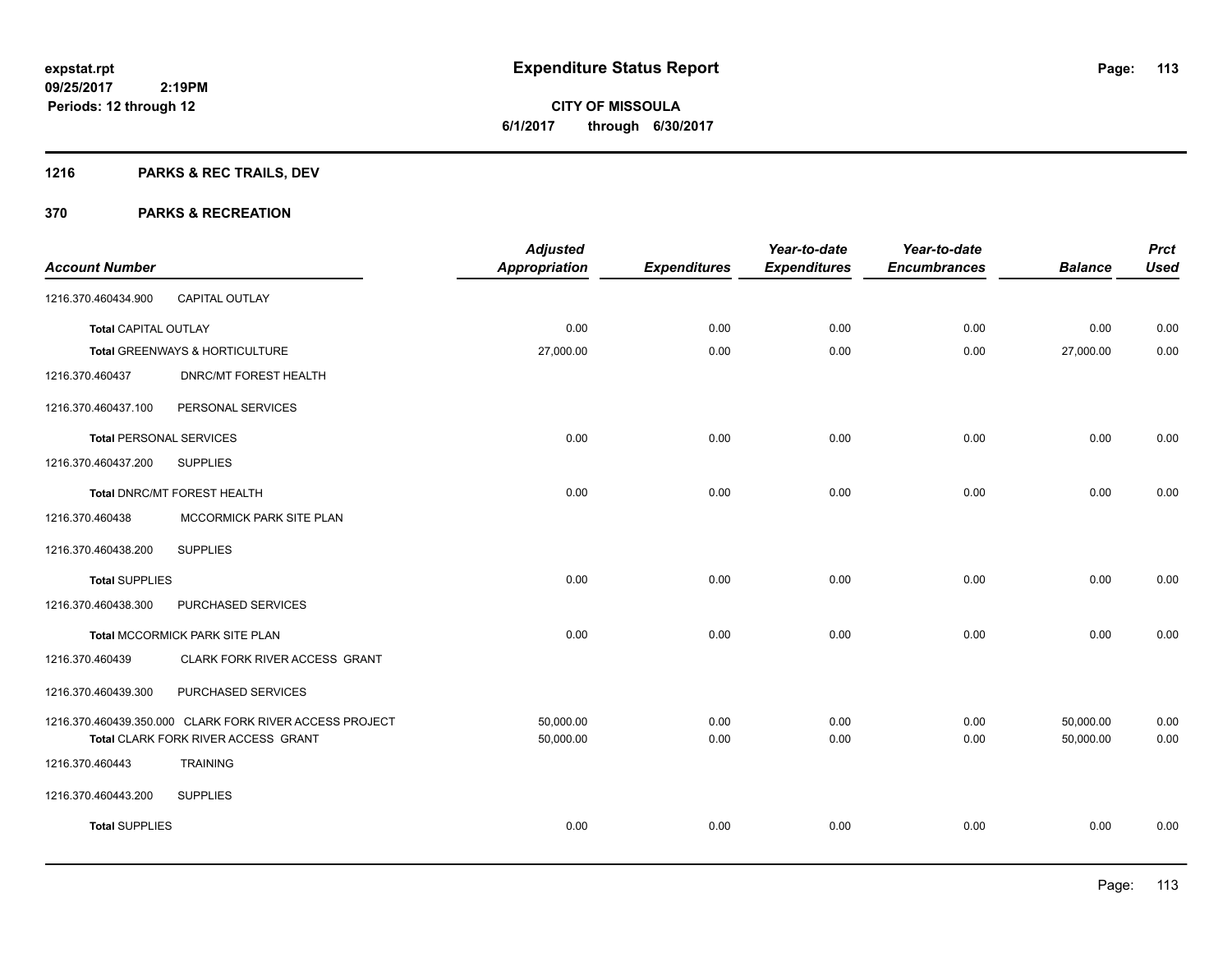**Periods: 12 through 12**

**CITY OF MISSOULA 6/1/2017 through 6/30/2017**

## **1216 PARKS & REC TRAILS, DEV**

 **2:19PM**

| <b>Account Number</b>        |                                                    | <b>Adjusted</b><br>Appropriation | <b>Expenditures</b> | Year-to-date<br><b>Expenditures</b> | Year-to-date<br><b>Encumbrances</b> | <b>Balance</b> | <b>Prct</b><br><b>Used</b> |
|------------------------------|----------------------------------------------------|----------------------------------|---------------------|-------------------------------------|-------------------------------------|----------------|----------------------------|
| 1216.370.460443.300          | PURCHASED SERVICES                                 |                                  |                     |                                     |                                     |                |                            |
| <b>Total TRAINING</b>        |                                                    | 0.00                             | 0.00                | 0.00                                | 0.00                                | 0.00           | 0.00                       |
| 1216.370.460444              | <b>PLAYGROUNDS</b>                                 |                                  |                     |                                     |                                     |                |                            |
| 1216.370.460444.300          | PURCHASED SERVICES                                 |                                  |                     |                                     |                                     |                |                            |
|                              | <b>Total PURCHASED SERVICES</b>                    | 0.00                             | 0.00                | 0.00                                | 0.00                                | 0.00           | 0.00                       |
| 1216.370.460444.900          | <b>CAPITAL OUTLAY</b>                              |                                  |                     |                                     |                                     |                |                            |
| <b>Total PLAYGROUNDS</b>     |                                                    | 0.00                             | 0.00                | 0.00                                | 0.00                                | 0.00           | 0.00                       |
| 1216.370.460470              | <b>RECREATION MORE</b>                             |                                  |                     |                                     |                                     |                |                            |
| 1216.370.460470.200          | <b>SUPPLIES</b>                                    |                                  |                     |                                     |                                     |                |                            |
|                              | 1216.370.460470.220.000 MORE/OPERATING SUPPLIES    | 5,000.00                         | 1,665.14            | 11,191.62                           | 0.00                                | $-6,191.62$    | 223.83                     |
| 1216.370.460470.220.091      | OPERATING SUPPLIES                                 | 0.00                             | 0.00                | 3.000.00                            | 0.00                                | $-3,000.00$    | 0.00                       |
|                              | 1216.370.460470.230.000 MORE/REPAI & MAINTENANCE   | 5,000.00                         | 0.00                | 0.00                                | 0.00                                | 5,000.00       | 0.00                       |
| <b>Total SUPPLIES</b>        |                                                    | 10,000.00                        | 1,665.14            | 14,191.62                           | 0.00                                | $-4,191.62$    | 141.92                     |
| 1216.370.460470.300          | PURCHASED SERVICES                                 |                                  |                     |                                     |                                     |                |                            |
|                              | 1216.370.460470.350.000 MORE/PROFESSIONAL SERVICES | 10,000.00                        | 0.00                | 0.00                                | 0.00                                | 10,000.00      | 0.00                       |
|                              | 1216.370.460470.390.000 OTHER PURCHASED SERVICES   | 10,000.00                        | 0.00                | 19.00                               | 0.00                                | 9,981.00       | 0.19                       |
|                              | <b>Total PURCHASED SERVICES</b>                    | 20,000.00                        | 0.00                | 19.00                               | 0.00                                | 19,981.00      | 0.10                       |
| 1216.370.460470.900          | <b>CAPITAL OUTLAY</b>                              |                                  |                     |                                     |                                     |                |                            |
| <b>Total CAPITAL OUTLAY</b>  |                                                    | 0.00                             | 0.00                | 0.00                                | 0.00                                | 0.00           | 0.00                       |
| <b>Total RECREATION MORE</b> |                                                    | 30,000.00                        | 1,665.14            | 14,210.62                           | 0.00                                | 15,789.38      | 47.37                      |
| 1216.370.460471              | <b>RECREATION ADULTS</b>                           |                                  |                     |                                     |                                     |                |                            |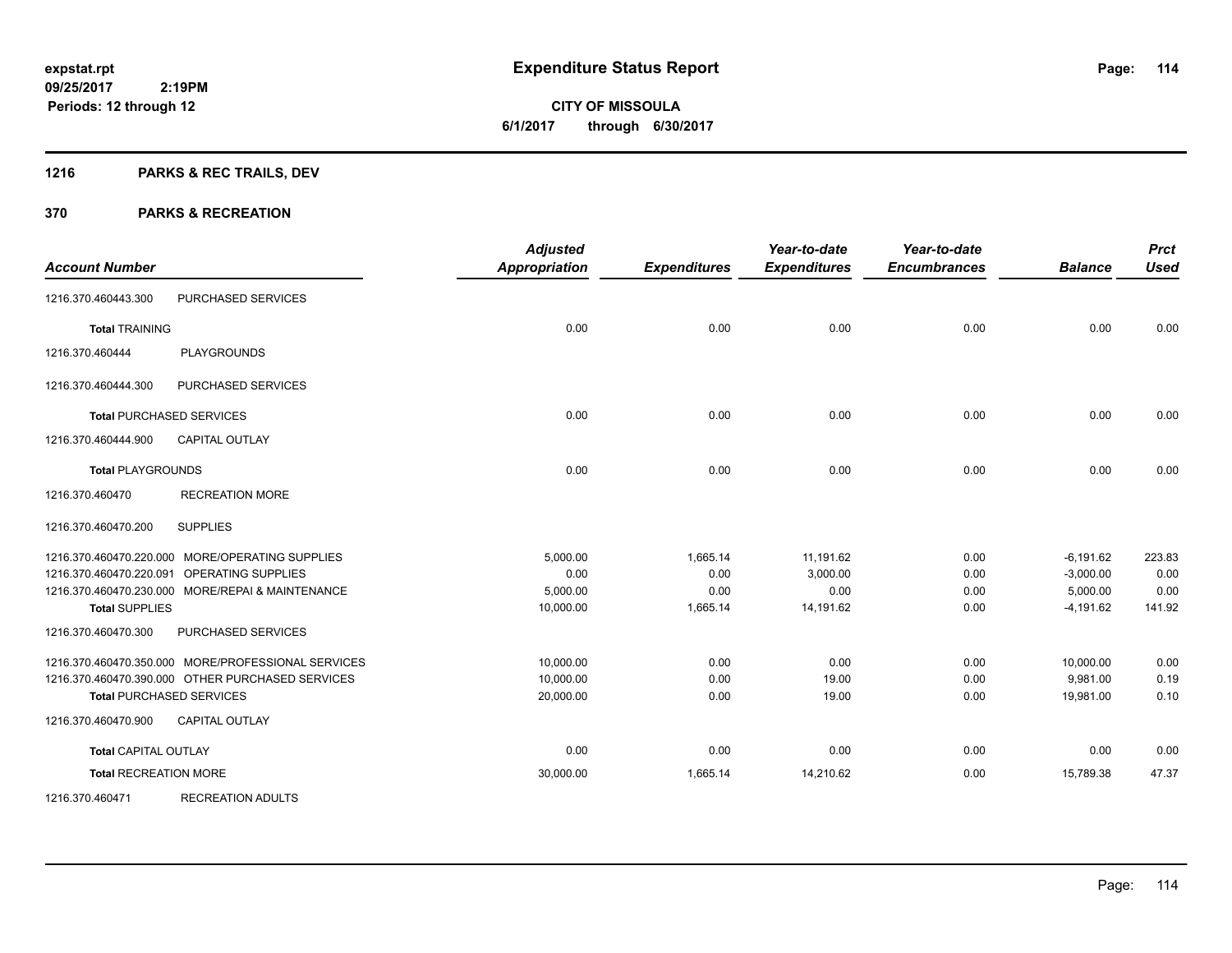**CITY OF MISSOULA 6/1/2017 through 6/30/2017**

## **1216 PARKS & REC TRAILS, DEV**

|                                 |                                                      | <b>Adjusted</b>      |                     | Year-to-date        | Year-to-date        |                | <b>Prct</b> |
|---------------------------------|------------------------------------------------------|----------------------|---------------------|---------------------|---------------------|----------------|-------------|
| <b>Account Number</b>           |                                                      | <b>Appropriation</b> | <b>Expenditures</b> | <b>Expenditures</b> | <b>Encumbrances</b> | <b>Balance</b> | <b>Used</b> |
| 1216.370.460471.200             | <b>SUPPLIES</b>                                      |                      |                     |                     |                     |                |             |
|                                 | 1216.370.460471.220.000 REC ADULT/OPERATING SUPPLIES | 5,000.00             | 0.00                | 0.00                | 0.00                | 5,000.00       | 0.00        |
| <b>Total SUPPLIES</b>           |                                                      | 5,000.00             | 0.00                | 0.00                | 0.00                | 5,000.00       | 0.00        |
| 1216.370.460471.300             | PURCHASED SERVICES                                   |                      |                     |                     |                     |                |             |
| <b>Total PURCHASED SERVICES</b> |                                                      | 0.00                 | 0.00                | 0.00                | 0.00                | 0.00           | 0.00        |
| 1216.370.460471.800             | OTHER OBJECTS                                        |                      |                     |                     |                     |                |             |
| <b>Total OTHER OBJECTS</b>      |                                                      | 0.00                 | 0.00                | 0.00                | 0.00                | 0.00           | 0.00        |
| 1216.370.460471.900             | <b>CAPITAL OUTLAY</b>                                |                      |                     |                     |                     |                |             |
| <b>Total CAPITAL OUTLAY</b>     |                                                      | 0.00                 | 0.00                | 0.00                | 0.00                | 0.00           | 0.00        |
| <b>Total RECREATION ADULTS</b>  |                                                      | 5,000.00             | 0.00                | 0.00                | 0.00                | 5,000.00       | 0.00        |
| 1216.370.460472                 | <b>RECREATION YOUTH</b>                              |                      |                     |                     |                     |                |             |
| 1216.370.460472.200             | <b>SUPPLIES</b>                                      |                      |                     |                     |                     |                |             |
|                                 | 1216.370.460472.220.000 REC YOUTH/OPERATING SUPPLIES | 5,000.00             | 0.00                | 0.00                | 0.00                | 5,000.00       | 0.00        |
| <b>Total SUPPLIES</b>           |                                                      | 5,000.00             | 0.00                | 0.00                | 0.00                | 5,000.00       | 0.00        |
| 1216.370.460472.300             | PURCHASED SERVICES                                   |                      |                     |                     |                     |                |             |
| <b>Total PURCHASED SERVICES</b> |                                                      | 0.00                 | 0.00                | 0.00                | 0.00                | 0.00           | 0.00        |
| 1216.370.460472.700             | <b>GRANTS &amp; CONTRIBUTIONS</b>                    |                      |                     |                     |                     |                |             |
|                                 | <b>Total GRANTS &amp; CONTRIBUTIONS</b>              | 0.00                 | 0.00                | 0.00                | 0.00                | 0.00           | 0.00        |
| 1216.370.460472.800             | OTHER OBJECTS                                        |                      |                     |                     |                     |                |             |
| Total OTHER OBJECTS             |                                                      | 0.00                 | 0.00                | 0.00                | 0.00                | 0.00           | 0.00        |
| 1216.370.460472.900             | <b>CAPITAL OUTLAY</b>                                |                      |                     |                     |                     |                |             |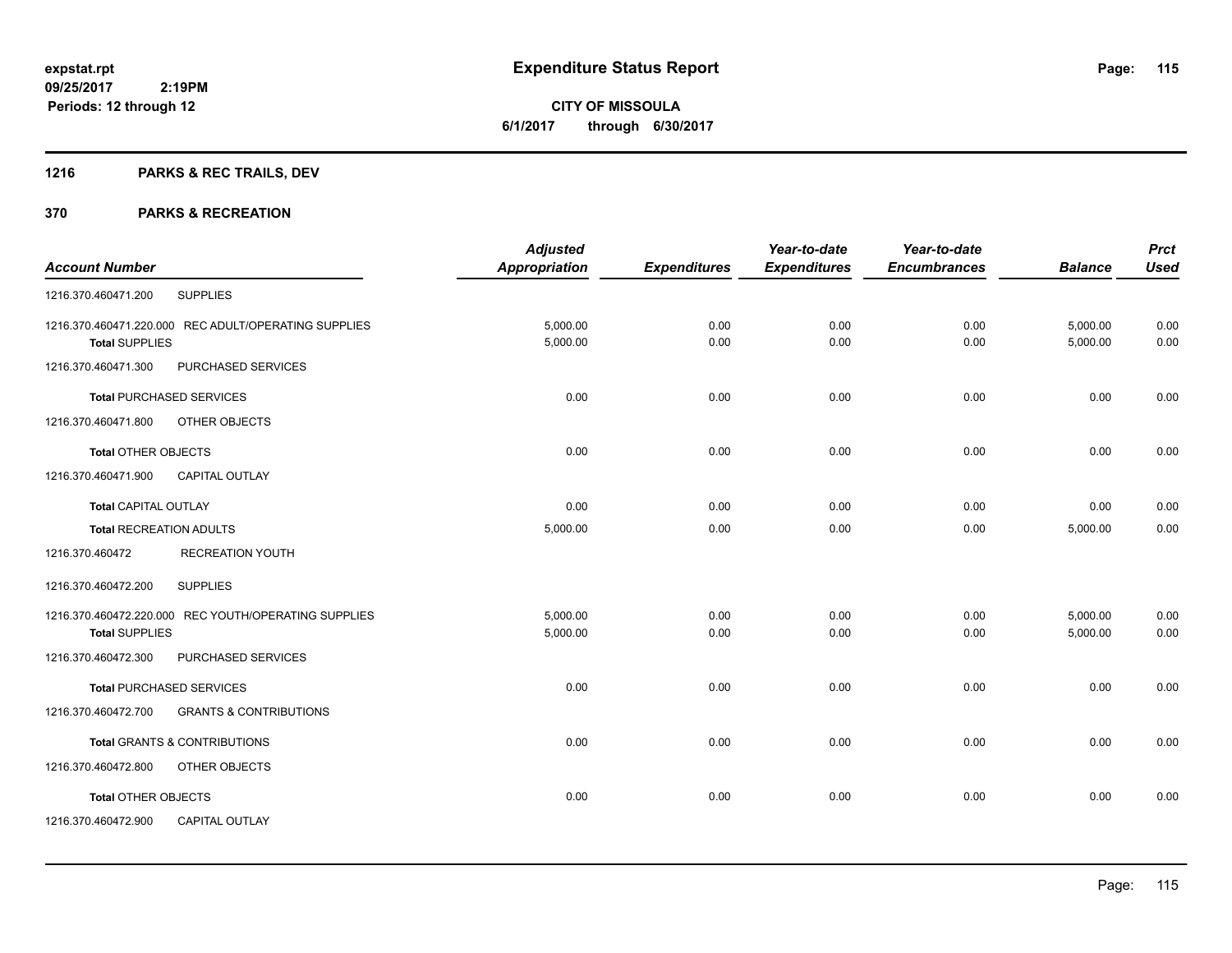Page: 116

**09/25/2017 2:19PM Periods: 12 through 12**

# **CITY OF MISSOULA 6/1/2017 through 6/30/2017**

## **1216 PARKS & REC TRAILS, DEV**

| <b>Account Number</b>                  |                                                              | <b>Adjusted</b><br><b>Appropriation</b> | <b>Expenditures</b> | Year-to-date<br><b>Expenditures</b> | Year-to-date<br><b>Encumbrances</b> | <b>Balance</b> | <b>Prct</b><br><b>Used</b> |
|----------------------------------------|--------------------------------------------------------------|-----------------------------------------|---------------------|-------------------------------------|-------------------------------------|----------------|----------------------------|
| <b>Total CAPITAL OUTLAY</b>            |                                                              | 0.00                                    | 0.00                | 0.00                                | 0.00                                | 0.00           | 0.00                       |
| <b>Total RECREATION YOUTH</b>          |                                                              | 5,000.00                                | 0.00                | 0.00                                | 0.00                                | 5,000.00       | 0.00                       |
| 1216.370.460506                        | <b>CARAS PARK</b>                                            |                                         |                     |                                     |                                     |                |                            |
| 1216.370.460506.200                    | <b>SUPPLIES</b>                                              |                                         |                     |                                     |                                     |                |                            |
| <b>Total SUPPLIES</b>                  |                                                              | 0.00                                    | 0.00                | 0.00                                | 0.00                                | 0.00           | 0.00                       |
| 1216.370.460506.300                    | PURCHASED SERVICES                                           |                                         |                     |                                     |                                     |                |                            |
|                                        | <b>Total PURCHASED SERVICES</b>                              | 0.00                                    | 0.00                | 0.00                                | 0.00                                | 0.00           | 0.00                       |
| 1216.370.460506.900                    | CAPITAL OUTLAY                                               |                                         |                     |                                     |                                     |                |                            |
| <b>Total CARAS PARK</b>                |                                                              | 0.00                                    | 0.00                | 0.00                                | 0.00                                | 0.00           | 0.00                       |
| 1216.370.460507                        | <b>COMMUNITY TRAILS</b>                                      |                                         |                     |                                     |                                     |                |                            |
| 1216.370.460507.200                    | <b>SUPPLIES</b>                                              |                                         |                     |                                     |                                     |                |                            |
|                                        | 1216.370.460507.220.000 COMM TRAILS/OPERATING SUPPLIES       | 5,000.00                                | 0.00                | 0.00                                | 0.00                                | 5,000.00       | 0.00                       |
|                                        | 1216.370.460507.230.000 COMM TRAILS/REPAIR/MAINTENANCE       | 5,000.00                                | 0.00                | 0.00                                | 0.00                                | 5,000.00       | 0.00                       |
| 1216.370.460507.240.000 OTHER SUPPLIES |                                                              | 1,100.00                                | 0.00                | 0.00                                | 0.00                                | 1,100.00       | 0.00                       |
| <b>Total SUPPLIES</b>                  |                                                              | 11,100.00                               | 0.00                | 0.00                                | 0.00                                | 11,100.00      | 0.00                       |
| 1216.370.460507.300                    | PURCHASED SERVICES                                           |                                         |                     |                                     |                                     |                |                            |
|                                        | 1216.370.460507.350.000 COMM TRAILS/PROFESSIONAL SERVICES    | 10,000.00                               | 0.00                | 0.00                                | 0.00                                | 10,000.00      | 0.00                       |
|                                        | 1216.370.460507.360.000 COMM TRAILS/REPAIR & MAINTENANCE     | 10,000.00                               | 0.00                | 0.00                                | 0.00                                | 10,000.00      | 0.00                       |
|                                        | 1216.370.460507.390.000 COMM TRAILS/OTHER PURCHASED SERVICES | 40,000.00                               | 0.00                | 0.00                                | 0.00                                | 40,000.00      | 0.00                       |
|                                        | <b>Total PURCHASED SERVICES</b>                              | 60,000.00                               | 0.00                | 0.00                                | 0.00                                | 60.000.00      | 0.00                       |
| 1216.370.460507.900                    | <b>CAPITAL OUTLAY</b>                                        |                                         |                     |                                     |                                     |                |                            |
|                                        | 1216.370.460507.930.000 COMM TRAILS/IMPROVEMENTS             | 50,000.00                               | 0.00                | 0.00                                | 0.00                                | 50,000.00      | 0.00                       |
| <b>Total CAPITAL OUTLAY</b>            |                                                              | 50,000.00                               | 0.00                | 0.00                                | 0.00                                | 50,000.00      | 0.00                       |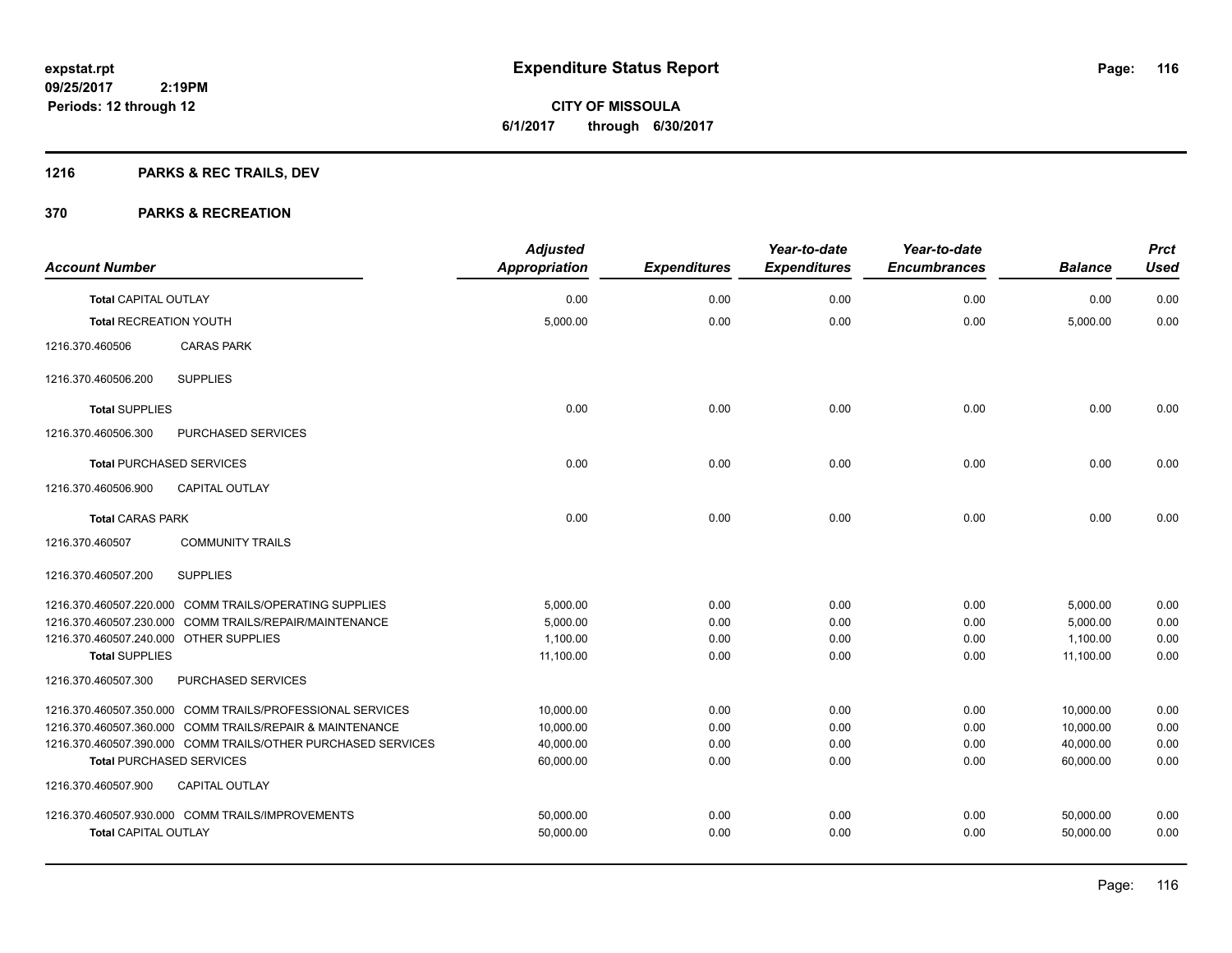## **1216 PARKS & REC TRAILS, DEV**

|                                 |                                                                                                                         | <b>Adjusted</b>          |                     | Year-to-date             | Year-to-date        |                          | <b>Prct</b>    |
|---------------------------------|-------------------------------------------------------------------------------------------------------------------------|--------------------------|---------------------|--------------------------|---------------------|--------------------------|----------------|
| <b>Account Number</b>           |                                                                                                                         | <b>Appropriation</b>     | <b>Expenditures</b> | <b>Expenditures</b>      | <b>Encumbrances</b> | <b>Balance</b>           | <b>Used</b>    |
| <b>Total COMMUNITY TRAILS</b>   |                                                                                                                         | 121,100.00               | 0.00                | 0.00                     | 0.00                | 121,100.00               | 0.00           |
| 1216.370.460508                 | <b>KIWANIS PARK</b>                                                                                                     |                          |                     |                          |                     |                          |                |
| 1216.370.460508.900             | CAPITAL OUTLAY                                                                                                          |                          |                     |                          |                     |                          |                |
| <b>Total KIWANIS PARK</b>       | 1216.370.460508.930.000 KIWANIS PARK IMPROVEMENTS                                                                       | 187,900.00<br>187,900.00 | 0.00<br>0.00        | 169,833.70<br>169,833.70 | 0.00<br>0.00        | 18,066.30<br>18,066.30   | 90.39<br>90.39 |
| 1216.370.460509                 | <b>KIM WILLIAMS TRAIL</b>                                                                                               |                          |                     |                          |                     |                          |                |
| 1216.370.460509.900             | <b>CAPITAL OUTLAY</b>                                                                                                   |                          |                     |                          |                     |                          |                |
| <b>Total KIM WILLIAMS TRAIL</b> |                                                                                                                         | 0.00                     | 0.00                | 0.00                     | 0.00                | 0.00                     | 0.00           |
| 1216.370.460511                 | PARK ENTERPRISE                                                                                                         |                          |                     |                          |                     |                          |                |
| 1216.370.460511.200             | <b>SUPPLIES</b>                                                                                                         |                          |                     |                          |                     |                          |                |
| <b>Total SUPPLIES</b>           |                                                                                                                         | 0.00                     | 0.00                | 0.00                     | 0.00                | 0.00                     | 0.00           |
| 1216.370.460511.300             | PURCHASED SERVICES                                                                                                      |                          |                     |                          |                     |                          |                |
| <b>Total PARK ENTERPRISE</b>    |                                                                                                                         | 0.00                     | 0.00                | 0.00                     | 0.00                | 0.00                     | 0.00           |
| 1216.370.460512                 | <b>PARK MEMORIALS</b>                                                                                                   |                          |                     |                          |                     |                          |                |
| 1216.370.460512.200             | <b>SUPPLIES</b>                                                                                                         |                          |                     |                          |                     |                          |                |
|                                 | 1216.370.460512.220.000 PARK MEMORIALS/OPERATING SUPPLIES<br>1216.370.460512.220.094 RESTITUTION/DAMAGED TREES/SUPPLIES | 0.00<br>0.00             | 0.00<br>22,626.00   | 60.00<br>22,714.00       | 0.00<br>0.00        | $-60.00$<br>$-22,714.00$ | 0.00<br>0.00   |
| <b>Total SUPPLIES</b>           |                                                                                                                         | 0.00                     | 22,626.00           | 22,774.00                | 0.00                | $-22,774.00$             | 0.00           |
| 1216.370.460512.300             | PURCHASED SERVICES                                                                                                      |                          |                     |                          |                     |                          |                |
|                                 | <b>Total PURCHASED SERVICES</b>                                                                                         | 0.00                     | 0.00                | 0.00                     | 0.00                | 0.00                     | 0.00           |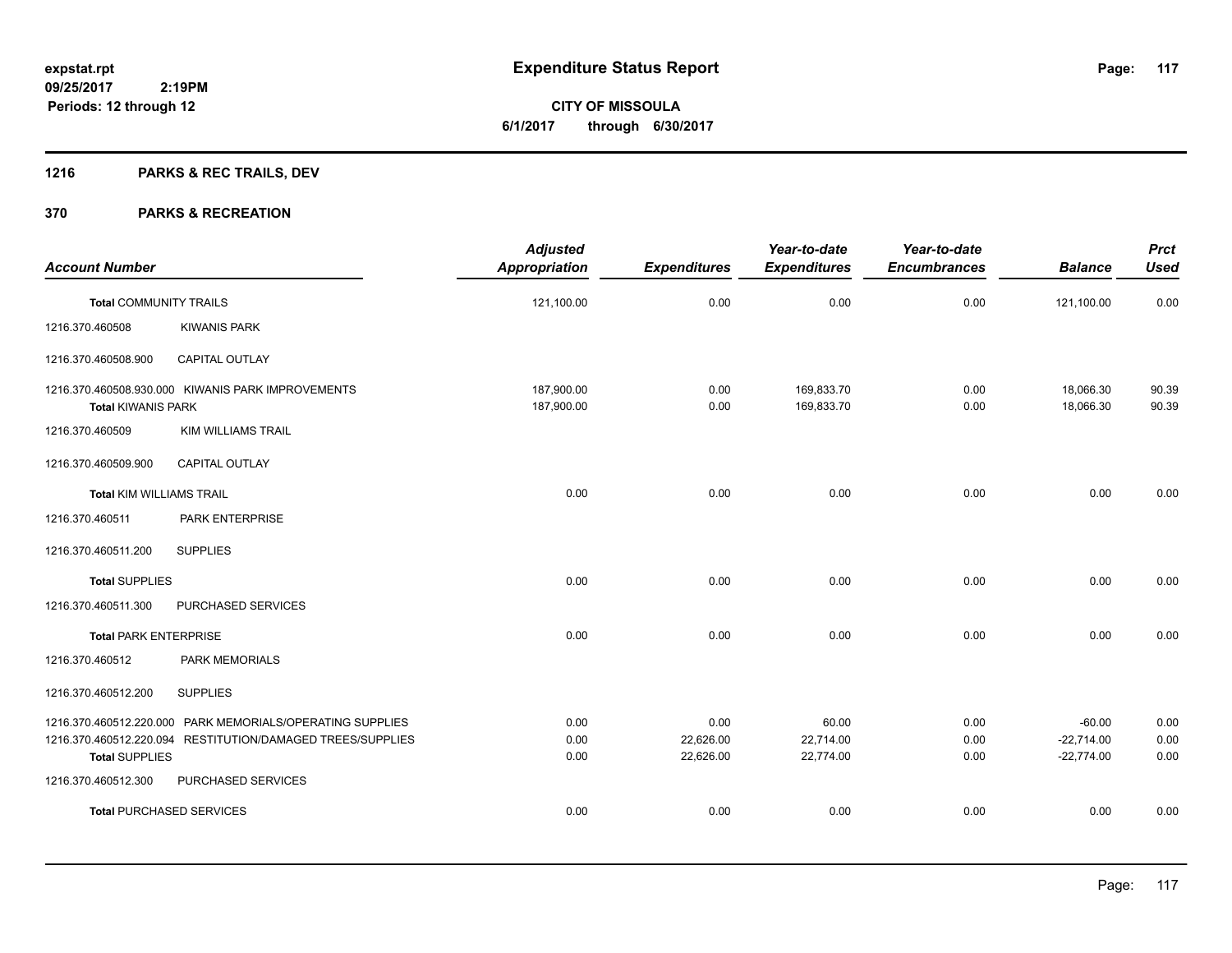Page: 118

**09/25/2017 2:19PM Periods: 12 through 12**

**CITY OF MISSOULA 6/1/2017 through 6/30/2017**

## **1216 PARKS & REC TRAILS, DEV**

|                             |                                                                | <b>Adjusted</b>      |                     | Year-to-date        | Year-to-date        |                | <b>Prct</b> |
|-----------------------------|----------------------------------------------------------------|----------------------|---------------------|---------------------|---------------------|----------------|-------------|
| <b>Account Number</b>       |                                                                | <b>Appropriation</b> | <b>Expenditures</b> | <b>Expenditures</b> | <b>Encumbrances</b> | <b>Balance</b> | <b>Used</b> |
| 1216.370.460512.800         | OTHER OBJECTS                                                  |                      |                     |                     |                     |                |             |
| <b>Total OTHER OBJECTS</b>  |                                                                | 0.00                 | 0.00                | 0.00                | 0.00                | 0.00           | 0.00        |
| 1216.370.460512.900         | CAPITAL OUTLAY                                                 |                      |                     |                     |                     |                |             |
|                             | 1216.370.460512.920.000 PARK MEMORIALS/BUILDINGS               | 100,000.00           | 0.00                | 0.00                | 0.00                | 100,000.00     | 0.00        |
|                             | 1216.370.460512.930.000 PARK MEMORIALS/IMPROVEMENTS            | 50.000.00            | 0.00                | 762.35              | 0.00                | 49.237.65      | 1.52        |
| <b>Total CAPITAL OUTLAY</b> |                                                                | 150,000.00           | 0.00                | 762.35              | 0.00                | 149,237.65     | 0.51        |
| <b>Total PARK MEMORIALS</b> |                                                                | 150,000.00           | 22,626.00           | 23,536.35           | 0.00                | 126.463.65     | 15.69       |
| 1216.370.460513             | RECREATIONAL DONATIONS SPEC EVENTS                             |                      |                     |                     |                     |                |             |
| 1216.370.460513.200         | <b>SUPPLIES</b>                                                |                      |                     |                     |                     |                |             |
|                             | 1216.370.460513.220.000 REC DONATIONS/OPERATING SUPPLIES       | 20,000.00            | 4,198.52            | 15,647.30           | 0.00                | 4,352.70       | 78.24       |
|                             | 1216.370.460513.230.000 REC DONATIONS-REPAIR/MAINTENANCE       | 5,000.00             | 0.00                | 0.00                | 0.00                | 5,000.00       | 0.00        |
| <b>Total SUPPLIES</b>       |                                                                | 25,000.00            | 4,198.52            | 15,647.30           | 0.00                | 9,352.70       | 62.59       |
| 1216.370.460513.300         | PURCHASED SERVICES                                             |                      |                     |                     |                     |                |             |
|                             | 1216.370.460513.350.000 REC DONATIONS/PROFESSIONAL SERVICES    | 5,000.00             | 0.00                | 0.00                | 0.00                | 5,000.00       | 0.00        |
|                             | 1216.370.460513.390.000 REC DONATIONS/OTHER PURCHASED SERVICES | 40,000.00            | 0.00                | 0.00                | 0.00                | 40,000.00      | 0.00        |
|                             | <b>Total PURCHASED SERVICES</b>                                | 45,000.00            | 0.00                | 0.00                | 0.00                | 45,000.00      | 0.00        |
| 1216.370.460513.800         | OTHER OBJECTS                                                  |                      |                     |                     |                     |                |             |
| <b>Total OTHER OBJECTS</b>  |                                                                | 0.00                 | 0.00                | 0.00                | 0.00                | 0.00           | 0.00        |
| 1216.370.460513.900         | <b>CAPITAL OUTLAY</b>                                          |                      |                     |                     |                     |                |             |
| <b>Total CAPITAL OUTLAY</b> |                                                                | 0.00                 | 0.00                | 0.00                | 0.00                | 0.00           | 0.00        |
|                             | <b>Total RECREATIONAL DONATIONS SPEC EVENTS</b>                | 70,000.00            | 4,198.52            | 15,647.30           | 0.00                | 54,352.70      | 22.35       |
| 1216.370.460514             | <b>URBAN FORESTRY</b>                                          |                      |                     |                     |                     |                |             |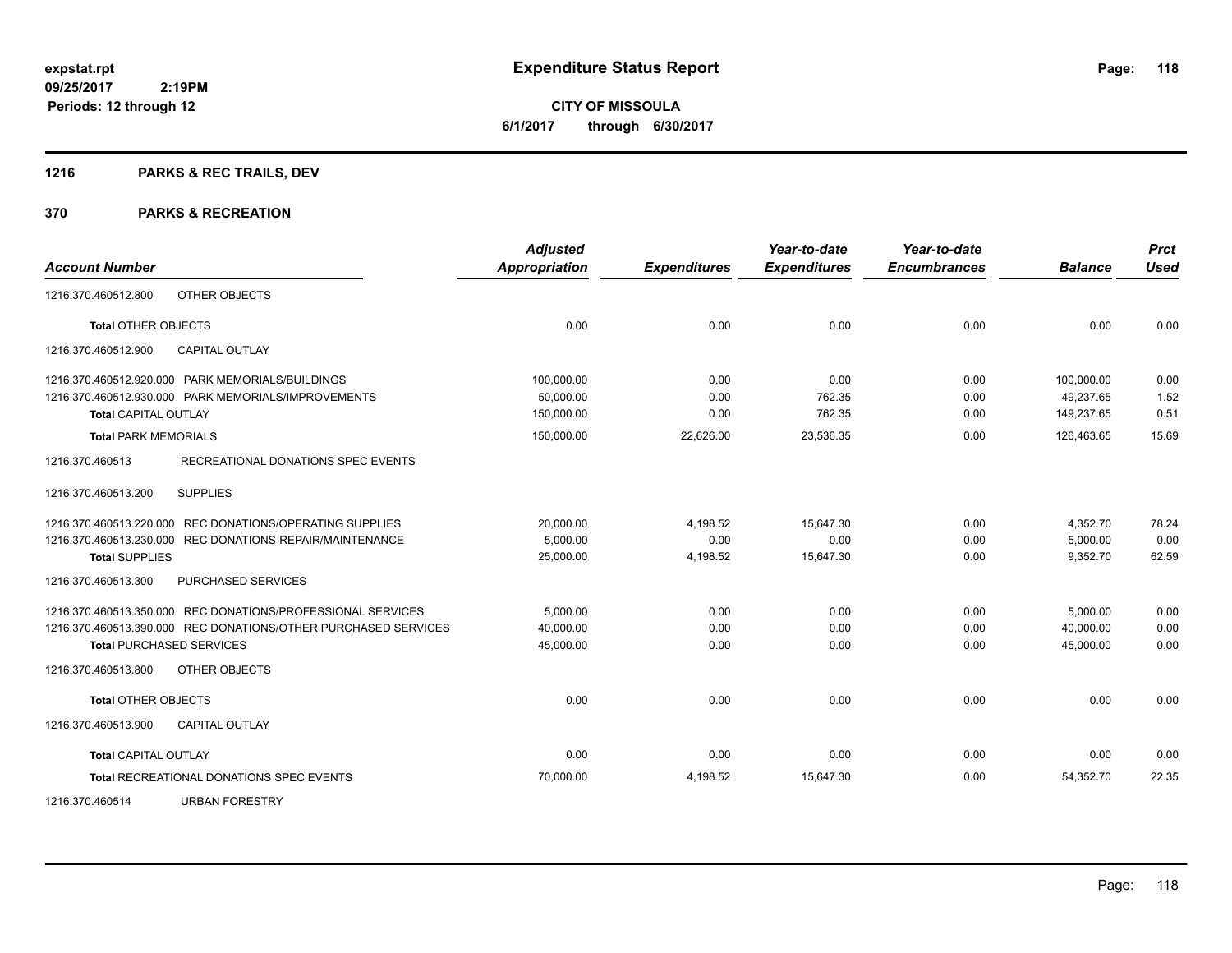## **1216 PARKS & REC TRAILS, DEV**

|                                      |                                                              | <b>Adjusted</b>      |                     | Year-to-date        | Year-to-date        |                | <b>Prct</b> |
|--------------------------------------|--------------------------------------------------------------|----------------------|---------------------|---------------------|---------------------|----------------|-------------|
| <b>Account Number</b>                |                                                              | <b>Appropriation</b> | <b>Expenditures</b> | <b>Expenditures</b> | <b>Encumbrances</b> | <b>Balance</b> | <b>Used</b> |
| 1216.370.460514.100                  | PERSONAL SERVICES                                            |                      |                     |                     |                     |                |             |
| <b>Total PERSONAL SERVICES</b>       |                                                              | 0.00                 | 0.00                | 0.00                | 0.00                | 0.00           | 0.00        |
| 1216.370.460514.200                  | <b>SUPPLIES</b>                                              |                      |                     |                     |                     |                |             |
|                                      | 1216.370.460514.220.000 URBAN FORESTRY/OPERATING SUPPLIES    | 10,000.00            | 0.00                | 324.66              | 0.00                | 9,675.34       | 3.25        |
|                                      | 1216.370.460514.220.081 OPERATING SUPPLIES                   | 0.00                 | 0.00                | 2,804.50            | 0.00                | $-2,804.50$    | 0.00        |
| 1216.370.460514.220.084              | <b>OPERATING SUPPLIES - MEMORIAL</b>                         | 0.00                 | 169.94              | 169.94              | 0.00                | $-169.94$      | 0.00        |
| 1216.370.460514.220.191              | OPERATING SUPPLIES                                           | 0.00                 | 0.00                | 331.50              | 0.00                | $-331.50$      | 0.00        |
| 1216.370.460514.230.000              | URBAN FORESTRY-REPAIR/MAINTENANCE                            | 5,000.00             | 0.00                | 0.00                | 0.00                | 5,000.00       | 0.00        |
|                                      | 1216.370.460514.230.084 REPAIR/MAINTENANCE-MEMORIAL          | 0.00                 | 0.00                | 130.00              | 0.00                | $-130.00$      | 0.00        |
| <b>Total SUPPLIES</b>                |                                                              | 15,000.00            | 169.94              | 3,760.60            | 0.00                | 11,239.40      | 25.07       |
| 1216.370.460514.300                  | PURCHASED SERVICES                                           |                      |                     |                     |                     |                |             |
|                                      | 1216.370.460514.350.000 URBAN FORESTRY/PROFESSIONAL SERVICES | 20,000.00            | 0.00                | 0.00                | 0.00                | 20,000.00      | 0.00        |
|                                      | 1216.370.460514.350.085 FOREST HEALTH GRANT                  | 20,000.00            | 0.00                | 0.00                | 0.00                | 20.000.00      | 0.00        |
| <b>Total PURCHASED SERVICES</b>      |                                                              | 40,000.00            | 0.00                | 0.00                | 0.00                | 40,000.00      | 0.00        |
| 1216.370.460514.900                  | <b>CAPITAL OUTLAY</b>                                        |                      |                     |                     |                     |                |             |
| 1216.370.460514.930.000 IMPROVEMENTS |                                                              | 20,000.00            | 0.00                | 0.00                | 0.00                | 20,000.00      | 0.00        |
|                                      | 1216.370.460514.940.000 MACHINERY & EQUIPMENT                | 0.00                 | 0.00                | 9,150.00            | 0.00                | $-9,150.00$    | 0.00        |
| <b>Total CAPITAL OUTLAY</b>          |                                                              | 20,000.00            | 0.00                | 9,150.00            | 0.00                | 10,850.00      | 45.75       |
| <b>Total URBAN FORESTRY</b>          |                                                              | 75,000.00            | 169.94              | 12,910.60           | 0.00                | 62,089.40      | 17.21       |
| 1216.370.460516                      | <b>PARK REVOLVING</b>                                        |                      |                     |                     |                     |                |             |
| 1216.370.460516.800                  | OTHER OBJECTS                                                |                      |                     |                     |                     |                |             |
| 1216.370.460516.845.000 CONTINGENCY  |                                                              | 25,000.00            | 0.00                | 0.00                | 0.00                | 25,000.00      | 0.00        |
| <b>Total PARK REVOLVING</b>          |                                                              | 25,000.00            | 0.00                | 0.00                | 0.00                | 25,000.00      | 0.00        |
| 1216.370.460517                      | OPEN SPACE PURCHASE & DONATIONS                              |                      |                     |                     |                     |                |             |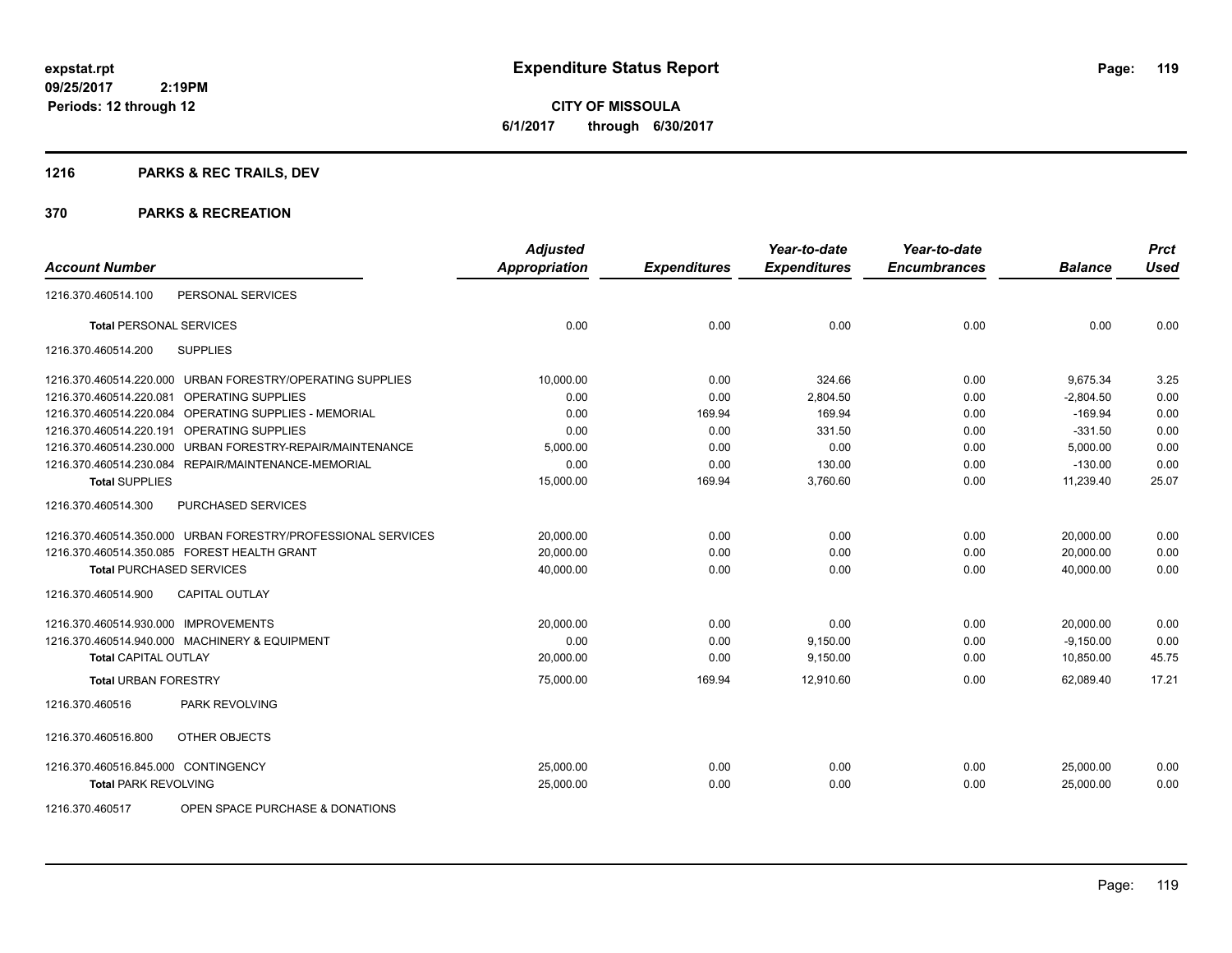## **1216 PARKS & REC TRAILS, DEV**

|                               |                                                  | <b>Adjusted</b> |                     | Year-to-date        | Year-to-date        |                | <b>Prct</b> |
|-------------------------------|--------------------------------------------------|-----------------|---------------------|---------------------|---------------------|----------------|-------------|
| <b>Account Number</b>         |                                                  | Appropriation   | <b>Expenditures</b> | <b>Expenditures</b> | <b>Encumbrances</b> | <b>Balance</b> | <b>Used</b> |
| 1216.370.460517.200           | <b>SUPPLIES</b>                                  |                 |                     |                     |                     |                |             |
|                               | 1216.370.460517.220.000 OPERATING SUPPLIES       | 0.00            | 1,705.93            | 1,705.93            | 0.00                | $-1,705.93$    | 0.00        |
| <b>Total SUPPLIES</b>         |                                                  | 0.00            | 1,705.93            | 1,705.93            | 0.00                | $-1,705.93$    | 0.00        |
| 1216.370.460517.300           | PURCHASED SERVICES                               |                 |                     |                     |                     |                |             |
|                               | 1216.370.460517.350.000 PROFESSIONAL SERVICES    | 0.00            | 1,455.20            | 1,455.20            | 0.00                | $-1,455.20$    | 0.00        |
|                               | 1216.370.460517.390.000 OTHER PURCHASED SERVICES | 10,000.00       | 0.00                | 0.00                | 0.00                | 10,000.00      | 0.00        |
|                               | <b>Total PURCHASED SERVICES</b>                  | 10,000.00       | 1,455.20            | 1,455.20            | 0.00                | 8,544.80       | 14.55       |
| 1216.370.460517.900           | CAPITAL OUTLAY                                   |                 |                     |                     |                     |                |             |
| <b>Total CAPITAL OUTLAY</b>   |                                                  | 0.00            | 0.00                | 0.00                | 0.00                | 0.00           | 0.00        |
|                               | Total OPEN SPACE PURCHASE & DONATIONS            | 10,000.00       | 3,161.13            | 3,161.13            | 0.00                | 6,838.87       | 31.61       |
| 1216.370.460518               | <b>SILVERS LAGOON</b>                            |                 |                     |                     |                     |                |             |
| 1216.370.460518.900           | <b>CAPITAL OUTLAY</b>                            |                 |                     |                     |                     |                |             |
| <b>Total SILVERS LAGOON</b>   |                                                  | 0.00            | 0.00                | 0.00                | 0.00                | 0.00           | 0.00        |
| 1216.370.460519               | <b>AQUATICS CAPITAL</b>                          |                 |                     |                     |                     |                |             |
| 1216.370.460519.200           | <b>SUPPLIES</b>                                  |                 |                     |                     |                     |                |             |
| <b>Total SUPPLIES</b>         |                                                  | 0.00            | 0.00                | 0.00                | 0.00                | 0.00           | 0.00        |
| 1216.370.460519.300           | PURCHASED SERVICES                               |                 |                     |                     |                     |                |             |
|                               | <b>Total PURCHASED SERVICES</b>                  | 0.00            | 0.00                | 0.00                | 0.00                | 0.00           | 0.00        |
| 1216.370.460519.900           | <b>CAPITAL OUTLAY</b>                            |                 |                     |                     |                     |                |             |
| <b>Total AQUATICS CAPITAL</b> |                                                  | 0.00            | 0.00                | 0.00                | 0.00                | 0.00           | 0.00        |
| 1216.370.460520               | *** Title Not Found ***                          |                 |                     |                     |                     |                |             |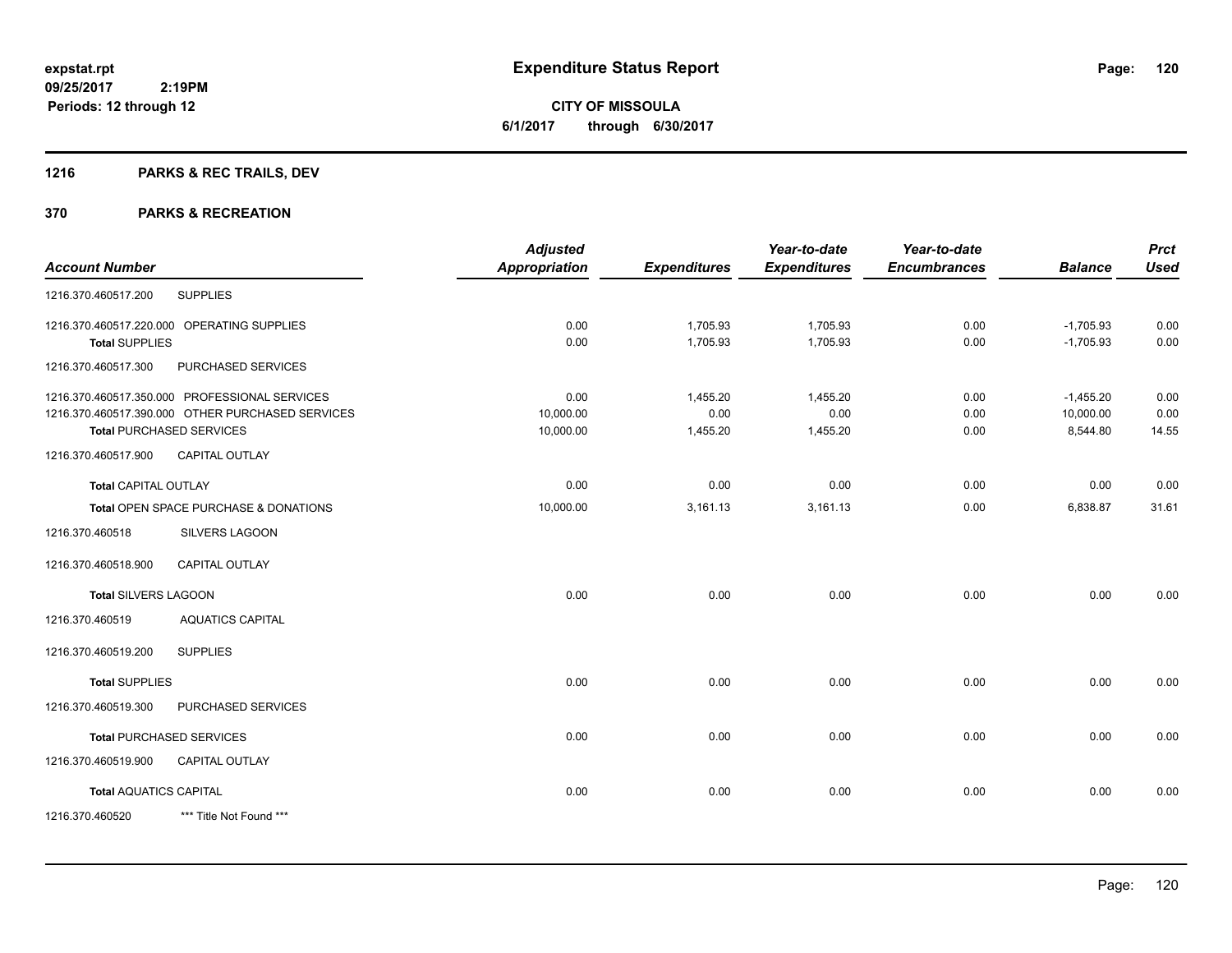**Periods: 12 through 12**

**CITY OF MISSOULA 6/1/2017 through 6/30/2017**

## **1216 PARKS & REC TRAILS, DEV**

 **2:19PM**

|                                  |                                                                 | <b>Adjusted</b> |                     | Year-to-date        | Year-to-date        |                | <b>Prct</b> |
|----------------------------------|-----------------------------------------------------------------|-----------------|---------------------|---------------------|---------------------|----------------|-------------|
| <b>Account Number</b>            |                                                                 | Appropriation   | <b>Expenditures</b> | <b>Expenditures</b> | <b>Encumbrances</b> | <b>Balance</b> | <b>Used</b> |
| 1216.370.460520.200              | <b>SUPPLIES</b>                                                 |                 |                     |                     |                     |                |             |
| <b>Total SUPPLIES</b>            |                                                                 | 0.00            | 0.00                | 0.00                | 0.00                | 0.00           | 0.00        |
| 1216.370.460520.300              | PURCHASED SERVICES                                              |                 |                     |                     |                     |                |             |
| <b>Total PURCHASED SERVICES</b>  |                                                                 | 0.00            | 0.00                | 0.00                | 0.00                | 0.00           | 0.00        |
| 1216.370.460520.900              | <b>CAPITAL OUTLAY</b>                                           |                 |                     |                     |                     |                |             |
| Total *** Title Not Found ***    |                                                                 | 0.00            | 0.00                | 0.00                | 0.00                | 0.00           | 0.00        |
| 1216.370.460521                  | <b>CONSERVATION LANDS DONATIONS</b>                             |                 |                     |                     |                     |                |             |
| 1216.370.460521.100              | PERSONAL SERVICES                                               |                 |                     |                     |                     |                |             |
|                                  | 1216.370.460521.110.000 CONSV LANDS MGMT GRANTS                 | 11.291.00       | 0.00                | 5.568.48            | 0.00                | 5.722.52       | 49.32       |
|                                  | 1216.370.460521.140.000 CONSERVATION LAND MGMT GRANT/EMP CONTRI | 1,909.00        | 0.00                | 784.76              | 0.00                | 1,124.24       | 41.11       |
|                                  | 1216.370.460521.141.000 STATE RETIREMENT CONTRIBUTIONS          | 0.00            | 0.00                | 5.57                | 0.00                | $-5.57$        | 0.00        |
| <b>Total PERSONAL SERVICES</b>   |                                                                 | 13,200.00       | 0.00                | 6,358.81            | 0.00                | 6,841.19       | 48.17       |
| 1216.370.460521.200              | <b>SUPPLIES</b>                                                 |                 |                     |                     |                     |                |             |
|                                  | 1216.370.460521.220.000 CONSVERVATION LANDS GRANT/OPER SUPPLIES | 10,000.00       | 0.00                | 0.00                | 0.00                | 10,000.00      | 0.00        |
|                                  | 1216.370.460521.220.086 OPERATING SUPPLIES~WEED PROGRAM         | 0.00            | 0.00                | 8,331.90            | 0.00                | $-8,331.90$    | 0.00        |
|                                  | 1216.370.460521.230.000 CONSERVATION LANDS MGMT GRANT           | 5.000.00        | 0.00                | 27.99               | 0.00                | 4.972.01       | 0.56        |
|                                  | 1216.370.460521.230.086 REPAIR/MAINTENANCE                      | 0.00            | 0.00                | 10,000.00           | 0.00                | $-10,000.00$   | 0.00        |
| <b>Total SUPPLIES</b>            |                                                                 | 15,000.00       | 0.00                | 18.359.89           | 0.00                | $-3.359.89$    | 122.40      |
| 1216.370.460521.300              | <b>PURCHASED SERVICES</b>                                       |                 |                     |                     |                     |                |             |
|                                  | 1216.370.460521.350.000 CONSERVATION LANDS                      | 9.700.00        | 0.00                | 0.00                | 0.00                | 9,700.00       | 0.00        |
|                                  | 1216.370.460521.350.086 PROFESSIONAL SERVICES~WEED PROGRAM      | 15,000.00       | 0.00                | 2,160.32            | 0.00                | 12,839.68      | 14.40       |
| 1216.370.460521.370.000 TRAVEL   |                                                                 | 150.00          | 0.00                | 0.00                | 0.00                | 150.00         | 0.00        |
| 1216.370.460521.380.000 TRAINING |                                                                 | 150.00          | 0.00                | 0.00                | 0.00                | 150.00         | 0.00        |
|                                  | <b>Total PURCHASED SERVICES</b>                                 | 25,000.00       | 0.00                | 2,160.32            | 0.00                | 22,839.68      | 8.64        |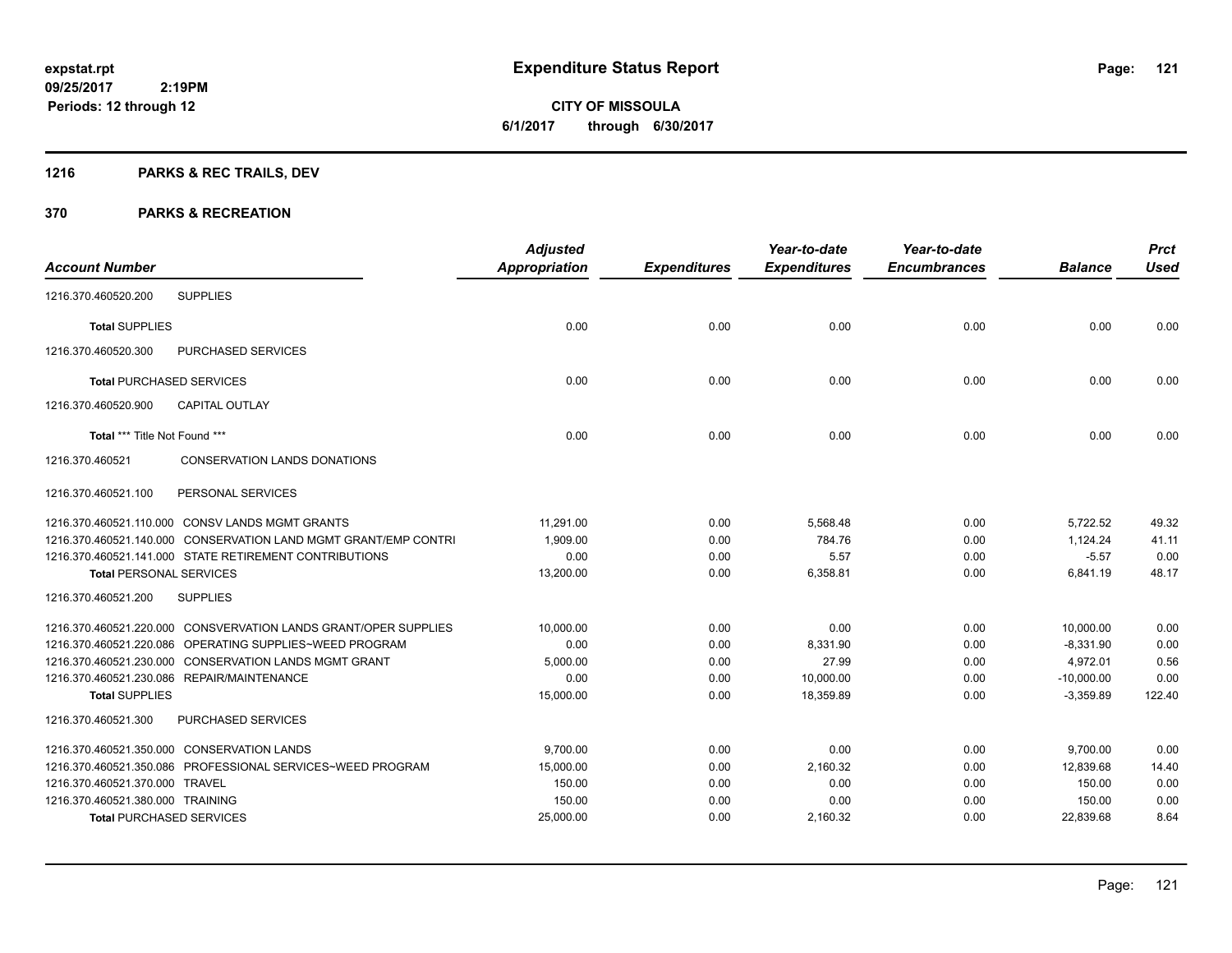## **1216 PARKS & REC TRAILS, DEV**

|                                                          | <b>Adjusted</b>      |                     | Year-to-date        | Year-to-date        |                | <b>Prct</b> |
|----------------------------------------------------------|----------------------|---------------------|---------------------|---------------------|----------------|-------------|
| <b>Account Number</b>                                    | <b>Appropriation</b> | <b>Expenditures</b> | <b>Expenditures</b> | <b>Encumbrances</b> | <b>Balance</b> | <b>Used</b> |
| CAPITAL OUTLAY<br>1216.370.460521.900                    |                      |                     |                     |                     |                |             |
| 1216.370.460521.930.000 IMPROVEMENTS                     | 6,800.00             | 0.00                | 0.00                | 0.00                | 6,800.00       | 0.00        |
| <b>Total CAPITAL OUTLAY</b>                              | 6,800.00             | 0.00                | 0.00                | 0.00                | 6,800.00       | 0.00        |
| Total CONSERVATION LANDS DONATIONS                       | 60,000.00            | 0.00                | 26,879.02           | 0.00                | 33,120.98      | 44.80       |
| 1216.370.460522<br>CONVERSATION LAND DONATIONS           |                      |                     |                     |                     |                |             |
| <b>SUPPLIES</b><br>1216.370.460522.200                   |                      |                     |                     |                     |                |             |
| 1216.370.460522.230.000 REPAIR/MAINTENANCE               | 10,000.00            | 0.00                | 0.00                | 0.00                | 10,000.00      | 0.00        |
| <b>Total SUPPLIES</b>                                    | 10,000.00            | 0.00                | 0.00                | 0.00                | 10.000.00      | 0.00        |
| 1216.370.460522.900<br><b>CAPITAL OUTLAY</b>             |                      |                     |                     |                     |                |             |
| 1216.370.460522.930.000 IMPROVEMENTS                     | 10,000.00            | 0.00                | 0.00                | 0.00                | 10,000.00      | 0.00        |
| <b>Total CAPITAL OUTLAY</b>                              | 10,000.00            | 0.00                | 0.00                | 0.00                | 10,000.00      | 0.00        |
| Total CONVERSATION LAND DONATIONS                        | 20,000.00            | 0.00                | 0.00                | 0.00                | 20,000.00      | 0.00        |
| <b>CONSERVATION LANDS MGMT GRANTS</b><br>1216.370.460523 |                      |                     |                     |                     |                |             |
| 1216.370.460523.100<br>PERSONAL SERVICES                 |                      |                     |                     |                     |                |             |
| <b>Total PERSONAL SERVICES</b>                           | 0.00                 | 0.00                | 0.00                | 0.00                | 0.00           | 0.00        |
| 1216.370.460523.300<br><b>PURCHASED SERVICES</b>         |                      |                     |                     |                     |                |             |
| <b>Total PURCHASED SERVICES</b>                          | 0.00                 | 0.00                | 0.00                | 0.00                | 0.00           | 0.00        |
| 1216.370.460523.900<br><b>CAPITAL OUTLAY</b>             |                      |                     |                     |                     |                |             |
| <b>Total CONSERVATION LANDS MGMT GRANTS</b>              | 0.00                 | 0.00                | 0.00                | 0.00                | 0.00           | 0.00        |
| 1216.370.460524<br>*** Title Not Found ***               |                      |                     |                     |                     |                |             |
| PERSONAL SERVICES<br>1216.370.460524.100                 |                      |                     |                     |                     |                |             |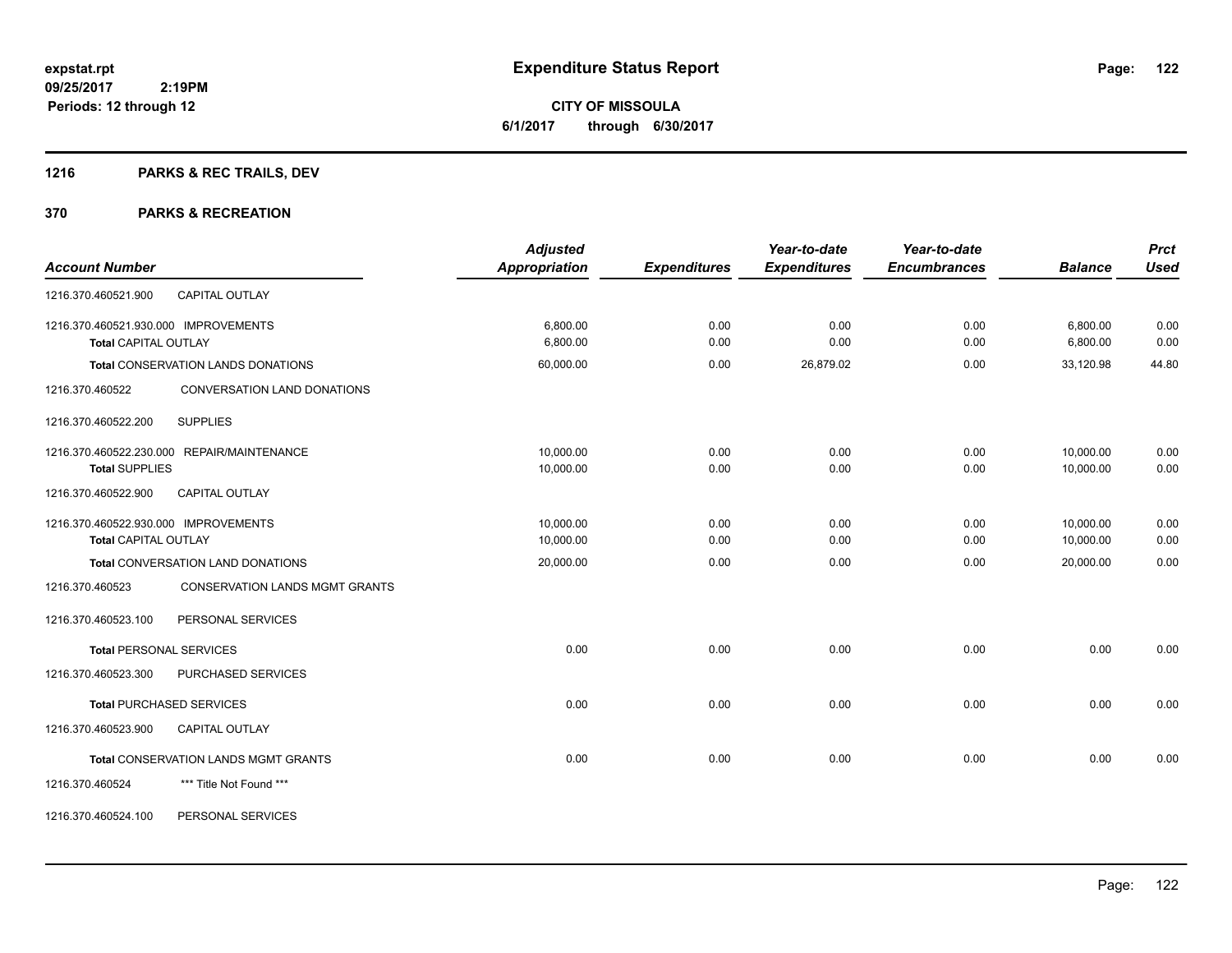**123**

**09/25/2017 2:19PM Periods: 12 through 12**

# **CITY OF MISSOULA 6/1/2017 through 6/30/2017**

## **1216 PARKS & REC TRAILS, DEV**

| <b>Account Number</b>          |                                          | <b>Adjusted</b><br><b>Appropriation</b> | <b>Expenditures</b> | Year-to-date<br><b>Expenditures</b> | Year-to-date<br><b>Encumbrances</b> | <b>Balance</b> | <b>Prct</b><br><b>Used</b> |
|--------------------------------|------------------------------------------|-----------------------------------------|---------------------|-------------------------------------|-------------------------------------|----------------|----------------------------|
| <b>Total PERSONAL SERVICES</b> |                                          | 0.00                                    | 0.00                | 0.00                                | 0.00                                | 0.00           | 0.00                       |
| 1216.370.460524.200            | <b>SUPPLIES</b>                          |                                         |                     |                                     |                                     |                |                            |
| <b>Total SUPPLIES</b>          |                                          | 0.00                                    | 0.00                | 0.00                                | 0.00                                | 0.00           | 0.00                       |
| 1216.370.460524.300            | PURCHASED SERVICES                       |                                         |                     |                                     |                                     |                |                            |
| Total *** Title Not Found ***  |                                          | 0.00                                    | 0.00                | 0.00                                | 0.00                                | 0.00           | 0.00                       |
| 1216.370.510110                | <b>MERCHANT SERVICES</b>                 |                                         |                     |                                     |                                     |                |                            |
| 1216.370.510110.500            | <b>FIXED CHARGES</b>                     |                                         |                     |                                     |                                     |                |                            |
|                                | <b>Total MERCHANT SERVICES</b>           | 0.00                                    | 0.00                | 0.00                                | 0.00                                | 0.00           | 0.00                       |
|                                | <b>Total PARKS &amp; REC TRAILS, DEV</b> | 836,000.00                              | 31,820.73           | 290,642.64                          | 0.00                                | 545,357.36     | 34.77                      |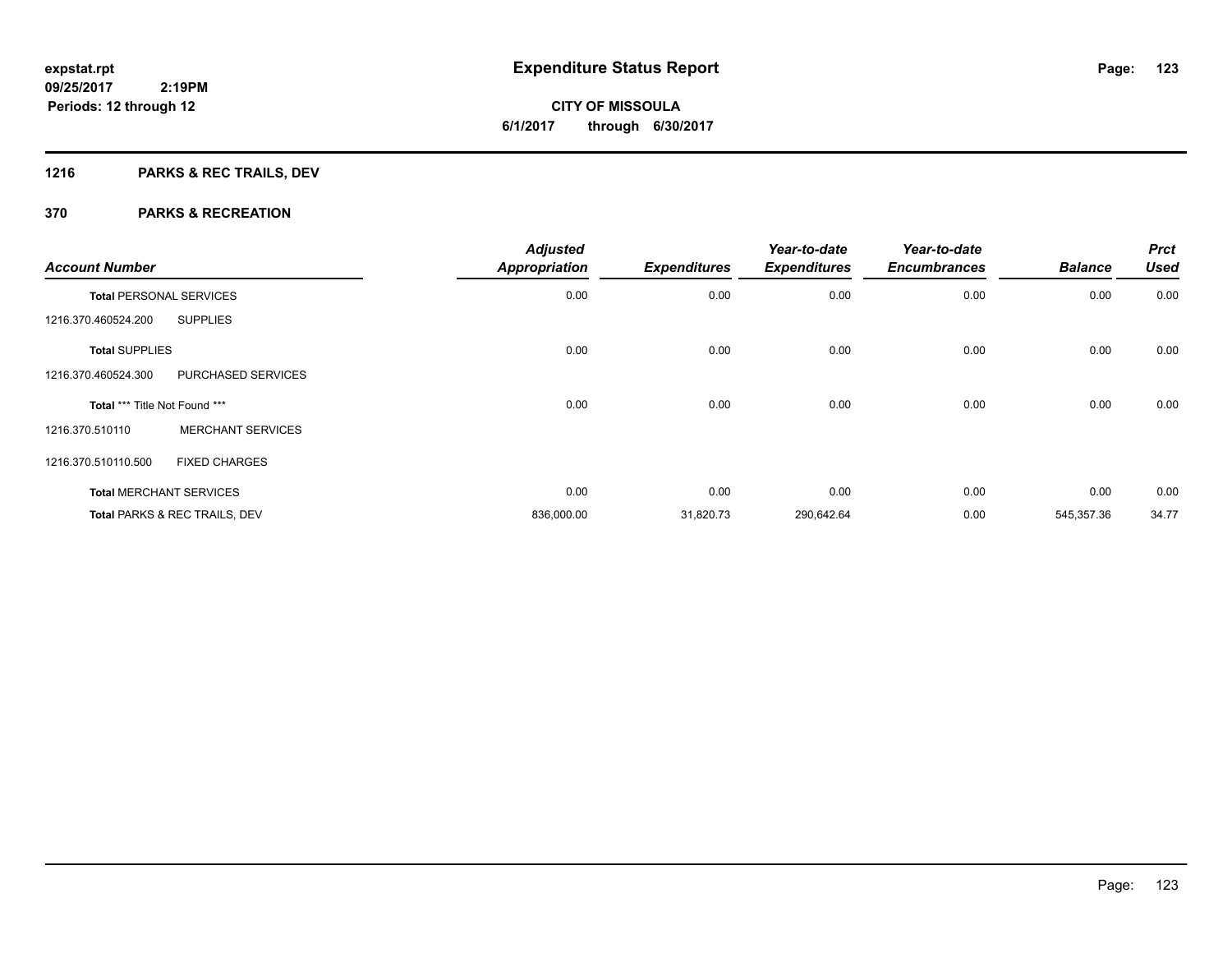**124**

**09/25/2017 2:19PM Periods: 12 through 12**

**CITY OF MISSOULA 6/1/2017 through 6/30/2017**

#### **1217 PARKS CITY LIFE GYM LEASE**

#### **370 PARKS & RECREATION**

|                                      |                                                         | <b>Adjusted</b>      |                     | Year-to-date        | Year-to-date        |                | <b>Prct</b> |
|--------------------------------------|---------------------------------------------------------|----------------------|---------------------|---------------------|---------------------|----------------|-------------|
| <b>Account Number</b>                |                                                         | <b>Appropriation</b> | <b>Expenditures</b> | <b>Expenditures</b> | <b>Encumbrances</b> | <b>Balance</b> | <b>Used</b> |
| 1217.370.460440                      | CITY LIFE GYM LEASE                                     |                      |                     |                     |                     |                |             |
| 1217.370.460440.100                  | PERSONAL SERVICES                                       |                      |                     |                     |                     |                |             |
|                                      | 1217.370.460440.110.000 SALARIES AND WAGES              | 12,000.00            | 15,903.04           | 15,903.04           | 0.00                | $-3,903.04$    | 132.53      |
| <b>Total PERSONAL SERVICES</b>       |                                                         | 12,000.00            | 15,903.04           | 15,903.04           | 0.00                | $-3,903.04$    | 132.53      |
| 1217.370.460440.200                  | <b>SUPPLIES</b>                                         |                      |                     |                     |                     |                |             |
|                                      | 1217.370.460440.220.000 OPERATING SUPPLIES              | 2,500.00             | 1,106.28            | 2,134.33            | 0.00                | 365.67         | 85.37       |
| 1217.370.460440.220.147              | OPERATING SUPPLIES                                      | 0.00                 | 0.00                | 123.35              | 0.00                | $-123.35$      | 0.00        |
|                                      | 1217.370.460440.230.000 REPAIR/MAINTENANCE              | 3,500.00             | 0.00                | 0.00                | 0.00                | 3,500.00       | 0.00        |
| <b>Total SUPPLIES</b>                |                                                         | 6,000.00             | 1,106.28            | 2,257.68            | 0.00                | 3,742.32       | 37.63       |
| 1217.370.460440.300                  | PURCHASED SERVICES                                      |                      |                     |                     |                     |                |             |
|                                      | 1217.370.460440.320.000 PRINTING & DUPLICATING          | 1,000.00             | 0.00                | 0.00                | 0.00                | 1,000.00       | 0.00        |
|                                      | 1217.370.460440.330.000 PUBLICITY, SUBSCRIPTIONS & DUES | 1,000.00             | 0.00                | 0.00                | 0.00                | 1,000.00       | 0.00        |
|                                      | 1217.370.460440.390.000 OTHER PURCHASED SERVICES        | 4,992.00             | 0.00                | 0.00                | 0.00                | 4,992.00       | 0.00        |
| <b>Total PURCHASED SERVICES</b>      |                                                         | 6,992.00             | 0.00                | 0.00                | 0.00                | 6,992.00       | 0.00        |
| 1217.370.460440.500                  | <b>FIXED CHARGES</b>                                    |                      |                     |                     |                     |                |             |
|                                      | 1217.370.460440.500.000 LEASE/FIXED CHARGES             | 24,000.00            | 2,000.00            | 24,000.00           | 0.00                | 0.00           | 100.00      |
| <b>Total FIXED CHARGES</b>           |                                                         | 24,000.00            | 2,000.00            | 24.000.00           | 0.00                | 0.00           | 100.00      |
| 1217.370.460440.900                  | <b>CAPITAL OUTLAY</b>                                   |                      |                     |                     |                     |                |             |
| 1217.370.460440.930.000 IMPROVEMENTS |                                                         | 0.00                 | 0.00                | 4,992.00            | 0.00                | $-4,992.00$    | 0.00        |
| <b>Total CAPITAL OUTLAY</b>          |                                                         | 0.00                 | 0.00                | 4,992.00            | 0.00                | $-4,992.00$    | 0.00        |
| Total CITY LIFE GYM LEASE            |                                                         | 48,992.00            | 19,009.32           | 47, 152. 72         | 0.00                | 1,839.28       | 96.25       |
| 1217.370.460471                      | <b>RECREATION ADULTS</b>                                |                      |                     |                     |                     |                |             |

1217.370.460471.200 SUPPLIES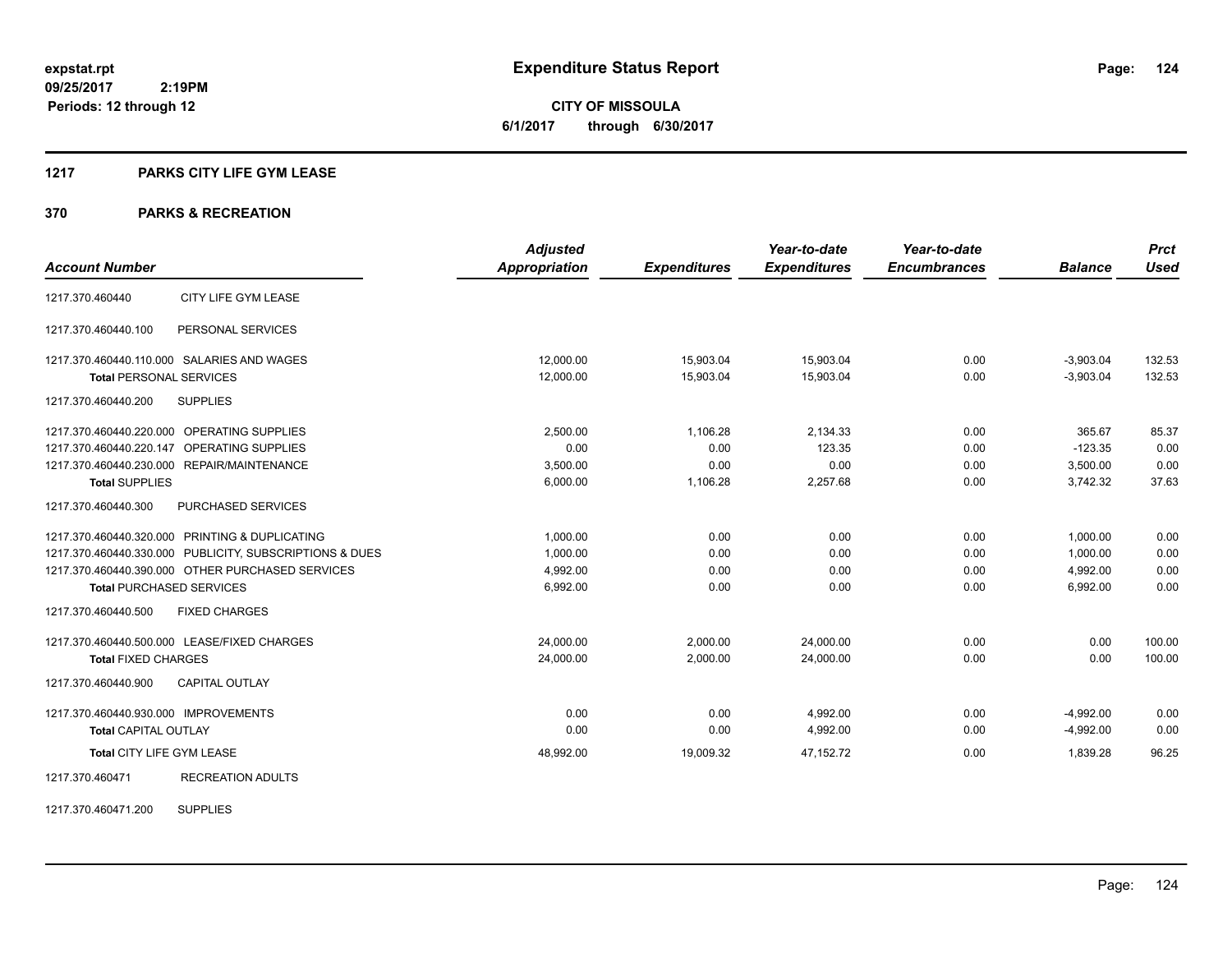**CITY OF MISSOULA 6/1/2017 through 6/30/2017**

### **1217 PARKS CITY LIFE GYM LEASE**

| <b>Account Number</b>          |                                        | <b>Adjusted</b><br><b>Appropriation</b> | <b>Expenditures</b> | Year-to-date<br><b>Expenditures</b> | Year-to-date<br><b>Encumbrances</b> | <b>Balance</b> | <b>Prct</b><br><b>Used</b> |
|--------------------------------|----------------------------------------|-----------------------------------------|---------------------|-------------------------------------|-------------------------------------|----------------|----------------------------|
| <b>Total RECREATION ADULTS</b> |                                        | 0.00                                    | 0.00                | 0.00                                | 0.00                                | 0.00           | 0.00                       |
| 1217.370.510110                | <b>MERCHANT SERVICES</b>               |                                         |                     |                                     |                                     |                |                            |
| 1217.370.510110.500            | <b>FIXED CHARGES</b>                   |                                         |                     |                                     |                                     |                |                            |
|                                | <b>Total MERCHANT SERVICES</b>         | 0.00                                    | 0.00                | 0.00                                | 0.00                                | 0.00           | 0.00                       |
|                                | <b>Total PARKS CITY LIFE GYM LEASE</b> | 48,992.00                               | 19,009.32           | 47,152.72                           | 0.00                                | 1,839.28       | 96.25                      |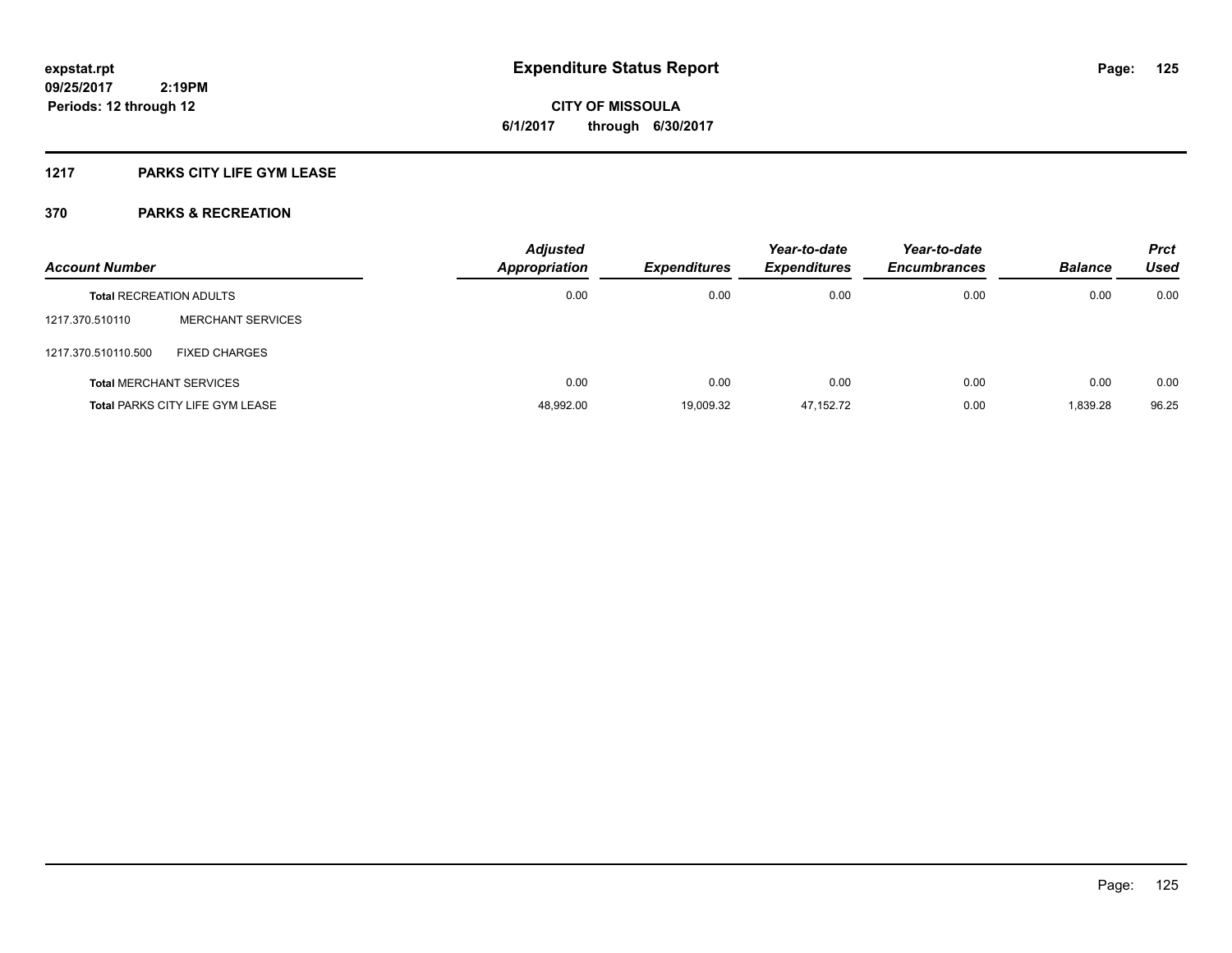**CITY OF MISSOULA 6/1/2017 through 6/30/2017**

#### **1218 ALL ABILITIES PLAYGROUND**

| <b>Account Number</b>    |                                 | <b>Adjusted</b><br><b>Appropriation</b> | <b>Expenditures</b> | Year-to-date<br><b>Expenditures</b> | Year-to-date<br><b>Encumbrances</b> | <b>Balance</b> | <b>Prct</b><br><b>Used</b> |
|--------------------------|---------------------------------|-----------------------------------------|---------------------|-------------------------------------|-------------------------------------|----------------|----------------------------|
| 1218.370.460444          | <b>PLAYGROUNDS</b>              |                                         |                     |                                     |                                     |                |                            |
| 1218.370.460444.300      | PURCHASED SERVICES              |                                         |                     |                                     |                                     |                |                            |
|                          | <b>Total PURCHASED SERVICES</b> | 0.00                                    | 0.00                | 0.00                                | 0.00                                | 0.00           | 0.00                       |
| 1218.370.460444.900      | <b>CAPITAL OUTLAY</b>           |                                         |                     |                                     |                                     |                |                            |
| <b>Total PLAYGROUNDS</b> |                                 | 0.00                                    | 0.00                | 0.00                                | 0.00                                | 0.00           | 0.00                       |
| 1218.370.510110          | <b>MERCHANT SERVICES</b>        |                                         |                     |                                     |                                     |                |                            |
| 1218.370.510110.500      | <b>FIXED CHARGES</b>            |                                         |                     |                                     |                                     |                |                            |
|                          | <b>Total MERCHANT SERVICES</b>  | 0.00                                    | 0.00                | 0.00                                | 0.00                                | 0.00           | 0.00                       |
|                          | Total ALL ABILITIES PLAYGROUND  | 0.00                                    | 0.00                | 0.00                                | 0.00                                | 0.00           | 0.00                       |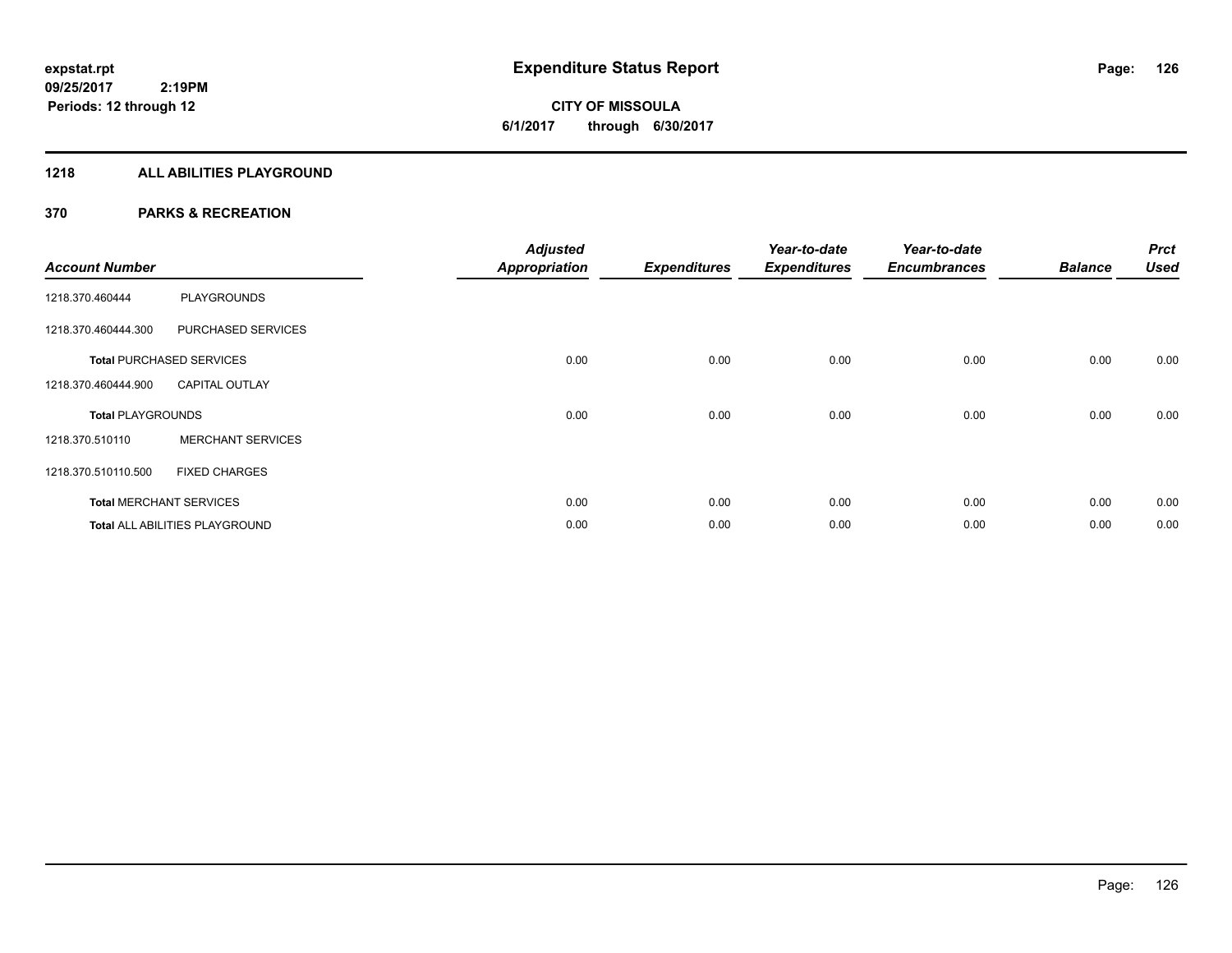#### **1219 FT MISSOULA REGIONAL PARK**

| <b>Account Number</b>                                  | <b>Adjusted</b>      |                     | Year-to-date        | Year-to-date<br><b>Encumbrances</b> | <b>Balance</b> | <b>Prct</b><br><b>Used</b> |
|--------------------------------------------------------|----------------------|---------------------|---------------------|-------------------------------------|----------------|----------------------------|
|                                                        | <b>Appropriation</b> | <b>Expenditures</b> | <b>Expenditures</b> |                                     |                |                            |
| <b>CONSTRUCTION</b><br>1219.370.460401                 |                      |                     |                     |                                     |                |                            |
| 1219.370.460401.100<br>PERSONAL SERVICES               |                      |                     |                     |                                     |                |                            |
| 1219.370.460401.110.000 SALARIES AND WAGES             | 18,630.00            | 6.671.38            | 35.478.44           | 0.00                                | $-16,848.44$   | 190.44                     |
| 1219.370.460401.140.000 EMPLOYER CONTRIBUTIONS         | 4,620.00             | 1,344.26            | 4,826.88            | 0.00                                | $-206.88$      | 104.48                     |
| 1219.370.460401.141.000 STATE RETIREMENT CONTRIBUTIONS | 0.00                 | 0.00                | 93.26               | 0.00                                | $-93.26$       | 0.00                       |
| <b>Total PERSONAL SERVICES</b>                         | 23,250.00            | 8,015.64            | 40,398.58           | 0.00                                | $-17.148.58$   | 173.76                     |
| 1219.370.460401.200<br><b>SUPPLIES</b>                 |                      |                     |                     |                                     |                |                            |
| OPERATING SUPPLIES<br>1219.370.460401.220.000          | 1.100.00             | 0.00                | 504.43              | 0.00                                | 595.57         | 45.86                      |
| 1219.370.460401.231.000<br><b>GASOLINE</b>             | 1,012.00             | 0.00                | 0.00                | 0.00                                | 1.012.00       | 0.00                       |
| <b>Total SUPPLIES</b>                                  | 2,112.00             | 0.00                | 504.43              | 0.00                                | 1,607.57       | 23.88                      |
| PURCHASED SERVICES<br>1219.370.460401.300              |                      |                     |                     |                                     |                |                            |
| 1219.370.460401.344.000 TELEPHONE SERVICE              | 400.00               | 99.14               | 620.59              | 0.00                                | $-220.59$      | 155.15                     |
| 1219.370.460401.350.000 PROFESSIONAL SERVICES          | 1,500.00             | 0.00                | 0.00                | 0.00                                | 1,500.00       | 0.00                       |
| <b>Total PURCHASED SERVICES</b>                        | 1,900.00             | 99.14               | 620.59              | 0.00                                | 1,279.41       | 32.66                      |
| <b>CAPITAL OUTLAY</b><br>1219.370.460401.900           |                      |                     |                     |                                     |                |                            |
| 1219.370.460401.930.000 IMPROVEMENTS                   | 0.00                 | 4,104.63            | 340,114.72          | 0.00                                | $-340.114.72$  | 0.00                       |
| 1219.370.460401.940.000 MACHINERY & EQUIPMENT          | 0.00                 | 0.00                | 208,809.20          | 0.00                                | $-208,809.20$  | 0.00                       |
| <b>Total CAPITAL OUTLAY</b>                            | 0.00                 | 4,104.63            | 548,923.92          | 0.00                                | $-548,923.92$  | 0.00                       |
| <b>Total CONSTRUCTION</b>                              | 27,262.00            | 12,219.41           | 590,447.52          | 0.00                                | $-563, 185.52$ | 2,165.83                   |
| <b>RECREATION</b><br>1219.370.460441                   |                      |                     |                     |                                     |                |                            |
| PERSONAL SERVICES<br>1219.370.460441.100               |                      |                     |                     |                                     |                |                            |
| 1219.370.460441.110.000 SALARIES AND WAGES             | 80.844.00            | 13.929.27           | 59.663.77           | 0.00                                | 21.180.23      | 73.80                      |
| <b>OVERTIME</b><br>1219.370.460441.120.000             | 0.00                 | 0.00                | 83.00               | 0.00                                | $-83.00$       | 0.00                       |
| 1219.370.460441.140.000 EMPLOYER CONTRIBUTIONS         | 29,621.00            | 5,683.05            | 28,230.72           | 0.00                                | 1,390.28       | 95.31                      |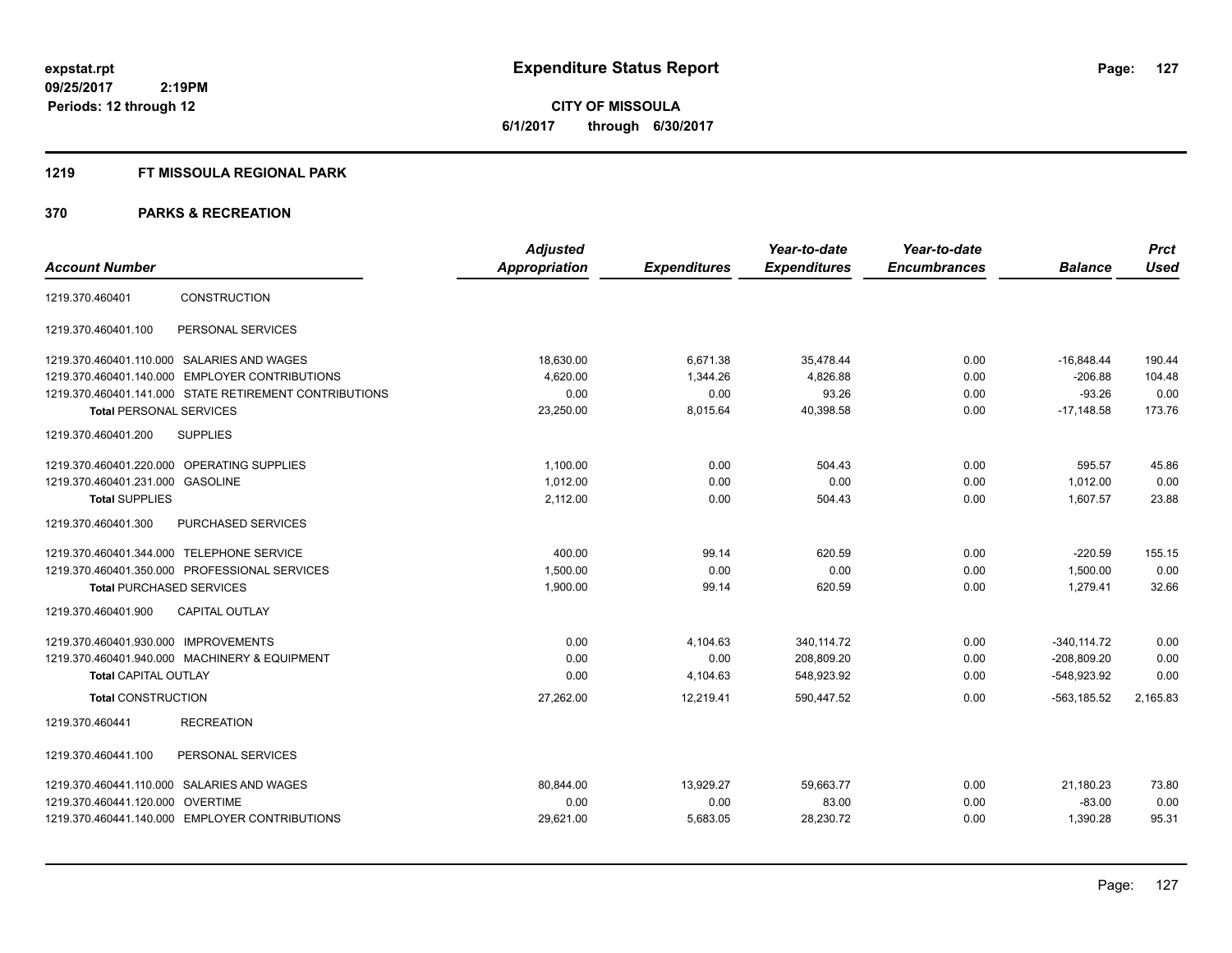#### **1219 FT MISSOULA REGIONAL PARK**

| <b>Account Number</b>                                   | <b>Adjusted</b><br>Appropriation | <b>Expenditures</b> | Year-to-date<br><b>Expenditures</b> | Year-to-date<br><b>Encumbrances</b> | <b>Balance</b> | <b>Prct</b><br><b>Used</b> |
|---------------------------------------------------------|----------------------------------|---------------------|-------------------------------------|-------------------------------------|----------------|----------------------------|
| <b>Total PERSONAL SERVICES</b>                          | 110,465.00                       | 19,612.32           | 87,977.49                           | 0.00                                | 22,487.51      | 79.64                      |
| 1219.370.460441.200<br><b>SUPPLIES</b>                  |                                  |                     |                                     |                                     |                |                            |
| 1219.370.460441.220.000 OPERATING SUPPLIES              | 2,000.00                         | 1,143.24            | 8,037.52                            | 0.00                                | $-6,037.52$    | 401.88                     |
| <b>Total SUPPLIES</b>                                   | 2,000.00                         | 1,143.24            | 8,037.52                            | 0.00                                | $-6,037.52$    | 401.88                     |
| 1219.370.460441.300<br>PURCHASED SERVICES               |                                  |                     |                                     |                                     |                |                            |
| 1219.370.460441.310.000 COMMUNICATIONS                  | 2,000.00                         | 0.00                | 0.00                                | 0.00                                | 2,000.00       | 0.00                       |
| 1219.370.460441.320.000 PRINTING & DUPLICATING          | 2.000.00                         | 114.00              | 152.00                              | 0.00                                | 1,848.00       | 7.60                       |
| 1219.370.460441.330.000 PUBLICITY, SUBSCRIPTIONS & DUES | 5,000.00                         | 1,937.93            | 2,719.86                            | 0.00                                | 2,280.14       | 54.40                      |
| 1219.370.460441.340.000 SEWER                           | 500.00                           | 0.00                | 0.00                                | 0.00                                | 500.00         | 0.00                       |
| 1219.370.460441.341.000 ELECTRICITY & NATURAL GAS       | 5,000.00                         | 0.00                | 0.00                                | 0.00                                | 5,000.00       | 0.00                       |
| 1219.370.460441.343.000 WATER CHARGES                   | 1,350.00                         | 0.00                | 0.00                                | 0.00                                | 1,350.00       | 0.00                       |
| 1219.370.460441.344.000 TELEPHONE SERVICE               | 1.000.00                         | 0.00                | 0.00                                | 0.00                                | 1.000.00       | 0.00                       |
| 1219.370.460441.345.000 GARBAGE                         | 0.00                             | 55.60               | 208.74                              | 0.00                                | $-208.74$      | 0.00                       |
| 1219.370.460441.350.000 PROFESSIONAL SERVICES           | 0.00                             | 158.00              | 2,340.00                            | 0.00                                | $-2,340.00$    | 0.00                       |
| 1219.370.460441.370.000 TRAVEL                          | 1,000.00                         | 0.00                | 0.00                                | 0.00                                | 1,000.00       | 0.00                       |
| 1219.370.460441.380.000 TRAINING                        | 1,500.00                         | 0.00                | 0.00                                | 0.00                                | 1,500.00       | 0.00                       |
| <b>Total PURCHASED SERVICES</b>                         | 19,350.00                        | 2,265.53            | 5,420.60                            | 0.00                                | 13,929.40      | 28.01                      |
| <b>Total RECREATION</b>                                 | 131,815.00                       | 23,021.09           | 101,435.61                          | 0.00                                | 30,379.39      | 76.95                      |
| <b>PLAYGROUNDS</b><br>1219.370.460444                   |                                  |                     |                                     |                                     |                |                            |
| <b>SUPPLIES</b><br>1219.370.460444.200                  |                                  |                     |                                     |                                     |                |                            |
| 1219.370.460444.220.000 OPERATING SUPPLIES              | 0.00                             | 23.58               | 23.58                               | 0.00                                | $-23.58$       | 0.00                       |
| <b>Total SUPPLIES</b>                                   | 0.00                             | 23.58               | 23.58                               | 0.00                                | $-23.58$       | 0.00                       |
| PURCHASED SERVICES<br>1219.370.460444.300               |                                  |                     |                                     |                                     |                |                            |
| <b>Total PURCHASED SERVICES</b>                         | 0.00                             | 0.00                | 0.00                                | 0.00                                | 0.00           | 0.00                       |
| <b>CAPITAL OUTLAY</b><br>1219.370.460444.900            |                                  |                     |                                     |                                     |                |                            |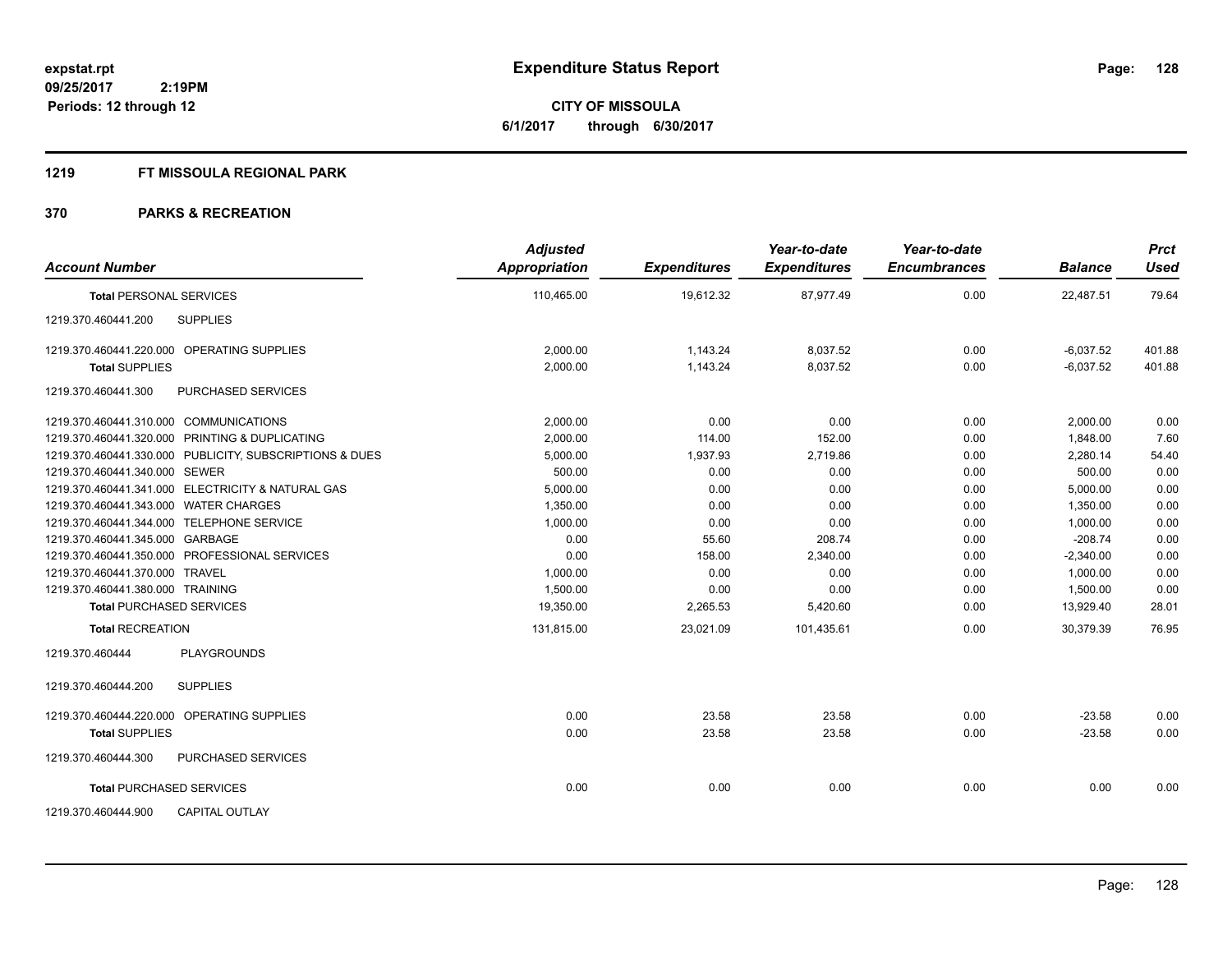#### **1219 FT MISSOULA REGIONAL PARK**

| <b>Account Number</b>                 |                                                   | <b>Adjusted</b><br><b>Appropriation</b> | <b>Expenditures</b> | Year-to-date<br><b>Expenditures</b> | Year-to-date<br><b>Encumbrances</b> | <b>Balance</b> | <b>Prct</b><br><b>Used</b> |
|---------------------------------------|---------------------------------------------------|-----------------------------------------|---------------------|-------------------------------------|-------------------------------------|----------------|----------------------------|
| <b>Total CAPITAL OUTLAY</b>           |                                                   | 0.00                                    | 0.00                | 0.00                                | 0.00                                | 0.00           | 0.00                       |
| <b>Total PLAYGROUNDS</b>              |                                                   | 0.00                                    | 23.58               | 23.58                               | 0.00                                | $-23.58$       | 0.00                       |
| 1219.370.460501                       | PARK MAINTENANCE ROUTINE                          |                                         |                     |                                     |                                     |                |                            |
| 1219.370.460501.100                   | PERSONAL SERVICES                                 |                                         |                     |                                     |                                     |                |                            |
|                                       | 1219.370.460501.110.000 SALARIES AND WAGES        | 57,430.00                               | 13,578.45           | 37,881.64                           | 0.00                                | 19,548.36      | 65.96                      |
| 1219.370.460501.120.000 OVERTIME      |                                                   | 0.00                                    | 16.68               | 227.50                              | 0.00                                | $-227.50$      | 0.00                       |
|                                       | 1219.370.460501.140.000 EMPLOYER CONTRIBUTIONS    | 26,685.00                               | 3,720.57            | 15,414.11                           | 0.00                                | 11,270.89      | 57.76                      |
| <b>Total PERSONAL SERVICES</b>        |                                                   | 84,115.00                               | 17,315.70           | 53,523.25                           | 0.00                                | 30,591.75      | 63.63                      |
| 1219.370.460501.200                   | <b>SUPPLIES</b>                                   |                                         |                     |                                     |                                     |                |                            |
|                                       | 1219.370.460501.220.000 OPERATING SUPPLIES        | 64,150.00                               | 8,974.92            | 18,493.46                           | 0.00                                | 45,656.54      | 28.83                      |
|                                       | 1219.370.460501.230.000 REPAIR/MAINTENANCE        | 11,373.00                               | 409.78              | 2,210.85                            | 0.00                                | 9.162.15       | 19.44                      |
| 1219.370.460501.231.000 GASOLINE      |                                                   | 0.00                                    | 843.46              | 1,132.46                            | 0.00                                | $-1,132.46$    | 0.00                       |
| <b>Total SUPPLIES</b>                 |                                                   | 75,523.00                               | 10,228.16           | 21,836.77                           | 0.00                                | 53,686.23      | 28.91                      |
| 1219.370.460501.300                   | PURCHASED SERVICES                                |                                         |                     |                                     |                                     |                |                            |
|                                       | 1219.370.460501.341.000 ELECTRICITY & NATURAL GAS | 21,431.00                               | 2,146.68            | 2,321.68                            | 0.00                                | 19,109.32      | 10.83                      |
| 1219.370.460501.343.000 WATER CHARGES |                                                   | 0.00                                    | 285.05              | 285.05                              | 0.00                                | $-285.05$      | 0.00                       |
| 1219.370.460501.345.000 GARBAGE       |                                                   | 0.00                                    | 1,307.91            | 1,820.71                            | 0.00                                | $-1,820.71$    | 0.00                       |
|                                       | 1219.370.460501.350.000 PROFESSIONAL SERVICES     | 19,058.00                               | 2,482.10            | 2,632.10                            | 0.00                                | 16,425.90      | 13.81                      |
|                                       | 1219.370.460501.360.000 REPAIR & MAINTENANCE      | 0.00                                    | 5,432.19            | 5,432.19                            | 0.00                                | $-5,432.19$    | 0.00                       |
| <b>Total PURCHASED SERVICES</b>       |                                                   | 40,489.00                               | 11,653.93           | 12,491.73                           | 0.00                                | 27.997.27      | 30.85                      |
|                                       | Total PARK MAINTENANCE ROUTINE                    | 200,127.00                              | 39,197.79           | 87,851.75                           | 0.00                                | 112,275.25     | 43.90                      |
| 1219.370.510110                       | <b>MERCHANT SERVICES</b>                          |                                         |                     |                                     |                                     |                |                            |
| 1219.370.510110.500                   | <b>FIXED CHARGES</b>                              |                                         |                     |                                     |                                     |                |                            |
| <b>Total MERCHANT SERVICES</b>        |                                                   | 0.00                                    | 0.00                | 0.00                                | 0.00                                | 0.00           | 0.00                       |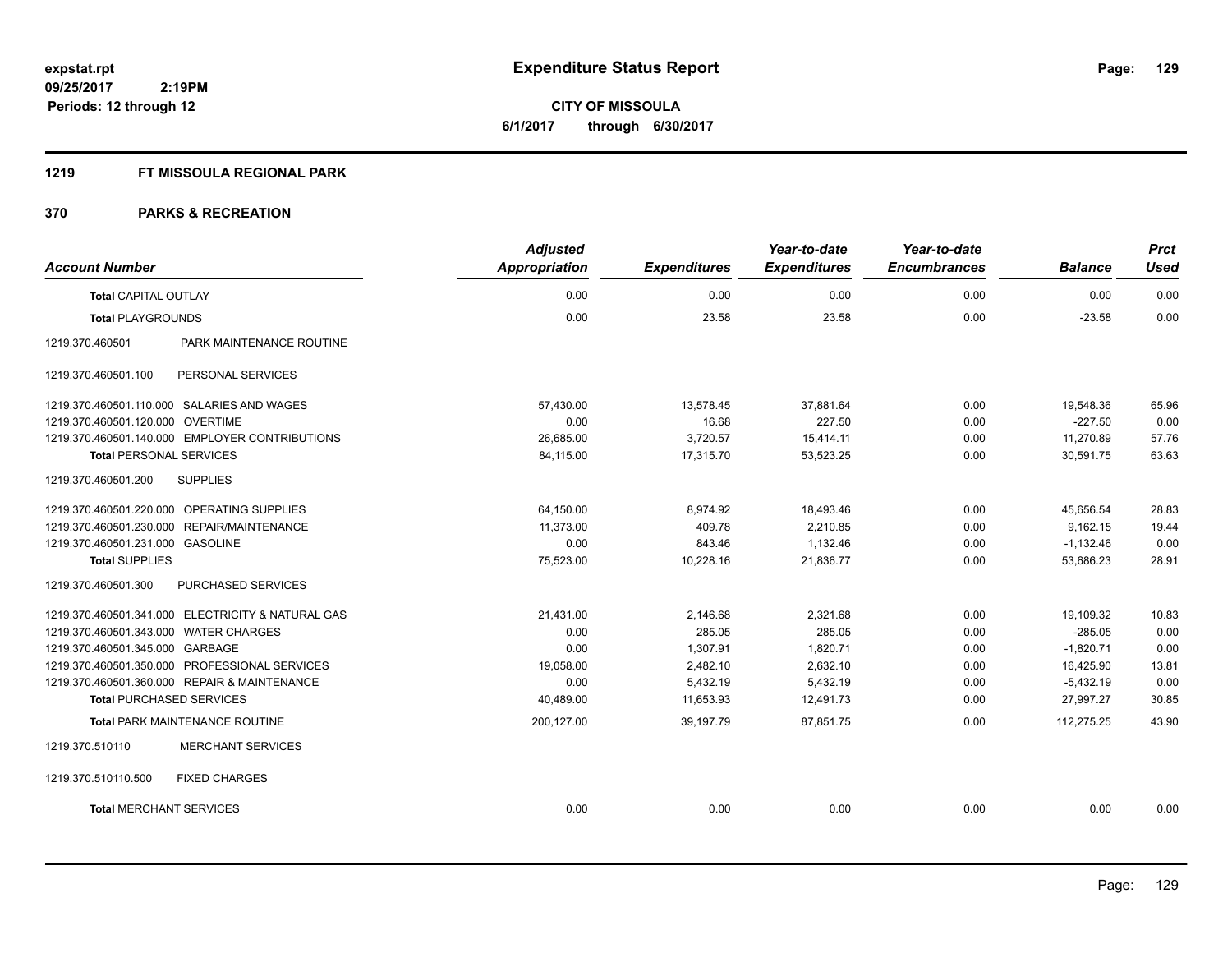# **CITY OF MISSOULA 6/1/2017 through 6/30/2017**

### **1219 FT MISSOULA REGIONAL PARK**

| <b>Account Number</b>                |                                        | <b>Adjusted</b><br><b>Appropriation</b> | <b>Expenditures</b> | Year-to-date<br><b>Expenditures</b> | Year-to-date<br><b>Encumbrances</b> | <b>Balance</b> | <b>Prct</b><br>Used |
|--------------------------------------|----------------------------------------|-----------------------------------------|---------------------|-------------------------------------|-------------------------------------|----------------|---------------------|
| 1219.370.640444                      | *** Title Not Found ***                |                                         |                     |                                     |                                     |                |                     |
| 1219.370.640444.200                  | <b>SUPPLIES</b>                        |                                         |                     |                                     |                                     |                |                     |
| <b>Total *** Title Not Found ***</b> |                                        | 0.00                                    | 0.00                | 0.00                                | 0.00                                | 0.00           | 0.00                |
|                                      | <b>Total FT MISSOULA REGIONAL PARK</b> | 359,204.00                              | 74,461.87           | 779.758.46                          | 0.00                                | -420.554.46    | 217.08              |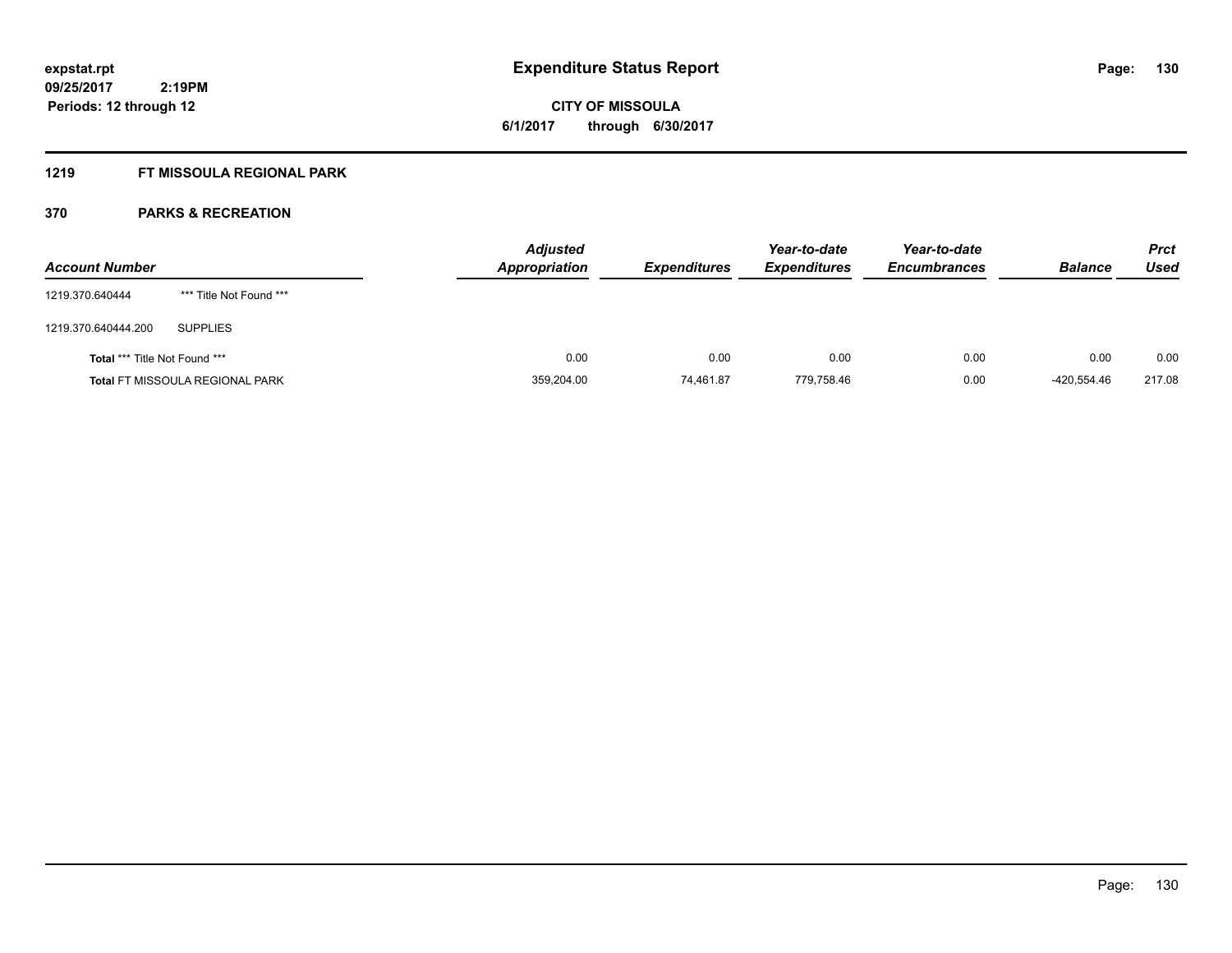**CITY OF MISSOULA 6/1/2017 through 6/30/2017**

#### **1241 CREMAIN WALL & CEMETERY DONATIONS FUND**

**340 CEMETERY**

| <b>Account Number</b>                              |                                              | <b>Adjusted</b><br><b>Appropriation</b> | <b>Expenditures</b> | Year-to-date<br><b>Expenditures</b> | Year-to-date<br><b>Encumbrances</b> | <b>Balance</b>       | <b>Prct</b><br><b>Used</b> |
|----------------------------------------------------|----------------------------------------------|-----------------------------------------|---------------------|-------------------------------------|-------------------------------------|----------------------|----------------------------|
| 1241.340.430920                                    | <b>FACILITIES</b>                            |                                         |                     |                                     |                                     |                      |                            |
| 1241.340.430920.900                                | <b>CAPITAL OUTLAY</b>                        |                                         |                     |                                     |                                     |                      |                            |
| 1241.340.430920.930.000<br><b>Total FACILITIES</b> | <b>IMPROVEMENTS</b>                          | 2,500.00<br>2,500.00                    | 0.00<br>0.00        | 0.00<br>0.00                        | 0.00<br>0.00                        | 2,500.00<br>2,500.00 | 0.00<br>0.00               |
| 1241.340.430921                                    | <b>CEMETERY MEMORIAL</b>                     |                                         |                     |                                     |                                     |                      |                            |
| 1241.340.430921.900                                | <b>CAPITAL OUTLAY</b>                        |                                         |                     |                                     |                                     |                      |                            |
| <b>Total CEMETERY MEMORIAL</b>                     |                                              | 0.00                                    | 0.00                | 0.00                                | 0.00                                | 0.00                 | 0.00                       |
| 1241.340.430930                                    | <b>GROUNDS MAINTENANCE</b>                   |                                         |                     |                                     |                                     |                      |                            |
| 1241.340.430930.900                                | <b>CAPITAL OUTLAY</b>                        |                                         |                     |                                     |                                     |                      |                            |
| 1241.340.430930.930.000 IMPROVEMENTS               |                                              | 0.00                                    | 74,185.00           | 75,346.00                           | 0.00                                | $-75.346.00$         | 0.00                       |
|                                                    | <b>Total GROUNDS MAINTENANCE</b>             | 0.00                                    | 74,185.00           | 75,346.00                           | 0.00                                | $-75,346.00$         | 0.00                       |
| 1241.340.510110                                    | <b>MERCHANT SERVICES</b>                     |                                         |                     |                                     |                                     |                      |                            |
| 1241.340.510110.500                                | <b>FIXED CHARGES</b>                         |                                         |                     |                                     |                                     |                      |                            |
| <b>Total MERCHANT SERVICES</b>                     |                                              | 0.00                                    | 0.00                | 0.00                                | 0.00                                | 0.00                 | 0.00                       |
|                                                    | Total CREMAIN WALL & CEMETERY DONATIONS FUND | 2,500.00                                | 74,185.00           | 75,346.00                           | 0.00                                | $-72,846.00$         | 3,013.84                   |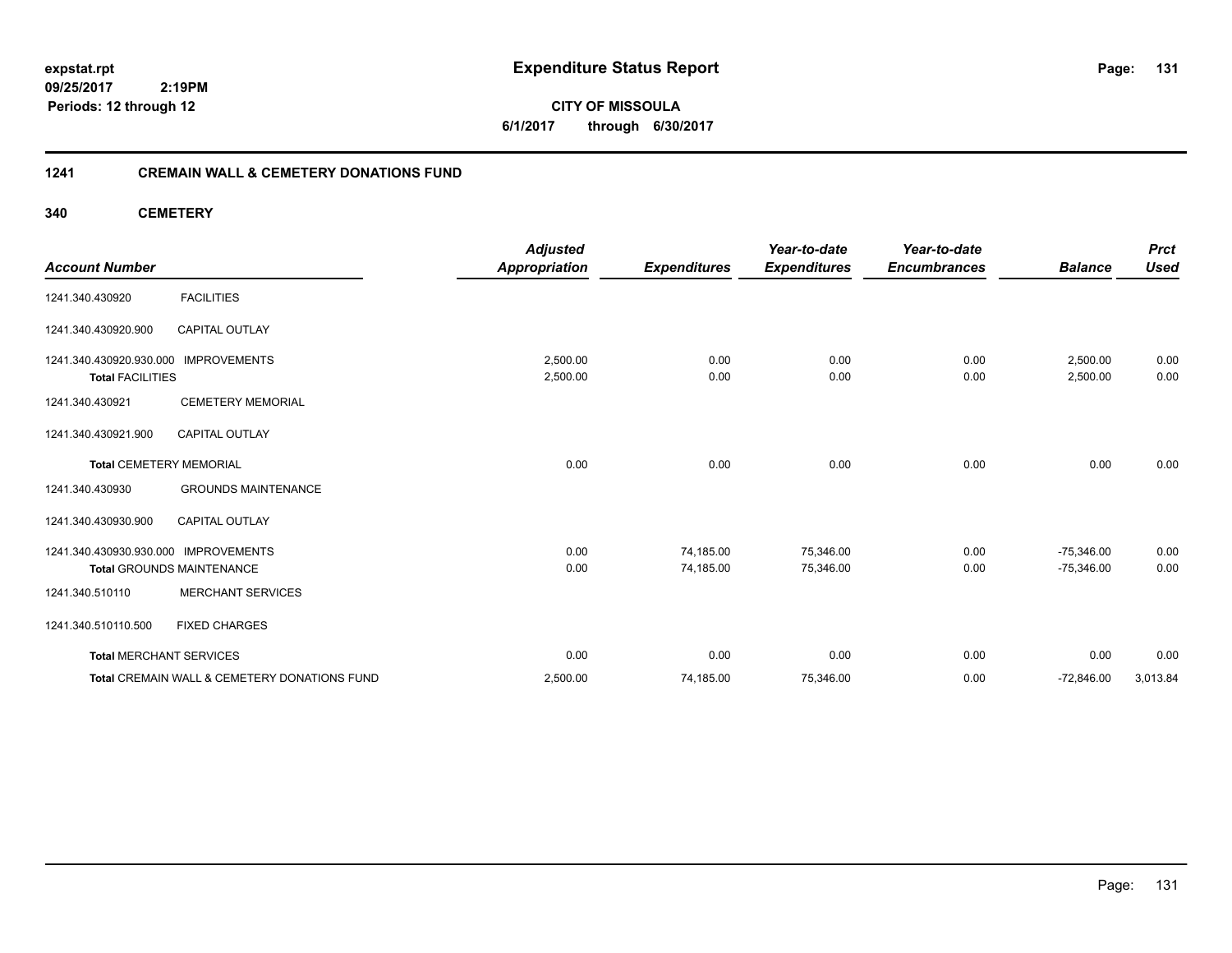**CITY OF MISSOULA 6/1/2017 through 6/30/2017**

#### **1242 CEMETERY CARE FUND**

#### **340 CEMETERY**

| <b>Account Number</b>                                                                                 | <b>Adjusted</b><br><b>Appropriation</b> | <b>Expenditures</b>  | Year-to-date<br><b>Expenditures</b> | Year-to-date<br><b>Encumbrances</b> | <b>Balance</b>                          | <b>Prct</b><br><b>Used</b> |
|-------------------------------------------------------------------------------------------------------|-----------------------------------------|----------------------|-------------------------------------|-------------------------------------|-----------------------------------------|----------------------------|
| <b>FACILITIES</b><br>1242.340.430920                                                                  |                                         |                      |                                     |                                     |                                         |                            |
| OTHER OBJECTS<br>1242.340.430920.800                                                                  |                                         |                      |                                     |                                     |                                         |                            |
| 1242.340.430920.845.000 CONTINGENCY                                                                   | 10.000.00                               | 0.00                 | 0.00                                | 0.00                                | 10,000.00                               | 0.00                       |
| <b>Total OTHER OBJECTS</b><br>1242.340.430920.900<br><b>CAPITAL OUTLAY</b>                            | 10,000.00                               | 0.00                 | 0.00                                | 0.00                                | 10,000.00                               | 0.00                       |
| 1242.340.430920.940.000 MACHINERY & EQUIPMENT<br><b>Total CAPITAL OUTLAY</b>                          | 60,000.00<br>60,000.00                  | 0.00<br>0.00         | 0.00<br>0.00                        | 0.00<br>0.00                        | 60,000.00<br>60,000.00                  | 0.00<br>0.00               |
| <b>Total FACILITIES</b>                                                                               | 70,000.00                               | 0.00                 | 0.00                                | 0.00                                | 70,000.00                               | 0.00                       |
| <b>GROUNDS MAINTENANCE</b><br>1242.340.430930                                                         |                                         |                      |                                     |                                     |                                         |                            |
| PURCHASED SERVICES<br>1242.340.430930.300                                                             |                                         |                      |                                     |                                     |                                         |                            |
| 1242.340.430930.370.000 TRAVEL<br>1242.340.430930.380.000 TRAINING<br><b>Total PURCHASED SERVICES</b> | 0.00<br>0.00<br>0.00                    | 0.00<br>0.00<br>0.00 | 1,756.47<br>940.00<br>2,696.47      | 0.00<br>0.00<br>0.00                | $-1,756.47$<br>$-940.00$<br>$-2,696.47$ | 0.00<br>0.00<br>0.00       |
| 1242.340.430930.900<br><b>CAPITAL OUTLAY</b>                                                          |                                         |                      |                                     |                                     |                                         |                            |
| 1242.340.430930.930.000 IMPROVEMENTS<br><b>Total CAPITAL OUTLAY</b>                                   | 0.00<br>0.00                            | 0.00<br>0.00         | 16,091.40<br>16,091.40              | 0.00<br>0.00                        | $-16,091.40$<br>$-16,091.40$            | 0.00<br>0.00               |
| <b>Total GROUNDS MAINTENANCE</b>                                                                      | 0.00                                    | 0.00                 | 18,787.87                           | 0.00                                | $-18,787.87$                            | 0.00                       |
| <b>MERCHANT SERVICES</b><br>1242.340.510110                                                           |                                         |                      |                                     |                                     |                                         |                            |
| 1242.340.510110.500<br><b>FIXED CHARGES</b>                                                           |                                         |                      |                                     |                                     |                                         |                            |
| <b>Total MERCHANT SERVICES</b>                                                                        | 0.00                                    | 0.00                 | 0.00                                | 0.00                                | 0.00                                    | 0.00                       |
| <b>Total CEMETERY CARE FUND</b>                                                                       | 70,000.00                               | 0.00                 | 18,787.87                           | 0.00                                | 51,212.13                               | 26.84                      |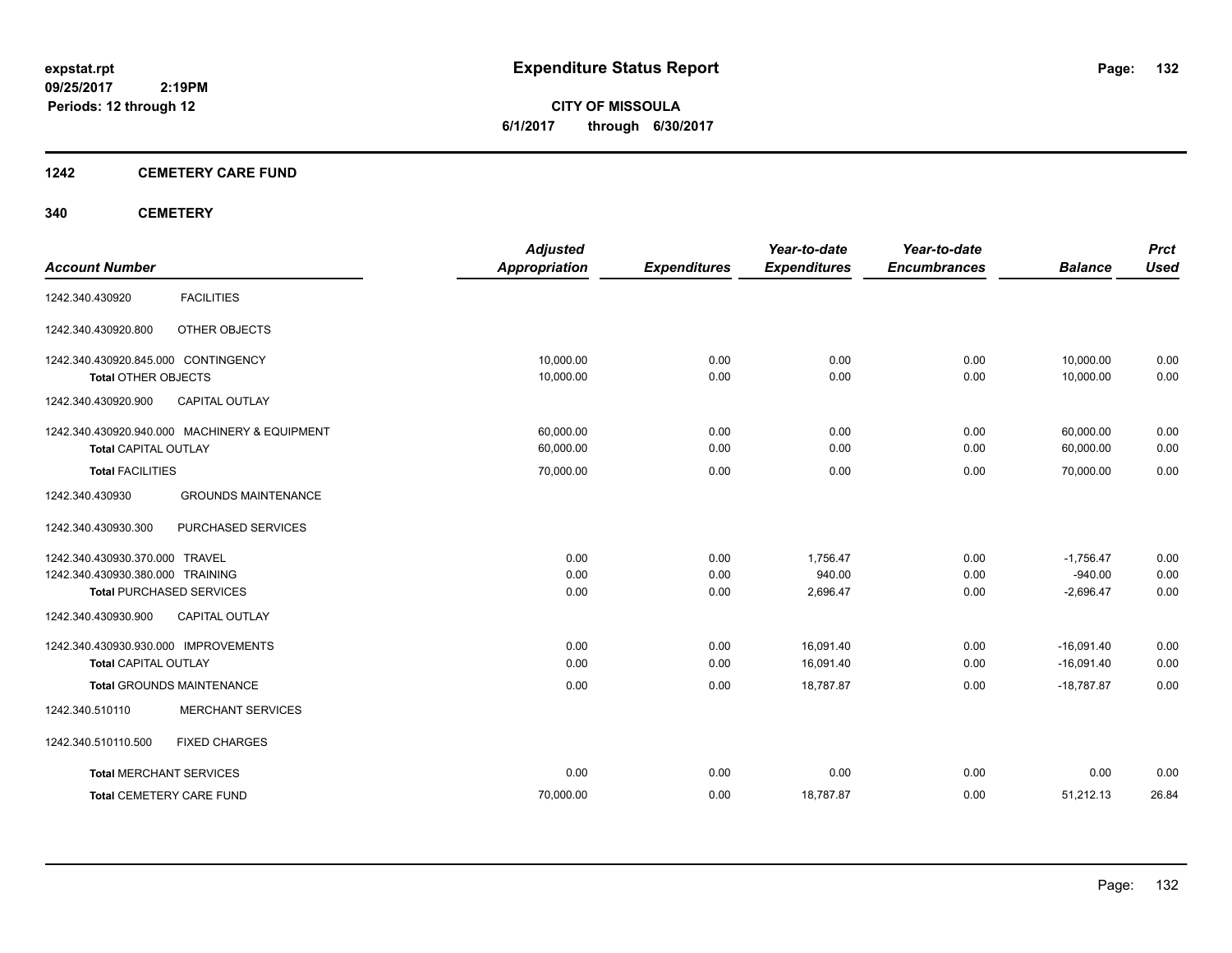### **1243 CEMETERY MEMORIAL FUND**

#### **340 CEMETERY**

|                                      |                                     | <b>Adjusted</b>      |                     | Year-to-date        | Year-to-date        |                | <b>Prct</b> |
|--------------------------------------|-------------------------------------|----------------------|---------------------|---------------------|---------------------|----------------|-------------|
| <b>Account Number</b>                |                                     | <b>Appropriation</b> | <b>Expenditures</b> | <b>Expenditures</b> | <b>Encumbrances</b> | <b>Balance</b> | <b>Used</b> |
| 1243.340.430921                      | <b>CEMETERY MEMORIAL</b>            |                      |                     |                     |                     |                |             |
| 1243.340.430921.900                  | <b>CAPITAL OUTLAY</b>               |                      |                     |                     |                     |                |             |
| 1243.340.430921.930.000 IMPROVEMENTS |                                     | 500.00               | 0.00                | 0.00                | 0.00                | 500.00         | 0.00        |
| <b>Total CEMETERY MEMORIAL</b>       |                                     | 500.00               | 0.00                | 0.00                | 0.00                | 500.00         | 0.00        |
| 1243.340.430930                      | <b>GROUNDS MAINTENANCE</b>          |                      |                     |                     |                     |                |             |
| 1243.340.430930.900                  | <b>CAPITAL OUTLAY</b>               |                      |                     |                     |                     |                |             |
| 1243.340.430930.930.000              | <b>IMPROVEMENTS</b>                 | 0.00                 | 0.00                | 163.63              | 0.00                | $-163.63$      | 0.00        |
|                                      | <b>Total GROUNDS MAINTENANCE</b>    | 0.00                 | 0.00                | 163.63              | 0.00                | $-163.63$      | 0.00        |
| 1243.340.510110                      | <b>MERCHANT SERVICES</b>            |                      |                     |                     |                     |                |             |
| 1243.340.510110.500                  | <b>FIXED CHARGES</b>                |                      |                     |                     |                     |                |             |
| <b>Total MERCHANT SERVICES</b>       |                                     | 0.00                 | 0.00                | 0.00                | 0.00                | 0.00           | 0.00        |
|                                      | <b>Total CEMETERY MEMORIAL FUND</b> | 500.00               | 0.00                | 163.63              | 0.00                | 336.37         | 32.73       |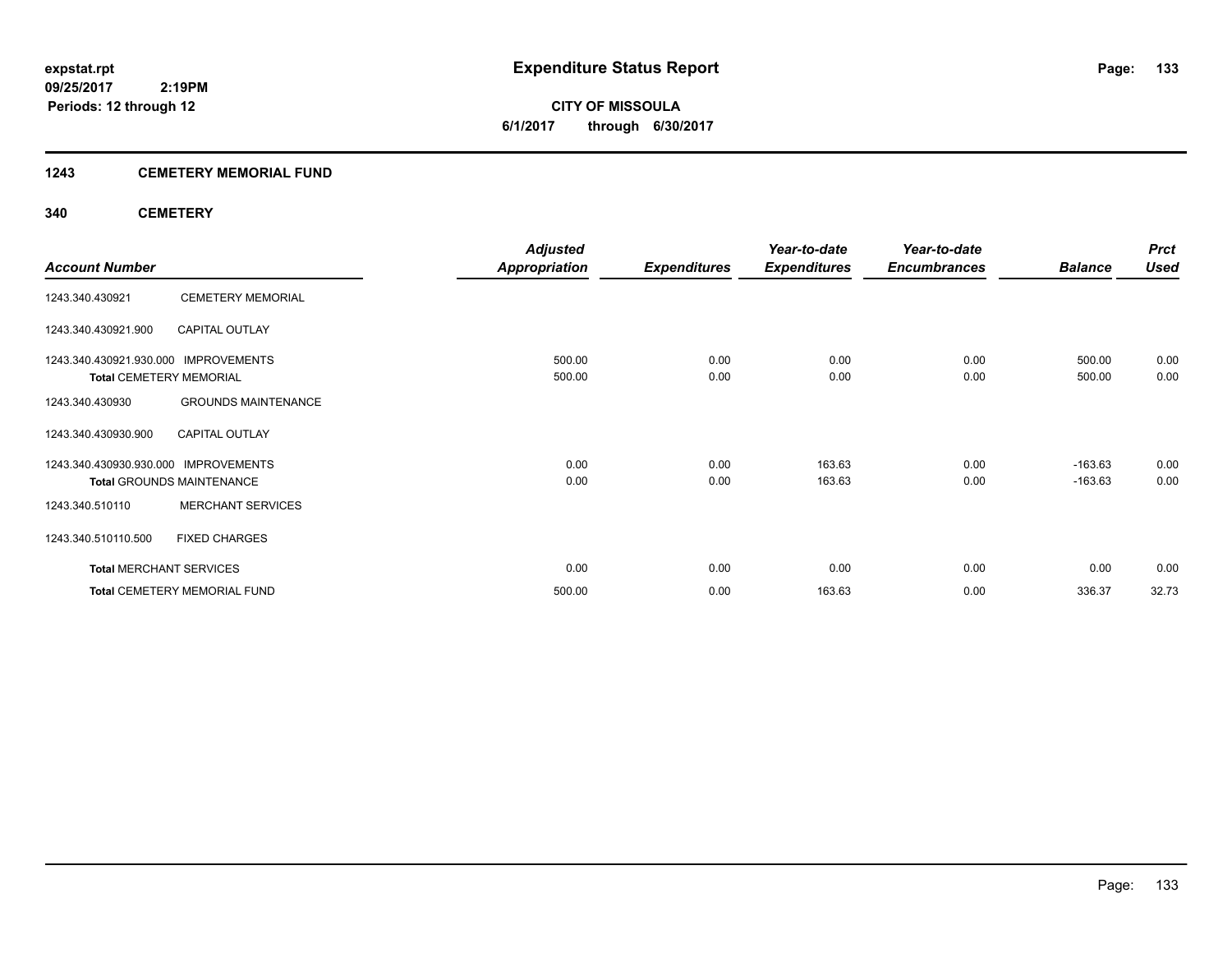**CITY OF MISSOULA 6/1/2017 through 6/30/2017**

#### **1265 TITLE 1 PROJECTS FUND**

## **240 FINANCE**

| <b>Account Number</b>          |                                                                                           | <b>Adjusted</b><br><b>Appropriation</b> | <b>Expenditures</b> | Year-to-date<br><b>Expenditures</b> | Year-to-date<br><b>Encumbrances</b> | <b>Balance</b>           | <b>Prct</b><br><b>Used</b> |
|--------------------------------|-------------------------------------------------------------------------------------------|-----------------------------------------|---------------------|-------------------------------------|-------------------------------------|--------------------------|----------------------------|
| 1265.240.411850                | ECONOMIC DEVELOPMENT                                                                      |                                         |                     |                                     |                                     |                          |                            |
| 1265.240.411850.500            | <b>FIXED CHARGES</b>                                                                      |                                         |                     |                                     |                                     |                          |                            |
| <b>Total FIXED CHARGES</b>     |                                                                                           | 0.00                                    | 0.00                | 0.00                                | 0.00                                | 0.00                     | 0.00                       |
| 1265.240.411850.700            | <b>GRANTS &amp; CONTRIBUTIONS</b>                                                         |                                         |                     |                                     |                                     |                          |                            |
|                                | 1265.240.411850.700.000 GRANTS & CONTRIBUTIONS<br><b>Total GRANTS &amp; CONTRIBUTIONS</b> | 146,924.00<br>146,924.00                | 0.00<br>0.00        | 0.00<br>0.00                        | 0.00<br>0.00                        | 146,924.00<br>146,924.00 | 0.00<br>0.00               |
| 1265.240.411850.800            | <b>OTHER OBJECTS</b>                                                                      |                                         |                     |                                     |                                     |                          |                            |
| Total OTHER OBJECTS            |                                                                                           | 0.00                                    | 0.00                | 0.00                                | 0.00                                | 0.00                     | 0.00                       |
| Total ECONOMIC DEVELOPMENT     |                                                                                           | 146,924.00                              | 0.00                | 0.00                                | 0.00                                | 146,924.00               | 0.00                       |
| 1265.240.440150                | *** Title Not Found ***                                                                   |                                         |                     |                                     |                                     |                          |                            |
| 1265.240.440150.800            | OTHER OBJECTS                                                                             |                                         |                     |                                     |                                     |                          |                            |
| Total *** Title Not Found ***  |                                                                                           | 0.00                                    | 0.00                | 0.00                                | 0.00                                | 0.00                     | 0.00                       |
| 1265.240.470343                | MISSOULA HOUSING CORPORATION                                                              |                                         |                     |                                     |                                     |                          |                            |
| 1265.240.470343.700            | <b>GRANTS &amp; CONTRIBUTIONS</b>                                                         |                                         |                     |                                     |                                     |                          |                            |
|                                | Total MISSOULA HOUSING CORPORATION                                                        | 0.00                                    | 0.00                | 0.00                                | 0.00                                | 0.00                     | 0.00                       |
| 1265.240.510110                | <b>MERCHANT SERVICES</b>                                                                  |                                         |                     |                                     |                                     |                          |                            |
| 1265.240.510110.500            | <b>FIXED CHARGES</b>                                                                      |                                         |                     |                                     |                                     |                          |                            |
| <b>Total MERCHANT SERVICES</b> |                                                                                           | 0.00                                    | 0.00                | 0.00                                | 0.00                                | 0.00                     | 0.00                       |
|                                | Total TITLE 1 PROJECTS FUND                                                               | 146,924.00                              | 0.00                | 0.00                                | 0.00                                | 146,924.00               | 0.00                       |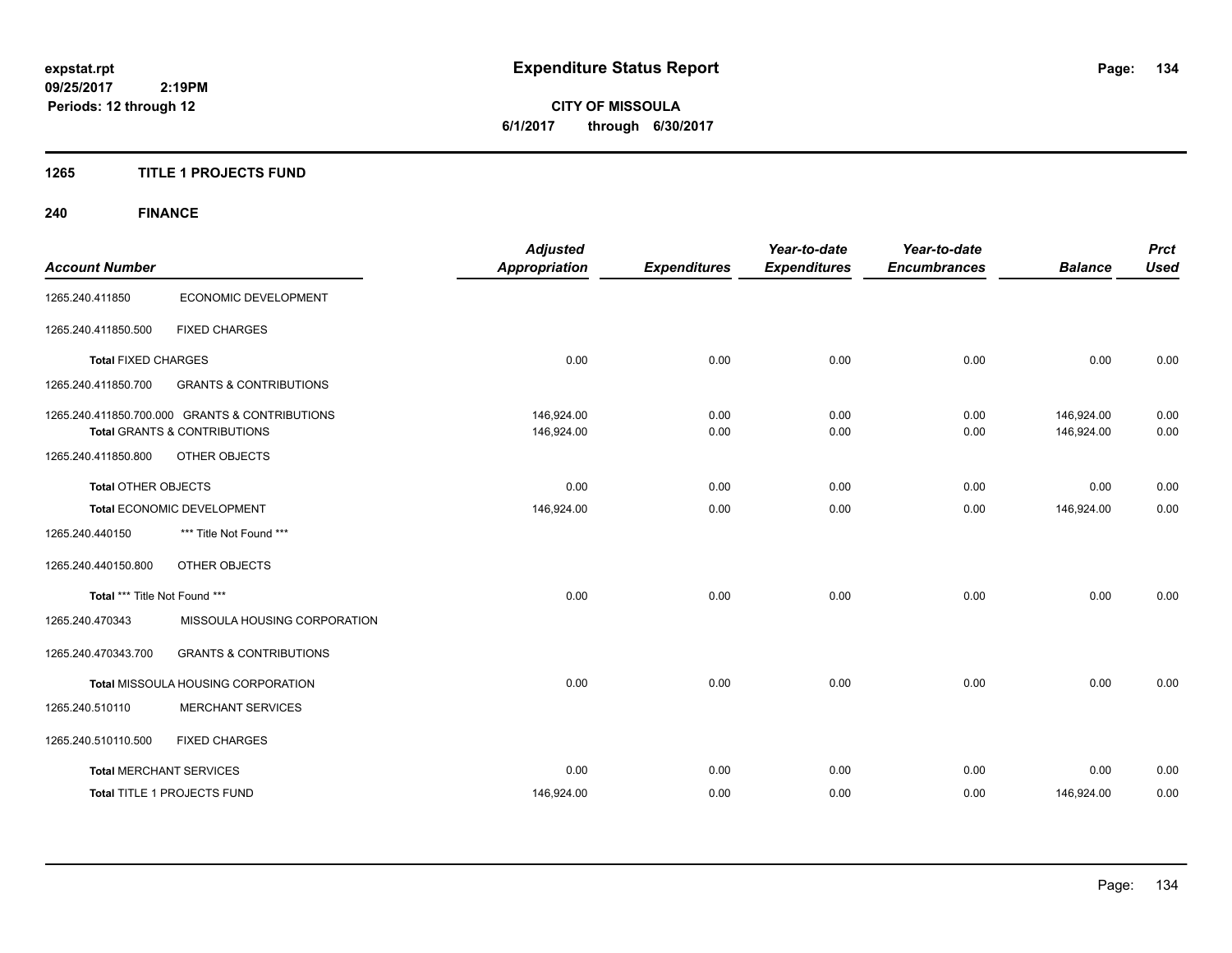**135**

**09/25/2017 2:19PM Periods: 12 through 12**

**CITY OF MISSOULA 6/1/2017 through 6/30/2017**

### **1396 PROGRAM INCOME REVOLVING LOAN PROGRAM**

|                                |                                             | <b>Adjusted</b>      |                     | Year-to-date        | Year-to-date        |                | <b>Prct</b> |
|--------------------------------|---------------------------------------------|----------------------|---------------------|---------------------|---------------------|----------------|-------------|
| <b>Account Number</b>          |                                             | <b>Appropriation</b> | <b>Expenditures</b> | <b>Expenditures</b> | <b>Encumbrances</b> | <b>Balance</b> | <b>Used</b> |
| 1396.390.470200                | <b>HOUSING REHAB</b>                        |                      |                     |                     |                     |                |             |
| 1396.390.470200.700            | <b>GRANTS &amp; CONTRIBUTIONS</b>           |                      |                     |                     |                     |                |             |
|                                | 1396.390.470200.700.000 RENTAL REHAB GRANTS | 62,439.00            | 0.00                | 0.00                | 0.00                | 62,439.00      | 0.00        |
| <b>Total HOUSING REHAB</b>     |                                             | 62,439.00            | 0.00                | 0.00                | 0.00                | 62,439.00      | 0.00        |
| 1396.390.470401                | <b>WORD GRANT</b>                           |                      |                     |                     |                     |                |             |
| 1396.390.470401.300            | PURCHASED SERVICES                          |                      |                     |                     |                     |                |             |
| <b>Total WORD GRANT</b>        |                                             | 0.00                 | 0.00                | 0.00                | 0.00                | 0.00           | 0.00        |
| 1396.390.510110                | <b>MERCHANT SERVICES</b>                    |                      |                     |                     |                     |                |             |
| 1396.390.510110.500            | <b>FIXED CHARGES</b>                        |                      |                     |                     |                     |                |             |
| <b>Total MERCHANT SERVICES</b> |                                             | 0.00                 | 0.00                | 0.00                | 0.00                | 0.00           | 0.00        |
|                                | Total PROGRAM INCOME REVOLVING LOAN PROGRAM | 62,439.00            | 0.00                | 0.00                | 0.00                | 62,439.00      | 0.00        |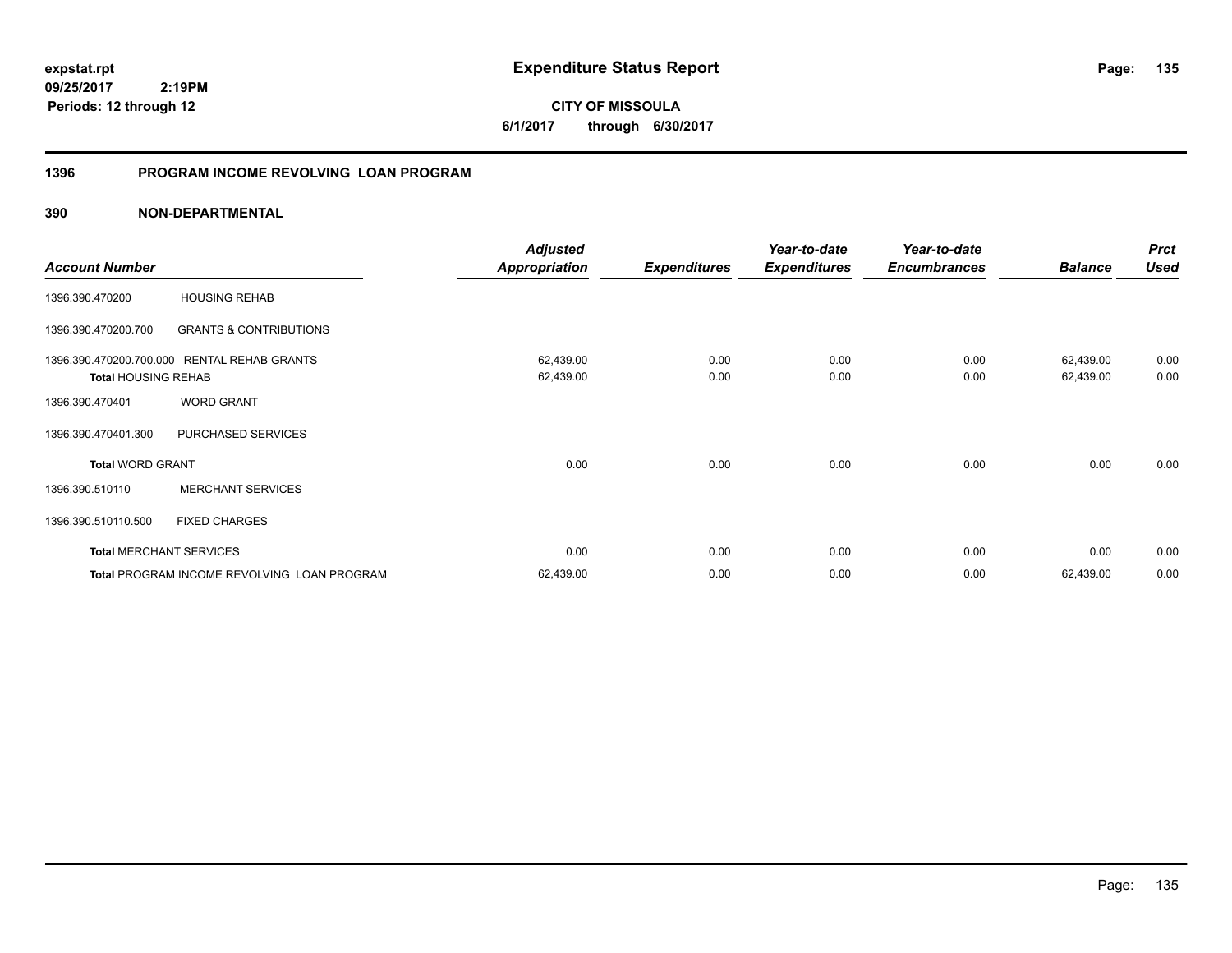**CITY OF MISSOULA 6/1/2017 through 6/30/2017**

#### **1397 STATE HOME PROGRAM INCOME**

|                                 |                                                                | <b>Adjusted</b>      |                     | Year-to-date        | Year-to-date        |                | <b>Prct</b> |
|---------------------------------|----------------------------------------------------------------|----------------------|---------------------|---------------------|---------------------|----------------|-------------|
| <b>Account Number</b>           |                                                                | <b>Appropriation</b> | <b>Expenditures</b> | <b>Expenditures</b> | <b>Encumbrances</b> | <b>Balance</b> | <b>Used</b> |
| 1397.390.470200                 | <b>HOUSING REHAB</b>                                           |                      |                     |                     |                     |                |             |
| 1397.390.470200.300             | PURCHASED SERVICES                                             |                      |                     |                     |                     |                |             |
|                                 | 1397.390.470200.350.000 STATE HOME PROGRAM INCOME/CONTRACT SVS | 600,000.00           | 0.00                | 0.00                | 0.00                | 600,000.00     | 0.00        |
| <b>Total PURCHASED SERVICES</b> |                                                                | 600,000.00           | 0.00                | 0.00                | 0.00                | 600,000.00     | 0.00        |
| 1397.390.470200.700             | <b>GRANTS &amp; CONTRIBUTIONS</b>                              |                      |                     |                     |                     |                |             |
|                                 | 1397.390.470200.700.000 GRANTS & CONTRIBUTIONS                 | 0.00                 | 36,500.00           | 388,025.04          | 0.00                | $-388,025.04$  | 0.00        |
|                                 | <b>Total GRANTS &amp; CONTRIBUTIONS</b>                        | 0.00                 | 36,500.00           | 388,025.04          | 0.00                | $-388,025.04$  | 0.00        |
| <b>Total HOUSING REHAB</b>      |                                                                | 600,000.00           | 36,500.00           | 388,025.04          | 0.00                | 211,974.96     | 64.67       |
| 1397.390.510110                 | <b>MERCHANT SERVICES</b>                                       |                      |                     |                     |                     |                |             |
| 1397.390.510110.500             | <b>FIXED CHARGES</b>                                           |                      |                     |                     |                     |                |             |
| <b>Total MERCHANT SERVICES</b>  |                                                                | 0.00                 | 0.00                | 0.00                | 0.00                | 0.00           | 0.00        |
|                                 | <b>Total STATE HOME PROGRAM INCOME</b>                         | 600,000.00           | 36,500.00           | 388,025.04          | 0.00                | 211,974.96     | 64.67       |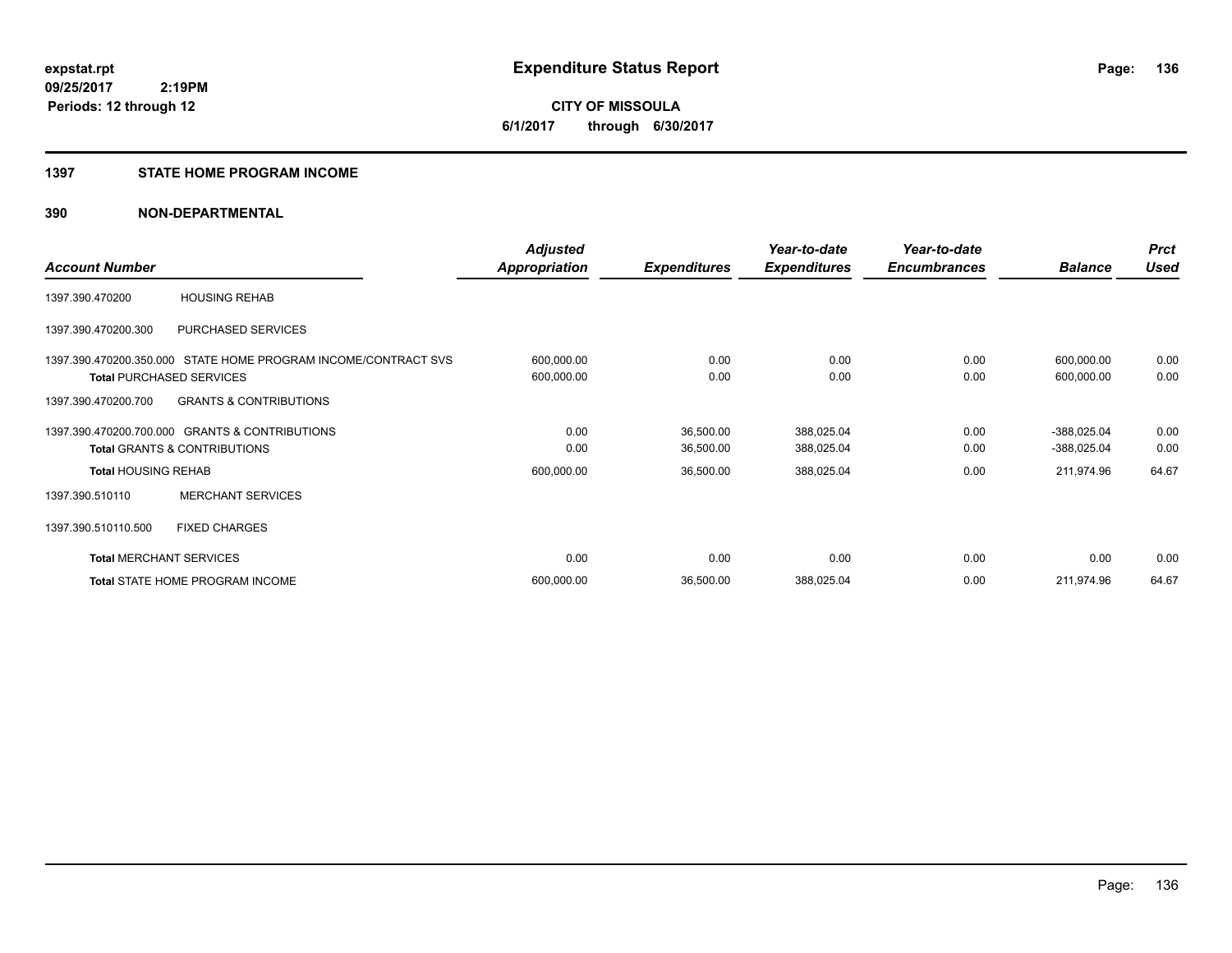**CITY OF MISSOULA 6/1/2017 through 6/30/2017**

#### **2250 PLANNING FUND**

#### **250 DEVELOPMENT SERVICES**

|                                                            | <b>Adjusted</b> |                     | Year-to-date        | Year-to-date        |                | <b>Prct</b> |
|------------------------------------------------------------|-----------------|---------------------|---------------------|---------------------|----------------|-------------|
| <b>Account Number</b>                                      | Appropriation   | <b>Expenditures</b> | <b>Expenditures</b> | <b>Encumbrances</b> | <b>Balance</b> | <b>Used</b> |
| <b>PLANNING</b><br>2250.250.411030                         |                 |                     |                     |                     |                |             |
| PERSONAL SERVICES<br>2250.250.411030.100                   |                 |                     |                     |                     |                |             |
| 2250.250.411030.110.000 SALARIES AND WAGES                 | 258,526.00      | 34,964.65           | 259,097.65          | 0.00                | $-571.65$      | 100.22      |
| 2250.250.411030.140.000 EMPLOYER CONTRIBUTIONS             | 85,082.00       | 9,269.73            | 93,960.44           | 0.00                | $-8,878.44$    | 110.44      |
| 2250.250.411030.141.000 STATE RETIREMENT CONTRIBUTIONS     | 0.00            | 0.00                | 224.05              | 0.00                | $-224.05$      | 0.00        |
| <b>Total PERSONAL SERVICES</b>                             | 343,608.00      | 44,234.38           | 353,282.14          | 0.00                | $-9,674.14$    | 102.82      |
| <b>SUPPLIES</b><br>2250.250.411030.200                     |                 |                     |                     |                     |                |             |
| 2250.250.411030.210.000 OFFICE SUPPLIES                    | 2,050.00        | 92.40               | 2,042.49            | 0.00                | 7.51           | 99.63       |
| <b>OFFICE SUPPLIES</b><br>2250.250.411030.210.301          | 0.00            | 0.00                | 175.26              | 0.00                | $-175.26$      | 0.00        |
| 2250.250.411030.220.000<br><b>OPERATING SUPPLIES</b>       | 900.00          | 263.77              | 924.57              | 0.00                | $-24.57$       | 102.73      |
| 2250.250.411030.231.000<br><b>GASOLINE</b>                 | 100.00          | 0.00                | 79.63               | 0.00                | 20.37          | 79.63       |
| 2250.250.411030.240.000 OTHER SUPPLIES                     | 800.00          | 0.00                | 0.00                | 0.00                | 800.00         | 0.00        |
| <b>Total SUPPLIES</b>                                      | 3,850.00        | 356.17              | 3,221.95            | 0.00                | 628.05         | 83.69       |
| 2250.250.411030.300<br>PURCHASED SERVICES                  |                 |                     |                     |                     |                |             |
| 2250.250.411030.310.000 COMMUNICATIONS                     | 1,000.00        | 12.29               | 289.47              | 0.00                | 710.53         | 28.95       |
| <b>COMMUNICATIONS</b><br>2250.250.411030.310.351           | 0.00            | 81.33               | 283.73              | 0.00                | $-283.73$      | 0.00        |
| 2250.250.411030.320.000 PRINTING & DUPLICATING             | 5,500.00        | 316.04              | 1,311.75            | 0.00                | 4,188.25       | 23.85       |
| PUBLICITY, SUBSCRIPTIONS & DUES<br>2250.250.411030.330.000 | 4,100.00        | 539.25              | 4,334.91            | 0.00                | $-234.91$      | 105.73      |
| 2250.250.411030.344.000<br><b>TELEPHONE SERVICE</b>        | 125.00          | 5.94                | 27.97               | 0.00                | 97.03          | 22.38       |
| PROFESSIONAL SERVICES<br>2250.250.411030.350.000           | 50,000.00       | 909.19              | 2,432.86            | 0.00                | 47,567.14      | 4.87        |
| <b>REPAIR &amp; MAINTENANCE</b><br>2250.250.411030.360.000 | 1.200.00        | 0.00                | 0.00                | 0.00                | 1.200.00       | 0.00        |
| 2250.250.411030.370.000<br><b>TRAVEL</b>                   | 5,185.00        | 0.00                | 888.19              | 0.00                | 4,296.81       | 17.13       |
| 2250.250.411030.380.000 TRAINING                           | 5,200.00        | 0.00                | 625.00              | 0.00                | 4,575.00       | 12.02       |
| 2250.250.411030.390.000 OTHER PURCHASED SERVICES           | 8,000.00        | 0.00                | 456.68              | 0.00                | 7,543.32       | 5.71        |
| <b>Total PURCHASED SERVICES</b>                            | 80,310.00       | 1,864.04            | 10,650.56           | 0.00                | 69,659.44      | 13.26       |
| 2250.250.411030.500<br><b>FIXED CHARGES</b>                |                 |                     |                     |                     |                |             |
| 2250.250.411030.500.000 FIXED CHARGES                      | 24,000.00       | 12,731.00           | 25,462.00           | 0.00                | $-1,462.00$    | 106.09      |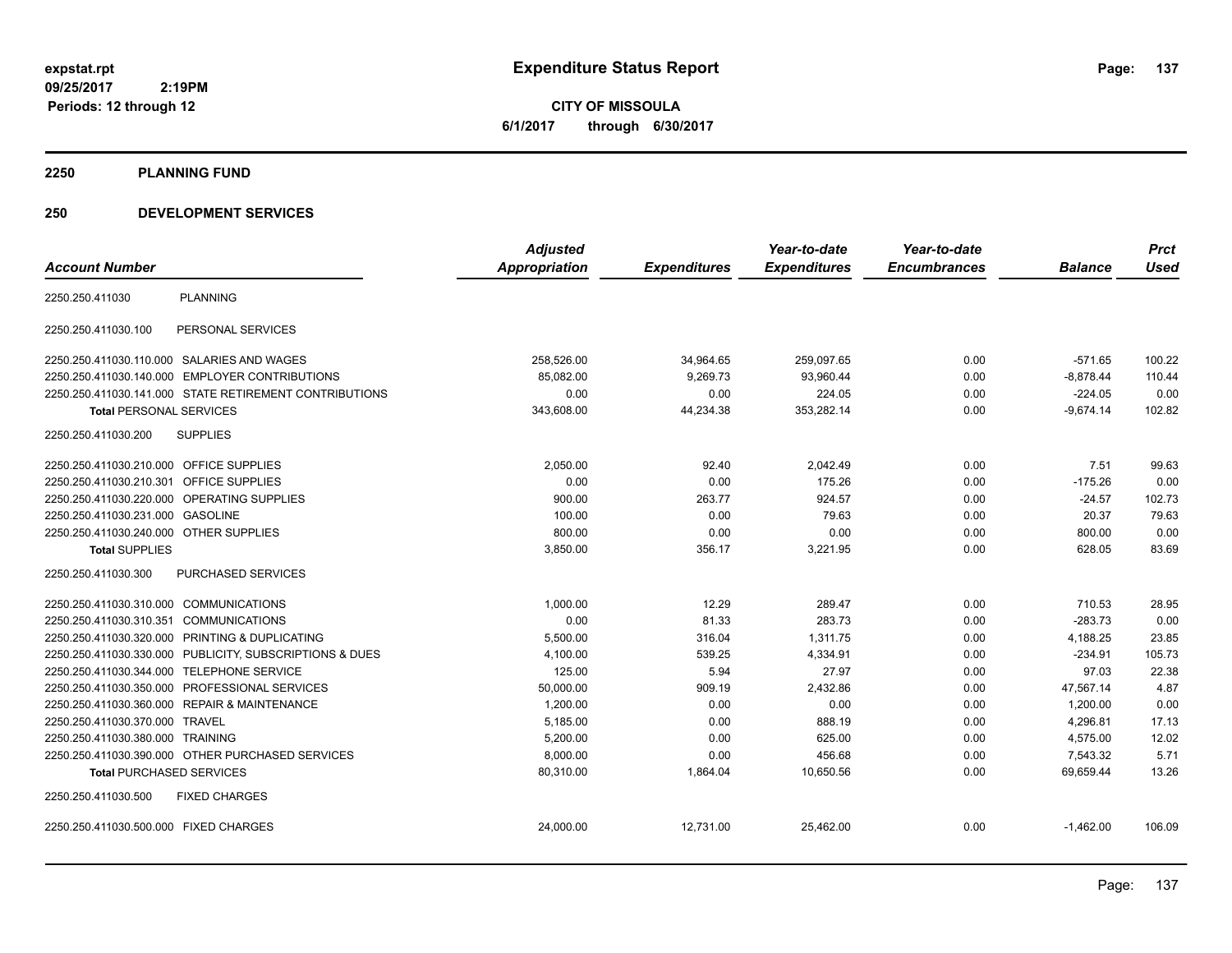**CITY OF MISSOULA 6/1/2017 through 6/30/2017**

**2250 PLANNING FUND**

#### **250 DEVELOPMENT SERVICES**

| <b>Account Number</b>          |                                                                                              | <b>Adjusted</b><br><b>Appropriation</b> | <b>Expenditures</b>    | Year-to-date<br><b>Expenditures</b> | Year-to-date<br><b>Encumbrances</b> | <b>Balance</b>                 | <b>Prct</b><br><b>Used</b> |
|--------------------------------|----------------------------------------------------------------------------------------------|-----------------------------------------|------------------------|-------------------------------------|-------------------------------------|--------------------------------|----------------------------|
| <b>Total FIXED CHARGES</b>     |                                                                                              | 24,000.00                               | 12,731.00              | 25,462.00                           | 0.00                                | $-1,462.00$                    | 106.09                     |
| 2250.250.411030.700            | <b>GRANTS &amp; CONTRIBUTIONS</b>                                                            |                                         |                        |                                     |                                     |                                |                            |
|                                | 2250.250.411030.700.000 GRANTS & CONTRIBUTIONS<br>Total GRANTS & CONTRIBUTIONS               | 0.00<br>0.00                            | 35,000.00<br>35,000.00 | 35,000.00<br>35,000.00              | 0.00<br>0.00                        | $-35,000.00$<br>$-35,000.00$   | 0.00<br>0.00               |
| 2250.250.411030.800            | OTHER OBJECTS                                                                                |                                         |                        |                                     |                                     |                                |                            |
| <b>Total OTHER OBJECTS</b>     |                                                                                              | 0.00                                    | 0.00                   | 0.00                                | 0.00                                | 0.00                           | 0.00                       |
| <b>Total PLANNING</b>          |                                                                                              | 451,768.00                              | 94,185.59              | 427,616.65                          | 0.00                                | 24, 151. 35                    | 94.65                      |
| 2250.250.430255                | <b>BIKE-PED PROGRAM</b>                                                                      |                                         |                        |                                     |                                     |                                |                            |
| 2250.250.430255.300            | PURCHASED SERVICES                                                                           |                                         |                        |                                     |                                     |                                |                            |
| Total BIKE-PED PROGRAM         |                                                                                              | 0.00                                    | 0.00                   | 0.00                                | 0.00                                | 0.00                           | 0.00                       |
| 2250.250.510110                | <b>MERCHANT SERVICES</b>                                                                     |                                         |                        |                                     |                                     |                                |                            |
| 2250.250.510110.500            | <b>FIXED CHARGES</b>                                                                         |                                         |                        |                                     |                                     |                                |                            |
| <b>Total MERCHANT SERVICES</b> |                                                                                              | 0.00                                    | 0.00                   | 0.00                                | 0.00                                | 0.00                           | 0.00                       |
| 2250.250.510306                | SALARY RESERVE                                                                               |                                         |                        |                                     |                                     |                                |                            |
| 2250.250.510306.100            | PERSONAL SERVICES                                                                            |                                         |                        |                                     |                                     |                                |                            |
| <b>Total SALARY RESERVE</b>    | 2250.250.510306.110.000 SALARIES AND WAGES<br>2250.250.510306.140.000 EMPLOYER CONTRIBUTIONS | 891.00<br>1,026.00<br>1,917.00          | 0.00<br>0.00<br>0.00   | 0.00<br>0.00<br>0.00                | 0.00<br>0.00<br>0.00                | 891.00<br>1,026.00<br>1,917.00 | 0.00<br>0.00<br>0.00       |
| 2250.250.521000                | INTERFUND OPERATING TRANSFERS                                                                |                                         |                        |                                     |                                     |                                |                            |
| 2250.250.521000.800            | OTHER OBJECTS                                                                                |                                         |                        |                                     |                                     |                                |                            |
|                                | Total INTERFUND OPERATING TRANSFERS                                                          | 0.00                                    | 0.00                   | 0.00                                | 0.00                                | 0.00                           | 0.00                       |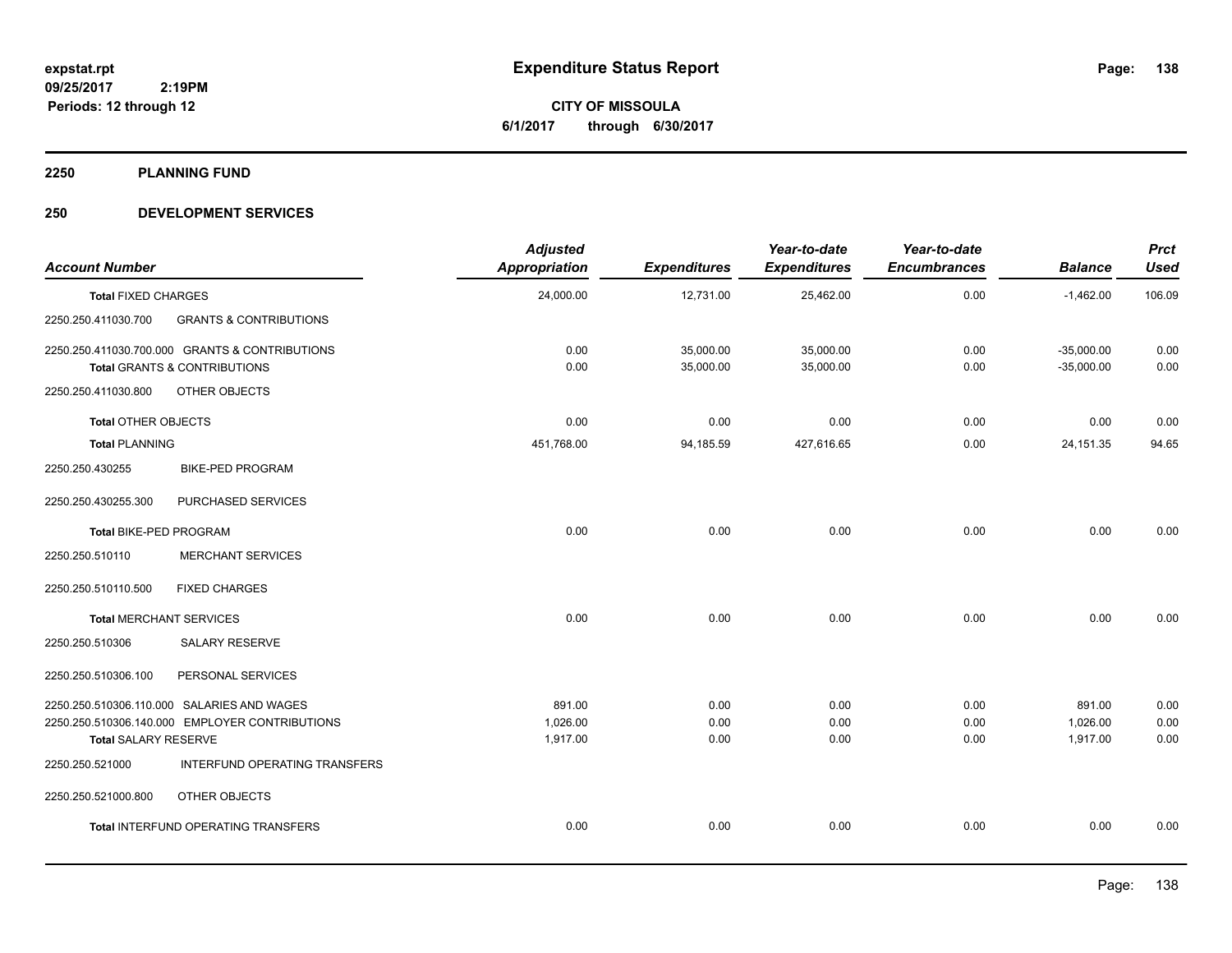**CITY OF MISSOULA 6/1/2017 through 6/30/2017**

#### **2250 PLANNING FUND**

#### **250 DEVELOPMENT SERVICES**

| <b>Account Number</b>      | <b>Adjusted</b><br><b>Appropriation</b> | <b>Expenditures</b> | Year-to-date<br><b>Expenditures</b> | Year-to-date<br>Encumbrances | Balance   | Prct<br>Used |
|----------------------------|-----------------------------------------|---------------------|-------------------------------------|------------------------------|-----------|--------------|
| <b>Total PLANNING FUND</b> | 453,685.00                              | 94,185.59           | 427,616.65                          | 0.00                         | 26,068.35 | 94.25        |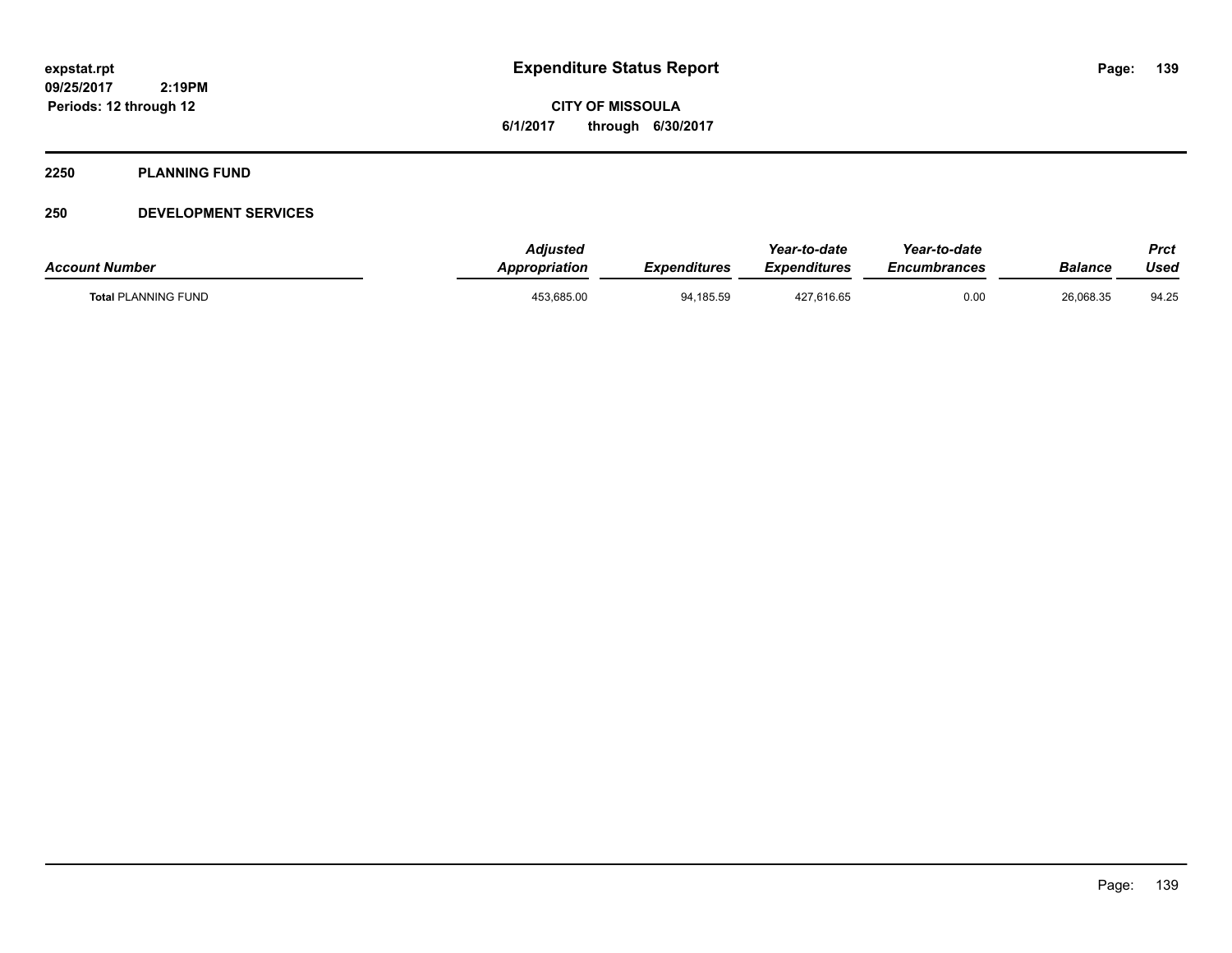**140**

**09/25/2017 2:19PM Periods: 12 through 12**

**CITY OF MISSOULA 6/1/2017 through 6/30/2017**

#### **2310 PUBLIC SAFETY INFORMATION SYSTEMS**

#### **310 BUILDING INSPECTION**

| <b>Account Number</b>       |                                                | <b>Adjusted</b><br><b>Appropriation</b> | <b>Expenditures</b> | Year-to-date<br><b>Expenditures</b> | Year-to-date<br><b>Encumbrances</b> | <b>Balance</b> | <b>Prct</b><br><b>Used</b> |
|-----------------------------|------------------------------------------------|-----------------------------------------|---------------------|-------------------------------------|-------------------------------------|----------------|----------------------------|
| 2310.310.420510             | <b>ADMINISTRATION</b>                          |                                         |                     |                                     |                                     |                |                            |
| 2310.310.420510.200         | <b>SUPPLIES</b>                                |                                         |                     |                                     |                                     |                |                            |
| <b>Total SUPPLIES</b>       |                                                | 0.00                                    | 0.00                | 0.00                                | 0.00                                | 0.00           | 0.00                       |
| 2310.310.420510.800         | OTHER OBJECTS                                  |                                         |                     |                                     |                                     |                |                            |
| <b>Total OTHER OBJECTS</b>  |                                                | 0.00                                    | 0.00                | 0.00                                | 0.00                                | 0.00           | 0.00                       |
| 2310.310.420510.900         | <b>CAPITAL OUTLAY</b>                          |                                         |                     |                                     |                                     |                |                            |
| <b>Total ADMINISTRATION</b> |                                                | 0.00                                    | 0.00                | 0.00                                | 0.00                                | 0.00           | 0.00                       |
| 2310.310.510110             | <b>MERCHANT SERVICES</b>                       |                                         |                     |                                     |                                     |                |                            |
| 2310.310.510110.500         | <b>FIXED CHARGES</b>                           |                                         |                     |                                     |                                     |                |                            |
|                             | <b>Total PUBLIC SAFETY INFORMATION SYSTEMS</b> | 0.00                                    | 0.00                | 0.00                                | 0.00                                | 0.00           | 0.00                       |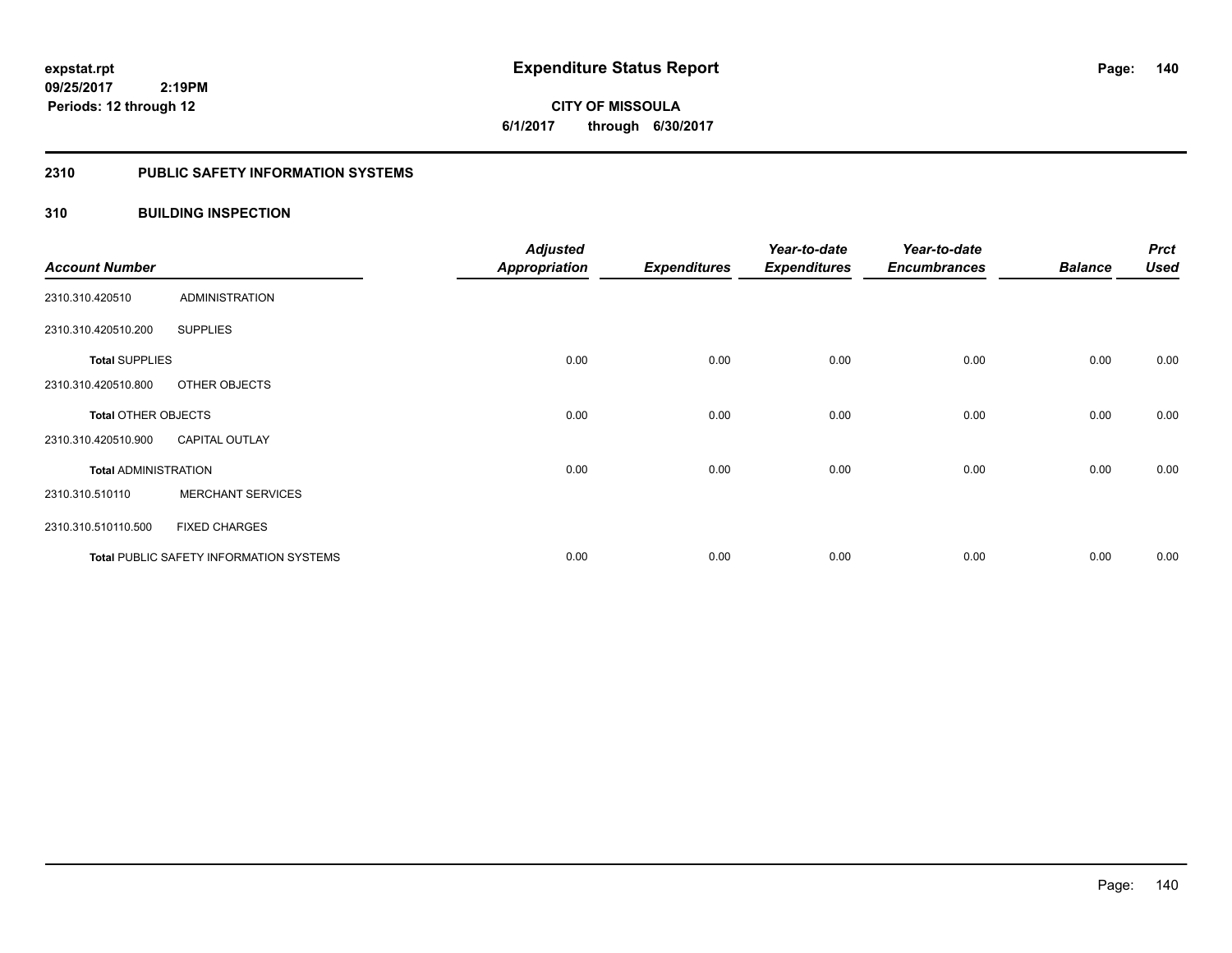**CITY OF MISSOULA 6/1/2017 through 6/30/2017**

#### **2321 IMPACT FEE FUND**

|                                      |                                                             | <b>Adjusted</b>      |                     | Year-to-date        | Year-to-date        |                | <b>Prct</b> |
|--------------------------------------|-------------------------------------------------------------|----------------------|---------------------|---------------------|---------------------|----------------|-------------|
| <b>Account Number</b>                |                                                             | <b>Appropriation</b> | <b>Expenditures</b> | <b>Expenditures</b> | <b>Encumbrances</b> | <b>Balance</b> | <b>Used</b> |
| 2321.390.410361                      | <b>IMPACT FEE STUDY</b>                                     |                      |                     |                     |                     |                |             |
| 2321.390.410361.300                  | PURCHASED SERVICES                                          |                      |                     |                     |                     |                |             |
|                                      | <b>Total PURCHASED SERVICES</b>                             | 0.00                 | 0.00                | 0.00                | 0.00                | 0.00           | 0.00        |
| 2321.390.410361.800                  | OTHER OBJECTS                                               |                      |                     |                     |                     |                |             |
|                                      | 2321.390.410361.820.000 TRANSFERS TO OTHER FUNDS            | 76,265.00            | $-37,000.00$        | 2,265.00            | 0.00                | 74,000.00      | 2.97        |
| Total IMPACT FEE STUDY               |                                                             | 76,265.00            | $-37,000.00$        | 2,265.00            | 0.00                | 74,000.00      | 2.97        |
| 2321.390.411240                      | CITY HALL POLICE RESTROOMS                                  |                      |                     |                     |                     |                |             |
| 2321.390.411240.900                  | CAPITAL OUTLAY                                              |                      |                     |                     |                     |                |             |
|                                      | Total CITY HALL POLICE RESTROOMS                            | 0.00                 | 0.00                | 0.00                | 0.00                | 0.00           | 0.00        |
| 2321.390.420400                      | FIRE PROTECTION & CONTROL                                   |                      |                     |                     |                     |                |             |
| 2321.390.420400.900                  | <b>CAPITAL OUTLAY</b>                                       |                      |                     |                     |                     |                |             |
|                                      | 2321.390.420400.940.000 CONFINED SPACE RESCUE TRAINING PROP | 0.00                 | 3,832.06            | 11,763.35           | 0.00                | $-11,763.35$   | 0.00        |
|                                      | Total FIRE PROTECTION & CONTROL                             | 0.00                 | 3,832.06            | 11,763.35           | 0.00                | $-11,763.35$   | 0.00        |
| 2321.390.430230                      | <b>GRANT CREEK I-90 IMPROVEMENTS</b>                        |                      |                     |                     |                     |                |             |
| 2321.390.430230.900                  | <b>CAPITAL OUTLAY</b>                                       |                      |                     |                     |                     |                |             |
|                                      | 2321.390.430230.930.000 GRANT CREEK I-90 MPROVEMENTS        | 0.00                 | 0.00                | 2,779.77            | 0.00                | $-2,779.77$    | 0.00        |
|                                      | 2321.390.430230.930.460 GRANT CREEK TRAIL                   | 0.00                 | 4,169.30            | 101,260.22          | 0.00                | $-101,260.22$  | 0.00        |
|                                      | Total GRANT CREEK I-90 IMPROVEMENTS                         | 0.00                 | 4,169.30            | 104,039.99          | 0.00                | $-104,039.99$  | 0.00        |
| 2321.390.430232                      | <b>RIGHT OF WAY</b>                                         |                      |                     |                     |                     |                |             |
| 2321.390.430232.900                  | <b>CAPITAL OUTLAY</b>                                       |                      |                     |                     |                     |                |             |
| 2321.390.430232.930.000 IMPROVEMENTS |                                                             | 3,000.00             | 0.00                | 4,423.24            | 0.00                | $-1,423.24$    | 147.44      |
|                                      |                                                             |                      |                     |                     |                     |                |             |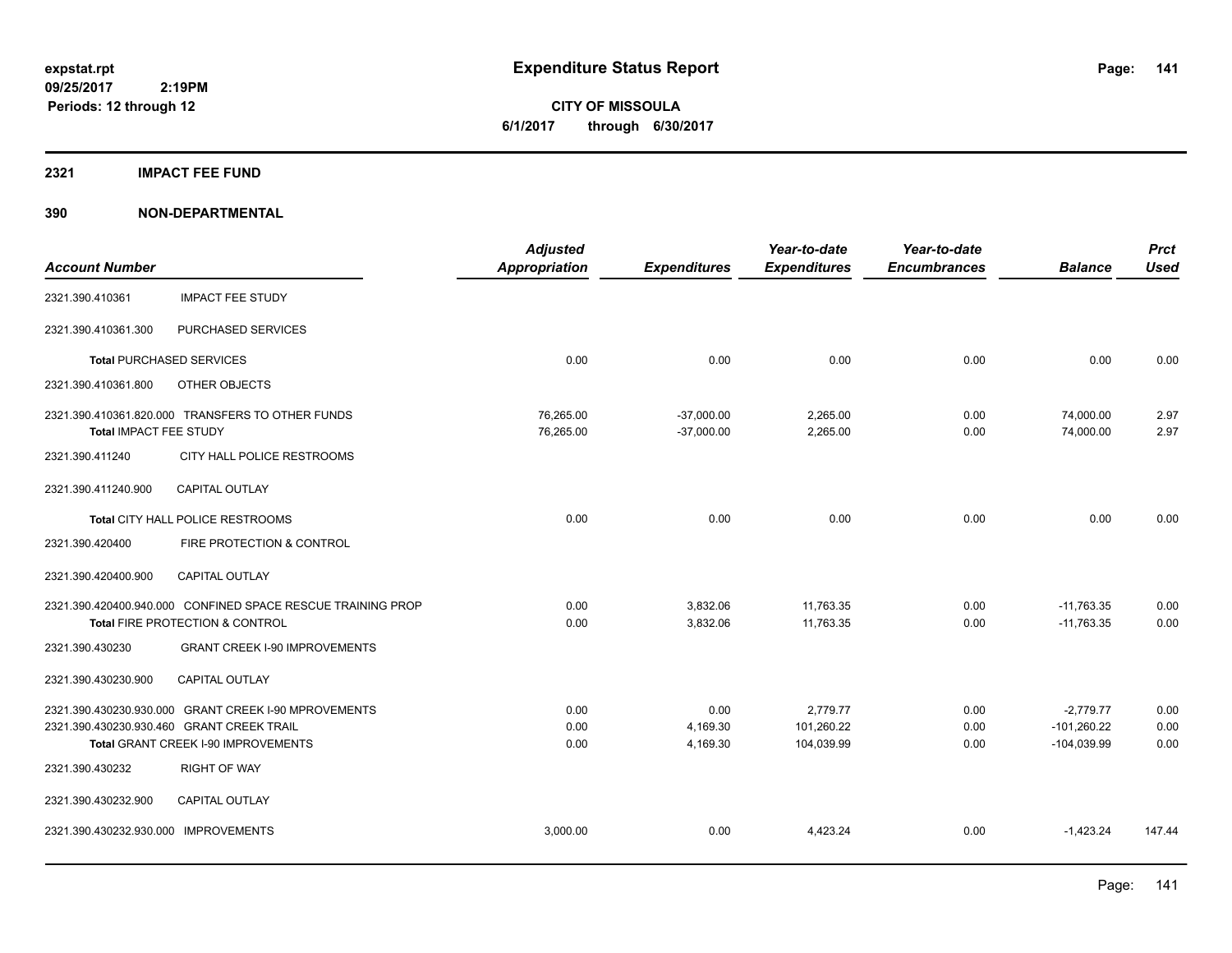**CITY OF MISSOULA 6/1/2017 through 6/30/2017**

#### **2321 IMPACT FEE FUND**

| <b>Account Number</b>     |                                                                                                                                       | <b>Adjusted</b><br>Appropriation | <b>Expenditures</b>        | Year-to-date<br><b>Expenditures</b> | Year-to-date<br><b>Encumbrances</b> | <b>Balance</b>                           | <b>Prct</b><br><b>Used</b> |
|---------------------------|---------------------------------------------------------------------------------------------------------------------------------------|----------------------------------|----------------------------|-------------------------------------|-------------------------------------|------------------------------------------|----------------------------|
| <b>Total RIGHT OF WAY</b> |                                                                                                                                       | 3,000.00                         | 0.00                       | 4,423.24                            | 0.00                                | $-1,423.24$                              | 147.44                     |
| 2321.390.430233           | <b>CLARK FORK LN IIMPROVEMENTS</b>                                                                                                    |                                  |                            |                                     |                                     |                                          |                            |
| 2321.390.430233.900       | <b>CAPITAL OUTLAY</b>                                                                                                                 |                                  |                            |                                     |                                     |                                          |                            |
|                           | 2321.390.430233.930.000 Clark Fork Ln & South of Pacific Ave<br>Total CLARK FORK LN IIMPROVEMENTS                                     | 0.00<br>0.00                     | 202,627.00<br>202,627.00   | 233,552.29<br>233,552.29            | 0.00<br>0.00                        | $-233.552.29$<br>$-233,552.29$           | 0.00<br>0.00               |
| 2321.390.430236           | <b>BRIDGE CONSTUCTION</b>                                                                                                             |                                  |                            |                                     |                                     |                                          |                            |
| 2321.390.430236.700       | <b>GRANTS &amp; CONTRIBUTIONS</b>                                                                                                     |                                  |                            |                                     |                                     |                                          |                            |
|                           | <b>Total BRIDGE CONSTUCTION</b>                                                                                                       | 0.00                             | 0.00                       | 0.00                                | 0.00                                | 0.00                                     | 0.00                       |
| 2321.390.430247           | HILLVIEW WAY STREET IMPROVEMENTS                                                                                                      |                                  |                            |                                     |                                     |                                          |                            |
| 2321.390.430247.900       | <b>CAPITAL OUTLAY</b>                                                                                                                 |                                  |                            |                                     |                                     |                                          |                            |
|                           | 2321.390.430247.930.000 HILLVIEW WAY STREET IMPROVEMENTS<br>Total HILLVIEW WAY STREET IMPROVEMENTS                                    | 1,503,138.00<br>1,503,138.00     | 0.00<br>0.00               | 0.00<br>0.00                        | 0.00<br>0.00                        | 1,503,138.00<br>1,503,138.00             | 0.00<br>0.00               |
| 2321.390.430248           | <b>CREGG LN IMPROVEMENTS</b>                                                                                                          |                                  |                            |                                     |                                     |                                          |                            |
| 2321.390.430248.900       | <b>CAPITAL OUTLAY</b>                                                                                                                 |                                  |                            |                                     |                                     |                                          |                            |
|                           | 2321.390.430248.930.000 CREGG LN IMPROVEMENTS<br>2321.390.430248.930.394 CREGG LANE IMPROVEMENTS-PARKS<br>Total CREGG LN IMPROVEMENTS | 215,380.00<br>0.00<br>215,380.00 | 138.47<br>133.03<br>271.50 | 13,377.42<br>12,852.78<br>26,230.20 | 0.00<br>0.00<br>0.00                | 202,002.58<br>$-12.852.78$<br>189,149.80 | 6.21<br>0.00<br>12.18      |
| 2321.390.430249           | OLD US HWY 93 IMPROVEMENTS                                                                                                            |                                  |                            |                                     |                                     |                                          |                            |
| 2321.390.430249.900       | <b>CAPITAL OUTLAY</b>                                                                                                                 |                                  |                            |                                     |                                     |                                          |                            |
|                           | Total OLD US HWY 93 IMPROVEMENTS                                                                                                      | 0.00                             | 0.00                       | 0.00                                | 0.00                                | 0.00                                     | 0.00                       |
| 2321.390.430255           | <b>GRANT CREEK CABLE RAIL</b>                                                                                                         |                                  |                            |                                     |                                     |                                          |                            |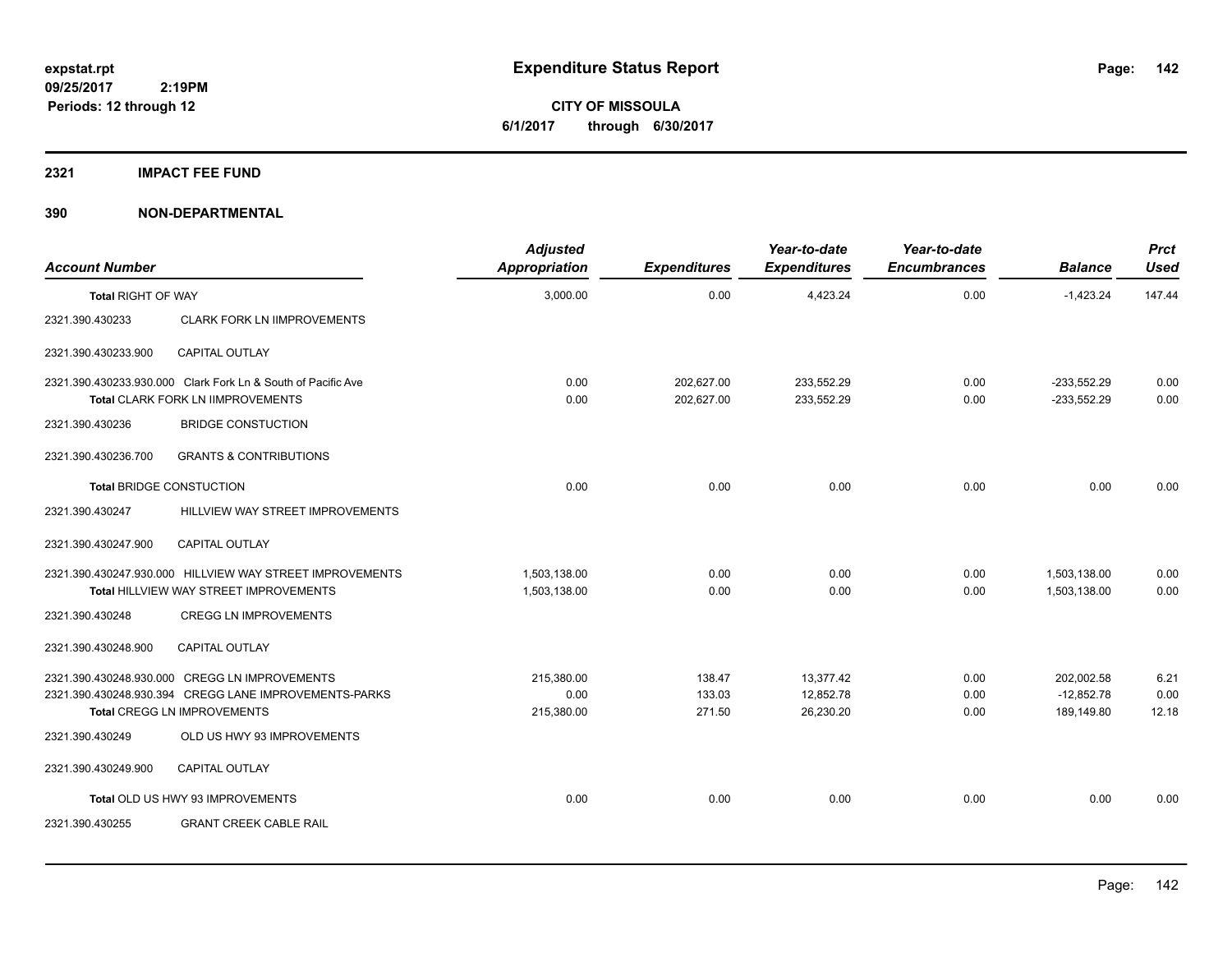**CITY OF MISSOULA 6/1/2017 through 6/30/2017**

#### **2321 IMPACT FEE FUND**

|                                      |                                                     | <b>Adjusted</b>      |                     | Year-to-date        | Year-to-date        |                | <b>Prct</b> |
|--------------------------------------|-----------------------------------------------------|----------------------|---------------------|---------------------|---------------------|----------------|-------------|
| <b>Account Number</b>                |                                                     | <b>Appropriation</b> | <b>Expenditures</b> | <b>Expenditures</b> | <b>Encumbrances</b> | <b>Balance</b> | <b>Used</b> |
| 2321.390.430255.900                  | <b>CAPITAL OUTLAY</b>                               |                      |                     |                     |                     |                |             |
|                                      | Total GRANT CREEK CABLE RAIL                        | 0.00                 | 0.00                | 0.00                | 0.00                | 0.00           | 0.00        |
| 2321.390.430260                      | <b>TRAFFIC &amp; PEDESTRIAN SERVICES</b>            |                      |                     |                     |                     |                |             |
| 2321.390.430260.300                  | PURCHASED SERVICES                                  |                      |                     |                     |                     |                |             |
|                                      | 2321.390.430260.350.000 VAN BUREN ST RECONSTRUCTION | 0.00                 | 5,103.00            | 10,629.25           | 0.00                | $-10,629.25$   | 0.00        |
| <b>Total PURCHASED SERVICES</b>      |                                                     | 0.00                 | 5,103.00            | 10,629.25           | 0.00                | $-10,629.25$   | 0.00        |
| 2321.390.430260.900                  | CAPITAL OUTLAY                                      |                      |                     |                     |                     |                |             |
|                                      | 2321.390.430260.930.000 VAN BUREN ST RECONSTRUCTION | 0.00                 | 0.00                | 6.931.50            | 0.00                | $-6,931.50$    | 0.00        |
| <b>Total CAPITAL OUTLAY</b>          |                                                     | 0.00                 | 0.00                | 6,931.50            | 0.00                | $-6,931.50$    | 0.00        |
|                                      | <b>Total TRAFFIC &amp; PEDESTRIAN SERVICES</b>      | 0.00                 | 5,103.00            | 17,560.75           | 0.00                | $-17.560.75$   | 0.00        |
| 2321.390.430264                      | MULLAN/GEO ELMER SIGNAL                             |                      |                     |                     |                     |                |             |
| 2321.390.430264.300                  | PURCHASED SERVICES                                  |                      |                     |                     |                     |                |             |
|                                      | Total MULLAN/GEO ELMER SIGNAL                       | 0.00                 | 0.00                | 0.00                | 0.00                | 0.00           | 0.00        |
| 2321.390.430279                      | E BROADWAY IMPROV/MISSOULA COLLEGE                  |                      |                     |                     |                     |                |             |
| 2321.390.430279.900                  | <b>CAPITAL OUTLAY</b>                               |                      |                     |                     |                     |                |             |
| 2321.390.430279.930.000 IMPROVEMENTS |                                                     | 0.00                 | 0.00                | 161,851.35          | 0.00                | $-161,851.35$  | 0.00        |
|                                      | <b>Total E BROADWAY IMPROV/MISSOULA COLLEGE</b>     | 0.00                 | 0.00                | 161,851.35          | 0.00                | $-161,851.35$  | 0.00        |
| 2321.390.430280                      | MILLER CR: BRIGGS TO MOCKINGBIRD                    |                      |                     |                     |                     |                |             |
| 2321.390.430280.900                  | <b>CAPITAL OUTLAY</b>                               |                      |                     |                     |                     |                |             |
|                                      | Total MILLER CR: BRIGGS TO MOCKINGBIRD              | 0.00                 | 0.00                | 0.00                | 0.00                | 0.00           | 0.00        |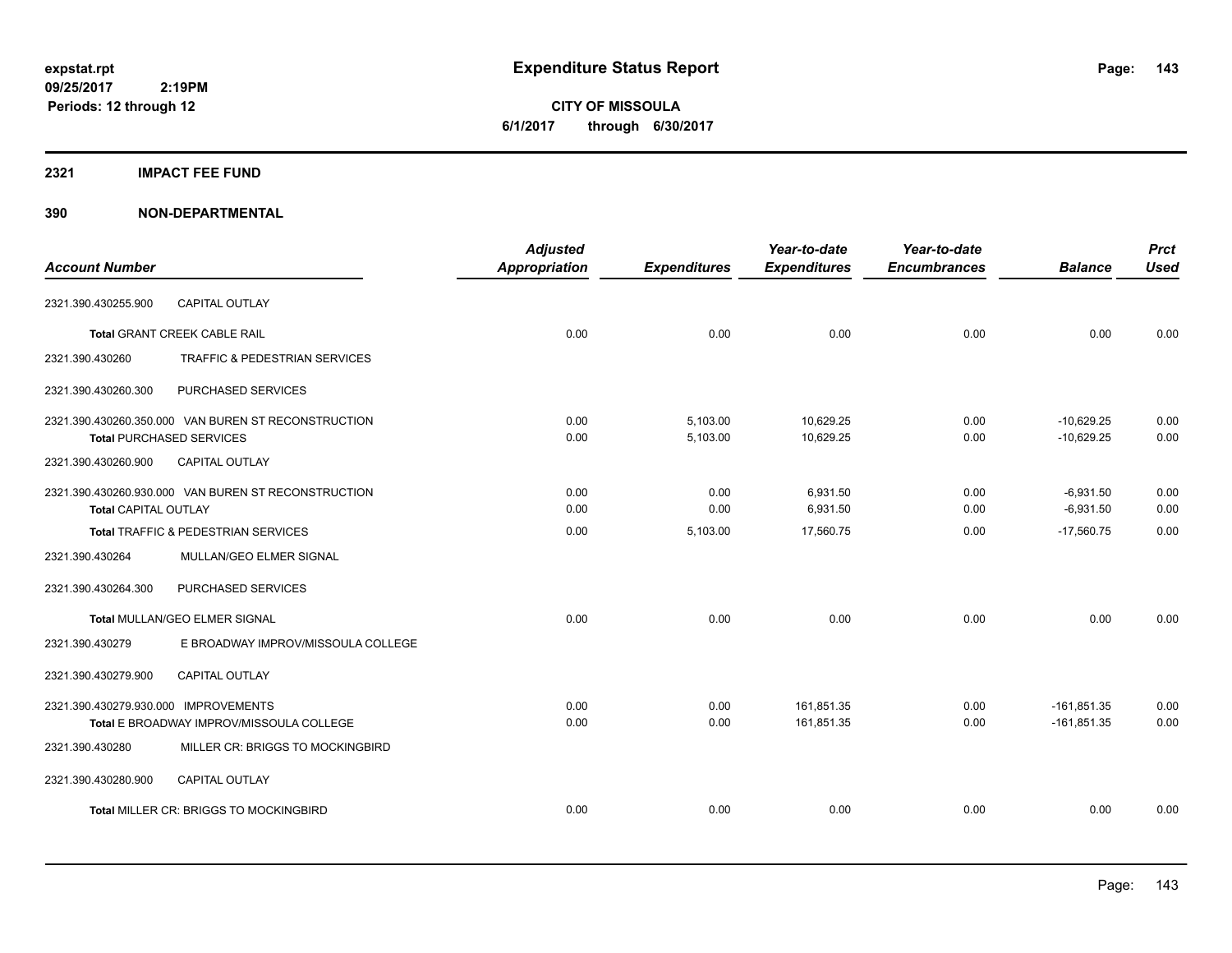**CITY OF MISSOULA 6/1/2017 through 6/30/2017**

**2321 IMPACT FEE FUND**

| <b>Account Number</b>                                              |                                                                                  | <b>Adjusted</b><br><b>Appropriation</b> | <b>Expenditures</b>    | Year-to-date<br><b>Expenditures</b> | Year-to-date<br><b>Encumbrances</b> | <b>Balance</b>               | <b>Prct</b><br><b>Used</b> |
|--------------------------------------------------------------------|----------------------------------------------------------------------------------|-----------------------------------------|------------------------|-------------------------------------|-------------------------------------|------------------------------|----------------------------|
| 2321.390.430281                                                    | SOUTH 3RD STREET PROJECT                                                         |                                         |                        |                                     |                                     |                              |                            |
| 2321.390.430281.300                                                | PURCHASED SERVICES                                                               |                                         |                        |                                     |                                     |                              |                            |
|                                                                    | <b>Total PURCHASED SERVICES</b>                                                  | 0.00                                    | 0.00                   | 0.00                                | 0.00                                | 0.00                         | 0.00                       |
| 2321.390.430281.900                                                | CAPITAL OUTLAY                                                                   |                                         |                        |                                     |                                     |                              |                            |
|                                                                    | 2321.390.430281.930.000 SO 3RD ST/IMPROVEMENTS<br>Total SOUTH 3RD STREET PROJECT | 0.00<br>0.00                            | 31,112.51<br>31,112.51 | 50,706.95<br>50,706.95              | 0.00<br>0.00                        | $-50.706.95$<br>$-50,706.95$ | 0.00<br>0.00               |
| 2321.390.460305                                                    | <b>COMMUNITY CENTER</b>                                                          |                                         |                        |                                     |                                     |                              |                            |
| 2321.390.460305.900                                                | CAPITAL OUTLAY                                                                   |                                         |                        |                                     |                                     |                              |                            |
| 2321.390.460305.930.000 IMPROVEMENTS                               | <b>Total COMMUNITY CENTER</b>                                                    | 70,000.00<br>70,000.00                  | 0.00<br>0.00           | 9,119.95<br>9,119.95                | 0.00<br>0.00                        | 60,880.05<br>60,880.05       | 13.03<br>13.03             |
| 2321.390.460401                                                    | <b>CONSTRUCTION</b>                                                              |                                         |                        |                                     |                                     |                              |                            |
| 2321.390.460401.900                                                | <b>CAPITAL OUTLAY</b>                                                            |                                         |                        |                                     |                                     |                              |                            |
| 2321.390.460401.930.000 FORT MISSOULA<br><b>Total CONSTRUCTION</b> |                                                                                  | 0.00<br>0.00                            | 0.00<br>0.00           | 3,340.76<br>3,340.76                | 0.00<br>0.00                        | $-3,340.76$<br>$-3,340.76$   | 0.00<br>0.00               |
| 2321.390.460404                                                    | <b>EATON TRAIL</b>                                                               |                                         |                        |                                     |                                     |                              |                            |
| 2321.390.460404.100                                                | PERSONAL SERVICES                                                                |                                         |                        |                                     |                                     |                              |                            |
|                                                                    | <b>Total PERSONAL SERVICES</b>                                                   | 0.00                                    | 0.00                   | 0.00                                | 0.00                                | 0.00                         | 0.00                       |
| 2321.390.460404.300                                                | PURCHASED SERVICES                                                               |                                         |                        |                                     |                                     |                              |                            |
|                                                                    | <b>Total PURCHASED SERVICES</b>                                                  | 0.00                                    | 0.00                   | 0.00                                | 0.00                                | 0.00                         | 0.00                       |
| 2321.390.460404.900                                                | CAPITAL OUTLAY                                                                   |                                         |                        |                                     |                                     |                              |                            |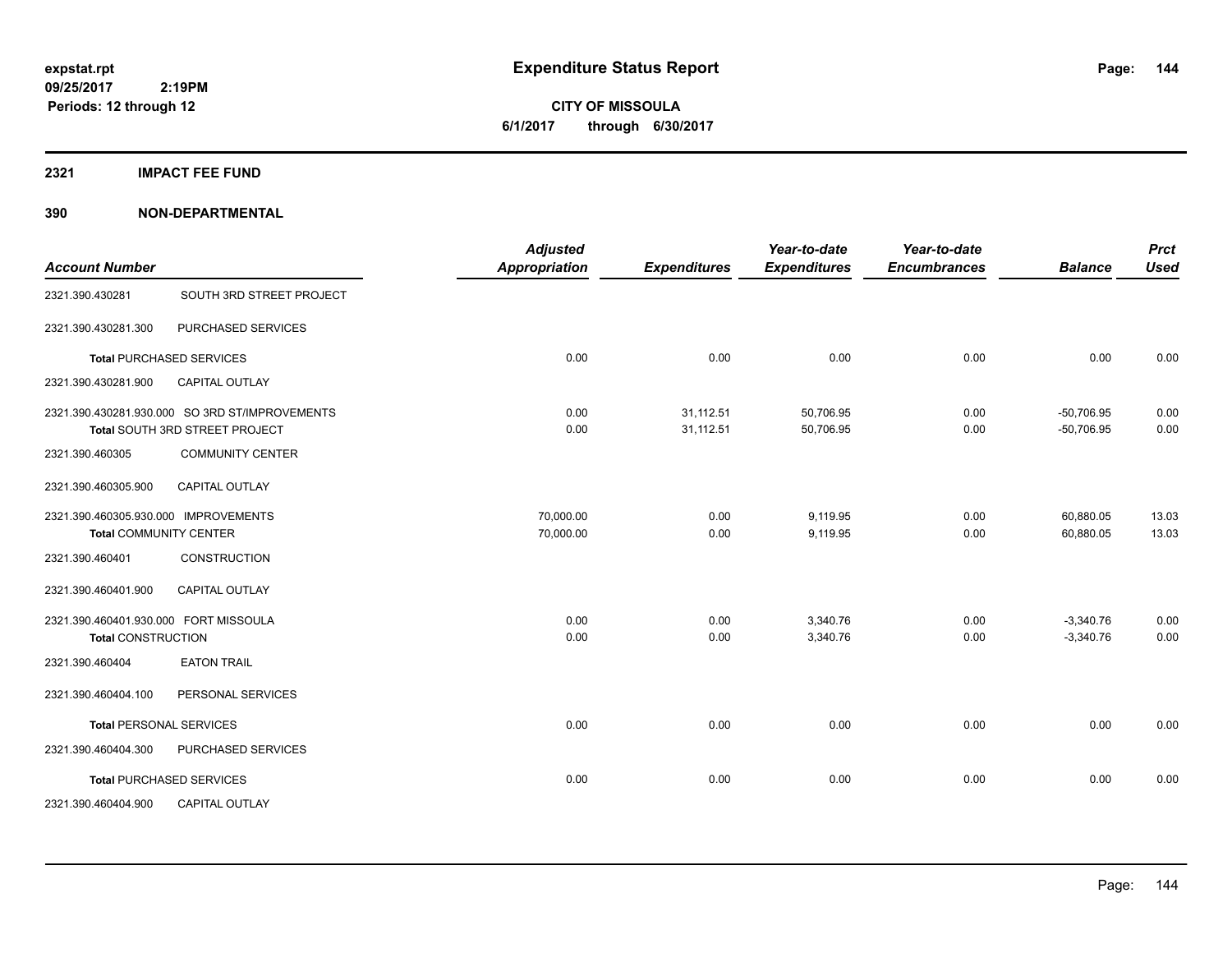**CITY OF MISSOULA 6/1/2017 through 6/30/2017**

## **2321 IMPACT FEE FUND**

| <b>Account Number</b>                                              |                                                | <b>Adjusted</b><br><b>Appropriation</b> | <b>Expenditures</b> | Year-to-date<br><b>Expenditures</b> | Year-to-date<br><b>Encumbrances</b> | <b>Balance</b>                | <b>Prct</b><br><b>Used</b> |
|--------------------------------------------------------------------|------------------------------------------------|-----------------------------------------|---------------------|-------------------------------------|-------------------------------------|-------------------------------|----------------------------|
| <b>Total EATON TRAIL</b>                                           |                                                | 0.00                                    | 0.00                | 0.00                                | 0.00                                | 0.00                          | 0.00                       |
| 2321.390.460406                                                    | <b>HELLGATE PARK</b>                           |                                         |                     |                                     |                                     |                               |                            |
| 2321.390.460406.100                                                | PERSONAL SERVICES                              |                                         |                     |                                     |                                     |                               |                            |
|                                                                    | <b>Total PERSONAL SERVICES</b>                 | 0.00                                    | 0.00                | 0.00                                | 0.00                                | 0.00                          | 0.00                       |
| 2321.390.460406.300                                                | PURCHASED SERVICES                             |                                         |                     |                                     |                                     |                               |                            |
|                                                                    | <b>Total PURCHASED SERVICES</b>                | 0.00                                    | 0.00                | 0.00                                | 0.00                                | 0.00                          | 0.00                       |
| 2321.390.460406.900                                                | <b>CAPITAL OUTLAY</b>                          |                                         |                     |                                     |                                     |                               |                            |
| 2321.390.460406.930.000 IMPROVEMENTS<br><b>Total HELLGATE PARK</b> |                                                | 0.00<br>0.00                            | 456.50<br>456.50    | 1,039.46<br>1,039.46                | 0.00<br>0.00                        | $-1,039.46$<br>$-1,039.46$    | 0.00<br>0.00               |
| 2321.390.460408                                                    | CONSERVATION LAND MANAGEMENT PLAN              |                                         |                     |                                     |                                     |                               |                            |
| 2321.390.460408.900                                                | CAPITAL OUTLAY                                 |                                         |                     |                                     |                                     |                               |                            |
|                                                                    | Total CONSERVATION LAND MANAGEMENT PLAN        | 0.00                                    | 0.00                | 0.00                                | 0.00                                | 0.00                          | 0.00                       |
| 2321.390.460409                                                    | MISSOULA TO LOLO TRAIL                         |                                         |                     |                                     |                                     |                               |                            |
| 2321.390.460409.800                                                | OTHER OBJECTS                                  |                                         |                     |                                     |                                     |                               |                            |
| <b>Total OTHER OBJECTS</b>                                         |                                                | 0.00                                    | 0.00                | 0.00                                | 0.00                                | 0.00                          | 0.00                       |
| 2321.390.460409.900                                                | <b>CAPITAL OUTLAY</b>                          |                                         |                     |                                     |                                     |                               |                            |
| 2321.390.460409.930.302 IMPROVEMENTS                               | 2321.390.460409.930.000 MISSOULA TO LOLO TRAIL | 0.00<br>0.00                            | 0.00<br>65,286.97   | 25,895.26<br>265,720.51             | 0.00<br>0.00                        | $-25,895.26$<br>$-265,720.51$ | 0.00<br>0.00               |
|                                                                    | Total MISSOULA TO LOLO TRAIL                   | 0.00                                    | 65,286.97           | 291,615.77                          | 0.00                                | $-291,615.77$                 | 0.00                       |
| 2321.390.460411                                                    | 44 RANCH IMPROVEMENTS                          |                                         |                     |                                     |                                     |                               |                            |
| 2321.390.460411.900                                                | <b>CAPITAL OUTLAY</b>                          |                                         |                     |                                     |                                     |                               |                            |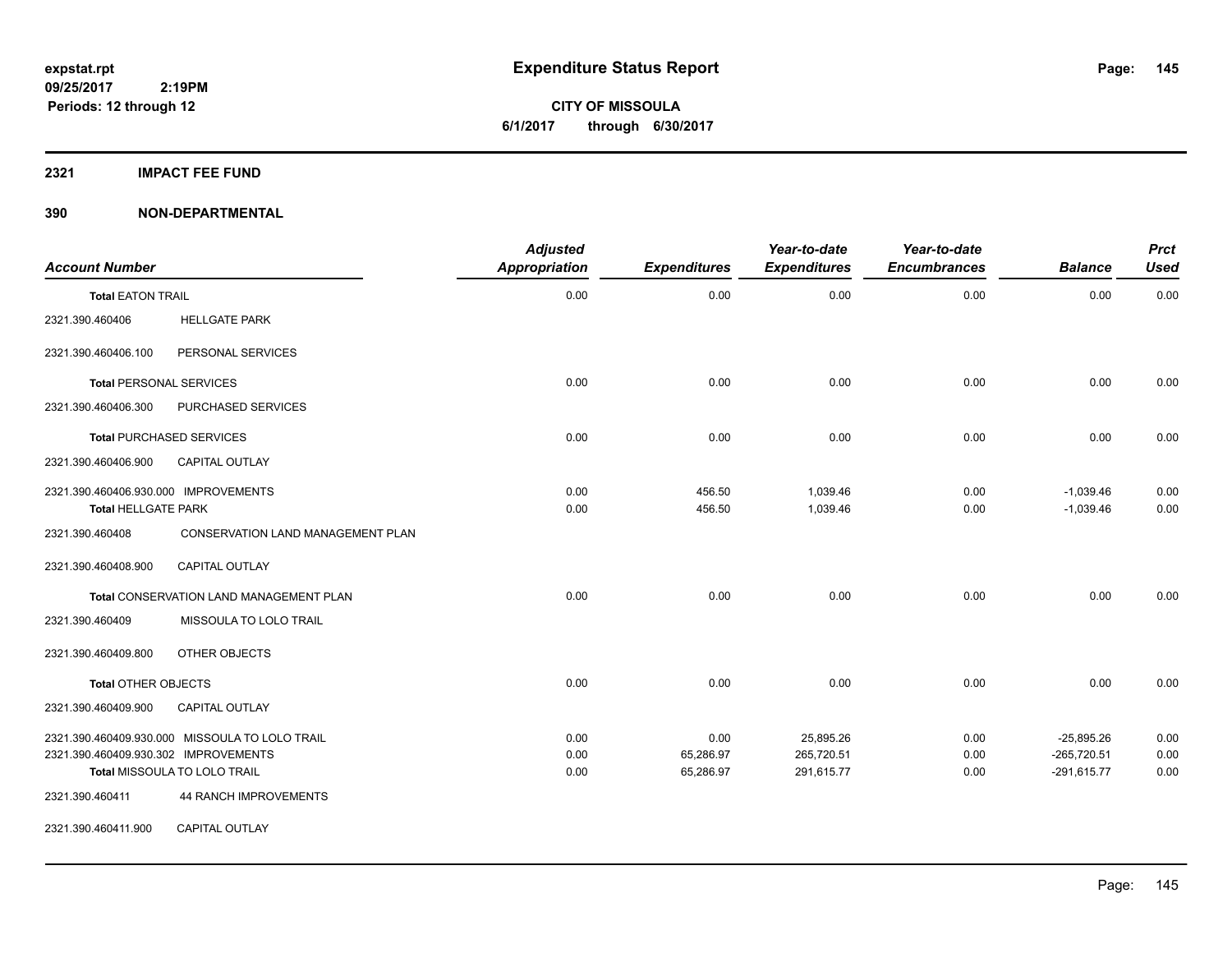**CITY OF MISSOULA 6/1/2017 through 6/30/2017**

### **2321 IMPACT FEE FUND**

| <b>Account Number</b>                |                                                     | <b>Adjusted</b><br><b>Appropriation</b> | <b>Expenditures</b> | Year-to-date<br><b>Expenditures</b> | Year-to-date<br><b>Encumbrances</b> | <b>Balance</b>               | <b>Prct</b><br><b>Used</b> |
|--------------------------------------|-----------------------------------------------------|-----------------------------------------|---------------------|-------------------------------------|-------------------------------------|------------------------------|----------------------------|
|                                      | Total 44 RANCH IMPROVEMENTS                         | 0.00                                    | 0.00                | 0.00                                | 0.00                                | 0.00                         | 0.00                       |
| 2321.390.460412                      | PLEASANT VIEW PARK                                  |                                         |                     |                                     |                                     |                              |                            |
| 2321.390.460412.900                  | CAPITAL OUTLAY                                      |                                         |                     |                                     |                                     |                              |                            |
|                                      | <b>Total PLEASANT VIEW PARK</b>                     | 0.00                                    | 0.00                | 0.00                                | 0.00                                | 0.00                         | 0.00                       |
| 2321.390.460444                      | <b>PLAYGROUNDS</b>                                  |                                         |                     |                                     |                                     |                              |                            |
| 2321.390.460444.900                  | <b>CAPITAL OUTLAY</b>                               |                                         |                     |                                     |                                     |                              |                            |
| <b>Total PLAYGROUNDS</b>             | 2321.390.460444.930.000 PARK TRAIL BOND PLAYGROUNDS | 0.00<br>0.00                            | 0.00<br>0.00        | 75,345.13<br>75,345.13              | 0.00<br>0.00                        | $-75,345.13$<br>$-75,345.13$ | 0.00<br>0.00               |
| 2321.390.510000                      | Un-Allocated IFAC Approved Appropriation            |                                         |                     |                                     |                                     |                              |                            |
| 2321.390.510000.800                  | OTHER OBJECTS                                       |                                         |                     |                                     |                                     |                              |                            |
| <b>Total OTHER OBJECTS</b>           |                                                     | 0.00                                    | 0.00                | 0.00                                | 0.00                                | 0.00                         | 0.00                       |
| 2321.390.510000.900                  | <b>CAPITAL OUTLAY</b>                               |                                         |                     |                                     |                                     |                              |                            |
| 2321.390.510000.930.000 IMPROVEMENTS | Total Un-Allocated IFAC Approved Appropriation      | 534,482.00<br>534,482.00                | 0.00<br>0.00        | 0.00<br>0.00                        | 0.00<br>0.00                        | 534,482.00<br>534,482.00     | 0.00<br>0.00               |
| 2321.390.510110                      | <b>MERCHANT SERVICES</b>                            |                                         |                     |                                     |                                     |                              |                            |
| 2321.390.510110.500                  | <b>FIXED CHARGES</b>                                |                                         |                     |                                     |                                     |                              |                            |
|                                      | <b>Total MERCHANT SERVICES</b>                      | 0.00                                    | 0.00                | 0.00                                | 0.00                                | 0.00                         | 0.00                       |
| Total IMPACT FEE FUND                |                                                     | 2,402,265.00                            | 275,858.84          | 992,854.19                          | 0.00                                | 1,409,410.81                 | 41.33                      |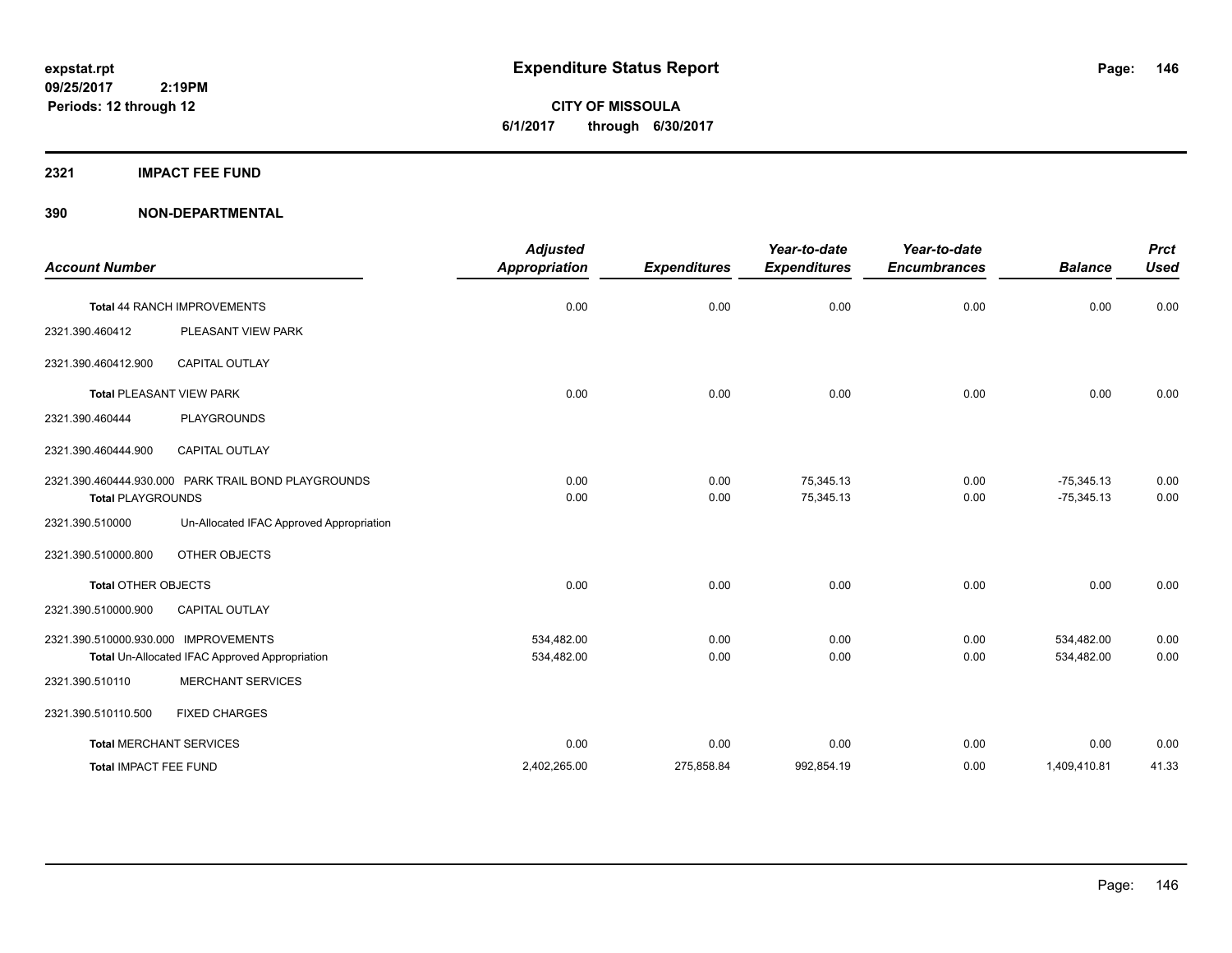**CITY OF MISSOULA 6/1/2017 through 6/30/2017**

## **2322 GEORGE ELMER/CATTLE DR INTERSECTION**

|                             |                                               | <b>Adjusted</b>      |                     | Year-to-date        | Year-to-date        |                | <b>Prct</b> |
|-----------------------------|-----------------------------------------------|----------------------|---------------------|---------------------|---------------------|----------------|-------------|
| <b>Account Number</b>       |                                               | <b>Appropriation</b> | <b>Expenditures</b> | <b>Expenditures</b> | <b>Encumbrances</b> | <b>Balance</b> | <b>Used</b> |
| 2322.390.510100             | SPECIAL ASSESSMENTS                           |                      |                     |                     |                     |                |             |
| 2322.390.510100.300         | PURCHASED SERVICES                            |                      |                     |                     |                     |                |             |
|                             | 2322.390.510100.350.000 PROFESSIONAL SERVICES | 15,000.00            | 0.00                | 0.00                | 0.00                | 15,000.00      | 0.00        |
|                             | <b>Total PURCHASED SERVICES</b>               | 15,000.00            | 0.00                | 0.00                | 0.00                | 15,000.00      | 0.00        |
| 2322.390.510100.800         | OTHER OBJECTS                                 |                      |                     |                     |                     |                |             |
| <b>Total OTHER OBJECTS</b>  |                                               | 0.00                 | 0.00                | 0.00                | 0.00                | 0.00           | 0.00        |
| 2322.390.510100.900         | <b>CAPITAL OUTLAY</b>                         |                      |                     |                     |                     |                |             |
| <b>Total CAPITAL OUTLAY</b> |                                               | 0.00                 | 0.00                | 0.00                | 0.00                | 0.00           | 0.00        |
|                             | <b>Total SPECIAL ASSESSMENTS</b>              | 15,000.00            | 0.00                | 0.00                | 0.00                | 15,000.00      | 0.00        |
| 2322.390.510110             | <b>MERCHANT SERVICES</b>                      |                      |                     |                     |                     |                |             |
| 2322.390.510110.500         | <b>FIXED CHARGES</b>                          |                      |                     |                     |                     |                |             |
|                             | <b>Total MERCHANT SERVICES</b>                | 0.00                 | 0.00                | 0.00                | 0.00                | 0.00           | 0.00        |
|                             | Total GEORGE ELMER/CATTLE DR INTERSECTION     | 15,000.00            | 0.00                | 0.00                | 0.00                | 15,000.00      | 0.00        |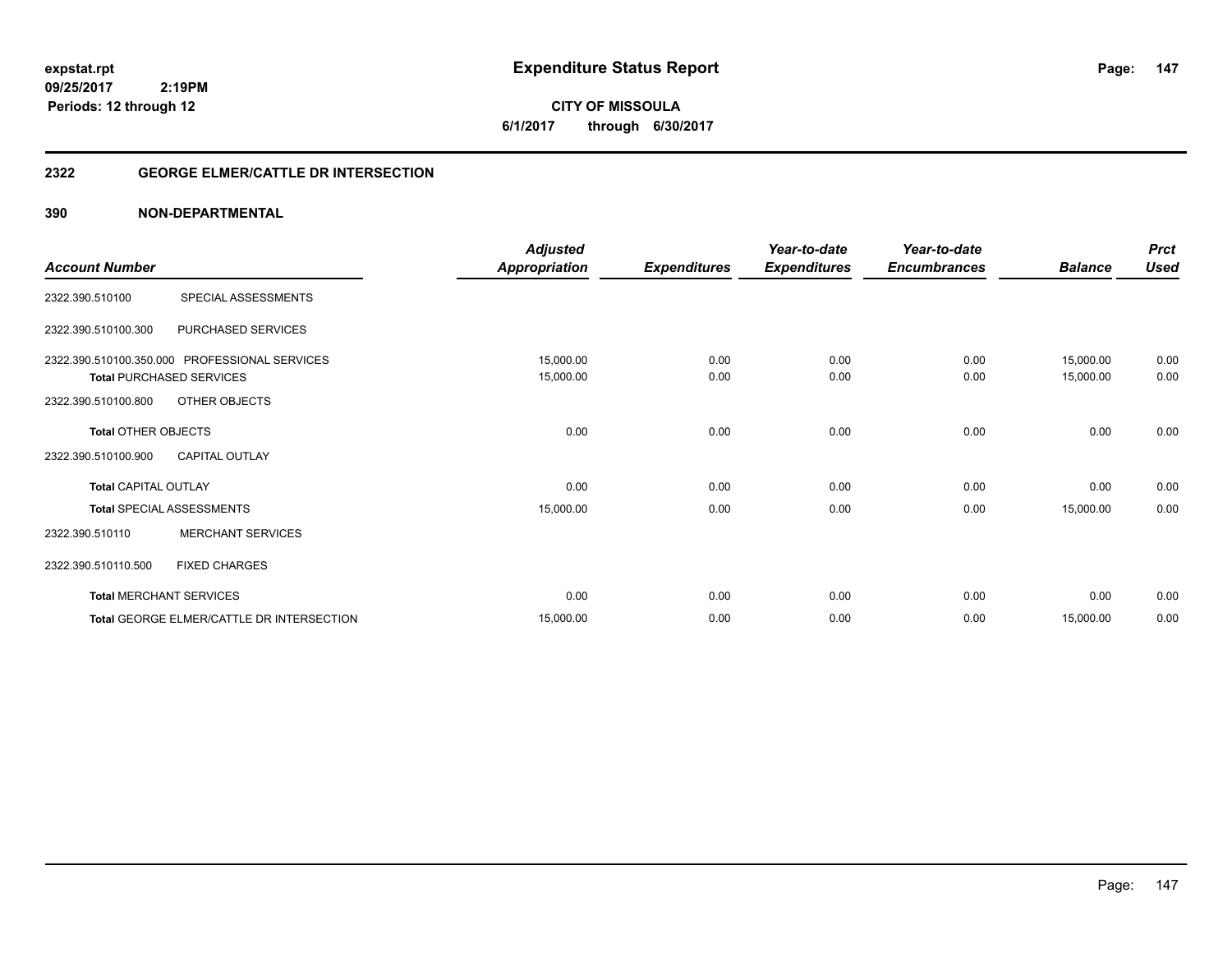**CITY OF MISSOULA 6/1/2017 through 6/30/2017**

## **2365 PUBLIC ART FUND**

## **220 MAYOR**

|                                      |                                                  | <b>Adjusted</b>      |                     | Year-to-date        | Year-to-date        |                | <b>Prct</b> |
|--------------------------------------|--------------------------------------------------|----------------------|---------------------|---------------------|---------------------|----------------|-------------|
| <b>Account Number</b>                |                                                  | <b>Appropriation</b> | <b>Expenditures</b> | <b>Expenditures</b> | <b>Encumbrances</b> | <b>Balance</b> | <b>Used</b> |
| 2365.220.460518                      | <b>PUBLIC ART PROJECTS</b>                       |                      |                     |                     |                     |                |             |
| 2365.220.460518.300                  | PURCHASED SERVICES                               |                      |                     |                     |                     |                |             |
|                                      | 2365.220.460518.320.000 PRINTING & DUPLICATING   | 3,000.00             | 0.00                | 0.00                | 0.00                | 3,000.00       | 0.00        |
|                                      | 2365.220.460518.350.000 PROFESSIONAL SERVICES    | 0.00                 | 0.00                | 362.17              | 0.00                | $-362.17$      | 0.00        |
|                                      | 2365.220.460518.390.000 OTHER PURCHASED SERVICES | 23,320.00            | 0.00                | 0.00                | 0.00                | 23,320.00      | 0.00        |
|                                      | <b>Total PURCHASED SERVICES</b>                  | 26,320.00            | 0.00                | 362.17              | 0.00                | 25,957.83      | 1.38        |
| 2365.220.460518.800                  | <b>OTHER OBJECTS</b>                             |                      |                     |                     |                     |                |             |
| <b>Total OTHER OBJECTS</b>           |                                                  | 0.00                 | 0.00                | 0.00                | 0.00                | 0.00           | 0.00        |
| 2365.220.460518.900                  | <b>CAPITAL OUTLAY</b>                            |                      |                     |                     |                     |                |             |
| 2365.220.460518.930.000 IMPROVEMENTS |                                                  | 0.00                 | 0.00                | 5,000.00            | 0.00                | $-5,000.00$    | 0.00        |
| <b>Total CAPITAL OUTLAY</b>          |                                                  | 0.00                 | 0.00                | 5,000.00            | 0.00                | $-5,000.00$    | 0.00        |
|                                      | <b>Total PUBLIC ART PROJECTS</b>                 | 26,320.00            | 0.00                | 5,362.17            | 0.00                | 20,957.83      | 20.37       |
| 2365.220.510110                      | <b>MERCHANT SERVICES</b>                         |                      |                     |                     |                     |                |             |
| 2365.220.510110.500                  | <b>FIXED CHARGES</b>                             |                      |                     |                     |                     |                |             |
| <b>Total FIXED CHARGES</b>           |                                                  | 0.00                 | 0.00                | 0.00                | 0.00                | 0.00           | 0.00        |
| <b>Total MERCHANT SERVICES</b>       |                                                  | 0.00                 | 0.00                | 0.00                | 0.00                | 0.00           | 0.00        |
| <b>Total PUBLIC ART FUND</b>         |                                                  | 26,320.00            | 0.00                | 5,362.17            | 0.00                | 20,957.83      | 20.37       |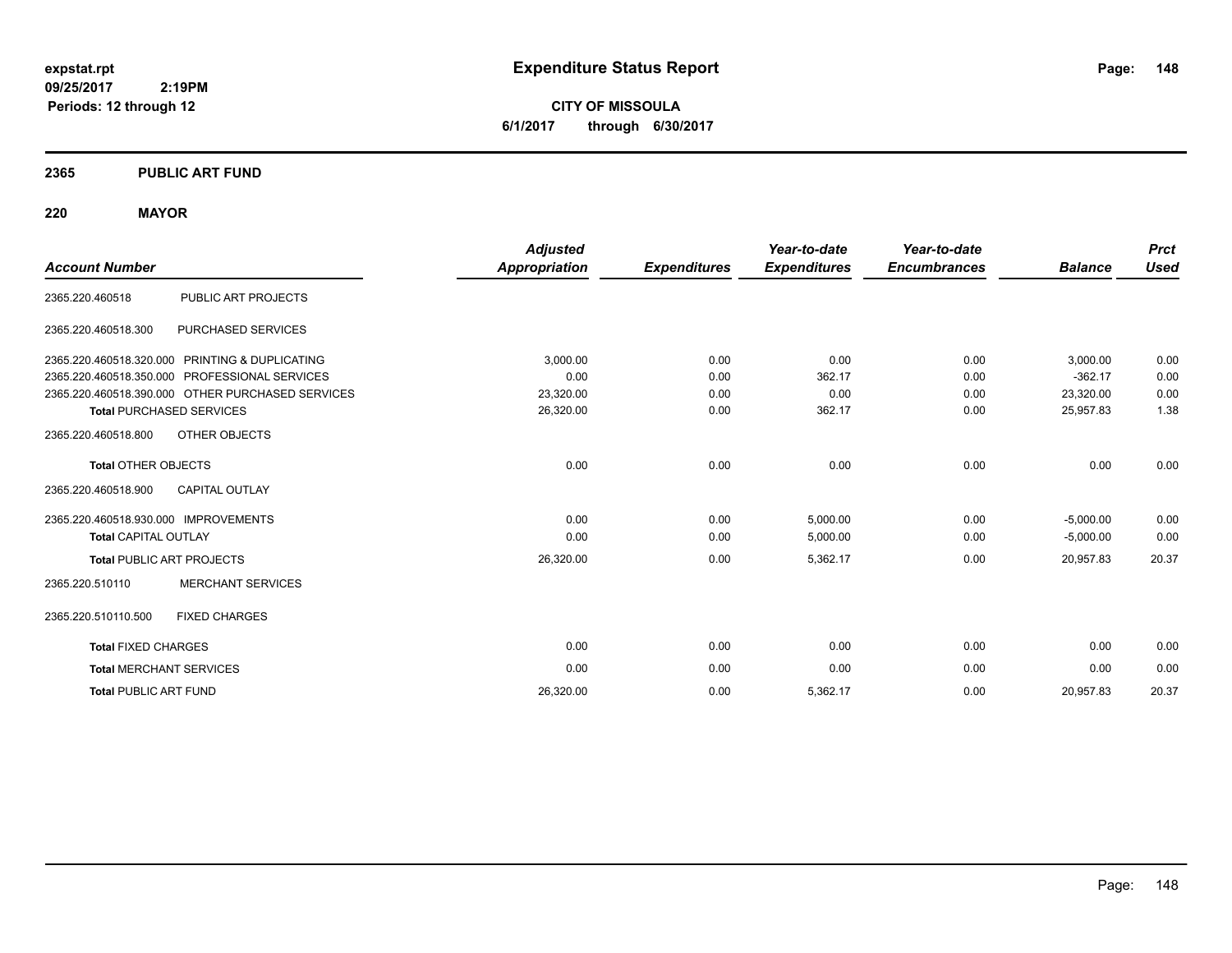**149**

**09/25/2017 2:19PM Periods: 12 through 12**

**CITY OF MISSOULA 6/1/2017 through 6/30/2017**

## **2371 EMPLOYEE HEALTH INSURANCE LEVY FUND**

| <b>Account Number</b>          |                                                  | <b>Adjusted</b><br><b>Appropriation</b> | <b>Expenditures</b> | Year-to-date<br><b>Expenditures</b> | Year-to-date<br><b>Encumbrances</b> | <b>Balance</b> | <b>Prct</b><br><b>Used</b> |
|--------------------------------|--------------------------------------------------|-----------------------------------------|---------------------|-------------------------------------|-------------------------------------|----------------|----------------------------|
| 2371.390.510110                | <b>MERCHANT SERVICES</b>                         |                                         |                     |                                     |                                     |                |                            |
| 2371.390.510110.500            | <b>FIXED CHARGES</b>                             |                                         |                     |                                     |                                     |                |                            |
| <b>Total MERCHANT SERVICES</b> |                                                  | 0.00                                    | 0.00                | 0.00                                | 0.00                                | 0.00           | 0.00                       |
| 2371.390.521000                | INTERFUND OPERATING TRANSFERS                    |                                         |                     |                                     |                                     |                |                            |
| 2371.390.521000.800            | OTHER OBJECTS                                    |                                         |                     |                                     |                                     |                |                            |
|                                | 2371.390.521000.820.000 TRANSFERS TO OTHER FUNDS | 4,525.00                                | 2,263.00            | 4,526.00                            | 0.00                                | $-1.00$        | 100.02                     |
|                                | <b>Total INTERFUND OPERATING TRANSFERS</b>       | 4,525.00                                | 2,263.00            | 4,526.00                            | 0.00                                | $-1.00$        | 100.02                     |
|                                | Total EMPLOYEE HEALTH INSURANCE LEVY FUND        | 4,525.00                                | 2,263.00            | 4,526.00                            | 0.00                                | $-1.00$        | 100.02                     |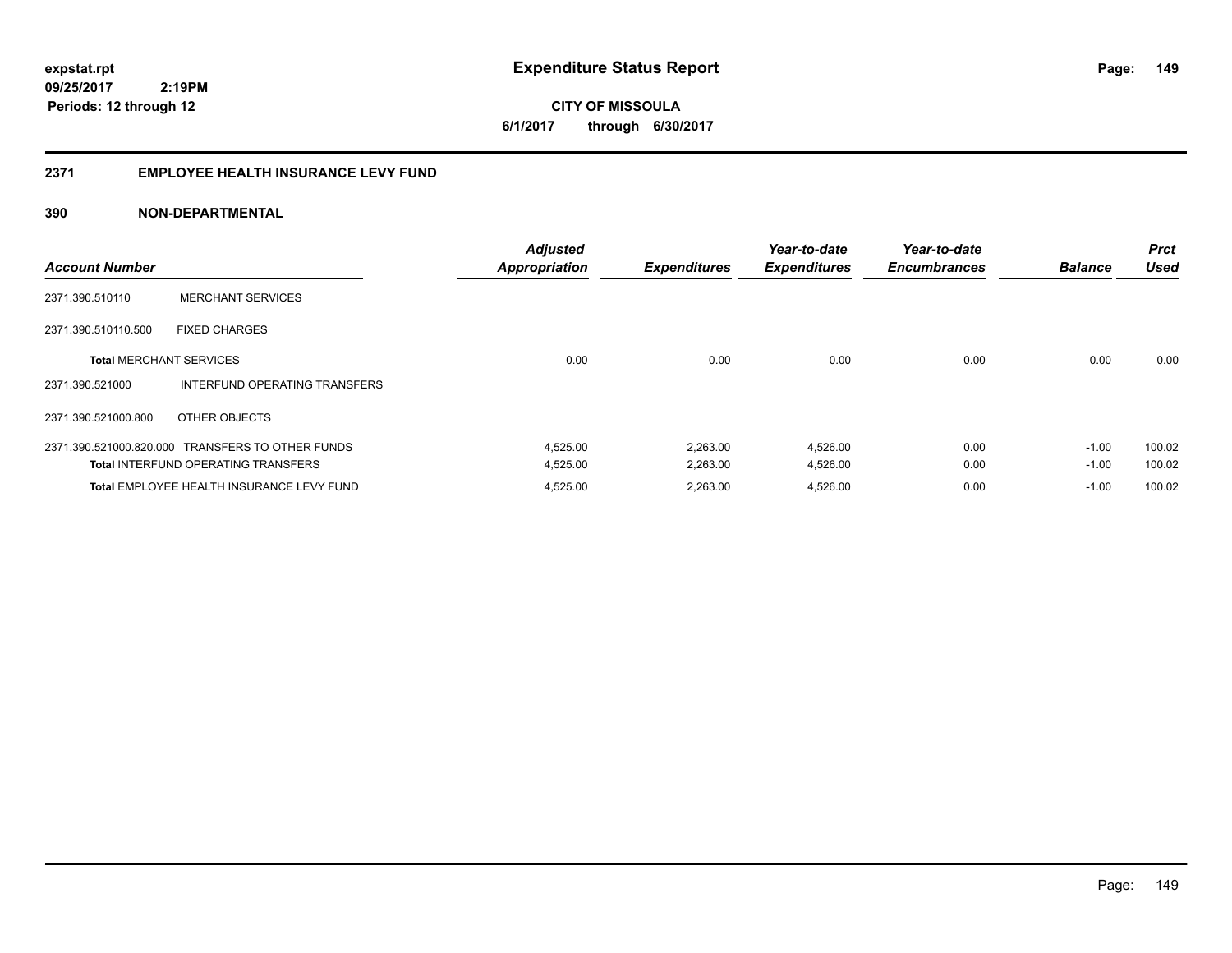**CITY OF MISSOULA 6/1/2017 through 6/30/2017**

### **2372 PERMISSIVE MEDICAL LEVY**

| <b>Account Number</b>          |                                                  | <b>Adjusted</b><br><b>Appropriation</b> | <b>Expenditures</b> | Year-to-date<br><b>Expenditures</b> | Year-to-date<br><b>Encumbrances</b> | <b>Balance</b> | <b>Prct</b><br><b>Used</b> |
|--------------------------------|--------------------------------------------------|-----------------------------------------|---------------------|-------------------------------------|-------------------------------------|----------------|----------------------------|
| 2372.390.510110                | <b>MERCHANT SERVICES</b>                         |                                         |                     |                                     |                                     |                |                            |
| 2372.390.510110.500            | <b>FIXED CHARGES</b>                             |                                         |                     |                                     |                                     |                |                            |
| <b>Total MERCHANT SERVICES</b> |                                                  | 0.00                                    | 0.00                | 0.00                                | 0.00                                | 0.00           | 0.00                       |
| 2372.390.521000                | INTERFUND OPERATING TRANSFERS                    |                                         |                     |                                     |                                     |                |                            |
| 2372.390.521000.800            | OTHER OBJECTS                                    |                                         |                     |                                     |                                     |                |                            |
|                                | 2372.390.521000.820.000 TRANSFERS TO OTHER FUNDS | 4,774,150.00                            | 2,387,075.00        | 4,774,150.00                        | 0.00                                | 0.00           | 100.00                     |
|                                | <b>Total INTERFUND OPERATING TRANSFERS</b>       | 4,774,150.00                            | 2,387,075.00        | 4,774,150.00                        | 0.00                                | 0.00           | 100.00                     |
|                                | <b>Total PERMISSIVE MEDICAL LEVY</b>             | 4,774,150.00                            | 2.387.075.00        | 4,774,150.00                        | 0.00                                | 0.00           | 100.00                     |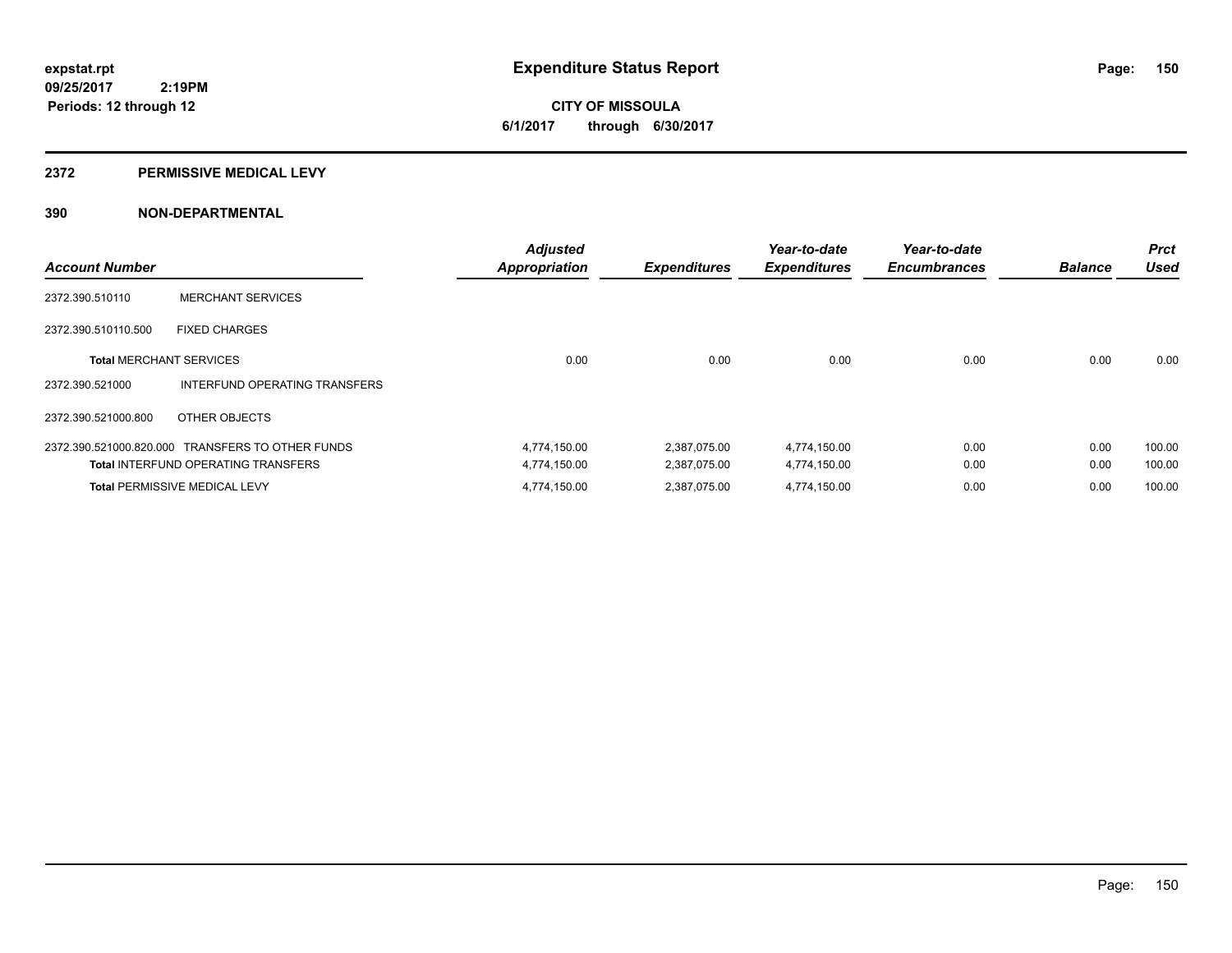**CITY OF MISSOULA 6/1/2017 through 6/30/2017**

## **2389 CABLE TELEVISION FRANCHISE FUND**

| <b>Account Number</b>            |                                                  | <b>Adjusted</b><br>Appropriation | <b>Expenditures</b> | Year-to-date<br><b>Expenditures</b> | Year-to-date<br><b>Encumbrances</b> | <b>Balance</b> | <b>Prct</b><br><b>Used</b> |
|----------------------------------|--------------------------------------------------|----------------------------------|---------------------|-------------------------------------|-------------------------------------|----------------|----------------------------|
|                                  |                                                  |                                  |                     |                                     |                                     |                |                            |
| 2389.390.411810                  | <b>CABLE TV FRANCHISE</b>                        |                                  |                     |                                     |                                     |                |                            |
| 2389.390.411810.300              | PURCHASED SERVICES                               |                                  |                     |                                     |                                     |                |                            |
|                                  | 2389.390.411810.350.000 PROFESSIONAL SERVICES    | 20,288.00                        | 0.00                | 12,900.00                           | 0.00                                | 7,388.00       | 63.58                      |
| 2389.390.411810.370.000 TRAVEL   |                                                  | 1,000.00                         | 0.00                | 0.00                                | 0.00                                | 1,000.00       | 0.00                       |
| 2389.390.411810.380.000 TRAINING |                                                  | 1,000.00                         | 0.00                | 0.00                                | 0.00                                | 1,000.00       | 0.00                       |
|                                  | <b>Total PURCHASED SERVICES</b>                  | 22,288.00                        | 0.00                | 12,900.00                           | 0.00                                | 9,388.00       | 57.88                      |
| 2389.390.411810.700              | <b>GRANTS &amp; CONTRIBUTIONS</b>                |                                  |                     |                                     |                                     |                |                            |
|                                  | 2389.390.411810.700.000 GRANTS & CONTRIBUTIONS   | 390,000.00                       | 120,000.00          | 480,000.00                          | 0.00                                | $-90,000.00$   | 123.08                     |
|                                  | <b>Total GRANTS &amp; CONTRIBUTIONS</b>          | 390,000.00                       | 120,000.00          | 480,000.00                          | 0.00                                | $-90,000.00$   | 123.08                     |
| 2389.390.411810.800              | OTHER OBJECTS                                    |                                  |                     |                                     |                                     |                |                            |
|                                  | 2389.390.411810.820.000 TRANSFERS TO OTHER FUNDS | 301,433.00                       | 150,717.00          | 301,434.00                          | 0.00                                | $-1.00$        | 100.00                     |
| <b>Total OTHER OBJECTS</b>       |                                                  | 301,433.00                       | 150.717.00          | 301.434.00                          | 0.00                                | $-1.00$        | 100.00                     |
| 2389.390.411810.900              | <b>CAPITAL OUTLAY</b>                            |                                  |                     |                                     |                                     |                |                            |
|                                  | 2389.390.411810.940.000 MACHINERY & EQUIPMENT    | 37,567.00                        | 4,400.00            | 18,670.76                           | 0.00                                | 18,896.24      | 49.70                      |
| <b>Total CAPITAL OUTLAY</b>      |                                                  | 37.567.00                        | 4,400.00            | 18.670.76                           | 0.00                                | 18.896.24      | 49.70                      |
| <b>Total CABLE TV FRANCHISE</b>  |                                                  | 751,288.00                       | 275,117.00          | 813,004.76                          | 0.00                                | $-61,716.76$   | 108.21                     |
| 2389.390.510110                  | <b>MERCHANT SERVICES</b>                         |                                  |                     |                                     |                                     |                |                            |
| 2389.390.510110.500              | <b>FIXED CHARGES</b>                             |                                  |                     |                                     |                                     |                |                            |
| <b>Total MERCHANT SERVICES</b>   |                                                  | 0.00                             | 0.00                | 0.00                                | 0.00                                | 0.00           | 0.00                       |
|                                  | Total CABLE TELEVISION FRANCHISE FUND            | 751,288.00                       | 275,117.00          | 813,004.76                          | 0.00                                | $-61,716.76$   | 108.21                     |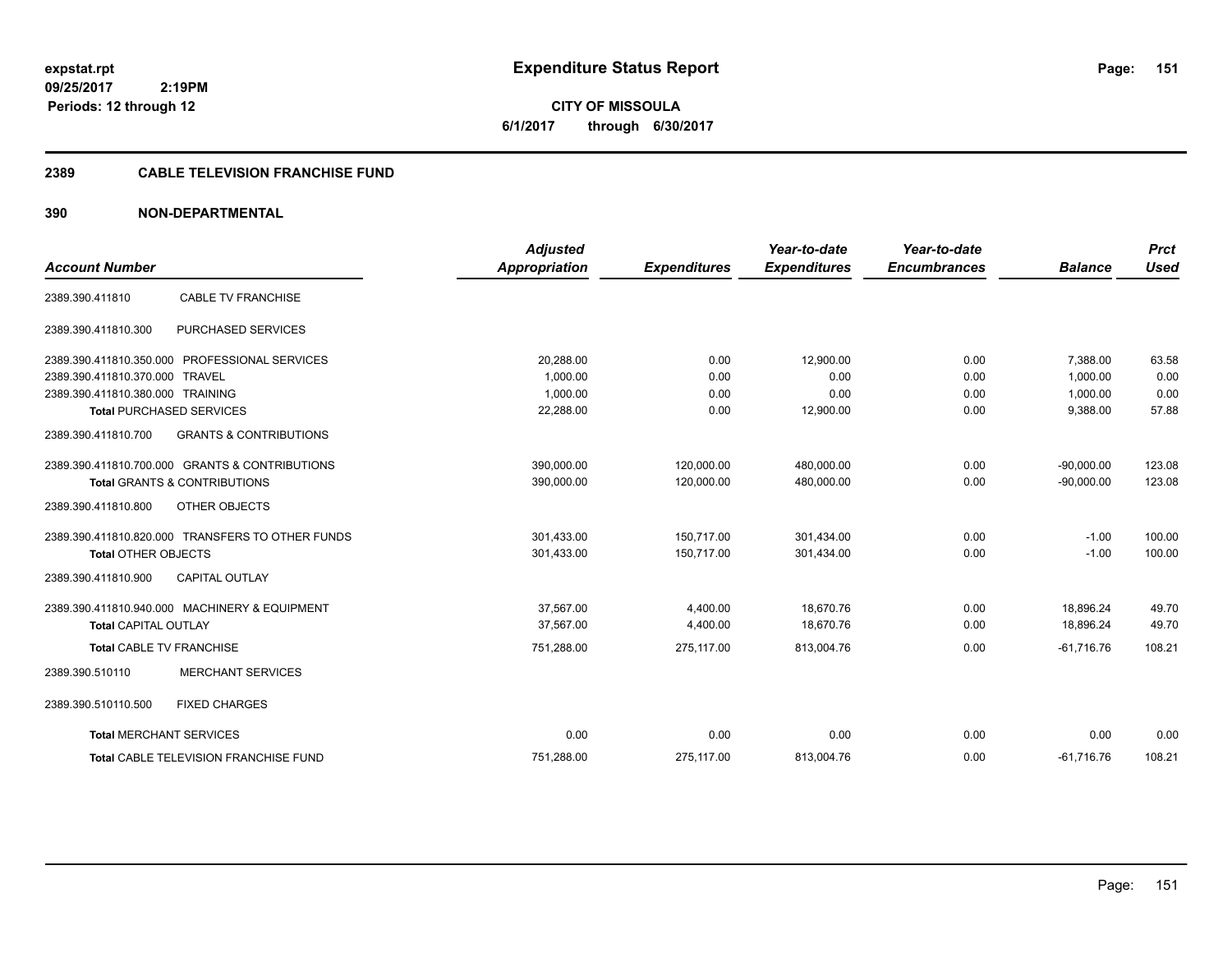**CITY OF MISSOULA 6/1/2017 through 6/30/2017**

## **2390 DRUG FORFEITURE FUND**

# **290 POLICE**

|                                            |                                                  | <b>Adjusted</b>      |                     | Year-to-date        | Year-to-date        |                | <b>Prct</b> |
|--------------------------------------------|--------------------------------------------------|----------------------|---------------------|---------------------|---------------------|----------------|-------------|
| <b>Account Number</b>                      |                                                  | <b>Appropriation</b> | <b>Expenditures</b> | <b>Expenditures</b> | <b>Encumbrances</b> | <b>Balance</b> | <b>Used</b> |
| 2390.290.420142                            | <b>NARCOTICS</b>                                 |                      |                     |                     |                     |                |             |
| 2390.290.420142.100                        | PERSONAL SERVICES                                |                      |                     |                     |                     |                |             |
| <b>Total PERSONAL SERVICES</b>             |                                                  | 0.00                 | 0.00                | 0.00                | 0.00                | 0.00           | 0.00        |
| 2390.290.420142.200                        | <b>SUPPLIES</b>                                  |                      |                     |                     |                     |                |             |
| 2390.290.420142.220.000 OPERATING SUPPLIES |                                                  | 3,000.00             | 3,726.05            | 10,669.65           | 0.00                | $-7,669.65$    | 355.66      |
| 2390.290.420142.230.000 REPAIR/MAINTENANCE |                                                  | 3,000.00             | 0.00                | 0.00                | 0.00                | 3,000.00       | 0.00        |
| 2390.290.420142.231.000 GASOLINE           |                                                  | 500.00               | 0.00                | 0.00                | 0.00                | 500.00         | 0.00        |
| <b>Total SUPPLIES</b>                      |                                                  | 6,500.00             | 3,726.05            | 10,669.65           | 0.00                | $-4,169.65$    | 164.15      |
| 2390.290.420142.300                        | PURCHASED SERVICES                               |                      |                     |                     |                     |                |             |
| 2390.290.420142.310.000 COMMUNICATIONS     |                                                  | 500.00               | 0.00                | 0.00                | 0.00                | 500.00         | 0.00        |
|                                            | 2390.290.420142.320.000 PRINTING & DUPLICATING   | 300.00               | 0.00                | 0.00                | 0.00                | 300.00         | 0.00        |
|                                            | 2390.290.420142.350.000 PROFESSIONAL SERVICES    | 0.00                 | 143.83              | 3,141.53            | 0.00                | $-3,141.53$    | 0.00        |
|                                            | 2390.290.420142.360.000 REPAIR & MAINTENANCE     | 500.00               | 0.00                | 0.00                | 0.00                | 500.00         | 0.00        |
| 2390.290.420142.370.000 TRAVEL             |                                                  | 2,000.00             | 0.00                | 3,724.37            | 0.00                | $-1,724.37$    | 186.22      |
| 2390.290.420142.380.000 TRAINING           |                                                  | 1,500.00             | 0.00                | 0.00                | 0.00                | 1,500.00       | 0.00        |
|                                            | 2390.290.420142.390.000 OTHER PURCHASED SERVICES | 500.00               | 0.00                | 0.00                | 0.00                | 500.00         | 0.00        |
| <b>Total PURCHASED SERVICES</b>            |                                                  | 5,300.00             | 143.83              | 6,865.90            | 0.00                | $-1,565.90$    | 129.55      |
| 2390.290.420142.500                        | <b>FIXED CHARGES</b>                             |                      |                     |                     |                     |                |             |
| 2390.290.420142.500.000 FIXED CHARGES      |                                                  | 1,000.00             | 0.00                | 0.00                | 0.00                | 1,000.00       | 0.00        |
| <b>Total FIXED CHARGES</b>                 |                                                  | 1,000.00             | 0.00                | 0.00                | 0.00                | 1,000.00       | 0.00        |
| 2390.290.420142.700                        | <b>GRANTS &amp; CONTRIBUTIONS</b>                |                      |                     |                     |                     |                |             |
| <b>Total GRANTS &amp; CONTRIBUTIONS</b>    |                                                  | 0.00                 | 0.00                | 0.00                | 0.00                | 0.00           | 0.00        |
| 2390.290.420142.800                        | OTHER OBJECTS                                    |                      |                     |                     |                     |                |             |
| <b>Total OTHER OBJECTS</b>                 |                                                  | 0.00                 | 0.00                | 0.00                | 0.00                | 0.00           | 0.00        |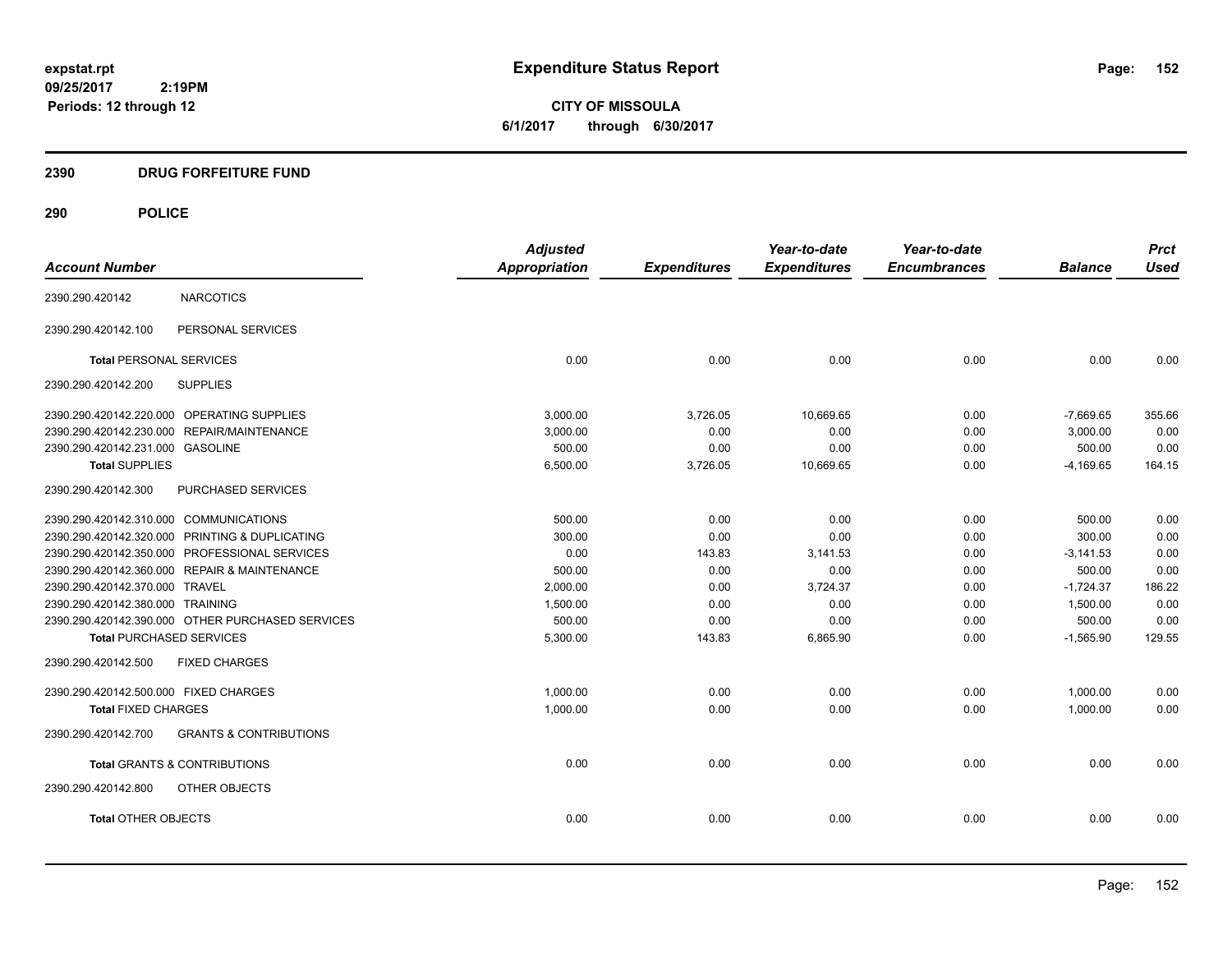**CITY OF MISSOULA 6/1/2017 through 6/30/2017**

# **2390 DRUG FORFEITURE FUND**

# **290 POLICE**

|                                |                                               | <b>Adjusted</b>      |                     | Year-to-date        | Year-to-date        |                | <b>Prct</b> |
|--------------------------------|-----------------------------------------------|----------------------|---------------------|---------------------|---------------------|----------------|-------------|
| <b>Account Number</b>          |                                               | <b>Appropriation</b> | <b>Expenditures</b> | <b>Expenditures</b> | <b>Encumbrances</b> | <b>Balance</b> | Used        |
| 2390.290.420142.900            | <b>CAPITAL OUTLAY</b>                         |                      |                     |                     |                     |                |             |
|                                | 2390.290.420142.940.000 MACHINERY & EQUIPMENT | 5,000.00             | 0.00                | 0.00                | 0.00                | 5,000.00       | 0.00        |
| <b>Total CAPITAL OUTLAY</b>    |                                               | 5,000.00             | 0.00                | 0.00                | 0.00                | 5,000.00       | 0.00        |
| <b>Total NARCOTICS</b>         |                                               | 17,800.00            | 3.869.88            | 17,535.55           | 0.00                | 264.45         | 98.51       |
| 2390.290.510110                | <b>MERCHANT SERVICES</b>                      |                      |                     |                     |                     |                |             |
| 2390.290.510110.500            | <b>FIXED CHARGES</b>                          |                      |                     |                     |                     |                |             |
| <b>Total MERCHANT SERVICES</b> |                                               | 0.00                 | 0.00                | 0.00                | 0.00                | 0.00           | 0.00        |
|                                | <b>Total DRUG FORFEITURE FUND</b>             | 17,800.00            | 3,869.88            | 17,535.55           | 0.00                | 264.45         | 98.51       |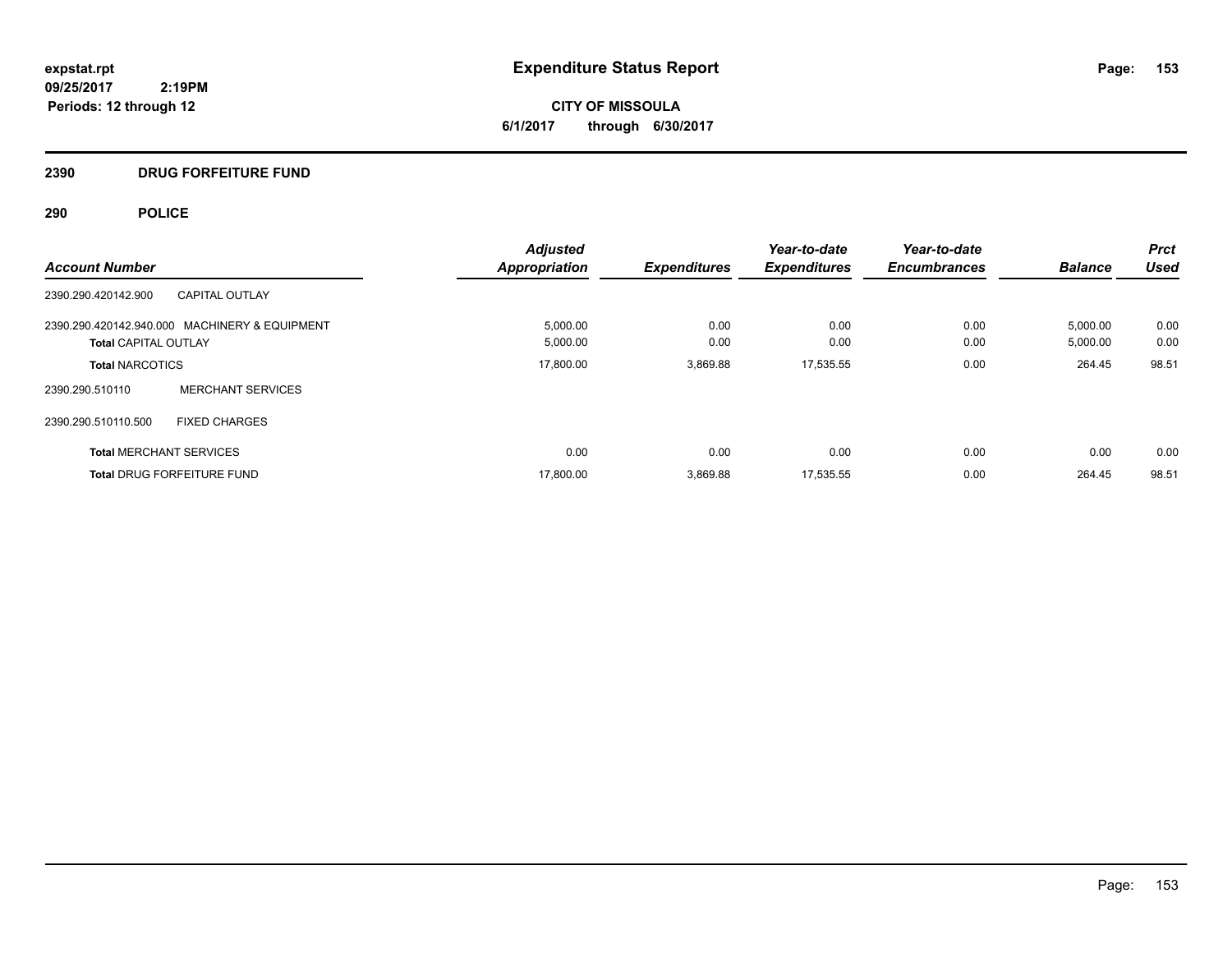**CITY OF MISSOULA 6/1/2017 through 6/30/2017**

### **2394 BUILDING INSPECTION FUND**

## **310 BUILDING INSPECTION**

|                                           |                                                         | <b>Adjusted</b>      |                     | Year-to-date        | Year-to-date        |                | <b>Prct</b> |
|-------------------------------------------|---------------------------------------------------------|----------------------|---------------------|---------------------|---------------------|----------------|-------------|
| <b>Account Number</b>                     |                                                         | <b>Appropriation</b> | <b>Expenditures</b> | <b>Expenditures</b> | <b>Encumbrances</b> | <b>Balance</b> | <b>Used</b> |
| 2394.310.420500                           | PROTECTIVE INSPECTIONS                                  |                      |                     |                     |                     |                |             |
| 2394.310.420500.100                       | PERSONAL SERVICES                                       |                      |                     |                     |                     |                |             |
|                                           | 2394.310.420500.110.000 SALARIES AND WAGES              | 714,677.00           | 170,373.24          | 726,563.53          | 0.00                | $-11.886.53$   | 101.66      |
| 2394.310.420500.120.000 OVERTIME          |                                                         | 500.00               | 0.00                | 0.00                | 0.00                | 500.00         | 0.00        |
| 2394.310.420500.130.000 OTHER             |                                                         | 19,912.00            | 0.00                | 0.00                | 0.00                | 19,912.00      | 0.00        |
|                                           | 2394.310.420500.140.000 EMPLOYER CONTRIBUTIONS          | 246,407.00           | 54,512.67           | 263,728.23          | 0.00                | $-17,321.23$   | 107.03      |
|                                           | 2394.310.420500.141.000 STATE RETIREMENT CONTRIBUTIONS  | 0.00                 | 0.00                | 469.84              | 0.00                | $-469.84$      | 0.00        |
| <b>Total PERSONAL SERVICES</b>            |                                                         | 981,496.00           | 224,885.91          | 990,761.60          | 0.00                | $-9,265.60$    | 100.94      |
| 2394.310.420500.200                       | <b>SUPPLIES</b>                                         |                      |                     |                     |                     |                |             |
| 2394.310.420500.210.000 OFFICE SUPPLIES   |                                                         | 2,200.00             | 5,335.34            | 14,415.66           | 0.00                | $-12,215.66$   | 655.26      |
| 2394.310.420500.210.300 OFFICE SUPPLIES   |                                                         | 5,500.00             | 0.00                | 0.00                | 0.00                | 5,500.00       | 0.00        |
| 2394.310.420500.220.000                   | <b>OPERATING SUPPLIES</b>                               | 0.00                 | 19,946.08           | 24,035.67           | 0.00                | $-24,035.67$   | 0.00        |
|                                           | 2394.310.420500.230.000 REPAIR/MAINTENANCE              | 3,000.00             | 0.00                | 3,113.17            | 0.00                | $-113.17$      | 103.77      |
| 2394.310.420500.231.000                   | <b>GASOLINE</b>                                         | 11,475.00            | 1,645.46            | 6,185.25            | 0.00                | 5,289.75       | 53.90       |
|                                           | 2394.310.420500.250.000 SUPPLIES FOR RESALE             | 500.00               | 0.00                | 0.00                | 0.00                | 500.00         | 0.00        |
| <b>Total SUPPLIES</b>                     |                                                         | 22.675.00            | 26.926.88           | 47.749.75           | 0.00                | $-25.074.75$   | 210.58      |
| 2394.310.420500.300                       | <b>PURCHASED SERVICES</b>                               |                      |                     |                     |                     |                |             |
| 2394.310.420500.310.000 COMMUNICATIONS    |                                                         | 1,000.00             | 29.75               | 458.80              | 0.00                | 541.20         | 45.88       |
|                                           | 2394.310.420500.320.000 PRINTING & DUPLICATING          | 7,600.00             | 20.88               | 2,745.37            | 0.00                | 4,854.63       | 36.12       |
|                                           | 2394.310.420500.330.000 PUBLICITY, SUBSCRIPTIONS & DUES | 2,100.00             | 0.00                | 14,049.36           | 0.00                | $-11,949.36$   | 669.02      |
| 2394.310.420500.344.000 TELEPHONE SERVICE |                                                         | 13,548.00            | 3,409.44            | 15.378.76           | 0.00                | $-1.830.76$    | 113.51      |
|                                           | 2394.310.420500.350.000 PROFESSIONAL SERVICES           | 14,600.00            | 11,466.00           | 68,745.83           | 0.00                | $-54, 145.83$  | 470.86      |
|                                           | 2394.310.420500.360.000 REPAIR & MAINTENANCE            | 44,378.00            | 1,023.04            | 1,779.63            | 0.00                | 42,598.37      | 4.01        |
| 2394.310.420500.370.000 TRAVEL            |                                                         | 5,025.00             | 0.00                | 3,171.41            | 0.00                | 1,853.59       | 63.11       |
| 2394.310.420500.380.000 TRAINING          |                                                         | 6,500.00             | 2,131.46            | 4,394.46            | 0.00                | 2,105.54       | 67.61       |
| <b>Total PURCHASED SERVICES</b>           |                                                         | 94,751.00            | 18,080.57           | 110,723.62          | 0.00                | $-15,972.62$   | 116.86      |

2394.310.420500.500 FIXED CHARGES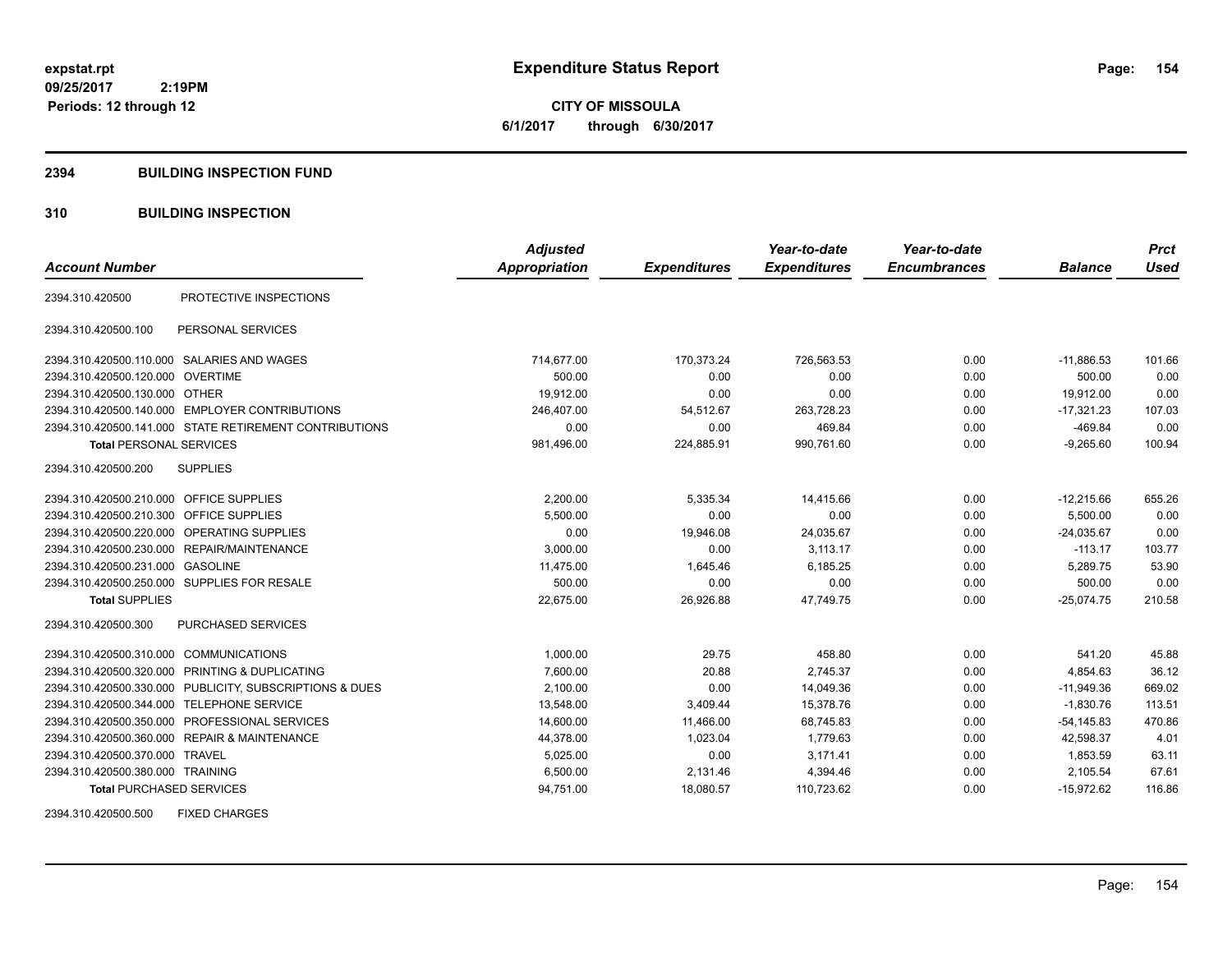**155**

**09/25/2017 2:19PM Periods: 12 through 12**

**CITY OF MISSOULA 6/1/2017 through 6/30/2017**

## **2394 BUILDING INSPECTION FUND**

## **310 BUILDING INSPECTION**

| <b>Account Number</b>                          | <b>Adjusted</b><br>Appropriation | <b>Expenditures</b> | Year-to-date<br><b>Expenditures</b> | Year-to-date<br><b>Encumbrances</b> | <b>Balance</b> | <b>Prct</b><br><b>Used</b> |
|------------------------------------------------|----------------------------------|---------------------|-------------------------------------|-------------------------------------|----------------|----------------------------|
| 2394.310.420500.500.000 FIXED CHARGES          | 363,860.00                       | 185.805.54          | 371,394.06                          | 0.00                                | $-7,534.06$    | 102.07                     |
| <b>Total FIXED CHARGES</b>                     | 363,860.00                       | 185,805.54          | 371,394.06                          | 0.00                                | $-7,534.06$    | 102.07                     |
| <b>DEBT SERVICE</b><br>2394.310.420500.600     |                                  |                     |                                     |                                     |                |                            |
| <b>Total DEBT SERVICE</b>                      | 0.00                             | 0.00                | 0.00                                | 0.00                                | 0.00           | 0.00                       |
| 2394.310.420500.900<br>CAPITAL OUTLAY          |                                  |                     |                                     |                                     |                |                            |
| 2394.310.420500.940.000 MACHINERY & EQUIPMENT  | 0.00                             | 64,403.96           | 64.403.96                           | 0.00                                | $-64.403.96$   | 0.00                       |
| <b>Total CAPITAL OUTLAY</b>                    | 0.00                             | 64,403.96           | 64,403.96                           | 0.00                                | $-64,403.96$   | 0.00                       |
| <b>Total PROTECTIVE INSPECTIONS</b>            | 1,462,782.00                     | 520,102.86          | 1,585,032.99                        | 0.00                                | $-122,250.99$  | 108.36                     |
| <b>MERCHANT SERVICES</b><br>2394.310.510110    |                                  |                     |                                     |                                     |                |                            |
| 2394.310.510110.500<br><b>FIXED CHARGES</b>    |                                  |                     |                                     |                                     |                |                            |
| 2394.310.510110.550.000 MERCHANT SERVICE FEES  | 15.400.00                        | 0.00                | 0.00                                | 0.00                                | 15.400.00      | 0.00                       |
| <b>Total MERCHANT SERVICES</b>                 | 15,400.00                        | 0.00                | 0.00                                | 0.00                                | 15.400.00      | 0.00                       |
| <b>SALARY RESERVE</b><br>2394.310.510306       |                                  |                     |                                     |                                     |                |                            |
| 2394.310.510306.100<br>PERSONAL SERVICES       |                                  |                     |                                     |                                     |                |                            |
| 2394.310.510306.110.000 SALARIES AND WAGES     | 7.721.00                         | 0.00                | 0.00                                | 0.00                                | 7.721.00       | 0.00                       |
| 2394.310.510306.140.000 EMPLOYER CONTRIBUTIONS | 1,998.00                         | 0.00                | 0.00                                | 0.00                                | 1,998.00       | 0.00                       |
| <b>Total SALARY RESERVE</b>                    | 9,719.00                         | 0.00                | 0.00                                | 0.00                                | 9,719.00       | 0.00                       |
| <b>Total BUILDING INSPECTION FUND</b>          | 1,487,901.00                     | 520,102.86          | 1,585,032.99                        | 0.00                                | $-97,131.99$   | 106.53                     |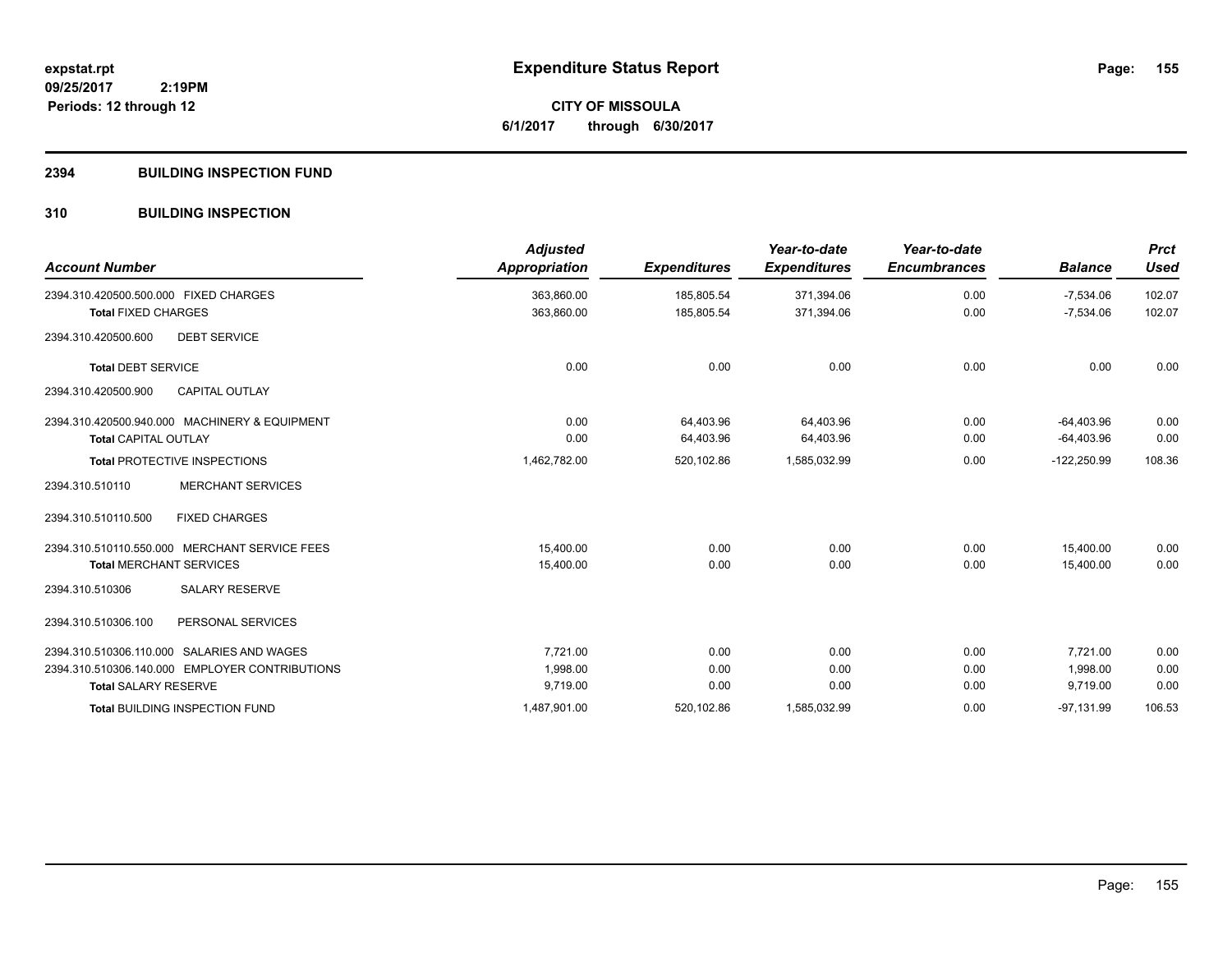**CITY OF MISSOULA 6/1/2017 through 6/30/2017**

## **2395 CITY GRANTS & PROGRAM INCOME FUND**

|                             |                                               | <b>Adjusted</b>      |                     | Year-to-date        | Year-to-date        |                | <b>Prct</b> |
|-----------------------------|-----------------------------------------------|----------------------|---------------------|---------------------|---------------------|----------------|-------------|
| <b>Account Number</b>       |                                               | <b>Appropriation</b> | <b>Expenditures</b> | <b>Expenditures</b> | <b>Encumbrances</b> | <b>Balance</b> | <b>Used</b> |
| 2395.390.470200             | <b>HOUSING REHAB</b>                          |                      |                     |                     |                     |                |             |
| 2395.390.470200.700         | <b>GRANTS &amp; CONTRIBUTIONS</b>             |                      |                     |                     |                     |                |             |
|                             | <b>Total GRANTS &amp; CONTRIBUTIONS</b>       | 0.00                 | 0.00                | 0.00                | 0.00                | 0.00           | 0.00        |
| 2395.390.470200.800         | OTHER OBJECTS                                 |                      |                     |                     |                     |                |             |
| <b>Total HOUSING REHAB</b>  |                                               | 0.00                 | 0.00                | 0.00                | 0.00                | 0.00           | 0.00        |
| 2395.390.470210             | <b>ADMINISTRATION</b>                         |                      |                     |                     |                     |                |             |
| 2395.390.470210.300         | PURCHASED SERVICES                            |                      |                     |                     |                     |                |             |
|                             | 2395.390.470210.350.000 PROFESSIONAL SERVICES | 2,105.00             | 0.00                | 0.00                | 0.00                | 2,105.00       | 0.00        |
|                             | <b>Total PURCHASED SERVICES</b>               | 2,105.00             | 0.00                | 0.00                | 0.00                | 2,105.00       | 0.00        |
| 2395.390.470210.800         | OTHER OBJECTS                                 |                      |                     |                     |                     |                |             |
| <b>Total OTHER OBJECTS</b>  |                                               | 0.00                 | 0.00                | 0.00                | 0.00                | 0.00           | 0.00        |
| <b>Total ADMINISTRATION</b> |                                               | 2,105.00             | 0.00                | 0.00                | 0.00                | 2,105.00       | 0.00        |
| 2395.390.470220             | PROPERTY ACQUISITION                          |                      |                     |                     |                     |                |             |
| 2395.390.470220.300         | PURCHASED SERVICES                            |                      |                     |                     |                     |                |             |
|                             | <b>Total PROPERTY ACQUISITION</b>             | 0.00                 | 0.00                | 0.00                | 0.00                | 0.00           | 0.00        |
| 2395.390.470300             | ECONOMIC DEVELOPMENT                          |                      |                     |                     |                     |                |             |
| 2395.390.470300.700         | <b>GRANTS &amp; CONTRIBUTIONS</b>             |                      |                     |                     |                     |                |             |
|                             | Total ECONOMIC DEVELOPMENT                    | 0.00                 | 0.00                | 0.00                | 0.00                | 0.00           | 0.00        |
| 2395.390.510110             | <b>MERCHANT SERVICES</b>                      |                      |                     |                     |                     |                |             |
| 2395.390.510110.500         | <b>FIXED CHARGES</b>                          |                      |                     |                     |                     |                |             |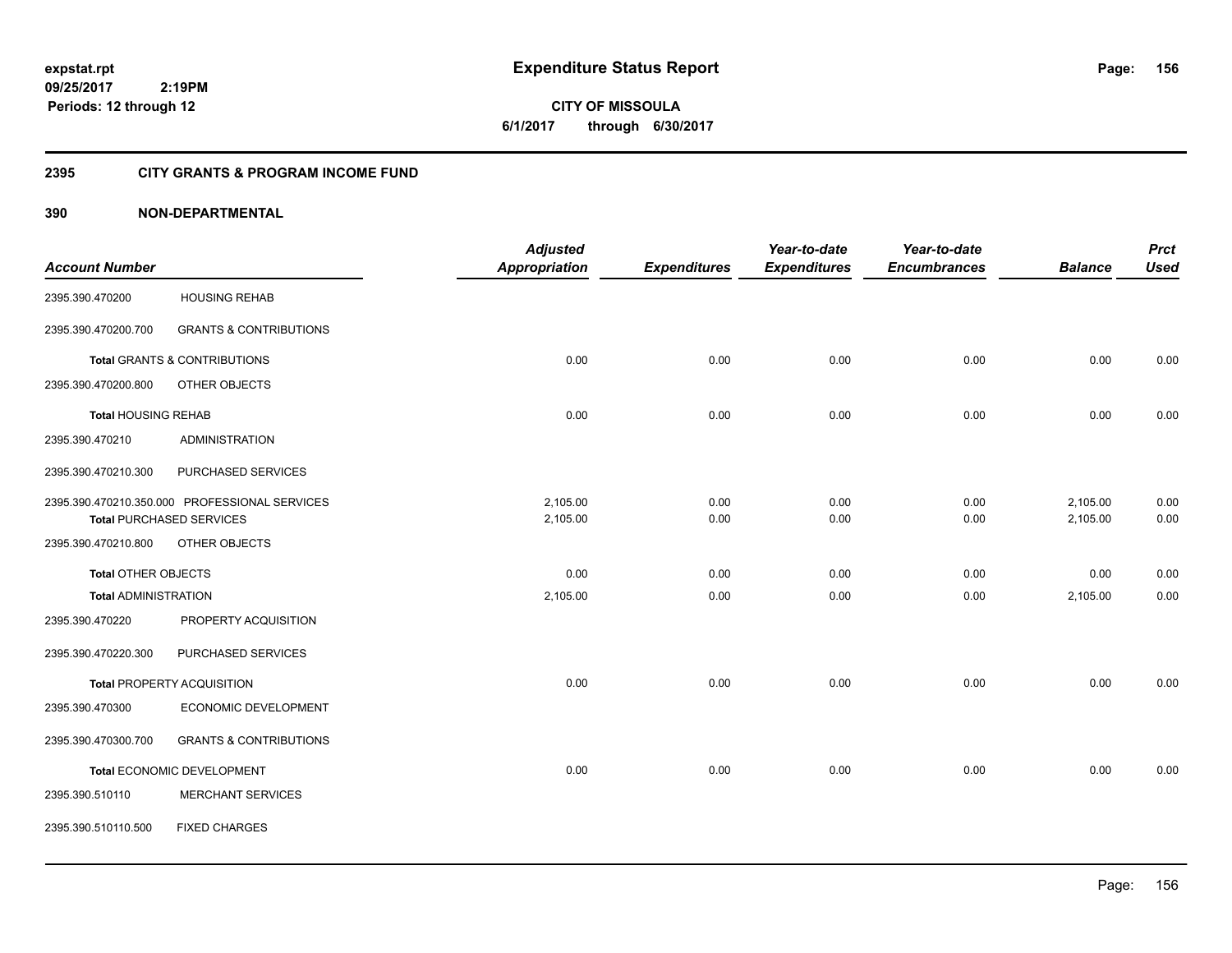**CITY OF MISSOULA 6/1/2017 through 6/30/2017**

## **2395 CITY GRANTS & PROGRAM INCOME FUND**

| <b>Account Number</b>                   | <b>Adjusted</b><br><b>Appropriation</b> | <b>Expenditures</b> | Year-to-date<br><b>Expenditures</b> | Year-to-date<br><b>Encumbrances</b> | <b>Balance</b> | <b>Prct</b><br>Used |
|-----------------------------------------|-----------------------------------------|---------------------|-------------------------------------|-------------------------------------|----------------|---------------------|
| <b>Total MERCHANT SERVICES</b>          | 0.00                                    | 0.00                | 0.00                                | 0.00                                | 0.00           | 0.00                |
| Total CITY GRANTS & PROGRAM INCOME FUND | 2,105.00                                | 0.00                | 0.00                                | 0.00                                | 2.105.00       | 0.00                |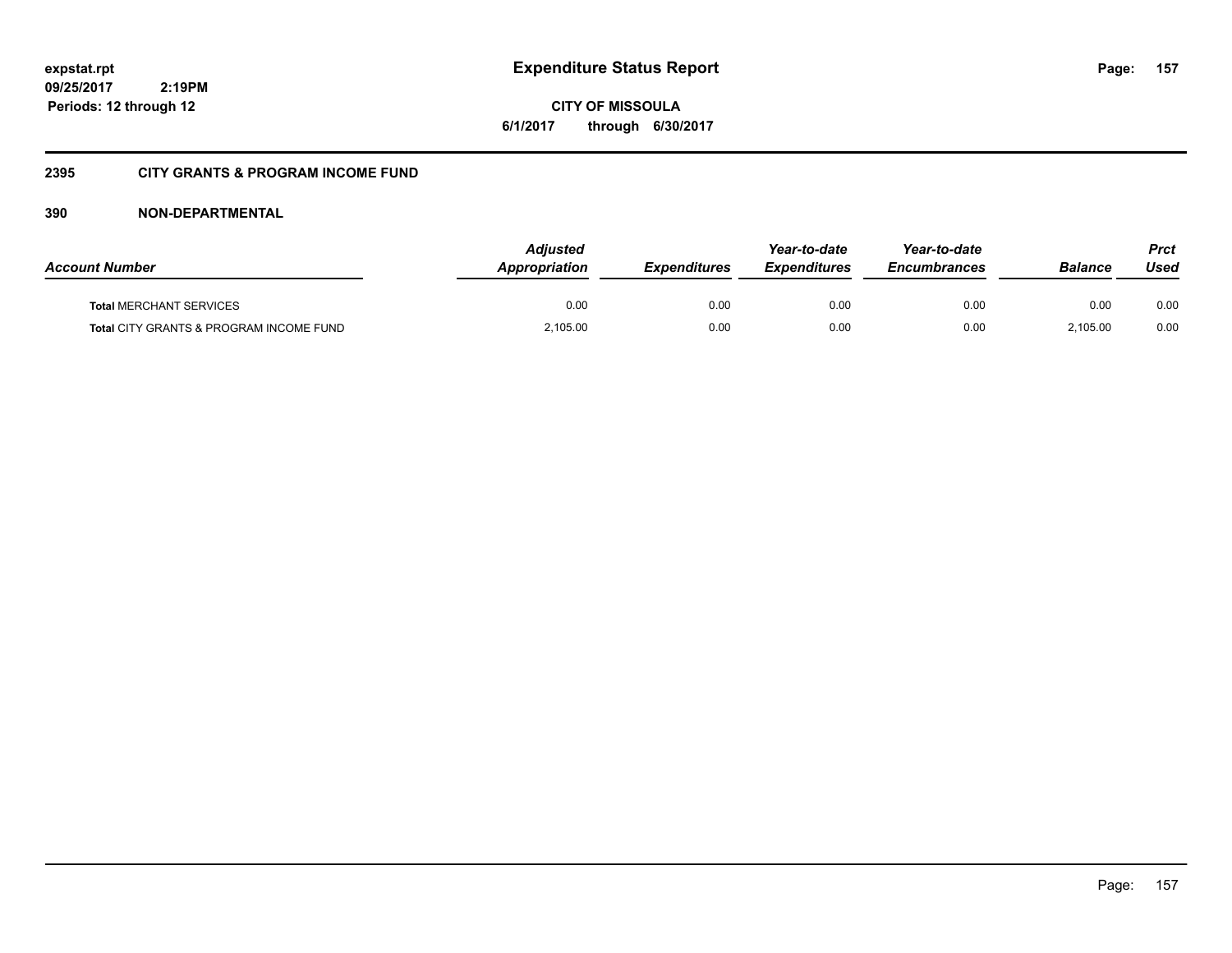**158**

**09/25/2017 2:19PM Periods: 12 through 12**

**CITY OF MISSOULA 6/1/2017 through 6/30/2017**

## **2396 ENERGY EFFICIENCY REVOLVING LOAN FUND**

| <b>Account Number</b> |                                             | <b>Adjusted</b><br>Appropriation | <b>Expenditures</b> | Year-to-date<br><b>Expenditures</b> | Year-to-date<br><b>Encumbrances</b> | <b>Balance</b> | <b>Prct</b><br>Used |
|-----------------------|---------------------------------------------|----------------------------------|---------------------|-------------------------------------|-------------------------------------|----------------|---------------------|
| 2396.390.510001       | EECBG REVOLVING LOAN FUND                   |                                  |                     |                                     |                                     |                |                     |
| 2396.390.510001.700   | <b>GRANTS &amp; CONTRIBUTIONS</b>           |                                  |                     |                                     |                                     |                |                     |
|                       | Total ENERGY EFFICIENCY REVOLVING LOAN FUND | 0.00                             | 0.00                | 0.00                                | 0.00                                | 0.00           | 0.00                |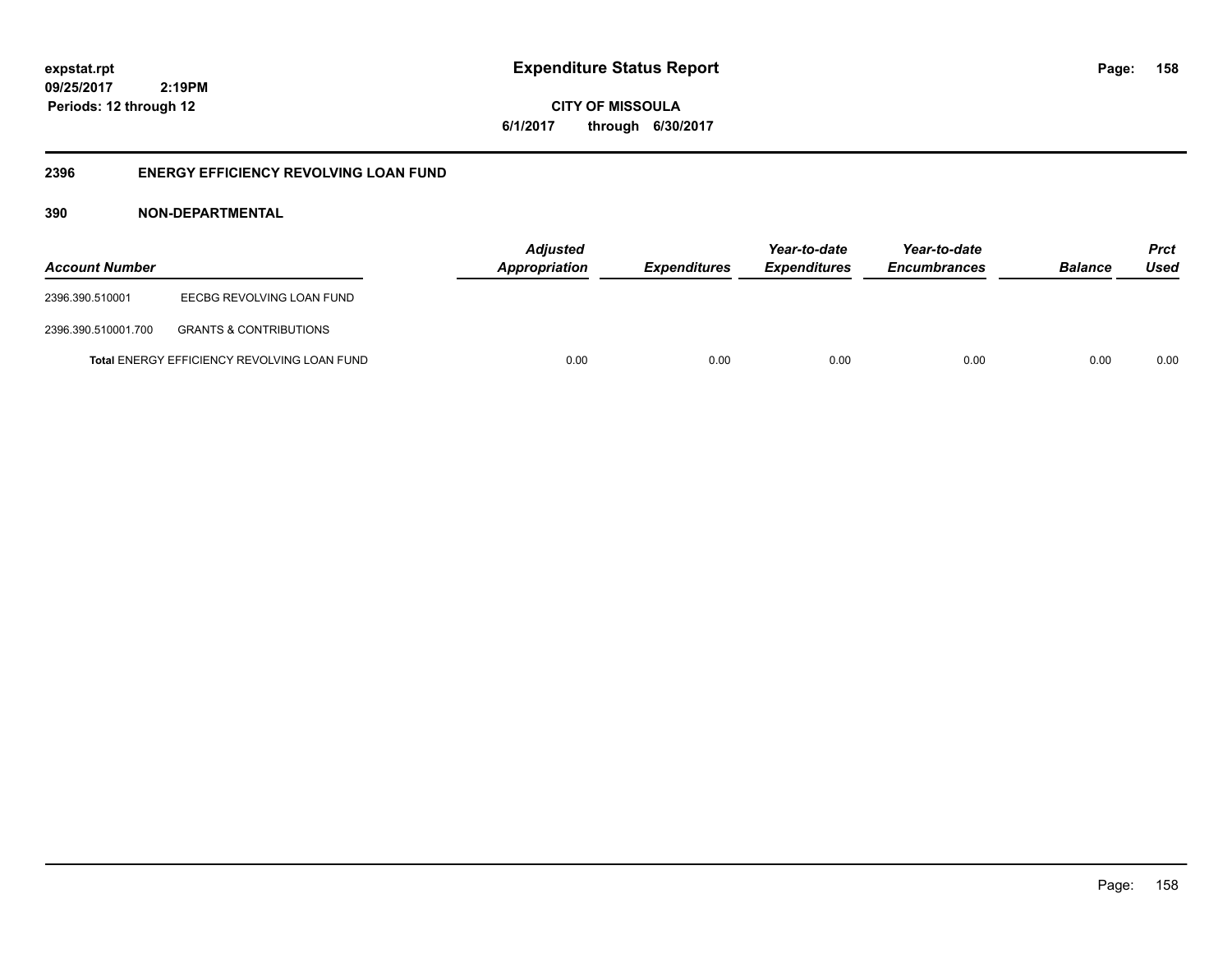**CITY OF MISSOULA 6/1/2017 through 6/30/2017**

## **2399 DANGEROUS BUILDING DEMOLITION & REPAIR F**

## **310 BUILDING INSPECTION**

| <b>Account Number</b>               |                                                           | <b>Adjusted</b><br><b>Appropriation</b> | <b>Expenditures</b> | Year-to-date<br><b>Expenditures</b> | Year-to-date<br><b>Encumbrances</b> | <b>Balance</b> | <b>Prct</b><br><b>Used</b> |
|-------------------------------------|-----------------------------------------------------------|-----------------------------------------|---------------------|-------------------------------------|-------------------------------------|----------------|----------------------------|
| 2399.310.420510                     | ADMINISTRATION                                            |                                         |                     |                                     |                                     |                |                            |
| 2399.310.420510.800                 | OTHER OBJECTS                                             |                                         |                     |                                     |                                     |                |                            |
| 2399.310.420510.845.000 CONTINGENCY |                                                           | 15,000.00                               | 0.00                | 0.00                                | 0.00                                | 15,000.00      | 0.00                       |
| <b>Total ADMINISTRATION</b>         |                                                           | 15,000.00                               | 0.00                | 0.00                                | 0.00                                | 15,000.00      | 0.00                       |
| 2399.310.510110                     | <b>MERCHANT SERVICES</b>                                  |                                         |                     |                                     |                                     |                |                            |
| 2399.310.510110.500                 | <b>FIXED CHARGES</b>                                      |                                         |                     |                                     |                                     |                |                            |
| <b>Total MERCHANT SERVICES</b>      |                                                           | 0.00                                    | 0.00                | 0.00                                | 0.00                                | 0.00           | 0.00                       |
|                                     | <b>Total DANGEROUS BUILDING DEMOLITION &amp; REPAIR F</b> | 15,000.00                               | 0.00                | 0.00                                | 0.00                                | 15,000.00      | 0.00                       |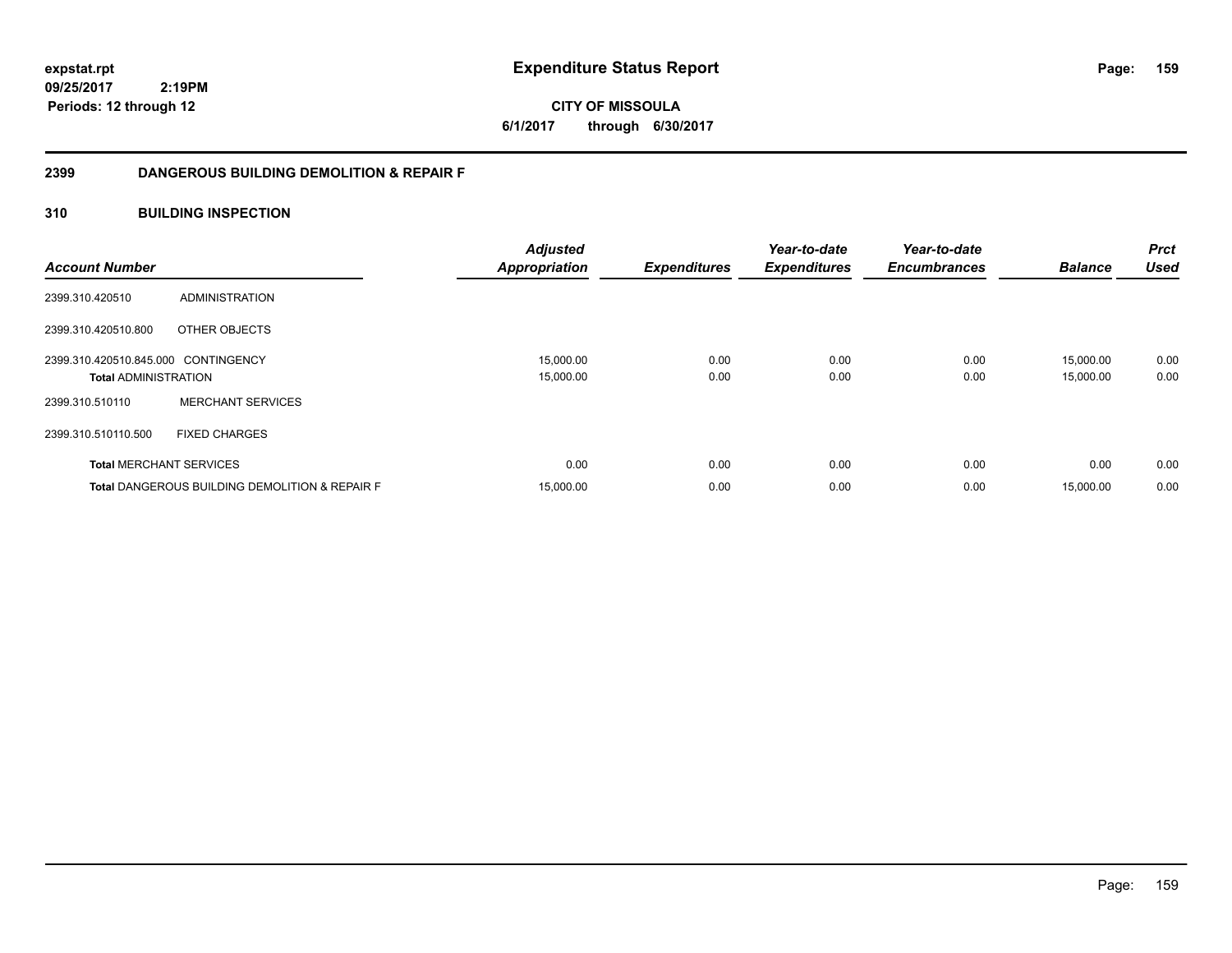### **2400 STREET LIGHTING ASSESSMENTS FUND**

## **280 PUBLIC WORKS OPERATIONS**

| <b>Account Number</b>          |                                                   | <b>Adjusted</b><br><b>Appropriation</b> | <b>Expenditures</b> | Year-to-date<br><b>Expenditures</b> | Year-to-date<br><b>Encumbrances</b> | <b>Balance</b> | <b>Prct</b><br><b>Used</b> |
|--------------------------------|---------------------------------------------------|-----------------------------------------|---------------------|-------------------------------------|-------------------------------------|----------------|----------------------------|
| 2400.280.430263                | <b>STREET LIGHTING</b>                            |                                         |                     |                                     |                                     |                |                            |
| 2400.280.430263.300            | <b>PURCHASED SERVICES</b>                         |                                         |                     |                                     |                                     |                |                            |
|                                | 2400.280.430263.341.000 ELECTRICITY & NATURAL GAS | 307,084.00                              | 660.74              | 308,245.64                          | 0.00                                | $-1,161.64$    | 100.38                     |
|                                | 2400.280.430263.350.000 PROFESSIONAL SERVICES     | 10,193.00                               | 7,958.00            | 15,916.00                           | 0.00                                | $-5,723.00$    | 156.15                     |
| <b>Total STREET LIGHTING</b>   |                                                   | 317,277.00                              | 8,618.74            | 324,161.64                          | 0.00                                | $-6,884.64$    | 102.17                     |
| 2400.280.510110                | <b>MERCHANT SERVICES</b>                          |                                         |                     |                                     |                                     |                |                            |
| 2400.280.510110.500            | <b>FIXED CHARGES</b>                              |                                         |                     |                                     |                                     |                |                            |
| <b>Total FIXED CHARGES</b>     |                                                   | 0.00                                    | 0.00                | 0.00                                | 0.00                                | 0.00           | 0.00                       |
| <b>Total MERCHANT SERVICES</b> |                                                   | 0.00                                    | 0.00                | 0.00                                | 0.00                                | 0.00           | 0.00                       |
|                                | <b>Total STREET LIGHTING ASSESSMENTS FUND</b>     | 317.277.00                              | 8,618.74            | 324,161.64                          | 0.00                                | $-6,884.64$    | 102.17                     |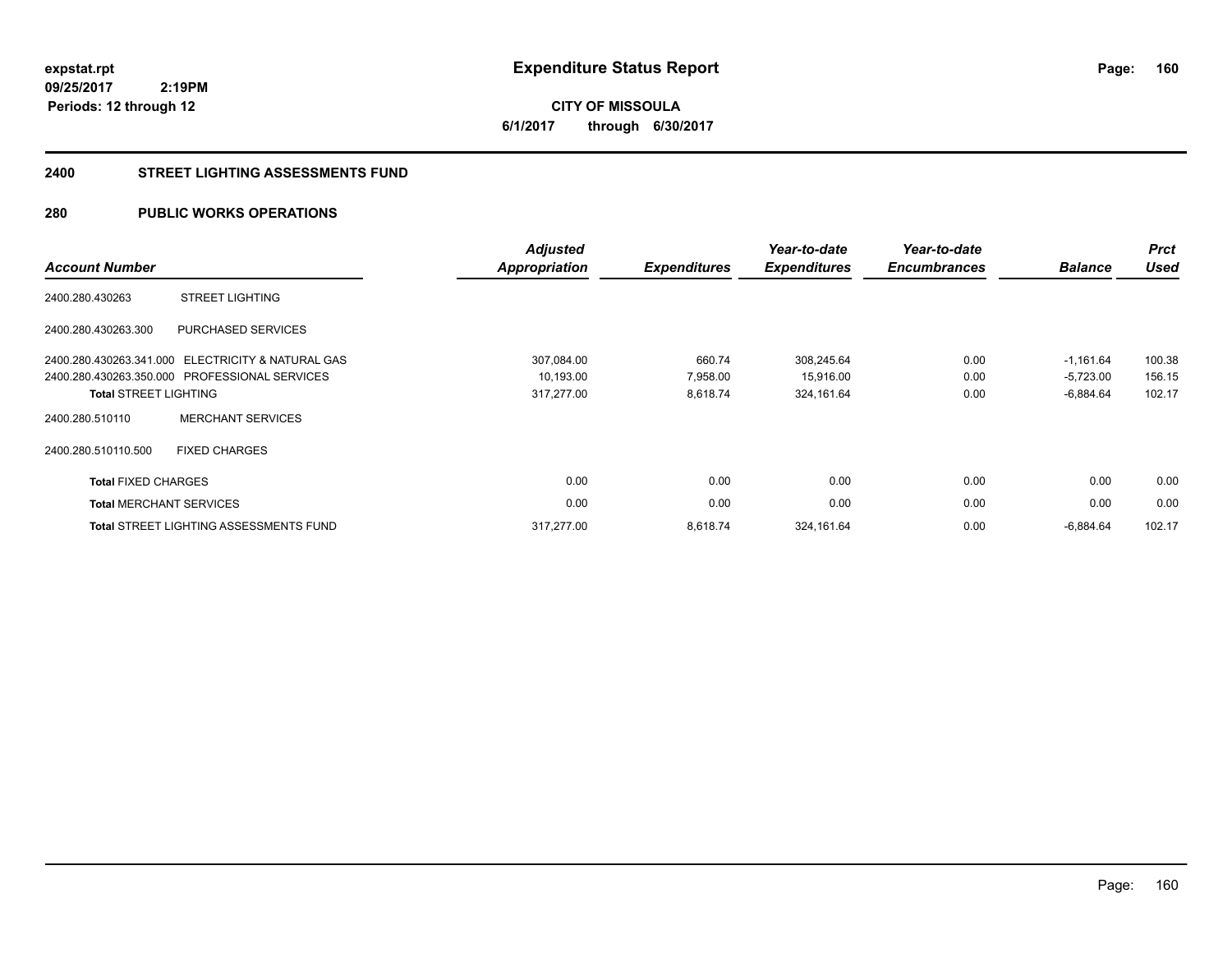**expstat.rpt Expenditure Status Report** 

**09/25/2017 2:19PM Periods: 12 through 12**

**CITY OF MISSOULA 6/1/2017 through 6/30/2017**

## **2500 STREET MAINTENANCE ASSESSMENT FUND**

| <b>Account Number</b>           |                                                  | <b>Adjusted</b><br><b>Appropriation</b> | <b>Expenditures</b> | Year-to-date<br><b>Expenditures</b> | Year-to-date<br><b>Encumbrances</b> | <b>Balance</b> | <b>Prct</b><br><b>Used</b> |
|---------------------------------|--------------------------------------------------|-----------------------------------------|---------------------|-------------------------------------|-------------------------------------|----------------|----------------------------|
| 2500.390.510110                 | <b>MERCHANT SERVICES</b>                         |                                         |                     |                                     |                                     |                |                            |
| 2500.390.510110.500             | <b>FIXED CHARGES</b>                             |                                         |                     |                                     |                                     |                |                            |
| <b>Total MERCHANT SERVICES</b>  |                                                  | 0.00                                    | 0.00                | 0.00                                | 0.00                                | 0.00           | 0.00                       |
| 2500.390.521000                 | INTERFUND OPERATING TRANSFERS                    |                                         |                     |                                     |                                     |                |                            |
| 2500.390.521000.300             | <b>PURCHASED SERVICES</b>                        |                                         |                     |                                     |                                     |                |                            |
| 2500.390.521000.345.000 GARBAGE |                                                  | 21,580.00                               | 2,011.77            | 20,745.34                           | 0.00                                | 834.66         | 96.13                      |
|                                 | <b>Total PURCHASED SERVICES</b>                  | 21,580.00                               | 2,011.77            | 20,745.34                           | 0.00                                | 834.66         | 96.13                      |
| 2500.390.521000.800             | OTHER OBJECTS                                    |                                         |                     |                                     |                                     |                |                            |
|                                 | 2500.390.521000.820.000 TRANSFERS TO OTHER FUNDS | 41,200.00                               | 19,261.00           | 39,861.00                           | 0.00                                | 1,339.00       | 96.75                      |
| <b>Total OTHER OBJECTS</b>      |                                                  | 41,200.00                               | 19,261.00           | 39,861.00                           | 0.00                                | 1,339.00       | 96.75                      |
|                                 | <b>Total STREET MAINTENANCE ASSESSMENT FUND</b>  | 62,780.00                               | 21,272.77           | 60,606.34                           | 0.00                                | 2,173.66       | 96.54                      |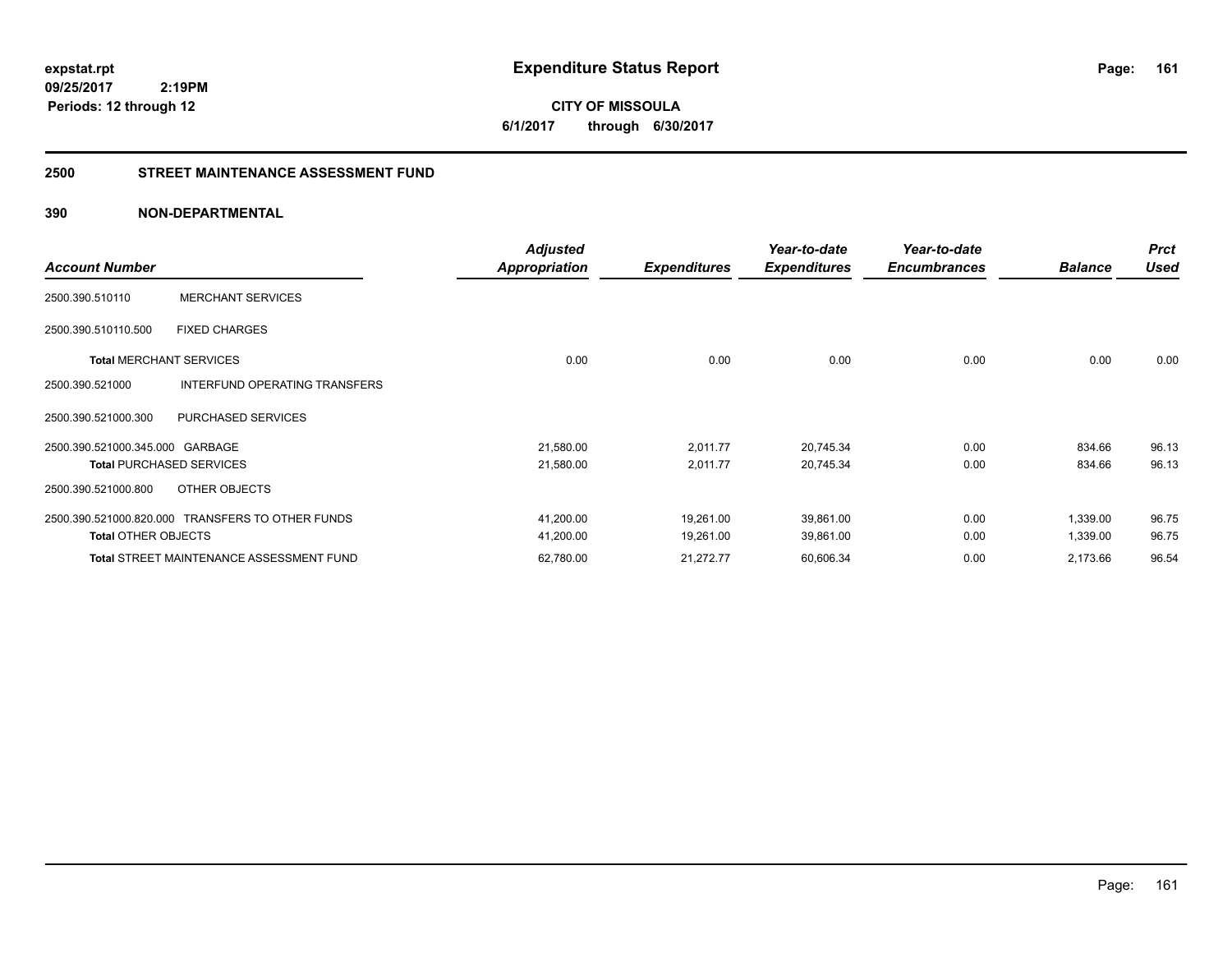**CITY OF MISSOULA 6/1/2017 through 6/30/2017**

### **2512 ROAD DISTRICT #1**

## **320 STREET MAINTENANCE**

|                                                        | <b>Adjusted</b>      |                     | Year-to-date        | Year-to-date        |                | <b>Prct</b> |
|--------------------------------------------------------|----------------------|---------------------|---------------------|---------------------|----------------|-------------|
|                                                        | <b>Appropriation</b> | <b>Expenditures</b> | <b>Expenditures</b> | <b>Encumbrances</b> | <b>Balance</b> | <b>Used</b> |
| PUBLIC WORKS ADMINISTRATION                            |                      |                     |                     |                     |                |             |
| PERSONAL SERVICES                                      |                      |                     |                     |                     |                |             |
| 2512.320.430100.110.000 SALARIES AND WAGES             | 23,585.00            | 2,248.42            | 16,635.66           | 0.00                | 6,949.34       | 70.53       |
| 2512.320.430100.130.000 OTHER                          | 17,790.00            | 0.00                | 0.00                | 0.00                | 17,790.00      | 0.00        |
| 2512.320.430100.140.000 EMPLOYER CONTRIBUTIONS         | 9,824.00             | 396.73              | 2,933.64            | 0.00                | 6,890.36       | 29.86       |
| 2512.320.430100.141.000 STATE RETIREMENT CONTRIBUTIONS | 0.00                 | 0.00                | 14.37               | 0.00                | $-14.37$       | 0.00        |
| <b>Total PERSONAL SERVICES</b>                         | 51,199.00            | 2,645.15            | 19,583.67           | 0.00                | 31,615.33      | 38.25       |
| <b>SUPPLIES</b>                                        |                      |                     |                     |                     |                |             |
| 2512.320.430100.210.000 OFFICE SUPPLIES                | 6,185.00             | 5.64                | 2,573.77            | 0.00                | 3,611.23       | 41.61       |
| <b>Total SUPPLIES</b>                                  | 6,185.00             | 5.64                | 2,573.77            | 0.00                | 3,611.23       | 41.61       |
| <b>PURCHASED SERVICES</b>                              |                      |                     |                     |                     |                |             |
| 2512.320.430100.350.000 PROFESSIONAL SERVICES          | 19.500.00            | 400.50              | 11.822.50           | 0.00                | 7,677.50       | 60.63       |
| 2512.320.430100.370.000 TRAVEL                         | 1.450.00             | 0.00                | 1.403.48            | 0.00                | 46.52          | 96.79       |
| 2512.320.430100.380.000 TRAINING                       | 350.00               | 0.00                | 0.00                | 0.00                | 350.00         | 0.00        |
| <b>Total PURCHASED SERVICES</b>                        | 21,300.00            | 400.50              | 13,225.98           | 0.00                | 8,074.02       | 62.09       |
| <b>FIXED CHARGES</b>                                   |                      |                     |                     |                     |                |             |
| 2512.320.430100.500.000 FIXED CHARGES                  | 105,199.00           | 2,434.78            | 2,434.78            | 0.00                | 102.764.22     | 2.31        |
| <b>Total FIXED CHARGES</b>                             | 105,199.00           | 2,434.78            | 2,434.78            | 0.00                | 102.764.22     | 2.31        |
| OTHER OBJECTS                                          |                      |                     |                     |                     |                |             |
| 2512.320.430100.845.000 CONTINGENCY                    | 0.00                 | 0.00                | 9,507.97            | 0.00                | $-9,507.97$    | 0.00        |
| <b>Total OTHER OBJECTS</b>                             | 0.00                 | 0.00                | 9,507.97            | 0.00                | $-9,507.97$    | 0.00        |
| <b>Total PUBLIC WORKS ADMINISTRATION</b>               | 183,883.00           | 5,486.07            | 47,326.17           | 0.00                | 136,556.83     | 25.74       |
| <b>STREET RESTORATION</b>                              |                      |                     |                     |                     |                |             |
|                                                        |                      |                     |                     |                     |                |             |

2512.320.430230.200 SUPPLIES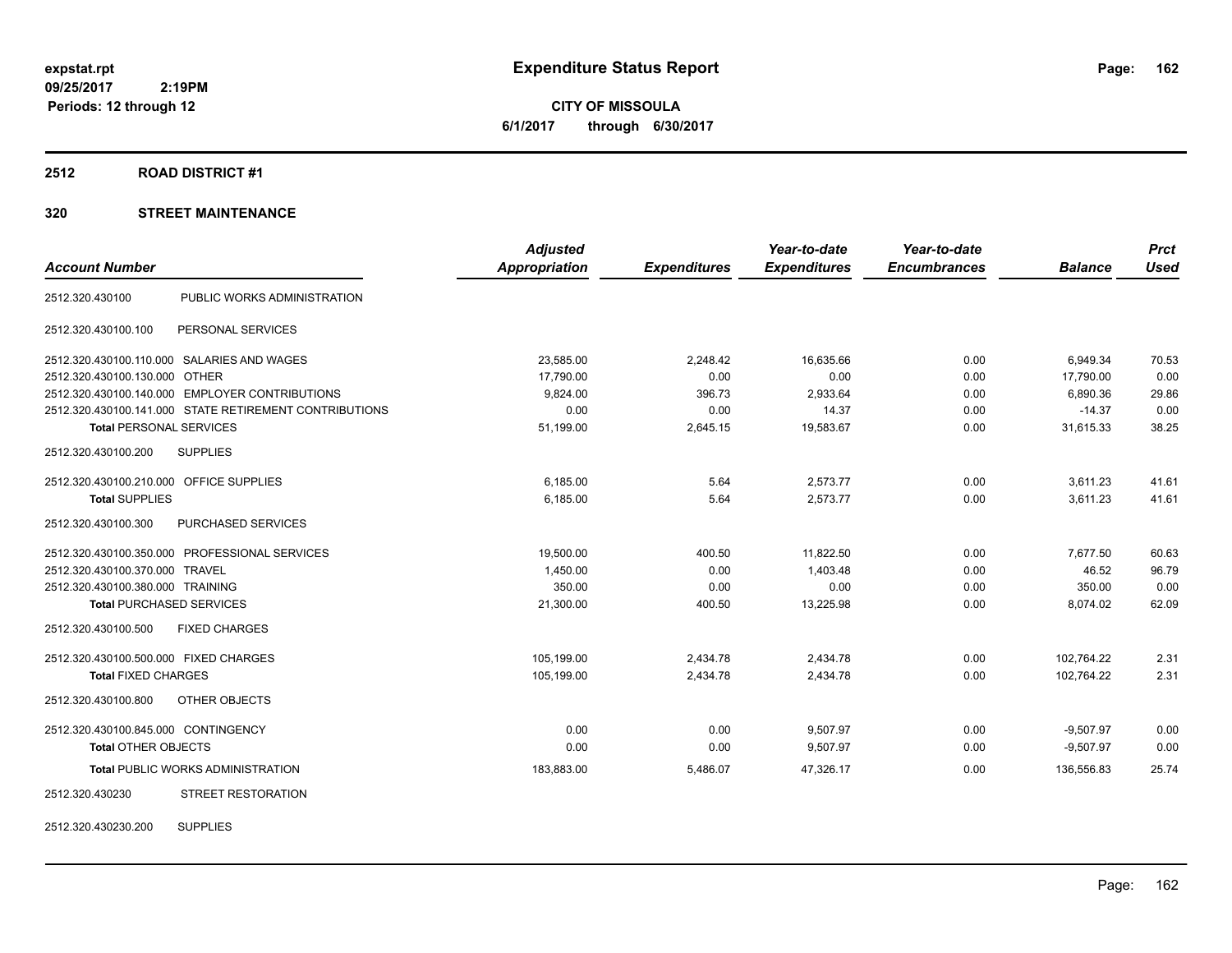**CITY OF MISSOULA 6/1/2017 through 6/30/2017**

#### **2512 ROAD DISTRICT #1**

|                                                           | <b>Adjusted</b>      |                     | Year-to-date        | Year-to-date        |                | <b>Prct</b> |
|-----------------------------------------------------------|----------------------|---------------------|---------------------|---------------------|----------------|-------------|
| <b>Account Number</b>                                     | <b>Appropriation</b> | <b>Expenditures</b> | <b>Expenditures</b> | <b>Encumbrances</b> | <b>Balance</b> | <b>Used</b> |
| 2512.320.430230.220.000 STREET RESTORATION/OPERATING SUPP | 1.401.00             | 0.00                | 16,995.02           | 0.00                | $-15,594.02$   | 1,213.06    |
| 2512.320.430230.230.000 STREET RESTORATION/MAINT & REPAIR | 31,739.00            | 0.00                | 37,539.90           | 0.00                | $-5,800.90$    | 118.28      |
| <b>Total SUPPLIES</b>                                     | 33,140.00            | 0.00                | 54,534.92           | 0.00                | $-21,394.92$   | 164.56      |
| <b>BUILDING MATERIALS</b><br>2512.320.430230.400          |                      |                     |                     |                     |                |             |
| 2512.320.430230.400.000 BUILDING MATERIALS                | 215,418.00           | 2,376.50            | 266,557.31          | 0.00                | $-51,139.31$   | 123.74      |
| <b>Total BUILDING MATERIALS</b>                           | 215,418.00           | 2,376.50            | 266,557.31          | 0.00                | $-51,139.31$   | 123.74      |
| 2512.320.430230.800<br>OTHER OBJECTS                      |                      |                     |                     |                     |                |             |
| <b>Total OTHER OBJECTS</b>                                | 0.00                 | 0.00                | 0.00                | 0.00                | 0.00           | 0.00        |
| CAPITAL OUTLAY<br>2512.320.430230.900                     |                      |                     |                     |                     |                |             |
| <b>Total CAPITAL OUTLAY</b>                               | 0.00                 | 0.00                | 0.00                | 0.00                | 0.00           | 0.00        |
| <b>Total STREET RESTORATION</b>                           | 248,558.00           | 2,376.50            | 321,092.23          | 0.00                | $-72,534.23$   | 129.18      |
| 2512.320.430233<br><b>CLARK FORK LN IMPROVEMENTS</b>      |                      |                     |                     |                     |                |             |
| 2512.320.430233.900<br><b>CAPITAL OUTLAY</b>              |                      |                     |                     |                     |                |             |
| Total CLARK FORK LN IMPROVEMENTS                          | 0.00                 | 0.00                | 0.00                | 0.00                | 0.00           | 0.00        |
| 2512.320.430234<br><b>CURB &amp; GUTTERS</b>              |                      |                     |                     |                     |                |             |
| <b>CAPITAL OUTLAY</b><br>2512.320.430234.900              |                      |                     |                     |                     |                |             |
| 2512.320.430234.930.000 ADA SIDEWALK ASSISTANCE           | 60,000.00            | 12,603.79           | 91,340.24           | 0.00                | $-31,340.24$   | 152.23      |
| <b>Total CURB &amp; GUTTERS</b>                           | 60,000.00            | 12,603.79           | 91,340.24           | 0.00                | $-31,340.24$   | 152.23      |
| 2512.320.430240<br>STREET MAINTENANCE                     |                      |                     |                     |                     |                |             |
| PERSONAL SERVICES<br>2512.320.430240.100                  |                      |                     |                     |                     |                |             |
| 2512.320.430240.110.000<br>SALARIES AND WAGES             | 62,738.00            | 0.00                | 0.00                | 0.00                | 62,738.00      | 0.00        |
|                                                           |                      |                     |                     |                     |                |             |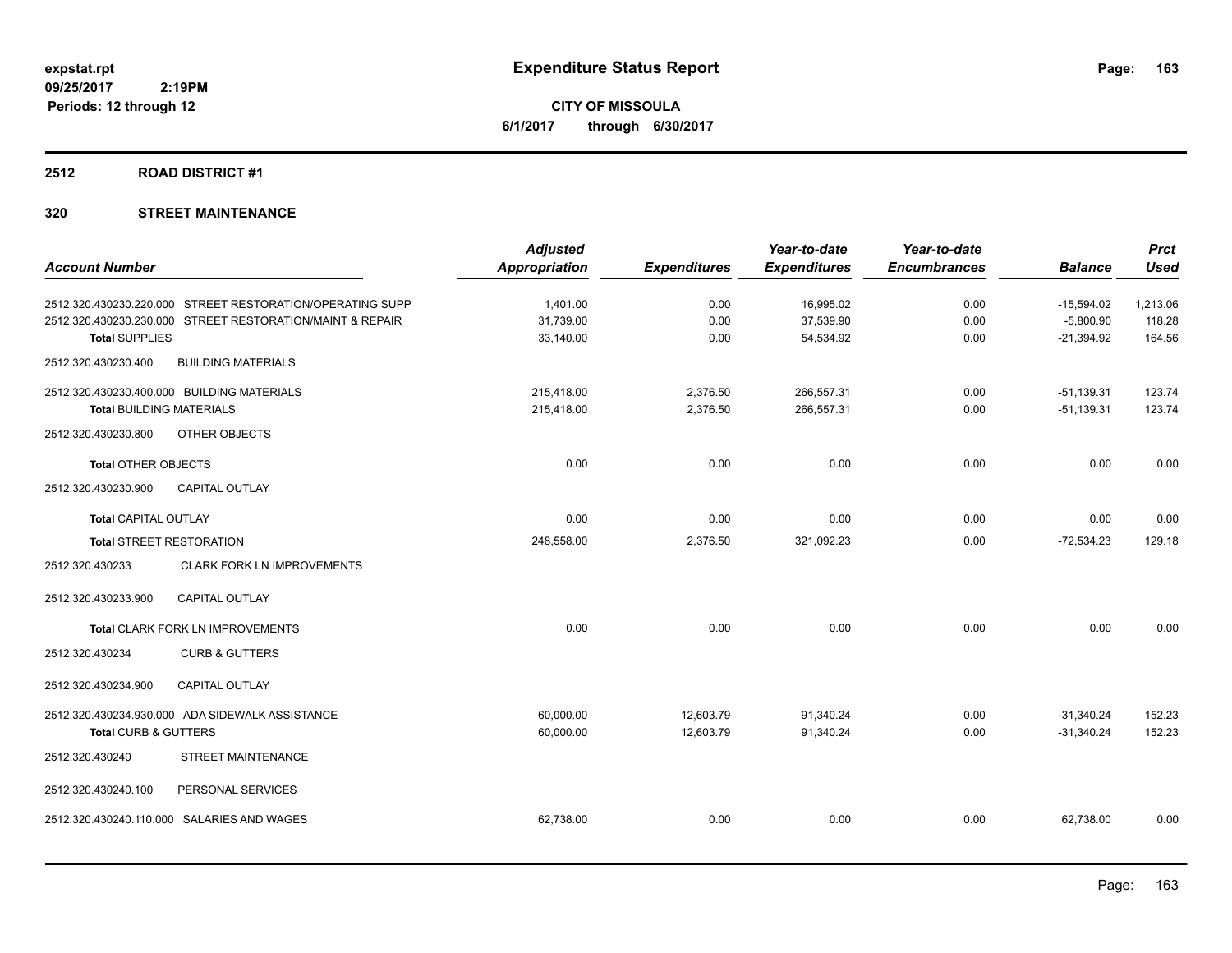**CITY OF MISSOULA 6/1/2017 through 6/30/2017**

## **2512 ROAD DISTRICT #1**

|                                                            | <b>Adjusted</b> |                     | Year-to-date        | Year-to-date        |                | <b>Prct</b> |
|------------------------------------------------------------|-----------------|---------------------|---------------------|---------------------|----------------|-------------|
| <b>Account Number</b>                                      | Appropriation   | <b>Expenditures</b> | <b>Expenditures</b> | <b>Encumbrances</b> | <b>Balance</b> | <b>Used</b> |
| 2512.320.430240.140.000 EMPLOYER CONTRIBUTIONS             | 23,920.00       | 0.00                | 0.00                | 0.00                | 23,920.00      | 0.00        |
| <b>Total PERSONAL SERVICES</b>                             | 86,658.00       | 0.00                | 0.00                | 0.00                | 86,658.00      | 0.00        |
| 2512.320.430240.200<br><b>SUPPLIES</b>                     |                 |                     |                     |                     |                |             |
| 2512.320.430240.220.000 STREET MAINT/OPER SUPPLIES         | 1.401.00        | 0.00                | 0.00                | 0.00                | 1,401.00       | 0.00        |
| 2512.320.430240.230.000 STREET MAINT/REPAIR & MAINT        | 17.045.00       | 238.31              | 20,204.43           | 0.00                | $-3,159.43$    | 118.54      |
| 2512.320.430240.240.000 OTHER SUPPLIES                     | 549.00          | 0.00                | 549.00              | 0.00                | 0.00           | 100.00      |
| <b>Total SUPPLIES</b>                                      | 18,995.00       | 238.31              | 20,753.43           | 0.00                | $-1,758.43$    | 109.26      |
| 2512.320.430240.400<br><b>BUILDING MATERIALS</b>           |                 |                     |                     |                     |                |             |
| 2512.320.430240.400.000 BUILDING MATERIALS                 | 59,783.00       | 0.00                | 41,681.70           | 0.00                | 18,101.30      | 69.72       |
| <b>Total BUILDING MATERIALS</b>                            | 59,783.00       | 0.00                | 41,681.70           | 0.00                | 18,101.30      | 69.72       |
| <b>Total STREET MAINTENANCE</b>                            | 165,436.00      | 238.31              | 62,435.13           | 0.00                | 103,000.87     | 37.74       |
| 2512.320.430251<br>ICE & SNOW REMOVAL                      |                 |                     |                     |                     |                |             |
| 2512.320.430251.100<br>PERSONAL SERVICES                   |                 |                     |                     |                     |                |             |
| 2512.320.430251.110.000 SALARIES AND WAGES                 | 11,367.00       | 0.00                | 0.00                | 0.00                | 11,367.00      | 0.00        |
| 2512.320.430251.140.000 EMPLOYER CONTRIBUTIONS             | 4,333.00        | 0.00                | 0.00                | 0.00                | 4,333.00       | 0.00        |
| <b>Total PERSONAL SERVICES</b>                             | 15,700.00       | 0.00                | 0.00                | 0.00                | 15,700.00      | 0.00        |
| 2512.320.430251.200<br><b>SUPPLIES</b>                     |                 |                     |                     |                     |                |             |
| 2512.320.430251.220.000 OPERATING SUPPLIES                 | 86,343.00       | 0.00                | 72,671.61           | 0.00                | 13,671.39      | 84.17       |
| 2512.320.430251.230.000 SNOW/ICE CTRL REPAIR & MAINT       | 12,544.00       | 0.00                | 16,304.42           | 0.00                | $-3,760.42$    | 129.98      |
| <b>Total SUPPLIES</b>                                      | 98,887.00       | 0.00                | 88,976.03           | 0.00                | 9,910.97       | 89.98       |
| Total ICE & SNOW REMOVAL                                   | 114,587.00      | 0.00                | 88,976.03           | 0.00                | 25,610.97      | 77.65       |
| 2512.320.430252<br><b>STREET CLEANING</b>                  |                 |                     |                     |                     |                |             |
| <b>SUPPLIES</b><br>2512.320.430252.200                     |                 |                     |                     |                     |                |             |
| 2512.320.430252.220.000 STREET CLEANING/OPERATING SUPPLIES | 1,869.00        | 0.00                | 292.00              | 0.00                | 1,577.00       | 15.62       |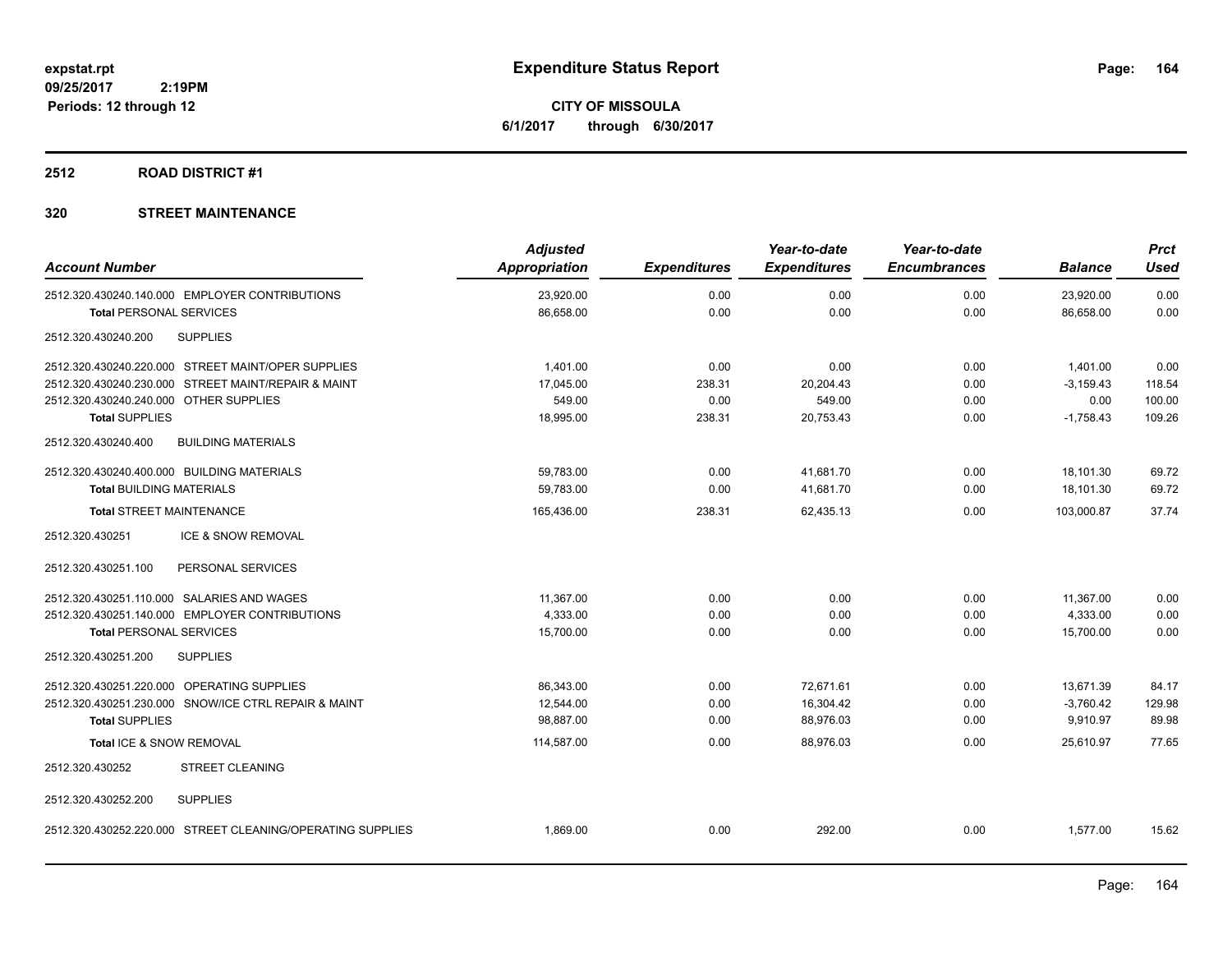**CITY OF MISSOULA 6/1/2017 through 6/30/2017**

## **2512 ROAD DISTRICT #1**

| <b>Account Number</b>                                         | <b>Adjusted</b><br>Appropriation | <b>Expenditures</b> | Year-to-date<br><b>Expenditures</b> | Year-to-date<br><b>Encumbrances</b> | <b>Balance</b> | <b>Prct</b><br><b>Used</b> |
|---------------------------------------------------------------|----------------------------------|---------------------|-------------------------------------|-------------------------------------|----------------|----------------------------|
| 2512.320.430252.230.000 STREET CLEANING/REPAIR & MAINT        | 22,285.00                        | 10.41               | 12,404.27                           | 0.00                                | 9,880.73       | 55.66                      |
| <b>Total SUPPLIES</b>                                         | 24,154.00                        | 10.41               | 12,696.27                           | 0.00                                | 11,457.73      | 52.56                      |
| 2512.320.430252.500<br><b>FIXED CHARGES</b>                   |                                  |                     |                                     |                                     |                |                            |
| 2512.320.430252.500.000 FIXED CHARGES                         | 10,000.00                        | 0.00                | 130.00                              | 0.00                                | 9,870.00       | 1.30                       |
| <b>Total FIXED CHARGES</b>                                    | 10,000.00                        | 0.00                | 130.00                              | 0.00                                | 9,870.00       | 1.30                       |
| <b>Total STREET CLEANING</b>                                  | 34,154.00                        | 10.41               | 12,826.27                           | 0.00                                | 21,327.73      | 37.55                      |
| 2512.320.430262<br><b>SIDEWALKS</b>                           |                                  |                     |                                     |                                     |                |                            |
| PURCHASED SERVICES<br>2512.320.430262.300                     |                                  |                     |                                     |                                     |                |                            |
| 2512.320.430262.350.000 SIDEWALK & CURB-PROFESSIONAL SERVICES | 20,000.00                        | 0.00                | 0.00                                | 0.00                                | 20,000.00      | 0.00                       |
| <b>Total PURCHASED SERVICES</b>                               | 20,000.00                        | 0.00                | 0.00                                | 0.00                                | 20,000.00      | 0.00                       |
| <b>DEBT SERVICE</b><br>2512.320.430262.600                    |                                  |                     |                                     |                                     |                |                            |
| 2512.320.430262.610.000 PRINCIPAL                             | 51,755.00                        | 0.00                | 0.00                                | 0.00                                | 51,755.00      | 0.00                       |
| <b>Total DEBT SERVICE</b>                                     | 51,755.00                        | 0.00                | 0.00                                | 0.00                                | 51,755.00      | 0.00                       |
| <b>CAPITAL OUTLAY</b><br>2512.320.430262.900                  |                                  |                     |                                     |                                     |                |                            |
| 2512.320.430262.930.000 SIDEWALK & CURB-MPROVEMENTS           | 465,480.00                       | 366,385.61          | 366,385.61                          | 0.00                                | 99,094.39      | 78.71                      |
| <b>Total CAPITAL OUTLAY</b>                                   | 465,480.00                       | 366,385.61          | 366,385.61                          | 0.00                                | 99,094.39      | 78.71                      |
| <b>Total SIDEWALKS</b>                                        | 537,235.00                       | 366,385.61          | 366,385.61                          | 0.00                                | 170,849.39     | 68.20                      |
| 2512.320.430264<br><b>TRAFFIC SIGNAL MAINTENANCE</b>          |                                  |                     |                                     |                                     |                |                            |
| <b>GRANTS &amp; CONTRIBUTIONS</b><br>2512.320.430264.700      |                                  |                     |                                     |                                     |                |                            |
| 2512.320.430264.700.000 GRANTS & CONTRIBUTIONS                | 20,907.00                        | 0.00                | 0.00                                | 0.00                                | 20.907.00      | 0.00                       |
| <b>Total GRANTS &amp; CONTRIBUTIONS</b>                       | 20,907.00                        | 0.00                | 0.00                                | 0.00                                | 20,907.00      | 0.00                       |
| <b>CAPITAL OUTLAY</b><br>2512.320.430264.900                  |                                  |                     |                                     |                                     |                |                            |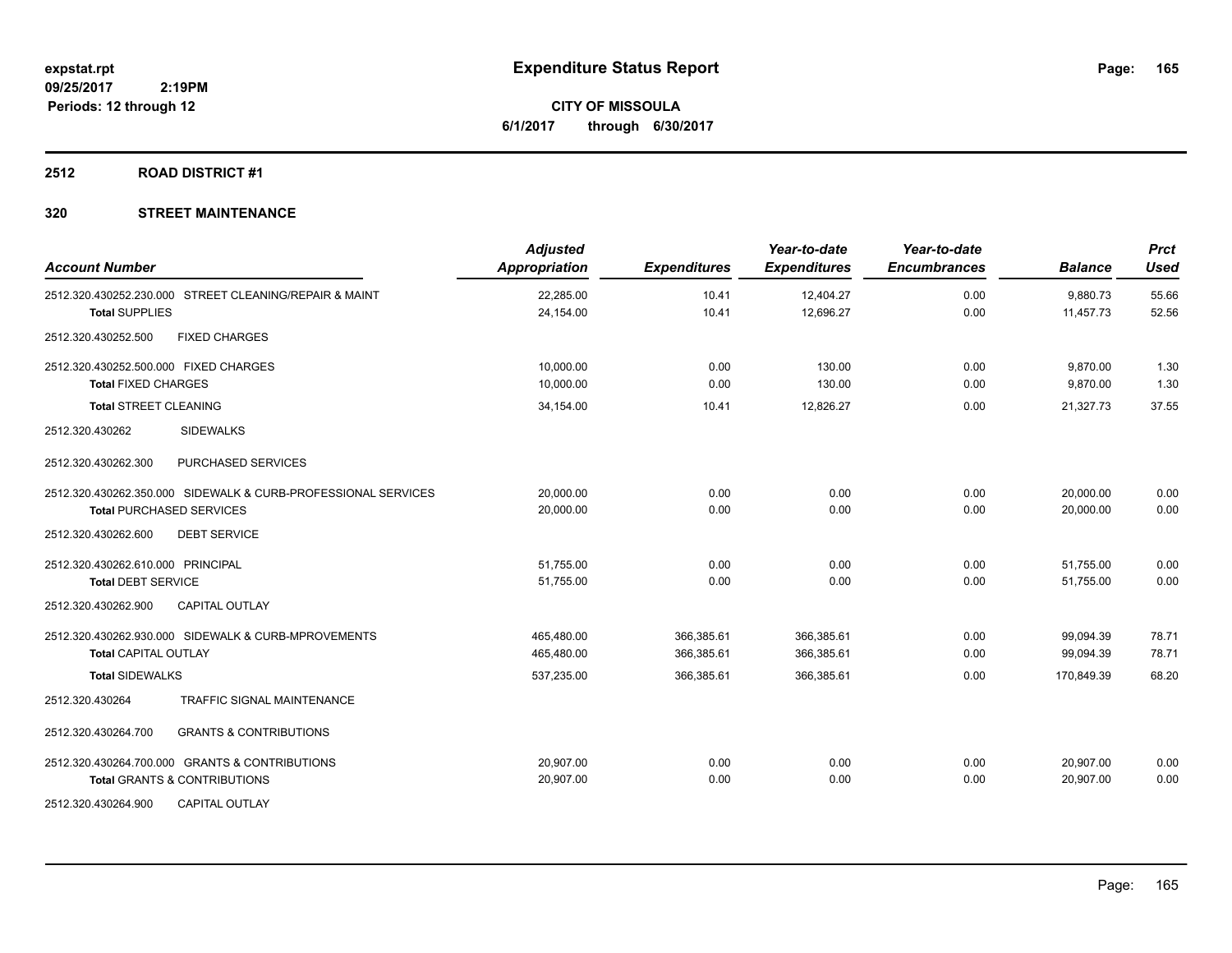**CITY OF MISSOULA 6/1/2017 through 6/30/2017**

## **2512 ROAD DISTRICT #1**

| <b>Account Number</b>                                                                                                                         | <b>Adjusted</b><br>Appropriation   | <b>Expenditures</b>      | Year-to-date<br><b>Expenditures</b> | Year-to-date<br><b>Encumbrances</b> | <b>Balance</b>                     | <b>Prct</b><br><b>Used</b> |
|-----------------------------------------------------------------------------------------------------------------------------------------------|------------------------------------|--------------------------|-------------------------------------|-------------------------------------|------------------------------------|----------------------------|
| 2512.320.430264.930.000 IMPROVEMENTS<br><b>Total CAPITAL OUTLAY</b>                                                                           | 0.00<br>0.00                       | 0.00<br>0.00             | 21,953.75<br>21,953.75              | 0.00<br>0.00                        | $-21,953.75$<br>$-21,953.75$       | 0.00<br>0.00               |
| Total TRAFFIC SIGNAL MAINTENANCE                                                                                                              | 20,907.00                          | 0.00                     | 21,953.75                           | 0.00                                | $-1,046.75$                        | 105.01                     |
| 2512.320.430265<br><b>SIGNING &amp; STRIPING</b>                                                                                              |                                    |                          |                                     |                                     |                                    |                            |
| PERSONAL SERVICES<br>2512.320.430265.100                                                                                                      |                                    |                          |                                     |                                     |                                    |                            |
| 2512.320.430265.110.000 SALARIES AND WAGES<br>2512.320.430265.140.000 EMPLOYER CONTRIBUTIONS<br><b>Total PERSONAL SERVICES</b>                | 19.043.00<br>7,287.00<br>26,330.00 | 0.00<br>0.00<br>0.00     | 0.00<br>0.00<br>0.00                | 0.00<br>0.00<br>0.00                | 19,043.00<br>7,287.00<br>26,330.00 | 0.00<br>0.00<br>0.00       |
| 2512.320.430265.200<br><b>SUPPLIES</b>                                                                                                        |                                    |                          |                                     |                                     |                                    |                            |
| 2512.320.430265.230.000 SIGNING & STRIPING-REPAIR/MAINTENANCE<br>2512.320.430265.231.000 SIGNING & STRIPING/GASOLINE<br><b>Total SUPPLIES</b> | 8,865.00<br>1,135.00<br>10,000.00  | 0.00<br>818.47<br>818.47 | 8,865.00<br>1,036.33<br>9,901.33    | 0.00<br>0.00<br>0.00                | 0.00<br>98.67<br>98.67             | 100.00<br>91.31<br>99.01   |
| <b>Total SIGNING &amp; STRIPING</b>                                                                                                           | 36,330.00                          | 818.47                   | 9,901.33                            | 0.00                                | 26,428.67                          | 27.25                      |
| FLOOD CONTROL<br>2512.320.431200                                                                                                              |                                    |                          |                                     |                                     |                                    |                            |
| 2512.320.431200.100<br>PERSONAL SERVICES                                                                                                      |                                    |                          |                                     |                                     |                                    |                            |
| <b>Total PERSONAL SERVICES</b>                                                                                                                | 0.00                               | 0.00                     | 0.00                                | 0.00                                | 0.00                               | 0.00                       |
| 2512.320.431200.200<br><b>SUPPLIES</b>                                                                                                        |                                    |                          |                                     |                                     |                                    |                            |
| <b>Total SUPPLIES</b>                                                                                                                         | 0.00                               | 0.00                     | 0.00                                | 0.00                                | 0.00                               | 0.00                       |
| PURCHASED SERVICES<br>2512.320.431200.300                                                                                                     |                                    |                          |                                     |                                     |                                    |                            |
| 2512.320.431200.380.000 TRAINING<br><b>Total PURCHASED SERVICES</b>                                                                           | 0.00<br>0.00                       | 0.00<br>0.00             | 100.00<br>100.00                    | 0.00<br>0.00                        | $-100.00$<br>$-100.00$             | 0.00<br>0.00               |
| 2512.320.431200.700<br><b>GRANTS &amp; CONTRIBUTIONS</b>                                                                                      |                                    |                          |                                     |                                     |                                    |                            |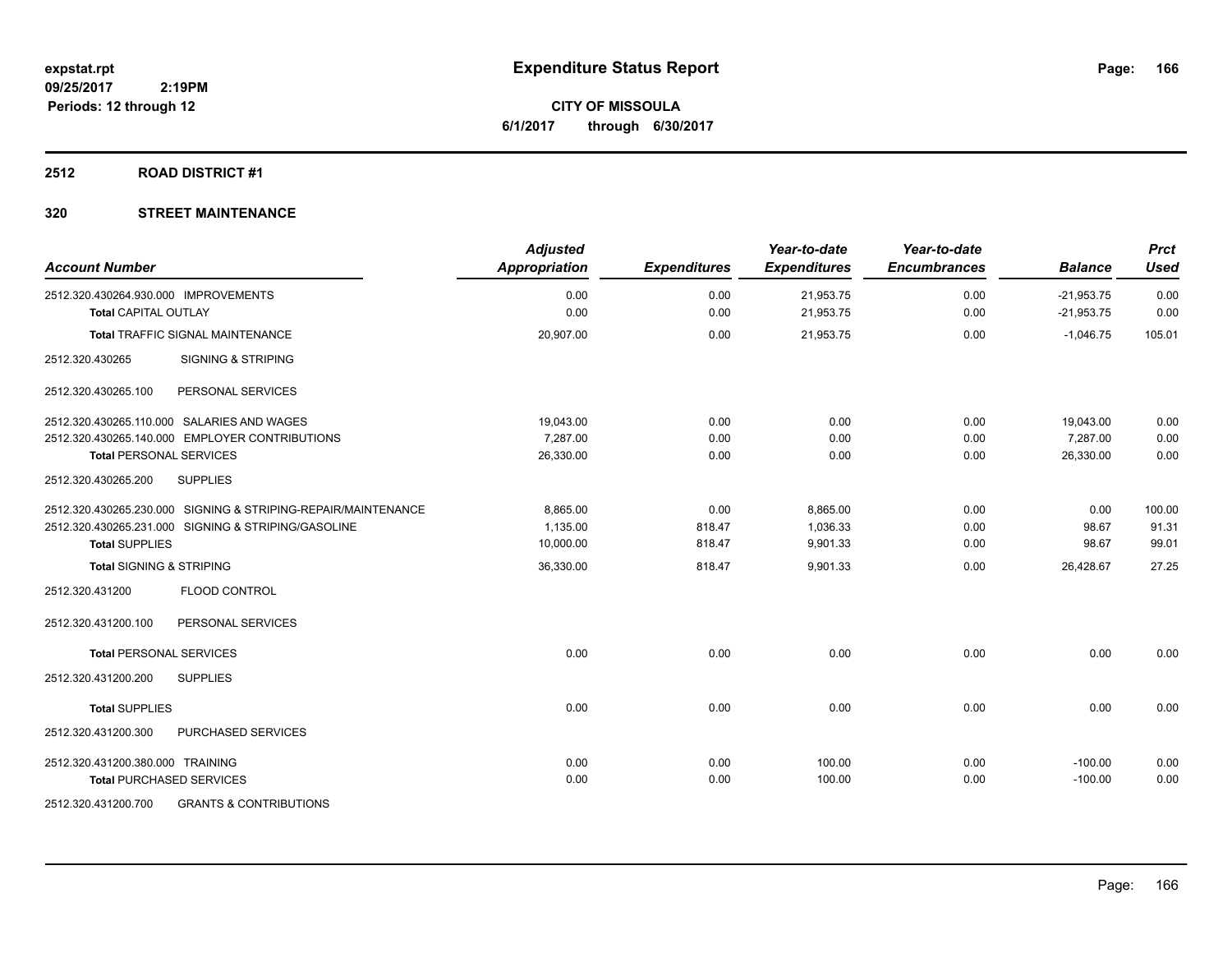**CITY OF MISSOULA 6/1/2017 through 6/30/2017**

## **2512 ROAD DISTRICT #1**

| <b>Account Number</b>                                               |                                                                                           | <b>Adjusted</b><br><b>Appropriation</b> | <b>Expenditures</b>                | Year-to-date<br><b>Expenditures</b>   | Year-to-date<br><b>Encumbrances</b> | <b>Balance</b>                        | <b>Prct</b><br><b>Used</b> |
|---------------------------------------------------------------------|-------------------------------------------------------------------------------------------|-----------------------------------------|------------------------------------|---------------------------------------|-------------------------------------|---------------------------------------|----------------------------|
|                                                                     | 2512.320.431200.700.000 GRANTS & CONTRIBUTIONS<br><b>Total GRANTS &amp; CONTRIBUTIONS</b> | 0.00<br>0.00                            | 10,000.00<br>10,000.00             | 10,000.00<br>10,000.00                | 0.00<br>0.00                        | $-10,000.00$<br>$-10,000.00$          | 0.00<br>0.00               |
| 2512.320.431200.900                                                 | CAPITAL OUTLAY                                                                            |                                         |                                    |                                       |                                     |                                       |                            |
|                                                                     | 2512.320.431200.930.000 FLOOD CONTROL MAINT/MPROVEMENTS                                   | 30,000.00                               | 100.00                             | 6,228.85                              | 0.00                                | 23,771.15                             | 20.76                      |
| <b>Total CAPITAL OUTLAY</b><br><b>Total FLOOD CONTROL</b>           |                                                                                           | 30,000.00<br>30,000.00                  | 100.00<br>10,100.00                | 6,228.85<br>16,328.85                 | 0.00<br>0.00                        | 23.771.15<br>13,671.15                | 20.76<br>54.43             |
| 2512.320.460434                                                     | <b>GREENWAYS &amp; HORTICULTURE</b>                                                       |                                         |                                    |                                       |                                     |                                       |                            |
| 2512.320.460434.200                                                 | <b>SUPPLIES</b>                                                                           |                                         |                                    |                                       |                                     |                                       |                            |
|                                                                     | 2512.320.460434.230.000 ADOPT A TRAFFIC CIRCLE<br>Total GREENWAYS & HORTICULTURE          | 2,500.00<br>2,500.00                    | 927.77<br>927.77                   | 1,946.04<br>1,946.04                  | 0.00<br>0.00                        | 553.96<br>553.96                      | 77.84<br>77.84             |
| 2512.320.490504                                                     | <b>DEBT SERVICE</b>                                                                       |                                         |                                    |                                       |                                     |                                       |                            |
| 2512.320.490504.600                                                 | <b>DEBT SERVICE</b>                                                                       |                                         |                                    |                                       |                                     |                                       |                            |
| 2512.320.490504.610.000 PRINCIPAL<br><b>Total DEBT SERVICE</b>      | 2512.320.490504.620.000 INTEREST / SERVICE FEES                                           | 516,398.00<br>51,053.00<br>567,451.00   | 88,043.30<br>5,492.35<br>93,535.65 | 446,180.79<br>53,979.66<br>500,160.45 | 0.00<br>0.00<br>0.00                | 70,217.21<br>$-2,926.66$<br>67,290.55 | 86.40<br>105.73<br>88.14   |
| 2512.320.510110                                                     | <b>MERCHANT SERVICES</b>                                                                  |                                         |                                    |                                       |                                     |                                       |                            |
| 2512.320.510110.500                                                 | <b>FIXED CHARGES</b>                                                                      |                                         |                                    |                                       |                                     |                                       |                            |
| <b>Total MERCHANT SERVICES</b>                                      |                                                                                           | 0.00                                    | 0.00                               | 0.00                                  | 0.00                                | 0.00                                  | 0.00                       |
| 2512.320.510200                                                     | <b>JUDGMENT &amp; LOSSES</b>                                                              |                                         |                                    |                                       |                                     |                                       |                            |
| 2512.320.510200.500                                                 | <b>FIXED CHARGES</b>                                                                      |                                         |                                    |                                       |                                     |                                       |                            |
| 2512.320.510200.500.000 FIXED CHARGES<br><b>Total FIXED CHARGES</b> |                                                                                           | 91,949.00<br>91,949.00                  | 0.00<br>0.00                       | 0.00<br>0.00                          | 0.00<br>0.00                        | 91,949.00<br>91,949.00                | 0.00<br>0.00               |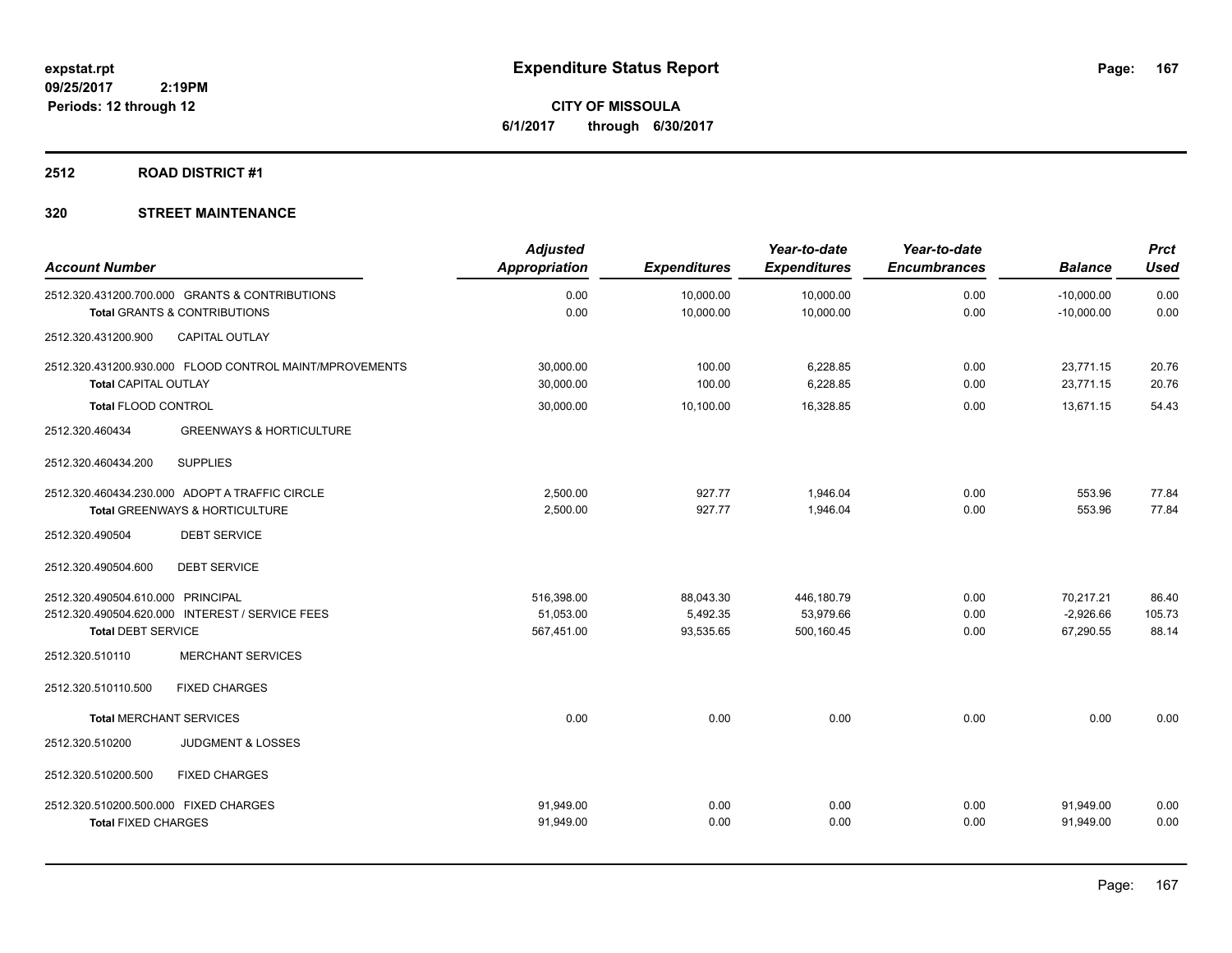**CITY OF MISSOULA 6/1/2017 through 6/30/2017**

### **2512 ROAD DISTRICT #1**

| <b>Account Number</b>              | Adjusted<br><b>Appropriation</b> | <b>Expenditures</b> | Year-to-date<br><i><b>Expenditures</b></i> | Year-to-date<br><b>Encumbrances</b> | <b>Balance</b> | Prct<br>Used |
|------------------------------------|----------------------------------|---------------------|--------------------------------------------|-------------------------------------|----------------|--------------|
| <b>Total JUDGMENT &amp; LOSSES</b> | 91.949.00                        | 0.00                | 0.00                                       | 0.00                                | 91.949.00      | 0.00         |
| <b>Total STREET MAINTENANCE</b>    | 2,092,990.00                     | 492,482.58          | 1.540.672.10                               | 0.00                                | 552.317.90     | 73.61        |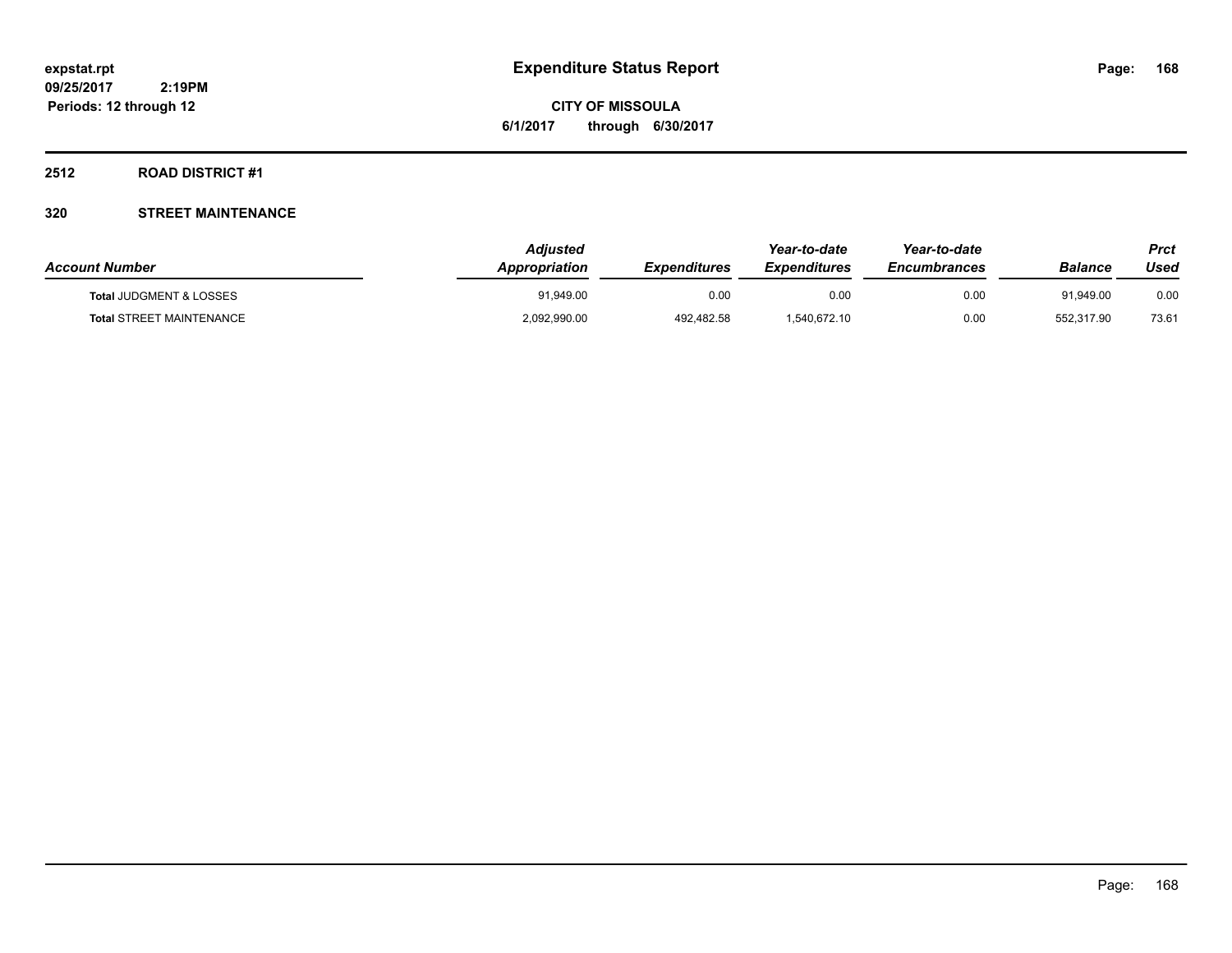# **CITY OF MISSOULA 6/1/2017 through 6/30/2017**

## **2512 ROAD DISTRICT #1**

| <b>Account Number</b>         |                              | <b>Adjusted</b><br><b>Appropriation</b> | <b>Expenditures</b> | Year-to-date<br><b>Expenditures</b> | Year-to-date<br><b>Encumbrances</b> | <b>Balance</b> | <b>Prct</b><br>Used |
|-------------------------------|------------------------------|-----------------------------------------|---------------------|-------------------------------------|-------------------------------------|----------------|---------------------|
| 2512.390.510200               | <b>JUDGMENT &amp; LOSSES</b> |                                         |                     |                                     |                                     |                |                     |
| 2512.390.510200.500           | <b>FIXED CHARGES</b>         |                                         |                     |                                     |                                     |                |                     |
| <b>Total NON-DEPARTMENTAL</b> |                              | 0.00                                    | 0.00                | 0.00                                | 0.00                                | 0.00           | 0.00                |
| <b>Total ROAD DISTRICT #1</b> |                              | 2,092,990.00                            | 492,482.58          | 1,540,672.10                        | 0.00                                | 552,317.90     | 73.61               |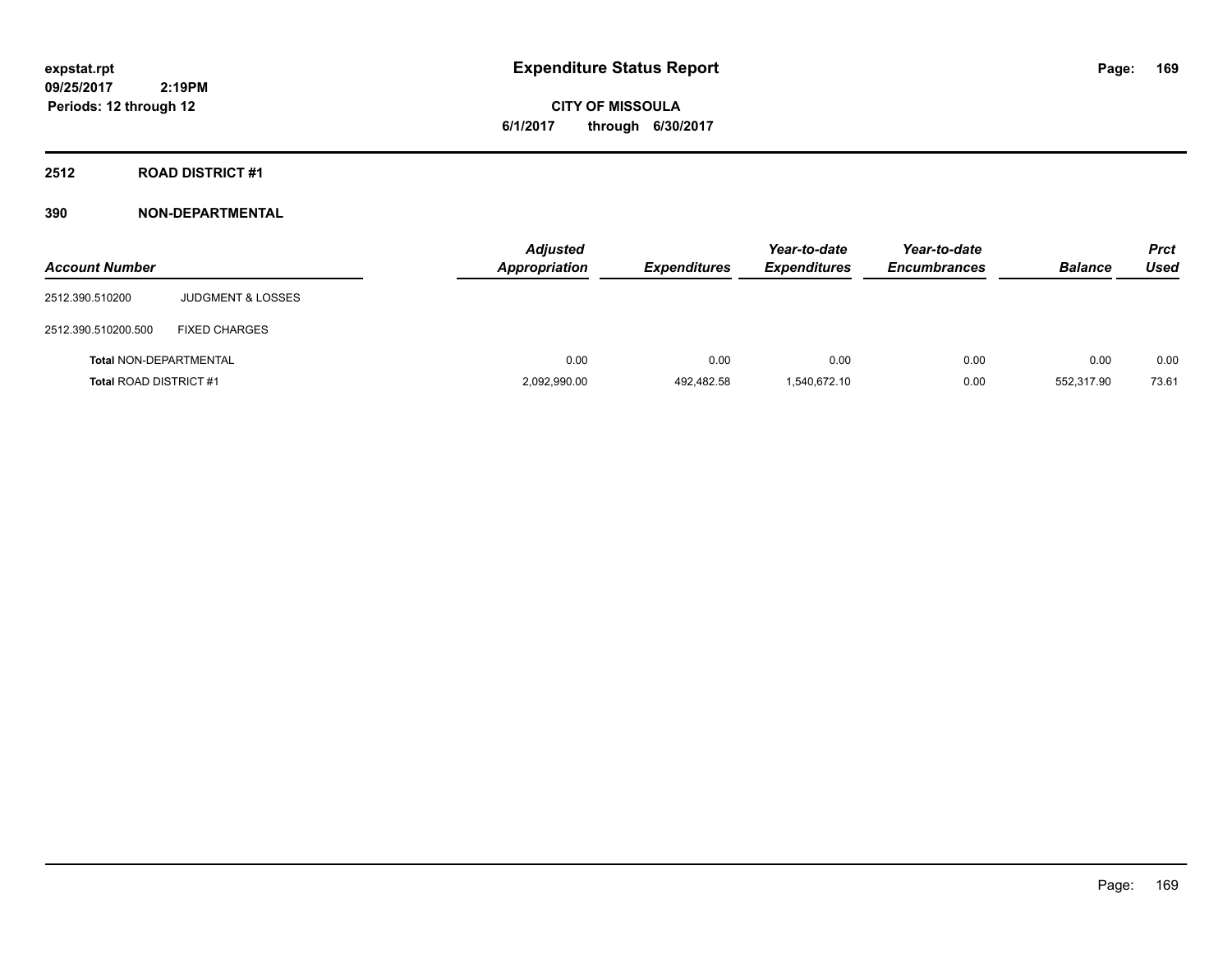**CITY OF MISSOULA 6/1/2017 through 6/30/2017**

### **2513 PARK DISTRICT #1**

| <b>Account Number</b>            |                                                         | <b>Adjusted</b><br><b>Appropriation</b> | <b>Expenditures</b> | Year-to-date<br><b>Expenditures</b> | Year-to-date<br><b>Encumbrances</b> | <b>Balance</b> | <b>Prct</b><br><b>Used</b> |
|----------------------------------|---------------------------------------------------------|-----------------------------------------|---------------------|-------------------------------------|-------------------------------------|----------------|----------------------------|
| 2513.370.460400                  | PARKS ASSET MANAGEMENT                                  |                                         |                     |                                     |                                     |                |                            |
| 2513.370.460400.300              | PURCHASED SERVICES                                      |                                         |                     |                                     |                                     |                |                            |
|                                  | <b>Total PURCHASED SERVICES</b>                         | 0.00                                    | 0.00                | 0.00                                | 0.00                                | 0.00           | 0.00                       |
| 2513.370.460400.900              | <b>CAPITAL OUTLAY</b>                                   |                                         |                     |                                     |                                     |                |                            |
|                                  | 2513.370.460400.930.000 RENOVATE REPLACE IMPROVE        | 30,000.00                               | 0.00                | 64,128.49                           | 0.00                                | $-34,128.49$   | 213.76                     |
|                                  | 2513.370.460400.940.000 MACHINERY & EQUIPMENT           | 40.000.00                               | 0.00                | 0.00                                | 0.00                                | 40,000.00      | 0.00                       |
|                                  | <b>Total PARKS ASSET MANAGEMENT</b>                     | 70,000.00                               | 0.00                | 64,128.49                           | 0.00                                | 5,871.51       | 91.61                      |
| 2513.370.460432                  | PARK ADMIN                                              |                                         |                     |                                     |                                     |                |                            |
| 2513.370.460432.100              | PERSONAL SERVICES                                       |                                         |                     |                                     |                                     |                |                            |
|                                  | 2513.370.460432.110.000 SALARIES AND WAGES              | 48.827.00                               | 18,552.68           | 41,121.70                           | 0.00                                | 7,705.30       | 84.22                      |
|                                  | 2513.370.460432.140.000 EMPLOYER CONTRIBUTIONS          | 16,865.00                               | 6,652.19            | 14,563.13                           | 0.00                                | 2,301.87       | 86.35                      |
|                                  | 2513.370.460432.141.000 STATE RETIREMENT CONTRIBUTIONS  | 0.00                                    | 0.00                | 166.79                              | 0.00                                | $-166.79$      | 0.00                       |
| <b>Total PERSONAL SERVICES</b>   |                                                         | 65,692.00                               | 25,204.87           | 55,851.62                           | 0.00                                | 9,840.38       | 85.02                      |
| 2513.370.460432.200              | <b>SUPPLIES</b>                                         |                                         |                     |                                     |                                     |                |                            |
|                                  | 2513.370.460432.220.000 OPERATING SUPPLIES              | 3,665.00                                | $-88.36$            | 2,686.09                            | 0.00                                | 978.91         | 73.29                      |
| <b>Total SUPPLIES</b>            |                                                         | 3,665.00                                | $-88.36$            | 2,686.09                            | 0.00                                | 978.91         | 73.29                      |
| 2513.370.460432.300              | PURCHASED SERVICES                                      |                                         |                     |                                     |                                     |                |                            |
|                                  | 2513.370.460432.330.000 PUBLICITY, SUBSCRIPTIONS & DUES | 3,000.00                                | 0.00                | 127.25                              | 0.00                                | 2,872.75       | 4.24                       |
|                                  | 2513.370.460432.344.000 TELEPHONE SERVICE               | 360.00                                  | 0.00                | 0.00                                | 0.00                                | 360.00         | 0.00                       |
| 2513.370.460432.350.000          | PROFESSIONAL SERVICES                                   | 14,000.00                               | 1,818.13            | 12,022.45                           | 0.00                                | 1,977.55       | 85.87                      |
| 2513.370.460432.360.000          | <b>REPAIR &amp; MAINTENANCE</b>                         | 3,000.00                                | $-2,065.00$         | 4,044.85                            | 0.00                                | $-1,044.85$    | 134.83                     |
| 2513.370.460432.370.000 TRAVEL   |                                                         | 500.00                                  | 621.57              | 621.57                              | 0.00                                | $-121.57$      | 124.31                     |
| 2513.370.460432.380.000 TRAINING |                                                         | 700.00                                  | 535.00              | 535.00                              | 0.00                                | 165.00         | 76.43                      |
|                                  | <b>Total PURCHASED SERVICES</b>                         | 21,560.00                               | 909.70              | 17,351.12                           | 0.00                                | 4,208.88       | 80.48                      |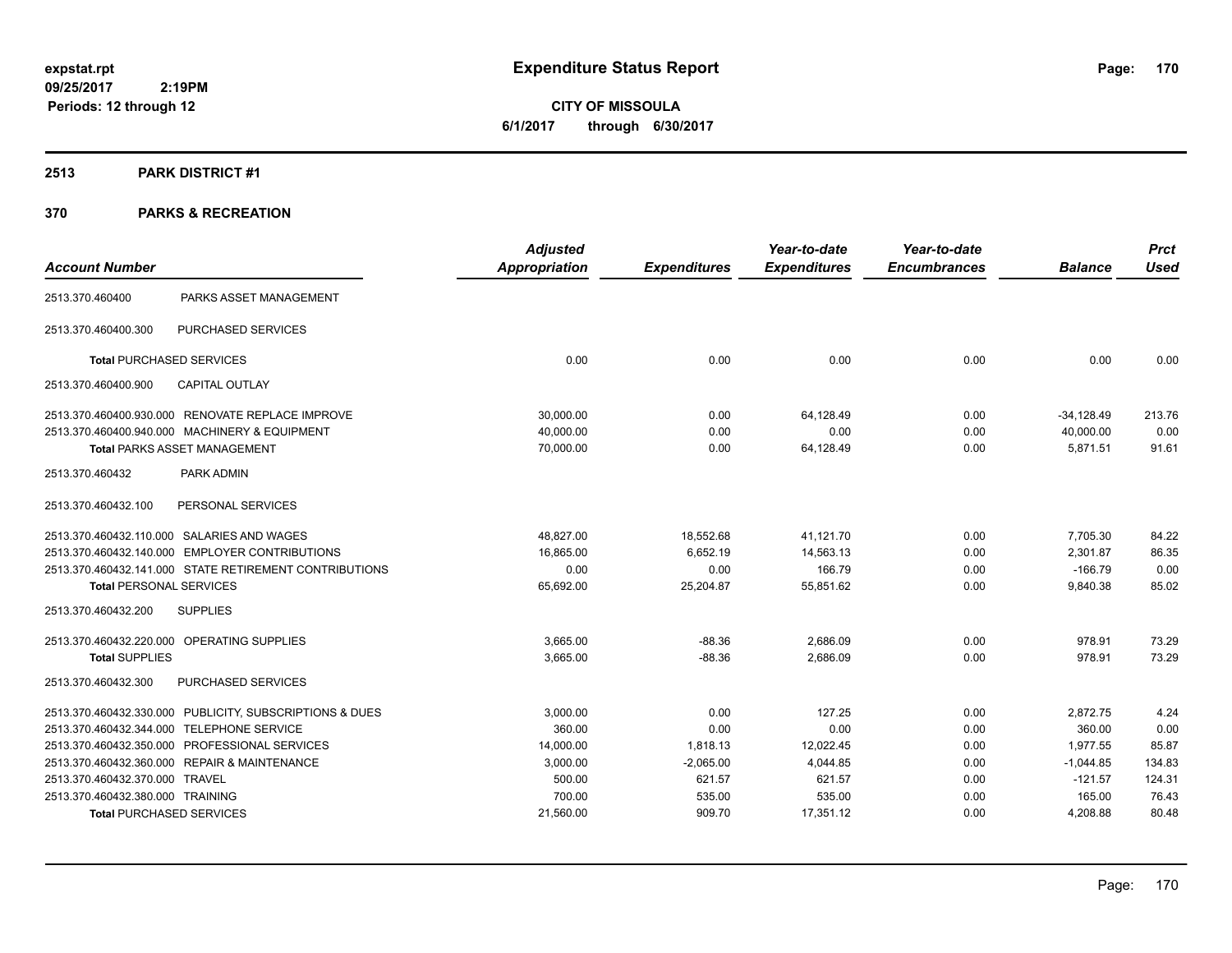**CITY OF MISSOULA 6/1/2017 through 6/30/2017**

#### **2513 PARK DISTRICT #1**

|                                                             | <b>Adjusted</b>      |                     | Year-to-date        | Year-to-date        |                | <b>Prct</b> |
|-------------------------------------------------------------|----------------------|---------------------|---------------------|---------------------|----------------|-------------|
| <b>Account Number</b>                                       | <b>Appropriation</b> | <b>Expenditures</b> | <b>Expenditures</b> | <b>Encumbrances</b> | <b>Balance</b> | <b>Used</b> |
| <b>DEBT SERVICE</b><br>2513.370.460432.600                  |                      |                     |                     |                     |                |             |
| <b>Total DEBT SERVICE</b>                                   | 0.00                 | 0.00                | 0.00                | 0.00                | 0.00           | 0.00        |
| 2513.370.460432.700<br><b>GRANTS &amp; CONTRIBUTIONS</b>    |                      |                     |                     |                     |                |             |
| 2513.370.460432.700.000 GRANTS & CONTRIBUTIONS              | 5,000.00             | 5,000.00            | 5,000.00            | 0.00                | 0.00           | 100.00      |
| <b>Total GRANTS &amp; CONTRIBUTIONS</b>                     | 5,000.00             | 5,000.00            | 5,000.00            | 0.00                | 0.00           | 100.00      |
| <b>CAPITAL OUTLAY</b><br>2513.370.460432.900                |                      |                     |                     |                     |                |             |
| <b>Total CAPITAL OUTLAY</b>                                 | 0.00                 | 0.00                | 0.00                | 0.00                | 0.00           | 0.00        |
| <b>Total PARK ADMIN</b>                                     | 95,917.00            | 31,026.21           | 80,888.83           | 0.00                | 15,028.17      | 84.33       |
| 2513.370.460434<br><b>GREENWAYS &amp; HORTICULTURE</b>      |                      |                     |                     |                     |                |             |
| PERSONAL SERVICES<br>2513.370.460434.100                    |                      |                     |                     |                     |                |             |
| 2513.370.460434.110.000 GREENWAYS & HORTCULTURE             | 38,216.00            | 6,833.22            | 37,599.85           | 0.00                | 616.15         | 98.39       |
| 2513.370.460434.140.000 GREENWAYS & HORTICLTURE-EMPL CONTRI | 8.624.00             | 2,094.77            | 18,991.49           | 0.00                | $-10,367.49$   | 220.22      |
| <b>Total PERSONAL SERVICES</b>                              | 46,840.00            | 8,927.99            | 56,591.34           | 0.00                | $-9,751.34$    | 120.82      |
| <b>SUPPLIES</b><br>2513.370.460434.200                      |                      |                     |                     |                     |                |             |
| 2513.370.460434.220.000 OPERATING SUPPLIES                  | 3,373.00             | 4,909.08            | 8,976.60            | 0.00                | $-5,603.60$    | 266.13      |
| 2513.370.460434.230.000 REPAIR/MAINTENANCE                  | 7,134.00             | 0.00                | 0.00                | 0.00                | 7,134.00       | 0.00        |
| 2513.370.460434.231.000 GASOLINE                            | 2,000.00             | 0.00                | 1,980.00            | 0.00                | 20.00          | 99.00       |
| <b>Total SUPPLIES</b>                                       | 12,507.00            | 4,909.08            | 10,956.60           | 0.00                | 1,550.40       | 87.60       |
| PURCHASED SERVICES<br>2513.370.460434.300                   |                      |                     |                     |                     |                |             |
| 2513.370.460434.341.000 ELECTRICITY & NATURAL GAS           | 322.00               | 0.00                | 320.67              | 0.00                | 1.33           | 99.59       |
| 2513.370.460434.343.000 WATER CHARGES                       | 310.00               | 9.95                | 319.16              | 0.00                | $-9.16$        | 102.95      |
| 2513.370.460434.345.000 GARBAGE                             | 141.00               | 56.00               | 218.10              | 0.00                | $-77.10$       | 154.68      |
| 2513.370.460434.350.000 PROFESSIONAL SERVICES               | 5,000.00             | 754.02              | 7,736.02            | 0.00                | $-2,736.02$    | 154.72      |
| 2513.370.460434.360.000 REPAIR & MAINTENANCE                | 2,589.00             | 0.00                | 3,437.60            | 0.00                | $-848.60$      | 132.78      |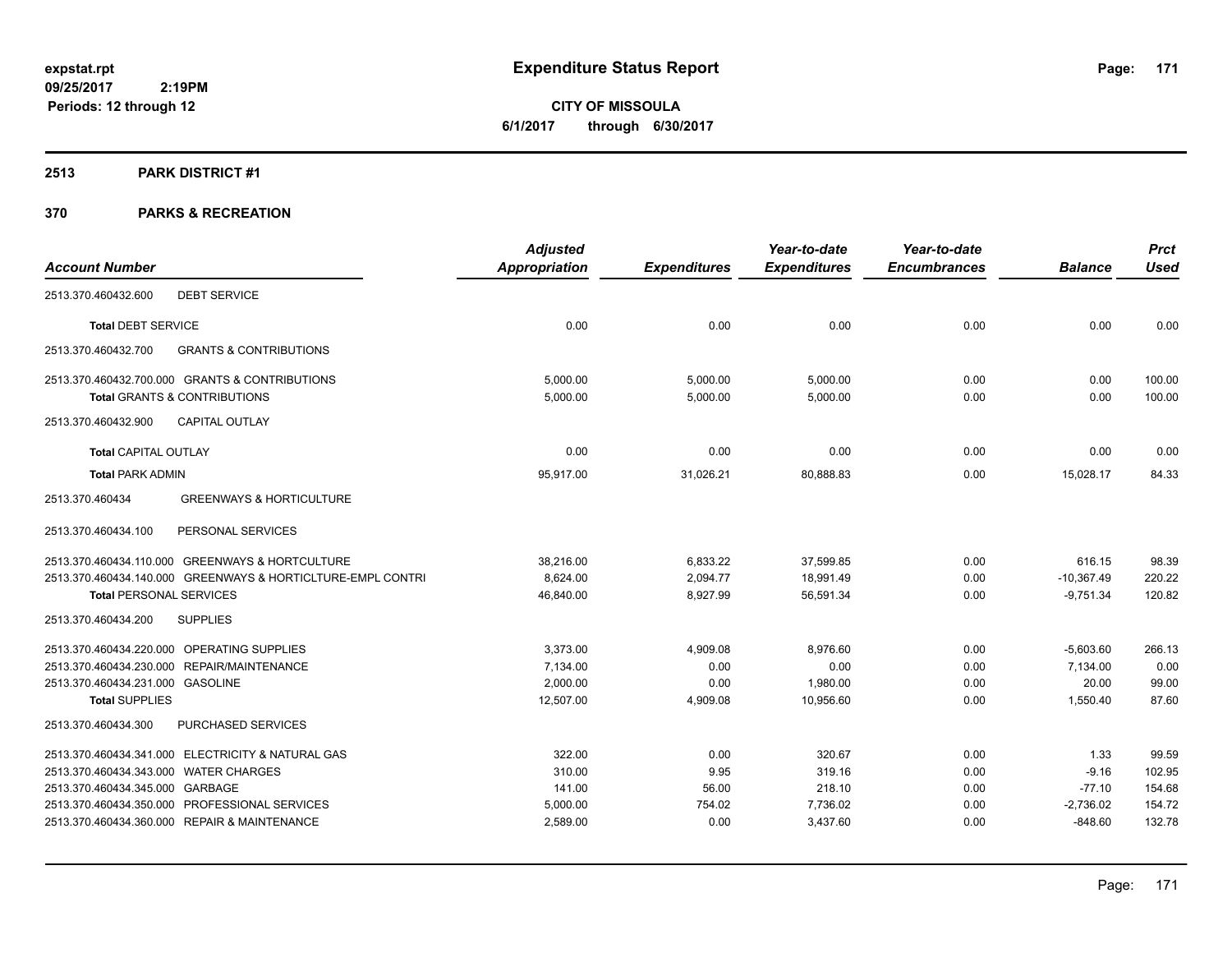**CITY OF MISSOULA 6/1/2017 through 6/30/2017**

### **2513 PARK DISTRICT #1**

| <b>Account Number</b>                                   | <b>Adjusted</b><br><b>Appropriation</b> | <b>Expenditures</b> | Year-to-date<br><b>Expenditures</b> | Year-to-date<br><b>Encumbrances</b> | <b>Balance</b> | <b>Prct</b><br><b>Used</b> |
|---------------------------------------------------------|-----------------------------------------|---------------------|-------------------------------------|-------------------------------------|----------------|----------------------------|
| 2513.370.460434.380.000 TRAINING                        | 95.00                                   | 0.00                | 0.00                                | 0.00                                | 95.00          | 0.00                       |
| <b>Total PURCHASED SERVICES</b>                         | 8,457.00                                | 819.97              | 12,031.55                           | 0.00                                | $-3,574.55$    | 142.27                     |
|                                                         |                                         |                     |                                     |                                     |                |                            |
| Total GREENWAYS & HORTICULTURE                          | 67,804.00                               | 14,657.04           | 79,579.49                           | 0.00                                | $-11,775.49$   | 117.37                     |
| <b>URBAN FORESTRY</b><br>2513.370.460439                |                                         |                     |                                     |                                     |                |                            |
| 2513.370.460439.100<br>PERSONAL SERVICES                |                                         |                     |                                     |                                     |                |                            |
| 2513.370.460439.110.000 SALARIES AND WAGES              | 66,189.00                               | 9,905.48            | 72,575.02                           | 0.00                                | $-6,386.02$    | 109.65                     |
| 2513.370.460439.140.000 EMPLOYER CONTRIBUTIONS          | 34.906.00                               | 4.048.74            | 37.859.53                           | 0.00                                | $-2,953.53$    | 108.46                     |
| <b>Total PERSONAL SERVICES</b>                          | 101,095.00                              | 13,954.22           | 110,434.55                          | 0.00                                | $-9,339.55$    | 109.24                     |
| 2513.370.460439.200<br><b>SUPPLIES</b>                  |                                         |                     |                                     |                                     |                |                            |
| 2513.370.460439.220.000 OPERATING SUPPLIES              | 24,352.00                               | 20,400.57           | 34,448.84                           | 0.00                                | $-10,096.84$   | 141.46                     |
| 2513.370.460439.230.000 REPAIR/MAINTENANCE              | 4,252.00                                | $-3,195.34$         | 117.64                              | 0.00                                | 4,134.36       | 2.77                       |
| <b>Total SUPPLIES</b>                                   | 28,604.00                               | 17,205.23           | 34,566.48                           | 0.00                                | $-5,962.48$    | 120.84                     |
| 2513.370.460439.300<br><b>PURCHASED SERVICES</b>        |                                         |                     |                                     |                                     |                |                            |
| 2513.370.460439.310.000 COMMUNICATIONS                  | 0.00                                    | 305.10              | 305.10                              | 0.00                                | $-305.10$      | 0.00                       |
| 2513.370.460439.330.000 PUBLICITY, SUBSCRIPTIONS & DUES | 0.00                                    | 0.00                | 100.00                              | 0.00                                | $-100.00$      | 0.00                       |
| 2513.370.460439.344.000 TELEPHONE SERVICE               | 240.00                                  | 0.00                | 0.00                                | 0.00                                | 240.00         | 0.00                       |
| 2513.370.460439.345.000 GARBAGE                         | 0.00                                    | 42.00               | 42.00                               | 0.00                                | $-42.00$       | 0.00                       |
| 2513.370.460439.350.000 PROFESSIONAL SERVICES           | 2,660.00                                | 65.00               | 3,385.86                            | 0.00                                | $-725.86$      | 127.29                     |
| 2513.370.460439.360.000 REPAIR & MAINTENANCE            | 60,000.00                               | 34,790.00           | 51,877.50                           | 0.00                                | 8,122.50       | 86.46                      |
| 2513.370.460439.380.000 TRAINING                        | 150.00                                  | 315.50              | 2,090.51                            | 0.00                                | $-1,940.51$    | 1,393.67                   |
| <b>Total PURCHASED SERVICES</b>                         | 63,050.00                               | 35,517.60           | 57,800.97                           | 0.00                                | 5,249.03       | 91.67                      |
| <b>Total URBAN FORESTRY</b>                             | 192,749.00                              | 66,677.05           | 202,802.00                          | 0.00                                | $-10,053.00$   | 105.22                     |
| <b>RECREATION MORE</b><br>2513.370.460470               |                                         |                     |                                     |                                     |                |                            |
| 2513.370.460470.100<br>PERSONAL SERVICES                |                                         |                     |                                     |                                     |                |                            |
| 2513.370.460470.110.000 SALARIES AND WAGES              | 5.108.00                                | 5.108.00            | 5.108.00                            | 0.00                                | 0.00           | 100.00                     |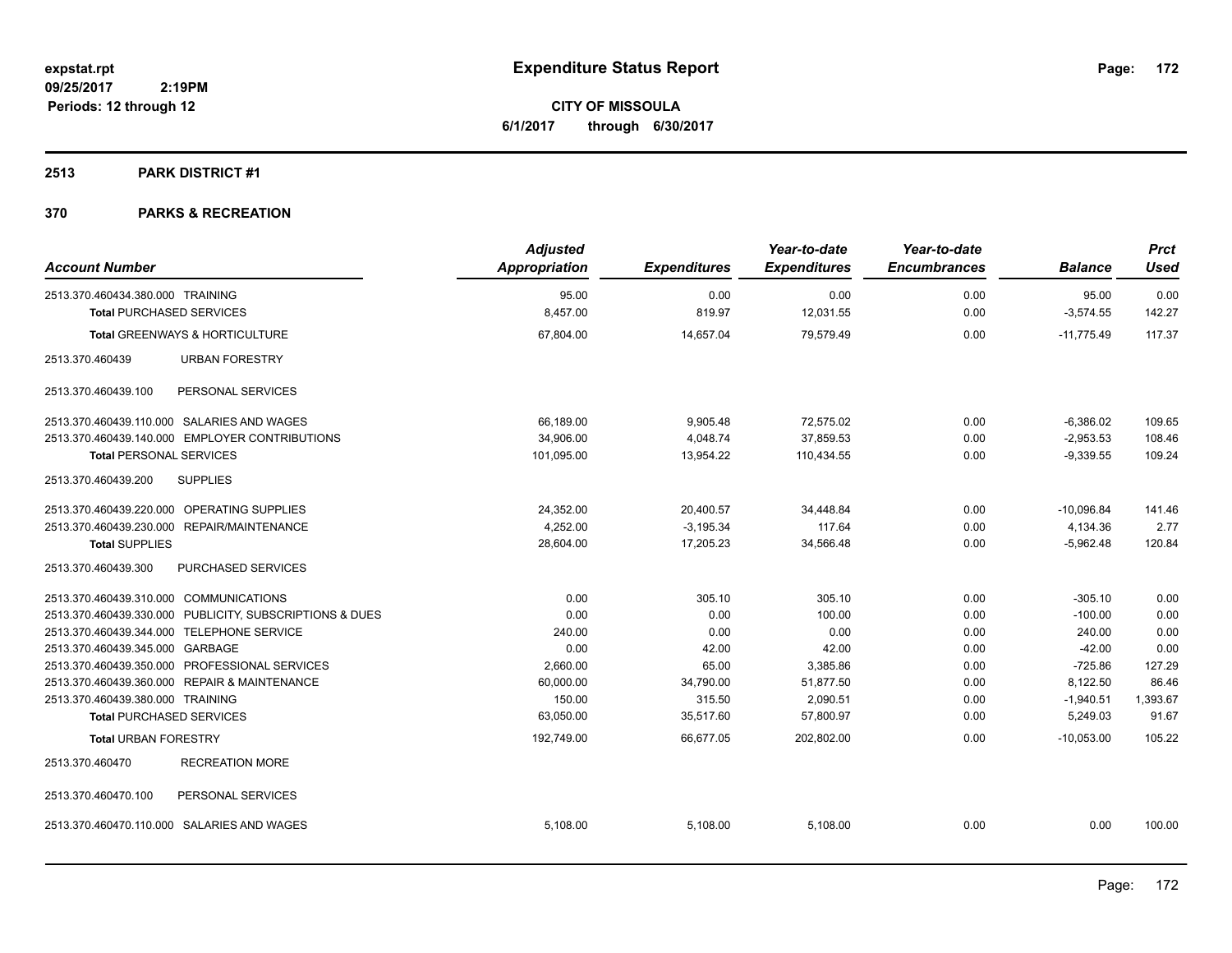**CITY OF MISSOULA 6/1/2017 through 6/30/2017**

## **2513 PARK DISTRICT #1**

| <b>Account Number</b>                                                                                                                | <b>Adjusted</b><br><b>Appropriation</b> | <b>Expenditures</b>          | Year-to-date<br><b>Expenditures</b> | Year-to-date<br><b>Encumbrances</b> | <b>Balance</b>                   | <b>Prct</b><br><b>Used</b> |
|--------------------------------------------------------------------------------------------------------------------------------------|-----------------------------------------|------------------------------|-------------------------------------|-------------------------------------|----------------------------------|----------------------------|
| 2513.370.460470.140.000 EMPLOYER CONTRIBUTIONS<br><b>Total PERSONAL SERVICES</b>                                                     | 2,018.00<br>7,126.00                    | 2,018.00<br>7,126.00         | 2,018.00<br>7,126.00                | 0.00<br>0.00                        | 0.00<br>0.00                     | 100.00<br>100.00           |
| <b>SUPPLIES</b><br>2513.370.460470.200                                                                                               |                                         |                              |                                     |                                     |                                  |                            |
| <b>Total SUPPLIES</b>                                                                                                                | 0.00                                    | 0.00                         | 0.00                                | 0.00                                | 0.00                             | 0.00                       |
| 2513.370.460470.300<br>PURCHASED SERVICES                                                                                            |                                         |                              |                                     |                                     |                                  |                            |
| 2513.370.460470.360.000 REPAIR & MAINTENANCE<br><b>Total PURCHASED SERVICES</b>                                                      | 3,000.00<br>3,000.00                    | 2,129.30<br>2,129.30         | 4,552.46<br>4,552.46                | 0.00<br>0.00                        | $-1,552.46$<br>$-1,552.46$       | 151.75<br>151.75           |
| <b>Total RECREATION MORE</b><br>2513.370.460474<br><b>SPRAY DECKS</b>                                                                | 10,126.00                               | 9,255.30                     | 11,678.46                           | 0.00                                | $-1,552.46$                      | 115.33                     |
| 2513.370.460474.200<br><b>SUPPLIES</b>                                                                                               |                                         |                              |                                     |                                     |                                  |                            |
| 2513.370.460474.230.000 SPRAY DECKS/REPAIR/MAINTENANCE<br><b>Total SUPPLIES</b>                                                      | 1,600.00<br>1,600.00                    | 0.00<br>0.00                 | 0.00<br>0.00                        | 0.00<br>0.00                        | 1,600.00<br>1,600.00             | 0.00<br>0.00               |
| 2513.370.460474.300<br>PURCHASED SERVICES                                                                                            |                                         |                              |                                     |                                     |                                  |                            |
| 2513.370.460474.341.000 ELECTRICITY & NATURAL GAS<br>2513.370.460474.360.000 REPAIR & MAINTENANCE<br><b>Total PURCHASED SERVICES</b> | 2,184.00<br>6,300.00<br>8,484.00        | 0.00<br>2,373.98<br>2,373.98 | 0.00<br>2,373.98<br>2,373.98        | 0.00<br>0.00<br>0.00                | 2,184.00<br>3,926.02<br>6,110.02 | 0.00<br>37.68<br>27.98     |
| <b>Total SPRAY DECKS</b>                                                                                                             | 10,084.00                               | 2,373.98                     | 2,373.98                            | 0.00                                | 7,710.02                         | 23.54                      |
| 2513.370.460477<br><b>GRILL VAN</b>                                                                                                  |                                         |                              |                                     |                                     |                                  |                            |
| <b>SUPPLIES</b><br>2513.370.460477.200                                                                                               |                                         |                              |                                     |                                     |                                  |                            |
| <b>Total SUPPLIES</b><br>PURCHASED SERVICES<br>2513.370.460477.300                                                                   | 0.00                                    | 0.00                         | 0.00                                | 0.00                                | 0.00                             | 0.00                       |
| <b>Total GRILL VAN</b>                                                                                                               | 0.00                                    | 0.00                         | 0.00                                | 0.00                                | 0.00                             | 0.00                       |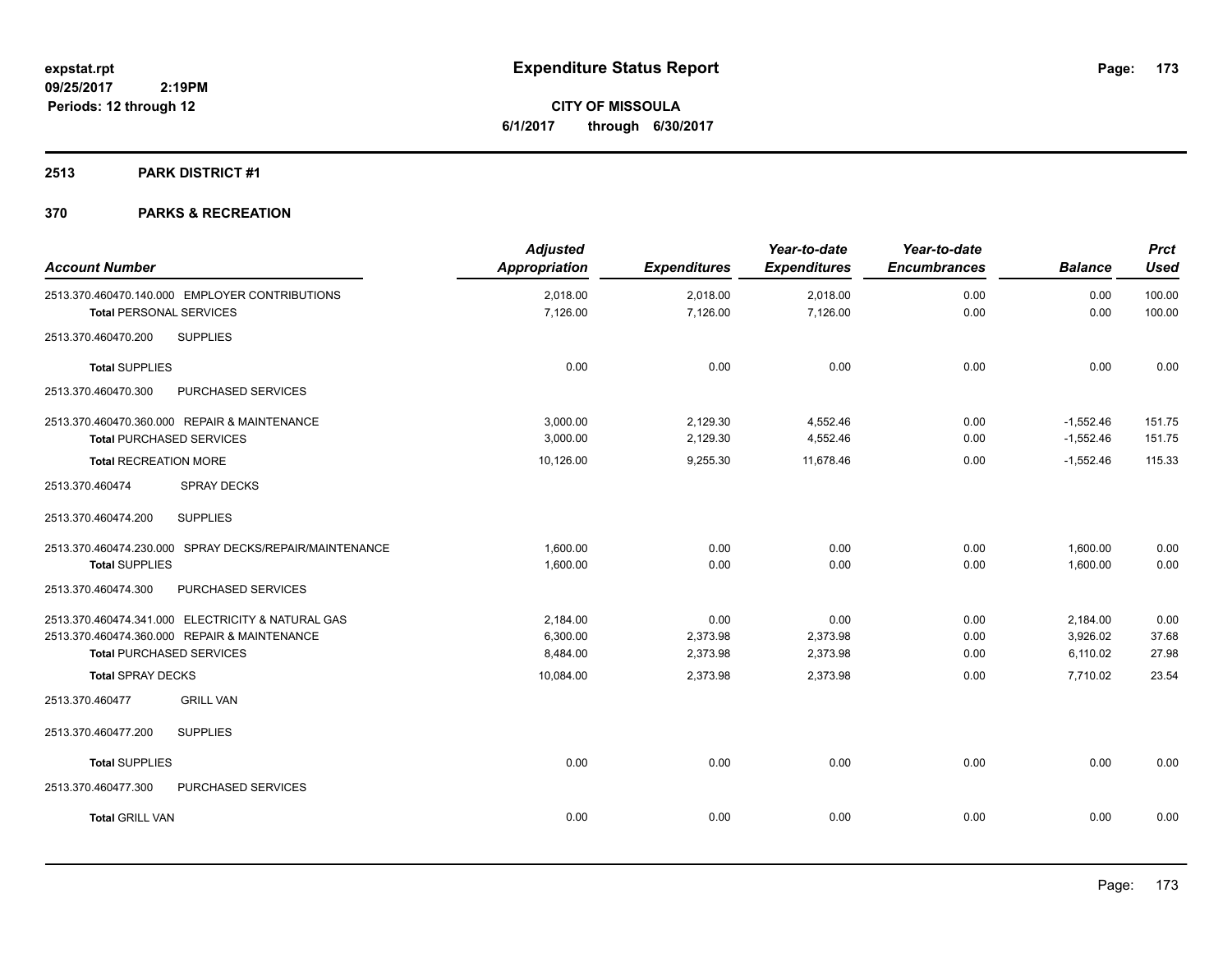**CITY OF MISSOULA 6/1/2017 through 6/30/2017**

## **2513 PARK DISTRICT #1**

|                                 |                                                               | <b>Adjusted</b>      |                     | Year-to-date        | Year-to-date        |                | <b>Prct</b> |
|---------------------------------|---------------------------------------------------------------|----------------------|---------------------|---------------------|---------------------|----------------|-------------|
| <b>Account Number</b>           |                                                               | <b>Appropriation</b> | <b>Expenditures</b> | <b>Expenditures</b> | <b>Encumbrances</b> | <b>Balance</b> | <b>Used</b> |
| 2513.370.460484                 | <b>CONSERVATION LANDS MGMT</b>                                |                      |                     |                     |                     |                |             |
| 2513.370.460484.100             | PERSONAL SERVICES                                             |                      |                     |                     |                     |                |             |
|                                 | 2513.370.460484.110.000 CONSRVTN LAND MGMT/WAGES              | 30,450.00            | 10,882.82           | 61,047.39           | 0.00                | $-30,597.39$   | 200.48      |
| 2513.370.460484.120.000         | <b>OVERTIME</b>                                               | 0.00                 | 135.40              | 162.09              | 0.00                | $-162.09$      | 0.00        |
|                                 | 2513.370.460484.140.000 CONSRVTN LAND MGMT/EMP CONTRIBUTIONS  | 15,062.00            | 2,180.15            | 21,018.07           | 0.00                | $-5,956.07$    | 139.54      |
| <b>Total PERSONAL SERVICES</b>  |                                                               | 45,512.00            | 13,198.37           | 82,227.55           | 0.00                | $-36,715.55$   | 180.67      |
| 2513.370.460484.200             | <b>SUPPLIES</b>                                               |                      |                     |                     |                     |                |             |
|                                 | 2513.370.460484.220.000 OPERATING SUPPLIES                    | 6.000.00             | 1,946.84            | 15.607.22           | 0.00                | $-9,607.22$    | 260.12      |
|                                 | 2513.370.460484.230.000 REPAIR/MAINTENANCE                    | 8,000.00             | 106.16              | 11,499.43           | 0.00                | $-3,499.43$    | 143.74      |
| <b>Total SUPPLIES</b>           |                                                               | 14,000.00            | 2,053.00            | 27,106.65           | 0.00                | $-13,106.65$   | 193.62      |
| 2513.370.460484.300             | PURCHASED SERVICES                                            |                      |                     |                     |                     |                |             |
|                                 | 2513.370.460484.350.000 PROFESSIONAL SERVICES                 | 44,127.00            | 16,334.87           | 31,128.75           | 0.00                | 12,998.25      | 70.54       |
| <b>Total PURCHASED SERVICES</b> |                                                               | 44,127.00            | 16,334.87           | 31,128.75           | 0.00                | 12,998.25      | 70.54       |
|                                 | <b>Total CONSERVATION LANDS MGMT</b>                          | 103,639.00           | 31,586.24           | 140,462.95          | 0.00                | $-36,823.95$   | 135.53      |
| 2513.370.460485                 | <b>SAFETY &amp; TRAINING</b>                                  |                      |                     |                     |                     |                |             |
| 2513.370.460485.100             | PERSONAL SERVICES                                             |                      |                     |                     |                     |                |             |
| <b>Total PERSONAL SERVICES</b>  |                                                               | 0.00                 | 0.00                | 0.00                | 0.00                | 0.00           | 0.00        |
| 2513.370.460485.300             | PURCHASED SERVICES                                            |                      |                     |                     |                     |                |             |
| Total SAFETY & TRAINING         |                                                               | 0.00                 | 0.00                | 0.00                | 0.00                | 0.00           | 0.00        |
| 2513.370.460501                 | PARK MAINTENANCE ROUTINE                                      |                      |                     |                     |                     |                |             |
| 2513.370.460501.100             | PERSONAL SERVICES                                             |                      |                     |                     |                     |                |             |
|                                 | 2513.370.460501.110.000 PARK MAINT ROUTINE/SALARIES AND WAGES | 39,986.00            | 2,695.58            | 6,139.05            | 0.00                | 33,846.95      | 15.35       |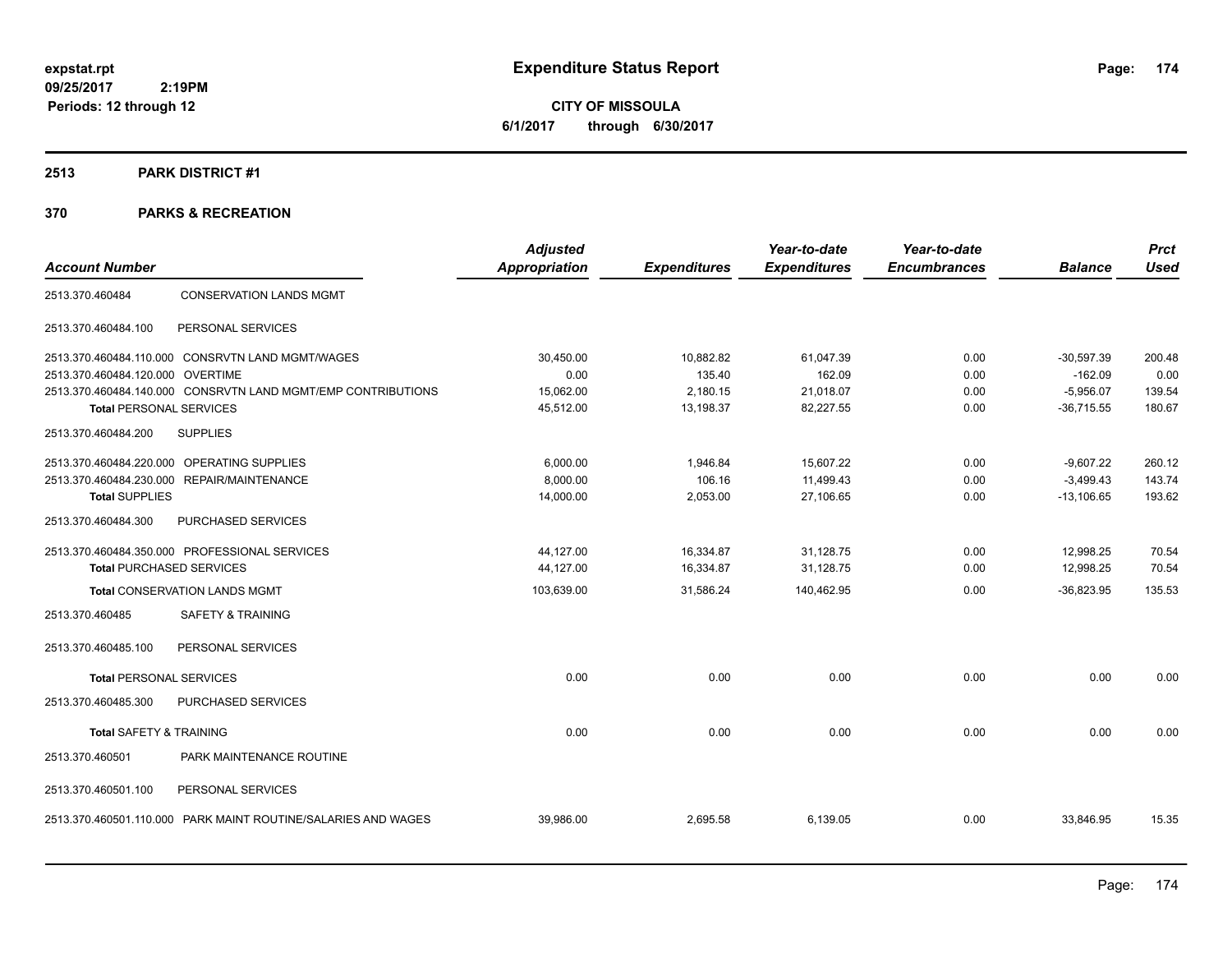**CITY OF MISSOULA 6/1/2017 through 6/30/2017**

### **2513 PARK DISTRICT #1**

| <b>Account Number</b>                 |                                                   | <b>Adjusted</b><br><b>Appropriation</b> | <b>Expenditures</b> | Year-to-date<br><b>Expenditures</b> | Year-to-date<br><b>Encumbrances</b> | <b>Balance</b> | <b>Prct</b><br><b>Used</b> |
|---------------------------------------|---------------------------------------------------|-----------------------------------------|---------------------|-------------------------------------|-------------------------------------|----------------|----------------------------|
|                                       | 2513.370.460501.140.000 PARK MAINT ROUTINE/WAGES  | 10,588.00                               | 379.82              | 865.13                              | 0.00                                | 9,722.87       | 8.17                       |
| <b>Total PERSONAL SERVICES</b>        |                                                   | 50,574.00                               | 3,075.40            | 7,004.18                            | 0.00                                | 43,569.82      | 13.85                      |
| 2513.370.460501.200                   | <b>SUPPLIES</b>                                   |                                         |                     |                                     |                                     |                |                            |
|                                       | 2513.370.460501.220.000 OPERATING SUPPLIES        | 41,566.00                               | 0.00                | 78,551.88                           | 0.00                                | $-36,985.88$   | 188.98                     |
|                                       | 2513.370.460501.230.000 REPAIR/MAINTENANCE        | 77.899.00                               | 9.26                | 28,531.02                           | 0.00                                | 49,367.98      | 36.63                      |
| 2513.370.460501.231.000 GASOLINE      |                                                   | 8,144.00                                | 0.00                | 8,164.00                            | 0.00                                | $-20.00$       | 100.25                     |
| <b>Total SUPPLIES</b>                 |                                                   | 127,609.00                              | 9.26                | 115,246.90                          | 0.00                                | 12,362.10      | 90.31                      |
| 2513.370.460501.300                   | PURCHASED SERVICES                                |                                         |                     |                                     |                                     |                |                            |
|                                       | 2513.370.460501.341.000 ELECTRICITY & NATURAL GAS | 41,260.00                               | $-466.11$           | 41,299.11                           | 0.00                                | $-39.11$       | 100.09                     |
| 2513.370.460501.343.000 WATER CHARGES |                                                   | 7,375.00                                | 27.94               | 7,372.40                            | 0.00                                | 2.60           | 99.96                      |
|                                       | 2513.370.460501.344.000 TELEPHONE SERVICE         | 60.00                                   | 0.00                | 0.00                                | 0.00                                | 60.00          | 0.00                       |
| 2513.370.460501.345.000 GARBAGE       |                                                   | 3,072.00                                | 0.00                | 3,098.44                            | 0.00                                | $-26.44$       | 100.86                     |
|                                       | 2513.370.460501.350.000 PROFESSIONAL SERVICES     | 11,557.00                               | $-1,287.00$         | 4,873.37                            | 0.00                                | 6,683.63       | 42.17                      |
|                                       | 2513.370.460501.360.000 REPAIR & MAINTENANCE      | 56.076.00                               | 0.00                | 77,162.15                           | 0.00                                | $-21,086.15$   | 137.60                     |
| 2513.370.460501.380.000 TRAINING      |                                                   | 38.00                                   | 0.00                | 0.00                                | 0.00                                | 38.00          | 0.00                       |
|                                       | <b>Total PURCHASED SERVICES</b>                   | 119,438.00                              | $-1,725.17$         | 133,805.47                          | 0.00                                | $-14,367.47$   | 112.03                     |
|                                       | Total PARK MAINTENANCE ROUTINE                    | 297,621.00                              | 1,359.49            | 256,056.55                          | 0.00                                | 41,564.45      | 86.03                      |
| 2513.370.460503                       | SPORTS FACILITIES MAINTENANCE                     |                                         |                     |                                     |                                     |                |                            |
| 2513.370.460503.200                   | <b>SUPPLIES</b>                                   |                                         |                     |                                     |                                     |                |                            |
|                                       | <b>Total SPORTS FACILITIES MAINTENANCE</b>        | 0.00                                    | 0.00                | 0.00                                | 0.00                                | 0.00           | 0.00                       |
| 2513.370.460506                       | <b>CARAS PARK IMPROVEMENTS</b>                    |                                         |                     |                                     |                                     |                |                            |
| 2513.370.460506.900                   | <b>CAPITAL OUTLAY</b>                             |                                         |                     |                                     |                                     |                |                            |
|                                       | <b>Total CARAS PARK IMPROVEMENTS</b>              | 0.00                                    | 0.00                | 0.00                                | 0.00                                | 0.00           | 0.00                       |
| 2513.370.490504                       | <b>DEBT SERVICE</b>                               |                                         |                     |                                     |                                     |                |                            |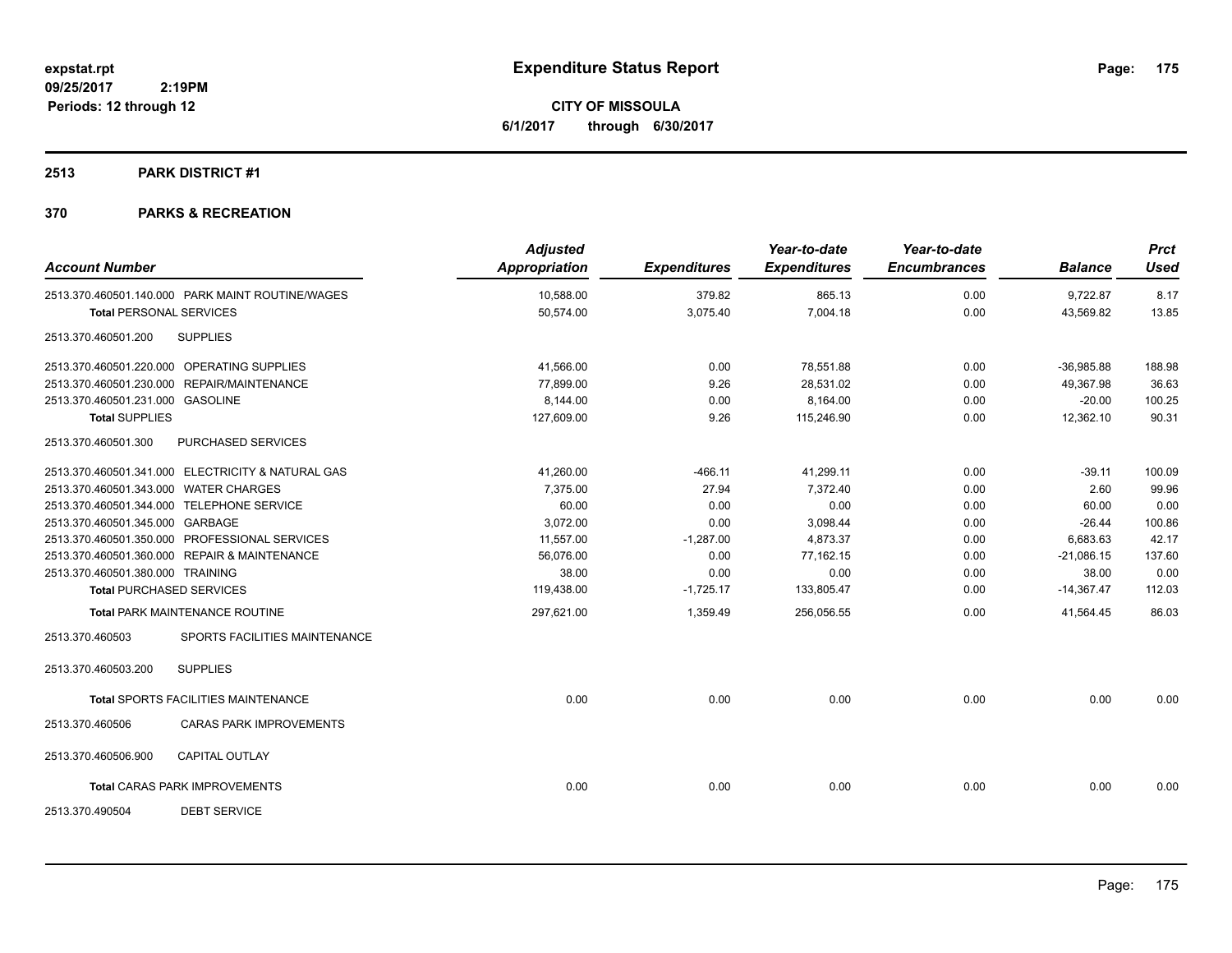**CITY OF MISSOULA 6/1/2017 through 6/30/2017**

### **2513 PARK DISTRICT #1**

|                                                            | <b>Adjusted</b> |                     | Year-to-date        | Year-to-date        |                | <b>Prct</b> |
|------------------------------------------------------------|-----------------|---------------------|---------------------|---------------------|----------------|-------------|
| <b>Account Number</b>                                      | Appropriation   | <b>Expenditures</b> | <b>Expenditures</b> | <b>Encumbrances</b> | <b>Balance</b> | <b>Used</b> |
| <b>DEBT SERVICE</b><br>2513.370.490504.600                 |                 |                     |                     |                     |                |             |
| 2513.370.490504.610.000<br>PRINCIPAL                       | 294,977.00      | 36,767.22           | 339,295.19          | 0.00                | $-44,318.19$   | 115.02      |
| 2513.370.490504.620.000 INTEREST / SERVICE FEES            | 6,569.00        | 1,882.74            | 11,185.03           | 0.00                | $-4,616.03$    | 170.27      |
| <b>Total DEBT SERVICE</b>                                  | 301,546.00      | 38,649.96           | 350,480.22          | 0.00                | -48,934.22     | 116.23      |
| <b>MERCHANT SERVICES</b><br>2513.370.510110                |                 |                     |                     |                     |                |             |
| <b>FIXED CHARGES</b><br>2513.370.510110.500                |                 |                     |                     |                     |                |             |
| <b>Total MERCHANT SERVICES</b>                             | 0.00            | 0.00                | 0.00                | 0.00                | 0.00           | 0.00        |
| FORT MISSOULA REGIONAL PARK SUBSIDY<br>2513.370.521003     |                 |                     |                     |                     |                |             |
| OTHER OBJECTS<br>2513.370.521003.800                       |                 |                     |                     |                     |                |             |
| 2513.370.521003.820.000<br><b>TRANSFERS TO OTHER FUNDS</b> | 163,214.00      | 163.214.00          | 163,214.00          | 0.00                | 0.00           | 100.00      |
| <b>Total FORT MISSOULA REGIONAL PARK SUBSIDY</b>           | 163,214.00      | 163,214.00          | 163,214.00          | 0.00                | 0.00           | 100.00      |
| <b>Total PARK DISTRICT #1</b>                              | 1,312,700.00    | 358,799.27          | 1,351,664.97        | 0.00                | $-38,964.97$   | 102.97      |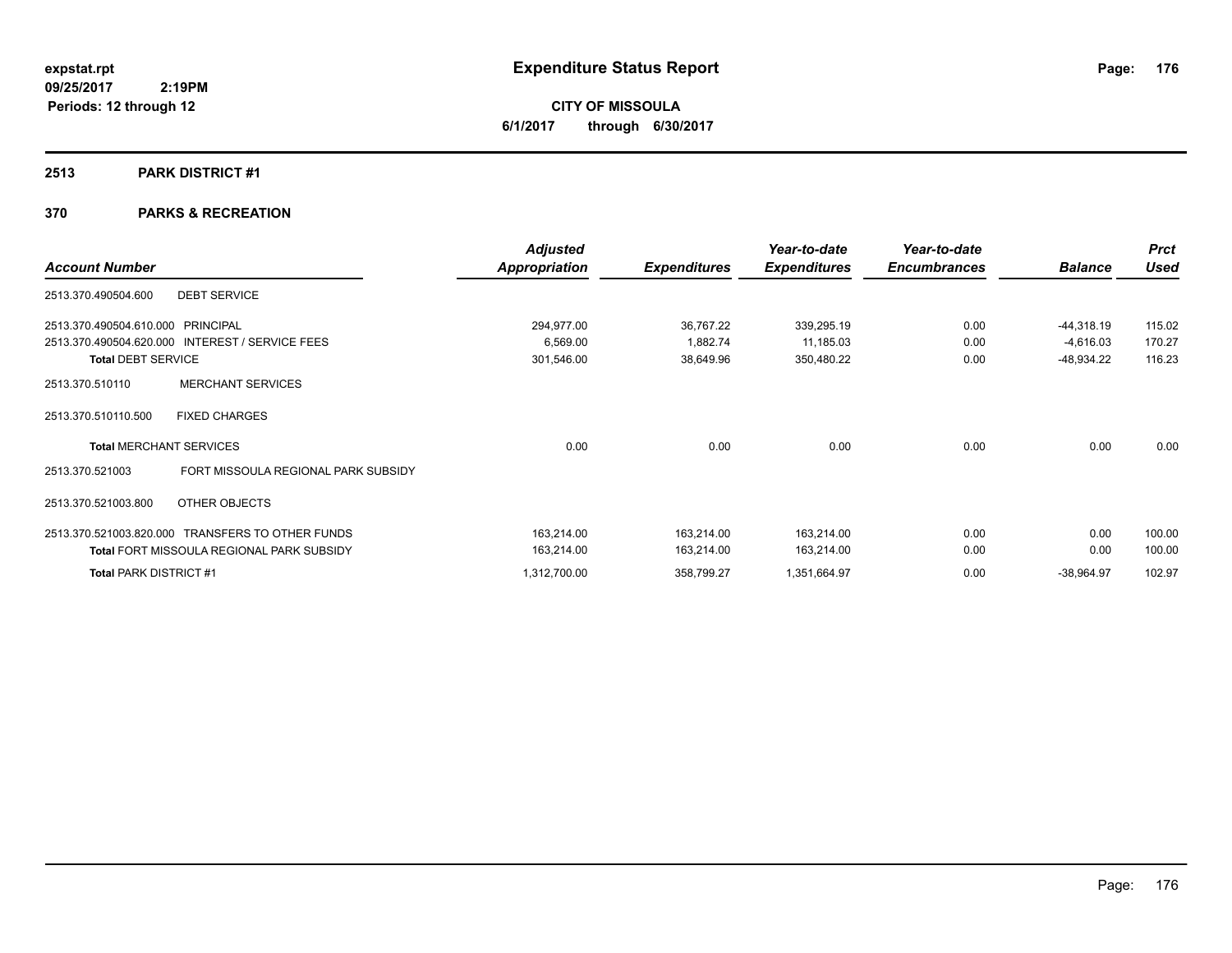**CITY OF MISSOULA 6/1/2017 through 6/30/2017**

#### **2820 STATE GAS TAX FUND**

## **280 PUBLIC WORKS OPERATIONS**

| <b>Account Number</b>                                               |                                                  | <b>Adjusted</b><br><b>Appropriation</b> | <b>Expenditures</b>      | Year-to-date<br><b>Expenditures</b> | Year-to-date<br><b>Encumbrances</b> | <b>Balance</b>         | <b>Prct</b><br><b>Used</b> |
|---------------------------------------------------------------------|--------------------------------------------------|-----------------------------------------|--------------------------|-------------------------------------|-------------------------------------|------------------------|----------------------------|
| 2820.280.430230                                                     | STREET RESTORATION                               |                                         |                          |                                     |                                     |                        |                            |
| 2820.280.430230.300                                                 | PURCHASED SERVICES                               |                                         |                          |                                     |                                     |                        |                            |
|                                                                     | <b>Total PURCHASED SERVICES</b>                  | 0.00                                    | 0.00                     | 0.00                                | 0.00                                | 0.00                   | 0.00                       |
| 2820.280.430230.500                                                 | <b>FIXED CHARGES</b>                             |                                         |                          |                                     |                                     |                        |                            |
| <b>Total FIXED CHARGES</b>                                          |                                                  | 0.00                                    | 0.00                     | 0.00                                | 0.00                                | 0.00                   | 0.00                       |
| 2820.280.430230.800                                                 | OTHER OBJECTS                                    |                                         |                          |                                     |                                     |                        |                            |
| <b>Total OTHER OBJECTS</b>                                          | 2820.280.430230.820.000 TRANSFERS TO OTHER FUNDS | 564,000.00<br>564,000.00                | 282,000.00<br>282,000.00 | 564,000.00<br>564,000.00            | 0.00<br>0.00                        | 0.00<br>0.00           | 100.00<br>100.00           |
| 2820.280.430230.900                                                 | CAPITAL OUTLAY                                   |                                         |                          |                                     |                                     |                        |                            |
| 2820.280.430230.930.000 IMPROVEMENTS<br><b>Total CAPITAL OUTLAY</b> |                                                  | 391,200.00<br>391,200.00                | 131,352.65<br>131,352.65 | 314,709.78<br>314,709.78            | 0.00<br>0.00                        | 76,490.22<br>76,490.22 | 80.45<br>80.45             |
|                                                                     | <b>Total STREET RESTORATION</b>                  | 955,200.00                              | 413,352.65               | 878,709.78                          | 0.00                                | 76,490.22              | 91.99                      |
| 2820.280.510110                                                     | <b>MERCHANT SERVICES</b>                         |                                         |                          |                                     |                                     |                        |                            |
| 2820.280.510110.500                                                 | <b>FIXED CHARGES</b>                             |                                         |                          |                                     |                                     |                        |                            |
| <b>Total FIXED CHARGES</b>                                          |                                                  | 0.00                                    | 0.00                     | 0.00                                | 0.00                                | 0.00                   | 0.00                       |
|                                                                     | <b>Total MERCHANT SERVICES</b>                   | 0.00                                    | 0.00                     | 0.00                                | 0.00                                | 0.00                   | 0.00                       |
|                                                                     | <b>Total STATE GAS TAX FUND</b>                  | 955,200.00                              | 413,352.65               | 878,709.78                          | 0.00                                | 76,490.22              | 91.99                      |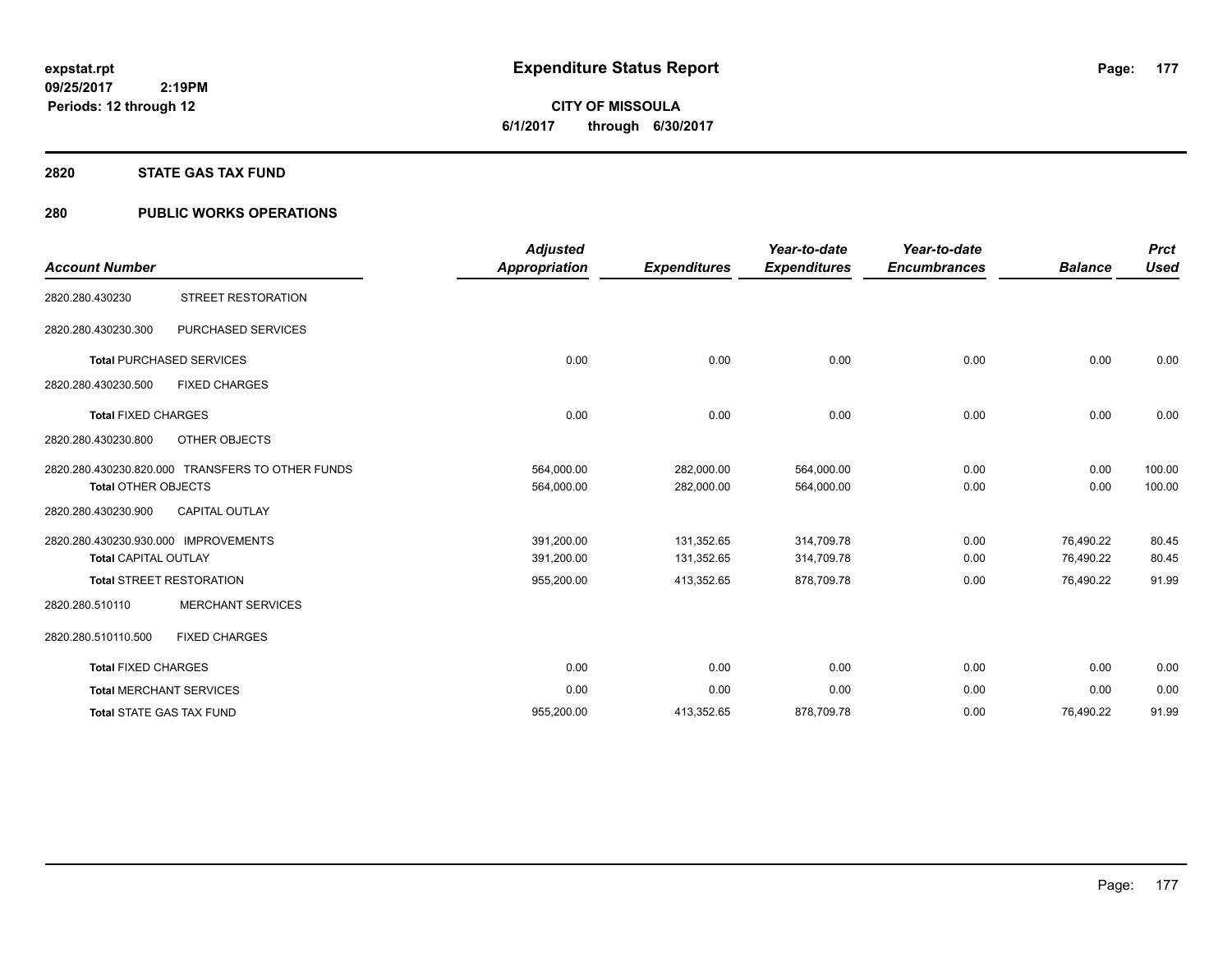**CITY OF MISSOULA 6/1/2017 through 6/30/2017**

### **2917 CRIME VICTIM SURCHARGE**

| <b>Account Number</b> |                                     | <b>Adjusted</b><br>Appropriation | <b>Expenditures</b> | Year-to-date<br><b>Expenditures</b> | Year-to-date<br><b>Encumbrances</b> | <b>Balance</b> | Prct<br><b>Used</b> |
|-----------------------|-------------------------------------|----------------------------------|---------------------|-------------------------------------|-------------------------------------|----------------|---------------------|
| 2917.390.510110       | <b>MERCHANT SERVICES</b>            |                                  |                     |                                     |                                     |                |                     |
| 2917.390.510110.500   | <b>FIXED CHARGES</b>                |                                  |                     |                                     |                                     |                |                     |
|                       | <b>Total CRIME VICTIM SURCHARGE</b> | 0.00                             | 0.00                | 0.00                                | 0.00                                | 0.00           | 0.00                |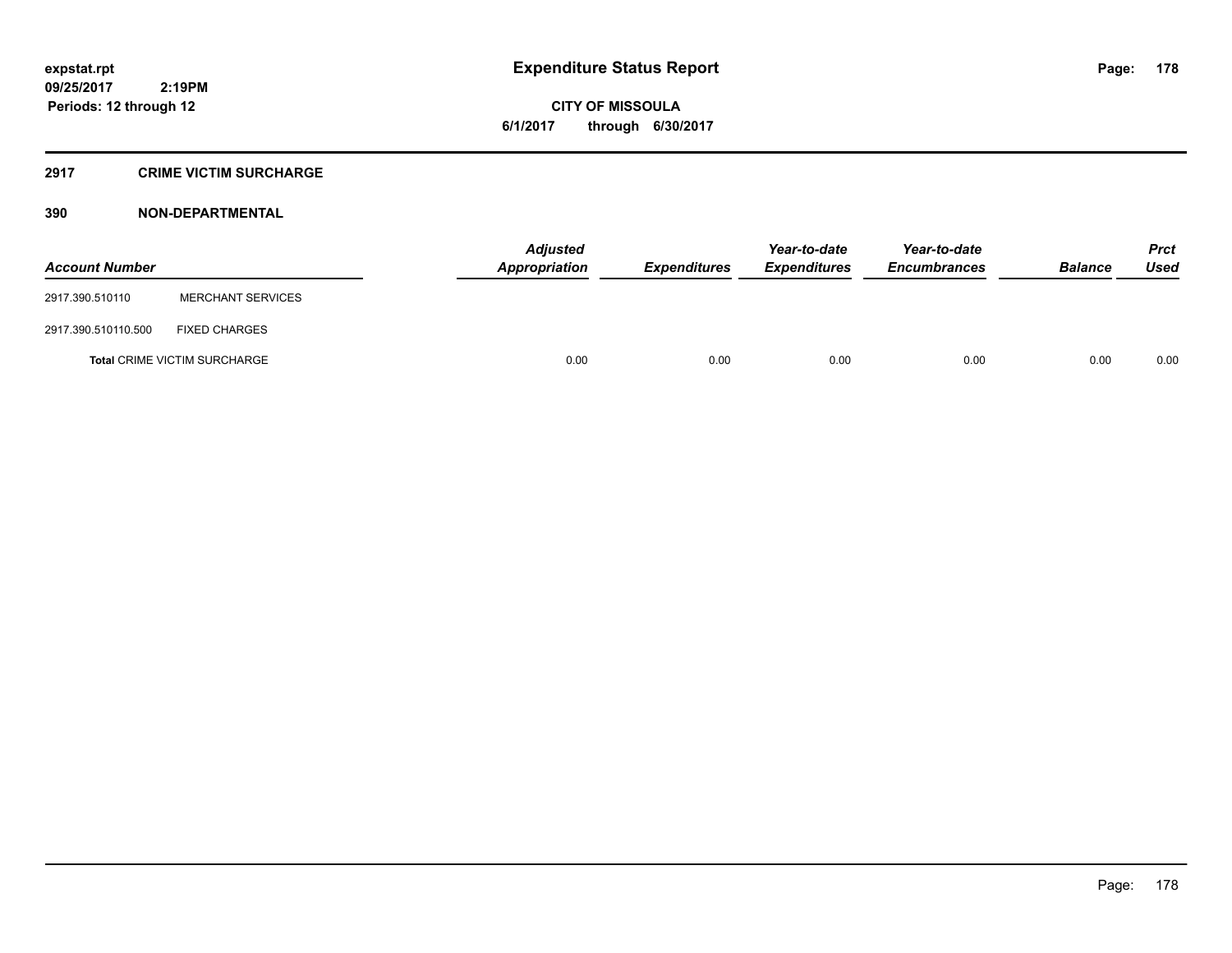**CITY OF MISSOULA 6/1/2017 through 6/30/2017**

## **2918 LAW ENFORCEMENT BLOCK GRANT FUND**

**290 POLICE**

| <b>Account Number</b> |                                   | <b>Adjusted</b><br>Appropriation | <b>Expenditures</b> | Year-to-date<br><b>Expenditures</b> | Year-to-date<br><b>Encumbrances</b> | <b>Balance</b> | <b>Prct</b><br><b>Used</b> |
|-----------------------|-----------------------------------|----------------------------------|---------------------|-------------------------------------|-------------------------------------|----------------|----------------------------|
| 2918.290.420170       | <b>JAG VIII GRANT</b>             |                                  |                     |                                     |                                     |                |                            |
| 2918.290.420170.200   | <b>SUPPLIES</b>                   |                                  |                     |                                     |                                     |                |                            |
| <b>Total SUPPLIES</b> |                                   | 0.00                             | 0.00                | 0.00                                | 0.00                                | 0.00           | 0.00                       |
| 2918.290.420170.300   | PURCHASED SERVICES                |                                  |                     |                                     |                                     |                |                            |
|                       | <b>Total PURCHASED SERVICES</b>   | 0.00                             | 0.00                | 0.00                                | 0.00                                | 0.00           | 0.00                       |
| 2918.290.420170.900   | CAPITAL OUTLAY                    |                                  |                     |                                     |                                     |                |                            |
| Total JAG VIII GRANT  |                                   | 0.00                             | 0.00                | 0.00                                | 0.00                                | 0.00           | 0.00                       |
| 2918.290.420171       | <b>JAG IX GRANT</b>               |                                  |                     |                                     |                                     |                |                            |
| 2918.290.420171.200   | <b>SUPPLIES</b>                   |                                  |                     |                                     |                                     |                |                            |
| <b>Total SUPPLIES</b> |                                   | 0.00                             | 0.00                | 0.00                                | 0.00                                | 0.00           | 0.00                       |
| 2918.290.420171.300   | PURCHASED SERVICES                |                                  |                     |                                     |                                     |                |                            |
|                       | <b>Total PURCHASED SERVICES</b>   | 0.00                             | 0.00                | 0.00                                | 0.00                                | 0.00           | 0.00                       |
| 2918.290.420171.700   | <b>GRANTS &amp; CONTRIBUTIONS</b> |                                  |                     |                                     |                                     |                |                            |
| Total JAG IX GRANT    |                                   | 0.00                             | 0.00                | 0.00                                | 0.00                                | 0.00           | 0.00                       |
| 2918.290.420172       | <b>JAG XII</b>                    |                                  |                     |                                     |                                     |                |                            |
| 2918.290.420172.300   | PURCHASED SERVICES                |                                  |                     |                                     |                                     |                |                            |
|                       | <b>Total PURCHASED SERVICES</b>   | 0.00                             | 0.00                | 0.00                                | 0.00                                | 0.00           | 0.00                       |
| 2918.290.420172.900   | CAPITAL OUTLAY                    |                                  |                     |                                     |                                     |                |                            |
| <b>Total JAG XII</b>  |                                   | 0.00                             | 0.00                | 0.00                                | 0.00                                | 0.00           | 0.00                       |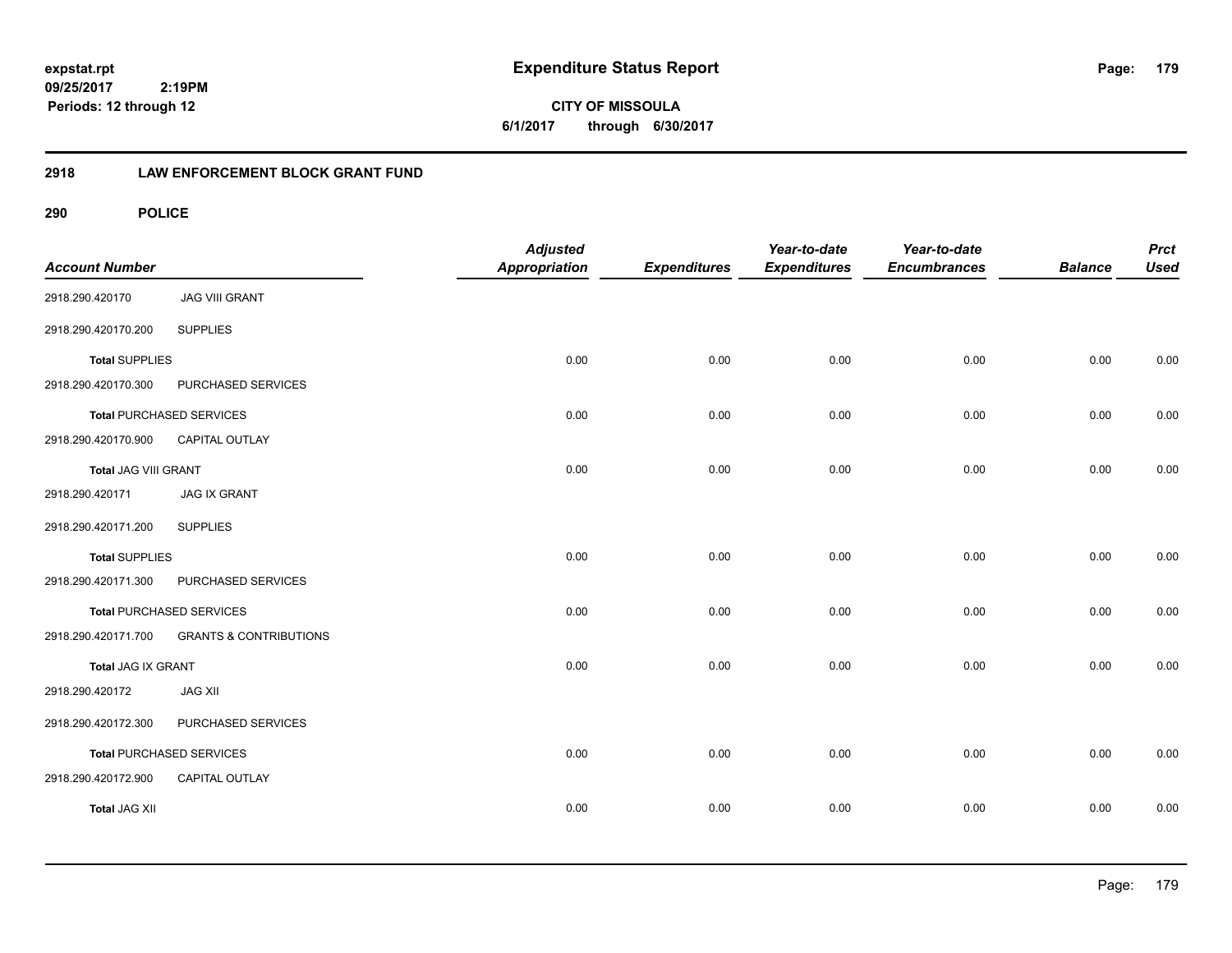**180**

**CITY OF MISSOULA 6/1/2017 through 6/30/2017**

## **2918 LAW ENFORCEMENT BLOCK GRANT FUND**

**290 POLICE**

| <b>Account Number</b>       |                                                        | <b>Adjusted</b><br><b>Appropriation</b> | <b>Expenditures</b> | Year-to-date<br><b>Expenditures</b> | Year-to-date<br><b>Encumbrances</b> | <b>Balance</b> | <b>Prct</b><br><b>Used</b> |
|-----------------------------|--------------------------------------------------------|-----------------------------------------|---------------------|-------------------------------------|-------------------------------------|----------------|----------------------------|
| 2918.290.420173             | <b>JAG XI</b>                                          |                                         |                     |                                     |                                     |                |                            |
| 2918.290.420173.200         | <b>SUPPLIES</b>                                        |                                         |                     |                                     |                                     |                |                            |
| <b>Total SUPPLIES</b>       |                                                        | 0.00                                    | 0.00                | 0.00                                | 0.00                                | 0.00           | 0.00                       |
| 2918.290.420173.300         | PURCHASED SERVICES                                     |                                         |                     |                                     |                                     |                |                            |
|                             | <b>Total PURCHASED SERVICES</b>                        | 0.00                                    | 0.00                | 0.00                                | 0.00                                | 0.00           | 0.00                       |
| 2918.290.420173.700         | <b>GRANTS &amp; CONTRIBUTIONS</b>                      |                                         |                     |                                     |                                     |                |                            |
|                             | <b>Total GRANTS &amp; CONTRIBUTIONS</b>                | 0.00                                    | 0.00                | 0.00                                | 0.00                                | 0.00           | 0.00                       |
| 2918.290.420173.900         | <b>CAPITAL OUTLAY</b>                                  |                                         |                     |                                     |                                     |                |                            |
| <b>Total JAG XI</b>         |                                                        | 0.00                                    | 0.00                | 0.00                                | 0.00                                | 0.00           | 0.00                       |
| 2918.290.420174             | <b>JAG V GRANT</b>                                     |                                         |                     |                                     |                                     |                |                            |
| 2918.290.420174.200         | <b>SUPPLIES</b>                                        |                                         |                     |                                     |                                     |                |                            |
|                             | 2918.290.420174.220.000 OPERATING SUPPLIES-JAG V       | 43,124.00                               | 0.00                | 43,124.00                           | 0.00                                | 0.00           | 100.00                     |
| <b>Total SUPPLIES</b>       |                                                        | 43,124.00                               | 0.00                | 43,124.00                           | 0.00                                | 0.00           | 100.00                     |
| 2918.290.420174.300         | PURCHASED SERVICES                                     |                                         |                     |                                     |                                     |                |                            |
|                             | <b>Total PURCHASED SERVICES</b>                        | 0.00                                    | 0.00                | 0.00                                | 0.00                                | 0.00           | 0.00                       |
| 2918.290.420174.700         | <b>GRANTS &amp; CONTRIBUTIONS</b>                      |                                         |                     |                                     |                                     |                |                            |
|                             | 2918.290.420174.700.000 JAG V / GRANTS & CONTRIBUTIONS | 17,249.00                               | 0.00                | 17,249.00                           | 0.00                                | 0.00           | 100.00                     |
|                             | Total GRANTS & CONTRIBUTIONS                           | 17,249.00                               | 0.00                | 17,249.00                           | 0.00                                | 0.00           | 100.00                     |
| 2918.290.420174.900         | <b>CAPITAL OUTLAY</b>                                  |                                         |                     |                                     |                                     |                |                            |
| <b>Total CAPITAL OUTLAY</b> |                                                        | 0.00                                    | 0.00                | 0.00                                | 0.00                                | 0.00           | 0.00                       |
| Total JAG V GRANT           |                                                        | 60,373.00                               | 0.00                | 60,373.00                           | 0.00                                | 0.00           | 100.00                     |
|                             |                                                        |                                         |                     |                                     |                                     |                |                            |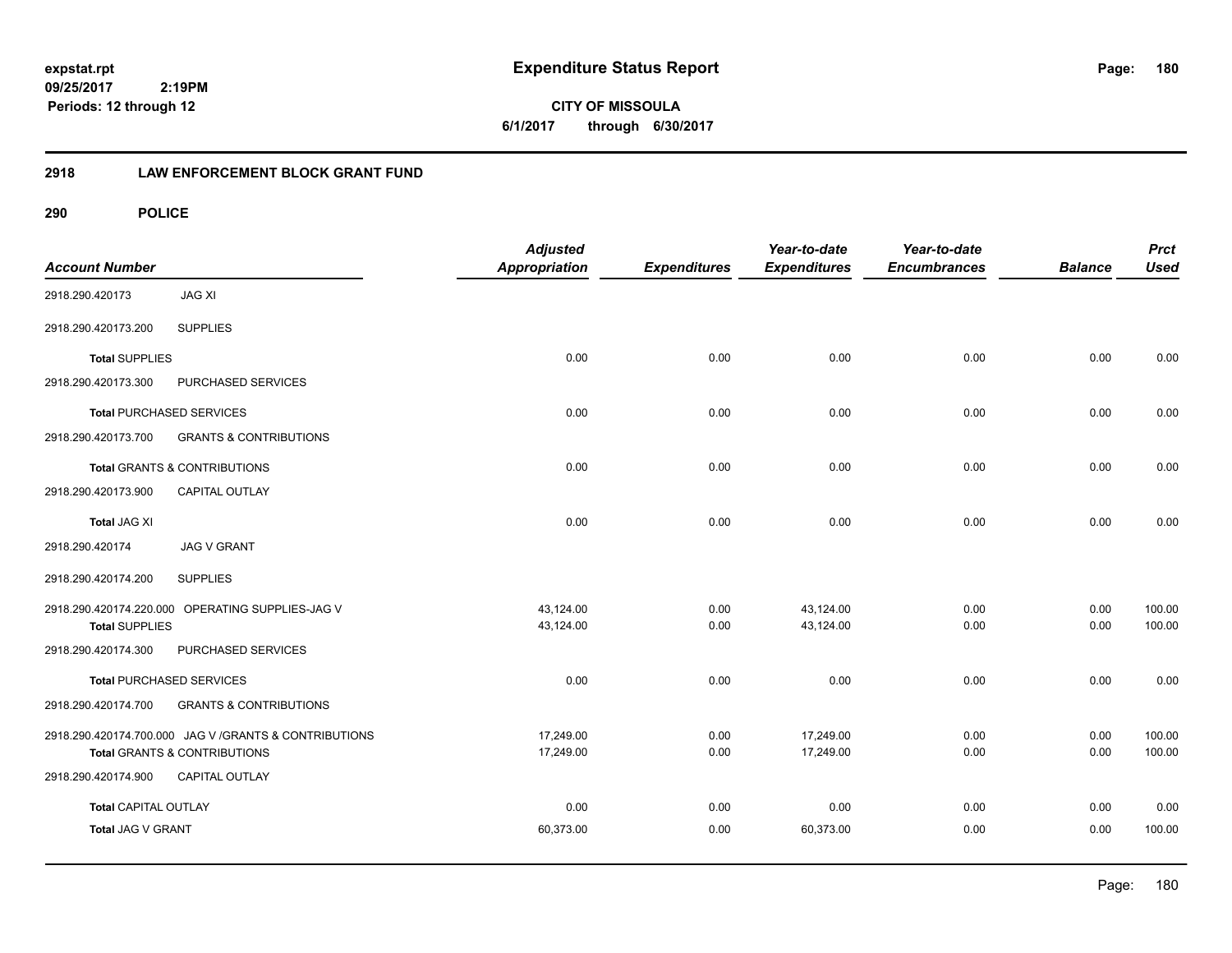**CITY OF MISSOULA 6/1/2017 through 6/30/2017**

# **2918 LAW ENFORCEMENT BLOCK GRANT FUND**

**290 POLICE**

| <b>Account Number</b>          |                                   | <b>Adjusted</b><br><b>Appropriation</b> | <b>Expenditures</b> | Year-to-date<br><b>Expenditures</b> | Year-to-date<br><b>Encumbrances</b> | <b>Balance</b> | <b>Prct</b><br><b>Used</b> |
|--------------------------------|-----------------------------------|-----------------------------------------|---------------------|-------------------------------------|-------------------------------------|----------------|----------------------------|
| 2918.290.420175                | <b>JAG X GRANT</b>                |                                         |                     |                                     |                                     |                |                            |
| 2918.290.420175.200            | <b>SUPPLIES</b>                   |                                         |                     |                                     |                                     |                |                            |
| <b>Total SUPPLIES</b>          |                                   | 0.00                                    | 0.00                | 0.00                                | 0.00                                | 0.00           | 0.00                       |
| 2918.290.420175.300            | PURCHASED SERVICES                |                                         |                     |                                     |                                     |                |                            |
| <b>Total JAG X GRANT</b>       |                                   | 0.00                                    | 0.00                | 0.00                                | 0.00                                | 0.00           | 0.00                       |
| 2918.290.420176                | <b>JAG VII GRANT</b>              |                                         |                     |                                     |                                     |                |                            |
| 2918.290.420176.100            | PERSONAL SERVICES                 |                                         |                     |                                     |                                     |                |                            |
| <b>Total PERSONAL SERVICES</b> |                                   | 0.00                                    | 0.00                | 0.00                                | 0.00                                | 0.00           | 0.00                       |
| 2918.290.420176.200            | <b>SUPPLIES</b>                   |                                         |                     |                                     |                                     |                |                            |
| <b>Total SUPPLIES</b>          |                                   | 0.00                                    | 0.00                | 0.00                                | 0.00                                | 0.00           | 0.00                       |
| 2918.290.420176.300            | PURCHASED SERVICES                |                                         |                     |                                     |                                     |                |                            |
|                                | <b>Total PURCHASED SERVICES</b>   | 0.00                                    | 0.00                | 0.00                                | 0.00                                | 0.00           | 0.00                       |
| 2918.290.420176.700            | <b>GRANTS &amp; CONTRIBUTIONS</b> |                                         |                     |                                     |                                     |                |                            |
|                                | Total GRANTS & CONTRIBUTIONS      | 0.00                                    | 0.00                | 0.00                                | 0.00                                | 0.00           | 0.00                       |
| 2918.290.420176.900            | CAPITAL OUTLAY                    |                                         |                     |                                     |                                     |                |                            |
| <b>Total JAG VII GRANT</b>     |                                   | 0.00                                    | 0.00                | 0.00                                | 0.00                                | 0.00           | 0.00                       |
| 2918.290.420177                | <b>SMART POLICING</b>             |                                         |                     |                                     |                                     |                |                            |
| 2918.290.420177.700            | <b>GRANTS &amp; CONTRIBUTIONS</b> |                                         |                     |                                     |                                     |                |                            |
| <b>Total SMART POLICING</b>    |                                   | 0.00                                    | 0.00                | 0.00                                | 0.00                                | 0.00           | 0.00                       |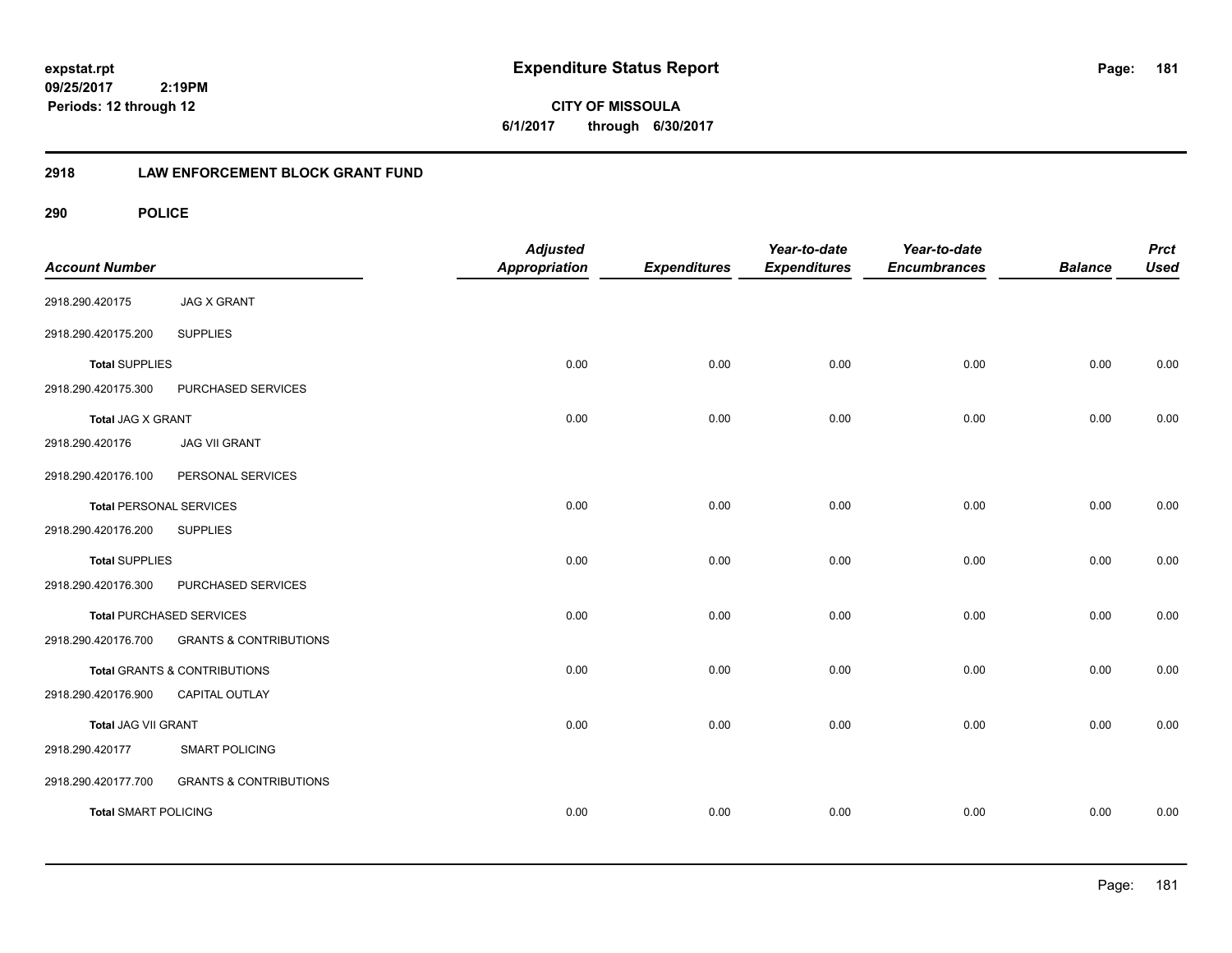**CITY OF MISSOULA 6/1/2017 through 6/30/2017**

# **2918 LAW ENFORCEMENT BLOCK GRANT FUND**

**290 POLICE**

| <b>Account Number</b>          |                                                                  | <b>Adjusted</b><br><b>Appropriation</b> | <b>Expenditures</b> | Year-to-date<br><b>Expenditures</b> | Year-to-date<br><b>Encumbrances</b> | <b>Balance</b> | <b>Prct</b><br><b>Used</b> |
|--------------------------------|------------------------------------------------------------------|-----------------------------------------|---------------------|-------------------------------------|-------------------------------------|----------------|----------------------------|
| 2918.290.420178                | COPS HIRING FY2011                                               |                                         |                     |                                     |                                     |                |                            |
| 2918.290.420178.100            | PERSONAL SERVICES                                                |                                         |                     |                                     |                                     |                |                            |
| <b>Total PERSONAL SERVICES</b> |                                                                  | 0.00                                    | 0.00                | 0.00                                | 0.00                                | 0.00           | 0.00                       |
| 2918.290.420178.200            | <b>SUPPLIES</b>                                                  |                                         |                     |                                     |                                     |                |                            |
| <b>Total SUPPLIES</b>          |                                                                  | 0.00                                    | 0.00                | 0.00                                | 0.00                                | 0.00           | 0.00                       |
| 2918.290.420178.300            | PURCHASED SERVICES                                               |                                         |                     |                                     |                                     |                |                            |
|                                | <b>Total PURCHASED SERVICES</b>                                  | 0.00                                    | 0.00                | 0.00                                | 0.00                                | 0.00           | 0.00                       |
| 2918.290.420178.900            | CAPITAL OUTLAY                                                   |                                         |                     |                                     |                                     |                |                            |
| Total COPS HIRING FY2011       |                                                                  | 0.00                                    | 0.00                | 0.00                                | 0.00                                | 0.00           | 0.00                       |
| 2918.290.420179                | FY14 COPS HIRING GRANT                                           |                                         |                     |                                     |                                     |                |                            |
| 2918.290.420179.100            | PERSONAL SERVICES                                                |                                         |                     |                                     |                                     |                |                            |
|                                | 2918.290.420179.110.000 FY14COPS HIRING GRANT SALARIES AND WAGES | 29.390.00                               | 0.00                | 0.00                                | 0.00                                | 29,390.00      | 0.00                       |
|                                | 2918.290.420179.140.000 EMPLOYER CONTRIBUTIONS                   | 10,610.00                               | 0.00                | 0.00                                | 0.00                                | 10,610.00      | 0.00                       |
|                                | Total FY14 COPS HIRING GRANT                                     | 40,000.00                               | 0.00                | 0.00                                | 0.00                                | 40,000.00      | 0.00                       |
| 2918.290.420190                | LAW ENFORCEMENT BLOCK GRANT                                      |                                         |                     |                                     |                                     |                |                            |
| 2918.290.420190.900            | <b>CAPITAL OUTLAY</b>                                            |                                         |                     |                                     |                                     |                |                            |
|                                | Total LAW ENFORCEMENT BLOCK GRANT                                | 0.00                                    | 0.00                | 0.00                                | 0.00                                | 0.00           | 0.00                       |
| 2918.290.510110                | <b>MERCHANT SERVICES</b>                                         |                                         |                     |                                     |                                     |                |                            |
| 2918.290.510110.500            | <b>FIXED CHARGES</b>                                             |                                         |                     |                                     |                                     |                |                            |
| <b>Total MERCHANT SERVICES</b> |                                                                  | 0.00                                    | 0.00                | 0.00                                | 0.00                                | 0.00           | 0.00                       |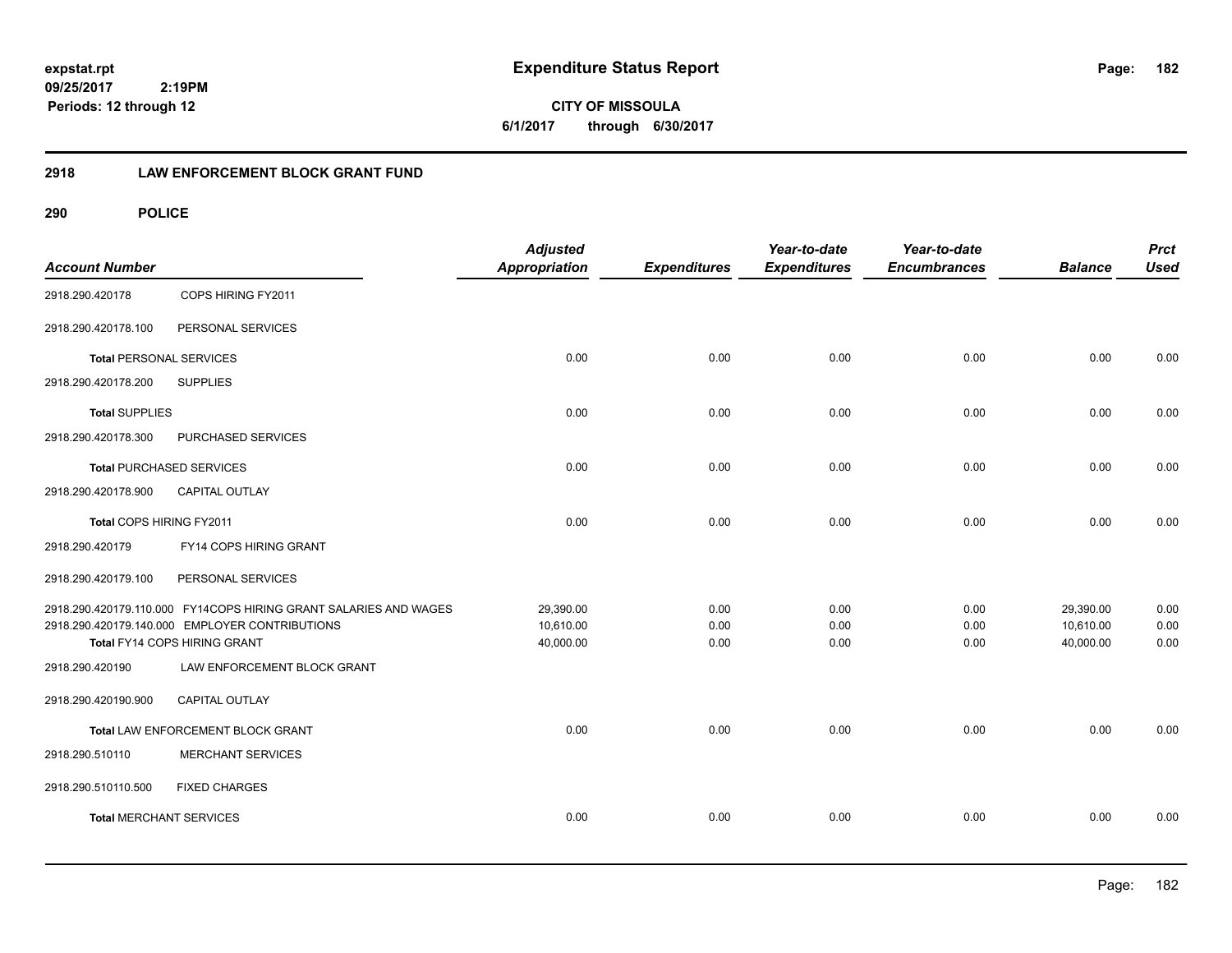**09/25/2017 CITY OF MISSOULA 2:19PM expstat.rpt Expenditure Status Report Page: 6/1/2017 through 6/30/2017 Periods: 12 through 12 2918 LAW ENFORCEMENT BLOCK GRANT FUND Total** POLICE 100,373.00 0.00 60,373.00 0.00 40,000.00 60.15 **390 NON-DEPARTMENTAL** *Balance Used Year-to-date Encumbrances Year-to-date Expenditures Expenditures Adjusted Account Number Appropriation* 2918.390.420172 JAG XII

| 2918.390.420172.300           | PURCHASED SERVICES                            |            |      |           |      |           |       |
|-------------------------------|-----------------------------------------------|------------|------|-----------|------|-----------|-------|
| <b>Total JAG XII</b>          |                                               | 0.00       | 0.00 | 0.00      | 0.00 | 0.00      | 0.00  |
| 2918.390.420191               | <b>COPS TECHNOLOGY</b>                        |            |      |           |      |           |       |
| 2918.390.420191.500           | <b>FIXED CHARGES</b>                          |            |      |           |      |           |       |
| <b>Total COPS TECHNOLOGY</b>  |                                               | 0.00       | 0.00 | 0.00      | 0.00 | 0.00      | 0.00  |
| 2918.390.510110               | <b>MERCHANT SERVICES</b>                      |            |      |           |      |           |       |
| 2918.390.510110.500           | <b>FIXED CHARGES</b>                          |            |      |           |      |           |       |
| <b>Total NON-DEPARTMENTAL</b> |                                               | 0.00       | 0.00 | 0.00      | 0.00 | 0.00      | 0.00  |
|                               | <b>Total LAW ENFORCEMENT BLOCK GRANT FUND</b> | 100,373.00 | 0.00 | 60,373.00 | 0.00 | 40,000.00 | 60.15 |

**183**

*Prct*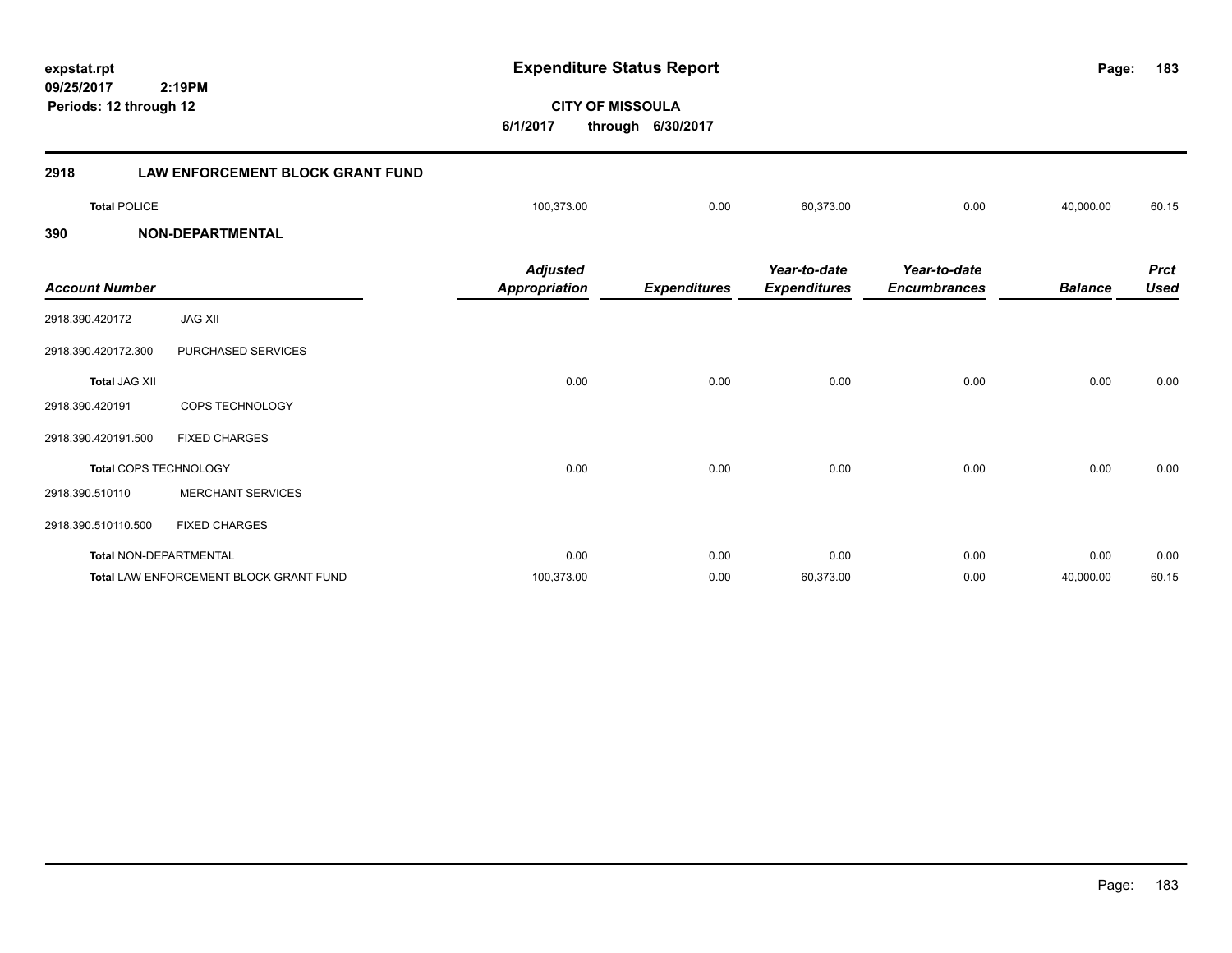**CITY OF MISSOULA 6/1/2017 through 6/30/2017**

**2919 HIDTA FUND**

**290 POLICE**

| <b>Account Number</b>                                         | <b>Adjusted</b><br><b>Appropriation</b> | <b>Expenditures</b> | Year-to-date<br><b>Expenditures</b> | Year-to-date<br><b>Encumbrances</b> | <b>Balance</b> | <b>Prct</b><br><b>Used</b> |
|---------------------------------------------------------------|-----------------------------------------|---------------------|-------------------------------------|-------------------------------------|----------------|----------------------------|
| <b>HIDTA STATE FORFEITURES</b><br>2919.290.420142             |                                         |                     |                                     |                                     |                |                            |
| 2919.290.420142.100<br>PERSONAL SERVICES                      |                                         |                     |                                     |                                     |                |                            |
| 2919.290.420142.120.000 OVERTIME                              | 15.000.00                               | 0.00                | 0.00                                | 0.00                                | 15,000.00      | 0.00                       |
| 2919.290.420142.140.000 EMPLOYER CONTRIBUTIONS                | 1.350.00                                | 0.00                | 0.00                                | 0.00                                | 1.350.00       | 0.00                       |
| <b>Total PERSONAL SERVICES</b>                                | 16,350.00                               | 0.00                | 0.00                                | 0.00                                | 16,350.00      | 0.00                       |
| 2919.290.420142.200<br><b>SUPPLIES</b>                        |                                         |                     |                                     |                                     |                |                            |
| 2919.290.420142.210.000<br><b>OFFICE SUPPLIES</b>             | 500.00                                  | 0.00                | 0.00                                | 0.00                                | 500.00         | 0.00                       |
| 2919.290.420142.220.000<br>OPERATING SUPPLIES                 | 500.00                                  | 99.96               | 4,618.71                            | 0.00                                | $-4,118.71$    | 923.74                     |
| <b>Total SUPPLIES</b>                                         | 1.000.00                                | 99.96               | 4,618.71                            | 0.00                                | $-3,618.71$    | 461.87                     |
| PURCHASED SERVICES<br>2919.290.420142.300                     |                                         |                     |                                     |                                     |                |                            |
| 2919.290.420142.341.000 ELECTRICITY & NATURAL GAS             | 4,600.00                                | 0.00                | 0.00                                | 0.00                                | 4,600.00       | 0.00                       |
| 2919.290.420142.344.000 TELEPHONE SERVICE                     | 250.00                                  | 0.00                | 0.00                                | 0.00                                | 250.00         | 0.00                       |
| 2919.290.420142.350.000 PROFESSIONAL SERVICES                 | 4,000.00                                | 441.03              | 9,170.51                            | 0.00                                | $-5,170.51$    | 229.26                     |
| 2919.290.420142.350.011 TOWING/PROFESSIONAL SERVICES          | 0.00                                    | 1,040.00            | 4,080.00                            | 0.00                                | $-4,080.00$    | 0.00                       |
| 2919.290.420142.350.012 STORAGE PROJECT/PROFESSIONAL SERVICES | 0.00                                    | 170.54              | 1,339.23                            | 0.00                                | $-1,339.23$    | 0.00                       |
| 2919.290.420142.360.000 REPAIR & MAINTENANCE                  | 1,200.00                                | 0.00                | 0.00                                | 0.00                                | 1,200.00       | 0.00                       |
| 2919.290.420142.370.000 TRAVEL                                | 1.500.00                                | 429.33              | 3.439.71                            | 0.00                                | $-1.939.71$    | 229.31                     |
| 2919.290.420142.380.000 TRAINING                              | 1,500.00                                | 0.00                | 1.890.00                            | 0.00                                | $-390.00$      | 126.00                     |
| 2919.290.420142.390.000 OTHER PURCHASED SERVICES              | 200.00                                  | 0.00                | 0.00                                | 0.00                                | 200.00         | 0.00                       |
| <b>Total PURCHASED SERVICES</b>                               | 13,250.00                               | 2,080.90            | 19,919.45                           | 0.00                                | $-6,669.45$    | 150.34                     |
| 2919.290.420142.500<br><b>FIXED CHARGES</b>                   |                                         |                     |                                     |                                     |                |                            |
| 2919.290.420142.500.000 FIXED CHARGES                         | 45,000.00                               | 0.00                | 21,304.87                           | 0.00                                | 23,695.13      | 47.34                      |
| <b>Total FIXED CHARGES</b>                                    | 45,000.00                               | 0.00                | 21,304.87                           | 0.00                                | 23,695.13      | 47.34                      |
| 2919.290.420142.700<br><b>GRANTS &amp; CONTRIBUTIONS</b>      |                                         |                     |                                     |                                     |                |                            |
| 2919.290.420142.700.000 HIDTA STATE FORFEITURE                | 65,000.00                               | 0.00                | 727.74                              | 0.00                                | 64,272.26      | 1.12                       |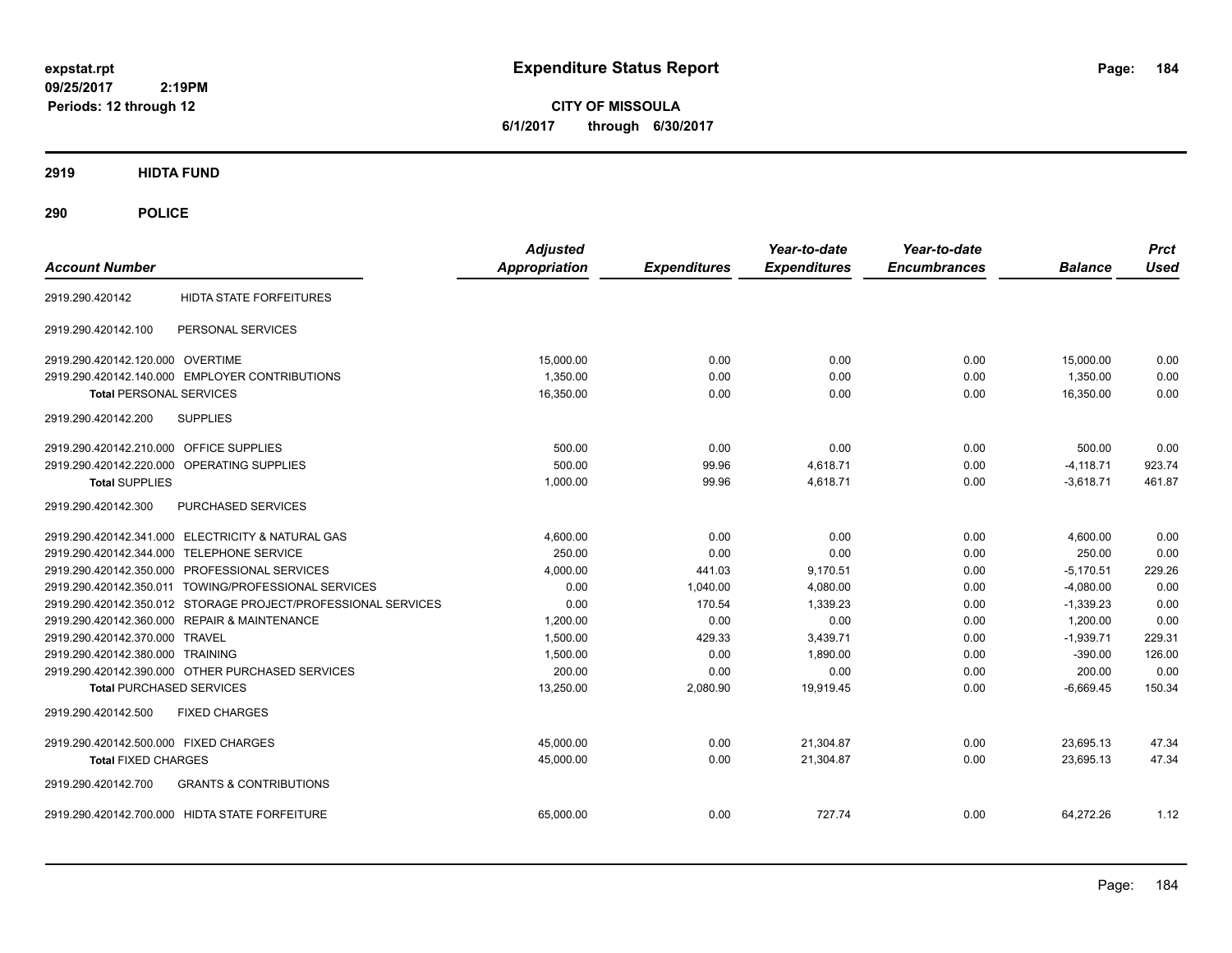**CITY OF MISSOULA 6/1/2017 through 6/30/2017**

**2919 HIDTA FUND**

**290 POLICE**

| <b>Account Number</b>                                | <b>Adjusted</b><br>Appropriation | <b>Expenditures</b> | Year-to-date<br><b>Expenditures</b> | Year-to-date<br><b>Encumbrances</b> | <b>Balance</b> | <b>Prct</b><br><b>Used</b> |
|------------------------------------------------------|----------------------------------|---------------------|-------------------------------------|-------------------------------------|----------------|----------------------------|
| 2919.290.420142.700.002 STATE/GRANTS & CONTRIBUTIONS | 0.00                             | 0.00                | 15,099.00                           | 0.00                                | $-15,099.00$   | 0.00                       |
| <b>Total GRANTS &amp; CONTRIBUTIONS</b>              | 65,000.00                        | 0.00                | 15,826.74                           | 0.00                                | 49,173.26      | 24.35                      |
| <b>CAPITAL OUTLAY</b><br>2919.290.420142.900         |                                  |                     |                                     |                                     |                |                            |
| 2919.290.420142.940.000 MACHINERY & EQUIPMENT        | 0.00                             | 2,192.42            | 16,432.42                           | 0.00                                | $-16.432.42$   | 0.00                       |
| <b>Total CAPITAL OUTLAY</b>                          | 0.00                             | 2,192.42            | 16,432.42                           | 0.00                                | $-16,432.42$   | 0.00                       |
| <b>Total HIDTA STATE FORFEITURES</b>                 | 140,600.00                       | 4,373.28            | 78,102.19                           | 0.00                                | 62,497.81      | 55.55                      |
| <b>MERCHANT SERVICES</b><br>2919.290.510110          |                                  |                     |                                     |                                     |                |                            |
| 2919.290.510110.500<br><b>FIXED CHARGES</b>          |                                  |                     |                                     |                                     |                |                            |
| <b>Total MERCHANT SERVICES</b>                       | 0.00                             | 0.00                | 0.00                                | 0.00                                | 0.00           | 0.00                       |
| <b>Total HIDTA FUND</b>                              | 140,600.00                       | 4,373.28            | 78.102.19                           | 0.00                                | 62.497.81      | 55.55                      |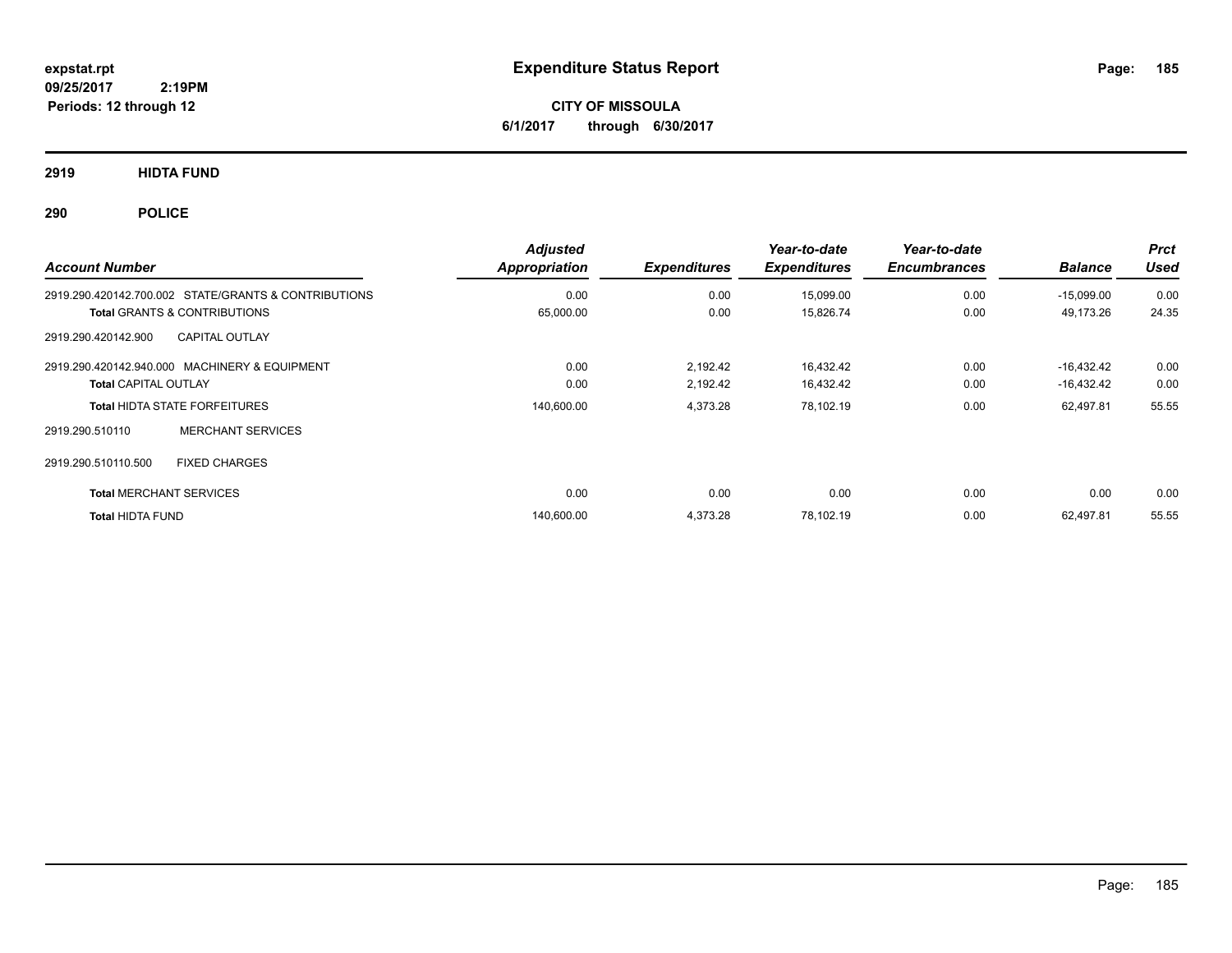**CITY OF MISSOULA 6/1/2017 through 6/30/2017**

### **2939 CDBG PROGRAM INCOME ACCOUNT**

| <b>Account Number</b>      |                                                  | <b>Adjusted</b><br><b>Appropriation</b> | <b>Expenditures</b> | Year-to-date<br><b>Expenditures</b> | Year-to-date<br><b>Encumbrances</b> | <b>Balance</b> | <b>Prct</b><br><b>Used</b> |
|----------------------------|--------------------------------------------------|-----------------------------------------|---------------------|-------------------------------------|-------------------------------------|----------------|----------------------------|
|                            |                                                  |                                         |                     |                                     |                                     |                |                            |
| 2939.400.470000            | HOUSING & COMMUNITY DEVELOPMENT                  |                                         |                     |                                     |                                     |                |                            |
| 2939.400.470000.300        | PURCHASED SERVICES                               |                                         |                     |                                     |                                     |                |                            |
|                            | 2939.400.470000.350.000 PROFESSIONAL SERVICES    | 14,383.00                               | 0.00                | 0.00                                | 0.00                                | 14,383.00      | 0.00                       |
|                            | <b>Total PURCHASED SERVICES</b>                  | 14,383.00                               | 0.00                | 0.00                                | 0.00                                | 14,383.00      | 0.00                       |
| 2939.400.470000.800        | OTHER OBJECTS                                    |                                         |                     |                                     |                                     |                |                            |
| <b>Total OTHER OBJECTS</b> |                                                  | 0.00                                    | 0.00                | 0.00                                | 0.00                                | 0.00           | 0.00                       |
|                            | <b>Total HOUSING &amp; COMMUNITY DEVELOPMENT</b> | 14,383.00                               | 0.00                | 0.00                                | 0.00                                | 14,383.00      | 0.00                       |
| 2939.400.510110            | <b>MERCHANT SERVICES</b>                         |                                         |                     |                                     |                                     |                |                            |
| 2939.400.510110.500        | <b>FIXED CHARGES</b>                             |                                         |                     |                                     |                                     |                |                            |
|                            | <b>Total MERCHANT SERVICES</b>                   | 0.00                                    | 0.00                | 0.00                                | 0.00                                | 0.00           | 0.00                       |
|                            | <b>Total CDBG PROGRAM INCOME ACCOUNT</b>         | 14,383.00                               | 0.00                | 0.00                                | 0.00                                | 14,383.00      | 0.00                       |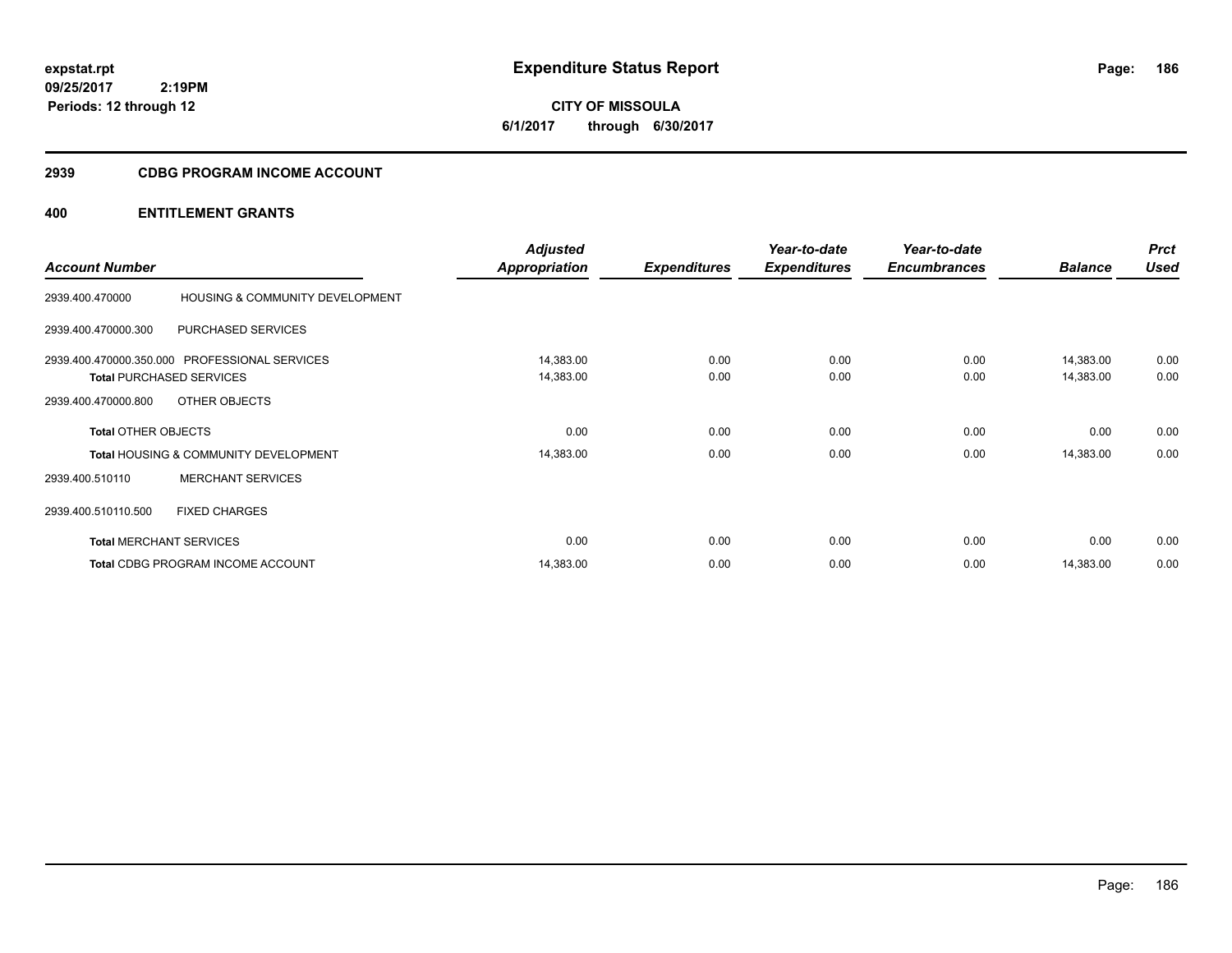**CITY OF MISSOULA 6/1/2017 through 6/30/2017**

**2940 CDBG FUND**

| <b>Account Number</b>         |                         | <b>Adjusted</b><br><b>Appropriation</b> | <b>Expenditures</b> | Year-to-date<br><b>Expenditures</b> | Year-to-date<br><b>Encumbrances</b> | <b>Balance</b> | <b>Prct</b><br>Used |
|-------------------------------|-------------------------|-----------------------------------------|---------------------|-------------------------------------|-------------------------------------|----------------|---------------------|
| 2940.390.331010               | *** Title Not Found *** |                                         |                     |                                     |                                     |                |                     |
| 2940.390.331010.300           | PURCHASED SERVICES      |                                         |                     |                                     |                                     |                |                     |
| <b>Total NON-DEPARTMENTAL</b> |                         | 0.00                                    | 0.00                | 0.00                                | 0.00                                | 0.00           | 0.00                |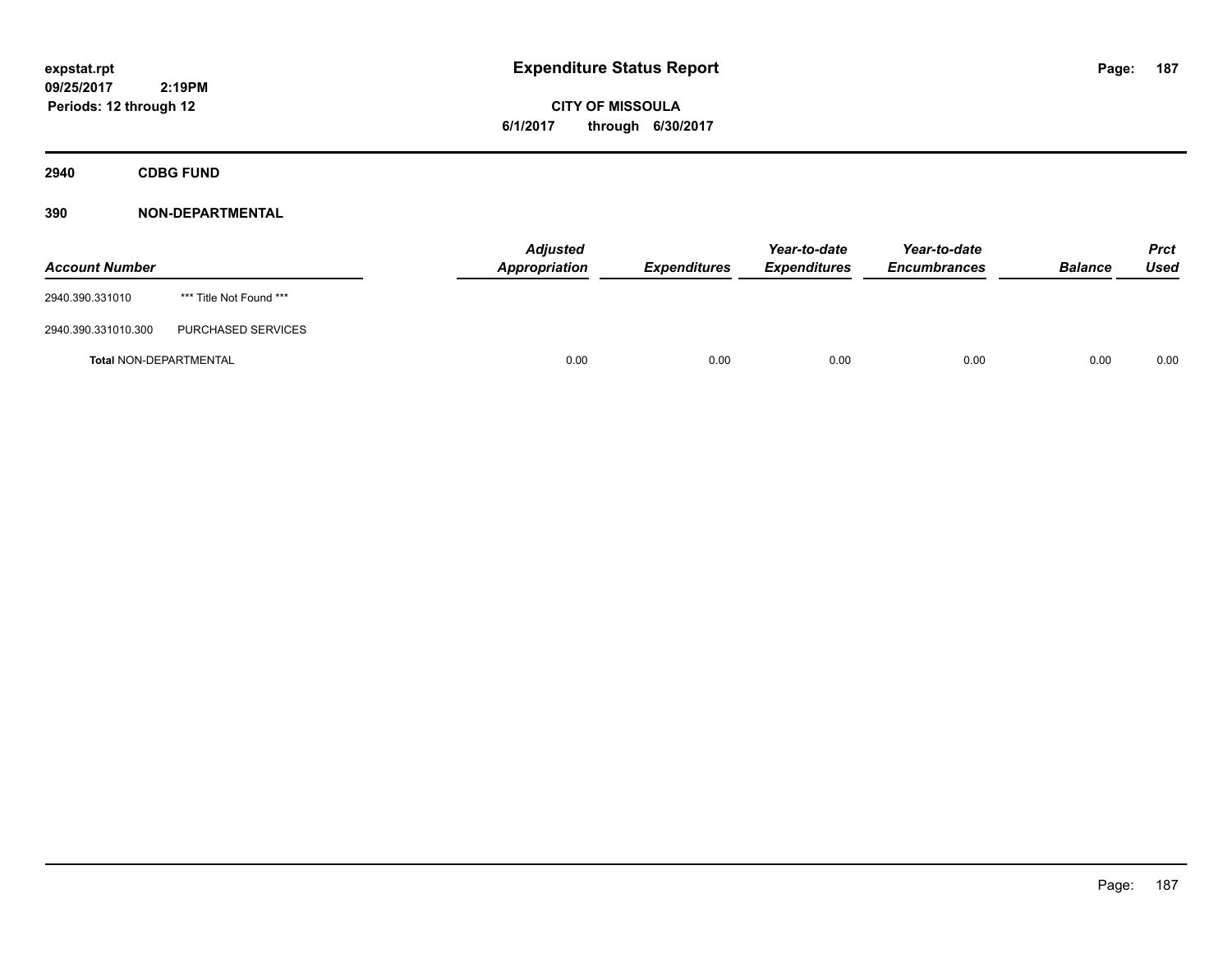**CITY OF MISSOULA 6/1/2017 through 6/30/2017**

**2940 CDBG FUND**

| <b>Account Number</b>                        |                                                                                             | <b>Adjusted</b><br><b>Appropriation</b> | <b>Expenditures</b>  | Year-to-date<br><b>Expenditures</b> | Year-to-date<br><b>Encumbrances</b> | <b>Balance</b>               | <b>Prct</b><br><b>Used</b> |
|----------------------------------------------|---------------------------------------------------------------------------------------------|-----------------------------------------|----------------------|-------------------------------------|-------------------------------------|------------------------------|----------------------------|
| 2940.400.470000                              | HOUSING & COMMUNITY DEVELOPMENT                                                             |                                         |                      |                                     |                                     |                              |                            |
| 2940.400.470000.700                          | <b>GRANTS &amp; CONTRIBUTIONS</b>                                                           |                                         |                      |                                     |                                     |                              |                            |
|                                              | 2940.400.470000.700.000 TBD/GRANTS & CONTRIBUTIONS<br>Total HOUSING & COMMUNITY DEVELOPMENT | 690,143.00<br>690,143.00                | 0.00<br>0.00         | 0.00<br>0.00                        | 0.00<br>0.00                        | 690,143.00<br>690,143.00     | 0.00<br>0.00               |
| 2940.400.470001                              | <b>FAIR HOUSING STUDY</b>                                                                   |                                         |                      |                                     |                                     |                              |                            |
| 2940.400.470001.700                          | <b>GRANTS &amp; CONTRIBUTIONS</b>                                                           |                                         |                      |                                     |                                     |                              |                            |
| <b>Total FAIR HOUSING STUDY</b>              |                                                                                             | 0.00                                    | 0.00                 | 0.00                                | 0.00                                | 0.00                         | 0.00                       |
| 2940.400.470290                              | PUBLIC SERVICE PROJECTS                                                                     |                                         |                      |                                     |                                     |                              |                            |
| 2940.400.470290.700                          | <b>GRANTS &amp; CONTRIBUTIONS</b>                                                           |                                         |                      |                                     |                                     |                              |                            |
|                                              | 2940.400.470290.700.000 GRANTS & CONTRIBUTIONS<br>Total PUBLIC SERVICE PROJECTS             | 0.00<br>0.00                            | 0.00<br>0.00         | 6,275.77<br>6,275.77                | 0.00<br>0.00                        | $-6,275.77$<br>$-6,275.77$   | 0.00<br>0.00               |
| 2940.400.470291                              | <b>YWCA</b>                                                                                 |                                         |                      |                                     |                                     |                              |                            |
| 2940.400.470291.700                          | <b>GRANTS &amp; CONTRIBUTIONS</b>                                                           |                                         |                      |                                     |                                     |                              |                            |
| 2940.400.470291.700.000<br><b>Total YWCA</b> | FY13 YWCA                                                                                   | 0.00<br>0.00                            | 0.00<br>0.00         | 18,000.00<br>18,000.00              | 0.00<br>0.00                        | $-18,000.00$<br>$-18,000.00$ | 0.00<br>0.00               |
| 2940.400.470292                              | FY12 homeWORD                                                                               |                                         |                      |                                     |                                     |                              |                            |
| 2940.400.470292.700                          | <b>GRANTS &amp; CONTRIBUTIONS</b>                                                           |                                         |                      |                                     |                                     |                              |                            |
| Total FY12 homeWORD                          | 2940.400.470292.700.000 FY13 homeWORD/GRANTS & CONTRIBUTIONS                                | 0.00<br>0.00                            | 3,500.00<br>3,500.00 | 14,000.00<br>14,000.00              | 0.00<br>0.00                        | $-14,000.00$<br>$-14,000.00$ | 0.00<br>0.00               |
| 2940.400.470293                              | MISSOULA FOOD BANK                                                                          |                                         |                      |                                     |                                     |                              |                            |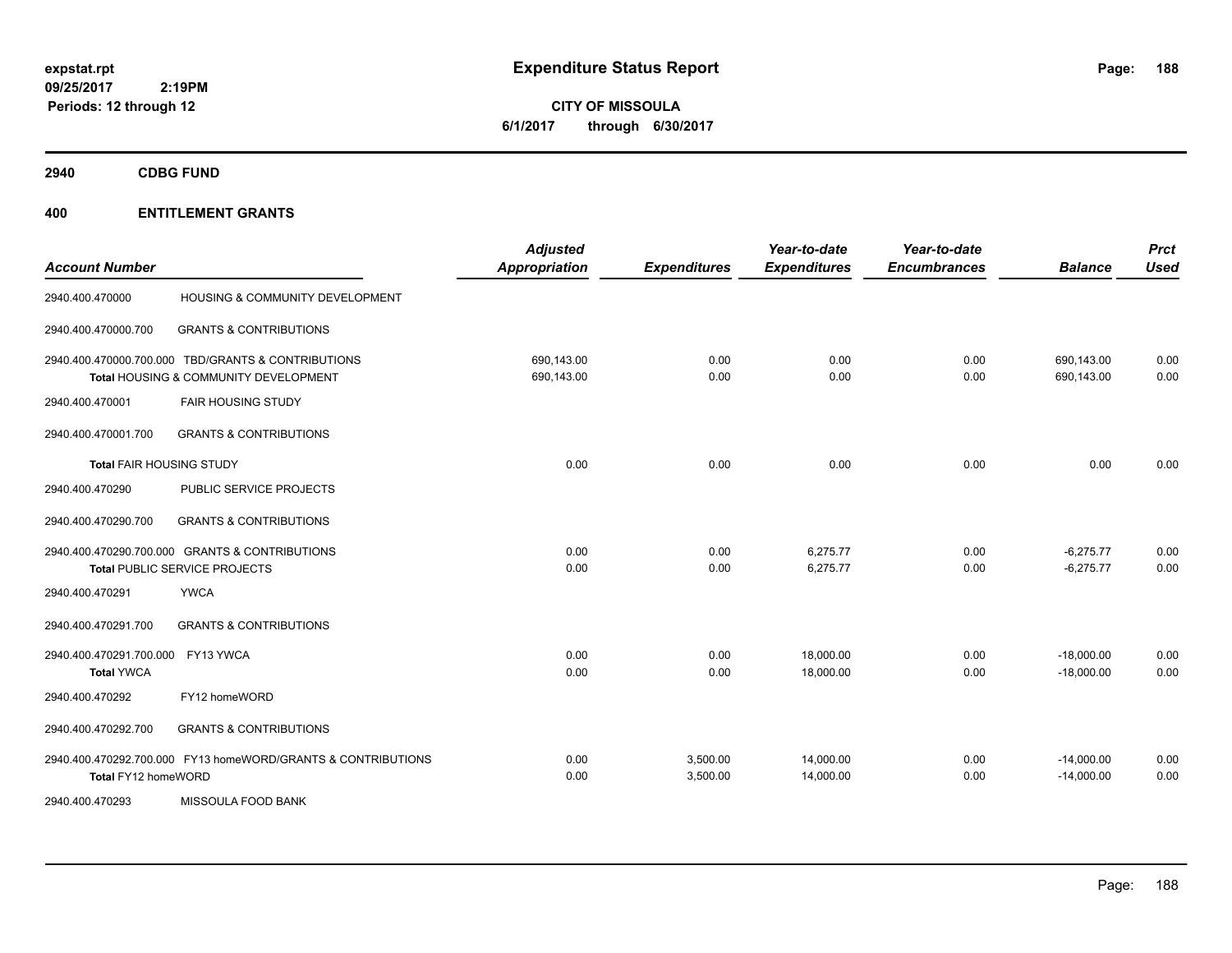**CITY OF MISSOULA 6/1/2017 through 6/30/2017**

**2940 CDBG FUND**

|                                   |                                                | <b>Adjusted</b>      |                     | Year-to-date        | Year-to-date        |                | <b>Prct</b> |
|-----------------------------------|------------------------------------------------|----------------------|---------------------|---------------------|---------------------|----------------|-------------|
| <b>Account Number</b>             |                                                | <b>Appropriation</b> | <b>Expenditures</b> | <b>Expenditures</b> | <b>Encumbrances</b> | <b>Balance</b> | <b>Used</b> |
| 2940.400.470293.700               | <b>GRANTS &amp; CONTRIBUTIONS</b>              |                      |                     |                     |                     |                |             |
|                                   | 2940.400.470293.700.000 FY13 MSLA FOOD BANK    | 0.00                 | 0.00                | 10,800.00           | 0.00                | $-10,800.00$   | 0.00        |
|                                   | <b>Total MISSOULA FOOD BANK</b>                | 0.00                 | 0.00                | 10,800.00           | 0.00                | $-10,800.00$   | 0.00        |
| 2940.400.470294                   | FY12 WORD                                      |                      |                     |                     |                     |                |             |
| 2940.400.470294.700               | <b>GRANTS &amp; CONTRIBUTIONS</b>              |                      |                     |                     |                     |                |             |
| 2940.400.470294.700.000 FY13 WORD |                                                | 0.00                 | 2,214.98            | 10,247.58           | 0.00                | $-10,247.58$   | 0.00        |
| Total FY12 WORD                   |                                                | 0.00                 | 2,214.98            | 10,247.58           | 0.00                | $-10,247.58$   | 0.00        |
| 2940.400.470296                   | MISSOULA AGING SERVICES                        |                      |                     |                     |                     |                |             |
| 2940.400.470296.700               | <b>GRANTS &amp; CONTRIBUTIONS</b>              |                      |                     |                     |                     |                |             |
|                                   | 2940.400.470296.700.000 GRANTS & CONTRIBUTIONS | 0.00                 | 3,000.00            | 9,000.00            | 0.00                | $-9,000.00$    | 0.00        |
|                                   | Total MISSOULA AGING SERVICES                  | 0.00                 | 3,000.00            | 9,000.00            | 0.00                | $-9,000.00$    | 0.00        |
| 2940.400.470298                   | FY12 RAMP                                      |                      |                     |                     |                     |                |             |
| 2940.400.470298.700               | <b>GRANTS &amp; CONTRIBUTIONS</b>              |                      |                     |                     |                     |                |             |
| 2940.400.470298.700.000 FY13 RAMP |                                                | 0.00                 | 5,167.22            | 29,884.70           | 0.00                | $-29,884.70$   | 0.00        |
| Total FY12 RAMP                   |                                                | 0.00                 | 5,167.22            | 29.884.70           | 0.00                | $-29,884.70$   | 0.00        |
| 2940.400.470313                   | MISSOULA SENIOR CENTER                         |                      |                     |                     |                     |                |             |
| 2940.400.470313.700               | <b>GRANTS &amp; CONTRIBUTIONS</b>              |                      |                     |                     |                     |                |             |
|                                   | <b>Total MISSOULA SENIOR CENTER</b>            | 0.00                 | 0.00                | 0.00                | 0.00                | 0.00           | 0.00        |
| 2940.400.470315                   | MISSOULA PARKS & REC                           |                      |                     |                     |                     |                |             |
| 2940.400.470315.700               | <b>GRANTS &amp; CONTRIBUTIONS</b>              |                      |                     |                     |                     |                |             |
|                                   | <b>Total GRANTS &amp; CONTRIBUTIONS</b>        | 0.00                 | 0.00                | 0.00                | 0.00                | 0.00           | 0.00        |
|                                   |                                                |                      |                     |                     |                     |                |             |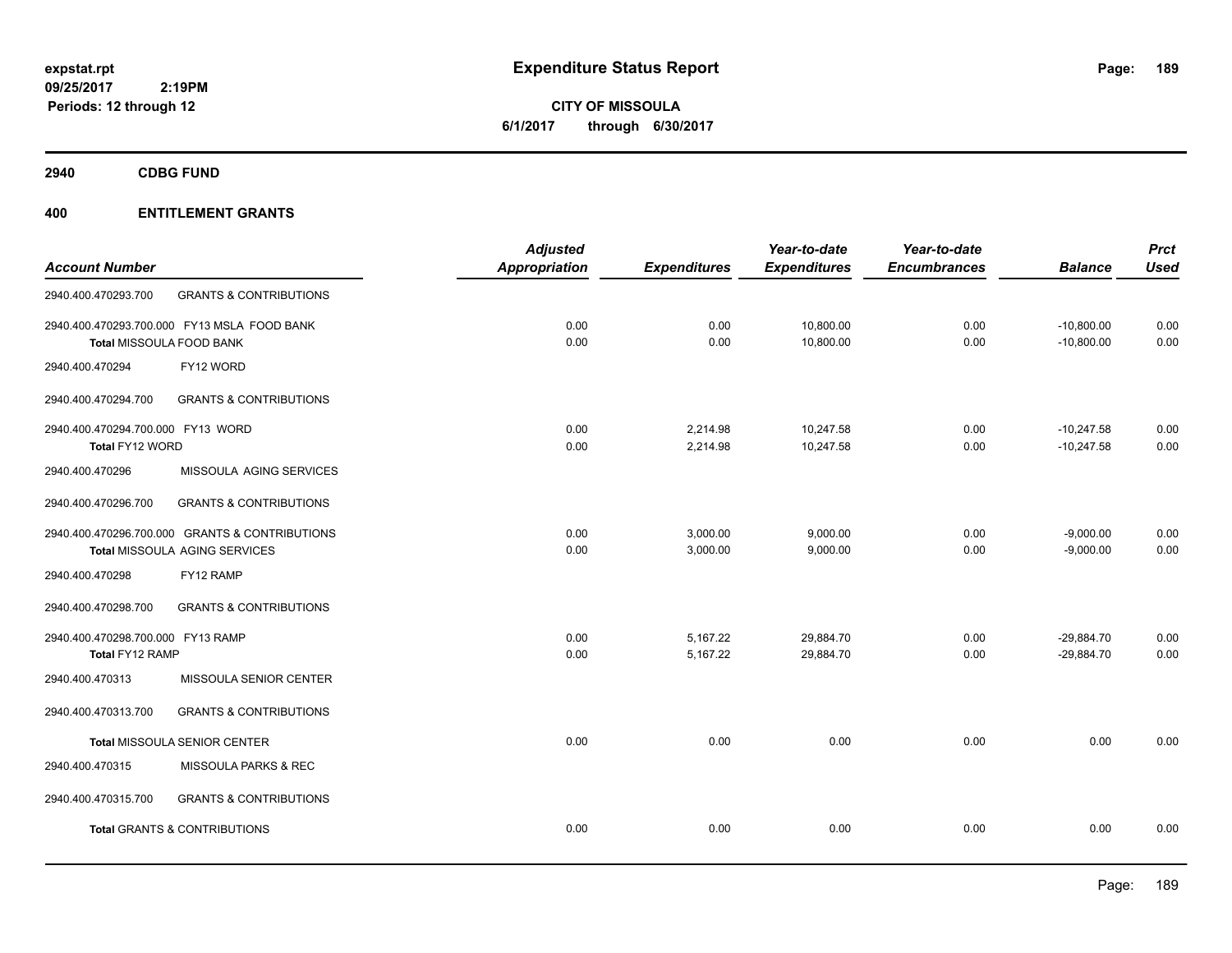**CITY OF MISSOULA 6/1/2017 through 6/30/2017**

**2940 CDBG FUND**

|                       |                                                  | <b>Adjusted</b> |                     | Year-to-date        | Year-to-date        |                | <b>Prct</b> |
|-----------------------|--------------------------------------------------|-----------------|---------------------|---------------------|---------------------|----------------|-------------|
| <b>Account Number</b> |                                                  | Appropriation   | <b>Expenditures</b> | <b>Expenditures</b> | <b>Encumbrances</b> | <b>Balance</b> | <b>Used</b> |
| 2940.400.470315.800   | OTHER OBJECTS                                    |                 |                     |                     |                     |                |             |
|                       | 2940.400.470315.820.000 TRANSFERS TO OTHER FUNDS | 0.00            | 0.00                | 90,303.40           | 0.00                | $-90,303.40$   | 0.00        |
|                       | Total MISSOULA PARKS & REC                       | 0.00            | 0.00                | 90,303.40           | 0.00                | $-90,303.40$   | 0.00        |
| 2940.400.470318       | FY12 POVERELLO FACILITY REPAIRS                  |                 |                     |                     |                     |                |             |
| 2940.400.470318.700   | <b>GRANTS &amp; CONTRIBUTIONS</b>                |                 |                     |                     |                     |                |             |
|                       | Total FY12 POVERELLO FACILITY REPAIRS            | 0.00            | 0.00                | 0.00                | 0.00                | 0.00           | 0.00        |
| 2940.400.470335       | <b>GRANT &amp; COMMUNITY PROGRAMS</b>            |                 |                     |                     |                     |                |             |
| 2940.400.470335.300   | PURCHASED SERVICES                               |                 |                     |                     |                     |                |             |
|                       | 2940.400.470335.350.000 PROFESSIONAL SERVICES    | 0.00            | 7,791.83            | 17.747.17           | 0.00                | $-17.747.17$   | 0.00        |
|                       | <b>Total PURCHASED SERVICES</b>                  | 0.00            | 7,791.83            | 17,747.17           | 0.00                | $-17,747.17$   | 0.00        |
| 2940.400.470335.700   | <b>GRANTS &amp; CONTRIBUTIONS</b>                |                 |                     |                     |                     |                |             |
|                       | 2940.400.470335.700.000 GRANTS & CONTRIBUTIONS   | 0.00            | 0.00                | 168.00              | 0.00                | $-168.00$      | 0.00        |
|                       | <b>Total GRANTS &amp; CONTRIBUTIONS</b>          | 0.00            | 0.00                | 168.00              | 0.00                | $-168.00$      | 0.00        |
|                       | Total GRANT & COMMUNITY PROGRAMS                 | 0.00            | 7,791.83            | 17,915.17           | 0.00                | $-17,915.17$   | 0.00        |
| 2940.400.470372       | WESTERN MT MENTAL HEALTH CENTER                  |                 |                     |                     |                     |                |             |
| 2940.400.470372.700   | <b>GRANTS &amp; CONTRIBUTIONS</b>                |                 |                     |                     |                     |                |             |
|                       | Total WESTERN MT MENTAL HEALTH CENTER            | 0.00            | 0.00                | 0.00                | 0.00                | 0.00           | 0.00        |
| 2940.400.470397       | FY12 GARDEN CITY HARVEST                         |                 |                     |                     |                     |                |             |
| 2940.400.470397.700   | <b>GRANTS &amp; CONTRIBUTIONS</b>                |                 |                     |                     |                     |                |             |
|                       | 2940.400.470397.700.000 FY13 GARDEN CITY HARVEST | 0.00            | 0.00                | 12,000.00           | 0.00                | $-12,000.00$   | 0.00        |
|                       | Total FY12 GARDEN CITY HARVEST                   | 0.00            | 0.00                | 12,000.00           | 0.00                | $-12,000.00$   | 0.00        |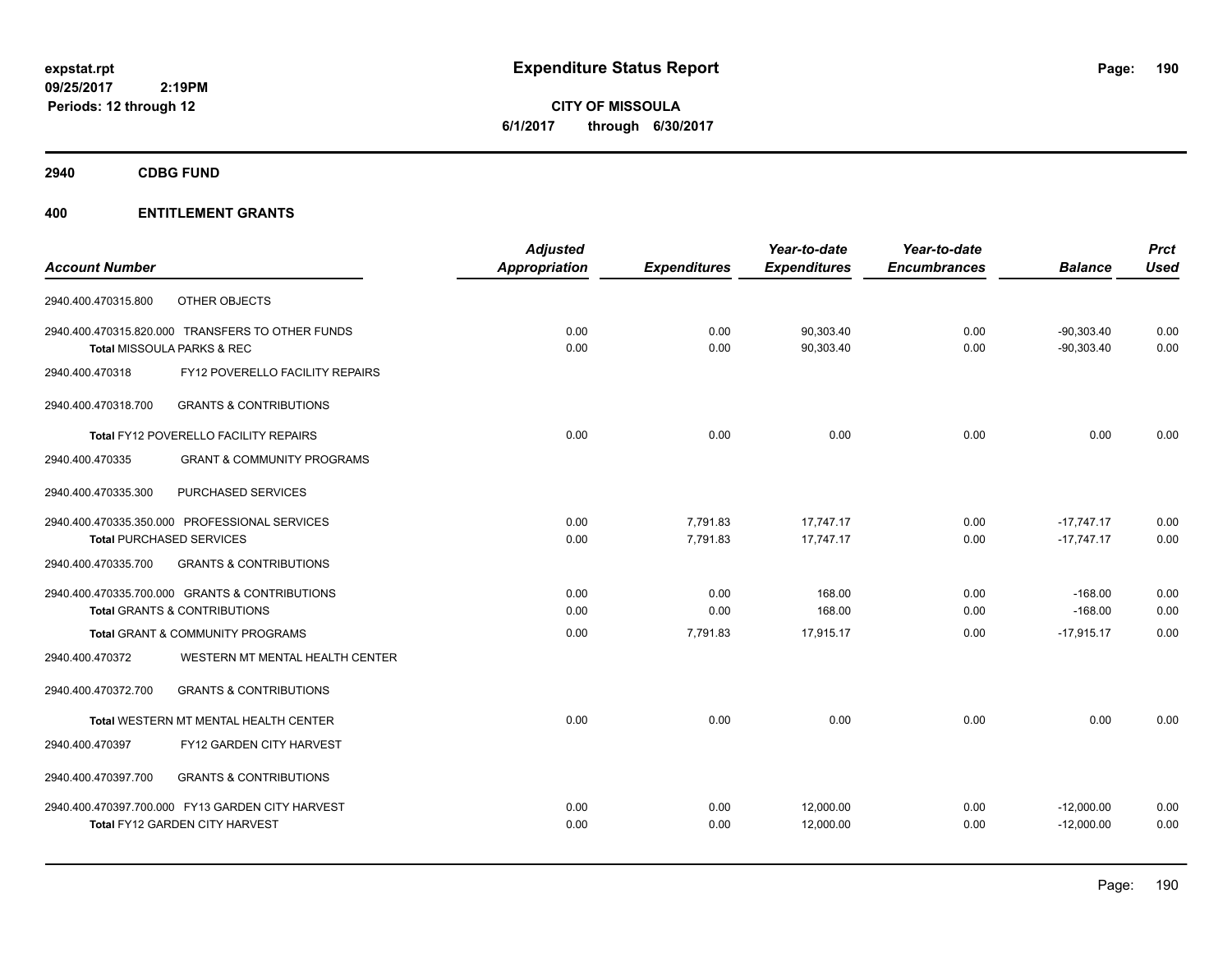**CITY OF MISSOULA 6/1/2017 through 6/30/2017**

**2940 CDBG FUND**

| <b>Account Number</b>          |                                                                                      | <b>Adjusted</b><br><b>Appropriation</b> | <b>Expenditures</b>    | Year-to-date<br><b>Expenditures</b> | Year-to-date<br><b>Encumbrances</b> | <b>Balance</b>               | <b>Prct</b><br><b>Used</b> |
|--------------------------------|--------------------------------------------------------------------------------------|-----------------------------------------|------------------------|-------------------------------------|-------------------------------------|------------------------------|----------------------------|
| 2940.400.470403                | FY12 PARKS & RECREATION GRANTS                                                       |                                         |                        |                                     |                                     |                              |                            |
| 2940.400.470403.700            | <b>GRANTS &amp; CONTRIBUTIONS</b>                                                    |                                         |                        |                                     |                                     |                              |                            |
|                                | <b>Total FY12 PARKS &amp; RECREATION GRANTS</b>                                      | 0.00                                    | 0.00                   | 0.00                                | 0.00                                | 0.00                         | 0.00                       |
| 2940.400.470409                | NMCDC FRONT STREET                                                                   |                                         |                        |                                     |                                     |                              |                            |
| 2940.400.470409.700            | <b>GRANTS &amp; CONTRIBUTIONS</b>                                                    |                                         |                        |                                     |                                     |                              |                            |
|                                | <b>Total NMCDC FRONT STREET</b>                                                      | 0.00                                    | 0.00                   | 0.00                                | 0.00                                | 0.00                         | 0.00                       |
| 2940.400.470439                | FY16 HOMEWORD SWEETGRASS                                                             |                                         |                        |                                     |                                     |                              |                            |
| 2940.400.470439.700            | <b>GRANTS &amp; CONTRIBUTIONS</b>                                                    |                                         |                        |                                     |                                     |                              |                            |
|                                | 2940.400.470439.700.000 FY16 HOMEWORD SWEETGRASS<br>Total FY16 HOMEWORD SWEETGRASS   | 0.00<br>0.00                            | 0.00<br>0.00           | 69,696.60<br>69,696.60              | 0.00<br>0.00                        | $-69,696.60$<br>$-69,696.60$ | 0.00<br>0.00               |
| 2940.400.470440                | FY10 DIST XI HRS/RESIDENCES REHAB                                                    |                                         |                        |                                     |                                     |                              |                            |
| 2940.400.470440.700            | <b>GRANTS &amp; CONTRIBUTIONS</b>                                                    |                                         |                        |                                     |                                     |                              |                            |
|                                | Total FY10 DIST XI HRS/RESIDENCES REHAB                                              | 0.00                                    | 0.00                   | 0.00                                | 0.00                                | 0.00                         | 0.00                       |
| 2940.400.470450                | <b>CONSTRUCTION PROJECTS</b>                                                         |                                         |                        |                                     |                                     |                              |                            |
| 2940.400.470450.700            | <b>GRANTS &amp; CONTRIBUTIONS</b>                                                    |                                         |                        |                                     |                                     |                              |                            |
|                                | 2940.400.470450.700.000 GRANTS & CONTRIBUTIONS<br><b>Total CONSTRUCTION PROJECTS</b> | 0.00<br>0.00                            | 15,882.00<br>15,882.00 | 53,971.24<br>53,971.24              | 0.00<br>0.00                        | $-53,971.24$<br>$-53,971.24$ | 0.00<br>0.00               |
| 2940.400.510110                | <b>MERCHANT SERVICES</b>                                                             |                                         |                        |                                     |                                     |                              |                            |
| 2940.400.510110.500            | <b>FIXED CHARGES</b>                                                                 |                                         |                        |                                     |                                     |                              |                            |
| <b>Total MERCHANT SERVICES</b> |                                                                                      | 0.00                                    | 0.00                   | 0.00                                | 0.00                                | 0.00                         | 0.00                       |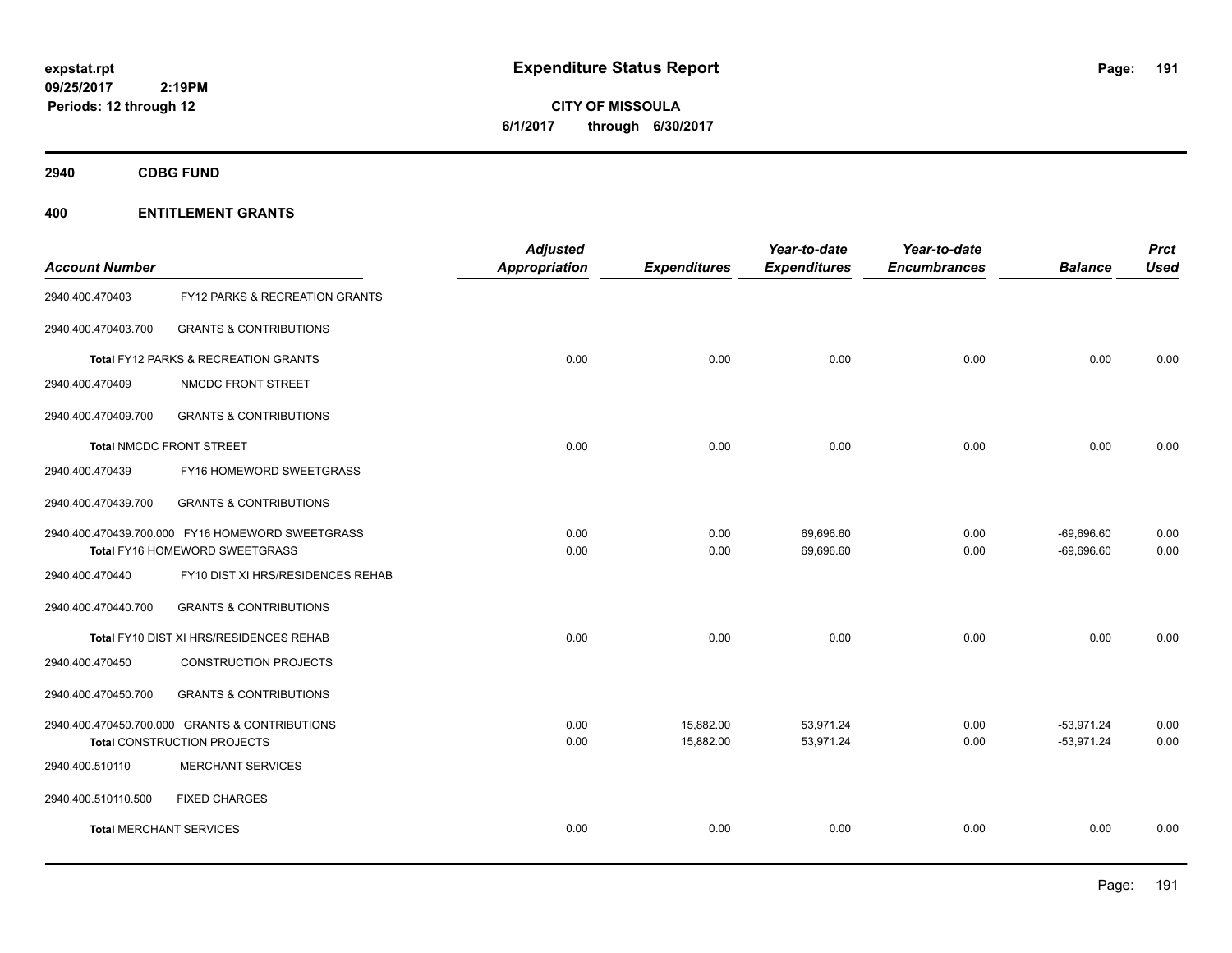# **CITY OF MISSOULA 6/1/2017 through 6/30/2017**

**2940 CDBG FUND**

| <b>Account Number</b>  |                                            | <b>Adjusted</b><br><b>Appropriation</b> | <b>Expenditures</b> | Year-to-date<br><b>Expenditures</b> | Year-to-date<br><b>Encumbrances</b> | <b>Balance</b> | <b>Prct</b><br>Used |
|------------------------|--------------------------------------------|-----------------------------------------|---------------------|-------------------------------------|-------------------------------------|----------------|---------------------|
| 2940.400.521000        | INTERFUND OPERATING TRANSFERS              |                                         |                     |                                     |                                     |                |                     |
| 2940.400.521000.800    | OTHER OBJECTS                              |                                         |                     |                                     |                                     |                |                     |
|                        | <b>Total INTERFUND OPERATING TRANSFERS</b> | 0.00                                    | 0.00                | 0.00                                | 0.00                                | 0.00           | 0.00                |
| <b>Total CDBG FUND</b> |                                            | 690,143.00                              | 37,556.03           | 342.094.46                          | 0.00                                | 348.048.54     | 49.57               |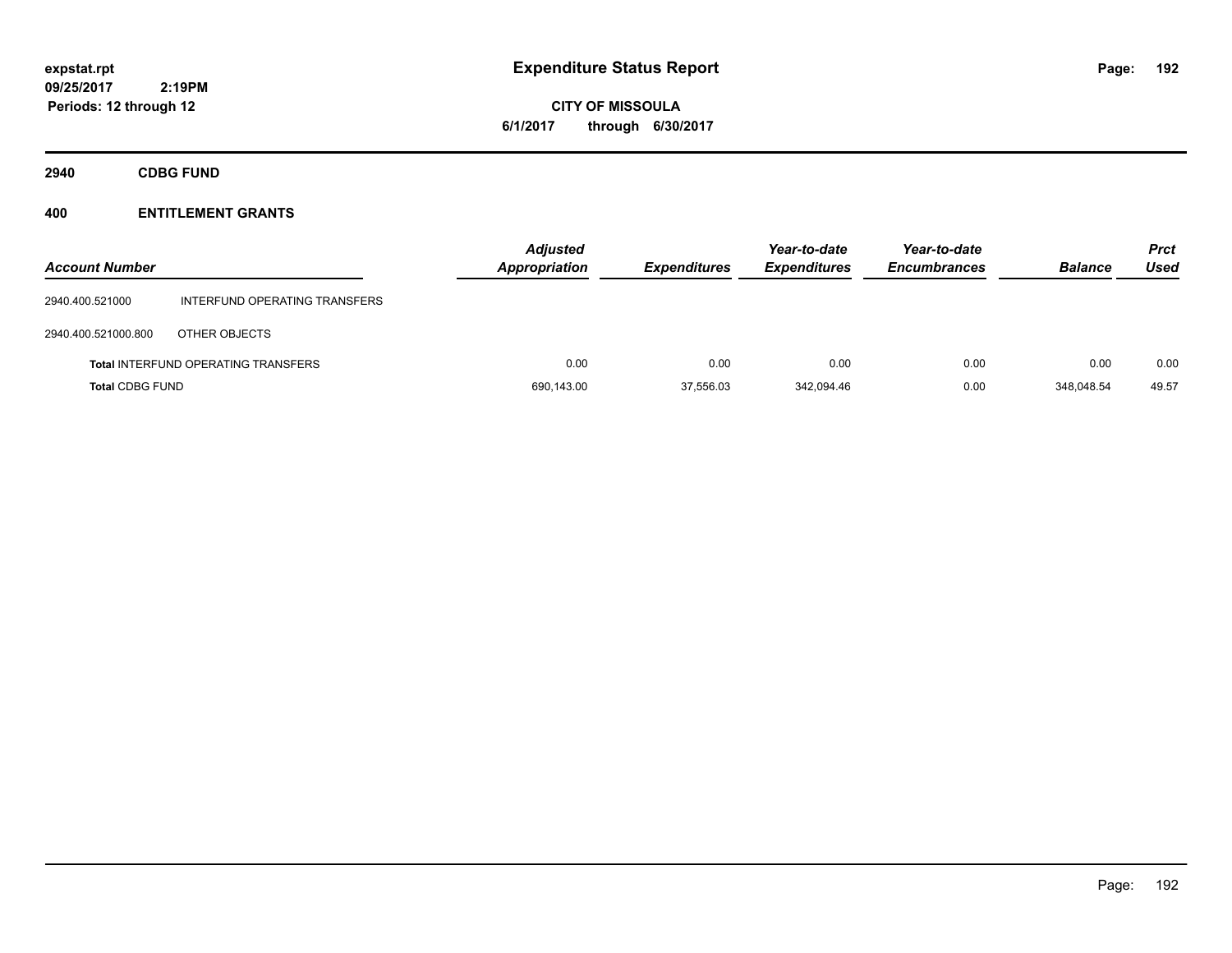**CITY OF MISSOULA 6/1/2017 through 6/30/2017**

**2941 HOME FUND**

| <b>Account Number</b>         |                         | <b>Adjusted</b><br>Appropriation | <b>Expenditures</b> | Year-to-date<br><i><b>Expenditures</b></i> | Year-to-date<br><b>Encumbrances</b> | <b>Balance</b> | <b>Prct</b><br>Used |
|-------------------------------|-------------------------|----------------------------------|---------------------|--------------------------------------------|-------------------------------------|----------------|---------------------|
| 2941.390.330000               | *** Title Not Found *** |                                  |                     |                                            |                                     |                |                     |
| 2941.390.330000.300           | PURCHASED SERVICES      |                                  |                     |                                            |                                     |                |                     |
| <b>Total NON-DEPARTMENTAL</b> |                         | 0.00                             | 0.00                | 0.00                                       | 0.00                                | 0.00           | 0.00                |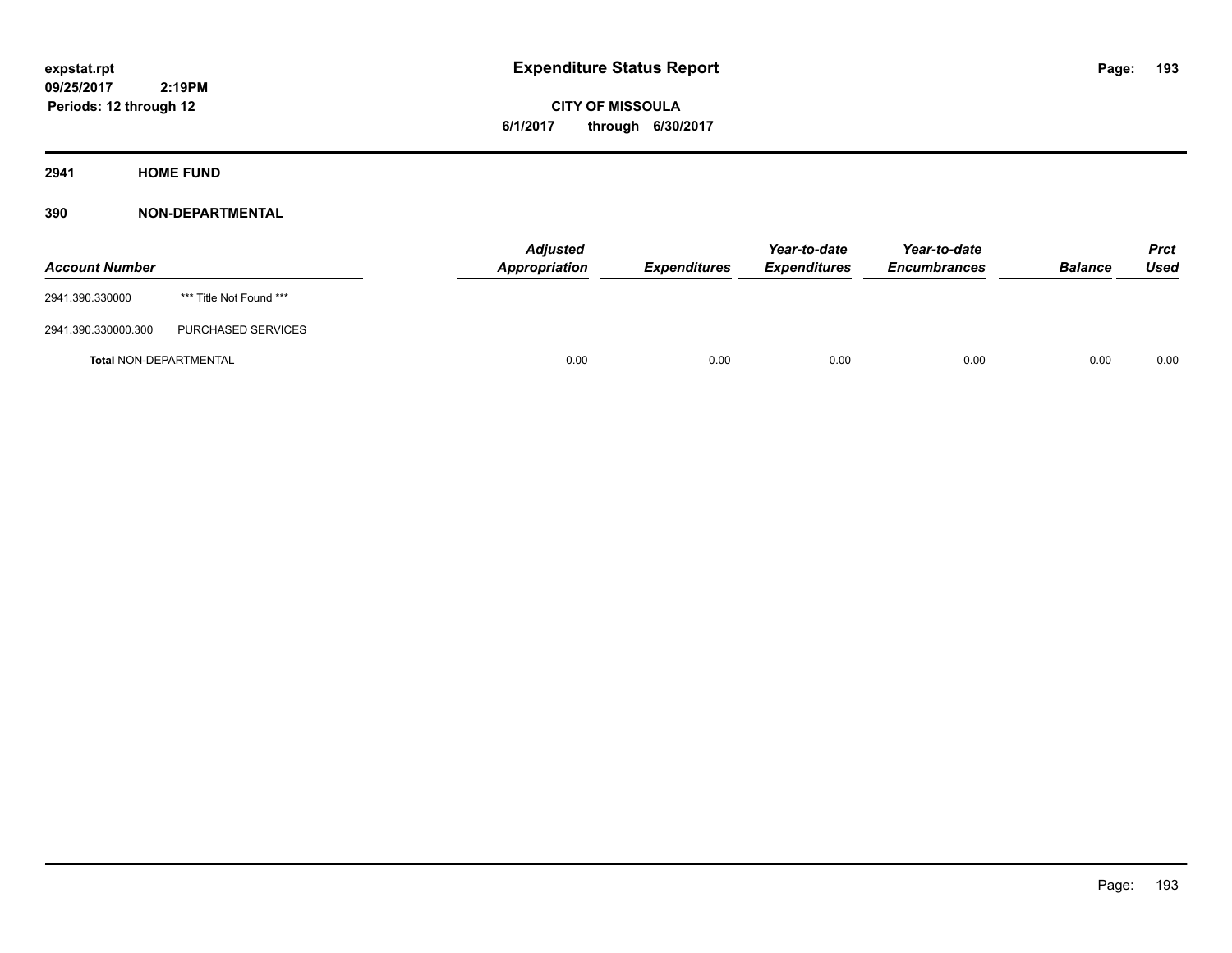**CITY OF MISSOULA 6/1/2017 through 6/30/2017**

### **2941 HOME FUND**

|                                    |                                                   | <b>Adjusted</b>      |                     | Year-to-date        | Year-to-date        |                | <b>Prct</b> |
|------------------------------------|---------------------------------------------------|----------------------|---------------------|---------------------|---------------------|----------------|-------------|
| <b>Account Number</b>              |                                                   | <b>Appropriation</b> | <b>Expenditures</b> | <b>Expenditures</b> | <b>Encumbrances</b> | <b>Balance</b> | <b>Used</b> |
| 2941.400.470290                    | PUBLIC SERVICE PROJECTS                           |                      |                     |                     |                     |                |             |
| 2941.400.470290.700                | <b>GRANTS &amp; CONTRIBUTIONS</b>                 |                      |                     |                     |                     |                |             |
|                                    | 2941.400.470290.700.000 GRANTS & CONTRIBUTIONS    | 0.00                 | 0.00                | 4,192.47            | 0.00                | $-4,192.47$    | 0.00        |
|                                    | Total PUBLIC SERVICE PROJECTS                     | 0.00                 | 0.00                | 4,192.47            | 0.00                | $-4,192.47$    | 0.00        |
| 2941.400.470335                    | <b>GRANT &amp; COMMUNITY PROGRAMS</b>             |                      |                     |                     |                     |                |             |
| 2941.400.470335.300                | PURCHASED SERVICES                                |                      |                     |                     |                     |                |             |
| 2941.400.470335.350.000 ADMIN FEES |                                                   | 0.00                 | 8,043.83            | 16,850.19           | 0.00                | $-16,850.19$   | 0.00        |
|                                    | <b>Total PURCHASED SERVICES</b>                   | 0.00                 | 8,043.83            | 16,850.19           | 0.00                | $-16,850.19$   | 0.00        |
| 2941.400.470335.800                | OTHER OBJECTS                                     |                      |                     |                     |                     |                |             |
| <b>Total OTHER OBJECTS</b>         |                                                   | 0.00                 | 0.00                | 0.00                | 0.00                | 0.00           | 0.00        |
|                                    | Total GRANT & COMMUNITY PROGRAMS                  | 0.00                 | 8,043.83            | 16,850.19           | 0.00                | $-16,850.19$   | 0.00        |
| 2941.400.470385                    | FY16 DISTRICT XI HRC TBRA                         |                      |                     |                     |                     |                |             |
| 2941.400.470385.700                | <b>GRANTS &amp; CONTRIBUTIONS</b>                 |                      |                     |                     |                     |                |             |
|                                    | 2941.400.470385.700.000 FY16 DISTRICT XI HRC TBRA | 0.00                 | 29,613.63           | 49,225.82           | 0.00                | $-49,225.82$   | 0.00        |
|                                    | Total FY16 DISTRICT XI HRC TBRA                   | 0.00                 | 29,613.63           | 49,225.82           | 0.00                | $-49,225.82$   | 0.00        |
| 2941.400.470405                    | HOME PROGRAM INCOME                               |                      |                     |                     |                     |                |             |
| 2941.400.470405.700                | <b>GRANTS &amp; CONTRIBUTIONS</b>                 |                      |                     |                     |                     |                |             |
|                                    | 2941.400.470405.700.000 HOME PROGRAM INCOME       | 495,248.00           | 0.00                | 11,672.25           | 0.00                | 483,575.75     | 2.36        |
|                                    | Total HOME PROGRAM INCOME                         | 495,248.00           | 0.00                | 11,672.25           | 0.00                | 483,575.75     | 2.36        |
| 2941.400.470407                    | FY12 DIST XI HRC                                  |                      |                     |                     |                     |                |             |
| 2941.400.470407.700                | <b>GRANTS &amp; CONTRIBUTIONS</b>                 |                      |                     |                     |                     |                |             |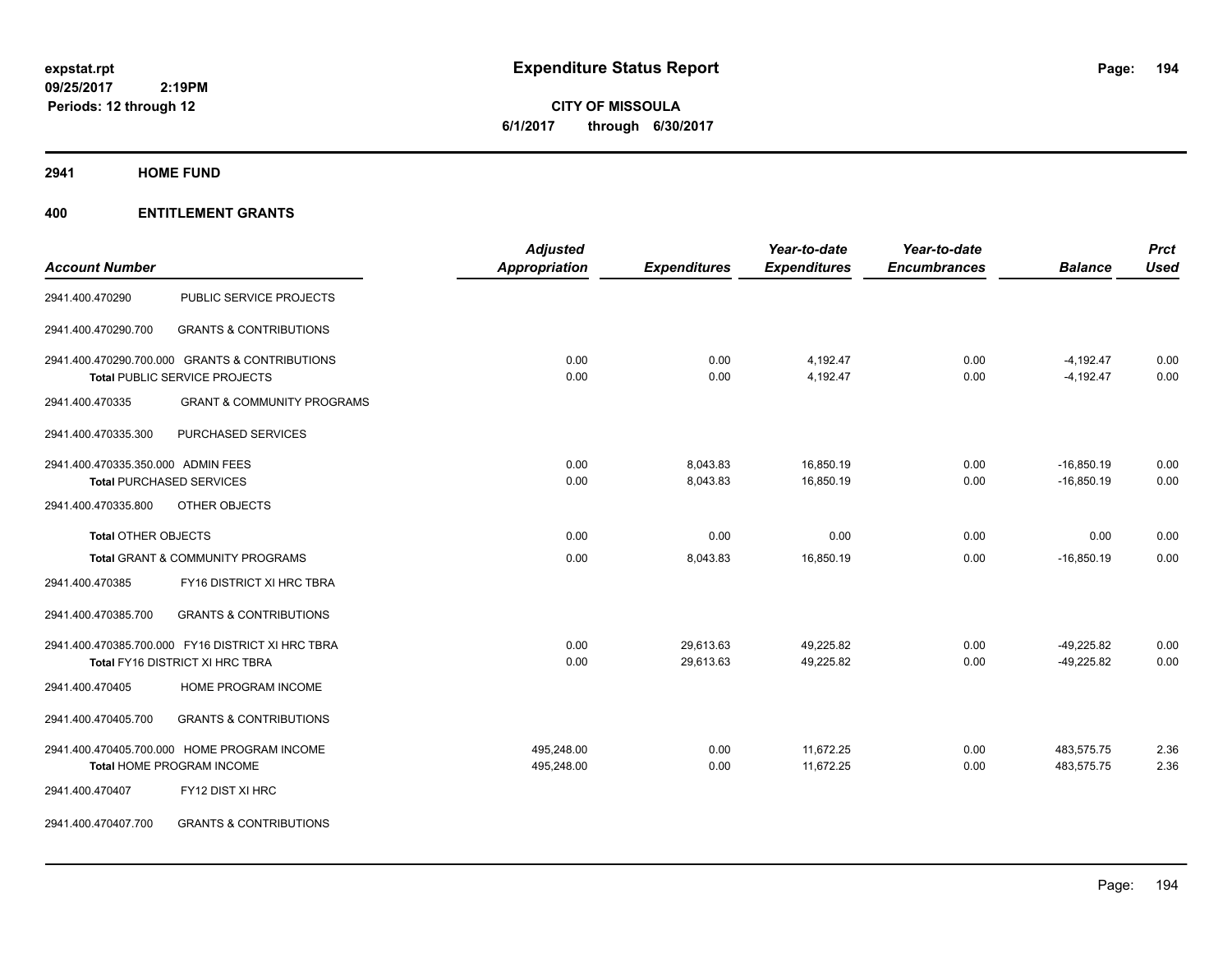**CITY OF MISSOULA 6/1/2017 through 6/30/2017**

**2941 HOME FUND**

|                                                           |                                                                             | <b>Adjusted</b> |                      | Year-to-date             | Year-to-date        |                                | <b>Prct</b>  |
|-----------------------------------------------------------|-----------------------------------------------------------------------------|-----------------|----------------------|--------------------------|---------------------|--------------------------------|--------------|
| <b>Account Number</b>                                     |                                                                             | Appropriation   | <b>Expenditures</b>  | <b>Expenditures</b>      | <b>Encumbrances</b> | <b>Balance</b>                 | <b>Used</b>  |
| Total FY12 DIST XI HRC                                    |                                                                             | 0.00            | 0.00                 | 0.00                     | 0.00                | 0.00                           | 0.00         |
| 2941.400.470439                                           | HOMEWORD SWEETGRASS                                                         |                 |                      |                          |                     |                                |              |
| 2941.400.470439.700                                       | <b>GRANTS &amp; CONTRIBUTIONS</b>                                           |                 |                      |                          |                     |                                |              |
|                                                           | 2941.400.470439.700.000 GRANTS & CONTRIBUTIONS<br>Total HOMEWORD SWEETGRASS | 0.00<br>0.00    | 0.00<br>0.00         | 102,627.00<br>102,627.00 | 0.00<br>0.00        | $-102,627.00$<br>$-102,627.00$ | 0.00<br>0.00 |
| 2941.400.470450                                           | <b>CONSTRUCTION PROJECTS</b>                                                |                 |                      |                          |                     |                                |              |
| 2941.400.470450.700                                       | <b>GRANTS &amp; CONTRIBUTIONS</b>                                           |                 |                      |                          |                     |                                |              |
|                                                           | <b>Total CONSTRUCTION PROJECTS</b>                                          | 0.00            | 0.00                 | 0.00                     | 0.00                | 0.00                           | 0.00         |
| 2941.400.470500                                           | <b>HOME GRANTS</b>                                                          |                 |                      |                          |                     |                                |              |
| 2941.400.470500.700                                       | <b>GRANTS &amp; CONTRIBUTIONS</b>                                           |                 |                      |                          |                     |                                |              |
| <b>Total HOME GRANTS</b>                                  | 2941.400.470500.700.000 TBD-GRANTS & CONTRIBUTIONS                          | 0.00<br>0.00    | 0.00<br>0.00         | 78.60<br>78.60           | 0.00<br>0.00        | $-78.60$<br>$-78.60$           | 0.00<br>0.00 |
| 2941.400.470520                                           | FY16 WORD TBRA                                                              |                 |                      |                          |                     |                                |              |
| 2941.400.470520.700                                       | <b>GRANTS &amp; CONTRIBUTIONS</b>                                           |                 |                      |                          |                     |                                |              |
| 2941.400.470520.700.000 WORD TBRA<br>Total FY16 WORD TBRA |                                                                             | 0.00<br>0.00    | 2,617.25<br>2,617.25 | 11,265.29<br>11,265.29   | 0.00<br>0.00        | $-11,265.29$<br>$-11,265.29$   | 0.00<br>0.00 |
| 2941.400.510110                                           | <b>MERCHANT SERVICES</b>                                                    |                 |                      |                          |                     |                                |              |
| 2941.400.510110.500                                       | <b>FIXED CHARGES</b>                                                        |                 |                      |                          |                     |                                |              |
| <b>Total MERCHANT SERVICES</b>                            |                                                                             | 0.00            | 0.00                 | 0.00                     | 0.00                | 0.00                           | 0.00         |
| 2941.400.521000                                           | INTERFUND OPERATING TRANSFERS                                               |                 |                      |                          |                     |                                |              |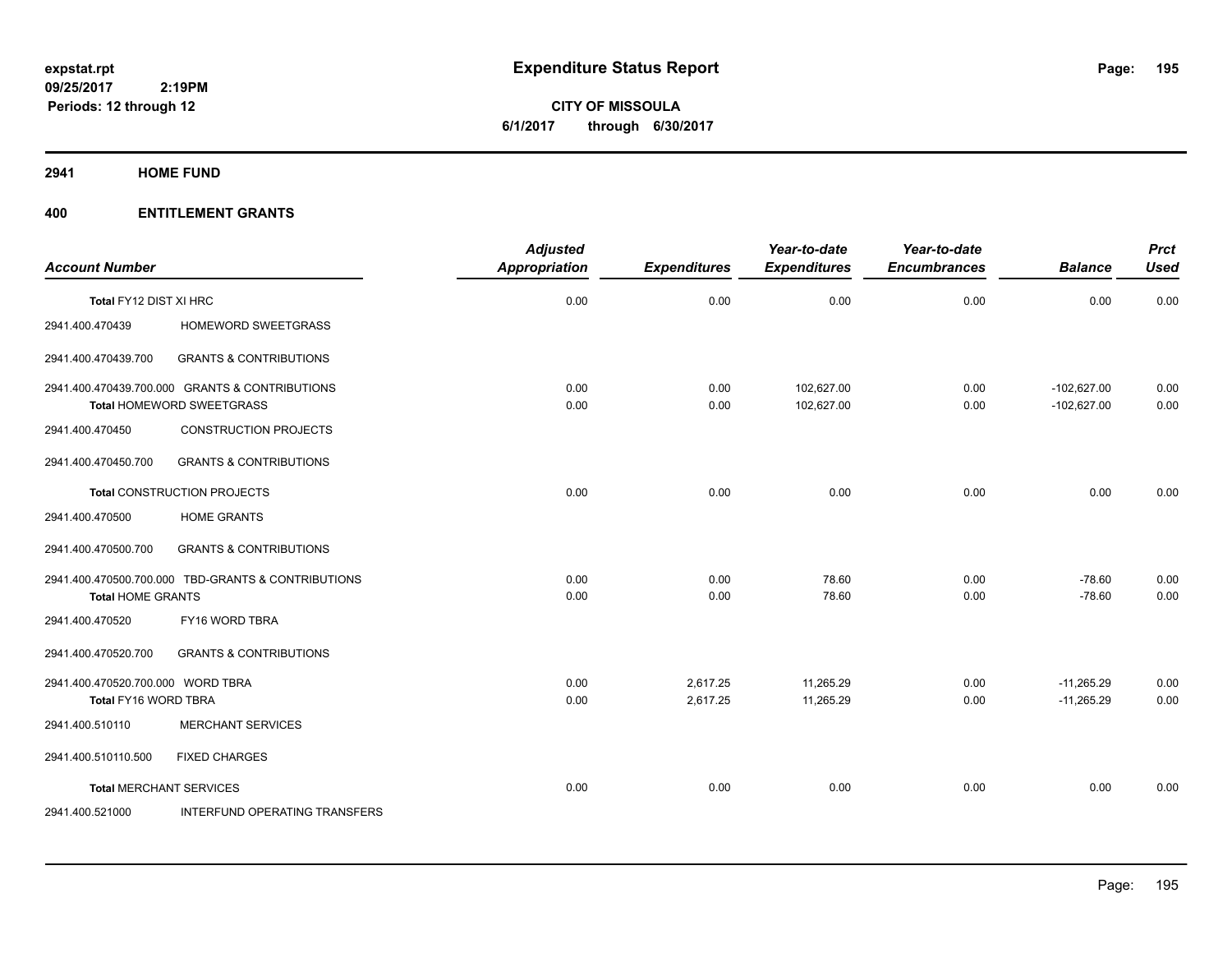**CITY OF MISSOULA 6/1/2017 through 6/30/2017**

**2941 HOME FUND**

| <b>Account Number</b>                      | <b>Adjusted</b><br>Appropriation | <b>Expenditures</b> | Year-to-date<br><b>Expenditures</b> | Year-to-date<br><b>Encumbrances</b> | <b>Balance</b> | Prct<br>Used |
|--------------------------------------------|----------------------------------|---------------------|-------------------------------------|-------------------------------------|----------------|--------------|
| 2941.400.521000.800<br>OTHER OBJECTS       |                                  |                     |                                     |                                     |                |              |
| <b>Total INTERFUND OPERATING TRANSFERS</b> | 0.00                             | 0.00                | 0.00                                | 0.00                                | 0.00           | 0.00         |
| <b>Total HOME FUND</b>                     | 495,248.00                       | 40.274.71           | 195.911.62                          | 0.00                                | 299.336.38     | 39.56        |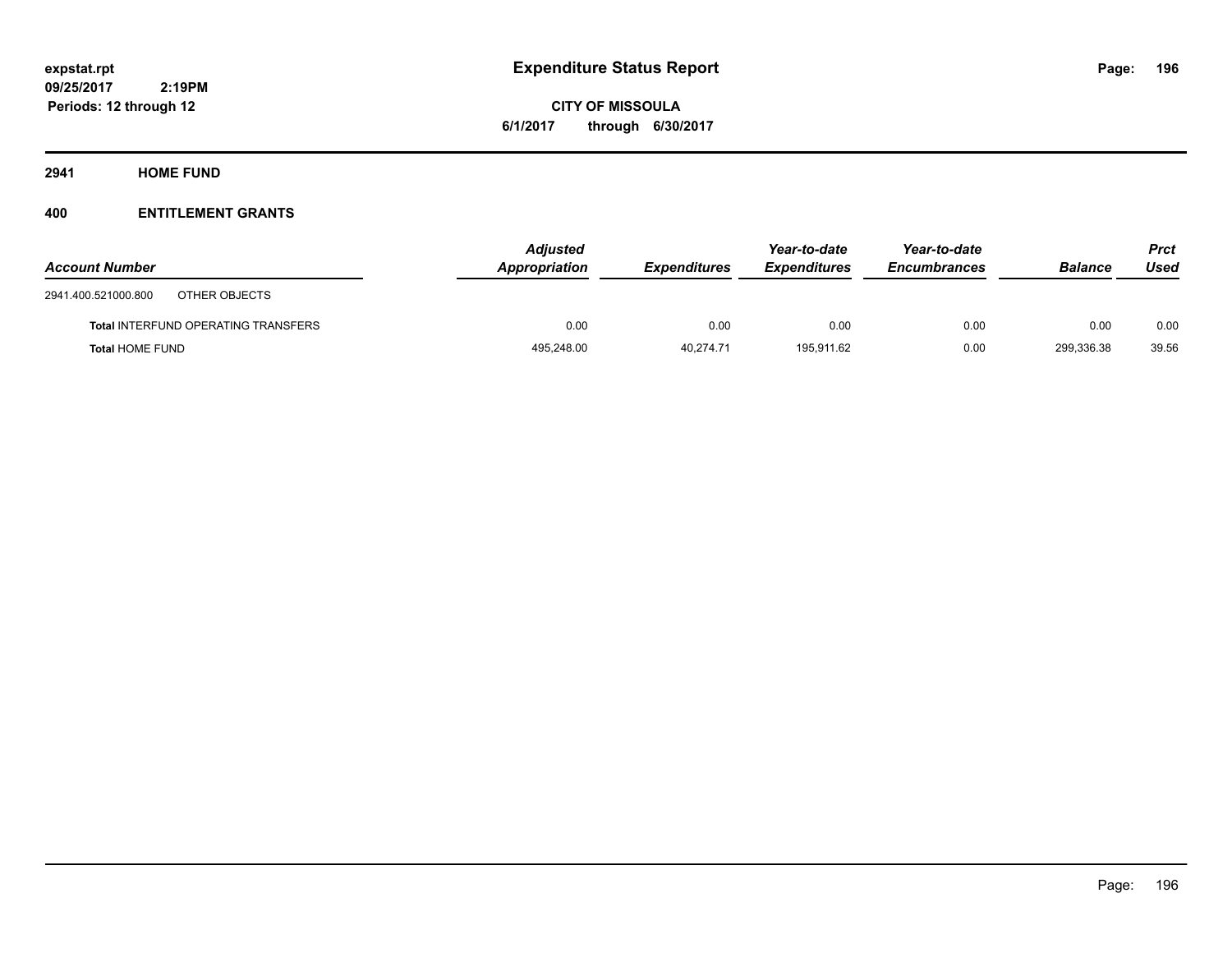**CITY OF MISSOULA 6/1/2017 through 6/30/2017**

### **2943 CITY HOME PROGRAM INCOME**

|                                                          | <b>Adjusted</b>      |                     | Year-to-date        | Year-to-date        |                | <b>Prct</b> |
|----------------------------------------------------------|----------------------|---------------------|---------------------|---------------------|----------------|-------------|
| <b>Account Number</b>                                    | <b>Appropriation</b> | <b>Expenditures</b> | <b>Expenditures</b> | <b>Encumbrances</b> | <b>Balance</b> | <b>Used</b> |
| *** Title Not Found ***<br>2943.400.470405               |                      |                     |                     |                     |                |             |
| PURCHASED SERVICES<br>2943.400.470405.300                |                      |                     |                     |                     |                |             |
| 2943.400.470405.350.000 PROFESSIONAL SERVICES            | 25,000.00            | 0.00                | 0.00                | 0.00                | 25,000.00      | 0.00        |
| <b>Total PURCHASED SERVICES</b>                          | 25,000.00            | 0.00                | 0.00                | 0.00                | 25,000.00      | 0.00        |
| 2943.400.470405.700<br><b>GRANTS &amp; CONTRIBUTIONS</b> |                      |                     |                     |                     |                |             |
| 2943.400.470405.700.000 GRANTS & CONTRIBUTIONS           | 0.00                 | 0.00                | 181.50              | 0.00                | $-181.50$      | 0.00        |
| <b>Total GRANTS &amp; CONTRIBUTIONS</b>                  | 0.00                 | 0.00                | 181.50              | 0.00                | -181.50        | 0.00        |
| <b>Total CITY HOME PROGRAM INCOME</b>                    | 25,000.00            | 0.00                | 181.50              | 0.00                | 24.818.50      | 0.73        |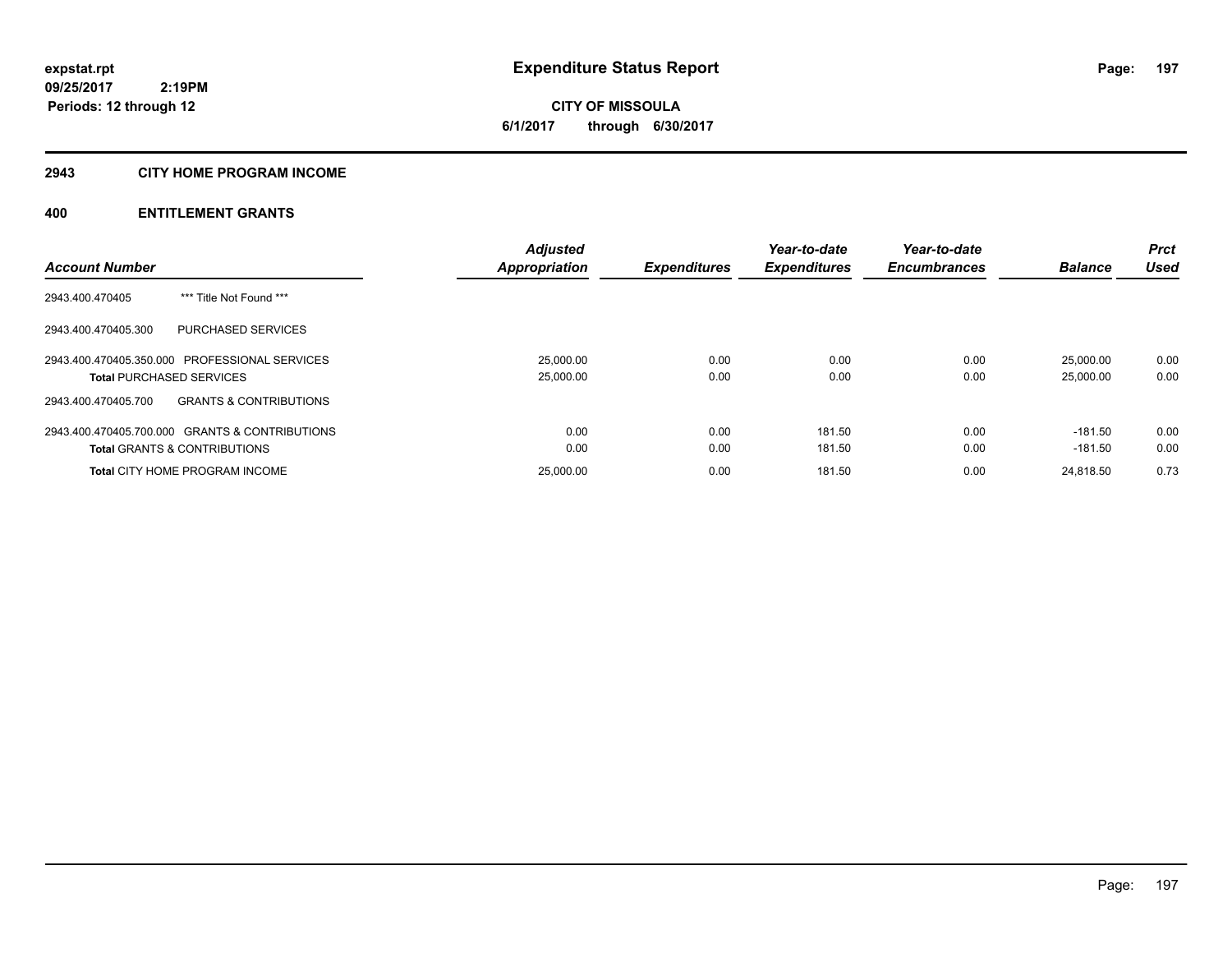**CITY OF MISSOULA 6/1/2017 through 6/30/2017**

### **2955 TRANSPORTATION**

|                                                              | <b>Adjusted</b>      |                     | Year-to-date        | Year-to-date        |                | <b>Prct</b> |
|--------------------------------------------------------------|----------------------|---------------------|---------------------|---------------------|----------------|-------------|
| <b>Account Number</b>                                        | <b>Appropriation</b> | <b>Expenditures</b> | <b>Expenditures</b> | <b>Encumbrances</b> | <b>Balance</b> | <b>Used</b> |
| <b>TRANSPORTATION</b><br>2955.250.411070                     |                      |                     |                     |                     |                |             |
| 2955.250.411070.100<br>PERSONAL SERVICES                     |                      |                     |                     |                     |                |             |
| 2955.250.411070.110.000 SALARIES AND WAGES                   | 249,730.00           | 35,840.89           | 251,553.60          | 0.00                | $-1,823.60$    | 100.73      |
| 2955.250.411070.140.000 EMPLOYER CONTRIBUTIONS               | 81.632.00            | 9,110.20            | 85,285.24           | 0.00                | $-3,653.24$    | 104.48      |
| 2955.250.411070.141.000 STATE RETIREMENT CONTRIBUTIONS       | 0.00                 | 0.00                | 352.10              | 0.00                | $-352.10$      | 0.00        |
| <b>Total PERSONAL SERVICES</b>                               | 331,362.00           | 44,951.09           | 337,190.94          | 0.00                | $-5,828.94$    | 101.76      |
| <b>SUPPLIES</b><br>2955.250.411070.200                       |                      |                     |                     |                     |                |             |
| 2955.250.411070.200.000 SUPPLIES                             | 0.00                 | 10.00               | 10.00               | 0.00                | $-10.00$       | 0.00        |
| 2955.250.411070.210.000 OFFICE SUPPLIES                      | 6,000.00             | 0.00                | 1,205.54            | 0.00                | 4,794.46       | 20.09       |
| 2955.250.411070.220.000 OPERATING SUPPLIES                   | 1,300.00             | 125.00              | 1.358.70            | 0.00                | $-58.70$       | 104.52      |
| 2955.250.411070.240.000 OTHER SUPPLIES                       | 360.00               | 0.00                | 0.00                | 0.00                | 360.00         | 0.00        |
| <b>Total SUPPLIES</b>                                        | 7.660.00             | 135.00              | 2,574.24            | 0.00                | 5.085.76       | 33.61       |
| 2955.250.411070.300<br><b>PURCHASED SERVICES</b>             |                      |                     |                     |                     |                |             |
| 2955.250.411070.310.000<br><b>COMMUNICATIONS</b>             | 500.00               | 80.00               | 326.26              | 0.00                | 173.74         | 65.25       |
| 2955.250.411070.320.000<br><b>PRINTING &amp; DUPLICATING</b> | 5,000.00             | 714.35              | 879.40              | 0.00                | 4,120.60       | 17.59       |
| 2955.250.411070.330.000 PUBLICITY, SUBSCRIPTIONS & DUES      | 3,000.00             | 662.70              | 3,650.64            | 0.00                | $-650.64$      | 121.69      |
| <b>TELEPHONE SERVICE</b><br>2955.250.411070.344.000          | 500.00               | 18.31               | 136.32              | 0.00                | 363.68         | 27.26       |
| 2955.250.411070.350.000 PROFESSIONAL SERVICES                | 50,000.00            | 154.90              | 17,871.32           | 0.00                | 32,128.68      | 35.74       |
| 2955.250.411070.360.000 REPAIR & MAINTENANCE                 | 8,900.00             | 223.32              | 7,331.91            | 0.00                | 1,568.09       | 82.38       |
| 2955.250.411070.370.000<br>TRAVEL                            | 9,000.00             | 72.06               | 2,693.37            | 0.00                | 6,306.63       | 29.93       |
| 2955.250.411070.380.000 TRAINING                             | 5,500.00             | 350.98              | 1,427.64            | 0.00                | 4,072.36       | 25.96       |
| 2955.250.411070.390.000 OTHER PURCHASED SERVICES             | 0.00                 | 0.00                | 43,321.21           | 0.00                | $-43,321.21$   | 0.00        |
| <b>Total PURCHASED SERVICES</b>                              | 82,400.00            | 2,276.62            | 77,638.07           | 0.00                | 4,761.93       | 94.22       |
| 2955.250.411070.500<br><b>FIXED CHARGES</b>                  |                      |                     |                     |                     |                |             |
| 2955.250.411070.500.000 FIXED CHARGES                        | 24,000.00            | 12,360.00           | 24,720.00           | 0.00                | $-720.00$      | 103.00      |
| <b>Total FIXED CHARGES</b>                                   | 24,000.00            | 12,360.00           | 24,720.00           | 0.00                | $-720.00$      | 103.00      |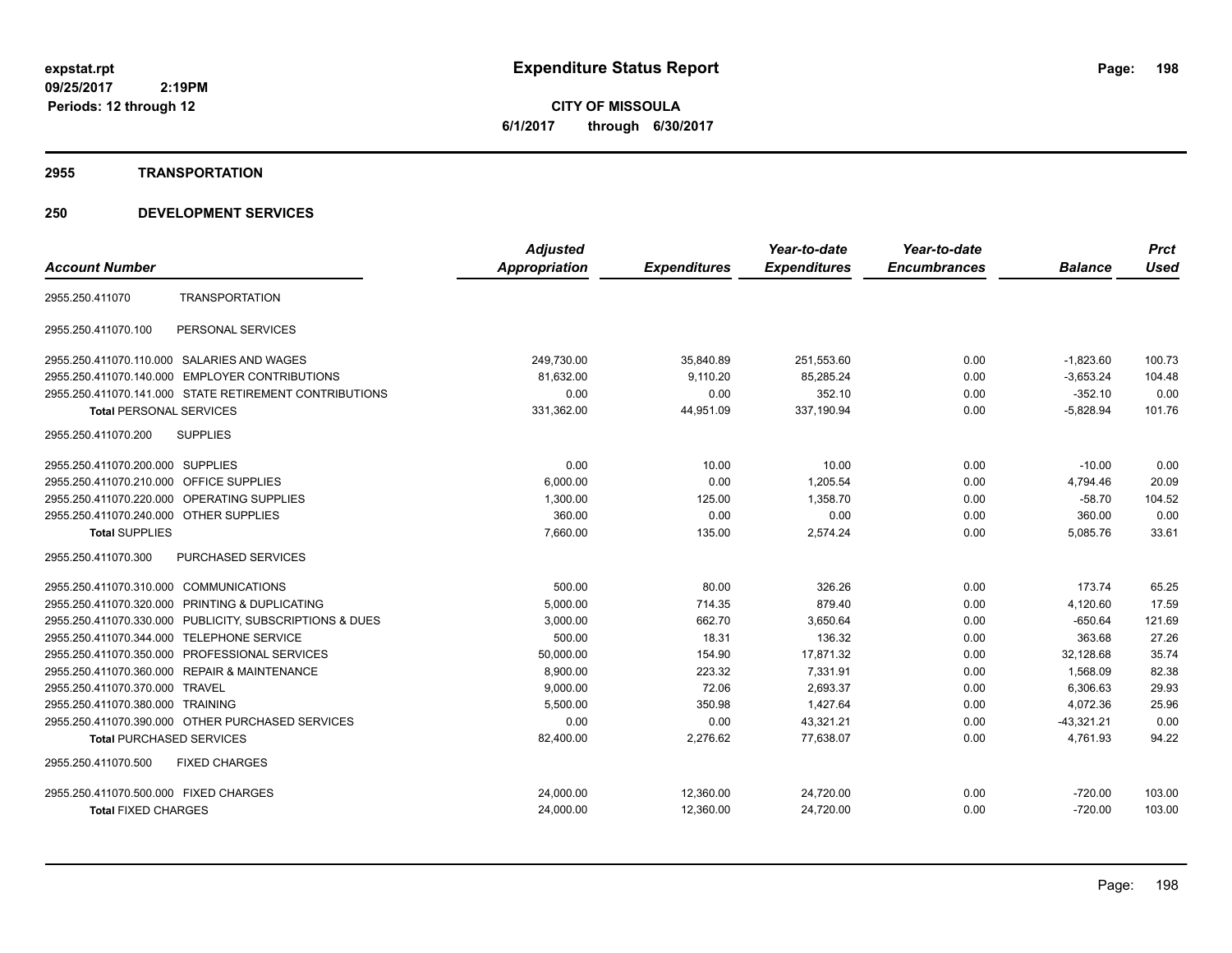**CITY OF MISSOULA 6/1/2017 through 6/30/2017**

### **2955 TRANSPORTATION**

|                                                          | <b>Adjusted</b>      |                     | Year-to-date        | Year-to-date        |                | <b>Prct</b> |
|----------------------------------------------------------|----------------------|---------------------|---------------------|---------------------|----------------|-------------|
| <b>Account Number</b>                                    | <b>Appropriation</b> | <b>Expenditures</b> | <b>Expenditures</b> | <b>Encumbrances</b> | <b>Balance</b> | <b>Used</b> |
| 2955.250.411070.700<br><b>GRANTS &amp; CONTRIBUTIONS</b> |                      |                     |                     |                     |                |             |
| 2955.250.411070.700.000 GRANTS & CONTRIBUTIONS           | 144,228.00           | 41,334.00           | 92,588.00           | 0.00                | 51,640.00      | 64.20       |
| <b>Total GRANTS &amp; CONTRIBUTIONS</b>                  | 144,228.00           | 41,334.00           | 92,588.00           | 0.00                | 51,640.00      | 64.20       |
| 2955.250.411070.800<br><b>OTHER OBJECTS</b>              |                      |                     |                     |                     |                |             |
| 2955.250.411070.845.000 CONTINGENCY                      | 207,937.00           | 0.00                | 0.00                | 0.00                | 207,937.00     | 0.00        |
| <b>Total OTHER OBJECTS</b>                               | 207,937.00           | 0.00                | 0.00                | 0.00                | 207,937.00     | 0.00        |
| <b>Total TRANSPORTATION</b>                              | 797,587.00           | 101,056.71          | 534,711.25          | 0.00                | 262,875.75     | 67.04       |
| <b>BIKE/PED MDT</b><br>2955.250.411079                   |                      |                     |                     |                     |                |             |
| <b>SUPPLIES</b><br>2955.250.411079.200                   |                      |                     |                     |                     |                |             |
| 2955.250.411079.220.000 OPERATING SUPPLIES               | 0.00                 | 413.00              | 6,113.00            | 0.00                | $-6,113.00$    | 0.00        |
| <b>Total SUPPLIES</b>                                    | 0.00                 | 413.00              | 6,113.00            | 0.00                | $-6.113.00$    | 0.00        |
| 2955.250.411079.300<br>PURCHASED SERVICES                |                      |                     |                     |                     |                |             |
| 2955.250.411079.330.000 PUBLICITY, SUBSCRIPTIONS & DUES  | 0.00                 | 0.00                | 1,285.00            | 0.00                | $-1,285.00$    | 0.00        |
| 2955.250.411079.350.000 PROFESSIONAL SERVICES            | 0.00                 | 481.00              | 6,571.00            | 0.00                | $-6,571.00$    | 0.00        |
| <b>Total PURCHASED SERVICES</b>                          | 0.00                 | 481.00              | 7,856.00            | 0.00                | $-7,856.00$    | 0.00        |
| Total BIKE/PED MDT                                       | 0.00                 | 894.00              | 13,969.00           | 0.00                | $-13,969.00$   | 0.00        |
| 2955.250.411080<br><b>MIM MDT</b>                        |                      |                     |                     |                     |                |             |
| 2955.250.411080.100<br>PERSONAL SERVICES                 |                      |                     |                     |                     |                |             |
| 2955.250.411080.110.000 CMAQ/MIM-SALARIES AND WAGES      | 161,379.00           | 17,084.89           | 110,117.53          | 0.00                | 51.261.47      | 68.24       |
| 2955.250.411080.120.000 OVERTIME                         | 0.00                 | 0.00                | 969.58              | 0.00                | $-969.58$      | 0.00        |
| 2955.250.411080.140.000 EMPLOYER CONTRIBUTIONS           | 66,158.00            | 4,727.04            | 43,580.77           | 0.00                | 22,577.23      | 65.87       |
| <b>Total PERSONAL SERVICES</b>                           | 227,537.00           | 21,811.93           | 154,667.88          | 0.00                | 72,869.12      | 67.97       |
| <b>SUPPLIES</b><br>2955.250.411080.200                   |                      |                     |                     |                     |                |             |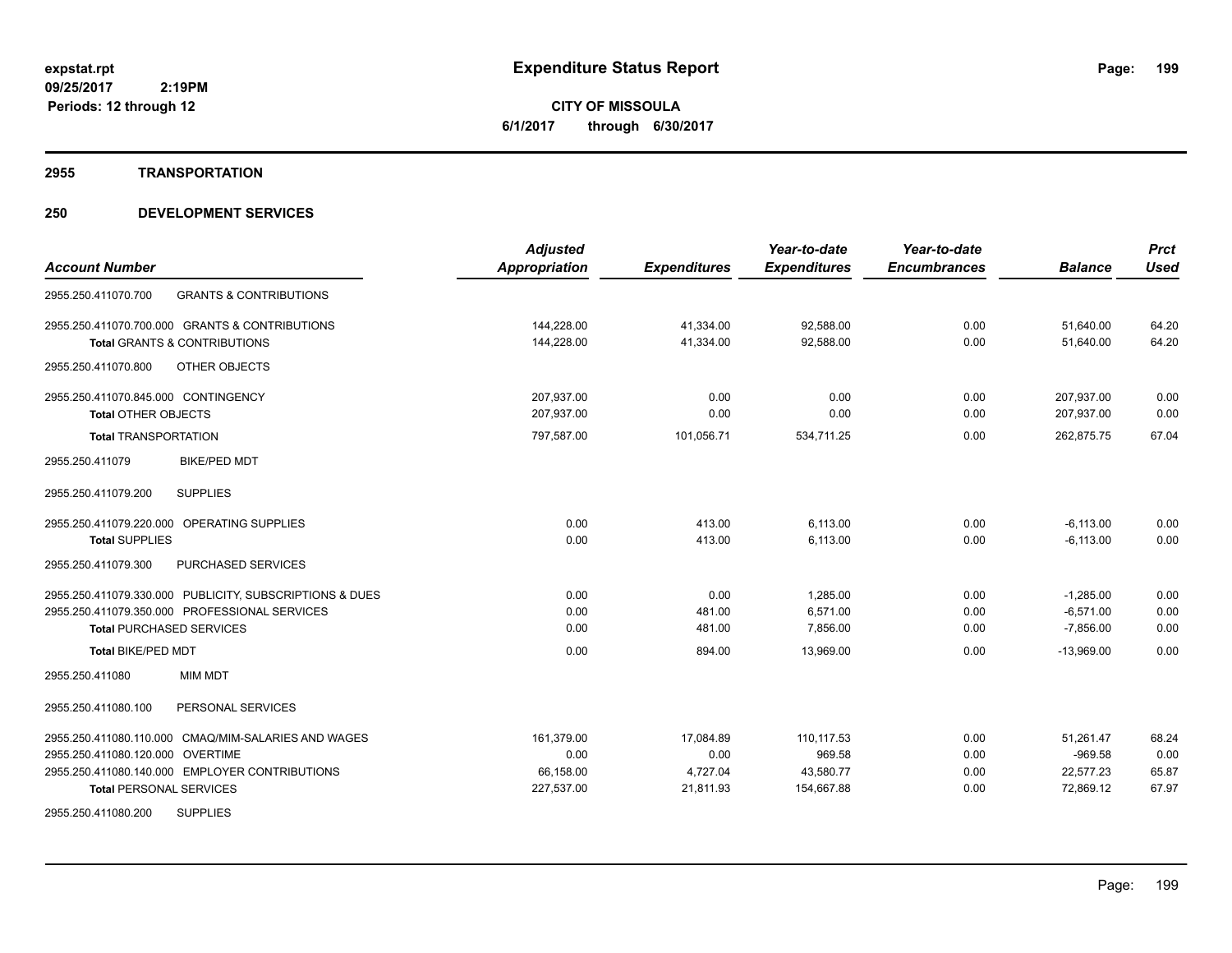**CITY OF MISSOULA 6/1/2017 through 6/30/2017**

### **2955 TRANSPORTATION**

# **250 DEVELOPMENT SERVICES**

| <b>Account Number</b>                                    | <b>Adjusted</b><br>Appropriation | <b>Expenditures</b> | Year-to-date<br><b>Expenditures</b> | Year-to-date<br><b>Encumbrances</b> | <b>Balance</b> | <b>Prct</b><br><b>Used</b> |
|----------------------------------------------------------|----------------------------------|---------------------|-------------------------------------|-------------------------------------|----------------|----------------------------|
|                                                          |                                  |                     |                                     |                                     |                |                            |
| 2955.250.411080.210.000 OFFICE SUPPLIES                  | 1,000.00                         | 103.70              | 2,065.43                            | 0.00                                | $-1,065.43$    | 206.54                     |
| 2955.250.411080.220.000 OPERATING SUPPLIES               | 35,000.00                        | 1,808.15            | 16,021.32                           | 0.00                                | 18,978.68      | 45.78                      |
| <b>Total SUPPLIES</b>                                    | 36,000.00                        | 1,911.85            | 18,086.75                           | 0.00                                | 17,913.25      | 50.24                      |
| PURCHASED SERVICES<br>2955.250.411080.300                |                                  |                     |                                     |                                     |                |                            |
| 2955.250.411080.310.000 COMMUNICATIONS                   | 1,200.00                         | 319.84              | 1,849.08                            | 0.00                                | $-649.08$      | 154.09                     |
| 2955.250.411080.320.000 PRINTING & DUPLICATING           | 5,000.00                         | 106.30              | 5,131.75                            | 0.00                                | $-131.75$      | 102.64                     |
| 2955.250.411080.330.000 PUBLICITY, SUBSCRIPTIONS & DUES  | 25,000.00                        | 3,338.87            | 25,997.89                           | 0.00                                | $-997.89$      | 103.99                     |
| 2955.250.411080.344.000 TELEPHONE SERVICE                | 50.00                            | 1.68                | 31.82                               | 0.00                                | 18.18          | 63.64                      |
| 2955.250.411080.350.000 PROFESSIONAL SERVICES            | 14,207.00                        | 422.00              | 4,750.74                            | 0.00                                | 9,456.26       | 33.44                      |
| 2955.250.411080.360.000 REPAIR & MAINTENANCE             | 0.00                             | 0.00                | 16,012.00                           | 0.00                                | $-16,012.00$   | 0.00                       |
| 2955.250.411080.370.000 TRAVEL                           | 3,000.00                         | 1,300.00            | 2,674.31                            | 0.00                                | 325.69         | 89.14                      |
| 2955.250.411080.380.000 TRAINING                         | 5,000.00                         | 2,081.21            | 3,981.03                            | 0.00                                | 1.018.97       | 79.62                      |
| 2955.250.411080.390.000 OTHER PURCHASED SERVICES         | 20,000.00                        | 897.50              | 4.810.00                            | 0.00                                | 15,190.00      | 24.05                      |
| <b>Total PURCHASED SERVICES</b>                          | 73,457.00                        | 8,467.40            | 65,238.62                           | 0.00                                | 8,218.38       | 88.81                      |
| 2955.250.411080.500<br><b>FIXED CHARGES</b>              |                                  |                     |                                     |                                     |                |                            |
| 2955.250.411080.500.000 FIXED CHARGES                    | 10,000.00                        | 0.00                | 0.00                                | 0.00                                | 10,000.00      | 0.00                       |
| <b>Total FIXED CHARGES</b>                               | 10,000.00                        | 0.00                | 0.00                                | 0.00                                | 10,000.00      | 0.00                       |
| 2955.250.411080.700<br><b>GRANTS &amp; CONTRIBUTIONS</b> |                                  |                     |                                     |                                     |                |                            |
| 2955.250.411080.700.000 GRANTS & CONTRIBUTIONS           | 2,500.00                         | 1,600.00            | 2,100.00                            | 0.00                                | 400.00         | 84.00                      |
| <b>Total GRANTS &amp; CONTRIBUTIONS</b>                  | 2,500.00                         | 1,600.00            | 2,100.00                            | 0.00                                | 400.00         | 84.00                      |
| 2955.250.411080.800<br>OTHER OBJECTS                     |                                  |                     |                                     |                                     |                |                            |
| <b>Total OTHER OBJECTS</b>                               | 0.00                             | 0.00                | 0.00                                | 0.00                                | 0.00           | 0.00                       |
| <b>Total MIM MDT</b>                                     | 349,494.00                       | 33,791.18           | 240,093.25                          | 0.00                                | 109,400.75     | 68.70                      |
| <b>BIKE-PED PROGRAM</b><br>2955.250.430255               |                                  |                     |                                     |                                     |                |                            |

2955.250.430255.100 PERSONAL SERVICES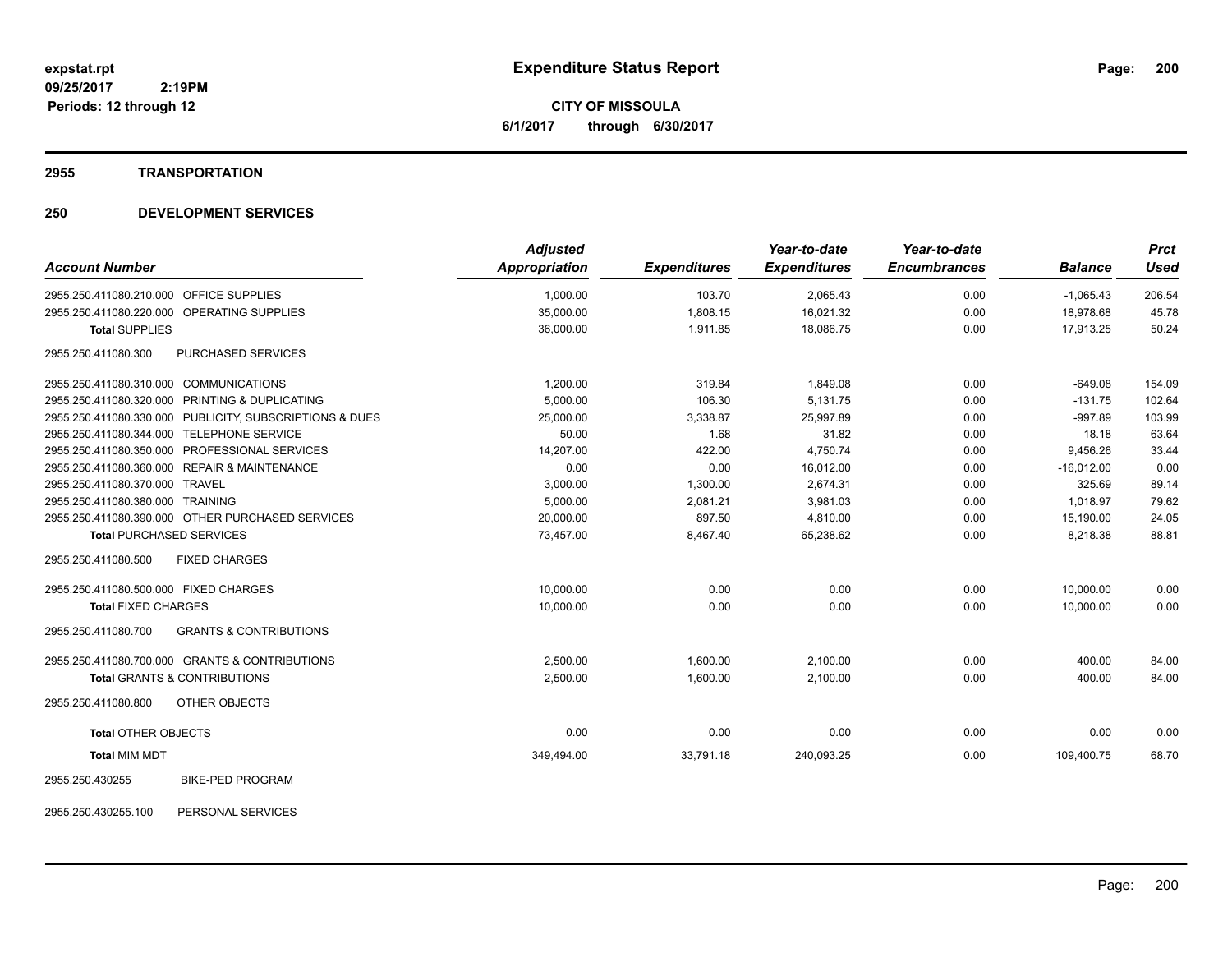**CITY OF MISSOULA 6/1/2017 through 6/30/2017**

### **2955 TRANSPORTATION**

|                                                          | <b>Adjusted</b>      |                     | Year-to-date        | Year-to-date        |                | <b>Prct</b> |
|----------------------------------------------------------|----------------------|---------------------|---------------------|---------------------|----------------|-------------|
| <b>Account Number</b>                                    | <b>Appropriation</b> | <b>Expenditures</b> | <b>Expenditures</b> | <b>Encumbrances</b> | <b>Balance</b> | <b>Used</b> |
| 2955.250.430255.110.000 SALARIES AND WAGES               | 49,884.00            | 6,715.05            | 50,068.34           | 0.00                | $-184.34$      | 100.37      |
| 2955.250.430255.140.000 EMPLOYER CONTRIBUTIONS           | 17.600.00            | 1,907.05            | 18,468.38           | 0.00                | $-868.38$      | 104.93      |
| <b>Total PERSONAL SERVICES</b>                           | 67,484.00            | 8,622.10            | 68,536.72           | 0.00                | $-1,052.72$    | 101.56      |
| <b>SUPPLIES</b><br>2955.250.430255.200                   |                      |                     |                     |                     |                |             |
| 2955.250.430255.210.000 OFFICE SUPPLIES                  | 1,000.00             | 0.00                | 100.24              | 0.00                | 899.76         | 10.02       |
| 2955.250.430255.220.000 OPERATING SUPPLIES               | 0.00                 | 0.00                | 92.97               | 0.00                | $-92.97$       | 0.00        |
| <b>Total SUPPLIES</b>                                    | 1,000.00             | 0.00                | 193.21              | 0.00                | 806.79         | 19.32       |
| 2955.250.430255.300<br>PURCHASED SERVICES                |                      |                     |                     |                     |                |             |
| 2955.250.430255.310.000 COMMUNICATIONS                   | 0.00                 | 52.70               | 149.60              | 0.00                | $-149.60$      | 0.00        |
| 2955.250.430255.320.000 PRINTING & DUPLICATING           | 125.00               | 16.34               | 399.99              | 0.00                | $-274.99$      | 319.99      |
| 2955.250.430255.330.000 PUBLICITY, SUBSCRIPTIONS & DUES  | 395.00               | 0.00                | 110.00              | 0.00                | 285.00         | 27.85       |
| 2955.250.430255.344.000 TELEPHONE SERVICE                | 29.00                | 12.85               | 44.85               | 0.00                | $-15.85$       | 154.66      |
| 2955.250.430255.350.000 PROFESSIONAL SERVICES            | 4,004.00             | 1,019.00            | 1,500.00            | 0.00                | 2,504.00       | 37.46       |
| 2955.250.430255.370.000 TRAVEL                           | 1,200.00             | 0.00                | 1,677.43            | 0.00                | $-477.43$      | 139.79      |
| 2955.250.430255.380.000 TRAINING                         | 800.00               | 0.00                | 685.00              | 0.00                | 115.00         | 85.63       |
| 2955.250.430255.390.000 OTHER PURCHASED SERVICES         | 4,500.00             | 585.70              | 585.70              | 0.00                | 3,914.30       | 13.02       |
| <b>Total PURCHASED SERVICES</b>                          | 11.053.00            | 1.686.59            | 5,152.57            | 0.00                | 5.900.43       | 46.62       |
| <b>FIXED CHARGES</b><br>2955.250.430255.500              |                      |                     |                     |                     |                |             |
| 2955.250.430255.500.000 FIXED CHARGES                    | 4,592.00             | 1.490.27            | 3,575.22            | 0.00                | 1.016.78       | 77.86       |
| <b>Total FIXED CHARGES</b>                               | 4,592.00             | 1,490.27            | 3,575.22            | 0.00                | 1,016.78       | 77.86       |
| <b>GRANTS &amp; CONTRIBUTIONS</b><br>2955.250.430255.700 |                      |                     |                     |                     |                |             |
| 2955.250.430255.700.000 GRANTS & CONTRIBUTIONS           | 0.00                 | 5,000.00            | 5,000.00            | 0.00                | $-5,000.00$    | 0.00        |
| <b>Total GRANTS &amp; CONTRIBUTIONS</b>                  | 0.00                 | 5,000.00            | 5,000.00            | 0.00                | $-5,000.00$    | 0.00        |
| 2955.250.430255.800<br>OTHER OBJECTS                     |                      |                     |                     |                     |                |             |
| <b>Total OTHER OBJECTS</b>                               | 0.00                 | 0.00                | 0.00                | 0.00                | 0.00           | 0.00        |
| 2955.250.430255.900<br><b>CAPITAL OUTLAY</b>             |                      |                     |                     |                     |                |             |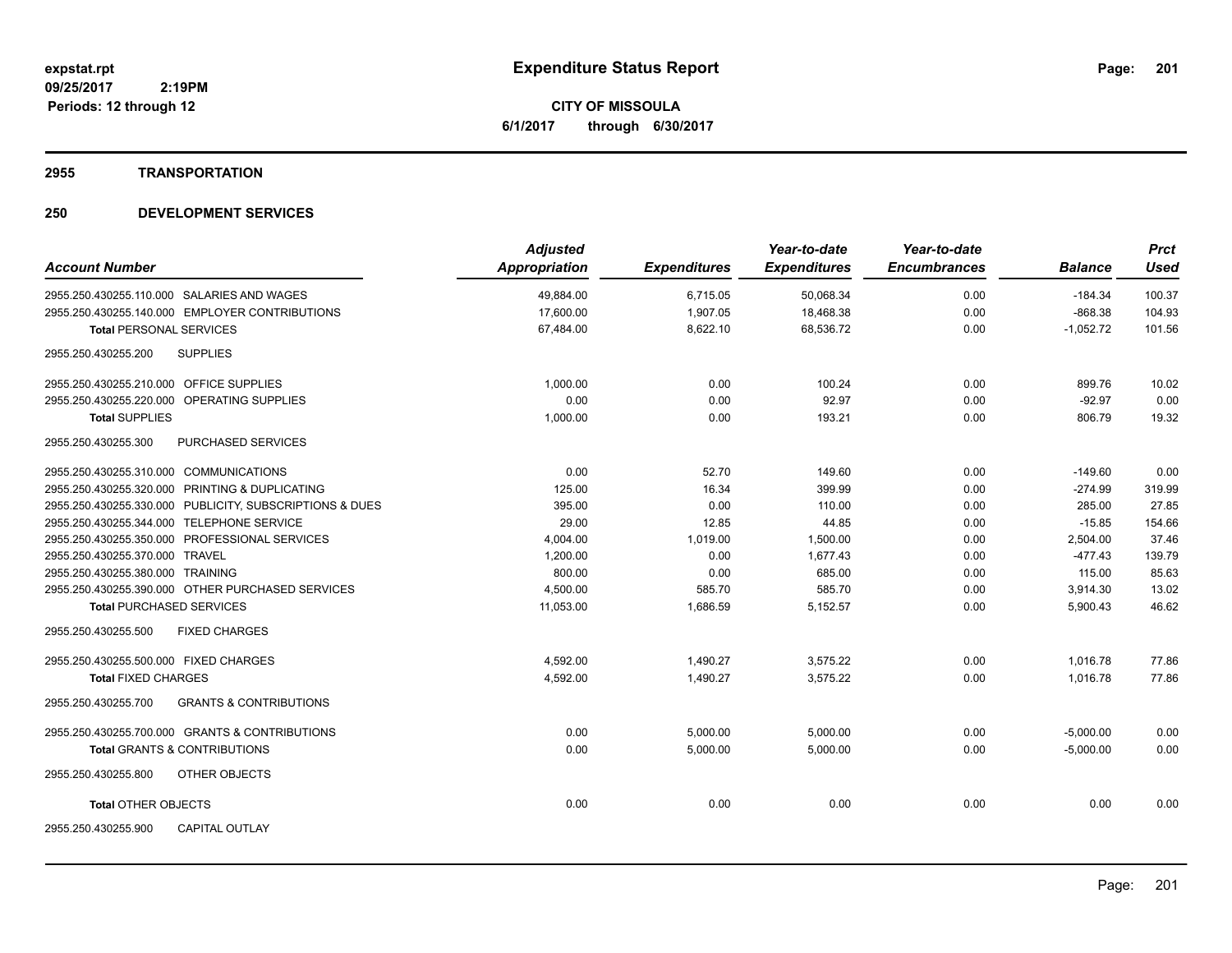**CITY OF MISSOULA 6/1/2017 through 6/30/2017**

### **2955 TRANSPORTATION**

|                               |                                              | <b>Adjusted</b>      |                     | Year-to-date        | Year-to-date        |                | <b>Prct</b> |
|-------------------------------|----------------------------------------------|----------------------|---------------------|---------------------|---------------------|----------------|-------------|
| <b>Account Number</b>         |                                              | <b>Appropriation</b> | <b>Expenditures</b> | <b>Expenditures</b> | <b>Encumbrances</b> | <b>Balance</b> | <b>Used</b> |
| <b>Total CAPITAL OUTLAY</b>   |                                              | 0.00                 | 0.00                | 0.00                | 0.00                | 0.00           | 0.00        |
| <b>Total BIKE-PED PROGRAM</b> |                                              | 84,129.00            | 16,798.96           | 82,457.72           | 0.00                | 1.671.28       | 98.01       |
| 2955.250.430257               | Missoula Active Transportation Plan          |                      |                     |                     |                     |                |             |
| 2955.250.430257.200           | <b>SUPPLIES</b>                              |                      |                     |                     |                     |                |             |
| <b>Total SUPPLIES</b>         |                                              | 0.00                 | 0.00                | 0.00                | 0.00                | 0.00           | 0.00        |
| 2955.250.430257.300           | PURCHASED SERVICES                           |                      |                     |                     |                     |                |             |
|                               | 2955.250.430257.360.000 REPAIR & MAINTENANCE | 0.00                 | 0.00                | 3,035.00            | 0.00                | $-3,035.00$    | 0.00        |
|                               | <b>Total PURCHASED SERVICES</b>              | 0.00                 | 0.00                | 3,035.00            | 0.00                | $-3,035.00$    | 0.00        |
| 2955.250.430257.900           | CAPITAL OUTLAY                               |                      |                     |                     |                     |                |             |
| Total CAPITAL OUTLAY          |                                              | 0.00                 | 0.00                | 0.00                | 0.00                | 0.00           | 0.00        |
|                               | Total Missoula Active Transportation Plan    | 0.00                 | 0.00                | 3,035.00            | 0.00                | $-3,035.00$    | 0.00        |
| 2955.250.430267               | <b>CMAQ GRANT</b>                            |                      |                     |                     |                     |                |             |
| 2955.250.430267.200           | <b>SUPPLIES</b>                              |                      |                     |                     |                     |                |             |
| <b>Total CMAQ GRANT</b>       |                                              | 0.00                 | 0.00                | 0.00                | 0.00                | 0.00           | 0.00        |
| 2955.250.510110               | <b>MERCHANT SERVICES</b>                     |                      |                     |                     |                     |                |             |
| 2955.250.510110.500           | <b>FIXED CHARGES</b>                         |                      |                     |                     |                     |                |             |
|                               | <b>Total MERCHANT SERVICES</b>               | 0.00                 | 0.00                | 0.00                | 0.00                | 0.00           | 0.00        |
| 2955.250.510306               | SALARY RESERVE                               |                      |                     |                     |                     |                |             |
| 2955.250.510306.100           | PERSONAL SERVICES                            |                      |                     |                     |                     |                |             |
| <b>Total SALARY RESERVE</b>   |                                              | 0.00                 | 0.00                | 0.00                | 0.00                | 0.00           | 0.00        |
|                               |                                              |                      |                     |                     |                     |                |             |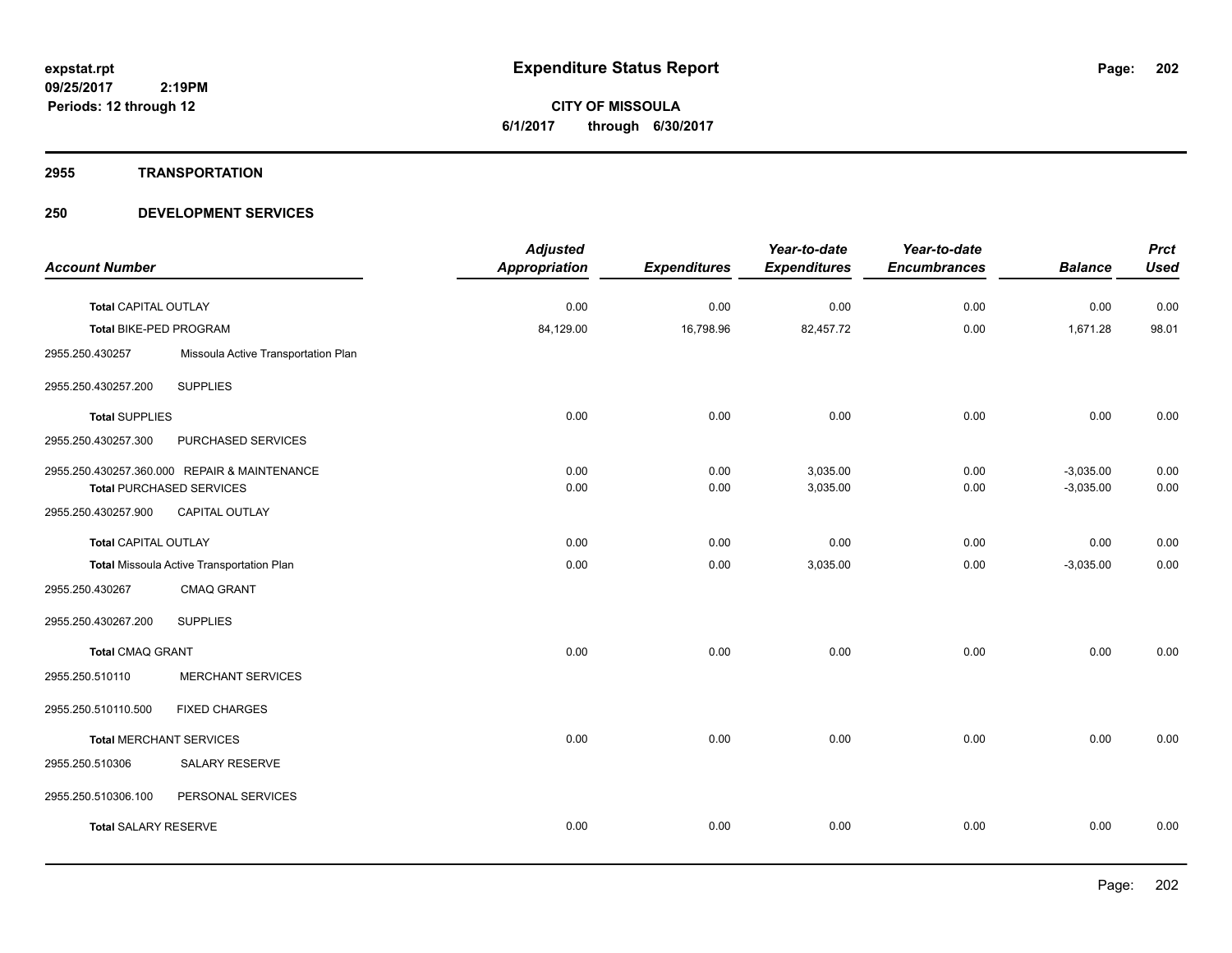**CITY OF MISSOULA 6/1/2017 through 6/30/2017**

# **2955 TRANSPORTATION**

| <b>Account Number</b>       |                                            | <b>Adjusted</b><br>Appropriation | <b>Expenditures</b> | Year-to-date<br><b>Expenditures</b> | Year-to-date<br><b>Encumbrances</b> | <b>Balance</b> | <b>Prct</b><br><b>Used</b> |
|-----------------------------|--------------------------------------------|----------------------------------|---------------------|-------------------------------------|-------------------------------------|----------------|----------------------------|
| 2955.250.521000             | INTERFUND OPERATING TRANSFERS              |                                  |                     |                                     |                                     |                |                            |
| 2955.250.521000.800         | OTHER OBJECTS                              |                                  |                     |                                     |                                     |                |                            |
|                             | <b>Total INTERFUND OPERATING TRANSFERS</b> | 0.00                             | 0.00                | 0.00                                | 0.00                                | 0.00           | 0.00                       |
| <b>Total TRANSPORTATION</b> |                                            | 1,231,210.00                     | 152.540.85          | 874,266.22                          | 0.00                                | 356,943.78     | 71.01                      |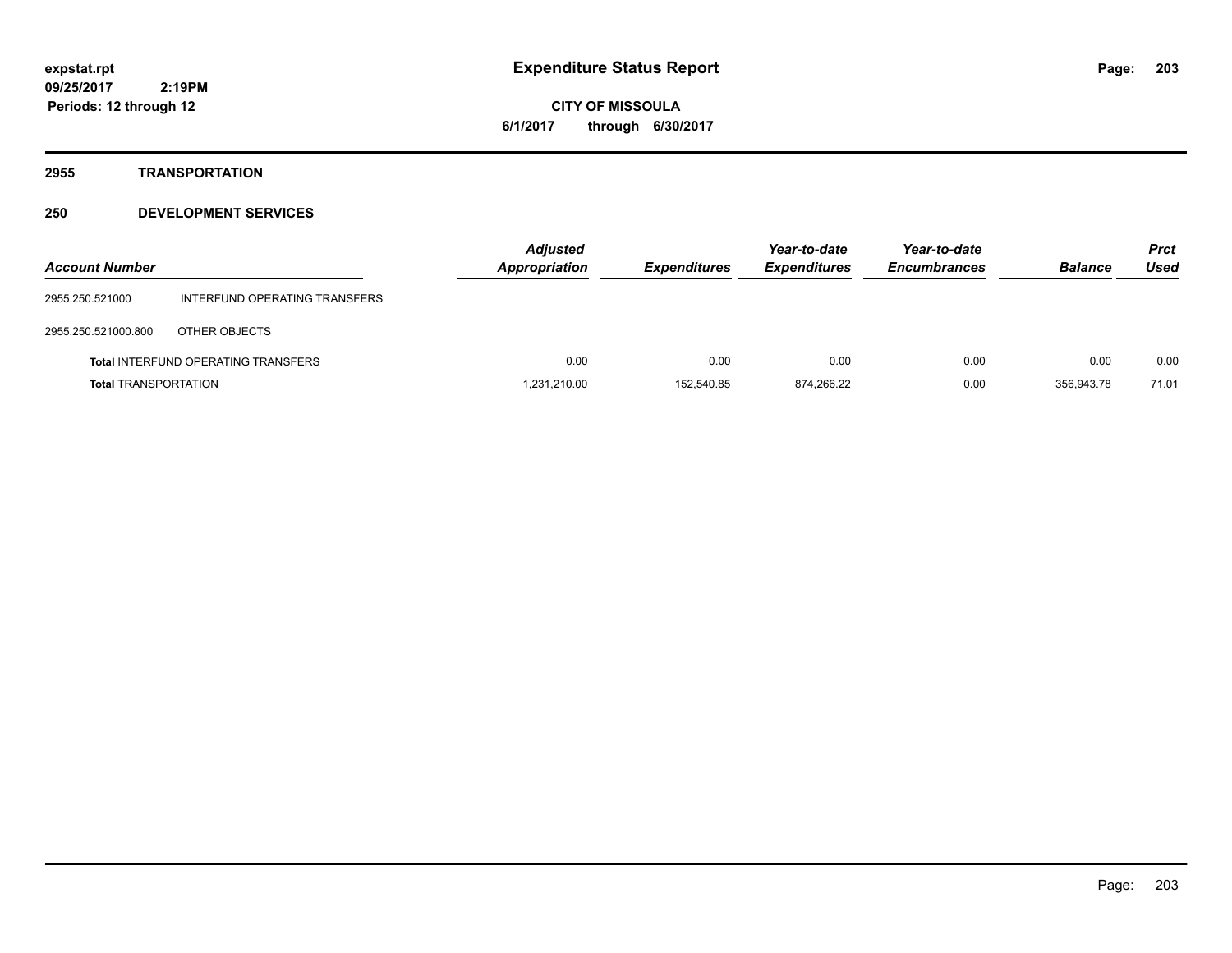**CITY OF MISSOULA 6/1/2017 through 6/30/2017**

# **2987 FEDERAL TRANSPORTATION FUND**

|                                 |                                                                                                                   | <b>Adjusted</b>      |                      | Year-to-date         | Year-to-date        |                            | <b>Prct</b>  |
|---------------------------------|-------------------------------------------------------------------------------------------------------------------|----------------------|----------------------|----------------------|---------------------|----------------------------|--------------|
| <b>Account Number</b>           |                                                                                                                   | <b>Appropriation</b> | <b>Expenditures</b>  | <b>Expenditures</b>  | <b>Encumbrances</b> | <b>Balance</b>             | Used         |
| 2987.390.430255                 | <b>Bitterroot Bike Trail Safe Crossings</b>                                                                       |                      |                      |                      |                     |                            |              |
| 2987.390.430255.900             | <b>CAPITAL OUTLAY</b>                                                                                             |                      |                      |                      |                     |                            |              |
|                                 | 2987.390.430255.930.000 Bitterroot Bike Trail Safe Crossings<br><b>Total Bitterroot Bike Trail Safe Crossings</b> | 0.00<br>0.00         | 8,038.26<br>8,038.26 | 8,038.26<br>8,038.26 | 0.00<br>0.00        | $-8,038.26$<br>$-8,038.26$ | 0.00<br>0.00 |
| 2987.390.430257                 | <b>BICYCLE COMMUTER NETWORK</b>                                                                                   |                      |                      |                      |                     |                            |              |
| 2987.390.430257.900             | <b>CAPITAL OUTLAY</b>                                                                                             |                      |                      |                      |                     |                            |              |
|                                 | <b>Total BICYCLE COMMUTER NETWORK</b>                                                                             | 0.00                 | 0.00                 | 0.00                 | 0.00                | 0.00                       | 0.00         |
| 2987.390.460509                 | <b>KIM WILLIAMS TRAIL</b>                                                                                         |                      |                      |                      |                     |                            |              |
| 2987.390.460509.900             | <b>CAPITAL OUTLAY</b>                                                                                             |                      |                      |                      |                     |                            |              |
|                                 | 2987.390.460509.930.000 KIM WILLIAMS EAST                                                                         | 371,738.00           | 164,041.79           | 293,519.79           | 0.00                | 78,218.21                  | 78.96        |
| <b>Total KIM WILLIAMS TRAIL</b> |                                                                                                                   | 371,738.00           | 164,041.79           | 293,519.79           | 0.00                | 78,218.21                  | 78.96        |
| 2987.390.510000                 | <b>MISCELLANEOUS</b>                                                                                              |                      |                      |                      |                     |                            |              |
| 2987.390.510000.800             | OTHER OBJECTS                                                                                                     |                      |                      |                      |                     |                            |              |
| <b>Total MISCELLANEOUS</b>      |                                                                                                                   | 0.00                 | 0.00                 | 0.00                 | 0.00                | 0.00                       | 0.00         |
|                                 | <b>Total FEDERAL TRANSPORTATION FUND</b>                                                                          | 371,738.00           | 172,080.05           | 301,558.05           | 0.00                | 70,179.95                  | 81.12        |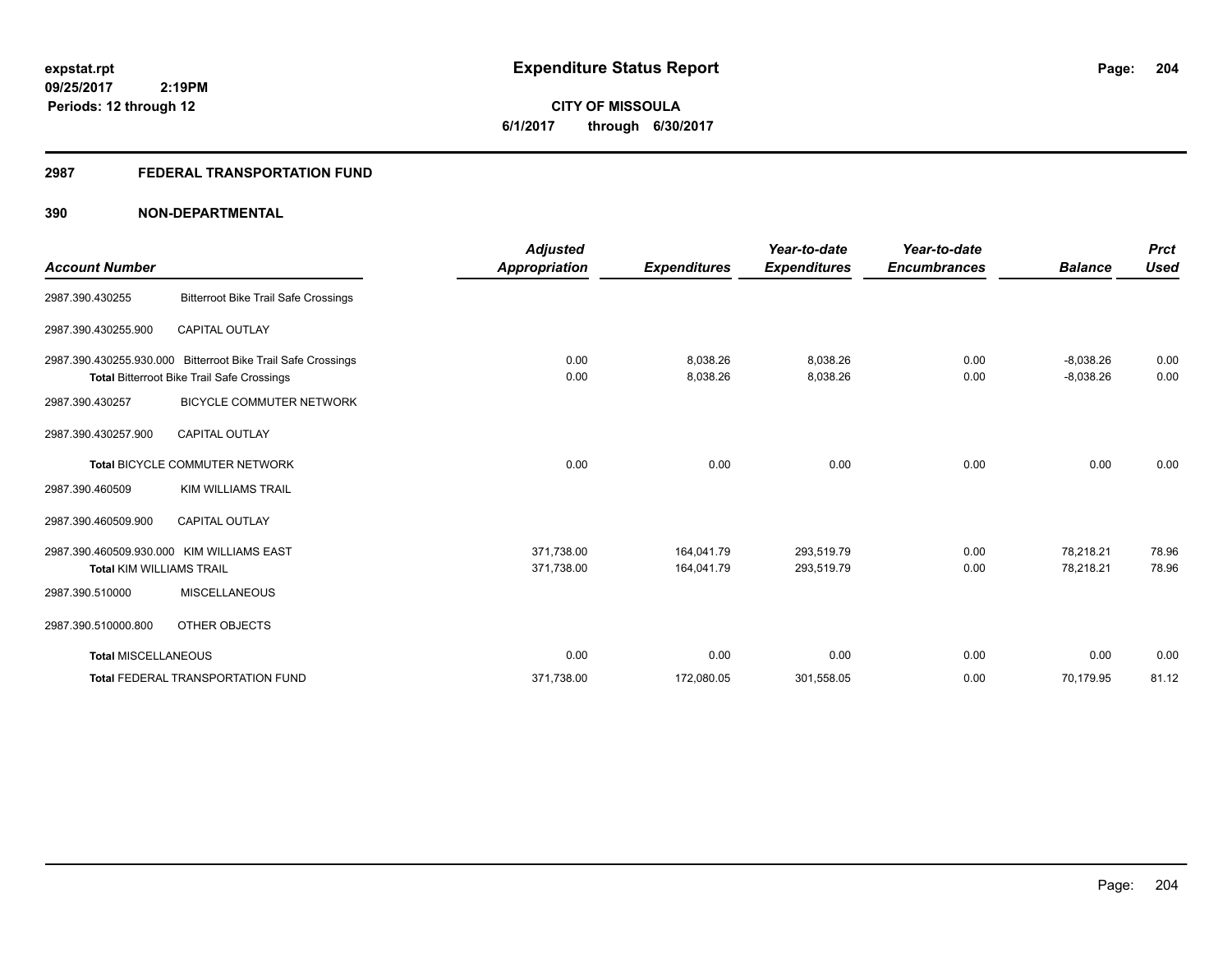**09/25/2017 2:19PM Periods: 12 through 12**

**CITY OF MISSOULA 6/1/2017 through 6/30/2017**

### **2988 GRANTS & DONATIONS FUND**

# **223 CITY CLERK**

| <b>Account Number</b>      |                          | <b>Adjusted</b><br><b>Appropriation</b> | <b>Expenditures</b> | Year-to-date<br><b>Expenditures</b> | Year-to-date<br><b>Encumbrances</b> | <b>Balance</b> | <b>Prct</b><br><b>Used</b> |
|----------------------------|--------------------------|-----------------------------------------|---------------------|-------------------------------------|-------------------------------------|----------------|----------------------------|
| 2988.223.420000            | PUBLIC SAFETY            |                                         |                     |                                     |                                     |                |                            |
| 2988.223.420000.200        | <b>SUPPLIES</b>          |                                         |                     |                                     |                                     |                |                            |
| <b>Total PUBLIC SAFETY</b> |                          | 0.00                                    | 0.00                | 0.00                                | 0.00                                | 0.00           | 0.00                       |
| 2988.223.510110            | <b>MERCHANT SERVICES</b> |                                         |                     |                                     |                                     |                |                            |
| 2988.223.510110.500        | <b>FIXED CHARGES</b>     |                                         |                     |                                     |                                     |                |                            |
| <b>Total CITY CLERK</b>    |                          | 0.00                                    | 0.00                | 0.00                                | 0.00                                | 0.00           | 0.00                       |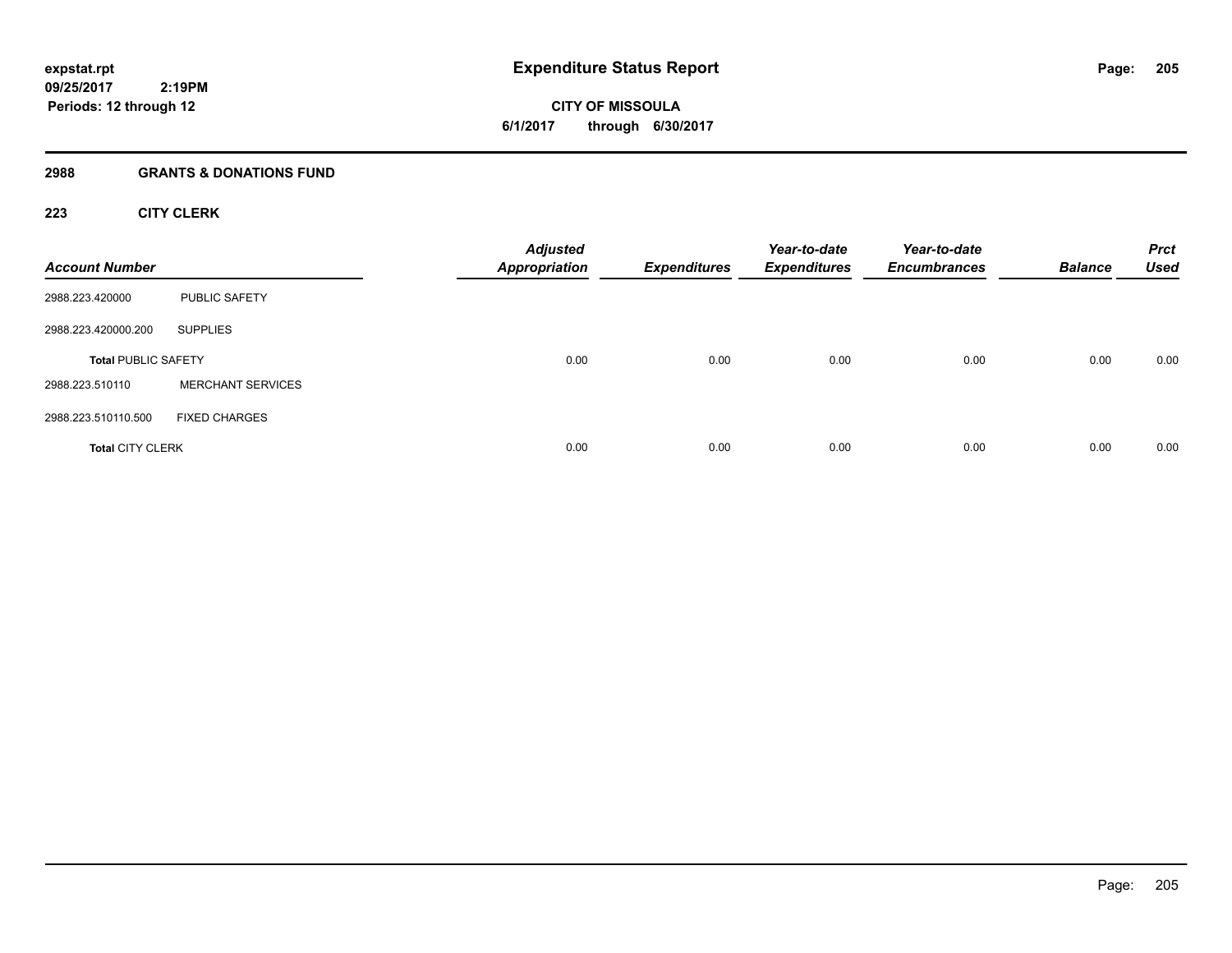# **CITY OF MISSOULA 6/1/2017 through 6/30/2017**

### **2988 GRANTS & DONATIONS FUND**

# **270 CITY ATTORNEY**

| <b>Account Number</b>      |                                | <b>Adjusted</b><br><b>Appropriation</b> | <b>Expenditures</b> | Year-to-date<br><b>Expenditures</b> | Year-to-date<br><b>Encumbrances</b> | <b>Balance</b> | <b>Prct</b><br>Used |
|----------------------------|--------------------------------|-----------------------------------------|---------------------|-------------------------------------|-------------------------------------|----------------|---------------------|
| 2988.270.411121            | DV ACCOUNTABILITY GRANT        |                                         |                     |                                     |                                     |                |                     |
| 2988.270.411121.100        | PERSONAL SERVICES              |                                         |                     |                                     |                                     |                |                     |
|                            | <b>Total PERSONAL SERVICES</b> | 0.00                                    | 0.00                | 0.00                                | 0.00                                | 0.00           | 0.00                |
| 2988.270.411121.300        | PURCHASED SERVICES             |                                         |                     |                                     |                                     |                |                     |
| <b>Total CITY ATTORNEY</b> |                                | 0.00                                    | 0.00                | 0.00                                | 0.00                                | 0.00           | 0.00                |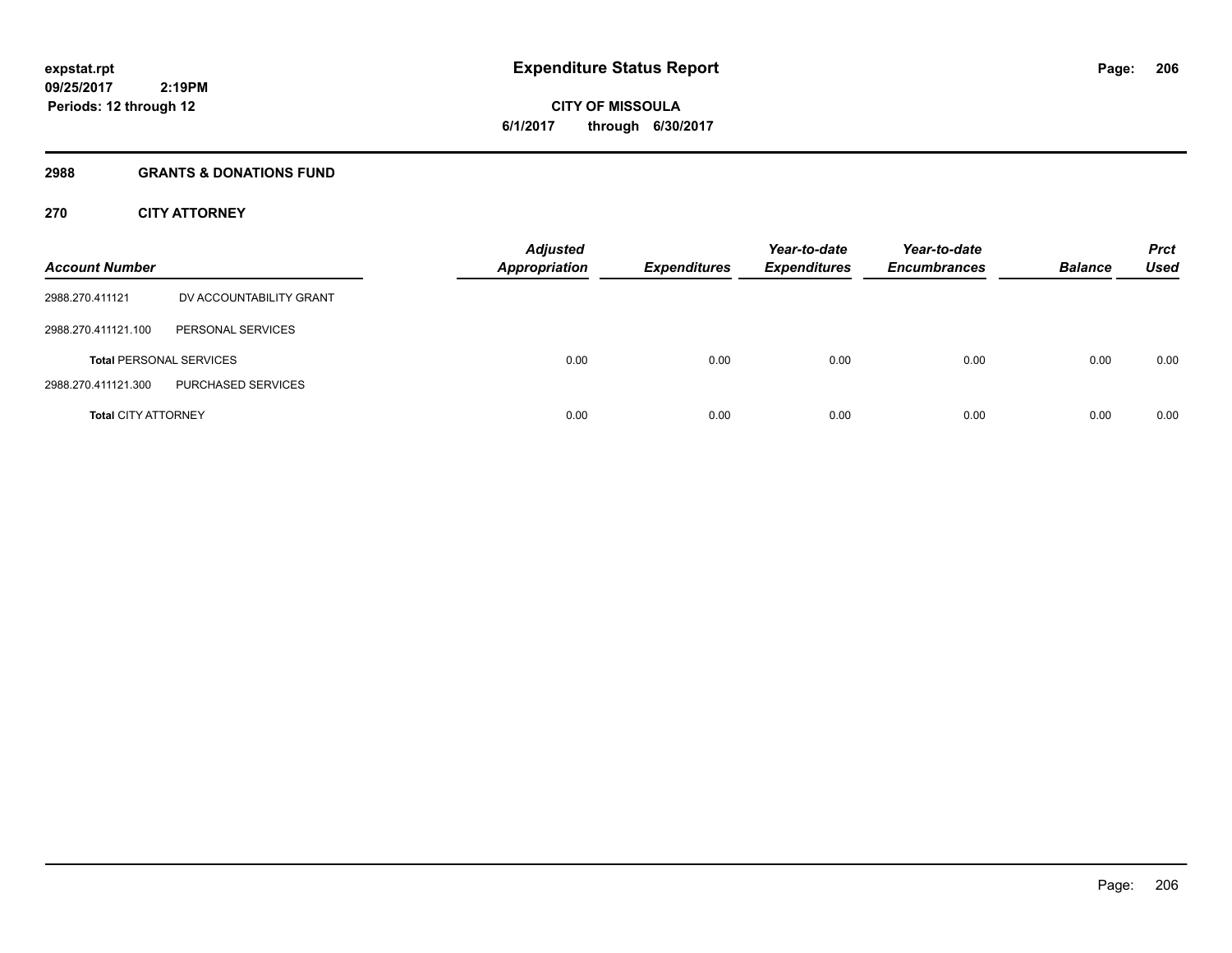**09/25/2017 2:19PM Periods: 12 through 12**

**CITY OF MISSOULA 6/1/2017 through 6/30/2017**

### **2988 GRANTS & DONATIONS FUND**

# **290 POLICE**

| <b>Account Number</b>          |                             | <b>Adjusted</b><br><b>Appropriation</b> | <b>Expenditures</b> | Year-to-date<br><b>Expenditures</b> | Year-to-date<br><b>Encumbrances</b> | <b>Balance</b> | <b>Prct</b><br><b>Used</b> |
|--------------------------------|-----------------------------|-----------------------------------------|---------------------|-------------------------------------|-------------------------------------|----------------|----------------------------|
| 2988.290.420161                | <b>ICAC GOOGLE</b>          |                                         |                     |                                     |                                     |                |                            |
| 2988.290.420161.100            | PERSONAL SERVICES           |                                         |                     |                                     |                                     |                |                            |
| <b>Total PERSONAL SERVICES</b> |                             | 0.00                                    | 0.00                | 0.00                                | 0.00                                | 0.00           | 0.00                       |
| 2988.290.420161.900            | <b>CAPITAL OUTLAY</b>       |                                         |                     |                                     |                                     |                |                            |
| Total ICAC GOOGLE              |                             | 0.00                                    | 0.00                | 0.00                                | 0.00                                | 0.00           | 0.00                       |
| 2988.290.420186                | FY15 HITDA                  |                                         |                     |                                     |                                     |                |                            |
| 2988.290.420186.200            | <b>SUPPLIES</b>             |                                         |                     |                                     |                                     |                |                            |
| <b>Total SUPPLIES</b>          |                             | 0.00                                    | 0.00                | 0.00                                | 0.00                                | 0.00           | 0.00                       |
| 2988.290.420186.300            | PURCHASED SERVICES          |                                         |                     |                                     |                                     |                |                            |
| Total FY15 HITDA               |                             | 0.00                                    | 0.00                | 0.00                                | 0.00                                | 0.00           | 0.00                       |
| 2988.290.420190                | LAW ENFORCEMENT BLOCK GRANT |                                         |                     |                                     |                                     |                |                            |
| 2988.290.420190.100            | PERSONAL SERVICES           |                                         |                     |                                     |                                     |                |                            |
| <b>Total POLICE</b>            |                             | 0.00                                    | 0.00                | 0.00                                | 0.00                                | 0.00           | 0.00                       |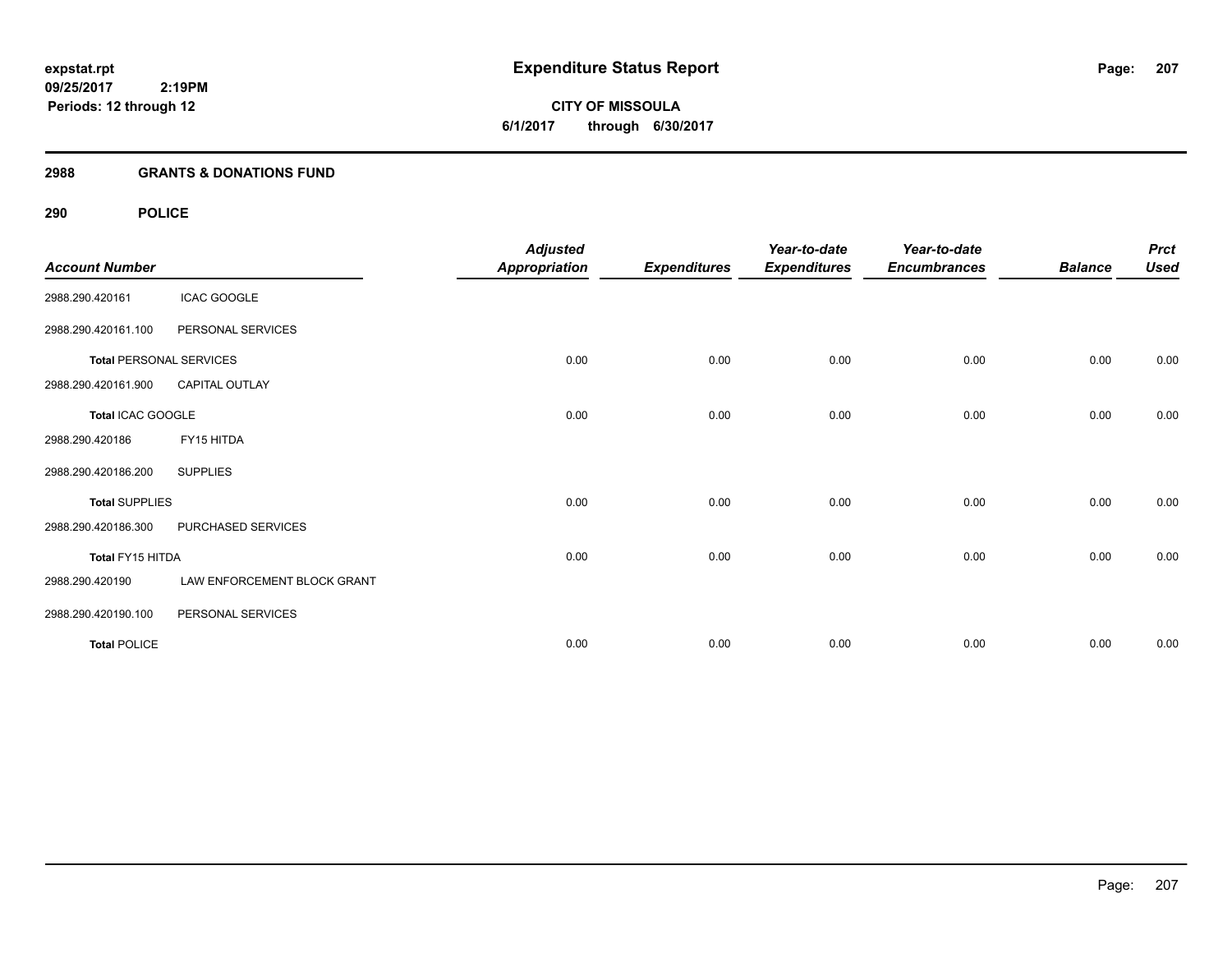**CITY OF MISSOULA 6/1/2017 through 6/30/2017**

# **2988 GRANTS & DONATIONS FUND**

# **300 FIRE**

| <b>Account Number</b>         |                                                 | <b>Adjusted</b><br><b>Appropriation</b> | <b>Expenditures</b> | Year-to-date<br><b>Expenditures</b> | Year-to-date<br><b>Encumbrances</b> | <b>Balance</b>             | <b>Prct</b><br><b>Used</b> |
|-------------------------------|-------------------------------------------------|-----------------------------------------|---------------------|-------------------------------------|-------------------------------------|----------------------------|----------------------------|
| 2988.300.420731               | AFG GRANT                                       |                                         |                     |                                     |                                     |                            |                            |
| 2988.300.420731.900           | <b>CAPITAL OUTLAY</b>                           |                                         |                     |                                     |                                     |                            |                            |
| <b>Total AFG GRANT</b>        | 2988.300.420731.940.000 AFG GRANT-LARYNGOSCOPES | 60,000.00<br>60,000.00                  | 0.00<br>0.00        | 62,306.64<br>62,306.64              | 0.00<br>0.00                        | $-2,306.64$<br>$-2,306.64$ | 103.84<br>103.84           |
| 2988.300.720731               | *** Title Not Found ***                         |                                         |                     |                                     |                                     |                            |                            |
| 2988.300.720731.900           | <b>CAPITAL OUTLAY</b>                           |                                         |                     |                                     |                                     |                            |                            |
| Total *** Title Not Found *** |                                                 | 0.00                                    | 0.00                | 0.00                                | 0.00                                | 0.00                       | 0.00                       |
| <b>Total FIRE</b>             |                                                 | 60,000.00                               | 0.00                | 62,306.64                           | 0.00                                | $-2,306.64$                | 103.84                     |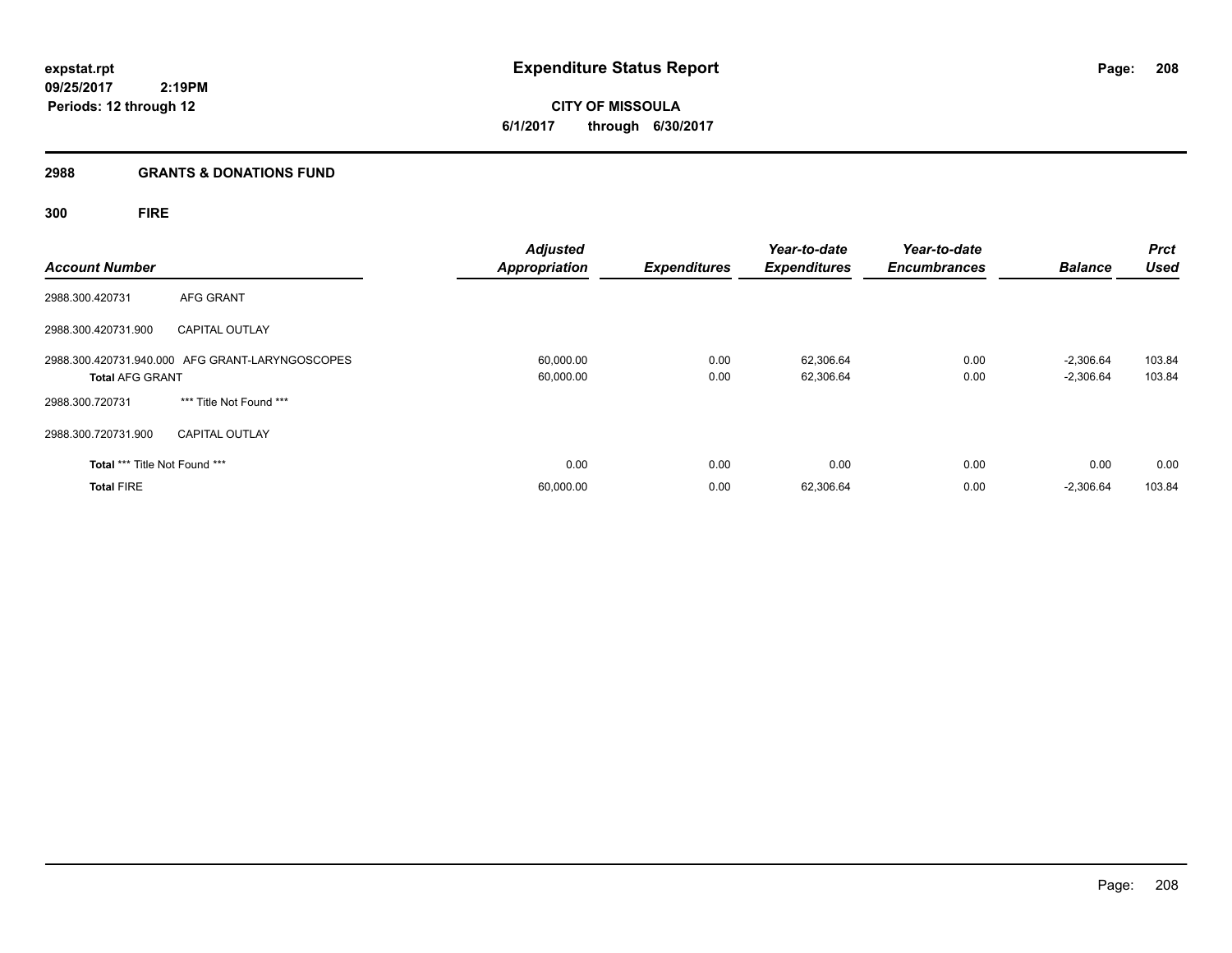**09/25/2017 2:19PM Periods: 12 through 12**

**CITY OF MISSOULA 6/1/2017 through 6/30/2017**

### **2988 GRANTS & DONATIONS FUND**

|                            |                                                | <b>Adjusted</b>      |                     | Year-to-date        | Year-to-date        |                | <b>Prct</b> |
|----------------------------|------------------------------------------------|----------------------|---------------------|---------------------|---------------------|----------------|-------------|
| <b>Account Number</b>      |                                                | <b>Appropriation</b> | <b>Expenditures</b> | <b>Expenditures</b> | <b>Encumbrances</b> | <b>Balance</b> | <b>Used</b> |
| 2988.390.410105            | WAPIKIYA HOMEOWNERS ASSN GRANT                 |                      |                     |                     |                     |                |             |
| 2988.390.410105.200        | <b>SUPPLIES</b>                                |                      |                     |                     |                     |                |             |
|                            | Total WAPIKIYA HOMEOWNERS ASSN GRANT           | 0.00                 | 0.00                | 0.00                | 0.00                | 0.00           | 0.00        |
| 2988.390.420000            | <b>MISC GRANTS</b>                             |                      |                     |                     |                     |                |             |
| 2988.390.420000.700        | <b>GRANTS &amp; CONTRIBUTIONS</b>              |                      |                     |                     |                     |                |             |
|                            | 2988.390.420000.700.000 GRANTS & CONTRIBUTIONS | 20,260.00            | 0.00                | 0.00                | 0.00                | 20,260.00      | 0.00        |
|                            | Total GRANTS & CONTRIBUTIONS                   | 20,260.00            | 0.00                | 0.00                | 0.00                | 20,260.00      | 0.00        |
| 2988.390.420000.800        | OTHER OBJECTS                                  |                      |                     |                     |                     |                |             |
| <b>Total OTHER OBJECTS</b> |                                                | 0.00                 | 0.00                | 0.00                | 0.00                | 0.00           | 0.00        |
| <b>Total MISC GRANTS</b>   |                                                | 20,260.00            | 0.00                | 0.00                | 0.00                | 20,260.00      | 0.00        |
| 2988.390.420110            | COPS TECHNOLOGY GRANT(D0J)                     |                      |                     |                     |                     |                |             |
| 2988.390.420110.900        | CAPITAL OUTLAY                                 |                      |                     |                     |                     |                |             |
|                            | Total COPS TECHNOLOGY GRANT(D0J)               | 0.00                 | 0.00                | 0.00                | 0.00                | 0.00           | 0.00        |
| 2988.390.420112            | COPS TECH GRANT X2 \$750,000                   |                      |                     |                     |                     |                |             |
| 2988.390.420112.300        | PURCHASED SERVICES                             |                      |                     |                     |                     |                |             |
|                            | <b>Total PURCHASED SERVICES</b>                | 0.00                 | 0.00                | 0.00                | 0.00                | 0.00           | 0.00        |
| 2988.390.420112.900        | CAPITAL OUTLAY                                 |                      |                     |                     |                     |                |             |
|                            | Total COPS TECH GRANT X2 \$750,000             | 0.00                 | 0.00                | 0.00                | 0.00                | 0.00           | 0.00        |
| 2988.390.420143            | ANTI-GRAFFITI PROJECT                          |                      |                     |                     |                     |                |             |
| 2988.390.420143.200        | <b>SUPPLIES</b>                                |                      |                     |                     |                     |                |             |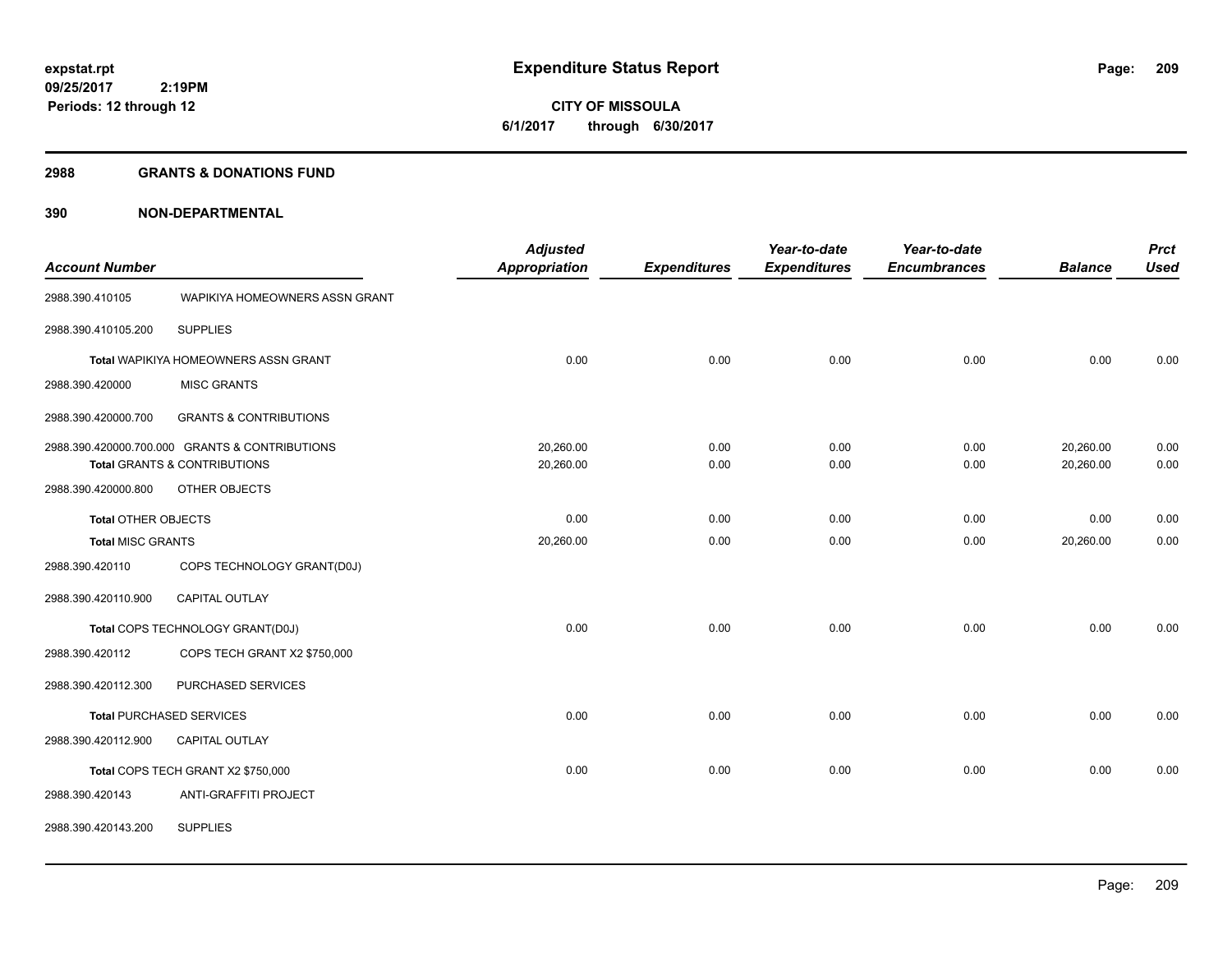**CITY OF MISSOULA 6/1/2017 through 6/30/2017**

### **2988 GRANTS & DONATIONS FUND**

|                                |                                   | <b>Adjusted</b>      |                     | Year-to-date        | Year-to-date        |                | <b>Prct</b> |
|--------------------------------|-----------------------------------|----------------------|---------------------|---------------------|---------------------|----------------|-------------|
| <b>Account Number</b>          |                                   | <b>Appropriation</b> | <b>Expenditures</b> | <b>Expenditures</b> | <b>Encumbrances</b> | <b>Balance</b> | <b>Used</b> |
|                                | Total ANTI-GRAFFITI PROJECT       | 0.00                 | 0.00                | 0.00                | 0.00                | 0.00           | 0.00        |
| 2988.390.420144                | BIAS CRIME CONTROL CAMPAIGN       |                      |                     |                     |                     |                |             |
| 2988.390.420144.300            | PURCHASED SERVICES                |                      |                     |                     |                     |                |             |
|                                | Total BIAS CRIME CONTROL CAMPAIGN | 0.00                 | 0.00                | 0.00                | 0.00                | 0.00           | 0.00        |
| 2988.390.420145                | FY10 UNDERAGE DRINKING            |                      |                     |                     |                     |                |             |
| 2988.390.420145.100            | PERSONAL SERVICES                 |                      |                     |                     |                     |                |             |
| <b>Total PERSONAL SERVICES</b> |                                   | 0.00                 | 0.00                | 0.00                | 0.00                | 0.00           | 0.00        |
| 2988.390.420145.300            | PURCHASED SERVICES                |                      |                     |                     |                     |                |             |
|                                | Total FY10 UNDERAGE DRINKING      | 0.00                 | 0.00                | 0.00                | 0.00                | 0.00           | 0.00        |
| 2988.390.420150                | TRAFFIC POLICING-UNIFORM          |                      |                     |                     |                     |                |             |
| 2988.390.420150.900            | <b>CAPITAL OUTLAY</b>             |                      |                     |                     |                     |                |             |
|                                | Total TRAFFIC POLICING-UNIFORM    | 0.00                 | 0.00                | 0.00                | 0.00                | 0.00           | 0.00        |
| 2988.390.420160                | FY09 POLICE ICAC FEDERAL GRANT    |                      |                     |                     |                     |                |             |
| 2988.390.420160.100            | PERSONAL SERVICES                 |                      |                     |                     |                     |                |             |
| <b>Total PERSONAL SERVICES</b> |                                   | 0.00                 | 0.00                | 0.00                | 0.00                | 0.00           | 0.00        |
| 2988.390.420160.200            | <b>SUPPLIES</b>                   |                      |                     |                     |                     |                |             |
| <b>Total SUPPLIES</b>          |                                   | 0.00                 | 0.00                | 0.00                | 0.00                | 0.00           | 0.00        |
| 2988.390.420160.300            | PURCHASED SERVICES                |                      |                     |                     |                     |                |             |
|                                | <b>Total PURCHASED SERVICES</b>   | 0.00                 | 0.00                | 0.00                | 0.00                | 0.00           | 0.00        |
|                                |                                   |                      |                     |                     |                     |                |             |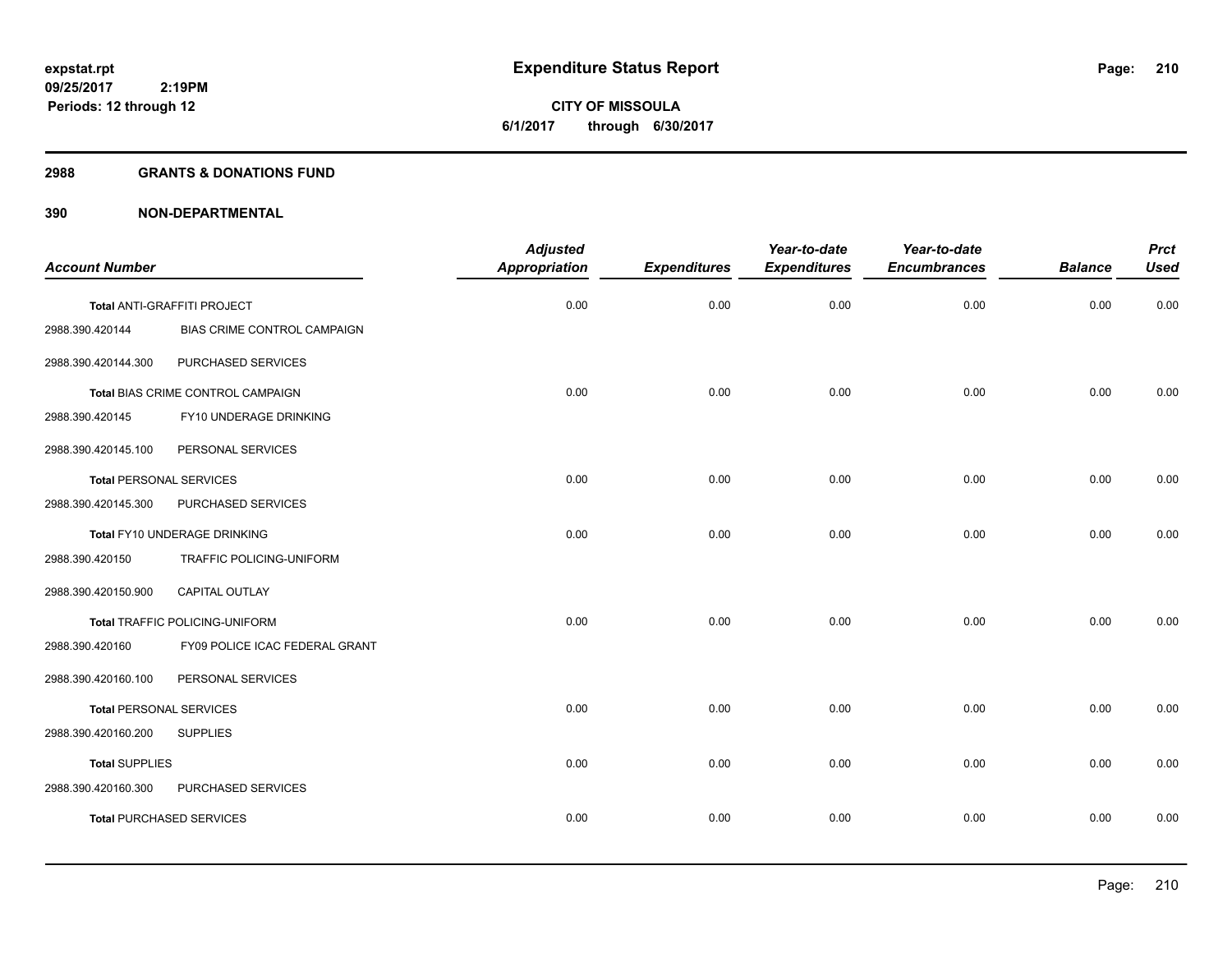**09/25/2017 2:19PM Periods: 12 through 12**

**CITY OF MISSOULA 6/1/2017 through 6/30/2017**

### **2988 GRANTS & DONATIONS FUND**

|                                 |                                                           | <b>Adjusted</b>      |                     | Year-to-date        | Year-to-date        |                | <b>Prct</b> |
|---------------------------------|-----------------------------------------------------------|----------------------|---------------------|---------------------|---------------------|----------------|-------------|
| <b>Account Number</b>           |                                                           | <b>Appropriation</b> | <b>Expenditures</b> | <b>Expenditures</b> | <b>Encumbrances</b> | <b>Balance</b> | <b>Used</b> |
| 2988.390.420160.400             | <b>BUILDING MATERIALS</b>                                 |                      |                     |                     |                     |                |             |
| <b>Total BUILDING MATERIALS</b> |                                                           | 0.00                 | 0.00                | 0.00                | 0.00                | 0.00           | 0.00        |
| 2988.390.420160.500             | <b>FIXED CHARGES</b>                                      |                      |                     |                     |                     |                |             |
| <b>Total FIXED CHARGES</b>      |                                                           | 0.00                 | 0.00                | 0.00                | 0.00                | 0.00           | 0.00        |
| 2988.390.420160.800             | OTHER OBJECTS                                             |                      |                     |                     |                     |                |             |
| <b>Total OTHER OBJECTS</b>      |                                                           | 0.00                 | 0.00                | 0.00                | 0.00                | 0.00           | 0.00        |
| 2988.390.420160.900             | CAPITAL OUTLAY                                            |                      |                     |                     |                     |                |             |
|                                 | Total FY09 POLICE ICAC FEDERAL GRANT                      | 0.00                 | 0.00                | 0.00                | 0.00                | 0.00           | 0.00        |
| 2988.390.420161                 | FY09 POLICE TRAINING SIMULATOR GRANT                      |                      |                     |                     |                     |                |             |
| 2988.390.420161.100             | PERSONAL SERVICES                                         |                      |                     |                     |                     |                |             |
|                                 | 2988.390.420161.110.000 ICAC GOOGLE-SALARIES AND WAGES    | 0.00                 | $-4,260.60$         | 0.00                | 0.00                | 0.00           | 0.00        |
|                                 | 2988.390.420161.115.000 SALARIES/HEALTH INSURANCE BENEFIT | 0.00                 | $-210.60$           | 0.00                | 0.00                | 0.00           | 0.00        |
|                                 | 2988.390.420161.140.000 EMPLOYER CONTRIBUTIONS            | 0.00                 | $-1,155.83$         | 0.00                | 0.00                | 0.00           | 0.00        |
|                                 | 2988.390.420161.141.000 STATE RETIREMENT CONTRIBUTIONS    | 0.00                 | $-4.26$             | 0.00                | 0.00                | 0.00           | 0.00        |
| <b>Total PERSONAL SERVICES</b>  |                                                           | 0.00                 | $-5,631.29$         | 0.00                | 0.00                | 0.00           | 0.00        |
| 2988.390.420161.200             | <b>SUPPLIES</b>                                           |                      |                     |                     |                     |                |             |
| <b>Total SUPPLIES</b>           |                                                           | 0.00                 | 0.00                | 0.00                | 0.00                | 0.00           | 0.00        |
|                                 | <b>Total FY09 POLICE TRAINING SIMULATOR GRANT</b>         | 0.00                 | $-5,631.29$         | 0.00                | 0.00                | 0.00           | 0.00        |
| 2988.390.420180                 | <b>BULLETPROOF VEST PROGRAM</b>                           |                      |                     |                     |                     |                |             |
| 2988.390.420180.200             | <b>SUPPLIES</b>                                           |                      |                     |                     |                     |                |             |
|                                 | Total BULLETPROOF VEST PROGRAM                            | 0.00                 | 0.00                | 0.00                | 0.00                | 0.00           | 0.00        |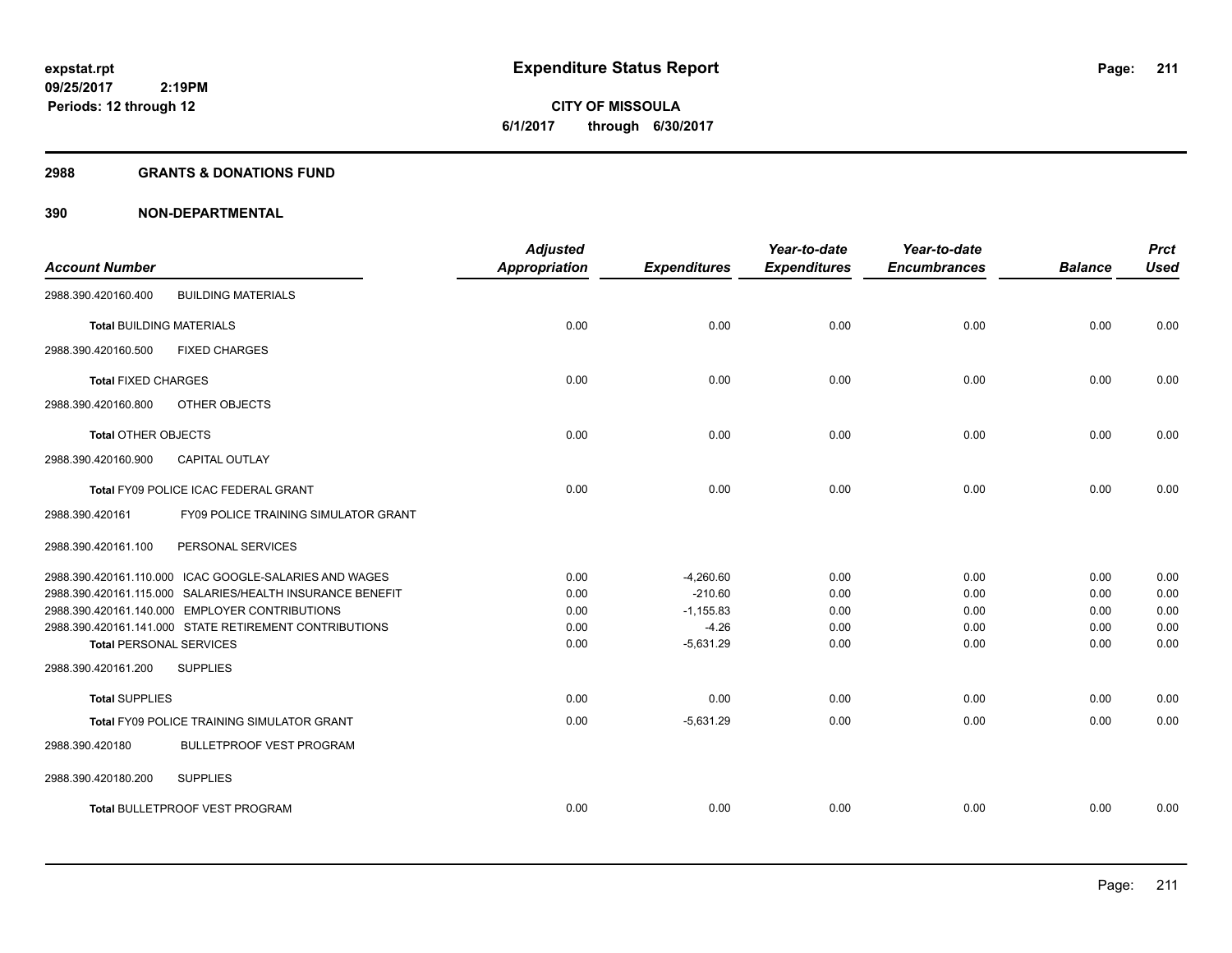**09/25/2017 2:19PM Periods: 12 through 12**

**CITY OF MISSOULA 6/1/2017 through 6/30/2017**

### **2988 GRANTS & DONATIONS FUND**

|                                |                                                           | <b>Adjusted</b>      |                     | Year-to-date        | Year-to-date        |                | <b>Prct</b> |
|--------------------------------|-----------------------------------------------------------|----------------------|---------------------|---------------------|---------------------|----------------|-------------|
| <b>Account Number</b>          |                                                           | <b>Appropriation</b> | <b>Expenditures</b> | <b>Expenditures</b> | <b>Encumbrances</b> | <b>Balance</b> | <b>Used</b> |
| 2988.390.420181                | FY16 HIDTA                                                |                      |                     |                     |                     |                |             |
| 2988.390.420181.100            | PERSONAL SERVICES                                         |                      |                     |                     |                     |                |             |
|                                | 2988.390.420181.120.000 FY12 HIDTA-OVERTIME/TERMINATION   | 0.00                 | $-282.33$           | 0.00                | 0.00                | 0.00           | 0.00        |
|                                | 2988.390.420181.140.000 FY12 HIDTA-EMPLOYER CONTRIBUTIONS | 0.00                 | $-19.14$            | 0.00                | 0.00                | 0.00           | 0.00        |
| <b>Total PERSONAL SERVICES</b> |                                                           | 0.00                 | $-301.47$           | 0.00                | 0.00                | 0.00           | 0.00        |
| 2988.390.420181.200            | <b>SUPPLIES</b>                                           |                      |                     |                     |                     |                |             |
| <b>Total SUPPLIES</b>          |                                                           | 0.00                 | 0.00                | 0.00                | 0.00                | 0.00           | 0.00        |
| 2988.390.420181.300            | PURCHASED SERVICES                                        |                      |                     |                     |                     |                |             |
|                                | <b>Total PURCHASED SERVICES</b>                           | 0.00                 | 0.00                | 0.00                | 0.00                | 0.00           | 0.00        |
| 2988.390.420181.500            | <b>FIXED CHARGES</b>                                      |                      |                     |                     |                     |                |             |
| <b>Total FIXED CHARGES</b>     |                                                           | 0.00                 | 0.00                | 0.00                | 0.00                | 0.00           | 0.00        |
| 2988.390.420181.900            | <b>CAPITAL OUTLAY</b>                                     |                      |                     |                     |                     |                |             |
| <b>Total CAPITAL OUTLAY</b>    |                                                           | 0.00                 | 0.00                | 0.00                | 0.00                | 0.00           | 0.00        |
| <b>Total FY16 HIDTA</b>        |                                                           | 0.00                 | $-301.47$           | 0.00                | 0.00                | 0.00           | 0.00        |
| 2988.390.420184                | <b>DUI TASK FORCE GRANT</b>                               |                      |                     |                     |                     |                |             |
| 2988.390.420184.100            | PERSONAL SERVICES                                         |                      |                     |                     |                     |                |             |
| <b>Total PERSONAL SERVICES</b> |                                                           | 0.00                 | 0.00                | 0.00                | 0.00                | 0.00           | 0.00        |
| 2988.390.420184.200            | <b>SUPPLIES</b>                                           |                      |                     |                     |                     |                |             |
|                                | Total DUI TASK FORCE GRANT                                | 0.00                 | 0.00                | 0.00                | 0.00                | 0.00           | 0.00        |
| 2988.390.420185                | DUI - COPS IN SHOPS                                       |                      |                     |                     |                     |                |             |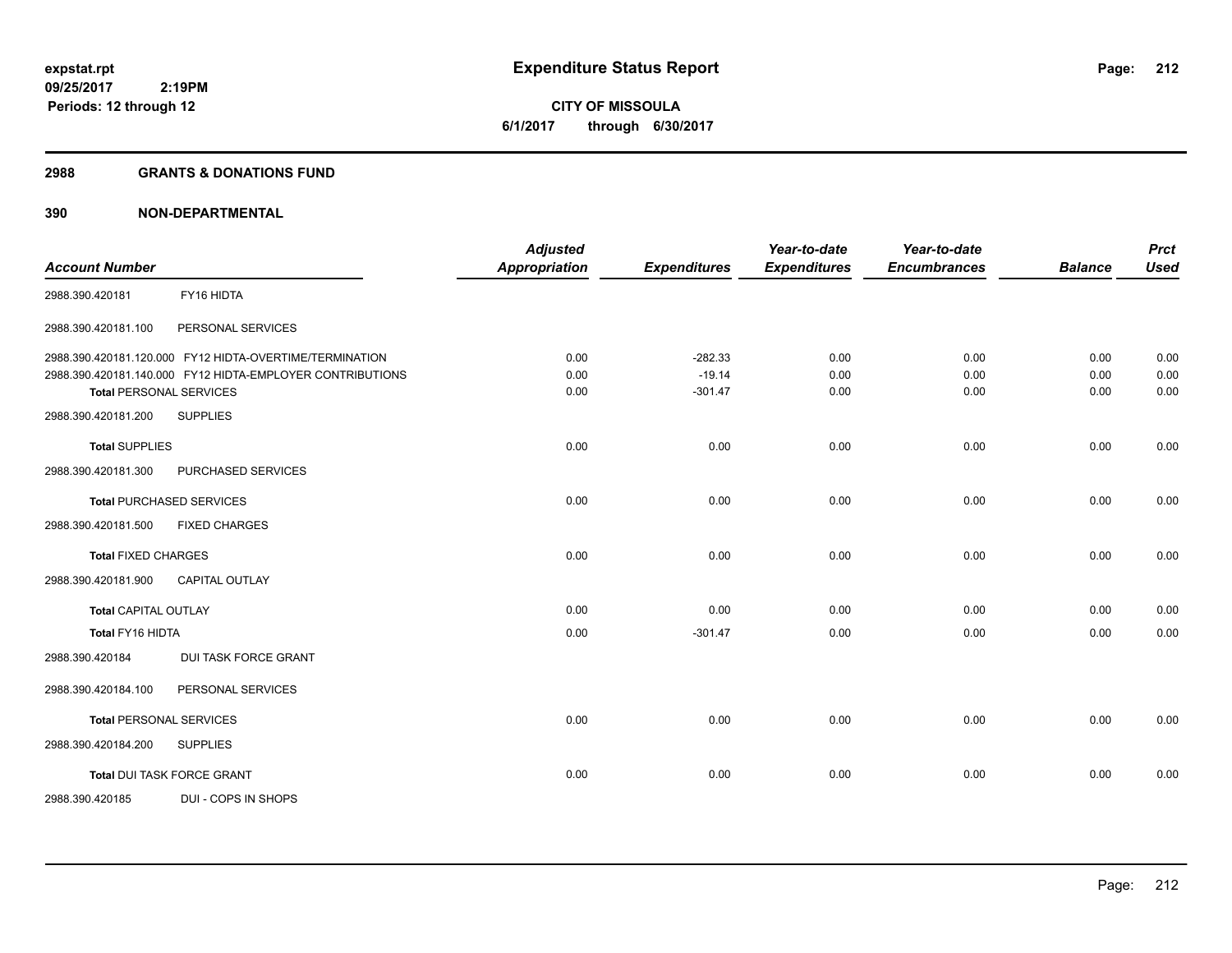**09/25/2017 2:19PM Periods: 12 through 12**

# **CITY OF MISSOULA 6/1/2017 through 6/30/2017**

### **2988 GRANTS & DONATIONS FUND**

|                                |                                                              | <b>Adjusted</b>      |                       | Year-to-date        | Year-to-date        |                | <b>Prct</b>  |
|--------------------------------|--------------------------------------------------------------|----------------------|-----------------------|---------------------|---------------------|----------------|--------------|
| <b>Account Number</b>          |                                                              | <b>Appropriation</b> | <b>Expenditures</b>   | <b>Expenditures</b> | <b>Encumbrances</b> | <b>Balance</b> | <b>Used</b>  |
| 2988.390.420185.100            | PERSONAL SERVICES                                            |                      |                       |                     |                     |                |              |
| <b>Total PERSONAL SERVICES</b> |                                                              | 0.00                 | 0.00                  | 0.00                | 0.00                | 0.00           | 0.00         |
| 2988.390.420185.200            | <b>SUPPLIES</b>                                              |                      |                       |                     |                     |                |              |
| Total DUI - COPS IN SHOPS      |                                                              | 0.00                 | 0.00                  | 0.00                | 0.00                | 0.00           | 0.00         |
| 2988.390.420186                | FY15 HITDA                                                   |                      |                       |                     |                     |                |              |
| 2988.390.420186.100            | PERSONAL SERVICES                                            |                      |                       |                     |                     |                |              |
| <b>Total PERSONAL SERVICES</b> |                                                              | 0.00                 | 0.00                  | 0.00                | 0.00                | 0.00           | 0.00         |
| 2988.390.420186.200            | <b>SUPPLIES</b>                                              |                      |                       |                     |                     |                |              |
| <b>Total SUPPLIES</b>          |                                                              | 0.00                 | 0.00                  | 0.00                | 0.00                | 0.00           | 0.00         |
| 2988.390.420186.300            | PURCHASED SERVICES                                           |                      |                       |                     |                     |                |              |
|                                | <b>Total PURCHASED SERVICES</b>                              | 0.00                 | 0.00                  | 0.00                | 0.00                | 0.00           | 0.00         |
| 2988.390.420186.500            | <b>FIXED CHARGES</b>                                         |                      |                       |                     |                     |                |              |
| Total FY15 HITDA               |                                                              | 0.00                 | 0.00                  | 0.00                | 0.00                | 0.00           | 0.00         |
| 2988.390.420190                | STATE OT SEAT BELT GRANT                                     |                      |                       |                     |                     |                |              |
| 2988.390.420190.100            | PERSONAL SERVICES                                            |                      |                       |                     |                     |                |              |
|                                | 2988.390.420190.120.000 OVERTIME/TERMINATION - MDOT/SEATBELT | 0.00                 | $-393.49$             | 0.00                | 0.00                | 0.00           | 0.00         |
| <b>Total PERSONAL SERVICES</b> | 2988.390.420190.140.000 EMPLOYER CONTRIBUTIONS-MDOT/SEATBELT | 0.00<br>0.00         | $-25.64$<br>$-419.13$ | 0.00<br>0.00        | 0.00<br>0.00        | 0.00<br>0.00   | 0.00<br>0.00 |
| 2988.390.420190.200            | <b>SUPPLIES</b>                                              |                      |                       |                     |                     |                |              |
| <b>Total SUPPLIES</b>          |                                                              | 0.00                 | 0.00                  | 0.00                | 0.00                | 0.00           | 0.00         |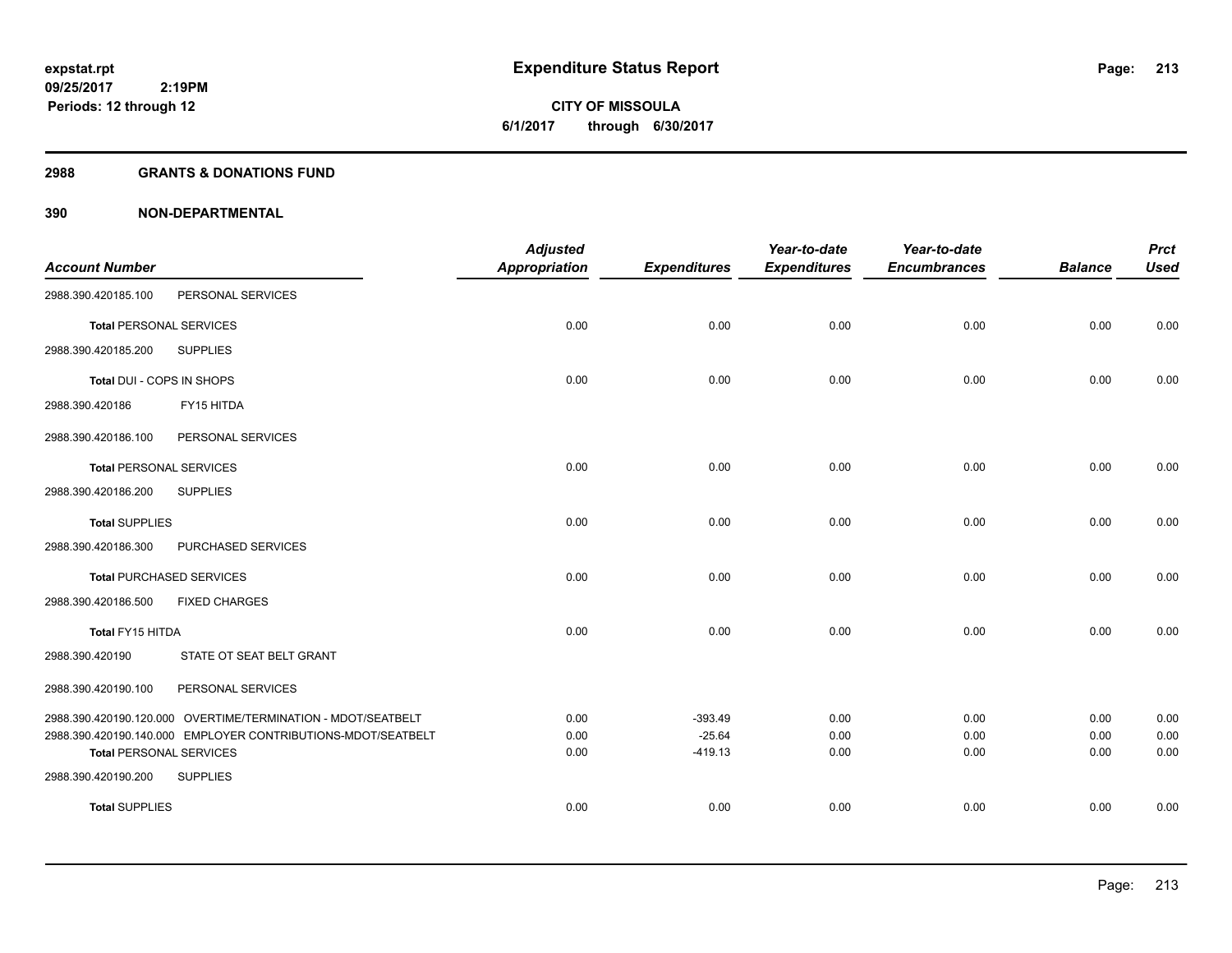**CITY OF MISSOULA 6/1/2017 through 6/30/2017**

### **2988 GRANTS & DONATIONS FUND**

| <b>Account Number</b>         |                                 | <b>Adjusted</b><br><b>Appropriation</b> | <b>Expenditures</b> | Year-to-date<br><b>Expenditures</b> | Year-to-date<br><b>Encumbrances</b> | <b>Balance</b> | <b>Prct</b><br><b>Used</b> |
|-------------------------------|---------------------------------|-----------------------------------------|---------------------|-------------------------------------|-------------------------------------|----------------|----------------------------|
| 2988.390.420190.300           | PURCHASED SERVICES              |                                         |                     |                                     |                                     |                |                            |
|                               | <b>Total PURCHASED SERVICES</b> | 0.00                                    | 0.00                | 0.00                                | 0.00                                | 0.00           | 0.00                       |
|                               | Total STATE OT SEAT BELT GRANT  | 0.00                                    | $-419.13$           | 0.00                                | 0.00                                | 0.00           | 0.00                       |
| 2988.390.420191               | <b>HIDTA INITIATIVE</b>         |                                         |                     |                                     |                                     |                |                            |
| 2988.390.420191.100           | PERSONAL SERVICES               |                                         |                     |                                     |                                     |                |                            |
| <b>Total HIDTA INITIATIVE</b> |                                 | 0.00                                    | 0.00                | 0.00                                | 0.00                                | 0.00           | 0.00                       |
| 2988.390.420192               | UNDERAGE DRINKING GRANT         |                                         |                     |                                     |                                     |                |                            |
| 2988.390.420192.100           | PERSONAL SERVICES               |                                         |                     |                                     |                                     |                |                            |
|                               | Total UNDERAGE DRINKING GRANT   | 0.00                                    | 0.00                | 0.00                                | 0.00                                | 0.00           | 0.00                       |
| 2988.390.420193               | FY13 HIDTA                      |                                         |                     |                                     |                                     |                |                            |
| 2988.390.420193.100           | PERSONAL SERVICES               |                                         |                     |                                     |                                     |                |                            |
|                               | <b>Total PERSONAL SERVICES</b>  | 0.00                                    | 0.00                | 0.00                                | 0.00                                | 0.00           | 0.00                       |
| 2988.390.420193.200           | <b>SUPPLIES</b>                 |                                         |                     |                                     |                                     |                |                            |
| <b>Total SUPPLIES</b>         |                                 | 0.00                                    | 0.00                | 0.00                                | 0.00                                | 0.00           | 0.00                       |
| 2988.390.420193.300           | PURCHASED SERVICES              |                                         |                     |                                     |                                     |                |                            |
|                               | <b>Total PURCHASED SERVICES</b> | 0.00                                    | 0.00                | 0.00                                | 0.00                                | 0.00           | 0.00                       |
| 2988.390.420193.500           | <b>FIXED CHARGES</b>            |                                         |                     |                                     |                                     |                |                            |
| Total FY13 HIDTA              |                                 | 0.00                                    | 0.00                | 0.00                                | 0.00                                | 0.00           | 0.00                       |
| 2988.390.420194               | UNDERAGE DRINKING GRANT         |                                         |                     |                                     |                                     |                |                            |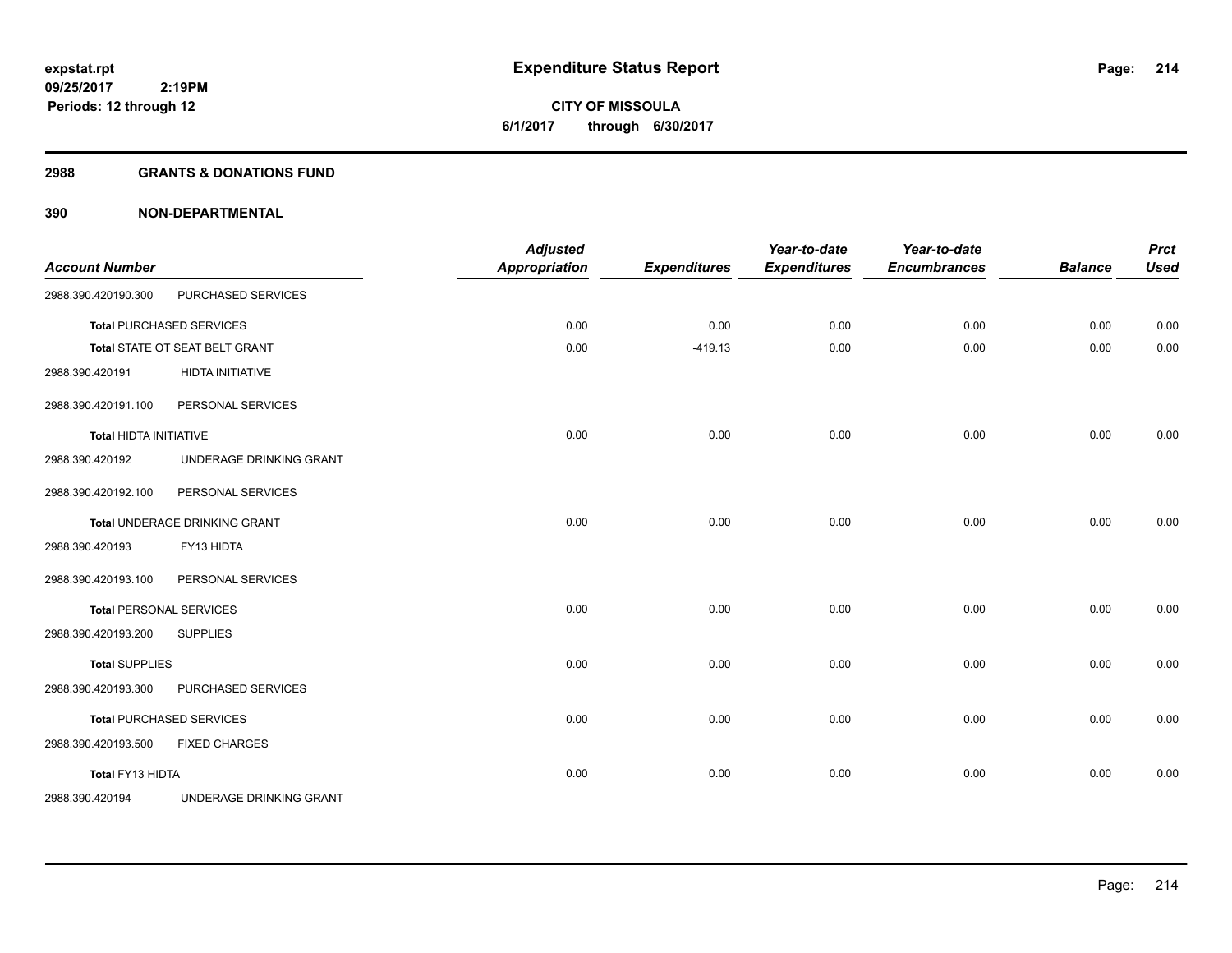**09/25/2017 2:19PM Periods: 12 through 12**

**CITY OF MISSOULA 6/1/2017 through 6/30/2017**

### **2988 GRANTS & DONATIONS FUND**

|                                |                                 | <b>Adjusted</b> |                     | Year-to-date        | Year-to-date        |                | <b>Prct</b> |
|--------------------------------|---------------------------------|-----------------|---------------------|---------------------|---------------------|----------------|-------------|
| <b>Account Number</b>          |                                 | Appropriation   | <b>Expenditures</b> | <b>Expenditures</b> | <b>Encumbrances</b> | <b>Balance</b> | <b>Used</b> |
| 2988.390.420194.100            | PERSONAL SERVICES               |                 |                     |                     |                     |                |             |
|                                | Total UNDERAGE DRINKING GRANT   | 0.00            | 0.00                | 0.00                | 0.00                | 0.00           | 0.00        |
| 2988.390.420195                | FY09 HIDTA                      |                 |                     |                     |                     |                |             |
| 2988.390.420195.100            | PERSONAL SERVICES               |                 |                     |                     |                     |                |             |
| <b>Total PERSONAL SERVICES</b> |                                 | 0.00            | 0.00                | 0.00                | 0.00                | 0.00           | 0.00        |
| 2988.390.420195.200            | <b>SUPPLIES</b>                 |                 |                     |                     |                     |                |             |
| <b>Total SUPPLIES</b>          |                                 | 0.00            | 0.00                | 0.00                | 0.00                | 0.00           | 0.00        |
| 2988.390.420195.300            | PURCHASED SERVICES              |                 |                     |                     |                     |                |             |
|                                | <b>Total PURCHASED SERVICES</b> | 0.00            | 0.00                | 0.00                | 0.00                | 0.00           | 0.00        |
| 2988.390.420195.500            | <b>FIXED CHARGES</b>            |                 |                     |                     |                     |                |             |
| Total FY09 HIDTA               |                                 | 0.00            | 0.00                | 0.00                | 0.00                | 0.00           | 0.00        |
| 2988.390.420196                | <b>HIDTA 2010</b>               |                 |                     |                     |                     |                |             |
| 2988.390.420196.100            | PERSONAL SERVICES               |                 |                     |                     |                     |                |             |
| <b>Total PERSONAL SERVICES</b> |                                 | 0.00            | 0.00                | 0.00                | 0.00                | 0.00           | 0.00        |
| 2988.390.420196.200            | <b>SUPPLIES</b>                 |                 |                     |                     |                     |                |             |
| <b>Total SUPPLIES</b>          |                                 | 0.00            | 0.00                | 0.00                | 0.00                | 0.00           | 0.00        |
| 2988.390.420196.300            | PURCHASED SERVICES              |                 |                     |                     |                     |                |             |
|                                | Total PURCHASED SERVICES        | 0.00            | 0.00                | 0.00                | 0.00                | 0.00           | 0.00        |
| 2988.390.420196.500            | <b>FIXED CHARGES</b>            |                 |                     |                     |                     |                |             |
| <b>Total FIXED CHARGES</b>     |                                 | 0.00            | 0.00                | 0.00                | 0.00                | 0.00           | 0.00        |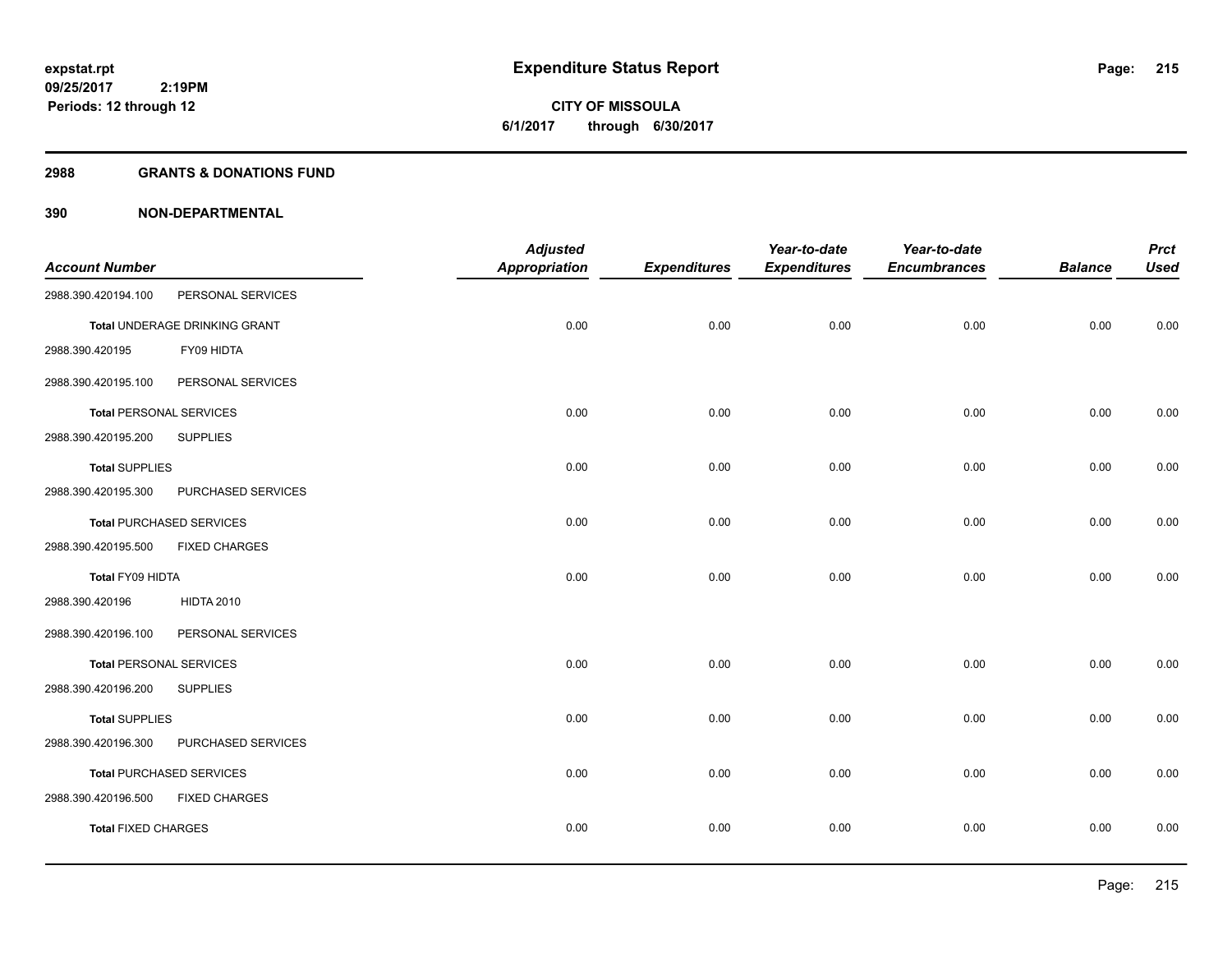**CITY OF MISSOULA 6/1/2017 through 6/30/2017**

### **2988 GRANTS & DONATIONS FUND**

| <b>Account Number</b>         |                                                               | <b>Adjusted</b><br><b>Appropriation</b> | <b>Expenditures</b> | Year-to-date<br><b>Expenditures</b> | Year-to-date<br><b>Encumbrances</b> | <b>Balance</b>       | <b>Prct</b><br><b>Used</b> |
|-------------------------------|---------------------------------------------------------------|-----------------------------------------|---------------------|-------------------------------------|-------------------------------------|----------------------|----------------------------|
| 2988.390.420196.900           | <b>CAPITAL OUTLAY</b>                                         |                                         |                     |                                     |                                     |                      |                            |
| Total HIDTA 2010              |                                                               | 0.00                                    | 0.00                | 0.00                                | 0.00                                | 0.00                 | 0.00                       |
| 2988.390.420432               | FIRE EXPLORERS                                                |                                         |                     |                                     |                                     |                      |                            |
| 2988.390.420432.700           | <b>GRANTS &amp; CONTRIBUTIONS</b>                             |                                         |                     |                                     |                                     |                      |                            |
| <b>Total FIRE EXPLORERS</b>   | 2988.390.420432.700.000 FIRE EXPLORERS/GRANTS & CONTRIBUTIONS | 1,650.00<br>1,650.00                    | 0.00<br>0.00        | 0.00<br>0.00                        | 0.00<br>0.00                        | 1,650.00<br>1,650.00 | 0.00<br>0.00               |
| 2988.390.420433               | <b>COMBAT CHALLENGE</b>                                       |                                         |                     |                                     |                                     |                      |                            |
| 2988.390.420433.200           | <b>SUPPLIES</b>                                               |                                         |                     |                                     |                                     |                      |                            |
| <b>Total SUPPLIES</b>         |                                                               | 0.00                                    | 0.00                | 0.00                                | 0.00                                | 0.00                 | 0.00                       |
| 2988.390.420433.300           | PURCHASED SERVICES                                            |                                         |                     |                                     |                                     |                      |                            |
|                               | <b>Total PURCHASED SERVICES</b>                               | 0.00                                    | 0.00                | 0.00                                | 0.00                                | 0.00                 | 0.00                       |
| 2988.390.420433.700           | <b>GRANTS &amp; CONTRIBUTIONS</b>                             |                                         |                     |                                     |                                     |                      |                            |
| <b>Total COMBAT CHALLENGE</b> |                                                               | 0.00                                    | 0.00                | 0.00                                | 0.00                                | 0.00                 | 0.00                       |
| 2988.390.430100               | <b>GREEN BLOCKS PILOT PROJECT</b>                             |                                         |                     |                                     |                                     |                      |                            |
| 2988.390.430100.300           | PURCHASED SERVICES                                            |                                         |                     |                                     |                                     |                      |                            |
|                               | <b>Total PURCHASED SERVICES</b>                               | 0.00                                    | 0.00                | 0.00                                | 0.00                                | 0.00                 | 0.00                       |
| 2988.390.430100.700           | <b>GRANTS &amp; CONTRIBUTIONS</b>                             |                                         |                     |                                     |                                     |                      |                            |
|                               | <b>Total GREEN BLOCKS PILOT PROJECT</b>                       | 0.00                                    | 0.00                | 0.00                                | 0.00                                | 0.00                 | 0.00                       |
| 2988.390.430230               | <b>STREET RESTORATION</b>                                     |                                         |                     |                                     |                                     |                      |                            |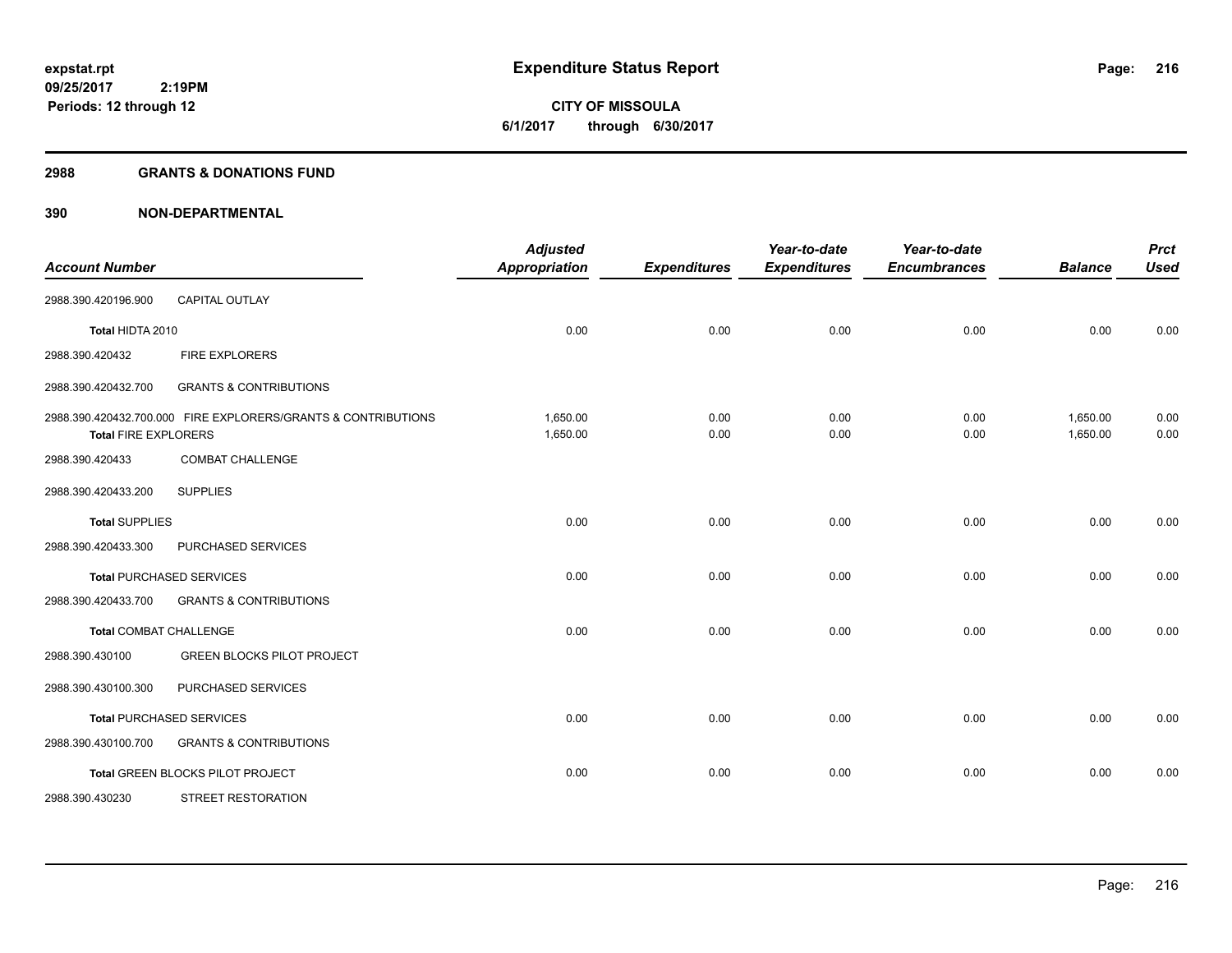**217**

**09/25/2017 2:19PM Periods: 12 through 12**

**CITY OF MISSOULA 6/1/2017 through 6/30/2017**

#### **2988 GRANTS & DONATIONS FUND**

|                                      |                                                 | <b>Adjusted</b> |                     | Year-to-date        | Year-to-date        |                | <b>Prct</b> |
|--------------------------------------|-------------------------------------------------|-----------------|---------------------|---------------------|---------------------|----------------|-------------|
| <b>Account Number</b>                |                                                 | Appropriation   | <b>Expenditures</b> | <b>Expenditures</b> | <b>Encumbrances</b> | <b>Balance</b> | <b>Used</b> |
| 2988.390.430230.900                  | <b>CAPITAL OUTLAY</b>                           |                 |                     |                     |                     |                |             |
| 2988.390.430230.930.000 IMPROVEMENTS |                                                 | 24,822.00       | 0.00                | 0.00                | 0.00                | 24,822.00      | 0.00        |
|                                      | <b>Total STREET RESTORATION</b>                 | 24,822.00       | 0.00                | 0.00                | 0.00                | 24,822.00      | 0.00        |
| 2988.390.430243                      | SCHILLING ST FOOT BRIDGE                        |                 |                     |                     |                     |                |             |
| 2988.390.430243.200                  | <b>SUPPLIES</b>                                 |                 |                     |                     |                     |                |             |
|                                      | Total SCHILLING ST FOOT BRIDGE                  | 0.00            | 0.00                | 0.00                | 0.00                | 0.00           | 0.00        |
| 2988.390.430300                      | <b>EECBG</b>                                    |                 |                     |                     |                     |                |             |
| 2988.390.430300.300                  | PURCHASED SERVICES                              |                 |                     |                     |                     |                |             |
| <b>Total EECBG</b>                   |                                                 | 0.00            | 0.00                | 0.00                | 0.00                | 0.00           | 0.00        |
| 2988.390.470404                      | <b>BROWNFIELDS CLEANUP RLF</b>                  |                 |                     |                     |                     |                |             |
| 2988.390.470404.300                  | PURCHASED SERVICES                              |                 |                     |                     |                     |                |             |
|                                      | 2988.390.470404.350.000 PROFESSIONAL SERVICES   | 0.00            | 0.00                | 22,771.15           | 0.00                | $-22,771.15$   | 0.00        |
|                                      | <b>Total PURCHASED SERVICES</b>                 | 0.00            | 0.00                | 22,771.15           | 0.00                | $-22,771.15$   | 0.00        |
| 2988.390.470404.700                  | <b>GRANTS &amp; CONTRIBUTIONS</b>               |                 |                     |                     |                     |                |             |
|                                      | 2988.390.470404.700.000 BROWNSFIELD RLF CLEANUP | 509.603.00      | 56,971.53           | 81,026.00           | 0.00                | 428,577.00     | 15.90       |
|                                      | <b>Total GRANTS &amp; CONTRIBUTIONS</b>         | 509,603.00      | 56,971.53           | 81,026.00           | 0.00                | 428,577.00     | 15.90       |
| 2988.390.470404.800                  | OTHER OBJECTS                                   |                 |                     |                     |                     |                |             |
| <b>Total OTHER OBJECTS</b>           |                                                 | 0.00            | 0.00                | 0.00                | 0.00                | 0.00           | 0.00        |
|                                      | Total BROWNFIELDS CLEANUP RLF                   | 509,603.00      | 56,971.53           | 103,797.15          | 0.00                | 405,805.85     | 20.37       |
| 2988.390.470405                      | <b>BROWNFIELDS ASSESSMENT</b>                   |                 |                     |                     |                     |                |             |
| 2988.390.470405.300                  | PURCHASED SERVICES                              |                 |                     |                     |                     |                |             |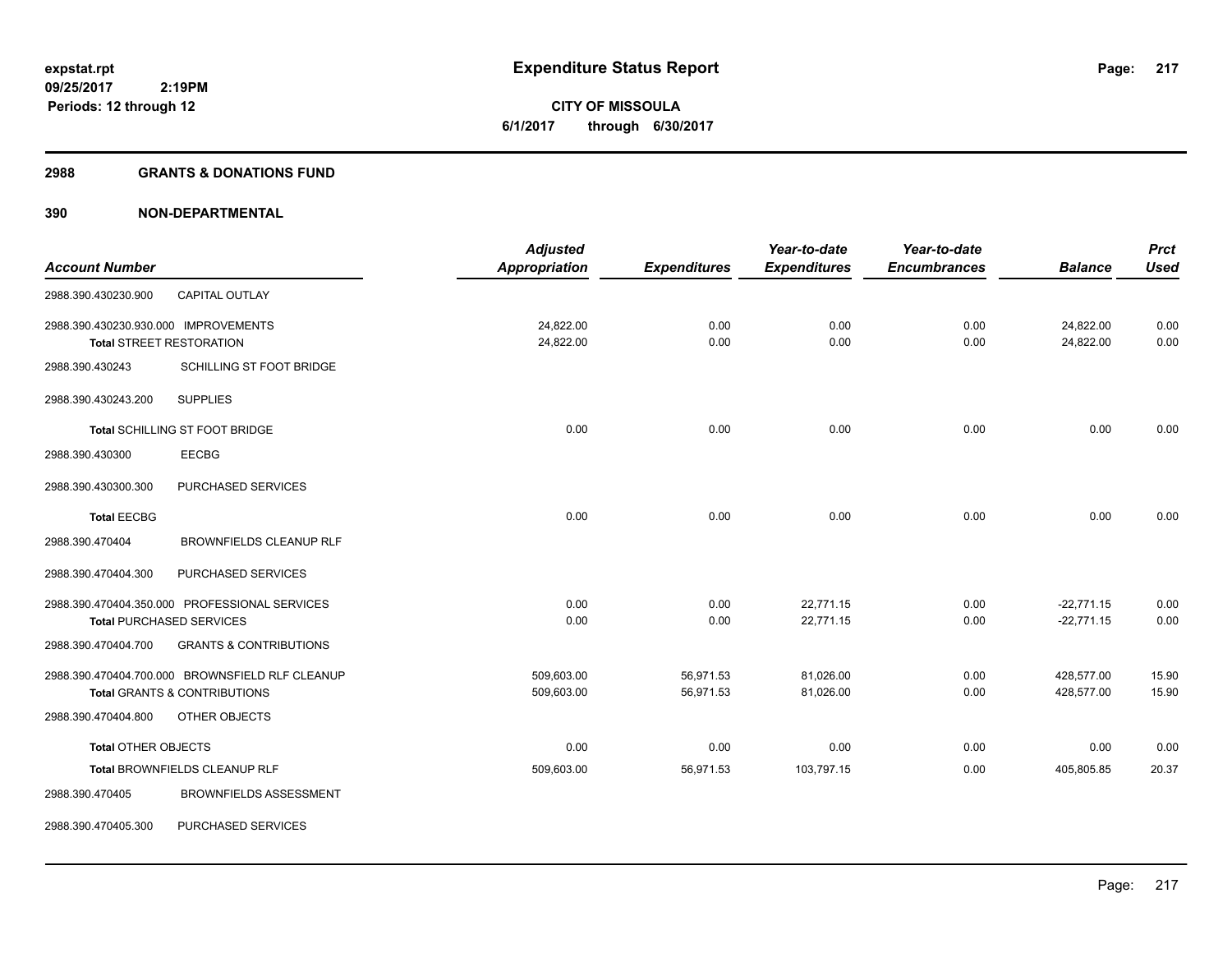**218**

**09/25/2017 2:19PM Periods: 12 through 12**

**CITY OF MISSOULA 6/1/2017 through 6/30/2017**

#### **2988 GRANTS & DONATIONS FUND**

|                                                              | <b>Adjusted</b> |                     | Year-to-date        | Year-to-date        |                | <b>Prct</b> |
|--------------------------------------------------------------|-----------------|---------------------|---------------------|---------------------|----------------|-------------|
| <b>Account Number</b>                                        | Appropriation   | <b>Expenditures</b> | <b>Expenditures</b> | <b>Encumbrances</b> | <b>Balance</b> | <b>Used</b> |
| 2988.390.470405.350.000 PROFESSIONAL SERVICES                | 0.00            | 0.00                | 16.107.97           | 0.00                | $-16.107.97$   | 0.00        |
| <b>Total PURCHASED SERVICES</b>                              | 0.00            | 0.00                | 16,107.97           | 0.00                | $-16, 107.97$  | 0.00        |
| <b>GRANTS &amp; CONTRIBUTIONS</b><br>2988.390.470405.700     |                 |                     |                     |                     |                |             |
| 2988.390.470405.700.000 BROWNFIELDS AREA WIDE PLANNING GRANT | 378.075.00      | 24.952.50           | 149.232.34          | 0.00                | 228.842.66     | 39.47       |
| <b>Total GRANTS &amp; CONTRIBUTIONS</b>                      | 378,075.00      | 24.952.50           | 149,232.34          | 0.00                | 228,842.66     | 39.47       |
| OTHER OBJECTS<br>2988.390.470405.800                         |                 |                     |                     |                     |                |             |
| <b>Total OTHER OBJECTS</b>                                   | 0.00            | 0.00                | 0.00                | 0.00                | 0.00           | 0.00        |
| <b>Total BROWNFIELDS ASSESSMENT</b>                          | 378.075.00      | 24.952.50           | 165,340.31          | 0.00                | 212.734.69     | 43.73       |
| <b>Total NON-DEPARTMENTAL</b>                                | 934.410.00      | 75.572.14           | 269,137.46          | 0.00                | 665,272.54     | 28.80       |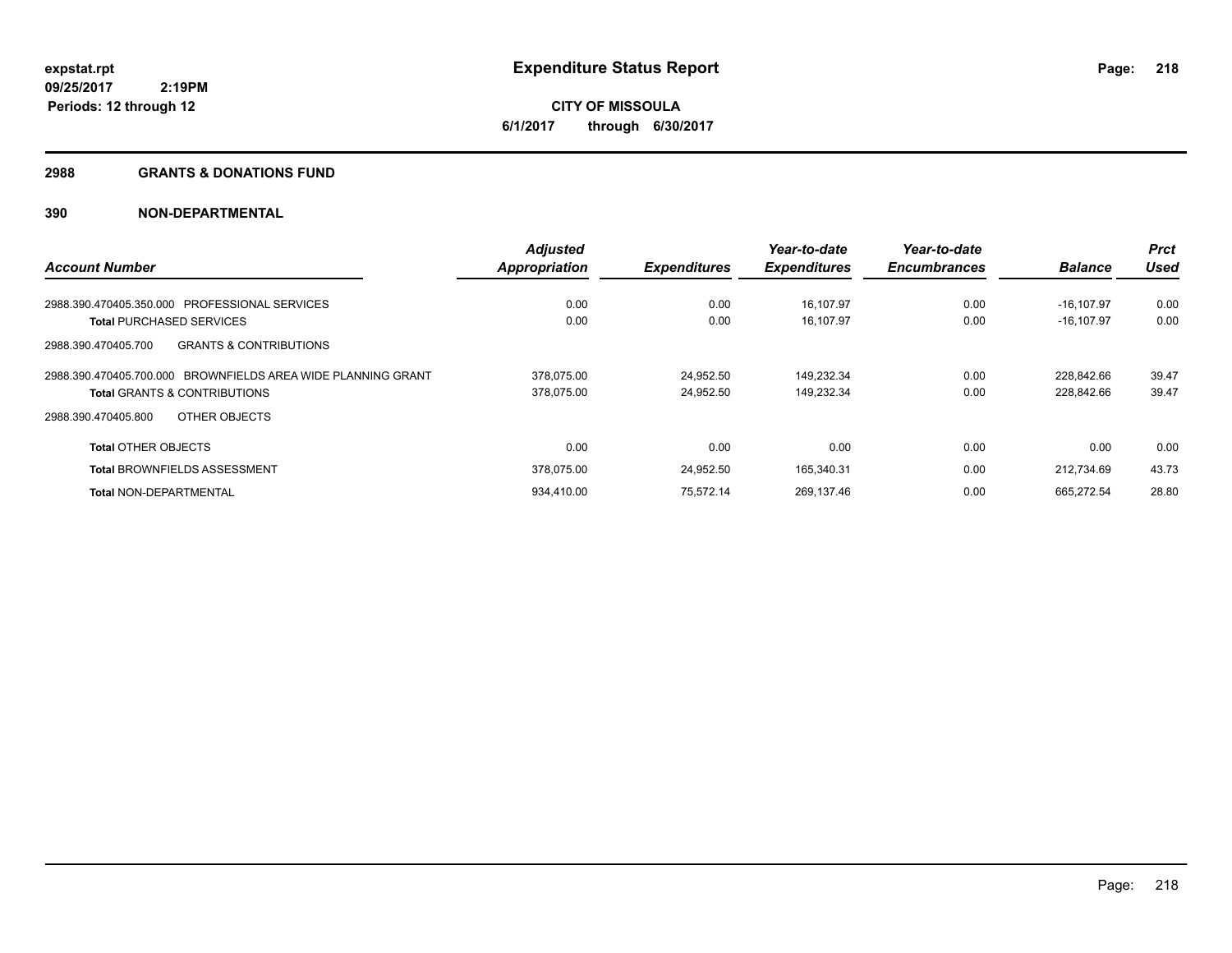# **CITY OF MISSOULA 6/1/2017 through 6/30/2017**

## **2988 GRANTS & DONATIONS FUND**

# **400 ENTITLEMENT GRANTS**

| <b>Account Number</b> |                                          | <b>Adjusted</b><br><b>Appropriation</b> | <b>Expenditures</b> | Year-to-date<br><b>Expenditures</b> | Year-to-date<br><b>Encumbrances</b> | <b>Balance</b> | <b>Prct</b><br>Used |
|-----------------------|------------------------------------------|-----------------------------------------|---------------------|-------------------------------------|-------------------------------------|----------------|---------------------|
| 2988.400.470322       | RIVERTOP RENEWABLES/BSTFG                |                                         |                     |                                     |                                     |                |                     |
| 2988.400.470322.700   | <b>GRANTS &amp; CONTRIBUTIONS</b>        |                                         |                     |                                     |                                     |                |                     |
|                       | <b>Total ENTITLEMENT GRANTS</b>          | 0.00                                    | 0.00                | 0.00                                | 0.00                                | 0.00           | 0.00                |
|                       | <b>Total GRANTS &amp; DONATIONS FUND</b> | 994,410.00                              | 75,572.14           | 331.444.10                          | 0.00                                | 662,965.90     | 33.33               |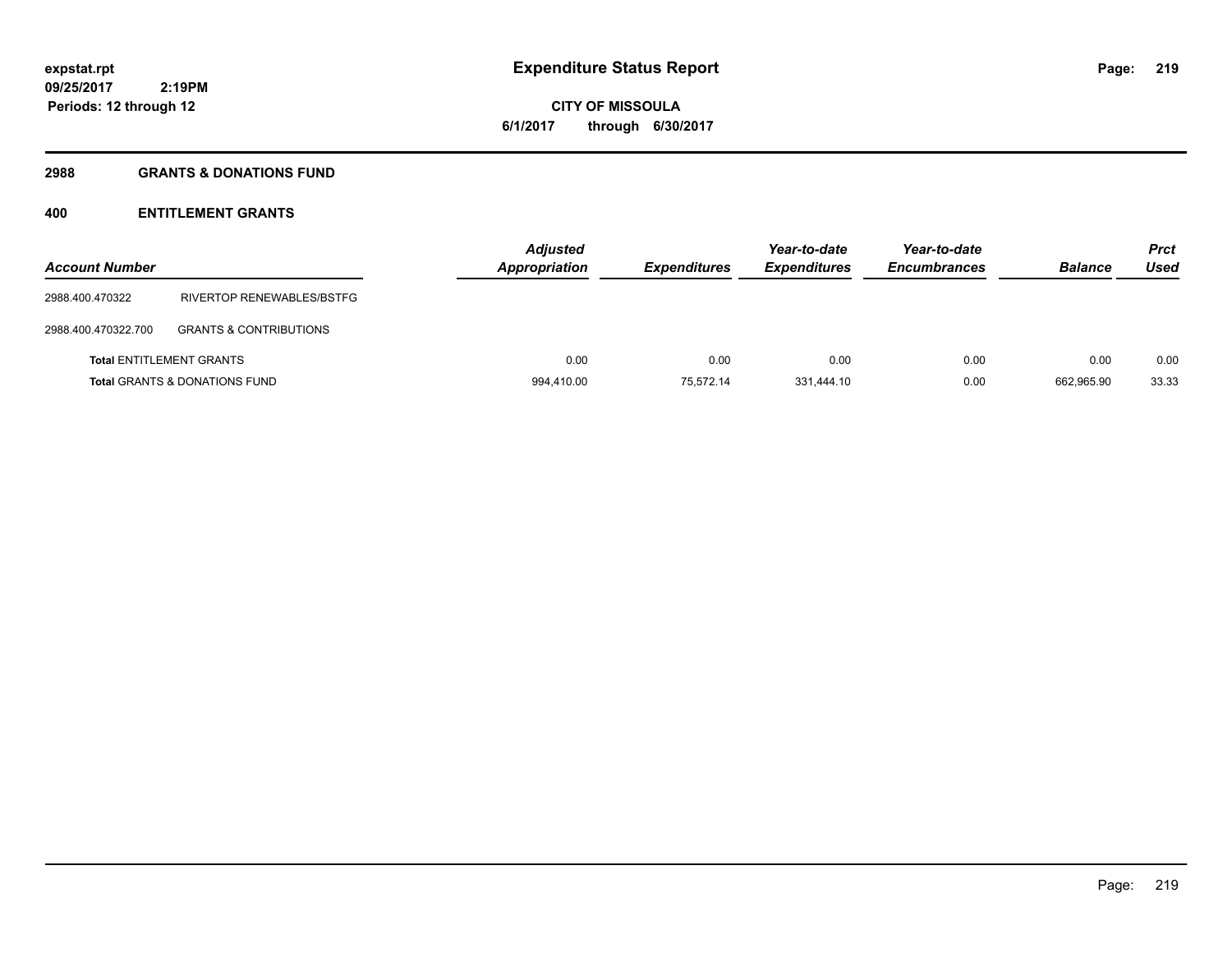**CITY OF MISSOULA 6/1/2017 through 6/30/2017**

## **2989 POLICE GRANTS & DONATIONS**

|                                         |                                                | <b>Adjusted</b>      |                     | Year-to-date        | Year-to-date        |                | <b>Prct</b> |
|-----------------------------------------|------------------------------------------------|----------------------|---------------------|---------------------|---------------------|----------------|-------------|
| <b>Account Number</b>                   |                                                | <b>Appropriation</b> | <b>Expenditures</b> | <b>Expenditures</b> | <b>Encumbrances</b> | <b>Balance</b> | <b>Used</b> |
| 2989.290.420000                         | <b>PUBLIC SAFETY</b>                           |                      |                     |                     |                     |                |             |
| 2989.290.420000.700                     | <b>GRANTS &amp; CONTRIBUTIONS</b>              |                      |                     |                     |                     |                |             |
|                                         | 2989.290.420000.700.000 GRANTS & CONTRIBUTIONS | 20,000.00            | 0.00                | 0.00                | 0.00                | 20,000.00      | 0.00        |
| <b>Total PUBLIC SAFETY</b>              |                                                | 20,000.00            | 0.00                | 0.00                | 0.00                | 20,000.00      | 0.00        |
| 2989.290.420143                         | ANTI-GRAFFITI                                  |                      |                     |                     |                     |                |             |
| 2989.290.420143.200                     | <b>SUPPLIES</b>                                |                      |                     |                     |                     |                |             |
| 2989.290.420143.210.000 OFFICE SUPPLIES |                                                | 5.000.00             | 0.00                | 439.97              | 0.00                | 4,560.03       | 8.80        |
|                                         | 2989.290.420143.220.000 OPERATING SUPPLIES     | 0.00                 | 107.92              | 188.86              | 0.00                | $-188.86$      | 0.00        |
| <b>Total ANTI-GRAFFITI</b>              |                                                | 5,000.00             | 107.92              | 628.83              | 0.00                | 4,371.17       | 12.58       |
| 2989.290.420144                         | <b>BIAS CRIME CAMPAIGN</b>                     |                      |                     |                     |                     |                |             |
| 2989.290.420144.300                     | PURCHASED SERVICES                             |                      |                     |                     |                     |                |             |
|                                         | 2989.290.420144.350.000 PROFESSIONAL SERVICES  | 10,903.00            | 0.00                | 0.00                | 0.00                | 10,903.00      | 0.00        |
| <b>Total BIAS CRIME CAMPAIGN</b>        |                                                | 10,903.00            | 0.00                | 0.00                | 0.00                | 10,903.00      | 0.00        |
| 2989.290.420150                         | STATE EQUIPMENT GRANT                          |                      |                     |                     |                     |                |             |
| 2989.290.420150.200                     | <b>SUPPLIES</b>                                |                      |                     |                     |                     |                |             |
|                                         | 2989.290.420150.220.000 OPERATING SUPPLIES     | 44,100.00            | 0.00                | 0.00                | 0.00                | 44,100.00      | 0.00        |
|                                         | <b>Total STATE EQUIPMENT GRANT</b>             | 44,100.00            | 0.00                | 0.00                | 0.00                | 44,100.00      | 0.00        |
| 2989.290.420160                         | <b>ICAC</b>                                    |                      |                     |                     |                     |                |             |
| 2989.290.420160.100                     | PERSONAL SERVICES                              |                      |                     |                     |                     |                |             |
|                                         | 2989.290.420160.110.000 SALARIES AND WAGES     | 82,418.00            | 0.00                | 0.00                | 0.00                | 82,418.00      | 0.00        |
| 2989.290.420160.120.000 OVERTIME        |                                                | 8,000.00             | 1,873.99            | 5,951.01            | 0.00                | 2,048.99       | 74.39       |
|                                         | 2989.290.420160.140.000 EMPLOYER CONTRIBUTIONS | 9,453.00             | 122.87              | 411.93              | 0.00                | 9,041.07       | 4.36        |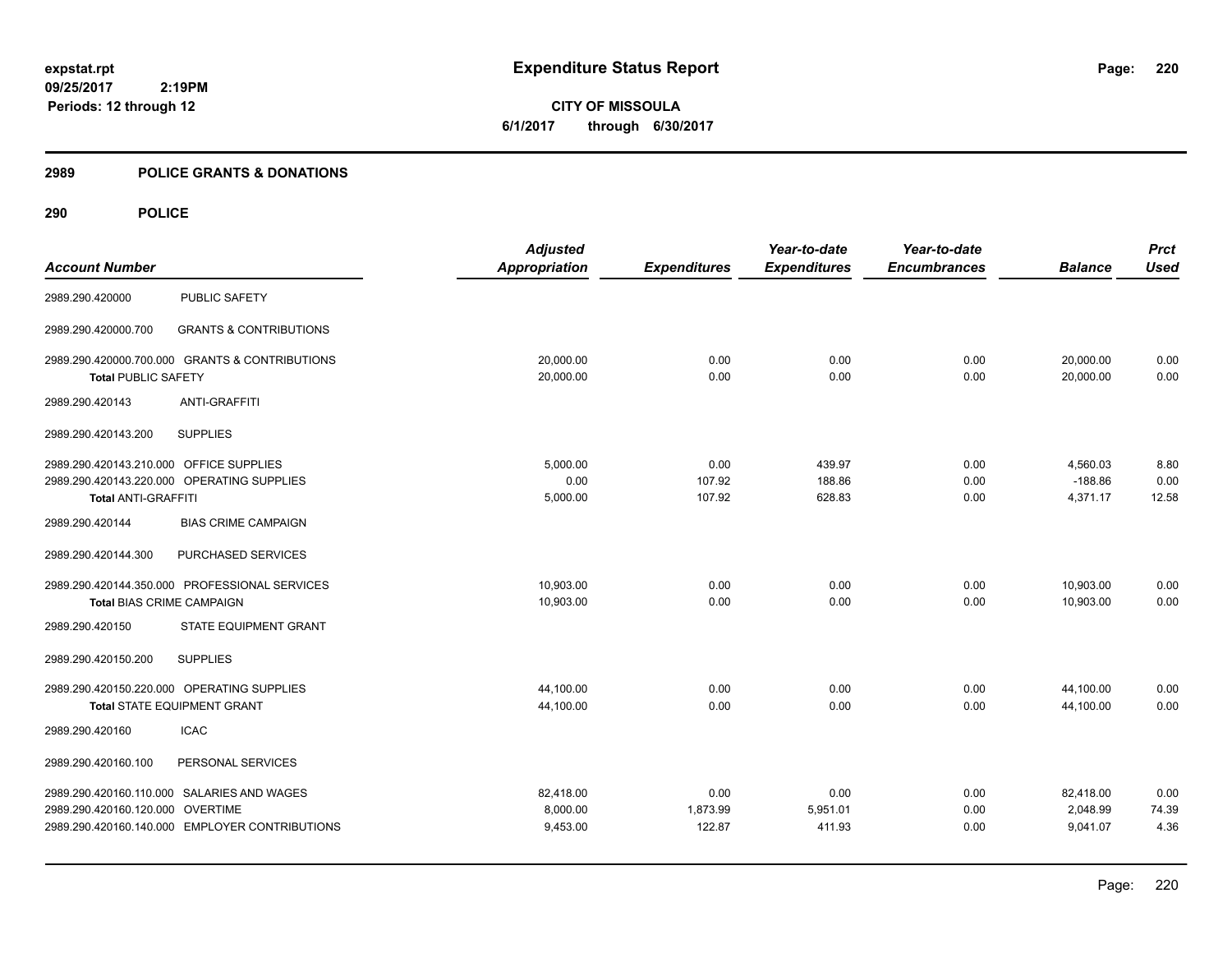**CITY OF MISSOULA 6/1/2017 through 6/30/2017**

#### **2989 POLICE GRANTS & DONATIONS**

| <b>Account Number</b>                                     | <b>Adjusted</b><br>Appropriation | <b>Expenditures</b> | Year-to-date<br><b>Expenditures</b> | Year-to-date<br><b>Encumbrances</b> | <b>Balance</b> | <b>Prct</b><br><b>Used</b> |
|-----------------------------------------------------------|----------------------------------|---------------------|-------------------------------------|-------------------------------------|----------------|----------------------------|
| <b>Total PERSONAL SERVICES</b>                            | 99,871.00                        | 1,996.86            | 6,362.94                            | 0.00                                | 93,508.06      | 6.37                       |
| <b>SUPPLIES</b><br>2989.290.420160.200                    |                                  |                     |                                     |                                     |                |                            |
| 2989.290.420160.220.000 OPERATING SUPPLIES                | 0.00                             | 330.26              | 423.52                              | 0.00                                | $-423.52$      | 0.00                       |
| <b>Total SUPPLIES</b>                                     | 0.00                             | 330.26              | 423.52                              | 0.00                                | $-423.52$      | 0.00                       |
| 2989.290.420160.300<br>PURCHASED SERVICES                 |                                  |                     |                                     |                                     |                |                            |
| 2989.290.420160.350.000 PROFESSIONAL SERVICES             | 540.00                           | 269.94              | 1,386.69                            | 0.00                                | $-846.69$      | 256.79                     |
| 2989.290.420160.370.000 TRAVEL                            | 5.000.00                         | 751.54              | 8,611.41                            | 0.00                                | $-3,611.41$    | 172.23                     |
| <b>Total PURCHASED SERVICES</b>                           | 5,540.00                         | 1,021.48            | 9,998.10                            | 0.00                                | $-4,458.10$    | 180.47                     |
| <b>Total ICAC</b>                                         | 105,411.00                       | 3,348.60            | 16,784.56                           | 0.00                                | 88,626.44      | 15.92                      |
| <b>ICAC GOOGLE</b><br>2989.290.420161                     |                                  |                     |                                     |                                     |                |                            |
| PERSONAL SERVICES<br>2989.290.420161.100                  |                                  |                     |                                     |                                     |                |                            |
| 2989.290.420161.110.000 SALARIES AND WAGES                | 0.00                             | 13,538.94           | 70,032.42                           | 0.00                                | $-70,032.42$   | 0.00                       |
| 2989.290.420161.115.000 SALARIES/HEALTH INSURANCE BENEFIT | 0.00                             | 1,455.60            | 8,124.60                            | 0.00                                | $-8,124.60$    | 0.00                       |
| 2989.290.420161.120.000 OVERTIME                          | 0.00                             | 0.00                | 929.97                              | 0.00                                | $-929.97$      | 0.00                       |
| 2989.290.420161.130.000 OTHER                             | 0.00                             | 0.00                | 700.00                              | 0.00                                | $-700.00$      | 0.00                       |
| 2989.290.420161.133.000 EDUCATION COMPENSATION            | 0.00                             | 35.00               | 245.00                              | 0.00                                | $-245.00$      | 0.00                       |
| 2989.290.420161.140.000 EMPLOYER CONTRIBUTIONS            | 0.00                             | 3,465.30            | 17,503.30                           | 0.00                                | $-17,503.30$   | 0.00                       |
| 2989.290.420161.141.000 STATE RETIREMENT CONTRIBUTIONS    | 0.00                             | 4.26                | 9.81                                | 0.00                                | $-9.81$        | 0.00                       |
| Total ICAC GOOGLE                                         | 0.00                             | 18,499.10           | 97,545.10                           | 0.00                                | $-97,545.10$   | 0.00                       |
| <b>BULLETPROOF VEST PROGRAM</b><br>2989.290.420180        |                                  |                     |                                     |                                     |                |                            |
| <b>SUPPLIES</b><br>2989.290.420180.200                    |                                  |                     |                                     |                                     |                |                            |
| 2989.290.420180.220.000 OPERATING SUPPLIES                | 10,500.00                        | 0.00                | 3,728.50                            | 0.00                                | 6,771.50       | 35.51                      |
| Total BULLETPROOF VEST PROGRAM                            | 10,500.00                        | 0.00                | 3,728.50                            | 0.00                                | 6,771.50       | 35.51                      |
| 2016 HIDTA<br>2989.290.420181                             |                                  |                     |                                     |                                     |                |                            |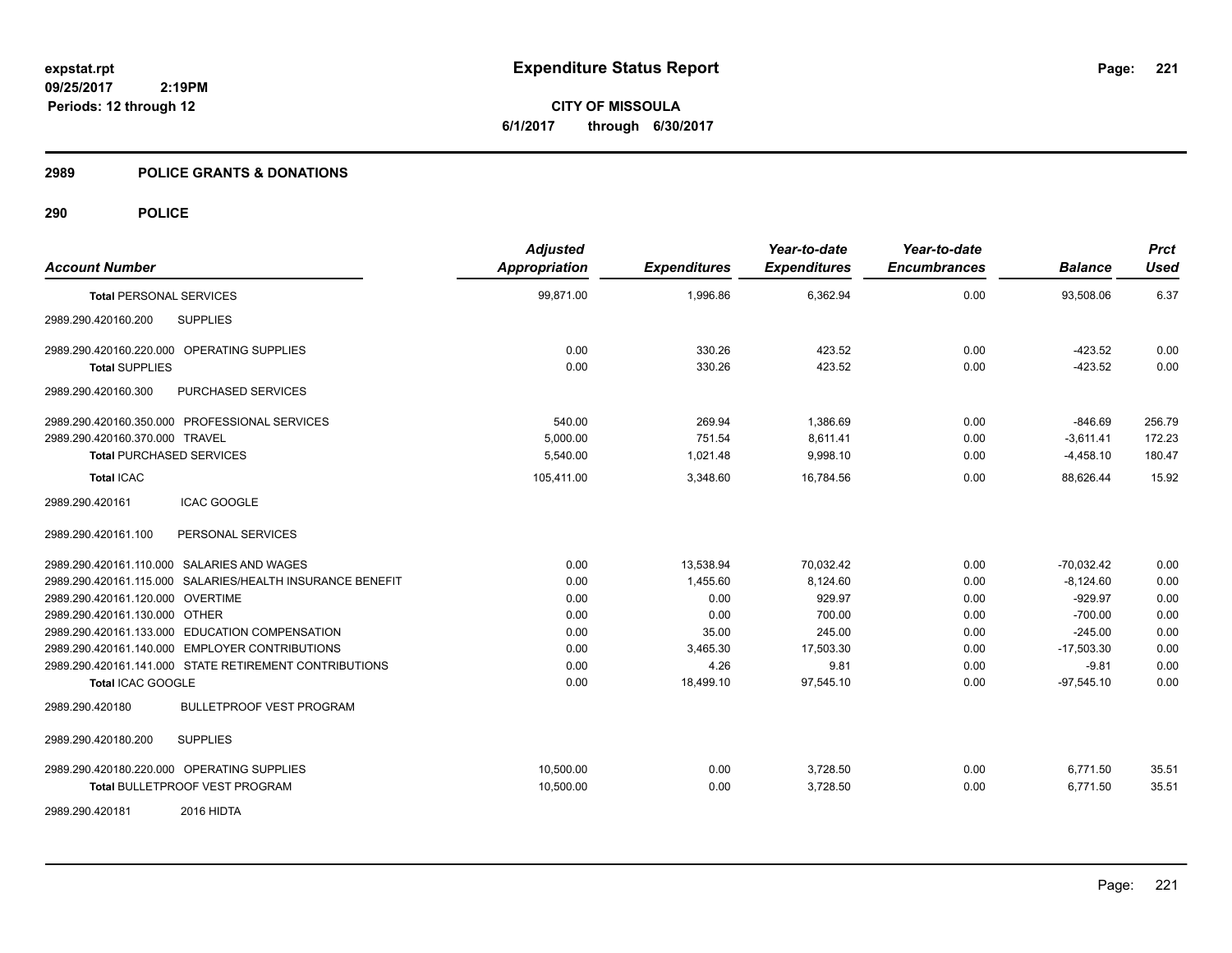**CITY OF MISSOULA 6/1/2017 through 6/30/2017**

#### **2989 POLICE GRANTS & DONATIONS**

| <b>Account Number</b>                                | <b>Adjusted</b><br>Appropriation | <b>Expenditures</b> | Year-to-date<br><b>Expenditures</b> | Year-to-date<br><b>Encumbrances</b> | <b>Balance</b> | <b>Prct</b><br><b>Used</b> |
|------------------------------------------------------|----------------------------------|---------------------|-------------------------------------|-------------------------------------|----------------|----------------------------|
| PERSONAL SERVICES<br>2989.290.420181.100             |                                  |                     |                                     |                                     |                |                            |
| 2989.290.420181.120.000 OVERTIME                     | 25,000.00                        | 282.33              | 15,217.63                           | 0.00                                | 9,782.37       | 60.87                      |
| 2989.290.420181.140.000 EMPLOYER CONTRIBUTIONS       | 2,250.00                         | 19.14               | 994.98                              | 0.00                                | 1,255.02       | 44.22                      |
| <b>Total PERSONAL SERVICES</b>                       | 27,250.00                        | 301.47              | 16,212.61                           | 0.00                                | 11,037.39      | 59.50                      |
| <b>SUPPLIES</b><br>2989.290.420181.200               |                                  |                     |                                     |                                     |                |                            |
| 2989.290.420181.210.000 OFFICE SUPPLIES              | 688.00                           | 0.00                | 470.27                              | 0.00                                | 217.73         | 68.35                      |
| <b>OPERATING SUPPLIES</b><br>2989.290.420181.220.000 | 23,525.00                        | 0.00                | 1,209.08                            | 0.00                                | 22,315.92      | 5.14                       |
| 2989.290.420181.220.032 OPERATING SUPPLIES           | 0.00                             | 0.00                | 10,000.00                           | 0.00                                | $-10,000.00$   | 0.00                       |
| <b>Total SUPPLIES</b>                                | 24,213.00                        | 0.00                | 11,679.35                           | 0.00                                | 12,533.65      | 48.24                      |
| 2989.290.420181.300<br>PURCHASED SERVICES            |                                  |                     |                                     |                                     |                |                            |
| 2989.290.420181.344.000 TELEPHONE SERVICE            | 5.006.00                         | 0.00                | 1,702.98                            | 0.00                                | 3,303.02       | 34.02                      |
| 2989.290.420181.350.000 PROFESSIONAL SERVICES        | 39.100.00                        | 0.00                | 3,465.00                            | 0.00                                | 35.635.00      | 8.86                       |
| 2989.290.420181.350.039 PROFESSIONAL SERVICES        | 0.00                             | 0.00                | 27.011.20                           | 0.00                                | $-27,011.20$   | 0.00                       |
| 2989.290.420181.350.040 PROFESSIONAL SERVICES        | 0.00                             | 0.00                | 9,917.17                            | 0.00                                | $-9.917.17$    | 0.00                       |
| 2989.290.420181.360.000 REPAIR & MAINTENANCE         | 1.500.00                         | 0.00                | 0.00                                | 0.00                                | 1,500.00       | 0.00                       |
| 2989.290.420181.370.000 TRAVEL                       | 1,143.00                         | 0.00                | 0.00                                | 0.00                                | 1,143.00       | 0.00                       |
| <b>Total PURCHASED SERVICES</b>                      | 46,749.00                        | 0.00                | 42,096.35                           | 0.00                                | 4,652.65       | 90.05                      |
| 2989.290.420181.500<br><b>FIXED CHARGES</b>          |                                  |                     |                                     |                                     |                |                            |
| 2989.290.420181.500.000 FIXED CHARGES                | 40,399.00                        | 0.00                | 34,018.20                           | 0.00                                | 6,380.80       | 84.21                      |
| <b>Total FIXED CHARGES</b>                           | 40,399.00                        | 0.00                | 34,018.20                           | 0.00                                | 6,380.80       | 84.21                      |
| Total 2016 HIDTA                                     | 138,611.00                       | 301.47              | 104,006.51                          | 0.00                                | 34,604.49      | 75.03                      |
| <b>DUI TASK FORCES</b><br>2989.290.420184            |                                  |                     |                                     |                                     |                |                            |
| PERSONAL SERVICES<br>2989.290.420184.100             |                                  |                     |                                     |                                     |                |                            |
| 2989.290.420184.120.000 OVERTIME                     | 4,300.00                         | 0.00                | 0.00                                | 0.00                                | 4,300.00       | 0.00                       |
| 2989.290.420184.140.000 EMPLOYER CONTRIBUTIONS       | 700.00                           | 0.00                | 0.00                                | 0.00                                | 700.00         | 0.00                       |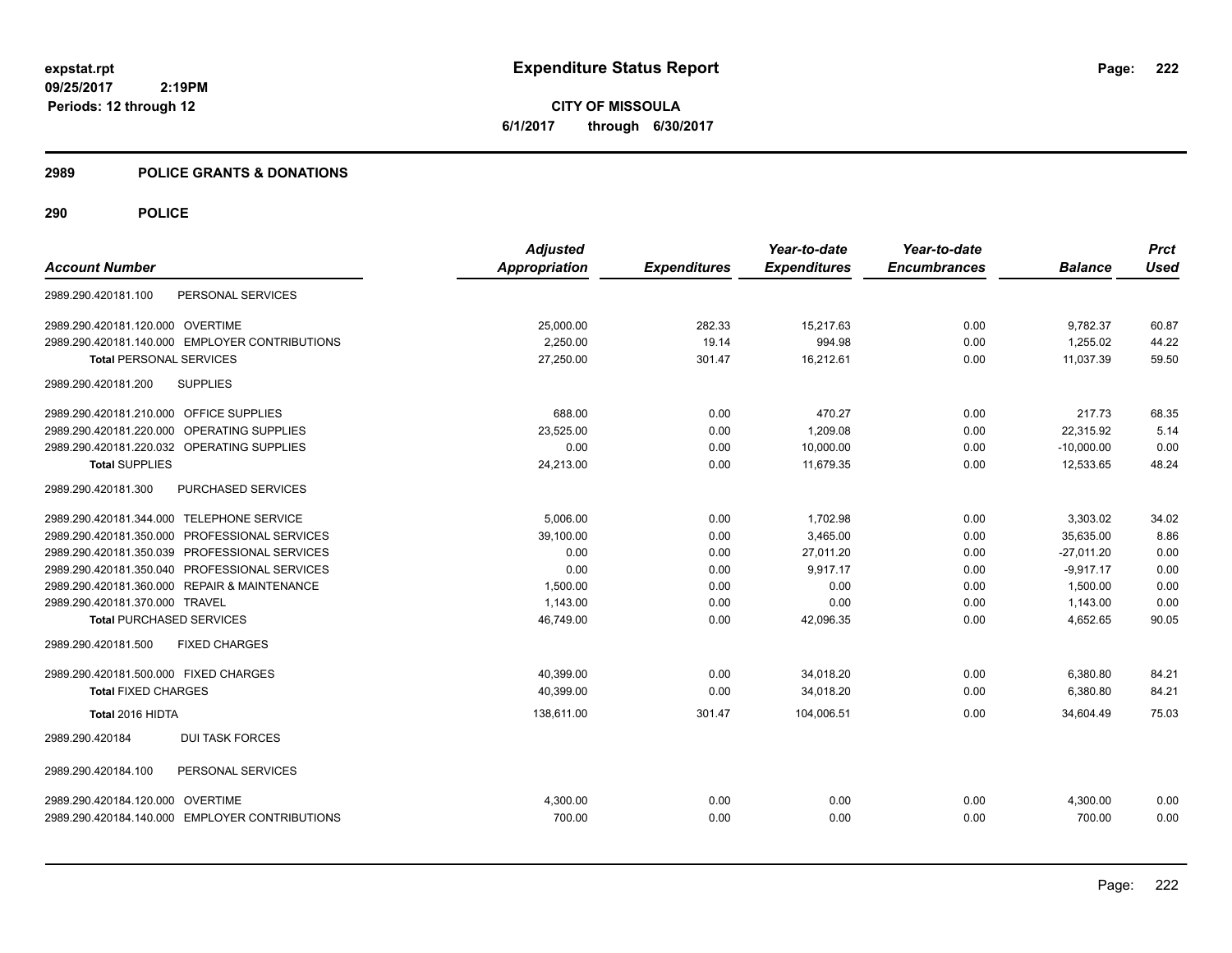**CITY OF MISSOULA 6/1/2017 through 6/30/2017**

#### **2989 POLICE GRANTS & DONATIONS**

| <b>Account Number</b>            |                                                | <b>Adjusted</b><br>Appropriation | <b>Expenditures</b> | Year-to-date<br><b>Expenditures</b> | Year-to-date<br><b>Encumbrances</b> | <b>Balance</b> | <b>Prct</b><br><b>Used</b> |
|----------------------------------|------------------------------------------------|----------------------------------|---------------------|-------------------------------------|-------------------------------------|----------------|----------------------------|
| <b>Total DUI TASK FORCES</b>     |                                                | 5,000.00                         | 0.00                | 0.00                                | 0.00                                | 5,000.00       | 0.00                       |
| 2989.290.420190                  | STATE OT SEAT BELT GRANT                       |                                  |                     |                                     |                                     |                |                            |
| 2989.290.420190.100              | PERSONAL SERVICES                              |                                  |                     |                                     |                                     |                |                            |
|                                  | 2989.290.420190.110.000 SALARIES AND WAGES     | 5,000.00                         | 0.00                | 0.00                                | 0.00                                | 5,000.00       | 0.00                       |
|                                  | 2989.290.420190.110.113 SALARIES AND WAGES     | 0.00                             | 0.00                | 3,727.98                            | 0.00                                | $-3.727.98$    | 0.00                       |
| 2989.290.420190.120.000 OVERTIME |                                                | 45,400.00                        | 9,450.63            | 31,765.63                           | 0.00                                | 13,634.37      | 69.97                      |
| 2989.290.420190.120.113 OVERTIME |                                                | 0.00                             | 0.00                | 621.33                              | 0.00                                | $-621.33$      | 0.00                       |
|                                  | 2989.290.420190.140.000 EMPLOYER CONTRIBUTIONS | 3,200.00                         | 620.96              | 2,381.90                            | 0.00                                | 818.10         | 74.43                      |
| <b>Total PERSONAL SERVICES</b>   |                                                | 53,600.00                        | 10,071.59           | 38,496.84                           | 0.00                                | 15,103.16      | 71.82                      |
| 2989.290.420190.300              | PURCHASED SERVICES                             |                                  |                     |                                     |                                     |                |                            |
| 2989.290.420190.370.000 TRAVEL   |                                                | 0.00                             | 0.00                | 1,531.80                            | 0.00                                | $-1,531.80$    | 0.00                       |
| <b>Total PURCHASED SERVICES</b>  |                                                | 0.00                             | 0.00                | 1,531.80                            | 0.00                                | $-1,531.80$    | 0.00                       |
|                                  | Total STATE OT SEAT BELT GRANT                 | 53,600.00                        | 10,071.59           | 40,028.64                           | 0.00                                | 13,571.36      | 74.68                      |
| 2989.290.420191                  | COPS TECHNOLOGY                                |                                  |                     |                                     |                                     |                |                            |
| 2989.290.420191.100              | PERSONAL SERVICES                              |                                  |                     |                                     |                                     |                |                            |
|                                  | 2989.290.420191.110.000 SALARIES AND WAGES     | 0.00                             | 310.34              | 444.96                              | 0.00                                | $-444.96$      | 0.00                       |
|                                  | 2989.290.420191.140.000 EMPLOYER CONTRIBUTIONS | 0.00                             | 20.78               | 29.86                               | 0.00                                | $-29.86$       | 0.00                       |
| Total COPS TECHNOLOGY            |                                                | 0.00                             | 331.12              | 474.82                              | 0.00                                | $-474.82$      | 0.00                       |
| 2989.290.420195                  | 2017 HIDTA                                     |                                  |                     |                                     |                                     |                |                            |
| 2989.290.420195.100              | PERSONAL SERVICES                              |                                  |                     |                                     |                                     |                |                            |
| 2989.290.420195.120.000 OVERTIME |                                                | 25,000.00                        | 1,883.88            | 12,450.78                           | 0.00                                | 12,549.22      | 49.80                      |
|                                  | 2989.290.420195.140.000 EMPLOYER CONTRIBUTIONS | 2,250.00                         | 125.32              | 822.18                              | 0.00                                | 1.427.82       | 36.54                      |
| <b>Total PERSONAL SERVICES</b>   |                                                | 27,250.00                        | 2,009.20            | 13,272.96                           | 0.00                                | 13.977.04      | 48.71                      |
| 2989.290.420195.200              | <b>SUPPLIES</b>                                |                                  |                     |                                     |                                     |                |                            |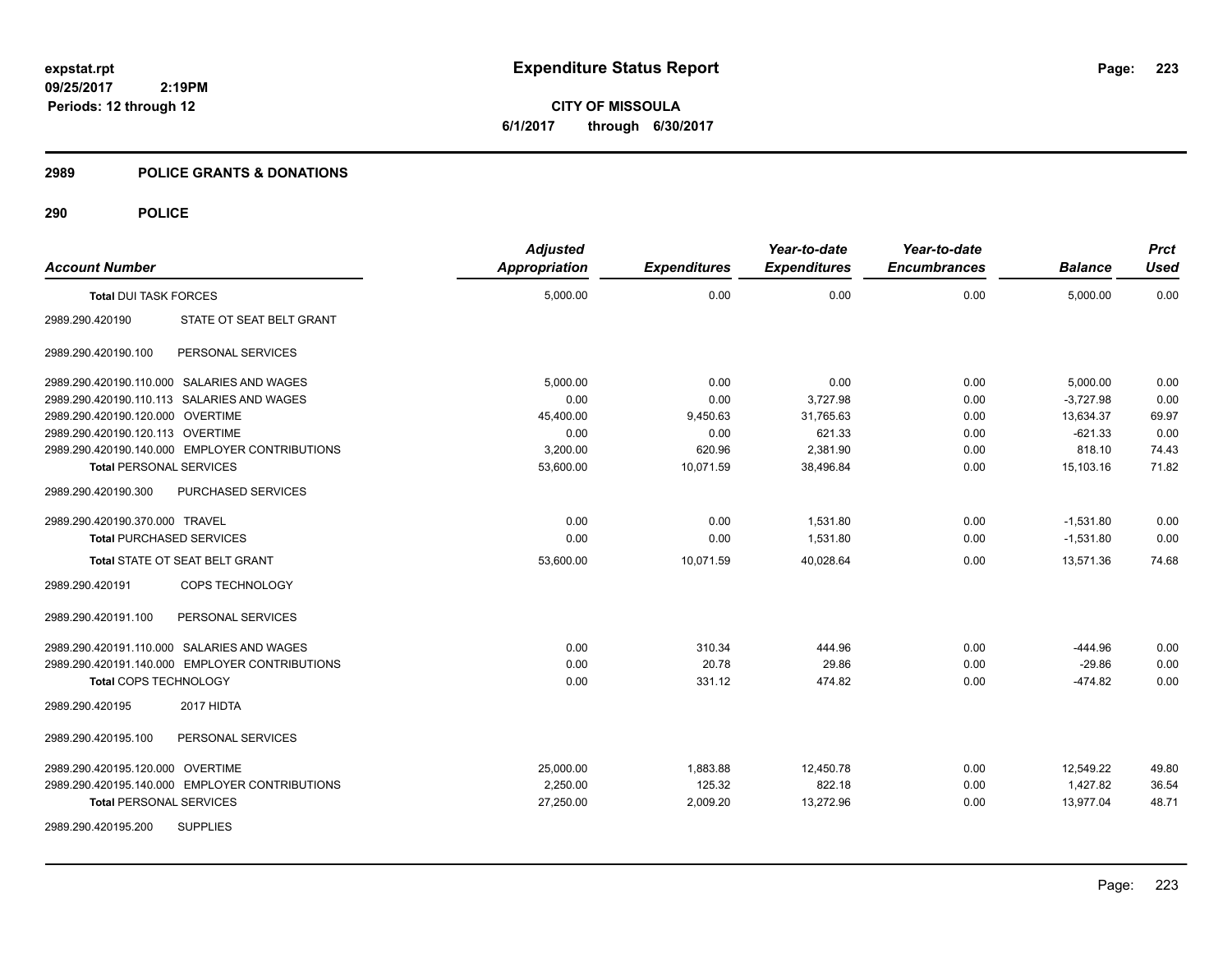**CITY OF MISSOULA 6/1/2017 through 6/30/2017**

## **2989 POLICE GRANTS & DONATIONS**

|                                                  | <b>Adjusted</b>      |                     | Year-to-date        | Year-to-date        |                | <b>Prct</b> |
|--------------------------------------------------|----------------------|---------------------|---------------------|---------------------|----------------|-------------|
| <b>Account Number</b>                            | <b>Appropriation</b> | <b>Expenditures</b> | <b>Expenditures</b> | <b>Encumbrances</b> | <b>Balance</b> | Used        |
| 2989.290.420195.210.000 OFFICE SUPPLIES          | 688.00               | 281.41              | 533.50              | 0.00                | 154.50         | 77.54       |
| 2989.290.420195.220.000 OPERATING SUPPLIES       | 23,525.00            | 89.97               | 589.13              | 0.00                | 22,935.87      | 2.50        |
| 2989.290.420195.220.032 OPERATING SUPPLIES       | 0.00                 | 0.00                | 10,000.00           | 0.00                | $-10.000.00$   | 0.00        |
| <b>Total SUPPLIES</b>                            | 24,213.00            | 371.38              | 11,122.63           | 0.00                | 13,090.37      | 45.94       |
| <b>PURCHASED SERVICES</b><br>2989.290.420195.300 |                      |                     |                     |                     |                |             |
| 2989.290.420195.344.000 TELEPHONE SERVICE        | 5,006.00             | 271.13              | 2,571.51            | 0.00                | 2,434.49       | 51.37       |
| 2989.290.420195.350.000 PROFESSIONAL SERVICES    | 39,100.00            | 0.00                | 0.00                | 0.00                | 39.100.00      | 0.00        |
| 2989.290.420195.350.040 SO OVERTIME              | 0.00                 | 1,089.39            | 8.210.24            | 0.00                | $-8.210.24$    | 0.00        |
| 2989.290.420195.360.000 REPAIR & MAINTENANCE     | 1,500.00             | 0.00                | 0.00                | 0.00                | 1,500.00       | 0.00        |
| 2989.290.420195.360.013 REPAIR & MAINTENANCE     | 0.00                 | 0.00                | 4,567.09            | 0.00                | $-4,567.09$    | 0.00        |
| 2989.290.420195.370.000 TRAVEL                   | 1,143.00             | $-429.33$           | 591.48              | 0.00                | 551.52         | 51.75       |
| <b>Total PURCHASED SERVICES</b>                  | 46,749.00            | 931.19              | 15,940.32           | 0.00                | 30,808.68      | 34.10       |
| <b>FIXED CHARGES</b><br>2989.290.420195.500      |                      |                     |                     |                     |                |             |
| 2989.290.420195.500.000 FIXED CHARGES            | 42,419.00            | 502.00              | 37,057.20           | 0.00                | 5,361.80       | 87.36       |
| <b>Total FIXED CHARGES</b>                       | 42,419.00            | 502.00              | 37,057.20           | 0.00                | 5,361.80       | 87.36       |
| Total 2017 HIDTA                                 | 140,631.00           | 3,813.77            | 77,393.11           | 0.00                | 63,237.89      | 55.03       |
| <b>Total POLICE GRANTS &amp; DONATIONS</b>       | 533,756.00           | 36,473.57           | 340,590.07          | 0.00                | 193,165.93     | 63.81       |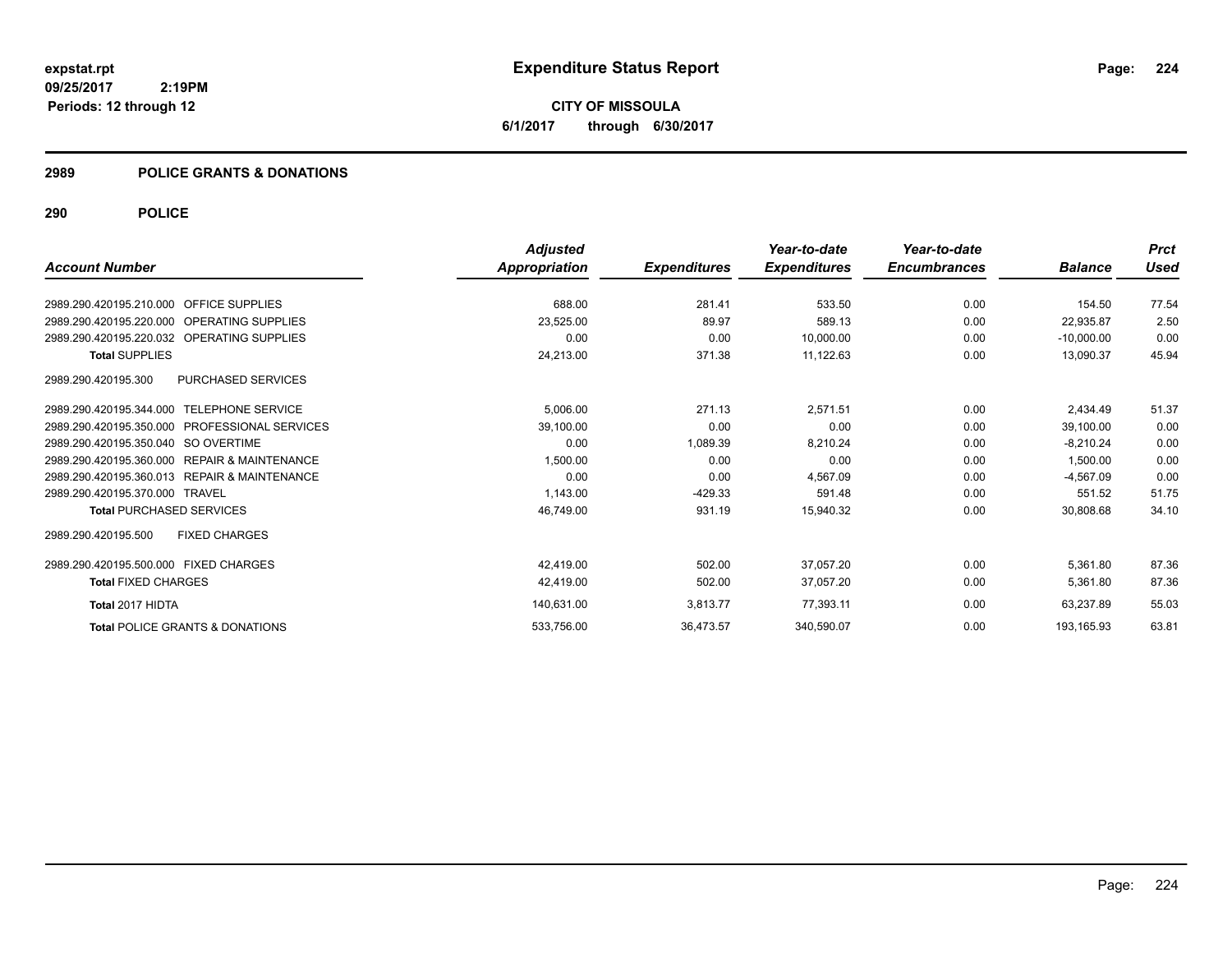**CITY OF MISSOULA 6/1/2017 through 6/30/2017**

#### **3000 SID REVOLVING FUND**

| <b>Account Number</b>           |                                                  | <b>Adjusted</b><br><b>Appropriation</b> | <b>Expenditures</b> | Year-to-date<br><b>Expenditures</b> | Year-to-date<br><b>Encumbrances</b> | <b>Balance</b> | <b>Prct</b><br><b>Used</b> |
|---------------------------------|--------------------------------------------------|-----------------------------------------|---------------------|-------------------------------------|-------------------------------------|----------------|----------------------------|
| 3000.390.510110                 | <b>MERCHANT SERVICES</b>                         |                                         |                     |                                     |                                     |                |                            |
| 3000.390.510110.500             | <b>FIXED CHARGES</b>                             |                                         |                     |                                     |                                     |                |                            |
| <b>Total MERCHANT SERVICES</b>  |                                                  | 0.00                                    | 0.00                | 0.00                                | 0.00                                | 0.00           | 0.00                       |
| 3000.390.521000                 | INTERFUND OPERATING TRANSFERS                    |                                         |                     |                                     |                                     |                |                            |
| 3000.390.521000.800             | OTHER OBJECTS                                    |                                         |                     |                                     |                                     |                |                            |
|                                 | 3000.390.521000.820.000 TRANSFERS TO OTHER FUNDS | 100,000.00                              | 0.00                | 0.00                                | 0.00                                | 100.000.00     | 0.00                       |
|                                 | <b>Total INTERFUND OPERATING TRANSFERS</b>       | 100,000.00                              | 0.00                | 0.00                                | 0.00                                | 100,000.00     | 0.00                       |
| <b>Total SID REVOLVING FUND</b> |                                                  | 100,000.00                              | 0.00                | 0.00                                | 0.00                                | 100.000.00     | 0.00                       |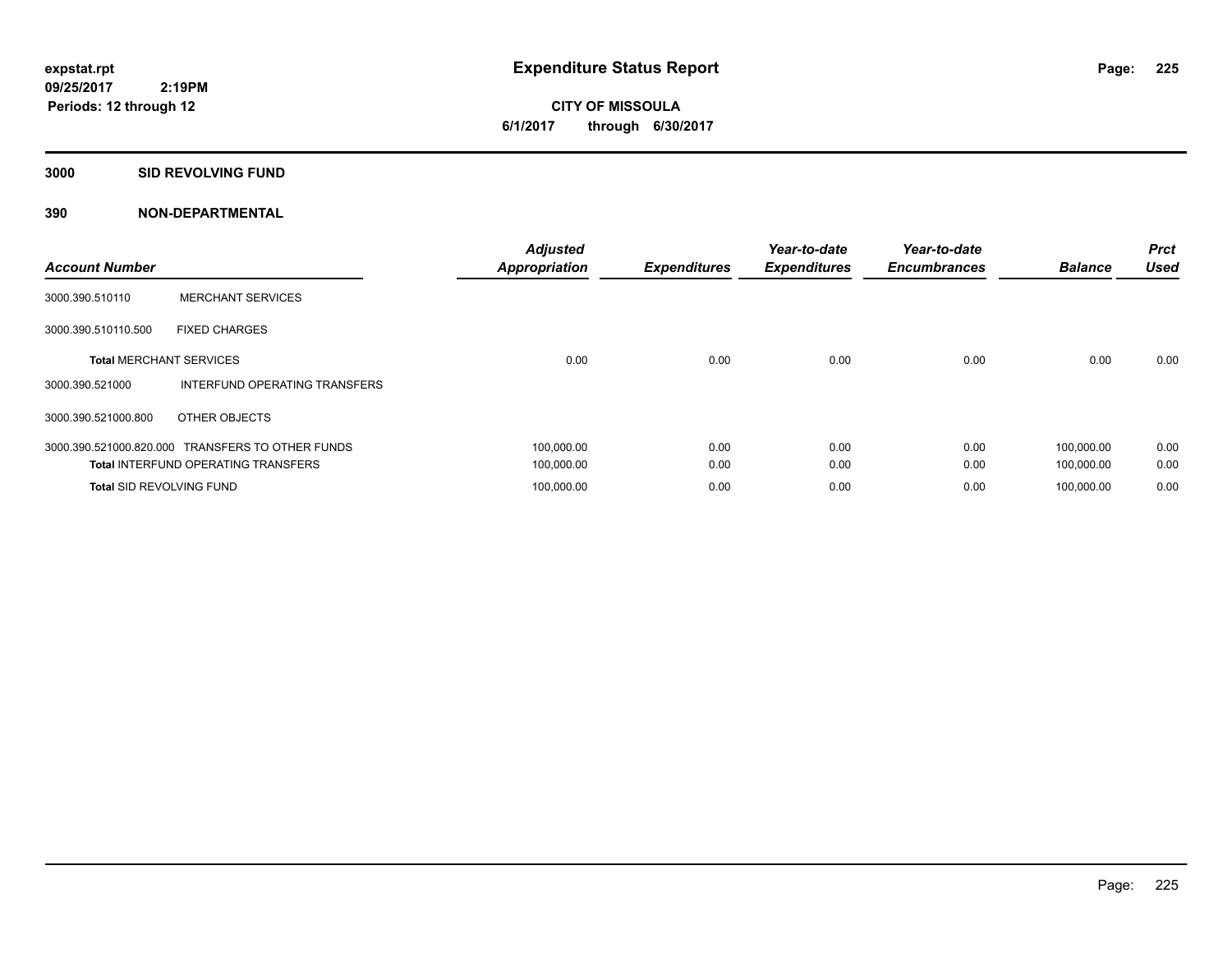**CITY OF MISSOULA 6/1/2017 through 6/30/2017**

**3005 SID REBATES**

| <b>Account Number</b>    |                          | <b>Adjusted</b><br>Appropriation | Expenditures | Year-to-date<br><b>Expenditures</b> | Year-to-date<br><b>Encumbrances</b> | <b>Balance</b> | <b>Prct</b><br>Used |
|--------------------------|--------------------------|----------------------------------|--------------|-------------------------------------|-------------------------------------|----------------|---------------------|
| 3005.390.510110          | <b>MERCHANT SERVICES</b> |                                  |              |                                     |                                     |                |                     |
| 3005.390.510110.500      | <b>FIXED CHARGES</b>     |                                  |              |                                     |                                     |                |                     |
| <b>Total SID REBATES</b> |                          | 0.00                             | 0.00         | 0.00                                | 0.00                                | 0.00           | 0.00                |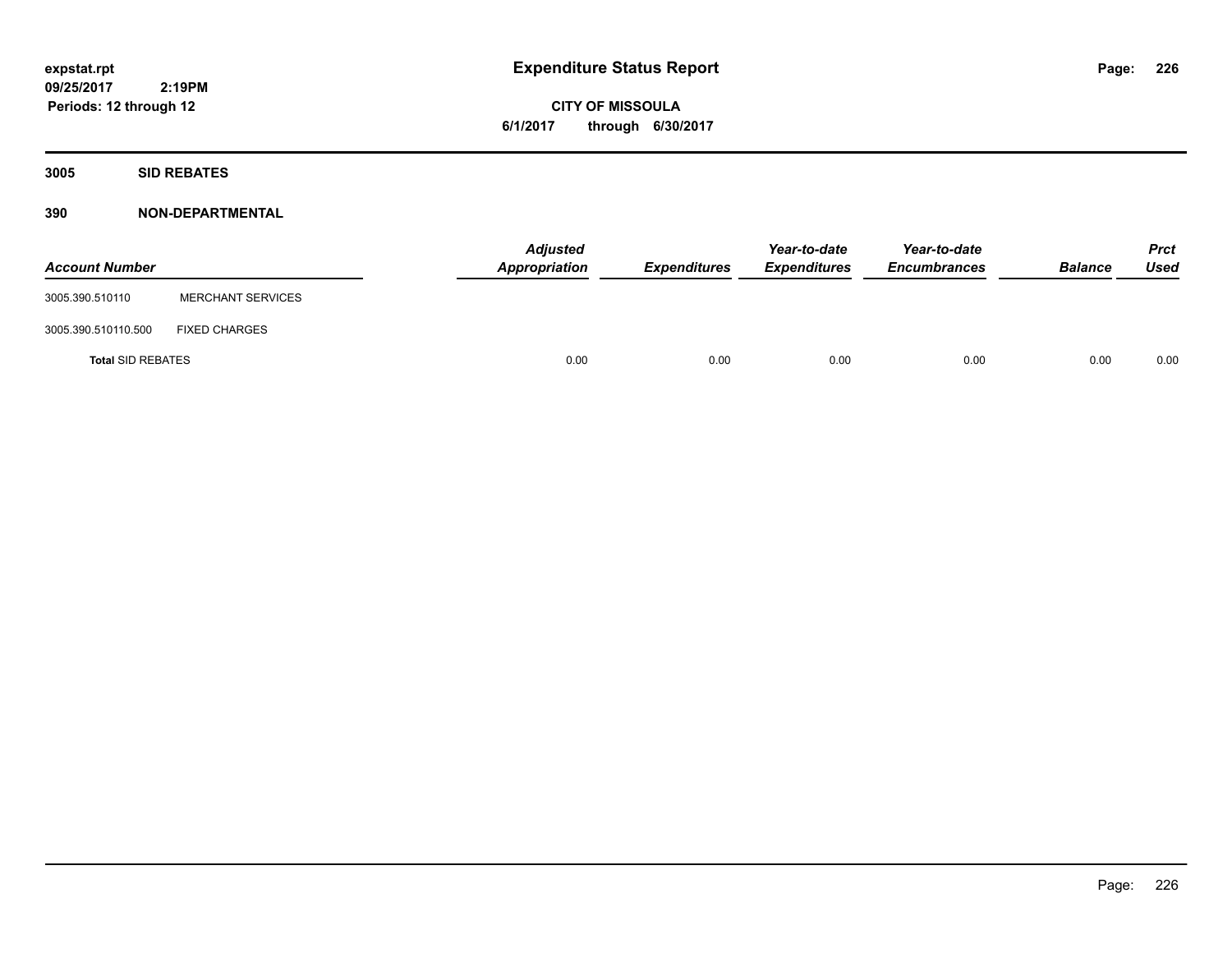**CITY OF MISSOULA 6/1/2017 through 6/30/2017**

# **3065 1998 PUBLIC SAFETY G O BONDS FUND**

**000 \*\*\* Title Not Found \*\*\***

| <b>Account Number</b>         |                         | <b>Adjusted</b><br>Appropriation | <b>Expenditures</b> | Year-to-date<br><b>Expenditures</b> | Year-to-date<br><b>Encumbrances</b> | <b>Balance</b> | <b>Prct</b><br>Used |
|-------------------------------|-------------------------|----------------------------------|---------------------|-------------------------------------|-------------------------------------|----------------|---------------------|
| 3065.000.520100               | *** Title Not Found *** |                                  |                     |                                     |                                     |                |                     |
| 3065.000.520100.800           | OTHER OBJECTS           |                                  |                     |                                     |                                     |                |                     |
| Total *** Title Not Found *** |                         | 0.00                             | 0.00                | 0.00                                | 0.00                                | 0.00           | 0.00                |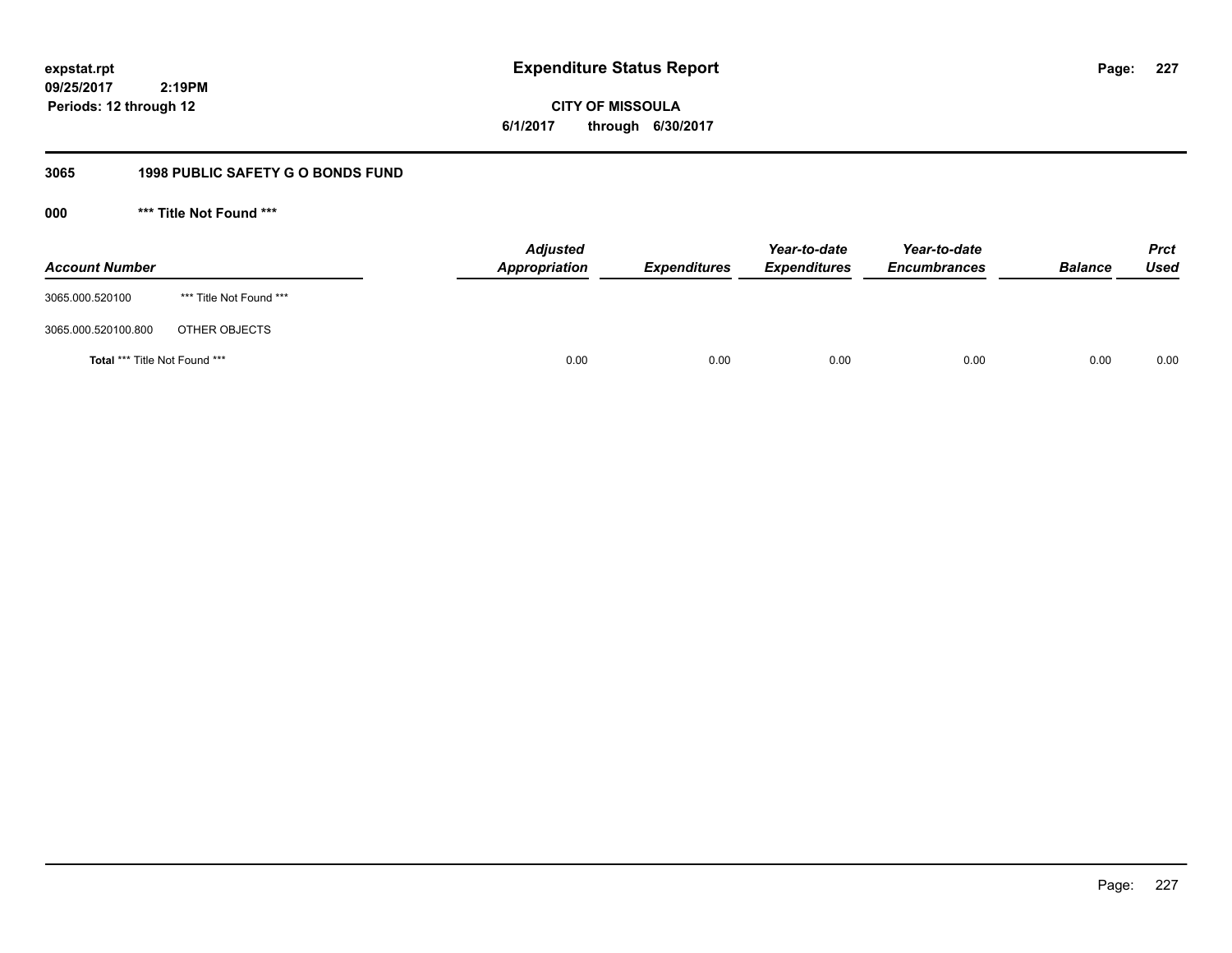**CITY OF MISSOULA 6/1/2017 through 6/30/2017**

# **3065 1998 PUBLIC SAFETY G O BONDS FUND**

| <b>Account Number</b>          |                                         | <b>Adjusted</b><br>Appropriation | <b>Expenditures</b> | Year-to-date<br><b>Expenditures</b> | Year-to-date<br><b>Encumbrances</b> | <b>Balance</b> | <b>Prct</b><br>Used |
|--------------------------------|-----------------------------------------|----------------------------------|---------------------|-------------------------------------|-------------------------------------|----------------|---------------------|
| 3065.390.510110                | <b>MERCHANT SERVICES</b>                |                                  |                     |                                     |                                     |                |                     |
| 3065.390.510110.500            | <b>FIXED CHARGES</b>                    |                                  |                     |                                     |                                     |                |                     |
| <b>Total MERCHANT SERVICES</b> |                                         | 0.00                             | 0.00                | 0.00                                | 0.00                                | 0.00           | 0.00                |
|                                | Total 1998 PUBLIC SAFETY G O BONDS FUND | 0.00                             | 0.00                | 0.00                                | 0.00                                | 0.00           | 0.00                |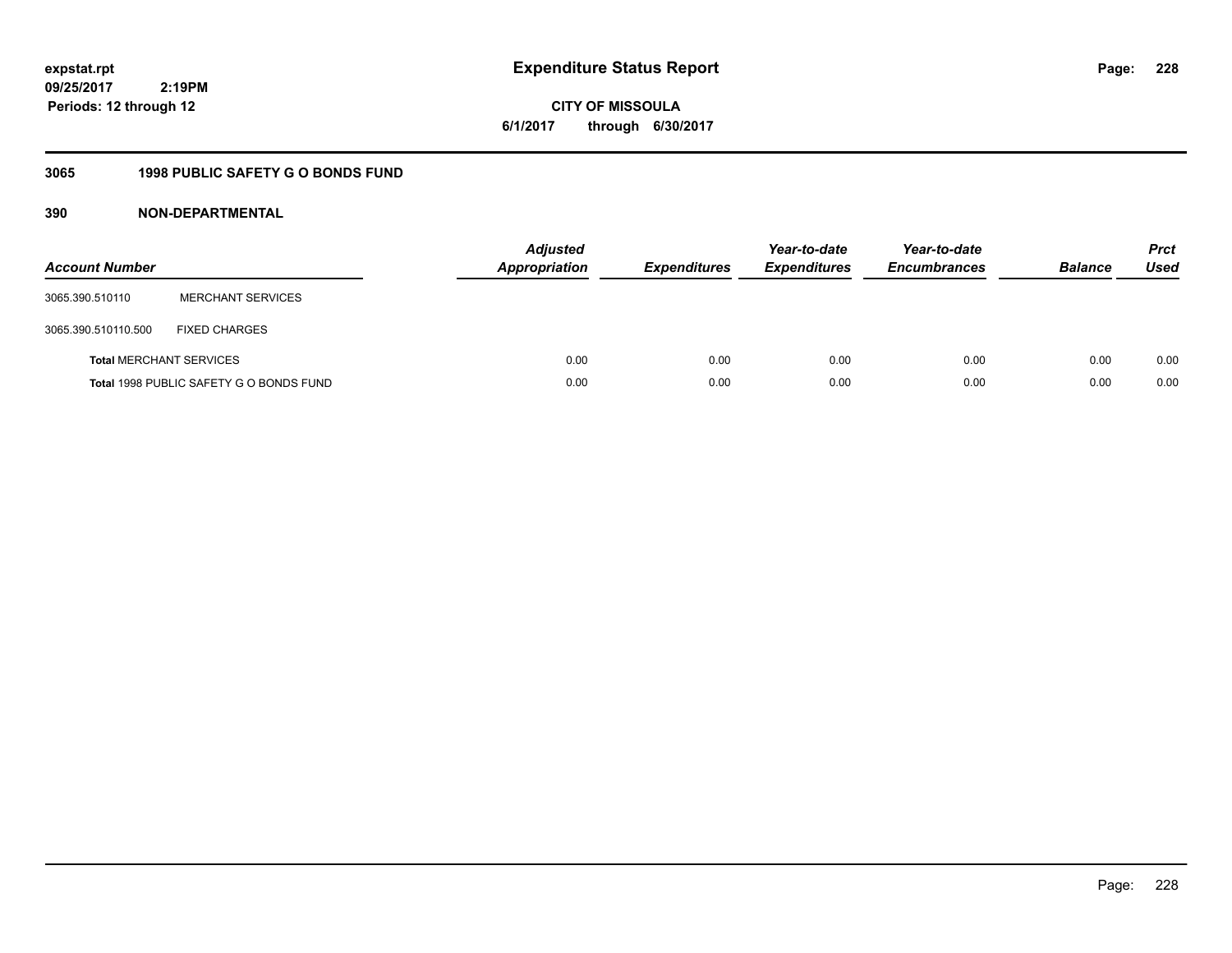**CITY OF MISSOULA 6/1/2017 through 6/30/2017**

#### **3070 1996 OPEN SPACE GO BONDS**

| <b>Account Number</b>          |                                | <b>Adjusted</b><br><b>Appropriation</b> | <b>Expenditures</b> | Year-to-date<br><b>Expenditures</b> | Year-to-date<br><b>Encumbrances</b> | <b>Balance</b> | <b>Prct</b><br><b>Used</b> |
|--------------------------------|--------------------------------|-----------------------------------------|---------------------|-------------------------------------|-------------------------------------|----------------|----------------------------|
| 3070.390.490100                | <b>GO BONDS</b>                |                                         |                     |                                     |                                     |                |                            |
| 3070.390.490100.800            | OTHER OBJECTS                  |                                         |                     |                                     |                                     |                |                            |
| <b>Total GO BONDS</b>          |                                | 0.00                                    | 0.00                | 0.00                                | 0.00                                | 0.00           | 0.00                       |
| 3070.390.510110                | <b>MERCHANT SERVICES</b>       |                                         |                     |                                     |                                     |                |                            |
| 3070.390.510110.500            | <b>FIXED CHARGES</b>           |                                         |                     |                                     |                                     |                |                            |
| <b>Total MERCHANT SERVICES</b> |                                | 0.00                                    | 0.00                | 0.00                                | 0.00                                | 0.00           | 0.00                       |
|                                | Total 1996 OPEN SPACE GO BONDS | 0.00                                    | 0.00                | 0.00                                | 0.00                                | 0.00           | 0.00                       |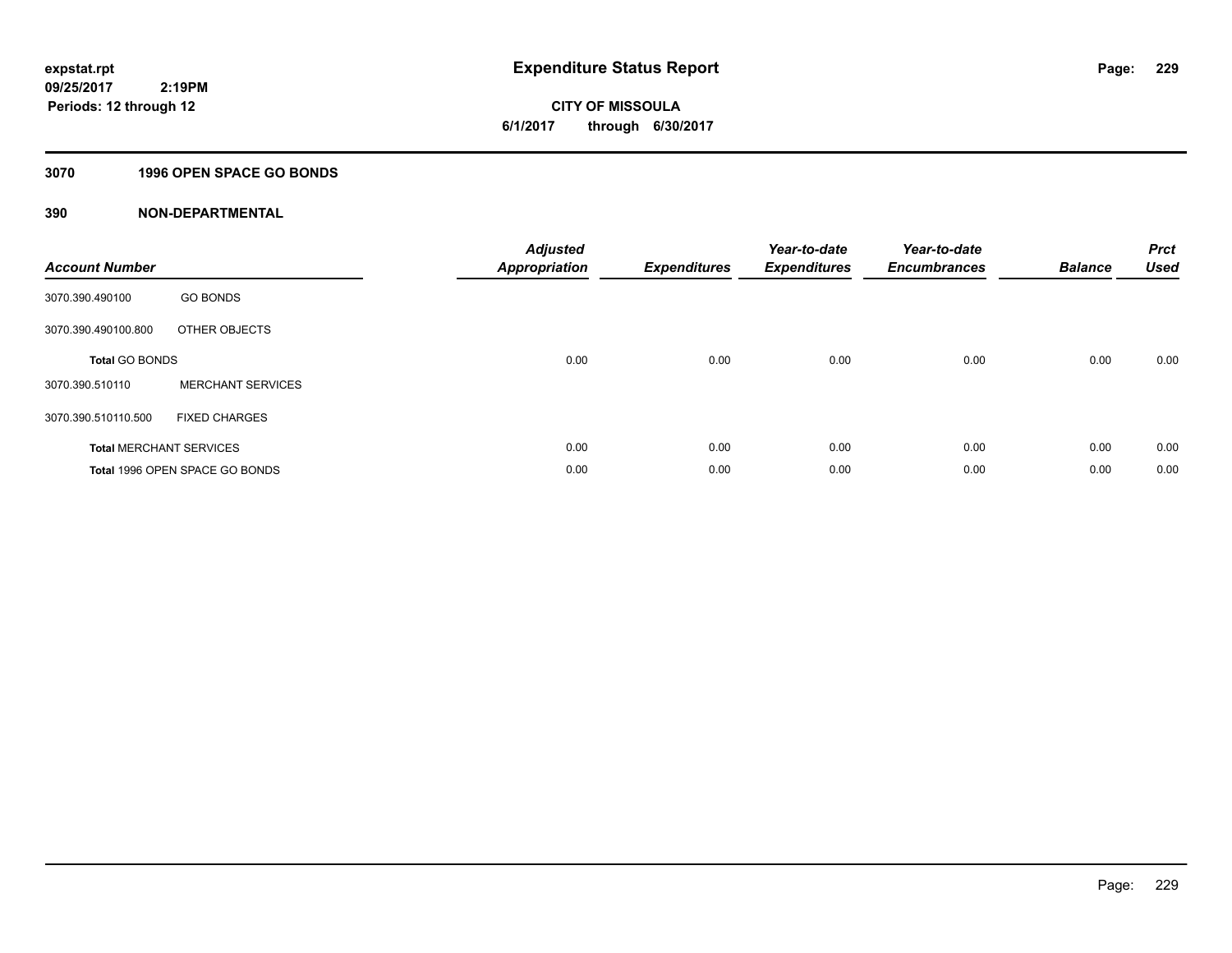**CITY OF MISSOULA 6/1/2017 through 6/30/2017**

# **3075 1997 OPEN SPACE G O BOND FUND**

| <b>Account Number</b> |                                     | <b>Adjusted</b><br>Appropriation | <b>Expenditures</b> | Year-to-date<br><b>Expenditures</b> | Year-to-date<br><b>Encumbrances</b> | <b>Balance</b> | <b>Prct</b><br><b>Used</b> |
|-----------------------|-------------------------------------|----------------------------------|---------------------|-------------------------------------|-------------------------------------|----------------|----------------------------|
| 3075.390.490100       | <b>GO BONDS</b>                     |                                  |                     |                                     |                                     |                |                            |
| 3075.390.490100.800   | OTHER OBJECTS                       |                                  |                     |                                     |                                     |                |                            |
| <b>Total GO BONDS</b> |                                     | 0.00                             | 0.00                | 0.00                                | 0.00                                | 0.00           | 0.00                       |
| 3075.390.510110       | <b>MERCHANT SERVICES</b>            |                                  |                     |                                     |                                     |                |                            |
| 3075.390.510110.500   | <b>FIXED CHARGES</b>                |                                  |                     |                                     |                                     |                |                            |
|                       | <b>Total MERCHANT SERVICES</b>      | 0.00                             | 0.00                | 0.00                                | 0.00                                | 0.00           | 0.00                       |
|                       | Total 1997 OPEN SPACE G O BOND FUND | 0.00                             | 0.00                | 0.00                                | 0.00                                | 0.00           | 0.00                       |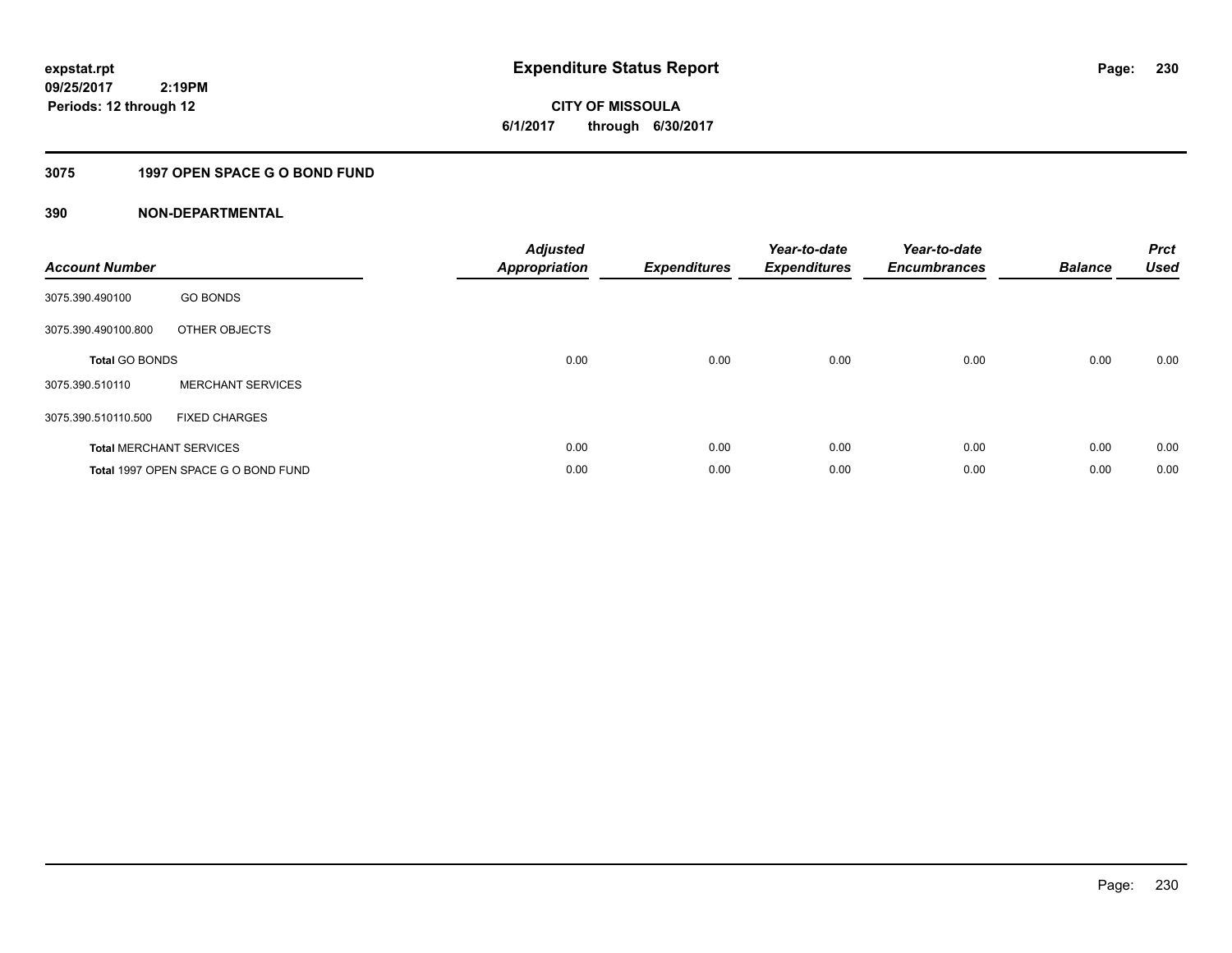**CITY OF MISSOULA 6/1/2017 through 6/30/2017**

# **3080 1994 FIRE EQUIP/CITY HALLS REFUND BOND F**

| <b>Account Number</b>     |                                                | <b>Adjusted</b><br><b>Appropriation</b> | <b>Expenditures</b> | Year-to-date<br><b>Expenditures</b> | Year-to-date<br><b>Encumbrances</b> | <b>Balance</b> | <b>Prct</b><br><b>Used</b> |
|---------------------------|------------------------------------------------|-----------------------------------------|---------------------|-------------------------------------|-------------------------------------|----------------|----------------------------|
| 3080.390.490100           | <b>GO BONDS</b>                                |                                         |                     |                                     |                                     |                |                            |
| 3080.390.490100.600       | <b>DEBT SERVICE</b>                            |                                         |                     |                                     |                                     |                |                            |
| <b>Total DEBT SERVICE</b> |                                                | 0.00                                    | 0.00                | 0.00                                | 0.00                                | 0.00           | 0.00                       |
| 3080.390.490100.800       | OTHER OBJECTS                                  |                                         |                     |                                     |                                     |                |                            |
| <b>Total GO BONDS</b>     |                                                | 0.00                                    | 0.00                | 0.00                                | 0.00                                | 0.00           | 0.00                       |
| 3080.390.510110           | <b>MERCHANT SERVICES</b>                       |                                         |                     |                                     |                                     |                |                            |
| 3080.390.510110.500       | <b>FIXED CHARGES</b>                           |                                         |                     |                                     |                                     |                |                            |
|                           | <b>Total MERCHANT SERVICES</b>                 | 0.00                                    | 0.00                | 0.00                                | 0.00                                | 0.00           | 0.00                       |
|                           | Total 1994 FIRE EQUIP/CITY HALLS REFUND BOND F | 0.00                                    | 0.00                | 0.00                                | 0.00                                | 0.00           | 0.00                       |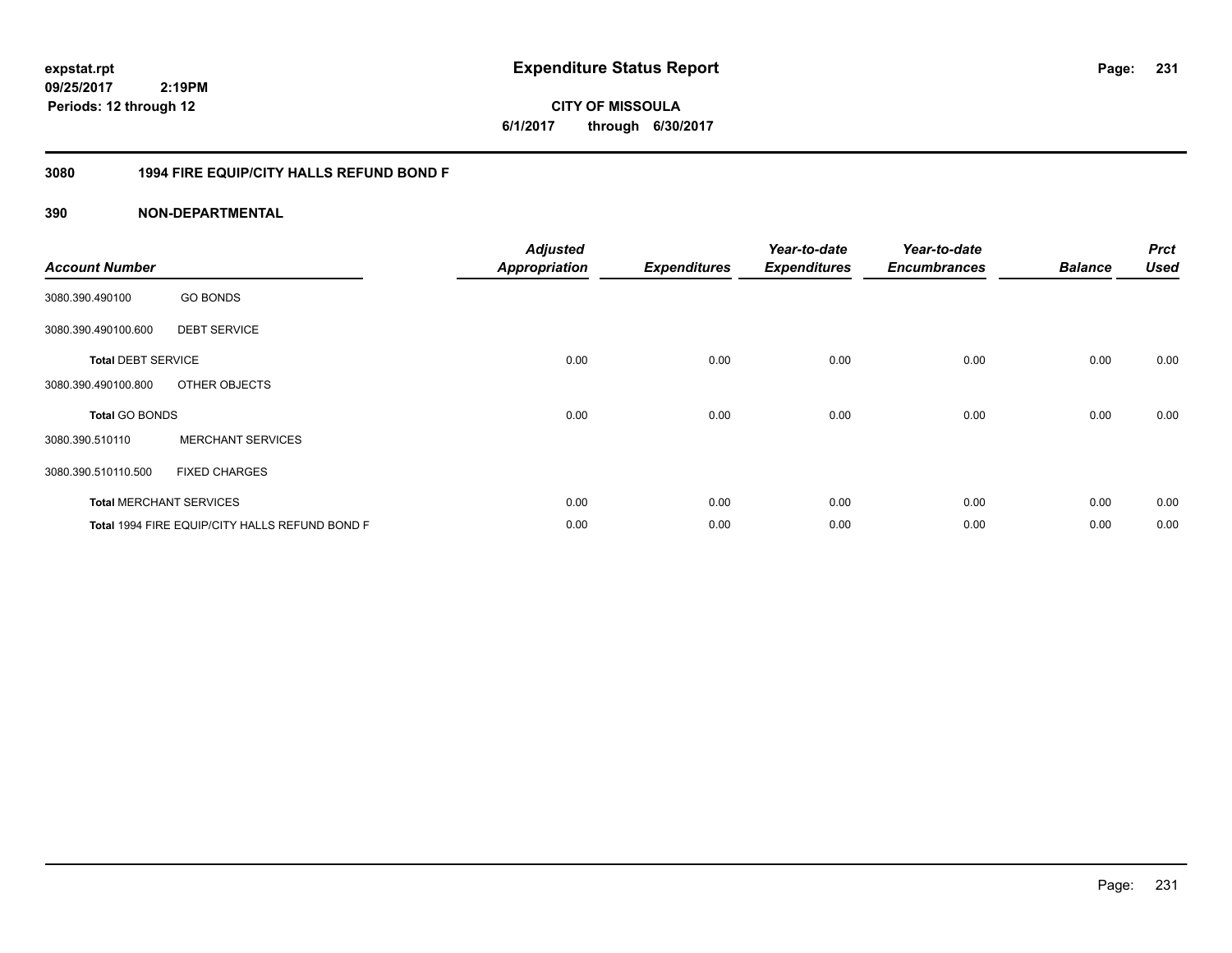**232**

**09/25/2017 2:19PM Periods: 12 through 12**

# **CITY OF MISSOULA 6/1/2017 through 6/30/2017**

# **3085 1993 FIRE STATION G O BOND FUND**

| <b>Account Number</b>          |                                       | <b>Adjusted</b><br><b>Appropriation</b> | <b>Expenditures</b> | Year-to-date<br><b>Expenditures</b> | Year-to-date<br><b>Encumbrances</b> | <b>Balance</b> | <b>Prct</b><br><b>Used</b> |
|--------------------------------|---------------------------------------|-----------------------------------------|---------------------|-------------------------------------|-------------------------------------|----------------|----------------------------|
| 3085.390.490100                | <b>GO BONDS</b>                       |                                         |                     |                                     |                                     |                |                            |
| 3085.390.490100.800            | OTHER OBJECTS                         |                                         |                     |                                     |                                     |                |                            |
| <b>Total GO BONDS</b>          |                                       | 0.00                                    | 0.00                | 0.00                                | 0.00                                | 0.00           | 0.00                       |
| 3085.390.510110                | <b>MERCHANT SERVICES</b>              |                                         |                     |                                     |                                     |                |                            |
| 3085.390.510110.500            | <b>FIXED CHARGES</b>                  |                                         |                     |                                     |                                     |                |                            |
| <b>Total MERCHANT SERVICES</b> |                                       | 0.00                                    | 0.00                | 0.00                                | 0.00                                | 0.00           | 0.00                       |
|                                | Total 1993 FIRE STATION G O BOND FUND | 0.00                                    | 0.00                | 0.00                                | 0.00                                | 0.00           | 0.00                       |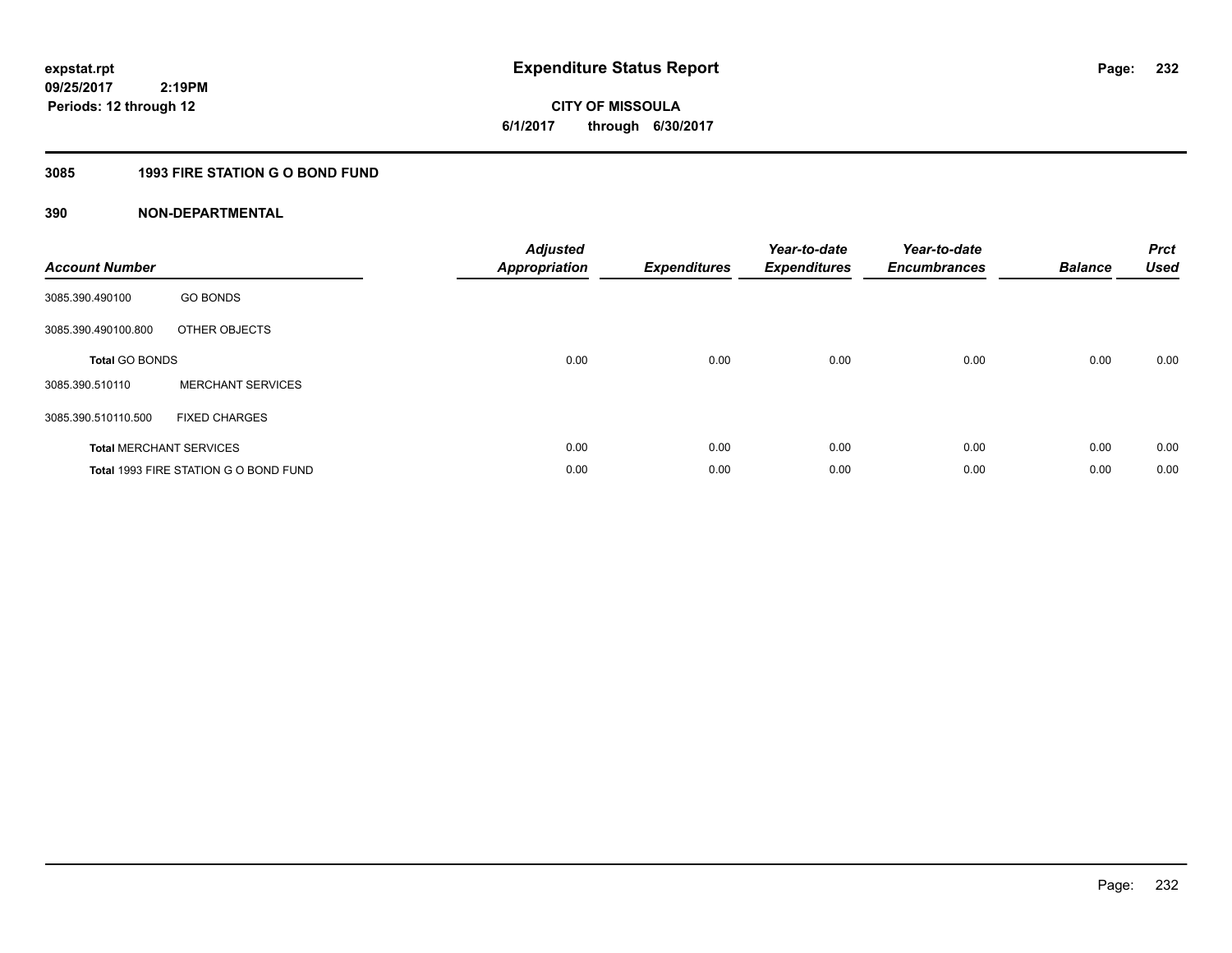**CITY OF MISSOULA 6/1/2017 through 6/30/2017**

# **3090 2004 AQUATICS BOND**

| <b>Account Number</b>     |                                | <b>Adjusted</b><br><b>Appropriation</b> | <b>Expenditures</b> | Year-to-date<br><b>Expenditures</b> | Year-to-date<br><b>Encumbrances</b> | <b>Balance</b> | <b>Prct</b><br><b>Used</b> |
|---------------------------|--------------------------------|-----------------------------------------|---------------------|-------------------------------------|-------------------------------------|----------------|----------------------------|
| 3090.390.490100           | <b>GO BONDS</b>                |                                         |                     |                                     |                                     |                |                            |
| 3090.390.490100.600       | <b>DEBT SERVICE</b>            |                                         |                     |                                     |                                     |                |                            |
| <b>Total DEBT SERVICE</b> |                                | 0.00                                    | 0.00                | 0.00                                | 0.00                                | 0.00           | 0.00                       |
| 3090.390.490100.800       | OTHER OBJECTS                  |                                         |                     |                                     |                                     |                |                            |
| <b>Total GO BONDS</b>     |                                | 0.00                                    | 0.00                | 0.00                                | 0.00                                | 0.00           | 0.00                       |
| 3090.390.510110           | <b>MERCHANT SERVICES</b>       |                                         |                     |                                     |                                     |                |                            |
| 3090.390.510110.500       | <b>FIXED CHARGES</b>           |                                         |                     |                                     |                                     |                |                            |
|                           | <b>Total MERCHANT SERVICES</b> | 0.00                                    | 0.00                | 0.00                                | 0.00                                | 0.00           | 0.00                       |
| Total 2004 AQUATICS BOND  |                                | 0.00                                    | 0.00                | 0.00                                | 0.00                                | 0.00           | 0.00                       |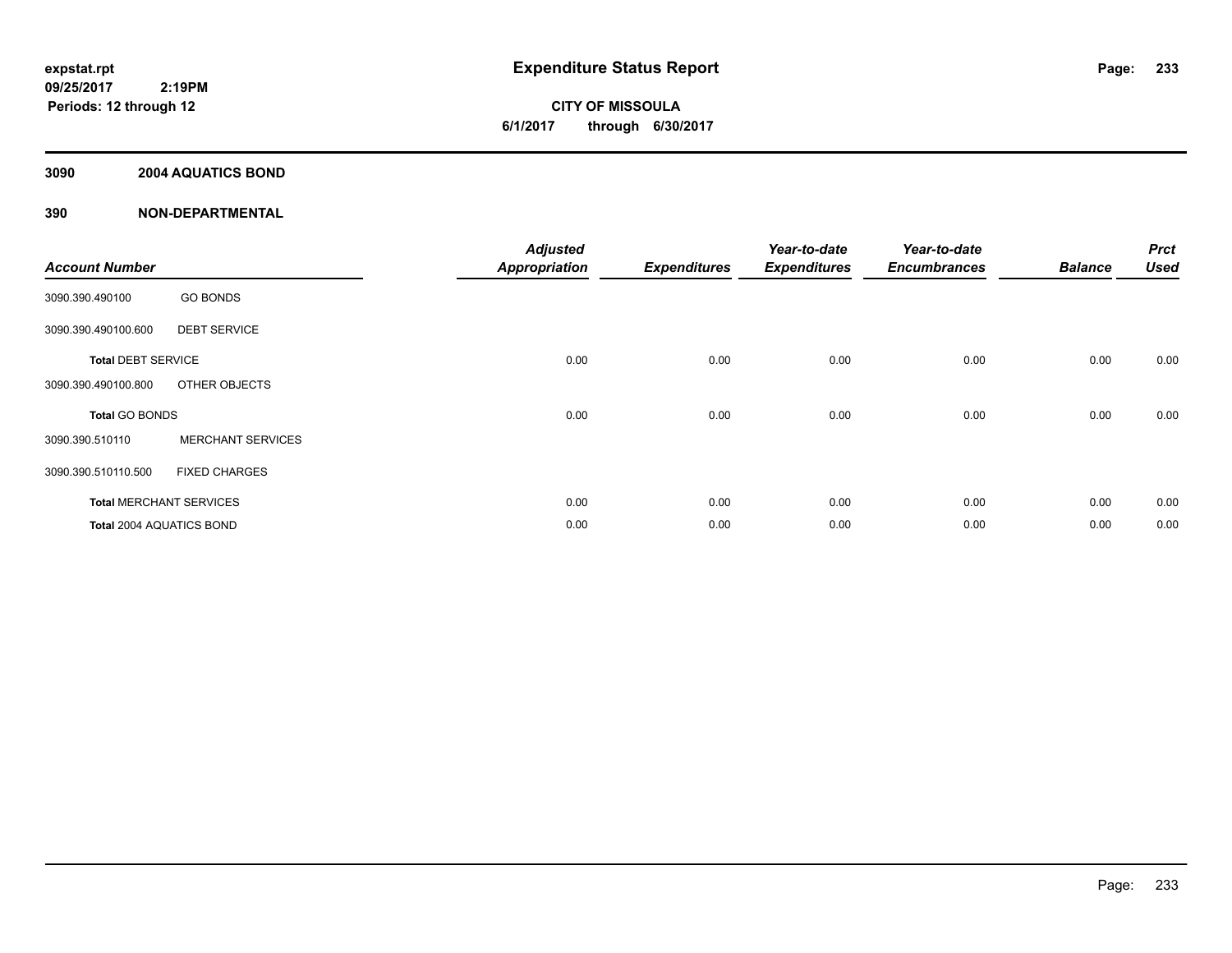**CITY OF MISSOULA 6/1/2017 through 6/30/2017**

# **3091 SERIES 2012A AQUATICS REFUNDING BOND**

|                                                           | <b>Adjusted</b> |                     | Year-to-date        | Year-to-date        |                | <b>Prct</b> |
|-----------------------------------------------------------|-----------------|---------------------|---------------------|---------------------|----------------|-------------|
| <b>Account Number</b>                                     | Appropriation   | <b>Expenditures</b> | <b>Expenditures</b> | <b>Encumbrances</b> | <b>Balance</b> | <b>Used</b> |
| <b>GO BONDS</b><br>3091.390.490100                        |                 |                     |                     |                     |                |             |
| <b>DEBT SERVICE</b><br>3091.390.490100.600                |                 |                     |                     |                     |                |             |
| <b>PRINCIPAL</b><br>3091.390.490100.610.000               | 515,000.00      | 515,000.00          | 515,000.00          | 0.00                | 0.00           | 100.00      |
| 3091.390.490100.620.000<br><b>INTEREST / SERVICE FEES</b> | 78,435.00       | 39,217.50           | 78,785.00           | 0.00                | $-350.00$      | 100.45      |
| <b>Total DEBT SERVICE</b>                                 | 593,435.00      | 554,217.50          | 593,785.00          | 0.00                | $-350.00$      | 100.06      |
| OTHER OBJECTS<br>3091.390.490100.800                      |                 |                     |                     |                     |                |             |
| <b>Total OTHER OBJECTS</b>                                | 0.00            | 0.00                | 0.00                | 0.00                | 0.00           | 0.00        |
| <b>Total GO BONDS</b>                                     | 593,435.00      | 554,217.50          | 593,785.00          | 0.00                | $-350.00$      | 100.06      |
| <b>MERCHANT SERVICES</b><br>3091.390.510110               |                 |                     |                     |                     |                |             |
| <b>FIXED CHARGES</b><br>3091.390.510110.500               |                 |                     |                     |                     |                |             |
| 3091.390.510110.550.000 MERCHANT SERVICE FEES             | 350.00          | 0.00                | 0.00                | 0.00                | 350.00         | 0.00        |
| <b>Total MERCHANT SERVICES</b>                            | 350.00          | 0.00                | 0.00                | 0.00                | 350.00         | 0.00        |
| Total SERIES 2012A AQUATICS REFUNDING BOND                | 593,785.00      | 554,217.50          | 593,785.00          | 0.00                | 0.00           | 100.00      |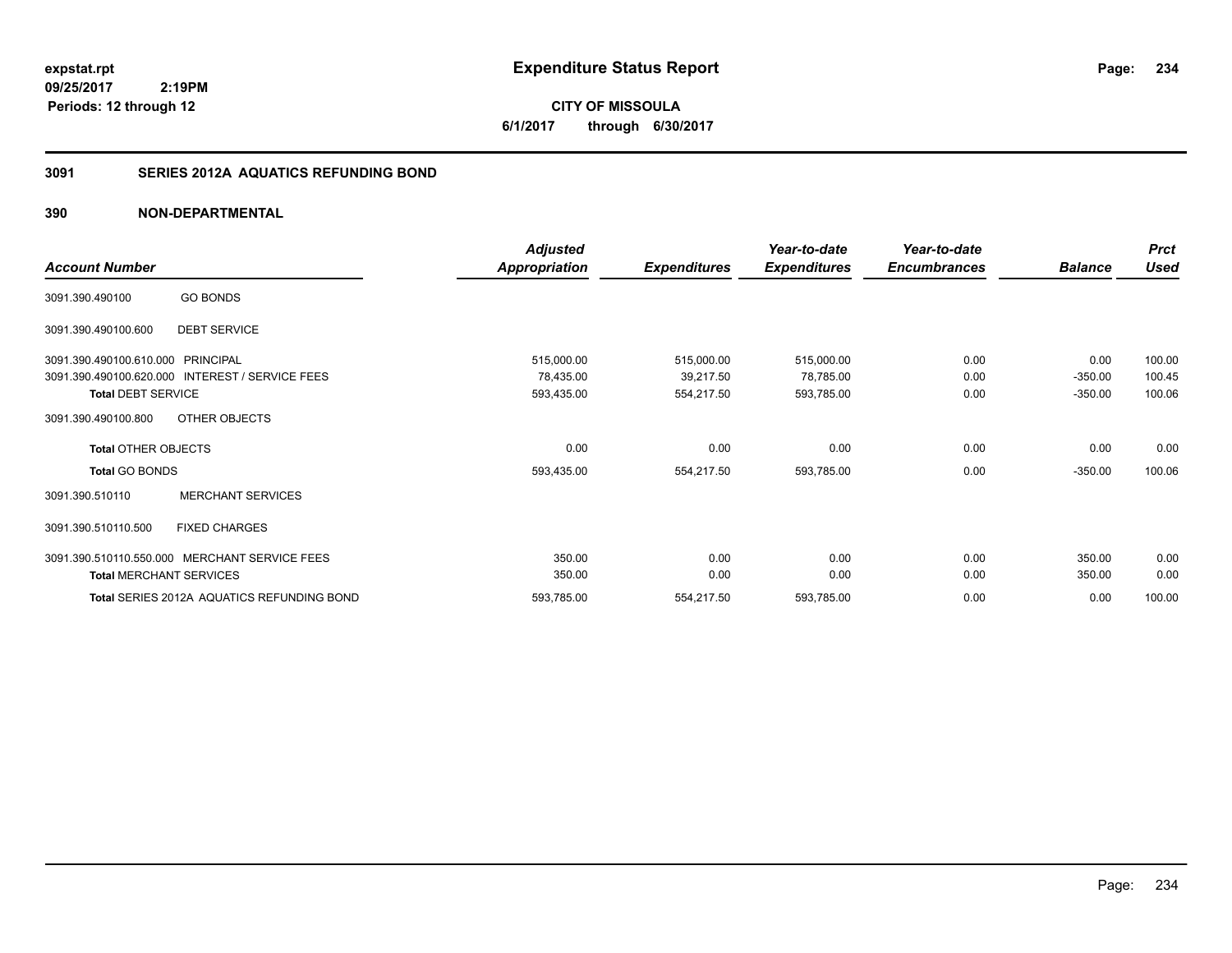**CITY OF MISSOULA 6/1/2017 through 6/30/2017**

# **3092 Series 2013A GO REFUNDING BONDS**

| <b>Account Number</b>             |                                                 | <b>Adjusted</b><br><b>Appropriation</b> | <b>Expenditures</b> | Year-to-date<br><b>Expenditures</b> | Year-to-date<br><b>Encumbrances</b> | <b>Balance</b> | <b>Prct</b><br><b>Used</b> |
|-----------------------------------|-------------------------------------------------|-----------------------------------------|---------------------|-------------------------------------|-------------------------------------|----------------|----------------------------|
|                                   |                                                 |                                         |                     |                                     |                                     |                |                            |
| 3092.390.490100                   | <b>GO BONDS</b>                                 |                                         |                     |                                     |                                     |                |                            |
| 3092.390.490100.600               | <b>DEBT SERVICE</b>                             |                                         |                     |                                     |                                     |                |                            |
| 3092.390.490100.610.000 PRINCIPAL |                                                 | 575,000.00                              | 575,000.00          | 575,000.00                          | 0.00                                | 0.00           | 100.00                     |
|                                   | 3092.390.490100.620.000 INTEREST / SERVICE FEES | 95,120.00                               | 47,560.00           | 95,470.00                           | 0.00                                | $-350.00$      | 100.37                     |
| <b>Total GO BONDS</b>             |                                                 | 670,120.00                              | 622,560.00          | 670,470.00                          | 0.00                                | $-350.00$      | 100.05                     |
| 3092.390.510110                   | <b>MERCHANT SERVICES</b>                        |                                         |                     |                                     |                                     |                |                            |
| 3092.390.510110.500               | <b>FIXED CHARGES</b>                            |                                         |                     |                                     |                                     |                |                            |
| 3092.390.510110.550.000           | <b>MERCHANT SERVICE FEES</b>                    | 350.00                                  | 0.00                | 0.00                                | 0.00                                | 350.00         | 0.00                       |
| <b>Total MERCHANT SERVICES</b>    |                                                 | 350.00                                  | 0.00                | 0.00                                | 0.00                                | 350.00         | 0.00                       |
| 3092.390.521000                   | <b>INTERFUND OPERATING TRANSFERS</b>            |                                         |                     |                                     |                                     |                |                            |
| 3092.390.521000.800               | OTHER OBJECTS                                   |                                         |                     |                                     |                                     |                |                            |
|                                   | Total INTERFUND OPERATING TRANSFERS             | 0.00                                    | 0.00                | 0.00                                | 0.00                                | 0.00           | 0.00                       |
|                                   | <b>Total Series 2013A GO REFUNDING BONDS</b>    | 670,470.00                              | 622,560.00          | 670,470.00                          | 0.00                                | 0.00           | 100.00                     |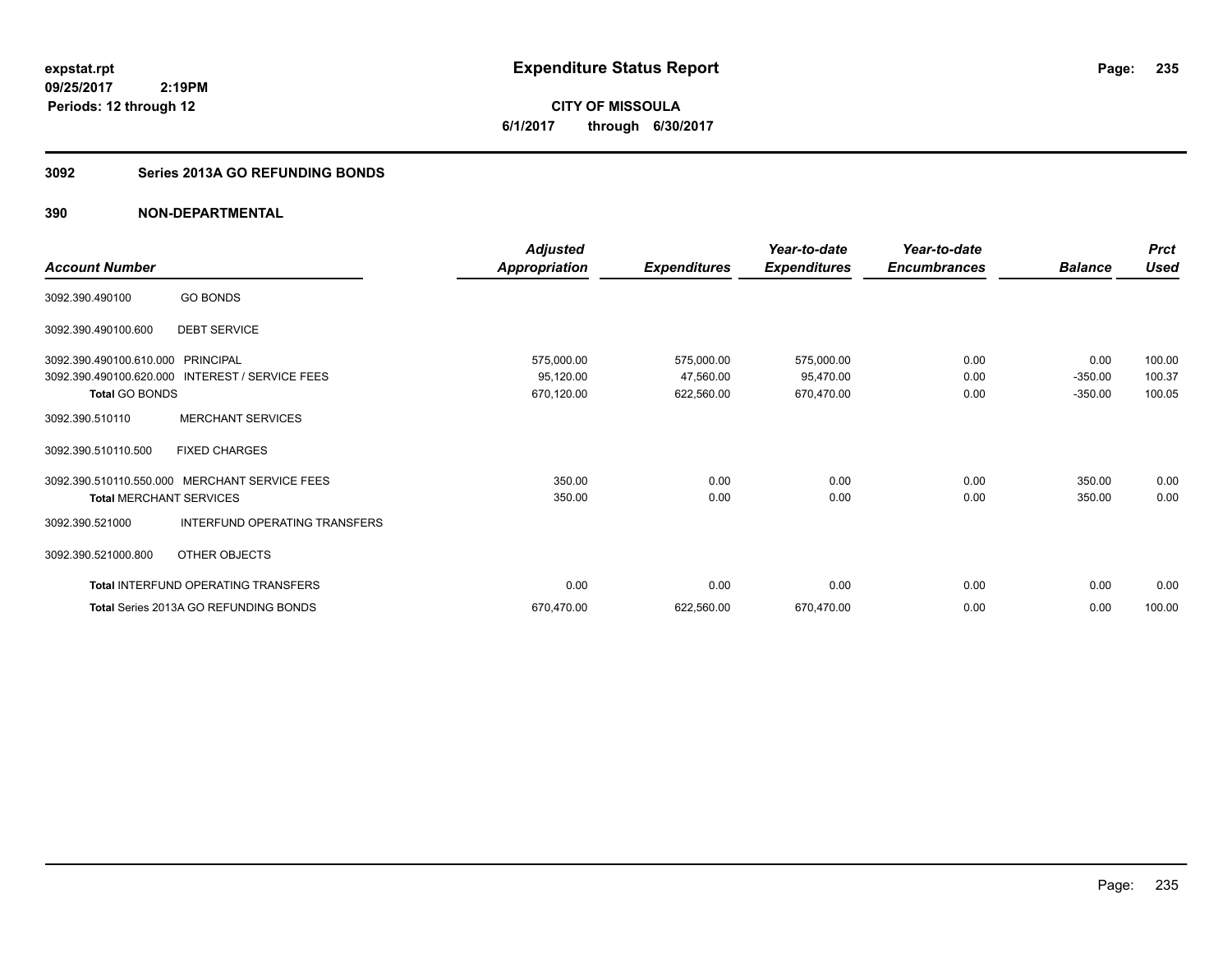**CITY OF MISSOULA 6/1/2017 through 6/30/2017**

## **3095 2004 REFUNDING BONDS DEBT SERVICE**

| <b>Account Number</b>          |                                                | <b>Adjusted</b><br>Appropriation | <b>Expenditures</b> | Year-to-date<br><b>Expenditures</b> | Year-to-date<br><b>Encumbrances</b> | <b>Balance</b> | <b>Prct</b><br><b>Used</b> |
|--------------------------------|------------------------------------------------|----------------------------------|---------------------|-------------------------------------|-------------------------------------|----------------|----------------------------|
| 3095.390.490100                | <b>GO BONDS</b>                                |                                  |                     |                                     |                                     |                |                            |
| 3095.390.490100.600            | <b>DEBT SERVICE</b>                            |                                  |                     |                                     |                                     |                |                            |
| <b>Total GO BONDS</b>          |                                                | 0.00                             | 0.00                | 0.00                                | 0.00                                | 0.00           | 0.00                       |
| 3095.390.510110                | <b>MERCHANT SERVICES</b>                       |                                  |                     |                                     |                                     |                |                            |
| 3095.390.510110.500            | <b>FIXED CHARGES</b>                           |                                  |                     |                                     |                                     |                |                            |
| <b>Total MERCHANT SERVICES</b> |                                                | 0.00                             | 0.00                | 0.00                                | 0.00                                | 0.00           | 0.00                       |
|                                | <b>Total 2004 REFUNDING BONDS DEBT SERVICE</b> | 0.00                             | 0.00                | 0.00                                | 0.00                                | 0.00           | 0.00                       |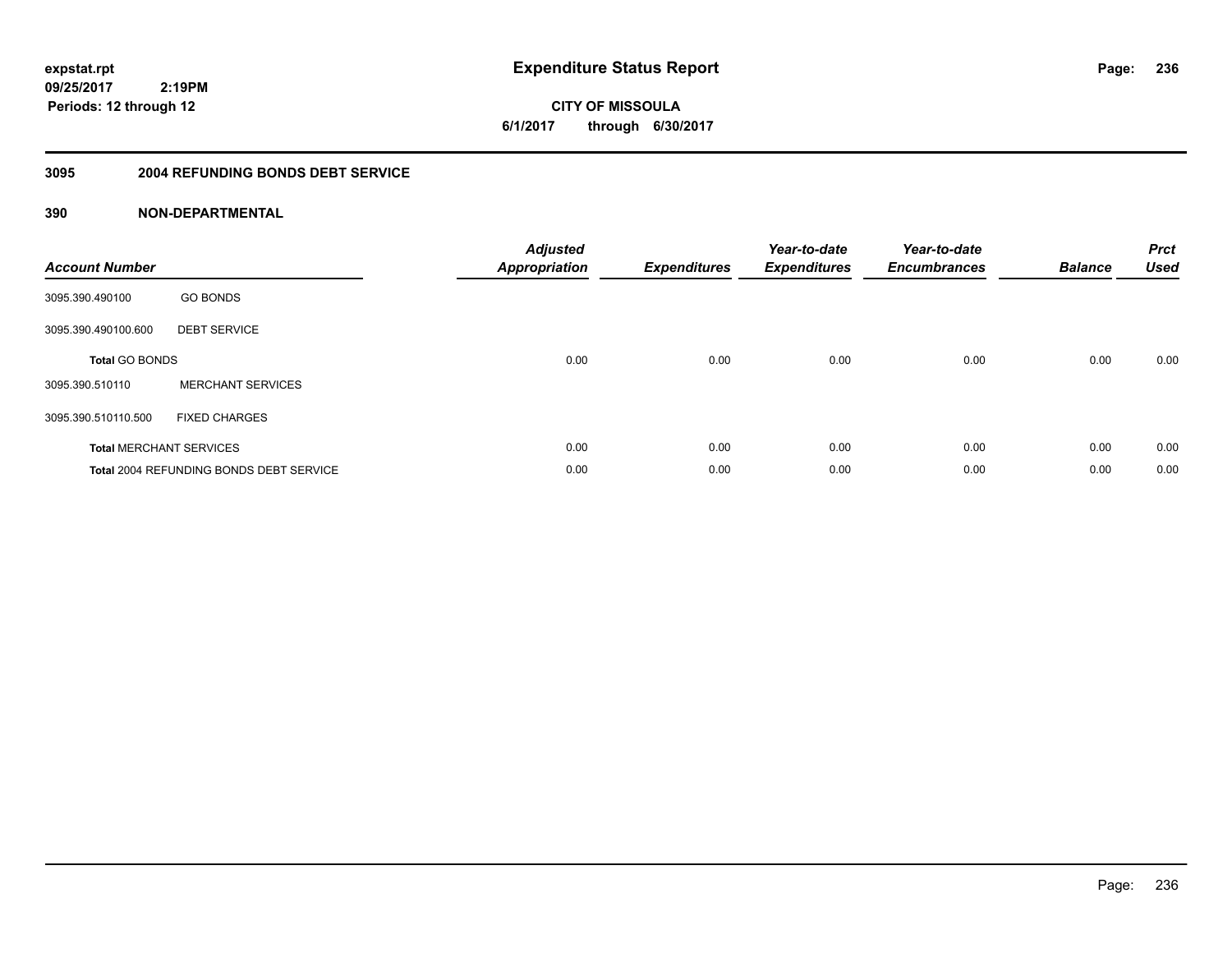**CITY OF MISSOULA 6/1/2017 through 6/30/2017**

#### **3096 NEW FIRE STATION GO BOND**

|                                |                                                 | <b>Adjusted</b>      |                     | Year-to-date        | Year-to-date        |                | <b>Prct</b> |
|--------------------------------|-------------------------------------------------|----------------------|---------------------|---------------------|---------------------|----------------|-------------|
| <b>Account Number</b>          |                                                 | <b>Appropriation</b> | <b>Expenditures</b> | <b>Expenditures</b> | <b>Encumbrances</b> | <b>Balance</b> | <b>Used</b> |
| 3096.390.490100                | <b>GO BONDS</b>                                 |                      |                     |                     |                     |                |             |
| 3096.390.490100.600            | <b>DEBT SERVICE</b>                             |                      |                     |                     |                     |                |             |
|                                | 3096.390.490100.620.000 INTEREST / SERVICE FEES | 0.00                 | 0.00                | 350.00              | 0.00                | $-350.00$      | 0.00        |
| <b>Total DEBT SERVICE</b>      |                                                 | 0.00                 | 0.00                | 350.00              | 0.00                | $-350.00$      | 0.00        |
| 3096.390.490100.800            | OTHER OBJECTS                                   |                      |                     |                     |                     |                |             |
| <b>Total OTHER OBJECTS</b>     |                                                 | 0.00                 | 0.00                | 0.00                | 0.00                | 0.00           | 0.00        |
| <b>Total GO BONDS</b>          |                                                 | 0.00                 | 0.00                | 350.00              | 0.00                | $-350.00$      | 0.00        |
| 3096.390.510110                | <b>MERCHANT SERVICES</b>                        |                      |                     |                     |                     |                |             |
| 3096.390.510110.500            | <b>FIXED CHARGES</b>                            |                      |                     |                     |                     |                |             |
| <b>Total MERCHANT SERVICES</b> |                                                 | 0.00                 | 0.00                | 0.00                | 0.00                | 0.00           | 0.00        |
|                                | <b>Total NEW FIRE STATION GO BOND</b>           | 0.00                 | 0.00                | 350.00              | 0.00                | $-350.00$      | 0.00        |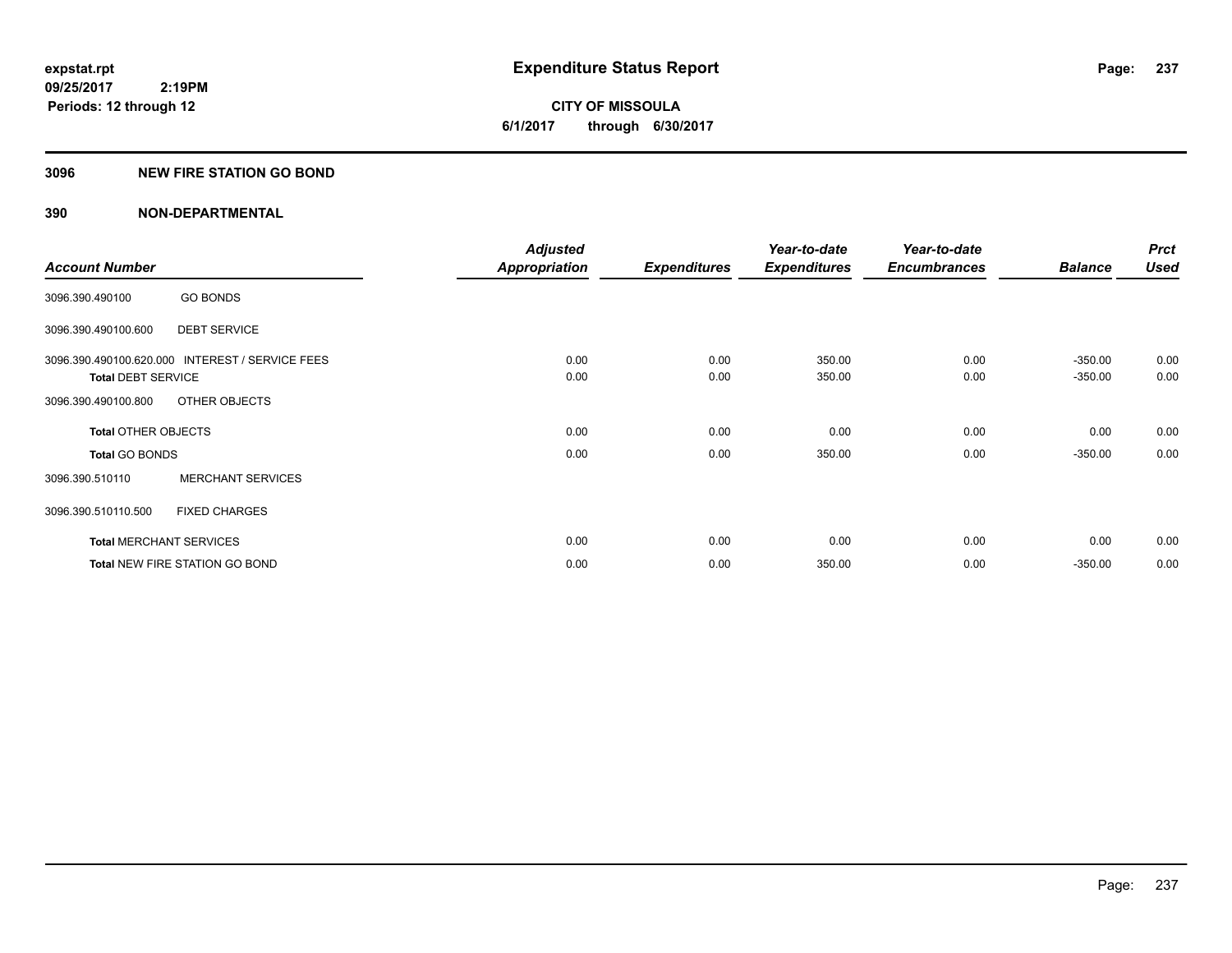**CITY OF MISSOULA 6/1/2017 through 6/30/2017**

#### **3097 2007 REFUNDING BONDS**

| <b>Account Number</b>      |                                | <b>Adjusted</b><br>Appropriation | <b>Expenditures</b> | Year-to-date<br><b>Expenditures</b> | Year-to-date<br><b>Encumbrances</b> | <b>Balance</b> | <b>Prct</b><br><b>Used</b> |
|----------------------------|--------------------------------|----------------------------------|---------------------|-------------------------------------|-------------------------------------|----------------|----------------------------|
| 3097.390.490100            | <b>GO BONDS</b>                |                                  |                     |                                     |                                     |                |                            |
| 3097.390.490100.600        | <b>DEBT SERVICE</b>            |                                  |                     |                                     |                                     |                |                            |
| <b>Total GO BONDS</b>      |                                | 0.00                             | 0.00                | 0.00                                | 0.00                                | 0.00           | 0.00                       |
| 3097.390.490500            | <b>DEBT PAYMENTS</b>           |                                  |                     |                                     |                                     |                |                            |
| 3097.390.490500.500        | <b>FIXED CHARGES</b>           |                                  |                     |                                     |                                     |                |                            |
| <b>Total DEBT PAYMENTS</b> |                                | 0.00                             | 0.00                | 0.00                                | 0.00                                | 0.00           | 0.00                       |
| 3097.390.510110            | <b>MERCHANT SERVICES</b>       |                                  |                     |                                     |                                     |                |                            |
| 3097.390.510110.500        | <b>FIXED CHARGES</b>           |                                  |                     |                                     |                                     |                |                            |
|                            | <b>Total MERCHANT SERVICES</b> | 0.00                             | 0.00                | 0.00                                | 0.00                                | 0.00           | 0.00                       |
|                            | Total 2007 REFUNDING BONDS     | 0.00                             | 0.00                | 0.00                                | 0.00                                | 0.00           | 0.00                       |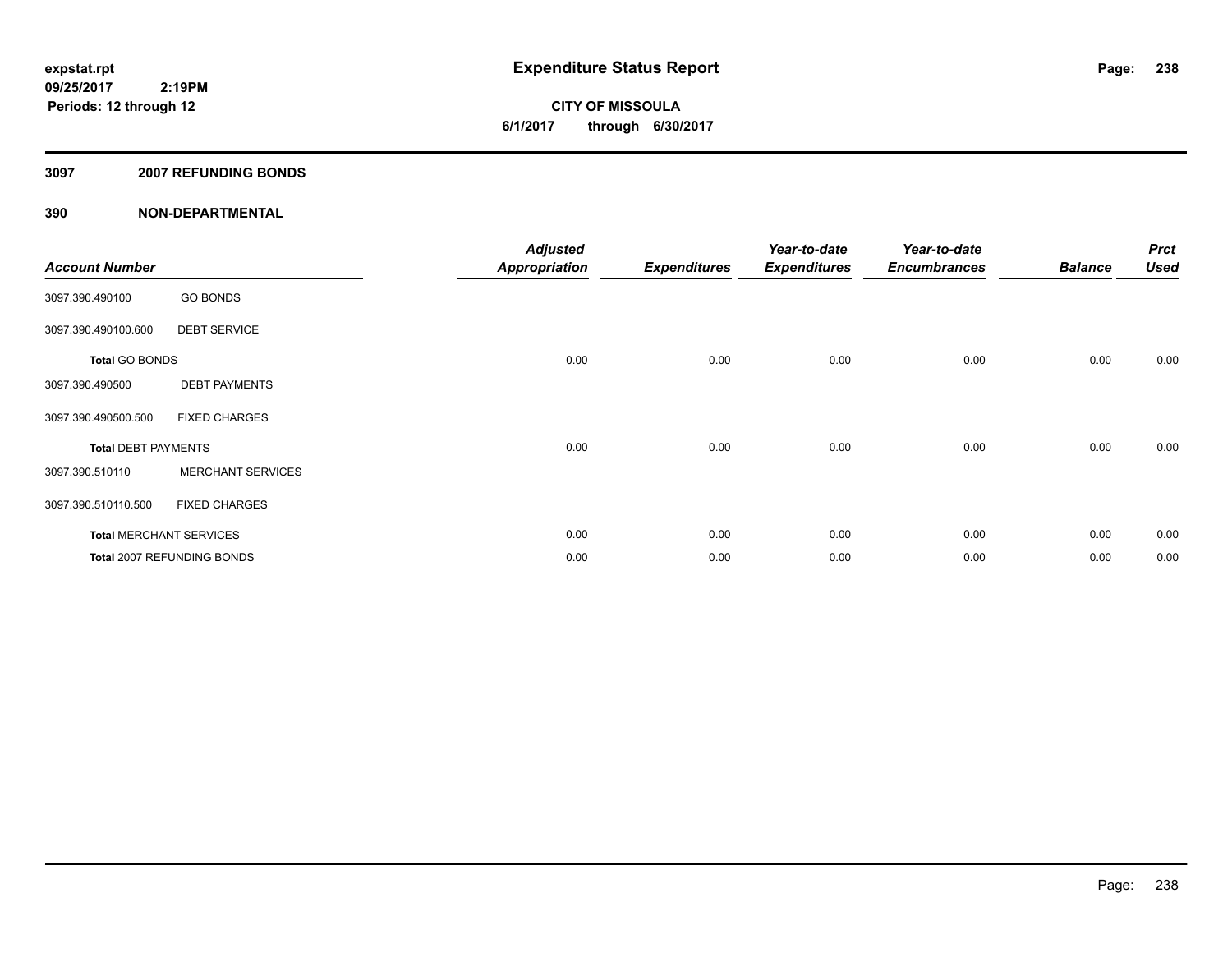**CITY OF MISSOULA 6/1/2017 through 6/30/2017**

# **3100 SIDEWALK & CURB WARRANTS FUND**

| <b>Account Number</b>          |                                                | <b>Adjusted</b><br><b>Appropriation</b> | <b>Expenditures</b> | Year-to-date<br><b>Expenditures</b> | Year-to-date<br><b>Encumbrances</b> | <b>Balance</b> | <b>Prct</b><br><b>Used</b> |
|--------------------------------|------------------------------------------------|-----------------------------------------|---------------------|-------------------------------------|-------------------------------------|----------------|----------------------------|
| 3100.390.490300                | SPECIAL IMPROVEMENTS BONDS                     |                                         |                     |                                     |                                     |                |                            |
| 3100.390.490300.600            | <b>DEBT SERVICE</b>                            |                                         |                     |                                     |                                     |                |                            |
|                                | <b>Total SPECIAL IMPROVEMENTS BONDS</b>        | 0.00                                    | 0.00                | 0.00                                | 0.00                                | 0.00           | 0.00                       |
| 3100.390.510110                | <b>MERCHANT SERVICES</b>                       |                                         |                     |                                     |                                     |                |                            |
| 3100.390.510110.500            | <b>FIXED CHARGES</b>                           |                                         |                     |                                     |                                     |                |                            |
| <b>Total MERCHANT SERVICES</b> |                                                | 0.00                                    | 0.00                | 0.00                                | 0.00                                | 0.00           | 0.00                       |
| 3100.390.521000                | INTERFUND OPERATING TRANSFERS                  |                                         |                     |                                     |                                     |                |                            |
| 3100.390.521000.800            | OTHER OBJECTS                                  |                                         |                     |                                     |                                     |                |                            |
|                                | <b>Total INTERFUND OPERATING TRANSFERS</b>     | 0.00                                    | 0.00                | 0.00                                | 0.00                                | 0.00           | 0.00                       |
|                                | <b>Total SIDEWALK &amp; CURB WARRANTS FUND</b> | 0.00                                    | 0.00                | 0.00                                | 0.00                                | 0.00           | 0.00                       |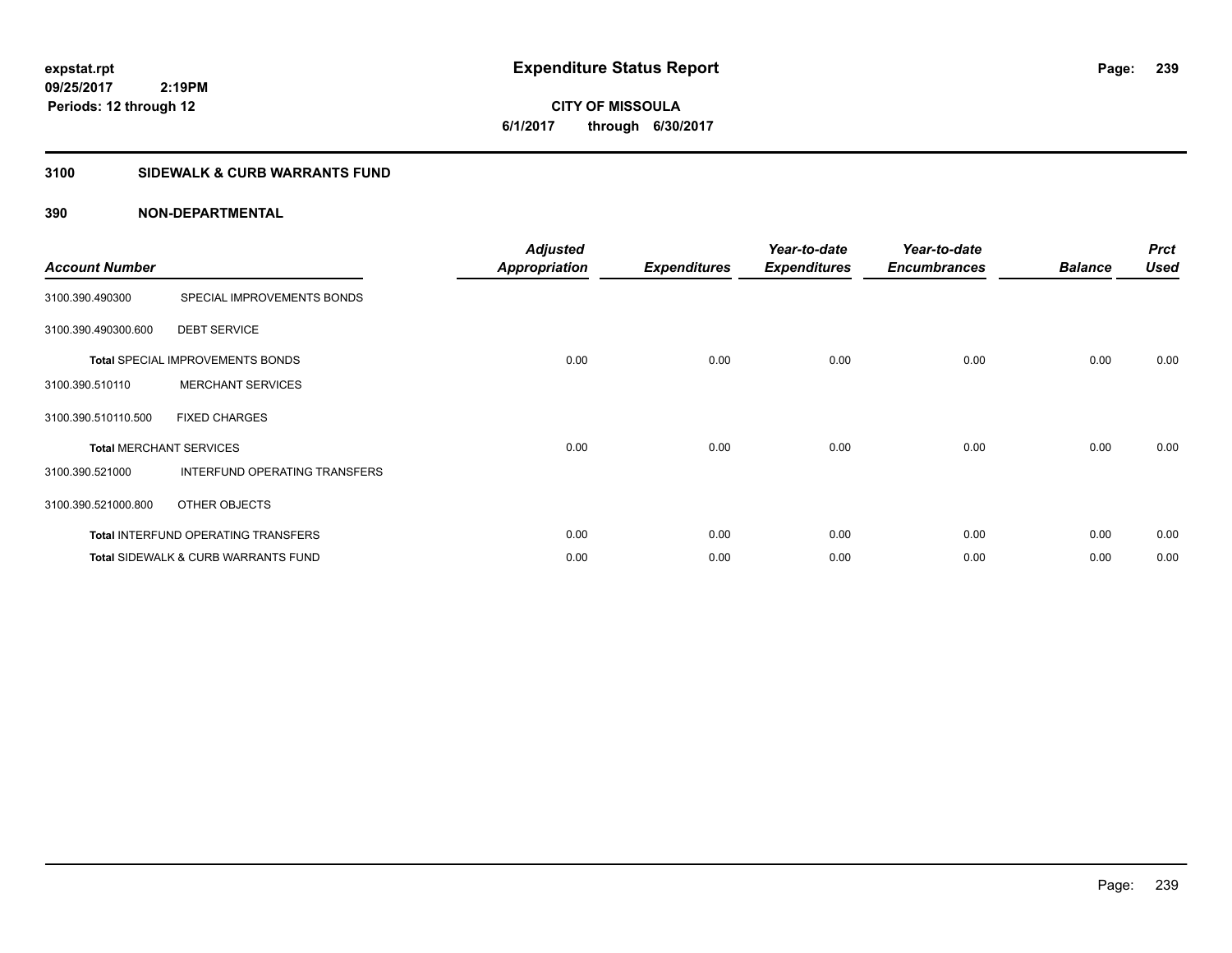**CITY OF MISSOULA 6/1/2017 through 6/30/2017**

# **3200 FY99 SIDEWALK & CURB DEBT SERVICE FUND**

| <b>Account Number</b>     |                                              | <b>Adjusted</b><br><b>Appropriation</b> | <b>Expenditures</b> | Year-to-date<br><b>Expenditures</b> | Year-to-date<br><b>Encumbrances</b> | <b>Balance</b> | <b>Prct</b><br><b>Used</b> |
|---------------------------|----------------------------------------------|-----------------------------------------|---------------------|-------------------------------------|-------------------------------------|----------------|----------------------------|
| 3200.390.490300           | SPECIAL IMPROVEMENTS BONDS                   |                                         |                     |                                     |                                     |                |                            |
| 3200.390.490300.600       | <b>DEBT SERVICE</b>                          |                                         |                     |                                     |                                     |                |                            |
|                           | <b>Total SPECIAL IMPROVEMENTS BONDS</b>      | 0.00                                    | 0.00                | 0.00                                | 0.00                                | 0.00           | 0.00                       |
| 3200.390.510100           | SPECIAL ASSESSMENTS                          |                                         |                     |                                     |                                     |                |                            |
| 3200.390.510100.600       | <b>DEBT SERVICE</b>                          |                                         |                     |                                     |                                     |                |                            |
| <b>Total DEBT SERVICE</b> |                                              | 0.00                                    | 0.00                | 0.00                                | 0.00                                | 0.00           | 0.00                       |
| 3200.390.510100.800       | OTHER OBJECTS                                |                                         |                     |                                     |                                     |                |                            |
|                           | <b>Total SPECIAL ASSESSMENTS</b>             | 0.00                                    | 0.00                | 0.00                                | 0.00                                | 0.00           | 0.00                       |
| 3200.390.510110           | <b>MERCHANT SERVICES</b>                     |                                         |                     |                                     |                                     |                |                            |
| 3200.390.510110.500       | <b>FIXED CHARGES</b>                         |                                         |                     |                                     |                                     |                |                            |
|                           | <b>Total MERCHANT SERVICES</b>               | 0.00                                    | 0.00                | 0.00                                | 0.00                                | 0.00           | 0.00                       |
|                           | Total FY99 SIDEWALK & CURB DEBT SERVICE FUND | 0.00                                    | 0.00                | 0.00                                | 0.00                                | 0.00           | 0.00                       |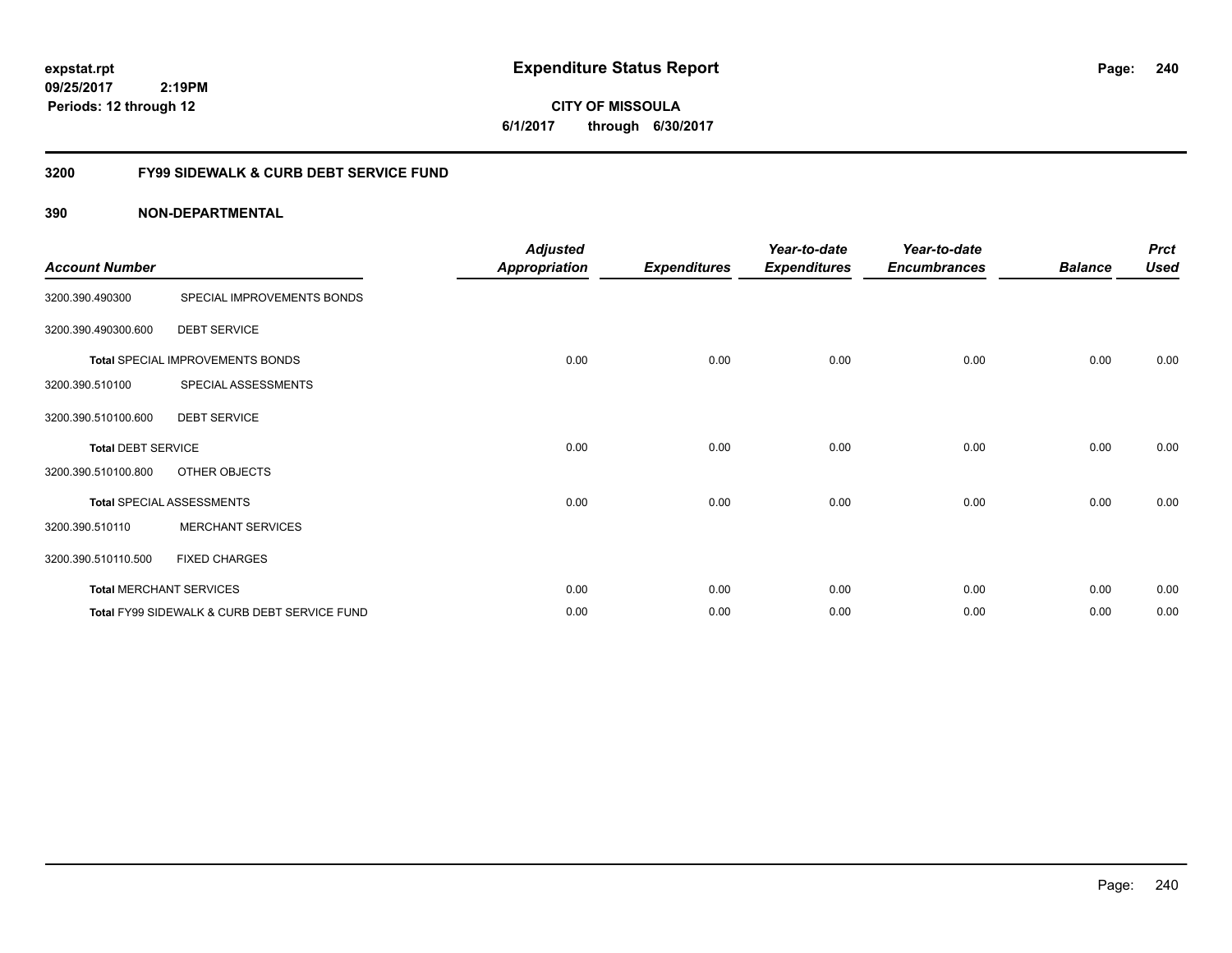# **CITY OF MISSOULA 6/1/2017 through 6/30/2017**

# **3300 FY00 SIDEWALK & CURB DEBT SERVICE FUND**

| <b>Account Number</b> |                                              | <b>Adjusted</b><br>Appropriation | <b>Expenditures</b> | Year-to-date<br><b>Expenditures</b> | Year-to-date<br><b>Encumbrances</b> | <b>Balance</b> | <b>Prct</b><br><b>Used</b> |
|-----------------------|----------------------------------------------|----------------------------------|---------------------|-------------------------------------|-------------------------------------|----------------|----------------------------|
| 3300.390.510100       | SPECIAL ASSESSMENTS                          |                                  |                     |                                     |                                     |                |                            |
| 3300.390.510100.600   | <b>DEBT SERVICE</b>                          |                                  |                     |                                     |                                     |                |                            |
|                       | <b>Total SPECIAL ASSESSMENTS</b>             | 0.00                             | 0.00                | 0.00                                | 0.00                                | 0.00           | 0.00                       |
| 3300.390.510110       | <b>MERCHANT SERVICES</b>                     |                                  |                     |                                     |                                     |                |                            |
| 3300.390.510110.500   | <b>FIXED CHARGES</b>                         |                                  |                     |                                     |                                     |                |                            |
|                       | <b>Total MERCHANT SERVICES</b>               | 0.00                             | 0.00                | 0.00                                | 0.00                                | 0.00           | 0.00                       |
|                       | Total FY00 SIDEWALK & CURB DEBT SERVICE FUND | 0.00                             | 0.00                | 0.00                                | 0.00                                | 0.00           | 0.00                       |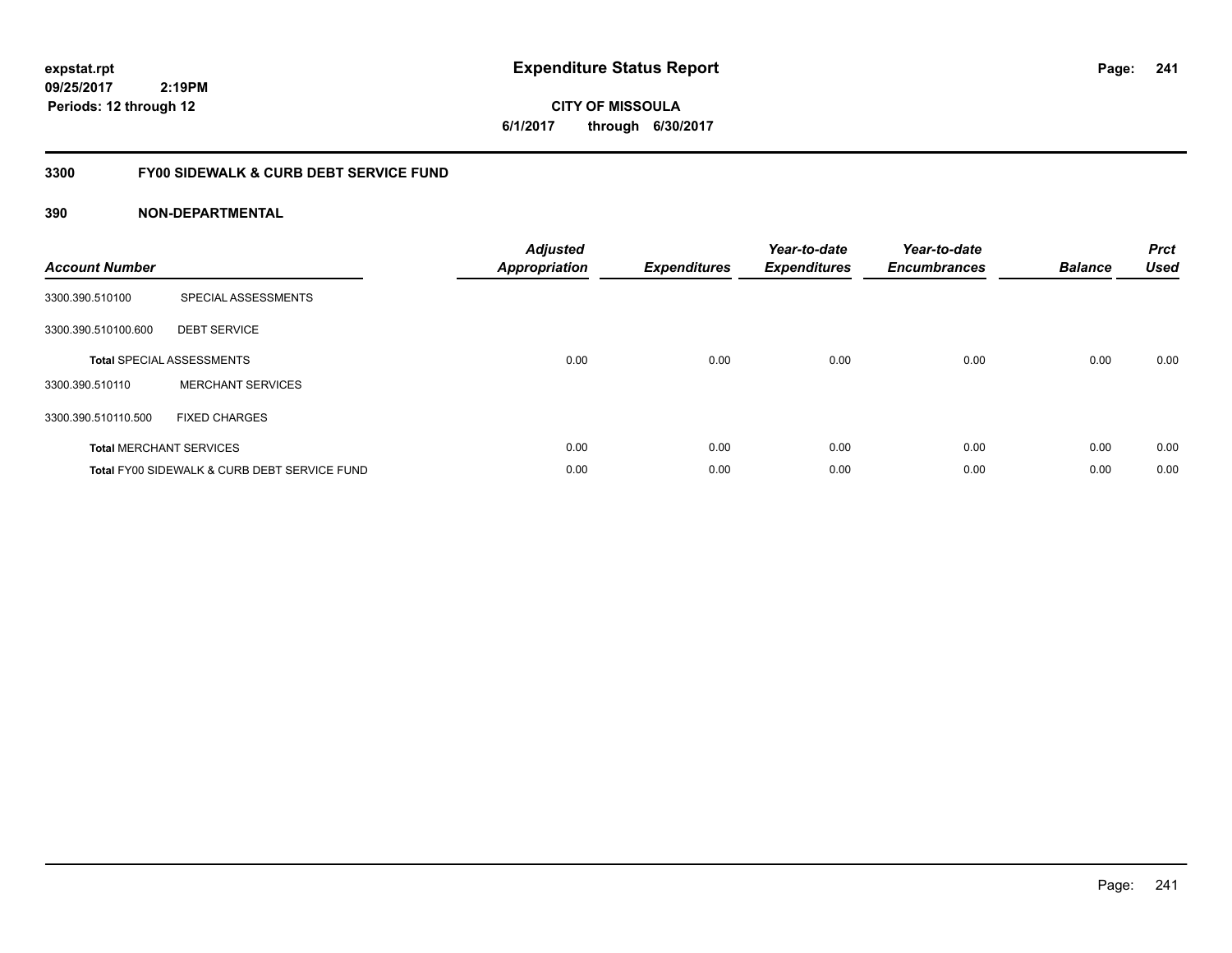**CITY OF MISSOULA 6/1/2017 through 6/30/2017**

**3305 JUDGMENT LEVIES**

| <b>Account Number</b>        |                     | <b>Adjusted</b><br>Appropriation | <b>Expenditures</b> | Year-to-date<br><b>Expenditures</b> | Year-to-date<br><b>Encumbrances</b> | <b>Balance</b> | <b>Prct</b><br><b>Used</b> |
|------------------------------|---------------------|----------------------------------|---------------------|-------------------------------------|-------------------------------------|----------------|----------------------------|
| 3305.390.490550              | JUDGMENT LEVY DEBT  |                                  |                     |                                     |                                     |                |                            |
| 3305.390.490550.600          | <b>DEBT SERVICE</b> |                                  |                     |                                     |                                     |                |                            |
| <b>Total DEBT SERVICE</b>    |                     | 0.00                             | 0.00                | 0.00                                | 0.00                                | 0.00           | 0.00                       |
| 3305.390.490550.800          | OTHER OBJECTS       |                                  |                     |                                     |                                     |                |                            |
| <b>Total JUDGMENT LEVIES</b> |                     | 0.00                             | 0.00                | 0.00                                | 0.00                                | 0.00           | 0.00                       |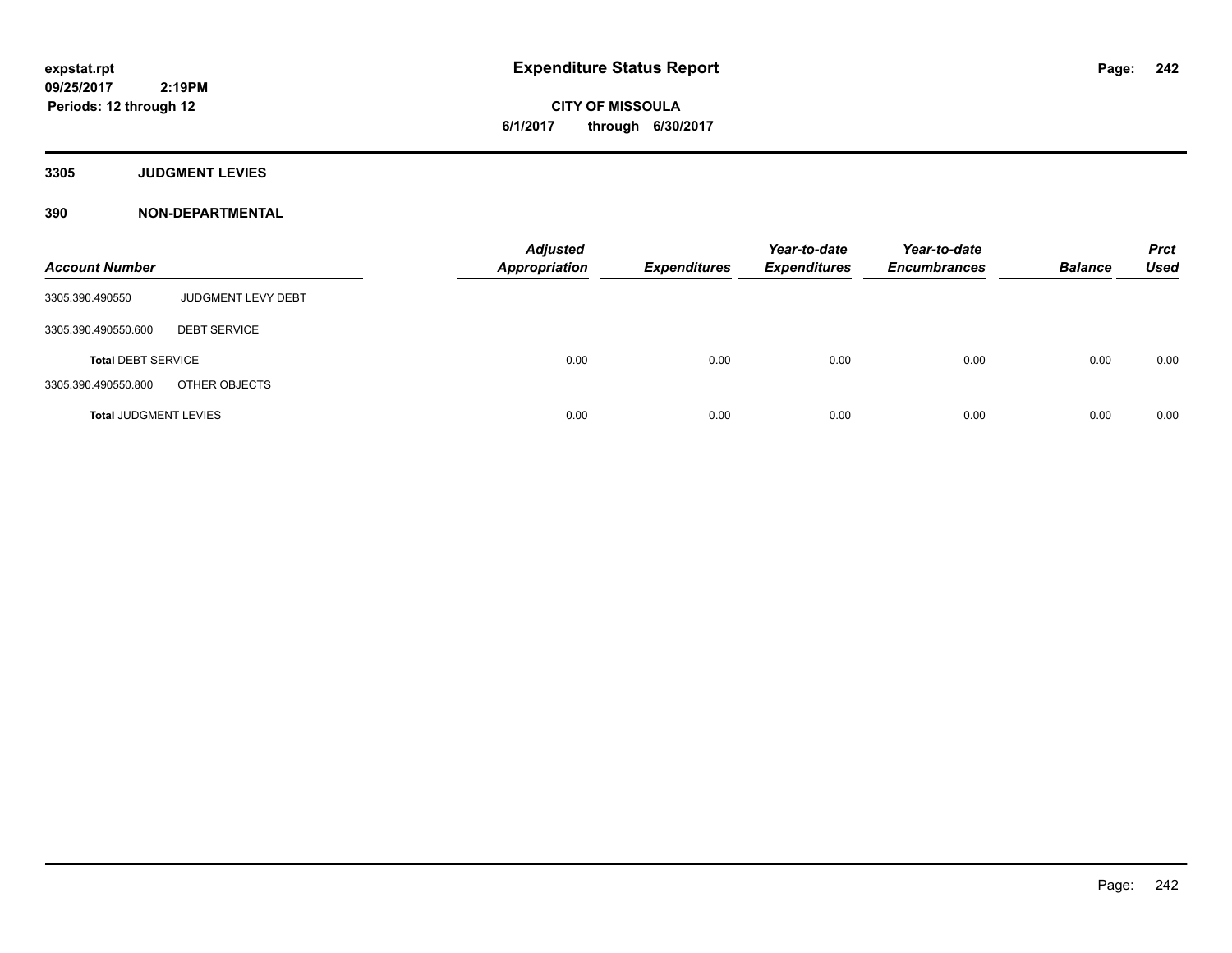**243**

**09/25/2017 2:19PM Periods: 12 through 12**

**CITY OF MISSOULA 6/1/2017 through 6/30/2017**

# **3400 FY01 SIDEWALK & CURB DEBT SERVICE FUND**

**000 \*\*\* Title Not Found \*\*\***

| <b>Account Number</b>         |                         | <b>Adjusted</b><br>Appropriation | <b>Expenditures</b> | Year-to-date<br><b>Expenditures</b> | Year-to-date<br><b>Encumbrances</b> | <b>Balance</b> | <b>Prct</b><br>Used |
|-------------------------------|-------------------------|----------------------------------|---------------------|-------------------------------------|-------------------------------------|----------------|---------------------|
| 3400.000.520100               | *** Title Not Found *** |                                  |                     |                                     |                                     |                |                     |
| 3400.000.520100.800           | OTHER OBJECTS           |                                  |                     |                                     |                                     |                |                     |
| Total *** Title Not Found *** |                         | 0.00                             | 0.00                | 0.00                                | 0.00                                | 0.00           | 0.00                |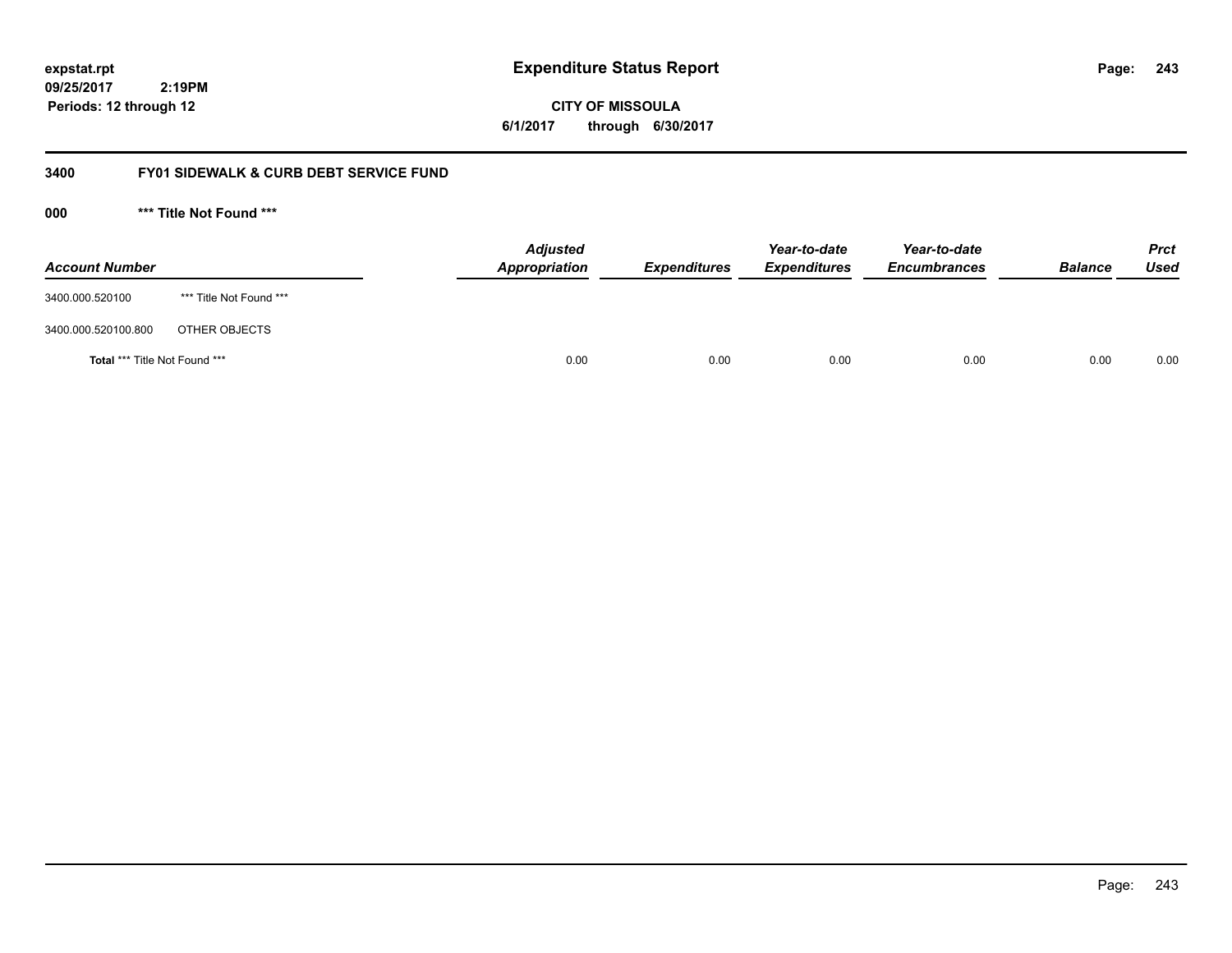**CITY OF MISSOULA 6/1/2017 through 6/30/2017**

# **3400 FY01 SIDEWALK & CURB DEBT SERVICE FUND**

| <b>Account Number</b>     |                                              | <b>Adjusted</b><br><b>Appropriation</b> | <b>Expenditures</b> | Year-to-date<br><b>Expenditures</b> | Year-to-date<br><b>Encumbrances</b> | <b>Balance</b> | <b>Prct</b><br><b>Used</b> |
|---------------------------|----------------------------------------------|-----------------------------------------|---------------------|-------------------------------------|-------------------------------------|----------------|----------------------------|
| 3400.390.510100           | SPECIAL ASSESSMENTS                          |                                         |                     |                                     |                                     |                |                            |
| 3400.390.510100.600       | <b>DEBT SERVICE</b>                          |                                         |                     |                                     |                                     |                |                            |
| <b>Total DEBT SERVICE</b> |                                              | 0.00                                    | 0.00                | 0.00                                | 0.00                                | 0.00           | 0.00                       |
| 3400.390.510100.800       | OTHER OBJECTS                                |                                         |                     |                                     |                                     |                |                            |
|                           | <b>Total SPECIAL ASSESSMENTS</b>             | 0.00                                    | 0.00                | 0.00                                | 0.00                                | 0.00           | 0.00                       |
| 3400.390.510110           | <b>MERCHANT SERVICES</b>                     |                                         |                     |                                     |                                     |                |                            |
| 3400.390.510110.500       | <b>FIXED CHARGES</b>                         |                                         |                     |                                     |                                     |                |                            |
|                           | Total FY01 SIDEWALK & CURB DEBT SERVICE FUND | 0.00                                    | 0.00                | 0.00                                | 0.00                                | 0.00           | 0.00                       |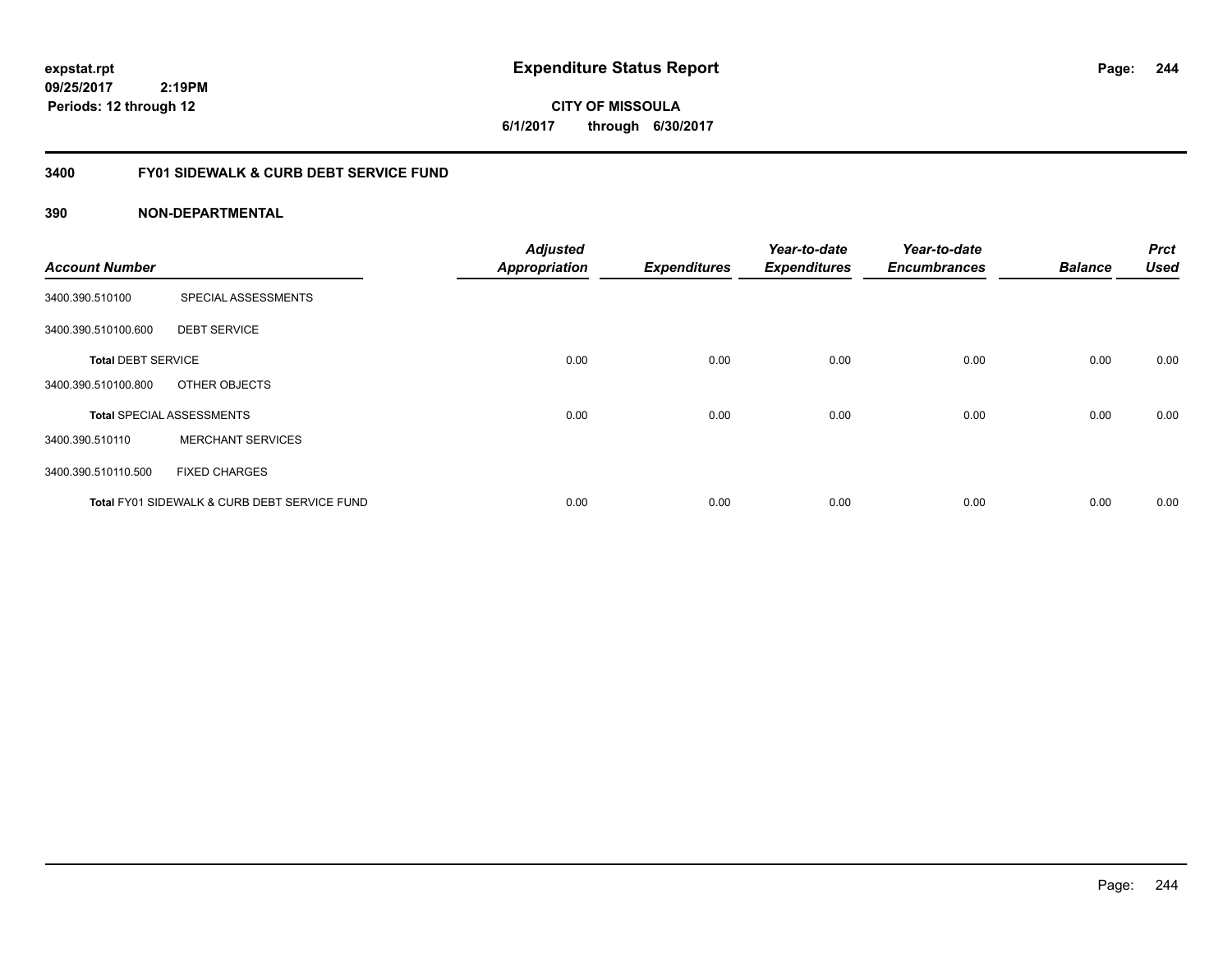**09/25/2017**

 **2:19PM Periods: 12 through 12**

**CITY OF MISSOULA 6/1/2017 through 6/30/2017**

# **3410 FY02 SIDEWALK & CURB DEBT SERVICE FUND**

**000 \*\*\* Title Not Found \*\*\***

| <b>Account Number</b>         |                         | <b>Adjusted</b><br>Appropriation | <b>Expenditures</b> | Year-to-date<br><b>Expenditures</b> | Year-to-date<br><b>Encumbrances</b> | <b>Balance</b> | <b>Prct</b><br><b>Used</b> |
|-------------------------------|-------------------------|----------------------------------|---------------------|-------------------------------------|-------------------------------------|----------------|----------------------------|
| 3410.000.520100               | *** Title Not Found *** |                                  |                     |                                     |                                     |                |                            |
| 3410.000.520100.800           | OTHER OBJECTS           |                                  |                     |                                     |                                     |                |                            |
| Total *** Title Not Found *** |                         | 0.00                             | 0.00                | 0.00                                | 0.00                                | 0.00           | 0.00                       |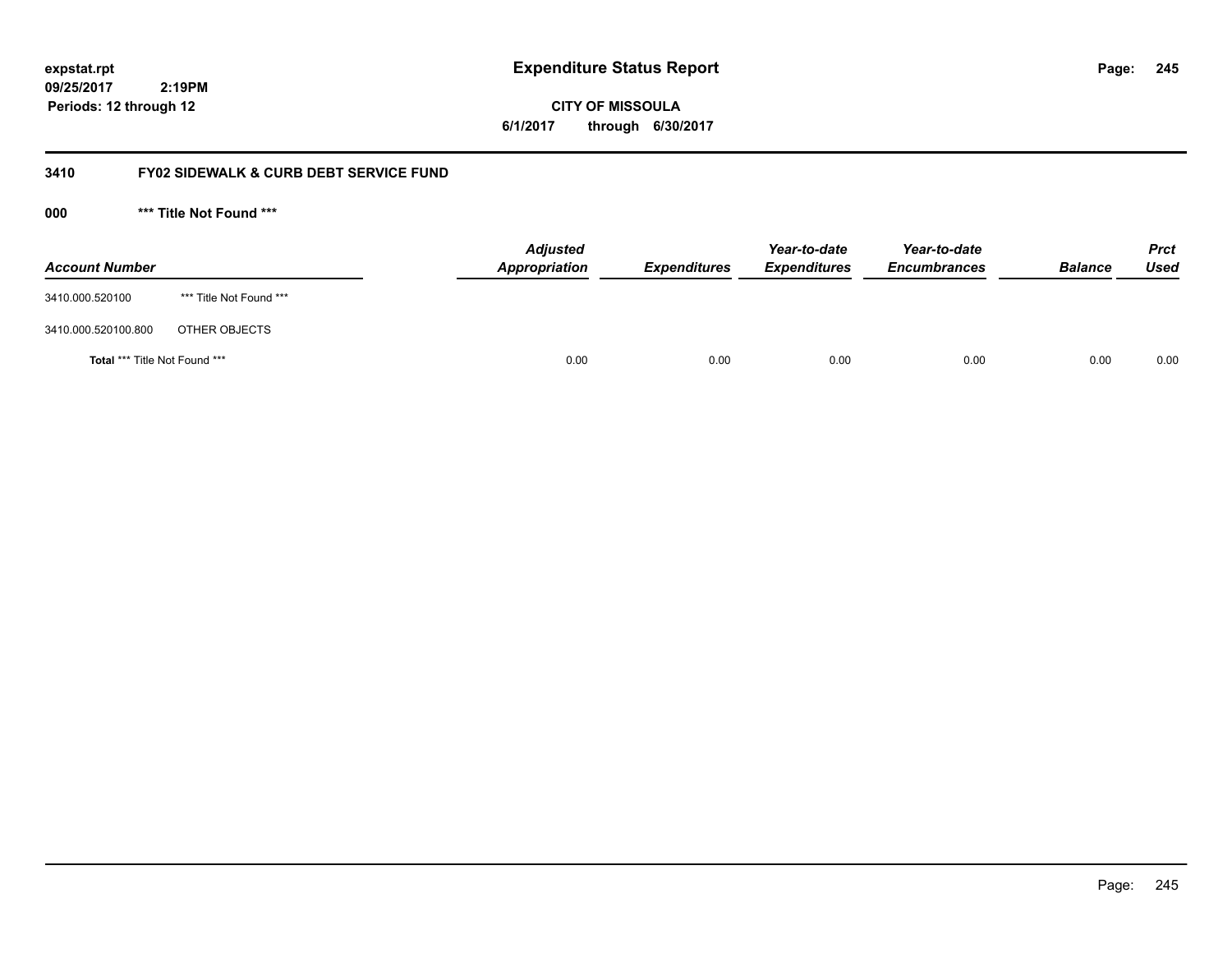**CITY OF MISSOULA 6/1/2017 through 6/30/2017**

# **3410 FY02 SIDEWALK & CURB DEBT SERVICE FUND**

| <b>Account Number</b> |                                              | <b>Adjusted</b><br>Appropriation | <b>Expenditures</b> | Year-to-date<br><b>Expenditures</b> | Year-to-date<br><b>Encumbrances</b> | <b>Balance</b> | <b>Prct</b><br><b>Used</b> |
|-----------------------|----------------------------------------------|----------------------------------|---------------------|-------------------------------------|-------------------------------------|----------------|----------------------------|
| 3410.390.510100       | SPECIAL ASSESSMENTS                          |                                  |                     |                                     |                                     |                |                            |
| 3410.390.510100.600   | <b>DEBT SERVICE</b>                          |                                  |                     |                                     |                                     |                |                            |
|                       | <b>Total SPECIAL ASSESSMENTS</b>             | 0.00                             | 0.00                | 0.00                                | 0.00                                | 0.00           | 0.00                       |
| 3410.390.510110       | <b>MERCHANT SERVICES</b>                     |                                  |                     |                                     |                                     |                |                            |
| 3410.390.510110.500   | <b>FIXED CHARGES</b>                         |                                  |                     |                                     |                                     |                |                            |
|                       | <b>Total MERCHANT SERVICES</b>               | 0.00                             | 0.00                | 0.00                                | 0.00                                | 0.00           | 0.00                       |
|                       | Total FY02 SIDEWALK & CURB DEBT SERVICE FUND | 0.00                             | 0.00                | 0.00                                | 0.00                                | 0.00           | 0.00                       |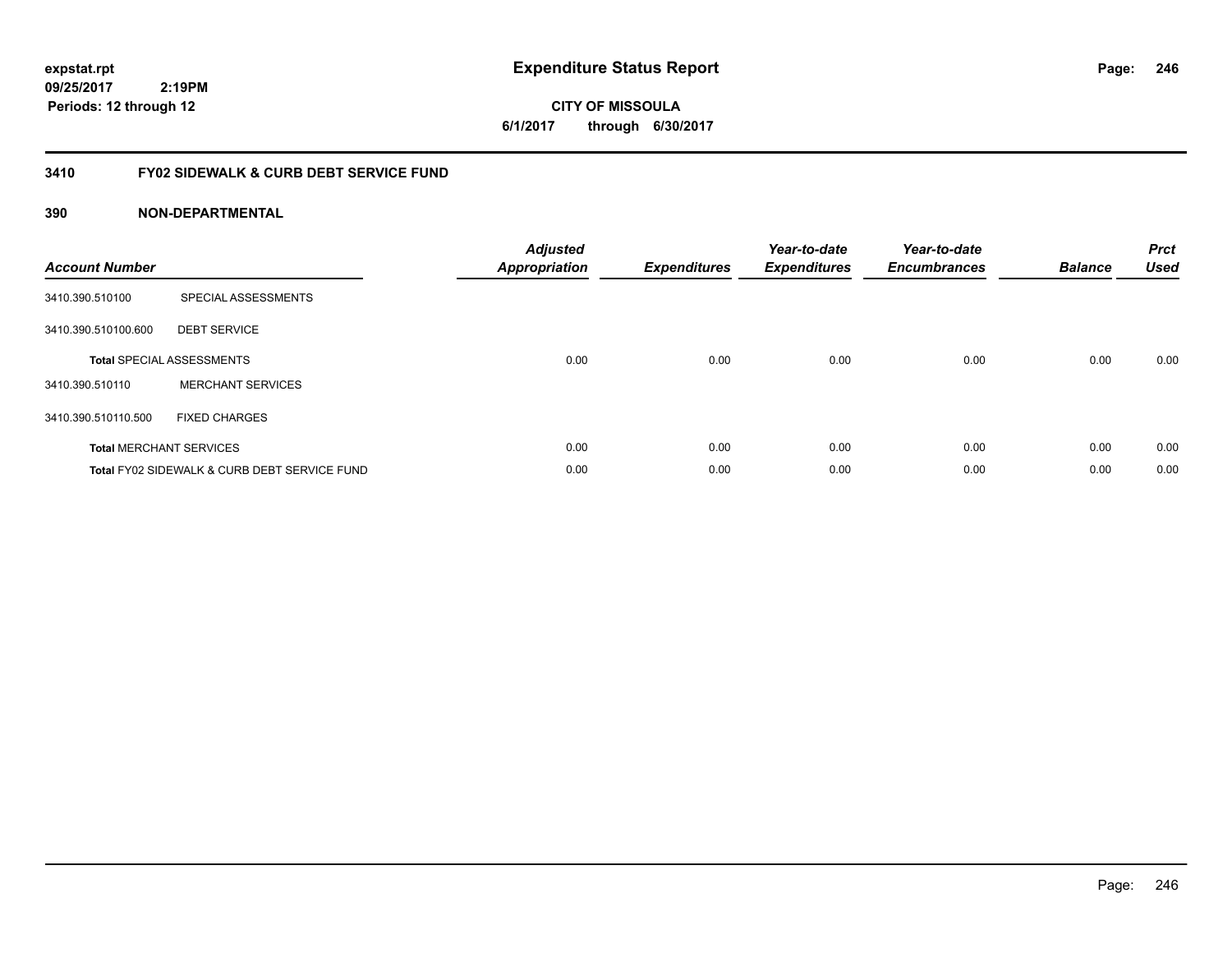**247**

**CITY OF MISSOULA 6/1/2017 through 6/30/2017**

# **3420 FY03 SIDEWALK & CURB DEBT SERVICE**

| <b>Account Number</b> |                                                                                     | <b>Adjusted</b><br><b>Appropriation</b> | <b>Expenditures</b> | Year-to-date<br><b>Expenditures</b> | Year-to-date<br><b>Encumbrances</b> | <b>Balance</b>         | <b>Prct</b><br><b>Used</b> |
|-----------------------|-------------------------------------------------------------------------------------|-----------------------------------------|---------------------|-------------------------------------|-------------------------------------|------------------------|----------------------------|
| 3420.390.510100       | SPECIAL ASSESSMENTS                                                                 |                                         |                     |                                     |                                     |                        |                            |
| 3420.390.510100.600   | <b>DEBT SERVICE</b>                                                                 |                                         |                     |                                     |                                     |                        |                            |
|                       | 3420.390.510100.620.000 INTEREST / SERVICE FEES<br><b>Total SPECIAL ASSESSMENTS</b> | 0.00<br>0.00                            | 350.00<br>350.00    | 700.00<br>700.00                    | 0.00<br>0.00                        | $-700.00$<br>$-700.00$ | 0.00<br>0.00               |
| 3420.390.510110       | <b>MERCHANT SERVICES</b>                                                            |                                         |                     |                                     |                                     |                        |                            |
| 3420.390.510110.500   | <b>FIXED CHARGES</b>                                                                |                                         |                     |                                     |                                     |                        |                            |
|                       | <b>Total MERCHANT SERVICES</b>                                                      | 0.00                                    | 0.00                | 0.00                                | 0.00                                | 0.00                   | 0.00                       |
|                       | Total FY03 SIDEWALK & CURB DEBT SERVICE                                             | 0.00                                    | 350.00              | 700.00                              | 0.00                                | $-700.00$              | 0.00                       |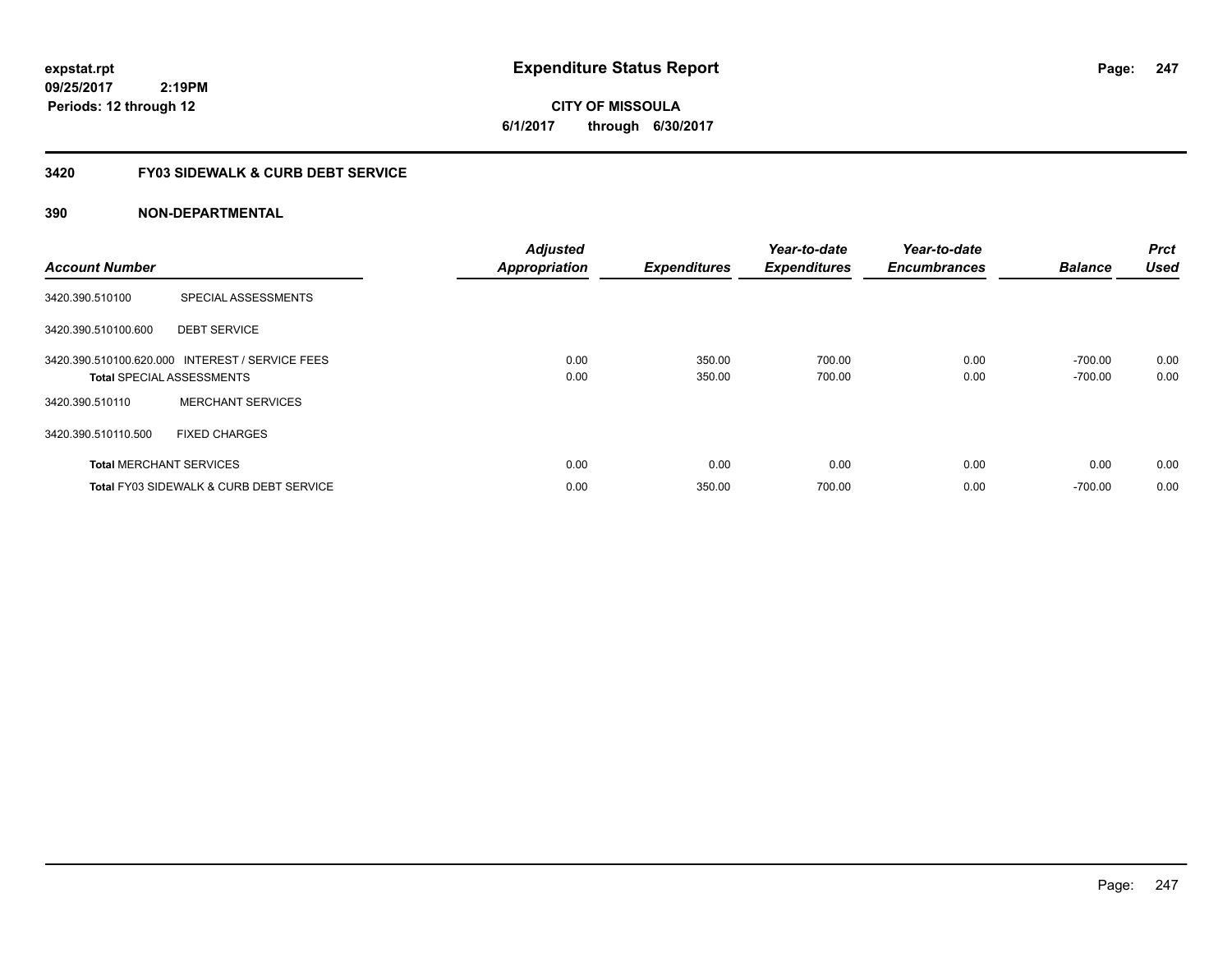**CITY OF MISSOULA 6/1/2017 through 6/30/2017**

# **3430 FY04 SIDEWALK CURB DEBT SERVICE**

| <b>Account Number</b> |                                                                                     | <b>Adjusted</b><br><b>Appropriation</b> | <b>Expenditures</b> | Year-to-date<br><b>Expenditures</b> | Year-to-date<br><b>Encumbrances</b> | <b>Balance</b>         | <b>Prct</b><br><b>Used</b> |
|-----------------------|-------------------------------------------------------------------------------------|-----------------------------------------|---------------------|-------------------------------------|-------------------------------------|------------------------|----------------------------|
| 3430.390.510100       | SPECIAL ASSESSMENTS                                                                 |                                         |                     |                                     |                                     |                        |                            |
| 3430.390.510100.600   | <b>DEBT SERVICE</b>                                                                 |                                         |                     |                                     |                                     |                        |                            |
|                       | 3430.390.510100.620.000 INTEREST / SERVICE FEES<br><b>Total SPECIAL ASSESSMENTS</b> | 0.00<br>0.00                            | 0.00<br>0.00        | 350.00<br>350.00                    | 0.00<br>0.00                        | $-350.00$<br>$-350.00$ | 0.00<br>0.00               |
| 3430.390.510110       | <b>MERCHANT SERVICES</b>                                                            |                                         |                     |                                     |                                     |                        |                            |
| 3430.390.510110.500   | <b>FIXED CHARGES</b>                                                                |                                         |                     |                                     |                                     |                        |                            |
|                       | <b>Total MERCHANT SERVICES</b>                                                      | 0.00                                    | 0.00                | 0.00                                | 0.00                                | 0.00                   | 0.00                       |
|                       | <b>Total FY04 SIDEWALK CURB DEBT SERVICE</b>                                        | 0.00                                    | 0.00                | 350.00                              | 0.00                                | $-350.00$              | 0.00                       |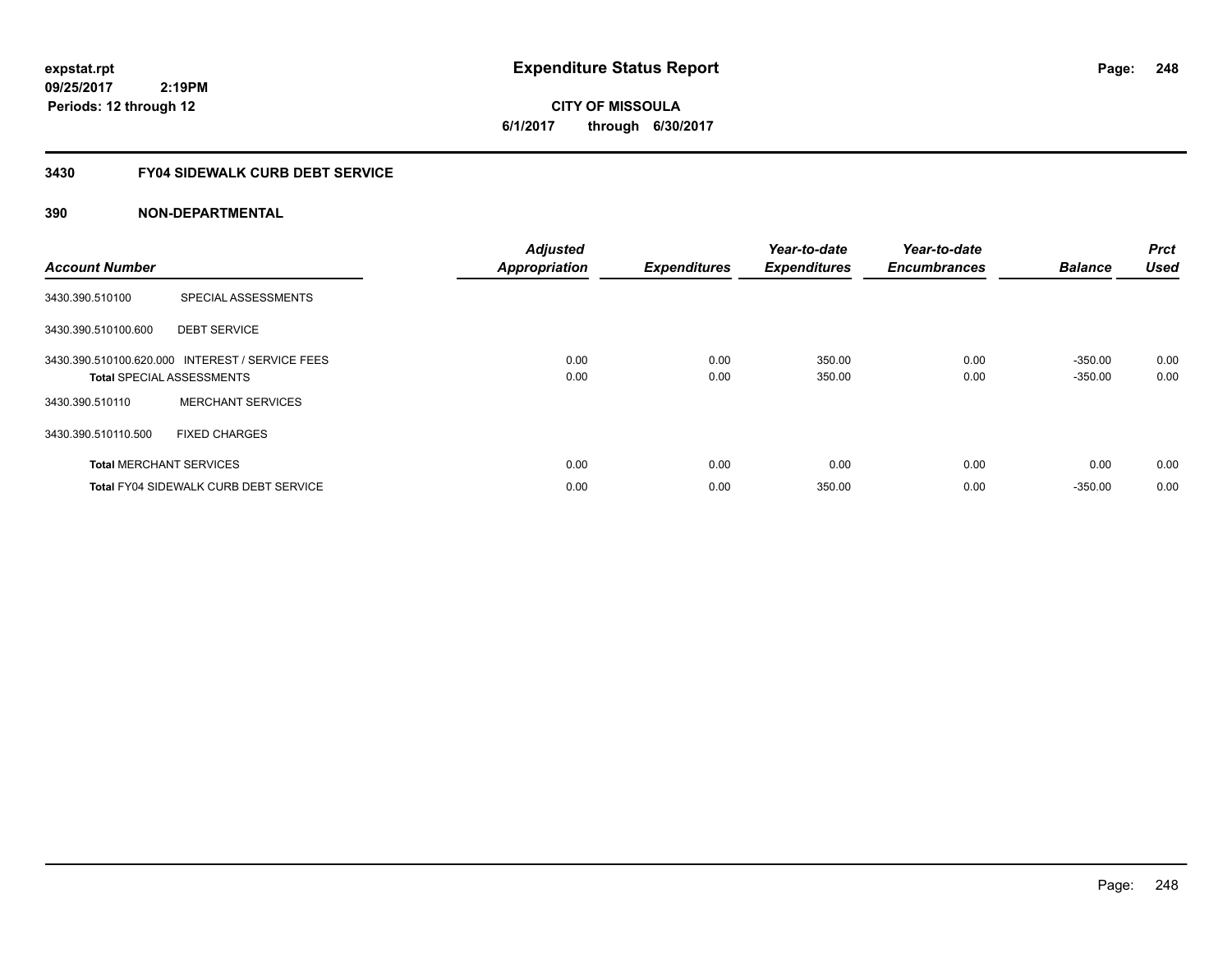**CITY OF MISSOULA 6/1/2017 through 6/30/2017**

#### **3440 FY05 SIDEWALK AND CURB**

|                                   |                                                 | <b>Adjusted</b>      |                     | Year-to-date        | Year-to-date        |                | <b>Prct</b> |
|-----------------------------------|-------------------------------------------------|----------------------|---------------------|---------------------|---------------------|----------------|-------------|
| <b>Account Number</b>             |                                                 | <b>Appropriation</b> | <b>Expenditures</b> | <b>Expenditures</b> | <b>Encumbrances</b> | <b>Balance</b> | <b>Used</b> |
| 3440.390.510100                   | SPECIAL ASSESSMENTS                             |                      |                     |                     |                     |                |             |
| 3440.390.510100.600               | <b>DEBT SERVICE</b>                             |                      |                     |                     |                     |                |             |
| 3440.390.510100.610.000 PRINCIPAL |                                                 | 35,000.00            | 35,000.00           | 35,000.00           | 0.00                | 0.00           | 100.00      |
|                                   | 3440.390.510100.620.000 INTEREST / SERVICE FEES | 1,628.00             | 813.75              | 1,977.50            | 0.00                | $-349.50$      | 121.47      |
| <b>Total SPECIAL ASSESSMENTS</b>  |                                                 | 36,628.00            | 35,813.75           | 36,977.50           | 0.00                | $-349.50$      | 100.95      |
| 3440.390.510110                   | <b>MERCHANT SERVICES</b>                        |                      |                     |                     |                     |                |             |
| 3440.390.510110.500               | <b>FIXED CHARGES</b>                            |                      |                     |                     |                     |                |             |
| <b>Total MERCHANT SERVICES</b>    |                                                 | 0.00                 | 0.00                | 0.00                | 0.00                | 0.00           | 0.00        |
|                                   | <b>Total FY05 SIDEWALK AND CURB</b>             | 36,628.00            | 35,813.75           | 36,977.50           | 0.00                | $-349.50$      | 100.95      |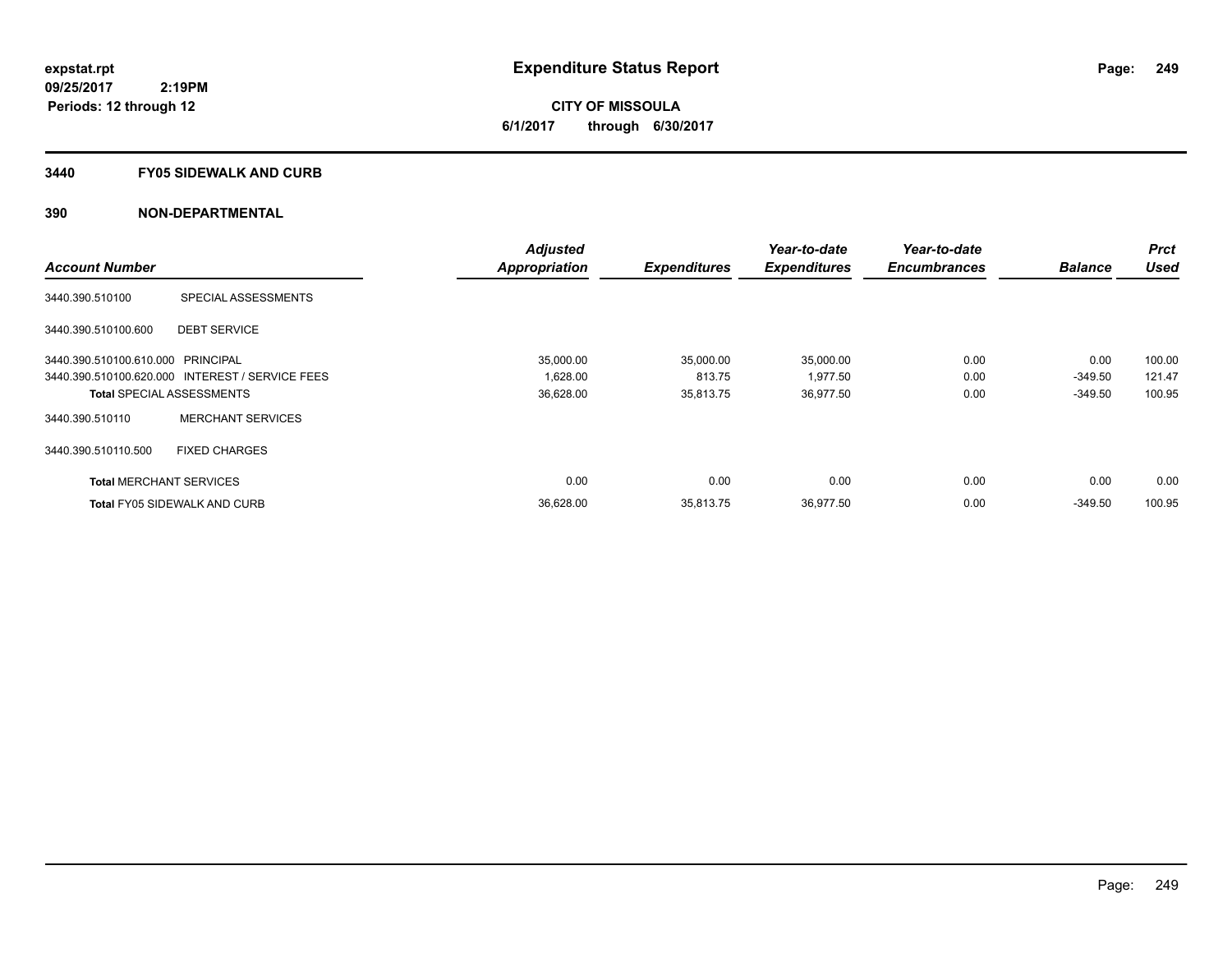**CITY OF MISSOULA 6/1/2017 through 6/30/2017**

#### **3450 FY06 SIDEWALK AND CURB**

|                                   |                                                 | <b>Adjusted</b>      |                     | Year-to-date        | Year-to-date        |                | <b>Prct</b> |
|-----------------------------------|-------------------------------------------------|----------------------|---------------------|---------------------|---------------------|----------------|-------------|
| <b>Account Number</b>             |                                                 | <b>Appropriation</b> | <b>Expenditures</b> | <b>Expenditures</b> | <b>Encumbrances</b> | <b>Balance</b> | <b>Used</b> |
| 3450.390.510100                   | SPECIAL ASSESSMENTS                             |                      |                     |                     |                     |                |             |
| 3450.390.510100.600               | <b>DEBT SERVICE</b>                             |                      |                     |                     |                     |                |             |
| 3450.390.510100.610.000 PRINCIPAL |                                                 | 25,000.00            | 25,000.00           | 25,000.00           | 0.00                | 0.00           | 100.00      |
|                                   | 3450.390.510100.620.000 INTEREST / SERVICE FEES | 2,125.00             | 1,412.50            | 2,475.00            | 0.00                | $-350.00$      | 116.47      |
| <b>Total SPECIAL ASSESSMENTS</b>  |                                                 | 27,125.00            | 26,412.50           | 27,475.00           | 0.00                | $-350.00$      | 101.29      |
| 3450.390.510110                   | <b>MERCHANT SERVICES</b>                        |                      |                     |                     |                     |                |             |
| 3450.390.510110.500               | <b>FIXED CHARGES</b>                            |                      |                     |                     |                     |                |             |
| 3450.390.510110.550.000           | <b>MERCHANT SERVICE FEES</b>                    | 350.00               | 0.00                | 0.00                | 0.00                | 350.00         | 0.00        |
| <b>Total MERCHANT SERVICES</b>    |                                                 | 350.00               | 0.00                | 0.00                | 0.00                | 350.00         | 0.00        |
|                                   | <b>Total FY06 SIDEWALK AND CURB</b>             | 27,475.00            | 26,412.50           | 27,475.00           | 0.00                | 0.00           | 100.00      |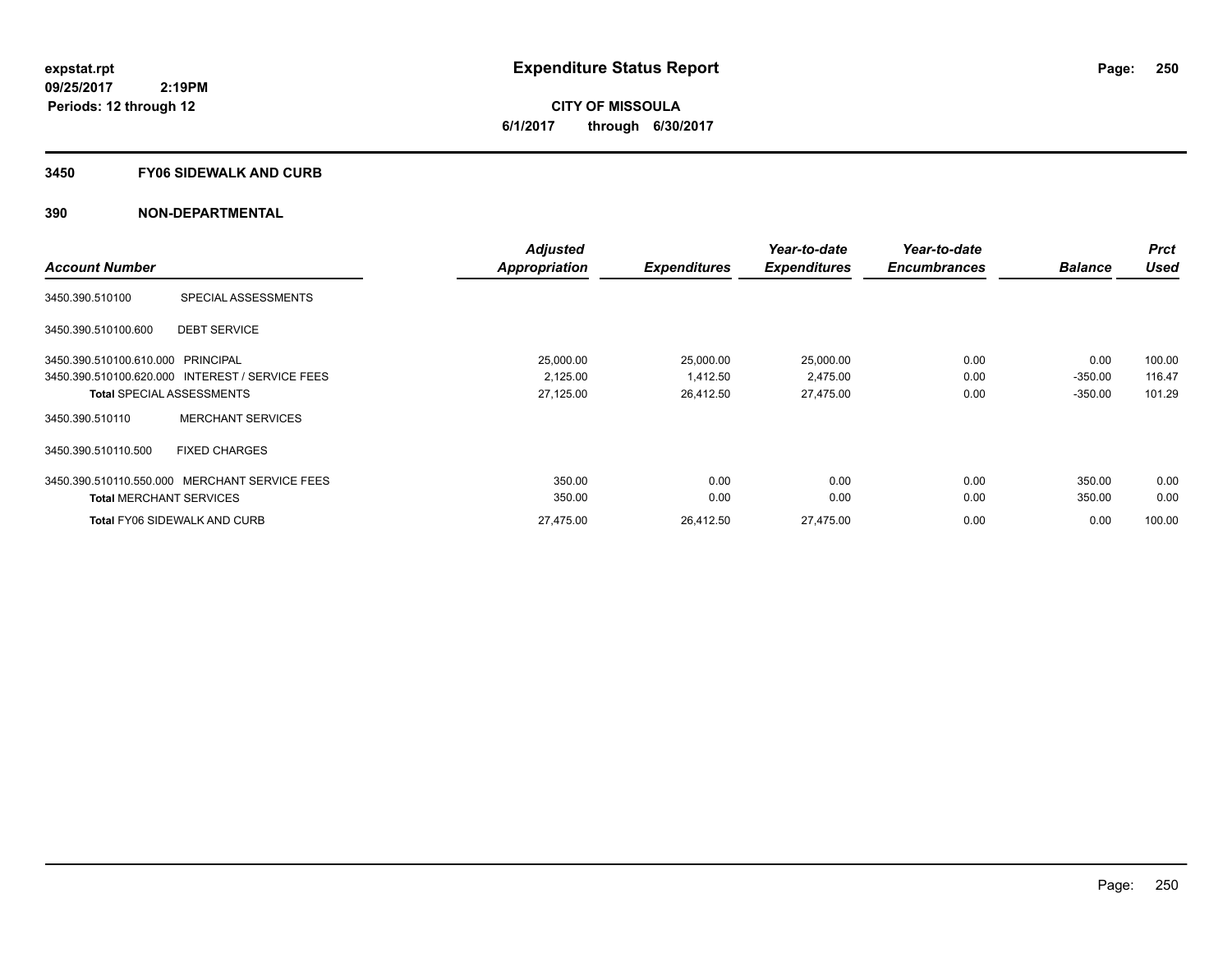**251**

**09/25/2017 2:19PM Periods: 12 through 12**

**CITY OF MISSOULA 6/1/2017 through 6/30/2017**

## **3460 FY07 SIDEWALK AND CURB DEBT**

|                                   |                                                 | <b>Adjusted</b>      |                     | Year-to-date        | Year-to-date        |                | <b>Prct</b> |
|-----------------------------------|-------------------------------------------------|----------------------|---------------------|---------------------|---------------------|----------------|-------------|
| <b>Account Number</b>             |                                                 | <b>Appropriation</b> | <b>Expenditures</b> | <b>Expenditures</b> | <b>Encumbrances</b> | <b>Balance</b> | <b>Used</b> |
| 3460.390.510100                   | SPECIAL ASSESSMENTS                             |                      |                     |                     |                     |                |             |
| 3460.390.510100.600               | <b>DEBT SERVICE</b>                             |                      |                     |                     |                     |                |             |
| 3460.390.510100.610.000 PRINCIPAL |                                                 | 45,000.00            | 45,000.00           | 45,000.00           | 0.00                | 0.00           | 100.00      |
|                                   | 3460.390.510100.620.000 INTEREST / SERVICE FEES | 11,480.00            | 5,740.00            | 11,830.00           | 0.00                | $-350.00$      | 103.05      |
|                                   | <b>Total SPECIAL ASSESSMENTS</b>                | 56,480.00            | 50,740.00           | 56,830.00           | 0.00                | $-350.00$      | 100.62      |
| 3460.390.510110                   | <b>MERCHANT SERVICES</b>                        |                      |                     |                     |                     |                |             |
| 3460.390.510110.500               | <b>FIXED CHARGES</b>                            |                      |                     |                     |                     |                |             |
|                                   | 3460.390.510110.550.000 MERCHANT SERVICE FEES   | 350.00               | 0.00                | 0.00                | 0.00                | 350.00         | 0.00        |
| <b>Total FIXED CHARGES</b>        |                                                 | 350.00               | 0.00                | 0.00                | 0.00                | 350.00         | 0.00        |
| <b>Total MERCHANT SERVICES</b>    |                                                 | 350.00               | 0.00                | 0.00                | 0.00                | 350.00         | 0.00        |
|                                   | <b>Total FY07 SIDEWALK AND CURB DEBT</b>        | 56,830.00            | 50,740.00           | 56,830.00           | 0.00                | 0.00           | 100.00      |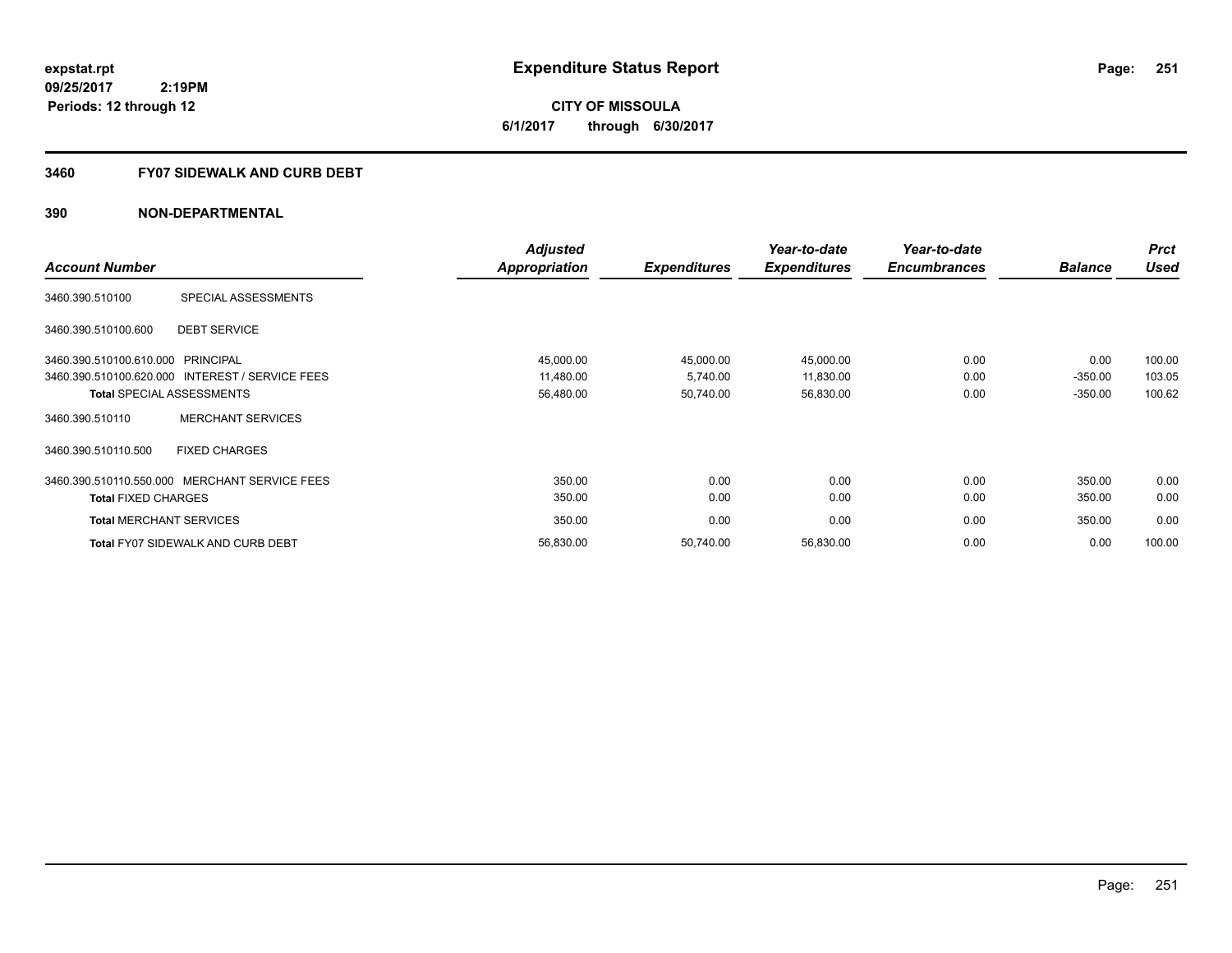**252**

**09/25/2017 2:19PM Periods: 12 through 12**

**CITY OF MISSOULA 6/1/2017 through 6/30/2017**

# **3461 SERIES 2008A SIDEWALK AND CURB**

# **280 PUBLIC WORKS OPERATIONS**

| <b>Account Number</b>          |                                      | <b>Adjusted</b><br><b>Appropriation</b> | <b>Expenditures</b> | Year-to-date<br><b>Expenditures</b> | Year-to-date<br><b>Encumbrances</b> | <b>Balance</b> | <b>Prct</b><br><b>Used</b> |
|--------------------------------|--------------------------------------|-----------------------------------------|---------------------|-------------------------------------|-------------------------------------|----------------|----------------------------|
| 3461.280.510110                | <b>MERCHANT SERVICES</b>             |                                         |                     |                                     |                                     |                |                            |
| 3461.280.510110.500            | <b>FIXED CHARGES</b>                 |                                         |                     |                                     |                                     |                |                            |
| <b>Total MERCHANT SERVICES</b> |                                      | 0.00                                    | 0.00                | 0.00                                | 0.00                                | 0.00           | 0.00                       |
| 3461.280.521000                | INTERFUND OPERATING TRANSFERS        |                                         |                     |                                     |                                     |                |                            |
| 3461.280.521000.800            | OTHER OBJECTS                        |                                         |                     |                                     |                                     |                |                            |
|                                | <b>Total PUBLIC WORKS OPERATIONS</b> | 0.00                                    | 0.00                | 0.00                                | 0.00                                | 0.00           | 0.00                       |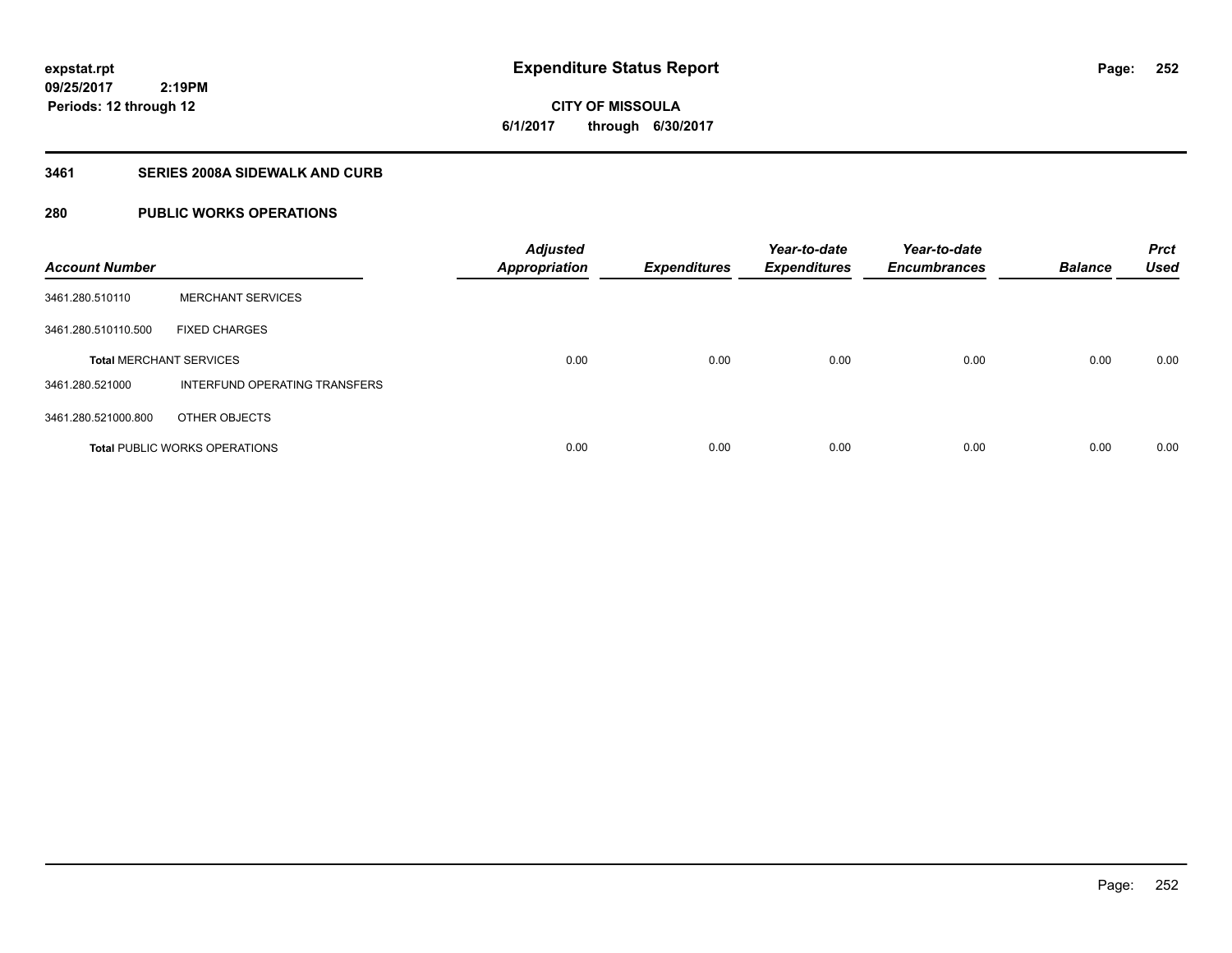**CITY OF MISSOULA 6/1/2017 through 6/30/2017**

### **3461 SERIES 2008A SIDEWALK AND CURB**

|                                   |                                                 | Adjusted             |                     | Year-to-date        | Year-to-date        |                | <b>Prct</b> |
|-----------------------------------|-------------------------------------------------|----------------------|---------------------|---------------------|---------------------|----------------|-------------|
| <b>Account Number</b>             |                                                 | <b>Appropriation</b> | <b>Expenditures</b> | <b>Expenditures</b> | <b>Encumbrances</b> | <b>Balance</b> | <b>Used</b> |
| 3461.390.510100                   | SPECIAL ASSESSMENTS                             |                      |                     |                     |                     |                |             |
| 3461.390.510100.600               | <b>DEBT SERVICE</b>                             |                      |                     |                     |                     |                |             |
| 3461.390.510100.610.000 PRINCIPAL |                                                 | 20,000.00            | 20,000.00           | 20,000.00           | 0.00                | 0.00           | 100.00      |
|                                   | 3461.390.510100.620.000 INTEREST / SERVICE FEES | 7,488.00             | 4,093.75            | 7,837.50            | 0.00                | $-349.50$      | 104.67      |
| Total SPECIAL ASSESSMENTS         |                                                 | 27,488.00            | 24,093.75           | 27,837.50           | 0.00                | $-349.50$      | 101.27      |
| 3461.390.510110                   | <b>MERCHANT SERVICES</b>                        |                      |                     |                     |                     |                |             |
| 3461.390.510110.500               | <b>FIXED CHARGES</b>                            |                      |                     |                     |                     |                |             |
|                                   | 3461.390.510110.550.000 MERCHANT SERVICE FEES   | 350.00               | 0.00                | 0.00                | 0.00                | 350.00         | 0.00        |
| <b>Total MERCHANT SERVICES</b>    |                                                 | 350.00               | 0.00                | 0.00                | 0.00                | 350.00         | 0.00        |
| 3461.390.521000                   | INTERFUND OPERATING TRANSFERS                   |                      |                     |                     |                     |                |             |
| 3461.390.521000.800               | OTHER OBJECTS                                   |                      |                     |                     |                     |                |             |
|                                   | <b>Total INTERFUND OPERATING TRANSFERS</b>      | 0.00                 | 0.00                | 0.00                | 0.00                | 0.00           | 0.00        |
|                                   | Total SERIES 2008A SIDEWALK AND CURB            | 27,838.00            | 24,093.75           | 27,837.50           | 0.00                | 0.50           | 100.00      |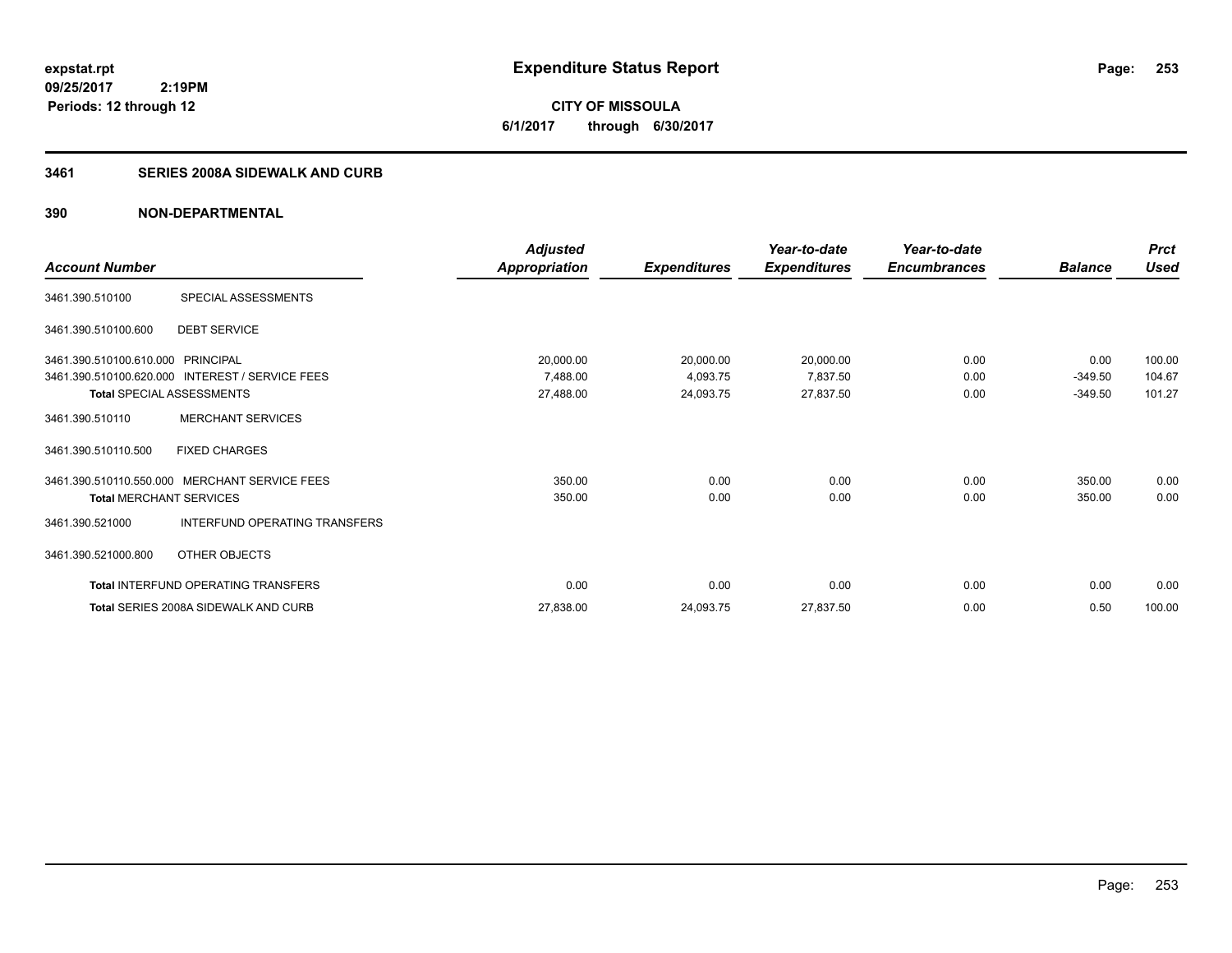**CITY OF MISSOULA 6/1/2017 through 6/30/2017**

#### **3462 SERIES 2009 SIDEWALK AND CURB**

|                                   |                                                 | <b>Adjusted</b>      |                     | Year-to-date        | Year-to-date        |                | <b>Prct</b> |
|-----------------------------------|-------------------------------------------------|----------------------|---------------------|---------------------|---------------------|----------------|-------------|
| <b>Account Number</b>             |                                                 | <b>Appropriation</b> | <b>Expenditures</b> | <b>Expenditures</b> | <b>Encumbrances</b> | <b>Balance</b> | Used        |
| 3462.390.510100                   | SPECIAL ASSESSMENTS                             |                      |                     |                     |                     |                |             |
| 3462.390.510100.600               | <b>DEBT SERVICE</b>                             |                      |                     |                     |                     |                |             |
| 3462.390.510100.610.000 PRINCIPAL |                                                 | 50,000.00            | 50,000.00           | 50,000.00           | 0.00                | 0.00           | 100.00      |
|                                   | 3462.390.510100.620.000 INTEREST / SERVICE FEES | 13,068.00            | 6,533.75            | 13,367.50           | 0.00                | $-299.50$      | 102.29      |
| <b>Total SPECIAL ASSESSMENTS</b>  |                                                 | 63,068.00            | 56,533.75           | 63,367.50           | 0.00                | $-299.50$      | 100.47      |
| 3462.390.510110                   | <b>MERCHANT SERVICES</b>                        |                      |                     |                     |                     |                |             |
| 3462.390.510110.500               | <b>FIXED CHARGES</b>                            |                      |                     |                     |                     |                |             |
| 3462.390.510110.550.000           | MERCHANT SERVICE FEES                           | 300.00               | 0.00                | 0.00                | 0.00                | 300.00         | 0.00        |
| <b>Total MERCHANT SERVICES</b>    |                                                 | 300.00               | 0.00                | 0.00                | 0.00                | 300.00         | 0.00        |
| 3462.390.521000                   | INTERFUND OPERATING TRANSFERS                   |                      |                     |                     |                     |                |             |
| 3462.390.521000.800               | OTHER OBJECTS                                   |                      |                     |                     |                     |                |             |
|                                   | <b>Total INTERFUND OPERATING TRANSFERS</b>      | 0.00                 | 0.00                | 0.00                | 0.00                | 0.00           | 0.00        |
|                                   | Total SERIES 2009 SIDEWALK AND CURB             | 63,368.00            | 56,533.75           | 63,367.50           | 0.00                | 0.50           | 100.00      |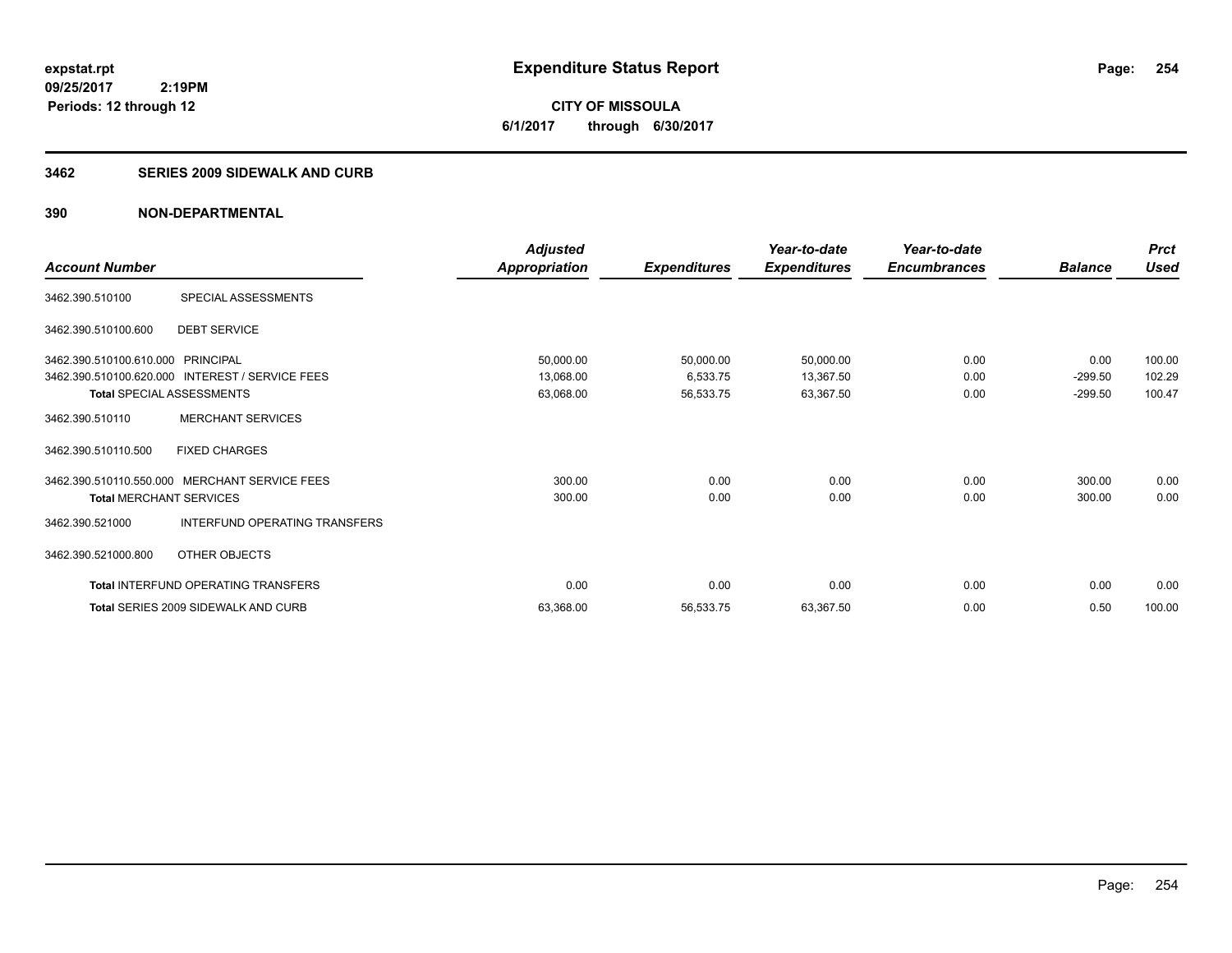**CITY OF MISSOULA 6/1/2017 through 6/30/2017**

#### **3463 SERIES 2010 SIDEWALK AND CURB**

|                                   |                                                 | <b>Adjusted</b>      |                     | Year-to-date        | Year-to-date        |                | <b>Prct</b><br><b>Used</b> |
|-----------------------------------|-------------------------------------------------|----------------------|---------------------|---------------------|---------------------|----------------|----------------------------|
| <b>Account Number</b>             |                                                 | <b>Appropriation</b> | <b>Expenditures</b> | <b>Expenditures</b> | <b>Encumbrances</b> | <b>Balance</b> |                            |
| 3463.390.510100                   | SPECIAL ASSESSMENTS                             |                      |                     |                     |                     |                |                            |
| 3463.390.510100.600               | <b>DEBT SERVICE</b>                             |                      |                     |                     |                     |                |                            |
| 3463.390.510100.610.000 PRINCIPAL |                                                 | 75,000.00            | 75,000.00           | 75,000.00           | 0.00                | 0.00           | 100.00                     |
|                                   | 3463.390.510100.620.000 INTEREST / SERVICE FEES | 21,500.00            | 10,750.00           | 21,850.00           | 0.00                | $-350.00$      | 101.63                     |
|                                   | <b>Total SPECIAL ASSESSMENTS</b>                | 96,500.00            | 85,750.00           | 96,850.00           | 0.00                | $-350.00$      | 100.36                     |
| 3463.390.510110                   | <b>MERCHANT SERVICES</b>                        |                      |                     |                     |                     |                |                            |
| 3463.390.510110.500               | <b>FIXED CHARGES</b>                            |                      |                     |                     |                     |                |                            |
| 3463.390.510110.550.000           | <b>MERCHANT SERVICE FEES</b>                    | 350.00               | 0.00                | 0.00                | 0.00                | 350.00         | 0.00                       |
| <b>Total MERCHANT SERVICES</b>    |                                                 | 350.00               | 0.00                | 0.00                | 0.00                | 350.00         | 0.00                       |
|                                   | <b>Total SERIES 2010 SIDEWALK AND CURB</b>      | 96.850.00            | 85,750.00           | 96,850.00           | 0.00                | 0.00           | 100.00                     |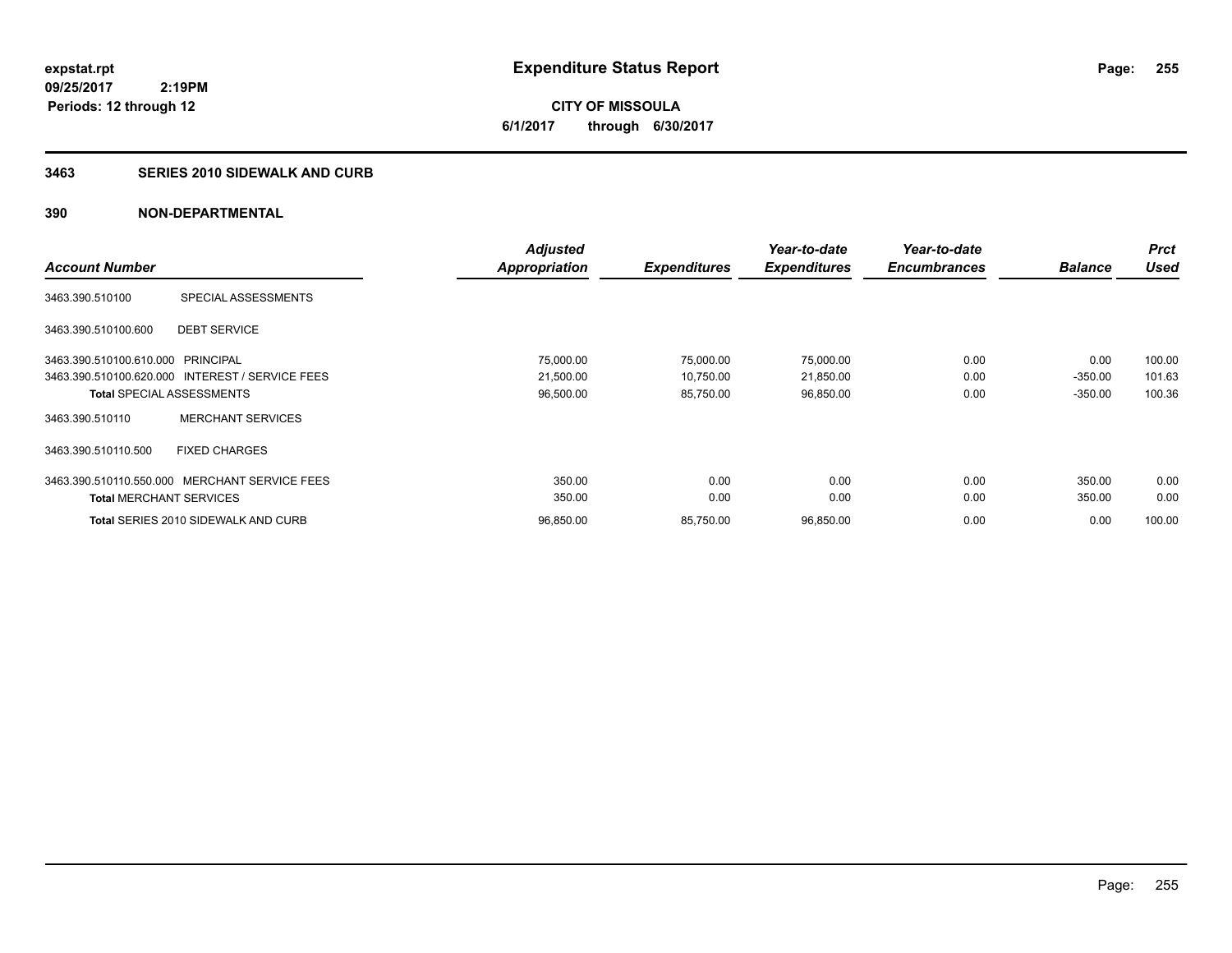**CITY OF MISSOULA 6/1/2017 through 6/30/2017**

#### **3464 FY12 S/C DEBT SERVICE**

|                                   |                                                 | <b>Adjusted</b> |                     | Year-to-date        | Year-to-date        |                | <b>Prct</b> |
|-----------------------------------|-------------------------------------------------|-----------------|---------------------|---------------------|---------------------|----------------|-------------|
| <b>Account Number</b>             |                                                 | Appropriation   | <b>Expenditures</b> | <b>Expenditures</b> | <b>Encumbrances</b> | <b>Balance</b> | <b>Used</b> |
| 3464.390.510100                   | SPECIAL ASSESSMENTS                             |                 |                     |                     |                     |                |             |
| 3464.390.510100.600               | <b>DEBT SERVICE</b>                             |                 |                     |                     |                     |                |             |
| 3464.390.510100.610.000 PRINCIPAL |                                                 | 50,000.00       | 50,000.00           | 50,000.00           | 0.00                | 0.00           | 100.00      |
|                                   | 3464.390.510100.620.000 INTEREST / SERVICE FEES | 20,560.00       | 10,280.00           | 20,910.00           | 0.00                | $-350.00$      | 101.70      |
|                                   | <b>Total SPECIAL ASSESSMENTS</b>                | 70,560.00       | 60,280.00           | 70,910.00           | 0.00                | $-350.00$      | 100.50      |
| 3464.390.510110                   | <b>MERCHANT SERVICES</b>                        |                 |                     |                     |                     |                |             |
| 3464.390.510110.500               | <b>FIXED CHARGES</b>                            |                 |                     |                     |                     |                |             |
| 3464.390.510110.550.000           | <b>MERCHANT SERVICE FEES</b>                    | 350.00          | 0.00                | 0.00                | 0.00                | 350.00         | 0.00        |
| <b>Total MERCHANT SERVICES</b>    |                                                 | 350.00          | 0.00                | 0.00                | 0.00                | 350.00         | 0.00        |
|                                   | Total FY12 S/C DEBT SERVICE                     | 70.910.00       | 60,280.00           | 70,910.00           | 0.00                | 0.00           | 100.00      |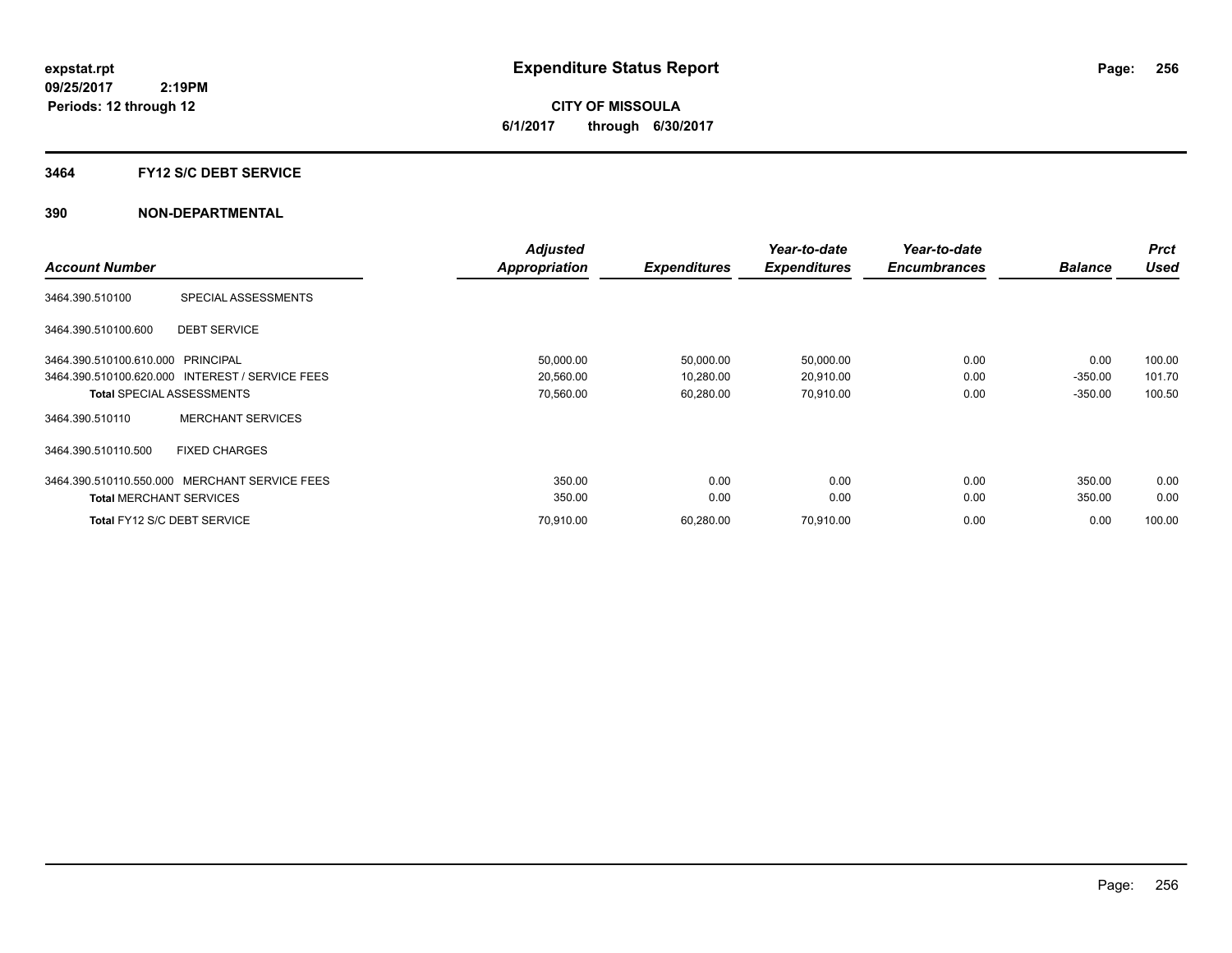# **09/25/2017**

**Periods: 12 through 12**

 **2:19PM**

**257**

**CITY OF MISSOULA 6/1/2017 through 6/30/2017**

### **3465 FY13 SIDEWALK/CURB DEBT SERVICE**

|                                   |                                                 | <b>Adjusted</b>      |                     | Year-to-date        | Year-to-date        |                | <b>Prct</b> |
|-----------------------------------|-------------------------------------------------|----------------------|---------------------|---------------------|---------------------|----------------|-------------|
| <b>Account Number</b>             |                                                 | <b>Appropriation</b> | <b>Expenditures</b> | <b>Expenditures</b> | <b>Encumbrances</b> | <b>Balance</b> | <b>Used</b> |
| 3465.390.510100                   | SPECIAL ASSESSMENTS                             |                      |                     |                     |                     |                |             |
| 3465.390.510100.600               | <b>DEBT SERVICE</b>                             |                      |                     |                     |                     |                |             |
| 3465.390.510100.610.000 PRINCIPAL |                                                 | 29,000.00            | 29,000.00           | 29,000.00           | 0.00                | 0.00           | 100.00      |
|                                   | 3465.390.510100.620.000 INTEREST / SERVICE FEES | 10,067.00            | 5,009.57            | 10,069.40           | 0.00                | $-2.40$        | 100.02      |
|                                   | <b>Total SPECIAL ASSESSMENTS</b>                | 39,067.00            | 34,009.57           | 39,069.40           | 0.00                | $-2.40$        | 100.01      |
| 3465.390.510110                   | <b>MERCHANT SERVICES</b>                        |                      |                     |                     |                     |                |             |
| 3465.390.510110.500               | <b>FIXED CHARGES</b>                            |                      |                     |                     |                     |                |             |
| <b>Total MERCHANT SERVICES</b>    |                                                 | 0.00                 | 0.00                | 0.00                | 0.00                | 0.00           | 0.00        |
|                                   | <b>Total FY13 SIDEWALK/CURB DEBT SERVICE</b>    | 39.067.00            | 34,009.57           | 39,069.40           | 0.00                | $-2.40$        | 100.01      |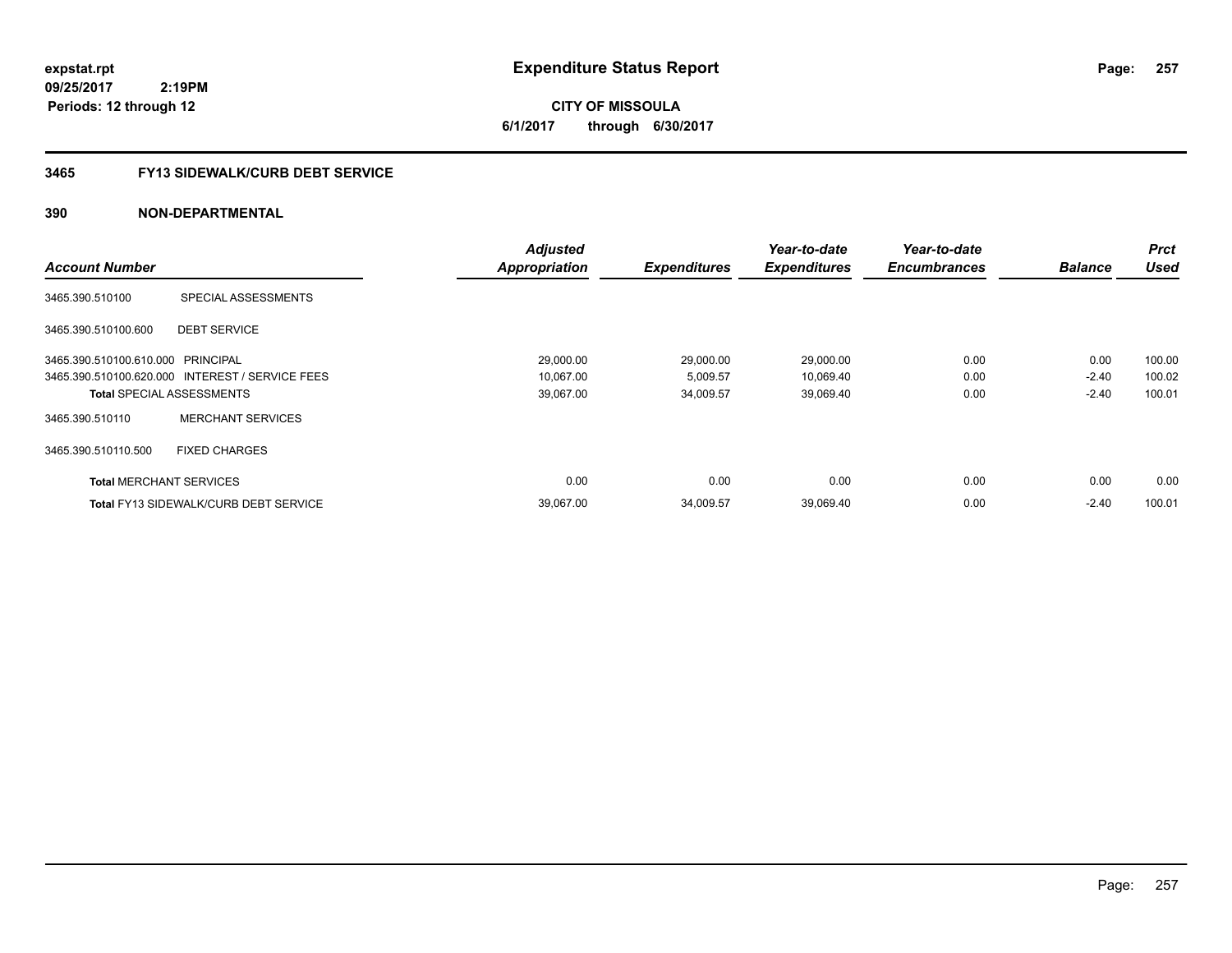**CITY OF MISSOULA 6/1/2017 through 6/30/2017**

### **3466 FY15 SIDEWALK/CURB DEBT SERVICE**

|                                   |                                                 | <b>Adjusted</b>      |                     | Year-to-date        | Year-to-date        |                | <b>Prct</b> |
|-----------------------------------|-------------------------------------------------|----------------------|---------------------|---------------------|---------------------|----------------|-------------|
| <b>Account Number</b>             |                                                 | <b>Appropriation</b> | <b>Expenditures</b> | <b>Expenditures</b> | <b>Encumbrances</b> | <b>Balance</b> | Used        |
| 3466.390.510100                   | SPECIAL ASSESSMENTS                             |                      |                     |                     |                     |                |             |
| 3466.390.510100.300               | <b>PURCHASED SERVICES</b>                       |                      |                     |                     |                     |                |             |
|                                   | <b>Total PURCHASED SERVICES</b>                 | 0.00                 | 0.00                | 0.00                | 0.00                | 0.00           | 0.00        |
| 3466.390.510100.600               | <b>DEBT SERVICE</b>                             |                      |                     |                     |                     |                |             |
| 3466.390.510100.610.000 PRINCIPAL |                                                 | 33,000.00            | 33,000.00           | 33,000.00           | 0.00                | 0.00           | 100.00      |
|                                   | 3466.390.510100.620.000 INTEREST / SERVICE FEES | 24,525.00            | 7,665.03            | 24,524.25           | 0.00                | 0.75           | 100.00      |
|                                   | <b>Total SPECIAL ASSESSMENTS</b>                | 57,525.00            | 40,665.03           | 57,524.25           | 0.00                | 0.75           | 100.00      |
| 3466.390.510110                   | <b>MERCHANT SERVICES</b>                        |                      |                     |                     |                     |                |             |
| 3466.390.510110.500               | <b>FIXED CHARGES</b>                            |                      |                     |                     |                     |                |             |
|                                   | <b>Total MERCHANT SERVICES</b>                  | 0.00                 | 0.00                | 0.00                | 0.00                | 0.00           | 0.00        |
|                                   | <b>Total FY15 SIDEWALK/CURB DEBT SERVICE</b>    | 57,525.00            | 40,665.03           | 57,524.25           | 0.00                | 0.75           | 100.00      |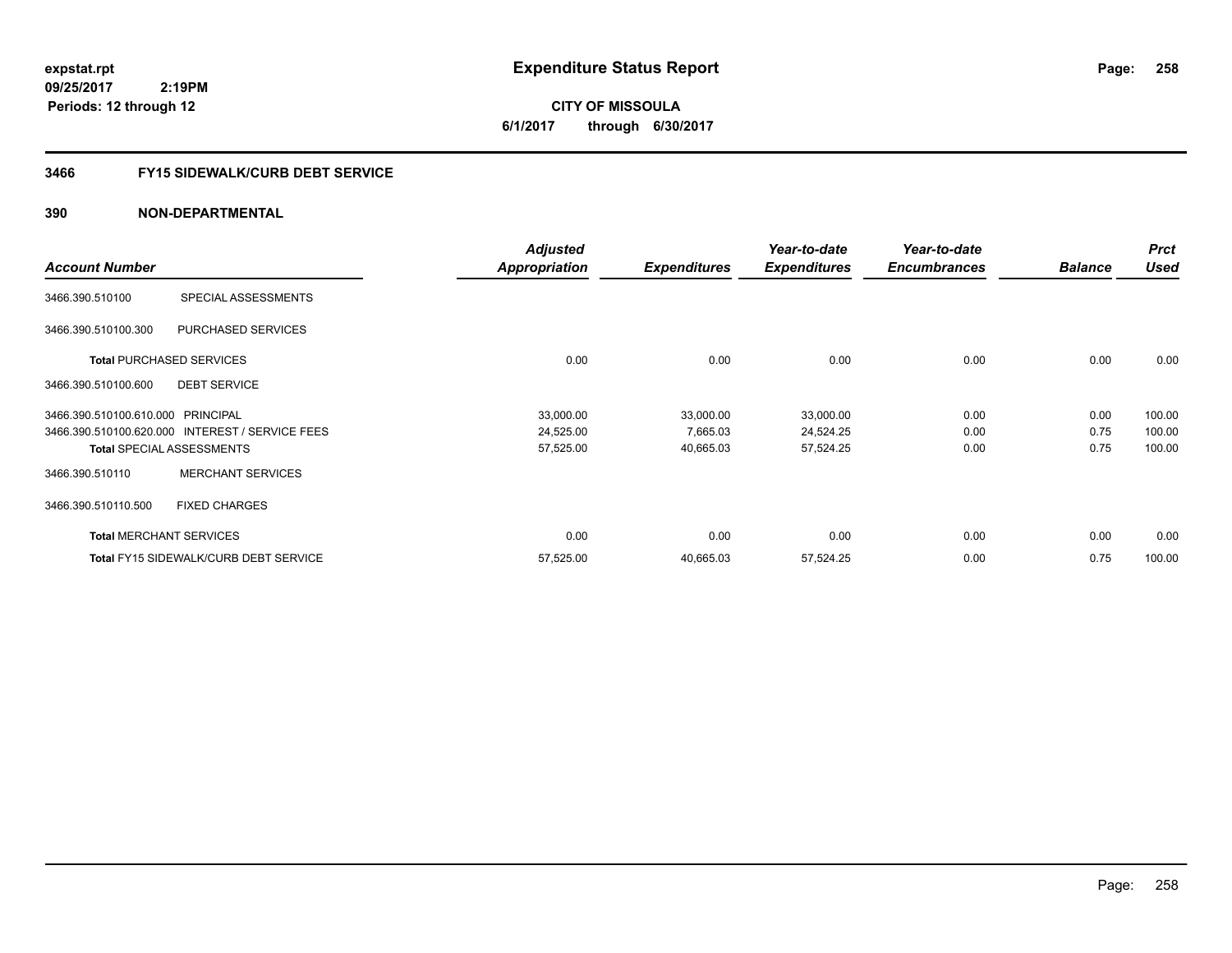# **09/25/2017**

**Periods: 12 through 12**

 **2:19PM**

**259**

**CITY OF MISSOULA 6/1/2017 through 6/30/2017**

### **3467 FY16 SIDEWALK/CURB DEBT SERVICE**

|                                   |                                                 | <b>Adjusted</b> |                     | Year-to-date        | Year-to-date        |                | <b>Prct</b> |
|-----------------------------------|-------------------------------------------------|-----------------|---------------------|---------------------|---------------------|----------------|-------------|
| <b>Account Number</b>             |                                                 | Appropriation   | <b>Expenditures</b> | <b>Expenditures</b> | <b>Encumbrances</b> | <b>Balance</b> | <b>Used</b> |
| 3467.390.510000                   | <b>MISCELLANEOUS</b>                            |                 |                     |                     |                     |                |             |
| 3467.390.510000.600               | <b>DEBT SERVICE</b>                             |                 |                     |                     |                     |                |             |
|                                   | 3467.390.510000.620.000 INTEREST / SERVICE FEES | 0.00            | 0.00                | 7,950.00            | 0.00                | $-7,950.00$    | 0.00        |
| <b>Total MISCELLANEOUS</b>        |                                                 | 0.00            | 0.00                | 7,950.00            | 0.00                | $-7,950.00$    | 0.00        |
| 3467.390.510100                   | SPECIAL ASSESSMENTS                             |                 |                     |                     |                     |                |             |
| 3467.390.510100.300               | PURCHASED SERVICES                              |                 |                     |                     |                     |                |             |
|                                   | <b>Total PURCHASED SERVICES</b>                 | 0.00            | 0.00                | 0.00                | 0.00                | 0.00           | 0.00        |
| 3467.390.510100.600               | <b>DEBT SERVICE</b>                             |                 |                     |                     |                     |                |             |
| 3467.390.510100.610.000 PRINCIPAL |                                                 | 21,858.00       | 21,858.00           | 21,858.00           | 0.00                | 0.00           | 100.00      |
|                                   | 3467.390.510100.620.000 INTEREST / SERVICE FEES | 10,236.28       | 10,236.28           | 13,736.28           | 0.00                | $-3,500.00$    | 134.19      |
|                                   | <b>Total SPECIAL ASSESSMENTS</b>                | 32,094.28       | 32,094.28           | 35,594.28           | 0.00                | $-3,500.00$    | 110.91      |
| 3467.390.510110                   | <b>MERCHANT SERVICES</b>                        |                 |                     |                     |                     |                |             |
| 3467.390.510110.500               | <b>FIXED CHARGES</b>                            |                 |                     |                     |                     |                |             |
| <b>Total MERCHANT SERVICES</b>    |                                                 | 0.00            | 0.00                | 0.00                | 0.00                | 0.00           | 0.00        |
|                                   | Total FY16 SIDEWALK/CURB DEBT SERVICE           | 32,094.28       | 32,094.28           | 43,544.28           | 0.00                | $-11,450.00$   | 135.68      |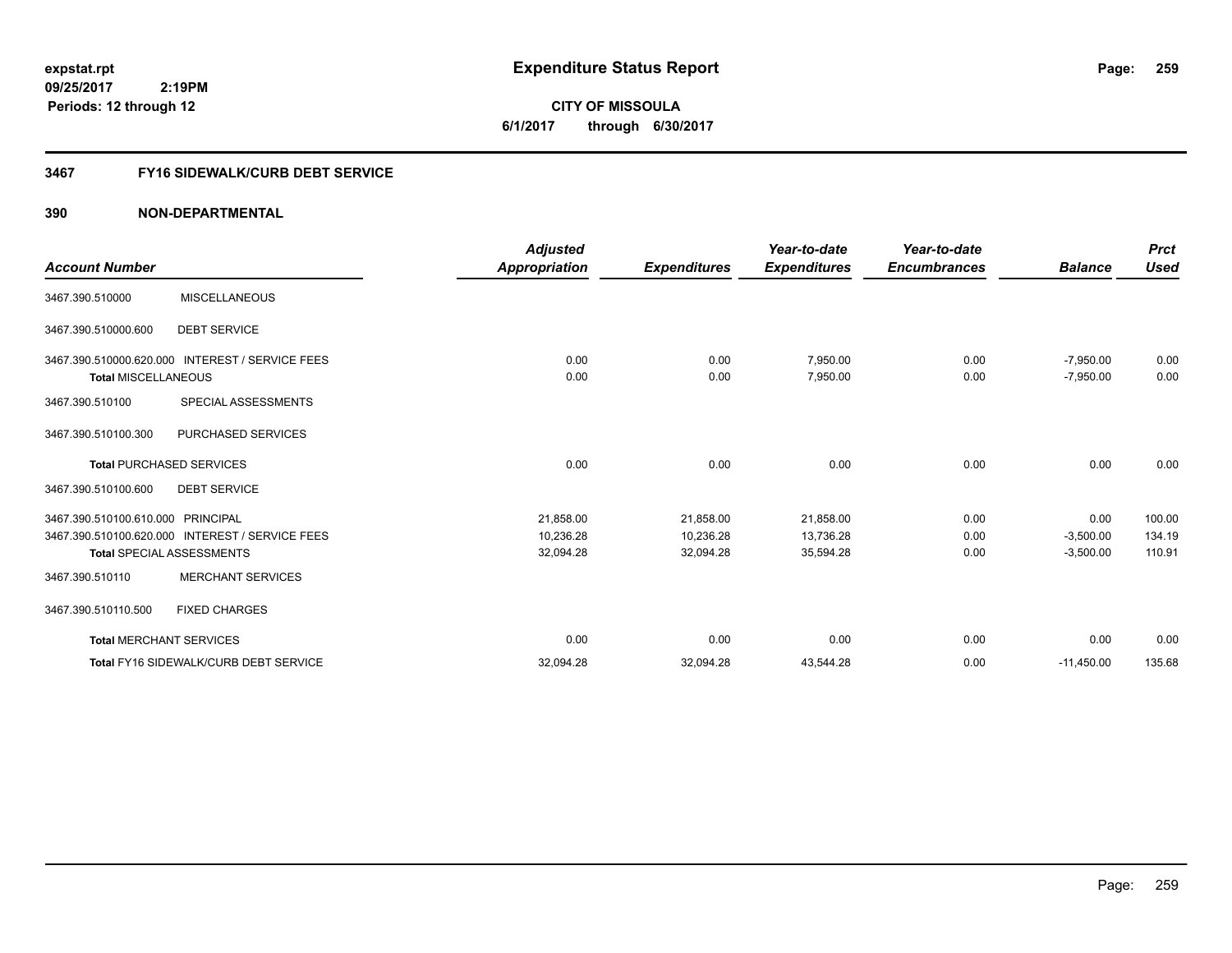**CITY OF MISSOULA 6/1/2017 through 6/30/2017**

### **3491 SID 491 DEBT SERVICE FUND**

| <b>Account Number</b> |                                 | <b>Adjusted</b><br>Appropriation | <b>Expenditures</b> | Year-to-date<br><b>Expenditures</b> | Year-to-date<br><b>Encumbrances</b> | <b>Balance</b> | Prct<br><b>Used</b> |
|-----------------------|---------------------------------|----------------------------------|---------------------|-------------------------------------|-------------------------------------|----------------|---------------------|
| 3491.390.510100       | SPECIAL ASSESSMENTS             |                                  |                     |                                     |                                     |                |                     |
| 3491.390.510100.600   | <b>DEBT SERVICE</b>             |                                  |                     |                                     |                                     |                |                     |
|                       | Total SID 491 DEBT SERVICE FUND | 0.00                             | 0.00                | 0.00                                | 0.00                                | 0.00           | 0.00                |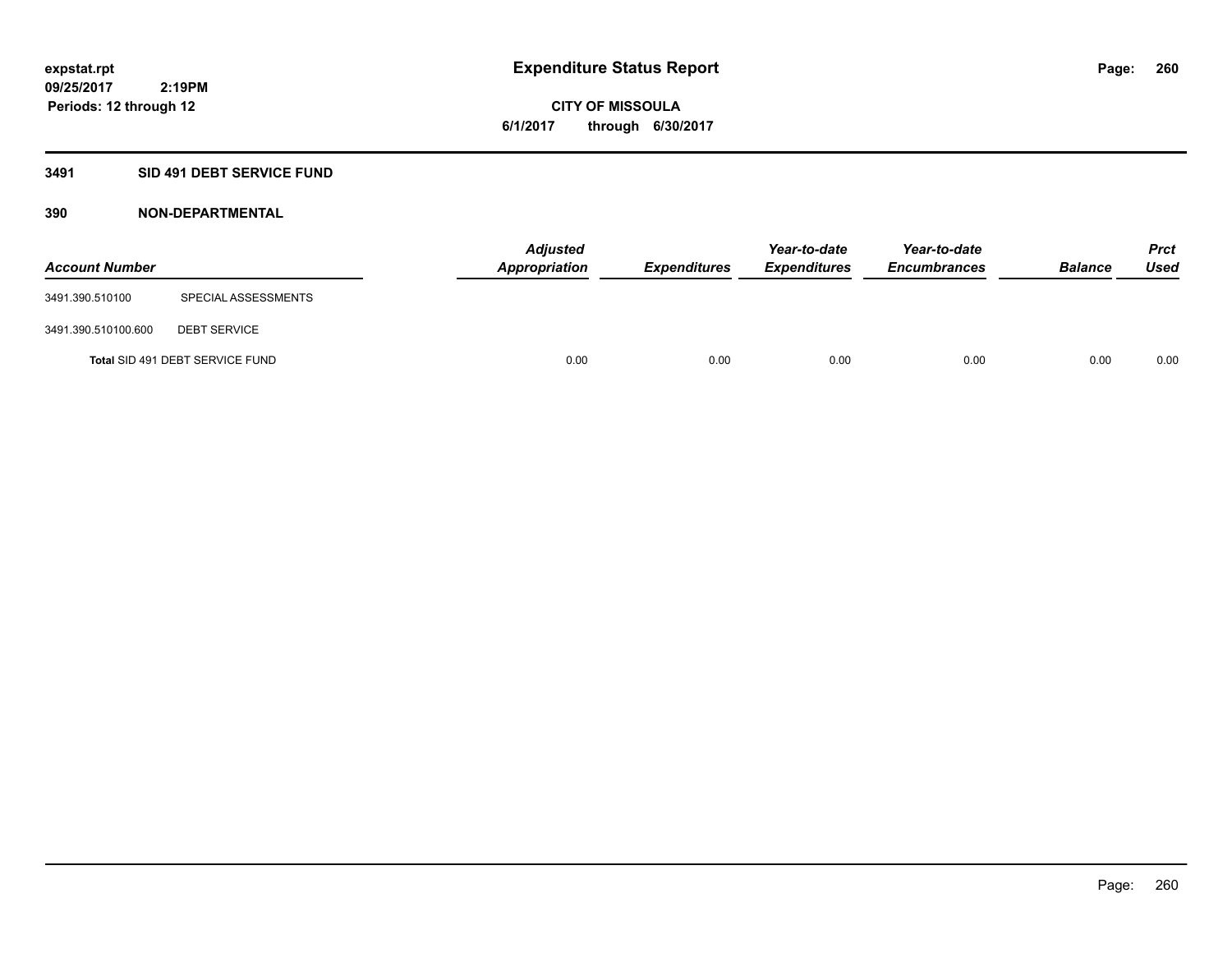**CITY OF MISSOULA 6/1/2017 through 6/30/2017**

### **3495 SID 495 DEBT SERVICE FUND**

| <b>Account Number</b>                |                         | <b>Adjusted</b><br>Appropriation | <b>Expenditures</b> | Year-to-date<br><b>Expenditures</b> | Year-to-date<br><b>Encumbrances</b> | <b>Balance</b> | Prct<br><b>Used</b> |
|--------------------------------------|-------------------------|----------------------------------|---------------------|-------------------------------------|-------------------------------------|----------------|---------------------|
| 3495.000.520100                      | *** Title Not Found *** |                                  |                     |                                     |                                     |                |                     |
| 3495.000.520100.800                  | OTHER OBJECTS           |                                  |                     |                                     |                                     |                |                     |
| <b>Total *** Title Not Found ***</b> |                         | 0.00                             | 0.00                | 0.00                                | 0.00                                | 0.00           | 0.00                |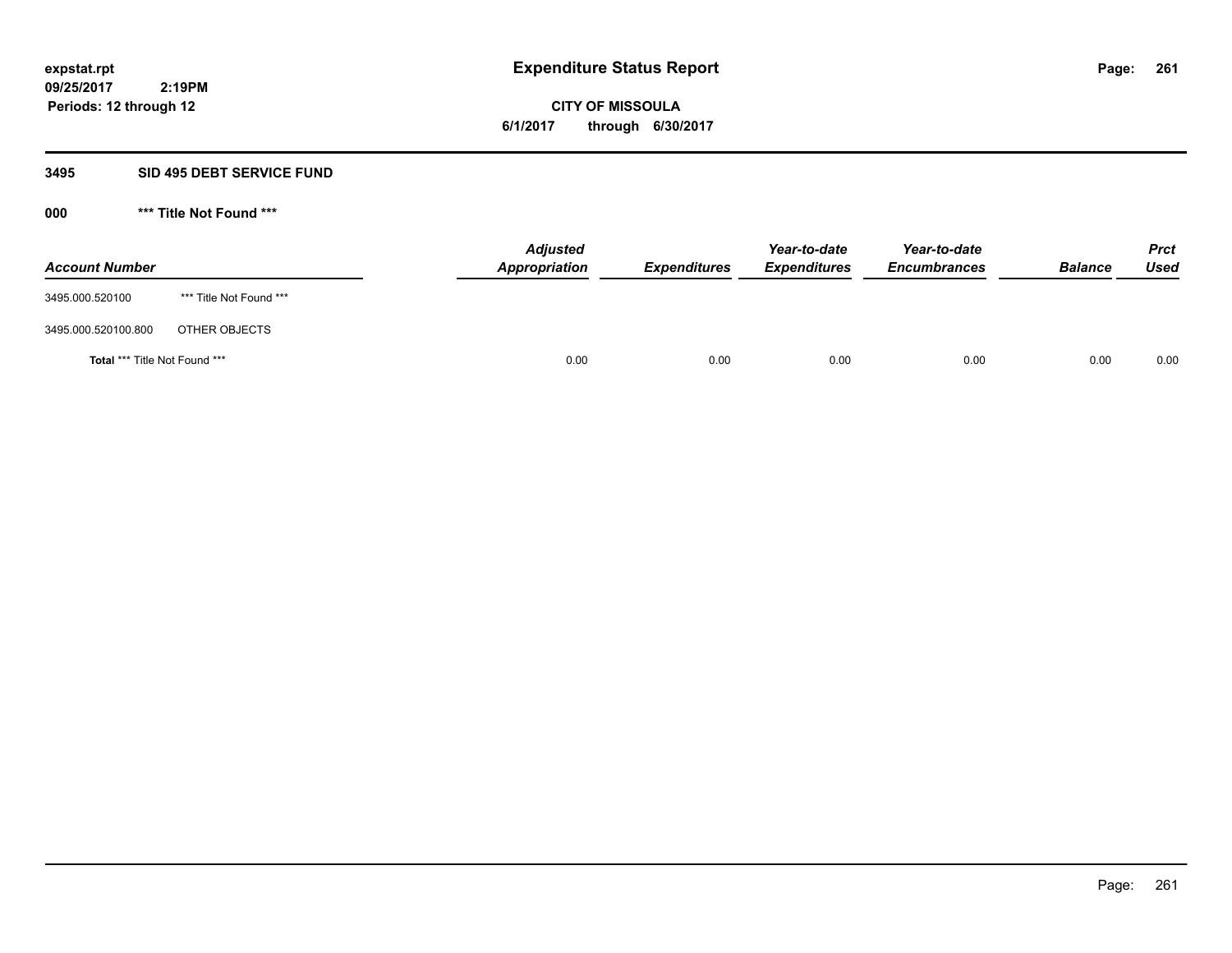**CITY OF MISSOULA 6/1/2017 through 6/30/2017**

#### **3495 SID 495 DEBT SERVICE FUND**

| <b>Account Number</b> |                                  | <b>Adjusted</b><br><b>Appropriation</b> | <b>Expenditures</b> | Year-to-date<br><b>Expenditures</b> | Year-to-date<br><b>Encumbrances</b> | <b>Balance</b> | <b>Prct</b><br><b>Used</b> |
|-----------------------|----------------------------------|-----------------------------------------|---------------------|-------------------------------------|-------------------------------------|----------------|----------------------------|
| 3495.390.510100       | SPECIAL ASSESSMENTS              |                                         |                     |                                     |                                     |                |                            |
| 3495.390.510100.800   | OTHER OBJECTS                    |                                         |                     |                                     |                                     |                |                            |
|                       | <b>Total SPECIAL ASSESSMENTS</b> | 0.00                                    | 0.00                | 0.00                                | 0.00                                | 0.00           | 0.00                       |
| 3495.390.510110       | <b>MERCHANT SERVICES</b>         |                                         |                     |                                     |                                     |                |                            |
| 3495.390.510110.500   | <b>FIXED CHARGES</b>             |                                         |                     |                                     |                                     |                |                            |
|                       | Total SID 495 DEBT SERVICE FUND  | 0.00                                    | 0.00                | 0.00                                | 0.00                                | 0.00           | 0.00                       |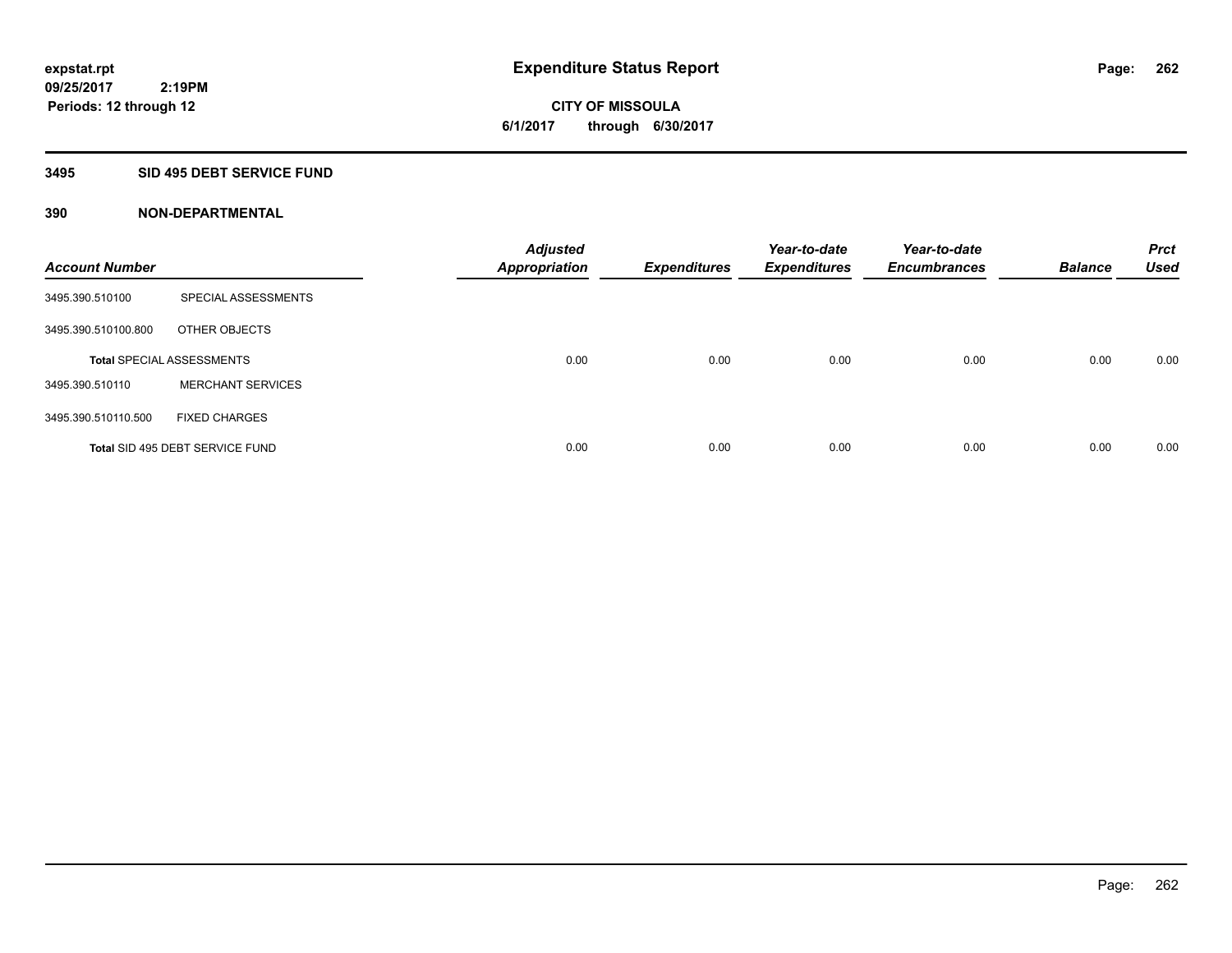**CITY OF MISSOULA 6/1/2017 through 6/30/2017**

#### **3497 SID 497 DEBT SERVICE FUND**

| <b>Account Number</b>         |                         | <b>Adjusted</b><br>Appropriation | <b>Expenditures</b> | Year-to-date<br><b>Expenditures</b> | Year-to-date<br><b>Encumbrances</b> | <b>Balance</b> | Prct<br>Used |
|-------------------------------|-------------------------|----------------------------------|---------------------|-------------------------------------|-------------------------------------|----------------|--------------|
| 3497.000.520100               | *** Title Not Found *** |                                  |                     |                                     |                                     |                |              |
| 3497.000.520100.800           | OTHER OBJECTS           |                                  |                     |                                     |                                     |                |              |
| Total *** Title Not Found *** |                         | 0.00                             | 0.00                | 0.00                                | 0.00                                | 0.00           | 0.00         |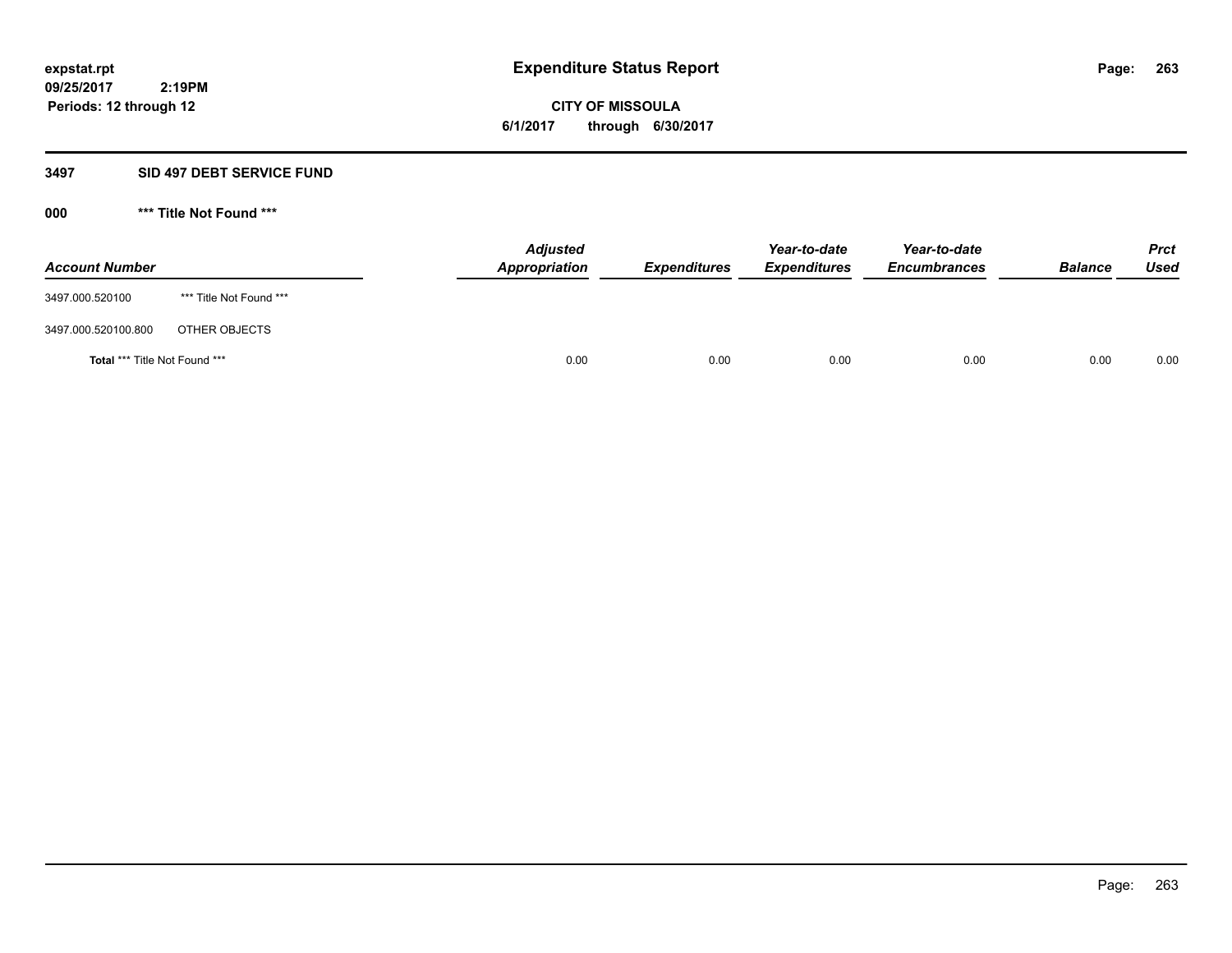**CITY OF MISSOULA 6/1/2017 through 6/30/2017**

#### **3497 SID 497 DEBT SERVICE FUND**

|                            |                                  | <b>Adjusted</b>      |                     | Year-to-date        | Year-to-date        |                | <b>Prct</b> |
|----------------------------|----------------------------------|----------------------|---------------------|---------------------|---------------------|----------------|-------------|
| <b>Account Number</b>      |                                  | <b>Appropriation</b> | <b>Expenditures</b> | <b>Expenditures</b> | <b>Encumbrances</b> | <b>Balance</b> | <b>Used</b> |
| 3497.390.510000            | <b>MISCELLANEOUS</b>             |                      |                     |                     |                     |                |             |
| 3497.390.510000.800        | OTHER OBJECTS                    |                      |                     |                     |                     |                |             |
| <b>Total MISCELLANEOUS</b> |                                  | 0.00                 | 0.00                | 0.00                | 0.00                | 0.00           | 0.00        |
| 3497.390.510100            | SPECIAL ASSESSMENTS              |                      |                     |                     |                     |                |             |
| 3497.390.510100.600        | <b>DEBT SERVICE</b>              |                      |                     |                     |                     |                |             |
| <b>Total DEBT SERVICE</b>  |                                  | 0.00                 | 0.00                | 0.00                | 0.00                | 0.00           | 0.00        |
| 3497.390.510100.800        | OTHER OBJECTS                    |                      |                     |                     |                     |                |             |
|                            | <b>Total SPECIAL ASSESSMENTS</b> | 0.00                 | 0.00                | 0.00                | 0.00                | 0.00           | 0.00        |
| 3497.390.510110            | <b>MERCHANT SERVICES</b>         |                      |                     |                     |                     |                |             |
| 3497.390.510110.500        | <b>FIXED CHARGES</b>             |                      |                     |                     |                     |                |             |
|                            | Total SID 497 DEBT SERVICE FUND  | 0.00                 | 0.00                | 0.00                | 0.00                | 0.00           | 0.00        |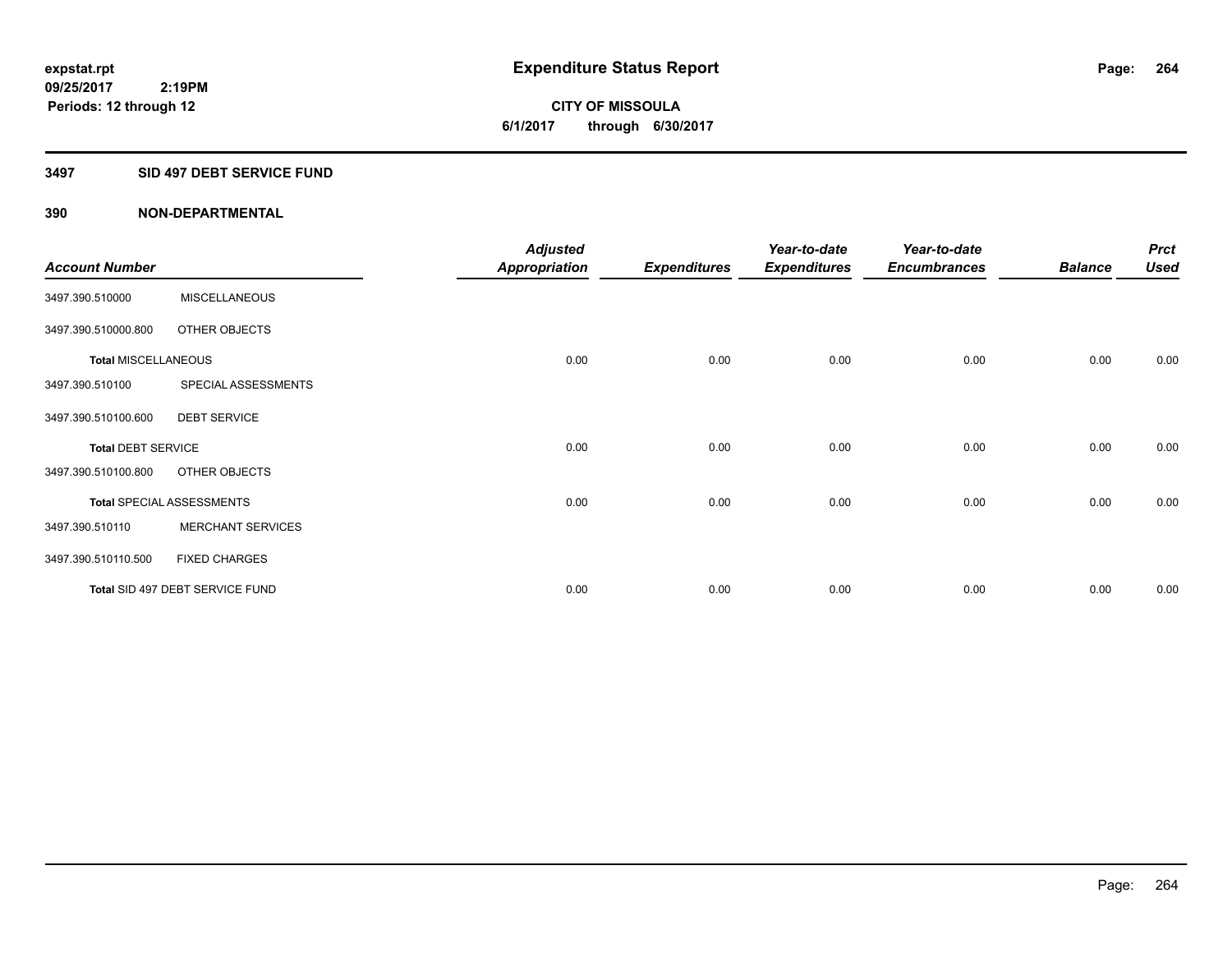**CITY OF MISSOULA 6/1/2017 through 6/30/2017**

#### **3498 SID 498 DEBT SERVICE FUND**

| <b>Account Number</b>         |                         | <b>Adjusted</b><br>Appropriation | <b>Expenditures</b> | Year-to-date<br><b>Expenditures</b> | Year-to-date<br><b>Encumbrances</b> | <b>Balance</b> | Prct<br>Used |
|-------------------------------|-------------------------|----------------------------------|---------------------|-------------------------------------|-------------------------------------|----------------|--------------|
| 3498.000.520100               | *** Title Not Found *** |                                  |                     |                                     |                                     |                |              |
| 3498.000.520100.800           | OTHER OBJECTS           |                                  |                     |                                     |                                     |                |              |
| Total *** Title Not Found *** |                         | 0.00                             | 0.00                | 0.00                                | 0.00                                | 0.00           | 0.00         |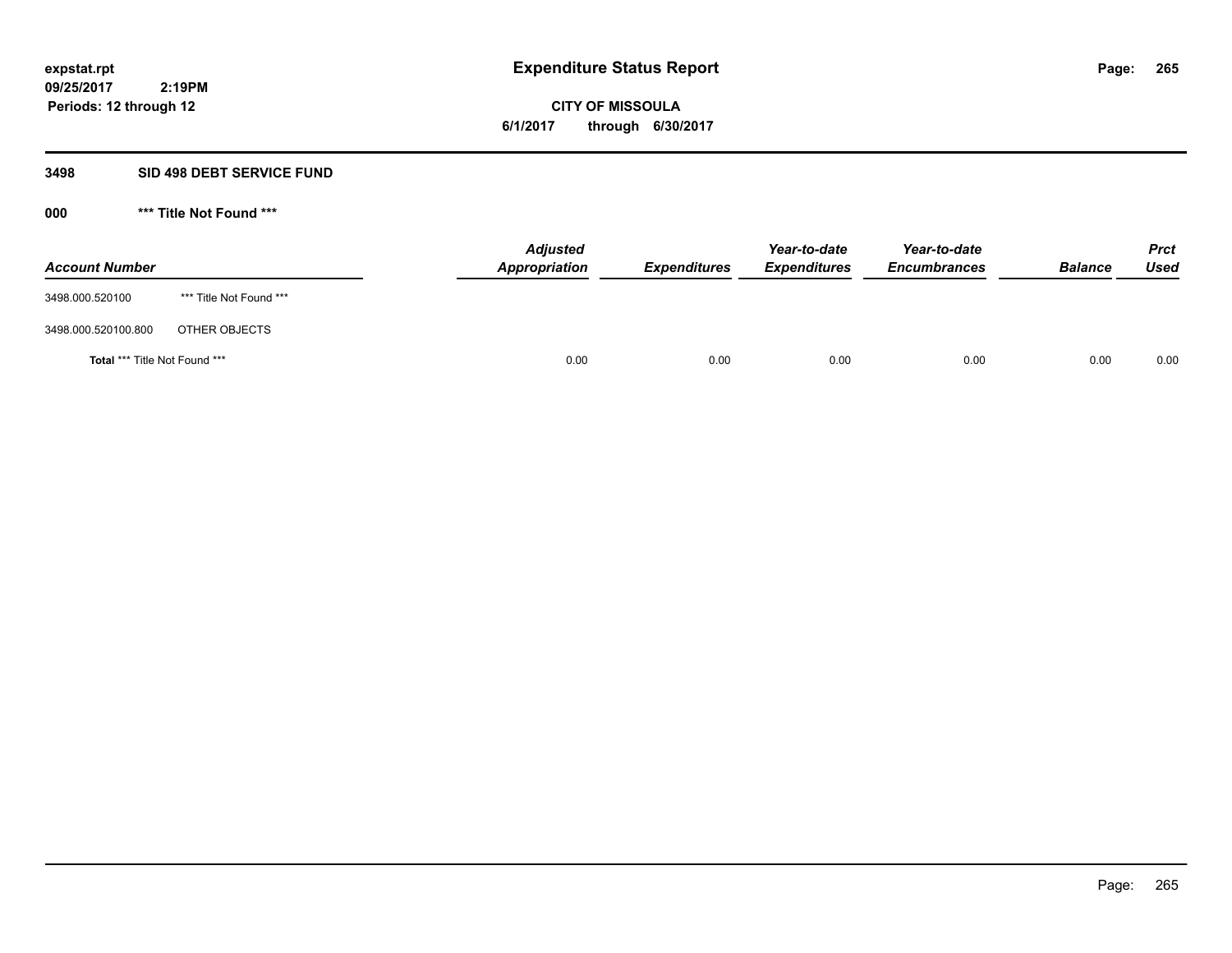**CITY OF MISSOULA 6/1/2017 through 6/30/2017**

#### **3498 SID 498 DEBT SERVICE FUND**

| <b>Account Number</b> |                                  | <b>Adjusted</b><br>Appropriation | <b>Expenditures</b> | Year-to-date<br><b>Expenditures</b> | Year-to-date<br><b>Encumbrances</b> | <b>Balance</b> | <b>Prct</b><br><b>Used</b> |
|-----------------------|----------------------------------|----------------------------------|---------------------|-------------------------------------|-------------------------------------|----------------|----------------------------|
| 3498.390.510100       | SPECIAL ASSESSMENTS              |                                  |                     |                                     |                                     |                |                            |
| 3498.390.510100.600   | <b>DEBT SERVICE</b>              |                                  |                     |                                     |                                     |                |                            |
|                       | <b>Total SPECIAL ASSESSMENTS</b> | 0.00                             | 0.00                | 0.00                                | 0.00                                | 0.00           | 0.00                       |
| 3498.390.510110       | <b>MERCHANT SERVICES</b>         |                                  |                     |                                     |                                     |                |                            |
| 3498.390.510110.500   | <b>FIXED CHARGES</b>             |                                  |                     |                                     |                                     |                |                            |
|                       | <b>Total MERCHANT SERVICES</b>   | 0.00                             | 0.00                | 0.00                                | 0.00                                | 0.00           | 0.00                       |
|                       | Total SID 498 DEBT SERVICE FUND  | 0.00                             | 0.00                | 0.00                                | 0.00                                | 0.00           | 0.00                       |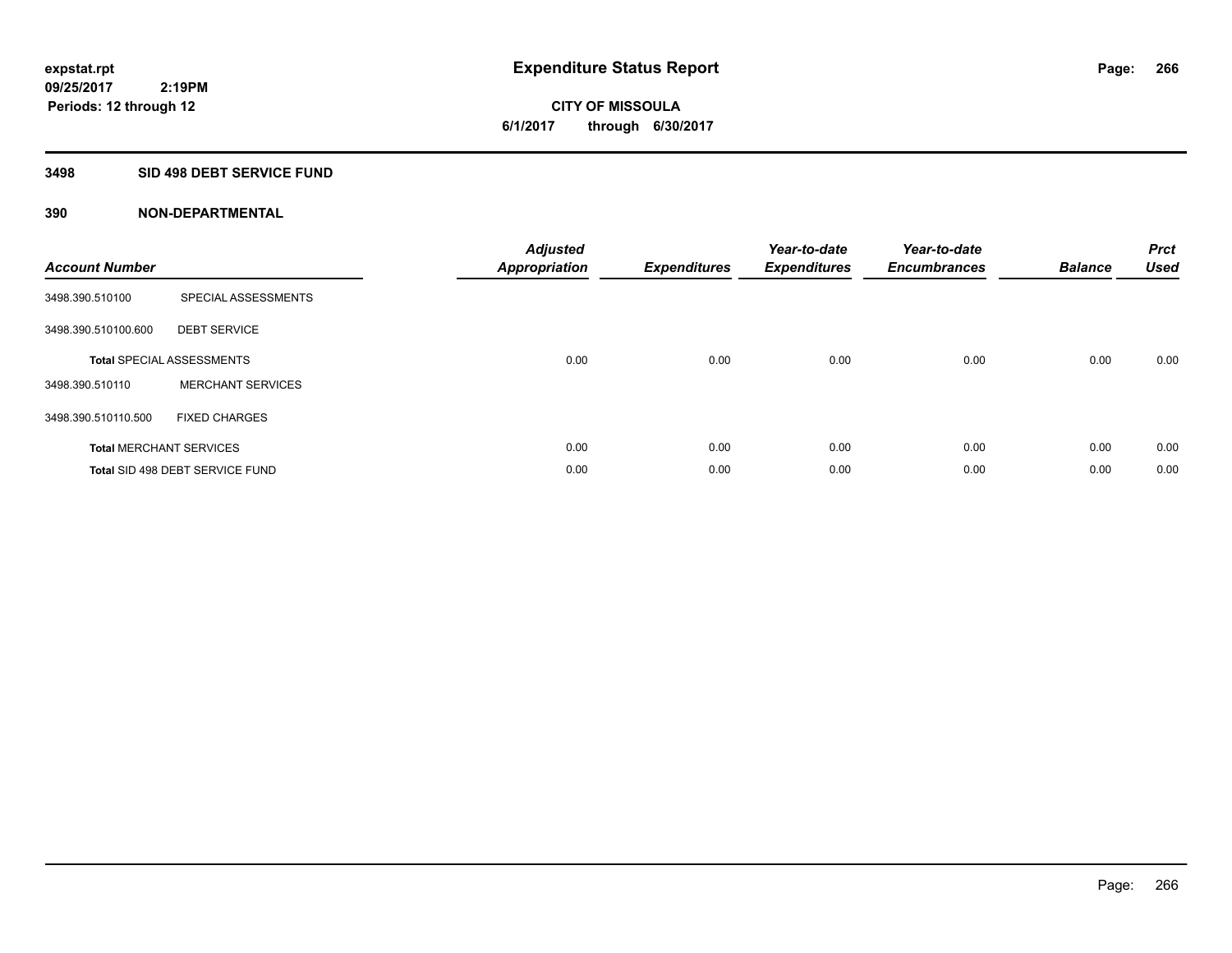# **CITY OF MISSOULA 6/1/2017 through 6/30/2017**

### **3500 SID 500 DEBT SERVICE FUND**

| <b>Account Number</b>     |                                 | <b>Adjusted</b><br><b>Appropriation</b> | <b>Expenditures</b> | Year-to-date<br><b>Expenditures</b> | Year-to-date<br><b>Encumbrances</b> | <b>Balance</b> | <b>Prct</b><br><b>Used</b> |
|---------------------------|---------------------------------|-----------------------------------------|---------------------|-------------------------------------|-------------------------------------|----------------|----------------------------|
| 3500.390.510100           | SPECIAL ASSESSMENTS             |                                         |                     |                                     |                                     |                |                            |
| 3500.390.510100.600       | <b>DEBT SERVICE</b>             |                                         |                     |                                     |                                     |                |                            |
| <b>Total DEBT SERVICE</b> |                                 | 0.00                                    | 0.00                | 0.00                                | 0.00                                | 0.00           | 0.00                       |
| 3500.390.510100.800       | OTHER OBJECTS                   |                                         |                     |                                     |                                     |                |                            |
|                           | Total SID 500 DEBT SERVICE FUND | 0.00                                    | 0.00                | 0.00                                | 0.00                                | 0.00           | 0.00                       |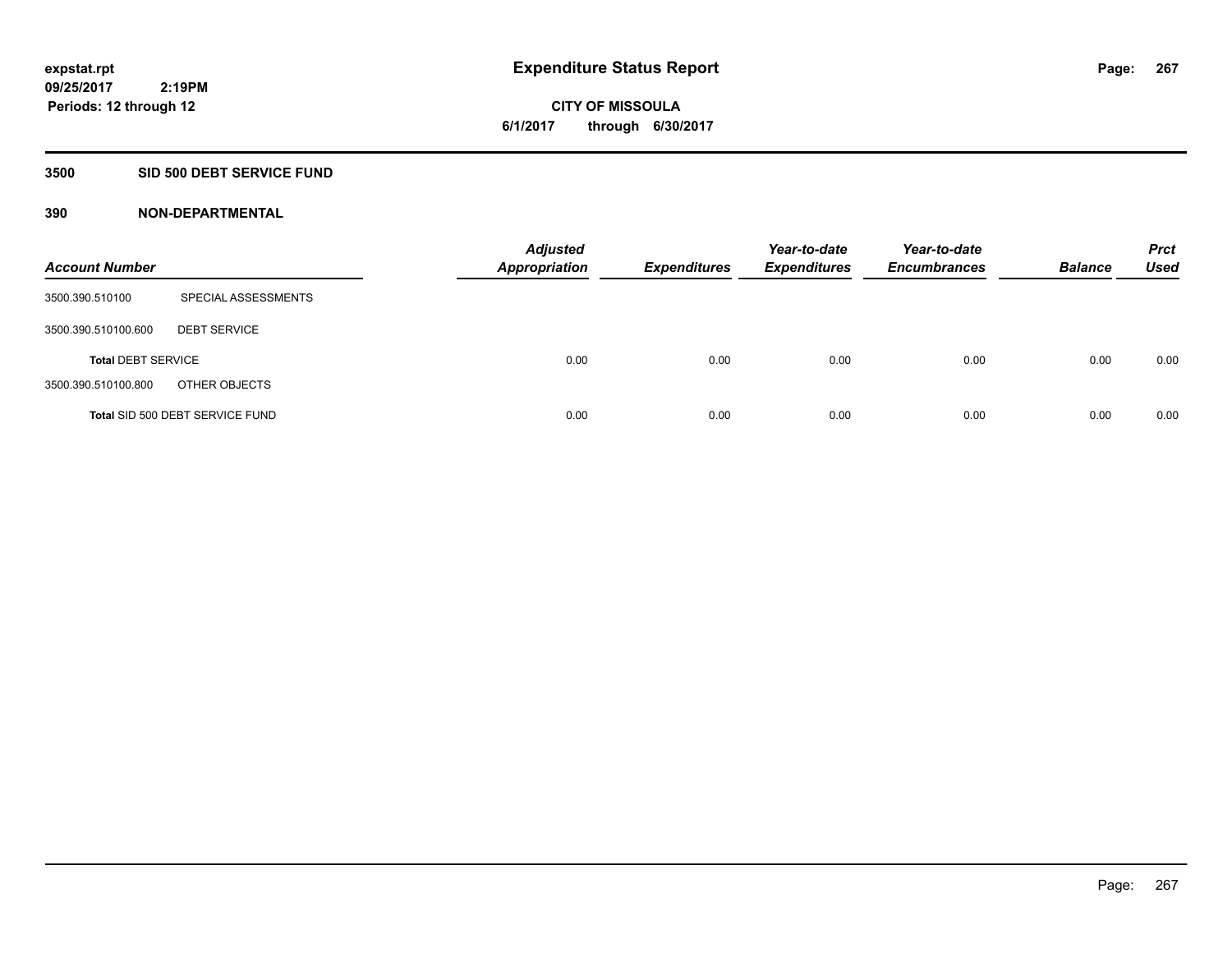**CITY OF MISSOULA 6/1/2017 through 6/30/2017**

#### **3501 SID 501 DEBT SERVICE FUND**

| <b>Account Number</b>         |                         | <b>Adjusted</b><br>Appropriation | <b>Expenditures</b> | Year-to-date<br><b>Expenditures</b> | Year-to-date<br><b>Encumbrances</b> | <b>Balance</b> | <b>Prct</b><br>Used |
|-------------------------------|-------------------------|----------------------------------|---------------------|-------------------------------------|-------------------------------------|----------------|---------------------|
| 3501.000.520100               | *** Title Not Found *** |                                  |                     |                                     |                                     |                |                     |
| 3501.000.520100.800           | OTHER OBJECTS           |                                  |                     |                                     |                                     |                |                     |
| Total *** Title Not Found *** |                         | 0.00                             | 0.00                | 0.00                                | 0.00                                | 0.00           | 0.00                |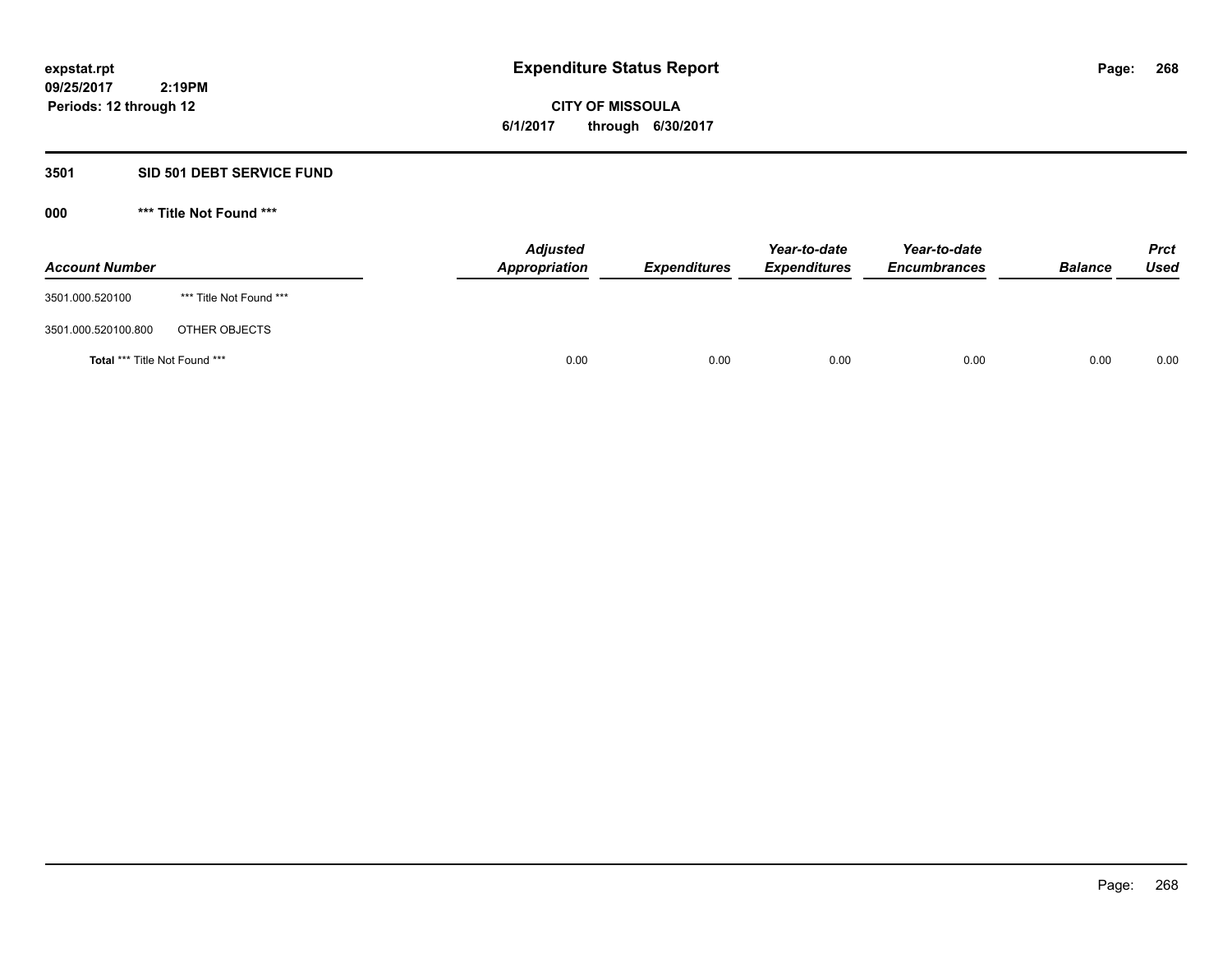**CITY OF MISSOULA 6/1/2017 through 6/30/2017**

#### **3501 SID 501 DEBT SERVICE FUND**

| <b>Account Number</b> |                                  | <b>Adjusted</b><br><b>Appropriation</b> | <b>Expenditures</b> | Year-to-date<br><b>Expenditures</b> | Year-to-date<br><b>Encumbrances</b> | <b>Balance</b> | <b>Prct</b><br><b>Used</b> |
|-----------------------|----------------------------------|-----------------------------------------|---------------------|-------------------------------------|-------------------------------------|----------------|----------------------------|
| 3501.390.510100       | SPECIAL ASSESSMENTS              |                                         |                     |                                     |                                     |                |                            |
| 3501.390.510100.600   | <b>DEBT SERVICE</b>              |                                         |                     |                                     |                                     |                |                            |
|                       | <b>Total SPECIAL ASSESSMENTS</b> | 0.00                                    | 0.00                | 0.00                                | 0.00                                | 0.00           | 0.00                       |
| 3501.390.510110       | <b>MERCHANT SERVICES</b>         |                                         |                     |                                     |                                     |                |                            |
| 3501.390.510110.500   | <b>FIXED CHARGES</b>             |                                         |                     |                                     |                                     |                |                            |
|                       | Total SID 501 DEBT SERVICE FUND  | 0.00                                    | 0.00                | 0.00                                | 0.00                                | 0.00           | 0.00                       |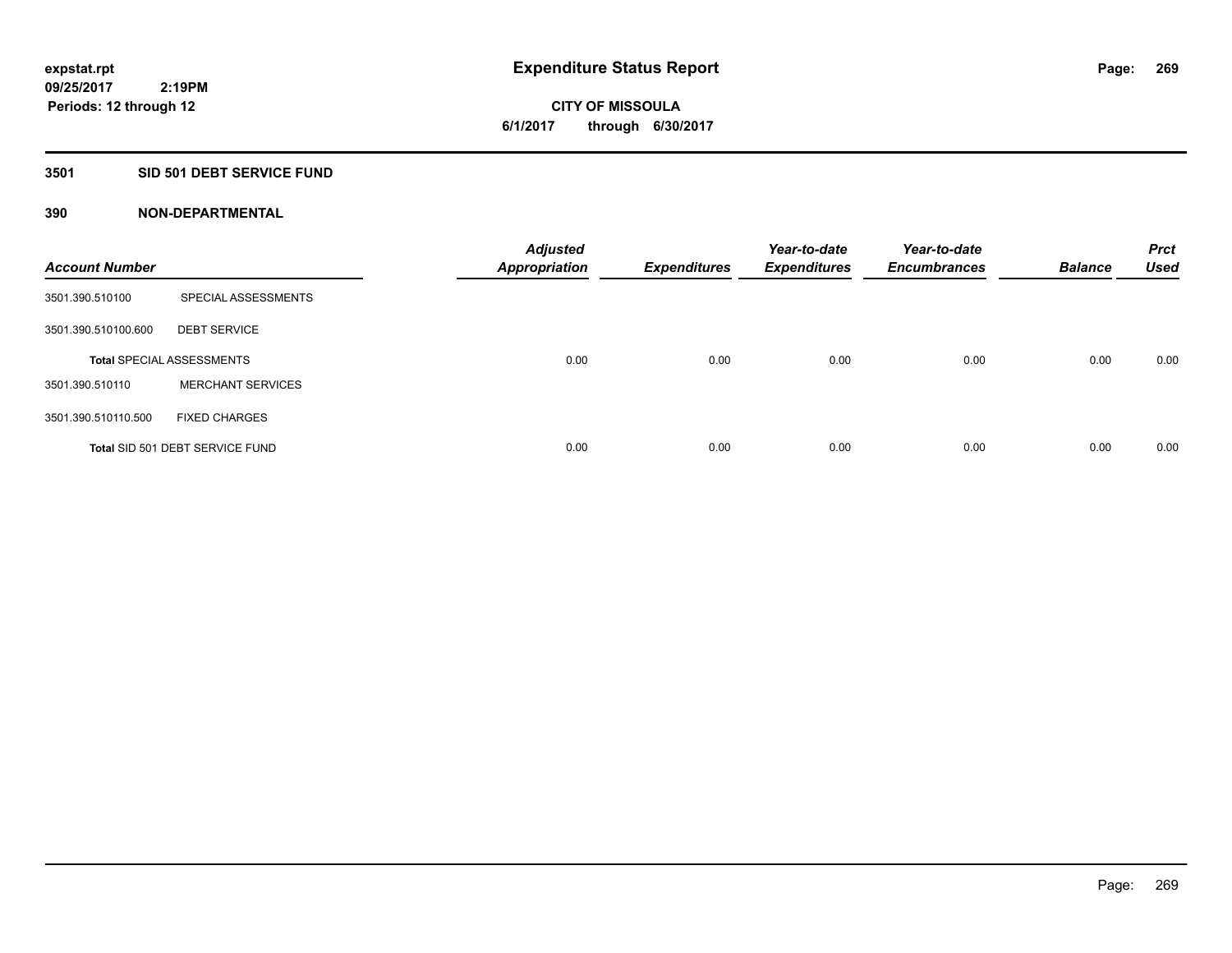# **CITY OF MISSOULA 6/1/2017 through 6/30/2017**

### **3503 SID 503 DEBT SERVICE FUND**

| <b>Account Number</b>         |                         | <b>Adjusted</b><br>Appropriation | <b>Expenditures</b> | Year-to-date<br><b>Expenditures</b> | Year-to-date<br><b>Encumbrances</b> | <b>Balance</b> | <b>Prct</b><br>Used |
|-------------------------------|-------------------------|----------------------------------|---------------------|-------------------------------------|-------------------------------------|----------------|---------------------|
| 3503.000.520100               | *** Title Not Found *** |                                  |                     |                                     |                                     |                |                     |
| 3503.000.520100.800           | OTHER OBJECTS           |                                  |                     |                                     |                                     |                |                     |
| Total *** Title Not Found *** |                         | 0.00                             | 0.00                | 0.00                                | 0.00                                | 0.00           | 0.00                |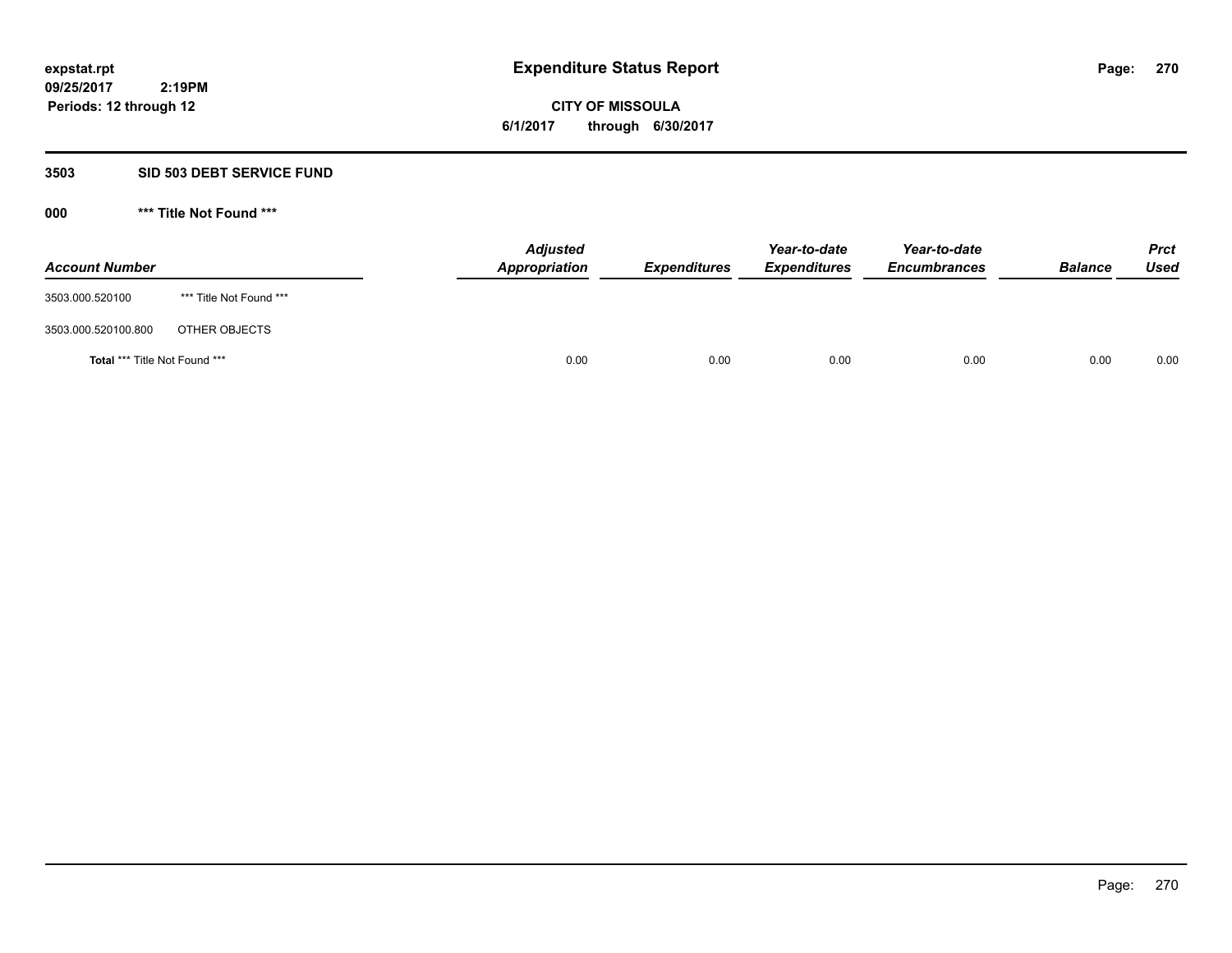**CITY OF MISSOULA 6/1/2017 through 6/30/2017**

#### **3503 SID 503 DEBT SERVICE FUND**

| <b>Account Number</b> |                                  | <b>Adjusted</b><br><b>Appropriation</b> | <b>Expenditures</b> | Year-to-date<br><b>Expenditures</b> | Year-to-date<br><b>Encumbrances</b> | <b>Balance</b> | <b>Prct</b><br><b>Used</b> |
|-----------------------|----------------------------------|-----------------------------------------|---------------------|-------------------------------------|-------------------------------------|----------------|----------------------------|
| 3503.390.510100       | SPECIAL ASSESSMENTS              |                                         |                     |                                     |                                     |                |                            |
| 3503.390.510100.600   | <b>DEBT SERVICE</b>              |                                         |                     |                                     |                                     |                |                            |
|                       | <b>Total SPECIAL ASSESSMENTS</b> | 0.00                                    | 0.00                | 0.00                                | 0.00                                | 0.00           | 0.00                       |
| 3503.390.510110       | <b>MERCHANT SERVICES</b>         |                                         |                     |                                     |                                     |                |                            |
| 3503.390.510110.500   | <b>FIXED CHARGES</b>             |                                         |                     |                                     |                                     |                |                            |
|                       | Total SID 503 DEBT SERVICE FUND  | 0.00                                    | 0.00                | 0.00                                | 0.00                                | 0.00           | 0.00                       |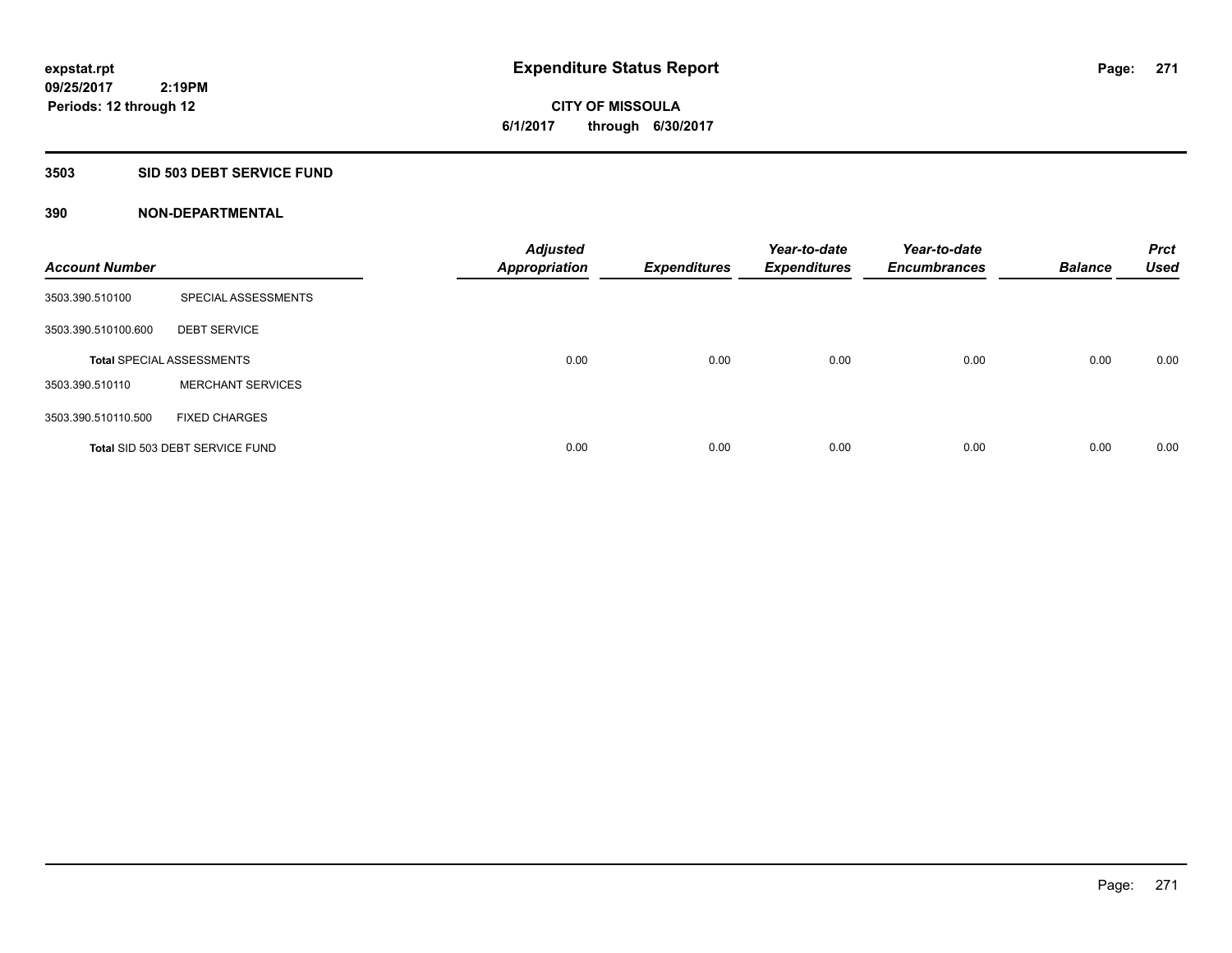**CITY OF MISSOULA 6/1/2017 through 6/30/2017**

### **3505 SID 505 DEBT SERVICE FUND**

| <b>Account Number</b>         |                         | <b>Adjusted</b><br>Appropriation | <b>Expenditures</b> | Year-to-date<br><b>Expenditures</b> | Year-to-date<br><b>Encumbrances</b> | <b>Balance</b> | <b>Prct</b><br>Used |
|-------------------------------|-------------------------|----------------------------------|---------------------|-------------------------------------|-------------------------------------|----------------|---------------------|
| 3505.000.520100               | *** Title Not Found *** |                                  |                     |                                     |                                     |                |                     |
| 3505.000.520100.800           | OTHER OBJECTS           |                                  |                     |                                     |                                     |                |                     |
| Total *** Title Not Found *** |                         | 0.00                             | 0.00                | 0.00                                | 0.00                                | 0.00           | 0.00                |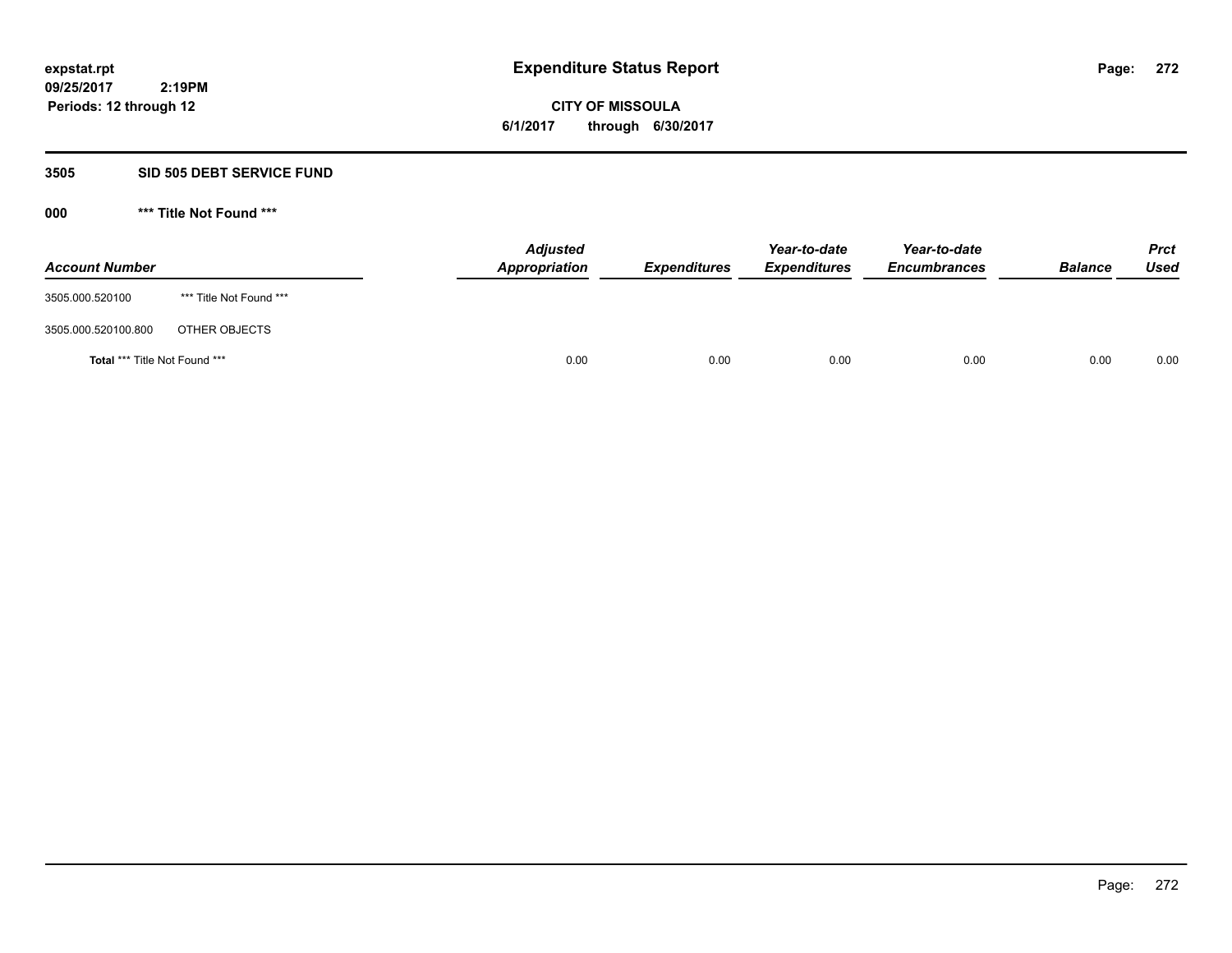**CITY OF MISSOULA 6/1/2017 through 6/30/2017**

#### **3505 SID 505 DEBT SERVICE FUND**

| <b>Account Number</b> |                                  | <b>Adjusted</b><br><b>Appropriation</b> | <b>Expenditures</b> | Year-to-date<br><b>Expenditures</b> | Year-to-date<br><b>Encumbrances</b> | <b>Balance</b> | <b>Prct</b><br><b>Used</b> |
|-----------------------|----------------------------------|-----------------------------------------|---------------------|-------------------------------------|-------------------------------------|----------------|----------------------------|
| 3505.390.510100       | SPECIAL ASSESSMENTS              |                                         |                     |                                     |                                     |                |                            |
| 3505.390.510100.600   | <b>DEBT SERVICE</b>              |                                         |                     |                                     |                                     |                |                            |
|                       | <b>Total SPECIAL ASSESSMENTS</b> | 0.00                                    | 0.00                | 0.00                                | 0.00                                | 0.00           | 0.00                       |
| 3505.390.510110       | <b>MERCHANT SERVICES</b>         |                                         |                     |                                     |                                     |                |                            |
| 3505.390.510110.500   | <b>FIXED CHARGES</b>             |                                         |                     |                                     |                                     |                |                            |
|                       | Total SID 505 DEBT SERVICE FUND  | 0.00                                    | 0.00                | 0.00                                | 0.00                                | 0.00           | 0.00                       |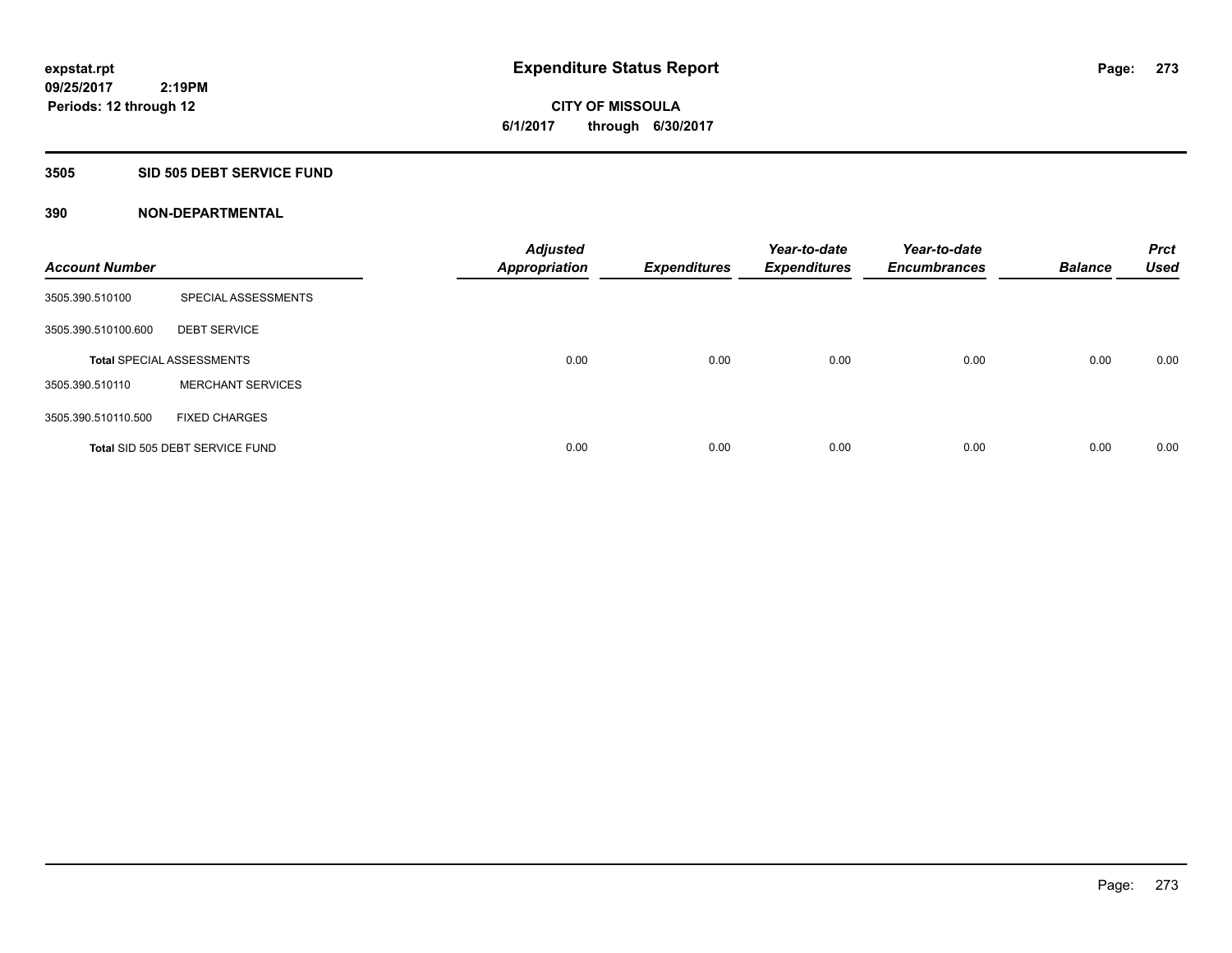**CITY OF MISSOULA 6/1/2017 through 6/30/2017**

### **3506 SID 506 DEBT SERVICE FUND**

| <b>Account Number</b>                |                         | <b>Adjusted</b><br>Appropriation | <b>Expenditures</b> | Year-to-date<br><i><b>Expenditures</b></i> | Year-to-date<br><b>Encumbrances</b> | <b>Balance</b> | <b>Prct</b><br>Used |
|--------------------------------------|-------------------------|----------------------------------|---------------------|--------------------------------------------|-------------------------------------|----------------|---------------------|
| 3506.000.520100                      | *** Title Not Found *** |                                  |                     |                                            |                                     |                |                     |
| 3506.000.520100.800                  | OTHER OBJECTS           |                                  |                     |                                            |                                     |                |                     |
| <b>Total *** Title Not Found ***</b> |                         | 0.00                             | 0.00                | 0.00                                       | 0.00                                | 0.00           | 0.00                |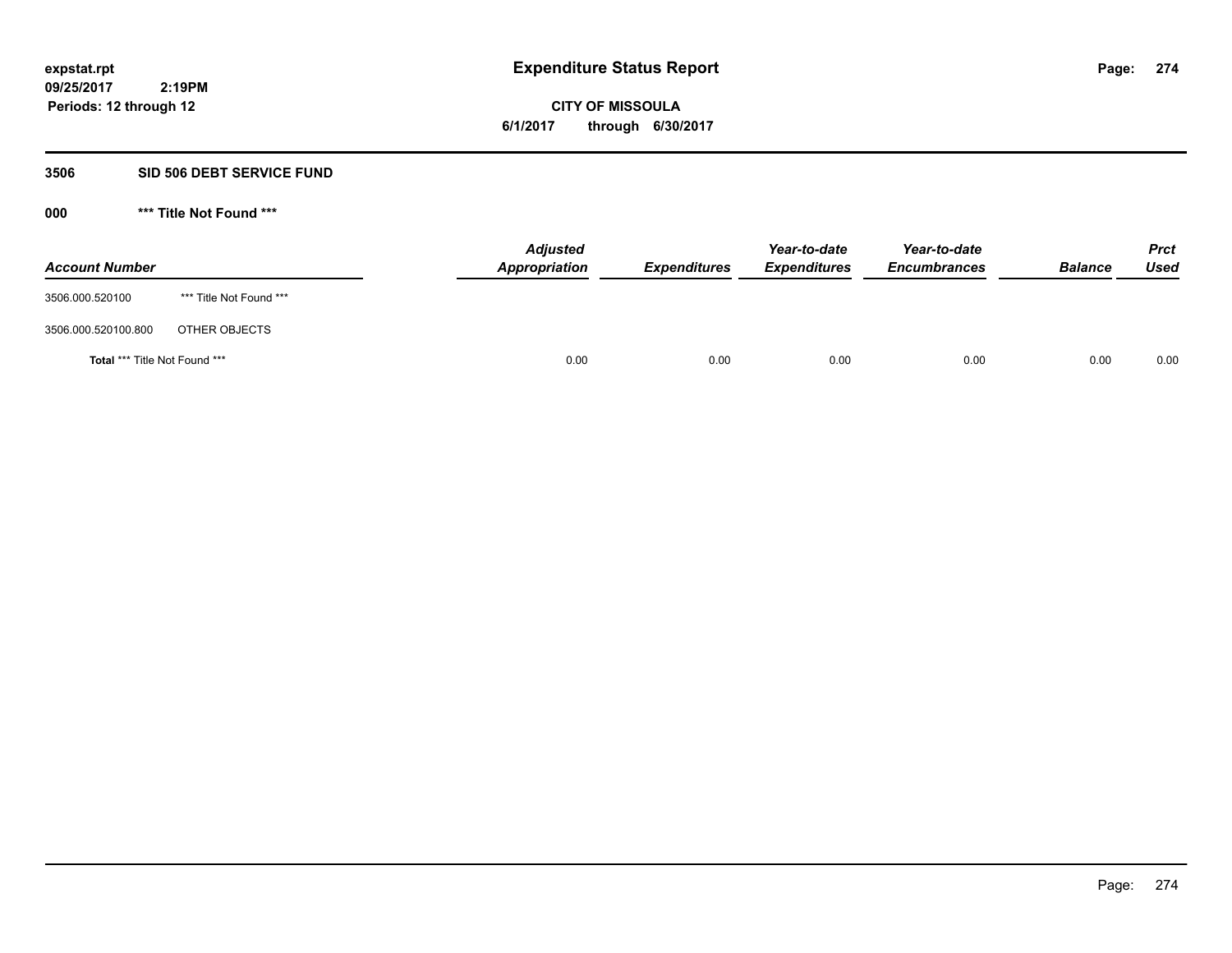**CITY OF MISSOULA 6/1/2017 through 6/30/2017**

#### **3506 SID 506 DEBT SERVICE FUND**

| <b>Account Number</b> |                                  | <b>Adjusted</b><br><b>Appropriation</b> | <b>Expenditures</b> | Year-to-date<br><b>Expenditures</b> | Year-to-date<br><b>Encumbrances</b> | <b>Balance</b> | <b>Prct</b><br><b>Used</b> |
|-----------------------|----------------------------------|-----------------------------------------|---------------------|-------------------------------------|-------------------------------------|----------------|----------------------------|
| 3506.390.510100       | SPECIAL ASSESSMENTS              |                                         |                     |                                     |                                     |                |                            |
| 3506.390.510100.600   | <b>DEBT SERVICE</b>              |                                         |                     |                                     |                                     |                |                            |
|                       | <b>Total SPECIAL ASSESSMENTS</b> | 0.00                                    | 0.00                | 0.00                                | 0.00                                | 0.00           | 0.00                       |
| 3506.390.510110       | <b>MERCHANT SERVICES</b>         |                                         |                     |                                     |                                     |                |                            |
| 3506.390.510110.500   | <b>FIXED CHARGES</b>             |                                         |                     |                                     |                                     |                |                            |
|                       | Total SID 506 DEBT SERVICE FUND  | 0.00                                    | 0.00                | 0.00                                | 0.00                                | 0.00           | 0.00                       |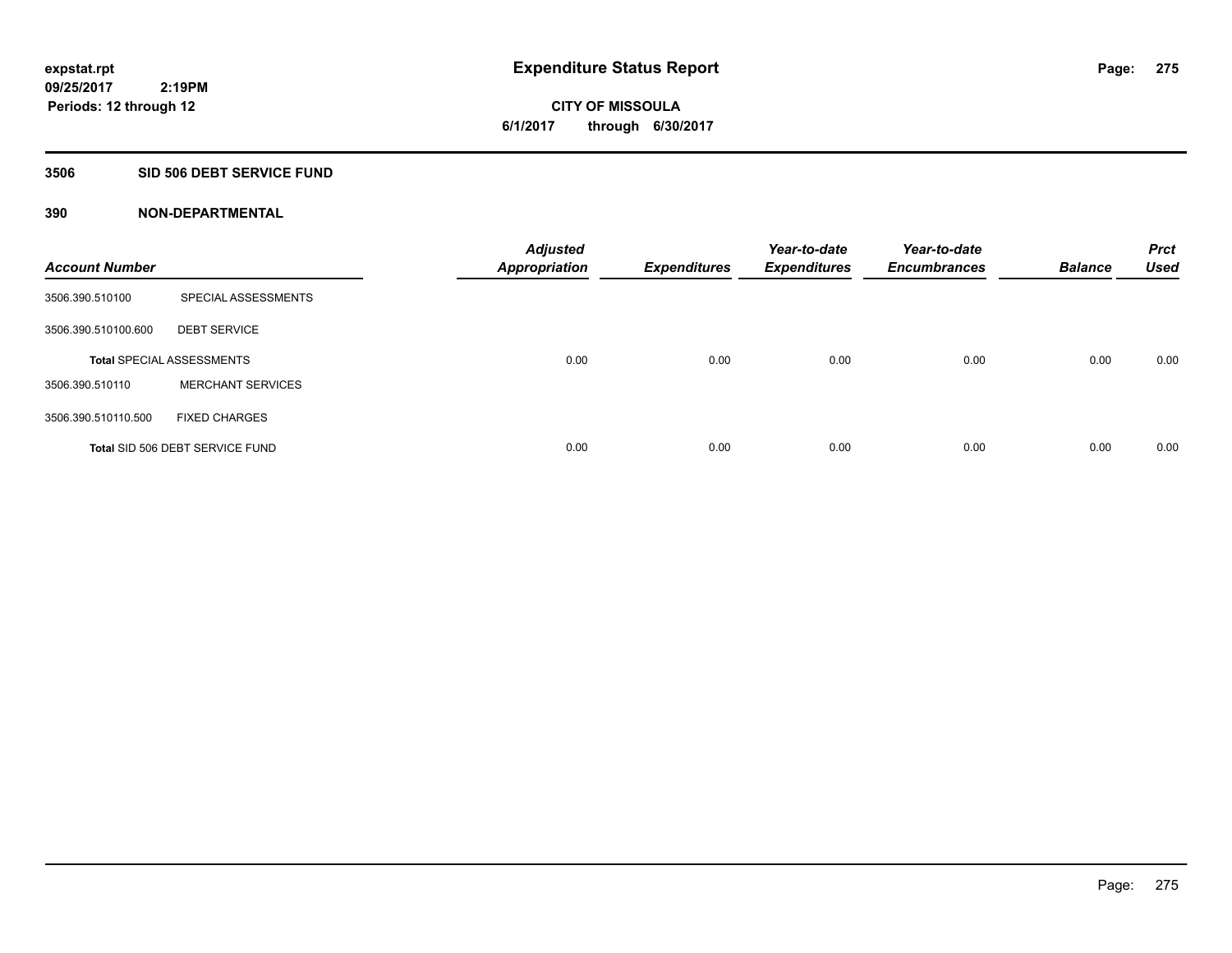**CITY OF MISSOULA 6/1/2017 through 6/30/2017**

### **3507 SID 507 DEBT SERVICE FUND**

| <b>Account Number</b>                |                         | <b>Adjusted</b><br>Appropriation | <b>Expenditures</b> | Year-to-date<br><b>Expenditures</b> | Year-to-date<br><b>Encumbrances</b> | <b>Balance</b> | <b>Prct</b><br><b>Used</b> |
|--------------------------------------|-------------------------|----------------------------------|---------------------|-------------------------------------|-------------------------------------|----------------|----------------------------|
| 3507.000.520100                      | *** Title Not Found *** |                                  |                     |                                     |                                     |                |                            |
| 3507.000.520100.800                  | OTHER OBJECTS           |                                  |                     |                                     |                                     |                |                            |
| <b>Total *** Title Not Found ***</b> |                         | 0.00                             | 0.00                | 0.00                                | 0.00                                | 0.00           | 0.00                       |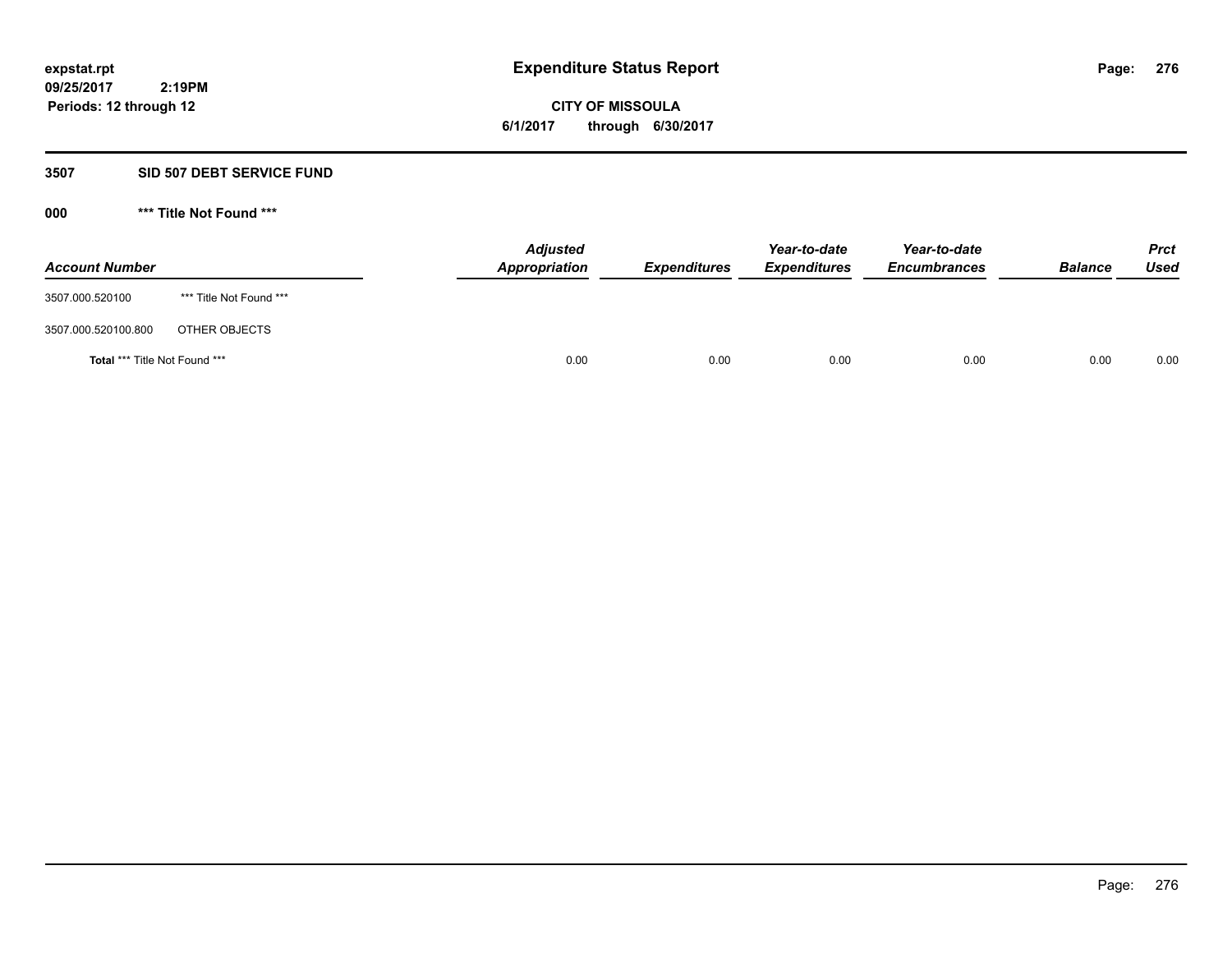# **CITY OF MISSOULA 6/1/2017 through 6/30/2017**

### **3507 SID 507 DEBT SERVICE FUND**

| <b>Account Number</b> |                                 | <b>Adjusted</b><br>Appropriation | <b>Expenditures</b> | Year-to-date<br><b>Expenditures</b> | Year-to-date<br><b>Encumbrances</b> | <b>Balance</b> | <b>Prct</b><br>Used |
|-----------------------|---------------------------------|----------------------------------|---------------------|-------------------------------------|-------------------------------------|----------------|---------------------|
| 3507.390.510110       | <b>MERCHANT SERVICES</b>        |                                  |                     |                                     |                                     |                |                     |
| 3507.390.510110.500   | <b>FIXED CHARGES</b>            |                                  |                     |                                     |                                     |                |                     |
|                       | Total SID 507 DEBT SERVICE FUND | 0.00                             | 0.00                | 0.00                                | 0.00                                | 0.00           | 0.00                |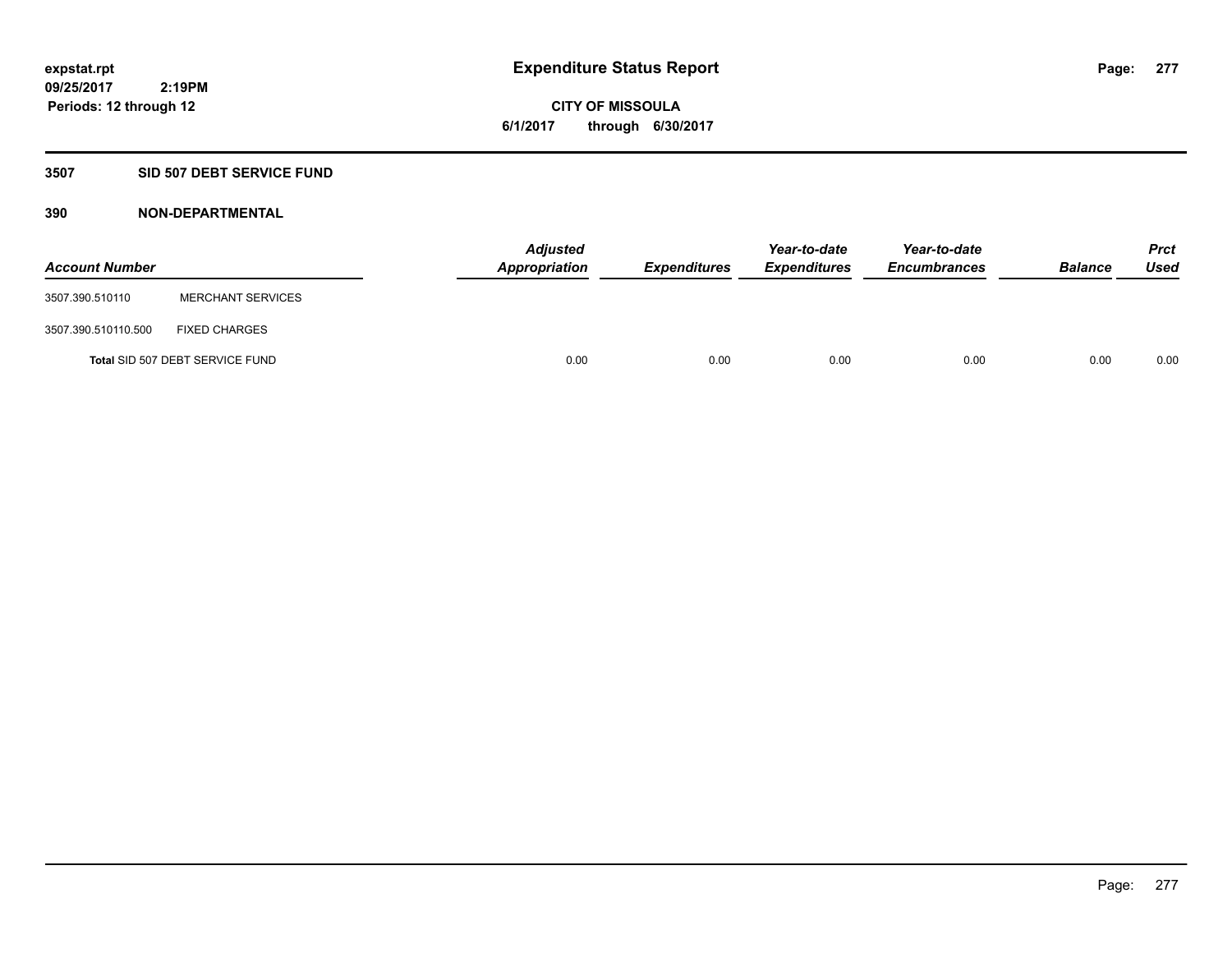**CITY OF MISSOULA 6/1/2017 through 6/30/2017**

### **3508 SID 508 DEBT SERVICE FUND**

| <b>Account Number</b>         |                         | <b>Adjusted</b><br>Appropriation | <b>Expenditures</b> | Year-to-date<br><b>Expenditures</b> | Year-to-date<br><b>Encumbrances</b> | <b>Balance</b> | Prct<br><b>Used</b> |
|-------------------------------|-------------------------|----------------------------------|---------------------|-------------------------------------|-------------------------------------|----------------|---------------------|
| 3508.000.520100               | *** Title Not Found *** |                                  |                     |                                     |                                     |                |                     |
| 3508.000.520100.800           | OTHER OBJECTS           |                                  |                     |                                     |                                     |                |                     |
| Total *** Title Not Found *** |                         | 0.00                             | 0.00                | 0.00                                | 0.00                                | 0.00           | 0.00                |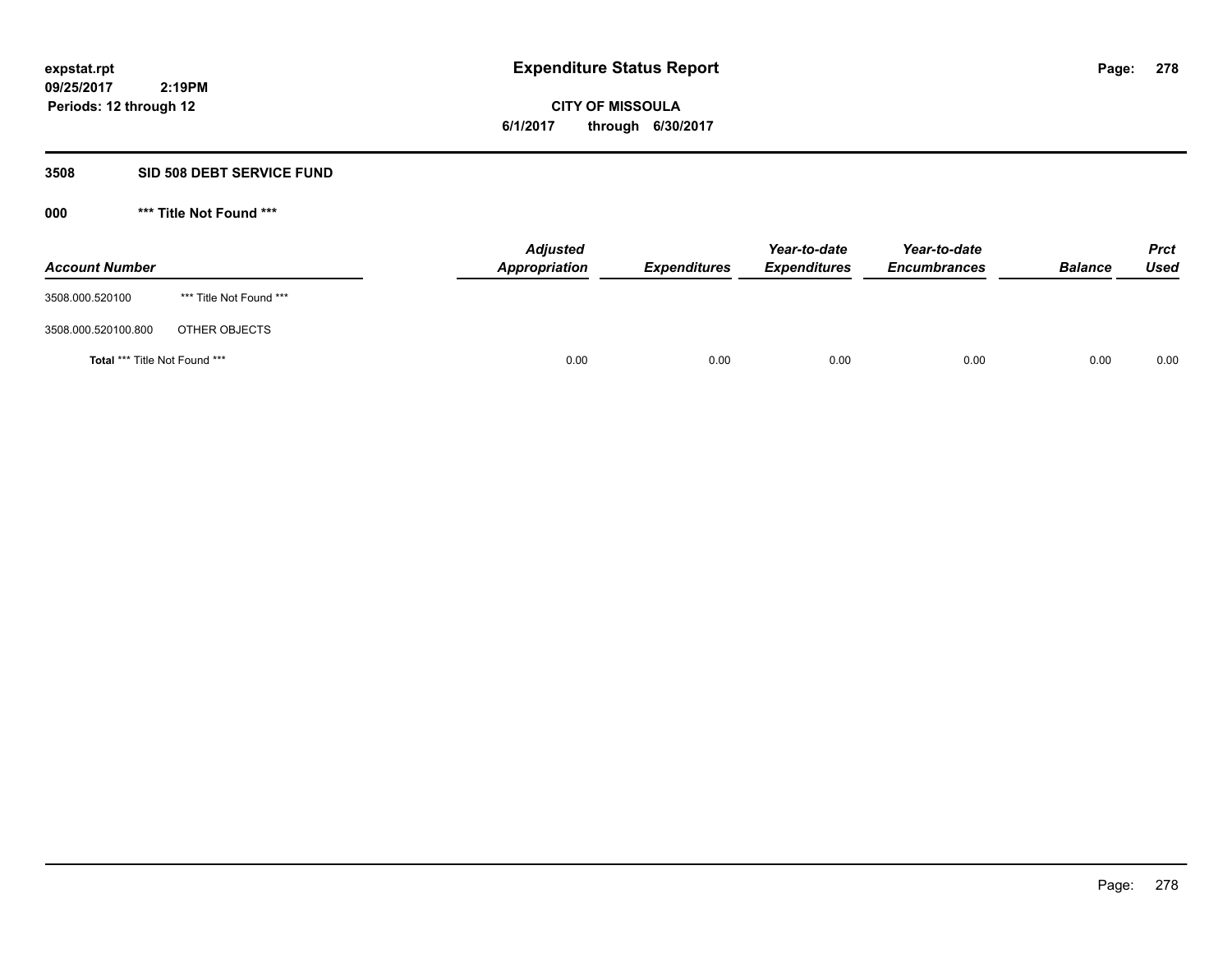# **CITY OF MISSOULA 6/1/2017 through 6/30/2017**

### **3508 SID 508 DEBT SERVICE FUND**

| <b>Account Number</b> |                                 | <b>Adjusted</b><br>Appropriation | <b>Expenditures</b> | Year-to-date<br><b>Expenditures</b> | Year-to-date<br><b>Encumbrances</b> | <b>Balance</b> | Prct<br><b>Used</b> |
|-----------------------|---------------------------------|----------------------------------|---------------------|-------------------------------------|-------------------------------------|----------------|---------------------|
| 3508.390.510110       | <b>MERCHANT SERVICES</b>        |                                  |                     |                                     |                                     |                |                     |
| 3508.390.510110.500   | <b>FIXED CHARGES</b>            |                                  |                     |                                     |                                     |                |                     |
|                       | Total SID 508 DEBT SERVICE FUND | 0.00                             | 0.00                | 0.00                                | 0.00                                | 0.00           | 0.00                |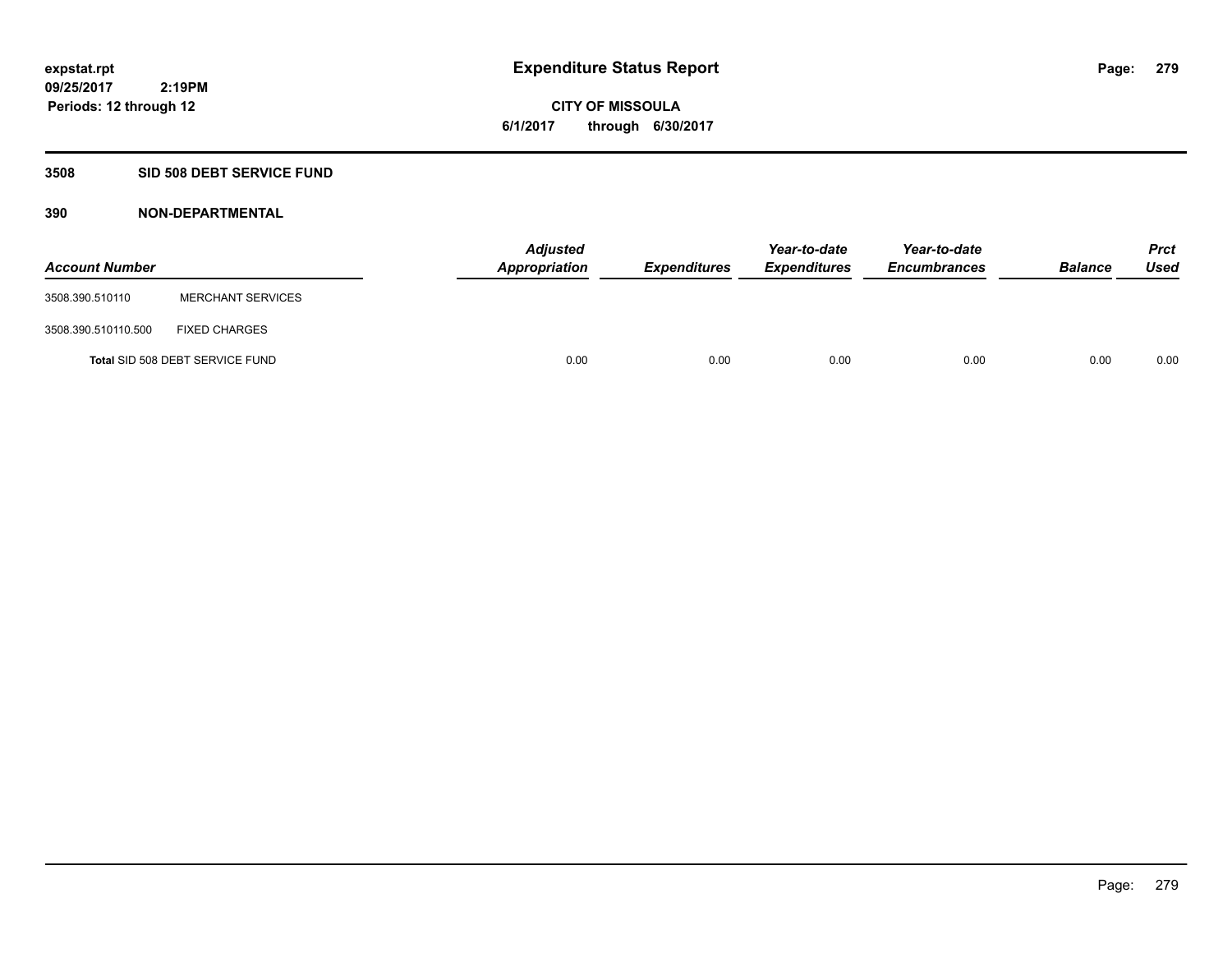**CITY OF MISSOULA 6/1/2017 through 6/30/2017**

### **3510 SID 510 DEBT SERVICE FUND**

| <b>Account Number</b>         |                         | <b>Adjusted</b><br>Appropriation | <b>Expenditures</b> | Year-to-date<br><b>Expenditures</b> | Year-to-date<br><b>Encumbrances</b> | <b>Balance</b> | <b>Prct</b><br>Used |
|-------------------------------|-------------------------|----------------------------------|---------------------|-------------------------------------|-------------------------------------|----------------|---------------------|
| 3510.000.520100               | *** Title Not Found *** |                                  |                     |                                     |                                     |                |                     |
| 3510.000.520100.800           | OTHER OBJECTS           |                                  |                     |                                     |                                     |                |                     |
| Total *** Title Not Found *** |                         | 0.00                             | 0.00                | 0.00                                | 0.00                                | 0.00           | 0.00                |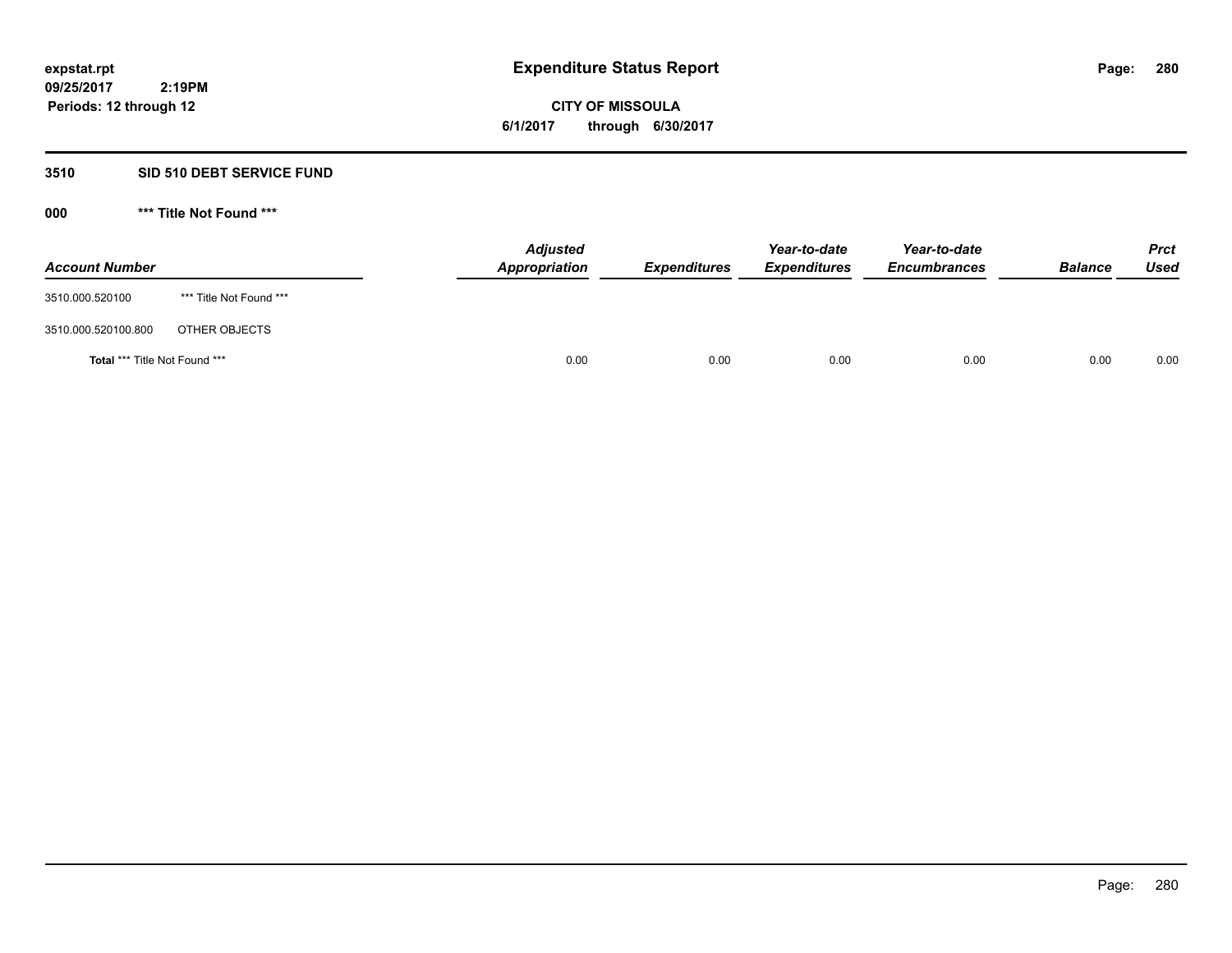**CITY OF MISSOULA 6/1/2017 through 6/30/2017**

#### **3510 SID 510 DEBT SERVICE FUND**

| <b>Account Number</b> |                                  | <b>Adjusted</b><br><b>Appropriation</b> | <b>Expenditures</b> | Year-to-date<br><b>Expenditures</b> | Year-to-date<br><b>Encumbrances</b> | <b>Balance</b> | <b>Prct</b><br><b>Used</b> |
|-----------------------|----------------------------------|-----------------------------------------|---------------------|-------------------------------------|-------------------------------------|----------------|----------------------------|
| 3510.390.510100       | SPECIAL ASSESSMENTS              |                                         |                     |                                     |                                     |                |                            |
| 3510.390.510100.600   | <b>DEBT SERVICE</b>              |                                         |                     |                                     |                                     |                |                            |
|                       | <b>Total SPECIAL ASSESSMENTS</b> | 0.00                                    | 0.00                | 0.00                                | 0.00                                | 0.00           | 0.00                       |
| 3510.390.510110       | <b>MERCHANT SERVICES</b>         |                                         |                     |                                     |                                     |                |                            |
| 3510.390.510110.500   | <b>FIXED CHARGES</b>             |                                         |                     |                                     |                                     |                |                            |
|                       | Total SID 510 DEBT SERVICE FUND  | 0.00                                    | 0.00                | 0.00                                | 0.00                                | 0.00           | 0.00                       |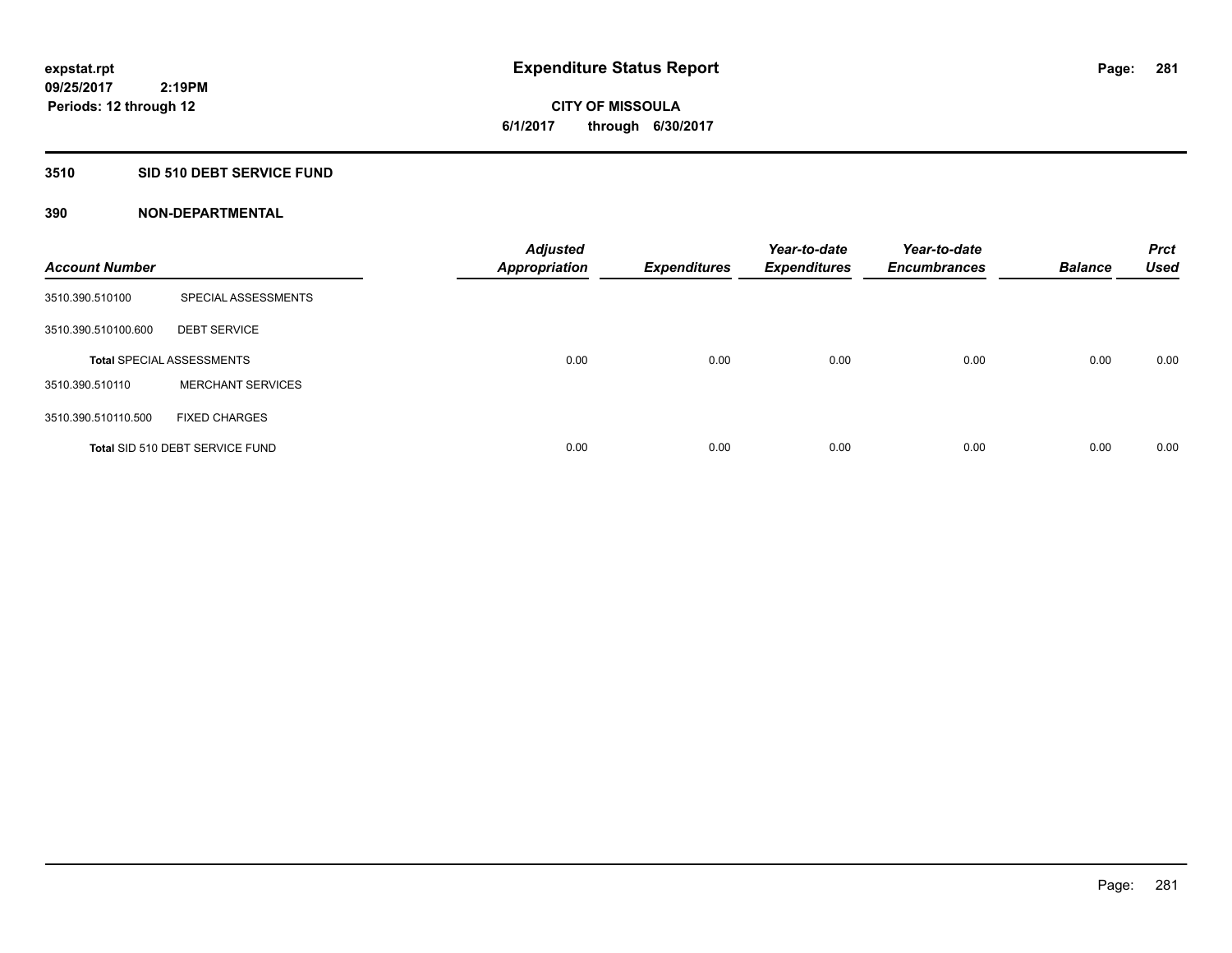**CITY OF MISSOULA 6/1/2017 through 6/30/2017**

### **3511 SID 511 DEBT SERVICE FUND**

| <b>Account Number</b>         |                         | <b>Adjusted</b><br>Appropriation | <b>Expenditures</b> | Year-to-date<br><b>Expenditures</b> | Year-to-date<br><b>Encumbrances</b> | <b>Balance</b> | <b>Prct</b><br>Used |
|-------------------------------|-------------------------|----------------------------------|---------------------|-------------------------------------|-------------------------------------|----------------|---------------------|
| 3511.000.520100               | *** Title Not Found *** |                                  |                     |                                     |                                     |                |                     |
| 3511.000.520100.800           | OTHER OBJECTS           |                                  |                     |                                     |                                     |                |                     |
| Total *** Title Not Found *** |                         | 0.00                             | 0.00                | 0.00                                | 0.00                                | 0.00           | 0.00                |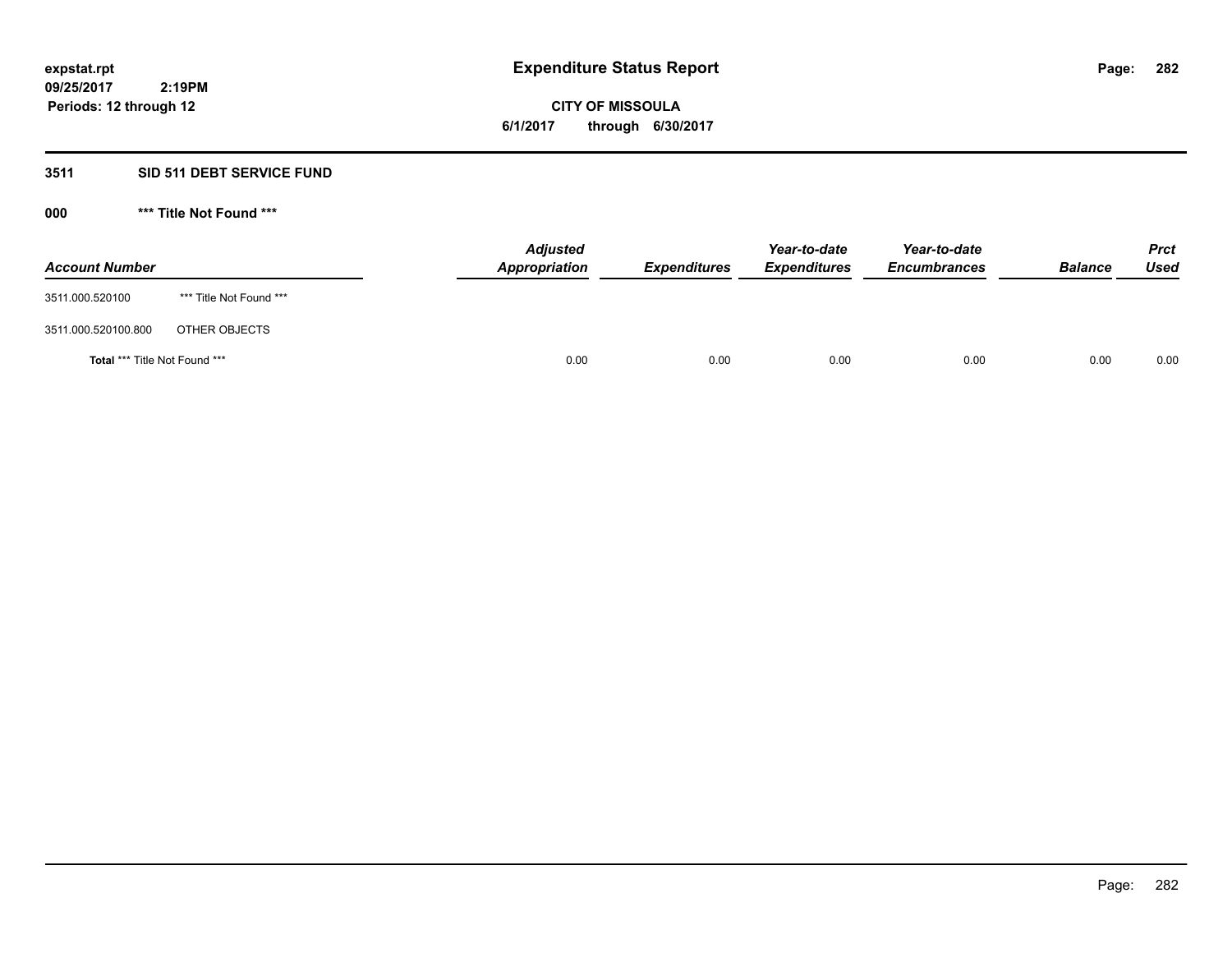# **CITY OF MISSOULA 6/1/2017 through 6/30/2017**

### **3511 SID 511 DEBT SERVICE FUND**

| <b>Account Number</b> |                                  | <b>Adjusted</b><br>Appropriation | <b>Expenditures</b> | Year-to-date<br><b>Expenditures</b> | Year-to-date<br><b>Encumbrances</b> | <b>Balance</b> | <b>Prct</b><br><b>Used</b> |
|-----------------------|----------------------------------|----------------------------------|---------------------|-------------------------------------|-------------------------------------|----------------|----------------------------|
| 3511.390.510100       | SPECIAL ASSESSMENTS              |                                  |                     |                                     |                                     |                |                            |
| 3511.390.510100.600   | <b>DEBT SERVICE</b>              |                                  |                     |                                     |                                     |                |                            |
|                       | <b>Total SPECIAL ASSESSMENTS</b> | 0.00                             | 0.00                | 0.00                                | 0.00                                | 0.00           | 0.00                       |
| 3511.390.510110       | <b>MERCHANT SERVICES</b>         |                                  |                     |                                     |                                     |                |                            |
| 3511.390.510110.500   | <b>FIXED CHARGES</b>             |                                  |                     |                                     |                                     |                |                            |
|                       | <b>Total MERCHANT SERVICES</b>   | 0.00                             | 0.00                | 0.00                                | 0.00                                | 0.00           | 0.00                       |
|                       | Total SID 511 DEBT SERVICE FUND  | 0.00                             | 0.00                | 0.00                                | 0.00                                | 0.00           | 0.00                       |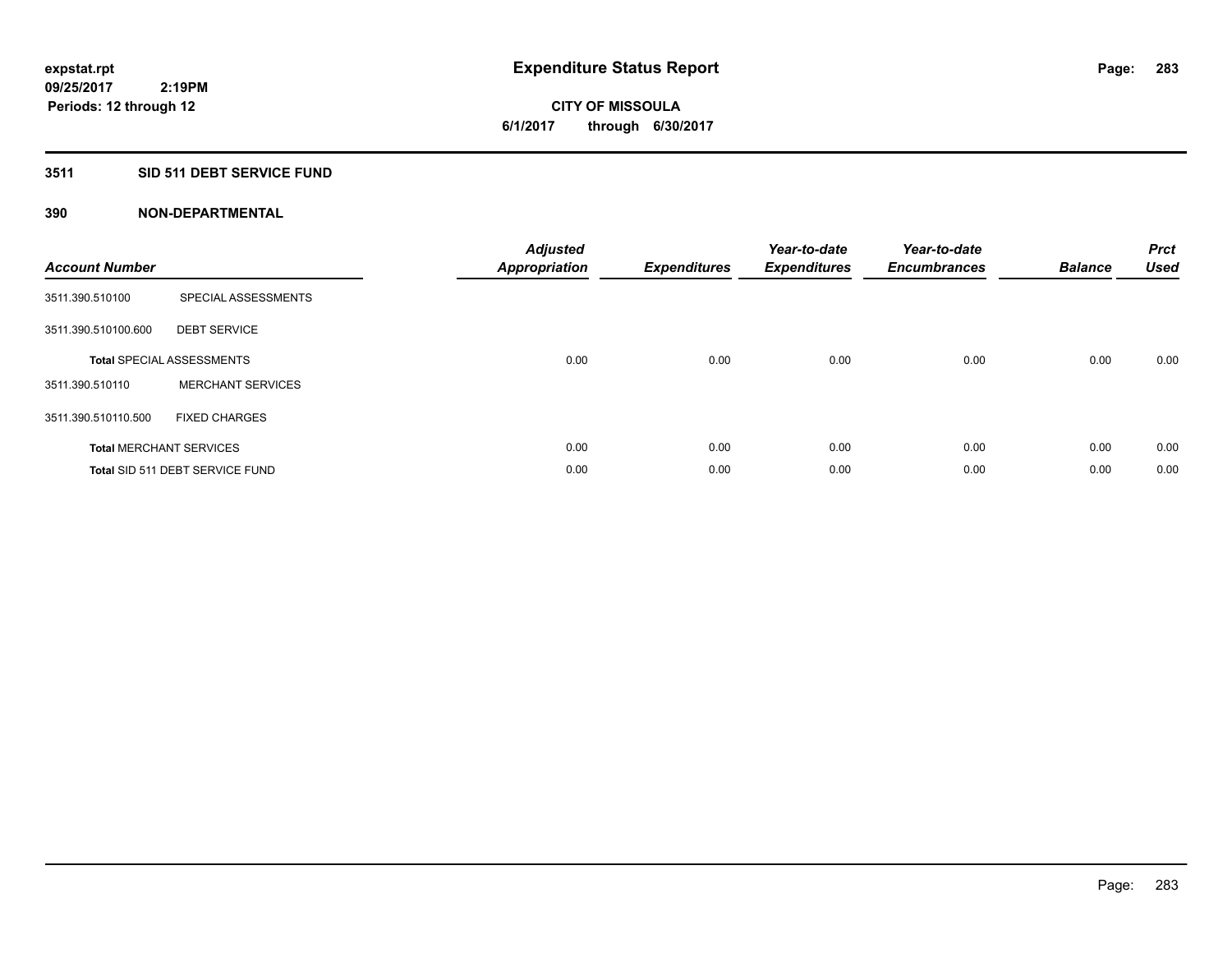**CITY OF MISSOULA 6/1/2017 through 6/30/2017**

#### **3512 SID 512 DEBT SERVICE FUND**

|                                |                                                 | <b>Adjusted</b> |                     | Year-to-date        | Year-to-date        |                | <b>Prct</b> |
|--------------------------------|-------------------------------------------------|-----------------|---------------------|---------------------|---------------------|----------------|-------------|
| <b>Account Number</b>          |                                                 | Appropriation   | <b>Expenditures</b> | <b>Expenditures</b> | <b>Encumbrances</b> | <b>Balance</b> | <b>Used</b> |
| 3512.390.510100                | SPECIAL ASSESSMENTS                             |                 |                     |                     |                     |                |             |
| 3512.390.510100.600            | <b>DEBT SERVICE</b>                             |                 |                     |                     |                     |                |             |
| 3512.390.510100.610.000        | PRINCIPAL                                       | 19,780.00       | 19,780.00           | 19,780.00           | 0.00                | 0.00           | 100.00      |
|                                | 3512.390.510100.620.000 INTEREST / SERVICE FEES | 1,807.00        | 903.70              | 2,157.40            | 0.00                | $-350.40$      | 119.39      |
|                                | <b>Total SPECIAL ASSESSMENTS</b>                | 21,587.00       | 20,683.70           | 21,937.40           | 0.00                | $-350.40$      | 101.62      |
| 3512.390.510110                | <b>MERCHANT SERVICES</b>                        |                 |                     |                     |                     |                |             |
| 3512.390.510110.500            | <b>FIXED CHARGES</b>                            |                 |                     |                     |                     |                |             |
|                                | 3512.390.510110.550.000 MERCHANT SERVICE FEES   | 350.00          | 0.00                | 0.00                | 0.00                | 350.00         | 0.00        |
| <b>Total FIXED CHARGES</b>     |                                                 | 350.00          | 0.00                | 0.00                | 0.00                | 350.00         | 0.00        |
| <b>Total MERCHANT SERVICES</b> |                                                 | 350.00          | 0.00                | 0.00                | 0.00                | 350.00         | 0.00        |
|                                | Total SID 512 DEBT SERVICE FUND                 | 21,937.00       | 20,683.70           | 21,937.40           | 0.00                | $-0.40$        | 100.00      |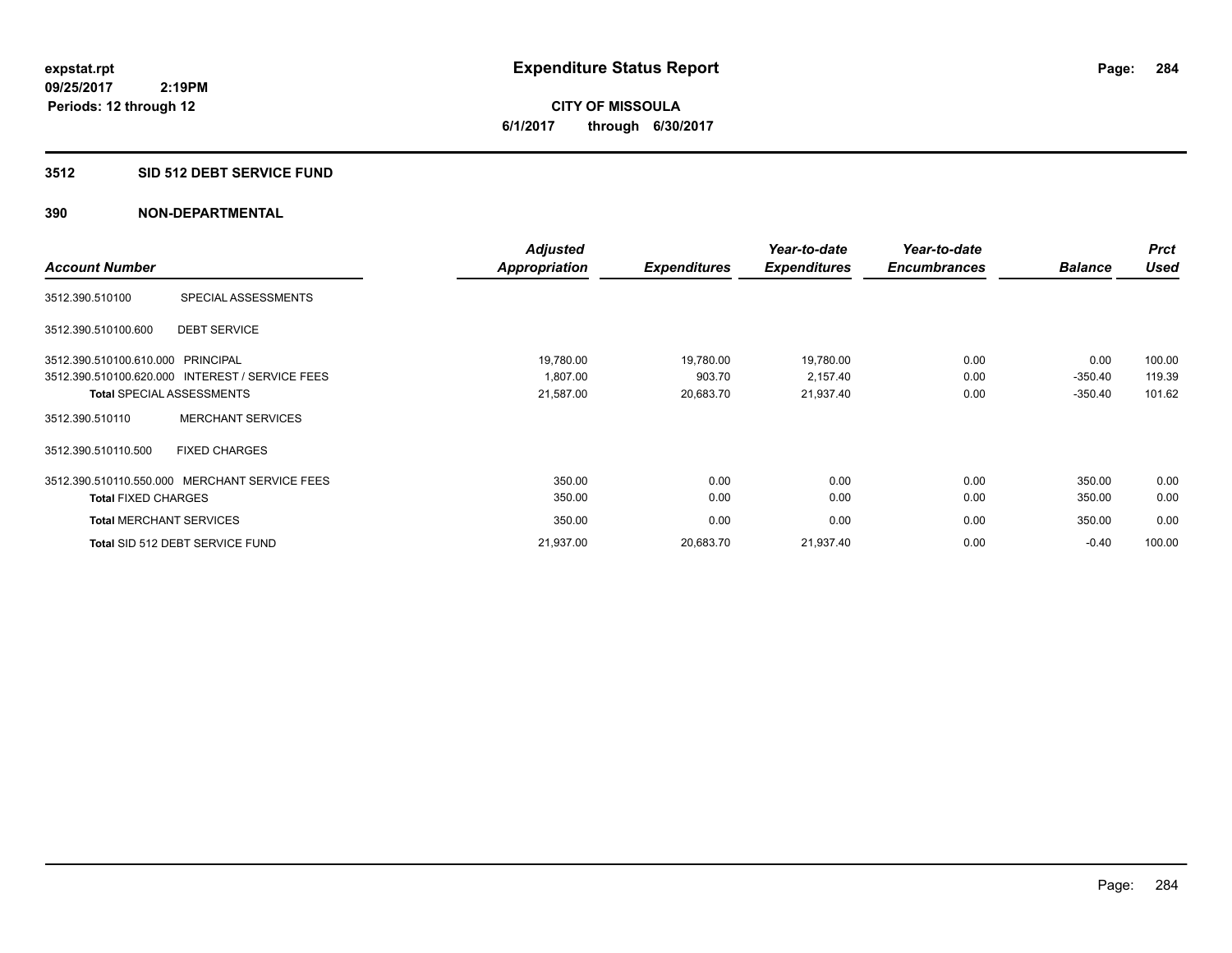# **CITY OF MISSOULA 6/1/2017 through 6/30/2017**

#### **3513 SID 513 DEBT SERVICE FUND**

### **280 PUBLIC WORKS OPERATIONS**

| <b>Account Number</b>          |                                      | <b>Adjusted</b><br><b>Appropriation</b> | <b>Expenditures</b> | Year-to-date<br><b>Expenditures</b> | Year-to-date<br><b>Encumbrances</b> | <b>Balance</b> | <b>Prct</b><br><b>Used</b> |
|--------------------------------|--------------------------------------|-----------------------------------------|---------------------|-------------------------------------|-------------------------------------|----------------|----------------------------|
| 3513.280.510110                | <b>MERCHANT SERVICES</b>             |                                         |                     |                                     |                                     |                |                            |
| 3513.280.510110.500            | <b>FIXED CHARGES</b>                 |                                         |                     |                                     |                                     |                |                            |
| <b>Total MERCHANT SERVICES</b> |                                      | 0.00                                    | 0.00                | 0.00                                | 0.00                                | 0.00           | 0.00                       |
| 3513.280.521000                | INTERFUND OPERATING TRANSFERS        |                                         |                     |                                     |                                     |                |                            |
| 3513.280.521000.800            | OTHER OBJECTS                        |                                         |                     |                                     |                                     |                |                            |
|                                | <b>Total PUBLIC WORKS OPERATIONS</b> | 0.00                                    | 0.00                | 0.00                                | 0.00                                | 0.00           | 0.00                       |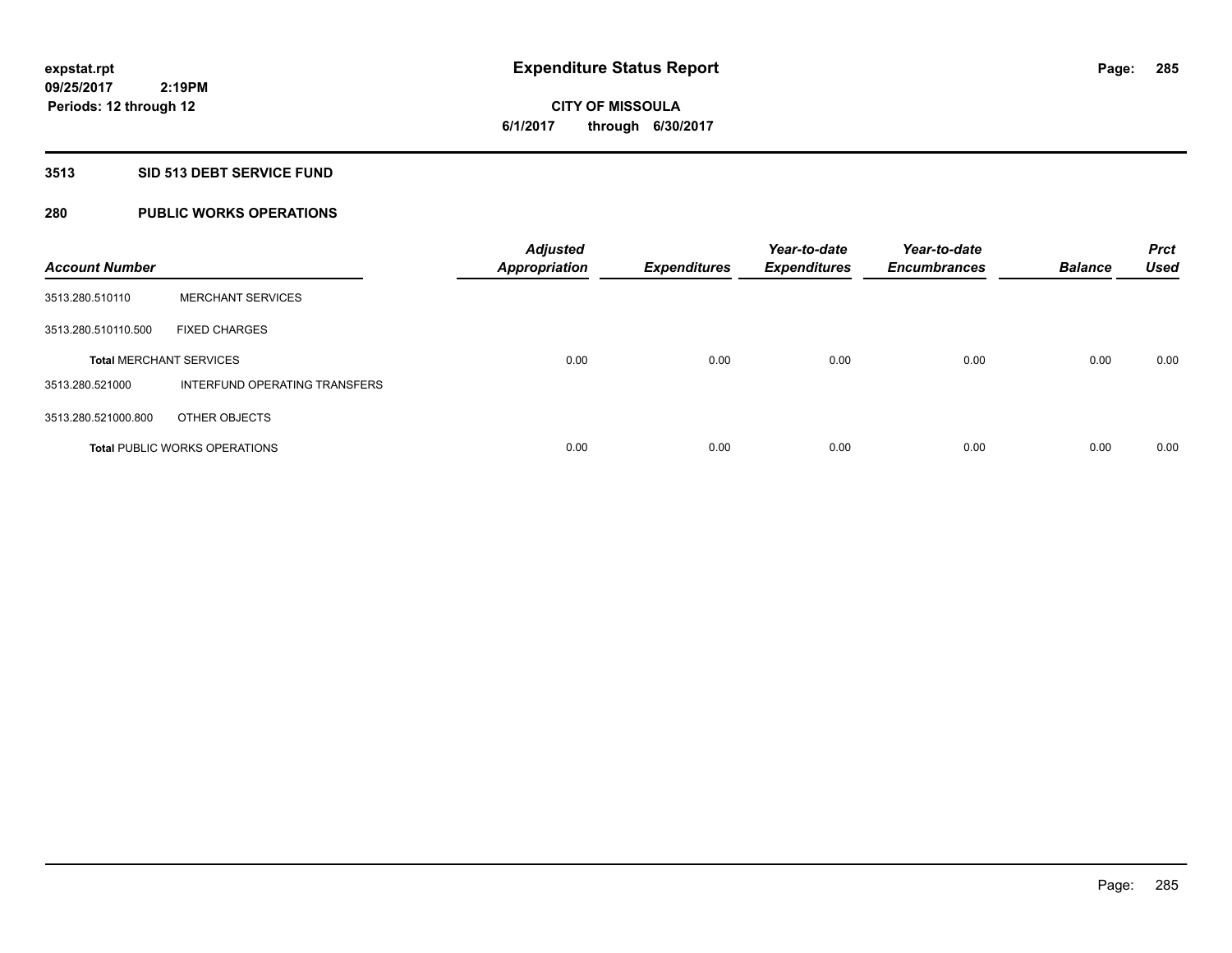**CITY OF MISSOULA 6/1/2017 through 6/30/2017**

#### **3513 SID 513 DEBT SERVICE FUND**

|                           |                                  | <b>Adjusted</b>      |                     | Year-to-date        | Year-to-date        |                | <b>Prct</b> |
|---------------------------|----------------------------------|----------------------|---------------------|---------------------|---------------------|----------------|-------------|
| <b>Account Number</b>     |                                  | <b>Appropriation</b> | <b>Expenditures</b> | <b>Expenditures</b> | <b>Encumbrances</b> | <b>Balance</b> | <b>Used</b> |
| 3513.390.510100           | SPECIAL ASSESSMENTS              |                      |                     |                     |                     |                |             |
| 3513.390.510100.600       | <b>DEBT SERVICE</b>              |                      |                     |                     |                     |                |             |
| <b>Total DEBT SERVICE</b> |                                  | 0.00                 | 0.00                | 0.00                | 0.00                | 0.00           | 0.00        |
| 3513.390.510100.800       | OTHER OBJECTS                    |                      |                     |                     |                     |                |             |
|                           | <b>Total SPECIAL ASSESSMENTS</b> | 0.00                 | 0.00                | 0.00                | 0.00                | 0.00           | 0.00        |
| 3513.390.510110           | <b>MERCHANT SERVICES</b>         |                      |                     |                     |                     |                |             |
| 3513.390.510110.500       | <b>FIXED CHARGES</b>             |                      |                     |                     |                     |                |             |
|                           | <b>Total MERCHANT SERVICES</b>   | 0.00                 | 0.00                | 0.00                | 0.00                | 0.00           | 0.00        |
| 3513.390.521000           | INTERFUND OPERATING TRANSFERS    |                      |                     |                     |                     |                |             |
| 3513.390.521000.800       | OTHER OBJECTS                    |                      |                     |                     |                     |                |             |
|                           | Total SID 513 DEBT SERVICE FUND  | 0.00                 | 0.00                | 0.00                | 0.00                | 0.00           | 0.00        |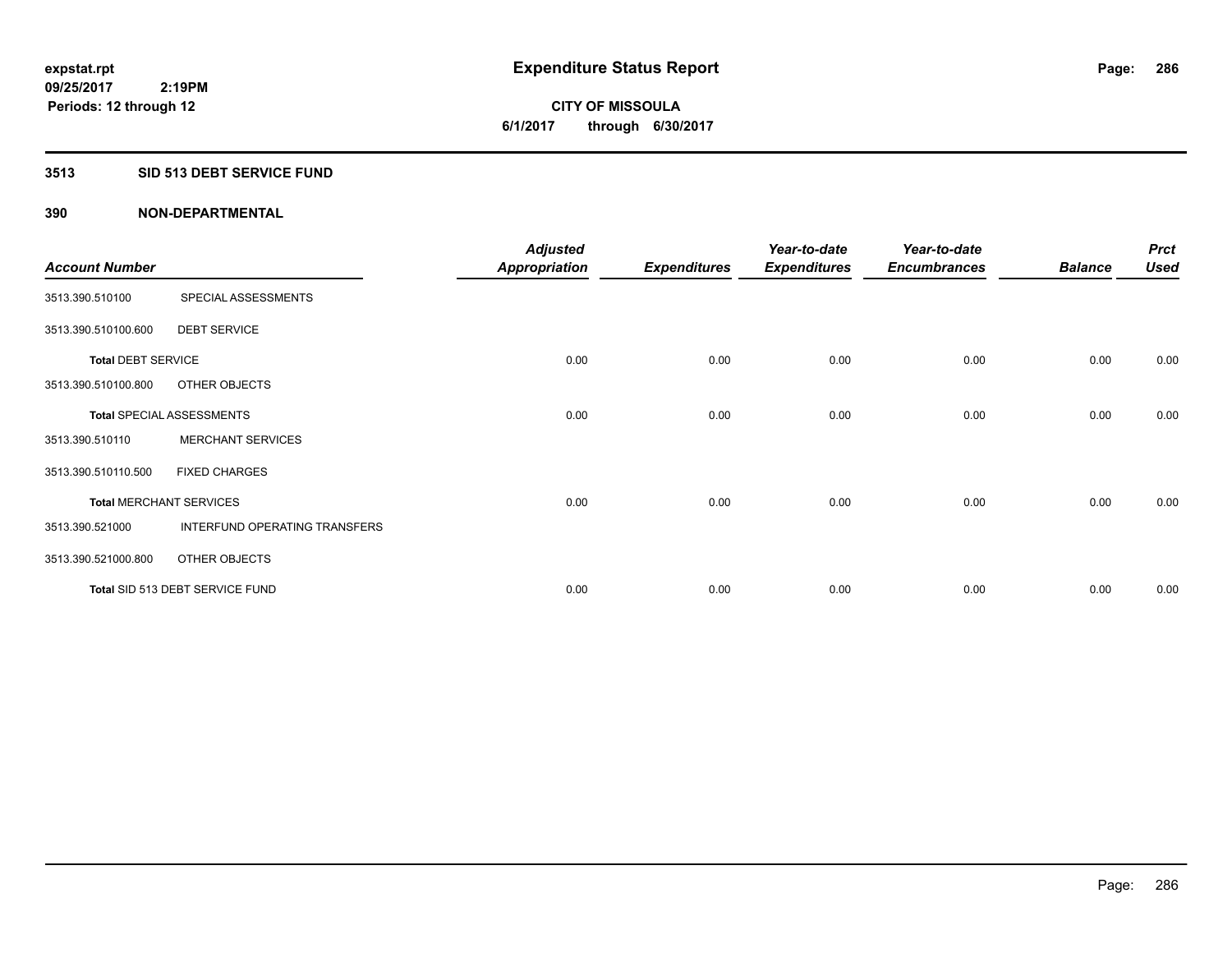**CITY OF MISSOULA 6/1/2017 through 6/30/2017**

### **3514 SID 514 DEBT SERVICE FUND**

| <b>Account Number</b>         |                         | <b>Adjusted</b><br>Appropriation | <b>Expenditures</b> | Year-to-date<br><b>Expenditures</b> | Year-to-date<br><b>Encumbrances</b> | <b>Balance</b> | <b>Prct</b><br>Used |
|-------------------------------|-------------------------|----------------------------------|---------------------|-------------------------------------|-------------------------------------|----------------|---------------------|
| 3514.000.520100               | *** Title Not Found *** |                                  |                     |                                     |                                     |                |                     |
| 3514.000.520100.800           | OTHER OBJECTS           |                                  |                     |                                     |                                     |                |                     |
| Total *** Title Not Found *** |                         | 0.00                             | 0.00                | 0.00                                | 0.00                                | 0.00           | 0.00                |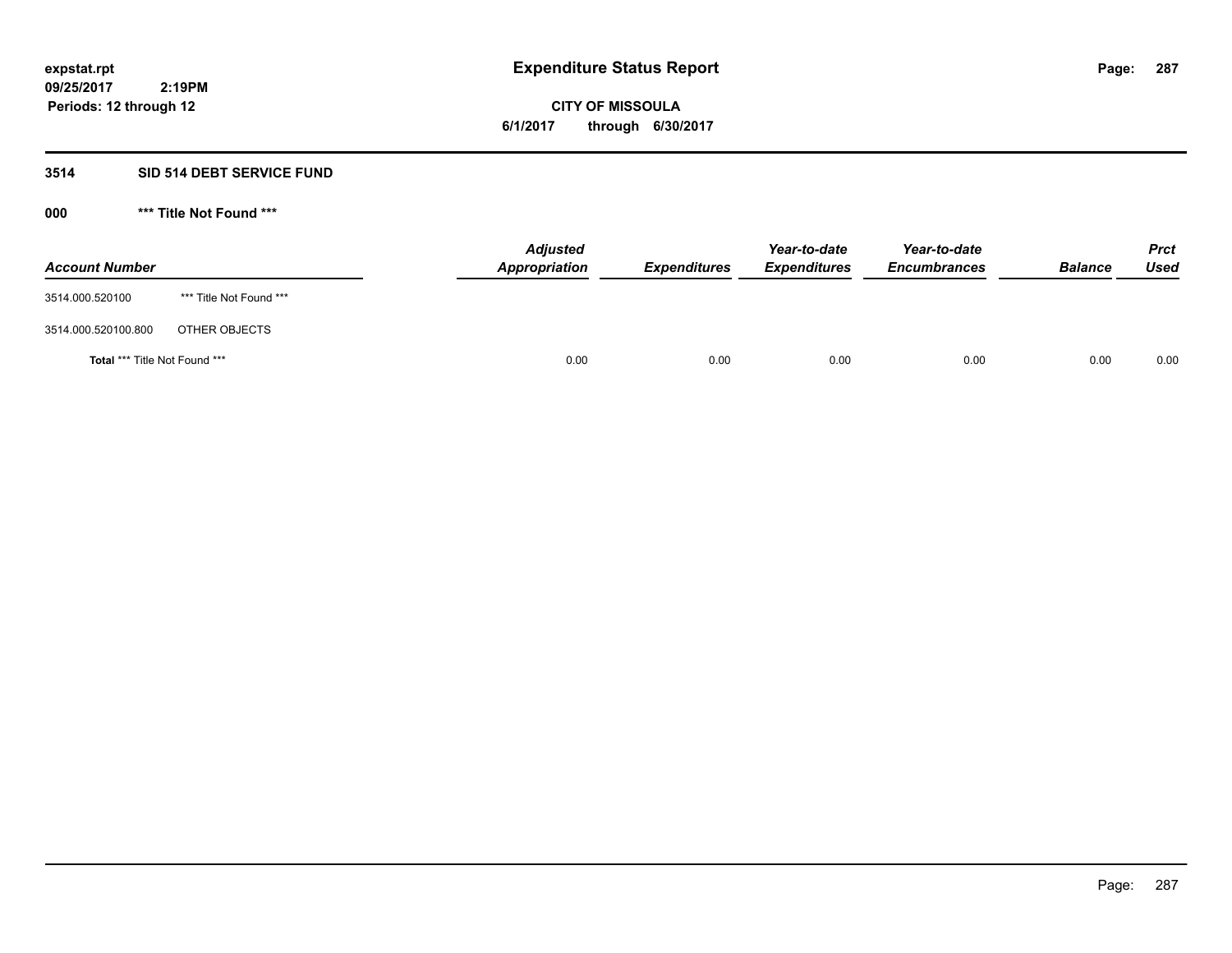**CITY OF MISSOULA 6/1/2017 through 6/30/2017**

#### **3514 SID 514 DEBT SERVICE FUND**

| <b>Account Number</b> |                                  | <b>Adjusted</b><br>Appropriation | <b>Expenditures</b> | Year-to-date<br><b>Expenditures</b> | Year-to-date<br><b>Encumbrances</b> | <b>Balance</b> | <b>Prct</b><br><b>Used</b> |
|-----------------------|----------------------------------|----------------------------------|---------------------|-------------------------------------|-------------------------------------|----------------|----------------------------|
| 3514.390.510100       | SPECIAL ASSESSMENTS              |                                  |                     |                                     |                                     |                |                            |
| 3514.390.510100.600   | <b>DEBT SERVICE</b>              |                                  |                     |                                     |                                     |                |                            |
|                       | <b>Total SPECIAL ASSESSMENTS</b> | 0.00                             | 0.00                | 0.00                                | 0.00                                | 0.00           | 0.00                       |
| 3514.390.510110       | <b>MERCHANT SERVICES</b>         |                                  |                     |                                     |                                     |                |                            |
| 3514.390.510110.500   | <b>FIXED CHARGES</b>             |                                  |                     |                                     |                                     |                |                            |
|                       | <b>Total MERCHANT SERVICES</b>   | 0.00                             | 0.00                | 0.00                                | 0.00                                | 0.00           | 0.00                       |
|                       | Total SID 514 DEBT SERVICE FUND  | 0.00                             | 0.00                | 0.00                                | 0.00                                | 0.00           | 0.00                       |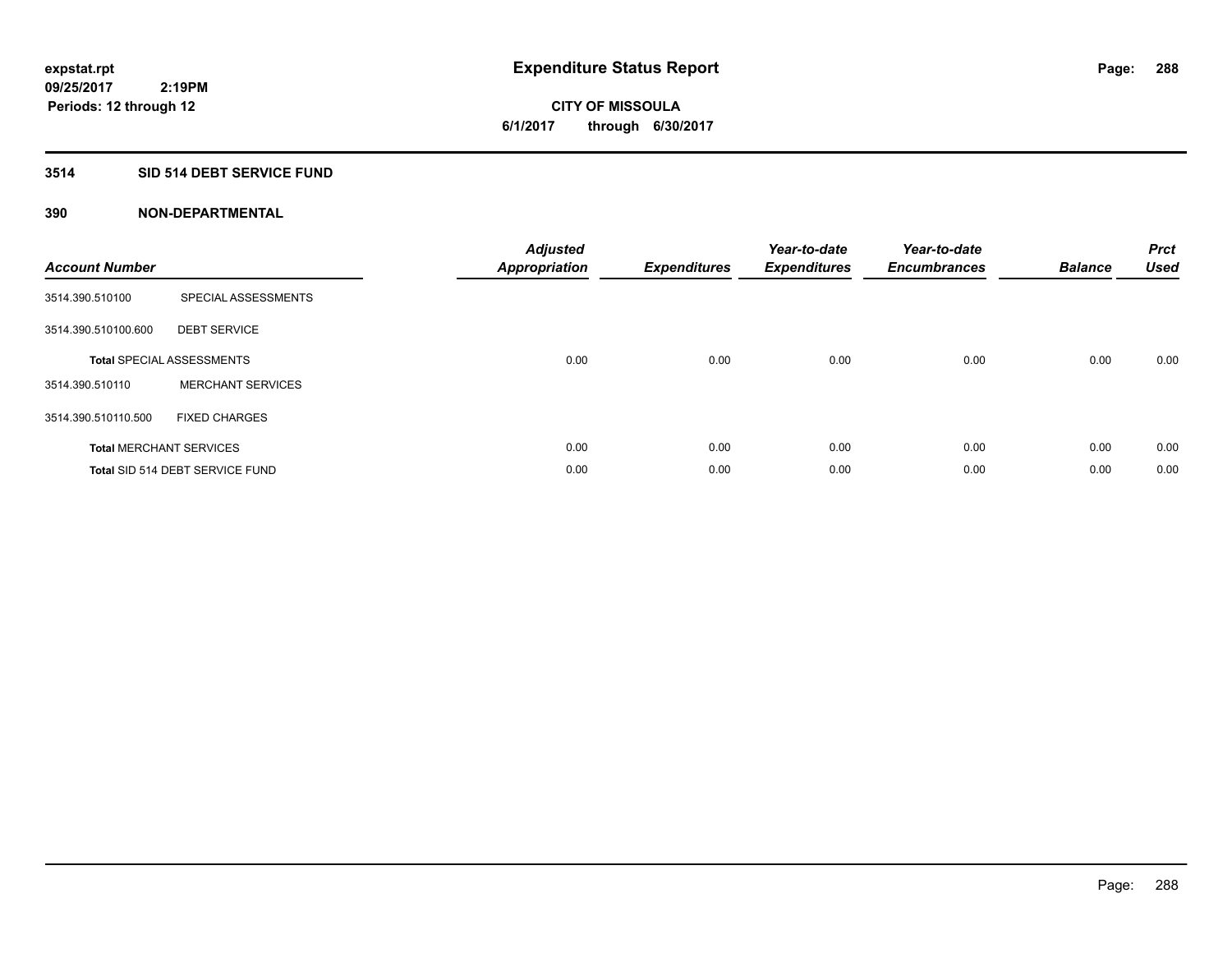**CITY OF MISSOULA 6/1/2017 through 6/30/2017**

#### **3515 SID 515 DEBT SERVICE FUND**

| <b>Account Number</b>     |                                  | <b>Adjusted</b><br><b>Appropriation</b> | <b>Expenditures</b> | Year-to-date<br><b>Expenditures</b> | Year-to-date<br><b>Encumbrances</b> | <b>Balance</b> | <b>Prct</b><br><b>Used</b> |
|---------------------------|----------------------------------|-----------------------------------------|---------------------|-------------------------------------|-------------------------------------|----------------|----------------------------|
|                           |                                  |                                         |                     |                                     |                                     |                |                            |
| 3515.390.510100           | SPECIAL ASSESSMENTS              |                                         |                     |                                     |                                     |                |                            |
| 3515.390.510100.600       | <b>DEBT SERVICE</b>              |                                         |                     |                                     |                                     |                |                            |
| <b>Total DEBT SERVICE</b> |                                  | 0.00                                    | 0.00                | 0.00                                | 0.00                                | 0.00           | 0.00                       |
| 3515.390.510100.800       | OTHER OBJECTS                    |                                         |                     |                                     |                                     |                |                            |
|                           | <b>Total SPECIAL ASSESSMENTS</b> | 0.00                                    | 0.00                | 0.00                                | 0.00                                | 0.00           | 0.00                       |
| 3515.390.510110           | <b>MERCHANT SERVICES</b>         |                                         |                     |                                     |                                     |                |                            |
| 3515.390.510110.500       | <b>FIXED CHARGES</b>             |                                         |                     |                                     |                                     |                |                            |
|                           | Total SID 515 DEBT SERVICE FUND  | 0.00                                    | 0.00                | 0.00                                | 0.00                                | 0.00           | 0.00                       |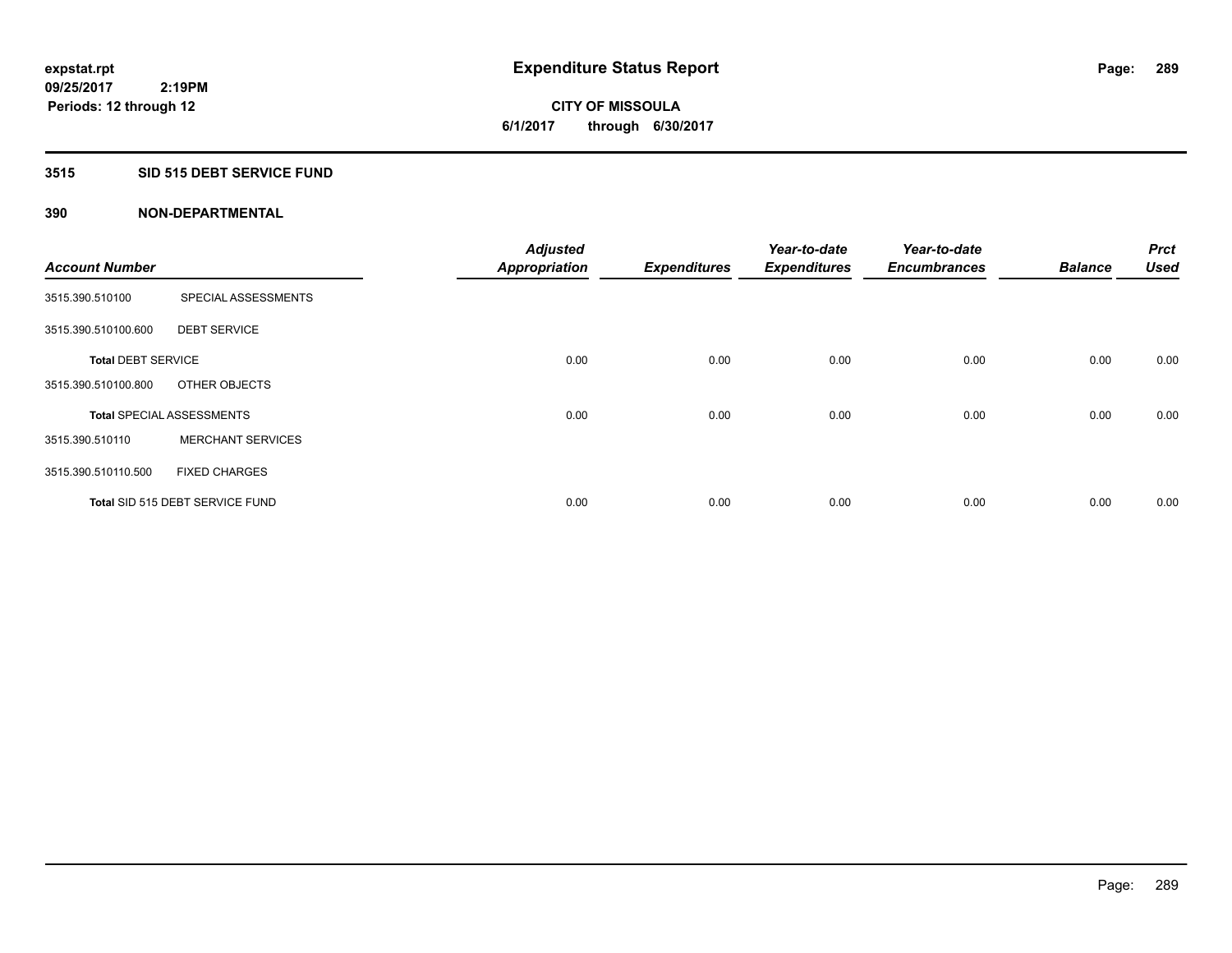**CITY OF MISSOULA 6/1/2017 through 6/30/2017**

#### **3517 SID 517 DEBT SERVICE FUND**

**000 \*\*\* Title Not Found \*\*\***

| <b>Account Number</b>         |                         | <b>Adjusted</b><br>Appropriation | <b>Expenditures</b> | Year-to-date<br><b>Expenditures</b> | Year-to-date<br><b>Encumbrances</b> | <b>Balance</b> | <b>Prct</b><br>Used |
|-------------------------------|-------------------------|----------------------------------|---------------------|-------------------------------------|-------------------------------------|----------------|---------------------|
| 3517.000.520100               | *** Title Not Found *** |                                  |                     |                                     |                                     |                |                     |
| 3517.000.520100.800           | OTHER OBJECTS           |                                  |                     |                                     |                                     |                |                     |
| Total *** Title Not Found *** |                         | 0.00                             | 0.00                | 0.00                                | 0.00                                | 0.00           | 0.00                |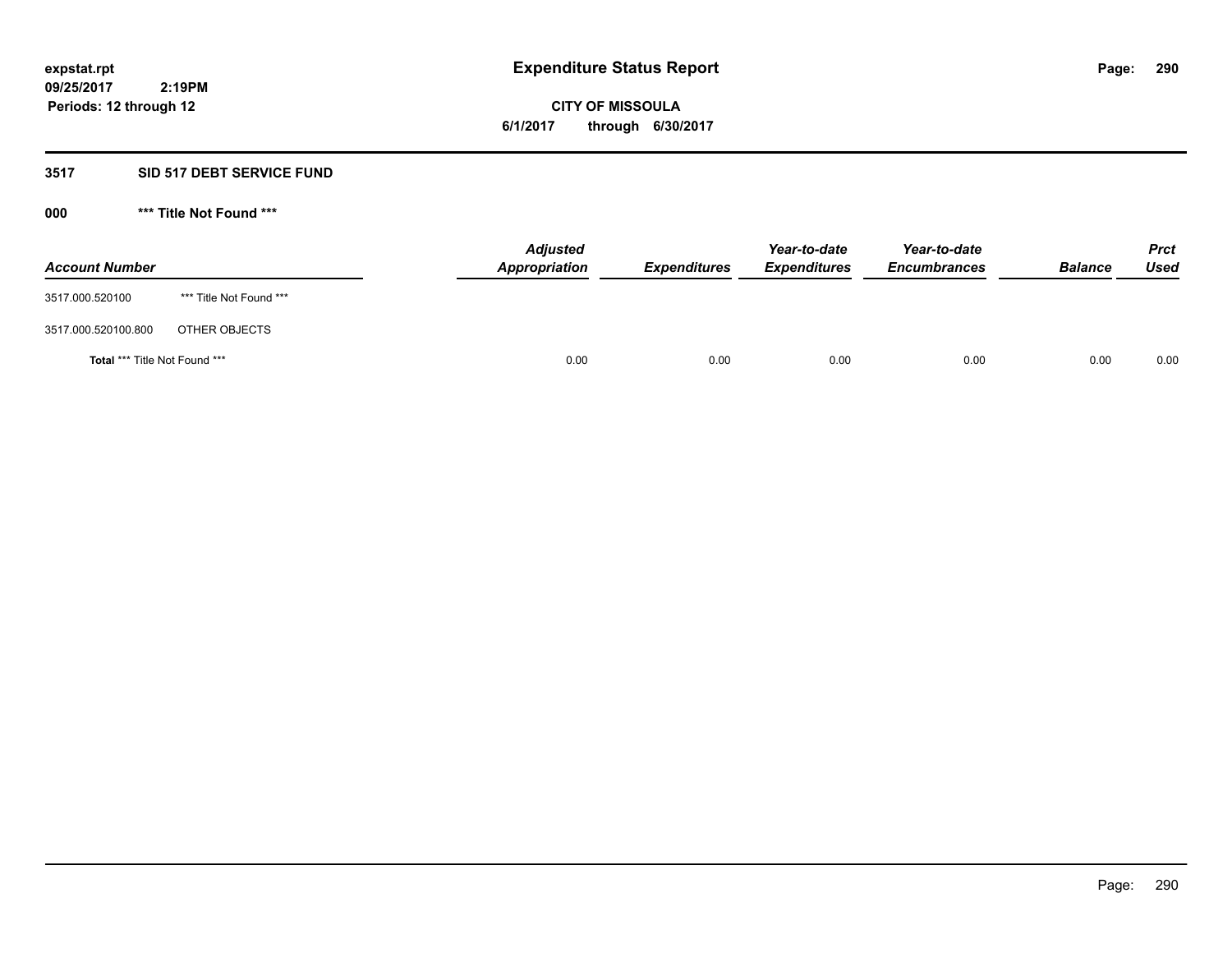# **CITY OF MISSOULA 6/1/2017 through 6/30/2017**

# **3517 SID 517 DEBT SERVICE FUND**

| <b>Account Number</b> |                                  | <b>Adjusted</b><br><b>Appropriation</b> | <b>Expenditures</b> | Year-to-date<br><b>Expenditures</b> | Year-to-date<br><b>Encumbrances</b> | <b>Balance</b> | <b>Prct</b><br><b>Used</b> |
|-----------------------|----------------------------------|-----------------------------------------|---------------------|-------------------------------------|-------------------------------------|----------------|----------------------------|
| 3517.390.510100       | SPECIAL ASSESSMENTS              |                                         |                     |                                     |                                     |                |                            |
| 3517.390.510100.600   | <b>DEBT SERVICE</b>              |                                         |                     |                                     |                                     |                |                            |
|                       | <b>Total SPECIAL ASSESSMENTS</b> | 0.00                                    | 0.00                | 0.00                                | 0.00                                | 0.00           | 0.00                       |
| 3517.390.510110       | <b>MERCHANT SERVICES</b>         |                                         |                     |                                     |                                     |                |                            |
| 3517.390.510110.500   | <b>FIXED CHARGES</b>             |                                         |                     |                                     |                                     |                |                            |
|                       | Total SID 517 DEBT SERVICE FUND  | 0.00                                    | 0.00                | 0.00                                | 0.00                                | 0.00           | 0.00                       |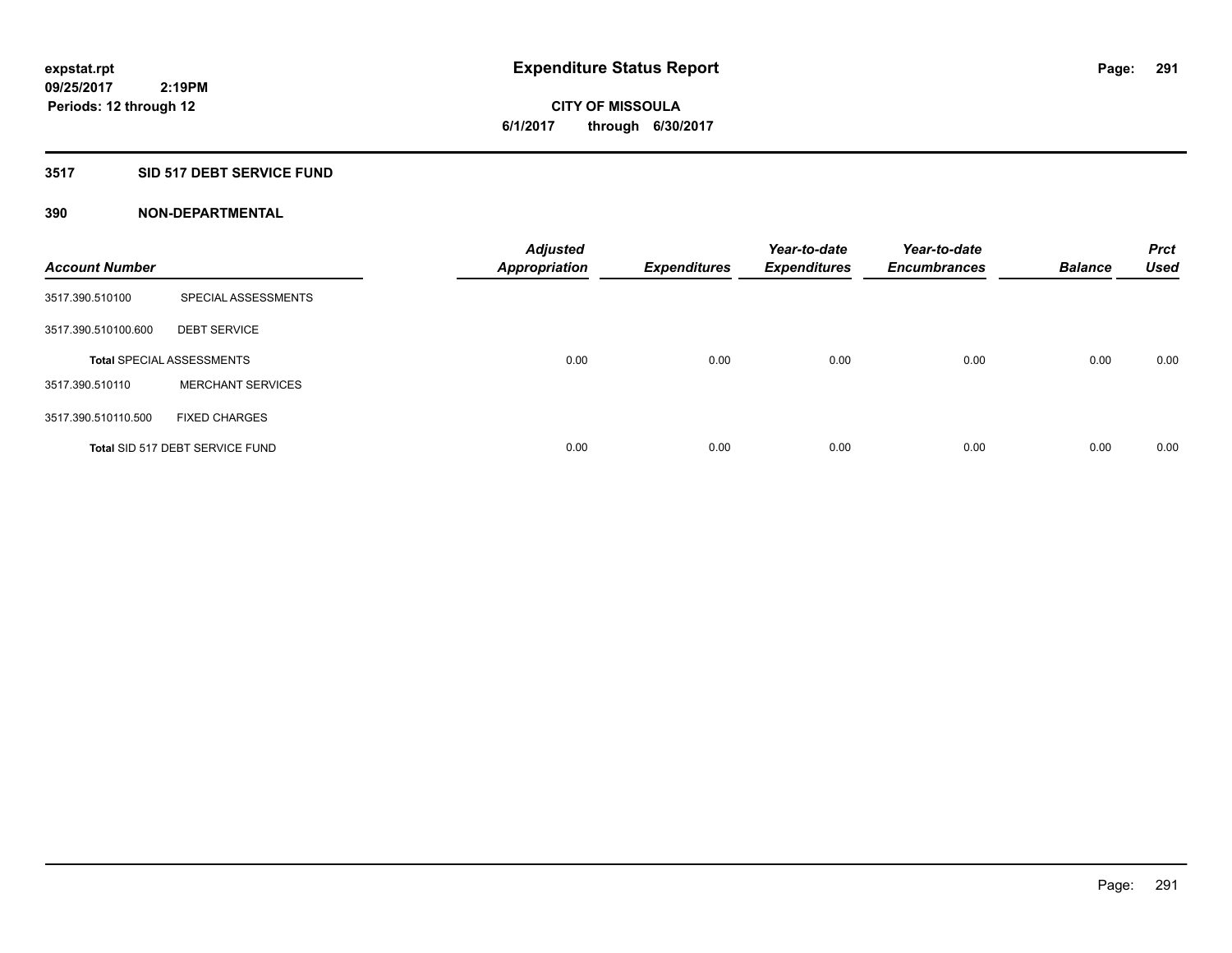**CITY OF MISSOULA 6/1/2017 through 6/30/2017**

#### **3518 SID 518 DEBT SERVICE FUND**

**000 \*\*\* Title Not Found \*\*\***

| <b>Account Number</b>         |                         | <b>Adjusted</b><br>Appropriation | <b>Expenditures</b> | Year-to-date<br><b>Expenditures</b> | Year-to-date<br><b>Encumbrances</b> | <b>Balance</b> | <b>Prct</b><br>Used |
|-------------------------------|-------------------------|----------------------------------|---------------------|-------------------------------------|-------------------------------------|----------------|---------------------|
| 3518.000.520100               | *** Title Not Found *** |                                  |                     |                                     |                                     |                |                     |
| 3518.000.520100.800           | OTHER OBJECTS           |                                  |                     |                                     |                                     |                |                     |
| Total *** Title Not Found *** |                         | 0.00                             | 0.00                | 0.00                                | 0.00                                | 0.00           | 0.00                |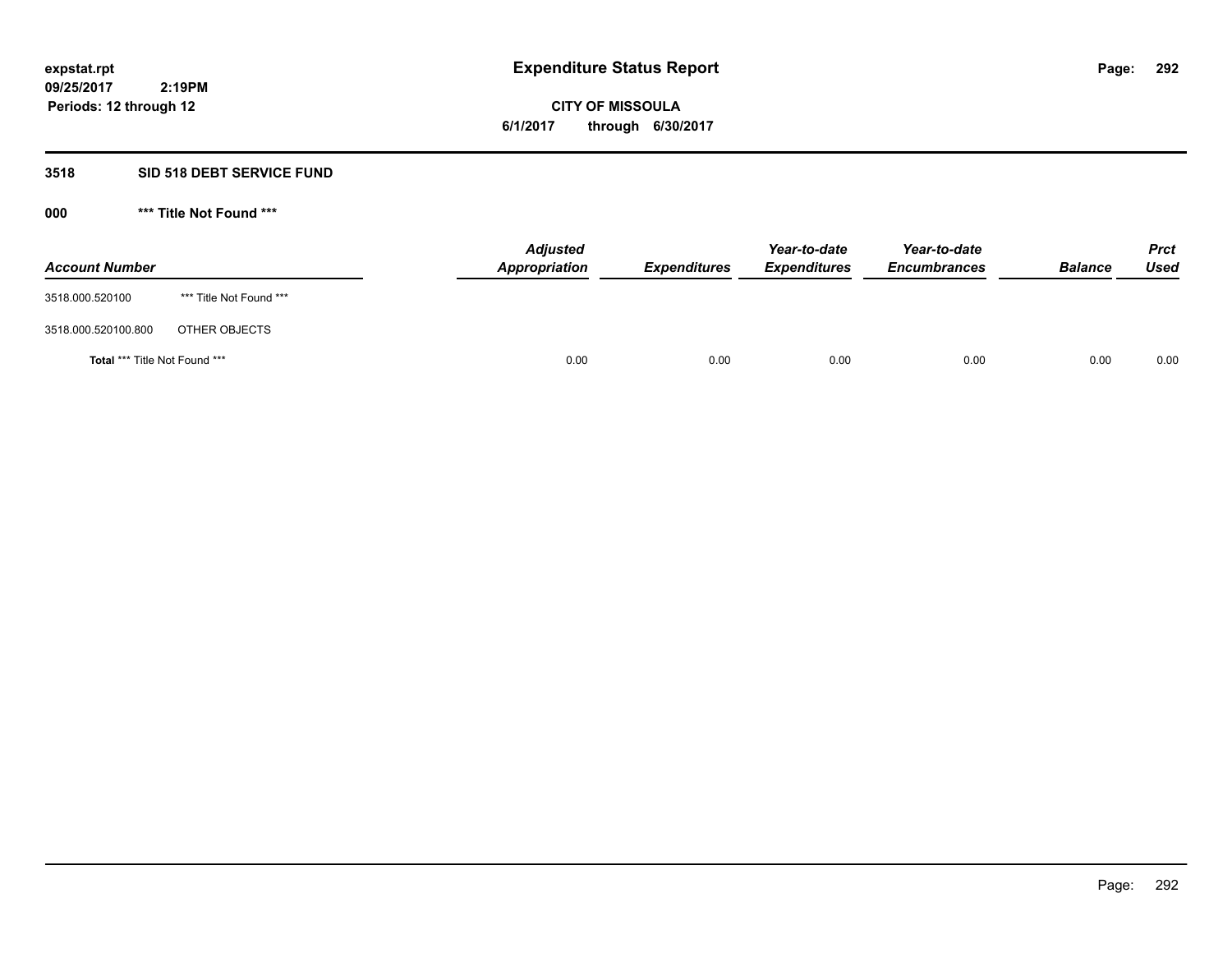**293**

**09/25/2017 2:19PM Periods: 12 through 12**

# **CITY OF MISSOULA 6/1/2017 through 6/30/2017**

# **3518 SID 518 DEBT SERVICE FUND**

| <b>Account Number</b>          |                                     | <b>Adjusted</b><br><b>Appropriation</b> | <b>Expenditures</b> | Year-to-date<br><b>Expenditures</b> | Year-to-date<br><b>Encumbrances</b> | <b>Balance</b> | <b>Prct</b><br>Used |
|--------------------------------|-------------------------------------|-----------------------------------------|---------------------|-------------------------------------|-------------------------------------|----------------|---------------------|
| 3518.390.510100                | SPECIAL ASSESSMENTS                 |                                         |                     |                                     |                                     |                |                     |
| 3518.390.510100.600            | <b>DEBT SERVICE</b>                 |                                         |                     |                                     |                                     |                |                     |
|                                | <b>Total SPECIAL ASSESSMENTS</b>    | 0.00                                    | 0.00                | 0.00                                | 0.00                                | 0.00           | 0.00                |
| 3518.390.510110                | <b>MERCHANT SERVICES</b>            |                                         |                     |                                     |                                     |                |                     |
| 3518.390.510110.500            | <b>FIXED CHARGES</b>                |                                         |                     |                                     |                                     |                |                     |
| <b>Total MERCHANT SERVICES</b> |                                     | 0.00                                    | 0.00                | 0.00                                | 0.00                                | 0.00           | 0.00                |
| 3518.390.521000                | INTERFUND OPERATING TRANSFERS       |                                         |                     |                                     |                                     |                |                     |
| 3518.390.521000.800            | OTHER OBJECTS                       |                                         |                     |                                     |                                     |                |                     |
|                                | Total INTERFUND OPERATING TRANSFERS | 0.00                                    | 0.00                | 0.00                                | 0.00                                | 0.00           | 0.00                |
|                                | Total SID 518 DEBT SERVICE FUND     | 0.00                                    | 0.00                | 0.00                                | 0.00                                | 0.00           | 0.00                |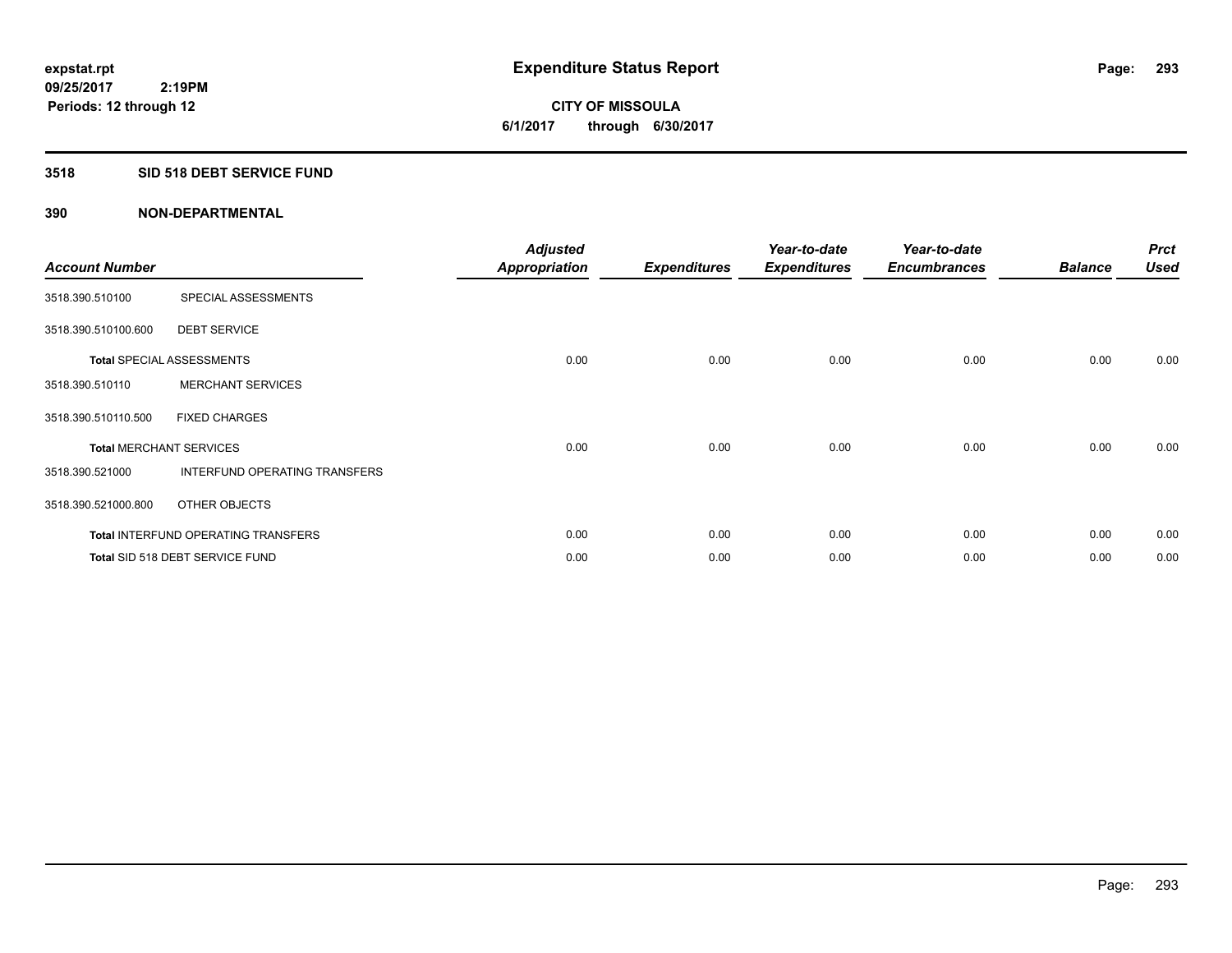**CITY OF MISSOULA 6/1/2017 through 6/30/2017**

#### **3519 SID 519 DEBT SERVICE FUND**

| <b>Account Number</b> |                                            | <b>Adjusted</b><br><b>Appropriation</b> | <b>Expenditures</b> | Year-to-date<br><b>Expenditures</b> | Year-to-date<br><b>Encumbrances</b> | <b>Balance</b> | <b>Prct</b><br><b>Used</b> |
|-----------------------|--------------------------------------------|-----------------------------------------|---------------------|-------------------------------------|-------------------------------------|----------------|----------------------------|
| 3519.390.510100       | SPECIAL ASSESSMENTS                        |                                         |                     |                                     |                                     |                |                            |
| 3519.390.510100.600   | <b>DEBT SERVICE</b>                        |                                         |                     |                                     |                                     |                |                            |
|                       | <b>Total SPECIAL ASSESSMENTS</b>           | 0.00                                    | 0.00                | 0.00                                | 0.00                                | 0.00           | 0.00                       |
| 3519.390.510110       | <b>MERCHANT SERVICES</b>                   |                                         |                     |                                     |                                     |                |                            |
| 3519.390.510110.500   | <b>FIXED CHARGES</b>                       |                                         |                     |                                     |                                     |                |                            |
|                       | <b>Total MERCHANT SERVICES</b>             | 0.00                                    | 0.00                | 0.00                                | 0.00                                | 0.00           | 0.00                       |
| 3519.390.521000       | <b>INTERFUND OPERATING TRANSFERS</b>       |                                         |                     |                                     |                                     |                |                            |
| 3519.390.521000.800   | OTHER OBJECTS                              |                                         |                     |                                     |                                     |                |                            |
|                       | <b>Total INTERFUND OPERATING TRANSFERS</b> | 0.00                                    | 0.00                | 0.00                                | 0.00                                | 0.00           | 0.00                       |
|                       | Total SID 519 DEBT SERVICE FUND            | 0.00                                    | 0.00                | 0.00                                | 0.00                                | 0.00           | 0.00                       |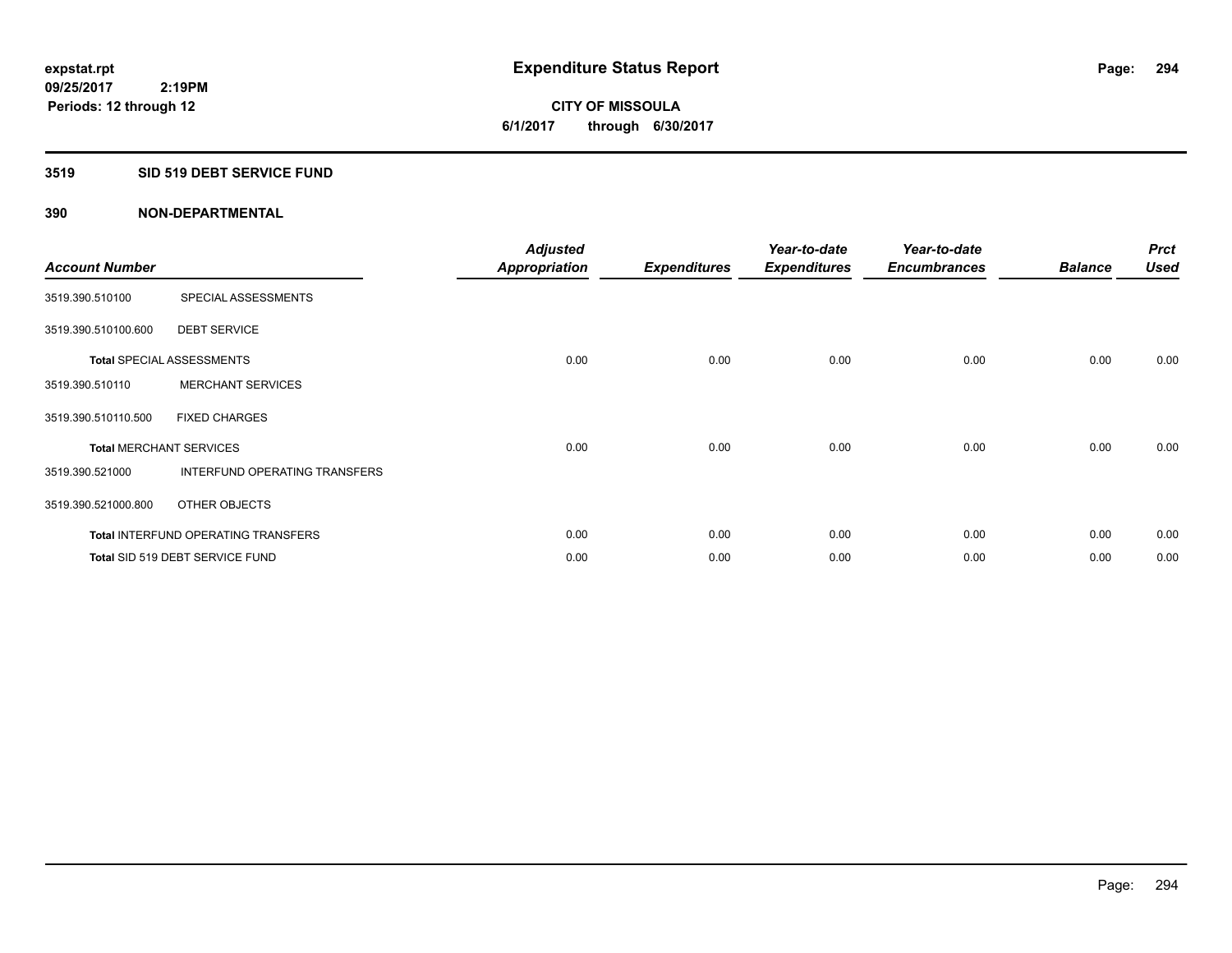**295**

**09/25/2017 2:19PM Periods: 12 through 12**

**CITY OF MISSOULA 6/1/2017 through 6/30/2017**

#### **3520 SID 520 DEBT SERVICE FUND**

|                                   |                                                 | <b>Adjusted</b>      |                     | Year-to-date        | Year-to-date        |                | <b>Prct</b> |
|-----------------------------------|-------------------------------------------------|----------------------|---------------------|---------------------|---------------------|----------------|-------------|
| <b>Account Number</b>             |                                                 | <b>Appropriation</b> | <b>Expenditures</b> | <b>Expenditures</b> | <b>Encumbrances</b> | <b>Balance</b> | <b>Used</b> |
| 3520.390.510100                   | SPECIAL ASSESSMENTS                             |                      |                     |                     |                     |                |             |
| 3520.390.510100.600               | <b>DEBT SERVICE</b>                             |                      |                     |                     |                     |                |             |
| 3520.390.510100.610.000 PRINCIPAL |                                                 | 143,000.00           | 72,090.00           | 143,090.00          | 0.00                | $-90.00$       | 100.06      |
|                                   | 3520.390.510100.620.000 INTEREST / SERVICE FEES | 16,340.00            | 7,464.11            | 16,344.11           | 0.00                | $-4.11$        | 100.03      |
| <b>Total SPECIAL ASSESSMENTS</b>  |                                                 | 159,340.00           | 79,554.11           | 159.434.11          | 0.00                | $-94.11$       | 100.06      |
| 3520.390.510110                   | <b>MERCHANT SERVICES</b>                        |                      |                     |                     |                     |                |             |
| 3520.390.510110.500               | <b>FIXED CHARGES</b>                            |                      |                     |                     |                     |                |             |
| <b>Total MERCHANT SERVICES</b>    |                                                 | 0.00                 | 0.00                | 0.00                | 0.00                | 0.00           | 0.00        |
|                                   | Total SID 520 DEBT SERVICE FUND                 | 159,340.00           | 79.554.11           | 159.434.11          | 0.00                | $-94.11$       | 100.06      |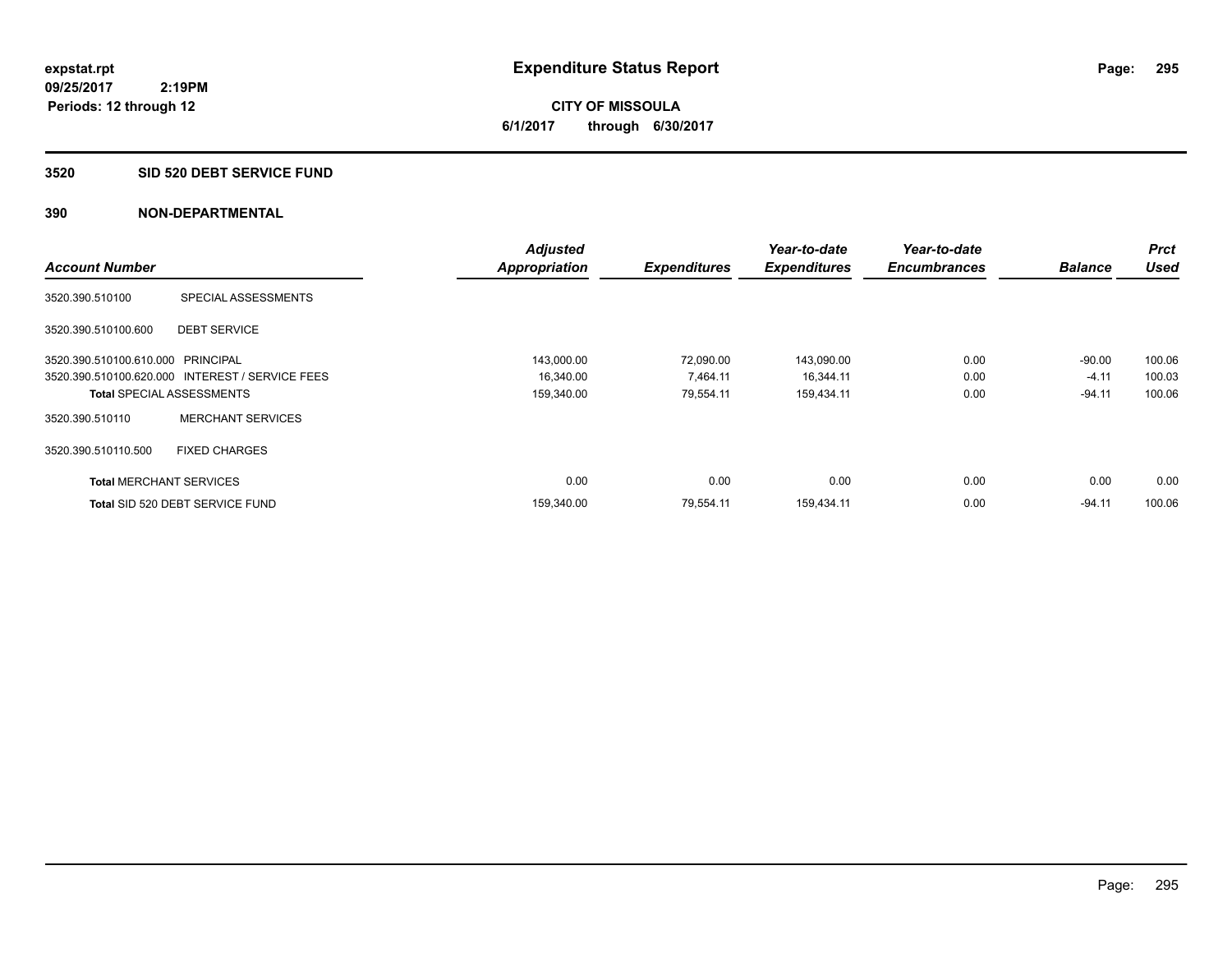**CITY OF MISSOULA 6/1/2017 through 6/30/2017**

#### **3521 SID 521 DEBT SERVICE FUND**

|                                   |                                                 | <b>Adjusted</b>      |                     | Year-to-date        | Year-to-date        |                | <b>Prct</b> |
|-----------------------------------|-------------------------------------------------|----------------------|---------------------|---------------------|---------------------|----------------|-------------|
| <b>Account Number</b>             |                                                 | <b>Appropriation</b> | <b>Expenditures</b> | <b>Expenditures</b> | <b>Encumbrances</b> | <b>Balance</b> | <b>Used</b> |
| 3521.390.510100                   | SPECIAL ASSESSMENTS                             |                      |                     |                     |                     |                |             |
| 3521.390.510100.600               | <b>DEBT SERVICE</b>                             |                      |                     |                     |                     |                |             |
| 3521.390.510100.610.000 PRINCIPAL |                                                 | 90.00                | 0.00                | 0.00                | 0.00                | 90.00          | 0.00        |
|                                   | 3521.390.510100.620.000 INTEREST / SERVICE FEES | 8.00                 | 0.00                | 4.11                | 0.00                | 3.89           | 51.38       |
| <b>Total SPECIAL ASSESSMENTS</b>  |                                                 | 98.00                | 0.00                | 4.11                | 0.00                | 93.89          | 4.19        |
| 3521.390.510110                   | <b>MERCHANT SERVICES</b>                        |                      |                     |                     |                     |                |             |
| 3521.390.510110.500               | <b>FIXED CHARGES</b>                            |                      |                     |                     |                     |                |             |
| <b>Total MERCHANT SERVICES</b>    |                                                 | 0.00                 | 0.00                | 0.00                | 0.00                | 0.00           | 0.00        |
|                                   | Total SID 521 DEBT SERVICE FUND                 | 98.00                | 0.00                | 4.11                | 0.00                | 93.89          | 4.19        |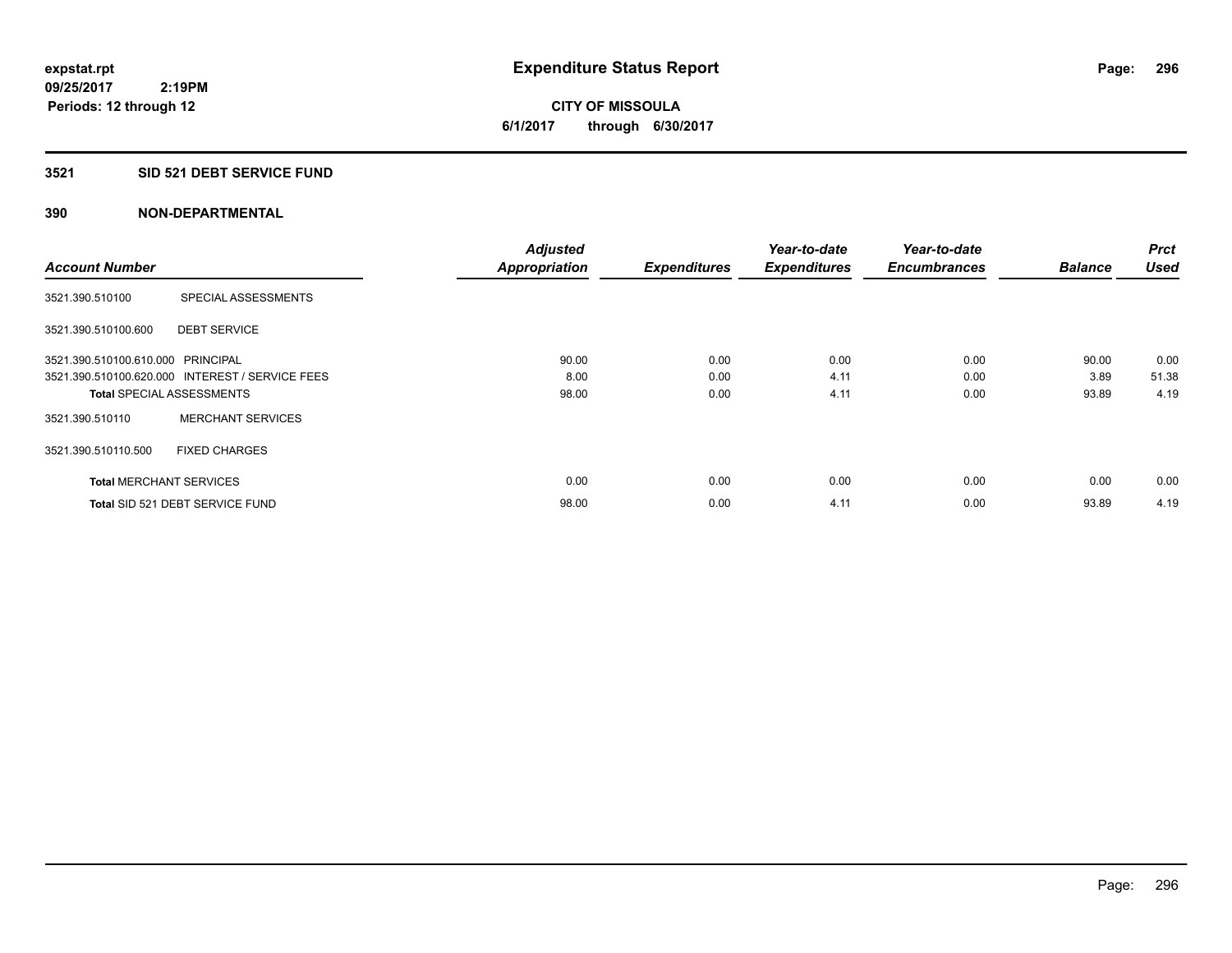**CITY OF MISSOULA 6/1/2017 through 6/30/2017**

#### **3522 SID 522 DEBT SERVICE FUND**

|                                   |                                                 | <b>Adjusted</b>      |                     | Year-to-date        | Year-to-date        |                | <b>Prct</b> |
|-----------------------------------|-------------------------------------------------|----------------------|---------------------|---------------------|---------------------|----------------|-------------|
| <b>Account Number</b>             |                                                 | <b>Appropriation</b> | <b>Expenditures</b> | <b>Expenditures</b> | <b>Encumbrances</b> | <b>Balance</b> | <b>Used</b> |
| 3522.390.510100                   | SPECIAL ASSESSMENTS                             |                      |                     |                     |                     |                |             |
| 3522.390.510100.600               | <b>DEBT SERVICE</b>                             |                      |                     |                     |                     |                |             |
| 3522.390.510100.610.000 PRINCIPAL |                                                 | 130.00               | 130.00              | 130.00              | 0.00                | 0.00           | 100.00      |
|                                   | 3522.390.510100.620.000 INTEREST / SERVICE FEES | 12.00                | 5.94                | 11.88               | 0.00                | 0.12           | 99.00       |
| <b>Total SPECIAL ASSESSMENTS</b>  |                                                 | 142.00               | 135.94              | 141.88              | 0.00                | 0.12           | 99.92       |
| 3522.390.510110                   | <b>MERCHANT SERVICES</b>                        |                      |                     |                     |                     |                |             |
| 3522.390.510110.500               | <b>FIXED CHARGES</b>                            |                      |                     |                     |                     |                |             |
| <b>Total MERCHANT SERVICES</b>    |                                                 | 0.00                 | 0.00                | 0.00                | 0.00                | 0.00           | 0.00        |
|                                   | Total SID 522 DEBT SERVICE FUND                 | 142.00               | 135.94              | 141.88              | 0.00                | 0.12           | 99.92       |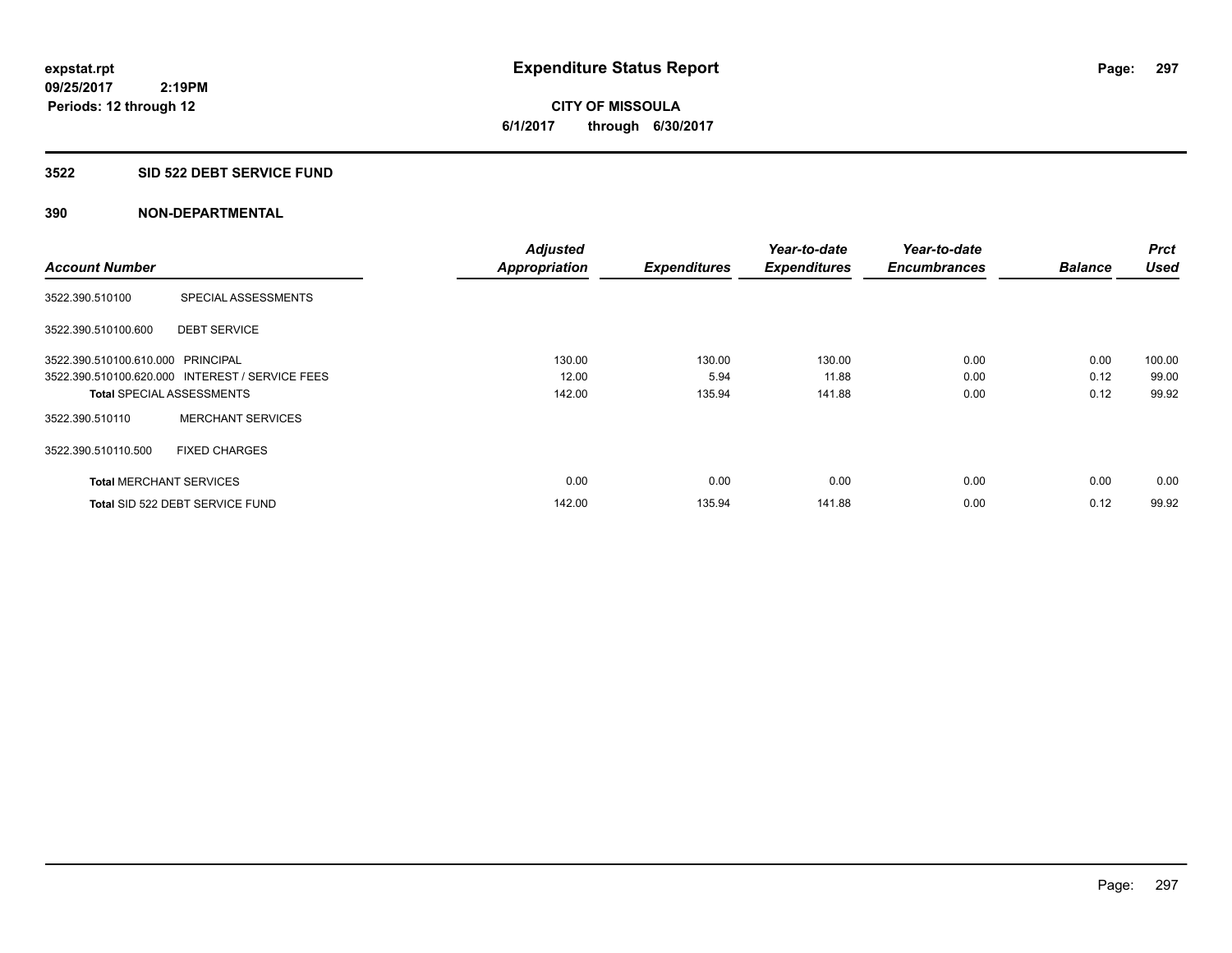**298**

**09/25/2017 2:19PM Periods: 12 through 12**

**CITY OF MISSOULA 6/1/2017 through 6/30/2017**

#### **3524 SID 524 DEBT SERVICE FUND**

|                                   |                                                 | <b>Adjusted</b>      |                     | Year-to-date        | Year-to-date        |                | <b>Prct</b> |
|-----------------------------------|-------------------------------------------------|----------------------|---------------------|---------------------|---------------------|----------------|-------------|
| <b>Account Number</b>             |                                                 | <b>Appropriation</b> | <b>Expenditures</b> | <b>Expenditures</b> | <b>Encumbrances</b> | <b>Balance</b> | <b>Used</b> |
| 3524.390.510100                   | SPECIAL ASSESSMENTS                             |                      |                     |                     |                     |                |             |
| 3524.390.510100.600               | <b>DEBT SERVICE</b>                             |                      |                     |                     |                     |                |             |
| 3524.390.510100.610.000 PRINCIPAL |                                                 | 234,000.00           | 118,000.00          | 234,000.00          | 0.00                | 0.00           | 100.00      |
|                                   | 3524.390.510100.620.000 INTEREST / SERVICE FEES | 71,600.00            | 34,640.00           | 71,600.00           | 0.00                | 0.00           | 100.00      |
|                                   | <b>Total SPECIAL ASSESSMENTS</b>                | 305,600.00           | 152,640.00          | 305,600.00          | 0.00                | 0.00           | 100.00      |
| 3524.390.510110                   | <b>MERCHANT SERVICES</b>                        |                      |                     |                     |                     |                |             |
| 3524.390.510110.500               | <b>FIXED CHARGES</b>                            |                      |                     |                     |                     |                |             |
| <b>Total MERCHANT SERVICES</b>    |                                                 | 0.00                 | 0.00                | 0.00                | 0.00                | 0.00           | 0.00        |
|                                   | Total SID 524 DEBT SERVICE FUND                 | 305.600.00           | 152.640.00          | 305.600.00          | 0.00                | 0.00           | 100.00      |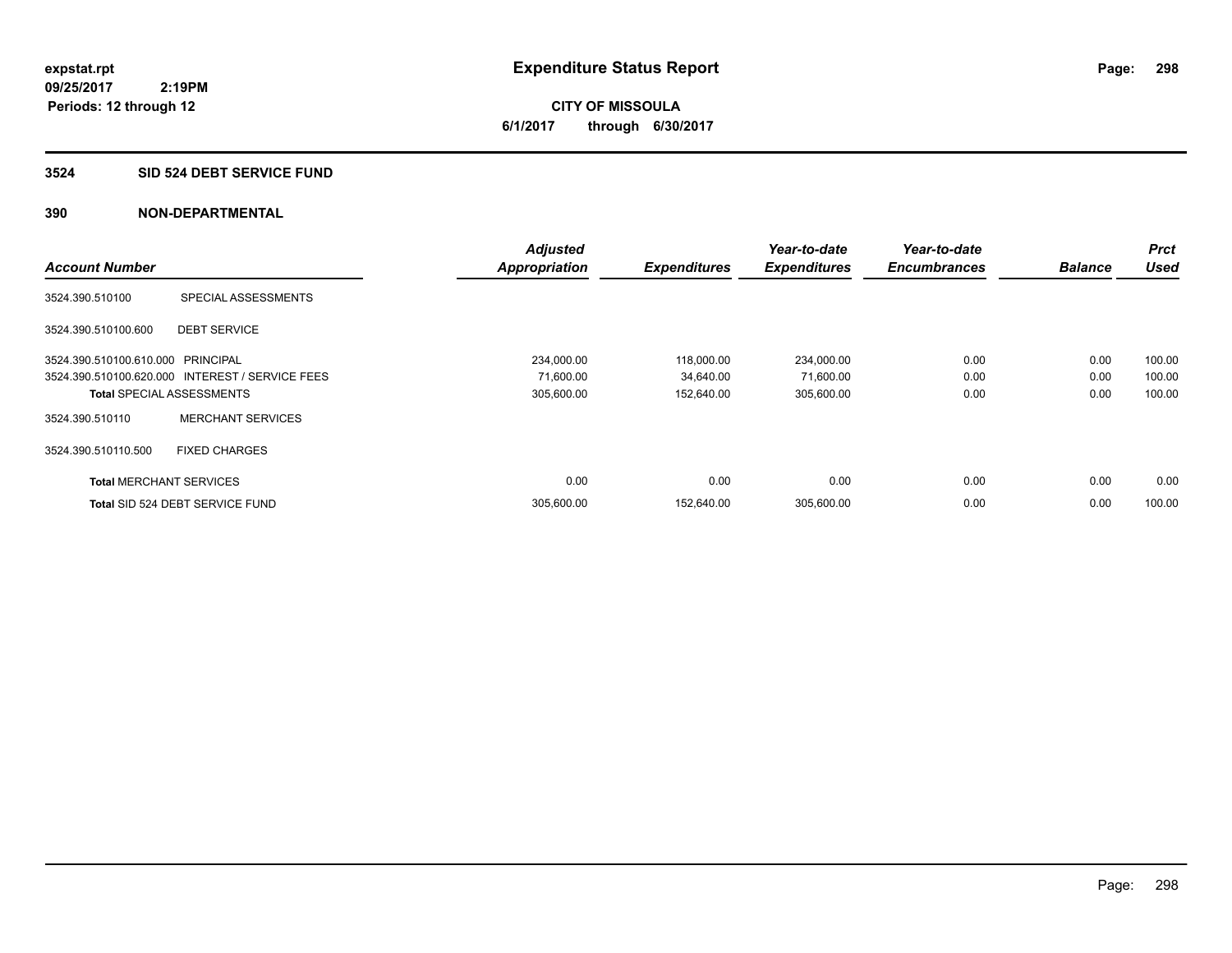**CITY OF MISSOULA 6/1/2017 through 6/30/2017**

#### **3525 SID 525 DEBT SERVICE FUND**

|                                   |                                                 | <b>Adjusted</b>      |                     | Year-to-date        | Year-to-date        |                | <b>Prct</b> |
|-----------------------------------|-------------------------------------------------|----------------------|---------------------|---------------------|---------------------|----------------|-------------|
| <b>Account Number</b>             |                                                 | <b>Appropriation</b> | <b>Expenditures</b> | <b>Expenditures</b> | <b>Encumbrances</b> | <b>Balance</b> | <b>Used</b> |
| 3525.390.510100                   | SPECIAL ASSESSMENTS                             |                      |                     |                     |                     |                |             |
| 3525.390.510100.600               | <b>DEBT SERVICE</b>                             |                      |                     |                     |                     |                |             |
| 3525.390.510100.610.000 PRINCIPAL |                                                 | 28,000.00            | 14,000.00           | 28,000.00           | 0.00                | 0.00           | 100.00      |
|                                   | 3525.390.510100.620.000 INTEREST / SERVICE FEES | 4,440.00             | $-15,260.00$        | 4,440.00            | 0.00                | 0.00           | 100.00      |
| <b>Total SPECIAL ASSESSMENTS</b>  |                                                 | 32,440.00            | $-1,260.00$         | 32,440.00           | 0.00                | 0.00           | 100.00      |
| 3525.390.510110                   | <b>MERCHANT SERVICES</b>                        |                      |                     |                     |                     |                |             |
| 3525.390.510110.500               | <b>FIXED CHARGES</b>                            |                      |                     |                     |                     |                |             |
| <b>Total MERCHANT SERVICES</b>    |                                                 | 0.00                 | 0.00                | 0.00                | 0.00                | 0.00           | 0.00        |
|                                   | Total SID 525 DEBT SERVICE FUND                 | 32,440.00            | $-1,260.00$         | 32,440.00           | 0.00                | 0.00           | 100.00      |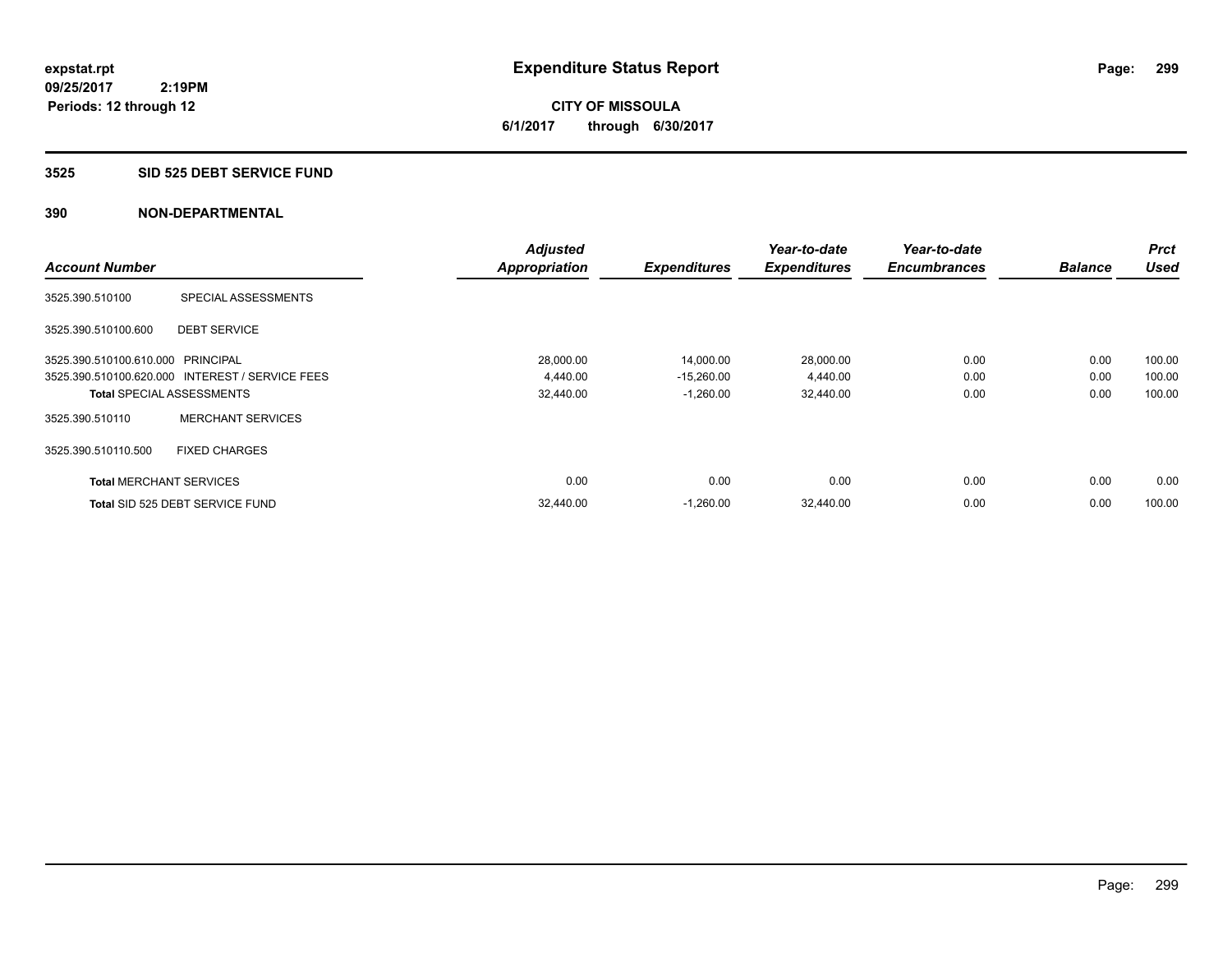**300**

**09/25/2017 2:19PM Periods: 12 through 12**

**CITY OF MISSOULA 6/1/2017 through 6/30/2017**

#### **3526 SID 526 DEBT SERVICE FUND**

|                                   |                                                 | <b>Adjusted</b>      |                     | Year-to-date        | Year-to-date        |                | <b>Prct</b> |
|-----------------------------------|-------------------------------------------------|----------------------|---------------------|---------------------|---------------------|----------------|-------------|
| <b>Account Number</b>             |                                                 | <b>Appropriation</b> | <b>Expenditures</b> | <b>Expenditures</b> | <b>Encumbrances</b> | <b>Balance</b> | <b>Used</b> |
| 3526.390.510100                   | SPECIAL ASSESSMENTS                             |                      |                     |                     |                     |                |             |
| 3526.390.510100.600               | <b>DEBT SERVICE</b>                             |                      |                     |                     |                     |                |             |
| 3526.390.510100.610.000 PRINCIPAL |                                                 | 160,000.00           | 81,000.00           | 160,000.00          | 0.00                | 0.00           | 100.00      |
|                                   | 3526.390.510100.620.000 INTEREST / SERVICE FEES | 33,100.00            | 33,100.00           | 33,100.00           | 0.00                | 0.00           | 100.00      |
|                                   | <b>Total SPECIAL ASSESSMENTS</b>                | 193,100.00           | 114,100.00          | 193,100.00          | 0.00                | 0.00           | 100.00      |
| 3526.390.510110                   | <b>MERCHANT SERVICES</b>                        |                      |                     |                     |                     |                |             |
| 3526.390.510110.500               | <b>FIXED CHARGES</b>                            |                      |                     |                     |                     |                |             |
| <b>Total MERCHANT SERVICES</b>    |                                                 | 0.00                 | 0.00                | 0.00                | 0.00                | 0.00           | 0.00        |
|                                   | Total SID 526 DEBT SERVICE FUND                 | 193,100.00           | 114.100.00          | 193,100.00          | 0.00                | 0.00           | 100.00      |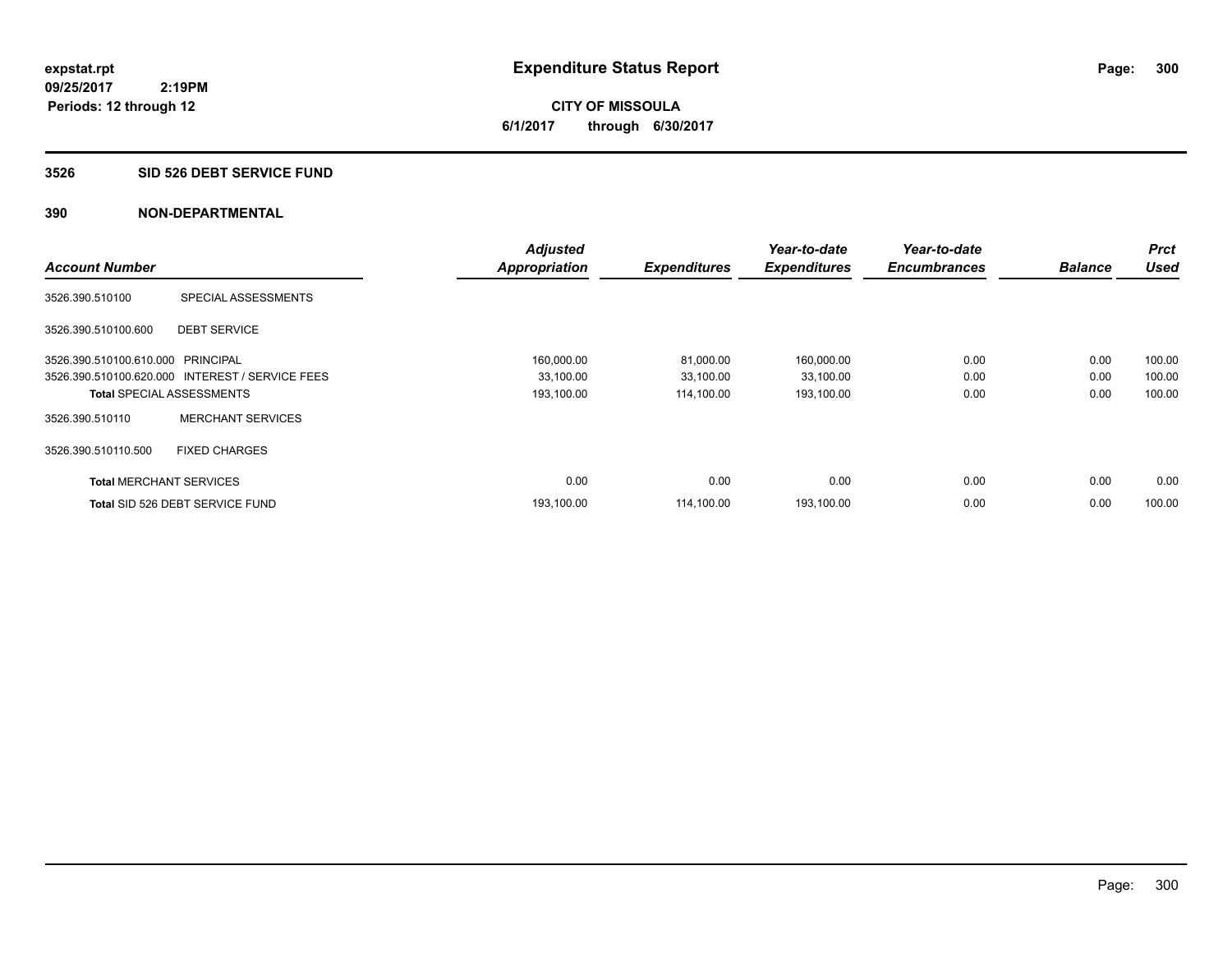**CITY OF MISSOULA 6/1/2017 through 6/30/2017**

#### **3527 SID 527 DEBT SERVICE FUND**

**000 \*\*\* Title Not Found \*\*\***

| <b>Account Number</b>                |                         | <b>Adjusted</b><br>Appropriation | <b>Expenditures</b> | Year-to-date<br><b>Expenditures</b> | Year-to-date<br><b>Encumbrances</b> | <b>Balance</b> | Prct<br><b>Used</b> |
|--------------------------------------|-------------------------|----------------------------------|---------------------|-------------------------------------|-------------------------------------|----------------|---------------------|
| 3527.000.520100                      | *** Title Not Found *** |                                  |                     |                                     |                                     |                |                     |
| 3527.000.520100.800                  | OTHER OBJECTS           |                                  |                     |                                     |                                     |                |                     |
| <b>Total *** Title Not Found ***</b> |                         | 0.00                             | 0.00                | 0.00                                | 0.00                                | 0.00           | 0.00                |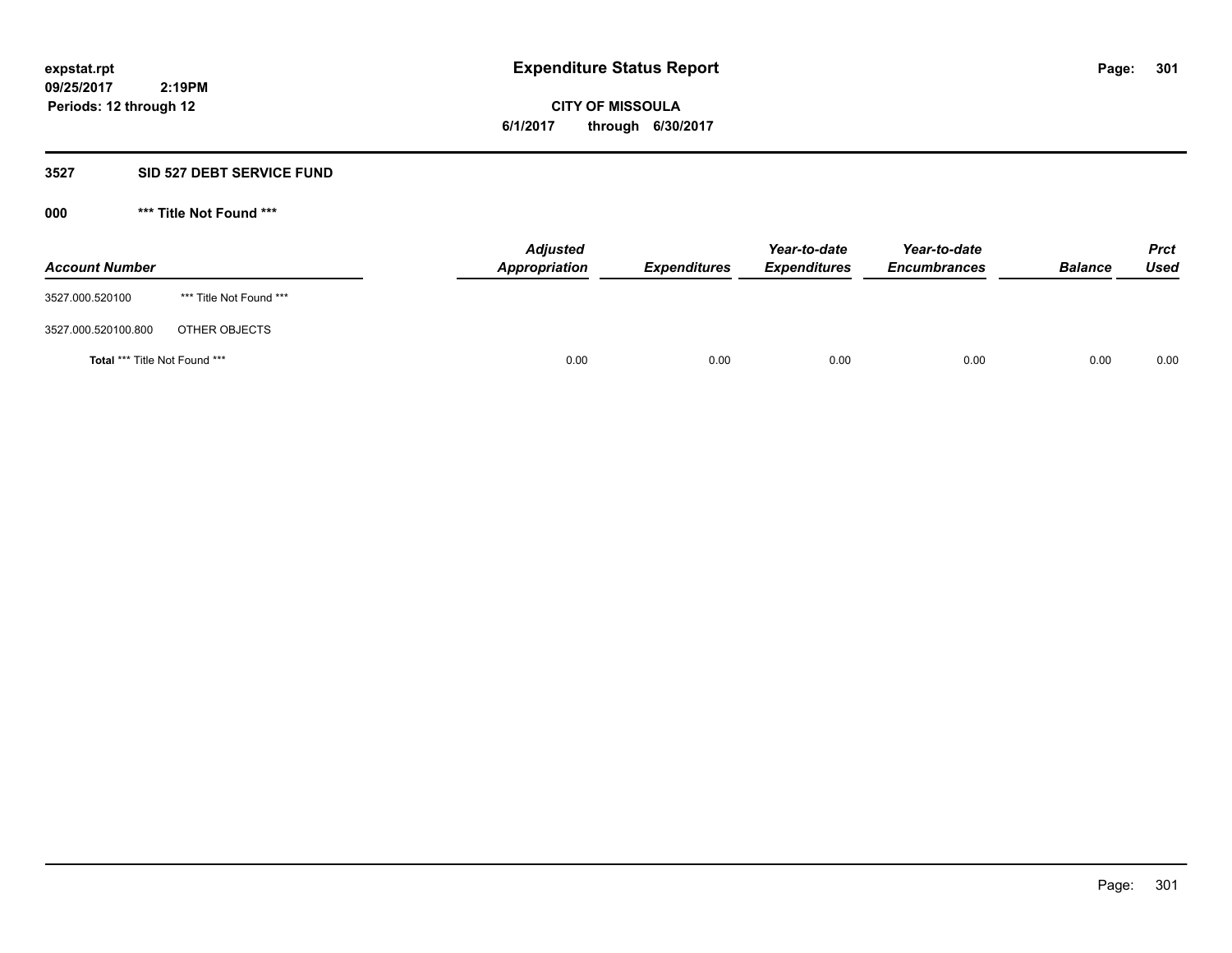**CITY OF MISSOULA 6/1/2017 through 6/30/2017**

#### **3527 SID 527 DEBT SERVICE FUND**

| <b>Account Number</b> |                                  | <b>Adjusted</b><br><b>Appropriation</b> | <b>Expenditures</b> | Year-to-date<br><b>Expenditures</b> | Year-to-date<br><b>Encumbrances</b> | <b>Balance</b> | <b>Prct</b><br><b>Used</b> |
|-----------------------|----------------------------------|-----------------------------------------|---------------------|-------------------------------------|-------------------------------------|----------------|----------------------------|
| 3527.390.510100       | SPECIAL ASSESSMENTS              |                                         |                     |                                     |                                     |                |                            |
| 3527.390.510100.600   | <b>DEBT SERVICE</b>              |                                         |                     |                                     |                                     |                |                            |
|                       | <b>Total SPECIAL ASSESSMENTS</b> | 0.00                                    | 0.00                | 0.00                                | 0.00                                | 0.00           | 0.00                       |
| 3527.390.510110       | <b>MERCHANT SERVICES</b>         |                                         |                     |                                     |                                     |                |                            |
| 3527.390.510110.500   | <b>FIXED CHARGES</b>             |                                         |                     |                                     |                                     |                |                            |
|                       | <b>Total MERCHANT SERVICES</b>   | 0.00                                    | 0.00                | 0.00                                | 0.00                                | 0.00           | 0.00                       |
|                       | Total SID 527 DEBT SERVICE FUND  | 0.00                                    | 0.00                | 0.00                                | 0.00                                | 0.00           | 0.00                       |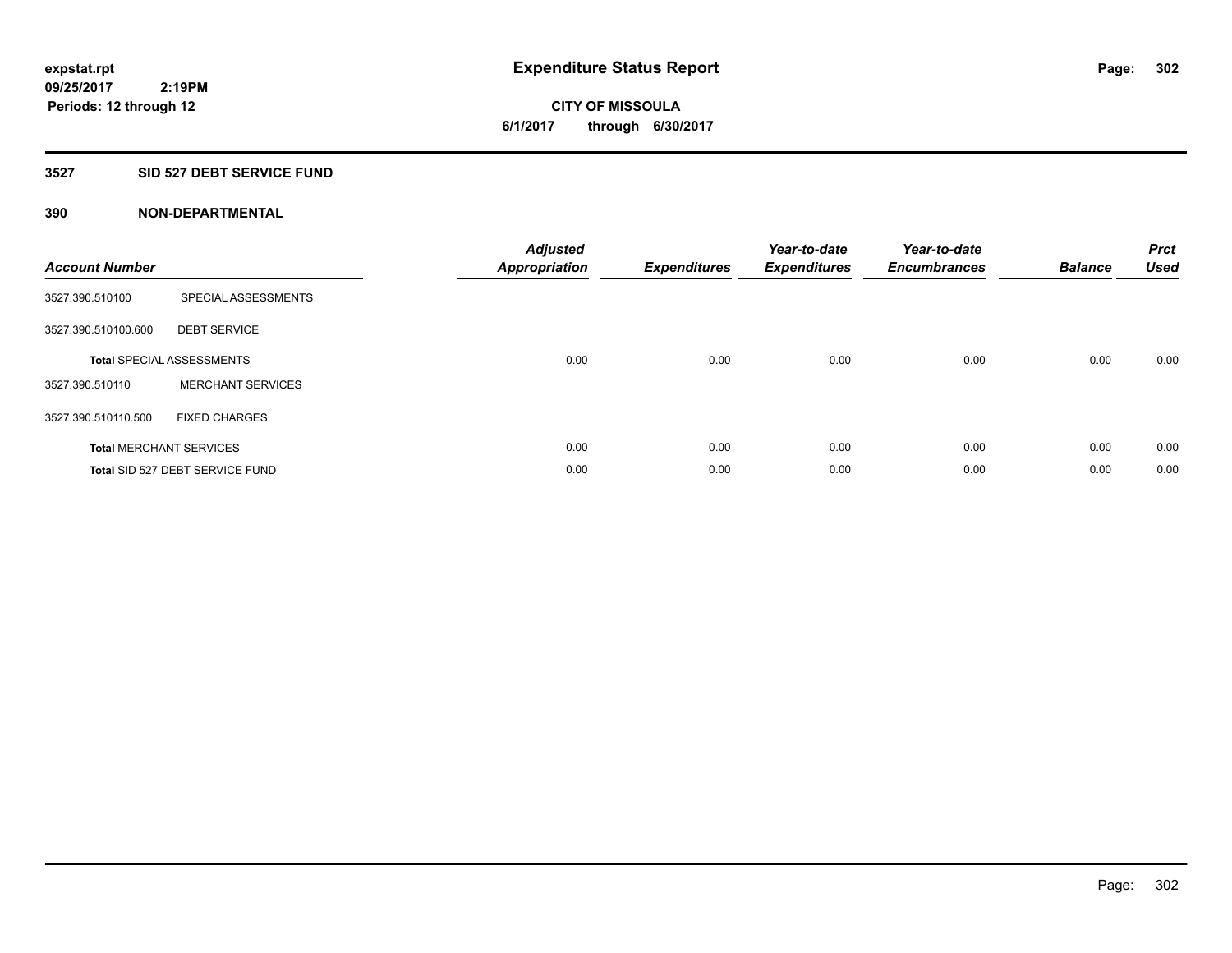**CITY OF MISSOULA 6/1/2017 through 6/30/2017**

#### **3530 SID 530 DEBT SERVICE FUND**

| <b>Account Number</b> |                                            | <b>Adjusted</b><br><b>Appropriation</b> | <b>Expenditures</b> | Year-to-date<br><b>Expenditures</b> | Year-to-date<br><b>Encumbrances</b> | <b>Balance</b> | <b>Prct</b><br><b>Used</b> |
|-----------------------|--------------------------------------------|-----------------------------------------|---------------------|-------------------------------------|-------------------------------------|----------------|----------------------------|
| 3530.390.510100       | SPECIAL ASSESSMENTS                        |                                         |                     |                                     |                                     |                |                            |
| 3530.390.510100.600   | <b>DEBT SERVICE</b>                        |                                         |                     |                                     |                                     |                |                            |
|                       | <b>Total SPECIAL ASSESSMENTS</b>           | 0.00                                    | 0.00                | 0.00                                | 0.00                                | 0.00           | 0.00                       |
| 3530.390.510110       | <b>MERCHANT SERVICES</b>                   |                                         |                     |                                     |                                     |                |                            |
| 3530.390.510110.500   | <b>FIXED CHARGES</b>                       |                                         |                     |                                     |                                     |                |                            |
|                       | <b>Total MERCHANT SERVICES</b>             | 0.00                                    | 0.00                | 0.00                                | 0.00                                | 0.00           | 0.00                       |
| 3530.390.521000       | <b>INTERFUND OPERATING TRANSFERS</b>       |                                         |                     |                                     |                                     |                |                            |
| 3530.390.521000.800   | OTHER OBJECTS                              |                                         |                     |                                     |                                     |                |                            |
|                       | <b>Total INTERFUND OPERATING TRANSFERS</b> | 0.00                                    | 0.00                | 0.00                                | 0.00                                | 0.00           | 0.00                       |
|                       | Total SID 530 DEBT SERVICE FUND            | 0.00                                    | 0.00                | 0.00                                | 0.00                                | 0.00           | 0.00                       |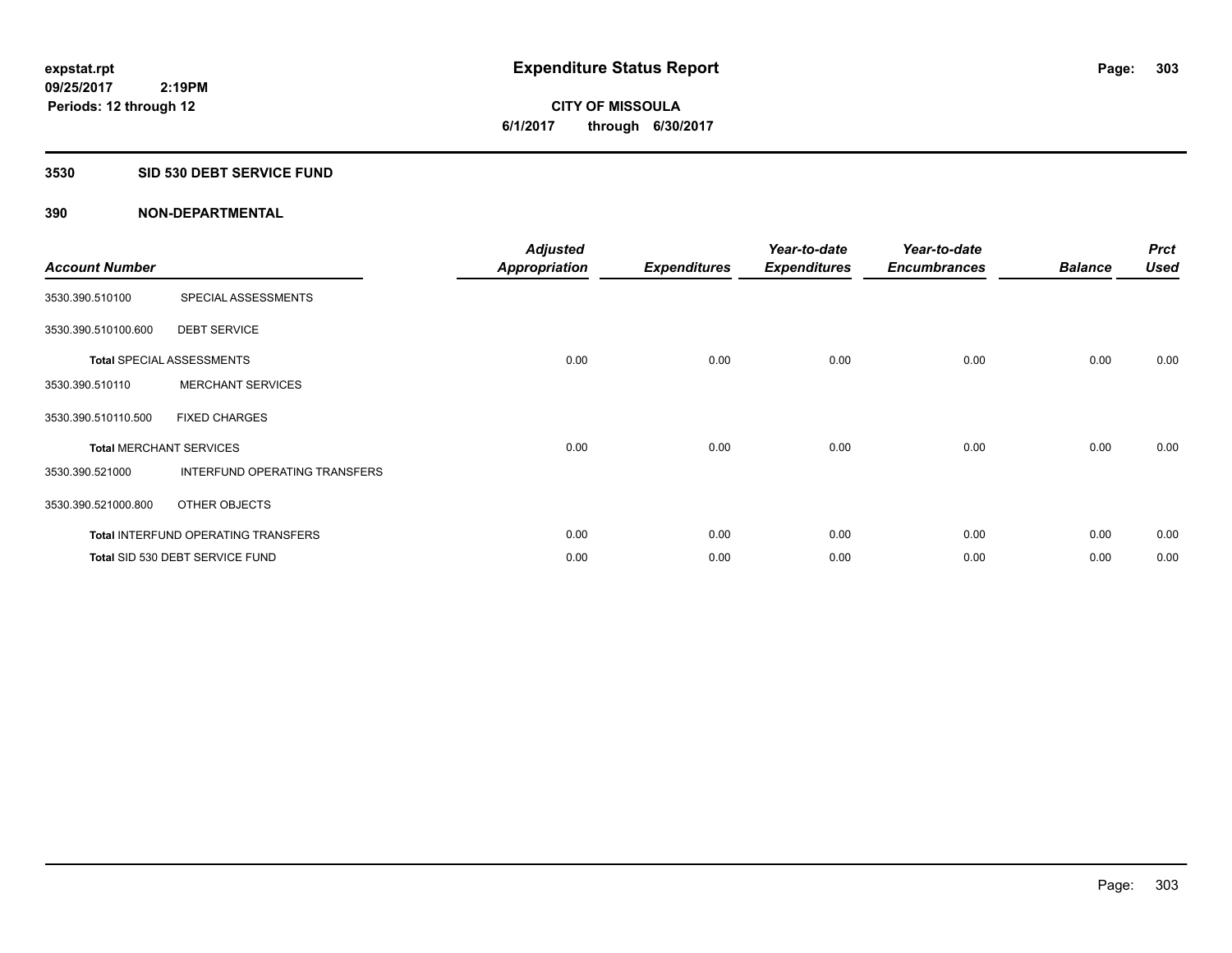**CITY OF MISSOULA 6/1/2017 through 6/30/2017**

# **3531 SID 531 HICKORY ST CALMING**

| <b>Account Number</b> |                                            | <b>Adjusted</b><br>Appropriation | <b>Expenditures</b> | Year-to-date<br><b>Expenditures</b> | Year-to-date<br><b>Encumbrances</b> | <b>Balance</b> | <b>Prct</b><br><b>Used</b> |
|-----------------------|--------------------------------------------|----------------------------------|---------------------|-------------------------------------|-------------------------------------|----------------|----------------------------|
| 3531.390.510110       | <b>MERCHANT SERVICES</b>                   |                                  |                     |                                     |                                     |                |                            |
| 3531.390.510110.500   | <b>FIXED CHARGES</b>                       |                                  |                     |                                     |                                     |                |                            |
|                       | <b>Total MERCHANT SERVICES</b>             | 0.00                             | 0.00                | 0.00                                | 0.00                                | 0.00           | 0.00                       |
| 3531.390.521000       | INTERFUND OPERATING TRANSFERS              |                                  |                     |                                     |                                     |                |                            |
| 3531.390.521000.800   | OTHER OBJECTS                              |                                  |                     |                                     |                                     |                |                            |
|                       | <b>Total INTERFUND OPERATING TRANSFERS</b> | 0.00                             | 0.00                | 0.00                                | 0.00                                | 0.00           | 0.00                       |
|                       | <b>Total SID 531 HICKORY ST CALMING</b>    | 0.00                             | 0.00                | 0.00                                | 0.00                                | 0.00           | 0.00                       |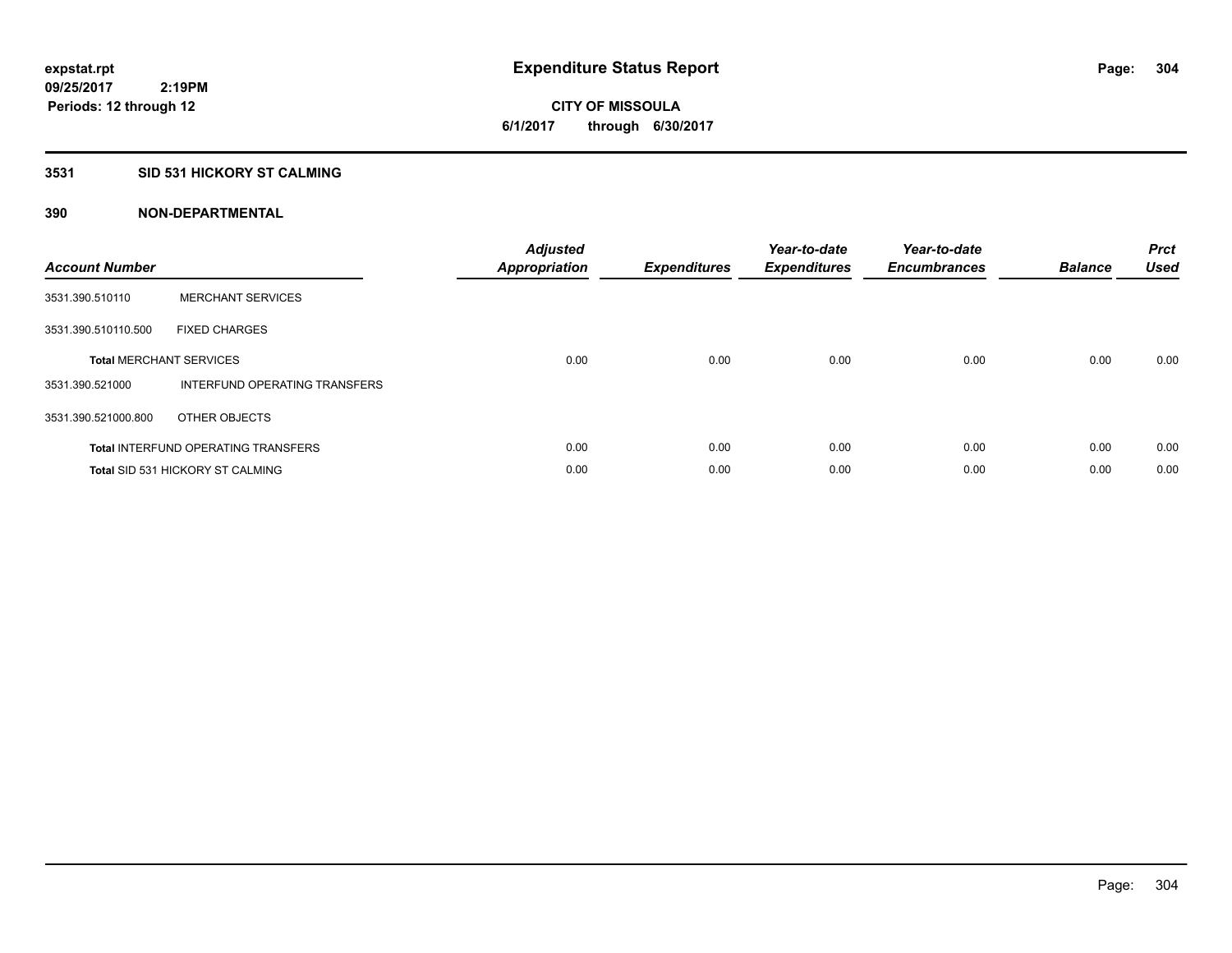**305**

**09/25/2017 2:19PM Periods: 12 through 12**

**CITY OF MISSOULA 6/1/2017 through 6/30/2017**

#### **3532 SID 532 DEBT SERVICE FUND**

| <b>Account Number</b>          |                                                 | <b>Adjusted</b><br><b>Appropriation</b> | <b>Expenditures</b> | Year-to-date<br><b>Expenditures</b> | Year-to-date<br><b>Encumbrances</b> | <b>Balance</b> | <b>Prct</b><br><b>Used</b> |
|--------------------------------|-------------------------------------------------|-----------------------------------------|---------------------|-------------------------------------|-------------------------------------|----------------|----------------------------|
| 3532.390.510100                | SPECIAL ASSESSMENTS                             |                                         |                     |                                     |                                     |                |                            |
| 3532.390.510100.600            | <b>DEBT SERVICE</b>                             |                                         |                     |                                     |                                     |                |                            |
| 3532.390.510100.610.000        | PRINCIPAL                                       | 30,000.00                               | 30,000.00           | 30,000.00                           | 0.00                                | 0.00           | 100.00                     |
|                                | 3532.390.510100.620.000 INTEREST / SERVICE FEES | 10,633.00                               | 5,316.25            | 10,982.50                           | 0.00                                | $-349.50$      | 103.29                     |
|                                | <b>Total SPECIAL ASSESSMENTS</b>                | 40,633.00                               | 35,316.25           | 40,982.50                           | 0.00                                | $-349.50$      | 100.86                     |
| 3532.390.510110                | <b>MERCHANT SERVICES</b>                        |                                         |                     |                                     |                                     |                |                            |
| 3532.390.510110.500            | <b>FIXED CHARGES</b>                            |                                         |                     |                                     |                                     |                |                            |
| <b>Total FIXED CHARGES</b>     |                                                 | 0.00                                    | 0.00                | 0.00                                | 0.00                                | 0.00           | 0.00                       |
| <b>Total MERCHANT SERVICES</b> |                                                 | 0.00                                    | 0.00                | 0.00                                | 0.00                                | 0.00           | 0.00                       |
|                                | Total SID 532 DEBT SERVICE FUND                 | 40,633.00                               | 35,316.25           | 40,982.50                           | 0.00                                | $-349.50$      | 100.86                     |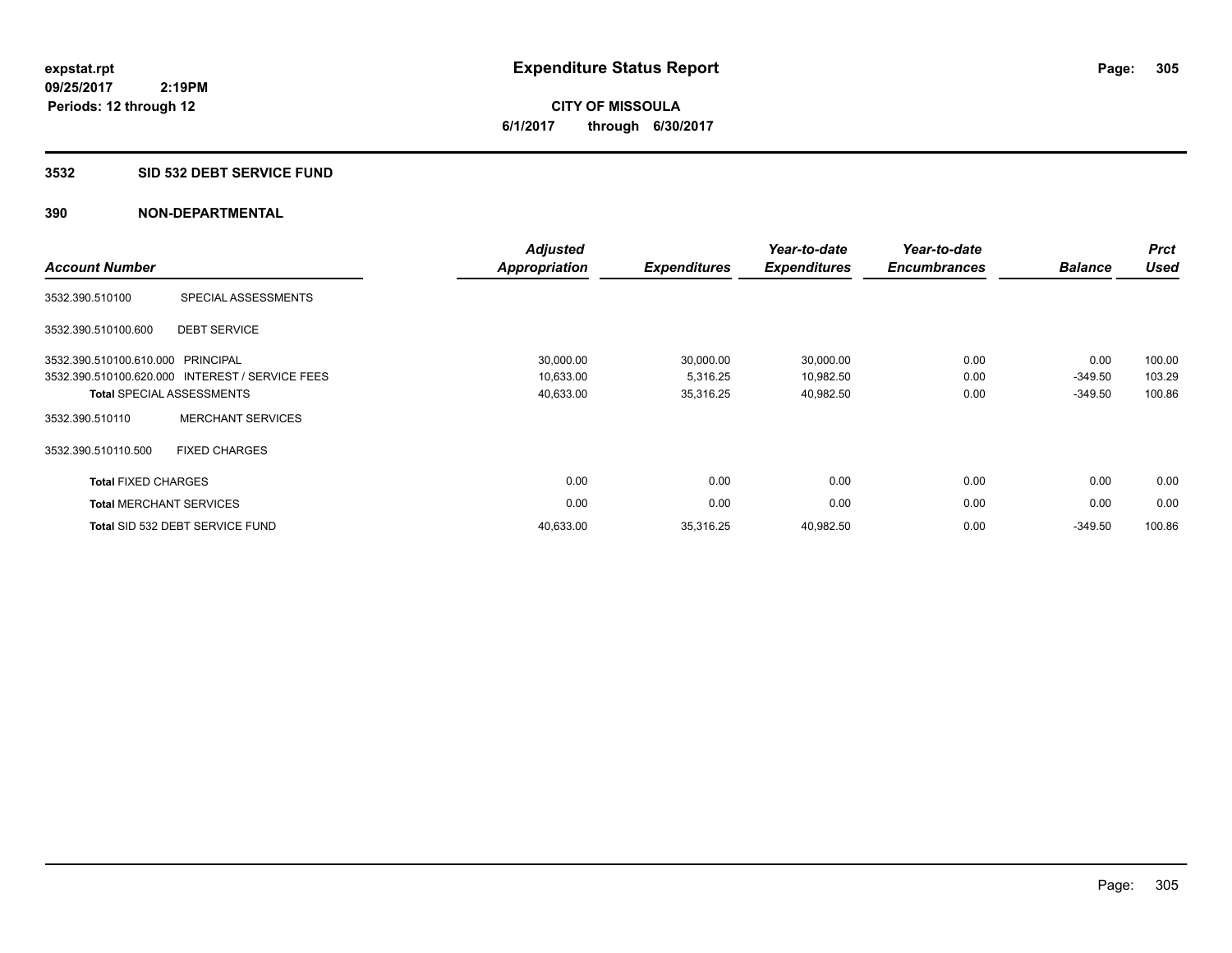**CITY OF MISSOULA 6/1/2017 through 6/30/2017**

# **3533 GILBERT ST SEWER SID DEBT FUND**

# **330 WASTEWATER**

| <b>Account Number</b>   |                          | <b>Adjusted</b><br>Appropriation | <b>Expenditures</b> | Year-to-date<br><b>Expenditures</b> | Year-to-date<br><b>Encumbrances</b> | <b>Balance</b> | <b>Prct</b><br>Used |
|-------------------------|--------------------------|----------------------------------|---------------------|-------------------------------------|-------------------------------------|----------------|---------------------|
| 3533.330.510110         | <b>MERCHANT SERVICES</b> |                                  |                     |                                     |                                     |                |                     |
| 3533.330.510110.500     | <b>FIXED CHARGES</b>     |                                  |                     |                                     |                                     |                |                     |
| <b>Total WASTEWATER</b> |                          | 0.00                             | 0.00                | 0.00                                | 0.00                                | 0.00           | 0.00                |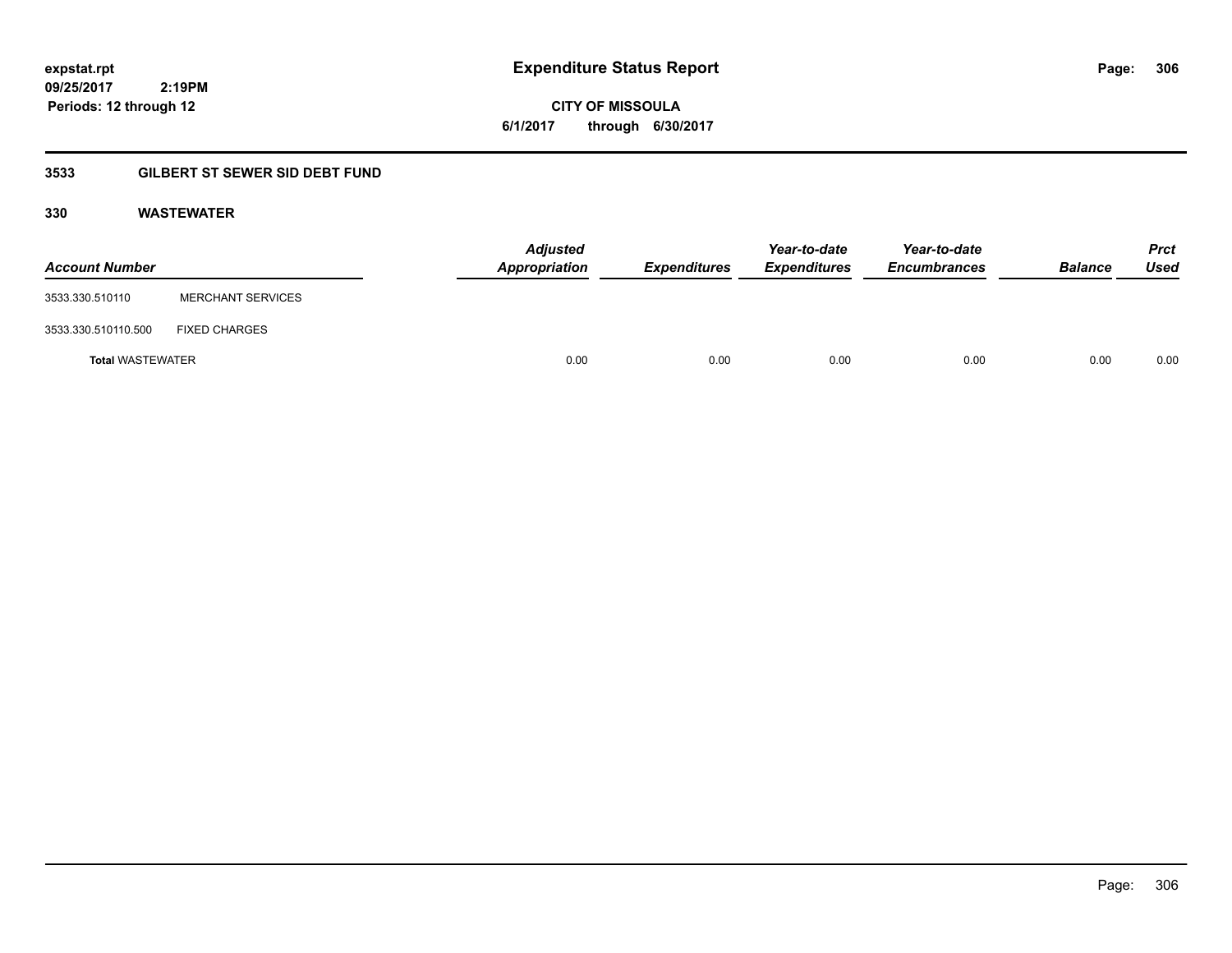**CITY OF MISSOULA 6/1/2017 through 6/30/2017**

# **3533 GILBERT ST SEWER SID DEBT FUND**

| <b>Account Number</b>             |                                                 | <b>Adjusted</b><br>Appropriation | <b>Expenditures</b> | Year-to-date<br><b>Expenditures</b> | Year-to-date<br><b>Encumbrances</b> | <b>Balance</b> | <b>Prct</b><br><b>Used</b> |
|-----------------------------------|-------------------------------------------------|----------------------------------|---------------------|-------------------------------------|-------------------------------------|----------------|----------------------------|
|                                   |                                                 |                                  |                     |                                     |                                     |                |                            |
| 3533.390.510100                   | SPECIAL ASSESSMENTS                             |                                  |                     |                                     |                                     |                |                            |
| 3533.390.510100.500               | <b>FIXED CHARGES</b>                            |                                  |                     |                                     |                                     |                |                            |
| <b>Total FIXED CHARGES</b>        |                                                 | 0.00                             | 0.00                | 0.00                                | 0.00                                | 0.00           | 0.00                       |
| 3533.390.510100.600               | <b>DEBT SERVICE</b>                             |                                  |                     |                                     |                                     |                |                            |
| 3533.390.510100.610.000 PRINCIPAL |                                                 | 12,000.00                        | 6,000.00            | 12,000.00                           | 0.00                                | 0.00           | 100.00                     |
|                                   | 3533.390.510100.620.000 INTEREST / SERVICE FEES | 4.875.00                         | 2,381.25            | 4,875.00                            | 0.00                                | 0.00           | 100.00                     |
|                                   | Total SPECIAL ASSESSMENTS                       | 16,875.00                        | 8,381.25            | 16,875.00                           | 0.00                                | 0.00           | 100.00                     |
| 3533.390.510110                   | <b>MERCHANT SERVICES</b>                        |                                  |                     |                                     |                                     |                |                            |
| 3533.390.510110.500               | <b>FIXED CHARGES</b>                            |                                  |                     |                                     |                                     |                |                            |
| <b>Total MERCHANT SERVICES</b>    |                                                 | 0.00                             | 0.00                | 0.00                                | 0.00                                | 0.00           | 0.00                       |
| 3533.390.521000                   | <b>INTERFUND OPERATING TRANSFERS</b>            |                                  |                     |                                     |                                     |                |                            |
| 3533.390.521000.800               | OTHER OBJECTS                                   |                                  |                     |                                     |                                     |                |                            |
|                                   | <b>Total INTERFUND OPERATING TRANSFERS</b>      | 0.00                             | 0.00                | 0.00                                | 0.00                                | 0.00           | 0.00                       |
|                                   | <b>Total GILBERT ST SEWER SID DEBT FUND</b>     | 16,875.00                        | 8,381.25            | 16,875.00                           | 0.00                                | 0.00           | 100.00                     |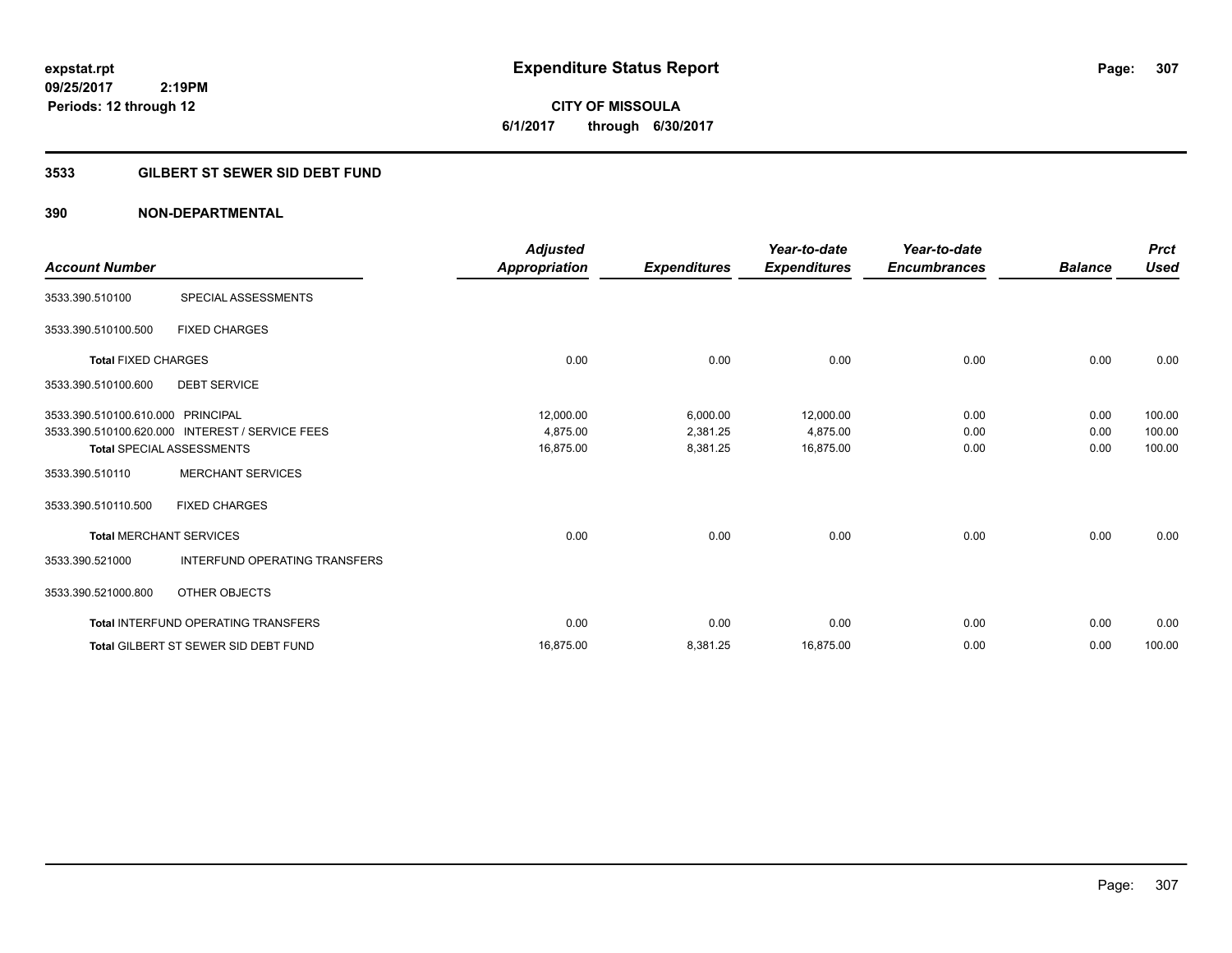**CITY OF MISSOULA 6/1/2017 through 6/30/2017**

#### **3534 LINCOLNWOOD SEWER PHASE I**

| <b>Account Number</b>             |                                                 | <b>Adjusted</b><br><b>Appropriation</b> | <b>Expenditures</b> | Year-to-date<br><b>Expenditures</b> | Year-to-date<br><b>Encumbrances</b> | <b>Balance</b> | <b>Prct</b><br><b>Used</b> |
|-----------------------------------|-------------------------------------------------|-----------------------------------------|---------------------|-------------------------------------|-------------------------------------|----------------|----------------------------|
| 3534.390.510100                   | SPECIAL ASSESSMENTS                             |                                         |                     |                                     |                                     |                |                            |
| 3534.390.510100.600               | <b>DEBT SERVICE</b>                             |                                         |                     |                                     |                                     |                |                            |
| 3534.390.510100.610.000 PRINCIPAL |                                                 | 12,000.00                               | 6,000.00            | 12,000.00                           | 0.00                                | 0.00           | 100.00                     |
|                                   | 3534.390.510100.620.000 INTEREST / SERVICE FEES | 5,513.00                                | 2,700.00            | 5,512.50                            | 0.00                                | 0.50           | 99.99                      |
|                                   | <b>Total SPECIAL ASSESSMENTS</b>                | 17,513.00                               | 8,700.00            | 17,512.50                           | 0.00                                | 0.50           | 100.00                     |
| 3534.390.510110                   | <b>MERCHANT SERVICES</b>                        |                                         |                     |                                     |                                     |                |                            |
| 3534.390.510110.500               | <b>FIXED CHARGES</b>                            |                                         |                     |                                     |                                     |                |                            |
| <b>Total FIXED CHARGES</b>        |                                                 | 0.00                                    | 0.00                | 0.00                                | 0.00                                | 0.00           | 0.00                       |
| <b>Total MERCHANT SERVICES</b>    |                                                 | 0.00                                    | 0.00                | 0.00                                | 0.00                                | 0.00           | 0.00                       |
|                                   | <b>Total LINCOLNWOOD SEWER PHASE I</b>          | 17.513.00                               | 8,700.00            | 17,512.50                           | 0.00                                | 0.50           | 100.00                     |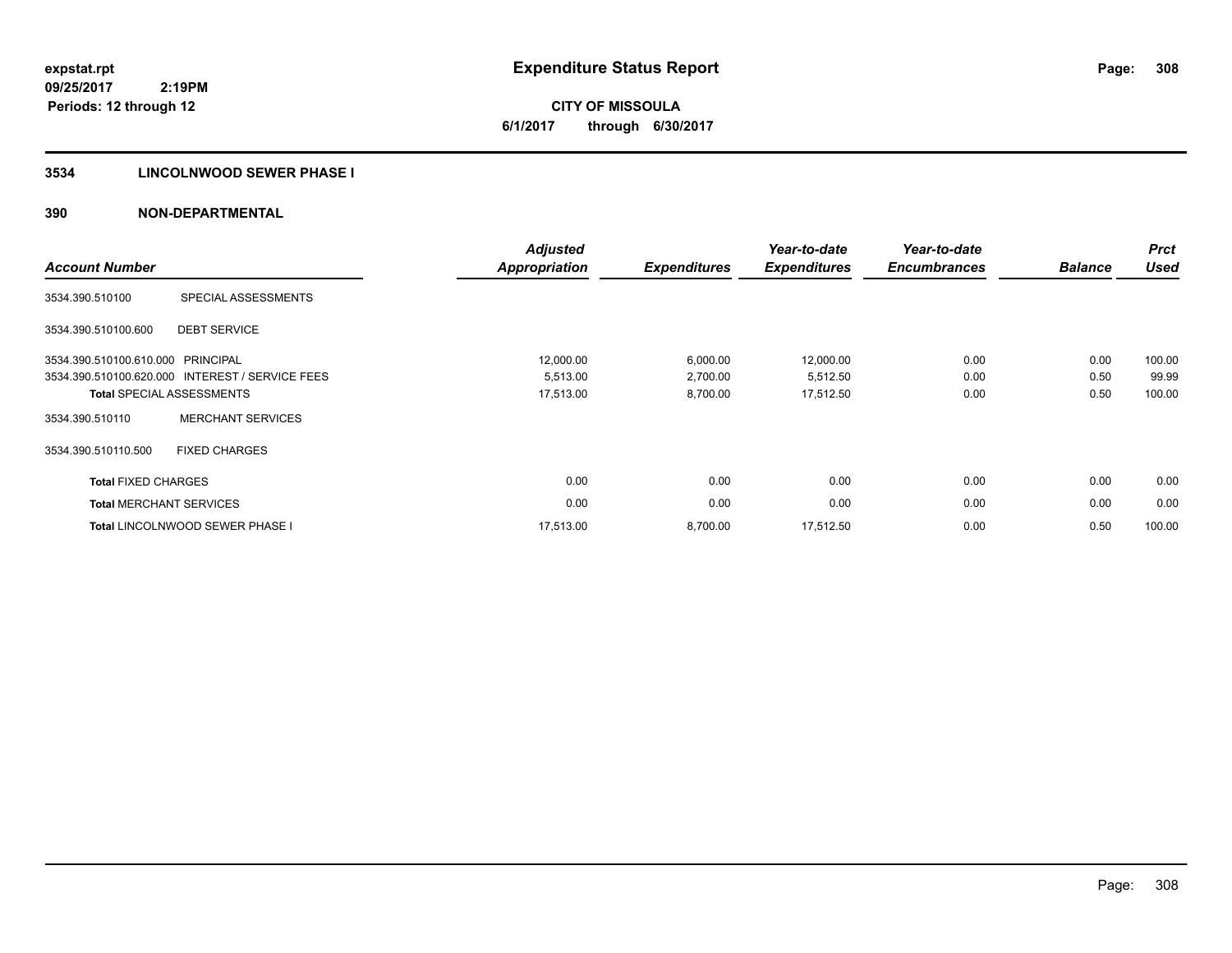**CITY OF MISSOULA 6/1/2017 through 6/30/2017**

# **3535 SLANT STREET TRAFFIC CALMING**

| <b>Account Number</b> |                                            | <b>Adjusted</b><br>Appropriation | <b>Expenditures</b> | Year-to-date<br><b>Expenditures</b> | Year-to-date<br><b>Encumbrances</b> | <b>Balance</b> | <b>Prct</b><br><b>Used</b> |
|-----------------------|--------------------------------------------|----------------------------------|---------------------|-------------------------------------|-------------------------------------|----------------|----------------------------|
| 3535.390.510110       | <b>MERCHANT SERVICES</b>                   |                                  |                     |                                     |                                     |                |                            |
| 3535.390.510110.500   | <b>FIXED CHARGES</b>                       |                                  |                     |                                     |                                     |                |                            |
|                       | <b>Total MERCHANT SERVICES</b>             | 0.00                             | 0.00                | 0.00                                | 0.00                                | 0.00           | 0.00                       |
| 3535.390.521000       | INTERFUND OPERATING TRANSFERS              |                                  |                     |                                     |                                     |                |                            |
| 3535.390.521000.800   | OTHER OBJECTS                              |                                  |                     |                                     |                                     |                |                            |
|                       | <b>Total INTERFUND OPERATING TRANSFERS</b> | 0.00                             | 0.00                | 0.00                                | 0.00                                | 0.00           | 0.00                       |
|                       | <b>Total SLANT STREET TRAFFIC CALMING</b>  | 0.00                             | 0.00                | 0.00                                | 0.00                                | 0.00           | 0.00                       |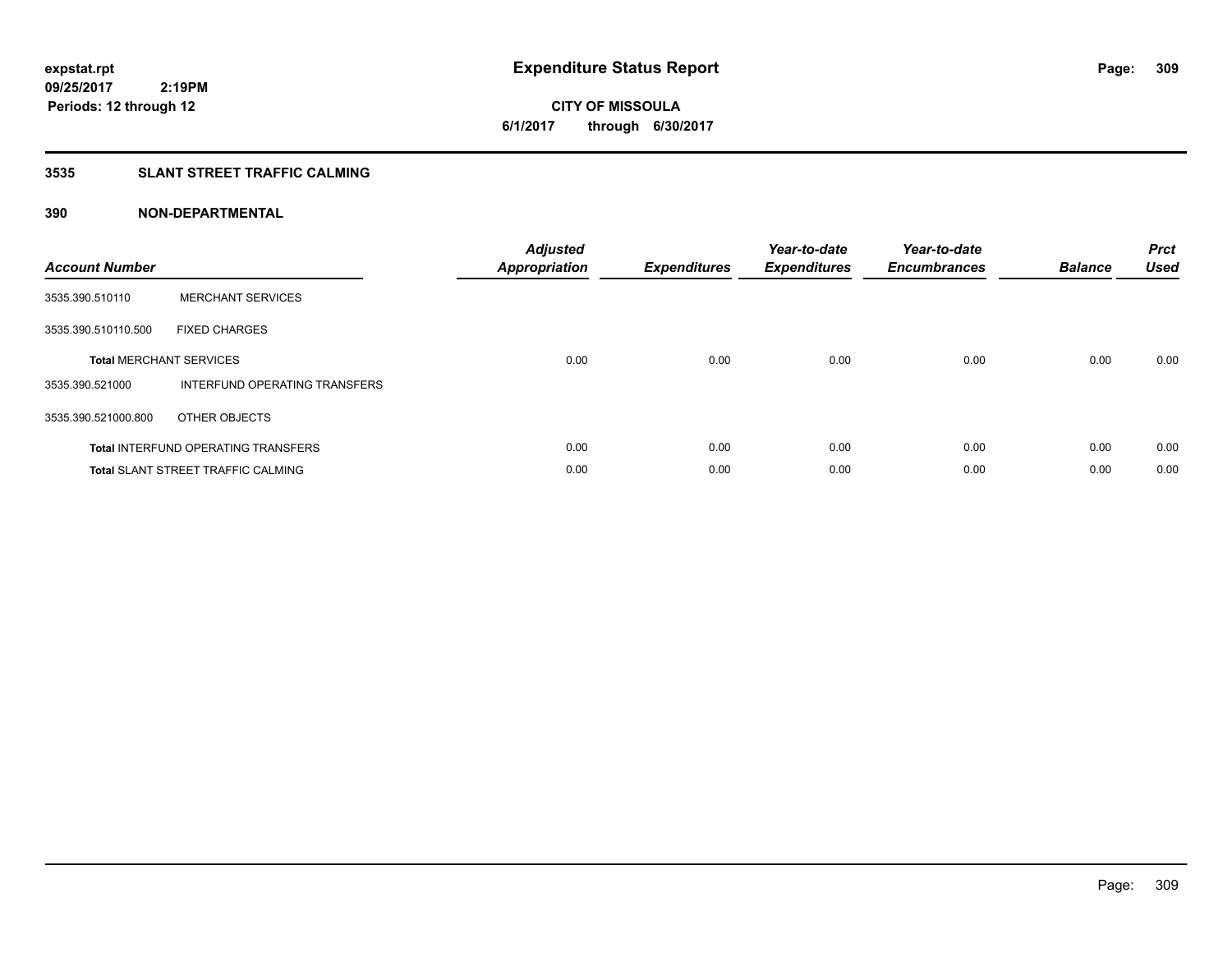**CITY OF MISSOULA 6/1/2017 through 6/30/2017**

# **3536 LINCOLNWOOD SEWER PHASE II**

| <b>Account Number</b>             |                                                 | <b>Adjusted</b><br>Appropriation | <b>Expenditures</b> | Year-to-date<br><b>Expenditures</b> | Year-to-date<br><b>Encumbrances</b> | <b>Balance</b> | <b>Prct</b><br><b>Used</b> |
|-----------------------------------|-------------------------------------------------|----------------------------------|---------------------|-------------------------------------|-------------------------------------|----------------|----------------------------|
|                                   |                                                 |                                  |                     |                                     |                                     |                |                            |
| 3536.390.510100                   | SPECIAL ASSESSMENTS                             |                                  |                     |                                     |                                     |                |                            |
| 3536.390.510100.600               | <b>DEBT SERVICE</b>                             |                                  |                     |                                     |                                     |                |                            |
| 3536.390.510100.610.000 PRINCIPAL |                                                 | 22,000.00                        | 11,000.00           | 22,000.00                           | 0.00                                | 0.00           | 100.00                     |
|                                   | 3536.390.510100.620.000 INTEREST / SERVICE FEES | 9.544.00                         | 4,668.75            | 9,543.75                            | 0.00                                | 0.25           | 100.00                     |
|                                   | <b>Total SPECIAL ASSESSMENTS</b>                | 31,544.00                        | 15,668.75           | 31,543.75                           | 0.00                                | 0.25           | 100.00                     |
| 3536.390.510110                   | <b>MERCHANT SERVICES</b>                        |                                  |                     |                                     |                                     |                |                            |
| 3536.390.510110.500               | <b>FIXED CHARGES</b>                            |                                  |                     |                                     |                                     |                |                            |
| <b>Total FIXED CHARGES</b>        |                                                 | 0.00                             | 0.00                | 0.00                                | 0.00                                | 0.00           | 0.00                       |
| <b>Total MERCHANT SERVICES</b>    |                                                 | 0.00                             | 0.00                | 0.00                                | 0.00                                | 0.00           | 0.00                       |
|                                   | <b>Total LINCOLNWOOD SEWER PHASE II</b>         | 31,544.00                        | 15,668.75           | 31,543.75                           | 0.00                                | 0.25           | 100.00                     |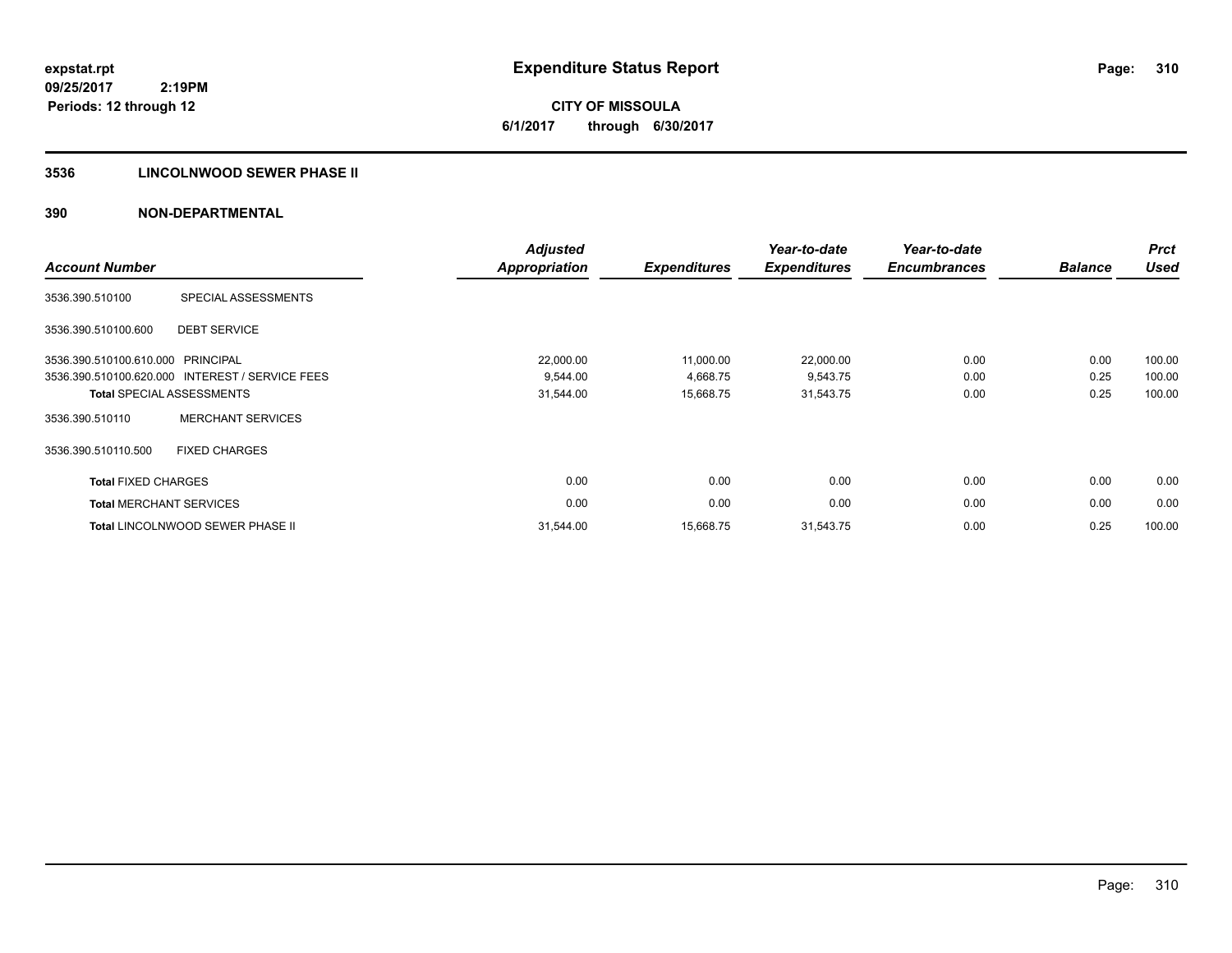**CITY OF MISSOULA 6/1/2017 through 6/30/2017**

#### **3539 SOUTH 4TH STREET W TRAFFIC**

| <b>Account Number</b> |                                            | <b>Adjusted</b><br>Appropriation | <b>Expenditures</b> | Year-to-date<br><b>Expenditures</b> | Year-to-date<br><b>Encumbrances</b> | <b>Balance</b> | <b>Prct</b><br><b>Used</b> |
|-----------------------|--------------------------------------------|----------------------------------|---------------------|-------------------------------------|-------------------------------------|----------------|----------------------------|
| 3539.390.510110       | <b>MERCHANT SERVICES</b>                   |                                  |                     |                                     |                                     |                |                            |
| 3539.390.510110.500   | <b>FIXED CHARGES</b>                       |                                  |                     |                                     |                                     |                |                            |
|                       | <b>Total MERCHANT SERVICES</b>             | 0.00                             | 0.00                | 0.00                                | 0.00                                | 0.00           | 0.00                       |
| 3539.390.521000       | INTERFUND OPERATING TRANSFERS              |                                  |                     |                                     |                                     |                |                            |
| 3539.390.521000.800   | OTHER OBJECTS                              |                                  |                     |                                     |                                     |                |                            |
|                       | <b>Total INTERFUND OPERATING TRANSFERS</b> | 0.00                             | 0.00                | 0.00                                | 0.00                                | 0.00           | 0.00                       |
|                       | <b>Total SOUTH 4TH STREET W TRAFFIC</b>    | 0.00                             | 0.00                | 0.00                                | 0.00                                | 0.00           | 0.00                       |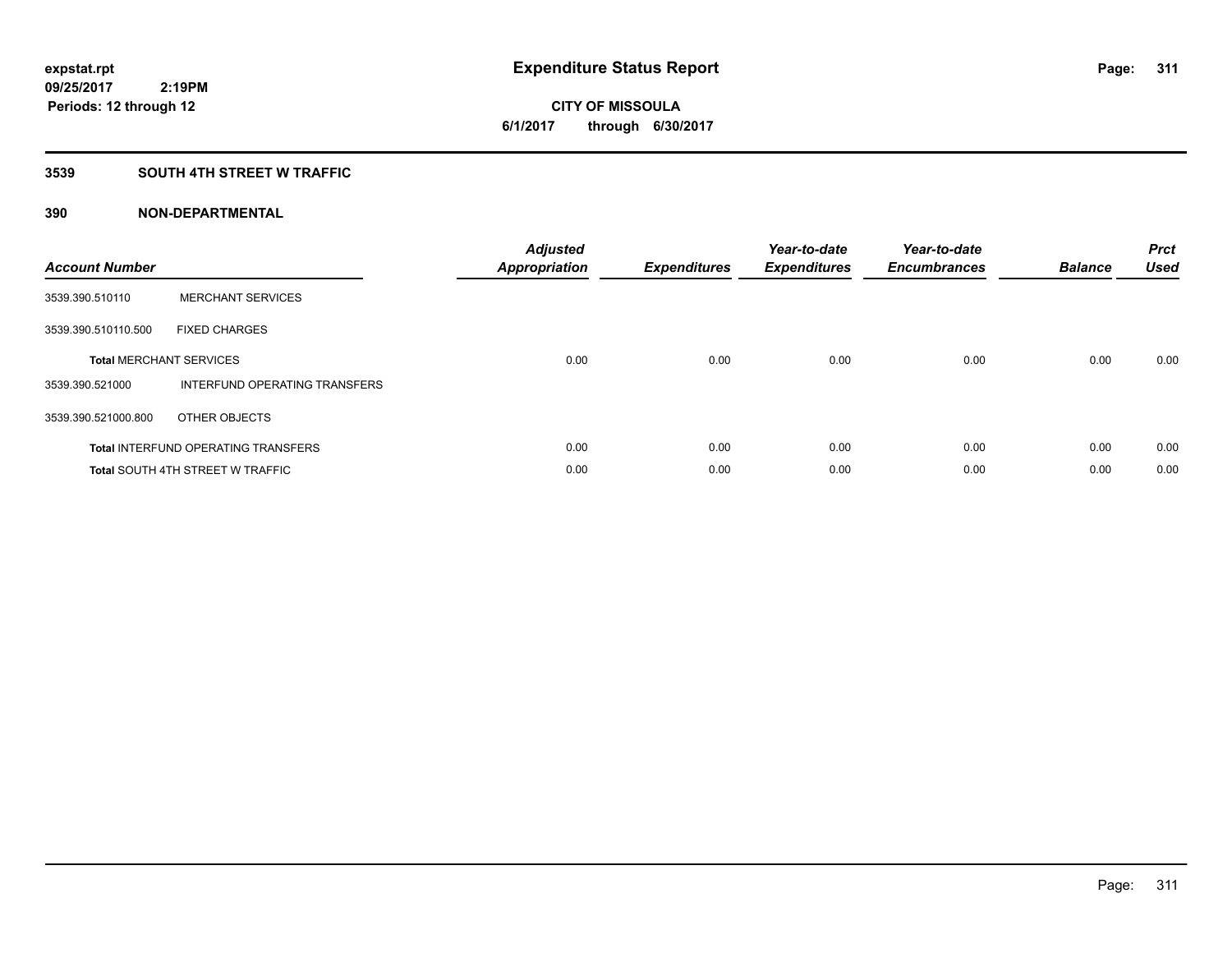**312**

**09/25/2017 2:19PM Periods: 12 through 12**

**CITY OF MISSOULA 6/1/2017 through 6/30/2017**

#### **3540 SID 540 DEBT SERVICE FUND**

|                                                 | Adjusted      |                     | Year-to-date        | Year-to-date        |                | <b>Prct</b> |
|-------------------------------------------------|---------------|---------------------|---------------------|---------------------|----------------|-------------|
| <b>Account Number</b>                           | Appropriation | <b>Expenditures</b> | <b>Expenditures</b> | <b>Encumbrances</b> | <b>Balance</b> | <b>Used</b> |
| SPECIAL ASSESSMENTS<br>3540.390.510100          |               |                     |                     |                     |                |             |
| PURCHASED SERVICES<br>3540.390.510100.300       |               |                     |                     |                     |                |             |
| 3540.390.510100.350.000 PROFESSIONAL SERVICES   | 0.00          | 0.00                | 350.00              | 0.00                | $-350.00$      | 0.00        |
| <b>Total PURCHASED SERVICES</b>                 | 0.00          | 0.00                | 350.00              | 0.00                | $-350.00$      | 0.00        |
| 3540.390.510100.600<br><b>DEBT SERVICE</b>      |               |                     |                     |                     |                |             |
| 3540.390.510100.610.000 PRINCIPAL               | 75,000.00     | 75,000.00           | 75,000.00           | 0.00                | 0.00           | 100.00      |
| 3540.390.510100.620.000 INTEREST / SERVICE FEES | 45,903.00     | 22,951.25           | 45,902.50           | 0.00                | 0.50           | 100.00      |
| <b>Total DEBT SERVICE</b>                       | 120,903.00    | 97,951.25           | 120,902.50          | 0.00                | 0.50           | 100.00      |
| <b>Total SPECIAL ASSESSMENTS</b>                | 120,903.00    | 97,951.25           | 121,252.50          | 0.00                | $-349.50$      | 100.29      |
| <b>MERCHANT SERVICES</b><br>3540.390.510110     |               |                     |                     |                     |                |             |
| 3540.390.510110.500<br><b>FIXED CHARGES</b>     |               |                     |                     |                     |                |             |
| 3540.390.510110.550.000 MERCHANT SERVICE FEES   | 350.00        | 0.00                | 0.00                | 0.00                | 350.00         | 0.00        |
| <b>Total MERCHANT SERVICES</b>                  | 350.00        | 0.00                | 0.00                | 0.00                | 350.00         | 0.00        |
| Total SID 540 DEBT SERVICE FUND                 | 121,253.00    | 97,951.25           | 121,252.50          | 0.00                | 0.50           | 100.00      |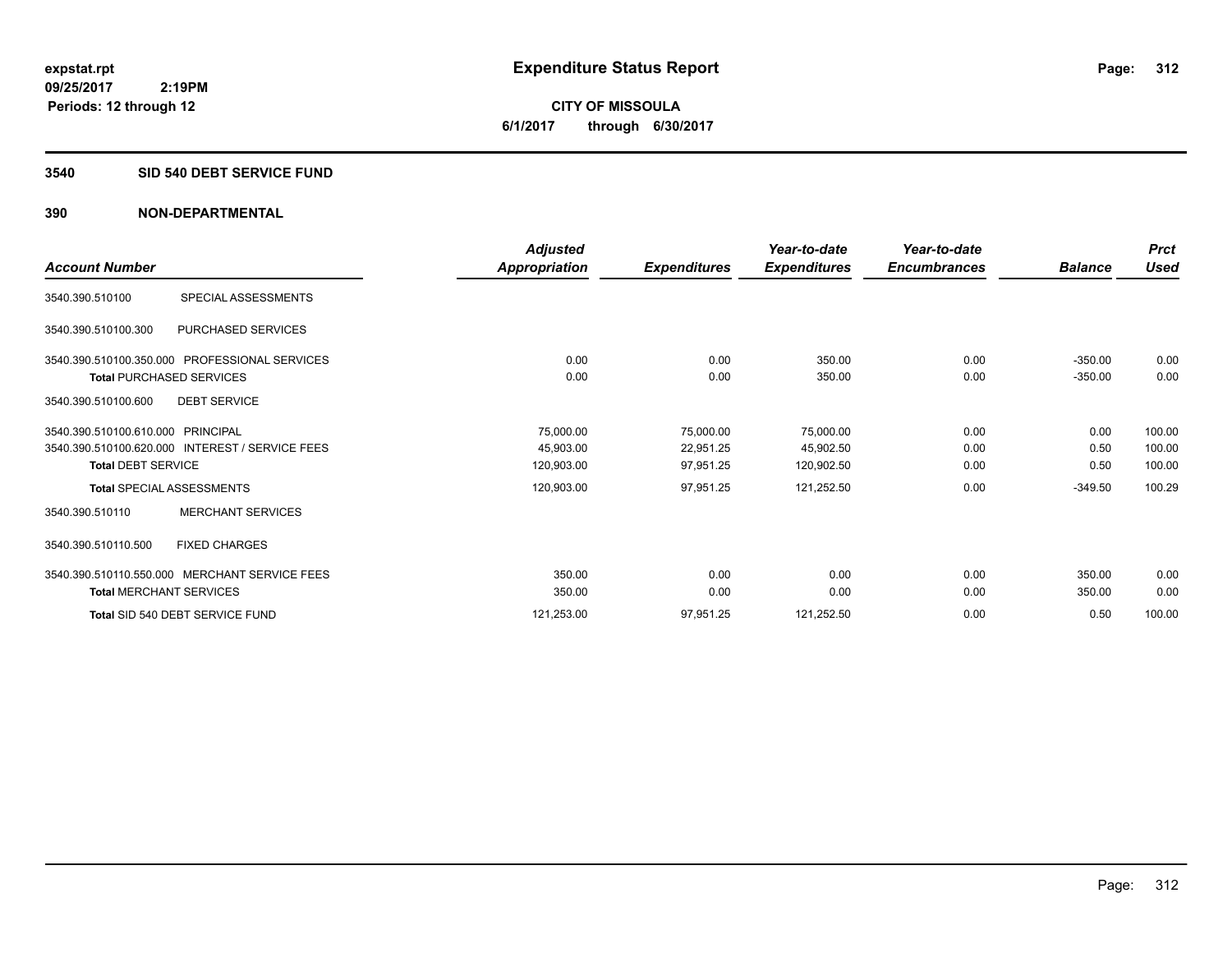#### **3541 SID 541 DEBT SERVICE**

|                                           |                                               | <b>Adjusted</b>      |                     | Year-to-date        | Year-to-date        |                | <b>Prct</b> |
|-------------------------------------------|-----------------------------------------------|----------------------|---------------------|---------------------|---------------------|----------------|-------------|
| <b>Account Number</b>                     |                                               | <b>Appropriation</b> | <b>Expenditures</b> | <b>Expenditures</b> | <b>Encumbrances</b> | <b>Balance</b> | <b>Used</b> |
| 3541.390.510100                           | SPECIAL ASSESSMENTS                           |                      |                     |                     |                     |                |             |
| 3541.390.510100.600                       | <b>DEBT SERVICE</b>                           |                      |                     |                     |                     |                |             |
| 3541.390.510100.610.000 PRINCIPAL         |                                               | 30,000.00            | 30,000.00           | 30,000.00           | 0.00                | 0.00           | 100.00      |
| 3541.390.510100.620.000 PINEVIEW PARK/INT |                                               | 27,798.00            | 13,898.75           | 28,097.50           | 0.00                | $-299.50$      | 101.08      |
| <b>Total SPECIAL ASSESSMENTS</b>          |                                               | 57,798.00            | 43,898.75           | 58,097.50           | 0.00                | $-299.50$      | 100.52      |
| 3541.390.510110                           | <b>MERCHANT SERVICES</b>                      |                      |                     |                     |                     |                |             |
| 3541.390.510110.500                       | <b>FIXED CHARGES</b>                          |                      |                     |                     |                     |                |             |
|                                           | 3541.390.510110.550.000 MERCHANT SERVICE FEES | 300.00               | 0.00                | 0.00                | 0.00                | 300.00         | 0.00        |
| <b>Total MERCHANT SERVICES</b>            |                                               | 300.00               | 0.00                | 0.00                | 0.00                | 300.00         | 0.00        |
| Total SID 541 DEBT SERVICE                |                                               | 58.098.00            | 43,898.75           | 58,097.50           | 0.00                | 0.50           | 100.00      |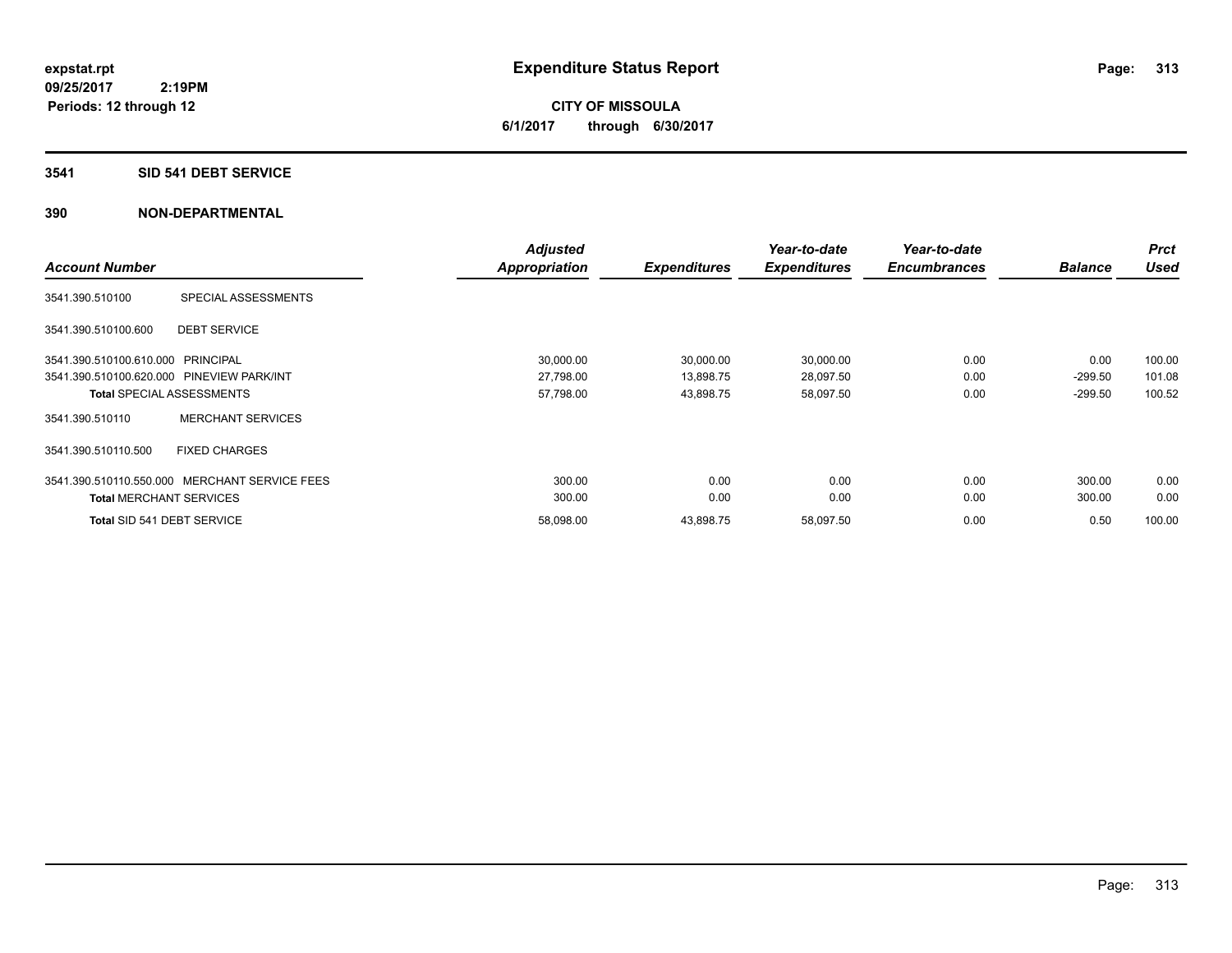#### **3543 SID 543 DEBT SERVICE**

| <b>Account Number</b>      |                                     | <b>Adjusted</b><br><b>Appropriation</b> | <b>Expenditures</b> | Year-to-date<br><b>Expenditures</b> | Year-to-date<br><b>Encumbrances</b> | <b>Balance</b> | <b>Prct</b><br><b>Used</b> |
|----------------------------|-------------------------------------|-----------------------------------------|---------------------|-------------------------------------|-------------------------------------|----------------|----------------------------|
| 3543.390.510000            | <b>MISCELLANEOUS</b>                |                                         |                     |                                     |                                     |                |                            |
| 3543.390.510000.800        | OTHER OBJECTS                       |                                         |                     |                                     |                                     |                |                            |
| <b>Total MISCELLANEOUS</b> |                                     | 0.00                                    | 0.00                | 0.00                                | 0.00                                | 0.00           | 0.00                       |
| 3543.390.510100            | SPECIAL ASSESSMENTS                 |                                         |                     |                                     |                                     |                |                            |
| 3543.390.510100.600        | <b>DEBT SERVICE</b>                 |                                         |                     |                                     |                                     |                |                            |
|                            | <b>Total SPECIAL ASSESSMENTS</b>    | 0.00                                    | 0.00                | 0.00                                | 0.00                                | 0.00           | 0.00                       |
| 3543.390.510110            | <b>MERCHANT SERVICES</b>            |                                         |                     |                                     |                                     |                |                            |
| 3543.390.510110.500        | <b>FIXED CHARGES</b>                |                                         |                     |                                     |                                     |                |                            |
|                            | <b>Total MERCHANT SERVICES</b>      | 0.00                                    | 0.00                | 0.00                                | 0.00                                | 0.00           | 0.00                       |
| 3543.390.521000            | INTERFUND OPERATING TRANSFERS       |                                         |                     |                                     |                                     |                |                            |
| 3543.390.521000.800        | OTHER OBJECTS                       |                                         |                     |                                     |                                     |                |                            |
|                            | Total INTERFUND OPERATING TRANSFERS | 0.00                                    | 0.00                | 0.00                                | 0.00                                | 0.00           | 0.00                       |
|                            | Total SID 543 DEBT SERVICE          | 0.00                                    | 0.00                | 0.00                                | 0.00                                | 0.00           | 0.00                       |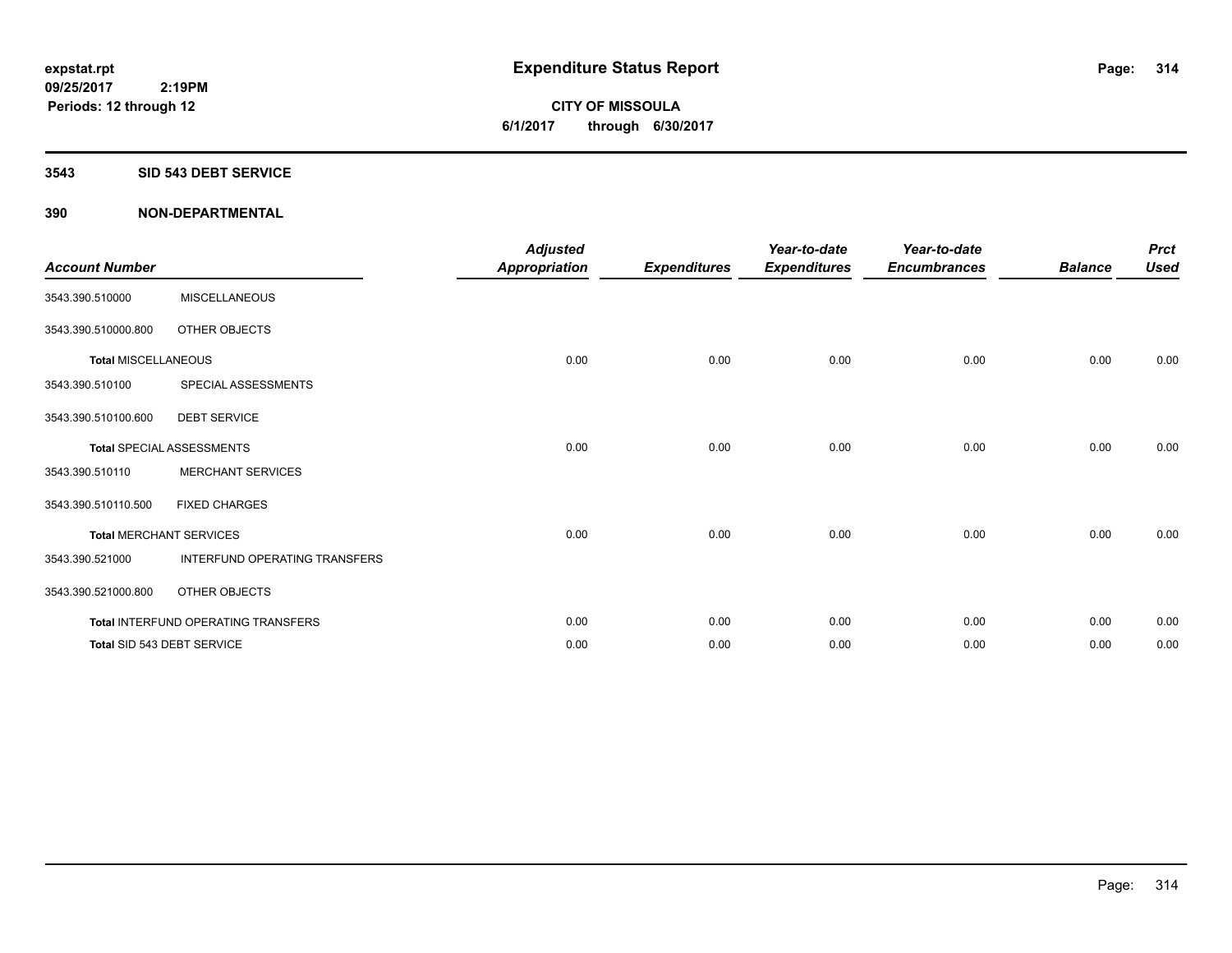**6/1/2017 through 6/30/2017**

# **3544 SID 544 RATTLESNAKE DEBT SERVICE**

| <b>Account Number</b>                      |                                                 | <b>Adjusted</b><br>Appropriation | <b>Expenditures</b> | Year-to-date<br><b>Expenditures</b> | Year-to-date<br><b>Encumbrances</b> | <b>Balance</b> | <b>Prct</b><br>Used |
|--------------------------------------------|-------------------------------------------------|----------------------------------|---------------------|-------------------------------------|-------------------------------------|----------------|---------------------|
| 3544.390.510100                            | SPECIAL ASSESSMENTS                             |                                  |                     |                                     |                                     |                |                     |
| 3544.390.510100.600                        | <b>DEBT SERVICE</b>                             |                                  |                     |                                     |                                     |                |                     |
| 3544.390.510100.610.000 SID 544C/PRINCIPAL |                                                 | 87.500.00                        | 35.000.00           | 70.000.00                           | 0.00                                | 17.500.00      | 80.00               |
|                                            | 3544.390.510100.620.000 INTEREST / SERVICE FEES | 51,996.00                        | 22.987.50           | 49.731.25                           | 0.00                                | 2.264.75       | 95.64               |
| <b>Total DEBT SERVICE</b>                  |                                                 | 139,496.00                       | 57.987.50           | 119.731.25                          | 0.00                                | 19.764.75      | 85.83               |
| <b>Total NON-DEPARTMENTAL</b>              |                                                 | 139.496.00                       | 57.987.50           | 119.731.25                          | 0.00                                | 19.764.75      | 85.83               |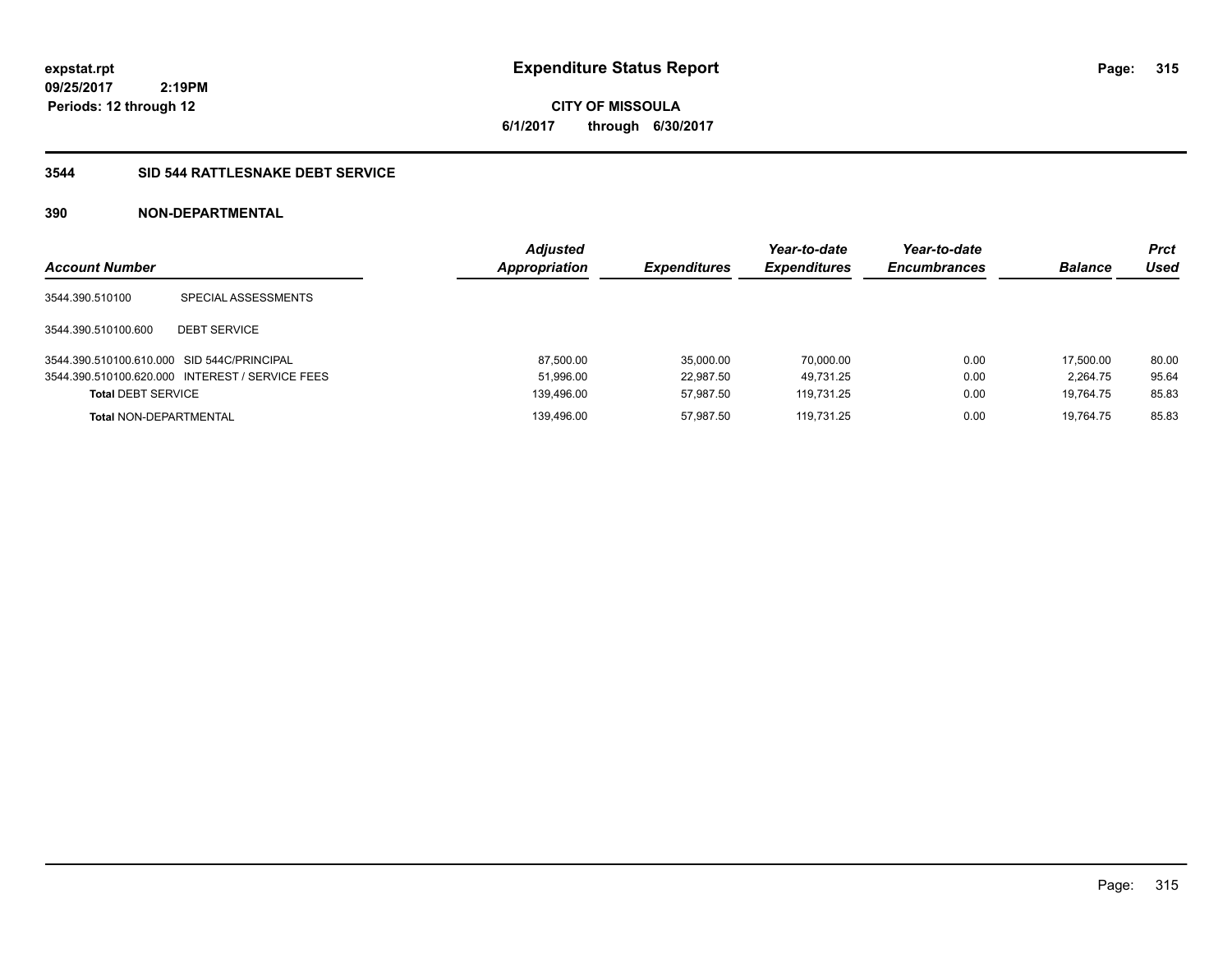# **3544 SID 544 RATTLESNAKE DEBT SERVICE**

# **550 SID 544 PROJECT**

| <b>Account Number</b>     |                                                 | <b>Adjusted</b><br>Appropriation | <b>Expenditures</b> | Year-to-date<br><b>Expenditures</b> | Year-to-date<br><b>Encumbrances</b> | <b>Balance</b> | <b>Prct</b><br>Used |
|---------------------------|-------------------------------------------------|----------------------------------|---------------------|-------------------------------------|-------------------------------------|----------------|---------------------|
| 3544.550.510100           | SPECIAL ASSESSMENTS                             |                                  |                     |                                     |                                     |                |                     |
| 3544.550.510100.600       | <b>DEBT SERVICE</b>                             |                                  |                     |                                     |                                     |                |                     |
|                           | 3544.550.510100.610.000 SID 544B ARRA/PRINCIPAL | 0.00                             | 8.000.00            | 16,000.00                           | 0.00                                | $-16.000.00$   | 0.00                |
|                           | 3544.550.510100.620.000 INTEREST / SERVICE FEES | 0.00                             | 2.240.00            | 4,550.00                            | 0.00                                | $-4.550.00$    | 0.00                |
| <b>Total DEBT SERVICE</b> |                                                 | 0.00                             | 10.240.00           | 20,550.00                           | 0.00                                | $-20.550.00$   | 0.00                |
| Total SID 544 PROJECT     |                                                 | 0.00                             | 10.240.00           | 20.550.00                           | 0.00                                | $-20.550.00$   | 0.00                |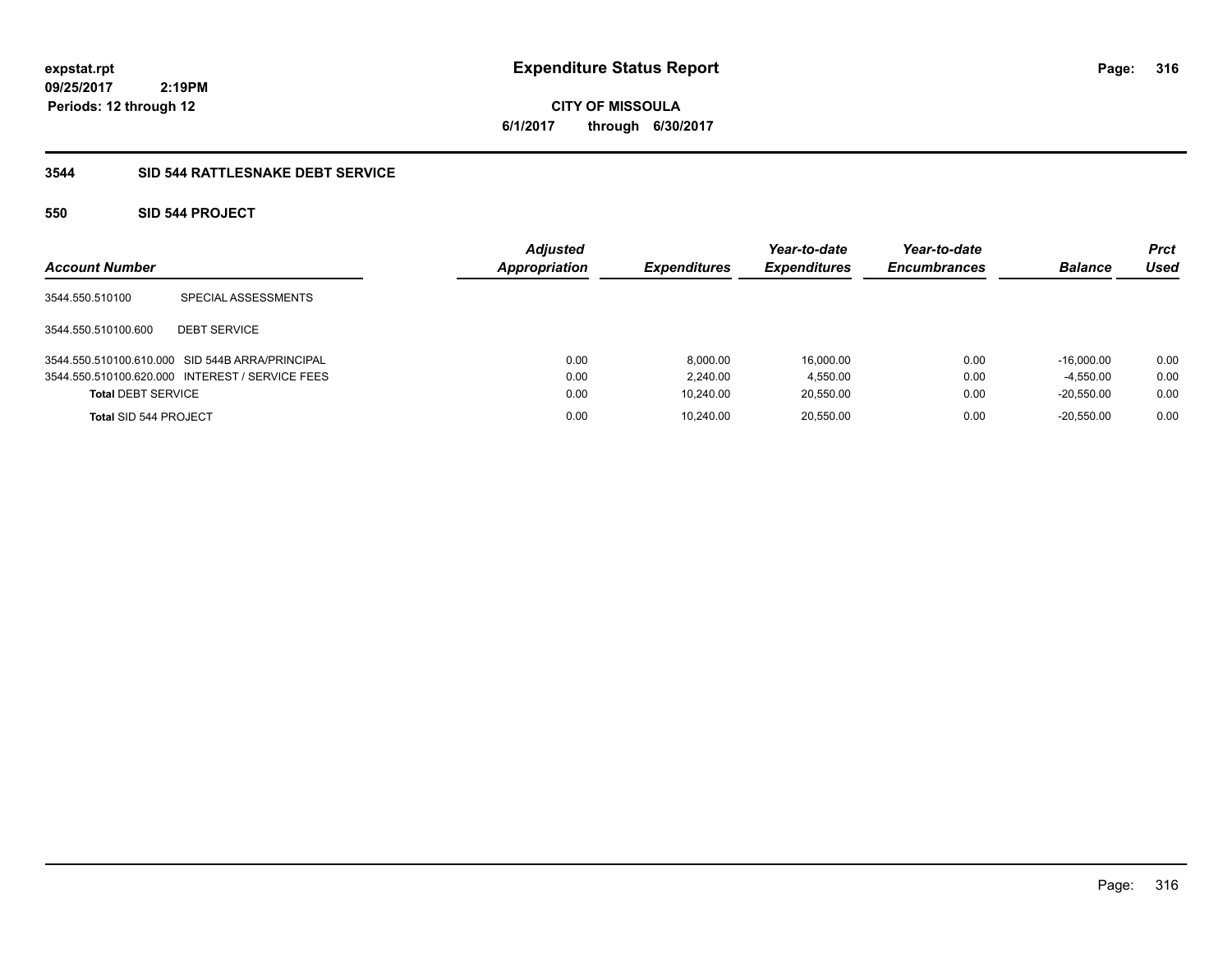**CITY OF MISSOULA 6/1/2017 through 6/30/2017**

#### **3544 SID 544 RATTLESNAKE DEBT SERVICE**

# **555 LOLO STREET PROJECT**

| <b>Account Number</b>          |                                                           | <b>Adjusted</b><br><b>Appropriation</b> | <b>Expenditures</b> | Year-to-date<br><b>Expenditures</b> | Year-to-date<br><b>Encumbrances</b> | <b>Balance</b> | <b>Prct</b><br><b>Used</b> |
|--------------------------------|-----------------------------------------------------------|-----------------------------------------|---------------------|-------------------------------------|-------------------------------------|----------------|----------------------------|
| 3544.555.510100                | SPECIAL ASSESSMENTS                                       |                                         |                     |                                     |                                     |                |                            |
| 3544.555.510100.600            | <b>DEBT SERVICE</b>                                       |                                         |                     |                                     |                                     |                |                            |
|                                | 3544.555.510100.610.000 SID 544D LOLOD/PRINCIPAL          | 0.00                                    | .250.00             | 2,000.00                            | 0.00                                | $-2.000.00$    | 0.00                       |
|                                | 3544.555.510100.620.000 SID 544 D INTEREST / SERVICE FEES | 0.00                                    | 153.13              | 315.63                              | 0.00                                | $-315.63$      | 0.00                       |
|                                | <b>Total SPECIAL ASSESSMENTS</b>                          | 0.00                                    | 1,403.13            | 2,315.63                            | 0.00                                | $-2,315.63$    | 0.00                       |
| 3544.555.510110                | <b>MERCHANT SERVICES</b>                                  |                                         |                     |                                     |                                     |                |                            |
| 3544.555.510110.500            | <b>FIXED CHARGES</b>                                      |                                         |                     |                                     |                                     |                |                            |
| <b>Total MERCHANT SERVICES</b> |                                                           | 0.00                                    | 0.00                | 0.00                                | 0.00                                | 0.00           | 0.00                       |
|                                | <b>Total LOLO STREET PROJECT</b>                          | 0.00                                    | 1,403.13            | 2,315.63                            | 0.00                                | $-2,315.63$    | 0.00                       |
|                                | <b>Total SID 544 RATTLESNAKE DEBT SERVICE</b>             | 139,496.00                              | 69,630.63           | 142,596.88                          | 0.00                                | $-3.100.88$    | 102.22                     |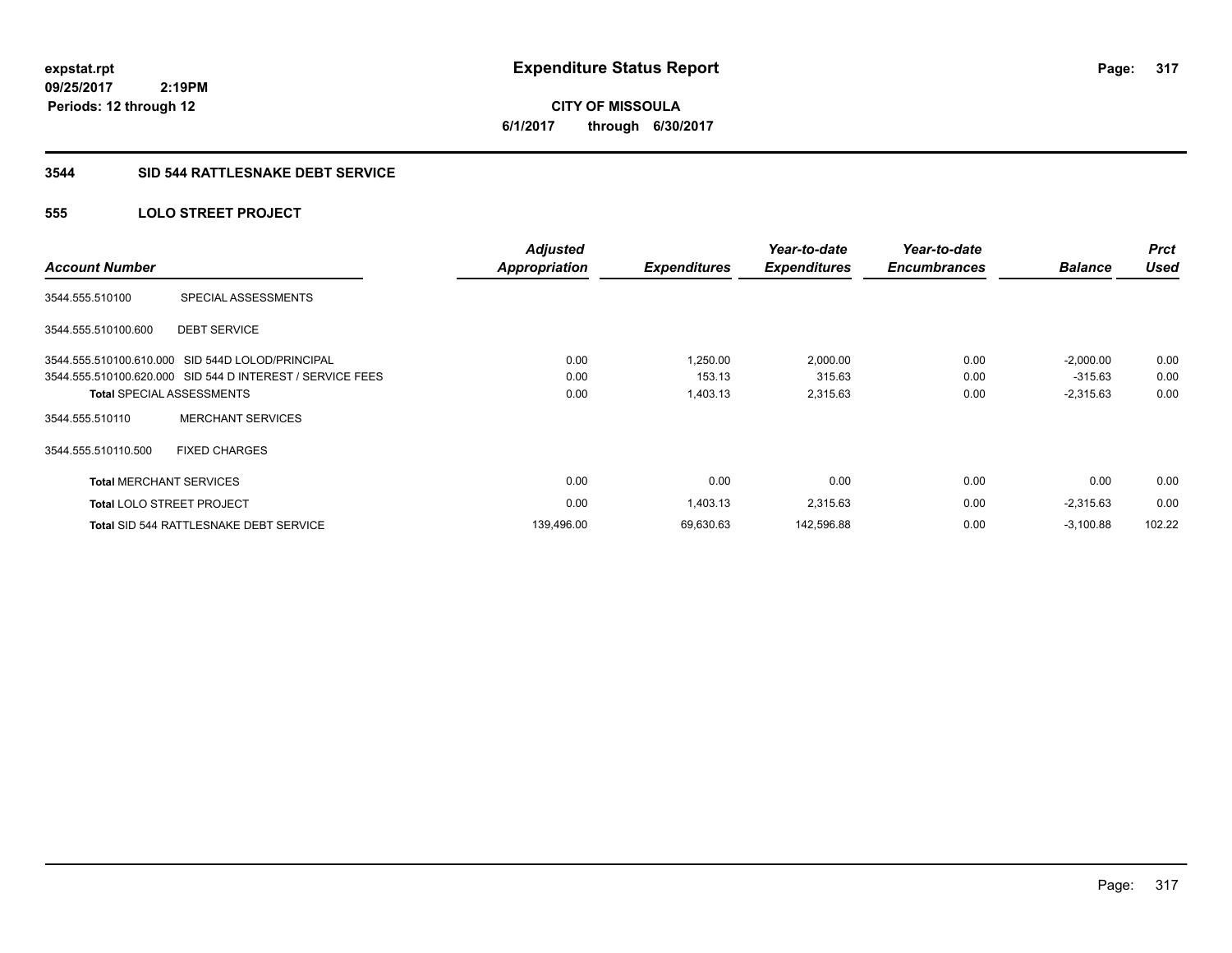#### **3545 SID 545 DEBT SERVICE**

| <b>Account Number</b> |                                            | <b>Adjusted</b><br><b>Appropriation</b> | <b>Expenditures</b> | Year-to-date<br><b>Expenditures</b> | Year-to-date<br><b>Encumbrances</b> | <b>Balance</b> | <b>Prct</b><br><b>Used</b> |
|-----------------------|--------------------------------------------|-----------------------------------------|---------------------|-------------------------------------|-------------------------------------|----------------|----------------------------|
| 3545.390.510100       | SPECIAL ASSESSMENTS                        |                                         |                     |                                     |                                     |                |                            |
| 3545.390.510100.600   | <b>DEBT SERVICE</b>                        |                                         |                     |                                     |                                     |                |                            |
|                       | <b>Total SPECIAL ASSESSMENTS</b>           | 0.00                                    | 0.00                | 0.00                                | 0.00                                | 0.00           | 0.00                       |
| 3545.390.510110       | <b>MERCHANT SERVICES</b>                   |                                         |                     |                                     |                                     |                |                            |
| 3545.390.510110.500   | <b>FIXED CHARGES</b>                       |                                         |                     |                                     |                                     |                |                            |
|                       | <b>Total MERCHANT SERVICES</b>             | 0.00                                    | 0.00                | 0.00                                | 0.00                                | 0.00           | 0.00                       |
| 3545.390.521000       | INTERFUND OPERATING TRANSFERS              |                                         |                     |                                     |                                     |                |                            |
| 3545.390.521000.800   | OTHER OBJECTS                              |                                         |                     |                                     |                                     |                |                            |
|                       | <b>Total INTERFUND OPERATING TRANSFERS</b> | 0.00                                    | 0.00                | 0.00                                | 0.00                                | 0.00           | 0.00                       |
|                       | Total SID 545 DEBT SERVICE                 | 0.00                                    | 0.00                | 0.00                                | 0.00                                | 0.00           | 0.00                       |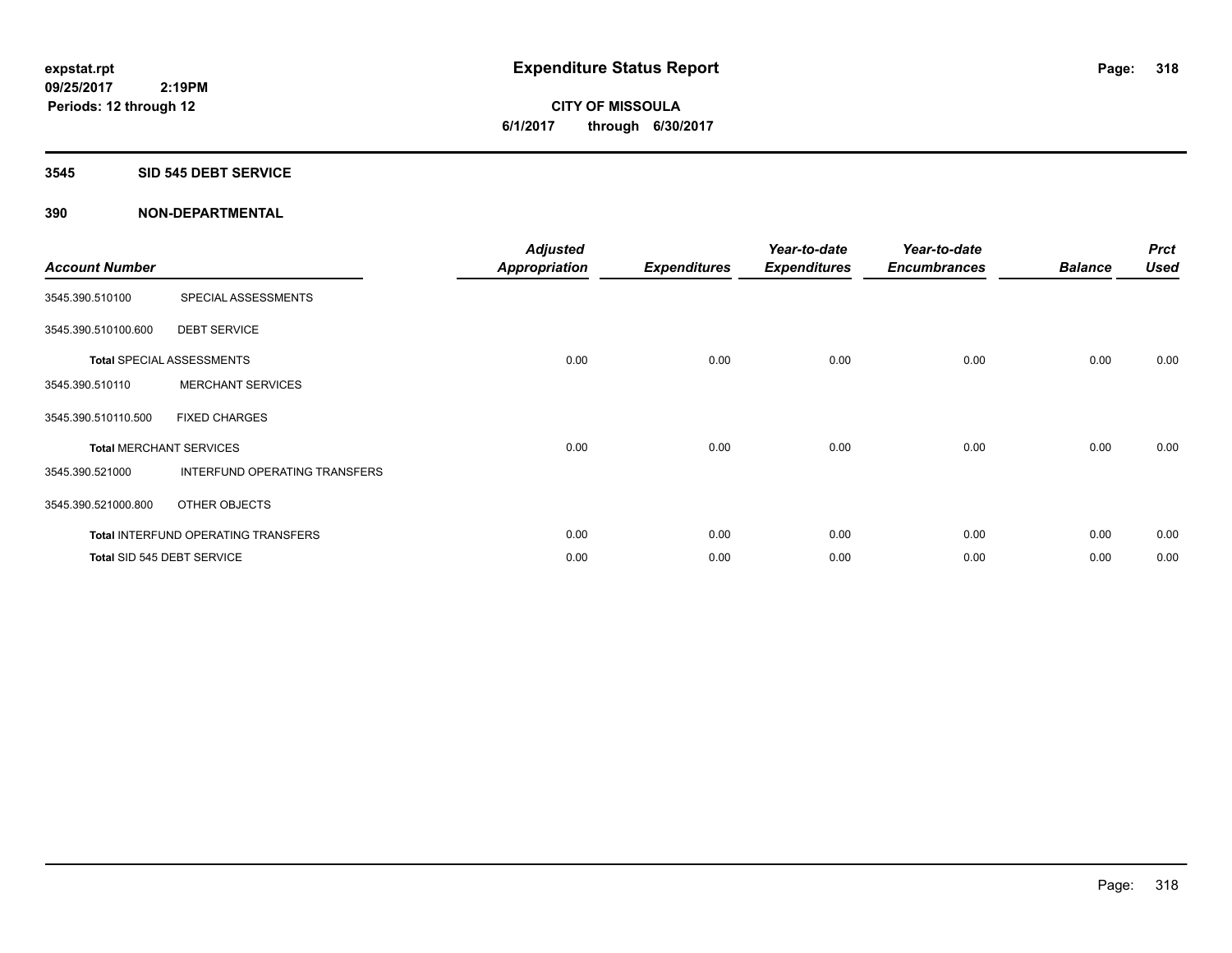#### **3546 SID 546 DEBT SERVICE**

| <b>Account Number</b>          |                                            | <b>Adjusted</b><br><b>Appropriation</b> | <b>Expenditures</b> | Year-to-date<br><b>Expenditures</b> | Year-to-date<br><b>Encumbrances</b> | <b>Balance</b> | <b>Prct</b><br><b>Used</b> |
|--------------------------------|--------------------------------------------|-----------------------------------------|---------------------|-------------------------------------|-------------------------------------|----------------|----------------------------|
| 3546.390.510100                | SPECIAL ASSESSMENTS                        |                                         |                     |                                     |                                     |                |                            |
| 3546.390.510100.600            | <b>DEBT SERVICE</b>                        |                                         |                     |                                     |                                     |                |                            |
|                                | <b>Total SPECIAL ASSESSMENTS</b>           | 0.00                                    | 0.00                | 0.00                                | 0.00                                | 0.00           | 0.00                       |
| 3546.390.510110                | <b>MERCHANT SERVICES</b>                   |                                         |                     |                                     |                                     |                |                            |
| 3546.390.510110.500            | <b>FIXED CHARGES</b>                       |                                         |                     |                                     |                                     |                |                            |
| <b>Total MERCHANT SERVICES</b> |                                            | 0.00                                    | 0.00                | 0.00                                | 0.00                                | 0.00           | 0.00                       |
| 3546.390.521000                | INTERFUND OPERATING TRANSFERS              |                                         |                     |                                     |                                     |                |                            |
| 3546.390.521000.800            | OTHER OBJECTS                              |                                         |                     |                                     |                                     |                |                            |
|                                | <b>Total INTERFUND OPERATING TRANSFERS</b> | 0.00                                    | 0.00                | 0.00                                | 0.00                                | 0.00           | 0.00                       |
|                                | Total SID 546 DEBT SERVICE                 | 0.00                                    | 0.00                | 0.00                                | 0.00                                | 0.00           | 0.00                       |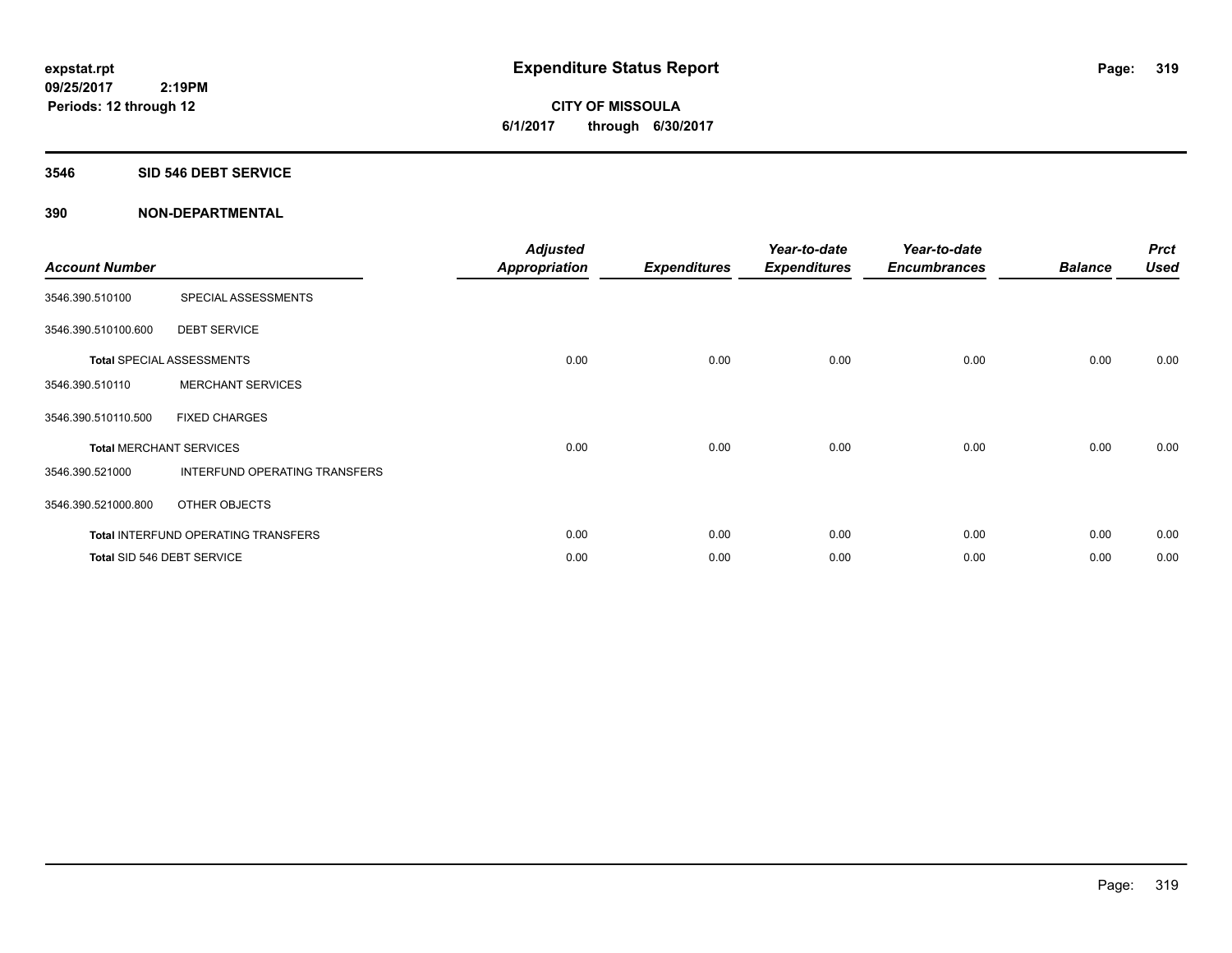# **3548 SID 548-5TH, 6TH & ARTHUR**

|                                            |                                                 | <b>Adjusted</b> |                     | Year-to-date        | Year-to-date        |                | <b>Prct</b> |
|--------------------------------------------|-------------------------------------------------|-----------------|---------------------|---------------------|---------------------|----------------|-------------|
| <b>Account Number</b>                      |                                                 | Appropriation   | <b>Expenditures</b> | <b>Expenditures</b> | <b>Encumbrances</b> | <b>Balance</b> | <b>Used</b> |
| 3548.390.510100                            | SPECIAL ASSESSMENTS                             |                 |                     |                     |                     |                |             |
| 3548.390.510100.600                        | <b>DEBT SERVICE</b>                             |                 |                     |                     |                     |                |             |
| 3548.390.510100.610.000 SID 544C/PRINCIPAL |                                                 | 65,000.00       | 65,000.00           | 65,000.00           | 0.00                | 0.00           | 100.00      |
|                                            | 3548.390.510100.620.000 INTEREST / SERVICE FEES | 44,225.00       | 22,112.50           | 44,575.00           | 0.00                | $-350.00$      | 100.79      |
| <b>Total SPECIAL ASSESSMENTS</b>           |                                                 | 109,225.00      | 87,112.50           | 109,575.00          | 0.00                | $-350.00$      | 100.32      |
| 3548.390.510110                            | <b>MERCHANT SERVICES</b>                        |                 |                     |                     |                     |                |             |
| 3548.390.510110.500                        | <b>FIXED CHARGES</b>                            |                 |                     |                     |                     |                |             |
|                                            | 3548.390.510110.550.000 MERCHANT SERVICE FEES   | 350.00          | 0.00                | 0.00                | 0.00                | 350.00         | 0.00        |
| <b>Total MERCHANT SERVICES</b>             |                                                 | 350.00          | 0.00                | 0.00                | 0.00                | 350.00         | 0.00        |
|                                            | Total SID 548-5TH, 6TH & ARTHUR                 | 109,575.00      | 87,112.50           | 109,575.00          | 0.00                | 0.00           | 100.00      |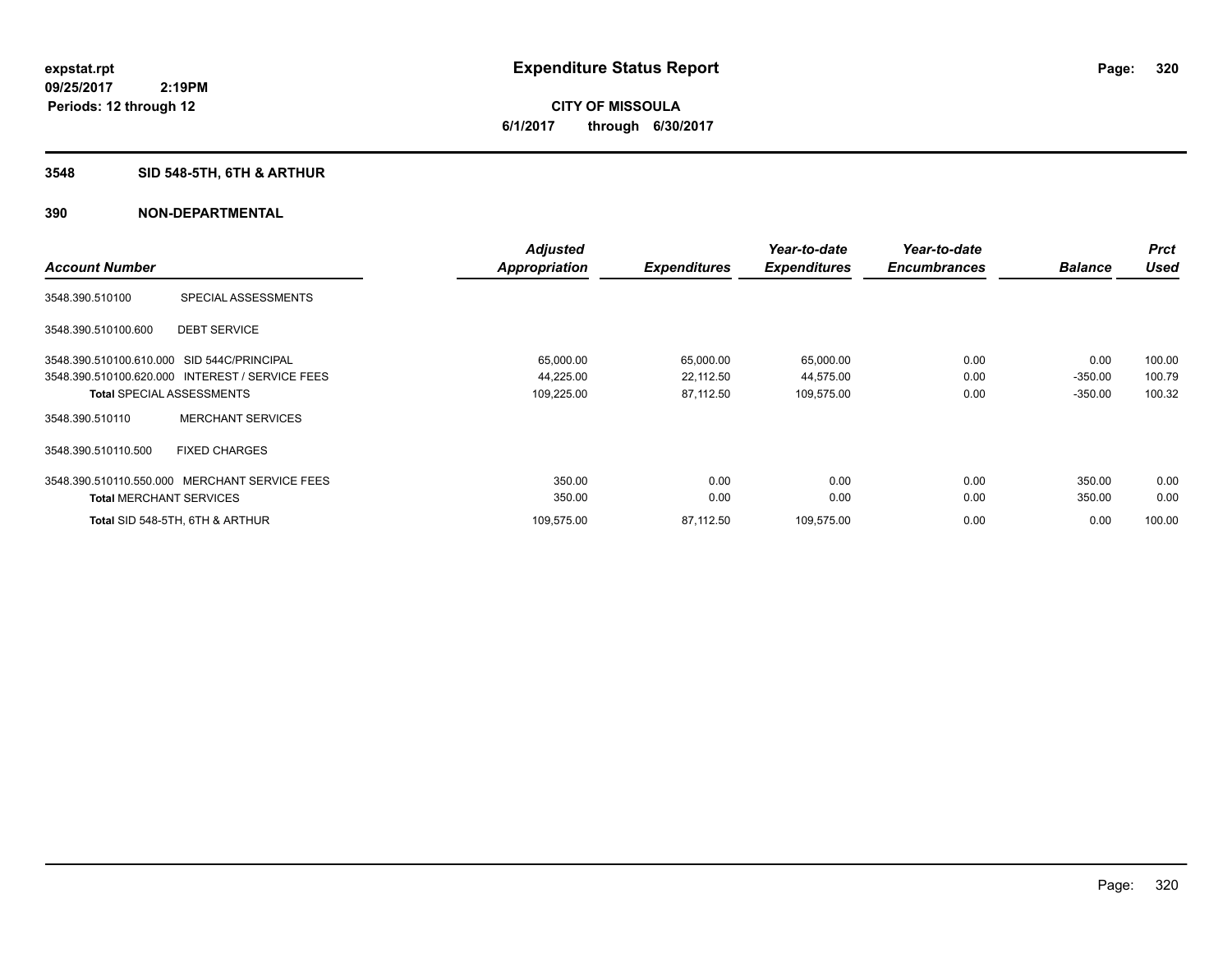# **CITY OF MISSOULA 6/1/2017 through 6/30/2017**

# **3549 SID 549 HILLVIEW WAY**

| <b>Account Number</b>                      |                                                 | <b>Adiusted</b><br><b>Appropriation</b> | <b>Expenditures</b> | Year-to-date<br><b>Expenditures</b> | Year-to-date<br><b>Encumbrances</b> | <b>Balance</b> | <b>Prct</b><br>Used |
|--------------------------------------------|-------------------------------------------------|-----------------------------------------|---------------------|-------------------------------------|-------------------------------------|----------------|---------------------|
| 3549.390.510100                            | SPECIAL ASSESSMENTS                             |                                         |                     |                                     |                                     |                |                     |
| 3549.390.510100.600                        | <b>DEBT SERVICE</b>                             |                                         |                     |                                     |                                     |                |                     |
| 3549.390.510100.610.000 SID 544C/PRINCIPAL |                                                 | 0.00                                    | 110,000.00          | 110.000.00                          | 0.00                                | $-110.000.00$  | 0.00                |
|                                            | 3549.390.510100.620.000 INTEREST / SERVICE FEES | 0.00                                    | 34.260.00           | 60.274.34                           | 0.00                                | $-60.274.34$   | 0.00                |
| <b>Total SPECIAL ASSESSMENTS</b>           |                                                 | 0.00                                    | 144.260.00          | 170.274.34                          | 0.00                                | $-170.274.34$  | 0.00                |
| Total SID 549 HILLVIEW WAY                 |                                                 | 0.00                                    | 144.260.00          | 170.274.34                          | 0.00                                | $-170.274.34$  | 0.00                |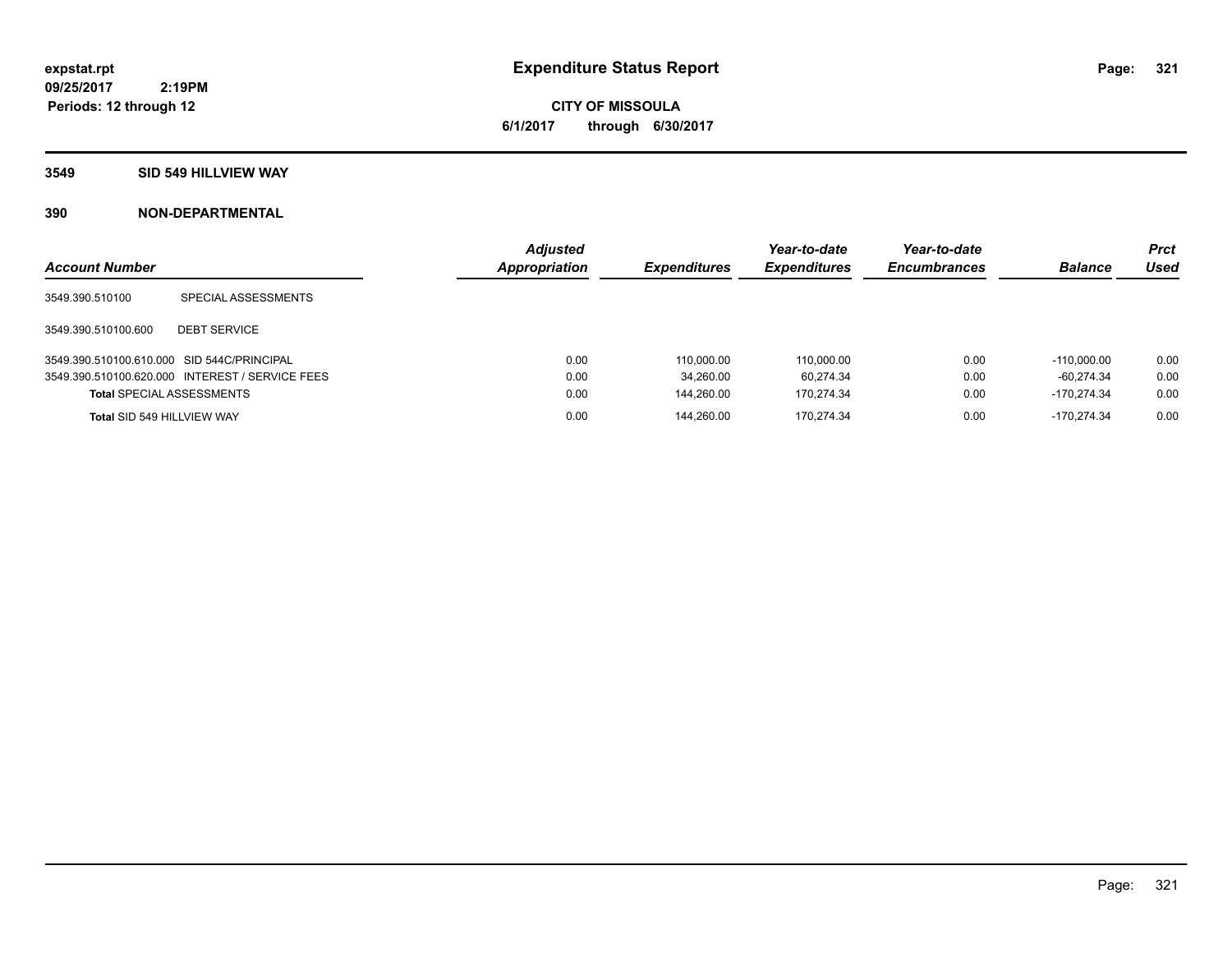**CITY OF MISSOULA 6/1/2017 through 6/30/2017**

#### **4060 CAPITAL IMPROVEMENT PROGRAM FUND**

| <b>Account Number</b>                   |                                                                                                        | <b>Adjusted</b><br>Appropriation | <b>Expenditures</b> | Year-to-date<br><b>Expenditures</b> | Year-to-date<br><b>Encumbrances</b> | <b>Balance</b>               | <b>Prct</b><br><b>Used</b> |
|-----------------------------------------|--------------------------------------------------------------------------------------------------------|----------------------------------|---------------------|-------------------------------------|-------------------------------------|------------------------------|----------------------------|
| 4060.390.410000                         | <b>GENERAL GOVERNMENT</b>                                                                              |                                  |                     |                                     |                                     |                              |                            |
| 4060.390.410000.600                     | <b>DEBT SERVICE</b>                                                                                    |                                  |                     |                                     |                                     |                              |                            |
|                                         | <b>Total GENERAL GOVERNMENT</b>                                                                        | 0.00                             | 0.00                | 0.00                                | 0.00                                | 0.00                         | 0.00                       |
| 4060.390.410001                         | SELF HOSTING ACCELA AUTOMATION                                                                         |                                  |                     |                                     |                                     |                              |                            |
| 4060.390.410001.900                     | CAPITAL OUTLAY                                                                                         |                                  |                     |                                     |                                     |                              |                            |
|                                         | 4060.390.410001.940.000 SELF HOSTING ACCELA AUTOMATION<br>Total SELF HOSTING ACCELA AUTOMATION         | 0.00<br>0.00                     | 0.00<br>0.00        | 6,500.00<br>6,500.00                | 0.00<br>0.00                        | $-6,500.00$<br>$-6,500.00$   | 0.00<br>0.00               |
| 4060.390.410211                         | MAYORS NEIGHBORHOOD OFFICE REMODEL                                                                     |                                  |                     |                                     |                                     |                              |                            |
| 4060.390.410211.900                     | <b>CAPITAL OUTLAY</b>                                                                                  |                                  |                     |                                     |                                     |                              |                            |
|                                         | 4060.390.410211.930.000 MAYORS NEIGHBORHOOD OFFICE REMODEL<br>Total MAYORS NEIGHBORHOOD OFFICE REMODEL | 0.00<br>0.00                     | 0.00<br>0.00        | 10,128.45<br>10,128.45              | 0.00<br>0.00                        | $-10,128.45$<br>$-10,128.45$ | 0.00<br>0.00               |
| 4060.390.410360                         | <b>CITY HALL EXPANSION</b>                                                                             |                                  |                     |                                     |                                     |                              |                            |
| 4060.390.410360.800                     | OTHER OBJECTS                                                                                          |                                  |                     |                                     |                                     |                              |                            |
| <b>Total CITY HALL EXPANSION</b>        |                                                                                                        | 0.00                             | 0.00                | 0.00                                | 0.00                                | 0.00                         | 0.00                       |
| 4060.390.410368                         | MUNI COURT EXPANSION DEBT SERVICE                                                                      |                                  |                     |                                     |                                     |                              |                            |
| 4060.390.410368.600                     | <b>DEBT SERVICE</b>                                                                                    |                                  |                     |                                     |                                     |                              |                            |
| 4060.390.410368.620.000 INTEREST & FEES | Total MUNI COURT EXPANSION DEBT SERVICE                                                                | 0.00<br>0.00                     | 0.00<br>0.00        | 350.00<br>350.00                    | 0.00<br>0.00                        | $-350.00$<br>$-350.00$       | 0.00<br>0.00               |
| 4060.390.410560                         | COPIERS/COMPUTER EQUIP                                                                                 |                                  |                     |                                     |                                     |                              |                            |
| 4060.390.410560.900                     | CAPITAL OUTLAY                                                                                         |                                  |                     |                                     |                                     |                              |                            |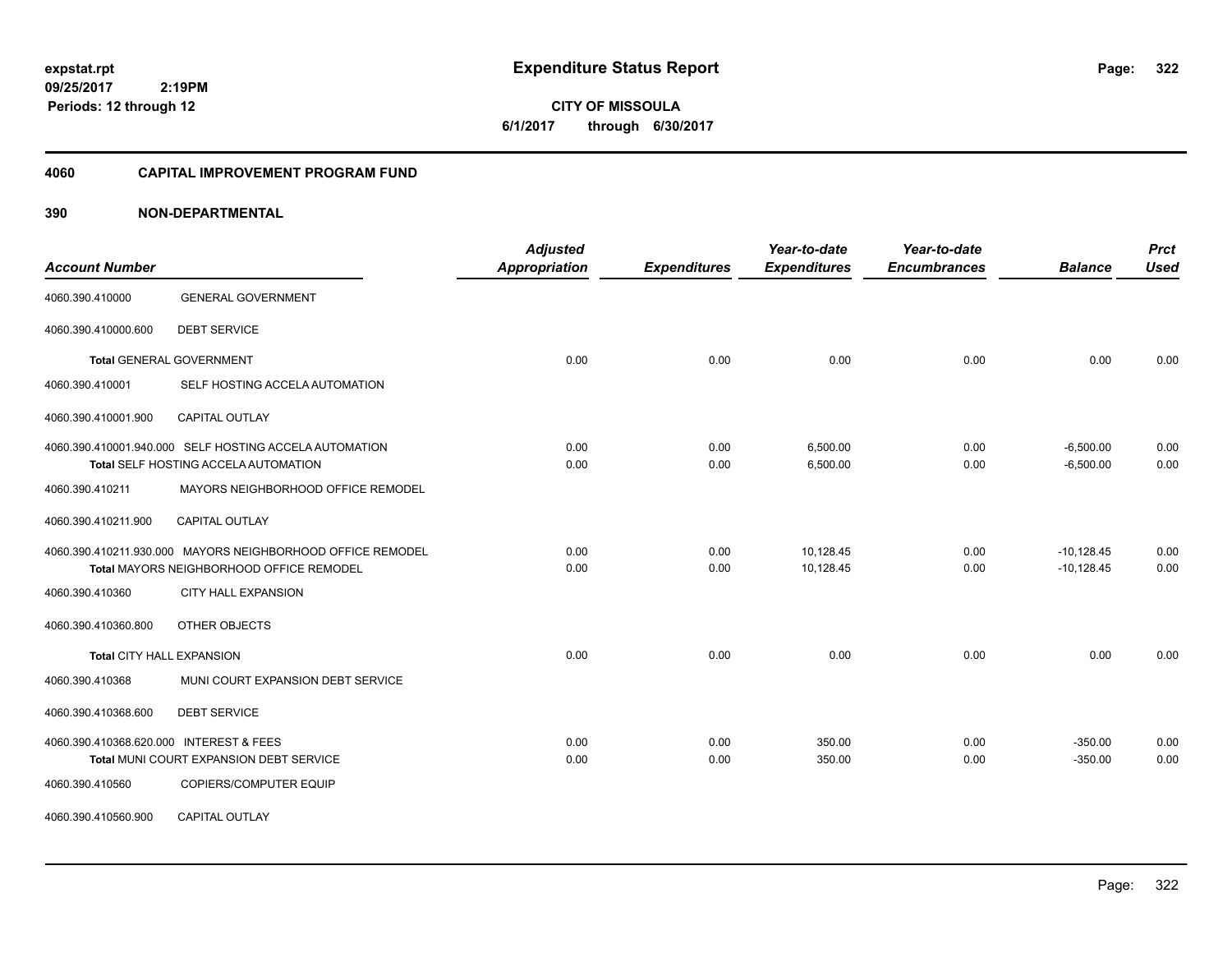**CITY OF MISSOULA 6/1/2017 through 6/30/2017**

#### **4060 CAPITAL IMPROVEMENT PROGRAM FUND**

| <b>Account Number</b>     |                                                                                                                | <b>Adjusted</b><br><b>Appropriation</b> | <b>Expenditures</b>  | Year-to-date<br><b>Expenditures</b> | Year-to-date<br><b>Encumbrances</b> | <b>Balance</b>               | <b>Prct</b><br><b>Used</b> |
|---------------------------|----------------------------------------------------------------------------------------------------------------|-----------------------------------------|----------------------|-------------------------------------|-------------------------------------|------------------------------|----------------------------|
|                           | 4060.390.410560.940.000 COPIERS/COMPUTER EQUIP<br>Total COPIERS/COMPUTER EQUIP                                 | 0.00<br>0.00                            | 6,080.19<br>6,080.19 | 48,059.26<br>48,059.26              | 0.00<br>0.00                        | $-48,059.26$<br>$-48,059.26$ | 0.00<br>0.00               |
| 4060.390.410587           | <b>CUSTOMER SERVICE REQUEST MODULE</b>                                                                         |                                         |                      |                                     |                                     |                              |                            |
| 4060.390.410587.900       | CAPITAL OUTLAY                                                                                                 |                                         |                      |                                     |                                     |                              |                            |
|                           | Total CUSTOMER SERVICE REQUEST MODULE                                                                          | 0.00                                    | 0.00                 | 0.00                                | 0.00                                | 0.00                         | 0.00                       |
| 4060.390.411011           | <b>CAFR BUILDER</b>                                                                                            |                                         |                      |                                     |                                     |                              |                            |
| 4060.390.411011.900       | <b>CAPITAL OUTLAY</b>                                                                                          |                                         |                      |                                     |                                     |                              |                            |
| <b>Total CAFR BUILDER</b> |                                                                                                                | 0.00                                    | 0.00                 | 0.00                                | 0.00                                | 0.00                         | 0.00                       |
| 4060.390.411241           | ENERGY CONSERVATION CLIMATE ACTION                                                                             |                                         |                      |                                     |                                     |                              |                            |
| 4060.390.411241.900       | CAPITAL OUTLAY                                                                                                 |                                         |                      |                                     |                                     |                              |                            |
|                           | Total ENERGY CONSERVATION CLIMATE ACTION                                                                       | 0.00                                    | 0.00                 | 0.00                                | 0.00                                | 0.00                         | 0.00                       |
| 4060.390.411242           | COUNCIL CHAMBERS HVAC                                                                                          |                                         |                      |                                     |                                     |                              |                            |
| 4060.390.411242.900       | CAPITAL OUTLAY                                                                                                 |                                         |                      |                                     |                                     |                              |                            |
|                           | <b>Total COUNCIL CHAMBERS HVAC</b>                                                                             | 0.00                                    | 0.00                 | 0.00                                | 0.00                                | 0.00                         | 0.00                       |
| 4060.390.411300           | INTERNAL FINANCED EQUIPMENT                                                                                    |                                         |                      |                                     |                                     |                              |                            |
| 4060.390.411300.300       | PURCHASED SERVICES                                                                                             |                                         |                      |                                     |                                     |                              |                            |
|                           | <b>Total PURCHASED SERVICES</b>                                                                                | 0.00                                    | 0.00                 | 0.00                                | 0.00                                | 0.00                         | 0.00                       |
| 4060.390.411300.600       | <b>DEBT SERVICE</b>                                                                                            |                                         |                      |                                     |                                     |                              |                            |
|                           | 4060.390.411300.610.000 INTERNALLY FINANCED EQUIP/PRINCIPAL<br>4060.390.411300.620.000 INTEREST / SERVICE FEES | 150,993.00<br>11,183.00                 | 0.00<br>0.00         | 0.00<br>0.00                        | 0.00<br>0.00                        | 150,993.00<br>11,183.00      | 0.00<br>0.00               |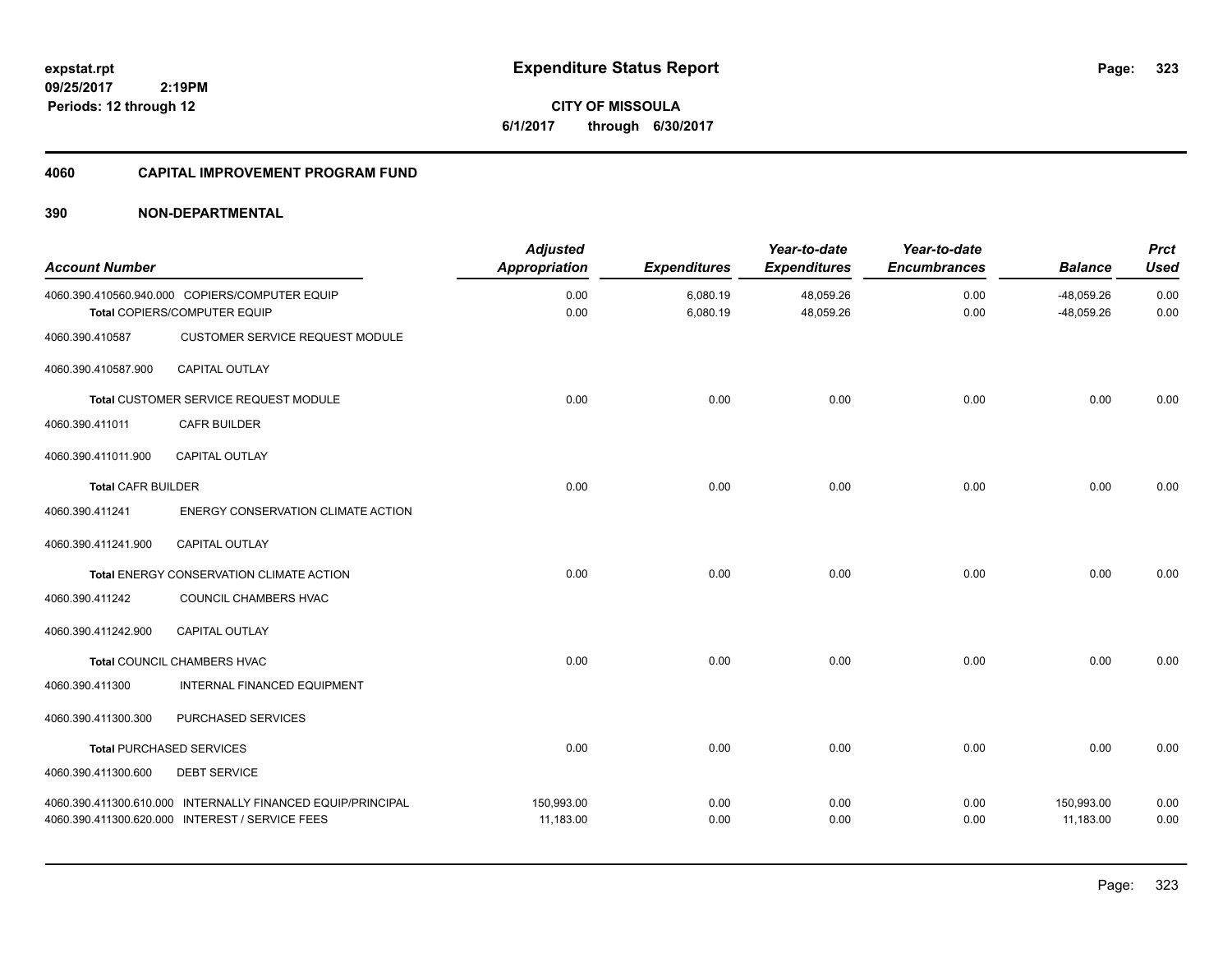**CITY OF MISSOULA 6/1/2017 through 6/30/2017**

#### **4060 CAPITAL IMPROVEMENT PROGRAM FUND**

| <b>Account Number</b>     |                                                                                                          | <b>Adjusted</b><br>Appropriation | <b>Expenditures</b>    | Year-to-date<br><b>Expenditures</b> | Year-to-date<br><b>Encumbrances</b> | <b>Balance</b>                   | <b>Prct</b><br><b>Used</b> |
|---------------------------|----------------------------------------------------------------------------------------------------------|----------------------------------|------------------------|-------------------------------------|-------------------------------------|----------------------------------|----------------------------|
| <b>Total DEBT SERVICE</b> |                                                                                                          | 162,176.00                       | 0.00                   | 0.00                                | 0.00                                | 162,176.00                       | 0.00                       |
| 4060.390.411300.900       | CAPITAL OUTLAY                                                                                           |                                  |                        |                                     |                                     |                                  |                            |
| Total CAPITAL OUTLAY      | 4060.390.411300.940.000 MACHINERY & EQUIPMENT                                                            | 0.00<br>0.00                     | 63,312.64<br>63,312.64 | 157, 137.54<br>157, 137.54          | 0.00<br>0.00                        | $-157, 137.54$<br>$-157, 137.54$ | 0.00<br>0.00               |
|                           | Total INTERNAL FINANCED EQUIPMENT                                                                        | 162.176.00                       | 63.312.64              | 157, 137.54                         | 0.00                                | 5,038.46                         | 96.89                      |
| 4060.390.411302           | VOIP/DATA/GIS/STORAGE UPGRADE                                                                            |                                  |                        |                                     |                                     |                                  |                            |
| 4060.390.411302.900       | <b>CAPITAL OUTLAY</b>                                                                                    |                                  |                        |                                     |                                     |                                  |                            |
|                           | Total VOIP/DATA/GIS/STORAGE UPGRADE                                                                      | 0.00                             | 0.00                   | 0.00                                | 0.00                                | 0.00                             | 0.00                       |
| 4060.390.411400           | CIP SOFTWARE                                                                                             |                                  |                        |                                     |                                     |                                  |                            |
| 4060.390.411400.900       | <b>CAPITAL OUTLAY</b>                                                                                    |                                  |                        |                                     |                                     |                                  |                            |
| <b>Total CIP SOFTWARE</b> | 4060.390.411400.940.000 ENGINEERING SOFTWARE                                                             | 0.00<br>0.00                     | 0.00<br>0.00           | 145,000.00<br>145,000.00            | 0.00<br>0.00                        | $-145,000.00$<br>$-145,000.00$   | 0.00<br>0.00               |
| 4060.390.420001           | PUBLIC SAFETY OPERATING/LIGHT VEHICLES                                                                   |                                  |                        |                                     |                                     |                                  |                            |
| 4060.390.420001.900       | <b>CAPITAL OUTLAY</b>                                                                                    |                                  |                        |                                     |                                     |                                  |                            |
|                           | 4060.390.420001.940.000 PS CORE OPERATING LIGHT VEHICLES<br>Total PUBLIC SAFETY OPERATING/LIGHT VEHICLES | 0.00<br>0.00                     | 86,513.03<br>86,513.03 | 520.924.79<br>520,924.79            | 0.00<br>0.00                        | -520.924.79<br>$-520,924.79$     | 0.00<br>0.00               |
| 4060.390.420002           | PUBLIC SAFETY CORE HEAVY EQUIP                                                                           |                                  |                        |                                     |                                     |                                  |                            |
| 4060.390.420002.900       | <b>CAPITAL OUTLAY</b>                                                                                    |                                  |                        |                                     |                                     |                                  |                            |
|                           | 4060.390.420002.940.000 PS CORE HEAVY EQUIPMENT<br>Total PUBLIC SAFETY CORE HEAVY EQUIP                  | 0.00<br>0.00                     | 457.16<br>457.16       | 972,437.68<br>972,437.68            | 0.00<br>0.00                        | $-972,437.68$<br>$-972,437.68$   | 0.00<br>0.00               |
| 4060.390.420120           | <b>FACILITIES</b>                                                                                        |                                  |                        |                                     |                                     |                                  |                            |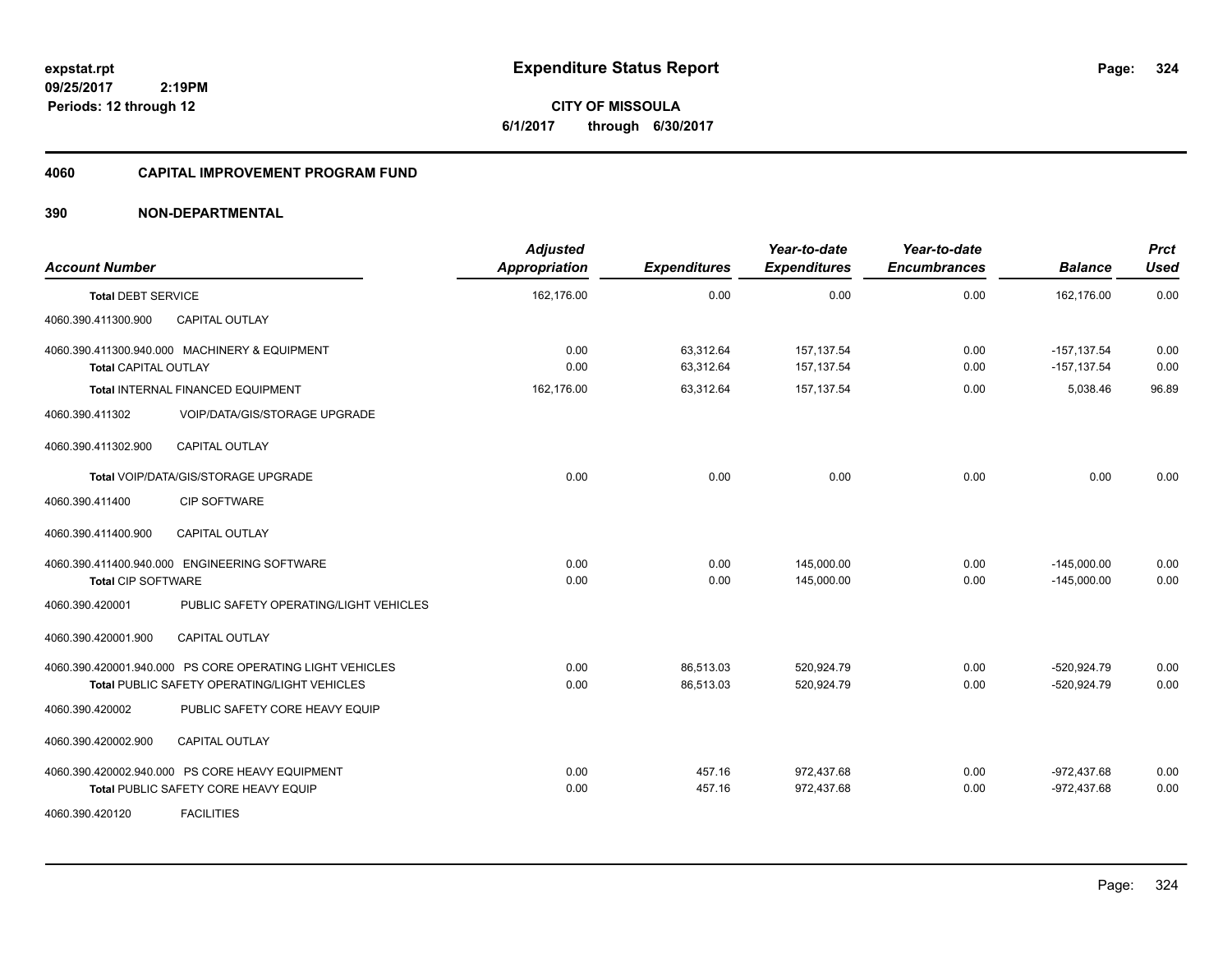**CITY OF MISSOULA 6/1/2017 through 6/30/2017**

#### **4060 CAPITAL IMPROVEMENT PROGRAM FUND**

|                                      |                                                               | <b>Adjusted</b>      |                     | Year-to-date        | Year-to-date        |                 | <b>Prct</b> |
|--------------------------------------|---------------------------------------------------------------|----------------------|---------------------|---------------------|---------------------|-----------------|-------------|
| <b>Account Number</b>                |                                                               | <b>Appropriation</b> | <b>Expenditures</b> | <b>Expenditures</b> | <b>Encumbrances</b> | <b>Balance</b>  | <b>Used</b> |
| 4060.390.420120.300                  | PURCHASED SERVICES                                            |                      |                     |                     |                     |                 |             |
|                                      | 4060.390.420120.350.000 POLICE EVIDENCE STORAGE BLDG/PROF SVS | 0.00                 | 0.00                | 40,823.83           | 0.00                | $-40,823.83$    | 0.00        |
|                                      | <b>Total PURCHASED SERVICES</b>                               | 0.00                 | 0.00                | 40,823.83           | 0.00                | $-40,823.83$    | 0.00        |
| 4060.390.420120.900                  | <b>CAPITAL OUTLAY</b>                                         |                      |                     |                     |                     |                 |             |
| 4060.390.420120.910.000 LAND         |                                                               | 0.00                 | 0.00                | 10,000.00           | 0.00                | $-10,000.00$    | 0.00        |
|                                      | 4060.390.420120.920.000 POLICE EVIDENCE STORAGE BUILDING      | 0.00                 | 18,431.94           | 1,368,822.77        | 0.00                | $-1,368,822.77$ | 0.00        |
| 4060.390.420120.930.000 IMPROVEMENTS |                                                               | 0.00                 | 22,179.35           | 82,662.61           | 0.00                | $-82,662.61$    | 0.00        |
| <b>Total CAPITAL OUTLAY</b>          |                                                               | 0.00                 | 40,611.29           | 1,461,485.38        | 0.00                | $-1,461,485.38$ | 0.00        |
| <b>Total FACILITIES</b>              |                                                               | 0.00                 | 40,611.29           | 1,502,309.21        | 0.00                | $-1,502,309.21$ | 0.00        |
| 4060.390.420421                      | FIRE STATION IMPROVEMENTS                                     |                      |                     |                     |                     |                 |             |
| 4060.390.420421.900                  | <b>CAPITAL OUTLAY</b>                                         |                      |                     |                     |                     |                 |             |
|                                      | <b>Total FIRE STATION IMPROVEMENTS</b>                        | 0.00                 | 0.00                | 0.00                | 0.00                | 0.00            | 0.00        |
| 4060.390.420470                      | <b>SEARCH &amp; RESCUE</b>                                    |                      |                     |                     |                     |                 |             |
| 4060.390.420470.900                  | CAPITAL OUTLAY                                                |                      |                     |                     |                     |                 |             |
|                                      | 4060.390.420470.930.000 BOAT RAMP IMPROVEMENTS                | 0.00                 | 0.00                | 48,074.31           | 0.00                | $-48,074.31$    | 0.00        |
| <b>Total SEARCH &amp; RESCUE</b>     |                                                               | 0.00                 | 0.00                | 48,074.31           | 0.00                | $-48,074.31$    | 0.00        |
| 4060.390.420471                      | <b>BOAT RAMP IMPROVEMENTS</b>                                 |                      |                     |                     |                     |                 |             |
| 4060.390.420471.300                  | PURCHASED SERVICES                                            |                      |                     |                     |                     |                 |             |
| <b>Total PURCHASED SERVICES</b>      |                                                               | 0.00                 | 0.00                | 0.00                | 0.00                | 0.00            | 0.00        |
| 4060.390.420471.900                  | <b>CAPITAL OUTLAY</b>                                         |                      |                     |                     |                     |                 |             |
|                                      | <b>Total BOAT RAMP IMPROVEMENTS</b>                           | 0.00                 | 0.00                | 0.00                | 0.00                | 0.00            | 0.00        |
| 4060.390.420640                      | <b>SCBA EQUPMENT</b>                                          |                      |                     |                     |                     |                 |             |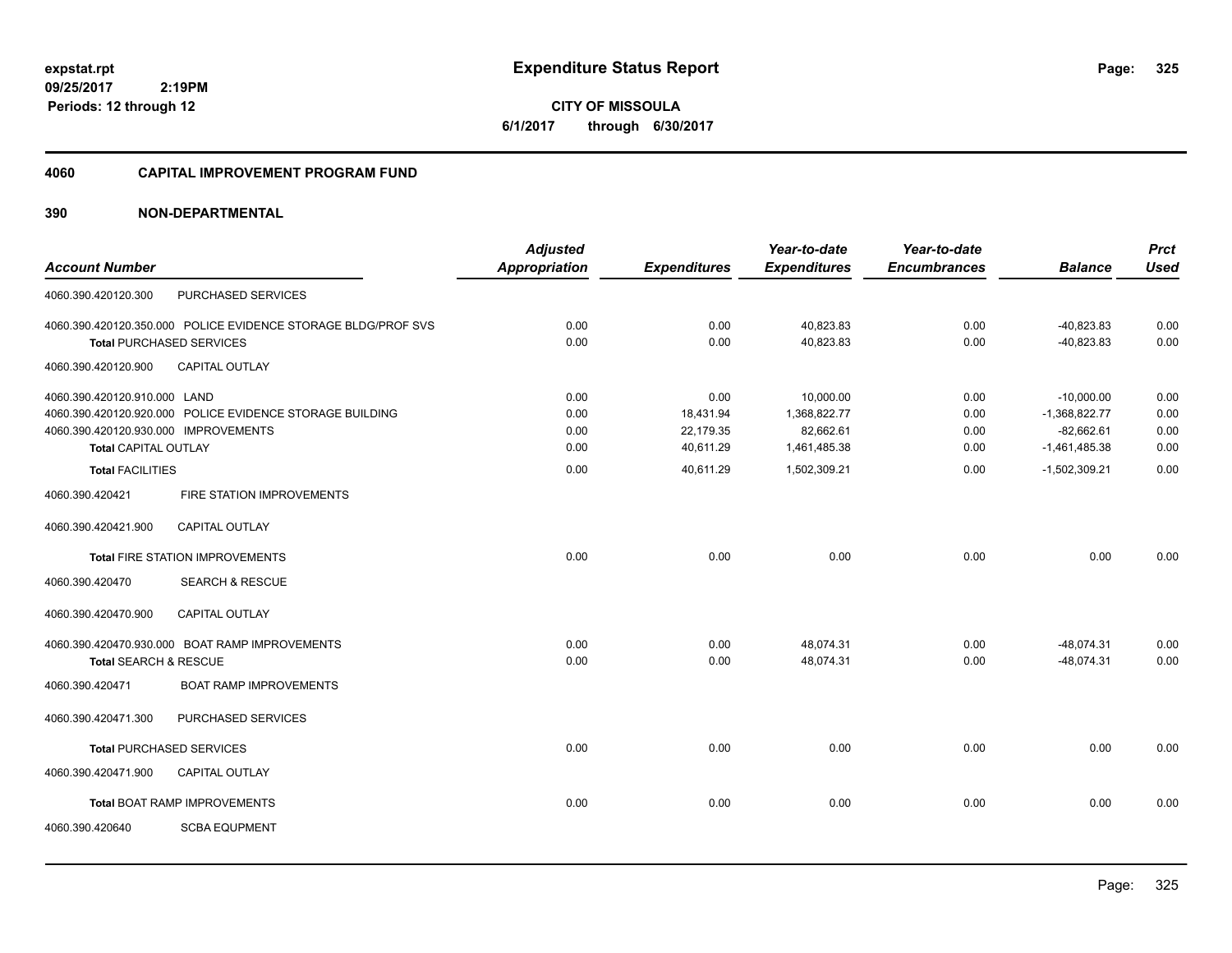**CITY OF MISSOULA 6/1/2017 through 6/30/2017**

#### **4060 CAPITAL IMPROVEMENT PROGRAM FUND**

|                            |                                                                                                    | <b>Adjusted</b>      |                          | Year-to-date             | Year-to-date        |                                | <b>Prct</b>  |
|----------------------------|----------------------------------------------------------------------------------------------------|----------------------|--------------------------|--------------------------|---------------------|--------------------------------|--------------|
| <b>Account Number</b>      |                                                                                                    | <b>Appropriation</b> | <b>Expenditures</b>      | <b>Expenditures</b>      | <b>Encumbrances</b> | <b>Balance</b>                 | <b>Used</b>  |
| 4060.390.420640.900        | CAPITAL OUTLAY                                                                                     |                      |                          |                          |                     |                                |              |
| <b>Total SCBA EQUPMENT</b> |                                                                                                    | 0.00                 | 0.00                     | 0.00                     | 0.00                | 0.00                           | 0.00         |
| 4060.390.430000            | <b>CITY HALL REMODELS</b>                                                                          |                      |                          |                          |                     |                                |              |
| 4060.390.430000.900        | <b>CAPITAL OUTLAY</b>                                                                              |                      |                          |                          |                     |                                |              |
| Total CITY HALL REMODELS   | 4060.390.430000.930.000 ADA STUDY/IMPLEMENTATION/IMPROVEMENTS                                      | 0.00<br>0.00         | 998.45<br>998.45         | 256,956.20<br>256,956.20 | 0.00<br>0.00        | $-256,956.20$<br>$-256,956.20$ | 0.00<br>0.00 |
| 4060.390.430001            | PW CORE OPERATING LIGHT VEHICLES                                                                   |                      |                          |                          |                     |                                |              |
| 4060.390.430001.900        | <b>CAPITAL OUTLAY</b>                                                                              |                      |                          |                          |                     |                                |              |
|                            | 4060.390.430001.940.000 PW CORE OPERATING LIGHT VEHICLES<br>Total PW CORE OPERATING LIGHT VEHICLES | 0.00<br>0.00         | 105,189.35<br>105,189.35 | 242,498.22<br>242,498.22 | 0.00<br>0.00        | $-242,498.22$<br>$-242,498.22$ | 0.00<br>0.00 |
| 4060.390.430002            | PW CORE HEAVY EQUIPMENT                                                                            |                      |                          |                          |                     |                                |              |
| 4060.390.430002.900        | <b>CAPITAL OUTLAY</b>                                                                              |                      |                          |                          |                     |                                |              |
|                            | 4060.390.430002.940.000 PW CORE HEAVY EQUIPMENT<br>Total PW CORE HEAVY EQUIPMENT                   | 0.00<br>0.00         | 244,872.00<br>244.872.00 | 417,372.99<br>417.372.99 | 0.00<br>0.00        | -417,372.99<br>-417.372.99     | 0.00<br>0.00 |
| 4060.390.430004            | TRAFFIC SIGNAL LED CONVERSION                                                                      |                      |                          |                          |                     |                                |              |
| 4060.390.430004.900        | CAPITAL OUTLAY                                                                                     |                      |                          |                          |                     |                                |              |
|                            | Total TRAFFIC SIGNAL LED CONVERSION                                                                | 0.00                 | 0.00                     | 0.00                     | 0.00                | 0.00                           | 0.00         |
| 4060.390.430013            | MAINTENANCE MANAGEMENT SYSTEM                                                                      |                      |                          |                          |                     |                                |              |
| 4060.390.430013.900        | <b>CAPITAL OUTLAY</b>                                                                              |                      |                          |                          |                     |                                |              |
|                            | <b>Total MAINTENANCE MANAGEMENT SYSTEM</b>                                                         | 0.00                 | 0.00                     | 0.00                     | 0.00                | 0.00                           | 0.00         |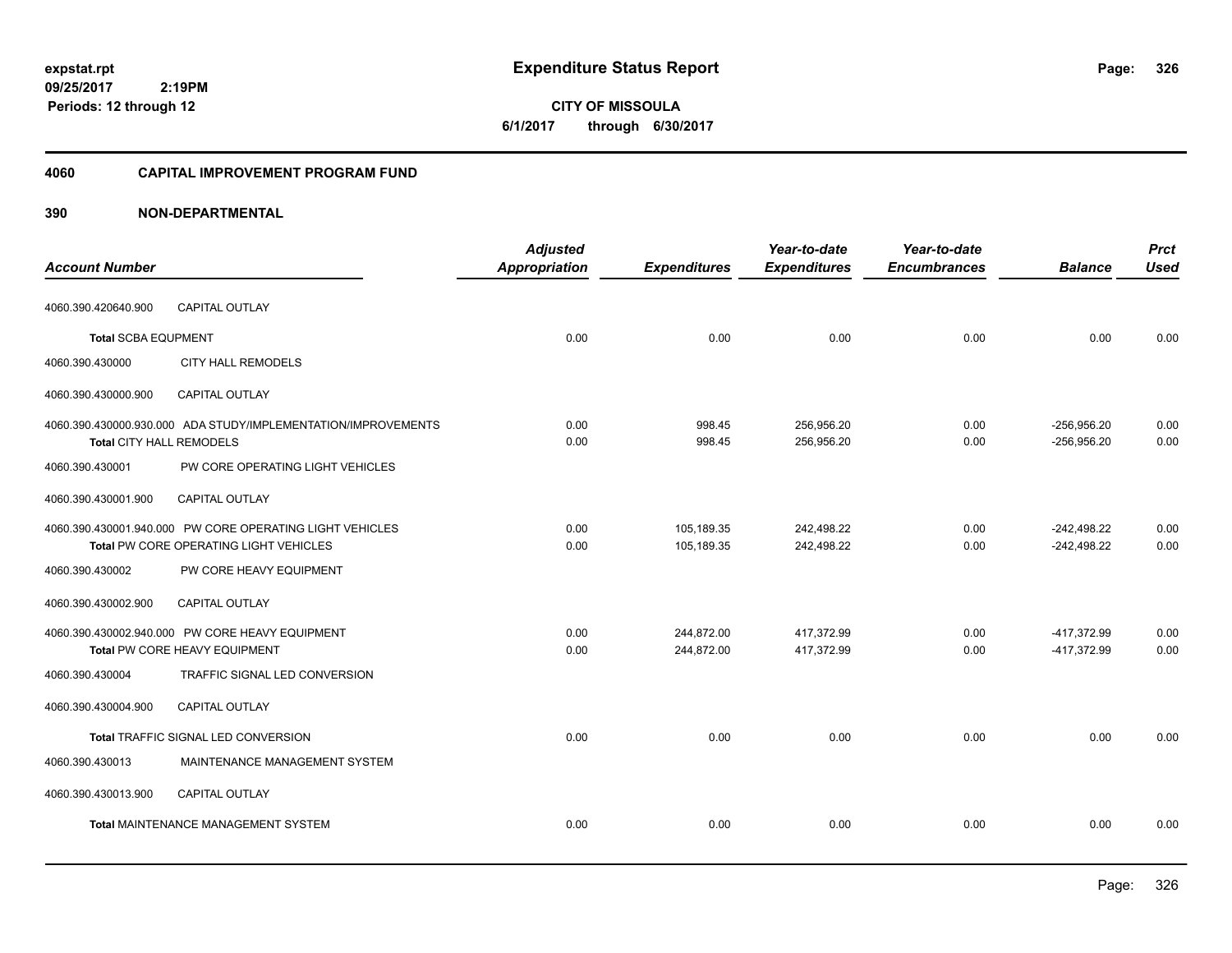**CITY OF MISSOULA 6/1/2017 through 6/30/2017**

#### **4060 CAPITAL IMPROVEMENT PROGRAM FUND**

| <b>Account Number</b>        |                                                                                                    | <b>Adjusted</b><br><b>Appropriation</b> | <b>Expenditures</b>    | Year-to-date<br><b>Expenditures</b> | Year-to-date<br><b>Encumbrances</b> | <b>Balance</b>                 | <b>Prct</b><br><b>Used</b> |
|------------------------------|----------------------------------------------------------------------------------------------------|-----------------------------------------|------------------------|-------------------------------------|-------------------------------------|--------------------------------|----------------------------|
| 4060.390.430221              | CENTRALIZED MAINT, TOOLS & FENCE                                                                   |                                         |                        |                                     |                                     |                                |                            |
| 4060.390.430221.900          | <b>CAPITAL OUTLAY</b>                                                                              |                                         |                        |                                     |                                     |                                |                            |
|                              | 4060.390.430221.930.000 CENTRALIZED MAINT, TOOLS & FENCE<br>Total CENTRALIZED MAINT, TOOLS & FENCE | 0.00<br>0.00                            | 13,476.12<br>13,476.12 | 13,476.12<br>13,476.12              | 0.00<br>0.00                        | $-13,476.12$<br>$-13,476.12$   | 0.00<br>0.00               |
| 4060.390.430266              | <b>TRAFFIC CALMING</b>                                                                             |                                         |                        |                                     |                                     |                                |                            |
| 4060.390.430266.900          | <b>CAPITAL OUTLAY</b>                                                                              |                                         |                        |                                     |                                     |                                |                            |
| <b>Total TRAFFIC CALMING</b> |                                                                                                    | 0.00                                    | 0.00                   | 0.00                                | 0.00                                | 0.00                           | 0.00                       |
| 4060.390.431401              | GIS-AERIAL PHOTOGRAPHY                                                                             |                                         |                        |                                     |                                     |                                |                            |
| 4060.390.431401.300          | PURCHASED SERVICES                                                                                 |                                         |                        |                                     |                                     |                                |                            |
|                              | Total GIS-AERIAL PHOTOGRAPHY                                                                       | 0.00                                    | 0.00                   | 0.00                                | 0.00                                | 0.00                           | 0.00                       |
| 4060.390.440620              | ANIMAL CONTROL FACILITIES                                                                          |                                         |                        |                                     |                                     |                                |                            |
| 4060.390.440620.900          | <b>CAPITAL OUTLAY</b>                                                                              |                                         |                        |                                     |                                     |                                |                            |
|                              | Total ANIMAL CONTROL FACILITIES                                                                    | 0.00                                    | 0.00                   | 0.00                                | 0.00                                | 0.00                           | 0.00                       |
| 4060.390.460001              | PARKS CORE EQUIPMENT                                                                               |                                         |                        |                                     |                                     |                                |                            |
| 4060.390.460001.900          | CAPITAL OUTLAY                                                                                     |                                         |                        |                                     |                                     |                                |                            |
|                              | 4060.390.460001.940.000 PARKS CORE EQUIPMENT<br><b>Total PARKS CORE EQUIPMENT</b>                  | 0.00<br>0.00                            | 14,740.00<br>14,740.00 | 256,312.30<br>256,312.30            | 0.00<br>0.00                        | $-256,312.30$<br>$-256,312.30$ | 0.00<br>0.00               |
| 4060.390.460002              | PARKS CORE HEAVY EQUIPMENT                                                                         |                                         |                        |                                     |                                     |                                |                            |
| 4060.390.460002.900          | <b>CAPITAL OUTLAY</b>                                                                              |                                         |                        |                                     |                                     |                                |                            |
|                              | 4060.390.460002.940.000 MACHINERY & EQUIPMENT                                                      | 0.00                                    | 0.00                   | 88,611.00                           | 0.00                                | $-88,611.00$                   | 0.00                       |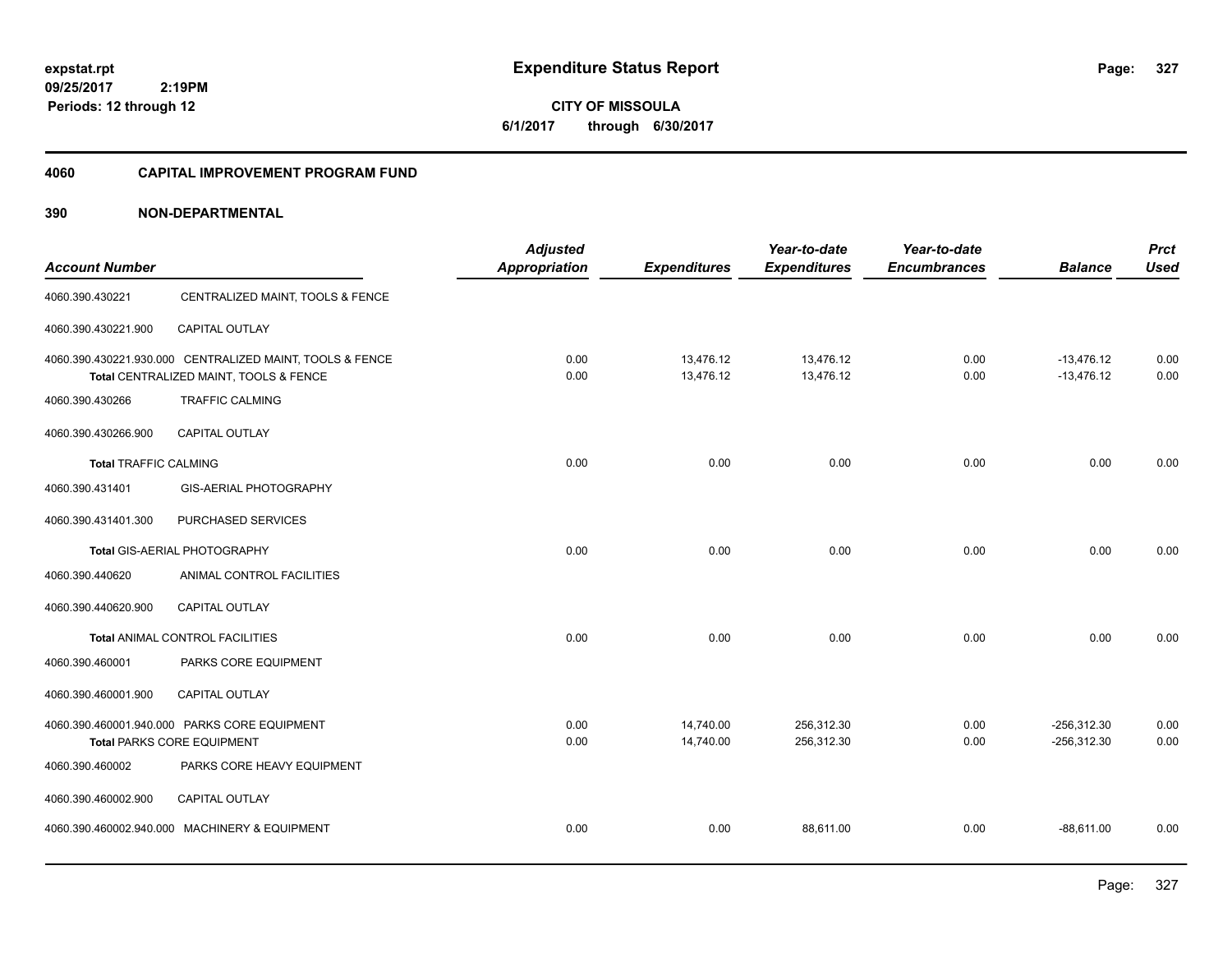**CITY OF MISSOULA 6/1/2017 through 6/30/2017**

#### **4060 CAPITAL IMPROVEMENT PROGRAM FUND**

| <b>Account Number</b>                                           |                                                                                                               | <b>Adjusted</b><br><b>Appropriation</b> | <b>Expenditures</b>    | Year-to-date<br><b>Expenditures</b> | Year-to-date<br><b>Encumbrances</b> | <b>Balance</b>                 | <b>Prct</b><br><b>Used</b> |
|-----------------------------------------------------------------|---------------------------------------------------------------------------------------------------------------|-----------------------------------------|------------------------|-------------------------------------|-------------------------------------|--------------------------------|----------------------------|
|                                                                 | Total PARKS CORE HEAVY EQUIPMENT                                                                              | 0.00                                    | 0.00                   | 88,611.00                           | 0.00                                | $-88,611.00$                   | 0.00                       |
| 4060.390.460400                                                 | PARK MAINTENANCE & IMPROVEMENTS                                                                               |                                         |                        |                                     |                                     |                                |                            |
| 4060.390.460400.100                                             | PERSONAL SERVICES                                                                                             |                                         |                        |                                     |                                     |                                |                            |
| <b>Total PERSONAL SERVICES</b>                                  |                                                                                                               | 0.00                                    | 0.00                   | 0.00                                | 0.00                                | 0.00                           | 0.00                       |
| 4060.390.460400.900                                             | <b>CAPITAL OUTLAY</b>                                                                                         |                                         |                        |                                     |                                     |                                |                            |
|                                                                 | 4060.390.460400.930.000 PARK MAINTENANCE AND IMPROVEMENTS<br><b>Total PARK MAINTENANCE &amp; IMPROVEMENTS</b> | 0.00<br>0.00                            | 0.00<br>0.00           | 731.44<br>731.44                    | 0.00<br>0.00                        | $-731.44$<br>$-731.44$         | 0.00<br>0.00               |
| 4060.390.460439                                                 | <b>EXISTING PARK EXPANSION</b>                                                                                |                                         |                        |                                     |                                     |                                |                            |
| 4060.390.460439.900                                             | <b>CAPITAL OUTLAY</b>                                                                                         |                                         |                        |                                     |                                     |                                |                            |
|                                                                 | 4060.390.460439.940.000 MACHINERY & EQUIPMENT<br><b>Total EXISTING PARK EXPANSION</b>                         | 0.00<br>0.00                            | 0.00<br>0.00           | 84,933.75<br>84,933.75              | 0.00<br>0.00                        | $-84,933.75$<br>$-84,933.75$   | 0.00<br>0.00               |
| 4060.390.460452                                                 | <b>ART MUSEUM</b>                                                                                             |                                         |                        |                                     |                                     |                                |                            |
| 4060.390.460452.900                                             | <b>CAPITAL OUTLAY</b>                                                                                         |                                         |                        |                                     |                                     |                                |                            |
| 4060.390.460452.930.000 MAM ART PARK<br><b>Total ART MUSEUM</b> |                                                                                                               | 0.00<br>0.00                            | 20,695.94<br>20.695.94 | 898,495.76<br>898,495.76            | 0.00<br>0.00                        | $-898,495.76$<br>$-898,495.76$ | 0.00<br>0.00               |
| 4060.390.490100                                                 | AQUATICS GEN FUND DEBT SERVICE                                                                                |                                         |                        |                                     |                                     |                                |                            |
| 4060.390.490100.600                                             | <b>DEBT SERVICE</b>                                                                                           |                                         |                        |                                     |                                     |                                |                            |
|                                                                 | Total AQUATICS GEN FUND DEBT SERVICE                                                                          | 0.00                                    | 0.00                   | 0.00                                | 0.00                                | 0.00                           | 0.00                       |
| 4060.390.490101                                                 | 50 METER POOL DEBT SERVICE                                                                                    |                                         |                        |                                     |                                     |                                |                            |
| 4060.390.490101.300                                             | PURCHASED SERVICES                                                                                            |                                         |                        |                                     |                                     |                                |                            |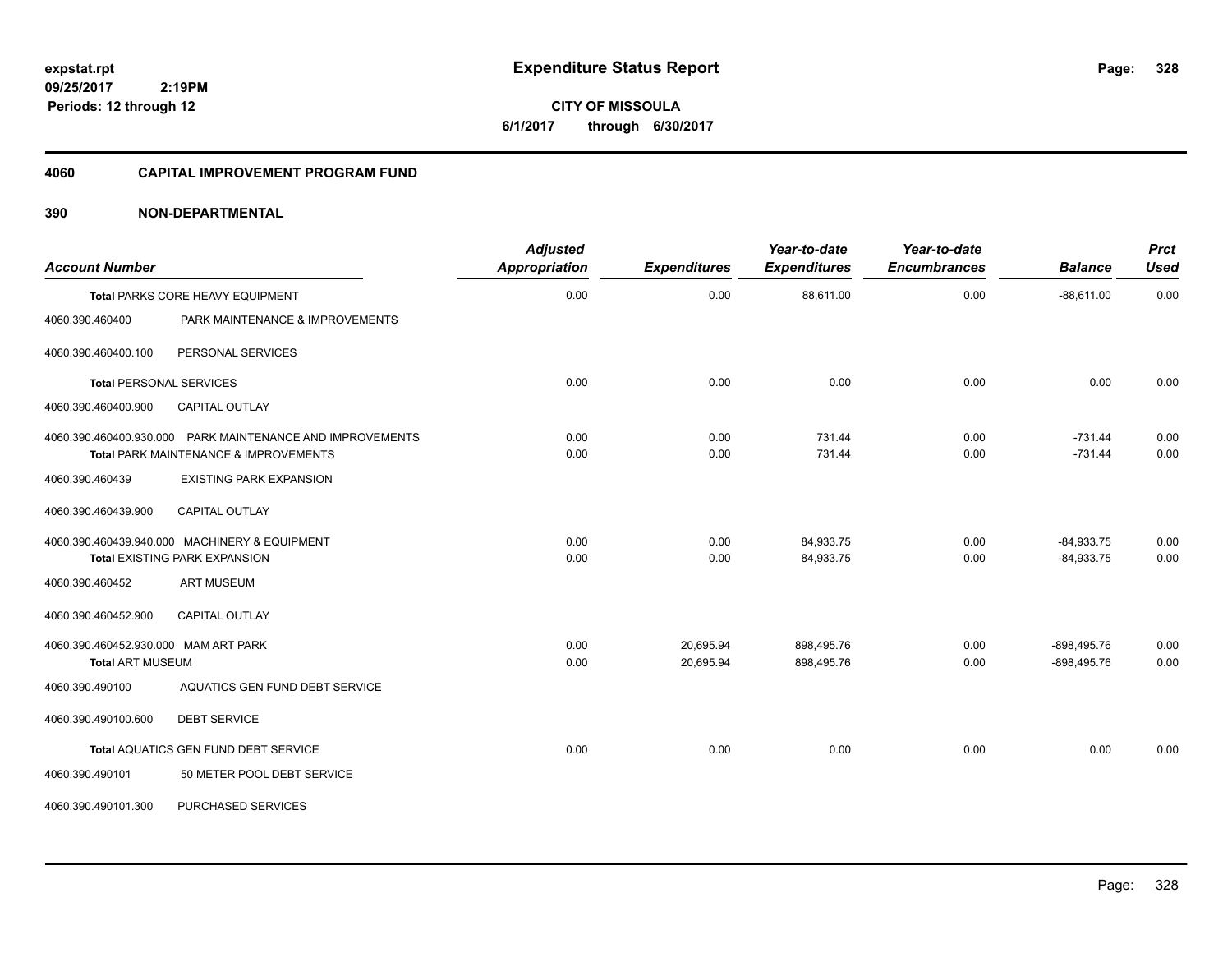**CITY OF MISSOULA 6/1/2017 through 6/30/2017**

#### **4060 CAPITAL IMPROVEMENT PROGRAM FUND**

| <b>Account Number</b>                                       | <b>Adjusted</b><br>Appropriation | <b>Expenditures</b> | Year-to-date<br><b>Expenditures</b> | Year-to-date<br><b>Encumbrances</b> | <b>Balance</b> | <b>Prct</b><br><b>Used</b> |
|-------------------------------------------------------------|----------------------------------|---------------------|-------------------------------------|-------------------------------------|----------------|----------------------------|
| 4060.390.490101.350.000 PROFESSIONAL SERVICES               | 0.00                             | 0.00                | 350.00                              | 0.00                                | $-350.00$      | 0.00                       |
| <b>Total PURCHASED SERVICES</b>                             | 0.00                             | 0.00                | 350.00                              | 0.00                                | $-350.00$      | 0.00                       |
| <b>DEBT SERVICE</b><br>4060.390.490101.600                  |                                  |                     |                                     |                                     |                |                            |
| 4060.390.490101.610.000 50 METER POOL DEBT SERVICE          | 540,000.00                       | 40,000.00           | 40,000.00                           | 0.00                                | 500.000.00     | 7.41                       |
| 4060.390.490101.620.000 50 METER POOL DEBT SERVICE/INTEREST | 22.495.00                        | 11,247.50           | 22,495.00                           | 0.00                                | 0.00           | 100.00                     |
| <b>Total DEBT SERVICE</b>                                   | 562,495.00                       | 51,247.50           | 62,495.00                           | 0.00                                | 500,000.00     | 11.11                      |
| Total 50 METER POOL DEBT SERVICE                            | 562,495.00                       | 51.247.50           | 62,845.00                           | 0.00                                | 499.650.00     | 11.17                      |
| 4060.390.490102<br>2010C ENERGY BONDS DEBT SERVICE          |                                  |                     |                                     |                                     |                |                            |
| PURCHASED SERVICES<br>4060.390.490102.300                   |                                  |                     |                                     |                                     |                |                            |
| 4060.390.490102.350.000 PROFESSIONAL SERVICES               | 0.00                             | 0.00                | 350.00                              | 0.00                                | $-350.00$      | 0.00                       |
| <b>Total PURCHASED SERVICES</b>                             | 0.00                             | 0.00                | 350.00                              | 0.00                                | $-350.00$      | 0.00                       |
| <b>DEBT SERVICE</b><br>4060.390.490102.600                  |                                  |                     |                                     |                                     |                |                            |
| 4060.390.490102.610.000 PRINCIPAL-2010C BONDS               | 65,000.00                        | 65,000.00           | 65,000.00                           | 0.00                                | 0.00           | 100.00                     |
| 4060.390.490102.620.000 INTEREST / SERVICE FEES-2010C BONDS | 21,575.00                        | 10,787.50           | 21,575.00                           | 0.00                                | 0.00           | 100.00                     |
| <b>Total DEBT SERVICE</b>                                   | 86,575.00                        | 75,787.50           | 86,575.00                           | 0.00                                | 0.00           | 100.00                     |
| Total 2010C ENERGY BONDS DEBT SERVICE                       | 86.575.00                        | 75.787.50           | 86.925.00                           | 0.00                                | $-350.00$      | 100.40                     |
| 2010A REFUNDING DEBT SERVICE<br>4060.390.490103             |                                  |                     |                                     |                                     |                |                            |
| PURCHASED SERVICES<br>4060.390.490103.300                   |                                  |                     |                                     |                                     |                |                            |
| 4060.390.490103.350.000 PROFESSIONAL SERVICES               | 0.00                             | 0.00                | 700.00                              | 0.00                                | $-700.00$      | 0.00                       |
| <b>Total PURCHASED SERVICES</b>                             | 0.00                             | 0.00                | 700.00                              | 0.00                                | $-700.00$      | 0.00                       |
| 4060.390.490103.600<br><b>DEBT SERVICE</b>                  |                                  |                     |                                     |                                     |                |                            |
| 4060.390.490103.610.000 PRINCIPAL                           | 115,000.00                       | 115,000.00          | 115,000.00                          | 0.00                                | 0.00           | 100.00                     |
| 4060.390.490103.620.000 INTEREST / SERVICE FEES             | 16,513.00                        | 57,281.25           | 114,562.50                          | 0.00                                | $-98,049.50$   | 693.77                     |
| <b>Total DEBT SERVICE</b>                                   | 131,513.00                       | 172,281.25          | 229,562.50                          | 0.00                                | $-98,049.50$   | 174.55                     |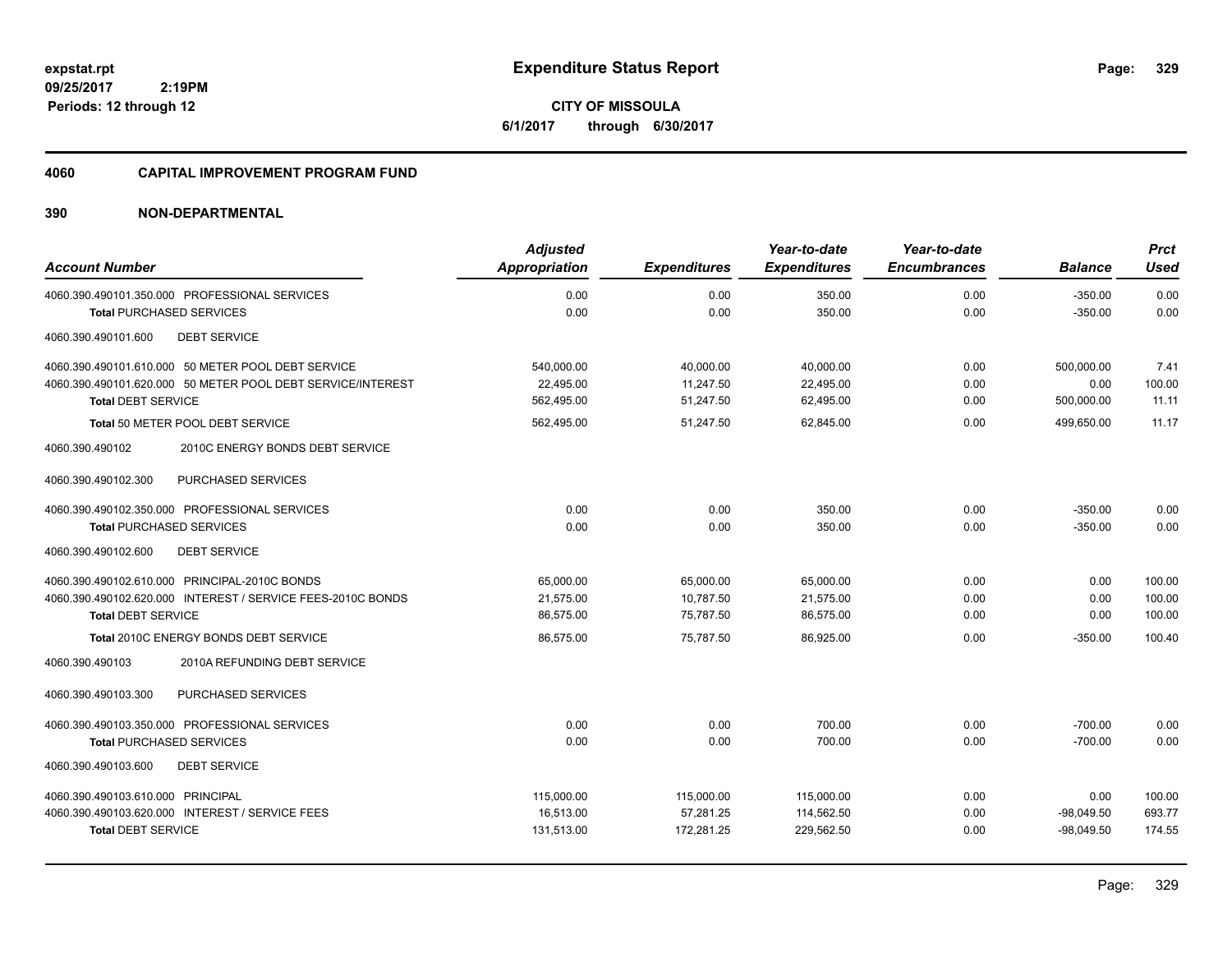**CITY OF MISSOULA 6/1/2017 through 6/30/2017**

#### **4060 CAPITAL IMPROVEMENT PROGRAM FUND**

| <b>Account Number</b>                                         | <b>Adjusted</b><br><b>Appropriation</b> | <b>Expenditures</b> | Year-to-date<br><b>Expenditures</b> | Year-to-date<br><b>Encumbrances</b> | <b>Balance</b> | <b>Prct</b><br><b>Used</b> |
|---------------------------------------------------------------|-----------------------------------------|---------------------|-------------------------------------|-------------------------------------|----------------|----------------------------|
| Total 2010A REFUNDING DEBT SERVICE                            | 131,513.00                              | 172,281.25          | 230,262.50                          | 0.00                                | $-98,749.50$   | 175.09                     |
| 4060.390.490104<br>FY16A REFUNDING BOND DEBT SERVICE          |                                         |                     |                                     |                                     |                |                            |
| 4060.390.490104.300<br>PURCHASED SERVICES                     |                                         |                     |                                     |                                     |                |                            |
| <b>Total PURCHASED SERVICES</b>                               | 0.00                                    | 0.00                | 0.00                                | 0.00                                | 0.00           | 0.00                       |
| 4060.390.490104.600<br><b>DEBT SERVICE</b>                    |                                         |                     |                                     |                                     |                |                            |
| 4060.390.490104.610.000 FY16A LIMITED OBLG REFUNDING DEBT SVS | 195,000.00                              | 195,000.00          | 195.000.00                          | 0.00                                | 0.00           | 100.00                     |
| 4060.390.490104.620.000 INTEREST / SERVICE FEES               | 123,450.00                              | 0.00                | 0.00                                | 0.00                                | 123,450.00     | 0.00                       |
| Total FY16A REFUNDING BOND DEBT SERVICE                       | 318,450.00                              | 195,000.00          | 195,000.00                          | 0.00                                | 123,450.00     | 61.23                      |
| 4060.390.490429<br>07 FIRE BOND DEBT SVS \$680,000            |                                         |                     |                                     |                                     |                |                            |
| PURCHASED SERVICES<br>4060.390.490429.300                     |                                         |                     |                                     |                                     |                |                            |
| <b>Total PURCHASED SERVICES</b>                               | 0.00                                    | 0.00                | 0.00                                | 0.00                                | 0.00           | 0.00                       |
| 4060.390.490429.600<br><b>DEBT SERVICE</b>                    |                                         |                     |                                     |                                     |                |                            |
| 4060.390.490429.610.000 PRINCIPAL                             | 420,000.00                              | 35,000.00           | 35,000.00                           | 0.00                                | 385,000.00     | 8.33                       |
| 4060.390.490429.620.000 INTEREST / SERVICE FEES               | 17.340.00                               | 9,020.00            | 18,040.00                           | 0.00                                | $-700.00$      | 104.04                     |
| Total 07 FIRE BOND DEBT SVS \$680,000                         | 437,340.00                              | 44,020.00           | 53,040.00                           | 0.00                                | 384,300.00     | 12.13                      |
| 4060.390.490504<br>FY09 FINANCED CORE EQUIPMENT               |                                         |                     |                                     |                                     |                |                            |
| 4060.390.490504.600<br><b>DEBT SERVICE</b>                    |                                         |                     |                                     |                                     |                |                            |
| 4060.390.490504.610.000 FY09 CORE FINANCED EQUIP-PRINCIPAL    | 457,277.00                              | 68,236.07           | 424,617.94                          | 0.00                                | 32,659.06      | 92.86                      |
| 4060.390.490504.620.000 FY09 FINANCED CORE EQUIP-INTEREST     | 60,015.00                               | 2,097.70            | 65,972.68                           | 0.00                                | $-5,957.68$    | 109.93                     |
| <b>Total FY09 FINANCED CORE EQUIPMENT</b>                     | 517,292.00                              | 70,333.77           | 490,590.62                          | 0.00                                | 26,701.38      | 94.84                      |
| CORE FINANCED EQUIPMENT<br>4060.390.490506                    |                                         |                     |                                     |                                     |                |                            |
| 4060.390.490506.600<br><b>DEBT SERVICE</b>                    |                                         |                     |                                     |                                     |                |                            |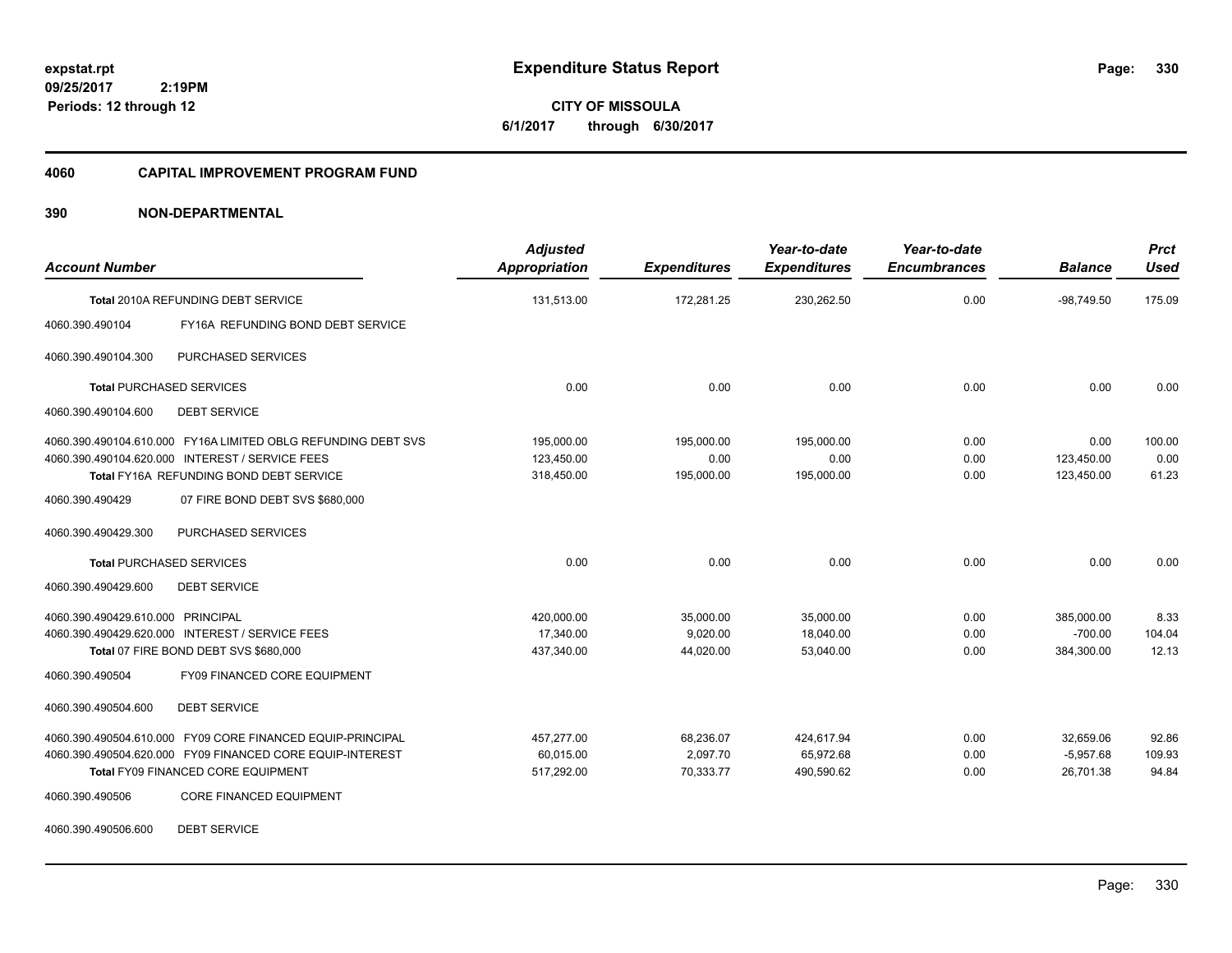**expstat.rpt Expenditure Status Report Page:**

**09/25/2017 2:19PM Periods: 12 through 12**

**CITY OF MISSOULA 6/1/2017 through 6/30/2017**

#### **4060 CAPITAL IMPROVEMENT PROGRAM FUND**

| <b>Account Number</b>        |                                                  | <b>Adjusted</b><br><b>Appropriation</b> | <b>Expenditures</b> | Year-to-date<br><b>Expenditures</b> | Year-to-date<br><b>Encumbrances</b> | <b>Balance</b>  | <b>Prct</b><br><b>Used</b> |
|------------------------------|--------------------------------------------------|-----------------------------------------|---------------------|-------------------------------------|-------------------------------------|-----------------|----------------------------|
|                              | <b>Total CORE FINANCED EQUIPMENT</b>             | 0.00                                    | 0.00                | 0.00                                | 0.00                                | 0.00            | 0.00                       |
| 4060.390.510110              | <b>MERCHANT SERVICES</b>                         |                                         |                     |                                     |                                     |                 |                            |
| 4060.390.510110.500          | <b>FIXED CHARGES</b>                             |                                         |                     |                                     |                                     |                 |                            |
|                              | <b>Total MERCHANT SERVICES</b>                   | 0.00                                    | 0.00                | 0.00                                | 0.00                                | 0.00            | 0.00                       |
| 4060.390.521001              | <b>TRANSFER TO CIP</b>                           |                                         |                     |                                     |                                     |                 |                            |
| 4060.390.521001.800          | OTHER OBJECTS                                    |                                         |                     |                                     |                                     |                 |                            |
|                              | 4060.390.521001.820.000 TRANSFERS TO OTHER FUNDS | 316,129.00                              | 0.00                | 0.00                                | 0.00                                | 316,129.00      | 0.00                       |
| <b>Total TRANSFER TO CIP</b> |                                                  | 316,129.00                              | 0.00                | 0.00                                | 0.00                                | 316,129.00      | 0.00                       |
|                              | <b>Total CAPITAL IMPROVEMENT PROGRAM FUND</b>    | 2,531,970.00                            | 1,205,616.19        | 6,788,972.14                        | 0.00                                | $-4,257,002.14$ | 268.13                     |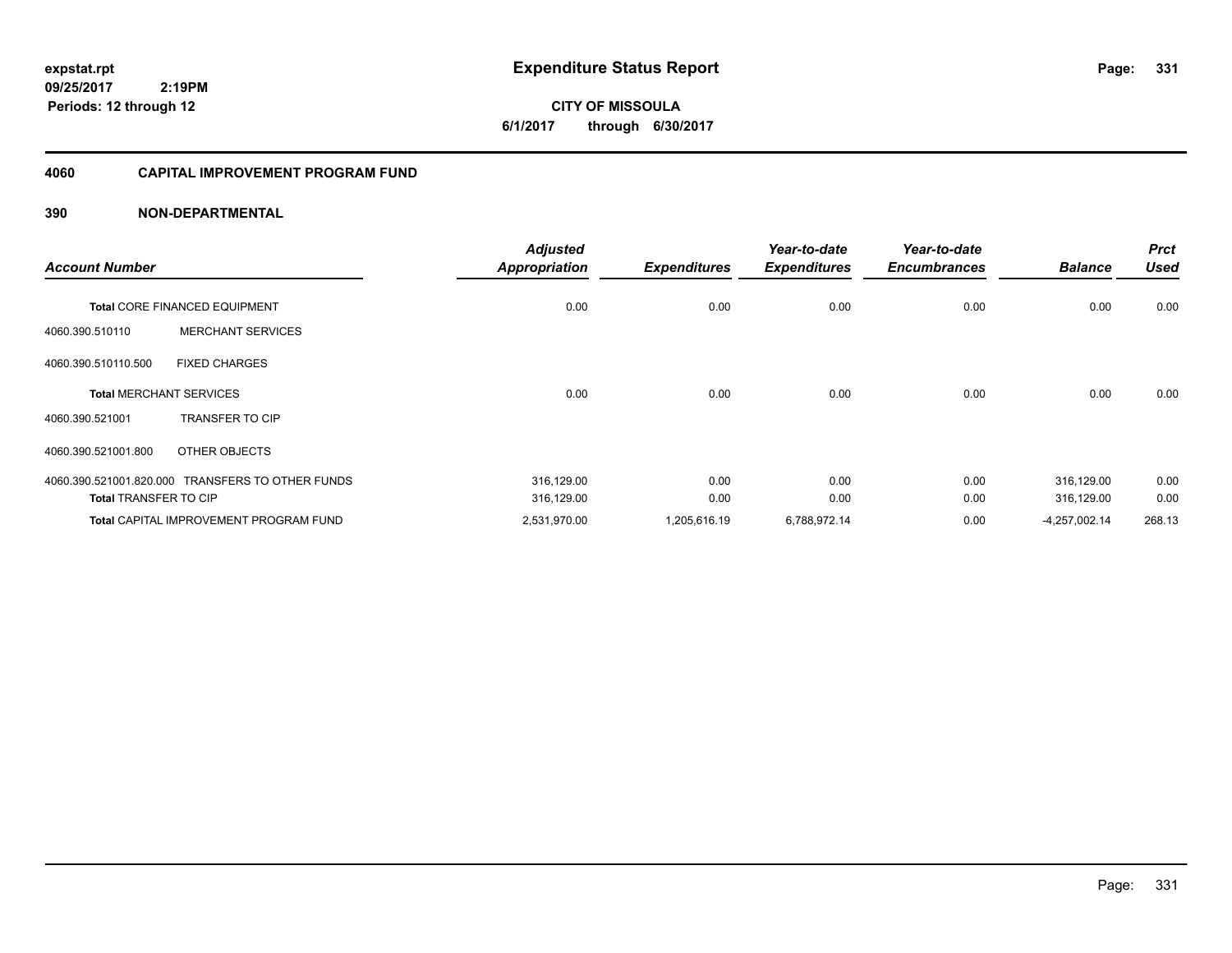**CITY OF MISSOULA 6/1/2017 through 6/30/2017**

### **4130 1997 G O BOND OPEN SPACE PURCHASE FUND**

| <b>Account Number</b>                          | <b>Adjusted</b><br><b>Appropriation</b> | <b>Expenditures</b> | Year-to-date<br><b>Expenditures</b> | Year-to-date<br><b>Encumbrances</b> | <b>Balance</b> | <b>Prct</b><br>Used |
|------------------------------------------------|-----------------------------------------|---------------------|-------------------------------------|-------------------------------------|----------------|---------------------|
| VANDALISM<br>4130.390.460480                   |                                         |                     |                                     |                                     |                |                     |
| OTHER OBJECTS<br>4130.390.460480.800           |                                         |                     |                                     |                                     |                |                     |
| <b>Total OTHER OBJECTS</b>                     | 0.00                                    | 0.00                | 0.00                                | 0.00                                | 0.00           | 0.00                |
| <b>CAPITAL OUTLAY</b><br>4130.390.460480.900   |                                         |                     |                                     |                                     |                |                     |
| 4130.390.460480.910.000 LAND                   | 0.00                                    | 0.00                | 389,534.00                          | 0.00                                | $-389,534.00$  | 0.00                |
| 4130.390.460480.930.000<br><b>IMPROVEMENTS</b> | 389,534.00                              | 0.00                | 0.00                                | 0.00                                | 389,534.00     | 0.00                |
| <b>Total VANDALISM</b>                         | 389,534.00                              | 0.00                | 389,534.00                          | 0.00                                | 0.00           | 100.00              |
| <b>MERCHANT SERVICES</b><br>4130.390.510110    |                                         |                     |                                     |                                     |                |                     |
| 4130.390.510110.500<br><b>FIXED CHARGES</b>    |                                         |                     |                                     |                                     |                |                     |
| <b>Total MERCHANT SERVICES</b>                 | 0.00                                    | 0.00                | 0.00                                | 0.00                                | 0.00           | 0.00                |
| Total 1997 G O BOND OPEN SPACE PURCHASE FUND   | 389,534.00                              | 0.00                | 389,534.00                          | 0.00                                | 0.00           | 100.00              |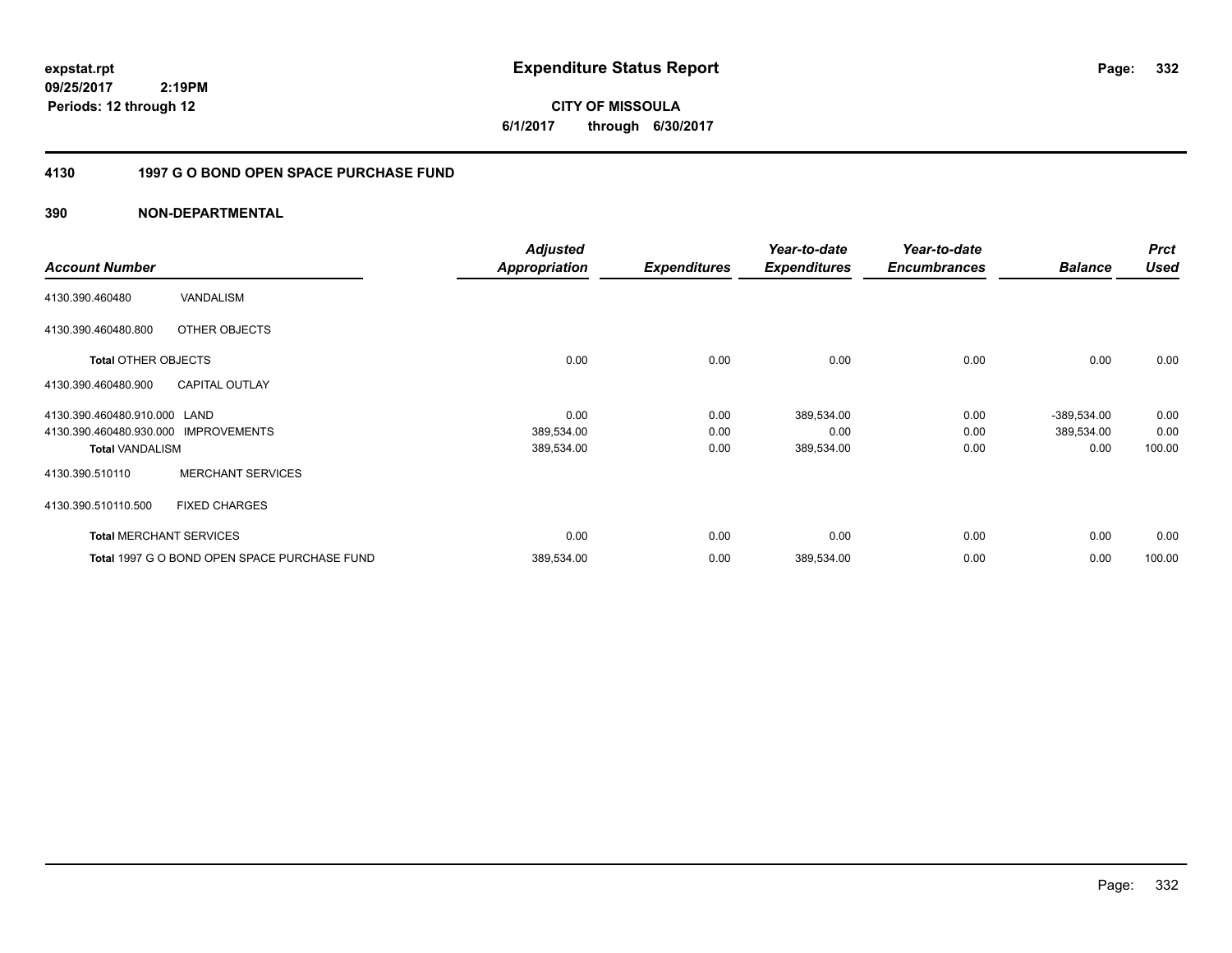**09/25/2017 2:19PM Periods: 12 through 12**

**CITY OF MISSOULA 6/1/2017 through 6/30/2017**

#### **4196 NEW FIRE STATION GO BOND**

**300 FIRE**

| <b>Account Number</b>      |                                       | <b>Adjusted</b><br><b>Appropriation</b> | <b>Expenditures</b> | Year-to-date<br><b>Expenditures</b> | Year-to-date<br><b>Encumbrances</b> | <b>Balance</b> | <b>Prct</b><br><b>Used</b> |
|----------------------------|---------------------------------------|-----------------------------------------|---------------------|-------------------------------------|-------------------------------------|----------------|----------------------------|
| 4196.300.420420            | <b>FACILITY</b>                       |                                         |                     |                                     |                                     |                |                            |
| 4196.300.420420.800        | OTHER OBJECTS                         |                                         |                     |                                     |                                     |                |                            |
| <b>Total OTHER OBJECTS</b> |                                       | 0.00                                    | 0.00                | 0.00                                | 0.00                                | 0.00           | 0.00                       |
| 4196.300.420420.900        | <b>CAPITAL OUTLAY</b>                 |                                         |                     |                                     |                                     |                |                            |
| <b>Total FACILITY</b>      |                                       | 0.00                                    | 0.00                | 0.00                                | 0.00                                | 0.00           | 0.00                       |
| 4196.300.510110            | <b>MERCHANT SERVICES</b>              |                                         |                     |                                     |                                     |                |                            |
| 4196.300.510110.500        | <b>FIXED CHARGES</b>                  |                                         |                     |                                     |                                     |                |                            |
| <b>Total FIXED CHARGES</b> |                                       | 0.00                                    | 0.00                | 0.00                                | 0.00                                | 0.00           | 0.00                       |
|                            | <b>Total NEW FIRE STATION GO BOND</b> | 0.00                                    | 0.00                | 0.00                                | 0.00                                | 0.00           | 0.00                       |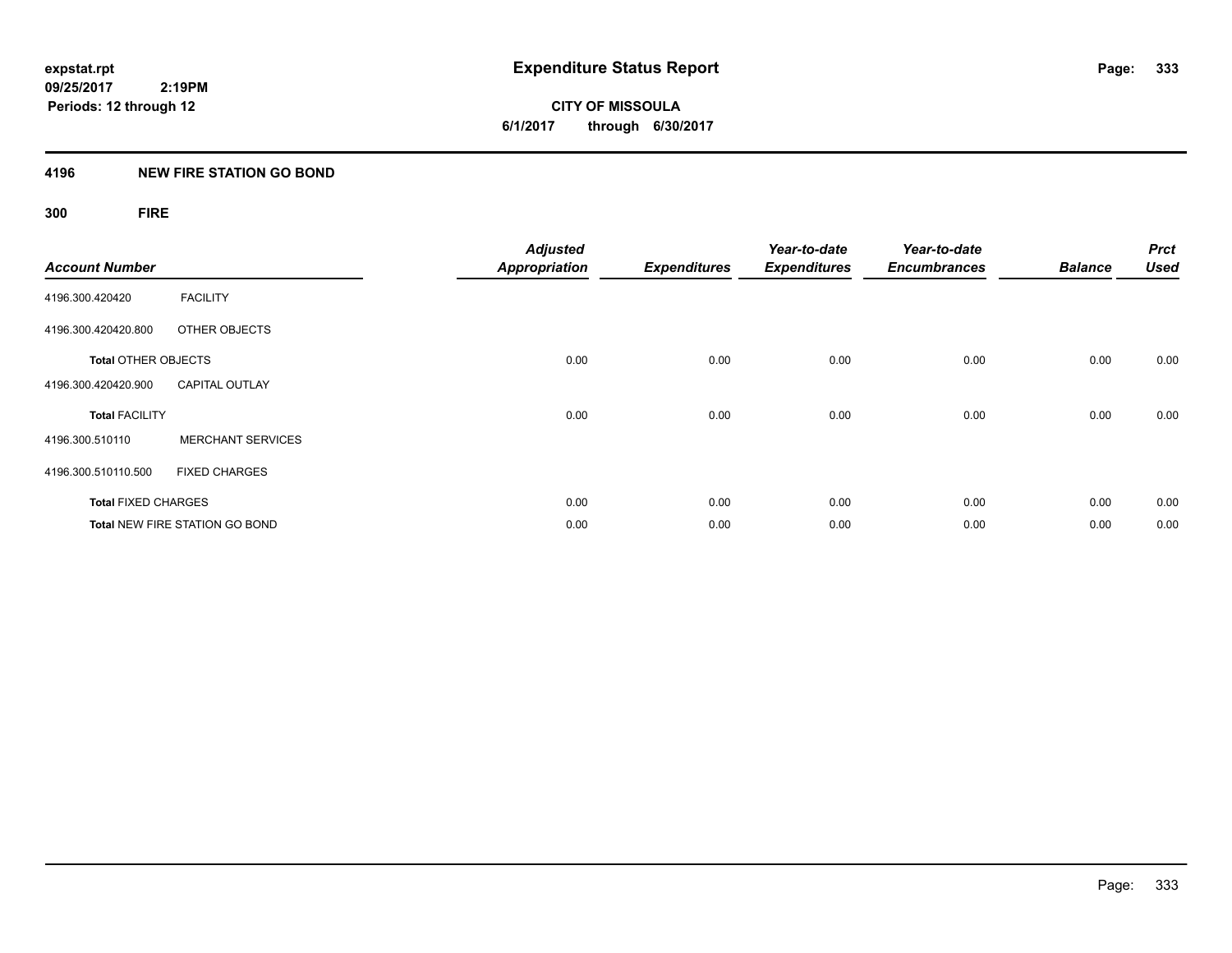**09/25/2017 2:19PM Periods: 12 through 12**

# **CITY OF MISSOULA 6/1/2017 through 6/30/2017**

### **4450 S/C CONSTRUCTION FUND FOR FY06**

| <b>Account Number</b> |                                             | <b>Adjusted</b><br><b>Appropriation</b> | <b>Expenditures</b> | Year-to-date<br><b>Expenditures</b> | Year-to-date<br><b>Encumbrances</b> | <b>Balance</b> | <b>Prct</b><br><b>Used</b> |
|-----------------------|---------------------------------------------|-----------------------------------------|---------------------|-------------------------------------|-------------------------------------|----------------|----------------------------|
| 4450.280.510110       | <b>MERCHANT SERVICES</b>                    |                                         |                     |                                     |                                     |                |                            |
| 4450.280.510110.500   | <b>FIXED CHARGES</b>                        |                                         |                     |                                     |                                     |                |                            |
|                       | <b>Total MERCHANT SERVICES</b>              | 0.00                                    | 0.00                | 0.00                                | 0.00                                | 0.00           | 0.00                       |
| 4450.280.521000       | INTERFUND OPERATING TRANSFERS               |                                         |                     |                                     |                                     |                |                            |
| 4450.280.521000.800   | OTHER OBJECTS                               |                                         |                     |                                     |                                     |                |                            |
|                       | <b>Total INTERFUND OPERATING TRANSFERS</b>  | 0.00                                    | 0.00                | 0.00                                | 0.00                                | 0.00           | 0.00                       |
|                       | <b>Total S/C CONSTRUCTION FUND FOR FY06</b> | 0.00                                    | 0.00                | 0.00                                | 0.00                                | 0.00           | 0.00                       |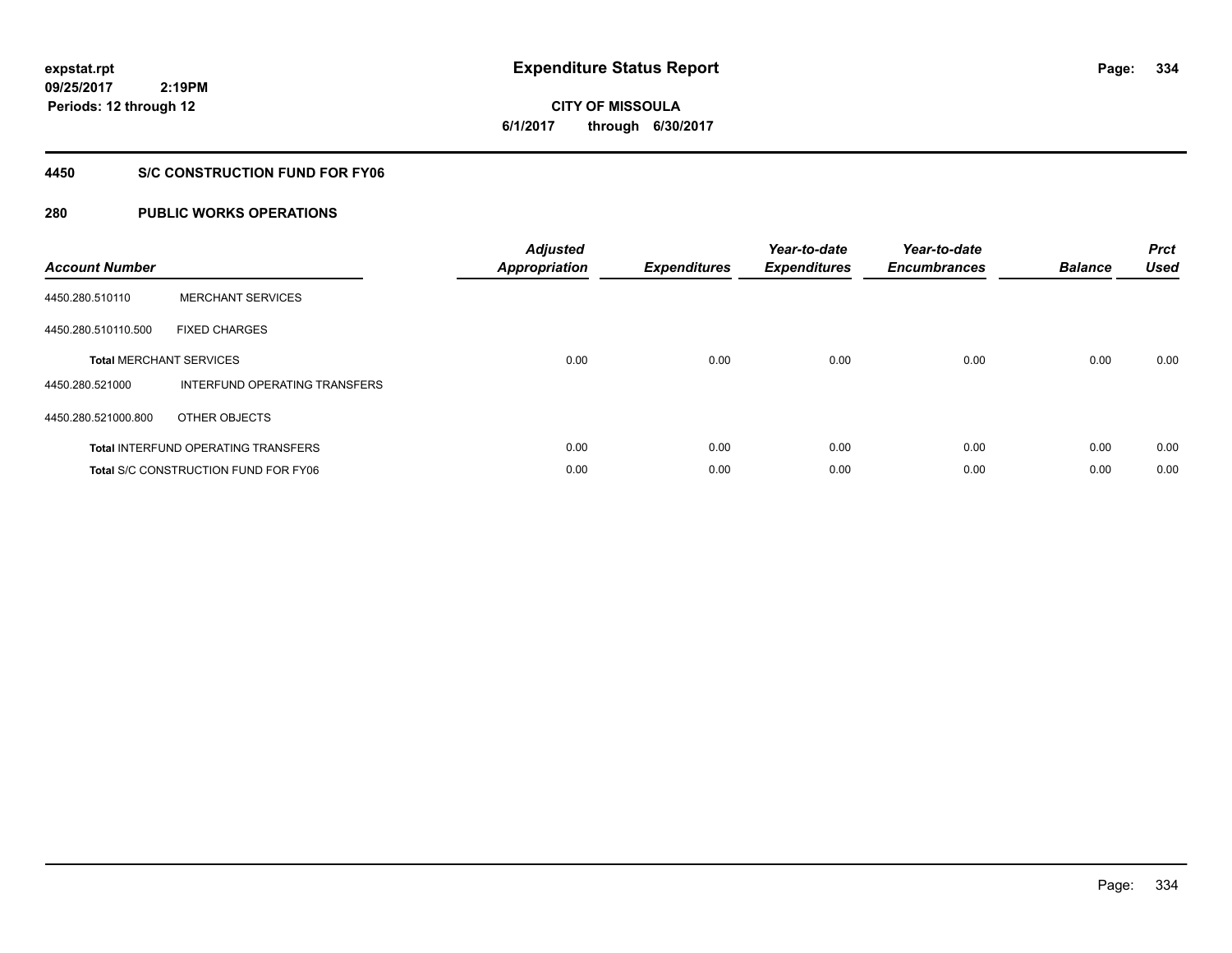**CITY OF MISSOULA 6/1/2017 through 6/30/2017**

#### **4451 FY07 S/C BOND FUND**

| <b>Account Number</b>    |                                            | <b>Adjusted</b><br>Appropriation | <b>Expenditures</b> | Year-to-date<br><b>Expenditures</b> | Year-to-date<br><b>Encumbrances</b> | <b>Balance</b> | <b>Prct</b><br><b>Used</b> |
|--------------------------|--------------------------------------------|----------------------------------|---------------------|-------------------------------------|-------------------------------------|----------------|----------------------------|
| 4451.280.510110          | <b>MERCHANT SERVICES</b>                   |                                  |                     |                                     |                                     |                |                            |
| 4451.280.510110.500      | <b>FIXED CHARGES</b>                       |                                  |                     |                                     |                                     |                |                            |
|                          | <b>Total MERCHANT SERVICES</b>             | 0.00                             | 0.00                | 0.00                                | 0.00                                | 0.00           | 0.00                       |
| 4451.280.521000          | INTERFUND OPERATING TRANSFERS              |                                  |                     |                                     |                                     |                |                            |
| 4451.280.521000.800      | OTHER OBJECTS                              |                                  |                     |                                     |                                     |                |                            |
|                          | <b>Total INTERFUND OPERATING TRANSFERS</b> | 0.00                             | 0.00                | 0.00                                | 0.00                                | 0.00           | 0.00                       |
| Total FY07 S/C BOND FUND |                                            | 0.00                             | 0.00                | 0.00                                | 0.00                                | 0.00           | 0.00                       |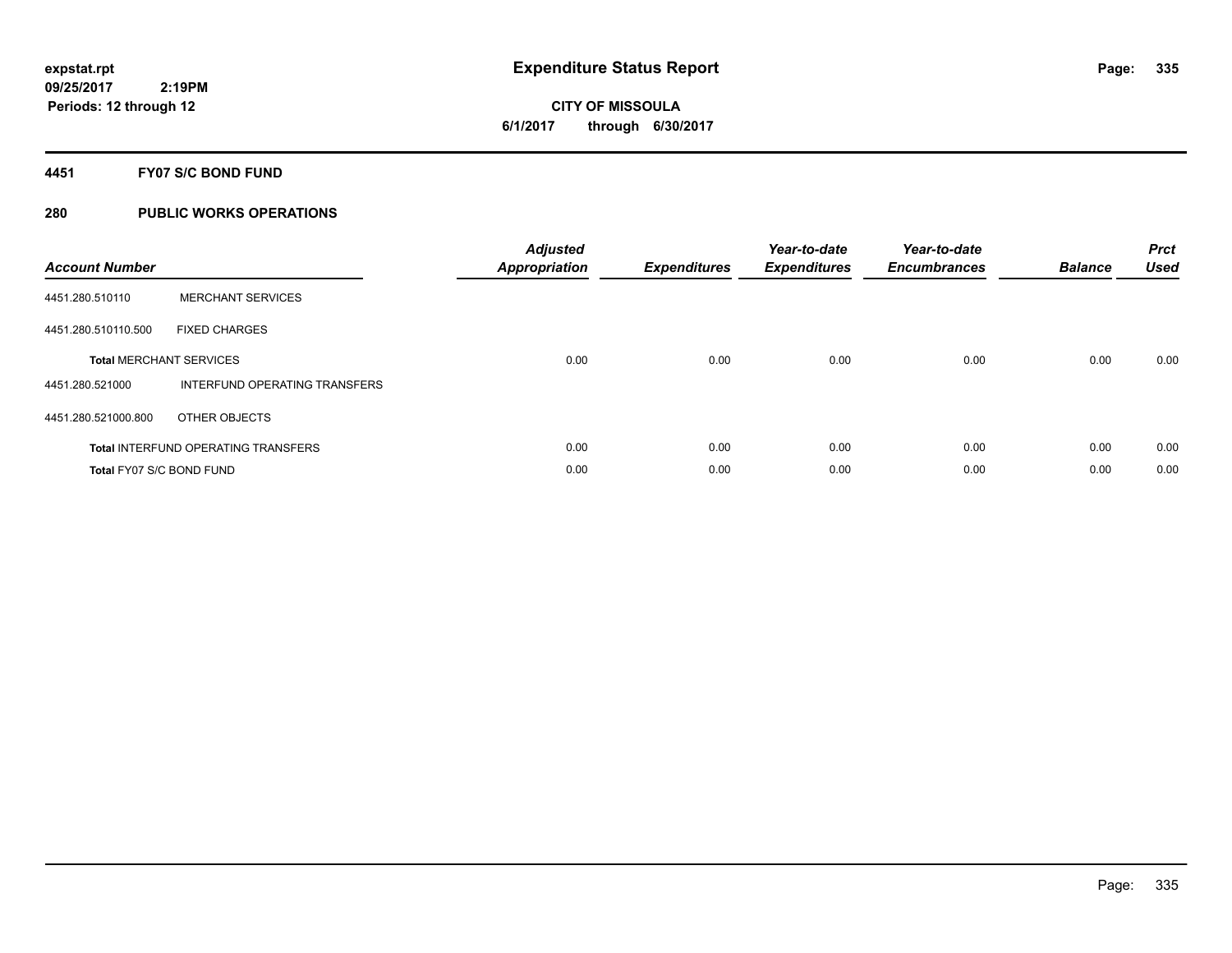**09/25/2017 2:19PM Periods: 12 through 12**

**CITY OF MISSOULA 6/1/2017 through 6/30/2017**

### **4452 S/C CONSTRUCTION FUND FOR FY 08 BOND SAL**

| <b>Account Number</b>  |                                                       | <b>Adjusted</b><br><b>Appropriation</b> | <b>Expenditures</b> | Year-to-date<br><b>Expenditures</b> | Year-to-date<br><b>Encumbrances</b> | <b>Balance</b> | <b>Prct</b><br><b>Used</b> |
|------------------------|-------------------------------------------------------|-----------------------------------------|---------------------|-------------------------------------|-------------------------------------|----------------|----------------------------|
| 4452.280.430262        | <b>SIDEWALKS</b>                                      |                                         |                     |                                     |                                     |                |                            |
| 4452.280.430262.900    | <b>CAPITAL OUTLAY</b>                                 |                                         |                     |                                     |                                     |                |                            |
| <b>Total SIDEWALKS</b> |                                                       | 0.00                                    | 0.00                | 0.00                                | 0.00                                | 0.00           | 0.00                       |
| 4452.280.510110        | <b>MERCHANT SERVICES</b>                              |                                         |                     |                                     |                                     |                |                            |
| 4452.280.510110.500    | <b>FIXED CHARGES</b>                                  |                                         |                     |                                     |                                     |                |                            |
|                        | <b>Total MERCHANT SERVICES</b>                        | 0.00                                    | 0.00                | 0.00                                | 0.00                                | 0.00           | 0.00                       |
|                        | <b>Total S/C CONSTRUCTION FUND FOR FY 08 BOND SAL</b> | 0.00                                    | 0.00                | 0.00                                | 0.00                                | 0.00           | 0.00                       |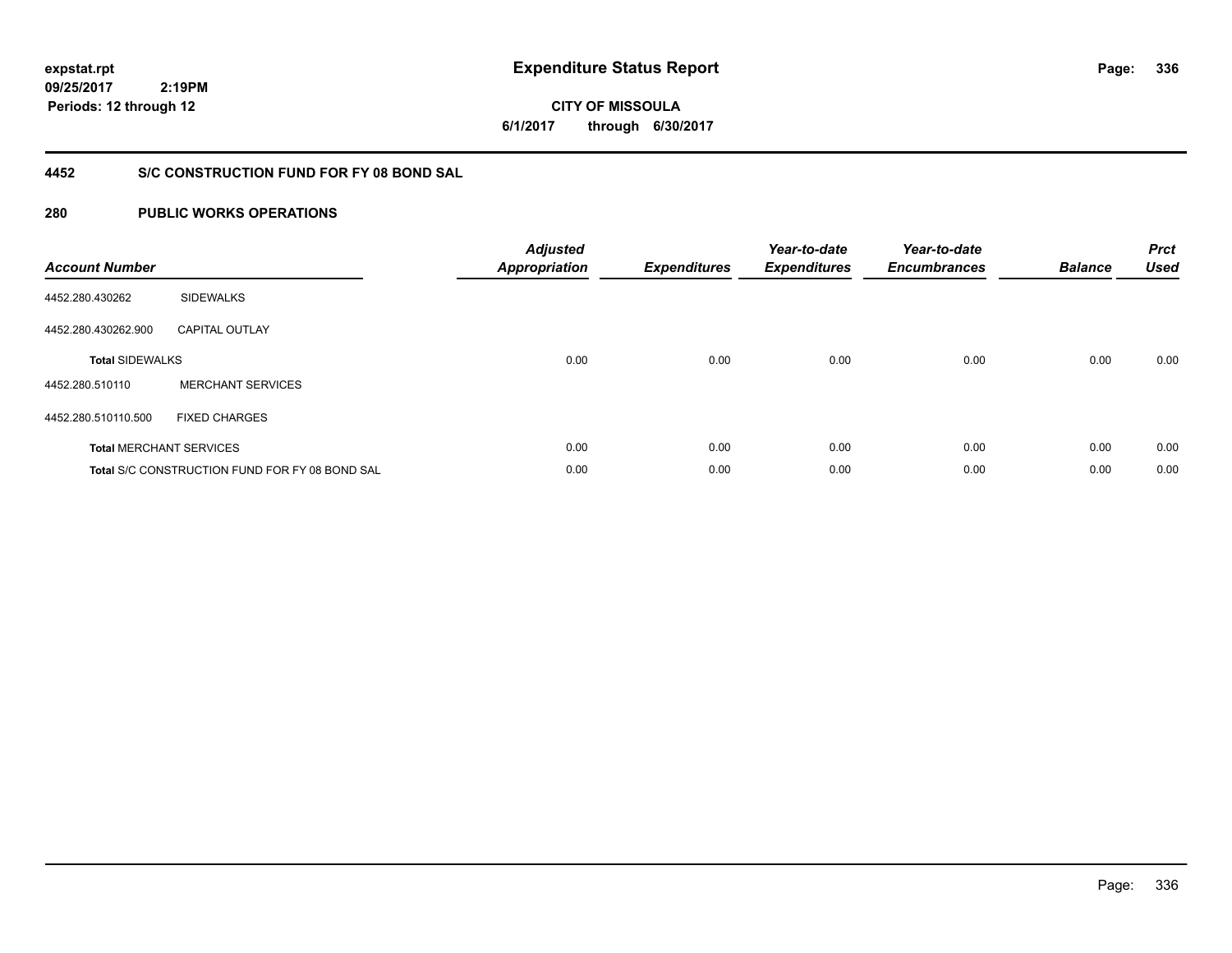**09/25/2017 2:19PM Periods: 12 through 12**

# **CITY OF MISSOULA 6/1/2017 through 6/30/2017**

#### **4453 S/C CONSTRUCTION FUND FY09 BOND**

| <b>Account Number</b>  |                                      | <b>Adjusted</b><br><b>Appropriation</b> | <b>Expenditures</b> | Year-to-date<br><b>Expenditures</b> | Year-to-date<br><b>Encumbrances</b> | <b>Balance</b> | <b>Prct</b><br><b>Used</b> |
|------------------------|--------------------------------------|-----------------------------------------|---------------------|-------------------------------------|-------------------------------------|----------------|----------------------------|
| 4453.280.430262        | <b>SIDEWALKS</b>                     |                                         |                     |                                     |                                     |                |                            |
| 4453.280.430262.900    | <b>CAPITAL OUTLAY</b>                |                                         |                     |                                     |                                     |                |                            |
| <b>Total SIDEWALKS</b> |                                      | 0.00                                    | 0.00                | 0.00                                | 0.00                                | 0.00           | 0.00                       |
| 4453.280.510110        | <b>MERCHANT SERVICES</b>             |                                         |                     |                                     |                                     |                |                            |
| 4453.280.510110.500    | <b>FIXED CHARGES</b>                 |                                         |                     |                                     |                                     |                |                            |
|                        | <b>Total MERCHANT SERVICES</b>       | 0.00                                    | 0.00                | 0.00                                | 0.00                                | 0.00           | 0.00                       |
| 4453.280.521000        | INTERFUND OPERATING TRANSFERS        |                                         |                     |                                     |                                     |                |                            |
| 4453.280.521000.800    | OTHER OBJECTS                        |                                         |                     |                                     |                                     |                |                            |
|                        | <b>Total PUBLIC WORKS OPERATIONS</b> | 0.00                                    | 0.00                | 0.00                                | 0.00                                | 0.00           | 0.00                       |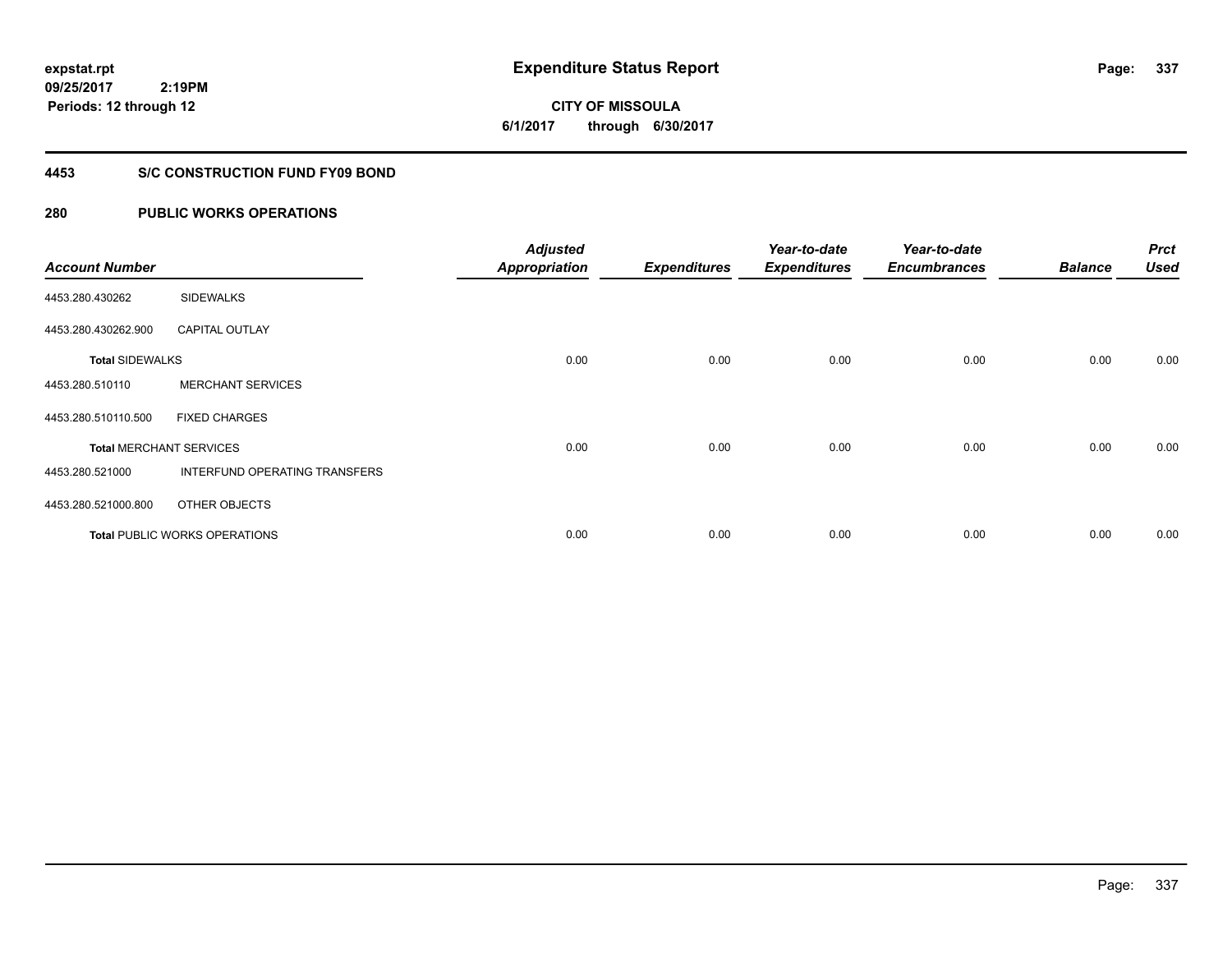**CITY OF MISSOULA 6/1/2017 through 6/30/2017**

### **4453 S/C CONSTRUCTION FUND FY09 BOND**

| <b>Account Number</b>         |                                              | <b>Adjusted</b><br><b>Appropriation</b> | <b>Expenditures</b> | Year-to-date<br><b>Expenditures</b> | Year-to-date<br><b>Encumbrances</b> | <b>Balance</b> | <b>Prct</b><br><b>Used</b> |
|-------------------------------|----------------------------------------------|-----------------------------------------|---------------------|-------------------------------------|-------------------------------------|----------------|----------------------------|
| 4453.390.410710               | *** Title Not Found ***                      |                                         |                     |                                     |                                     |                |                            |
| 4453.390.410710.500           | <b>FIXED CHARGES</b>                         |                                         |                     |                                     |                                     |                |                            |
| Total *** Title Not Found *** |                                              | 0.00                                    | 0.00                | 0.00                                | 0.00                                | 0.00           | 0.00                       |
| 4453.390.510110               | <b>MERCHANT SERVICES</b>                     |                                         |                     |                                     |                                     |                |                            |
| 4453.390.510110.500           | <b>FIXED CHARGES</b>                         |                                         |                     |                                     |                                     |                |                            |
|                               | <b>Total S/C CONSTRUCTION FUND FY09 BOND</b> | 0.00                                    | 0.00                | 0.00                                | 0.00                                | 0.00           | 0.00                       |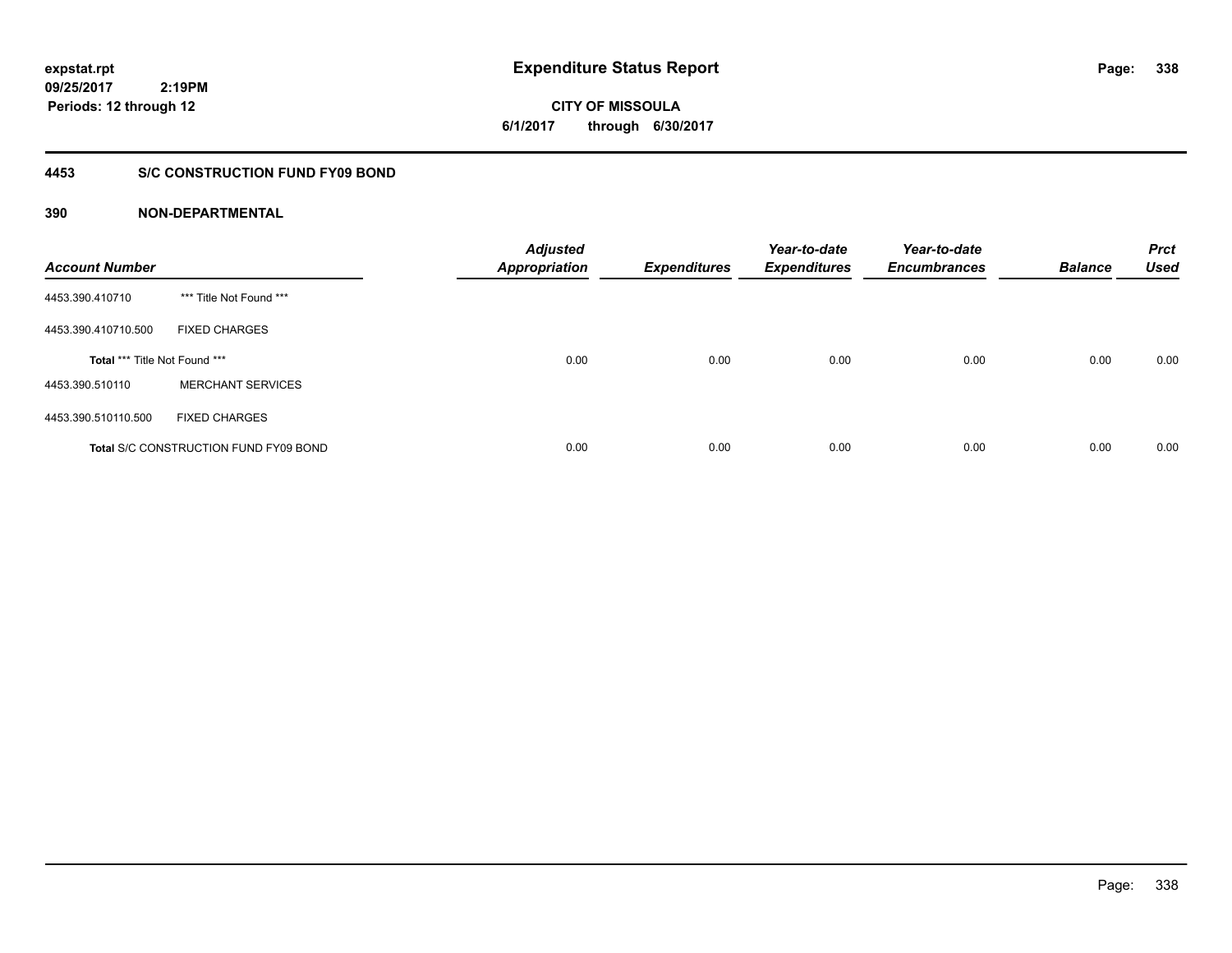**09/25/2017 2:19PM Periods: 12 through 12**

# **CITY OF MISSOULA 6/1/2017 through 6/30/2017**

### **4454 S/C CONSTRUCTION FUND FOR FY10**

| <b>Account Number</b>          |                                             | <b>Adjusted</b><br><b>Appropriation</b> | <b>Expenditures</b> | Year-to-date<br><b>Expenditures</b> | Year-to-date<br><b>Encumbrances</b> | <b>Balance</b> | <b>Prct</b><br><b>Used</b> |
|--------------------------------|---------------------------------------------|-----------------------------------------|---------------------|-------------------------------------|-------------------------------------|----------------|----------------------------|
| 4454.280.430262                | <b>SIDEWALKS</b>                            |                                         |                     |                                     |                                     |                |                            |
| 4454.280.430262.900            | <b>CAPITAL OUTLAY</b>                       |                                         |                     |                                     |                                     |                |                            |
| <b>Total SIDEWALKS</b>         |                                             | 0.00                                    | 0.00                | 0.00                                | 0.00                                | 0.00           | 0.00                       |
| 4454.280.510110                | <b>MERCHANT SERVICES</b>                    |                                         |                     |                                     |                                     |                |                            |
| 4454.280.510110.500            | <b>FIXED CHARGES</b>                        |                                         |                     |                                     |                                     |                |                            |
| <b>Total MERCHANT SERVICES</b> |                                             | 0.00                                    | 0.00                | 0.00                                | 0.00                                | 0.00           | 0.00                       |
|                                | <b>Total S/C CONSTRUCTION FUND FOR FY10</b> | 0.00                                    | 0.00                | 0.00                                | 0.00                                | 0.00           | 0.00                       |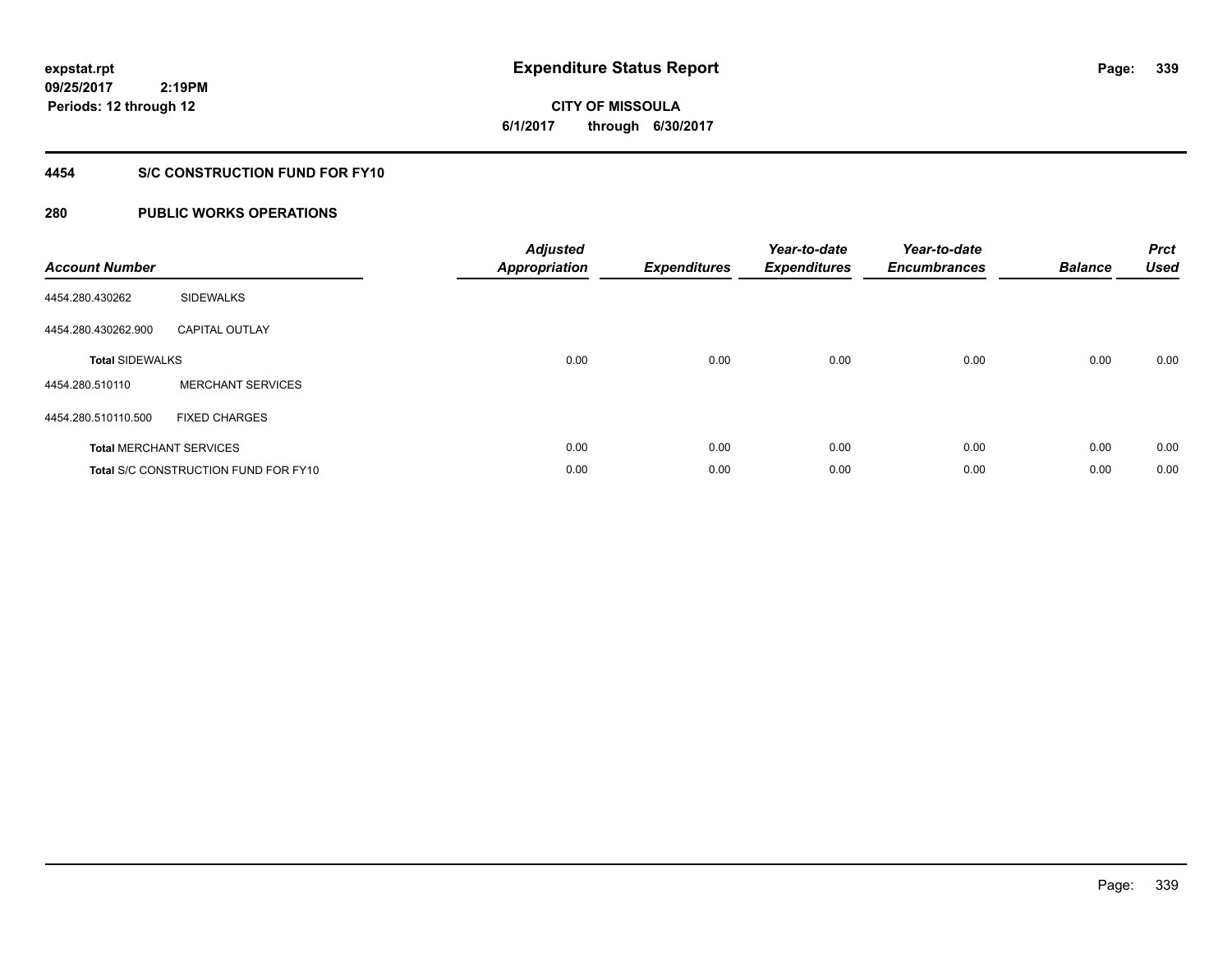**Periods: 12 through 12**

**CITY OF MISSOULA 6/1/2017 through 6/30/2017**

#### **4455 FY11 S/C CONSTRUCTION FUND**

### **280 PUBLIC WORKS OPERATIONS**

 **2:19PM**

| <b>Account Number</b>  |                                         | <b>Adjusted</b><br><b>Appropriation</b> | <b>Expenditures</b> | Year-to-date<br><b>Expenditures</b> | Year-to-date<br><b>Encumbrances</b> | <b>Balance</b> | <b>Prct</b><br><b>Used</b> |
|------------------------|-----------------------------------------|-----------------------------------------|---------------------|-------------------------------------|-------------------------------------|----------------|----------------------------|
| 4455.280.430262        | <b>SIDEWALKS</b>                        |                                         |                     |                                     |                                     |                |                            |
| 4455.280.430262.900    | <b>CAPITAL OUTLAY</b>                   |                                         |                     |                                     |                                     |                |                            |
| <b>Total SIDEWALKS</b> |                                         | 0.00                                    | 0.00                | 0.00                                | 0.00                                | 0.00           | 0.00                       |
| 4455.280.510110        | <b>MERCHANT SERVICES</b>                |                                         |                     |                                     |                                     |                |                            |
| 4455.280.510110.500    | <b>FIXED CHARGES</b>                    |                                         |                     |                                     |                                     |                |                            |
|                        | <b>Total MERCHANT SERVICES</b>          | 0.00                                    | 0.00                | 0.00                                | 0.00                                | 0.00           | 0.00                       |
|                        | <b>Total FY11 S/C CONSTRUCTION FUND</b> | 0.00                                    | 0.00                | 0.00                                | 0.00                                | 0.00           | 0.00                       |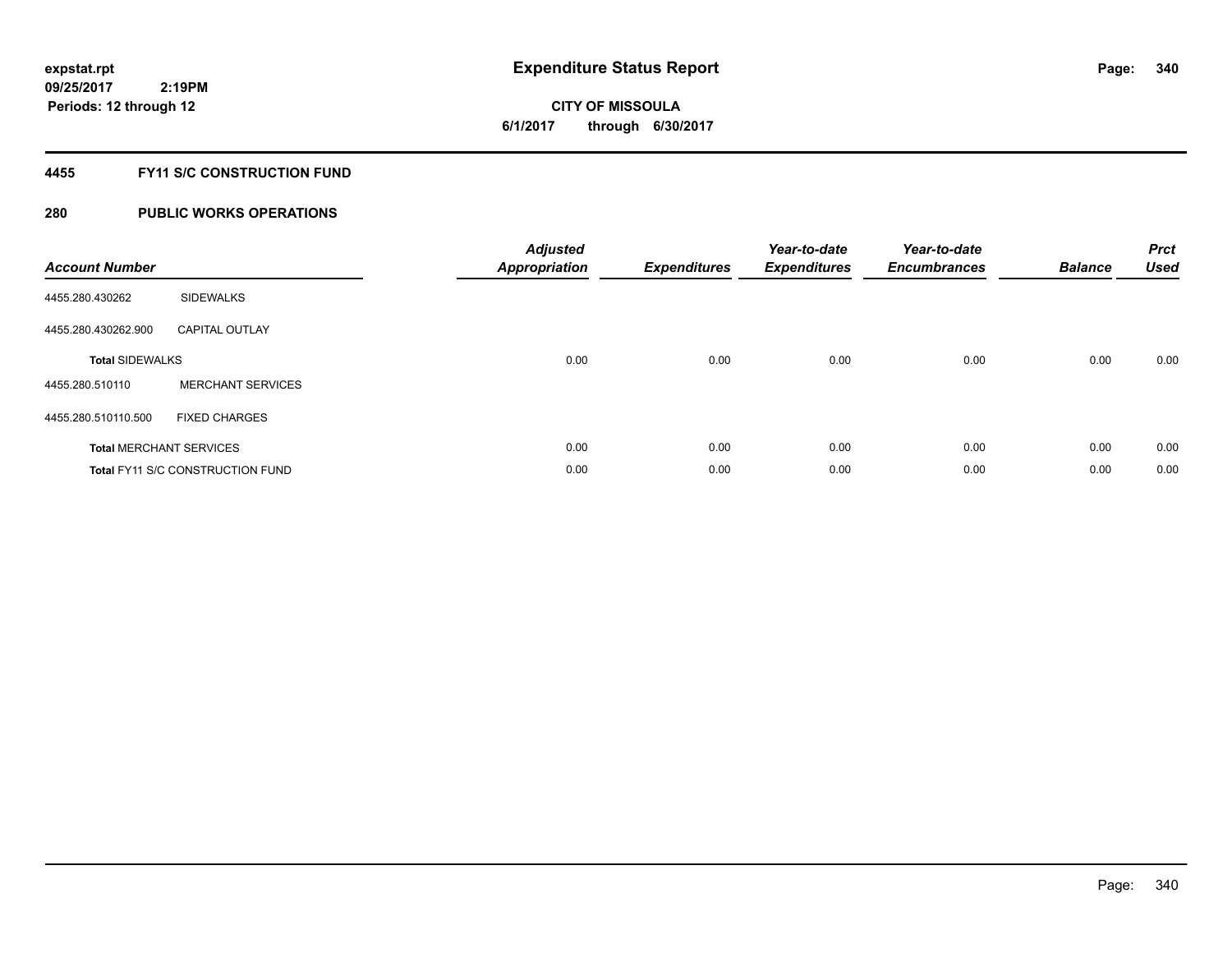# **CITY OF MISSOULA 6/1/2017 through 6/30/2017**

### **4456 FY12 S/C CONSTRUCTION FUND**

| <b>Account Number</b>          |                                            | <b>Adjusted</b><br>Appropriation | <b>Expenditures</b> | Year-to-date<br><b>Expenditures</b> | Year-to-date<br><b>Encumbrances</b> | <b>Balance</b> | <b>Prct</b><br><b>Used</b> |
|--------------------------------|--------------------------------------------|----------------------------------|---------------------|-------------------------------------|-------------------------------------|----------------|----------------------------|
| 4456.280.430262                | <b>SIDEWALKS</b>                           |                                  |                     |                                     |                                     |                |                            |
| 4456.280.430262.900            | <b>CAPITAL OUTLAY</b>                      |                                  |                     |                                     |                                     |                |                            |
| <b>Total SIDEWALKS</b>         |                                            | 0.00                             | 0.00                | 0.00                                | 0.00                                | 0.00           | 0.00                       |
| 4456.280.510110                | <b>MERCHANT SERVICES</b>                   |                                  |                     |                                     |                                     |                |                            |
| 4456.280.510110.500            | <b>FIXED CHARGES</b>                       |                                  |                     |                                     |                                     |                |                            |
| <b>Total MERCHANT SERVICES</b> |                                            | 0.00                             | 0.00                | 0.00                                | 0.00                                | 0.00           | 0.00                       |
| 4456.280.521000                | INTERFUND OPERATING TRANSFERS              |                                  |                     |                                     |                                     |                |                            |
| 4456.280.521000.800            | OTHER OBJECTS                              |                                  |                     |                                     |                                     |                |                            |
|                                | <b>Total INTERFUND OPERATING TRANSFERS</b> | 0.00                             | 0.00                | 0.00                                | 0.00                                | 0.00           | 0.00                       |
|                                | <b>Total FY12 S/C CONSTRUCTION FUND</b>    | 0.00                             | 0.00                | 0.00                                | 0.00                                | 0.00           | 0.00                       |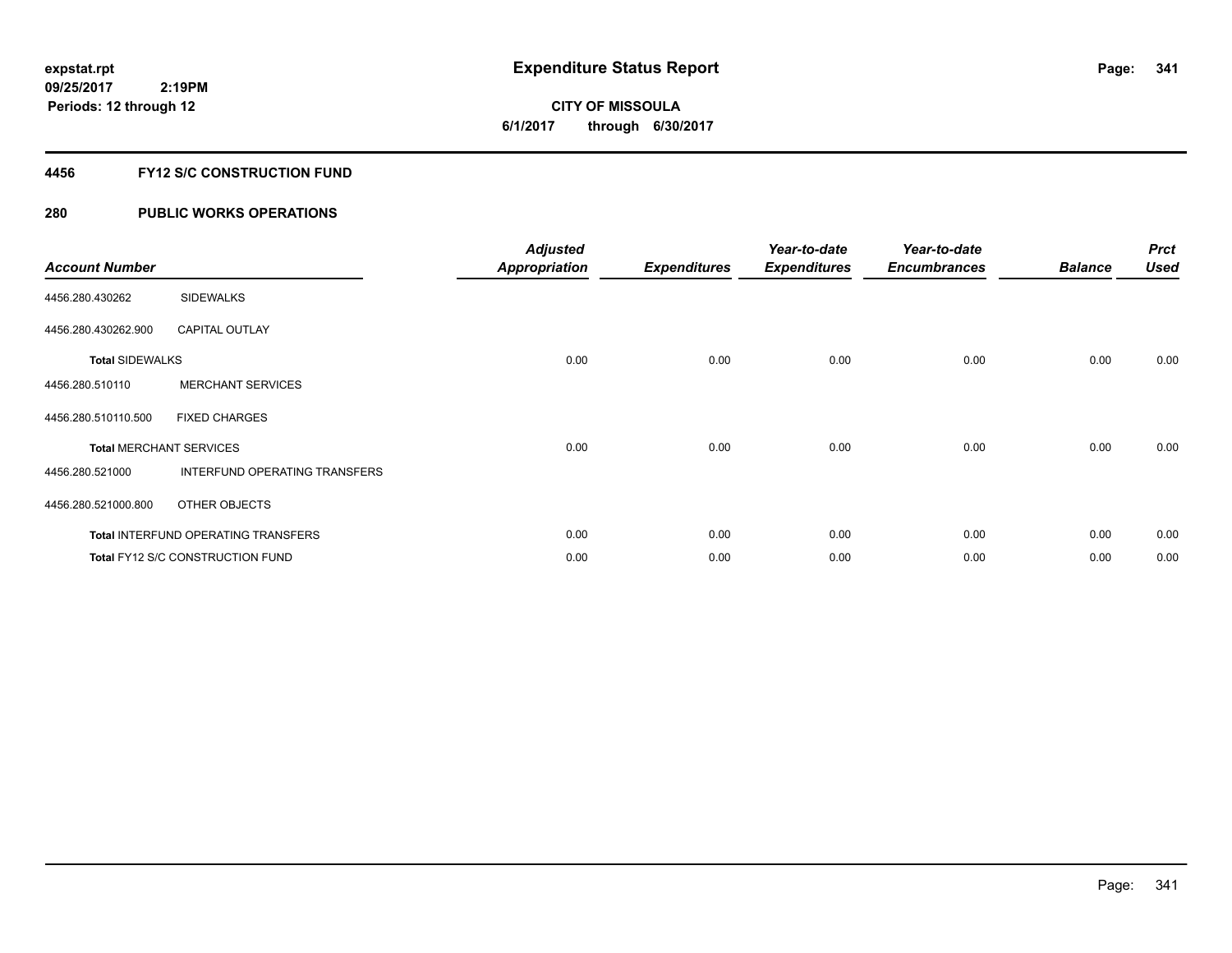**09/25/2017 2:19PM Periods: 12 through 12**

**CITY OF MISSOULA 6/1/2017 through 6/30/2017**

#### **4457 FY13 SIDEWALK/CURB CONSTRUCTION**

| <b>Account Number</b>  |                                       | <b>Adjusted</b><br><b>Appropriation</b> | <b>Expenditures</b> | Year-to-date<br><b>Expenditures</b> | Year-to-date<br><b>Encumbrances</b> | <b>Balance</b> | <b>Prct</b><br><b>Used</b> |
|------------------------|---------------------------------------|-----------------------------------------|---------------------|-------------------------------------|-------------------------------------|----------------|----------------------------|
| 4457.280.430262        | <b>SIDEWALKS</b>                      |                                         |                     |                                     |                                     |                |                            |
| 4457.280.430262.300    | PURCHASED SERVICES                    |                                         |                     |                                     |                                     |                |                            |
|                        | <b>Total PURCHASED SERVICES</b>       | 0.00                                    | 0.00                | 0.00                                | 0.00                                | 0.00           | 0.00                       |
| 4457.280.430262.900    | <b>CAPITAL OUTLAY</b>                 |                                         |                     |                                     |                                     |                |                            |
| <b>Total SIDEWALKS</b> |                                       | 0.00                                    | 0.00                | 0.00                                | 0.00                                | 0.00           | 0.00                       |
| 4457.280.510110        | <b>MERCHANT SERVICES</b>              |                                         |                     |                                     |                                     |                |                            |
| 4457.280.510110.500    | <b>FIXED CHARGES</b>                  |                                         |                     |                                     |                                     |                |                            |
|                        | <b>Total MERCHANT SERVICES</b>        | 0.00                                    | 0.00                | 0.00                                | 0.00                                | 0.00           | 0.00                       |
| 4457.280.521000        | INTERFUND OPERATING TRANSFERS         |                                         |                     |                                     |                                     |                |                            |
| 4457.280.521000.800    | OTHER OBJECTS                         |                                         |                     |                                     |                                     |                |                            |
|                        | Total INTERFUND OPERATING TRANSFERS   | 0.00                                    | 0.00                | 0.00                                | 0.00                                | 0.00           | 0.00                       |
|                        | Total FY13 SIDEWALK/CURB CONSTRUCTION | 0.00                                    | 0.00                | 0.00                                | 0.00                                | 0.00           | 0.00                       |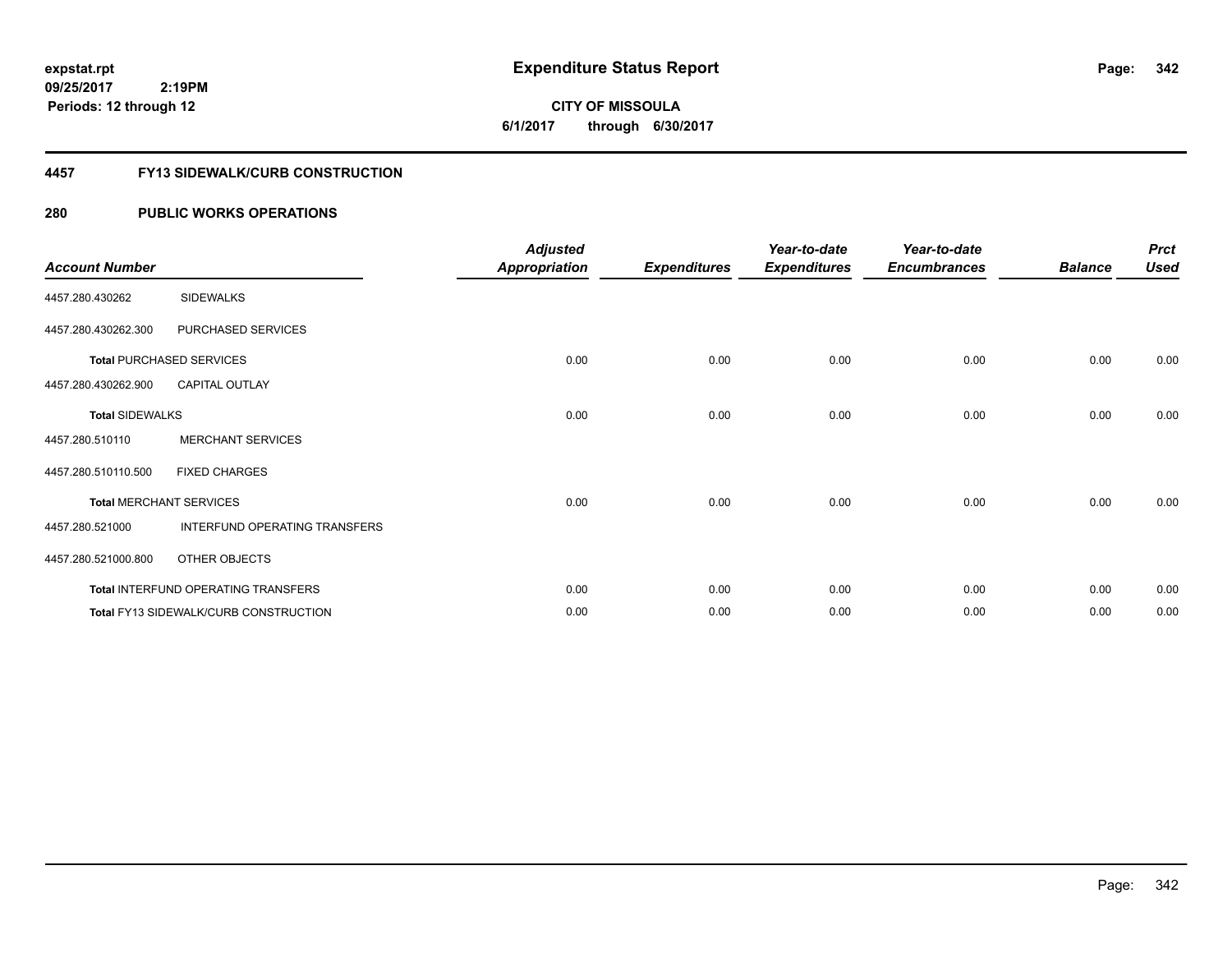**09/25/2017 2:19PM Periods: 12 through 12**

# **CITY OF MISSOULA 6/1/2017 through 6/30/2017**

#### **4458 FY14 SIDEWALK & CURB CONSTRUCTION**

| <b>Account Number</b>  |                                                    | <b>Adjusted</b><br>Appropriation | <b>Expenditures</b> | Year-to-date<br><b>Expenditures</b> | Year-to-date<br><b>Encumbrances</b> | <b>Balance</b> | <b>Prct</b><br><b>Used</b> |
|------------------------|----------------------------------------------------|----------------------------------|---------------------|-------------------------------------|-------------------------------------|----------------|----------------------------|
| 4458.280.430262        | <b>SIDEWALKS</b>                                   |                                  |                     |                                     |                                     |                |                            |
| 4458.280.430262.900    | <b>CAPITAL OUTLAY</b>                              |                                  |                     |                                     |                                     |                |                            |
| <b>Total SIDEWALKS</b> |                                                    | 0.00                             | 0.00                | 0.00                                | 0.00                                | 0.00           | 0.00                       |
| 4458.280.510110        | <b>MERCHANT SERVICES</b>                           |                                  |                     |                                     |                                     |                |                            |
| 4458.280.510110.500    | <b>FIXED CHARGES</b>                               |                                  |                     |                                     |                                     |                |                            |
|                        | <b>Total MERCHANT SERVICES</b>                     | 0.00                             | 0.00                | 0.00                                | 0.00                                | 0.00           | 0.00                       |
| 4458.280.521000        | INTERFUND OPERATING TRANSFERS                      |                                  |                     |                                     |                                     |                |                            |
| 4458.280.521000.800    | OTHER OBJECTS                                      |                                  |                     |                                     |                                     |                |                            |
|                        | <b>Total INTERFUND OPERATING TRANSFERS</b>         | 0.00                             | 0.00                | 0.00                                | 0.00                                | 0.00           | 0.00                       |
|                        | <b>Total FY14 SIDEWALK &amp; CURB CONSTRUCTION</b> | 0.00                             | 0.00                | 0.00                                | 0.00                                | 0.00           | 0.00                       |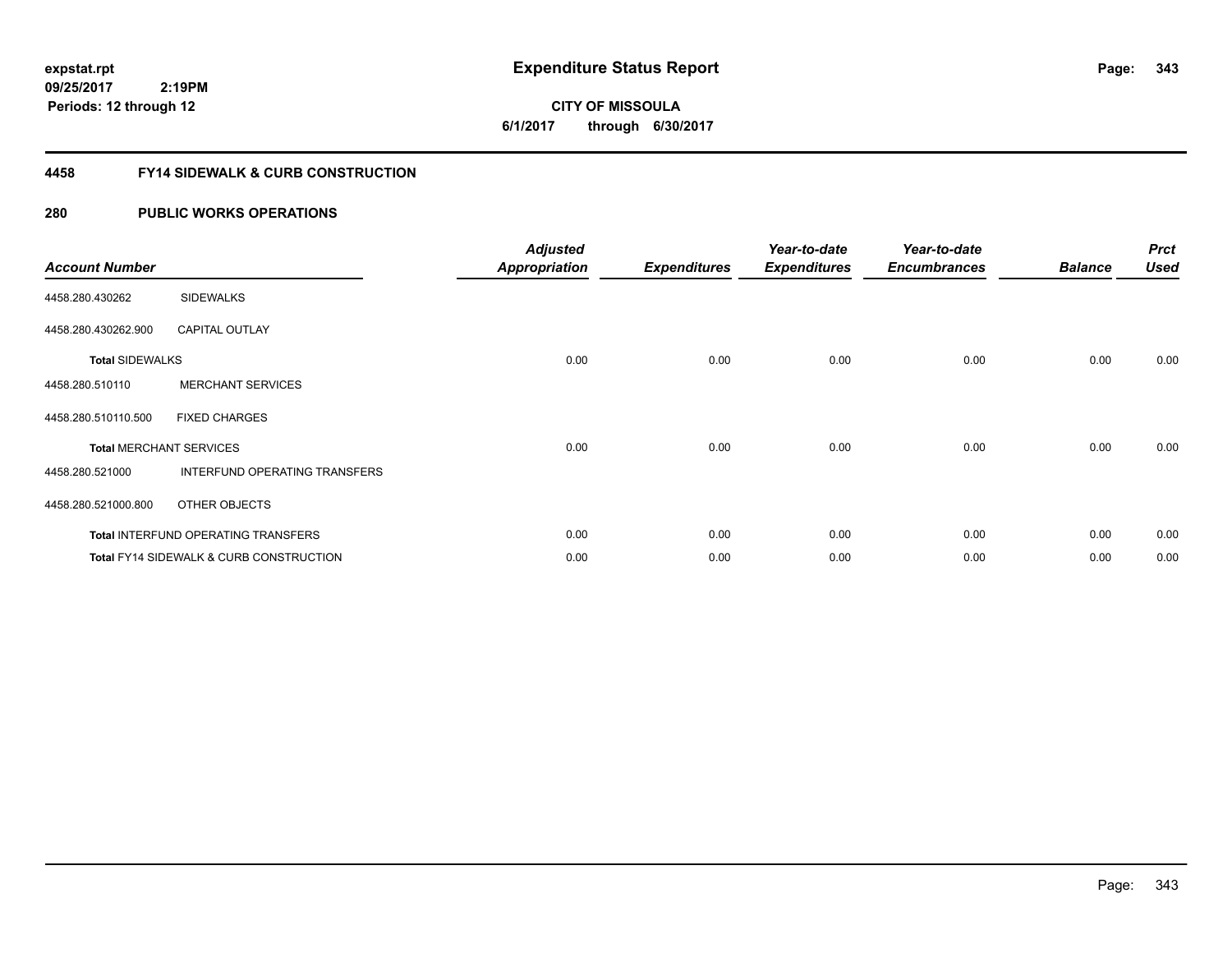# **CITY OF MISSOULA 6/1/2017 through 6/30/2017**

#### **4459 FY15 SIDEWALK/CURB CONSTRUCTION**

| <b>Account Number</b>      |                                       | <b>Adjusted</b><br><b>Appropriation</b> | <b>Expenditures</b> | Year-to-date<br><b>Expenditures</b> | Year-to-date<br><b>Encumbrances</b> | <b>Balance</b> | <b>Prct</b><br><b>Used</b> |
|----------------------------|---------------------------------------|-----------------------------------------|---------------------|-------------------------------------|-------------------------------------|----------------|----------------------------|
| 4459.280.430262            | <b>SIDEWALKS</b>                      |                                         |                     |                                     |                                     |                |                            |
| 4459.280.430262.800        | OTHER OBJECTS                         |                                         |                     |                                     |                                     |                |                            |
| <b>Total OTHER OBJECTS</b> |                                       | 0.00                                    | 0.00                | 0.00                                | 0.00                                | 0.00           | 0.00                       |
| 4459.280.430262.900        | <b>CAPITAL OUTLAY</b>                 |                                         |                     |                                     |                                     |                |                            |
| <b>Total SIDEWALKS</b>     |                                       | 0.00                                    | 0.00                | 0.00                                | 0.00                                | 0.00           | 0.00                       |
| 4459.280.510110            | <b>MERCHANT SERVICES</b>              |                                         |                     |                                     |                                     |                |                            |
| 4459.280.510110.500        | <b>FIXED CHARGES</b>                  |                                         |                     |                                     |                                     |                |                            |
|                            | <b>Total MERCHANT SERVICES</b>        | 0.00                                    | 0.00                | 0.00                                | 0.00                                | 0.00           | 0.00                       |
|                            | Total FY15 SIDEWALK/CURB CONSTRUCTION | 0.00                                    | 0.00                | 0.00                                | 0.00                                | 0.00           | 0.00                       |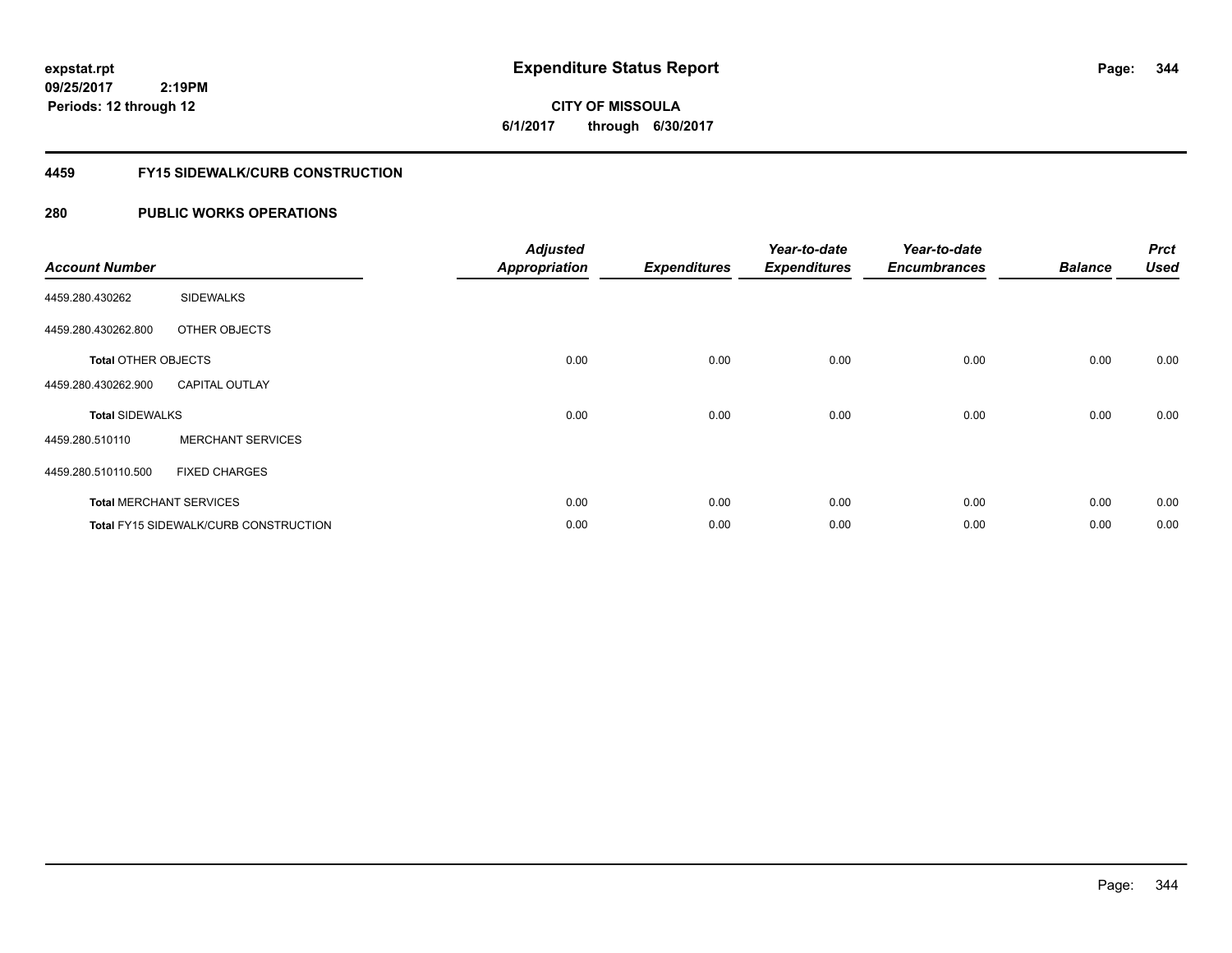**CITY OF MISSOULA 6/1/2017 through 6/30/2017**

#### **4460 FY16 SIDEWALK/CURB CONSTRUCTION**

|                                                  | <b>Adjusted</b>      |                     | Year-to-date        | Year-to-date        |                | <b>Prct</b> |
|--------------------------------------------------|----------------------|---------------------|---------------------|---------------------|----------------|-------------|
| <b>Account Number</b>                            | <b>Appropriation</b> | <b>Expenditures</b> | <b>Expenditures</b> | <b>Encumbrances</b> | <b>Balance</b> | <b>Used</b> |
| <b>SIDEWALKS</b><br>4460.280.430262              |                      |                     |                     |                     |                |             |
| OTHER OBJECTS<br>4460.280.430262.800             |                      |                     |                     |                     |                |             |
| 4460.280.430262.820.000 TRANSFERS TO OTHER FUNDS | 0.00                 | 0.00                | 17,134.25           | 0.00                | $-17,134.25$   | 0.00        |
| <b>Total OTHER OBJECTS</b>                       | 0.00                 | 0.00                | 17,134.25           | 0.00                | $-17,134.25$   | 0.00        |
| 4460.280.430262.900<br><b>CAPITAL OUTLAY</b>     |                      |                     |                     |                     |                |             |
| 4460.280.430262.930.000 IMPROVEMENTS             | 342,685.00           | $-17,200.00$        | 0.00                | 0.00                | 342,685.00     | 0.00        |
| <b>Total CAPITAL OUTLAY</b>                      | 342,685.00           | $-17,200.00$        | 0.00                | 0.00                | 342,685.00     | 0.00        |
| <b>Total SIDEWALKS</b>                           | 342,685.00           | $-17,200.00$        | 17,134.25           | 0.00                | 325,550.75     | 5.00        |
| <b>MERCHANT SERVICES</b><br>4460.280.510110      |                      |                     |                     |                     |                |             |
| 4460.280.510110.500<br><b>FIXED CHARGES</b>      |                      |                     |                     |                     |                |             |
| <b>Total MERCHANT SERVICES</b>                   | 0.00                 | 0.00                | 0.00                | 0.00                | 0.00           | 0.00        |
| Total FY16 SIDEWALK/CURB CONSTRUCTION            | 342,685.00           | $-17,200.00$        | 17,134.25           | 0.00                | 325,550.75     | 5.00        |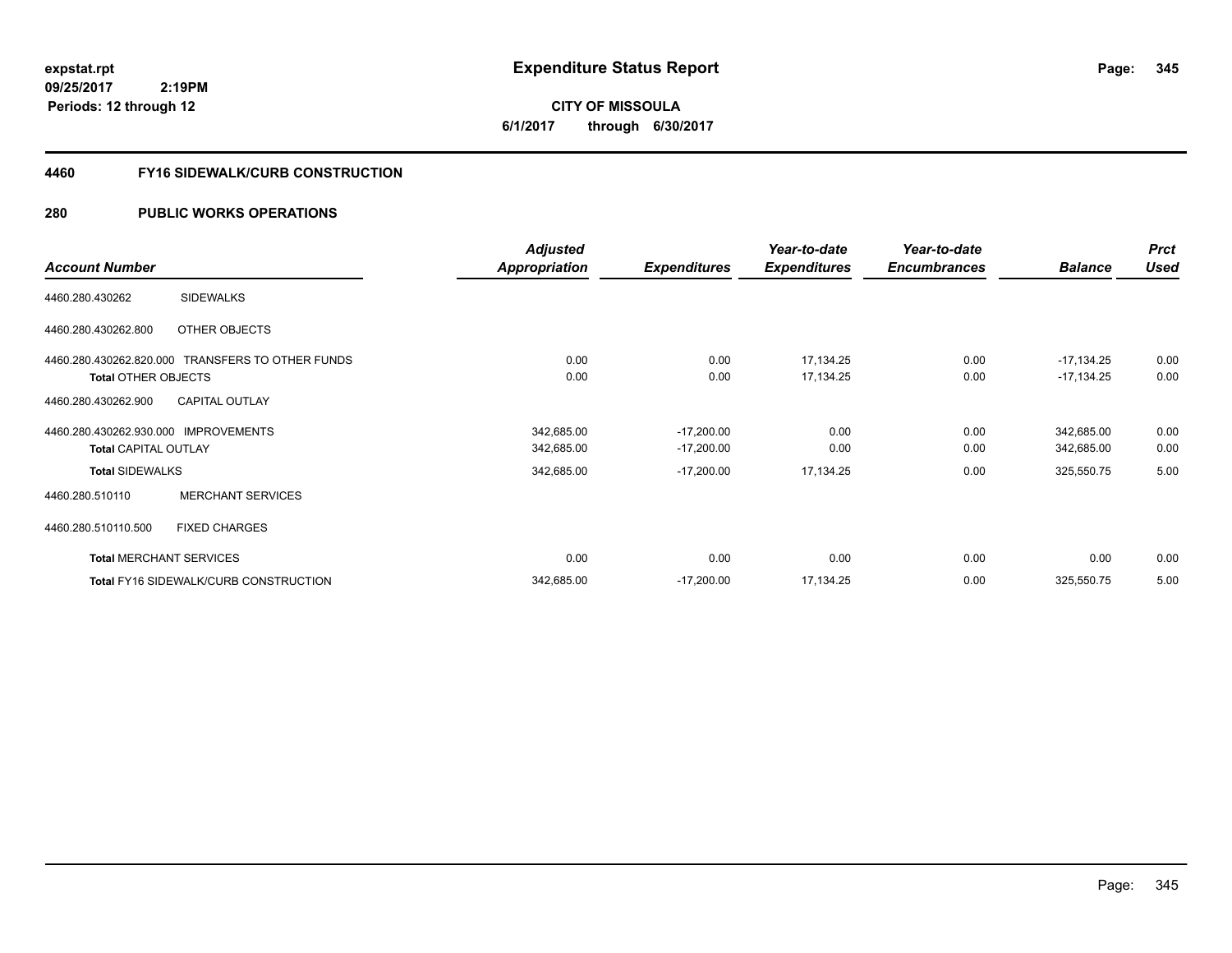# **CITY OF MISSOULA 6/1/2017 through 6/30/2017**

#### **4461 FY17 SIDEWALK/CURB CONSTRUCTION**

| <b>Account Number</b>                                          |                                       | <b>Adjusted</b><br><b>Appropriation</b> | <b>Expenditures</b>            | Year-to-date<br><b>Expenditures</b> | Year-to-date<br><b>Encumbrances</b> | <b>Balance</b>             | <b>Prct</b><br><b>Used</b> |
|----------------------------------------------------------------|---------------------------------------|-----------------------------------------|--------------------------------|-------------------------------------|-------------------------------------|----------------------------|----------------------------|
| 4461.280.430262                                                | <b>SIDEWALKS</b>                      |                                         |                                |                                     |                                     |                            |                            |
| 4461.280.430262.900                                            | <b>CAPITAL OUTLAY</b>                 |                                         |                                |                                     |                                     |                            |                            |
| 4461.280.430262.930.000 IMPROVEMENTS<br><b>Total SIDEWALKS</b> |                                       | 0.00<br>0.00                            | $-373,885.61$<br>$-373,885.61$ | 489,858.19<br>489,858.19            | 0.00<br>0.00                        | -489,858.19<br>-489,858.19 | 0.00<br>0.00               |
| 4461.280.510110                                                | <b>MERCHANT SERVICES</b>              |                                         |                                |                                     |                                     |                            |                            |
| 4461.280.510110.500                                            | <b>FIXED CHARGES</b>                  |                                         |                                |                                     |                                     |                            |                            |
|                                                                | <b>Total MERCHANT SERVICES</b>        | 0.00                                    | 0.00                           | 0.00                                | 0.00                                | 0.00                       | 0.00                       |
|                                                                | Total FY17 SIDEWALK/CURB CONSTRUCTION | 0.00                                    | $-373,885.61$                  | 489,858.19                          | 0.00                                | -489,858.19                | 0.00                       |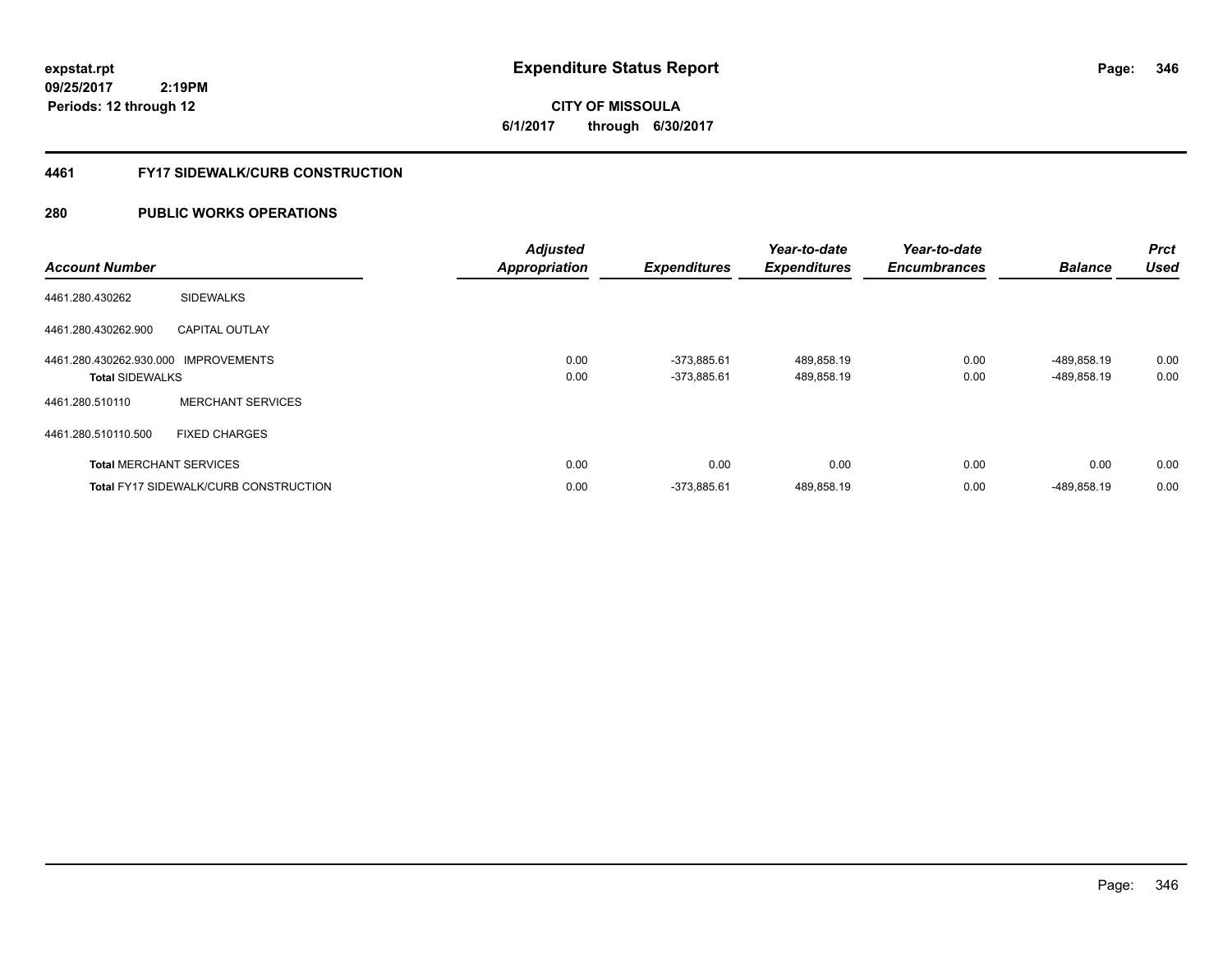**09/25/2017 2:19PM Periods: 12 through 12**

# **CITY OF MISSOULA 6/1/2017 through 6/30/2017**

#### **4462 FY18 SIDEWALK/CURB CONSTRUCTION**

| <b>Account Number</b>                                          |                                              | <b>Adjusted</b><br><b>Appropriation</b> | <b>Expenditures</b>    | Year-to-date<br><b>Expenditures</b> | Year-to-date<br><b>Encumbrances</b> | <b>Balance</b>               | <b>Prct</b><br><b>Used</b> |
|----------------------------------------------------------------|----------------------------------------------|-----------------------------------------|------------------------|-------------------------------------|-------------------------------------|------------------------------|----------------------------|
| 4462.280.430262                                                | <b>SIDEWALKS</b>                             |                                         |                        |                                     |                                     |                              |                            |
| 4462.280.430262.900                                            | <b>CAPITAL OUTLAY</b>                        |                                         |                        |                                     |                                     |                              |                            |
| 4462.280.430262.930.000 IMPROVEMENTS<br><b>Total SIDEWALKS</b> |                                              | 0.00<br>0.00                            | 37,472.72<br>37,472.72 | 37,472.72<br>37,472.72              | 0.00<br>0.00                        | $-37.472.72$<br>$-37.472.72$ | 0.00<br>0.00               |
| 4462.280.510110                                                | <b>MERCHANT SERVICES</b>                     |                                         |                        |                                     |                                     |                              |                            |
| 4462.280.510110.500                                            | <b>FIXED CHARGES</b>                         |                                         |                        |                                     |                                     |                              |                            |
|                                                                | <b>Total MERCHANT SERVICES</b>               | 0.00                                    | 0.00                   | 0.00                                | 0.00                                | 0.00                         | 0.00                       |
|                                                                | <b>Total FY18 SIDEWALK/CURB CONSTRUCTION</b> | 0.00                                    | 37,472.72              | 37,472.72                           | 0.00                                | $-37.472.72$                 | 0.00                       |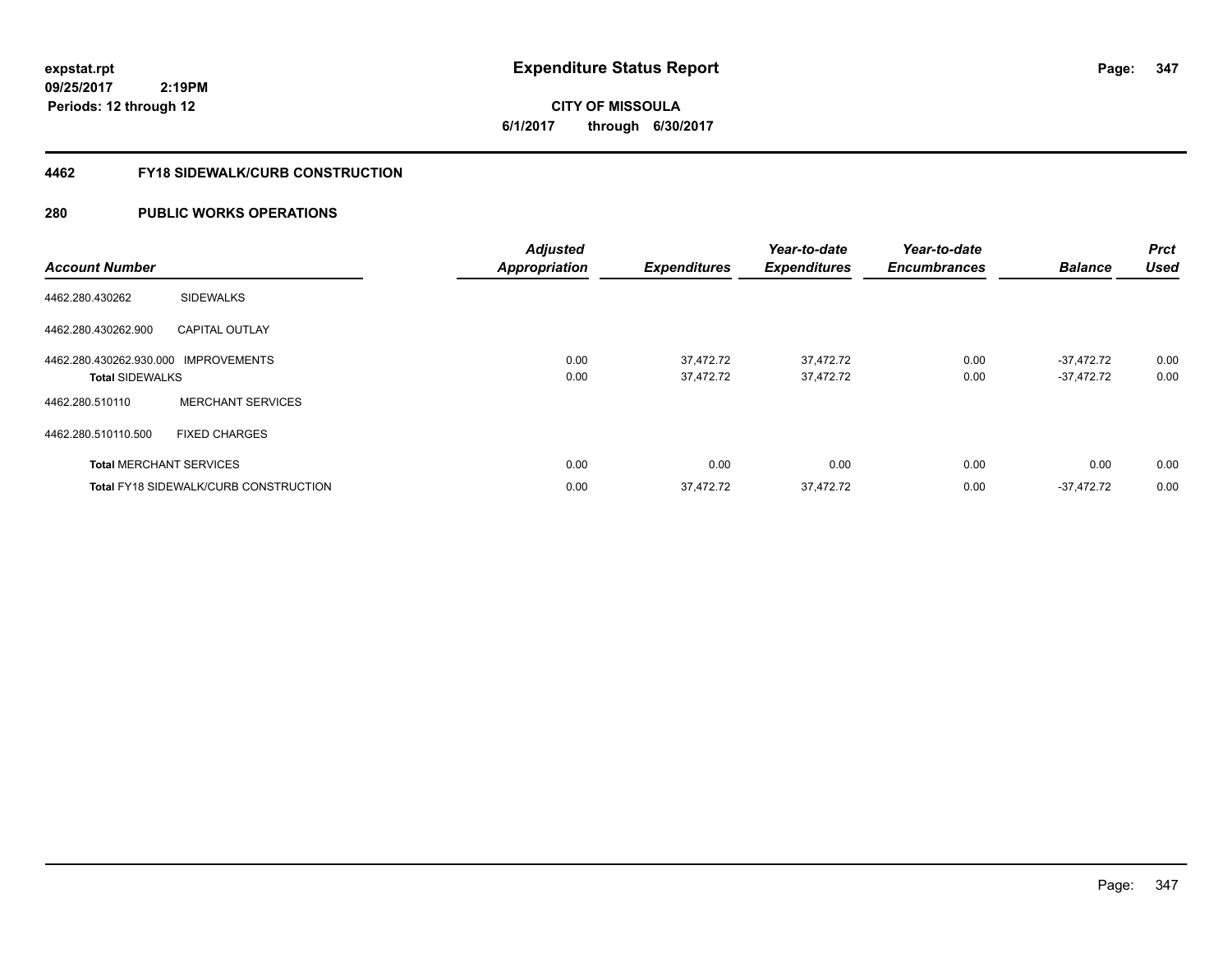**09/25/2017 2:19PM Periods: 12 through 12**

# **CITY OF MISSOULA 6/1/2017 through 6/30/2017**

#### **4531 SID 531 TRAFFIC CALMING**

## **000 \*\*\* Title Not Found \*\*\***

| <b>Account Number</b>         |                                 | <b>Adjusted</b><br><b>Appropriation</b> | <b>Expenditures</b> | Year-to-date<br><b>Expenditures</b> | Year-to-date<br><b>Encumbrances</b> | <b>Balance</b> | <b>Prct</b><br><b>Used</b> |
|-------------------------------|---------------------------------|-----------------------------------------|---------------------|-------------------------------------|-------------------------------------|----------------|----------------------------|
| 4531.000.410000               | <b>GENERAL GOVERNMENT</b>       |                                         |                     |                                     |                                     |                |                            |
| 4531.000.410000.600           | <b>DEBT SERVICE</b>             |                                         |                     |                                     |                                     |                |                            |
|                               | <b>Total GENERAL GOVERNMENT</b> | 0.00                                    | 0.00                | 0.00                                | 0.00                                | 0.00           | 0.00                       |
| 4531.000.510110               | <b>MERCHANT SERVICES</b>        |                                         |                     |                                     |                                     |                |                            |
| 4531.000.510110.500           | <b>FIXED CHARGES</b>            |                                         |                     |                                     |                                     |                |                            |
| Total *** Title Not Found *** |                                 | 0.00                                    | 0.00                | 0.00                                | 0.00                                | 0.00           | 0.00                       |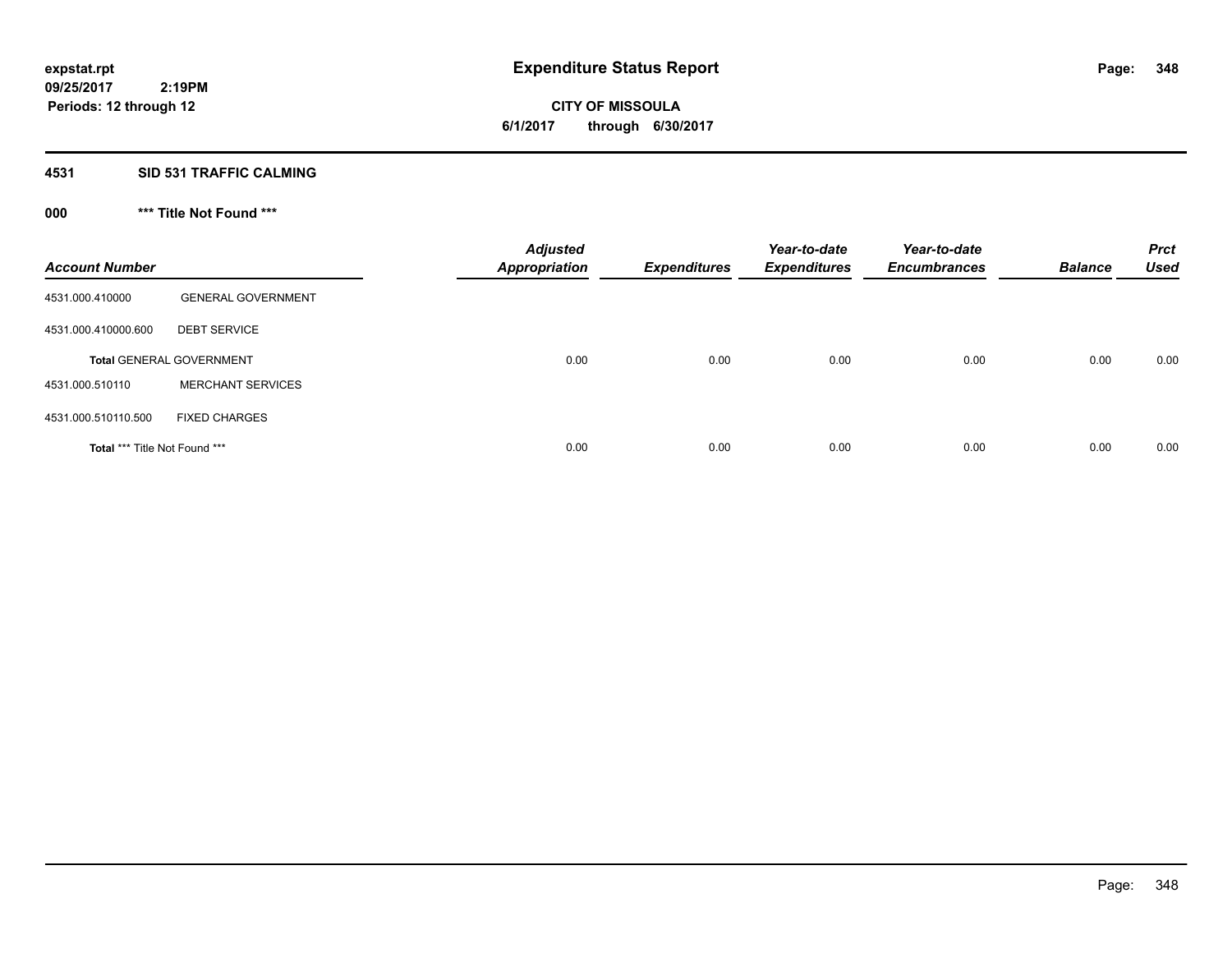**09/25/2017 2:19PM Periods: 12 through 12**

# **CITY OF MISSOULA 6/1/2017 through 6/30/2017**

#### **4531 SID 531 TRAFFIC CALMING**

| <b>Account Number</b> |                                      | Adjusted<br><b>Appropriation</b> | <b>Expenditures</b> | Year-to-date<br><b>Expenditures</b> | Year-to-date<br><b>Encumbrances</b> | <b>Balance</b> | <b>Prct</b><br><b>Used</b> |
|-----------------------|--------------------------------------|----------------------------------|---------------------|-------------------------------------|-------------------------------------|----------------|----------------------------|
| 4531.390.510100       | SPECIAL ASSESSMENTS                  |                                  |                     |                                     |                                     |                |                            |
| 4531.390.510100.900   | <b>CAPITAL OUTLAY</b>                |                                  |                     |                                     |                                     |                |                            |
|                       | <b>Total SPECIAL ASSESSMENTS</b>     | 0.00                             | 0.00                | 0.00                                | 0.00                                | 0.00           | 0.00                       |
| 4531.390.510110       | <b>MERCHANT SERVICES</b>             |                                  |                     |                                     |                                     |                |                            |
| 4531.390.510110.500   | <b>FIXED CHARGES</b>                 |                                  |                     |                                     |                                     |                |                            |
|                       | <b>Total MERCHANT SERVICES</b>       | 0.00                             | 0.00                | 0.00                                | 0.00                                | 0.00           | 0.00                       |
|                       | <b>Total SID 531 TRAFFIC CALMING</b> | 0.00                             | 0.00                | 0.00                                | 0.00                                | 0.00           | 0.00                       |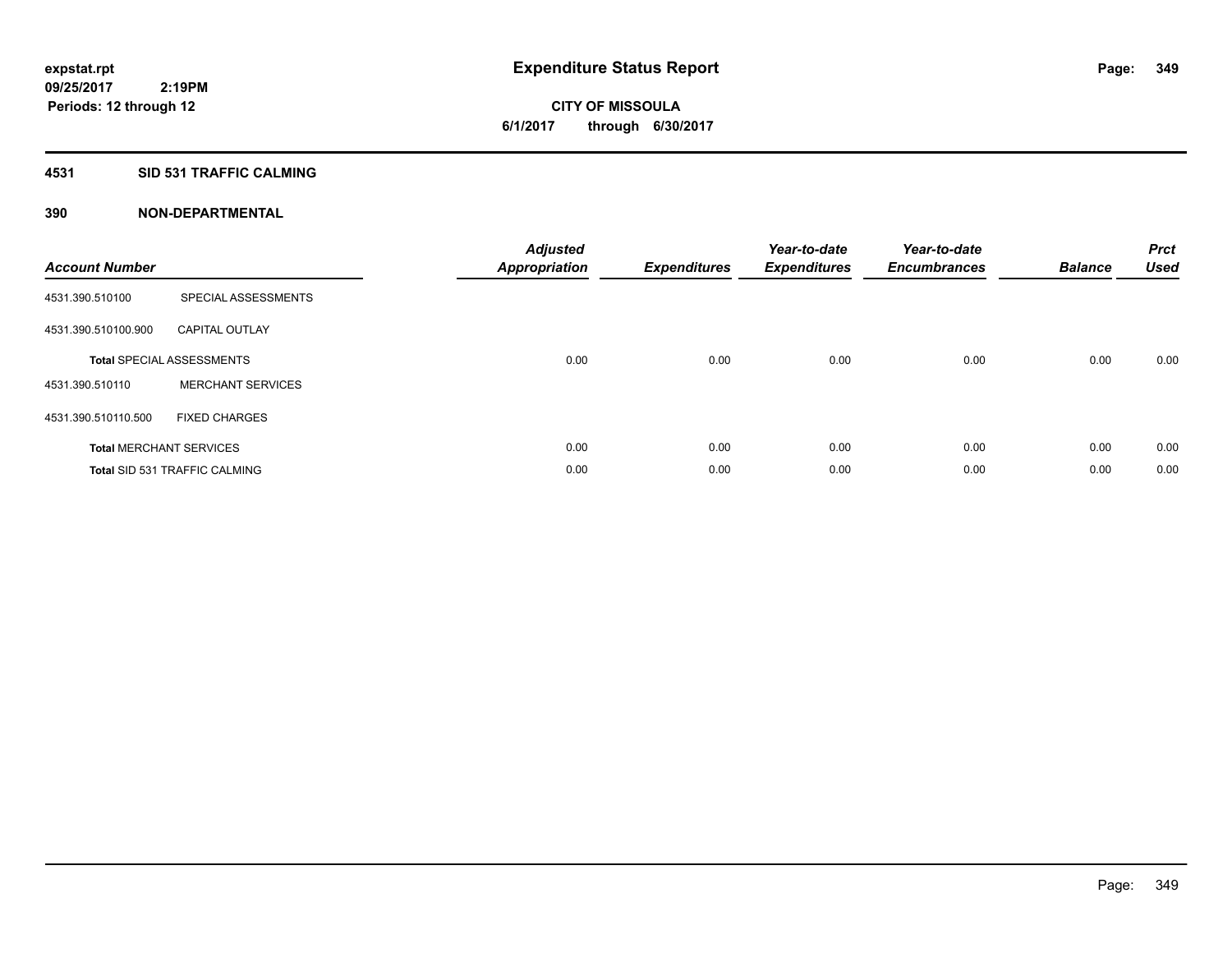### **4532 MALONEY RANCH SID**

| <b>Account Number</b>          |                                  | <b>Adjusted</b><br><b>Appropriation</b> | <b>Expenditures</b> | Year-to-date<br><b>Expenditures</b> | Year-to-date<br><b>Encumbrances</b> | <b>Balance</b> | <b>Prct</b><br>Used |
|--------------------------------|----------------------------------|-----------------------------------------|---------------------|-------------------------------------|-------------------------------------|----------------|---------------------|
| 4532.390.510100                | SPECIAL ASSESSMENTS              |                                         |                     |                                     |                                     |                |                     |
| 4532.390.510100.900            | <b>CAPITAL OUTLAY</b>            |                                         |                     |                                     |                                     |                |                     |
|                                | <b>Total SPECIAL ASSESSMENTS</b> | 0.00                                    | 0.00                | 0.00                                | 0.00                                | 0.00           | 0.00                |
| 4532.390.510110                | <b>MERCHANT SERVICES</b>         |                                         |                     |                                     |                                     |                |                     |
| 4532.390.510110.500            | <b>FIXED CHARGES</b>             |                                         |                     |                                     |                                     |                |                     |
| <b>Total FIXED CHARGES</b>     |                                  | 0.00                                    | 0.00                | 0.00                                | 0.00                                | 0.00           | 0.00                |
|                                | <b>Total MERCHANT SERVICES</b>   | 0.00                                    | 0.00                | 0.00                                | 0.00                                | 0.00           | 0.00                |
| <b>Total MALONEY RANCH SID</b> |                                  | 0.00                                    | 0.00                | 0.00                                | 0.00                                | 0.00           | 0.00                |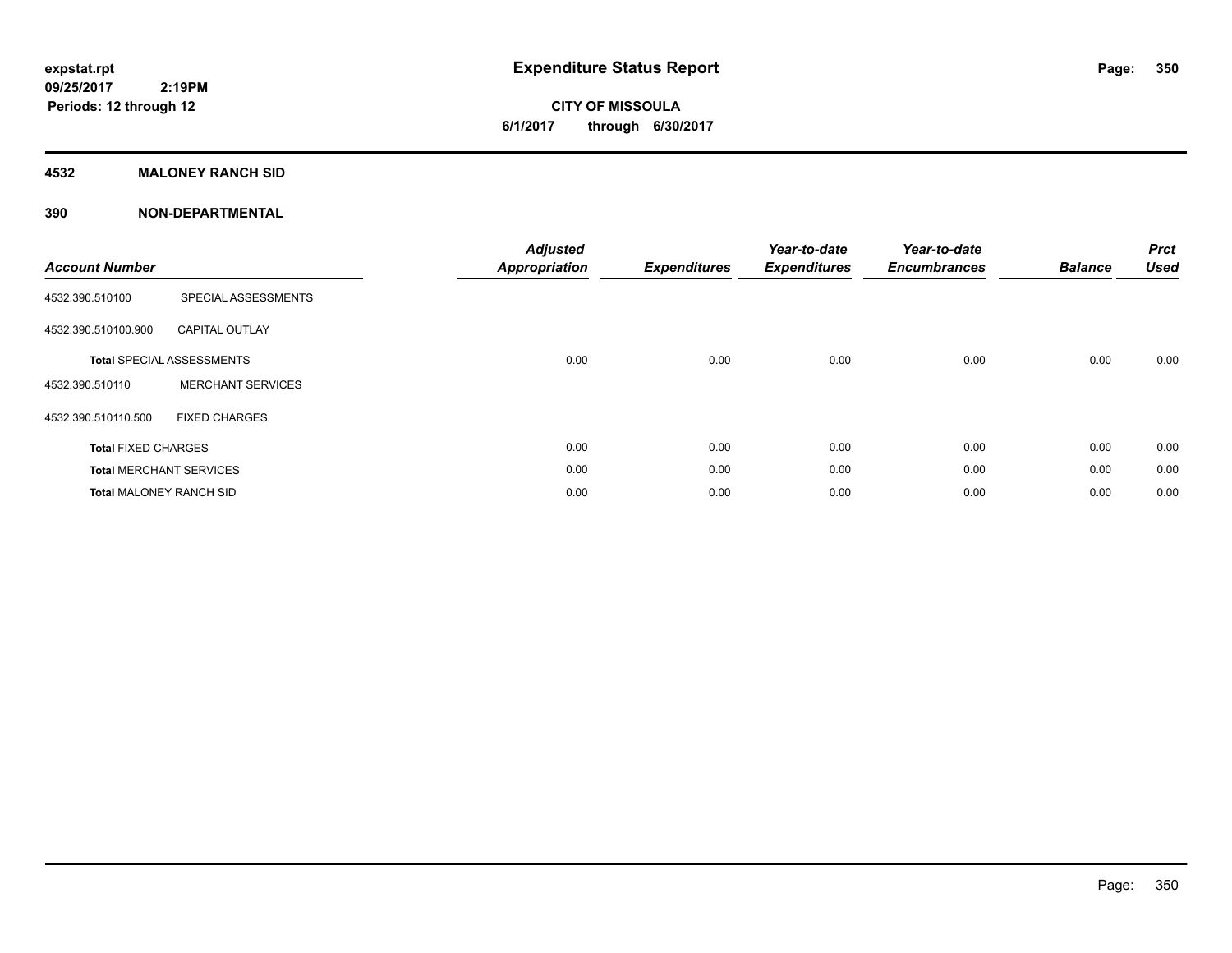**09/25/2017 2:19PM Periods: 12 through 12**

## **CITY OF MISSOULA 6/1/2017 through 6/30/2017**

### **4533 RATTLESNAKE SEWER SID**

| <b>Account Number</b>          |                                    | <b>Adjusted</b><br><b>Appropriation</b> | <b>Expenditures</b> | Year-to-date<br><b>Expenditures</b> | Year-to-date<br><b>Encumbrances</b> | <b>Balance</b> | <b>Prct</b><br>Used |
|--------------------------------|------------------------------------|-----------------------------------------|---------------------|-------------------------------------|-------------------------------------|----------------|---------------------|
| 4533.390.510110                | <b>MERCHANT SERVICES</b>           |                                         |                     |                                     |                                     |                |                     |
| 4533.390.510110.500            | <b>FIXED CHARGES</b>               |                                         |                     |                                     |                                     |                |                     |
| <b>Total FIXED CHARGES</b>     |                                    | 0.00                                    | 0.00                | 0.00                                | 0.00                                | 0.00           | 0.00                |
| <b>Total MERCHANT SERVICES</b> |                                    | 0.00                                    | 0.00                | 0.00                                | 0.00                                | 0.00           | 0.00                |
|                                | <b>Total RATTLESNAKE SEWER SID</b> | 0.00                                    | 0.00                | 0.00                                | 0.00                                | 0.00           | 0.00                |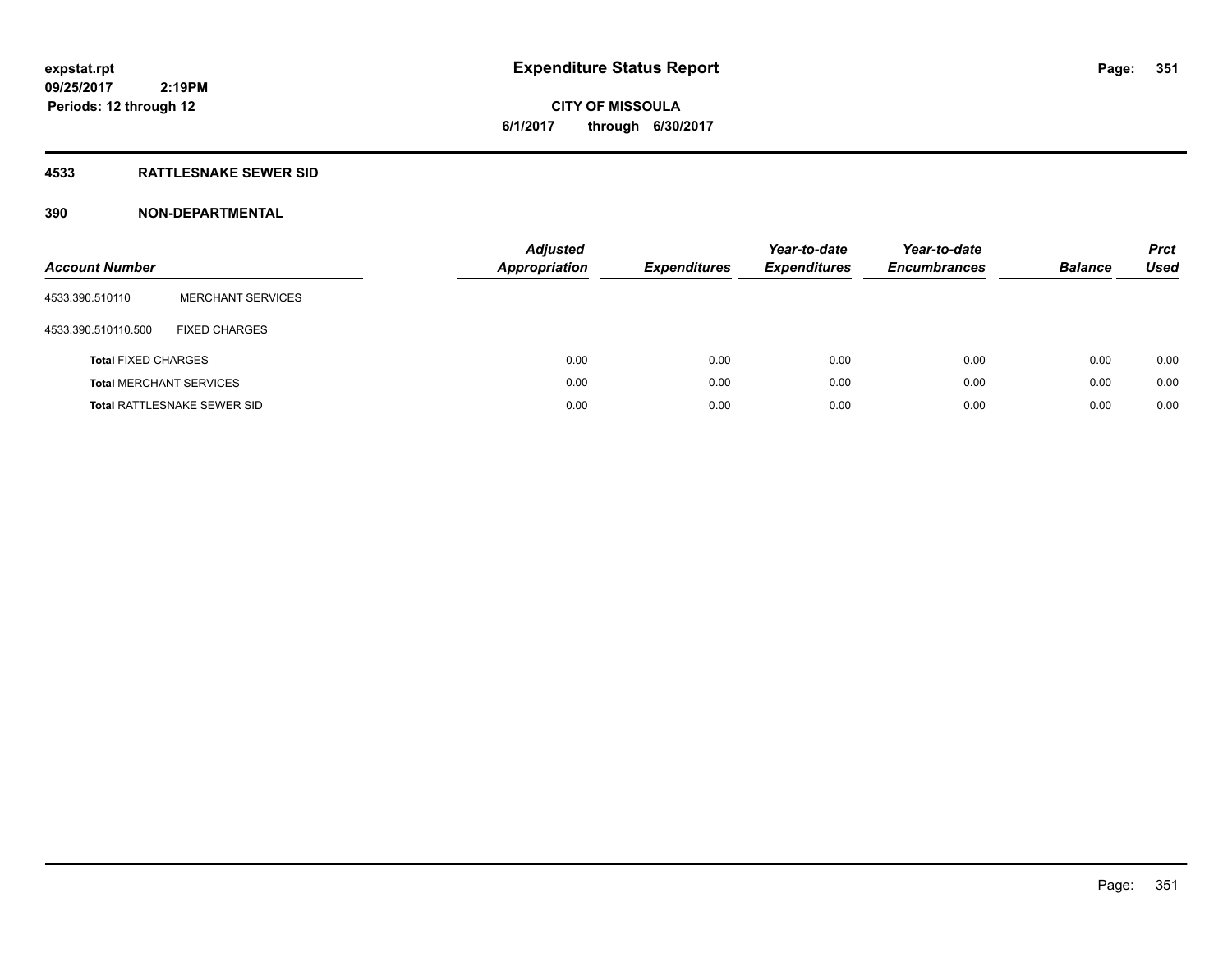#### **4534 SID 534 LINCOLNWOOD**

| <b>Account Number</b>            |                               | <b>Adjusted</b><br><b>Appropriation</b> | <b>Expenditures</b> | Year-to-date<br><b>Expenditures</b> | Year-to-date<br><b>Encumbrances</b> | <b>Balance</b> | <b>Prct</b><br><b>Used</b> |
|----------------------------------|-------------------------------|-----------------------------------------|---------------------|-------------------------------------|-------------------------------------|----------------|----------------------------|
| 4534.390.510110                  | <b>MERCHANT SERVICES</b>      |                                         |                     |                                     |                                     |                |                            |
| 4534.390.510110.500              | <b>FIXED CHARGES</b>          |                                         |                     |                                     |                                     |                |                            |
| <b>Total MERCHANT SERVICES</b>   |                               | 0.00                                    | 0.00                | 0.00                                | 0.00                                | 0.00           | 0.00                       |
| 4534.390.521000                  | INTERFUND OPERATING TRANSFERS |                                         |                     |                                     |                                     |                |                            |
| 4534.390.521000.800              | OTHER OBJECTS                 |                                         |                     |                                     |                                     |                |                            |
| <b>Total SID 534 LINCOLNWOOD</b> |                               | 0.00                                    | 0.00                | 0.00                                | 0.00                                | 0.00           | 0.00                       |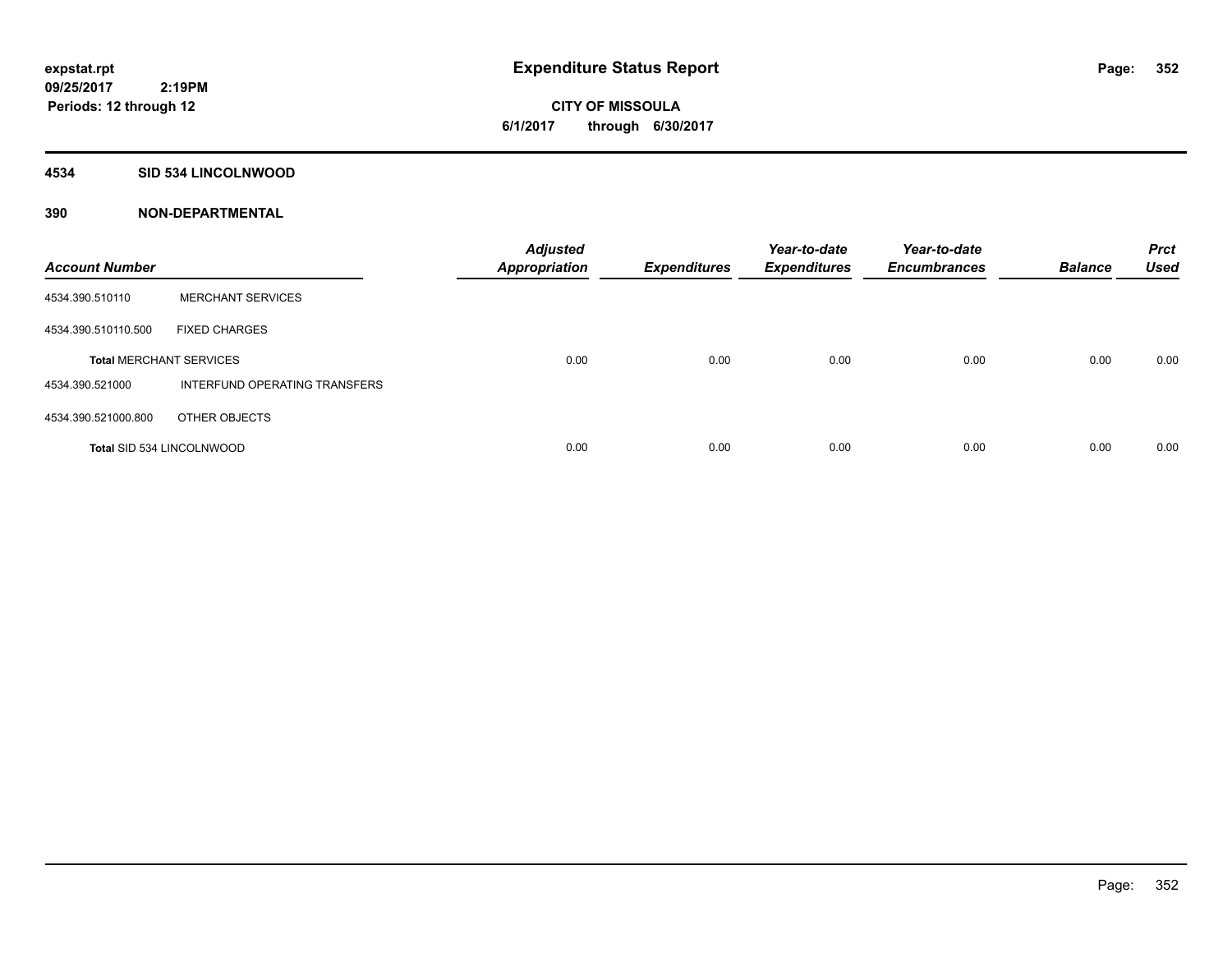**CITY OF MISSOULA 6/1/2017 through 6/30/2017**

## **4535 SLANT STREET TRAFFIC CALMING**

## **000 \*\*\* Title Not Found \*\*\***

| <b>Account Number</b>      |                                           | <b>Adjusted</b><br>Appropriation | <b>Expenditures</b> | Year-to-date<br><b>Expenditures</b> | Year-to-date<br><b>Encumbrances</b> | <b>Balance</b> | <b>Prct</b><br><b>Used</b> |
|----------------------------|-------------------------------------------|----------------------------------|---------------------|-------------------------------------|-------------------------------------|----------------|----------------------------|
| 4535.000.410000            | <b>GENERAL GOVERNMENT</b>                 |                                  |                     |                                     |                                     |                |                            |
| 4535.000.410000.600        | <b>DEBT SERVICE</b>                       |                                  |                     |                                     |                                     |                |                            |
|                            | <b>Total GENERAL GOVERNMENT</b>           | 0.00                             | 0.00                | 0.00                                | 0.00                                | 0.00           | 0.00                       |
| 4535.000.510110            | <b>MERCHANT SERVICES</b>                  |                                  |                     |                                     |                                     |                |                            |
| 4535.000.510110.500        | <b>FIXED CHARGES</b>                      |                                  |                     |                                     |                                     |                |                            |
| <b>Total FIXED CHARGES</b> |                                           | 0.00                             | 0.00                | 0.00                                | 0.00                                | 0.00           | 0.00                       |
|                            | <b>Total SLANT STREET TRAFFIC CALMING</b> | 0.00                             | 0.00                | 0.00                                | 0.00                                | 0.00           | 0.00                       |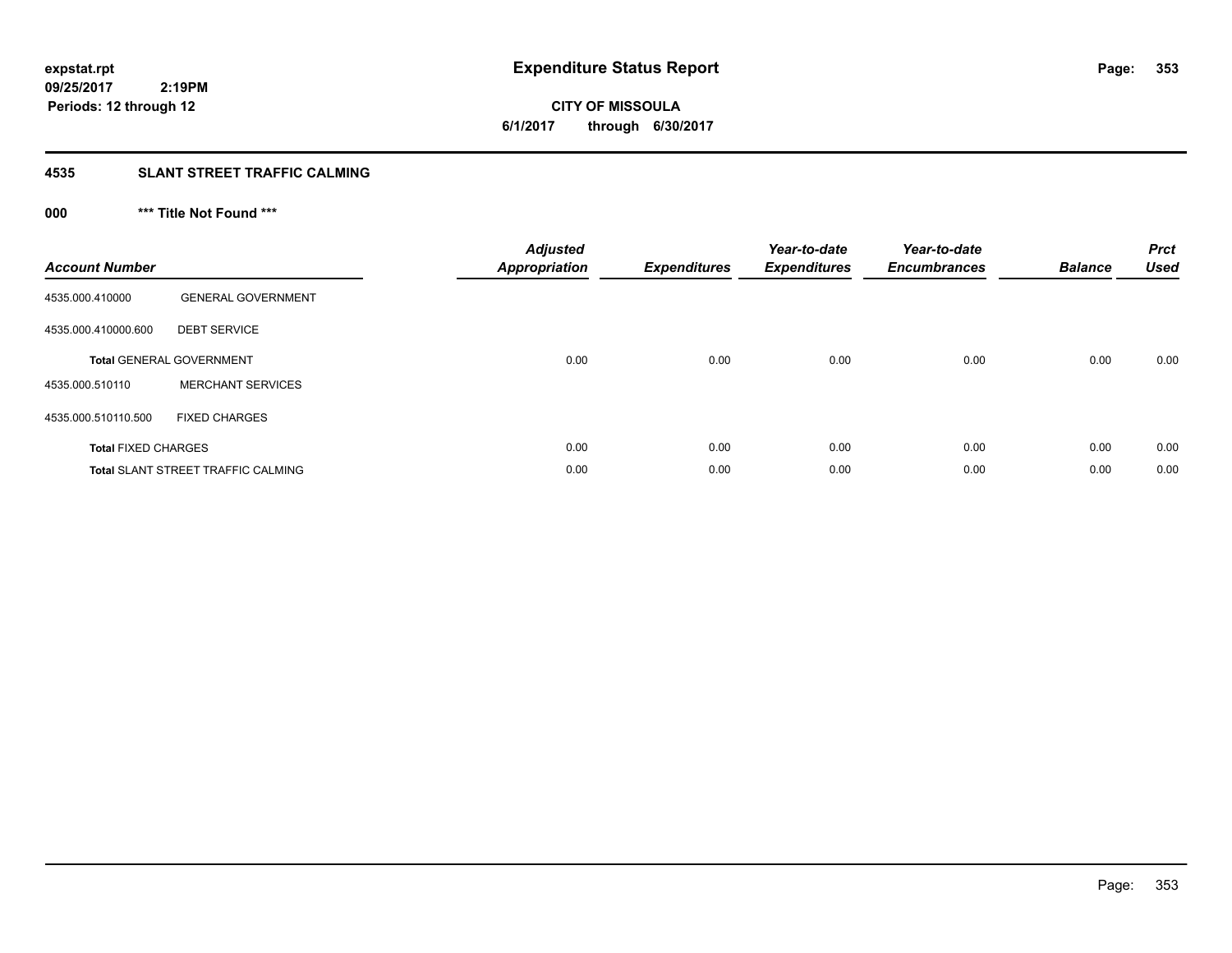**CITY OF MISSOULA 6/1/2017 through 6/30/2017**

### **4536 SID536 LINCOLNWOOD SWR PH2**

| <b>Account Number</b> |                                         | <b>Adjusted</b><br>Appropriation | Expenditures | Year-to-date<br><b>Expenditures</b> | Year-to-date<br><b>Encumbrances</b> | <b>Balance</b> | <b>Prct</b><br>Used |
|-----------------------|-----------------------------------------|----------------------------------|--------------|-------------------------------------|-------------------------------------|----------------|---------------------|
| 4536.390.510110       | <b>MERCHANT SERVICES</b>                |                                  |              |                                     |                                     |                |                     |
| 4536.390.510110.500   | <b>FIXED CHARGES</b>                    |                                  |              |                                     |                                     |                |                     |
|                       | <b>Total SID536 LINCOLNWOOD SWR PH2</b> | 0.00                             | 0.00         | 0.00                                | 0.00                                | 0.00           | 0.00                |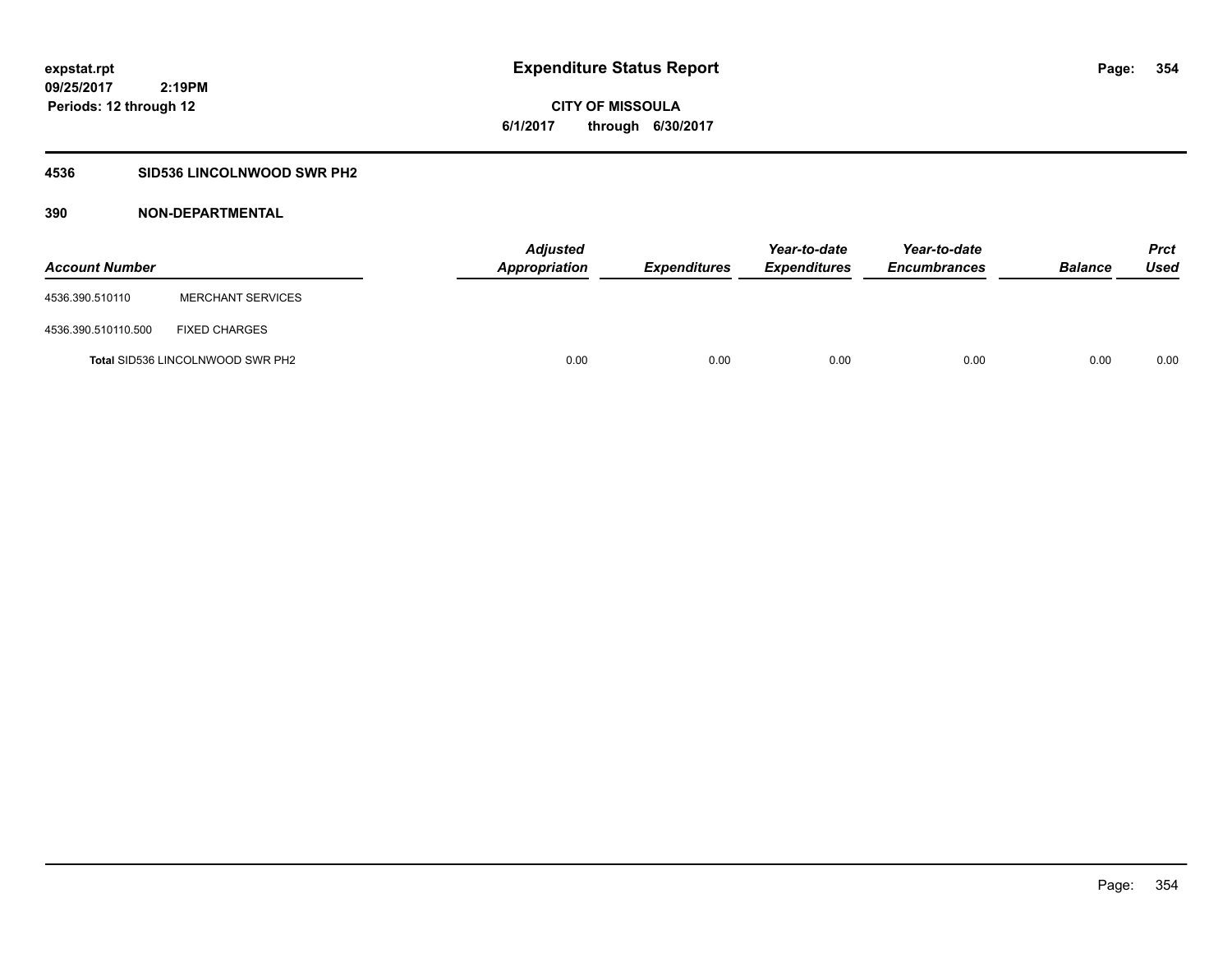**CITY OF MISSOULA 6/1/2017 through 6/30/2017**

**4539 SID 539 4th STREET**

**000 \*\*\* Title Not Found \*\*\***

| <b>Account Number</b>    |                                 | <b>Adjusted</b><br><b>Appropriation</b> | <b>Expenditures</b> | Year-to-date<br><b>Expenditures</b> | Year-to-date<br><b>Encumbrances</b> | <b>Balance</b> | <b>Prct</b><br><b>Used</b> |
|--------------------------|---------------------------------|-----------------------------------------|---------------------|-------------------------------------|-------------------------------------|----------------|----------------------------|
| 4539.000.410000          | <b>GENERAL GOVERNMENT</b>       |                                         |                     |                                     |                                     |                |                            |
| 4539.000.410000.600      | <b>DEBT SERVICE</b>             |                                         |                     |                                     |                                     |                |                            |
|                          | <b>Total GENERAL GOVERNMENT</b> | 0.00                                    | 0.00                | 0.00                                | 0.00                                | 0.00           | 0.00                       |
| 4539.000.510110          | <b>MERCHANT SERVICES</b>        |                                         |                     |                                     |                                     |                |                            |
| 4539.000.510110.500      | <b>FIXED CHARGES</b>            |                                         |                     |                                     |                                     |                |                            |
| Total SID 539 4th STREET |                                 | 0.00                                    | 0.00                | 0.00                                | 0.00                                | 0.00           | 0.00                       |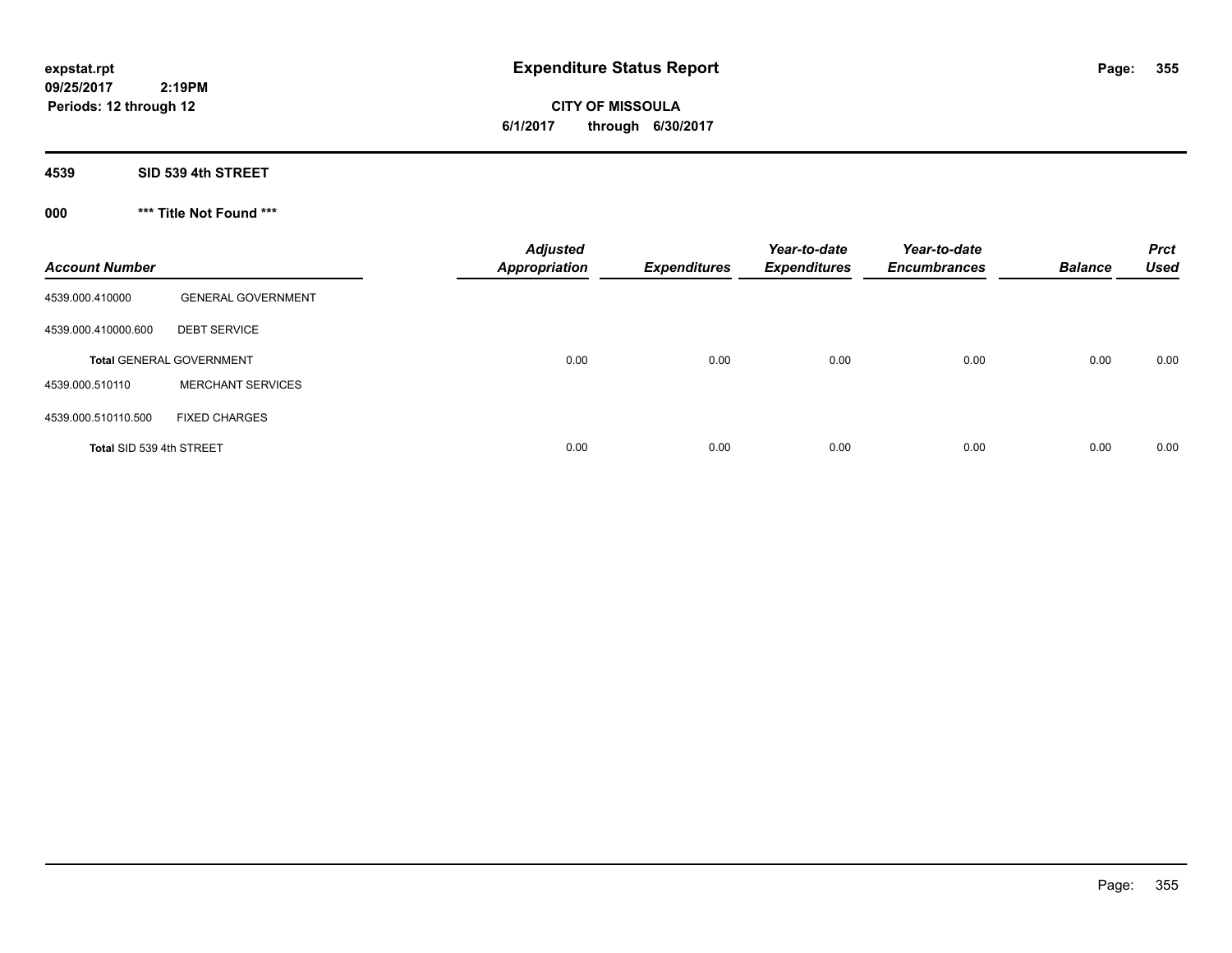#### **4540 SID 540 ENGLAND BLVD**

| <b>Account Number</b>       |                                                                                  | <b>Adjusted</b><br><b>Appropriation</b> | <b>Expenditures</b> | Year-to-date<br><b>Expenditures</b> | Year-to-date<br><b>Encumbrances</b> | <b>Balance</b>             | <b>Prct</b><br><b>Used</b> |
|-----------------------------|----------------------------------------------------------------------------------|-----------------------------------------|---------------------|-------------------------------------|-------------------------------------|----------------------------|----------------------------|
| 4540.390.510100             | SPECIAL ASSESSMENTS                                                              |                                         |                     |                                     |                                     |                            |                            |
| 4540.390.510100.300         | PURCHASED SERVICES                                                               |                                         |                     |                                     |                                     |                            |                            |
|                             | 4540.390.510100.350.000 PROFESSIONAL SERVICES<br><b>Total PURCHASED SERVICES</b> | 0.00<br>0.00                            | 0.00<br>0.00        | 7,020.00<br>7,020.00                | 0.00<br>0.00                        | $-7,020.00$<br>$-7,020.00$ | 0.00<br>0.00               |
| 4540.390.510100.900         | <b>CAPITAL OUTLAY</b>                                                            |                                         |                     |                                     |                                     |                            |                            |
| <b>Total CAPITAL OUTLAY</b> |                                                                                  | 0.00                                    | 0.00                | 0.00                                | 0.00                                | 0.00                       | 0.00                       |
|                             | <b>Total SPECIAL ASSESSMENTS</b>                                                 | 0.00                                    | 0.00                | 7,020.00                            | 0.00                                | $-7,020.00$                | 0.00                       |
| 4540.390.510110             | <b>MERCHANT SERVICES</b>                                                         |                                         |                     |                                     |                                     |                            |                            |
| 4540.390.510110.500         | <b>FIXED CHARGES</b>                                                             |                                         |                     |                                     |                                     |                            |                            |
|                             | <b>Total MERCHANT SERVICES</b>                                                   | 0.00                                    | 0.00                | 0.00                                | 0.00                                | 0.00                       | 0.00                       |
| 4540.390.521000             | <b>INTERFUND OPERATING TRANSFERS</b>                                             |                                         |                     |                                     |                                     |                            |                            |
| 4540.390.521000.800         | <b>OTHER OBJECTS</b>                                                             |                                         |                     |                                     |                                     |                            |                            |
|                             | <b>Total INTERFUND OPERATING TRANSFERS</b>                                       | 0.00                                    | 0.00                | 0.00                                | 0.00                                | 0.00                       | 0.00                       |
|                             | Total SID 540 ENGLAND BLVD                                                       | 0.00                                    | 0.00                | 7,020.00                            | 0.00                                | $-7,020.00$                | 0.00                       |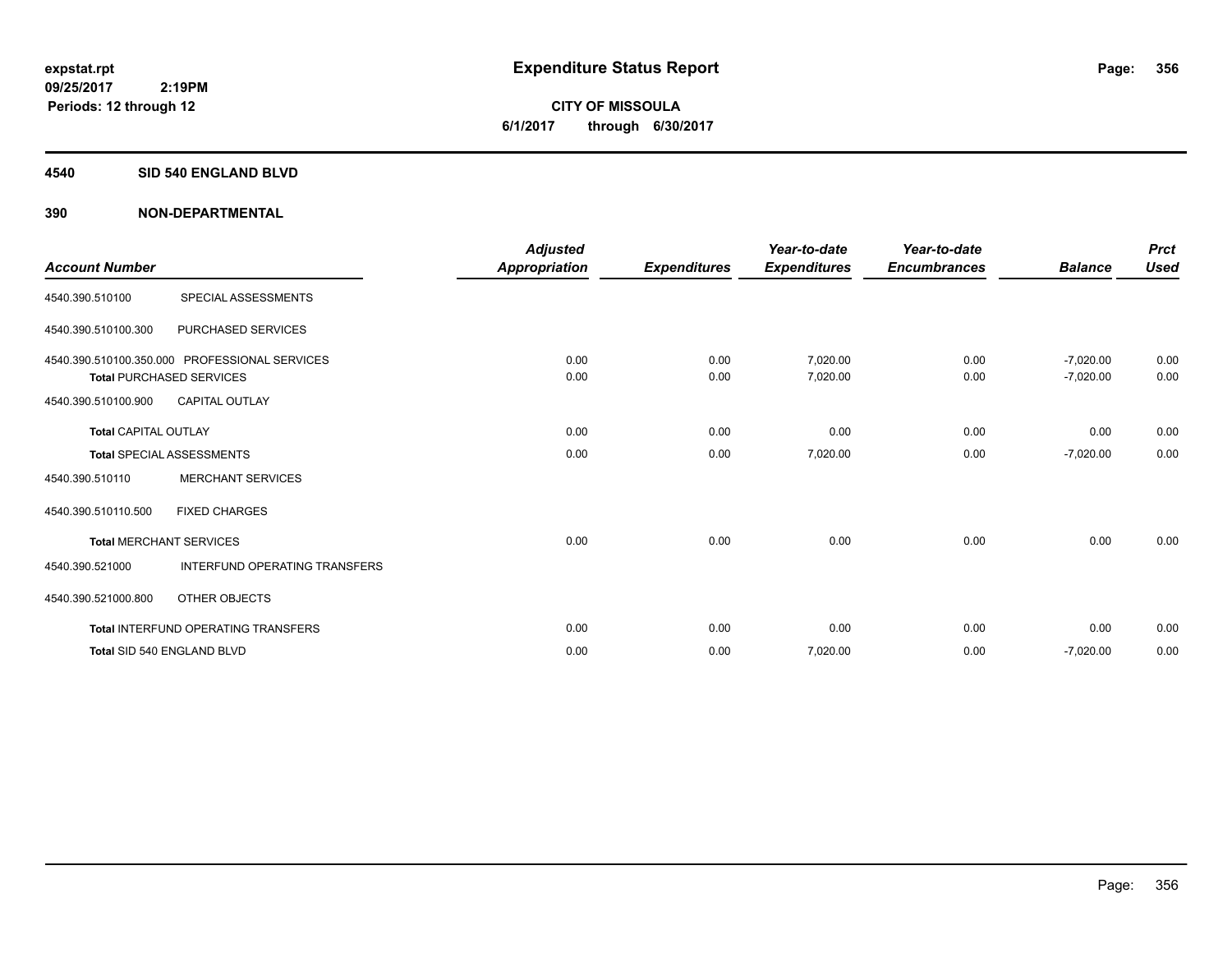**CITY OF MISSOULA 6/1/2017 through 6/30/2017**

#### **4541 SID 541 PINEVIEW PARK**

| <b>Account Number</b>         |                                  | <b>Adjusted</b><br><b>Appropriation</b> | <b>Expenditures</b> | Year-to-date<br><b>Expenditures</b> | Year-to-date<br><b>Encumbrances</b> | <b>Balance</b> | <b>Prct</b><br><b>Used</b> |
|-------------------------------|----------------------------------|-----------------------------------------|---------------------|-------------------------------------|-------------------------------------|----------------|----------------------------|
| 4541.390.410710               | *** Title Not Found ***          |                                         |                     |                                     |                                     |                |                            |
| 4541.390.410710.500           | <b>FIXED CHARGES</b>             |                                         |                     |                                     |                                     |                |                            |
| Total *** Title Not Found *** |                                  | 0.00                                    | 0.00                | 0.00                                | 0.00                                | 0.00           | 0.00                       |
| 4541.390.510100               | SPECIAL ASSESSMENTS              |                                         |                     |                                     |                                     |                |                            |
| 4541.390.510100.900           | <b>CAPITAL OUTLAY</b>            |                                         |                     |                                     |                                     |                |                            |
|                               | <b>Total SPECIAL ASSESSMENTS</b> | 0.00                                    | 0.00                | 0.00                                | 0.00                                | 0.00           | 0.00                       |
| 4541.390.510110               | <b>MERCHANT SERVICES</b>         |                                         |                     |                                     |                                     |                |                            |
| 4541.390.510110.500           | <b>FIXED CHARGES</b>             |                                         |                     |                                     |                                     |                |                            |
|                               | <b>Total MERCHANT SERVICES</b>   | 0.00                                    | 0.00                | 0.00                                | 0.00                                | 0.00           | 0.00                       |
|                               | Total SID 541 PINEVIEW PARK      | 0.00                                    | 0.00                | 0.00                                | 0.00                                | 0.00           | 0.00                       |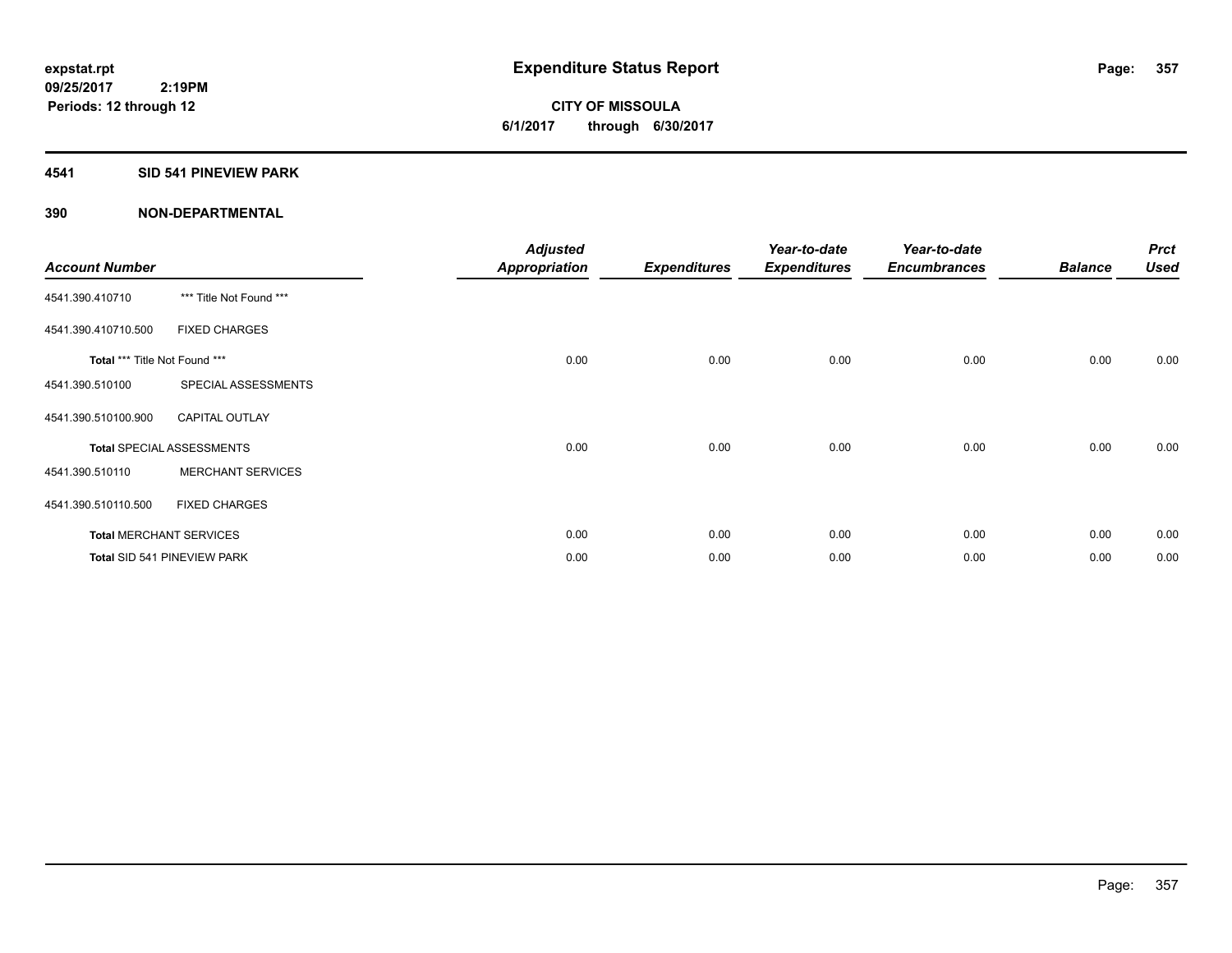### **4542 SID 542 HILLVIEW WAY**

| <b>Account Number</b>      |                                  | <b>Adjusted</b><br><b>Appropriation</b> | <b>Expenditures</b> | Year-to-date<br><b>Expenditures</b> | Year-to-date<br><b>Encumbrances</b> | <b>Balance</b> | <b>Prct</b><br><b>Used</b> |
|----------------------------|----------------------------------|-----------------------------------------|---------------------|-------------------------------------|-------------------------------------|----------------|----------------------------|
| 4542.390.510100            | SPECIAL ASSESSMENTS              |                                         |                     |                                     |                                     |                |                            |
| 4542.390.510100.300        | PURCHASED SERVICES               |                                         |                     |                                     |                                     |                |                            |
|                            | <b>Total SPECIAL ASSESSMENTS</b> | 0.00                                    | 0.00                | 0.00                                | 0.00                                | 0.00           | 0.00                       |
| 4542.390.510110            | <b>MERCHANT SERVICES</b>         |                                         |                     |                                     |                                     |                |                            |
| 4542.390.510110.500        | <b>FIXED CHARGES</b>             |                                         |                     |                                     |                                     |                |                            |
| Total SID 542 HILLVIEW WAY |                                  | 0.00                                    | 0.00                | 0.00                                | 0.00                                | 0.00           | 0.00                       |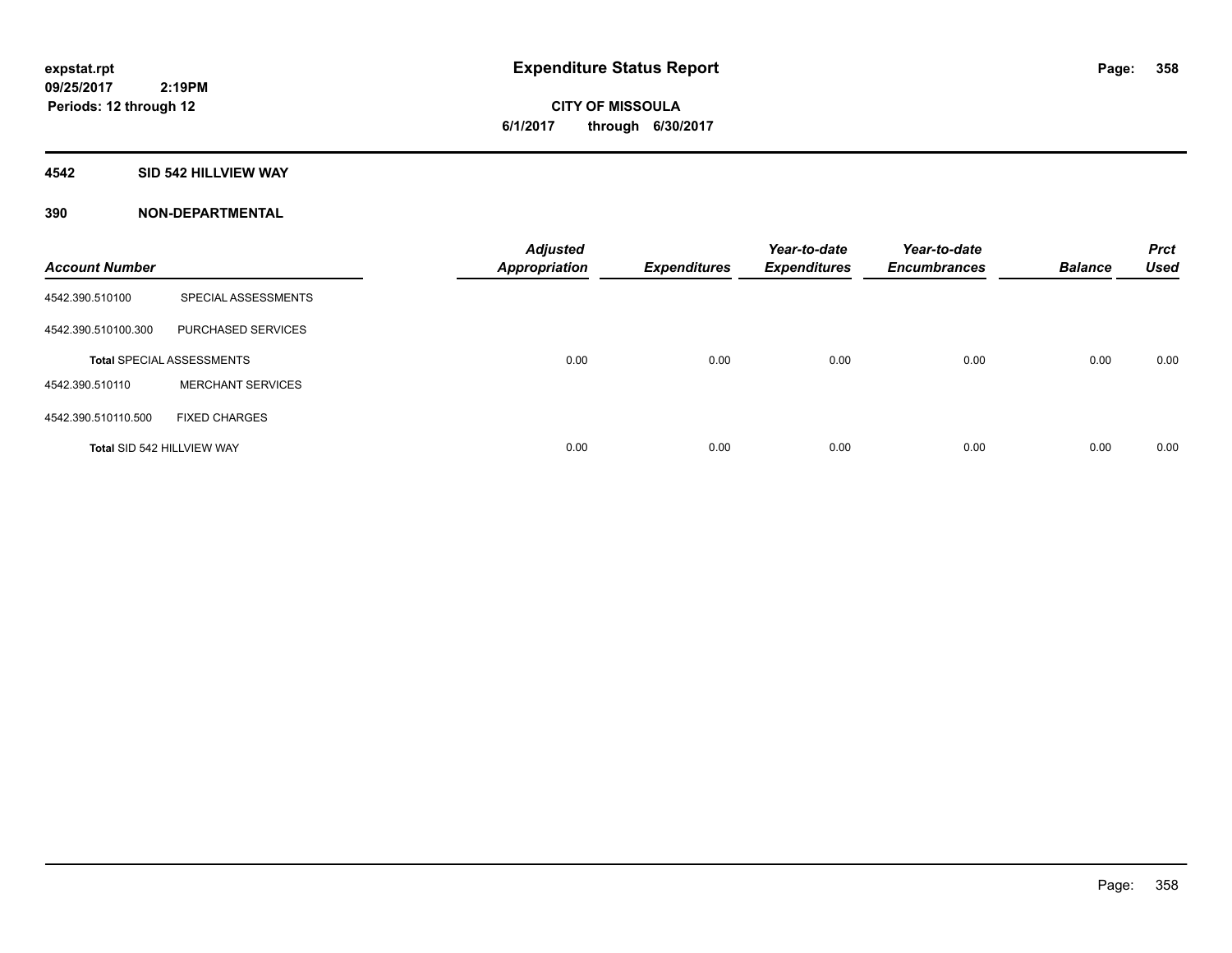#### **4543 SID 543 TRAFFIC CALMING**

## **000 \*\*\* Title Not Found \*\*\***

| <b>Account Number</b>         |                                 | <b>Adjusted</b><br><b>Appropriation</b> | <b>Expenditures</b> | Year-to-date<br><b>Expenditures</b> | Year-to-date<br><b>Encumbrances</b> | <b>Balance</b> | <b>Prct</b><br><b>Used</b> |
|-------------------------------|---------------------------------|-----------------------------------------|---------------------|-------------------------------------|-------------------------------------|----------------|----------------------------|
| 4543.000.410000               | <b>GENERAL GOVERNMENT</b>       |                                         |                     |                                     |                                     |                |                            |
| 4543.000.410000.600           | <b>DEBT SERVICE</b>             |                                         |                     |                                     |                                     |                |                            |
|                               | <b>Total GENERAL GOVERNMENT</b> | 0.00                                    | 0.00                | 0.00                                | 0.00                                | 0.00           | 0.00                       |
| 4543.000.510110               | <b>MERCHANT SERVICES</b>        |                                         |                     |                                     |                                     |                |                            |
| 4543.000.510110.500           | <b>FIXED CHARGES</b>            |                                         |                     |                                     |                                     |                |                            |
| Total *** Title Not Found *** |                                 | 0.00                                    | 0.00                | 0.00                                | 0.00                                | 0.00           | 0.00                       |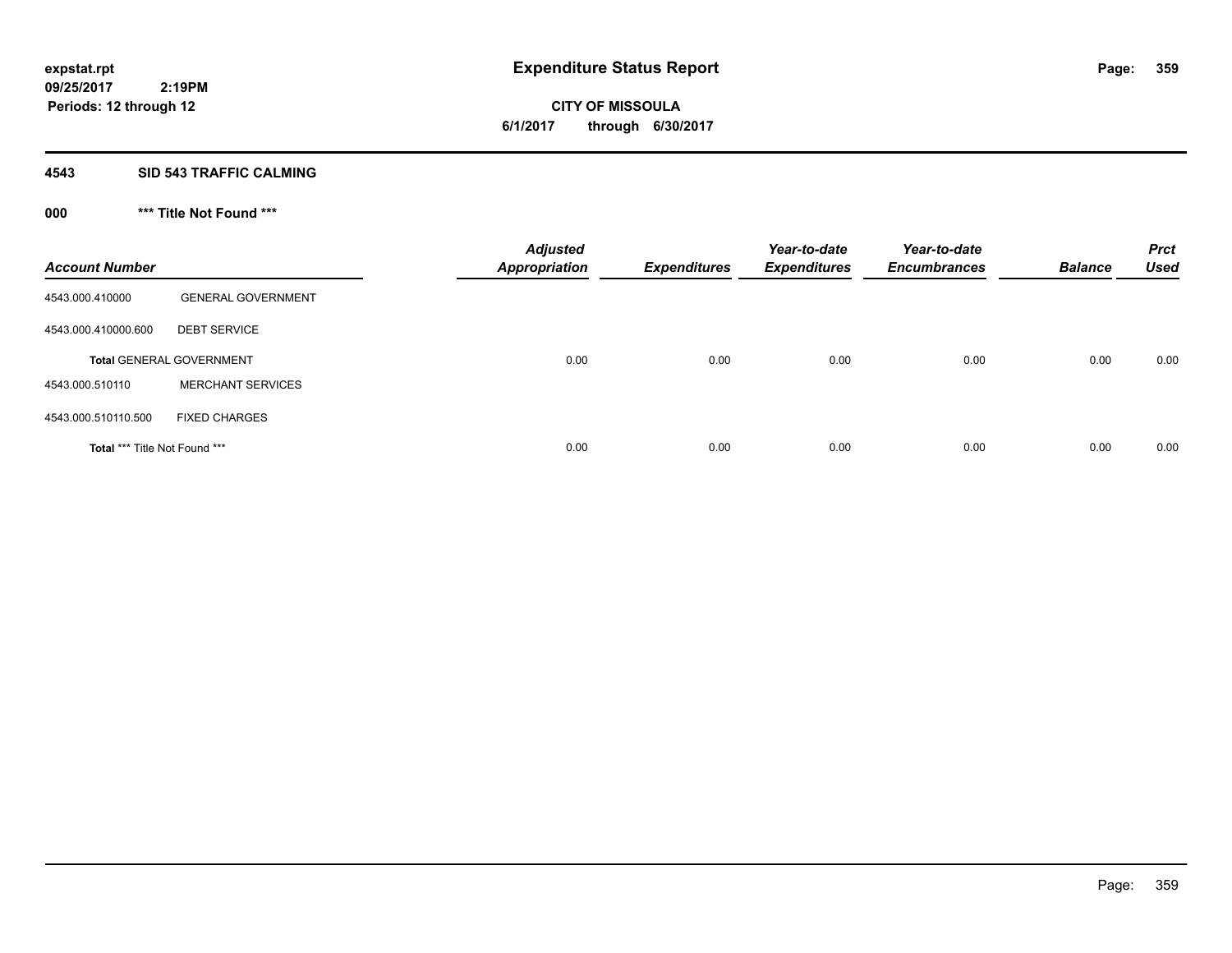### **4543 SID 543 TRAFFIC CALMING**

| <b>Account Number</b> |                                      | <b>Adjusted</b><br><b>Appropriation</b> | <b>Expenditures</b> | Year-to-date<br><b>Expenditures</b> | Year-to-date<br><b>Encumbrances</b> | <b>Balance</b> | <b>Prct</b><br><b>Used</b> |
|-----------------------|--------------------------------------|-----------------------------------------|---------------------|-------------------------------------|-------------------------------------|----------------|----------------------------|
| 4543.390.510100       | SPECIAL ASSESSMENTS                  |                                         |                     |                                     |                                     |                |                            |
| 4543.390.510100.300   | PURCHASED SERVICES                   |                                         |                     |                                     |                                     |                |                            |
|                       | <b>Total PURCHASED SERVICES</b>      | 0.00                                    | 0.00                | 0.00                                | 0.00                                | 0.00           | 0.00                       |
| 4543.390.510100.900   | <b>CAPITAL OUTLAY</b>                |                                         |                     |                                     |                                     |                |                            |
|                       | <b>Total SPECIAL ASSESSMENTS</b>     | 0.00                                    | 0.00                | 0.00                                | 0.00                                | 0.00           | 0.00                       |
| 4543.390.510110       | <b>MERCHANT SERVICES</b>             |                                         |                     |                                     |                                     |                |                            |
| 4543.390.510110.500   | <b>FIXED CHARGES</b>                 |                                         |                     |                                     |                                     |                |                            |
|                       | <b>Total MERCHANT SERVICES</b>       | 0.00                                    | 0.00                | 0.00                                | 0.00                                | 0.00           | 0.00                       |
|                       | <b>Total SID 543 TRAFFIC CALMING</b> | 0.00                                    | 0.00                | 0.00                                | 0.00                                | 0.00           | 0.00                       |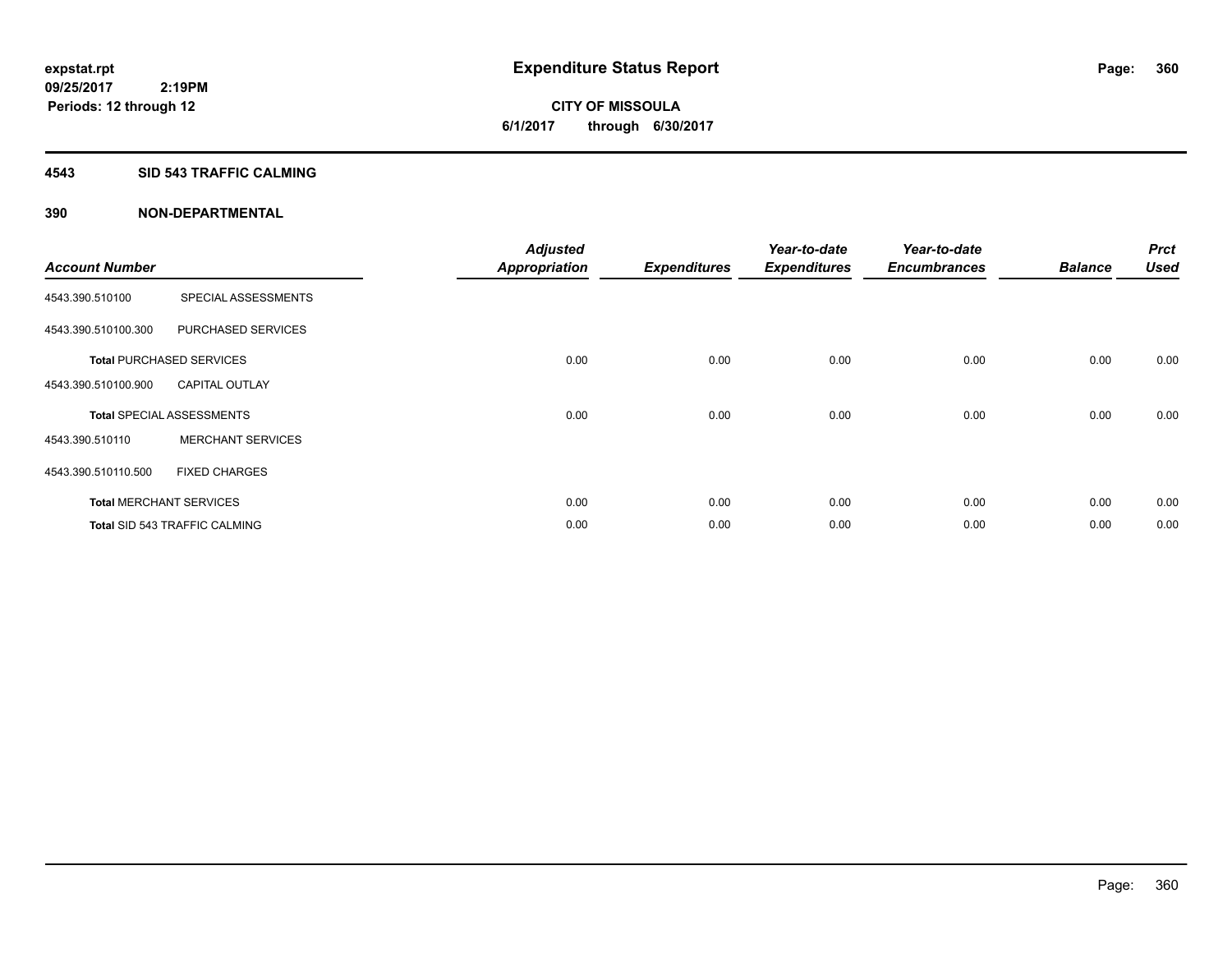**CITY OF MISSOULA 6/1/2017 through 6/30/2017**

### **4544 MILLER CREEK MITIGATION FUND**

| <b>Account Number</b> |                                           | <b>Adjusted</b><br>Appropriation | <b>Expenditures</b> | Year-to-date<br><b>Expenditures</b> | Year-to-date<br><b>Encumbrances</b> | <b>Balance</b> | <b>Prct</b><br><b>Used</b> |
|-----------------------|-------------------------------------------|----------------------------------|---------------------|-------------------------------------|-------------------------------------|----------------|----------------------------|
| 4544.390.510100       | SPECIAL ASSESSMENTS                       |                                  |                     |                                     |                                     |                |                            |
| 4544.390.510100.900   | <b>CAPITAL OUTLAY</b>                     |                                  |                     |                                     |                                     |                |                            |
|                       | <b>Total SPECIAL ASSESSMENTS</b>          | 0.00                             | 0.00                | 0.00                                | 0.00                                | 0.00           | 0.00                       |
| 4544.390.510110       | <b>MERCHANT SERVICES</b>                  |                                  |                     |                                     |                                     |                |                            |
| 4544.390.510110.500   | <b>FIXED CHARGES</b>                      |                                  |                     |                                     |                                     |                |                            |
|                       | <b>Total MERCHANT SERVICES</b>            | 0.00                             | 0.00                | 0.00                                | 0.00                                | 0.00           | 0.00                       |
|                       | <b>Total MILLER CREEK MITIGATION FUND</b> | 0.00                             | 0.00                | 0.00                                | 0.00                                | 0.00           | 0.00                       |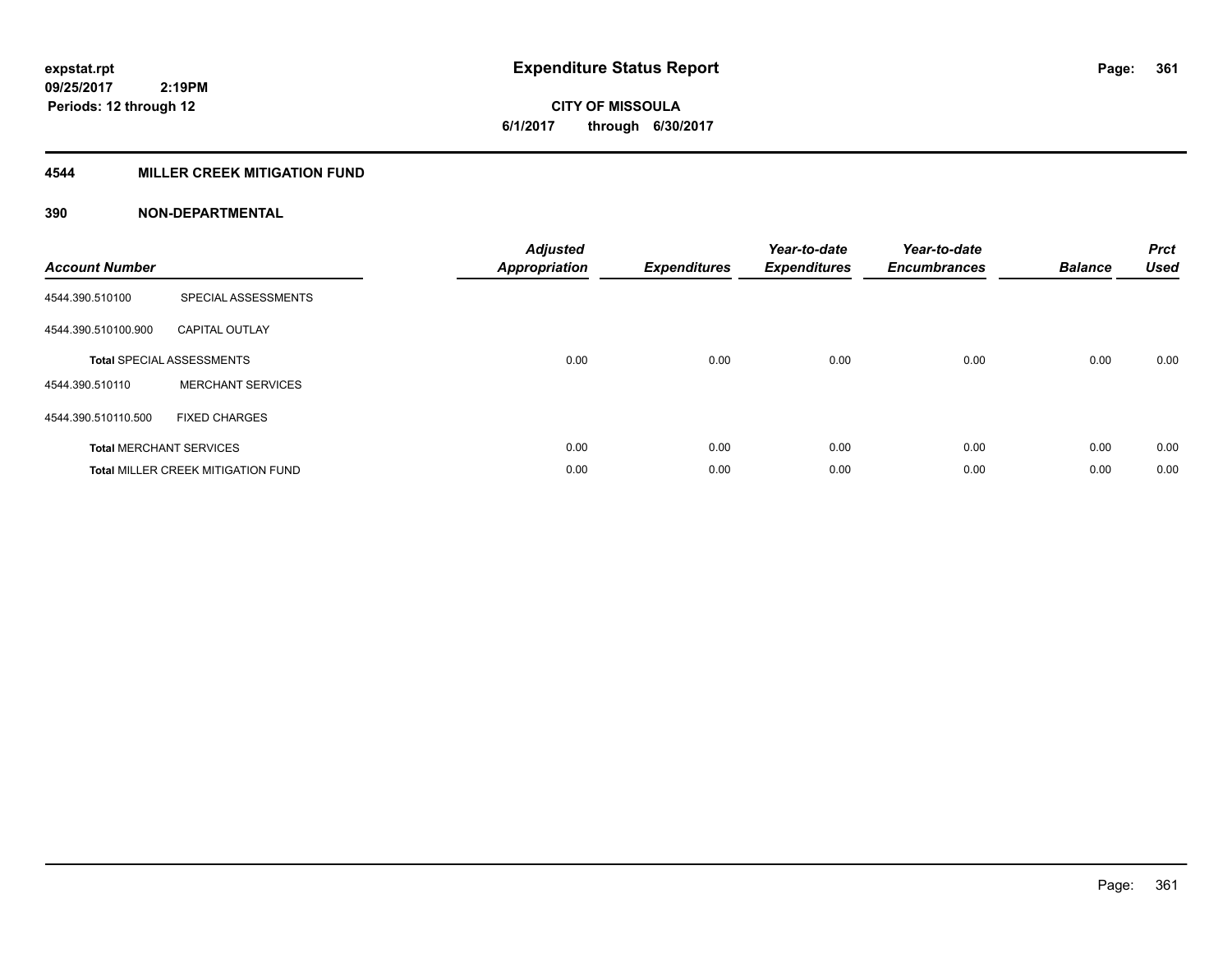**CITY OF MISSOULA 6/1/2017 through 6/30/2017**

### **4545 MILLER CREEK TWITE CONSTRUCTION**

| <b>Account Number</b> |                                       | <b>Adjusted</b><br><b>Appropriation</b> | <b>Expenditures</b> | Year-to-date<br><b>Expenditures</b> | Year-to-date<br><b>Encumbrances</b> | <b>Balance</b> | <b>Prct</b><br><b>Used</b> |
|-----------------------|---------------------------------------|-----------------------------------------|---------------------|-------------------------------------|-------------------------------------|----------------|----------------------------|
|                       |                                       |                                         |                     |                                     |                                     |                |                            |
| 4545.390.510100       | SPECIAL ASSESSMENTS                   |                                         |                     |                                     |                                     |                |                            |
| 4545.390.510100.300   | PURCHASED SERVICES                    |                                         |                     |                                     |                                     |                |                            |
|                       | <b>Total PURCHASED SERVICES</b>       | 0.00                                    | 0.00                | 0.00                                | 0.00                                | 0.00           | 0.00                       |
| 4545.390.510100.900   | <b>CAPITAL OUTLAY</b>                 |                                         |                     |                                     |                                     |                |                            |
|                       | <b>Total SPECIAL ASSESSMENTS</b>      | 0.00                                    | 0.00                | 0.00                                | 0.00                                | 0.00           | 0.00                       |
| 4545.390.510110       | <b>MERCHANT SERVICES</b>              |                                         |                     |                                     |                                     |                |                            |
| 4545.390.510110.500   | <b>FIXED CHARGES</b>                  |                                         |                     |                                     |                                     |                |                            |
|                       | <b>Total MERCHANT SERVICES</b>        | 0.00                                    | 0.00                | 0.00                                | 0.00                                | 0.00           | 0.00                       |
|                       | Total MILLER CREEK TWITE CONSTRUCTION | 0.00                                    | 0.00                | 0.00                                | 0.00                                | 0.00           | 0.00                       |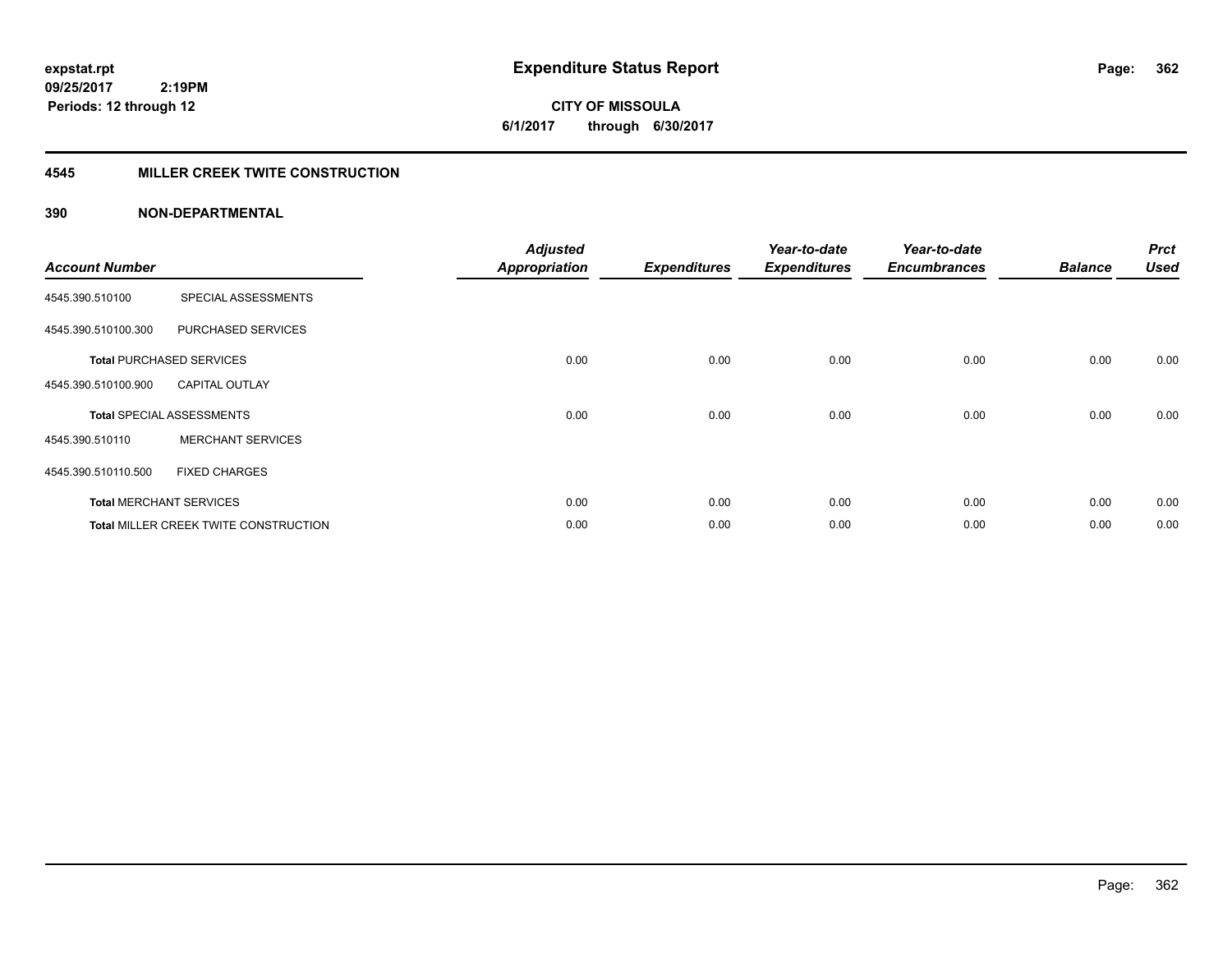**CITY OF MISSOULA 6/1/2017 through 6/30/2017**

### **4546 MILLER CREEK MALOHNEY CONSTRUCTION**

| <b>Account Number</b> |                                                 | <b>Adjusted</b><br><b>Appropriation</b> | <b>Expenditures</b> | Year-to-date<br><b>Expenditures</b> | Year-to-date<br><b>Encumbrances</b> | <b>Balance</b> | <b>Prct</b><br><b>Used</b> |
|-----------------------|-------------------------------------------------|-----------------------------------------|---------------------|-------------------------------------|-------------------------------------|----------------|----------------------------|
| 4546.390.510100       | SPECIAL ASSESSMENTS                             |                                         |                     |                                     |                                     |                |                            |
| 4546.390.510100.300   | PURCHASED SERVICES                              |                                         |                     |                                     |                                     |                |                            |
|                       | <b>Total PURCHASED SERVICES</b>                 | 0.00                                    | 0.00                | 0.00                                | 0.00                                | 0.00           | 0.00                       |
| 4546.390.510100.900   | <b>CAPITAL OUTLAY</b>                           |                                         |                     |                                     |                                     |                |                            |
|                       | <b>Total SPECIAL ASSESSMENTS</b>                | 0.00                                    | 0.00                | 0.00                                | 0.00                                | 0.00           | 0.00                       |
| 4546.390.510110       | <b>MERCHANT SERVICES</b>                        |                                         |                     |                                     |                                     |                |                            |
| 4546.390.510110.500   | <b>FIXED CHARGES</b>                            |                                         |                     |                                     |                                     |                |                            |
|                       | <b>Total MERCHANT SERVICES</b>                  | 0.00                                    | 0.00                | 0.00                                | 0.00                                | 0.00           | 0.00                       |
|                       | <b>Total MILLER CREEK MALOHNEY CONSTRUCTION</b> | 0.00                                    | 0.00                | 0.00                                | 0.00                                | 0.00           | 0.00                       |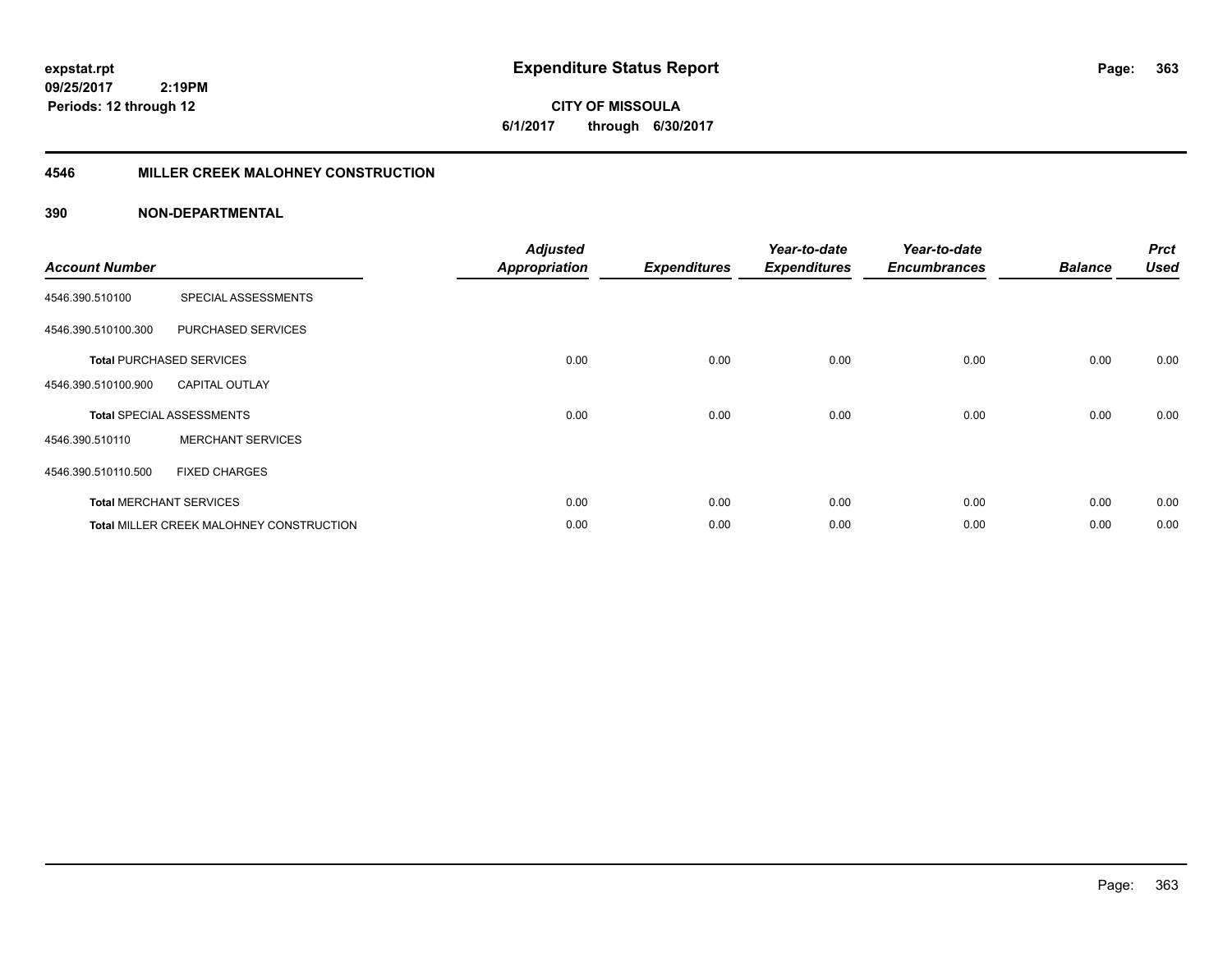**CITY OF MISSOULA 6/1/2017 through 6/30/2017**

### **4547 MILLER CREEK MCCARTHY CONSTRUCTION**

| <b>Account Number</b> |                                          | <b>Adjusted</b><br><b>Appropriation</b> | <b>Expenditures</b> | Year-to-date<br><b>Expenditures</b> | Year-to-date<br><b>Encumbrances</b> | <b>Balance</b> | <b>Prct</b><br><b>Used</b> |
|-----------------------|------------------------------------------|-----------------------------------------|---------------------|-------------------------------------|-------------------------------------|----------------|----------------------------|
| 4547.390.510100       | SPECIAL ASSESSMENTS                      |                                         |                     |                                     |                                     |                |                            |
| 4547.390.510100.300   | PURCHASED SERVICES                       |                                         |                     |                                     |                                     |                |                            |
|                       | <b>Total PURCHASED SERVICES</b>          | 0.00                                    | 0.00                | 0.00                                | 0.00                                | 0.00           | 0.00                       |
| 4547.390.510100.900   | <b>CAPITAL OUTLAY</b>                    |                                         |                     |                                     |                                     |                |                            |
|                       | <b>Total SPECIAL ASSESSMENTS</b>         | 0.00                                    | 0.00                | 0.00                                | 0.00                                | 0.00           | 0.00                       |
| 4547.390.510110       | <b>MERCHANT SERVICES</b>                 |                                         |                     |                                     |                                     |                |                            |
| 4547.390.510110.500   | <b>FIXED CHARGES</b>                     |                                         |                     |                                     |                                     |                |                            |
|                       | <b>Total MERCHANT SERVICES</b>           | 0.00                                    | 0.00                | 0.00                                | 0.00                                | 0.00           | 0.00                       |
|                       | Total MILLER CREEK MCCARTHY CONSTRUCTION | 0.00                                    | 0.00                | 0.00                                | 0.00                                | 0.00           | 0.00                       |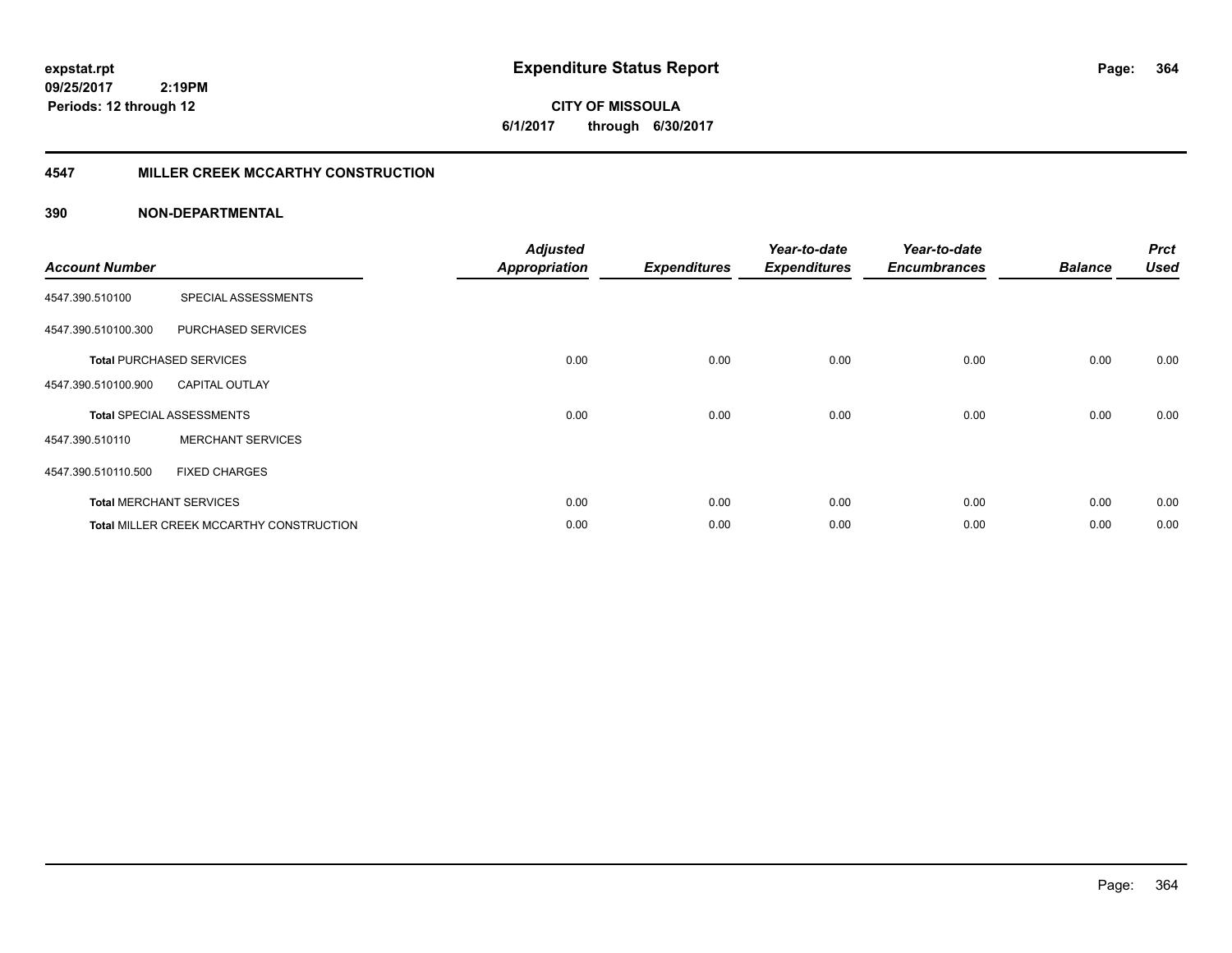**CITY OF MISSOULA 6/1/2017 through 6/30/2017**

# **4548 5TH,6TH & ARTHUR ROAD IMPROVEMENTS**

| <b>Account Number</b>                |                                                     | <b>Adjusted</b><br>Appropriation | <b>Expenditures</b> | Year-to-date<br><b>Expenditures</b> | Year-to-date<br><b>Encumbrances</b> | <b>Balance</b> | <b>Prct</b><br><b>Used</b> |
|--------------------------------------|-----------------------------------------------------|----------------------------------|---------------------|-------------------------------------|-------------------------------------|----------------|----------------------------|
| 4548.390.510100                      | SPECIAL ASSESSMENTS                                 |                                  |                     |                                     |                                     |                |                            |
| 4548.390.510100.300                  | PURCHASED SERVICES                                  |                                  |                     |                                     |                                     |                |                            |
|                                      | <b>Total PURCHASED SERVICES</b>                     | 0.00                             | 0.00                | 0.00                                | 0.00                                | 0.00           | 0.00                       |
| 4548.390.510100.900                  | <b>CAPITAL OUTLAY</b>                               |                                  |                     |                                     |                                     |                |                            |
| 4548.390.510100.930.000 IMPROVEMENTS |                                                     | 0.00                             | 179.04              | 18,303.37                           | 0.00                                | $-18,303.37$   | 0.00                       |
|                                      | <b>Total SPECIAL ASSESSMENTS</b>                    | 0.00                             | 179.04              | 18,303.37                           | 0.00                                | $-18,303.37$   | 0.00                       |
| 4548.390.510110                      | <b>MERCHANT SERVICES</b>                            |                                  |                     |                                     |                                     |                |                            |
| 4548.390.510110.500                  | <b>FIXED CHARGES</b>                                |                                  |                     |                                     |                                     |                |                            |
|                                      | <b>Total MERCHANT SERVICES</b>                      | 0.00                             | 0.00                | 0.00                                | 0.00                                | 0.00           | 0.00                       |
| 4548.390.521000                      | INTERFUND OPERATING TRANSFERS                       |                                  |                     |                                     |                                     |                |                            |
| 4548.390.521000.800                  | OTHER OBJECTS                                       |                                  |                     |                                     |                                     |                |                            |
|                                      | Total INTERFUND OPERATING TRANSFERS                 | 0.00                             | 0.00                | 0.00                                | 0.00                                | 0.00           | 0.00                       |
|                                      | <b>Total 5TH.6TH &amp; ARTHUR ROAD IMPROVEMENTS</b> | 0.00                             | 179.04              | 18,303.37                           | 0.00                                | $-18,303.37$   | 0.00                       |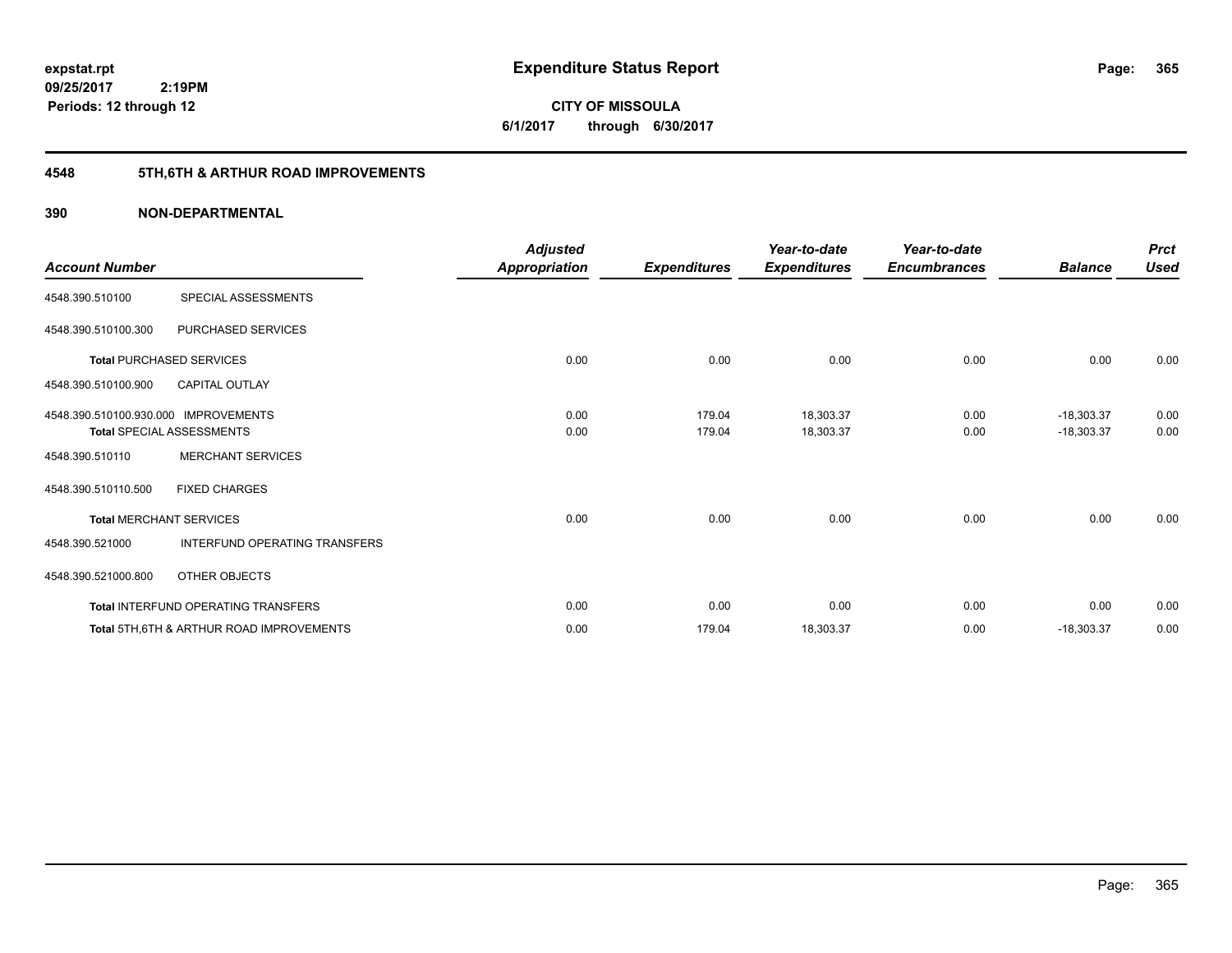**CITY OF MISSOULA 6/1/2017 through 6/30/2017**

#### **4549 SID 549 HILLVIEW WAY**

| <b>Account Number</b>                                          |                                                 | <b>Adjusted</b><br><b>Appropriation</b> | <b>Expenditures</b>  | Year-to-date<br><b>Expenditures</b> | Year-to-date<br><b>Encumbrances</b> | <b>Balance</b>                        | <b>Prct</b><br><b>Used</b> |
|----------------------------------------------------------------|-------------------------------------------------|-----------------------------------------|----------------------|-------------------------------------|-------------------------------------|---------------------------------------|----------------------------|
| 4549.390.510100                                                | <b>SPECIAL ASSESSMENTS</b>                      |                                         |                      |                                     |                                     |                                       |                            |
| 4549.390.510100.300                                            | PURCHASED SERVICES                              |                                         |                      |                                     |                                     |                                       |                            |
|                                                                | <b>Total PURCHASED SERVICES</b>                 | 0.00                                    | 0.00                 | 0.00                                | 0.00                                | 0.00                                  | 0.00                       |
| 4549.390.510100.600                                            | <b>DEBT SERVICE</b>                             |                                         |                      |                                     |                                     |                                       |                            |
| 4549.390.510100.610.000 PRINCIPAL<br><b>Total DEBT SERVICE</b> | 4549.390.510100.620.000 INTEREST / SERVICE FEES | 110,000.00<br>59,574.33<br>169,574.33   | 0.00<br>0.00<br>0.00 | 0.00<br>0.00<br>0.00                | 0.00<br>0.00<br>0.00                | 110,000.00<br>59,574.33<br>169,574.33 | 0.00<br>0.00<br>0.00       |
| 4549.390.510100.900                                            | <b>CAPITAL OUTLAY</b>                           |                                         |                      |                                     |                                     |                                       |                            |
| <b>Total CAPITAL OUTLAY</b>                                    |                                                 | 0.00                                    | 0.00                 | 0.00                                | 0.00                                | 0.00                                  | 0.00                       |
|                                                                | <b>Total SPECIAL ASSESSMENTS</b>                | 169,574.33                              | 0.00                 | 0.00                                | 0.00                                | 169,574.33                            | 0.00                       |
| 4549.390.510110                                                | <b>MERCHANT SERVICES</b>                        |                                         |                      |                                     |                                     |                                       |                            |
| 4549.390.510110.500                                            | <b>FIXED CHARGES</b>                            |                                         |                      |                                     |                                     |                                       |                            |
|                                                                | <b>Total MERCHANT SERVICES</b>                  | 0.00                                    | 0.00                 | 0.00                                | 0.00                                | 0.00                                  | 0.00                       |
| 4549.390.521000                                                | INTERFUND OPERATING TRANSFERS                   |                                         |                      |                                     |                                     |                                       |                            |
| 4549.390.521000.800                                            | OTHER OBJECTS                                   |                                         |                      |                                     |                                     |                                       |                            |
|                                                                | Total INTERFUND OPERATING TRANSFERS             | 0.00                                    | 0.00                 | 0.00                                | 0.00                                | 0.00                                  | 0.00                       |
|                                                                | Total SID 549 HILLVIEW WAY                      | 169,574.33                              | 0.00                 | 0.00                                | 0.00                                | 169,574.33                            | 0.00                       |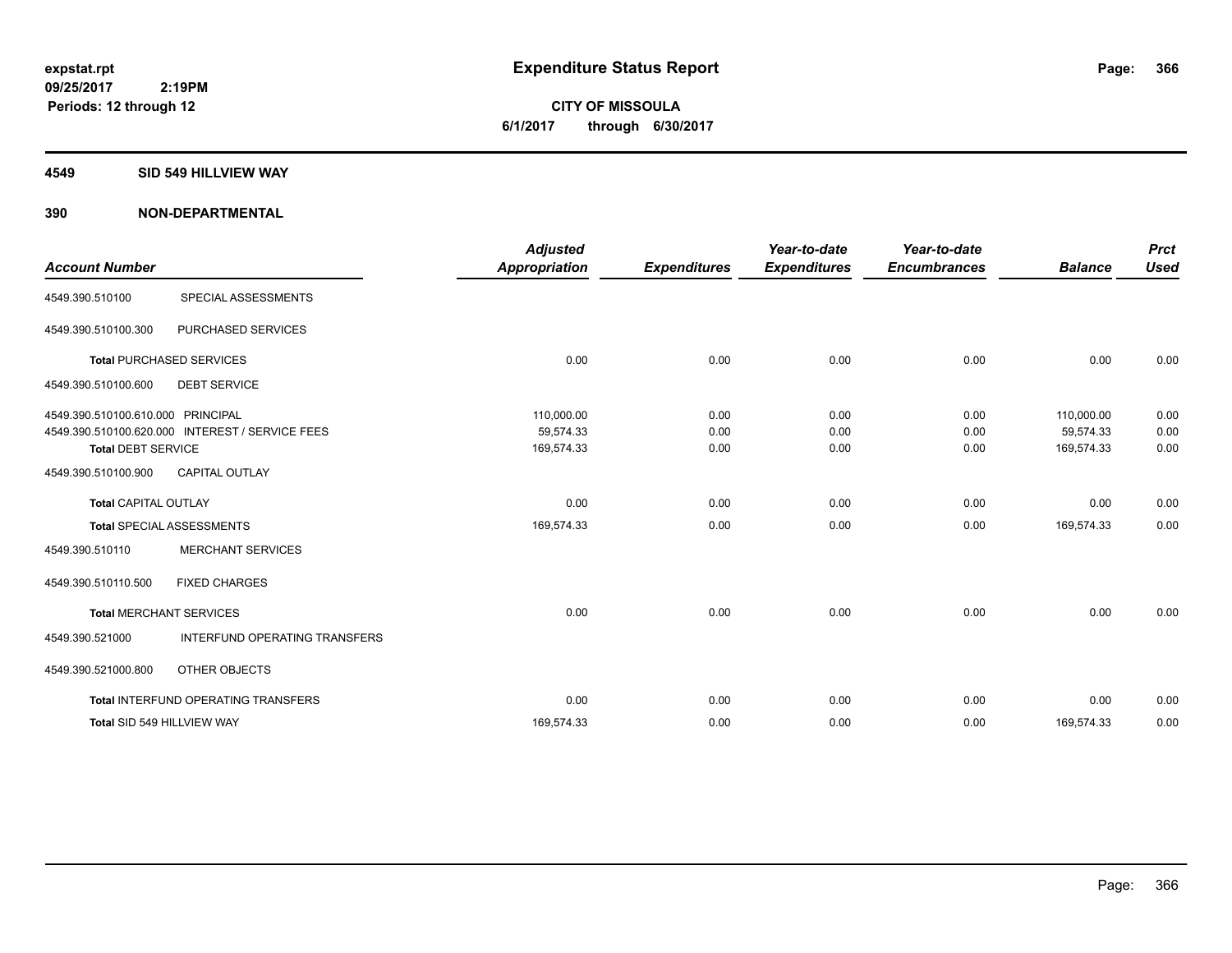**CITY OF MISSOULA 6/1/2017 through 6/30/2017**

### **4745 MALONEY/TWITE MILLER CR \$1.2M CONTRIB**

|                       |                                              | <b>Adjusted</b>      |                     | Year-to-date        | Year-to-date        |                | <b>Prct</b> |
|-----------------------|----------------------------------------------|----------------------|---------------------|---------------------|---------------------|----------------|-------------|
| <b>Account Number</b> |                                              | <b>Appropriation</b> | <b>Expenditures</b> | <b>Expenditures</b> | <b>Encumbrances</b> | <b>Balance</b> | <b>Used</b> |
| 4745.390.510100       | SPECIAL ASSESSMENTS                          |                      |                     |                     |                     |                |             |
| 4745.390.510100.300   | PURCHASED SERVICES                           |                      |                     |                     |                     |                |             |
|                       | <b>Total PURCHASED SERVICES</b>              | 0.00                 | 0.00                | 0.00                | 0.00                | 0.00           | 0.00        |
| 4745.390.510100.800   | OTHER OBJECTS                                |                      |                     |                     |                     |                |             |
| Total OTHER OBJECTS   |                                              | 0.00                 | 0.00                | 0.00                | 0.00                | 0.00           | 0.00        |
| 4745.390.510100.900   | <b>CAPITAL OUTLAY</b>                        |                      |                     |                     |                     |                |             |
|                       | <b>Total SPECIAL ASSESSMENTS</b>             | 0.00                 | 0.00                | 0.00                | 0.00                | 0.00           | 0.00        |
| 4745.390.510110       | <b>MERCHANT SERVICES</b>                     |                      |                     |                     |                     |                |             |
| 4745.390.510110.500   | <b>FIXED CHARGES</b>                         |                      |                     |                     |                     |                |             |
|                       | Total MALONEY/TWITE MILLER CR \$1.2M CONTRIB | 0.00                 | 0.00                | 0.00                | 0.00                | 0.00           | 0.00        |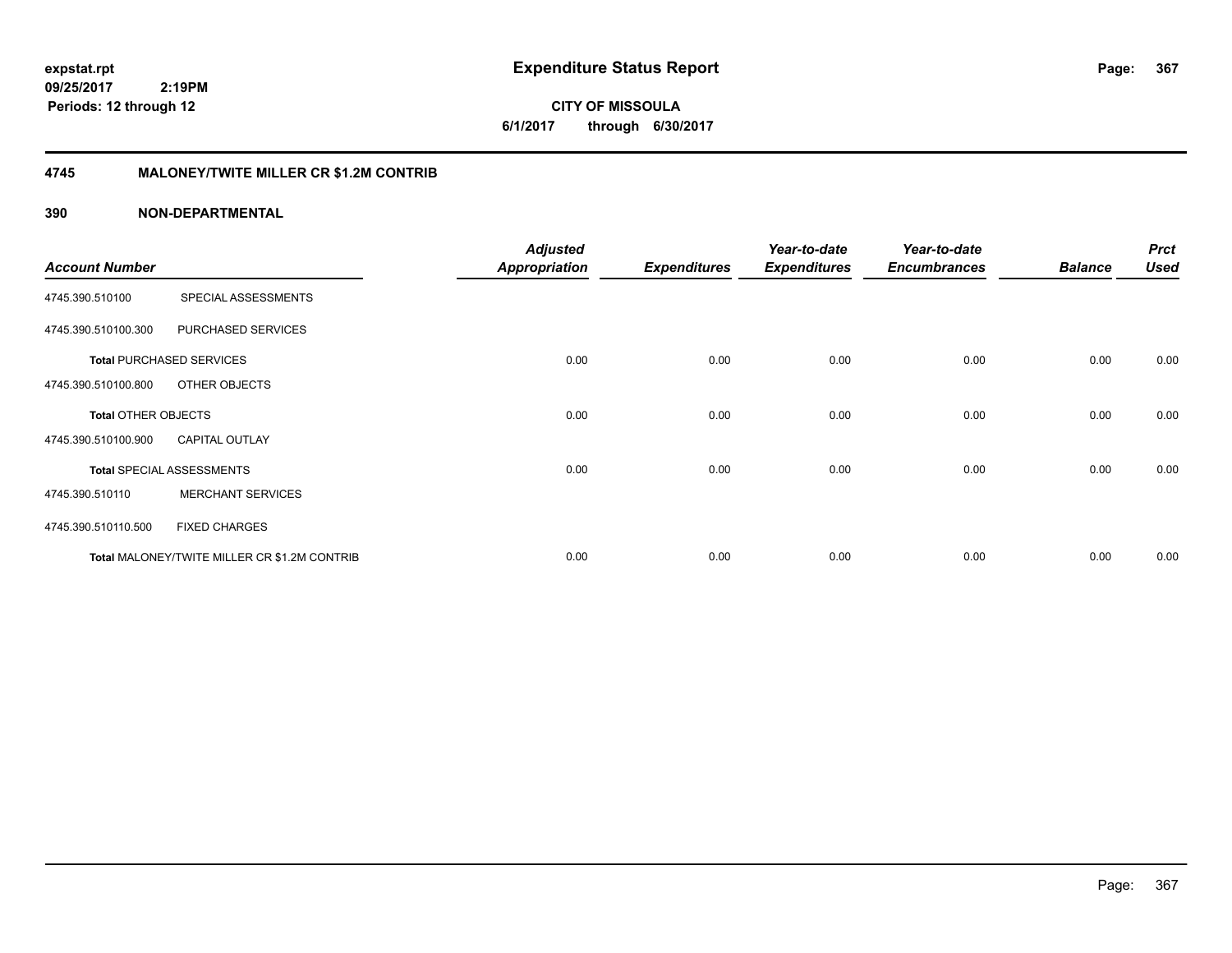**CITY OF MISSOULA 6/1/2017 through 6/30/2017**

### **4941 HILLVIEW WAY CONSTRUCTION**

### **280 PUBLIC WORKS OPERATIONS**

| <b>Account Number</b>                                               |                                                                                  | <b>Adjusted</b><br><b>Appropriation</b> | <b>Expenditures</b>      | Year-to-date<br><b>Expenditures</b> | Year-to-date<br><b>Encumbrances</b> | <b>Balance</b>                 | <b>Prct</b><br><b>Used</b> |
|---------------------------------------------------------------------|----------------------------------------------------------------------------------|-----------------------------------------|--------------------------|-------------------------------------|-------------------------------------|--------------------------------|----------------------------|
| 4941.280.430034                                                     | <b>CONSTRUCTION</b>                                                              |                                         |                          |                                     |                                     |                                |                            |
| 4941.280.430034.200                                                 | <b>SUPPLIES</b>                                                                  |                                         |                          |                                     |                                     |                                |                            |
| <b>Total SUPPLIES</b>                                               |                                                                                  | 0.00                                    | 0.00                     | 0.00                                | 0.00                                | 0.00                           | 0.00                       |
| 4941.280.430034.300                                                 | <b>PURCHASED SERVICES</b>                                                        |                                         |                          |                                     |                                     |                                |                            |
|                                                                     | 4941.280.430034.350.000 PROFESSIONAL SERVICES<br><b>Total PURCHASED SERVICES</b> | 0.00<br>0.00                            | 0.00<br>0.00             | 163,318.34<br>163,318.34            | 0.00<br>0.00                        | $-163,318.34$<br>$-163,318.34$ | 0.00<br>0.00               |
| 4941.280.430034.900                                                 | <b>CAPITAL OUTLAY</b>                                                            |                                         |                          |                                     |                                     |                                |                            |
| 4941.280.430034.930.000 IMPROVEMENTS<br><b>Total CAPITAL OUTLAY</b> |                                                                                  | 2,550,000.00<br>2,550,000.00            | 177,715.99<br>177,715.99 | 2,541,433.12<br>2,541,433.12        | 0.00<br>0.00                        | 8,566.88<br>8,566.88           | 99.66<br>99.66             |
| <b>Total CONSTRUCTION</b>                                           |                                                                                  | 2,550,000.00                            | 177,715.99               | 2,704,751.46                        | 0.00                                | $-154,751.46$                  | 106.07                     |
| 4941.280.430262                                                     | <b>SIDEWALKS</b>                                                                 |                                         |                          |                                     |                                     |                                |                            |
| 4941.280.430262.800                                                 | OTHER OBJECTS                                                                    |                                         |                          |                                     |                                     |                                |                            |
| <b>Total SIDEWALKS</b>                                              | 4941.280.430262.820.000 TRANSFERS TO OTHER FUNDS                                 | 0.00<br>0.00                            | 0.00<br>0.00             | 127,500.00<br>127,500.00            | 0.00<br>0.00                        | $-127,500.00$<br>$-127,500.00$ | 0.00<br>0.00               |
| 4941.280.510110                                                     | <b>MERCHANT SERVICES</b>                                                         |                                         |                          |                                     |                                     |                                |                            |
| 4941.280.510110.500                                                 | <b>FIXED CHARGES</b>                                                             |                                         |                          |                                     |                                     |                                |                            |
| <b>Total FIXED CHARGES</b>                                          |                                                                                  | 0.00                                    | 0.00                     | 0.00                                | 0.00                                | 0.00                           | 0.00                       |
|                                                                     | <b>Total MERCHANT SERVICES</b>                                                   | 0.00                                    | 0.00                     | 0.00                                | 0.00                                | 0.00                           | 0.00                       |
|                                                                     | <b>Total HILLVIEW WAY CONSTRUCTION</b>                                           | 2,550,000.00                            | 177,715.99               | 2,832,251.46                        | 0.00                                | $-282,251.46$                  | 111.07                     |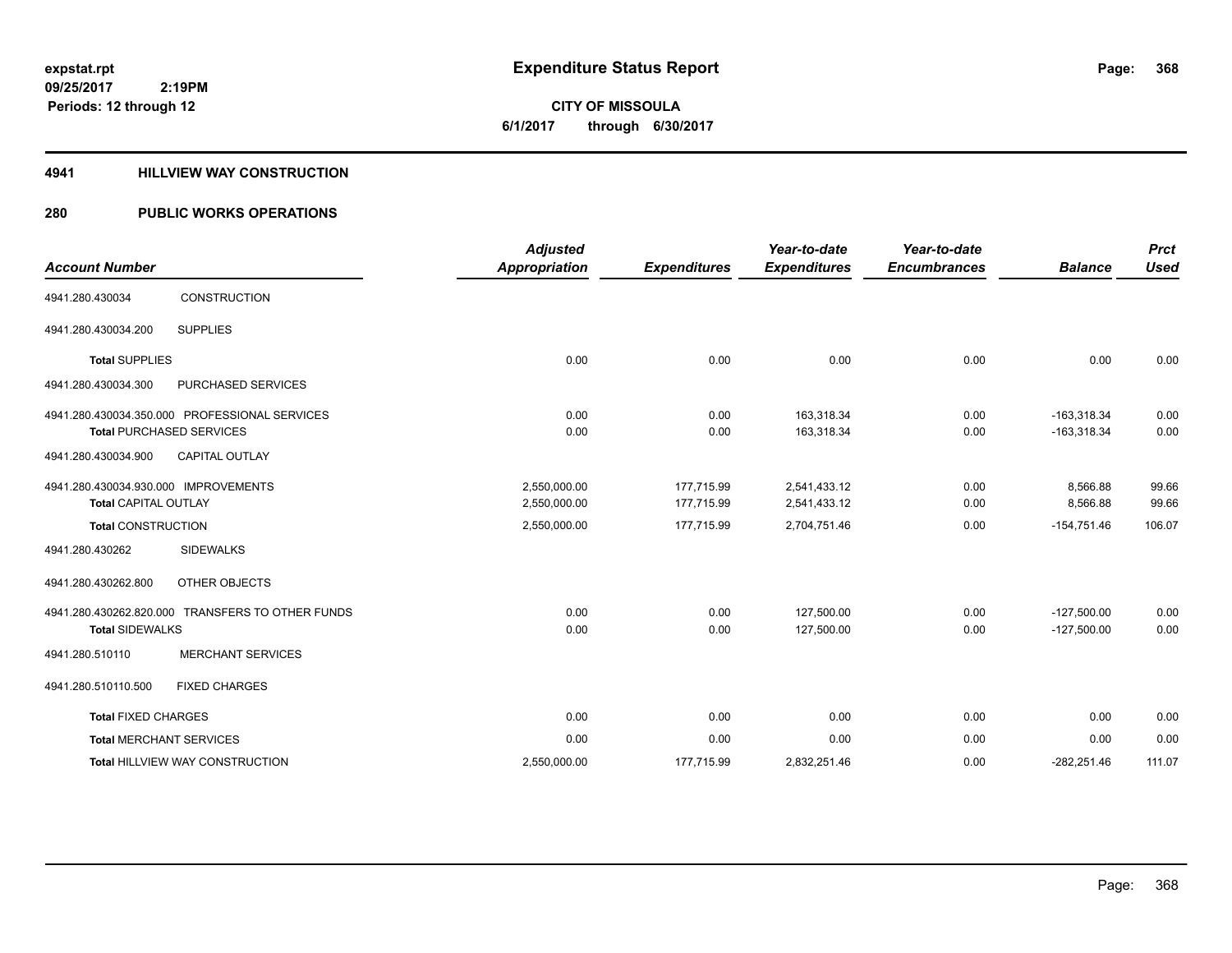**369**

**09/25/2017 2:19PM Periods: 12 through 12**

**CITY OF MISSOULA 6/1/2017 through 6/30/2017**

# **4944 RATTLESNAKE SEWER COLLECTION (544)**

**000 \*\*\* Title Not Found \*\*\***

| <b>Account Number</b>         |                          | <b>Adjusted</b><br>Appropriation | <b>Expenditures</b> | Year-to-date<br><b>Expenditures</b> | Year-to-date<br><b>Encumbrances</b> | <b>Balance</b> | <b>Prct</b><br>Used |
|-------------------------------|--------------------------|----------------------------------|---------------------|-------------------------------------|-------------------------------------|----------------|---------------------|
| 4944.000.510110               | <b>MERCHANT SERVICES</b> |                                  |                     |                                     |                                     |                |                     |
| 4944.000.510110.500           | <b>FIXED CHARGES</b>     |                                  |                     |                                     |                                     |                |                     |
| Total *** Title Not Found *** |                          | 0.00                             | 0.00                | 0.00                                | 0.00                                | 0.00           | 0.00                |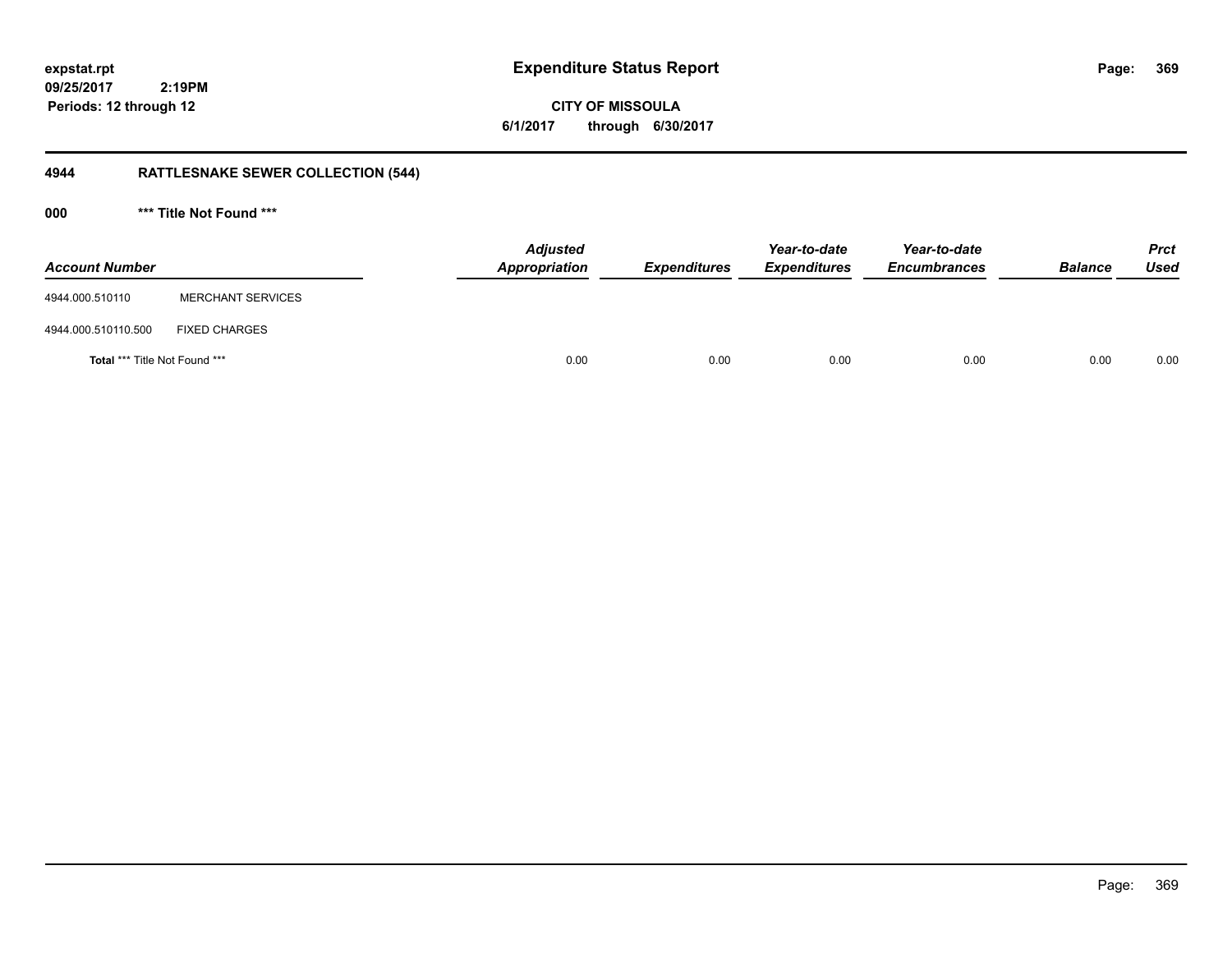**CITY OF MISSOULA 6/1/2017 through 6/30/2017**

# **4944 RATTLESNAKE SEWER COLLECTION (544)**

| <b>Account Number</b>     |                                  | <b>Adjusted</b><br><b>Appropriation</b> | <b>Expenditures</b> | Year-to-date<br><b>Expenditures</b> | Year-to-date<br><b>Encumbrances</b> | <b>Balance</b> | <b>Prct</b><br><b>Used</b> |
|---------------------------|----------------------------------|-----------------------------------------|---------------------|-------------------------------------|-------------------------------------|----------------|----------------------------|
| 4944.390.510100           | SPECIAL ASSESSMENTS              |                                         |                     |                                     |                                     |                |                            |
| 4944.390.510100.300       | PURCHASED SERVICES               |                                         |                     |                                     |                                     |                |                            |
|                           | <b>Total PURCHASED SERVICES</b>  | 0.00                                    | 0.00                | 0.00                                | 0.00                                | 0.00           | 0.00                       |
| 4944.390.510100.600       | <b>DEBT SERVICE</b>              |                                         |                     |                                     |                                     |                |                            |
| <b>Total DEBT SERVICE</b> |                                  | 0.00                                    | 0.00                | 0.00                                | 0.00                                | 0.00           | 0.00                       |
| 4944.390.510100.900       | <b>CAPITAL OUTLAY</b>            |                                         |                     |                                     |                                     |                |                            |
|                           | <b>Total SPECIAL ASSESSMENTS</b> | 0.00                                    | 0.00                | 0.00                                | 0.00                                | 0.00           | 0.00                       |
| 4944.390.510110           | <b>MERCHANT SERVICES</b>         |                                         |                     |                                     |                                     |                |                            |
| 4944.390.510110.500       | <b>FIXED CHARGES</b>             |                                         |                     |                                     |                                     |                |                            |
| Total NON-DEPARTMENTAL    |                                  | 0.00                                    | 0.00                | 0.00                                | 0.00                                | 0.00           | 0.00                       |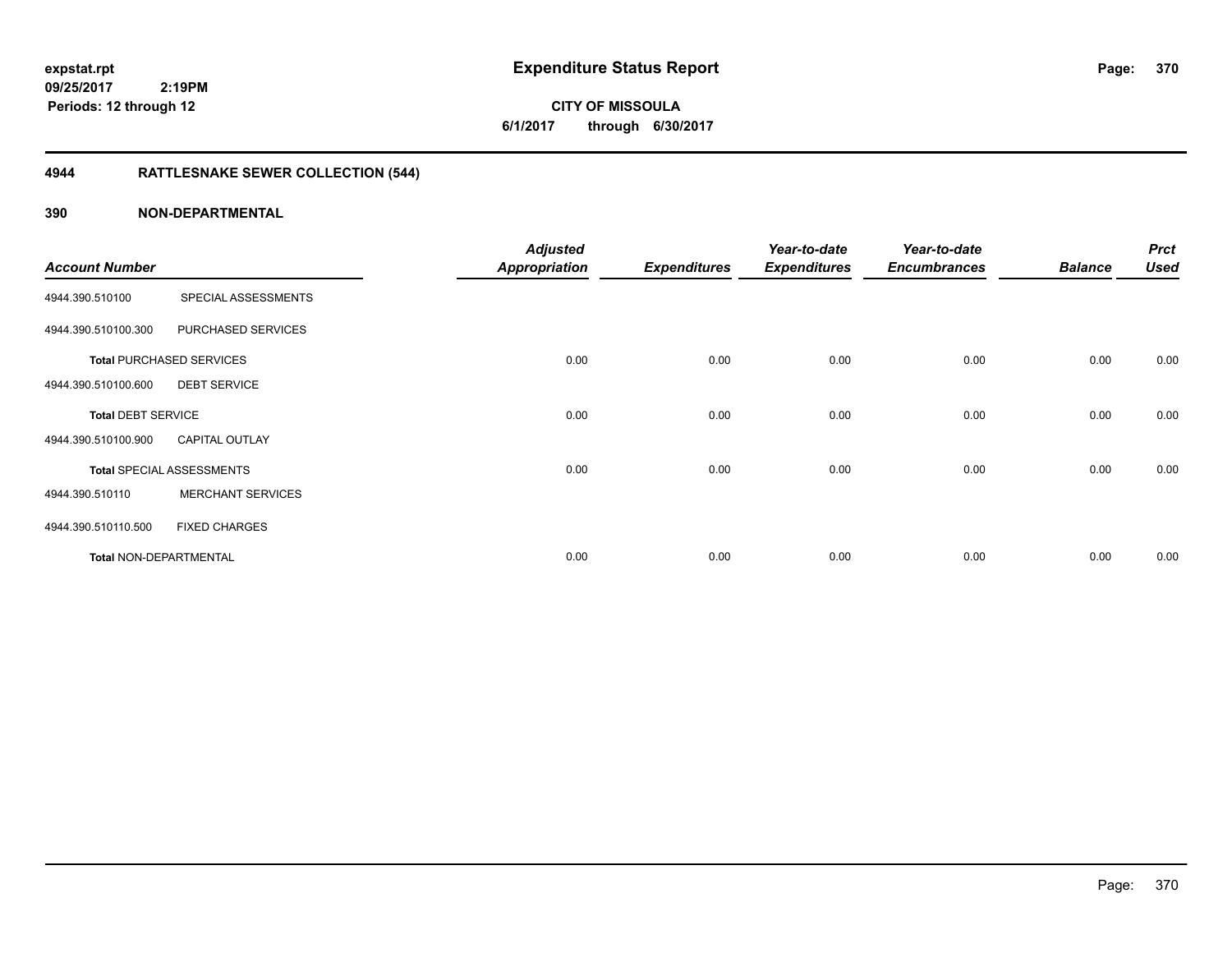**371**

**CITY OF MISSOULA 6/1/2017 through 6/30/2017**

# **4944 RATTLESNAKE SEWER COLLECTION (544)**

**550 SID 544 PROJECT**

| <b>Account Number</b>     |                                 | <b>Adjusted</b><br><b>Appropriation</b> | <b>Expenditures</b> | Year-to-date<br><b>Expenditures</b> | Year-to-date<br><b>Encumbrances</b> | <b>Balance</b> | <b>Prct</b><br><b>Used</b> |
|---------------------------|---------------------------------|-----------------------------------------|---------------------|-------------------------------------|-------------------------------------|----------------|----------------------------|
| 4944.550.430680           | ARRA GRANT                      |                                         |                     |                                     |                                     |                |                            |
| 4944.550.430680.900       | CAPITAL OUTLAY                  |                                         |                     |                                     |                                     |                |                            |
| <b>Total ARRA GRANT</b>   |                                 | 0.00                                    | 0.00                | 0.00                                | 0.00                                | 0.00           | 0.00                       |
| 4944.550.430681           | ARRA LOAN                       |                                         |                     |                                     |                                     |                |                            |
| 4944.550.430681.900       | CAPITAL OUTLAY                  |                                         |                     |                                     |                                     |                |                            |
| <b>Total ARRA LOAN</b>    |                                 | 0.00                                    | 0.00                | 0.00                                | 0.00                                | 0.00           | 0.00                       |
| 4944.550.430682           | <b>TSEP GRANT</b>               |                                         |                     |                                     |                                     |                |                            |
| 4944.550.430682.900       | CAPITAL OUTLAY                  |                                         |                     |                                     |                                     |                |                            |
| <b>Total TSEP GRANT</b>   |                                 | 0.00                                    | 0.00                | 0.00                                | 0.00                                | 0.00           | $0.00\,$                   |
| 4944.550.430685           | SRF SID                         |                                         |                     |                                     |                                     |                |                            |
| 4944.550.430685.900       | CAPITAL OUTLAY                  |                                         |                     |                                     |                                     |                |                            |
| <b>Total SRF SID</b>      |                                 | 0.00                                    | 0.00                | 0.00                                | 0.00                                | 0.00           | 0.00                       |
| 4944.550.430686           | SRF REV BOND                    |                                         |                     |                                     |                                     |                |                            |
| 4944.550.430686.300       | PURCHASED SERVICES              |                                         |                     |                                     |                                     |                |                            |
|                           | <b>Total PURCHASED SERVICES</b> | 0.00                                    | 0.00                | 0.00                                | 0.00                                | 0.00           | $0.00\,$                   |
| 4944.550.430686.900       | CAPITAL OUTLAY                  |                                         |                     |                                     |                                     |                |                            |
| <b>Total SRF REV BOND</b> |                                 | 0.00                                    | 0.00                | 0.00                                | 0.00                                | 0.00           | 0.00                       |
| 4944.550.430687           | ARRA LOAN SID                   |                                         |                     |                                     |                                     |                |                            |
| 4944.550.430687.900       | CAPITAL OUTLAY                  |                                         |                     |                                     |                                     |                |                            |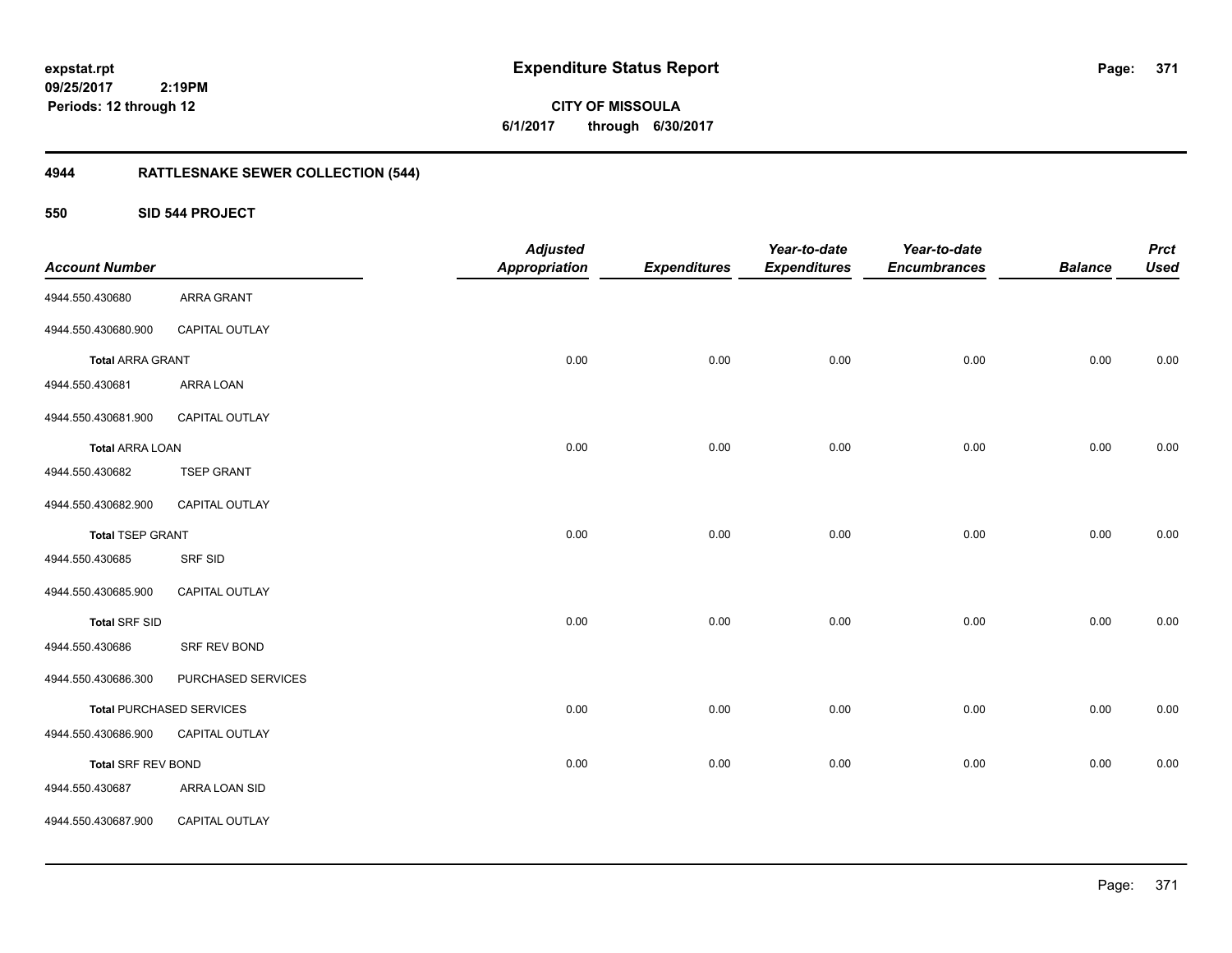**CITY OF MISSOULA 6/1/2017 through 6/30/2017**

# **4944 RATTLESNAKE SEWER COLLECTION (544)**

### **550 SID 544 PROJECT**

| <b>Account Number</b>        |                          | <b>Adjusted</b><br><b>Appropriation</b> | <b>Expenditures</b> | Year-to-date<br><b>Expenditures</b> | Year-to-date<br><b>Encumbrances</b> | <b>Balance</b> | <b>Prct</b><br><b>Used</b> |
|------------------------------|--------------------------|-----------------------------------------|---------------------|-------------------------------------|-------------------------------------|----------------|----------------------------|
| <b>Total ARRA LOAN SID</b>   |                          | 0.00                                    | 0.00                | 0.00                                | 0.00                                | 0.00           | 0.00                       |
| 4944.550.510110              | <b>MERCHANT SERVICES</b> |                                         |                     |                                     |                                     |                |                            |
| 4944.550.510110.500          | <b>FIXED CHARGES</b>     |                                         |                     |                                     |                                     |                |                            |
| <b>Total SID 544 PROJECT</b> |                          | 0.00                                    | 0.00                | 0.00                                | 0.00                                | 0.00           | 0.00                       |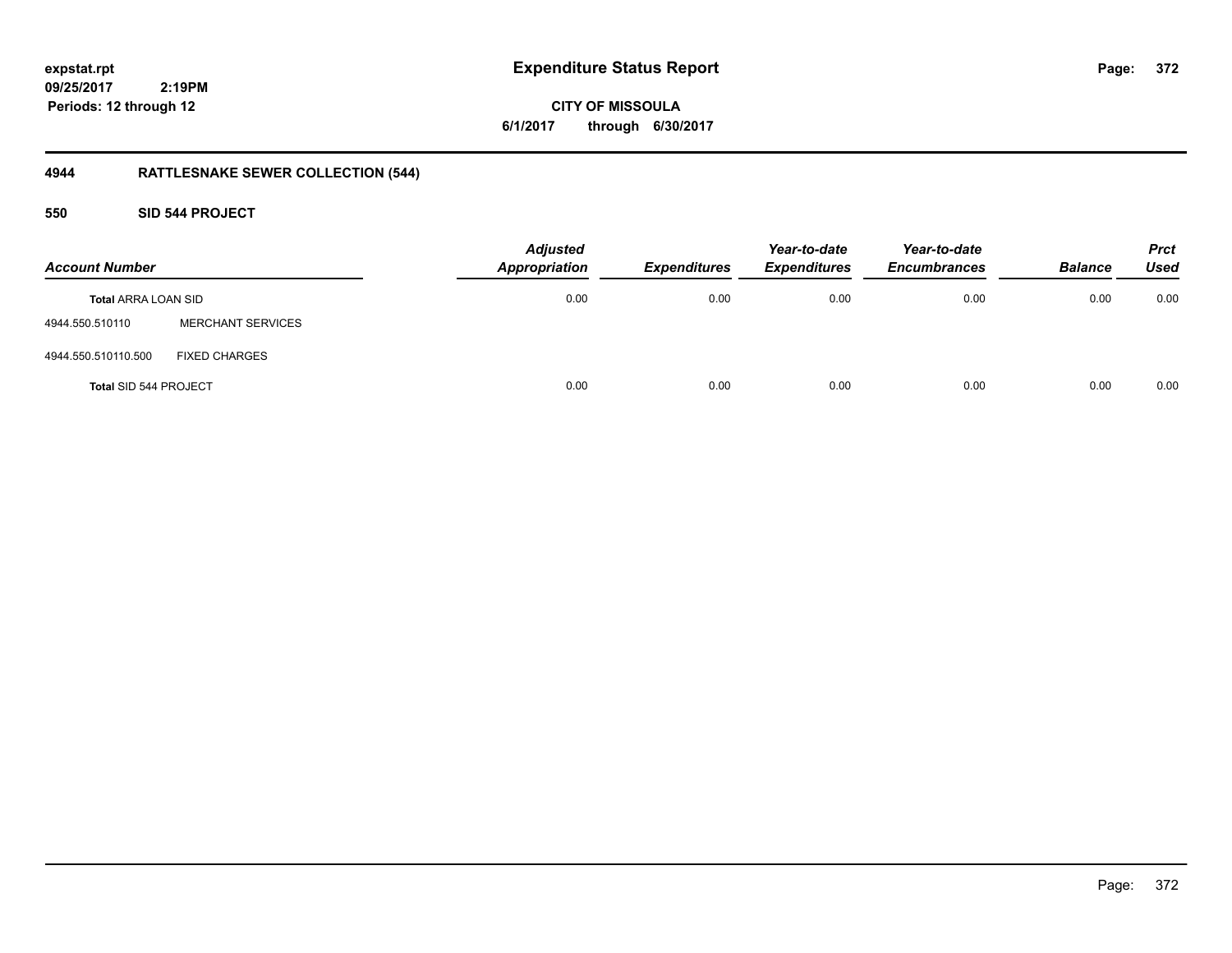**CITY OF MISSOULA 6/1/2017 through 6/30/2017**

# **4944 RATTLESNAKE SEWER COLLECTION (544)**

### **555 LOLO STREET PROJECT**

| <b>Account Number</b>     |                                          | <b>Adjusted</b><br><b>Appropriation</b> | <b>Expenditures</b> | Year-to-date<br><b>Expenditures</b> | Year-to-date<br><b>Encumbrances</b> | <b>Balance</b> | <b>Prct</b><br><b>Used</b> |
|---------------------------|------------------------------------------|-----------------------------------------|---------------------|-------------------------------------|-------------------------------------|----------------|----------------------------|
| 4944.555.430680           | <b>ARRA GRANT</b>                        |                                         |                     |                                     |                                     |                |                            |
| 4944.555.430680.900       | <b>CAPITAL OUTLAY</b>                    |                                         |                     |                                     |                                     |                |                            |
| <b>Total ARRA GRANT</b>   |                                          | 0.00                                    | 0.00                | 0.00                                | 0.00                                | 0.00           | 0.00                       |
| 4944.555.430685           | SRF SID                                  |                                         |                     |                                     |                                     |                |                            |
| 4944.555.430685.900       | <b>CAPITAL OUTLAY</b>                    |                                         |                     |                                     |                                     |                |                            |
| <b>Total SRF SID</b>      |                                          | 0.00                                    | 0.00                | 0.00                                | 0.00                                | 0.00           | 0.00                       |
| 4944.555.430686           | SRF REV BOND                             |                                         |                     |                                     |                                     |                |                            |
| 4944.555.430686.900       | <b>CAPITAL OUTLAY</b>                    |                                         |                     |                                     |                                     |                |                            |
| <b>Total SRF REV BOND</b> |                                          | 0.00                                    | 0.00                | 0.00                                | 0.00                                | 0.00           | 0.00                       |
| 4944.555.510110           | <b>MERCHANT SERVICES</b>                 |                                         |                     |                                     |                                     |                |                            |
| 4944.555.510110.500       | <b>FIXED CHARGES</b>                     |                                         |                     |                                     |                                     |                |                            |
|                           | Total RATTLESNAKE SEWER COLLECTION (544) | 0.00                                    | 0.00                | 0.00                                | 0.00                                | 0.00           | 0.00                       |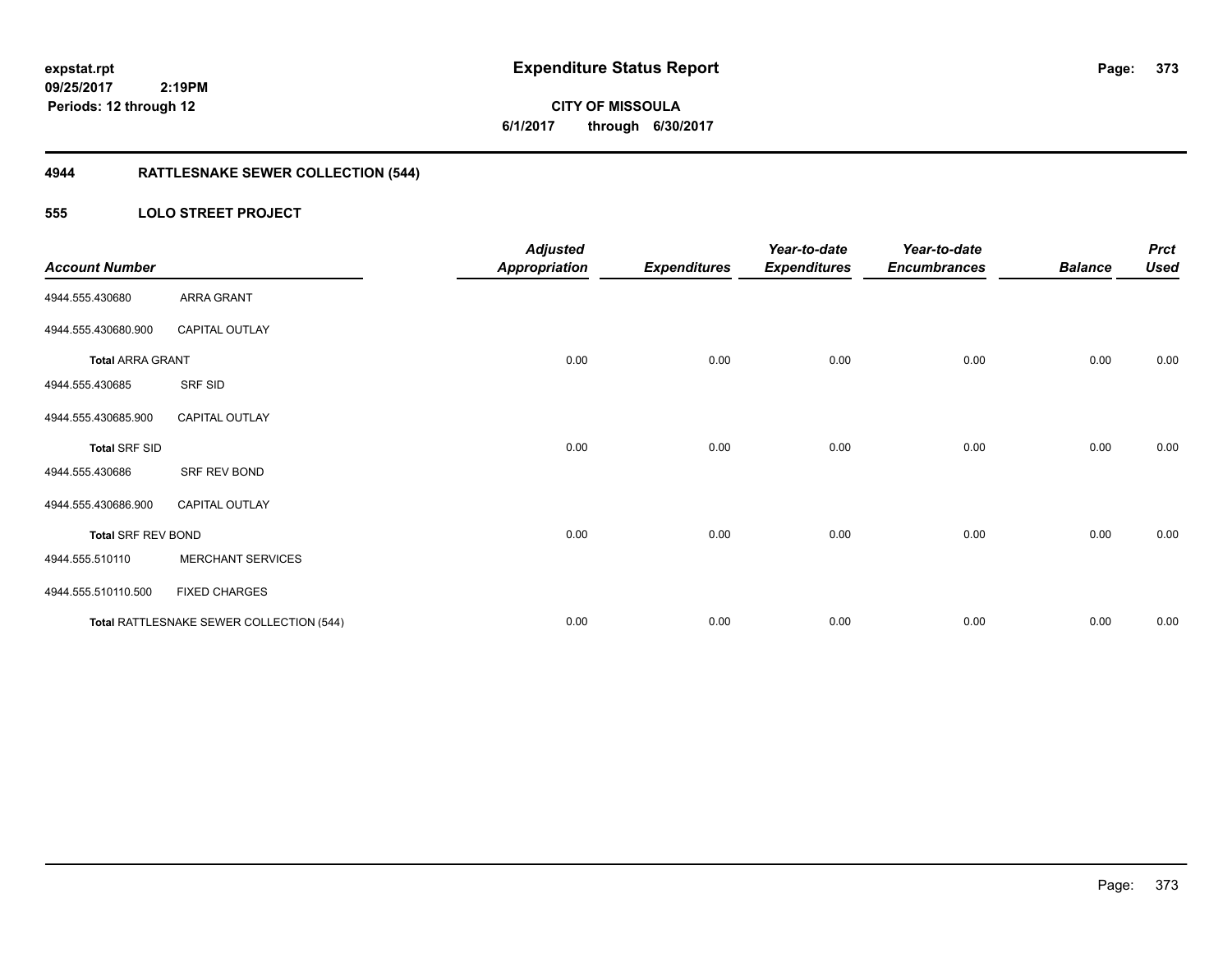**374**

**09/25/2017 2:19PM Periods: 12 through 12**

# **CITY OF MISSOULA 6/1/2017 through 6/30/2017**

### **4945 PHILLIPS ST TRAFFIC CALMING**

# **000 \*\*\* Title Not Found \*\*\***

| <b>Account Number</b>          |                                          | <b>Adjusted</b><br><b>Appropriation</b> | <b>Expenditures</b> | Year-to-date<br><b>Expenditures</b> | Year-to-date<br><b>Encumbrances</b> | <b>Balance</b> | <b>Prct</b><br><b>Used</b> |
|--------------------------------|------------------------------------------|-----------------------------------------|---------------------|-------------------------------------|-------------------------------------|----------------|----------------------------|
| 4945.000.410000                | <b>GENERAL GOVERNMENT</b>                |                                         |                     |                                     |                                     |                |                            |
| 4945.000.410000.600            | <b>DEBT SERVICE</b>                      |                                         |                     |                                     |                                     |                |                            |
|                                | <b>Total GENERAL GOVERNMENT</b>          | 0.00                                    | 0.00                | 0.00                                | 0.00                                | 0.00           | 0.00                       |
| 4945.000.510110                | <b>MERCHANT SERVICES</b>                 |                                         |                     |                                     |                                     |                |                            |
| 4945.000.510110.500            | <b>FIXED CHARGES</b>                     |                                         |                     |                                     |                                     |                |                            |
| <b>Total MERCHANT SERVICES</b> |                                          | 0.00                                    | 0.00                | 0.00                                | 0.00                                | 0.00           | 0.00                       |
|                                | <b>Total PHILLIPS ST TRAFFIC CALMING</b> | 0.00                                    | 0.00                | 0.00                                | 0.00                                | 0.00           | 0.00                       |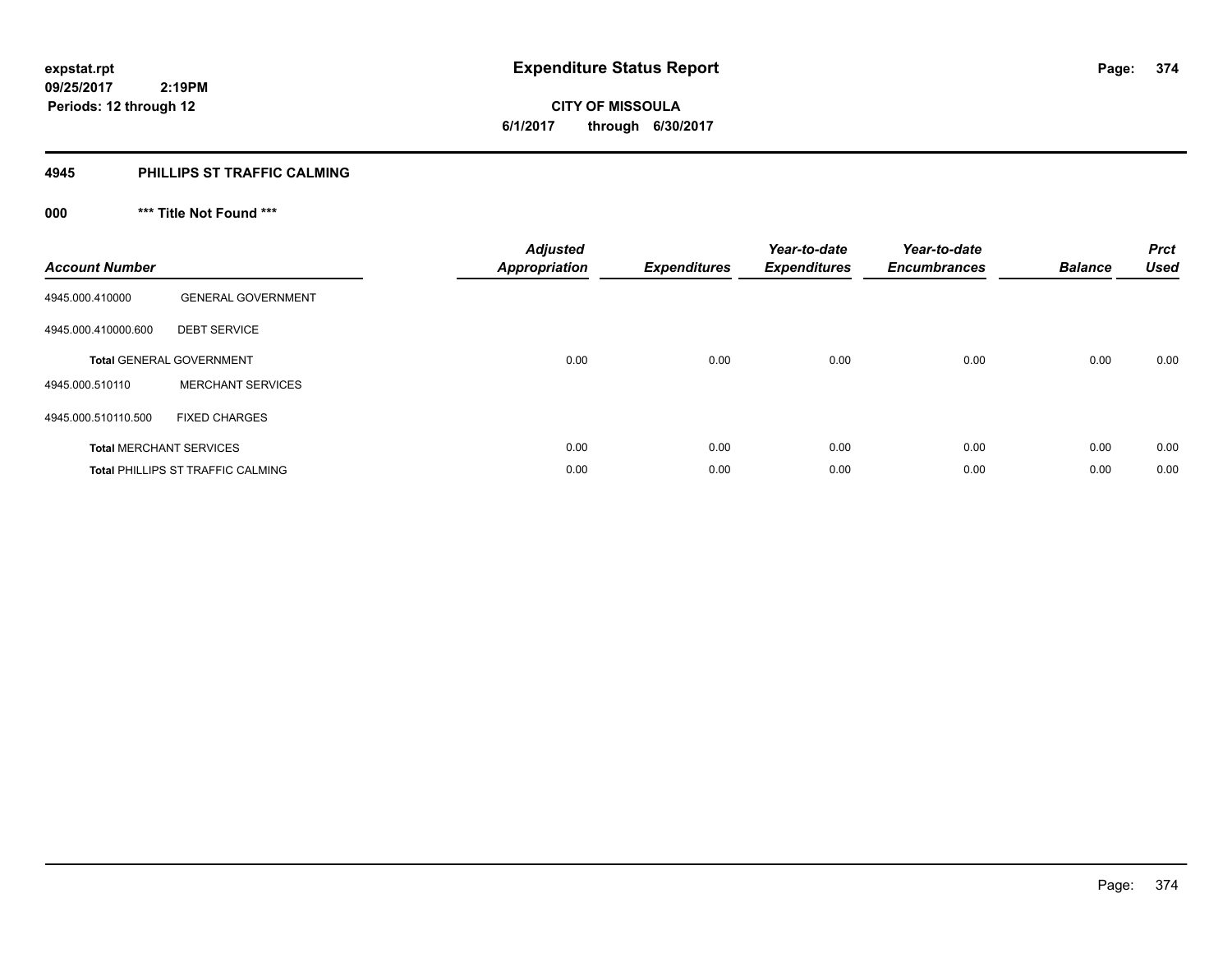**375**

**09/25/2017 2:19PM Periods: 12 through 12**

**CITY OF MISSOULA 6/1/2017 through 6/30/2017**

### **4946 PATTEE CREEK DR. TRAFFIC CALMING**

**000 \*\*\* Title Not Found \*\*\***

| <b>Account Number</b>         |                                 | <b>Adjusted</b><br><b>Appropriation</b> | <b>Expenditures</b> | Year-to-date<br><b>Expenditures</b> | Year-to-date<br><b>Encumbrances</b> | <b>Balance</b> | <b>Prct</b><br><b>Used</b> |
|-------------------------------|---------------------------------|-----------------------------------------|---------------------|-------------------------------------|-------------------------------------|----------------|----------------------------|
| 4946.000.410000               | <b>GENERAL GOVERNMENT</b>       |                                         |                     |                                     |                                     |                |                            |
| 4946.000.410000.600           | <b>DEBT SERVICE</b>             |                                         |                     |                                     |                                     |                |                            |
|                               | <b>Total GENERAL GOVERNMENT</b> | 0.00                                    | 0.00                | 0.00                                | 0.00                                | 0.00           | 0.00                       |
| 4946.000.510110               | <b>MERCHANT SERVICES</b>        |                                         |                     |                                     |                                     |                |                            |
| 4946.000.510110.500           | <b>FIXED CHARGES</b>            |                                         |                     |                                     |                                     |                |                            |
| Total *** Title Not Found *** |                                 | 0.00                                    | 0.00                | 0.00                                | 0.00                                | 0.00           | 0.00                       |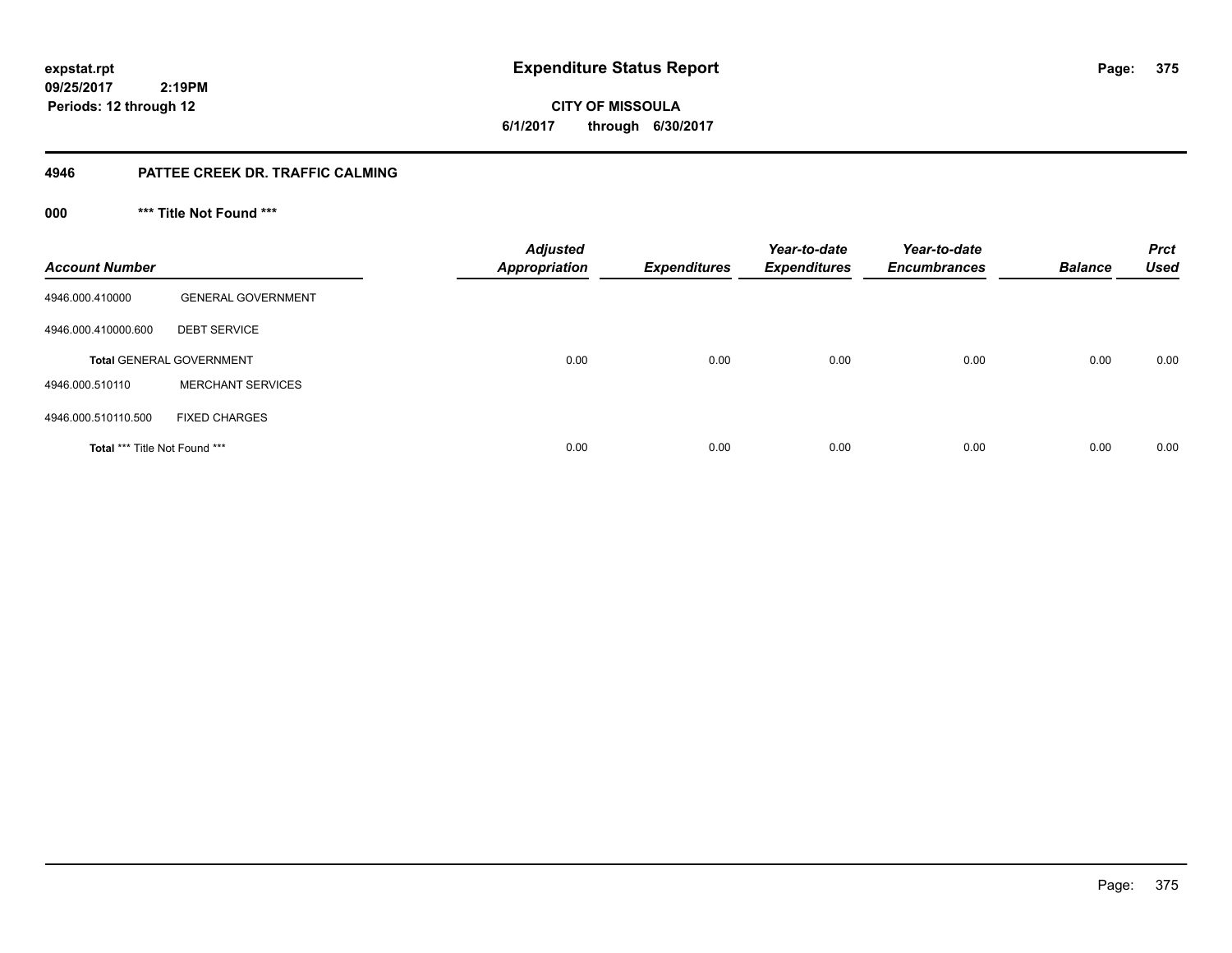**CITY OF MISSOULA 6/1/2017 through 6/30/2017**

### **4946 PATTEE CREEK DR. TRAFFIC CALMING**

| <b>Account Number</b> |                                               | <b>Adjusted</b><br><b>Appropriation</b> | <b>Expenditures</b> | Year-to-date<br><b>Expenditures</b> | Year-to-date<br><b>Encumbrances</b> | <b>Balance</b> | <b>Prct</b><br><b>Used</b> |
|-----------------------|-----------------------------------------------|-----------------------------------------|---------------------|-------------------------------------|-------------------------------------|----------------|----------------------------|
| 4946.390.510100       | SPECIAL ASSESSMENTS                           |                                         |                     |                                     |                                     |                |                            |
| 4946.390.510100.300   | PURCHASED SERVICES                            |                                         |                     |                                     |                                     |                |                            |
|                       | <b>Total PURCHASED SERVICES</b>               | 0.00                                    | 0.00                | 0.00                                | 0.00                                | 0.00           | 0.00                       |
| 4946.390.510100.900   | <b>CAPITAL OUTLAY</b>                         |                                         |                     |                                     |                                     |                |                            |
|                       | <b>Total SPECIAL ASSESSMENTS</b>              | 0.00                                    | 0.00                | 0.00                                | 0.00                                | 0.00           | 0.00                       |
| 4946.390.510110       | <b>MERCHANT SERVICES</b>                      |                                         |                     |                                     |                                     |                |                            |
| 4946.390.510110.500   | <b>FIXED CHARGES</b>                          |                                         |                     |                                     |                                     |                |                            |
|                       | <b>Total MERCHANT SERVICES</b>                | 0.00                                    | 0.00                | 0.00                                | 0.00                                | 0.00           | 0.00                       |
|                       | <b>Total PATTEE CREEK DR. TRAFFIC CALMING</b> | 0.00                                    | 0.00                | 0.00                                | 0.00                                | 0.00           | 0.00                       |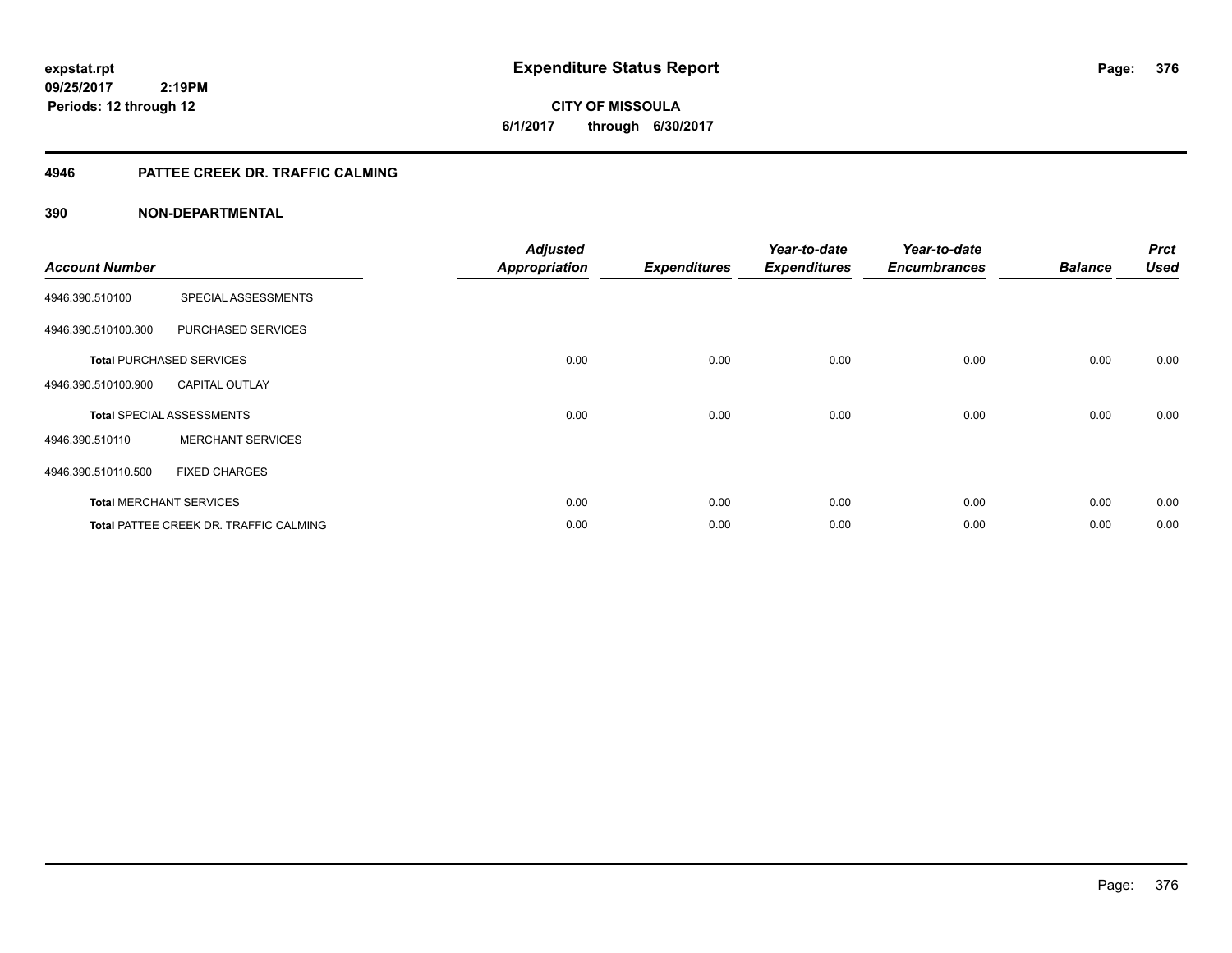**CITY OF MISSOULA 6/1/2017 through 6/30/2017**

### **4948 STORMWATER OUTFALL RETROFITS**

| <b>Account Number</b>                |                                                      | <b>Adjusted</b>      |                     | Year-to-date        | Year-to-date        |                | <b>Prct</b> |
|--------------------------------------|------------------------------------------------------|----------------------|---------------------|---------------------|---------------------|----------------|-------------|
|                                      |                                                      | <b>Appropriation</b> | <b>Expenditures</b> | <b>Expenditures</b> | <b>Encumbrances</b> | <b>Balance</b> | <b>Used</b> |
| 4948.390.431210                      | CARAS PARK STORM WATER RETROFITS                     |                      |                     |                     |                     |                |             |
| 4948.390.431210.300                  | PURCHASED SERVICES                                   |                      |                     |                     |                     |                |             |
|                                      | 4948.390.431210.350.000 CARAS PARK OUTFALL RETROFITS | 0.00                 | 953.00              | 30,228.94           | 0.00                | $-30.228.94$   | 0.00        |
|                                      | <b>Total PURCHASED SERVICES</b>                      | 0.00                 | 953.00              | 30,228.94           | 0.00                | $-30.228.94$   | 0.00        |
| 4948.390.431210.900                  | <b>CAPITAL OUTLAY</b>                                |                      |                     |                     |                     |                |             |
| 4948.390.431210.930.000 IMPROVEMENTS |                                                      | 0.00                 | 0.00                | 2,532.04            | 0.00                | $-2,532.04$    | 0.00        |
| <b>Total CAPITAL OUTLAY</b>          |                                                      | 0.00                 | 0.00                | 2,532.04            | 0.00                | $-2,532.04$    | 0.00        |
|                                      | <b>Total CARAS PARK STORM WATER RETROFITS</b>        | 0.00                 | 953.00              | 32,760.98           | 0.00                | $-32,760.98$   | 0.00        |
| 4948.390.431212                      | <b>BUCKHOUSE BRIDGE STORM WATER RETROFIT</b>         |                      |                     |                     |                     |                |             |
| 4948.390.431212.300                  | <b>PURCHASED SERVICES</b>                            |                      |                     |                     |                     |                |             |
|                                      | <b>Total BUCKHOUSE BRIDGE STORM WATER RETROFIT</b>   | 0.00                 | 0.00                | 0.00                | 0.00                | 0.00           | 0.00        |
| 4948.390.510110                      | <b>MERCHANT SERVICES</b>                             |                      |                     |                     |                     |                |             |
| 4948.390.510110.500                  | <b>FIXED CHARGES</b>                                 |                      |                     |                     |                     |                |             |
|                                      | <b>Total MERCHANT SERVICES</b>                       | 0.00                 | 0.00                | 0.00                | 0.00                | 0.00           | 0.00        |
|                                      | <b>Total STORMWATER OUTFALL RETROFITS</b>            | 0.00                 | 953.00              | 32,760.98           | 0.00                | $-32,760.98$   | 0.00        |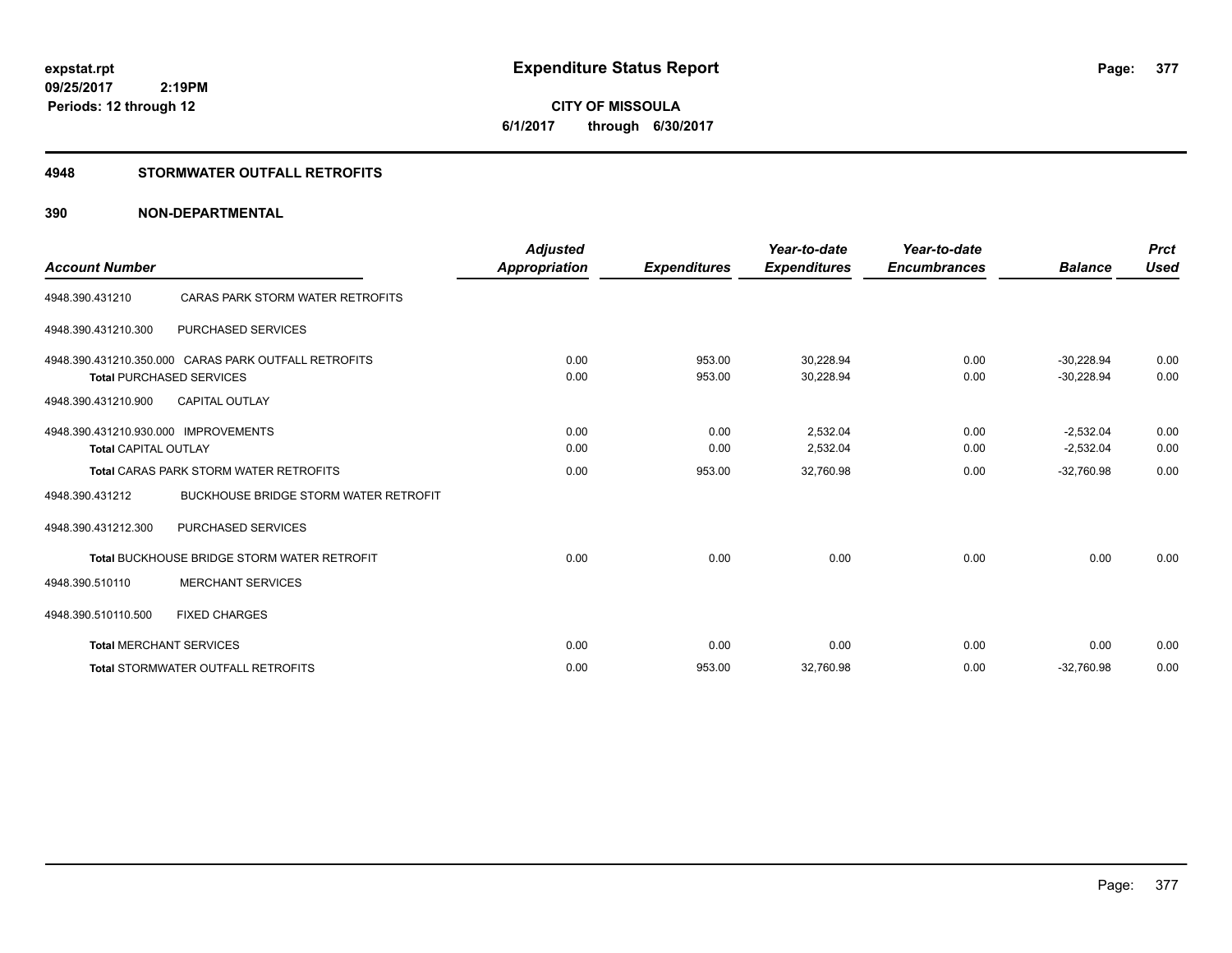**CITY OF MISSOULA 6/1/2017 through 6/30/2017**

#### **4949 WAYFINDING PROJECT**

|                                |                                               | <b>Adjusted</b>      |                     | Year-to-date        | Year-to-date        |                | <b>Prct</b> |
|--------------------------------|-----------------------------------------------|----------------------|---------------------|---------------------|---------------------|----------------|-------------|
| <b>Account Number</b>          |                                               | <b>Appropriation</b> | <b>Expenditures</b> | <b>Expenditures</b> | <b>Encumbrances</b> | <b>Balance</b> | <b>Used</b> |
| 4949.390.430268                | *** Title Not Found ***                       |                      |                     |                     |                     |                |             |
| 4949.390.430268.100            | PERSONAL SERVICES                             |                      |                     |                     |                     |                |             |
| <b>Total PERSONAL SERVICES</b> |                                               | 0.00                 | 0.00                | 0.00                | 0.00                | 0.00           | 0.00        |
| 4949.390.430268.200            | <b>SUPPLIES</b>                               |                      |                     |                     |                     |                |             |
| <b>Total SUPPLIES</b>          |                                               | 0.00                 | 0.00                | 0.00                | 0.00                | 0.00           | 0.00        |
| 4949.390.430268.300            | PURCHASED SERVICES                            |                      |                     |                     |                     |                |             |
|                                | 4949.390.430268.350.000 PROFESSIONAL SERVICES | 0.00                 | 0.00                | 90,395.50           | 0.00                | $-90,395.50$   | 0.00        |
|                                | <b>Total PURCHASED SERVICES</b>               | 0.00                 | 0.00                | 90,395.50           | 0.00                | $-90,395.50$   | 0.00        |
| 4949.390.430268.900            | <b>CAPITAL OUTLAY</b>                         |                      |                     |                     |                     |                |             |
| <b>Total CAPITAL OUTLAY</b>    |                                               | 0.00                 | 0.00                | 0.00                | 0.00                | 0.00           | 0.00        |
| Total *** Title Not Found ***  |                                               | 0.00                 | 0.00                | 90,395.50           | 0.00                | $-90,395.50$   | 0.00        |
| 4949.390.510110                | <b>MERCHANT SERVICES</b>                      |                      |                     |                     |                     |                |             |
| 4949.390.510110.500            | <b>FIXED CHARGES</b>                          |                      |                     |                     |                     |                |             |
|                                | <b>Total MERCHANT SERVICES</b>                | 0.00                 | 0.00                | 0.00                | 0.00                | 0.00           | 0.00        |
|                                | <b>Total WAYFINDING PROJECT</b>               | 0.00                 | 0.00                | 90,395.50           | 0.00                | $-90,395.50$   | 0.00        |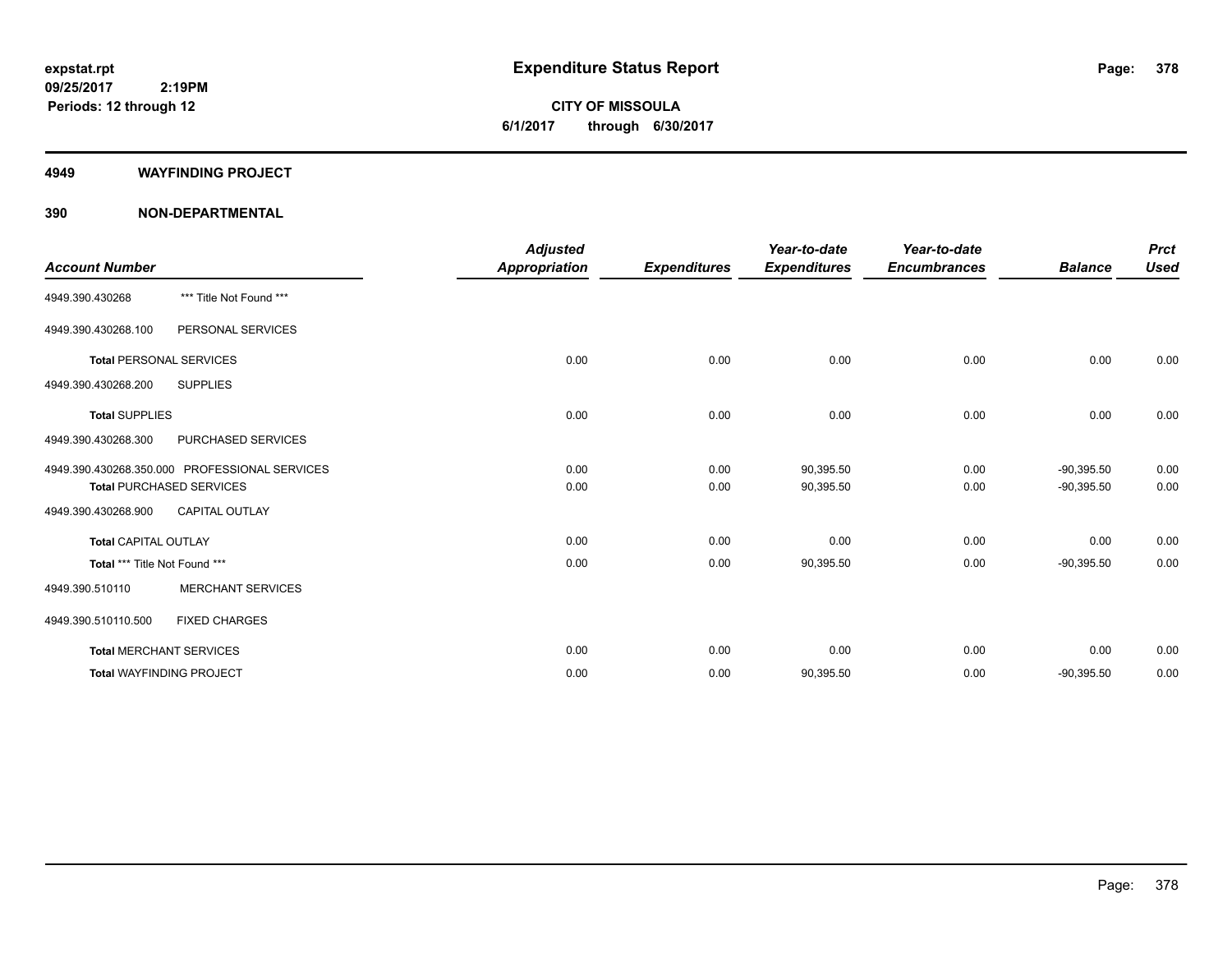**CITY OF MISSOULA 6/1/2017 through 6/30/2017**

#### **4990 ARRA ENHANCEMENTS**

### **500 N HIGGINS STREETSCAPE**

| <b>Account Number</b> |                                         | <b>Adjusted</b><br><b>Appropriation</b> | <b>Expenditures</b> | Year-to-date<br><b>Expenditures</b> | Year-to-date<br><b>Encumbrances</b> | <b>Balance</b> | <b>Prct</b><br><b>Used</b> |
|-----------------------|-----------------------------------------|-----------------------------------------|---------------------|-------------------------------------|-------------------------------------|----------------|----------------------------|
| 4990.500.430030       | PRELIMINARY ENGINEERING                 |                                         |                     |                                     |                                     |                |                            |
| 4990.500.430030.900   | <b>CAPITAL OUTLAY</b>                   |                                         |                     |                                     |                                     |                |                            |
|                       | <b>Total PRELIMINARY ENGINEERING</b>    | 0.00                                    | 0.00                | 0.00                                | 0.00                                | 0.00           | 0.00                       |
| 4990.500.430031       | <b>CONTRUCTION ENGINEERING</b>          |                                         |                     |                                     |                                     |                |                            |
| 4990.500.430031.900   | <b>CAPITAL OUTLAY</b>                   |                                         |                     |                                     |                                     |                |                            |
|                       | <b>Total CONTRUCTION ENGINEERING</b>    | 0.00                                    | 0.00                | 0.00                                | 0.00                                | 0.00           | 0.00                       |
| 4990.500.430032       | CONTRACTOR PAYMENTS-CONTSTRUCTION       |                                         |                     |                                     |                                     |                |                            |
| 4990.500.430032.900   | <b>CAPITAL OUTLAY</b>                   |                                         |                     |                                     |                                     |                |                            |
|                       | Total CONTRACTOR PAYMENTS-CONTSTRUCTION | 0.00                                    | 0.00                | 0.00                                | 0.00                                | 0.00           | 0.00                       |
| 4990.500.510110       | <b>MERCHANT SERVICES</b>                |                                         |                     |                                     |                                     |                |                            |
| 4990.500.510110.500   | <b>FIXED CHARGES</b>                    |                                         |                     |                                     |                                     |                |                            |
|                       | <b>Total N HIGGINS STREETSCAPE</b>      | 0.00                                    | 0.00                | 0.00                                | 0.00                                | 0.00           | 0.00                       |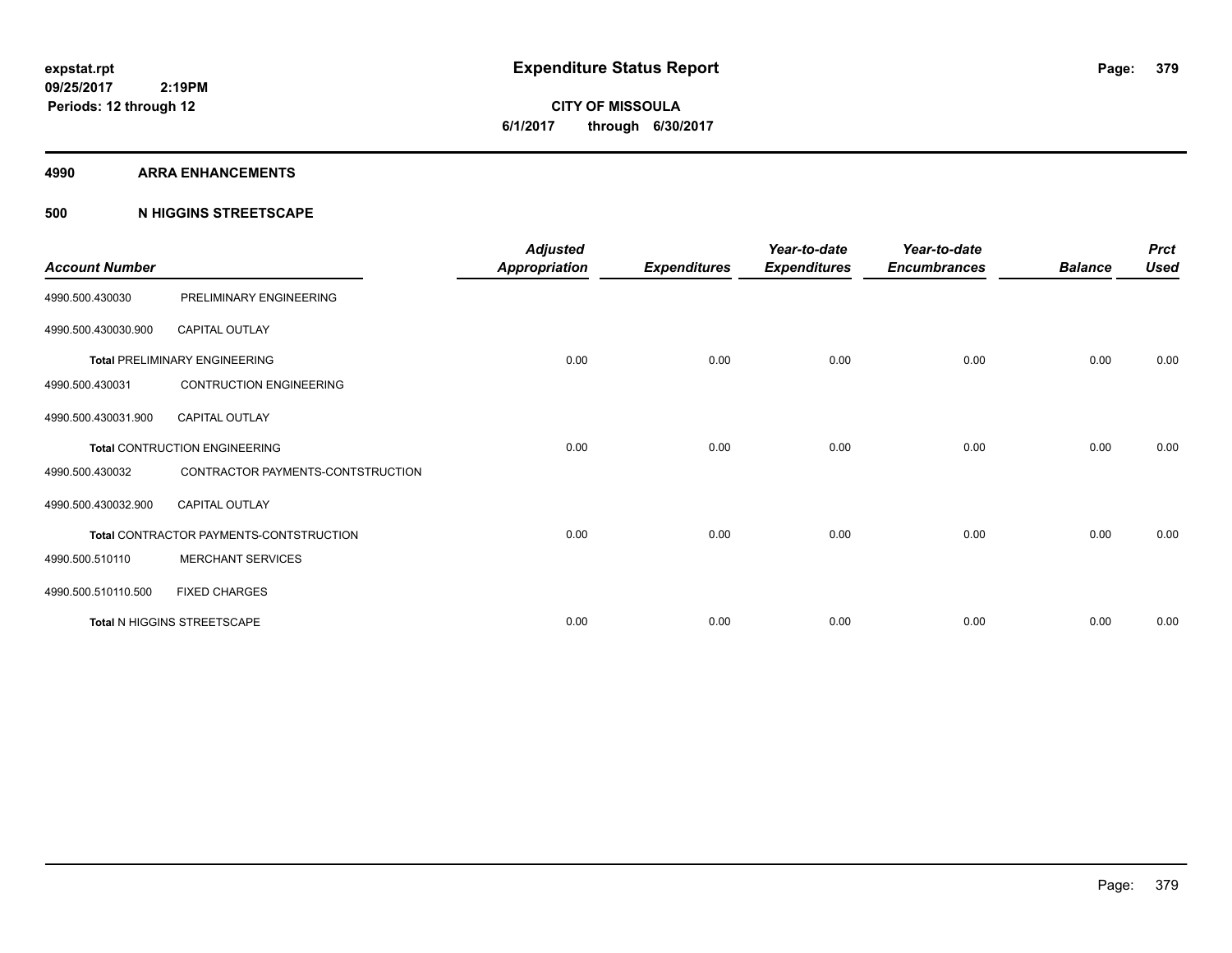**CITY OF MISSOULA 6/1/2017 through 6/30/2017**

**4990 ARRA ENHANCEMENTS**

**510 CURB RAMPS**

| <b>Account Number</b>   |                                                | <b>Adjusted</b><br><b>Appropriation</b> | <b>Expenditures</b> | Year-to-date<br><b>Expenditures</b> | Year-to-date<br><b>Encumbrances</b> | <b>Balance</b> | <b>Prct</b><br><b>Used</b> |
|-------------------------|------------------------------------------------|-----------------------------------------|---------------------|-------------------------------------|-------------------------------------|----------------|----------------------------|
| 4990.510.430032         | CONTRACTOR PAYMENTS-CONTSTRUCTION              |                                         |                     |                                     |                                     |                |                            |
| 4990.510.430032.900     | <b>CAPITAL OUTLAY</b>                          |                                         |                     |                                     |                                     |                |                            |
|                         | <b>Total CONTRACTOR PAYMENTS-CONTSTRUCTION</b> | 0.00                                    | 0.00                | 0.00                                | 0.00                                | 0.00           | 0.00                       |
| 4990.510.510110         | <b>MERCHANT SERVICES</b>                       |                                         |                     |                                     |                                     |                |                            |
| 4990.510.510110.500     | <b>FIXED CHARGES</b>                           |                                         |                     |                                     |                                     |                |                            |
| <b>Total CURB RAMPS</b> |                                                | 0.00                                    | 0.00                | 0.00                                | 0.00                                | 0.00           | 0.00                       |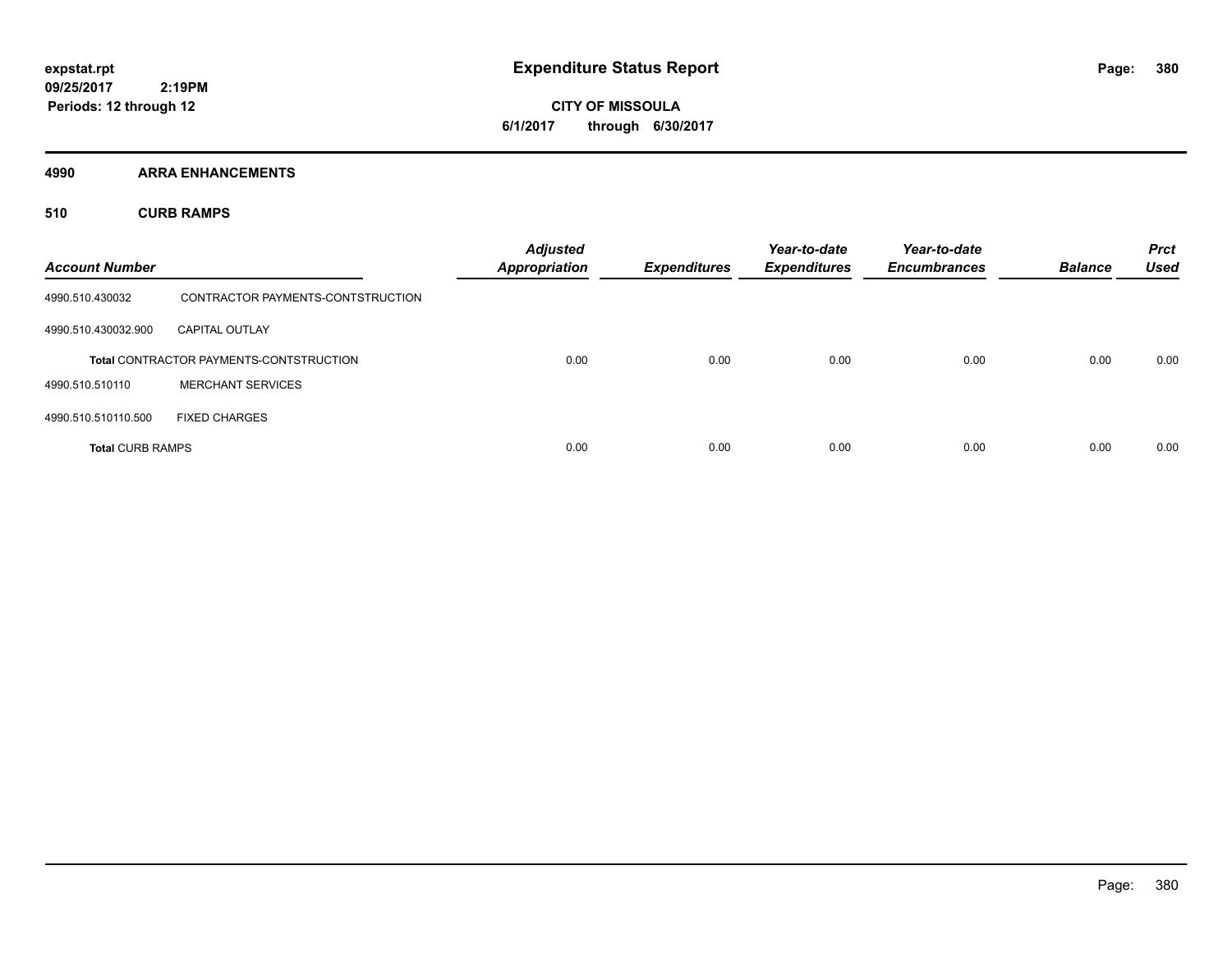# **CITY OF MISSOULA 6/1/2017 through 6/30/2017**

#### **4990 ARRA ENHANCEMENTS**

### **515 RSNAKE GATEWAY GREENOUGH DRIVE**

| <b>Account Number</b> |                                         | <b>Adjusted</b><br><b>Appropriation</b> | <b>Expenditures</b> | Year-to-date<br><b>Expenditures</b> | Year-to-date<br><b>Encumbrances</b> | <b>Balance</b> | <b>Prct</b><br><b>Used</b> |
|-----------------------|-----------------------------------------|-----------------------------------------|---------------------|-------------------------------------|-------------------------------------|----------------|----------------------------|
| 4990.515.430030       | PRELIMINARY ENGINEERING                 |                                         |                     |                                     |                                     |                |                            |
| 4990.515.430030.900   | <b>CAPITAL OUTLAY</b>                   |                                         |                     |                                     |                                     |                |                            |
|                       | <b>Total PRELIMINARY ENGINEERING</b>    | 0.00                                    | 0.00                | 0.00                                | 0.00                                | 0.00           | 0.00                       |
| 4990.515.430031       | CONTRUCTION ENGINEERING                 |                                         |                     |                                     |                                     |                |                            |
| 4990.515.430031.900   | <b>CAPITAL OUTLAY</b>                   |                                         |                     |                                     |                                     |                |                            |
|                       | <b>Total CONTRUCTION ENGINEERING</b>    | 0.00                                    | 0.00                | 0.00                                | 0.00                                | 0.00           | 0.00                       |
| 4990.515.430032       | CONTRACTOR PAYMENTS-CONTSTRUCTION       |                                         |                     |                                     |                                     |                |                            |
| 4990.515.430032.900   | <b>CAPITAL OUTLAY</b>                   |                                         |                     |                                     |                                     |                |                            |
|                       | Total CONTRACTOR PAYMENTS-CONTSTRUCTION | 0.00                                    | 0.00                | 0.00                                | 0.00                                | 0.00           | 0.00                       |
| 4990.515.510110       | <b>MERCHANT SERVICES</b>                |                                         |                     |                                     |                                     |                |                            |
| 4990.515.510110.500   | <b>FIXED CHARGES</b>                    |                                         |                     |                                     |                                     |                |                            |
|                       | <b>Total ARRA ENHANCEMENTS</b>          | 0.00                                    | 0.00                | 0.00                                | 0.00                                | 0.00           | 0.00                       |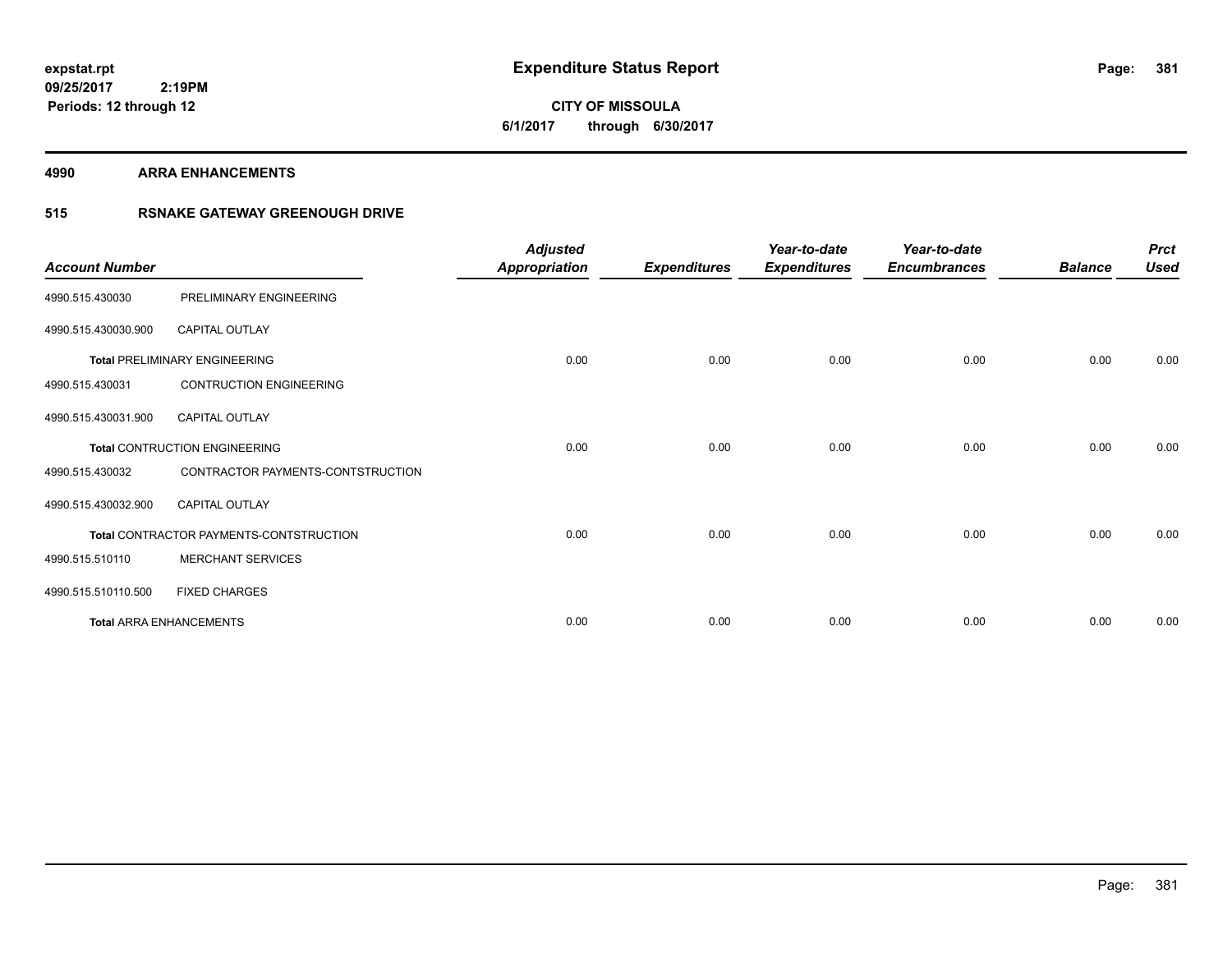**CITY OF MISSOULA 6/1/2017 through 6/30/2017**

**4991 ARRA HB645**

### **500 N HIGGINS STREETSCAPE**

| <b>Account Number</b> |                                    | <b>Adjusted</b><br><b>Appropriation</b> | <b>Expenditures</b> | Year-to-date<br><b>Expenditures</b> | Year-to-date<br><b>Encumbrances</b> | <b>Balance</b> | <b>Prct</b><br><b>Used</b> |
|-----------------------|------------------------------------|-----------------------------------------|---------------------|-------------------------------------|-------------------------------------|----------------|----------------------------|
| 4991.500.430033       | N.HIGGINS/MTN WATER                |                                         |                     |                                     |                                     |                |                            |
| 4991.500.430033.900   | <b>CAPITAL OUTLAY</b>              |                                         |                     |                                     |                                     |                |                            |
|                       | <b>Total N.HIGGINS/MTN WATER</b>   | 0.00                                    | 0.00                | 0.00                                | 0.00                                | 0.00           | 0.00                       |
| 4991.500.510110       | <b>MERCHANT SERVICES</b>           |                                         |                     |                                     |                                     |                |                            |
| 4991.500.510110.500   | <b>FIXED CHARGES</b>               |                                         |                     |                                     |                                     |                |                            |
|                       | <b>Total N HIGGINS STREETSCAPE</b> | 0.00                                    | 0.00                | 0.00                                | 0.00                                | 0.00           | 0.00                       |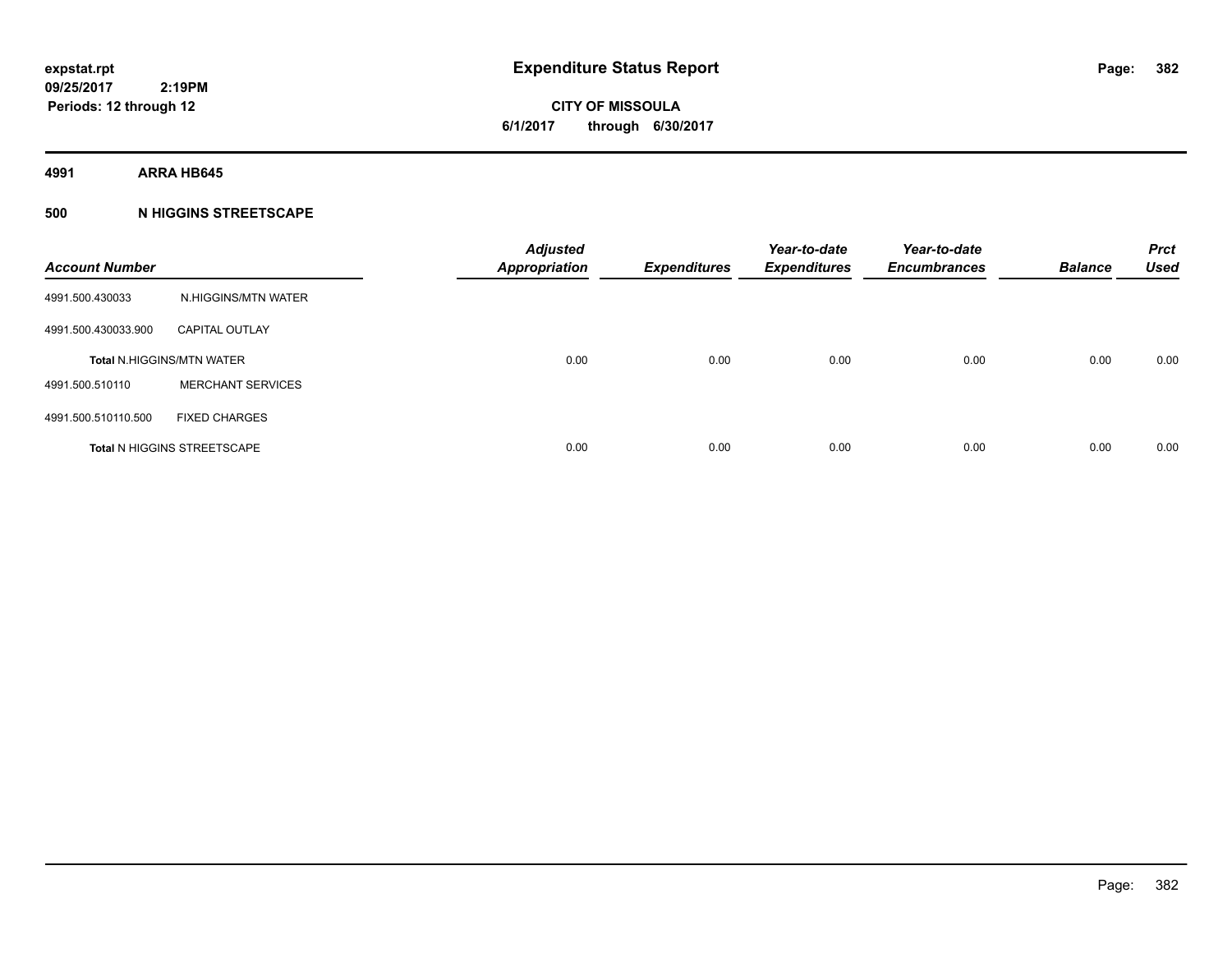**CITY OF MISSOULA 6/1/2017 through 6/30/2017**

**4991 ARRA HB645**

**520 N HIGGINS PAVING**

| <b>Account Number</b>         |                                                | <b>Adjusted</b><br><b>Appropriation</b> | <b>Expenditures</b> | Year-to-date<br><b>Expenditures</b> | Year-to-date<br><b>Encumbrances</b> | <b>Balance</b> | <b>Prct</b><br><b>Used</b> |
|-------------------------------|------------------------------------------------|-----------------------------------------|---------------------|-------------------------------------|-------------------------------------|----------------|----------------------------|
| 4991.520.430030               | PRELIMINARY ENGINEERING                        |                                         |                     |                                     |                                     |                |                            |
| 4991.520.430030.900           | <b>CAPITAL OUTLAY</b>                          |                                         |                     |                                     |                                     |                |                            |
|                               | <b>Total PRELIMINARY ENGINEERING</b>           | 0.00                                    | 0.00                | 0.00                                | 0.00                                | 0.00           | 0.00                       |
| 4991.520.430031               | <b>CONTRUCTION ENGINEERING</b>                 |                                         |                     |                                     |                                     |                |                            |
| 4991.520.430031.900           | CAPITAL OUTLAY                                 |                                         |                     |                                     |                                     |                |                            |
|                               | <b>Total CONTRUCTION ENGINEERING</b>           | 0.00                                    | 0.00                | 0.00                                | 0.00                                | 0.00           | 0.00                       |
| 4991.520.430032               | CONTRACTOR PAYMENTS-CONTSTRUCTION              |                                         |                     |                                     |                                     |                |                            |
| 4991.520.430032.900           | <b>CAPITAL OUTLAY</b>                          |                                         |                     |                                     |                                     |                |                            |
|                               | <b>Total CONTRACTOR PAYMENTS-CONTSTRUCTION</b> | 0.00                                    | 0.00                | 0.00                                | 0.00                                | 0.00           | 0.00                       |
| 4991.520.510110               | <b>MERCHANT SERVICES</b>                       |                                         |                     |                                     |                                     |                |                            |
| 4991.520.510110.500           | <b>FIXED CHARGES</b>                           |                                         |                     |                                     |                                     |                |                            |
| <b>Total N HIGGINS PAVING</b> |                                                | 0.00                                    | 0.00                | 0.00                                | 0.00                                | 0.00           | 0.00                       |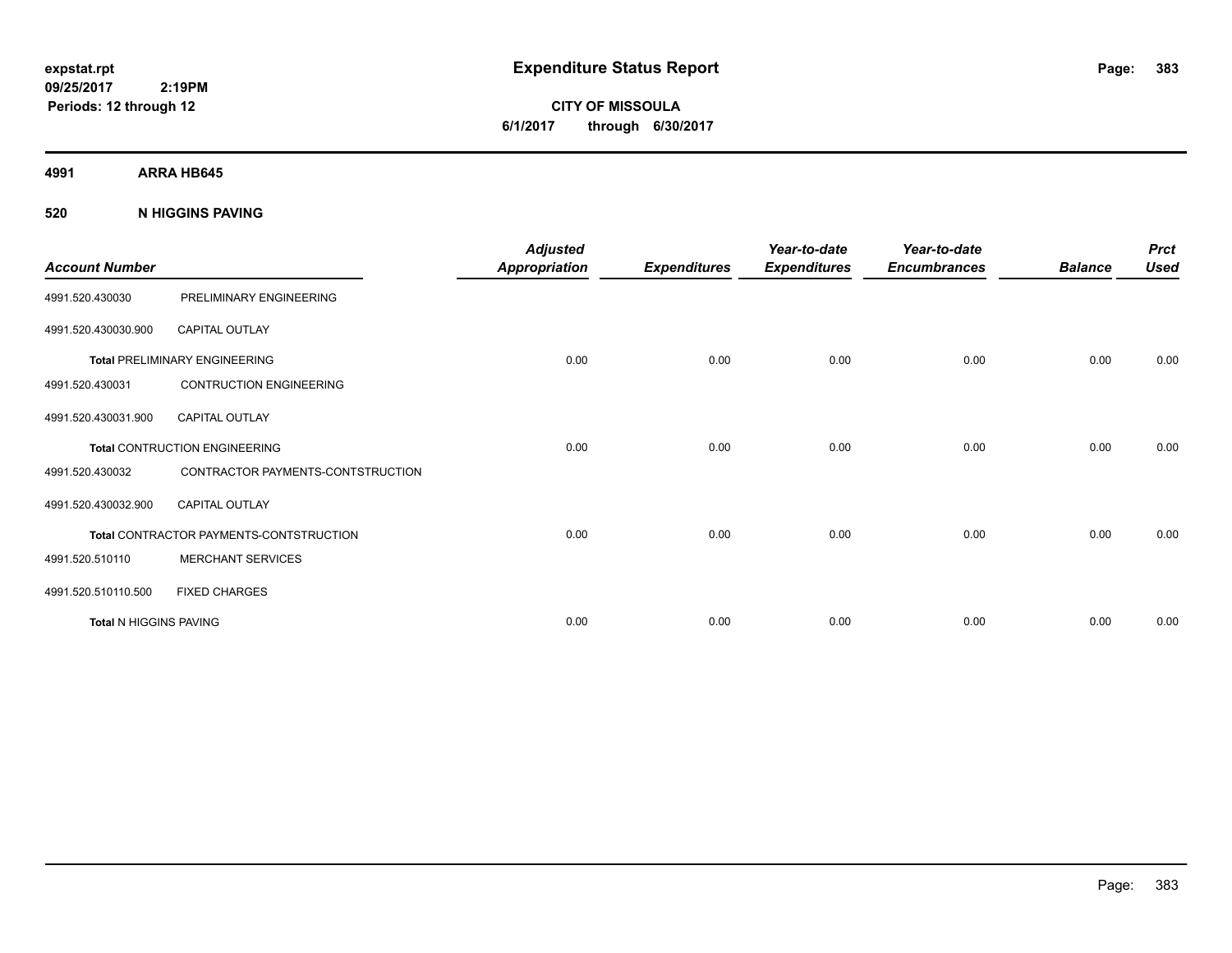**384**

**09/25/2017 2:19PM Periods: 12 through 12**

# **CITY OF MISSOULA 6/1/2017 through 6/30/2017**

**4991 ARRA HB645**

### **525 BROOKS ST CURB & SW IMPROVEMENTS**

| <b>Account Number</b> |                                         | <b>Adjusted</b><br><b>Appropriation</b> | <b>Expenditures</b> | Year-to-date<br><b>Expenditures</b> | Year-to-date<br><b>Encumbrances</b> | <b>Balance</b> | <b>Prct</b><br><b>Used</b> |
|-----------------------|-----------------------------------------|-----------------------------------------|---------------------|-------------------------------------|-------------------------------------|----------------|----------------------------|
| 4991.525.430030       | PRELIMINARY ENGINEERING                 |                                         |                     |                                     |                                     |                |                            |
| 4991.525.430030.900   | <b>CAPITAL OUTLAY</b>                   |                                         |                     |                                     |                                     |                |                            |
|                       | <b>Total PRELIMINARY ENGINEERING</b>    | 0.00                                    | 0.00                | 0.00                                | 0.00                                | 0.00           | 0.00                       |
| 4991.525.430031       | <b>CONTRUCTION ENGINEERING</b>          |                                         |                     |                                     |                                     |                |                            |
| 4991.525.430031.900   | <b>CAPITAL OUTLAY</b>                   |                                         |                     |                                     |                                     |                |                            |
|                       | <b>Total CONTRUCTION ENGINEERING</b>    | 0.00                                    | 0.00                | 0.00                                | 0.00                                | 0.00           | 0.00                       |
| 4991.525.430032       | CONTRACTOR PAYMENTS-CONTSTRUCTION       |                                         |                     |                                     |                                     |                |                            |
| 4991.525.430032.900   | <b>CAPITAL OUTLAY</b>                   |                                         |                     |                                     |                                     |                |                            |
|                       | Total CONTRACTOR PAYMENTS-CONTSTRUCTION | 0.00                                    | 0.00                | 0.00                                | 0.00                                | 0.00           | 0.00                       |
| 4991.525.510110       | <b>MERCHANT SERVICES</b>                |                                         |                     |                                     |                                     |                |                            |
| 4991.525.510110.500   | <b>FIXED CHARGES</b>                    |                                         |                     |                                     |                                     |                |                            |
|                       | Total BROOKS ST CURB & SW IMPROVEMENTS  | 0.00                                    | 0.00                | 0.00                                | 0.00                                | 0.00           | 0.00                       |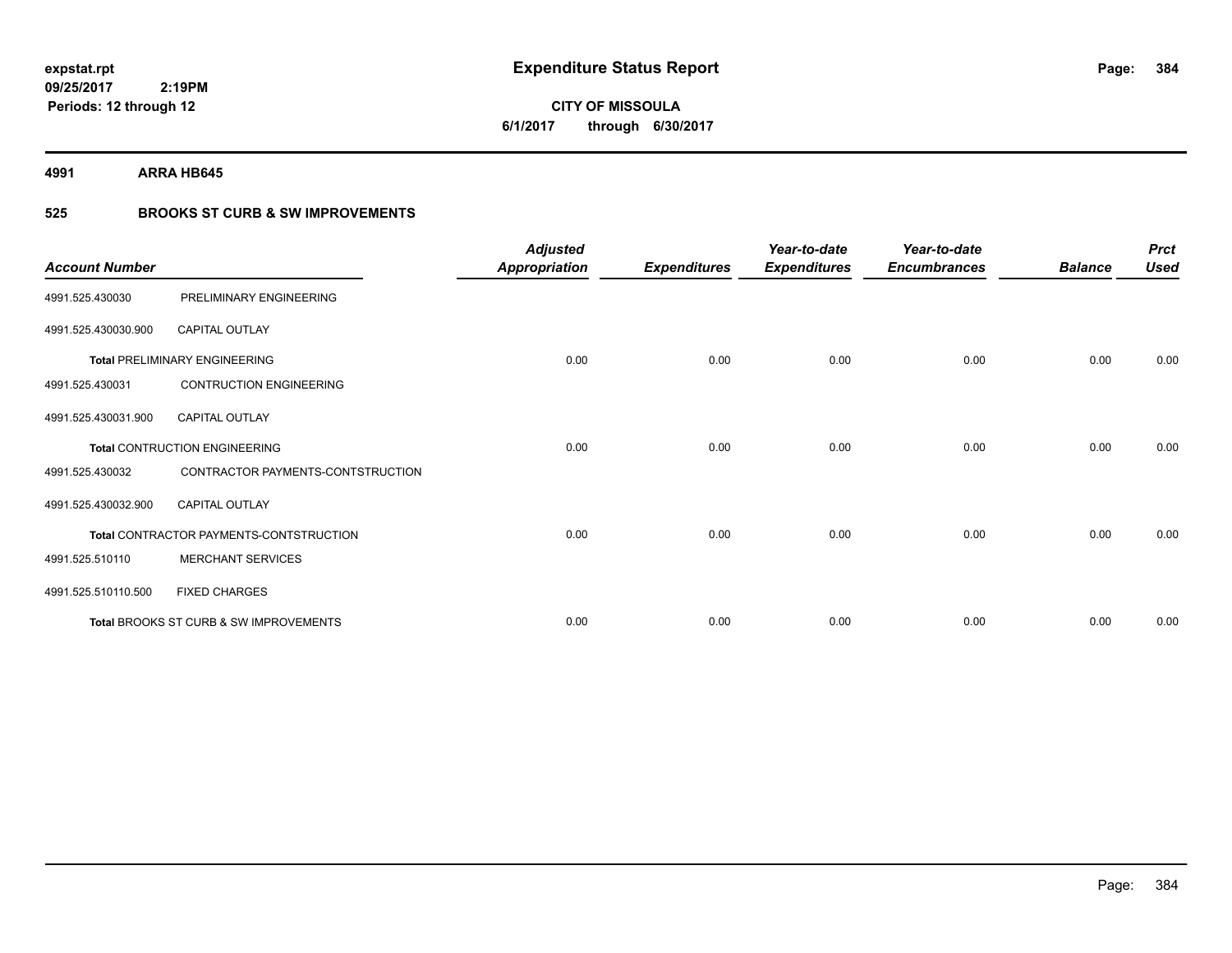**CITY OF MISSOULA 6/1/2017 through 6/30/2017**

**4991 ARRA HB645**

**530 CURB RAMPS**

| <b>Account Number</b>          |                                                | <b>Adjusted</b><br><b>Appropriation</b> | <b>Expenditures</b> | Year-to-date<br><b>Expenditures</b> | Year-to-date<br><b>Encumbrances</b> | <b>Balance</b> | <b>Prct</b><br><b>Used</b> |
|--------------------------------|------------------------------------------------|-----------------------------------------|---------------------|-------------------------------------|-------------------------------------|----------------|----------------------------|
| 4991.530.430030                | PRELIMINARY ENGINEERING                        |                                         |                     |                                     |                                     |                |                            |
| 4991.530.430030.100            | PERSONAL SERVICES                              |                                         |                     |                                     |                                     |                |                            |
| <b>Total PERSONAL SERVICES</b> |                                                | 0.00                                    | 0.00                | 0.00                                | 0.00                                | 0.00           | 0.00                       |
| 4991.530.430030.900            | <b>CAPITAL OUTLAY</b>                          |                                         |                     |                                     |                                     |                |                            |
|                                | <b>Total PRELIMINARY ENGINEERING</b>           | 0.00                                    | 0.00                | 0.00                                | 0.00                                | 0.00           | 0.00                       |
| 4991.530.430031                | <b>CONTRUCTION ENGINEERING</b>                 |                                         |                     |                                     |                                     |                |                            |
| 4991.530.430031.900            | <b>CAPITAL OUTLAY</b>                          |                                         |                     |                                     |                                     |                |                            |
|                                | <b>Total CONTRUCTION ENGINEERING</b>           | 0.00                                    | 0.00                | 0.00                                | 0.00                                | 0.00           | 0.00                       |
| 4991.530.430032                | CONTRACTOR PAYMENTS-CONTSTRUCTION              |                                         |                     |                                     |                                     |                |                            |
| 4991.530.430032.900            | <b>CAPITAL OUTLAY</b>                          |                                         |                     |                                     |                                     |                |                            |
|                                | <b>Total CONTRACTOR PAYMENTS-CONTSTRUCTION</b> | 0.00                                    | 0.00                | 0.00                                | 0.00                                | 0.00           | 0.00                       |
| 4991.530.510110                | <b>MERCHANT SERVICES</b>                       |                                         |                     |                                     |                                     |                |                            |
| 4991.530.510110.500            | <b>FIXED CHARGES</b>                           |                                         |                     |                                     |                                     |                |                            |
| <b>Total CURB RAMPS</b>        |                                                | 0.00                                    | 0.00                | 0.00                                | 0.00                                | 0.00           | 0.00                       |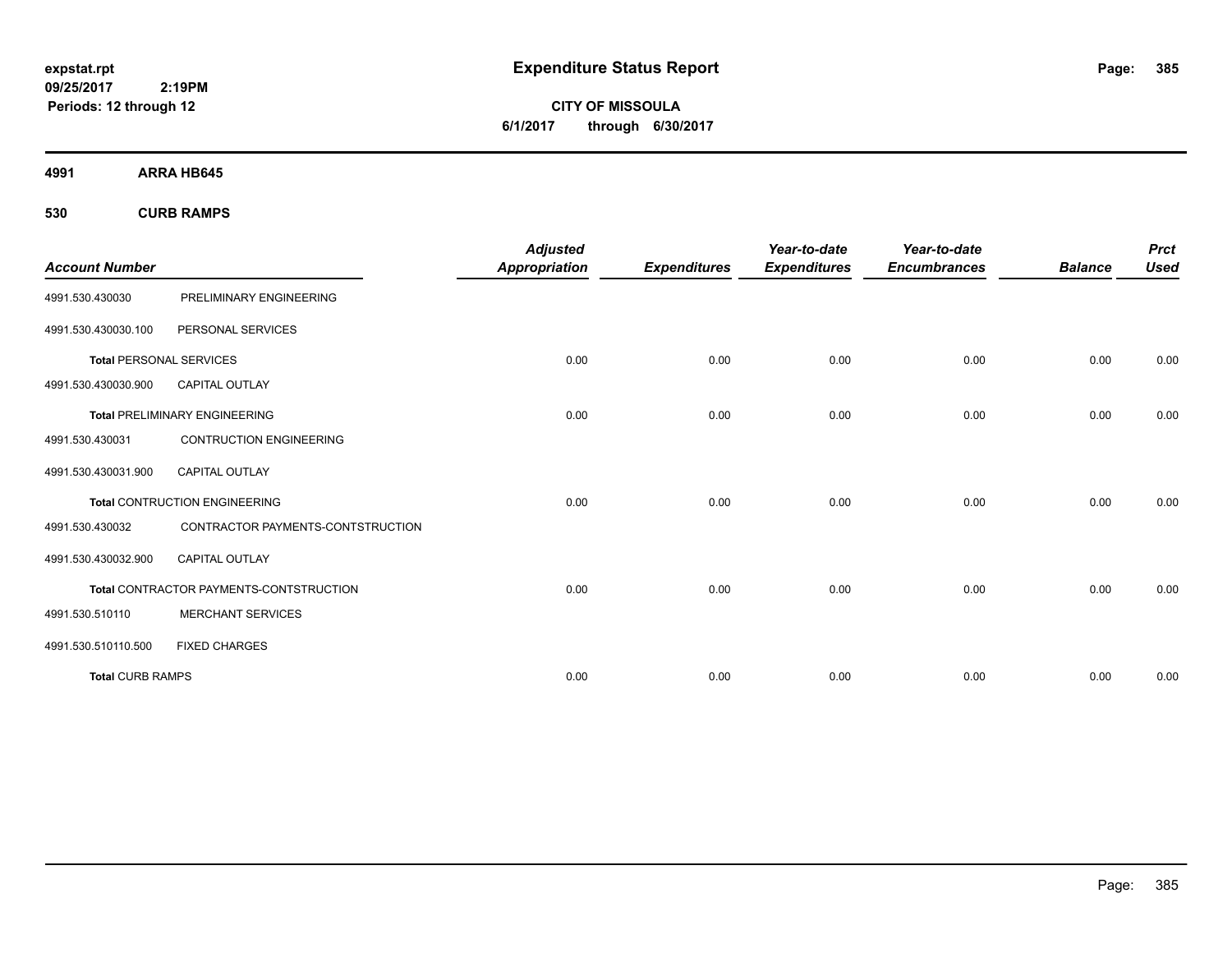**386**

**09/25/2017 2:19PM Periods: 12 through 12**

# **CITY OF MISSOULA 6/1/2017 through 6/30/2017**

**4991 ARRA HB645**

### **535 PARKS PLAYGROUND INSTALLS**

| <b>Account Number</b>          |                                         | <b>Adjusted</b>      |                     | Year-to-date        | Year-to-date        |                | <b>Prct</b> |
|--------------------------------|-----------------------------------------|----------------------|---------------------|---------------------|---------------------|----------------|-------------|
|                                |                                         | <b>Appropriation</b> | <b>Expenditures</b> | <b>Expenditures</b> | <b>Encumbrances</b> | <b>Balance</b> | <b>Used</b> |
| 4991.535.430030                | PRELIMINARY ENGINEERING                 |                      |                     |                     |                     |                |             |
| 4991.535.430030.100            | PERSONAL SERVICES                       |                      |                     |                     |                     |                |             |
| <b>Total PERSONAL SERVICES</b> |                                         | 0.00                 | 0.00                | 0.00                | 0.00                | 0.00           | 0.00        |
| 4991.535.430030.900            | CAPITAL OUTLAY                          |                      |                     |                     |                     |                |             |
|                                | <b>Total PRELIMINARY ENGINEERING</b>    | 0.00                 | 0.00                | 0.00                | 0.00                | 0.00           | 0.00        |
| 4991.535.430031                | <b>CONTRUCTION ENGINEERING</b>          |                      |                     |                     |                     |                |             |
| 4991.535.430031.900            | <b>CAPITAL OUTLAY</b>                   |                      |                     |                     |                     |                |             |
|                                | <b>Total CONTRUCTION ENGINEERING</b>    | 0.00                 | 0.00                | 0.00                | 0.00                | 0.00           | 0.00        |
| 4991.535.430032                | CONTRACTOR PAYMENTS-CONTSTRUCTION       |                      |                     |                     |                     |                |             |
| 4991.535.430032.900            | <b>CAPITAL OUTLAY</b>                   |                      |                     |                     |                     |                |             |
|                                | Total CONTRACTOR PAYMENTS-CONTSTRUCTION | 0.00                 | 0.00                | 0.00                | 0.00                | 0.00           | 0.00        |
| 4991.535.510110                | <b>MERCHANT SERVICES</b>                |                      |                     |                     |                     |                |             |
| 4991.535.510110.500            | <b>FIXED CHARGES</b>                    |                      |                     |                     |                     |                |             |
|                                | <b>Total PARKS PLAYGROUND INSTALLS</b>  | 0.00                 | 0.00                | 0.00                | 0.00                | 0.00           | 0.00        |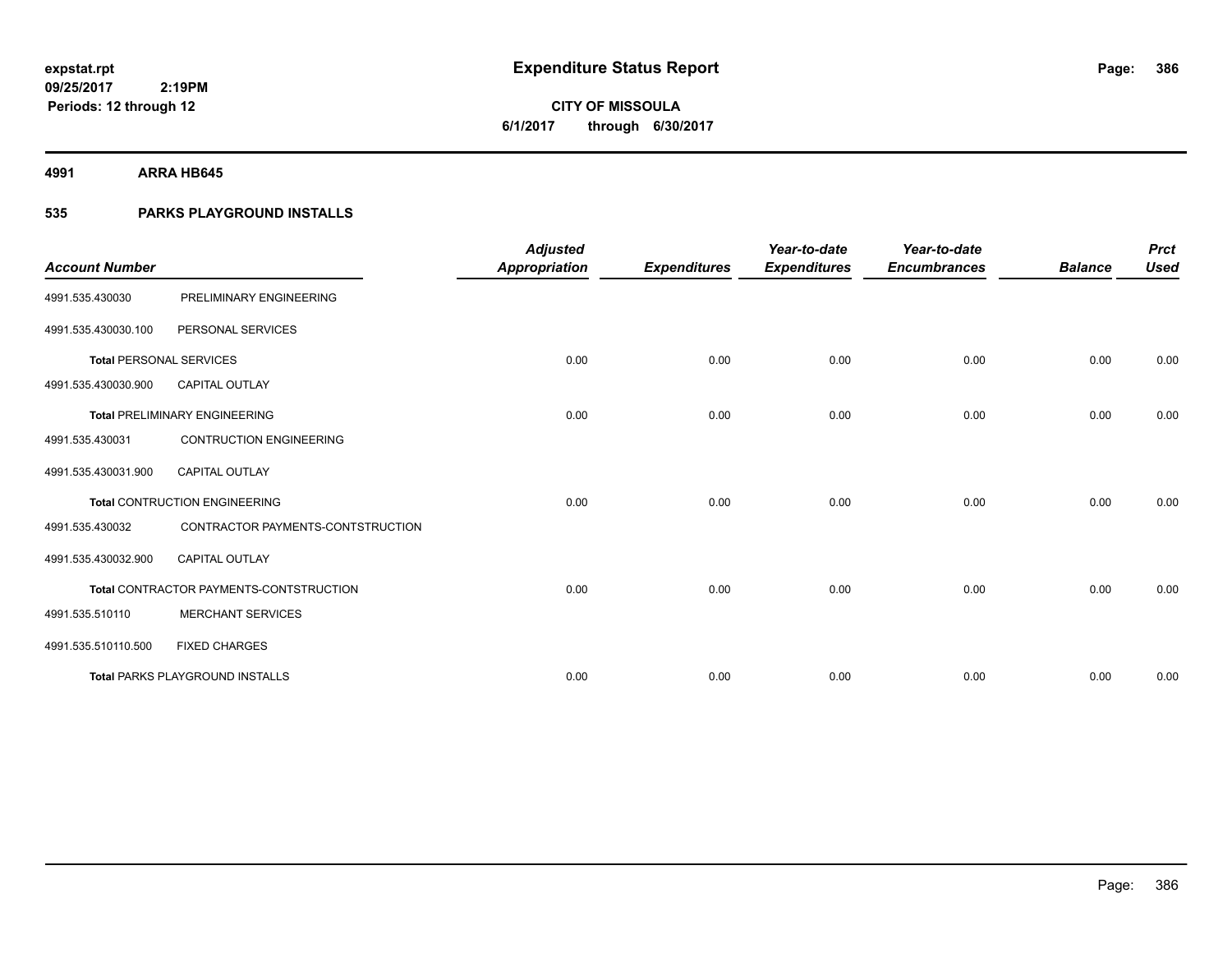# **CITY OF MISSOULA 6/1/2017 through 6/30/2017**

**4991 ARRA HB645**

### **540 GREENOUGH PARK BRIDGE**

|                                |                                         | <b>Adjusted</b>      |                     | Year-to-date        | Year-to-date        |                | <b>Prct</b> |
|--------------------------------|-----------------------------------------|----------------------|---------------------|---------------------|---------------------|----------------|-------------|
| <b>Account Number</b>          |                                         | <b>Appropriation</b> | <b>Expenditures</b> | <b>Expenditures</b> | <b>Encumbrances</b> | <b>Balance</b> | <b>Used</b> |
| 4991.540.430030                | PRELIMINARY ENGINEERING                 |                      |                     |                     |                     |                |             |
| 4991.540.430030.900            | <b>CAPITAL OUTLAY</b>                   |                      |                     |                     |                     |                |             |
|                                | <b>Total PRELIMINARY ENGINEERING</b>    | 0.00                 | 0.00                | 0.00                | 0.00                | 0.00           | 0.00        |
| 4991.540.430031                | <b>CONTRUCTION ENGINEERING</b>          |                      |                     |                     |                     |                |             |
| 4991.540.430031.900            | <b>CAPITAL OUTLAY</b>                   |                      |                     |                     |                     |                |             |
|                                | <b>Total CONTRUCTION ENGINEERING</b>    | 0.00                 | 0.00                | 0.00                | 0.00                | 0.00           | 0.00        |
| 4991.540.430032                | CONTRACTOR PAYMENTS-CONTSTRUCTION       |                      |                     |                     |                     |                |             |
| 4991.540.430032.100            | PERSONAL SERVICES                       |                      |                     |                     |                     |                |             |
| <b>Total PERSONAL SERVICES</b> |                                         | 0.00                 | 0.00                | 0.00                | 0.00                | 0.00           | 0.00        |
| 4991.540.430032.900            | <b>CAPITAL OUTLAY</b>                   |                      |                     |                     |                     |                |             |
|                                | Total CONTRACTOR PAYMENTS-CONTSTRUCTION | 0.00                 | 0.00                | 0.00                | 0.00                | 0.00           | 0.00        |
| 4991.540.510110                | <b>MERCHANT SERVICES</b>                |                      |                     |                     |                     |                |             |
| 4991.540.510110.500            | <b>FIXED CHARGES</b>                    |                      |                     |                     |                     |                |             |
| Total ARRA HB645               |                                         | 0.00                 | 0.00                | 0.00                | 0.00                | 0.00           | 0.00        |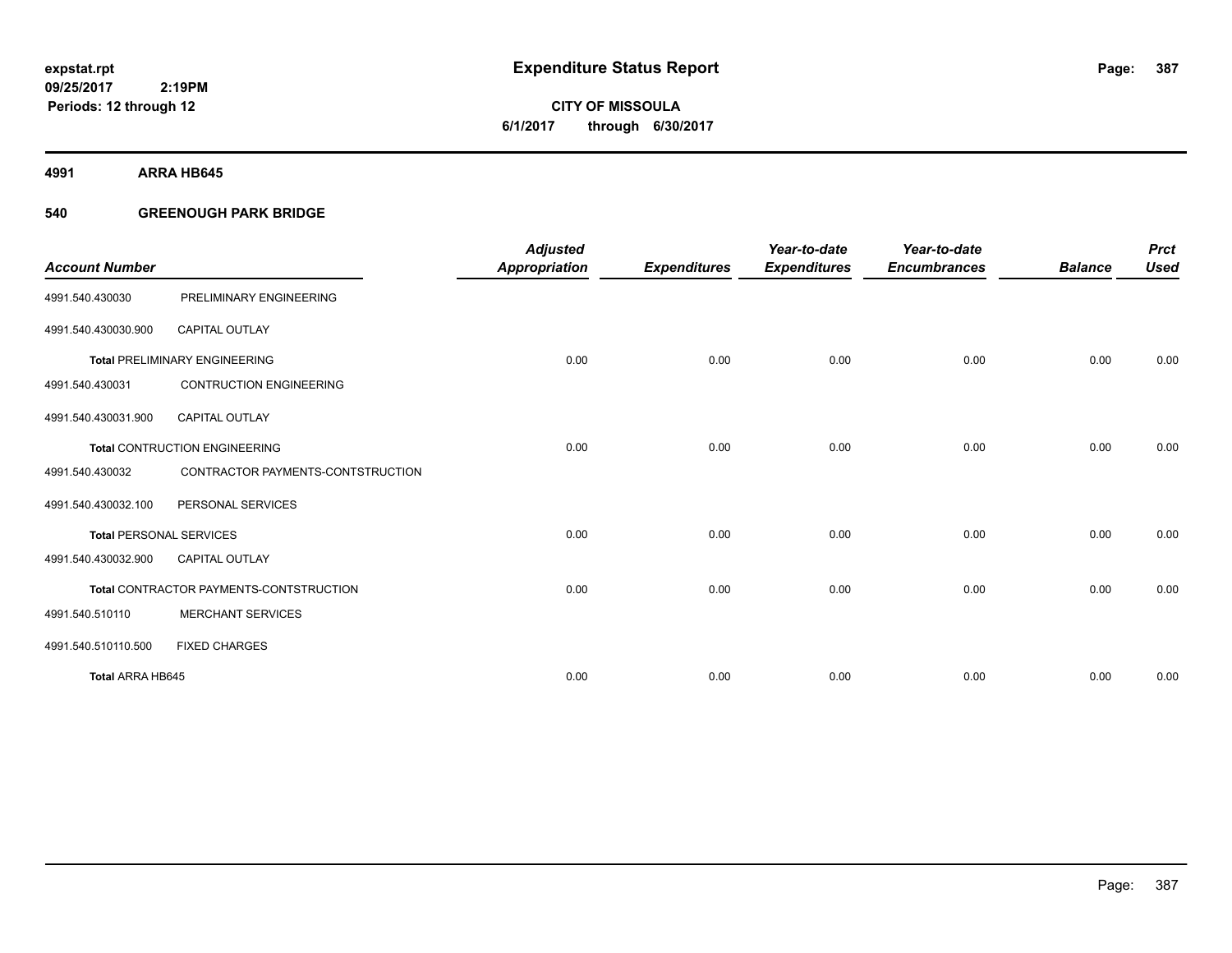**CITY OF MISSOULA 6/1/2017 through 6/30/2017**

#### **4992 WFL MILLER CREEK ROAD**

| <b>Account Number</b> |                                    | <b>Adjusted</b><br><b>Appropriation</b> | <b>Expenditures</b> | Year-to-date<br><b>Expenditures</b> | Year-to-date<br><b>Encumbrances</b> | <b>Balance</b> | <b>Prct</b><br><b>Used</b> |
|-----------------------|------------------------------------|-----------------------------------------|---------------------|-------------------------------------|-------------------------------------|----------------|----------------------------|
| 4992.390.430230       | <b>STREET RESTORATION</b>          |                                         |                     |                                     |                                     |                |                            |
| 4992.390.430230.900   | <b>CAPITAL OUTLAY</b>              |                                         |                     |                                     |                                     |                |                            |
|                       | <b>Total STREET RESTORATION</b>    | 0.00                                    | 0.00                | 0.00                                | 0.00                                | 0.00           | 0.00                       |
| 4992.390.510110       | <b>MERCHANT SERVICES</b>           |                                         |                     |                                     |                                     |                |                            |
| 4992.390.510110.500   | <b>FIXED CHARGES</b>               |                                         |                     |                                     |                                     |                |                            |
|                       | <b>Total WFL MILLER CREEK ROAD</b> | 0.00                                    | 0.00                | 0.00                                | 0.00                                | 0.00           | 0.00                       |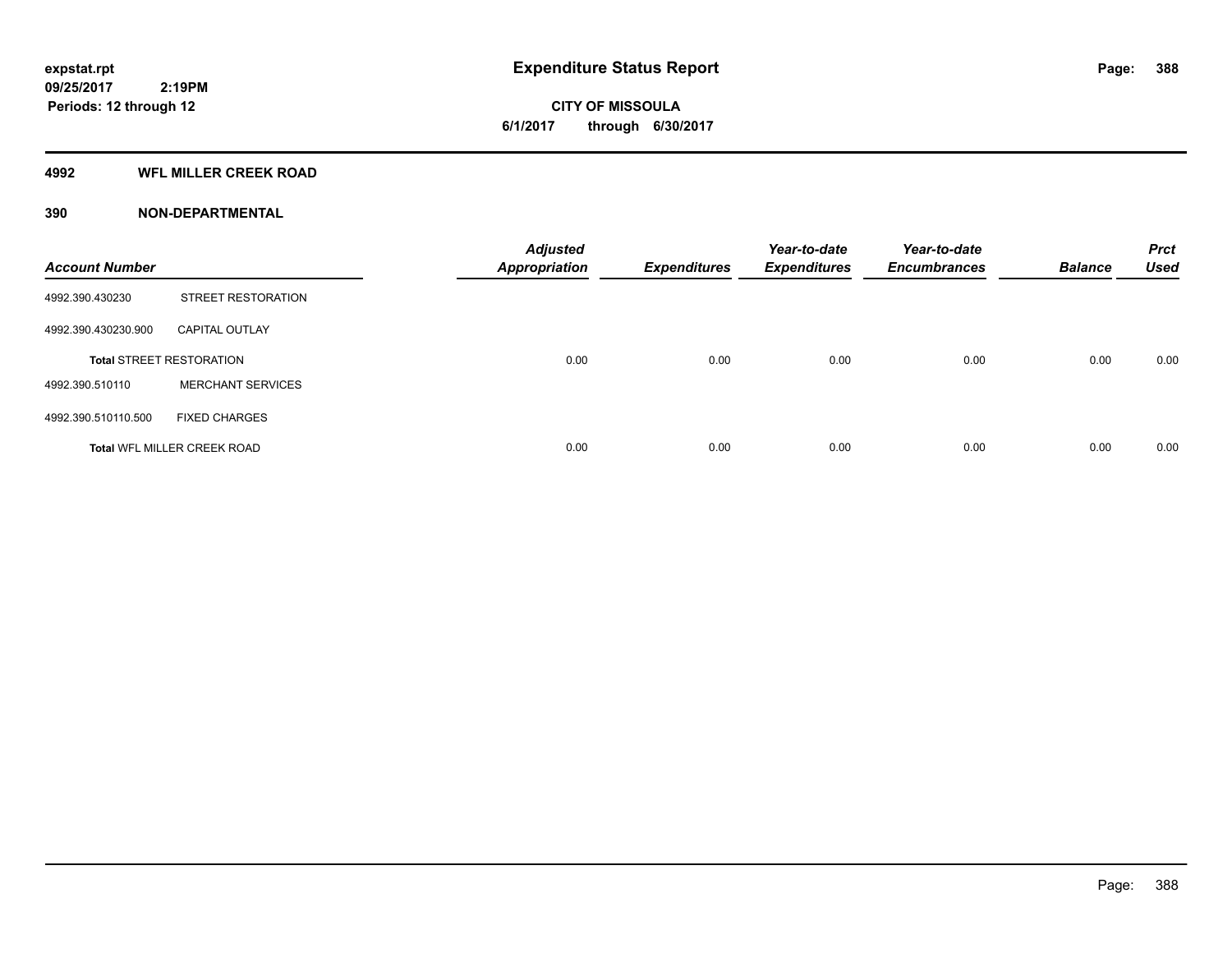**Periods: 12 through 12**

**CITY OF MISSOULA 6/1/2017 through 6/30/2017**

#### **4993 WESTERN FEDERAL LANDS**

 **2:19PM**

### **280 PUBLIC WORKS OPERATIONS**

| <b>Account Number</b>          |                                          | <b>Adjusted</b><br><b>Appropriation</b> | <b>Expenditures</b> | Year-to-date<br><b>Expenditures</b> | Year-to-date<br><b>Encumbrances</b> | <b>Balance</b> | <b>Prct</b><br><b>Used</b> |
|--------------------------------|------------------------------------------|-----------------------------------------|---------------------|-------------------------------------|-------------------------------------|----------------|----------------------------|
| 4993.280.430022                | RATTLESNAKE UNIVERSITY CROSSING          |                                         |                     |                                     |                                     |                |                            |
| 4993.280.430022.300            | PURCHASED SERVICES                       |                                         |                     |                                     |                                     |                |                            |
|                                | <b>Total PURCHASED SERVICES</b>          | 0.00                                    | 0.00                | 0.00                                | 0.00                                | 0.00           | 0.00                       |
| 4993.280.430022.900            | <b>CAPITAL OUTLAY</b>                    |                                         |                     |                                     |                                     |                |                            |
|                                | Total RATTLESNAKE UNIVERSITY CROSSING    | 0.00                                    | 0.00                | 0.00                                | 0.00                                | 0.00           | 0.00                       |
| 4993.280.430024                | RUX PH 11/PROJ 2010-022(B)               |                                         |                     |                                     |                                     |                |                            |
| 4993.280.430024.100            | PERSONAL SERVICES                        |                                         |                     |                                     |                                     |                |                            |
| <b>Total PERSONAL SERVICES</b> |                                          | 0.00                                    | 0.00                | 0.00                                | 0.00                                | 0.00           | 0.00                       |
| 4993.280.430024.900            | <b>CAPITAL OUTLAY</b>                    |                                         |                     |                                     |                                     |                |                            |
|                                | Total RUX PH 11/PROJ 2010-022(B)         | 0.00                                    | 0.00                | 0.00                                | 0.00                                | 0.00           | 0.00                       |
| 4993.280.430223                | FACILITY MAINT ENERGY CONSERVATION       |                                         |                     |                                     |                                     |                |                            |
| 4993.280.430223.900            | <b>CAPITAL OUTLAY</b>                    |                                         |                     |                                     |                                     |                |                            |
|                                | Total FACILITY MAINT ENERGY CONSERVATION | 0.00                                    | 0.00                | 0.00                                | 0.00                                | 0.00           | 0.00                       |
| 4993.280.510110                | <b>MERCHANT SERVICES</b>                 |                                         |                     |                                     |                                     |                |                            |
| 4993.280.510110.500            | <b>FIXED CHARGES</b>                     |                                         |                     |                                     |                                     |                |                            |
|                                | <b>Total WESTERN FEDERAL LANDS</b>       | 0.00                                    | 0.00                | 0.00                                | 0.00                                | 0.00           | 0.00                       |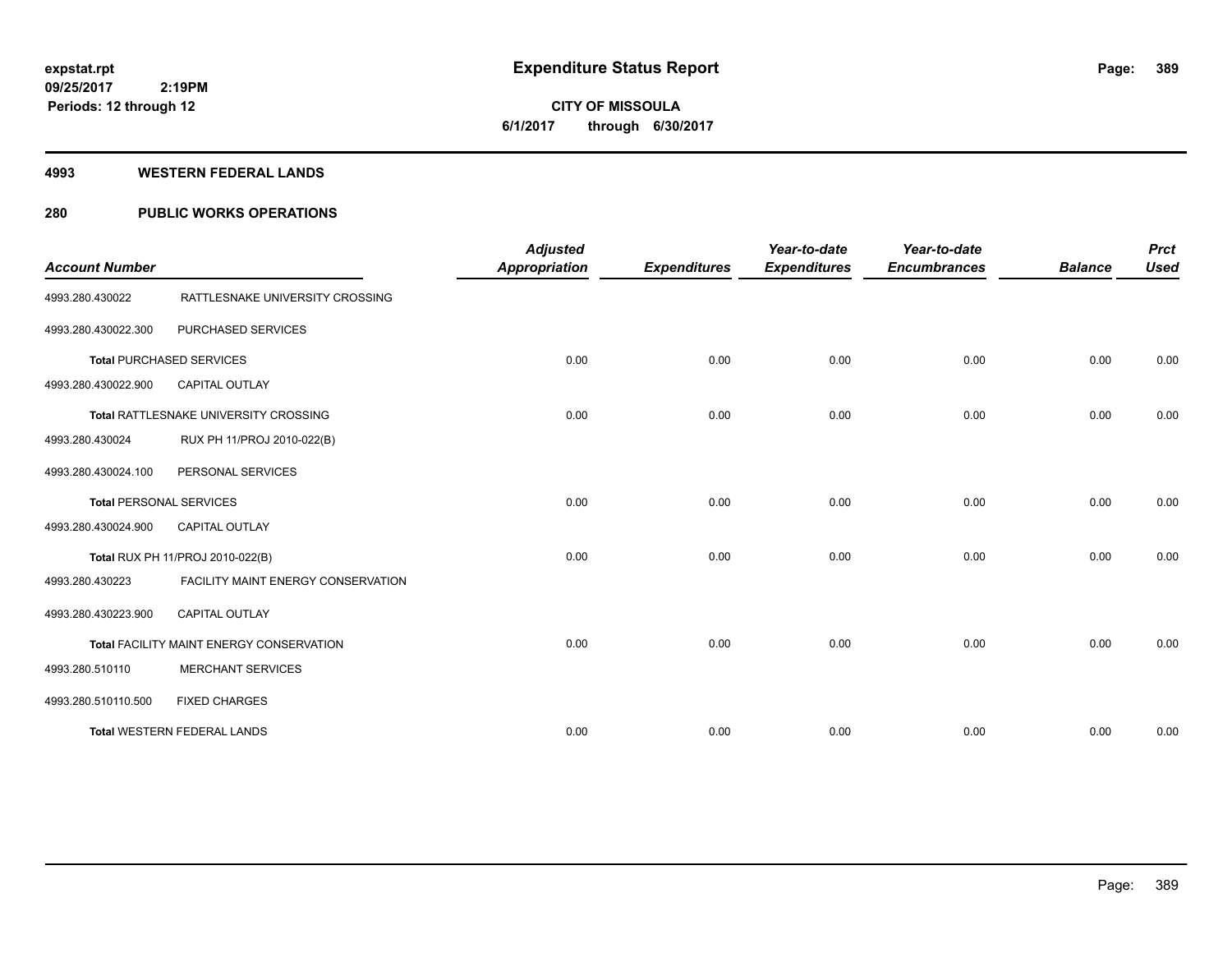**CITY OF MISSOULA 6/1/2017 through 6/30/2017**

**5020 CIVIC STADIUM**

### **395 PARKING COMMISSION**

| <b>Account Number</b>                                                  |                                                                                    | <b>Adjusted</b><br><b>Appropriation</b> | <b>Expenditures</b>  | Year-to-date<br><b>Expenditures</b> | Year-to-date<br><b>Encumbrances</b> | <b>Balance</b>                       | <b>Prct</b><br><b>Used</b> |
|------------------------------------------------------------------------|------------------------------------------------------------------------------------|-----------------------------------------|----------------------|-------------------------------------|-------------------------------------|--------------------------------------|----------------------------|
| 5020.395.460000                                                        | <b>CULTURE &amp; RECREATION</b>                                                    |                                         |                      |                                     |                                     |                                      |                            |
| 5020.395.460000.500                                                    | <b>FIXED CHARGES</b>                                                               |                                         |                      |                                     |                                     |                                      |                            |
|                                                                        | Total CULTURE & RECREATION                                                         | 0.00                                    | 0.00                 | 0.00                                | 0.00                                | 0.00                                 | 0.00                       |
| 5020.395.460451                                                        | *** Title Not Found ***                                                            |                                         |                      |                                     |                                     |                                      |                            |
| 5020.395.460451.500                                                    | <b>FIXED CHARGES</b>                                                               |                                         |                      |                                     |                                     |                                      |                            |
| 5020.395.460451.500.000 FIXED CHARGES<br>Total *** Title Not Found *** |                                                                                    | 3,000.00<br>3,000.00                    | 0.00<br>0.00         | 0.00<br>0.00                        | 0.00<br>0.00                        | 3,000.00<br>3,000.00                 | 0.00<br>0.00               |
| 5020.395.490200                                                        | REVENUE BOND DEBT SERVICE                                                          |                                         |                      |                                     |                                     |                                      |                            |
| 5020.395.490200.600                                                    | <b>DEBT SERVICE</b>                                                                |                                         |                      |                                     |                                     |                                      |                            |
| 5020.395.490200.610.000 PRINCIPAL                                      | 5020.395.490200.620.000 INTEREST / SERVICE FEES<br>Total REVENUE BOND DEBT SERVICE | 39,116.00<br>76,607.00<br>115,723.00    | 0.00<br>0.00<br>0.00 | 0.00<br>550.00<br>550.00            | 0.00<br>0.00<br>0.00                | 39,116.00<br>76,057.00<br>115,173.00 | 0.00<br>0.72<br>0.48       |
| 5020.395.510000                                                        | <b>MISCELLANEOUS</b>                                                               |                                         |                      |                                     |                                     |                                      |                            |
| 5020.395.510000.800                                                    | OTHER OBJECTS                                                                      |                                         |                      |                                     |                                     |                                      |                            |
| <b>Total MISCELLANEOUS</b>                                             |                                                                                    | 0.00                                    | 0.00                 | 0.00                                | 0.00                                | 0.00                                 | 0.00                       |
| 5020.395.510110                                                        | <b>MERCHANT SERVICES</b>                                                           |                                         |                      |                                     |                                     |                                      |                            |
| 5020.395.510110.500                                                    | <b>FIXED CHARGES</b>                                                               |                                         |                      |                                     |                                     |                                      |                            |
| <b>Total MERCHANT SERVICES</b>                                         |                                                                                    | 0.00                                    | 0.00                 | 0.00                                | 0.00                                | 0.00                                 | 0.00                       |
| <b>Total CIVIC STADIUM</b>                                             |                                                                                    | 118,723.00                              | 0.00                 | 550.00                              | 0.00                                | 118,173.00                           | 0.46                       |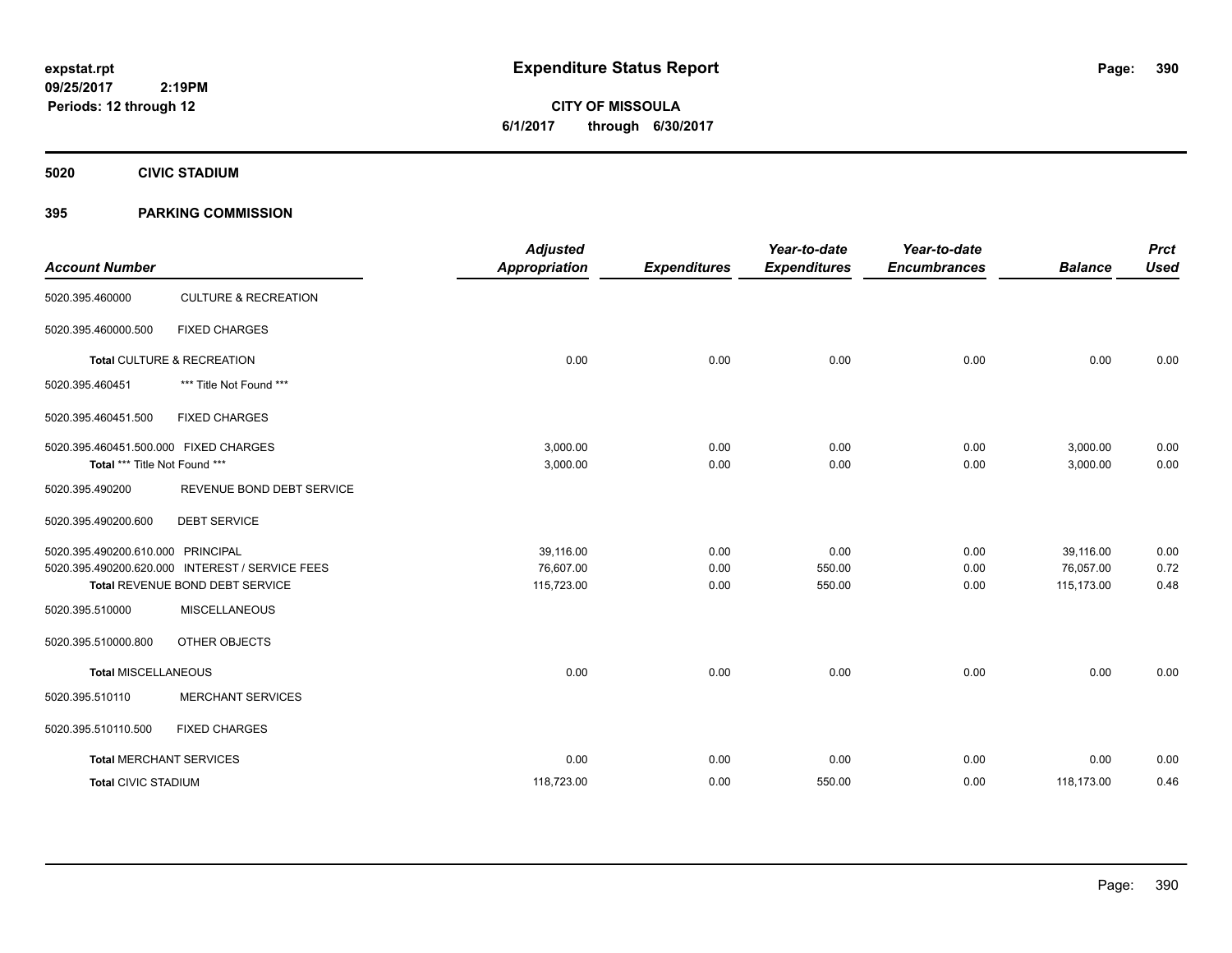**CITY OF MISSOULA 6/1/2017 through 6/30/2017**

**5210 WATER**

| <b>Account Number</b>                  |                                                        | <b>Adjusted</b><br><b>Appropriation</b> | <b>Expenditures</b> | Year-to-date<br><b>Expenditures</b> | Year-to-date<br><b>Encumbrances</b> | <b>Balance</b>  | <b>Prct</b><br><b>Used</b> |
|----------------------------------------|--------------------------------------------------------|-----------------------------------------|---------------------|-------------------------------------|-------------------------------------|-----------------|----------------------------|
| 5210.335.430210                        | <b>ADMINISTRATION</b>                                  |                                         |                     |                                     |                                     |                 |                            |
|                                        |                                                        |                                         |                     |                                     |                                     |                 |                            |
| 5210.335.430210.100                    | PERSONAL SERVICES                                      |                                         |                     |                                     |                                     |                 |                            |
|                                        | 5210.335.430210.110.000 SALARIES AND WAGES             | 0.00                                    | 26,517.89           | 73,989.30                           | 0.00                                | $-73,989.30$    | 0.00                       |
|                                        | 5210.335.430210.140.000 EMPLOYER CONTRIBUTIONS         | 0.00                                    | 6,764.01            | 26,592.06                           | 0.00                                | $-26,592.06$    | 0.00                       |
|                                        | 5210.335.430210.141.000 STATE RETIREMENT CONTRIBUTIONS | 0.00                                    | 0.00                | 48.09                               | 0.00                                | $-48.09$        | 0.00                       |
| <b>Total PERSONAL SERVICES</b>         |                                                        | 0.00                                    | 33,281.90           | 100,629.45                          | 0.00                                | $-100,629.45$   | 0.00                       |
| 5210.335.430210.300                    | PURCHASED SERVICES                                     |                                         |                     |                                     |                                     |                 |                            |
| 5210.335.430210.310.000 COMMUNICATIONS |                                                        | 0.00                                    | 496.00              | 496.00                              | 0.00                                | $-496.00$       | 0.00                       |
|                                        | 5210.335.430210.350.000 PROFESSIONAL SERVICES          | 0.00                                    | 485,840.00          | 485,840.00                          | 0.00                                | -485,840.00     | 0.00                       |
|                                        | 5210.335.430210.360.000 REPAIR & MAINTENANCE           | 0.00                                    | 1,900.00            | 5,865.06                            | 0.00                                | $-5,865.06$     | 0.00                       |
| <b>Total PURCHASED SERVICES</b>        |                                                        | 0.00                                    | 488,236.00          | 492,201.06                          | 0.00                                | -492,201.06     | 0.00                       |
| 5210.335.430210.500                    | <b>FIXED CHARGES</b>                                   |                                         |                     |                                     |                                     |                 |                            |
| <b>Total FIXED CHARGES</b>             |                                                        | 0.00                                    | 0.00                | 0.00                                | 0.00                                | 0.00            | 0.00                       |
| 5210.335.430210.900                    | <b>CAPITAL OUTLAY</b>                                  |                                         |                     |                                     |                                     |                 |                            |
|                                        | 5210.335.430210.940.000 MACHINERY & EQUIPMENT          | 0.00                                    | 204,972.96          | 469.147.10                          | 0.00                                | $-469.147.10$   | 0.00                       |
| <b>Total CAPITAL OUTLAY</b>            |                                                        | 0.00                                    | 204,972.96          | 469,147.10                          | 0.00                                | $-469, 147.10$  | 0.00                       |
| <b>Total ADMINISTRATION</b>            |                                                        | 0.00                                    | 726,490.86          | 1,061,977.61                        | 0.00                                | $-1,061,977.61$ | 0.00                       |
| 5210.335.430510                        | <b>WATER ADMINISTRATION</b>                            |                                         |                     |                                     |                                     |                 |                            |
| 5210.335.430510.100                    | PERSONAL SERVICES                                      |                                         |                     |                                     |                                     |                 |                            |
|                                        | 5210.335.430510.110.000 SALARIES AND WAGES             | 0.00                                    | 59,471.31           | 59,471.31                           | 0.00                                | $-59,471.31$    | 0.00                       |
|                                        | 5210.335.430510.140.000 EMPLOYER CONTRIBUTIONS         | 0.00                                    | 45,544.04           | 45,544.04                           | 0.00                                | $-45,544.04$    | 0.00                       |
| <b>Total PERSONAL SERVICES</b>         |                                                        | 0.00                                    | 105,015.35          | 105,015.35                          | 0.00                                | $-105,015.35$   | 0.00                       |
| 5210.335.430510.200                    | <b>SUPPLIES</b>                                        |                                         |                     |                                     |                                     |                 |                            |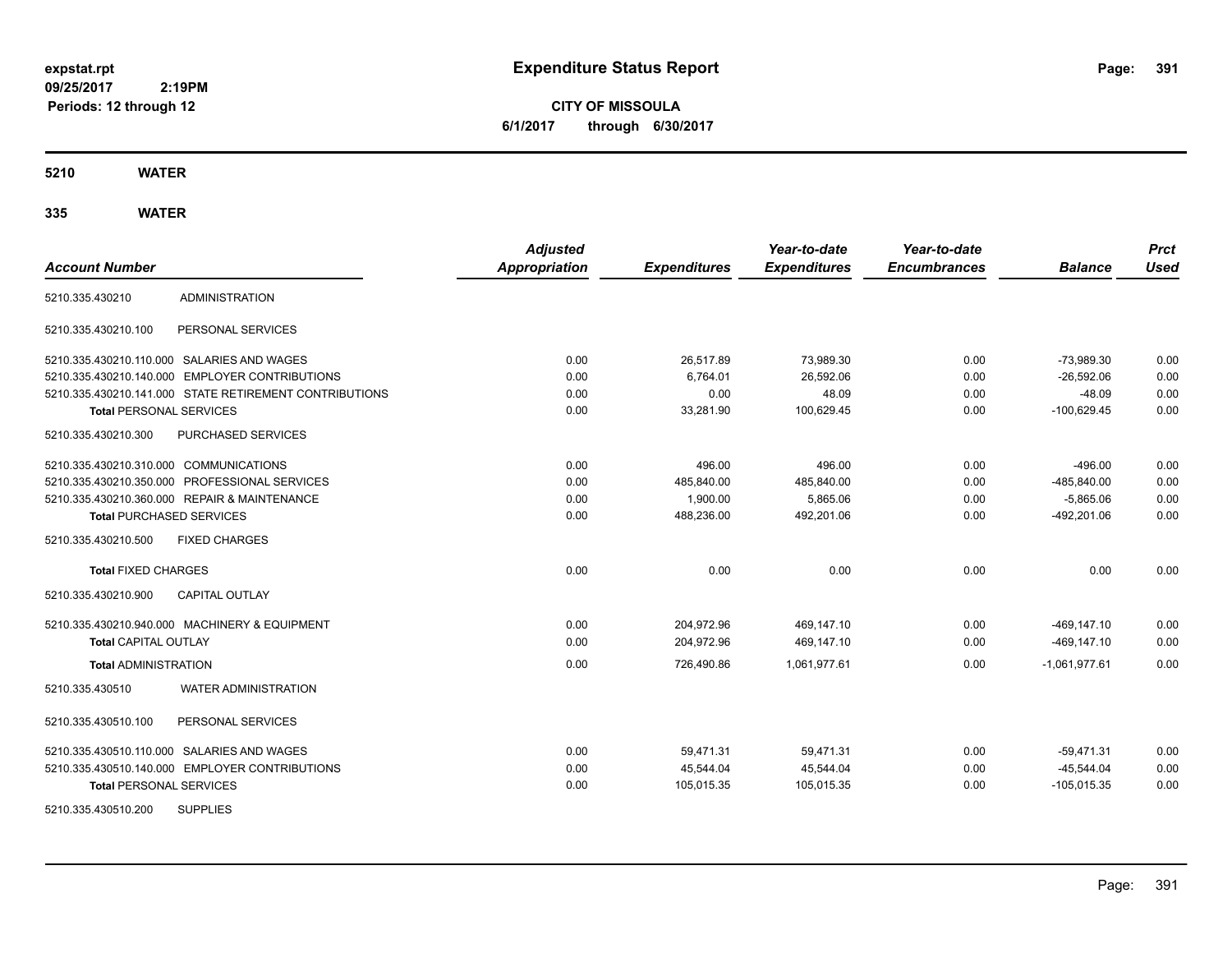**CITY OF MISSOULA 6/1/2017 through 6/30/2017**

**5210 WATER**

| <b>Account Number</b>                                   | <b>Adjusted</b><br><b>Appropriation</b> | <b>Expenditures</b> | Year-to-date<br><b>Expenditures</b> | Year-to-date<br><b>Encumbrances</b> | <b>Balance</b> | <b>Prct</b><br><b>Used</b> |
|---------------------------------------------------------|-----------------------------------------|---------------------|-------------------------------------|-------------------------------------|----------------|----------------------------|
| 5210.335.430510.210.000 OFFICE SUPPLIES                 | 0.00                                    | 1,330.58            | 1,406.98                            | 0.00                                | $-1,406.98$    | 0.00                       |
| 5210.335.430510.220.000 OPERATING SUPPLIES              | 0.00                                    | 33.96               | 33.96                               | 0.00                                | $-33.96$       | 0.00                       |
| <b>Total SUPPLIES</b>                                   | 0.00                                    | 1,364.54            | 1,440.94                            | 0.00                                | $-1,440.94$    | 0.00                       |
| 5210.335.430510.300<br><b>PURCHASED SERVICES</b>        |                                         |                     |                                     |                                     |                |                            |
| 5210.335.430510.310.000 COMMUNICATIONS                  | 0.00                                    | 1,461.10            | 1,461.10                            | 0.00                                | $-1,461.10$    | 0.00                       |
| 5210.335.430510.330.000 PUBLICITY, SUBSCRIPTIONS & DUES | 0.00                                    | 905.00              | 905.00                              | 0.00                                | $-905.00$      | 0.00                       |
| 5210.335.430510.344.000 TELEPHONE SERVICE               | 0.00                                    | 13.21               | 13.21                               | 0.00                                | $-13.21$       | 0.00                       |
| 5210.335.430510.350.000 PROFESSIONAL SERVICES           | 0.00                                    | 231.00              | 231.00                              | 0.00                                | $-231.00$      | 0.00                       |
| 5210.335.430510.360.000 REPAIR & MAINTENANCE            | 0.00                                    | 16,949.00           | 16,949.00                           | 0.00                                | $-16,949.00$   | 0.00                       |
| <b>Total PURCHASED SERVICES</b>                         | 0.00                                    | 19,559.31           | 19,559.31                           | 0.00                                | $-19,559.31$   | 0.00                       |
| <b>Total WATER ADMINISTRATION</b>                       | 0.00                                    | 125,939.20          | 126,015.60                          | 0.00                                | $-126,015.60$  | 0.00                       |
| 5210.335.430520<br><b>WATER FACILITIES</b>              |                                         |                     |                                     |                                     |                |                            |
| PERSONAL SERVICES<br>5210.335.430520.100                |                                         |                     |                                     |                                     |                |                            |
| 5210.335.430520.110.000 SALARIES AND WAGES              | 0.00                                    | 15,936.24           | 15,936.24                           | 0.00                                | $-15,936.24$   | 0.00                       |
| 5210.335.430520.140.000 EMPLOYER CONTRIBUTIONS          | 0.00                                    | 23,983.70           | 23,983.70                           | 0.00                                | $-23.983.70$   | 0.00                       |
| <b>Total PERSONAL SERVICES</b>                          | 0.00                                    | 39,919.94           | 39,919.94                           | 0.00                                | $-39.919.94$   | 0.00                       |
| <b>SUPPLIES</b><br>5210.335.430520.200                  |                                         |                     |                                     |                                     |                |                            |
| 5210.335.430520.220.000 OPERATING SUPPLIES              | 0.00                                    | 312.00              | 312.00                              | 0.00                                | $-312.00$      | 0.00                       |
| 5210.335.430520.230.000 REPAIR/MAINTENANCE              | 0.00                                    | 1,895.62            | 1,895.62                            | 0.00                                | $-1,895.62$    | 0.00                       |
| 5210.335.430520.231.000 GASOLINE                        | 0.00                                    | 380.94              | 380.94                              | 0.00                                | $-380.94$      | 0.00                       |
| <b>Total SUPPLIES</b>                                   | 0.00                                    | 2,588.56            | 2,588.56                            | 0.00                                | $-2,588.56$    | 0.00                       |
| <b>PURCHASED SERVICES</b><br>5210.335.430520.300        |                                         |                     |                                     |                                     |                |                            |
| 5210.335.430520.360.000 REPAIR & MAINTENANCE            | 0.00                                    | 6,021.58            | 6,021.58                            | 0.00                                | $-6,021.58$    | 0.00                       |
| <b>Total PURCHASED SERVICES</b>                         | 0.00                                    | 6,021.58            | 6,021.58                            | 0.00                                | $-6,021.58$    | 0.00                       |
| 5210.335.430520.800<br>OTHER OBJECTS                    |                                         |                     |                                     |                                     |                |                            |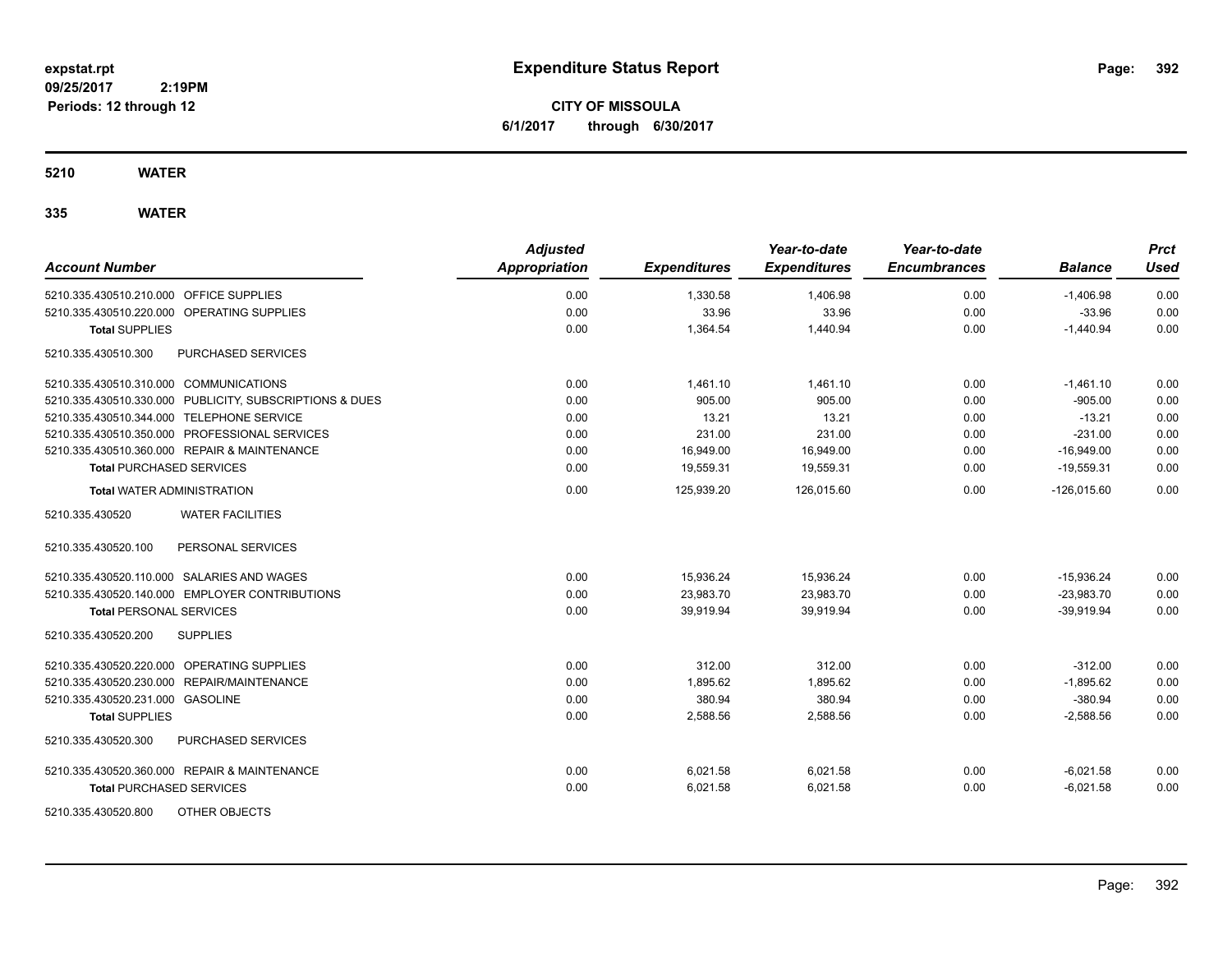**CITY OF MISSOULA 6/1/2017 through 6/30/2017**

**5210 WATER**

| <b>Account Number</b>            |                                                | <b>Adjusted</b><br><b>Appropriation</b> | <b>Expenditures</b> | Year-to-date<br><b>Expenditures</b> | Year-to-date<br><b>Encumbrances</b> | <b>Balance</b> | <b>Prct</b><br><b>Used</b> |
|----------------------------------|------------------------------------------------|-----------------------------------------|---------------------|-------------------------------------|-------------------------------------|----------------|----------------------------|
| <b>Total OTHER OBJECTS</b>       |                                                | 0.00                                    | 0.00                | 0.00                                | 0.00                                | 0.00           | 0.00                       |
| 5210.335.430520.900              | CAPITAL OUTLAY                                 |                                         |                     |                                     |                                     |                |                            |
|                                  | 5210.335.430520.940.000 MACHINERY & EQUIPMENT  | 0.00                                    | 113.00              | 113.00                              | 0.00                                | $-113.00$      | 0.00                       |
| <b>Total CAPITAL OUTLAY</b>      |                                                | 0.00                                    | 113.00              | 113.00                              | 0.00                                | $-113.00$      | 0.00                       |
| <b>Total WATER FACILITIES</b>    |                                                | 0.00                                    | 48,643.08           | 48,643.08                           | 0.00                                | $-48,643.08$   | 0.00                       |
| 5210.335.430530                  | SOURCE OF SUPPLY & PUMPING                     |                                         |                     |                                     |                                     |                |                            |
| 5210.335.430530.100              | PERSONAL SERVICES                              |                                         |                     |                                     |                                     |                |                            |
|                                  | 5210.335.430530.110.000 SALARIES AND WAGES     | 0.00                                    | 22,036.18           | 22,036.18                           | 0.00                                | $-22,036.18$   | 0.00                       |
| 5210.335.430530.120.000 OVERTIME |                                                | 0.00                                    | 772.86              | 772.86                              | 0.00                                | $-772.86$      | 0.00                       |
|                                  | 5210.335.430530.140.000 EMPLOYER CONTRIBUTIONS | 0.00                                    | 29,504.61           | 29,504.61                           | 0.00                                | $-29,504.61$   | 0.00                       |
| <b>Total PERSONAL SERVICES</b>   |                                                | 0.00                                    | 52,313.65           | 52,313.65                           | 0.00                                | $-52,313.65$   | 0.00                       |
| 5210.335.430530.200              | <b>SUPPLIES</b>                                |                                         |                     |                                     |                                     |                |                            |
|                                  | 5210.335.430530.220.000 OPERATING SUPPLIES     | 0.00                                    | 3,688.53            | 4,295.93                            | 0.00                                | $-4,295.93$    | 0.00                       |
| <b>Total SUPPLIES</b>            |                                                | 0.00                                    | 3.688.53            | 4.295.93                            | 0.00                                | $-4.295.93$    | 0.00                       |
| 5210.335.430530.300              | PURCHASED SERVICES                             |                                         |                     |                                     |                                     |                |                            |
| <b>Total PURCHASED SERVICES</b>  |                                                | 0.00                                    | 0.00                | 0.00                                | 0.00                                | 0.00           | 0.00                       |
|                                  | Total SOURCE OF SUPPLY & PUMPING               | 0.00                                    | 56,002.18           | 56,609.58                           | 0.00                                | $-56,609.58$   | 0.00                       |
| 5210.335.430550                  | <b>TRANSMISSION &amp; DISTRIBUTION</b>         |                                         |                     |                                     |                                     |                |                            |
| 5210.335.430550.100              | PERSONAL SERVICES                              |                                         |                     |                                     |                                     |                |                            |
|                                  | 5210.335.430550.110.000 SALARIES AND WAGES     | 0.00                                    | 51,535.05           | 51,535.05                           | 0.00                                | $-51,535.05$   | 0.00                       |
| 5210.335.430550.120.000 OVERTIME |                                                | 0.00                                    | 680.30              | 680.30                              | 0.00                                | $-680.30$      | 0.00                       |
|                                  | 5210.335.430550.140.000 EMPLOYER CONTRIBUTIONS | 0.00                                    | 42,093.05           | 42,093.05                           | 0.00                                | $-42,093.05$   | 0.00                       |
| <b>Total PERSONAL SERVICES</b>   |                                                | 0.00                                    | 94,308.40           | 94,308.40                           | 0.00                                | $-94,308.40$   | 0.00                       |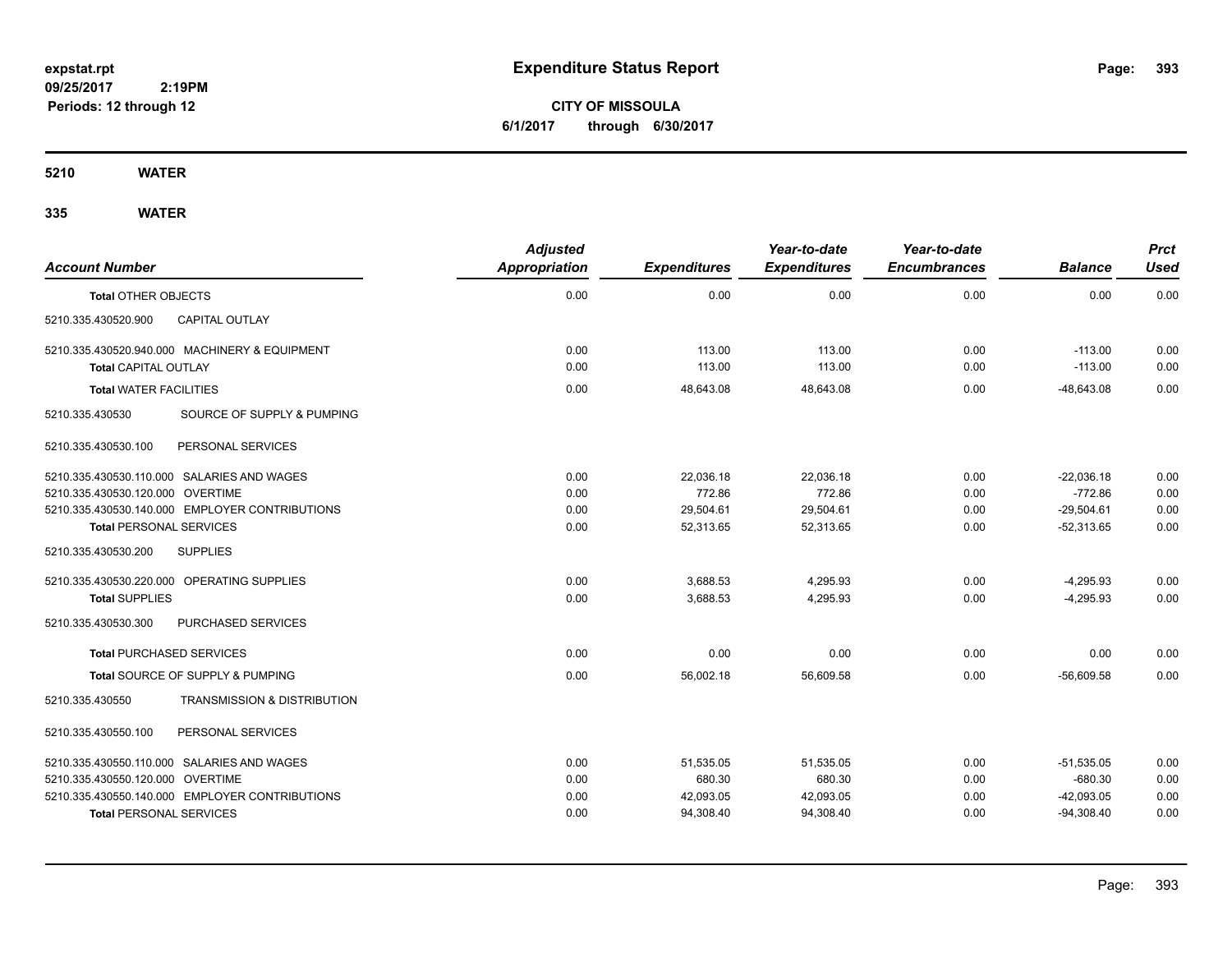**CITY OF MISSOULA 6/1/2017 through 6/30/2017**

**5210 WATER**

|                                                          |                               | <b>Adjusted</b>      |                     | Year-to-date        | Year-to-date        |                | <b>Prct</b> |
|----------------------------------------------------------|-------------------------------|----------------------|---------------------|---------------------|---------------------|----------------|-------------|
| <b>Account Number</b>                                    |                               | <b>Appropriation</b> | <b>Expenditures</b> | <b>Expenditures</b> | <b>Encumbrances</b> | <b>Balance</b> | <b>Used</b> |
| <b>SUPPLIES</b><br>5210.335.430550.200                   |                               |                      |                     |                     |                     |                |             |
| 5210.335.430550.220.000 OPERATING SUPPLIES               |                               | 0.00                 | 558.45              | 1,759.55            | 0.00                | $-1,759.55$    | 0.00        |
| <b>Total SUPPLIES</b>                                    |                               | 0.00                 | 558.45              | 1,759.55            | 0.00                | $-1,759.55$    | 0.00        |
| 5210.335.430550.300                                      | PURCHASED SERVICES            |                      |                     |                     |                     |                |             |
| 5210.335.430550.360.000 REPAIR & MAINTENANCE             |                               | 0.00                 | 390.00              | 390.00              | 0.00                | $-390.00$      | 0.00        |
| <b>Total PURCHASED SERVICES</b>                          |                               | 0.00                 | 390.00              | 390.00              | 0.00                | $-390.00$      | 0.00        |
| 5210.335.430550.500<br><b>FIXED CHARGES</b>              |                               |                      |                     |                     |                     |                |             |
| 5210.335.430550.500.000 FIXED CHARGES                    |                               | 0.00                 | 293,551.77          | 293,551.77          | 0.00                | $-293,551.77$  | 0.00        |
| <b>Total FIXED CHARGES</b>                               |                               | 0.00                 | 293,551.77          | 293,551.77          | 0.00                | $-293,551.77$  | 0.00        |
| 5210.335.430550.900<br><b>CAPITAL OUTLAY</b>             |                               |                      |                     |                     |                     |                |             |
| 5210.335.430550.930.000 IMPROVEMENTS                     |                               | 0.00                 | 4,450.00            | 4,450.00            | 0.00                | $-4,450.00$    | 0.00        |
| <b>Total CAPITAL OUTLAY</b>                              |                               | 0.00                 | 4,450.00            | 4,450.00            | 0.00                | $-4,450.00$    | 0.00        |
| <b>Total TRANSMISSION &amp; DISTRIBUTION</b>             |                               | 0.00                 | 393,258.62          | 394,459.72          | 0.00                | $-394,459.72$  | 0.00        |
| 5210.335.430555                                          | WATER LINE EXTENSIONS         |                      |                     |                     |                     |                |             |
| 5210.335.430555.900<br><b>CAPITAL OUTLAY</b>             |                               |                      |                     |                     |                     |                |             |
| 5210.335.430555.930.171 WATERLINE EXTENSION - RUSSELL ST |                               | 0.00                 | 59,117.01           | 59,117.01           | 0.00                | $-59,117.01$   | 0.00        |
| Total WATER LINE EXTENSIONS                              |                               | 0.00                 | 59,117.01           | 59,117.01           | 0.00                | $-59, 117.01$  | 0.00        |
| 5210.335.430557                                          | MISC. WATER LINE IMPROVEMENTS |                      |                     |                     |                     |                |             |
| 5210.335.430557.900<br><b>CAPITAL OUTLAY</b>             |                               |                      |                     |                     |                     |                |             |
| Total MISC. WATER LINE IMPROVEMENTS                      |                               | 0.00                 | 0.00                | 0.00                | 0.00                | 0.00           | 0.00        |
| 5210.335.430590                                          | OTHER ACTIVITIES              |                      |                     |                     |                     |                |             |
| <b>SUPPLIES</b><br>5210.335.430590.200                   |                               |                      |                     |                     |                     |                |             |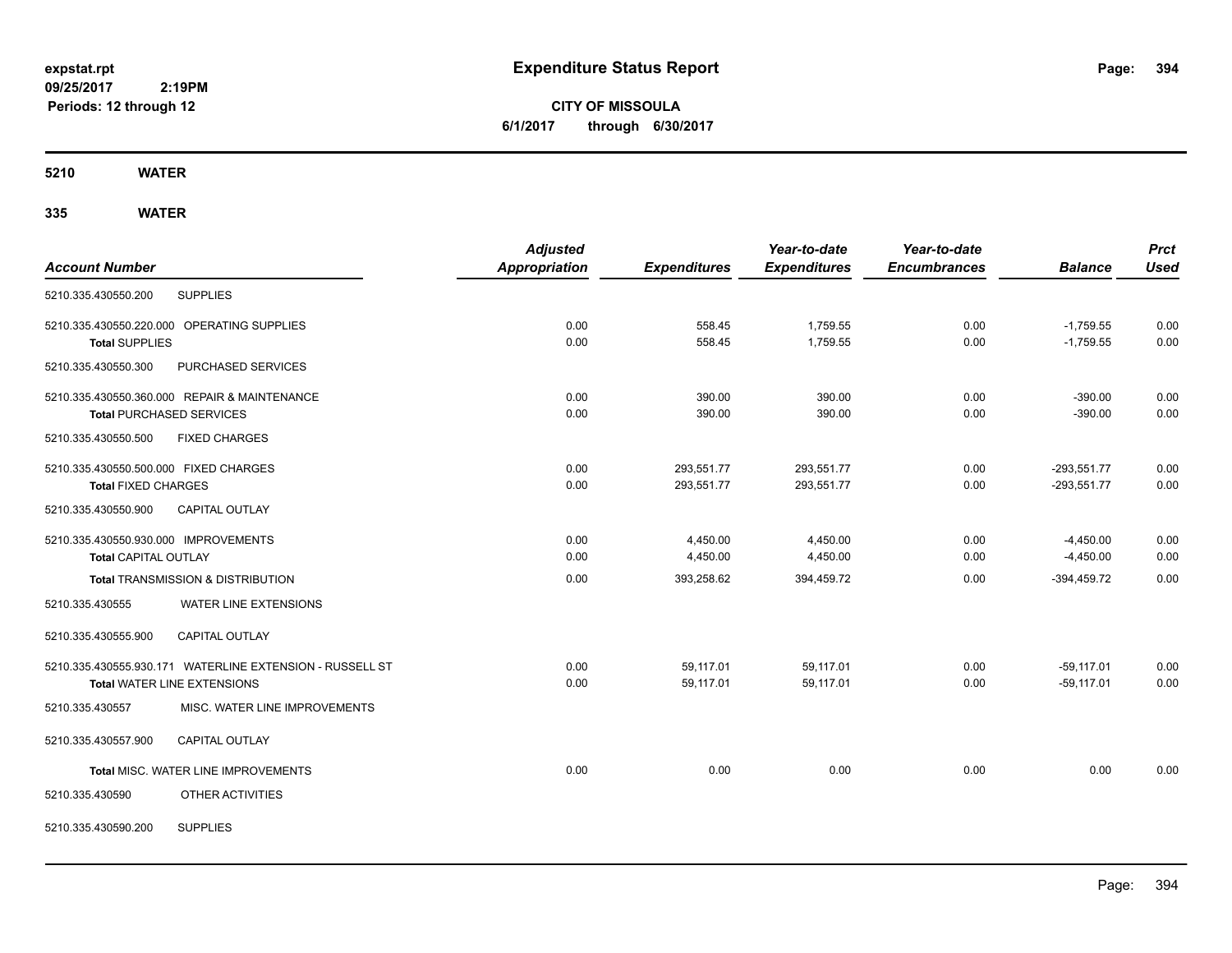**CITY OF MISSOULA 6/1/2017 through 6/30/2017**

**5210 WATER**

|                                                              | <b>Adjusted</b>      |                     | Year-to-date        | Year-to-date        |                 | <b>Prct</b> |
|--------------------------------------------------------------|----------------------|---------------------|---------------------|---------------------|-----------------|-------------|
| <b>Account Number</b>                                        | <b>Appropriation</b> | <b>Expenditures</b> | <b>Expenditures</b> | <b>Encumbrances</b> | <b>Balance</b>  | <b>Used</b> |
|                                                              |                      |                     |                     |                     |                 |             |
| 5210.335.430590.210.000 OFFICE SUPPLIES                      | 0.00                 | 0.00                | 190.29              | 0.00                | $-190.29$       | 0.00        |
| 5210.335.430590.220.000 OPERATING SUPPLIES                   | 0.00                 | 0.00                | 224.99              | 0.00                | $-224.99$       | 0.00        |
| <b>Total SUPPLIES</b>                                        | 0.00                 | 0.00                | 415.28              | 0.00                | $-415.28$       | 0.00        |
| PURCHASED SERVICES<br>5210.335.430590.300                    |                      |                     |                     |                     |                 |             |
| 5210.335.430590.344.000 TELEPHONE SERVICE                    | 0.00                 | 203.88              | 1,066.29            | 0.00                | $-1,066.29$     | 0.00        |
| 5210.335.430590.350.000 ACQUISITION/PROFESSIONAL SERVICES    | 0.00                 | 257,630.08          | 1,042,273.65        | 0.00                | $-1,042,273.65$ | 0.00        |
| 5210.335.430590.360.000 REPAIR & MAINTENANCE                 | 0.00                 | 176,074.83          | 176,074.83          | 0.00                | $-176,074.83$   | 0.00        |
| 5210.335.430590.390.000 ACQUISITION/OTHER PURCHASED SERVICES | 0.00                 | 0.00                | 23.76               | 0.00                | $-23.76$        | 0.00        |
| <b>Total PURCHASED SERVICES</b>                              | 0.00                 | 433,908.79          | 1,219,438.53        | 0.00                | $-1,219,438.53$ | 0.00        |
| <b>CAPITAL OUTLAY</b><br>5210.335.430590.900                 |                      |                     |                     |                     |                 |             |
| 5210.335.430590.930.000 ACQUISITION/IMPROVEMENTS             | 0.00                 | 4,450.00            | 8,445.25            | 0.00                | $-8,445.25$     | 0.00        |
| <b>Total CAPITAL OUTLAY</b>                                  | 0.00                 | 4,450.00            | 8,445.25            | 0.00                | $-8,445.25$     | 0.00        |
| <b>Total OTHER ACTIVITIES</b>                                | 0.00                 | 438,358.79          | 1,228,299.06        | 0.00                | $-1,228,299.06$ | 0.00        |
| REVENUE BOND DEBT SERVICE<br>5210.335.490200                 |                      |                     |                     |                     |                 |             |
| <b>DEBT SERVICE</b><br>5210.335.490200.600                   |                      |                     |                     |                     |                 |             |
| <b>Total DEBT SERVICE</b>                                    | 0.00                 | 0.00                | 0.00                | 0.00                | 0.00            | 0.00        |
| CAPITAL OUTLAY<br>5210.335.490200.900                        |                      |                     |                     |                     |                 |             |
| 5210.335.490200.930.000 IMPROVEMENTS                         | 0.00                 | 195.766.46          | 195.766.46          | 0.00                | $-195.766.46$   | 0.00        |
| Total REVENUE BOND DEBT SERVICE                              | 0.00                 | 195,766.46          | 195,766.46          | 0.00                | -195,766.46     | 0.00        |
| 5210.335.510110<br><b>MERCHANT SERVICES</b>                  |                      |                     |                     |                     |                 |             |
| <b>FIXED CHARGES</b><br>5210.335.510110.500                  |                      |                     |                     |                     |                 |             |
| <b>Total FIXED CHARGES</b>                                   | 0.00                 | 0.00                | 0.00                | 0.00                | 0.00            | 0.00        |
| <b>Total MERCHANT SERVICES</b>                               | 0.00                 | 0.00                | 0.00                | 0.00                | 0.00            | 0.00        |
|                                                              |                      |                     |                     |                     |                 |             |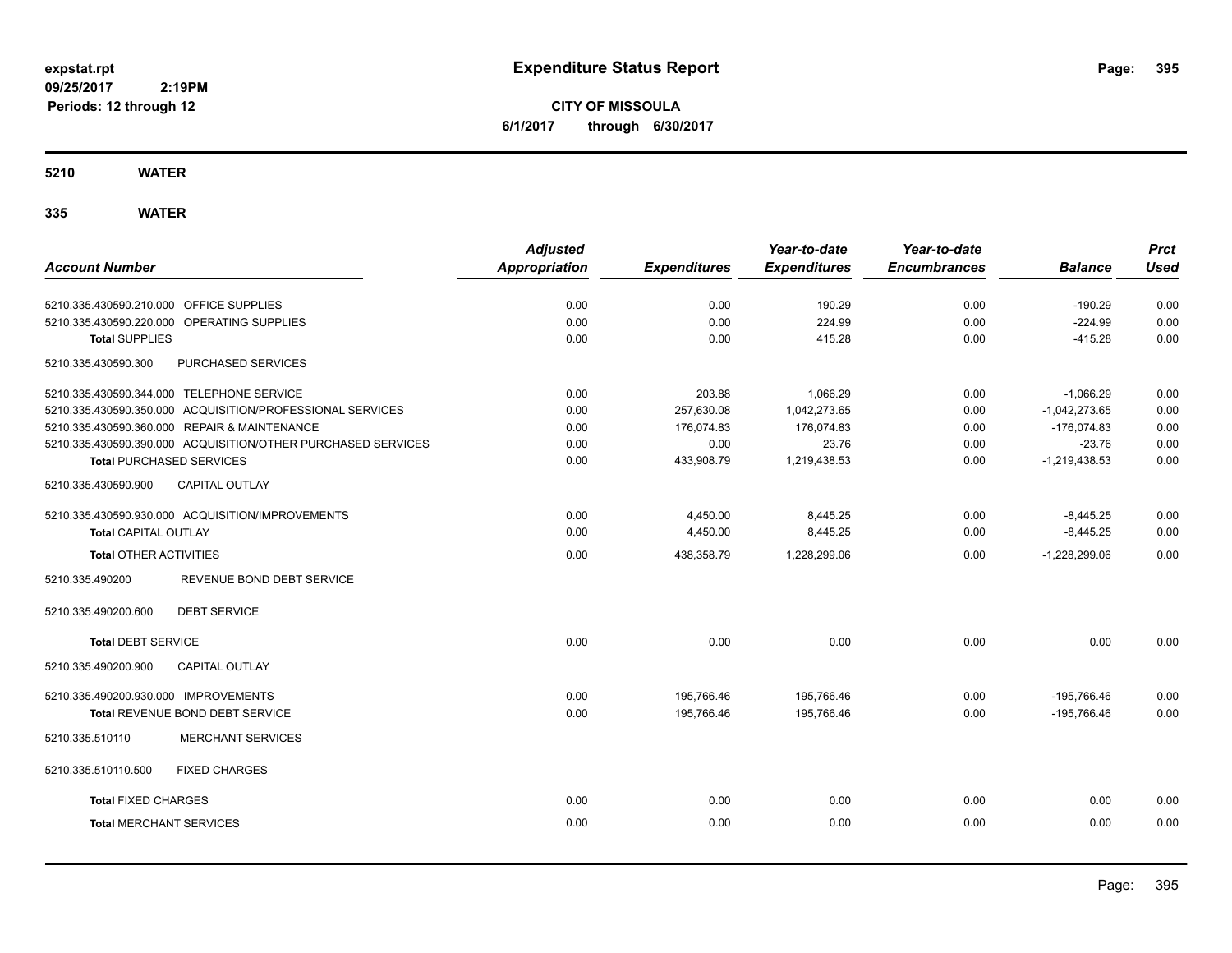| expstat.rpt                                          |                                         | <b>Expenditure Status Report</b>             |                                     |                                     | Page:           | 396                        |
|------------------------------------------------------|-----------------------------------------|----------------------------------------------|-------------------------------------|-------------------------------------|-----------------|----------------------------|
| 09/25/2017<br>2:19PM<br>Periods: 12 through 12       | 6/1/2017                                | <b>CITY OF MISSOULA</b><br>through 6/30/2017 |                                     |                                     |                 |                            |
| <b>Total WATER</b><br><b>WATER LOAN FUND</b><br>5215 | 0.00                                    | 2,043,576.20                                 | 3,170,888.12                        | 0.00                                | $-3,170,888.12$ | 0.00                       |
| <b>WATER</b><br>335                                  |                                         |                                              |                                     |                                     |                 |                            |
| <b>Account Number</b>                                | <b>Adjusted</b><br><b>Appropriation</b> | <b>Expenditures</b>                          | Year-to-date<br><b>Expenditures</b> | Year-to-date<br><b>Encumbrances</b> | <b>Balance</b>  | <b>Prct</b><br><b>Used</b> |
| <b>MERCHANT SERVICES</b><br>5215.335.510110          |                                         |                                              |                                     |                                     |                 |                            |
| 5215.335.510110.500<br><b>FIXED CHARGES</b>          |                                         |                                              |                                     |                                     |                 |                            |
| <b>Total MERCHANT SERVICES</b>                       | 0.00                                    | 0.00                                         | 0.00                                | 0.00                                | 0.00            | 0.00                       |
| INTERFUND OPERATING TRANSFERS<br>5215.335.521000     |                                         |                                              |                                     |                                     |                 |                            |
| 5215.335.521000.800<br>OTHER OBJECTS                 |                                         |                                              |                                     |                                     |                 |                            |
| <b>Total WATER LOAN FUND</b>                         | 0.00                                    | 0.00                                         | 0.00                                | 0.00                                | 0.00            | 0.00                       |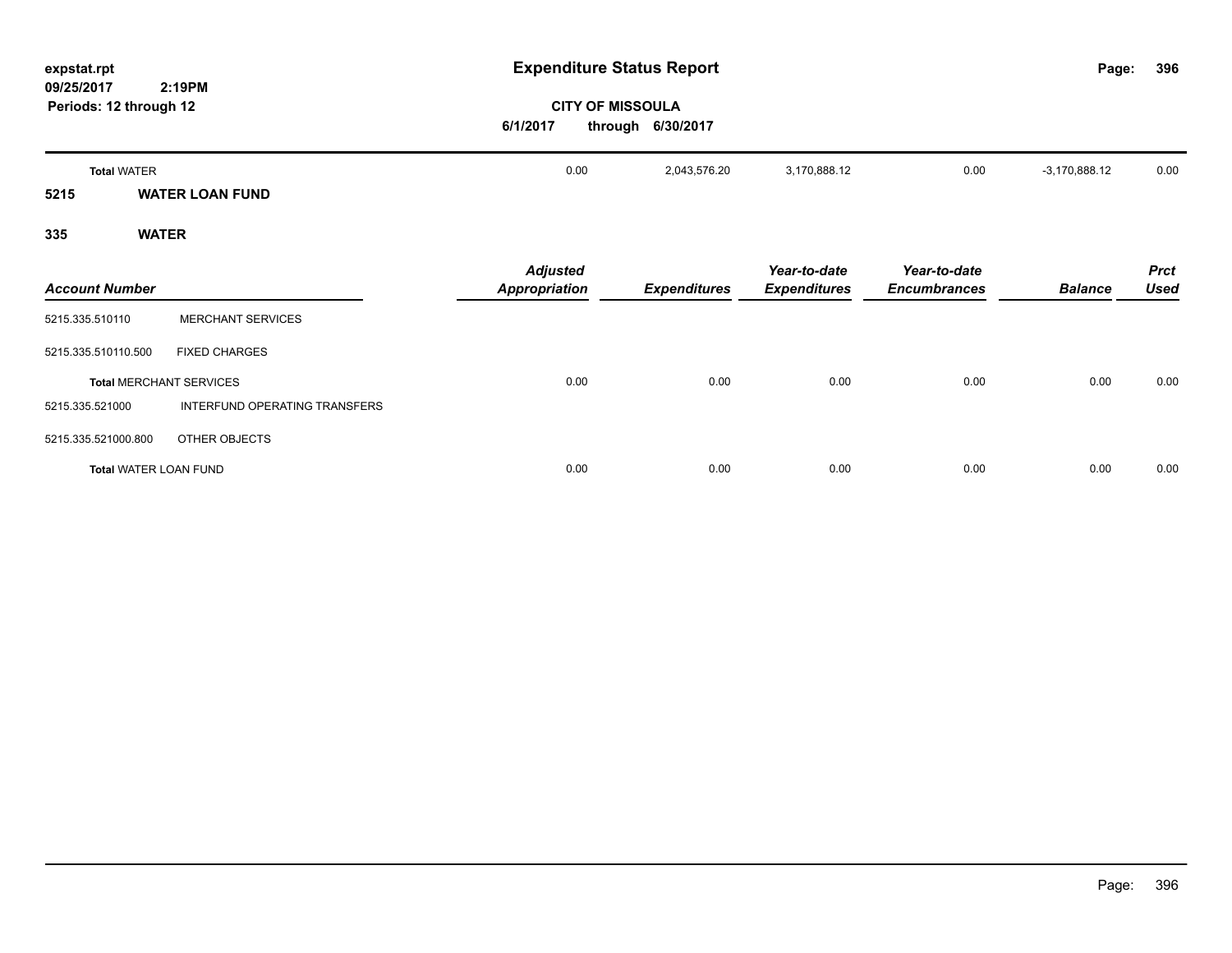**CITY OF MISSOULA 6/1/2017 through 6/30/2017**

### **5310 SEWER OPERATING BUDGET FUND**

| <b>Account Number</b>                          |                                                         | <b>Adjusted</b><br>Appropriation | <b>Expenditures</b> | Year-to-date<br><b>Expenditures</b> | Year-to-date<br><b>Encumbrances</b> | <b>Balance</b> | <b>Prct</b><br><b>Used</b> |
|------------------------------------------------|---------------------------------------------------------|----------------------------------|---------------------|-------------------------------------|-------------------------------------|----------------|----------------------------|
| 5310.330.410400                                | <b>DEPRECIATION</b>                                     |                                  |                     |                                     |                                     |                |                            |
| 5310.330.410400.800                            | OTHER OBJECTS                                           |                                  |                     |                                     |                                     |                |                            |
| <b>Total DEPRECIATION</b>                      |                                                         | 0.00                             | 0.00                | 0.00                                | 0.00                                | 0.00           | 0.00                       |
| 5310.330.430610                                | <b>ADMINISTRATION</b>                                   |                                  |                     |                                     |                                     |                |                            |
| 5310.330.430610.100                            | PERSONAL SERVICES                                       |                                  |                     |                                     |                                     |                |                            |
| 5310.330.430610.110.000 SALARIES AND WAGES     |                                                         | 189,560.00                       | 36,026.44           | 203,182.85                          | 0.00                                | $-13,622.85$   | 107.19                     |
| 5310.330.430610.120.000 OVERTIME               |                                                         | 0.00                             | 250.81              | 1,382.92                            | 0.00                                | $-1,382.92$    | 0.00                       |
| 5310.330.430610.140.000 EMPLOYER CONTRIBUTIONS |                                                         | 64,366.00                        | 11,183.71           | 57,144.68                           | 0.00                                | 7,221.32       | 88.78                      |
| 5310.330.430610.145.000 OPEB CONTRIBUTION      |                                                         | 175.00                           | 0.00                | 0.00                                | 0.00                                | 175.00         | 0.00                       |
| <b>Total PERSONAL SERVICES</b>                 |                                                         | 254,101.00                       | 47,460.96           | 261,710.45                          | 0.00                                | $-7,609.45$    | 102.99                     |
| 5310.330.430610.200                            | <b>SUPPLIES</b>                                         |                                  |                     |                                     |                                     |                |                            |
| 5310.330.430610.210.000 OFFICE SUPPLIES        |                                                         | 0.00                             | 607.41              | 2,454.55                            | 0.00                                | $-2,454.55$    | 0.00                       |
| 5310.330.430610.220.000 OPERATING SUPPLIES     |                                                         | 3,400.00                         | 209.50              | 1,051.99                            | 0.00                                | 2,348.01       | 30.94                      |
| 5310.330.430610.230.000 REPAIR/MAINTENANCE     |                                                         | 1,000.00                         | 32.66               | 278.37                              | 0.00                                | 721.63         | 27.84                      |
| 5310.330.430610.231.000 GASOLINE               |                                                         | 60,000.00                        | 7,520.36            | 37,504.13                           | 0.00                                | 22,495.87      | 62.51                      |
| <b>Total SUPPLIES</b>                          |                                                         | 64,400.00                        | 8,369.93            | 41,289.04                           | 0.00                                | 23,110.96      | 64.11                      |
| 5310.330.430610.300                            | PURCHASED SERVICES                                      |                                  |                     |                                     |                                     |                |                            |
| 5310.330.430610.310.000 COMMUNICATIONS         |                                                         | 86.00                            | 318.35              | 4,363.92                            | 0.00                                | $-4,277.92$    | 5,074.33                   |
| 5310.330.430610.320.000 PRINTING & DUPLICATING |                                                         | 8,000.00                         | 2,492.88            | 7,302.39                            | 0.00                                | 697.61         | 91.28                      |
|                                                | 5310.330.430610.330.000 PUBLICITY, SUBSCRIPTIONS & DUES | 3,000.00                         | 458.50              | 6,469.24                            | 0.00                                | $-3,469.24$    | 215.64                     |
| 5310.330.430610.344.000 TELEPHONE SERVICE      |                                                         | 19,604.00                        | 2,766.98            | 20,485.09                           | 0.00                                | $-881.09$      | 104.49                     |
| 5310.330.430610.350.000 PROFESSIONAL SERVICES  |                                                         | 38,000.00                        | 19,303.45           | 68,290.39                           | 0.00                                | $-30,290.39$   | 179.71                     |
| 5310.330.430610.360.000 REPAIR & MAINTENANCE   |                                                         | 6,952.00                         | 1,728.42            | 10,216.18                           | 0.00                                | $-3,264.18$    | 146.95                     |
| 5310.330.430610.370.000 TRAVEL                 |                                                         | 1,500.00                         | 0.00                | 453.33                              | 0.00                                | 1,046.67       | 30.22                      |
| 5310.330.430610.380.000 TRAINING               |                                                         | 1,100.00                         | 0.00                | 2,107.62                            | 0.00                                | $-1,007.62$    | 191.60                     |
| <b>Total PURCHASED SERVICES</b>                |                                                         | 78,242.00                        | 27,068.58           | 119,688.16                          | 0.00                                | $-41,446.16$   | 152.97                     |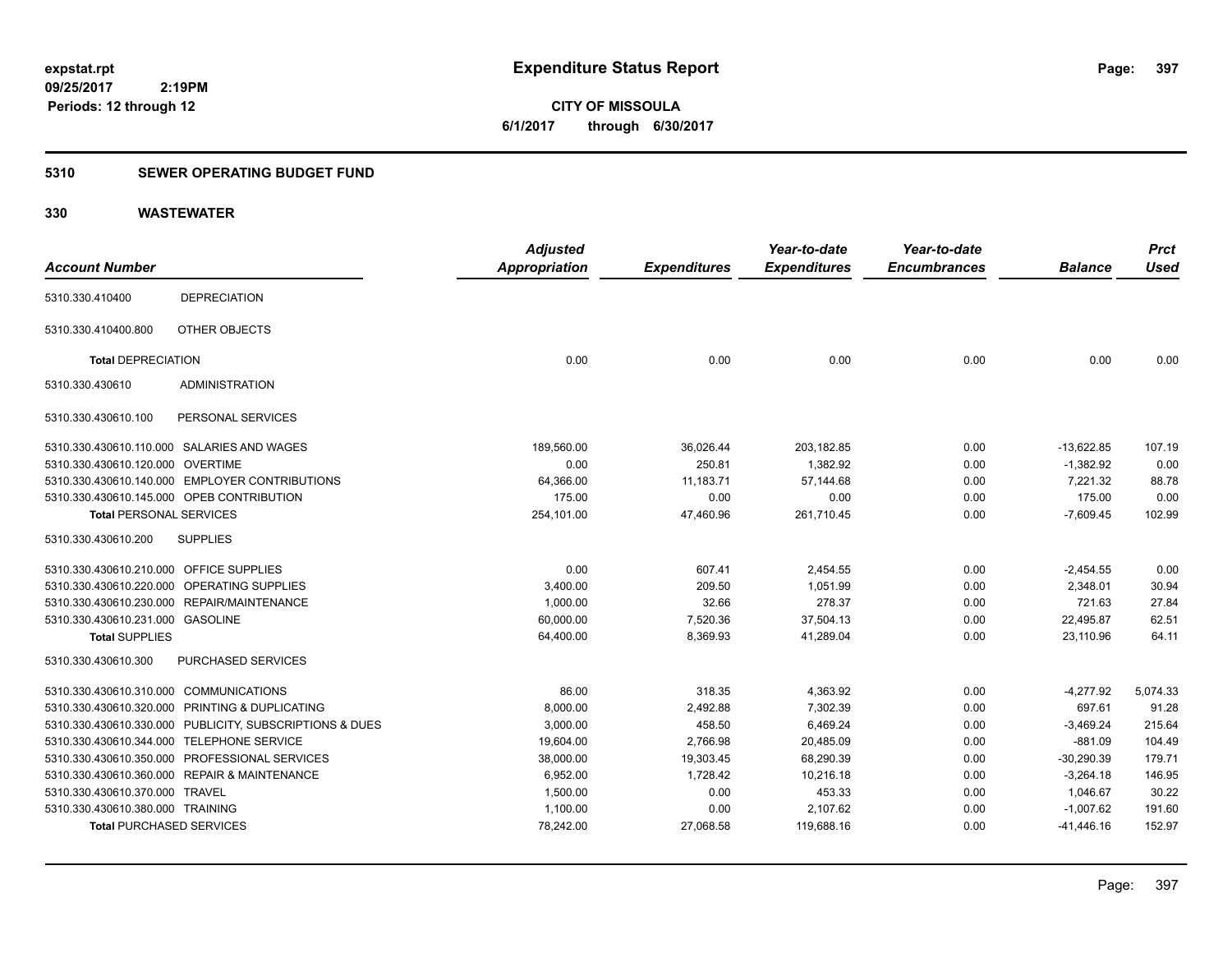**398**

**09/25/2017 2:19PM Periods: 12 through 12**

**CITY OF MISSOULA 6/1/2017 through 6/30/2017**

#### **5310 SEWER OPERATING BUDGET FUND**

|                                                           | <b>Adjusted</b> |                     | Year-to-date        | Year-to-date        |                | <b>Prct</b>     |
|-----------------------------------------------------------|-----------------|---------------------|---------------------|---------------------|----------------|-----------------|
| <b>Account Number</b>                                     | Appropriation   | <b>Expenditures</b> | <b>Expenditures</b> | <b>Encumbrances</b> | <b>Balance</b> | <b>Used</b>     |
| <b>FIXED CHARGES</b><br>5310.330.430610.500               |                 |                     |                     |                     |                |                 |
| 5310.330.430610.500.000 FIXED CHARGES                     | 1,350,838.00    | 675,419.00          | 1,370,235.05        | 0.00                | $-19,397.05$   | 101.44          |
| <b>Total FIXED CHARGES</b>                                | 1,350,838.00    | 675,419.00          | 1,370,235.05        | 0.00                | $-19,397.05$   | 101.44          |
| <b>GRANTS &amp; CONTRIBUTIONS</b><br>5310.330.430610.700  |                 |                     |                     |                     |                |                 |
| 5310.330.430610.700.000 GRANTS & CONTRIBUTIONS            | 1,500.00        | 0.00                | 0.00                | 0.00                | 1,500.00       | 0.00            |
| <b>Total GRANTS &amp; CONTRIBUTIONS</b>                   | 1,500.00        | 0.00                | 0.00                | 0.00                | 1,500.00       | 0.00            |
| OTHER OBJECTS<br>5310.330.430610.800                      |                 |                     |                     |                     |                |                 |
| 5310.330.430610.820.000 TRANSFERS TO OTHER FUNDS          | 0.00            | 50,213.00           | 50,213.00           | 0.00                | $-50,213.00$   | 0.00            |
| <b>Total OTHER OBJECTS</b>                                | 0.00            | 50,213.00           | 50,213.00           | 0.00                | $-50,213.00$   | 0.00            |
| <b>CAPITAL OUTLAY</b><br>5310.330.430610.900              |                 |                     |                     |                     |                |                 |
| <b>Total CAPITAL OUTLAY</b>                               | 0.00            | 0.00                | 0.00                | 0.00                | 0.00           | 0.00            |
| <b>Total ADMINISTRATION</b>                               | 1,749,081.00    | 808,531.47          | 1,843,135.70        | 0.00                | $-94,054.70$   | 105.38          |
| 5310.330.430630<br><b>COLLECTIONS &amp; TRANSMISSIONS</b> |                 |                     |                     |                     |                |                 |
| 5310.330.430630.100<br>PERSONAL SERVICES                  |                 |                     |                     |                     |                |                 |
| 5310.330.430630.110.000 SALARIES AND WAGES                | 459,648.00      | 61,789.31           | 458,206.67          | 0.00                | 1,441.33       | 99.69           |
| 5310.330.430630.120.000 OVERTIME                          | 12,000.00       | 723.45              | 9,929.36            | 0.00                | 2,070.64       | 82.74           |
| 5310.330.430630.130.000 OTHER                             | 19.224.00       | 0.00                | 0.00                | 0.00                | 19,224.00      | 0.00            |
| 5310.330.430630.140.000 EMPLOYER CONTRIBUTIONS            | 223,931.00      | 25,835.29           | 229,190.32          | 0.00                | $-5,259.32$    | 102.35          |
| 5310.330.430630.141.000 STATE RETIREMENT CONTRIBUTIONS    | 501.00          | 0.00                | 1,210.45            | 0.00                | $-709.45$      | 241.61<br>97.66 |
| <b>Total PERSONAL SERVICES</b>                            | 715,304.00      | 88,348.05           | 698,536.80          | 0.00                | 16,767.20      |                 |
| <b>SUPPLIES</b><br>5310.330.430630.200                    |                 |                     |                     |                     |                |                 |
| 5310.330.430630.220.000 OPERATING SUPPLIES                | 20,000.00       | 3,160.88            | 25,446.11           | 0.00                | $-5,446.11$    | 127.23          |
| 5310.330.430630.230.000 REPAIR/MAINTENANCE                | 150,000.00      | 16,205.04           | 104,913.49          | 0.00                | 45,086.51      | 69.94           |
| 5310.330.430630.240.000 OTHER SUPPLIES                    | 2,000.00        | 232.46              | 2.848.41            | 0.00                | $-848.41$      | 142.42          |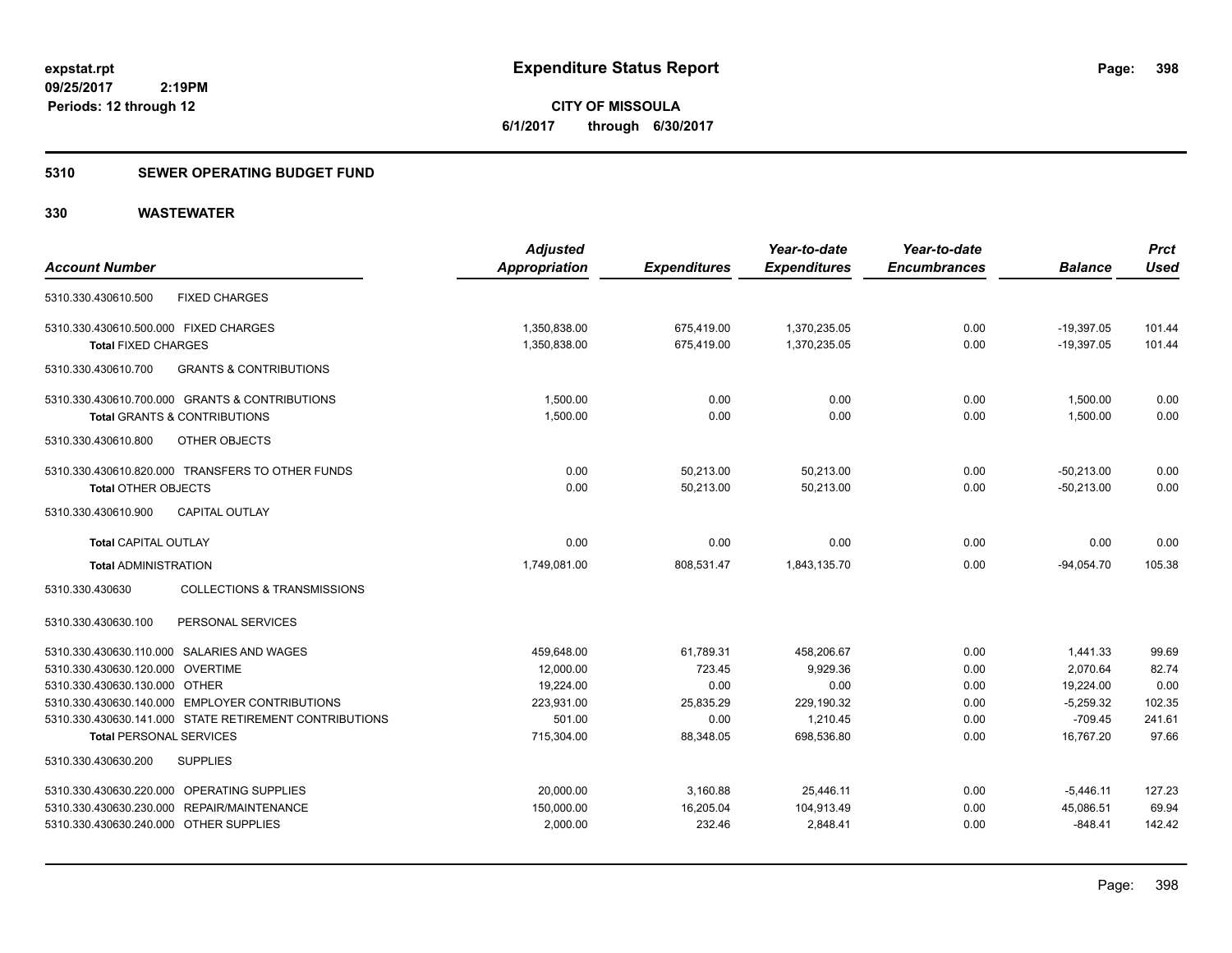**CITY OF MISSOULA 6/1/2017 through 6/30/2017**

### **5310 SEWER OPERATING BUDGET FUND**

| <b>Account Number</b>                             | <b>Adjusted</b><br>Appropriation | <b>Expenditures</b> | Year-to-date<br><b>Expenditures</b> | Year-to-date<br><b>Encumbrances</b> | <b>Balance</b> | <b>Prct</b><br><b>Used</b> |
|---------------------------------------------------|----------------------------------|---------------------|-------------------------------------|-------------------------------------|----------------|----------------------------|
| <b>Total SUPPLIES</b>                             | 172,000.00                       | 19,598.38           | 133,208.01                          | 0.00                                | 38,791.99      | 77.45                      |
| PURCHASED SERVICES<br>5310.330.430630.300         |                                  |                     |                                     |                                     |                |                            |
| 5310.330.430630.310.000 COMMUNICATIONS            | 984.00                           | 0.00                | 268.36                              | 0.00                                | 715.64         | 27.27                      |
| 5310.330.430630.341.000 ELECTRICITY & NATURAL GAS | 78,216.00                        | 27,005.46           | 96,210.26                           | 0.00                                | $-17,994.26$   | 123.01                     |
| 5310.330.430630.343.000 WATER CHARGES             | 6,468.00                         | 659.05              | 4,539.57                            | 0.00                                | 1,928.43       | 70.19                      |
| 5310.330.430630.350.000 PROFESSIONAL SERVICES     | 2,000.00                         | 175.00              | 2,993.79                            | 0.00                                | $-993.79$      | 149.69                     |
| 5310.330.430630.360.000 REPAIR & MAINTENANCE      | 104,360.00                       | 20,500.00           | 89,091.58                           | 0.00                                | 15,268.42      | 85.37                      |
| 5310.330.430630.370.000 TRAVEL                    | 3,000.00                         | 0.00                | 0.00                                | 0.00                                | 3,000.00       | 0.00                       |
| 5310.330.430630.380.000 TRAINING                  | 2,500.00                         | 825.00              | 1,140.00                            | 0.00                                | 1,360.00       | 45.60                      |
| <b>Total PURCHASED SERVICES</b>                   | 197,528.00                       | 49,164.51           | 194,243.56                          | 0.00                                | 3,284.44       | 98.34                      |
| <b>FIXED CHARGES</b><br>5310.330.430630.500       |                                  |                     |                                     |                                     |                |                            |
| 5310.330.430630.500.000 FIXED CHARGES             | 60,000.00                        | 0.00                | 0.00                                | 0.00                                | 60,000.00      | 0.00                       |
| <b>Total FIXED CHARGES</b>                        | 60,000.00                        | 0.00                | 0.00                                | 0.00                                | 60,000.00      | 0.00                       |
| CAPITAL OUTLAY<br>5310.330.430630.900             |                                  |                     |                                     |                                     |                |                            |
| 5310.330.430630.940.000 MACHINERY & EQUIPMENT     | 0.00                             | 0.00                | 7,858.00                            | 0.00                                | $-7,858.00$    | 0.00                       |
| <b>Total CAPITAL OUTLAY</b>                       | 0.00                             | 0.00                | 7.858.00                            | 0.00                                | $-7,858.00$    | 0.00                       |
| Total COLLECTIONS & TRANSMISSIONS                 | 1,144,832.00                     | 157,110.94          | 1,033,846.37                        | 0.00                                | 110,985.63     | 90.31                      |
| 5310.330.430640<br>TREATMENT AND DISPOSAL         |                                  |                     |                                     |                                     |                |                            |
| PERSONAL SERVICES<br>5310.330.430640.100          |                                  |                     |                                     |                                     |                |                            |
| 5310.330.430640.110.000 SALARIES AND WAGES        | 429,292.00                       | 60,262.56           | 448,986.91                          | 0.00                                | $-19,694.91$   | 104.59                     |
| 5310.330.430640.120.000 OVERTIME                  | 7,000.00                         | 3,316.81            | 21,795.83                           | 0.00                                | $-14,795.83$   | 311.37                     |
| 5310.330.430640.130.000 OTHER                     | 32,733.00                        | 0.00                | 0.00                                | 0.00                                | 32,733.00      | 0.00                       |
| 5310.330.430640.140.000 EMPLOYER CONTRIBUTIONS    | 195,429.00                       | 19,586.76           | 180,413.14                          | 0.00                                | 15,015.86      | 92.32                      |
| 5310.330.430640.190.000 PENSION EXPENSE           | 470.00                           | 0.00                | 0.00                                | 0.00                                | 470.00         | 0.00                       |
| <b>Total PERSONAL SERVICES</b>                    | 664,924.00                       | 83,166.13           | 651,195.88                          | 0.00                                | 13,728.12      | 97.94                      |
| <b>SUPPLIES</b><br>5310.330.430640.200            |                                  |                     |                                     |                                     |                |                            |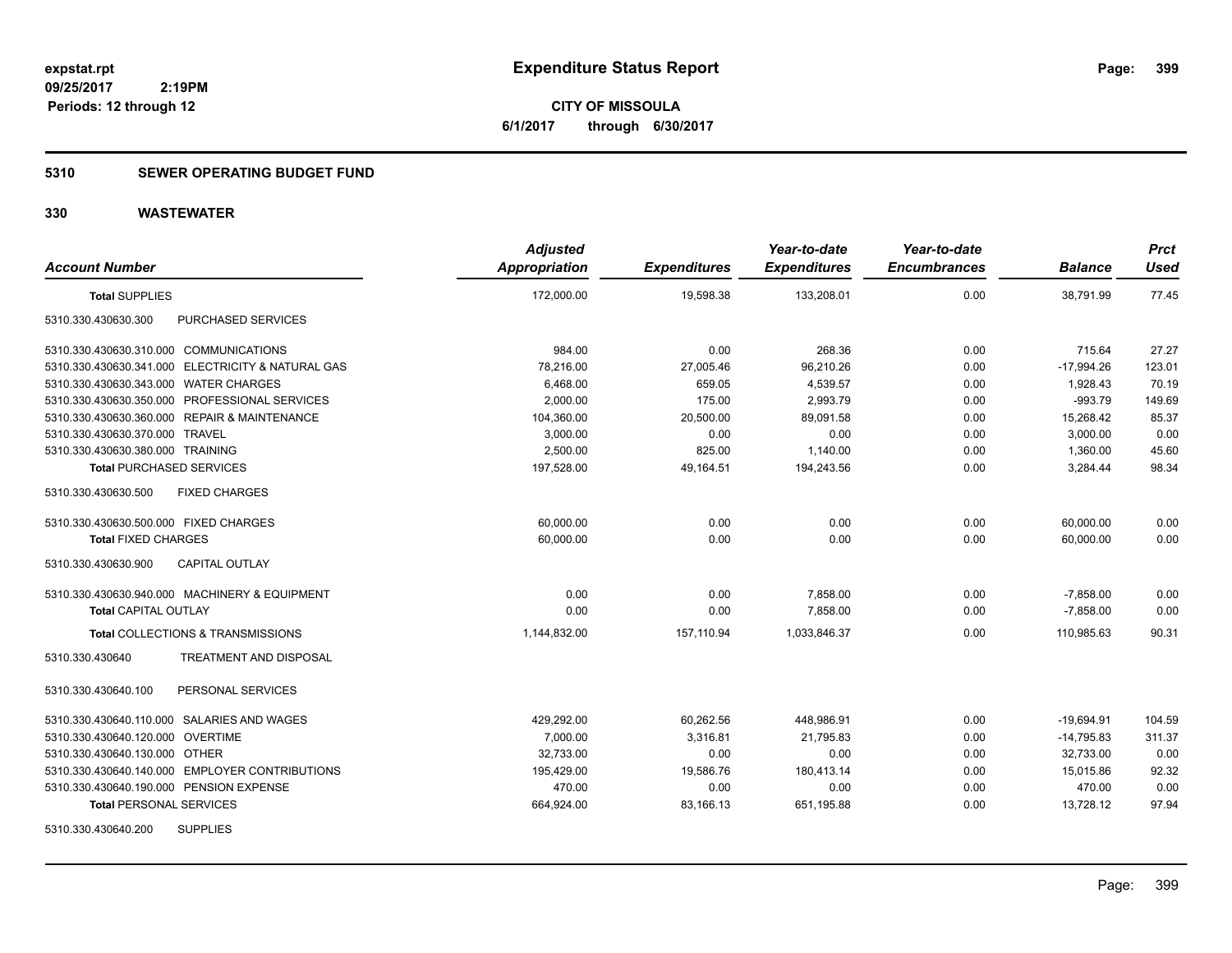**CITY OF MISSOULA 6/1/2017 through 6/30/2017**

### **5310 SEWER OPERATING BUDGET FUND**

|                                                         | <b>Adjusted</b>      |                     | Year-to-date        | Year-to-date        |                | <b>Prct</b> |
|---------------------------------------------------------|----------------------|---------------------|---------------------|---------------------|----------------|-------------|
| <b>Account Number</b>                                   | <b>Appropriation</b> | <b>Expenditures</b> | <b>Expenditures</b> | <b>Encumbrances</b> | <b>Balance</b> | <b>Used</b> |
| 5310.330.430640.210.000 OFFICE SUPPLIES                 | 270,170.00           | 0.00                | 0.00                | 0.00                | 270,170.00     | 0.00        |
| 5310.330.430640.220.000 OPERATING SUPPLIES              | 100,000.00           | 32,611.67           | 187,695.30          | 0.00                | $-87,695.30$   | 187.70      |
| REPAIR/MAINTENANCE<br>5310.330.430640.230.000           | 0.00                 | 54,591.49           | 163,776.63          | 0.00                | $-163,776.63$  | 0.00        |
| 5310.330.430640.240.000 OTHER SUPPLIES                  | 2.000.00             | 213.74              | 776.95              | 0.00                | 1,223.05       | 38.85       |
| <b>Total SUPPLIES</b>                                   | 372,170.00           | 87,416.90           | 352,248.88          | 0.00                | 19,921.12      | 94.65       |
| PURCHASED SERVICES<br>5310.330.430640.300               |                      |                     |                     |                     |                |             |
| 5310.330.430640.310.000 COMMUNICATIONS                  | 1,500.00             | 0.00                | 215.41              | 0.00                | 1,284.59       | 14.36       |
| 5310.330.430640.330.000 PUBLICITY, SUBSCRIPTIONS & DUES | 0.00                 | 0.00                | 276.50              | 0.00                | $-276.50$      | 0.00        |
| 5310.330.430640.341.000 ELECTRICITY & NATURAL GAS       | 539,563.00           | 78,995.50           | 546,027.49          | 0.00                | $-6,464.49$    | 101.20      |
| 5310.330.430640.343.000 WATER CHARGES                   | 3,780.00             | 689.38              | 3,286.51            | 0.00                | 493.49         | 86.94       |
| 5310.330.430640.345.000 GARBAGE                         | 21,636.00            | 3,102.29            | 26,225.99           | 0.00                | $-4,589.99$    | 121.21      |
| 5310.330.430640.350.000 PROFESSIONAL SERVICES           | 1,000.00             | 0.00                | 422.08              | 0.00                | 577.92         | 42.21       |
| 5310.330.430640.360.000 REPAIR & MAINTENANCE            | 225,000.00           | 113,001.05          | 403,985.64          | 0.00                | $-178,985.64$  | 179.55      |
| 5310.330.430640.370.000 TRAVEL                          | 6,000.00             | 502.36              | 4,675.14            | 0.00                | 1,324.86       | 77.92       |
| 5310.330.430640.380.000 TRAINING                        | 6,000.00             | 335.00              | 3,811.50            | 0.00                | 2,188.50       | 63.53       |
| 5310.330.430640.390.000 OTHER PURCHASED SERVICES        | 445.887.00           | 0.00                | 131.197.90          | 0.00                | 314.689.10     | 29.42       |
| <b>Total PURCHASED SERVICES</b>                         | 1,250,366.00         | 196,625.58          | 1,120,124.16        | 0.00                | 130,241.84     | 89.58       |
| 5310.330.430640.900<br><b>CAPITAL OUTLAY</b>            |                      |                     |                     |                     |                |             |
| <b>Total CAPITAL OUTLAY</b>                             | 0.00                 | 0.00                | 0.00                | 0.00                | 0.00           | 0.00        |
| <b>Total TREATMENT AND DISPOSAL</b>                     | 2,287,460.00         | 367,208.61          | 2,123,568.92        | 0.00                | 163,891.08     | 92.84       |
| <b>LAB &amp; TESTING</b><br>5310.330.430650             |                      |                     |                     |                     |                |             |
| PERSONAL SERVICES<br>5310.330.430650.100                |                      |                     |                     |                     |                |             |
| 5310.330.430650.110.000 SALARIES AND WAGES              | 175,949.00           | 24,035.74           | 187,385.91          | 0.00                | $-11,436.91$   | 106.50      |
| 5310.330.430650.140.000 EMPLOYER CONTRIBUTIONS          | 72,869.00            | 7,690.35            | 72,165.03           | 0.00                | 703.97         | 99.03       |
| 5310.330.430650.190.000 PENSION EXPENSE                 | 165.00               | 0.00                | 0.00                | 0.00                | 165.00         | 0.00        |
| <b>Total PERSONAL SERVICES</b>                          | 248,983.00           | 31,726.09           | 259,550.94          | 0.00                | $-10,567.94$   | 104.24      |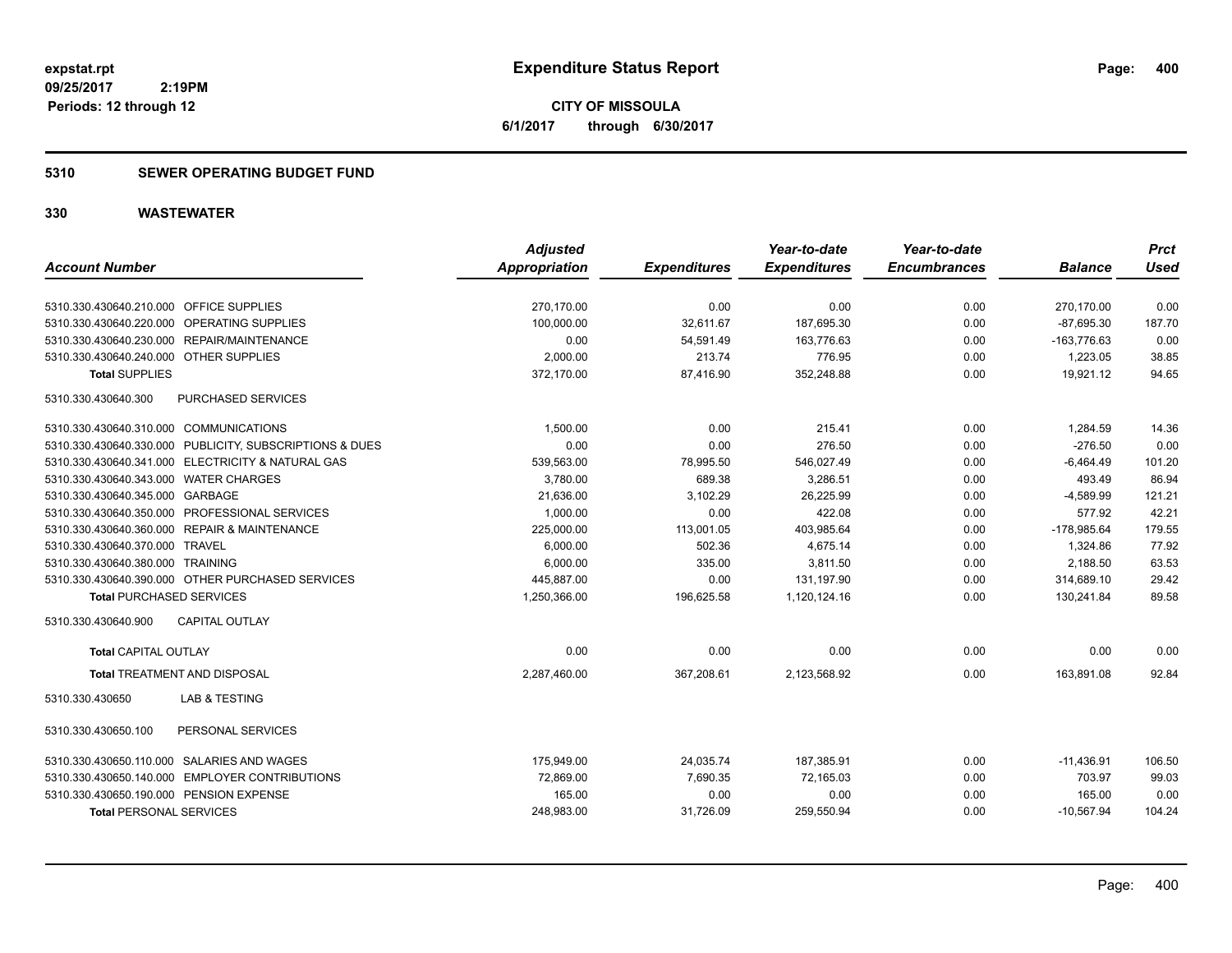**CITY OF MISSOULA 6/1/2017 through 6/30/2017**

### **5310 SEWER OPERATING BUDGET FUND**

|                                                | <b>Adjusted</b>      |                     | Year-to-date        | Year-to-date        |                | <b>Prct</b> |
|------------------------------------------------|----------------------|---------------------|---------------------|---------------------|----------------|-------------|
| <b>Account Number</b>                          | <b>Appropriation</b> | <b>Expenditures</b> | <b>Expenditures</b> | <b>Encumbrances</b> | <b>Balance</b> | <b>Used</b> |
| <b>SUPPLIES</b><br>5310.330.430650.200         |                      |                     |                     |                     |                |             |
| 5310.330.430650.220.000 OPERATING SUPPLIES     | 23,000.00            | 4,854.34            | 40,769.60           | 0.00                | $-17,769.60$   | 177.26      |
| 5310.330.430650.230.000 REPAIR/MAINTENANCE     | 3,000.00             | 1,952.34            | 3,863.26            | 0.00                | $-863.26$      | 128.78      |
| <b>Total SUPPLIES</b>                          | 26,000.00            | 6,806.68            | 44,632.86           | 0.00                | $-18,632.86$   | 171.66      |
| PURCHASED SERVICES<br>5310.330.430650.300      |                      |                     |                     |                     |                |             |
| 5310.330.430650.310.000 COMMUNICATIONS         | 1.000.00             | 131.99              | 933.22              | 0.00                | 66.78          | 93.32       |
| 5310.330.430650.350.000 PROFESSIONAL SERVICES  | 37,700.00            | 9,896.83            | 52,854.38           | 0.00                | $-15, 154.38$  | 140.20      |
| 5310.330.430650.360.000 REPAIR & MAINTENANCE   | 4,000.00             | 2,074.62            | 6,807.50            | 0.00                | $-2,807.50$    | 170.19      |
| 5310.330.430650.370.000 TRAVEL                 | 2,000.00             | 0.00                | 0.00                | 0.00                | 2,000.00       | 0.00        |
| 5310.330.430650.380.000 TRAINING               | 1,000.00             | 0.00                | 70.00               | 0.00                | 930.00         | 7.00        |
| <b>Total PURCHASED SERVICES</b>                | 45,700.00            | 12,103.44           | 60,665.10           | 0.00                | $-14,965.10$   | 132.75      |
| CAPITAL OUTLAY<br>5310.330.430650.900          |                      |                     |                     |                     |                |             |
| <b>Total CAPITAL OUTLAY</b>                    | 0.00                 | 0.00                | 0.00                | 0.00                | 0.00           | 0.00        |
| <b>Total LAB &amp; TESTING</b>                 | 320,683.00           | 50,636.21           | 364,848.90          | 0.00                | $-44,165.90$   | 113.77      |
| 5310.330.430660<br><b>COMPOST</b>              |                      |                     |                     |                     |                |             |
| PERSONAL SERVICES<br>5310.330.430660.100       |                      |                     |                     |                     |                |             |
| 5310.330.430660.110. SALARIES AND WAGES        | 0.00                 | 0.00                | 3,786.58            | 0.00                | $-3,786.58$    | 0.00        |
| 5310.330.430660.110.000 SALARIES AND WAGES     | 0.00                 | 27,449.78           | 118,446.27          | 0.00                | $-118,446.27$  | 0.00        |
| 5310.330.430660.120.000 OVERTIME               | 0.00                 | 2,976.98            | 8,046.22            | 0.00                | $-8,046.22$    | 0.00        |
| 5310.330.430660.140.000 EMPLOYER CONTRIBUTIONS | 0.00                 | 9,920.59            | 49,580.52           | 0.00                | $-49,580.52$   | 0.00        |
| <b>Total PERSONAL SERVICES</b>                 | 0.00                 | 40,347.35           | 179.859.59          | 0.00                | $-179.859.59$  | 0.00        |
| 5310.330.430660.200<br><b>SUPPLIES</b>         |                      |                     |                     |                     |                |             |
| 5310.330.430660.210.000 OFFICE SUPPLIES        | 0.00                 | 0.00                | 114.99              | 0.00                | $-114.99$      | 0.00        |
| 5310.330.430660.220.000 OPERATING SUPPLIES     | 0.00                 | 28,674.25           | 114,707.16          | 0.00                | $-114,707.16$  | 0.00        |
| 5310.330.430660.230.000 REPAIR/MAINTENANCE     | 0.00                 | 26,822.60           | 101,727.71          | 0.00                | $-101,727.71$  | 0.00        |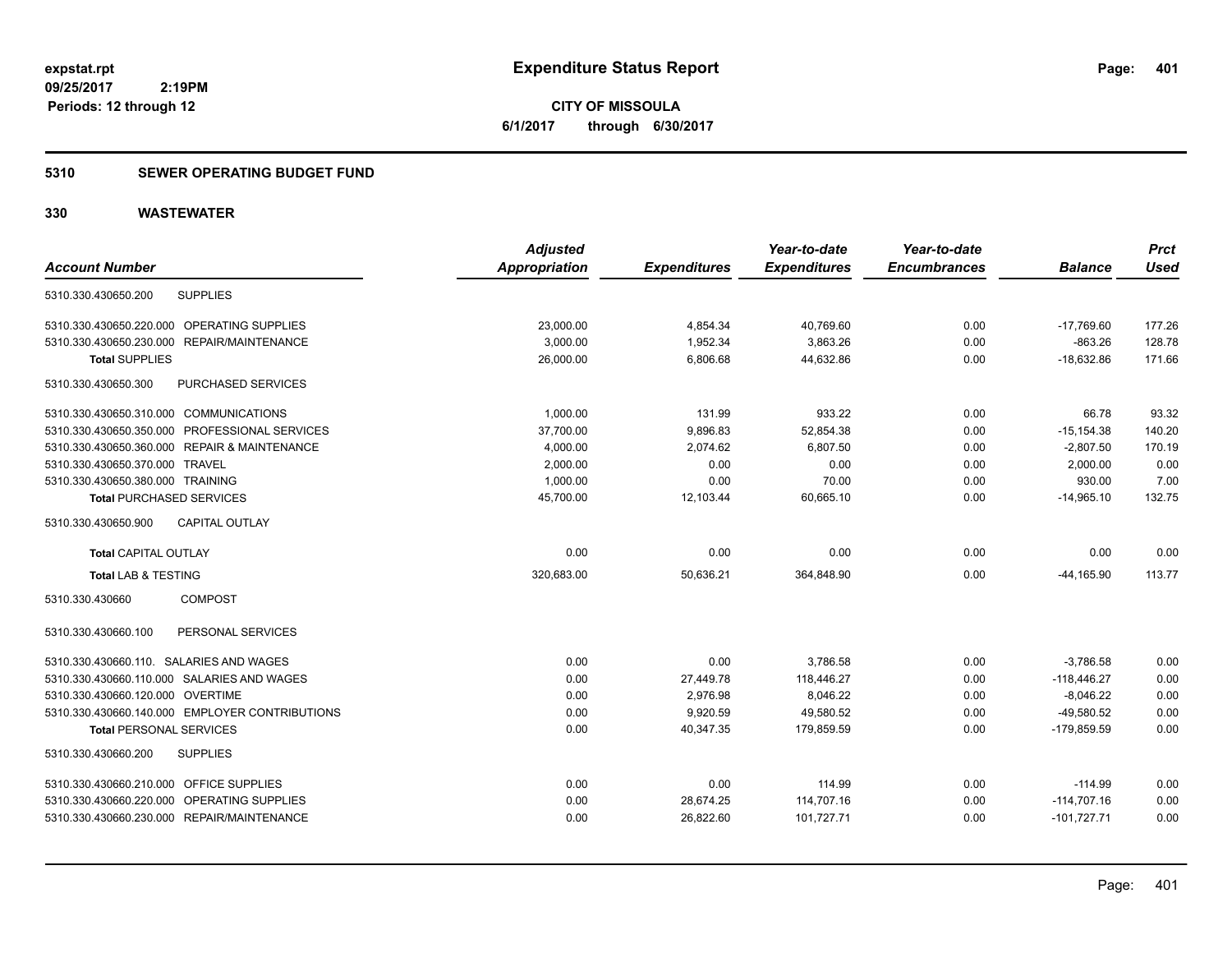**CITY OF MISSOULA 6/1/2017 through 6/30/2017**

### **5310 SEWER OPERATING BUDGET FUND**

| <b>Account Number</b>                                   |                    | <b>Adjusted</b><br><b>Appropriation</b> |                     | Year-to-date        | Year-to-date<br><b>Encumbrances</b> | <b>Balance</b>  | <b>Prct</b><br><b>Used</b> |
|---------------------------------------------------------|--------------------|-----------------------------------------|---------------------|---------------------|-------------------------------------|-----------------|----------------------------|
|                                                         |                    |                                         | <b>Expenditures</b> | <b>Expenditures</b> |                                     |                 |                            |
| 5310.330.430660.231.000 GASOLINE                        |                    | 0.00                                    | 96.92               | 2,171.77            | 0.00                                | $-2,171.77$     | 0.00                       |
| 5310.330.430660.240.000 OTHER SUPPLIES                  |                    | 0.00                                    | 0.00                | 1,086.57            | 0.00                                | $-1,086.57$     | 0.00                       |
| <b>Total SUPPLIES</b>                                   |                    | 0.00                                    | 55,593.77           | 219,808.20          | 0.00                                | $-219,808.20$   | 0.00                       |
| 5310.330.430660.300                                     | PURCHASED SERVICES |                                         |                     |                     |                                     |                 |                            |
| 5310.330.430660.310.000 COMMUNICATIONS                  |                    | 0.00                                    | 105.79              | 105.79              | 0.00                                | $-105.79$       | 0.00                       |
| 5310.330.430660.320.000 PRINTING & DUPLICATING          |                    | 0.00                                    | 0.00                | 582.98              | 0.00                                | $-582.98$       | 0.00                       |
| 5310.330.430660.330.000 PUBLICITY, SUBSCRIPTIONS & DUES |                    | 0.00                                    | 0.00                | 398.80              | 0.00                                | $-398.80$       | 0.00                       |
| 5310.330.430660.341.000 ELECTRICITY & NATURAL GAS       |                    | 0.00                                    | 823.04              | 4,872.15            | 0.00                                | $-4,872.15$     | 0.00                       |
| 5310.330.430660.344.000 TELEPHONE SERVICE               |                    | 0.00                                    | 115.22              | 325.97              | 0.00                                | $-325.97$       | 0.00                       |
| 5310.330.430660.350.000 PROFESSIONAL SERVICES           |                    | 0.00                                    | 6,184.00            | 7,337.05            | 0.00                                | $-7,337.05$     | 0.00                       |
| 5310.330.430660.360.000 REPAIR & MAINTENANCE            |                    | 0.00                                    | 32,099.00           | 60,409.68           | 0.00                                | $-60,409.68$    | 0.00                       |
| 5310.330.430660.380.000 TRAINING                        |                    | 0.00                                    | 1,925.00            | 2,135.00            | 0.00                                | $-2,135.00$     | 0.00                       |
| <b>Total PURCHASED SERVICES</b>                         |                    | 0.00                                    | 41,252.05           | 76,167.42           | 0.00                                | $-76, 167.42$   | 0.00                       |
| 5310.330.430660.600<br><b>DEBT SERVICE</b>              |                    |                                         |                     |                     |                                     |                 |                            |
| 5310.330.430660.620.000 INTEREST / SERVICE FEES         |                    | 0.00                                    | 31,802.82           | 31,802.82           | 0.00                                | $-31,802.82$    | 0.00                       |
| <b>Total DEBT SERVICE</b>                               |                    | 0.00                                    | 31,802.82           | 31,802.82           | 0.00                                | $-31,802.82$    | 0.00                       |
| CAPITAL OUTLAY<br>5310.330.430660.900                   |                    |                                         |                     |                     |                                     |                 |                            |
| 5310.330.430660.910.000 LAND                            |                    | 0.00                                    | 0.00                | 445,900.91          | 0.00                                | -445,900.91     | 0.00                       |
| 5310.330.430660.920.000 BUILDINGS                       |                    | 0.00                                    | 5,368.00            | 126,095.27          | 0.00                                | $-126,095.27$   | 0.00                       |
| 5310.330.430660.940.000 MACHINERY & EQUIPMENT           |                    | 0.00                                    | 1,394,130.25        | 1,488,200.25        | 0.00                                | $-1,488,200.25$ | 0.00                       |
| <b>Total CAPITAL OUTLAY</b>                             |                    | 0.00                                    | 1,399,498.25        | 2,060,196.43        | 0.00                                | $-2,060,196.43$ | 0.00                       |
| <b>Total COMPOST</b>                                    |                    | 0.00                                    | 1,568,494.24        | 2,567,834.46        | 0.00                                | $-2,567,834.46$ | 0.00                       |
| <b>DEBT SERVICE</b><br>5310.330.490504                  |                    |                                         |                     |                     |                                     |                 |                            |
| 5310.330.490504.600<br><b>DEBT SERVICE</b>              |                    |                                         |                     |                     |                                     |                 |                            |
| <b>Total DEBT SERVICE</b>                               |                    | 0.00                                    | 0.00                | 0.00                | 0.00                                | 0.00            | 0.00                       |
| <b>NEW REQUESTS</b><br>5310.330.499999                  |                    |                                         |                     |                     |                                     |                 |                            |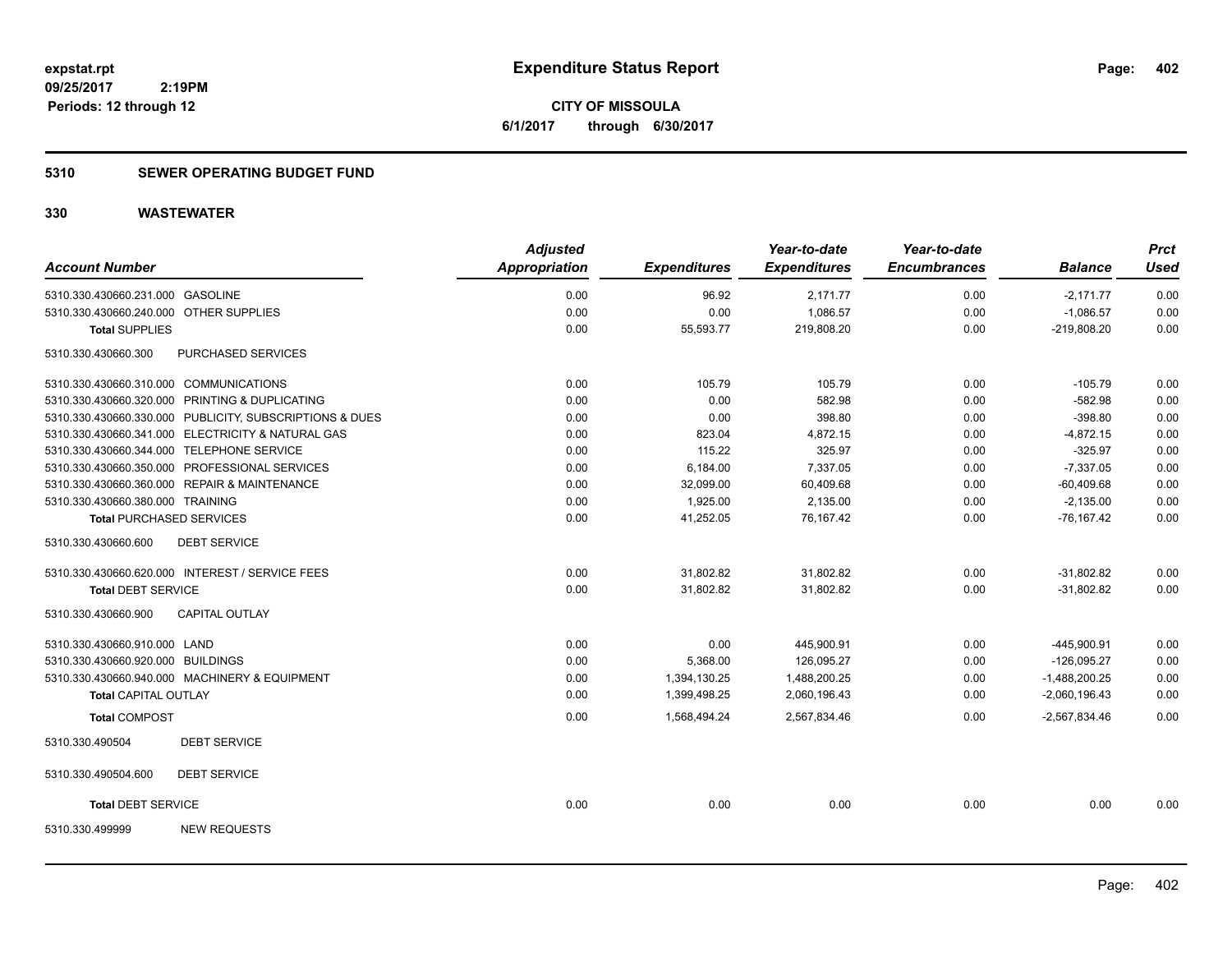**CITY OF MISSOULA 6/1/2017 through 6/30/2017**

### **5310 SEWER OPERATING BUDGET FUND**

| <b>Account Number</b>          |                                                              | <b>Adjusted</b><br>Appropriation | <b>Expenditures</b> | Year-to-date<br><b>Expenditures</b> | Year-to-date<br><b>Encumbrances</b> | <b>Balance</b>         | <b>Prct</b><br><b>Used</b> |
|--------------------------------|--------------------------------------------------------------|----------------------------------|---------------------|-------------------------------------|-------------------------------------|------------------------|----------------------------|
| 5310.330.499999.100            | PERSONAL SERVICES                                            |                                  |                     |                                     |                                     |                        |                            |
| <b>Total PERSONAL SERVICES</b> |                                                              | 0.00                             | 0.00                | 0.00                                | 0.00                                | 0.00                   | 0.00                       |
| 5310.330.499999.900            | <b>CAPITAL OUTLAY</b>                                        |                                  |                     |                                     |                                     |                        |                            |
| <b>Total NEW REQUESTS</b>      |                                                              | 0.00                             | 0.00                | 0.00                                | 0.00                                | 0.00                   | 0.00                       |
| 5310.330.510110                | <b>MERCHANT SERVICES</b>                                     |                                  |                     |                                     |                                     |                        |                            |
| 5310.330.510110.500            | <b>FIXED CHARGES</b>                                         |                                  |                     |                                     |                                     |                        |                            |
| <b>Total MERCHANT SERVICES</b> | 5310.330.510110.500.000 MERCHANT SERVICE FEES/FIIXED CHARGES | 45,000.00<br>45,000.00           | 0.00<br>0.00        | 0.00<br>0.00                        | 0.00<br>0.00                        | 45,000.00<br>45,000.00 | 0.00<br>0.00               |
| 5310.330.510306                | <b>SALARY RESERVE</b>                                        |                                  |                     |                                     |                                     |                        |                            |
| 5310.330.510306.100            | PERSONAL SERVICES                                            |                                  |                     |                                     |                                     |                        |                            |
| <b>Total SALARY RESERVE</b>    | 5310.330.510306.140.000 EMPLOYER CONTRIBUTIONS               | 5,400.00<br>5,400.00             | 0.00<br>0.00        | 0.00<br>0.00                        | 0.00<br>0.00                        | 5,400.00<br>5,400.00   | 0.00<br>0.00               |
| 5310.330.521000                | <b>INTERFUND OPERATING TRANSFERS</b>                         |                                  |                     |                                     |                                     |                        |                            |
| 5310.330.521000.800            | OTHER OBJECTS                                                |                                  |                     |                                     |                                     |                        |                            |
|                                | <b>Total INTERFUND OPERATING TRANSFERS</b>                   | 0.00                             | 0.00                | 0.00                                | 0.00                                | 0.00                   | 0.00                       |
| <b>Total WASTEWATER</b>        |                                                              | 5,552,456.00                     | 2,951,981.47        | 7,933,234.35                        | 0.00                                | $-2,380,778.35$        | 142.88                     |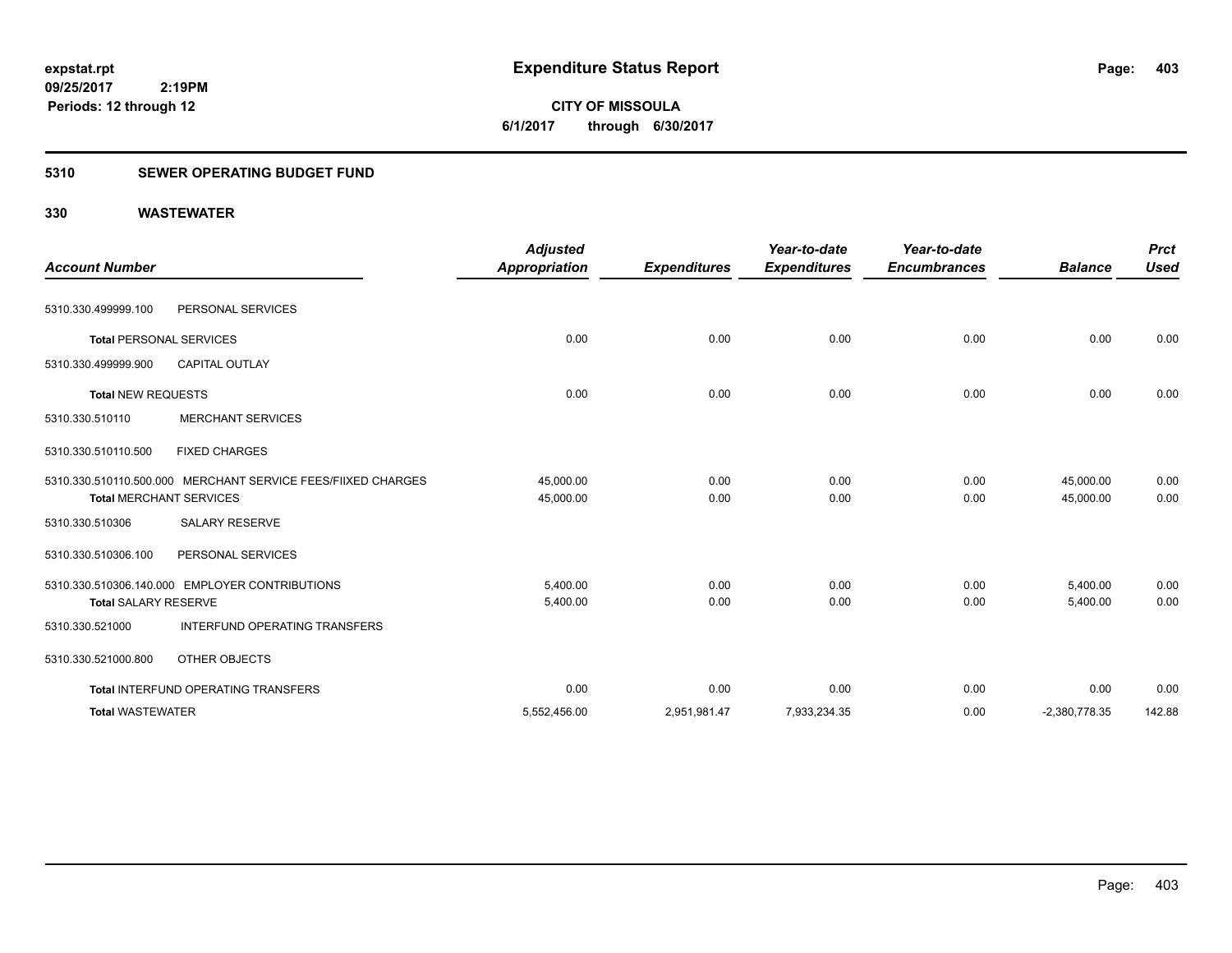**CITY OF MISSOULA 6/1/2017 through 6/30/2017**

### **5310 SEWER OPERATING BUDGET FUND**

### **335 WATER**

| <b>Account Number</b>       |                                          | <b>Adjusted</b><br><b>Appropriation</b> | <b>Expenditures</b> | Year-to-date<br><b>Expenditures</b> | Year-to-date<br><b>Encumbrances</b> | <b>Balance</b>  | <b>Prct</b><br><b>Used</b> |
|-----------------------------|------------------------------------------|-----------------------------------------|---------------------|-------------------------------------|-------------------------------------|-----------------|----------------------------|
| 5310.335.430210             | <b>ADMINISTRATION</b>                    |                                         |                     |                                     |                                     |                 |                            |
| 5310.335.430210.300         | PURCHASED SERVICES                       |                                         |                     |                                     |                                     |                 |                            |
| <b>Total ADMINISTRATION</b> |                                          | 0.00                                    | 0.00                | 0.00                                | 0.00                                | 0.00            | 0.00                       |
| 5310.335.430590             | OTHER ACTIVITIES                         |                                         |                     |                                     |                                     |                 |                            |
| 5310.335.430590.300         | PURCHASED SERVICES                       |                                         |                     |                                     |                                     |                 |                            |
| <b>Total WATER</b>          |                                          | 0.00                                    | 0.00                | 0.00                                | 0.00                                | 0.00            | 0.00                       |
|                             | <b>Total SEWER OPERATING BUDGET FUND</b> | 5,552,456.00                            | 2,951,981.47        | 7,933,234.35                        | 0.00                                | $-2,380,778.35$ | 142.88                     |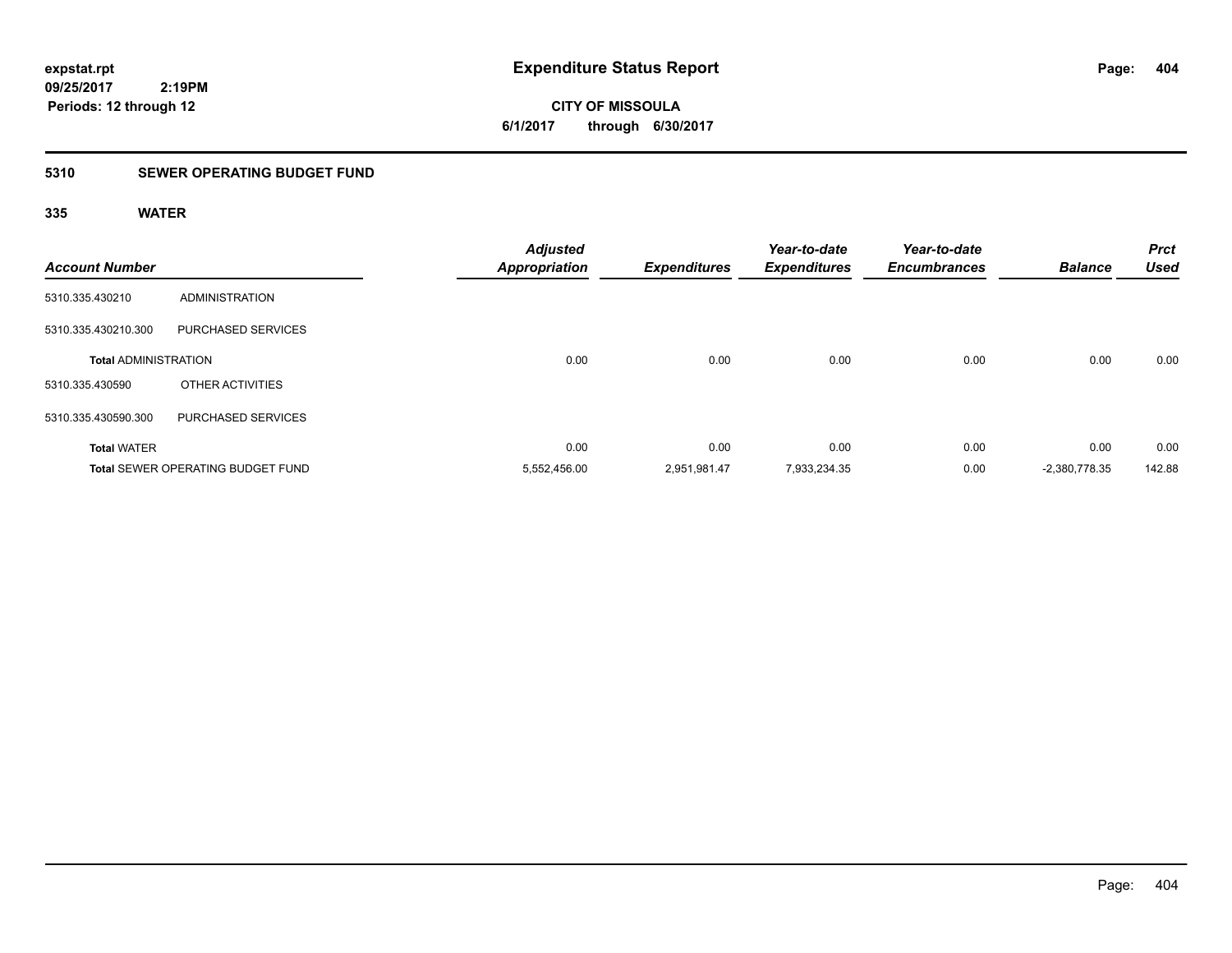**CITY OF MISSOULA 6/1/2017 through 6/30/2017**

### **5311 SEWER REVENUE COLLECTION & CLEARING FUND**

|                             |                                                | <b>Adjusted</b>      |                     | Year-to-date        | Year-to-date        |                | <b>Prct</b> |
|-----------------------------|------------------------------------------------|----------------------|---------------------|---------------------|---------------------|----------------|-------------|
| <b>Account Number</b>       |                                                | <b>Appropriation</b> | <b>Expenditures</b> | <b>Expenditures</b> | <b>Encumbrances</b> | <b>Balance</b> | <b>Used</b> |
| 5311.330.430610             | <b>ADMINISTRATION</b>                          |                      |                     |                     |                     |                |             |
| 5311.330.430610.100         | PERSONAL SERVICES                              |                      |                     |                     |                     |                |             |
| <b>Total ADMINISTRATION</b> |                                                | 0.00                 | 0.00                | 0.00                | 0.00                | 0.00           | 0.00        |
| 5311.330.430630             | <b>COLLECTIONS &amp; TRANSMISSIONS</b>         |                      |                     |                     |                     |                |             |
| 5311.330.430630.100         | PERSONAL SERVICES                              |                      |                     |                     |                     |                |             |
|                             | Total COLLECTIONS & TRANSMISSIONS              | 0.00                 | 0.00                | 0.00                | 0.00                | 0.00           | 0.00        |
| 5311.330.430640             | TREATMENT AND DISPOSAL                         |                      |                     |                     |                     |                |             |
| 5311.330.430640.100         | PERSONAL SERVICES                              |                      |                     |                     |                     |                |             |
|                             | Total TREATMENT AND DISPOSAL                   | 0.00                 | 0.00                | 0.00                | 0.00                | 0.00           | 0.00        |
| 5311.330.430650             | <b>LAB &amp; TESTING</b>                       |                      |                     |                     |                     |                |             |
| 5311.330.430650.100         | PERSONAL SERVICES                              |                      |                     |                     |                     |                |             |
| Total LAB & TESTING         |                                                | 0.00                 | 0.00                | 0.00                | 0.00                | 0.00           | 0.00        |
| 5311.330.430660             | <b>COMPOST</b>                                 |                      |                     |                     |                     |                |             |
| 5311.330.430660.100         | PERSONAL SERVICES                              |                      |                     |                     |                     |                |             |
|                             | 5311.330.430660.140.000 EMPLOYER CONTRIBUTIONS | 0.00                 | 790.01              | 790.01              | 0.00                | $-790.01$      | 0.00        |
| <b>Total COMPOST</b>        |                                                | 0.00                 | 790.01              | 790.01              | 0.00                | $-790.01$      | 0.00        |
| 5311.330.430670             | <b>CUSTOMER ACCOUNTING &amp; COLLECTION</b>    |                      |                     |                     |                     |                |             |
| 5311.330.430670.800         | OTHER OBJECTS                                  |                      |                     |                     |                     |                |             |
|                             | Total CUSTOMER ACCOUNTING & COLLECTION         | 0.00                 | 0.00                | 0.00                | 0.00                | 0.00           | 0.00        |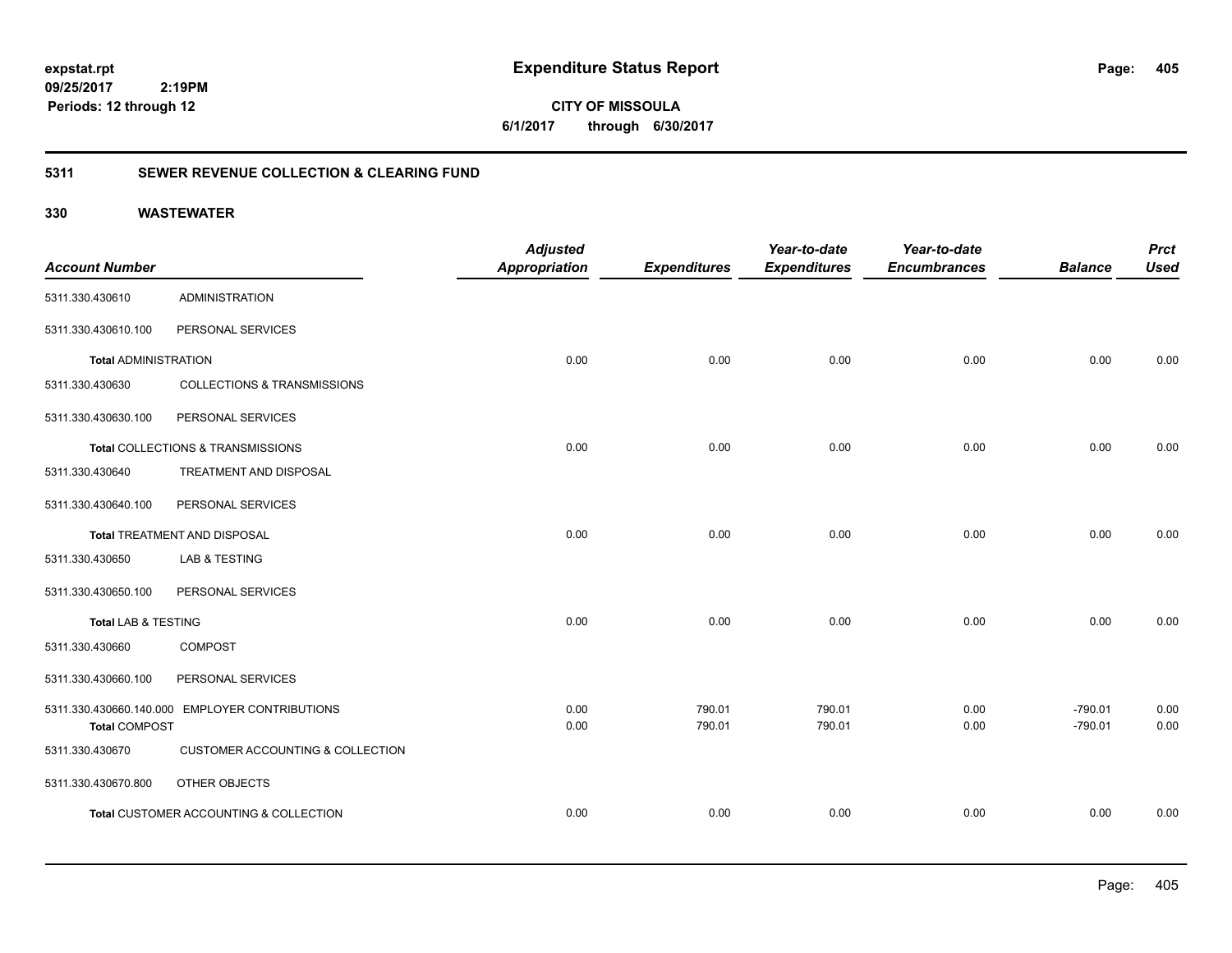**CITY OF MISSOULA 6/1/2017 through 6/30/2017**

### **5311 SEWER REVENUE COLLECTION & CLEARING FUND**

| <b>Account Number</b>          |                                                                                         | <b>Adjusted</b><br><b>Appropriation</b> | <b>Expenditures</b>      | Year-to-date<br><b>Expenditures</b> | Year-to-date<br><b>Encumbrances</b> | <b>Balance</b>               | <b>Prct</b><br><b>Used</b> |
|--------------------------------|-----------------------------------------------------------------------------------------|-----------------------------------------|--------------------------|-------------------------------------|-------------------------------------|------------------------------|----------------------------|
| 5311.330.490200                | REVENUE BOND DEBT SERVICE                                                               |                                         |                          |                                     |                                     |                              |                            |
| 5311.330.490200.600            | <b>DEBT SERVICE</b>                                                                     |                                         |                          |                                     |                                     |                              |                            |
|                                | 5311.330.490200.620.000 INTEREST / SERVICE FEES<br>Total REVENUE BOND DEBT SERVICE      | 0.00<br>0.00                            | 785,825.67<br>785,825.67 | 785,825.67<br>785,825.67            | 0.00<br>0.00                        | -785,825.67<br>-785,825.67   | 0.00<br>0.00               |
| 5311.330.490508                | EKO COMPOST PURCHASE                                                                    |                                         |                          |                                     |                                     |                              |                            |
| 5311.330.490508.900            | <b>CAPITAL OUTLAY</b>                                                                   |                                         |                          |                                     |                                     |                              |                            |
|                                | Total EKO COMPOST PURCHASE                                                              | 0.00                                    | 0.00                     | 0.00                                | 0.00                                | 0.00                         | 0.00                       |
| 5311.330.510000                | <b>MISCELLANEOUS</b>                                                                    |                                         |                          |                                     |                                     |                              |                            |
| 5311.330.510000.800            | OTHER OBJECTS                                                                           |                                         |                          |                                     |                                     |                              |                            |
| <b>Total MISCELLANEOUS</b>     |                                                                                         | 0.00                                    | 0.00                     | 0.00                                | 0.00                                | 0.00                         | 0.00                       |
| 5311.330.510110                | <b>MERCHANT SERVICES</b>                                                                |                                         |                          |                                     |                                     |                              |                            |
| 5311.330.510110.500            | <b>FIXED CHARGES</b>                                                                    |                                         |                          |                                     |                                     |                              |                            |
|                                | 5311.330.510110.550.000 MERCHANT SERVICE FEES                                           | 0.00                                    | 700.00                   | 700.00                              | 0.00                                | $-700.00$                    | 0.00                       |
| <b>Total MERCHANT SERVICES</b> |                                                                                         | 0.00                                    | 700.00                   | 700.00                              | 0.00                                | $-700.00$                    | 0.00                       |
| 5311.330.521000                | SEWER REVENUE CLEARING                                                                  |                                         |                          |                                     |                                     |                              |                            |
| 5311.330.521000.500            | <b>FIXED CHARGES</b>                                                                    |                                         |                          |                                     |                                     |                              |                            |
| <b>Total FIXED CHARGES</b>     |                                                                                         | 0.00                                    | 0.00                     | 0.00                                | 0.00                                | 0.00                         | 0.00                       |
| 5311.330.521000.800            | OTHER OBJECTS                                                                           |                                         |                          |                                     |                                     |                              |                            |
|                                | 5311.330.521000.820.000 TRANSFERS TO OTHER FUNDS<br><b>Total SEWER REVENUE CLEARING</b> | 7,963,568.00<br>7,963,568.00            | 0.00<br>0.00             | 0.00<br>0.00                        | 0.00<br>0.00                        | 7,963,568.00<br>7,963,568.00 | 0.00<br>0.00               |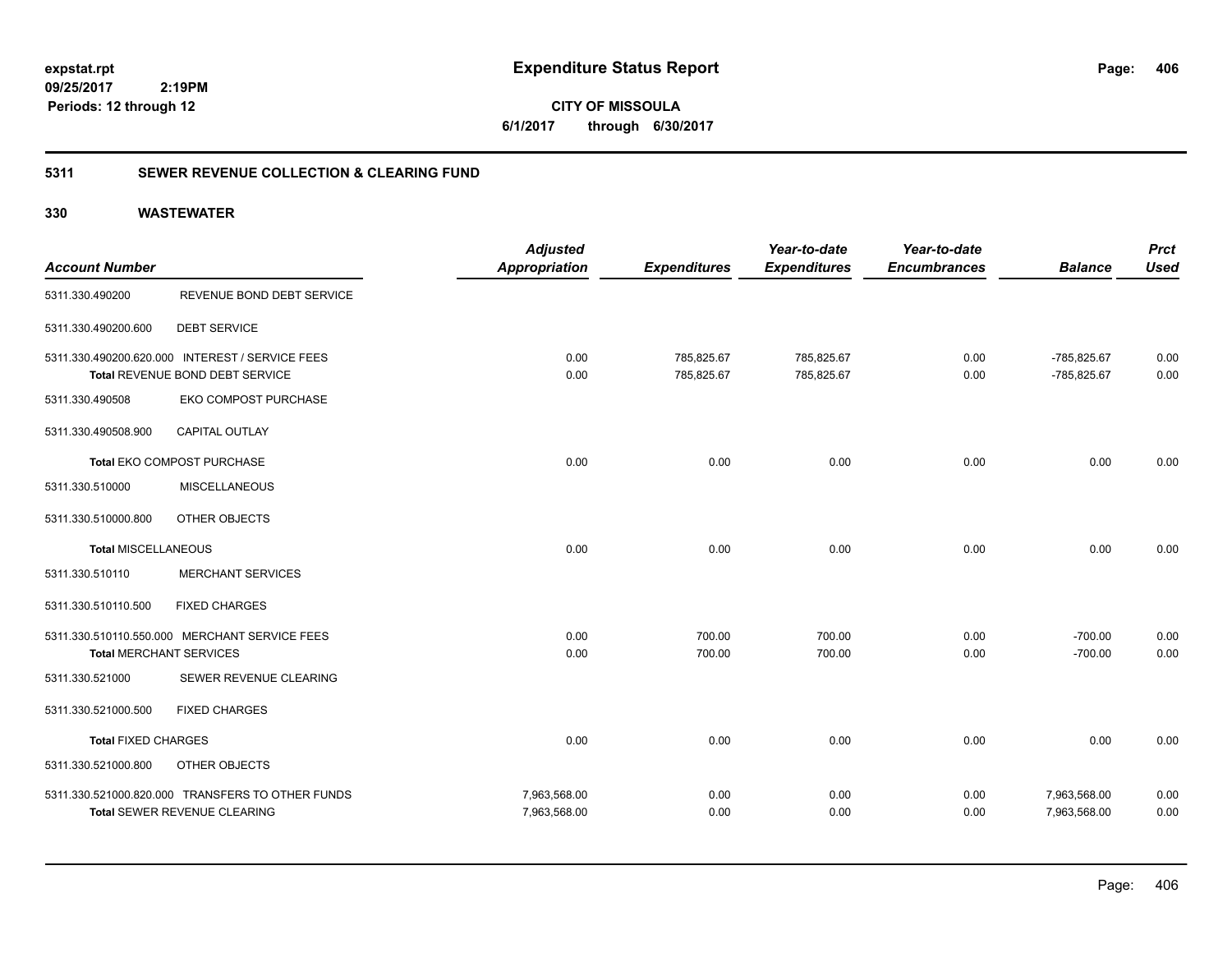| expstat.rpt<br>09/25/2017<br>Periods: 12 through 12 | 2:19PM                                                                                     | <b>CITY OF MISSOULA</b><br>6/1/2017 | <b>Expenditure Status Report</b><br>through 6/30/2017 |                                     |                                     | Page:                  | 407                        |
|-----------------------------------------------------|--------------------------------------------------------------------------------------------|-------------------------------------|-------------------------------------------------------|-------------------------------------|-------------------------------------|------------------------|----------------------------|
|                                                     | Total SEWER REVENUE COLLECTION & CLEARING FUND                                             | 7,963,568.00                        | 787,315.68                                            | 787,315.68                          | 0.00                                | 7,176,252.32           | 9.89                       |
| 5315<br>330                                         | <b>SEWER LOAN FUND</b><br><b>WASTEWATER</b>                                                |                                     |                                                       |                                     |                                     |                        |                            |
| <b>Account Number</b>                               |                                                                                            | Adjusted<br><b>Appropriation</b>    | <b>Expenditures</b>                                   | Year-to-date<br><b>Expenditures</b> | Year-to-date<br><b>Encumbrances</b> | <b>Balance</b>         | <b>Prct</b><br><b>Used</b> |
| 5315.330.430607                                     | *** Title Not Found ***                                                                    |                                     |                                                       |                                     |                                     |                        |                            |
| 5315.330.430607.300                                 | PURCHASED SERVICES                                                                         |                                     |                                                       |                                     |                                     |                        |                            |
| Total *** Title Not Found ***                       |                                                                                            | 0.00                                | 0.00                                                  | 0.00                                | 0.00                                | 0.00                   | 0.00                       |
| 5315.330.430670                                     | <b>CUSTOMER ACCOUNTING &amp; COLLECTION</b>                                                |                                     |                                                       |                                     |                                     |                        |                            |
| 5315.330.430670.300                                 | PURCHASED SERVICES                                                                         |                                     |                                                       |                                     |                                     |                        |                            |
| <b>Total PURCHASED SERVICES</b>                     |                                                                                            | 0.00                                | 0.00                                                  | 0.00                                | 0.00                                | 0.00                   | 0.00                       |
| 5315.330.430670.800                                 | <b>OTHER OBJECTS</b>                                                                       |                                     |                                                       |                                     |                                     |                        |                            |
|                                                     | 5315.330.430670.820.000 TRANSFERS TO OTHER FUNDS<br>Total CUSTOMER ACCOUNTING & COLLECTION | 20,000.00<br>20,000.00              | 0.00<br>0.00                                          | 0.00<br>0.00                        | 0.00<br>0.00                        | 20,000.00<br>20,000.00 | 0.00<br>0.00               |
| <b>Total SEWER LOAN FUND</b>                        |                                                                                            | 20,000.00                           | 0.00                                                  | 0.00                                | 0.00                                | 20,000.00              | 0.00                       |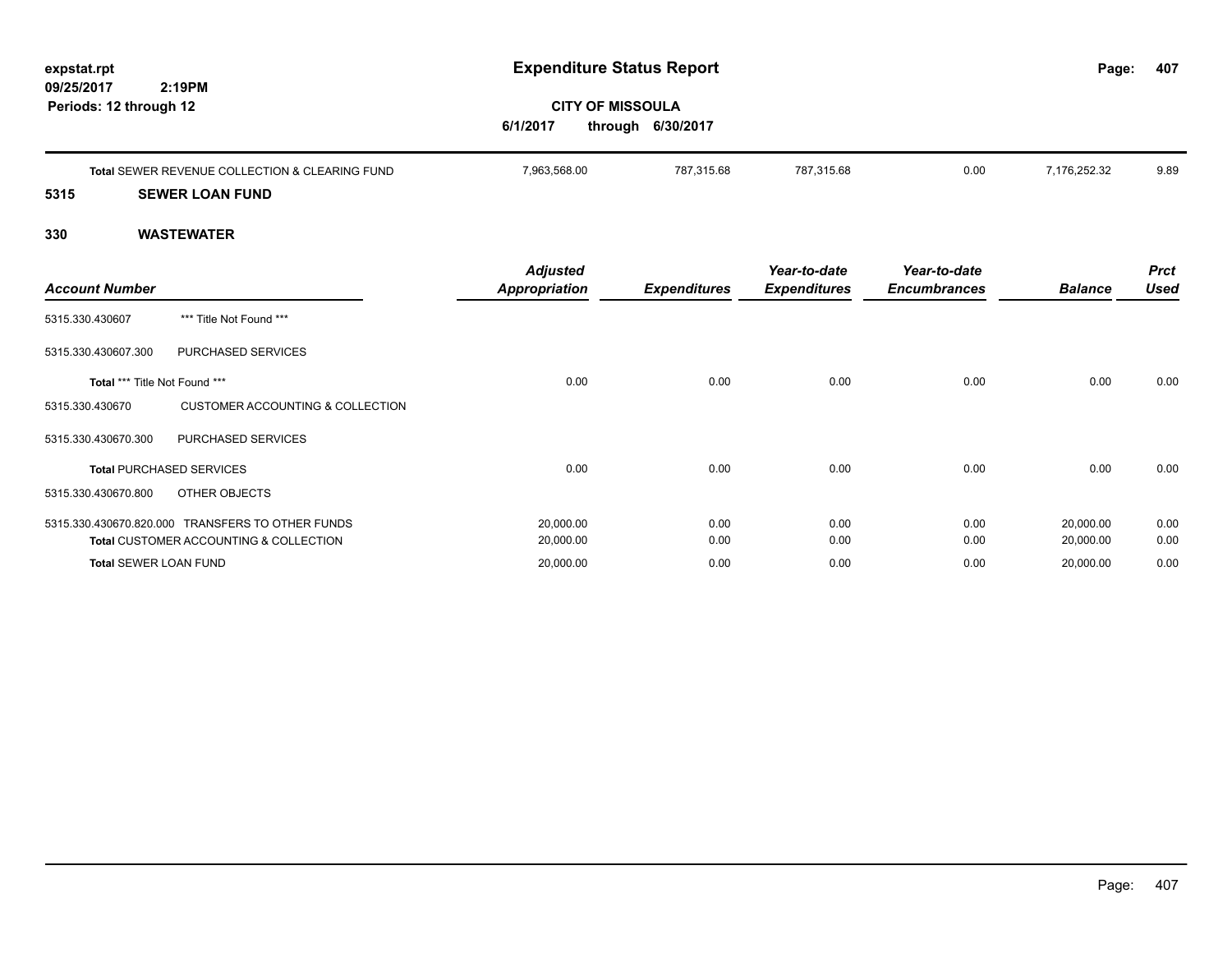**408**

**CITY OF MISSOULA 6/1/2017 through 6/30/2017**

### **5320 SEWER REPLACEMENT & DEPRECIATION FUND**

|                                 |                                        | <b>Adjusted</b>      |                     | Year-to-date        | Year-to-date        |                | <b>Prct</b> |
|---------------------------------|----------------------------------------|----------------------|---------------------|---------------------|---------------------|----------------|-------------|
| <b>Account Number</b>           |                                        | <b>Appropriation</b> | <b>Expenditures</b> | <b>Expenditures</b> | <b>Encumbrances</b> | <b>Balance</b> | <b>Used</b> |
| 5320.330.410400                 | <b>DEPRECIATION</b>                    |                      |                     |                     |                     |                |             |
| 5320.330.410400.800             | OTHER OBJECTS                          |                      |                     |                     |                     |                |             |
| <b>Total DEPRECIATION</b>       |                                        | 0.00                 | 0.00                | 0.00                | 0.00                | 0.00           | 0.00        |
| 5320.330.410551                 | <b>FINANCIAL SOFTWARE</b>              |                      |                     |                     |                     |                |             |
| 5320.330.410551.800             | OTHER OBJECTS                          |                      |                     |                     |                     |                |             |
| <b>Total FINANCIAL SOFTWARE</b> |                                        | 0.00                 | 0.00                | 0.00                | 0.00                | 0.00           | 0.00        |
| 5320.330.430613                 | <b>EQUIPMENT-TRUCKS</b>                |                      |                     |                     |                     |                |             |
| 5320.330.430613.900             | CAPITAL OUTLAY                         |                      |                     |                     |                     |                |             |
| Total EQUIPMENT-TRUCKS          |                                        | 0.00                 | 0.00                | 0.00                | 0.00                | 0.00           | 0.00        |
| 5320.330.430614                 | WW DEVELOPMENT FEE RECALCULATION       |                      |                     |                     |                     |                |             |
| 5320.330.430614.300             | PURCHASED SERVICES                     |                      |                     |                     |                     |                |             |
|                                 | Total WW DEVELOPMENT FEE RECALCULATION | 0.00                 | 0.00                | 0.00                | 0.00                | 0.00           | 0.00        |
| 5320.330.430615                 | WWTP OPTIMIZATION STUDY                |                      |                     |                     |                     |                |             |
| 5320.330.430615.300             | PURCHASED SERVICES                     |                      |                     |                     |                     |                |             |
|                                 | Total WWTP OPTIMIZATION STUDY          | 0.00                 | 0.00                | 0.00                | 0.00                | 0.00           | 0.00        |
| 5320.330.430622                 | TREATMENT PLANT SOFTWARE UPGRADE       |                      |                     |                     |                     |                |             |
| 5320.330.430622.900             | CAPITAL OUTLAY                         |                      |                     |                     |                     |                |             |
|                                 | Total TREATMENT PLANT SOFTWARE UPGRADE | 0.00                 | 0.00                | 0.00                | 0.00                | 0.00           | 0.00        |
| 5320.330.430623                 | LATERAL SWR MAIN EXT                   |                      |                     |                     |                     |                |             |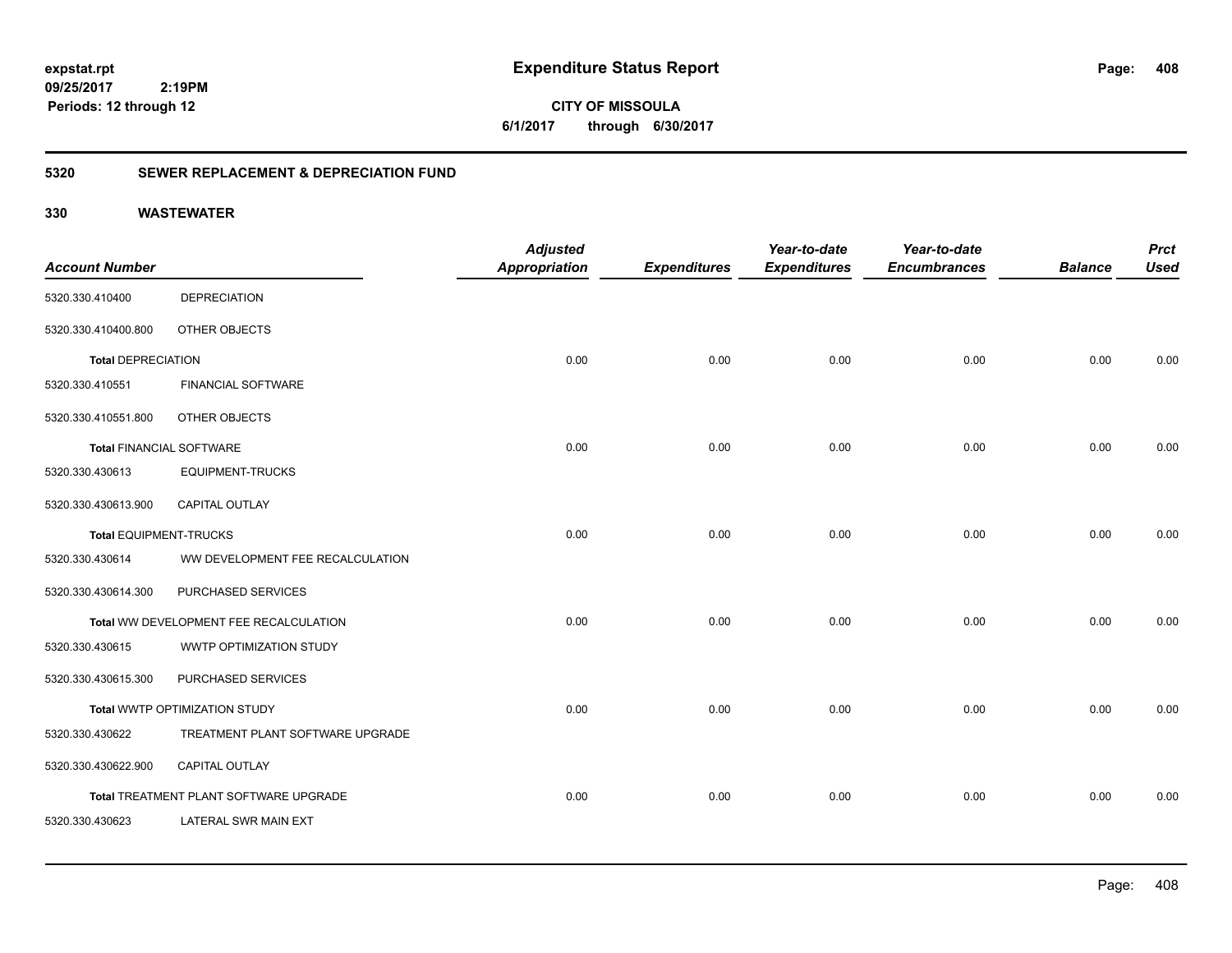**409**

**CITY OF MISSOULA 6/1/2017 through 6/30/2017**

### **5320 SEWER REPLACEMENT & DEPRECIATION FUND**

|                                 |                                              | <b>Adjusted</b>      |                     | Year-to-date        | Year-to-date        |                | <b>Prct</b> |
|---------------------------------|----------------------------------------------|----------------------|---------------------|---------------------|---------------------|----------------|-------------|
| <b>Account Number</b>           |                                              | <b>Appropriation</b> | <b>Expenditures</b> | <b>Expenditures</b> | <b>Encumbrances</b> | <b>Balance</b> | <b>Used</b> |
| 5320.330.430623.300             | PURCHASED SERVICES                           |                      |                     |                     |                     |                |             |
|                                 | 5320.330.430623.360.000 REPAIR & MAINTENANCE | 10,000.00            | 0.00                | 0.00                | 0.00                | 10,000.00      | 0.00        |
|                                 | <b>Total PURCHASED SERVICES</b>              | 10,000.00            | 0.00                | 0.00                | 0.00                | 10,000.00      | 0.00        |
| 5320.330.430623.900             | <b>CAPITAL OUTLAY</b>                        |                      |                     |                     |                     |                |             |
| <b>Total CAPITAL OUTLAY</b>     |                                              | 0.00                 | 0.00                | 0.00                | 0.00                | 0.00           | 0.00        |
|                                 | Total LATERAL SWR MAIN EXT                   | 10,000.00            | 0.00                | 0.00                | 0.00                | 10,000.00      | 0.00        |
| 5320.330.430624                 | <b>SEWER LINE REHAB</b>                      |                      |                     |                     |                     |                |             |
| 5320.330.430624.300             | PURCHASED SERVICES                           |                      |                     |                     |                     |                |             |
| <b>Total SEWER LINE REHAB</b>   |                                              | 0.00                 | 0.00                | 0.00                | 0.00                | 0.00           | 0.00        |
| 5320.330.430625                 | SWR MAIN MASTER PLANS                        |                      |                     |                     |                     |                |             |
| 5320.330.430625.300             | PURCHASED SERVICES                           |                      |                     |                     |                     |                |             |
|                                 | <b>Total SWR MAIN MASTER PLANS</b>           | 0.00                 | 0.00                | 0.00                | 0.00                | 0.00           | 0.00        |
| 5320.330.430630                 | <b>MISC PLANT REPAIRS</b>                    |                      |                     |                     |                     |                |             |
| 5320.330.430630.300             | PURCHASED SERVICES                           |                      |                     |                     |                     |                |             |
|                                 | 5320.330.430630.360.000 REPAIR & MAINTENANCE | 200,000.00           | 14,140.00           | 151,385.49          | 0.00                | 48,614.51      | 75.69       |
|                                 | <b>Total PURCHASED SERVICES</b>              | 200,000.00           | 14,140.00           | 151,385.49          | 0.00                | 48,614.51      | 75.69       |
| 5320.330.430630.900             | <b>CAPITAL OUTLAY</b>                        |                      |                     |                     |                     |                |             |
| <b>Total CAPITAL OUTLAY</b>     |                                              | 0.00                 | 0.00                | 0.00                | 0.00                | 0.00           | 0.00        |
| <b>Total MISC PLANT REPAIRS</b> |                                              | 200,000.00           | 14,140.00           | 151,385.49          | 0.00                | 48,614.51      | 75.69       |
| 5320.330.430631                 | <b>MISC SWR MAIN REPAIRS</b>                 |                      |                     |                     |                     |                |             |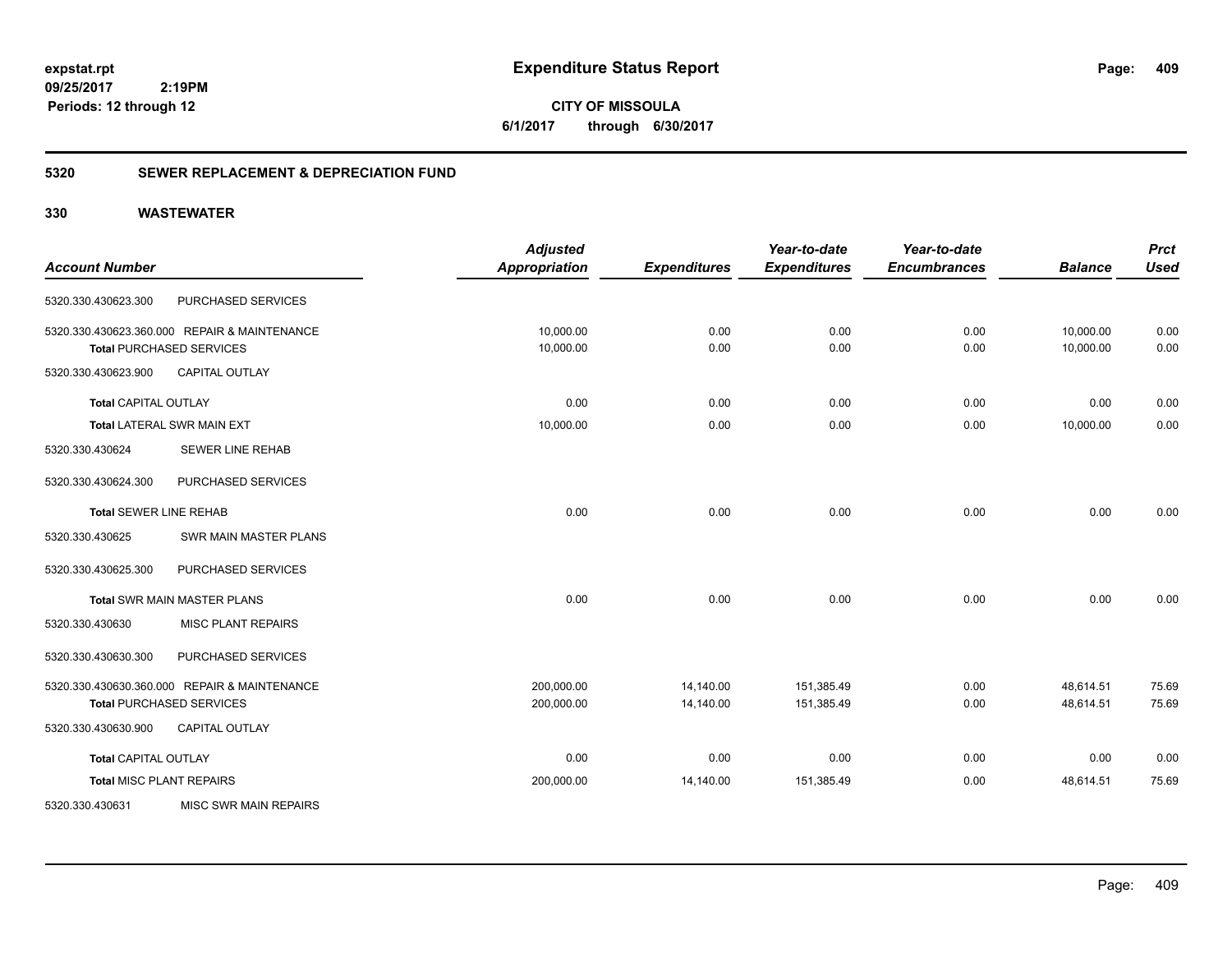**410**

**CITY OF MISSOULA 6/1/2017 through 6/30/2017**

### **5320 SEWER REPLACEMENT & DEPRECIATION FUND**

| <b>Account Number</b>                         |                                                | <b>Adjusted</b><br><b>Appropriation</b> | <b>Expenditures</b>    | Year-to-date<br><b>Expenditures</b> | Year-to-date<br><b>Encumbrances</b> | <b>Balance</b>             | <b>Prct</b><br><b>Used</b> |
|-----------------------------------------------|------------------------------------------------|-----------------------------------------|------------------------|-------------------------------------|-------------------------------------|----------------------------|----------------------------|
| 5320.330.430631.300                           | PURCHASED SERVICES                             |                                         |                        |                                     |                                     |                            |                            |
| <b>Total MISC SWR MAIN REPAIRS</b>            | 5320.330.430631.360.000 MISC SEWER LINE REPAIR | 200,000.00<br>200,000.00                | 34,063.78<br>34,063.78 | 142,492.25<br>142,492.25            | 0.00<br>0.00                        | 57,507.75<br>57,507.75     | 71.25<br>71.25             |
| 5320.330.430632                               | *** Title Not Found ***                        |                                         |                        |                                     |                                     |                            |                            |
| 5320.330.430632.800                           | OTHER OBJECTS                                  |                                         |                        |                                     |                                     |                            |                            |
| <b>Total OTHER OBJECTS</b>                    |                                                | 0.00                                    | 0.00                   | 0.00                                | 0.00                                | 0.00                       | 0.00                       |
| 5320.330.430632.900                           | <b>CAPITAL OUTLAY</b>                          |                                         |                        |                                     |                                     |                            |                            |
| Total *** Title Not Found ***                 |                                                | 0.00                                    | 0.00                   | 0.00                                | 0.00                                | 0.00                       | 0.00                       |
| 5320.330.430635                               | CARAS PARK FORCE MAIN RELOCATION               |                                         |                        |                                     |                                     |                            |                            |
| 5320.330.430635.300                           | PURCHASED SERVICES                             |                                         |                        |                                     |                                     |                            |                            |
| <b>Total PURCHASED SERVICES</b>               |                                                | 0.00                                    | 0.00                   | 0.00                                | 0.00                                | 0.00                       | 0.00                       |
| 5320.330.430635.900                           | CAPITAL OUTLAY                                 |                                         |                        |                                     |                                     |                            |                            |
|                                               | Total CARAS PARK FORCE MAIN RELOCATION         | 0.00                                    | 0.00                   | 0.00                                | 0.00                                | 0.00                       | 0.00                       |
| 5320.330.430637                               | SEWAGE LIFT STATION UPGRADE/REHAB              |                                         |                        |                                     |                                     |                            |                            |
| 5320.330.430637.300                           | PURCHASED SERVICES                             |                                         |                        |                                     |                                     |                            |                            |
| <b>Total PURCHASED SERVICES</b>               |                                                | 0.00                                    | 0.00                   | 0.00                                | 0.00                                | 0.00                       | 0.00                       |
| 5320.330.430637.900                           | <b>CAPITAL OUTLAY</b>                          |                                         |                        |                                     |                                     |                            |                            |
| 5320.330.430637.930.181 MOMONT LIFT STATION 1 | <b>Total SEWAGE LIFT STATION UPGRADE/REHAB</b> | 0.00<br>0.00                            | 7,158.90<br>7,158.90   | 7,158.90<br>7,158.90                | 0.00<br>0.00                        | $-7,158.90$<br>$-7,158.90$ | 0.00<br>0.00               |
| 5320.330.430643                               | <b>WWTP TELEMETRY UPGRADE PROJECT</b>          |                                         |                        |                                     |                                     |                            |                            |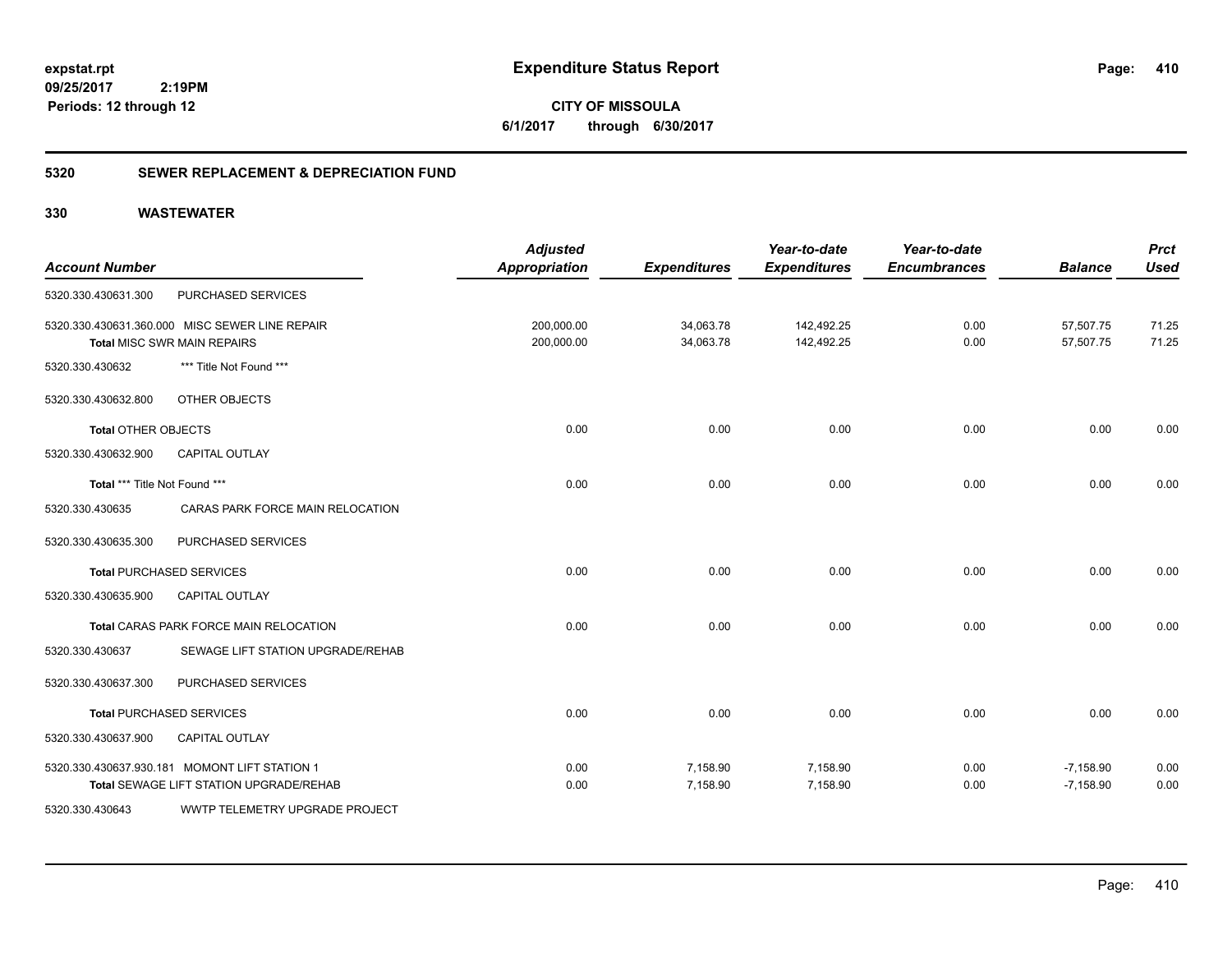**411**

**CITY OF MISSOULA 6/1/2017 through 6/30/2017**

### **5320 SEWER REPLACEMENT & DEPRECIATION FUND**

| <b>Account Number</b>          |                                                | <b>Adjusted</b><br><b>Appropriation</b> | <b>Expenditures</b>    | Year-to-date<br><b>Expenditures</b> | Year-to-date<br><b>Encumbrances</b> | <b>Balance</b>               | <b>Prct</b><br><b>Used</b> |
|--------------------------------|------------------------------------------------|-----------------------------------------|------------------------|-------------------------------------|-------------------------------------|------------------------------|----------------------------|
| 5320.330.430643.300            | PURCHASED SERVICES                             |                                         |                        |                                     |                                     |                              |                            |
|                                | <b>Total PURCHASED SERVICES</b>                | 0.00                                    | 0.00                   | 0.00                                | 0.00                                | 0.00                         | 0.00                       |
| 5320.330.430643.900            | <b>CAPITAL OUTLAY</b>                          |                                         |                        |                                     |                                     |                              |                            |
|                                | Total WWTP TELEMETRY UPGRADE PROJECT           | 0.00                                    | 0.00                   | 0.00                                | 0.00                                | 0.00                         | 0.00                       |
| 5320.330.430650                | LAB & TESTING                                  |                                         |                        |                                     |                                     |                              |                            |
| 5320.330.430650.300            | PURCHASED SERVICES                             |                                         |                        |                                     |                                     |                              |                            |
|                                | <b>Total PURCHASED SERVICES</b>                | 0.00                                    | 0.00                   | 0.00                                | 0.00                                | 0.00                         | 0.00                       |
| 5320.330.430650.900            | CAPITAL OUTLAY                                 |                                         |                        |                                     |                                     |                              |                            |
| <b>Total LAB &amp; TESTING</b> | 5320.330.430650.940.000 MASS SPECTROPHOTOMETER | 0.00<br>0.00                            | 48,497.82<br>48,497.82 | 48,497.82<br>48,497.82              | 0.00<br>0.00                        | $-48,497.82$<br>$-48,497.82$ | 0.00<br>0.00               |
| 5320.330.430651                | TRANSFER TO SEWER LOAN                         |                                         |                        |                                     |                                     |                              |                            |
| 5320.330.430651.800            | OTHER OBJECTS                                  |                                         |                        |                                     |                                     |                              |                            |
|                                | Total TRANSFER TO SEWER LOAN                   | 0.00                                    | 0.00                   | 0.00                                | 0.00                                | 0.00                         | 0.00                       |
| 5320.330.430660                | <b>COMPOST</b>                                 |                                         |                        |                                     |                                     |                              |                            |
| 5320.330.430660.900            | CAPITAL OUTLAY                                 |                                         |                        |                                     |                                     |                              |                            |
| <b>Total COMPOST</b>           |                                                | 0.00                                    | 0.00                   | 0.00                                | 0.00                                | 0.00                         | 0.00                       |
| 5320.330.430684                | MILLER CREEK SEWER INTERCEPTOR                 |                                         |                        |                                     |                                     |                              |                            |
| 5320.330.430684.300            | PURCHASED SERVICES                             |                                         |                        |                                     |                                     |                              |                            |
|                                | Total PURCHASED SERVICES                       | 0.00                                    | 0.00                   | 0.00                                | 0.00                                | 0.00                         | 0.00                       |
| 5320.330.430684.800            | OTHER OBJECTS                                  |                                         |                        |                                     |                                     |                              |                            |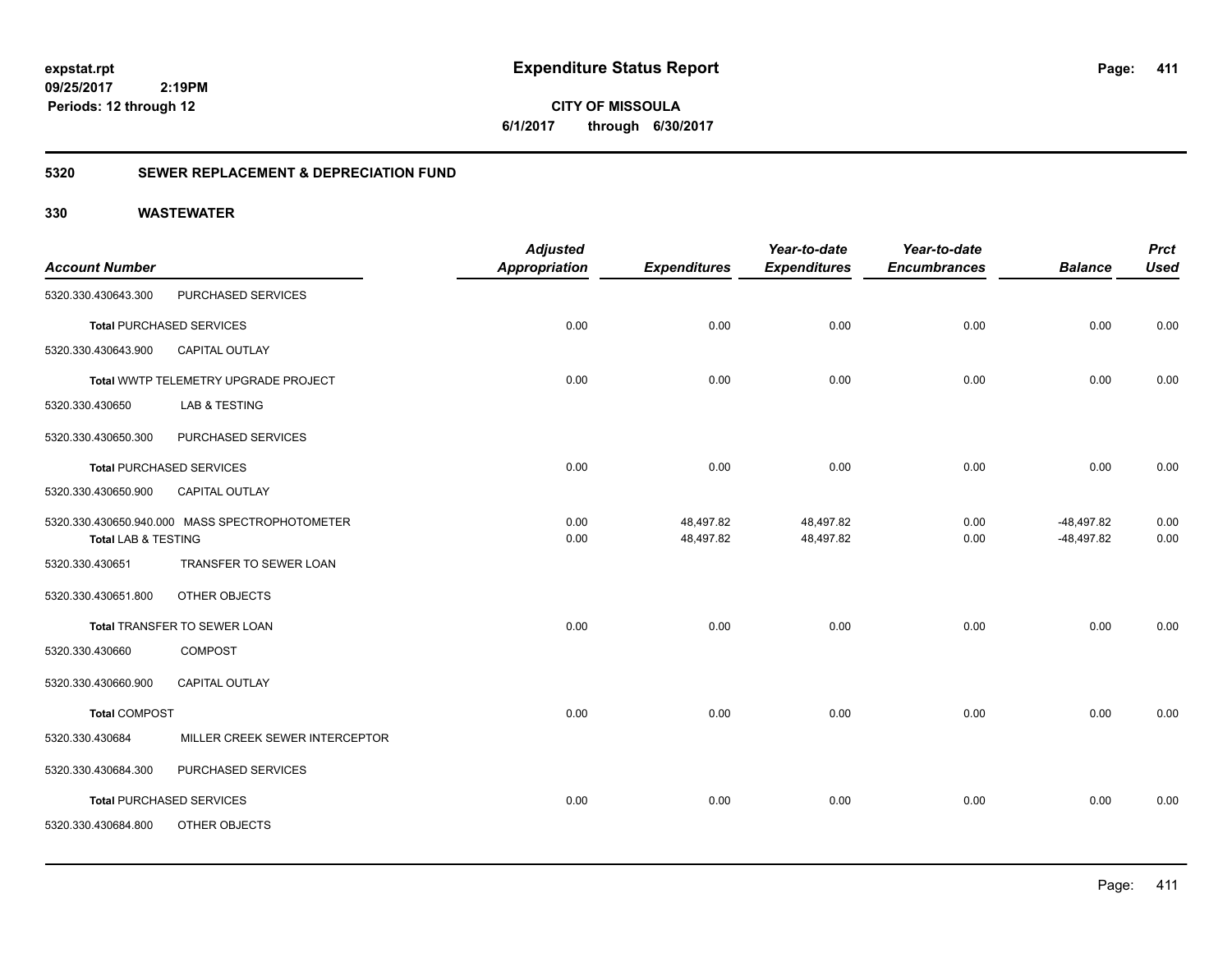**412**

**CITY OF MISSOULA 6/1/2017 through 6/30/2017**

### **5320 SEWER REPLACEMENT & DEPRECIATION FUND**

| <b>Account Number</b>            |                                               | <b>Adjusted</b><br><b>Appropriation</b> | <b>Expenditures</b> | Year-to-date<br><b>Expenditures</b> | Year-to-date<br><b>Encumbrances</b> | <b>Balance</b> | <b>Prct</b><br><b>Used</b> |
|----------------------------------|-----------------------------------------------|-----------------------------------------|---------------------|-------------------------------------|-------------------------------------|----------------|----------------------------|
|                                  |                                               |                                         |                     |                                     |                                     |                |                            |
|                                  | Total MILLER CREEK SEWER INTERCEPTOR          | 0.00                                    | 0.00                | 0.00                                | 0.00                                | 0.00           | 0.00                       |
| 5320.330.430689                  | FY11 \$1.29M Sewer Bond Construction          |                                         |                     |                                     |                                     |                |                            |
| 5320.330.430689.800              | OTHER OBJECTS                                 |                                         |                     |                                     |                                     |                |                            |
|                                  | Total FY11 \$1.29M Sewer Bond Construction    | 0.00                                    | 0.00                | 0.00                                | 0.00                                | 0.00           | 0.00                       |
| 5320.330.430691                  | <b>HYBRID POPLAR SEWER PROJECT</b>            |                                         |                     |                                     |                                     |                |                            |
| 5320.330.430691.900              | <b>CAPITAL OUTLAY</b>                         |                                         |                     |                                     |                                     |                |                            |
|                                  | <b>Total HYBRID POPLAR SEWER PROJECT</b>      | 0.00                                    | 0.00                | 0.00                                | 0.00                                | 0.00           | 0.00                       |
| 5320.330.430702                  | COUNTY RSID WYE SEWER PROJECT                 |                                         |                     |                                     |                                     |                |                            |
| 5320.330.430702.300              | PURCHASED SERVICES                            |                                         |                     |                                     |                                     |                |                            |
|                                  | Total COUNTY RSID WYE SEWER PROJECT           | 0.00                                    | 0.00                | 0.00                                | 0.00                                | 0.00           | 0.00                       |
| 5320.330.430703                  | <b>Russell St Re-Route</b>                    |                                         |                     |                                     |                                     |                |                            |
| 5320.330.430703.300              | PURCHASED SERVICES                            |                                         |                     |                                     |                                     |                |                            |
|                                  | 5320.330.430703.350.000 PROFESSIONAL SERVICES | 0.00                                    | 0.00                | 2,898.50                            | 0.00                                | $-2,898.50$    | 0.00                       |
| <b>Total Russell St Re-Route</b> |                                               | 0.00                                    | 0.00                | 2,898.50                            | 0.00                                | $-2,898.50$    | 0.00                       |
| 5320.330.430706                  | <b>RUSSELL ST INTERCEPTOR</b>                 |                                         |                     |                                     |                                     |                |                            |
| 5320.330.430706.300              | PURCHASED SERVICES                            |                                         |                     |                                     |                                     |                |                            |
|                                  | 5320.330.430706.350.000 PROFESSIONAL SERVICES | 0.00                                    | 0.00                | 8,601.50                            | 0.00                                | $-8,601.50$    | 0.00                       |
|                                  | 5320.330.430706.360.000 REPAIR & MAINTENANCE  | 31,500.00                               | 0.00                | 0.00                                | 0.00                                | 31,500.00      | 0.00                       |
|                                  | Total RUSSELL ST INTERCEPTOR                  | 31,500.00                               | 0.00                | 8,601.50                            | 0.00                                | 22,898.50      | 27.31                      |
| 5320.330.430707                  | <b>RUSSELL ST RE-ROUTE</b>                    |                                         |                     |                                     |                                     |                |                            |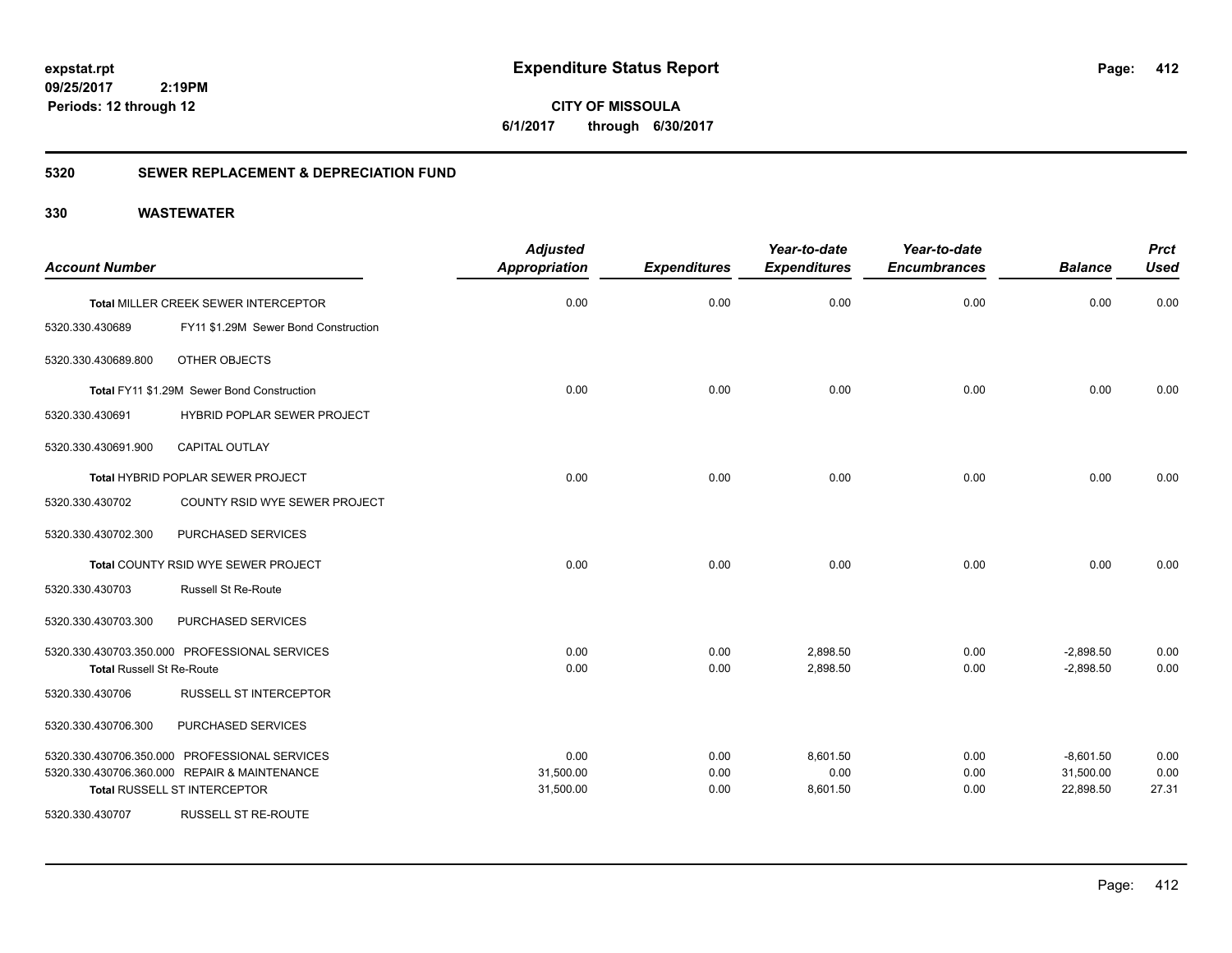**413**

**CITY OF MISSOULA 6/1/2017 through 6/30/2017**

### **5320 SEWER REPLACEMENT & DEPRECIATION FUND**

|                                       |                                                      | <b>Adjusted</b>      |                     | Year-to-date        | Year-to-date        |                | <b>Prct</b> |
|---------------------------------------|------------------------------------------------------|----------------------|---------------------|---------------------|---------------------|----------------|-------------|
| <b>Account Number</b>                 |                                                      | <b>Appropriation</b> | <b>Expenditures</b> | <b>Expenditures</b> | <b>Encumbrances</b> | <b>Balance</b> | <b>Used</b> |
| 5320.330.430707.300                   | PURCHASED SERVICES                                   |                      |                     |                     |                     |                |             |
|                                       | Total RUSSELL ST RE-ROUTE                            | 0.00                 | 0.00                | 0.00                | 0.00                | 0.00           | 0.00        |
| 5320.330.470230                       | <b>PW FACILITY</b>                                   |                      |                     |                     |                     |                |             |
| 5320.330.470230.300                   | PURCHASED SERVICES                                   |                      |                     |                     |                     |                |             |
|                                       | <b>Total PURCHASED SERVICES</b>                      | 0.00                 | 0.00                | 0.00                | 0.00                | 0.00           | 0.00        |
| 5320.330.470230.900                   | <b>CAPITAL OUTLAY</b>                                |                      |                     |                     |                     |                |             |
| 5320.330.470230.920.000 BUILDINGS     |                                                      | 1,300,000.00         | 0.00                | 0.00                | 0.00                | 1,300,000.00   | 0.00        |
| <b>Total PW FACILITY</b>              |                                                      | 1,300,000.00         | 0.00                | 0.00                | 0.00                | 1,300,000.00   | 0.00        |
| 5320.330.490505                       | ACCELA LOAN DEBT SERVICE                             |                      |                     |                     |                     |                |             |
| 5320.330.490505.800                   | OTHER OBJECTS                                        |                      |                     |                     |                     |                |             |
|                                       | Total ACCELA LOAN DEBT SERVICE                       | 0.00                 | 0.00                | 0.00                | 0.00                | 0.00           | 0.00        |
| 5320.330.490506                       | CORE FINANCED EQUIPMENT                              |                      |                     |                     |                     |                |             |
| 5320.330.490506.600                   | <b>DEBT SERVICE</b>                                  |                      |                     |                     |                     |                |             |
|                                       | 5320.330.490506.610.000 FINANCED EQUIPMENT/PRINCIPAL | 92,749.00            | $-124, 191.74$      | 0.00                | 0.00                | 92,749.00      | 0.00        |
|                                       | 5320.330.490506.620.000 INTEREST / SERVICE FEES      | 2,459.00             | 322.72              | 7,197.05            | 0.00                | $-4,738.05$    | 292.68      |
|                                       | Total CORE FINANCED EQUIPMENT                        | 95,208.00            | $-123,869.02$       | 7,197.05            | 0.00                | 88,010.95      | 7.56        |
| 5320.330.490508                       | <b>EKO COMPOST PURCHASE</b>                          |                      |                     |                     |                     |                |             |
| 5320.330.490508.600                   | <b>DEBT SERVICE</b>                                  |                      |                     |                     |                     |                |             |
| 5320.330.490508.610.000 EKO-PRINCIPAL |                                                      | 0.00                 | 0.00                | 10,000.00           | 0.00                | $-10,000.00$   | 0.00        |
|                                       | Total EKO COMPOST PURCHASE                           | 0.00                 | 0.00                | 10,000.00           | 0.00                | $-10,000.00$   | 0.00        |
| 5320.330.521000                       | INTERFUND OPERATING TRANSFERS                        |                      |                     |                     |                     |                |             |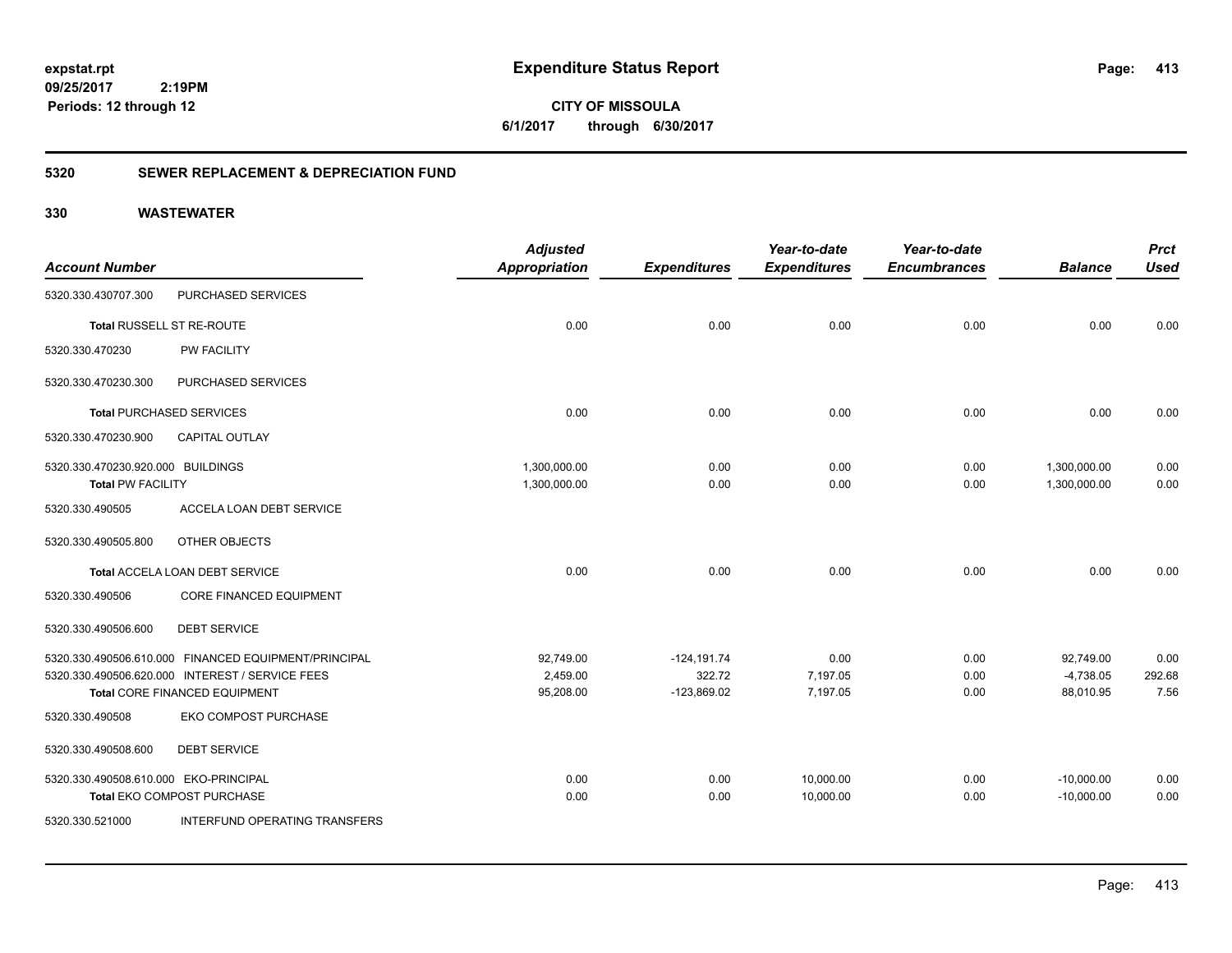**CITY OF MISSOULA 6/1/2017 through 6/30/2017**

### **5320 SEWER REPLACEMENT & DEPRECIATION FUND**

### **330 WASTEWATER**

| <b>Account Number</b>                                  | <b>Adjusted</b><br>Appropriation | <b>Expenditures</b> | Year-to-date<br><b>Expenditures</b> | Year-to-date<br><b>Encumbrances</b> | <b>Balance</b> | <b>Prct</b><br>Used |
|--------------------------------------------------------|----------------------------------|---------------------|-------------------------------------|-------------------------------------|----------------|---------------------|
| 5320.330.521000.800<br>OTHER OBJECTS                   |                                  |                     |                                     |                                     |                |                     |
| <b>Total INTERFUND OPERATING TRANSFERS</b>             | 0.00                             | 0.00                | 0.00                                | 0.00                                | 0.00           | 0.00                |
| <b>Total SEWER REPLACEMENT &amp; DEPRECIATION FUND</b> | 1,836,708.00                     | $-20,008.52$        | 378,231.51                          | 0.00                                | 1.458.476.49   | 20.59               |

**414**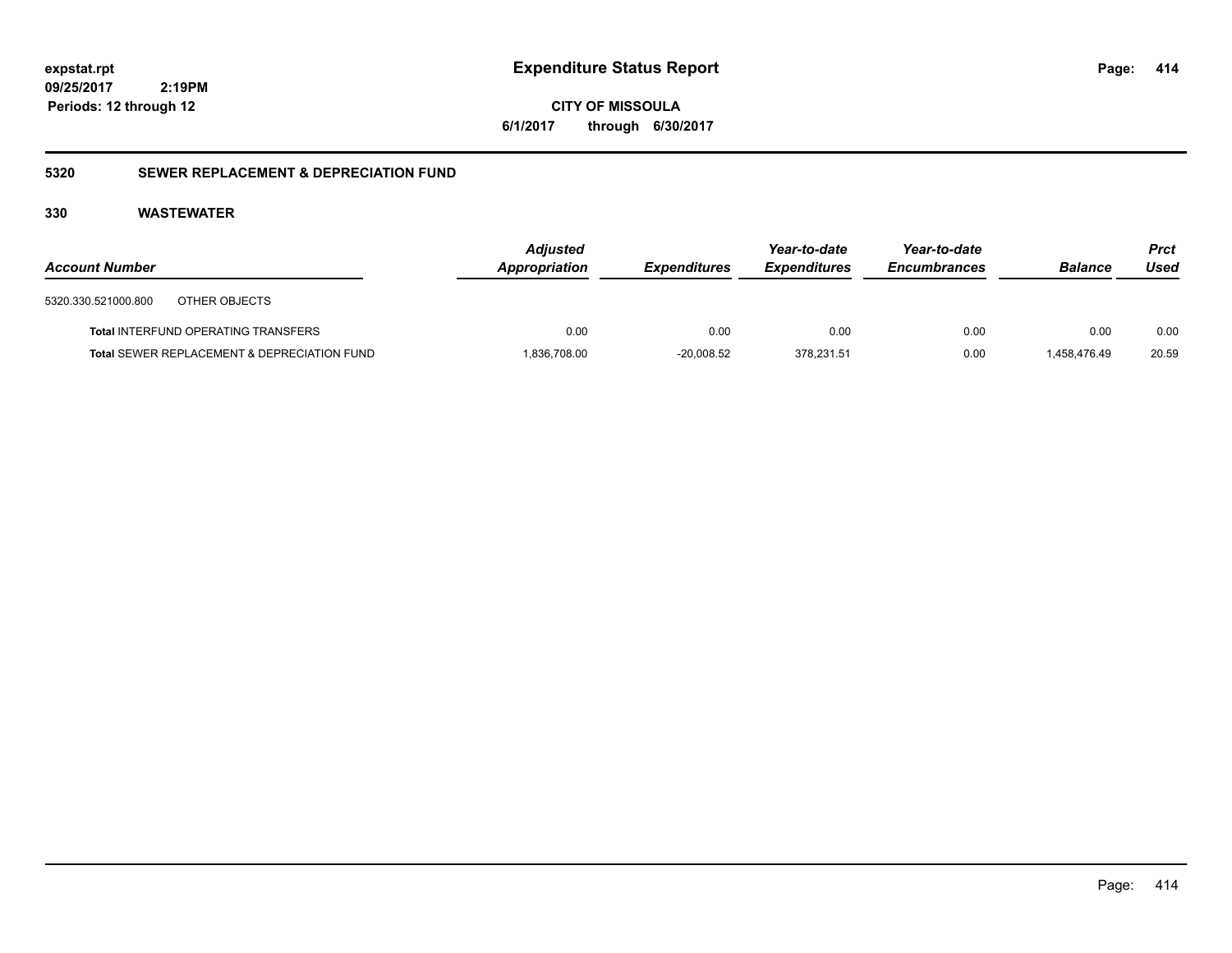**415**

**09/25/2017 2:19PM Periods: 12 through 12**

**CITY OF MISSOULA 6/1/2017 through 6/30/2017**

### **5325 SEWER DEVELOPMENT FEE FUND**

| <b>Account Number</b>           |                                                                                           | <b>Adjusted</b><br>Appropriation | <b>Expenditures</b>  | Year-to-date<br><b>Expenditures</b> | Year-to-date<br><b>Encumbrances</b> | <b>Balance</b>         | <b>Prct</b><br><b>Used</b> |
|---------------------------------|-------------------------------------------------------------------------------------------|----------------------------------|----------------------|-------------------------------------|-------------------------------------|------------------------|----------------------------|
| 5325.330.430630                 | <b>COLLECTIONS &amp; TRANSMISSIONS</b>                                                    |                                  |                      |                                     |                                     |                        |                            |
| 5325.330.430630.900             | CAPITAL OUTLAY                                                                            |                                  |                      |                                     |                                     |                        |                            |
|                                 | 5325.330.430630.930.000 OLD HYW 93 SEWER INTERCEPTOR<br>Total COLLECTIONS & TRANSMISSIONS | 923,994.00<br>923,994.00         | 9,442.87<br>9,442.87 | 844,222.42<br>844,222.42            | 0.00<br>0.00                        | 79,771.58<br>79,771.58 | 91.37<br>91.37             |
| 5325.330.430632                 | *** Title Not Found ***                                                                   |                                  |                      |                                     |                                     |                        |                            |
| 5325.330.430632.300             | PURCHASED SERVICES                                                                        |                                  |                      |                                     |                                     |                        |                            |
| <b>Total PURCHASED SERVICES</b> |                                                                                           | 0.00                             | 0.00                 | 0.00                                | 0.00                                | 0.00                   | 0.00                       |
| 5325.330.430632.900             | <b>CAPITAL OUTLAY</b>                                                                     |                                  |                      |                                     |                                     |                        |                            |
| Total *** Title Not Found ***   |                                                                                           | 0.00                             | 0.00                 | 0.00                                | 0.00                                | 0.00                   | 0.00                       |
| 5325.330.430636                 | OVERSIZING ASSISTANCE                                                                     |                                  |                      |                                     |                                     |                        |                            |
| 5325.330.430636.900             | <b>CAPITAL OUTLAY</b>                                                                     |                                  |                      |                                     |                                     |                        |                            |
|                                 | 5325.330.430636.930.000 OVERSIZING ASSISTANCE<br>Total OVERSIZING ASSISTANCE              | 50,000.00<br>50,000.00           | 0.00<br>0.00         | 7,580.00<br>7,580.00                | 0.00<br>0.00                        | 42,420.00<br>42,420.00 | 15.16<br>15.16             |
| 5325.330.430637                 | SEWAGE LIFT STATION UPGRADE/REHAB                                                         |                                  |                      |                                     |                                     |                        |                            |
| 5325.330.430637.300             | PURCHASED SERVICES                                                                        |                                  |                      |                                     |                                     |                        |                            |
|                                 | Total SEWAGE LIFT STATION UPGRADE/REHAB                                                   | 0.00                             | 0.00                 | 0.00                                | 0.00                                | 0.00                   | 0.00                       |
| 5325.330.430660                 | <b>COMPOST</b>                                                                            |                                  |                      |                                     |                                     |                        |                            |
| 5325.330.430660.300             | PURCHASED SERVICES                                                                        |                                  |                      |                                     |                                     |                        |                            |
| <b>Total COMPOST</b>            |                                                                                           | 0.00                             | 0.00                 | 0.00                                | 0.00                                | 0.00                   | 0.00                       |
| 5325.330.430663                 | AIRPORT INTECEPTOR                                                                        |                                  |                      |                                     |                                     |                        |                            |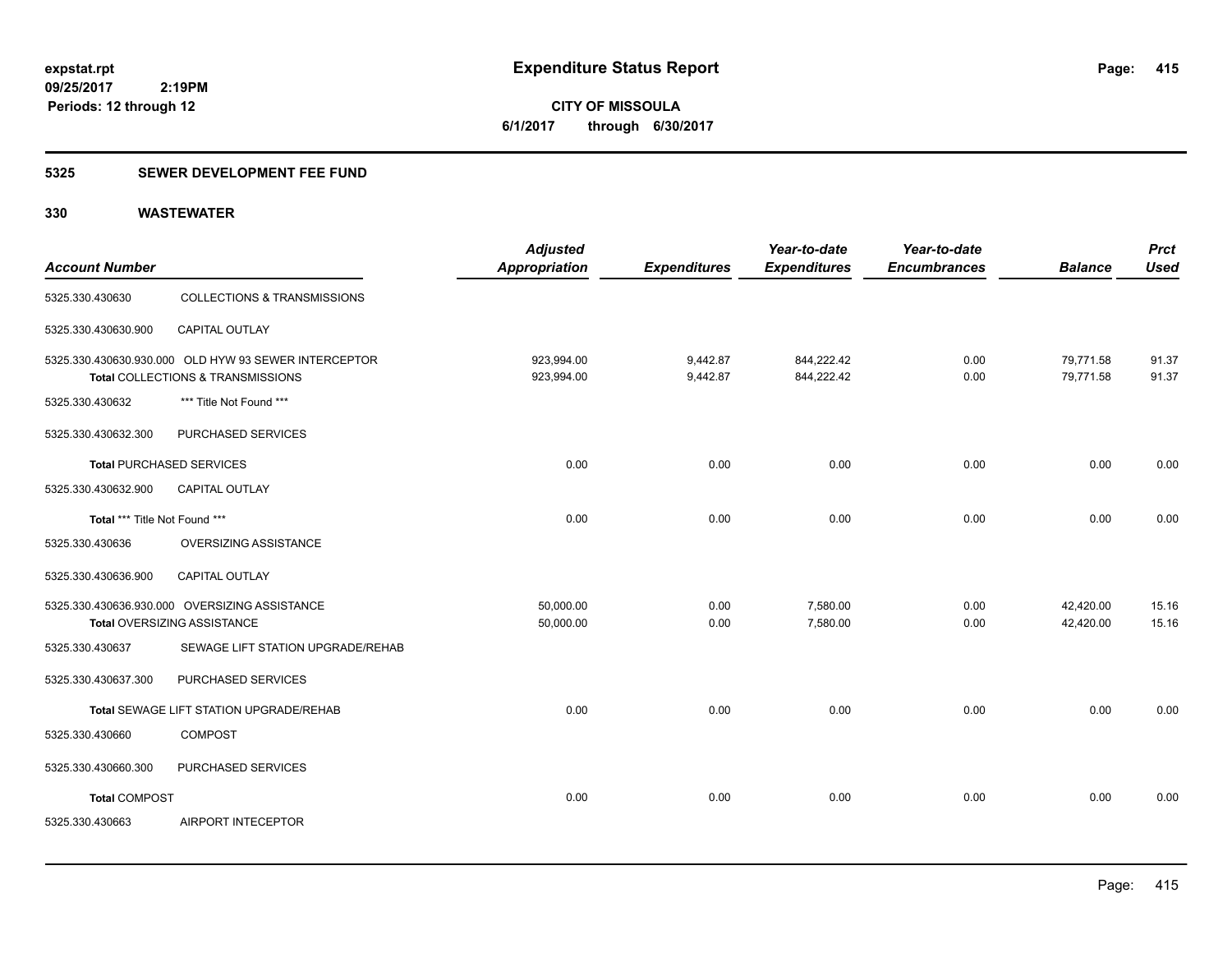**CITY OF MISSOULA 6/1/2017 through 6/30/2017**

### **5325 SEWER DEVELOPMENT FEE FUND**

| <b>Account Number</b>                  |                                                  | <b>Adjusted</b><br><b>Appropriation</b> | <b>Expenditures</b> | Year-to-date<br><b>Expenditures</b> | Year-to-date<br><b>Encumbrances</b> | <b>Balance</b>               | <b>Prct</b><br><b>Used</b> |
|----------------------------------------|--------------------------------------------------|-----------------------------------------|---------------------|-------------------------------------|-------------------------------------|------------------------------|----------------------------|
| 5325.330.430663.300                    | PURCHASED SERVICES                               |                                         |                     |                                     |                                     |                              |                            |
|                                        | <b>Total PURCHASED SERVICES</b>                  | 0.00                                    | 0.00                | 0.00                                | 0.00                                | 0.00                         | 0.00                       |
| 5325.330.430663.900                    | CAPITAL OUTLAY                                   |                                         |                     |                                     |                                     |                              |                            |
|                                        | <b>Total AIRPORT INTECEPTOR</b>                  | 0.00                                    | 0.00                | 0.00                                | 0.00                                | 0.00                         | 0.00                       |
| 5325.330.430683                        | TWITE PUMP STATION                               |                                         |                     |                                     |                                     |                              |                            |
| 5325.330.430683.300                    | PURCHASED SERVICES                               |                                         |                     |                                     |                                     |                              |                            |
|                                        | <b>Total PURCHASED SERVICES</b>                  | 0.00                                    | 0.00                | 0.00                                | 0.00                                | 0.00                         | 0.00                       |
| 5325.330.430683.900                    | <b>CAPITAL OUTLAY</b>                            |                                         |                     |                                     |                                     |                              |                            |
| <b>Total TWITE PUMP STATION</b>        |                                                  | 0.00                                    | 0.00                | 0.00                                | 0.00                                | 0.00                         | 0.00                       |
| 5325.330.430684                        | MILLER CREEK INTERCEPTOR                         |                                         |                     |                                     |                                     |                              |                            |
| 5325.330.430684.900                    | CAPITAL OUTLAY                                   |                                         |                     |                                     |                                     |                              |                            |
|                                        | Total MILLER CREEK INTERCEPTOR                   | 0.00                                    | 0.00                | 0.00                                | 0.00                                | 0.00                         | 0.00                       |
| 5325.330.430690                        | <b>EKO COMPOST</b>                               |                                         |                     |                                     |                                     |                              |                            |
| 5325.330.430690.300                    | PURCHASED SERVICES                               |                                         |                     |                                     |                                     |                              |                            |
|                                        | 5325.330.430690.350.000 PROFESSIONAL SERVICES    | 0.00<br>0.00                            | 0.00<br>0.00        | 12,564.88<br>12,564.88              | 0.00<br>0.00                        | $-12,564.88$<br>$-12,564.88$ | 0.00<br>0.00               |
| 5325.330.430690.800                    | <b>Total PURCHASED SERVICES</b><br>OTHER OBJECTS |                                         |                     |                                     |                                     |                              |                            |
| <b>Total OTHER OBJECTS</b>             |                                                  | 0.00                                    | 0.00                | 0.00                                | 0.00                                | 0.00                         | 0.00                       |
| 5325.330.430690.900                    | CAPITAL OUTLAY                                   |                                         |                     |                                     |                                     |                              |                            |
| 5325.330.430690.900.000 CAPITAL OUTLAY |                                                  | 0.00                                    | 0.00                | 14,082.50                           | 0.00                                | $-14,082.50$                 | 0.00                       |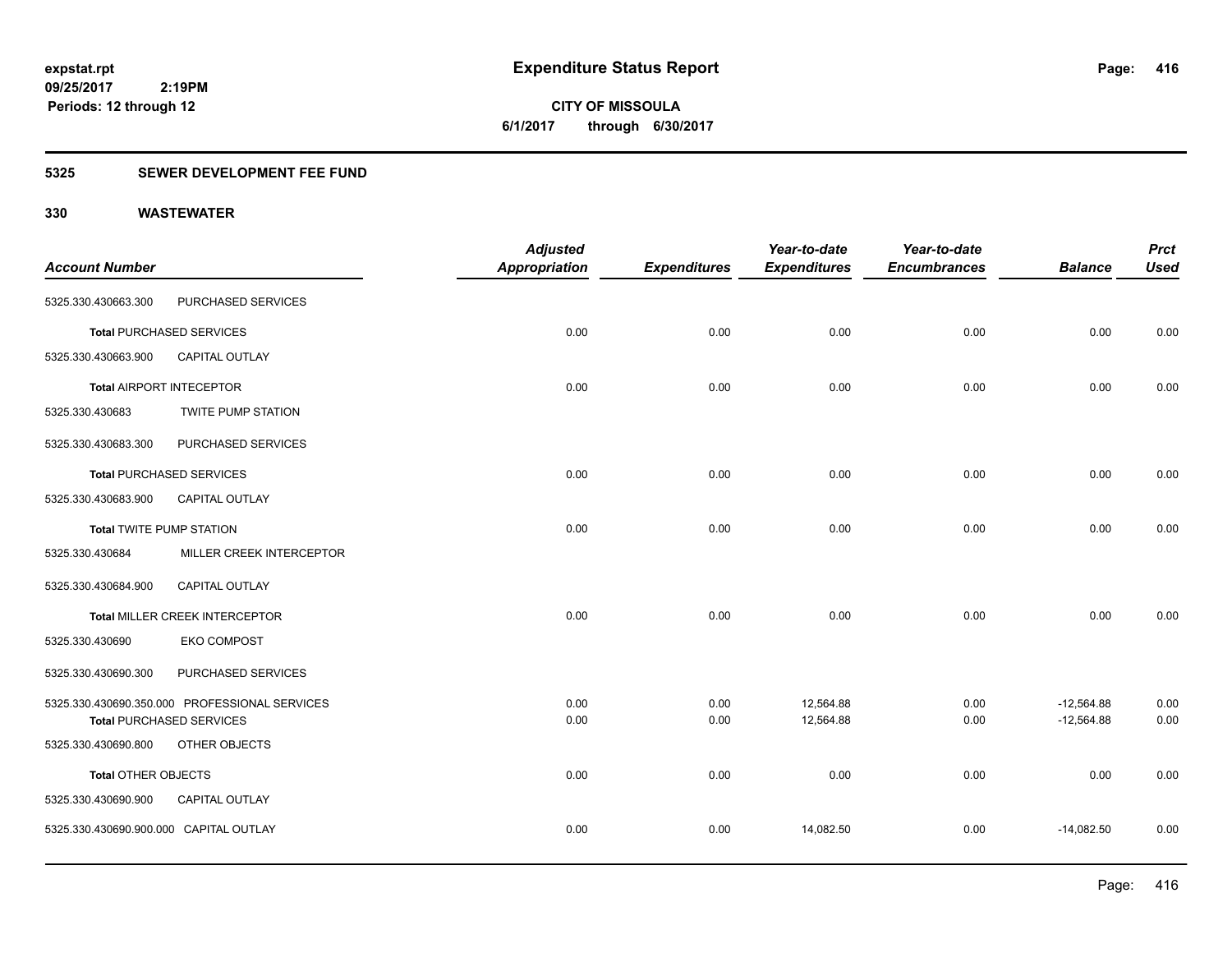**417**

**09/25/2017 2:19PM Periods: 12 through 12**

**CITY OF MISSOULA 6/1/2017 through 6/30/2017**

### **5325 SEWER DEVELOPMENT FEE FUND**

| <b>Account Number</b>         |                                                                                   | <b>Adjusted</b><br><b>Appropriation</b> | <b>Expenditures</b> | Year-to-date<br><b>Expenditures</b> | Year-to-date<br><b>Encumbrances</b> | <b>Balance</b>           | <b>Prct</b><br><b>Used</b> |
|-------------------------------|-----------------------------------------------------------------------------------|-----------------------------------------|---------------------|-------------------------------------|-------------------------------------|--------------------------|----------------------------|
| <b>Total CAPITAL OUTLAY</b>   |                                                                                   | 0.00                                    | 0.00                | 14,082.50                           | 0.00                                | $-14,082.50$             | 0.00                       |
| <b>Total EKO COMPOST</b>      |                                                                                   | 0.00                                    | 0.00                | 26,647.38                           | 0.00                                | $-26,647.38$             | 0.00                       |
| 5325.330.430697               | <b>BROADWAY INTERCEPTOR</b>                                                       |                                         |                     |                                     |                                     |                          |                            |
| 5325.330.430697.900           | CAPITAL OUTLAY                                                                    |                                         |                     |                                     |                                     |                          |                            |
|                               | 5325.330.430697.930.000 BROADWAY INTERCEPTOR<br><b>Total BROADWAY INTERCEPTOR</b> | 145,000.00<br>145,000.00                | 0.00<br>0.00        | 11,021.25<br>11,021.25              | 0.00<br>0.00                        | 133,978.75<br>133,978.75 | 7.60<br>7.60               |
| 5325.330.430706               | RUSSELL ST INTERCEPTOR                                                            |                                         |                     |                                     |                                     |                          |                            |
| 5325.330.430706.300           | PURCHASED SERVICES                                                                |                                         |                     |                                     |                                     |                          |                            |
|                               | Total RUSSELL ST INTERCEPTOR                                                      | 0.00                                    | 0.00                | 0.00                                | 0.00                                | 0.00                     | 0.00                       |
| 5325.330.430711               | *** Title Not Found ***                                                           |                                         |                     |                                     |                                     |                          |                            |
| 5325.330.430711.900           | CAPITAL OUTLAY                                                                    |                                         |                     |                                     |                                     |                          |                            |
| Total *** Title Not Found *** |                                                                                   | 0.00                                    | 0.00                | 0.00                                | 0.00                                | 0.00                     | 0.00                       |
| 5325.330.490508               | EKO COMPOST PURCHASE                                                              |                                         |                     |                                     |                                     |                          |                            |
| 5325.330.490508.300           | PURCHASED SERVICES                                                                |                                         |                     |                                     |                                     |                          |                            |
|                               | 5325.330.490508.350.000 PROFESSIONAL SERVICES                                     | 0.00                                    | 0.00                | 22,500.00                           | 0.00                                | $-22,500.00$             | 0.00                       |
|                               | <b>Total PURCHASED SERVICES</b>                                                   | 0.00                                    | 0.00                | 22,500.00                           | 0.00                                | $-22,500.00$             | 0.00                       |
| 5325.330.490508.600           | <b>DEBT SERVICE</b>                                                               |                                         |                     |                                     |                                     |                          |                            |
| <b>Total DEBT SERVICE</b>     |                                                                                   | 0.00                                    | 0.00                | 0.00                                | 0.00                                | 0.00                     | 0.00                       |
| 5325.330.490508.900           | CAPITAL OUTLAY                                                                    |                                         |                     |                                     |                                     |                          |                            |
| <b>Total CAPITAL OUTLAY</b>   |                                                                                   | 0.00                                    | 0.00                | 0.00                                | 0.00                                | 0.00                     | 0.00                       |
|                               | Total EKO COMPOST PURCHASE                                                        | 0.00                                    | 0.00                | 22,500.00                           | 0.00                                | $-22,500.00$             | 0.00                       |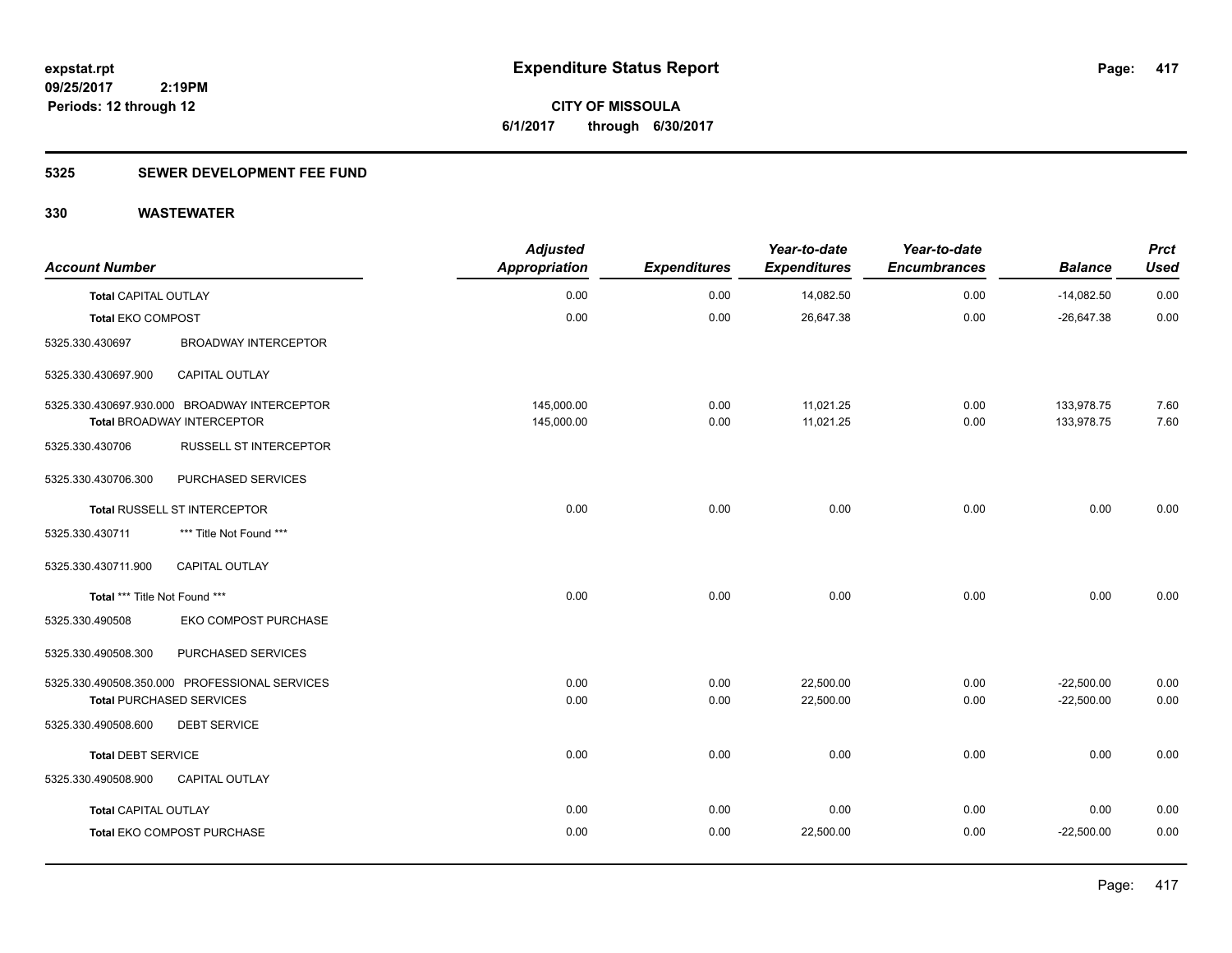**CITY OF MISSOULA 6/1/2017 through 6/30/2017**

### **5325 SEWER DEVELOPMENT FEE FUND**

| <b>Account Number</b>     |                                         | <b>Adjusted</b><br><b>Appropriation</b> | <b>Expenditures</b> | Year-to-date<br><b>Expenditures</b> | Year-to-date<br><b>Encumbrances</b> | <b>Balance</b> | <b>Prct</b><br><b>Used</b> |
|---------------------------|-----------------------------------------|-----------------------------------------|---------------------|-------------------------------------|-------------------------------------|----------------|----------------------------|
| 5325.330.499999           | <b>NEW REQUESTS</b>                     |                                         |                     |                                     |                                     |                |                            |
| 5325.330.499999.900       | <b>CAPITAL OUTLAY</b>                   |                                         |                     |                                     |                                     |                |                            |
| <b>Total NEW REQUESTS</b> |                                         | 0.00                                    | 0.00                | 0.00                                | 0.00                                | 0.00           | 0.00                       |
| 5325.330.510110           | <b>MERCHANT SERVICES</b>                |                                         |                     |                                     |                                     |                |                            |
| 5325.330.510110.500       | <b>FIXED CHARGES</b>                    |                                         |                     |                                     |                                     |                |                            |
|                           | <b>Total MERCHANT SERVICES</b>          | 0.00                                    | 0.00                | 0.00                                | 0.00                                | 0.00           | 0.00                       |
|                           | <b>Total SEWER DEVELOPMENT FEE FUND</b> | 1,118,994.00                            | 9.442.87            | 911,971.05                          | 0.00                                | 207,022.95     | 81.50                      |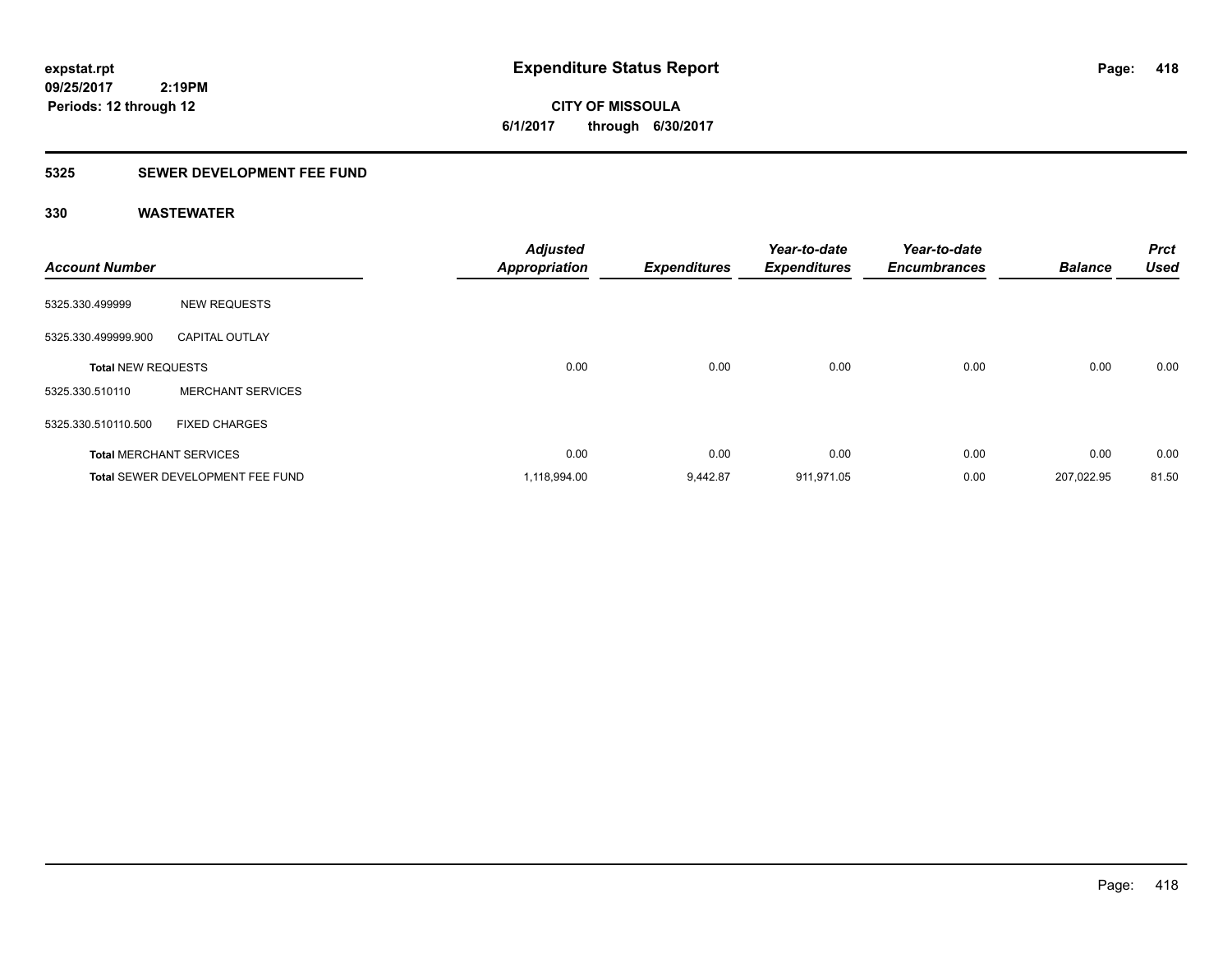**CITY OF MISSOULA 6/1/2017 through 6/30/2017**

### **5340 SEWER CONSTRUCTION FUND**

| <b>Account Number</b>         |                                                                                  | <b>Adjusted</b><br><b>Appropriation</b> | <b>Expenditures</b> | Year-to-date<br><b>Expenditures</b> | Year-to-date<br><b>Encumbrances</b> | <b>Balance</b>               | <b>Prct</b><br><b>Used</b> |
|-------------------------------|----------------------------------------------------------------------------------|-----------------------------------------|---------------------|-------------------------------------|-------------------------------------|------------------------------|----------------------------|
| 5340.330.430620               | <b>FACILITIES</b>                                                                |                                         |                     |                                     |                                     |                              |                            |
| 5340.330.430620.900           | CAPITAL OUTLAY                                                                   |                                         |                     |                                     |                                     |                              |                            |
| <b>Total FACILITIES</b>       |                                                                                  | 0.00                                    | 0.00                | 0.00                                | 0.00                                | 0.00                         | 0.00                       |
| 5340.330.430631               | *** Title Not Found ***                                                          |                                         |                     |                                     |                                     |                              |                            |
| 5340.330.430631.300           | PURCHASED SERVICES                                                               |                                         |                     |                                     |                                     |                              |                            |
| Total *** Title Not Found *** |                                                                                  | 0.00                                    | 0.00                | 0.00                                | 0.00                                | 0.00                         | 0.00                       |
| 5340.330.430632               | *** Title Not Found ***                                                          |                                         |                     |                                     |                                     |                              |                            |
| 5340.330.430632.800           | OTHER OBJECTS                                                                    |                                         |                     |                                     |                                     |                              |                            |
| <b>Total OTHER OBJECTS</b>    |                                                                                  | 0.00                                    | 0.00                | 0.00                                | 0.00                                | 0.00                         | 0.00                       |
| 5340.330.430632.900           | <b>CAPITAL OUTLAY</b>                                                            |                                         |                     |                                     |                                     |                              |                            |
| Total *** Title Not Found *** | 5340.330.430632.930.000 SOLIDS DEWATERING SCREW PRESS                            | 1,179,100.00<br>1,179,100.00            | 0.00<br>0.00        | 2,937.43<br>2,937.43                | 0.00<br>0.00                        | 1,176,162.57<br>1,176,162.57 | 0.25<br>0.25               |
| 5340.330.430682               | RESERVE ST LIFT STATION                                                          |                                         |                     |                                     |                                     |                              |                            |
| 5340.330.430682.900           | <b>CAPITAL OUTLAY</b>                                                            |                                         |                     |                                     |                                     |                              |                            |
|                               | 5340.330.430682.930.000 RESERVE ST LIFT STATION<br>Total RESERVE ST LIFT STATION | 569,000.00<br>569,000.00                | 0.00<br>0.00        | 40,105.47<br>40,105.47              | 0.00<br>0.00                        | 528,894.53<br>528,894.53     | 7.05<br>7.05               |
| 5340.330.430697               | <b>BROADWAY INTERCEPTOR</b>                                                      |                                         |                     |                                     |                                     |                              |                            |
| 5340.330.430697.300           | PURCHASED SERVICES                                                               |                                         |                     |                                     |                                     |                              |                            |
|                               | Total BROADWAY INTERCEPTOR                                                       | 0.00                                    | 0.00                | 0.00                                | 0.00                                | 0.00                         | 0.00                       |
| 5340.330.430700               | <b>LINDA VISTA BLVD</b>                                                          |                                         |                     |                                     |                                     |                              |                            |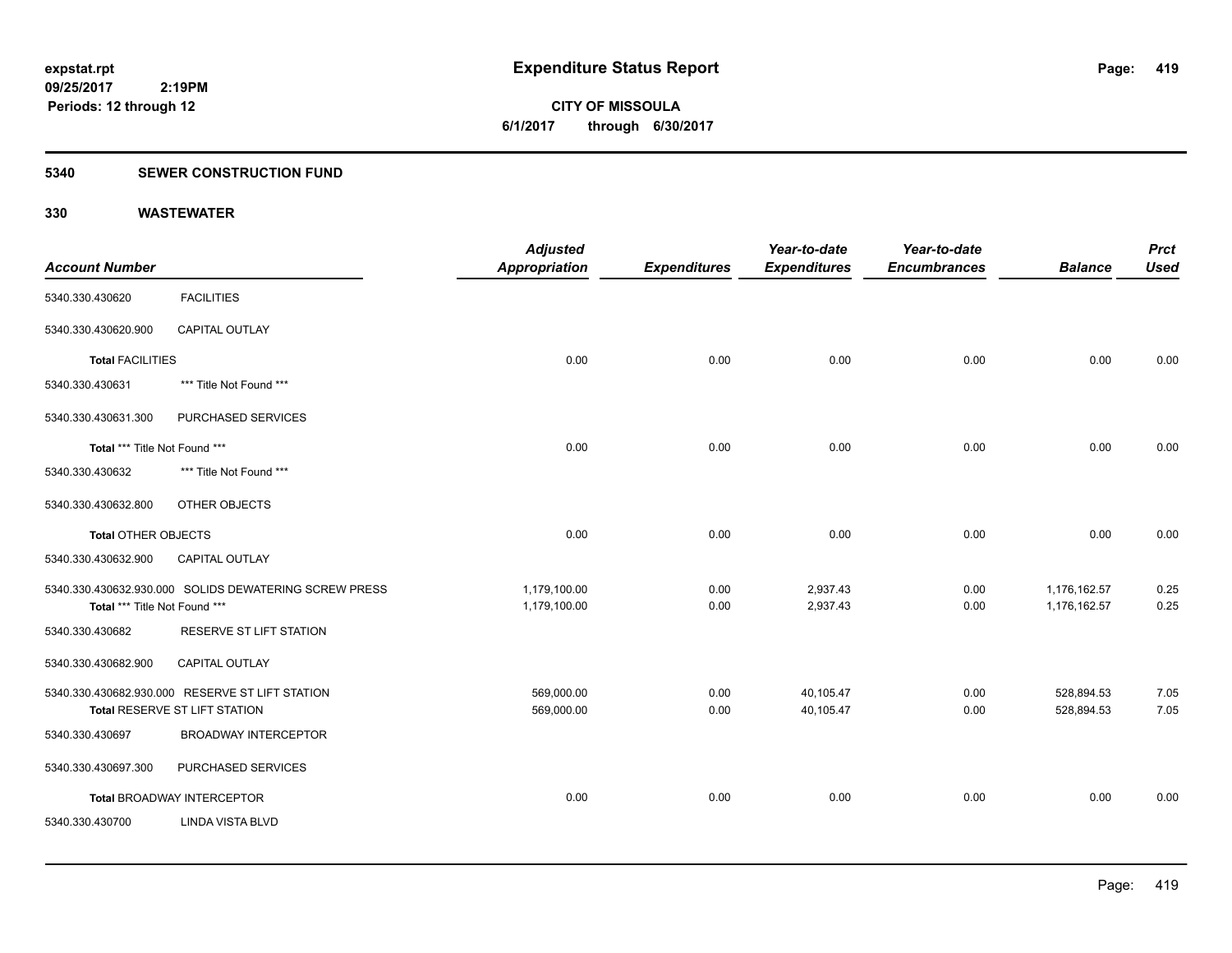**CITY OF MISSOULA 6/1/2017 through 6/30/2017**

### **5340 SEWER CONSTRUCTION FUND**

| <b>Account Number</b>                                                     |                                            | <b>Adjusted</b><br>Appropriation | <b>Expenditures</b> | Year-to-date<br><b>Expenditures</b> | Year-to-date<br><b>Encumbrances</b> | <b>Balance</b>           | <b>Prct</b><br><b>Used</b> |
|---------------------------------------------------------------------------|--------------------------------------------|----------------------------------|---------------------|-------------------------------------|-------------------------------------|--------------------------|----------------------------|
| 5340.330.430700.900                                                       | <b>CAPITAL OUTLAY</b>                      |                                  |                     |                                     |                                     |                          |                            |
| 5340.330.430700.930.000 LINDA VISTA BLVD<br><b>Total LINDA VISTA BLVD</b> |                                            | 769,866.00<br>769,866.00         | 0.00<br>0.00        | 530,800.64<br>530,800.64            | 0.00<br>0.00                        | 239,065.36<br>239,065.36 | 68.95<br>68.95             |
| 5340.330.430701                                                           | E RESERVE ST COLLECTOR                     |                                  |                     |                                     |                                     |                          |                            |
| 5340.330.430701.800                                                       | OTHER OBJECTS                              |                                  |                     |                                     |                                     |                          |                            |
| <b>Total OTHER OBJECTS</b>                                                |                                            | 0.00                             | 0.00                | 0.00                                | 0.00                                | 0.00                     | 0.00                       |
| 5340.330.430701.900                                                       | <b>CAPITAL OUTLAY</b>                      |                                  |                     |                                     |                                     |                          |                            |
|                                                                           | Total E RESERVE ST COLLECTOR               | 0.00                             | 0.00                | 0.00                                | 0.00                                | 0.00                     | 0.00                       |
| 5340.330.510110                                                           | <b>MERCHANT SERVICES</b>                   |                                  |                     |                                     |                                     |                          |                            |
| 5340.330.510110.500                                                       | <b>FIXED CHARGES</b>                       |                                  |                     |                                     |                                     |                          |                            |
| <b>Total MERCHANT SERVICES</b>                                            |                                            | 0.00                             | 0.00                | 0.00                                | 0.00                                | 0.00                     | 0.00                       |
| 5340.330.521000                                                           | INTERFUND OPERATING TRANSFERS              |                                  |                     |                                     |                                     |                          |                            |
| 5340.330.521000.800                                                       | OTHER OBJECTS                              |                                  |                     |                                     |                                     |                          |                            |
|                                                                           | <b>Total INTERFUND OPERATING TRANSFERS</b> | 0.00                             | 0.00                | 0.00                                | 0.00                                | 0.00                     | 0.00                       |
| <b>Total WASTEWATER</b>                                                   |                                            | 2,517,966.00                     | 0.00                | 573,843.54                          | 0.00                                | 1,944,122.46             | 22.79                      |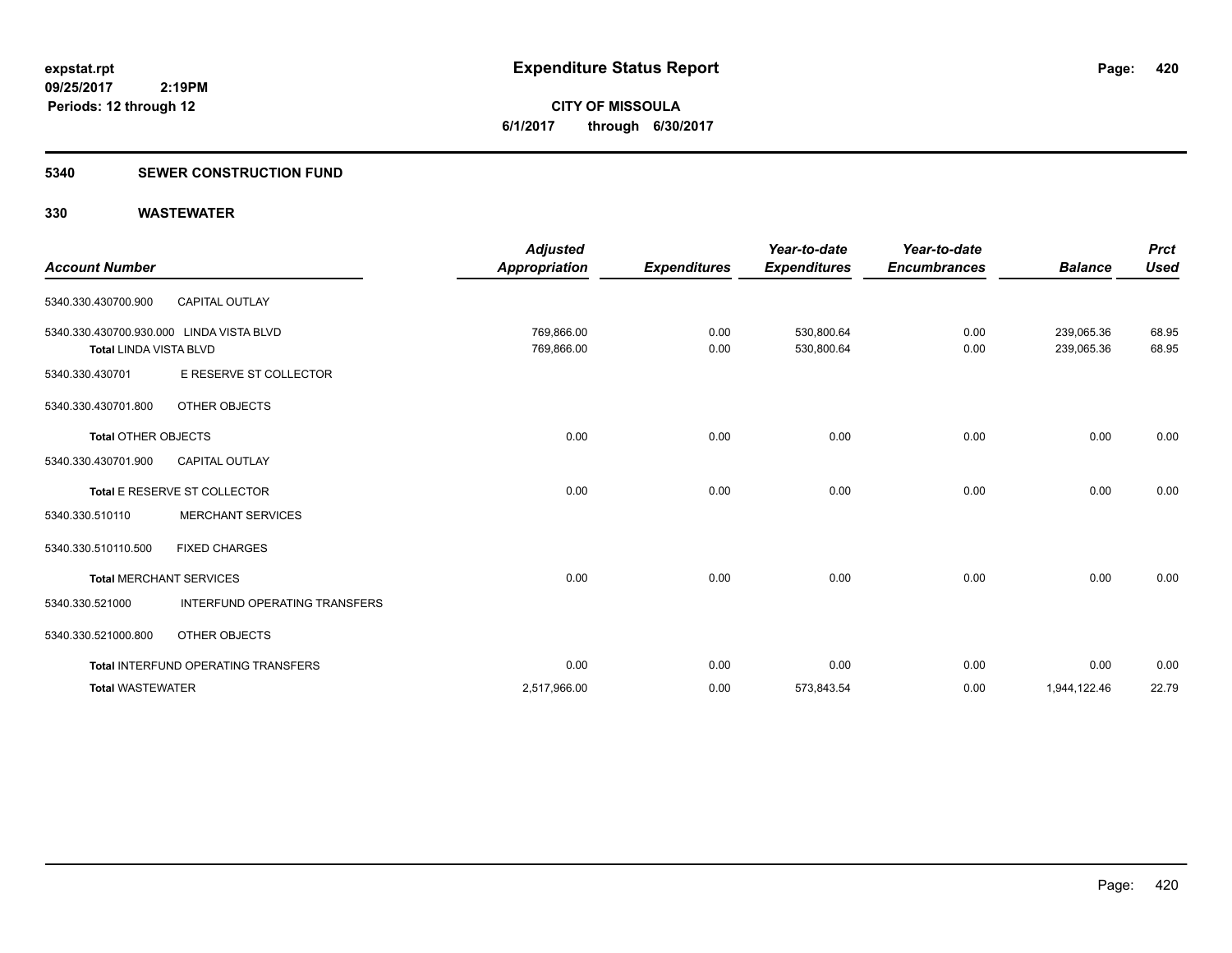**421**

**09/25/2017 2:19PM Periods: 12 through 12**

# **CITY OF MISSOULA 6/1/2017 through 6/30/2017**

### **5340 SEWER CONSTRUCTION FUND**

### **390 NON-DEPARTMENTAL**

| <b>Account Number</b>                |                                      | <b>Adjusted</b><br><b>Appropriation</b> | <b>Expenditures</b> | Year-to-date<br><b>Expenditures</b> | Year-to-date<br><b>Encumbrances</b> | <b>Balance</b> | <b>Prct</b><br>Used |
|--------------------------------------|--------------------------------------|-----------------------------------------|---------------------|-------------------------------------|-------------------------------------|----------------|---------------------|
| 5340.390.430963                      | <b>BIOGAS ELECTRICAL GENERATION</b>  |                                         |                     |                                     |                                     |                |                     |
| 5340.390.430963.900                  | CAPITAL OUTLAY                       |                                         |                     |                                     |                                     |                |                     |
| 5340.390.430963.930.000 IMPROVEMENTS |                                      | 0.00                                    | 54.062.76           | 147.485.25                          | 0.00                                | $-147.485.25$  | 0.00                |
| <b>Total NON-DEPARTMENTAL</b>        |                                      | 0.00                                    | 54.062.76           | 147.485.25                          | 0.00                                | $-147.485.25$  | 0.00                |
|                                      | <b>Total SEWER CONSTRUCTION FUND</b> | 2,517,966.00                            | 54.062.76           | 721,328.79                          | 0.00                                | 1.796.637.21   | 28.65               |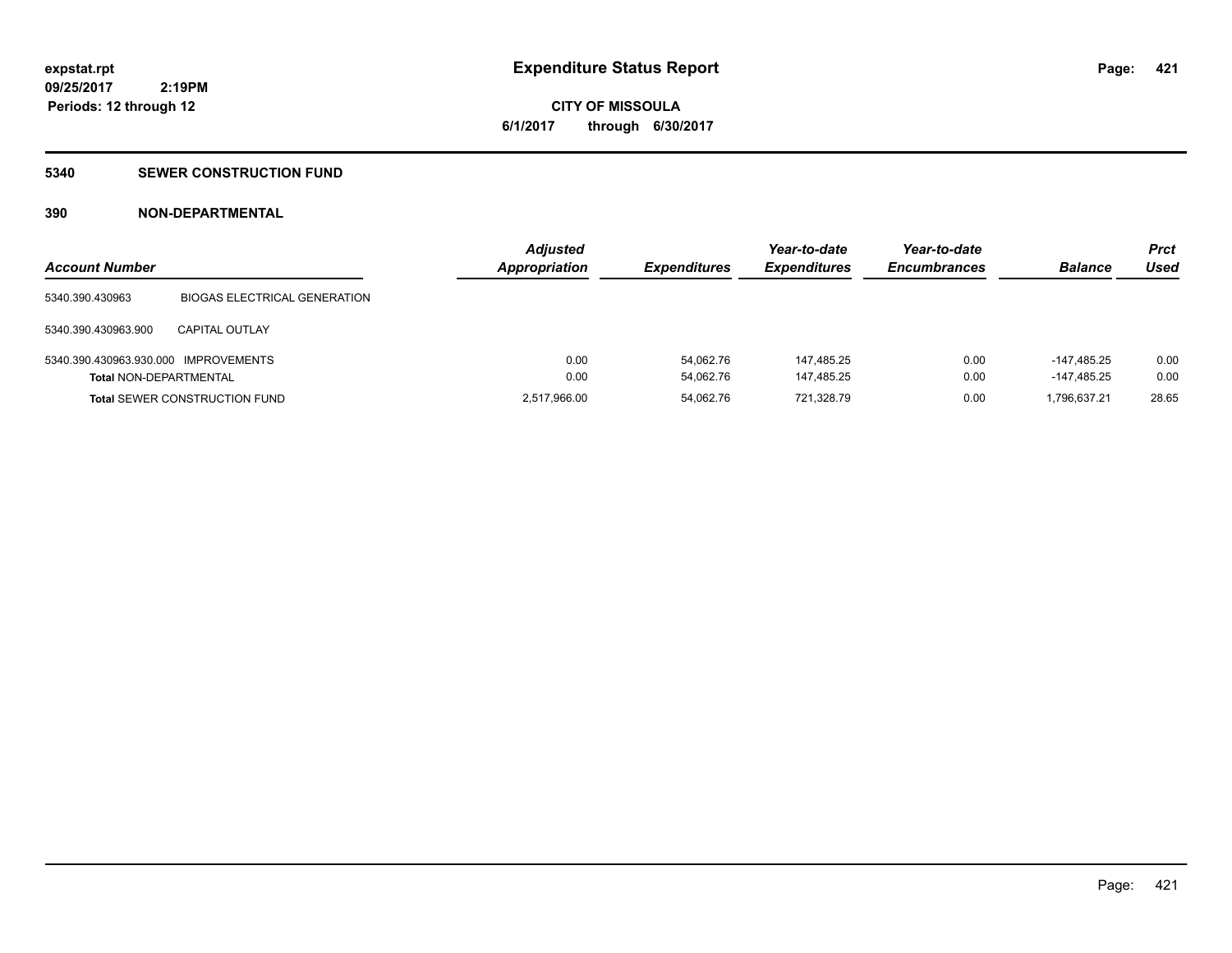**CITY OF MISSOULA 6/1/2017 through 6/30/2017**

### **5360 UNASSIGNED WASTEWATER DEBT SERVICE**

| <b>Account Number</b>             |                                                 | <b>Adjusted</b><br>Appropriation | <b>Expenditures</b> | Year-to-date<br><b>Expenditures</b> | Year-to-date<br><b>Encumbrances</b> | <b>Balance</b> | <b>Prct</b><br><b>Used</b> |
|-----------------------------------|-------------------------------------------------|----------------------------------|---------------------|-------------------------------------|-------------------------------------|----------------|----------------------------|
| 5360.330.490200                   | REVENUE BOND DEBT SERVICE                       |                                  |                     |                                     |                                     |                |                            |
| 5360.330.490200.600               | <b>DEBT SERVICE</b>                             |                                  |                     |                                     |                                     |                |                            |
| 5360.330.490200.610.000 PRINCIPAL |                                                 | 133.325.00                       | 0.00                | 0.00                                | 0.00                                | 133.325.00     | 0.00                       |
|                                   | 5360.330.490200.620.000 INTEREST / SERVICE FEES | 36.913.00                        | 0.00                | 0.00                                | 0.00                                | 36.913.00      | 0.00                       |
| <b>Total DEBT SERVICE</b>         |                                                 | 170,238.00                       | 0.00                | 0.00                                | 0.00                                | 170.238.00     | 0.00                       |
|                                   | <b>Total REVENUE BOND DEBT SERVICE</b>          | 170.238.00                       | 0.00                | 0.00                                | 0.00                                | 170.238.00     | 0.00                       |
|                                   | <b>Total UNASSIGNED WASTEWATER DEBT SERVICE</b> | 170.238.00                       | 0.00                | 0.00                                | 0.00                                | 170.238.00     | 0.00                       |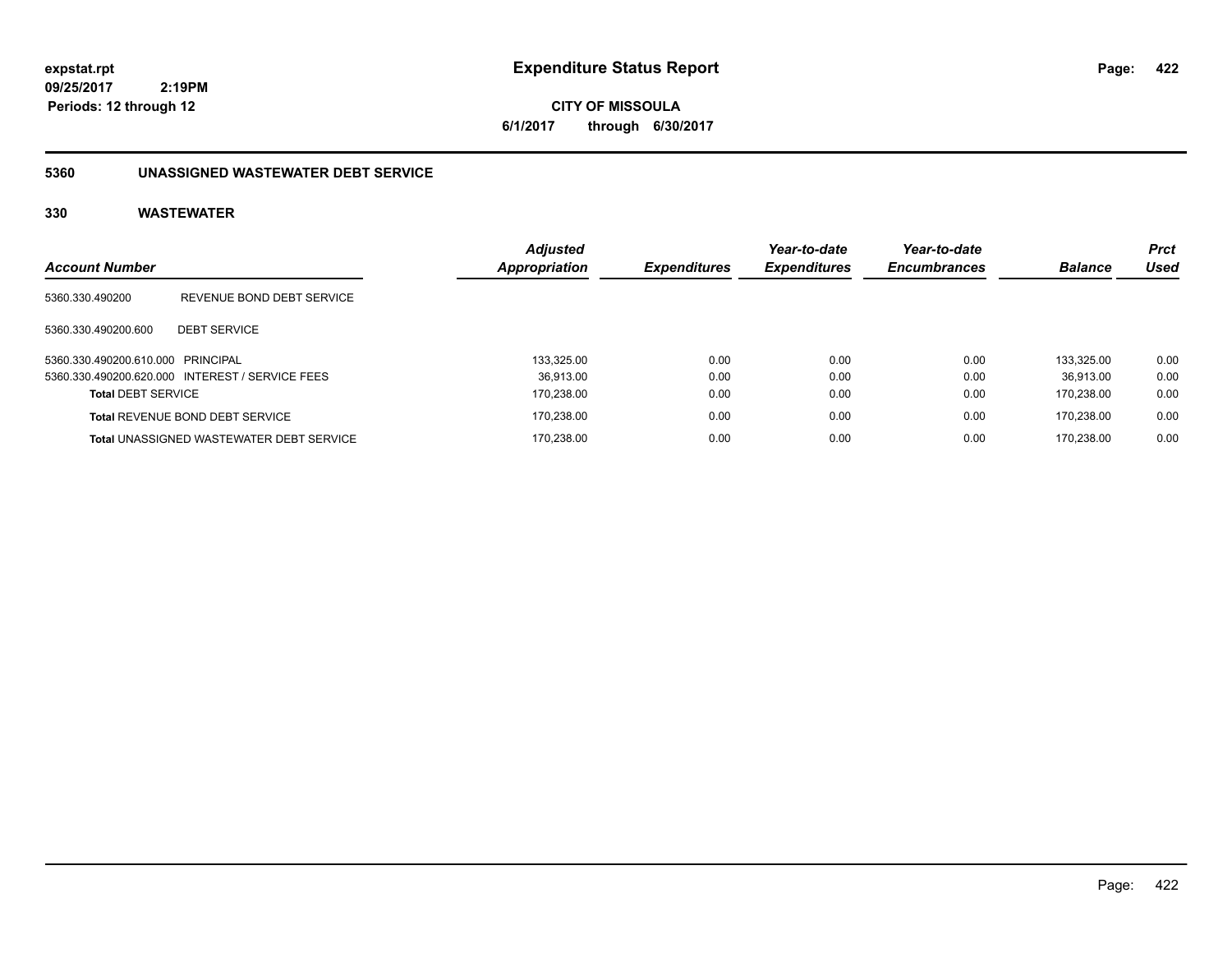**CITY OF MISSOULA 6/1/2017 through 6/30/2017**

#### **5361 2001 SEWER REVENUE BONDS-DEBT SERVICE**

| <b>Account Number</b>             |                                                 | <b>Adjusted</b><br><b>Appropriation</b> | <b>Expenditures</b> | Year-to-date<br><b>Expenditures</b> | Year-to-date<br><b>Encumbrances</b> | <b>Balance</b> | <b>Prct</b><br><b>Used</b> |
|-----------------------------------|-------------------------------------------------|-----------------------------------------|---------------------|-------------------------------------|-------------------------------------|----------------|----------------------------|
|                                   |                                                 |                                         |                     |                                     |                                     |                |                            |
| 5361.330.490200                   | REVENUE BOND DEBT SERVICE                       |                                         |                     |                                     |                                     |                |                            |
| 5361.330.490200.600               | <b>DEBT SERVICE</b>                             |                                         |                     |                                     |                                     |                |                            |
| 5361.330.490200.610.000 PRINCIPAL |                                                 | 28,000.00                               | $-14.000.00$        | 0.00                                | 0.00                                | 28.000.00      | 0.00                       |
|                                   | 5361.330.490200.620.000 INTEREST / SERVICE FEES | 2,480.00                                | $-1,310.00$         | 0.00                                | 0.00                                | 2,480.00       | 0.00                       |
|                                   | <b>Total REVENUE BOND DEBT SERVICE</b>          | 30,480.00                               | $-15,310.00$        | 0.00                                | 0.00                                | 30,480.00      | 0.00                       |
| 5361.330.510110                   | <b>MERCHANT SERVICES</b>                        |                                         |                     |                                     |                                     |                |                            |
| 5361.330.510110.500               | <b>FIXED CHARGES</b>                            |                                         |                     |                                     |                                     |                |                            |
| <b>Total MERCHANT SERVICES</b>    |                                                 | 0.00                                    | 0.00                | 0.00                                | 0.00                                | 0.00           | 0.00                       |
|                                   | Total 2001 SEWER REVENUE BONDS-DEBT SERVICE     | 30,480.00                               | $-15,310.00$        | 0.00                                | 0.00                                | 30.480.00      | 0.00                       |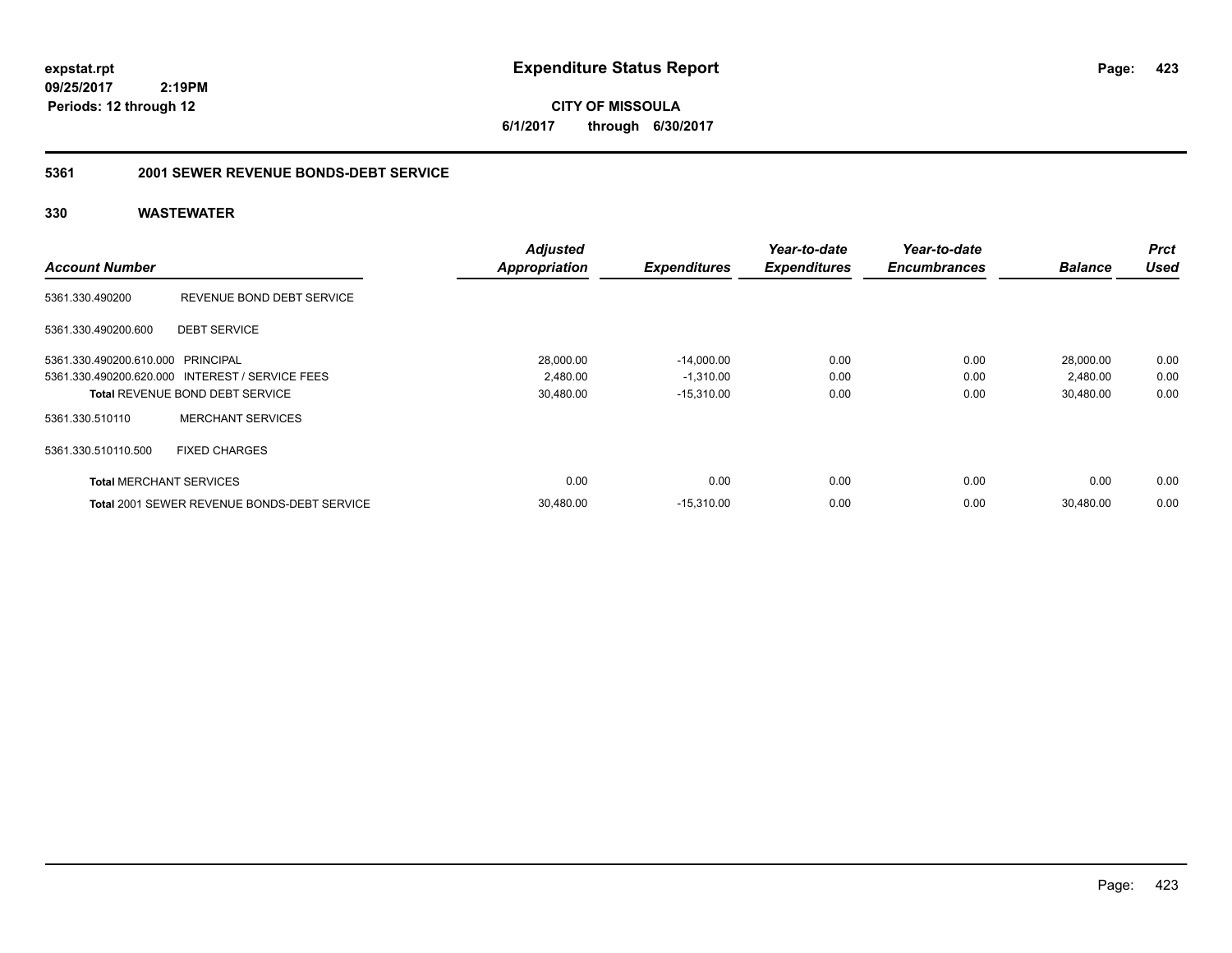**CITY OF MISSOULA 6/1/2017 through 6/30/2017**

### **5362 00 SEWER REVENUE BOND - SERIES B DEBT SE**

|                                   |                                                 | <b>Adjusted</b>      |                     | Year-to-date        | Year-to-date        |                | <b>Prct</b> |
|-----------------------------------|-------------------------------------------------|----------------------|---------------------|---------------------|---------------------|----------------|-------------|
| <b>Account Number</b>             |                                                 | <b>Appropriation</b> | <b>Expenditures</b> | <b>Expenditures</b> | <b>Encumbrances</b> | <b>Balance</b> | <b>Used</b> |
| 5362.330.490200                   | REVENUE BOND DEBT SERVICE                       |                      |                     |                     |                     |                |             |
| 5362.330.490200.600               | <b>DEBT SERVICE</b>                             |                      |                     |                     |                     |                |             |
| 5362.330.490200.610.000 PRINCIPAL |                                                 | 45,000.00            | $-22,000.00$        | 0.00                | 0.00                | 45,000.00      | 0.00        |
|                                   | 5362.330.490200.620.000 INTEREST / SERVICE FEES | 3,480.00             | $-1,850.00$         | 0.00                | 0.00                | 3,480.00       | 0.00        |
| <b>Total DEBT SERVICE</b>         |                                                 | 48,480.00            | $-23,850.00$        | 0.00                | 0.00                | 48,480.00      | 0.00        |
| 5362.330.490200.800               | OTHER OBJECTS                                   |                      |                     |                     |                     |                |             |
| <b>Total OTHER OBJECTS</b>        |                                                 | 0.00                 | 0.00                | 0.00                | 0.00                | 0.00           | 0.00        |
|                                   | Total REVENUE BOND DEBT SERVICE                 | 48,480.00            | $-23,850.00$        | 0.00                | 0.00                | 48,480.00      | 0.00        |
| 5362.330.510110                   | <b>MERCHANT SERVICES</b>                        |                      |                     |                     |                     |                |             |
| 5362.330.510110.500               | <b>FIXED CHARGES</b>                            |                      |                     |                     |                     |                |             |
|                                   | <b>Total MERCHANT SERVICES</b>                  | 0.00                 | 0.00                | 0.00                | 0.00                | 0.00           | 0.00        |
|                                   | Total 00 SEWER REVENUE BOND - SERIES B DEBT SE  | 48,480.00            | $-23,850.00$        | 0.00                | 0.00                | 48,480.00      | 0.00        |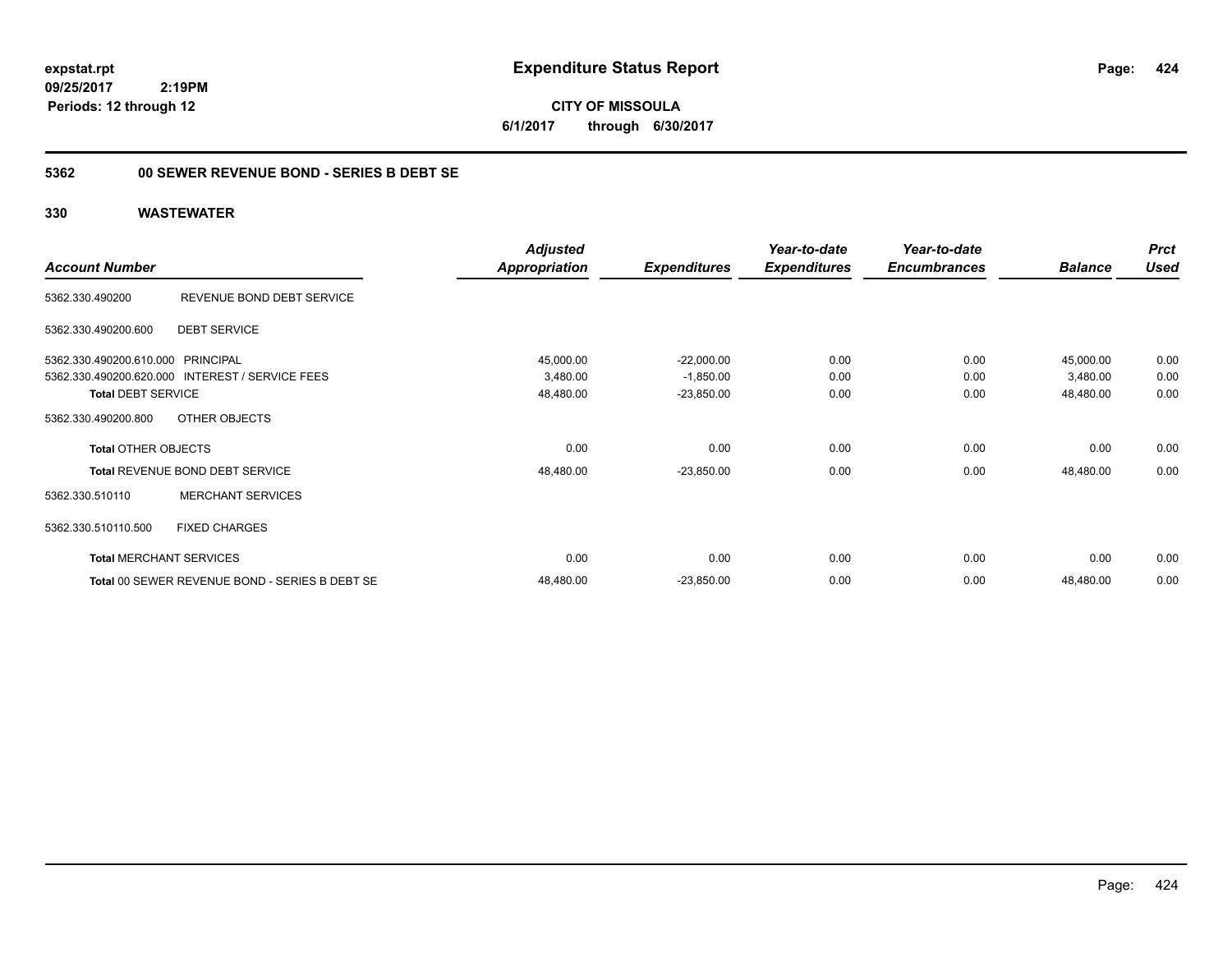**CITY OF MISSOULA 6/1/2017 through 6/30/2017**

### **5363 92 SEWER REVENUE BOND SERIES A DEBT SERV**

| <b>Account Number</b> |                                                       | <b>Adjusted</b><br><b>Appropriation</b> | <b>Expenditures</b> | Year-to-date<br><b>Expenditures</b> | Year-to-date<br><b>Encumbrances</b> | <b>Balance</b> | <b>Prct</b><br><b>Used</b> |
|-----------------------|-------------------------------------------------------|-----------------------------------------|---------------------|-------------------------------------|-------------------------------------|----------------|----------------------------|
| 5363.330.490200       | REVENUE BOND DEBT SERVICE                             |                                         |                     |                                     |                                     |                |                            |
| 5363.330.490200.600   | <b>DEBT SERVICE</b>                                   |                                         |                     |                                     |                                     |                |                            |
|                       | <b>Total REVENUE BOND DEBT SERVICE</b>                | 0.00                                    | 0.00                | 0.00                                | 0.00                                | 0.00           | 0.00                       |
| 5363.330.510110       | <b>MERCHANT SERVICES</b>                              |                                         |                     |                                     |                                     |                |                            |
| 5363.330.510110.500   | <b>FIXED CHARGES</b>                                  |                                         |                     |                                     |                                     |                |                            |
|                       | <b>Total MERCHANT SERVICES</b>                        | 0.00                                    | 0.00                | 0.00                                | 0.00                                | 0.00           | 0.00                       |
|                       | <b>Total 92 SEWER REVENUE BOND SERIES A DEBT SERV</b> | 0.00                                    | 0.00                | 0.00                                | 0.00                                | 0.00           | 0.00                       |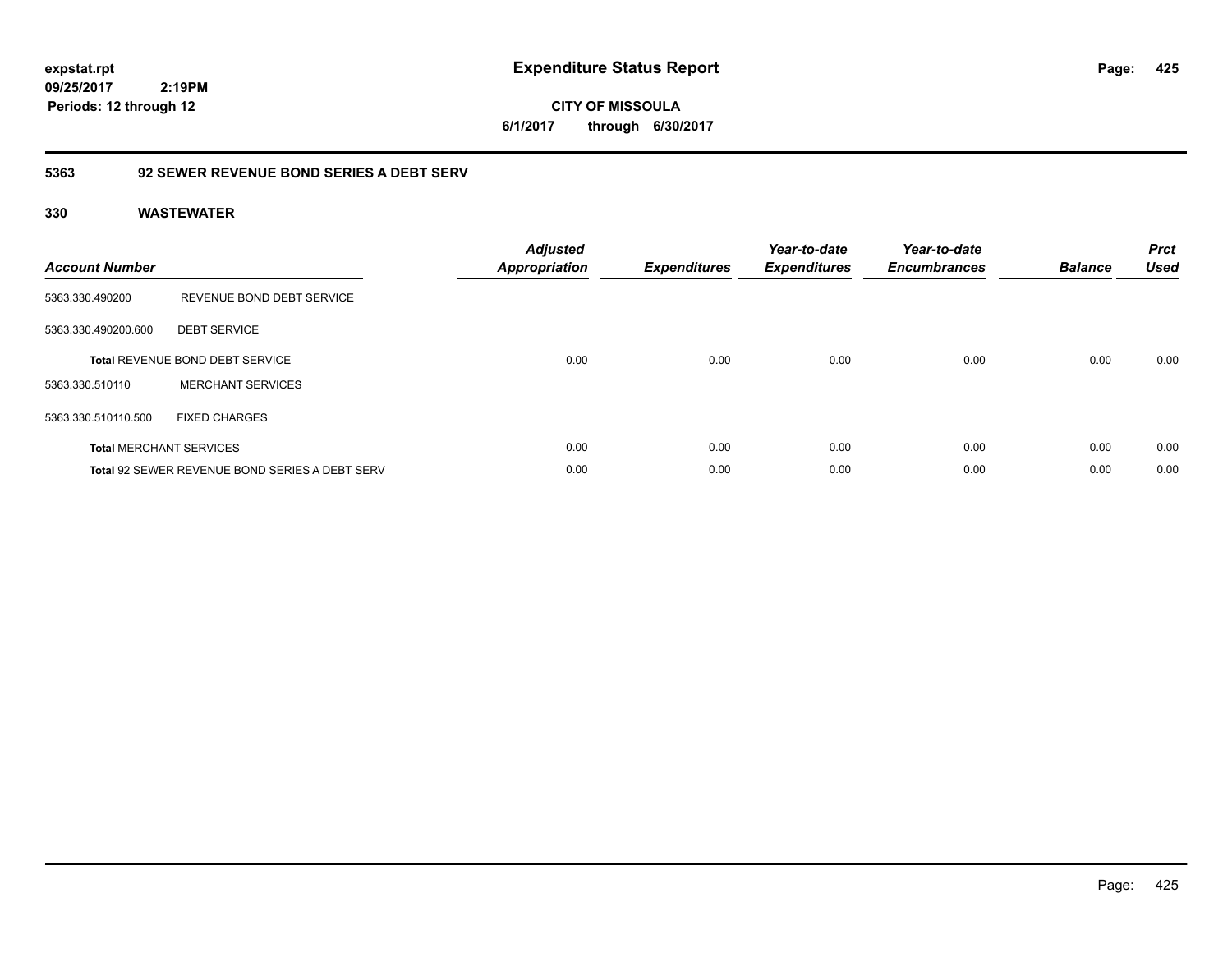**CITY OF MISSOULA 6/1/2017 through 6/30/2017**

### **5364 92 SEWER REVENUE BOND - SERIES B DEBT S**

| <b>Account Number</b> |                                               | <b>Adjusted</b><br>Appropriation | <b>Expenditures</b> | Year-to-date<br><b>Expenditures</b> | Year-to-date<br><b>Encumbrances</b> | <b>Balance</b> | <b>Prct</b><br><b>Used</b> |
|-----------------------|-----------------------------------------------|----------------------------------|---------------------|-------------------------------------|-------------------------------------|----------------|----------------------------|
| 5364.330.490200       | REVENUE BOND DEBT SERVICE                     |                                  |                     |                                     |                                     |                |                            |
| 5364.330.490200.600   | <b>DEBT SERVICE</b>                           |                                  |                     |                                     |                                     |                |                            |
|                       | Total REVENUE BOND DEBT SERVICE               | 0.00                             | 0.00                | 0.00                                | 0.00                                | 0.00           | 0.00                       |
| 5364.330.510110       | <b>MERCHANT SERVICES</b>                      |                                  |                     |                                     |                                     |                |                            |
| 5364.330.510110.500   | <b>FIXED CHARGES</b>                          |                                  |                     |                                     |                                     |                |                            |
|                       | <b>Total MERCHANT SERVICES</b>                | 0.00                             | 0.00                | 0.00                                | 0.00                                | 0.00           | 0.00                       |
|                       | Total 92 SEWER REVENUE BOND - SERIES B DEBT S | 0.00                             | 0.00                | 0.00                                | 0.00                                | 0.00           | 0.00                       |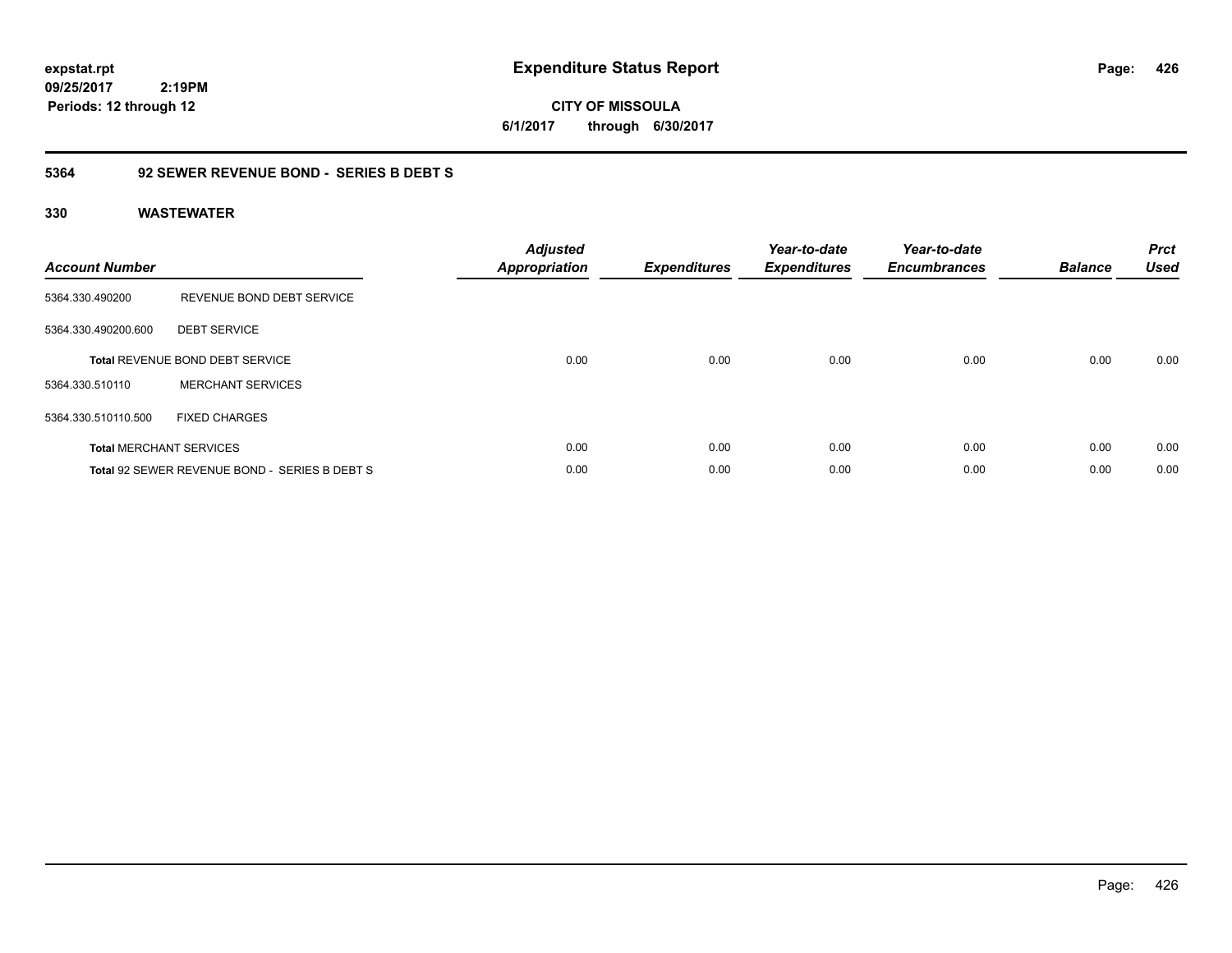**CITY OF MISSOULA 6/1/2017 through 6/30/2017**

### **5365 99 SEWER REVENUE BONDS DEBT SERVICE FUND**

|                                   |                                                       | <b>Adjusted</b>      |                     | Year-to-date        | Year-to-date        |                | Prct        |
|-----------------------------------|-------------------------------------------------------|----------------------|---------------------|---------------------|---------------------|----------------|-------------|
| <b>Account Number</b>             |                                                       | <b>Appropriation</b> | <b>Expenditures</b> | <b>Expenditures</b> | <b>Encumbrances</b> | <b>Balance</b> | <b>Used</b> |
| 5365.330.490200                   | REVENUE BOND DEBT SERVICE                             |                      |                     |                     |                     |                |             |
| 5365.330.490200.600               | <b>DEBT SERVICE</b>                                   |                      |                     |                     |                     |                |             |
| 5365.330.490200.610.000 PRINCIPAL |                                                       | 117,000.00           | $-58,000.00$        | 0.00                | 0.00                | 117,000.00     | 0.00        |
|                                   | 5365.330.490200.620.000 INTEREST / SERVICE FEES       | 6,600.00             | $-3,590.00$         | 0.00                | 0.00                | 6,600.00       | 0.00        |
|                                   | <b>Total REVENUE BOND DEBT SERVICE</b>                | 123,600.00           | $-61,590.00$        | 0.00                | 0.00                | 123,600.00     | 0.00        |
| 5365.330.510110                   | <b>MERCHANT SERVICES</b>                              |                      |                     |                     |                     |                |             |
| 5365.330.510110.500               | <b>FIXED CHARGES</b>                                  |                      |                     |                     |                     |                |             |
| <b>Total MERCHANT SERVICES</b>    |                                                       | 0.00                 | 0.00                | 0.00                | 0.00                | 0.00           | 0.00        |
|                                   | <b>Total 99 SEWER REVENUE BONDS DEBT SERVICE FUND</b> | 123,600.00           | $-61,590.00$        | 0.00                | 0.00                | 123.600.00     | 0.00        |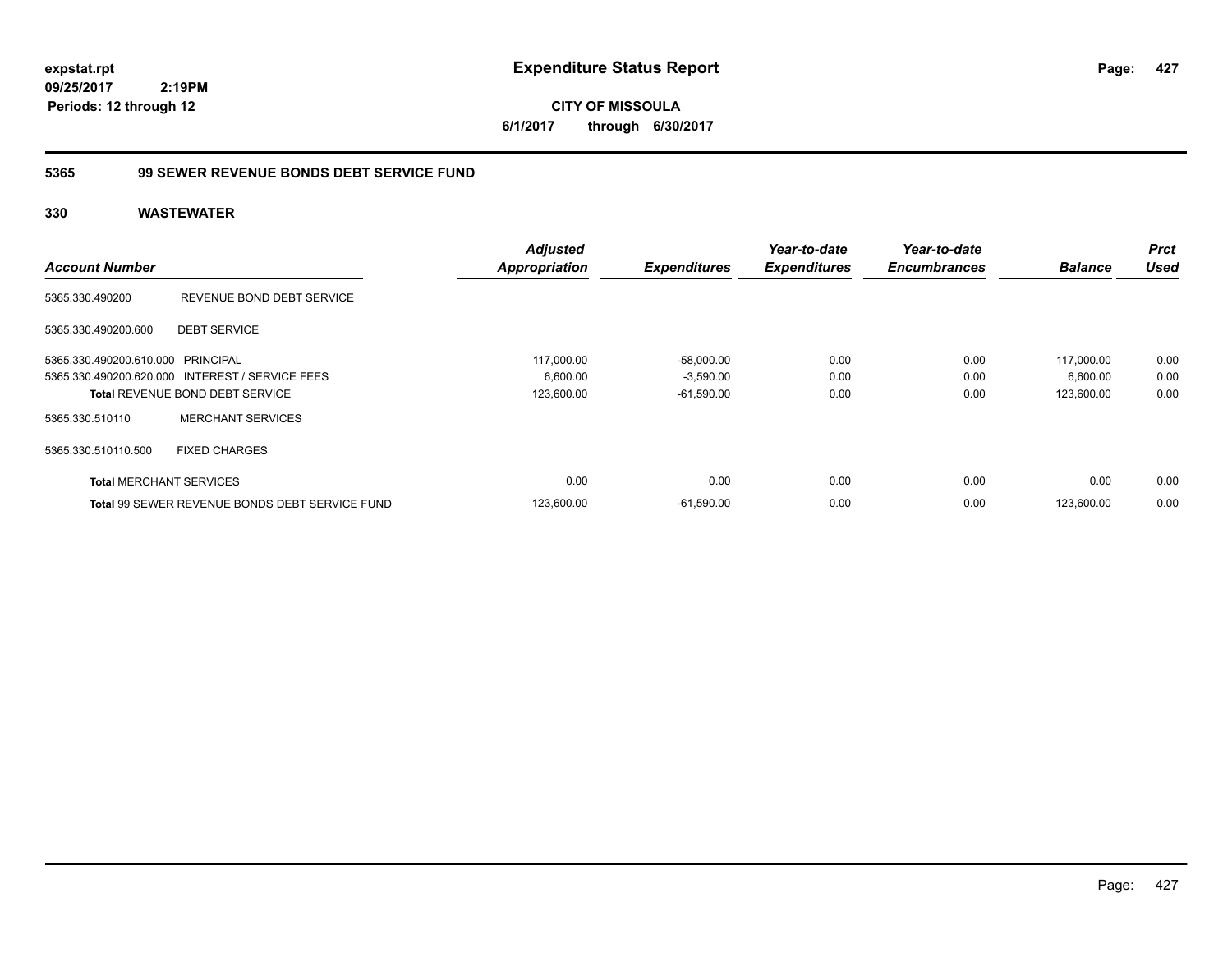**CITY OF MISSOULA 6/1/2017 through 6/30/2017**

### **5366 92 SEWER REVENUE BOND - SERIES A BOND RE**

| <b>Account Number</b>       |                                                | <b>Adjusted</b><br><b>Appropriation</b> | <b>Expenditures</b> | Year-to-date<br><b>Expenditures</b> | Year-to-date<br><b>Encumbrances</b> | <b>Balance</b> | <b>Prct</b><br><b>Used</b> |
|-----------------------------|------------------------------------------------|-----------------------------------------|---------------------|-------------------------------------|-------------------------------------|----------------|----------------------------|
| 5366.330.430610             | <b>ADMINISTRATION</b>                          |                                         |                     |                                     |                                     |                |                            |
| 5366.330.430610.800         | OTHER OBJECTS                                  |                                         |                     |                                     |                                     |                |                            |
| <b>Total ADMINISTRATION</b> |                                                | 0.00                                    | 0.00                | 0.00                                | 0.00                                | 0.00           | 0.00                       |
| 5366.330.510110             | <b>MERCHANT SERVICES</b>                       |                                         |                     |                                     |                                     |                |                            |
| 5366.330.510110.500         | <b>FIXED CHARGES</b>                           |                                         |                     |                                     |                                     |                |                            |
|                             | <b>Total MERCHANT SERVICES</b>                 | 0.00                                    | 0.00                | 0.00                                | 0.00                                | 0.00           | 0.00                       |
|                             | Total 92 SEWER REVENUE BOND - SERIES A BOND RE | 0.00                                    | 0.00                | 0.00                                | 0.00                                | 0.00           | 0.00                       |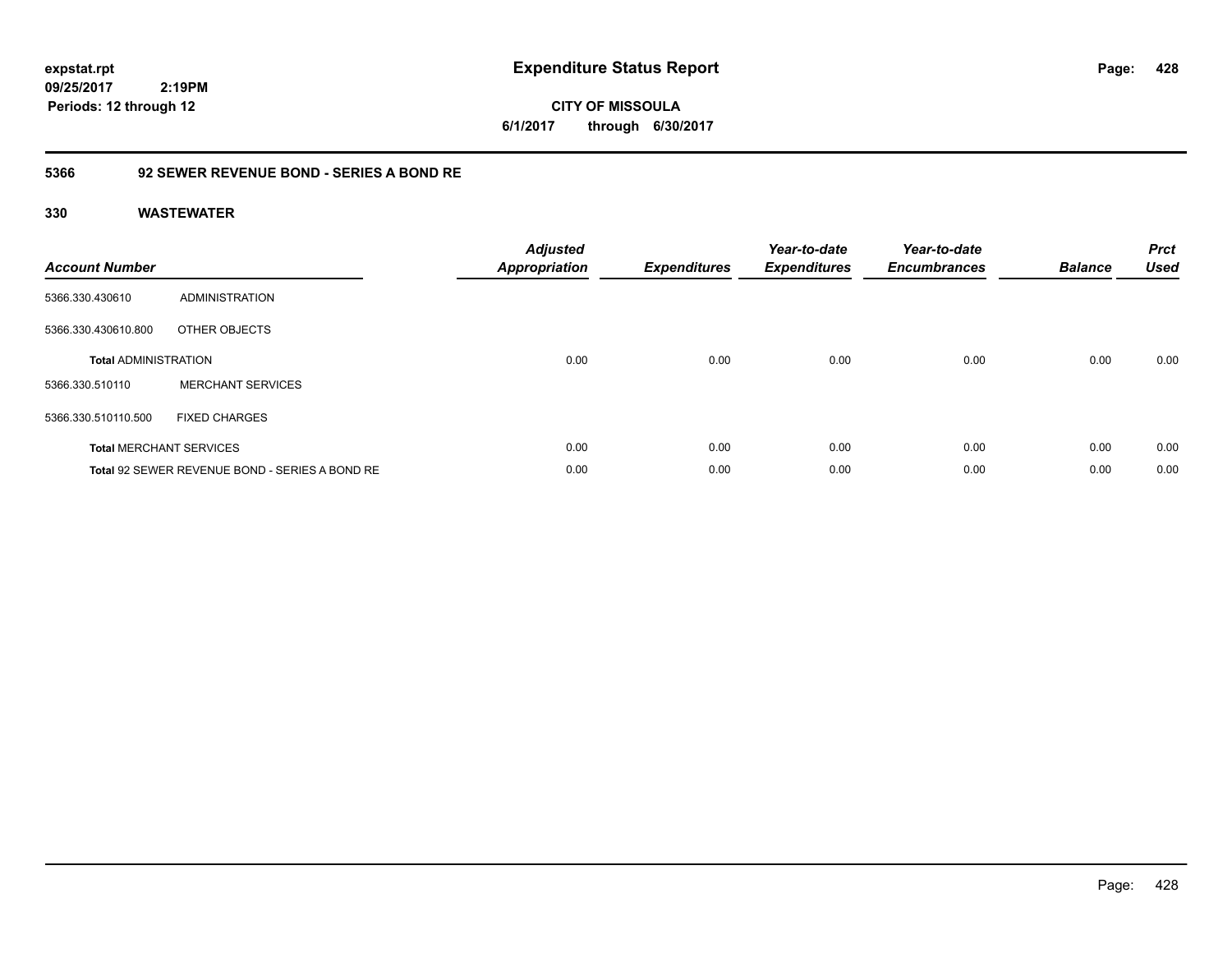**CITY OF MISSOULA 6/1/2017 through 6/30/2017**

### **5367 92 SEWER REVENUE BOND - SERIES B BOND RE**

| <b>Account Number</b>       |                                                | <b>Adjusted</b><br><b>Appropriation</b> | <b>Expenditures</b> | Year-to-date<br><b>Expenditures</b> | Year-to-date<br><b>Encumbrances</b> | <b>Balance</b> | <b>Prct</b><br><b>Used</b> |
|-----------------------------|------------------------------------------------|-----------------------------------------|---------------------|-------------------------------------|-------------------------------------|----------------|----------------------------|
| 5367.330.430610             | ADMINISTRATION                                 |                                         |                     |                                     |                                     |                |                            |
| 5367.330.430610.800         | OTHER OBJECTS                                  |                                         |                     |                                     |                                     |                |                            |
| <b>Total ADMINISTRATION</b> |                                                | 0.00                                    | 0.00                | 0.00                                | 0.00                                | 0.00           | 0.00                       |
| 5367.330.510110             | <b>MERCHANT SERVICES</b>                       |                                         |                     |                                     |                                     |                |                            |
| 5367.330.510110.500         | <b>FIXED CHARGES</b>                           |                                         |                     |                                     |                                     |                |                            |
|                             | <b>Total MERCHANT SERVICES</b>                 | 0.00                                    | 0.00                | 0.00                                | 0.00                                | 0.00           | 0.00                       |
|                             | Total 92 SEWER REVENUE BOND - SERIES B BOND RE | 0.00                                    | 0.00                | 0.00                                | 0.00                                | 0.00           | 0.00                       |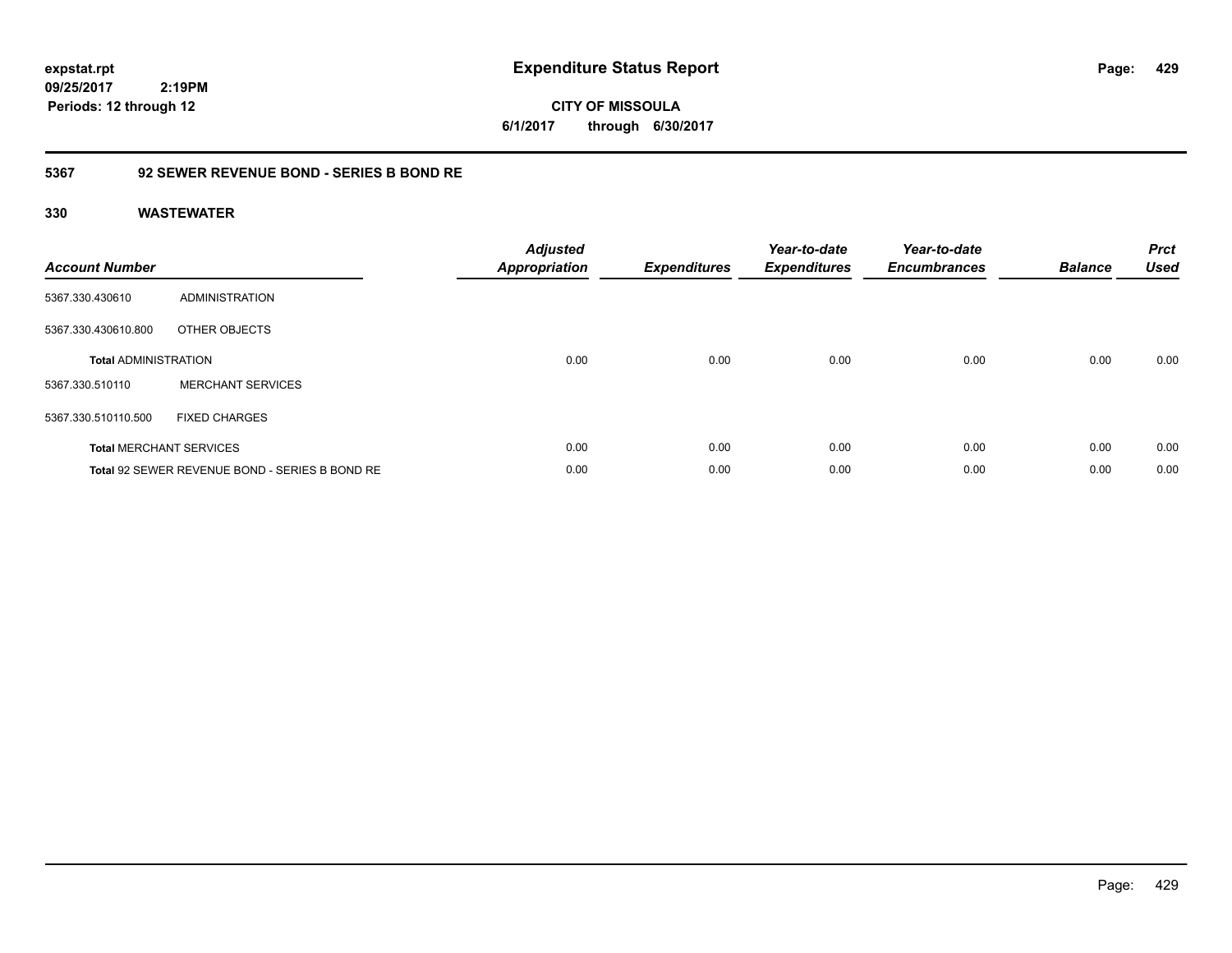**CITY OF MISSOULA 6/1/2017 through 6/30/2017**

## **5368 00 SEWER REVENUE BOND RESERVE FUND**

| <b>Account Number</b>       |                                          | <b>Adjusted</b><br><b>Appropriation</b> | <b>Expenditures</b> | Year-to-date<br><b>Expenditures</b> | Year-to-date<br><b>Encumbrances</b> | <b>Balance</b> | <b>Prct</b><br><b>Used</b> |
|-----------------------------|------------------------------------------|-----------------------------------------|---------------------|-------------------------------------|-------------------------------------|----------------|----------------------------|
| 5368.330.430610             | ADMINISTRATION                           |                                         |                     |                                     |                                     |                |                            |
| 5368.330.430610.800         | OTHER OBJECTS                            |                                         |                     |                                     |                                     |                |                            |
| <b>Total ADMINISTRATION</b> |                                          | 0.00                                    | 0.00                | 0.00                                | 0.00                                | 0.00           | 0.00                       |
| 5368.330.510110             | <b>MERCHANT SERVICES</b>                 |                                         |                     |                                     |                                     |                |                            |
| 5368.330.510110.500         | <b>FIXED CHARGES</b>                     |                                         |                     |                                     |                                     |                |                            |
|                             | <b>Total MERCHANT SERVICES</b>           | 0.00                                    | 0.00                | 0.00                                | 0.00                                | 0.00           | 0.00                       |
|                             | Total 00 SEWER REVENUE BOND RESERVE FUND | 0.00                                    | 0.00                | 0.00                                | 0.00                                | 0.00           | 0.00                       |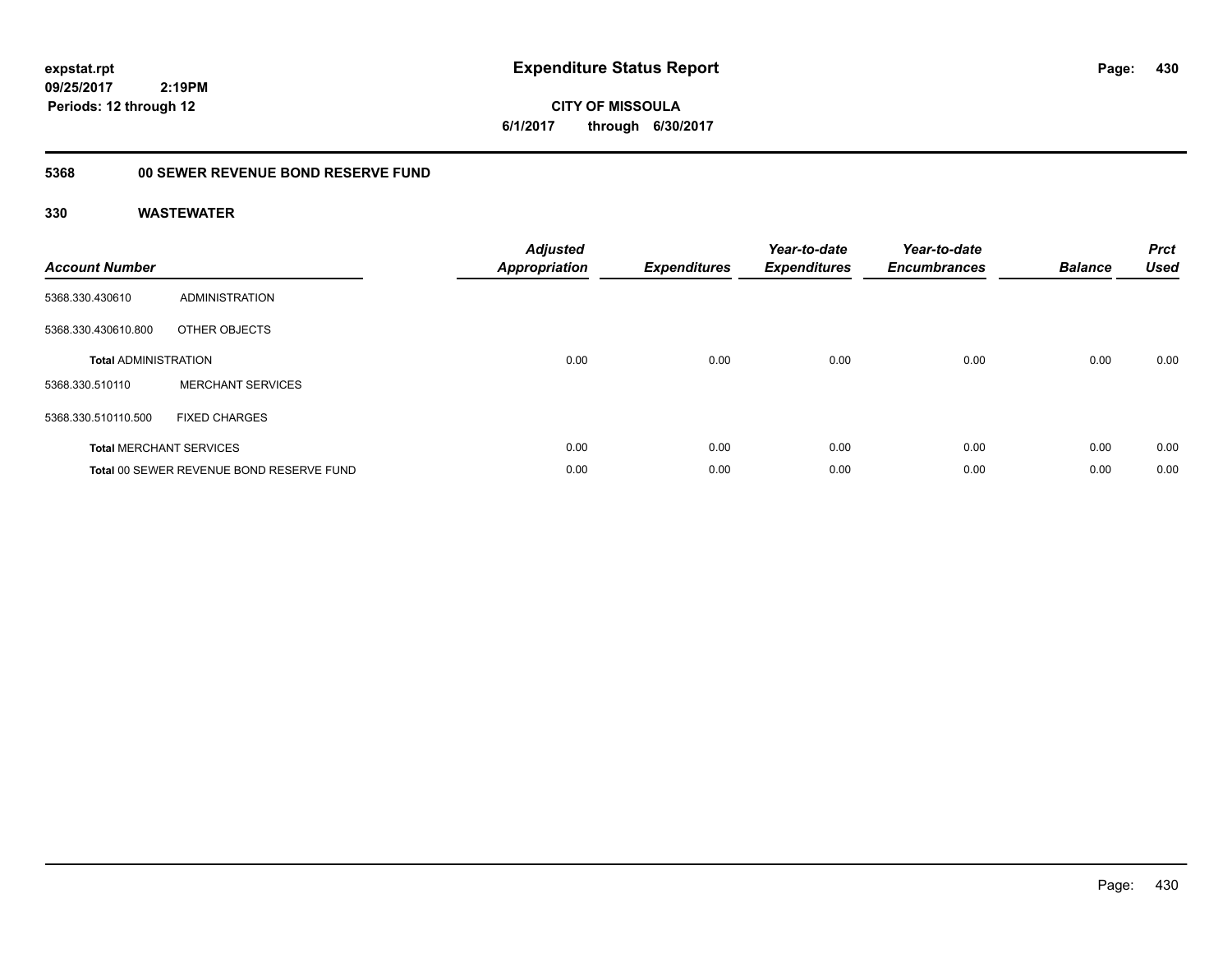**CITY OF MISSOULA 6/1/2017 through 6/30/2017**

### **5369 2001 SEWER REVENUE BOND**

| <b>Account Number</b>          |                                                  | <b>Adjusted</b><br><b>Appropriation</b> | <b>Expenditures</b> | Year-to-date<br><b>Expenditures</b> | Year-to-date<br><b>Encumbrances</b> | <b>Balance</b>   | <b>Prct</b><br><b>Used</b> |
|--------------------------------|--------------------------------------------------|-----------------------------------------|---------------------|-------------------------------------|-------------------------------------|------------------|----------------------------|
| 5369.330.430610                | ADMINISTRATION                                   |                                         |                     |                                     |                                     |                  |                            |
| 5369.330.430610.800            | OTHER OBJECTS                                    |                                         |                     |                                     |                                     |                  |                            |
| <b>Total ADMINISTRATION</b>    | 5369.330.430610.820.000 TRANSFERS TO OTHER FUNDS | 270.00<br>270.00                        | 0.00<br>0.00        | 0.00<br>0.00                        | 0.00<br>0.00                        | 270.00<br>270.00 | 0.00<br>0.00               |
| 5369.330.510110                | <b>MERCHANT SERVICES</b>                         |                                         |                     |                                     |                                     |                  |                            |
| 5369.330.510110.500            | <b>FIXED CHARGES</b>                             |                                         |                     |                                     |                                     |                  |                            |
| <b>Total MERCHANT SERVICES</b> |                                                  | 0.00                                    | 0.00                | 0.00                                | 0.00                                | 0.00             | 0.00                       |
|                                | Total 2001 SEWER REVENUE BOND                    | 270.00                                  | 0.00                | 0.00                                | 0.00                                | 270.00           | 0.00                       |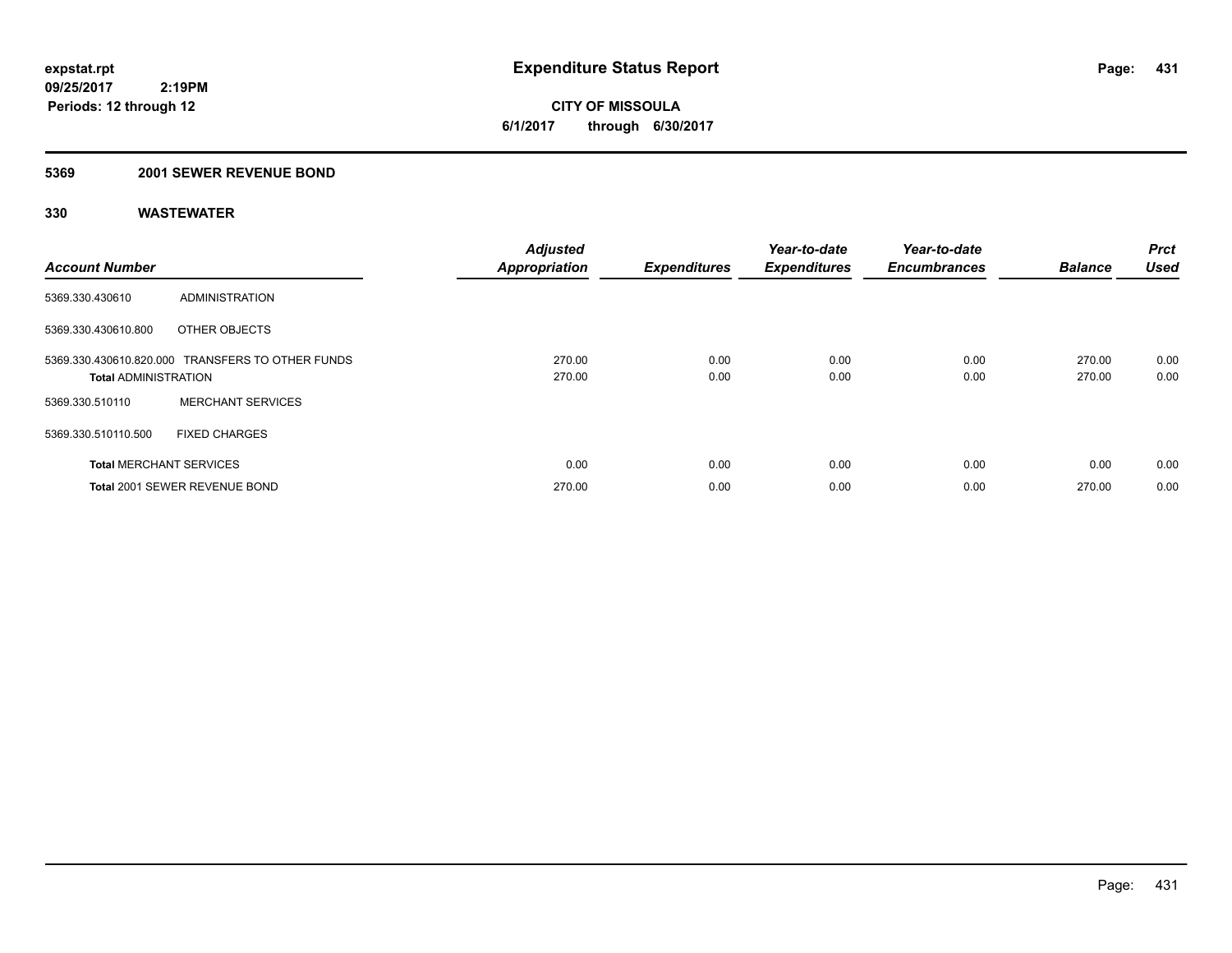**CITY OF MISSOULA 6/1/2017 through 6/30/2017**

### **5370 99 SEWER REVENUE BOND RESERVE FUND**

| <b>Account Number</b>       |                                          | <b>Adjusted</b><br><b>Appropriation</b> | <b>Expenditures</b> | Year-to-date<br><b>Expenditures</b> | Year-to-date<br><b>Encumbrances</b> | <b>Balance</b> | <b>Prct</b><br><b>Used</b> |
|-----------------------------|------------------------------------------|-----------------------------------------|---------------------|-------------------------------------|-------------------------------------|----------------|----------------------------|
| 5370.330.430610             | ADMINISTRATION                           |                                         |                     |                                     |                                     |                |                            |
| 5370.330.430610.800         | OTHER OBJECTS                            |                                         |                     |                                     |                                     |                |                            |
| <b>Total ADMINISTRATION</b> |                                          | 0.00                                    | 0.00                | 0.00                                | 0.00                                | 0.00           | 0.00                       |
| 5370.330.510110             | <b>MERCHANT SERVICES</b>                 |                                         |                     |                                     |                                     |                |                            |
| 5370.330.510110.500         | <b>FIXED CHARGES</b>                     |                                         |                     |                                     |                                     |                |                            |
|                             | <b>Total MERCHANT SERVICES</b>           | 0.00                                    | 0.00                | 0.00                                | 0.00                                | 0.00           | 0.00                       |
|                             | Total 99 SEWER REVENUE BOND RESERVE FUND | 0.00                                    | 0.00                | 0.00                                | 0.00                                | 0.00           | 0.00                       |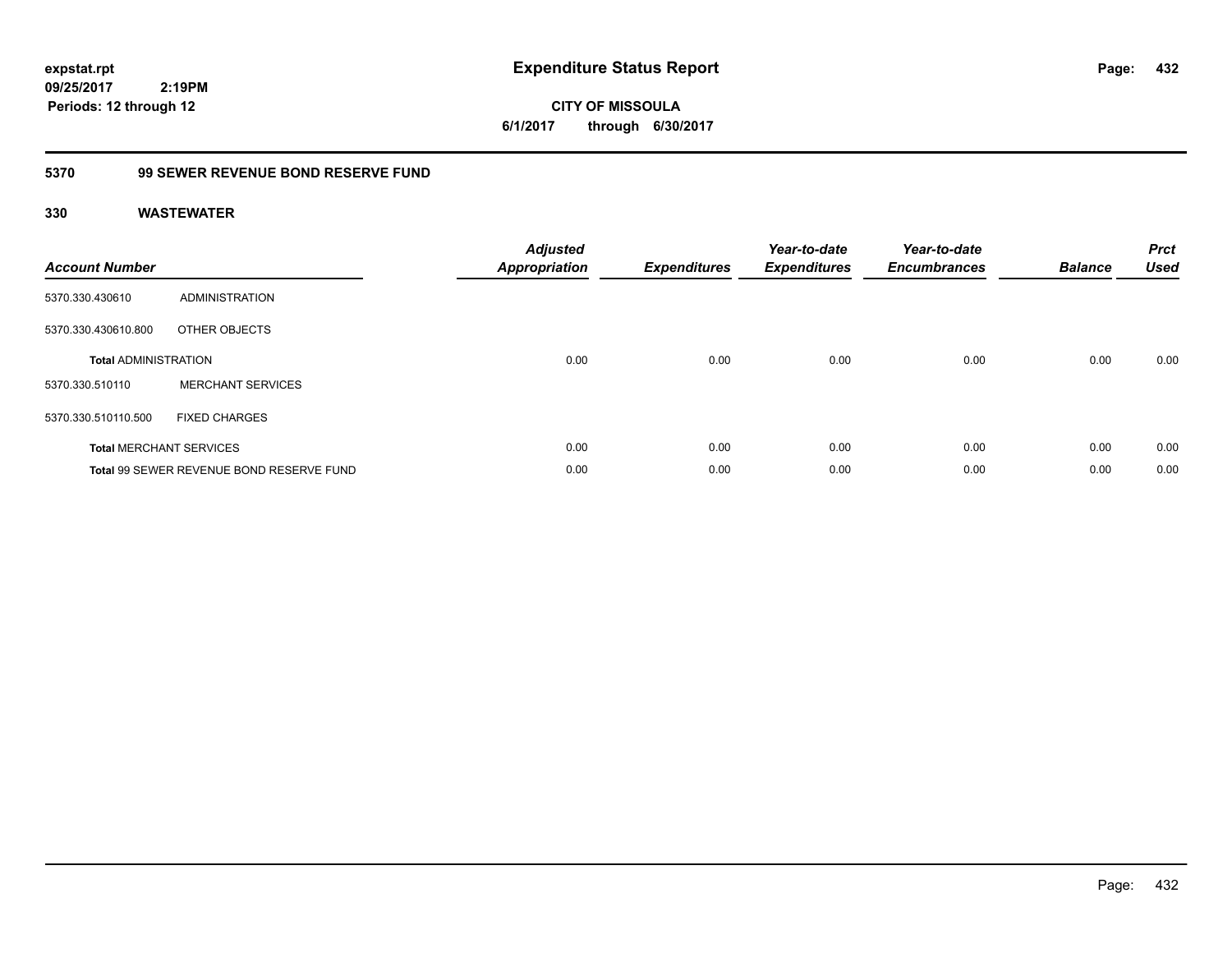**CITY OF MISSOULA 6/1/2017 through 6/30/2017**

### **5371 2002 SEWER BONDS**

|                                   |                                                 | <b>Adjusted</b>      |                     | Year-to-date        | Year-to-date        |                | <b>Prct</b> |
|-----------------------------------|-------------------------------------------------|----------------------|---------------------|---------------------|---------------------|----------------|-------------|
| <b>Account Number</b>             |                                                 | <b>Appropriation</b> | <b>Expenditures</b> | <b>Expenditures</b> | <b>Encumbrances</b> | <b>Balance</b> | <b>Used</b> |
| 5371.330.490200                   | REVENUE BOND DEBT SERVICE                       |                      |                     |                     |                     |                |             |
| 5371.330.490200.600               | <b>DEBT SERVICE</b>                             |                      |                     |                     |                     |                |             |
| 5371.330.490200.610.000 PRINCIPAL |                                                 | 76,000.00            | $-38,000.00$        | 0.00                | 0.00                | 76,000.00      | 0.00        |
|                                   | 5371.330.490200.620.000 INTEREST / SERVICE FEES | 8,420.00             | $-4,400.00$         | 0.00                | 0.00                | 8,420.00       | 0.00        |
|                                   | <b>Total REVENUE BOND DEBT SERVICE</b>          | 84,420.00            | $-42,400.00$        | 0.00                | 0.00                | 84,420.00      | 0.00        |
| 5371.330.510110                   | <b>MERCHANT SERVICES</b>                        |                      |                     |                     |                     |                |             |
| 5371.330.510110.500               | <b>FIXED CHARGES</b>                            |                      |                     |                     |                     |                |             |
| <b>Total MERCHANT SERVICES</b>    |                                                 | 0.00                 | 0.00                | 0.00                | 0.00                | 0.00           | 0.00        |
| Total 2002 SEWER BONDS            |                                                 | 84,420.00            | $-42.400.00$        | 0.00                | 0.00                | 84,420.00      | 0.00        |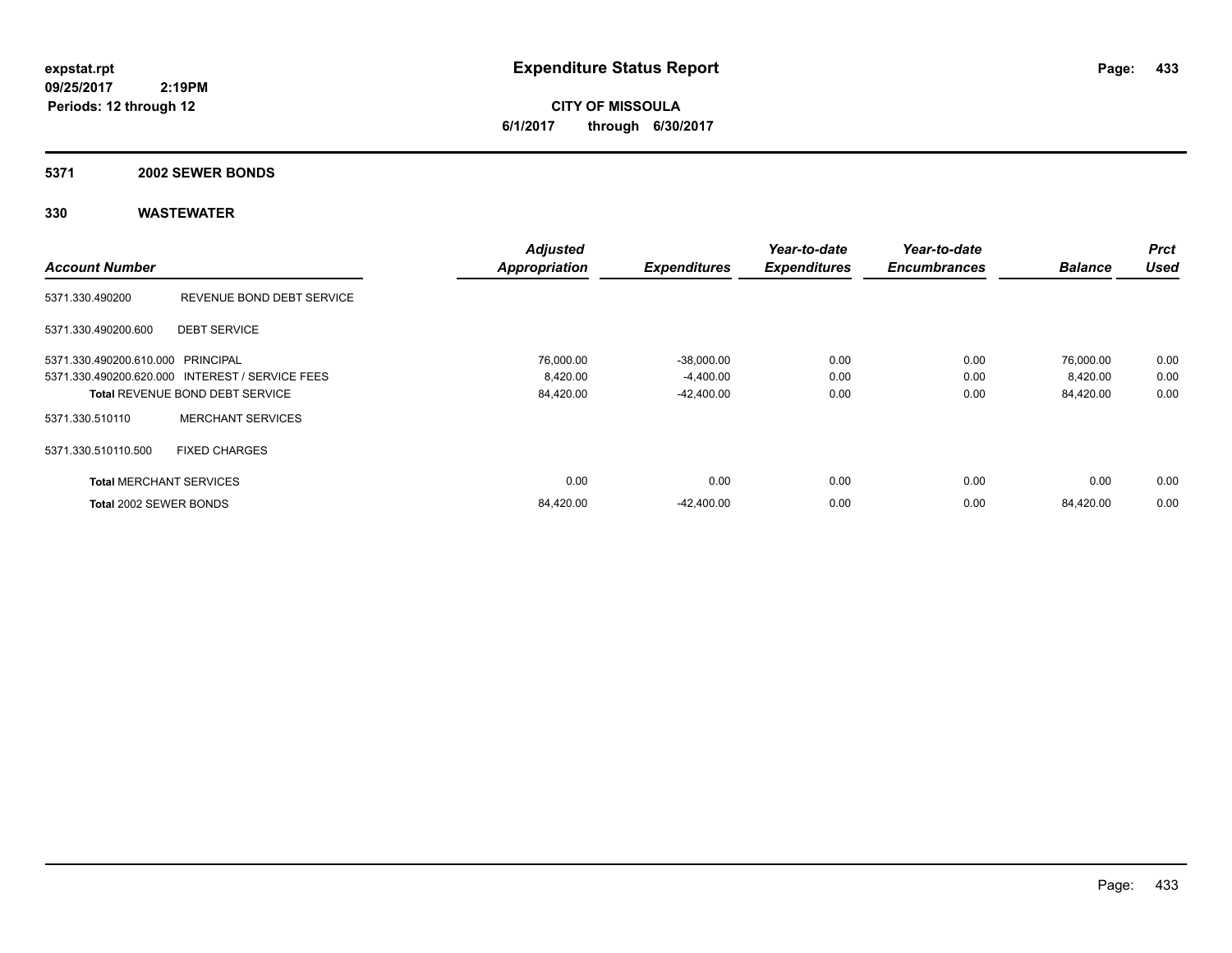**434**

**09/25/2017 2:19PM Periods: 12 through 12**

**CITY OF MISSOULA 6/1/2017 through 6/30/2017**

### **5372 2002 SEWER REVENUE BOND**

| <b>Account Number</b>          |                               | <b>Adjusted</b><br><b>Appropriation</b> | <b>Expenditures</b> | Year-to-date<br><b>Expenditures</b> | Year-to-date<br><b>Encumbrances</b> | <b>Balance</b> | <b>Prct</b><br><b>Used</b> |
|--------------------------------|-------------------------------|-----------------------------------------|---------------------|-------------------------------------|-------------------------------------|----------------|----------------------------|
| 5372.330.430610                | ADMINISTRATION                |                                         |                     |                                     |                                     |                |                            |
| 5372.330.430610.800            | OTHER OBJECTS                 |                                         |                     |                                     |                                     |                |                            |
| <b>Total ADMINISTRATION</b>    |                               | 0.00                                    | 0.00                | 0.00                                | 0.00                                | 0.00           | 0.00                       |
| 5372.330.510110                | <b>MERCHANT SERVICES</b>      |                                         |                     |                                     |                                     |                |                            |
| 5372.330.510110.500            | <b>FIXED CHARGES</b>          |                                         |                     |                                     |                                     |                |                            |
| <b>Total MERCHANT SERVICES</b> |                               | 0.00                                    | 0.00                | 0.00                                | 0.00                                | 0.00           | 0.00                       |
|                                | Total 2002 SEWER REVENUE BOND | 0.00                                    | 0.00                | 0.00                                | 0.00                                | 0.00           | 0.00                       |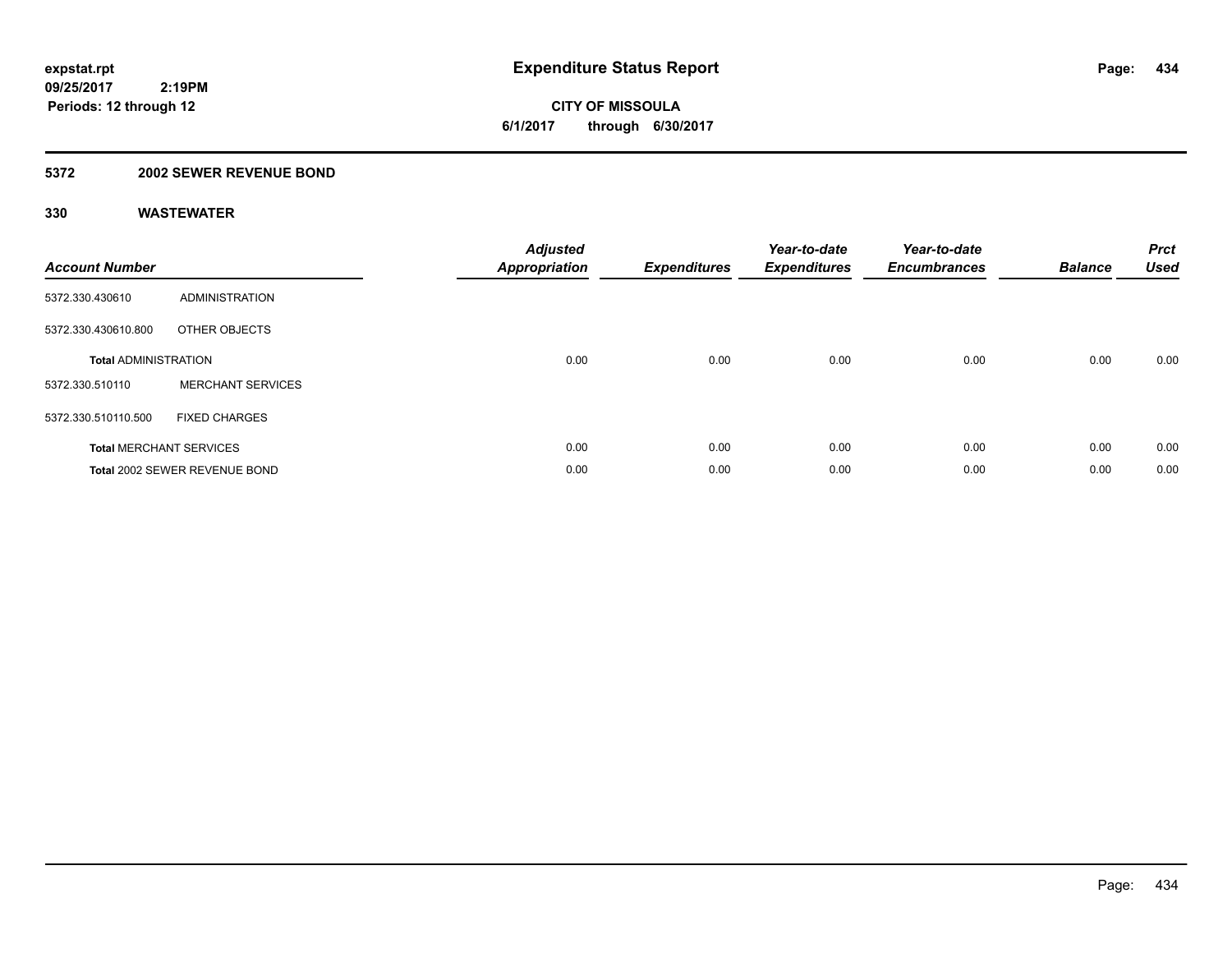**CITY OF MISSOULA 6/1/2017 through 6/30/2017**

### **5373 2002 WWTP UPGRADE REVENUE BOND**

| <b>Account Number</b>             |                                                 | <b>Adjusted</b><br><b>Appropriation</b> | <b>Expenditures</b> | Year-to-date<br><b>Expenditures</b> | Year-to-date<br><b>Encumbrances</b> | <b>Balance</b> | Prct<br><b>Used</b> |
|-----------------------------------|-------------------------------------------------|-----------------------------------------|---------------------|-------------------------------------|-------------------------------------|----------------|---------------------|
|                                   |                                                 |                                         |                     |                                     |                                     |                |                     |
| 5373.330.490200                   | REVENUE BOND DEBT SERVICE                       |                                         |                     |                                     |                                     |                |                     |
| 5373.330.490200.600               | <b>DEBT SERVICE</b>                             |                                         |                     |                                     |                                     |                |                     |
| 5373.330.490200.610.000 PRINCIPAL |                                                 | 295,000.00                              | $-147,000.00$       | 0.00                                | 0.00                                | 295,000.00     | 0.00                |
|                                   | 5373.330.490200.620.000 INTEREST / SERVICE FEES | 35,810.00                               | $-18,640.00$        | 0.00                                | 0.00                                | 35,810.00      | 0.00                |
|                                   | <b>Total REVENUE BOND DEBT SERVICE</b>          | 330,810.00                              | $-165.640.00$       | 0.00                                | 0.00                                | 330,810.00     | 0.00                |
| 5373.330.510110                   | <b>MERCHANT SERVICES</b>                        |                                         |                     |                                     |                                     |                |                     |
| 5373.330.510110.500               | <b>FIXED CHARGES</b>                            |                                         |                     |                                     |                                     |                |                     |
| <b>Total MERCHANT SERVICES</b>    |                                                 | 0.00                                    | 0.00                | 0.00                                | 0.00                                | 0.00           | 0.00                |
|                                   | Total 2002 WWTP UPGRADE REVENUE BOND            | 330.810.00                              | $-165.640.00$       | 0.00                                | 0.00                                | 330.810.00     | 0.00                |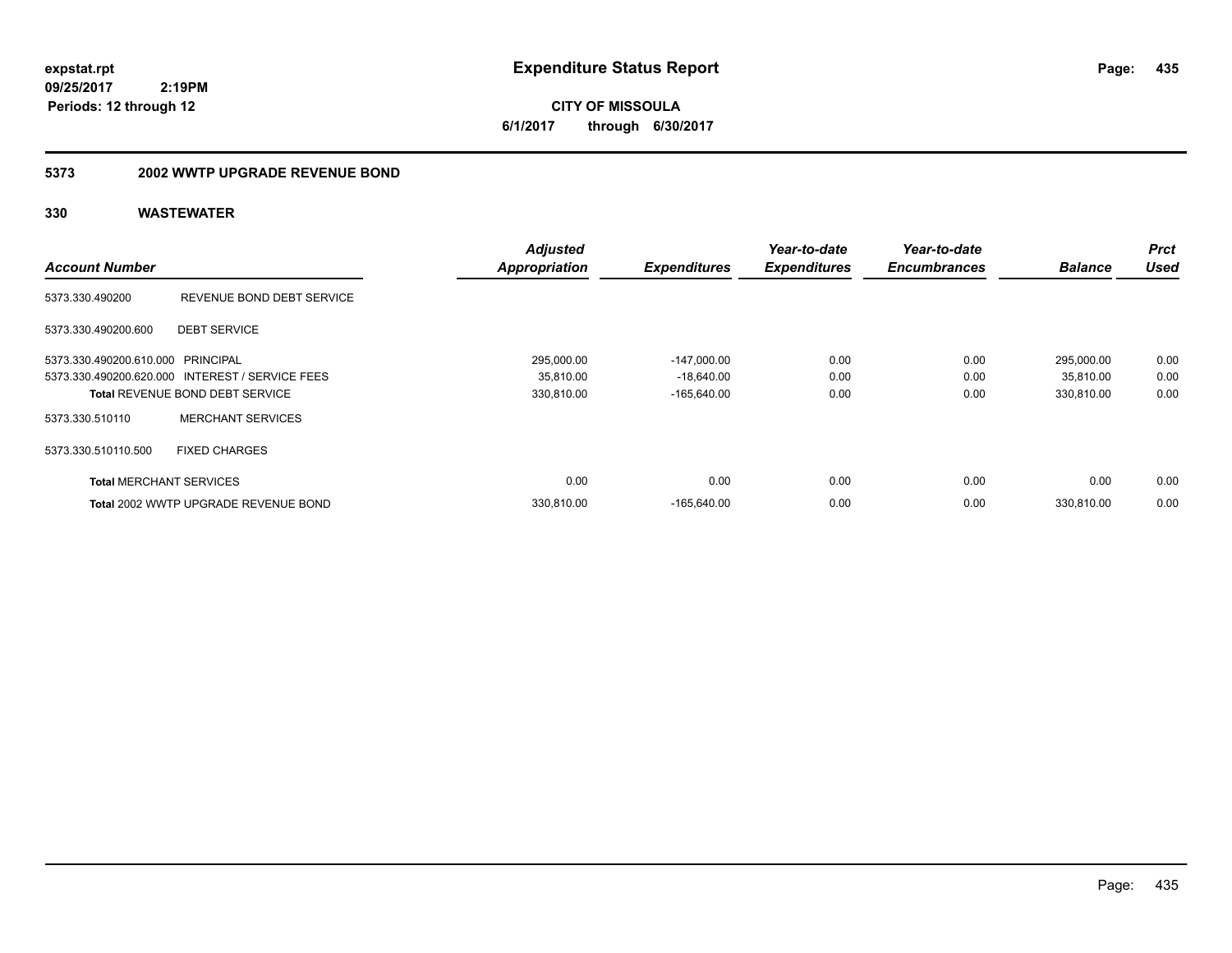**436**

**09/25/2017 2:19PM Periods: 12 through 12**

**CITY OF MISSOULA 6/1/2017 through 6/30/2017**

### **5374 2002 WWTP UPGRADE RESERVE**

| <b>Account Number</b>       |                                 | <b>Adjusted</b><br><b>Appropriation</b> | <b>Expenditures</b> | Year-to-date<br><b>Expenditures</b> | Year-to-date<br><b>Encumbrances</b> | <b>Balance</b> | <b>Prct</b><br><b>Used</b> |
|-----------------------------|---------------------------------|-----------------------------------------|---------------------|-------------------------------------|-------------------------------------|----------------|----------------------------|
| 5374.330.430610             | <b>ADMINISTRATION</b>           |                                         |                     |                                     |                                     |                |                            |
| 5374.330.430610.800         | OTHER OBJECTS                   |                                         |                     |                                     |                                     |                |                            |
| <b>Total ADMINISTRATION</b> |                                 | 0.00                                    | 0.00                | 0.00                                | 0.00                                | 0.00           | 0.00                       |
| 5374.330.490200             | REVENUE BOND DEBT SERVICE       |                                         |                     |                                     |                                     |                |                            |
| 5374.330.490200.600         | <b>DEBT SERVICE</b>             |                                         |                     |                                     |                                     |                |                            |
|                             | Total REVENUE BOND DEBT SERVICE | 0.00                                    | 0.00                | 0.00                                | 0.00                                | 0.00           | 0.00                       |
| 5374.330.510110             | <b>MERCHANT SERVICES</b>        |                                         |                     |                                     |                                     |                |                            |
| 5374.330.510110.500         | <b>FIXED CHARGES</b>            |                                         |                     |                                     |                                     |                |                            |
|                             | <b>Total MERCHANT SERVICES</b>  | 0.00                                    | 0.00                | 0.00                                | 0.00                                | 0.00           | 0.00                       |
|                             | Total 2002 WWTP UPGRADE RESERVE | 0.00                                    | 0.00                | 0.00                                | 0.00                                | 0.00           | 0.00                       |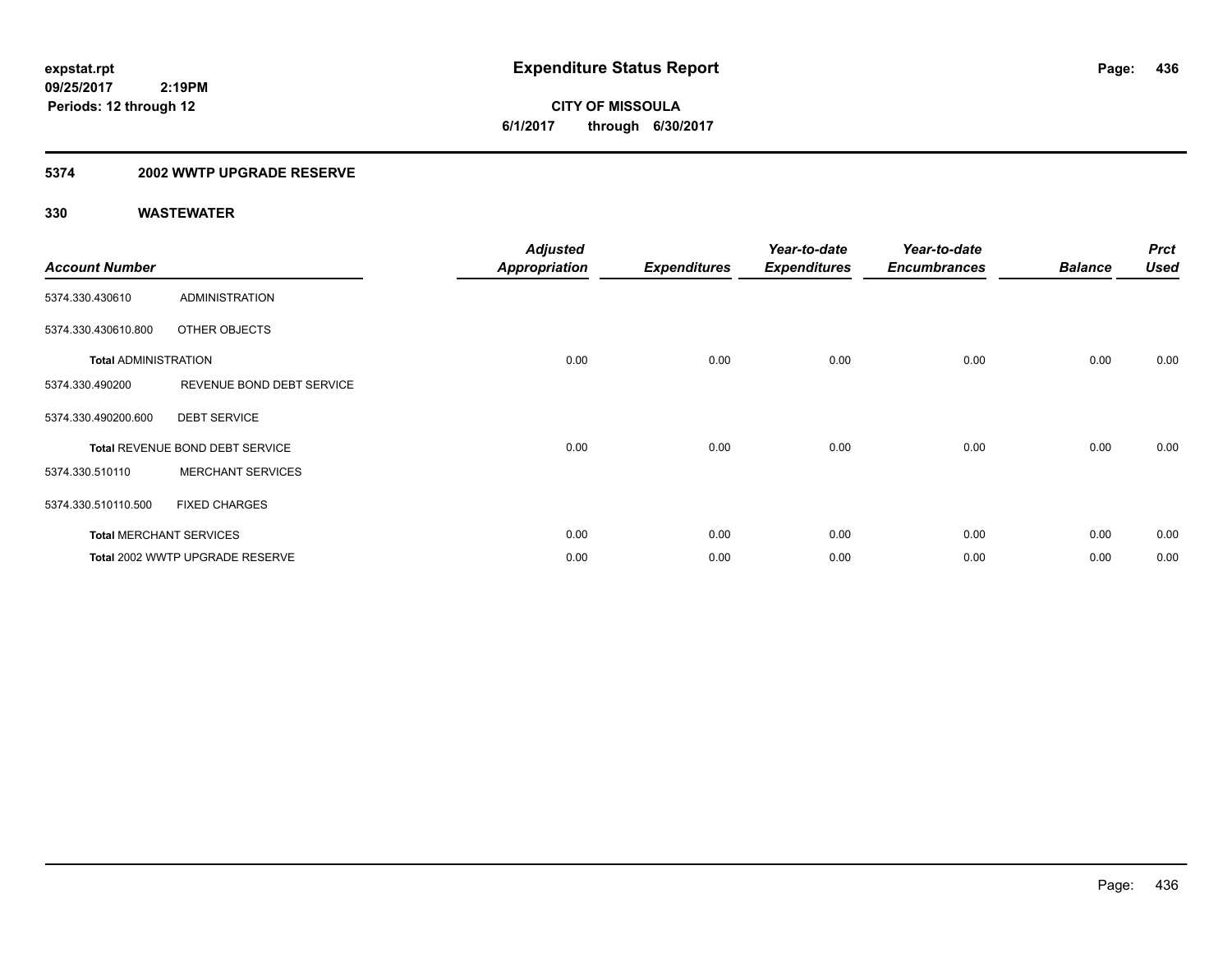**437**

**09/25/2017 2:19PM Periods: 12 through 12**

**CITY OF MISSOULA 6/1/2017 through 6/30/2017**

### **5375 2003 WWTP SRF \$3.8M EPA DEBT**

| <b>Account Number</b>             |                                                 | <b>Adjusted</b><br><b>Appropriation</b> | <b>Expenditures</b> | Year-to-date<br><b>Expenditures</b> | Year-to-date<br><b>Encumbrances</b> | <b>Balance</b> | <b>Prct</b><br><b>Used</b> |
|-----------------------------------|-------------------------------------------------|-----------------------------------------|---------------------|-------------------------------------|-------------------------------------|----------------|----------------------------|
| 5375.330.490200                   | REVENUE BOND DEBT SERVICE                       |                                         |                     |                                     |                                     |                |                            |
| 5375.330.490200.600               | <b>DEBT SERVICE</b>                             |                                         |                     |                                     |                                     |                |                            |
| 5375.330.490200.610.000 PRINCIPAL |                                                 | 215,000.00                              | $-107,000.00$       | 0.00                                | 0.00                                | 215,000.00     | 0.00                       |
|                                   | 5375.330.490200.620.000 INTEREST / SERVICE FEES | 35,156.00                               | $-18,180.00$        | 0.00                                | 0.00                                | 35,156.00      | 0.00                       |
|                                   | <b>Total REVENUE BOND DEBT SERVICE</b>          | 250,156.00                              | $-125.180.00$       | 0.00                                | 0.00                                | 250.156.00     | 0.00                       |
| 5375.330.510110                   | <b>MERCHANT SERVICES</b>                        |                                         |                     |                                     |                                     |                |                            |
| 5375.330.510110.500               | <b>FIXED CHARGES</b>                            |                                         |                     |                                     |                                     |                |                            |
| <b>Total MERCHANT SERVICES</b>    |                                                 | 0.00                                    | 0.00                | 0.00                                | 0.00                                | 0.00           | 0.00                       |
|                                   | Total 2003 WWTP SRF \$3.8M EPA DEBT             | 250.156.00                              | $-125.180.00$       | 0.00                                | 0.00                                | 250.156.00     | 0.00                       |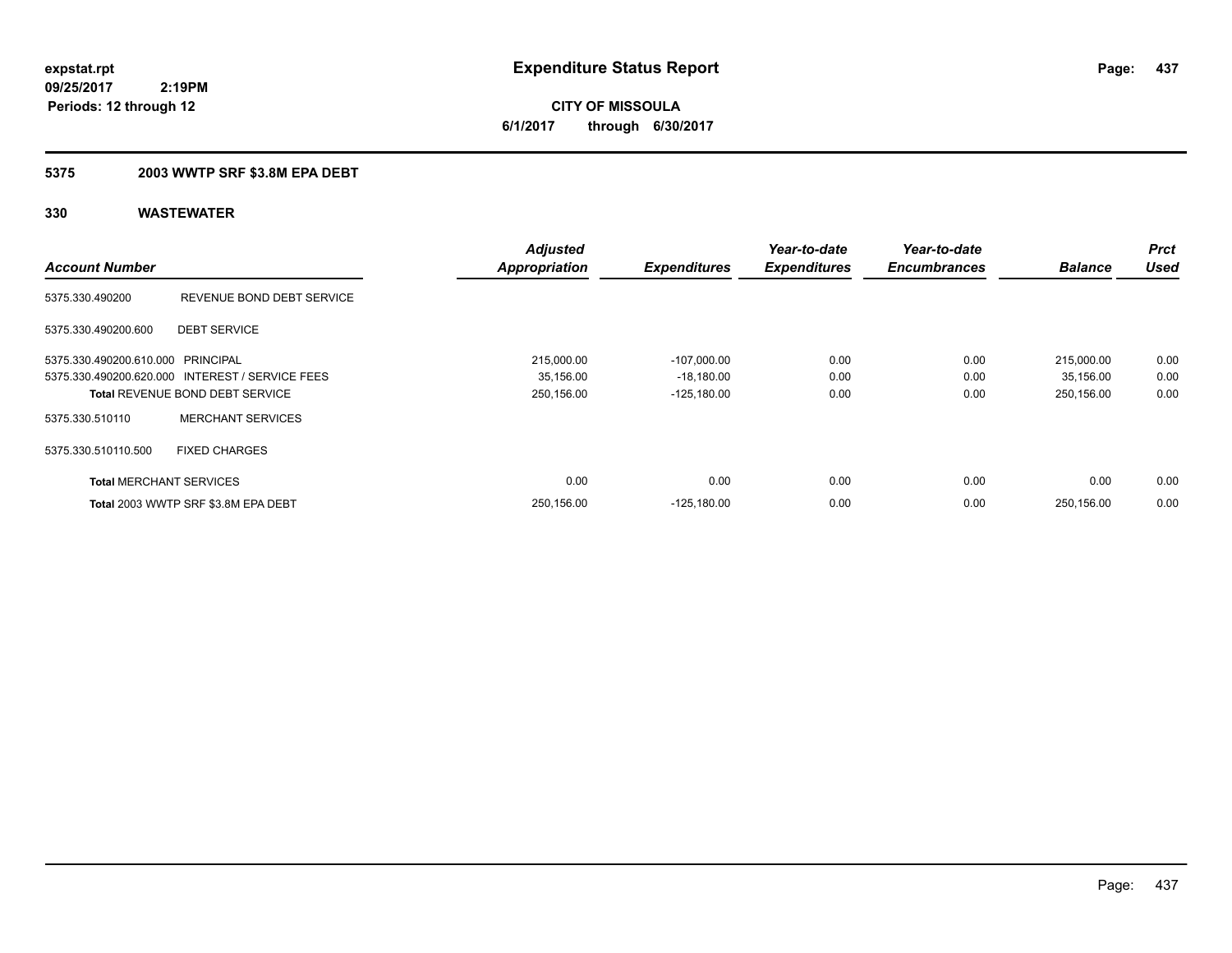**CITY OF MISSOULA 6/1/2017 through 6/30/2017**

### **5376 2003 WWTP SRF \$3.8M EPA RESERVE**

| <b>Account Number</b>       |                                        | Adjusted<br><b>Appropriation</b> | <b>Expenditures</b> | Year-to-date<br><b>Expenditures</b> | Year-to-date<br><b>Encumbrances</b> | <b>Balance</b> | <b>Prct</b><br><b>Used</b> |
|-----------------------------|----------------------------------------|----------------------------------|---------------------|-------------------------------------|-------------------------------------|----------------|----------------------------|
| 5376.330.430610             | <b>ADMINISTRATION</b>                  |                                  |                     |                                     |                                     |                |                            |
| 5376.330.430610.800         | OTHER OBJECTS                          |                                  |                     |                                     |                                     |                |                            |
| <b>Total ADMINISTRATION</b> |                                        | 0.00                             | 0.00                | 0.00                                | 0.00                                | 0.00           | 0.00                       |
| 5376.330.510110             | <b>MERCHANT SERVICES</b>               |                                  |                     |                                     |                                     |                |                            |
| 5376.330.510110.500         | <b>FIXED CHARGES</b>                   |                                  |                     |                                     |                                     |                |                            |
|                             | <b>Total MERCHANT SERVICES</b>         | 0.00                             | 0.00                | 0.00                                | 0.00                                | 0.00           | 0.00                       |
|                             | Total 2003 WWTP SRF \$3.8M EPA RESERVE | 0.00                             | 0.00                | 0.00                                | 0.00                                | 0.00           | 0.00                       |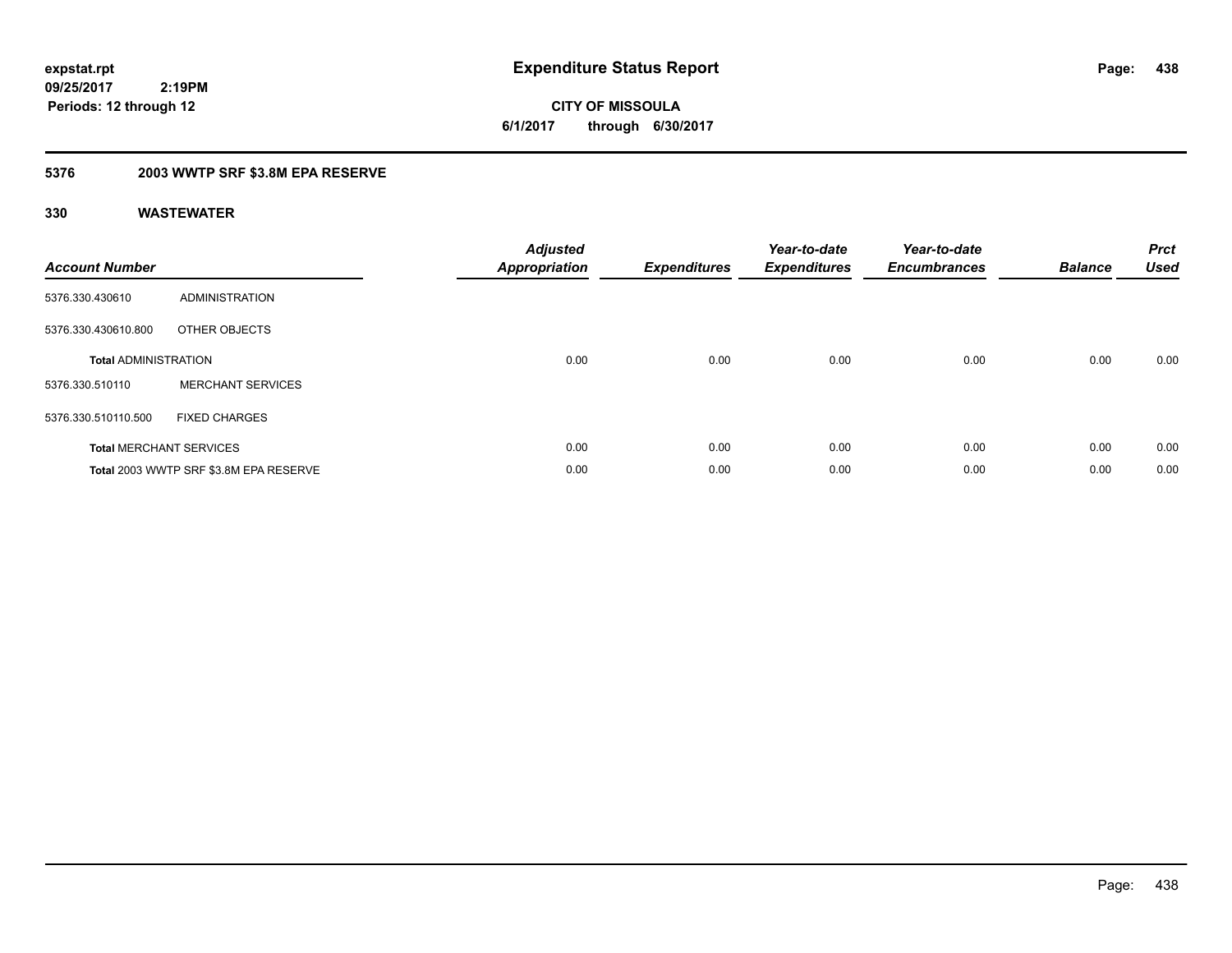**CITY OF MISSOULA 6/1/2017 through 6/30/2017**

## **5377 2004 WWTP \$3.023 LOAN DEBT SERVICE**

|                                   |                                                 | <b>Adjusted</b>      |                     | Year-to-date        | Year-to-date        |                | <b>Prct</b> |
|-----------------------------------|-------------------------------------------------|----------------------|---------------------|---------------------|---------------------|----------------|-------------|
| <b>Account Number</b>             |                                                 | <b>Appropriation</b> | <b>Expenditures</b> | <b>Expenditures</b> | <b>Encumbrances</b> | <b>Balance</b> | <b>Used</b> |
| 5377.330.490200                   | REVENUE BOND DEBT SERVICE                       |                      |                     |                     |                     |                |             |
| 5377.330.490200.600               | <b>DEBT SERVICE</b>                             |                      |                     |                     |                     |                |             |
| 5377.330.490200.610.000 PRINCIPAL |                                                 | 207,000.00           | $-103.000.00$       | 0.00                | 0.00                | 207.000.00     | 0.00        |
|                                   | 5377.330.490200.620.000 INTEREST / SERVICE FEES | 36.416.00            | $-18,787.50$        | 0.00                | 0.00                | 36,416.00      | 0.00        |
|                                   | <b>Total REVENUE BOND DEBT SERVICE</b>          | 243,416.00           | $-121,787.50$       | 0.00                | 0.00                | 243,416.00     | 0.00        |
| 5377.330.510110                   | <b>MERCHANT SERVICES</b>                        |                      |                     |                     |                     |                |             |
| 5377.330.510110.500               | <b>FIXED CHARGES</b>                            |                      |                     |                     |                     |                |             |
| <b>Total MERCHANT SERVICES</b>    |                                                 | 0.00                 | 0.00                | 0.00                | 0.00                | 0.00           | 0.00        |
|                                   | Total 2004 WWTP \$3.023 LOAN DEBT SERVICE       | 243,416.00           | $-121.787.50$       | 0.00                | 0.00                | 243.416.00     | 0.00        |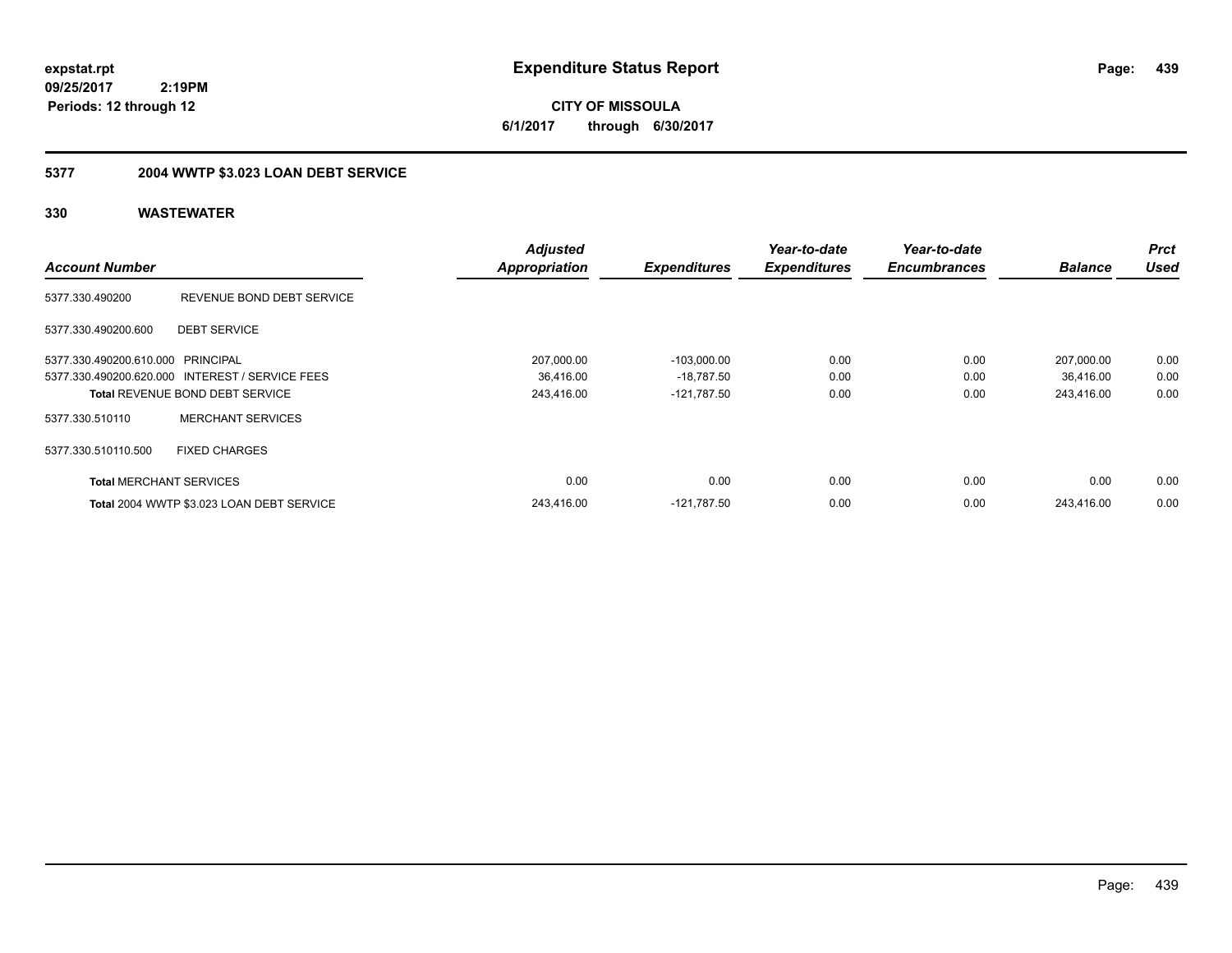**CITY OF MISSOULA 6/1/2017 through 6/30/2017**

## **5378 2004 WWTP \$3.023 LOAN RESERVE**

| <b>Account Number</b>       |                                      | <b>Adjusted</b><br>Appropriation | <b>Expenditures</b> | Year-to-date<br><b>Expenditures</b> | Year-to-date<br><b>Encumbrances</b> | <b>Balance</b> | <b>Prct</b><br><b>Used</b> |
|-----------------------------|--------------------------------------|----------------------------------|---------------------|-------------------------------------|-------------------------------------|----------------|----------------------------|
| 5378.330.430610             | ADMINISTRATION                       |                                  |                     |                                     |                                     |                |                            |
| 5378.330.430610.800         | OTHER OBJECTS                        |                                  |                     |                                     |                                     |                |                            |
| <b>Total ADMINISTRATION</b> |                                      | 0.00                             | 0.00                | 0.00                                | 0.00                                | 0.00           | 0.00                       |
| 5378.330.510110             | <b>MERCHANT SERVICES</b>             |                                  |                     |                                     |                                     |                |                            |
| 5378.330.510110.500         | <b>FIXED CHARGES</b>                 |                                  |                     |                                     |                                     |                |                            |
|                             | <b>Total MERCHANT SERVICES</b>       | 0.00                             | 0.00                | 0.00                                | 0.00                                | 0.00           | 0.00                       |
|                             | Total 2004 WWTP \$3.023 LOAN RESERVE | 0.00                             | 0.00                | 0.00                                | 0.00                                | 0.00           | 0.00                       |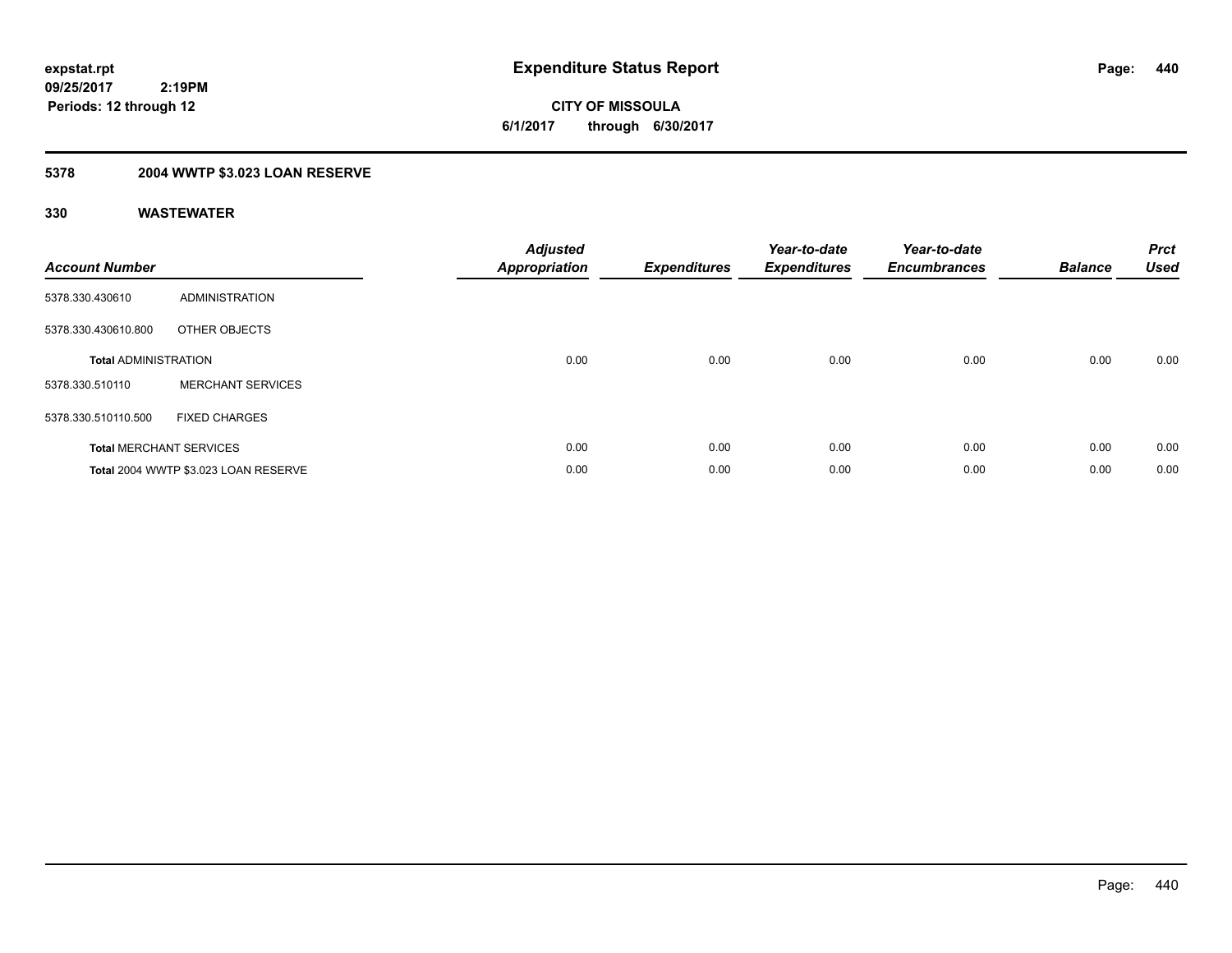**CITY OF MISSOULA 6/1/2017 through 6/30/2017**

### **5379 2005 BRICH/BRDY/LIN/GIL SRF DEBT**

|                                   |                                                 | <b>Adjusted</b>      |                     | Year-to-date        | Year-to-date        |                | <b>Prct</b> |
|-----------------------------------|-------------------------------------------------|----------------------|---------------------|---------------------|---------------------|----------------|-------------|
| <b>Account Number</b>             |                                                 | <b>Appropriation</b> | <b>Expenditures</b> | <b>Expenditures</b> | <b>Encumbrances</b> | <b>Balance</b> | <b>Used</b> |
| 5379.330.430610                   | <b>ADMINISTRATION</b>                           |                      |                     |                     |                     |                |             |
| 5379.330.430610.800               | OTHER OBJECTS                                   |                      |                     |                     |                     |                |             |
| <b>Total ADMINISTRATION</b>       |                                                 | 0.00                 | 0.00                | 0.00                | 0.00                | 0.00           | 0.00        |
| 5379.330.490200                   | REVENUE BOND DEBT SERVICE                       |                      |                     |                     |                     |                |             |
| 5379.330.490200.600               | <b>DEBT SERVICE</b>                             |                      |                     |                     |                     |                |             |
| 5379.330.490200.610.000 PRINCIPAL |                                                 | 90,000.00            | $-45,000.00$        | 0.00                | 0.00                | 90,000.00      | 0.00        |
|                                   | 5379.330.490200.620.000 INTEREST / SERVICE FEES | 19,451.00            | $-9,978.75$         | 0.00                | 0.00                | 19,451.00      | 0.00        |
|                                   | <b>Total REVENUE BOND DEBT SERVICE</b>          | 109,451.00           | $-54,978.75$        | 0.00                | 0.00                | 109,451.00     | 0.00        |
| 5379.330.510110                   | <b>MERCHANT SERVICES</b>                        |                      |                     |                     |                     |                |             |
| 5379.330.510110.500               | <b>FIXED CHARGES</b>                            |                      |                     |                     |                     |                |             |
| <b>Total MERCHANT SERVICES</b>    |                                                 | 0.00                 | 0.00                | 0.00                | 0.00                | 0.00           | 0.00        |
|                                   | Total 2005 BRICH/BRDY/LIN/GIL SRF DEBT          | 109,451.00           | $-54,978.75$        | 0.00                | 0.00                | 109,451.00     | 0.00        |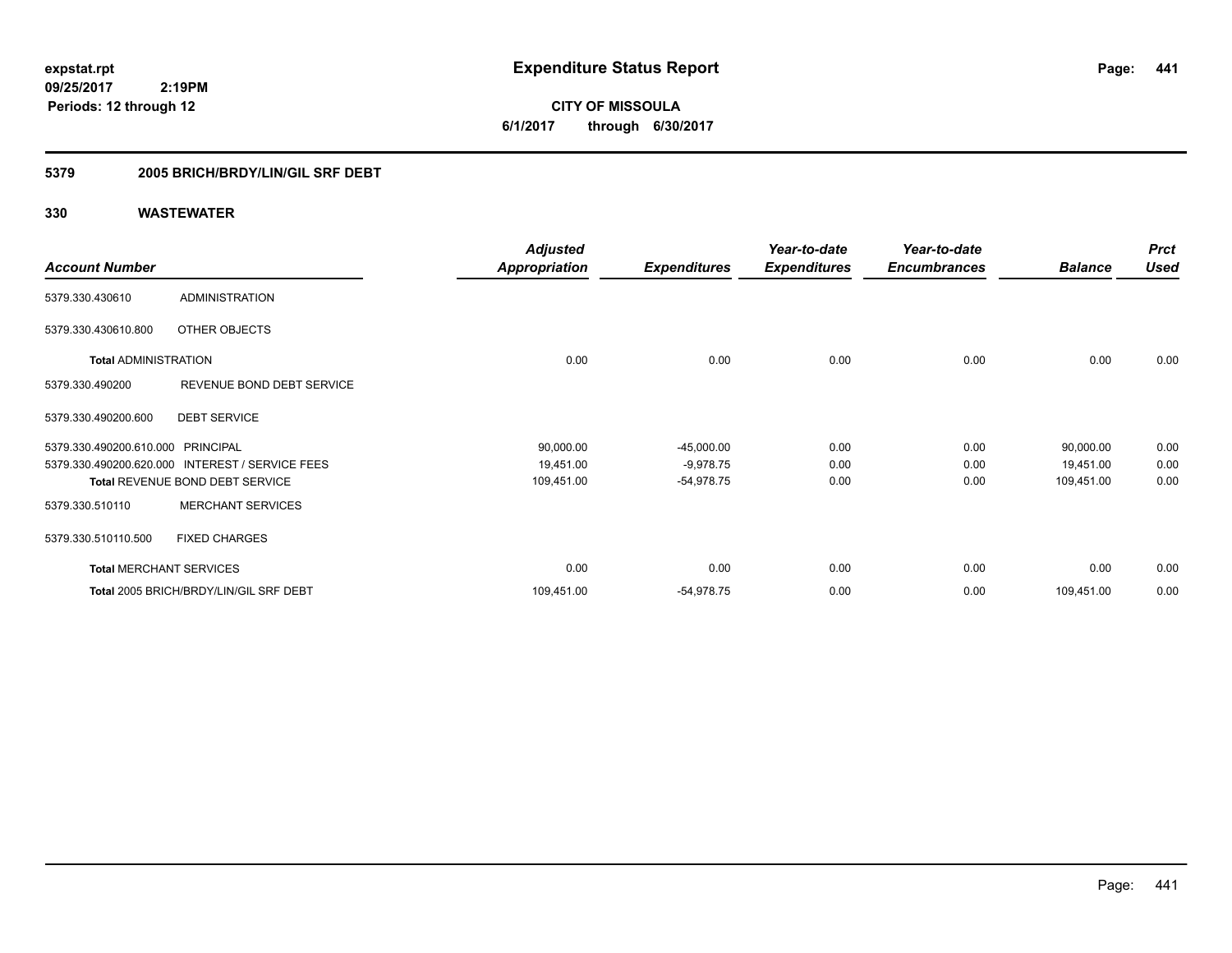**CITY OF MISSOULA 6/1/2017 through 6/30/2017**

### **5380 BRDWY/BIRCH/GILBERT/LINCOLNWOOD**

| <b>Account Number</b>       |                                       | <b>Adjusted</b><br><b>Appropriation</b> | <b>Expenditures</b> | Year-to-date<br><b>Expenditures</b> | Year-to-date<br><b>Encumbrances</b> | <b>Balance</b> | <b>Prct</b><br><b>Used</b> |
|-----------------------------|---------------------------------------|-----------------------------------------|---------------------|-------------------------------------|-------------------------------------|----------------|----------------------------|
| 5380.330.430610             | <b>ADMINISTRATION</b>                 |                                         |                     |                                     |                                     |                |                            |
| 5380.330.430610.800         | OTHER OBJECTS                         |                                         |                     |                                     |                                     |                |                            |
| <b>Total ADMINISTRATION</b> |                                       | 0.00                                    | 0.00                | 0.00                                | 0.00                                | 0.00           | 0.00                       |
| 5380.330.490200             | REVENUE BOND DEBT SERVICE             |                                         |                     |                                     |                                     |                |                            |
| 5380.330.490200.600         | <b>DEBT SERVICE</b>                   |                                         |                     |                                     |                                     |                |                            |
|                             | Total REVENUE BOND DEBT SERVICE       | 0.00                                    | 0.00                | 0.00                                | 0.00                                | 0.00           | 0.00                       |
| 5380.330.510110             | <b>MERCHANT SERVICES</b>              |                                         |                     |                                     |                                     |                |                            |
| 5380.330.510110.500         | <b>FIXED CHARGES</b>                  |                                         |                     |                                     |                                     |                |                            |
|                             | <b>Total MERCHANT SERVICES</b>        | 0.00                                    | 0.00                | 0.00                                | 0.00                                | 0.00           | 0.00                       |
|                             | Total BRDWY/BIRCH/GILBERT/LINCOLNWOOD | 0.00                                    | 0.00                | 0.00                                | 0.00                                | 0.00           | 0.00                       |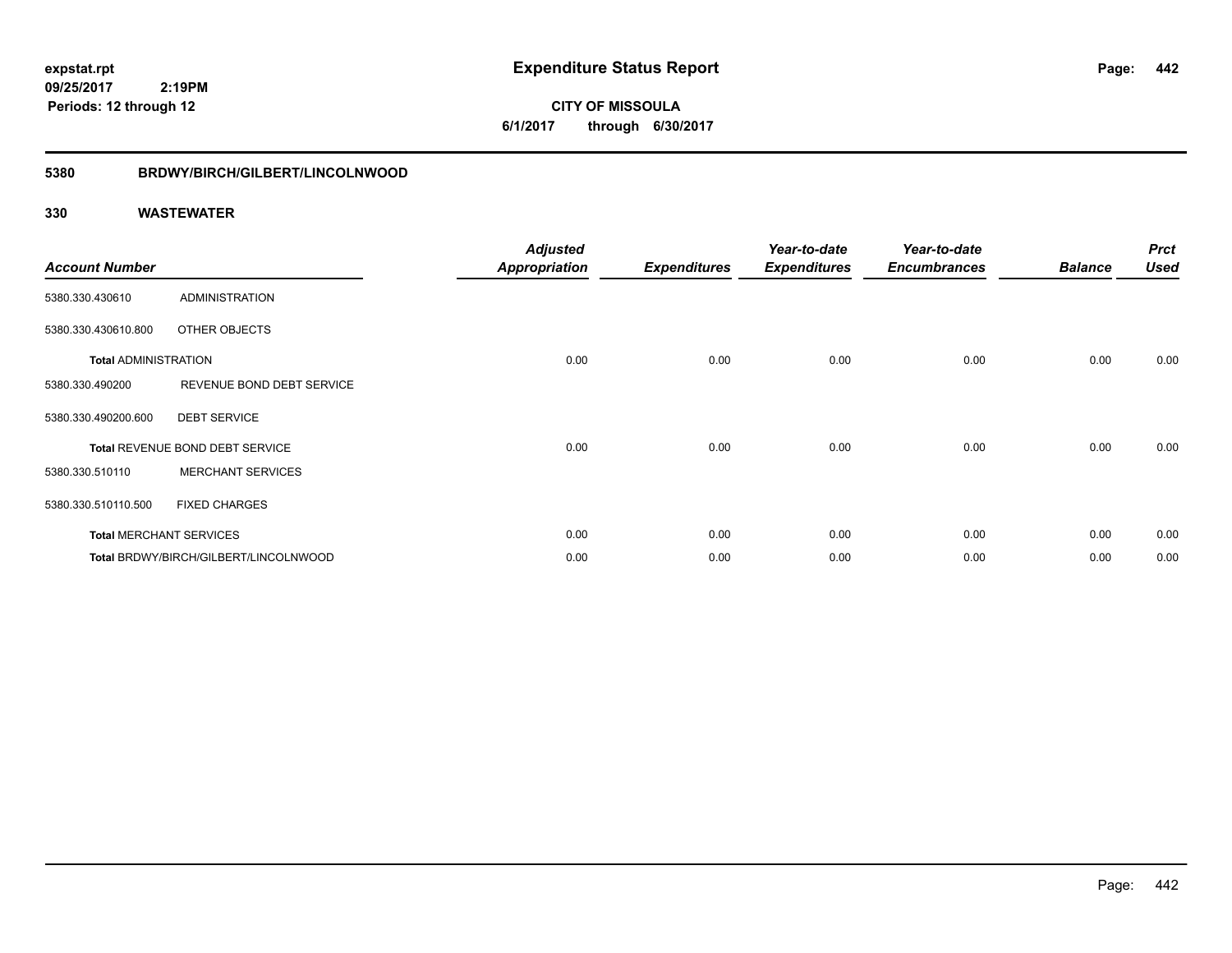**CITY OF MISSOULA 6/1/2017 through 6/30/2017**

### **5381 LINCOLNWOOD PH2 DEBT SERVICE**

| <b>Account Number</b>       |                                    | <b>Adjusted</b><br><b>Appropriation</b> | <b>Expenditures</b> | Year-to-date<br><b>Expenditures</b> | Year-to-date<br><b>Encumbrances</b> | <b>Balance</b> | <b>Prct</b><br><b>Used</b> |
|-----------------------------|------------------------------------|-----------------------------------------|---------------------|-------------------------------------|-------------------------------------|----------------|----------------------------|
| 5381.330.430610             | <b>ADMINISTRATION</b>              |                                         |                     |                                     |                                     |                |                            |
| 5381.330.430610.800         | OTHER OBJECTS                      |                                         |                     |                                     |                                     |                |                            |
| <b>Total ADMINISTRATION</b> |                                    | 0.00                                    | 0.00                | 0.00                                | 0.00                                | 0.00           | 0.00                       |
| 5381.330.490200             | REVENUE BOND DEBT SERVICE          |                                         |                     |                                     |                                     |                |                            |
| 5381.330.490200.600         | <b>DEBT SERVICE</b>                |                                         |                     |                                     |                                     |                |                            |
|                             | Total REVENUE BOND DEBT SERVICE    | 0.00                                    | 0.00                | 0.00                                | 0.00                                | 0.00           | 0.00                       |
| 5381.330.510110             | <b>MERCHANT SERVICES</b>           |                                         |                     |                                     |                                     |                |                            |
| 5381.330.510110.500         | <b>FIXED CHARGES</b>               |                                         |                     |                                     |                                     |                |                            |
|                             | <b>Total MERCHANT SERVICES</b>     | 0.00                                    | 0.00                | 0.00                                | 0.00                                | 0.00           | 0.00                       |
|                             | Total LINCOLNWOOD PH2 DEBT SERVICE | 0.00                                    | 0.00                | 0.00                                | 0.00                                | 0.00           | 0.00                       |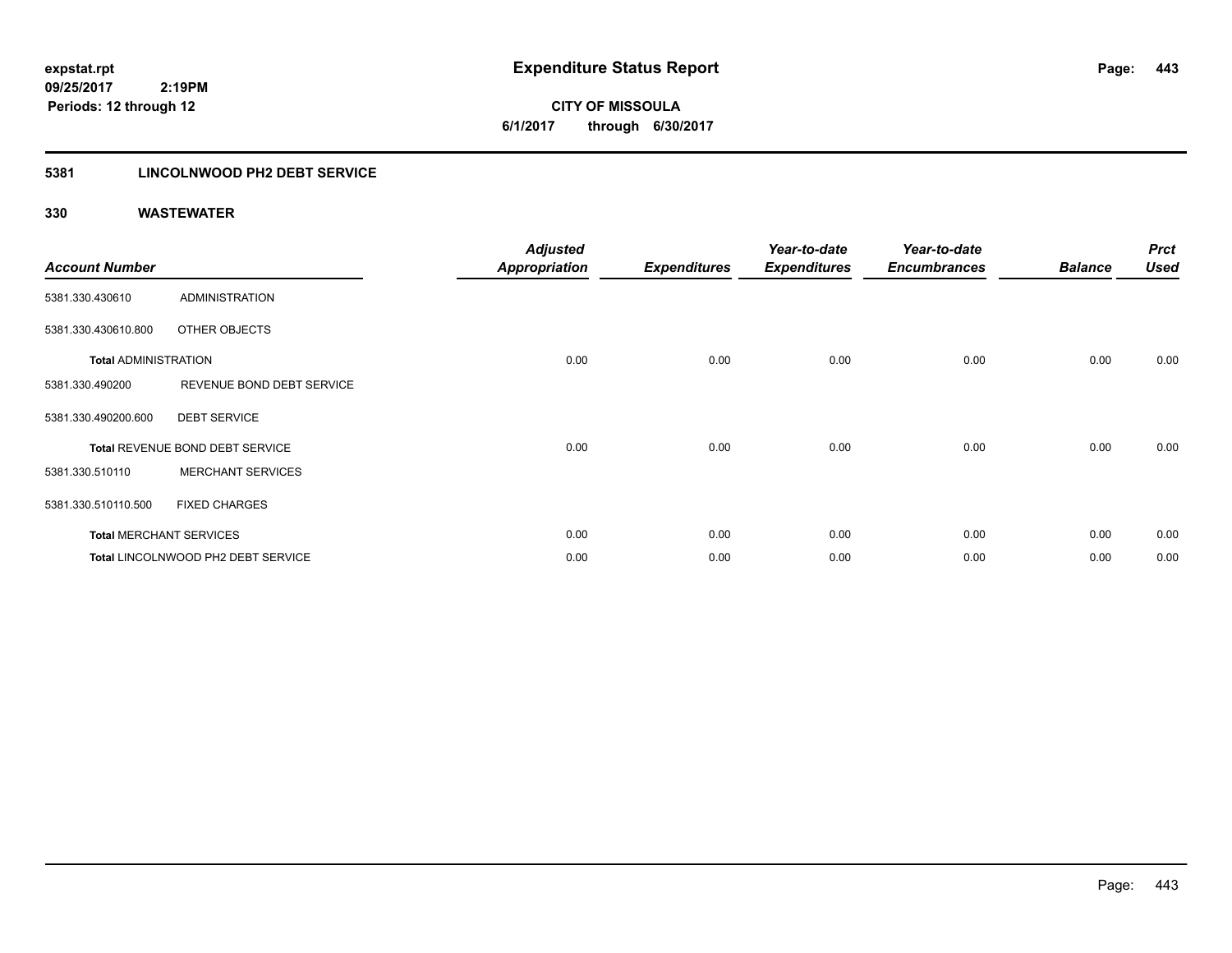**CITY OF MISSOULA 6/1/2017 through 6/30/2017**

### **5382 LINCOLNWOOD PH2 RESERVE FUND**

| <b>Account Number</b>       |                                    | <b>Adjusted</b><br><b>Appropriation</b> | <b>Expenditures</b> | Year-to-date<br><b>Expenditures</b> | Year-to-date<br><b>Encumbrances</b> | <b>Balance</b> | <b>Prct</b><br><b>Used</b> |
|-----------------------------|------------------------------------|-----------------------------------------|---------------------|-------------------------------------|-------------------------------------|----------------|----------------------------|
| 5382.330.430610             | <b>ADMINISTRATION</b>              |                                         |                     |                                     |                                     |                |                            |
| 5382.330.430610.800         | OTHER OBJECTS                      |                                         |                     |                                     |                                     |                |                            |
| <b>Total ADMINISTRATION</b> |                                    | 0.00                                    | 0.00                | 0.00                                | 0.00                                | 0.00           | 0.00                       |
| 5382.330.490200             | REVENUE BOND DEBT SERVICE          |                                         |                     |                                     |                                     |                |                            |
| 5382.330.490200.600         | <b>DEBT SERVICE</b>                |                                         |                     |                                     |                                     |                |                            |
|                             | Total REVENUE BOND DEBT SERVICE    | 0.00                                    | 0.00                | 0.00                                | 0.00                                | 0.00           | 0.00                       |
| 5382.330.510110             | <b>MERCHANT SERVICES</b>           |                                         |                     |                                     |                                     |                |                            |
| 5382.330.510110.500         | <b>FIXED CHARGES</b>               |                                         |                     |                                     |                                     |                |                            |
|                             | Total LINCOLNWOOD PH2 RESERVE FUND | 0.00                                    | 0.00                | 0.00                                | 0.00                                | 0.00           | 0.00                       |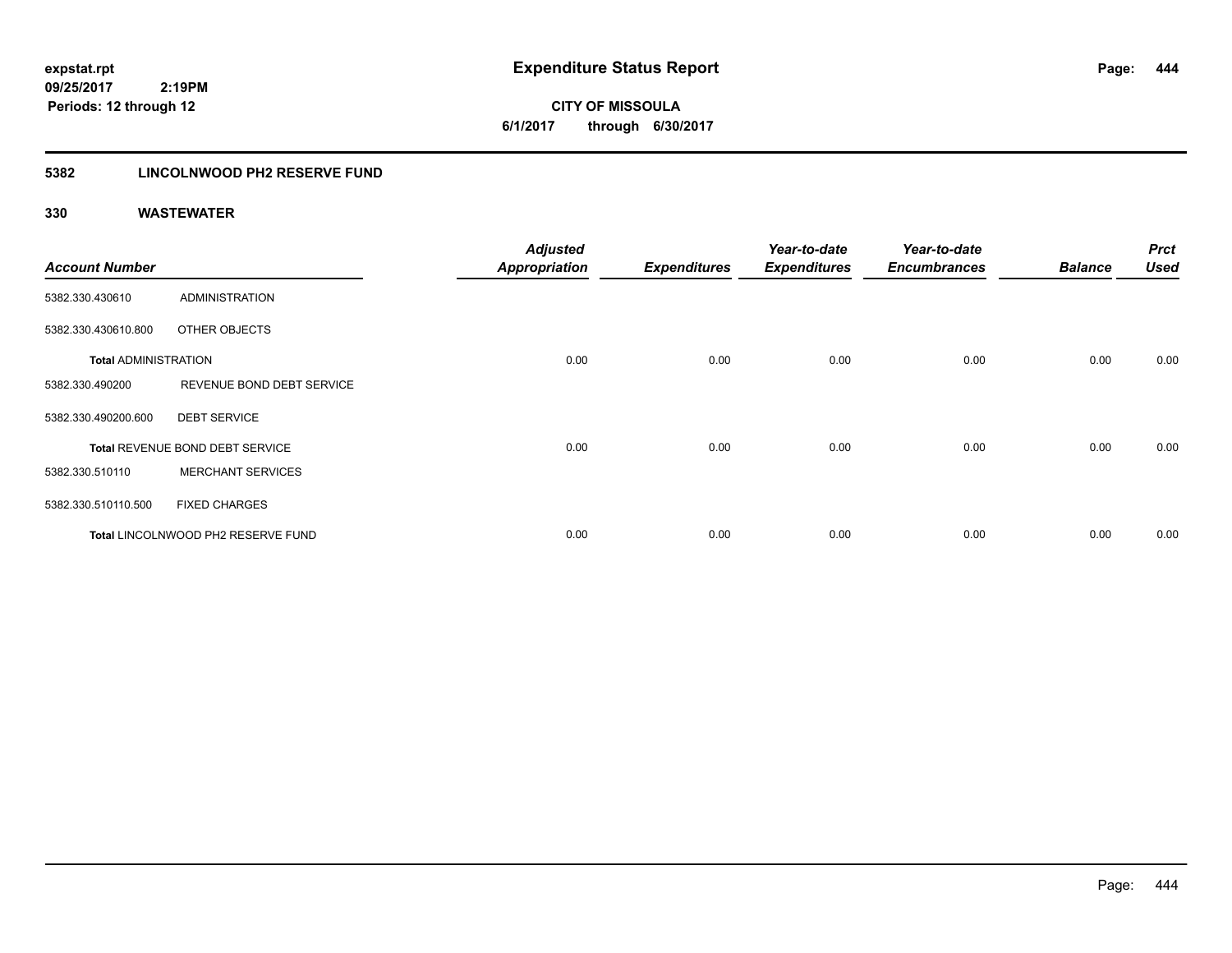**CITY OF MISSOULA 6/1/2017 through 6/30/2017**

### **5383 FY09 RATTLESNAKE SEWER DEBT SVS**

### **550 SID 544 PROJECT**

| <b>Account Number</b>             |                                                 | <b>Adjusted</b><br><b>Appropriation</b> | <b>Expenditures</b> | Year-to-date<br><b>Expenditures</b> | Year-to-date<br><b>Encumbrances</b> | <b>Balance</b> | Prct<br><b>Used</b> |
|-----------------------------------|-------------------------------------------------|-----------------------------------------|---------------------|-------------------------------------|-------------------------------------|----------------|---------------------|
| 5383.550.490200                   | REVENUE BOND DEBT SERVICE                       |                                         |                     |                                     |                                     |                |                     |
| 5383.550.490200.600               | <b>DEBT SERVICE</b>                             |                                         |                     |                                     |                                     |                |                     |
| 5383.550.490200.610.000 PRINCIPAL |                                                 | 20,000.00                               | $-10,000.00$        | 0.00                                | 0.00                                | 20,000.00      | 0.00                |
|                                   | 5383.550.490200.620.000 INTEREST / SERVICE FEES | 10,350.00                               | $-5,250.00$         | 0.00                                | 0.00                                | 10,350.00      | 0.00                |
|                                   | <b>Total REVENUE BOND DEBT SERVICE</b>          | 30,350.00                               | $-15,250.00$        | 0.00                                | 0.00                                | 30,350.00      | 0.00                |
| 5383.550.510110                   | <b>MERCHANT SERVICES</b>                        |                                         |                     |                                     |                                     |                |                     |
| 5383.550.510110.500               | <b>FIXED CHARGES</b>                            |                                         |                     |                                     |                                     |                |                     |
| <b>Total MERCHANT SERVICES</b>    |                                                 | 0.00                                    | 0.00                | 0.00                                | 0.00                                | 0.00           | 0.00                |
|                                   | <b>Total FY09 RATTLESNAKE SEWER DEBT SVS</b>    | 30,350.00                               | $-15,250.00$        | 0.00                                | 0.00                                | 30,350.00      | 0.00                |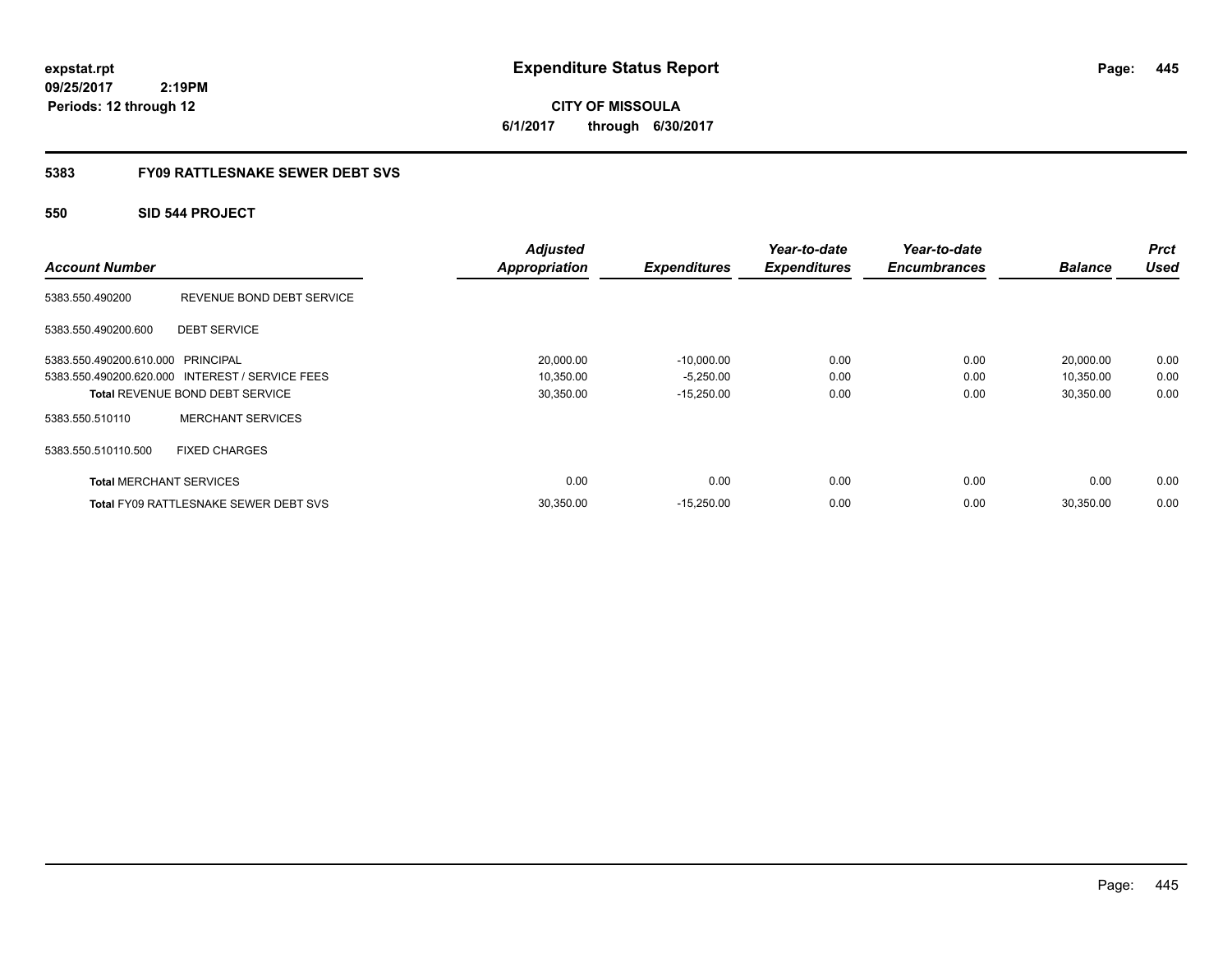**CITY OF MISSOULA 6/1/2017 through 6/30/2017**

### **5384 09 LOLO BOND RESERVE**

| <b>Account Number</b> |                                        | <b>Adjusted</b><br>Appropriation | <b>Expenditures</b> | Year-to-date<br><b>Expenditures</b> | Year-to-date<br><b>Encumbrances</b> | <b>Balance</b> | <b>Prct</b><br><b>Used</b> |
|-----------------------|----------------------------------------|----------------------------------|---------------------|-------------------------------------|-------------------------------------|----------------|----------------------------|
| 5384.330.490200       | REVENUE BOND DEBT SERVICE              |                                  |                     |                                     |                                     |                |                            |
| 5384.330.490200.800   | OTHER OBJECTS                          |                                  |                     |                                     |                                     |                |                            |
|                       | <b>Total REVENUE BOND DEBT SERVICE</b> | 0.00                             | 0.00                | 0.00                                | 0.00                                | 0.00           | 0.00                       |
| 5384.330.510110       | <b>MERCHANT SERVICES</b>               |                                  |                     |                                     |                                     |                |                            |
| 5384.330.510110.500   | <b>FIXED CHARGES</b>                   |                                  |                     |                                     |                                     |                |                            |
|                       | <b>Total MERCHANT SERVICES</b>         | 0.00                             | 0.00                | 0.00                                | 0.00                                | 0.00           | 0.00                       |
|                       | Total 09 LOLO BOND RESERVE             | 0.00                             | 0.00                | 0.00                                | 0.00                                | 0.00           | 0.00                       |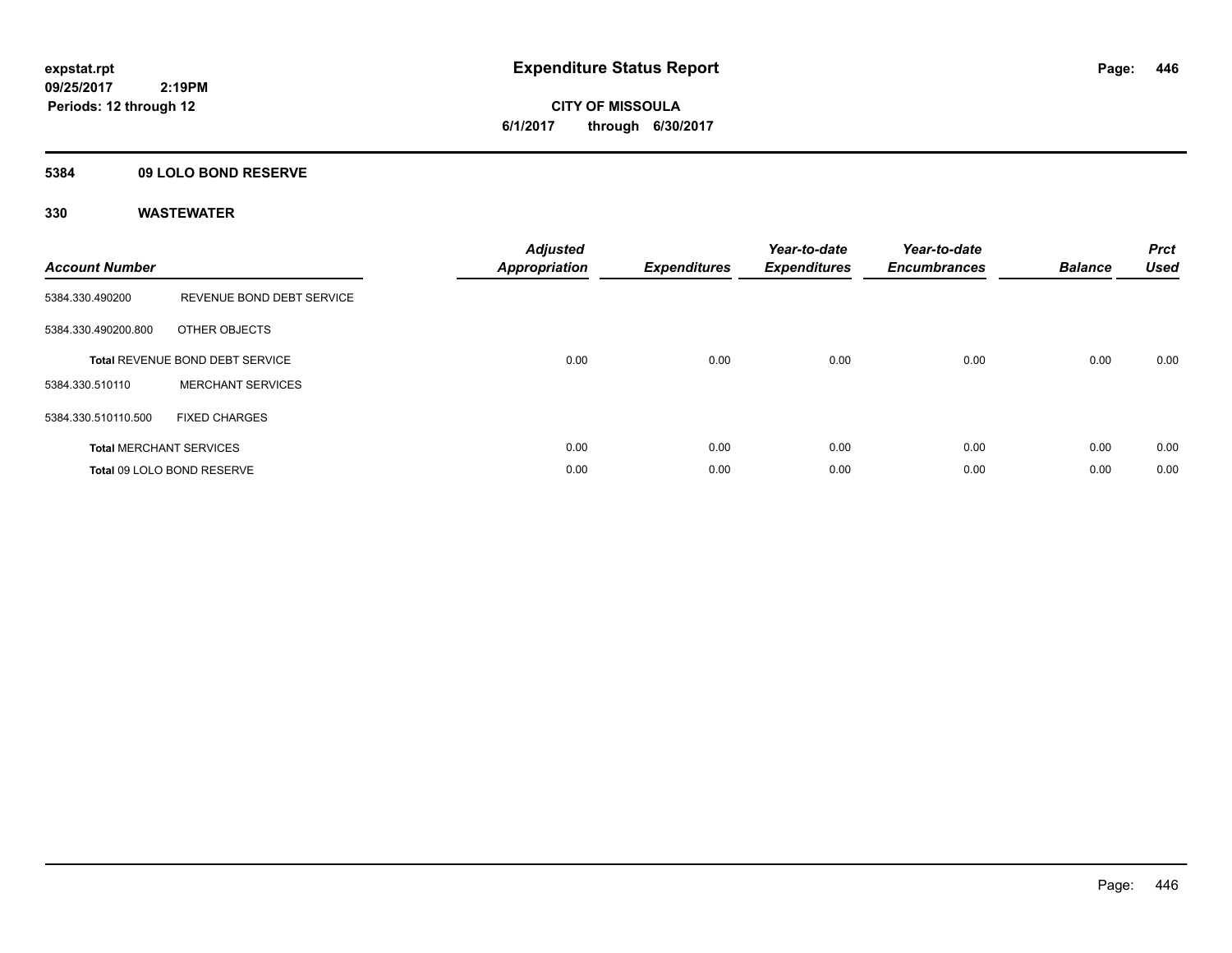**CITY OF MISSOULA 6/1/2017 through 6/30/2017**

### **5385 HEADWORKS 2010 BOND RESERVE**

| <b>Account Number</b>       |                                   | <b>Adjusted</b><br><b>Appropriation</b> | <b>Expenditures</b> | Year-to-date<br><b>Expenditures</b> | Year-to-date<br><b>Encumbrances</b> | <b>Balance</b> | <b>Prct</b><br><b>Used</b> |
|-----------------------------|-----------------------------------|-----------------------------------------|---------------------|-------------------------------------|-------------------------------------|----------------|----------------------------|
| 5385.330.430610             | ADMINISTRATION                    |                                         |                     |                                     |                                     |                |                            |
| 5385.330.430610.800         | OTHER OBJECTS                     |                                         |                     |                                     |                                     |                |                            |
| <b>Total ADMINISTRATION</b> |                                   | 0.00                                    | 0.00                | 0.00                                | 0.00                                | 0.00           | 0.00                       |
|                             | Total HEADWORKS 2010 BOND RESERVE | 0.00                                    | 0.00                | 0.00                                | 0.00                                | 0.00           | 0.00                       |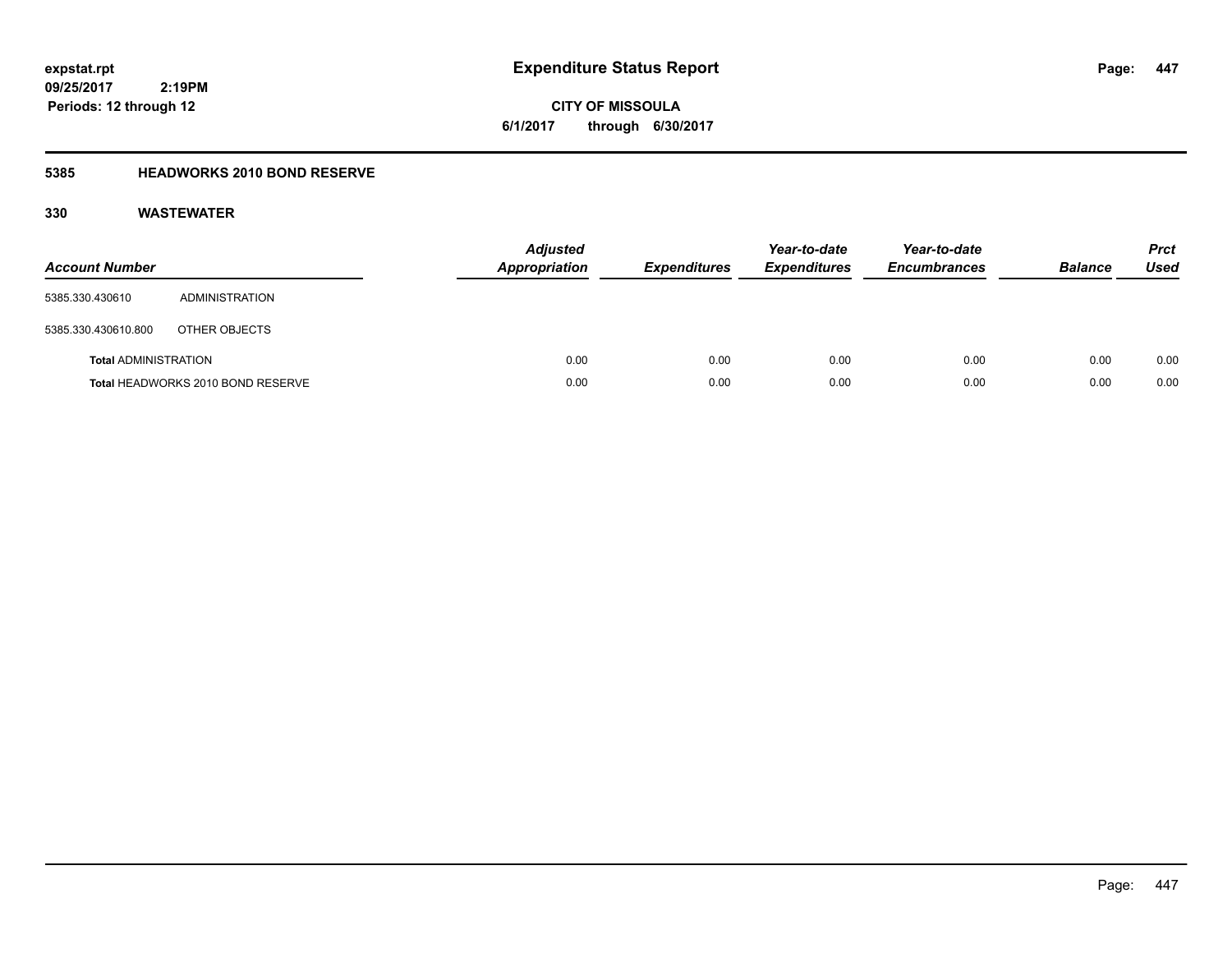**CITY OF MISSOULA 6/1/2017 through 6/30/2017**

# **5386 FY10 HEADWORKS DEBT SERVICE**

| <b>Account Number</b>             |                                                 | <b>Adjusted</b><br><b>Appropriation</b> | <b>Expenditures</b> | Year-to-date<br><b>Expenditures</b> | Year-to-date<br><b>Encumbrances</b> | <b>Balance</b> | <b>Prct</b><br><b>Used</b> |
|-----------------------------------|-------------------------------------------------|-----------------------------------------|---------------------|-------------------------------------|-------------------------------------|----------------|----------------------------|
| 5386.330.490200                   | REVENUE BOND DEBT SERVICE                       |                                         |                     |                                     |                                     |                |                            |
| 5386.330.490200.600               | <b>DEBT SERVICE</b>                             |                                         |                     |                                     |                                     |                |                            |
| 5386.330.490200.610.000 PRINCIPAL |                                                 | 140,000.00                              | 0.00                | 0.00                                | 0.00                                | 140,000.00     | 0.00                       |
|                                   | 5386.330.490200.620.000 INTEREST / SERVICE FEES | 558,099.00                              | $-279,049.64$       | 0.00                                | 0.00                                | 558,099.00     | 0.00                       |
|                                   | <b>Total REVENUE BOND DEBT SERVICE</b>          | 698,099.00                              | $-279,049.64$       | 0.00                                | 0.00                                | 698,099.00     | 0.00                       |
| 5386.330.510110                   | <b>MERCHANT SERVICES</b>                        |                                         |                     |                                     |                                     |                |                            |
| 5386.330.510110.500               | <b>FIXED CHARGES</b>                            |                                         |                     |                                     |                                     |                |                            |
|                                   | 5386.330.510110.550.000 MERCHANT SERVICE FEES   | 0.00                                    | $-700.00$           | 0.00                                | 0.00                                | 0.00           | 0.00                       |
| <b>Total MERCHANT SERVICES</b>    |                                                 | 0.00                                    | $-700.00$           | 0.00                                | 0.00                                | 0.00           | 0.00                       |
|                                   | <b>Total FY10 HEADWORKS DEBT SERVICE</b>        | 698,099.00                              | -279.749.64         | 0.00                                | 0.00                                | 698.099.00     | 0.00                       |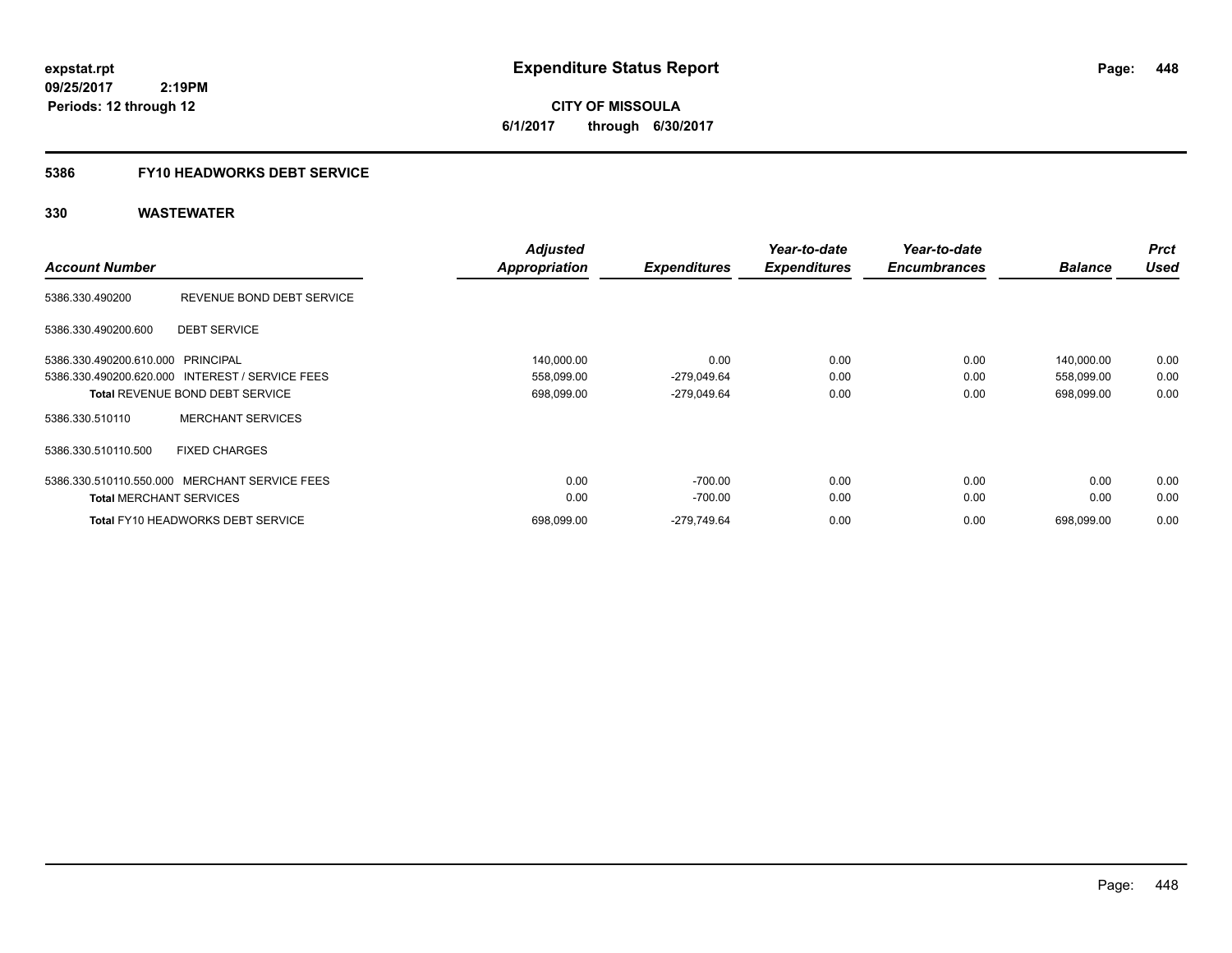**CITY OF MISSOULA 6/1/2017 through 6/30/2017**

### **5387 FY11 SEWER \$1.29M BOND DEBT SERVICE**

| <b>Account Number</b>             |                                                 | <b>Adjusted</b><br><b>Appropriation</b> | <b>Expenditures</b> | Year-to-date<br><b>Expenditures</b> | Year-to-date<br><b>Encumbrances</b> | <b>Balance</b> | <b>Prct</b><br><b>Used</b> |
|-----------------------------------|-------------------------------------------------|-----------------------------------------|---------------------|-------------------------------------|-------------------------------------|----------------|----------------------------|
| 5387.330.490200                   | REVENUE BOND DEBT SERVICE                       |                                         |                     |                                     |                                     |                |                            |
| 5387.330.490200.600               | <b>DEBT SERVICE</b>                             |                                         |                     |                                     |                                     |                |                            |
| 5387.330.490200.610.000 PRINCIPAL |                                                 | 45,000.00                               | 0.00                | 0.00                                | 0.00                                | 45,000.00      | 0.00                       |
|                                   | 5387.330.490200.620.000 INTEREST / SERVICE FEES | 55,380.00                               | $-27,690.00$        | 0.00                                | 0.00                                | 55,380.00      | 0.00                       |
|                                   | <b>Total REVENUE BOND DEBT SERVICE</b>          | 100,380.00                              | $-27,690.00$        | 0.00                                | 0.00                                | 100,380.00     | 0.00                       |
| 5387.330.510110                   | <b>MERCHANT SERVICES</b>                        |                                         |                     |                                     |                                     |                |                            |
| 5387.330.510110.500               | <b>FIXED CHARGES</b>                            |                                         |                     |                                     |                                     |                |                            |
| <b>Total MERCHANT SERVICES</b>    |                                                 | 0.00                                    | 0.00                | 0.00                                | 0.00                                | 0.00           | 0.00                       |
|                                   | Total FY11 SEWER \$1.29M BOND DEBT SERVICE      | 100,380.00                              | $-27.690.00$        | 0.00                                | 0.00                                | 100.380.00     | 0.00                       |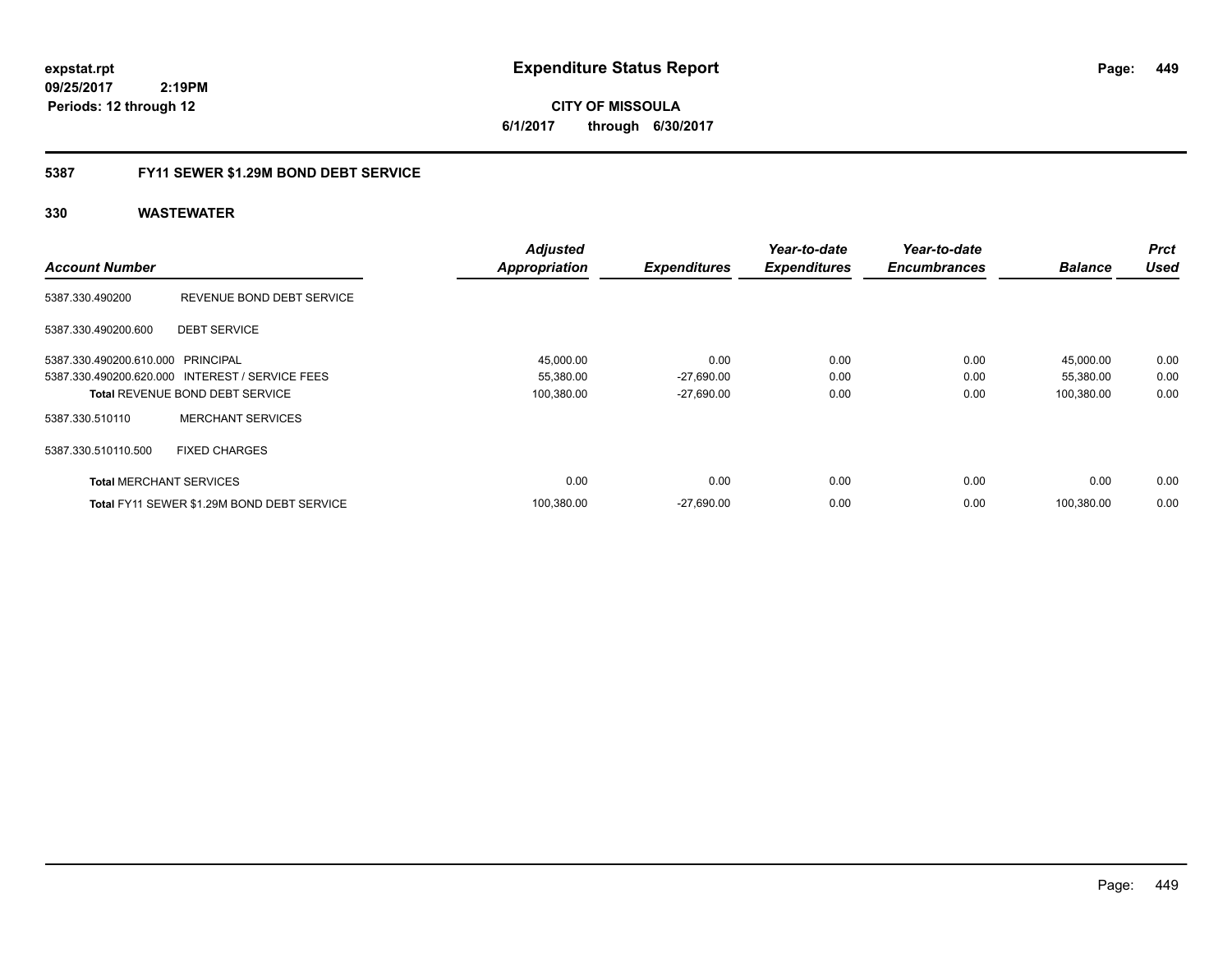**CITY OF MISSOULA 6/1/2017 through 6/30/2017**

### **5388 FY11 \$1.29M SEWER BOND RESERVE**

| <b>Account Number</b>       |                                       | <b>Adjusted</b><br>Appropriation | <b>Expenditures</b> | Year-to-date<br><b>Expenditures</b> | Year-to-date<br><b>Encumbrances</b> | <b>Balance</b> | <b>Prct</b><br><b>Used</b> |
|-----------------------------|---------------------------------------|----------------------------------|---------------------|-------------------------------------|-------------------------------------|----------------|----------------------------|
| 5388.330.430610             | ADMINISTRATION                        |                                  |                     |                                     |                                     |                |                            |
| 5388.330.430610.800         | OTHER OBJECTS                         |                                  |                     |                                     |                                     |                |                            |
| <b>Total ADMINISTRATION</b> |                                       | 0.00                             | 0.00                | 0.00                                | 0.00                                | 0.00           | 0.00                       |
| 5388.330.510110             | <b>MERCHANT SERVICES</b>              |                                  |                     |                                     |                                     |                |                            |
| 5388.330.510110.500         | <b>FIXED CHARGES</b>                  |                                  |                     |                                     |                                     |                |                            |
|                             | <b>Total MERCHANT SERVICES</b>        | 0.00                             | 0.00                | 0.00                                | 0.00                                | 0.00           | 0.00                       |
|                             | Total FY11 \$1.29M SEWER BOND RESERVE | 0.00                             | 0.00                | 0.00                                | 0.00                                | 0.00           | 0.00                       |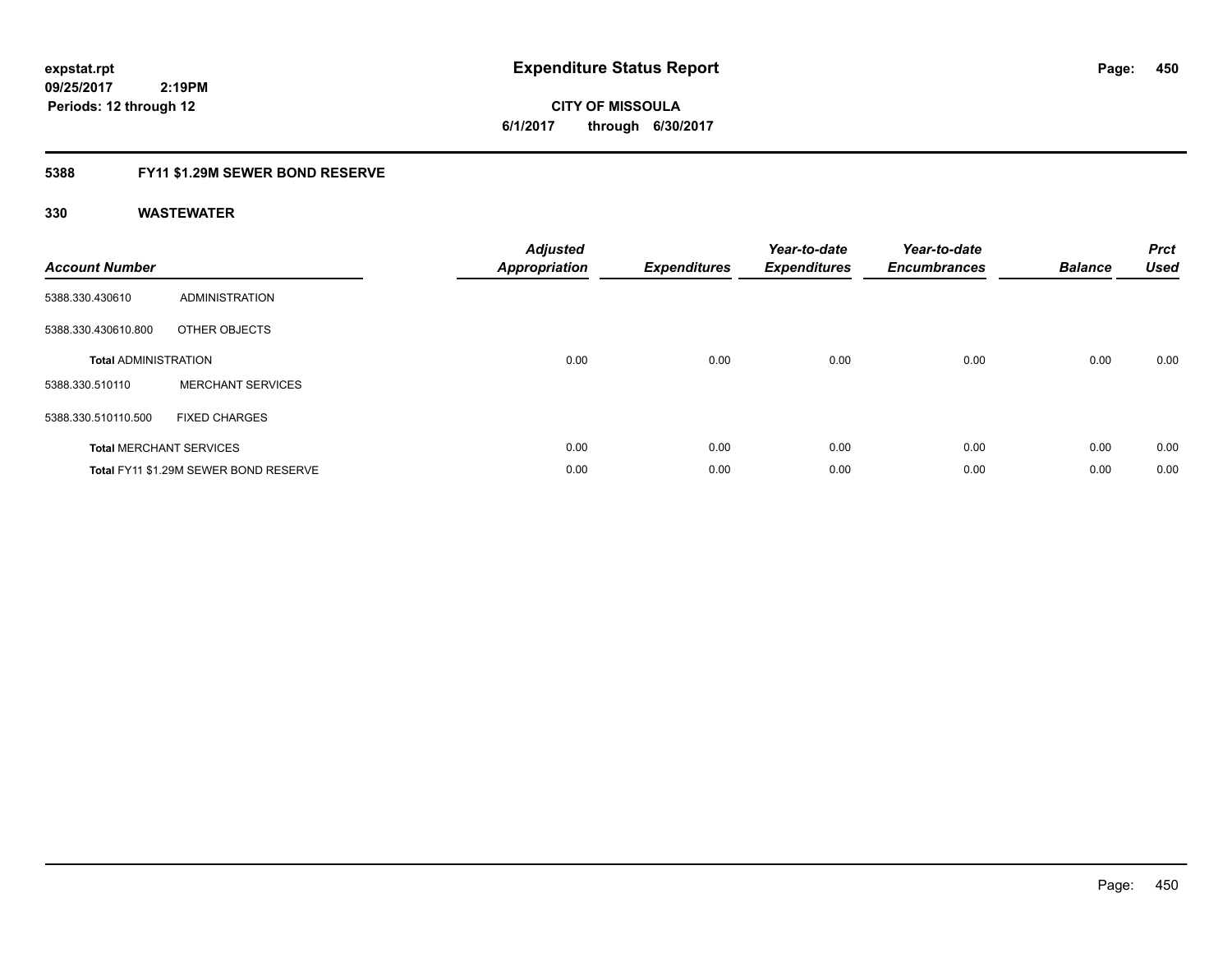**CITY OF MISSOULA 6/1/2017 through 6/30/2017**

### **5389 FY15 SEWER REVENUE BOND DEBT SERVICE**

| <b>Account Number</b>             |                                                   | <b>Adjusted</b><br><b>Appropriation</b> | <b>Expenditures</b> | Year-to-date<br><b>Expenditures</b> | Year-to-date<br><b>Encumbrances</b> | <b>Balance</b> | <b>Prct</b><br><b>Used</b> |
|-----------------------------------|---------------------------------------------------|-----------------------------------------|---------------------|-------------------------------------|-------------------------------------|----------------|----------------------------|
| 5389.330.490200                   | REVENUE BOND DEBT SERVICE                         |                                         |                     |                                     |                                     |                |                            |
| 5389.330.490200.600               | <b>DEBT SERVICE</b>                               |                                         |                     |                                     |                                     |                |                            |
| 5389.330.490200.610.000 PRINCIPAL |                                                   | 39,000.00                               | $-19,000.00$        | 0.00                                | 0.00                                | 39,000.00      | 0.00                       |
|                                   | 5389.330.490200.620.000 INTEREST / SERVICE FEES   | 23,063.00                               | $-5,975.03$         | 0.00                                | 0.00                                | 23,063.00      | 0.00                       |
|                                   | <b>Total REVENUE BOND DEBT SERVICE</b>            | 62,063.00                               | $-24.975.03$        | 0.00                                | 0.00                                | 62,063.00      | 0.00                       |
| 5389.330.510110                   | <b>MERCHANT SERVICES</b>                          |                                         |                     |                                     |                                     |                |                            |
| 5389.330.510110.500               | <b>FIXED CHARGES</b>                              |                                         |                     |                                     |                                     |                |                            |
| <b>Total MERCHANT SERVICES</b>    |                                                   | 0.00                                    | 0.00                | 0.00                                | 0.00                                | 0.00           | 0.00                       |
|                                   | <b>Total FY15 SEWER REVENUE BOND DEBT SERVICE</b> | 62,063.00                               | $-24.975.03$        | 0.00                                | 0.00                                | 62.063.00      | 0.00                       |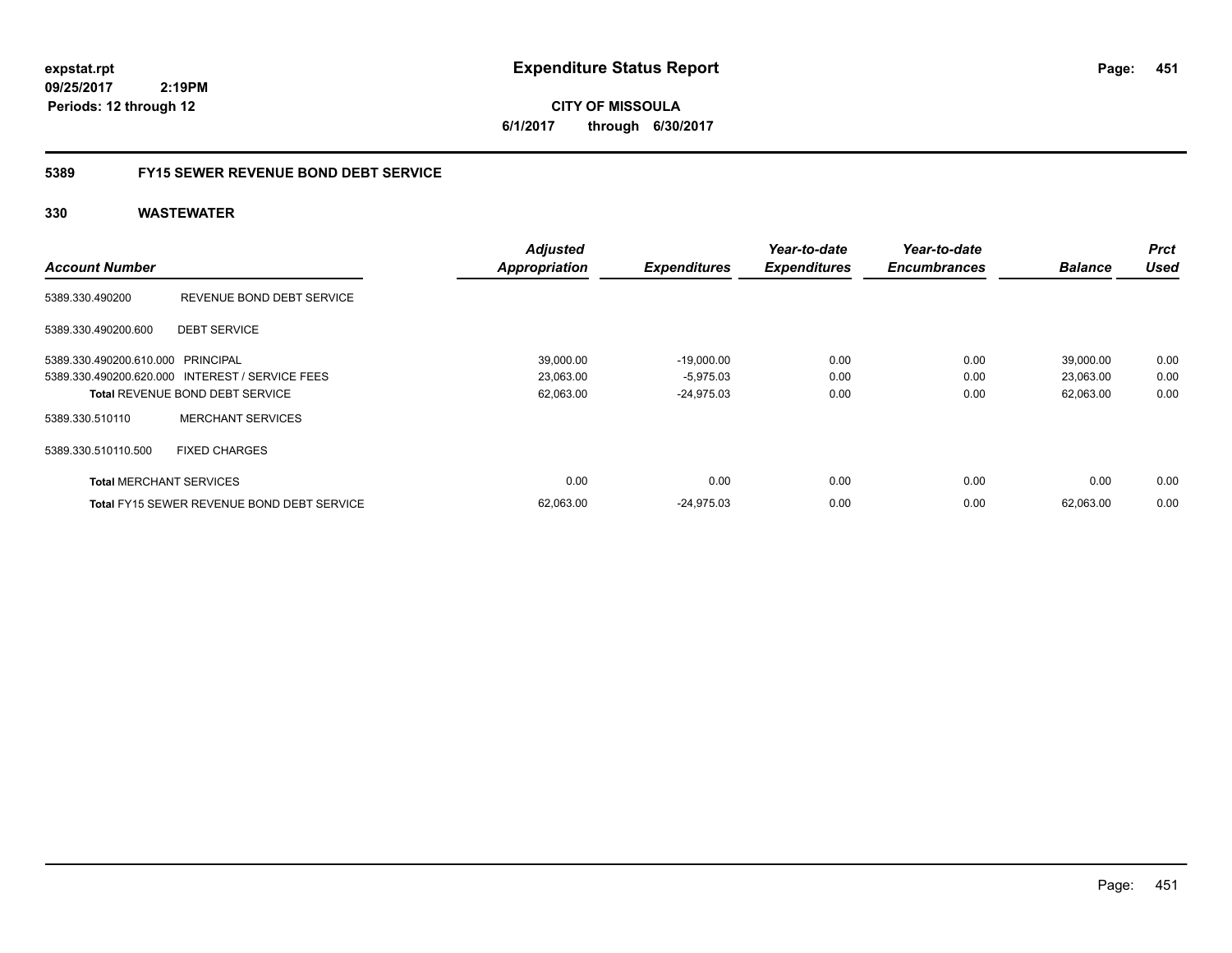**CITY OF MISSOULA 6/1/2017 through 6/30/2017**

### **5390 FY15 SEWER BOND DEBT RESERVE**

| <b>Account Number</b>       |                                           | <b>Adjusted</b><br><b>Appropriation</b> | <b>Expenditures</b> | Year-to-date<br><b>Expenditures</b> | Year-to-date<br><b>Encumbrances</b> | <b>Balance</b> | <b>Prct</b><br><b>Used</b> |
|-----------------------------|-------------------------------------------|-----------------------------------------|---------------------|-------------------------------------|-------------------------------------|----------------|----------------------------|
| 5390.330.430610             | ADMINISTRATION                            |                                         |                     |                                     |                                     |                |                            |
| 5390.330.430610.800         | OTHER OBJECTS                             |                                         |                     |                                     |                                     |                |                            |
| <b>Total ADMINISTRATION</b> |                                           | 0.00                                    | 0.00                | 0.00                                | 0.00                                | 0.00           | 0.00                       |
| 5390.330.510110             | <b>MERCHANT SERVICES</b>                  |                                         |                     |                                     |                                     |                |                            |
| 5390.330.510110.500         | <b>FIXED CHARGES</b>                      |                                         |                     |                                     |                                     |                |                            |
|                             | <b>Total FY15 SEWER BOND DEBT RESERVE</b> | 0.00                                    | 0.00                | 0.00                                | 0.00                                | 0.00           | 0.00                       |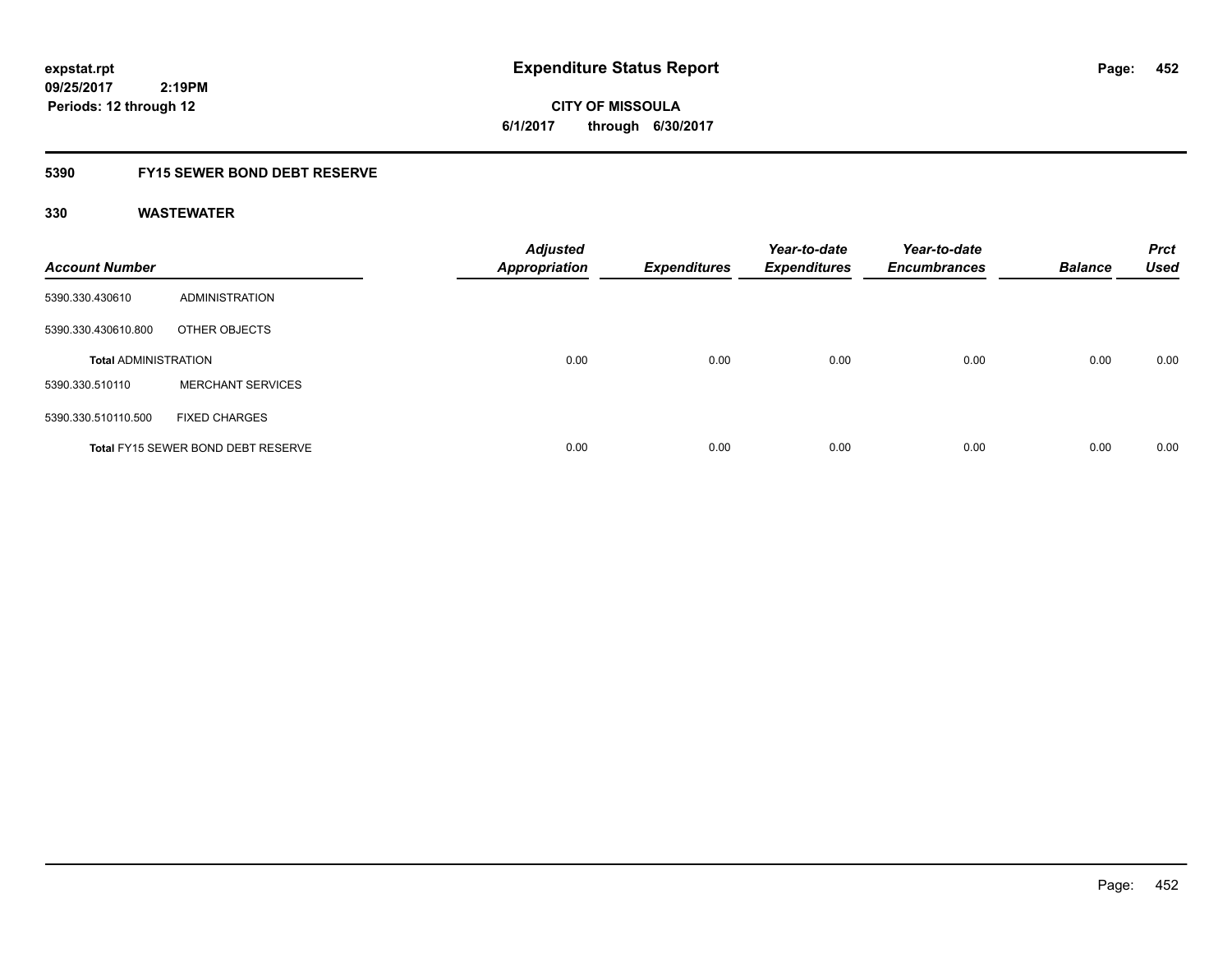**CITY OF MISSOULA 6/1/2017 through 6/30/2017**

## **5450 STORMWATER UTILITIY**

### **334 STORM WATER**

|                                                         | <b>Adjusted</b>      |                     | Year-to-date        | Year-to-date        |                | <b>Prct</b> |
|---------------------------------------------------------|----------------------|---------------------|---------------------|---------------------|----------------|-------------|
| <b>Account Number</b>                                   | <b>Appropriation</b> | <b>Expenditures</b> | <b>Expenditures</b> | <b>Encumbrances</b> | <b>Balance</b> | <b>Used</b> |
| <b>ADMINISTRATION</b><br>5450.334.430210                |                      |                     |                     |                     |                |             |
| PERSONAL SERVICES<br>5450.334.430210.100                |                      |                     |                     |                     |                |             |
| 5450.334.430210.110.000 SALARIES AND WAGES              | 107,612.00           | 12.695.81           | 59.008.19           | 0.00                | 48,603.81      | 54.83       |
| 5450.334.430210.130.000 OTHER                           | 2,206.00             | 0.00                | 0.00                | 0.00                | 2,206.00       | 0.00        |
| 5450.334.430210.140.000 EMPLOYER CONTRIBUTIONS          | 26,904.00            | 3,718.39            | 19,401.49           | 0.00                | 7,502.51       | 72.11       |
| 5450.334.430210.141.000 STATE RETIREMENT CONTRIBUTIONS  | 0.00                 | 0.00                | 39.06               | 0.00                | $-39.06$       | 0.00        |
| 5450.334.430210.150.000 STATE RETIREMENT                | 68.00                | 0.00                | 0.00                | 0.00                | 68.00          | 0.00        |
| <b>Total PERSONAL SERVICES</b>                          | 136,790.00           | 16,414.20           | 78,448.74           | 0.00                | 58,341.26      | 57.35       |
| 5450.334.430210.200<br><b>SUPPLIES</b>                  |                      |                     |                     |                     |                |             |
| 5450.334.430210.210.000 OFFICE SUPPLIES                 | 12,071.00            | 1,485.21            | 4,991.40            | 0.00                | 7,079.60       | 41.35       |
| <b>OPERATING SUPPLIES</b><br>5450.334.430210.220.000    | 0.00                 | 170.00              | 412.61              | 0.00                | $-412.61$      | 0.00        |
| 5450.334.430210.230.000 REPAIR/MAINTENANCE              | 0.00                 | 8,278.36            | 8,278.36            | 0.00                | $-8,278.36$    | 0.00        |
| 5450.334.430210.231.000 GASOLINE                        | 3,600.00             | 0.00                | 0.00                | 0.00                | 3,600.00       | 0.00        |
| 5450.334.430210.240.000 OTHER SUPPLIES                  | 0.00                 | 38.95               | 38.95               | 0.00                | $-38.95$       | 0.00        |
| <b>Total SUPPLIES</b>                                   | 15,671.00            | 9,972.52            | 13,721.32           | 0.00                | 1,949.68       | 87.56       |
| <b>PURCHASED SERVICES</b><br>5450.334.430210.300        |                      |                     |                     |                     |                |             |
| 5450.334.430210.310.000 COMMUNICATIONS                  | 0.00                 | 9.89                | 664.24              | 0.00                | $-664.24$      | 0.00        |
| 5450.334.430210.320.000 PRINTING & DUPLICATING          | 0.00                 | 58.47               | 3,868.04            | 0.00                | $-3,868.04$    | 0.00        |
| 5450.334.430210.330.000 PUBLICITY, SUBSCRIPTIONS & DUES | 0.00                 | $-7,000.00$         | 12,291.21           | 0.00                | $-12,291.21$   | 0.00        |
| 5450.334.430210.344.000 TELEPHONE SERVICE               | 1,710.00             | 90.76               | 859.65              | 0.00                | 850.35         | 50.27       |
| 5450.334.430210.350.000 PROFESSIONAL SERVICES           | 0.00                 | $-12,116.00$        | 40,598.00           | 0.00                | $-40,598.00$   | 0.00        |
| 5450.334.430210.370.000 TRAVEL                          | 2.700.00             | 0.00                | 886.21              | 0.00                | 1.813.79       | 32.82       |
| 5450.334.430210.380.000 TRAINING                        | 15,180.00            | 511.75              | 1,001.75            | 0.00                | 14,178.25      | 6.60        |
| <b>Total PURCHASED SERVICES</b>                         | 19,590.00            | $-18,445.13$        | 60,169.10           | 0.00                | $-40,579.10$   | 307.14      |
| <b>FIXED CHARGES</b><br>5450.334.430210.500             |                      |                     |                     |                     |                |             |
| 5450.334.430210.500.000 FIXED CHARGES                   | 0.00                 | 13,190.00           | 26,380.00           | 0.00                | $-26,380.00$   | 0.00        |
| <b>Total FIXED CHARGES</b>                              | 0.00                 | 13,190.00           | 26,380.00           | 0.00                | $-26.380.00$   | 0.00        |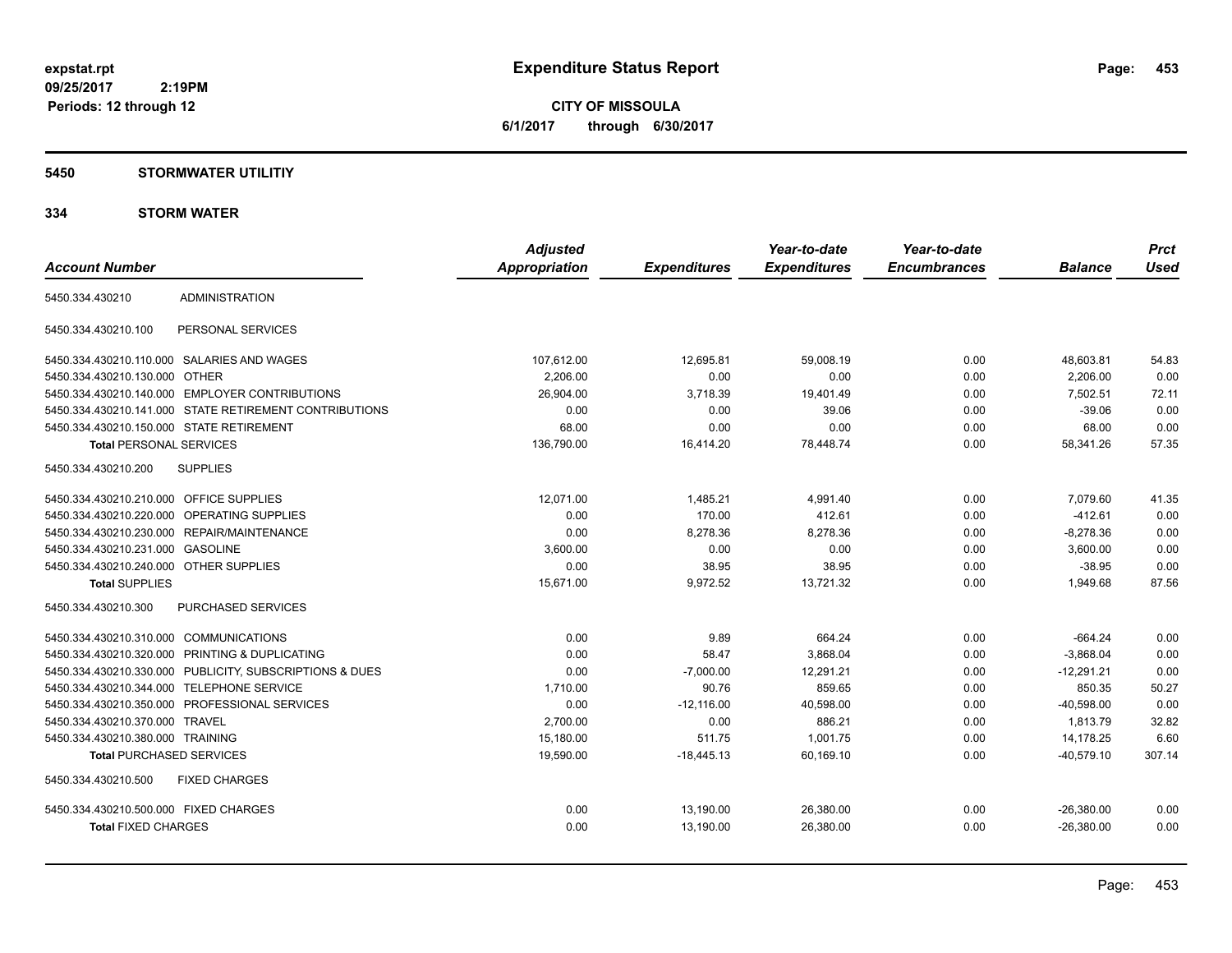**CITY OF MISSOULA 6/1/2017 through 6/30/2017**

### **5450 STORMWATER UTILITIY**

### **334 STORM WATER**

| <b>Account Number</b>                                                          | <b>Adjusted</b><br>Appropriation | <b>Expenditures</b> | Year-to-date<br><b>Expenditures</b> | Year-to-date<br><b>Encumbrances</b> | <b>Balance</b>         | <b>Prct</b><br><b>Used</b> |
|--------------------------------------------------------------------------------|----------------------------------|---------------------|-------------------------------------|-------------------------------------|------------------------|----------------------------|
| 5450.334.430210.600<br><b>DEBT SERVICE</b>                                     |                                  |                     |                                     |                                     |                        |                            |
| 5450.334.430210.620.000 INTEREST / SERVICE FEES<br><b>Total DEBT SERVICE</b>   | 51,569.00<br>51,569.00           | 0.00<br>0.00        | 0.00<br>0.00                        | 0.00<br>0.00                        | 51,569.00<br>51,569.00 | 0.00<br>0.00               |
| 5450.334.430210.800<br>OTHER OBJECTS                                           |                                  |                     |                                     |                                     |                        |                            |
| 5450.334.430210.820.000 TRANSFERS TO OTHER FUNDS<br><b>Total OTHER OBJECTS</b> | 26,380.00<br>26,380.00           | 0.00<br>0.00        | 0.00<br>0.00                        | 0.00<br>0.00                        | 26,380.00<br>26,380.00 | 0.00<br>0.00               |
| 5450.334.430210.900<br><b>CAPITAL OUTLAY</b>                                   |                                  |                     |                                     |                                     |                        |                            |
| 5450.334.430210.940.000 MACHINERY & EQUIPMENT<br><b>Total CAPITAL OUTLAY</b>   | 35,000.00<br>35,000.00           | 0.00<br>0.00        | 0.00<br>0.00                        | 0.00<br>0.00                        | 35,000.00<br>35,000.00 | 0.00<br>0.00               |
| <b>Total ADMINISTRATION</b>                                                    | 285,000.00                       | 21,131.59           | 178,719.16                          | 0.00                                | 106,280.84             | 62.71                      |
| <b>ADMINISTRATION</b><br>5450.334.430610                                       |                                  |                     |                                     |                                     |                        |                            |
| PURCHASED SERVICES<br>5450.334.430610.300                                      |                                  |                     |                                     |                                     |                        |                            |
| <b>Total ADMINISTRATION</b>                                                    | 0.00                             | 0.00                | 0.00                                | 0.00                                | 0.00                   | 0.00                       |
| CARAS PARK STORM WATER RETROFITS<br>5450.334.431210                            |                                  |                     |                                     |                                     |                        |                            |
| PURCHASED SERVICES<br>5450.334.431210.300                                      |                                  |                     |                                     |                                     |                        |                            |
| <b>Total PURCHASED SERVICES</b>                                                | 0.00                             | 0.00                | 0.00                                | 0.00                                | 0.00                   | 0.00                       |
| 5450.334.431210.800<br>OTHER OBJECTS                                           |                                  |                     |                                     |                                     |                        |                            |
| <b>Total OTHER OBJECTS</b>                                                     | 0.00                             | 0.00                | 0.00                                | 0.00                                | 0.00                   | 0.00                       |
| 5450.334.431210.900<br><b>CAPITAL OUTLAY</b>                                   |                                  |                     |                                     |                                     |                        |                            |
| <b>Total CARAS PARK STORM WATER RETROFITS</b>                                  | 0.00                             | 0.00                | 0.00                                | 0.00                                | 0.00                   | 0.00                       |
| <b>Total STORMWATER UTILITIY</b>                                               | 285,000.00                       | 21,131.59           | 178,719.16                          | 0.00                                | 106,280.84             | 62.71                      |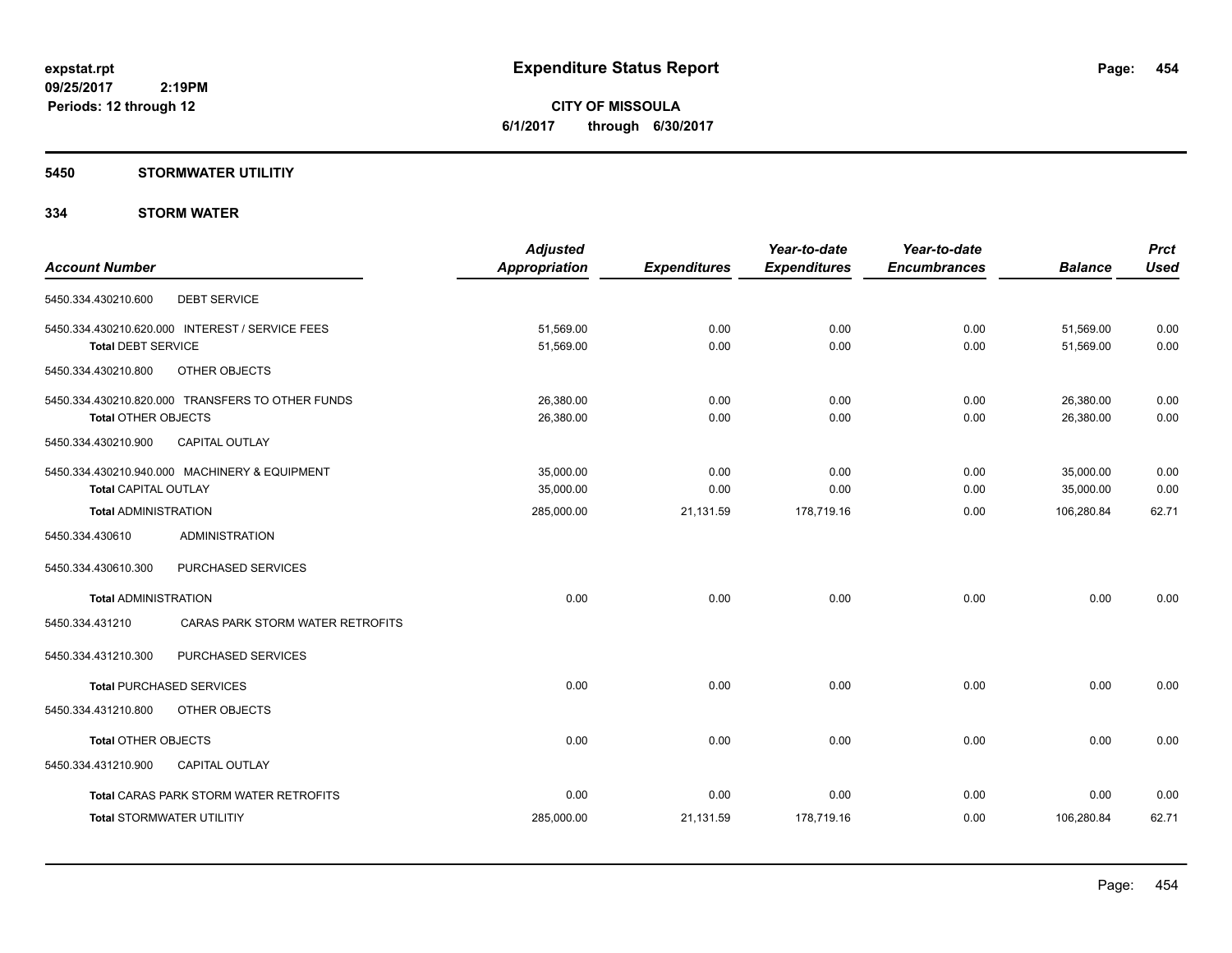# **CITY OF MISSOULA 6/1/2017 through 6/30/2017**

**5711 AQUATICS**

| <b>Account Number</b>          |                                                             | <b>Adjusted</b><br>Appropriation | <b>Expenditures</b> | Year-to-date<br><b>Expenditures</b> | Year-to-date<br><b>Encumbrances</b> | <b>Balance</b> | <b>Prct</b><br><b>Used</b> |
|--------------------------------|-------------------------------------------------------------|----------------------------------|---------------------|-------------------------------------|-------------------------------------|----------------|----------------------------|
| 5711.370.460000                | <b>CULTURE &amp; RECREATION</b>                             |                                  |                     |                                     |                                     |                |                            |
| 5711.370.460000.100            | PERSONAL SERVICES                                           |                                  |                     |                                     |                                     |                |                            |
|                                | Total CULTURE & RECREATION                                  | 0.00                             | 0.00                | 0.00                                | 0.00                                | 0.00           | 0.00                       |
| 5711.370.460449                | <b>GRILL VAN</b>                                            |                                  |                     |                                     |                                     |                |                            |
| 5711.370.460449.100            | PERSONAL SERVICES                                           |                                  |                     |                                     |                                     |                |                            |
| <b>Total PERSONAL SERVICES</b> |                                                             | 0.00                             | 0.00                | 0.00                                | 0.00                                | 0.00           | 0.00                       |
| 5711.370.460449.200            | <b>SUPPLIES</b>                                             |                                  |                     |                                     |                                     |                |                            |
| <b>Total SUPPLIES</b>          |                                                             | 0.00                             | 0.00                | 0.00                                | 0.00                                | 0.00           | 0.00                       |
| 5711.370.460449.300            | PURCHASED SERVICES                                          |                                  |                     |                                     |                                     |                |                            |
| <b>Total GRILL VAN</b>         |                                                             | 0.00                             | 0.00                | 0.00                                | 0.00                                | 0.00           | 0.00                       |
| 5711.370.460477                | <b>GRILL VAN</b>                                            |                                  |                     |                                     |                                     |                |                            |
| 5711.370.460477.100            | PERSONAL SERVICES                                           |                                  |                     |                                     |                                     |                |                            |
|                                | 5711.370.460477.110.000 GRILL VAN/SALARIES AND WAGES        | 20,126.00                        | 1,337.43            | 4,544.64                            | 0.00                                | 15,581.36      | 22.58                      |
|                                | 5711.370.460477.140.000 EMPLOYER CONTRIBUTIONS              | 2,835.00                         | 188.43              | 640.42                              | 0.00                                | 2,194.58       | 22.59                      |
| <b>Total PERSONAL SERVICES</b> |                                                             | 22,961.00                        | 1,525.86            | 5,185.06                            | 0.00                                | 17,775.94      | 22.58                      |
| 5711.370.460477.200            | <b>SUPPLIES</b>                                             |                                  |                     |                                     |                                     |                |                            |
|                                | 5711.370.460477.240.000 GRILL VAN/OTHER SUPPLIES            | 35,000.00                        | 7,952.80            | 19,234.98                           | 0.00                                | 15,765.02      | 54.96                      |
| <b>Total SUPPLIES</b>          |                                                             | 35,000.00                        | 7,952.80            | 19,234.98                           | 0.00                                | 15,765.02      | 54.96                      |
| 5711.370.460477.300            | PURCHASED SERVICES                                          |                                  |                     |                                     |                                     |                |                            |
|                                | 5711.370.460477.341.000 GRILL VAN/ELECTRICITY & NATURAL GAS | 5,000.00                         | 0.00                | 0.00                                | 0.00                                | 5,000.00       | 0.00                       |
|                                | 5711.370.460477.360.000 GRILL VAN/REPAIR & MAINTENANCE      | 2,000.00                         | 0.00                | 459.99                              | 0.00                                | 1,540.01       | 23.00                      |
|                                |                                                             |                                  |                     |                                     |                                     |                |                            |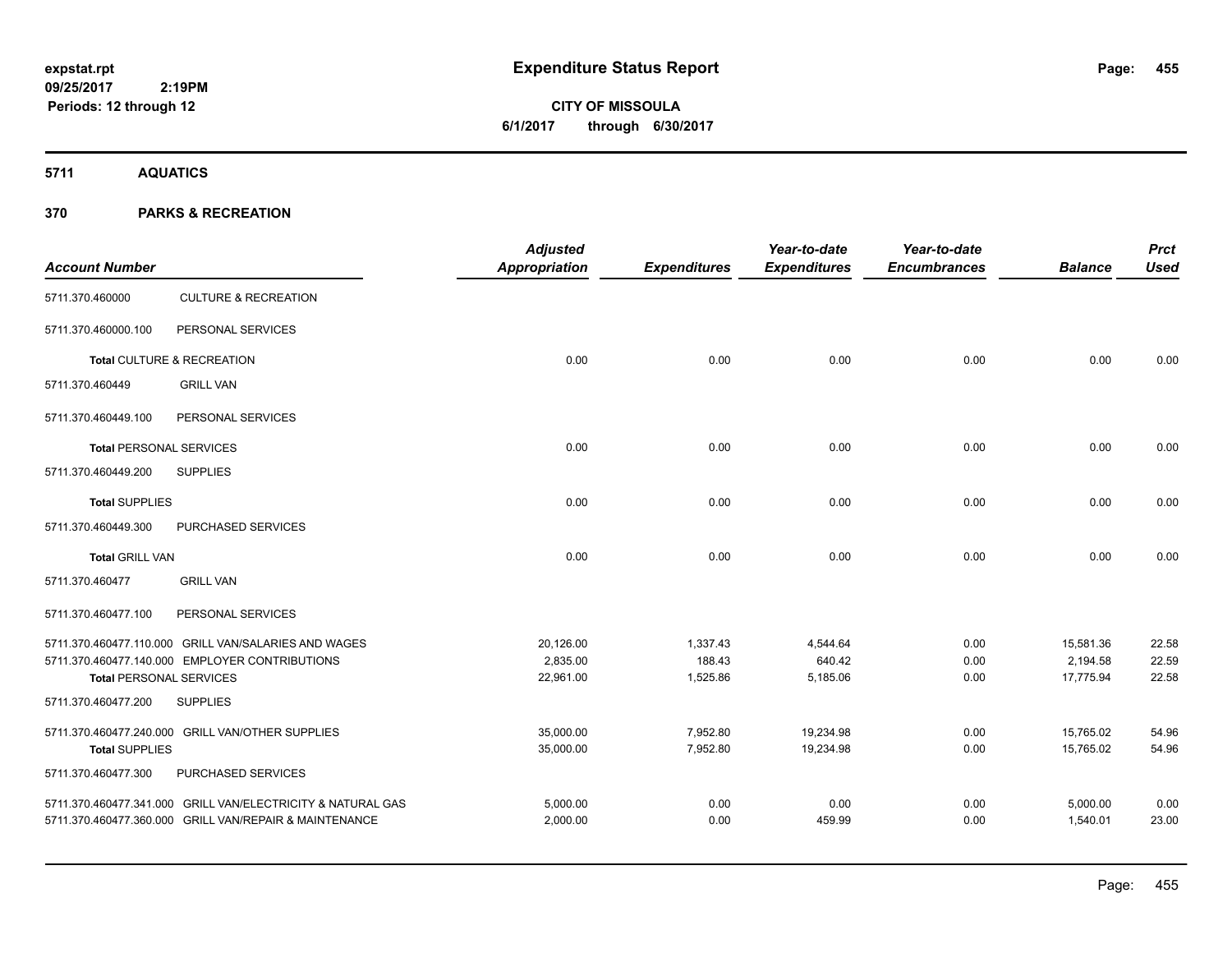**CITY OF MISSOULA 6/1/2017 through 6/30/2017**

**5711 AQUATICS**

|                                          |                                                        | <b>Adjusted</b> |                     | Year-to-date        | Year-to-date        |                | <b>Prct</b> |
|------------------------------------------|--------------------------------------------------------|-----------------|---------------------|---------------------|---------------------|----------------|-------------|
| <b>Account Number</b>                    |                                                        | Appropriation   | <b>Expenditures</b> | <b>Expenditures</b> | <b>Encumbrances</b> | <b>Balance</b> | <b>Used</b> |
| <b>Total PURCHASED SERVICES</b>          |                                                        | 7,000.00        | 0.00                | 459.99              | 0.00                | 6,540.01       | 6.57        |
| 5711.370.460477.900                      | CAPITAL OUTLAY                                         |                 |                     |                     |                     |                |             |
| <b>Total CAPITAL OUTLAY</b>              |                                                        | 0.00            | 0.00                | 0.00                | 0.00                | 0.00           | 0.00        |
| <b>Total GRILL VAN</b>                   |                                                        | 64,961.00       | 9,478.66            | 24,880.03           | 0.00                | 40,080.97      | 38.30       |
| 5711.370.460490                          | <b>CURRENTS POOL EXPENSES</b>                          |                 |                     |                     |                     |                |             |
| 5711.370.460490.100                      | PERSONAL SERVICES                                      |                 |                     |                     |                     |                |             |
|                                          | 5711.370.460490.110.000 SALARIES AND WAGES             | 312,213.00      | 54,978.43           | 359,899.56          | 0.00                | $-47,686.56$   | 115.27      |
| 5711.370.460490.120.000 OVERTIME         |                                                        | 500.00          | 355.73              | 526.86              | 0.00                | $-26.86$       | 105.37      |
|                                          | 5711.370.460490.140.000 EMPLOYER CONTRIBUTIONS         | 83,778.00       | 11,591.95           | 101,034.77          | 0.00                | $-17,256.77$   | 120.60      |
|                                          | 5711.370.460490.141.000 STATE RETIREMENT CONTRIBUTIONS | 0.00            | 0.00                | 420.96              | 0.00                | $-420.96$      | 0.00        |
| 5711.370.460490.150.000 STATE RETIREMENT |                                                        | 135.00          | 0.00                | 0.00                | 0.00                | 135.00         | 0.00        |
| <b>Total PERSONAL SERVICES</b>           |                                                        | 396,626.00      | 66,926.11           | 461.882.15          | 0.00                | $-65,256.15$   | 116.45      |
| 5711.370.460490.200                      | <b>SUPPLIES</b>                                        |                 |                     |                     |                     |                |             |
| 5711.370.460490.210.000 OFFICE SUPPLIES  |                                                        | 1,500.00        | 0.00                | 520.09              | 0.00                | 979.91         | 34.67       |
|                                          | 5711.370.460490.220.000 OPERATING SUPPLIES             | 8,000.00        | 4,085.79            | 9,508.86            | 0.00                | $-1,508.86$    | 118.86      |
|                                          | 5711.370.460490.230.000 REPAIR/MAINTENANCE             | 38,250.00       | 66.72               | $-184.72$           | 0.00                | 38.434.72      | 0.48        |
|                                          | 5711.370.460490.230.171 REPAIR/MAINTENANCE             | 0.00            | 692.95              | 19,049.62           | 0.00                | $-19,049.62$   | 0.00        |
|                                          | 5711.370.460490.230.178 REPAIR/MAINTENANCE             | 0.00            | 3,723.26            | 13,963.14           | 0.00                | $-13,963.14$   | 0.00        |
|                                          | 5711.370.460490.230.194 REPAIR/MAINTENANCE             | 0.00            | 353.30              | 3,472.44            | 0.00                | $-3,472.44$    | 0.00        |
| 5711.370.460490.240.000 OTHER SUPPLIES   |                                                        | 12,000.00       | 531.20              | 5,721.55            | 0.00                | 6,278.45       | 47.68       |
| 5711.370.460490.240.174 OTHER SUPPLIES   |                                                        | 0.00            | 0.00                | 1,312.90            | 0.00                | $-1,312.90$    | 0.00        |
| 5711.370.460490.240.175 OTHER SUPPLIES   |                                                        | 0.00            | 528.95              | 1,825.28            | 0.00                | $-1,825.28$    | 0.00        |
| 5711.370.460490.240.180 OTHER SUPPLIES   |                                                        | 0.00            | 0.00                | 1,876.44            | 0.00                | $-1,876.44$    | 0.00        |
| <b>Total SUPPLIES</b>                    |                                                        | 59,750.00       | 9,982.17            | 57,065.60           | 0.00                | 2,684.40       | 95.51       |
| 5711.370.460490.300                      | <b>PURCHASED SERVICES</b>                              |                 |                     |                     |                     |                |             |
| 5711.370.460490.310.000 COMMUNICATIONS   |                                                        | 250.00          | 0.00                | 0.00                | 0.00                | 250.00         | 0.00        |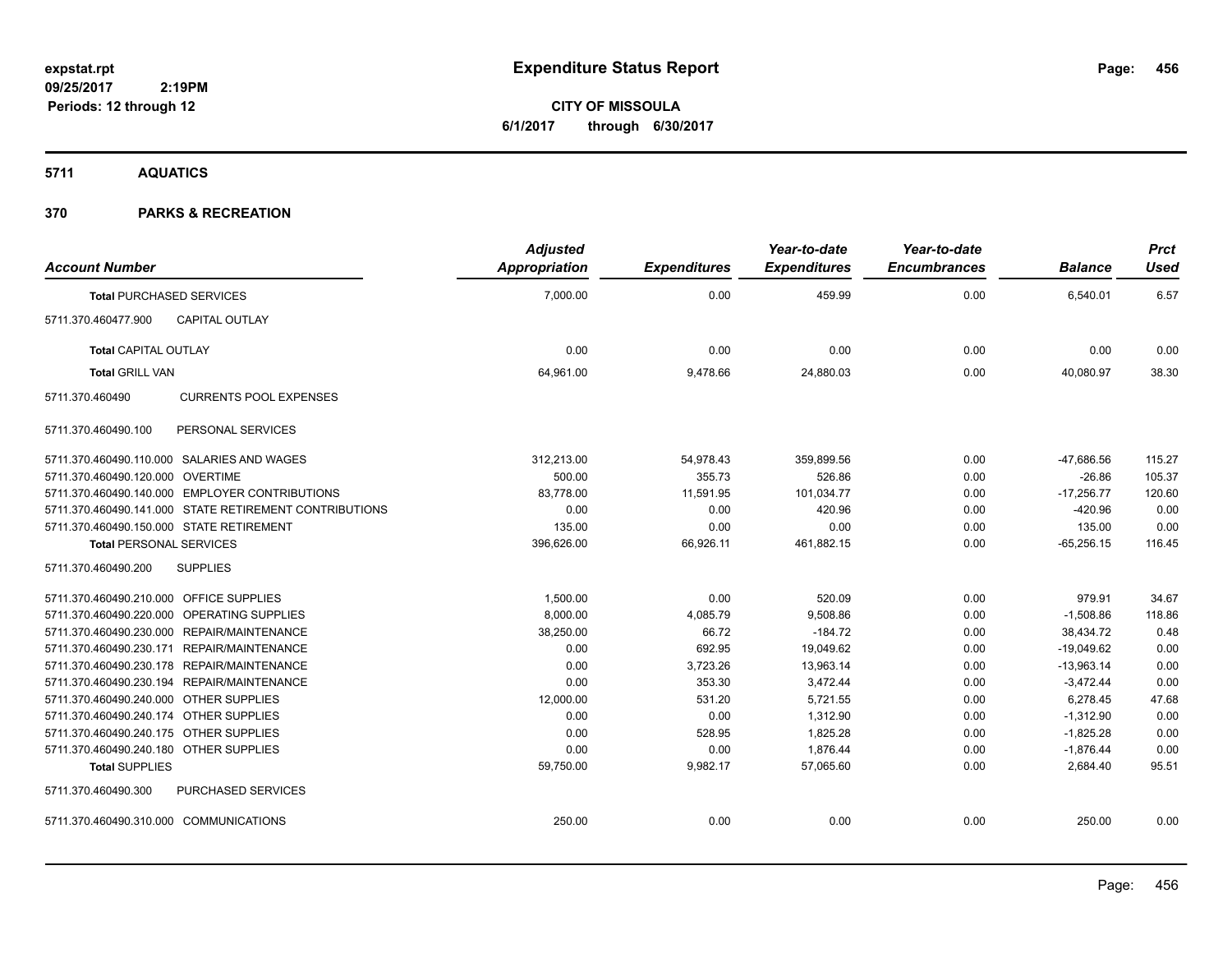**CITY OF MISSOULA 6/1/2017 through 6/30/2017**

**5711 AQUATICS**

| <b>Account Number</b>                     |                                                         | <b>Adjusted</b><br>Appropriation | <b>Expenditures</b> | Year-to-date<br><b>Expenditures</b> | Year-to-date<br><b>Encumbrances</b> | <b>Balance</b>         | <b>Prct</b><br><b>Used</b> |
|-------------------------------------------|---------------------------------------------------------|----------------------------------|---------------------|-------------------------------------|-------------------------------------|------------------------|----------------------------|
|                                           | 5711.370.460490.320.000 PRINTING & DUPLICATING          | 6,500.00                         | 0.00                | 564.85                              | 0.00                                | 5,935.15               | 8.69                       |
|                                           | 5711.370.460490.330.000 PUBLICITY, SUBSCRIPTIONS & DUES | 13,700.00                        | 1,044.00            | 5,309.70                            | 0.00                                | 8,390.30               | 38.76                      |
| 5711.370.460490.340.000 SEWER             |                                                         | 5,889.00                         | 0.00                | 5,852.68                            | 0.00                                | 36.32                  | 99.38                      |
|                                           | 5711.370.460490.341.000 ELECTRICITY & NATURAL GAS       | 115,000.00                       | 7,906.72            | 85,348.15                           | 0.00                                | 29,651.85              | 74.22                      |
| 5711.370.460490.343.000 WATER CHARGES     |                                                         | 8,556.00                         | 1,429.70            | 7,327.04                            | 0.00                                | 1,228.96               | 85.64                      |
| 5711.370.460490.344.000 TELEPHONE SERVICE |                                                         | 4,059.00                         | 764.13              | 4,853.79                            | 0.00                                | $-794.79$              | 119.58                     |
| 5711.370.460490.345.000 GARBAGE           |                                                         | 2.000.00                         | 342.52              | 2.955.49                            | 0.00                                | $-955.49$              | 147.77                     |
|                                           | 5711.370.460490.350.000 PROFESSIONAL SERVICES           | 22,500.00                        | $-800.00$           | 21,050.40                           | 0.00                                | 1,449.60               | 93.56                      |
|                                           | 5711.370.460490.360.000 REPAIR & MAINTENANCE            | 4,000.00                         | 2,042.50            | 17,108.38                           | 0.00                                | $-13,108.38$           | 427.71                     |
|                                           | 5711.370.460490.360.194 REPAIR & MAINTENANCE            | 0.00                             | 545.25              | 5,347.26                            | 0.00                                | $-5,347.26$            | 0.00                       |
| 5711.370.460490.370.000 TRAVEL            |                                                         | 2,000.00                         | 0.00                | 0.00                                | 0.00                                | 2,000.00               | 0.00                       |
| 5711.370.460490.380.000 TRAINING          |                                                         | 2,000.00                         | 1,750.00            | 3,060.00                            | 0.00                                | $-1,060.00$            | 153.00                     |
|                                           | 5711.370.460490.390.000 OTHER PURCHASED SERVICES        | 9,000.00                         | 524.43              | 2,054.68                            | 0.00                                | 6,945.32               | 22.83                      |
| <b>Total PURCHASED SERVICES</b>           |                                                         | 195,454.00                       | 15,549.25           | 160,832.42                          | 0.00                                | 34,621.58              | 82.29                      |
| 5711.370.460490.500                       | <b>FIXED CHARGES</b>                                    |                                  |                     |                                     |                                     |                        |                            |
| 5711.370.460490.500.000 FIXED CHARGES     |                                                         | 0.00                             | 2,324.00            | 4,648.00                            | 0.00                                | $-4,648.00$            | 0.00                       |
| <b>Total FIXED CHARGES</b>                |                                                         | 0.00                             | 2,324.00            | 4,648.00                            | 0.00                                | $-4,648.00$            | 0.00                       |
| 5711.370.460490.800                       | OTHER OBJECTS                                           |                                  |                     |                                     |                                     |                        |                            |
| <b>Total OTHER OBJECTS</b>                |                                                         | 0.00                             | 0.00                | 0.00                                | 0.00                                | 0.00                   | 0.00                       |
| 5711.370.460490.900                       | <b>CAPITAL OUTLAY</b>                                   |                                  |                     |                                     |                                     |                        |                            |
| <b>Total CAPITAL OUTLAY</b>               |                                                         | 0.00                             | 0.00                | 0.00                                | 0.00                                | 0.00                   | 0.00                       |
|                                           | Total CURRENTS POOL EXPENSES                            | 651,830.00                       | 94,781.53           | 684,428.17                          | 0.00                                | $-32,598.17$           | 105.00                     |
| 5711.370.460491                           | SPLASH POOLS EXPENSES                                   |                                  |                     |                                     |                                     |                        |                            |
| 5711.370.460491.100                       | PERSONAL SERVICES                                       |                                  |                     |                                     |                                     |                        |                            |
| 5711.370.460491.120.000 OVERTIME          | 5711.370.460491.110.000 SALARIES AND WAGES              | 206,663.00<br>500.00             | 56,397.77<br>223.71 | 248,704.78<br>360.75                | 0.00<br>0.00                        | $-42,041.78$<br>139.25 | 120.34<br>72.15            |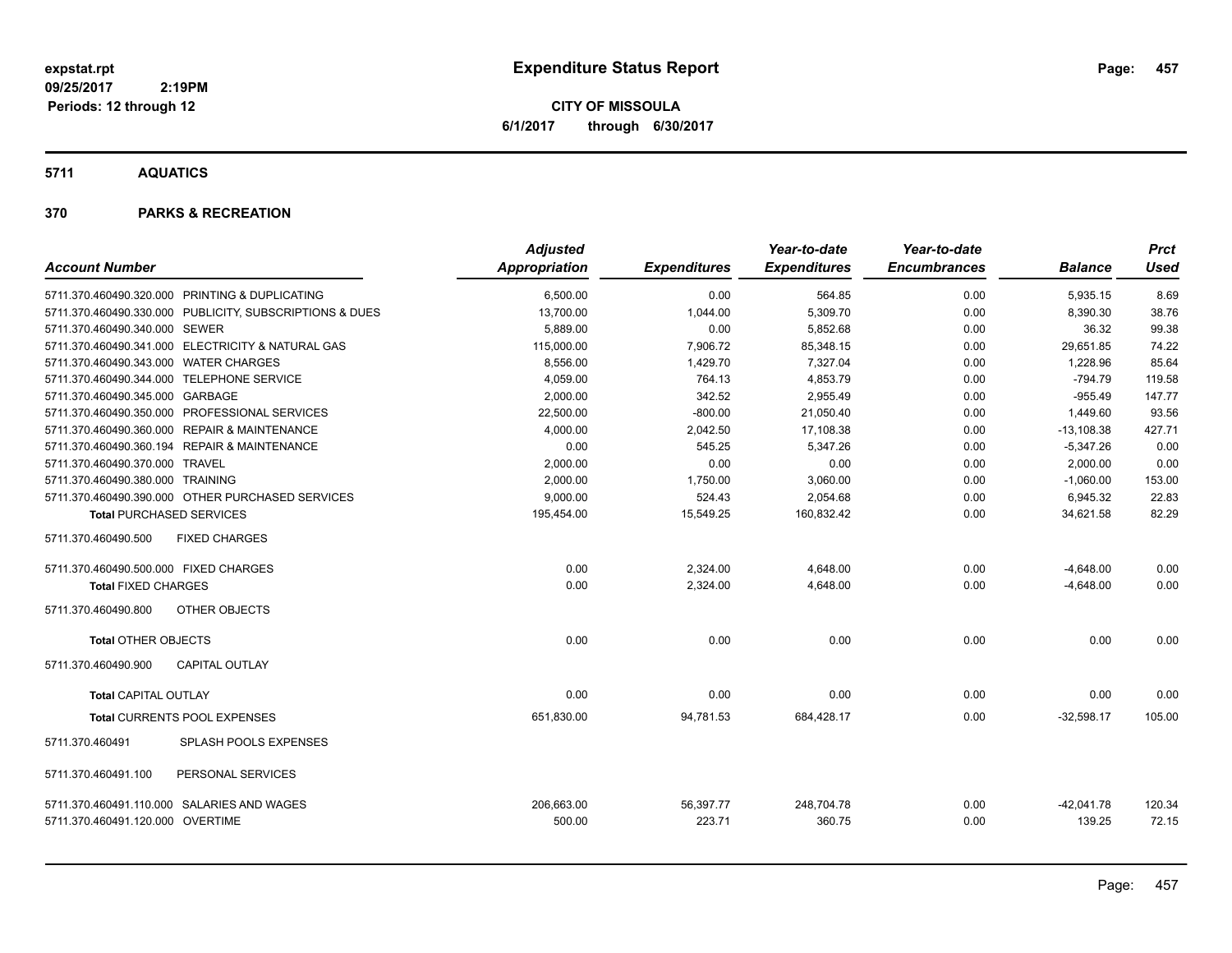**CITY OF MISSOULA 6/1/2017 through 6/30/2017**

**5711 AQUATICS**

| <b>Account Number</b>                                            | <b>Adjusted</b><br>Appropriation | <b>Expenditures</b> | Year-to-date<br><b>Expenditures</b> | Year-to-date<br><b>Encumbrances</b> | <b>Balance</b> | <b>Prct</b><br><b>Used</b> |
|------------------------------------------------------------------|----------------------------------|---------------------|-------------------------------------|-------------------------------------|----------------|----------------------------|
| 5711.370.460491.140.000 EMPLOYER CONTRIBUTIONS                   | 44,683.00                        | 9,277.09            | 45,446.40                           | 0.00                                | $-763.40$      | 101.71                     |
| 5711.370.460491.150.000 STATE RETIREMENT                         | 50.00                            | 0.00                | 0.00                                | 0.00                                | 50.00          | 0.00                       |
| <b>Total PERSONAL SERVICES</b>                                   | 251,896.00                       | 65,898.57           | 294,511.93                          | 0.00                                | $-42,615.93$   | 116.92                     |
| <b>SUPPLIES</b><br>5711.370.460491.200                           |                                  |                     |                                     |                                     |                |                            |
| 5711.370.460491.210.000 OFFICE SUPPLIES                          | 500.00                           | 38.27               | 38.27                               | 0.00                                | 461.73         | 7.65                       |
| 5711.370.460491.220.000 OPERATING SUPPLIES                       | 15,000.00                        | 1,351.54            | 1,771.52                            | 0.00                                | 13,228.48      | 11.81                      |
| 5711.370.460491.220.174 OPERATING SUPPLIES                       | 0.00                             | 0.00                | 53.15                               | 0.00                                | $-53.15$       | 0.00                       |
| 5711.370.460491.220.194 OPERATING SUPPLIES                       | 0.00                             | 0.00                | $-196.80$                           | 0.00                                | 196.80         | 0.00                       |
| 5711.370.460491.230.000 REPAIR/MAINTENANCE                       | 29,250.00                        | 766.17              | 653.59                              | 0.00                                | 28,596.41      | 2.23                       |
| 5711.370.460491.230.171 REPAIR/MAINTENANCE                       | 0.00                             | 15,395.00           | 37,098.87                           | 0.00                                | $-37,098.87$   | 0.00                       |
| 5711.370.460491.230.178 REPAIR/MAINTENANCE                       | 0.00                             | 1,119.59            | 3,247.22                            | 0.00                                | $-3,247.22$    | 0.00                       |
| 5711.370.460491.230.194 REPAIR/MAINTENANCE                       | 0.00                             | 650.34              | 1,957.41                            | 0.00                                | $-1,957.41$    | 0.00                       |
| 5711.370.460491.240.000 OTHER SUPPLIES                           | 74,000.00                        | 104.45              | 552.45                              | 0.00                                | 73,447.55      | 0.75                       |
| 5711.370.460491.240.174 OTHER SUPPLIES                           | 0.00                             | 25,004.96           | 55,198.79                           | 0.00                                | $-55,198.79$   | 0.00                       |
| 5711.370.460491.240.175 OTHER SUPPLIES                           | 0.00                             | 377.90              | 5,706.27                            | 0.00                                | $-5,706.27$    | 0.00                       |
| 5711.370.460491.240.180 OTHER SUPPLIES-MERCHANDISE SALES FRNTDSK | 0.00                             | 1,619.69            | 8,566.66                            | 0.00                                | $-8,566.66$    | 0.00                       |
| <b>Total SUPPLIES</b>                                            | 118,750.00                       | 46,427.91           | 114,647.40                          | 0.00                                | 4,102.60       | 96.55                      |
| PURCHASED SERVICES<br>5711.370.460491.300                        |                                  |                     |                                     |                                     |                |                            |
| 5711.370.460491.310.000 COMMUNICATIONS                           | 250.00                           | 0.00                | 0.00                                | 0.00                                | 250.00         | 0.00                       |
| 5711.370.460491.320.000 PRINTING & DUPLICATING                   | 4,000.00                         | 58.00               | 58.00                               | 0.00                                | 3,942.00       | 1.45                       |
| 5711.370.460491.320.174 PRINTING & DUPLICATING                   | 0.00                             | 0.00                | 32.00                               | 0.00                                | $-32.00$       | 0.00                       |
| 5711.370.460491.330.000 PUBLICITY, SUBSCRIPTIONS & DUES          | 3,500.00                         | 1,281.00            | 4,471.60                            | 0.00                                | $-971.60$      | 127.76                     |
| 5711.370.460491.340.000 SEWER                                    | 7,206.00                         | 0.00                | 6,233.51                            | 0.00                                | 972.49         | 86.50                      |
| 5711.370.460491.341.000 ELECTRICITY & NATURAL GAS                | 65,000.00                        | 28,095.39           | 71,550.21                           | 0.00                                | $-6,550.21$    | 110.08                     |
| 5711.370.460491.343.000 WATER CHARGES                            | 11,088.00                        | 2,629.65            | 9,340.28                            | 0.00                                | 1,747.72       | 84.24                      |
| 5711.370.460491.344.000 TELEPHONE SERVICE                        | 4,101.00                         | 353.10              | 3,608.98                            | 0.00                                | 492.02         | 88.00                      |
| 5711.370.460491.345.000 GARBAGE                                  | 2,031.00                         | 0.00                | 543.53                              | 0.00                                | 1,487.47       | 26.76                      |
| 5711.370.460491.350.000 PROFESSIONAL SERVICES                    | 10,276.00                        | 375.00              | 2,309.80                            | 0.00                                | 7,966.20       | 22.48                      |
| 5711.370.460491.360.000 REPAIR & MAINTENANCE                     | 4,500.00                         | 157.70              | 2,110.83                            | 0.00                                | 2,389.17       | 46.91                      |
| 5711.370.460491.360.174 REPAIR & MAINTENANCE                     | 0.00                             | 385.76              | 385.76                              | 0.00                                | $-385.76$      | 0.00                       |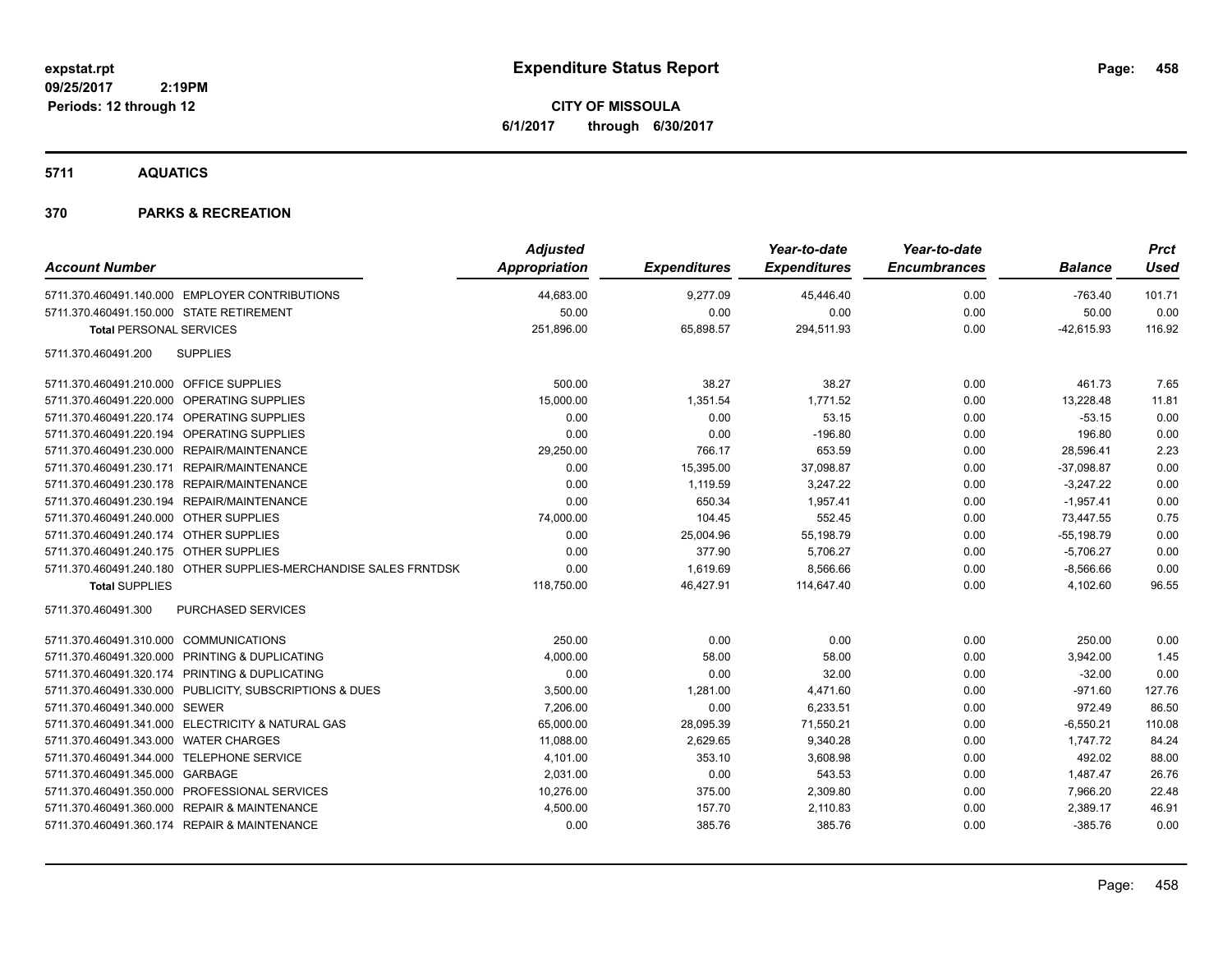**CITY OF MISSOULA 6/1/2017 through 6/30/2017**

**5711 AQUATICS**

| <b>Account Number</b>             |                                                             | <b>Adjusted</b><br><b>Appropriation</b> | <b>Expenditures</b> | Year-to-date<br><b>Expenditures</b> | Year-to-date<br><b>Encumbrances</b> | <b>Balance</b> | <b>Prct</b><br><b>Used</b> |
|-----------------------------------|-------------------------------------------------------------|-----------------------------------------|---------------------|-------------------------------------|-------------------------------------|----------------|----------------------------|
|                                   | 5711.370.460491.360.194 REPAIR & MAINTENANCE                | 0.00                                    | 10,562.46           | 13,402.77                           | 0.00                                | $-13,402.77$   | 0.00                       |
| 5711.370.460491.380.000 TRAINING  |                                                             | 3,000.00                                | 275.00              | 275.00                              | 0.00                                | 2,725.00       | 9.17                       |
|                                   | 5711.370.460491.390.000 OTHER PURCHASED SERVICES            | 5,300.00                                | 106.42              | $-118.23$                           | 0.00                                | 5,418.23       | 2.23                       |
|                                   | <b>Total PURCHASED SERVICES</b>                             | 120,252.00                              | 44,279.48           | 114,204.04                          | 0.00                                | 6,047.96       | 94.97                      |
| 5711.370.460491.800               | OTHER OBJECTS                                               |                                         |                     |                                     |                                     |                |                            |
| Total OTHER OBJECTS               |                                                             | 0.00                                    | 0.00                | 0.00                                | 0.00                                | 0.00           | 0.00                       |
| 5711.370.460491.900               | <b>CAPITAL OUTLAY</b>                                       |                                         |                     |                                     |                                     |                |                            |
| <b>Total CAPITAL OUTLAY</b>       |                                                             | 0.00                                    | 0.00                | 0.00                                | 0.00                                | 0.00           | 0.00                       |
|                                   | Total SPLASH POOLS EXPENSES                                 | 490,898.00                              | 156,605.96          | 523,363.37                          | 0.00                                | $-32,465.37$   | 106.61                     |
| 5711.370.460493                   | <b>AQUATICS MAINTENANCE</b>                                 |                                         |                     |                                     |                                     |                |                            |
| 5711.370.460493.300               | PURCHASED SERVICES                                          |                                         |                     |                                     |                                     |                |                            |
|                                   | <b>Total PURCHASED SERVICES</b>                             | 0.00                                    | 0.00                | 0.00                                | 0.00                                | 0.00           | 0.00                       |
| 5711.370.460493.500               | <b>FIXED CHARGES</b>                                        |                                         |                     |                                     |                                     |                |                            |
| <b>Total FIXED CHARGES</b>        |                                                             | 0.00                                    | 0.00                | 0.00                                | 0.00                                | 0.00           | 0.00                       |
| 5711.370.460493.900               | <b>CAPITAL OUTLAY</b>                                       |                                         |                     |                                     |                                     |                |                            |
| 5711.370.460493.920.000 BUILDINGS |                                                             | 35,000.00                               | 0.00                | 0.00                                | 0.00                                | 35,000.00      | 0.00                       |
|                                   | <b>Total AQUATICS MAINTENANCE</b>                           | 35,000.00                               | 0.00                | 0.00                                | 0.00                                | 35,000.00      | 0.00                       |
| 5711.370.460512                   | <b>PARK MEMORIALS</b>                                       |                                         |                     |                                     |                                     |                |                            |
| 5711.370.460512.200               | <b>SUPPLIES</b>                                             |                                         |                     |                                     |                                     |                |                            |
|                                   | 5711.370.460512.220.000 PARTNERS IN PARK/OPERATING SUPPLIES | 0.00                                    | 0.00                | 933.80                              | 0.00                                | $-933.80$      | 0.00                       |
| <b>Total SUPPLIES</b>             |                                                             | 0.00                                    | 0.00                | 933.80                              | 0.00                                | $-933.80$      | 0.00                       |
| 5711.370.460512.300               | PURCHASED SERVICES                                          |                                         |                     |                                     |                                     |                |                            |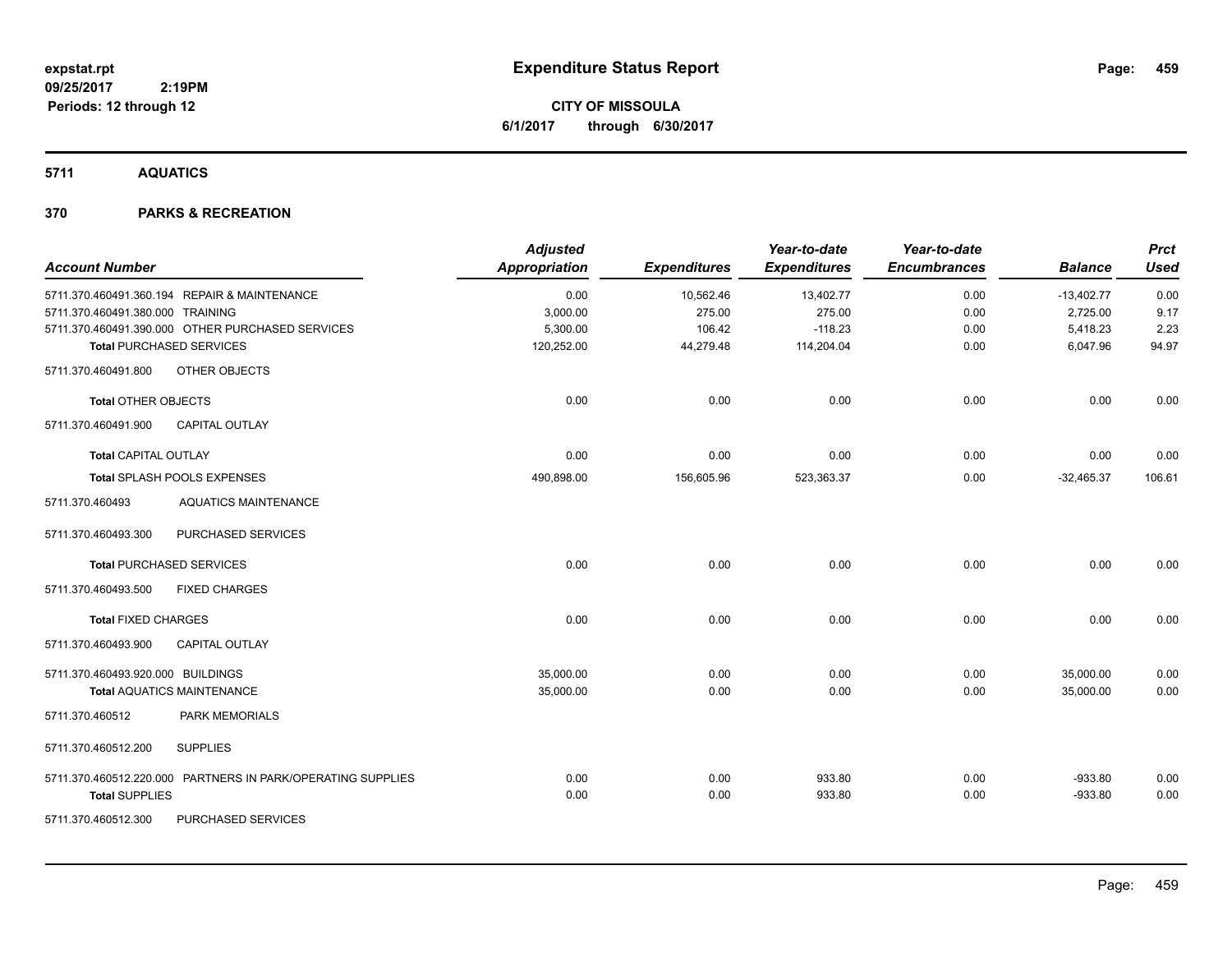**CITY OF MISSOULA 6/1/2017 through 6/30/2017**

**5711 AQUATICS**

| <b>Account Number</b>               |                                                | <b>Adjusted</b><br>Appropriation | <b>Expenditures</b> | Year-to-date<br><b>Expenditures</b> | Year-to-date<br><b>Encumbrances</b> | <b>Balance</b> | <b>Prct</b><br><b>Used</b> |
|-------------------------------------|------------------------------------------------|----------------------------------|---------------------|-------------------------------------|-------------------------------------|----------------|----------------------------|
|                                     | <b>Total PURCHASED SERVICES</b>                | 0.00                             | 0.00                | 0.00                                | 0.00                                | 0.00           | 0.00                       |
| 5711.370.460512.900                 | CAPITAL OUTLAY                                 |                                  |                     |                                     |                                     |                |                            |
| <b>Total CAPITAL OUTLAY</b>         |                                                | 0.00                             | 0.00                | 0.00                                | 0.00                                | 0.00           | 0.00                       |
| <b>Total PARK MEMORIALS</b>         |                                                | 0.00                             | 0.00                | 933.80                              | 0.00                                | $-933.80$      | 0.00                       |
| 5711.370.460519                     | <b>AQUATICS CAPITAL</b>                        |                                  |                     |                                     |                                     |                |                            |
| 5711.370.460519.900                 | <b>CAPITAL OUTLAY</b>                          |                                  |                     |                                     |                                     |                |                            |
| <b>Total AQUATICS CAPITAL</b>       |                                                | 0.00                             | 0.00                | 0.00                                | 0.00                                | 0.00           | 0.00                       |
| 5711.370.490506                     | <b>CORE FINANCED EQUIPMENT</b>                 |                                  |                     |                                     |                                     |                |                            |
| 5711.370.490506.600                 | <b>DEBT SERVICE</b>                            |                                  |                     |                                     |                                     |                |                            |
|                                     | <b>Total CORE FINANCED EQUIPMENT</b>           | 0.00                             | 0.00                | 0.00                                | 0.00                                | 0.00           | 0.00                       |
| 5711.370.510110                     | <b>MERCHANT SERVICES</b>                       |                                  |                     |                                     |                                     |                |                            |
| 5711.370.510110.500                 | <b>FIXED CHARGES</b>                           |                                  |                     |                                     |                                     |                |                            |
|                                     | 5711.370.510110.550.000 MERCHANT SERVICE FEES  | 12.000.00                        | 0.00                | 0.00                                | 0.00                                | 12,000.00      | 0.00                       |
| <b>Total MERCHANT SERVICES</b>      |                                                | 12,000.00                        | 0.00                | 0.00                                | 0.00                                | 12,000.00      | 0.00                       |
| 5711.370.510306                     | <b>SALARY RESERVE</b>                          |                                  |                     |                                     |                                     |                |                            |
| 5711.370.510306.100                 | PERSONAL SERVICES                              |                                  |                     |                                     |                                     |                |                            |
|                                     | 5711.370.510306.110.000 SALARIES AND WAGES     | 7,285.00                         | 0.00                | 0.00                                | 0.00                                | 7,285.00       | 0.00                       |
|                                     | 5711.370.510306.140.000 EMPLOYER CONTRIBUTIONS | 2,445.00                         | 0.00                | 0.00                                | 0.00                                | 2,445.00       | 0.00                       |
| Total SALARY RESERVE                |                                                | 9,730.00                         | 0.00                | 0.00                                | 0.00                                | 9,730.00       | 0.00                       |
| <b>Total PARKS &amp; RECREATION</b> |                                                | 1,264,419.00                     | 260,866.15          | 1,233,605.37                        | 0.00                                | 30,813.63      | 97.56                      |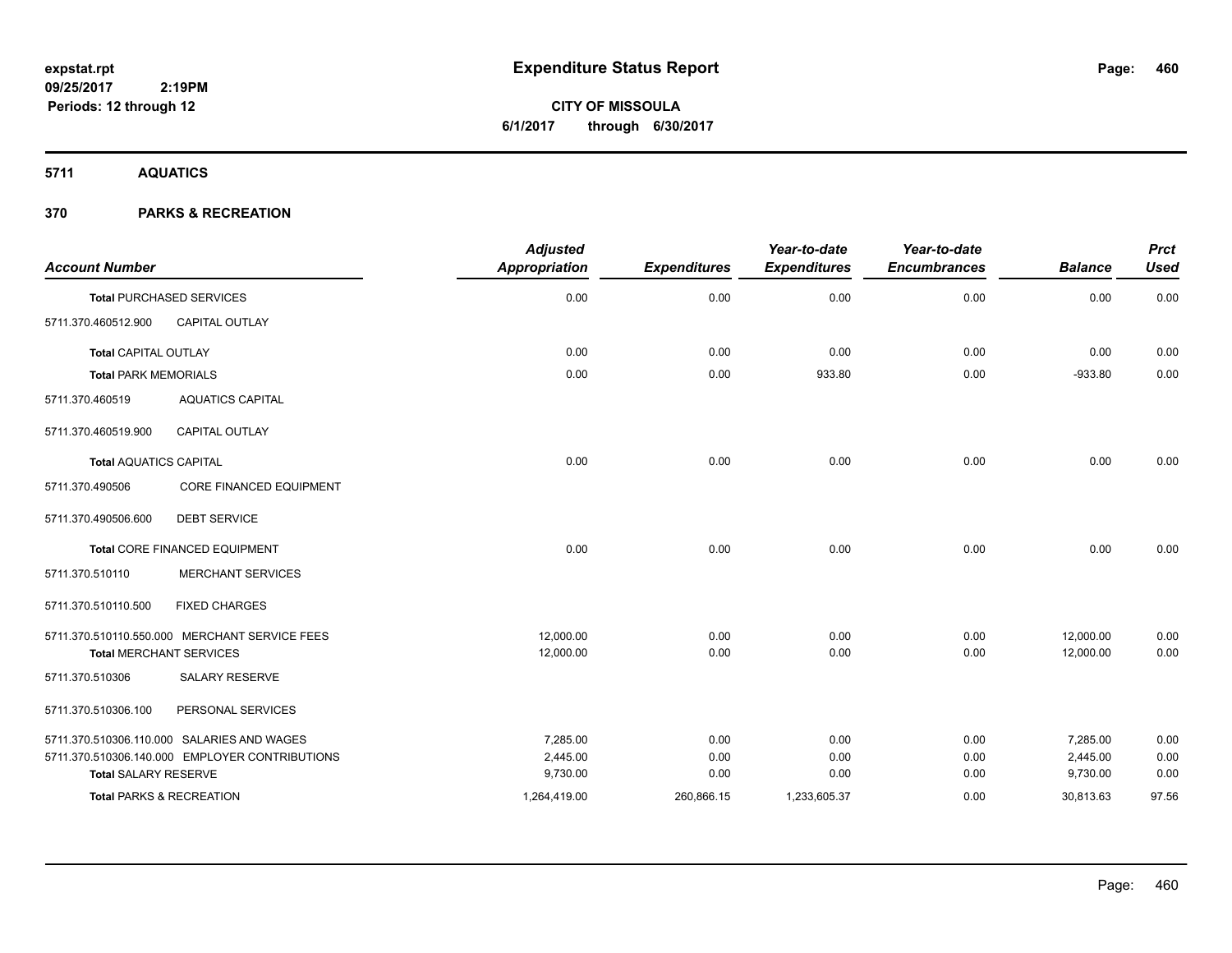# **CITY OF MISSOULA 6/1/2017 through 6/30/2017**

**5711 AQUATICS**

### **390 NON-DEPARTMENTAL**

| <b>Account Number</b>         |                       | <b>Adjusted</b><br>Appropriation | <b>Expenditures</b> | Year-to-date<br><b>Expenditures</b> | Year-to-date<br><b>Encumbrances</b> | <b>Balance</b> | <b>Prct</b><br><b>Used</b> |
|-------------------------------|-----------------------|----------------------------------|---------------------|-------------------------------------|-------------------------------------|----------------|----------------------------|
| 5711.390.510000               | <b>MISCELLANEOUS</b>  |                                  |                     |                                     |                                     |                |                            |
| 5711.390.510000.800           | OTHER OBJECTS         |                                  |                     |                                     |                                     |                |                            |
| <b>Total OTHER OBJECTS</b>    |                       | 0.00                             | 0.00                | 0.00                                | 0.00                                | 0.00           | 0.00                       |
| 5711.390.510000.900           | <b>CAPITAL OUTLAY</b> |                                  |                     |                                     |                                     |                |                            |
| <b>Total MISCELLANEOUS</b>    |                       | 0.00                             | 0.00                | 0.00                                | 0.00                                | 0.00           | 0.00                       |
| <b>Total NON-DEPARTMENTAL</b> |                       | 0.00                             | 0.00                | 0.00                                | 0.00                                | 0.00           | 0.00                       |
| <b>Total AQUATICS</b>         |                       | 1,264,419.00                     | 260,866.15          | 1,233,605.37                        | 0.00                                | 30,813.63      | 97.56                      |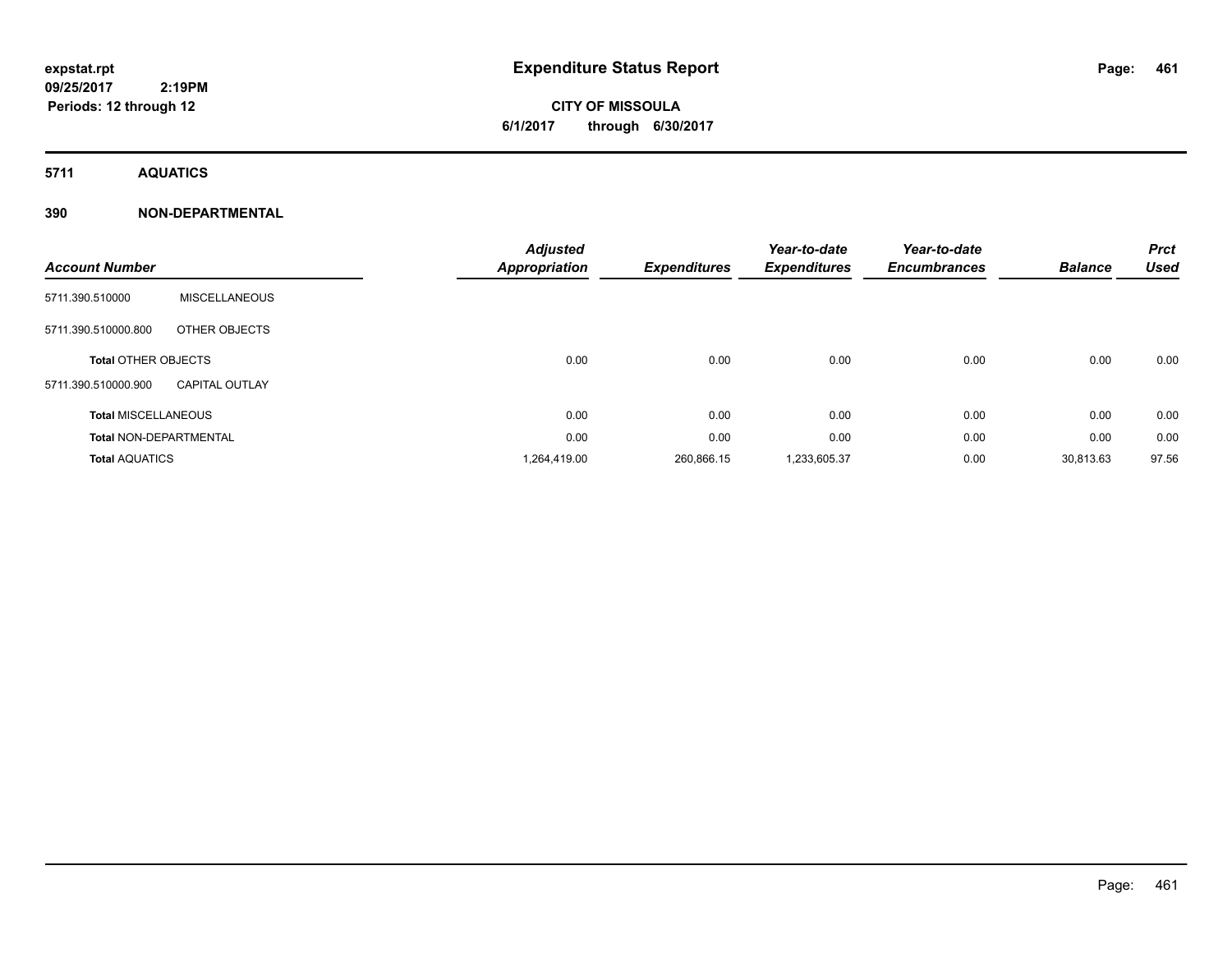# **CITY OF MISSOULA 6/1/2017 through 6/30/2017**

### **6050 EMPLOYEE BENEFIT PLAN FUND**

### **390 NON-DEPARTMENTAL**

| <b>Account Number</b>                   |                                                          | <b>Adjusted</b><br>Appropriation | <b>Expenditures</b> | Year-to-date<br><b>Expenditures</b> | Year-to-date<br><b>Encumbrances</b> | <b>Balance</b> | <b>Prct</b><br><b>Used</b> |
|-----------------------------------------|----------------------------------------------------------|----------------------------------|---------------------|-------------------------------------|-------------------------------------|----------------|----------------------------|
| 6050.390.510110                         | <b>MERCHANT SERVICES</b>                                 |                                  |                     |                                     |                                     |                |                            |
| 6050.390.510110.500                     | <b>FIXED CHARGES</b>                                     |                                  |                     |                                     |                                     |                |                            |
| <b>Total MERCHANT SERVICES</b>          |                                                          | 0.00                             | 0.00                | 0.00                                | 0.00                                | 0.00           | 0.00                       |
| 6050.390.520800                         | <b>EMPLOYEE BENEFITS</b>                                 |                                  |                     |                                     |                                     |                |                            |
| 6050.390.520800.300                     | <b>PURCHASED SERVICES</b>                                |                                  |                     |                                     |                                     |                |                            |
| 6050.390.520800.350.000                 | <b>PROFESSIONAL SERVICES</b>                             | 50,325.00                        | 2,390.60            | 17.110.33                           | 0.00                                | 33,214.67      | 34.00                      |
| 6050.390.520800.351.000                 | <b>INSURANCE CLAIMS</b>                                  | 5.520.000.00                     | 547.797.40          | 5.595.944.41                        | 0.00                                | $-75.944.41$   | 101.38                     |
| 6050.390.520800.352.000 HEALTH PROGRAMS |                                                          | 78,532.00                        | 27.737.84           | 69,586.28                           | 0.00                                | 8.945.72       | 88.61                      |
|                                         | 6050.390.520800.353.000 ADMINISTRATION EXPENDITURES      | 715.223.00                       | 925.00              | 699.387.71                          | 0.00                                | 15.835.29      | 97.79                      |
|                                         | 6050.390.520800.354.000 TRANSITIONAL REINSURANCE PROGRAM | 76,704.00                        | 2,801.47            | 44,963.47                           | 0.00                                | 31,740.53      | 58.62                      |
| <b>Total PURCHASED SERVICES</b>         |                                                          | 6,440,784.00                     | 581,652.31          | 6,426,992.20                        | 0.00                                | 13,791.80      | 99.79                      |
| 6050.390.520800.700                     | <b>GRANTS &amp; CONTRIBUTIONS</b>                        |                                  |                     |                                     |                                     |                |                            |
|                                         | <b>Total GRANTS &amp; CONTRIBUTIONS</b>                  | 0.00                             | 0.00                | 0.00                                | 0.00                                | 0.00           | 0.00                       |
| 6050.390.520800.800                     | OTHER OBJECTS                                            |                                  |                     |                                     |                                     |                |                            |
| <b>Total OTHER OBJECTS</b>              |                                                          | 0.00                             | 0.00                | 0.00                                | 0.00                                | 0.00           | 0.00                       |
|                                         | Total EMPLOYEE BENEFIT PLAN FUND                         | 6,440,784.00                     | 581,652.31          | 6,426,992.20                        | 0.00                                | 13,791.80      | 99.79                      |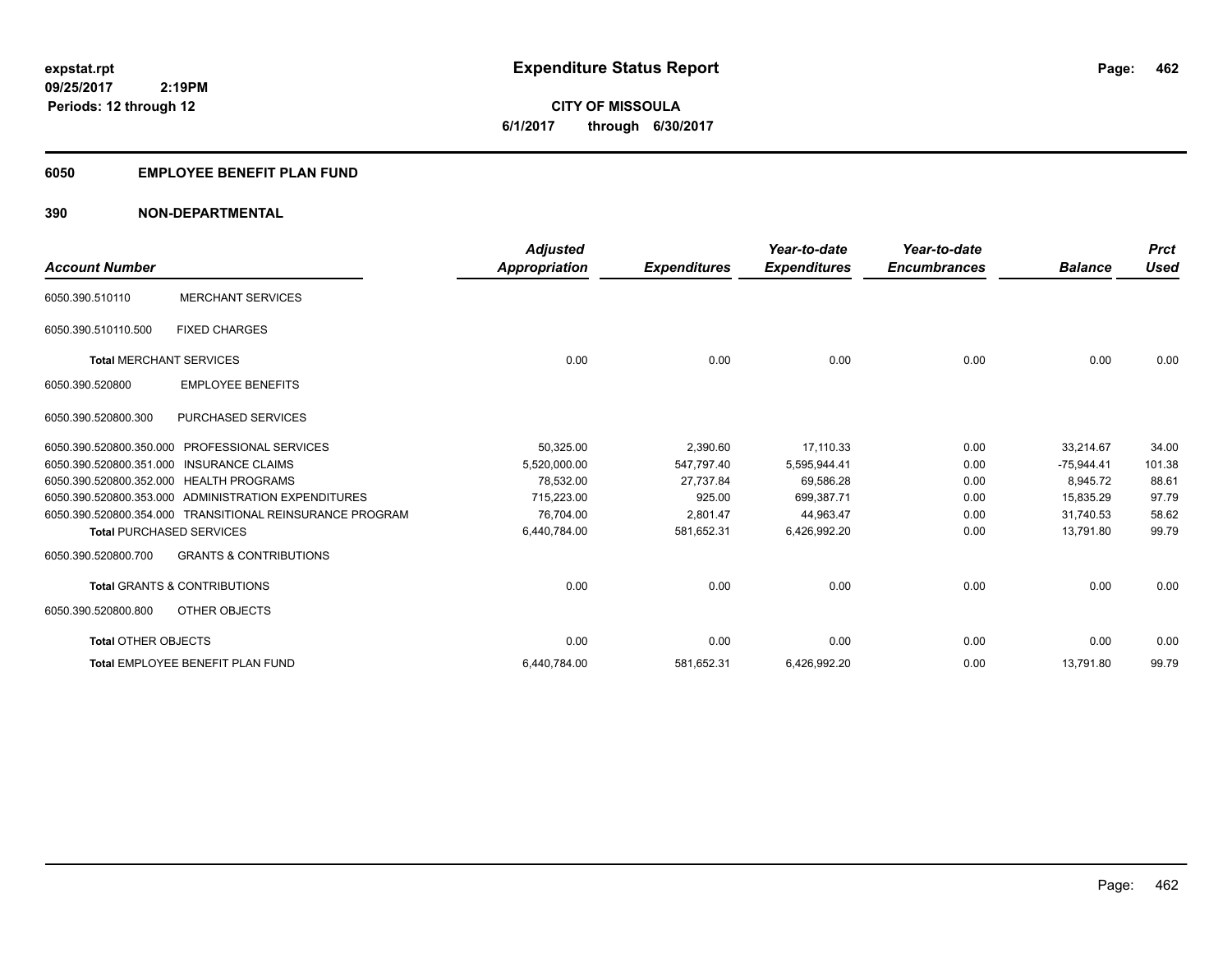**CITY OF MISSOULA 6/1/2017 through 6/30/2017**

### **7370 PARKING COMMISSION FUND**

|                                           |                                                         | <b>Adjusted</b> |                     | Year-to-date        | Year-to-date        |                | <b>Prct</b> |
|-------------------------------------------|---------------------------------------------------------|-----------------|---------------------|---------------------|---------------------|----------------|-------------|
| <b>Account Number</b>                     |                                                         | Appropriation   | <b>Expenditures</b> | <b>Expenditures</b> | <b>Encumbrances</b> | <b>Balance</b> | <b>Used</b> |
| 7370.395.430266                           | PARKING DIVISION                                        |                 |                     |                     |                     |                |             |
| 7370.395.430266.100                       | PERSONAL SERVICES                                       |                 |                     |                     |                     |                |             |
|                                           | 7370.395.430266.110.000 SALARIES AND WAGES              | 455,965.00      | 60,948.98           | 453,456.01          | 0.00                | 2,508.99       | 99.45       |
| 7370.395.430266.120.000 OVERTIME          |                                                         | 7,234.00        | 61.77               | 524.57              | 0.00                | 6,709.43       | 7.25        |
|                                           | 7370.395.430266.140.000 EMPLOYER CONTRIBUTIONS          | 202.678.00      | 22.024.07           | 209,428.75          | 0.00                | $-6,750.75$    | 103.33      |
|                                           | 7370.395.430266.141.000 STATE RETIREMENT CONTRIBUTIONS  | 0.00            | 0.00                | 321.61              | 0.00                | $-321.61$      | 0.00        |
| <b>Total PERSONAL SERVICES</b>            |                                                         | 665,877.00      | 83,034.82           | 663,730.94          | 0.00                | 2,146.06       | 99.68       |
| 7370.395.430266.200                       | <b>SUPPLIES</b>                                         |                 |                     |                     |                     |                |             |
| 7370.395.430266.210.000 OFFICE SUPPLIES   |                                                         | 5,700.00        | 680.14              | 7,280.53            | 0.00                | $-1,580.53$    | 127.73      |
| 7370.395.430266.220.000                   | OPERATING SUPPLIES                                      | 14,700.00       | 1,802.02            | 9,295.86            | 0.00                | 5,404.14       | 63.24       |
| 7370.395.430266.220.311 CLOTHING SUPPLIES |                                                         | 0.00            | 512.88              | 2,562.07            | 0.00                | $-2,562.07$    | 0.00        |
|                                           | 7370.395.430266.230.000 REPAIR/MAINTENANCE              | 18,000.00       | 1,147.16            | 9,782.02            | 0.00                | 8,217.98       | 54.34       |
| 7370.395.430266.231.000 GASOLINE          |                                                         | 7,200.00        | 865.36              | 5,643.68            | 0.00                | 1,556.32       | 78.38       |
| 7370.395.430266.240.000 OTHER SUPPLIES    |                                                         | 0.00            | 0.00                | 210.81              | 0.00                | $-210.81$      | 0.00        |
| <b>Total SUPPLIES</b>                     |                                                         | 45,600.00       | 5,007.56            | 34,774.97           | 0.00                | 10,825.03      | 76.26       |
| 7370.395.430266.300                       | PURCHASED SERVICES                                      |                 |                     |                     |                     |                |             |
| 7370.395.430266.310.000 COMMUNICATIONS    |                                                         | 17,338.00       | 851.27              | 10,688.65           | 0.00                | 6,649.35       | 61.65       |
|                                           | 7370.395.430266.320.000 PRINTING & DUPLICATING          | 10,000.00       | 8.86                | 12.074.97           | 0.00                | $-2.074.97$    | 120.75      |
|                                           | 7370.395.430266.330.000 PUBLICITY, SUBSCRIPTIONS & DUES | 5,000.00        | 290.00              | 850.00              | 0.00                | 4.150.00       | 17.00       |
|                                           | 7370.395.430266.330.713 PUBLICITY, SUBSCRIPTIONS & DUES | 0.00            | 0.00                | 20.00               | 0.00                | $-20.00$       | 0.00        |
| 7370.395.430266.340.000                   | <b>SEWER</b>                                            | 141.00          | 0.00                | 157.34              | 0.00                | $-16.34$       | 111.59      |
|                                           | 7370.395.430266.341.000 ELECTRICITY & NATURAL GAS       | 37,898.00       | 4,950.16            | 43,221.64           | 0.00                | $-5,323.64$    | 114.05      |
| 7370.395.430266.343.000                   | <b>WATER CHARGES</b>                                    | 4,000.00        | 436.01              | 2,946.17            | 0.00                | 1,053.83       | 73.65       |
|                                           | 7370.395.430266.343.717 MARKET ON FRONT WATER CHARGES   | 0.00            | 413.86              | 2,381.40            | 0.00                | $-2,381.40$    | 0.00        |
| 7370.395.430266.344.000                   | <b>TELEPHONE SERVICE</b>                                | 6,300.00        | 1,065.69            | 6,266.52            | 0.00                | 33.48          | 99.47       |
| 7370.395.430266.345.000 GARBAGE           |                                                         | 3,744.00        | 604.28              | 3,516.98            | 0.00                | 227.02         | 93.94       |
| 7370.395.430266.345.717 GARBAGE           |                                                         | 0.00            | 462.06              | 1,854.44            | 0.00                | $-1,854.44$    | 0.00        |
|                                           | 7370.395.430266.350.000 PROFESSIONAL SERVICES           | 61,250.00       | 25,956.15           | 45,893.42           | 0.00                | 15,356.58      | 74.93       |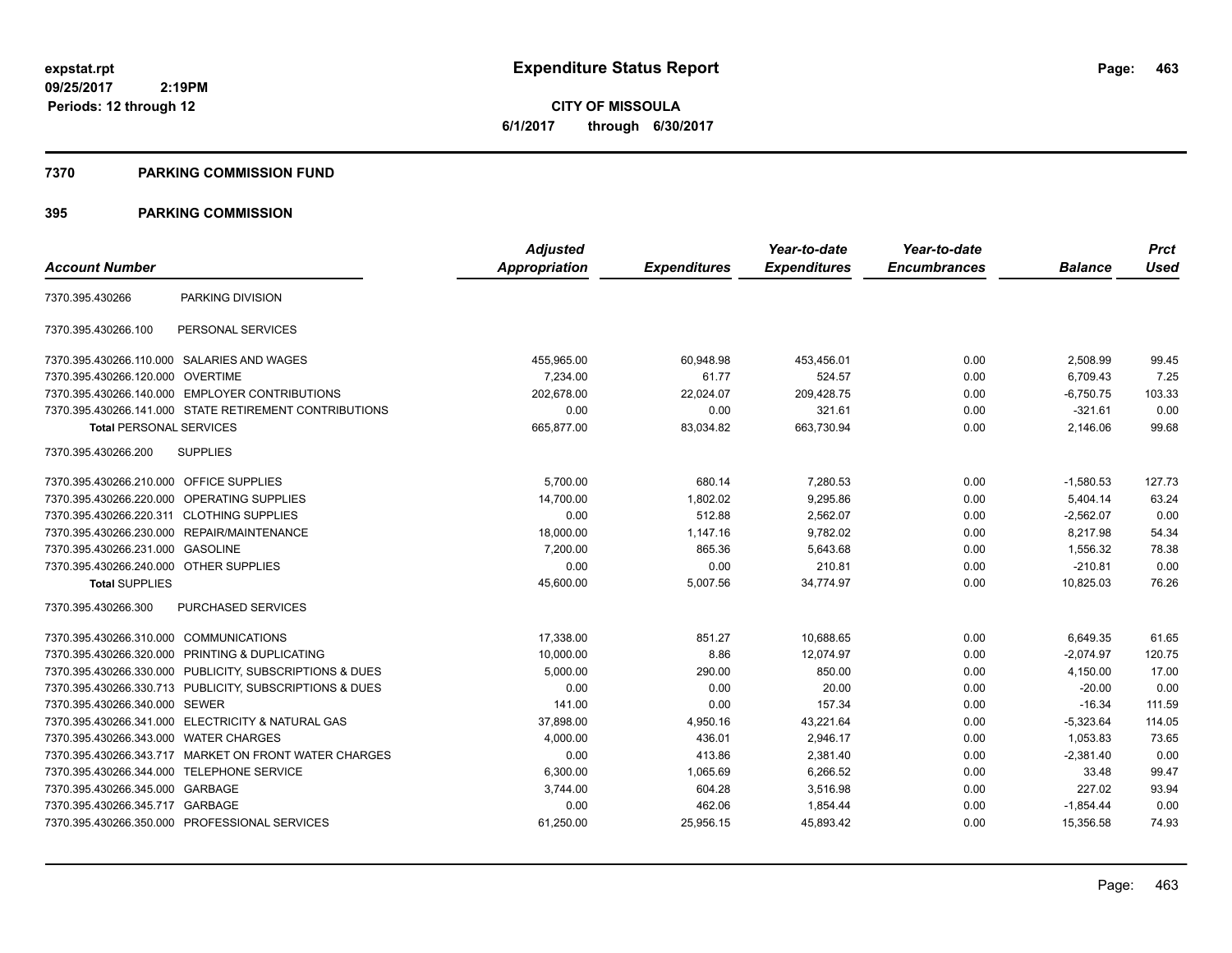**CITY OF MISSOULA 6/1/2017 through 6/30/2017**

### **7370 PARKING COMMISSION FUND**

| <b>Account Number</b>                                | <b>Adjusted</b><br><b>Appropriation</b> | <b>Expenditures</b> | Year-to-date<br><b>Expenditures</b> | Year-to-date<br><b>Encumbrances</b> | <b>Balance</b> | <b>Prct</b><br><b>Used</b> |
|------------------------------------------------------|-----------------------------------------|---------------------|-------------------------------------|-------------------------------------|----------------|----------------------------|
|                                                      |                                         |                     |                                     |                                     |                |                            |
| 7370.395.430266.350.303 PROFESSIONAL SERVICES        | 0.00                                    | 8,460.00            | 98,993.25                           | 0.00                                | $-98,993.25$   | 0.00                       |
| 7370.395.430266.350.700 ACCOUNTING                   | 0.00                                    | 6,749.50            | 33,512.00                           | 0.00                                | $-33,512.00$   | 0.00                       |
| 7370.395.430266.350.701 AUDIT                        | 0.00                                    | 0.00                | 12,690.00                           | 0.00                                | $-12,690.00$   | 0.00                       |
| 7370.395.430266.350.702 SECURITY FOR GARAGES         | 0.00                                    | 1,962.00            | 16,464.00                           | 0.00                                | $-16,464.00$   | 0.00                       |
| 7370.395.430266.350.703 STATE LICENSE INQUIRY        | 0.00                                    | 217.60              | 656.96                              | 0.00                                | $-656.96$      | 0.00                       |
| 7370.395.430266.350.704 COLLECTION BUREAU EXPENSE    | 0.00                                    | 0.00                | 51.34                               | 0.00                                | $-51.34$       | 0.00                       |
| 7370.395.430266.350.705 BANK CHARGES                 | 0.00                                    | 350.00              | 350.00                              | 0.00                                | $-350.00$      | 0.00                       |
| 7370.395.430266.360.000 REPAIR & MAINTENANCE         | 64,800.00                               | 0.00                | 4,862.95                            | 0.00                                | 59,937.05      | 7.50                       |
| 7370.395.430266.360.174 REPAIR & MAINTENANCE         | 0.00                                    | 0.00                | 312.00                              | 0.00                                | $-312.00$      | 0.00                       |
| 7370.395.430266.360.710 REPAIR & MAINTENANCE         | 0.00                                    | 238.75              | 3,631.53                            | 0.00                                | $-3.631.53$    | 0.00                       |
| 7370.395.430266.360.711 REPAIR & MAINTENANCE         | 0.00                                    | 0.00                | 16,017.47                           | 0.00                                | $-16,017.47$   | 0.00                       |
| 7370.395.430266.360.712 REPAIR & MAINTENANCE         | 0.00                                    | 2,850.50            | 5,439.75                            | 0.00                                | $-5,439.75$    | 0.00                       |
| 7370.395.430266.360.713 REPAIR & MAINTENANCE         | 0.00                                    | 815.60              | 8,287.87                            | 0.00                                | $-8,287.87$    | 0.00                       |
| 7370.395.430266.360.714 BANK ST/REPAIR & MAINTENANCE | 0.00                                    | 0.00                | 7,603.48                            | 0.00                                | $-7,603.48$    | 0.00                       |
| 7370.395.430266.360.715 REPAIR & MAINTENANCE         | 0.00                                    | 44.38               | 44.38                               | 0.00                                | $-44.38$       | 0.00                       |
| 7370.395.430266.360.716 REPAIR & MAINTENANCE         | 0.00                                    | 8,210.06            | 22,292.98                           | 0.00                                | $-22,292.98$   | 0.00                       |
| 7370.395.430266.370.000 TRAVEL                       | 6,000.00                                | 1,037.85            | 4,801.18                            | 0.00                                | 1,198.82       | 80.02                      |
| 7370.395.430266.380.000 TRAINING                     | 3.500.00                                | 85.00               | 4.610.00                            | 0.00                                | $-1,110.00$    | 131.71                     |
| 7370.395.430266.390.000 OTHER PURCHASED SERVICES     | 198,357.00                              | 99,179.00           | 199,424.90                          | 0.00                                | $-1,067.90$    | 100.54                     |
| 7370.395.430266.390.044 JANITORIAL                   | 0.00                                    | 1,761.82            | 9,426.34                            | 0.00                                | $-9,426.34$    | 0.00                       |
| 7370.395.430266.390.720 OTHER PURCHASED SERVICES     | 0.00                                    | 0.00                | 8,408.57                            | 0.00                                | $-8,408.57$    | 0.00                       |
| <b>Total PURCHASED SERVICES</b>                      | 418,328.00                              | 167,000.40          | 587,752.48                          | 0.00                                | $-169,424.48$  | 140.50                     |
| 7370.395.430266.400<br><b>BUILDING MATERIALS</b>     |                                         |                     |                                     |                                     |                |                            |
| <b>Total BUILDING MATERIALS</b>                      | 0.00                                    | 0.00                | 0.00                                | 0.00                                | 0.00           | 0.00                       |
| 7370.395.430266.500<br><b>FIXED CHARGES</b>          |                                         |                     |                                     |                                     |                |                            |
| 7370.395.430266.500.000 FIXED CHARGES                | 168.621.00                              | 0.00                | 0.00                                | 0.00                                | 168.621.00     | 0.00                       |
| 7370.395.430266.500.731 FIXED CHARGES                | 0.00                                    | 2,550.00            | 10,200.00                           | 0.00                                | $-10,200.00$   | 0.00                       |
| 7370.395.430266.500.732 FIXED CHARGES                | 0.00                                    | 0.00                | 6,986.00                            | 0.00                                | $-6,986.00$    | 0.00                       |
| 7370.395.430266.500.733 FIXED CHARGES                | 0.00                                    | 0.00                | 4,950.00                            | 0.00                                | $-4,950.00$    | 0.00                       |
| 7370.395.430266.500.734 FIXED CHARGES                | 0.00                                    | 0.00                | 14,002.69                           | 0.00                                | $-14,002.69$   | 0.00                       |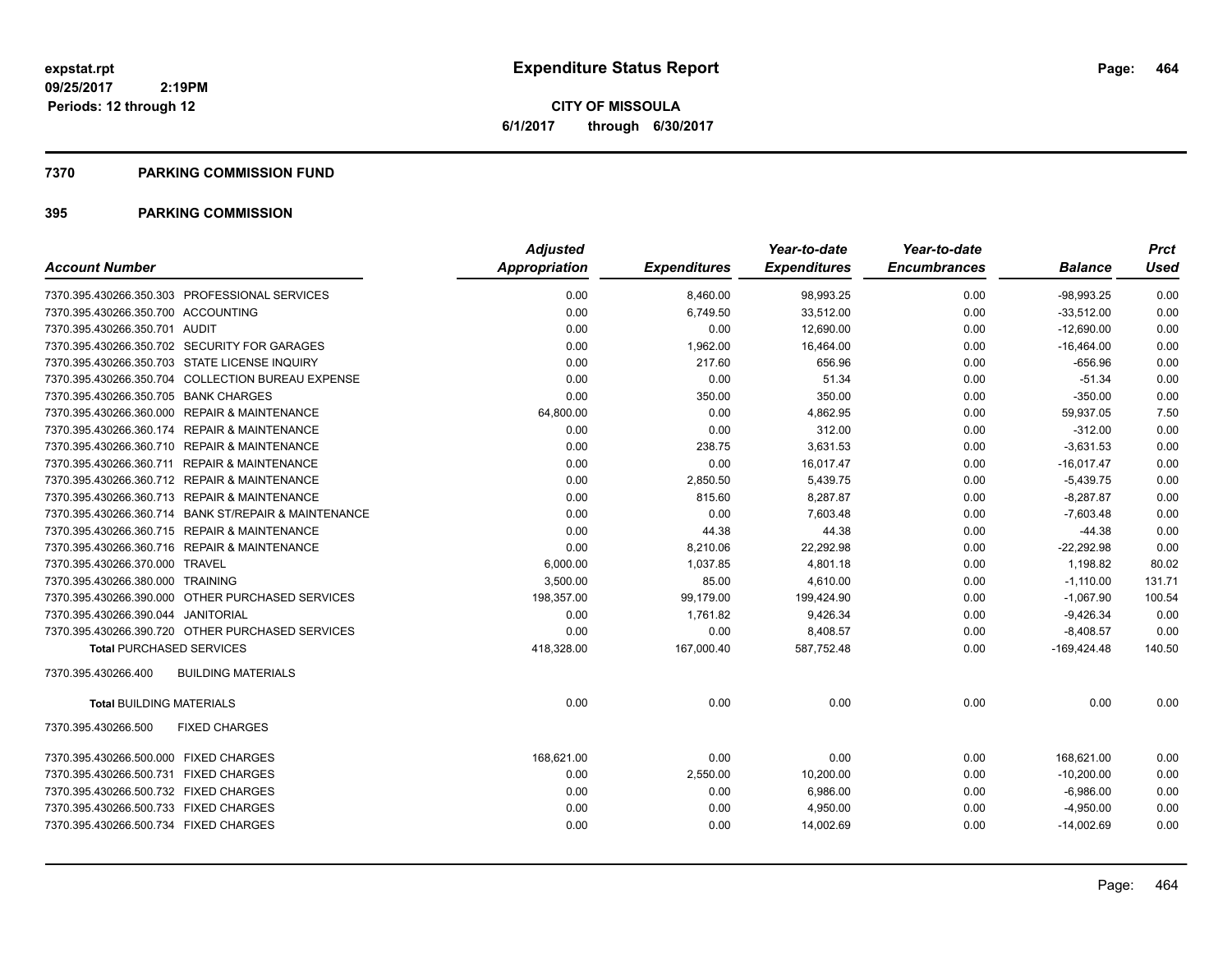**CITY OF MISSOULA 6/1/2017 through 6/30/2017**

### **7370 PARKING COMMISSION FUND**

|                                                          | <b>Adjusted</b>      |                     | Year-to-date        | Year-to-date        |                | <b>Prct</b> |
|----------------------------------------------------------|----------------------|---------------------|---------------------|---------------------|----------------|-------------|
| <b>Account Number</b>                                    | <b>Appropriation</b> | <b>Expenditures</b> | <b>Expenditures</b> | <b>Encumbrances</b> | <b>Balance</b> | <b>Used</b> |
| 7370.395.430266.510.000 *** Title Not Found ***          | 0.00                 | 0.00                | 11,428.20           | 0.00                | $-11,428.20$   | 0.00        |
| <b>Total FIXED CHARGES</b>                               | 168,621.00           | 2,550.00            | 47,566.89           | 0.00                | 121,054.11     | 28.21       |
| 7370.395.430266.600<br><b>DEBT SERVICE</b>               |                      |                     |                     |                     |                |             |
| 7370.395.430266.610.000 LEASE/PRINCIPAL                  | 181,400.00           | 0.00                | 181,400.00          | 0.00                | 0.00           | 100.00      |
| 7370.395.430266.620.000 LEASE INTEREST                   | 29,583.00            | 0.00                | 29,583.01           | 0.00                | $-0.01$        | 100.00      |
| <b>Total DEBT SERVICE</b>                                | 210,983.00           | 0.00                | 210,983.01          | 0.00                | $-0.01$        | 100.00      |
| 7370.395.430266.700<br><b>GRANTS &amp; CONTRIBUTIONS</b> |                      |                     |                     |                     |                |             |
| 7370.395.430266.700.000 GRANTS & CONTRIBUTIONS           | 74,000.00            | 16,278.75           | 130,057.50          | 0.00                | $-56,057.50$   | 175.75      |
| <b>Total GRANTS &amp; CONTRIBUTIONS</b>                  | 74,000.00            | 16,278.75           | 130,057.50          | 0.00                | $-56,057.50$   | 175.75      |
| 7370.395.430266.800<br>OTHER OBJECTS                     |                      |                     |                     |                     |                |             |
| 7370.395.430266.820.000 TRANSFERS TO OTHER FUNDS         | 309,510.00           | 25,798.75           | 310,915.00          | 0.00                | $-1,405.00$    | 100.45      |
| 7370.395.430266.845.000 CONTINGENCY                      | 48,965.00            | 0.00                | 0.00                | 0.00                | 48,965.00      | 0.00        |
| <b>Total OTHER OBJECTS</b>                               | 358,475.00           | 25,798.75           | 310,915.00          | 0.00                | 47,560.00      | 86.73       |
| CAPITAL OUTLAY<br>7370.395.430266.900                    |                      |                     |                     |                     |                |             |
| <b>Total CAPITAL OUTLAY</b>                              | 0.00                 | 0.00                | 0.00                | 0.00                | 0.00           | 0.00        |
| <b>Total PARKING DIVISION</b>                            | 1,941,884.00         | 299,670.28          | 1,985,780.79        | 0.00                | $-43,896.79$   | 102.26      |
| 7370.395.430267<br>FY16 METER INSTALL PROJECT            |                      |                     |                     |                     |                |             |
| 7370.395.430267.900<br><b>CAPITAL OUTLAY</b>             |                      |                     |                     |                     |                |             |
| 7370.395.430267.940.000 FY16 METER INSTALL PROJECT       | 0.00                 | 0.00                | 89,214.69           | 0.00                | $-89,214.69$   | 0.00        |
| Total FY16 METER INSTALL PROJECT                         | 0.00                 | 0.00                | 89,214.69           | 0.00                | $-89,214.69$   | 0.00        |
| 7370.395.430271<br><b>TICKET DIVISION</b>                |                      |                     |                     |                     |                |             |
| 7370.395.430271.100<br>PERSONAL SERVICES                 |                      |                     |                     |                     |                |             |
| <b>Total TICKET DIVISION</b>                             | 0.00                 | 0.00                | 0.00                | 0.00                | 0.00           | 0.00        |
|                                                          |                      |                     |                     |                     |                |             |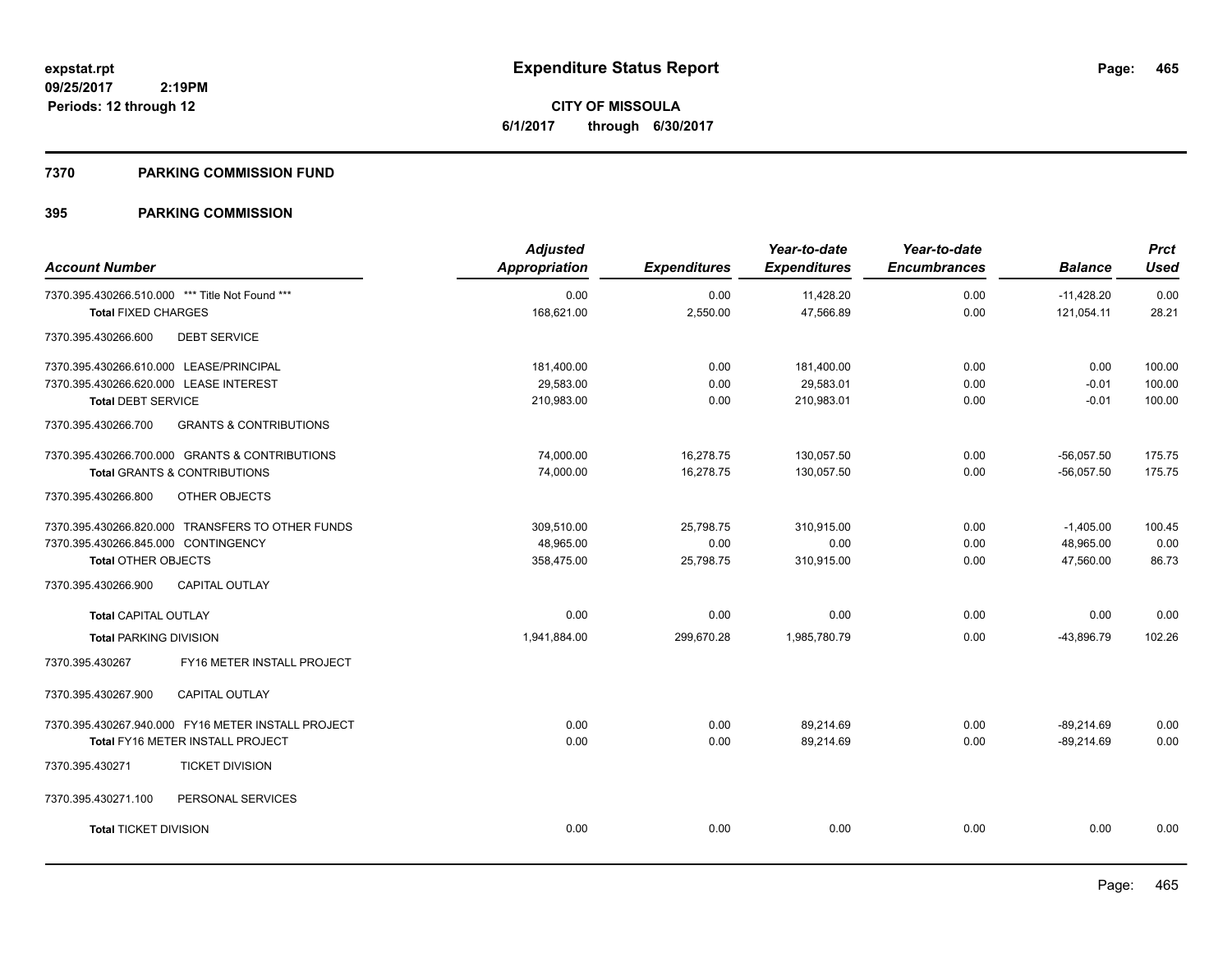**466**

**09/25/2017 2:19PM Periods: 12 through 12**

# **CITY OF MISSOULA 6/1/2017 through 6/30/2017**

### **7370 PARKING COMMISSION FUND**

| <b>Account Number</b>     |                                               | <b>Adjusted</b><br><b>Appropriation</b> | <b>Expenditures</b> | Year-to-date<br><b>Expenditures</b> | Year-to-date<br><b>Encumbrances</b> | <b>Balance</b> | <b>Prct</b><br><b>Used</b> |
|---------------------------|-----------------------------------------------|-----------------------------------------|---------------------|-------------------------------------|-------------------------------------|----------------|----------------------------|
| 7370.395.430622           | REVISED STEP SEWER DESIGN                     |                                         |                     |                                     |                                     |                |                            |
| 7370.395.430622.200       | <b>SUPPLIES</b>                               |                                         |                     |                                     |                                     |                |                            |
|                           | <b>Total REVISED STEP SEWER DESIGN</b>        | 0.00                                    | 0.00                | 0.00                                | 0.00                                | 0.00           | 0.00                       |
| 7370.395.499999           | <b>NEW REQUESTS</b>                           |                                         |                     |                                     |                                     |                |                            |
| 7370.395.499999.100       | PERSONAL SERVICES                             |                                         |                     |                                     |                                     |                |                            |
| <b>Total NEW REQUESTS</b> |                                               | 0.00                                    | 0.00                | 0.00                                | 0.00                                | 0.00           | 0.00                       |
| 7370.395.510110           | <b>MERCHANT SERVICES</b>                      |                                         |                     |                                     |                                     |                |                            |
| 7370.395.510110.500       | <b>FIXED CHARGES</b>                          |                                         |                     |                                     |                                     |                |                            |
|                           | 7370.395.510110.550.000 MERCHANT SERVICE FEES | 21,500.00                               | 0.00                | 0.00                                | 0.00                                | 21,500.00      | 0.00                       |
|                           | <b>Total MERCHANT SERVICES</b>                | 21,500.00                               | 0.00                | 0.00                                | 0.00                                | 21,500.00      | 0.00                       |
|                           | <b>Total PARKING COMMISSION</b>               | 1,963,384.00                            | 299,670.28          | 2,074,995.48                        | 0.00                                | $-111,611.48$  | 105.68                     |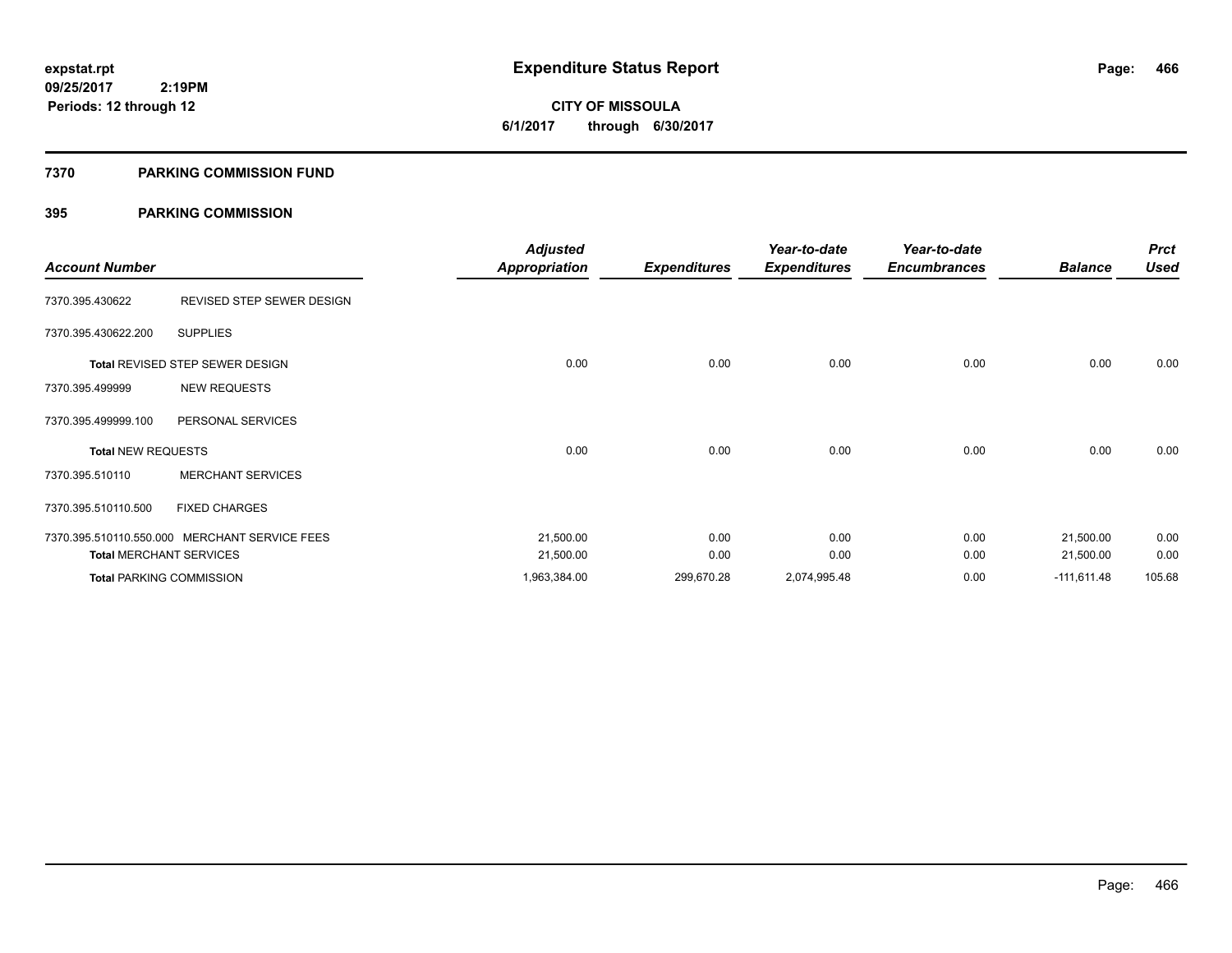**CITY OF MISSOULA 6/1/2017 through 6/30/2017**

### **7370 PARKING COMMISSION FUND**

### **900 DEPRECIATION**

| <b>Account Number</b>      |                                      | <b>Adjusted</b><br><b>Appropriation</b> | <b>Expenditures</b> | Year-to-date<br><b>Expenditures</b> | Year-to-date<br><b>Encumbrances</b> | <b>Balance</b> | <b>Prct</b><br><b>Used</b> |
|----------------------------|--------------------------------------|-----------------------------------------|---------------------|-------------------------------------|-------------------------------------|----------------|----------------------------|
| 7370.900.510000            | <b>MISCELLANEOUS</b>                 |                                         |                     |                                     |                                     |                |                            |
| 7370.900.510000.800        | OTHER OBJECTS                        |                                         |                     |                                     |                                     |                |                            |
| <b>Total OTHER OBJECTS</b> |                                      | 0.00                                    | 0.00                | 0.00                                | 0.00                                | 0.00           | 0.00                       |
| 7370.900.510000.900        | <b>CAPITAL OUTLAY</b>                |                                         |                     |                                     |                                     |                |                            |
| <b>Total DEPRECIATION</b>  |                                      | 0.00                                    | 0.00                | 0.00                                | 0.00                                | 0.00           | 0.00                       |
|                            | <b>Total PARKING COMMISSION FUND</b> | 1,963,384.00                            | 299.670.28          | 2.074.995.48                        | 0.00                                | $-111.611.48$  | 105.68                     |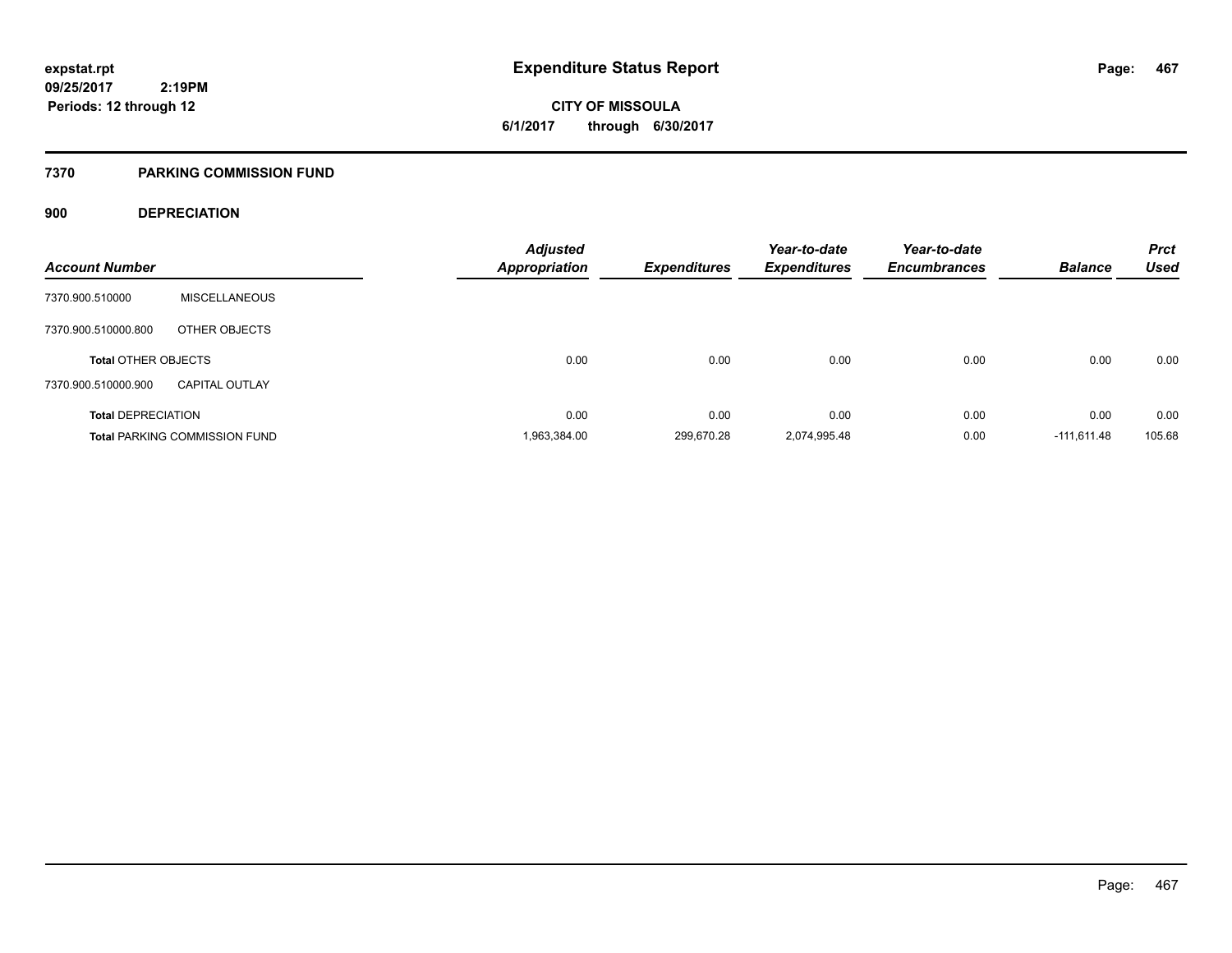**CITY OF MISSOULA 6/1/2017 through 6/30/2017**

### **7371 FRONT STREET PARKING BONDS**

| <b>Account Number</b>         |                                                 | <b>Adjusted</b><br><b>Appropriation</b> | <b>Expenditures</b> | Year-to-date<br><b>Expenditures</b> | Year-to-date<br><b>Encumbrances</b> | <b>Balance</b> | <b>Prct</b><br><b>Used</b> |
|-------------------------------|-------------------------------------------------|-----------------------------------------|---------------------|-------------------------------------|-------------------------------------|----------------|----------------------------|
| 7371.395.430266               | PARKING DIVISION                                |                                         |                     |                                     |                                     |                |                            |
| 7371.395.430266.800           | OTHER OBJECTS                                   |                                         |                     |                                     |                                     |                |                            |
| <b>Total PARKING DIVISION</b> |                                                 | 0.00                                    | 0.00                | 0.00                                | 0.00                                | 0.00           | 0.00                       |
| 7371.395.490200               | REVENUE BOND DEBT SERVICE                       |                                         |                     |                                     |                                     |                |                            |
| 7371.395.490200.600           | <b>DEBT SERVICE</b>                             |                                         |                     |                                     |                                     |                |                            |
|                               | <b>Total REVENUE BOND DEBT SERVICE</b>          | 0.00                                    | 0.00                | 0.00                                | 0.00                                | 0.00           | 0.00                       |
| 7371.395.490201               | SERIES 2014 MPC DEBT                            |                                         |                     |                                     |                                     |                |                            |
| 7371.395.490201.600           | <b>DEBT SERVICE</b>                             |                                         |                     |                                     |                                     |                |                            |
|                               | 7371.395.490201.620.000 INTEREST / SERVICE FEES | 266,220.00                              | 0.00                | 265,850.02                          | 0.00                                | 369.98         | 99.86                      |
|                               | Total SERIES 2014 MPC DEBT                      | 266,220.00                              | 0.00                | 265,850.02                          | 0.00                                | 369.98         | 99.86                      |
| 7371.395.510110               | <b>MERCHANT SERVICES</b>                        |                                         |                     |                                     |                                     |                |                            |
| 7371.395.510110.500           | <b>FIXED CHARGES</b>                            |                                         |                     |                                     |                                     |                |                            |
|                               | <b>Total MERCHANT SERVICES</b>                  | 0.00                                    | 0.00                | 0.00                                | 0.00                                | 0.00           | 0.00                       |
|                               | <b>Total FRONT STREET PARKING BONDS</b>         | 266,220.00                              | 0.00                | 265,850.02                          | 0.00                                | 369.98         | 99.86                      |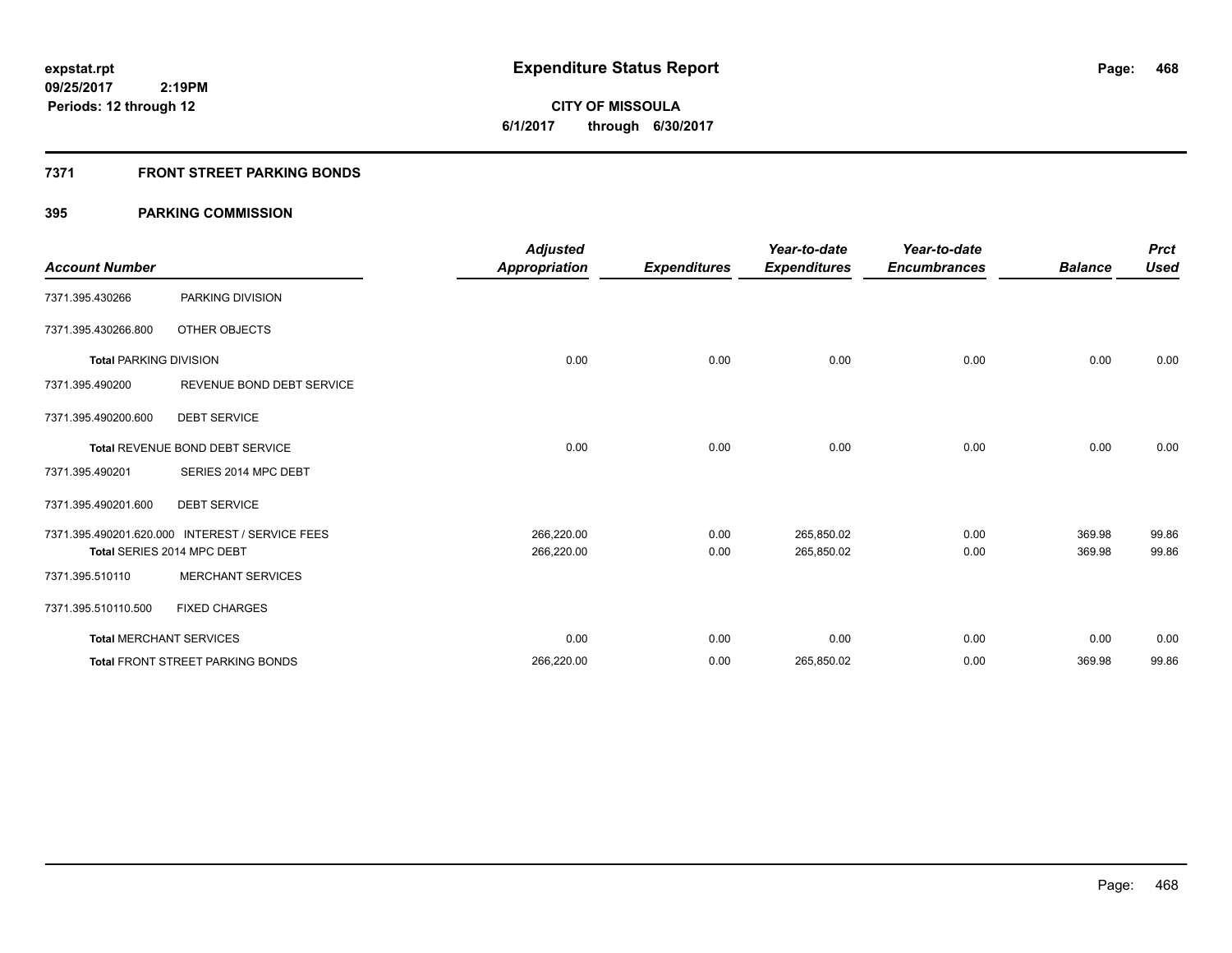**CITY OF MISSOULA 6/1/2017 through 6/30/2017**

### **7372 SINKING FUND/FRONT ST PARKING BONDS**

| <b>Account Number</b>         |                                                    | <b>Adjusted</b><br><b>Appropriation</b> | <b>Expenditures</b> | Year-to-date<br><b>Expenditures</b> | Year-to-date<br><b>Encumbrances</b> | <b>Balance</b> | <b>Prct</b><br><b>Used</b> |
|-------------------------------|----------------------------------------------------|-----------------------------------------|---------------------|-------------------------------------|-------------------------------------|----------------|----------------------------|
| 7372.395.430266               | PARKING DIVISION                                   |                                         |                     |                                     |                                     |                |                            |
| 7372.395.430266.800           | OTHER OBJECTS                                      |                                         |                     |                                     |                                     |                |                            |
| <b>Total PARKING DIVISION</b> |                                                    | 0.00                                    | 0.00                | 0.00                                | 0.00                                | 0.00           | 0.00                       |
| 7372.395.490200               | REVENUE BOND DEBT SERVICE                          |                                         |                     |                                     |                                     |                |                            |
| 7372.395.490200.600           | <b>DEBT SERVICE</b>                                |                                         |                     |                                     |                                     |                |                            |
|                               | Total REVENUE BOND DEBT SERVICE                    | 0.00                                    | 0.00                | 0.00                                | 0.00                                | 0.00           | 0.00                       |
| 7372.395.490201               | SERIES 2014 MPC DEBT                               |                                         |                     |                                     |                                     |                |                            |
| 7372.395.490201.600           | <b>DEBT SERVICE</b>                                |                                         |                     |                                     |                                     |                |                            |
|                               | 7372.395.490201.610.000 SERIES 2014 BOND-PRINCIPAL | 250,000.00                              | 0.00                | 250,000.00                          | 0.00                                | 0.00           | 100.00                     |
|                               | Total SERIES 2014 MPC DEBT                         | 250,000.00                              | 0.00                | 250,000.00                          | 0.00                                | 0.00           | 100.00                     |
| 7372.395.510110               | <b>MERCHANT SERVICES</b>                           |                                         |                     |                                     |                                     |                |                            |
| 7372.395.510110.500           | <b>FIXED CHARGES</b>                               |                                         |                     |                                     |                                     |                |                            |
|                               | <b>Total MERCHANT SERVICES</b>                     | 0.00                                    | 0.00                | 0.00                                | 0.00                                | 0.00           | 0.00                       |
|                               | <b>Total SINKING FUND/FRONT ST PARKING BONDS</b>   | 250,000.00                              | 0.00                | 250,000.00                          | 0.00                                | 0.00           | 100.00                     |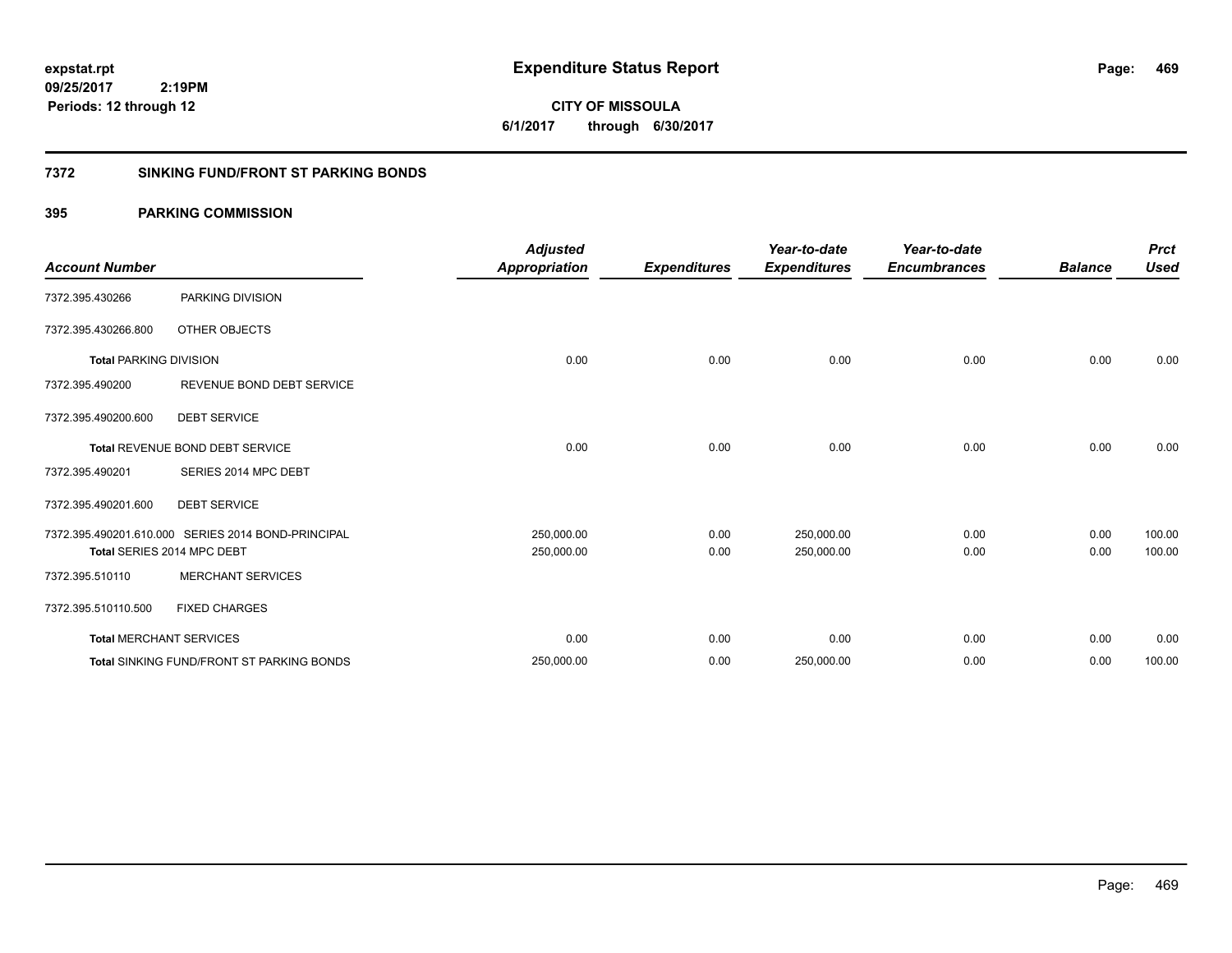**Periods: 12 through 12**

**470**

**CITY OF MISSOULA 6/1/2017 through 6/30/2017**

#### **7373 MPC SERIES 2010B CONSTRUCTION**

### **395 PARKING COMMISSION**

 **2:19PM**

| <b>Account Number</b>         |                                 | <b>Adjusted</b><br><b>Appropriation</b> | <b>Expenditures</b> | Year-to-date<br><b>Expenditures</b> | Year-to-date<br><b>Encumbrances</b> | <b>Balance</b> | <b>Prct</b><br><b>Used</b> |
|-------------------------------|---------------------------------|-----------------------------------------|---------------------|-------------------------------------|-------------------------------------|----------------|----------------------------|
| 7373.395.430266               | PARKING DIVISION                |                                         |                     |                                     |                                     |                |                            |
| 7373.395.430266.600           | <b>DEBT SERVICE</b>             |                                         |                     |                                     |                                     |                |                            |
| <b>Total DEBT SERVICE</b>     |                                 | 0.00                                    | 0.00                | 0.00                                | 0.00                                | 0.00           | 0.00                       |
| 7373.395.430266.800           | OTHER OBJECTS                   |                                         |                     |                                     |                                     |                |                            |
| <b>Total PARKING DIVISION</b> |                                 | 0.00                                    | 0.00                | 0.00                                | 0.00                                | 0.00           | 0.00                       |
| 7373.395.430273               | PARKING STRUCTURES              |                                         |                     |                                     |                                     |                |                            |
| 7373.395.430273.300           | PURCHASED SERVICES              |                                         |                     |                                     |                                     |                |                            |
|                               | <b>Total PURCHASED SERVICES</b> | 0.00                                    | 0.00                | 0.00                                | 0.00                                | 0.00           | 0.00                       |
| 7373.395.430273.900           | CAPITAL OUTLAY                  |                                         |                     |                                     |                                     |                |                            |
|                               | <b>Total PARKING STRUCTURES</b> | 0.00                                    | 0.00                | 0.00                                | 0.00                                | 0.00           | 0.00                       |
| 7373.395.490200               | REVENUE BOND DEBT SERVICE       |                                         |                     |                                     |                                     |                |                            |
| 7373.395.490200.300           | PURCHASED SERVICES              |                                         |                     |                                     |                                     |                |                            |
|                               | <b>Total PURCHASED SERVICES</b> | 0.00                                    | 0.00                | 0.00                                | 0.00                                | 0.00           | 0.00                       |
| 7373.395.490200.600           | <b>DEBT SERVICE</b>             |                                         |                     |                                     |                                     |                |                            |
|                               | Total REVENUE BOND DEBT SERVICE | 0.00                                    | 0.00                | 0.00                                | 0.00                                | 0.00           | 0.00                       |
| 7373.395.499999               | <b>NEW REQUESTS</b>             |                                         |                     |                                     |                                     |                |                            |
| 7373.395.499999.900           | CAPITAL OUTLAY                  |                                         |                     |                                     |                                     |                |                            |
| <b>Total NEW REQUESTS</b>     |                                 | 0.00                                    | 0.00                | 0.00                                | 0.00                                | 0.00           | 0.00                       |
| 7373.395.510110               | <b>MERCHANT SERVICES</b>        |                                         |                     |                                     |                                     |                |                            |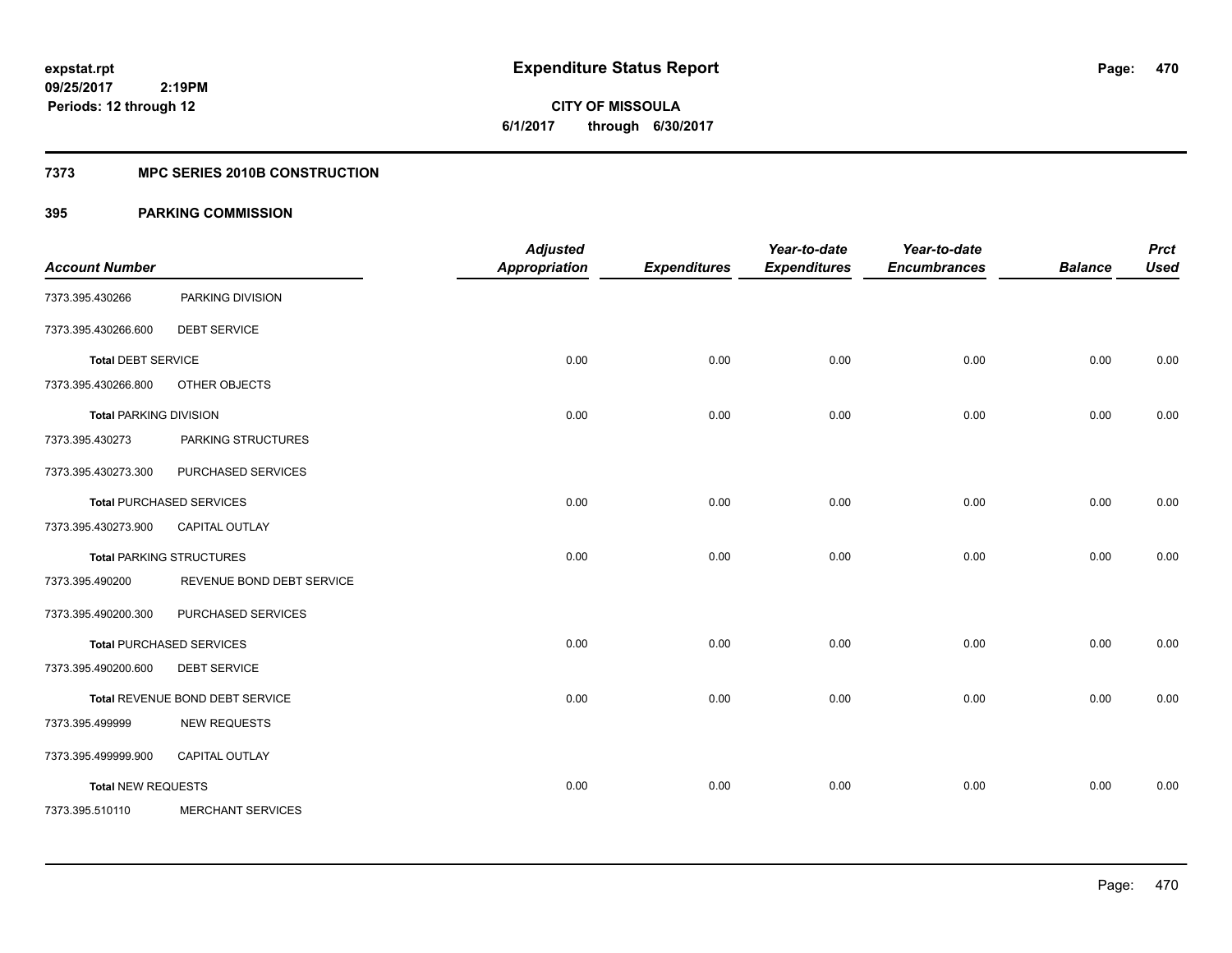**471**

**09/25/2017 2:19PM Periods: 12 through 12**

# **CITY OF MISSOULA 6/1/2017 through 6/30/2017**

### **7373 MPC SERIES 2010B CONSTRUCTION**

| <b>Account Number</b>          |                                 | <b>Adjusted</b><br><b>Appropriation</b> | <b>Expenditures</b> | Year-to-date<br><b>Expenditures</b> | Year-to-date<br><b>Encumbrances</b> | <b>Balance</b> | <b>Prct</b><br>Used |
|--------------------------------|---------------------------------|-----------------------------------------|---------------------|-------------------------------------|-------------------------------------|----------------|---------------------|
| 7373.395.510110.500            | <b>FIXED CHARGES</b>            |                                         |                     |                                     |                                     |                |                     |
| <b>Total MERCHANT SERVICES</b> |                                 | 0.00                                    | 0.00                | 0.00                                | 0.00                                | 0.00           | 0.00                |
| 7373.395.520000                | OTHER FINANCING USES            |                                         |                     |                                     |                                     |                |                     |
| 7373.395.520000.600            | <b>DEBT SERVICE</b>             |                                         |                     |                                     |                                     |                |                     |
|                                | <b>Total PARKING COMMISSION</b> | 0.00                                    | 0.00                | 0.00                                | 0.00                                | 0.00           | 0.00                |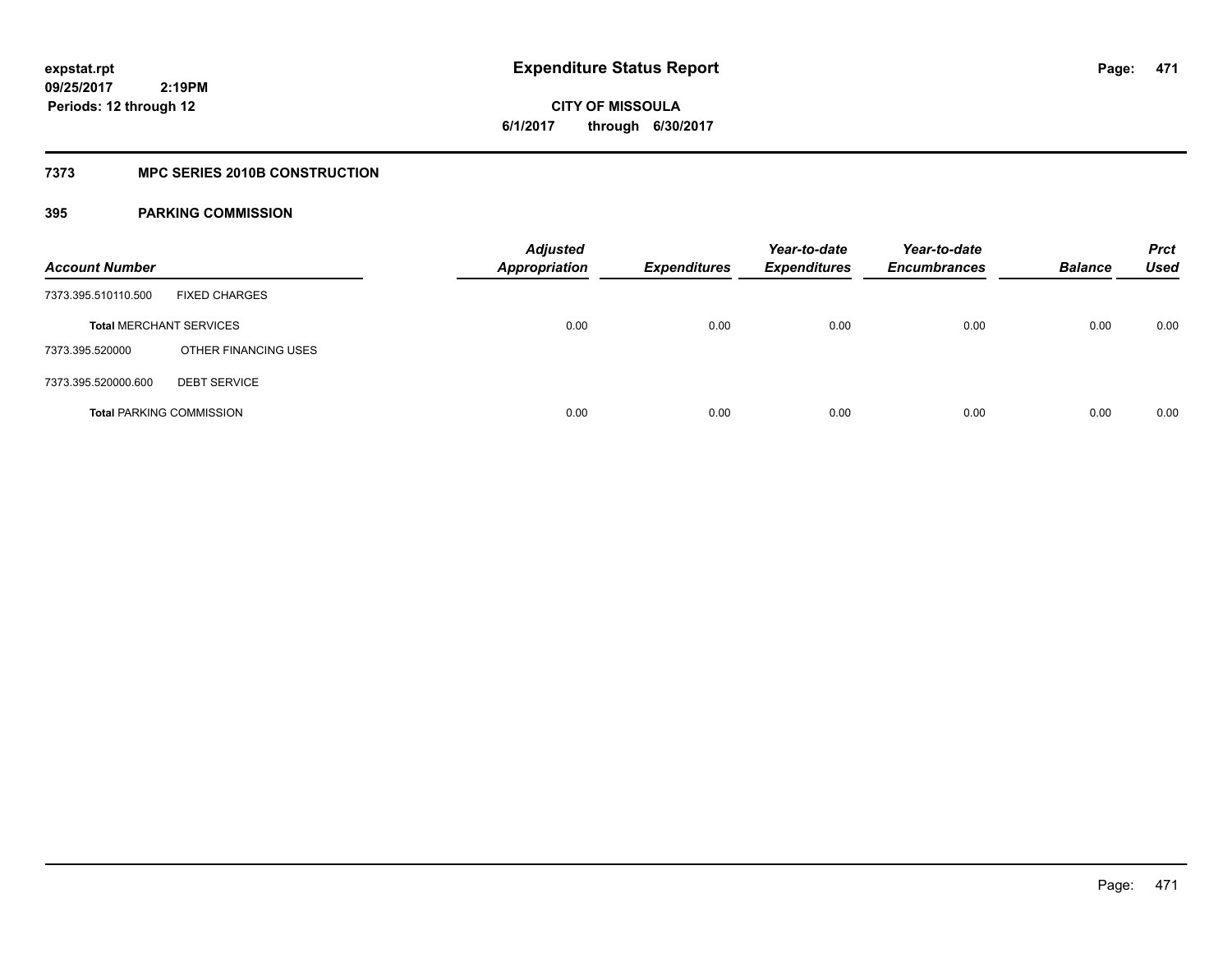**CITY OF MISSOULA 6/1/2017 through 6/30/2017**

### **7373 MPC SERIES 2010B CONSTRUCTION**

### **900 DEPRECIATION**

| <b>Account Number</b>      |                                     | <b>Adjusted</b><br><b>Appropriation</b> | <b>Expenditures</b> | Year-to-date<br><b>Expenditures</b> | Year-to-date<br><b>Encumbrances</b> | <b>Balance</b> | <b>Prct</b><br><b>Used</b> |
|----------------------------|-------------------------------------|-----------------------------------------|---------------------|-------------------------------------|-------------------------------------|----------------|----------------------------|
| 7373.900.510000            | <b>MISCELLANEOUS</b>                |                                         |                     |                                     |                                     |                |                            |
| 7373.900.510000.800        | OTHER OBJECTS                       |                                         |                     |                                     |                                     |                |                            |
| <b>Total MISCELLANEOUS</b> |                                     | 0.00                                    | 0.00                | 0.00                                | 0.00                                | 0.00           | 0.00                       |
| 7373.900.510110            | <b>MERCHANT SERVICES</b>            |                                         |                     |                                     |                                     |                |                            |
| 7373.900.510110.500        | <b>FIXED CHARGES</b>                |                                         |                     |                                     |                                     |                |                            |
|                            | Total MPC SERIES 2010B CONSTRUCTION | 0.00                                    | 0.00                | 0.00                                | 0.00                                | 0.00           | 0.00                       |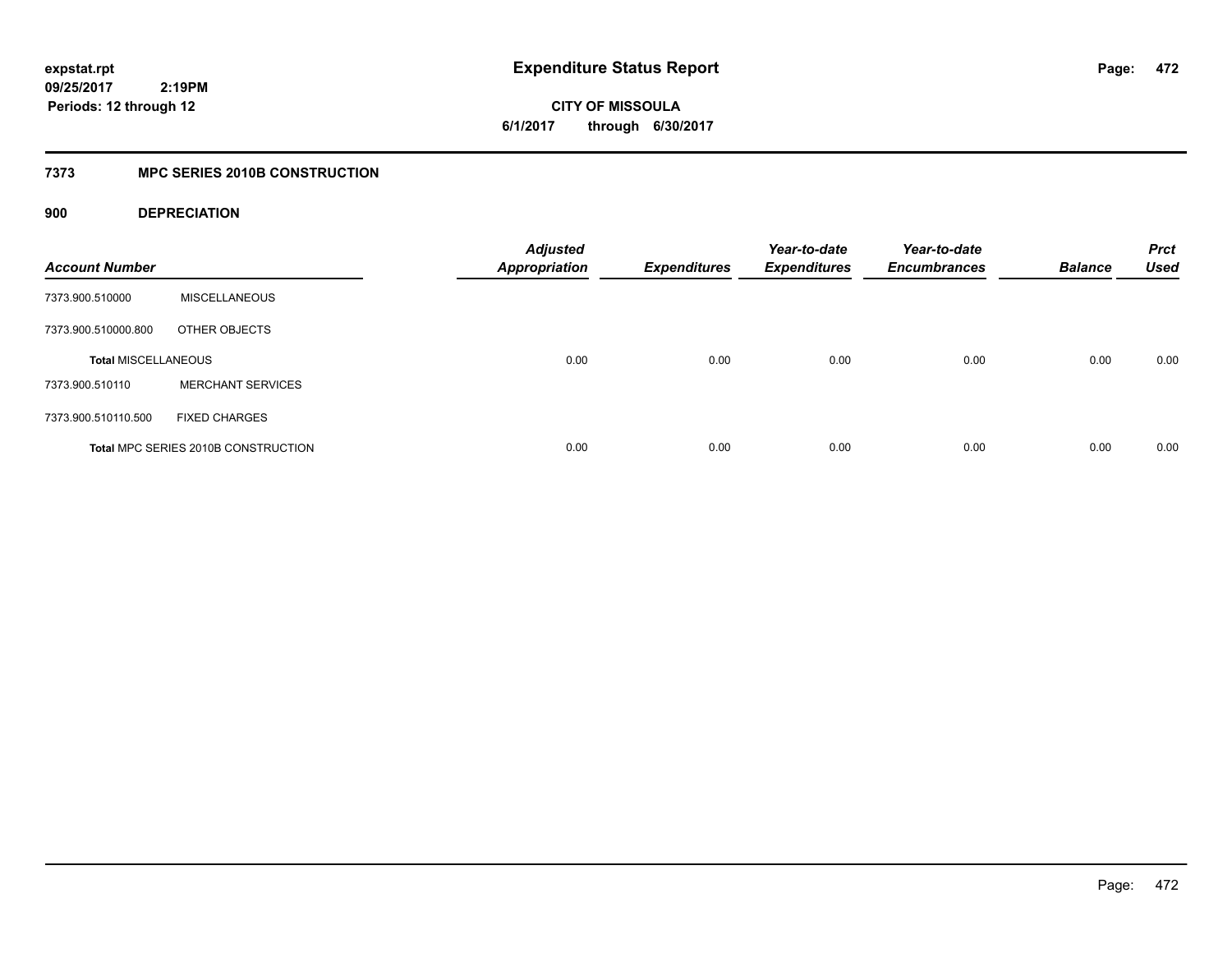# **CITY OF MISSOULA 6/1/2017 through 6/30/2017**

### **7374 RESERVE FUND-PARKING BONDS**

| <b>Account Number</b> |                                         | <b>Adjusted</b><br><b>Appropriation</b> | <b>Expenditures</b> | Year-to-date<br><b>Expenditures</b> | Year-to-date<br><b>Encumbrances</b> | <b>Balance</b> | <b>Prct</b><br><b>Used</b> |
|-----------------------|-----------------------------------------|-----------------------------------------|---------------------|-------------------------------------|-------------------------------------|----------------|----------------------------|
| 7374.395.430273       | PARKING STRUCTURES                      |                                         |                     |                                     |                                     |                |                            |
| 7374.395.430273.900   | <b>CAPITAL OUTLAY</b>                   |                                         |                     |                                     |                                     |                |                            |
|                       | <b>Total PARKING STRUCTURES</b>         | 0.00                                    | 0.00                | 0.00                                | 0.00                                | 0.00           | 0.00                       |
| 7374.395.510110       | <b>MERCHANT SERVICES</b>                |                                         |                     |                                     |                                     |                |                            |
| 7374.395.510110.500   | <b>FIXED CHARGES</b>                    |                                         |                     |                                     |                                     |                |                            |
|                       | <b>Total MERCHANT SERVICES</b>          | 0.00                                    | 0.00                | 0.00                                | 0.00                                | 0.00           | 0.00                       |
|                       | <b>Total RESERVE FUND-PARKING BONDS</b> | 0.00                                    | 0.00                | 0.00                                | 0.00                                | 0.00           | 0.00                       |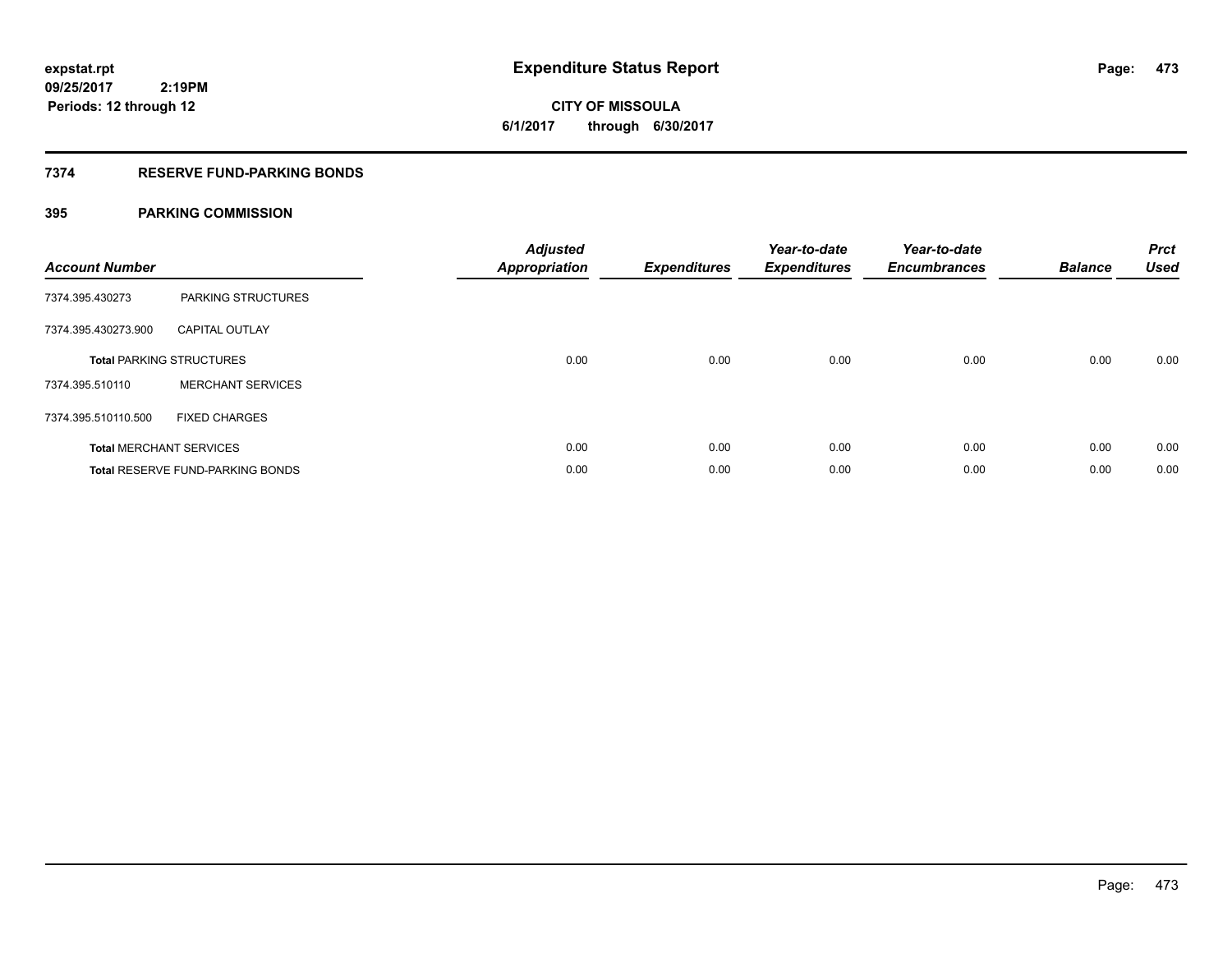**CITY OF MISSOULA 6/1/2017 through 6/30/2017**

#### **7375 PLEDGED TAX INCREMENT-2010B BOND**

|                                |                                                                                                | <b>Adjusted</b>          |                     | Year-to-date        | Year-to-date        |                          | <b>Prct</b>  |
|--------------------------------|------------------------------------------------------------------------------------------------|--------------------------|---------------------|---------------------|---------------------|--------------------------|--------------|
| <b>Account Number</b>          |                                                                                                | <b>Appropriation</b>     | <b>Expenditures</b> | <b>Expenditures</b> | <b>Encumbrances</b> | <b>Balance</b>           | <b>Used</b>  |
| 7375.395.430266                | PARKING DIVISION                                                                               |                          |                     |                     |                     |                          |              |
| 7375.395.430266.800            | OTHER OBJECTS                                                                                  |                          |                     |                     |                     |                          |              |
| <b>Total PARKING DIVISION</b>  | 7375.395.430266.820.000 TRANSFERS TO OTHER FUNDS                                               | 264,901.00<br>264,901.00 | 0.00<br>0.00        | 0.00<br>0.00        | 0.00<br>0.00        | 264,901.00<br>264,901.00 | 0.00<br>0.00 |
| 7375.395.490200                | REVENUE BOND DEBT SERVICE                                                                      |                          |                     |                     |                     |                          |              |
| 7375.395.490200.300            | PURCHASED SERVICES                                                                             |                          |                     |                     |                     |                          |              |
|                                | 7375.395.490200.390.000 EXCESS PLEDGED TAX INCREMENT<br><b>Total REVENUE BOND DEBT SERVICE</b> | 1,950.00<br>1,950.00     | 0.00<br>0.00        | 0.00<br>0.00        | 0.00<br>0.00        | 1,950.00<br>1,950.00     | 0.00<br>0.00 |
| 7375.395.510110                | <b>MERCHANT SERVICES</b>                                                                       |                          |                     |                     |                     |                          |              |
| 7375.395.510110.500            | <b>FIXED CHARGES</b>                                                                           |                          |                     |                     |                     |                          |              |
| <b>Total MERCHANT SERVICES</b> |                                                                                                | 0.00                     | 0.00                | 0.00                | 0.00                | 0.00                     | 0.00         |
|                                | Total PLEDGED TAX INCREMENT-2010B BOND                                                         | 266,851.00               | 0.00                | 0.00                | 0.00                | 266,851.00               | 0.00         |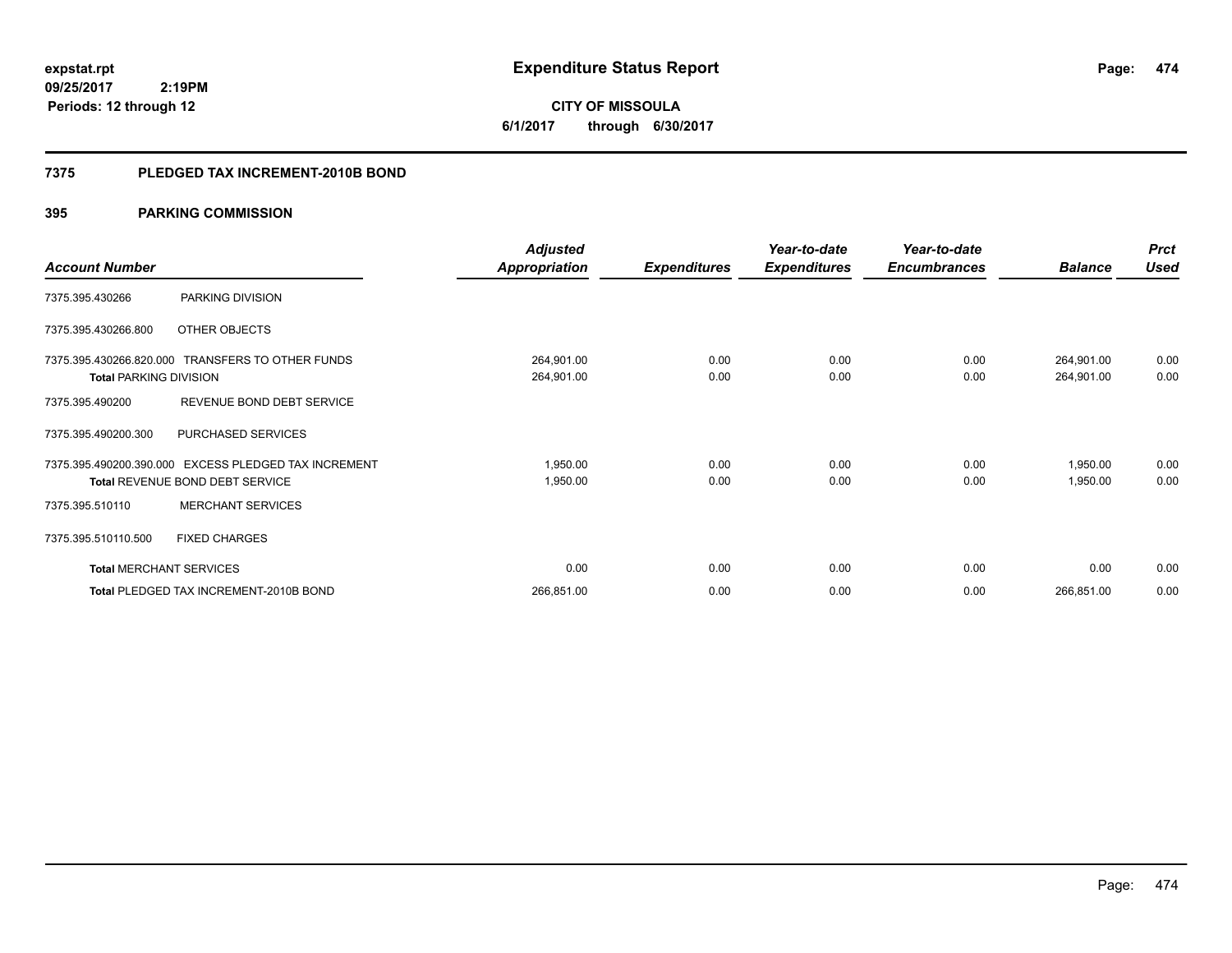**CITY OF MISSOULA 6/1/2017 through 6/30/2017**

### **7376 MPC 2010A BONDS DEBT INTEREST**

| <b>Account Number</b>         |                                     | <b>Adjusted</b><br>Appropriation | <b>Expenditures</b> | Year-to-date<br><b>Expenditures</b> | Year-to-date<br><b>Encumbrances</b> | <b>Balance</b> | <b>Prct</b><br><b>Used</b> |
|-------------------------------|-------------------------------------|----------------------------------|---------------------|-------------------------------------|-------------------------------------|----------------|----------------------------|
| 7376.395.430266               | PARKING DIVISION                    |                                  |                     |                                     |                                     |                |                            |
| 7376.395.430266.800           | OTHER OBJECTS                       |                                  |                     |                                     |                                     |                |                            |
| <b>Total PARKING DIVISION</b> |                                     | 0.00                             | 0.00                | 0.00                                | 0.00                                | 0.00           | 0.00                       |
| 7376.395.490200               | REVENUE BOND DEBT SERVICE           |                                  |                     |                                     |                                     |                |                            |
| 7376.395.490200.600           | <b>DEBT SERVICE</b>                 |                                  |                     |                                     |                                     |                |                            |
|                               | Total REVENUE BOND DEBT SERVICE     | 0.00                             | 0.00                | 0.00                                | 0.00                                | 0.00           | 0.00                       |
| 7376.395.510110               | <b>MERCHANT SERVICES</b>            |                                  |                     |                                     |                                     |                |                            |
| 7376.395.510110.500           | <b>FIXED CHARGES</b>                |                                  |                     |                                     |                                     |                |                            |
|                               | <b>Total MERCHANT SERVICES</b>      | 0.00                             | 0.00                | 0.00                                | 0.00                                | 0.00           | 0.00                       |
|                               | Total MPC 2010A BONDS DEBT INTEREST | 0.00                             | 0.00                | 0.00                                | 0.00                                | 0.00           | 0.00                       |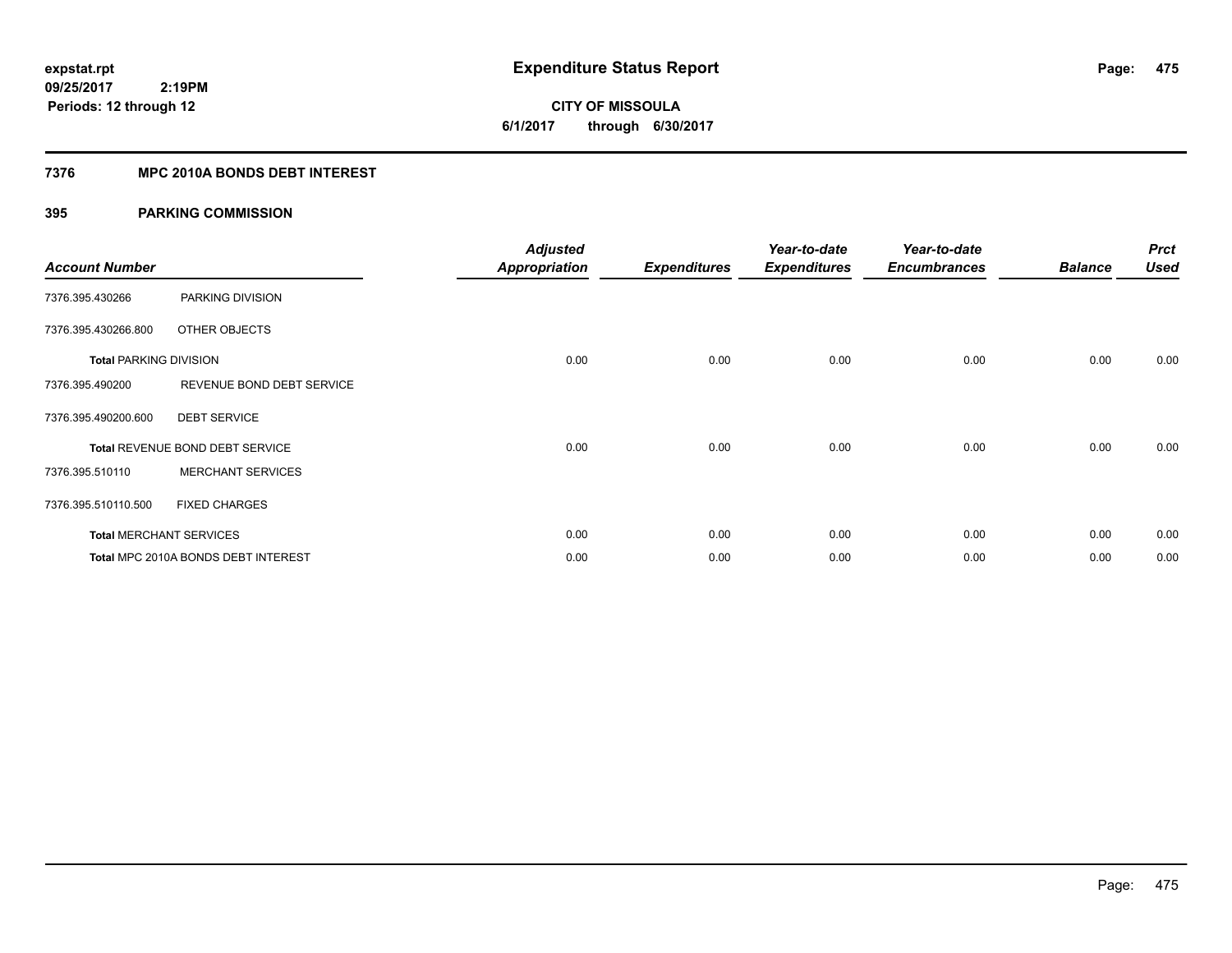# **CITY OF MISSOULA 6/1/2017 through 6/30/2017**

### **7377 MPC 2010A BONDS SINKING FUND**

| <b>Account Number</b>         |                                    | <b>Adjusted</b><br><b>Appropriation</b> | <b>Expenditures</b> | Year-to-date<br><b>Expenditures</b> | Year-to-date<br><b>Encumbrances</b> | <b>Balance</b> | <b>Prct</b><br><b>Used</b> |
|-------------------------------|------------------------------------|-----------------------------------------|---------------------|-------------------------------------|-------------------------------------|----------------|----------------------------|
| 7377.395.430266               | PARKING DIVISION                   |                                         |                     |                                     |                                     |                |                            |
| 7377.395.430266.800           | OTHER OBJECTS                      |                                         |                     |                                     |                                     |                |                            |
| <b>Total PARKING DIVISION</b> |                                    | 0.00                                    | 0.00                | 0.00                                | 0.00                                | 0.00           | 0.00                       |
| 7377.395.490200               | REVENUE BOND DEBT SERVICE          |                                         |                     |                                     |                                     |                |                            |
| 7377.395.490200.600           | <b>DEBT SERVICE</b>                |                                         |                     |                                     |                                     |                |                            |
|                               | Total REVENUE BOND DEBT SERVICE    | 0.00                                    | 0.00                | 0.00                                | 0.00                                | 0.00           | 0.00                       |
| 7377.395.510110               | <b>MERCHANT SERVICES</b>           |                                         |                     |                                     |                                     |                |                            |
| 7377.395.510110.500           | <b>FIXED CHARGES</b>               |                                         |                     |                                     |                                     |                |                            |
|                               | <b>Total MERCHANT SERVICES</b>     | 0.00                                    | 0.00                | 0.00                                | 0.00                                | 0.00           | 0.00                       |
|                               | Total MPC 2010A BONDS SINKING FUND | 0.00                                    | 0.00                | 0.00                                | 0.00                                | 0.00           | 0.00                       |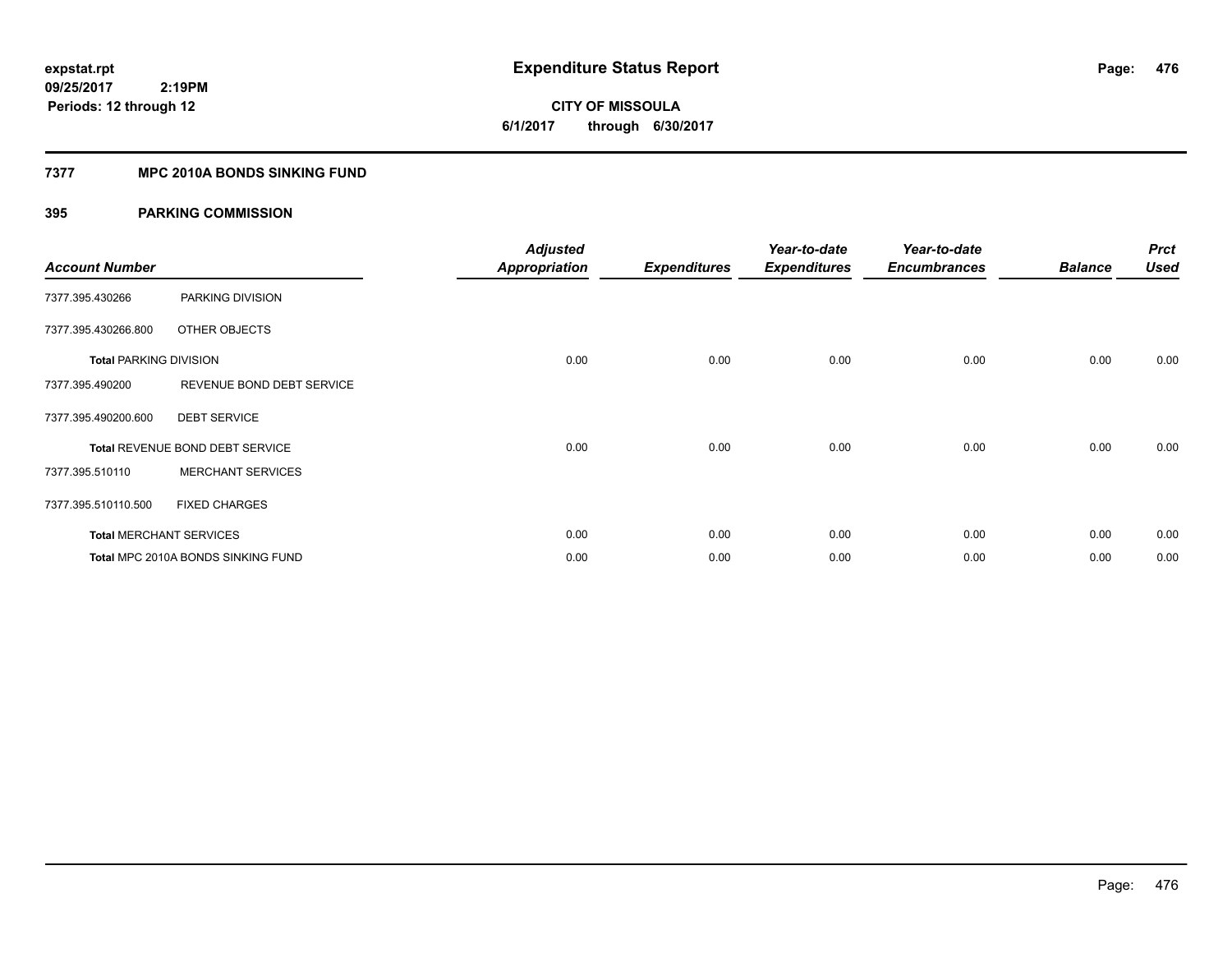# **CITY OF MISSOULA 6/1/2017 through 6/30/2017**

#### **7378 MPC 2010A BOND RESERVE**

| <b>Account Number</b>         |                                 | <b>Adjusted</b><br><b>Appropriation</b> | <b>Expenditures</b> | Year-to-date<br><b>Expenditures</b> | Year-to-date<br><b>Encumbrances</b> | <b>Balance</b> | <b>Prct</b><br><b>Used</b> |
|-------------------------------|---------------------------------|-----------------------------------------|---------------------|-------------------------------------|-------------------------------------|----------------|----------------------------|
| 7378.395.430266               | PARKING DIVISION                |                                         |                     |                                     |                                     |                |                            |
| 7378.395.430266.800           | OTHER OBJECTS                   |                                         |                     |                                     |                                     |                |                            |
| <b>Total PARKING DIVISION</b> |                                 | 0.00                                    | 0.00                | 0.00                                | 0.00                                | 0.00           | 0.00                       |
| 7378.395.430273               | PARKING STRUCTURES              |                                         |                     |                                     |                                     |                |                            |
| 7378.395.430273.900           | <b>CAPITAL OUTLAY</b>           |                                         |                     |                                     |                                     |                |                            |
|                               | <b>Total PARKING STRUCTURES</b> | 0.00                                    | 0.00                | 0.00                                | 0.00                                | 0.00           | 0.00                       |
| 7378.395.510110               | <b>MERCHANT SERVICES</b>        |                                         |                     |                                     |                                     |                |                            |
| 7378.395.510110.500           | <b>FIXED CHARGES</b>            |                                         |                     |                                     |                                     |                |                            |
|                               | Total MPC 2010A BOND RESERVE    | 0.00                                    | 0.00                | 0.00                                | 0.00                                | 0.00           | 0.00                       |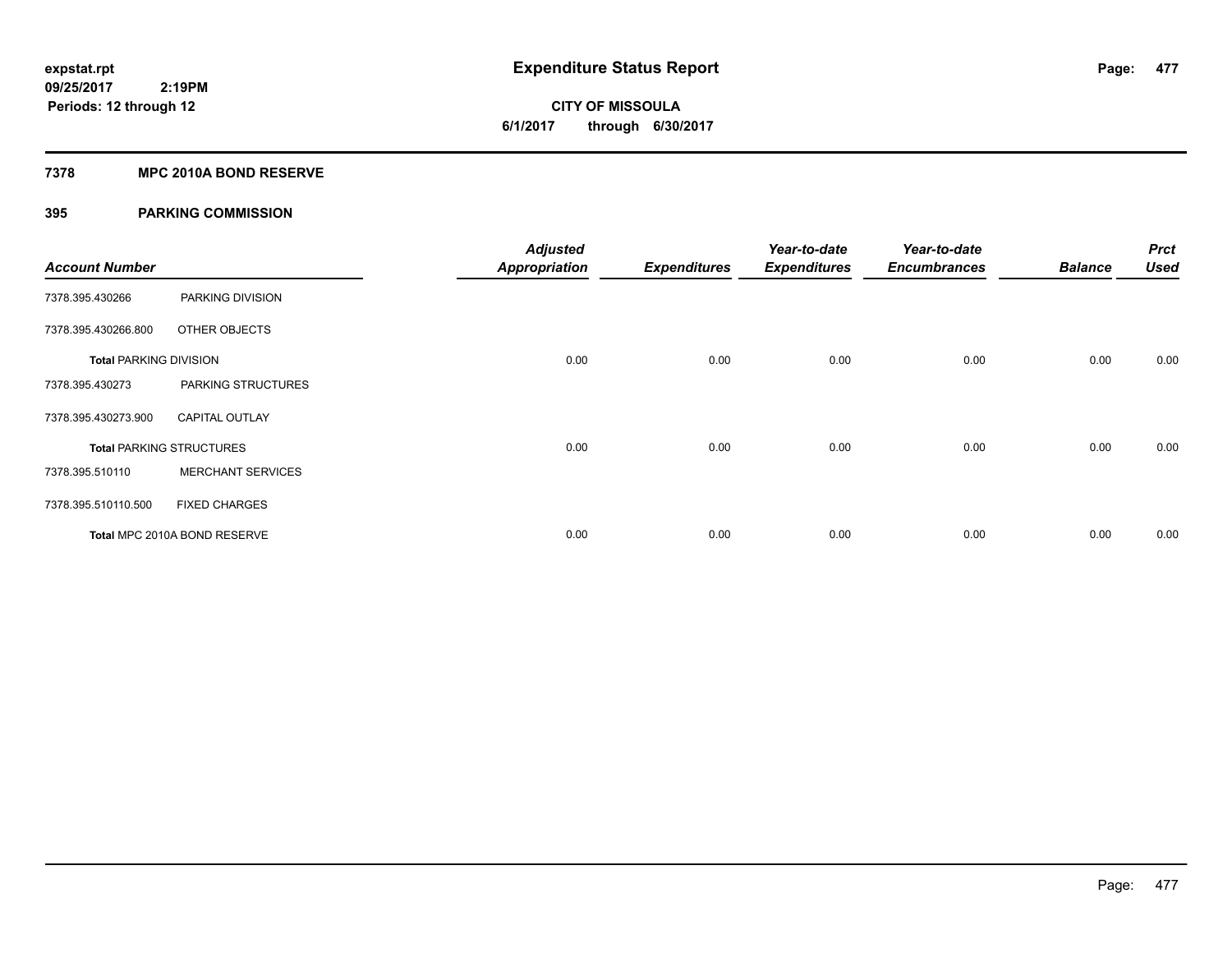**CITY OF MISSOULA 6/1/2017 through 6/30/2017**

#### **7380 BUSINESS IMPROVEMENT DISTRICT**

### **375 BUSINESS IMPROVEMENT DISTRICT**

| <b>Account Number</b>           |                                                            | <b>Adjusted</b><br><b>Appropriation</b> | <b>Expenditures</b>    | Year-to-date<br><b>Expenditures</b> | Year-to-date<br><b>Encumbrances</b> | <b>Balance</b>                 | <b>Prct</b><br><b>Used</b> |
|---------------------------------|------------------------------------------------------------|-----------------------------------------|------------------------|-------------------------------------|-------------------------------------|--------------------------------|----------------------------|
| 7380.375.471210                 | <b>BUSINESS IMPROVEMENT DISTRICT</b>                       |                                         |                        |                                     |                                     |                                |                            |
| 7380.375.471210.300             | PURCHASED SERVICES                                         |                                         |                        |                                     |                                     |                                |                            |
| 7380.375.471210.345.000 GARBAGE |                                                            | 5,000.00                                | 0.00                   | 0.00                                | 0.00                                | 5,000.00                       | 0.00                       |
|                                 | 7380.375.471210.350.000 PROFESSIONAL SERVICES              | 343,315.00                              | 0.00                   | 0.00                                | 0.00                                | 343,315.00                     | 0.00                       |
|                                 | <b>Total PURCHASED SERVICES</b>                            | 348,315.00                              | 0.00                   | 0.00                                | 0.00                                | 348,315.00                     | 0.00                       |
| 7380.375.471210.800             | OTHER OBJECTS                                              |                                         |                        |                                     |                                     |                                |                            |
| <b>Total OTHER OBJECTS</b>      |                                                            | 0.00                                    | 0.00                   | 0.00                                | 0.00                                | 0.00                           | 0.00                       |
|                                 | Total BUSINESS IMPROVEMENT DISTRICT                        | 348,315.00                              | 0.00                   | 0.00                                | 0.00                                | 348,315.00                     | 0.00                       |
| 7380.375.471220                 | <b>BID MARKETING</b>                                       |                                         |                        |                                     |                                     |                                |                            |
| 7380.375.471220.300             | PURCHASED SERVICES                                         |                                         |                        |                                     |                                     |                                |                            |
|                                 | 7380.375.471220.350.000 PROFESSIONAL SERVICES              | 36,500.00                               | 0.00                   | 0.00                                | 0.00                                | 36,500.00                      | 0.00                       |
| <b>Total BID MARKETING</b>      |                                                            | 36,500.00                               | 0.00                   | 0.00                                | 0.00                                | 36,500.00                      | 0.00                       |
| 7380.375.471230                 | STREETSCAPE MAINTENANCE-BID                                |                                         |                        |                                     |                                     |                                |                            |
| 7380.375.471230.300             | PURCHASED SERVICES                                         |                                         |                        |                                     |                                     |                                |                            |
|                                 | 7380.375.471230.350.000 PROFESSIONAL SERVICES              | 46,500.00                               | 0.00                   | 0.00                                | 0.00                                | 46,500.00                      | 0.00                       |
|                                 | Total STREETSCAPE MAINTENANCE-BID                          | 46,500.00                               | 0.00                   | 0.00                                | 0.00                                | 46,500.00                      | 0.00                       |
| 7380.375.471240                 | SAFETY-BID                                                 |                                         |                        |                                     |                                     |                                |                            |
| 7380.375.471240.300             | PURCHASED SERVICES                                         |                                         |                        |                                     |                                     |                                |                            |
| <b>Total SAFETY-BID</b>         | 7380.375.471240.350.000 PROFESSIONAL SERVICES - BID SAFETY | 0.00<br>0.00                            | 60,000.00<br>60,000.00 | 360,000.00<br>360,000.00            | 0.00<br>0.00                        | $-360,000.00$<br>$-360,000.00$ | 0.00<br>0.00               |
| 7380.375.510110                 | <b>MERCHANT SERVICES</b>                                   |                                         |                        |                                     |                                     |                                |                            |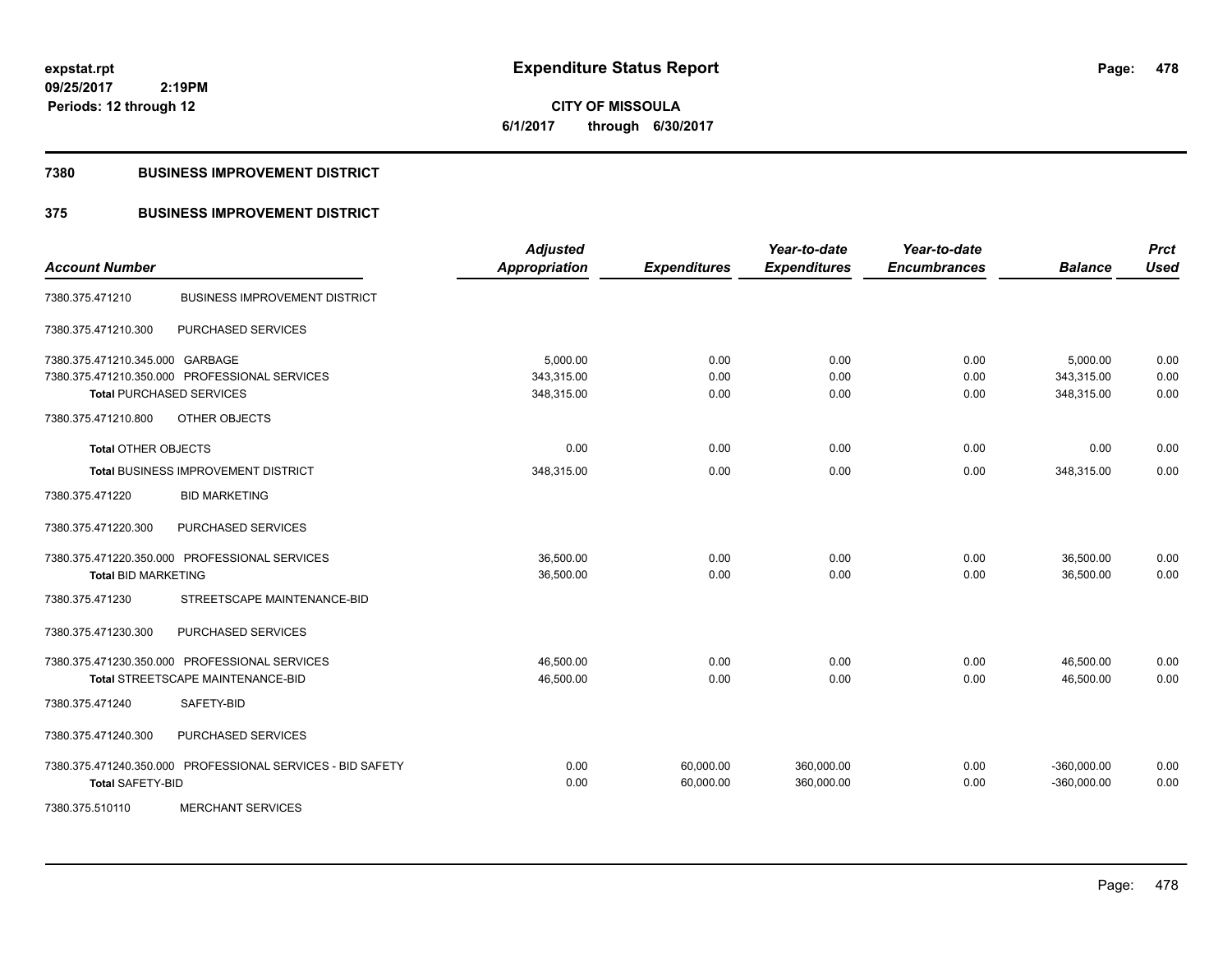**CITY OF MISSOULA 6/1/2017 through 6/30/2017**

### **7380 BUSINESS IMPROVEMENT DISTRICT**

## **375 BUSINESS IMPROVEMENT DISTRICT**

| <b>Account Number</b>                       | <b>Adjusted</b><br>Appropriation | <b>Expenditures</b> | Year-to-date<br><b>Expenditures</b> | Year-to-date<br><b>Encumbrances</b> | <b>Balance</b> | <b>Prct</b><br>Used |
|---------------------------------------------|----------------------------------|---------------------|-------------------------------------|-------------------------------------|----------------|---------------------|
| <b>FIXED CHARGES</b><br>7380.375.510110.500 |                                  |                     |                                     |                                     |                |                     |
| <b>Total MERCHANT SERVICES</b>              | 0.00                             | 0.00                | 0.00                                | 0.00                                | 0.00           | 0.00                |
| <b>Total BUSINESS IMPROVEMENT DISTRICT</b>  | 431,315.00                       | 60,000.00           | 360,000.00                          | 0.00                                | 71.315.00      | 83.47               |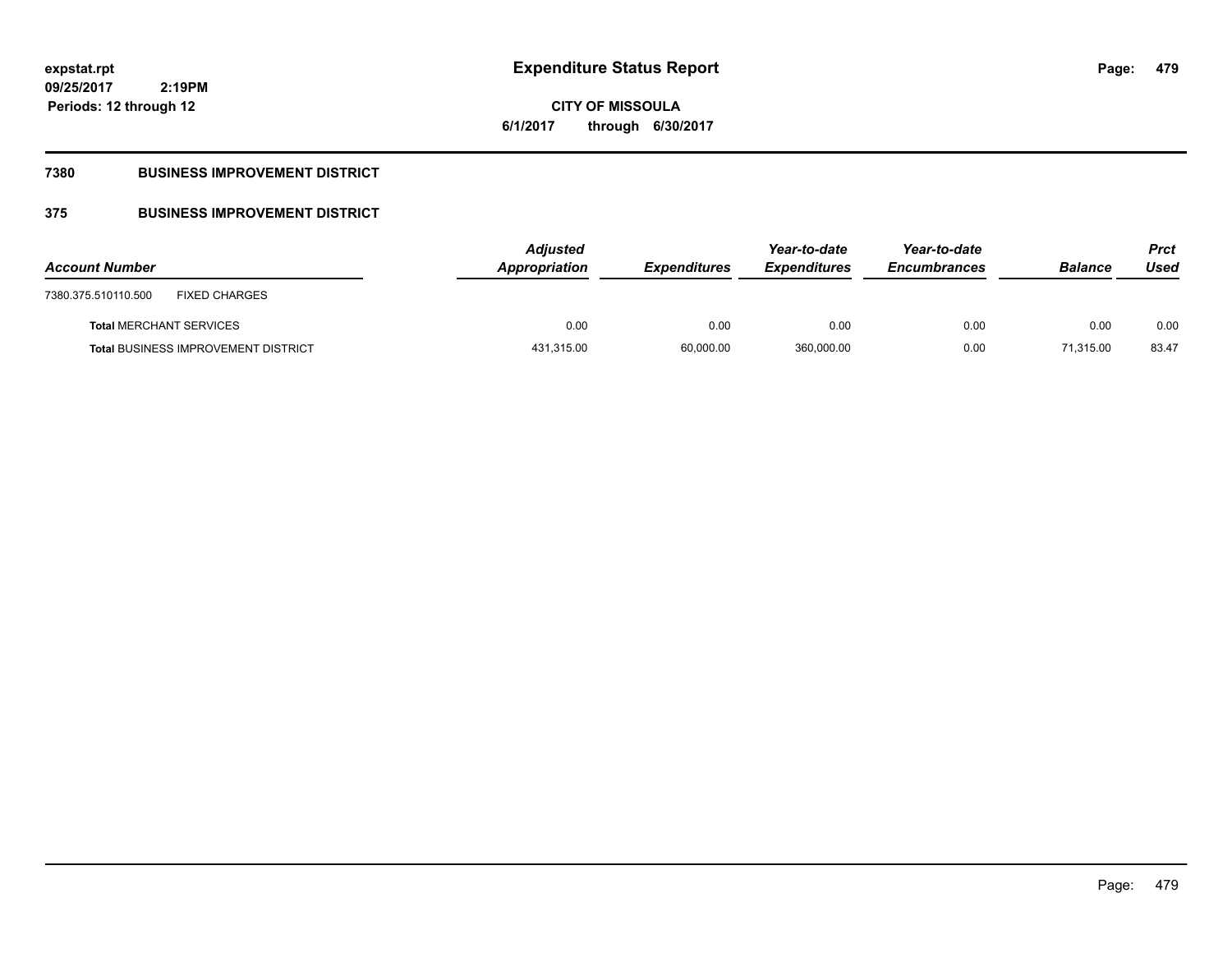**480**

**09/25/2017 2:19PM Periods: 12 through 12**

**CITY OF MISSOULA 6/1/2017 through 6/30/2017**

#### **7381 TOURISM BUSINESS IMPROVEMENT DISTRICT**

### **375 BUSINESS IMPROVEMENT DISTRICT**

| <b>Account Number</b>          |                                                    | <b>Adjusted</b><br><b>Appropriation</b> | <b>Expenditures</b> | Year-to-date<br><b>Expenditures</b> | Year-to-date<br><b>Encumbrances</b> | <b>Balance</b> | <b>Prct</b><br><b>Used</b> |
|--------------------------------|----------------------------------------------------|-----------------------------------------|---------------------|-------------------------------------|-------------------------------------|----------------|----------------------------|
| 7381.375.471210                | <b>BUSINESS IMPROVEMENT DISTRICT</b>               |                                         |                     |                                     |                                     |                |                            |
| 7381.375.471210.300            | PURCHASED SERVICES                                 |                                         |                     |                                     |                                     |                |                            |
|                                | 7381.375.471210.390.000 OTHER PURCHASED SERVICES   | 296,713.00                              | 0.00                | 0.00                                | 0.00                                | 296,713.00     | 0.00                       |
|                                | <b>Total BUSINESS IMPROVEMENT DISTRICT</b>         | 296,713.00                              | 0.00                | 0.00                                | 0.00                                | 296,713.00     | 0.00                       |
| 7381.375.510110                | <b>MERCHANT SERVICES</b>                           |                                         |                     |                                     |                                     |                |                            |
| 7381.375.510110.500            | <b>FIXED CHARGES</b>                               |                                         |                     |                                     |                                     |                |                            |
| <b>Total MERCHANT SERVICES</b> |                                                    | 0.00                                    | 0.00                | 0.00                                | 0.00                                | 0.00           | 0.00                       |
|                                | <b>Total TOURISM BUSINESS IMPROVEMENT DISTRICT</b> | 296.713.00                              | 0.00                | 0.00                                | 0.00                                | 296.713.00     | 0.00                       |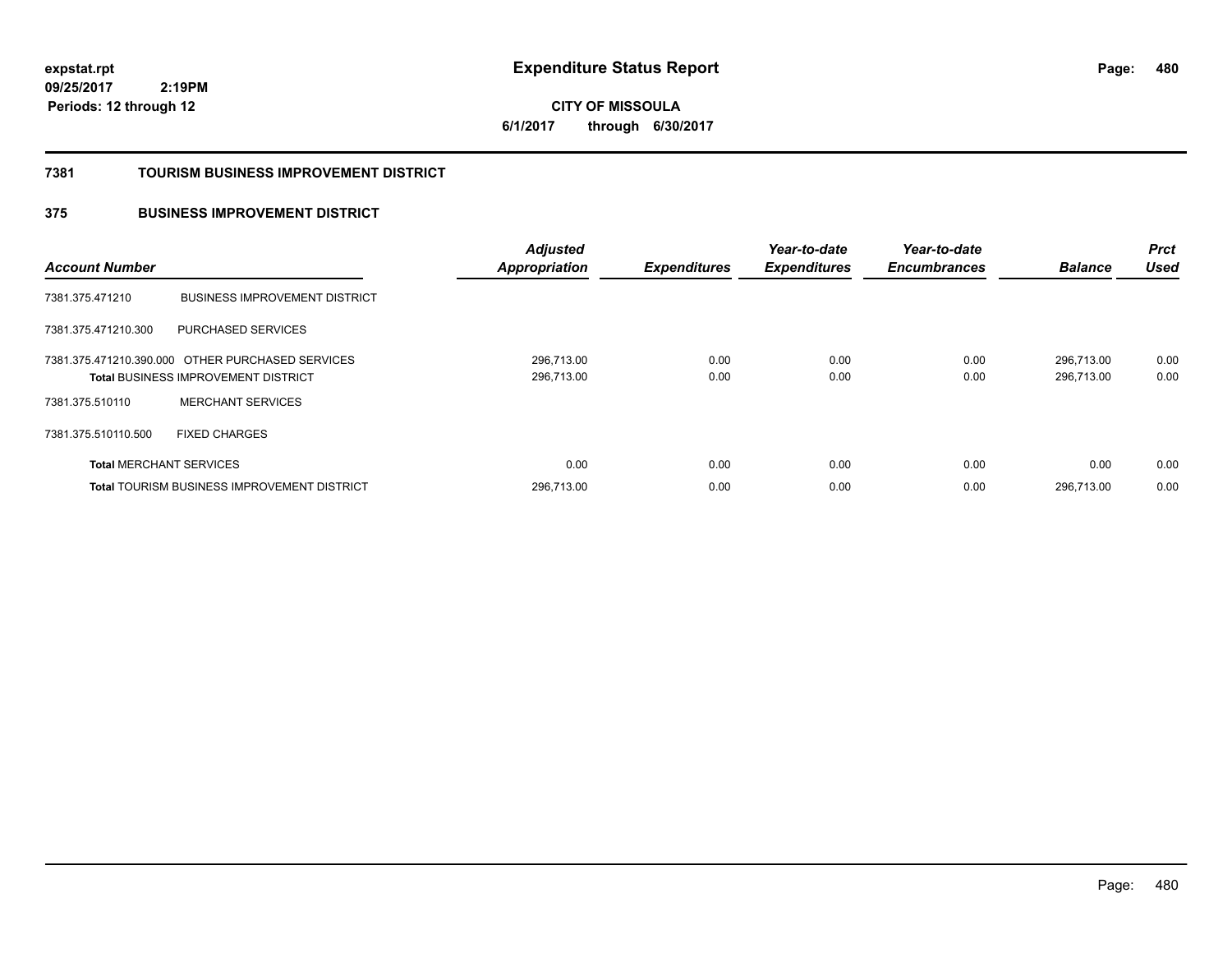**CITY OF MISSOULA 6/1/2017 through 6/30/2017**

### **7382 5.75M TIF RESERVE**

| <b>Account Number</b>   |                                | <b>Adjusted</b><br>Appropriation | <b>Expenditures</b> | Year-to-date<br><b>Expenditures</b> | Year-to-date<br><b>Encumbrances</b> | <b>Balance</b> | <b>Prct</b><br>Used |
|-------------------------|--------------------------------|----------------------------------|---------------------|-------------------------------------|-------------------------------------|----------------|---------------------|
| 7382.390.490607         | <b>TRANSFERS TO BROWNFIELD</b> |                                  |                     |                                     |                                     |                |                     |
| 7382.390.490607.800     | OTHER OBJECTS                  |                                  |                     |                                     |                                     |                |                     |
| Total 5.75M TIF RESERVE |                                | 0.00                             | 0.00                | 0.00                                | 0.00                                | 0.00           | 0.00                |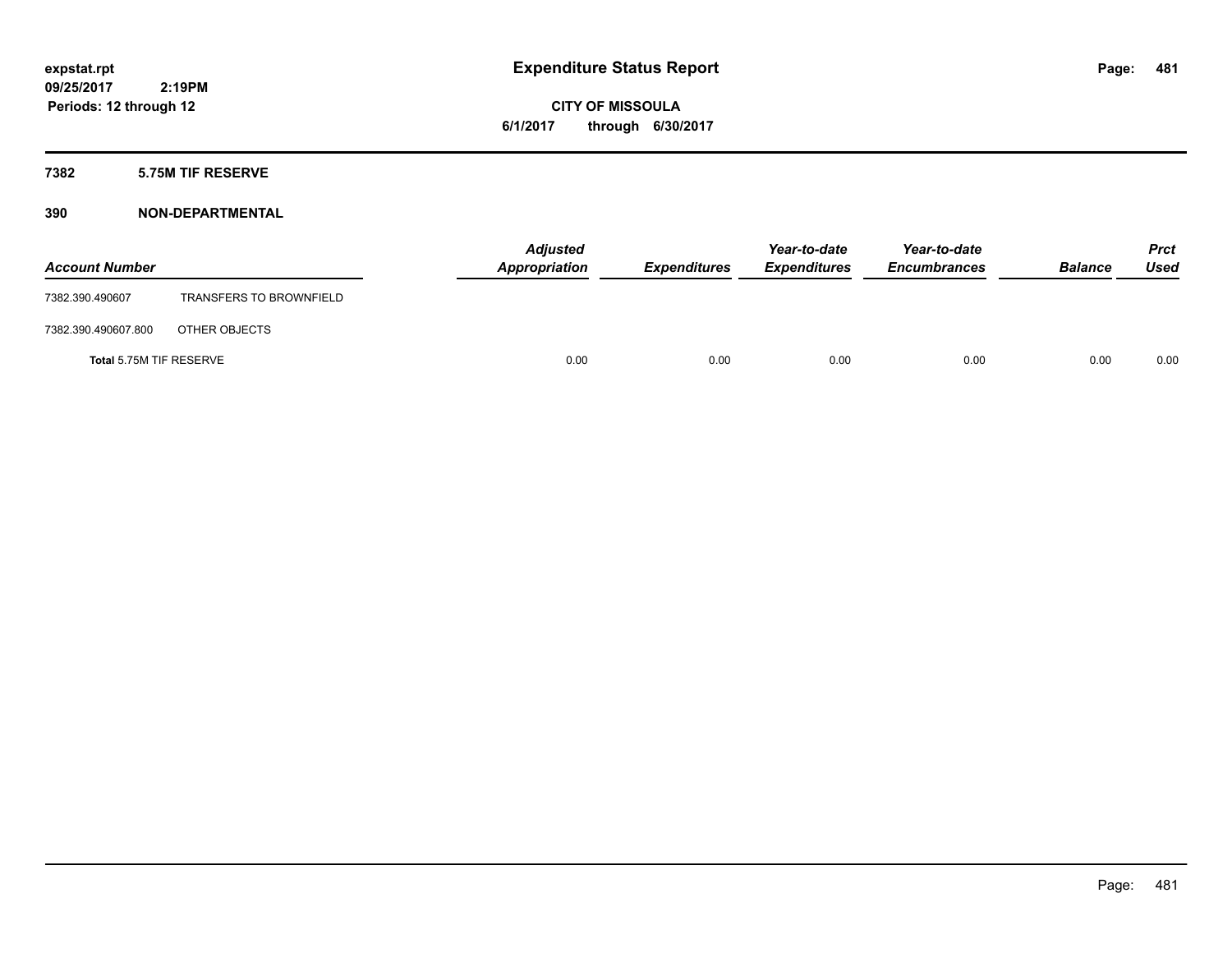**CITY OF MISSOULA 6/1/2017 through 6/30/2017**

### **7383 RIVERFRONT TRIANGLE URD**

| <b>Account Number</b>                                           |                                         | <b>Adjusted</b><br><b>Appropriation</b> | <b>Expenditures</b> | Year-to-date<br><b>Expenditures</b> | Year-to-date<br><b>Encumbrances</b> | <b>Balance</b>         | <b>Prct</b><br><b>Used</b> |
|-----------------------------------------------------------------|-----------------------------------------|-----------------------------------------|---------------------|-------------------------------------|-------------------------------------|------------------------|----------------------------|
| 7383.385.470210                                                 | <b>ADMINISTRATION</b>                   |                                         |                     |                                     |                                     |                        |                            |
| 7383.385.470210.800                                             | OTHER OBJECTS                           |                                         |                     |                                     |                                     |                        |                            |
| <b>Total ADMINISTRATION</b>                                     |                                         | 0.00                                    | 0.00                | 0.00                                | 0.00                                | 0.00                   | 0.00                       |
| 7383.385.470230                                                 | PW FACILITY                             |                                         |                     |                                     |                                     |                        |                            |
| 7383.385.470230.700                                             | <b>GRANTS &amp; CONTRIBUTIONS</b>       |                                         |                     |                                     |                                     |                        |                            |
|                                                                 | <b>Total GRANTS &amp; CONTRIBUTIONS</b> | 0.00                                    | 0.00                | 0.00                                | 0.00                                | 0.00                   | 0.00                       |
| 7383.385.470230.800                                             | OTHER OBJECTS                           |                                         |                     |                                     |                                     |                        |                            |
| 7383.385.470230.845.000 CONTINGENCY<br><b>Total PW FACILITY</b> |                                         | 26,962.00<br>26,962.00                  | 0.00<br>0.00        | 0.00<br>0.00                        | 0.00<br>0.00                        | 26,962.00<br>26,962.00 | 0.00<br>0.00               |
| 7383.385.470260                                                 | <b>PLANNING &amp; MGMT</b>              |                                         |                     |                                     |                                     |                        |                            |
| 7383.385.470260.300                                             | PURCHASED SERVICES                      |                                         |                     |                                     |                                     |                        |                            |
|                                                                 | <b>Total PURCHASED SERVICES</b>         | 0.00                                    | 0.00                | 0.00                                | 0.00                                | 0.00                   | 0.00                       |
| 7383.385.470260.700                                             | <b>GRANTS &amp; CONTRIBUTIONS</b>       |                                         |                     |                                     |                                     |                        |                            |
|                                                                 | <b>Total GRANTS &amp; CONTRIBUTIONS</b> | 0.00                                    | 0.00                | 0.00                                | 0.00                                | 0.00                   | 0.00                       |
| 7383.385.470260.800                                             | OTHER OBJECTS                           |                                         |                     |                                     |                                     |                        |                            |
| 7383.385.470260.845.000 CONTINGENCY<br>Total PLANNING & MGMT    |                                         | 10,000.00<br>10,000.00                  | 0.00<br>0.00        | 0.00<br>0.00                        | 0.00<br>0.00                        | 10,000.00<br>10,000.00 | 0.00<br>0.00               |
| 7383.385.510110                                                 | <b>MERCHANT SERVICES</b>                |                                         |                     |                                     |                                     |                        |                            |
| 7383.385.510110.500                                             | <b>FIXED CHARGES</b>                    |                                         |                     |                                     |                                     |                        |                            |
| <b>Total MERCHANT SERVICES</b>                                  |                                         | 0.00                                    | 0.00                | 0.00                                | 0.00                                | 0.00                   | 0.00                       |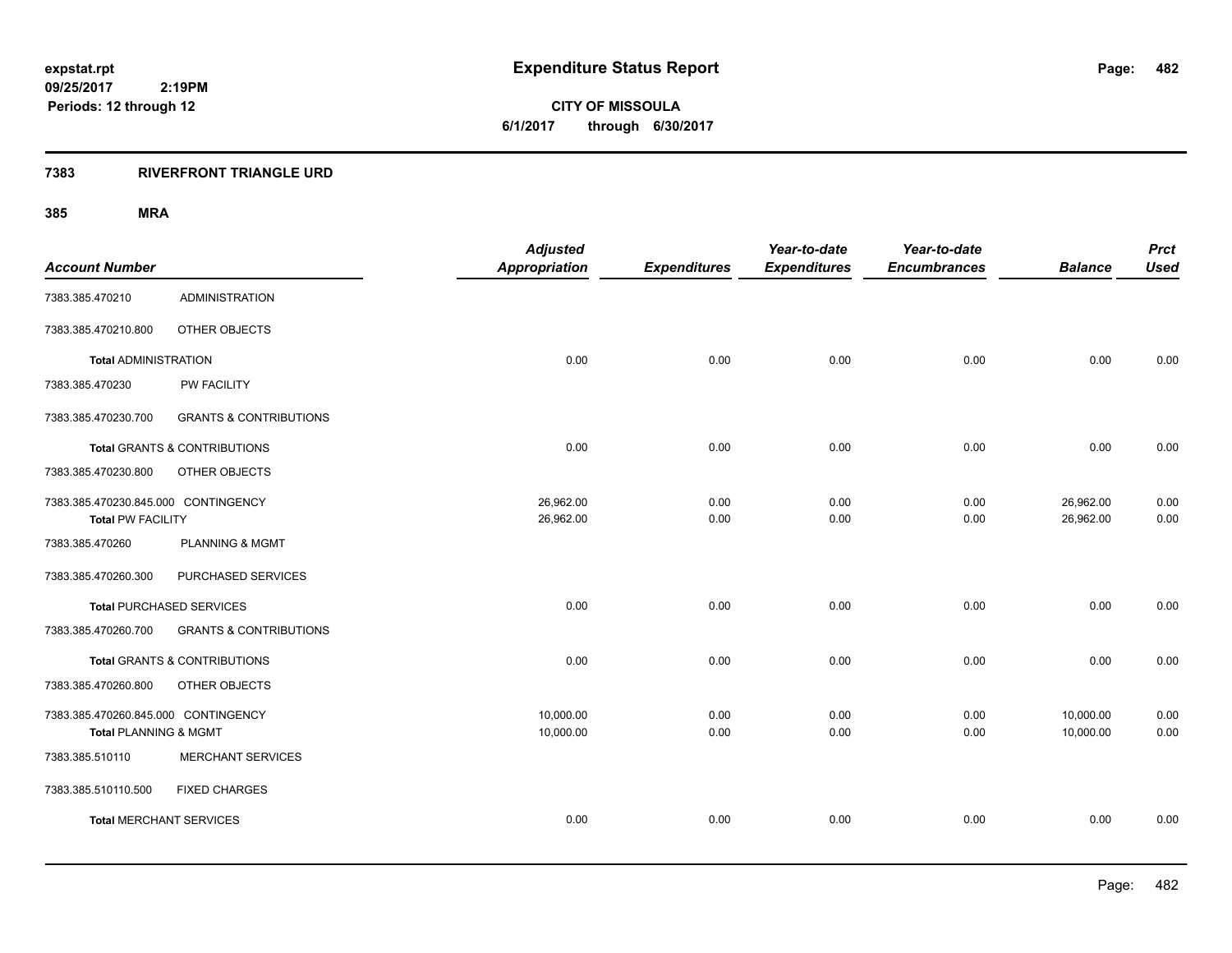| expstat.rpt<br>09/25/2017 | 2:19PM                               | <b>Expenditure Status Report</b>                         |      |      |      |           | 483  |
|---------------------------|--------------------------------------|----------------------------------------------------------|------|------|------|-----------|------|
| Periods: 12 through 12    |                                      | <b>CITY OF MISSOULA</b><br>6/1/2017<br>through 6/30/2017 |      |      |      |           |      |
|                           | <b>Total RIVERFRONT TRIANGLE URD</b> | 36,962.00                                                | 0.00 | 0.00 | 0.00 | 36,962.00 | 0.00 |
| 7384                      | NRSS DEBT SERVICE CLEARING           |                                                          |      |      |      |           |      |
| 385                       | <b>MRA</b>                           |                                                          |      |      |      |           |      |

| <b>Account Number</b>         |                                                 | <b>Adjusted</b><br><b>Appropriation</b> | <b>Expenditures</b> | Year-to-date<br><b>Expenditures</b> | Year-to-date<br><b>Encumbrances</b> | <b>Balance</b> | <b>Prct</b><br><b>Used</b> |
|-------------------------------|-------------------------------------------------|-----------------------------------------|---------------------|-------------------------------------|-------------------------------------|----------------|----------------------------|
| 7384.385.521000               | INTERFUND OPERATING TRANSFERS                   |                                         |                     |                                     |                                     |                |                            |
| 7384.385.521000.800           | OTHER OBJECTS                                   |                                         |                     |                                     |                                     |                |                            |
|                               | <b>Total INTERFUND OPERATING TRANSFERS</b>      | 0.00                                    | 0.00                | 0.00                                | 0.00                                | 0.00           | 0.00                       |
| 7384.385.521009               | <b>TRANFERS TO DEBT SERVICE</b>                 |                                         |                     |                                     |                                     |                |                            |
| 7384.385.521009.800           | OTHER OBJECTS                                   |                                         |                     |                                     |                                     |                |                            |
| 7384.385.521009.820.000       | <b>TRANSFERS TO DEBT SERVICE</b>                | 31,690.00                               | 0.00                | 11,076.66                           | 0.00                                | 20,613.34      | 34.95                      |
|                               | <b>Total TRANFERS TO DEBT SERVICE</b>           | 31,690.00                               | 0.00                | 11,076.66                           | 0.00                                | 20,613.34      | 34.95                      |
| 7384.385.521010               | <b>TRANSFERS TO MRA</b>                         |                                         |                     |                                     |                                     |                |                            |
| 7384.385.521010.800           | OTHER OBJECTS                                   |                                         |                     |                                     |                                     |                |                            |
|                               | 7384.385.521010.820.000 TRANSFERS TO MRA (NRSS) | 27,762.00                               | 0.00                | 43,658.62                           | 0.00                                | $-15,896.62$   | 157.26                     |
| <b>Total TRANSFERS TO MRA</b> |                                                 | 27,762.00                               | 0.00                | 43,658.62                           | 0.00                                | $-15,896.62$   | 157.26                     |
|                               | <b>Total NRSS DEBT SERVICE CLEARING</b>         | 59,452.00                               | 0.00                | 54,735.28                           | 0.00                                | 4,716.72       | 92.07                      |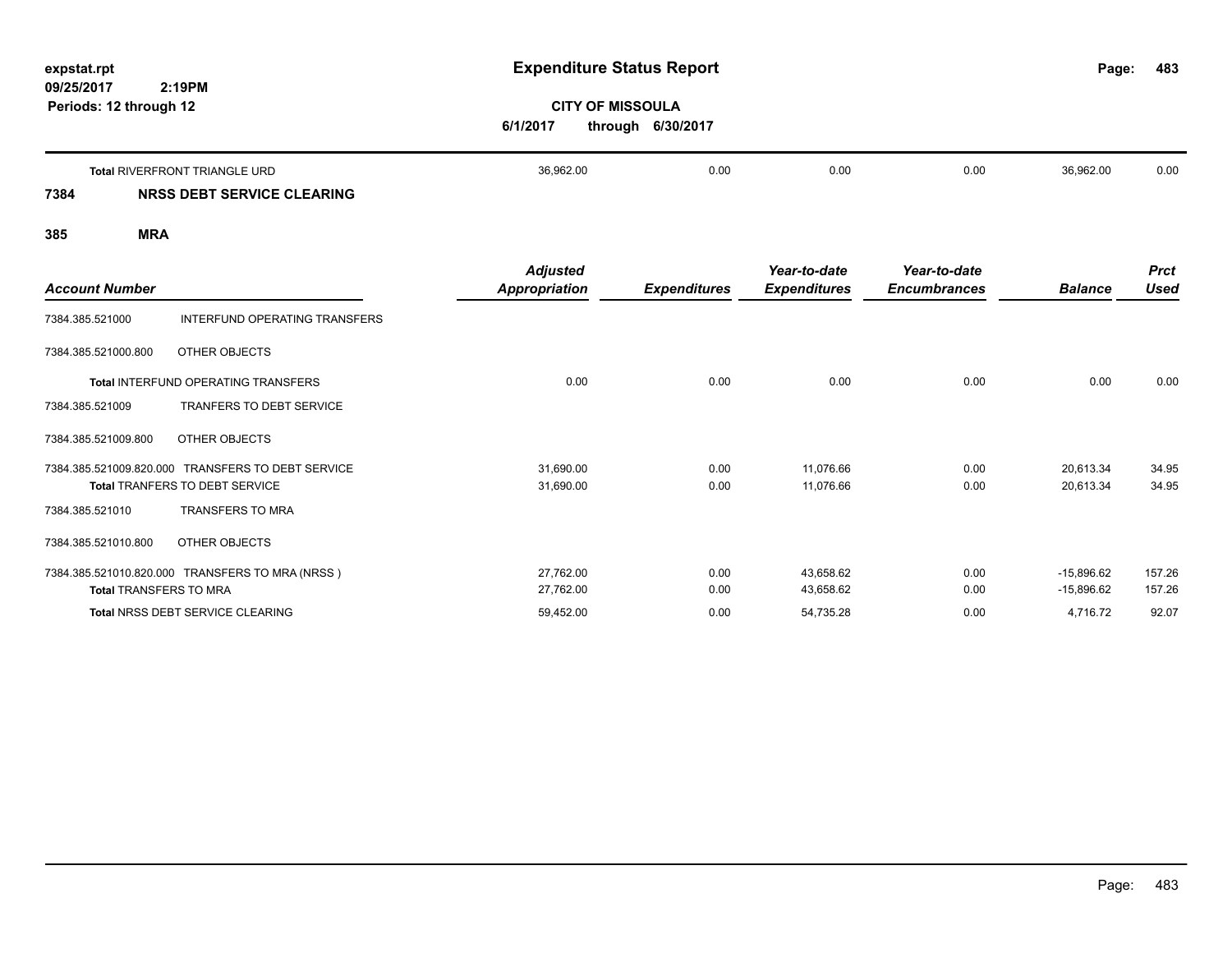**CITY OF MISSOULA 6/1/2017 through 6/30/2017**

### **7385 FRONT STREET URD**

|                                     |                                                      | <b>Adjusted</b>      |                     | Year-to-date        | Year-to-date        |                | <b>Prct</b> |
|-------------------------------------|------------------------------------------------------|----------------------|---------------------|---------------------|---------------------|----------------|-------------|
| <b>Account Number</b>               |                                                      | <b>Appropriation</b> | <b>Expenditures</b> | <b>Expenditures</b> | <b>Encumbrances</b> | <b>Balance</b> | <b>Used</b> |
| 7385.385.460436                     | TENNIS COURT REBUILD                                 |                      |                     |                     |                     |                |             |
| 7385.385.460436.300                 | PURCHASED SERVICES                                   |                      |                     |                     |                     |                |             |
| Total TENNIS COURT REBUILD          |                                                      | 0.00                 | 0.00                | 0.00                | 0.00                | 0.00           | 0.00        |
| 7385.385.470212                     | FRONT ST HOUSING - 2017 B REFUNDING                  |                      |                     |                     |                     |                |             |
| 7385.385.470212.300                 | PURCHASED SERVICES                                   |                      |                     |                     |                     |                |             |
|                                     | 7385.385.470212.350.000 PROFESSIONAL SERVICES        | 0.00                 | 0.00                | 4,672.50            | 0.00                | $-4,672.50$    | 0.00        |
|                                     | Total FRONT ST HOUSING - 2017 B REFUNDING            | 0.00                 | 0.00                | 4,672.50            | 0.00                | $-4,672.50$    | 0.00        |
| 7385.385.470213                     | FRONT ST HOUSING - 2017C STUDENT HOUSE               |                      |                     |                     |                     |                |             |
| 7385.385.470213.300                 | PURCHASED SERVICES                                   |                      |                     |                     |                     |                |             |
|                                     | 7385.385.470213.350.000 PROFESSIONAL SERVICES        | 0.00                 | 0.00                | 60.336.80           | 0.00                | $-60,336.80$   | 0.00        |
|                                     | Total FRONT ST HOUSING - 2017C STUDENT HOUSE         | 0.00                 | 0.00                | 60,336.80           | 0.00                | $-60,336.80$   | 0.00        |
| 7385.385.470230                     | <b>PW FACILITY</b>                                   |                      |                     |                     |                     |                |             |
| 7385.385.470230.300                 | PURCHASED SERVICES                                   |                      |                     |                     |                     |                |             |
|                                     | 7385.385.470230.350.000 PROFESSIONAL SERVICES        | 0.00                 | 1,800.00            | 5,197.25            | 0.00                | $-5,197.25$    | 0.00        |
| <b>Total PURCHASED SERVICES</b>     |                                                      | 0.00                 | 1,800.00            | 5,197.25            | 0.00                | $-5,197.25$    | 0.00        |
| 7385.385.470230.700                 | <b>GRANTS &amp; CONTRIBUTIONS</b>                    |                      |                     |                     |                     |                |             |
|                                     | 7385.385.470230.700.000 PROJECT EXPENSE-PUBLIC WORKS | 25,000.00            | 2,691.00            | 47,216.00           | 0.00                | $-22,216.00$   | 188.86      |
|                                     | <b>Total GRANTS &amp; CONTRIBUTIONS</b>              | 25,000.00            | 2,691.00            | 47,216.00           | 0.00                | $-22,216.00$   | 188.86      |
| 7385.385.470230.800                 | OTHER OBJECTS                                        |                      |                     |                     |                     |                |             |
| 7385.385.470230.845.000 CONTINGENCY |                                                      | 419,034.00           | 0.00                | 0.00                | 0.00                | 419,034.00     | 0.00        |
| <b>Total OTHER OBJECTS</b>          |                                                      | 419,034.00           | 0.00                | 0.00                | 0.00                | 419,034.00     | 0.00        |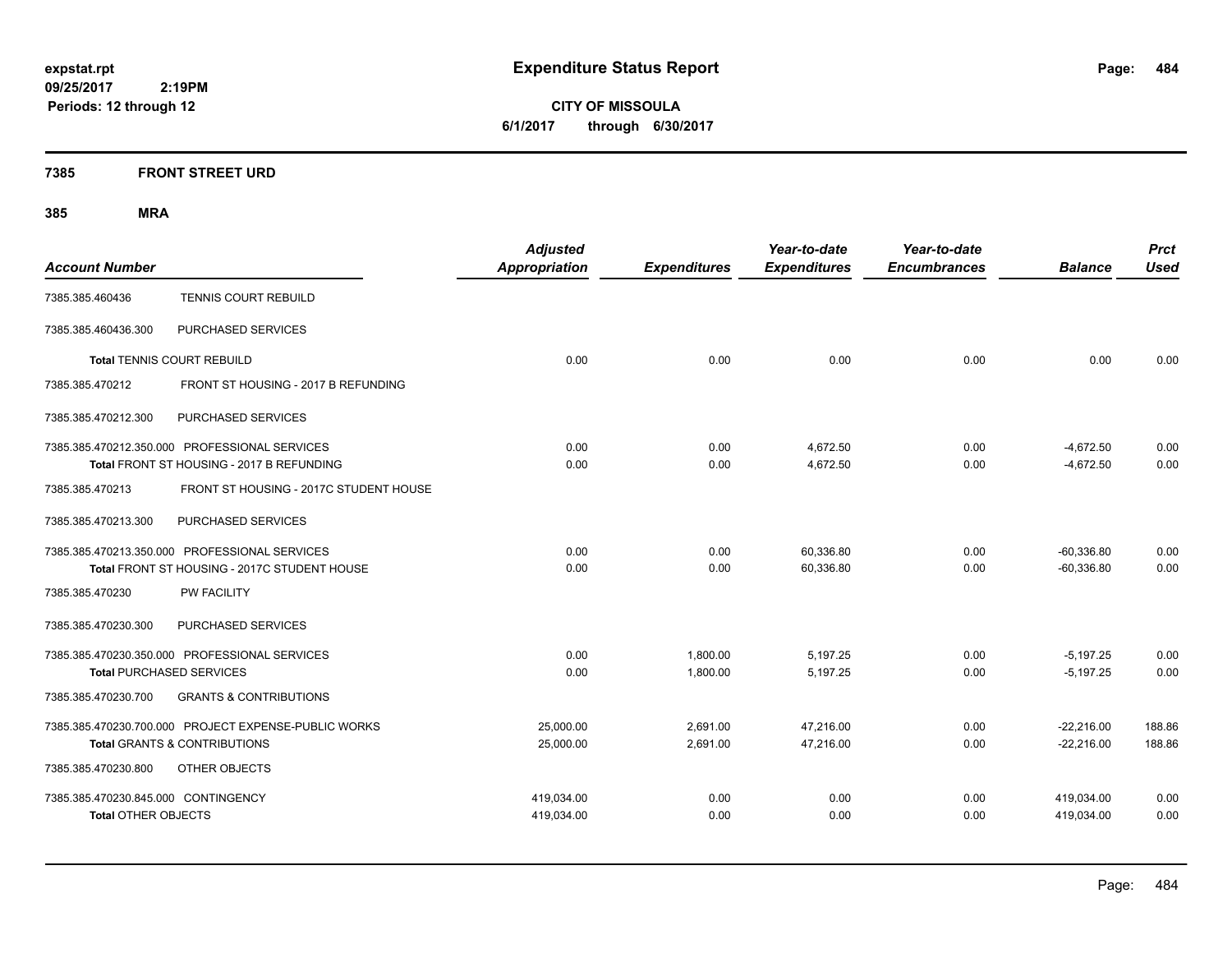**CITY OF MISSOULA 6/1/2017 through 6/30/2017**

#### **7385 FRONT STREET URD**

| <b>Account Number</b>                                                                                     | <b>Adjusted</b><br><b>Appropriation</b> | <b>Expenditures</b> | Year-to-date<br><b>Expenditures</b> | Year-to-date<br><b>Encumbrances</b> | <b>Balance</b>           | <b>Prct</b><br><b>Used</b> |
|-----------------------------------------------------------------------------------------------------------|-----------------------------------------|---------------------|-------------------------------------|-------------------------------------|--------------------------|----------------------------|
| <b>CAPITAL OUTLAY</b><br>7385.385.470230.900                                                              |                                         |                     |                                     |                                     |                          |                            |
| 7385.385.470230.930.000 IMPROVEMENTS<br><b>Total CAPITAL OUTLAY</b>                                       | 25,000.00<br>25,000.00                  | 842.00<br>842.00    | 842.00<br>842.00                    | 0.00<br>0.00                        | 24,158.00<br>24,158.00   | 3.37<br>3.37               |
| <b>Total PW FACILITY</b>                                                                                  | 469,034.00                              | 5,333.00            | 53,255.25                           | 0.00                                | 415,778.75               | 11.35                      |
| <b>PLANNING &amp; MGMT</b><br>7385.385.470260                                                             |                                         |                     |                                     |                                     |                          |                            |
| PURCHASED SERVICES<br>7385.385.470260.300                                                                 |                                         |                     |                                     |                                     |                          |                            |
| <b>Total PURCHASED SERVICES</b>                                                                           | 0.00                                    | 0.00                | 0.00                                | 0.00                                | 0.00                     | 0.00                       |
| <b>GRANTS &amp; CONTRIBUTIONS</b><br>7385.385.470260.700                                                  |                                         |                     |                                     |                                     |                          |                            |
| 7385.385.470260.700.000 PLANNING & MGMT/GRANTS & CONTRIBUTIONS<br><b>Total GRANTS &amp; CONTRIBUTIONS</b> | 10,000.00<br>10,000.00                  | 0.00<br>0.00        | 0.00<br>0.00                        | 0.00<br>0.00                        | 10,000.00<br>10,000.00   | 0.00<br>0.00               |
| 7385.385.470260.800<br>OTHER OBJECTS                                                                      |                                         |                     |                                     |                                     |                          |                            |
| 7385.385.470260.845.000 CONTINGENCY<br><b>Total OTHER OBJECTS</b>                                         | 50,000.00<br>50,000.00                  | 0.00<br>0.00        | 0.00<br>0.00                        | 0.00<br>0.00                        | 50,000.00<br>50,000.00   | 0.00<br>0.00               |
| <b>Total PLANNING &amp; MGMT</b>                                                                          | 60,000.00                               | 0.00                | 0.00                                | 0.00                                | 60,000.00                | 0.00                       |
| <b>CLEARING &amp; DEMO</b><br>7385.385.470270                                                             |                                         |                     |                                     |                                     |                          |                            |
| <b>GRANTS &amp; CONTRIBUTIONS</b><br>7385.385.470270.700                                                  |                                         |                     |                                     |                                     |                          |                            |
| <b>Total GRANTS &amp; CONTRIBUTIONS</b>                                                                   | 0.00                                    | 0.00                | 0.00                                | 0.00                                | 0.00                     | 0.00                       |
| 7385.385.470270.800<br>OTHER OBJECTS                                                                      |                                         |                     |                                     |                                     |                          |                            |
| 7385.385.470270.845.000 CONTINGENCY<br>Total CLEARING & DEMO                                              | 100,000.00<br>100,000.00                | 0.00<br>0.00        | 0.00<br>0.00                        | 0.00<br>0.00                        | 100,000.00<br>100,000.00 | 0.00<br>0.00               |
| FRONT STREET PARKING STRUCTURE<br>7385.385.470281                                                         |                                         |                     |                                     |                                     |                          |                            |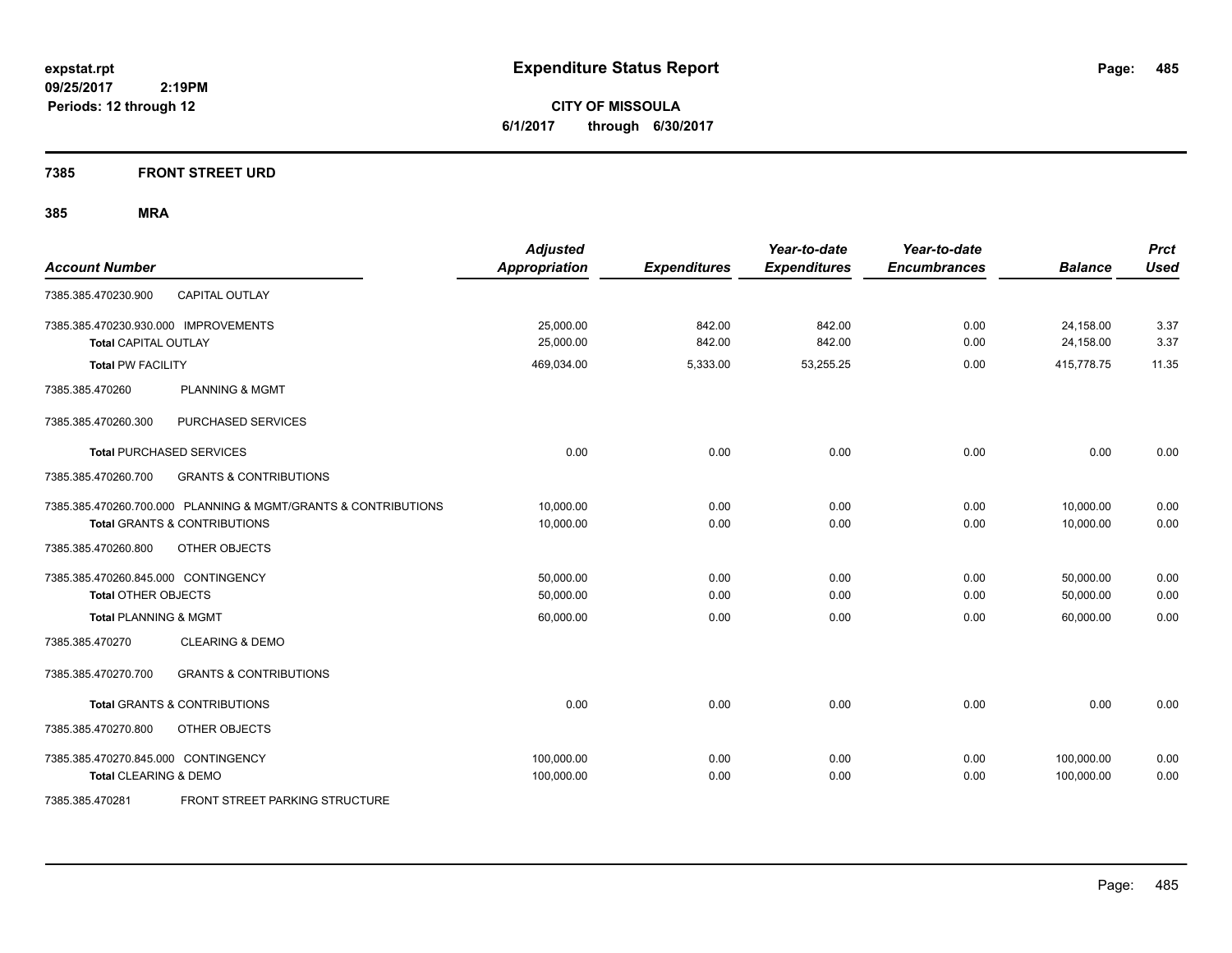**CITY OF MISSOULA 6/1/2017 through 6/30/2017**

### **7385 FRONT STREET URD**

| <b>Account Number</b>         |                                             | <b>Adjusted</b><br>Appropriation | <b>Expenditures</b> | Year-to-date<br><b>Expenditures</b> | Year-to-date<br><b>Encumbrances</b> | <b>Balance</b> | <b>Prct</b><br><b>Used</b> |
|-------------------------------|---------------------------------------------|----------------------------------|---------------------|-------------------------------------|-------------------------------------|----------------|----------------------------|
| 7385.385.470281.900           | <b>CAPITAL OUTLAY</b>                       |                                  |                     |                                     |                                     |                |                            |
|                               | <b>Total FRONT STREET PARKING STRUCTURE</b> | 0.00                             | 0.00                | 0.00                                | 0.00                                | 0.00           | 0.00                       |
| 7385.385.510110               | <b>MERCHANT SERVICES</b>                    |                                  |                     |                                     |                                     |                |                            |
| 7385.385.510110.500           | <b>FIXED CHARGES</b>                        |                                  |                     |                                     |                                     |                |                            |
|                               | <b>Total MERCHANT SERVICES</b>              | 0.00                             | 0.00                | 0.00                                | 0.00                                | 0.00           | 0.00                       |
| <b>Total FRONT STREET URD</b> |                                             | 629.034.00                       | 5.333.00            | 118.264.55                          | 0.00                                | 510.769.45     | 18.80                      |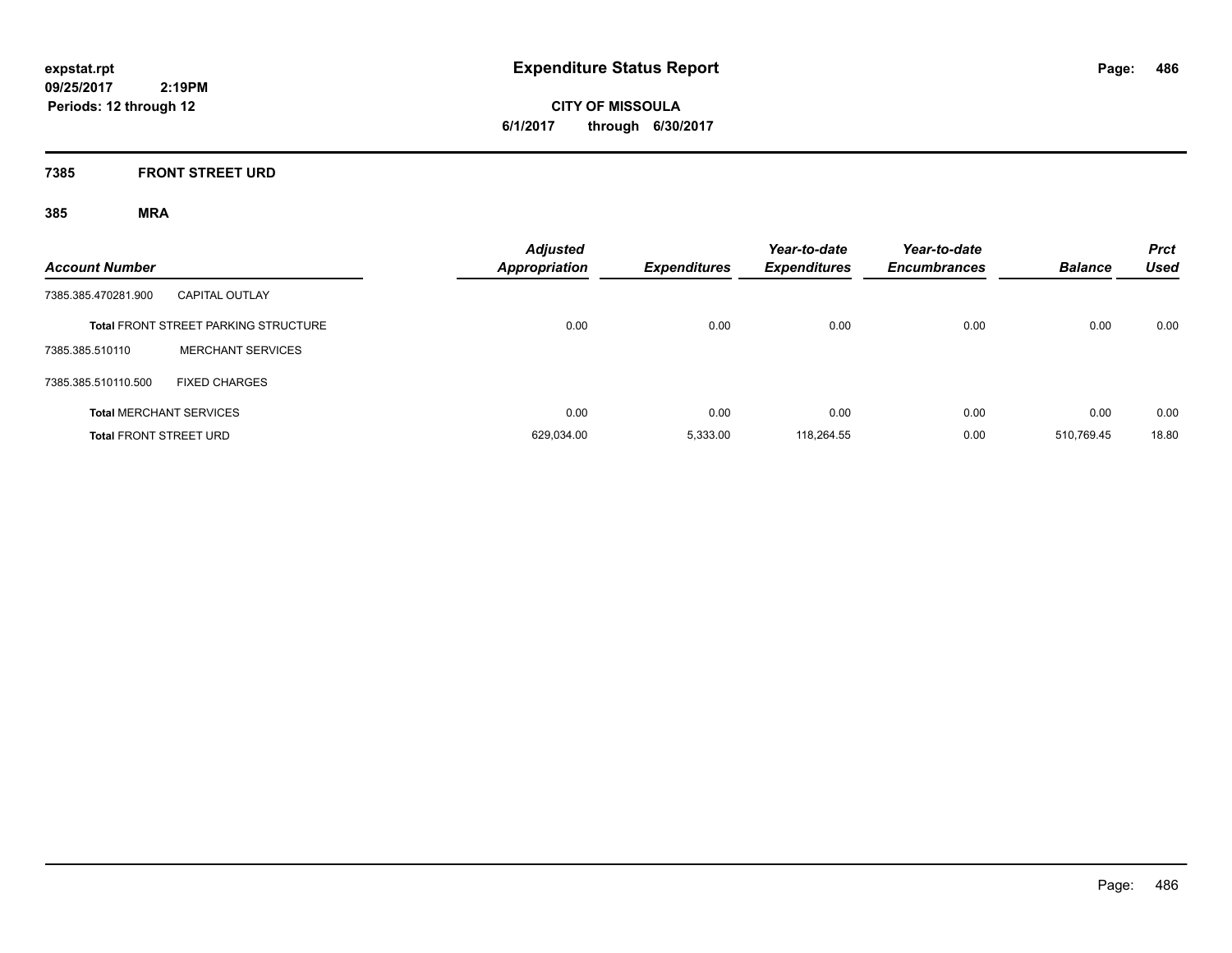**CITY OF MISSOULA 6/1/2017 through 6/30/2017**

### **7386 DEBT SERVICE-SAFEWAY/ST PAT 1.5M**

| <b>Account Number</b> |                                   | <b>Adjusted</b><br><b>Appropriation</b> | <b>Expenditures</b> | Year-to-date<br><b>Expenditures</b> | Year-to-date<br><b>Encumbrances</b> | <b>Balance</b> | <b>Prct</b><br><b>Used</b> |
|-----------------------|-----------------------------------|-----------------------------------------|---------------------|-------------------------------------|-------------------------------------|----------------|----------------------------|
| 7386.385.470220       | PROPERTY ACQUISITION              |                                         |                     |                                     |                                     |                |                            |
| 7386.385.470220.900   | <b>CAPITAL OUTLAY</b>             |                                         |                     |                                     |                                     |                |                            |
|                       | <b>Total PROPERTY ACQUISITION</b> | 0.00                                    | 0.00                | 0.00                                | 0.00                                | 0.00           | 0.00                       |
| 7386.385.510110       | <b>MERCHANT SERVICES</b>          |                                         |                     |                                     |                                     |                |                            |
| 7386.385.510110.500   | <b>FIXED CHARGES</b>              |                                         |                     |                                     |                                     |                |                            |
| <b>Total MRA</b>      |                                   | 0.00                                    | 0.00                | 0.00                                | 0.00                                | 0.00           | 0.00                       |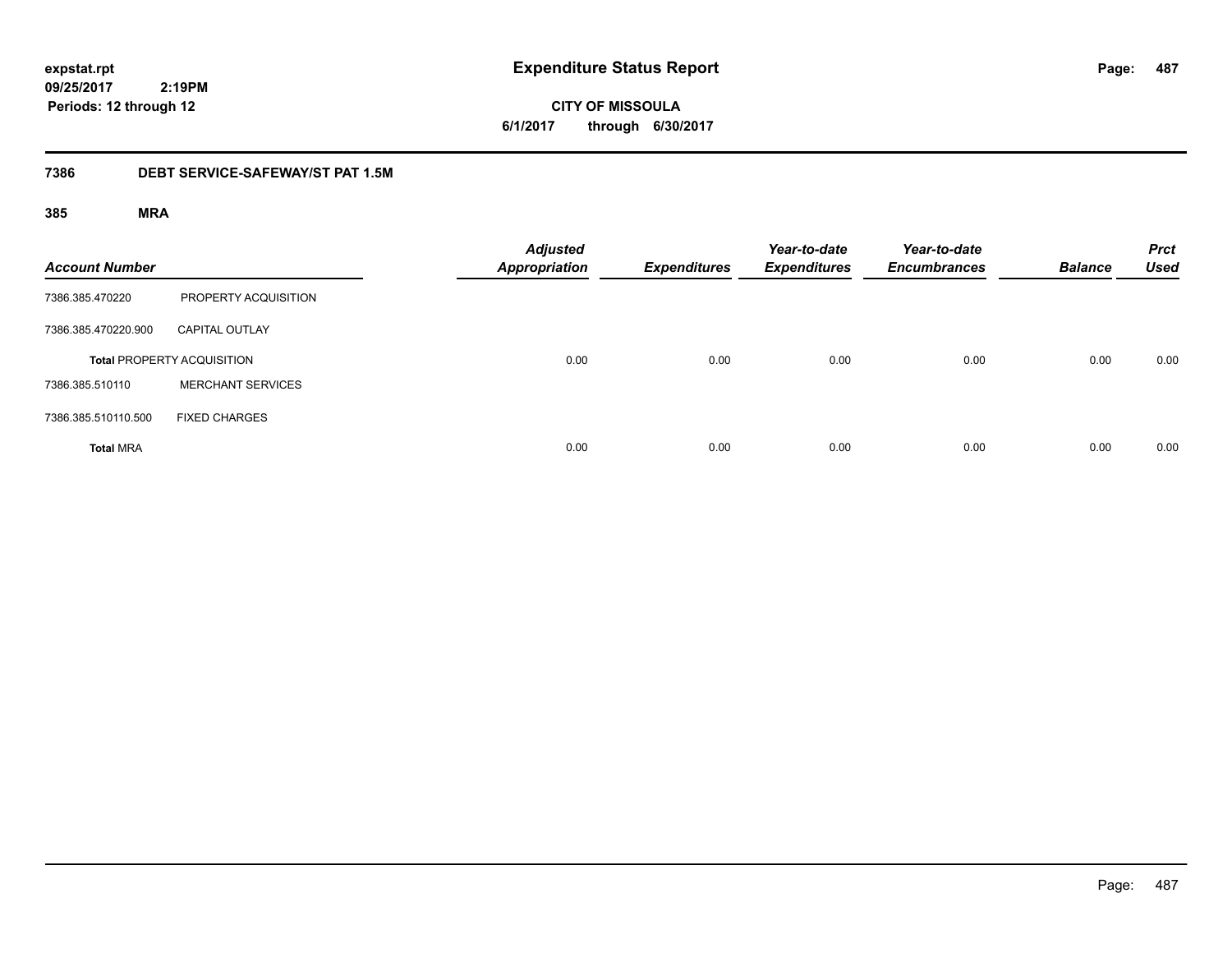**CITY OF MISSOULA 6/1/2017 through 6/30/2017**

#### **7386 DEBT SERVICE-SAFEWAY/ST PAT 1.5M**

|                                |                                        | <b>Adjusted</b>      |                     | Year-to-date        | Year-to-date        |                | <b>Prct</b> |
|--------------------------------|----------------------------------------|----------------------|---------------------|---------------------|---------------------|----------------|-------------|
| <b>Account Number</b>          |                                        | <b>Appropriation</b> | <b>Expenditures</b> | <b>Expenditures</b> | <b>Encumbrances</b> | <b>Balance</b> | Used        |
| 7386.390.490200                | DEBT SERVICE-SAFEWAY/ST PAT 1.5M       |                      |                     |                     |                     |                |             |
| 7386.390.490200.600            | <b>DEBT SERVICE</b>                    |                      |                     |                     |                     |                |             |
| 7386.390.490200.610.000        | <b>PRINCIPAL</b>                       | 38,539.00            | 0.00                | 32,759.25           | 0.00                | 5,779.75       | 85.00       |
| 7386.390.490200.620.000        | <b>INTEREST / SERVICE FEES</b>         | 88,473.00            | 0.00                | 88,298.75           | 0.00                | 174.25         | 99.80       |
|                                | Total DEBT SERVICE-SAFEWAY/ST PAT 1.5M | 127,012.00           | 0.00                | 121,058.00          | 0.00                | 5,954.00       | 95.31       |
| 7386.390.490510                | DS PAYMENTS TO GUARANTOR               |                      |                     |                     |                     |                |             |
| 7386.390.490510.600            | <b>DEBT SERVICE</b>                    |                      |                     |                     |                     |                |             |
|                                | Total DS PAYMENTS TO GUARANTOR         | 0.00                 | 0.00                | 0.00                | 0.00                | 0.00           | 0.00        |
| 7386.390.510110                | <b>MERCHANT SERVICES</b>               |                      |                     |                     |                     |                |             |
| 7386.390.510110.500            | <b>FIXED CHARGES</b>                   |                      |                     |                     |                     |                |             |
| <b>Total MERCHANT SERVICES</b> |                                        | 0.00                 | 0.00                | 0.00                | 0.00                | 0.00           | 0.00        |
|                                | Total DEBT SERVICE-SAFEWAY/ST PAT 1.5M | 127,012.00           | 0.00                | 121,058.00          | 0.00                | 5,954.00       | 95.31       |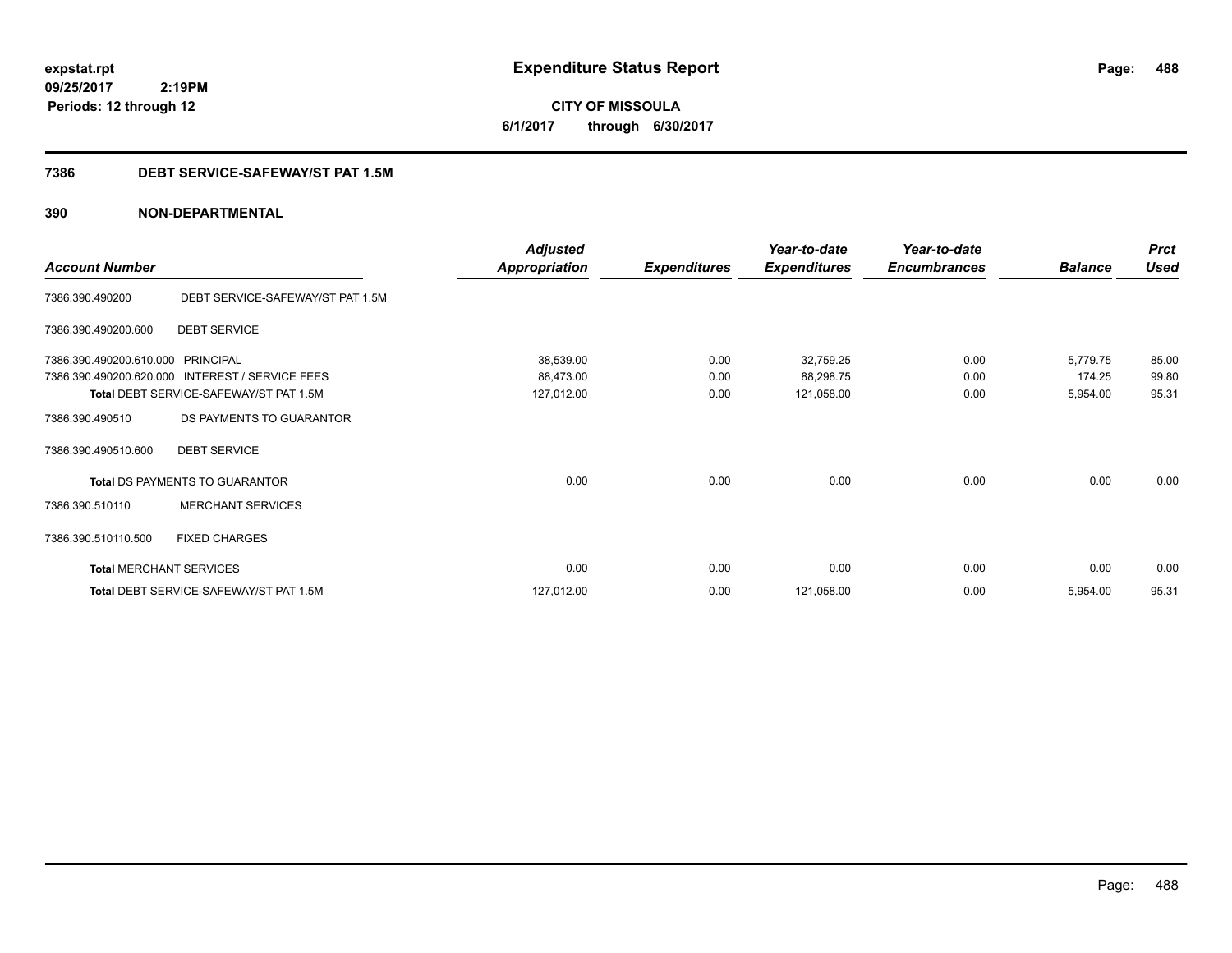**CITY OF MISSOULA 6/1/2017 through 6/30/2017**

#### **7387 DEBT SERVICE-BROWNFIELD RLF 1.125M**

|                                   |                                                 | <b>Adjusted</b>      |                     | Year-to-date        | Year-to-date        |                | <b>Prct</b> |
|-----------------------------------|-------------------------------------------------|----------------------|---------------------|---------------------|---------------------|----------------|-------------|
| <b>Account Number</b>             |                                                 | <b>Appropriation</b> | <b>Expenditures</b> | <b>Expenditures</b> | <b>Encumbrances</b> | <b>Balance</b> | <b>Used</b> |
| 7387.390.490200                   | DEBT SERVICE-BROWNFIELD RLF 1.125M              |                      |                     |                     |                     |                |             |
| 7387.390.490200.600               | <b>DEBT SERVICE</b>                             |                      |                     |                     |                     |                |             |
| 7387.390.490200.610.000 PRINCIPAL |                                                 | 29,830.00            | 33,725.79           | 33,725.79           | 0.00                | $-3,895.79$    | 113.06      |
|                                   | 7387.390.490200.620.000 INTEREST / SERVICE FEES | 24,886.00            | 12,100.67           | 24,366.21           | 0.00                | 519.79         | 97.91       |
|                                   | <b>Total DEBT SERVICE-BROWNFIELD RLF 1.125M</b> | 54,716.00            | 45,826.46           | 58,092.00           | 0.00                | $-3,376.00$    | 106.17      |
| 7387.390.510110                   | <b>MERCHANT SERVICES</b>                        |                      |                     |                     |                     |                |             |
| 7387.390.510110.500               | <b>FIXED CHARGES</b>                            |                      |                     |                     |                     |                |             |
| <b>Total MERCHANT SERVICES</b>    |                                                 | 0.00                 | 0.00                | 0.00                | 0.00                | 0.00           | 0.00        |
|                                   | <b>Total DEBT SERVICE-BROWNFIELD RLF 1.125M</b> | 54.716.00            | 45,826.46           | 58,092.00           | 0.00                | $-3,376.00$    | 106.17      |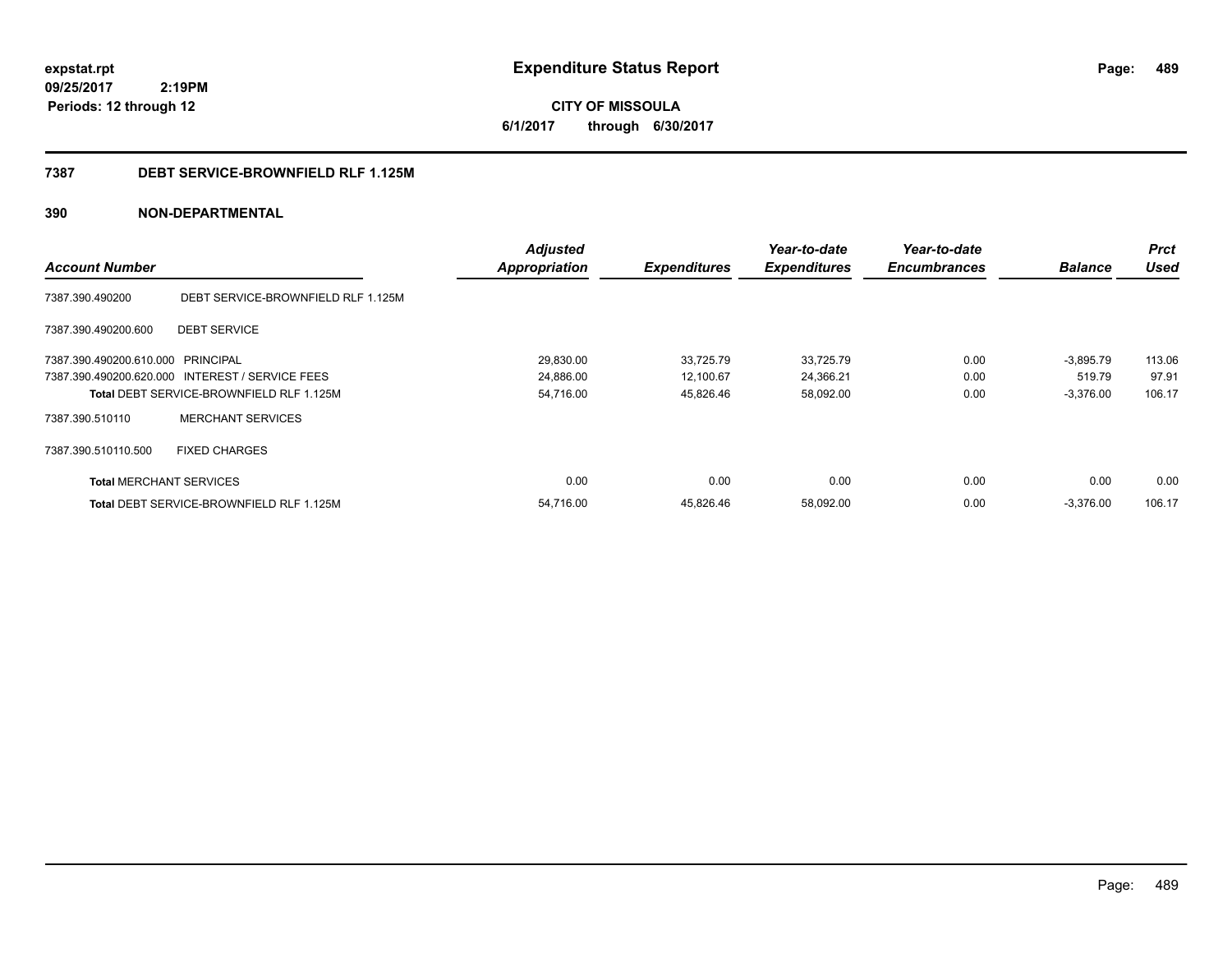**CITY OF MISSOULA 6/1/2017 through 6/30/2017**

**7388 RESERVE-3.6m TIF**

| <b>Account Number</b>  |                                      | <b>Adjusted</b><br><b>Appropriation</b> | <b>Expenditures</b> | Year-to-date<br><b>Expenditures</b> | Year-to-date<br><b>Encumbrances</b> | <b>Balance</b> | <b>Prct</b><br><b>Used</b> |
|------------------------|--------------------------------------|-----------------------------------------|---------------------|-------------------------------------|-------------------------------------|----------------|----------------------------|
| 7388.390.490607        | <b>TRANSFERS TO BROWNFIELD</b>       |                                         |                     |                                     |                                     |                |                            |
| 7388.390.490607.800    | OTHER OBJECTS                        |                                         |                     |                                     |                                     |                |                            |
|                        | <b>Total TRANSFERS TO BROWNFIELD</b> | 0.00                                    | 0.00                | 0.00                                | 0.00                                | 0.00           | 0.00                       |
| 7388.390.510110        | <b>MERCHANT SERVICES</b>             |                                         |                     |                                     |                                     |                |                            |
| 7388.390.510110.500    | <b>FIXED CHARGES</b>                 |                                         |                     |                                     |                                     |                |                            |
| Total RESERVE-3.6m TIF |                                      | 0.00                                    | 0.00                | 0.00                                | 0.00                                | 0.00           | 0.00                       |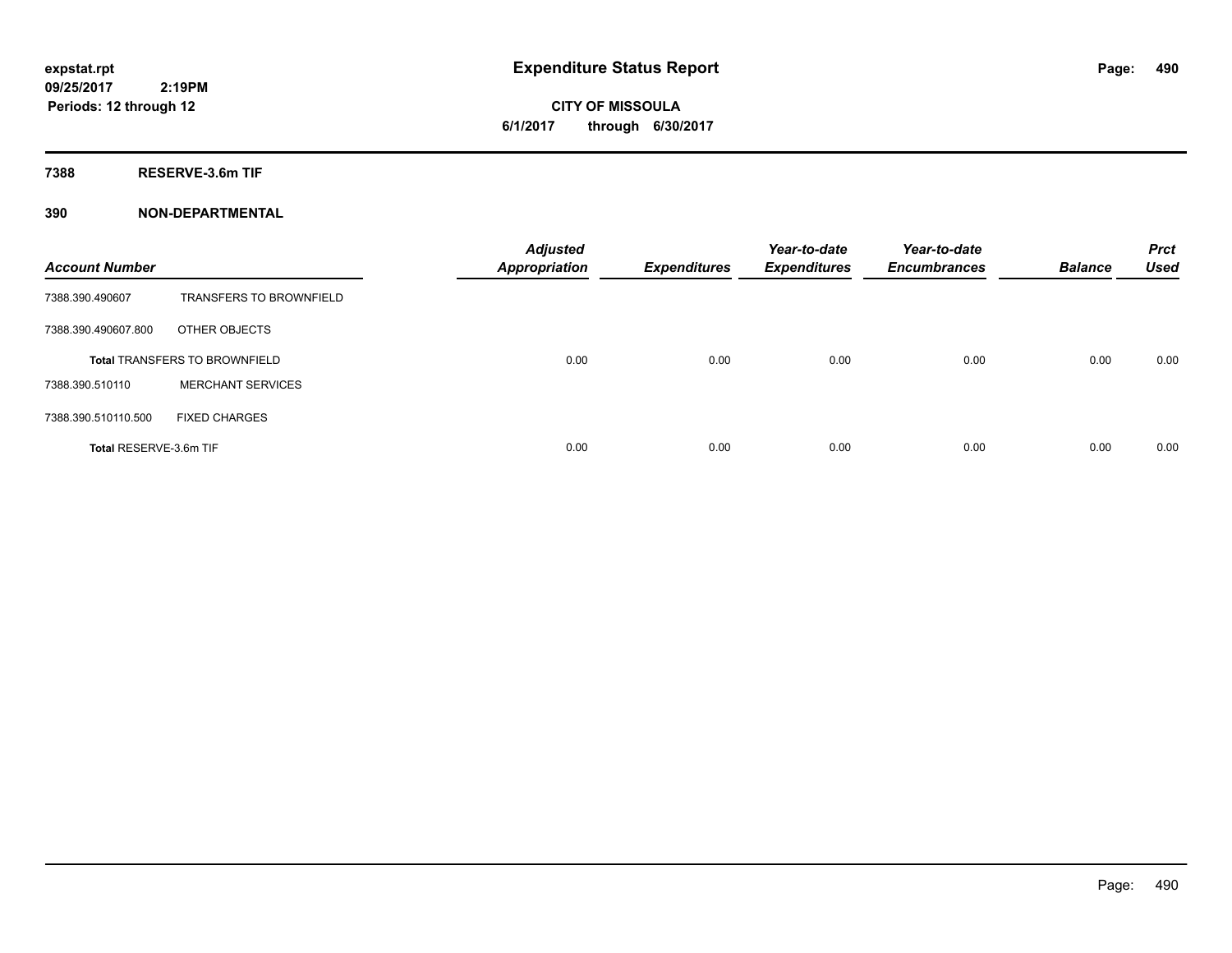**CITY OF MISSOULA 6/1/2017 through 6/30/2017**

### **7389 DEBT SERVICE - 3.6M/5.75M**

| <b>Account Number</b> |                                   | <b>Adjusted</b><br><b>Appropriation</b> | <b>Expenditures</b> | Year-to-date<br><b>Expenditures</b> | Year-to-date<br><b>Encumbrances</b> | <b>Balance</b> | <b>Prct</b><br><b>Used</b> |
|-----------------------|-----------------------------------|-----------------------------------------|---------------------|-------------------------------------|-------------------------------------|----------------|----------------------------|
| 7389.385.470220       | PROPERTY ACQUISITION              |                                         |                     |                                     |                                     |                |                            |
| 7389.385.470220.600   | <b>DEBT SERVICE</b>               |                                         |                     |                                     |                                     |                |                            |
|                       | <b>Total PROPERTY ACQUISITION</b> | 0.00                                    | 0.00                | 0.00                                | 0.00                                | 0.00           | 0.00                       |
| 7389.385.470250       | <b>RELOCATION PAYMENTS</b>        |                                         |                     |                                     |                                     |                |                            |
| 7389.385.470250.700   | <b>GRANTS &amp; CONTRIBUTIONS</b> |                                         |                     |                                     |                                     |                |                            |
|                       | <b>Total RELOCATION PAYMENTS</b>  | 0.00                                    | 0.00                | 0.00                                | 0.00                                | 0.00           | 0.00                       |
| 7389.385.510110       | <b>MERCHANT SERVICES</b>          |                                         |                     |                                     |                                     |                |                            |
| 7389.385.510110.500   | <b>FIXED CHARGES</b>              |                                         |                     |                                     |                                     |                |                            |
| <b>Total MRA</b>      |                                   | 0.00                                    | 0.00                | 0.00                                | 0.00                                | 0.00           | 0.00                       |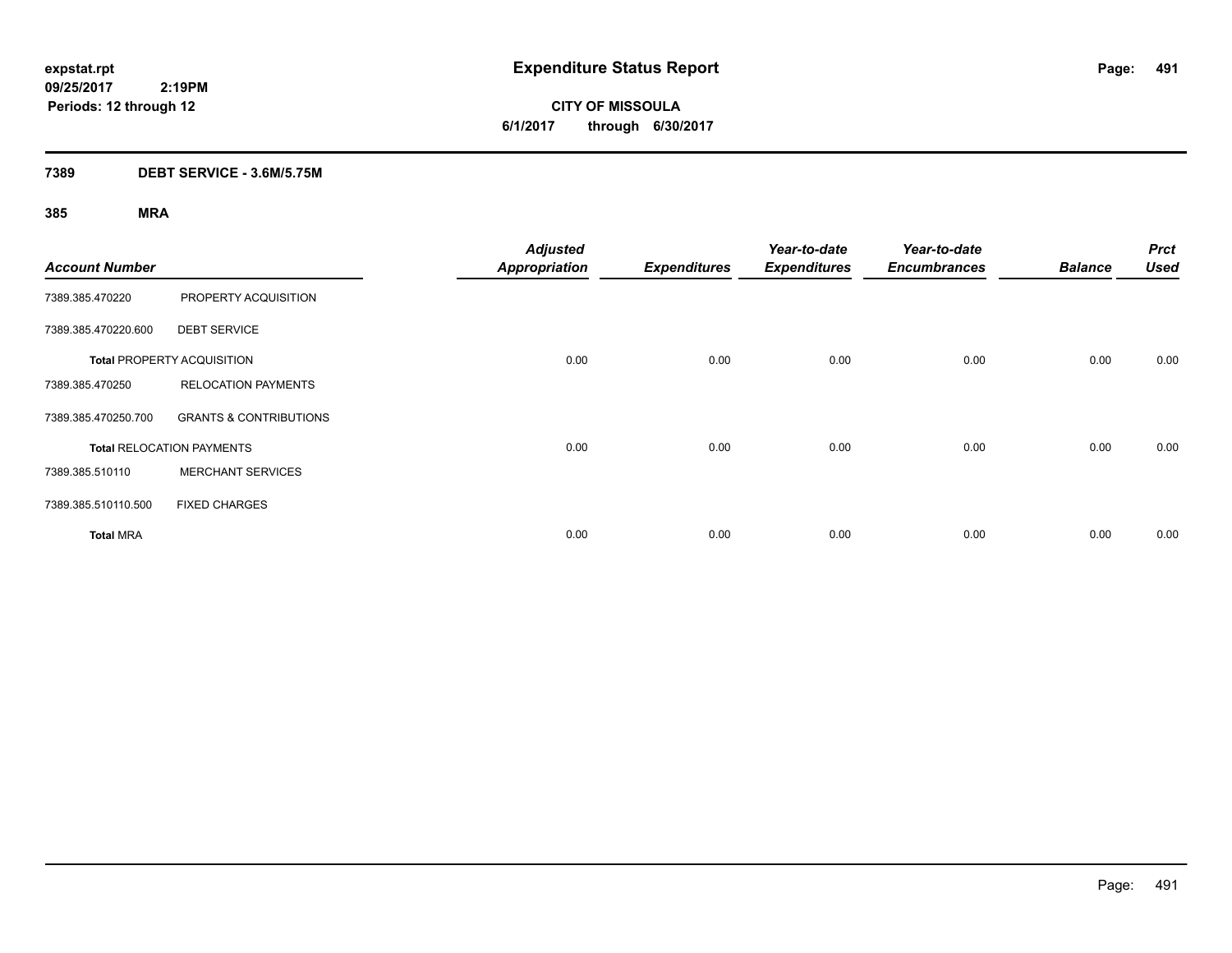**CITY OF MISSOULA 6/1/2017 through 6/30/2017**

#### **7389 DEBT SERVICE - 3.6M/5.75M**

|                                |                                                       | <b>Adjusted</b> |                     | Year-to-date        | Year-to-date        |                | <b>Prct</b> |
|--------------------------------|-------------------------------------------------------|-----------------|---------------------|---------------------|---------------------|----------------|-------------|
| <b>Account Number</b>          |                                                       | Appropriation   | <b>Expenditures</b> | <b>Expenditures</b> | <b>Encumbrances</b> | <b>Balance</b> | Used        |
| 7389.390.490200                | REVENUE BOND DEBT SERVICE                             |                 |                     |                     |                     |                |             |
| 7389.390.490200.600            | <b>DEBT SERVICE</b>                                   |                 |                     |                     |                     |                |             |
| 7389.390.490200.610.000        | PRINCIPAL                                             | 125,000.00      | 125,000.00          | 125,000.00          | 0.00                | 0.00           | 100.00      |
| 7389.390.490200.620.000        | <b>INTEREST / SERVICE FEES</b>                        | 125,500.00      | 62,500.00           | 128,450.00          | 0.00                | $-2,950.00$    | 102.35      |
|                                | Total REVENUE BOND DEBT SERVICE                       | 250,500.00      | 187,500.00          | 253,450.00          | 0.00                | $-2,950.00$    | 101.18      |
| 7389.390.490210                | FY13 \$5.75M DEBT SERVICE                             |                 |                     |                     |                     |                |             |
| 7389.390.490210.600            | <b>DEBT SERVICE</b>                                   |                 |                     |                     |                     |                |             |
|                                | 7389.390.490210.610.000 FY13 5.75M DEBT SVS/PRINCIPAL | 268,000.00      | 135,000.00          | 268,000.00          | 0.00                | 0.00           | 100.00      |
|                                | 7389.390.490210.620.000 INTEREST / SERVICE FEES       | 157,812.00      | 78,058.50           | 157,611.75          | 0.00                | 200.25         | 99.87       |
|                                | Total FY13 \$5.75M DEBT SERVICE                       | 425,812.00      | 213,058.50          | 425,611.75          | 0.00                | 200.25         | 99.95       |
| 7389.390.510110                | <b>MERCHANT SERVICES</b>                              |                 |                     |                     |                     |                |             |
| 7389.390.510110.500            | <b>FIXED CHARGES</b>                                  |                 |                     |                     |                     |                |             |
| <b>Total MERCHANT SERVICES</b> |                                                       | 0.00            | 0.00                | 0.00                | 0.00                | 0.00           | 0.00        |
|                                | Total DEBT SERVICE - 3.6M/5.75M                       | 676.312.00      | 400,558.50          | 679,061.75          | 0.00                | $-2.749.75$    | 100.41      |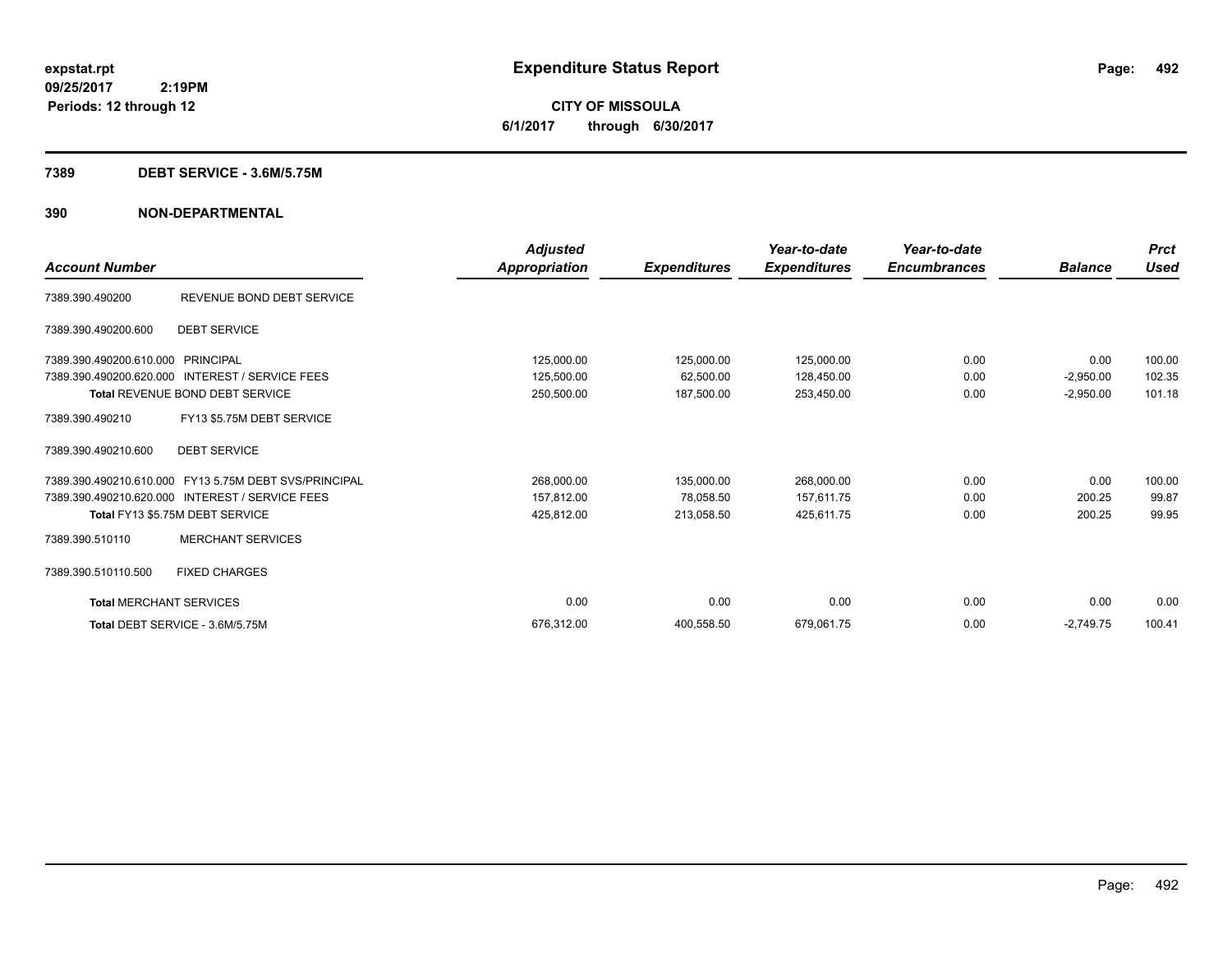**CITY OF MISSOULA 6/1/2017 through 6/30/2017**

### **7390 URDII CLEARING - 3.6M TIF**

| <b>Account Number</b> |                                                                                          | <b>Adjusted</b><br><b>Appropriation</b> | <b>Expenditures</b>      | Year-to-date<br><b>Expenditures</b> | Year-to-date<br><b>Encumbrances</b> | <b>Balance</b> | <b>Prct</b><br><b>Used</b> |
|-----------------------|------------------------------------------------------------------------------------------|-----------------------------------------|--------------------------|-------------------------------------|-------------------------------------|----------------|----------------------------|
| 7390.385.490607       | <b>TRANSFERS TO BROWNFIELD</b>                                                           |                                         |                          |                                     |                                     |                |                            |
| 7390.385.490607.800   | OTHER OBJECTS                                                                            |                                         |                          |                                     |                                     |                |                            |
|                       | 7390.385.490607.820.000 TRANSFERS TO OTHER FUNDS<br><b>Total TRANSFERS TO BROWNFIELD</b> | 0.00<br>0.00                            | 126.825.85<br>126,825.85 | 0.00<br>0.00                        | 0.00<br>0.00                        | 0.00<br>0.00   | 0.00<br>0.00               |
| 7390.385.510110       | <b>MERCHANT SERVICES</b>                                                                 |                                         |                          |                                     |                                     |                |                            |
| 7390.385.510110.500   | <b>FIXED CHARGES</b>                                                                     |                                         |                          |                                     |                                     |                |                            |
|                       | <b>Total MERCHANT SERVICES</b>                                                           | 0.00                                    | 0.00                     | 0.00                                | 0.00                                | 0.00           | 0.00                       |
| <b>Total MRA</b>      |                                                                                          | 0.00                                    | 126,825.85               | 0.00                                | 0.00                                | 0.00           | 0.00                       |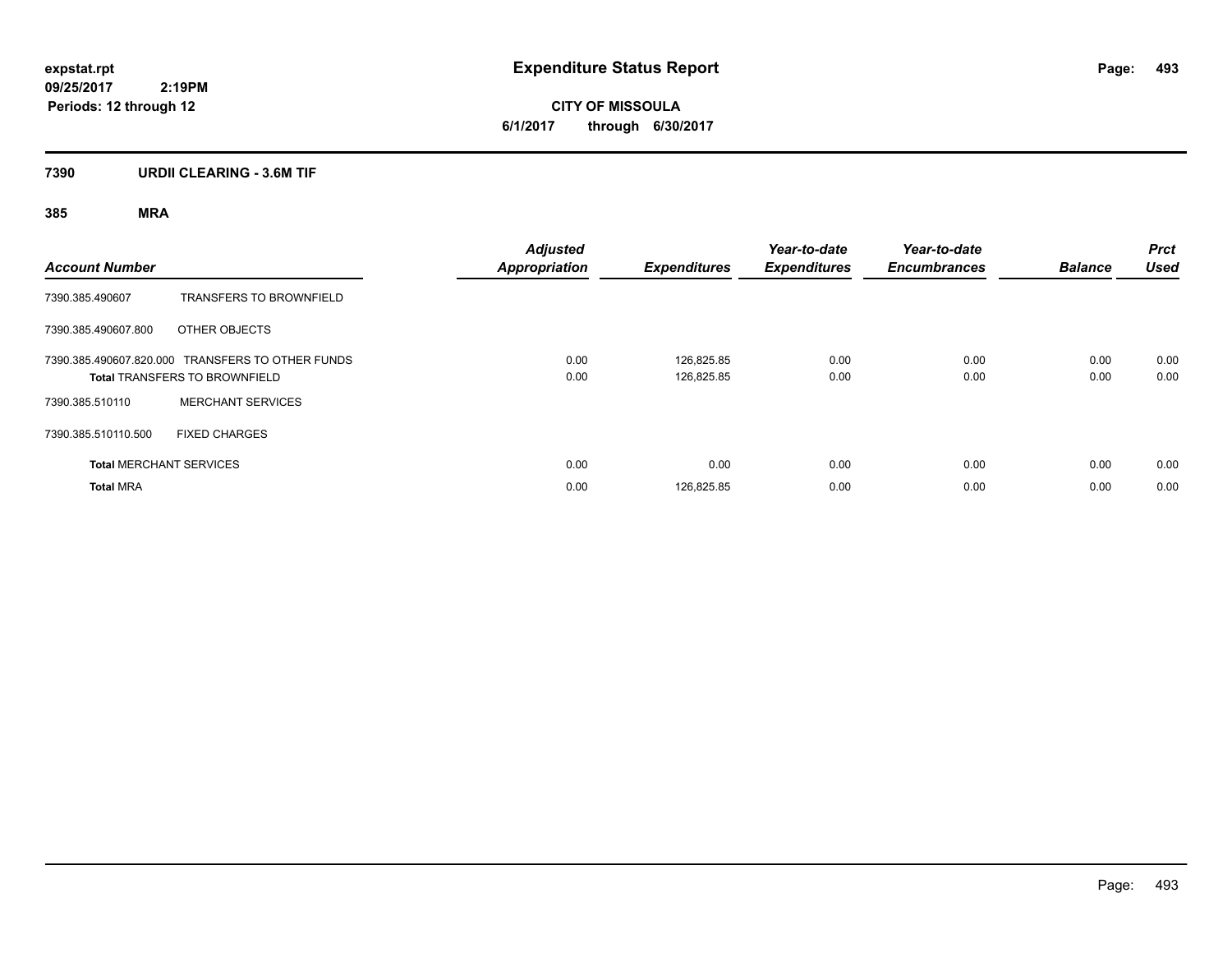**CITY OF MISSOULA 6/1/2017 through 6/30/2017**

#### **7390 URDII CLEARING - 3.6M TIF**

| <b>Account Number</b>         |                                                                | <b>Adjusted</b><br><b>Appropriation</b> | <b>Expenditures</b> | Year-to-date<br><b>Expenditures</b> | Year-to-date<br><b>Encumbrances</b> | <b>Balance</b> | <b>Prct</b><br><b>Used</b> |
|-------------------------------|----------------------------------------------------------------|-----------------------------------------|---------------------|-------------------------------------|-------------------------------------|----------------|----------------------------|
| 7390.390.490601               | TI BOND CLEARING                                               |                                         |                     |                                     |                                     |                |                            |
| 7390.390.490601.800           | OTHER OBJECTS                                                  |                                         |                     |                                     |                                     |                |                            |
| <b>Total TI BOND CLEARING</b> |                                                                | 0.00                                    | 0.00                | 0.00                                | 0.00                                | 0.00           | 0.00                       |
| 7390.390.490604               | TI BOND RESERVE                                                |                                         |                     |                                     |                                     |                |                            |
| 7390.390.490604.800           | OTHER OBJECTS                                                  |                                         |                     |                                     |                                     |                |                            |
|                               | 7390.390.490604.820.000 TRANSFER TO INTERMOUNTAIN BOND DS 7399 | 145,937.00                              | 0.00                | 112.627.50                          | 0.00                                | 33,309.50      | 77.18                      |
| Total TI BOND RESERVE         |                                                                | 145,937.00                              | 0.00                | 112,627.50                          | 0.00                                | 33,309.50      | 77.18                      |
| 7390.390.490605               | TRANSFER TO DEBT SERVICE 7389                                  |                                         |                     |                                     |                                     |                |                            |
| 7390.390.490605.800           | OTHER OBJECTS                                                  |                                         |                     |                                     |                                     |                |                            |
|                               | 7390.390.490605.820.000 TRANSFERS TO DEBT SERVICE              | 676,312.00                              | 0.00                | 679,473.27                          | 0.00                                | $-3,161.27$    | 100.47                     |
|                               | Total TRANSFER TO DEBT SERVICE 7389                            | 676,312.00                              | 0.00                | 679,473.27                          | 0.00                                | $-3,161.27$    | 100.47                     |
| 7390.390.490606               | DEVELOPMENT TRANSFERS                                          |                                         |                     |                                     |                                     |                |                            |
| 7390.390.490606.800           | OTHER OBJECTS                                                  |                                         |                     |                                     |                                     |                |                            |
|                               | 7390.390.490606.820.000 TRANSFERS TO URD II DEVELOPMENT        | 1,121,177.00                            | $-126,825.85$       | 216,802.45                          | 0.00                                | 904,374.55     | 19.34                      |
|                               | Total DEVELOPMENT TRANSFERS                                    | 1,121,177.00                            | $-126,825.85$       | 216,802.45                          | 0.00                                | 904,374.55     | 19.34                      |
| 7390.390.490607               | <b>TRANSFERS TO BROWNFIELD</b>                                 |                                         |                     |                                     |                                     |                |                            |
| 7390.390.490607.800           | OTHER OBJECTS                                                  |                                         |                     |                                     |                                     |                |                            |
|                               | 7390.390.490607.820.000 TRANSFERS TO OTHER FUNDS               | 54,716.00                               | 0.00                | 58,092.00                           | 0.00                                | $-3,376.00$    | 106.17                     |
|                               | <b>Total TRANSFERS TO BROWNFIELD</b>                           | 54,716.00                               | 0.00                | 58,092.00                           | 0.00                                | $-3,376.00$    | 106.17                     |
| 7390.390.490608               | <b>TRANSFERS TO SAFEWA/ST PAT</b>                              |                                         |                     |                                     |                                     |                |                            |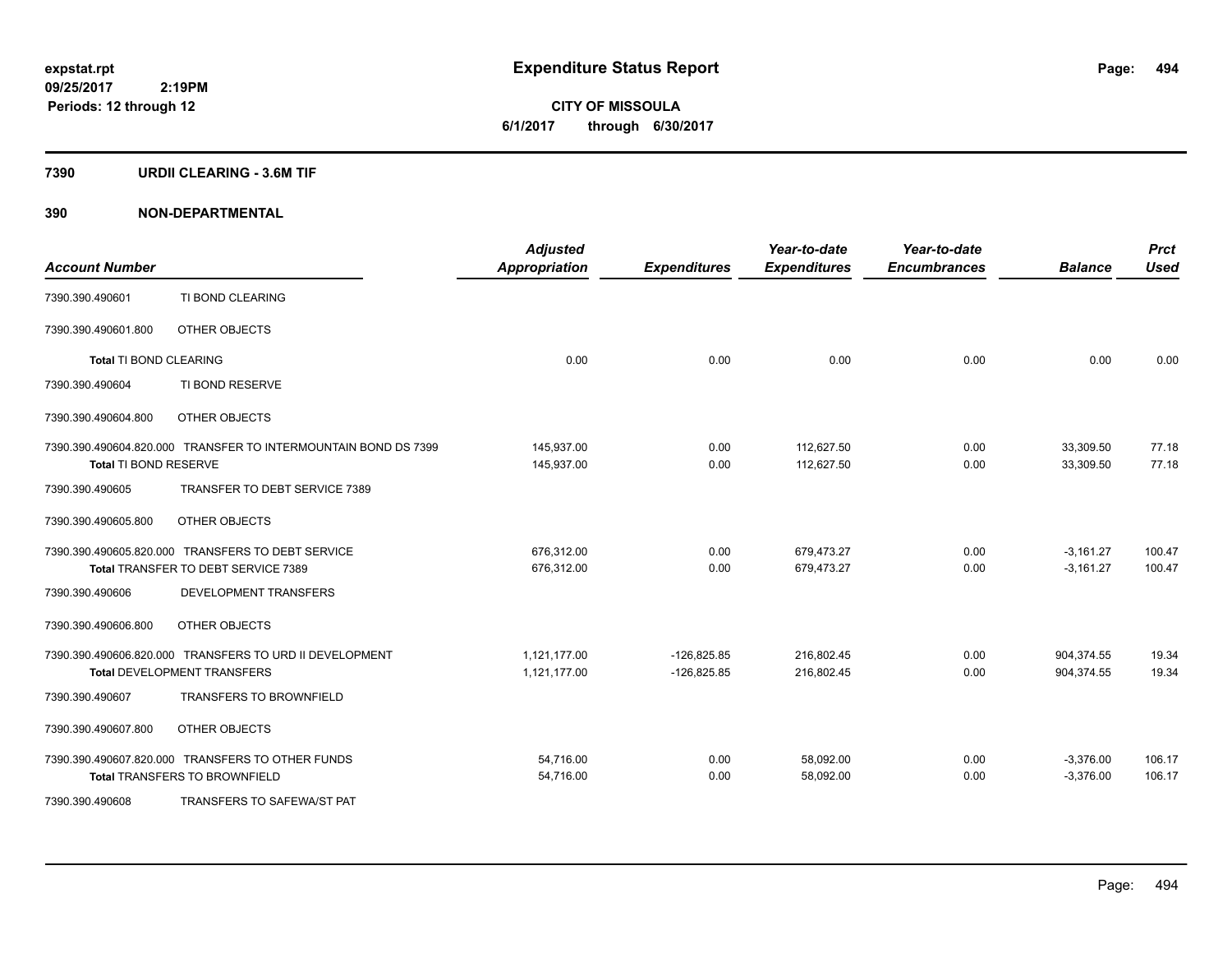**CITY OF MISSOULA 6/1/2017 through 6/30/2017**

#### **7390 URDII CLEARING - 3.6M TIF**

| <b>Account Number</b>                                                                                       | <b>Adjusted</b><br><b>Appropriation</b> | <b>Expenditures</b> | Year-to-date<br><b>Expenditures</b> | Year-to-date<br><b>Encumbrances</b> | <b>Balance</b>         | <b>Prct</b><br><b>Used</b> |
|-------------------------------------------------------------------------------------------------------------|-----------------------------------------|---------------------|-------------------------------------|-------------------------------------|------------------------|----------------------------|
| OTHER OBJECTS<br>7390.390.490608.800                                                                        |                                         |                     |                                     |                                     |                        |                            |
| 7390.390.490608.820.000 TRANSFERS TO OTHER FUNDS-SAFEWAY/ST PATS<br><b>Total TRANSFERS TO SAFEWA/ST PAT</b> | 127,012.00<br>127,012.00                | 0.00<br>0.00        | 115.103.00<br>115,103.00            | 0.00<br>0.00                        | 11,909.00<br>11,909.00 | 90.62<br>90.62             |
| <b>MERCHANT SERVICES</b><br>7390.390.510110                                                                 |                                         |                     |                                     |                                     |                        |                            |
| 7390.390.510110.500<br><b>FIXED CHARGES</b>                                                                 |                                         |                     |                                     |                                     |                        |                            |
| <b>Total FIXED CHARGES</b>                                                                                  | 0.00                                    | 0.00                | 0.00                                | 0.00                                | 0.00                   | 0.00                       |
| <b>Total MERCHANT SERVICES</b>                                                                              | 0.00                                    | 0.00                | 0.00                                | 0.00                                | 0.00                   | 0.00                       |
| <b>Total NON-DEPARTMENTAL</b>                                                                               | 2,125,154.00                            | $-126,825.85$       | 1,182,098.22                        | 0.00                                | 943,055.78             | 55.62                      |
| Total URDII CLEARING - 3.6M TIF                                                                             | 2,125,154.00                            | 0.00                | 1,182,098.22                        | 0.00                                | 943,055.78             | 55.62                      |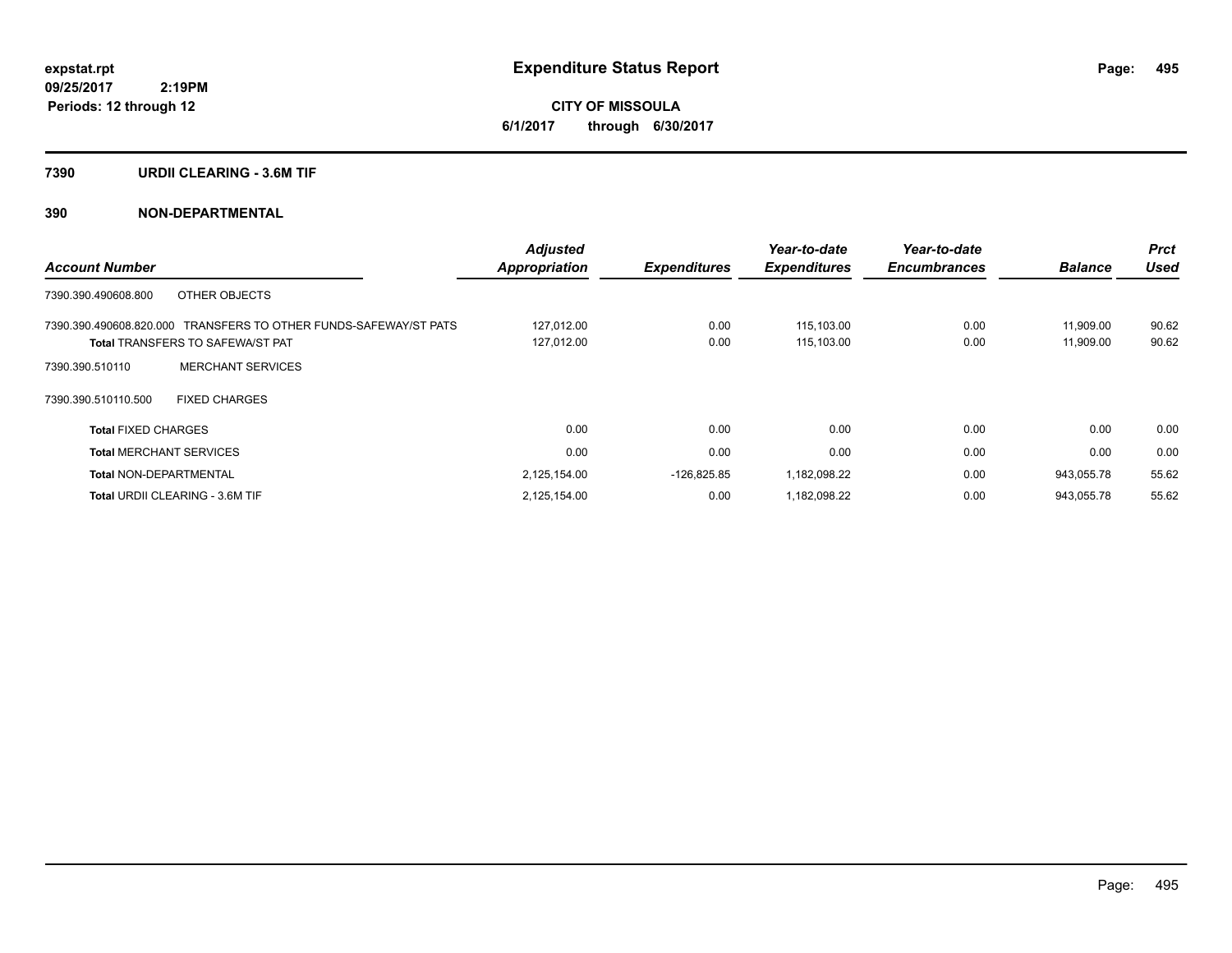**CITY OF MISSOULA 6/1/2017 through 6/30/2017**

**7391 MRA - URD I FUND**

| <b>Account Number</b>      |                          | <b>Adjusted</b><br>Appropriation | <b>Expenditures</b> | Year-to-date<br><b>Expenditures</b> | Year-to-date<br><b>Encumbrances</b> | <b>Balance</b> | <b>Prct</b><br>Used |
|----------------------------|--------------------------|----------------------------------|---------------------|-------------------------------------|-------------------------------------|----------------|---------------------|
| 7391.385.510110            | <b>MERCHANT SERVICES</b> |                                  |                     |                                     |                                     |                |                     |
| 7391.385.510110.500        | <b>FIXED CHARGES</b>     |                                  |                     |                                     |                                     |                |                     |
| <b>Total FIXED CHARGES</b> |                          | 0.00                             | 0.00                | 0.00                                | 0.00                                | 0.00           | 0.00                |
| <b>Total MRA</b>           |                          | 0.00                             | 0.00                | 0.00                                | 0.00                                | 0.00           | 0.00                |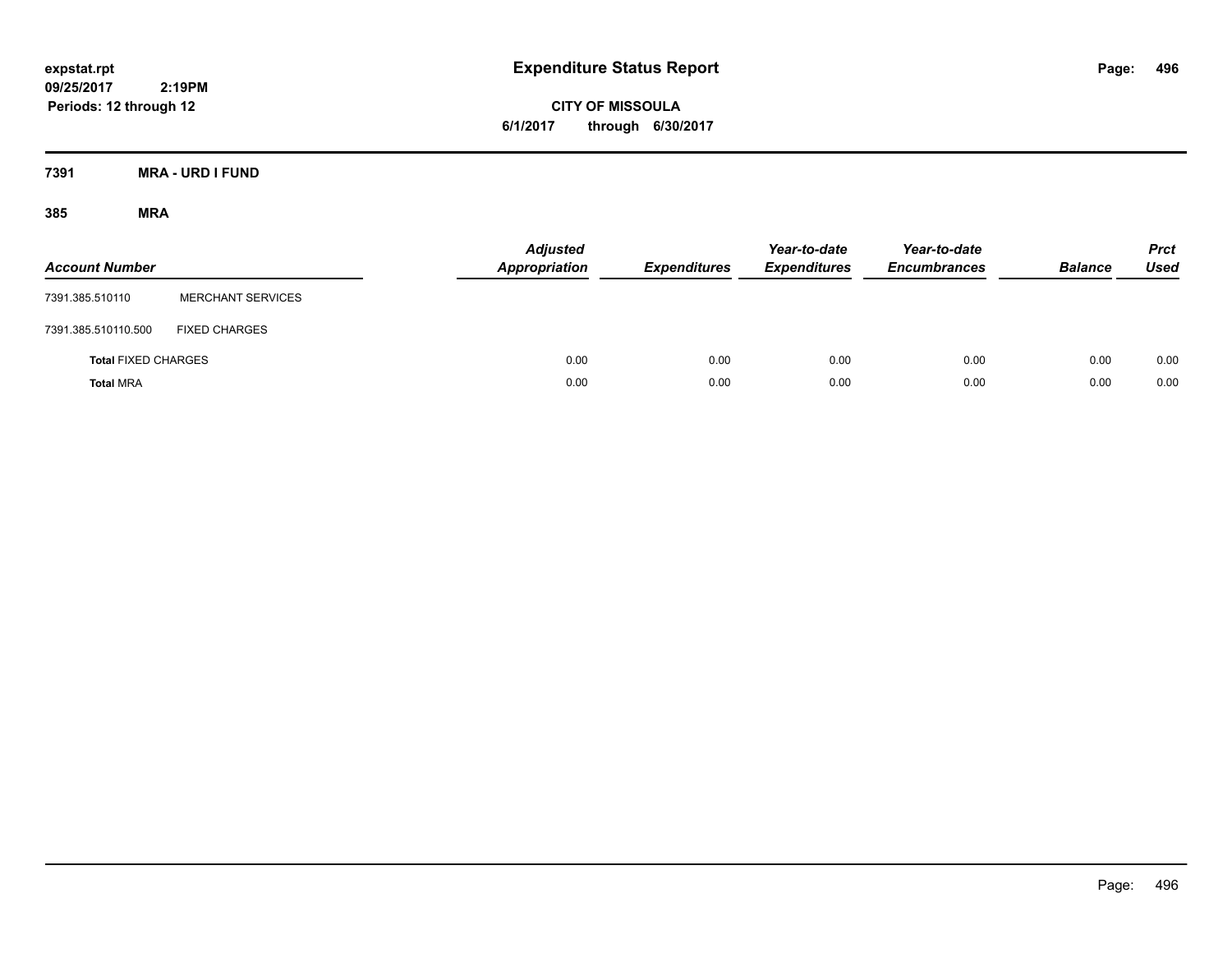**CITY OF MISSOULA 6/1/2017 through 6/30/2017**

**7391 MRA - URD I FUND**

**900 DEPRECIATION**

| <b>Account Number</b>  |                          | <b>Adjusted</b><br>Appropriation | <b>Expenditures</b> | Year-to-date<br><b>Expenditures</b> | Year-to-date<br><b>Encumbrances</b> | <b>Balance</b> | <b>Prct</b><br>Used |
|------------------------|--------------------------|----------------------------------|---------------------|-------------------------------------|-------------------------------------|----------------|---------------------|
| 7391.900.510110        | <b>MERCHANT SERVICES</b> |                                  |                     |                                     |                                     |                |                     |
| 7391.900.510110.500    | <b>FIXED CHARGES</b>     |                                  |                     |                                     |                                     |                |                     |
| Total MRA - URD I FUND |                          | 0.00                             | 0.00                | 0.00                                | 0.00                                | 0.00           | 0.00                |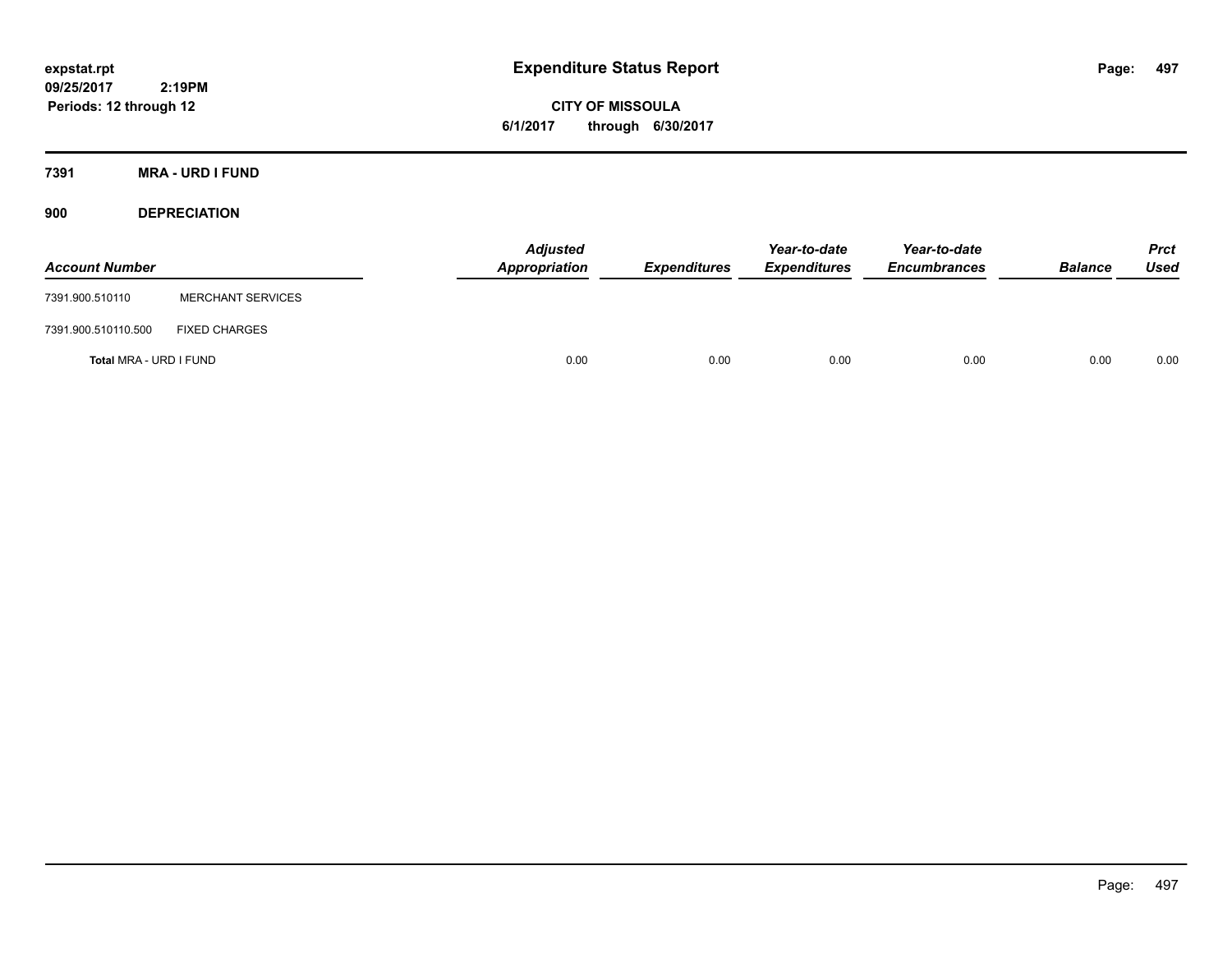**CITY OF MISSOULA 6/1/2017 through 6/30/2017**

**7392 MRA - URD II FUND**

| <b>Account Number</b>                                             |                                                  | <b>Adjusted</b><br><b>Appropriation</b> | <b>Expenditures</b>      | Year-to-date<br><b>Expenditures</b> | Year-to-date<br><b>Encumbrances</b> | <b>Balance</b>         | <b>Prct</b><br><b>Used</b> |
|-------------------------------------------------------------------|--------------------------------------------------|-----------------------------------------|--------------------------|-------------------------------------|-------------------------------------|------------------------|----------------------------|
| 7392.385.460436                                                   | MRA CTEP/CMAQ                                    |                                         |                          |                                     |                                     |                        |                            |
| 7392.385.460436.300                                               | PURCHASED SERVICES                               |                                         |                          |                                     |                                     |                        |                            |
|                                                                   | <b>Total PURCHASED SERVICES</b>                  | 0.00                                    | 0.00                     | 0.00                                | 0.00                                | 0.00                   | 0.00                       |
| 7392.385.460436.900                                               | CAPITAL OUTLAY                                   |                                         |                          |                                     |                                     |                        |                            |
| Total MRA CTEP/CMAQ                                               |                                                  | 0.00                                    | 0.00                     | 0.00                                | 0.00                                | 0.00                   | 0.00                       |
| 7392.385.470210                                                   | <b>ADMINISTRATION</b>                            |                                         |                          |                                     |                                     |                        |                            |
| 7392.385.470210.300                                               | PURCHASED SERVICES                               |                                         |                          |                                     |                                     |                        |                            |
|                                                                   | <b>Total PURCHASED SERVICES</b>                  | 0.00                                    | 0.00                     | 0.00                                | 0.00                                | 0.00                   | 0.00                       |
| 7392.385.470210.800                                               | OTHER OBJECTS                                    |                                         |                          |                                     |                                     |                        |                            |
| <b>Total ADMINISTRATION</b>                                       | 7392.385.470210.820.000 TRANSFERS TO OTHER FUNDS | 250,000.00<br>250,000.00                | 250,000.00<br>250,000.00 | 250,000.00<br>250,000.00            | 0.00<br>0.00                        | 0.00<br>0.00           | 100.00<br>100.00           |
| 7392.385.470220                                                   | PROPERTY ACQUISITION                             |                                         |                          |                                     |                                     |                        |                            |
| 7392.385.470220.800                                               | OTHER OBJECTS                                    |                                         |                          |                                     |                                     |                        |                            |
| 7392.385.470220.845.000 CONTINGENCY<br><b>Total OTHER OBJECTS</b> |                                                  | 50,000.00<br>50,000.00                  | 0.00<br>0.00             | 0.00<br>0.00                        | 0.00<br>0.00                        | 50,000.00<br>50,000.00 | 0.00<br>0.00               |
| 7392.385.470220.900                                               | CAPITAL OUTLAY                                   |                                         |                          |                                     |                                     |                        |                            |
| <b>Total CAPITAL OUTLAY</b>                                       |                                                  | 0.00                                    | 0.00                     | 0.00                                | 0.00                                | 0.00                   | 0.00                       |
|                                                                   | <b>Total PROPERTY ACQUISITION</b>                | 50,000.00                               | 0.00                     | 0.00                                | 0.00                                | 50,000.00              | 0.00                       |
| 7392.385.470230                                                   | PW FACILITY                                      |                                         |                          |                                     |                                     |                        |                            |
| 7392.385.470230.300                                               | PURCHASED SERVICES                               |                                         |                          |                                     |                                     |                        |                            |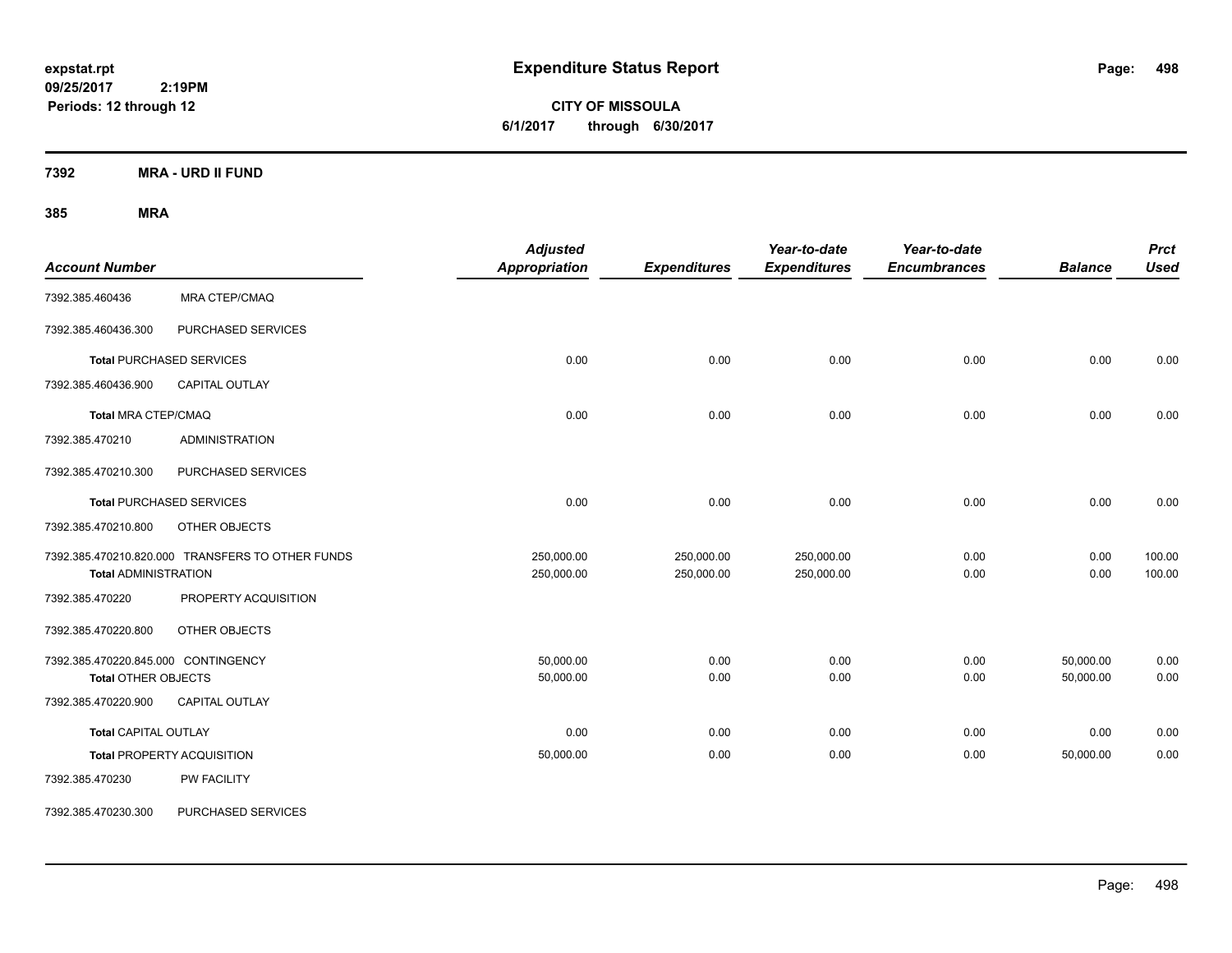**CITY OF MISSOULA 6/1/2017 through 6/30/2017**

**7392 MRA - URD II FUND**

| <b>Account Number</b>                                                                     | <b>Adjusted</b><br><b>Appropriation</b> | <b>Expenditures</b>    | Year-to-date<br><b>Expenditures</b> | Year-to-date<br><b>Encumbrances</b> | <b>Balance</b>               | <b>Prct</b><br><b>Used</b> |
|-------------------------------------------------------------------------------------------|-----------------------------------------|------------------------|-------------------------------------|-------------------------------------|------------------------------|----------------------------|
| 7392.385.470230.350.000 PROFESSIONAL SERVICES<br><b>Total PURCHASED SERVICES</b>          | 22,551.00<br>22,551.00                  | 0.00<br>0.00           | 2,650.00<br>2,650.00                | 0.00<br>0.00                        | 19,901.00<br>19,901.00       | 11.75<br>11.75             |
| <b>GRANTS &amp; CONTRIBUTIONS</b><br>7392.385.470230.700                                  |                                         |                        |                                     |                                     |                              |                            |
| 7392.385.470230.700.000 GRANTS & CONTRIBUTIONS<br><b>Total GRANTS &amp; CONTRIBUTIONS</b> | 102,885.00<br>102,885.00                | 15,769.58<br>15,769.58 | 102,357.58<br>102,357.58            | 0.00<br>0.00                        | 527.42<br>527.42             | 99.49<br>99.49             |
| 7392.385.470230.800<br>OTHER OBJECTS                                                      |                                         |                        |                                     |                                     |                              |                            |
| 7392.385.470230.845.000 CONTINGENCY<br><b>Total OTHER OBJECTS</b>                         | 1,286,500.00<br>1,286,500.00            | 0.00<br>0.00           | 0.00<br>0.00                        | 0.00<br>0.00                        | 1,286,500.00<br>1,286,500.00 | 0.00<br>0.00               |
| 7392.385.470230.900<br>CAPITAL OUTLAY                                                     |                                         |                        |                                     |                                     |                              |                            |
| 7392.385.470230.930.000 IMPROVEMENTS<br><b>Total CAPITAL OUTLAY</b>                       | 110,000.00<br>110,000.00                | 0.00<br>0.00           | 17,751.25<br>17,751.25              | 0.00<br>0.00                        | 92,248.75<br>92,248.75       | 16.14<br>16.14             |
| <b>Total PW FACILITY</b>                                                                  | 1,521,936.00                            | 15,769.58              | 122,758.83                          | 0.00                                | 1,399,177.17                 | 8.07                       |
| <b>REHAB LOANS</b><br>7392.385.470240                                                     |                                         |                        |                                     |                                     |                              |                            |
| <b>GRANTS &amp; CONTRIBUTIONS</b><br>7392.385.470240.700                                  |                                         |                        |                                     |                                     |                              |                            |
| 7392.385.470240.700.000 GRANTS & CONTRIBUTIONS<br><b>Total REHAB LOANS</b>                | 444,830.00<br>444,830.00                | 0.00<br>0.00           | 67.117.00<br>67,117.00              | 0.00<br>0.00                        | 377,713.00<br>377,713.00     | 15.09<br>15.09             |
| 7392.385.470241<br>*** Title Not Found ***                                                |                                         |                        |                                     |                                     |                              |                            |
| PURCHASED SERVICES<br>7392.385.470241.300                                                 |                                         |                        |                                     |                                     |                              |                            |
| <b>Total PURCHASED SERVICES</b>                                                           | 0.00                                    | 0.00                   | 0.00                                | 0.00                                | 0.00                         | 0.00                       |
| 7392.385.470241.700<br><b>GRANTS &amp; CONTRIBUTIONS</b>                                  |                                         |                        |                                     |                                     |                              |                            |
| <b>Total GRANTS &amp; CONTRIBUTIONS</b>                                                   | 0.00                                    | 0.00                   | 0.00                                | 0.00                                | 0.00                         | 0.00                       |
| 7392.385.470241.800<br>OTHER OBJECTS                                                      |                                         |                        |                                     |                                     |                              |                            |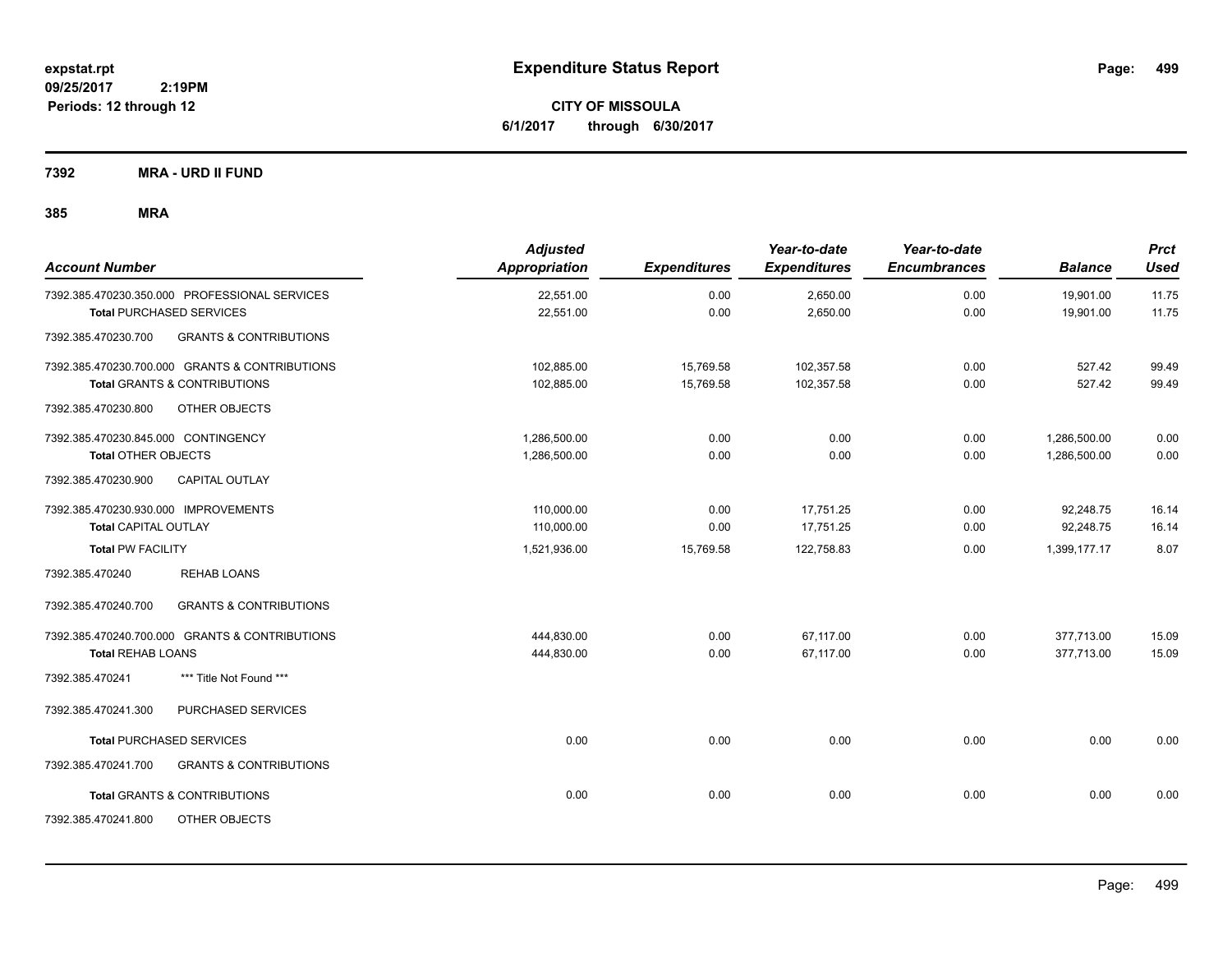**CITY OF MISSOULA 6/1/2017 through 6/30/2017**

**7392 MRA - URD II FUND**

### **385 MRA**

| <b>Account Number</b>               |                                               | <b>Adjusted</b><br>Appropriation | <b>Expenditures</b> | Year-to-date<br><b>Expenditures</b> | Year-to-date<br><b>Encumbrances</b> | <b>Balance</b> | <b>Prct</b><br><b>Used</b> |
|-------------------------------------|-----------------------------------------------|----------------------------------|---------------------|-------------------------------------|-------------------------------------|----------------|----------------------------|
| <b>Total OTHER OBJECTS</b>          |                                               | 0.00                             | 0.00                | 0.00                                | 0.00                                | 0.00           | 0.00                       |
| 7392.385.470241.900                 | <b>CAPITAL OUTLAY</b>                         |                                  |                     |                                     |                                     |                |                            |
| Total *** Title Not Found ***       |                                               | 0.00                             | 0.00                | 0.00                                | 0.00                                | 0.00           | 0.00                       |
| 7392.385.470250                     | <b>RELOCATION PAYMENTS</b>                    |                                  |                     |                                     |                                     |                |                            |
| 7392.385.470250.700                 | <b>GRANTS &amp; CONTRIBUTIONS</b>             |                                  |                     |                                     |                                     |                |                            |
|                                     | <b>Total GRANTS &amp; CONTRIBUTIONS</b>       | 0.00                             | 0.00                | 0.00                                | 0.00                                | 0.00           | 0.00                       |
| 7392.385.470250.800                 | OTHER OBJECTS                                 |                                  |                     |                                     |                                     |                |                            |
|                                     | <b>Total RELOCATION PAYMENTS</b>              | 0.00                             | 0.00                | 0.00                                | 0.00                                | 0.00           | 0.00                       |
| 7392.385.470260                     | <b>PLANNING &amp; MGMT</b>                    |                                  |                     |                                     |                                     |                |                            |
| 7392.385.470260.300                 | PURCHASED SERVICES                            |                                  |                     |                                     |                                     |                |                            |
|                                     | 7392.385.470260.350.000 PROFESSIONAL SERVICES | 10,000.00                        | 0.00                | 0.00                                | 0.00                                | 10,000.00      | 0.00                       |
|                                     | <b>Total PURCHASED SERVICES</b>               | 10,000.00                        | 0.00                | 0.00                                | 0.00                                | 10,000.00      | 0.00                       |
| 7392.385.470260.700                 | <b>GRANTS &amp; CONTRIBUTIONS</b>             |                                  |                     |                                     |                                     |                |                            |
|                                     | Total GRANTS & CONTRIBUTIONS                  | 0.00                             | 0.00                | 0.00                                | 0.00                                | 0.00           | 0.00                       |
| 7392.385.470260.800                 | OTHER OBJECTS                                 |                                  |                     |                                     |                                     |                |                            |
| 7392.385.470260.845.000 CONTINGENCY |                                               | 50,000.00                        | 0.00                | 0.00                                | 0.00                                | 50,000.00      | 0.00                       |
| <b>Total OTHER OBJECTS</b>          |                                               | 50,000.00                        | 0.00                | 0.00                                | 0.00                                | 50,000.00      | 0.00                       |
| <b>Total PLANNING &amp; MGMT</b>    |                                               | 60,000.00                        | 0.00                | 0.00                                | 0.00                                | 60,000.00      | 0.00                       |
| 7392.385.470270                     | <b>CLEARING &amp; DEMO</b>                    |                                  |                     |                                     |                                     |                |                            |

7392.385.470270.700 GRANTS & CONTRIBUTIONS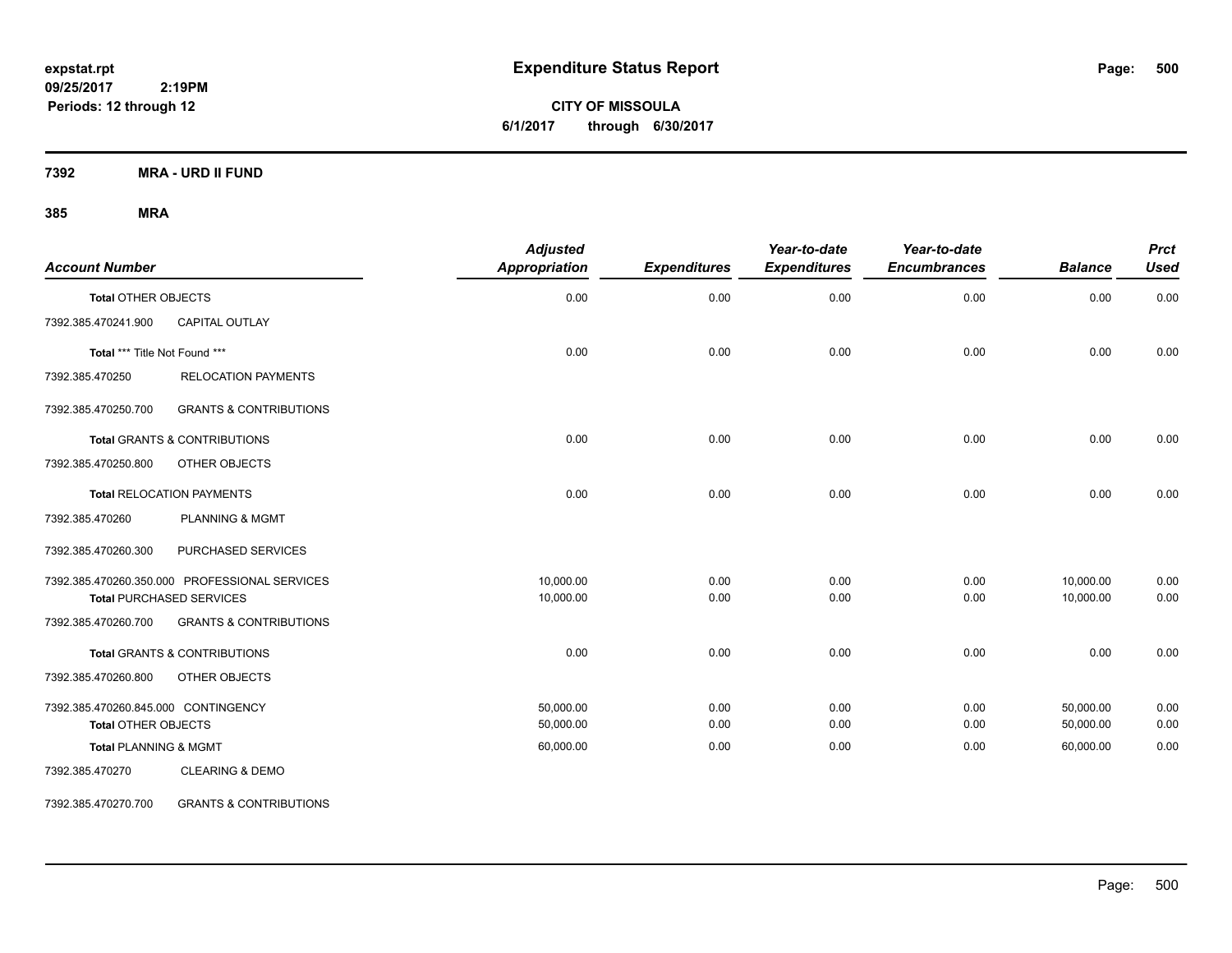**CITY OF MISSOULA 6/1/2017 through 6/30/2017**

**7392 MRA - URD II FUND**

| <b>Account Number</b>               |                                                | <b>Adjusted</b><br>Appropriation | <b>Expenditures</b> | Year-to-date<br><b>Expenditures</b> | Year-to-date<br><b>Encumbrances</b> | <b>Balance</b> | <b>Prct</b><br><b>Used</b> |
|-------------------------------------|------------------------------------------------|----------------------------------|---------------------|-------------------------------------|-------------------------------------|----------------|----------------------------|
|                                     | 7392.385.470270.700.000 GRANTS & CONTRIBUTIONS | 35,000.00                        | 0.00                | 35,000.00                           | 0.00                                | 0.00           | 100.00                     |
|                                     | <b>Total GRANTS &amp; CONTRIBUTIONS</b>        | 35,000.00                        | 0.00                | 35,000.00                           | 0.00                                | 0.00           | 100.00                     |
| 7392.385.470270.800                 | OTHER OBJECTS                                  |                                  |                     |                                     |                                     |                |                            |
| 7392.385.470270.845.000 CONTINGENCY |                                                | 100,000.00                       | 0.00                | 0.00                                | 0.00                                | 100,000.00     | 0.00                       |
| <b>Total OTHER OBJECTS</b>          |                                                | 100,000.00                       | 0.00                | 0.00                                | 0.00                                | 100,000.00     | 0.00                       |
| 7392.385.470270.900                 | <b>CAPITAL OUTLAY</b>                          |                                  |                     |                                     |                                     |                |                            |
| <b>Total CAPITAL OUTLAY</b>         |                                                | 0.00                             | 0.00                | 0.00                                | 0.00                                | 0.00           | 0.00                       |
| Total CLEARING & DEMO               |                                                | 135,000.00                       | 0.00                | 35,000.00                           | 0.00                                | 100,000.00     | 25.93                      |
| 7392.385.470280                     | 5M SOUTH RESERVE CROSSING                      |                                  |                     |                                     |                                     |                |                            |
| 7392.385.470280.900                 | <b>CAPITAL OUTLAY</b>                          |                                  |                     |                                     |                                     |                |                            |
|                                     | Total 5M SOUTH RESERVE CROSSING                | 0.00                             | 0.00                | 0.00                                | 0.00                                | 0.00           | 0.00                       |
| 7392.385.470290                     | BROWNFIELD RLF 1.125M                          |                                  |                     |                                     |                                     |                |                            |
| 7392.385.470290.700                 | <b>GRANTS &amp; CONTRIBUTIONS</b>              |                                  |                     |                                     |                                     |                |                            |
|                                     | Total GRANTS & CONTRIBUTIONS                   | 0.00                             | 0.00                | 0.00                                | 0.00                                | 0.00           | 0.00                       |
| 7392.385.470290.900                 | <b>CAPITAL OUTLAY</b>                          |                                  |                     |                                     |                                     |                |                            |
|                                     | Total BROWNFIELD RLF 1.125M                    | 0.00                             | 0.00                | 0.00                                | 0.00                                | 0.00           | 0.00                       |
| 7392.385.470300                     | SAFEWAY/ST PAT 1.5M                            |                                  |                     |                                     |                                     |                |                            |
| 7392.385.470300.900                 | <b>CAPITAL OUTLAY</b>                          |                                  |                     |                                     |                                     |                |                            |
|                                     | Total SAFEWAY/ST PAT 1.5M                      | 0.00                             | 0.00                | 0.00                                | 0.00                                | 0.00           | 0.00                       |
| 7392.385.470301                     | 5.75M SILVER PARK/WYOMIN/MRL                   |                                  |                     |                                     |                                     |                |                            |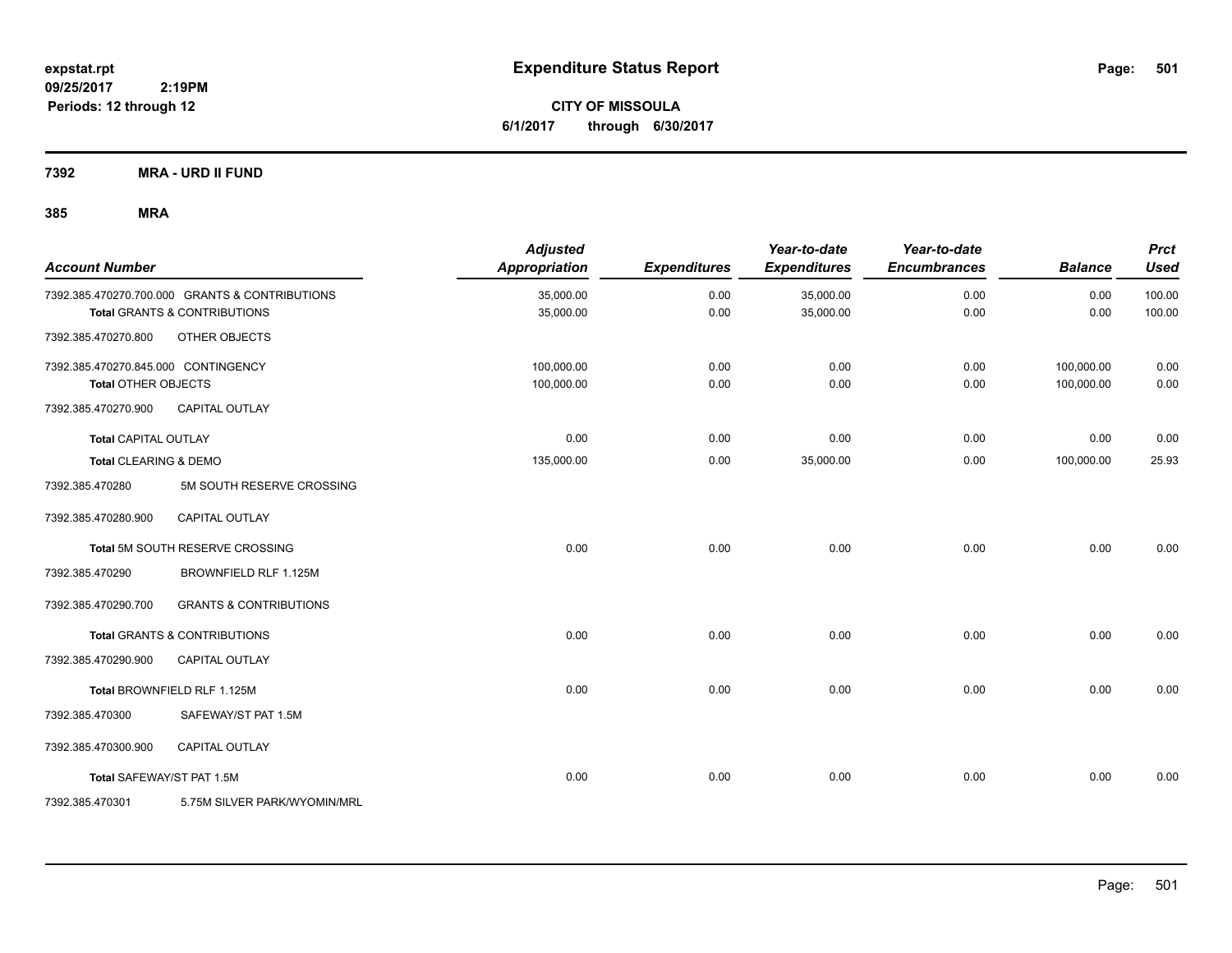**CITY OF MISSOULA 6/1/2017 through 6/30/2017**

**7392 MRA - URD II FUND**

| <b>Account Number</b>          |                                         | <b>Adjusted</b><br><b>Appropriation</b> | <b>Expenditures</b> | Year-to-date<br><b>Expenditures</b> | Year-to-date<br><b>Encumbrances</b> | <b>Balance</b> | <b>Prct</b><br><b>Used</b> |
|--------------------------------|-----------------------------------------|-----------------------------------------|---------------------|-------------------------------------|-------------------------------------|----------------|----------------------------|
| 7392.385.470301.300            | PURCHASED SERVICES                      |                                         |                     |                                     |                                     |                |                            |
|                                | <b>Total PURCHASED SERVICES</b>         | 0.00                                    | 0.00                | 0.00                                | 0.00                                | 0.00           | 0.00                       |
| 7392.385.470301.700            | <b>GRANTS &amp; CONTRIBUTIONS</b>       |                                         |                     |                                     |                                     |                |                            |
|                                | <b>Total GRANTS &amp; CONTRIBUTIONS</b> | 0.00                                    | 0.00                | 0.00                                | 0.00                                | 0.00           | 0.00                       |
| 7392.385.470301.800            | OTHER OBJECTS                           |                                         |                     |                                     |                                     |                |                            |
| <b>Total OTHER OBJECTS</b>     |                                         | 0.00                                    | 0.00                | 0.00                                | 0.00                                | 0.00           | 0.00                       |
| 7392.385.470301.900            | <b>CAPITAL OUTLAY</b>                   |                                         |                     |                                     |                                     |                |                            |
|                                | Total 5.75M SILVER PARK/WYOMIN/MRL      | 0.00                                    | 0.00                | 0.00                                | 0.00                                | 0.00           | 0.00                       |
| 7392.385.510110                | <b>MERCHANT SERVICES</b>                |                                         |                     |                                     |                                     |                |                            |
| 7392.385.510110.500            | <b>FIXED CHARGES</b>                    |                                         |                     |                                     |                                     |                |                            |
| <b>Total MERCHANT SERVICES</b> |                                         | 0.00                                    | 0.00                | 0.00                                | 0.00                                | 0.00           | 0.00                       |
| Total MRA - URD II FUND        |                                         | 2,461,766.00                            | 265,769.58          | 474,875.83                          | 0.00                                | 1,986,890.17   | 19.29                      |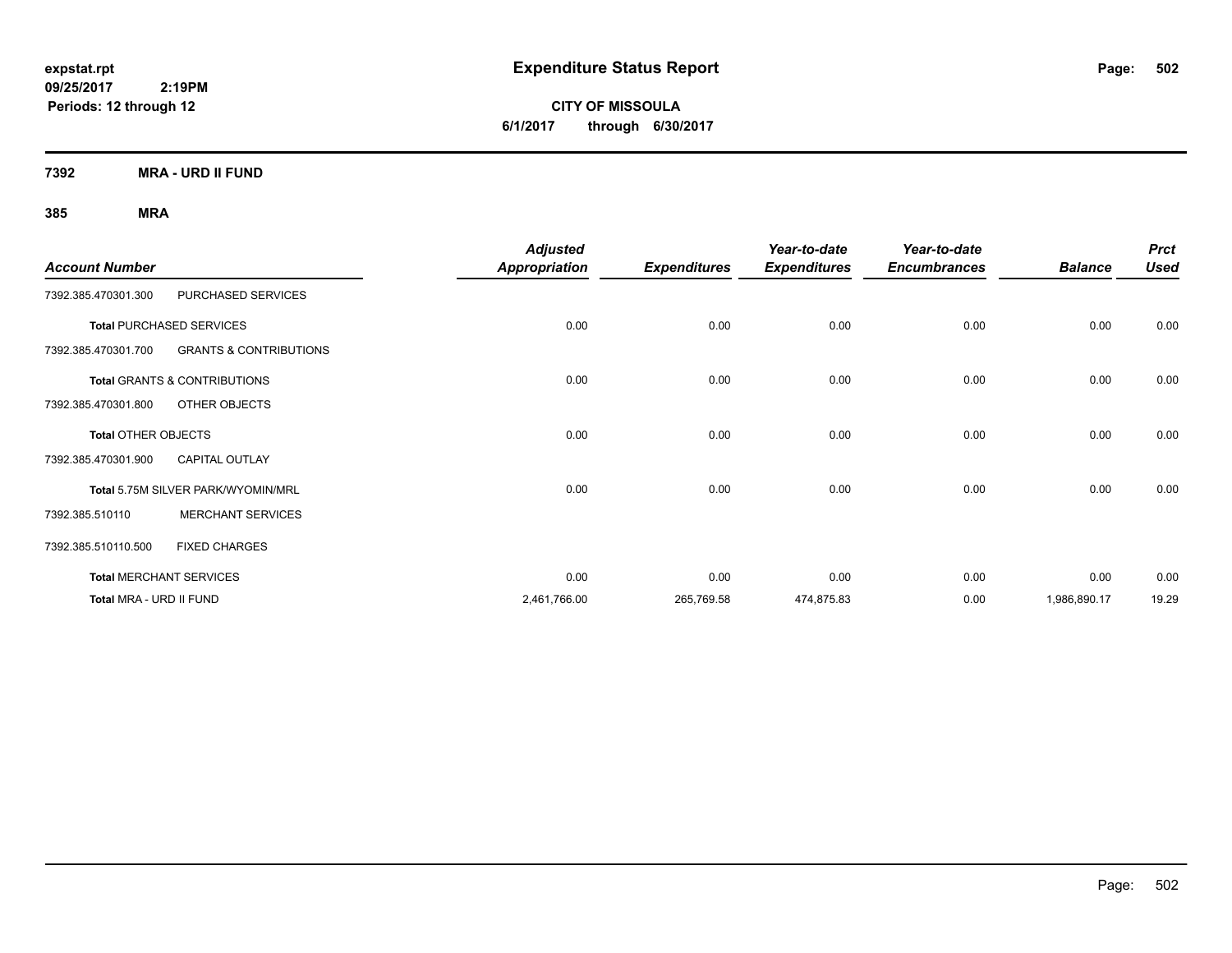**CITY OF MISSOULA 6/1/2017 through 6/30/2017**

**7393 MRA - URD III FUND**

| <b>Account Number</b>                                                      |                                                                                              | <b>Adjusted</b><br><b>Appropriation</b> | <b>Expenditures</b>              | Year-to-date<br><b>Expenditures</b> | Year-to-date<br><b>Encumbrances</b> | <b>Balance</b>                          | <b>Prct</b><br><b>Used</b> |
|----------------------------------------------------------------------------|----------------------------------------------------------------------------------------------|-----------------------------------------|----------------------------------|-------------------------------------|-------------------------------------|-----------------------------------------|----------------------------|
| 7393.385.430233                                                            | <b>ROADWAY</b>                                                                               |                                         |                                  |                                     |                                     |                                         |                            |
| 7393.385.430233.300                                                        | PURCHASED SERVICES                                                                           |                                         |                                  |                                     |                                     |                                         |                            |
| 7393.385.430233.350.000 1.6M MARY AVE W<br><b>Total PURCHASED SERVICES</b> |                                                                                              | 0.00<br>0.00                            | 171,152.44<br>171,152.44         | 171,152.44<br>171,152.44            | 0.00<br>0.00                        | $-171, 152.44$<br>$-171, 152.44$        | 0.00<br>0.00               |
| 7393.385.430233.800                                                        | OTHER OBJECTS                                                                                |                                         |                                  |                                     |                                     |                                         |                            |
| <b>Total OTHER OBJECTS</b>                                                 |                                                                                              | 0.00                                    | 0.00                             | 0.00                                | 0.00                                | 0.00                                    | 0.00                       |
| 7393.385.430233.900                                                        | CAPITAL OUTLAY                                                                               |                                         |                                  |                                     |                                     |                                         |                            |
| <b>Total CAPITAL OUTLAY</b>                                                |                                                                                              | 0.00                                    | 0.00                             | 0.00                                | 0.00                                | 0.00                                    | 0.00                       |
| <b>Total ROADWAY</b>                                                       |                                                                                              | 0.00                                    | 171,152.44                       | 171,152.44                          | 0.00                                | $-171, 152.44$                          | 0.00                       |
| 7393.385.430255                                                            | <b>BIKE-PED PROGRAM</b>                                                                      |                                         |                                  |                                     |                                     |                                         |                            |
| 7393.385.430255.300                                                        | PURCHASED SERVICES                                                                           |                                         |                                  |                                     |                                     |                                         |                            |
| <b>Total PURCHASED SERVICES</b>                                            |                                                                                              | 0.00                                    | 0.00                             | 0.00                                | 0.00                                | 0.00                                    | 0.00                       |
| 7393.385.430255.800                                                        | OTHER OBJECTS                                                                                |                                         |                                  |                                     |                                     |                                         |                            |
| <b>Total OTHER OBJECTS</b>                                                 |                                                                                              | 0.00                                    | 0.00                             | 0.00                                | 0.00                                | 0.00                                    | 0.00                       |
| 7393.385.430255.900                                                        | CAPITAL OUTLAY                                                                               |                                         |                                  |                                     |                                     |                                         |                            |
| Total BIKE-PED PROGRAM                                                     |                                                                                              | 0.00                                    | 0.00                             | 0.00                                | 0.00                                | 0.00                                    | 0.00                       |
| 7393.385.470210                                                            | <b>ADMINISTRATION</b>                                                                        |                                         |                                  |                                     |                                     |                                         |                            |
| 7393.385.470210.100                                                        | PERSONAL SERVICES                                                                            |                                         |                                  |                                     |                                     |                                         |                            |
| 7393.385.470210.120.000 OVERTIME                                           | 7393.385.470210.110.000 SALARIES AND WAGES<br>7393.385.470210.140.000 EMPLOYER CONTRIBUTIONS | 405,647.00<br>5,000.00<br>129,626.00    | 56,584.93<br>719.46<br>14,819.80 | 418,926.49<br>719.46<br>133,284.81  | 0.00<br>0.00<br>0.00                | $-13,279.49$<br>4,280.54<br>$-3,658.81$ | 103.27<br>14.39<br>102.82  |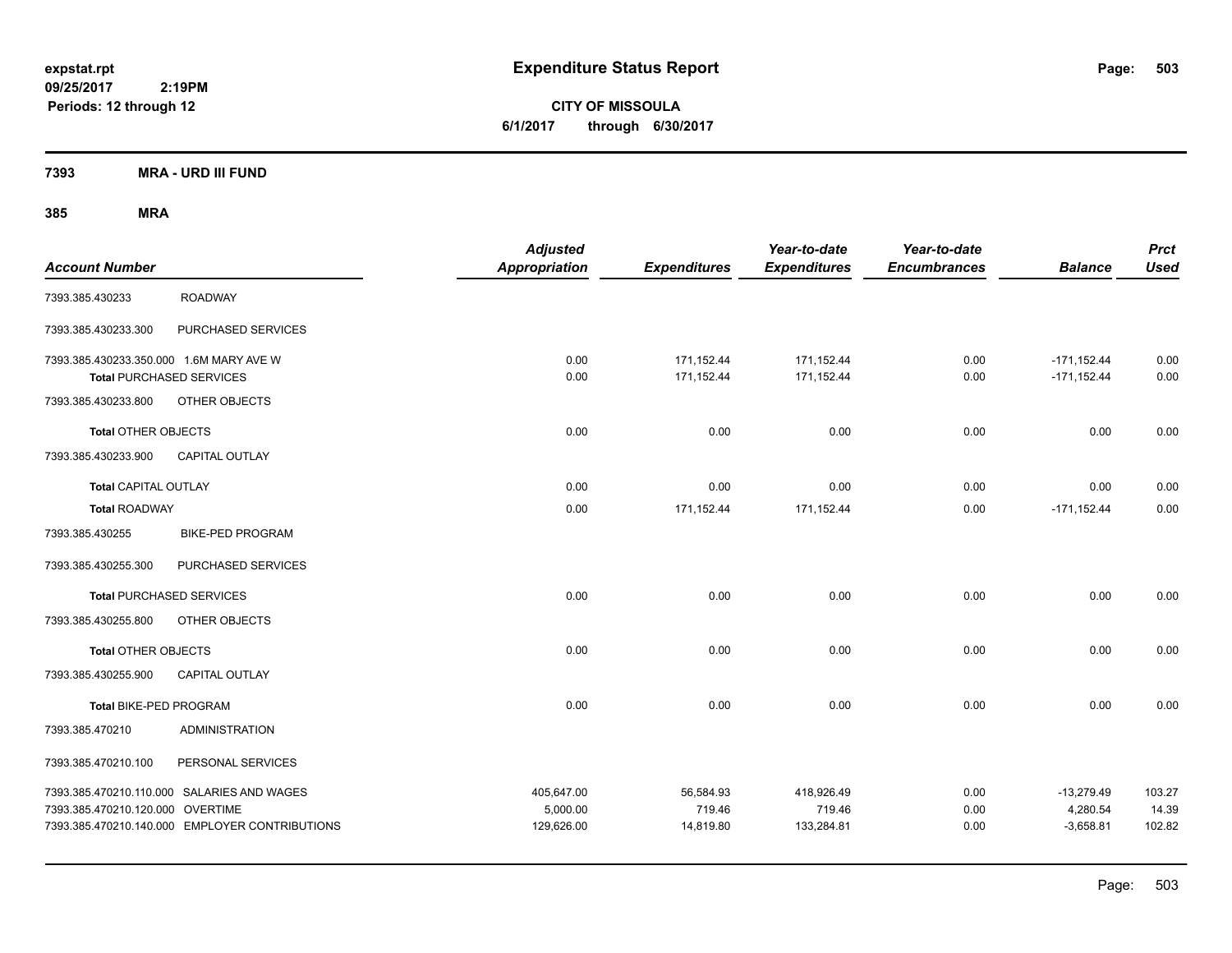**CITY OF MISSOULA 6/1/2017 through 6/30/2017**

**7393 MRA - URD III FUND**

| <b>Account Number</b>                                    | <b>Adjusted</b><br><b>Appropriation</b> | <b>Expenditures</b> | Year-to-date<br><b>Expenditures</b> | Year-to-date<br><b>Encumbrances</b> | <b>Balance</b> | <b>Prct</b><br>Used |
|----------------------------------------------------------|-----------------------------------------|---------------------|-------------------------------------|-------------------------------------|----------------|---------------------|
| 7393.385.470210.141.000 STATE RETIREMENT CONTRIBUTIONS   | 0.00                                    | 0.00                | 297.86                              | 0.00                                | $-297.86$      | 0.00                |
| <b>Total PERSONAL SERVICES</b>                           | 540,273.00                              | 72,124.19           | 553,228.62                          | 0.00                                | $-12,955.62$   | 102.40              |
| 7393.385.470210.200<br><b>SUPPLIES</b>                   |                                         |                     |                                     |                                     |                |                     |
| 7393.385.470210.210.000 OFFICE SUPPLIES                  | 4.000.00                                | 570.03              | 2.727.05                            | 0.00                                | 1.272.95       | 68.18               |
| 7393.385.470210.220.000 OPERATING SUPPLIES               | 500.00                                  | 0.00                | 0.00                                | 0.00                                | 500.00         | 0.00                |
| 7393.385.470210.230.000 REPAIR/MAINTENANCE               | 828.00                                  | 0.00                | 0.00                                | 0.00                                | 828.00         | 0.00                |
| 7393.385.470210.231.000 GASOLINE                         | 400.00                                  | 73.55               | 208.06                              | 0.00                                | 191.94         | 52.02               |
| 7393.385.470210.240.000 OTHER SUPPLIES                   | 3,398.00                                | 0.00                | 746.73                              | 0.00                                | 2,651.27       | 21.98               |
| <b>Total SUPPLIES</b>                                    | 9.126.00                                | 643.58              | 3.681.84                            | 0.00                                | 5.444.16       | 40.34               |
| 7393.385.470210.300<br>PURCHASED SERVICES                |                                         |                     |                                     |                                     |                |                     |
| 7393.385.470210.310.000 COMMUNICATIONS                   | 800.00                                  | 11.52               | 109.82                              | 0.00                                | 690.18         | 13.73               |
| 7393.385.470210.320.000 PRINTING & DUPLICATING           | 3,000.00                                | 446.04              | 2,111.75                            | 0.00                                | 888.25         | 70.39               |
| 7393.385.470210.330.000 PUBLICITY, SUBSCRIPTIONS & DUES  | 3,000.00                                | 1,400.00            | 6,249.78                            | 0.00                                | $-3,249.78$    | 208.33              |
| 7393.385.470210.344.000 TELEPHONE SERVICE                | 1,300.00                                | 6.62                | 126.02                              | 0.00                                | 1,173.98       | 9.69                |
| 7393.385.470210.345.000 GARBAGE                          | 565.00                                  | 0.00                | 0.00                                | 0.00                                | 565.00         | 0.00                |
| 7393.385.470210.350.000 PROFESSIONAL SERVICES            | 148.635.00                              | 74.318.00           | 160.681.00                          | 0.00                                | $-12.046.00$   | 108.10              |
| 7393.385.470210.360.000 REPAIR & MAINTENANCE             | 6.990.00                                | 674.28              | 4,045.68                            | 0.00                                | 2.944.32       | 57.88               |
| 7393.385.470210.370.000 TRAVEL                           | 3.500.00                                | 0.00                | 5,131.17                            | 0.00                                | $-1,631.17$    | 146.60              |
| 7393.385.470210.380.000 TRAINING                         | 4,500.00                                | 0.00                | 1,045.00                            | 0.00                                | 3,455.00       | 23.22               |
| 7393.385.470210.390.000 OTHER PURCHASED SERVICES         | 500.00                                  | 0.00                | 0.00                                | 0.00                                | 500.00         | 0.00                |
| <b>Total PURCHASED SERVICES</b>                          | 172,790.00                              | 76,856.46           | 179,500.22                          | 0.00                                | $-6,710.22$    | 103.88              |
| <b>GRANTS &amp; CONTRIBUTIONS</b><br>7393.385.470210.700 |                                         |                     |                                     |                                     |                |                     |
| <b>Total GRANTS &amp; CONTRIBUTIONS</b>                  | 0.00                                    | 0.00                | 0.00                                | 0.00                                | 0.00           | 0.00                |
| 7393.385.470210.800<br>OTHER OBJECTS                     |                                         |                     |                                     |                                     |                |                     |
| <b>Total OTHER OBJECTS</b>                               | 0.00                                    | 0.00                | 0.00                                | 0.00                                | 0.00           | 0.00                |
| CAPITAL OUTLAY<br>7393.385.470210.900                    |                                         |                     |                                     |                                     |                |                     |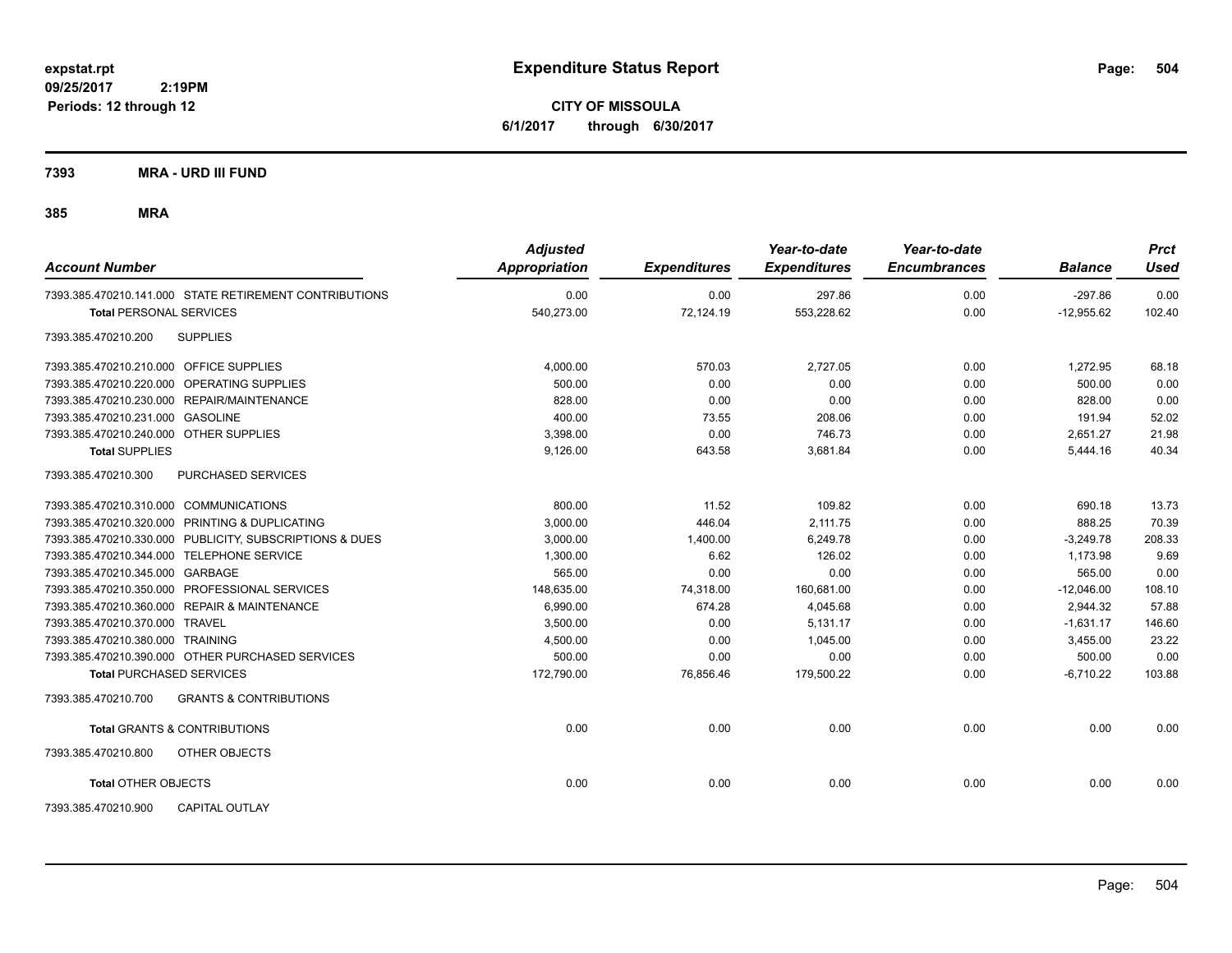**CITY OF MISSOULA 6/1/2017 through 6/30/2017**

**7393 MRA - URD III FUND**

| <b>Account Number</b>               |                                                                                  | <b>Adjusted</b><br><b>Appropriation</b> | <b>Expenditures</b>  | Year-to-date<br><b>Expenditures</b> | Year-to-date<br><b>Encumbrances</b> | <b>Balance</b>             | <b>Prct</b><br><b>Used</b> |
|-------------------------------------|----------------------------------------------------------------------------------|-----------------------------------------|----------------------|-------------------------------------|-------------------------------------|----------------------------|----------------------------|
| Total CAPITAL OUTLAY                | 7393.385.470210.940.000 MACHINERY & EQUIPMENT                                    | 5.000.00<br>5,000.00                    | 0.00<br>0.00         | 0.00<br>0.00                        | 0.00<br>0.00                        | 5,000.00<br>5,000.00       | 0.00<br>0.00               |
| <b>Total ADMINISTRATION</b>         |                                                                                  | 727,189.00                              | 149,624.23           | 736,410.68                          | 0.00                                | $-9,221.68$                | 101.27                     |
| 7393.385.470220                     | PROPERTY ACQUISITION                                                             |                                         |                      |                                     |                                     |                            |                            |
| 7393.385.470220.300                 | PURCHASED SERVICES                                                               |                                         |                      |                                     |                                     |                            |                            |
|                                     | 7393.385.470220.350.000 PROFESSIONAL SERVICES<br><b>Total PURCHASED SERVICES</b> | 0.00<br>0.00                            | 1,344.20<br>1,344.20 | 8,100.21<br>8,100.21                | 0.00<br>0.00                        | $-8,100.21$<br>$-8,100.21$ | 0.00<br>0.00               |
| 7393.385.470220.800                 | OTHER OBJECTS                                                                    |                                         |                      |                                     |                                     |                            |                            |
| <b>Total OTHER OBJECTS</b>          |                                                                                  | 0.00                                    | 0.00                 | 0.00                                | 0.00                                | 0.00                       | 0.00                       |
| 7393.385.470220.900                 | <b>CAPITAL OUTLAY</b>                                                            |                                         |                      |                                     |                                     |                            |                            |
| 7393.385.470220.910.000 LAND        |                                                                                  | 0.00                                    | 0.00                 | 1,588,786.02                        | 0.00                                | $-1,588,786.02$            | 0.00                       |
| <b>Total CAPITAL OUTLAY</b>         |                                                                                  | 0.00                                    | 0.00                 | 1,588,786.02                        | 0.00                                | $-1,588,786.02$            | 0.00                       |
|                                     | <b>Total PROPERTY ACQUISITION</b>                                                | 0.00                                    | 1,344.20             | 1,596,886.23                        | 0.00                                | $-1,596,886.23$            | 0.00                       |
| 7393.385.470230                     | PW FACILITY                                                                      |                                         |                      |                                     |                                     |                            |                            |
| 7393.385.470230.300                 | PURCHASED SERVICES                                                               |                                         |                      |                                     |                                     |                            |                            |
|                                     | 7393.385.470230.350.000 PROFESSIONAL SERVICES                                    | 197,617.00                              | $-37,198.35$         | 119,605.84                          | 0.00                                | 78,011.16                  | 60.52                      |
|                                     | <b>Total PURCHASED SERVICES</b>                                                  | 197.617.00                              | $-37,198.35$         | 119.605.84                          | 0.00                                | 78.011.16                  | 60.52                      |
| 7393.385.470230.700                 | <b>GRANTS &amp; CONTRIBUTIONS</b>                                                |                                         |                      |                                     |                                     |                            |                            |
|                                     | 7393.385.470230.700.000 GRANTS & CONTRIBUTIONS                                   | 235,215.00                              | 0.00                 | 33,482.00                           | 0.00                                | 201,733.00                 | 14.23                      |
|                                     | Total GRANTS & CONTRIBUTIONS                                                     | 235,215.00                              | 0.00                 | 33,482.00                           | 0.00                                | 201,733.00                 | 14.23                      |
| 7393.385.470230.800                 | OTHER OBJECTS                                                                    |                                         |                      |                                     |                                     |                            |                            |
| 7393.385.470230.845.000 CONTINGENCY |                                                                                  | 867,682.00                              | 0.00                 | 0.00                                | 0.00                                | 867,682.00                 | 0.00                       |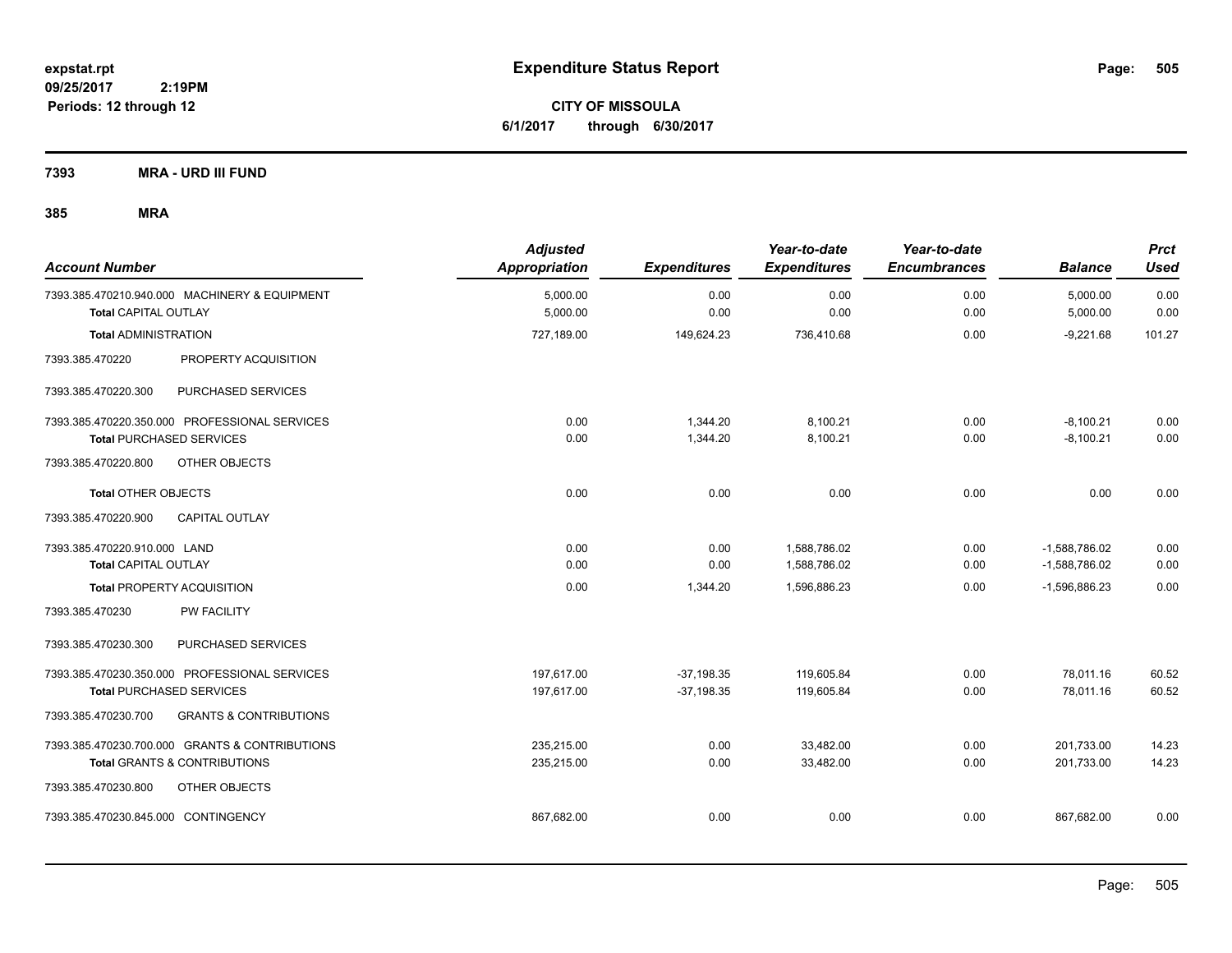**CITY OF MISSOULA 6/1/2017 through 6/30/2017**

**7393 MRA - URD III FUND**

| <b>Account Number</b>                                        |                                                                                  | <b>Adjusted</b><br><b>Appropriation</b> | <b>Expenditures</b>          | Year-to-date<br><b>Expenditures</b> | Year-to-date<br><b>Encumbrances</b> | <b>Balance</b>           | <b>Prct</b><br><b>Used</b> |
|--------------------------------------------------------------|----------------------------------------------------------------------------------|-----------------------------------------|------------------------------|-------------------------------------|-------------------------------------|--------------------------|----------------------------|
| <b>Total OTHER OBJECTS</b>                                   |                                                                                  | 867,682.00                              | 0.00                         | 0.00                                | 0.00                                | 867,682.00               | 0.00                       |
| 7393.385.470230.900                                          | <b>CAPITAL OUTLAY</b>                                                            |                                         |                              |                                     |                                     |                          |                            |
| 7393.385.470230.930.000 IMPROVEMENTS<br>Total CAPITAL OUTLAY |                                                                                  | 825,759.00<br>825.759.00                | 101,990.96<br>101,990.96     | 102,290.97<br>102,290.97            | 0.00<br>0.00                        | 723,468.03<br>723,468.03 | 12.39<br>12.39             |
| <b>Total PW FACILITY</b>                                     |                                                                                  | 2,126,273.00                            | 64,792.61                    | 255,378.81                          | 0.00                                | 1,870,894.19             | 12.01                      |
| 7393.385.470240                                              | <b>REHAB LOANS</b>                                                               |                                         |                              |                                     |                                     |                          |                            |
| 7393.385.470240.700                                          | <b>GRANTS &amp; CONTRIBUTIONS</b>                                                |                                         |                              |                                     |                                     |                          |                            |
| <b>Total REHAB LOANS</b>                                     | 7393.385.470240.700.000 GRANTS & CONTRIBUTIONS                                   | 350,000.00<br>350,000.00                | $-10,368.00$<br>$-10,368.00$ | 39,632.00<br>39,632.00              | 0.00<br>0.00                        | 310,368.00<br>310,368.00 | 11.32<br>11.32             |
| 7393.385.470250                                              | <b>RELOCATION PAYMENTS</b>                                                       |                                         |                              |                                     |                                     |                          |                            |
| 7393.385.470250.800                                          | OTHER OBJECTS                                                                    |                                         |                              |                                     |                                     |                          |                            |
|                                                              | <b>Total RELOCATION PAYMENTS</b>                                                 | 0.00                                    | 0.00                         | 0.00                                | 0.00                                | 0.00                     | 0.00                       |
| 7393.385.470260                                              | <b>PLANNING &amp; MGMT</b>                                                       |                                         |                              |                                     |                                     |                          |                            |
| 7393.385.470260.300                                          | PURCHASED SERVICES                                                               |                                         |                              |                                     |                                     |                          |                            |
|                                                              | 7393.385.470260.350.000 PROFESSIONAL SERVICES<br><b>Total PURCHASED SERVICES</b> | 256.159.00<br>256,159.00                | 10,000.00<br>10,000.00       | 85,285.44<br>85,285.44              | 0.00<br>0.00                        | 170,873.56<br>170,873.56 | 33.29<br>33.29             |
| 7393.385.470260.700                                          | <b>GRANTS &amp; CONTRIBUTIONS</b>                                                |                                         |                              |                                     |                                     |                          |                            |
|                                                              | Total GRANTS & CONTRIBUTIONS                                                     | 0.00                                    | 0.00                         | 0.00                                | 0.00                                | 0.00                     | 0.00                       |
| 7393.385.470260.800                                          | OTHER OBJECTS                                                                    |                                         |                              |                                     |                                     |                          |                            |
| 7393.385.470260.845.000 CONTINGENCY                          |                                                                                  | 100,000.00                              | 0.00                         | 0.00                                | 0.00                                | 100,000.00               | 0.00                       |
| <b>Total OTHER OBJECTS</b>                                   |                                                                                  | 100,000.00                              | 0.00                         | 0.00                                | 0.00                                | 100,000.00               | 0.00                       |
| <b>Total PLANNING &amp; MGMT</b>                             |                                                                                  | 356,159.00                              | 10,000.00                    | 85.285.44                           | 0.00                                | 270.873.56               | 23.95                      |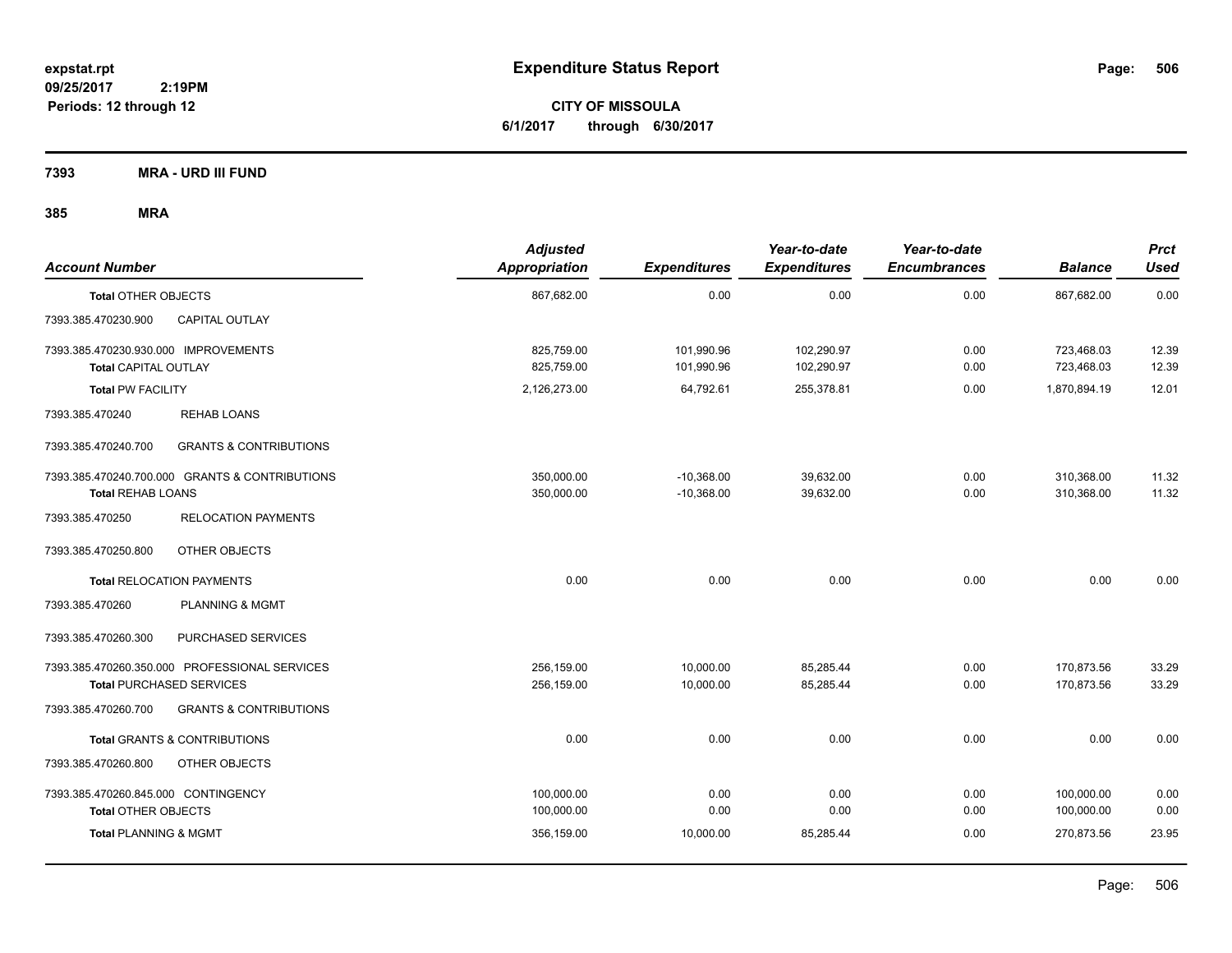**CITY OF MISSOULA 6/1/2017 through 6/30/2017**

### **7393 MRA - URD III FUND**

| <b>Account Number</b>                                             |                                                                                           | <b>Adjusted</b><br>Appropriation | <b>Expenditures</b>          | Year-to-date<br><b>Expenditures</b> | Year-to-date<br><b>Encumbrances</b> | <b>Balance</b>               | <b>Prct</b><br><b>Used</b> |
|-------------------------------------------------------------------|-------------------------------------------------------------------------------------------|----------------------------------|------------------------------|-------------------------------------|-------------------------------------|------------------------------|----------------------------|
| 7393.385.470270                                                   | <b>CLEARING &amp; DEMO</b>                                                                |                                  |                              |                                     |                                     |                              |                            |
| 7393.385.470270.300                                               | PURCHASED SERVICES                                                                        |                                  |                              |                                     |                                     |                              |                            |
|                                                                   | <b>Total PURCHASED SERVICES</b>                                                           | 0.00                             | 0.00                         | 0.00                                | 0.00                                | 0.00                         | 0.00                       |
| 7393.385.470270.700                                               | <b>GRANTS &amp; CONTRIBUTIONS</b>                                                         |                                  |                              |                                     |                                     |                              |                            |
|                                                                   | 7393.385.470270.700.000 GRANTS & CONTRIBUTIONS<br><b>Total GRANTS &amp; CONTRIBUTIONS</b> | 259,722.00<br>259,722.00         | 0.00<br>0.00                 | 0.00<br>0.00                        | 0.00<br>0.00                        | 259,722.00<br>259,722.00     | 0.00<br>0.00               |
| 7393.385.470270.800                                               | OTHER OBJECTS                                                                             |                                  |                              |                                     |                                     |                              |                            |
| 7393.385.470270.845.000 CONTINGENCY<br><b>Total OTHER OBJECTS</b> |                                                                                           | 100,000.00<br>100,000.00         | 0.00<br>0.00                 | 0.00<br>0.00                        | 0.00<br>0.00                        | 100,000.00<br>100,000.00     | 0.00<br>0.00               |
| Total CLEARING & DEMO                                             |                                                                                           | 359,722.00                       | 0.00                         | 0.00                                | 0.00                                | 359,722.00                   | 0.00                       |
| 7393.385.470275                                                   | <b>MARY AVE PROJECT</b>                                                                   |                                  |                              |                                     |                                     |                              |                            |
| 7393.385.470275.300                                               | PURCHASED SERVICES                                                                        |                                  |                              |                                     |                                     |                              |                            |
|                                                                   | 7393.385.470275.350.000 PROFESSIONAL SERVICES<br><b>Total PURCHASED SERVICES</b>          | 0.00<br>0.00                     | 0.00<br>0.00                 | 70,066.25<br>70,066.25              | 0.00<br>0.00                        | $-70,066.25$<br>$-70,066.25$ | 0.00<br>0.00               |
| 7393.385.470275.700                                               | <b>GRANTS &amp; CONTRIBUTIONS</b>                                                         |                                  |                              |                                     |                                     |                              |                            |
|                                                                   | 7393.385.470275.700.000 GRANTS & CONTRIBUTIONS<br><b>Total GRANTS &amp; CONTRIBUTIONS</b> | 7,100,000.00<br>7,100,000.00     | 2,226,311.00<br>2,226,311.00 | 4,416,662.00<br>4,416,662.00        | 0.00<br>0.00                        | 2,683,338.00<br>2,683,338.00 | 62.21<br>62.21             |
| 7393.385.470275.800                                               | OTHER OBJECTS                                                                             |                                  |                              |                                     |                                     |                              |                            |
| <b>Total OTHER OBJECTS</b>                                        |                                                                                           | 0.00                             | 0.00                         | 0.00                                | 0.00                                | 0.00                         | 0.00                       |
| 7393.385.470275.900                                               | CAPITAL OUTLAY                                                                            |                                  |                              |                                     |                                     |                              |                            |
| <b>Total CAPITAL OUTLAY</b>                                       |                                                                                           | 0.00                             | 0.00                         | 0.00                                | 0.00                                | 0.00                         | 0.00                       |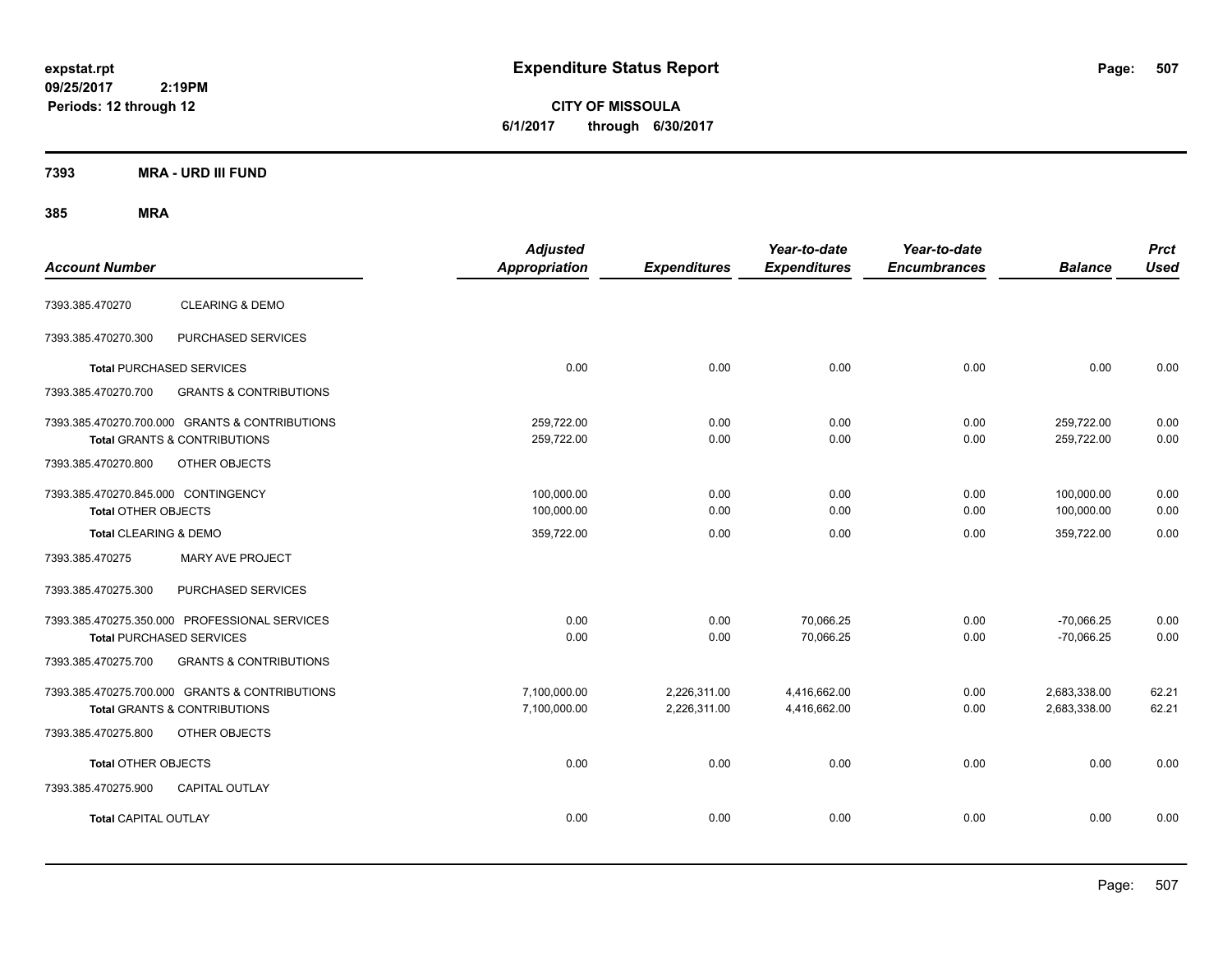**CITY OF MISSOULA 6/1/2017 through 6/30/2017**

**7393 MRA - URD III FUND**

| <b>Account Number</b>                |                                                         | <b>Adjusted</b><br>Appropriation | <b>Expenditures</b> | Year-to-date<br><b>Expenditures</b> | Year-to-date<br><b>Encumbrances</b> | <b>Balance</b> | <b>Prct</b><br><b>Used</b> |
|--------------------------------------|---------------------------------------------------------|----------------------------------|---------------------|-------------------------------------|-------------------------------------|----------------|----------------------------|
| <b>Total MARY AVE PROJECT</b>        |                                                         | 7,100,000.00                     | 2,226,311.00        | 4,486,728.25                        | 0.00                                | 2,613,271.75   | 63.19                      |
| 7393.385.470280                      | 5M SOUTH RESERVE CROSSING                               |                                  |                     |                                     |                                     |                |                            |
| 7393.385.470280.300                  | PURCHASED SERVICES                                      |                                  |                     |                                     |                                     |                |                            |
|                                      | 7393.385.470280.350.000 5M SOUTH RESERVE TRAIL CROSSING | 328.777.00                       | 24.073.99           | 223,732.30                          | 0.00                                | 105.044.70     | 68.05                      |
|                                      | <b>Total PURCHASED SERVICES</b>                         | 328,777.00                       | 24,073.99           | 223,732.30                          | 0.00                                | 105,044.70     | 68.05                      |
| 7393.385.470280.800                  | OTHER OBJECTS                                           |                                  |                     |                                     |                                     |                |                            |
| <b>Total OTHER OBJECTS</b>           |                                                         | 0.00                             | 0.00                | 0.00                                | 0.00                                | 0.00           | 0.00                       |
| 7393.385.470280.900                  | CAPITAL OUTLAY                                          |                                  |                     |                                     |                                     |                |                            |
| 7393.385.470280.930.000 IMPROVEMENTS |                                                         | 4,442,335.00                     | 309,431.09          | 2,930,020.51                        | 0.00                                | 1,512,314.49   | 65.96                      |
| <b>Total CAPITAL OUTLAY</b>          |                                                         | 4,442,335.00                     | 309,431.09          | 2,930,020.51                        | 0.00                                | 1,512,314.49   | 65.96                      |
|                                      | Total 5M SOUTH RESERVE CROSSING                         | 4,771,112.00                     | 333,505.08          | 3,153,752.81                        | 0.00                                | 1,617,359.19   | 66.10                      |
| 7393.385.510110                      | <b>MERCHANT SERVICES</b>                                |                                  |                     |                                     |                                     |                |                            |
| 7393.385.510110.500                  | <b>FIXED CHARGES</b>                                    |                                  |                     |                                     |                                     |                |                            |
| <b>Total MERCHANT SERVICES</b>       |                                                         | 0.00                             | 0.00                | 0.00                                | 0.00                                | 0.00           | 0.00                       |
| <b>Total MRA</b>                     |                                                         | 15,790,455.00                    | 2,946,361.56        | 10,525,226.66                       | 0.00                                | 5,265,228.34   | 66.66                      |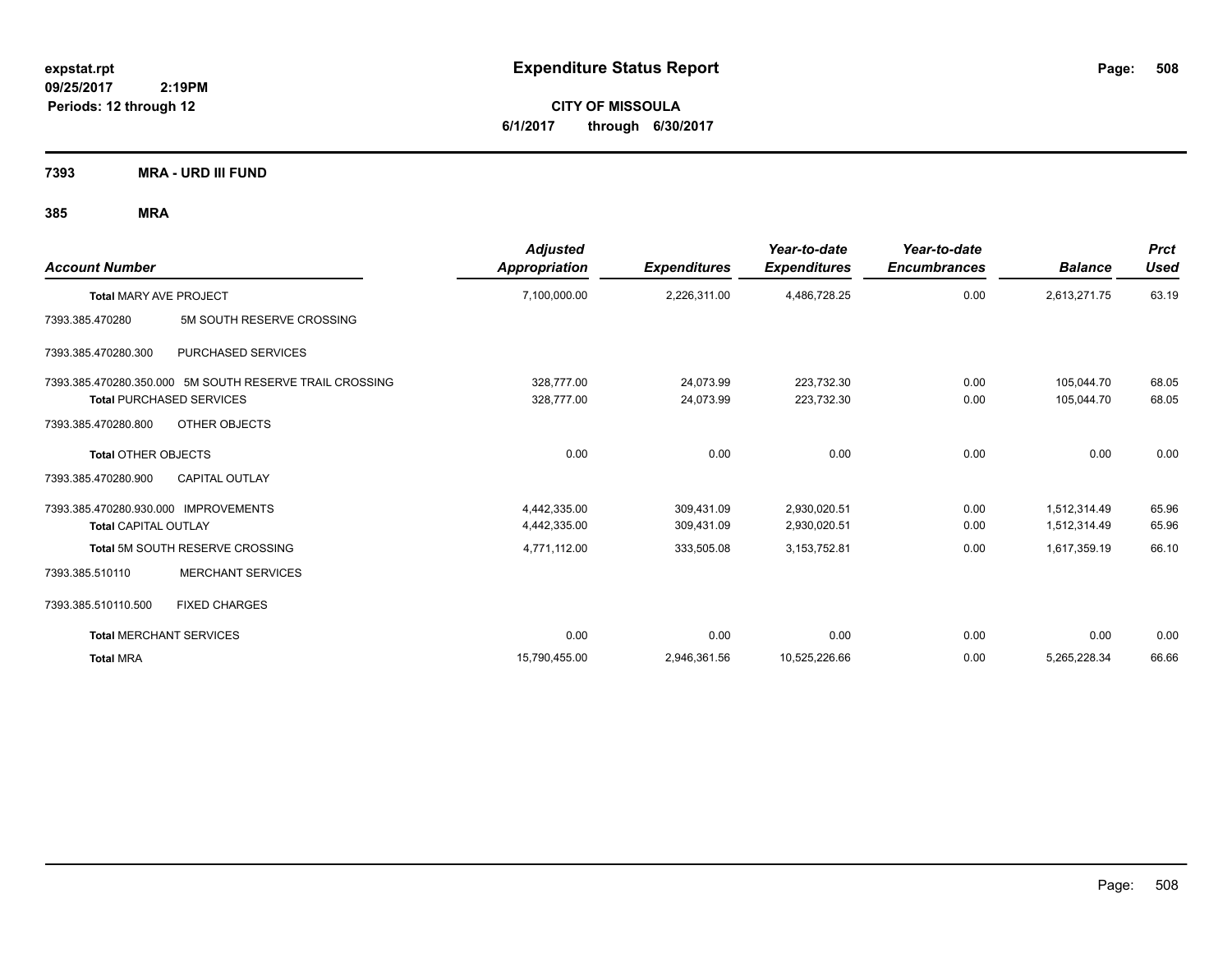**CITY OF MISSOULA 6/1/2017 through 6/30/2017**

**7393 MRA - URD III FUND**

**900 DEPRECIATION**

| <b>Account Number</b>      |                          | <b>Adjusted</b><br><b>Appropriation</b> | <b>Expenditures</b> | Year-to-date<br><b>Expenditures</b> | Year-to-date<br><b>Encumbrances</b> | <b>Balance</b> | <b>Prct</b><br><b>Used</b> |
|----------------------------|--------------------------|-----------------------------------------|---------------------|-------------------------------------|-------------------------------------|----------------|----------------------------|
| 7393.900.510000            | <b>MISCELLANEOUS</b>     |                                         |                     |                                     |                                     |                |                            |
| 7393.900.510000.800        | OTHER OBJECTS            |                                         |                     |                                     |                                     |                |                            |
| <b>Total MISCELLANEOUS</b> |                          | 0.00                                    | 0.00                | 0.00                                | 0.00                                | 0.00           | 0.00                       |
| 7393.900.510110            | <b>MERCHANT SERVICES</b> |                                         |                     |                                     |                                     |                |                            |
| 7393.900.510110.500        | <b>FIXED CHARGES</b>     |                                         |                     |                                     |                                     |                |                            |
| <b>Total DEPRECIATION</b>  |                          | 0.00                                    | 0.00                | 0.00                                | 0.00                                | 0.00           | 0.00                       |
| Total MRA - URD III FUND   |                          | 15,790,455.00                           | 2.946.361.56        | 10,525,226.66                       | 0.00                                | 5.265.228.34   | 66.66                      |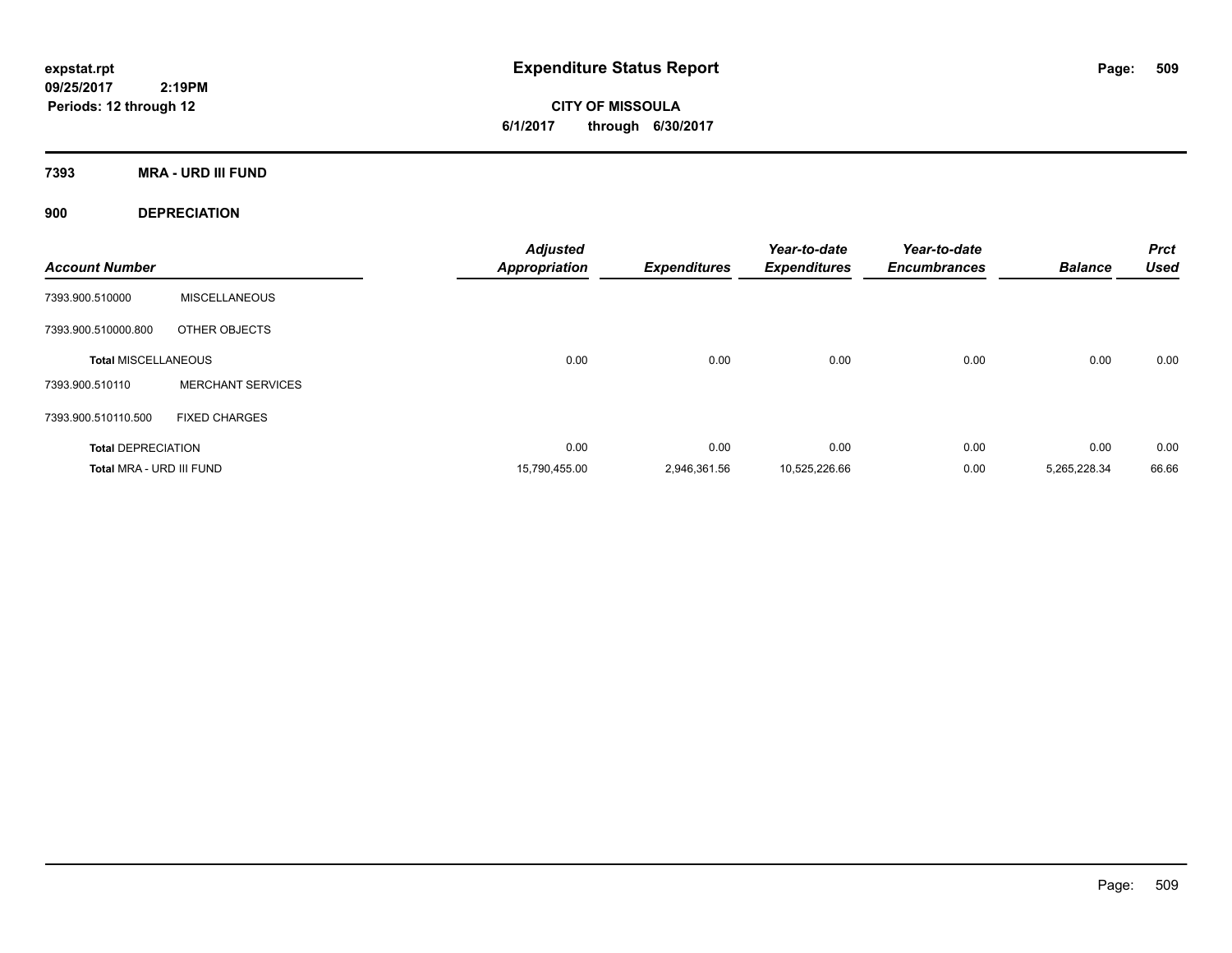**CITY OF MISSOULA 6/1/2017 through 6/30/2017**

### **7394 MRA URD III TI DEBT CLEARING FUND**

|                               |                                                  | <b>Adjusted</b>      |                     | Year-to-date        | Year-to-date        |                | <b>Prct</b> |
|-------------------------------|--------------------------------------------------|----------------------|---------------------|---------------------|---------------------|----------------|-------------|
| <b>Account Number</b>         |                                                  | <b>Appropriation</b> | <b>Expenditures</b> | <b>Expenditures</b> | <b>Encumbrances</b> | <b>Balance</b> | <b>Used</b> |
| 7394.385.470280               | 5M SOUTH RESERVE CROSSING                        |                      |                     |                     |                     |                |             |
| 7394.385.470280.800           | OTHER OBJECTS                                    |                      |                     |                     |                     |                |             |
|                               | Total 5M SOUTH RESERVE CROSSING                  | 0.00                 | 0.00                | 0.00                | 0.00                | 0.00           | 0.00        |
| 7394.385.521000               | INTERFUND OPERATING TRANSFERS                    |                      |                     |                     |                     |                |             |
| 7394.385.521000.800           | OTHER OBJECTS                                    |                      |                     |                     |                     |                |             |
|                               | <b>Total INTERFUND OPERATING TRANSFERS</b>       | 0.00                 | 0.00                | 0.00                | 0.00                | 0.00           | 0.00        |
| 7394.385.521009               | <b>TRANFERS TO DEBT SERVICE</b>                  |                      |                     |                     |                     |                |             |
| 7394.385.521009.800           | OTHER OBJECTS                                    |                      |                     |                     |                     |                |             |
|                               | 7394.385.521009.820.000 TRANSFERS TO OTHER FUNDS | 343,200.00           | 0.00                | 405,624.43          | 0.00                | $-62,424.43$   | 118.19      |
|                               | Total TRANFERS TO DEBT SERVICE                   | 343,200.00           | 0.00                | 405,624.43          | 0.00                | $-62,424.43$   | 118.19      |
| 7394.385.521010               | <b>TRANSFERS TO MRA</b>                          |                      |                     |                     |                     |                |             |
| 7394.385.521010.800           | OTHER OBJECTS                                    |                      |                     |                     |                     |                |             |
|                               | 7394.385.521010.820.000 TRANSFERS TO MRA         | 1,401,738.00         | 0.00                | 611,013.33          | 0.00                | 790,724.67     | 43.59       |
| <b>Total TRANSFERS TO MRA</b> |                                                  | 1,401,738.00         | 0.00                | 611,013.33          | 0.00                | 790,724.67     | 43.59       |
|                               | Total MRA URD III TI DEBT CLEARING FUND          | 1,744,938.00         | 0.00                | 1,016,637.76        | 0.00                | 728,300.24     | 58.26       |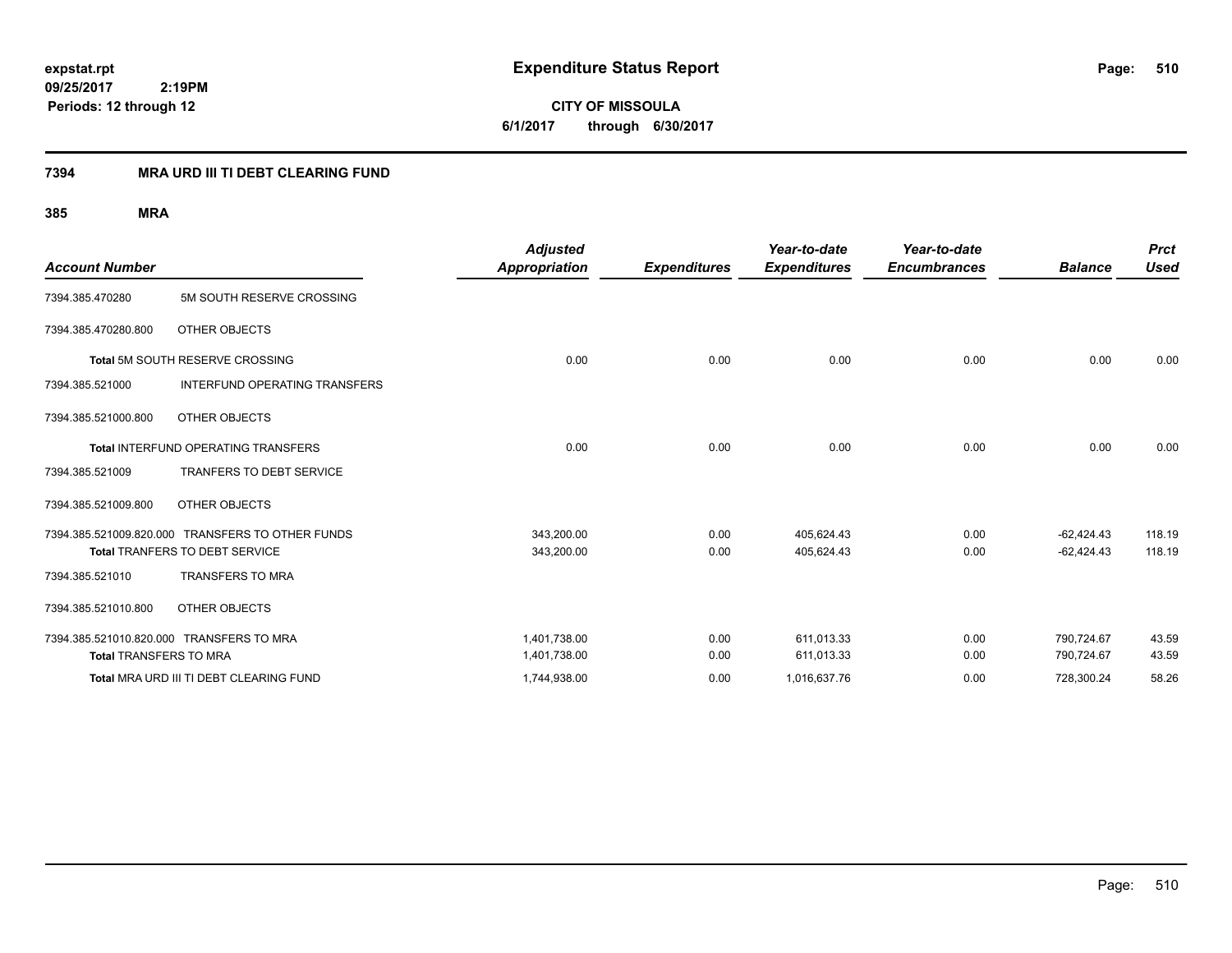**CITY OF MISSOULA 6/1/2017 through 6/30/2017**

### **7395 MRA TAX INCREMENT DEBT SERVICE**

| <b>Account Number</b>                      |                                                                                                                                                                           | <b>Adjusted</b><br><b>Appropriation</b> | <b>Expenditures</b>                    | Year-to-date<br><b>Expenditures</b>    | Year-to-date<br><b>Encumbrances</b> | <b>Balance</b>                 | <b>Prct</b><br><b>Used</b> |
|--------------------------------------------|---------------------------------------------------------------------------------------------------------------------------------------------------------------------------|-----------------------------------------|----------------------------------------|----------------------------------------|-------------------------------------|--------------------------------|----------------------------|
| 7395.385.490200                            | REVENUE BOND DEBT SERVICE                                                                                                                                                 |                                         |                                        |                                        |                                     |                                |                            |
| 7395.385.490200.600                        | <b>DEBT SERVICE</b>                                                                                                                                                       |                                         |                                        |                                        |                                     |                                |                            |
|                                            | 7395.385.490200.610.000 5M SO RESERVE TRAIL CROSSING-PRINCIPAL<br>7395.385.490200.620.000 5M SO RESERVE TRAIL CROSSING-INT/FEES<br><b>Total REVENUE BOND DEBT SERVICE</b> | 125,000.00<br>218,200.00<br>343,200.00  | 125,000.00<br>108,750.00<br>233,750.00 | 125,000.00<br>217,850.00<br>342,850.00 | 0.00<br>0.00<br>0.00                | 0.00<br>350.00<br>350.00       | 100.00<br>99.84<br>99.90   |
| 7395.385.490202                            | MARY AVENUE DEBT SERVICE                                                                                                                                                  |                                         |                                        |                                        |                                     |                                |                            |
| 7395.385.490202.600                        | <b>DEBT SERVICE</b>                                                                                                                                                       |                                         |                                        |                                        |                                     |                                |                            |
| 7395.385.490202.620.000<br>7395.385.490204 | MARY AVE E DEBT SRVS<br><b>Total MARY AVENUE DEBT SERVICE</b><br>MRA URD III TAX INCREMENT DEBT SRVS                                                                      | 0.00<br>0.00                            | 129,702.50<br>129,702.50               | 130,402.50<br>130,402.50               | 0.00<br>0.00                        | $-130.402.50$<br>$-130.402.50$ | 0.00<br>0.00               |
| 7395.385.490204.600                        | <b>DEBT SERVICE</b>                                                                                                                                                       |                                         |                                        |                                        |                                     |                                |                            |
|                                            | 7395.385.490204.620.000 1.6m Mary Ave W Debt Srvs<br><b>Total MRA URD III TAX INCREMENT DEBT SRVS</b>                                                                     | 0.00<br>0.00                            | 700.00<br>700.00                       | 700.00<br>700.00                       | 0.00<br>0.00                        | $-700.00$<br>$-700.00$         | 0.00<br>0.00               |
|                                            | <b>Total MRA TAX INCREMENT DEBT SERVICE</b>                                                                                                                               | 343,200.00                              | 364,152.50                             | 473,952.50                             | 0.00                                | $-130,752.50$                  | 138.10                     |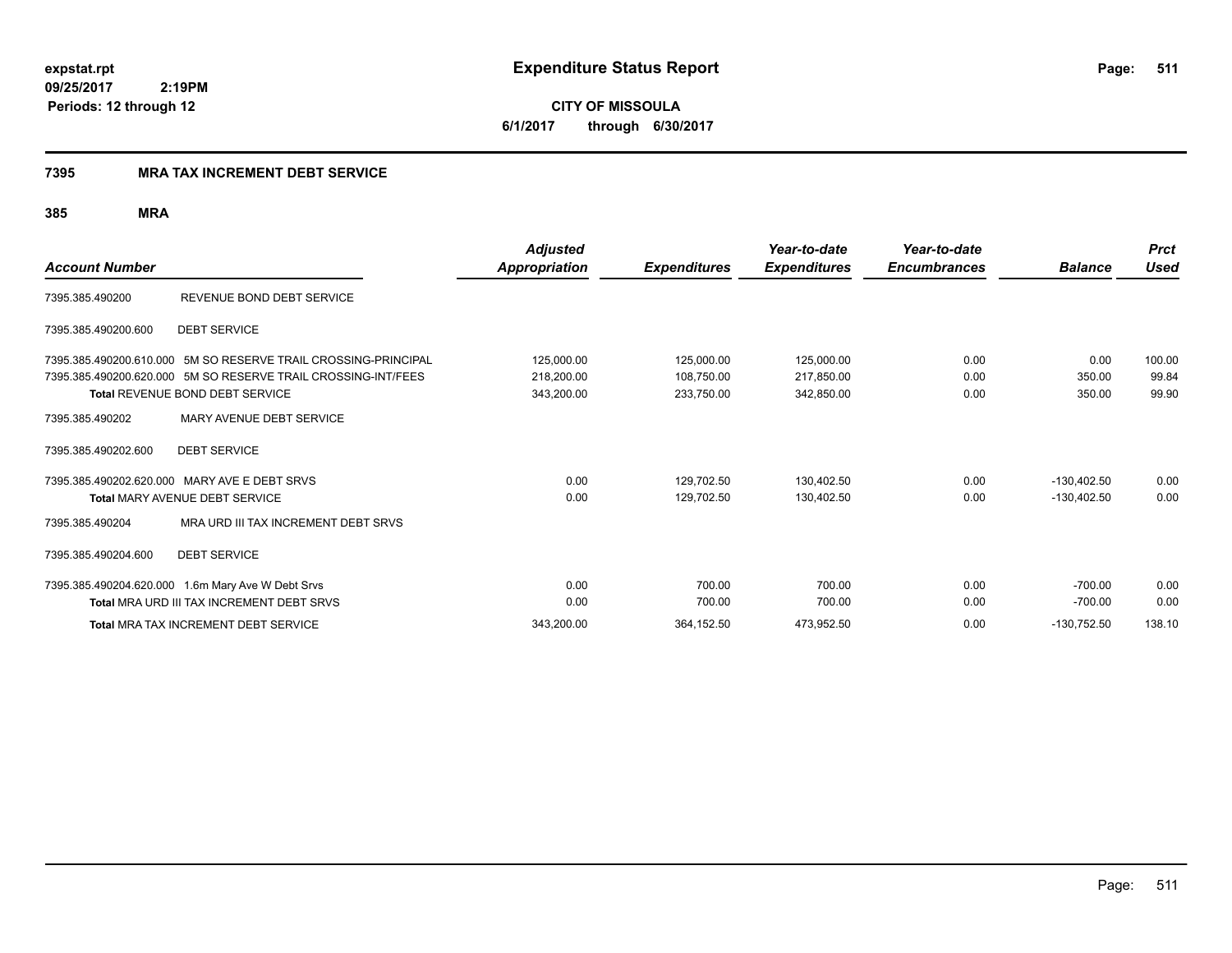**CITY OF MISSOULA 6/1/2017 through 6/30/2017**

### **7396 NRSS DEBT SERVICE SINKING FUND**

| <b>Account Number</b>                                                        | <b>Adjusted</b><br>Appropriation | <b>Expenditures</b>    | Year-to-date<br><b>Expenditures</b> | Year-to-date<br><b>Encumbrances</b> | <b>Balance</b>       | <b>Prct</b><br><b>Used</b> |
|------------------------------------------------------------------------------|----------------------------------|------------------------|-------------------------------------|-------------------------------------|----------------------|----------------------------|
| TI BOND SINKING<br>7396.385.490603                                           |                                  |                        |                                     |                                     |                      |                            |
| 7396.385.490603.600<br><b>DEBT SERVICE</b>                                   |                                  |                        |                                     |                                     |                      |                            |
| 7396.385.490603.620.000 INTEREST / SERVICE FEES<br><b>Total DEBT SERVICE</b> | 31,690.00<br>31,690.00           | 18,353.52<br>18,353.52 | 28,980.38<br>28,980.38              | 0.00<br>0.00                        | 2,709.62<br>2,709.62 | 91.45<br>91.45             |
| OTHER OBJECTS<br>7396.385.490603.800                                         |                                  |                        |                                     |                                     |                      |                            |
| <b>Total OTHER OBJECTS</b>                                                   | 0.00                             | 0.00                   | 0.00                                | 0.00                                | 0.00                 | 0.00                       |
| <b>Total MRA</b>                                                             | 31,690.00                        | 18.353.52              | 28,980.38                           | 0.00                                | 2.709.62             | 91.45                      |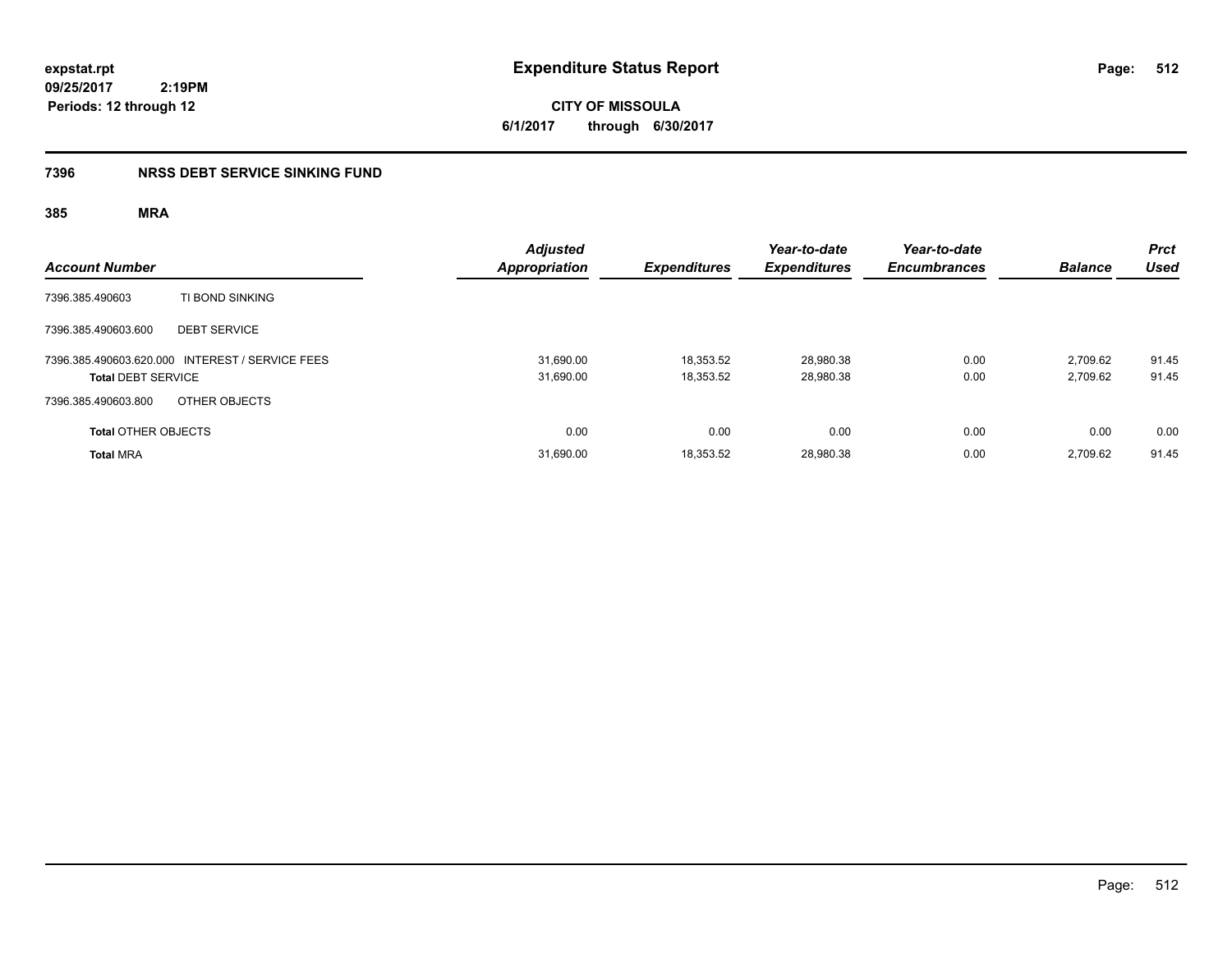# **CITY OF MISSOULA 6/1/2017 through 6/30/2017**

### **7396 NRSS DEBT SERVICE SINKING FUND**

### **390 NON-DEPARTMENTAL**

| <b>Account Number</b>         |                                             | <b>Adjusted</b><br>Appropriation | <b>Expenditures</b> | Year-to-date<br><b>Expenditures</b> | Year-to-date<br><b>Encumbrances</b> | <b>Balance</b> | <b>Prct</b><br>Used |
|-------------------------------|---------------------------------------------|----------------------------------|---------------------|-------------------------------------|-------------------------------------|----------------|---------------------|
| 7396.390.490200               | REVENUE BOND DEBT SERVICE                   |                                  |                     |                                     |                                     |                |                     |
| 7396.390.490200.600           | <b>DEBT SERVICE</b>                         |                                  |                     |                                     |                                     |                |                     |
| <b>Total NON-DEPARTMENTAL</b> |                                             | 0.00                             | 0.00                | 0.00                                | 0.00                                | 0.00           | 0.00                |
|                               | <b>Total NRSS DEBT SERVICE SINKING FUND</b> | 31,690.00                        | 18,353.52           | 28,980.38                           | 0.00                                | 2.709.62       | 91.45               |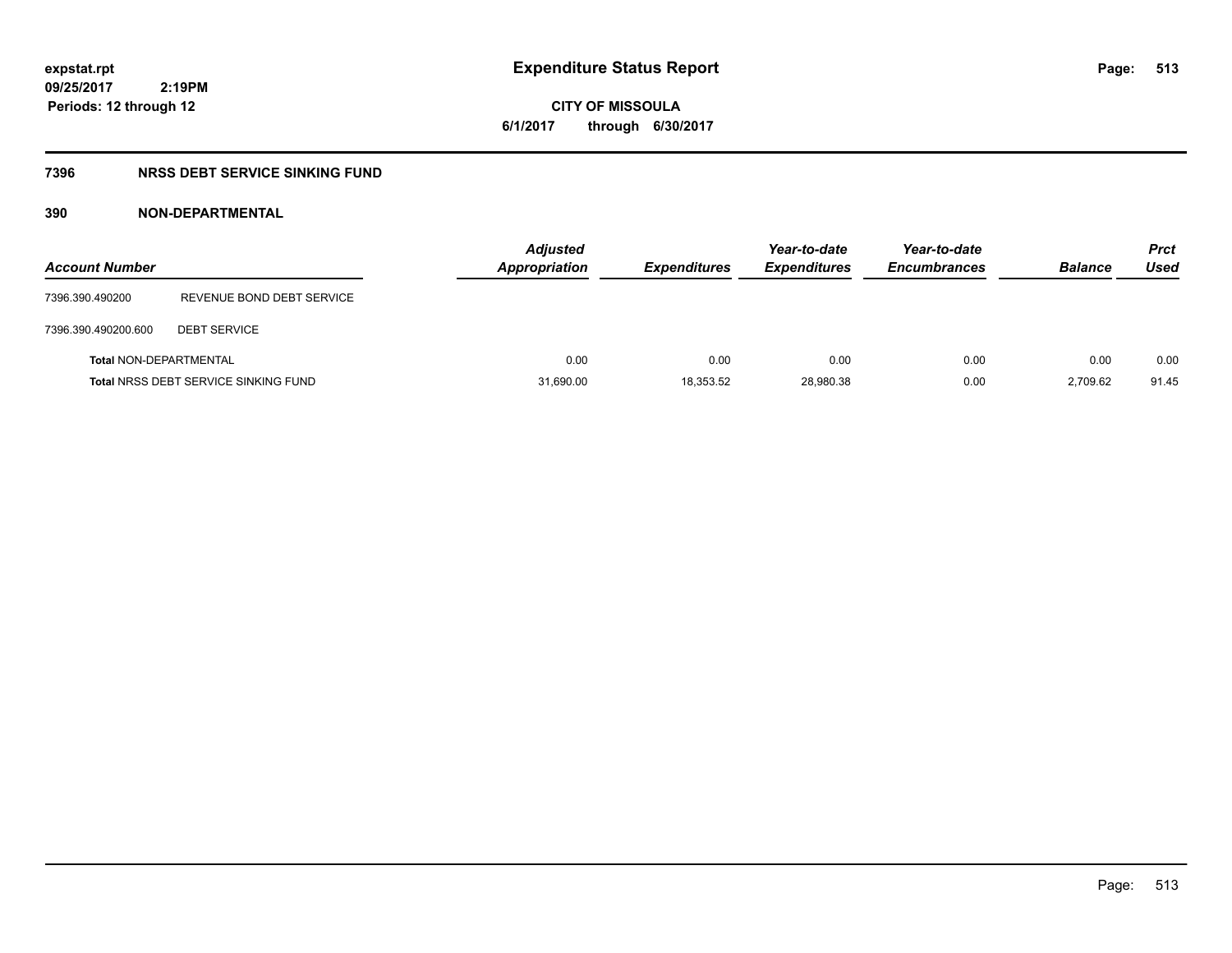**CITY OF MISSOULA 6/1/2017 through 6/30/2017**

### **7397 NORTH RESERVE/SCOTT ST URD**

|                                     |                                         | <b>Adjusted</b>      |                     | Year-to-date        | Year-to-date        |                | <b>Prct</b> |
|-------------------------------------|-----------------------------------------|----------------------|---------------------|---------------------|---------------------|----------------|-------------|
| <b>Account Number</b>               |                                         | <b>Appropriation</b> | <b>Expenditures</b> | <b>Expenditures</b> | <b>Encumbrances</b> | <b>Balance</b> | <b>Used</b> |
| 7397.385.470210                     | <b>ADMINISTRATION</b>                   |                      |                     |                     |                     |                |             |
| 7397.385.470210.100                 | PERSONAL SERVICES                       |                      |                     |                     |                     |                |             |
|                                     | <b>Total PERSONAL SERVICES</b>          | 0.00                 | 0.00                | 0.00                | 0.00                | 0.00           | 0.00        |
| 7397.385.470210.200                 | <b>SUPPLIES</b>                         |                      |                     |                     |                     |                |             |
| <b>Total SUPPLIES</b>               |                                         | 0.00                 | 0.00                | 0.00                | 0.00                | 0.00           | 0.00        |
| 7397.385.470210.300                 | PURCHASED SERVICES                      |                      |                     |                     |                     |                |             |
|                                     | <b>Total PURCHASED SERVICES</b>         | 0.00                 | 0.00                | 0.00                | 0.00                | 0.00           | 0.00        |
| 7397.385.470210.700                 | <b>GRANTS &amp; CONTRIBUTIONS</b>       |                      |                     |                     |                     |                |             |
| <b>Total ADMINISTRATION</b>         |                                         | 0.00                 | 0.00                | 0.00                | 0.00                | 0.00           | 0.00        |
| 7397.385.470230                     | <b>PW FACILITY</b>                      |                      |                     |                     |                     |                |             |
| 7397.385.470230.300                 | PURCHASED SERVICES                      |                      |                     |                     |                     |                |             |
|                                     | <b>Total PURCHASED SERVICES</b>         | 0.00                 | 0.00                | 0.00                | 0.00                | 0.00           | 0.00        |
| 7397.385.470230.700                 | <b>GRANTS &amp; CONTRIBUTIONS</b>       |                      |                     |                     |                     |                |             |
|                                     | <b>Total GRANTS &amp; CONTRIBUTIONS</b> | 0.00                 | 0.00                | 0.00                | 0.00                | 0.00           | 0.00        |
| 7397.385.470230.800                 | OTHER OBJECTS                           |                      |                     |                     |                     |                |             |
| 7397.385.470230.845.000 CONTINGENCY |                                         | 20,212.00            | 0.00                | 0.00                | 0.00                | 20,212.00      | 0.00        |
| <b>Total PW FACILITY</b>            |                                         | 20,212.00            | 0.00                | 0.00                | 0.00                | 20,212.00      | 0.00        |
| 7397.385.470231                     | BRETZ RV & MARINE IMPROVEMENTS          |                      |                     |                     |                     |                |             |
| 7397.385.470231.300                 | PURCHASED SERVICES                      |                      |                     |                     |                     |                |             |
|                                     | <b>Total PURCHASED SERVICES</b>         | 0.00                 | 0.00                | 0.00                | 0.00                | 0.00           | 0.00        |
|                                     |                                         |                      |                     |                     |                     |                |             |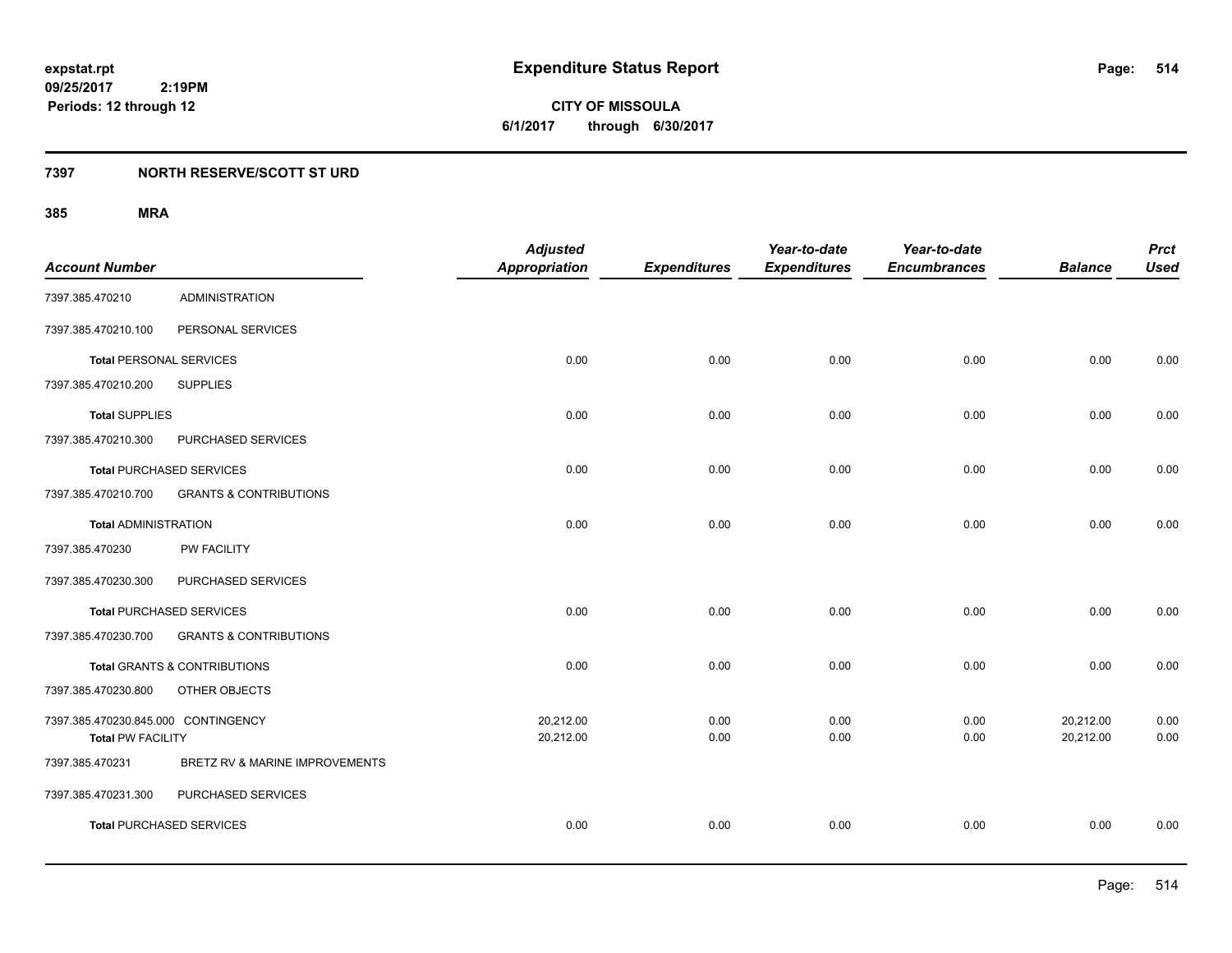**CITY OF MISSOULA 6/1/2017 through 6/30/2017**

### **7397 NORTH RESERVE/SCOTT ST URD**

|                                                              | <b>Adjusted</b>      |                     | Year-to-date        | Year-to-date        |                | <b>Prct</b> |
|--------------------------------------------------------------|----------------------|---------------------|---------------------|---------------------|----------------|-------------|
| <b>Account Number</b>                                        | <b>Appropriation</b> | <b>Expenditures</b> | <b>Expenditures</b> | <b>Encumbrances</b> | <b>Balance</b> | <b>Used</b> |
| <b>GRANTS &amp; CONTRIBUTIONS</b><br>7397.385.470231.700     |                      |                     |                     |                     |                |             |
| <b>Total GRANTS &amp; CONTRIBUTIONS</b>                      | 0.00                 | 0.00                | 0.00                | 0.00                | 0.00           | 0.00        |
| 7397.385.470231.800<br>OTHER OBJECTS                         |                      |                     |                     |                     |                |             |
| 7397.385.470231.820.000 TRANSFERS TO OTHER FUNDS             | 0.00                 | 0.00                | 2.917.89            | 0.00                | $-2.917.89$    | 0.00        |
| Total BRETZ RV & MARINE IMPROVEMENTS                         | 0.00                 | 0.00                | 2,917.89            | 0.00                | $-2,917.89$    | 0.00        |
| 7397.385.470232<br><b>CONSUMER DIRECT IMPROVEMENTS</b>       |                      |                     |                     |                     |                |             |
| PURCHASED SERVICES<br>7397.385.470232.300                    |                      |                     |                     |                     |                |             |
| <b>Total PURCHASED SERVICES</b>                              | 0.00                 | 0.00                | 0.00                | 0.00                | 0.00           | 0.00        |
| 7397.385.470232.700<br><b>GRANTS &amp; CONTRIBUTIONS</b>     |                      |                     |                     |                     |                |             |
| 7397.385.470232.700.000 GRANTS & CONTRIBUTIONS               | 0.00                 | 224,969.81          | 539,969.81          | 0.00                | -539,969.81    | 0.00        |
| <b>Total GRANTS &amp; CONTRIBUTIONS</b>                      | 0.00                 | 224,969.81          | 539,969.81          | 0.00                | -539,969.81    | 0.00        |
| 7397.385.470232.800<br>OTHER OBJECTS                         |                      |                     |                     |                     |                |             |
| 7397.385.470232.820.000 CONSUMER DIRECT/TRANS TO OTHER FUNDS | 0.00                 | 0.00                | 8,704.38            | 0.00                | $-8,704.38$    | 0.00        |
| <b>Total OTHER OBJECTS</b>                                   | 0.00                 | 0.00                | 8,704.38            | 0.00                | $-8,704.38$    | 0.00        |
| Total CONSUMER DIRECT IMPROVEMENTS                           | 0.00                 | 224,969.81          | 548,674.19          | 0.00                | $-548,674.19$  | 0.00        |
| SCOTT ST VILLAGE IMPROVEMENTS<br>7397.385.470233             |                      |                     |                     |                     |                |             |
| PURCHASED SERVICES<br>7397.385.470233.300                    |                      |                     |                     |                     |                |             |
| <b>Total PURCHASED SERVICES</b>                              | 0.00                 | 0.00                | 0.00                | 0.00                | 0.00           | 0.00        |
| 7397.385.470233.800<br>OTHER OBJECTS                         |                      |                     |                     |                     |                |             |
| 7397.385.470233.820.000 SCOTT ST -TRANSFER TO OTHER FUNDS    | 0.00                 | 0.00                | 1,275.04            | 0.00                | $-1,275.04$    | 0.00        |
| <b>Total SCOTT ST VILLAGE IMPROVEMENTS</b>                   | 0.00                 | 0.00                | 1,275.04            | 0.00                | $-1,275.04$    | 0.00        |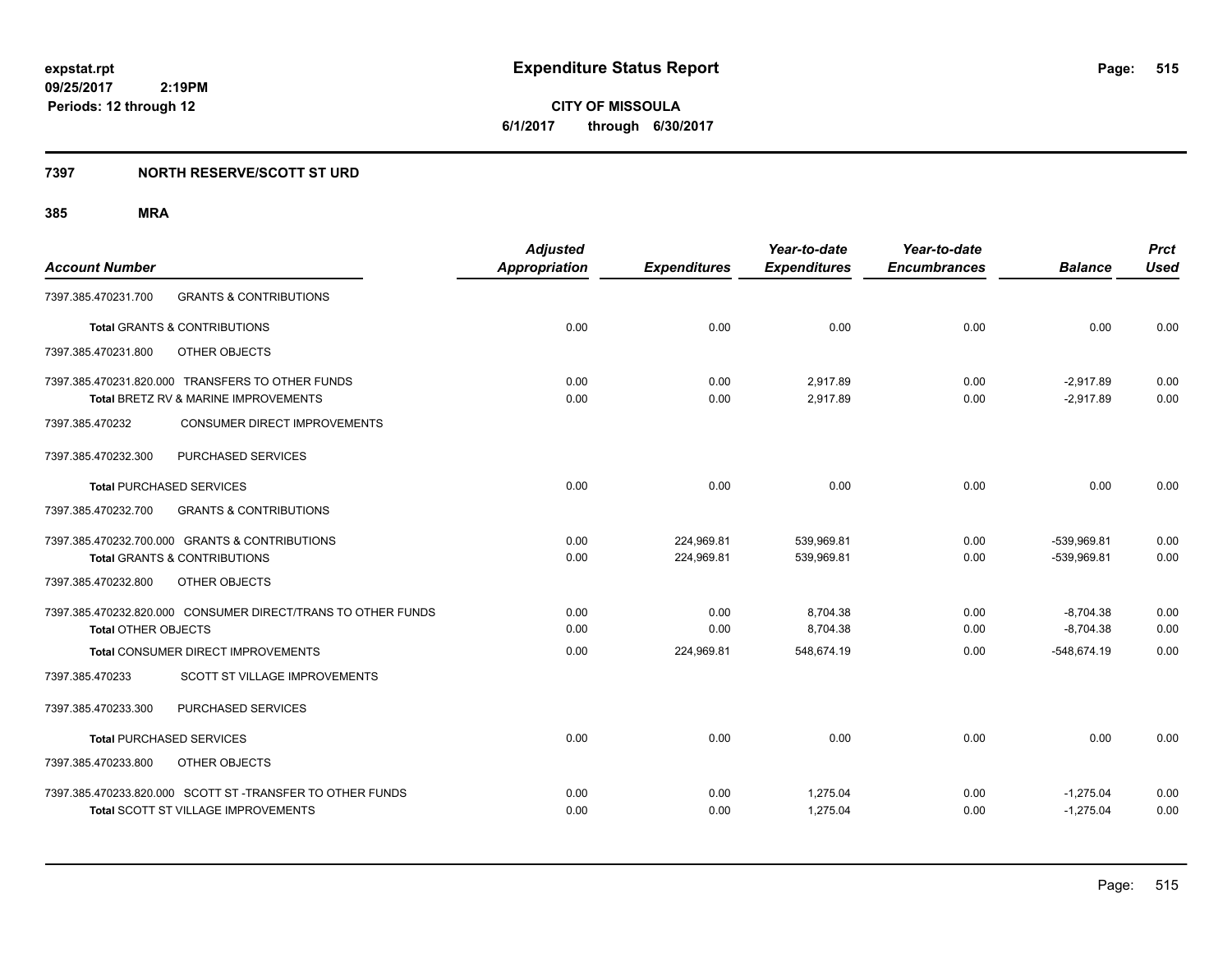**CITY OF MISSOULA 6/1/2017 through 6/30/2017**

### **7397 NORTH RESERVE/SCOTT ST URD**

|                          |                                               | <b>Adjusted</b>      |                     | Year-to-date        | Year-to-date        |                | <b>Prct</b> |
|--------------------------|-----------------------------------------------|----------------------|---------------------|---------------------|---------------------|----------------|-------------|
| <b>Account Number</b>    |                                               | <b>Appropriation</b> | <b>Expenditures</b> | <b>Expenditures</b> | <b>Encumbrances</b> | <b>Balance</b> | <b>Used</b> |
| 7397.385.470240          | <b>REHAB LOANS</b>                            |                      |                     |                     |                     |                |             |
| 7397.385.470240.700      | <b>GRANTS &amp; CONTRIBUTIONS</b>             |                      |                     |                     |                     |                |             |
| <b>Total REHAB LOANS</b> |                                               | 0.00                 | 0.00                | 0.00                | 0.00                | 0.00           | 0.00        |
| 7397.385.470250          | <b>RELOCATION PAYMENTS</b>                    |                      |                     |                     |                     |                |             |
| 7397.385.470250.800      | OTHER OBJECTS                                 |                      |                     |                     |                     |                |             |
|                          | <b>Total RELOCATION PAYMENTS</b>              | 0.00                 | 0.00                | 0.00                | 0.00                | 0.00           | 0.00        |
| 7397.385.470260          | <b>PLANNING &amp; MGMT</b>                    |                      |                     |                     |                     |                |             |
| 7397.385.470260.300      | PURCHASED SERVICES                            |                      |                     |                     |                     |                |             |
|                          | 7397.385.470260.350.000 PROFESSIONAL SERVICES | 7,550.00             | 0.00                | 1,343.15            | 0.00                | 6,206.85       | 17.79       |
|                          | <b>Total PURCHASED SERVICES</b>               | 7,550.00             | 0.00                | 1,343.15            | 0.00                | 6,206.85       | 17.79       |
| 7397.385.470260.800      | OTHER OBJECTS                                 |                      |                     |                     |                     |                |             |
| Total OTHER OBJECTS      |                                               | 0.00                 | 0.00                | 0.00                | 0.00                | 0.00           | 0.00        |
| Total PLANNING & MGMT    |                                               | 7,550.00             | 0.00                | 1,343.15            | 0.00                | 6,206.85       | 17.79       |
| 7397.385.470270          | <b>CLEARING &amp; DEMO</b>                    |                      |                     |                     |                     |                |             |
| 7397.385.470270.700      | <b>GRANTS &amp; CONTRIBUTIONS</b>             |                      |                     |                     |                     |                |             |
|                          | Total GRANTS & CONTRIBUTIONS                  | 0.00                 | 0.00                | 0.00                | 0.00                | 0.00           | 0.00        |
| 7397.385.470270.800      | OTHER OBJECTS                                 |                      |                     |                     |                     |                |             |
| Total CLEARING & DEMO    |                                               | 0.00                 | 0.00                | 0.00                | 0.00                | 0.00           | 0.00        |
| 7397.385.510110          | <b>MERCHANT SERVICES</b>                      |                      |                     |                     |                     |                |             |
| 7397.385.510110.500      | <b>FIXED CHARGES</b>                          |                      |                     |                     |                     |                |             |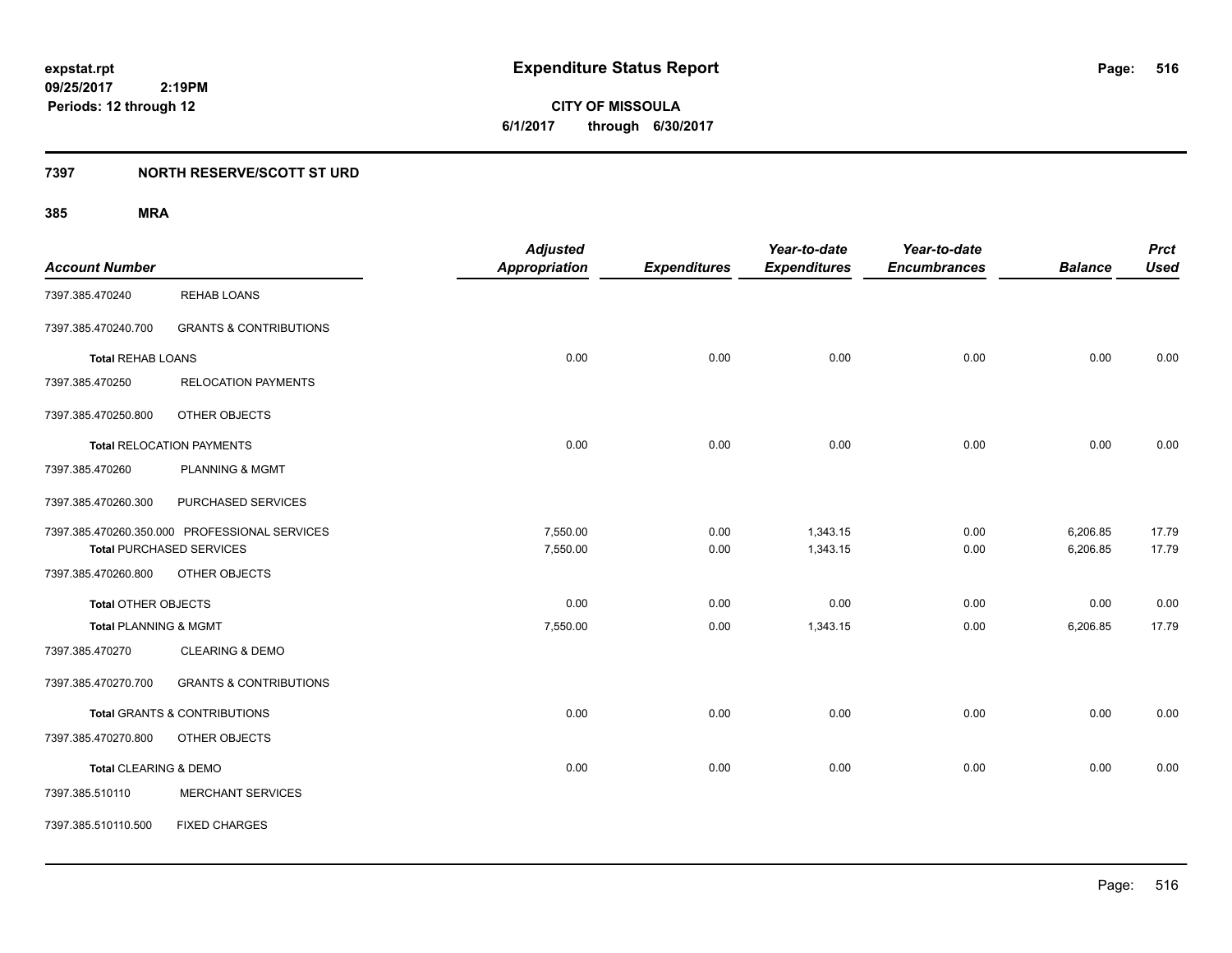**CITY OF MISSOULA 6/1/2017 through 6/30/2017**

### **7397 NORTH RESERVE/SCOTT ST URD**

| <b>Account Number</b>            | Adjusted<br>Appropriation | <b>Expenditures</b> | Year-to-date<br><b>Expenditures</b> | Year-to-date<br><b>Encumbrances</b> | Balance     | Prct<br>Used |
|----------------------------------|---------------------------|---------------------|-------------------------------------|-------------------------------------|-------------|--------------|
| <b>Total MERCHANT SERVICES</b>   | 0.00                      | 0.00                | 0.00                                | 0.00                                | 0.00        | 0.00         |
| Total NORTH RESERVE/SCOTT ST URD | 27,762.00                 | 224,969.81          | 554,210.27                          | 0.00                                | -526.448.27 | 1,996.29     |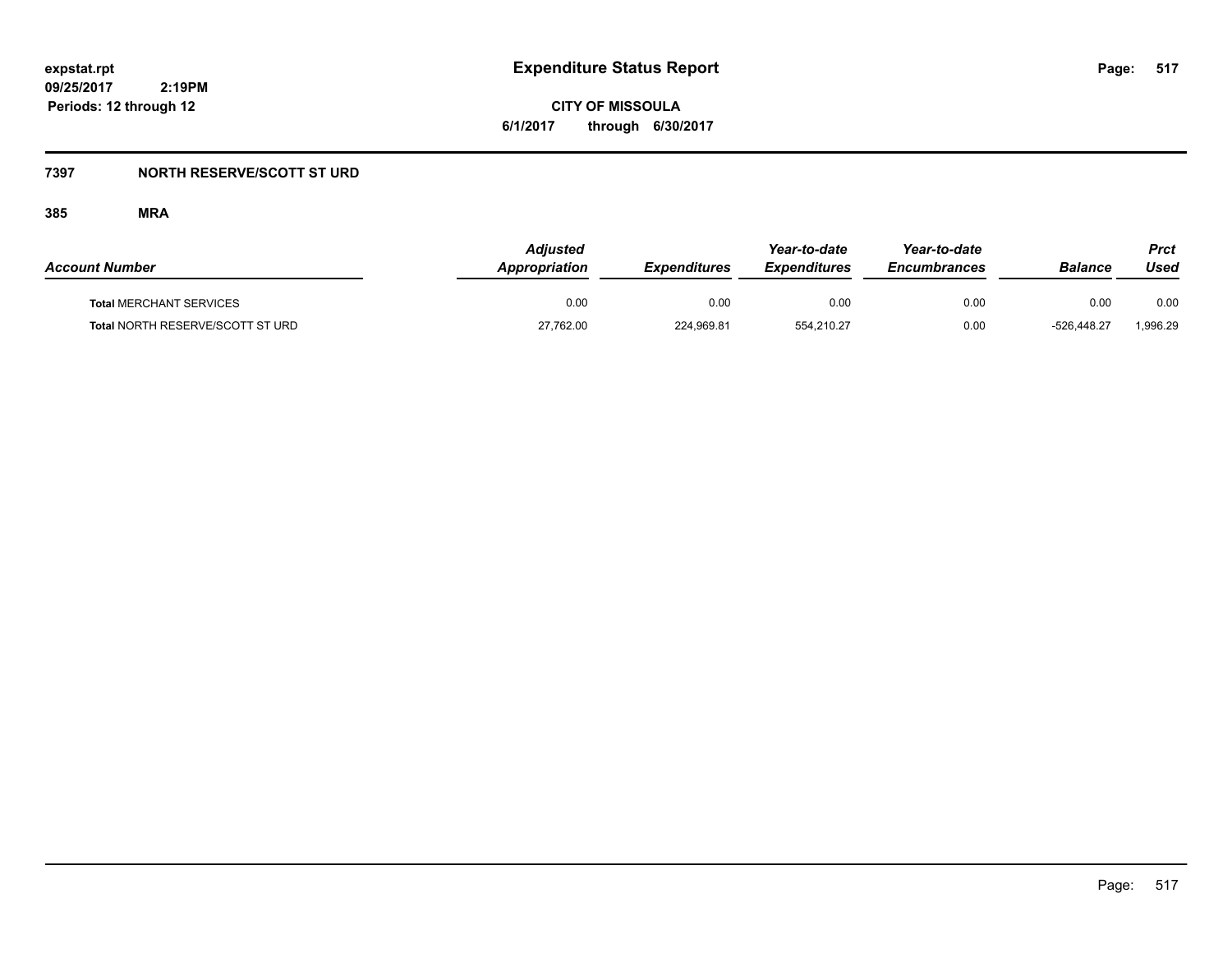**CITY OF MISSOULA 6/1/2017 through 6/30/2017**

**7398 HELLGATE URD**

| <b>Account Number</b>    |                                         | <b>Adjusted</b><br><b>Appropriation</b> | <b>Expenditures</b> | Year-to-date<br><b>Expenditures</b> | Year-to-date<br><b>Encumbrances</b> | <b>Balance</b> | <b>Prct</b><br><b>Used</b> |
|--------------------------|-----------------------------------------|-----------------------------------------|---------------------|-------------------------------------|-------------------------------------|----------------|----------------------------|
| 7398.385.470220          | PROPERTY ACQUISITION                    |                                         |                     |                                     |                                     |                |                            |
| 7398.385.470220.900      | CAPITAL OUTLAY                          |                                         |                     |                                     |                                     |                |                            |
|                          | <b>Total PROPERTY ACQUISITION</b>       | 0.00                                    | 0.00                | 0.00                                | 0.00                                | 0.00           | 0.00                       |
| 7398.385.470230          | <b>PW FACILITY</b>                      |                                         |                     |                                     |                                     |                |                            |
| 7398.385.470230.300      | PURCHASED SERVICES                      |                                         |                     |                                     |                                     |                |                            |
|                          | <b>Total PURCHASED SERVICES</b>         | 0.00                                    | 0.00                | 0.00                                | 0.00                                | 0.00           | 0.00                       |
| 7398.385.470230.700      | <b>GRANTS &amp; CONTRIBUTIONS</b>       |                                         |                     |                                     |                                     |                |                            |
|                          | <b>Total GRANTS &amp; CONTRIBUTIONS</b> | 0.00                                    | 0.00                | 0.00                                | 0.00                                | 0.00           | 0.00                       |
| 7398.385.470230.800      | OTHER OBJECTS                           |                                         |                     |                                     |                                     |                |                            |
| Total OTHER OBJECTS      |                                         | 0.00                                    | 0.00                | 0.00                                | 0.00                                | 0.00           | 0.00                       |
| 7398.385.470230.900      | CAPITAL OUTLAY                          |                                         |                     |                                     |                                     |                |                            |
| <b>Total PW FACILITY</b> |                                         | 0.00                                    | 0.00                | 0.00                                | 0.00                                | 0.00           | 0.00                       |
| 7398.385.470240          | <b>REHAB LOANS</b>                      |                                         |                     |                                     |                                     |                |                            |
| 7398.385.470240.700      | <b>GRANTS &amp; CONTRIBUTIONS</b>       |                                         |                     |                                     |                                     |                |                            |
|                          | Total GRANTS & CONTRIBUTIONS            | 0.00                                    | 0.00                | 0.00                                | 0.00                                | 0.00           | 0.00                       |
| 7398.385.470240.800      | OTHER OBJECTS                           |                                         |                     |                                     |                                     |                |                            |
| <b>Total REHAB LOANS</b> |                                         | 0.00                                    | 0.00                | 0.00                                | 0.00                                | 0.00           | 0.00                       |
| 7398.385.470250          | <b>RELOCATION PAYMENTS</b>              |                                         |                     |                                     |                                     |                |                            |
| 7398.385.470250.700      | <b>GRANTS &amp; CONTRIBUTIONS</b>       |                                         |                     |                                     |                                     |                |                            |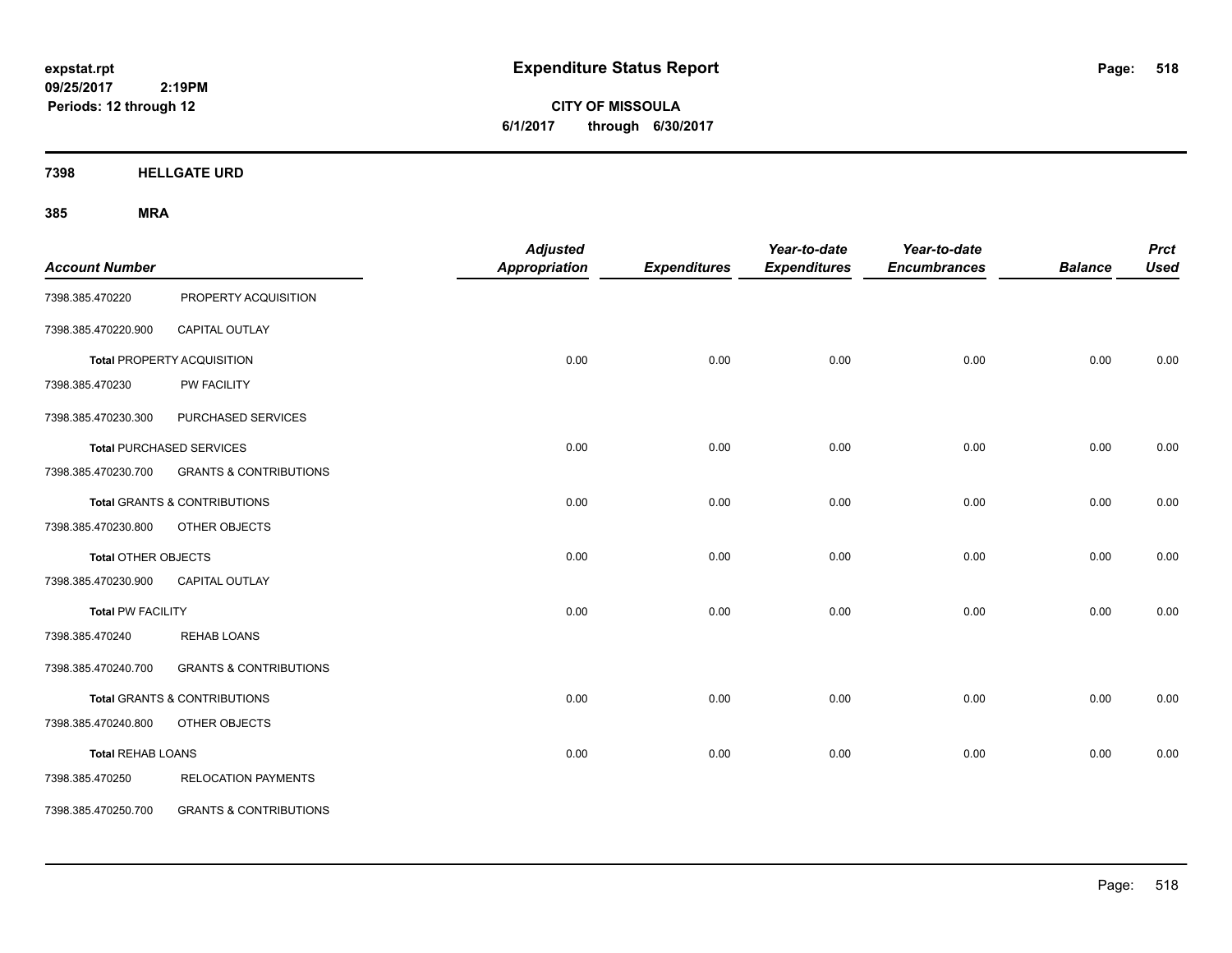**CITY OF MISSOULA 6/1/2017 through 6/30/2017**

**7398 HELLGATE URD**

| <b>Account Number</b>            |                                         | <b>Adjusted</b><br><b>Appropriation</b> | <b>Expenditures</b> | Year-to-date<br><b>Expenditures</b> | Year-to-date<br><b>Encumbrances</b> | <b>Balance</b> | <b>Prct</b><br><b>Used</b> |
|----------------------------------|-----------------------------------------|-----------------------------------------|---------------------|-------------------------------------|-------------------------------------|----------------|----------------------------|
|                                  | <b>Total GRANTS &amp; CONTRIBUTIONS</b> | 0.00                                    | 0.00                | 0.00                                | 0.00                                | 0.00           | 0.00                       |
| 7398.385.470250.800              | OTHER OBJECTS                           |                                         |                     |                                     |                                     |                |                            |
|                                  | <b>Total RELOCATION PAYMENTS</b>        | 0.00                                    | 0.00                | 0.00                                | 0.00                                | 0.00           | 0.00                       |
| 7398.385.470260                  | PLANNING & MGMT                         |                                         |                     |                                     |                                     |                |                            |
| 7398.385.470260.300              | PURCHASED SERVICES                      |                                         |                     |                                     |                                     |                |                            |
|                                  | <b>Total PURCHASED SERVICES</b>         | 0.00                                    | 0.00                | 0.00                                | 0.00                                | 0.00           | 0.00                       |
| 7398.385.470260.700              | <b>GRANTS &amp; CONTRIBUTIONS</b>       |                                         |                     |                                     |                                     |                |                            |
|                                  | <b>Total GRANTS &amp; CONTRIBUTIONS</b> | 0.00                                    | 0.00                | 0.00                                | 0.00                                | 0.00           | 0.00                       |
| 7398.385.470260.800              | OTHER OBJECTS                           |                                         |                     |                                     |                                     |                |                            |
| <b>Total PLANNING &amp; MGMT</b> |                                         | 0.00                                    | 0.00                | 0.00                                | 0.00                                | 0.00           | 0.00                       |
| 7398.385.470270                  | <b>CLEARING &amp; DEMO</b>              |                                         |                     |                                     |                                     |                |                            |
| 7398.385.470270.300              | PURCHASED SERVICES                      |                                         |                     |                                     |                                     |                |                            |
|                                  | <b>Total PURCHASED SERVICES</b>         | 0.00                                    | 0.00                | 0.00                                | 0.00                                | 0.00           | 0.00                       |
| 7398.385.470270.700              | <b>GRANTS &amp; CONTRIBUTIONS</b>       |                                         |                     |                                     |                                     |                |                            |
|                                  | <b>Total GRANTS &amp; CONTRIBUTIONS</b> | 0.00                                    | 0.00                | 0.00                                | 0.00                                | 0.00           | 0.00                       |
| 7398.385.470270.800              | OTHER OBJECTS                           |                                         |                     |                                     |                                     |                |                            |
| Total OTHER OBJECTS              |                                         | 0.00                                    | 0.00                | 0.00                                | 0.00                                | 0.00           | 0.00                       |
| 7398.385.470270.900              | <b>CAPITAL OUTLAY</b>                   |                                         |                     |                                     |                                     |                |                            |
| <b>Total CLEARING &amp; DEMO</b> |                                         | 0.00                                    | 0.00                | 0.00                                | 0.00                                | 0.00           | 0.00                       |
| <b>Total HELLGATE URD</b>        |                                         | 0.00                                    | 0.00                | 0.00                                | 0.00                                | 0.00           | 0.00                       |
|                                  |                                         |                                         |                     |                                     |                                     |                |                            |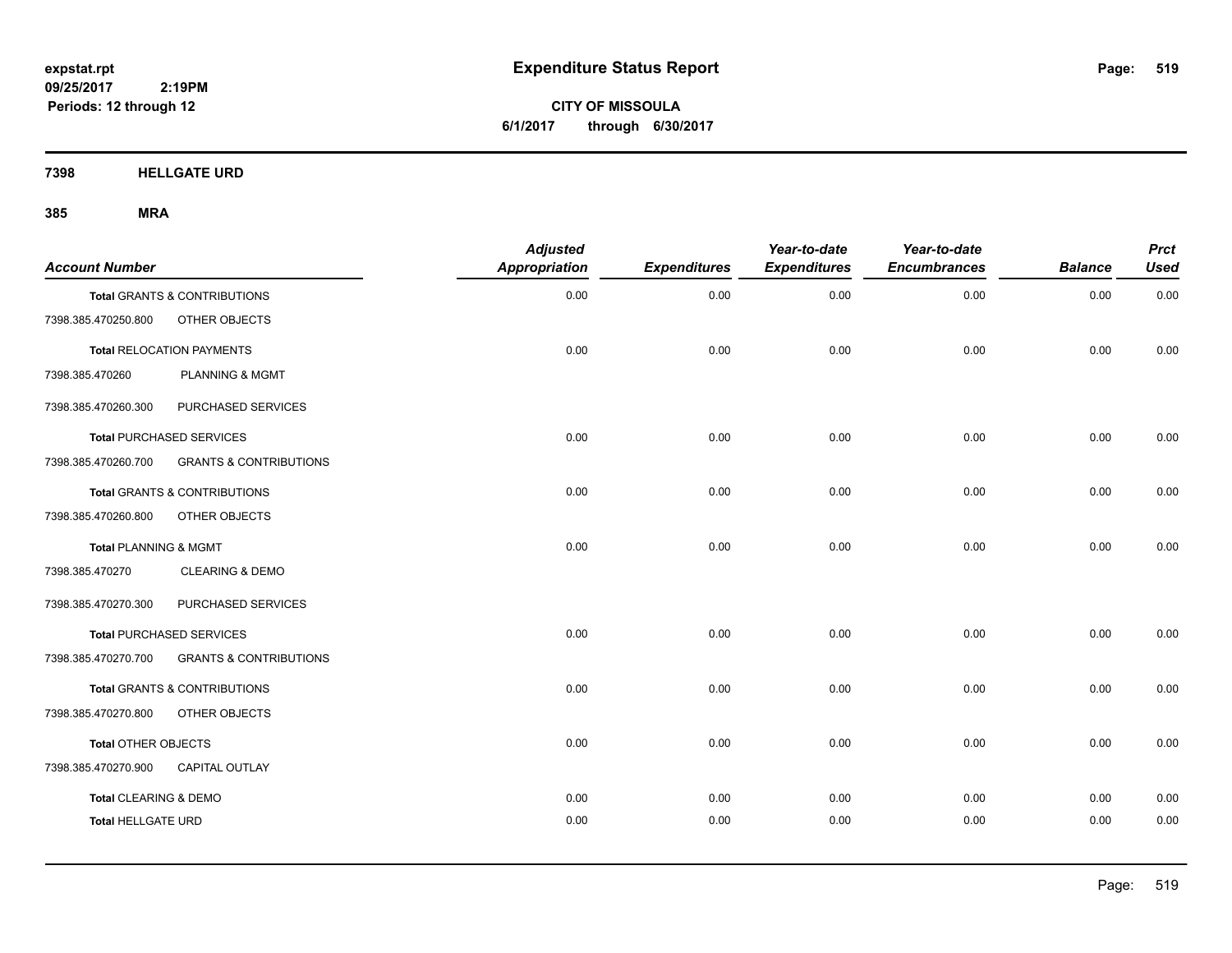**CITY OF MISSOULA 6/1/2017 through 6/30/2017**

### **7399 INTERMOUNTAIN BOND DEBT SERVICE**

| <b>Account Number</b>             |                                        | <b>Adjusted</b><br><b>Appropriation</b> | <b>Expenditures</b> | Year-to-date<br><b>Expenditures</b> | Year-to-date<br><b>Encumbrances</b> | <b>Balance</b> | <b>Prct</b><br><b>Used</b> |
|-----------------------------------|----------------------------------------|-----------------------------------------|---------------------|-------------------------------------|-------------------------------------|----------------|----------------------------|
| 7399.385.490200                   | REVENUE BOND DEBT SERVICE              |                                         |                     |                                     |                                     |                |                            |
| 7399.385.490200.600               | <b>DEBT SERVICE</b>                    |                                         |                     |                                     |                                     |                |                            |
| 7399.385.490200.610.000 PRINCIPAL |                                        | 78,500.00                               | 40,000.00           | 78,500.00                           | 0.00                                | 0.00           | 100.00                     |
| 7399.385.490200.620.000 INTEREST  |                                        | 67,437.00                               | 33,909.38           | 68,636.88                           | 0.00                                | $-1,199.88$    | 101.78                     |
|                                   | <b>Total REVENUE BOND DEBT SERVICE</b> | 145,937.00                              | 73,909.38           | 147,136.88                          | 0.00                                | $-1,199.88$    | 100.82                     |
| 7399.385.510110                   | <b>MERCHANT SERVICES</b>               |                                         |                     |                                     |                                     |                |                            |
| 7399.385.510110.500               | <b>FIXED CHARGES</b>                   |                                         |                     |                                     |                                     |                |                            |
| <b>Total MERCHANT SERVICES</b>    |                                        | 0.00                                    | 0.00                | 0.00                                | 0.00                                | 0.00           | 0.00                       |
| <b>Total MRA</b>                  |                                        | 145,937.00                              | 73,909.38           | 147,136.88                          | 0.00                                | $-1,199.88$    | 100.82                     |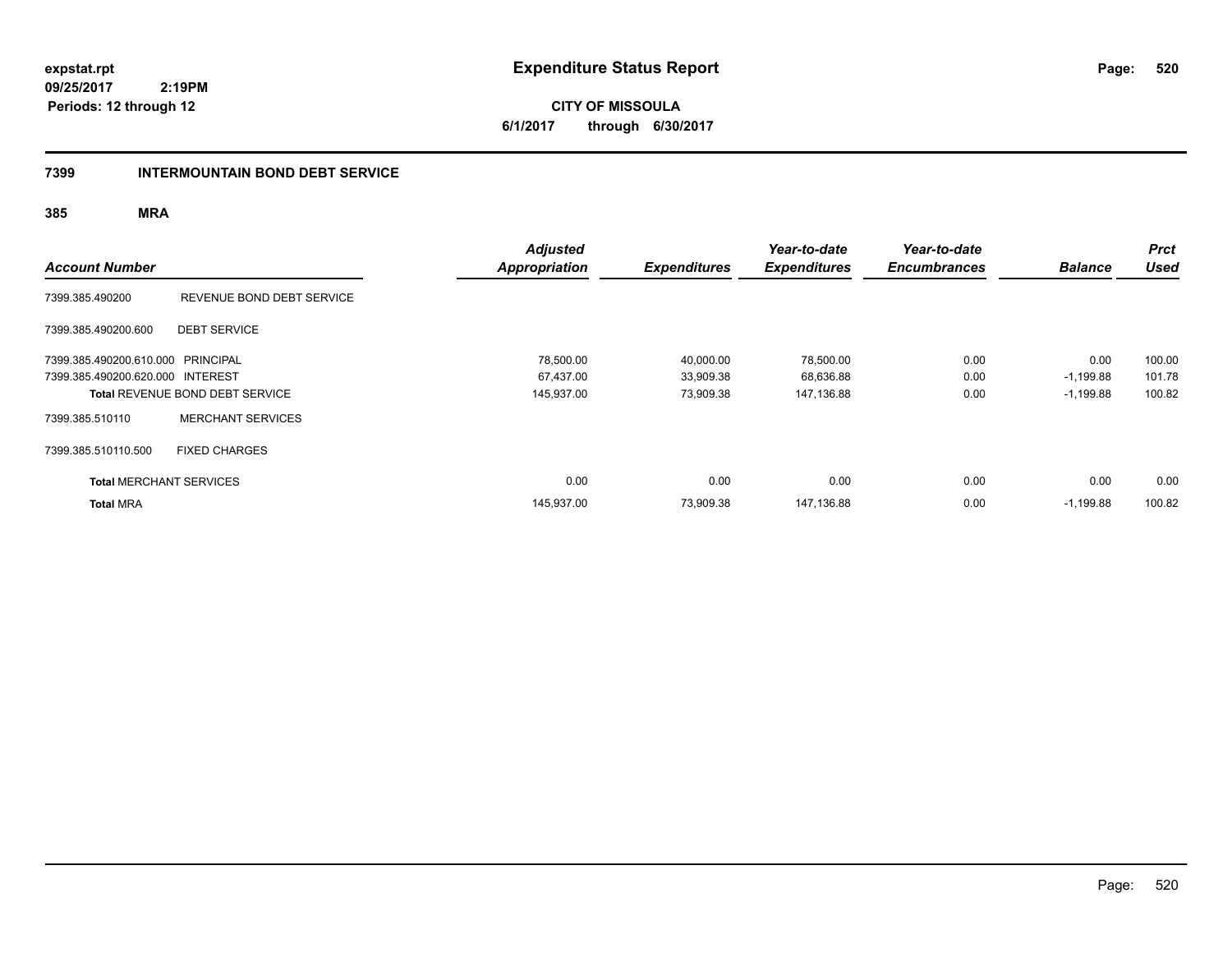**521**

**09/25/2017 2:19PM Periods: 12 through 12**

**CITY OF MISSOULA 6/1/2017 through 6/30/2017**

### **7399 INTERMOUNTAIN BOND DEBT SERVICE**

### **390 NON-DEPARTMENTAL**

| <b>Account Number</b>         |                                              | <b>Adjusted</b><br><b>Appropriation</b> | <b>Expenditures</b> | Year-to-date<br><b>Expenditures</b> | Year-to-date<br><b>Encumbrances</b> | <b>Balance</b> | <b>Prct</b><br>Used |
|-------------------------------|----------------------------------------------|-----------------------------------------|---------------------|-------------------------------------|-------------------------------------|----------------|---------------------|
| 7399.390.490604               | TI BOND RESERVE                              |                                         |                     |                                     |                                     |                |                     |
| 7399.390.490604.800           | OTHER OBJECTS                                |                                         |                     |                                     |                                     |                |                     |
| <b>Total NON-DEPARTMENTAL</b> |                                              | 0.00                                    | 0.00                | 0.00                                | 0.00                                | 0.00           | 0.00                |
|                               | <b>Total INTERMOUNTAIN BOND DEBT SERVICE</b> | 145,937.00                              | 73,909.38           | 147,136.88                          | 0.00                                | $-1,199.88$    | 100.82              |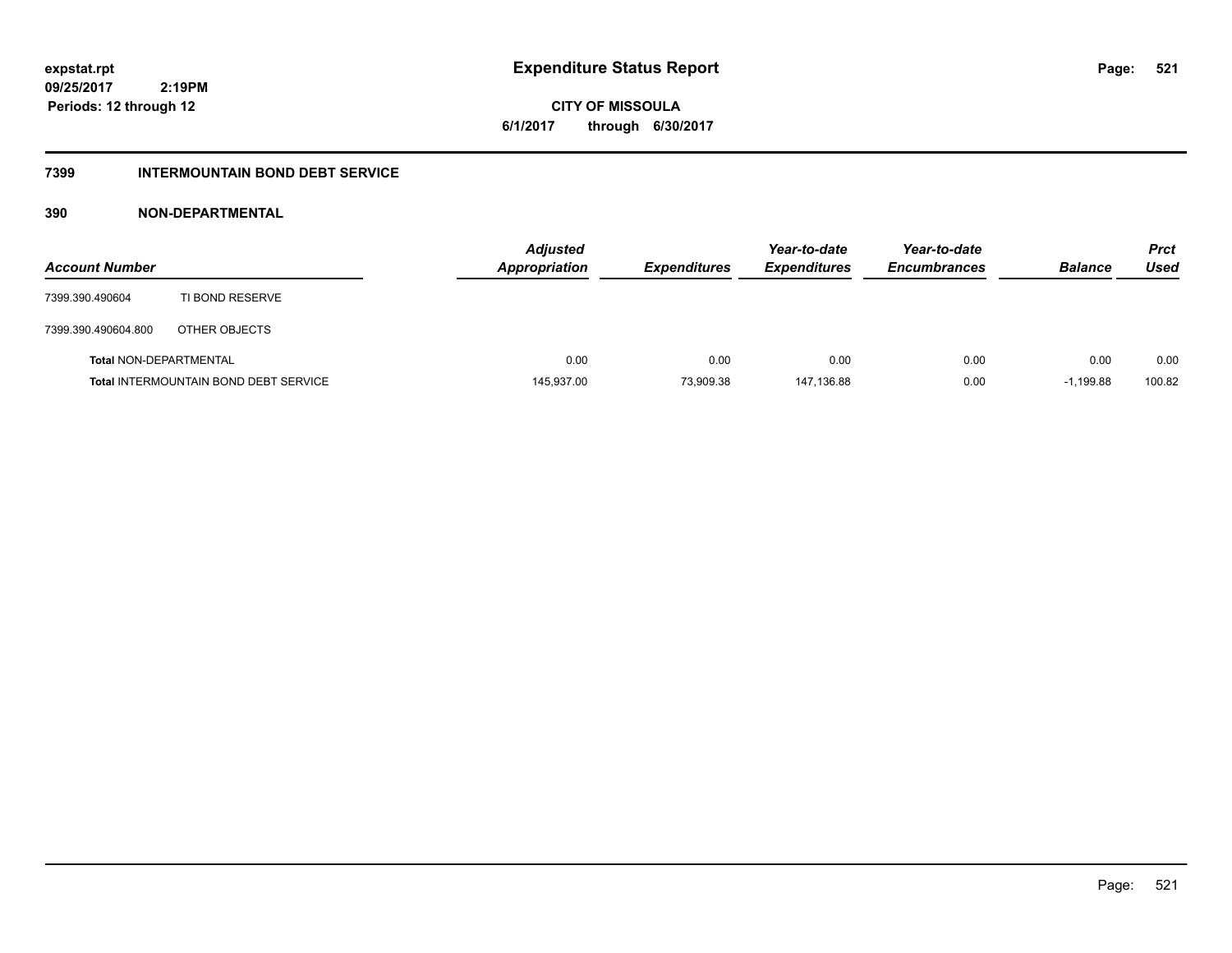**CITY OF MISSOULA 6/1/2017 through 6/30/2017**

### **7400 FRONT ST BOND CLEARING**

|                                  |                                                  | <b>Adjusted</b>      |                     | Year-to-date        | Year-to-date        |                | <b>Prct</b> |
|----------------------------------|--------------------------------------------------|----------------------|---------------------|---------------------|---------------------|----------------|-------------|
| <b>Account Number</b>            |                                                  | <b>Appropriation</b> | <b>Expenditures</b> | <b>Expenditures</b> | <b>Encumbrances</b> | <b>Balance</b> | Used        |
| 7400.385.470210                  | <b>ADMINISTRATION</b>                            |                      |                     |                     |                     |                |             |
| 7400.385.470210.800              | OTHER OBJECTS                                    |                      |                     |                     |                     |                |             |
| 7400.385.470210.820.000          | <b>TRANSFERS TO OTHER FUNDS</b>                  | 0.00                 | 17,603.78           | 0.00                | 0.00                | 0.00           | 0.00        |
| 7400.385.470210.820.600          | <b>TRANSFERS TO OTHER FUNDS</b>                  | 208.660.00           | 0.00                | 0.00                | 0.00                | 208.660.00     | 0.00        |
| 7400.385.470210.820.603          | <b>TRANSFERS TO OTHER FUNDS</b>                  | 208,290.00           | 0.00                | 142,772.10          | 0.00                | 65,517.90      | 68.54       |
| 7400.385.470210.820.604          | <b>TRANSFERS TO OTHER FUNDS</b>                  | 131,207.00           | 0.00                | 38,888.00           | 0.00                | 92,319.00      | 29.64       |
|                                  | 7400.385.470210.820.605 TRANSFERS TO OTHER FUNDS | 68.286.00            | $-17,603.78$        | 71.367.45           | 0.00                | $-3,081.45$    | 104.51      |
| <b>Total ADMINISTRATION</b>      |                                                  | 616,443.00           | 0.00                | 253,027.55          | 0.00                | 363,415.45     | 41.05       |
| 7400.385.470260                  | <b>PLANNING &amp; MGMT</b>                       |                      |                     |                     |                     |                |             |
| 7400.385.470260.700              | <b>GRANTS &amp; CONTRIBUTIONS</b>                |                      |                     |                     |                     |                |             |
| <b>Total PLANNING &amp; MGMT</b> |                                                  | 0.00                 | 0.00                | 0.00                | 0.00                | 0.00           | 0.00        |
| 7400.385.510110                  | <b>MERCHANT SERVICES</b>                         |                      |                     |                     |                     |                |             |
| 7400.385.510110.500              | <b>FIXED CHARGES</b>                             |                      |                     |                     |                     |                |             |
| <b>Total MERCHANT SERVICES</b>   |                                                  | 0.00                 | 0.00                | 0.00                | 0.00                | 0.00           | 0.00        |
|                                  | Total FRONT ST BOND CLEARING                     | 616.443.00           | 0.00                | 253,027.55          | 0.00                | 363.415.45     | 41.05       |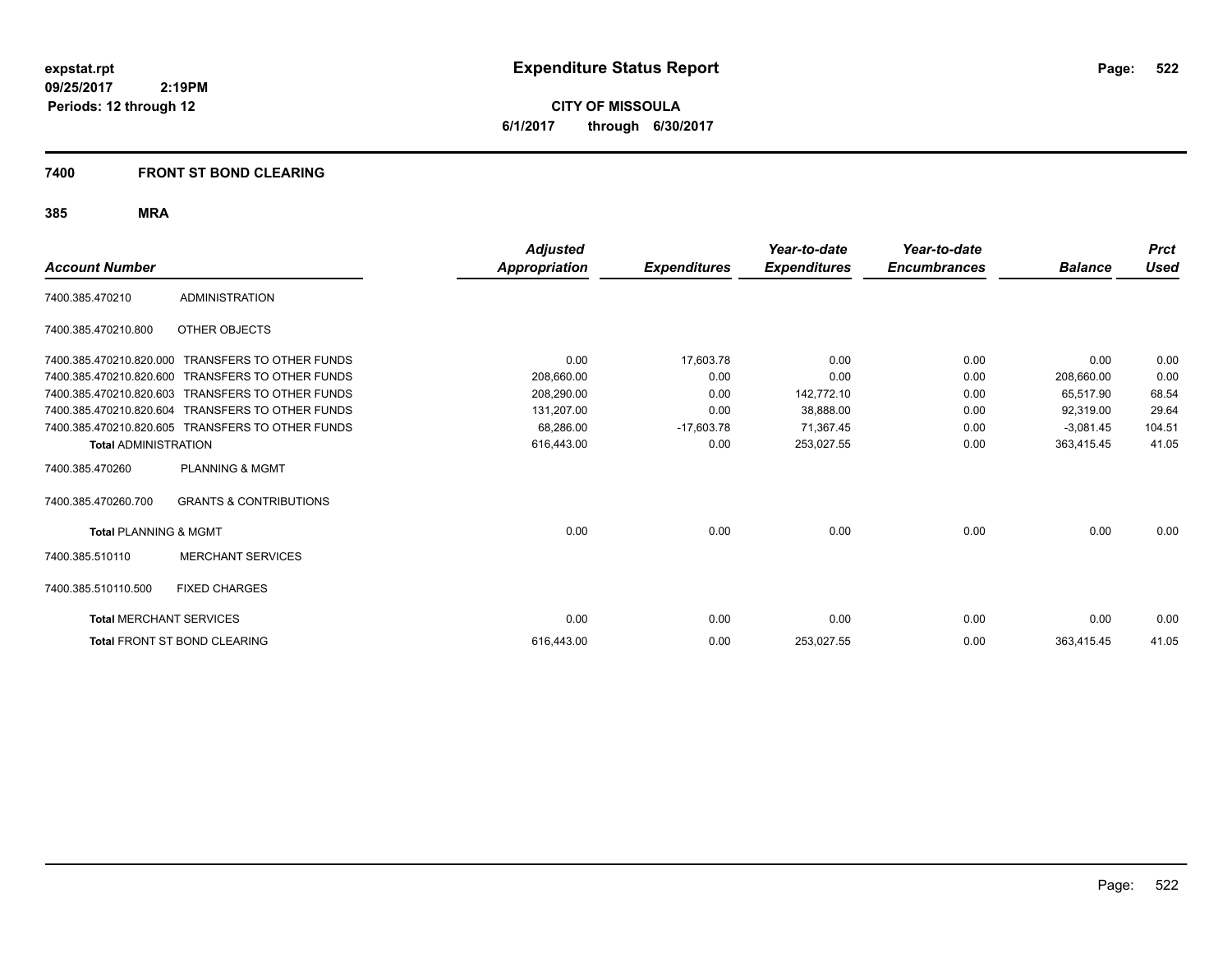**523**

**09/25/2017 2:19PM Periods: 12 through 12**

**CITY OF MISSOULA 6/1/2017 through 6/30/2017**

### **7401 FRONT ST PARKING STRUCTURE**

| <b>Account Number</b>             |                                                 | <b>Adjusted</b><br><b>Appropriation</b> | <b>Expenditures</b> | Year-to-date<br><b>Expenditures</b> | Year-to-date<br><b>Encumbrances</b> | <b>Balance</b> | <b>Prct</b><br><b>Used</b> |
|-----------------------------------|-------------------------------------------------|-----------------------------------------|---------------------|-------------------------------------|-------------------------------------|----------------|----------------------------|
| 7401.385.470210                   | <b>ADMINISTRATION</b>                           |                                         |                     |                                     |                                     |                |                            |
| 7401.385.470210.800               | OTHER OBJECTS                                   |                                         |                     |                                     |                                     |                |                            |
| <b>Total ADMINISTRATION</b>       |                                                 | 0.00                                    | 0.00                | 0.00                                | 0.00                                | 0.00           | 0.00                       |
| 7401.385.490000                   | <b>DEBT SERVICE</b>                             |                                         |                     |                                     |                                     |                |                            |
| 7401.385.490000.600               | <b>DEBT SERVICE</b>                             |                                         |                     |                                     |                                     |                |                            |
| 7401.385.490000.610.000 PRINCIPAL |                                                 | 74,000.00                               | 0.00                | 100,000.00                          | 0.00                                | $-26,000.00$   | 135.14                     |
|                                   | 7401.385.490000.620.000 INTEREST / SERVICE FEES | 132,340.00                              | 0.00                | 106,340.00                          | 0.00                                | 26,000.00      | 80.35                      |
| <b>Total DEBT SERVICE</b>         |                                                 | 206,340.00                              | 0.00                | 206,340.00                          | 0.00                                | 0.00           | 100.00                     |
| 7401.385.510110                   | <b>MERCHANT SERVICES</b>                        |                                         |                     |                                     |                                     |                |                            |
| 7401.385.510110.500               | <b>FIXED CHARGES</b>                            |                                         |                     |                                     |                                     |                |                            |
| <b>Total MERCHANT SERVICES</b>    |                                                 | 0.00                                    | 0.00                | 0.00                                | 0.00                                | 0.00           | 0.00                       |
| 7401.385.522000                   | PTI PAYMENT TO MPC                              |                                         |                     |                                     |                                     |                |                            |
| 7401.385.522000.300               | PURCHASED SERVICES                              |                                         |                     |                                     |                                     |                |                            |
| <b>Total PTI PAYMENT TO MPC</b>   |                                                 | 0.00                                    | 0.00                | 0.00                                | 0.00                                | 0.00           | 0.00                       |
|                                   | <b>Total FRONT ST PARKING STRUCTURE</b>         | 206,340.00                              | 0.00                | 206,340.00                          | 0.00                                | 0.00           | 100.00                     |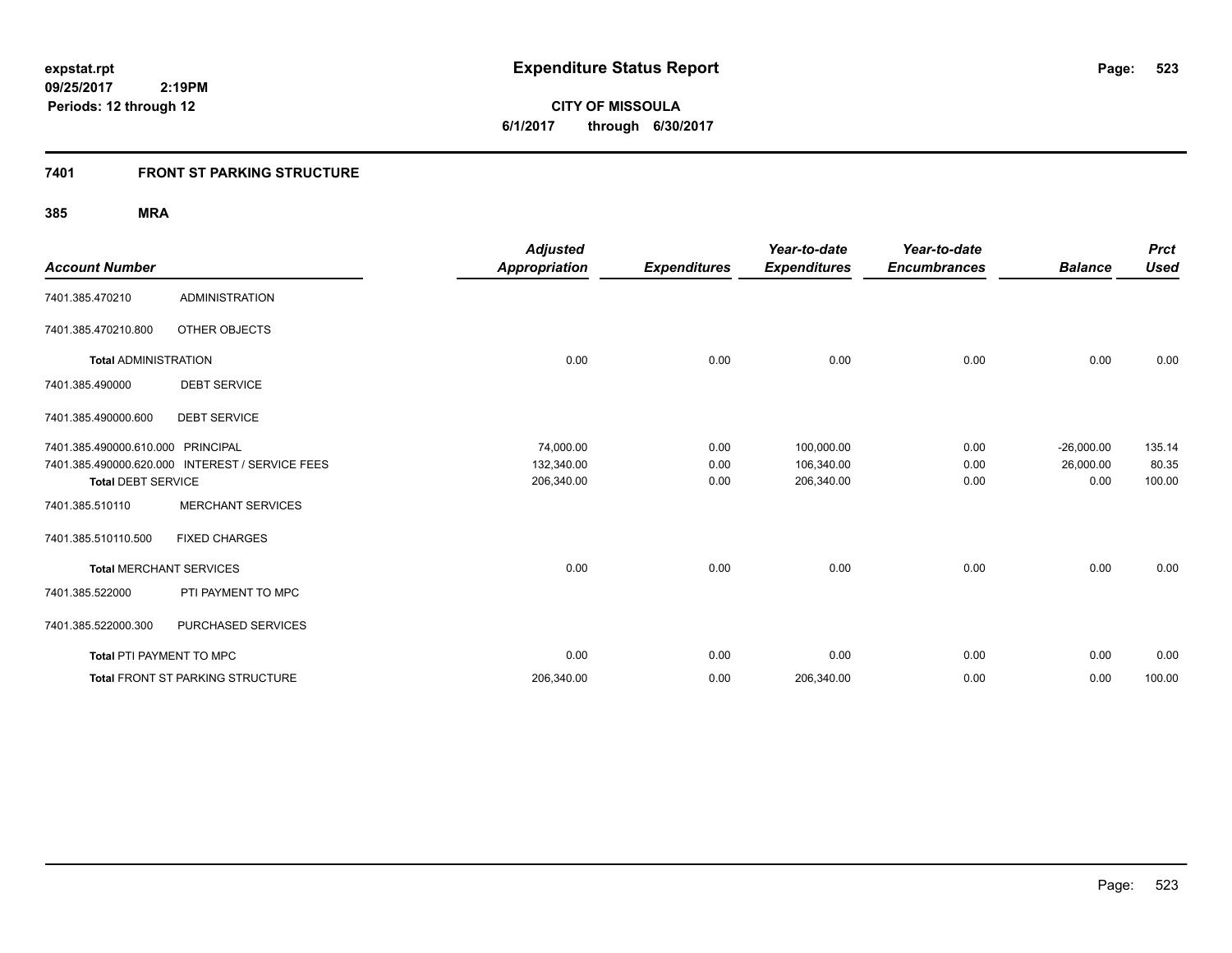**CITY OF MISSOULA 6/1/2017 through 6/30/2017**

# **7402 FRONT ST SUBORDINATE LIEN NOTE**

| <b>Account Number</b>       |                                                 | <b>Adjusted</b><br><b>Appropriation</b> | <b>Expenditures</b> | Year-to-date<br><b>Expenditures</b> | Year-to-date<br><b>Encumbrances</b> | <b>Balance</b> | <b>Prct</b><br><b>Used</b> |
|-----------------------------|-------------------------------------------------|-----------------------------------------|---------------------|-------------------------------------|-------------------------------------|----------------|----------------------------|
| 7402.385.470210             | <b>ADMINISTRATION</b>                           |                                         |                     |                                     |                                     |                |                            |
| 7402.385.470210.800         | OTHER OBJECTS                                   |                                         |                     |                                     |                                     |                |                            |
| <b>Total ADMINISTRATION</b> |                                                 | 0.00                                    | 0.00                | 0.00                                | 0.00                                | 0.00           | 0.00                       |
| 7402.385.470333             | THE WILMA NOTE                                  |                                         |                     |                                     |                                     |                |                            |
| 7402.385.470333.600         | <b>DEBT SERVICE</b>                             |                                         |                     |                                     |                                     |                |                            |
| <b>Total DEBT SERVICE</b>   |                                                 | 0.00                                    | 0.00                | 0.00                                | 0.00                                | 0.00           | 0.00                       |
| 7402.385.470333.700         | <b>GRANTS &amp; CONTRIBUTIONS</b>               |                                         |                     |                                     |                                     |                |                            |
| <b>Total THE WILMA NOTE</b> |                                                 | 0.00                                    | 0.00                | 0.00                                | 0.00                                | 0.00           | 0.00                       |
| 7402.385.470334             | <b>CARAS PARK OBLIGATION</b>                    |                                         |                     |                                     |                                     |                |                            |
| 7402.385.470334.700         | <b>GRANTS &amp; CONTRIBUTIONS</b>               |                                         |                     |                                     |                                     |                |                            |
|                             | <b>Total CARAS PARK OBLIGATION</b>              | 0.00                                    | 0.00                | 0.00                                | 0.00                                | 0.00           | 0.00                       |
| 7402.385.490505             | FRONT ST URD \$1.6m REFUNDING A                 |                                         |                     |                                     |                                     |                |                            |
| 7402.385.490505.500         | <b>FIXED CHARGES</b>                            |                                         |                     |                                     |                                     |                |                            |
| <b>Total FIXED CHARGES</b>  |                                                 | 0.00                                    | 0.00                | 0.00                                | 0.00                                | 0.00           | 0.00                       |
| 7402.385.490505.600         | <b>DEBT SERVICE</b>                             |                                         |                     |                                     |                                     |                |                            |
|                             | 7402.385.490505.620.000 INTEREST / SERVICE FEES | 0.00                                    | 31,379.43           | 32,579.43                           | 0.00                                | $-32,579.43$   | 0.00                       |
|                             | Total FRONT ST URD \$1.6m REFUNDING A           | 0.00                                    | 31,379.43           | 32,579.43                           | 0.00                                | $-32,579.43$   | 0.00                       |
| 7402.385.490506             | FRONT ST URD \$1.6m REFUNDING B                 |                                         |                     |                                     |                                     |                |                            |
| 7402.385.490506.500         | <b>FIXED CHARGES</b>                            |                                         |                     |                                     |                                     |                |                            |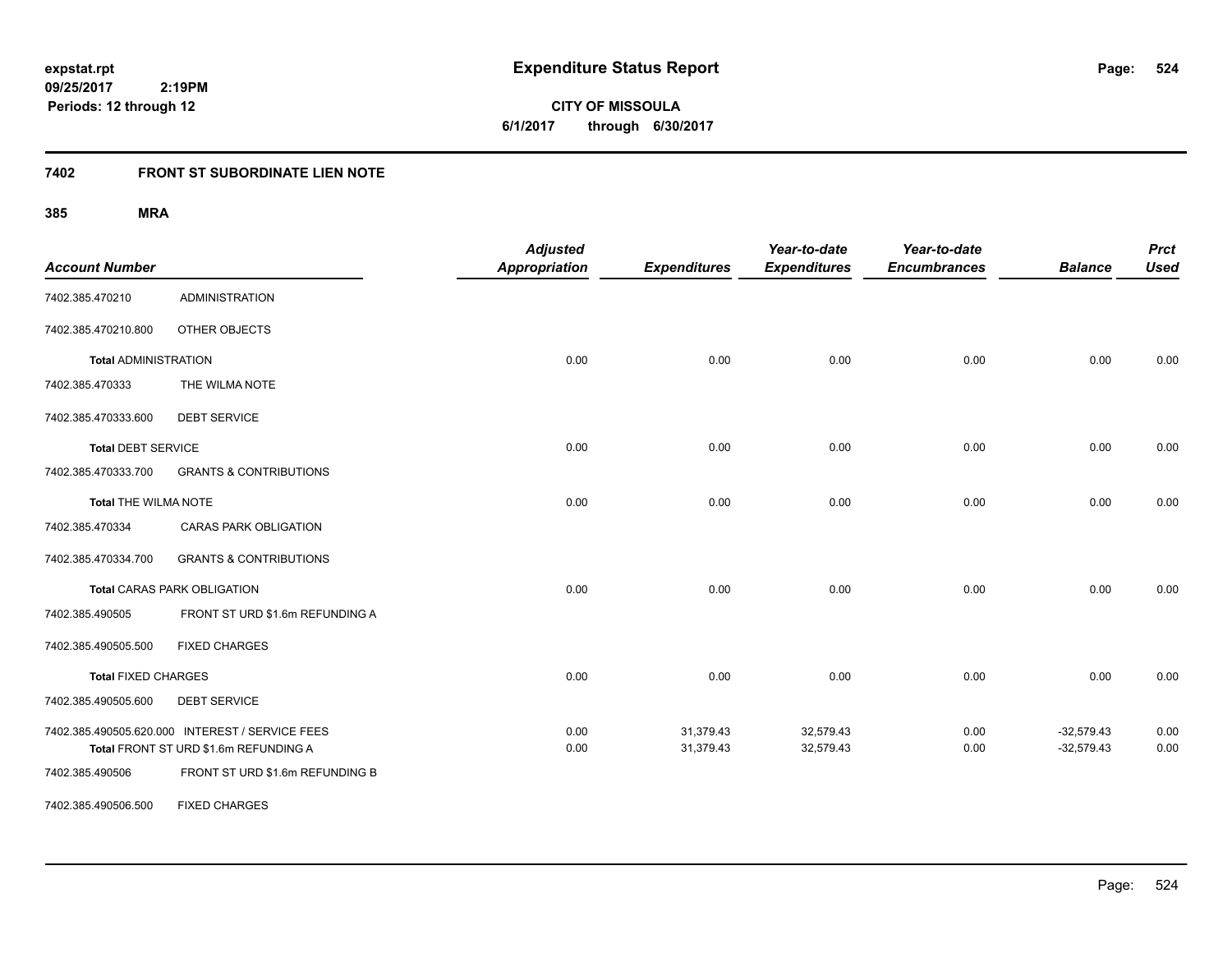**CITY OF MISSOULA 6/1/2017 through 6/30/2017**

## **7402 FRONT ST SUBORDINATE LIEN NOTE**

| <b>Account Number</b>          |                                                              | <b>Adjusted</b><br>Appropriation | <b>Expenditures</b> | Year-to-date<br><b>Expenditures</b> | Year-to-date<br><b>Encumbrances</b> | <b>Balance</b> | <b>Prct</b><br><b>Used</b> |
|--------------------------------|--------------------------------------------------------------|----------------------------------|---------------------|-------------------------------------|-------------------------------------|----------------|----------------------------|
| <b>Total FIXED CHARGES</b>     |                                                              | 0.00                             | 0.00                | 0.00                                | 0.00                                | 0.00           | 0.00                       |
| 7402.385.490506.600            | <b>DEBT SERVICE</b>                                          |                                  |                     |                                     |                                     |                |                            |
|                                | 7402.385.490506.620.000 INTEREST / SERVICE FEES              | 0.00                             | 5,862.19            | 5,862.19                            | 0.00                                | $-5,862.19$    | 0.00                       |
|                                | Total FRONT ST URD \$1.6m REFUNDING B                        | 0.00                             | 5,862.19            | 5,862.19                            | 0.00                                | $-5.862.19$    | 0.00                       |
| 7402.385.490507                | FIB SUBORDINATE LIEN NOTE PARKING STRUCT                     |                                  |                     |                                     |                                     |                |                            |
| 7402.385.490507.600            | <b>DEBT SERVICE</b>                                          |                                  |                     |                                     |                                     |                |                            |
|                                | 7402.385.490507.610.000 FIB SUB LIEN NOTE-PRINCIPAL          | 34,930.00                        | 0.00                | 37,217.80                           | 0.00                                | $-2,287.80$    | 106.55                     |
|                                | 7402.385.490507.620.000 FIB SUB LIEN NOTE-INTEREST/ SVS FEES | 96,231.00                        | 0.00                | 47,580.68                           | 0.00                                | 48,650.32      | 49.44                      |
|                                | Total FIB SUBORDINATE LIEN NOTE PARKING STRUCT               | 131,161.00                       | 0.00                | 84,798.48                           | 0.00                                | 46,362.52      | 64.65                      |
| 7402.385.490508                | FRONT ST URD DEBT                                            |                                  |                     |                                     |                                     |                |                            |
| 7402.385.490508.600            | <b>DEBT SERVICE</b>                                          |                                  |                     |                                     |                                     |                |                            |
|                                | 7402.385.490508.620.000 2017c 3.26m Student Housing          | 0.00                             | 1,277.82            | 1,277.82                            | 0.00                                | $-1,277.82$    | 0.00                       |
| <b>Total FRONT ST URD DEBT</b> |                                                              | 0.00                             | 1,277.82            | 1,277.82                            | 0.00                                | $-1,277.82$    | 0.00                       |
| 7402.385.490509                | WILMA NOTE DEBT SERVICE                                      |                                  |                     |                                     |                                     |                |                            |
| 7402.385.490509.600            | <b>DEBT SERVICE</b>                                          |                                  |                     |                                     |                                     |                |                            |
|                                | Total WILMA NOTE DEBT SERVICE                                | 0.00                             | 0.00                | 0.00                                | 0.00                                | 0.00           | 0.00                       |
| 7402.385.510110                | <b>MERCHANT SERVICES</b>                                     |                                  |                     |                                     |                                     |                |                            |
| 7402.385.510110.500            | <b>FIXED CHARGES</b>                                         |                                  |                     |                                     |                                     |                |                            |
| <b>Total MERCHANT SERVICES</b> |                                                              | 0.00                             | 0.00                | 0.00                                | 0.00                                | 0.00           | 0.00                       |
|                                | Total FRONT ST SUBORDINATE LIEN NOTE                         | 131,161.00                       | 38,519.44           | 124,517.92                          | 0.00                                | 6,643.08       | 94.94                      |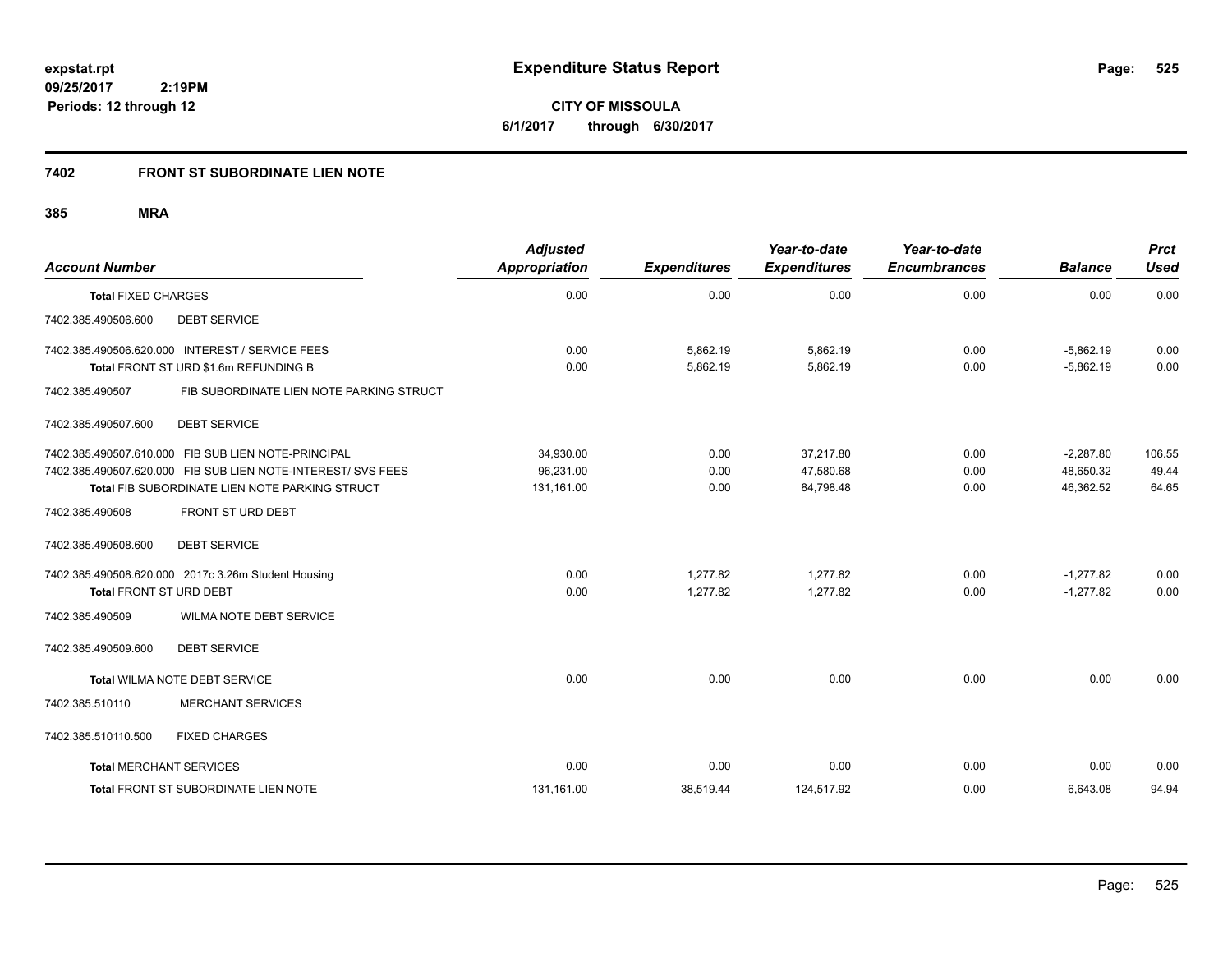# **CITY OF MISSOULA 6/1/2017 through 6/30/2017**

# **7447 COURT COLLECTED PARKING FINES**

### **230 MUNICIPAL COURT**

| <b>Account Number</b> |                                            | <b>Adjusted</b><br><b>Appropriation</b> | <b>Expenditures</b> | Year-to-date<br><b>Expenditures</b> | Year-to-date<br><b>Encumbrances</b> | <b>Balance</b> | <b>Prct</b><br><b>Used</b> |
|-----------------------|--------------------------------------------|-----------------------------------------|---------------------|-------------------------------------|-------------------------------------|----------------|----------------------------|
| 7447.230.410360       | CITY/MUNICIPAL COURT                       |                                         |                     |                                     |                                     |                |                            |
| 7447.230.410360.500   | <b>FIXED CHARGES</b>                       |                                         |                     |                                     |                                     |                |                            |
|                       | <b>Total CITY/MUNICIPAL COURT</b>          | 0.00                                    | 0.00                | 0.00                                | 0.00                                | 0.00           | 0.00                       |
| 7447.230.510110       | <b>MERCHANT SERVICES</b>                   |                                         |                     |                                     |                                     |                |                            |
| 7447.230.510110.500   | <b>FIXED CHARGES</b>                       |                                         |                     |                                     |                                     |                |                            |
|                       | <b>Total MERCHANT SERVICES</b>             | 0.00                                    | 0.00                | 0.00                                | 0.00                                | 0.00           | 0.00                       |
|                       | <b>Total COURT COLLECTED PARKING FINES</b> | 0.00                                    | 0.00                | 0.00                                | 0.00                                | 0.00           | 0.00                       |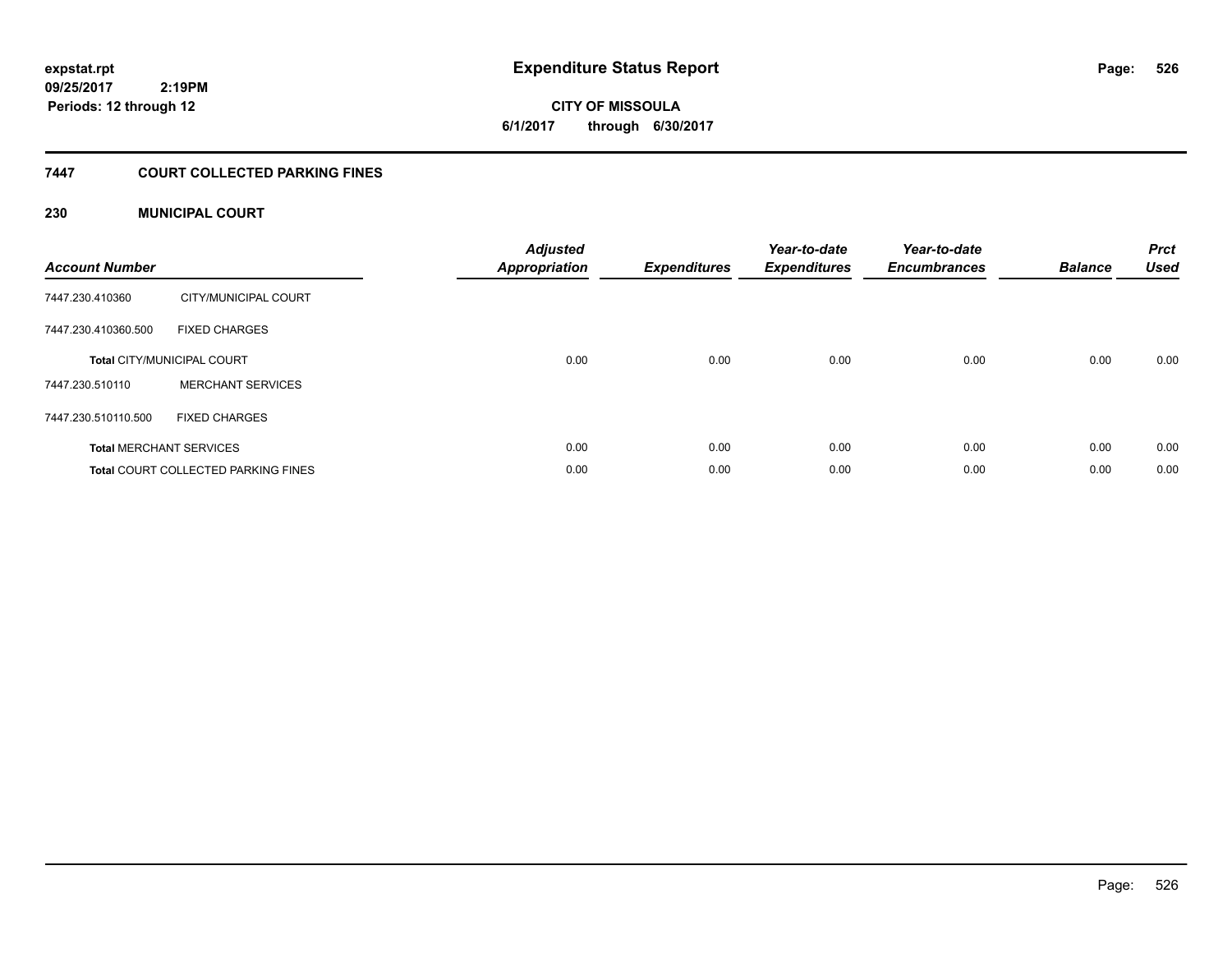# **CITY OF MISSOULA 6/1/2017 through 6/30/2017**

### **7458 COURT SURCHARGE**

### **230 MUNICIPAL COURT**

| <b>Account Number</b>        |                                   | <b>Adjusted</b><br>Appropriation | <b>Expenditures</b> | Year-to-date<br><b>Expenditures</b> | Year-to-date<br><b>Encumbrances</b> | <b>Balance</b> | <b>Prct</b><br><b>Used</b> |
|------------------------------|-----------------------------------|----------------------------------|---------------------|-------------------------------------|-------------------------------------|----------------|----------------------------|
| 7458.230.410360              | CITY/MUNICIPAL COURT              |                                  |                     |                                     |                                     |                |                            |
| 7458.230.410360.500          | <b>FIXED CHARGES</b>              |                                  |                     |                                     |                                     |                |                            |
|                              | <b>Total CITY/MUNICIPAL COURT</b> | 0.00                             | 0.00                | 0.00                                | 0.00                                | 0.00           | 0.00                       |
| 7458.230.510110              | <b>MERCHANT SERVICES</b>          |                                  |                     |                                     |                                     |                |                            |
| 7458.230.510110.500          | <b>FIXED CHARGES</b>              |                                  |                     |                                     |                                     |                |                            |
|                              | <b>Total MERCHANT SERVICES</b>    | 0.00                             | 0.00                | 0.00                                | 0.00                                | 0.00           | 0.00                       |
| <b>Total COURT SURCHARGE</b> |                                   | 0.00                             | 0.00                | 0.00                                | 0.00                                | 0.00           | 0.00                       |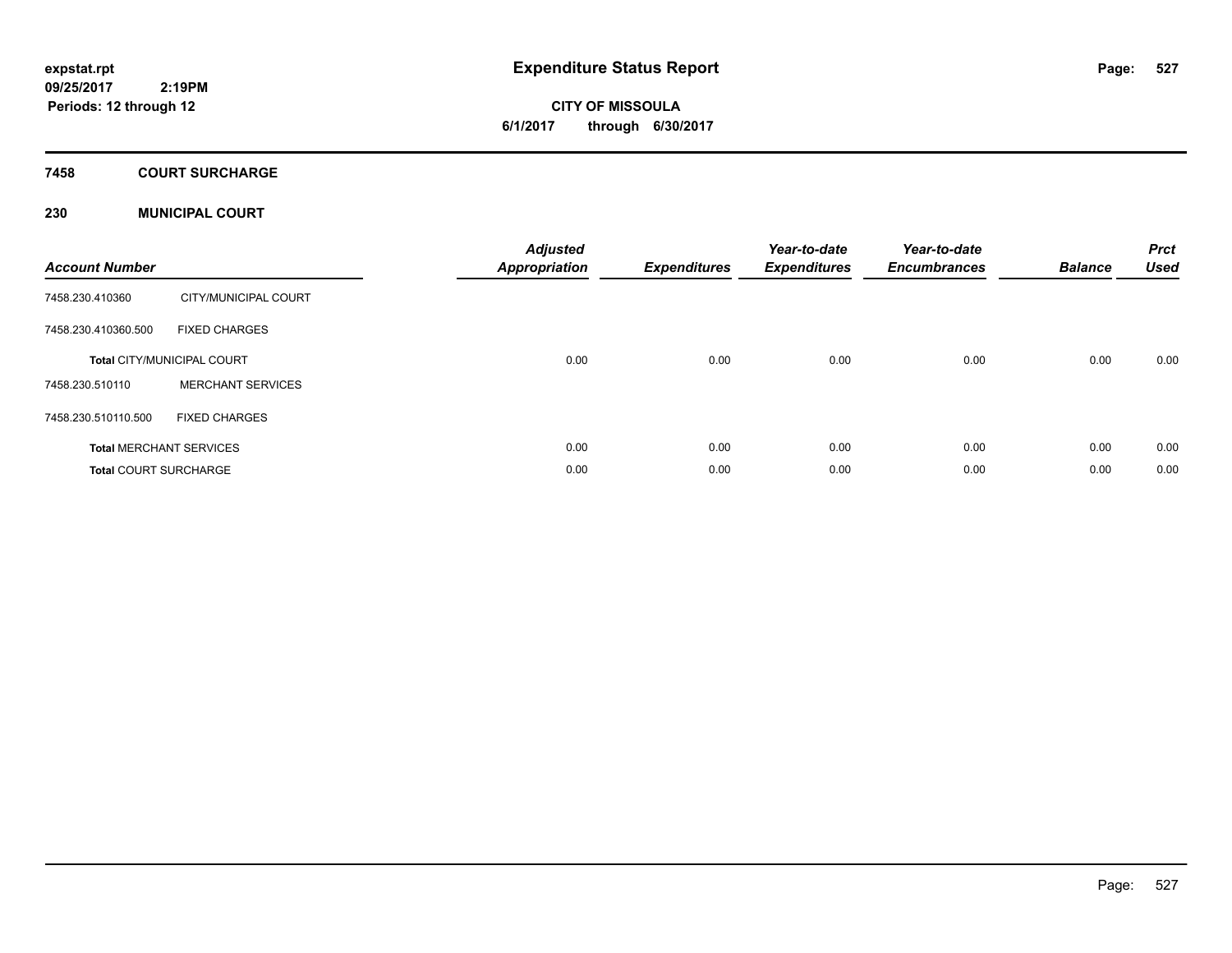**CITY OF MISSOULA 6/1/2017 through 6/30/2017**

### **7469 PUBLIC DEFENDER FEES**

### **230 MUNICIPAL COURT**

| <b>Account Number</b> |                                   | <b>Adjusted</b><br><b>Appropriation</b> | Expenditures | Year-to-date<br><b>Expenditures</b> | Year-to-date<br><b>Encumbrances</b> | <b>Balance</b> | <b>Prct</b><br><b>Used</b> |
|-----------------------|-----------------------------------|-----------------------------------------|--------------|-------------------------------------|-------------------------------------|----------------|----------------------------|
| 7469.230.410360       | CITY/MUNICIPAL COURT              |                                         |              |                                     |                                     |                |                            |
| 7469.230.410360.500   | <b>FIXED CHARGES</b>              |                                         |              |                                     |                                     |                |                            |
|                       | <b>Total CITY/MUNICIPAL COURT</b> | 0.00                                    | 0.00         | 0.00                                | 0.00                                | 0.00           | 0.00                       |
| 7469.230.510110       | <b>MERCHANT SERVICES</b>          |                                         |              |                                     |                                     |                |                            |
| 7469.230.510110.500   | <b>FIXED CHARGES</b>              |                                         |              |                                     |                                     |                |                            |
|                       | <b>Total PUBLIC DEFENDER FEES</b> | 0.00                                    | 0.00         | 0.00                                | 0.00                                | 0.00           | 0.00                       |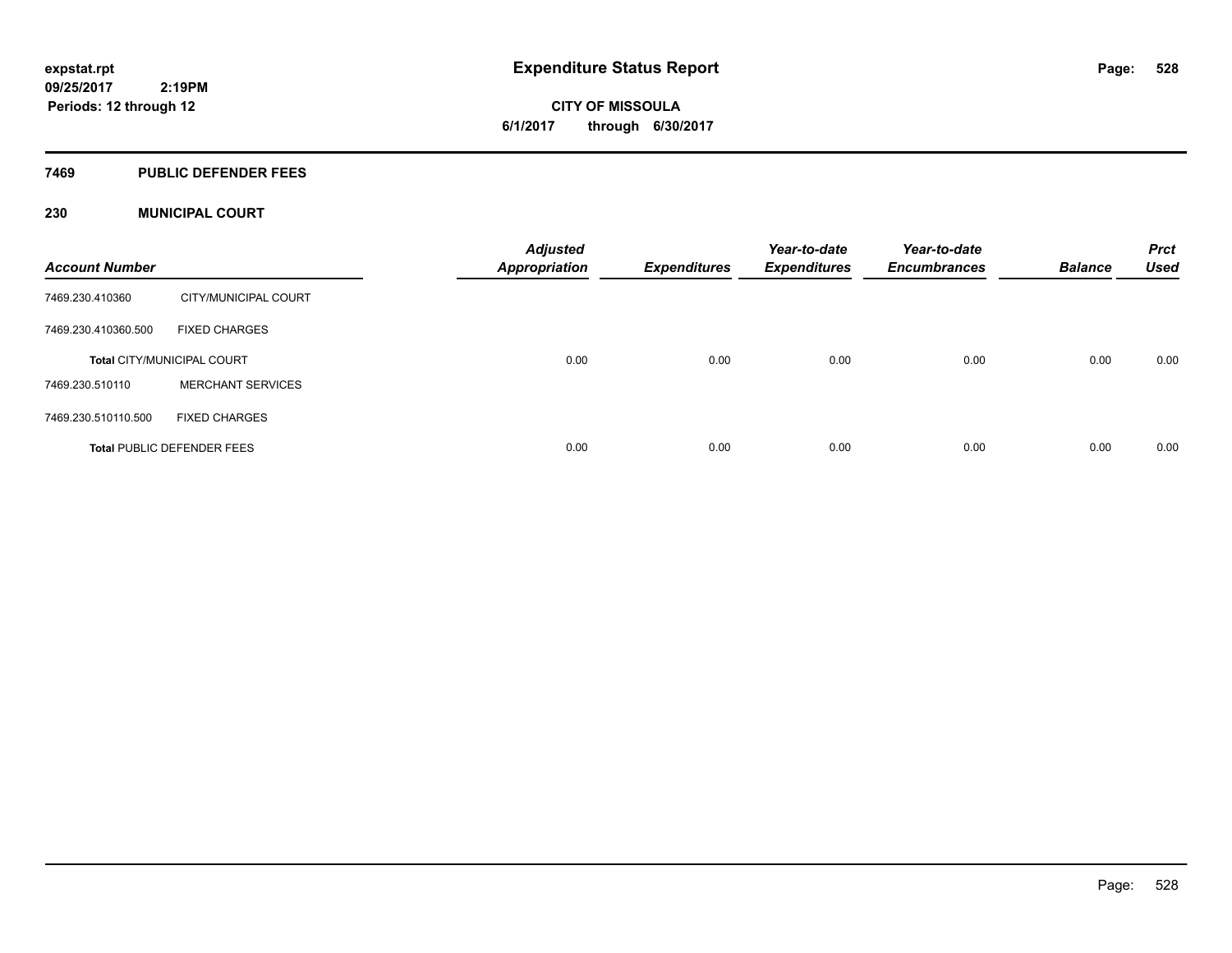**CITY OF MISSOULA 6/1/2017 through 6/30/2017**

**7903 COUNTY CLEARING**

### **390 NON-DEPARTMENTAL**

| <b>Account Number</b>                              |                                      | <b>Adjusted</b><br><b>Appropriation</b> | <b>Expenditures</b> | Year-to-date<br><b>Expenditures</b> | Year-to-date<br><b>Encumbrances</b> | <b>Balance</b> | <b>Prct</b><br><b>Used</b> |
|----------------------------------------------------|--------------------------------------|-----------------------------------------|---------------------|-------------------------------------|-------------------------------------|----------------|----------------------------|
| 7903.390.440600                                    | ANIMAL CONTROL SERVICES              |                                         |                     |                                     |                                     |                |                            |
| 7903.390.440600.800                                | OTHER OBJECTS                        |                                         |                     |                                     |                                     |                |                            |
| 7903.390.440600.845.000 CONTINGENCY - DOG LICENSES |                                      | 0.00                                    | 2,440.25            | 9,077.78                            | 0.00                                | $-9,077.78$    | 0.00                       |
|                                                    | <b>Total ANIMAL CONTROL SERVICES</b> | 0.00                                    | 2,440.25            | 9,077.78                            | 0.00                                | $-9,077.78$    | 0.00                       |
| 7903.390.510110                                    | <b>MERCHANT SERVICES</b>             |                                         |                     |                                     |                                     |                |                            |
| 7903.390.510110.500                                | <b>FIXED CHARGES</b>                 |                                         |                     |                                     |                                     |                |                            |
| <b>Total MERCHANT SERVICES</b>                     |                                      | 0.00                                    | 0.00                | 0.00                                | 0.00                                | 0.00           | 0.00                       |
| <b>Total COUNTY CLEARING</b>                       |                                      | 0.00                                    | 2.440.25            | 9,077.78                            | 0.00                                | $-9,077.78$    | 0.00                       |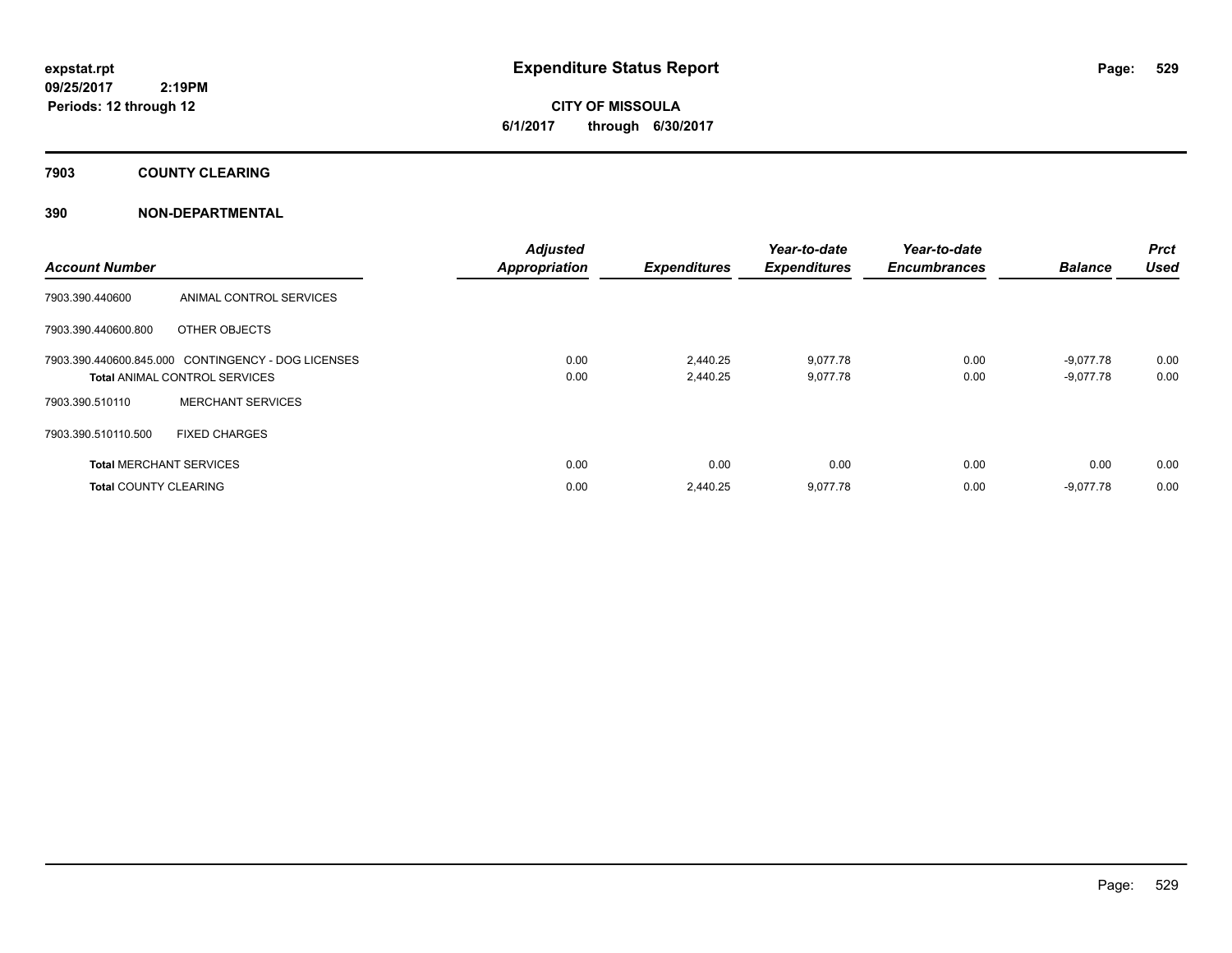# **CITY OF MISSOULA 6/1/2017 through 6/30/2017**

### **7904 SEWER REBATE**

### **280 PUBLIC WORKS OPERATIONS**

|                                       |                          | <b>Adjusted</b>      |                     | Year-to-date        | Year-to-date        |                | <b>Prct</b> |
|---------------------------------------|--------------------------|----------------------|---------------------|---------------------|---------------------|----------------|-------------|
| <b>Account Number</b>                 |                          | <b>Appropriation</b> | <b>Expenditures</b> | <b>Expenditures</b> | <b>Encumbrances</b> | <b>Balance</b> | <b>Used</b> |
| 7904.280.430600                       | <b>SEWER UTILITIES</b>   |                      |                     |                     |                     |                |             |
| 7904.280.430600.500                   | <b>FIXED CHARGES</b>     |                      |                     |                     |                     |                |             |
| 7904.280.430600.500.000 FIXED CHARGES |                          | 0.00                 | 0.00                | 9,870.60            | 0.00                | $-9,870.60$    | 0.00        |
| <b>Total FIXED CHARGES</b>            |                          | 0.00                 | 0.00                | 9,870.60            | 0.00                | $-9,870.60$    | 0.00        |
| 7904.280.430600.800                   | OTHER OBJECTS            |                      |                     |                     |                     |                |             |
| <b>Total OTHER OBJECTS</b>            |                          | 0.00                 | 0.00                | 0.00                | 0.00                | 0.00           | 0.00        |
| <b>Total SEWER UTILITIES</b>          |                          | 0.00                 | 0.00                | 9,870.60            | 0.00                | $-9,870.60$    | 0.00        |
| 7904.280.510110                       | <b>MERCHANT SERVICES</b> |                      |                     |                     |                     |                |             |
| 7904.280.510110.500                   | <b>FIXED CHARGES</b>     |                      |                     |                     |                     |                |             |
| <b>Total MERCHANT SERVICES</b>        |                          | 0.00                 | 0.00                | 0.00                | 0.00                | 0.00           | 0.00        |
| <b>Total SEWER REBATE</b>             |                          | 0.00                 | 0.00                | 9,870.60            | 0.00                | $-9,870.60$    | 0.00        |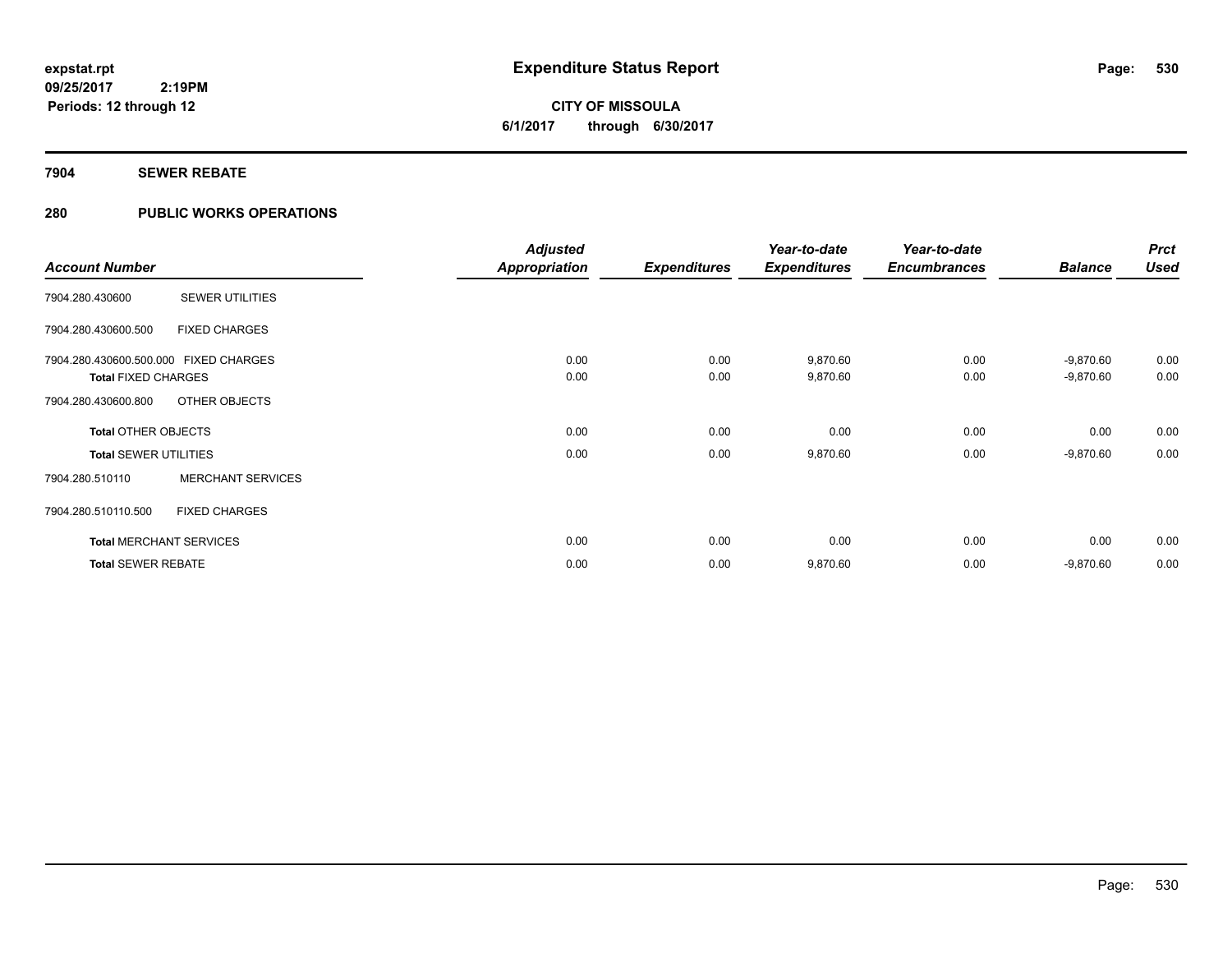# **CITY OF MISSOULA 6/1/2017 through 6/30/2017**

### **7905 WYE SEWER RSID 8489**

### **280 PUBLIC WORKS OPERATIONS**

| <b>Account Number</b>        |                          | <b>Adjusted</b><br><b>Appropriation</b> | <b>Expenditures</b> | Year-to-date<br><b>Expenditures</b> | Year-to-date<br><b>Encumbrances</b> | <b>Balance</b> | <b>Prct</b><br><b>Used</b> |
|------------------------------|--------------------------|-----------------------------------------|---------------------|-------------------------------------|-------------------------------------|----------------|----------------------------|
| 7905.280.430600              | <b>SEWER UTILITIES</b>   |                                         |                     |                                     |                                     |                |                            |
| 7905.280.430600.500          | <b>FIXED CHARGES</b>     |                                         |                     |                                     |                                     |                |                            |
| <b>Total SEWER UTILITIES</b> |                          | 0.00                                    | 0.00                | 0.00                                | 0.00                                | 0.00           | 0.00                       |
| 7905.280.510110              | <b>MERCHANT SERVICES</b> |                                         |                     |                                     |                                     |                |                            |
| 7905.280.510110.500          | <b>FIXED CHARGES</b>     |                                         |                     |                                     |                                     |                |                            |
| Total WYE SEWER RSID 8489    |                          | 0.00                                    | 0.00                | 0.00                                | 0.00                                | 0.00           | 0.00                       |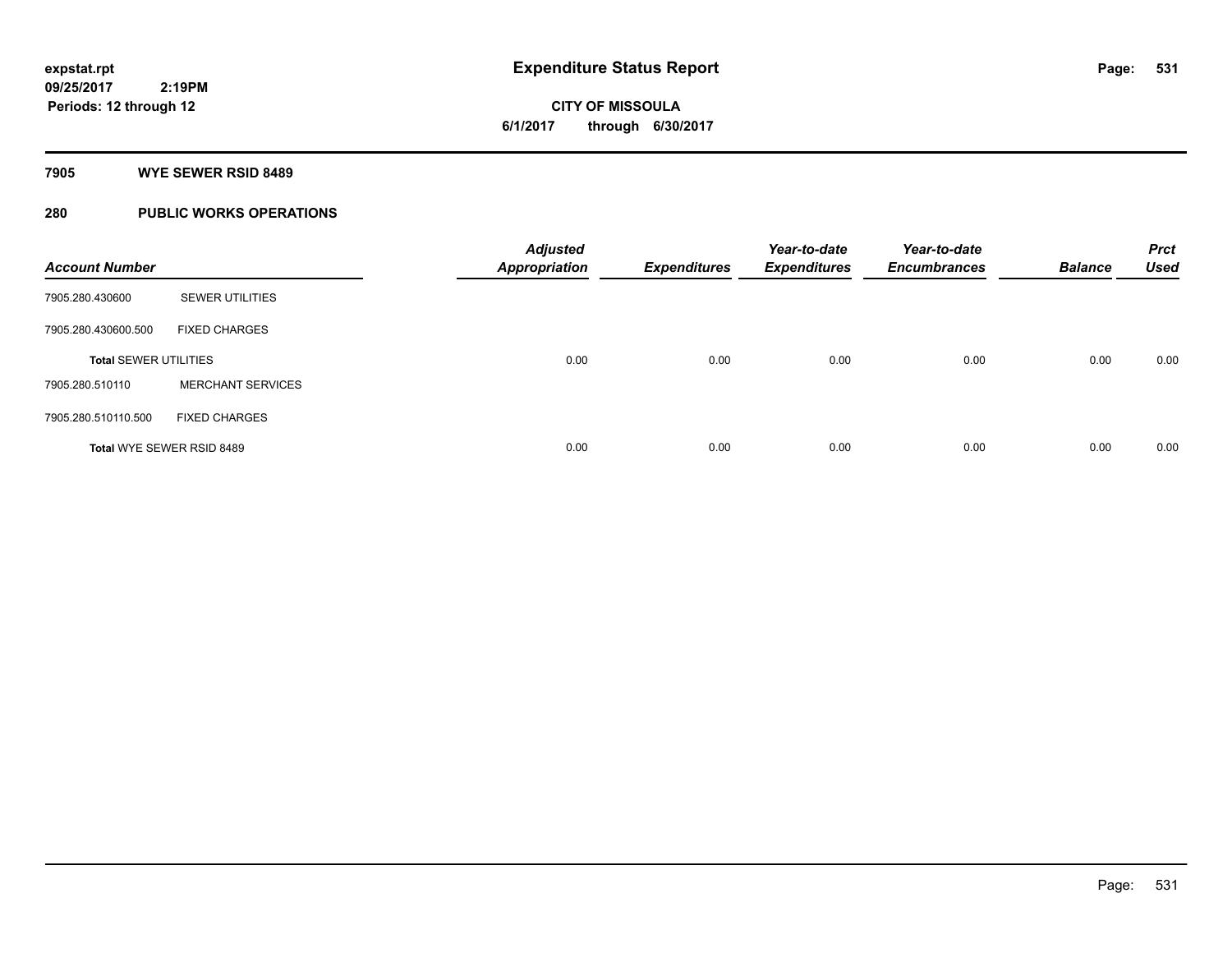# **CITY OF MISSOULA 6/1/2017 through 6/30/2017**

### **7911 RESIDENTIAL INSPECTION FUND**

### **310 BUILDING INSPECTION**

| <b>Account Number</b>                        |                                        | <b>Adjusted</b><br><b>Appropriation</b> | <b>Expenditures</b> | Year-to-date<br><b>Expenditures</b> | Year-to-date<br><b>Encumbrances</b> | <b>Balance</b> | <b>Prct</b><br><b>Used</b> |
|----------------------------------------------|----------------------------------------|-----------------------------------------|---------------------|-------------------------------------|-------------------------------------|----------------|----------------------------|
| 7911.310.420501                              | CONTRACTUAL SERVICE AGRMNTS - BUILDING |                                         |                     |                                     |                                     |                |                            |
| 7911.310.420501.200                          | <b>SUPPLIES</b>                        |                                         |                     |                                     |                                     |                |                            |
| <b>Total SUPPLIES</b>                        |                                        | 0.00                                    | 0.00                | 0.00                                | 0.00                                | 0.00           | 0.00                       |
| 7911.310.420501.300                          | PURCHASED SERVICES                     |                                         |                     |                                     |                                     |                |                            |
| Total CONTRACTUAL SERVICE AGRMNTS - BUILDING |                                        | 0.00                                    | 0.00                | 0.00                                | 0.00                                | 0.00           | 0.00                       |
| 7911.310.420502                              | *** Title Not Found ***                |                                         |                     |                                     |                                     |                |                            |
| 7911.310.420502.200                          | <b>SUPPLIES</b>                        |                                         |                     |                                     |                                     |                |                            |
| Total *** Title Not Found ***                |                                        | 0.00                                    | 0.00                | 0.00                                | 0.00                                | 0.00           | 0.00                       |
| 7911.310.510110                              | <b>MERCHANT SERVICES</b>               |                                         |                     |                                     |                                     |                |                            |
| 7911.310.510110.500                          | <b>FIXED CHARGES</b>                   |                                         |                     |                                     |                                     |                |                            |
|                                              | Total RESIDENTIAL INSPECTION FUND      | 0.00                                    | 0.00                | 0.00                                | 0.00                                | 0.00           | 0.00                       |